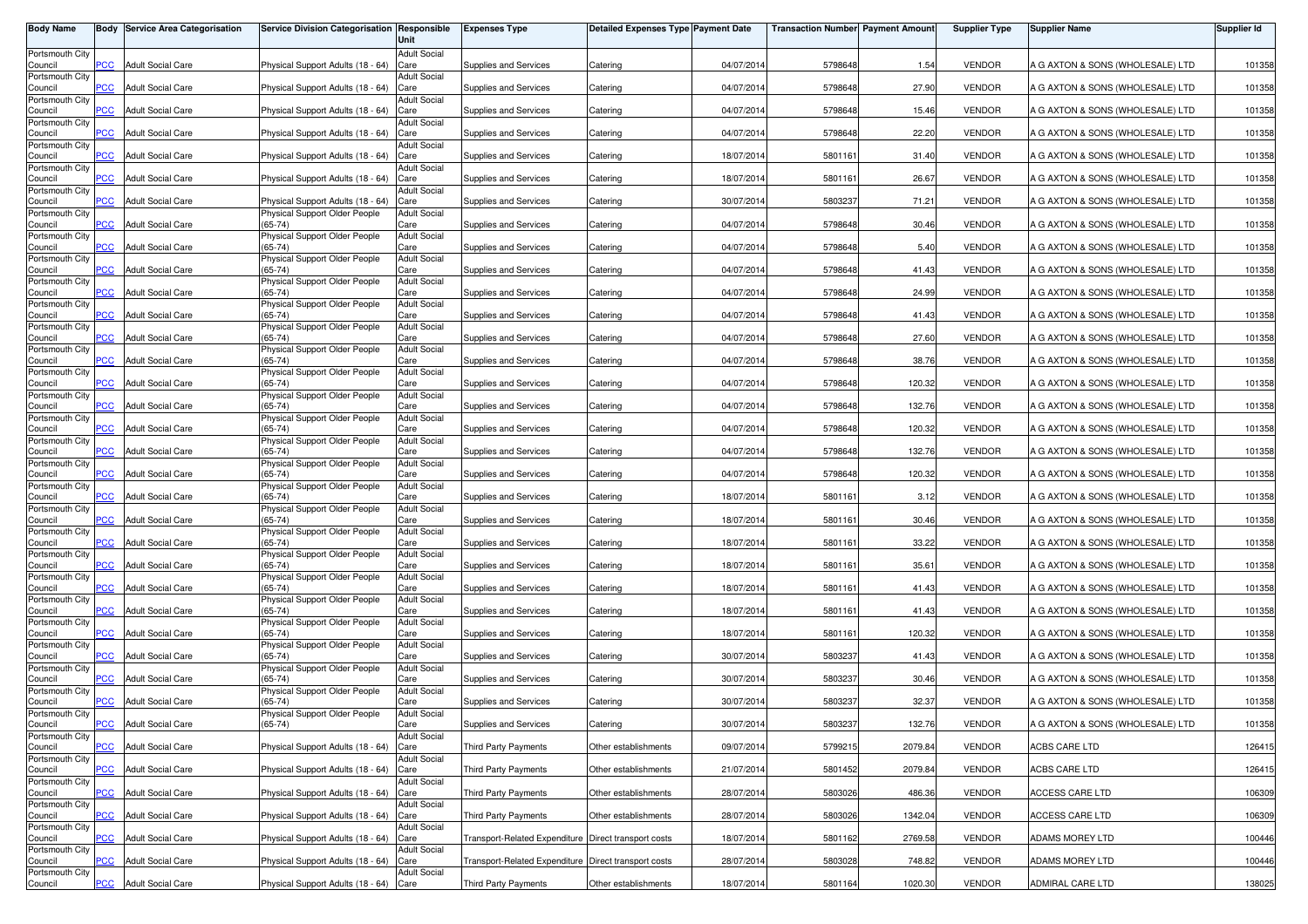| <b>Body Name</b>           |                | <b>Body Service Area Categorisation</b> | Service Division Categorisation Responsible                    | Unit                        | <b>Expenses Type</b>                                 | <b>Detailed Expenses Type Payment Date</b> |            | <b>Transaction Number Payment Amount</b> |          | <b>Supplier Type</b> | <b>Supplier Name</b>              | <b>Supplier Id</b> |
|----------------------------|----------------|-----------------------------------------|----------------------------------------------------------------|-----------------------------|------------------------------------------------------|--------------------------------------------|------------|------------------------------------------|----------|----------------------|-----------------------------------|--------------------|
| Portsmouth City            |                |                                         | Learning Disability Support Adults Adult Social                |                             |                                                      |                                            |            |                                          |          |                      |                                   |                    |
| Council<br>Portsmouth City | <b>PCC</b>     | <b>Adult Social Care</b>                | $(18 - 64)$<br>earning Disability Support Adults Adult Social  | Care                        | <b>Third Party Payments</b>                          | Other establishments                       | 03/07/2014 | 5798486                                  | 568.86   | <b>VENDOR</b>        | AFFINITY TRUST LTD                | 135643             |
| Council                    | $\overline{C}$ | <b>Adult Social Care</b>                | $18 - 64$                                                      | Care                        | <b>Third Party Payments</b>                          | Other establishments                       | 03/07/2014 | 5798486                                  | 351.82   | <b>VENDOR</b>        | AFFINITY TRUST LTD                | 135643             |
| Portsmouth City<br>Council | PCC            | <b>Adult Social Care</b>                | Learning Disability Support Adults Adult Social<br>(18 - 64)   | Care                        | <b>Third Party Payments</b>                          | Other establishments                       | 03/07/2014 | 5798486                                  | 148.52   | <b>VENDOR</b>        | AFFINITY TRUST LTD                | 135643             |
| Portsmouth City            |                |                                         | Learning Disability Support Adults Adult Social                |                             |                                                      |                                            |            |                                          |          |                      |                                   |                    |
| Council<br>Portsmouth City | <b>PCC</b>     | <b>Adult Social Care</b>                | $18 - 64$<br>Learning Disability Support Adults                | Care<br><b>Adult Social</b> | <b>Third Party Payments</b>                          | Other establishments                       | 03/07/2014 | 5798486                                  | 374.28   | <b>VENDOR</b>        | AFFINITY TRUST LTD                | 135643             |
| Council<br>Portsmouth City | PCC            | <b>Adult Social Care</b>                | $(18 - 64)$<br>Learning Disability Support Adults Adult Social | Care                        | <b>Third Party Payments</b>                          | Other establishments                       | 03/07/2014 | 5798486                                  | 29.70    | <b>VENDOR</b>        | AFFINITY TRUST LTD                | 135643             |
| Council                    | PCC            | <b>Adult Social Care</b>                | $(18 - 64)$                                                    | Care                        | Third Party Payments                                 | Other establishments                       | 03/07/2014 | 5798486                                  | 122.55   | <b>VENDOR</b>        | AFFINITY TRUST LTD                | 135643             |
| Portsmouth City<br>Council | PСC            | <b>Adult Social Care</b>                | Learning Disability Support Adults Adult Social<br>(18 - 64)   | Care                        | Third Party Payments                                 | Other establishments                       | 03/07/2014 | 5798486                                  | 74.25    | <b>VENDOR</b>        | AFFINITY TRUST LTD                | 135643             |
| Portsmouth City            | <b>PCC</b>     | <b>Adult Social Care</b>                | Learning Disability Support Adults Adult Social<br>$(18 - 64)$ |                             |                                                      |                                            | 03/07/2014 |                                          | 568.86   | <b>VENDOR</b>        |                                   | 135643             |
| Council<br>Portsmouth City |                |                                         | Learning Disability Support Adults Adult Social                | Care                        | <b>Third Party Payments</b>                          | Other establishments                       |            | 5798486                                  |          |                      | AFFINITY TRUST LTD                |                    |
| Council<br>Portsmouth City | сC             | <b>Adult Social Care</b>                | $18 - 64$<br>Learning Disability Support Adults Adult Social   | Care                        | <b>Third Party Payments</b>                          | Other establishments                       | 03/07/2014 | 5798486                                  | 267.30   | <b>VENDOR</b>        | AFFINITY TRUST LTD                | 135643             |
| Council                    | PCC            | <b>Adult Social Care</b>                | $18 - 64$                                                      | Care                        | <b>Third Party Payments</b>                          | Other establishments                       | 03/07/2014 | 5798486                                  | 74.32    | <b>VENDOR</b>        | AFFINITY TRUST LTD                | 135643             |
| Portsmouth City<br>Council | <b>PCC</b>     | Adult Social Care                       | Learning Disability Support Adults Adult Social<br>$18 - 64$   | Care                        | Third Party Payments                                 | Other establishments                       | 03/07/2014 | 5798486                                  | 14.85    | <b>VENDOR</b>        | AFFINITY TRUST LTD                | 135643             |
| Portsmouth City<br>Council | PCC            | <b>Adult Social Care</b>                | Learning Disability Support Adults Adult Social<br>$(18 - 64)$ | Care                        | <b>Third Party Payments</b>                          | Other establishments                       | 03/07/2014 | 5798486                                  | 152.24   | <b>VENDOR</b>        | AFFINITY TRUST LTD                | 135643             |
| Portsmouth City            |                |                                         | Learning Disability Support Adults Adult Social                |                             |                                                      |                                            |            |                                          |          |                      |                                   |                    |
| Council<br>Portsmouth City | PСC            | <b>Adult Social Care</b>                | $(18 - 64)$<br>Learning Disability Support Adults Adult Social | Care                        | <b>Third Party Payments</b>                          | Other establishments                       | 03/07/2014 | 5798486                                  | 267.30   | <b>VENDOR</b>        | AFFINITY TRUST LTD                | 135643             |
| Council<br>Portsmouth City | <b>PCC</b>     | <b>Adult Social Care</b>                | $(18 - 64)$<br>Learning Disability Support Adults Adult Social | Care                        | Third Party Payments                                 | Other establishments                       | 25/07/2014 | 5802425                                  | 163.39   | <b>VENDOR</b>        | AFFINITY TRUST LTD                | 135643             |
| Council                    | PCC            | <b>Adult Social Care</b>                | $(18 - 64)$                                                    | Care                        | Third Party Payments                                 | Other establishments                       | 25/07/2014 | 5802425                                  | 297.00   | <b>VENDOR</b>        | AFFINITY TRUST LTD                | 135643             |
| Portsmouth City<br>Council | <b>PCC</b>     | <b>Adult Social Care</b>                | Learning Disability Support Adults Adult Social<br>$18 - 64$   | Care                        | <b>Third Party Payments</b>                          | Other establishments                       | 25/07/2014 | 5802425                                  | 152.24   | <b>VENDOR</b>        | AFFINITY TRUST LTD                | 135643             |
| Portsmouth City            |                |                                         | Physical Support Adults (18 - 64)                              | <b>Adult Social</b>         |                                                      |                                            |            |                                          |          |                      |                                   |                    |
| Council<br>Portsmouth City | PCC            | <b>Adult Social Care</b>                |                                                                | Care<br><b>Adult Social</b> | <b>Third Party Payments</b>                          | Other establishments                       | 31/07/2014 | 5803750                                  | 299.40   | <b>VENDOR</b>        | AFFINITY TRUST LTD                | 135643             |
| Council<br>Portsmouth City | сC             | <b>Adult Social Care</b>                | Physical Support Adults (18 - 64)                              | Care<br><b>Adult Social</b> | <b>Third Party Payments</b>                          | Other establishments                       | 31/07/2014 | 5803750                                  | 239.52   | <b>VENDOR</b>        | AFFINITY TRUST LTD                | 135643             |
| Council                    | PCC            | <b>Adult Social Care</b>                | Physical Support Adults (18 - 64)                              | Care                        | <b>Third Party Payments</b>                          | Other establishments                       | 31/07/2014 | 5803750                                  | 284.43   | <b>VENDOR</b>        | AFFINITY TRUST LTD                | 135643             |
| Portsmouth City<br>Council | PСC            | <b>Housing Services</b>                 | <b>Supporting People</b>                                       | <b>Adult Social</b><br>Care | <b>Third Party Payments</b>                          | Other establishments                       | 01/07/2014 | 5797713                                  | 11646.30 | <b>VENDOR</b>        | AFFINITY TRUST LTD                | 135643             |
| Portsmouth City<br>Council | PCC            | <b>Housing Services</b>                 | <b>Supporting People</b>                                       | <b>Adult Social</b><br>Care | Third Party Payments                                 | Other establishments                       | 01/07/2014 | 5797713                                  | 14085.81 | <b>VENDOR</b>        | AFFINITY TRUST LTD                | 135643             |
| Portsmouth City            |                |                                         |                                                                | <b>Adult Social</b>         |                                                      |                                            |            |                                          |          |                      |                                   |                    |
| Council<br>Portsmouth City | PСC            | <b>Housing Services</b>                 | <b>Supporting People</b>                                       | Care<br><b>Adult Social</b> | <b>Third Party Payments</b>                          | Other establishments                       | 29/07/2014 | 5803122                                  | 11394.82 | <b>VENDOR</b>        | AFFINITY TRUST LTD                | 135643             |
| Council<br>Portsmouth City | $\overline{C}$ | <b>Housing Services</b>                 | <b>Supporting People</b>                                       | Care<br><b>Adult Social</b> | Third Party Payments                                 | Other establishments                       | 29/07/2014 | 5803122                                  | 14085.81 | <b>VENDOR</b>        | AFFINITY TRUST LTD                | 135643             |
| Council                    | PCC            | <b>Adult Social Care</b>                | Physical Support Adults (18 - 64)                              | Care                        | Third Party Payments                                 | Other establishments                       | 11/07/2014 | 5799900                                  | 1449.98  | <b>VENDOR</b>        | AGINCARE UK                       | 134367             |
| Portsmouth City<br>Council | °СС            | <b>Adult Social Care</b>                | Learning Disability Support Adults Adult Social<br>$(18 - 64)$ | Care                        | <b>Third Party Payments</b>                          | Other establishments                       | 11/07/2014 | 5799902                                  | 6620.67  | <b>VENDOR</b>        | AITCH CARE HOMES (LONDON) LIMITED | 125606             |
| Portsmouth City            | $\overline{C}$ | <b>Adult Social Care</b>                | Learning Disability Support Adults Adult Social<br>$(18 - 64)$ | Care                        | <b>Third Party Payments</b>                          | Other establishments                       | 11/07/2014 | 5799902                                  | 7095.90  | <b>VENDOR</b>        | AITCH CARE HOMES (LONDON) LIMITED | 125606             |
| Council<br>Portsmouth City |                |                                         | Learning Disability Support Adults Adult Social                |                             |                                                      |                                            |            |                                          |          |                      |                                   |                    |
| Council<br>Portsmouth City | <b>CC</b>      | <b>Adult Social Care</b>                | 18 - 64)<br>Learning Disability Support Adults Adult Social    | Care                        | <b>Third Party Payments</b>                          | Other establishments                       | 11/07/2014 | 5799902                                  | 8079.84  | <b>VENDOR</b>        | AITCH CARE HOMES (LONDON) LIMITED | 125606             |
| Council                    | PCC            | <b>Adult Social Care</b>                | $(18 - 64)$                                                    | Care                        | <b>Third Party Payments</b>                          | Other establishments                       | 11/07/2014 | 5799902                                  | 7401.25  | <b>VENDOR</b>        | AITCH CARE HOMES (LONDON) LIMITED | 125606             |
| Portsmouth City<br>Council | PCC            | <b>Adult Social Care</b>                | Physical Support Adults (18 - 64)                              | <b>Adult Social</b><br>Care | Supplies and Services                                | Equipment, furniture and<br>materials      | 09/07/2014 | 5799221                                  | 417.96   | COMPANY              | ALLSOP AND FRANCIS LIMITED        | 118132             |
| Portsmouth City<br>Council | <b>PCC</b>     | <b>Adult Social Care</b>                | Physical Support Adults (18 - 64) Care                         | Adult Social                | Supplies and Services                                | Equipment, furniture and<br>materials      | 23/07/2014 | 5801754                                  | 309.40   | <b>COMPANY</b>       | ALLSOP AND FRANCIS LIMITED        | 118132             |
| Portsmouth City            |                |                                         |                                                                | <b>Adult Social</b>         |                                                      | Equipment, furniture and                   |            |                                          |          |                      |                                   |                    |
| Council<br>Portsmouth City | PCC            | <b>Adult Social Care</b>                | Physical Support Adults (18 - 64) Care                         | <b>Adult Social</b>         | Supplies and Services                                | materials                                  | 25/07/2014 | 5802428                                  | 176.00   | COMPANY              | ALLSOP AND FRANCIS LIMITED        | 118132             |
| Council<br>Portsmouth City | PCC            | <b>Adult Social Care</b>                | Commissioning & service delivery Care<br>Assistive Equipment & | <b>Adult Social</b>         | Third Party Payments                                 | Other establishments                       | 23/07/2014 | 5801755                                  | 19884.50 | <b>VENDOR</b>        | ALZHEIMERS SOCIETY                | 100536             |
| Council                    | PCC            | <b>Adult Social Care</b>                | Technology                                                     | Care                        | Transport-Related Expenditure Public transport       |                                            | 04/07/2014 | 5798663                                  | 82.20    | <b>VENDOR</b>        | AQUA CARS LIMITED                 | 100011             |
| Portsmouth City<br>Council | PСC            | <b>Adult Social Care</b>                | Commissioning & service delivery Care                          | <b>Adult Social</b>         | Transport-Related Expenditure Direct transport costs |                                            | 04/07/2014 | 5798663                                  | 26.70    | <b>VENDOR</b>        | <b>AQUA CARS LIMITED</b>          | 100011             |
| Portsmouth City<br>Council | PCC            | <b>Adult Social Care</b>                | Commissioning & service delivery Care                          | <b>Adult Social</b>         | Transport-Related Expenditure Direct transport costs |                                            | 04/07/2014 | 5798663                                  | 26.00    | <b>VENDOR</b>        | <b>AQUA CARS LIMITED</b>          | 100011             |
| Portsmouth City            |                |                                         | Learning Disability Support Adults Adult Social                |                             |                                                      |                                            |            |                                          |          |                      |                                   |                    |
| Council<br>Portsmouth City | <b>CC</b>      | <b>Adult Social Care</b>                | $(18 - 64)$<br>Learning Disability Support Adults Adult Social | Care                        | <b>Third Party Payments</b>                          | Other establishments                       | 04/07/2014 | 5798663                                  | 339.70   | <b>VENDOR</b>        | <b>AQUA CARS LIMITED</b>          | 100011             |
| Council                    | PCC            | <b>Adult Social Care</b>                | $(18 - 64)$                                                    | Care                        | Third Party Payments                                 | Other establishments                       | 11/07/2014 | 5799920                                  | 411.20   | <b>VENDOR</b>        | AQUA CARS LIMITED                 | 100011             |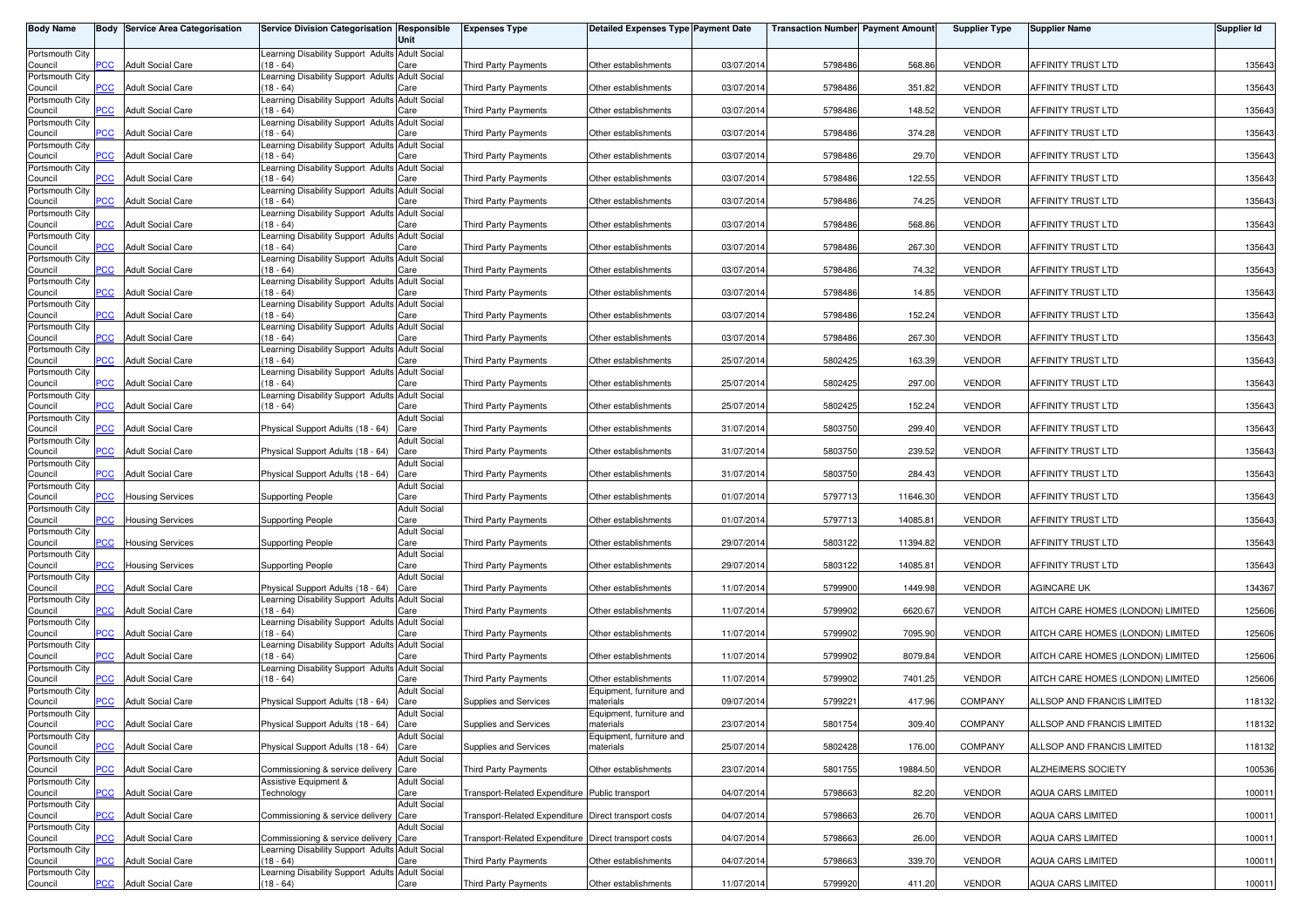| <b>Body Name</b>           |                | <b>Body Service Area Categorisation</b> | Service Division Categorisation Responsible                                     | Unit                        | <b>Expenses Type</b>                                 | <b>Detailed Expenses Type Payment Date</b>               |            | <b>Transaction Number Payment Amount</b> |            | <b>Supplier Type</b> | <b>Supplier Name</b>        | Supplier Id |
|----------------------------|----------------|-----------------------------------------|---------------------------------------------------------------------------------|-----------------------------|------------------------------------------------------|----------------------------------------------------------|------------|------------------------------------------|------------|----------------------|-----------------------------|-------------|
| Portsmouth City            |                |                                         | Learning Disability Support Adults Adult Social                                 |                             |                                                      |                                                          |            |                                          |            |                      |                             |             |
| Council<br>Portsmouth City | <b>PCC</b>     | <b>Adult Social Care</b>                | $(18 - 64)$<br>Learning Disability Support Adults Adult Social                  | Care                        | <b>Third Party Payments</b>                          | Other establishments                                     | 25/07/201  | 5802439                                  | 564.80     | <b>VENDOR</b>        | <b>AQUA CARS LIMITED</b>    | 100011      |
| Council                    | <b>CC</b>      | <b>Adult Social Care</b>                | $18 - 64$                                                                       | Care                        | <b>Third Party Payments</b>                          | Other establishments                                     | 31/07/2014 | 5803756                                  | 642.20     | <b>VENDOR</b>        | <b>AQUA CARS LIMITED</b>    | 100011      |
| Portsmouth City<br>Council | PCC            | <b>Adult Social Care</b>                | Learning Disability Support Adults Adult Social<br>$18 - 64$                    | Care                        | Transport-Related Expenditure Direct transport costs |                                                          | 04/07/2014 | 5798663                                  | 5.70       | <b>VENDOR</b>        | <b>AQUA CARS LIMITED</b>    | 100011      |
| Portsmouth City<br>Council | <b>CC</b>      | Adult Social Care                       | Learning Disability Support Adults Adult Social<br>$18 - 64$                    | Care                        | Transport-Related Expenditure Direct transport costs |                                                          | 31/07/201  | 5803756                                  | 6.60       | <b>VENDOR</b>        | <b>AQUA CARS LIMITED</b>    | 100011      |
| Portsmouth City            |                |                                         |                                                                                 | <b>Adult Social</b>         |                                                      |                                                          |            |                                          |            |                      |                             |             |
| Council<br>Portsmouth City | PCC            | <b>Adult Social Care</b>                | Social Care Activities                                                          | Care<br><b>Adult Social</b> | Transport-Related Expenditure Public transport       |                                                          | 04/07/201  | 5798663                                  | 45.00      | <b>VENDOR</b>        | AQUA CARS LIMITED           | 100011      |
| Council<br>Portsmouth City | <b>PCC</b>     | <b>Adult Social Care</b>                | Social Support - Support for Carer Care                                         | <b>Adult Social</b>         | Transport-Related Expenditure Direct transport costs |                                                          | 11/07/201  | 5799920                                  | 398.10     | <b>VENDOR</b>        | <b>AQUA CARS LIMITED</b>    | 100011      |
| Council                    | PCC            | <b>Adult Social Care</b>                | Social Support - Support for Carer Care                                         |                             | Transport-Related Expenditure Direct transport costs |                                                          | 11/07/201  | 5799920                                  | $-1.60$    | <b>VENDOR</b>        | <b>AQUA CARS LIMITED</b>    | 100011      |
| Portsmouth City<br>Council | PCC            | <b>Adult Social Care</b>                | Social Support - Support for Carer Care                                         | <b>Adult Social</b>         | Transport-Related Expenditure Direct transport costs |                                                          | 11/07/2014 | 5799920                                  | $-5.00$    | <b>VENDOR</b>        | AQUA CARS LIMITED           | 100011      |
| Portsmouth City<br>Council | <b>CC</b>      | <b>Adult Social Care</b>                | Physical Support Older People<br>$(65-74)$                                      | <b>Adult Social</b><br>Care | Supplies and Services                                | Equipment, furniture and<br>materials                    | 30/07/2014 | 5803249                                  | 120.00     | <b>VENDOR</b>        | <b>AQUALICITY LTD</b>       | 119038      |
| Portsmouth City<br>Council | PCC            | <b>Adult Social Care</b>                | Physical Support Older People<br>$(65-74)$                                      | <b>Adult Social</b><br>Care | Supplies and Services                                | Equipment, furniture and<br>materials                    | 30/07/201  | 5803249                                  | 120.00     | <b>VENDOR</b>        | <b>AQUALICITY LTD</b>       | 119038      |
| Portsmouth City<br>Council | <b>PCC</b>     | <b>Adult Social Care</b>                | Social Care Activities                                                          | <b>Adult Social</b><br>Care | Supplies and Services                                | Equipment, furniture and<br>materials                    | 30/07/201  | 5803249                                  | 120.00     | <b>VENDOR</b>        | <b>AQUALICITY LTD</b>       | 119038      |
| Portsmouth City            |                |                                         |                                                                                 | <b>Adult Social</b>         |                                                      |                                                          |            |                                          |            |                      |                             |             |
| Council<br>Portsmouth City | PCC            | <b>Adult Social Care</b>                | Physical Support Adults (18 - 64)                                               | Care<br><b>Adult Social</b> | <b>Third Party Payments</b>                          | Other establishments                                     | 11/07/201  | 5799923                                  | 1779.71    | <b>VENDOR</b>        | ARBOROUGH HOUSE LIMITED     | 100548      |
| Council                    | PСC            | <b>Adult Social Care</b>                | Physical Support Adults (18 - 64)                                               | Care                        | <b>Third Party Payments</b>                          | Other establishments                                     | 11/07/201  | 5799923                                  | 2006.01    | <b>VENDOR</b>        | ARBOROUGH HOUSE LIMITED     | 100548      |
| Portsmouth City<br>Council | PCC            | <b>Adult Social Care</b>                | Physical Support Adults (18 - 64)                                               | <b>Adult Social</b><br>Care | <b>Third Party Payments</b>                          | Other establishments                                     | 11/07/201  | 5799923                                  | 2006.01    | <b>VENDOR</b>        | ARBOROUGH HOUSE LIMITED     | 100548      |
| Portsmouth City<br>Council | PCC            | <b>Adult Social Care</b>                | Physical Support Adults (18 - 64)                                               | <b>Adult Social</b><br>Care | <b>Third Party Payments</b>                          | Other establishments                                     | 11/07/2014 | 5799923                                  | 2006.01    | <b>VENDOR</b>        | ARBOROUGH HOUSE LIMITED     | 100548      |
| Portsmouth City<br>Council | PCC            | <b>Adult Social Care</b>                | Physical Support Adults (18 - 64)                                               | <b>Adult Social</b><br>Care | <b>Third Party Payments</b>                          | Other establishments                                     | 11/07/2014 | 5799923                                  | 1905.57    | <b>VENDOR</b>        | ARBOROUGH HOUSE LIMITED     | 100548      |
| Portsmouth City            |                |                                         |                                                                                 | <b>Adult Social</b>         |                                                      |                                                          |            |                                          |            |                      |                             |             |
| Council<br>Portsmouth City | PCC            | <b>Adult Social Care</b>                | Physical Support Adults (18 - 64)                                               | Care<br><b>Adult Social</b> | Third Party Payments                                 | Other establishments<br>Equipment, furniture and         | 11/07/2014 | 5799923                                  | 1579.76    | <b>VENDOR</b>        | ARBOROUGH HOUSE LIMITED     | 100548      |
| Council                    | °СС            | <b>Adult Social Care</b>                | Commissioning & service delivery Care                                           |                             | <b>Supplies and Services</b>                         | materials                                                | 25/07/201  | 5802442                                  | 39.00      | COMPANY              | <b>ARJOHUNTLEIGH</b>        | 101045      |
| Portsmouth City<br>Council | PCC            | <b>Adult Social Care</b>                | Commissioning & service delivery Care                                           | <b>Adult Social</b>         | <b>Supplies and Services</b>                         | Equipment, furniture and<br>materials                    | 25/07/201  | 5802442                                  | 39.00      | <b>COMPANY</b>       | <b>ARJOHUNTLEIGH</b>        | 101045      |
| Portsmouth City<br>Council | сC             | <b>Adult Social Care</b>                | Learning Disability Support Adults Adult Social<br>(18 - 64)                    | Care                        | Supplies and Services                                | Equipment, furniture and<br>naterials                    | 04/07/201  | 5798666                                  | 1110.00    | COMPANY              | <b>ARJOHUNTLEIGH</b>        | 101045      |
| Portsmouth City            |                |                                         | Learning Disability Support Adults Adult Social                                 |                             |                                                      | Printing, stationery and                                 |            |                                          |            |                      |                             |             |
| Council<br>Portsmouth City | PCC            | <b>Adult Social Care</b>                | (18 - 64)                                                                       | Care<br><b>Adult Social</b> | Supplies and Services                                | general office expenses<br>Equipment, furniture and      | 04/07/201  | 5798666                                  | 40.00      | COMPANY              | ARJOHUNTLEIGH               | 101045      |
| Council                    | PCC            | <b>Adult Social Care</b>                | Physical Support Adults (18 - 64)                                               | Care<br><b>Adult Social</b> | Supplies and Services                                | materials                                                | 25/07/201  | 5802442                                  | 117.00     | COMPANY              | ARJOHUNTLEIGH               | 101045      |
| Portsmouth City<br>Council | $\overline{C}$ | <b>Adult Social Care</b>                | Physical Support Adults (18 - 64)                                               | Care                        | <b>Supplies and Services</b>                         | Equipment, furniture and<br>materials                    | 25/07/201  | 5802442                                  | 80.00      | COMPANY              | ARJOHUNTLEIGH               | 101045      |
| Portsmouth City<br>Council | <b>PCC</b>     | <b>Adult Social Care</b>                | Physical Support Adults (18 - 64)                                               | <b>Adult Social</b><br>Care | Supplies and Services                                | Equipment, furniture and<br>materials                    | 25/07/2014 | 5802442                                  | 39.00      | COMPANY              | <b>ARJOHUNTLEIGH</b>        | 101045      |
| Portsmouth City            |                |                                         | Physical Support Older People                                                   | <b>Adult Social</b>         |                                                      |                                                          |            |                                          |            |                      |                             |             |
| Council<br>Portsmouth City | PCC            | <b>Adult Social Care</b>                | $(65-74)$<br>Physical Support Older People                                      | Care<br><b>Adult Social</b> | Premises-Related Expenditure                         | <b>Fixtures and fittings</b><br>Equipment, furniture and | 04/07/2014 | 5798666                                  | 204.20     | COMPANY              | <b>ARJOHUNTLEIGH</b>        | 101045      |
| Council<br>Portsmouth City | PCC            | <b>Adult Social Care</b>                | $(65-74)$                                                                       | Care<br><b>Adult Social</b> | Supplies and Services                                | materials                                                | 04/07/2014 | 5798666                                  | 1000.00    | COMPANY              | ARJOHUNTLEIGH               | 101045      |
| Council                    | сC             | <b>Adult Social Care</b>                | Physical Support Older People<br>$(65-74)$                                      | Care                        | Supplies and Services                                | Equipment, furniture and<br>materials                    | 30/07/201  | 5803251                                  | 80.00      | COMPANY              | <b>ARJOHUNTLEIGH</b>        | 101045      |
| Portsmouth City<br>Council | PCC            | <b>Adult Social Care</b>                | Physical Support Older People<br>$(65-74)$                                      | <b>Adult Social</b><br>Care | Supplies and Services                                | Equipment, furniture and<br>materials                    | 30/07/201  | 5803251                                  | 80.00      | COMPANY              | <b>ARJOHUNTLEIGH</b>        | 101045      |
| Portsmouth City            |                |                                         | Physical Support Older People                                                   | <b>Adult Social</b>         |                                                      | Equipment, furniture and                                 |            |                                          |            |                      |                             |             |
| Council<br>Portsmouth City | $\overline{C}$ | <b>Adult Social Care</b>                | $(65-74)$<br>Physical Support Older People                                      | Care<br><b>Adult Social</b> | Supplies and Services                                | materials<br>Equipment, furniture and                    | 30/07/201  | 580325                                   | 156.00     | COMPANY              | <b>ARJOHUNTLEIGH</b>        | 101045      |
| Council                    | <b>PCC</b>     | <b>Adult Social Care</b>                | $(65-74)$                                                                       | Care                        | Supplies and Services                                | materials                                                | 30/07/2014 | 5803251                                  | 160.00     | COMPANY              | ARJOHUNTLEIGH               | 101045      |
| Portsmouth City<br>Council | <u>PCC</u>     | <b>Adult Social Care</b>                | Physical Support Adults (18 - 64) Care                                          | <b>Adult Social</b>         | Transport-Related Expenditure operating leases       | Contract hire and                                        | 28/07/2014 | 5803035                                  | 589.68     | <b>VENDOR</b>        | <b>ARTEGY LIMITED</b>       | 131291      |
| Portsmouth City<br>Council | PCC            | <b>Adult Social Care</b>                | Learning Disability Support Adults Adult Social<br>$(18 - 64)$                  | Care                        | <b>Third Party Payments</b>                          | Other establishments                                     | 11/07/2014 | 5799925                                  | 4625.82    | <b>VENDOR</b>        | ASHFIELD CARE HOMES LIMITED | 100570      |
| Portsmouth City            |                |                                         |                                                                                 | <b>Adult Social</b>         |                                                      |                                                          |            |                                          |            |                      |                             |             |
| Council<br>Portsmouth City | PCC            | Other                                   | Suspense and Capital Schemes<br>Learning Disability Support Adults Adult Social | Care                        | Third Party Payments                                 | Private contractors<br>Customer and client               | 18/07/2014 | 5801180                                  | 9950.00    | <b>VENDOR</b>        | <b>ATKINS LIMITED</b>       | 108809      |
| Council                    | PСC            | <b>Adult Social Care</b>                | (18 - 64)                                                                       | Care                        | Income                                               | receipts                                                 | 29/07/2014 | 5803132                                  | $-1304.56$ | <b>VENDOR</b>        | <b>AUTISM HAMPSHIRE</b>     | 139112      |
| Portsmouth City<br>Council | PCC            | <b>Adult Social Care</b>                | Learning Disability Support Adults Adult Social<br>$(18 - 64)$                  | Care                        | Third Party Payments                                 | Other establishments                                     | 29/07/2014 | 5803132                                  | 26433.83   | <b>VENDOR</b>        | <b>AUTISM HAMPSHIRE</b>     | 139112      |
| Portsmouth City<br>Council | ۲CC            | <b>Adult Social Care</b>                | Learning Disability Support Adults Adult Social<br>$18 - 64$                    | Care                        | <b>Third Party Payments</b>                          | Other establishments                                     | 16/07/2014 | 5800545                                  | 4102.56    | <b>VENDOR</b>        | <b>AUTISM HAMPSHIRE</b>     | 139112      |
| Portsmouth City            | PCC            |                                         |                                                                                 | <b>Adult Social</b>         |                                                      |                                                          |            |                                          |            |                      |                             |             |
| Council                    |                | <b>Adult Social Care</b>                | Physical Support Adults (18 - 64) Care                                          |                             | Third Party Payments                                 | Other establishments                                     | 02/07/2014 | 5797924                                  | 756.28     | <b>VENDOR</b>        | <b>B S CARE LTD</b>         | 100114      |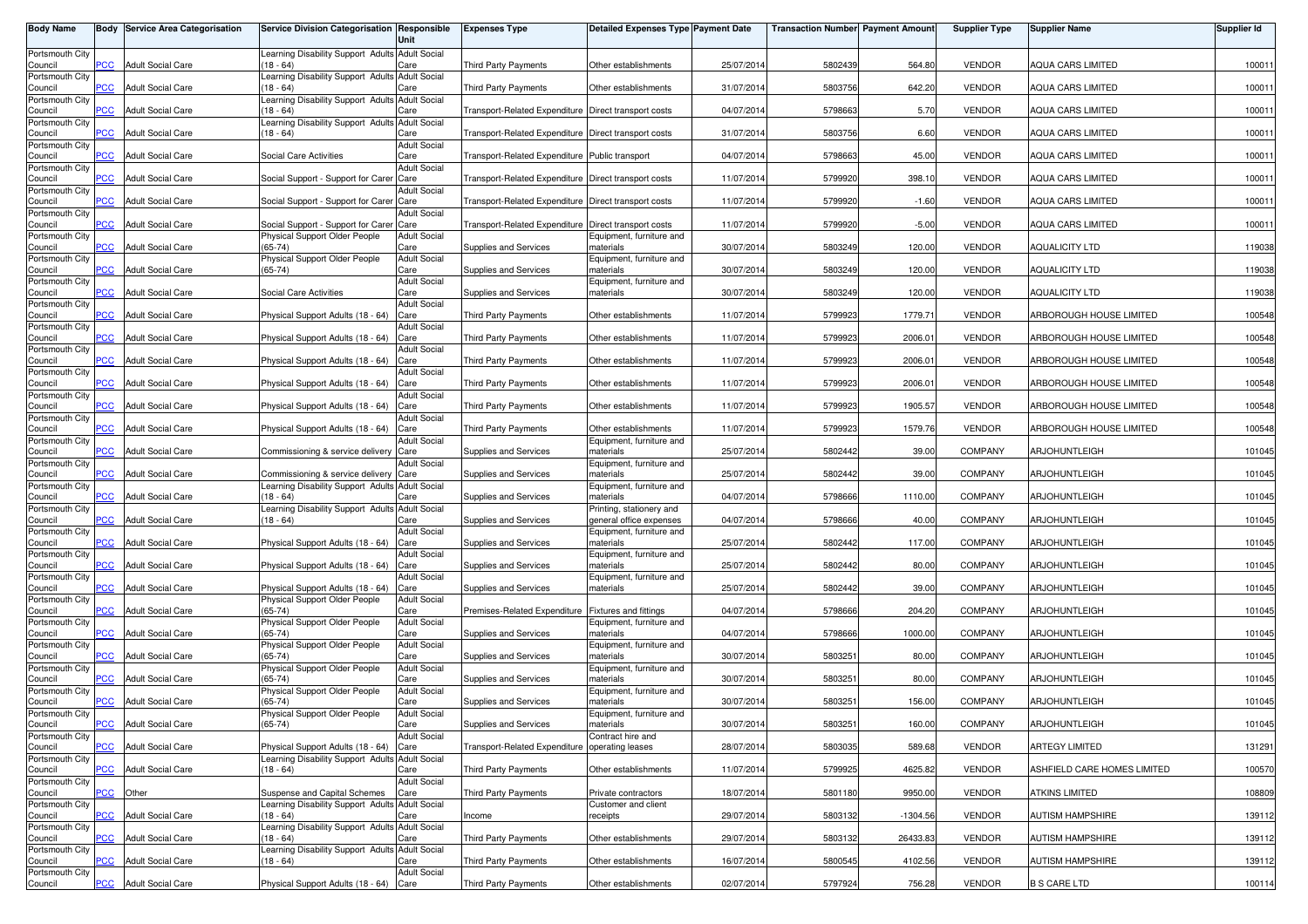| <b>Body Name</b>           |                | <b>Body Service Area Categorisation</b> | Service Division Categorisation Responsible | Unit                        | <b>Expenses Type</b>        | <b>Detailed Expenses Type Payment Date</b> |            | <b>Transaction Number Payment Amount</b> |         | <b>Supplier Type</b> | <b>Supplier Name</b> | <b>Supplier Id</b> |
|----------------------------|----------------|-----------------------------------------|---------------------------------------------|-----------------------------|-----------------------------|--------------------------------------------|------------|------------------------------------------|---------|----------------------|----------------------|--------------------|
| Portsmouth City            |                |                                         |                                             | <b>Adult Social</b>         |                             |                                            |            |                                          |         |                      |                      |                    |
| Council                    | PCC            | <b>Adult Social Care</b>                | Physical Support Adults (18 - 64)           | Care                        | <b>Third Party Payments</b> | Other establishments                       | 11/07/2014 | 579993                                   | 1323.84 | <b>VENDOR</b>        | <b>B S CARE LTD</b>  | 100114             |
| Portsmouth City<br>Council | $\overline{C}$ | <b>Adult Social Care</b>                | Physical Support Adults (18 - 64)           | <b>Adult Social</b><br>Care | <b>Third Party Payments</b> | Other establishments                       | 11/07/2014 | 5799937                                  | 1317.09 | <b>VENDOR</b>        | <b>B S CARE LTD</b>  | 100114             |
| Portsmouth City            |                |                                         |                                             | Adult Social                |                             |                                            |            |                                          |         |                      |                      |                    |
| Council<br>Portsmouth City | <b>PCC</b>     | <b>Adult Social Care</b>                | Physical Support Adults (18 - 64)           | Care<br>Adult Social        | Third Party Payments        | Other establishments                       | 28/07/2014 | 5803041                                  | 94.64   | <b>VENDOR</b>        | <b>B S CARE LTD</b>  | 100114             |
| Council                    | PСC            | <b>Adult Social Care</b>                | Physical Support Adults (18 - 64)           | Care                        | Third Party Payments        | Other establishments                       | 28/07/2014 | 5803041                                  | 1887.11 | <b>VENDOR</b>        | <b>B S CARE LTD</b>  | 100114             |
| Portsmouth City<br>Council | PCC.           | <b>Adult Social Care</b>                | Physical Support Adults (18 - 64)           | <b>Adult Social</b><br>Care | Third Party Payments        | Other establishments                       | 28/07/2014 | 5803041                                  | 189.00  | <b>VENDOR</b>        | <b>B S CARE LTD</b>  | 100114             |
| Portsmouth City            |                | <b>Adult Social Care</b>                |                                             | <b>Adult Social</b>         |                             |                                            |            |                                          |         |                      |                      |                    |
| Council<br>Portsmouth City | PCC            |                                         | Physical Support Adults (18 - 64)           | Care<br><b>Adult Social</b> | <b>Third Party Payments</b> | Other establishments                       | 28/07/2014 | 5803041                                  | 189.00  | <b>VENDOR</b>        | <b>B S CARE LTD</b>  | 100114             |
| Council                    | $\overline{C}$ | <b>Adult Social Care</b>                | Physical Support Adults (18 - 64)           | Care<br><b>Adult Social</b> | Third Party Payments        | Other establishments                       | 28/07/2014 | 5803041                                  | 54.00   | <b>VENDOR</b>        | <b>B S CARE LTD</b>  | 100114             |
| Portsmouth City<br>Council | $\overline{C}$ | <b>Adult Social Care</b>                | Physical Support Adults (18 - 64)           | Care                        | Third Party Payments        | Other establishments                       | 28/07/2014 | 5803041                                  | 189.00  | <b>VENDOR</b>        | <b>B S CARE LTD</b>  | 100114             |
| Portsmouth City<br>Council | <b>PCC</b>     | <b>Adult Social Care</b>                | Physical Support Adults (18 - 64)           | <b>Adult Social</b><br>Care | <b>Third Party Payments</b> | Other establishments                       | 28/07/2014 | 5803041                                  | 459.40  | <b>VENDOR</b>        | <b>B S CARE LTD</b>  | 100114             |
| Portsmouth City            |                |                                         |                                             | <b>Adult Social</b>         |                             |                                            |            |                                          |         |                      |                      |                    |
| Council<br>Portsmouth City | $\overline{C}$ | <b>Adult Social Care</b>                | Physical Support Adults (18 - 64)           | Care<br><b>Adult Social</b> | Third Party Payments        | Other establishments                       | 28/07/2014 | 5803041                                  | 97.99   | <b>VENDOR</b>        | <b>B S CARE LTD</b>  | 100114             |
| Council                    | PСC            | <b>Adult Social Care</b>                | Physical Support Adults (18 - 64)           | Care                        | Third Party Payments        | Other establishments                       | 28/07/2014 | 5803041                                  | 108.16  | <b>VENDOR</b>        | <b>B S CARE LTD</b>  | 100114             |
| Portsmouth City<br>Council | PCC            | <b>Adult Social Care</b>                | Physical Support Adults (18 - 64)           | Adult Social<br>Care        | Third Party Payments        | Other establishments                       | 28/07/2014 | 5803041                                  | 33.59   | <b>VENDOR</b>        | <b>B S CARE LTD</b>  | 100114             |
| Portsmouth City            |                |                                         |                                             | <b>Adult Social</b>         |                             |                                            |            |                                          |         |                      |                      |                    |
| Council<br>Portsmouth City | PСC            | <b>Adult Social Care</b>                | Physical Support Adults (18 - 64)           | Care<br><b>Adult Social</b> | Third Party Payments        | Other establishments                       | 28/07/2014 | 5803041                                  | 189.00  | <b>VENDOR</b>        | <b>B S CARE LTD</b>  | 100114             |
| Council                    | PCC            | <b>Adult Social Care</b>                | Physical Support Adults (18 - 64)           | Care                        | Third Party Payments        | Other establishments                       | 28/07/2014 | 5803041                                  | 290.43  | <b>VENDOR</b>        | <b>B S CARE LTD</b>  | 100114             |
| Portsmouth City<br>Council | PCC            | <b>Adult Social Care</b>                | Physical Support Adults (18 - 64)           | <b>Adult Social</b><br>Care | Third Party Payments        | Other establishments                       | 28/07/2014 | 5803041                                  | 189.28  | <b>VENDOR</b>        | <b>B S CARE LTD</b>  | 100114             |
| Portsmouth City            |                |                                         |                                             | <b>Adult Social</b>         |                             |                                            |            |                                          |         |                      |                      |                    |
| Council<br>Portsmouth City | PСC            | <b>Adult Social Care</b>                | Physical Support Adults (18 - 64)           | Care<br><b>Adult Social</b> | Third Party Payments        | Other establishments                       | 28/07/2014 | 5803041                                  | 955.38  | <b>VENDOR</b>        | <b>B S CARE LTD</b>  | 100114             |
| Council                    | PCC            | <b>Adult Social Care</b>                | Physical Support Adults (18 - 64)           | Care<br><b>Adult Social</b> | Third Party Payments        | Other establishments                       | 28/07/2014 | 5803041                                  | 172.13  | <b>VENDOR</b>        | <b>B S CARE LTD</b>  | 100114             |
| Portsmouth City<br>Council | PСC            | <b>Adult Social Care</b>                | Physical Support Adults (18 - 64)           | Care                        | <b>Third Party Payments</b> | Other establishments                       | 28/07/2014 | 5803041                                  | 361.41  | <b>VENDOR</b>        | <b>B S CARE LTD</b>  | 100114             |
| Portsmouth City<br>Council | PCC            | <b>Adult Social Care</b>                | Physical Support Adults (18 - 64)           | <b>Adult Social</b><br>Care | <b>Third Party Payments</b> | Other establishments                       | 28/07/2014 | 5803041                                  | 3.38    | <b>VENDOR</b>        | <b>B S CARE LTD</b>  | 100114             |
| Portsmouth City            |                |                                         |                                             | <b>Adult Social</b>         |                             |                                            |            |                                          |         |                      |                      |                    |
| Council<br>Portsmouth City | PСC            | <b>Adult Social Care</b>                | Physical Support Adults (18 - 64)           | Care<br>Adult Social        | Third Party Payments        | Other establishments                       | 28/07/2014 | 5803041                                  | 449.26  | <b>VENDOR</b>        | <b>B S CARE LTD</b>  | 100114             |
| Council                    | PCC            | <b>Adult Social Care</b>                | Physical Support Adults (18 - 64)           | Care                        | <b>Third Party Payments</b> | Other establishments                       | 28/07/2014 | 5803041                                  | 189.00  | <b>VENDOR</b>        | <b>B S CARE LTD</b>  | 100114             |
| Portsmouth City<br>Council | PСC            | <b>Adult Social Care</b>                | Physical Support Adults (18 - 64)           | <b>Adult Social</b><br>Care | <b>Third Party Payments</b> | Other establishments                       | 28/07/2014 | 5803041                                  | 182.38  | <b>VENDOR</b>        | <b>B S CARE LTD</b>  | 100114             |
| Portsmouth City            |                |                                         |                                             | <b>Adult Social</b>         |                             |                                            |            |                                          |         |                      |                      |                    |
| Council<br>Portsmouth City | PCC            | <b>Adult Social Care</b>                | Physical Support Adults (18 - 64)           | Care<br><b>Adult Social</b> | Third Party Payments        | Other establishments                       | 28/07/2014 | 5803041                                  | 381.43  | <b>VENDOR</b>        | <b>B S CARE LTD</b>  | 100114             |
| Council                    | <b>PCC</b>     | <b>Adult Social Care</b>                | Physical Support Adults (18 - 64)           | Care                        | Third Party Payments        | Other establishments                       | 28/07/2014 | 5803041                                  | 158.76  | <b>VENDOR</b>        | <b>B S CARE LTD</b>  | 100114             |
| Portsmouth City<br>Council | <b>PCC</b>     | <b>Adult Social Care</b>                | Physical Support Adults (18 - 64)           | <b>Adult Social</b><br>Care | Third Party Payments        | Other establishments                       | 28/07/2014 | 5803041                                  | 1623.63 | <b>VENDOR</b>        | <b>B S CARE LTD</b>  | 100114             |
| Portsmouth City            | <b>PCC</b>     | <b>Adult Social Care</b>                | Physical Support Adults (18 - 64)           | <b>Adult Social</b>         | Third Party Payments        |                                            | 28/07/2014 | 5803041                                  | 344.48  | <b>VENDOR</b>        | <b>B S CARE LTD</b>  | 100114             |
| Council<br>Portsmouth City |                |                                         |                                             | Care<br><b>Adult Social</b> |                             | Other establishments                       |            |                                          |         |                      |                      |                    |
| Council<br>Portsmouth City | PСC            | <b>Adult Social Care</b>                | Physical Support Adults (18 - 64)           | Care<br><b>Adult Social</b> | <b>Third Party Payments</b> | Other establishments                       | 28/07/2014 | 5803041                                  | 347.64  | <b>VENDOR</b>        | <b>B S CARE LTD</b>  | 100114             |
| Council                    | $\overline{C}$ | <b>Adult Social Care</b>                | Physical Support Adults (18 - 64)           | Care                        | Third Party Payments        | Other establishments                       | 28/07/2014 | 5803041                                  | 141.75  | <b>VENDOR</b>        | <b>B S CARE LTD</b>  | 100114             |
| Portsmouth City<br>Council | <b>PCC</b>     | <b>Adult Social Care</b>                | Physical Support Adults (18 - 64)           | Adult Social<br>Care        | Third Party Payments        | Other establishments                       | 28/07/2014 | 5803041                                  | 81.04   | <b>VENDOR</b>        | <b>B S CARE LTD</b>  | 100114             |
| Portsmouth City            |                |                                         |                                             | <b>Adult Social</b>         |                             |                                            |            |                                          |         |                      |                      |                    |
| Council<br>Portsmouth City |                | <b>PCC</b> Adult Social Care            | Physical Support Adults (18 - 64) Care      | <b>Adult Social</b>         | Third Party Payments        | Other establishments                       | 28/07/2014 | 5803041                                  | 189.00  | <b>VENDOR</b>        | <b>B S CARE LTD</b>  | 100114             |
| Council                    | <u>PCC</u>     | <b>Adult Social Care</b>                | Physical Support Adults (18 - 64) Care      |                             | Third Party Payments        | Other establishments                       | 28/07/2014 | 5803041                                  | 472.92  | <b>VENDOR</b>        | <b>B S CARE LTD</b>  | 100114             |
| Portsmouth City<br>Council | PCC            | <b>Adult Social Care</b>                | Physical Support Adults (18 - 64) Care      | <b>Adult Social</b>         | <b>Third Party Payments</b> | Other establishments                       | 28/07/2014 | 5803041                                  | 283.64  | <b>VENDOR</b>        | <b>B S CARE LTD</b>  | 100114             |
| Portsmouth City            |                |                                         |                                             | <b>Adult Social</b>         |                             |                                            |            |                                          |         |                      |                      |                    |
| Council<br>Portsmouth City | PCC            | <b>Adult Social Care</b>                | Physical Support Adults (18 - 64) Care      | <b>Adult Social</b>         | Third Party Payments        | Other establishments                       | 28/07/2014 | 5803041                                  | 141.75  | <b>VENDOR</b>        | <b>B S CARE LTD</b>  | 100114             |
| Council                    | PСC            | <b>Adult Social Care</b>                | Physical Support Adults (18 - 64) Care      | <b>Adult Social</b>         | Third Party Payments        | Other establishments                       | 28/07/2014 | 5803041                                  | 283.64  | <b>VENDOR</b>        | <b>B S CARE LTD</b>  | 100114             |
| Portsmouth City<br>Council | <b>PCC</b>     | <b>Adult Social Care</b>                | Physical Support Adults (18 - 64) Care      |                             | Third Party Payments        | Other establishments                       | 28/07/2014 | 5803041                                  | 469.54  | <b>VENDOR</b>        | <b>B S CARE LTD</b>  | 100114             |
| Portsmouth City<br>Council | <b>PCC</b>     | <b>Adult Social Care</b>                | Physical Support Adults (18 - 64)           | <b>Adult Social</b><br>Care | Third Party Payments        | Other establishments                       | 28/07/2014 | 5803041                                  | 752.90  | <b>VENDOR</b>        | <b>B S CARE LTD</b>  | 100114             |
| Portsmouth City            |                |                                         |                                             | Adult Social                |                             |                                            |            |                                          |         |                      |                      |                    |
| Council                    | <b>PCC</b>     | <b>Adult Social Care</b>                | Physical Support Adults (18 - 64) Care      |                             | Third Party Payments        | Other establishments                       | 28/07/2014 | 5803041                                  | 135.00  | <b>VENDOR</b>        | <b>B S CARE LTD</b>  | 100114             |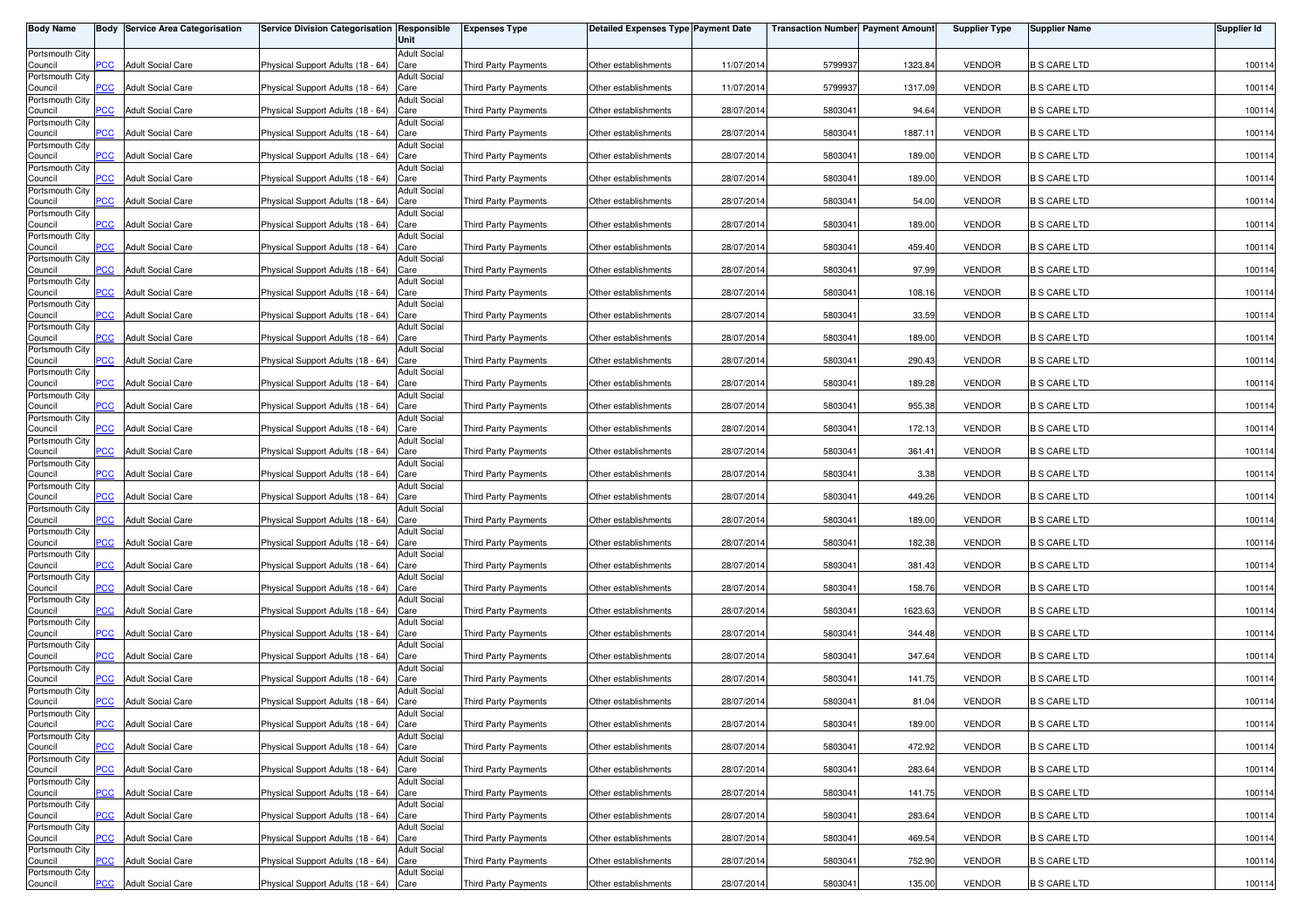| <b>Body Name</b>           |                | <b>Body Service Area Categorisation</b> | Service Division Categorisation Responsible | Unit                        | <b>Expenses Type</b>        | <b>Detailed Expenses Type Payment Date</b> |            | <b>Transaction Number Payment Amount</b> |         | <b>Supplier Type</b> | <b>Supplier Name</b> | <b>Supplier Id</b> |
|----------------------------|----------------|-----------------------------------------|---------------------------------------------|-----------------------------|-----------------------------|--------------------------------------------|------------|------------------------------------------|---------|----------------------|----------------------|--------------------|
| Portsmouth City            |                |                                         |                                             | <b>Adult Social</b>         |                             |                                            |            |                                          |         |                      |                      |                    |
| Council<br>Portsmouth City | PСC            | <b>Adult Social Care</b>                | Physical Support Adults (18 - 64)           | Care<br><b>Adult Social</b> | Third Party Payments        | Other establishments                       | 28/07/2014 | 5803041                                  | 1910.77 | <b>VENDOR</b>        | <b>B S CARE LTD</b>  | 100114             |
| Council                    | $\overline{C}$ | <b>Adult Social Care</b>                | Physical Support Adults (18 - 64)           | Care                        | Third Party Payments        | Other establishments                       | 28/07/2014 | 5803041                                  | 283.64  | <b>VENDOR</b>        | <b>B S CARE LTD</b>  | 100114             |
| Portsmouth City<br>Council | <b>PCC</b>     | <b>Adult Social Care</b>                | Physical Support Adults (18 - 64)           | Adult Social<br>Care        | Third Party Payments        | Other establishments                       | 28/07/2014 | 5803041                                  | 182.25  | <b>VENDOR</b>        | <b>B S CARE LTD</b>  | 100114             |
| Portsmouth City            |                |                                         |                                             | <b>Adult Social</b>         |                             |                                            |            |                                          |         |                      |                      |                    |
| Council<br>Portsmouth City |                | <b>Adult Social Care</b>                | Physical Support Adults (18 - 64)           | Care<br><b>Adult Social</b> | Third Party Payments        | Other establishments                       | 28/07/2014 | 5803041                                  | 43.94   | <b>VENDOR</b>        | <b>B S CARE LTD</b>  | 100114             |
| Council                    | PCC.           | <b>Adult Social Care</b>                | Physical Support Adults (18 - 64) Care      |                             | Third Party Payments        | Other establishments                       | 28/07/2014 | 5803041                                  | 756.56  | <b>VENDOR</b>        | <b>B S CARE LTD</b>  | 100114             |
| Portsmouth City<br>Council | <b>PCC</b>     | <b>Adult Social Care</b>                | Physical Support Adults (18 - 64)           | <b>Adult Social</b><br>Care | Third Party Payments        | Other establishments                       | 28/07/2014 | 5803041                                  | 401.94  | <b>VENDOR</b>        | <b>B S CARE LTD</b>  | 100114             |
| Portsmouth City<br>Council | $\overline{C}$ | <b>Adult Social Care</b>                | Physical Support Adults (18 - 64) Care      | <b>Adult Social</b>         | <b>Third Party Payments</b> | Other establishments                       | 28/07/2014 | 5803041                                  | 661.92  | <b>VENDOR</b>        | <b>B S CARE LTD</b>  | 100114             |
| Portsmouth City            |                |                                         |                                             | <b>Adult Social</b>         |                             |                                            |            |                                          |         |                      |                      |                    |
| Council<br>Portsmouth City | $\overline{C}$ | <b>Adult Social Care</b>                | Physical Support Adults (18 - 64)           | Care<br><b>Adult Social</b> | Third Party Payments        | Other establishments                       | 28/07/2014 | 5803041                                  | 94.64   | <b>VENDOR</b>        | <b>B S CARE LTD</b>  | 100114             |
| Council<br>Portsmouth City | сC             | <b>Adult Social Care</b>                | Physical Support Adults (18 - 64)           | Care<br><b>Adult Social</b> | Third Party Payments        | Other establishments                       | 28/07/2014 | 5803041                                  | 27.04   | <b>VENDOR</b>        | <b>B S CARE LTD</b>  | 100114             |
| Council                    | <b>PCC</b>     | <b>Adult Social Care</b>                | Physical Support Adults (18 - 64)           | Care                        | Third Party Payments        | Other establishments                       | 28/07/2014 | 580304                                   | 135.12  | <b>VENDOR</b>        | <b>B S CARE LTD</b>  | 100114             |
| Portsmouth City<br>Council | PСC            | <b>Adult Social Care</b>                | Physical Support Adults (18 - 64)           | <b>Adult Social</b><br>Care | Third Party Payments        | Other establishments                       | 28/07/2014 | 5803041                                  | 270.40  | <b>VENDOR</b>        | <b>B S CARE LTD</b>  | 100114             |
| Portsmouth City            | PСC            | <b>Adult Social Care</b>                | Physical Support Adults (18 - 64)           | Adult Social                | Third Party Payments        |                                            | 28/07/2014 | 5803041                                  | 374.63  | <b>VENDOR</b>        | <b>B S CARE LTD</b>  | 100114             |
| Council<br>Portsmouth City |                |                                         |                                             | Care<br><b>Adult Social</b> |                             | Other establishments                       |            |                                          |         |                      |                      |                    |
| Council<br>Portsmouth City | PСC            | <b>Adult Social Care</b>                | Physical Support Adults (18 - 64)           | Care<br><b>Adult Social</b> | Third Party Payments        | Other establishments                       | 28/07/2014 | 5803041                                  | 283.64  | <b>VENDOR</b>        | <b>B S CARE LTD</b>  | 100114             |
| Council                    | PCC            | <b>Adult Social Care</b>                | Physical Support Adults (18 - 64)           | Care                        | Third Party Payments        | Other establishments                       | 28/07/2014 | 5803041                                  | 418.84  | <b>VENDOR</b>        | <b>B S CARE LTD</b>  | 100114             |
| Portsmouth City<br>Council | PCC            | <b>Adult Social Care</b>                | Physical Support Adults (18 - 64)           | <b>Adult Social</b><br>Care | Third Party Payments        | Other establishments                       | 28/07/2014 | 5803041                                  | 280.27  | <b>VENDOR</b>        | <b>B S CARE LTD</b>  | 100114             |
| Portsmouth City<br>Council | PСC            | <b>Adult Social Care</b>                | Physical Support Adults (18 - 64) Care      | <b>Adult Social</b>         | Third Party Payments        | Other establishments                       | 28/07/2014 | 5803041                                  | 283.64  | <b>VENDOR</b>        | <b>B S CARE LTD</b>  | 100114             |
| Portsmouth City            |                |                                         |                                             | <b>Adult Social</b>         |                             |                                            |            |                                          |         |                      |                      |                    |
| Council<br>Portsmouth City | PCC            | <b>Adult Social Care</b>                | Physical Support Adults (18 - 64) Care      | <b>Adult Social</b>         | Third Party Payments        | Other establishments                       | 28/07/2014 | 5803041                                  | 155.48  | <b>VENDOR</b>        | <b>B S CARE LTD</b>  | 100114             |
| Council<br>Portsmouth City | PСC            | <b>Adult Social Care</b>                | Physical Support Adults (18 - 64)           | Care<br><b>Adult Social</b> | Third Party Payments        | Other establishments                       | 28/07/2014 | 5803041                                  | 202.52  | <b>VENDOR</b>        | <b>B S CARE LTD</b>  | 100114             |
| Council                    | PCC            | <b>Adult Social Care</b>                | Physical Support Adults (18 - 64)           | Care                        | <b>Third Party Payments</b> | Other establishments                       | 28/07/2014 | 580304                                   | 283.92  | <b>VENDOR</b>        | <b>B S CARE LTD</b>  | 100114             |
| Portsmouth City<br>Council | PСC            | <b>Adult Social Care</b>                | Physical Support Adults (18 - 64)           | <b>Adult Social</b><br>Care | Third Party Payments        | Other establishments                       | 28/07/2014 | 5803041                                  | 253.25  | <b>VENDOR</b>        | <b>B S CARE LTD</b>  | 100114             |
| Portsmouth City            |                | <b>Adult Social Care</b>                |                                             | Adult Social                |                             |                                            | 28/07/201  |                                          |         | <b>VENDOR</b>        |                      |                    |
| Council<br>Portsmouth City | PCC            |                                         | Physical Support Adults (18 - 64)           | Care<br><b>Adult Social</b> | Third Party Payments        | Other establishments                       |            | 5803041                                  | 189.00  |                      | <b>B S CARE LTD</b>  | 100114             |
| Council<br>Portsmouth City | PСC            | <b>Adult Social Care</b>                | Physical Support Adults (18 - 64)           | Care<br><b>Adult Social</b> | Third Party Payments        | Other establishments                       | 28/07/2014 | 5803041                                  | 3.38    | <b>VENDOR</b>        | <b>B S CARE LTD</b>  | 100114             |
| Council                    | PCC            | <b>Adult Social Care</b>                | Physical Support Adults (18 - 64)           | Care                        | Third Party Payments        | Other establishments                       | 28/07/2014 | 5803041                                  | 405.06  | <b>VENDOR</b>        | <b>B S CARE LTD</b>  | 100114             |
| Portsmouth City<br>Council | <b>PCC</b>     | <b>Adult Social Care</b>                | Physical Support Adults (18 - 64)           | <b>Adult Social</b><br>Care | Third Party Payments        | Other establishments                       | 28/07/2014 | 5803041                                  | 418.57  | <b>VENDOR</b>        | <b>B S CARE LTD</b>  | 100114             |
| Portsmouth City<br>Council | <b>PCC</b>     | <b>Adult Social Care</b>                | Physical Support Adults (18 - 64)           | <b>Adult Social</b><br>Care | Third Party Payments        | Other establishments                       | 28/07/2014 | 5803041                                  | 77.73   | <b>VENDOR</b>        | <b>B S CARE LTD</b>  | 100114             |
| Portsmouth City            |                |                                         |                                             | <b>Adult Social</b>         |                             |                                            |            |                                          |         |                      |                      |                    |
| Council<br>Portsmouth City | <b>PCC</b>     | <b>Adult Social Care</b>                | Physical Support Adults (18 - 64)           | Care<br><b>Adult Social</b> | Third Party Payments        | Other establishments                       | 28/07/2014 | 5803041                                  | 216.04  | <b>VENDOR</b>        | <b>B S CARE LTD</b>  | 100114             |
| Council<br>Portsmouth City |                | <b>Adult Social Care</b>                | Physical Support Adults (18 - 64)           | Care<br><b>Adult Social</b> | Third Party Payments        | Other establishments                       | 28/07/2014 | 5803041                                  | 189.00  | <b>VENDOR</b>        | <b>B S CARE LTD</b>  | 100114             |
| Council                    | $\overline{C}$ | <b>Adult Social Care</b>                | Physical Support Adults (18 - 64)           | Care                        | Third Party Payments        | Other establishments                       | 28/07/2014 | 580304                                   | 182.25  | <b>VENDOR</b>        | <b>B S CARE LTD</b>  | 100114             |
| Portsmouth City<br>Council | PСC            | <b>Adult Social Care</b>                | Physical Support Adults (18 - 64)           | Adult Social<br>Care        | Third Party Payments        | Other establishments                       | 28/07/2014 | 5803041                                  | 1317.09 | <b>VENDOR</b>        | <b>B S CARE LTD</b>  | 100114             |
| Portsmouth City            |                |                                         | Physical Support Adults (18 - 64) Care      | <b>Adult Social</b>         |                             |                                            |            |                                          |         |                      |                      |                    |
| Council<br>Portsmouth City | <b>PCC</b>     | <b>Adult Social Care</b>                |                                             | <b>Adult Social</b>         | Third Party Payments        | Other establishments                       | 28/07/2014 | 5803041                                  | 54.00   | VENDOR               | <b>B S CARE LTD</b>  | 100114             |
| Council<br>Portsmouth City | <u>PCC</u>     | <b>Adult Social Care</b>                | Physical Support Adults (18 - 64) Care      | <b>Adult Social</b>         | <b>Third Party Payments</b> | Other establishments                       | 28/07/2014 | 5803041                                  | 229.64  | <b>VENDOR</b>        | <b>B S CARE LTD</b>  | 100114             |
| Council                    | PCC            | <b>Adult Social Care</b>                | Physical Support Adults (18 - 64) Care      |                             | Third Party Payments        | Other establishments                       | 28/07/2014 | 5803041                                  | 283.64  | <b>VENDOR</b>        | <b>B S CARE LTD</b>  | 100114             |
| Portsmouth City<br>Council | PCC            | <b>Adult Social Care</b>                | Physical Support Adults (18 - 64) Care      | <b>Adult Social</b>         | Third Party Payments        | Other establishments                       | 28/07/2014 | 5803041                                  | 232.99  | <b>VENDOR</b>        | <b>B S CARE LTD</b>  | 100114             |
| Portsmouth City<br>Council | PСC            | <b>Adult Social Care</b>                | Physical Support Adults (18 - 64) Care      | <b>Adult Social</b>         | Third Party Payments        | Other establishments                       | 28/07/2014 | 5803041                                  | 175.50  | <b>VENDOR</b>        | <b>B S CARE LTD</b>  | 100114             |
| Portsmouth City            |                |                                         |                                             | <b>Adult Social</b>         |                             |                                            |            |                                          |         |                      |                      |                    |
| Council<br>Portsmouth City | <b>PCC</b>     | <b>Adult Social Care</b>                | Physical Support Adults (18 - 64) Care      | <b>Adult Social</b>         | <b>Third Party Payments</b> | Other establishments                       | 28/07/2014 | 5803041                                  | 466.16  | <b>VENDOR</b>        | <b>B S CARE LTD</b>  | 100114             |
| Council<br>Portsmouth City | <b>PCC</b>     | <b>Adult Social Care</b>                | Physical Support Adults (18 - 64) Care      | Adult Social                | Third Party Payments        | Other establishments                       | 28/07/2014 | 5803041                                  | 226.22  | <b>VENDOR</b>        | <b>B S CARE LTD</b>  | 100114             |
| Council                    | <b>PCC</b>     | <b>Adult Social Care</b>                | Social Support - Support for Carer Care     |                             | <b>Third Party Payments</b> | Other establishments                       | 28/07/2014 | 5803041                                  | 208.52  | <b>VENDOR</b>        | <b>B S CARE LTD</b>  | 100114             |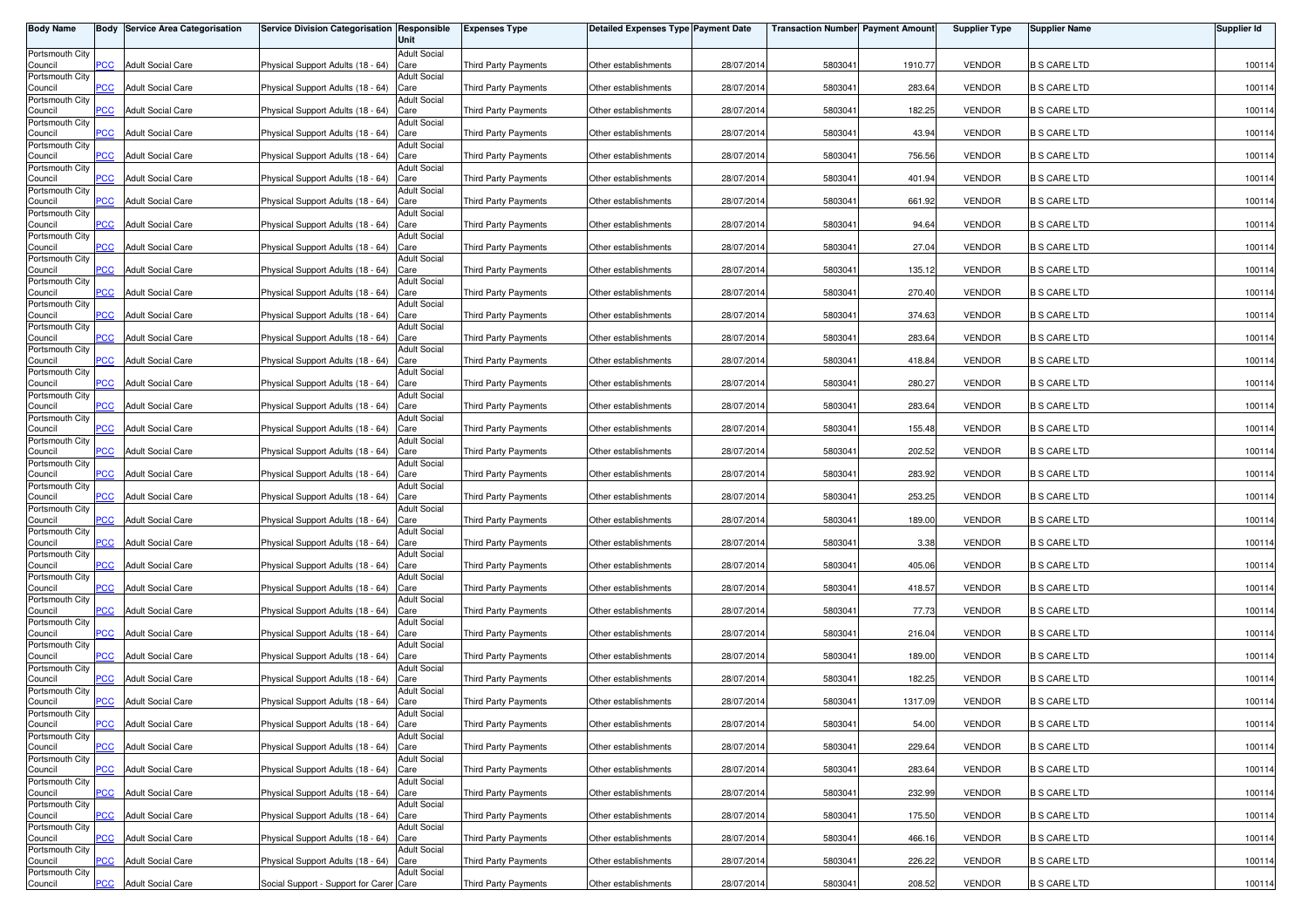| <b>Body Name</b>           |                | <b>Body Service Area Categorisation</b> | Service Division Categorisation Responsible                        | Unit                        | <b>Expenses Type</b>        | <b>Detailed Expenses Type Payment Date</b> |            | <b>Transaction Number Payment Amount</b> |          | <b>Supplier Type</b> | <b>Supplier Name</b>   | <b>Supplier Id</b> |
|----------------------------|----------------|-----------------------------------------|--------------------------------------------------------------------|-----------------------------|-----------------------------|--------------------------------------------|------------|------------------------------------------|----------|----------------------|------------------------|--------------------|
| Portsmouth City            |                |                                         | Learning Disability Support Adults Adult Social                    |                             |                             |                                            |            |                                          |          |                      |                        |                    |
| Council                    | <b>PCC</b>     | <b>Adult Social Care</b>                | $(18 - 64)$                                                        | Care                        | <b>Third Party Payments</b> | Other establishments                       | 18/07/2014 | 5801188                                  | 270.00   | <b>VENDOR</b>        | BENEFICIAL FOUNDATION  | 100585             |
| Portsmouth City<br>Council | $\overline{C}$ | <b>Adult Social Care</b>                | Learning Disability Support Adults Adult Social<br>$18 - 64$       | Care                        | <b>Third Party Payments</b> | Other establishments                       | 18/07/2014 | 5801188                                  | 270.00   | <b>VENDOR</b>        | BENEFICIAL FOUNDATION  | 100585             |
| Portsmouth City            | PCC            | <b>Adult Social Care</b>                | Learning Disability Support Adults Adult Social<br>$(18 - 64)$     | Care                        | <b>Third Party Payments</b> | Other establishments                       | 18/07/201  | 5801188                                  | 120.00   | <b>VENDOR</b>        | BENEFICIAL FOUNDATION  | 100585             |
| Council<br>Portsmouth City |                |                                         | Learning Disability Support Adults Adult Social                    |                             |                             |                                            |            |                                          |          |                      |                        |                    |
| Council<br>Portsmouth City | <b>PCC</b>     | <b>Adult Social Care</b>                | $(18 - 64)$<br>Learning Disability Support Adults Adult Social     | Care                        | <b>Third Party Payments</b> | Other establishments                       | 18/07/201  | 5801188                                  | 240.00   | <b>VENDOR</b>        | BENEFICIAL FOUNDATION  | 100585             |
| Council                    | PCC            | <b>Adult Social Care</b>                | $(18 - 64)$                                                        | Care                        | <b>Third Party Payments</b> | Other establishments                       | 18/07/201  | 5801188                                  | 390.00   | <b>VENDOR</b>        | BENEFICIAL FOUNDATION  | 100585             |
| Portsmouth City<br>Council | PCC            | <b>Adult Social Care</b>                | Learning Disability Support Adults Adult Social<br>$(18 - 64)$     | Care                        | <b>Third Party Payments</b> | Other establishments                       | 18/07/2014 | 5801188                                  | 390.00   | <b>VENDOR</b>        | BENEFICIAL FOUNDATION  | 100585             |
| Portsmouth City            |                |                                         | Learning Disability Support Adults Adult Social                    |                             |                             |                                            |            |                                          |          |                      |                        |                    |
| Council<br>Portsmouth City | $\overline{C}$ | <b>Adult Social Care</b>                | $(18 - 64)$<br>Learning Disability Support Adults Adult Social     | Care                        | Third Party Payments        | Other establishments                       | 18/07/201  | 5801188                                  | 240.00   | <b>VENDOR</b>        | BENEFICIAL FOUNDATION  | 100585             |
| Council                    | PCC            | <b>Adult Social Care</b>                | $(18 - 64)$                                                        | Care                        | Third Party Payments        | Other establishments                       | 18/07/2014 | 5801188                                  | 270.00   | <b>VENDOR</b>        | BENEFICIAL FOUNDATION  | 100585             |
| Portsmouth City<br>Council | °СС            | <b>Adult Social Care</b>                | Learning Disability Support Adults Adult Social<br>$18 - 64$       | Care                        | <b>Third Party Payments</b> | Other establishments                       | 18/07/201  | 5801188                                  | 540.00   | <b>VENDOR</b>        | BENEFICIAL FOUNDATION  | 100585             |
| Portsmouth City<br>Council | PCC            | <b>Adult Social Care</b>                | Learning Disability Support Adults Adult Social<br>$(18 - 64)$     | Care                        | <b>Third Party Payments</b> | Other establishments                       | 18/07/201  | 5801188                                  | 390.00   | <b>VENDOR</b>        | BENEFICIAL FOUNDATION  | 100585             |
| Portsmouth City            |                |                                         | Learning Disability Support Adults Adult Social                    |                             |                             |                                            |            |                                          |          |                      |                        |                    |
| Council<br>Portsmouth City | PСC            | Adult Social Care                       | $18 - 64$<br>Learning Disability Support Adults Adult Social       | Care                        | Third Party Payments        | Other establishments                       | 18/07/201  | 5801188                                  | 360.00   | <b>VENDOR</b>        | BENEFICIAL FOUNDATION  | 100585             |
| Council                    | PCC            | <b>Adult Social Care</b>                | $(18 - 64)$                                                        | Care                        | Third Party Payments        | Other establishments                       | 18/07/201  | 5801188                                  | 300.00   | <b>VENDOR</b>        | BENEFICIAL FOUNDATION  | 100585             |
| Portsmouth City<br>Council | PCC            | <b>Adult Social Care</b>                | Learning Disability Support Adults Adult Social<br>$(18 - 64)$     | Care                        | Third Party Payments        | Other establishments                       | 18/07/201  | 5801188                                  | 240.00   | <b>VENDOR</b>        | BENEFICIAL FOUNDATION  | 100585             |
| Portsmouth City            | PCC            | <b>Adult Social Care</b>                | Learning Disability Support Adults Adult Social<br>(18 - 64)       | Care                        | <b>Third Party Payments</b> | Other establishments                       | 18/07/201  | 5801188                                  | 420.00   | <b>VENDOR</b>        | BENEFICIAL FOUNDATION  | 100585             |
| Council<br>Portsmouth City |                |                                         |                                                                    | <b>Adult Social</b>         |                             |                                            |            |                                          |          |                      |                        |                    |
| Council<br>Portsmouth City | PCC            | <b>Adult Social Care</b>                | Physical Support Adults (18 - 64)                                  | Care<br><b>Adult Social</b> | Supplies and Services       | Catering                                   | 02/07/2014 | 5797927                                  | 114.89   | <b>VENDOR</b>        | BFS GROUP LTD T/A 3663 | 100106             |
| Council                    | °СС            | <b>Adult Social Care</b>                | Physical Support Adults (18 - 64)                                  | Care                        | Supplies and Services       | Catering                                   | 02/07/2014 | 5797927                                  | 367.54   | <b>VENDOR</b>        | BFS GROUP LTD T/A 3663 | 100106             |
| Portsmouth City<br>Council | PCC            | <b>Adult Social Care</b>                | Physical Support Adults (18 - 64)                                  | <b>Adult Social</b><br>Care | Supplies and Services       | Catering                                   | 02/07/2014 | 5797927                                  | $-3.45$  | <b>VENDOR</b>        | BFS GROUP LTD T/A 3663 | 100106             |
| Portsmouth City            | сC             | <b>Adult Social Care</b>                | Physical Support Adults (18 - 64)                                  | <b>Adult Social</b><br>Care |                             |                                            | 09/07/2014 | 5799237                                  | 92.08    | <b>VENDOR</b>        | BFS GROUP LTD T/A 3663 | 100106             |
| Council<br>Portsmouth City |                |                                         |                                                                    | <b>Adult Social</b>         | Supplies and Services       | Catering                                   |            |                                          |          |                      |                        |                    |
| Council<br>Portsmouth City | PCC            | <b>Adult Social Care</b>                | Physical Support Adults (18 - 64)                                  | Care<br><b>Adult Social</b> | Supplies and Services       | Catering                                   | 09/07/201  | 5799237                                  | 225.72   | <b>VENDOR</b>        | BFS GROUP LTD T/A 3663 | 100106             |
| Council                    | <b>PCC</b>     | <b>Adult Social Care</b>                | Physical Support Adults (18 - 64)                                  | Care                        | Supplies and Services       | Catering                                   | 16/07/201  | 5800548                                  | 94.93    | <b>VENDOR</b>        | BFS GROUP LTD T/A 3663 | 100106             |
| Portsmouth City<br>Council | PCC            | <b>Adult Social Care</b>                | Physical Support Adults (18 - 64)                                  | Adult Social<br>Care        | Supplies and Services       | Catering                                   | 23/07/201  | 5801771                                  | 296.92   | <b>VENDOR</b>        | BFS GROUP LTD T/A 3663 | 100106             |
| Portsmouth City<br>Council | PCC            | <b>Adult Social Care</b>                | Physical Support Adults (18 - 64)                                  | <b>Adult Social</b><br>Care | Supplies and Services       | Catering                                   | 30/07/201  | 5803258                                  | 114.57   | <b>VENDOR</b>        | BFS GROUP LTD T/A 3663 | 100106             |
| Portsmouth City            |                |                                         |                                                                    | <b>Adult Social</b>         |                             |                                            |            |                                          |          |                      |                        |                    |
| Council<br>Portsmouth City | PСC            | <b>Adult Social Care</b>                | Physical Support Adults (18 - 64)<br>Physical Support Older People | Care<br><b>Adult Social</b> | Supplies and Services       | Catering                                   | 30/07/201  | 5803258                                  | 323.94   | <b>VENDOR</b>        | BFS GROUP LTD T/A 3663 | 100106             |
| Council                    | PCC            | <b>Adult Social Care</b>                | $(65-74)$                                                          | Care                        | Supplies and Services       | Catering                                   | 02/07/2014 | 5797927                                  | 901.60   | <b>VENDOR</b>        | BFS GROUP LTD T/A 3663 | 100106             |
| Portsmouth City<br>Council | сC             | <b>Adult Social Care</b>                | Physical Support Older People<br>$(65-74)$                         | <b>Adult Social</b><br>Care | Supplies and Services       | Catering                                   | 02/07/2014 | 5797927                                  | 477.14   | <b>VENDOR</b>        | BFS GROUP LTD T/A 3663 | 100106             |
| Portsmouth City            |                |                                         | Physical Support Older People                                      | <b>Adult Social</b>         |                             |                                            |            |                                          |          |                      |                        |                    |
| Council<br>Portsmouth City | $\overline{C}$ | <b>Adult Social Care</b>                | $(65-74)$<br>Physical Support Older People                         | Care<br><b>Adult Social</b> | Supplies and Services       | Catering                                   | 02/07/2014 | 5797927                                  | 1088.37  | <b>VENDOR</b>        | BFS GROUP LTD T/A 3663 | 100106             |
| Council                    | <b>CC</b>      | <b>Adult Social Care</b>                | $(65-74)$                                                          | Care<br><b>Adult Social</b> | Supplies and Services       | Catering                                   | 09/07/2014 | 5799237                                  | 532.05   | <b>VENDOR</b>        | BFS GROUP LTD T/A 3663 | 100106             |
| Portsmouth City<br>Council | PCC            | <b>Adult Social Care</b>                | Physical Support Older People<br>$(65-74)$                         | Care                        | Supplies and Services       | Catering                                   | 09/07/201  | 5799237                                  | 876.41   | <b>VENDOR</b>        | BFS GROUP LTD T/A 3663 | 100106             |
| Portsmouth City<br>Council | PCC            | <b>Adult Social Care</b>                | Physical Support Older People<br>$(65-74)$                         | <b>Adult Social</b><br>Care | Supplies and Services       | Catering                                   | 09/07/2014 | 5799237                                  | 783.38   | <b>VENDOR</b>        | BFS GROUP LTD T/A 3663 | 100106             |
| Portsmouth City            |                |                                         | Physical Support Older People                                      | <b>Adult Social</b>         |                             |                                            |            |                                          |          |                      |                        |                    |
| Council<br>Portsmouth City | <b>PCC</b>     | <b>Adult Social Care</b>                | $(65-74)$<br>Physical Support Older People                         | Care<br><b>Adult Social</b> | Supplies and Services       | Catering                                   | 16/07/2014 | 5800548                                  | 685.17   | <b>VENDOR</b>        | BFS GROUP LTD T/A 3663 | 100106             |
| Council                    | PCC            | <b>Adult Social Care</b>                | $(65-74)$                                                          | Care                        | Supplies and Services       | Catering                                   | 16/07/2014 | 5800548                                  | 1212.23  | <b>VENDOR</b>        | BFS GROUP LTD T/A 3663 | 100106             |
| Portsmouth City<br>Council | PCC            | <b>Adult Social Care</b>                | Physical Support Older People<br>$(65-74)$                         | <b>Adult Social</b><br>Care | Supplies and Services       | Catering                                   | 16/07/2014 | 5800548                                  | 1006.97  | <b>VENDOR</b>        | BFS GROUP LTD T/A 3663 | 100106             |
| Portsmouth City            | PCC            | <b>Adult Social Care</b>                | Physical Support Older People<br>$(65-74)$                         | <b>Adult Social</b>         |                             |                                            | 18/07/2014 |                                          |          | <b>VENDOR</b>        | BFS GROUP LTD T/A 3663 | 100106             |
| Council<br>Portsmouth City |                |                                         | Physical Support Older People                                      | Care<br><b>Adult Social</b> | Supplies and Services       | Catering                                   |            | 5801191                                  | 188.85   |                      |                        |                    |
| Council<br>Portsmouth City | PСC            | <b>Adult Social Care</b>                | $(65-74)$<br>Physical Support Older People                         | Care<br><b>Adult Social</b> | Supplies and Services       | Catering                                   | 23/07/2014 | 5801771                                  | 659.71   | <b>VENDOR</b>        | BFS GROUP LTD T/A 3663 | 100106             |
| Council                    | PCC            | <b>Adult Social Care</b>                | $(65-74)$                                                          | Care                        | Supplies and Services       | Catering                                   | 23/07/2014 | 5801771                                  | 1098.67  | <b>VENDOR</b>        | BFS GROUP LTD T/A 3663 | 100106             |
| Portsmouth City<br>Council | PСC            | <b>Adult Social Care</b>                | Physical Support Older People<br>$(65-74)$                         | <b>Adult Social</b><br>Care | Supplies and Services       | Catering                                   | 23/07/2014 | 5801771                                  | $-19.01$ | <b>VENDOR</b>        | BFS GROUP LTD T/A 3663 | 100106             |
| Portsmouth City<br>Council | PCC            | <b>Adult Social Care</b>                | Physical Support Older People<br>$(65-74)$                         | <b>Adult Social</b><br>Care | Supplies and Services       | Catering                                   | 23/07/2014 | 5801771                                  | 472.18   | <b>VENDOR</b>        | BFS GROUP LTD T/A 3663 | 100106             |
|                            |                |                                         |                                                                    |                             |                             |                                            |            |                                          |          |                      |                        |                    |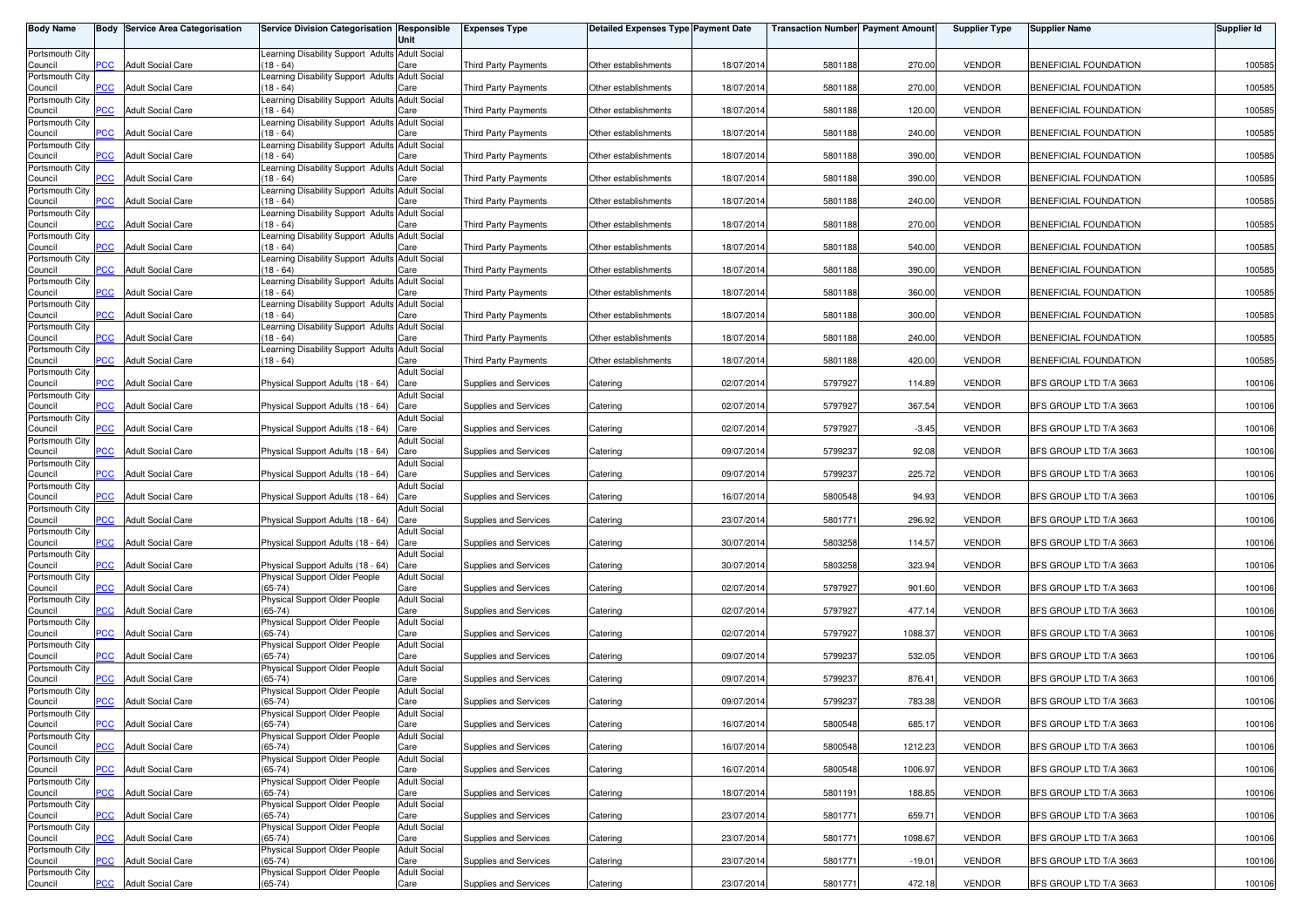| <b>Body Name</b>           |                | <b>Body Service Area Categorisation</b> | Service Division Categorisation Responsible                                          | Unit                        | <b>Expenses Type</b>         | <b>Detailed Expenses Type Payment Date</b> |            | <b>Transaction Number Payment Amount</b> |            | <b>Supplier Type</b> | <b>Supplier Name</b>                                     | Supplier Id |
|----------------------------|----------------|-----------------------------------------|--------------------------------------------------------------------------------------|-----------------------------|------------------------------|--------------------------------------------|------------|------------------------------------------|------------|----------------------|----------------------------------------------------------|-------------|
| Portsmouth City<br>Council | PCC            | <b>Adult Social Care</b>                | Physical Support Older People<br>$(65 - 74)$                                         | <b>Adult Social</b><br>Care | <b>Supplies and Services</b> | Catering                                   | 25/07/201  | 5802466                                  | 126.06     | <b>VENDOR</b>        | BFS GROUP LTD T/A 3663                                   | 100106      |
| Portsmouth City            |                |                                         | Physical Support Older People                                                        | <b>Adult Social</b>         |                              |                                            |            |                                          |            |                      |                                                          |             |
| Council<br>Portsmouth City | $\overline{C}$ | <b>Adult Social Care</b>                | $65 - 74$<br>Physical Support Older People                                           | Care<br><b>Adult Social</b> | Supplies and Services        | Catering                                   | 25/07/2014 | 5802466                                  | 998.51     | <b>VENDOR</b>        | BFS GROUP LTD T/A 3663                                   | 100106      |
| Council<br>Portsmouth City | $\overline{C}$ | <b>Adult Social Care</b>                | $(65-74)$<br>Physical Support Older People                                           | Care<br><b>Adult Social</b> | <b>Supplies and Services</b> | Catering                                   | 30/07/201  | 5803258                                  | 1378.00    | <b>VENDOR</b>        | BFS GROUP LTD T/A 3663                                   | 100106      |
| Council<br>Portsmouth City | <b>PCC</b>     | <b>Adult Social Care</b>                | $(65-74)$<br>Physical Support Older People                                           | Care<br><b>Adult Social</b> | Supplies and Services        | Catering                                   | 30/07/201  | 5803258                                  | 599.72     | <b>VENDOR</b>        | BFS GROUP LTD T/A 3663                                   | 100106      |
| Council                    | $\overline{C}$ | <b>Adult Social Care</b>                | $(65-74)$                                                                            | Care                        | Supplies and Services        | Catering                                   | 30/07/201  | 5803258                                  | 1177.05    | <b>VENDOR</b>        | BFS GROUP LTD T/A 3663                                   | 100106      |
| Portsmouth City<br>Council | <b>PCC</b>     | <b>Adult Social Care</b>                | Physical Support Adults (18 - 64)                                                    | <b>Adult Social</b><br>Care | Third Party Payments         | Other establishments                       | 08/07/2014 | 5799153                                  | 5047.38    | <b>VENDOR</b>        | BLATCHINGTON COURT REST HOME                             | 139316      |
| Portsmouth City<br>Council | PCC            | <b>Adult Social Care</b>                | Mental Health Support Adults (18 - Adult Social                                      | Care                        | Third Party Payments         | Other establishments                       | 11/07/201  | 5799949                                  | 3115.19    | <b>VENDOR</b>        | BLISS RESIDENTIAL CARE LTD                               | 138955      |
| Portsmouth City<br>Council | $\overline{C}$ | <b>Adult Social Care</b>                | Mental Health Support Adults (18 - Adult Social<br>64)                               | Care                        | <b>Third Party Payments</b>  | Other establishments                       | 11/07/201  | 5799949                                  | 4438.58    | <b>VENDOR</b>        | BLISS RESIDENTIAL CARE LTD                               | 138955      |
| Portsmouth City            | <b>PCC</b>     | <b>Adult Social Care</b>                | Physical Support Adults (18 - 64)                                                    | <b>Adult Social</b><br>Care | <b>Third Party Payments</b>  | Other establishments                       | 11/07/201  | 5799951                                  | 1848.99    | <b>VENDOR</b>        | <b>BONDCARE</b>                                          | 136347      |
| Council<br>Portsmouth City |                |                                         |                                                                                      | <b>Adult Social</b>         |                              |                                            |            |                                          |            |                      |                                                          |             |
| Council<br>Portsmouth City | $\overline{C}$ | <b>Adult Social Care</b>                | Physical Support Adults (18 - 64)<br>Physical Support Older People                   | Care<br><b>Adult Social</b> | <b>Third Party Payments</b>  | Other establishments                       | 15/07/201  | 5800423                                  | 1910.62    | <b>VENDOR</b>        | <b>BONDCARE</b>                                          | 136347      |
| Council<br>Portsmouth City | PCC            | <b>Adult Social Care</b>                | $(65 - 74)$<br>Physical Support Older People                                         | Care<br><b>Adult Social</b> | <b>Third Party Payments</b>  | Other establishments                       | 11/07/201  | 5799951                                  | 2239.24    | <b>VENDOR</b>        | <b>BONDCARE</b>                                          | 136347      |
| Council<br>Portsmouth City | PCC            | <b>Adult Social Care</b>                | $(65-74)$<br>Physical Support Older People                                           | Care<br><b>Adult Social</b> | Third Party Payments         | Other establishments                       | 11/07/201  | 5799951                                  | 2239.24    | <b>VENDOR</b>        | <b>BONDCARE</b>                                          | 136347      |
| Council                    | PСC            | <b>Adult Social Care</b>                | $(65-74)$                                                                            | Care                        | Third Party Payments         | Other establishments                       | 15/07/201  | 5800423                                  | 2152.29    | <b>VENDOR</b>        | <b>BONDCARE</b>                                          | 136347      |
| Portsmouth City<br>Council | PCC            | <b>Adult Social Care</b>                | Physical Support Older People<br>$65 - 74$                                           | <b>Adult Social</b><br>Care | <b>Third Party Payments</b>  | Other establishments                       | 15/07/201  | 5800423                                  | 142.1      | <b>VENDOR</b>        | <b>BONDCARE</b>                                          | 136347      |
| Portsmouth City<br>Council | PCC            | <b>Adult Social Care</b>                | Physical Support Older People<br>$(65-74)$                                           | <b>Adult Social</b><br>Care | Third Party Payments         | Other establishments                       | 15/07/201  | 5800423                                  | 2313.84    | <b>VENDOR</b>        | <b>BONDCARE</b>                                          | 136347      |
| Portsmouth City<br>Council | PСC            | <b>Adult Social Care</b>                | Physical Support Older People<br>$65 - 74$                                           | <b>Adult Social</b><br>Care | <b>Third Party Payments</b>  | Other establishments                       | 15/07/201  | 5800423                                  | 2313.88    | <b>VENDOR</b>        | <b>BONDCARE</b>                                          | 136347      |
| Portsmouth City            |                |                                         | Physical Support Older People                                                        | <b>Adult Social</b>         |                              |                                            |            |                                          |            |                      |                                                          |             |
| Council<br>Portsmouth City | PCC            | <b>Adult Social Care</b>                | $(65-74)$<br>Physical Support Older People                                           | Care<br><b>Adult Social</b> | <b>Third Party Payments</b>  | Other establishments                       | 15/07/201  | 5800423                                  | 2313.88    | <b>VENDOR</b>        | <b>BONDCARE</b>                                          | 136347      |
| Council<br>Portsmouth City | PСC            | <b>Adult Social Care</b>                | $65 - 74$<br>Physical Support Older People                                           | Care<br><b>Adult Social</b> | <b>Third Party Payments</b>  | Other establishments                       | 15/07/201  | 5800423                                  | 2313.88    | <b>VENDOR</b>        | <b>BONDCARE</b>                                          | 136347      |
| Council<br>Portsmouth City | PCC            | <b>Adult Social Care</b>                | $(65-74)$<br>Physical Support Older People                                           | Care<br><b>Adult Social</b> | Third Party Payments         | Other establishments                       | 15/07/201  | 5800423                                  | 2313.88    | <b>VENDOR</b>        | <b>BONDCARE</b>                                          | 136347      |
| Council                    | PCC            | <b>Adult Social Care</b>                | $(65-74)$                                                                            | Care                        | Third Party Payments         | Other establishments                       | 15/07/201  | 5800423                                  | 2098.35    | <b>VENDOR</b>        | <b>BONDCARE</b>                                          | 136347      |
| Portsmouth City<br>Council | PCC            | <b>Adult Social Care</b>                | Physical Support Older People<br>$(65-74)$                                           | <b>Adult Social</b><br>Care | Third Party Payments         | Other establishments                       | 15/07/201  | 5800423                                  | 2313.88    | <b>VENDOR</b>        | <b>BONDCARE</b>                                          | 136347      |
| Portsmouth City<br>Council | PСC            | <b>Adult Social Care</b>                | Physical Support Older People<br>$(65-74)$                                           | <b>Adult Social</b><br>Care | <b>Third Party Payments</b>  | Other establishments                       | 15/07/201  | 5800423                                  | 2098.35    | <b>VENDOR</b>        | <b>BONDCARE</b>                                          | 136347      |
| Portsmouth City<br>Council | PСC            | <b>Adult Social Care</b>                | Physical Support Older People<br>$(65-74)$                                           | <b>Adult Social</b><br>Care | <b>Third Party Payments</b>  | Other establishments                       | 17/07/201  | 5801020                                  | 2239.2     | <b>VENDOR</b>        | <b>BONDCARE</b>                                          | 136347      |
| Portsmouth City<br>Council | <b>PCC</b>     | <b>Adult Social Care</b>                | Physical Support Adults (18 - 64)                                                    | <b>Adult Social</b><br>Care | Third Party Payments         | Other establishments                       | 11/07/2014 | 5799955                                  | 2790.00    | <b>VENDOR</b>        | <b>BRAEMAR RCH LIMITED</b>                               | 102015      |
| Portsmouth City            |                |                                         |                                                                                      | <b>Adult Social</b>         |                              |                                            |            |                                          |            |                      |                                                          |             |
| Council<br>Portsmouth City | PCC.           | <b>Adult Social Care</b>                | Physical Support Adults (18 - 64)                                                    | Care<br><b>Adult Social</b> | <b>Third Party Payments</b>  | Other establishments                       | 11/07/201  | 5799955                                  | 2635.00    | <b>VENDOR</b>        | <b>BRAEMAR RCH LIMITED</b>                               | 102015      |
| Council<br>Portsmouth City | $\overline{C}$ | <b>Adult Social Care</b>                | Physical Support Adults (18 - 64)                                                    | Care<br><b>Adult Social</b> | <b>Third Party Payments</b>  | Other establishments                       | 11/07/201  | 5799955                                  | 2790.00    | <b>VENDOR</b>        | <b>BRAEMAR RCH LIMITED</b>                               | 102015      |
| Council<br>Portsmouth City | PСC            | <b>Adult Social Care</b>                | Physical Support Adults (18 - 64)                                                    | Care<br><b>Adult Social</b> | <b>Third Party Payments</b>  | Other establishments                       | 11/07/2014 | 5799955                                  | 2006.01    | <b>VENDOR</b>        | <b>BRAEMAR RCH LIMITED</b>                               | 102015      |
| Council                    | <b>PCC</b>     | <b>Adult Social Care</b>                | Physical Support Adults (18 - 64)                                                    | Care                        | Third Party Payments         | Other establishments                       | 11/07/201  | 5799955                                  | 2790.00    | <b>VENDOR</b>        | <b>BRAEMAR RCH LIMITED</b>                               | 102015      |
| Portsmouth City<br>Council | $\overline{C}$ | <b>Adult Social Care</b>                | Physical Support Adults (18 - 64)                                                    | <b>Adult Social</b><br>Care | Third Party Payments         | Other establishments                       | 11/07/2014 | 5799955                                  | 2006.01    | <b>VENDOR</b>        | <b>BRAEMAR RCH LIMITED</b>                               | 102015      |
| Portsmouth City<br>Council | <b>PCC</b>     | <b>Adult Social Care</b>                | Physical Support Adults (18 - 64) Care                                               | Adult Social                | Third Party Payments         | Other establishments                       | 11/07/2014 | 5799955                                  | 2099.32    | <b>VENDOR</b>        | <b>BRAEMAR RCH LIMITED</b>                               | 102015      |
| Portsmouth City<br>Council | <b>PCC</b>     | <b>Adult Social Care</b>                | Physical Support Adults (18 - 64) Care                                               | <b>Adult Social</b>         | Third Party Payments         | Other establishments                       | 11/07/2014 | 5799955                                  | 3115.90    | <b>VENDOR</b>        | <b>BRAEMAR RCH LIMITED</b>                               | 102015      |
| Portsmouth City<br>Council | PCC            | <b>Adult Social Care</b>                | Physical Support Adults (18 - 64) Care                                               | <b>Adult Social</b>         | Third Party Payments         | Other establishments                       | 11/07/2014 | 5799955                                  | $-1682.46$ | <b>VENDOR</b>        | <b>BRAEMAR RCH LIMITED</b>                               | 102015      |
| Portsmouth City            |                |                                         |                                                                                      | <b>Adult Social</b>         |                              |                                            |            |                                          |            |                      |                                                          |             |
| Council<br>Portsmouth City | PCC            | <b>Adult Social Care</b>                | Physical Support Adults (18 - 64)<br>Mental Health Support Adults (18 - Adult Social | Care                        | Third Party Payments         | Other establishments                       | 11/07/2014 | 5799955                                  | 459.28     | <b>VENDOR</b>        | BRAEMAR RCH LIMITED<br>BRANKSOME CARE LIMITED T/A BARODA | 102015      |
| Council<br>Portsmouth City | PСC            | <b>Adult Social Care</b>                | 64)                                                                                  | Care<br><b>Adult Social</b> | <b>Third Party Payments</b>  | Other establishments<br>Communications and | 11/07/2014 | 5799957                                  | 5535.67    | <b>VENDOR</b>        | CARE                                                     | 134782      |
| Council<br>Portsmouth City | PCC            | <b>Adult Social Care</b>                | Physical Support Adults (18 - 64)<br>Physical Support Older People                   | Care<br><b>Adult Social</b> | Supplies and Services        | computing<br>Communications and            | 21/07/2014 | 5801458                                  | 46.89      | <b>COMPANY</b>       | BRITISH TELECOMMUNICATIONS PLC                           | 100132      |
| Council<br>Portsmouth City | <b>PCC</b>     | <b>Adult Social Care</b>                | $(65-74)$<br>Physical Support Older People                                           | Care<br><b>Adult Social</b> | Supplies and Services        | computing<br>Communications and            | 04/07/2014 | 5798699                                  | 102.84     | <b>COMPANY</b>       | BRITISH TELECOMMUNICATIONS PLC                           | 100132      |
| Council                    | PCC            | <b>Adult Social Care</b>                | $(65-74)$                                                                            | Care                        | Supplies and Services        | computing                                  | 09/07/2014 | 5799242                                  | 0.11       | <b>COMPANY</b>       | BRITISH TELECOMMUNICATIONS PLC                           | 100132      |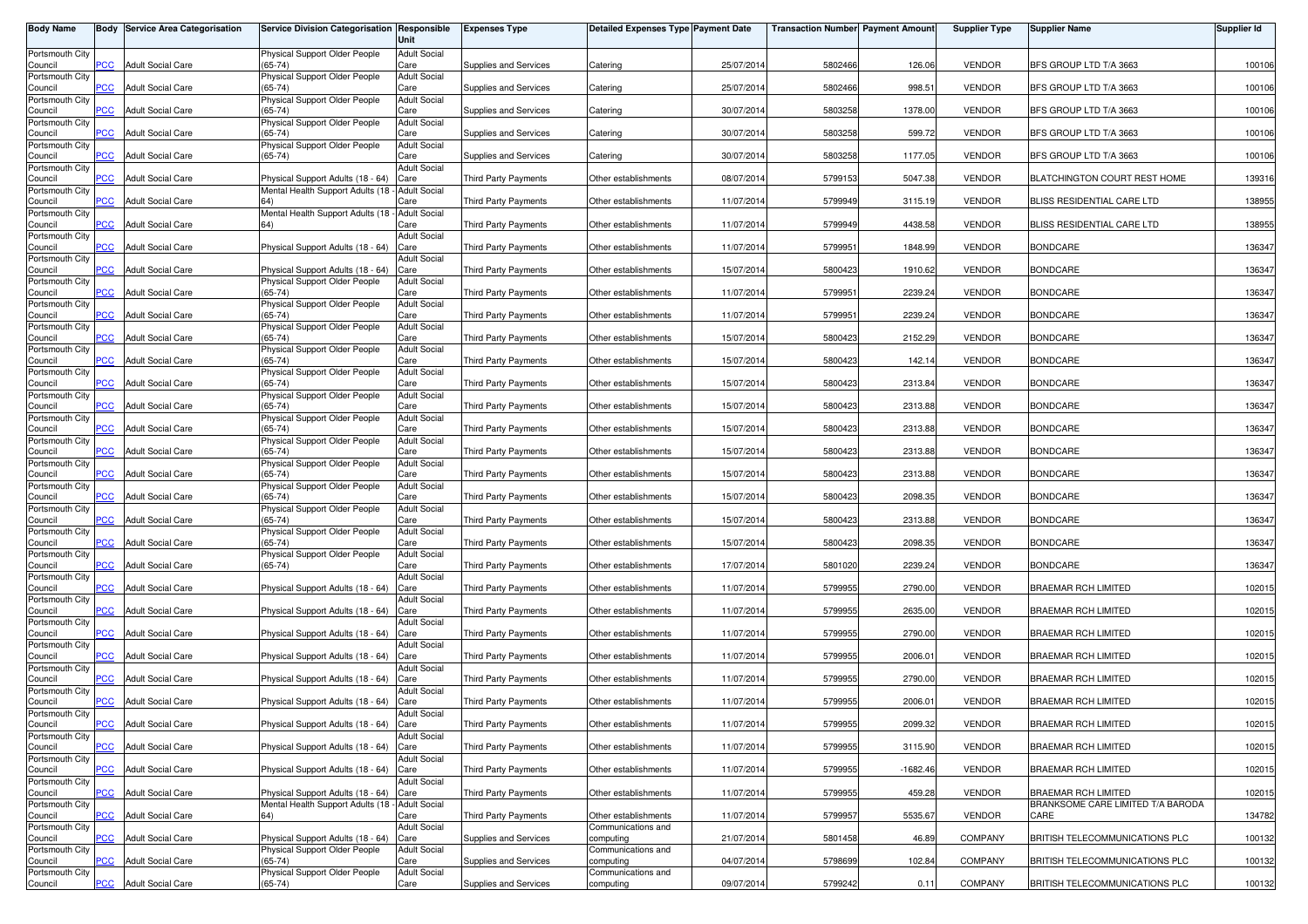| <b>Body Name</b>           | Body           | <b>Service Area Categorisation</b> | Service Division Categorisation Responsible                    | Unit                        | <b>Expenses Type</b>         | Detailed Expenses Type Payment Date                |            | <b>Transaction Number Payment Amount</b> |            | <b>Supplier Type</b> | <b>Supplier Name</b>                                            | <b>Supplier Id</b> |
|----------------------------|----------------|------------------------------------|----------------------------------------------------------------|-----------------------------|------------------------------|----------------------------------------------------|------------|------------------------------------------|------------|----------------------|-----------------------------------------------------------------|--------------------|
| Portsmouth City<br>Council | PCC            | <b>Adult Social Care</b>           | Physical Support Older People<br>$(65-74)$                     | <b>Adult Social</b><br>Care | Supplies and Services        | Communications and<br>computing                    | 09/07/2014 | 5799242                                  | 12.63      | <b>COMPANY</b>       | BRITISH TELECOMMUNICATIONS PLC                                  | 100132             |
| Portsmouth City            |                |                                    | Physical Support Older People                                  | <b>Adult Social</b>         |                              | Communications and                                 |            |                                          |            |                      |                                                                 |                    |
| Council<br>Portsmouth City | <b>PCC</b>     | <b>Adult Social Care</b>           | $(65-74)$<br>Physical Support Older People                     | Care<br><b>Adult Social</b> | <b>Supplies and Services</b> | computing<br>Communications and                    | 09/07/2014 | 5799242                                  | 25.26      | <b>COMPANY</b>       | BRITISH TELECOMMUNICATIONS PLC                                  | 100132             |
| Council<br>Portsmouth City | <b>PCC</b>     | <b>Adult Social Care</b>           | $(65-74)$                                                      | Care<br><b>Adult Social</b> | <b>Supplies and Services</b> | computing<br>Communications and                    | 09/07/2014 | 5799242                                  | 34.66      | <b>COMPANY</b>       | BRITISH TELECOMMUNICATIONS PLC                                  | 100132             |
| Council<br>Portsmouth City | сC             | <b>Adult Social Care</b>           | Social Care Activities<br>Social Support - Substance           | Care<br><b>Adult Social</b> | Supplies and Services        | computing<br>Communications and                    | 23/07/2014 | 5801776                                  | 93.57      | COMPANY              | <b>BRITISH TELECOMMUNICATIONS PLC</b>                           | 100132             |
| Council                    | PСC            | <b>Adult Social Care</b>           | misuse support                                                 | Care                        | Supplies and Services        | computing                                          | 04/07/2014 | 5798699                                  | 102.28     | COMPANY              | BRITISH TELECOMMUNICATIONS PLC                                  | 100132             |
| Portsmouth City<br>Council | PСC            | <b>Adult Social Care</b>           | Social Support - Substance<br>misuse support                   | <b>Adult Social</b><br>Care | Supplies and Services        | Communications and<br>computing                    | 17/07/2014 | 5801022                                  | 93.93      | COMPANY              | BRITISH TELECOMMUNICATIONS PLC                                  | 100132             |
| Portsmouth City<br>Council | <b>PCC</b>     | <b>Adult Social Care</b>           | Learning Disability Support Adults Adult Social<br>$(18 - 64)$ | Care                        | <b>Third Party Payments</b>  | Other establishments                               | 25/07/201  | 5802484                                  | 8162.61    | <b>VENDOR</b>        | <b>BROOKLANDS CARE LIMITED</b>                                  | 128129             |
| Portsmouth City<br>Council | <b>PCC</b>     | <b>Adult Social Care</b>           | Physical Support Adults (18 - 64)                              | <b>Adult Social</b><br>Care | <b>Third Party Payments</b>  | Other establishments                               | 11/07/2014 | 579996                                   | 2442.18    | <b>VENDOR</b>        | BROWNLOW ENTERPRISES LIMITEDT/A<br>VENTRY RESIDENTIAL CARE      | 120195             |
| Portsmouth City            |                |                                    | Physical Support Older People                                  | <b>Adult Social</b>         |                              |                                                    |            |                                          |            |                      |                                                                 |                    |
| Council<br>Portsmouth City | PСC            | <b>Adult Social Care</b>           | $65 - 74$<br>Physical Support Older People                     | Care<br><b>Adult Social</b> | <b>Third Party Payments</b>  | Other establishments                               | 04/07/2014 | 5798703                                  | 1987.80    | <b>VENDOR</b>        | <b>BUPA CARE SERVICES</b>                                       | 101787             |
| Council<br>Portsmouth City | $\overline{C}$ | <b>Adult Social Care</b>           | $(65-74)$<br>earning Disability Support Adults Adult Social    | Care                        | Third Party Payments         | Other establishments<br><b>Customer and client</b> | 11/07/2014 | 5799963                                  | 2054.06    | <b>VENDOR</b>        | <b>BUPA CARE SERVICES</b>                                       | 101787             |
| Council                    | PСC            | <b>Adult Social Care</b>           | $18 - 64$                                                      | Care                        | ncome                        | receipts                                           | 22/07/2014 | 5801582                                  | $-353.40$  | <b>VENDOR</b>        | CARE MANAGEMENT GROUP LIMITED                                   | 101894             |
| Portsmouth City<br>Council | PCC            | <b>Adult Social Care</b>           | Learning Disability Support Adults Adult Social<br>$(18 - 64)$ | Care                        | Income                       | Customer and client<br>receipts                    | 22/07/2014 | 5801582                                  | $-353.40$  | <b>VENDOR</b>        | CARE MANAGEMENT GROUP LIMITED                                   | 101894             |
| Portsmouth City<br>Council | сC             | <b>Adult Social Care</b>           | Learning Disability Support Adults Adult Social<br>$(18 - 64)$ | Care                        | <b>Third Party Payments</b>  | Other establishments                               | 22/07/2014 | 5801582                                  | $-5802.90$ | <b>VENDOR</b>        | CARE MANAGEMENT GROUP LIMITED                                   | 101894             |
| Portsmouth City<br>Council | PCC            | <b>Adult Social Care</b>           | Learning Disability Support Adults<br>$(18 - 64)$              | <b>Adult Social</b><br>Care | <b>Third Party Payments</b>  | Other establishments                               | 22/07/201  | 5801582                                  | $-123.90$  | <b>VENDOR</b>        | CARE MANAGEMENT GROUP LIMITED                                   | 101894             |
| Portsmouth City            |                |                                    | Learning Disability Support Adults Adult Social                |                             |                              | Other establishments                               |            |                                          |            |                      | CARE MANAGEMENT GROUP LIMITED                                   |                    |
| Council<br>Portsmouth City | PСC            | <b>Adult Social Care</b>           | $(18 - 64)$<br>Learning Disability Support Adults Adult Social | Care                        | Third Party Payments         |                                                    | 22/07/2014 | 5801582                                  | 6797.86    | <b>VENDOR</b>        |                                                                 | 101894             |
| Council<br>Portsmouth City | PCC            | <b>Adult Social Care</b>           | (18 - 64)<br>Learning Disability Support Adults Adult Social   | Care                        | Third Party Payments         | Other establishments                               | 22/07/2014 | 5801582                                  | 4211.57    | <b>VENDOR</b>        | CARE MANAGEMENT GROUP LIMITED                                   | 101894             |
| Council<br>Portsmouth City | <b>PCC</b>     | <b>Adult Social Care</b>           | $(18 - 64)$<br>earning Disability Support Adults               | Care<br><b>Adult Social</b> | Third Party Payments         | Other establishments                               | 22/07/2014 | 5801582                                  | 3866.14    | <b>VENDOR</b>        | CARE MANAGEMENT GROUP LIMITED                                   | 101894             |
| Council                    | PСC            | <b>Adult Social Care</b>           | $18 - 64$                                                      | Care                        | <b>Third Party Payments</b>  | Other establishments                               | 22/07/2014 | 5801582                                  | 5603.25    | <b>VENDOR</b>        | CARE MANAGEMENT GROUP LIMITED                                   | 101894             |
| Portsmouth City<br>Council | PCC            | <b>Adult Social Care</b>           | earning Disability Support Adults Adult Social<br>$18 - 64$    | Care                        | <b>Third Party Payments</b>  | Other establishments                               | 22/07/2014 | 5801582                                  | 6275.29    | <b>VENDOR</b>        | CARE MANAGEMENT GROUP LIMITED                                   | 101894             |
| Portsmouth City<br>Council | <b>PCC</b>     | <b>Adult Social Care</b>           | Learning Disability Support Adults Adult Social<br>(18 - 64)   | Care                        | Third Party Payments         | Other establishments                               | 22/07/2014 | 5801582                                  | 4255.86    | <b>VENDOR</b>        | CARE MANAGEMENT GROUP LIMITED                                   | 101894             |
| Portsmouth City<br>Council | PCC            | <b>Adult Social Care</b>           | Learning Disability Support Adults Adult Social<br>$(18 - 64)$ | Care                        | Third Party Payments         | Other establishments                               | 22/07/2014 | 5801582                                  | 4920.14    | <b>VENDOR</b>        | CARE MANAGEMENT GROUP LIMITED                                   | 101894             |
| Portsmouth City            |                |                                    | Learning Disability Support Adults Adult Social                |                             |                              |                                                    |            |                                          |            |                      |                                                                 |                    |
| Council<br>Portsmouth City | сC             | <b>Adult Social Care</b>           | $(18 - 64)$<br>Learning Disability Support Adults              | Care<br><b>Adult Social</b> | <b>Third Party Payments</b>  | Other establishments                               | 22/07/201  | 5801582                                  | 4760.71    | <b>VENDOR</b>        | CARE MANAGEMENT GROUP LIMITED                                   | 101894             |
| Council<br>Portsmouth City | PСC            | <b>Adult Social Care</b>           | $(18 - 64)$<br>Learning Disability Support Adults Adult Social | Care                        | <b>Third Party Payments</b>  | Other establishments                               | 22/07/201  | 5801582                                  | 5185.86    | <b>VENDOR</b>        | CARE MANAGEMENT GROUP LIMITED                                   | 101894             |
| Council<br>Portsmouth City | PСC            | <b>Adult Social Care</b>           | $(18 - 64)$<br>Learning Disability Support Adults Adult Social | Care                        | Third Party Payments         | Other establishments                               | 22/07/2014 | 5801582                                  | 6775.98    | <b>VENDOR</b>        | CARE MANAGEMENT GROUP LIMITED                                   | 101894             |
| Council                    | <b>PCC</b>     | <b>Adult Social Care</b>           | (18 - 64)                                                      | Care                        | Third Party Payments         | Other establishments                               | 22/07/201  | 5801582                                  | 6629.57    | <b>VENDOR</b>        | CARE MANAGEMENT GROUP LIMITED                                   | 101894             |
| Portsmouth City<br>Council | <b>PCC</b>     | <b>Adult Social Care</b>           | Learning Disability Support Adults Adult Social<br>$(18 - 64)$ | Care                        | Third Party Payments         | Other establishments                               | 22/07/2014 | 5801582                                  | 3844.00    | <b>VENDOR</b>        | CARE MANAGEMENT GROUP LIMITED                                   | 101894             |
| Portsmouth City<br>Council | PСC            | <b>Adult Social Care</b>           | earning Disability Support Adults<br>$18 - 64$                 | <b>Adult Social</b><br>Care | <b>Third Party Payments</b>  | Other establishments                               | 22/07/201  | 5801582                                  | 4508.29    | <b>VENDOR</b>        | CARE MANAGEMENT GROUP LIMITED                                   | 101894             |
| Portsmouth City<br>Council | $\overline{C}$ | <b>Adult Social Care</b>           | earning Disability Support Adults Adult Social<br>$18 - 64$    | Care                        | <b>Third Party Payments</b>  | Other establishments                               | 22/07/2014 | 5801582                                  | 5662.77    | <b>VENDOR</b>        | CARE MANAGEMENT GROUP LIMITED                                   | 101894             |
| Portsmouth City            |                |                                    | Learning Disability Support Adults Adult Social                |                             |                              |                                                    |            |                                          |            |                      |                                                                 |                    |
| Council<br>Portsmouth City | $\overline{C}$ | <b>Adult Social Care</b>           | (18 - 64)<br>Physical Support Older People                     | Care<br><b>Adult Social</b> | <b>Third Party Payments</b>  | Other establishments                               | 22/07/2014 | 5801582                                  | 4406.43    | <b>VENDOR</b>        | CARE MANAGEMENT GROUP LIMITED<br>CARE UK COMMUNITY PARTNERSHIPS | 101894             |
| Council<br>Portsmouth City | <b>PCC</b>     | <b>Adult Social Care</b>           | $(65-74)$<br>Physical Support Older People                     | Care<br><b>Adult Social</b> | Third Party Payments         | Other establishments                               | 11/07/2014 | 5799970                                  | 3663.89    | <b>VENDOR</b>        | LTD<br>CARE UK COMMUNITY PARTNERSHIPS                           | 101173             |
| Council<br>Portsmouth City | $\overline{C}$ | <b>Adult Social Care</b>           | $(65-74)$<br>Learning Disability Support Adults Adult Social   | Care                        | Third Party Payments         | Other establishments                               | 11/07/2014 | 5799970                                  | 3663.58    | <b>VENDOR</b>        | LTD                                                             | 101173             |
| Council                    | <b>PCC</b>     | <b>Adult Social Care</b>           | $(18 - 64)$                                                    | Care                        | Third Party Payments         | Other establishments                               | 25/07/2014 | 5802493                                  | 54.08      | <b>VENDOR</b>        | CARING FOR YOU LIMITED                                          | 100116             |
| Portsmouth City<br>Council | <b>PCC</b>     | <b>Adult Social Care</b>           | Physical Support Adults (18 - 64) Care                         | <b>Adult Social</b>         | Third Party Payments         | Other establishments                               | 02/07/2014 | 5797942                                  | 432.64     | <b>VENDOR</b>        | CARING FOR YOU LIMITED                                          | 100116             |
| Portsmouth City<br>Council | PCC            | <b>Adult Social Care</b>           | Physical Support Adults (18 - 64) Care                         | <b>Adult Social</b>         | Third Party Payments         | Other establishments                               | 02/07/2014 | 5797942                                  | 118.30     | <b>VENDOR</b>        | CARING FOR YOU LIMITED                                          | 100116             |
| Portsmouth City<br>Council | PCC            | <b>Adult Social Care</b>           | Physical Support Adults (18 - 64) Care                         | <b>Adult Social</b>         | Third Party Payments         | Other establishments                               | 14/07/2014 | 5800320                                  | 1514.24    | <b>VENDOR</b>        | CARING FOR YOU LIMITED                                          | 100116             |
| Portsmouth City            |                |                                    |                                                                | <b>Adult Social</b>         |                              |                                                    |            |                                          |            |                      |                                                                 |                    |
| Council<br>Portsmouth City | сC             | <b>Adult Social Care</b>           | Physical Support Adults (18 - 64) Care                         | <b>Adult Social</b>         | Third Party Payments         | Other establishments                               | 14/07/2014 | 5800320                                  | $-81.12$   | <b>VENDOR</b>        | CARING FOR YOU LIMITED                                          | 100116             |
| Council                    | <b>PCC</b>     | <b>Adult Social Care</b>           | Physical Support Adults (18 - 64) Care                         |                             | Third Party Payments         | Other establishments                               | 14/07/2014 | 5800320                                  | 270.40     | VENDOR               | CARING FOR YOU LIMITED                                          | 100116             |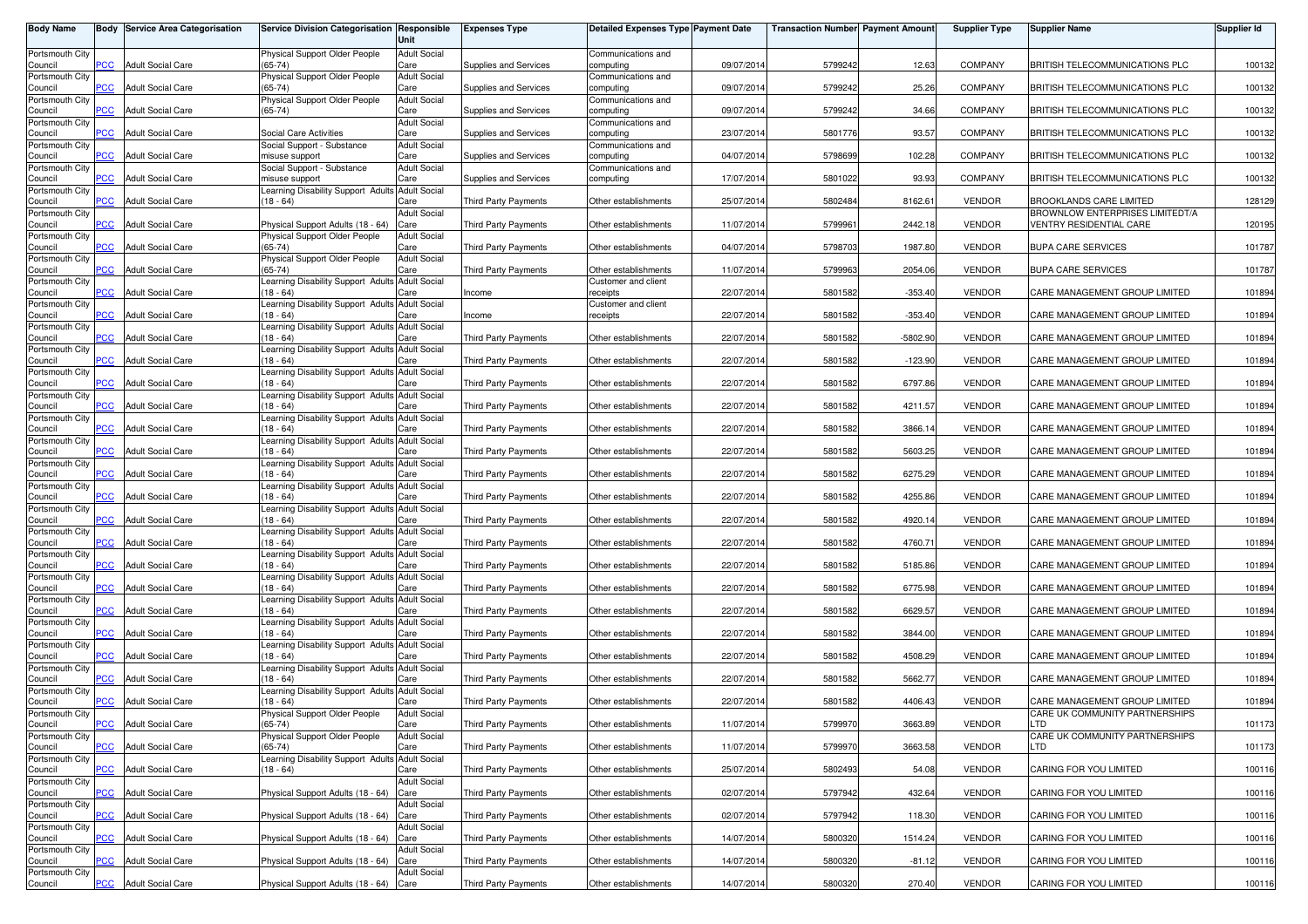| <b>Body Name</b>           |                | <b>Body Service Area Categorisation</b> | Service Division Categorisation Responsible | Unit                        | <b>Expenses Type</b>        | <b>Detailed Expenses Type Payment Date</b> |            | <b>Transaction Number Payment Amount</b> |          | <b>Supplier Type</b> | <b>Supplier Name</b>   | Supplier Id |
|----------------------------|----------------|-----------------------------------------|---------------------------------------------|-----------------------------|-----------------------------|--------------------------------------------|------------|------------------------------------------|----------|----------------------|------------------------|-------------|
| Portsmouth City            |                |                                         |                                             | <b>Adult Social</b>         |                             |                                            |            |                                          |          |                      |                        |             |
| Council<br>Portsmouth City | PCC            | <b>Adult Social Care</b>                | Physical Support Adults (18 - 64)           | Care<br><b>Adult Social</b> | <b>Third Party Payments</b> | Other establishments                       | 14/07/201  | 5800320                                  | $-54.08$ | <b>VENDOR</b>        | CARING FOR YOU LIMITED | 100116      |
| Council<br>Portsmouth City | $\overline{C}$ | <b>Adult Social Care</b>                | Physical Support Adults (18 - 64)           | Care<br><b>Adult Social</b> | Third Party Payments        | Other establishments                       | 25/07/2014 | 5802493                                  | 351.52   | <b>VENDOR</b>        | CARING FOR YOU LIMITED | 100116      |
| Council                    | <b>PCC</b>     | <b>Adult Social Care</b>                | Physical Support Adults (18 - 64)           | Care                        | <b>Third Party Payments</b> | Other establishments                       | 25/07/201  | 5802493                                  | 67.60    | <b>VENDOR</b>        | CARING FOR YOU LIMITED | 100116      |
| Portsmouth City<br>Council | <b>PCC</b>     | <b>Adult Social Care</b>                | Physical Support Adults (18 - 64)           | <b>Adult Social</b><br>Care | Third Party Payments        | Other establishments                       | 25/07/201  | 5802493                                  | 114.92   | <b>VENDOR</b>        | CARING FOR YOU LIMITED | 100116      |
| Portsmouth City<br>Council | <b>PCC</b>     | <b>Adult Social Care</b>                | Physical Support Adults (18 - 64)           | <b>Adult Social</b><br>Care | <b>Third Party Payments</b> | Other establishments                       | 25/07/201  | 5802493                                  | 1946.88  | <b>VENDOR</b>        | CARING FOR YOU LIMITED | 100116      |
| Portsmouth City            |                |                                         |                                             | <b>Adult Social</b>         |                             |                                            |            |                                          |          |                      |                        |             |
| Council<br>Portsmouth City | <b>PCC</b>     | <b>Adult Social Care</b>                | Physical Support Adults (18 - 64)           | Care<br><b>Adult Social</b> | Third Party Payments        | Other establishments                       | 25/07/2014 | 5802493                                  | 27.04    | <b>VENDOR</b>        | CARING FOR YOU LIMITED | 100116      |
| Council<br>Portsmouth City | PCC            | <b>Adult Social Care</b>                | Physical Support Adults (18 - 64)           | Care<br><b>Adult Social</b> | Third Party Payments        | Other establishments                       | 25/07/201  | 5802493                                  | 202.80   | <b>VENDOR</b>        | CARING FOR YOU LIMITED | 100116      |
| Council<br>Portsmouth City | <b>PCC</b>     | <b>Adult Social Care</b>                | Physical Support Adults (18 - 64)           | Care<br><b>Adult Social</b> | <b>Third Party Payments</b> | Other establishments                       | 25/07/201  | 5802493                                  | 162.24   | <b>VENDOR</b>        | CARING FOR YOU LIMITED | 100116      |
| Council                    | PCC.           | <b>Adult Social Care</b>                | Physical Support Adults (18 - 64)           | Care                        | <b>Third Party Payments</b> | Other establishments                       | 25/07/201  | 5802493                                  | 1128.92  | <b>VENDOR</b>        | CARING FOR YOU LIMITED | 100116      |
| Portsmouth City<br>Council | $\overline{C}$ | <b>Adult Social Care</b>                | Physical Support Adults (18 - 64)           | <b>Adult Social</b><br>Care | <b>Third Party Payments</b> | Other establishments                       | 25/07/201  | 5802493                                  | 412.36   | <b>VENDOR</b>        | CARING FOR YOU LIMITED | 100116      |
| Portsmouth City<br>Council | PCC            | <b>Adult Social Care</b>                | Physical Support Adults (18 - 64)           | <b>Adult Social</b><br>Care | Third Party Payments        | Other establishments                       | 25/07/201  | 5802493                                  | 283.92   | <b>VENDOR</b>        | CARING FOR YOU LIMITED | 100116      |
| Portsmouth City<br>Council | PCC            | <b>Adult Social Care</b>                | Physical Support Adults (18 - 64)           | Adult Social<br>Care        | Third Party Payments        | Other establishments                       | 25/07/201  | 5802493                                  | 81.12    | <b>VENDOR</b>        | CARING FOR YOU LIMITED | 100116      |
| Portsmouth City            |                |                                         |                                             | <b>Adult Social</b>         |                             |                                            |            |                                          |          |                      |                        |             |
| Council<br>Portsmouth City | PСC            | <b>Adult Social Care</b>                | Physical Support Adults (18 - 64)           | Care<br><b>Adult Social</b> | Third Party Payments        | Other establishments                       | 25/07/201  | 5802493                                  | 189.28   | <b>VENDOR</b>        | CARING FOR YOU LIMITED | 100116      |
| Council<br>Portsmouth City | PCC            | <b>Adult Social Care</b>                | Physical Support Adults (18 - 64)           | Care<br><b>Adult Social</b> | <b>Third Party Payments</b> | Other establishments                       | 25/07/201  | 5802493                                  | 317.72   | <b>VENDOR</b>        | CARING FOR YOU LIMITED | 100116      |
| Council<br>Portsmouth City | PCC            | <b>Adult Social Care</b>                | Physical Support Adults (18 - 64)           | Care<br><b>Adult Social</b> | Third Party Payments        | Other establishments                       | 25/07/201  | 5802493                                  | 189.28   | <b>VENDOR</b>        | CARING FOR YOU LIMITED | 100116      |
| Council<br>Portsmouth City | PCC.           | <b>Adult Social Care</b>                | Physical Support Adults (18 - 64)           | Care                        | <b>Third Party Payments</b> | Other establishments                       | 25/07/2014 | 5802493                                  | 283.92   | <b>VENDOR</b>        | CARING FOR YOU LIMITED | 100116      |
| Council                    | PCC            | <b>Adult Social Care</b>                | Physical Support Adults (18 - 64)           | <b>Adult Social</b><br>Care | <b>Third Party Payments</b> | Other establishments                       | 25/07/201  | 5802493                                  | 1128.92  | <b>VENDOR</b>        | CARING FOR YOU LIMITED | 100116      |
| Portsmouth City<br>Council | PСC            | <b>Adult Social Care</b>                | Physical Support Adults (18 - 64)           | <b>Adult Social</b><br>Care | <b>Third Party Payments</b> | Other establishments                       | 25/07/201  | 5802493                                  | 283.92   | <b>VENDOR</b>        | CARING FOR YOU LIMITED | 100116      |
| Portsmouth City<br>Council | PCC            | <b>Adult Social Care</b>                | Physical Support Adults (18 - 64)           | <b>Adult Social</b><br>Care | <b>Third Party Payments</b> | Other establishments                       | 25/07/201  | 5802493                                  | 216.32   | <b>VENDOR</b>        | CARING FOR YOU LIMITED | 100116      |
| Portsmouth City<br>Council | PСC            | <b>Adult Social Care</b>                | Physical Support Adults (18 - 64)           | <b>Adult Social</b><br>Care | <b>Third Party Payments</b> | Other establishments                       | 25/07/201  | 5802493                                  | 456.30   | <b>VENDOR</b>        | CARING FOR YOU LIMITED | 100116      |
| Portsmouth City            |                |                                         |                                             | Adult Social                |                             |                                            |            |                                          |          |                      |                        |             |
| Council<br>Portsmouth City | PСC            | <b>Adult Social Care</b>                | Physical Support Adults (18 - 64)           | Care<br><b>Adult Social</b> | <b>Third Party Payments</b> | Other establishments                       | 25/07/201  | 5802493                                  | 310.96   | <b>VENDOR</b>        | CARING FOR YOU LIMITED | 100116      |
| Council<br>Portsmouth City | PСC            | <b>Adult Social Care</b>                | Physical Support Adults (18 - 64)           | Care<br><b>Adult Social</b> | <b>Third Party Payments</b> | Other establishments                       | 25/07/201  | 5802493                                  | 74.36    | <b>VENDOR</b>        | CARING FOR YOU LIMITED | 100116      |
| Council<br>Portsmouth City | PCC.           | <b>Adult Social Care</b>                | Physical Support Adults (18 - 64)           | Care<br><b>Adult Social</b> | Third Party Payments        | Other establishments                       | 25/07/201  | 5802493                                  | 189.28   | <b>VENDOR</b>        | CARING FOR YOU LIMITED | 100116      |
| Council                    | <b>PCC</b>     | <b>Adult Social Care</b>                | Physical Support Adults (18 - 64)           | Care                        | Third Party Payments        | Other establishments                       | 25/07/201  | 5802493                                  | 757.12   | <b>VENDOR</b>        | CARING FOR YOU LIMITED | 100116      |
| Portsmouth City<br>Council | PCC.           | <b>Adult Social Care</b>                | Physical Support Adults (18 - 64)           | <b>Adult Social</b><br>Care | <b>Third Party Payments</b> | Other establishments                       | 25/07/201  | 5802493                                  | 216.32   | <b>VENDOR</b>        | CARING FOR YOU LIMITED | 100116      |
| Portsmouth City<br>Council | $\overline{C}$ | <b>Adult Social Care</b>                | Physical Support Adults (18 - 64)           | <b>Adult Social</b><br>Care | Third Party Payments        | Other establishments                       | 25/07/201  | 5802493                                  | 946.40   | <b>VENDOR</b>        | CARING FOR YOU LIMITED | 100116      |
| Portsmouth City<br>Council | PСC            | <b>Adult Social Care</b>                | Physical Support Adults (18 - 64)           | <b>Adult Social</b><br>Care | <b>Third Party Payments</b> | Other establishments                       | 25/07/2014 | 5802493                                  | 569.82   | <b>VENDOR</b>        | CARING FOR YOU LIMITED | 100116      |
| Portsmouth City            | <b>PCC</b>     | <b>Adult Social Care</b>                |                                             | <b>Adult Social</b>         | Third Party Payments        |                                            |            |                                          |          |                      | CARING FOR YOU LIMITED |             |
| Council<br>Portsmouth City |                |                                         | Physical Support Adults (18 - 64)           | Care<br><b>Adult Social</b> |                             | Other establishments                       | 25/07/201  | 5802493                                  | 229.84   | <b>VENDOR</b>        |                        | 100116      |
| Council<br>Portsmouth City | $\overline{C}$ | <b>Adult Social Care</b>                | Physical Support Adults (18 - 64)           | Care<br>Adult Social        | <b>Third Party Payments</b> | Other establishments                       | 25/07/201  | 5802493                                  | 594.88   | <b>VENDOR</b>        | CARING FOR YOU LIMITED | 100116      |
| Council<br>Portsmouth City | <b>PCC</b>     | <b>Adult Social Care</b>                | Physical Support Adults (18 - 64) Care      | <b>Adult Social</b>         | Third Party Payments        | Other establishments                       | 25/07/2014 | 5802493                                  | 216.32   | <b>VENDOR</b>        | CARING FOR YOU LIMITED | 100116      |
| Council<br>Portsmouth City | <b>PCC</b>     | <b>Adult Social Care</b>                | Physical Support Adults (18 - 64) Care      | <b>Adult Social</b>         | Third Party Payments        | Other establishments                       | 25/07/2014 | 5802493                                  | 277.16   | <b>VENDOR</b>        | CARING FOR YOU LIMITED | 100116      |
| Council                    | <b>PCC</b>     | <b>Adult Social Care</b>                | Physical Support Adults (18 - 64) Care      |                             | Third Party Payments        | Other establishments                       | 25/07/2014 | 5802493                                  | 128.44   | <b>VENDOR</b>        | CARING FOR YOU LIMITED | 100116      |
| Portsmouth City<br>Council | PCC            | <b>Adult Social Care</b>                | Physical Support Adults (18 - 64)           | <b>Adult Social</b><br>Care | Third Party Payments        | Other establishments                       | 25/07/2014 | 5802493                                  | 182.52   | <b>VENDOR</b>        | CARING FOR YOU LIMITED | 100116      |
| Portsmouth City<br>Council | PСC            | <b>Adult Social Care</b>                | Physical Support Adults (18 - 64) Care      | <b>Adult Social</b>         | Third Party Payments        | Other establishments                       | 25/07/2014 | 5802493                                  | 118.30   | <b>VENDOR</b>        | CARING FOR YOU LIMITED | 100116      |
| Portsmouth City<br>Council | PCC            | <b>Adult Social Care</b>                | Physical Support Adults (18 - 64) Care      | <b>Adult Social</b>         | Third Party Payments        | Other establishments                       | 25/07/2014 | 5802493                                  | 574.60   | <b>VENDOR</b>        | CARING FOR YOU LIMITED | 100116      |
| Portsmouth City            |                |                                         |                                             | <b>Adult Social</b>         |                             |                                            |            |                                          |          |                      |                        |             |
| Council<br>Portsmouth City | PСC            | <b>Adult Social Care</b>                | Physical Support Adults (18 - 64)           | Care<br><b>Adult Social</b> | <b>Third Party Payments</b> | Other establishments                       | 25/07/2014 | 5802493                                  | 473.20   | <b>VENDOR</b>        | CARING FOR YOU LIMITED | 100116      |
| Council                    | <b>PCC</b>     | <b>Adult Social Care</b>                | Physical Support Adults (18 - 64) Care      |                             | Third Party Payments        | Other establishments                       | 25/07/2014 | 5802493                                  | 283.92   | <b>VENDOR</b>        | CARING FOR YOU LIMITED | 100116      |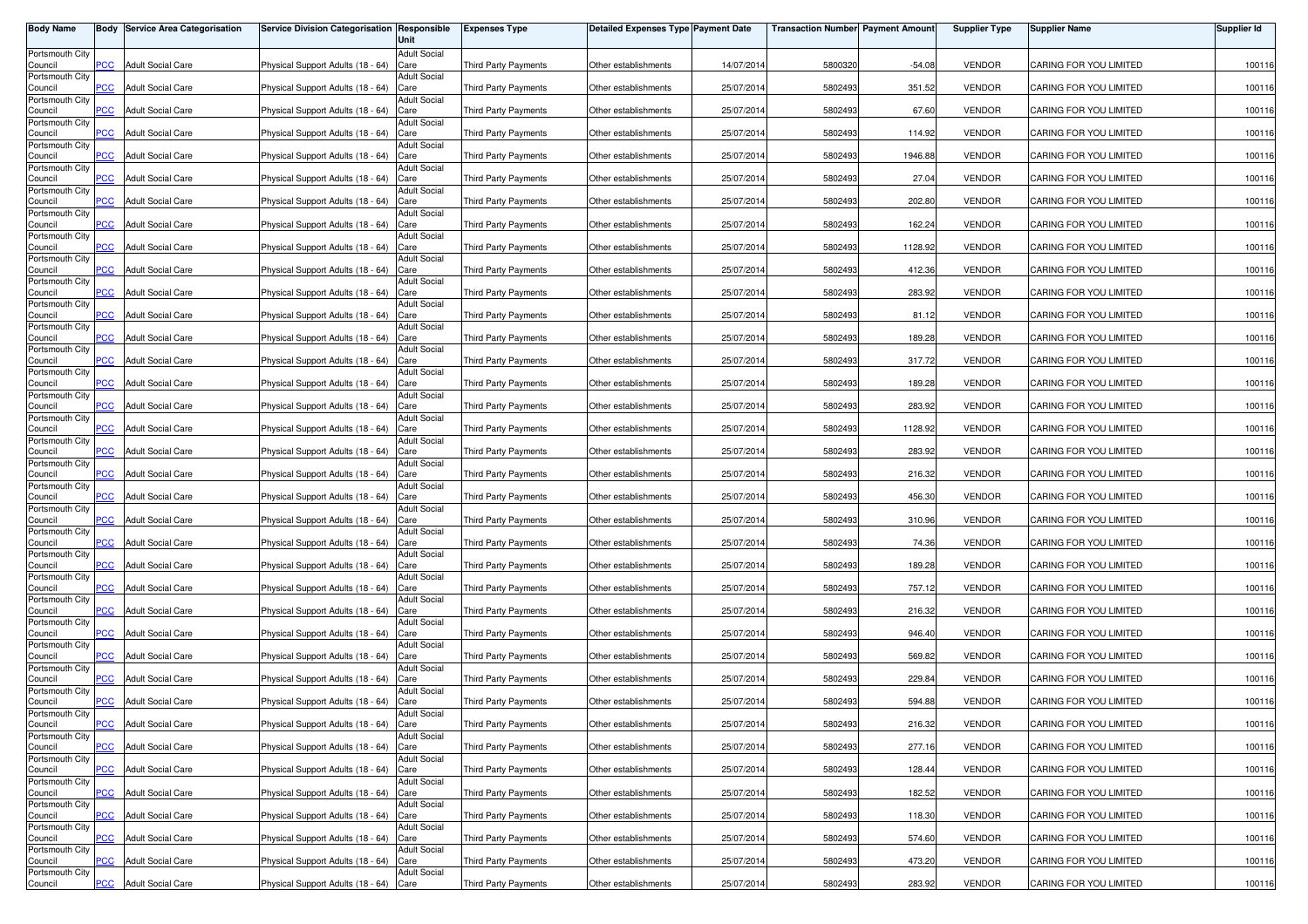| <b>Body Name</b>           |                | <b>Body Service Area Categorisation</b> | Service Division Categorisation Responsible | Unit                        | <b>Expenses Type</b>        | <b>Detailed Expenses Type Payment Date</b> |            | <b>Transaction Number Payment Amount</b> |         | <b>Supplier Type</b> | <b>Supplier Name</b>   | Supplier Id |
|----------------------------|----------------|-----------------------------------------|---------------------------------------------|-----------------------------|-----------------------------|--------------------------------------------|------------|------------------------------------------|---------|----------------------|------------------------|-------------|
| Portsmouth City            |                |                                         |                                             | <b>Adult Social</b>         |                             |                                            |            |                                          |         |                      |                        |             |
| Council<br>Portsmouth City | PCC            | <b>Adult Social Care</b>                | Physical Support Adults (18 - 64)           | Care<br><b>Adult Social</b> | Third Party Payments        | Other establishments                       | 25/07/201  | 5802493                                  | 290.68  | <b>VENDOR</b>        | CARING FOR YOU LIMITED | 100116      |
| Council                    | $\overline{C}$ | <b>Adult Social Care</b>                | Physical Support Adults (18 - 64)           | Care<br><b>Adult Social</b> | Third Party Payments        | Other establishments                       | 25/07/2014 | 5802493                                  | 60.84   | <b>VENDOR</b>        | CARING FOR YOU LIMITED | 100116      |
| Portsmouth City<br>Council | <b>PCC</b>     | <b>Adult Social Care</b>                | Physical Support Adults (18 - 64)           | Care                        | <b>Third Party Payments</b> | Other establishments                       | 25/07/201  | 5802493                                  | 283.92  | <b>VENDOR</b>        | CARING FOR YOU LIMITED | 100116      |
| Portsmouth City<br>Council | <b>PCC</b>     | <b>Adult Social Care</b>                | Physical Support Adults (18 - 64)           | <b>Adult Social</b><br>Care | Third Party Payments        | Other establishments                       | 25/07/201  | 5802493                                  | 392.08  | <b>VENDOR</b>        | CARING FOR YOU LIMITED | 100116      |
| Portsmouth City<br>Council | <b>PCC</b>     | <b>Adult Social Care</b>                | Physical Support Adults (18 - 64)           | <b>Adult Social</b><br>Care | <b>Third Party Payments</b> | Other establishments                       | 25/07/201  | 5802493                                  | 175.76  | <b>VENDOR</b>        | CARING FOR YOU LIMITED | 100116      |
| Portsmouth City            |                |                                         |                                             | <b>Adult Social</b>         |                             |                                            |            |                                          |         |                      |                        |             |
| Council<br>Portsmouth City | <b>PCC</b>     | <b>Adult Social Care</b>                | Physical Support Adults (18 - 64)           | Care<br><b>Adult Social</b> | Third Party Payments        | Other establishments                       | 25/07/2014 | 5802493                                  | 676.00  | <b>VENDOR</b>        | CARING FOR YOU LIMITED | 100116      |
| Council<br>Portsmouth City | PCC            | <b>Adult Social Care</b>                | Physical Support Adults (18 - 64)           | Care<br><b>Adult Social</b> | Third Party Payments        | Other establishments                       | 25/07/201  | 5802493                                  | 229.84  | <b>VENDOR</b>        | CARING FOR YOU LIMITED | 100116      |
| Council<br>Portsmouth City | <b>PCC</b>     | <b>Adult Social Care</b>                | Physical Support Adults (18 - 64)           | Care<br><b>Adult Social</b> | <b>Third Party Payments</b> | Other establishments                       | 25/07/201  | 5802493                                  | 108.16  | <b>VENDOR</b>        | CARING FOR YOU LIMITED | 100116      |
| Council                    | PCC.           | <b>Adult Social Care</b>                | Physical Support Adults (18 - 64)           | Care                        | <b>Third Party Payments</b> | Other establishments                       | 25/07/201  | 5802493                                  | 226.46  | <b>VENDOR</b>        | CARING FOR YOU LIMITED | 100116      |
| Portsmouth City<br>Council | $\overline{C}$ | <b>Adult Social Care</b>                | Physical Support Adults (18 - 64)           | <b>Adult Social</b><br>Care | Third Party Payments        | Other establishments                       | 25/07/201  | 5802493                                  | 493.48  | <b>VENDOR</b>        | CARING FOR YOU LIMITED | 100116      |
| Portsmouth City<br>Council | PCC            | <b>Adult Social Care</b>                | Physical Support Adults (18 - 64)           | <b>Adult Social</b><br>Care | Third Party Payments        | Other establishments                       | 25/07/201  | 5802493                                  | 283.92  | <b>VENDOR</b>        | CARING FOR YOU LIMITED | 100116      |
| Portsmouth City<br>Council | PCC            | <b>Adult Social Care</b>                | Physical Support Adults (18 - 64)           | Adult Social<br>Care        | Third Party Payments        | Other establishments                       | 25/07/201  | 5802493                                  | 473.20  | <b>VENDOR</b>        | CARING FOR YOU LIMITED | 100116      |
| Portsmouth City<br>Council | PСC            | <b>Adult Social Care</b>                | Physical Support Adults (18 - 64)           | <b>Adult Social</b><br>Care | Third Party Payments        | Other establishments                       | 25/07/201  | 5802493                                  | 94.64   | <b>VENDOR</b>        | CARING FOR YOU LIMITED | 100116      |
| Portsmouth City            | PCC            | <b>Adult Social Care</b>                |                                             | <b>Adult Social</b>         | <b>Third Party Payments</b> |                                            |            | 5802493                                  |         | <b>VENDOR</b>        |                        |             |
| Council<br>Portsmouth City |                |                                         | Physical Support Adults (18 - 64)           | Care<br><b>Adult Social</b> |                             | Other establishments                       | 25/07/201  |                                          | 1558.1  |                      | CARING FOR YOU LIMITED | 100116      |
| Council<br>Portsmouth City | PCC            | <b>Adult Social Care</b>                | Physical Support Adults (18 - 64)           | Care<br><b>Adult Social</b> | Third Party Payments        | Other establishments                       | 25/07/201  | 5802493                                  | 662.48  | <b>VENDOR</b>        | CARING FOR YOU LIMITED | 100116      |
| Council<br>Portsmouth City | PCC.           | <b>Adult Social Care</b>                | Physical Support Adults (18 - 64)           | Care<br><b>Adult Social</b> | <b>Third Party Payments</b> | Other establishments                       | 25/07/2014 | 5802493                                  | 564.46  | <b>VENDOR</b>        | CARING FOR YOU LIMITED | 100116      |
| Council<br>Portsmouth City | PCC            | <b>Adult Social Care</b>                | Physical Support Adults (18 - 64)           | Care<br><b>Adult Social</b> | Third Party Payments        | Other establishments                       | 25/07/201  | 5802493                                  | 67.60   | <b>VENDOR</b>        | CARING FOR YOU LIMITED | 100116      |
| Council<br>Portsmouth City | PСC            | <b>Adult Social Care</b>                | Physical Support Adults (18 - 64)           | Care<br><b>Adult Social</b> | <b>Third Party Payments</b> | Other establishments                       | 25/07/201  | 5802493                                  | 283.92  | <b>VENDOR</b>        | CARING FOR YOU LIMITED | 100116      |
| Council                    | PCC            | <b>Adult Social Care</b>                | Physical Support Adults (18 - 64)           | Care                        | <b>Third Party Payments</b> | Other establishments                       | 25/07/201  | 5802493                                  | 283.92  | <b>VENDOR</b>        | CARING FOR YOU LIMITED | 100116      |
| Portsmouth City<br>Council | PСC            | <b>Adult Social Care</b>                | Physical Support Adults (18 - 64)           | <b>Adult Social</b><br>Care | <b>Third Party Payments</b> | Other establishments                       | 25/07/201  | 5802493                                  | 189.28  | <b>VENDOR</b>        | CARING FOR YOU LIMITED | 100116      |
| Portsmouth City<br>Council | PСC            | <b>Adult Social Care</b>                | Physical Support Adults (18 - 64)           | Adult Social<br>Care        | <b>Third Party Payments</b> | Other establishments                       | 25/07/201  | 5802493                                  | 324.48  | <b>VENDOR</b>        | CARING FOR YOU LIMITED | 100116      |
| Portsmouth City<br>Council | PСC            | <b>Adult Social Care</b>                | Physical Support Adults (18 - 64)           | <b>Adult Social</b><br>Care | <b>Third Party Payments</b> | Other establishments                       | 25/07/201  | 5802493                                  | 1507.48 | <b>VENDOR</b>        | CARING FOR YOU LIMITED | 100116      |
| Portsmouth City<br>Council | PCC.           | <b>Adult Social Care</b>                | Physical Support Adults (18 - 64)           | <b>Adult Social</b><br>Care | Third Party Payments        | Other establishments                       | 25/07/201  | 5802493                                  | 64.22   | <b>VENDOR</b>        | CARING FOR YOU LIMITED | 100116      |
| Portsmouth City<br>Council | <b>PCC</b>     | <b>Adult Social Care</b>                | Physical Support Adults (18 - 64)           | <b>Adult Social</b><br>Care | Third Party Payments        | Other establishments                       | 25/07/201  | 5802493                                  | 368.42  | <b>VENDOR</b>        | CARING FOR YOU LIMITED | 100116      |
| Portsmouth City<br>Council | PCC.           | <b>Adult Social Care</b>                | Physical Support Adults (18 - 64)           | <b>Adult Social</b><br>Care | <b>Third Party Payments</b> | Other establishments                       | 25/07/201  | 5802493                                  | 283.92  | <b>VENDOR</b>        | CARING FOR YOU LIMITED | 100116      |
| Portsmouth City            |                |                                         |                                             | <b>Adult Social</b>         |                             |                                            |            |                                          |         |                      |                        |             |
| Council<br>Portsmouth City | $\overline{C}$ | <b>Adult Social Care</b>                | Physical Support Adults (18 - 64)           | Care<br><b>Adult Social</b> | <b>Third Party Payments</b> | Other establishments                       | 25/07/201  | 5802493                                  | 94.64   | <b>VENDOR</b>        | CARING FOR YOU LIMITED | 100116      |
| Council<br>Portsmouth City | PСC            | <b>Adult Social Care</b>                | Physical Support Adults (18 - 64)           | Care<br><b>Adult Social</b> | <b>Third Party Payments</b> | Other establishments                       | 25/07/2014 | 5802493                                  | 189.28  | <b>VENDOR</b>        | CARING FOR YOU LIMITED | 100116      |
| Council                    | <b>PCC</b>     | <b>Adult Social Care</b>                | Physical Support Adults (18 - 64)           | Care                        | Third Party Payments        | Other establishments                       | 25/07/201  | 5802493                                  | 283.92  | <b>VENDOR</b>        | CARING FOR YOU LIMITED | 100116      |
| Portsmouth City<br>Council | $\overline{C}$ | <b>Adult Social Care</b>                | Physical Support Adults (18 - 64)           | <b>Adult Social</b><br>Care | <b>Third Party Payments</b> | Other establishments                       | 25/07/201  | 5802493                                  | 23.66   | <b>VENDOR</b>        | CARING FOR YOU LIMITED | 100116      |
| Portsmouth City<br>Council | <b>PCC</b>     | <b>Adult Social Care</b>                | Physical Support Adults (18 - 64) Care      | Adult Social                | Third Party Payments        | Other establishments                       | 25/07/2014 | 5802493                                  | 283.92  | <b>VENDOR</b>        | CARING FOR YOU LIMITED | 100116      |
| Portsmouth City<br>Council | <b>PCC</b>     | <b>Adult Social Care</b>                | Physical Support Adults (18 - 64) Care      | <b>Adult Social</b>         | Third Party Payments        | Other establishments                       | 25/07/2014 | 5802493                                  | 121.68  | <b>VENDOR</b>        | CARING FOR YOU LIMITED | 100116      |
| Portsmouth City<br>Council | <b>PCC</b>     | <b>Adult Social Care</b>                | Physical Support Adults (18 - 64) Care      | <b>Adult Social</b>         | Third Party Payments        | Other establishments                       | 25/07/2014 | 5802493                                  | 338.00  | <b>VENDOR</b>        | CARING FOR YOU LIMITED | 100116      |
| Portsmouth City            |                |                                         |                                             | <b>Adult Social</b>         |                             |                                            |            |                                          |         |                      |                        |             |
| Council<br>Portsmouth City | PCC            | <b>Adult Social Care</b>                | Physical Support Adults (18 - 64)           | Care<br><b>Adult Social</b> | Third Party Payments        | Other establishments                       | 25/07/2014 | 5802493                                  | 459.68  | <b>VENDOR</b>        | CARING FOR YOU LIMITED | 100116      |
| Council<br>Portsmouth City | PСC            | <b>Adult Social Care</b>                | Physical Support Adults (18 - 64) Care      | <b>Adult Social</b>         | <b>Third Party Payments</b> | Other establishments                       | 25/07/2014 | 5802493                                  | 84.50   | <b>VENDOR</b>        | CARING FOR YOU LIMITED | 100116      |
| Council<br>Portsmouth City | PCC            | <b>Adult Social Care</b>                | Physical Support Adults (18 - 64) Care      | <b>Adult Social</b>         | Third Party Payments        | Other establishments                       | 28/07/2014 | 5803051                                  | 1324.96 | <b>VENDOR</b>        | CARING FOR YOU LIMITED | 100116      |
| Council<br>Portsmouth City | PСC            | <b>Adult Social Care</b>                | Physical Support Adults (18 - 64)           | Care<br><b>Adult Social</b> | <b>Third Party Payments</b> | Other establishments                       | 28/07/2014 | 5803051                                  | 223.08  | <b>VENDOR</b>        | CARING FOR YOU LIMITED | 100116      |
| Council                    | <b>PCC</b>     | <b>Adult Social Care</b>                | Physical Support Adults (18 - 64) Care      |                             | Third Party Payments        | Other establishments                       | 28/07/2014 | 5803051                                  | 108.16  | <b>VENDOR</b>        | CARING FOR YOU LIMITED | 100116      |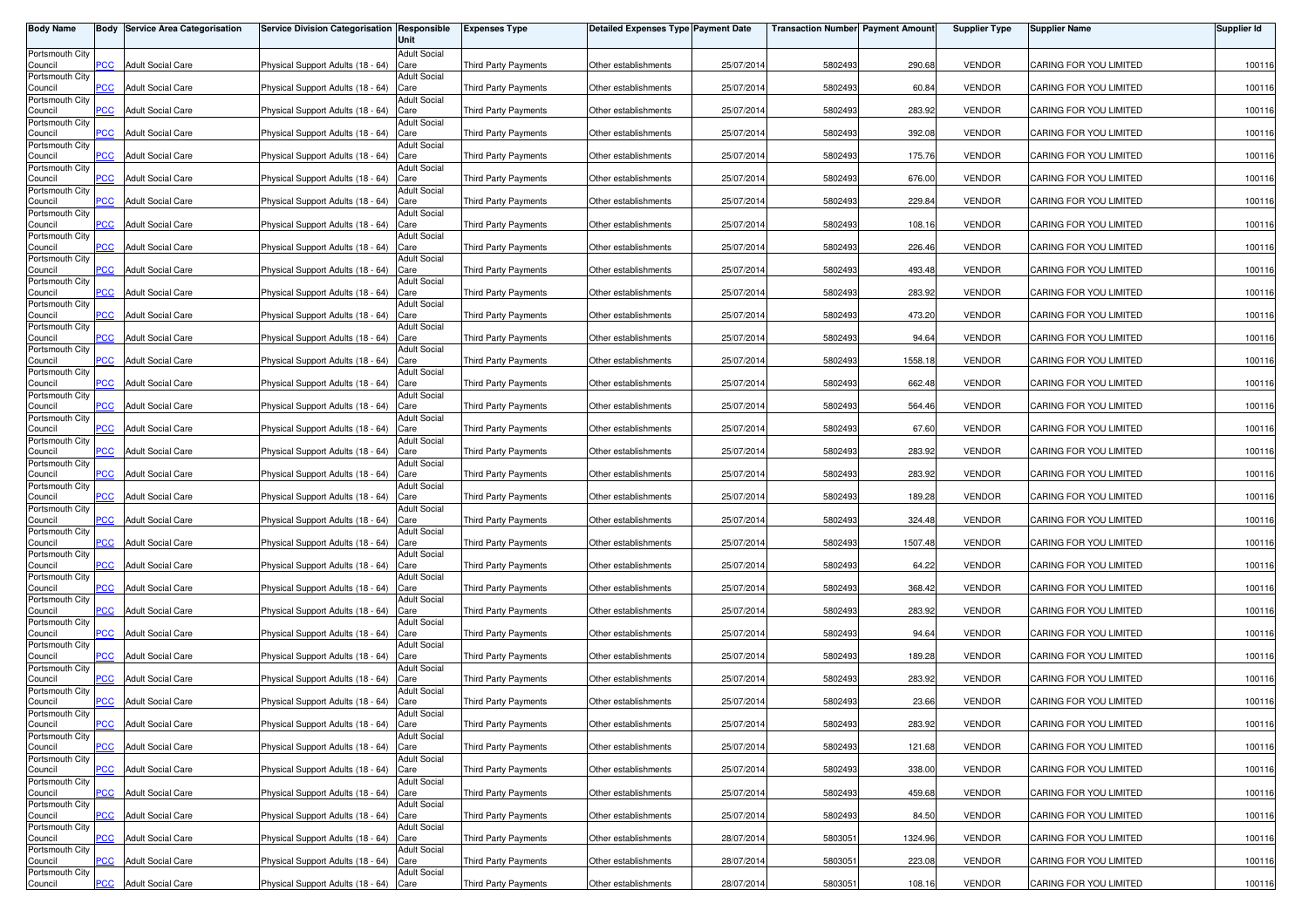| <b>Body Name</b>           |                           | <b>Body Service Area Categorisation</b> | Service Division Categorisation Responsible                                               | Unit                        | <b>Expenses Type</b>                  | <b>Detailed Expenses Type Payment Date</b>  |            | <b>Transaction Number Payment Amount</b> |           | <b>Supplier Type</b> | <b>Supplier Name</b>         | Supplier Id |
|----------------------------|---------------------------|-----------------------------------------|-------------------------------------------------------------------------------------------|-----------------------------|---------------------------------------|---------------------------------------------|------------|------------------------------------------|-----------|----------------------|------------------------------|-------------|
| Portsmouth City            |                           |                                         |                                                                                           | <b>Adult Social</b>         |                                       |                                             |            |                                          |           |                      |                              |             |
| Council<br>Portsmouth City | PCC                       | <b>Adult Social Care</b>                | Physical Support Adults (18 - 64)                                                         | Care<br><b>Adult Social</b> | <b>Third Party Payments</b>           | Other establishments                        | 28/07/2014 | 5803051                                  | 250.12    | <b>VENDOR</b>        | CARING FOR YOU LIMITED       | 100116      |
| Council<br>Portsmouth City | $\overline{C}$            | <b>Adult Social Care</b>                | Physical Support Adults (18 - 64)                                                         | Care<br><b>Adult Social</b> | <b>Third Party Payments</b>           | Other establishments                        | 28/07/2014 | 5803051                                  | 946.40    | <b>VENDOR</b>        | CARING FOR YOU LIMITED       | 100116      |
| Council                    | $\overline{C}$            | <b>Adult Social Care</b>                | Physical Support Adults (18 - 64)                                                         | Care                        | Third Party Payments                  | Other establishments                        | 28/07/2014 | 5803051                                  | 757.12    | <b>VENDOR</b>        | CARING FOR YOU LIMITED       | 100116      |
| Portsmouth City<br>Council | PСC                       | <b>Adult Social Care</b>                | Physical Support Adults (18 - 64)                                                         | <b>Adult Social</b><br>Care | <b>Third Party Payments</b>           | Other establishments                        | 28/07/201  | 5803051                                  | 270.40    | <b>VENDOR</b>        | CARING FOR YOU LIMITED       | 100116      |
| Portsmouth City<br>Council | $\overline{C}$            | <b>Adult Social Care</b>                | Physical Support Adults (18 - 64)                                                         | <b>Adult Social</b><br>Care | Third Party Payments                  | Other establishments                        | 28/07/201  | 5803051                                  | 283.92    | <b>VENDOR</b>        | CARING FOR YOU LIMITED       | 100116      |
| Portsmouth City            |                           | <b>Adult Social Care</b>                |                                                                                           | <b>Adult Social</b>         |                                       |                                             |            |                                          |           |                      |                              |             |
| Council<br>Portsmouth City | PСC                       |                                         | Physical Support Adults (18 - 64)                                                         | Care<br><b>Adult Social</b> | Third Party Payments                  | Other establishments                        | 28/07/201  | 5803051                                  | 1514.24   | <b>VENDOR</b>        | CARING FOR YOU LIMITED       | 100116      |
| Council<br>Portsmouth City | PCC.                      | <b>Adult Social Care</b>                | Physical Support Adults (18 - 64)                                                         | Care<br><b>Adult Social</b> | <b>Third Party Payments</b>           | Other establishments                        | 28/07/201  | 5803051                                  | 135.20    | <b>VENDOR</b>        | CARING FOR YOU LIMITED       | 100116      |
| Council                    | PCC                       | <b>Adult Social Care</b>                | Physical Support Adults (18 - 64)                                                         | Care<br><b>Adult Social</b> | Third Party Payments                  | Other establishments                        | 28/07/2014 | 5803051                                  | 40.56     | <b>VENDOR</b>        | CARING FOR YOU LIMITED       | 100116      |
| Portsmouth City<br>Council | $\overline{C}$            | <b>Adult Social Care</b>                | Social Support - Support for Carer Care                                                   |                             | <b>Third Party Payments</b>           | Other establishments                        | 14/07/2014 | 5800320                                  | 324.48    | <b>VENDOR</b>        | CARING FOR YOU LIMITED       | 100116      |
| Portsmouth City<br>Council | <b>PCC</b>                | <b>Adult Social Care</b>                | Social Support - Support for Carer Care                                                   | <b>Adult Social</b>         | Third Party Payments                  | Other establishments                        | 14/07/201  | 5800320                                  | $-34.56$  | <b>VENDOR</b>        | CARING FOR YOU LIMITED       | 100116      |
| Portsmouth City<br>Council | PCC                       | <b>Adult Social Care</b>                | Social Support - Support for Carer Care                                                   | <b>Adult Social</b>         | Third Party Payments                  | Other establishments                        | 25/07/2014 | 5802493                                  | 289.92    | <b>VENDOR</b>        | CARING FOR YOU LIMITED       | 100116      |
| Portsmouth City            |                           |                                         |                                                                                           | <b>Adult Social</b>         |                                       |                                             |            |                                          |           |                      |                              |             |
| Council<br>Portsmouth City | PCC                       | <b>Adult Social Care</b>                | Social Support - Support for Carer Care                                                   | <b>Adult Social</b>         | Third Party Payments                  | Other establishments                        | 25/07/201  | 5802493                                  | 226.50    | <b>VENDOR</b>        | CARING FOR YOU LIMITED       | 100116      |
| Council<br>Portsmouth City | ۲CС                       | <b>Adult Social Care</b>                | Social Support - Support for Carer Care                                                   | <b>Adult Social</b>         | <b>Third Party Payments</b>           | Other establishments                        | 25/07/201  | 5802493                                  | 235.56    | <b>VENDOR</b>        | CARING FOR YOU LIMITED       | 100116      |
| Council                    | PCC                       | <b>Adult Social Care</b>                | Social Support - Support for Carer Care                                                   |                             | <b>Third Party Payments</b>           | Other establishments                        | 25/07/201  | 5802493                                  | 144.96    | <b>VENDOR</b>        | CARING FOR YOU LIMITED       | 100116      |
| Portsmouth City<br>Council | PCC                       | <b>Adult Social Care</b>                | Social Support - Support for Carer Care                                                   | <b>Adult Social</b>         | <b>Third Party Payments</b>           | Other establishments                        | 25/07/2014 | 5802493                                  | 253.68    | <b>VENDOR</b>        | CARING FOR YOU LIMITED       | 100116      |
| Portsmouth City<br>Council | PCC                       | <b>Adult Social Care</b>                | Social Support - Support for Carer Care                                                   | <b>Adult Social</b>         | <b>Third Party Payments</b>           | Other establishments                        | 25/07/201  | 5802493                                  | 108.72    | <b>VENDOR</b>        | CARING FOR YOU LIMITED       | 100116      |
| Portsmouth City            |                           |                                         | Social Support - Support for Carer Care                                                   | <b>Adult Social</b>         |                                       |                                             |            |                                          |           | <b>VENDOR</b>        |                              |             |
| Council<br>Portsmouth City | PCC                       | <b>Adult Social Care</b>                | earning Disability Support Adults Adult Social                                            |                             | Third Party Payments                  | Other establishments                        | 28/07/2014 | 5803051                                  | 193.28    |                      | CARING FOR YOU LIMITED       | 100116      |
| Council<br>Portsmouth City | <b>PCC</b>                | <b>Adult Social Care</b>                | $18 - 64$<br>Learning Disability Support Adults Adult Social                              | Care                        | <b>Third Party Payments</b>           | Other establishments                        | 11/07/201  | 5799976                                  | 1092.00   | <b>VENDOR</b>        | CHAOS SUPPORT LIMITED        | 138389      |
| Council                    | PCC                       | <b>Adult Social Care</b>                | $18 - 64$                                                                                 | Care                        | <b>Third Party Payments</b>           | Other establishments                        | 11/07/201  | 5799976                                  | 176.00    | <b>VENDOR</b>        | <b>CHAOS SUPPORT LIMITED</b> | 138389      |
| Portsmouth City<br>Council | PCC                       | <b>Adult Social Care</b>                | Physical Support Adults (18 - 64)                                                         | <b>Adult Social</b><br>Care | Third Party Payments                  | Other establishments                        | 11/07/201  | 5799977                                  | 1779.71   | <b>VENDOR</b>        | CHEYBASSA LODGE REST HOME    | 127736      |
| Portsmouth City<br>Council | PCC                       | <b>Adult Social Care</b>                | Learning Disability Support Adults Adult Social<br>$(18 - 64)$                            | Care                        | Third Party Payments                  | Other establishments                        | 08/07/201  | 5799162                                  | 508.32    | <b>VENDOR</b>        | CHOICE SUPPORT HAMPSHIRE     | 101204      |
| Portsmouth City<br>Council | PСC                       | <b>Adult Social Care</b>                | Learning Disability Support Adults Adult Social<br>$(18 - 64)$                            | Care                        | <b>Third Party Payments</b>           | Other establishments                        | 08/07/201  | 5799162                                  | 169.44    | <b>VENDOR</b>        | CHOICE SUPPORT HAMPSHIRE     | 101204      |
| Portsmouth City            |                           |                                         | Learning Disability Support Adults                                                        | <b>Adult Social</b>         |                                       |                                             |            |                                          |           |                      |                              |             |
| Council<br>Portsmouth City | <b>PCC</b>                | <b>Adult Social Care</b>                | $(18 - 64)$<br>Learning Disability Support Adults Adult Social                            | Care                        | <b>Third Party Payments</b>           | Other establishments                        | 08/07/201  | 5799162                                  | 282.40    | <b>VENDOR</b>        | CHOICE SUPPORT HAMPSHIRE     | 101204      |
| Council<br>Portsmouth City | PСC                       | <b>Adult Social Care</b>                | $18 - 64$<br>Learning Disability Support Adults Adult Social                              | Care                        | Third Party Payments                  | Other establishments                        | 08/07/2014 | 5799162                                  | 225.92    | <b>VENDOR</b>        | CHOICE SUPPORT HAMPSHIRE     | 101204      |
| Council                    | $\overline{\mathsf{PCC}}$ | <b>Adult Social Care</b>                | $18 - 64$                                                                                 | Care                        | Third Party Payments                  | Other establishments                        | 08/07/2014 | 5799162                                  | 112.96    | <b>VENDOR</b>        | CHOICE SUPPORT HAMPSHIRE     | 101204      |
| Portsmouth City<br>Council | <b>PCC</b>                | <b>Adult Social Care</b>                | Learning Disability Support Adults Adult Social<br>$18 - 64$                              | Care                        | Third Party Payments                  | Other establishments                        | 08/07/2014 | 5799162                                  | 112.96    | <b>VENDOR</b>        | CHOICE SUPPORT HAMPSHIRE     | 101204      |
| Portsmouth City<br>Council | PСC                       | <b>Adult Social Care</b>                | earning Disability Support Adults<br>$18 - 64$                                            | <b>Adult Social</b><br>Care | <b>Third Party Payments</b>           | Other establishments                        | 08/07/201  | 5799162                                  | 282.40    | <b>VENDOR</b>        | CHOICE SUPPORT HAMPSHIRE     | 101204      |
| Portsmouth City            | $\overline{C}$            | <b>Adult Social Care</b>                | earning Disability Support Adults Adult Social<br>$18 - 64$                               |                             |                                       |                                             |            |                                          | 172.80    | <b>VENDOR</b>        | CHOICE SUPPORT HAMPSHIRE     |             |
| Council<br>Portsmouth City |                           |                                         |                                                                                           | Care<br><b>Adult Social</b> | Third Party Payments                  | Other establishments                        | 08/07/2014 | 5799162                                  |           |                      |                              | 101204      |
| Council<br>Portsmouth City | $\overline{C}$            | <b>Adult Social Care</b>                | Physical Support Adults (18 - 64)                                                         | Care<br>Adult Social        | <b>Third Party Payments</b>           | Other establishments                        | 08/07/201  | 5799162                                  | 536.56    | <b>VENDOR</b>        | CHOICE SUPPORT HAMPSHIRE     | 101204      |
| Council<br>Portsmouth City | <b>PCC</b>                | <b>Adult Social Care</b>                | Physical Support Adults (18 - 64) Care<br>Learning Disability Support Adults Adult Social |                             | Third Party Payments                  | Other establishments<br>Customer and client | 08/07/2014 | 5799162                                  | 1016.64   | VENDOR               | CHOICE SUPPORT HAMPSHIRE     | 101204      |
| Council                    | $\overline{C}$            | <b>Adult Social Care</b>                | $(18 - 64)$                                                                               | Care                        | Income                                | receipts                                    | 11/07/2014 | 5799982                                  | $-353.40$ | <b>VENDOR</b>        | CHOICES 4 U LIMITED          | 100612      |
| Portsmouth City<br>Council | PCC                       | <b>Adult Social Care</b>                | Learning Disability Support Adults Adult Social<br>$(18 - 64)$                            | Care                        | Third Party Payments                  | Other establishments                        | 11/07/2014 | 5799982                                  | 1795.83   | <b>VENDOR</b>        | CHOICES 4 U LIMITED          | 100612      |
| Portsmouth City<br>Council | <b>PCC</b>                | <b>Adult Social Care</b>                | Commissioning & service delivery Care                                                     | <b>Adult Social</b>         | Premises-Related Expenditure          | Cleaning and domestic<br>supplies           | 04/07/2014 | 5798724                                  | 14.17     | <b>VENDOR</b>        | CJS PORTSMOUTH LTD           | 100139      |
| Portsmouth City            |                           |                                         |                                                                                           | <b>Adult Social</b>         |                                       | Cleaning and domestic                       |            |                                          |           |                      |                              |             |
| Council<br>Portsmouth City | PCC                       | <b>Adult Social Care</b>                | Commissioning & service delivery Care                                                     | <b>Adult Social</b>         | Premises-Related Expenditure          | supplies<br>Cleaning and domestic           | 04/07/2014 | 5798724                                  | 16.38     | <b>VENDOR</b>        | CJS PORTSMOUTH LTD           | 100139      |
| Council<br>Portsmouth City | PCC                       | <b>Adult Social Care</b>                | Commissioning & service delivery Care                                                     | <b>Adult Social</b>         | Premises-Related Expenditure supplies | Cleaning and domestic                       | 04/07/2014 | 5798724                                  | 195.42    | <b>VENDOR</b>        | CJS PORTSMOUTH LTD           | 100139      |
| Council                    | PСC                       | <b>Adult Social Care</b>                | Commissioning & service delivery Care                                                     |                             | Premises-Related Expenditure          | supplies                                    | 04/07/2014 | 5798724                                  | 23.65     | <b>VENDOR</b>        | CJS PORTSMOUTH LTD           | 100139      |
| Portsmouth City<br>Council | <b>PCC</b>                | <b>Adult Social Care</b>                | Commissioning & service delivery Care                                                     | <b>Adult Social</b>         | Premises-Related Expenditure supplies | Cleaning and domestic                       | 04/07/2014 | 5798724                                  | 43.80     | <b>VENDOR</b>        | CJS PORTSMOUTH LTD           | 100139      |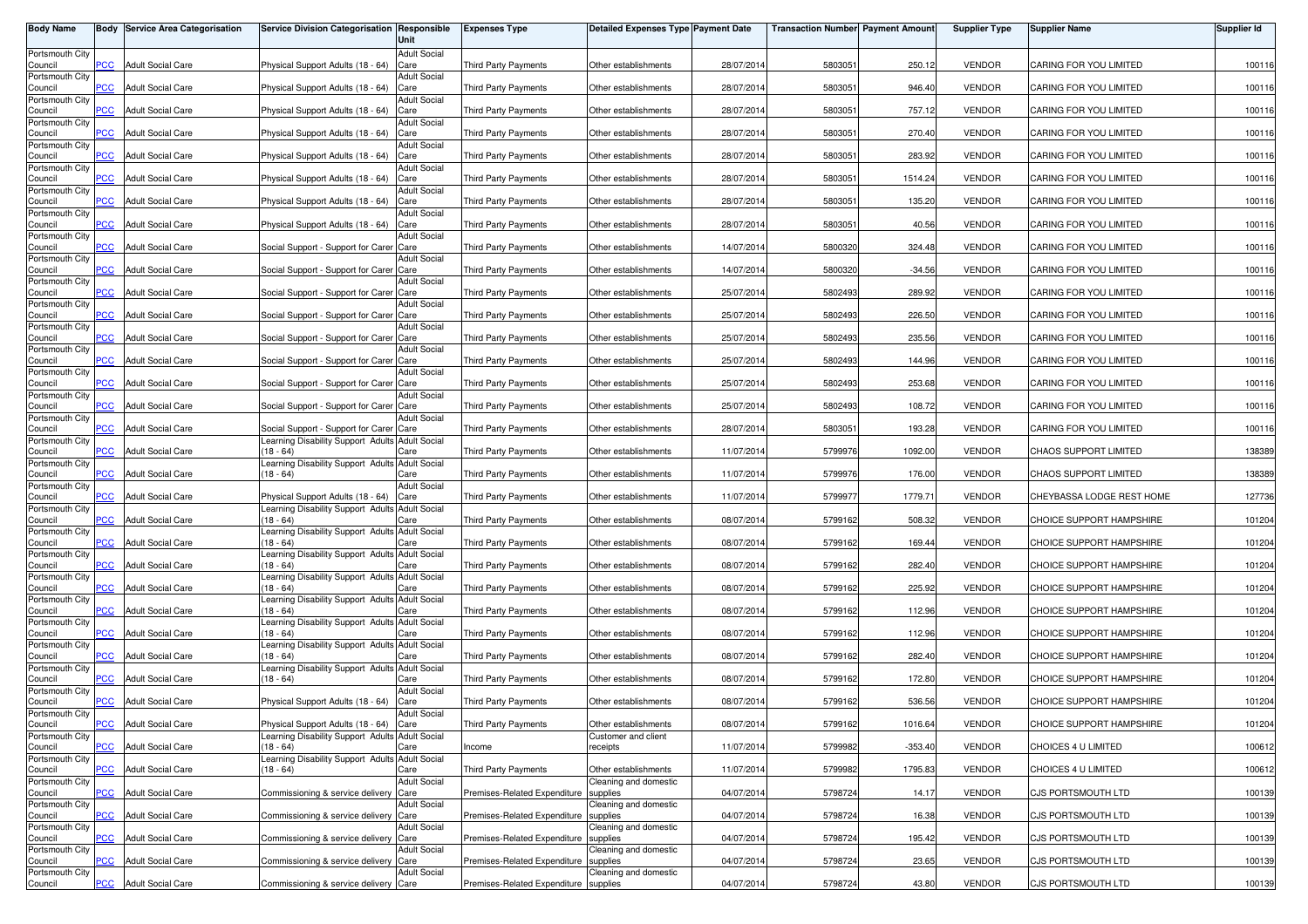| <b>Body Name</b>           |                | <b>Body Service Area Categorisation</b> | Service Division Categorisation Responsible                  | Unit                        | <b>Expenses Type</b>                  | <b>Detailed Expenses Type Payment Date</b> |            | <b>Transaction Number Payment Amount</b> |        | <b>Supplier Type</b> | <b>Supplier Name</b>      | Supplier Id |
|----------------------------|----------------|-----------------------------------------|--------------------------------------------------------------|-----------------------------|---------------------------------------|--------------------------------------------|------------|------------------------------------------|--------|----------------------|---------------------------|-------------|
| Portsmouth City            | PCC            | <b>Adult Social Care</b>                |                                                              | <b>Adult Social</b>         | Premises-Related Expenditure          | Cleaning and domestic                      | 04/07/2014 | 5798724                                  | 44.70  | <b>VENDOR</b>        | <b>CJS PORTSMOUTH LTD</b> | 100139      |
| Council<br>Portsmouth City |                |                                         | Commissioning & service delivery                             | Care<br><b>Adult Social</b> |                                       | supplies<br>Cleaning and domestic          |            |                                          |        |                      |                           |             |
| Council<br>Portsmouth City | <b>PCC</b>     | <b>Adult Social Care</b>                | Commissioning & service delivery                             | Care<br><b>Adult Social</b> | Premises-Related Expenditure          | supplies<br>Cleaning and domestic          | 04/07/2014 | 5798724                                  | 8.95   | <b>VENDOR</b>        | <b>CJS PORTSMOUTH LTD</b> | 100139      |
| Council<br>Portsmouth City | $\overline{C}$ | <b>Adult Social Care</b>                | Commissioning & service delivery                             | Care<br><b>Adult Social</b> | Premises-Related Expenditure          | supplies<br>Cleaning and domestic          | 04/07/2014 | 5798724                                  | 99.66  | <b>VENDOR</b>        | CJS PORTSMOUTH LTD        | 100139      |
| Council<br>Portsmouth City | PСC            | <b>Adult Social Care</b>                | Commissioning & service delivery                             | Care<br><b>Adult Social</b> | Premises-Related Expenditure          | supplies                                   | 18/07/201  | 5801218                                  | 10.37  | <b>VENDOR</b>        | CJS PORTSMOUTH LTD        | 100139      |
| Council                    | $\overline{C}$ | <b>Adult Social Care</b>                | Commissioning & service delivery Care                        |                             | Premises-Related Expenditure          | Cleaning and domestic<br>supplies          | 18/07/201  | 5801218                                  | 9.62   | <b>VENDOR</b>        | CJS PORTSMOUTH LTD        | 100139      |
| Portsmouth City<br>Council | PСC            | <b>Adult Social Care</b>                | Commissioning & service delivery Care                        | <b>Adult Social</b>         | Premises-Related Expenditure          | Cleaning and domestic<br>supplies          | 25/07/201  | 5802516                                  | 48.48  | <b>VENDOR</b>        | CJS PORTSMOUTH LTD        | 100139      |
| Portsmouth City<br>Council | $\overline{C}$ | <b>Adult Social Care</b>                | Commissioning & service delivery Care                        | <b>Adult Social</b>         | Supplies and Services                 | Equipment, furniture and<br>materials      | 04/07/2014 | 5798724                                  | 10.37  | <b>VENDOR</b>        | CJS PORTSMOUTH LTD        | 100139      |
| Portsmouth City<br>Council | <b>PCC</b>     | <b>Adult Social Care</b>                | Commissioning & service delivery Care                        | <b>Adult Social</b>         | Supplies and Services                 | Equipment, furniture and<br>materials      | 04/07/2014 | 5798724                                  | 48.48  | <b>VENDOR</b>        | CJS PORTSMOUTH LTD        | 100139      |
| Portsmouth City            |                |                                         | earning Disability Support Adults Adult Social               |                             |                                       | Cleaning and domestic                      |            |                                          |        |                      |                           |             |
| Council<br>Portsmouth City | <b>PCC</b>     | <b>Adult Social Care</b>                | $18 - 64$<br>earning Disability Support Adults Adult Social  | Care                        | Premises-Related Expenditure          | supplies<br>Equipment, furniture and       | 31/07/2014 | 5803785                                  | 23.98  | <b>VENDOR</b>        | CJS PORTSMOUTH LTD        | 100139      |
| Council<br>Portsmouth City | <b>PCC</b>     | <b>Adult Social Care</b>                | $18 - 64$<br>earning Disability Support Adults Adult Social  | Care                        | Supplies and Services                 | materials<br>Equipment, furniture and      | 04/07/201  | 5798724                                  | 159.56 | <b>VENDOR</b>        | CJS PORTSMOUTH LTD        | 100139      |
| Council<br>Portsmouth City | PCC            | <b>Adult Social Care</b>                | $18 - 64$<br>Learning Disability Support Adults Adult Social | Care                        | Supplies and Services                 | materials<br>Equipment, furniture and      | 31/07/2014 | 5803785                                  | 150.80 | <b>VENDOR</b>        | CJS PORTSMOUTH LTD        | 100139      |
| Council                    | PCC            | <b>Adult Social Care</b>                | $18 - 64$                                                    | Care                        | <b>Supplies and Services</b>          | materials                                  | 31/07/201  | 5803785                                  | 8.76   | <b>VENDOR</b>        | CJS PORTSMOUTH LTD        | 100139      |
| Portsmouth City<br>Council | сC             | <b>Adult Social Care</b>                | Physical Support Adults (18 - 64)                            | <b>Adult Social</b><br>Care | Premises-Related Expenditure          | Cleaning and domestic<br>supplies          | 04/07/201  | 5798724                                  | 106.35 | <b>VENDOR</b>        | CJS PORTSMOUTH LTD        | 100139      |
| Portsmouth City<br>Council | PCC            | <b>Adult Social Care</b>                | Physical Support Adults (18 - 64)                            | <b>Adult Social</b><br>Care | Premises-Related Expenditure          | Cleaning and domestic<br>supplies          | 04/07/201  | 5798724                                  | 14.28  | <b>VENDOR</b>        | CJS PORTSMOUTH LTD        | 100139      |
| Portsmouth City<br>Council | PСC            | <b>Adult Social Care</b>                | Physical Support Adults (18 - 64)                            | <b>Adult Social</b><br>Care | Premises-Related Expenditure          | Cleaning and domestic<br>supplies          | 04/07/2014 | 5798724                                  | 17.90  | <b>VENDOR</b>        | <b>CJS PORTSMOUTH LTD</b> | 100139      |
| Portsmouth City<br>Council | PCC            | <b>Adult Social Care</b>                | Physical Support Adults (18 - 64)                            | <b>Adult Social</b><br>Care | Premises-Related Expenditure          | Cleaning and domestic<br>supplies          | 04/07/2014 | 5798724                                  | 2.44   | <b>VENDOR</b>        | <b>CJS PORTSMOUTH LTD</b> | 100139      |
| Portsmouth City            |                |                                         |                                                              | <b>Adult Social</b>         |                                       | Cleaning and domestic                      |            |                                          |        |                      |                           |             |
| Council<br>Portsmouth City | PCC            | <b>Adult Social Care</b>                | Physical Support Adults (18 - 64)                            | Care<br><b>Adult Social</b> | Premises-Related Expenditure          | supplies<br>Cleaning and domestic          | 04/07/2014 | 5798724                                  | 23.25  | <b>VENDOR</b>        | CJS PORTSMOUTH LTD        | 100139      |
| Council<br>Portsmouth City | PСC            | <b>Adult Social Care</b>                | Physical Support Adults (18 - 64)                            | Care<br><b>Adult Social</b> | Premises-Related Expenditure          | supplies<br>Cleaning and domestic          | 04/07/201  | 5798724                                  | 25.10  | <b>VENDOR</b>        | <b>CJS PORTSMOUTH LTD</b> | 100139      |
| Council<br>Portsmouth City | PCC            | <b>Adult Social Care</b>                | Physical Support Adults (18 - 64)                            | Care<br><b>Adult Social</b> | Premises-Related Expenditure          | supplies<br>Cleaning and domestic          | 04/07/2014 | 5798724                                  | 28.34  | <b>VENDOR</b>        | CJS PORTSMOUTH LTD        | 100139      |
| Council                    | PCC            | <b>Adult Social Care</b>                | Physical Support Adults (18 - 64)                            | Care                        | Premises-Related Expenditure          | supplies                                   | 04/07/201  | 5798724                                  | 3.10   | <b>VENDOR</b>        | CJS PORTSMOUTH LTD        | 100139      |
| Portsmouth City<br>Council | PCC            | <b>Adult Social Care</b>                | Physical Support Adults (18 - 64)                            | <b>Adult Social</b><br>Care | Premises-Related Expenditure          | Cleaning and domestic<br>supplies          | 04/07/201  | 5798724                                  | 43.04  | <b>VENDOR</b>        | CJS PORTSMOUTH LTD        | 100139      |
| Portsmouth City<br>Council | PСC            | <b>Adult Social Care</b>                | Physical Support Adults (18 - 64)                            | <b>Adult Social</b><br>Care | Premises-Related Expenditure          | Cleaning and domestic<br>supplies          | 04/07/201  | 5798724                                  | 7.98   | <b>VENDOR</b>        | CJS PORTSMOUTH LTD        | 100139      |
| Portsmouth City<br>Council | <b>PCC</b>     | <b>Adult Social Care</b>                | Physical Support Adults (18 - 64)                            | <b>Adult Social</b><br>Care | Premises-Related Expenditure          | Cleaning and domestic<br>supplies          | 04/07/201  | 5798724                                  | 7.98   | <b>VENDOR</b>        | CJS PORTSMOUTH LTD        | 100139      |
| Portsmouth City            |                |                                         |                                                              | <b>Adult Social</b>         |                                       | Cleaning and domestic                      |            |                                          |        |                      |                           |             |
| Council<br>Portsmouth City | <b>PCC</b>     | <b>Adult Social Care</b>                | Physical Support Adults (18 - 64)                            | Care<br><b>Adult Social</b> | Premises-Related Expenditure          | supplies<br>Cleaning and domestic          | 04/07/2014 | 5798724                                  | 70.60  | <b>VENDOR</b>        | <b>CJS PORTSMOUTH LTD</b> | 100139      |
| Council<br>Portsmouth City | <b>PCC</b>     | <b>Adult Social Care</b>                | Physical Support Adults (18 - 64)                            | Care<br><b>Adult Social</b> | Premises-Related Expenditure          | supplies<br>Cleaning and domestic          | 04/07/2014 | 5798724                                  | 8.40   | <b>VENDOR</b>        | <b>CJS PORTSMOUTH LTD</b> | 100139      |
| Council<br>Portsmouth City | <b>PCC</b>     | <b>Adult Social Care</b>                | Physical Support Adults (18 - 64)                            | Care<br><b>Adult Social</b> | Premises-Related Expenditure          | supplies<br>Cleaning and domestic          | 18/07/2014 | 5801218                                  | 10.38  | <b>VENDOR</b>        | CJS PORTSMOUTH LTD        | 100139      |
| Council<br>Portsmouth City | PСC            | <b>Adult Social Care</b>                | Physical Support Adults (18 - 64)                            | Care<br><b>Adult Social</b> | Premises-Related Expenditure          | supplies<br>Cleaning and domestic          | 18/07/201  | 5801218                                  | 10.76  | <b>VENDOR</b>        | <b>CJS PORTSMOUTH LTD</b> | 100139      |
| Council                    | $\overline{C}$ | <b>Adult Social Care</b>                | Physical Support Adults (18 - 64)                            | Care                        | Premises-Related Expenditure          | supplies                                   | 18/07/2014 | 5801218                                  | 17.90  | <b>VENDOR</b>        | CJS PORTSMOUTH LTD        | 100139      |
| Portsmouth City<br>Council | $\overline{C}$ | <b>Adult Social Care</b>                | Physical Support Adults (18 - 64)                            | <b>Adult Social</b><br>Care | Premises-Related Expenditure          | Cleaning and domestic<br>supplies          | 18/07/201  | 5801218                                  | 23.25  | <b>VENDOR</b>        | <b>CJS PORTSMOUTH LTD</b> | 100139      |
| Portsmouth City<br>Council | <b>PCC</b>     | <b>Adult Social Care</b>                | Physical Support Adults (18 - 64) Care                       | Adult Social                | Premises-Related Expenditure supplies | Cleaning and domestic                      | 18/07/2014 | 5801218                                  | 23.64  | VENDOR               | CJS PORTSMOUTH LTD        | 100139      |
| Portsmouth City<br>Council | <b>PCC</b>     | <b>Adult Social Care</b>                | Physical Support Adults (18 - 64) Care                       | <b>Adult Social</b>         | Premises-Related Expenditure supplies | Cleaning and domestic                      | 18/07/2014 | 5801218                                  | 3.10   | <b>VENDOR</b>        | <b>CJS PORTSMOUTH LTD</b> | 100139      |
| Portsmouth City            |                |                                         |                                                              | <b>Adult Social</b>         |                                       | Cleaning and domestic                      |            |                                          |        |                      |                           |             |
| Council<br>Portsmouth City | PCC            | <b>Adult Social Care</b>                | Physical Support Adults (18 - 64) Care                       | <b>Adult Social</b>         | Premises-Related Expenditure          | supplies<br>Cleaning and domestic          | 18/07/2014 | 5801218                                  | 3.99   | <b>VENDOR</b>        | CJS PORTSMOUTH LTD        | 100139      |
| Council<br>Portsmouth City | <b>PCC</b>     | <b>Adult Social Care</b>                | Physical Support Adults (18 - 64) Care                       | <b>Adult Social</b>         | Premises-Related Expenditure supplies | Cleaning and domestic                      | 18/07/2014 | 5801218                                  | 3.99   | <b>VENDOR</b>        | CJS PORTSMOUTH LTD        | 100139      |
| Council<br>Portsmouth City | PCC            | <b>Adult Social Care</b>                | Physical Support Adults (18 - 64) Care                       | <b>Adult Social</b>         | Premises-Related Expenditure          | supplies<br>Cleaning and domestic          | 18/07/2014 | 5801218                                  | 35.30  | <b>VENDOR</b>        | <b>CJS PORTSMOUTH LTD</b> | 100139      |
| Council                    | PCC            | <b>Adult Social Care</b>                | Physical Support Adults (18 - 64) Care                       |                             | Premises-Related Expenditure supplies |                                            | 18/07/2014 | 5801218                                  | 7.28   | <b>VENDOR</b>        | CJS PORTSMOUTH LTD        | 100139      |
| Portsmouth City<br>Council | PСC            | <b>Adult Social Care</b>                | Physical Support Adults (18 - 64)                            | <b>Adult Social</b><br>Care | Premises-Related Expenditure          | Cleaning and domestic<br>supplies          | 18/07/2014 | 5801218                                  | 70.90  | <b>VENDOR</b>        | CJS PORTSMOUTH LTD        | 100139      |
| Portsmouth City<br>Council | <b>PCC</b>     | <b>Adult Social Care</b>                | Physical Support Adults (18 - 64) Care                       | <b>Adult Social</b>         | Premises-Related Expenditure supplies | Cleaning and domestic                      | 18/07/2014 | 5801218                                  | 74.50  | <b>VENDOR</b>        | CJS PORTSMOUTH LTD        | 100139      |
|                            |                |                                         |                                                              |                             |                                       |                                            |            |                                          |        |                      |                           |             |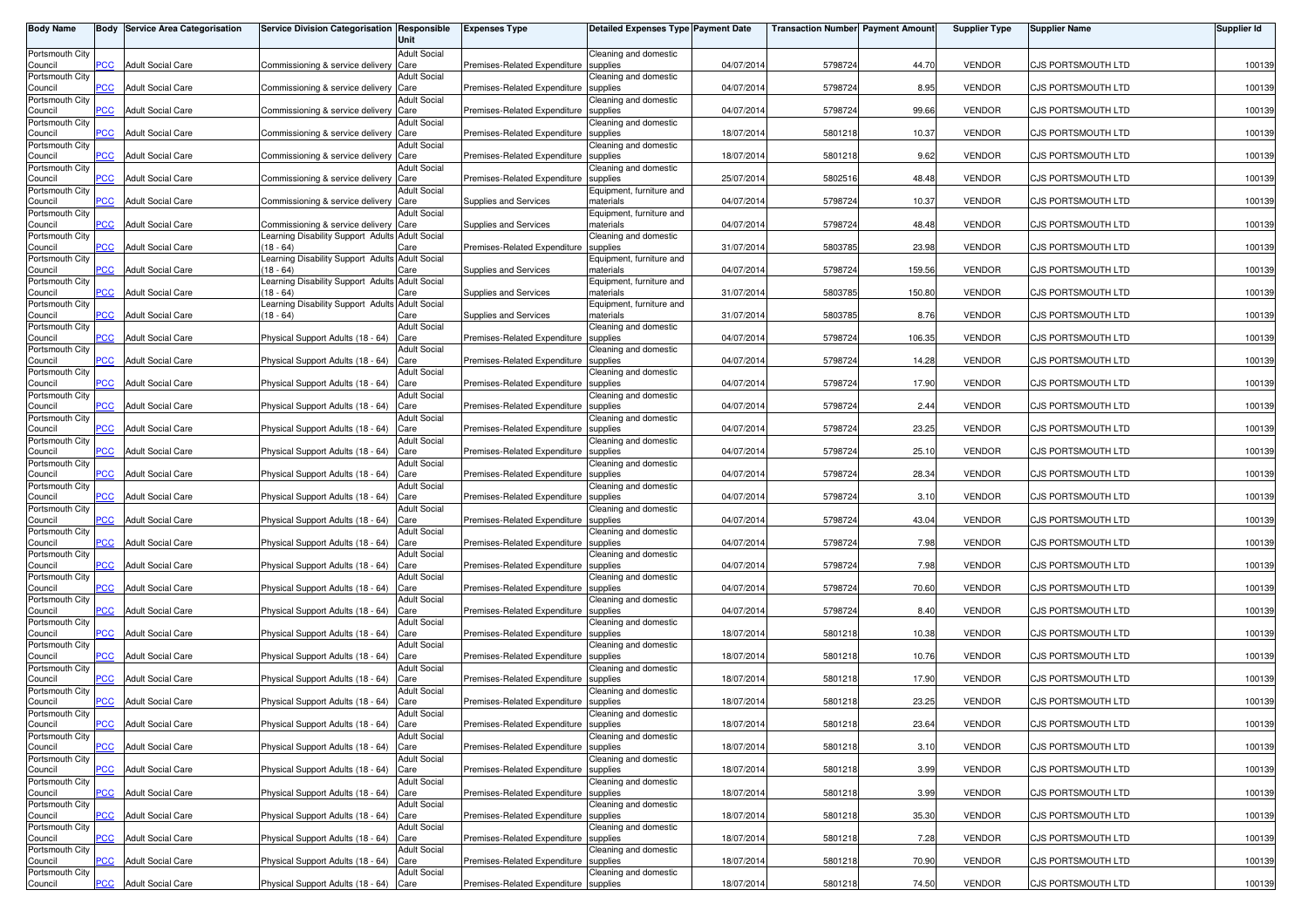| <b>Body Name</b>           |                | <b>Body Service Area Categorisation</b> | Service Division Categorisation Responsible | Unit                        | <b>Expenses Type</b>                  | <b>Detailed Expenses Type Payment Date</b> |            | <b>Transaction Number Payment Amount</b> |        | <b>Supplier Type</b> | <b>Supplier Name</b>      | Supplier Id |
|----------------------------|----------------|-----------------------------------------|---------------------------------------------|-----------------------------|---------------------------------------|--------------------------------------------|------------|------------------------------------------|--------|----------------------|---------------------------|-------------|
| Portsmouth City            |                |                                         | Physical Support Adults (18 - 64)           | <b>Adult Social</b>         |                                       | Cleaning and domestic                      |            |                                          |        | <b>VENDOR</b>        | <b>CJS PORTSMOUTH LTD</b> |             |
| Council<br>Portsmouth City | PCC            | <b>Adult Social Care</b>                |                                             | Care<br><b>Adult Social</b> | Premises-Related Expenditure          | supplies<br>Cleaning and domestic          | 25/07/2014 | 5802516                                  | 106.35 |                      |                           | 100139      |
| Council<br>Portsmouth City | $\overline{C}$ | <b>Adult Social Care</b>                | Physical Support Adults (18 - 64)           | Care<br><b>Adult Social</b> | Premises-Related Expenditure          | supplies<br>Cleaning and domestic          | 25/07/2014 | 5802516                                  | 14.28  | <b>VENDOR</b>        | CJS PORTSMOUTH LTD        | 100139      |
| Council                    | $\overline{C}$ | <b>Adult Social Care</b>                | Physical Support Adults (18 - 64)           | Care                        | Premises-Related Expenditure          | supplies                                   | 25/07/2014 | 5802516                                  | 141.20 | <b>VENDOR</b>        | CJS PORTSMOUTH LTD        | 100139      |
| Portsmouth City<br>Council | PСC            | <b>Adult Social Care</b>                | Physical Support Adults (18 - 64)           | <b>Adult Social</b><br>Care | Premises-Related Expenditure          | Cleaning and domestic<br>supplies          | 25/07/201  | 5802516                                  | 2.44   | <b>VENDOR</b>        | CJS PORTSMOUTH LTD        | 100139      |
| Portsmouth City<br>Council | $\overline{C}$ | <b>Adult Social Care</b>                | Physical Support Adults (18 - 64)           | <b>Adult Social</b><br>Care | Premises-Related Expenditure          | Cleaning and domestic<br>supplies          | 25/07/201  | 5802516                                  | 20.08  | <b>VENDOR</b>        | CJS PORTSMOUTH LTD        | 100139      |
| Portsmouth City            | PСC            | <b>Adult Social Care</b>                | Physical Support Adults (18 - 64)           | <b>Adult Social</b><br>Care | Premises-Related Expenditure          | Cleaning and domestic<br>supplies          |            |                                          | 3.10   | <b>VENDOR</b>        |                           | 100139      |
| Council<br>Portsmouth City |                |                                         |                                             | <b>Adult Social</b>         |                                       | Cleaning and domestic                      | 25/07/201  | 5802516                                  |        |                      | <b>CJS PORTSMOUTH LTD</b> |             |
| Council<br>Portsmouth City | $\overline{C}$ | <b>Adult Social Care</b>                | Physical Support Adults (18 - 64)           | Care<br><b>Adult Social</b> | Premises-Related Expenditure          | supplies<br>Cleaning and domestic          | 25/07/2014 | 5802516                                  | 3.99   | <b>VENDOR</b>        | CJS PORTSMOUTH LTD        | 100139      |
| Council<br>Portsmouth City | <b>PCC</b>     | <b>Adult Social Care</b>                | Physical Support Adults (18 - 64)           | Care<br><b>Adult Social</b> | Premises-Related Expenditure          | supplies<br>Cleaning and domestic          | 25/07/2014 | 5802516                                  | 3.99   | <b>VENDOR</b>        | CJS PORTSMOUTH LTD        | 100139      |
| Council                    | $\overline{C}$ | <b>Adult Social Care</b>                | Physical Support Adults (18 - 64)           | Care                        | Premises-Related Expenditure          | supplies                                   | 25/07/2014 | 5802516                                  | 43.04  | <b>VENDOR</b>        | CJS PORTSMOUTH LTD        | 100139      |
| Portsmouth City<br>Council | <b>PCC</b>     | <b>Adult Social Care</b>                | Physical Support Adults (18 - 64)           | <b>Adult Social</b><br>Care | Supplies and Services                 | Clothes, uniform and<br>laundry            | 04/07/201  | 5798724                                  | 111.48 | <b>VENDOR</b>        | CJS PORTSMOUTH LTD        | 100139      |
| Portsmouth City<br>Council | PCC            | <b>Adult Social Care</b>                | Physical Support Adults (18 - 64)           | <b>Adult Social</b><br>Care | Supplies and Services                 | Clothes, uniform and<br>laundry            | 04/07/2014 | 5798724                                  | 29.52  | <b>VENDOR</b>        | CJS PORTSMOUTH LTD        | 100139      |
| Portsmouth City            |                |                                         |                                             | <b>Adult Social</b>         |                                       | Clothes, uniform and                       |            |                                          |        |                      |                           |             |
| Council<br>Portsmouth City | PCC            | <b>Adult Social Care</b>                | Physical Support Adults (18 - 64)           | Care<br><b>Adult Social</b> | Supplies and Services                 | laundry<br>Clothes, uniform and            | 04/07/201  | 5798724                                  | 51.22  | <b>VENDOR</b>        | CJS PORTSMOUTH LTD        | 100139      |
| Council<br>Portsmouth City | PСC            | <b>Adult Social Care</b>                | Physical Support Adults (18 - 64)           | Care<br><b>Adult Social</b> | Supplies and Services                 | laundry<br>Clothes, uniform and            | 18/07/201  | 5801218                                  | 14.76  | <b>VENDOR</b>        | CJS PORTSMOUTH LTD        | 100139      |
| Council                    | PCC            | <b>Adult Social Care</b>                | Physical Support Adults (18 - 64)           | Care                        | Supplies and Services                 | laundry                                    | 18/07/201  | 5801218                                  | 25.61  | <b>VENDOR</b>        | CJS PORTSMOUTH LTD        | 100139      |
| Portsmouth City<br>Council | PCC            | <b>Adult Social Care</b>                | Physical Support Adults (18 - 64)           | <b>Adult Social</b><br>Care | Supplies and Services                 | Clothes, uniform and<br>laundry            | 18/07/2014 | 5801218                                  | 74.32  | <b>VENDOR</b>        | <b>CJS PORTSMOUTH LTD</b> | 100139      |
| Portsmouth City<br>Council | PCC            | <b>Adult Social Care</b>                | Physical Support Adults (18 - 64)           | <b>Adult Social</b><br>Care | Supplies and Services                 | Clothes, uniform and<br>laundry            | 25/07/2014 | 5802516                                  | 148.64 | <b>VENDOR</b>        | <b>CJS PORTSMOUTH LTD</b> | 100139      |
| Portsmouth City            |                |                                         |                                             | <b>Adult Social</b>         |                                       | Clothes, uniform and                       |            |                                          |        |                      |                           |             |
| Council<br>Portsmouth City | PCC            | <b>Adult Social Care</b>                | Physical Support Adults (18 - 64)           | Care<br><b>Adult Social</b> | Supplies and Services                 | laundry<br>Clothes, uniform and            | 25/07/2014 | 5802516                                  | 44.28  | <b>VENDOR</b>        | CJS PORTSMOUTH LTD        | 100139      |
| Council<br>Portsmouth City | PСC            | <b>Adult Social Care</b>                | Physical Support Adults (18 - 64)           | Care<br><b>Adult Social</b> | <b>Supplies and Services</b>          | laundry<br>Equipment, furniture and        | 25/07/201  | 5802516                                  | 76.83  | <b>VENDOR</b>        | <b>CJS PORTSMOUTH LTD</b> | 100139      |
| Council                    | PCC            | <b>Adult Social Care</b>                | Physical Support Adults (18 - 64)           | Care                        | Supplies and Services                 | materials                                  | 04/07/2014 | 5798724                                  | 20.30  | <b>VENDOR</b>        | CJS PORTSMOUTH LTD        | 100139      |
| Portsmouth City<br>Council | PCC            | <b>Adult Social Care</b>                | Physical Support Adults (18 - 64)           | <b>Adult Social</b><br>Care | Supplies and Services                 | Equipment, furniture and<br>materials      | 04/07/201  | 5798724                                  | 22.47  | <b>VENDOR</b>        | CJS PORTSMOUTH LTD        | 100139      |
| Portsmouth City<br>Council | PCC            | <b>Adult Social Care</b>                | Physical Support Adults (18 - 64)           | <b>Adult Social</b><br>Care | Supplies and Services                 | Equipment, furniture and<br>materials      | 18/07/201  | 5801218                                  | 20.30  | <b>VENDOR</b>        | CJS PORTSMOUTH LTD        | 100139      |
| Portsmouth City            |                |                                         |                                             | <b>Adult Social</b>         |                                       | Equipment, furniture and                   |            |                                          |        |                      |                           |             |
| Council<br>Portsmouth City | PСC            | <b>Adult Social Care</b>                | Physical Support Adults (18 - 64)           | Care<br><b>Adult Social</b> | Supplies and Services                 | materials<br>Equipment, furniture and      | 25/07/201  | 5802516                                  | 22.47  | <b>VENDOR</b>        | CJS PORTSMOUTH LTD        | 100139      |
| Council<br>Portsmouth City | <b>PCC</b>     | <b>Adult Social Care</b>                | Physical Support Adults (18 - 64)           | Care<br><b>Adult Social</b> | Supplies and Services                 | materials<br>Equipment, furniture and      | 04/07/201  | 5798724                                  | 16.55  | <b>VENDOR</b>        | CJS PORTSMOUTH LTD        | 100139      |
| Council                    | <b>PCC</b>     | <b>Adult Social Care</b>                | Physical Support Adults (18 - 64)           | Care                        | Supplies and Services                 | materials                                  | 18/07/2014 | 5801218                                  | 16.55  | <b>VENDOR</b>        | CJS PORTSMOUTH LTD        | 100139      |
| Portsmouth City<br>Council | <b>PCC</b>     | <b>Adult Social Care</b>                | Physical Support Adults (18 - 64)           | <b>Adult Social</b><br>Care | Supplies and Services                 | Equipment, furniture and<br>materials      | 18/07/201  | 5801218                                  | 26.00  | <b>VENDOR</b>        | <b>CJS PORTSMOUTH LTD</b> | 100139      |
| Portsmouth City<br>Council | <b>PCC</b>     | <b>Adult Social Care</b>                | Physical Support Adults (18 - 64)           | <b>Adult Social</b><br>Care | Supplies and Services                 | Equipment, furniture and<br>materials      | 25/07/2014 | 5802516                                  | 16.55  | <b>VENDOR</b>        | CJS PORTSMOUTH LTD        | 100139      |
| Portsmouth City            | PСC            | <b>Adult Social Care</b>                | Physical Support Older People<br>$(65-74)$  | <b>Adult Social</b>         |                                       | Cleaning and domestic                      |            | 5797950                                  | 470.61 | <b>VENDOR</b>        | CJS PORTSMOUTH LTD        |             |
| Council<br>Portsmouth City |                |                                         | Physical Support Older People               | Care<br><b>Adult Social</b> | Premises-Related Expenditure          | supplies<br>Cleaning and domestic          | 02/07/201  |                                          |        |                      |                           | 100139      |
| Council<br>Portsmouth City | $\overline{C}$ | <b>Adult Social Care</b>                | $(65-74)$<br>Physical Support Older People  | Care<br><b>Adult Social</b> | Premises-Related Expenditure          | supplies<br>Cleaning and domestic          | 04/07/2014 | 5798724                                  | 473.98 | <b>VENDOR</b>        | CJS PORTSMOUTH LTD        | 100139      |
| Council<br>Portsmouth City | $\overline{C}$ | <b>Adult Social Care</b>                | $(65-74)$                                   | Care<br><b>Adult Social</b> | Premises-Related Expenditure          | supplies<br>Cleaning and domestic          | 04/07/201  | 5798724                                  | 42.51  | <b>VENDOR</b>        | <b>CJS PORTSMOUTH LTD</b> | 100139      |
| Council                    | <b>PCC</b>     | <b>Adult Social Care</b>                | Physical Support Older People<br>$(65-74)$  | Care                        | Premises-Related Expenditure supplies |                                            | 04/07/2014 | 5798724                                  | 68.41  | VENDOR               | CJS PORTSMOUTH LTD        | 100139      |
| Portsmouth City<br>Council | <b>PCC</b>     | <b>Adult Social Care</b>                | Physical Support Older People<br>$(65-74)$  | <b>Adult Social</b><br>Care | Premises-Related Expenditure supplies | Cleaning and domestic                      | 04/07/2014 | 5798724                                  | 141.80 | <b>VENDOR</b>        | CJS PORTSMOUTH LTD        | 100139      |
| Portsmouth City<br>Council | PCC            | <b>Adult Social Care</b>                | Physical Support Older People<br>$(65-74)$  | <b>Adult Social</b><br>Care | Premises-Related Expenditure          | Cleaning and domestic<br>supplies          | 04/07/2014 | 5798724                                  | 10.04  | <b>VENDOR</b>        | CJS PORTSMOUTH LTD        | 100139      |
| Portsmouth City            |                |                                         | Physical Support Older People               | <b>Adult Social</b>         |                                       | Cleaning and domestic                      |            |                                          |        |                      |                           |             |
| Council<br>Portsmouth City | PCC            | <b>Adult Social Care</b>                | $(65-74)$<br>Physical Support Older People  | Care<br><b>Adult Social</b> | Premises-Related Expenditure supplies | Cleaning and domestic                      | 04/07/2014 | 5798724                                  | 482.27 | <b>VENDOR</b>        | CJS PORTSMOUTH LTD        | 100139      |
| Council<br>Portsmouth City | PCC            | <b>Adult Social Care</b>                | $(65-74)$<br>Physical Support Older People  | Care<br><b>Adult Social</b> | Premises-Related Expenditure          | supplies<br>Cleaning and domestic          | 04/07/2014 | 5798724                                  | 25.70  | <b>VENDOR</b>        | <b>CJS PORTSMOUTH LTD</b> | 100139      |
| Council                    | PCC            | <b>Adult Social Care</b>                | $(65-74)$                                   | Care                        | Premises-Related Expenditure supplies |                                            | 04/07/2014 | 5798724                                  | 171.00 | <b>VENDOR</b>        | CJS PORTSMOUTH LTD        | 100139      |
| Portsmouth City<br>Council | ٥С             | <b>Adult Social Care</b>                | Physical Support Older People<br>$(65-74)$  | <b>Adult Social</b><br>Care | Premises-Related Expenditure          | Cleaning and domestic<br>supplies          | 04/07/2014 | 5798724                                  | 20.76  | <b>VENDOR</b>        | CJS PORTSMOUTH LTD        | 100139      |
| Portsmouth City<br>Council | <b>PCC</b>     | <b>Adult Social Care</b>                | Physical Support Older People<br>$(65-74)$  | <b>Adult Social</b><br>Care | Premises-Related Expenditure supplies | Cleaning and domestic                      | 04/07/2014 | 5798724                                  | 43.04  | <b>VENDOR</b>        | CJS PORTSMOUTH LTD        | 100139      |
|                            |                |                                         |                                             |                             |                                       |                                            |            |                                          |        |                      |                           |             |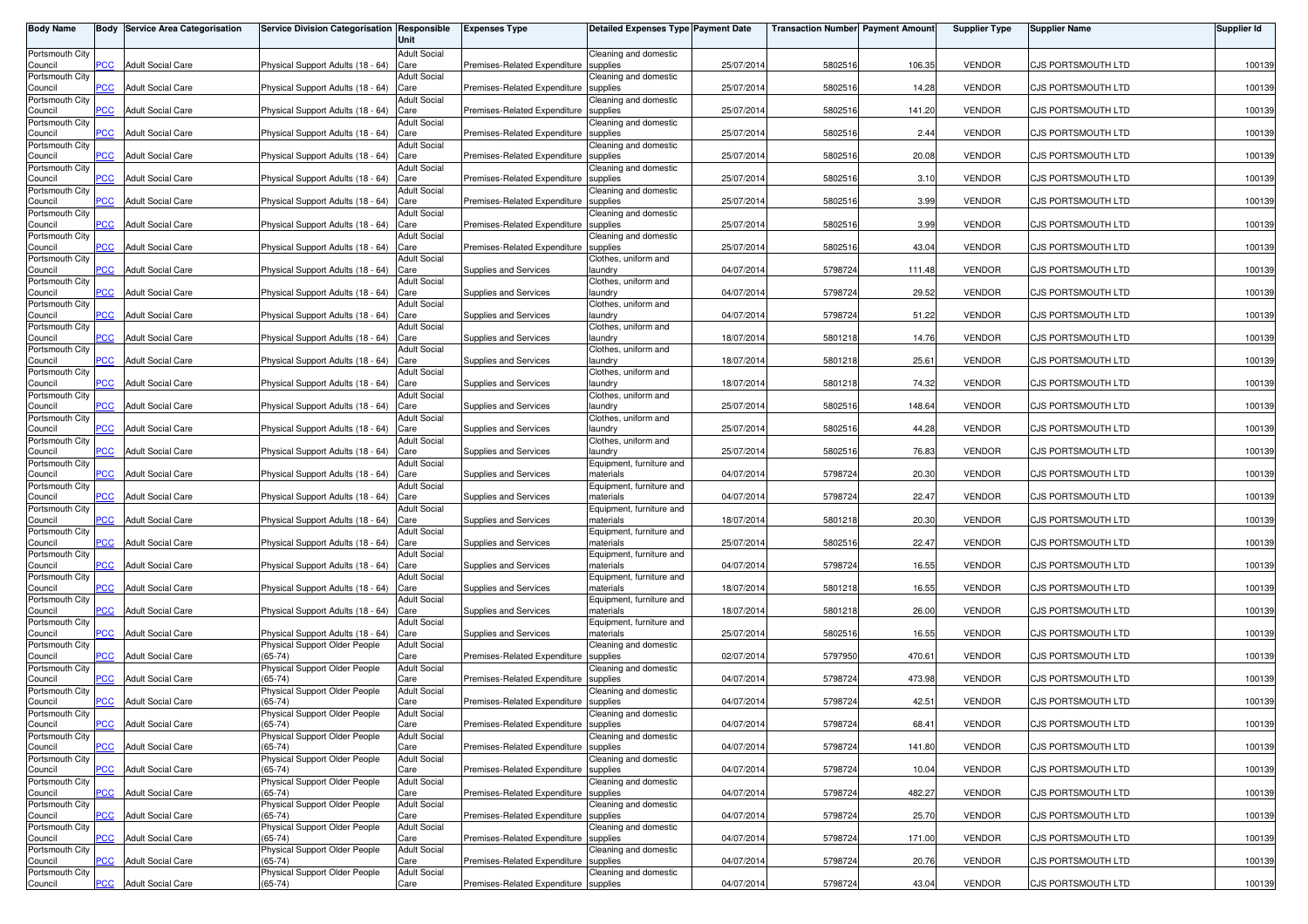| <b>Body Name</b>           |                | <b>Body Service Area Categorisation</b> | Service Division Categorisation Responsible | Unit                        | <b>Expenses Type</b>                  | <b>Detailed Expenses Type Payment Date</b> |            | <b>Transaction Number Payment Amount</b> |        | <b>Supplier Type</b> | <b>Supplier Name</b>      | Supplier Id |
|----------------------------|----------------|-----------------------------------------|---------------------------------------------|-----------------------------|---------------------------------------|--------------------------------------------|------------|------------------------------------------|--------|----------------------|---------------------------|-------------|
| Portsmouth City            |                | <b>Adult Social Care</b>                | Physical Support Older People               | <b>Adult Social</b>         |                                       | Cleaning and domestic                      |            |                                          |        |                      | <b>CJS PORTSMOUTH LTD</b> |             |
| Council<br>Portsmouth City | PCC            |                                         | $(65-74)$<br>Physical Support Older People  | Care<br><b>Adult Social</b> | Premises-Related Expenditure          | supplies<br>Cleaning and domestic          | 04/07/2014 | 5798724                                  | 132.29 | <b>VENDOR</b>        |                           | 100139      |
| Council<br>Portsmouth City | $\overline{C}$ | <b>Adult Social Care</b>                | $(65-74)$<br>Physical Support Older People  | Care<br><b>Adult Social</b> | Premises-Related Expenditure          | supplies<br>Cleaning and domestic          | 11/07/2014 | 5799986                                  | 49.99  | <b>VENDOR</b>        | CJS PORTSMOUTH LTD        | 100139      |
| Council<br>Portsmouth City | $\overline{C}$ | <b>Adult Social Care</b>                | $65 - 74$<br>Physical Support Older People  | Care<br><b>Adult Social</b> | Premises-Related Expenditure          | supplies<br>Cleaning and domestic          | 11/07/2014 | 5799986                                  | 157.87 | <b>VENDOR</b>        | CJS PORTSMOUTH LTD        | 100139      |
| Council                    | PСC            | <b>Adult Social Care</b>                | $(65-74)$                                   | Care                        | Premises-Related Expenditure          | supplies                                   | 11/07/201  | 5799986                                  | 503.44 | <b>VENDOR</b>        | CJS PORTSMOUTH LTD        | 100139      |
| Portsmouth City<br>Council | $\overline{C}$ | <b>Adult Social Care</b>                | Physical Support Older People<br>$(65-74)$  | <b>Adult Social</b><br>Care | Premises-Related Expenditure          | Cleaning and domestic<br>supplies          | 11/07/201  | 5799986                                  | 127.08 | <b>VENDOR</b>        | CJS PORTSMOUTH LTD        | 100139      |
| Portsmouth City<br>Council | PСC            | <b>Adult Social Care</b>                | Physical Support Older People<br>$(65-74)$  | <b>Adult Social</b><br>Care | Premises-Related Expenditure          | Cleaning and domestic<br>supplies          | 11/07/2014 | 5799986                                  | 10.28  | <b>VENDOR</b>        | <b>CJS PORTSMOUTH LTD</b> | 100139      |
| Portsmouth City<br>Council | $\overline{C}$ | <b>Adult Social Care</b>                | Physical Support Older People<br>$(65-74)$  | <b>Adult Social</b><br>Care | Premises-Related Expenditure          | Cleaning and domestic<br>supplies          | 16/07/2014 | 5800559                                  | 77.08  | <b>VENDOR</b>        | CJS PORTSMOUTH LTD        | 100139      |
| Portsmouth City<br>Council | <b>PCC</b>     | <b>Adult Social Care</b>                | Physical Support Older People<br>$(65-74)$  | <b>Adult Social</b><br>Care | Premises-Related Expenditure          | Cleaning and domestic<br>supplies          | 17/07/2014 | 5801030                                  | 102.32 | <b>VENDOR</b>        | CJS PORTSMOUTH LTD        | 100139      |
| Portsmouth City            |                |                                         | Physical Support Older People               | <b>Adult Social</b>         |                                       | Cleaning and domestic                      |            |                                          |        |                      |                           |             |
| Council<br>Portsmouth City | $\overline{C}$ | <b>Adult Social Care</b>                | 65-74)<br>Physical Support Older People     | Care<br><b>Adult Social</b> | Premises-Related Expenditure          | supplies<br>Cleaning and domestic          | 17/07/201  | 5801030                                  | 29.52  | <b>VENDOR</b>        | CJS PORTSMOUTH LTD        | 100139      |
| Council<br>Portsmouth City | $\overline{C}$ | <b>Adult Social Care</b>                | $(65-74)$<br>Physical Support Older People  | Care<br><b>Adult Social</b> | Premises-Related Expenditure          | supplies<br>Cleaning and domestic          | 17/07/201  | 5801030                                  | 5.50   | <b>VENDOR</b>        | CJS PORTSMOUTH LTD        | 100139      |
| Council<br>Portsmouth City | PCC            | <b>Adult Social Care</b>                | $65 - 74$<br>Physical Support Older People  | Care<br><b>Adult Social</b> | Premises-Related Expenditure          | supplies<br>Cleaning and domestic          | 17/07/2014 | 5801030                                  | 83.12  | <b>VENDOR</b>        | CJS PORTSMOUTH LTD        | 100139      |
| Council<br>Portsmouth City | PCC            | <b>Adult Social Care</b>                | $(65-74)$                                   | Care<br><b>Adult Social</b> | Premises-Related Expenditure          | supplies<br>Cleaning and domestic          | 18/07/201  | 5801218                                  | 352.05 | <b>VENDOR</b>        | CJS PORTSMOUTH LTD        | 100139      |
| Council                    | PСC            | <b>Adult Social Care</b>                | Physical Support Older People<br>$(65-74)$  | Care                        | Premises-Related Expenditure          | supplies                                   | 23/07/201  | 5801785                                  | 100.86 | <b>VENDOR</b>        | CJS PORTSMOUTH LTD        | 100139      |
| Portsmouth City<br>Council | PCC            | <b>Adult Social Care</b>                | Physical Support Older People<br>$(65-74)$  | <b>Adult Social</b><br>Care | Premises-Related Expenditure          | Cleaning and domestic<br>supplies          | 23/07/201  | 5801785                                  | 166.24 | <b>VENDOR</b>        | CJS PORTSMOUTH LTD        | 100139      |
| Portsmouth City<br>Council | PCC            | <b>Adult Social Care</b>                | Physical Support Older People<br>$(65-74)$  | <b>Adult Social</b><br>Care | Premises-Related Expenditure          | Cleaning and domestic<br>supplies          | 23/07/2014 | 5801785                                  | 23.64  | <b>VENDOR</b>        | CJS PORTSMOUTH LTD        | 100139      |
| Portsmouth City<br>Council | PCC            | <b>Adult Social Care</b>                | Physical Support Older People<br>$(65-74)$  | <b>Adult Social</b><br>Care | Premises-Related Expenditure          | Cleaning and domestic<br>supplies          | 23/07/2014 | 5801785                                  | 29.52  | <b>VENDOR</b>        | CJS PORTSMOUTH LTD        | 100139      |
| Portsmouth City            | PCC            |                                         | Physical Support Older People<br>$65 - 74$  | <b>Adult Social</b>         |                                       | Cleaning and domestic                      | 23/07/2014 |                                          | 5.50   | <b>VENDOR</b>        | CJS PORTSMOUTH LTD        | 100139      |
| Council<br>Portsmouth City |                | <b>Adult Social Care</b>                | Physical Support Older People               | Care<br><b>Adult Social</b> | Premises-Related Expenditure supplies | Cleaning and domestic                      |            | 5801785                                  |        |                      |                           |             |
| Council<br>Portsmouth City | PСC            | <b>Adult Social Care</b>                | $65 - 74$<br>Physical Support Older People  | Care<br><b>Adult Social</b> | Premises-Related Expenditure          | supplies<br>Cleaning and domestic          | 23/07/201  | 5801785                                  | 56.46  | <b>VENDOR</b>        | CJS PORTSMOUTH LTD        | 100139      |
| Council<br>Portsmouth City | PCC            | <b>Adult Social Care</b>                | $(65-74)$<br>Physical Support Older People  | Care<br><b>Adult Social</b> | Premises-Related Expenditure          | supplies<br>Cleaning and domestic          | 23/07/2014 | 5801785                                  | 57.12  | <b>VENDOR</b>        | CJS PORTSMOUTH LTD        | 100139      |
| Council                    | PCC            | <b>Adult Social Care</b>                | $(65-74)$                                   | Care<br><b>Adult Social</b> | Premises-Related Expenditure          | supplies                                   | 23/07/201  | 5801785                                  | 71.00  | <b>VENDOR</b>        | CJS PORTSMOUTH LTD        | 100139      |
| Portsmouth City<br>Council | <b>PCC</b>     | <b>Adult Social Care</b>                | Physical Support Older People<br>$(65-74)$  | Care                        | Premises-Related Expenditure          | Cleaning and domestic<br>supplies          | 23/07/201  | 5801785                                  | 76.74  | <b>VENDOR</b>        | CJS PORTSMOUTH LTD        | 100139      |
| Portsmouth City<br>Council | PСC            | <b>Adult Social Care</b>                | Physical Support Older People<br>$(65-74)$  | <b>Adult Social</b><br>Care | Premises-Related Expenditure          | Cleaning and domestic<br>supplies          | 23/07/201  | 5801785                                  | 508.60 | <b>VENDOR</b>        | CJS PORTSMOUTH LTD        | 100139      |
| Portsmouth City<br>Council | <b>PCC</b>     | <b>Adult Social Care</b>                | Physical Support Older People<br>$(65-74)$  | <b>Adult Social</b><br>Care | Premises-Related Expenditure          | Cleaning and domestic<br>supplies          | 23/07/201  | 5801785                                  | 1.48   | <b>VENDOR</b>        | CJS PORTSMOUTH LTD        | 100139      |
| Portsmouth City<br>Council | $\overline{C}$ | <b>Adult Social Care</b>                | Physical Support Older People<br>$(65-74)$  | <b>Adult Social</b><br>Care | Premises-Related Expenditure          | Cleaning and domestic<br>supplies          | 23/07/2014 | 5801785                                  | 100.86 | <b>VENDOR</b>        | CJS PORTSMOUTH LTD        | 100139      |
| Portsmouth City            |                |                                         | Physical Support Older People               | <b>Adult Social</b>         |                                       | Cleaning and domestic                      |            |                                          |        |                      |                           |             |
| Council<br>Portsmouth City | <b>PCC</b>     | <b>Adult Social Care</b>                | $(65-74)$<br>Physical Support Older People  | Care<br><b>Adult Social</b> | Premises-Related Expenditure          | supplies<br>Cleaning and domestic          | 23/07/2014 | 5801785                                  | 166.24 | <b>VENDOR</b>        | <b>CJS PORTSMOUTH LTD</b> | 100139      |
| Council<br>Portsmouth City | <b>PCC</b>     | <b>Adult Social Care</b>                | $65 - 74$<br>Physical Support Older People  | Care<br><b>Adult Social</b> | Premises-Related Expenditure          | supplies<br>Cleaning and domestic          | 23/07/2014 | 5801785                                  | 20.70  | <b>VENDOR</b>        | CJS PORTSMOUTH LTD        | 100139      |
| Council<br>Portsmouth City | PСC            | <b>Adult Social Care</b>                | $65 - 74$<br>Physical Support Older People  | Care<br><b>Adult Social</b> | Premises-Related Expenditure          | supplies<br>Cleaning and domestic          | 23/07/201  | 5801785                                  | 27.80  | <b>VENDOR</b>        | CJS PORTSMOUTH LTD        | 100139      |
| Council<br>Portsmouth City | $\overline{C}$ | <b>Adult Social Care</b>                | $(65-74)$<br>Physical Support Older People  | Care<br><b>Adult Social</b> | Premises-Related Expenditure          | supplies                                   | 23/07/2014 | 5801785                                  | 29.52  | <b>VENDOR</b>        | CJS PORTSMOUTH LTD        | 100139      |
| Council                    | $\overline{C}$ | <b>Adult Social Care</b>                | $(65-74)$                                   | Care                        | Premises-Related Expenditure          | Cleaning and domestic<br>supplies          | 23/07/201  | 5801785                                  | 30.84  | <b>VENDOR</b>        | <b>CJS PORTSMOUTH LTD</b> | 100139      |
| Portsmouth City<br>Council | <b>PCC</b>     | <b>Adult Social Care</b>                | Physical Support Older People<br>$(65-74)$  | <b>Adult Social</b><br>Care | Premises-Related Expenditure supplies | Cleaning and domestic                      | 23/07/2014 | 5801785                                  | 5.50   | VENDOR               | CJS PORTSMOUTH LTD        | 100139      |
| Portsmouth City<br>Council | <b>PCC</b>     | <b>Adult Social Care</b>                | Physical Support Older People<br>$(65-74)$  | <b>Adult Social</b><br>Care | Premises-Related Expenditure supplies | Cleaning and domestic                      | 23/07/2014 | 5801785                                  | 51.16  | <b>VENDOR</b>        | CJS PORTSMOUTH LTD        | 100139      |
| Portsmouth City<br>Council | PCC            | <b>Adult Social Care</b>                | Physical Support Older People<br>$(65-74)$  | <b>Adult Social</b><br>Care | Premises-Related Expenditure          | Cleaning and domestic<br>supplies          | 23/07/2014 | 5801785                                  | 6.60   | <b>VENDOR</b>        | CJS PORTSMOUTH LTD        | 100139      |
| Portsmouth City            |                |                                         | Physical Support Older People               | <b>Adult Social</b>         |                                       | Cleaning and domestic                      |            |                                          |        |                      |                           |             |
| Council<br>Portsmouth City | PCC            | <b>Adult Social Care</b>                | $(65-74)$<br>Physical Support Older People  | Care<br><b>Adult Social</b> | Premises-Related Expenditure supplies | Cleaning and domestic                      | 23/07/2014 | 5801785                                  | 86.08  | <b>VENDOR</b>        | CJS PORTSMOUTH LTD        | 100139      |
| Council<br>Portsmouth City | PCC            | <b>Adult Social Care</b>                | $(65-74)$<br>Physical Support Older People  | Care<br><b>Adult Social</b> | Premises-Related Expenditure          | supplies<br>Cleaning and domestic          | 23/07/2014 | 5801785                                  | 9.28   | <b>VENDOR</b>        | CJS PORTSMOUTH LTD        | 100139      |
| Council<br>Portsmouth City | PCC            | <b>Adult Social Care</b>                | $(65-74)$<br>Physical Support Older People  | Care<br><b>Adult Social</b> | Premises-Related Expenditure supplies | Cleaning and domestic                      | 23/07/2014 | 5801785                                  | 9.32   | <b>VENDOR</b>        | CJS PORTSMOUTH LTD        | 100139      |
| Council<br>Portsmouth City | ٥С             | <b>Adult Social Care</b>                | (65-74)<br>Physical Support Older People    | Care<br><b>Adult Social</b> | Premises-Related Expenditure          | supplies<br>Cleaning and domestic          | 23/07/2014 | 5801785                                  | 9.32   | <b>VENDOR</b>        | CJS PORTSMOUTH LTD        | 100139      |
| Council                    | <b>PCC</b>     | <b>Adult Social Care</b>                | $(65-74)$                                   | Care                        | Premises-Related Expenditure supplies |                                            | 24/07/2014 | 5802248                                  | 666.77 | <b>VENDOR</b>        | CJS PORTSMOUTH LTD        | 100139      |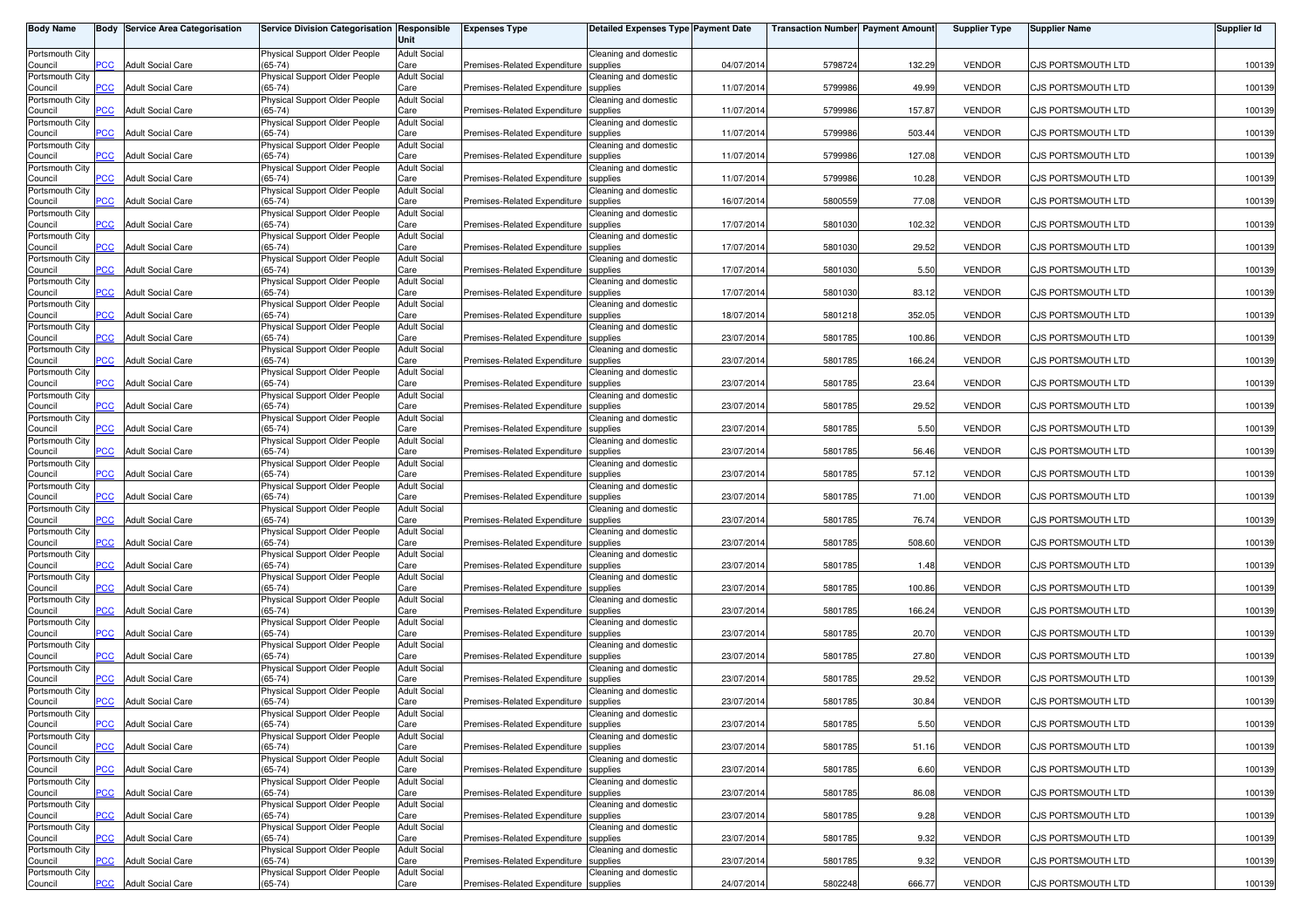| <b>Body Name</b>           |                | <b>Body Service Area Categorisation</b> | Service Division Categorisation Responsible                    | Unit                        | <b>Expenses Type</b>         | Detailed Expenses Type Payment Date |            | <b>Transaction Number Payment Amount</b> |           | <b>Supplier Type</b> | <b>Supplier Name</b>                | Supplier Id |
|----------------------------|----------------|-----------------------------------------|----------------------------------------------------------------|-----------------------------|------------------------------|-------------------------------------|------------|------------------------------------------|-----------|----------------------|-------------------------------------|-------------|
| Portsmouth City<br>Council | PCC            | <b>Adult Social Care</b>                | Physical Support Older People<br>$(65-74)$                     | <b>Adult Social</b><br>Care | Premises-Related Expenditure | Cleaning and domestic<br>supplies   | 24/07/2014 | 5802248                                  | 92.36     | <b>VENDOR</b>        | <b>CJS PORTSMOUTH LTD</b>           | 100139      |
| Portsmouth City            | $\overline{C}$ |                                         | Physical Support Older People<br>$(65-74)$                     | <b>Adult Social</b>         |                              | Cleaning and domestic               |            |                                          | $-9.36$   | <b>VENDOR</b>        | CJS PORTSMOUTH LTD                  | 100139      |
| Council<br>Portsmouth City |                | <b>Adult Social Care</b>                | Physical Support Older People                                  | Care<br><b>Adult Social</b> | Premises-Related Expenditure | supplies<br>Cleaning and domestic   | 25/07/2014 | 5802516                                  |           |                      |                                     |             |
| Council<br>Portsmouth City | $\overline{C}$ | <b>Adult Social Care</b>                | $(65-74)$<br>Physical Support Older People                     | Care<br><b>Adult Social</b> | Premises-Related Expenditure | supplies<br>Cleaning and domestic   | 25/07/2014 | 5802516                                  | 193.92    | <b>VENDOR</b>        | CJS PORTSMOUTH LTD                  | 100139      |
| Council<br>Portsmouth City | PСC            | <b>Adult Social Care</b>                | $(65-74)$<br>Physical Support Older People                     | Care<br><b>Adult Social</b> | Premises-Related Expenditure | supplies<br>Cleaning and domestic   | 25/07/201  | 5802516                                  | 17.16     | <b>VENDOR</b>        | CJS PORTSMOUTH LTD                  | 100139      |
| Council<br>Portsmouth City | $\overline{C}$ | <b>Adult Social Care</b>                | $(65-74)$<br>Physical Support Older People                     | Care<br><b>Adult Social</b> | Premises-Related Expenditure | supplies<br>Cleaning and domestic   | 25/07/201  | 5802516                                  | 34.32     | <b>VENDOR</b>        | CJS PORTSMOUTH LTD                  | 100139      |
| Council                    | PСC            | <b>Adult Social Care</b>                | $(65-74)$                                                      | Care                        | Premises-Related Expenditure | supplies                            | 30/07/2014 | 5803280                                  | 59.60     | <b>VENDOR</b>        | <b>CJS PORTSMOUTH LTD</b>           | 100139      |
| Portsmouth City<br>Council | $\overline{C}$ | <b>Adult Social Care</b>                | Physical Support Older People<br>$(65-74)$                     | <b>Adult Social</b><br>Care | Premises-Related Expenditure | Cleaning and domestic<br>supplies   | 30/07/2014 | 5803280                                  | 40.51     | <b>VENDOR</b>        | CJS PORTSMOUTH LTD                  | 100139      |
| Portsmouth City<br>Council | <b>PCC</b>     | <b>Adult Social Care</b>                | Physical Support Older People<br>$(65-74)$                     | <b>Adult Social</b><br>Care | Premises-Related Expenditure | Cleaning and domestic<br>supplies   | 31/07/2014 | 5803785                                  | 27.60     | <b>VENDOR</b>        | CJS PORTSMOUTH LTD                  | 100139      |
| Portsmouth City<br>Council | $\overline{C}$ | <b>Adult Social Care</b>                | Physical Support Older People<br>65-74)                        | <b>Adult Social</b><br>Care | <b>Supplies and Services</b> | Clothes, uniform and<br>laundry     | 18/07/201  | 5801218                                  | 175.46    | <b>VENDOR</b>        | CJS PORTSMOUTH LTD                  | 100139      |
| Portsmouth City            | <b>PCC</b>     |                                         | earning Disability Support Adults Adult Social<br>$18 - 64$    |                             |                              | Other establishments                |            |                                          | 2006.01   | <b>VENDOR</b>        | CLARENDON CARE HOME.                | 138519      |
| Council<br>Portsmouth City |                | <b>Adult Social Care</b>                |                                                                | Care<br><b>Adult Social</b> | <b>Third Party Payments</b>  |                                     | 11/07/201  | 5799987                                  |           |                      |                                     |             |
| Council<br>Portsmouth City | PCC            | <b>Adult Social Care</b>                | Physical Support Adults (18 - 64)                              | Care<br><b>Adult Social</b> | Third Party Payments         | Other establishments                | 11/07/201  | 5799987                                  | 2006.01   | <b>VENDOR</b>        | CLARENDON CARE HOME.                | 138519      |
| Council<br>Portsmouth City | PCC            | <b>Adult Social Care</b>                | Physical Support Adults (18 - 64)                              | Care<br><b>Adult Social</b> | Third Party Payments         | Other establishments                | 11/07/201  | 5799987                                  | 2006.01   | <b>VENDOR</b>        | CLARENDON CARE HOME.                | 138519      |
| Council<br>Portsmouth City | PСC            | <b>Adult Social Care</b>                | Physical Support Adults (18 - 64)                              | Care<br><b>Adult Social</b> | <b>Third Party Payments</b>  | Other establishments                | 11/07/201  | 5799987                                  | 2006.01   | <b>VENDOR</b>        | CLARENDON CARE HOME.                | 138519      |
| Council                    | PCC            | <b>Adult Social Care</b>                | Physical Support Adults (18 - 64)                              | Care                        | <b>Third Party Payments</b>  | Other establishments                | 11/07/201  | 5799987                                  | 2006.0    | <b>VENDOR</b>        | CLARENDON CARE HOME.                | 138519      |
| Portsmouth City<br>Council | PCC            | <b>Adult Social Care</b>                | Physical Support Adults (18 - 64)                              | <b>Adult Social</b><br>Care | Third Party Payments         | Other establishments                | 11/07/2014 | 5799987                                  | 2006.01   | <b>VENDOR</b>        | <b>CLARENDON CARE HOME.</b>         | 138519      |
| Portsmouth City<br>Council | PCC            | <b>Adult Social Care</b>                | Physical Support Adults (18 - 64)                              | <b>Adult Social</b><br>Care | Third Party Payments         | Other establishments                | 11/07/201  | 5799987                                  | 1779.71   | <b>VENDOR</b>        | CLARENDON CARE HOME.                | 138519      |
| Portsmouth City<br>Council | PCC            | <b>Adult Social Care</b>                | Commissioning & service delivery Care                          | <b>Adult Social</b>         | Third Party Payments         | Other establishments                | 16/07/2014 | 5800906                                  | 916.67    | <b>VENDOR</b>        | M H A FRATTON LIVE AT HOME SCHEME   | 107431      |
| Portsmouth City<br>Council | <b>PCC</b>     | <b>Adult Social Care</b>                | Commissioning & service delivery                               | <b>Adult Social</b><br>Care | <b>Third Party Payments</b>  | Other establishments                | 17/07/201  | 5801064                                  | 4810.80   | COMPANY              | HAYS SPECIALIST RECRUITMENT LIMITED | 100045      |
| Portsmouth City<br>Council | PCC            | <b>Adult Social Care</b>                | Learning Disability Support Adults Adult Social<br>$18 - 64$   | Care                        | Income                       | Customer and client<br>receipts     | 11/07/2014 | 5800282                                  | 249.04    | <b>VENDOR</b>        | VOYAGE CARE                         | 134653      |
| Portsmouth City<br>Council | PCC            | <b>Adult Social Care</b>                | Learning Disability Support Adults Adult Social<br>$18 - 64$   | Care                        | Income                       | Customer and client<br>receipts     | 11/07/201  | 5800033                                  | $-353.40$ | <b>VENDOR</b>        | ELIZABETH HOUSE REST HOME           | 100761      |
| Portsmouth City            |                | <b>Adult Social Care</b>                | Learning Disability Support Adults Adult Social<br>$(18 - 64)$ |                             |                              | Customer and client                 |            |                                          | $-548.70$ | <b>VENDOR</b>        |                                     |             |
| Council<br>Portsmouth City | <b>PCC</b>     |                                         | Learning Disability Support Adults Adult Social                | Care                        | Income                       | receipts<br>Customer and client     | 11/07/201  | 5800033                                  |           |                      | ELIZABETH HOUSE REST HOME           | 100761      |
| Council<br>Portsmouth City | PСC            | <b>Adult Social Care</b>                | $18 - 64$<br>Learning Disability Support Adults                | Care<br><b>Adult Social</b> | Income                       | receipts<br>Customer and client     | 14/07/201  | 5800407                                  | $-370.76$ | <b>VENDOR</b>        | VOYAGE CARE                         | 134653      |
| Council                    | <b>PCC</b>     | <b>Adult Social Care</b>                | $18 - 64$                                                      | Care                        | Income                       | receipts                            | 25/07/201  | 5802828                                  | $-177.01$ | <b>VENDOR</b>        | PCC APPOINTEESHIP                   | 136471      |
| Portsmouth City<br>Council | <b>PCC</b>     | <b>Adult Social Care</b>                | Learning Disability Support Adults Adult Social<br>$18 - 64$   | Care                        | Income                       | Customer and client<br>receipts     | 25/07/2014 | 5802827                                  | $-9.92$   | <b>VENDOR</b>        | PCC APPOINTEESHIP                   | 136471      |
| Portsmouth City<br>Council | <b>PCC</b>     | <b>Adult Social Care</b>                | Learning Disability Support Adults Adult Social<br>$18 - 64$   | Care                        | Third Party Payments         | Other establishments                | 11/07/2014 | 5800282                                  | 132.52    | <b>VENDOR</b>        | VOYAGE CARE                         | 134653      |
| Portsmouth City            |                |                                         | Learning Disability Support Adults Adult Social                |                             |                              |                                     |            |                                          |           |                      |                                     |             |
| Council<br>Portsmouth City | <b>PCC</b>     | <b>Adult Social Care</b>                | $18 - 64$<br>earning Disability Support Adults                 | Care<br><b>Adult Social</b> | Third Party Payments         | Other establishments                | 11/07/2014 | 5800282                                  | 53.00     | <b>VENDOR</b>        | VOYAGE CARE                         | 134653      |
| Council<br>Portsmouth City | PСC            | <b>Adult Social Care</b>                | $18 - 64$<br>earning Disability Support Adults Adult Social    | Care                        | <b>Third Party Payments</b>  | Other establishments                | 11/07/201  | 5800282                                  | 53.00     | <b>VENDOR</b>        | <b>VOYAGE CARE</b>                  | 134653      |
| Council                    | $\overline{C}$ | <b>Adult Social Care</b>                | $18 - 64$                                                      | Care                        | <b>Third Party Payments</b>  | Other establishments                | 11/07/2014 | 5800282                                  | 212.00    | <b>VENDOR</b>        | <b>VOYAGE CARE</b>                  | 134653      |
| Portsmouth City<br>Council | $\overline{C}$ | <b>Adult Social Care</b>                | earning Disability Support Adults Adult Social<br>$18 - 64$    | Care                        | Third Party Payments         | Other establishments                | 11/07/201  | 5800282                                  | 973.88    | <b>VENDOR</b>        | VOYAGE CARE                         | 134653      |
| Portsmouth City            |                |                                         | Learning Disability Support Adults Adult Social                |                             |                              |                                     |            |                                          |           |                      |                                     |             |
| Council<br>Portsmouth City | <b>PCC</b>     | <b>Adult Social Care</b>                | $(18 - 64)$<br>Learning Disability Support Adults Adult Social | Care                        | Third Party Payments         | Other establishments                | 11/07/2014 | 5800282                                  | 1113.00   | VENDOR               | VOYAGE CARE                         | 134653      |
| Council<br>Portsmouth City | $\overline{C}$ | <b>Adult Social Care</b>                | $(18 - 64)$<br>Learning Disability Support Adults Adult Social | Care                        | <b>Third Party Payments</b>  | Other establishments                | 11/07/2014 | 5800282                                  | 782.44    | <b>VENDOR</b>        | VOYAGE CARE                         | 134653      |
| Council                    | PCC            | <b>Adult Social Care</b>                | $(18 - 64)$                                                    | Care                        | Third Party Payments         | Other establishments                | 11/07/2014 | 5800282                                  | 782.44    | <b>VENDOR</b>        | VOYAGE CARE                         | 134653      |
| Portsmouth City<br>Council | <b>PCC</b>     | <b>Adult Social Care</b>                | Learning Disability Support Adults Adult Social<br>(18 - 64)   | Care                        | Third Party Payments         | Other establishments                | 11/07/2014 | 5800282                                  | 6366.52   | <b>VENDOR</b>        | VOYAGE CARE                         | 134653      |
| Portsmouth City<br>Council | PCC.           | <b>Adult Social Care</b>                | Learning Disability Support Adults Adult Social<br>$18 - 64$   | Care                        | <b>Third Party Payments</b>  | Other establishments                | 11/07/2014 | 5800282                                  | 2546.60   | <b>VENDOR</b>        | VOYAGE CARE                         | 134653      |
| Portsmouth City            | PCC            |                                         | Learning Disability Support Adults Adult Social<br>$18 - 64$   |                             |                              |                                     |            |                                          |           |                      | VOYAGE CARE                         |             |
| Council<br>Portsmouth City |                | <b>Adult Social Care</b>                | Learning Disability Support Adults Adult Social                | Care                        | Third Party Payments         | Other establishments                | 11/07/2014 | 5800282                                  | 6366.52   | <b>VENDOR</b>        |                                     | 134653      |
| Council<br>Portsmouth City | <b>PCC</b>     | <b>Adult Social Care</b>                | $18 - 64$<br>Learning Disability Support Adults Adult Social   | Care                        | Third Party Payments         | Other establishments                | 11/07/2014 | 5800282                                  | 43232.02  | <b>VENDOR</b>        | VOYAGE CARE                         | 134653      |
| Council                    | <b>PCC</b>     | <b>Adult Social Care</b>                | $(18 - 64)$                                                    | Care                        | Third Party Payments         | Other establishments                | 11/07/2014 | 5800282                                  | 6366.52   | <b>VENDOR</b>        | VOYAGE CARE                         | 134653      |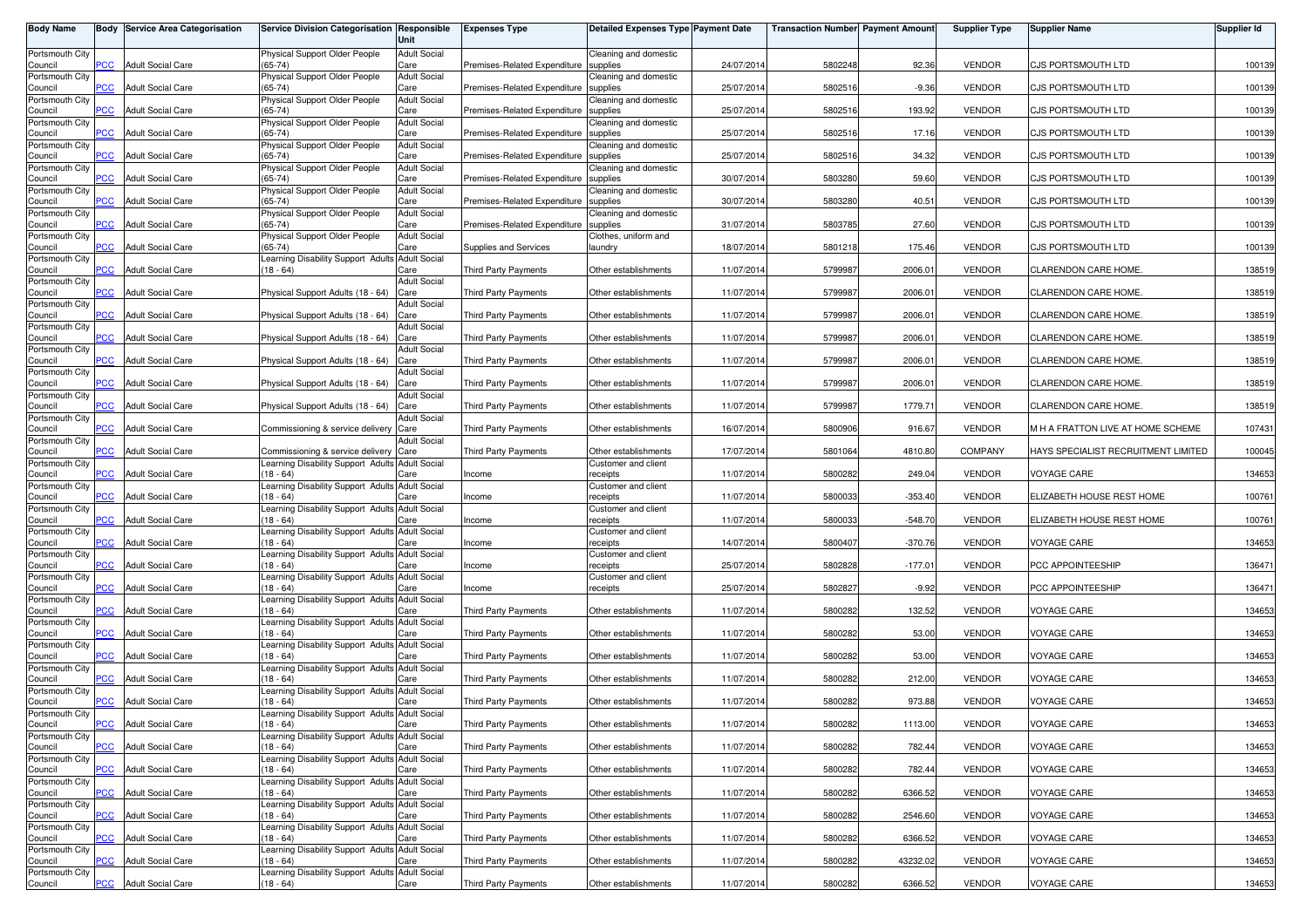| <b>Body Name</b>           |                | <b>Body Service Area Categorisation</b> | Service Division Categorisation Responsible                    | Unit                        | <b>Expenses Type</b>        | <b>Detailed Expenses Type Payment Date</b>  |            | <b>Transaction Number Payment Amount</b> |           | <b>Supplier Type</b> | <b>Supplier Name</b>               | <b>Supplier Id</b> |
|----------------------------|----------------|-----------------------------------------|----------------------------------------------------------------|-----------------------------|-----------------------------|---------------------------------------------|------------|------------------------------------------|-----------|----------------------|------------------------------------|--------------------|
| Portsmouth City            |                |                                         | Learning Disability Support Adults Adult Social                |                             |                             |                                             |            |                                          |           |                      |                                    |                    |
| Council<br>Portsmouth City | <b>PCC</b>     | <b>Adult Social Care</b>                | $(18 - 64)$<br>earning Disability Support Adults Adult Social  | Care                        | <b>Third Party Payments</b> | Other establishments                        | 11/07/2014 | 5800282                                  | 11594.00  | <b>VENDOR</b>        | <b>/OYAGE CARE</b>                 | 134653             |
| Council                    | $\overline{C}$ | <b>Adult Social Care</b>                | $18 - 64$                                                      | Care                        | <b>Third Party Payments</b> | Other establishments                        | 14/07/2014 | 5800388                                  | 140.00    | <b>VENDOR</b>        | SHAW TRUST TRAINING                | 101197             |
| Portsmouth City<br>Council | PCC            | <b>Adult Social Care</b>                | Learning Disability Support Adults Adult Social<br>(18 - 64)   | Care                        | <b>Third Party Payments</b> | Other establishments                        | 14/07/2014 | 5800388                                  | 280.00    | <b>VENDOR</b>        | SHAW TRUST TRAINING                | 101197             |
| Portsmouth City            |                |                                         | Learning Disability Support Adults Adult Social                |                             |                             |                                             |            |                                          |           |                      |                                    |                    |
| Council<br>Portsmouth City | <b>PCC</b>     | <b>Adult Social Care</b>                | $18 - 64$<br>Learning Disability Support Adults                | Care<br><b>Adult Social</b> | <b>Third Party Payments</b> | Other establishments                        | 14/07/2014 | 5800388                                  | 280.00    | <b>VENDOR</b>        | SHAW TRUST TRAINING                | 101197             |
| Council<br>Portsmouth City | PCC            | <b>Adult Social Care</b>                | $(18 - 64)$<br>Learning Disability Support Adults Adult Social | Care                        | <b>Third Party Payments</b> | Other establishments                        | 14/07/2014 | 5800388                                  | 280.00    | <b>VENDOR</b>        | SHAW TRUST TRAINING                | 101197             |
| Council                    | PCC            | <b>Adult Social Care</b>                | $(18 - 64)$                                                    | Care                        | Third Party Payments        | Other establishments                        | 14/07/2014 | 580038                                   | 280.00    | <b>VENDOR</b>        | SHAW TRUST TRAINING                | 101197             |
| Portsmouth City<br>Council | PСC            | <b>Adult Social Care</b>                | Learning Disability Support Adults Adult Social<br>(18 - 64)   | Care                        | Third Party Payments        | Other establishments                        | 14/07/2014 | 5800388                                  | 420.00    | <b>VENDOR</b>        | SHAW TRUST TRAINING                | 101197             |
| Portsmouth City            |                |                                         | Learning Disability Support Adults Adult Social                |                             |                             |                                             |            |                                          |           |                      |                                    |                    |
| Council<br>Portsmouth City | $\overline{C}$ | <b>Adult Social Care</b>                | $(18 - 64)$<br>Learning Disability Support Adults Adult Social | Care                        | <b>Third Party Payments</b> | Other establishments                        | 17/07/2014 | 5801150                                  | 1817.90   | <b>VENDOR</b>        | VOYAGE CARE                        | 134653             |
| Council<br>Portsmouth City | сC             | <b>Adult Social Care</b>                | $18 - 64$<br>Learning Disability Support Adults Adult Social   | Care                        | <b>Third Party Payments</b> | Other establishments                        | 17/07/2014 | 5801150                                  | 695.63    | <b>VENDOR</b>        | VOYAGE CARE                        | 134653             |
| Council                    | PCC            | <b>Adult Social Care</b>                | $18 - 64$                                                      | Care                        | <b>Third Party Payments</b> | Other establishments                        | 17/07/2014 | 5801150                                  | 1656.25   | <b>VENDOR</b>        | VOYAGE CARE                        | 134653             |
| Portsmouth City<br>Council | <b>PCC</b>     | Adult Social Care                       | Learning Disability Support Adults Adult Social<br>$18 - 64$   | Care                        | <b>Third Party Payments</b> | Other establishments                        | 25/07/2014 | 5802828                                  | 328.91    | <b>VENDOR</b>        | PCC APPOINTEESHIP                  | 136471             |
| Portsmouth City            | PCC            |                                         | Learning Disability Support Adults Adult Social<br>$(18 - 64)$ |                             |                             |                                             | 25/07/2014 |                                          | 752.99    | <b>VENDOR</b>        | PCC APPOINTEESHIP                  |                    |
| Council<br>Portsmouth City |                | <b>Adult Social Care</b>                | Learning Disability Support Adults Adult Social                | Care                        | <b>Third Party Payments</b> | Other establishments                        |            | 5802827                                  |           |                      |                                    | 136471             |
| Council<br>Portsmouth City | PCC            | <b>Adult Social Care</b>                | $(18 - 64)$<br>Learning Disability Support Adults Adult Social | Care                        | <b>Third Party Payments</b> | Other establishments                        | 25/07/2014 | 5802828                                  | 359.91    | <b>VENDOR</b>        | PCC APPOINTEESHIP                  | 136471             |
| Council                    | PCC            | <b>Adult Social Care</b>                | $(18 - 64)$                                                    | Care                        | <b>Third Party Payments</b> | Other establishments                        | 25/07/2014 | 5802828                                  | 102.30    | <b>VENDOR</b>        | PCC APPOINTEESHIP                  | 136471             |
| Portsmouth City<br>Council | PCC            | <b>Adult Social Care</b>                | Learning Disability Support Adults Adult Social<br>$(18 - 64)$ | Care                        | Third Party Payments        | Other establishments                        | 25/07/2014 | 5802828                                  | 102.30    | <b>VENDOR</b>        | PCC APPOINTEESHIP                  | 136471             |
| Portsmouth City<br>Council | <b>PCC</b>     | <b>Adult Social Care</b>                | Learning Disability Support Adults Adult Social<br>$18 - 64$   | Care                        | <b>Third Party Payments</b> | Other establishments                        | 25/07/2014 | 5802828                                  | 205.53    | <b>VENDOR</b>        | PCC APPOINTEESHIP                  | 136471             |
| Portsmouth City            |                |                                         | Learning Disability Support Adults Adult Social                |                             |                             |                                             |            |                                          |           |                      |                                    |                    |
| Council<br>Portsmouth City | PCC            | <b>Adult Social Care</b>                | $18 - 64$<br>Learning Disability Support Adults Adult Social   | Care                        | <b>Third Party Payments</b> | Other establishments                        | 03/07/2014 | 5798526                                  | 432.64    | <b>VENDOR</b>        | COMMUNITY ANGELS LTD               | 139111             |
| Council                    | сC             | <b>Adult Social Care</b>                | $18 - 64$                                                      | Care                        | <b>Third Party Payments</b> | Other establishments                        | 11/07/2014 | 5799906                                  | 3985.67   | <b>VENDOR</b>        | ALLIED CARE LTD                    | 123734             |
| Portsmouth City<br>Council | PCC            | <b>Adult Social Care</b>                | Learning Disability Support Adults Adult Social<br>(18 - 64)   | Care                        | <b>Third Party Payments</b> | Other establishments                        | 11/07/2014 | 5799904                                  | 1195.05   | <b>VENDOR</b>        | ALLIED CARE LTD                    | 123734             |
| Portsmouth City<br>Council | PCC            | <b>Adult Social Care</b>                | Learning Disability Support Adults Adult Social<br>$(18 - 64)$ | Care                        | Third Party Payments        | Other establishments                        | 11/07/2014 | 5799979                                  | 6474.66   | <b>VENDOR</b>        | CHOICE CARE GROUP                  | 134468             |
| Portsmouth City            |                |                                         | Learning Disability Support Adults Adult Social                |                             |                             |                                             |            |                                          |           |                      |                                    |                    |
| Council<br>Portsmouth City | PCC            | <b>Adult Social Care</b>                | $(18 - 64)$<br>Learning Disability Support Adults Adult Social | Care                        | Third Party Payments        | Other establishments                        | 11/07/2014 | 5800017                                  | 6122.19   | <b>VENDOR</b>        | DENEHURST CARE HOME                | 111986             |
| Council                    | PCC            | <b>Adult Social Care</b>                | $(18 - 64)$                                                    | Care                        | <b>Third Party Payments</b> | Other establishments                        | 11/07/2014 | 5800033                                  | 2028.95   | <b>VENDOR</b>        | ELIZABETH HOUSE REST HOME          | 100761             |
| Portsmouth City<br>Council | PCC            | <b>Adult Social Care</b>                | Learning Disability Support Adults Adult Social<br>$18 - 64$   | Care                        | Third Party Payments        | Other establishments                        | 11/07/2014 | 580003                                   | 1795.83   | <b>VENDOR</b>        | ELIZABETH HOUSE REST HOME          | 100761             |
| Portsmouth City<br>Council | PCC            | <b>Adult Social Care</b>                | Learning Disability Support Adults Adult Social<br>$(18 - 64)$ | Care                        | Third Party Payments        | Other establishments                        | 11/07/2014 | 5800173                                  | 6178.30   | <b>VENDOR</b>        | PRIORY GROUP                       | 135642             |
| Portsmouth City            |                |                                         | Learning Disability Support Adults Adult Social                |                             |                             |                                             |            |                                          |           |                      |                                    |                    |
| Council<br>Portsmouth City | °СС            | <b>Adult Social Care</b>                | $(18 - 64)$<br>Learning Disability Support Adults Adult Social | Care                        | <b>Third Party Payments</b> | Other establishments                        | 11/07/2014 | 5799907                                  | 4058.21   | <b>VENDOR</b>        | ALLIED CARE LTD                    | 123734             |
| Council<br>Portsmouth City | PCC            | <b>Adult Social Care</b>                | $(18 - 64)$<br>Learning Disability Support Adults Adult Social | Care                        | <b>Third Party Payments</b> | Other establishments                        | 11/07/2014 | 5799903                                  | 4070.92   | <b>VENDOR</b>        | ALLIED CARE LTD                    | 123734             |
| Council                    | <b>CC</b>      | <b>Adult Social Care</b>                | 18 - 64)                                                       | Care                        | <b>Third Party Payments</b> | Other establishments                        | 11/07/2014 | 5799907                                  | 3927.30   | <b>VENDOR</b>        | ALLIED CARE LTD                    | 123734             |
| Portsmouth City<br>Council | PCC            | <b>Adult Social Care</b>                | Learning Disability Support Adults Adult Social<br>$(18 - 64)$ | Care                        | <b>Third Party Payments</b> | Other establishments                        | 11/07/2014 | 5800172                                  | 5279.30   | <b>VENDOR</b>        | PRIORY GROUP                       | 135642             |
| Portsmouth City            |                |                                         | Learning Disability Support Adults Adult Social                |                             |                             |                                             |            |                                          |           |                      |                                    |                    |
| Council<br>Portsmouth City | PCC            | <b>Adult Social Care</b>                | 18 - 64)<br>Learning Disability Support Adults Adult Social    | Care                        | Third Party Payments        | Other establishments                        | 11/07/2014 | 5799905                                  | 6663.76   | <b>VENDOR</b>        | ALLIED CARE LTD                    | 123734             |
| Council<br>Portsmouth City | <b>PCC</b>     | <b>Adult Social Care</b>                | $(18 - 64)$<br>Learning Disability Support Adults Adult Social | Care                        | Third Party Payments        | Other establishments                        | 11/07/2014 | 5800282                                  | 8016.91   | <b>VENDOR</b>        | <b>VOYAGE CARE</b>                 | 134653             |
| Council                    | PCC            | <b>Adult Social Care</b>                | $(18 - 64)$                                                    | Care                        | Third Party Payments        | Other establishments                        | 11/07/2014 | 5800282                                  | 8479.43   | <b>VENDOR</b>        | VOYAGE CARE                        | 134653             |
| Portsmouth City<br>Council | PCC            | <b>Adult Social Care</b>                | Learning Disability Support Adults Adult Social<br>$(18 - 64)$ | Care                        | Third Party Payments        | Other establishments                        | 14/07/2014 | 5800407                                  | 7413.03   | <b>VENDOR</b>        | VOYAGE CARE                        | 134653             |
| Portsmouth City<br>Council | PCC            | <b>Adult Social Care</b>                | Learning Disability Support Adults Adult Social<br>(18 - 64)   | Care                        | Third Party Payments        | Other establishments                        | 30/07/2014 | 5803657                                  | 4269.01   | <b>VENDOR</b>        | ORMSBY LODGE                       | 102537             |
| Portsmouth City            |                |                                         | Learning Disability Support Adults Adult Social                |                             |                             |                                             |            |                                          |           |                      |                                    |                    |
| Council<br>Portsmouth City | <b>PCC</b>     | <b>Adult Social Care</b>                | $(18 - 64)$<br>Mental Health Support Adults (18 - Adult Social | Care                        | <b>Third Party Payments</b> | Other establishments<br>Customer and client | 31/07/2014 | 5803789                                  | 432.64    | <b>VENDOR</b>        | COMMUNITY ANGELS LTD               | 139111             |
| Council                    | PCC            | <b>Adult Social Care</b>                |                                                                | Care                        | Income                      | receipts                                    | 11/07/2014 | 5799942                                  | $-401.45$ | <b>VENDOR</b>        | BEACONSFIELD RESIDENTIAL CARE HOME | 100568             |
| Portsmouth City<br>Council | <b>CC</b>      | <b>Adult Social Care</b>                | Mental Health Support Adults (18 - Adult Social<br>64)         | Care                        | Income                      | Customer and client<br>receipts             | 11/07/2014 | 5799942                                  | $-401.45$ | <b>VENDOR</b>        | BEACONSFIELD RESIDENTIAL CARE HOME | 100568             |
| Portsmouth City<br>Council | PCC            | <b>Adult Social Care</b>                | Mental Health Support Adults (18 - Adult Social<br>64)         | Care                        | Income                      | Customer and client<br>receipts             | 11/07/2014 | 5799942                                  | $-382.85$ | <b>VENDOR</b>        | BEACONSFIELD RESIDENTIAL CARE HOME | 100568             |
|                            |                |                                         |                                                                |                             |                             |                                             |            |                                          |           |                      |                                    |                    |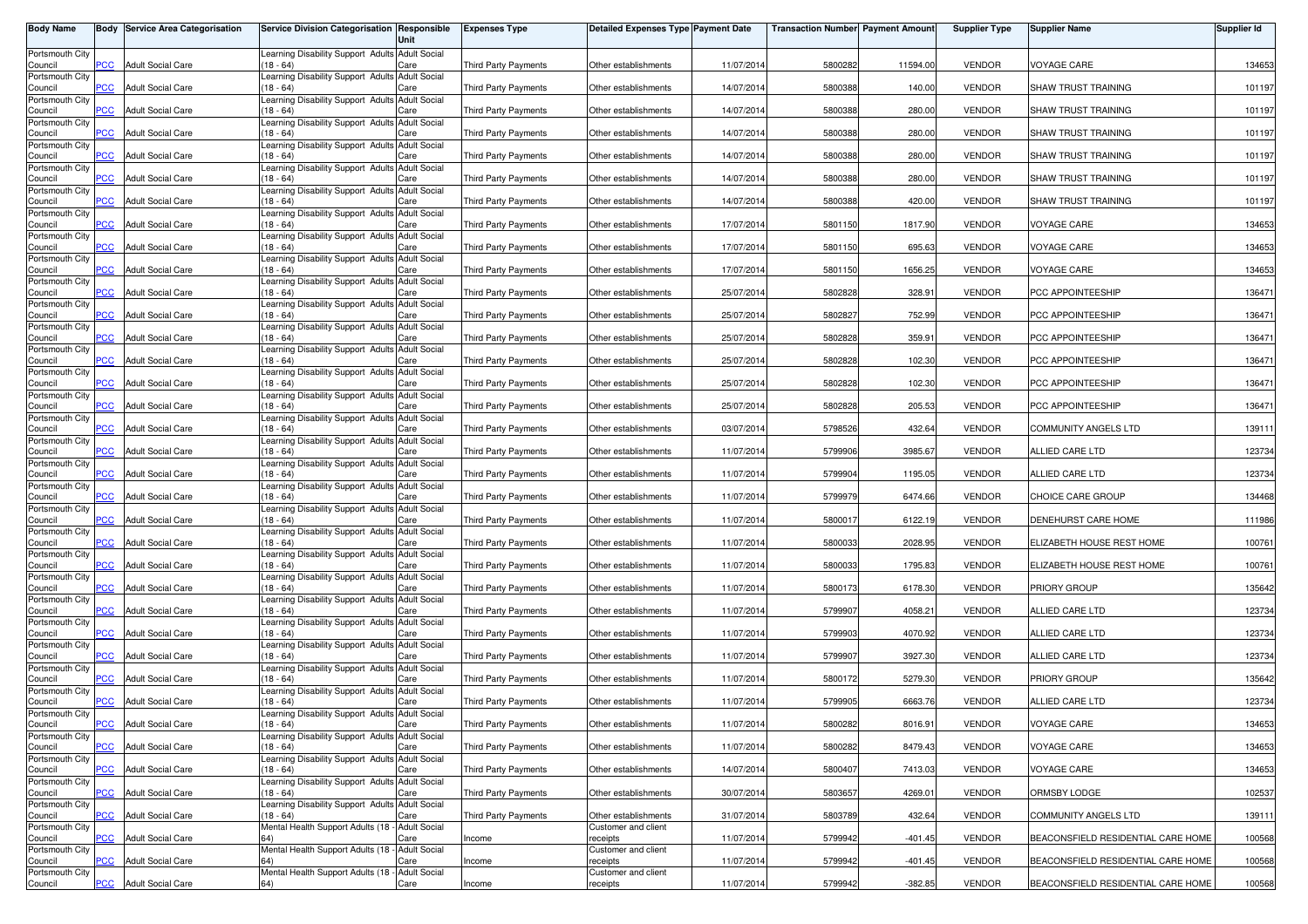| <b>Body Name</b>           | Body           | <b>Service Area Categorisation</b> | Service Division Categorisation Responsible            | Unit                        | <b>Expenses Type</b>        | Detailed Expenses Type Payment Date |            | <b>Transaction Number Payment Amount</b> |            | <b>Supplier Type</b> | <b>Supplier Name</b>               | <b>Supplier Id</b> |
|----------------------------|----------------|------------------------------------|--------------------------------------------------------|-----------------------------|-----------------------------|-------------------------------------|------------|------------------------------------------|------------|----------------------|------------------------------------|--------------------|
| Portsmouth City<br>Council | PСC            | <b>Adult Social Care</b>           | Mental Health Support Adults (18 - Adult Social        | Care                        | Income                      | Customer and client<br>eceipts      | 11/07/2014 | 5799942                                  | $-439.58$  | <b>VENDOR</b>        | BEACONSFIELD RESIDENTIAL CARE HOME | 100568             |
| Portsmouth City            |                |                                    | Mental Health Support Adults (18                       | <b>Adult Social</b>         |                             | Customer and client                 |            |                                          |            |                      |                                    |                    |
| Council<br>Portsmouth City | <b>PCC</b>     | <b>Adult Social Care</b>           | Mental Health Support Adults (18 - Adult Social        | Care                        | ncome                       | receipts<br>Customer and client     | 11/07/2014 | 5799942                                  | $-401.45$  | <b>VENDOR</b>        | BEACONSFIELD RESIDENTIAL CARE HOME | 100568             |
| Council<br>Portsmouth City | <b>PCC</b>     | <b>Adult Social Care</b>           | Mental Health Support Adults (18 - Adult Social        | Care                        | ncome                       | receipts                            | 11/07/2014 | 5799942                                  | $-353.40$  | <b>VENDOR</b>        | BEACONSFIELD RESIDENTIAL CARE HOME | 100568             |
| Council<br>Portsmouth City |                | <b>Adult Social Care</b>           | Mental Health Support Adults (18 - Adult Social        | Care                        | Third Party Payments        | Other establishments                | 01/07/2014 | 5797833                                  | 3381.77    | <b>VENDOR</b>        | <b>PRIORY GROUP</b>                | 135642             |
| Council<br>Portsmouth City | <b>PCC</b>     | <b>Adult Social Care</b>           | Mental Health Support Adults (18 - Adult Social        | Care                        | Third Party Payments        | Other establishments                | 11/07/2014 | 5799979                                  | $-3484.50$ | <b>VENDOR</b>        | CHOICE CARE GROUP                  | 134468             |
| Council<br>Portsmouth City | PСC            | <b>Adult Social Care</b>           | Mental Health Support Adults (18 - Adult Social        | Care                        | Third Party Payments        | Other establishments                | 11/07/2014 | 5799979                                  | $-2311.71$ | <b>VENDOR</b>        | CHOICE CARE GROUP                  | 134468             |
| Council                    | <b>PCC</b>     | <b>Adult Social Care</b>           | 64)                                                    | Care                        | <b>Third Party Payments</b> | Other establishments                | 11/07/201  | 5799980                                  | 3484.50    | <b>VENDOR</b>        | CHOICE CARE GROUP                  | 134468             |
| Portsmouth City<br>Council | <b>PCC</b>     | <b>Adult Social Care</b>           | Mental Health Support Adults (18 - Adult Social<br>64) | Care                        | <b>Third Party Payments</b> | Other establishments                | 11/07/2014 | 5799933                                  | 2325.00    | <b>VENDOR</b>        | AUTUMN VALE REST HOME              | 100551             |
| Portsmouth City<br>Council | <b>PCC</b>     | <b>Adult Social Care</b>           | Mental Health Support Adults (18 -                     | <b>Adult Social</b><br>Care | <b>Third Party Payments</b> | Other establishments                | 11/07/2014 | 5799933                                  | 1576.66    | <b>VENDOR</b>        | AUTUMN VALE REST HOME              | 100551             |
| Portsmouth City<br>Council | $\overline{C}$ | <b>Adult Social Care</b>           | Mental Health Support Adults (18 - Adult Social        | Care                        | Third Party Payments        | Other establishments                | 11/07/2014 | 5799933                                  | 2001.36    | <b>VENDOR</b>        | AUTUMN VALE REST HOME              | 100551             |
| Portsmouth City<br>Council | PСC            | <b>Adult Social Care</b>           | Mental Health Support Adults (18 -                     | <b>Adult Social</b><br>Care | Third Party Payments        | Other establishments                | 11/07/2014 | 5799933                                  | 2000.74    | <b>VENDOR</b>        | AUTUMN VALE REST HOME              | 100551             |
| Portsmouth City<br>Council | PCC            | <b>Adult Social Care</b>           | Mental Health Support Adults (18 - Adult Social        | Care                        | Third Party Payments        | Other establishments                | 11/07/2014 | 5799933                                  | 2325.00    | <b>VENDOR</b>        | AUTUMN VALE REST HOME              | 100551             |
| Portsmouth City            |                |                                    | Mental Health Support Adults (18 - Adult Social        |                             |                             |                                     |            |                                          |            |                      |                                    |                    |
| Council<br>Portsmouth City |                | <b>Adult Social Care</b>           | Mental Health Support Adults (18 -                     | Care<br><b>Adult Social</b> | <b>Third Party Payments</b> | Other establishments                | 11/07/2014 | 5799933                                  | 1860.00    | <b>VENDOR</b>        | AUTUMN VALE REST HOME              | 100551             |
| Council<br>Portsmouth City | PСC            | <b>Adult Social Care</b>           | Mental Health Support Adults (18 - Adult Social        | Care                        | <b>Third Party Payments</b> | Other establishments                | 11/07/201  | 5799979                                  | 1006.86    | <b>VENDOR</b>        | CHOICE CARE GROUP                  | 134468             |
| Council<br>Portsmouth City | PСC            | <b>Adult Social Care</b>           | 64)<br>Mental Health Support Adults (18 - Adult Social | Care                        | <b>Third Party Payments</b> | Other establishments                | 11/07/2014 | 5799942                                  | 1667.49    | <b>VENDOR</b>        | BEACONSFIELD RESIDENTIAL CARE HOME | 100568             |
| Council<br>Portsmouth City | PCC            | <b>Adult Social Care</b>           | 64)<br>Mental Health Support Adults (18 - Adult Social | Care                        | <b>Third Party Payments</b> | Other establishments                | 11/07/201  | 5799942                                  | 2243.16    | <b>VENDOR</b>        | BEACONSFIELD RESIDENTIAL CARE HOME | 100568             |
| Council                    | <b>PCC</b>     | <b>Adult Social Care</b>           |                                                        | Care                        | <b>Third Party Payments</b> | Other establishments                | 11/07/2014 | 5799942                                  | 1667.49    | <b>VENDOR</b>        | BEACONSFIELD RESIDENTIAL CARE HOME | 100568             |
| Portsmouth City<br>Council | PСC            | <b>Adult Social Care</b>           | Mental Health Support Adults (18                       | <b>Adult Social</b><br>Care | <b>Third Party Payments</b> | Other establishments                | 11/07/201  | 5799942                                  | 1667.49    | <b>VENDOR</b>        | BEACONSFIELD RESIDENTIAL CARE HOME | 100568             |
| Portsmouth City<br>Council | PCC            | <b>Adult Social Care</b>           | Mental Health Support Adults (18 - Adult Social        | Care                        | <b>Third Party Payments</b> | Other establishments                | 11/07/2014 | 5799942                                  | 1667.49    | <b>VENDOR</b>        | BEACONSFIELD RESIDENTIAL CARE HOME | 100568             |
| Portsmouth City<br>Council | PСC            | <b>Adult Social Care</b>           | Mental Health Support Adults (18 - Adult Social        | Care                        | Third Party Payments        | Other establishments                | 11/07/2014 | 5799942                                  | 1667.49    | <b>VENDOR</b>        | BEACONSFIELD RESIDENTIAL CARE HOME | 100568             |
| Portsmouth City<br>Council | PCC            | <b>Adult Social Care</b>           | Mental Health Support Adults (18 - Adult Social        | Care                        | Third Party Payments        | Other establishments                | 11/07/2014 | 5799942                                  | 1667.49    | <b>VENDOR</b>        | BEACONSFIELD RESIDENTIAL CARE HOME | 100568             |
| Portsmouth City<br>Council | PСC            | Adult Social Care                  | Mental Health Support Adults (18 - Adult Social        | Care                        | Third Party Payments        | Other establishments                | 11/07/201  | 5799942                                  | 1667.49    | <b>VENDOR</b>        | BEACONSFIELD RESIDENTIAL CARE HOME | 100568             |
| Portsmouth City            |                |                                    | Mental Health Support Adults (18 -                     | <b>Adult Social</b>         |                             |                                     |            |                                          |            |                      |                                    |                    |
| Council<br>Portsmouth City | PСC            | <b>Adult Social Care</b>           | Mental Health Support Adults (18 - Adult Social        | Care                        | <b>Third Party Payments</b> | Other establishments                | 11/07/201  | 5799942                                  | 1667.49    | <b>VENDOR</b>        | BEACONSFIELD RESIDENTIAL CARE HOME | 100568             |
| Council<br>Portsmouth City | PСC            | <b>Adult Social Care</b>           | 64)<br>Mental Health Support Adults (18 - Adult Social | Care                        | Third Party Payments        | Other establishments                | 11/07/2014 | 5799942                                  | 1667.49    | <b>VENDOR</b>        | BEACONSFIELD RESIDENTIAL CARE HOME | 100568             |
| Council<br>Portsmouth City | <b>PCC</b>     | <b>Adult Social Care</b>           | 64)<br>Mental Health Support Adults (18 - Adult Social | Care                        | Third Party Payments        | Other establishments                | 11/07/201  | 5799942                                  | 1667.49    | <b>VENDOR</b>        | BEACONSFIELD RESIDENTIAL CARE HOME | 100568             |
| Council<br>Portsmouth City | <b>PCC</b>     | <b>Adult Social Care</b>           | Mental Health Support Adults (18                       | Care<br><b>Adult Social</b> | Third Party Payments        | Other establishments                | 11/07/2014 | 5799942                                  | 1667.49    | <b>VENDOR</b>        | BEACONSFIELD RESIDENTIAL CARE HOME | 100568             |
| Council                    | PСC            | <b>Adult Social Care</b>           |                                                        | Care                        | <b>Third Party Payments</b> | Other establishments                | 11/07/201  | 5799942                                  | 1667.49    | <b>VENDOR</b>        | BEACONSFIELD RESIDENTIAL CARE HOME | 100568             |
| Portsmouth City<br>Council | $\overline{C}$ | <b>Adult Social Care</b>           | Mental Health Support Adults (18 - Adult Social        | Care                        | <b>Third Party Payments</b> | Other establishments                | 11/07/2014 | 5799942                                  | 1667.49    | <b>VENDOR</b>        | BEACONSFIELD RESIDENTIAL CARE HOME | 100568             |
| Portsmouth City<br>Council | $\overline{C}$ | <b>Adult Social Care</b>           | Mental Health Support Adults (18 - Adult Social        | Care                        | <b>Third Party Payments</b> | Other establishments                | 11/07/2014 | 5799942                                  | 1667.49    | <b>VENDOR</b>        | BEACONSFIELD RESIDENTIAL CARE HOME | 100568             |
| Portsmouth City<br>Council | <b>PCC</b>     | <b>Adult Social Care</b>           | Mental Health Support Adults (18 - Adult Social<br>64) | Care                        | Third Party Payments        | Other establishments                | 11/07/2014 | 5799942                                  | 1667.49    | <b>VENDOR</b>        | BEACONSFIELD RESIDENTIAL CARE HOME | 100568             |
| Portsmouth City<br>Council | <b>PCC</b>     | <b>Adult Social Care</b>           | Mental Health Support Adults (18 - Adult Social<br>64) | Care                        | <b>Third Party Payments</b> | Other establishments                | 11/07/2014 | 5799942                                  | 1667.49    | <b>VENDOR</b>        | BEACONSFIELD RESIDENTIAL CARE HOME | 100568             |
| Portsmouth City<br>Council | <b>PCC</b>     | <b>Adult Social Care</b>           | Mental Health Support Adults (18 - Adult Social<br>64) | Care                        | Third Party Payments        | Other establishments                | 11/07/2014 | 5800287                                  | 2840.22    | <b>VENDOR</b>        | WENHAM HOLT NURSING HOME LIMITED   | 106367             |
| Portsmouth City            |                |                                    | Mental Health Support Adults (18 - Adult Social        |                             |                             |                                     |            |                                          |            |                      |                                    |                    |
| Council<br>Portsmouth City | PCC            | <b>Adult Social Care</b>           | 64)<br>Mental Health Support Adults (18 - Adult Social | Care                        | Third Party Payments        | Other establishments                | 11/07/2014 | 5799979                                  | 3764.33    | VENDOR               | CHOICE CARE GROUP                  | 134468             |
| Council<br>Portsmouth City | PCC            | <b>Adult Social Care</b>           | Mental Health Support Adults (18 - Adult Social        | Care                        | Third Party Payments        | Other establishments                | 11/07/2014 | 5799979                                  | 7237.88    | <b>VENDOR</b>        | <b>CHOICE CARE GROUP</b>           | 134468             |
| Council<br>Portsmouth City | PCC            | <b>Adult Social Care</b>           | 64)<br>Mental Health Support Adults (18 - Adult Social | Care                        | Third Party Payments        | Other establishments                | 11/07/2014 | 5799979                                  | 3096.28    | <b>VENDOR</b>        | CHOICE CARE GROUP                  | 134468             |
| Council<br>Portsmouth City | сC             | <b>Adult Social Care</b>           | 64)<br>Mental Health Support Adults (18 - Adult Social | Care                        | Third Party Payments        | Other establishments                | 11/07/2014 | 5799979                                  | 2936.63    | <b>VENDOR</b>        | CHOICE CARE GROUP                  | 134468             |
| Council                    | <b>PCC</b>     | <b>Adult Social Care</b>           | 64)                                                    | Care                        | Third Party Payments        | Other establishments                | 11/07/2014 | 5799979                                  | 3121.39    | <b>VENDOR</b>        | CHOICE CARE GROUP                  | 134468             |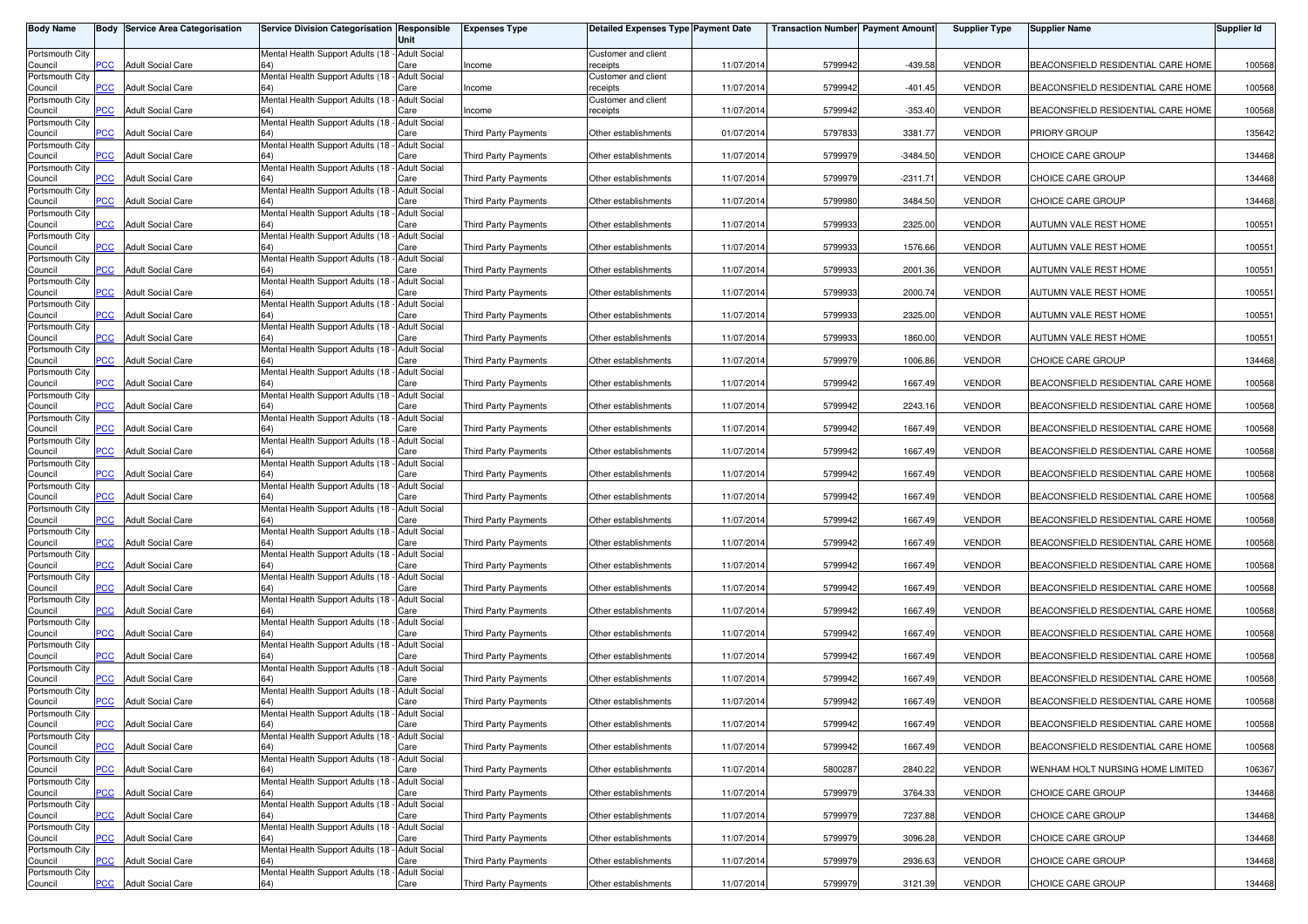| <b>Body Name</b>           |                | <b>Body Service Area Categorisation</b> | Service Division Categorisation Responsible            | Unit                        | <b>Expenses Type</b>        | <b>Detailed Expenses Type Payment Date</b> |            | <b>Transaction Number Payment Amount</b> |           | <b>Supplier Type</b> | <b>Supplier Name</b>                    | <b>Supplier Id</b> |
|----------------------------|----------------|-----------------------------------------|--------------------------------------------------------|-----------------------------|-----------------------------|--------------------------------------------|------------|------------------------------------------|-----------|----------------------|-----------------------------------------|--------------------|
| Portsmouth City            | PCC            | <b>Adult Social Care</b>                | Mental Health Support Adults (18 - Adult Social        |                             | Third Party Payments        |                                            | 11/07/2014 | 5799979                                  | 5254.50   | <b>VENDOR</b>        | CHOICE CARE GROUP                       | 134468             |
| Council<br>Portsmouth City |                |                                         | Mental Health Support Adults (18                       | Care<br><b>Adult Social</b> |                             | Other establishments                       |            |                                          |           |                      |                                         |                    |
| Council<br>Portsmouth City | <b>PCC</b>     | <b>Adult Social Care</b>                | Mental Health Support Adults (18 - Adult Social        | Care                        | <b>Third Party Payments</b> | Other establishments                       | 11/07/2014 | 5799980                                  | 3600.65   | <b>VENDOR</b>        | CHOICE CARE GROUP                       | 134468             |
| Council<br>Portsmouth City | $\overline{C}$ | <b>Adult Social Care</b>                | Mental Health Support Adults (18 -                     | Care<br><b>Adult Social</b> | <b>Third Party Payments</b> | Other establishments                       | 11/07/2014 | 5799980                                  | 2388.77   | <b>VENDOR</b>        | CHOICE CARE GROUP                       | 134468             |
| Council                    | PСC            | <b>Adult Social Care</b>                |                                                        | Care                        | <b>Third Party Payments</b> | Other establishments                       | 11/07/2014 | 580003                                   | 1576.66   | <b>VENDOR</b>        | ELIZABETH HOUSE REST HOME               | 100761             |
| Portsmouth City<br>Council | <b>PCC</b>     | <b>Adult Social Care</b>                | Mental Health Support Adults (18 -                     | <b>Adult Social</b><br>Care | <b>Third Party Payments</b> | Other establishments                       | 11/07/2014 | 580003                                   | 1576.66   | <b>VENDOR</b>        | ELIZABETH HOUSE REST HOME               | 100761             |
| Portsmouth City<br>Council | PСC            | <b>Adult Social Care</b>                | Mental Health Support Adults (18 -                     | <b>Adult Social</b><br>Care | Third Party Payments        | Other establishments                       | 11/07/2014 | 5800033                                  | 1576.66   | <b>VENDOR</b>        | ELIZABETH HOUSE REST HOME               | 100761             |
| Portsmouth City<br>Council | <b>PCC</b>     | <b>Adult Social Care</b>                | Mental Health Support Adults (18 - Adult Social<br>64) | Care                        | Third Party Payments        | Other establishments                       | 11/07/2014 | 580003                                   | 1576.66   | <b>VENDOR</b>        | ELIZABETH HOUSE REST HOME               | 100761             |
| Portsmouth City<br>Council | <b>PCC</b>     | <b>Adult Social Care</b>                | Mental Health Support Adults (18 - Adult Social<br>64) | Care                        | Third Party Payments        | Other establishments                       | 11/07/2014 | 5799980                                  | 4517.14   | <b>VENDOR</b>        | CHOICE CARE GROUP                       | 134468             |
| Portsmouth City            |                |                                         | Mental Health Support Adults (18 -                     | <b>Adult Social</b>         |                             |                                            |            |                                          |           |                      |                                         |                    |
| Council<br>Portsmouth City | <b>PCC</b>     | <b>Adult Social Care</b>                | Mental Health Support Adults (18                       | Care<br><b>Adult Social</b> | Third Party Payments        | Other establishments                       | 11/07/2014 | 5799980                                  | 1440.00   | <b>VENDOR</b>        | CHOICE CARE GROUP                       | 134468             |
| Council<br>Portsmouth City | <b>PCC</b>     | <b>Adult Social Care</b>                | Mental Health Support Adults (18                       | Care<br><b>Adult Social</b> | Third Party Payments        | Other establishments                       | 11/07/2014 | 5800070                                  | 2075.45   | <b>VENDOR</b>        | <b>HEATHVIEW MANAGEMENT COMPANY LTD</b> | 103744             |
| Council<br>Portsmouth City | PCC            | <b>Adult Social Care</b>                |                                                        | Care<br><b>Adult Social</b> | Third Party Payments        | Other establishments                       | 15/07/2014 | 5800427                                  | 3020.70   | <b>VENDOR</b>        | CHOICE CARE GROUP                       | 134468             |
| Council                    | PCC            | <b>Adult Social Care</b>                | Physical Support Adults (18 - 64)                      | Care                        | Employees                   | Direct employee<br>expenses                | 04/07/2014 | 5798993                                  | 94.64     | <b>VENDOR</b>        | STAFF FINDER CATERING AGENCY LTD        | 100064             |
| Portsmouth City<br>Council | сC             | <b>Adult Social Care</b>                | Physical Support Adults (18 - 64)                      | <b>Adult Social</b><br>Care | Employees                   | Direct employee<br>expenses                | 04/07/2014 | 5798993                                  | 116.55    | <b>VENDOR</b>        | STAFF FINDER CATERING AGENCY LTD        | 100064             |
| Portsmouth City<br>Council | PCC            | <b>Adult Social Care</b>                | Physical Support Adults (18 - 64)                      | <b>Adult Social</b><br>Care | Employees                   | Direct employee<br>expenses                | 25/07/2014 | 5802931                                  | 193.66    | <b>VENDOR</b>        | STAFF FINDER CATERING AGENCY LTD        | 100064             |
| Portsmouth City<br>Council | PCC            | <b>Adult Social Care</b>                | Physical Support Adults (18 - 64)                      | <b>Adult Social</b><br>Care | Income                      | Customer and client<br>receipts            | 08/07/2014 | 5799161                                  | $-550.50$ | <b>VENDOR</b>        | CHESHIRE HOMES                          | 100957             |
| Portsmouth City            |                |                                         |                                                        | <b>Adult Social</b>         |                             | Customer and client                        |            |                                          |           |                      |                                         |                    |
| Council<br>Portsmouth City | PCC            | <b>Adult Social Care</b>                | Physical Support Adults (18 - 64)                      | Care<br><b>Adult Social</b> | Income                      | receipts<br>Customer and client            | 25/07/2014 | 5802827                                  | $-136.71$ | <b>VENDOR</b>        | PCC APPOINTEESHIP                       | 136471             |
| Council<br>Portsmouth City | PCC            | <b>Adult Social Care</b>                | Physical Support Adults (18 - 64)                      | Care<br><b>Adult Social</b> | Income                      | receipts<br>Customer and client            | 25/07/2014 | 5802828                                  | $-311.55$ | <b>VENDOR</b>        | PCC APPOINTEESHIP                       | 136471             |
| Council<br>Portsmouth City | PСC            | <b>Adult Social Care</b>                | Physical Support Adults (18 - 64)                      | Care<br><b>Adult Social</b> | Income                      | receipts<br>Customer and client            | 25/07/2014 | 5802828                                  | $-18.60$  | <b>VENDOR</b>        | PCC APPOINTEESHIP                       | 136471             |
| Council                    | PCC            | <b>Adult Social Care</b>                | Physical Support Adults (18 - 64)                      | Care                        | Income                      | receipts                                   | 25/07/2014 | 5802828                                  | $-289.23$ | <b>VENDOR</b>        | PCC APPOINTEESHIP                       | 136471             |
| Portsmouth City<br>Council | <b>PCC</b>     | <b>Adult Social Care</b>                | Physical Support Adults (18 - 64)                      | <b>Adult Social</b><br>Care | <b>Third Party Payments</b> | Other establishments                       | 02/07/2014 | 5797946                                  | $-16.62$  | <b>VENDOR</b>        | <b>CHESHIRE HOMES</b>                   | 100957             |
| Portsmouth City<br>Council | PCC            | <b>Adult Social Care</b>                | Physical Support Adults (18 - 64)                      | <b>Adult Social</b><br>Care | <b>Third Party Payments</b> | Other establishments                       | 02/07/2014 | 5797946                                  | 219.17    | <b>VENDOR</b>        | CHESHIRE HOMES                          | 100957             |
| Portsmouth City<br>Council | PСC            | <b>Adult Social Care</b>                | Physical Support Adults (18 - 64)                      | <b>Adult Social</b><br>Care | Third Party Payments        | Other establishments                       | 02/07/2014 | 5797946                                  | 81.09     | <b>VENDOR</b>        | <b>CHESHIRE HOMES</b>                   | 100957             |
| Portsmouth City            |                |                                         |                                                        | <b>Adult Social</b>         |                             |                                            |            |                                          |           |                      |                                         |                    |
| Council<br>Portsmouth City | <b>PCC</b>     | <b>Adult Social Care</b>                | Physical Support Adults (18 - 64)                      | Care<br><b>Adult Social</b> | <b>Third Party Payments</b> | Other establishments                       | 02/07/2014 | 5797946                                  | $-23.09$  | <b>VENDOR</b>        | <b>CHESHIRE HOMES</b>                   | 100957             |
| Council<br>Portsmouth City | PСC            | <b>Adult Social Care</b>                | Physical Support Adults (18 - 64)                      | Care<br><b>Adult Social</b> | Third Party Payments        | Other establishments                       | 02/07/2014 | 5797946                                  | 590.37    | <b>VENDOR</b>        | CHESHIRE HOMES                          | 100957             |
| Council<br>Portsmouth City | <b>PCC</b>     | <b>Adult Social Care</b>                | Physical Support Adults (18 - 64)                      | Care<br><b>Adult Social</b> | Third Party Payments        | Other establishments                       | 08/07/2014 | 5799161                                  | 3252.30   | <b>VENDOR</b>        | <b>CHESHIRE HOMES</b>                   | 100957             |
| Council                    | <b>PCC</b>     | <b>Adult Social Care</b>                | Physical Support Adults (18 - 64)                      | Care                        | Third Party Payments        | Other establishments                       | 31/07/2014 | 5803781                                  | 205.85    | <b>VENDOR</b>        | CHESHIRE HOMES                          | 100957             |
| Portsmouth City<br>Council | PСC            | <b>Adult Social Care</b>                | Physical Support Adults (18 - 64)                      | <b>Adult Social</b><br>Care | <b>Third Party Payments</b> | Other establishments                       | 25/07/2014 | 5802827                                  | 1047.80   | <b>VENDOR</b>        | PCC APPOINTEESHIP                       | 136471             |
| Portsmouth City<br>Council | $\overline{C}$ | <b>Adult Social Care</b>                | Physical Support Adults (18 - 64)                      | <b>Adult Social</b><br>Care | <b>Third Party Payments</b> | Other establishments                       | 25/07/2014 | 5802828                                  | 1733.83   | <b>VENDOR</b>        | PCC APPOINTEESHIP                       | 136471             |
| Portsmouth City<br>Council | $\overline{C}$ | <b>Adult Social Care</b>                | Physical Support Adults (18 - 64)                      | <b>Adult Social</b><br>Care | Third Party Payments        | Other establishments                       | 25/07/2014 | 580282                                   | 1483.35   | <b>VENDOR</b>        | PCC APPOINTEESHIP                       | 136471             |
| Portsmouth City            |                |                                         |                                                        | <b>Adult Social</b>         |                             |                                            |            |                                          |           |                      |                                         |                    |
| Council<br>Portsmouth City | <b>PCC</b>     | <b>Adult Social Care</b>                | Physical Support Adults (18 - 64) Care                 | Adult Social                | Third Party Payments        | Other establishments                       | 25/07/2014 | 5802828                                  | 314.34    | <b>VENDOR</b>        | PCC APPOINTEESHIP                       | 136471             |
| Council<br>Portsmouth City | <b>PCC</b>     | <b>Adult Social Care</b>                | Physical Support Adults (18 - 64) Care                 | <b>Adult Social</b>         | Third Party Payments        | Other establishments                       | 01/07/2014 | 5797840                                  | 1607.48   | <b>VENDOR</b>        | RNIB                                    | 102535             |
| Council<br>Portsmouth City | <b>PCC</b>     | <b>Adult Social Care</b>                | Physical Support Adults (18 - 64) Care                 | <b>Adult Social</b>         | <b>Third Party Payments</b> | Other establishments                       | 03/07/2014 | 5798490                                  | 216.00    | <b>VENDOR</b>        | APEX PROPERTY VENTURES LTD              | 108437             |
| Council                    | <b>PCC</b>     | <b>Adult Social Care</b>                | Physical Support Adults (18 - 64) Care                 |                             | Third Party Payments        | Other establishments                       | 03/07/2014 | 5798490                                  | 276.88    | <b>VENDOR</b>        | APEX PROPERTY VENTURES LTD              | 108437             |
| Portsmouth City<br>Council | PCC            | <b>Adult Social Care</b>                | Physical Support Adults (18 - 64) Care                 | <b>Adult Social</b>         | <b>Third Party Payments</b> | Other establishments                       | 03/07/2014 | 5798490                                  | 54.08     | <b>VENDOR</b>        | APEX PROPERTY VENTURES LTD              | 108437             |
| Portsmouth City<br>Council | PCC            | <b>Adult Social Care</b>                | Physical Support Adults (18 - 64) Care                 | <b>Adult Social</b>         | Third Party Payments        | Other establishments                       | 03/07/2014 | 5798490                                  | 54.00     | <b>VENDOR</b>        | APEX PROPERTY VENTURES LTD              | 108437             |
| Portsmouth City<br>Council | PСC            | <b>Adult Social Care</b>                | Physical Support Adults (18 - 64)                      | <b>Adult Social</b><br>Care | Third Party Payments        | Other establishments                       | 03/07/2014 | 5798490                                  | 94.64     | <b>VENDOR</b>        | APEX PROPERTY VENTURES LTD              | 108437             |
| Portsmouth City            |                |                                         |                                                        | <b>Adult Social</b>         |                             |                                            |            |                                          |           |                      |                                         |                    |
| Council                    | PCC            | <b>Adult Social Care</b>                | Physical Support Adults (18 - 64) Care                 |                             | Third Party Payments        | Other establishments                       | 03/07/2014 | 5798490                                  | 135.20    | <b>VENDOR</b>        | APEX PROPERTY VENTURES LTD              | 108437             |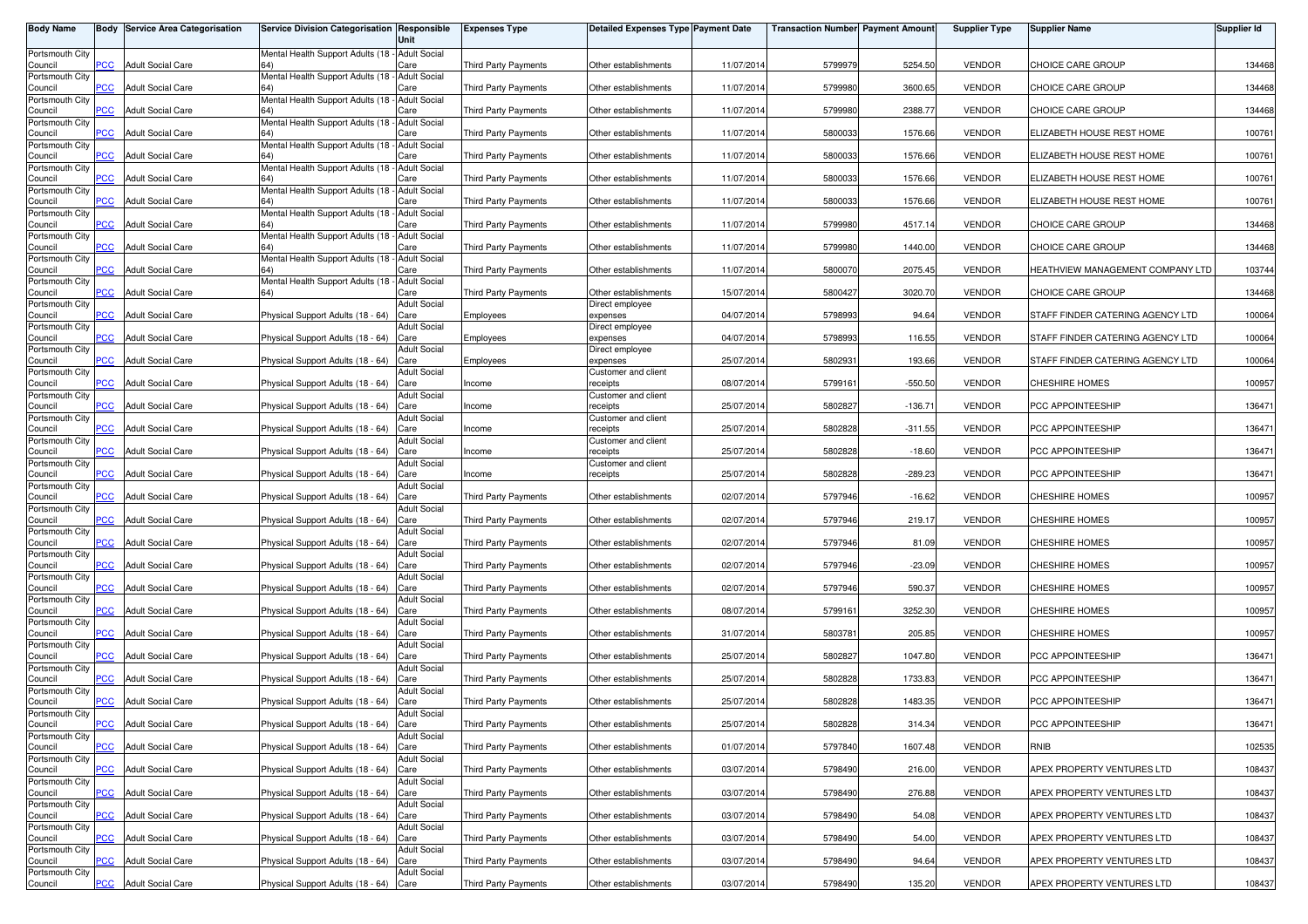| <b>Body Name</b>           |                         | <b>Body Service Area Categorisation</b> | Service Division Categorisation Responsible | Unit                        | <b>Expenses Type</b>        | <b>Detailed Expenses Type Payment Date</b> |            | <b>Transaction Number Payment Amount</b> |         | <b>Supplier Type</b> | <b>Supplier Name</b>        | <b>Supplier Id</b> |
|----------------------------|-------------------------|-----------------------------------------|---------------------------------------------|-----------------------------|-----------------------------|--------------------------------------------|------------|------------------------------------------|---------|----------------------|-----------------------------|--------------------|
| Portsmouth City            |                         |                                         |                                             | <b>Adult Social</b>         |                             |                                            |            |                                          |         |                      |                             |                    |
| Council<br>Portsmouth City | PСC                     | <b>Adult Social Care</b>                | Physical Support Adults (18 - 64)           | Care<br><b>Adult Social</b> | <b>Third Party Payments</b> | Other establishments                       | 03/07/201  | 5798490                                  | 1417.92 | <b>VENDOR</b>        | APEX PROPERTY VENTURES LTD  | 108437             |
| Council                    | $\overline{C}$          | <b>Adult Social Care</b>                | Physical Support Adults (18 - 64)           | Care                        | <b>Third Party Payments</b> | Other establishments                       | 03/07/2014 | 5798490                                  | 189.00  | <b>VENDOR</b>        | APEX PROPERTY VENTURES LTD  | 108437             |
| Portsmouth City<br>Council | <b>PCC</b>              | <b>Adult Social Care</b>                | Physical Support Adults (18 - 64)           | <b>Adult Social</b><br>Care | <b>Third Party Payments</b> | Other establishments                       | 03/07/201  | 5798490                                  | 1323.28 | <b>VENDOR</b>        | APEX PROPERTY VENTURES LTD  | 108437             |
| Portsmouth City<br>Council | <b>PCC</b>              | <b>Adult Social Care</b>                | Physical Support Adults (18 - 64)           | <b>Adult Social</b><br>Care | Third Party Payments        | Other establishments                       | 03/07/201  | 5798490                                  | 553.42  | <b>VENDOR</b>        | APEX PROPERTY VENTURES LTD  | 108437             |
| Portsmouth City            |                         |                                         |                                             | <b>Adult Social</b>         |                             |                                            |            |                                          |         |                      |                             |                    |
| Council<br>Portsmouth City | <b>PCC</b>              | <b>Adult Social Care</b>                | Physical Support Adults (18 - 64)           | Care<br><b>Adult Social</b> | <b>Third Party Payments</b> | Other establishments                       | 03/07/201  | 5798490                                  | 486.16  | <b>VENDOR</b>        | APEX PROPERTY VENTURES LTD  | 108437             |
| Council                    | <b>PCC</b>              | <b>Adult Social Care</b>                | Physical Support Adults (18 - 64)           | Care                        | Third Party Payments        | Other establishments                       | 03/07/2014 | 5798490                                  | 131.82  | <b>VENDOR</b>        | APEX PROPERTY VENTURES LTD  | 108437             |
| Portsmouth City<br>Council | $\overline{\text{PCC}}$ | <b>Adult Social Care</b>                | Physical Support Adults (18 - 64)           | <b>Adult Social</b><br>Care | Third Party Payments        | Other establishments                       | 03/07/201  | 5798490                                  | 121.50  | <b>VENDOR</b>        | APEX PROPERTY VENTURES LTD  | 108437             |
| Portsmouth City<br>Council | <b>PCC</b>              | <b>Adult Social Care</b>                | Physical Support Adults (18 - 64)           | <b>Adult Social</b><br>Care | <b>Third Party Payments</b> | Other establishments                       | 03/07/201  | 5798490                                  | 479.25  | <b>VENDOR</b>        | APEX PROPERTY VENTURES LTD  | 108437             |
| Portsmouth City<br>Council | PCC.                    | <b>Adult Social Care</b>                | Physical Support Adults (18 - 64)           | <b>Adult Social</b><br>Care | <b>Third Party Payments</b> | Other establishments                       | 03/07/201  | 5798490                                  | 303.53  | <b>VENDOR</b>        | APEX PROPERTY VENTURES LTD  | 108437             |
| Portsmouth City            |                         |                                         |                                             | <b>Adult Social</b>         |                             |                                            |            |                                          |         |                      |                             |                    |
| Council<br>Portsmouth City | $\overline{C}$          | <b>Adult Social Care</b>                | Physical Support Adults (18 - 64)           | Care<br><b>Adult Social</b> | <b>Third Party Payments</b> | Other establishments                       | 03/07/201  | 5798490                                  | 337.72  | <b>VENDOR</b>        | APEX PROPERTY VENTURES LTD  | 108437             |
| Council<br>Portsmouth City | PCC                     | <b>Adult Social Care</b>                | Physical Support Adults (18 - 64)           | Care<br>Adult Social        | Third Party Payments        | Other establishments                       | 03/07/201  | 5798490                                  | 94.58   | <b>VENDOR</b>        | APEX PROPERTY VENTURES LTD  | 108437             |
| Council                    | PCC                     | <b>Adult Social Care</b>                | Physical Support Adults (18 - 64)           | Care                        | <b>Third Party Payments</b> | Other establishments                       | 03/07/201  | 5798490                                  | 283.64  | <b>VENDOR</b>        | APEX PROPERTY VENTURES LTD  | 108437             |
| Portsmouth City<br>Council | PСC                     | <b>Adult Social Care</b>                | Physical Support Adults (18 - 64)           | <b>Adult Social</b><br>Care | <b>Third Party Payments</b> | Other establishments                       | 03/07/201  | 5798490                                  | 74.25   | <b>VENDOR</b>        | APEX PROPERTY VENTURES LTD  | 108437             |
| Portsmouth City<br>Council | PCC                     | <b>Adult Social Care</b>                | Physical Support Adults (18 - 64)           | <b>Adult Social</b><br>Care | Third Party Payments        | Other establishments                       | 03/07/201  | 5798526                                  | 1514.24 | <b>VENDOR</b>        | <b>COMMUNITY ANGELS LTD</b> | 139111             |
| Portsmouth City<br>Council | PCC                     | <b>Adult Social Care</b>                | Physical Support Adults (18 - 64)           | <b>Adult Social</b><br>Care | Third Party Payments        | Other establishments                       | 03/07/2014 | 5798490                                  | 297.12  | <b>VENDOR</b>        | APEX PROPERTY VENTURES LTD  | 108437             |
| Portsmouth City<br>Council | PCC.                    | <b>Adult Social Care</b>                | Physical Support Adults (18 - 64)           | <b>Adult Social</b><br>Care | <b>Third Party Payments</b> | Other establishments                       | 03/07/2014 | 5798490                                  | 71.10   | <b>VENDOR</b>        | APEX PROPERTY VENTURES LTD  | 108437             |
| Portsmouth City            |                         |                                         |                                             | <b>Adult Social</b>         |                             |                                            |            |                                          |         |                      |                             |                    |
| Council<br>Portsmouth City | PCC                     | <b>Adult Social Care</b>                | Physical Support Adults (18 - 64)           | Care<br><b>Adult Social</b> | <b>Third Party Payments</b> | Other establishments                       | 03/07/201  | 5798490                                  | 87.82   | <b>VENDOR</b>        | APEX PROPERTY VENTURES LTD  | 108437             |
| Council<br>Portsmouth City | PСC                     | <b>Adult Social Care</b>                | Physical Support Adults (18 - 64)           | Care<br><b>Adult Social</b> | <b>Third Party Payments</b> | Other establishments                       | 03/07/201  | 5798490                                  | 189.00  | <b>VENDOR</b>        | APEX PROPERTY VENTURES LTD  | 108437             |
| Council                    | PCC                     | <b>Adult Social Care</b>                | Physical Support Adults (18 - 64)           | Care                        | <b>Third Party Payments</b> | Other establishments                       | 03/07/201  | 5798490                                  | 280.26  | <b>VENDOR</b>        | APEX PROPERTY VENTURES LTD  | 108437             |
| Portsmouth City<br>Council | PСC                     | <b>Adult Social Care</b>                | Physical Support Adults (18 - 64)           | <b>Adult Social</b><br>Care | <b>Third Party Payments</b> | Other establishments                       | 03/07/201  | 5798490                                  | 1701.28 | <b>VENDOR</b>        | APEX PROPERTY VENTURES LTD  | 108437             |
| Portsmouth City<br>Council | PСC                     | <b>Adult Social Care</b>                | Physical Support Adults (18 - 64)           | Adult Social<br>Care        | <b>Third Party Payments</b> | Other establishments                       | 03/07/201  | 5798490                                  | 253.25  | <b>VENDOR</b>        | APEX PROPERTY VENTURES LTD  | 108437             |
| Portsmouth City<br>Council | PСC                     | <b>Adult Social Care</b>                | Physical Support Adults (18 - 64)           | <b>Adult Social</b><br>Care | Third Party Payments        | Other establishments                       | 03/07/201  | 5798490                                  | 81.00   | <b>VENDOR</b>        | APEX PROPERTY VENTURES LTD  | 108437             |
| Portsmouth City<br>Council | PCC.                    | <b>Adult Social Care</b>                | Physical Support Adults (18 - 64)           | <b>Adult Social</b><br>Care | Third Party Payments        | Other establishments                       | 03/07/201  | 5798490                                  | 54.00   | <b>VENDOR</b>        | APEX PROPERTY VENTURES LTD  | 108437             |
| Portsmouth City<br>Council | <b>PCC</b>              | <b>Adult Social Care</b>                | Physical Support Adults (18 - 64)           | <b>Adult Social</b><br>Care | Third Party Payments        | Other establishments                       | 03/07/2014 | 5798490                                  | 763.01  | <b>VENDOR</b>        | APEX PROPERTY VENTURES LTD  | 108437             |
| Portsmouth City            | PCC.                    | <b>Adult Social Care</b>                | Physical Support Adults (18 - 64)           | <b>Adult Social</b><br>Care | <b>Third Party Payments</b> | Other establishments                       | 03/07/201  | 5798526                                  | 273.78  | <b>VENDOR</b>        | COMMUNITY ANGELS LTD        | 139111             |
| Council<br>Portsmouth City |                         |                                         |                                             | <b>Adult Social</b>         |                             |                                            |            |                                          |         |                      |                             |                    |
| Council<br>Portsmouth City | $\overline{C}$          | <b>Adult Social Care</b>                | Physical Support Adults (18 - 64)           | Care<br><b>Adult Social</b> | <b>Third Party Payments</b> | Other establishments                       | 03/07/201  | 5798490                                  | 81.00   | <b>VENDOR</b>        | APEX PROPERTY VENTURES LTD  | 108437             |
| Council                    | сC                      | <b>Adult Social Care</b>                | Physical Support Adults (18 - 64)           | Care                        | <b>Third Party Payments</b> | Other establishments                       | 03/07/2014 | 5798490                                  | 749.25  | <b>VENDOR</b>        | APEX PROPERTY VENTURES LTD  | 108437             |
| Portsmouth City<br>Council | <b>PCC</b>              | <b>Adult Social Care</b>                | Physical Support Adults (18 - 64)           | <b>Adult Social</b><br>Care | Third Party Payments        | Other establishments                       | 03/07/201  | 5798526                                  | 185.90  | <b>VENDOR</b>        | <b>COMMUNITY ANGELS LTD</b> | 139111             |
| Portsmouth City<br>Council | $\overline{C}$          | <b>Adult Social Care</b>                | Physical Support Adults (18 - 64)           | <b>Adult Social</b><br>Care | <b>Third Party Payments</b> | Other establishments                       | 03/07/201  | 5798490                                  | 17.04   | <b>VENDOR</b>        | APEX PROPERTY VENTURES LTD  | 108437             |
| Portsmouth City            |                         |                                         |                                             | Adult Social                |                             |                                            |            |                                          |         |                      |                             |                    |
| Council<br>Portsmouth City | <b>PCC</b>              | <b>Adult Social Care</b>                | Physical Support Adults (18 - 64) Care      | <b>Adult Social</b>         | Third Party Payments        | Other establishments                       | 03/07/2014 | 5798526                                  | 473.20  | <b>VENDOR</b>        | COMMUNITY ANGELS LTD        | 139111             |
| Council<br>Portsmouth City | <b>PCC</b>              | <b>Adult Social Care</b>                | Physical Support Adults (18 - 64) Care      | <b>Adult Social</b>         | <b>Third Party Payments</b> | Other establishments                       | 03/07/2014 | 5798490                                  | 1134.56 | <b>VENDOR</b>        | APEX PROPERTY VENTURES LTD  | 108437             |
| Council                    | <b>PCC</b>              | <b>Adult Social Care</b>                | Physical Support Adults (18 - 64) Care      | <b>Adult Social</b>         | Third Party Payments        | Other establishments                       | 03/07/2014 | 5798490                                  | 256.64  | <b>VENDOR</b>        | APEX PROPERTY VENTURES LTD  | 108437             |
| Portsmouth City<br>Council | PCC                     | <b>Adult Social Care</b>                | Physical Support Adults (18 - 64) Care      |                             | Third Party Payments        | Other establishments                       | 03/07/2014 | 5798526                                  | 277.16  | <b>VENDOR</b>        | <b>COMMUNITY ANGELS LTD</b> | 139111             |
| Portsmouth City<br>Council | PСC                     | <b>Adult Social Care</b>                | Physical Support Adults (18 - 64) Care      | <b>Adult Social</b>         | <b>Third Party Payments</b> | Other establishments                       | 03/07/2014 | 5798490                                  | 229.76  | <b>VENDOR</b>        | APEX PROPERTY VENTURES LTD  | 108437             |
| Portsmouth City<br>Council | PCC                     | <b>Adult Social Care</b>                | Physical Support Adults (18 - 64) Care      | <b>Adult Social</b>         | Third Party Payments        | Other establishments                       | 03/07/2014 | 5798490                                  | 378.00  | <b>VENDOR</b>        | APEX PROPERTY VENTURES LTD  | 108437             |
| Portsmouth City            |                         |                                         |                                             | <b>Adult Social</b>         |                             |                                            |            |                                          |         |                      |                             |                    |
| Council<br>Portsmouth City | PСC                     | <b>Adult Social Care</b>                | Physical Support Adults (18 - 64) Care      | <b>Adult Social</b>         | <b>Third Party Payments</b> | Other establishments                       | 03/07/2014 | 5798490                                  | 283.64  | <b>VENDOR</b>        | APEX PROPERTY VENTURES LTD  | 108437             |
| Council                    | <b>PCC</b>              | <b>Adult Social Care</b>                | Physical Support Adults (18 - 64) Care      |                             | Third Party Payments        | Other establishments                       | 03/07/2014 | 5798526                                  | 236.60  | <b>VENDOR</b>        | COMMUNITY ANGELS LTD        | 139111             |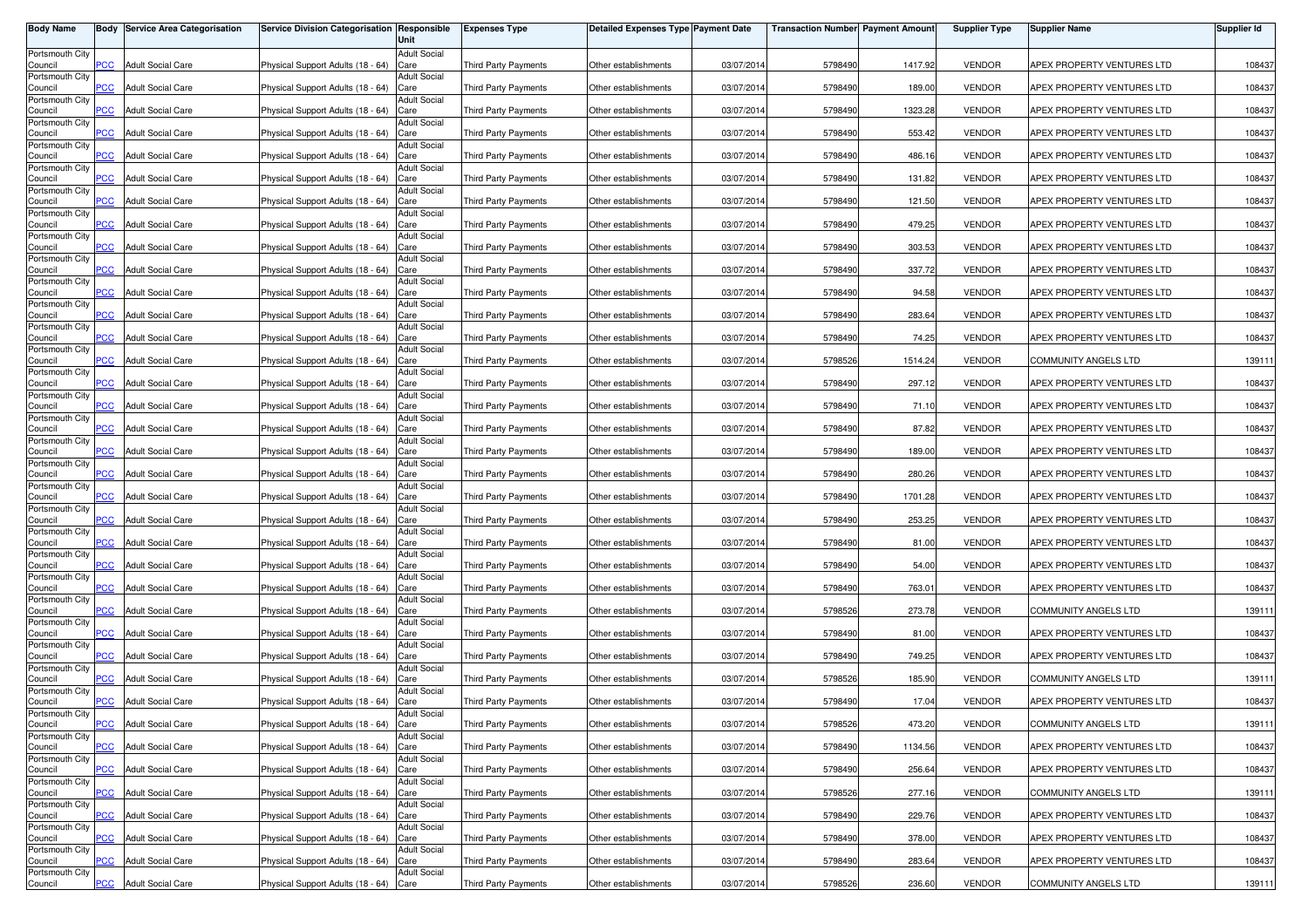| <b>Body Name</b>           |                         | <b>Body Service Area Categorisation</b> | Service Division Categorisation Responsible | Unit                        | <b>Expenses Type</b>        | <b>Detailed Expenses Type Payment Date</b> |            | <b>Transaction Number Payment Amount</b> |         | <b>Supplier Type</b> | <b>Supplier Name</b>        | <b>Supplier Id</b> |
|----------------------------|-------------------------|-----------------------------------------|---------------------------------------------|-----------------------------|-----------------------------|--------------------------------------------|------------|------------------------------------------|---------|----------------------|-----------------------------|--------------------|
| Portsmouth City            |                         |                                         |                                             | <b>Adult Social</b>         |                             |                                            |            |                                          |         |                      |                             |                    |
| Council<br>Portsmouth City | PCC                     | <b>Adult Social Care</b>                | Physical Support Adults (18 - 64)           | Care<br><b>Adult Social</b> | <b>Third Party Payments</b> | Other establishments                       | 03/07/201  | 5798490                                  | 567.00  | <b>VENDOR</b>        | APEX PROPERTY VENTURES LTD  | 108437             |
| Council                    | $\overline{C}$          | <b>Adult Social Care</b>                | Physical Support Adults (18 - 64)           | Care                        | Third Party Payments        | Other establishments                       | 03/07/2014 | 5798526                                  | 283.92  | <b>VENDOR</b>        | COMMUNITY ANGELS LTD        | 139111             |
| Portsmouth City<br>Council | <b>PCC</b>              | <b>Adult Social Care</b>                | Physical Support Adults (18 - 64)           | <b>Adult Social</b><br>Care | Third Party Payments        | Other establishments                       | 03/07/201  | 5798490                                  | 111.43  | <b>VENDOR</b>        | APEX PROPERTY VENTURES LTD  | 108437             |
| Portsmouth City<br>Council | <b>PCC</b>              | <b>Adult Social Care</b>                | Physical Support Adults (18 - 64)           | <b>Adult Social</b><br>Care | Third Party Payments        | Other establishments                       | 03/07/201  | 5798490                                  | 327.59  | <b>VENDOR</b>        | APEX PROPERTY VENTURES LTD  | 108437             |
| Portsmouth City            |                         |                                         |                                             | <b>Adult Social</b>         |                             |                                            |            |                                          |         |                      |                             |                    |
| Council<br>Portsmouth City | <b>PCC</b>              | <b>Adult Social Care</b>                | Physical Support Adults (18 - 64)           | Care<br><b>Adult Social</b> | <b>Third Party Payments</b> | Other establishments                       | 03/07/201  | 5798490                                  | 1180.37 | <b>VENDOR</b>        | APEX PROPERTY VENTURES LTD  | 108437             |
| Council<br>Portsmouth City | <b>PCC</b>              | <b>Adult Social Care</b>                | Physical Support Adults (18 - 64)           | Care<br><b>Adult Social</b> | Third Party Payments        | Other establishments                       | 03/07/2014 | 5798490                                  | 627.89  | <b>VENDOR</b>        | APEX PROPERTY VENTURES LTD  | 108437             |
| Council                    | $\overline{\text{PCC}}$ | <b>Adult Social Care</b>                | Physical Support Adults (18 - 64)           | Care                        | Third Party Payments        | Other establishments                       | 03/07/201  | 5798526                                  | 87.88   | <b>VENDOR</b>        | <b>COMMUNITY ANGELS LTD</b> | 139111             |
| Portsmouth City<br>Council | <b>PCC</b>              | <b>Adult Social Care</b>                | Physical Support Adults (18 - 64)           | <b>Adult Social</b><br>Care | <b>Third Party Payments</b> | Other establishments                       | 03/07/201  | 5798526                                  | 135.20  | <b>VENDOR</b>        | COMMUNITY ANGELS LTD        | 139111             |
| Portsmouth City<br>Council | PCC.                    | <b>Adult Social Care</b>                | Physical Support Adults (18 - 64)           | <b>Adult Social</b><br>Care | <b>Third Party Payments</b> | Other establishments                       | 03/07/201  | 5798526                                  | 283.92  | <b>VENDOR</b>        | COMMUNITY ANGELS LTD        | 139111             |
| Portsmouth City<br>Council | $\overline{C}$          | <b>Adult Social Care</b>                | Physical Support Adults (18 - 64)           | <b>Adult Social</b><br>Care | <b>Third Party Payments</b> | Other establishments                       | 03/07/2014 | 5798526                                  | 473.20  | <b>VENDOR</b>        | COMMUNITY ANGELS LTD        | 139111             |
| Portsmouth City<br>Council | PCC                     | <b>Adult Social Care</b>                | Physical Support Adults (18 - 64)           | <b>Adult Social</b><br>Care | Third Party Payments        | Other establishments                       | 03/07/201  | 5798526                                  | 189.28  | <b>VENDOR</b>        | <b>COMMUNITY ANGELS LTD</b> | 139111             |
| Portsmouth City<br>Council | PCC                     | <b>Adult Social Care</b>                | Physical Support Adults (18 - 64)           | Adult Social<br>Care        | Third Party Payments        | Other establishments                       | 03/07/201  | 5798526                                  | 567.84  | <b>VENDOR</b>        | COMMUNITY ANGELS LTD        | 139111             |
| Portsmouth City            |                         |                                         |                                             | <b>Adult Social</b>         |                             |                                            |            |                                          |         |                      |                             |                    |
| Council<br>Portsmouth City | PСC                     | <b>Adult Social Care</b>                | Physical Support Adults (18 - 64)           | Care<br><b>Adult Social</b> | <b>Third Party Payments</b> | Other establishments                       | 03/07/201  | 5798526                                  | 297.44  | <b>VENDOR</b>        | <b>COMMUNITY ANGELS LTD</b> | 139111             |
| Council<br>Portsmouth City | PCC                     | <b>Adult Social Care</b>                | Physical Support Adults (18 - 64)           | Care<br><b>Adult Social</b> | Third Party Payments        | Other establishments                       | 03/07/201  | 5798526                                  | 229.8   | <b>VENDOR</b>        | <b>COMMUNITY ANGELS LTD</b> | 139111             |
| Council                    | PCC                     | <b>Adult Social Care</b>                | Physical Support Adults (18 - 64)           | Care<br><b>Adult Social</b> | Third Party Payments        | Other establishments                       | 03/07/2014 | 5798526                                  | 189.28  | <b>VENDOR</b>        | <b>COMMUNITY ANGELS LTD</b> | 139111             |
| Portsmouth City<br>Council | PCC.                    | <b>Adult Social Care</b>                | Physical Support Adults (18 - 64)           | Care                        | <b>Third Party Payments</b> | Other establishments                       | 03/07/2014 | 5798526                                  | 1287.78 | <b>VENDOR</b>        | COMMUNITY ANGELS LTD        | 139111             |
| Portsmouth City<br>Council | PCC                     | <b>Adult Social Care</b>                | Physical Support Adults (18 - 64)           | <b>Adult Social</b><br>Care | Third Party Payments        | Other establishments                       | 03/07/201  | 5798526                                  | 283.92  | <b>VENDOR</b>        | <b>COMMUNITY ANGELS LTD</b> | 139111             |
| Portsmouth City<br>Council | PСC                     | <b>Adult Social Care</b>                | Physical Support Adults (18 - 64)           | <b>Adult Social</b><br>Care | <b>Third Party Payments</b> | Other establishments                       | 03/07/2014 | 5798526                                  | 594.88  | <b>VENDOR</b>        | COMMUNITY ANGELS LTD        | 139111             |
| Portsmouth City<br>Council | PCC                     | <b>Adult Social Care</b>                | Physical Support Adults (18 - 64)           | <b>Adult Social</b><br>Care | <b>Third Party Payments</b> | Other establishments                       | 03/07/201  | 5798526                                  | 182.52  | <b>VENDOR</b>        | COMMUNITY ANGELS LTD        | 139111             |
| Portsmouth City<br>Council | PСC                     | <b>Adult Social Care</b>                | Physical Support Adults (18 - 64)           | <b>Adult Social</b><br>Care | <b>Third Party Payments</b> | Other establishments                       | 03/07/201  | 5798526                                  | 135.20  | <b>VENDOR</b>        | <b>COMMUNITY ANGELS LTD</b> | 139111             |
| Portsmouth City<br>Council | PСC                     | <b>Adult Social Care</b>                | Physical Support Adults (18 - 64)           | Adult Social<br>Care        | <b>Third Party Payments</b> | Other establishments                       | 03/07/201  | 5798526                                  | 554.32  | <b>VENDOR</b>        | COMMUNITY ANGELS LTD        | 139111             |
| Portsmouth City<br>Council | PСC                     | <b>Adult Social Care</b>                | Physical Support Adults (18 - 64)           | <b>Adult Social</b><br>Care | Third Party Payments        | Other establishments                       | 03/07/201  | 5798526                                  | 175.76  | <b>VENDOR</b>        | <b>COMMUNITY ANGELS LTD</b> | 139111             |
| Portsmouth City<br>Council | PCC.                    | <b>Adult Social Care</b>                | Physical Support Adults (18 - 64)           | <b>Adult Social</b><br>Care | Third Party Payments        | Other establishments                       | 03/07/201  | 5798526                                  | 270.40  | <b>VENDOR</b>        | COMMUNITY ANGELS LTD        | 139111             |
| Portsmouth City<br>Council | <b>PCC</b>              | <b>Adult Social Care</b>                | Physical Support Adults (18 - 64)           | <b>Adult Social</b><br>Care | Third Party Payments        | Other establishments                       | 03/07/2014 | 5798526                                  | 2460.64 | <b>VENDOR</b>        | <b>COMMUNITY ANGELS LTD</b> | 139111             |
| Portsmouth City            |                         |                                         |                                             | <b>Adult Social</b>         |                             |                                            |            |                                          |         |                      |                             |                    |
| Council<br>Portsmouth City | PCC.                    | <b>Adult Social Care</b>                | Physical Support Adults (18 - 64)           | Care<br><b>Adult Social</b> | <b>Third Party Payments</b> | Other establishments                       | 03/07/201  | 5798526                                  | 283.92  | <b>VENDOR</b>        | COMMUNITY ANGELS LTD        | 139111             |
| Council<br>Portsmouth City | $\overline{C}$          | <b>Adult Social Care</b>                | Physical Support Adults (18 - 64)           | Care<br><b>Adult Social</b> | Third Party Payments        | Other establishments                       | 03/07/201  | 5798526                                  | 378.56  | <b>VENDOR</b>        | <b>COMMUNITY ANGELS LTD</b> | 139111             |
| Council                    | сC                      | <b>Adult Social Care</b>                | Physical Support Adults (18 - 64)           | Care                        | <b>Third Party Payments</b> | Other establishments                       | 03/07/2014 | 5798526                                  | 189.28  | <b>VENDOR</b>        | COMMUNITY ANGELS LTD        | 139111             |
| Portsmouth City<br>Council | <b>PCC</b>              | <b>Adult Social Care</b>                | Physical Support Adults (18 - 64)           | <b>Adult Social</b><br>Care | Third Party Payments        | Other establishments                       | 03/07/201  | 5798526                                  | 182.52  | <b>VENDOR</b>        | COMMUNITY ANGELS LTD        | 139111             |
| Portsmouth City<br>Council | $\overline{C}$          | <b>Adult Social Care</b>                | Physical Support Adults (18 - 64)           | <b>Adult Social</b><br>Care | <b>Third Party Payments</b> | Other establishments                       | 03/07/201  | 5798526                                  | 297.44  | <b>VENDOR</b>        | <b>COMMUNITY ANGELS LTD</b> | 139111             |
| Portsmouth City<br>Council | <b>PCC</b>              | <b>Adult Social Care</b>                | Physical Support Adults (18 - 64) Care      | Adult Social                | Third Party Payments        | Other establishments                       | 03/07/2014 | 5798526                                  | 162.24  | <b>VENDOR</b>        | COMMUNITY ANGELS LTD        | 139111             |
| Portsmouth City            | <b>PCC</b>              | <b>Adult Social Care</b>                | Physical Support Adults (18 - 64) Care      | <b>Adult Social</b>         |                             | Other establishments                       | 03/07/2014 | 5798526                                  | 162.24  | <b>VENDOR</b>        | <b>COMMUNITY ANGELS LTD</b> | 139111             |
| Council<br>Portsmouth City |                         |                                         |                                             | <b>Adult Social</b>         | <b>Third Party Payments</b> |                                            |            |                                          |         |                      |                             |                    |
| Council<br>Portsmouth City | <b>PCC</b>              | <b>Adult Social Care</b>                | Physical Support Adults (18 - 64) Care      | <b>Adult Social</b>         | Third Party Payments        | Other establishments                       | 03/07/2014 | 5798526                                  | 209.56  | <b>VENDOR</b>        | <b>COMMUNITY ANGELS LTD</b> | 139111             |
| Council<br>Portsmouth City | PCC                     | <b>Adult Social Care</b>                | Physical Support Adults (18 - 64) Care      | <b>Adult Social</b>         | Third Party Payments        | Other establishments                       | 03/07/2014 | 5798526                                  | 223.08  | <b>VENDOR</b>        | COMMUNITY ANGELS LTD        | 139111             |
| Council<br>Portsmouth City | PСC                     | <b>Adult Social Care</b>                | Physical Support Adults (18 - 64) Care      | <b>Adult Social</b>         | Third Party Payments        | Other establishments                       | 03/07/2014 | 5798526                                  | 101.40  | <b>VENDOR</b>        | COMMUNITY ANGELS LTD        | 139111             |
| Council                    | PCC                     | <b>Adult Social Care</b>                | Physical Support Adults (18 - 64) Care      |                             | Third Party Payments        | Other establishments                       | 03/07/2014 | 5798526                                  | 30.42   | <b>VENDOR</b>        | COMMUNITY ANGELS LTD        | 139111             |
| Portsmouth City<br>Council | PСC                     | <b>Adult Social Care</b>                | Physical Support Adults (18 - 64) Care      | <b>Adult Social</b>         | <b>Third Party Payments</b> | Other establishments                       | 03/07/2014 | 5798526                                  | 378.56  | <b>VENDOR</b>        | <b>COMMUNITY ANGELS LTD</b> | 139111             |
| Portsmouth City<br>Council | <b>PCC</b>              | <b>Adult Social Care</b>                | Physical Support Adults (18 - 64) Care      | <b>Adult Social</b>         | Third Party Payments        | Other establishments                       | 03/07/2014 | 5798526                                  | 567.84  | <b>VENDOR</b>        | COMMUNITY ANGELS LTD        | 139111             |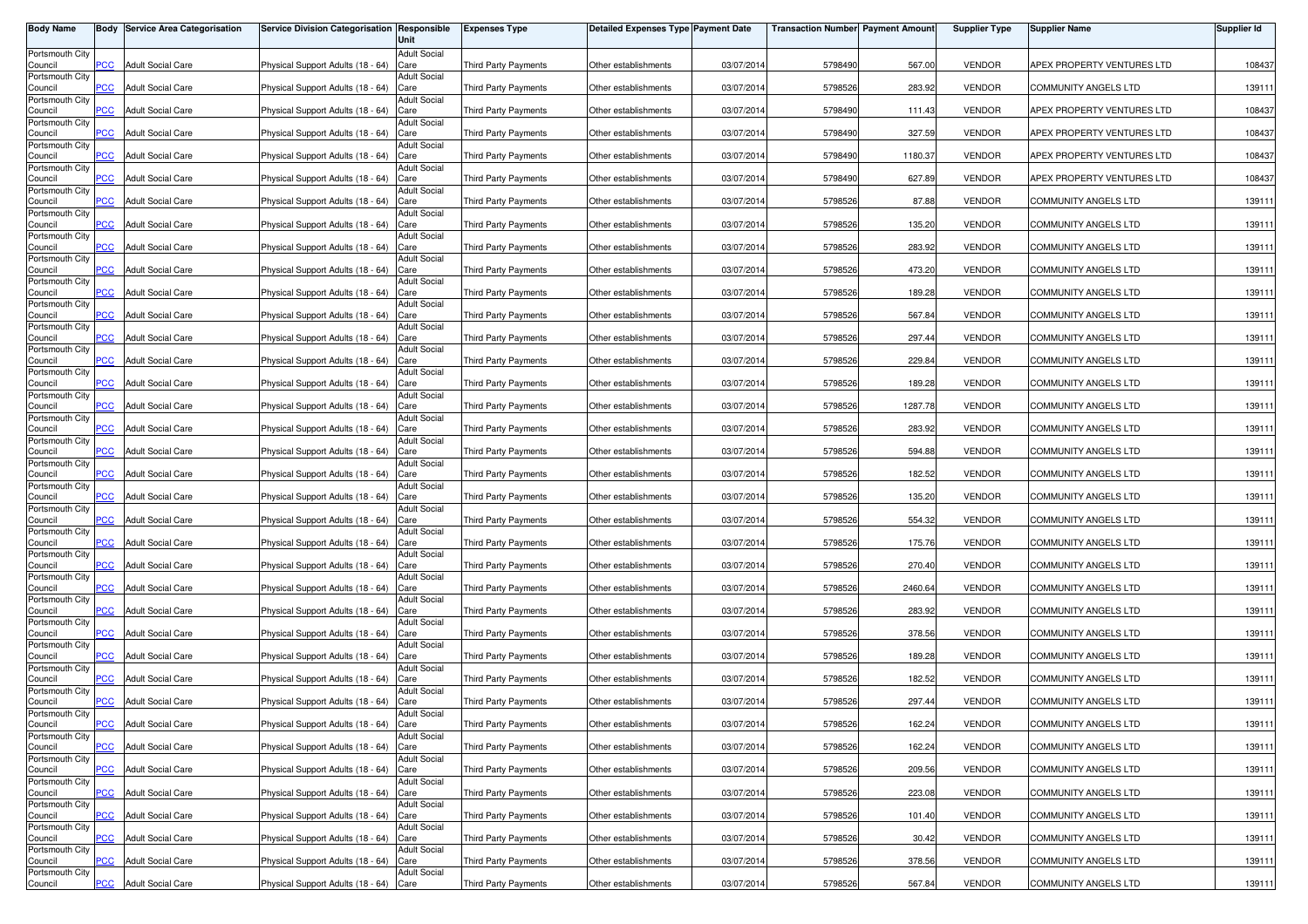| <b>Body Name</b>           |                | <b>Body Service Area Categorisation</b> | Service Division Categorisation Responsible | Unit                        | <b>Expenses Type</b>        | <b>Detailed Expenses Type Payment Date</b> |            | <b>Transaction Number Payment Amount</b> |           | <b>Supplier Type</b> | <b>Supplier Name</b>               | Supplier Id |
|----------------------------|----------------|-----------------------------------------|---------------------------------------------|-----------------------------|-----------------------------|--------------------------------------------|------------|------------------------------------------|-----------|----------------------|------------------------------------|-------------|
| Portsmouth City            |                |                                         |                                             | <b>Adult Social</b>         |                             |                                            |            |                                          |           |                      |                                    |             |
| Council<br>Portsmouth City | PCC            | <b>Adult Social Care</b>                | Physical Support Adults (18 - 64)           | Care<br><b>Adult Social</b> | Third Party Payments        | Other establishments                       | 03/07/201  | 5798526                                  | 200.10    | <b>VENDOR</b>        | COMMUNITY ANGELS LTD               | 139111      |
| Council                    | $\overline{C}$ | <b>Adult Social Care</b>                | Physical Support Adults (18 - 64)           | Care                        | Third Party Payments        | Other establishments                       | 09/07/2014 | 5799608                                  | 84.42     | <b>VENDOR</b>        | NIGHTINGALES GOLDEN CARE           | 103699      |
| Portsmouth City<br>Council | <b>PCC</b>     | <b>Adult Social Care</b>                | Physical Support Adults (18 - 64)           | <b>Adult Social</b><br>Care | Third Party Payments        | Other establishments                       | 09/07/201  | 5799608                                  | 378.56    | <b>VENDOR</b>        | NIGHTINGALES GOLDEN CARE           | 103699      |
| Portsmouth City<br>Council | <b>PCC</b>     | <b>Adult Social Care</b>                | Physical Support Adults (18 - 64)           | <b>Adult Social</b><br>Care | <b>Third Party Payments</b> | Other establishments                       | 11/07/201  | 5799933                                  | 1779.71   | <b>VENDOR</b>        | AUTUMN VALE REST HOME              | 100551      |
| Portsmouth City<br>Council | <b>PCC</b>     | <b>Adult Social Care</b>                | Physical Support Adults (18 - 64)           | <b>Adult Social</b><br>Care | <b>Third Party Payments</b> | Other establishments                       | 11/07/201  | 5799933                                  | 2001.05   | <b>VENDOR</b>        | AUTUMN VALE REST HOME              | 100551      |
| Portsmouth City            |                |                                         |                                             | <b>Adult Social</b>         |                             |                                            |            |                                          |           |                      |                                    |             |
| Council<br>Portsmouth City | <b>PCC</b>     | <b>Adult Social Care</b>                | Physical Support Adults (18 - 64)           | Care<br><b>Adult Social</b> | Third Party Payments        | Other establishments                       | 11/07/2014 | 5799933                                  | 2006.01   | <b>VENDOR</b>        | AUTUMN VALE REST HOME              | 100551      |
| Council                    | PCC            | <b>Adult Social Care</b>                | Physical Support Adults (18 - 64)           | Care                        | Third Party Payments        | Other establishments                       | 11/07/201  | 5799933                                  | 2006.01   | <b>VENDOR</b>        | AUTUMN VALE REST HOME              | 100551      |
| Portsmouth City<br>Council | <b>PCC</b>     | <b>Adult Social Care</b>                | Physical Support Adults (18 - 64)           | <b>Adult Social</b><br>Care | <b>Third Party Payments</b> | Other establishments                       | 11/07/201  | 5799933                                  | 2006.01   | <b>VENDOR</b>        | AUTUMN VALE REST HOME              | 100551      |
| Portsmouth City<br>Council | PCC.           | <b>Adult Social Care</b>                | Physical Support Adults (18 - 64)           | <b>Adult Social</b><br>Care | <b>Third Party Payments</b> | Other establishments                       | 11/07/201  | 5799933                                  | 3100.00   | <b>VENDOR</b>        | AUTUMN VALE REST HOME              | 100551      |
| Portsmouth City<br>Council | $\overline{C}$ | <b>Adult Social Care</b>                | Physical Support Adults (18 - 64)           | <b>Adult Social</b><br>Care | <b>Third Party Payments</b> | Other establishments                       | 11/07/201  | 5799933                                  | 2001.05   | <b>VENDOR</b>        | AUTUMN VALE REST HOME              | 100551      |
| Portsmouth City<br>Council | PCC            | <b>Adult Social Care</b>                | Physical Support Adults (18 - 64)           | <b>Adult Social</b><br>Care | Third Party Payments        | Other establishments                       | 11/07/201  | 5799933                                  | 2006.01   | <b>VENDOR</b>        | AUTUMN VALE REST HOME              | 100551      |
| Portsmouth City<br>Council | PCC            | <b>Adult Social Care</b>                | Physical Support Adults (18 - 64)           | Adult Social<br>Care        | Third Party Payments        | Other establishments                       | 11/07/201  | 5799933                                  | 2154.81   | <b>VENDOR</b>        | AUTUMN VALE REST HOME              | 100551      |
| Portsmouth City<br>Council | PСC            | <b>Adult Social Care</b>                | Physical Support Adults (18 - 64)           | <b>Adult Social</b><br>Care | <b>Third Party Payments</b> | Other establishments                       | 11/07/201  | 5799933                                  | 2006.01   | <b>VENDOR</b>        | AUTUMN VALE REST HOME              | 100551      |
| Portsmouth City<br>Council | PCC            | <b>Adult Social Care</b>                | Physical Support Adults (18 - 64)           | <b>Adult Social</b><br>Care | <b>Third Party Payments</b> | Other establishments                       | 11/07/201  | 5799910                                  | 2006.0    | <b>VENDOR</b>        | ALTON MANOR CARE HOME              | 130289      |
| Portsmouth City<br>Council | PCC            | <b>Adult Social Care</b>                | Physical Support Adults (18 - 64)           | <b>Adult Social</b><br>Care | Third Party Payments        | Other establishments                       | 11/07/2014 | 5799910                                  | 2006.01   | <b>VENDOR</b>        | ALTON MANOR CARE HOME              | 130289      |
| Portsmouth City            | PCC            | <b>Adult Social Care</b>                | Physical Support Adults (18 - 64)           | <b>Adult Social</b><br>Care | <b>Third Party Payments</b> | Other establishments                       | 11/07/201  | 5799910                                  | 2006.01   | <b>VENDOR</b>        | ALTON MANOR CARE HOME              | 130289      |
| Council<br>Portsmouth City |                |                                         |                                             | <b>Adult Social</b>         |                             |                                            |            |                                          |           |                      |                                    |             |
| Council<br>Portsmouth City | PCC            | <b>Adult Social Care</b>                | Physical Support Adults (18 - 64)           | Care<br><b>Adult Social</b> | <b>Third Party Payments</b> | Other establishments                       | 11/07/201  | 5799910                                  | 2006.01   | <b>VENDOR</b>        | ALTON MANOR CARE HOME              | 130289      |
| Council<br>Portsmouth City | PСC            | <b>Adult Social Care</b>                | Physical Support Adults (18 - 64)           | Care<br><b>Adult Social</b> | <b>Third Party Payments</b> | Other establishments                       | 11/07/201  | 5799910                                  | 2006.01   | <b>VENDOR</b>        | ALTON MANOR CARE HOME              | 130289      |
| Council                    | PCC            | <b>Adult Social Care</b>                | Physical Support Adults (18 - 64)           | Care                        | <b>Third Party Payments</b> | Other establishments                       | 11/07/201  | 5799910                                  | 2006.01   | <b>VENDOR</b>        | ALTON MANOR CARE HOME              | 130289      |
| Portsmouth City<br>Council | PСC            | <b>Adult Social Care</b>                | Physical Support Adults (18 - 64)           | <b>Adult Social</b><br>Care | <b>Third Party Payments</b> | Other establishments                       | 11/07/201  | 5799910                                  | 2006.01   | <b>VENDOR</b>        | ALTON MANOR CARE HOME              | 130289      |
| Portsmouth City<br>Council | PСC            | <b>Adult Social Care</b>                | Physical Support Adults (18 - 64)           | Adult Social<br>Care        | <b>Third Party Payments</b> | Other establishments                       | 11/07/201  | 5799910                                  | 2006.01   | <b>VENDOR</b>        | ALTON MANOR CARE HOME              | 130289      |
| Portsmouth City<br>Council | PСC            | <b>Adult Social Care</b>                | Physical Support Adults (18 - 64)           | <b>Adult Social</b><br>Care | <b>Third Party Payments</b> | Other establishments                       | 11/07/201  | 5799910                                  | 2006.01   | <b>VENDOR</b>        | ALTON MANOR CARE HOME              | 130289      |
| Portsmouth City<br>Council | PCC.           | <b>Adult Social Care</b>                | Physical Support Adults (18 - 64)           | <b>Adult Social</b><br>Care | Third Party Payments        | Other establishments                       | 11/07/201  | 5800033                                  | $-918.56$ | <b>VENDOR</b>        | ELIZABETH HOUSE REST HOME          | 100761      |
| Portsmouth City<br>Council | <b>PCC</b>     | <b>Adult Social Care</b>                | Physical Support Adults (18 - 64)           | <b>Adult Social</b><br>Care | Third Party Payments        | Other establishments                       | 11/07/2014 | 5799950                                  | 1779.71   | <b>VENDOR</b>        | BLUEBELL NURSING HOME              | 100112      |
| Portsmouth City<br>Council | PCC.           | <b>Adult Social Care</b>                | Physical Support Adults (18 - 64)           | <b>Adult Social</b><br>Care | <b>Third Party Payments</b> | Other establishments                       | 11/07/201  | 5799950                                  | 2006.01   | <b>VENDOR</b>        | <b>BLUEBELL NURSING HOME</b>       | 100112      |
| Portsmouth City            |                |                                         |                                             | <b>Adult Social</b>         |                             |                                            |            |                                          |           |                      |                                    |             |
| Council<br>Portsmouth City | $\overline{C}$ | <b>Adult Social Care</b>                | Physical Support Adults (18 - 64)           | Care<br><b>Adult Social</b> | <b>Third Party Payments</b> | Other establishments                       | 11/07/201  | 5799956                                  | 2350.73   | <b>VENDOR</b>        | <b>BRAEMAR RCH LIMITED</b>         | 102015      |
| Council<br>Portsmouth City | PСC            | <b>Adult Social Care</b>                | Physical Support Adults (18 - 64)           | Care<br><b>Adult Social</b> | <b>Third Party Payments</b> | Other establishments                       | 11/07/2014 | 5799956                                  | 2790.00   | <b>VENDOR</b>        | <b>BRAEMAR RCH LIMITED</b>         | 102015      |
| Council                    | <b>PCC</b>     | <b>Adult Social Care</b>                | Physical Support Adults (18 - 64)           | Care                        | Third Party Payments        | Other establishments                       | 11/07/201  | 5799956                                  | 1948.66   | <b>VENDOR</b>        | <b>BRAEMAR RCH LIMITED</b>         | 102015      |
| Portsmouth City<br>Council | $\overline{C}$ | <b>Adult Social Care</b>                | Physical Support Adults (18 - 64)           | <b>Adult Social</b><br>Care | <b>Third Party Payments</b> | Other establishments                       | 11/07/201  | 5800030                                  | 2006.01   | <b>VENDOR</b>        | EAST COSHAM HOUSE                  | 100767      |
| Portsmouth City<br>Council | <b>PCC</b>     | <b>Adult Social Care</b>                | Physical Support Adults (18 - 64) Care      | Adult Social                | Third Party Payments        | Other establishments                       | 11/07/2014 | 5800030                                  | 2006.01   | <b>VENDOR</b>        | EAST COSHAM HOUSE                  | 100767      |
| Portsmouth City<br>Council | <b>PCC</b>     | <b>Adult Social Care</b>                | Physical Support Adults (18 - 64) Care      | <b>Adult Social</b>         | Third Party Payments        | Other establishments                       | 11/07/2014 | 5800030                                  | 2006.01   | <b>VENDOR</b>        | EAST COSHAM HOUSE                  | 100767      |
| Portsmouth City<br>Council | <b>PCC</b>     | <b>Adult Social Care</b>                | Physical Support Adults (18 - 64) Care      | <b>Adult Social</b>         | Third Party Payments        | Other establishments                       | 11/07/2014 | 5800030                                  | 2007.56   | <b>VENDOR</b>        | EAST COSHAM HOUSE                  | 100767      |
| Portsmouth City<br>Council | PCC            | <b>Adult Social Care</b>                | Physical Support Adults (18 - 64)           | <b>Adult Social</b><br>Care | Third Party Payments        | Other establishments                       | 11/07/2014 | 5800030                                  | 2006.01   | <b>VENDOR</b>        | EAST COSHAM HOUSE                  | 100767      |
| Portsmouth City            |                |                                         |                                             | <b>Adult Social</b>         |                             |                                            |            |                                          |           |                      |                                    |             |
| Council<br>Portsmouth City | PСC            | <b>Adult Social Care</b>                | Physical Support Adults (18 - 64)           | Care<br><b>Adult Social</b> | <b>Third Party Payments</b> | Other establishments                       | 11/07/2014 | 5800030                                  | 2006.01   | <b>VENDOR</b>        | EAST COSHAM HOUSE                  | 100767      |
| Council<br>Portsmouth City | PCC            | <b>Adult Social Care</b>                | Physical Support Adults (18 - 64)           | Care<br><b>Adult Social</b> | Third Party Payments        | Other establishments                       | 11/07/2014 | 5800030                                  | 2006.01   | <b>VENDOR</b>        | <b>EAST COSHAM HOUSE</b>           | 100767      |
| Council<br>Portsmouth City | PСC            | <b>Adult Social Care</b>                | Physical Support Adults (18 - 64)           | Care<br><b>Adult Social</b> | <b>Third Party Payments</b> | Other establishments                       | 11/07/2014 | 5800030                                  | 2006.01   | <b>VENDOR</b>        | <b>EAST COSHAM HOUSE</b>           | 100767      |
| Council                    | <b>PCC</b>     | <b>Adult Social Care</b>                | Physical Support Adults (18 - 64) Care      |                             | Third Party Payments        | Other establishments                       | 11/07/2014 | 5799942                                  | 1779.71   | <b>VENDOR</b>        | BEACONSFIELD RESIDENTIAL CARE HOME | 100568      |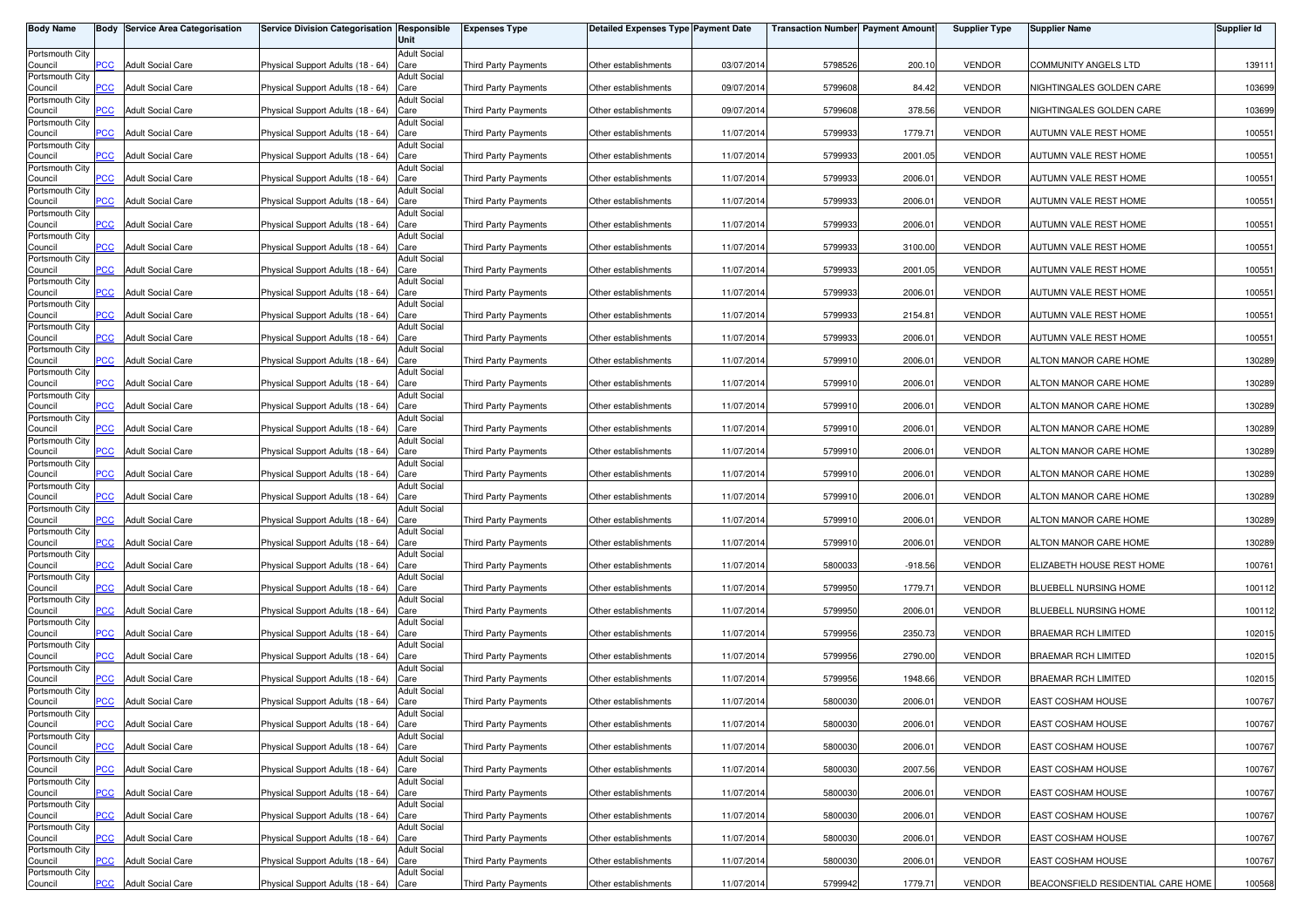| <b>Body Name</b>           | Body           | <b>Service Area Categorisation</b> | Service Division Categorisation Responsible | Unit                        | <b>Expenses Type</b>        | <b>Detailed Expenses Type Payment Date</b> |            | <b>Transaction Number Payment Amount</b> |            | <b>Supplier Type</b> | <b>Supplier Name</b>             | <b>Supplier Id</b> |
|----------------------------|----------------|------------------------------------|---------------------------------------------|-----------------------------|-----------------------------|--------------------------------------------|------------|------------------------------------------|------------|----------------------|----------------------------------|--------------------|
| Portsmouth City            |                |                                    |                                             | <b>Adult Social</b>         |                             |                                            |            |                                          |            |                      |                                  |                    |
| Council                    | PСC            | <b>Adult Social Care</b>           | Physical Support Adults (18 - 64)           | Care                        | <b>Third Party Payments</b> | Other establishments                       | 11/07/2014 | 5799913                                  | 3086.92    | <b>VENDOR</b>        | ANGEL CARE                       | 117208             |
| Portsmouth City<br>Council | <b>PCC</b>     | <b>Adult Social Care</b>           | Physical Support Adults (18 - 64)           | <b>Adult Social</b><br>Care | <b>Third Party Payments</b> | Other establishments                       | 11/07/2014 | 5799979                                  | 2391.34    | <b>VENDOR</b>        | CHOICE CARE GROUP                | 134468             |
| Portsmouth City            |                |                                    |                                             | <b>Adult Social</b>         |                             |                                            |            |                                          |            |                      |                                  |                    |
| Council<br>Portsmouth City | $\overline{C}$ | <b>Adult Social Care</b>           | Physical Support Adults (18 - 64)           | Care<br><b>Adult Social</b> | <b>Third Party Payments</b> | Other establishments                       | 11/07/2014 | 5799933                                  | $-2200.14$ | <b>VENDOR</b>        | AUTUMN VALE REST HOME            | 100551             |
| Council                    | сC             | <b>Adult Social Care</b>           | Physical Support Adults (18 - 64)           | Care                        | Third Party Payments        | Other establishments                       | 11/07/2014 | 5799962                                  | 2163.49    | <b>VENDOR</b>        | BUCKLAND CARE LIMITED            | 129147             |
| Portsmouth City<br>Council | <b>PCC</b>     | <b>Adult Social Care</b>           | Physical Support Adults (18 - 64)           | <b>Adult Social</b><br>Care | <b>Third Party Payments</b> | Other establishments                       | 11/07/201  | 5800033                                  | 2042.28    | <b>VENDOR</b>        | ELIZABETH HOUSE REST HOME        | 100761             |
| Portsmouth City            |                |                                    |                                             | <b>Adult Social</b>         |                             |                                            |            |                                          |            |                      |                                  |                    |
| Council<br>Portsmouth City | <b>PCC</b>     | <b>Adult Social Care</b>           | Physical Support Adults (18 - 64)           | Care<br><b>Adult Social</b> | Third Party Payments        | Other establishments                       | 11/07/2014 | 5800033                                  | 2006.01    | <b>VENDOR</b>        | ELIZABETH HOUSE REST HOME        | 100761             |
| Council                    | $\overline{C}$ | <b>Adult Social Care</b>           | Physical Support Adults (18 - 64)           | Care                        | <b>Third Party Payments</b> | Other establishments                       | 11/07/2014 | 5800033                                  | 2006.01    | <b>VENDOR</b>        | ELIZABETH HOUSE REST HOME        | 100761             |
| Portsmouth City<br>Council | PСC            | <b>Adult Social Care</b>           | Physical Support Adults (18 - 64)           | <b>Adult Social</b><br>Care | Third Party Payments        | Other establishments                       | 11/07/2014 | 5800033                                  | 1779.40    | <b>VENDOR</b>        | ELIZABETH HOUSE REST HOME        | 100761             |
| Portsmouth City            |                |                                    |                                             | <b>Adult Social</b>         |                             |                                            |            |                                          |            |                      |                                  |                    |
| Council<br>Portsmouth City | сc             | <b>Adult Social Care</b>           | Physical Support Adults (18 - 64)           | Care<br><b>Adult Social</b> | <b>Third Party Payments</b> | Other establishments                       | 11/07/2014 | 5800033                                  | 2042.28    | <b>VENDOR</b>        | ELIZABETH HOUSE REST HOME        | 100761             |
| Council                    | $\overline{C}$ | <b>Adult Social Care</b>           | Physical Support Adults (18 - 64)           | Care                        | <b>Third Party Payments</b> | Other establishments                       | 11/07/2014 | 579998                                   | 7603.99    | <b>VENDOR</b>        | CHOICE CARE GROUP                | 134468             |
| Portsmouth City<br>Council | <b>PCC</b>     | <b>Adult Social Care</b>           | Physical Support Adults (18 - 64)           | <b>Adult Social</b><br>Care | Third Party Payments        | Other establishments                       | 11/07/2014 | 580007                                   | 1808.85    | <b>VENDOR</b>        | HEATHVIEW MANAGEMENT COMPANY LTD | 103744             |
| Portsmouth City            | PCC            | <b>Adult Social Care</b>           |                                             | Adult Social<br>Care        | Third Party Payments        |                                            | 11/07/2014 | 5800255                                  | 2557.50    | <b>VENDOR</b>        | THE MAYPOLE NURSING CENTRE       | 111507             |
| Council<br>Portsmouth City |                |                                    | Physical Support Adults (18 - 64)           | <b>Adult Social</b>         |                             | Other establishments                       |            |                                          |            |                      |                                  |                    |
| Council<br>Portsmouth City | PСC            | <b>Adult Social Care</b>           | Physical Support Adults (18 - 64)           | Care<br><b>Adult Social</b> | <b>Third Party Payments</b> | Other establishments                       | 11/07/2014 | 5799950                                  | 287.05     | <b>VENDOR</b>        | BLUEBELL NURSING HOME            | 100112             |
| Council                    | PCC            | <b>Adult Social Care</b>           | Physical Support Adults (18 - 64)           | Care                        | <b>Third Party Payments</b> | Other establishments                       | 11/07/201  | 5799950                                  | 1779.71    | <b>VENDOR</b>        | BLUEBELL NURSING HOME            | 100112             |
| Portsmouth City<br>Council | <b>PCC</b>     | <b>Adult Social Care</b>           | Physical Support Adults (18 - 64)           | <b>Adult Social</b><br>Care | Third Party Payments        | Other establishments                       | 11/07/2014 | 5800070                                  | 1910.53    | <b>VENDOR</b>        | HEATHVIEW MANAGEMENT COMPANY LTD | 103744             |
| Portsmouth City            |                |                                    |                                             | <b>Adult Social</b>         |                             |                                            |            |                                          |            |                      |                                  |                    |
| Council<br>Portsmouth City | <b>PCC</b>     | <b>Adult Social Care</b>           | Physical Support Adults (18 - 64)           | Care<br><b>Adult Social</b> | <b>Third Party Payments</b> | Other establishments                       | 11/07/2014 | 5800070                                  | 1910.53    | <b>VENDOR</b>        | HEATHVIEW MANAGEMENT COMPANY LTD | 103744             |
| Council                    | PСC            | <b>Adult Social Care</b>           | Physical Support Adults (18 - 64)           | Care                        | Third Party Payments        | Other establishments                       | 11/07/2014 | 5800070                                  | 3228.57    | <b>VENDOR</b>        | HEATHVIEW MANAGEMENT COMPANY LTD | 103744             |
| Portsmouth City<br>Council | сC             | Adult Social Care                  | Physical Support Adults (18 - 64)           | <b>Adult Social</b><br>Care | Third Party Payments        | Other establishments                       | 11/07/2014 | 5800070                                  | 3874.29    | <b>VENDOR</b>        | HEATHVIEW MANAGEMENT COMPANY LTD | 103744             |
| Portsmouth City            |                |                                    |                                             | <b>Adult Social</b>         |                             |                                            |            |                                          |            |                      |                                  |                    |
| Council<br>Portsmouth City | PCC            | <b>Adult Social Care</b>           | Physical Support Adults (18 - 64)           | Care<br><b>Adult Social</b> | <b>Third Party Payments</b> | Other establishments                       | 11/07/2014 | 5800070                                  | 1910.53    | <b>VENDOR</b>        | HEATHVIEW MANAGEMENT COMPANY LTD | 103744             |
| Council                    | PСC            | <b>Adult Social Care</b>           | Physical Support Adults (18 - 64)           | Care                        | <b>Third Party Payments</b> | Other establishments                       | 11/07/2014 | 5800070                                  | 1910.53    | <b>VENDOR</b>        | HEATHVIEW MANAGEMENT COMPANY LTD | 103744             |
| Portsmouth City<br>Council | PСC            | <b>Adult Social Care</b>           | Physical Support Adults (18 - 64)           | Adult Social<br>Care        | Third Party Payments        | Other establishments                       | 11/07/201  | 5800070                                  | 1764.83    | <b>VENDOR</b>        | HEATHVIEW MANAGEMENT COMPANY LTD | 103744             |
| Portsmouth City            |                | <b>Adult Social Care</b>           | Physical Support Adults (18 - 64)           | <b>Adult Social</b>         | Third Party Payments        | Other establishments                       | 11/07/2014 | 5799939                                  | 1695.08    | <b>VENDOR</b>        | BARCHESTER HEALTHCARE LTD        |                    |
| Council<br>Portsmouth City | PСC            |                                    |                                             | Care<br><b>Adult Social</b> |                             |                                            |            |                                          |            |                      |                                  | 117901             |
| Council<br>Portsmouth City | PСC            | <b>Adult Social Care</b>           | Physical Support Adults (18 - 64)           | Care<br><b>Adult Social</b> | Third Party Payments        | Other establishments                       | 11/07/201  | 5799939                                  | 1711.51    | <b>VENDOR</b>        | BARCHESTER HEALTHCARE LTD        | 117901             |
| Council                    | <b>PCC</b>     | <b>Adult Social Care</b>           | Physical Support Adults (18 - 64)           | Care                        | Third Party Payments        | Other establishments                       | 16/07/2014 | 5801004                                  | 1779.71    | <b>VENDOR</b>        | WHITE LODGE CARE HOME            | 101820             |
| Portsmouth City<br>Council | PCC.           | <b>Adult Social Care</b>           | Physical Support Adults (18 - 64)           | <b>Adult Social</b><br>Care | <b>Third Party Payments</b> | Other establishments                       | 21/07/2014 | 5801543                                  | 276.36     | <b>VENDOR</b>        | SAGA HOMECARE                    | 137338             |
| Portsmouth City            |                |                                    |                                             | <b>Adult Social</b>         |                             |                                            |            |                                          |            |                      |                                  |                    |
| Council<br>Portsmouth City | <b>PCC</b>     | <b>Adult Social Care</b>           | Physical Support Adults (18 - 64)           | Care<br><b>Adult Social</b> | Third Party Payments        | Other establishments                       | 21/07/2014 | 5801543                                  | 184.24     | <b>VENDOR</b>        | SAGA HOMECARE                    | 137338             |
| Council                    | сC             | Adult Social Care                  | Physical Support Adults (18 - 64)           | Care                        | Third Party Payments        | Other establishments                       | 21/07/2014 | 5801543                                  | 454.02     | <b>VENDOR</b>        | SAGA HOMECARE                    | 137338             |
| Portsmouth City<br>Council | <b>PCC</b>     | <b>Adult Social Care</b>           | Physical Support Adults (18 - 64)           | <b>Adult Social</b><br>Care | Third Party Payments        | Other establishments                       | 21/07/2014 | 5801543                                  | 460.60     | <b>VENDOR</b>        | SAGA HOMECARE                    | 137338             |
| Portsmouth City            |                |                                    |                                             | <b>Adult Social</b>         |                             |                                            |            |                                          |            |                      |                                  |                    |
| Council<br>Portsmouth City | <b>PCC</b>     | <b>Adult Social Care</b>           | Physical Support Adults (18 - 64)           | Care<br><b>Adult Social</b> | <b>Third Party Payments</b> | Other establishments                       | 21/07/2014 | 5801543                                  | 184.24     | <b>VENDOR</b>        | SAGA HOMECARE                    | 137338             |
| Council                    | <b>PCC</b>     | <b>Adult Social Care</b>           | Physical Support Adults (18 - 64) Care      |                             | Third Party Payments        | Other establishments                       | 21/07/2014 | 5801543                                  | 552.72     | <b>VENDOR</b>        | SAGA HOMECARE                    | 137338             |
| Portsmouth City<br>Council | <b>PCC</b>     | <b>Adult Social Care</b>           | Physical Support Adults (18 - 64) Care      | <b>Adult Social</b>         | Third Party Payments        | Other establishments                       | 21/07/2014 | 5801543                                  | 282.94     | <b>VENDOR</b>        | SAGA HOMECARE                    | 137338             |
| Portsmouth City            |                |                                    |                                             | <b>Adult Social</b>         |                             |                                            |            |                                          |            |                      |                                  |                    |
| Council<br>Portsmouth City | <b>PCC</b>     | <b>Adult Social Care</b>           | Physical Support Adults (18 - 64) Care      | <b>Adult Social</b>         | Third Party Payments        | Other establishments                       | 21/07/2014 | 5801543                                  | 59.22      | <b>VENDOR</b>        | SAGA HOMECARE                    | 137338             |
| Council                    | PCC            | <b>Adult Social Care</b>           | Physical Support Adults (18 - 64) Care      | <b>Adult Social</b>         | Third Party Payments        | Other establishments                       | 21/07/2014 | 5801543                                  | 532.98     | <b>VENDOR</b>        | SAGA HOMECARE                    | 137338             |
| Portsmouth City<br>Council | PСC            | <b>Adult Social Care</b>           | Physical Support Adults (18 - 64) Care      |                             | Third Party Payments        | Other establishments                       | 21/07/2014 | 5801543                                  | 365.19     | <b>VENDOR</b>        | SAGA HOMECARE                    | 137338             |
| Portsmouth City<br>Council | PCC            | <b>Adult Social Care</b>           | Physical Support Adults (18 - 64) Care      | <b>Adult Social</b>         | Third Party Payments        | Other establishments                       | 21/07/2014 | 5801543                                  | 921.20     | <b>VENDOR</b>        | SAGA HOMECARE                    | 137338             |
| Portsmouth City            |                |                                    |                                             | <b>Adult Social</b>         |                             |                                            |            |                                          |            |                      |                                  |                    |
| Council<br>Portsmouth City | PСC            | <b>Adult Social Care</b>           | Physical Support Adults (18 - 64) Care      | <b>Adult Social</b>         | <b>Third Party Payments</b> | Other establishments                       | 21/07/2014 | 5801543                                  | 46.06      | <b>VENDOR</b>        | <b>SAGA HOMECARE</b>             | 137338             |
| Council                    | <b>PCC</b>     | <b>Adult Social Care</b>           | Physical Support Adults (18 - 64) Care      |                             | Third Party Payments        | Other establishments                       | 21/07/2014 | 5801543                                  | 285.18     | <b>VENDOR</b>        | SAGA HOMECARE                    | 137338             |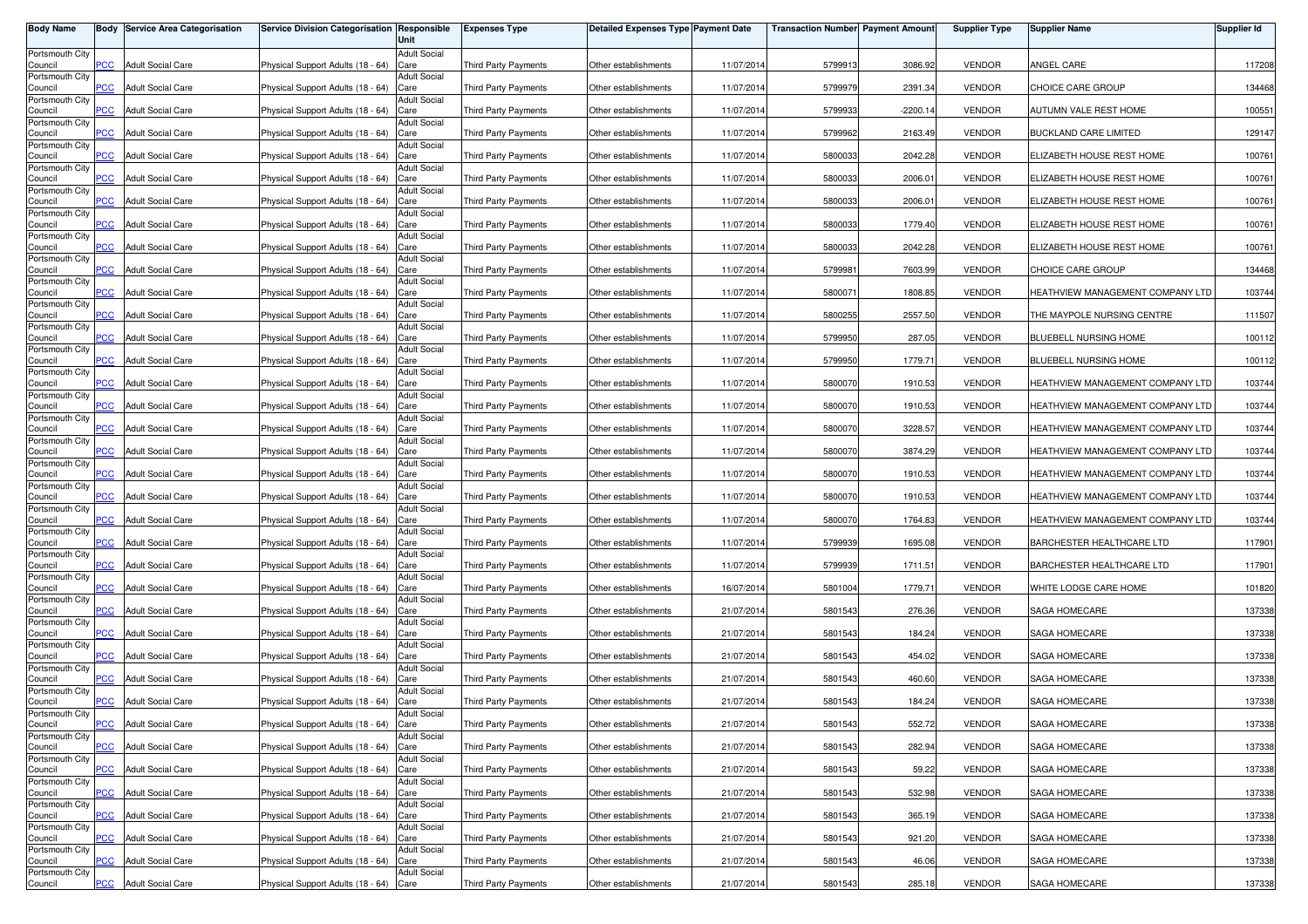| <b>Body Name</b>           |                | <b>Body Service Area Categorisation</b> | Service Division Categorisation Responsible | Unit                        | <b>Expenses Type</b>        | <b>Detailed Expenses Type Payment Date</b> |            | <b>Transaction Number Payment Amount</b> |         | <b>Supplier Type</b> | <b>Supplier Name</b>       | <b>Supplier Id</b> |
|----------------------------|----------------|-----------------------------------------|---------------------------------------------|-----------------------------|-----------------------------|--------------------------------------------|------------|------------------------------------------|---------|----------------------|----------------------------|--------------------|
| Portsmouth City            |                |                                         |                                             | <b>Adult Social</b>         |                             |                                            |            |                                          |         |                      |                            |                    |
| Council<br>Portsmouth City | PСC            | <b>Adult Social Care</b>                | Physical Support Adults (18 - 64)           | Care<br><b>Adult Social</b> | Third Party Payments        | Other establishments                       | 21/07/2014 | 5801543                                  | 220.43  | <b>VENDOR</b>        | SAGA HOMECARE              | 137338             |
| Council                    | $\overline{C}$ | <b>Adult Social Care</b>                | Physical Support Adults (18 - 64)           | Care                        | Third Party Payments        | Other establishments                       | 21/07/2014 | 5801543                                  | 69.09   | <b>VENDOR</b>        | SAGA HOMECARE              | 137338             |
| Portsmouth City<br>Council | <b>PCC</b>     | <b>Adult Social Care</b>                | Physical Support Adults (18 - 64)           | Adult Social<br>Care        | Third Party Payments        | Other establishments                       | 21/07/2014 | 5801543                                  | 460.60  | <b>VENDOR</b>        | SAGA HOMECARE              | 137338             |
| Portsmouth City            |                |                                         |                                             | Adult Social                |                             |                                            |            |                                          |         |                      |                            |                    |
| Council<br>Portsmouth City |                | <b>Adult Social Care</b>                | Physical Support Adults (18 - 64)           | Care<br><b>Adult Social</b> | <b>Third Party Payments</b> | Other establishments                       | 21/07/2014 | 5801543                                  | 414.54  | <b>VENDOR</b>        | SAGA HOMECARE              | 137338             |
| Council                    | <b>PCC</b>     | <b>Adult Social Care</b>                | Physical Support Adults (18 - 64)           | Care                        | Third Party Payments        | Other establishments                       | 21/07/2014 | 5801543                                  | 658.00  | <b>VENDOR</b>        | SAGA HOMECARE              | 137338             |
| Portsmouth City<br>Council | <b>PCC</b>     | <b>Adult Social Care</b>                | Physical Support Adults (18 - 64)           | <b>Adult Social</b><br>Care | Third Party Payments        | Other establishments                       | 21/07/2014 | 5801543                                  | 16.45   | <b>VENDOR</b>        | SAGA HOMECARE              | 137338             |
| Portsmouth City<br>Council | $\overline{C}$ | <b>Adult Social Care</b>                | Physical Support Adults (18 - 64)           | <b>Adult Social</b><br>Care | Third Party Payments        | Other establishments                       | 21/07/2014 | 5801543                                  | 279.65  | <b>VENDOR</b>        | SAGA HOMECARE              | 137338             |
| Portsmouth City            |                |                                         |                                             | <b>Adult Social</b>         |                             |                                            |            |                                          |         |                      |                            |                    |
| Council<br>Portsmouth City | <b>PCC</b>     | <b>Adult Social Care</b>                | Physical Support Adults (18 - 64)           | Care<br><b>Adult Social</b> | Third Party Payments        | Other establishments                       | 21/07/2014 | 5801543                                  | 72.38   | <b>VENDOR</b>        | SAGA HOMECARE              | 137338             |
| Council<br>Portsmouth City | сC             | <b>Adult Social Care</b>                | Physical Support Adults (18 - 64)           | Care<br><b>Adult Social</b> | Third Party Payments        | Other establishments                       | 21/07/2014 | 5801543                                  | 36.19   | <b>VENDOR</b>        | SAGA HOMECARE              | 137338             |
| Council                    | <b>PCC</b>     | <b>Adult Social Care</b>                | Physical Support Adults (18 - 64)           | Care                        | Third Party Payments        | Other establishments                       | 23/07/2014 | 5801767                                  | 1320.22 | <b>VENDOR</b>        | AUTUMN VALE REST HOME      | 100551             |
| Portsmouth City<br>Council | PСC            | <b>Adult Social Care</b>                | Physical Support Adults (18 - 64)           | <b>Adult Social</b><br>Care | Third Party Payments        | Other establishments                       | 23/07/2014 | 5801767                                  | 1203.73 | <b>VENDOR</b>        | AUTUMN VALE REST HOME      | 100551             |
| Portsmouth City<br>Council | PСC            | <b>Adult Social Care</b>                | Physical Support Adults (18 - 64)           | Adult Social<br>Care        | Third Party Payments        | Other establishments                       | 24/07/201  | 5802282                                  | 2006.01 | <b>VENDOR</b>        | ENGLISH OAK CARE HOMES     | 128286             |
| Portsmouth City            |                |                                         |                                             | <b>Adult Social</b>         |                             |                                            |            |                                          |         |                      |                            |                    |
| Council<br>Portsmouth City | PСC            | <b>Adult Social Care</b>                | Physical Support Adults (18 - 64)           | Care<br><b>Adult Social</b> | Third Party Payments        | Other establishments                       | 29/07/2014 | 5803195                                  | 2680.88 | <b>VENDOR</b>        | ORCHARD CARE HOMES         | 138799             |
| Council<br>Portsmouth City | PCC            | <b>Adult Social Care</b>                | Physical Support Adults (18 - 64)           | Care<br><b>Adult Social</b> | Third Party Payments        | Other establishments                       | 29/07/2014 | 5803195                                  | 2796.51 | <b>VENDOR</b>        | ORCHARD CARE HOMES         | 138799             |
| Council                    | PCC            | <b>Adult Social Care</b>                | Physical Support Adults (18 - 64)           | Care                        | <b>Third Party Payments</b> | Other establishments                       | 31/07/2014 | 5803755                                  | 216.00  | <b>VENDOR</b>        | APEX PROPERTY VENTURES LTD | 108437             |
| Portsmouth City<br>Council | PСC            | <b>Adult Social Care</b>                | Physical Support Adults (18 - 64)           | <b>Adult Social</b><br>Care | <b>Third Party Payments</b> | Other establishments                       | 31/07/2014 | 5803755                                  | 280.27  | <b>VENDOR</b>        | APEX PROPERTY VENTURES LTD | 108437             |
| Portsmouth City            |                |                                         |                                             | <b>Adult Social</b>         |                             |                                            |            |                                          |         |                      |                            |                    |
| Council<br>Portsmouth City | PCC            | <b>Adult Social Care</b>                | Physical Support Adults (18 - 64)           | Care<br><b>Adult Social</b> | Third Party Payments        | Other establishments                       | 31/07/2014 | 5803755                                  | 54.08   | <b>VENDOR</b>        | APEX PROPERTY VENTURES LTD | 108437             |
| Council<br>Portsmouth City | PСC            | <b>Adult Social Care</b>                | Physical Support Adults (18 - 64)           | Care<br><b>Adult Social</b> | Third Party Payments        | Other establishments                       | 31/07/2014 | 5803755                                  | 54.00   | <b>VENDOR</b>        | APEX PROPERTY VENTURES LTD | 108437             |
| Council                    | PCC            | <b>Adult Social Care</b>                | Physical Support Adults (18 - 64)           | Care                        | Third Party Payments        | Other establishments                       | 31/07/2014 | 5803755                                  | 94.64   | <b>VENDOR</b>        | APEX PROPERTY VENTURES LTD | 108437             |
| Portsmouth City<br>Council | PСC            | <b>Adult Social Care</b>                | Physical Support Adults (18 - 64)           | <b>Adult Social</b><br>Care | Third Party Payments        | Other establishments                       | 31/07/2014 | 5803755                                  | 189.28  | <b>VENDOR</b>        | APEX PROPERTY VENTURES LTD | 108437             |
| Portsmouth City<br>Council | PCC            | <b>Adult Social Care</b>                | Physical Support Adults (18 - 64)           | Adult Social<br>Care        | Third Party Payments        | Other establishments                       | 31/07/201  | 5803755                                  | 1417.92 | <b>VENDOR</b>        | APEX PROPERTY VENTURES LTD | 108437             |
| Portsmouth City            |                |                                         |                                             | <b>Adult Social</b>         |                             |                                            |            |                                          |         |                      |                            |                    |
| Council<br>Portsmouth City | PСC            | <b>Adult Social Care</b>                | Physical Support Adults (18 - 64)           | Care<br><b>Adult Social</b> | Third Party Payments        | Other establishments                       | 31/07/2014 | 5803755                                  | 33.77   | <b>VENDOR</b>        | APEX PROPERTY VENTURES LTD | 108437             |
| Council<br>Portsmouth City | PCC            | <b>Adult Social Care</b>                | Physical Support Adults (18 - 64)           | Care<br><b>Adult Social</b> | Third Party Payments        | Other establishments                       | 31/07/2014 | 5803755                                  | 162.00  | <b>VENDOR</b>        | APEX PROPERTY VENTURES LTD | 108437             |
| Council                    | <b>PCC</b>     | <b>Adult Social Care</b>                | Physical Support Adults (18 - 64)           | Care                        | Third Party Payments        | Other establishments                       | 31/07/2014 | 5803755                                  | 189.00  | <b>VENDOR</b>        | APEX PROPERTY VENTURES LTD | 108437             |
| Portsmouth City<br>Council | <b>PCC</b>     | <b>Adult Social Care</b>                | Physical Support Adults (18 - 64)           | <b>Adult Social</b><br>Care | <b>Third Party Payments</b> | Other establishments                       | 31/07/2014 | 5803755                                  | 1323.28 | <b>VENDOR</b>        | APEX PROPERTY VENTURES LTD | 108437             |
| Portsmouth City            |                |                                         |                                             | <b>Adult Social</b>         |                             |                                            |            |                                          |         |                      | APEX PROPERTY VENTURES LTD |                    |
| Council<br>Portsmouth City | <b>PCC</b>     | <b>Adult Social Care</b>                | Physical Support Adults (18 - 64)           | Care<br><b>Adult Social</b> | Third Party Payments        | Other establishments                       | 31/07/2014 | 5803755                                  | 563.90  | <b>VENDOR</b>        |                            | 108437             |
| Council<br>Portsmouth City |                | <b>Adult Social Care</b>                | Physical Support Adults (18 - 64)           | Care<br><b>Adult Social</b> | Third Party Payments        | Other establishments                       | 31/07/2014 | 5803755                                  | 489.54  | <b>VENDOR</b>        | APEX PROPERTY VENTURES LTD | 108437             |
| Council                    | $\overline{C}$ | <b>Adult Social Care</b>                | Physical Support Adults (18 - 64)           | Care                        | Third Party Payments        | Other establishments                       | 31/07/2014 | 5803755                                  | 135.00  | <b>VENDOR</b>        | APEX PROPERTY VENTURES LTD | 108437             |
| Portsmouth City<br>Council | PСC            | <b>Adult Social Care</b>                | Physical Support Adults (18 - 64)           | Adult Social<br>Care        | Third Party Payments        | Other establishments                       | 31/07/2014 | 5803755                                  | 513.00  | <b>VENDOR</b>        | APEX PROPERTY VENTURES LTD | 108437             |
| Portsmouth City<br>Council | <b>PCC</b>     | <b>Adult Social Care</b>                | Physical Support Adults (18 - 64) Care      | <b>Adult Social</b>         | Third Party Payments        | Other establishments                       | 31/07/2014 | 5803755                                  | 334.35  | VENDOR               | APEX PROPERTY VENTURES LTD | 108437             |
| Portsmouth City            |                |                                         |                                             | <b>Adult Social</b>         |                             |                                            |            |                                          |         |                      |                            |                    |
| Council<br>Portsmouth City | <u>PCC</u>     | <b>Adult Social Care</b>                | Physical Support Adults (18 - 64) Care      | <b>Adult Social</b>         | Third Party Payments        | Other establishments                       | 31/07/2014 | 5803755                                  | 341.10  | <b>VENDOR</b>        | APEX PROPERTY VENTURES LTD | 108437             |
| Council<br>Portsmouth City | PCC            | <b>Adult Social Care</b>                | Physical Support Adults (18 - 64) Care      | <b>Adult Social</b>         | Third Party Payments        | Other establishments                       | 31/07/2014 | 5803755                                  | 135.12  | <b>VENDOR</b>        | APEX PROPERTY VENTURES LTD | 108437             |
| Council                    | PCC            | <b>Adult Social Care</b>                | Physical Support Adults (18 - 64) Care      |                             | Third Party Payments        | Other establishments                       | 31/07/2014 | 5803755                                  | 283.64  | <b>VENDOR</b>        | APEX PROPERTY VENTURES LTD | 108437             |
| Portsmouth City<br>Council | PСC            | <b>Adult Social Care</b>                | Physical Support Adults (18 - 64) Care      | <b>Adult Social</b>         | Third Party Payments        | Other establishments                       | 31/07/2014 | 5803755                                  | 47.25   | <b>VENDOR</b>        | APEX PROPERTY VENTURES LTD | 108437             |
| Portsmouth City<br>Council | <b>PCC</b>     | <b>Adult Social Care</b>                | Physical Support Adults (18 - 64) Care      | <b>Adult Social</b>         | <b>Third Party Payments</b> | Other establishments                       | 31/07/2014 | 5803755                                  | 56.48   | <b>VENDOR</b>        | APEX PROPERTY VENTURES LTD | 108437             |
| Portsmouth City            |                |                                         |                                             | <b>Adult Social</b>         |                             |                                            |            |                                          |         |                      |                            |                    |
| Council<br>Portsmouth City | <b>PCC</b>     | <b>Adult Social Care</b>                | Physical Support Adults (18 - 64)           | Care<br>Adult Social        | Third Party Payments        | Other establishments                       | 31/07/2014 | 5803755                                  | 378.28  | <b>VENDOR</b>        | APEX PROPERTY VENTURES LTD | 108437             |
| Council                    | <b>PCC</b>     | <b>Adult Social Care</b>                | Physical Support Adults (18 - 64) Care      |                             | <b>Third Party Payments</b> | Other establishments                       | 31/07/2014 | 5803755                                  | 148.50  | VENDOR               | APEX PROPERTY VENTURES LTD | 108437             |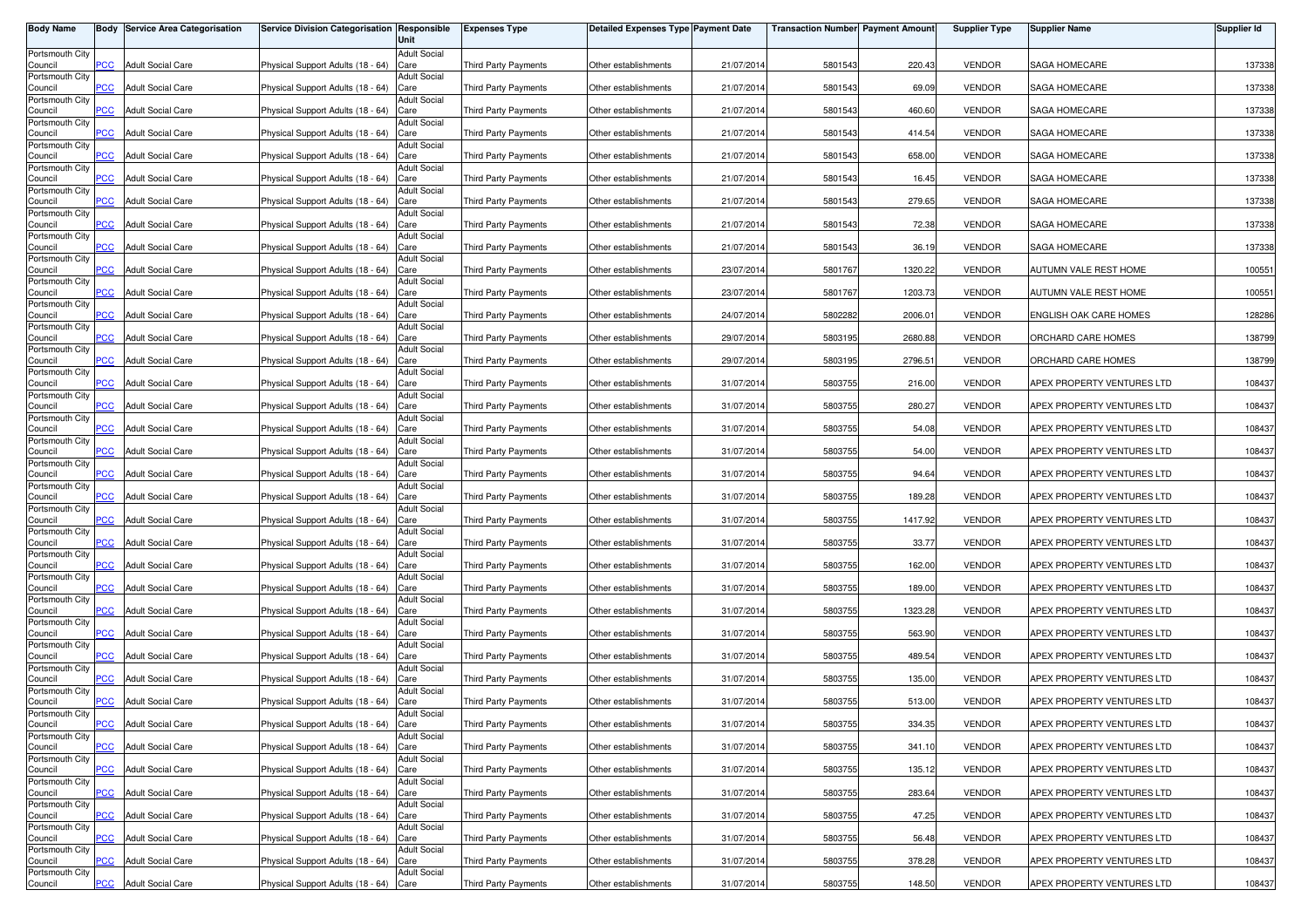| <b>Body Name</b>           |                         | <b>Body Service Area Categorisation</b> | Service Division Categorisation Responsible | Unit                        | <b>Expenses Type</b>        | <b>Detailed Expenses Type Payment Date</b> |            | <b>Transaction Number Payment Amount</b> |         | <b>Supplier Type</b> | <b>Supplier Name</b>        | <b>Supplier Id</b> |
|----------------------------|-------------------------|-----------------------------------------|---------------------------------------------|-----------------------------|-----------------------------|--------------------------------------------|------------|------------------------------------------|---------|----------------------|-----------------------------|--------------------|
| Portsmouth City            |                         |                                         |                                             | <b>Adult Social</b>         |                             |                                            |            |                                          |         |                      |                             |                    |
| Council<br>Portsmouth City | PCC                     | <b>Adult Social Care</b>                | Physical Support Adults (18 - 64)           | Care<br><b>Adult Social</b> | Third Party Payments        | Other establishments                       | 31/07/2014 | 5803755                                  | 283.64  | <b>VENDOR</b>        | APEX PROPERTY VENTURES LTD  | 108437             |
| Council                    | $\overline{C}$          | <b>Adult Social Care</b>                | Physical Support Adults (18 - 64)           | Care                        | Third Party Payments        | Other establishments                       | 31/07/2014 | 5803755                                  | 243.04  | <b>VENDOR</b>        | APEX PROPERTY VENTURES LTD  | 108437             |
| Portsmouth City<br>Council | <b>PCC</b>              | <b>Adult Social Care</b>                | Physical Support Adults (18 - 64)           | <b>Adult Social</b><br>Care | <b>Third Party Payments</b> | Other establishments                       | 31/07/201  | 5803755                                  | 283.64  | <b>VENDOR</b>        | APEX PROPERTY VENTURES LTD  | 108437             |
| Portsmouth City<br>Council | <b>PCC</b>              | <b>Adult Social Care</b>                | Physical Support Adults (18 - 64)           | <b>Adult Social</b><br>Care | Third Party Payments        | Other establishments                       | 31/07/201  | 5803755                                  | 6.75    | <b>VENDOR</b>        | APEX PROPERTY VENTURES LTD  | 108437             |
| Portsmouth City            |                         |                                         |                                             | <b>Adult Social</b>         |                             |                                            |            |                                          |         |                      |                             |                    |
| Council<br>Portsmouth City | <b>PCC</b>              | <b>Adult Social Care</b>                | Physical Support Adults (18 - 64)           | Care<br><b>Adult Social</b> | <b>Third Party Payments</b> | Other establishments                       | 31/07/201  | 5803755                                  | 81.12   | <b>VENDOR</b>        | APEX PROPERTY VENTURES LTD  | 108437             |
| Council                    | <b>PCC</b>              | <b>Adult Social Care</b>                | Physical Support Adults (18 - 64)           | Care                        | Third Party Payments        | Other establishments                       | 31/07/2014 | 5803755                                  | 54.00   | <b>VENDOR</b>        | APEX PROPERTY VENTURES LTD  | 108437             |
| Portsmouth City<br>Council | $\overline{\text{PCC}}$ | <b>Adult Social Care</b>                | Physical Support Adults (18 - 64)           | <b>Adult Social</b><br>Care | Third Party Payments        | Other establishments                       | 31/07/2014 | 5803755                                  | 769.76  | <b>VENDOR</b>        | APEX PROPERTY VENTURES LTD  | 108437             |
| Portsmouth City<br>Council | <b>PCC</b>              | <b>Adult Social Care</b>                | Physical Support Adults (18 - 64)           | <b>Adult Social</b><br>Care | <b>Third Party Payments</b> | Other establishments                       | 31/07/2014 | 5803755                                  | 492.75  | <b>VENDOR</b>        | APEX PROPERTY VENTURES LTD  | 108437             |
| Portsmouth City<br>Council | PCC.                    | <b>Adult Social Care</b>                | Physical Support Adults (18 - 64)           | <b>Adult Social</b><br>Care | <b>Third Party Payments</b> | Other establishments                       | 31/07/201  | 5803755                                  | 135.00  | <b>VENDOR</b>        | APEX PROPERTY VENTURES LTD  | 108437             |
| Portsmouth City            |                         |                                         |                                             | <b>Adult Social</b>         |                             |                                            |            |                                          |         |                      |                             |                    |
| Council<br>Portsmouth City | $\overline{C}$          | <b>Adult Social Care</b>                | Physical Support Adults (18 - 64)           | Care<br><b>Adult Social</b> | Third Party Payments        | Other establishments                       | 31/07/2014 | 5803755                                  | 1134.56 | <b>VENDOR</b>        | APEX PROPERTY VENTURES LTD  | 108437             |
| Council<br>Portsmouth City | PCC                     | <b>Adult Social Care</b>                | Physical Support Adults (18 - 64)           | Care<br>Adult Social        | Third Party Payments        | Other establishments                       | 31/07/201  | 5803755                                  | 60.78   | <b>VENDOR</b>        | APEX PROPERTY VENTURES LTD  | 108437             |
| Council                    | PCC                     | <b>Adult Social Care</b>                | Physical Support Adults (18 - 64)           | Care                        | Third Party Payments        | Other establishments                       | 31/07/201  | 5803755                                  | 256.64  | <b>VENDOR</b>        | APEX PROPERTY VENTURES LTD  | 108437             |
| Portsmouth City<br>Council | PСC                     | <b>Adult Social Care</b>                | Physical Support Adults (18 - 64)           | <b>Adult Social</b><br>Care | Third Party Payments        | Other establishments                       | 31/07/201  | 5803755                                  | 222.89  | <b>VENDOR</b>        | APEX PROPERTY VENTURES LTD  | 108437             |
| Portsmouth City<br>Council | PCC                     | <b>Adult Social Care</b>                | Physical Support Adults (18 - 64)           | <b>Adult Social</b><br>Care | Third Party Payments        | Other establishments                       | 31/07/201  | 5803755                                  | 229.76  | <b>VENDOR</b>        | APEX PROPERTY VENTURES LTD  | 108437             |
| Portsmouth City<br>Council | PCC                     | <b>Adult Social Care</b>                | Physical Support Adults (18 - 64)           | <b>Adult Social</b><br>Care | Third Party Payments        | Other establishments                       | 31/07/2014 | 5803755                                  | 378.00  | <b>VENDOR</b>        | APEX PROPERTY VENTURES LTD  | 108437             |
| Portsmouth City            | PCC.                    |                                         | Physical Support Adults (18 - 64)           | <b>Adult Social</b>         |                             |                                            |            | 5803755                                  | 182.34  | <b>VENDOR</b>        |                             |                    |
| Council<br>Portsmouth City |                         | <b>Adult Social Care</b>                |                                             | Care<br><b>Adult Social</b> | <b>Third Party Payments</b> | Other establishments                       | 31/07/2014 |                                          |         |                      | APEX PROPERTY VENTURES LTD  | 108437             |
| Council<br>Portsmouth City | PCC                     | <b>Adult Social Care</b>                | Physical Support Adults (18 - 64)           | Care<br><b>Adult Social</b> | Third Party Payments        | Other establishments                       | 31/07/201  | 5803755                                  | 567.00  | <b>VENDOR</b>        | APEX PROPERTY VENTURES LTD  | 108437             |
| Council                    | PСC                     | <b>Adult Social Care</b>                | Physical Support Adults (18 - 64)           | Care                        | <b>Third Party Payments</b> | Other establishments                       | 31/07/2014 | 5803755                                  | 121.56  | <b>VENDOR</b>        | APEX PROPERTY VENTURES LTD  | 108437             |
| Portsmouth City<br>Council | PCC                     | <b>Adult Social Care</b>                | Physical Support Adults (18 - 64)           | <b>Adult Social</b><br>Care | <b>Third Party Payments</b> | Other establishments                       | 31/07/201  | 5803755                                  | 341.10  | <b>VENDOR</b>        | APEX PROPERTY VENTURES LTD  | 108437             |
| Portsmouth City<br>Council | PСC                     | <b>Adult Social Care</b>                | Physical Support Adults (18 - 64)           | <b>Adult Social</b><br>Care | <b>Third Party Payments</b> | Other establishments                       | 31/07/201  | 5803755                                  | 1213.00 | <b>VENDOR</b>        | APEX PROPERTY VENTURES LTD  | 108437             |
| Portsmouth City<br>Council | PСC                     | <b>Adult Social Care</b>                | Physical Support Adults (18 - 64)           | Adult Social<br>Care        | <b>Third Party Payments</b> | Other establishments                       | 31/07/201  | 5803755                                  | 661.64  | <b>VENDOR</b>        | APEX PROPERTY VENTURES LTD  | 108437             |
| Portsmouth City<br>Council | PСC                     | <b>Adult Social Care</b>                | Physical Support Adults (18 - 64)           | <b>Adult Social</b><br>Care | Third Party Payments        | Other establishments                       | 31/07/201  | 5803755                                  | 297.12  | <b>VENDOR</b>        | APEX PROPERTY VENTURES LTD  | 108437             |
| Portsmouth City<br>Council | PCC.                    | <b>Adult Social Care</b>                | Physical Support Adults (18 - 64)           | <b>Adult Social</b><br>Care | Third Party Payments        | Other establishments                       | 31/07/201  | 5803910                                  | 108.0   | <b>VENDOR</b>        | NIGHTINGALES GOLDEN CARE    | 103699             |
| Portsmouth City<br>Council | <b>PCC</b>              | <b>Adult Social Care</b>                | Physical Support Adults (18 - 64)           | <b>Adult Social</b><br>Care | Third Party Payments        | Other establishments                       | 31/07/2014 | 5803910                                  | 378.28  | <b>VENDOR</b>        | NIGHTINGALES GOLDEN CARE    | 103699             |
| Portsmouth City            |                         |                                         |                                             | <b>Adult Social</b>         |                             |                                            |            |                                          |         |                      |                             |                    |
| Council<br>Portsmouth City | PCC.                    | <b>Adult Social Care</b>                | Physical Support Adults (18 - 64)           | Care<br><b>Adult Social</b> | <b>Third Party Payments</b> | Other establishments                       | 31/07/201  | 5803910                                  | 404.65  | <b>VENDOR</b>        | NIGHTINGALES GOLDEN CARE    | 103699             |
| Council<br>Portsmouth City | $\overline{C}$          | <b>Adult Social Care</b>                | Physical Support Adults (18 - 64)           | Care<br><b>Adult Social</b> | <b>Third Party Payments</b> | Other establishments                       | 31/07/201  | 5803789                                  | 267.02  | <b>VENDOR</b>        | COMMUNITY ANGELS LTD        | 139111             |
| Council                    | сC                      | <b>Adult Social Care</b>                | Physical Support Adults (18 - 64)           | Care                        | <b>Third Party Payments</b> | Other establishments                       | 31/07/2014 | 5803789                                  | 1500.72 | <b>VENDOR</b>        | COMMUNITY ANGELS LTD        | 139111             |
| Portsmouth City<br>Council | <b>PCC</b>              | <b>Adult Social Care</b>                | Physical Support Adults (18 - 64)           | <b>Adult Social</b><br>Care | Third Party Payments        | Other establishments                       | 31/07/201  | 5803789                                  | 236.60  | <b>VENDOR</b>        | COMMUNITY ANGELS LTD        | 139111             |
| Portsmouth City<br>Council | $\overline{C}$          | <b>Adult Social Care</b>                | Physical Support Adults (18 - 64)           | <b>Adult Social</b><br>Care | <b>Third Party Payments</b> | Other establishments                       | 31/07/2014 | 5803789                                  | 169.00  | <b>VENDOR</b>        | <b>COMMUNITY ANGELS LTD</b> | 139111             |
| Portsmouth City            |                         |                                         |                                             | Adult Social                |                             |                                            |            |                                          |         |                      |                             |                    |
| Council<br>Portsmouth City | <b>PCC</b>              | <b>Adult Social Care</b>                | Physical Support Adults (18 - 64) Care      | <b>Adult Social</b>         | Third Party Payments        | Other establishments                       | 31/07/2014 | 5803789                                  | 473.20  | <b>VENDOR</b>        | COMMUNITY ANGELS LTD        | 139111             |
| Council<br>Portsmouth City | <b>PCC</b>              | <b>Adult Social Care</b>                | Physical Support Adults (18 - 64) Care      | <b>Adult Social</b>         | Third Party Payments        | Other establishments                       | 31/07/2014 | 5803789                                  | 283.92  | <b>VENDOR</b>        | <b>COMMUNITY ANGELS LTD</b> | 139111             |
| Council<br>Portsmouth City | <b>PCC</b>              | <b>Adult Social Care</b>                | Physical Support Adults (18 - 64) Care      | <b>Adult Social</b>         | Third Party Payments        | Other establishments                       | 31/07/2014 | 5803789                                  | 243.36  | <b>VENDOR</b>        | <b>COMMUNITY ANGELS LTD</b> | 139111             |
| Council                    | PCC                     | <b>Adult Social Care</b>                | Physical Support Adults (18 - 64) Care      |                             | Third Party Payments        | Other establishments                       | 31/07/2014 | 5803789                                  | 283.92  | <b>VENDOR</b>        | COMMUNITY ANGELS LTD        | 139111             |
| Portsmouth City<br>Council | PСC                     | <b>Adult Social Care</b>                | Physical Support Adults (18 - 64) Care      | <b>Adult Social</b>         | <b>Third Party Payments</b> | Other establishments                       | 31/07/2014 | 5803789                                  | 128.44  | <b>VENDOR</b>        | COMMUNITY ANGELS LTD        | 139111             |
| Portsmouth City<br>Council | PCC                     | <b>Adult Social Care</b>                | Physical Support Adults (18 - 64) Care      | <b>Adult Social</b>         | Third Party Payments        | Other establishments                       | 31/07/2014 | 5803789                                  | 283.92  | <b>VENDOR</b>        | COMMUNITY ANGELS LTD        | 139111             |
| Portsmouth City<br>Council | PСC                     | <b>Adult Social Care</b>                | Physical Support Adults (18 - 64) Care      | <b>Adult Social</b>         | <b>Third Party Payments</b> | Other establishments                       | 31/07/2014 | 5803789                                  | 473.20  | <b>VENDOR</b>        | COMMUNITY ANGELS LTD        | 139111             |
| Portsmouth City            |                         |                                         |                                             | <b>Adult Social</b>         |                             |                                            |            |                                          |         |                      |                             |                    |
| Council                    | <b>PCC</b>              | <b>Adult Social Care</b>                | Physical Support Adults (18 - 64) Care      |                             | Third Party Payments        | Other establishments                       | 31/07/2014 | 5803789                                  | 189.28  | <b>VENDOR</b>        | COMMUNITY ANGELS LTD        | 139111             |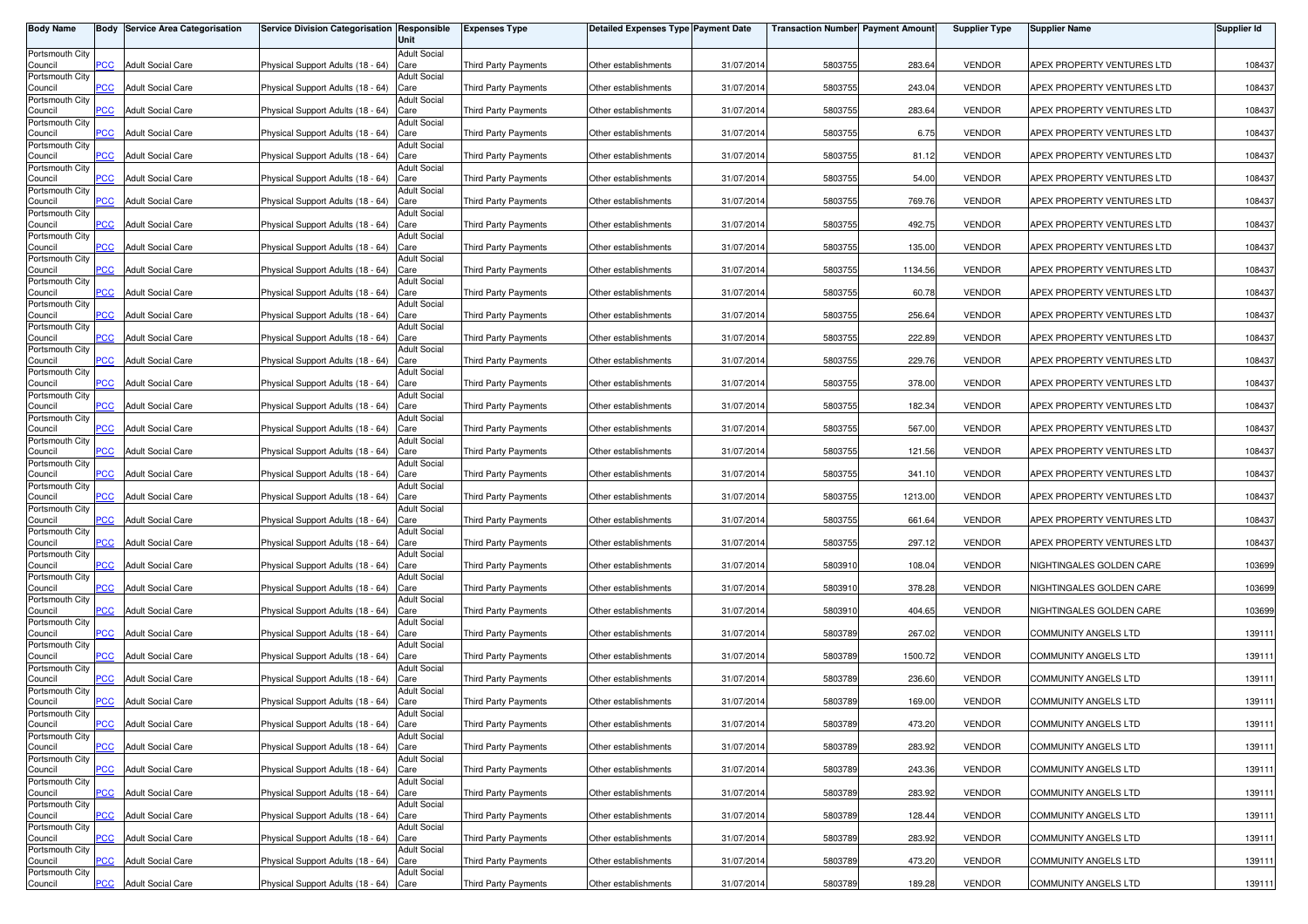| <b>Body Name</b>           |                | <b>Body Service Area Categorisation</b> | Service Division Categorisation Responsible | Unit                        | <b>Expenses Type</b>         | <b>Detailed Expenses Type Payment Date</b> |            | <b>Transaction Number Payment Amount</b> |         | <b>Supplier Type</b> | <b>Supplier Name</b>                | <b>Supplier Id</b> |
|----------------------------|----------------|-----------------------------------------|---------------------------------------------|-----------------------------|------------------------------|--------------------------------------------|------------|------------------------------------------|---------|----------------------|-------------------------------------|--------------------|
| Portsmouth City            |                |                                         |                                             | <b>Adult Social</b>         |                              |                                            |            |                                          |         |                      |                                     |                    |
| Council<br>Portsmouth City | PCC            | <b>Adult Social Care</b>                | Physical Support Adults (18 - 64)           | Care<br><b>Adult Social</b> | Third Party Payments         | Other establishments                       | 31/07/2014 | 5803789                                  | 567.84  | <b>VENDOR</b>        | COMMUNITY ANGELS LTD                | 139111             |
| Council                    | $\overline{C}$ | <b>Adult Social Care</b>                | Physical Support Adults (18 - 64)           | Care                        | Third Party Payments         | Other establishments                       | 31/07/2014 | 5803789                                  | 229.84  | <b>VENDOR</b>        | COMMUNITY ANGELS LTD                | 139111             |
| Portsmouth City            | $\overline{C}$ |                                         |                                             | Adult Social                | Third Party Payments         |                                            |            |                                          |         | <b>VENDOR</b>        |                                     |                    |
| Council<br>Portsmouth City |                | <b>Adult Social Care</b>                | Physical Support Adults (18 - 64)           | Care<br>Adult Social        |                              | Other establishments                       | 31/07/2014 | 5803789                                  | 189.28  |                      | COMMUNITY ANGELS LTD                | 139111             |
| Council                    | PСC            | <b>Adult Social Care</b>                | Physical Support Adults (18 - 64)           | Care<br><b>Adult Social</b> | <b>Third Party Payments</b>  | Other establishments                       | 31/07/201  | 5803789                                  | 1297.92 | <b>VENDOR</b>        | <b>COMMUNITY ANGELS LTD</b>         | 139111             |
| Portsmouth City<br>Council | PCC            | <b>Adult Social Care</b>                | Physical Support Adults (18 - 64)           | Care                        | Third Party Payments         | Other establishments                       | 31/07/201  | 5803789                                  | 283.92  | <b>VENDOR</b>        | COMMUNITY ANGELS LTD                | 139111             |
| Portsmouth City<br>Council | PCC            | <b>Adult Social Care</b>                | Physical Support Adults (18 - 64)           | <b>Adult Social</b><br>Care | Third Party Payments         | Other establishments                       | 31/07/2014 | 5803789                                  | 182.52  | <b>VENDOR</b>        | <b>COMMUNITY ANGELS LTD</b>         | 139111             |
| Portsmouth City            |                |                                         |                                             | <b>Adult Social</b>         |                              |                                            |            |                                          |         |                      |                                     |                    |
| Council<br>Portsmouth City | $\overline{C}$ | <b>Adult Social Care</b>                | Physical Support Adults (18 - 64)           | Care<br><b>Adult Social</b> | Third Party Payments         | Other establishments                       | 31/07/2014 | 5803789                                  | 192.66  | <b>VENDOR</b>        | COMMUNITY ANGELS LTD                | 139111             |
| Council                    | $\overline{C}$ | <b>Adult Social Care</b>                | Physical Support Adults (18 - 64)           | Care                        | <b>Third Party Payments</b>  | Other establishments                       | 31/07/201  | 5803789                                  | 450.67  | <b>VENDOR</b>        | COMMUNITY ANGELS LTD                | 139111             |
| Portsmouth City<br>Council | сC             | <b>Adult Social Care</b>                | Physical Support Adults (18 - 64)           | <b>Adult Social</b><br>Care | <b>Third Party Payments</b>  | Other establishments                       | 31/07/2014 | 5803789                                  | 189.28  | <b>VENDOR</b>        | COMMUNITY ANGELS LTD                | 139111             |
| Portsmouth City<br>Council | $\overline{C}$ | <b>Adult Social Care</b>                |                                             | <b>Adult Social</b><br>Care | Third Party Payments         | Other establishments                       | 31/07/201  | 5803789                                  | 27.04   | <b>VENDOR</b>        | <b>COMMUNITY ANGELS LTD</b>         | 139111             |
| Portsmouth City            |                |                                         | Physical Support Adults (18 - 64)           | <b>Adult Social</b>         |                              |                                            |            |                                          |         |                      |                                     |                    |
| Council<br>Portsmouth City | PСC            | <b>Adult Social Care</b>                | Physical Support Adults (18 - 64)           | Care<br>Adult Social        | <b>Third Party Payments</b>  | Other establishments                       | 31/07/2014 | 5803789                                  | 567.84  | <b>VENDOR</b>        | COMMUNITY ANGELS LTD                | 139111             |
| Council                    | PCC            | <b>Adult Social Care</b>                | Physical Support Adults (18 - 64)           | Care                        | <b>Third Party Payments</b>  | Other establishments                       | 31/07/201  | 5803789                                  | 196.04  | <b>VENDOR</b>        | <b>COMMUNITY ANGELS LTD</b>         | 139111             |
| Portsmouth City<br>Council | PСC            | <b>Adult Social Care</b>                | Physical Support Adults (18 - 64)           | <b>Adult Social</b><br>Care | Third Party Payments         | Other establishments                       | 31/07/2014 | 5803789                                  | 209.56  | <b>VENDOR</b>        | <b>COMMUNITY ANGELS LTD</b>         | 139111             |
| Portsmouth City            | PCC            |                                         |                                             | <b>Adult Social</b>         |                              |                                            |            |                                          | 13.52   | <b>VENDOR</b>        |                                     |                    |
| Council<br>Portsmouth City |                | <b>Adult Social Care</b>                | Physical Support Adults (18 - 64)           | Care<br><b>Adult Social</b> | <b>Third Party Payments</b>  | Other establishments                       | 31/07/201  | 5803789                                  |         |                      | COMMUNITY ANGELS LTD                | 139111             |
| Council<br>Portsmouth City | PCC            | <b>Adult Social Care</b>                | Physical Support Adults (18 - 64)           | Care<br><b>Adult Social</b> | Third Party Payments         | Other establishments                       | 31/07/2014 | 5803789                                  | 283.92  | <b>VENDOR</b>        | COMMUNITY ANGELS LTD                | 139111             |
| Council                    | PСC            | <b>Adult Social Care</b>                | Physical Support Adults (18 - 64)           | Care                        | <b>Third Party Payments</b>  | Other establishments                       | 31/07/201  | 5803789                                  | 375.18  | <b>VENDOR</b>        | COMMUNITY ANGELS LTD                | 139111             |
| Portsmouth City<br>Council | PCC            | <b>Adult Social Care</b>                | Physical Support Adults (18 - 64)           | <b>Adult Social</b><br>Care | Third Party Payments         | Other establishments                       | 31/07/201  | 5803789                                  | 189.28  | <b>VENDOR</b>        | COMMUNITY ANGELS LTD                | 139111             |
| Portsmouth City            |                |                                         |                                             | <b>Adult Social</b>         |                              |                                            |            |                                          |         |                      |                                     |                    |
| Council<br>Portsmouth City | PСC            | <b>Adult Social Care</b>                | Physical Support Adults (18 - 64)           | Care<br><b>Adult Social</b> | Third Party Payments         | Other establishments                       | 31/07/201  | 5803789                                  | 297.44  | <b>VENDOR</b>        | <b>COMMUNITY ANGELS LTD</b>         | 139111             |
| Council<br>Portsmouth City | PCC            | <b>Adult Social Care</b>                | Physical Support Adults (18 - 64)           | Care<br><b>Adult Social</b> | <b>Third Party Payments</b>  | Other establishments                       | 31/07/201  | 5803789                                  | 67.60   | <b>VENDOR</b>        | COMMUNITY ANGELS LTD                | 139111             |
| Council                    | PСC            | <b>Adult Social Care</b>                | Physical Support Adults (18 - 64)           | Care                        | Third Party Payments         | Other establishments                       | 31/07/201  | 5803789                                  | 162.24  | <b>VENDOR</b>        | <b>COMMUNITY ANGELS LTD</b>         | 139111             |
| Portsmouth City<br>Council | PCC            | <b>Adult Social Care</b>                | Physical Support Adults (18 - 64)           | Adult Social<br>Care        | Third Party Payments         | Other establishments                       | 31/07/201  | 5803789                                  | 1548.04 | <b>VENDOR</b>        | COMMUNITY ANGELS LTD                | 139111             |
| Portsmouth City            |                |                                         |                                             | <b>Adult Social</b>         |                              |                                            |            |                                          | 253.50  | <b>VENDOR</b>        |                                     |                    |
| Council<br>Portsmouth City | PСC            | <b>Adult Social Care</b>                | Physical Support Adults (18 - 64)           | Care<br><b>Adult Social</b> | <b>Third Party Payments</b>  | Other establishments                       | 31/07/201  | 5803789                                  |         |                      | <b>COMMUNITY ANGELS LTD</b>         | 139111             |
| Council<br>Portsmouth City | PCC            | <b>Adult Social Care</b>                | Physical Support Adults (18 - 64)           | Care<br><b>Adult Social</b> | <b>Third Party Payments</b>  | Other establishments                       | 31/07/201  | 5803789                                  | 378.56  | <b>VENDOR</b>        | COMMUNITY ANGELS LTD                | 139111             |
| Council                    | <b>PCC</b>     | <b>Adult Social Care</b>                | Physical Support Adults (18 - 64)           | Care                        | Third Party Payments         | Other establishments                       | 31/07/2014 | 5803789                                  | 189.28  | <b>VENDOR</b>        | COMMUNITY ANGELS LTD                | 139111             |
| Portsmouth City<br>Council | $\overline{C}$ | <b>Adult Social Care</b>                | Physical Support Adults (18 - 64)           | <b>Adult Social</b><br>Care | <b>Third Party Payments</b>  | Other establishments                       | 31/07/2014 | 5803789                                  | 378.56  | <b>VENDOR</b>        | COMMUNITY ANGELS LTD                | 139111             |
| Portsmouth City            |                |                                         |                                             | <b>Adult Social</b>         |                              |                                            |            |                                          |         |                      |                                     |                    |
| Council<br>Portsmouth City | $\overline{C}$ | <b>Adult Social Care</b>                | Physical Support Adults (18 - 64)           | Care<br><b>Adult Social</b> | Third Party Payments         | Other establishments                       | 31/07/201  | 5803789                                  | 567.84  | <b>VENDOR</b>        | COMMUNITY ANGELS LTD                | 139111             |
| Council                    | PСC            | <b>Adult Social Care</b>                | Physical Support Adults (18 - 64)           | Care                        | Third Party Payments         | Other establishments                       | 31/07/201  | 5803843                                  | 2006.01 | <b>VENDOR</b>        | <b>ENGLISH OAK CARE HOMES</b>       | 128286             |
| Portsmouth City<br>Council | $\overline{C}$ | <b>Adult Social Care</b>                | Physical Support Adults (18 - 64)           | <b>Adult Social</b><br>Care | Third Party Payments         | Other establishments                       | 31/07/201  | 5803789                                  | 20.28   | <b>VENDOR</b>        | COMMUNITY ANGELS LTD                | 139111             |
| Portsmouth City<br>Council | <b>PCC</b>     | <b>Adult Social Care</b>                | Physical Support Older People<br>$(65-74)$  | <b>Adult Social</b><br>Care | Employees                    | Direct employee<br>expenses                | 04/07/2014 | 5798993                                  | 71.76   | <b>VENDOR</b>        | STAFF FINDER CATERING AGENCY LTD    | 100064             |
| Portsmouth City            |                |                                         | Physical Support Older People               | <b>Adult Social</b>         |                              | Direct employee                            |            |                                          |         |                      |                                     |                    |
| Council<br>Portsmouth City |                | <b>PCC</b> Adult Social Care            | $(65-74)$<br>Physical Support Older People  | Care<br><b>Adult Social</b> | Employees                    | expenses<br>Direct employee                | 04/07/2014 | 5798993                                  | 214.62  | <b>VENDOR</b>        | STAFF FINDER CATERING AGENCY LTD    | 100064             |
| Council                    | <u>PCC</u>     | <b>Adult Social Care</b>                | $(65-74)$                                   | Care                        | Employees                    | expenses                                   | 11/07/2014 | 5800067                                  | 138.50  | COMPANY              | HAYS SPECIALIST RECRUITMENT LIMITED | 100045             |
| Portsmouth City<br>Council | PCC            | <b>Adult Social Care</b>                | Physical Support Older People<br>$65 - 74$  | <b>Adult Social</b><br>Care | Employees                    | Direct employee<br>expenses                | 11/07/2014 | 5800067                                  | 82.03   | COMPANY              | HAYS SPECIALIST RECRUITMENT LIMITED | 100045             |
| Portsmouth City            |                |                                         | Physical Support Older People               | <b>Adult Social</b>         |                              | Direct employee                            |            |                                          |         |                      |                                     |                    |
| Council<br>Portsmouth City | PCC            | <b>Adult Social Care</b>                | $(65-74)$<br>Physical Support Older People  | Care<br><b>Adult Social</b> | Employees                    | expenses<br>Direct employee                | 25/07/2014 | 5802931                                  | 341.71  | <b>VENDOR</b>        | STAFF FINDER CATERING AGENCY LTD    | 100064             |
| Council<br>Portsmouth City | PСC            | <b>Adult Social Care</b>                | (65-74)<br>Physical Support Older People    | Care<br><b>Adult Social</b> | Employees                    | expenses                                   | 25/07/2014 | 5802931                                  | 44.85   | <b>VENDOR</b>        | STAFF FINDER CATERING AGENCY LTD    | 100064             |
| Council                    | PCC            | <b>Adult Social Care</b>                | $(65-74)$                                   | Care                        | Premises-Related Expenditure | <b>Energy costs</b>                        | 04/07/2014 | 5799043                                  | 6017.22 | <b>VENDOR</b>        | <b>WESSEX ELECTRON</b>              | 102771             |
| Portsmouth City<br>Council | PСC            | <b>Adult Social Care</b>                | Physical Support Older People<br>$(65-74)$  | <b>Adult Social</b><br>Care | Third Party Payments         | Other establishments                       | 11/07/2014 | 5799950                                  | 2203.17 | <b>VENDOR</b>        | BLUEBELL NURSING HOME               | 100112             |
| Portsmouth City            |                |                                         | Physical Support Older People               | <b>Adult Social</b>         |                              |                                            |            |                                          |         |                      |                                     |                    |
| Council                    | <b>PCC</b>     | <b>Adult Social Care</b>                | $(65-74)$                                   | Care                        | Third Party Payments         | Other establishments                       | 11/07/2014 | 5799950                                  | 2429.47 | <b>VENDOR</b>        | BLUEBELL NURSING HOME               | 100112             |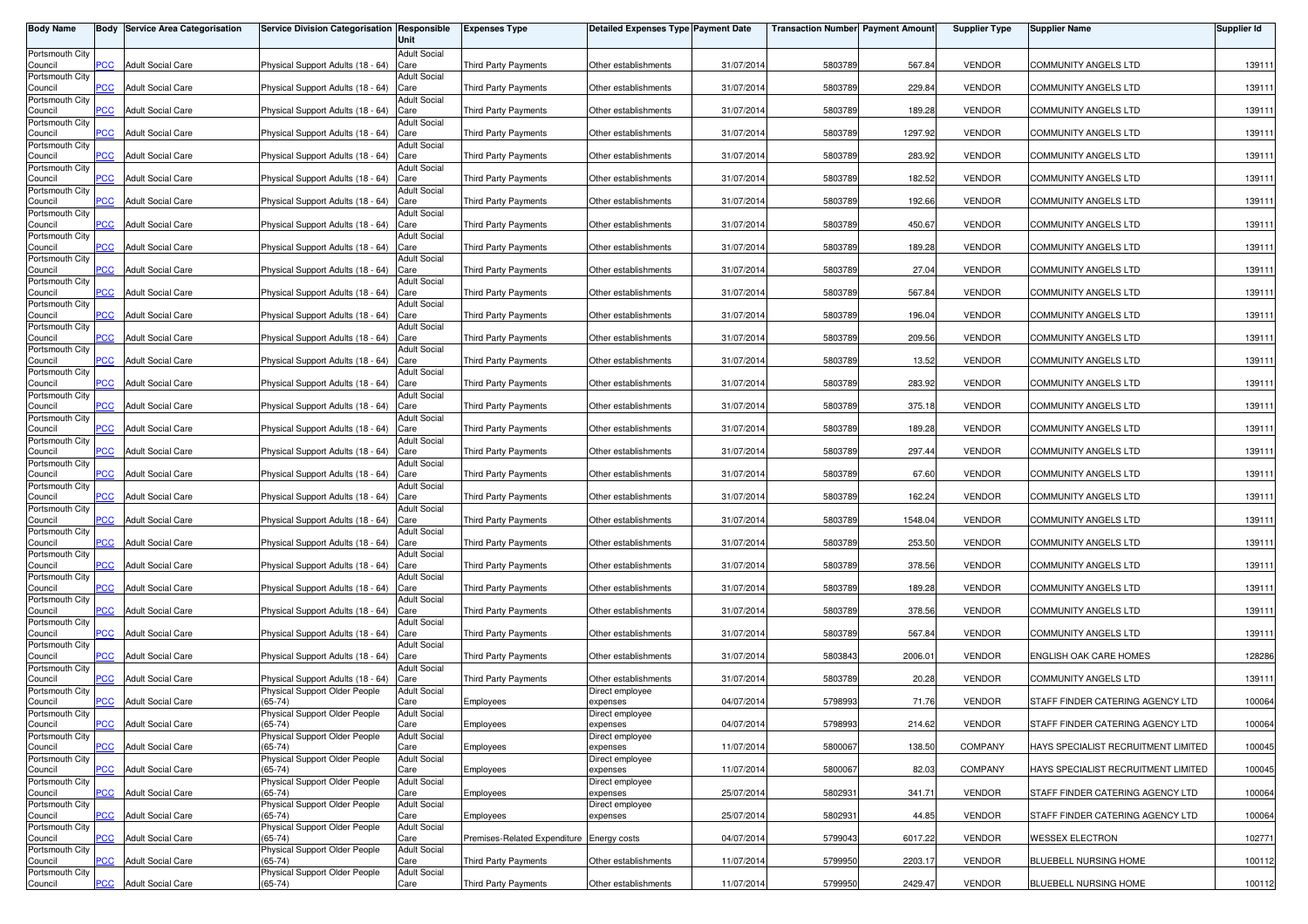| <b>Body Name</b>           |                | <b>Body Service Area Categorisation</b> | Service Division Categorisation Responsible | Unit                        | <b>Expenses Type</b>                      | <b>Detailed Expenses Type Payment Date</b> |            | <b>Transaction Number Payment Amount</b> |         | <b>Supplier Type</b> | <b>Supplier Name</b>             | Supplier Id |
|----------------------------|----------------|-----------------------------------------|---------------------------------------------|-----------------------------|-------------------------------------------|--------------------------------------------|------------|------------------------------------------|---------|----------------------|----------------------------------|-------------|
| Portsmouth City            |                |                                         | Physical Support Older People               | <b>Adult Social</b>         |                                           |                                            |            |                                          |         |                      |                                  |             |
| Council                    | <b>PCC</b>     | <b>Adult Social Care</b>                | $(65-74)$                                   | Care                        | <b>Third Party Payments</b>               | Other establishments                       | 11/07/201  | 5799950                                  | 2429.47 | <b>VENDOR</b>        | BLUEBELL NURSING HOME            | 100112      |
| Portsmouth City<br>Council | $\overline{C}$ | <b>Adult Social Care</b>                | Physical Support Older People<br>$(65-74)$  | <b>Adult Social</b><br>Care | Third Party Payments                      | Other establishments                       | 11/07/2014 | 5799950                                  | 2203.17 | <b>VENDOR</b>        | BLUEBELL NURSING HOME            | 100112      |
| Portsmouth City            |                |                                         | Physical Support Older People               | <b>Adult Social</b>         |                                           |                                            |            |                                          |         |                      |                                  |             |
| Council<br>Portsmouth City | PCC            | <b>Adult Social Care</b>                | $(65-74)$<br>Physical Support Older People  | Care<br><b>Adult Social</b> | <b>Third Party Payments</b>               | Other establishments                       | 11/07/201  | 5799950                                  | 2290.28 | <b>VENDOR</b>        | BLUEBELL NURSING HOME            | 100112      |
| Council                    | <b>PCC</b>     | <b>Adult Social Care</b>                | $(65-74)$                                   | Care                        | <b>Third Party Payments</b>               | Other establishments                       | 11/07/201  | 5799950                                  | 568.56  | <b>VENDOR</b>        | BLUEBELL NURSING HOME            | 100112      |
| Portsmouth City<br>Council | PCC            | <b>Adult Social Care</b>                | Physical Support Older People<br>$(65-74)$  | <b>Adult Social</b><br>Care | <b>Third Party Payments</b>               | Other establishments                       | 11/07/201  | 5799950                                  | 2203.17 | <b>VENDOR</b>        | BLUEBELL NURSING HOME            | 100112      |
| Portsmouth City            |                |                                         | Physical Support Older People               | <b>Adult Social</b>         |                                           |                                            |            |                                          |         |                      |                                  |             |
| Council<br>Portsmouth City | PCC            | <b>Adult Social Care</b>                | $(65-74)$<br>Physical Support Older People  | Care<br><b>Adult Social</b> | Third Party Payments                      | Other establishments                       | 11/07/201  | 5799950                                  | 2429.47 | <b>VENDOR</b>        | BLUEBELL NURSING HOME            | 100112      |
| Council                    | $\overline{C}$ | <b>Adult Social Care</b>                | $(65-74)$                                   | Care                        | Third Party Payments                      | Other establishments                       | 11/07/201  | 5799950                                  | 2429.47 | <b>VENDOR</b>        | BLUEBELL NURSING HOME            | 100112      |
| Portsmouth City<br>Council | PCC            | <b>Adult Social Care</b>                | Physical Support Older People<br>$(65-74)$  | <b>Adult Social</b><br>Care | <b>Third Party Payments</b>               | Other establishments                       | 11/07/201  | 5799950                                  | 2429.47 | <b>VENDOR</b>        | BLUEBELL NURSING HOME            | 100112      |
| Portsmouth City            |                |                                         | Physical Support Older People               | <b>Adult Social</b>         |                                           |                                            |            |                                          |         |                      |                                  |             |
| Council<br>Portsmouth City | °СС            | <b>Adult Social Care</b>                | $(65-74)$<br>Physical Support Older People  | Care<br><b>Adult Social</b> | <b>Third Party Payments</b>               | Other establishments                       | 11/07/201  | 5799950                                  | 2429.47 | <b>VENDOR</b>        | BLUEBELL NURSING HOME            | 100112      |
| Council                    | PCC            | <b>Adult Social Care</b>                | $(65-74)$                                   | Care                        | <b>Third Party Payments</b>               | Other establishments                       | 11/07/201  | 5799950                                  | 2429.47 | <b>VENDOR</b>        | BLUEBELL NURSING HOME            | 100112      |
| Portsmouth City<br>Council | PСC            | Adult Social Care                       | Physical Support Older People<br>$(65-74)$  | <b>Adult Social</b><br>Care | Third Party Payments                      | Other establishments                       | 11/07/201  | 5799950                                  | 2203.17 | <b>VENDOR</b>        | BLUEBELL NURSING HOME            | 100112      |
| Portsmouth City<br>Council | PCC            | <b>Adult Social Care</b>                | Physical Support Older People<br>$(65-74)$  | <b>Adult Social</b><br>Care | Third Party Payments                      | Other establishments                       | 11/07/201  | 5799950                                  | 2203.17 | <b>VENDOR</b>        | BLUEBELL NURSING HOME            | 100112      |
| Portsmouth City            |                |                                         | Physical Support Older People               | <b>Adult Social</b>         |                                           |                                            |            |                                          |         |                      |                                  |             |
| Council<br>Portsmouth City | PCC            | <b>Adult Social Care</b>                | $(65-74)$<br>Physical Support Older People  | Care<br><b>Adult Social</b> | Third Party Payments                      | Other establishments                       | 11/07/201  | 5799950                                  | 2429.47 | <b>VENDOR</b>        | BLUEBELL NURSING HOME            | 100112      |
| Council                    | PCC            | <b>Adult Social Care</b>                | $(65-74)$                                   | Care                        | Third Party Payments                      | Other establishments                       | 11/07/201  | 5799956                                  | 2094.67 | <b>VENDOR</b>        | BRAEMAR RCH LIMITED              | 102015      |
| Portsmouth City<br>Council | PCC            | <b>Adult Social Care</b>                | Physical Support Older People<br>$(65-74)$  | <b>Adult Social</b><br>Care | Third Party Payments                      | Other establishments                       | 11/07/201  | 5799956                                  | 2203.17 | <b>VENDOR</b>        | <b>BRAEMAR RCH LIMITED</b>       | 102015      |
| Portsmouth City            |                |                                         | Physical Support Older People               | <b>Adult Social</b>         |                                           |                                            |            |                                          |         |                      |                                  |             |
| Council<br>Portsmouth City | сC             | <b>Adult Social Care</b>                | $(65-74)$<br>Physical Support Older People  | Care<br><b>Adult Social</b> | <b>Third Party Payments</b>               | Other establishments                       | 11/07/201  | 5799956                                  | 2203.17 | <b>VENDOR</b>        | <b>BRAEMAR RCH LIMITED</b>       | 102015      |
| Council                    | PCC            | <b>Adult Social Care</b>                | $(65-74)$                                   | Care                        | <b>Third Party Payments</b>               | Other establishments                       | 11/07/201  | 5799956                                  | 2015.00 | <b>VENDOR</b>        | <b>BRAEMAR RCH LIMITED</b>       | 102015      |
| Portsmouth City<br>Council | ۲CC            | Adult Social Care                       | Physical Support Older People<br>$(65-74)$  | <b>Adult Social</b><br>Care | Third Party Payments                      | Other establishments                       | 11/07/201  | 5799950                                  | 2203.17 | <b>VENDOR</b>        | BLUEBELL NURSING HOME            | 100112      |
| Portsmouth City            |                |                                         | Physical Support Older People               | <b>Adult Social</b>         |                                           |                                            |            |                                          |         |                      |                                  |             |
| Council<br>Portsmouth City | PCC            | Adult Social Care                       | $(65-74)$<br>Physical Support Older People  | Care<br><b>Adult Social</b> | Third Party Payments                      | Other establishments                       | 11/07/201  | 278894                                   | 3321.34 | <b>VENDOR</b>        | WENHAM HOLT HOMES LIMITED        | 133744      |
| Council                    | <b>PCC</b>     | <b>Adult Social Care</b>                | $(65-74)$                                   | Care                        | Third Party Payments                      | Other establishments                       | 11/07/201  | 5799914                                  | 2429.47 | <b>VENDOR</b>        | ANGELUS NURSING HOME             | 100542      |
| Portsmouth City<br>Council | PCC            | <b>Adult Social Care</b>                | Physical Support Older People<br>$(65-74)$  | <b>Adult Social</b><br>Care | Third Party Payments                      | Other establishments                       | 11/07/201  | 5799914                                  | 2429.47 | <b>VENDOR</b>        | ANGELUS NURSING HOME             | 100542      |
| Portsmouth City<br>Council | PCC            | <b>Adult Social Care</b>                | Physical Support Older People<br>$(65-74)$  | <b>Adult Social</b><br>Care | <b>Third Party Payments</b>               | Other establishments                       | 11/07/201  | 5799914                                  | 2203.17 | <b>VENDOR</b>        | ANGELUS NURSING HOME             | 100542      |
| Portsmouth City            |                |                                         | Physical Support Older People               | <b>Adult Social</b>         |                                           |                                            |            |                                          |         |                      |                                  |             |
| Council<br>Portsmouth City | PCC            | <b>Adult Social Care</b>                | $(65-74)$<br>Physical Support Older People  | Care<br><b>Adult Social</b> | Third Party Payments                      | Other establishments                       | 11/07/201  | 5799914                                  | 2203.1  | <b>VENDOR</b>        | ANGELUS NURSING HOME             | 100542      |
| Council                    | PCC            | <b>Adult Social Care</b>                | $(65-74)$                                   | Care                        | Third Party Payments                      | Other establishments                       | 11/07/2014 | 5799914                                  | 2429.47 | <b>VENDOR</b>        | ANGELUS NURSING HOME             | 100542      |
| Portsmouth City<br>Council | сC             | <b>Adult Social Care</b>                | Physical Support Older People<br>$(65-74)$  | <b>Adult Social</b><br>Care | <b>Third Party Payments</b>               | Other establishments                       | 11/07/201  | 5799914                                  | 2429.47 | <b>VENDOR</b>        | ANGELUS NURSING HOME             | 100542      |
| Portsmouth City            |                |                                         | Physical Support Older People               | <b>Adult Social</b>         |                                           |                                            |            |                                          |         |                      |                                  |             |
| Council<br>Portsmouth City | $\overline{C}$ | <b>Adult Social Care</b>                | $(65-74)$<br>Physical Support Older People  | Care<br><b>Adult Social</b> | <b>Third Party Payments</b>               | Other establishments                       | 11/07/201  | 5799914                                  | 2203.17 | <b>VENDOR</b>        | ANGELUS NURSING HOME             | 100542      |
| Council                    | ۲CC            | Adult Social Care                       | $(65-74)$                                   | Care                        | Third Party Payments                      | Other establishments                       | 11/07/201  | 5800051                                  | 1919.83 | <b>VENDOR</b>        | FOUR SEASONS HEALTHCARE          | 101822      |
| Portsmouth City<br>Council | PCC            | Adult Social Care                       | Physical Support Older People<br>$(65-74)$  | <b>Adult Social</b><br>Care | <b>Third Party Payments</b>               | Other establishments                       | 11/07/201  | 5799939                                  | 2061.19 | <b>VENDOR</b>        | BARCHESTER HEALTHCARE LTD        | 117901      |
| Portsmouth City            |                |                                         | Physical Support Older People               | <b>Adult Social</b>         |                                           |                                            |            |                                          |         |                      |                                  |             |
| Council<br>Portsmouth City | PCC            | <b>Adult Social Care</b>                | $(65-74)$<br>Physical Support Older People  | Care<br><b>Adult Social</b> | Third Party Payments                      | Other establishments                       | 11/07/201  | 5799939                                  | 2051.27 | <b>VENDOR</b>        | BARCHESTER HEALTHCARE LTD        | 117901      |
| Council                    | <b>PCC</b>     | <b>Adult Social Care</b>                | $(65-74)$                                   | Care                        | Third Party Payments                      | Other establishments                       | 29/07/2014 | 5803136                                  | 273.20  | <b>VENDOR</b>        | BLUEBELL NURSING HOME            | 100112      |
| Portsmouth City<br>Council | <b>PCC</b>     | <b>Adult Social Care</b>                | Physical Support Older People<br>$(65-74)$  | <b>Adult Social</b><br>Care | Third Party Payments                      | Other establishments                       | 29/07/2014 | 5803136                                  | 423.46  | <b>VENDOR</b>        | BLUEBELL NURSING HOME            | 100112      |
| Portsmouth City            | PCC            | <b>Adult Social Care</b>                | Physical Support Older People<br>$(85+)$    | <b>Adult Social</b><br>Care |                                           | Other establishments                       |            | 5799975                                  |         | <b>VENDOR</b>        | <b>CEDDAR HOUSE</b>              |             |
| Council<br>Portsmouth City |                |                                         | Physical Support Older People               | <b>Adult Social</b>         | Third Party Payments                      |                                            | 11/07/2014 |                                          | 128.00  |                      |                                  | 102425      |
| Council<br>Portsmouth City | PCC            | <b>Adult Social Care</b>                | $(85+)$<br>Physical Support Older People    | Care<br><b>Adult Social</b> | Third Party Payments                      | Other establishments                       | 11/07/2014 | 5799975                                  | 252.00  | <b>VENDOR</b>        | CEDDAR HOUSE                     | 102425      |
| Council                    | PСC            | <b>Adult Social Care</b>                | $(85+)$                                     | Care                        | <b>Third Party Payments</b>               | Other establishments                       | 11/07/2014 | 5799975                                  | 128.00  | <b>VENDOR</b>        | CEDDAR HOUSE                     | 102425      |
| Portsmouth City<br>Council | PCC            | <b>Adult Social Care</b>                | Social Care Activities                      | <b>Adult Social</b><br>Care | Employees                                 | Indirect employee<br>expenses              | 09/07/2014 | 5799627                                  | 445.00  | <b>VENDOR</b>        | PMG LTD                          | 107775      |
| Portsmouth City            |                |                                         |                                             | <b>Adult Social</b>         |                                           |                                            |            |                                          |         |                      |                                  |             |
| Council<br>Portsmouth City | <b>PCC</b>     | <b>Adult Social Care</b>                | Social Care Activities                      | Care<br><b>Adult Social</b> | Premises-Related Expenditure Energy costs |                                            | 03/07/2014 | 5798605                                  | 228.99  | COMPANY              | SCOTTISH AND SOUTHERN ENERGY PLC | 100303      |
| Council                    | PCC            | <b>Adult Social Care</b>                | Social Care Activities                      | Care                        | Premises-Related Expenditure Energy costs |                                            | 03/07/2014 | 5798605                                  | 338.45  | COMPANY              | SCOTTISH AND SOUTHERN ENERGY PLC | 100303      |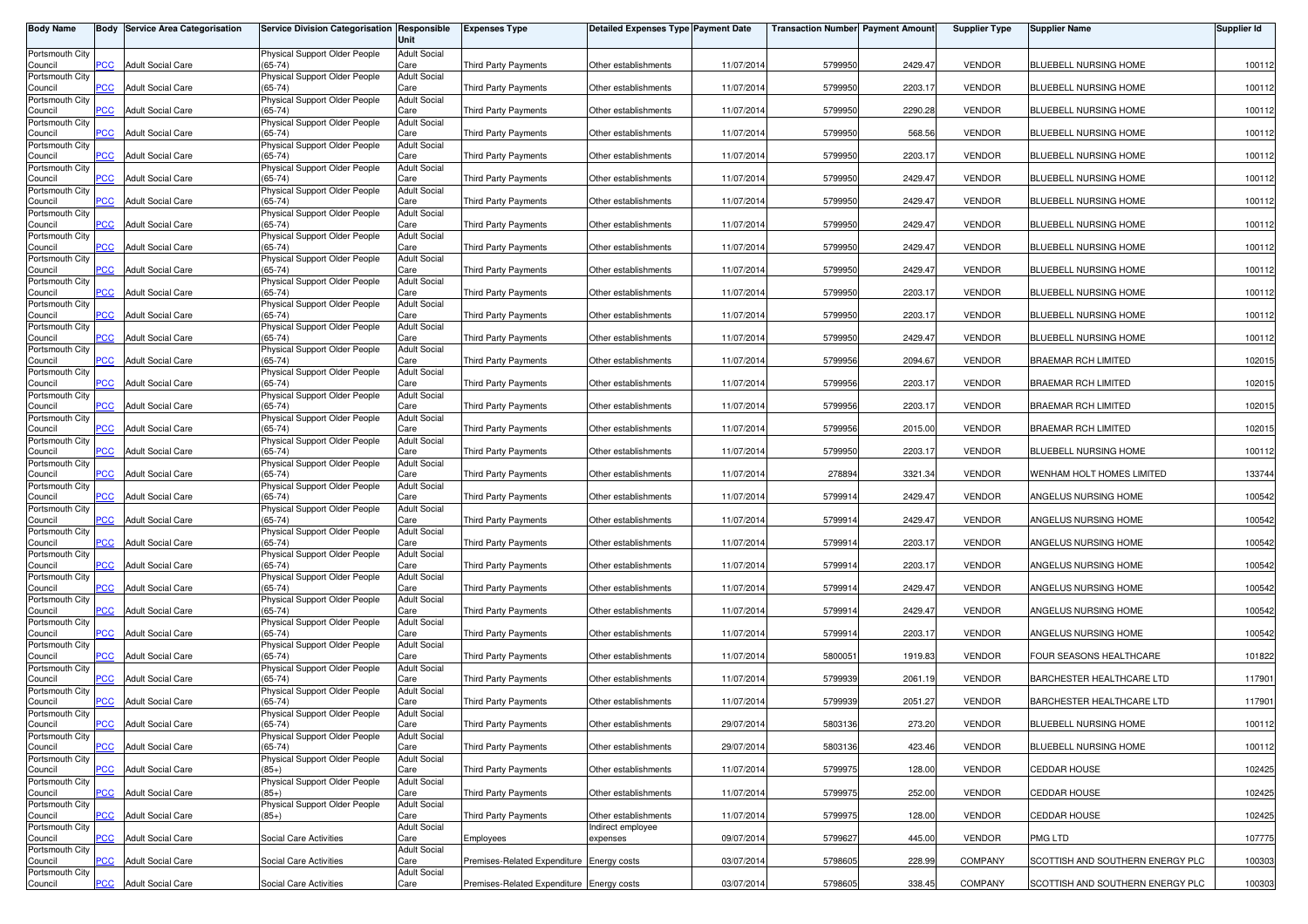| <b>Body Name</b>           |                | <b>Body Service Area Categorisation</b> | Service Division Categorisation Responsible | Unit                        | <b>Expenses Type</b>        | <b>Detailed Expenses Type Payment Date</b> |            | <b>Transaction Number Payment Amount</b> |         | <b>Supplier Type</b> | <b>Supplier Name</b> | <b>Supplier Id</b> |
|----------------------------|----------------|-----------------------------------------|---------------------------------------------|-----------------------------|-----------------------------|--------------------------------------------|------------|------------------------------------------|---------|----------------------|----------------------|--------------------|
| Portsmouth City            |                |                                         |                                             | <b>Adult Social</b>         |                             |                                            |            |                                          |         |                      |                      |                    |
| Council<br>Portsmouth City | PCC            | <b>Adult Social Care</b>                | Social Care Activities                      | Care<br><b>Adult Social</b> | <b>Third Party Payments</b> | Other establishments                       | 04/07/2014 | 278809                                   | 200.45  | <b>VENDOR</b>        | SAFEGUARDING GP      | 137636             |
| Council<br>Portsmouth City | $\overline{C}$ | <b>Adult Social Care</b>                | Social Care Activities                      | Care<br><b>Adult Social</b> | Third Party Payments        | Other establishments                       | 04/07/2014 | 278809                                   | 186.31  | <b>VENDOR</b>        | SAFEGUARDING GP      | 137636             |
| Council                    | $\overline{C}$ | <b>Adult Social Care</b>                | Social Care Activities                      | Care                        | Third Party Payments        | Other establishments                       | 04/07/2014 | 278809                                   | 186.31  | <b>VENDOR</b>        | SAFEGUARDING GP      | 137636             |
| Portsmouth City<br>Council | <b>PCC</b>     | <b>Adult Social Care</b>                | Social Care Activities                      | <b>Adult Social</b><br>Care | Third Party Payments        | Other establishments                       | 04/07/2014 | 278809                                   | 186.31  | <b>VENDOR</b>        | SAFEGUARDING GP      | 137636             |
| Portsmouth City<br>Council | $\overline{C}$ | <b>Adult Social Care</b>                | Social Care Activities                      | <b>Adult Social</b><br>Care | <b>Third Party Payments</b> | Other establishments                       | 04/07/2014 | 278809                                   | 186.31  | <b>VENDOR</b>        | SAFEGUARDING GP      | 137636             |
| Portsmouth City            |                | <b>Adult Social Care</b>                | Social Care Activities                      | <b>Adult Social</b>         |                             |                                            |            |                                          |         | <b>VENDOR</b>        | SAFEGUARDING GP      |                    |
| Council<br>Portsmouth City | <b>PCC</b>     |                                         |                                             | Care<br><b>Adult Social</b> | Third Party Payments        | Other establishments                       | 04/07/2014 | 278810                                   | 186.31  |                      |                      | 137636             |
| Council<br>Portsmouth City | PCC            | <b>Adult Social Care</b>                | Social Care Activities                      | Care<br><b>Adult Social</b> | Third Party Payments        | Other establishments                       | 04/07/2014 | 278810                                   | 186.31  | <b>VENDOR</b>        | SAFEGUARDING GP      | 137636             |
| Council<br>Portsmouth City | <b>PCC</b>     | <b>Adult Social Care</b>                | Social Care Activities                      | Care<br><b>Adult Social</b> | Third Party Payments        | Other establishments                       | 04/07/2014 | 278810                                   | 186.31  | <b>VENDOR</b>        | SAFEGUARDING GP      | 137636             |
| Council                    | PСC            | <b>Adult Social Care</b>                | Social Care Activities                      | Care                        | <b>Third Party Payments</b> | Other establishments                       | 04/07/2014 | 278810                                   | 186.31  | <b>VENDOR</b>        | SAFEGUARDING GP      | 137636             |
| Portsmouth City<br>Council | $\overline{C}$ | <b>Adult Social Care</b>                | Social Care Activities                      | <b>Adult Social</b><br>Care | <b>Third Party Payments</b> | Other establishments                       | 04/07/2014 | 278810                                   | 186.31  | <b>VENDOR</b>        | SAFEGUARDING GP      | 137636             |
| Portsmouth City<br>Council | PCC            | <b>Adult Social Care</b>                | <b>Social Care Activities</b>               | <b>Adult Social</b><br>Care | Third Party Payments        | Other establishments                       | 04/07/2014 | 278810                                   | 186.31  | <b>VENDOR</b>        | SAFEGUARDING GP      | 137636             |
| Portsmouth City            |                |                                         |                                             | <b>Adult Social</b>         |                             |                                            |            |                                          |         |                      |                      |                    |
| Council<br>Portsmouth City | PCC            | <b>Adult Social Care</b>                | Social Care Activities                      | Care<br><b>Adult Social</b> | Third Party Payments        | Other establishments                       | 04/07/2014 | 278810                                   | 205.89  | <b>VENDOR</b>        | SAFEGUARDING GP      | 137636             |
| Council<br>Portsmouth City | PСC            | <b>Adult Social Care</b>                | Social Care Activities                      | Care<br><b>Adult Social</b> | <b>Third Party Payments</b> | Other establishments                       | 04/07/2014 | 278810                                   | 186.31  | <b>VENDOR</b>        | SAFEGUARDING GP      | 137636             |
| Council                    | PCC            | <b>Adult Social Care</b>                | Social Care Activities                      | Care                        | Third Party Payments        | Other establishments                       | 04/07/2014 | 27881                                    | 186.31  | <b>VENDOR</b>        | SAFEGUARDING GP      | 137636             |
| Portsmouth City<br>Council | <b>PCC</b>     | <b>Adult Social Care</b>                | Social Care Activities                      | <b>Adult Social</b><br>Care | Third Party Payments        | Other establishments                       | 04/07/2014 | 278810                                   | 186.31  | <b>VENDOR</b>        | SAFEGUARDING GP      | 137636             |
| Portsmouth City<br>Council | PCC.           | <b>Adult Social Care</b>                | Social Care Activities                      | <b>Adult Social</b><br>Care | Third Party Payments        | Other establishments                       | 07/07/2014 | 5799117                                  | 223.29  | <b>VENDOR</b>        | SAFEGUARDING GP      | 137636             |
| Portsmouth City            | PCC            | <b>Adult Social Care</b>                | Social Care Activities                      | <b>Adult Social</b><br>Care | Third Party Payments        | Other establishments                       | 07/07/2014 | 5799117                                  | 223.29  | <b>VENDOR</b>        | SAFEGUARDING GP      | 137636             |
| Council<br>Portsmouth City |                |                                         |                                             | <b>Adult Social</b>         |                             |                                            |            |                                          |         |                      |                      |                    |
| Council<br>Portsmouth City | PСC            | <b>Adult Social Care</b>                | Social Care Activities                      | Care<br><b>Adult Social</b> | <b>Third Party Payments</b> | Other establishments                       | 07/07/2014 | 5799117                                  | 223.29  | <b>VENDOR</b>        | SAFEGUARDING GP      | 137636             |
| Council<br>Portsmouth City | PCC            | <b>Adult Social Care</b>                | Social Care Activities                      | Care<br><b>Adult Social</b> | Third Party Payments        | Other establishments                       | 07/07/2014 | 5799117                                  | 225.48  | <b>VENDOR</b>        | SAFEGUARDING GP      | 137636             |
| Council                    | PCC            | <b>Adult Social Care</b>                | Social Care Activities                      | Care                        | Third Party Payments        | Other establishments                       | 07/07/2014 | 5799117                                  | 225.48  | <b>VENDOR</b>        | SAFEGUARDING GP      | 137636             |
| Portsmouth City<br>Council | PCC            | <b>Adult Social Care</b>                | Social Care Activities                      | <b>Adult Social</b><br>Care | Third Party Payments        | Other establishments                       | 07/07/2014 | 5799117                                  | 186.31  | <b>VENDOR</b>        | SAFEGUARDING GP      | 137636             |
| Portsmouth City<br>Council | PСC            | <b>Adult Social Care</b>                | Social Care Activities                      | <b>Adult Social</b><br>Care | Third Party Payments        | Other establishments                       | 07/07/2014 | 5799117                                  | 186.31  | <b>VENDOR</b>        | SAFEGUARDING GP      | 137636             |
| Portsmouth City            |                |                                         |                                             | <b>Adult Social</b>         |                             |                                            |            |                                          |         |                      |                      |                    |
| Council<br>Portsmouth City | PСC            | <b>Adult Social Care</b>                | Social Care Activities                      | Care<br><b>Adult Social</b> | Third Party Payments        | Other establishments                       | 07/07/2014 | 5799117                                  | 186.31  | <b>VENDOR</b>        | SAFEGUARDING GP      | 137636             |
| Council<br>Portsmouth City | <b>PCC</b>     | <b>Adult Social Care</b>                | Social Care Activities                      | Care<br><b>Adult Social</b> | Third Party Payments        | Other establishments                       | 07/07/2014 | 5799117                                  | 186.31  | <b>VENDOR</b>        | SAFEGUARDING GP      | 137636             |
| Council                    | PCC.           | <b>Adult Social Care</b>                | Social Care Activities                      | Care                        | Third Party Payments        | Other establishments                       | 07/07/2014 | 278824                                   | 1000.00 | <b>VENDOR</b>        | SAFEGUARDING GP      | 137636             |
| Portsmouth City<br>Council | $\overline{C}$ | <b>Adult Social Care</b>                | Social Care Activities                      | <b>Adult Social</b><br>Care | Third Party Payments        | Other establishments                       | 14/07/2014 | 5800383                                  | 186.31  | <b>VENDOR</b>        | SAFEGUARDING GP      | 137636             |
| Portsmouth City<br>Council | PСC            | <b>Adult Social Care</b>                | Social Care Activities                      | <b>Adult Social</b><br>Care | <b>Third Party Payments</b> | Other establishments                       | 14/07/2014 | 5800383                                  | 186.31  | <b>VENDOR</b>        | SAFEGUARDING GP      | 137636             |
| Portsmouth City<br>Council | <b>PCC</b>     | <b>Adult Social Care</b>                | Social Care Activities                      | <b>Adult Social</b><br>Care | Third Party Payments        | Other establishments                       | 14/07/2014 | 5800383                                  | 245.06  | <b>VENDOR</b>        | SAFEGUARDING GP      | 137636             |
| Portsmouth City            |                |                                         |                                             | <b>Adult Social</b>         |                             |                                            |            |                                          |         |                      |                      |                    |
| Council<br>Portsmouth City | <b>PCC</b>     | <b>Adult Social Care</b>                | Social Care Activities                      | Care<br><b>Adult Social</b> | Third Party Payments        | Other establishments                       | 14/07/2014 | 5800382                                  | 227.65  | <b>VENDOR</b>        | SAFEGUARDING GP      | 137636             |
| Council<br>Portsmouth City | <b>PCC</b>     | <b>Adult Social Care</b>                | Social Care Activities                      | Care<br><b>Adult Social</b> | Third Party Payments        | Other establishments                       | 14/07/2014 | 5800382                                  | 227.65  | <b>VENDOR</b>        | SAFEGUARDING GP      | 137636             |
| Council                    | <b>PCC</b>     | <b>Adult Social Care</b>                | Social Care Activities                      | Care                        | Third Party Payments        | Other establishments                       | 14/07/2014 | 5800382                                  | 224.39  | <b>VENDOR</b>        | SAFEGUARDING GP      | 137636             |
| Portsmouth City<br>Council | <b>PCC</b>     | <b>Adult Social Care</b>                | Social Care Activities                      | <b>Adult Social</b><br>Care | Third Party Payments        | Other establishments                       | 14/07/2014 | 5800382                                  | 186.31  | <b>VENDOR</b>        | SAFEGUARDING GP      | 137636             |
| Portsmouth City<br>Council | PCC            | <b>Adult Social Care</b>                | Social Care Activities                      | <b>Adult Social</b><br>Care | Third Party Payments        | Other establishments                       | 14/07/2014 | 5800382                                  | 222.21  | <b>VENDOR</b>        | SAFEGUARDING GP      | 137636             |
| Portsmouth City            |                |                                         | Social Care Activities                      | <b>Adult Social</b>         |                             |                                            |            |                                          |         |                      |                      |                    |
| Council<br>Portsmouth City | PСC            | <b>Adult Social Care</b>                |                                             | Care<br><b>Adult Social</b> | Third Party Payments        | Other establishments                       | 14/07/2014 | 5800382                                  | 227.65  | <b>VENDOR</b>        | SAFEGUARDING GP      | 137636             |
| Council<br>Portsmouth City | PCC            | <b>Adult Social Care</b>                | Social Care Activities                      | Care<br><b>Adult Social</b> | Third Party Payments        | Other establishments                       | 14/07/2014 | 5800382                                  | 186.31  | <b>VENDOR</b>        | SAFEGUARDING GP      | 137636             |
| Council<br>Portsmouth City | PСC            | <b>Adult Social Care</b>                | Social Care Activities                      | Care<br><b>Adult Social</b> | Third Party Payments        | Other establishments                       | 31/07/2014 | 5803937                                  | 186.31  | <b>VENDOR</b>        | SAFEGUARDING GP      | 137636             |
| Council                    | <b>PCC</b>     | <b>Adult Social Care</b>                | Social Care Activities                      | Care                        | <b>Third Party Payments</b> | Other establishments                       | 31/07/2014 | 5803937                                  | 186.31  | <b>VENDOR</b>        | SAFEGUARDING GP      | 137636             |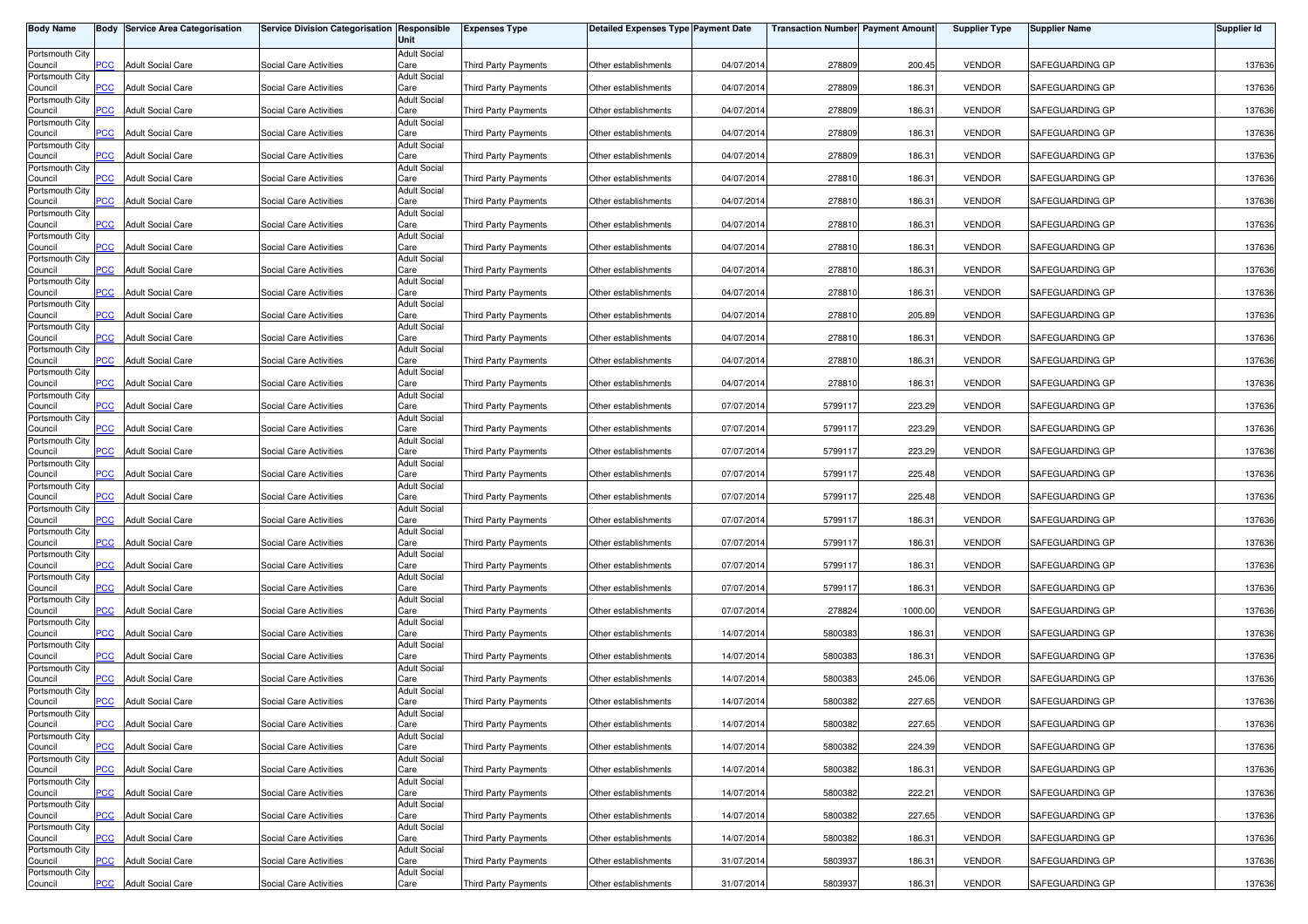| <b>Body Name</b>           |            | <b>Body Service Area Categorisation</b> | Service Division Categorisation Responsible           | Unit                        | <b>Expenses Type</b>        | <b>Detailed Expenses Type Payment Date</b> |            | <b>Transaction Number Payment Amount</b> |         | <b>Supplier Type</b> | <b>Supplier Name</b>        | <b>Supplier Id</b> |
|----------------------------|------------|-----------------------------------------|-------------------------------------------------------|-----------------------------|-----------------------------|--------------------------------------------|------------|------------------------------------------|---------|----------------------|-----------------------------|--------------------|
| Portsmouth City<br>Council | <b>PCC</b> | <b>Adult Social Care</b>                | Social Care Activities                                | <b>Adult Social</b><br>Care | <b>Third Party Payments</b> | Other establishments                       | 31/07/201  | 5803937                                  | 186.31  | <b>VENDOR</b>        | SAFEGUARDING GP             | 137636             |
| Portsmouth City            |            |                                         |                                                       | <b>Adult Social</b>         |                             |                                            |            |                                          |         |                      |                             |                    |
| Council<br>Portsmouth City | <b>PCC</b> | <b>Adult Social Care</b>                | <b>Social Care Activities</b>                         | Care<br><b>Adult Social</b> | Third Party Payments        | Other establishments                       | 31/07/201  | 5803937                                  | 186.31  | <b>VENDOR</b>        | SAFEGUARDING GP             | 137636             |
| Council<br>Portsmouth City | <b>PCC</b> | <b>Adult Social Care</b>                | Social Care Activities                                | Care<br><b>Adult Social</b> | Third Party Payments        | Other establishments                       | 31/07/201  | 5803937                                  | 186.31  | <b>VENDOR</b>        | SAFEGUARDING GP             | 137636             |
| Council<br>Portsmouth City | PСC        | <b>Adult Social Care</b>                | Social Care Activities                                | Care<br><b>Adult Social</b> | <b>Third Party Payments</b> | Other establishments                       | 31/07/201  | 5803937                                  | 213.51  | <b>VENDOR</b>        | SAFEGUARDING GP             | 137636             |
| Council                    | <b>PCC</b> | <b>Adult Social Care</b>                | Social Care Activities                                | Care                        | <b>Third Party Payments</b> | Other establishments                       | 31/07/201  | 5803937                                  | 210.79  | <b>VENDOR</b>        | SAFEGUARDING GP             | 137636             |
| Portsmouth City<br>Council | <b>PCC</b> | <b>Adult Social Care</b>                | Social Care Activities                                | <b>Adult Social</b><br>Care | Third Party Payments        | Other establishments                       | 31/07/201  | 5803937                                  | 186.31  | <b>VENDOR</b>        | SAFEGUARDING GP             | 137636             |
| Portsmouth City<br>Council | <b>PCC</b> | <b>Adult Social Care</b>                | Social Care Activities                                | <b>Adult Social</b><br>Care | Third Party Payments        | Other establishments                       | 31/07/201  | 5803937                                  | 208.00  | <b>VENDOR</b>        | SAFEGUARDING GP             | 137636             |
| Portsmouth City<br>Council | <b>PCC</b> | <b>Adult Social Care</b>                | Social Care Activities                                | <b>Adult Social</b><br>Care | Third Party Payments        | Other establishments                       | 31/07/201  | 5803937                                  | 186.31  | <b>VENDOR</b>        | SAFEGUARDING GP             | 137636             |
| Portsmouth City<br>Council | PСC        | <b>Adult Social Care</b>                | Social Care Activities                                | <b>Adult Social</b><br>Care | <b>Third Party Payments</b> | Other establishments                       | 31/07/201  | 5803937                                  | 202.63  | <b>VENDOR</b>        | SAFEGUARDING GP             | 137636             |
| Portsmouth City            |            |                                         |                                                       | <b>Adult Social</b>         |                             |                                            |            |                                          |         |                      |                             |                    |
| Council<br>Portsmouth City | <b>PCC</b> | <b>Adult Social Care</b>                | Social Care Activities<br>Social Support - Substance  | Care<br><b>Adult Social</b> | Third Party Payments        | Other establishments                       | 31/07/201  | 5803937                                  | 186.31  | <b>VENDOR</b>        | SAFEGUARDING GP             | 137636             |
| Council<br>Portsmouth City | PCC        | <b>Adult Social Care</b>                | nisuse support<br>Social Support - Substance          | Care<br><b>Adult Social</b> | <b>Third Party Payments</b> | Other establishments                       | 11/07/201  | 5800267                                  | 1190.00 | <b>VENDOR</b>        | TTP COUNSELLING CENTRE LTD  | 136416             |
| Council<br>Portsmouth City | <b>PCC</b> | <b>Adult Social Care</b>                | misuse support<br>Social Support - Substance          | Care<br><b>Adult Social</b> | Third Party Payments        | Other establishments                       | 17/07/201  | 5801140                                  | 1200.00 | <b>VENDOR</b>        | TTP COUNSELLING CENTRE LTD  | 136416             |
| Council                    | <b>PCC</b> | <b>Adult Social Care</b>                | misuse support                                        | Care                        | Third Party Payments        | Other establishments                       | 22/07/201  | 5801735                                  | 1190.00 | <b>VENDOR</b>        | TTP COUNSELLING CENTRE LTD  | 136416             |
| Portsmouth City<br>Council | <b>PCC</b> | <b>Adult Social Care</b>                | Social Support - Support for Carer Care               | <b>Adult Social</b>         | Third Party Payments        | Other establishments                       | 31/07/201  | 580378                                   | 48.32   | <b>VENDOR</b>        | CHESHIRE HOMES              | 100957             |
| Portsmouth City<br>Council | <b>PCC</b> | <b>Adult Social Care</b>                | Social Support - Support for Carer Care               | <b>Adult Social</b>         | Third Party Payments        | Other establishments                       | 03/07/201  | 5798490                                  | 289.92  | <b>VENDOR</b>        | APEX PROPERTY VENTURES LTD  | 108437             |
| Portsmouth City<br>Council | PCC        | Adult Social Care                       | Social Support - Support for Carer Care               | <b>Adult Social</b>         | <b>Third Party Payments</b> | Other establishments                       | 03/07/201  | 5798526                                  | 102.68  | <b>VENDOR</b>        | COMMUNITY ANGELS LTD        | 139111             |
| Portsmouth City<br>Council | <b>PCC</b> | <b>Adult Social Care</b>                | Social Support - Support for Carer Care               | <b>Adult Social</b>         | Third Party Payments        | Other establishments                       | 03/07/201  | 5798526                                  | 434.88  | <b>VENDOR</b>        | COMMUNITY ANGELS LTD        | 139111             |
| Portsmouth City<br>Council | ۲CС        | Adult Social Care                       | Social Support - Support for Carer Care               | <b>Adult Social</b>         | <b>Third Party Payments</b> | Other establishments                       | 03/07/201  | 5798526                                  | 270.40  | <b>VENDOR</b>        | COMMUNITY ANGELS LTD        | 139111             |
| Portsmouth City            |            |                                         |                                                       | <b>Adult Social</b>         |                             |                                            |            |                                          |         |                      |                             |                    |
| Council<br>Portsmouth City | <b>PCC</b> | <b>Adult Social Care</b>                | Social Support - Support for Carer Care               | <b>Adult Social</b>         | Third Party Payments        | Other establishments                       | 03/07/201  | 5798526                                  | 144.96  | <b>VENDOR</b>        | COMMUNITY ANGELS LTD        | 139111             |
| Council<br>Portsmouth City | PCC        | <b>Adult Social Care</b>                | Social Support - Support for Carer Care               | Adult Social                | <b>Third Party Payments</b> | Other establishments                       | 03/07/201  | 5798526                                  | 72.48   | <b>VENDOR</b>        | <b>COMMUNITY ANGELS LTD</b> | 139111             |
| Council<br>Portsmouth City | <b>PCC</b> | <b>Adult Social Care</b>                | Social Support - Support for Carer Care               | <b>Adult Social</b>         | Third Party Payments        | Other establishments                       | 03/07/201  | 5798526                                  | 96.64   | <b>VENDOR</b>        | COMMUNITY ANGELS LTD        | 139111             |
| Council<br>Portsmouth City | <b>PCC</b> | <b>Adult Social Care</b>                | Social Support - Support for Carer Care               | <b>Adult Social</b>         | Third Party Payments        | Other establishments                       | 03/07/201  | 5798526                                  | 162.24  | <b>VENDOR</b>        | <b>COMMUNITY ANGELS LTD</b> | 139111             |
| Council                    | <b>PCC</b> | <b>Adult Social Care</b>                | Social Support - Support for Carer Care               |                             | <b>Third Party Payments</b> | Other establishments                       | 03/07/201  | 5798526                                  | 289.92  | <b>VENDOR</b>        | COMMUNITY ANGELS LTD        | 139111             |
| Portsmouth City<br>Council | <b>PCC</b> | <b>Adult Social Care</b>                | Social Support - Support for Carer Care               | <b>Adult Social</b>         | Third Party Payments        | Other establishments                       | 03/07/2014 | 5798526                                  | 283.88  | <b>VENDOR</b>        | <b>COMMUNITY ANGELS LTD</b> | 139111             |
| Portsmouth City<br>Council | PCC        | Adult Social Care                       | Social Support - Support for Carer Care               | <b>Adult Social</b>         | Third Party Payments        | Other establishments                       | 09/07/201  | 5799608                                  | 39.98   | <b>VENDOR</b>        | NIGHTINGALES GOLDEN CARE    | 103699             |
| Portsmouth City<br>Council | <b>PCC</b> | <b>Adult Social Care</b>                | Social Support - Support for Carer Care               | <b>Adult Social</b>         | Third Party Payments        | Other establishments                       | 15/07/201  | 5800433                                  | 211.40  | <b>VENDOR</b>        | COMMUNITY ANGELS LTD        | 139111             |
| Portsmouth City<br>Council | PСC        | <b>Adult Social Care</b>                | Social Support - Support for Carer Care               | <b>Adult Social</b>         | <b>Third Party Payments</b> | Other establishments                       | 15/07/201  | 5800433                                  | 289.92  | <b>VENDOR</b>        | <b>COMMUNITY ANGELS LTD</b> | 139111             |
| Portsmouth City            | <b>PCC</b> | <b>Adult Social Care</b>                | Social Support - Support for Carer Care               | <b>Adult Social</b>         | Third Party Payments        | Other establishments                       | 21/07/201  | 5801543                                  | 78.96   | <b>VENDOR</b>        | SAGA HOMECARE               |                    |
| Council<br>Portsmouth City |            |                                         |                                                       | <b>Adult Social</b>         |                             |                                            |            |                                          |         |                      |                             | 137338             |
| Council<br>Portsmouth City | <b>PCC</b> | <b>Adult Social Care</b>                | Social Support - Support for Carer Care               | <b>Adult Social</b>         | <b>Third Party Payments</b> | Other establishments                       | 31/07/2014 | 5803755                                  | 193.28  | <b>VENDOR</b>        | APEX PROPERTY VENTURES LTD  | 108437             |
| Council<br>Portsmouth City | <b>PCC</b> | <b>Adult Social Care</b>                | Social Support - Support for Carer Care               | Adult Social                | Third Party Payments        | Other establishments                       | 31/07/2014 | 5803910                                  | 193.28  | <b>VENDOR</b>        | NIGHTINGALES GOLDEN CARE    | 103699             |
| Council<br>Portsmouth City | <b>PCC</b> | <b>Adult Social Care</b>                | Social Support - Support for Carer Care               | <b>Adult Social</b>         | Third Party Payments        | Other establishments                       | 31/07/2014 | 5803789                                  | 96.64   | <b>VENDOR</b>        | <b>COMMUNITY ANGELS LTD</b> | 139111             |
| Council                    | <b>PCC</b> | <b>Adult Social Care</b>                | Social Support - Support for Carer Care               |                             | Third Party Payments        | Other establishments                       | 31/07/2014 | 5803789                                  | 434.88  | <b>VENDOR</b>        | COMMUNITY ANGELS LTD        | 139111             |
| Portsmouth City<br>Council | <b>PCC</b> | <b>Adult Social Care</b>                | Social Support - Support for Carer Care               | <b>Adult Social</b>         | Third Party Payments        | Other establishments                       | 31/07/2014 | 5803789                                  | 297.44  | <b>VENDOR</b>        | COMMUNITY ANGELS LTD        | 139111             |
| Portsmouth City<br>Council | <b>PCC</b> | <b>Adult Social Care</b>                | Social Support - Support for Carer Care               | <b>Adult Social</b>         | Third Party Payments        | Other establishments                       | 31/07/201  | 5803789                                  | 48.32   | <b>VENDOR</b>        | COMMUNITY ANGELS LTD        | 139111             |
| Portsmouth City<br>Council | <b>PCC</b> | <b>Adult Social Care</b>                | Social Support - Support for Carer Care               | <b>Adult Social</b>         | Third Party Payments        | Other establishments                       | 31/07/2014 | 5803789                                  | 96.64   | <b>VENDOR</b>        | COMMUNITY ANGELS LTD        | 139111             |
| Portsmouth City<br>Council | PCC        | <b>Adult Social Care</b>                | Social Support - Support for Carer Care               | <b>Adult Social</b>         | Third Party Payments        | Other establishments                       | 31/07/2014 | 5803789                                  | 47.32   | <b>VENDOR</b>        | <b>COMMUNITY ANGELS LTD</b> | 139111             |
| Portsmouth City<br>Council | <b>PCC</b> | <b>Adult Social Care</b>                | Support with Memory and<br>Cognition Adults (18 - 64) | <b>Adult Social</b><br>Care | Third Party Payments        | Other establishments                       | 03/07/2014 | 5798490                                  | 118.18  | <b>VENDOR</b>        | APEX PROPERTY VENTURES LTD  | 108437             |
|                            |            |                                         |                                                       |                             |                             |                                            |            |                                          |         |                      |                             |                    |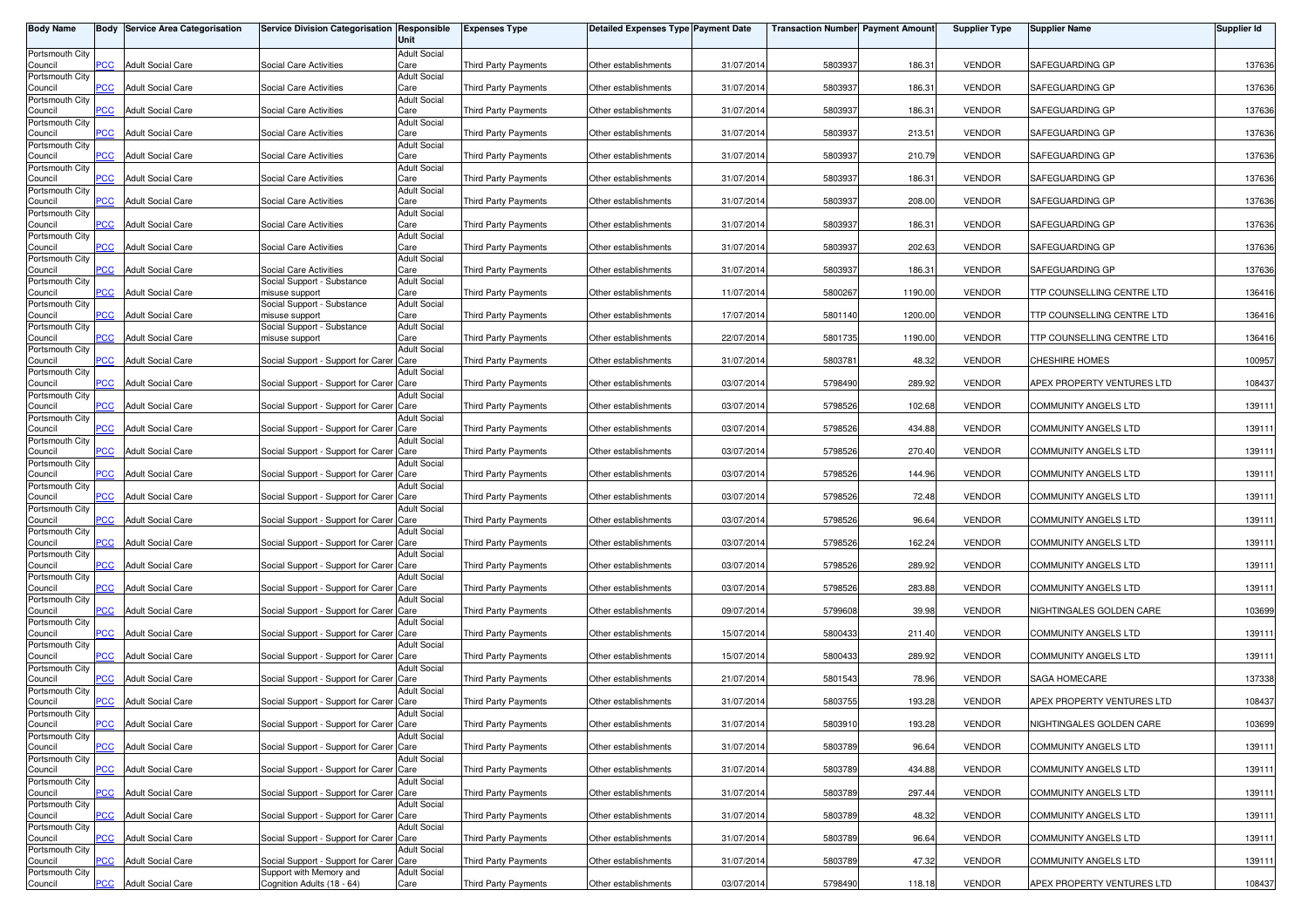| <b>Body Name</b>           | Body           | <b>Service Area Categorisation</b> | <b>Service Division Categorisation Responsible</b>                              | Unit                        | <b>Expenses Type</b>         | <b>Detailed Expenses Type Payment Date</b>      |            | <b>Transaction Number Payment Amount</b> |           | <b>Supplier Type</b> | <b>Supplier Name</b>                             | Supplier Id |
|----------------------------|----------------|------------------------------------|---------------------------------------------------------------------------------|-----------------------------|------------------------------|-------------------------------------------------|------------|------------------------------------------|-----------|----------------------|--------------------------------------------------|-------------|
| Portsmouth City            |                |                                    | Support with Memory and                                                         | <b>Adult Social</b>         |                              |                                                 |            |                                          |           |                      | CARE UK COMMUNITY PARTNERSHIPS                   |             |
| Council                    | <b>PCC</b>     | <b>Adult Social Care</b>           | Cognition Adults (18 - 64)                                                      | Care                        | <b>Third Party Payments</b>  | Other establishments                            | 28/07/2014 | 5803050                                  | 13847.92  | <b>VENDOR</b>        | LTD                                              | 101173      |
| Portsmouth City<br>Council | <b>PCC</b>     | <b>Adult Social Care</b>           | Support with Memory and<br>Cognition Adults (18 - 64)                           | <b>Adult Social</b><br>Care | <b>Third Party Payments</b>  | Other establishments                            | 31/07/2014 | 5803755                                  | 205.98    | <b>VENDOR</b>        | APEX PROPERTY VENTURES LTD                       | 108437      |
| Portsmouth City            |                |                                    |                                                                                 | <b>Adult Social</b>         |                              |                                                 |            |                                          |           |                      | FIRST WESSEX (PORTSMOUTH FOYER                   |             |
| Council<br>Portsmouth City | $\overline{C}$ | <b>Housing Services</b>            | <b>Supporting People</b>                                                        | Care<br><b>Adult Social</b> | <b>Third Party Payments</b>  | Other establishments                            | 01/07/2014 | 5797774                                  | 2493.15   | <b>VENDOR</b>        | LTD)<br>FIRST WESSEX (PORTSMOUTH FOYER           | 101693      |
| Council                    | сC             | Housing Services                   | <b>Supporting People</b>                                                        | Care                        | Third Party Payments         | Other establishments                            | 01/07/2014 | 5797774                                  | 25354.56  | <b>VENDOR</b>        | LTD)                                             | 101693      |
| Portsmouth City            |                |                                    |                                                                                 | <b>Adult Social</b>         |                              |                                                 |            |                                          |           |                      | FIRST WESSEX (PORTSMOUTH FOYER                   |             |
| Council<br>Portsmouth City | PСC            | <b>Housing Services</b>            | <b>Supporting People</b>                                                        | Care<br><b>Adult Social</b> | <b>Third Party Payments</b>  | Other establishments                            | 29/07/201  | 5803162                                  | 2493.15   | <b>VENDOR</b>        | LTD)<br>FIRST WESSEX (PORTSMOUTH FOYER           | 101693      |
| Council                    | PСC            | <b>Housing Services</b>            | <b>Supporting People</b>                                                        | Care                        | Third Party Payments         | Other establishments                            | 29/07/2014 | 5803162                                  | 25354.56  | <b>VENDOR</b>        | LTD)                                             | 101693      |
| Portsmouth City            | PСC            |                                    |                                                                                 | <b>Adult Social</b><br>Care | <b>Supplies and Services</b> |                                                 | 01/07/2014 | 5797769                                  | 9620.00   | <b>VENDOR</b>        | EDUCATION BUSINESS PARTNERSHIP LTD<br>P & SE⊦    | 104311      |
| Council<br>Portsmouth City |                | <b>Planning services</b>           | <b>Community Development</b>                                                    | <b>Adult Social</b>         |                              | Grants and subscriptions                        |            |                                          |           |                      | EDUCATION BUSINESS PARTNERSHIP LTD               |             |
| Council                    | PСC            | <b>Planning services</b>           | <b>Community Development</b>                                                    | Care                        | Supplies and Services        | Grants and subscriptions                        | 01/07/2014 | 5797769                                  | 4330.00   | <b>VENDOR</b>        | P & SE⊦                                          | 104311      |
| Portsmouth City<br>Council | сc             | Planning services                  | <b>Community Development</b>                                                    | <b>Adult Social</b><br>Care | <b>Supplies and Services</b> | Grants and subscriptions                        | 01/07/2014 | 5797813                                  | 10000.00  | <b>VENDOR</b>        | NEW PORTSMOUTH MIND BEFRIENDING<br><b>SCHEME</b> | 104789      |
| Portsmouth City            |                |                                    | Physical Support Older People                                                   | <b>Adult Social</b>         |                              | Equipment, furniture and                        |            |                                          |           |                      |                                                  |             |
| Council<br>Portsmouth City | $\overline{C}$ | <b>Adult Social Care</b>           | $(65-74)$                                                                       | Care<br><b>Adult Social</b> | <b>Supplies and Services</b> | naterials                                       | 18/07/2014 | 5801221                                  | 505.22    | <b>VENDOR</b>        | CLH HEALTHCARE GROUP LTD                         | 100625      |
| Council                    | PСC            | <b>Adult Social Care</b>           | Physical Support Adults (18 - 64)                                               | Care                        | Third Party Payments         | Other establishments                            | 15/07/2014 | 5800430                                  | 2276.33   | <b>VENDOR</b>        | COATE WATER CARE CO LTD                          | 138298      |
| Portsmouth City            |                |                                    |                                                                                 | Adult Social                |                              |                                                 |            |                                          |           |                      |                                                  |             |
| Council<br>Portsmouth City | PCC            | <b>Planning services</b>           | <b>Community Development</b>                                                    | Care<br><b>Adult Social</b> | Supplies and Services        | Grants and subscriptions                        | 01/07/2014 | 5797746                                  | 10000.00  | <b>VENDOR</b>        | COMMUNITY ACTION HAMPSHIRE                       | 127943      |
| Council                    | PСC            | Planning services                  | <b>Community Development</b>                                                    | Care                        | Supplies and Services        | Grants and subscriptions                        | 04/07/201  | 5798730                                  | 9466.00   | <b>VENDOR</b>        | COMMUNITY ACTION HAMPSHIRE                       | 127943      |
| Portsmouth City            | <b>PCC</b>     |                                    |                                                                                 | <b>Adult Social</b>         |                              |                                                 | 30/07/201  | 5803282                                  | 9466.00   | <b>VENDOR</b>        |                                                  |             |
| Council<br>Portsmouth City |                | <b>Planning services</b>           | <b>Community Development</b><br>Learning Disability Support Adults Adult Social | Care                        | Supplies and Services        | Grants and subscriptions<br>Customer and client |            |                                          |           |                      | COMMUNITY ACTION HAMPSHIRE                       | 127943      |
| Council                    | <b>PCC</b>     | <b>Adult Social Care</b>           | (18 - 64)                                                                       | Care                        | Income                       | receipts                                        | 22/07/2014 | 5801587                                  | $-321.16$ | <b>VENDOR</b>        | COMMUNITY INTEGRATED CARE (CIC)                  | 102442      |
| Portsmouth City<br>Council | <b>PCC</b>     | <b>Adult Social Care</b>           | earning Disability Support Adults Adult Social<br>$18 - 64$                     | Care                        | ncome                        | Customer and client<br>receipts                 | 23/07/2014 | 5801788                                  | $-548.70$ | <b>VENDOR</b>        | COMMUNITY INTEGRATED CARE (CIC)                  | 102442      |
| Portsmouth City            |                |                                    | earning Disability Support Adults Adult Social                                  |                             |                              | Customer and client                             |            |                                          |           |                      |                                                  |             |
| Council                    | PСC            | <b>Adult Social Care</b>           | $18 - 64$                                                                       | Care                        | ncome                        | receipts                                        | 23/07/2014 | 5801788                                  | $-353.40$ | <b>VENDOR</b>        | COMMUNITY INTEGRATED CARE (CIC)                  | 102442      |
| Portsmouth City<br>Council | 'СC            | <b>Adult Social Care</b>           | Learning Disability Support Adults Adult Social<br>18 - 64)                     | Care                        | ncome                        | Customer and client<br>receipts                 | 23/07/2014 | 5801788                                  | $-353.40$ | <b>VENDOR</b>        | COMMUNITY INTEGRATED CARE (CIC)                  | 102442      |
| Portsmouth City            |                |                                    | Learning Disability Support Adults Adult Social                                 |                             |                              | Customer and client                             |            |                                          |           |                      |                                                  |             |
| Council<br>Portsmouth City | PCC            | <b>Adult Social Care</b>           | $(18 - 64)$<br>Learning Disability Support Adults Adult Social                  | Care                        | ncome                        | receipts<br>Customer and client                 | 23/07/2014 | 5801788                                  | $-548.70$ | <b>VENDOR</b>        | COMMUNITY INTEGRATED CARE (CIC)                  | 102442      |
| Council                    | PСC            | <b>Adult Social Care</b>           | (18 - 64)                                                                       | Care                        | Income                       | receipts                                        | 23/07/2014 | 5801788                                  | $-353.40$ | <b>VENDOR</b>        | COMMUNITY INTEGRATED CARE (CIC)                  | 102442      |
| Portsmouth City            |                |                                    | Learning Disability Support Adults Adult Social                                 |                             |                              | Customer and client                             |            |                                          |           |                      |                                                  |             |
| Council<br>Portsmouth City | PCC            | <b>Adult Social Care</b>           | $(18 - 64)$<br>earning Disability Support Adults                                | Care<br><b>Adult Social</b> | Income                       | receipts                                        | 30/07/201  | 5803283                                  | $-548.70$ | <b>VENDOR</b>        | COMMUNITY INTEGRATED CARE (CIC)                  | 102442      |
| Council                    | PСC            | <b>Adult Social Care</b>           | (18 - 64)                                                                       | Care                        | Third Party Payments         | Other establishments                            | 11/07/2014 | 5799995                                  | 954.00    | <b>VENDOR</b>        | COMMUNITY INTEGRATED CARE (CIC)                  | 102442      |
| Portsmouth City<br>Council | PСC            | <b>Adult Social Care</b>           | Learning Disability Support Adults<br>$(18 - 64)$                               | <b>Adult Social</b><br>Care | <b>Third Party Payments</b>  | Other establishments                            | 22/07/201  | 5801587                                  | 5945.80   | <b>VENDOR</b>        | COMMUNITY INTEGRATED CARE (CIC)                  | 102442      |
| Portsmouth City            |                |                                    | Learning Disability Support Adults Adult Social                                 |                             |                              |                                                 |            |                                          |           |                      |                                                  |             |
| Council                    | PCC.           | <b>Adult Social Care</b>           | (18 - 64)                                                                       | Care                        | Third Party Payments         | Other establishments                            | 23/07/2014 | 5801788                                  | 55156.51  | <b>VENDOR</b>        | COMMUNITY INTEGRATED CARE (CIC)                  | 102442      |
| Portsmouth City<br>Council | PСC            | <b>Adult Social Care</b>           | earning Disability Support Adults Adult Social<br>$18 - 64$                     | Care                        | <b>Third Party Payments</b>  | Other establishments                            | 23/07/2014 | 5801788                                  | 10513.96  | <b>VENDOR</b>        | COMMUNITY INTEGRATED CARE (CIC)                  | 102442      |
| Portsmouth City            |                |                                    | earning Disability Support Adults Adult Social                                  |                             |                              |                                                 |            |                                          |           |                      |                                                  |             |
| Council<br>Portsmouth City | PСC            | <b>Adult Social Care</b>           | $18 - 64$<br>Learning Disability Support Adults Adult Social                    | Care                        | <b>Third Party Payments</b>  | Other establishments                            | 23/07/2014 | 5801788                                  | 5945.80   | <b>VENDOR</b>        | COMMUNITY INTEGRATED CARE (CIC)                  | 102442      |
| Council                    | сC             | <b>Adult Social Care</b>           | 18 - 64)                                                                        | Care                        | Third Party Payments         | Other establishments                            | 23/07/2014 | 5801788                                  | 5945.80   | <b>VENDOR</b>        | COMMUNITY INTEGRATED CARE (CIC)                  | 102442      |
| Portsmouth City            |                |                                    | Learning Disability Support Adults Adult Social                                 |                             |                              |                                                 |            |                                          |           |                      |                                                  |             |
| Council<br>Portsmouth City | PСC            | <b>Adult Social Care</b>           | (18 - 64)<br>earning Disability Support Adults Adult Social                     | Care                        | Third Party Payments         | Other establishments                            | 23/07/2014 | 5801788                                  | 5379.43   | <b>VENDOR</b>        | COMMUNITY INTEGRATED CARE (CIC)                  | 102442      |
| Council                    | <b>PCC</b>     | <b>Adult Social Care</b>           | $18 - 64$                                                                       | Care                        | <b>Third Party Payments</b>  | Other establishments                            | 23/07/2014 | 5801788                                  | 546.93    | <b>VENDOR</b>        | COMMUNITY INTEGRATED CARE (CIC)                  | 102442      |
| Portsmouth City<br>Council | <b>PCC</b>     | <b>Adult Social Care</b>           | Learning Disability Support Adults Adult Social<br>$(18 - 64)$                  | Care                        | Third Party Payments         | Other establishments                            | 23/07/2014 | 5801788                                  | 5379.43   | <b>VENDOR</b>        | COMMUNITY INTEGRATED CARE (CIC)                  | 102442      |
| Portsmouth City            |                |                                    | Learning Disability Support Adults Adult Social                                 |                             |                              |                                                 |            |                                          |           |                      |                                                  |             |
| Council                    | <b>PCC</b>     | <b>Adult Social Care</b>           | (18 - 64)                                                                       | Care                        | Third Party Payments         | Other establishments                            | 23/07/2014 | 5801788                                  | 1093.86   | <b>VENDOR</b>        | COMMUNITY INTEGRATED CARE (CIC)                  | 102442      |
| Portsmouth City<br>Council | <b>PCC</b>     | <b>Adult Social Care</b>           | Learning Disability Support Adults Adult Social<br>$(18 - 64)$                  | Care                        | Third Party Payments         | Other establishments                            | 23/07/2014 | 5801788                                  | 546.93    | <b>VENDOR</b>        | COMMUNITY INTEGRATED CARE (CIC)                  | 102442      |
| Portsmouth City            |                |                                    | Learning Disability Support Adults Adult Social                                 |                             |                              |                                                 |            |                                          |           |                      |                                                  |             |
| Council<br>Portsmouth City | PCC            | <b>Adult Social Care</b>           | (18 - 64)<br>earning Disability Support Adults Adult Social                     | Care                        | <b>Third Party Payments</b>  | Other establishments                            | 23/07/2014 | 5801788                                  | 1093.86   | <b>VENDOR</b>        | COMMUNITY INTEGRATED CARE (CIC)                  | 102442      |
| Council                    | PСC            | <b>Adult Social Care</b>           | $18 - 64$                                                                       | Care                        | Third Party Payments         | Other establishments                            | 23/07/2014 | 5801788                                  | 546.93    | <b>VENDOR</b>        | COMMUNITY INTEGRATED CARE (CIC)                  | 102442      |
| Portsmouth City            | PCC            | <b>Adult Social Care</b>           | Learning Disability Support Adults Adult Social<br>$(18 - 64)$                  | Care                        | Third Party Payments         | Other establishments                            | 23/07/2014 | 5801788                                  | 5379.43   | <b>VENDOR</b>        | COMMUNITY INTEGRATED CARE (CIC)                  | 102442      |
| Council<br>Portsmouth City |                |                                    | Learning Disability Support Adults Adult Social                                 |                             |                              |                                                 |            |                                          |           |                      |                                                  |             |
| Council                    | PСC            | <b>Adult Social Care</b>           | (18 - 64)                                                                       | Care                        | <b>Third Party Payments</b>  | Other establishments                            | 23/07/2014 | 5801788                                  | 109.39    | <b>VENDOR</b>        | COMMUNITY INTEGRATED CARE (CIC)                  | 102442      |
| Portsmouth City<br>Council | <b>PCC</b>     | <b>Adult Social Care</b>           | Learning Disability Support Adults Adult Social<br>$(18 - 64)$                  | Care                        | Third Party Payments         | Other establishments                            | 23/07/2014 | 5801788                                  | 7298.33   | <b>VENDOR</b>        | COMMUNITY INTEGRATED CARE (CIC)                  | 102442      |
|                            |                |                                    |                                                                                 |                             |                              |                                                 |            |                                          |           |                      |                                                  |             |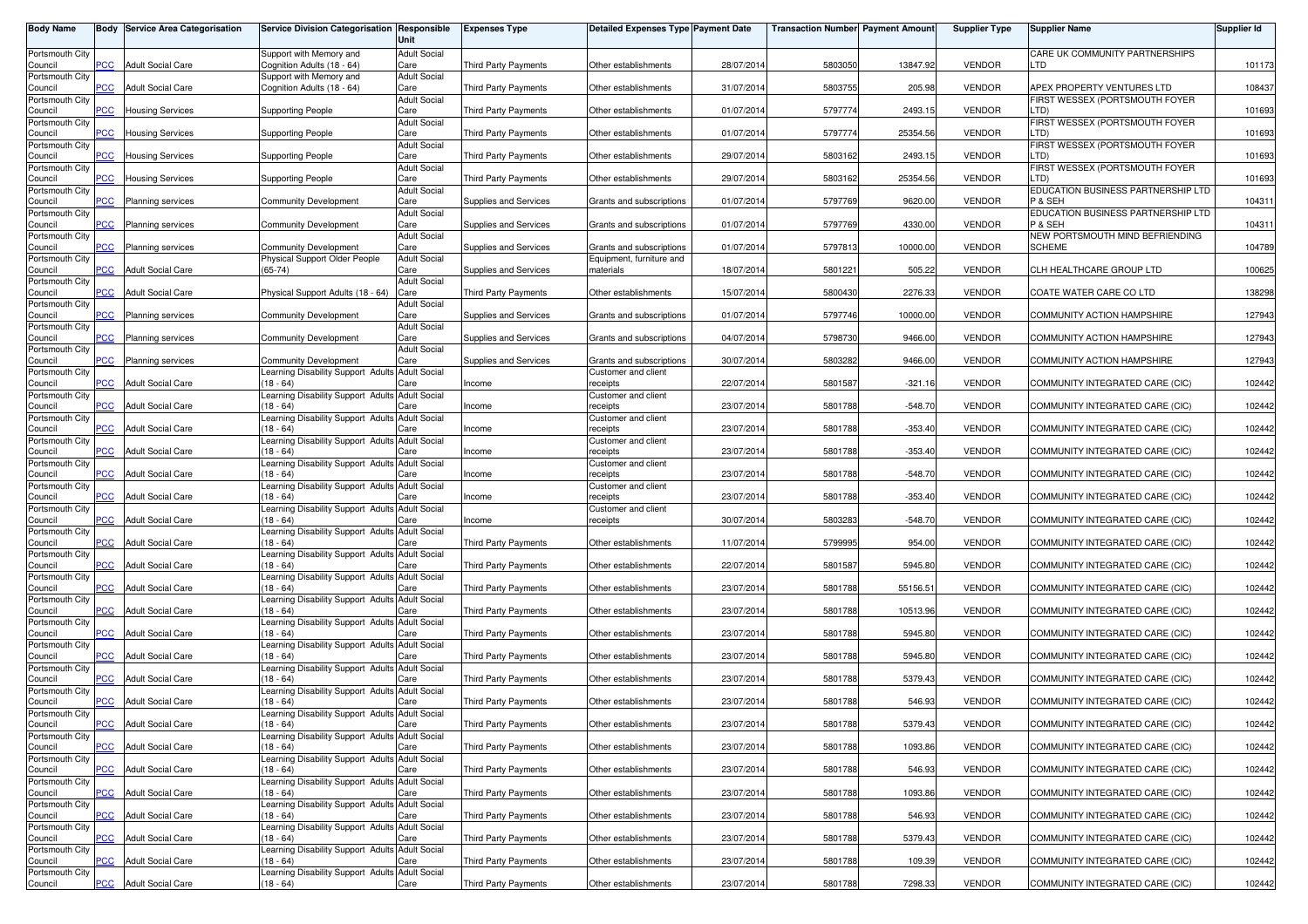| <b>Body Name</b>           | Body                     | <b>Service Area Categorisation</b> | Service Division Categorisation Responsible                       |                             | <b>Expenses Type</b>         | Detailed Expenses Type Payment Date                  |            | <b>Transaction Number Payment Amount</b> |           | <b>Supplier Type</b> | <b>Supplier Name</b>            | Supplier Id |
|----------------------------|--------------------------|------------------------------------|-------------------------------------------------------------------|-----------------------------|------------------------------|------------------------------------------------------|------------|------------------------------------------|-----------|----------------------|---------------------------------|-------------|
|                            |                          |                                    |                                                                   | Unit                        |                              |                                                      |            |                                          |           |                      |                                 |             |
| Portsmouth City<br>Council | PCC                      | <b>Adult Social Care</b>           | Learning Disability Support Adults Adult Social<br>(18 - 64)      | Care                        | Third Party Payments         | Other establishments                                 | 23/07/2014 | 5801788                                  | 1234.73   | <b>VENDOR</b>        | COMMUNITY INTEGRATED CARE (CIC) | 102442      |
| Portsmouth City            |                          |                                    | earning Disability Support Adults Adult Social                    |                             |                              |                                                      |            |                                          |           |                      |                                 |             |
| Council                    | $\overline{C}$           | <b>Adult Social Care</b>           | $18 - 64$                                                         | Care                        | <b>Third Party Payments</b>  | Other establishments                                 | 23/07/2014 | 5801788                                  | 15156.10  | <b>VENDOR</b>        | COMMUNITY INTEGRATED CARE (CIC) | 102442      |
| Portsmouth City<br>Council | $\overline{C}$           | <b>Adult Social Care</b>           | earning Disability Support Adults Adult Social<br>$18 - 64$       | Care                        | Third Party Payments         | Other establishments                                 | 30/07/2014 | 5803283                                  | 5379.43   | <b>VENDOR</b>        | COMMUNITY INTEGRATED CARE (CIC) | 102442      |
| Portsmouth City            |                          |                                    | earning Disability Support Adults Adult Social                    |                             |                              |                                                      |            |                                          |           |                      |                                 |             |
| Council                    | PСC                      | <b>Adult Social Care</b>           | $18 - 64$                                                         | Care                        | <b>Third Party Payments</b>  | Other establishments                                 | 30/07/2014 | 5803283                                  | 1194.90   | <b>VENDOR</b>        | COMMUNITY INTEGRATED CARE (CIC) | 102442      |
| Portsmouth City<br>Council | $\overline{C}$           | <b>Adult Social Care</b>           | Learning Disability Support Adults Adult Social<br>$(18 - 64)$    | Care                        | <b>Third Party Payments</b>  | Other establishments                                 | 23/07/2014 | 5801788                                  | 8884.95   | <b>VENDOR</b>        | COMMUNITY INTEGRATED CARE (CIC) | 102442      |
| Portsmouth City            |                          |                                    | Learning Disability Support Adults Adult Social                   |                             |                              |                                                      |            |                                          |           |                      |                                 |             |
| Council<br>Portsmouth City | <b>PCC</b>               | <b>Adult Social Care</b>           | $(18 - 64)$                                                       | Care<br><b>Adult Social</b> | Third Party Payments         | Other establishments<br>Customer and client          | 29/07/2014 | 5803145                                  | 9205.41   | <b>VENDOR</b>        | COMMUNITY INTEGRATED CARE (CIC) | 102442      |
| Council                    | <b>PCC</b>               | <b>Adult Social Care</b>           | Physical Support Adults (18 - 64)                                 | Care                        | Income                       | receipts                                             | 23/07/201  | 5801788                                  | $-321.16$ | <b>VENDOR</b>        | COMMUNITY INTEGRATED CARE (CIC) | 102442      |
| Portsmouth City            |                          |                                    |                                                                   | <b>Adult Social</b>         |                              |                                                      |            |                                          |           |                      |                                 |             |
| Council<br>Portsmouth City | PСC                      | <b>Adult Social Care</b>           | Commissioning & service delivery<br>Physical Support Older People | Care<br><b>Adult Social</b> | Third Party Payments         | Other establishments                                 | 16/07/2014 | 5800564                                  | 939.80    | <b>VENDOR</b>        | COMPLETE CARE CONSULTANTS LTD   | 139371      |
| Council                    | $\overline{\text{p}}$ CC | <b>Adult Social Care</b>           | $(65-74)$                                                         | Care                        | Third Party Payments         | Other establishments                                 | 11/07/201  | 5799999                                  | 2139.00   | <b>VENDOR</b>        | CONTEMPLATION HOMES LIMITED     | 101879      |
| Portsmouth City            |                          |                                    | Physical Support Older People                                     | <b>Adult Social</b>         |                              |                                                      |            |                                          |           |                      |                                 |             |
| Council<br>Portsmouth City | PCC                      | <b>Adult Social Care</b>           | $(65-74)$                                                         | Care<br><b>Adult Social</b> | Third Party Payments         | Other establishments                                 | 11/07/2014 | 5799999                                  | 2429.47   | <b>VENDOR</b>        | CONTEMPLATION HOMES LIMITED     | 101879      |
| Council                    | PСC                      | <b>Adult Social Care</b>           | Physical Support Adults (18 - 64)                                 | Care                        | Premises-Related Expenditure | <b>Fixtures and fittings</b>                         | 18/07/2014 | 5801231                                  | 163.25    | COMPANY              | CORRIGENDA LIMITED T/A CHURCHES | 102100      |
| Portsmouth City            |                          |                                    |                                                                   | <b>Adult Social</b>         |                              | Repairs, alterations and                             |            |                                          |           |                      |                                 |             |
| Council<br>Portsmouth City | PCC                      | <b>Adult Social Care</b>           | Physical Support Adults (18 - 64)                                 | Care<br><b>Adult Social</b> | Premises-Related Expenditure | maintenance of buildings<br>Repairs, alterations and | 04/07/2014 | 5798733                                  | 68.15     | <b>COMPANY</b>       | CORRIGENDA LIMITED T/A CHURCHES | 102100      |
| Council                    | PСC                      | <b>Adult Social Care</b>           | Physical Support Adults (18 - 64)                                 | Care                        | Premises-Related Expenditure | maintenance of buildings                             | 04/07/2014 | 5798733                                  | 294.00    | COMPANY              | CORRIGENDA LIMITED T/A CHURCHES | 102100      |
| Portsmouth City            | PCC                      | <b>Adult Social Care</b>           | Physical Support Adults (18 - 64)                                 | <b>Adult Social</b><br>Care | Premises-Related Expenditure | Repairs, alterations and<br>maintenance of buildings | 04/07/2014 | 5798733                                  | 490.00    | <b>COMPANY</b>       | CORRIGENDA LIMITED T/A CHURCHES | 102100      |
| Council<br>Portsmouth City |                          |                                    |                                                                   | <b>Adult Social</b>         |                              | Repairs, alterations and                             |            |                                          |           |                      |                                 |             |
| Council                    | PСC                      | <b>Adult Social Care</b>           | Physical Support Adults (18 - 64)                                 | Care                        | Premises-Related Expenditure | maintenance of buildings                             | 18/07/2014 | 5801231                                  | 112.25    | COMPANY              | CORRIGENDA LIMITED T/A CHURCHES | 102100      |
| Portsmouth City<br>Council | <b>PCC</b>               | <b>Adult Social Care</b>           | Physical Support Older People<br>$(65-74)$                        | <b>Adult Social</b><br>Care | Premises-Related Expenditure | Repairs, alterations and<br>maintenance of buildings | 04/07/2014 | 5798733                                  | 166.45    | <b>COMPANY</b>       | CORRIGENDA LIMITED T/A CHURCHES | 102100      |
| Portsmouth City            |                          |                                    | Mental Health Support Adults (18 - Adult Social                   |                             |                              |                                                      |            |                                          |           |                      |                                 |             |
| Council                    | <b>PCC</b>               | <b>Adult Social Care</b>           | 64)                                                               | Care                        | Third Party Payments         | Other establishments                                 | 15/07/2014 | 5800463                                  | 2304.85   | <b>VENDOR</b>        | CRAWFORDS CARE HOMES LTD        | 134328      |
| Portsmouth City<br>Council | PСC                      | <b>Adult Social Care</b>           | Mental Health Support Adults (18 -                                | <b>Adult Social</b><br>Care | <b>Third Party Payments</b>  | Other establishments                                 | 15/07/201  | 5800463                                  | 4985.11   | <b>VENDOR</b>        | CRAWFORDS CARE HOMES LTD        | 134328      |
| Portsmouth City            |                          |                                    | Learning Disability Support Adults Adult Social                   |                             |                              |                                                      |            |                                          |           |                      |                                 |             |
| Council                    | PCC                      | <b>Adult Social Care</b>           | $18 - 64$                                                         | Care                        | Third Party Payments         | Other establishments                                 | 08/07/2014 | 5799168                                  | 196.00    | <b>VENDOR</b>        | CREATIVE ADVANCES LTD           | 100117      |
| Portsmouth City<br>Council | PСC                      | <b>Adult Social Care</b>           | earning Disability Support Adults Adult Social<br>$18 - 64$       | Care                        | Third Party Payments         | Other establishments                                 | 08/07/2014 | 5799168                                  | 40.00     | <b>VENDOR</b>        | CREATIVE ADVANCES LTD           | 100117      |
| Portsmouth City            |                          |                                    | earning Disability Support Adults Adult Social                    |                             |                              |                                                      |            |                                          |           |                      |                                 |             |
| Council                    | PCC                      | <b>Adult Social Care</b>           | $(18 - 64)$                                                       | Care                        | Third Party Payments         | Other establishments                                 | 08/07/2014 | 5799168                                  | 294.00    | <b>VENDOR</b>        | CREATIVE ADVANCES LTD           | 100117      |
| Portsmouth City<br>Council | PСC                      | <b>Adult Social Care</b>           | Learning Disability Support Adults Adult Social<br>(18 - 64)      | Care                        | <b>Third Party Payments</b>  | Other establishments                                 | 08/07/2014 | 5799168                                  | 40.00     | <b>VENDOR</b>        | CREATIVE ADVANCES LTD           | 100117      |
| Portsmouth City            |                          |                                    | Learning Disability Support Adults Adult Social                   |                             |                              |                                                      |            |                                          |           |                      |                                 |             |
| Council                    | <b>PCC</b>               | <b>Adult Social Care</b>           | $(18 - 64)$                                                       | Care                        | <b>Third Party Payments</b>  | Other establishments                                 | 08/07/2014 | 5799168                                  | 686.00    | <b>VENDOR</b>        | CREATIVE ADVANCES LTD           | 100117      |
| Portsmouth City<br>Council | PСC                      | <b>Adult Social Care</b>           | earning Disability Support Adults Adult Social<br>$18 - 64$       | Care                        | Third Party Payments         | Other establishments                                 | 08/07/2014 | 5799168                                  | 73.50     | <b>VENDOR</b>        | <b>CREATIVE ADVANCES LTD</b>    | 100117      |
| Portsmouth City            |                          |                                    | Learning Disability Support Adults Adult Social                   |                             |                              |                                                      |            |                                          |           |                      |                                 |             |
| Council                    | <b>PCC</b>               | <b>Adult Social Care</b>           | $(18 - 64)$                                                       | Care                        | Third Party Payments         | Other establishments                                 | 08/07/2014 | 5799168                                  | 294.00    | <b>VENDOR</b>        | CREATIVE ADVANCES LTD           | 100117      |
| Portsmouth City<br>Council | <b>PCC</b>               | <b>Adult Social Care</b>           | Learning Disability Support Adults Adult Social<br>(18 - 64)      | Care                        | Third Party Payments         | Other establishments                                 | 08/07/2014 | 5799168                                  | 60.00     | <b>VENDOR</b>        | <b>CREATIVE ADVANCES LTD</b>    | 100117      |
| Portsmouth City            |                          |                                    | earning Disability Support Adults Adult Social                    |                             |                              |                                                      |            |                                          |           |                      |                                 |             |
| Council                    | PСC                      | <b>Adult Social Care</b>           | $18 - 64$                                                         | Care                        | <b>Third Party Payments</b>  | Other establishments                                 | 08/07/2014 | 5799168                                  | 465.50    | <b>VENDOR</b>        | CREATIVE ADVANCES LTD           | 100117      |
| Portsmouth City<br>Council | $\overline{C}$           | <b>Adult Social Care</b>           | earning Disability Support Adults Adult Social<br>$18 - 64$       | Care                        | Third Party Payments         | Other establishments                                 | 08/07/2014 | 5799168                                  | 60.00     | <b>VENDOR</b>        | CREATIVE ADVANCES LTD           | 100117      |
| Portsmouth City            |                          |                                    | earning Disability Support Adults Adult Social                    |                             |                              |                                                      |            |                                          |           |                      |                                 |             |
| Council<br>Portsmouth City | <b>PCC</b>               | <b>Adult Social Care</b>           | $18 - 64$<br>Learning Disability Support Adults Adult Social      | Care                        | <b>Third Party Payments</b>  | Other establishments                                 | 08/07/2014 | 5799168                                  | 98.00     | <b>VENDOR</b>        | CREATIVE ADVANCES LTD           | 100117      |
| Council                    | <b>PCC</b>               | <b>Adult Social Care</b>           | $(18 - 64)$                                                       | Care                        | <b>Third Party Payments</b>  | Other establishments                                 | 08/07/2014 | 5799168                                  | 294.00    | VENDOR               | CREATIVE ADVANCES LTD           | 100117      |
| Portsmouth City            |                          |                                    | Learning Disability Support Adults Adult Social                   |                             |                              |                                                      |            |                                          |           |                      |                                 |             |
| Council<br>Portsmouth City | <b>PCC</b>               | <b>Adult Social Care</b>           | $(18 - 64)$<br>Learning Disability Support Adults Adult Social    | Care                        | Third Party Payments         | Other establishments                                 | 08/07/2014 | 5799168                                  | 343.00    | <b>VENDOR</b>        | CREATIVE ADVANCES LTD           | 100117      |
| Council                    | PCC                      | <b>Adult Social Care</b>           | $(18 - 64)$                                                       | Care                        | Third Party Payments         | Other establishments                                 | 08/07/2014 | 5799168                                  | 40.00     | <b>VENDOR</b>        | CREATIVE ADVANCES LTD           | 100117      |
| Portsmouth City            |                          |                                    | Learning Disability Support Adults Adult Social                   |                             |                              |                                                      |            |                                          |           |                      |                                 |             |
| Council<br>Portsmouth City | PСC                      | <b>Adult Social Care</b>           | (18 - 64)<br>Learning Disability Support Adults Adult Social      | Care                        | Third Party Payments         | Other establishments                                 | 08/07/2014 | 5799168                                  | 1078.00   | <b>VENDOR</b>        | <b>CREATIVE ADVANCES LTD</b>    | 100117      |
| Council                    | <b>PCC</b>               | <b>Adult Social Care</b>           | (18 - 64)                                                         | Care                        | Third Party Payments         | Other establishments                                 | 08/07/2014 | 5799168                                  | 80.00     | VENDOR               | CREATIVE ADVANCES LTD           | 100117      |
| Portsmouth City            |                          |                                    | Learning Disability Support Adults Adult Social                   |                             |                              |                                                      |            |                                          |           |                      |                                 |             |
| Council<br>Portsmouth City | PCC                      | <b>Adult Social Care</b>           | (18 - 64)<br>earning Disability Support Adults Adult Social       | Care                        | Third Party Payments         | Other establishments                                 | 08/07/2014 | 5799168                                  | 60.00     | <b>VENDOR</b>        | CREATIVE ADVANCES LTD           | 100117      |
| Council                    | PСC                      | <b>Adult Social Care</b>           | $18 - 64$                                                         | Care                        | Third Party Payments         | Other establishments                                 | 08/07/2014 | 5799168                                  | 686.00    | <b>VENDOR</b>        | <b>CREATIVE ADVANCES LTD</b>    | 100117      |
| Portsmouth City            |                          |                                    | Learning Disability Support Adults Adult Social                   |                             |                              |                                                      |            |                                          |           |                      |                                 |             |
| Council                    | <b>PCC</b>               | <b>Adult Social Care</b>           | $(18 - 64)$                                                       | Care                        | Third Party Payments         | Other establishments                                 | 08/07/2014 | 5799168                                  | 294.00    | <b>VENDOR</b>        | CREATIVE ADVANCES LTD           | 100117      |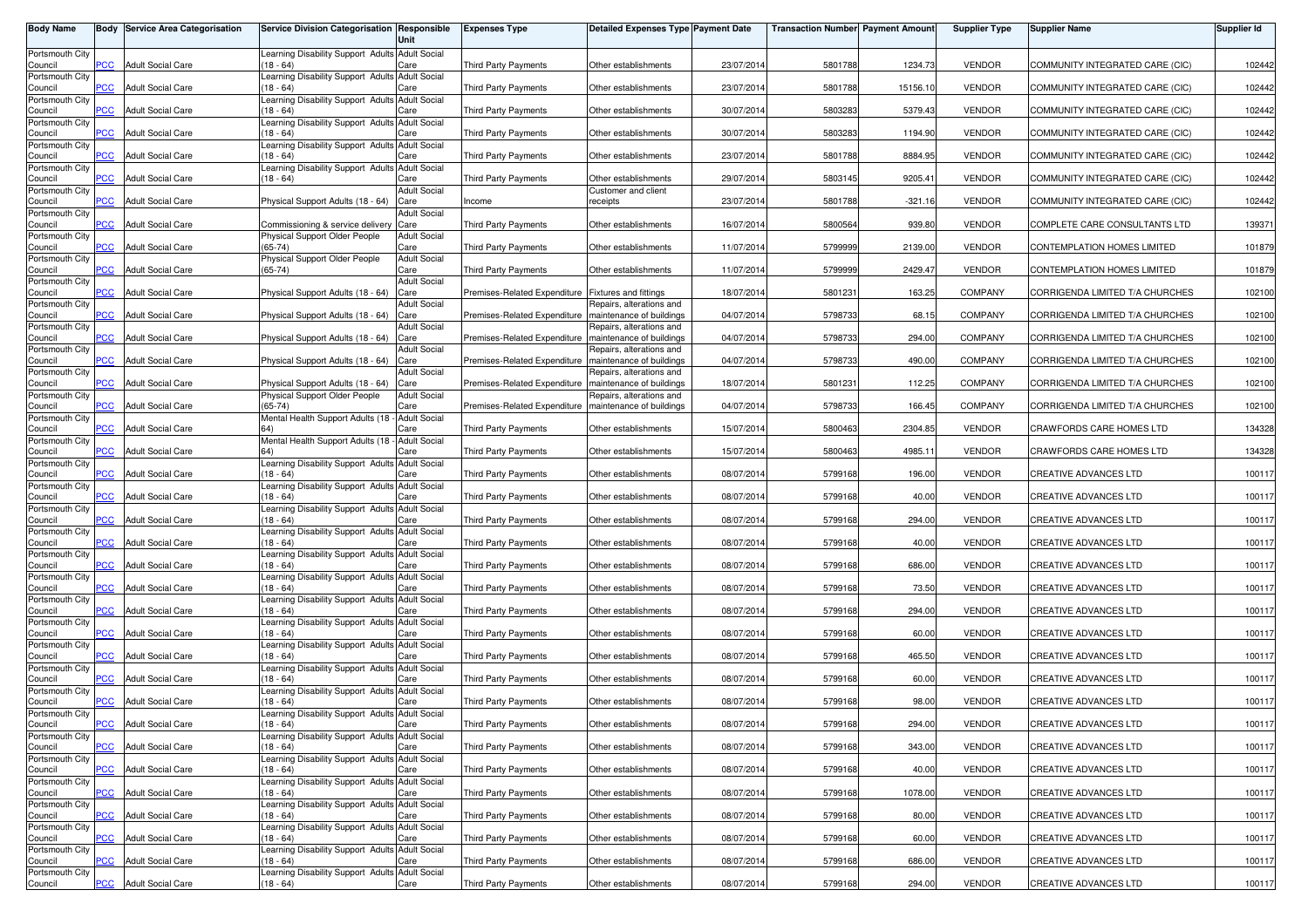| <b>Body Name</b>           |                           | <b>Body Service Area Categorisation</b> | Service Division Categorisation Responsible                    | Unit                        | <b>Expenses Type</b>        | <b>Detailed Expenses Type Payment Date</b> |            | <b>Transaction Number Payment Amount</b> |         | <b>Supplier Type</b> | <b>Supplier Name</b>         | Supplier Id |
|----------------------------|---------------------------|-----------------------------------------|----------------------------------------------------------------|-----------------------------|-----------------------------|--------------------------------------------|------------|------------------------------------------|---------|----------------------|------------------------------|-------------|
| Portsmouth City<br>Council | PCC                       | <b>Adult Social Care</b>                | Learning Disability Support Adults Adult Social<br>$18 - 64$   | Care                        | <b>Third Party Payments</b> | Other establishments                       | 08/07/2014 | 5799168                                  | 30.00   | <b>VENDOR</b>        | <b>CREATIVE ADVANCES LTD</b> | 100117      |
| Portsmouth City            |                           |                                         | earning Disability Support Adults Adult Social                 |                             |                             |                                            |            |                                          |         |                      |                              |             |
| Council<br>Portsmouth City | $\overline{C}$            | <b>Adult Social Care</b>                | $18 - 64$<br>earning Disability Support Adults Adult Social    | Care                        | <b>Third Party Payments</b> | Other establishments                       | 08/07/2014 | 5799168                                  | 80.00   | <b>VENDOR</b>        | <b>CREATIVE ADVANCES LTD</b> | 100117      |
| Council<br>Portsmouth City | $\overline{C}$            | <b>Adult Social Care</b>                | $18 - 64$<br>Learning Disability Support Adults Adult Social   | Care                        | <b>Third Party Payments</b> | Other establishments                       | 08/07/2014 | 5799168                                  | 833.00  | <b>VENDOR</b>        | CREATIVE ADVANCES LTD        | 100117      |
| Council<br>Portsmouth City | PСC                       | <b>Adult Social Care</b>                | $18 - 64$<br>Learning Disability Support Adults Adult Social   | Care                        | Third Party Payments        | Other establishments                       | 08/07/201  | 5799168                                  | 392.00  | <b>VENDOR</b>        | <b>CREATIVE ADVANCES LTD</b> | 100117      |
| Council<br>Portsmouth City | $\overline{C}$            | <b>Adult Social Care</b>                | $18 - 64$<br>Learning Disability Support Adults Adult Social   | Care                        | <b>Third Party Payments</b> | Other establishments                       | 08/07/201  | 5799168                                  | 48.00   | <b>VENDOR</b>        | <b>CREATIVE ADVANCES LTD</b> | 100117      |
| Council<br>Portsmouth City | PСC                       | <b>Adult Social Care</b>                | $18 - 64$                                                      | Care                        | <b>Third Party Payments</b> | Other establishments                       | 08/07/2014 | 5799168                                  | 490.00  | <b>VENDOR</b>        | CREATIVE ADVANCES LTD        | 100117      |
| Council                    | <b>PCC</b>                | <b>Adult Social Care</b>                | Learning Disability Support Adults Adult Social<br>$18 - 64$   | Care                        | <b>Third Party Payments</b> | Other establishments                       | 08/07/2014 | 5799168                                  | 20.00   | <b>VENDOR</b>        | <b>CREATIVE ADVANCES LTD</b> | 100117      |
| Portsmouth City<br>Council | <b>PCC</b>                | <b>Adult Social Care</b>                | Learning Disability Support Adults Adult Social<br>$18 - 64$   | Care                        | Third Party Payments        | Other establishments                       | 08/07/2014 | 5799168                                  | 98.00   | <b>VENDOR</b>        | CREATIVE ADVANCES LTD        | 100117      |
| Portsmouth City<br>Council | $\overline{C}$            | <b>Adult Social Care</b>                | Learning Disability Support Adults Adult Social<br>$18 - 64$   | Care                        | <b>Third Party Payments</b> | Other establishments                       | 08/07/2014 | 5799168                                  | 147.00  | <b>VENDOR</b>        | CREATIVE ADVANCES LTD        | 100117      |
| Portsmouth City<br>Council | <b>PCC</b>                | <b>Adult Social Care</b>                | earning Disability Support Adults Adult Social<br>$18 - 64$    | Care                        | <b>Third Party Payments</b> | Other establishments                       | 08/07/201  | 5799168                                  | 20.00   | <b>VENDOR</b>        | <b>CREATIVE ADVANCES LTD</b> | 100117      |
| Portsmouth City<br>Council | PCC                       | <b>Adult Social Care</b>                | earning Disability Support Adults Adult Social<br>$18 - 64$    | Care                        | Third Party Payments        | Other establishments                       | 08/07/2014 | 5799168                                  | 245.00  | <b>VENDOR</b>        | <b>CREATIVE ADVANCES LTD</b> | 100117      |
| Portsmouth City            |                           |                                         | Learning Disability Support Adults Adult Social                |                             |                             |                                            |            |                                          |         |                      |                              |             |
| Council<br>Portsmouth City | PCC                       | <b>Adult Social Care</b>                | $18 - 64$<br>Learning Disability Support Adults Adult Social   | Care                        | <b>Third Party Payments</b> | Other establishments                       | 08/07/201  | 5799168                                  | 40.00   | <b>VENDOR</b>        | <b>CREATIVE ADVANCES LTD</b> | 100117      |
| Council<br>Portsmouth City | PСC                       | <b>Adult Social Care</b>                | $18 - 64$<br>Learning Disability Support Adults Adult Social   | Care                        | <b>Third Party Payments</b> | Other establishments                       | 08/07/201  | 5799168                                  | 735.00  | <b>VENDOR</b>        | <b>CREATIVE ADVANCES LTD</b> | 100117      |
| Council<br>Portsmouth City | PCC                       | <b>Adult Social Care</b>                | $(18 - 64)$<br>Learning Disability Support Adults Adult Social | Care                        | <b>Third Party Payments</b> | Other establishments                       | 08/07/201  | 5799168                                  | 1666.00 | <b>VENDOR</b>        | CREATIVE ADVANCES LTD        | 100117      |
| Council<br>Portsmouth City | PCC                       | <b>Adult Social Care</b>                | $18 - 64$<br>Learning Disability Support Adults Adult Social   | Care                        | Third Party Payments        | Other establishments                       | 08/07/2014 | 5799168                                  | 240.00  | <b>VENDOR</b>        | <b>CREATIVE ADVANCES LTD</b> | 100117      |
| Council                    | PCC                       | <b>Adult Social Care</b>                | $18 - 64$                                                      | Care                        | Third Party Payments        | Other establishments                       | 08/07/2014 | 5799168                                  | 120.00  | <b>VENDOR</b>        | CREATIVE ADVANCES LTD        | 100117      |
| Portsmouth City<br>Council | PCC                       | <b>Adult Social Care</b>                | Learning Disability Support Adults Adult Social<br>$18 - 64$   | Care                        | <b>Third Party Payments</b> | Other establishments                       | 08/07/2014 | 5799168                                  | 1641.50 | <b>VENDOR</b>        | CREATIVE ADVANCES LTD        | 100117      |
| Portsmouth City<br>Council | <b>PCC</b>                | <b>Adult Social Care</b>                | earning Disability Support Adults Adult Social<br>$18 - 64$    | Care                        | <b>Third Party Payments</b> | Other establishments                       | 08/07/2014 | 5799168                                  | 220.51  | <b>VENDOR</b>        | <b>CREATIVE ADVANCES LTD</b> | 100117      |
| Portsmouth City<br>Council | PCC                       | <b>Adult Social Care</b>                | earning Disability Support Adults Adult Social<br>$18 - 64$    | Care                        | <b>Third Party Payments</b> | Other establishments                       | 08/07/2014 | 5799168                                  | 30.00   | <b>VENDOR</b>        | CREATIVE ADVANCES LTD        | 100117      |
| Portsmouth City<br>Council | PCC                       | <b>Adult Social Care</b>                | Learning Disability Support Adults Adult Social<br>$18 - 64$   | Care                        | Third Party Payments        | Other establishments                       | 08/07/201  | 5799168                                  | 686.00  | <b>VENDOR</b>        | CREATIVE ADVANCES LTD        | 100117      |
| Portsmouth City            |                           |                                         | Learning Disability Support Adults Adult Social                |                             |                             |                                            |            |                                          |         |                      |                              |             |
| Council<br>Portsmouth City | <b>PCC</b>                | <b>Adult Social Care</b>                | $(18 - 64)$<br>Learning Disability Support Adults Adult Social | Care                        | Third Party Payments        | Other establishments                       | 08/07/201  | 5799168                                  | 80.00   | <b>VENDOR</b>        | <b>CREATIVE ADVANCES LTD</b> | 100117      |
| Council<br>Portsmouth City | PСC                       | <b>Adult Social Care</b>                | $18 - 64$<br>Learning Disability Support Adults Adult Social   | Care                        | <b>Third Party Payments</b> | Other establishments                       | 08/07/201  | 5799168                                  | 441.00  | <b>VENDOR</b>        | <b>CREATIVE ADVANCES LTD</b> | 100117      |
| Council<br>Portsmouth City | $\overline{C}$            | <b>Adult Social Care</b>                | $(18 - 64)$<br>Learning Disability Support Adults Adult Social | Care                        | <b>Third Party Payments</b> | Other establishments                       | 08/07/201  | 5799168                                  | 66.00   | <b>VENDOR</b>        | <b>CREATIVE ADVANCES LTD</b> | 100117      |
| Council<br>Portsmouth City | <b>PCC</b>                | <b>Adult Social Care</b>                | $18 - 64$<br>Learning Disability Support Adults Adult Social   | Care                        | Third Party Payments        | Other establishments                       | 08/07/2014 | 5799168                                  | 220.50  | <b>VENDOR</b>        | <b>CREATIVE ADVANCES LTD</b> | 100117      |
| Council                    | $\overline{\mathsf{PCC}}$ | <b>Adult Social Care</b>                | $18 - 64$                                                      | Care                        | Third Party Payments        | Other establishments                       | 08/07/2014 | 5799168                                  | 1102.50 | <b>VENDOR</b>        | CREATIVE ADVANCES LTD        | 100117      |
| Portsmouth City<br>Council | <b>PCC</b>                | <b>Adult Social Care</b>                | Learning Disability Support Adults Adult Social<br>$18 - 64$   | Care                        | Third Party Payments        | Other establishments                       | 08/07/2014 | 5799168                                  | 80.00   | <b>VENDOR</b>        | CREATIVE ADVANCES LTD        | 100117      |
| Portsmouth City<br>Council | PСC                       | <b>Adult Social Care</b>                | earning Disability Support Adults<br>$18 - 64$                 | <b>Adult Social</b><br>Care | <b>Third Party Payments</b> | Other establishments                       | 08/07/201  | 5799168                                  | 367.50  | <b>VENDOR</b>        | CREATIVE ADVANCES LTD        | 100117      |
| Portsmouth City<br>Council | $\overline{C}$            | <b>Adult Social Care</b>                | earning Disability Support Adults Adult Social<br>$18 - 64$    | Care                        | <b>Third Party Payments</b> | Other establishments                       | 08/07/2014 | 5799168                                  | 40.00   | <b>VENDOR</b>        | <b>CREATIVE ADVANCES LTD</b> | 100117      |
| Portsmouth City<br>Council | $\overline{C}$            | <b>Adult Social Care</b>                | Learning Disability Support Adults Adult Social<br>$18 - 64$   | Care                        | Third Party Payments        | Other establishments                       | 08/07/201  | 5799168                                  | 147.00  | <b>VENDOR</b>        | <b>CREATIVE ADVANCES LTD</b> | 100117      |
| Portsmouth City            |                           |                                         | Learning Disability Support Adults Adult Social                |                             |                             |                                            |            |                                          |         |                      |                              |             |
| Council<br>Portsmouth City | <b>PCC</b>                | <b>Adult Social Care</b>                | $(18 - 64)$<br>Learning Disability Support Adults Adult Social | Care                        | Third Party Payments        | Other establishments                       | 08/07/2014 | 5799168                                  | 1029.00 | <b>VENDOR</b>        | CREATIVE ADVANCES LTD        | 100117      |
| Council<br>Portsmouth City | $\overline{C}$            | <b>Adult Social Care</b>                | $(18 - 64)$<br>Learning Disability Support Adults Adult Social | Care                        | Third Party Payments        | Other establishments                       | 08/07/2014 | 5799168                                  | 120.00  | <b>VENDOR</b>        | CREATIVE ADVANCES LTD        | 100117      |
| Council<br>Portsmouth City | PCC                       | <b>Adult Social Care</b>                | $(18 - 64)$<br>Learning Disability Support Adults Adult Social | Care                        | Third Party Payments        | Other establishments                       | 08/07/2014 | 5799168                                  | 343.00  | <b>VENDOR</b>        | <b>CREATIVE ADVANCES LTD</b> | 100117      |
| Council<br>Portsmouth City | <b>PCC</b>                | <b>Adult Social Care</b>                | (18 - 64)<br>Learning Disability Support Adults Adult Social   | Care                        | Third Party Payments        | Other establishments                       | 08/07/2014 | 5799168                                  | 48.00   | <b>VENDOR</b>        | CREATIVE ADVANCES LTD        | 100117      |
| Council                    | PCC.                      | <b>Adult Social Care</b>                | $18 - 64$                                                      | Care                        | <b>Third Party Payments</b> | Other establishments                       | 08/07/2014 | 5799168                                  | 330.75  | <b>VENDOR</b>        | <b>CREATIVE ADVANCES LTD</b> | 100117      |
| Portsmouth City<br>Council | PCC                       | <b>Adult Social Care</b>                | Learning Disability Support Adults Adult Social<br>$18 - 64$   | Care                        | Third Party Payments        | Other establishments                       | 08/07/2014 | 5799168                                  | 490.00  | <b>VENDOR</b>        | CREATIVE ADVANCES LTD        | 100117      |
| Portsmouth City<br>Council | PСC                       | <b>Adult Social Care</b>                | Learning Disability Support Adults Adult Social<br>$18 - 64$   | Care                        | Third Party Payments        | Other establishments                       | 08/07/2014 | 5799168                                  | 1029.00 | <b>VENDOR</b>        | CREATIVE ADVANCES LTD        | 100117      |
| Portsmouth City<br>Council | <b>PCC</b>                | <b>Adult Social Care</b>                | Learning Disability Support Adults Adult Social<br>$(18 - 64)$ | Care                        | Third Party Payments        | Other establishments                       | 08/07/2014 | 5799168                                  | 120.00  | <b>VENDOR</b>        | CREATIVE ADVANCES LTD        | 100117      |
|                            |                           |                                         |                                                                |                             |                             |                                            |            |                                          |         |                      |                              |             |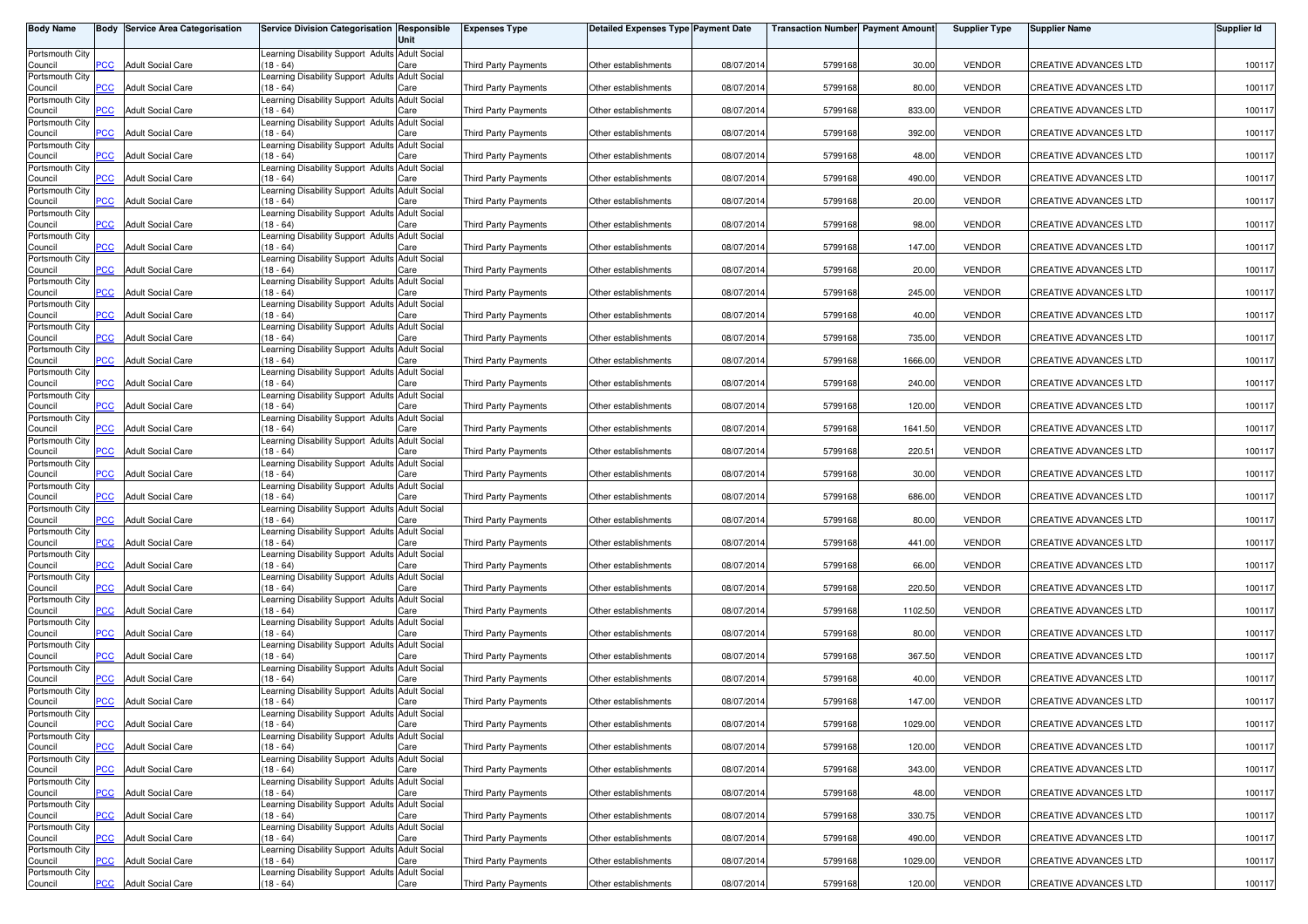| <b>Body Name</b>           |                           | <b>Body Service Area Categorisation</b> | Service Division Categorisation Responsible                    | Unit                        | <b>Expenses Type</b>        | <b>Detailed Expenses Type Payment Date</b> |            | <b>Transaction Number Payment Amount</b> |         | <b>Supplier Type</b> | <b>Supplier Name</b>         | Supplier Id |
|----------------------------|---------------------------|-----------------------------------------|----------------------------------------------------------------|-----------------------------|-----------------------------|--------------------------------------------|------------|------------------------------------------|---------|----------------------|------------------------------|-------------|
| Portsmouth City<br>Council | PCC                       | <b>Adult Social Care</b>                | Learning Disability Support Adults Adult Social<br>$18 - 64$   | Care                        | <b>Third Party Payments</b> | Other establishments                       | 08/07/2014 | 5799168                                  | 294.00  | <b>VENDOR</b>        | <b>CREATIVE ADVANCES LTD</b> | 100117      |
| Portsmouth City            | $\overline{C}$            |                                         | earning Disability Support Adults Adult Social<br>$18 - 64$    |                             |                             |                                            |            | 5799168                                  | 60.00   | <b>VENDOR</b>        |                              | 100117      |
| Council<br>Portsmouth City |                           | <b>Adult Social Care</b>                | earning Disability Support Adults Adult Social                 | Care                        | <b>Third Party Payments</b> | Other establishments                       | 08/07/2014 |                                          |         |                      | <b>CREATIVE ADVANCES LTD</b> |             |
| Council<br>Portsmouth City | $\overline{C}$            | <b>Adult Social Care</b>                | $18 - 64$<br>Learning Disability Support Adults Adult Social   | Care                        | <b>Third Party Payments</b> | Other establishments                       | 08/07/2014 | 5799168                                  | 24.00   | <b>VENDOR</b>        | CREATIVE ADVANCES LTD        | 100117      |
| Council<br>Portsmouth City | PСC                       | <b>Adult Social Care</b>                | $18 - 64$<br>Learning Disability Support Adults Adult Social   | Care                        | Third Party Payments        | Other establishments                       | 08/07/201  | 5799168                                  | 294.00  | <b>VENDOR</b>        | <b>CREATIVE ADVANCES LTD</b> | 100117      |
| Council<br>Portsmouth City | $\overline{C}$            | <b>Adult Social Care</b>                | $18 - 64$<br>Learning Disability Support Adults Adult Social   | Care                        | <b>Third Party Payments</b> | Other establishments                       | 08/07/201  | 5799168                                  | 245.00  | <b>VENDOR</b>        | <b>CREATIVE ADVANCES LTD</b> | 100117      |
| Council<br>Portsmouth City | PСC                       | <b>Adult Social Care</b>                | $18 - 64$<br>Learning Disability Support Adults Adult Social   | Care                        | <b>Third Party Payments</b> | Other establishments                       | 08/07/2014 | 5799168                                  | 48.00   | <b>VENDOR</b>        | CREATIVE ADVANCES LTD        | 100117      |
| Council                    | $\overline{C}$            | <b>Adult Social Care</b>                | $18 - 64$                                                      | Care                        | <b>Third Party Payments</b> | Other establishments                       | 08/07/2014 | 5799168                                  | 294.00  | <b>VENDOR</b>        | <b>CREATIVE ADVANCES LTD</b> | 100117      |
| Portsmouth City<br>Council | <b>PCC</b>                | <b>Adult Social Care</b>                | Learning Disability Support Adults Adult Social<br>$18 - 64$   | Care                        | Third Party Payments        | Other establishments                       | 08/07/2014 | 5799168                                  | 52.00   | <b>VENDOR</b>        | CREATIVE ADVANCES LTD        | 100117      |
| Portsmouth City<br>Council | $\overline{C}$            | <b>Adult Social Care</b>                | Learning Disability Support Adults Adult Social<br>$18 - 64$   | Care                        | Third Party Payments        | Other establishments                       | 08/07/2014 | 5799168                                  | 367.50  | <b>VENDOR</b>        | CREATIVE ADVANCES LTD        | 100117      |
| Portsmouth City<br>Council | <b>PCC</b>                | <b>Adult Social Care</b>                | earning Disability Support Adults Adult Social<br>$18 - 64$    | Care                        | <b>Third Party Payments</b> | Other establishments                       | 08/07/201  | 5799168                                  | 40.00   | <b>VENDOR</b>        | <b>CREATIVE ADVANCES LTD</b> | 100117      |
| Portsmouth City<br>Council | PCC                       | <b>Adult Social Care</b>                | earning Disability Support Adults Adult Social<br>$18 - 64$    | Care                        | Third Party Payments        | Other establishments                       | 08/07/2014 | 5799168                                  | 147.00  | <b>VENDOR</b>        | <b>CREATIVE ADVANCES LTD</b> | 100117      |
| Portsmouth City<br>Council | PCC                       | <b>Adult Social Care</b>                | Learning Disability Support Adults Adult Social<br>$18 - 64$   | Care                        | Third Party Payments        | Other establishments                       | 08/07/201  | 5799168                                  | 176.40  | <b>VENDOR</b>        | <b>CREATIVE ADVANCES LTD</b> | 100117      |
| Portsmouth City            | PСC                       | <b>Adult Social Care</b>                | Learning Disability Support Adults Adult Social                |                             | <b>Third Party Payments</b> | Other establishments                       |            |                                          |         |                      |                              |             |
| Council<br>Portsmouth City |                           |                                         | $18 - 64$<br>Learning Disability Support Adults Adult Social   | Care                        |                             |                                            | 08/07/201  | 5799168                                  | 20.00   | <b>VENDOR</b>        | <b>CREATIVE ADVANCES LTD</b> | 100117      |
| Council<br>Portsmouth City | PCC                       | <b>Adult Social Care</b>                | $(18 - 64)$<br>Learning Disability Support Adults Adult Social | Care                        | <b>Third Party Payments</b> | Other establishments                       | 08/07/201  | 5799168                                  | 68.60   | <b>VENDOR</b>        | CREATIVE ADVANCES LTD        | 100117      |
| Council<br>Portsmouth City | PCC                       | <b>Adult Social Care</b>                | $18 - 64$<br>Learning Disability Support Adults Adult Social   | Care                        | Third Party Payments        | Other establishments                       | 08/07/2014 | 5799168                                  | 176.40  | <b>VENDOR</b>        | <b>CREATIVE ADVANCES LTD</b> | 100117      |
| Council<br>Portsmouth City | PCC                       | <b>Adult Social Care</b>                | $18 - 64$<br>Learning Disability Support Adults Adult Social   | Care                        | Third Party Payments        | Other establishments                       | 08/07/2014 | 5799168                                  | 20.00   | <b>VENDOR</b>        | CREATIVE ADVANCES LTD        | 100117      |
| Council                    | PCC                       | <b>Adult Social Care</b>                | $18 - 64$                                                      | Care                        | <b>Third Party Payments</b> | Other establishments                       | 08/07/2014 | 5799168                                  | 68.60   | <b>VENDOR</b>        | CREATIVE ADVANCES LTD        | 100117      |
| Portsmouth City<br>Council | <b>PCC</b>                | <b>Adult Social Care</b>                | earning Disability Support Adults Adult Social<br>$18 - 64$    | Care                        | <b>Third Party Payments</b> | Other establishments                       | 08/07/2014 | 5799168                                  | 40.00   | <b>VENDOR</b>        | <b>CREATIVE ADVANCES LTD</b> | 100117      |
| Portsmouth City<br>Council | PCC                       | <b>Adult Social Care</b>                | earning Disability Support Adults Adult Social<br>$18 - 64$    | Care                        | <b>Third Party Payments</b> | Other establishments                       | 08/07/2014 | 5799168                                  | 404.25  | <b>VENDOR</b>        | CREATIVE ADVANCES LTD        | 100117      |
| Portsmouth City<br>Council | PCC                       | <b>Adult Social Care</b>                | Learning Disability Support Adults Adult Social<br>$18 - 64$   | Care                        | Third Party Payments        | Other establishments                       | 08/07/201  | 5799168                                  | 1176.00 | <b>VENDOR</b>        | CREATIVE ADVANCES LTD        | 100117      |
| Portsmouth City<br>Council | <b>PCC</b>                | <b>Adult Social Care</b>                | Learning Disability Support Adults Adult Social<br>$(18 - 64)$ | Care                        | Third Party Payments        | Other establishments                       | 08/07/201  | 5799168                                  | 200.00  | <b>VENDOR</b>        | <b>CREATIVE ADVANCES LTD</b> | 100117      |
| Portsmouth City<br>Council | PСC                       | <b>Adult Social Care</b>                | Learning Disability Support Adults Adult Social<br>$18 - 64$   | Care                        | <b>Third Party Payments</b> | Other establishments                       | 08/07/201  | 5799168                                  | 100.00  | <b>VENDOR</b>        | <b>CREATIVE ADVANCES LTD</b> | 100117      |
| Portsmouth City            |                           |                                         | Learning Disability Support Adults Adult Social                |                             |                             |                                            |            |                                          |         |                      |                              |             |
| Council<br>Portsmouth City | $\overline{C}$            | <b>Adult Social Care</b>                | $(18 - 64)$<br>Learning Disability Support Adults Adult Social | Care                        | <b>Third Party Payments</b> | Other establishments                       | 08/07/201  | 5799168                                  | 588.00  | <b>VENDOR</b>        | <b>CREATIVE ADVANCES LTD</b> | 100117      |
| Council<br>Portsmouth City | <b>PCC</b>                | <b>Adult Social Care</b>                | $18 - 64$<br>Learning Disability Support Adults Adult Social   | Care                        | Third Party Payments        | Other establishments                       | 08/07/2014 | 5799168                                  | 196.00  | <b>VENDOR</b>        | <b>CREATIVE ADVANCES LTD</b> | 100117      |
| Council<br>Portsmouth City | $\overline{\mathsf{PCC}}$ | <b>Adult Social Care</b>                | $18 - 64$<br>Learning Disability Support Adults Adult Social   | Care                        | Third Party Payments        | Other establishments                       | 08/07/2014 | 5799168                                  | 40.00   | <b>VENDOR</b>        | CREATIVE ADVANCES LTD        | 100117      |
| Council<br>Portsmouth City | <b>PCC</b>                | <b>Adult Social Care</b>                | $18 - 64$<br>earning Disability Support Adults                 | Care<br><b>Adult Social</b> | Third Party Payments        | Other establishments                       | 08/07/2014 | 5799168                                  | 48.00   | <b>VENDOR</b>        | CREATIVE ADVANCES LTD        | 100117      |
| Council                    | PСC                       | <b>Adult Social Care</b>                | $18 - 64$                                                      | Care                        | <b>Third Party Payments</b> | Other establishments                       | 08/07/201  | 5799168                                  | 686.00  | <b>VENDOR</b>        | CREATIVE ADVANCES LTD        | 100117      |
| Portsmouth City<br>Council | $\overline{C}$            | <b>Adult Social Care</b>                | earning Disability Support Adults Adult Social<br>$18 - 64$    | Care                        | <b>Third Party Payments</b> | Other establishments                       | 08/07/2014 | 5799168                                  | 20.00   | <b>VENDOR</b>        | CREATIVE ADVANCES LTD        | 100117      |
| Portsmouth City<br>Council | $\overline{C}$            | <b>Adult Social Care</b>                | Learning Disability Support Adults Adult Social<br>$18 - 64$   | Care                        | Third Party Payments        | Other establishments                       | 08/07/201  | 5799168                                  | 98.00   | <b>VENDOR</b>        | <b>CREATIVE ADVANCES LTD</b> | 100117      |
| Portsmouth City<br>Council | <b>PCC</b>                | <b>Adult Social Care</b>                | Learning Disability Support Adults Adult Social<br>$(18 - 64)$ | Care                        | Third Party Payments        | Other establishments                       | 08/07/2014 | 5799168                                  | 120.00  | VENDOR               | CREATIVE ADVANCES LTD        | 100117      |
| Portsmouth City<br>Council | $\overline{C}$            | <b>Adult Social Care</b>                | Learning Disability Support Adults Adult Social<br>$(18 - 64)$ | Care                        | Third Party Payments        | Other establishments                       | 08/07/2014 | 5799168                                  | 637.00  | <b>VENDOR</b>        | CREATIVE ADVANCES LTD        | 100117      |
| Portsmouth City            |                           |                                         | Learning Disability Support Adults Adult Social                |                             |                             |                                            |            |                                          |         |                      |                              |             |
| Council<br>Portsmouth City | PCC                       | <b>Adult Social Care</b>                | $(18 - 64)$<br>Learning Disability Support Adults Adult Social | Care                        | Third Party Payments        | Other establishments                       | 08/07/2014 | 5799168                                  | 196.00  | <b>VENDOR</b>        | <b>CREATIVE ADVANCES LTD</b> | 100117      |
| Council<br>Portsmouth City | <b>PCC</b>                | <b>Adult Social Care</b>                | (18 - 64)<br>Learning Disability Support Adults Adult Social   | Care                        | Third Party Payments        | Other establishments                       | 08/07/2014 | 5799168                                  | 30.00   | <b>VENDOR</b>        | CREATIVE ADVANCES LTD        | 100117      |
| Council<br>Portsmouth City | PCC.                      | <b>Adult Social Care</b>                | $18 - 64$<br>Learning Disability Support Adults Adult Social   | Care                        | <b>Third Party Payments</b> | Other establishments                       | 08/07/2014 | 5799168                                  | 245.00  | <b>VENDOR</b>        | <b>CREATIVE ADVANCES LTD</b> | 100117      |
| Council<br>Portsmouth City | PCC                       | <b>Adult Social Care</b>                | $18 - 64$<br>Learning Disability Support Adults Adult Social   | Care                        | Third Party Payments        | Other establishments                       | 08/07/2014 | 5799168                                  | 367.50  | <b>VENDOR</b>        | CREATIVE ADVANCES LTD        | 100117      |
| Council                    | PСC                       | <b>Adult Social Care</b>                | $18 - 64$                                                      | Care                        | Third Party Payments        | Other establishments                       | 08/07/2014 | 5799168                                  | 60.00   | <b>VENDOR</b>        | CREATIVE ADVANCES LTD        | 100117      |
| Portsmouth City<br>Council | <b>PCC</b>                | <b>Adult Social Care</b>                | Learning Disability Support Adults Adult Social<br>$(18 - 64)$ | Care                        | Third Party Payments        | Other establishments                       | 08/07/2014 | 5799168                                  | 441.00  | <b>VENDOR</b>        | CREATIVE ADVANCES LTD        | 100117      |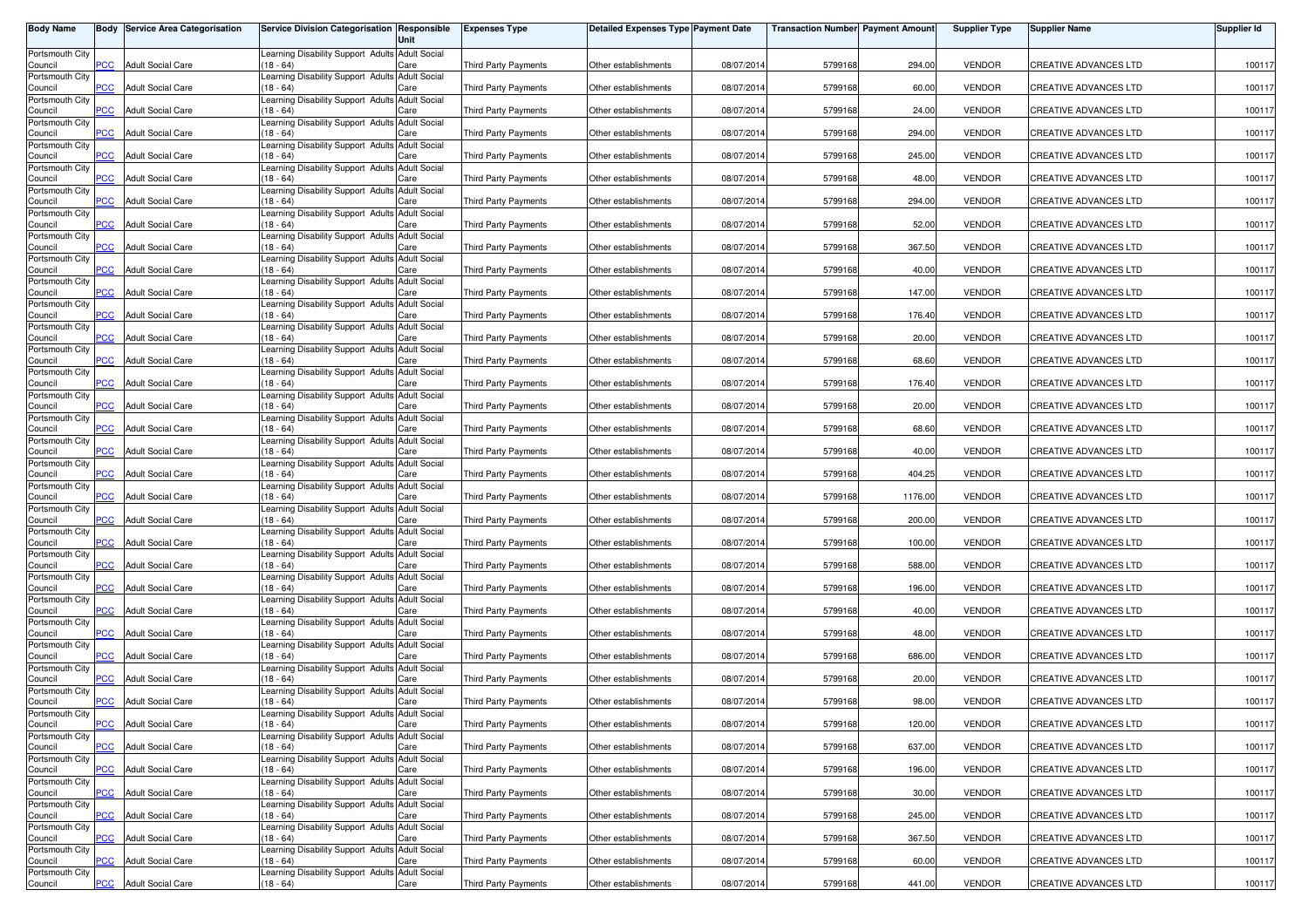| <b>Body Name</b>           |                           | <b>Body Service Area Categorisation</b> | Service Division Categorisation Responsible                    | Unit                        | <b>Expenses Type</b>        | <b>Detailed Expenses Type Payment Date</b> |            | <b>Transaction Number Payment Amount</b> |         | <b>Supplier Type</b> | <b>Supplier Name</b>         | Supplier Id |
|----------------------------|---------------------------|-----------------------------------------|----------------------------------------------------------------|-----------------------------|-----------------------------|--------------------------------------------|------------|------------------------------------------|---------|----------------------|------------------------------|-------------|
| Portsmouth City<br>Council | PCC                       | <b>Adult Social Care</b>                | Learning Disability Support Adults Adult Social<br>$18 - 64$   | Care                        | <b>Third Party Payments</b> | Other establishments                       | 08/07/2014 | 5799168                                  | 90.00   | <b>VENDOR</b>        | <b>CREATIVE ADVANCES LTD</b> | 100117      |
| Portsmouth City            | $\overline{C}$            |                                         | earning Disability Support Adults Adult Social<br>$18 - 64$    |                             |                             |                                            |            |                                          | 171.50  | <b>VENDOR</b>        |                              | 100117      |
| Council<br>Portsmouth City |                           | <b>Adult Social Care</b>                | earning Disability Support Adults Adult Social                 | Care                        | Third Party Payments        | Other establishments                       | 08/07/2014 | 5799168                                  |         |                      | <b>CREATIVE ADVANCES LTD</b> |             |
| Council<br>Portsmouth City | $\overline{C}$            | <b>Adult Social Care</b>                | $18 - 64$<br>Learning Disability Support Adults Adult Social   | Care                        | <b>Third Party Payments</b> | Other establishments                       | 08/07/2014 | 5799168                                  | 48.00   | <b>VENDOR</b>        | CREATIVE ADVANCES LTD        | 100117      |
| Council<br>Portsmouth City | PСC                       | <b>Adult Social Care</b>                | $18 - 64$<br>Learning Disability Support Adults Adult Social   | Care                        | Third Party Payments        | Other establishments                       | 08/07/201  | 5799168                                  | 98.00   | <b>VENDOR</b>        | <b>CREATIVE ADVANCES LTD</b> | 100117      |
| Council<br>Portsmouth City | $\overline{C}$            | <b>Adult Social Care</b>                | $18 - 64$<br>Learning Disability Support Adults Adult Social   | Care                        | <b>Third Party Payments</b> | Other establishments                       | 08/07/201  | 5799168                                  | 20.00   | <b>VENDOR</b>        | <b>CREATIVE ADVANCES LTD</b> | 100117      |
| Council<br>Portsmouth City | PСC                       | <b>Adult Social Care</b>                | $18 - 64$<br>Learning Disability Support Adults Adult Social   | Care                        | <b>Third Party Payments</b> | Other establishments                       | 08/07/2014 | 5799168                                  | 98.00   | <b>VENDOR</b>        | CREATIVE ADVANCES LTD        | 100117      |
| Council                    | $\overline{C}$            | <b>Adult Social Care</b>                | $18 - 64$                                                      | Care                        | <b>Third Party Payments</b> | Other establishments                       | 08/07/2014 | 5799168                                  | 392.00  | <b>VENDOR</b>        | <b>CREATIVE ADVANCES LTD</b> | 100117      |
| Portsmouth City<br>Council | <b>PCC</b>                | <b>Adult Social Care</b>                | Learning Disability Support Adults Adult Social<br>$18 - 64$   | Care                        | Third Party Payments        | Other establishments                       | 08/07/2014 | 5799168                                  | 48.00   | <b>VENDOR</b>        | CREATIVE ADVANCES LTD        | 100117      |
| Portsmouth City<br>Council | $\overline{C}$            | <b>Adult Social Care</b>                | Learning Disability Support Adults Adult Social<br>$18 - 64$   | Care                        | Third Party Payments        | Other establishments                       | 08/07/2014 | 5799168                                  | 343.00  | <b>VENDOR</b>        | CREATIVE ADVANCES LTD        | 100117      |
| Portsmouth City<br>Council | <b>PCC</b>                | <b>Adult Social Care</b>                | earning Disability Support Adults Adult Social<br>$18 - 64$    | Care                        | <b>Third Party Payments</b> | Other establishments                       | 08/07/201  | 5799168                                  | 60.00   | <b>VENDOR</b>        | <b>CREATIVE ADVANCES LTD</b> | 100117      |
| Portsmouth City<br>Council | PCC                       | <b>Adult Social Care</b>                | earning Disability Support Adults Adult Social<br>$18 - 64$    | Care                        | Third Party Payments        | Other establishments                       | 08/07/2014 | 5799168                                  | 686.00  | <b>VENDOR</b>        | <b>CREATIVE ADVANCES LTD</b> | 100117      |
| Portsmouth City<br>Council | PCC                       | <b>Adult Social Care</b>                | Learning Disability Support Adults Adult Social<br>$18 - 64$   | Care                        | Third Party Payments        | Other establishments                       | 08/07/201  | 5799168                                  | 80.00   | <b>VENDOR</b>        | <b>CREATIVE ADVANCES LTD</b> | 100117      |
| Portsmouth City            | PСC                       | <b>Adult Social Care</b>                | Learning Disability Support Adults Adult Social                |                             | <b>Third Party Payments</b> | Other establishments                       |            |                                          |         |                      |                              |             |
| Council<br>Portsmouth City |                           |                                         | $18 - 64$<br>Learning Disability Support Adults Adult Social   | Care                        |                             |                                            | 08/07/201  | 5799168                                  | 20.00   | <b>VENDOR</b>        | <b>CREATIVE ADVANCES LTD</b> | 100117      |
| Council<br>Portsmouth City | PCC                       | <b>Adult Social Care</b>                | $(18 - 64)$<br>Learning Disability Support Adults Adult Social | Care                        | <b>Third Party Payments</b> | Other establishments                       | 08/07/201  | 5799168                                  | 318.50  | <b>VENDOR</b>        | CREATIVE ADVANCES LTD        | 100117      |
| Council<br>Portsmouth City | PCC                       | <b>Adult Social Care</b>                | $18 - 64$<br>Learning Disability Support Adults Adult Social   | Care                        | Third Party Payments        | Other establishments                       | 08/07/2014 | 5799168                                  | 20.00   | <b>VENDOR</b>        | <b>CREATIVE ADVANCES LTD</b> | 100117      |
| Council<br>Portsmouth City | PCC                       | <b>Adult Social Care</b>                | $18 - 64$<br>Learning Disability Support Adults Adult Social   | Care                        | Third Party Payments        | Other establishments                       | 08/07/2014 | 5799168                                  | 98.00   | <b>VENDOR</b>        | CREATIVE ADVANCES LTD        | 100117      |
| Council                    | PCC                       | <b>Adult Social Care</b>                | $18 - 64$                                                      | Care                        | <b>Third Party Payments</b> | Other establishments                       | 08/07/2014 | 5799168                                  | 588.00  | <b>VENDOR</b>        | CREATIVE ADVANCES LTD        | 100117      |
| Portsmouth City<br>Council | <b>PCC</b>                | <b>Adult Social Care</b>                | earning Disability Support Adults Adult Social<br>$18 - 64$    | Care                        | <b>Third Party Payments</b> | Other establishments                       | 08/07/2014 | 5799168                                  | 60.00   | <b>VENDOR</b>        | <b>CREATIVE ADVANCES LTD</b> | 100117      |
| Portsmouth City<br>Council | PCC                       | <b>Adult Social Care</b>                | earning Disability Support Adults Adult Social<br>$18 - 64$    | Care                        | <b>Third Party Payments</b> | Other establishments                       | 08/07/2014 | 5799168                                  | 563.50  | <b>VENDOR</b>        | CREATIVE ADVANCES LTD        | 100117      |
| Portsmouth City<br>Council | PCC                       | <b>Adult Social Care</b>                | Learning Disability Support Adults Adult Social<br>$18 - 64$   | Care                        | Third Party Payments        | Other establishments                       | 08/07/201  | 5799168                                  | 90.00   | <b>VENDOR</b>        | CREATIVE ADVANCES LTD        | 100117      |
| Portsmouth City<br>Council | <b>PCC</b>                | <b>Adult Social Care</b>                | Learning Disability Support Adults Adult Social<br>$(18 - 64)$ | Care                        | Third Party Payments        | Other establishments                       | 10/07/201  | 5799745                                  | 392.00  | <b>VENDOR</b>        | <b>CREATIVE ADVANCES LTD</b> | 100117      |
| Portsmouth City<br>Council | PСC                       | <b>Adult Social Care</b>                | Learning Disability Support Adults Adult Social<br>$18 - 64$   | Care                        | <b>Third Party Payments</b> | Other establishments                       | 10/07/201  | 5799745                                  | 80.00   | <b>VENDOR</b>        | <b>CREATIVE ADVANCES LTD</b> | 100117      |
| Portsmouth City            |                           |                                         | Learning Disability Support Adults Adult Social                |                             |                             |                                            |            |                                          |         |                      |                              |             |
| Council<br>Portsmouth City | $\overline{C}$            | <b>Adult Social Care</b>                | $(18 - 64)$<br>Learning Disability Support Adults Adult Social | Care                        | <b>Third Party Payments</b> | Other establishments                       | 15/07/201  | 5800464                                  | 294.00  | <b>VENDOR</b>        | <b>CREATIVE ADVANCES LTD</b> | 100117      |
| Council<br>Portsmouth City | <b>PCC</b>                | <b>Adult Social Care</b>                | $18 - 64$<br>Learning Disability Support Adults Adult Social   | Care                        | Third Party Payments        | Other establishments                       | 15/07/2014 | 5800464                                  | 40.00   | <b>VENDOR</b>        | <b>CREATIVE ADVANCES LTD</b> | 100117      |
| Council<br>Portsmouth City | $\overline{\mathsf{PCC}}$ | <b>Adult Social Care</b>                | $18 - 64$<br>Learning Disability Support Adults Adult Social   | Care                        | Third Party Payments        | Other establishments                       | 15/07/2014 | 5800464                                  | 245.00  | <b>VENDOR</b>        | CREATIVE ADVANCES LTD        | 100117      |
| Council<br>Portsmouth City | <b>PCC</b>                | <b>Adult Social Care</b>                | $18 - 64$<br>earning Disability Support Adults                 | Care<br><b>Adult Social</b> | Third Party Payments        | Other establishments                       | 15/07/2014 | 5800464                                  | 50.00   | <b>VENDOR</b>        | CREATIVE ADVANCES LTD        | 100117      |
| Council                    | PСC                       | <b>Adult Social Care</b>                | $18 - 64$                                                      | Care                        | <b>Third Party Payments</b> | Other establishments                       | 21/07/201  | 5801491                                  | 285.67  | <b>VENDOR</b>        | CREATIVE ADVANCES LTD        | 100117      |
| Portsmouth City<br>Council | $\overline{C}$            | <b>Adult Social Care</b>                | earning Disability Support Adults Adult Social<br>$18 - 64$    | Care                        | <b>Third Party Payments</b> | Other establishments                       | 21/07/2014 | 5801491                                  | 48.00   | <b>VENDOR</b>        | <b>CREATIVE ADVANCES LTD</b> | 100117      |
| Portsmouth City<br>Council | $\overline{C}$            | <b>Adult Social Care</b>                | Learning Disability Support Adults Adult Social<br>$18 - 64$   | Care                        | Third Party Payments        | Other establishments                       | 21/07/201  | 5801491                                  | 285.67  | <b>VENDOR</b>        | <b>CREATIVE ADVANCES LTD</b> | 100117      |
| Portsmouth City<br>Council | <b>PCC</b>                | <b>Adult Social Care</b>                | Learning Disability Support Adults Adult Social<br>$(18 - 64)$ | Care                        | Third Party Payments        | Other establishments                       | 21/07/2014 | 5801491                                  | 48.00   | VENDOR               | CREATIVE ADVANCES LTD        | 100117      |
| Portsmouth City<br>Council | $\overline{C}$            | <b>Adult Social Care</b>                | Learning Disability Support Adults Adult Social<br>$(18 - 64)$ | Care                        | Third Party Payments        | Other establishments                       | 21/07/2014 | 5801491                                  | 285.67  | <b>VENDOR</b>        | <b>CREATIVE ADVANCES LTD</b> | 100117      |
| Portsmouth City            |                           |                                         | Learning Disability Support Adults Adult Social                |                             |                             |                                            |            |                                          |         |                      |                              |             |
| Council<br>Portsmouth City | <b>PCC</b>                | <b>Adult Social Care</b>                | $(18 - 64)$<br>Learning Disability Support Adults Adult Social | Care                        | Third Party Payments        | Other establishments                       | 21/07/2014 | 5801491                                  | 48.00   | <b>VENDOR</b>        | CREATIVE ADVANCES LTD        | 100117      |
| Council<br>Portsmouth City | <b>PCC</b>                | <b>Adult Social Care</b>                | (18 - 64)<br>Learning Disability Support Adults Adult Social   | Care                        | Third Party Payments        | Other establishments                       | 21/07/2014 | 5801491                                  | 2072.00 | <b>VENDOR</b>        | CREATIVE ADVANCES LTD        | 100117      |
| Council<br>Portsmouth City | $\overline{\text{p}}$ CC  | <b>Adult Social Care</b>                | $18 - 64$<br>Learning Disability Support Adults Adult Social   | Care                        | <b>Third Party Payments</b> | Other establishments                       | 21/07/2014 | 5801491                                  | 2072.00 | <b>VENDOR</b>        | CREATIVE ADVANCES LTD        | 100117      |
| Council<br>Portsmouth City | PCC                       | <b>Adult Social Care</b>                | $18 - 64$<br>Learning Disability Support Adults Adult Social   | Care                        | Third Party Payments        | Other establishments                       | 21/07/2014 | 5801491                                  | 171.50  | <b>VENDOR</b>        | CREATIVE ADVANCES LTD        | 100117      |
| Council                    | PСC                       | <b>Adult Social Care</b>                | $18 - 64$<br>Learning Disability Support Adults Adult Social   | Care                        | Third Party Payments        | Other establishments                       | 21/07/2014 | 5801491                                  | 20.00   | <b>VENDOR</b>        | CREATIVE ADVANCES LTD        | 100117      |
| Portsmouth City<br>Council | <b>PCC</b>                | <b>Adult Social Care</b>                | $(18 - 64)$                                                    | Care                        | Third Party Payments        | Other establishments                       | 21/07/2014 | 5801491                                  | 2660.00 | <b>VENDOR</b>        | <b>CREATIVE ADVANCES LTD</b> | 100117      |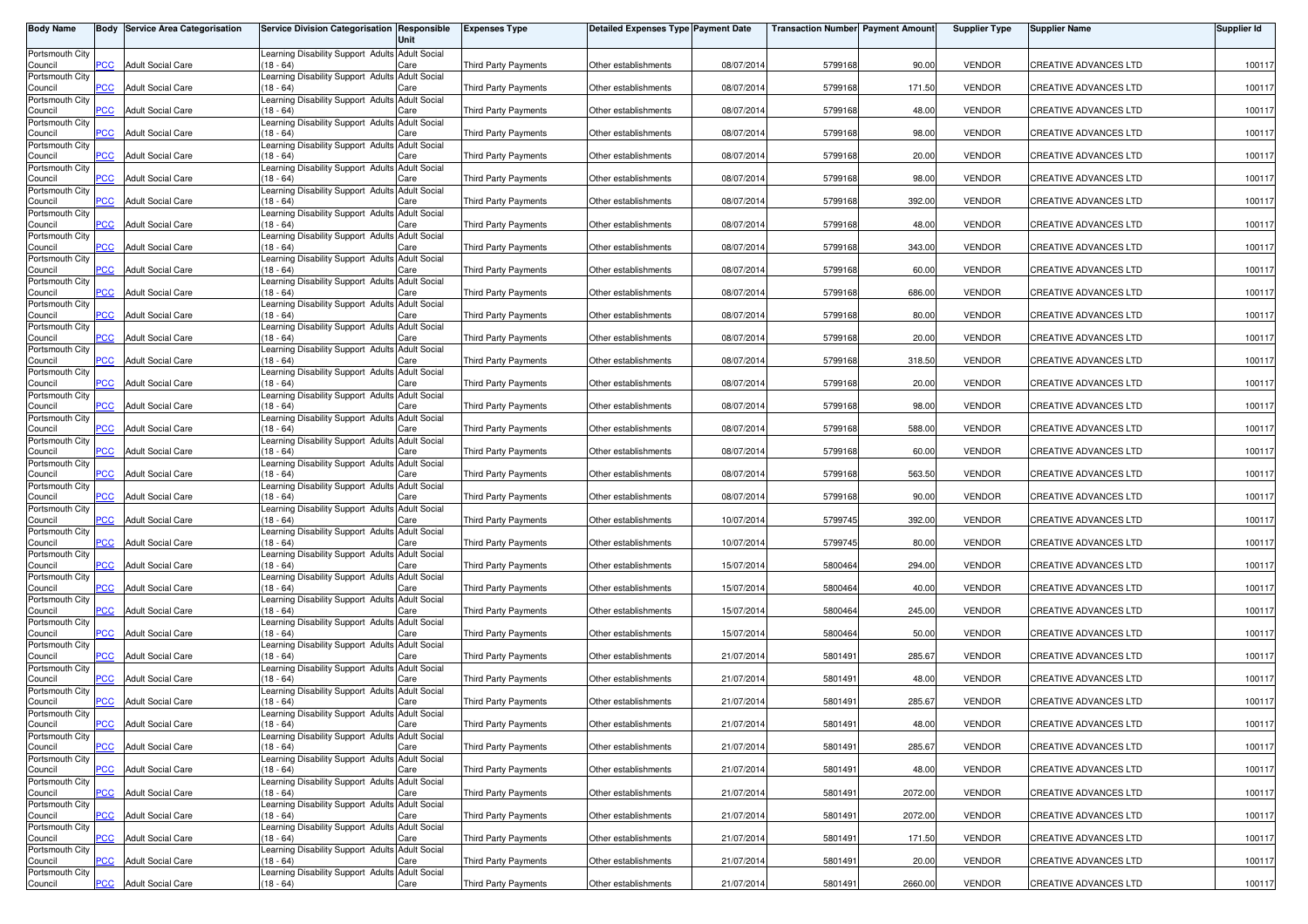| <b>Body Name</b>           |                | <b>Body Service Area Categorisation</b> | Service Division Categorisation Responsible                    | Unit                        | <b>Expenses Type</b>        | Detailed Expenses Type Payment Date |            | <b>Transaction Number Payment Amount</b> |           | <b>Supplier Type</b> | <b>Supplier Name</b>         | Supplier Id |
|----------------------------|----------------|-----------------------------------------|----------------------------------------------------------------|-----------------------------|-----------------------------|-------------------------------------|------------|------------------------------------------|-----------|----------------------|------------------------------|-------------|
| Portsmouth City            | <b>PCC</b>     | <b>Adult Social Care</b>                | Learning Disability Support Adults Adult Social<br>$(18 - 64)$ |                             | <b>Third Party Payments</b> | Other establishments                | 21/07/2014 | 5801491                                  | 2660.00   | <b>VENDOR</b>        | CREATIVE ADVANCES LTD        | 100117      |
| Council<br>Portsmouth City |                |                                         | earning Disability Support Adults Adult Social                 | Care                        |                             |                                     |            |                                          |           |                      |                              |             |
| Council<br>Portsmouth City | <b>CC</b>      | <b>Adult Social Care</b>                | $18 - 64$<br>Learning Disability Support Adults Adult Social   | Care                        | <b>Third Party Payments</b> | Other establishments                | 21/07/2014 | 5801491                                  | 901.60    | <b>VENDOR</b>        | CREATIVE ADVANCES LTD        | 100117      |
| Council<br>Portsmouth City | PCC            | <b>Adult Social Care</b>                | $18 - 64$<br>Learning Disability Support Adults Adult Social   | Care                        | <b>Third Party Payments</b> | Other establishments                | 21/07/2014 | 5801491                                  | 901.60    | <b>VENDOR</b>        | CREATIVE ADVANCES LTD        | 100117      |
| Council                    | <b>CC</b>      | Adult Social Care                       | $18 - 64$<br>Learning Disability Support Adults Adult Social   | Care                        | Third Party Payments        | Other establishments                | 21/07/201  | 5801491                                  | 171.50    | <b>VENDOR</b>        | CREATIVE ADVANCES LTD        | 100117      |
| Portsmouth City<br>Council | PCC            | <b>Adult Social Care</b>                | $(18 - 64)$                                                    | Care                        | <b>Third Party Payments</b> | Other establishments                | 21/07/201  | 5801491                                  | 20.00     | <b>VENDOR</b>        | CREATIVE ADVANCES LTD        | 100117      |
| Portsmouth City<br>Council | PCC            | <b>Adult Social Care</b>                | Learning Disability Support Adults Adult Social<br>$(18 - 64)$ | Care                        | Third Party Payments        | Other establishments                | 21/07/2014 | 5801491                                  | 477.75    | <b>VENDOR</b>        | CREATIVE ADVANCES LTD        | 100117      |
| Portsmouth City<br>Council | PCC            | <b>Adult Social Care</b>                | Learning Disability Support Adults Adult Social<br>$(18 - 64)$ | Care                        | <b>Third Party Payments</b> | Other establishments                | 21/07/2014 | 5801491                                  | 65.00     | <b>VENDOR</b>        | CREATIVE ADVANCES LTD        | 100117      |
| Portsmouth City<br>Council | PCC            | <b>Adult Social Care</b>                | Learning Disability Support Adults Adult Social<br>$(18 - 64)$ | Care                        | Third Party Payments        | Other establishments                | 21/07/2014 | 5801491                                  | 105.00    | <b>VENDOR</b>        | CREATIVE ADVANCES LTD        | 100117      |
| Portsmouth City            |                |                                         | Learning Disability Support Adults Adult Social                |                             |                             |                                     |            |                                          |           |                      |                              |             |
| Council<br>Portsmouth City | $\overline{C}$ | <b>Adult Social Care</b>                | $18 - 64$<br>Learning Disability Support Adults Adult Social   | Care                        | <b>Third Party Payments</b> | Other establishments                | 21/07/2014 | 5801491                                  | 514.50    | <b>VENDOR</b>        | CREATIVE ADVANCES LTD        | 100117      |
| Council<br>Portsmouth City | PCC            | <b>Adult Social Care</b>                | $18 - 64$<br>Learning Disability Support Adults Adult Social   | Care                        | Third Party Payments        | Other establishments                | 21/07/201  | 5801491                                  | 147.00    | <b>VENDOR</b>        | CREATIVE ADVANCES LTD        | 100117      |
| Council<br>Portsmouth City | <b>PCC</b>     | <b>Adult Social Care</b>                | $18 - 64$<br>Learning Disability Support Adults Adult Social   | Care                        | Third Party Payments        | Other establishments                | 21/07/2014 | 5801491                                  | 326.83    | <b>VENDOR</b>        | CREATIVE ADVANCES LTD        | 100117      |
| Council                    | PCC            | <b>Adult Social Care</b>                | $(18 - 64)$                                                    | Care                        | <b>Third Party Payments</b> | Other establishments                | 21/07/201  | 5801491                                  | 52.00     | <b>VENDOR</b>        | CREATIVE ADVANCES LTD        | 100117      |
| Portsmouth City<br>Council | PСC            | <b>Adult Social Care</b>                | Learning Disability Support Adults Adult Social<br>$(18 - 64)$ | Care                        | <b>Third Party Payments</b> | Other establishments                | 21/07/201  | 5801491                                  | 285.67    | <b>VENDOR</b>        | CREATIVE ADVANCES LTD        | 100117      |
| Portsmouth City<br>Council | PCC            | <b>Adult Social Care</b>                | Learning Disability Support Adults Adult Social<br>$(18 - 64)$ | Care                        | <b>Third Party Payments</b> | Other establishments                | 21/07/201  | 5801491                                  | 48.00     | <b>VENDOR</b>        | CREATIVE ADVANCES LTD        | 100117      |
| Portsmouth City<br>Council | PCC            | <b>Adult Social Care</b>                | Learning Disability Support Adults Adult Social<br>$(18 - 64)$ | Care                        | Third Party Payments        | Other establishments                | 21/07/2014 | 5801491                                  | 102.00    | <b>VENDOR</b>        | <b>CREATIVE ADVANCES LTD</b> | 100117      |
| Portsmouth City<br>Council | PCC            | <b>Adult Social Care</b>                | Learning Disability Support Adults Adult Social<br>$(18 - 64)$ | Care                        | <b>Third Party Payments</b> | Other establishments                | 21/07/2014 | 5801491                                  | 563.50    | <b>VENDOR</b>        | CREATIVE ADVANCES LTD        | 100117      |
| Portsmouth City            |                |                                         | Learning Disability Support Adults Adult Social                |                             |                             |                                     |            |                                          |           |                      |                              |             |
| Council<br>Portsmouth City | PCC            | <b>Adult Social Care</b>                | $(18 - 64)$<br>Learning Disability Support Adults Adult Social | Care                        | Third Party Payments        | Other establishments                | 24/07/2014 | 5802266                                  | 100.00    | <b>VENDOR</b>        | CREATIVE ADVANCES LTD        | 100117      |
| Council<br>Portsmouth City | °СС            | <b>Adult Social Care</b>                | $18 - 64$<br>Learning Disability Support Adults Adult Social   | Care                        | <b>Third Party Payments</b> | Other establishments                | 24/07/2014 | 5802266                                  | 857.50    | <b>VENDOR</b>        | CREATIVE ADVANCES LTD        | 100117      |
| Council<br>Portsmouth City | PCC            | <b>Adult Social Care</b>                | $(18 - 64)$<br>Learning Disability Support Adults Adult Social | Care                        | <b>Third Party Payments</b> | Other establishments                | 24/07/2014 | 5802266                                  | 105.00    | <b>VENDOR</b>        | CREATIVE ADVANCES LTD        | 100117      |
| Council                    | PСC            | <b>Adult Social Care</b>                | $(18 - 64)$                                                    | Care                        | Third Party Payments        | Other establishments                | 24/07/201  | 5802266                                  | 686.00    | <b>VENDOR</b>        | CREATIVE ADVANCES LTD        | 100117      |
| Portsmouth City<br>Council | <b>PCC</b>     | <b>Adult Social Care</b>                | Learning Disability Support Adults Adult Social<br>$(18 - 64)$ | Care                        | <b>Third Party Payments</b> | Other establishments                | 28/07/201  | 5803057                                  | 167.00    | <b>VENDOR</b>        | CREATIVE ADVANCES LTD        | 100117      |
| Portsmouth City<br>Council | PCC            | <b>Adult Social Care</b>                | Learning Disability Support Adults Adult Social<br>$(18 - 64)$ | Care                        | <b>Third Party Payments</b> | Other establishments                | 28/07/201  | 5803057                                  | 10.00     | <b>VENDOR</b>        | CREATIVE ADVANCES LTD        | 100117      |
| Portsmouth City<br>Council | PCC            | <b>Adult Social Care</b>                | Learning Disability Support Adults Adult Social<br>$(18 - 64)$ | Care                        | <b>Third Party Payments</b> | Other establishments                | 28/07/201  | 5803057                                  | 49.00     | <b>VENDOR</b>        | CREATIVE ADVANCES LTD        | 100117      |
| Portsmouth City            |                |                                         | Learning Disability Support Adults Adult Social                |                             |                             |                                     |            |                                          |           |                      |                              |             |
| Council<br>Portsmouth City | PCC            | <b>Adult Social Care</b>                | $(18 - 64)$<br>Learning Disability Support Adults Adult Social | Care                        | Third Party Payments        | Other establishments                | 28/07/2014 | 5803057                                  | 196.00    | <b>VENDOR</b>        | <b>CREATIVE ADVANCES LTD</b> | 100117      |
| Council<br>Portsmouth City | <b>PCC</b>     | <b>Adult Social Care</b>                | $(18 - 64)$<br>Learning Disability Support Adults Adult Social | Care                        | <b>Third Party Payments</b> | Other establishments                | 28/07/2014 | 5803057                                  | 40.00     | <b>VENDOR</b>        | <b>CREATIVE ADVANCES LTD</b> | 100117      |
| Council<br>Portsmouth City | PCC            | <b>Adult Social Care</b>                | $18 - 64$<br>earning Disability Support Adults Adult Social    | Care                        | Third Party Payments        | Other establishments                | 28/07/2014 | 5803057                                  | 196.00    | <b>VENDOR</b>        | CREATIVE ADVANCES LTD        | 100117      |
| Council                    | °СС            | <b>Adult Social Care</b>                | $18 - 64$                                                      | Care                        | <b>Third Party Payments</b> | Other establishments                | 28/07/201  | 5803057                                  | 40.00     | <b>VENDOR</b>        | CREATIVE ADVANCES LTD        | 100117      |
| Portsmouth City<br>Council | PCC            | <b>Adult Social Care</b>                | Physical Support Adults (18 - 64)                              | <b>Adult Social</b><br>Care | <b>Third Party Payments</b> | Other establishments                | 08/07/2014 | 5799168                                  | 526.40    | <b>VENDOR</b>        | CREATIVE ADVANCES LTD        | 100117      |
| Portsmouth City<br>Council | $\overline{C}$ | <b>Adult Social Care</b>                | Physical Support Adults (18 - 64)                              | <b>Adult Social</b><br>Care | Third Party Payments        | Other establishments                | 08/07/201  | 5799168                                  | 326.34    | <b>VENDOR</b>        | <b>CREATIVE ADVANCES LTD</b> | 100117      |
| Portsmouth City<br>Council | <b>PCC</b>     | <b>Adult Social Care</b>                | Physical Support Adults (18 - 64) Care                         | <b>Adult Social</b>         | <b>Third Party Payments</b> | Other establishments                | 08/07/2014 | 5799168                                  | 147.00    | <b>VENDOR</b>        | <b>CREATIVE ADVANCES LTD</b> | 100117      |
| Portsmouth City<br>Council | <u>PCC</u>     | <b>Adult Social Care</b>                | Physical Support Adults (18 - 64) Care                         | Adult Social                | <b>Third Party Payments</b> | Other establishments                | 08/07/2014 | 5799168                                  | 315.84    | <b>VENDOR</b>        | <b>CREATIVE ADVANCES LTD</b> | 100117      |
| Portsmouth City            |                |                                         | Learning Disability Support Adults Adult Social                |                             |                             |                                     |            |                                          |           |                      |                              |             |
| Council<br>Portsmouth City | PCC            | <b>Adult Social Care</b>                | $(18 - 64)$<br>Mental Health Support Adults (18 - Adult Social | Care                        | Third Party Payments        | Other establishments                | 11/07/2014 | 5800010                                  | 2134.66   | <b>VENDOR</b>        | CRESCENT CARE LTD            | 100664      |
| Council<br>Portsmouth City | PCC            | <b>Adult Social Care</b>                | 64)<br>Mental Health Support Adults (18 - Adult Social         | Care                        | Third Party Payments        | Other establishments                | 11/07/2014 | 5800010                                  | 2002.91   | <b>VENDOR</b>        | CRESCENT CARE LTD            | 100664      |
| Council<br>Portsmouth City | PСC            | <b>Adult Social Care</b>                | 64)                                                            | Care<br><b>Adult Social</b> | <b>Third Party Payments</b> | Other establishments                | 11/07/2014 | 5800010                                  | 2134.66   | <b>VENDOR</b>        | CRESCENT CARE LTD            | 100664      |
| Council                    | PCC            | <b>Adult Social Care</b>                | Physical Support Adults (18 - 64)                              | Care                        | Third Party Payments        | Other establishments                | 11/07/2014 | 5800010                                  | $-235.11$ | <b>VENDOR</b>        | CRESCENT CARE LTD            | 100664      |
| Portsmouth City<br>Council | ۲CC            | <b>Adult Social Care</b>                | Physical Support Adults (18 - 64)                              | <b>Adult Social</b><br>Care | <b>Third Party Payments</b> | Other establishments                | 11/07/2014 | 5800010                                  | -1811.88  | <b>VENDOR</b>        | CRESCENT CARE LTD            | 100664      |
| Portsmouth City<br>Council | PCC            | <b>Adult Social Care</b>                | Physical Support Adults (18 - 64) Care                         | <b>Adult Social</b>         | Third Party Payments        | Other establishments                | 11/07/2014 | 5800010                                  | 2006.01   | <b>VENDOR</b>        | CRESCENT CARE LTD            | 100664      |
|                            |                |                                         |                                                                |                             |                             |                                     |            |                                          |           |                      |                              |             |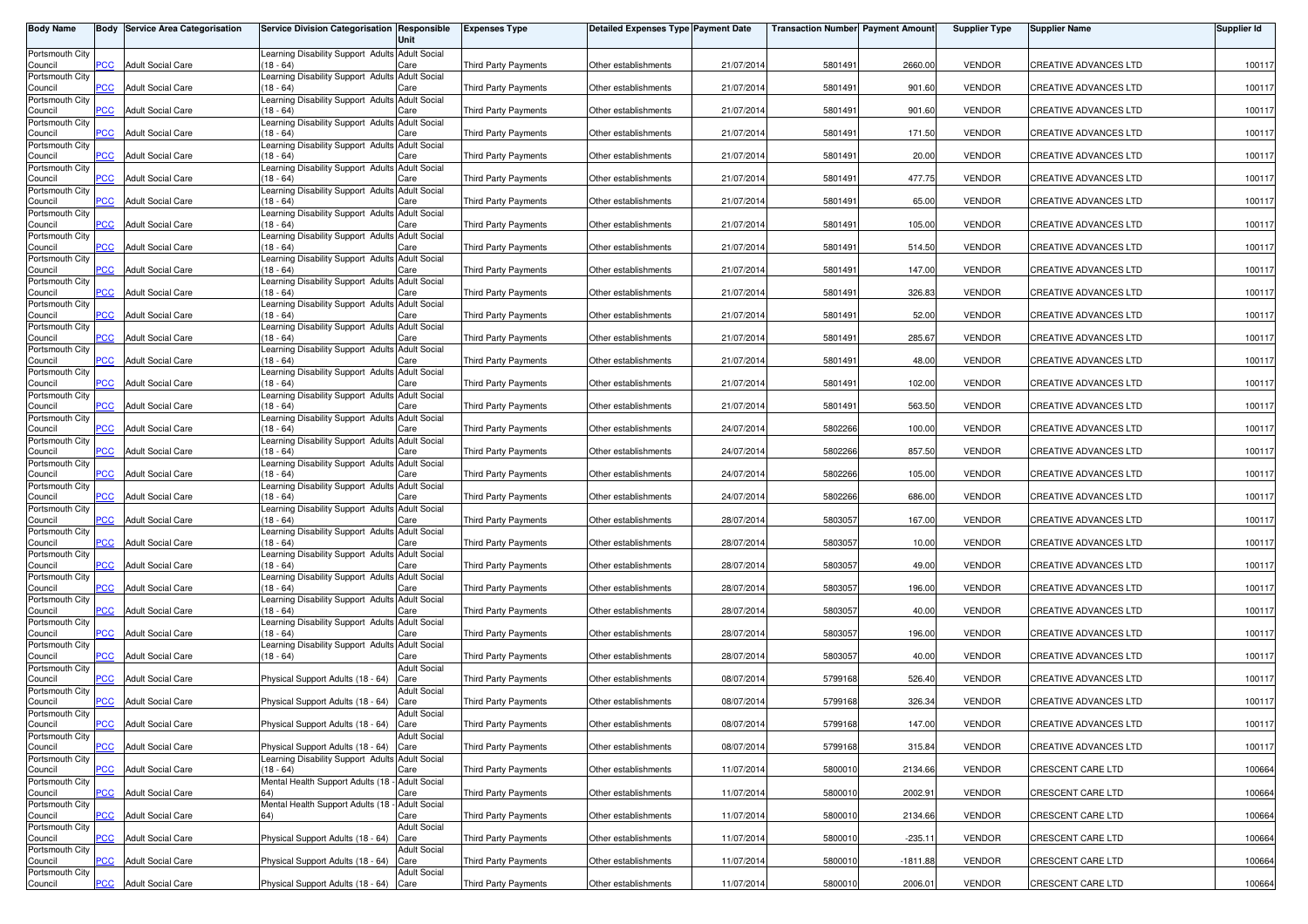| <b>Body Name</b>           |            | <b>Body Service Area Categorisation</b> | <b>Service Division Categorisation Responsible</b>                                        | Unit                        | <b>Expenses Type</b>        | <b>Detailed Expenses Type Payment Date</b> |            | <b>Transaction Number Payment Amount</b> |         | <b>Supplier Type</b> | <b>Supplier Name</b>                                                | <b>Supplier Id</b> |
|----------------------------|------------|-----------------------------------------|-------------------------------------------------------------------------------------------|-----------------------------|-----------------------------|--------------------------------------------|------------|------------------------------------------|---------|----------------------|---------------------------------------------------------------------|--------------------|
| Portsmouth City<br>Council | PCC        | <b>Adult Social Care</b>                | Physical Support Adults (18 - 64)                                                         | <b>Adult Social</b><br>Care | <b>Third Party Payments</b> | Other establishments                       | 11/07/201  | 5800010                                  | 1884.49 | <b>VENDOR</b>        | CRESCENT CARE LTD                                                   | 100664             |
| Portsmouth City            |            | <b>Adult Social Care</b>                |                                                                                           | <b>Adult Social</b>         |                             |                                            | 11/07/201  |                                          | 2006.01 | <b>VENDOR</b>        | <b>CRESCENT CARE LTD</b>                                            |                    |
| Council<br>Portsmouth City | PCC        |                                         | Physical Support Adults (18 - 64) Care                                                    | <b>Adult Social</b>         | Third Party Payments        | Other establishments                       |            | 5800010                                  |         |                      |                                                                     | 100664             |
| Council<br>Portsmouth City | <b>PCC</b> | <b>Adult Social Care</b>                | Physical Support Adults (18 - 64)                                                         | Care<br><b>Adult Social</b> | Third Party Payments        | Other establishments                       | 11/07/201  | 5800010                                  | 1779.71 | <b>VENDOR</b>        | CRESCENT CARE LTD                                                   | 100664             |
| Council<br>Portsmouth City | PСC        | <b>Adult Social Care</b>                | Physical Support Adults (18 - 64)                                                         | Care<br><b>Adult Social</b> | Third Party Payments        | Other establishments                       | 11/07/201  | 5800010                                  | 2006.01 | <b>VENDOR</b>        | <b>CRESCENT CARE LTD</b>                                            | 100664             |
| Council                    | <b>PCC</b> | <b>Adult Social Care</b>                | Physical Support Adults (18 - 64)                                                         | Care                        | Third Party Payments        | Other establishments                       | 11/07/201  | 5800010                                  | 2006.01 | <b>VENDOR</b>        | <b>CRESCENT CARE LTD</b>                                            | 100664             |
| Portsmouth City<br>Council | <b>PCC</b> | <b>Adult Social Care</b>                | Physical Support Adults (18 - 64)                                                         | <b>Adult Social</b><br>Care | Third Party Payments        | Other establishments                       | 11/07/201  | 5800010                                  | 1842.95 | <b>VENDOR</b>        | CRESCENT CARE LTD                                                   | 100664             |
| Portsmouth City<br>Council | <b>PCC</b> | <b>Adult Social Care</b>                | Physical Support Adults (18 - 64) Care                                                    | <b>Adult Social</b>         | Third Party Payments        | Other establishments                       | 11/07/201  | 5800010                                  | 2006.01 | <b>VENDOR</b>        | CRESCENT CARE LTD                                                   | 100664             |
| Portsmouth City<br>Council | <b>PCC</b> | <b>Adult Social Care</b>                | Physical Support Adults (18 - 64) Care                                                    | <b>Adult Social</b>         | Third Party Payments        | Other establishments                       | 11/07/201  | 5800010                                  | 2006.01 | <b>VENDOR</b>        | CRESCENT CARE LTD                                                   | 100664             |
| Portsmouth City<br>Council | PСC        | <b>Adult Social Care</b>                | Physical Support Adults (18 - 64) Care                                                    | <b>Adult Social</b>         | <b>Third Party Payments</b> | Other establishments                       | 11/07/201  | 5800010                                  | 2006.01 | <b>VENDOR</b>        | CRESCENT CARE LTD                                                   | 100664             |
| Portsmouth City            |            |                                         |                                                                                           | <b>Adult Social</b>         |                             |                                            |            |                                          |         |                      |                                                                     |                    |
| Council<br>Portsmouth City | <b>PCC</b> | <b>Adult Social Care</b>                | Physical Support Adults (18 - 64) Care<br>Learning Disability Support Adults Adult Social |                             | Third Party Payments        | Other establishments                       | 11/07/201  | 5800010                                  | 2006.01 | <b>VENDOR</b>        | <b>CRESCENT CARE LTD</b><br><b>CRESCENT COMMUNITY CARE SERVICES</b> | 100664             |
| Council<br>Portsmouth City | PCC        | Adult Social Care                       | $(18 - 64)$<br>Learning Disability Support Adults Adult Social                            | Care                        | <b>Third Party Payments</b> | Other establishments                       | 03/07/201  | 5798532                                  | 108.48  | <b>VENDOR</b>        | TD.<br>CRESCENT COMMUNITY CARE SERVICES                             | 100118             |
| Council<br>Portsmouth City | <b>PCC</b> | <b>Adult Social Care</b>                | $(18 - 64)$<br>Mental Health Support Older                                                | Care<br><b>Adult Social</b> | Third Party Payments        | Other establishments                       | 31/07/201  | 5803822                                  | 85.84   | <b>VENDOR</b>        | LTD<br>CRESCENT COMMUNITY CARE SERVICES                             | 100118             |
| Council                    | <b>PCC</b> | <b>Adult Social Care</b>                | People (65 - 74)                                                                          | Care                        | Third Party Payments        | Other establishments                       | 03/07/201  | 5798532                                  | 162.24  | <b>VENDOR</b>        | LTD                                                                 | 100118             |
| Portsmouth City<br>Council | <b>PCC</b> | <b>Adult Social Care</b>                | Mental Health Support Older<br>People (65 - 74)                                           | <b>Adult Social</b><br>Care | Third Party Payments        | Other establishments                       | 03/07/201  | 5798532                                  | 37.50   | <b>VENDOR</b>        | CRESCENT COMMUNITY CARE SERVICES<br>LTD                             | 100118             |
| Portsmouth City<br>Council | <b>PCC</b> | <b>Adult Social Care</b>                | Mental Health Support Older<br>People (65 - 74)                                           | <b>Adult Social</b><br>Care | Third Party Payments        | Other establishments                       | 03/07/201  | 5798532                                  | 162.24  | <b>VENDOR</b>        | CRESCENT COMMUNITY CARE SERVICES<br>LTD                             | 100118             |
| Portsmouth City<br>Council | PCC        | Adult Social Care                       | Mental Health Support Older<br>People (65 - 74)                                           | <b>Adult Social</b><br>Care | <b>Third Party Payments</b> | Other establishments                       | 03/07/201  | 5798532                                  | 150.00  | <b>VENDOR</b>        | CRESCENT COMMUNITY CARE SERVICES<br>.TD                             | 100118             |
| Portsmouth City            | <b>PCC</b> | <b>Adult Social Care</b>                | Mental Health Support Older<br>People (65 - 74)                                           | <b>Adult Social</b>         | Third Party Payments        | Other establishments                       | 31/07/201  | 5803822                                  | 162.24  | <b>VENDOR</b>        | CRESCENT COMMUNITY CARE SERVICES<br>.TD                             | 100118             |
| Council<br>Portsmouth City |            |                                         | Mental Health Support Older                                                               | Care<br><b>Adult Social</b> |                             |                                            |            |                                          |         |                      | CRESCENT COMMUNITY CARE SERVICES                                    |                    |
| Council<br>Portsmouth City | °СС        | Adult Social Care                       | People (65 - 74)<br>Mental Health Support Older                                           | Care<br><b>Adult Social</b> | Third Party Payments        | Other establishments                       | 31/07/201  | 5803822                                  | 50.00   | <b>VENDOR</b>        | LTD<br>CRESCENT COMMUNITY CARE SERVICES                             | 100118             |
| Council<br>Portsmouth City | <b>PCC</b> | <b>Adult Social Care</b>                | People (65 - 74)<br>Mental Health Support Older                                           | Care<br><b>Adult Social</b> | Third Party Payments        | Other establishments                       | 31/07/201  | 5803822                                  | 162.24  | <b>VENDOR</b>        | LTD<br>CRESCENT COMMUNITY CARE SERVICES                             | 100118             |
| Council<br>Portsmouth City | PCC        | <b>Adult Social Care</b>                | People (65 - 74)                                                                          | Care<br><b>Adult Social</b> | <b>Third Party Payments</b> | Other establishments                       | 31/07/201  | 5803822                                  | 150.00  | <b>VENDOR</b>        | LTD<br>CRESCENT COMMUNITY CARE SERVICES                             | 100118             |
| Council                    | <b>PCC</b> | <b>Adult Social Care</b>                | Physical Support Adults (18 - 64)                                                         | Care                        | Third Party Payments        | Other establishments                       | 03/07/201  | 5798532                                  | 402.22  | <b>VENDOR</b>        | LTD                                                                 | 100118             |
| Portsmouth City<br>Council | <b>PCC</b> | <b>Adult Social Care</b>                | Physical Support Adults (18 - 64)                                                         | <b>Adult Social</b><br>Care | Third Party Payments        | Other establishments                       | 03/07/201  | 5798532                                  | 13.52   | <b>VENDOR</b>        | CRESCENT COMMUNITY CARE SERVICES<br>LTD                             | 100118             |
| Portsmouth City<br>Council | <b>PCC</b> | <b>Adult Social Care</b>                | Physical Support Adults (18 - 64) Care                                                    | <b>Adult Social</b>         | Third Party Payments        | Other establishments                       | 03/07/201  | 5798532                                  | 155.48  | <b>VENDOR</b>        | CRESCENT COMMUNITY CARE SERVICES<br>LTD                             | 100118             |
| Portsmouth City<br>Council | <b>PCC</b> | <b>Adult Social Care</b>                | Physical Support Adults (18 - 64) Care                                                    | <b>Adult Social</b>         | Third Party Payments        | Other establishments                       | 03/07/2014 | 5798532                                  | 150.00  | <b>VENDOR</b>        | CRESCENT COMMUNITY CARE SERVICES<br>LTD                             | 100118             |
| Portsmouth City            |            |                                         |                                                                                           | <b>Adult Social</b>         |                             |                                            |            |                                          |         |                      | CRESCENT COMMUNITY CARE SERVICES                                    |                    |
| Council<br>Portsmouth City | PCC        | Adult Social Care                       | Physical Support Adults (18 - 64) Care                                                    | <b>Adult Social</b>         | Third Party Payments        | Other establishments                       | 03/07/201  | 5798532                                  | 946.40  | <b>VENDOR</b>        | TD.<br>CRESCENT COMMUNITY CARE SERVICES                             | 100118             |
| Council<br>Portsmouth City | <b>PCC</b> | <b>Adult Social Care</b>                | Physical Support Adults (18 - 64) Care                                                    | <b>Adult Social</b>         | Third Party Payments        | Other establishments                       | 03/07/201  | 5798532                                  | 81.12   | <b>VENDOR</b>        | TD.<br>CRESCENT COMMUNITY CARE SERVICES                             | 100118             |
| Council<br>Portsmouth City | ۲CС        | <b>Adult Social Care</b>                | Physical Support Adults (18 - 64) Care                                                    | <b>Adult Social</b>         | Third Party Payments        | Other establishments                       | 03/07/201  | 5798532                                  | 567.84  | <b>VENDOR</b>        | LTD<br>CRESCENT COMMUNITY CARE SERVICES                             | 100118             |
| Council<br>Portsmouth City | <b>PCC</b> | <b>Adult Social Care</b>                | Physical Support Adults (18 - 64)                                                         | Care                        | Third Party Payments        | Other establishments                       | 03/07/201  | 5798532                                  | 757.12  | <b>VENDOR</b>        | LTD                                                                 | 100118             |
| Council                    | <b>PCC</b> | <b>Adult Social Care</b>                | Physical Support Adults (18 - 64)                                                         | <b>Adult Social</b><br>Care | <b>Third Party Payments</b> | Other establishments                       | 03/07/2014 | 5798532                                  | 189.28  | <b>VENDOR</b>        | CRESCENT COMMUNITY CARE SERVICES<br>LTD                             | 100118             |
| Portsmouth City<br>Council | <b>PCC</b> | <b>Adult Social Care</b>                | Physical Support Adults (18 - 64) Care                                                    | <b>Adult Social</b>         | <b>Third Party Payments</b> | Other establishments                       | 03/07/2014 | 5798532                                  | 135.20  | <b>VENDOR</b>        | CRESCENT COMMUNITY CARE SERVICES<br>LTD                             | 100118             |
| Portsmouth City<br>Council | <b>PCC</b> | <b>Adult Social Care</b>                | Physical Support Adults (18 - 64) Care                                                    | Adult Social                | Third Party Payments        | Other establishments                       | 03/07/2014 | 5798532                                  | 466.44  | <b>VENDOR</b>        | CRESCENT COMMUNITY CARE SERVICES<br>LTD                             | 100118             |
| Portsmouth City<br>Council | <b>PCC</b> | <b>Adult Social Care</b>                | Physical Support Adults (18 - 64) Care                                                    | <b>Adult Social</b>         |                             | Other establishments                       | 03/07/2014 | 5798532                                  | 256.88  | <b>VENDOR</b>        | CRESCENT COMMUNITY CARE SERVICES<br>LTD                             | 100118             |
| Portsmouth City            |            |                                         |                                                                                           | <b>Adult Social</b>         | Third Party Payments        |                                            |            |                                          |         |                      | CRESCENT COMMUNITY CARE SERVICES                                    |                    |
| Council<br>Portsmouth City | <b>PCC</b> | <b>Adult Social Care</b>                | Physical Support Adults (18 - 64) Care                                                    | <b>Adult Social</b>         | Third Party Payments        | Other establishments                       | 03/07/2014 | 5798532                                  | 289.92  | <b>VENDOR</b>        | TD.<br>CRESCENT COMMUNITY CARE SERVICES                             | 100118             |
| Council<br>Portsmouth City | <b>PCC</b> | <b>Adult Social Care</b>                | Physical Support Adults (18 - 64) Care                                                    | <b>Adult Social</b>         | Third Party Payments        | Other establishments                       | 03/07/2014 | 5798532                                  | 473.20  | <b>VENDOR</b>        | TD.<br>CRESCENT COMMUNITY CARE SERVICES                             | 100118             |
| Council<br>Portsmouth City | <b>PCC</b> | <b>Adult Social Care</b>                | Physical Support Adults (18 - 64) Care                                                    | <b>Adult Social</b>         | Third Party Payments        | Other establishments                       | 03/07/2014 | 5798532                                  | 189.28  | <b>VENDOR</b>        | LTD<br>CRESCENT COMMUNITY CARE SERVICES                             | 100118             |
| Council<br>Portsmouth City | <b>PCC</b> | <b>Adult Social Care</b>                | Physical Support Adults (18 - 64) Care                                                    |                             | Third Party Payments        | Other establishments                       | 03/07/2014 | 5798532                                  | 241.60  | <b>VENDOR</b>        | LTD<br>CRESCENT COMMUNITY CARE SERVICES                             | 100118             |
| Council                    | <b>PCC</b> | <b>Adult Social Care</b>                | Physical Support Adults (18 - 64) Care                                                    | <b>Adult Social</b>         | Third Party Payments        | Other establishments                       | 03/07/2014 | 5798532                                  | 946.40  | VENDOR               | LTD                                                                 | 100118             |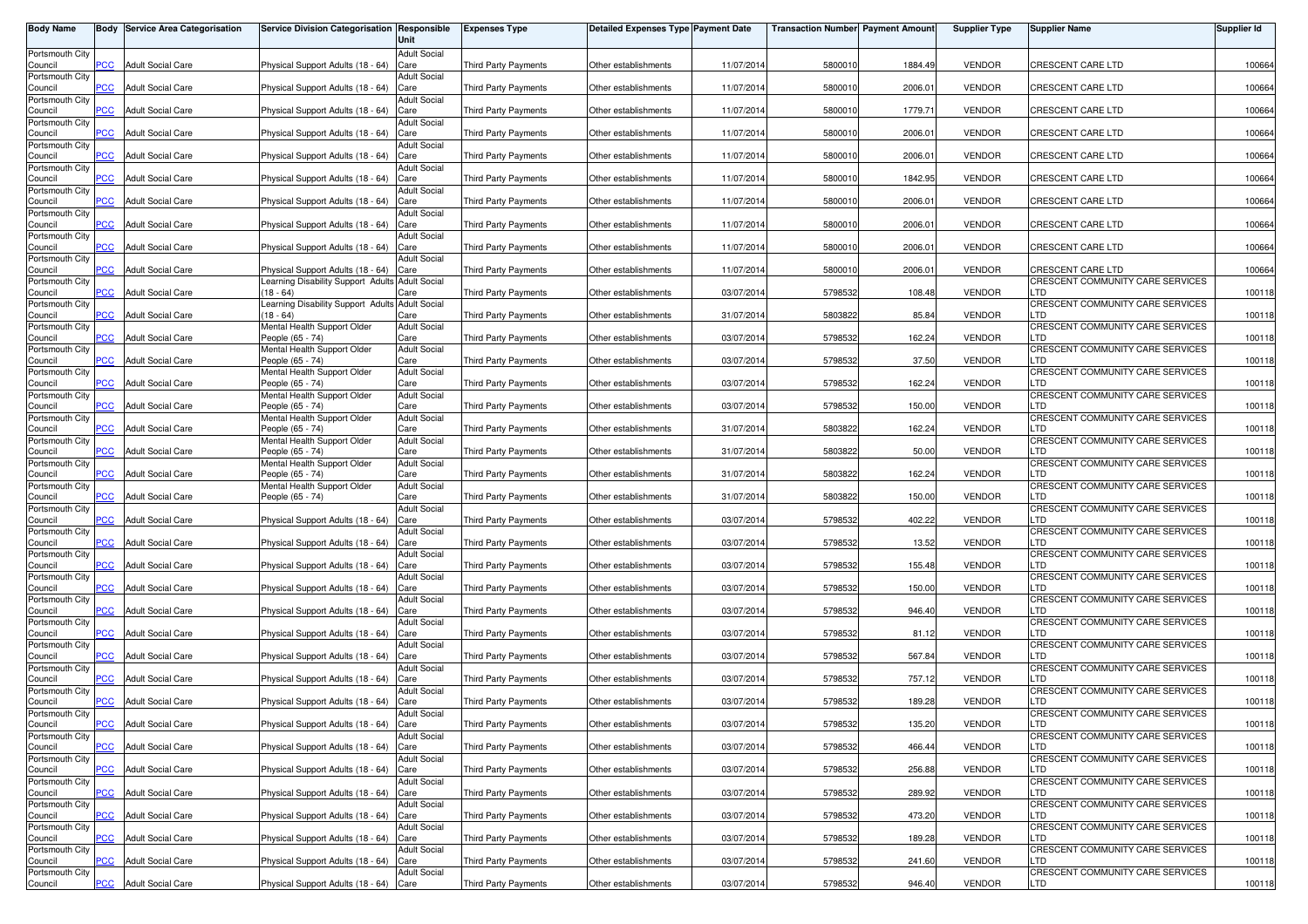| <b>Body Name</b>           |                          | <b>Body Service Area Categorisation</b> | Service Division Categorisation Responsible | Unit                        | <b>Expenses Type</b>        | <b>Detailed Expenses Type Payment Date</b> |            | <b>Transaction Number Payment Amount</b> |         | <b>Supplier Type</b> | <b>Supplier Name</b>                    | <b>Supplier Id</b> |
|----------------------------|--------------------------|-----------------------------------------|---------------------------------------------|-----------------------------|-----------------------------|--------------------------------------------|------------|------------------------------------------|---------|----------------------|-----------------------------------------|--------------------|
| Portsmouth City            |                          |                                         |                                             | <b>Adult Social</b>         |                             |                                            |            |                                          |         |                      | CRESCENT COMMUNITY CARE SERVICES        |                    |
| Council<br>Portsmouth City | PCC                      | <b>Adult Social Care</b>                | Physical Support Adults (18 - 64)           | Care<br><b>Adult Social</b> | Third Party Payments        | Other establishments                       | 03/07/201  | 5798532                                  | 750.36  | <b>VENDOR</b>        | LTD<br>CRESCENT COMMUNITY CARE SERVICES | 100118             |
| Council                    | $\overline{C}$           | <b>Adult Social Care</b>                | Physical Support Adults (18 - 64)           | Care                        | Third Party Payments        | Other establishments                       | 03/07/2014 | 5798532                                  | 375.18  | <b>VENDOR</b>        | LTD                                     | 100118             |
| Portsmouth City<br>Council | $\overline{C}$           | <b>Adult Social Care</b>                | Physical Support Adults (18 - 64)           | Adult Social<br>Care        | Third Party Payments        | Other establishments                       | 03/07/201  | 5798532                                  | 18.80   | <b>VENDOR</b>        | CRESCENT COMMUNITY CARE SERVICES<br>LTD | 100118             |
| Portsmouth City            |                          |                                         |                                             | Adult Social                |                             |                                            |            |                                          |         |                      | CRESCENT COMMUNITY CARE SERVICES        |                    |
| Council<br>Portsmouth City | PСC                      | <b>Adult Social Care</b>                | Physical Support Adults (18 - 64)           | Care<br><b>Adult Social</b> | Third Party Payments        | Other establishments                       | 03/07/201  | 5798532                                  | 189.28  | <b>VENDOR</b>        | LTD<br>CRESCENT COMMUNITY CARE SERVICES | 100118             |
| Council                    | $\overline{\text{p}}$ CC | <b>Adult Social Care</b>                | Physical Support Adults (18 - 64)           | Care                        | Third Party Payments        | Other establishments                       | 03/07/201  | 5798532                                  | 561.08  | <b>VENDOR</b>        | LTD                                     | 100118             |
| Portsmouth City<br>Council | PCC                      | <b>Adult Social Care</b>                | Physical Support Adults (18 - 64)           | <b>Adult Social</b><br>Care | Third Party Payments        | Other establishments                       | 03/07/2014 | 5798532                                  | 459.68  | <b>VENDOR</b>        | CRESCENT COMMUNITY CARE SERVICES<br>LTD | 100118             |
| Portsmouth City            |                          |                                         |                                             | Adult Social                |                             |                                            |            |                                          |         |                      | CRESCENT COMMUNITY CARE SERVICES        |                    |
| Council<br>Portsmouth City | $\overline{C}$           | <b>Adult Social Care</b>                | Physical Support Adults (18 - 64)           | Care<br><b>Adult Social</b> | Third Party Payments        | Other establishments                       | 03/07/2014 | 5798532                                  | 182.52  | <b>VENDOR</b>        | TD.<br>CRESCENT COMMUNITY CARE SERVICES | 100118             |
| Council                    | $\overline{C}$           | <b>Adult Social Care</b>                | Physical Support Adults (18 - 64)           | Care                        | <b>Third Party Payments</b> | Other establishments                       | 03/07/201  | 5798532                                  | 473.20  | <b>VENDOR</b>        | TD.                                     | 100118             |
| Portsmouth City<br>Council | сC                       | <b>Adult Social Care</b>                | Physical Support Adults (18 - 64)           | <b>Adult Social</b><br>Care | <b>Third Party Payments</b> | Other establishments                       | 03/07/201  | 5798532                                  | 100.00  | <b>VENDOR</b>        | CRESCENT COMMUNITY CARE SERVICES<br>LTD | 100118             |
| Portsmouth City<br>Council | $\overline{C}$           | <b>Adult Social Care</b>                |                                             | <b>Adult Social</b><br>Care |                             | Other establishments                       | 03/07/201  | 5798532                                  | 189.28  | <b>VENDOR</b>        | CRESCENT COMMUNITY CARE SERVICES<br>LTD |                    |
| Portsmouth City            |                          |                                         | Physical Support Adults (18 - 64)           | Adult Social                | <b>Third Party Payments</b> |                                            |            |                                          |         |                      | CRESCENT COMMUNITY CARE SERVICES        | 100118             |
| Council<br>Portsmouth City | PСC                      | <b>Adult Social Care</b>                | Physical Support Adults (18 - 64)           | Care<br>Adult Social        | <b>Third Party Payments</b> | Other establishments                       | 03/07/201  | 5798532                                  | 131.82  | <b>VENDOR</b>        | LTD<br>CRESCENT COMMUNITY CARE SERVICES | 100118             |
| Council                    | PCC                      | <b>Adult Social Care</b>                | Physical Support Adults (18 - 64)           | Care                        | <b>Third Party Payments</b> | Other establishments                       | 03/07/201  | 5798532                                  | 283.92  | <b>VENDOR</b>        | LTD                                     | 100118             |
| Portsmouth City<br>Council | PСC                      | <b>Adult Social Care</b>                | Physical Support Adults (18 - 64)           | <b>Adult Social</b><br>Care | <b>Third Party Payments</b> | Other establishments                       | 03/07/2014 | 5798532                                  | 655.72  | <b>VENDOR</b>        | CRESCENT COMMUNITY CARE SERVICES<br>LTD | 100118             |
| Portsmouth City            |                          |                                         |                                             | <b>Adult Social</b>         |                             |                                            |            |                                          |         |                      | CRESCENT COMMUNITY CARE SERVICES        |                    |
| Council<br>Portsmouth City | PCC                      | <b>Adult Social Care</b>                | Physical Support Adults (18 - 64)           | Care<br><b>Adult Social</b> | <b>Third Party Payments</b> | Other establishments                       | 03/07/201  | 5798532                                  | 554.32  | <b>VENDOR</b>        | LTD<br>CRESCENT COMMUNITY CARE SERVICES | 100118             |
| Council                    | PCC                      | <b>Adult Social Care</b>                | Physical Support Adults (18 - 64)           | Care                        | Third Party Payments        | Other establishments                       | 03/07/2014 | 5798532                                  | 567.84  | <b>VENDOR</b>        | LTD                                     | 100118             |
| Portsmouth City<br>Council | <b>PCC</b>               | <b>Adult Social Care</b>                | Physical Support Adults (18 - 64)           | <b>Adult Social</b><br>Care | Third Party Payments        | Other establishments                       | 03/07/201  | 5798532                                  | 1608.88 | <b>VENDOR</b>        | CRESCENT COMMUNITY CARE SERVICES<br>∟TD | 100118             |
| Portsmouth City            |                          |                                         |                                             | <b>Adult Social</b>         |                             |                                            |            |                                          |         |                      | CRESCENT COMMUNITY CARE SERVICES        |                    |
| Council<br>Portsmouth City | PCC                      | <b>Adult Social Care</b>                | Physical Support Adults (18 - 64)           | Care<br><b>Adult Social</b> | <b>Third Party Payments</b> | Other establishments                       | 03/07/201  | 5798532                                  | 209.56  | <b>VENDOR</b>        | LTD<br>CRESCENT COMMUNITY CARE SERVICES | 100118             |
| Council                    | <b>PCC</b>               | <b>Adult Social Care</b>                | Physical Support Adults (18 - 64)           | Care                        | Third Party Payments        | Other establishments                       | 03/07/201  | 5798532                                  | 378.56  | <b>VENDOR</b>        | LTD                                     | 100118             |
| Portsmouth City<br>Council | PCC                      | <b>Adult Social Care</b>                | Physical Support Adults (18 - 64)           | Adult Social<br>Care        | <b>Third Party Payments</b> | Other establishments                       | 03/07/201  | 5798532                                  | 395.46  | <b>VENDOR</b>        | CRESCENT COMMUNITY CARE SERVICES<br>LTD | 100118             |
| Portsmouth City            |                          |                                         |                                             | Adult Social                |                             |                                            |            |                                          |         |                      | CRESCENT COMMUNITY CARE SERVICES<br>LTD |                    |
| Council<br>Portsmouth City | PСC                      | <b>Adult Social Care</b>                | Physical Support Adults (18 - 64)           | Care<br>Adult Social        | Third Party Payments        | Other establishments                       | 03/07/201  | 5798532                                  | 757.12  | <b>VENDOR</b>        | CRESCENT COMMUNITY CARE SERVICES        | 100118             |
| Council                    | PCC                      | <b>Adult Social Care</b>                | Physical Support Adults (18 - 64)           | Care                        | Third Party Payments        | Other establishments                       | 03/07/201  | 5798532                                  | 94.64   | <b>VENDOR</b>        | LTD                                     | 100118             |
| Portsmouth City<br>Council | PСC                      | <b>Adult Social Care</b>                | Physical Support Adults (18 - 64)           | <b>Adult Social</b><br>Care | Third Party Payments        | Other establishments                       | 03/07/201  | 5798532                                  | 1514.24 | <b>VENDOR</b>        | CRESCENT COMMUNITY CARE SERVICES<br>LTD | 100118             |
| Portsmouth City<br>Council | PCC                      | <b>Adult Social Care</b>                | Physical Support Adults (18 - 64)           | <b>Adult Social</b><br>Care | <b>Third Party Payments</b> | Other establishments                       | 03/07/201  | 5798532                                  | 216.32  | <b>VENDOR</b>        | CRESCENT COMMUNITY CARE SERVICES<br>LTD | 100118             |
| Portsmouth City            |                          |                                         |                                             | <b>Adult Social</b>         |                             |                                            |            |                                          |         |                      | CRESCENT COMMUNITY CARE SERVICES        |                    |
| Council<br>Portsmouth City | <b>PCC</b>               | <b>Adult Social Care</b>                | Physical Support Adults (18 - 64)           | Care<br><b>Adult Social</b> | Third Party Payments        | Other establishments                       | 03/07/2014 | 5798532                                  | 114.92  | <b>VENDOR</b>        | TD.<br>CRESCENT COMMUNITY CARE SERVICES | 100118             |
| Council                    | $\overline{C}$           | <b>Adult Social Care</b>                | Physical Support Adults (18 - 64)           | Care                        | Third Party Payments        | Other establishments                       | 03/07/201  | 5798532                                  | 189.28  | <b>VENDOR</b>        | ∟TD                                     | 100118             |
| Portsmouth City<br>Council | <b>PCC</b>               | <b>Adult Social Care</b>                | Physical Support Adults (18 - 64)           | <b>Adult Social</b><br>Care | Third Party Payments        | Other establishments                       | 03/07/201  | 5798532                                  | 986.96  | <b>VENDOR</b>        | CRESCENT COMMUNITY CARE SERVICES<br>LTD | 100118             |
| Portsmouth City            |                          |                                         |                                             | <b>Adult Social</b>         |                             |                                            |            |                                          |         |                      | CRESCENT COMMUNITY CARE SERVICES        |                    |
| Council<br>Portsmouth City | PСC                      | <b>Adult Social Care</b>                | Physical Support Adults (18 - 64)           | Care<br>Adult Social        | Third Party Payments        | Other establishments                       | 03/07/201  | 5798532                                  | 1703.52 | <b>VENDOR</b>        | LTD<br>CRESCENT COMMUNITY CARE SERVICES | 100118             |
| Council                    | $\overline{C}$           | <b>Adult Social Care</b>                | Physical Support Adults (18 - 64)           | Care                        | <b>Third Party Payments</b> | Other establishments                       | 03/07/201  | 5798532                                  | 621.92  | <b>VENDOR</b>        | LTD<br>CRESCENT COMMUNITY CARE SERVICES | 100118             |
| Portsmouth City<br>Council | PСC                      | <b>Adult Social Care</b>                | Physical Support Adults (18 - 64)           | Adult Social<br>Care        | Third Party Payments        | Other establishments                       | 03/07/2014 | 5798532                                  | 567.84  | <b>VENDOR</b>        | LTD                                     | 100118             |
| Portsmouth City            |                          |                                         |                                             | Adult Social                |                             |                                            |            |                                          |         |                      | CRESCENT COMMUNITY CARE SERVICES        |                    |
| Council<br>Portsmouth City |                          | <b>PCC</b> Adult Social Care            | Physical Support Adults (18 - 64) Care      | <b>Adult Social</b>         | Third Party Payments        | Other establishments                       | 03/07/2014 | 5798532                                  | 189.28  | <b>VENDOR</b>        | LTD<br>CRESCENT COMMUNITY CARE SERVICES | 100118             |
| Council<br>Portsmouth City | <u>PCC</u>               | <b>Adult Social Care</b>                | Physical Support Adults (18 - 64) Care      | <b>Adult Social</b>         | Third Party Payments        | Other establishments                       | 03/07/2014 | 5798532                                  | 189.28  | <b>VENDOR</b>        | LTD<br>CRESCENT COMMUNITY CARE SERVICES | 100118             |
| Council                    | PCC                      | <b>Adult Social Care</b>                | Physical Support Adults (18 - 64) Care      |                             | Third Party Payments        | Other establishments                       | 03/07/2014 | 5798532                                  | 64.22   | <b>VENDOR</b>        | LTD                                     | 100118             |
| Portsmouth City<br>Council | PCC                      | <b>Adult Social Care</b>                | Physical Support Adults (18 - 64) Care      | <b>Adult Social</b>         | Third Party Payments        | Other establishments                       | 03/07/2014 | 5798532                                  | 1297.92 | <b>VENDOR</b>        | CRESCENT COMMUNITY CARE SERVICES<br>LTD | 100118             |
| Portsmouth City            |                          |                                         |                                             | <b>Adult Social</b>         |                             |                                            |            |                                          |         |                      | CRESCENT COMMUNITY CARE SERVICES        |                    |
| Council<br>Portsmouth City | PСC                      | <b>Adult Social Care</b>                | Physical Support Adults (18 - 64) Care      | <b>Adult Social</b>         | Third Party Payments        | Other establishments                       | 03/07/2014 | 5798532                                  | 175.76  | <b>VENDOR</b>        | LTD<br>CRESCENT COMMUNITY CARE SERVICES | 100118             |
| Council                    | <b>PCC</b>               | <b>Adult Social Care</b>                | Physical Support Adults (18 - 64) Care      |                             | Third Party Payments        | Other establishments                       | 03/07/2014 | 5798532                                  | 162.24  | <b>VENDOR</b>        | LTD                                     | 100118             |
| Portsmouth City<br>Council | PСC                      | <b>Adult Social Care</b>                | Physical Support Adults (18 - 64)           | Adult Social<br>Care        | Third Party Payments        | Other establishments                       | 03/07/2014 | 5798532                                  | 608.40  | <b>VENDOR</b>        | CRESCENT COMMUNITY CARE SERVICES<br>LTD | 100118             |
| Portsmouth City            |                          |                                         |                                             | Adult Social                |                             |                                            |            |                                          |         |                      | CRESCENT COMMUNITY CARE SERVICES        |                    |
| Council                    | <b>PCC</b>               | <b>Adult Social Care</b>                | Physical Support Adults (18 - 64) Care      |                             | Third Party Payments        | Other establishments                       | 03/07/2014 | 5798532                                  | 283.92  | <b>VENDOR</b>        | <b>LTD</b>                              | 100118             |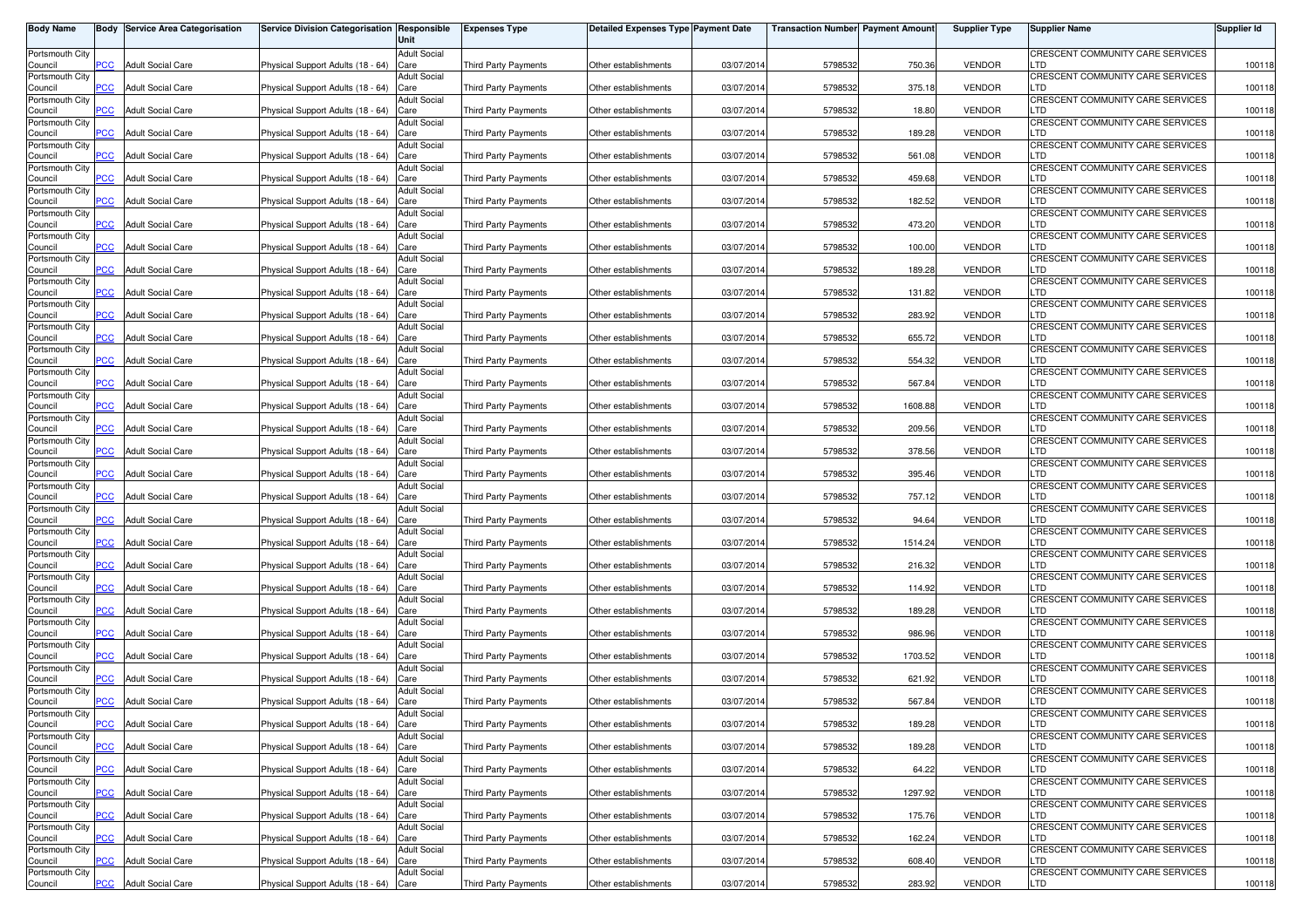| <b>Body Name</b>           |                | <b>Body Service Area Categorisation</b> | Service Division Categorisation Responsible | Unit                        | <b>Expenses Type</b>        | <b>Detailed Expenses Type Payment Date</b> |            | <b>Transaction Number Payment Amount</b> |         | <b>Supplier Type</b> | <b>Supplier Name</b>                    | <b>Supplier Id</b> |
|----------------------------|----------------|-----------------------------------------|---------------------------------------------|-----------------------------|-----------------------------|--------------------------------------------|------------|------------------------------------------|---------|----------------------|-----------------------------------------|--------------------|
| Portsmouth City            |                |                                         |                                             | <b>Adult Social</b>         |                             |                                            |            |                                          |         |                      | CRESCENT COMMUNITY CARE SERVICES        |                    |
| Council<br>Portsmouth City | PCC            | <b>Adult Social Care</b>                | Physical Support Adults (18 - 64)           | Care<br><b>Adult Social</b> | <b>Third Party Payments</b> | Other establishments                       | 03/07/201  | 5798532                                  | 53.52   | <b>VENDOR</b>        | LTD<br>CRESCENT COMMUNITY CARE SERVICES | 100118             |
| Council                    | $\overline{C}$ | <b>Adult Social Care</b>                | Physical Support Adults (18 - 64)           | Care                        | Third Party Payments        | Other establishments                       | 03/07/2014 | 5798532                                  | 283.92  | <b>VENDOR</b>        | LTD                                     | 100118             |
| Portsmouth City            | $\overline{C}$ | <b>Adult Social Care</b>                |                                             | Adult Social<br>Care        | Third Party Payments        | Other establishments                       | 03/07/201  | 5798532                                  | 189.28  | <b>VENDOR</b>        | CRESCENT COMMUNITY CARE SERVICES<br>LTD | 100118             |
| Council<br>Portsmouth City |                |                                         | Physical Support Adults (18 - 64)           | Adult Social                |                             |                                            |            |                                          |         |                      | CRESCENT COMMUNITY CARE SERVICES        |                    |
| Council                    | PСC            | <b>Adult Social Care</b>                | Physical Support Adults (18 - 64)           | Care                        | Third Party Payments        | Other establishments                       | 03/07/201  | 5798532                                  | 253.50  | <b>VENDOR</b>        | LTD                                     | 100118             |
| Portsmouth City<br>Council | PCC            | <b>Adult Social Care</b>                | Physical Support Adults (18 - 64)           | <b>Adult Social</b><br>Care | Third Party Payments        | Other establishments                       | 03/07/201  | 5798532                                  | 283.92  | <b>VENDOR</b>        | CRESCENT COMMUNITY CARE SERVICES<br>LTD | 100118             |
| Portsmouth City            |                |                                         |                                             | <b>Adult Social</b>         |                             |                                            |            |                                          |         |                      | CRESCENT COMMUNITY CARE SERVICES        |                    |
| Council<br>Portsmouth City | PCC            | <b>Adult Social Care</b>                | Physical Support Adults (18 - 64)           | Care<br>Adult Social        | Third Party Payments        | Other establishments                       | 03/07/2014 | 5798532                                  | 473.20  | <b>VENDOR</b>        | LTD<br>CRESCENT COMMUNITY CARE SERVICES | 100118             |
| Council                    | $\overline{C}$ | <b>Adult Social Care</b>                | Physical Support Adults (18 - 64)           | Care                        | Third Party Payments        | Other establishments                       | 03/07/2014 | 5798532                                  | 283.92  | <b>VENDOR</b>        | TD.                                     | 100118             |
| Portsmouth City<br>Council | $\overline{C}$ | <b>Adult Social Care</b>                | Physical Support Adults (18 - 64)           | <b>Adult Social</b><br>Care | <b>Third Party Payments</b> | Other establishments                       | 03/07/201  | 5798532                                  | 1703.52 | <b>VENDOR</b>        | CRESCENT COMMUNITY CARE SERVICES<br>TD. | 100118             |
| Portsmouth City            |                |                                         |                                             | <b>Adult Social</b>         |                             |                                            |            |                                          |         |                      | CRESCENT COMMUNITY CARE SERVICES        |                    |
| Council<br>Portsmouth City | сC             | <b>Adult Social Care</b>                | Physical Support Adults (18 - 64)           | Care<br><b>Adult Social</b> | <b>Third Party Payments</b> | Other establishments                       | 03/07/2014 | 5798532                                  | 87.88   | <b>VENDOR</b>        | LTD<br>CRESCENT COMMUNITY CARE SERVICES | 100118             |
| Council                    | $\overline{C}$ | <b>Adult Social Care</b>                | Physical Support Adults (18 - 64)           | Care                        | <b>Third Party Payments</b> | Other establishments                       | 03/07/201  | 5798532                                  | 371.80  | <b>VENDOR</b>        | LTD                                     | 100118             |
| Portsmouth City<br>Council | PСC            | <b>Adult Social Care</b>                | Physical Support Adults (18 - 64)           | Adult Social<br>Care        | <b>Third Party Payments</b> | Other establishments                       | 03/07/201  | 5798532                                  | 47.32   | <b>VENDOR</b>        | CRESCENT COMMUNITY CARE SERVICES<br>LTD | 100118             |
| Portsmouth City            |                |                                         |                                             | Adult Social                |                             |                                            |            |                                          |         |                      | CRESCENT COMMUNITY CARE SERVICES        |                    |
| Council                    | PCC.           | <b>Adult Social Care</b>                | Physical Support Adults (18 - 64)           | Care                        | <b>Third Party Payments</b> | Other establishments                       | 31/07/201  | 5803822                                  | 314.34  | <b>VENDOR</b>        | LTD<br>CRESCENT COMMUNITY CARE SERVICES | 100118             |
| Portsmouth City<br>Council | PСC            | <b>Adult Social Care</b>                | Physical Support Adults (18 - 64)           | <b>Adult Social</b><br>Care | <b>Third Party Payments</b> | Other establishments                       | 31/07/2014 | 5803822                                  | 6.76    | <b>VENDOR</b>        | LTD                                     | 100118             |
| Portsmouth City            |                |                                         |                                             | <b>Adult Social</b>         |                             |                                            |            |                                          |         |                      | CRESCENT COMMUNITY CARE SERVICES<br>LTD |                    |
| Council<br>Portsmouth City | PCC            | <b>Adult Social Care</b>                | Physical Support Adults (18 - 64)           | Care<br><b>Adult Social</b> | <b>Third Party Payments</b> | Other establishments                       | 31/07/201  | 5803822                                  | 471.32  | <b>VENDOR</b>        | CRESCENT COMMUNITY CARE SERVICES        | 100118             |
| Council                    | PCC            | <b>Adult Social Care</b>                | Physical Support Adults (18 - 64)           | Care                        | Third Party Payments        | Other establishments                       | 31/07/2014 | 5803822                                  | 310.96  | <b>VENDOR</b>        | LTD                                     | 100118             |
| Portsmouth City<br>Council | <b>PCC</b>     | <b>Adult Social Care</b>                | Physical Support Adults (18 - 64)           | <b>Adult Social</b><br>Care | <b>Third Party Payments</b> | Other establishments                       | 31/07/201  | 5803822                                  | 150.00  | <b>VENDOR</b>        | CRESCENT COMMUNITY CARE SERVICES<br>∟TD | 100118             |
| Portsmouth City            |                |                                         |                                             | <b>Adult Social</b>         |                             |                                            |            |                                          |         |                      | CRESCENT COMMUNITY CARE SERVICES        |                    |
| Council<br>Portsmouth City | PCC            | <b>Adult Social Care</b>                | Physical Support Adults (18 - 64)           | Care<br><b>Adult Social</b> | Third Party Payments        | Other establishments                       | 31/07/201  | 5803822                                  | 892.32  | <b>VENDOR</b>        | LTD<br>CRESCENT COMMUNITY CARE SERVICES | 100118             |
| Council                    | <b>PCC</b>     | <b>Adult Social Care</b>                | Physical Support Adults (18 - 64)           | Care                        | Third Party Payments        | Other establishments                       | 31/07/201  | 5803822                                  | 175.76  | <b>VENDOR</b>        | LTD                                     | 100118             |
| Portsmouth City<br>Council | PCC            | <b>Adult Social Care</b>                | Physical Support Adults (18 - 64)           | Adult Social<br>Care        | <b>Third Party Payments</b> | Other establishments                       | 31/07/201  | 5803822                                  | 118.30  | <b>VENDOR</b>        | CRESCENT COMMUNITY CARE SERVICES<br>LTD | 100118             |
| Portsmouth City            |                |                                         |                                             | Adult Social                |                             |                                            |            |                                          |         |                      | CRESCENT COMMUNITY CARE SERVICES        |                    |
| Council<br>Portsmouth City | PСC            | <b>Adult Social Care</b>                | Physical Support Adults (18 - 64)           | Care<br>Adult Social        | Third Party Payments        | Other establishments                       | 31/07/201  | 5803822                                  | 13.52   | <b>VENDOR</b>        | LTD<br>CRESCENT COMMUNITY CARE SERVICES | 100118             |
| Council                    | PCC            | <b>Adult Social Care</b>                | Physical Support Adults (18 - 64)           | Care                        | Third Party Payments        | Other establishments                       | 31/07/201  | 5803822                                  | 20.28   | <b>VENDOR</b>        | LTD                                     | 100118             |
| Portsmouth City<br>Council | PСC            | <b>Adult Social Care</b>                | Physical Support Adults (18 - 64)           | <b>Adult Social</b><br>Care | Third Party Payments        | Other establishments                       | 31/07/201  | 5803822                                  | 81.12   | <b>VENDOR</b>        | CRESCENT COMMUNITY CARE SERVICES<br>LTD | 100118             |
| Portsmouth City            |                |                                         |                                             | <b>Adult Social</b>         |                             |                                            |            |                                          |         |                      | CRESCENT COMMUNITY CARE SERVICES        |                    |
| Council<br>Portsmouth City | PCC            | <b>Adult Social Care</b>                | Physical Support Adults (18 - 64)           | Care<br><b>Adult Social</b> | <b>Third Party Payments</b> | Other establishments                       | 31/07/201  | 5803822                                  | 81.12   | <b>VENDOR</b>        | LTD<br>CRESCENT COMMUNITY CARE SERVICES | 100118             |
| Council                    | <b>PCC</b>     | <b>Adult Social Care</b>                | Physical Support Adults (18 - 64)           | Care                        | Third Party Payments        | Other establishments                       | 31/07/2014 | 5803822                                  | 473.20  | <b>VENDOR</b>        | TD.                                     | 100118             |
| Portsmouth City            | $\overline{C}$ | <b>Adult Social Care</b>                | Physical Support Adults (18 - 64)           | <b>Adult Social</b><br>Care | Third Party Payments        | Other establishments                       | 31/07/201  | 5803822                                  | 757.12  | <b>VENDOR</b>        | CRESCENT COMMUNITY CARE SERVICES<br>∟TD | 100118             |
| Council<br>Portsmouth City |                |                                         |                                             | <b>Adult Social</b>         |                             |                                            |            |                                          |         |                      | CRESCENT COMMUNITY CARE SERVICES        |                    |
| Council                    | <b>PCC</b>     | <b>Adult Social Care</b>                | Physical Support Adults (18 - 64)           | Care                        | Third Party Payments        | Other establishments                       | 31/07/201  | 5803822                                  | 148.72  | <b>VENDOR</b>        | LTD                                     | 100118             |
| Portsmouth City<br>Council | PСC            | <b>Adult Social Care</b>                | Physical Support Adults (18 - 64)           | <b>Adult Social</b><br>Care | Third Party Payments        | Other establishments                       | 31/07/201  | 5803822                                  | 243.36  | <b>VENDOR</b>        | CRESCENT COMMUNITY CARE SERVICES<br>LTD | 100118             |
| Portsmouth City            |                |                                         |                                             | Adult Social                |                             |                                            |            |                                          |         |                      | CRESCENT COMMUNITY CARE SERVICES<br>LTD |                    |
| Council<br>Portsmouth City | $\overline{C}$ | <b>Adult Social Care</b>                | Physical Support Adults (18 - 64)           | Care<br>Adult Social        | <b>Third Party Payments</b> | Other establishments                       | 31/07/201  | 5803822                                  | 473.20  | <b>VENDOR</b>        | CRESCENT COMMUNITY CARE SERVICES        | 100118             |
| Council                    | PСC            | <b>Adult Social Care</b>                | Physical Support Adults (18 - 64)           | Care                        | Third Party Payments        | Other establishments                       | 31/07/2014 | 5803822                                  | 270.40  | <b>VENDOR</b>        | LTD                                     | 100118             |
| Portsmouth City<br>Council |                | <b>PCC</b> Adult Social Care            | Physical Support Adults (18 - 64) Care      | Adult Social                | Third Party Payments        | Other establishments                       | 31/07/2014 | 5803822                                  | 264.32  | <b>VENDOR</b>        | CRESCENT COMMUNITY CARE SERVICES<br>LTD | 100118             |
| Portsmouth City            |                |                                         |                                             | <b>Adult Social</b>         |                             |                                            |            |                                          |         |                      | CRESCENT COMMUNITY CARE SERVICES        |                    |
| Council<br>Portsmouth City | <u>PCC</u>     | <b>Adult Social Care</b>                | Physical Support Adults (18 - 64) Care      | <b>Adult Social</b>         | Third Party Payments        | Other establishments                       | 31/07/2014 | 5803822                                  | 473.20  | <b>VENDOR</b>        | LTD<br>CRESCENT COMMUNITY CARE SERVICES | 100118             |
| Council                    | PCC            | <b>Adult Social Care</b>                | Physical Support Adults (18 - 64) Care      |                             | Third Party Payments        | Other establishments                       | 31/07/2014 | 5803822                                  | 189.28  | <b>VENDOR</b>        | LTD                                     | 100118             |
| Portsmouth City<br>Council | PCC            | <b>Adult Social Care</b>                | Physical Support Adults (18 - 64) Care      | <b>Adult Social</b>         | Third Party Payments        | Other establishments                       | 31/07/2014 | 5803822                                  | 241.60  | <b>VENDOR</b>        | CRESCENT COMMUNITY CARE SERVICES<br>LTD | 100118             |
| Portsmouth City            |                |                                         |                                             | <b>Adult Social</b>         |                             |                                            |            |                                          |         |                      | CRESCENT COMMUNITY CARE SERVICES        |                    |
| Council<br>Portsmouth City | PСC            | <b>Adult Social Care</b>                | Physical Support Adults (18 - 64) Care      | <b>Adult Social</b>         | Third Party Payments        | Other establishments                       | 31/07/2014 | 5803822                                  | 946.40  | <b>VENDOR</b>        | LTD<br>CRESCENT COMMUNITY CARE SERVICES | 100118             |
| Council                    | <b>PCC</b>     | <b>Adult Social Care</b>                | Physical Support Adults (18 - 64) Care      |                             | Third Party Payments        | Other establishments                       | 31/07/2014 | 5803822                                  | 757.12  | <b>VENDOR</b>        | LTD                                     | 100118             |
| Portsmouth City<br>Council | PСC            | <b>Adult Social Care</b>                | Physical Support Adults (18 - 64)           | Adult Social<br>Care        | Third Party Payments        | Other establishments                       | 31/07/2014 | 5803822                                  | 365.04  | <b>VENDOR</b>        | CRESCENT COMMUNITY CARE SERVICES<br>LTD | 100118             |
| Portsmouth City            |                |                                         |                                             | Adult Social                |                             |                                            |            |                                          |         |                      | CRESCENT COMMUNITY CARE SERVICES        |                    |
| Council                    | <b>PCC</b>     | <b>Adult Social Care</b>                | Physical Support Adults (18 - 64) Care      |                             | Third Party Payments        | Other establishments                       | 31/07/2014 | 5803822                                  | 54.08   | VENDOR               | <b>LTD</b>                              | 100118             |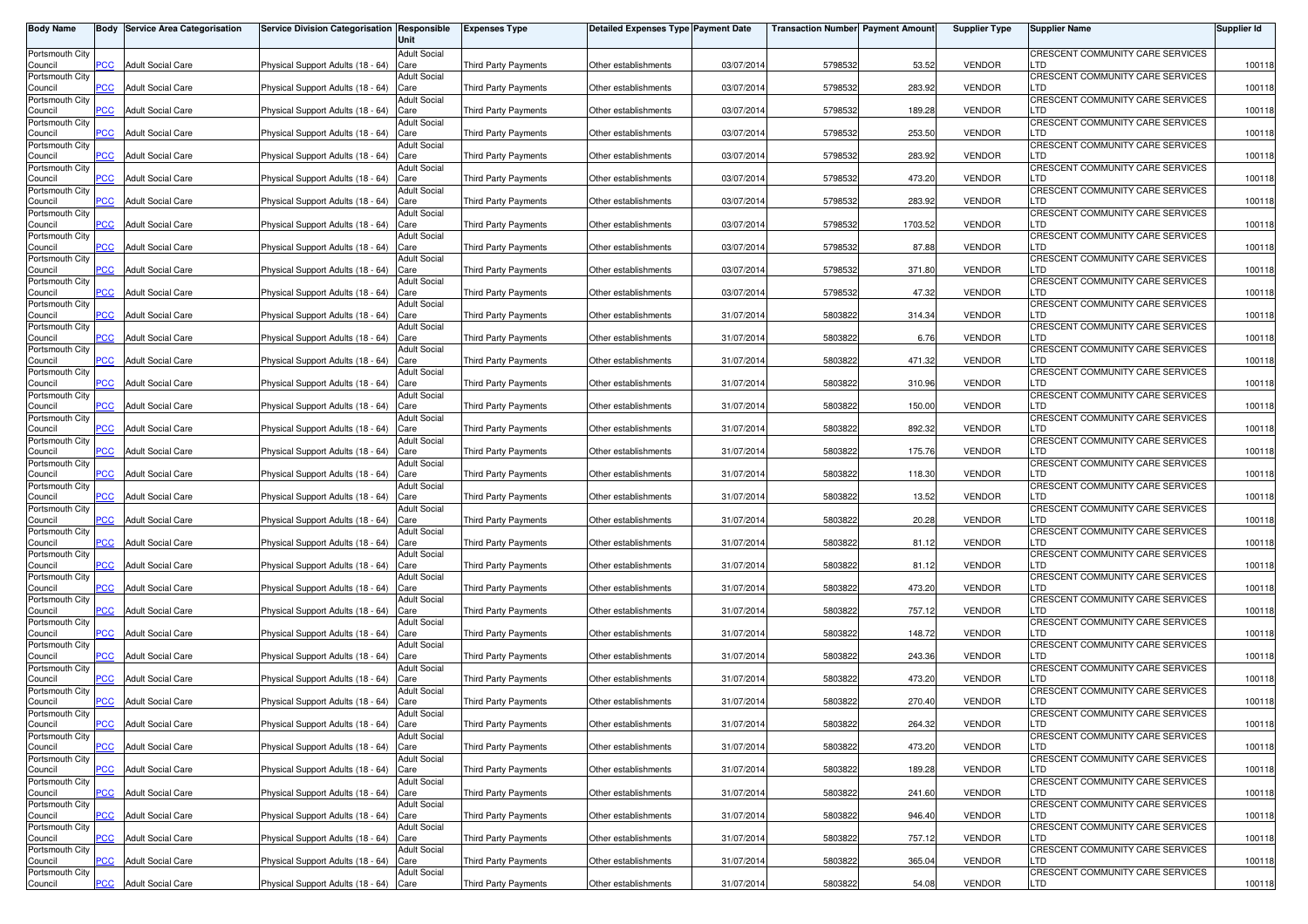| <b>Body Name</b>           |                          | <b>Body Service Area Categorisation</b> | Service Division Categorisation Responsible | Unit                        | <b>Expenses Type</b>        | <b>Detailed Expenses Type Payment Date</b> |            | <b>Transaction Number Payment Amount</b> |         | <b>Supplier Type</b> | <b>Supplier Name</b>                    | <b>Supplier Id</b> |
|----------------------------|--------------------------|-----------------------------------------|---------------------------------------------|-----------------------------|-----------------------------|--------------------------------------------|------------|------------------------------------------|---------|----------------------|-----------------------------------------|--------------------|
| Portsmouth City            |                          |                                         |                                             | <b>Adult Social</b>         |                             |                                            |            |                                          |         |                      | CRESCENT COMMUNITY CARE SERVICES        |                    |
| Council<br>Portsmouth City | PCC                      | <b>Adult Social Care</b>                | Physical Support Adults (18 - 64)           | Care<br><b>Adult Social</b> | <b>Third Party Payments</b> | Other establishments                       | 31/07/201  | 5803822                                  | 189.28  | <b>VENDOR</b>        | LTD<br>CRESCENT COMMUNITY CARE SERVICES | 100118             |
| Council                    | $\overline{C}$           | <b>Adult Social Care</b>                | Physical Support Adults (18 - 64)           | Care                        | Third Party Payments        | Other establishments                       | 31/07/2014 | 5803822                                  | 567.84  | <b>VENDOR</b>        | LTD                                     | 100118             |
| Portsmouth City            | $\overline{C}$           | <b>Adult Social Care</b>                |                                             | Adult Social                | Third Party Payments        |                                            | 31/07/201  | 5803822                                  | 459.68  | <b>VENDOR</b>        | CRESCENT COMMUNITY CARE SERVICES<br>LTD |                    |
| Council<br>Portsmouth City |                          |                                         | Physical Support Adults (18 - 64)           | Care<br>Adult Social        |                             | Other establishments                       |            |                                          |         |                      | CRESCENT COMMUNITY CARE SERVICES        | 100118             |
| Council                    | PСC                      | <b>Adult Social Care</b>                | Physical Support Adults (18 - 64)           | Care                        | Third Party Payments        | Other establishments                       | 31/07/201  | 5803822                                  | 169.00  | <b>VENDOR</b>        | LTD                                     | 100118             |
| Portsmouth City<br>Council | $\overline{\text{p}}$ CC | <b>Adult Social Care</b>                | Physical Support Adults (18 - 64)           | <b>Adult Social</b><br>Care | Third Party Payments        | Other establishments                       | 31/07/201  | 5803822                                  | 361.66  | <b>VENDOR</b>        | CRESCENT COMMUNITY CARE SERVICES<br>LTD | 100118             |
| Portsmouth City            |                          |                                         |                                             | <b>Adult Social</b>         |                             |                                            |            |                                          |         |                      | CRESCENT COMMUNITY CARE SERVICES        |                    |
| Council<br>Portsmouth City | PCC                      | <b>Adult Social Care</b>                | Physical Support Adults (18 - 64)           | Care<br>Adult Social        | Third Party Payments        | Other establishments                       | 31/07/2014 | 5803822                                  | 100.00  | <b>VENDOR</b>        | LTD<br>CRESCENT COMMUNITY CARE SERVICES | 100118             |
| Council                    | $\overline{C}$           | <b>Adult Social Care</b>                | Physical Support Adults (18 - 64)           | Care                        | Third Party Payments        | Other establishments                       | 31/07/2014 | 5803822                                  | 189.28  | <b>VENDOR</b>        | TD.                                     | 100118             |
| Portsmouth City<br>Council | $\overline{C}$           | <b>Adult Social Care</b>                | Physical Support Adults (18 - 64)           | <b>Adult Social</b><br>Care | Third Party Payments        | Other establishments                       | 31/07/201  | 5803822                                  | 40.56   | <b>VENDOR</b>        | CRESCENT COMMUNITY CARE SERVICES<br>TD. | 100118             |
| Portsmouth City            |                          |                                         |                                             | <b>Adult Social</b>         |                             |                                            |            |                                          |         |                      | CRESCENT COMMUNITY CARE SERVICES        |                    |
| Council<br>Portsmouth City | сC                       | <b>Adult Social Care</b>                | Physical Support Adults (18 - 64)           | Care<br><b>Adult Social</b> | <b>Third Party Payments</b> | Other establishments                       | 31/07/2014 | 5803822                                  | 321.10  | <b>VENDOR</b>        | LTD<br>CRESCENT COMMUNITY CARE SERVICES | 100118             |
| Council                    | $\overline{C}$           | <b>Adult Social Care</b>                | Physical Support Adults (18 - 64)           | Care                        | <b>Third Party Payments</b> | Other establishments                       | 31/07/201  | 5803822                                  | 662.48  | <b>VENDOR</b>        | LTD                                     | 100118             |
| Portsmouth City<br>Council | PСC                      | <b>Adult Social Care</b>                | Physical Support Adults (18 - 64)           | Adult Social<br>Care        | <b>Third Party Payments</b> | Other establishments                       | 31/07/2014 | 5803822                                  | 554.32  | <b>VENDOR</b>        | CRESCENT COMMUNITY CARE SERVICES<br>LTD | 100118             |
| Portsmouth City            |                          |                                         |                                             | Adult Social                |                             |                                            |            |                                          |         |                      | CRESCENT COMMUNITY CARE SERVICES        |                    |
| Council                    | PCC.                     | <b>Adult Social Care</b>                | Physical Support Adults (18 - 64)           | Care                        | Third Party Payments        | Other establishments                       | 31/07/201  | 5803822                                  | 567.84  | <b>VENDOR</b>        | LTD<br>CRESCENT COMMUNITY CARE SERVICES | 100118             |
| Portsmouth City<br>Council | PСC                      | <b>Adult Social Care</b>                | Physical Support Adults (18 - 64)           | <b>Adult Social</b><br>Care | Third Party Payments        | Other establishments                       | 31/07/2014 | 5803822                                  | 1608.88 | <b>VENDOR</b>        | LTD                                     | 100118             |
| Portsmouth City            |                          |                                         |                                             | <b>Adult Social</b>         |                             |                                            |            |                                          |         |                      | CRESCENT COMMUNITY CARE SERVICES<br>LTD |                    |
| Council<br>Portsmouth City | PCC                      | <b>Adult Social Care</b>                | Physical Support Adults (18 - 64)           | Care<br><b>Adult Social</b> | <b>Third Party Payments</b> | Other establishments                       | 31/07/201  | 5803822                                  | 466.44  | <b>VENDOR</b>        | CRESCENT COMMUNITY CARE SERVICES        | 100118             |
| Council                    | PCC                      | <b>Adult Social Care</b>                | Physical Support Adults (18 - 64)           | Care                        | Third Party Payments        | Other establishments                       | 31/07/2014 | 5803822                                  | 378.56  | <b>VENDOR</b>        | LTD                                     | 100118             |
| Portsmouth City<br>Council | <b>PCC</b>               | <b>Adult Social Care</b>                | Physical Support Adults (18 - 64)           | <b>Adult Social</b><br>Care | <b>Third Party Payments</b> | Other establishments                       | 31/07/201  | 5803822                                  | 760.50  | <b>VENDOR</b>        | CRESCENT COMMUNITY CARE SERVICES<br>∟TD | 100118             |
| Portsmouth City            |                          |                                         |                                             | <b>Adult Social</b>         |                             |                                            |            |                                          |         |                      | CRESCENT COMMUNITY CARE SERVICES        |                    |
| Council<br>Portsmouth City | PCC                      | <b>Adult Social Care</b>                | Physical Support Adults (18 - 64)           | Care<br><b>Adult Social</b> | Third Party Payments        | Other establishments                       | 31/07/201  | 5803822                                  | 757.12  | <b>VENDOR</b>        | LTD<br>CRESCENT COMMUNITY CARE SERVICES | 100118             |
| Council                    | <b>PCC</b>               | <b>Adult Social Care</b>                | Physical Support Adults (18 - 64)           | Care                        | Third Party Payments        | Other establishments                       | 31/07/201  | 5803822                                  | 94.64   | <b>VENDOR</b>        | LTD                                     | 100118             |
| Portsmouth City<br>Council | PCC                      | <b>Adult Social Care</b>                | Physical Support Adults (18 - 64)           | Adult Social<br>Care        | Third Party Payments        | Other establishments                       | 31/07/201  | 5803822                                  | 1514.24 | <b>VENDOR</b>        | CRESCENT COMMUNITY CARE SERVICES<br>LTD | 100118             |
| Portsmouth City            |                          |                                         |                                             | Adult Social                |                             |                                            |            |                                          |         |                      | CRESCENT COMMUNITY CARE SERVICES        |                    |
| Council<br>Portsmouth City | PСC                      | <b>Adult Social Care</b>                | Physical Support Adults (18 - 64)           | Care<br>Adult Social        | Third Party Payments        | Other establishments                       | 31/07/201  | 5803822                                  | 216.32  | <b>VENDOR</b>        | LTD<br>CRESCENT COMMUNITY CARE SERVICES | 100118             |
| Council                    | PCC                      | <b>Adult Social Care</b>                | Physical Support Adults (18 - 64)           | Care                        | Third Party Payments        | Other establishments                       | 31/07/201  | 5803822                                  | 189.28  | <b>VENDOR</b>        | LTD                                     | 100118             |
| Portsmouth City<br>Council | PСC                      | <b>Adult Social Care</b>                | Physical Support Adults (18 - 64)           | <b>Adult Social</b><br>Care | Third Party Payments        | Other establishments                       | 31/07/201  | 5803822                                  | 959.92  | <b>VENDOR</b>        | CRESCENT COMMUNITY CARE SERVICES<br>LTD | 100118             |
| Portsmouth City            |                          |                                         |                                             | <b>Adult Social</b>         |                             |                                            |            |                                          |         |                      | CRESCENT COMMUNITY CARE SERVICES        |                    |
| Council                    | PCC                      | <b>Adult Social Care</b>                | Physical Support Adults (18 - 64)           | Care<br><b>Adult Social</b> | <b>Third Party Payments</b> | Other establishments                       | 31/07/201  | 5803822                                  | 1703.52 | <b>VENDOR</b>        | LTD<br>CRESCENT COMMUNITY CARE SERVICES | 100118             |
| Portsmouth City<br>Council | <b>PCC</b>               | <b>Adult Social Care</b>                | Physical Support Adults (18 - 64)           | Care                        | Third Party Payments        | Other establishments                       | 31/07/2014 | 5803822                                  | 310.96  | <b>VENDOR</b>        | TD.                                     | 100118             |
| Portsmouth City            |                          |                                         |                                             | <b>Adult Social</b>         |                             |                                            |            |                                          |         | <b>VENDOR</b>        | CRESCENT COMMUNITY CARE SERVICES<br>∟TD |                    |
| Council<br>Portsmouth City | $\overline{C}$           | <b>Adult Social Care</b>                | Physical Support Adults (18 - 64)           | Care<br><b>Adult Social</b> | Third Party Payments        | Other establishments                       | 31/07/201  | 5803822                                  | 561.08  |                      | CRESCENT COMMUNITY CARE SERVICES        | 100118             |
| Council                    | <b>PCC</b>               | <b>Adult Social Care</b>                | Physical Support Adults (18 - 64)           | Care                        | Third Party Payments        | Other establishments                       | 31/07/201  | 5803822                                  | 189.28  | <b>VENDOR</b>        | LTD                                     | 100118             |
| Portsmouth City<br>Council | PСC                      | <b>Adult Social Care</b>                | Physical Support Adults (18 - 64)           | <b>Adult Social</b><br>Care | Third Party Payments        | Other establishments                       | 31/07/201  | 5803822                                  | 189.28  | <b>VENDOR</b>        | CRESCENT COMMUNITY CARE SERVICES<br>LTD | 100118             |
| Portsmouth City            |                          |                                         |                                             | Adult Social                |                             |                                            |            |                                          |         |                      | CRESCENT COMMUNITY CARE SERVICES        |                    |
| Council<br>Portsmouth City | $\overline{C}$           | <b>Adult Social Care</b>                | Physical Support Adults (18 - 64)           | Care<br>Adult Social        | Third Party Payments        | Other establishments                       | 31/07/201  | 5803822                                  | 64.22   | <b>VENDOR</b>        | LTD<br>CRESCENT COMMUNITY CARE SERVICES | 100118             |
| Council                    | PСC                      | <b>Adult Social Care</b>                | Physical Support Adults (18 - 64)           | Care                        | Third Party Payments        | Other establishments                       | 31/07/2014 | 5803822                                  | 1352.00 | <b>VENDOR</b>        | LTD                                     | 100118             |
| Portsmouth City<br>Council |                          | <b>PCC</b> Adult Social Care            | Physical Support Adults (18 - 64) Care      | Adult Social                | Third Party Payments        | Other establishments                       | 31/07/2014 | 5803822                                  | 1297.92 | <b>VENDOR</b>        | CRESCENT COMMUNITY CARE SERVICES<br>LTD | 100118             |
| Portsmouth City            |                          |                                         |                                             | <b>Adult Social</b>         |                             |                                            |            |                                          |         |                      | CRESCENT COMMUNITY CARE SERVICES        |                    |
| Council<br>Portsmouth City | <u>PCC</u>               | <b>Adult Social Care</b>                | Physical Support Adults (18 - 64) Care      | <b>Adult Social</b>         | Third Party Payments        | Other establishments                       | 31/07/2014 | 5803822                                  | 250.12  | <b>VENDOR</b>        | LTD<br>CRESCENT COMMUNITY CARE SERVICES | 100118             |
| Council                    | PCC                      | <b>Adult Social Care</b>                | Physical Support Adults (18 - 64) Care      |                             | Third Party Payments        | Other establishments                       | 31/07/2014 | 5803822                                  | 189.28  | <b>VENDOR</b>        | LTD                                     | 100118             |
| Portsmouth City<br>Council | PCC                      | <b>Adult Social Care</b>                | Physical Support Adults (18 - 64) Care      | <b>Adult Social</b>         | Third Party Payments        | Other establishments                       | 31/07/2014 | 5803822                                  | 101.40  | <b>VENDOR</b>        | CRESCENT COMMUNITY CARE SERVICES<br>LTD | 100118             |
| Portsmouth City            |                          |                                         |                                             | <b>Adult Social</b>         |                             |                                            |            |                                          |         |                      | CRESCENT COMMUNITY CARE SERVICES        |                    |
| Council<br>Portsmouth City | PСC                      | <b>Adult Social Care</b>                | Physical Support Adults (18 - 64) Care      | <b>Adult Social</b>         | Third Party Payments        | Other establishments                       | 31/07/2014 | 5803822                                  | 601.64  | <b>VENDOR</b>        | LTD<br>CRESCENT COMMUNITY CARE SERVICES | 100118             |
| Council                    | <b>PCC</b>               | <b>Adult Social Care</b>                | Physical Support Adults (18 - 64) Care      |                             | Third Party Payments        | Other establishments                       | 31/07/2014 | 5803822                                  | 283.92  | <b>VENDOR</b>        | LTD                                     | 100118             |
| Portsmouth City<br>Council | PСC                      | <b>Adult Social Care</b>                | Physical Support Adults (18 - 64)           | Adult Social<br>Care        | Third Party Payments        | Other establishments                       | 31/07/2014 | 5803822                                  | 182.52  | <b>VENDOR</b>        | CRESCENT COMMUNITY CARE SERVICES<br>LTD | 100118             |
| Portsmouth City            |                          |                                         |                                             | Adult Social                |                             |                                            |            |                                          |         |                      | CRESCENT COMMUNITY CARE SERVICES        |                    |
| Council                    | <b>PCC</b>               | <b>Adult Social Care</b>                | Physical Support Adults (18 - 64) Care      |                             | Third Party Payments        | Other establishments                       | 31/07/2014 | 5803822                                  | 283.92  | <b>VENDOR</b>        | <b>LTD</b>                              | 100118             |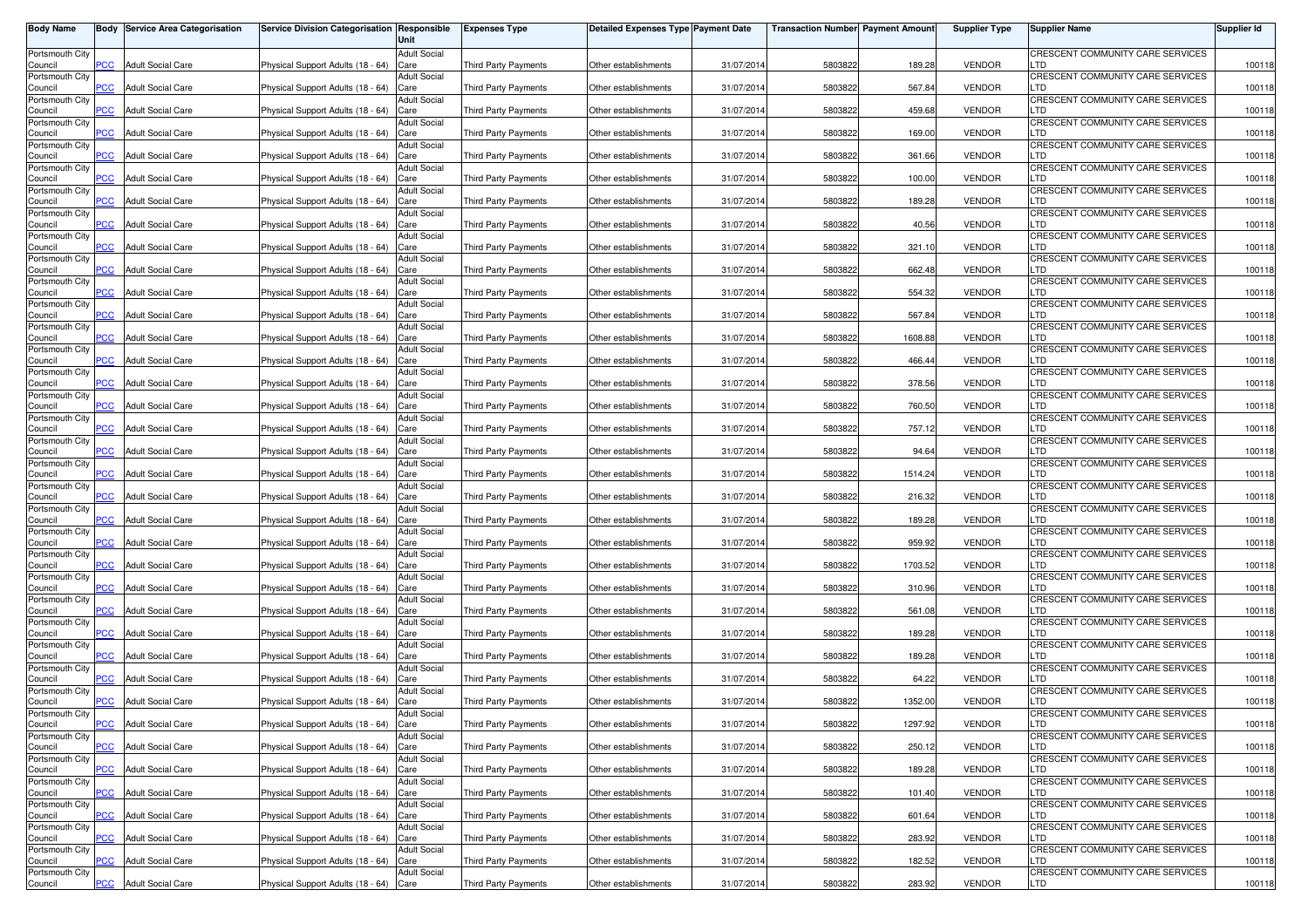| <b>Body Name</b>           |                | <b>Body Service Area Categorisation</b> | Service Division Categorisation Responsible                    | Unit                        | <b>Expenses Type</b>        | <b>Detailed Expenses Type Payment Date</b> |            | <b>Transaction Number Payment Amount</b> |           | <b>Supplier Type</b> | <b>Supplier Name</b>                           | <b>Supplier Id</b> |
|----------------------------|----------------|-----------------------------------------|----------------------------------------------------------------|-----------------------------|-----------------------------|--------------------------------------------|------------|------------------------------------------|-----------|----------------------|------------------------------------------------|--------------------|
| Portsmouth City            |                |                                         |                                                                | <b>Adult Social</b>         |                             |                                            |            |                                          |           |                      | CRESCENT COMMUNITY CARE SERVICES               |                    |
| Council<br>Portsmouth City | PСC            | <b>Adult Social Care</b>                | Physical Support Adults (18 - 64)                              | Care<br><b>Adult Social</b> | Third Party Payments        | Other establishments                       | 31/07/2014 | 5803822                                  | 60.84     | <b>VENDOR</b>        | LTD<br>CRESCENT COMMUNITY CARE SERVICES        | 100118             |
| Council                    | <b>PCC</b>     | <b>Adult Social Care</b>                | Physical Support Adults (18 - 64)                              | Care                        | <b>Third Party Payments</b> | Other establishments                       | 31/07/2014 | 5803822                                  | 283.92    | <b>VENDOR</b>        | LTD                                            | 100118             |
| Portsmouth City            |                |                                         |                                                                | <b>Adult Social</b>         |                             |                                            |            |                                          |           |                      | CRESCENT COMMUNITY CARE SERVICES               |                    |
| Council<br>Portsmouth City | $\overline{C}$ | <b>Adult Social Care</b>                | Physical Support Adults (18 - 64)                              | Care<br><b>Adult Social</b> | <b>Third Party Payments</b> | Other establishments                       | 31/07/2014 | 5803822                                  | 13.52     | <b>VENDOR</b>        | LTD<br>CRESCENT COMMUNITY CARE SERVICES        | 100118             |
| Council                    | сC             | <b>Adult Social Care</b>                | Physical Support Adults (18 - 64)                              | Care                        | <b>Third Party Payments</b> | Other establishments                       | 31/07/2014 | 5803822                                  | 473.20    | <b>VENDOR</b>        | LTD                                            | 100118             |
| Portsmouth City<br>Council | PСC            | <b>Adult Social Care</b>                | Physical Support Adults (18 - 64)                              | <b>Adult Social</b><br>Care | Third Party Payments        | Other establishments                       | 31/07/2014 | 5803822                                  | 283.92    | <b>VENDOR</b>        | CRESCENT COMMUNITY CARE SERVICES<br>LTD        | 100118             |
| Portsmouth City            |                |                                         |                                                                | <b>Adult Social</b>         |                             |                                            |            |                                          |           |                      | <b>CRESCENT COMMUNITY CARE SERVICES</b>        |                    |
| Council                    | PСC            | <b>Adult Social Care</b>                | Physical Support Adults (18 - 64)                              | Care                        | Third Party Payments        | Other establishments                       | 31/07/2014 | 5803822                                  | 1696.76   | <b>VENDOR</b>        | LTD                                            | 100118             |
| Portsmouth City<br>Council | PСC            | <b>Adult Social Care</b>                | Physical Support Adults (18 - 64)                              | <b>Adult Social</b><br>Care | Third Party Payments        | Other establishments                       | 31/07/2014 | 5803822                                  | 81.12     | <b>VENDOR</b>        | CRESCENT COMMUNITY CARE SERVICES<br><b>LTD</b> | 100118             |
| Portsmouth City            |                |                                         |                                                                | <b>Adult Social</b>         |                             |                                            |            |                                          |           |                      | CRESCENT COMMUNITY CARE SERVICES               |                    |
| Council<br>Portsmouth City | PCC.           | <b>Adult Social Care</b>                | Physical Support Adults (18 - 64)                              | Care<br><b>Adult Social</b> | <b>Third Party Payments</b> | Other establishments                       | 31/07/2014 | 5803822                                  | 365.04    | <b>VENDOR</b>        | LTD<br>CRESCENT COMMUNITY CARE SERVICES        | 100118             |
| Council                    | сc             | <b>Adult Social Care</b>                | Physical Support Adults (18 - 64)                              | Care                        | Third Party Payments        | Other establishments                       | 31/07/2014 | 5803822                                  | 202.80    | <b>VENDOR</b>        | LTD                                            | 100118             |
| Portsmouth City<br>Council | $\overline{C}$ | <b>Adult Social Care</b>                | Social Support - Support for Carer Care                        | <b>Adult Social</b>         | Third Party Payments        | Other establishments                       | 03/07/2014 | 5798532                                  | 289.28    | <b>VENDOR</b>        | CRESCENT COMMUNITY CARE SERVICES<br>_TD        | 100118             |
| Portsmouth City            |                |                                         |                                                                | <b>Adult Social</b>         |                             |                                            |            |                                          |           |                      | <b>CRESCENT COMMUNITY CARE SERVICES</b>        |                    |
| Council                    | PCC            | <b>Adult Social Care</b>                | Social Support - Support for Carer Care                        |                             | <b>Third Party Payments</b> | Other establishments                       | 03/07/2014 | 5798532                                  | 157.04    | <b>VENDOR</b>        | LTD<br>CRESCENT COMMUNITY CARE SERVICES        | 100118             |
| Portsmouth City<br>Council | PCC            | <b>Adult Social Care</b>                | Social Support - Support for Carer Care                        | Adult Social                | <b>Third Party Payments</b> | Other establishments                       | 03/07/2014 | 5798532                                  | 253.68    | <b>VENDOR</b>        | LTD                                            | 100118             |
| Portsmouth City            |                |                                         |                                                                | <b>Adult Social</b>         |                             |                                            |            |                                          |           |                      | <b>CRESCENT COMMUNITY CARE SERVICES</b>        |                    |
| Council<br>Portsmouth City | PСC            | <b>Adult Social Care</b>                | Social Support - Support for Carer Care                        | <b>Adult Social</b>         | <b>Third Party Payments</b> | Other establishments                       | 03/07/2014 | 5798532                                  | 193.28    | <b>VENDOR</b>        | LTD<br>CRESCENT COMMUNITY CARE SERVICES        | 100118             |
| Council                    | PCC            | <b>Adult Social Care</b>                | Social Support - Support for Carer Care                        |                             | <b>Third Party Payments</b> | Other establishments                       | 03/07/2014 | 579853                                   | 96.64     | <b>VENDOR</b>        | LTD                                            | 100118             |
| Portsmouth City<br>Council | PCC            | <b>Adult Social Care</b>                | Social Support - Support for Carer Care                        | <b>Adult Social</b>         | <b>Third Party Payments</b> | Other establishments                       | 03/07/2014 | 5798532                                  | 289.92    | <b>VENDOR</b>        | CRESCENT COMMUNITY CARE SERVICES<br>LTD        | 100118             |
| Portsmouth City            |                |                                         |                                                                | <b>Adult Social</b>         |                             |                                            |            |                                          |           |                      | CRESCENT COMMUNITY CARE SERVICES               |                    |
| Council<br>Portsmouth City | <b>PCC</b>     | <b>Adult Social Care</b>                | Social Support - Support for Carer Care                        | <b>Adult Social</b>         | <b>Third Party Payments</b> | Other establishments                       | 03/07/2014 | 5798532                                  | 193.28    | <b>VENDOR</b>        | LTD<br>CRESCENT COMMUNITY CARE SERVICES        | 100118             |
| Council                    | PCC.           | <b>Adult Social Care</b>                | Social Support - Support for Carer Care                        |                             | Third Party Payments        | Other establishments                       | 03/07/2014 | 5798532                                  | 84.56     | <b>VENDOR</b>        | _TD                                            | 100118             |
| Portsmouth City            | PСC            | <b>Adult Social Care</b>                |                                                                | <b>Adult Social</b>         | <b>Third Party Payments</b> | Other establishments                       | 31/07/2014 | 5803822                                  | 283.92    | <b>VENDOR</b>        | <b>CRESCENT COMMUNITY CARE SERVICES</b><br>_TD | 100118             |
| Council<br>Portsmouth City |                |                                         | Social Support - Support for Carer Care                        | <b>Adult Social</b>         |                             |                                            |            |                                          |           |                      | CRESCENT COMMUNITY CARE SERVICES               |                    |
| Council                    | PCC            | <b>Adult Social Care</b>                | Social Support - Support for Carer Care                        |                             | <b>Third Party Payments</b> | Other establishments                       | 31/07/2014 | 5803822                                  | 289.92    | <b>VENDOR</b>        | LTD                                            | 100118             |
| Portsmouth City<br>Council | PСC            | <b>Adult Social Care</b>                | Social Support - Support for Carer Care                        | Adult Social                | <b>Third Party Payments</b> | Other establishments                       | 31/07/2014 | 5803822                                  | 193.28    | <b>VENDOR</b>        | CRESCENT COMMUNITY CARE SERVICES<br>LTD        | 100118             |
| Portsmouth City            |                |                                         |                                                                | Adult Social                |                             |                                            |            |                                          |           |                      | CRESCENT COMMUNITY CARE SERVICES               |                    |
| Council<br>Portsmouth City | PСC            | <b>Adult Social Care</b>                | Social Support - Support for Carer Care                        | <b>Adult Social</b>         | <b>Third Party Payments</b> | Other establishments                       | 31/07/201  | 5803822                                  | 96.64     | <b>VENDOR</b>        | LTD<br><b>CRESCENT COMMUNITY CARE SERVICES</b> | 100118             |
| Council                    | PСC            | <b>Adult Social Care</b>                | Social Support - Support for Carer Care                        |                             | Third Party Payments        | Other establishments                       | 31/07/2014 | 5803822                                  | 289.92    | <b>VENDOR</b>        | LTD                                            | 100118             |
| Portsmouth City<br>Council | PСC            | <b>Adult Social Care</b>                | Social Support - Support for Carer Care                        | <b>Adult Social</b>         | <b>Third Party Payments</b> | Other establishments                       | 31/07/2014 | 580382                                   | 169.12    | <b>VENDOR</b>        | CRESCENT COMMUNITY CARE SERVICES<br>LTD        | 100118             |
| Portsmouth City            |                |                                         |                                                                | <b>Adult Social</b>         |                             |                                            |            |                                          |           |                      | CRESCENT COMMUNITY CARE SERVICES               |                    |
| Council<br>Portsmouth City | <b>PCC</b>     | <b>Adult Social Care</b>                | Social Support - Support for Carer Care                        | <b>Adult Social</b>         | <b>Third Party Payments</b> | Other establishments                       | 31/07/2014 | 5803822                                  | 24.16     | <b>VENDOR</b>        | LTD<br>CRESCENT COMMUNITY CARE SERVICES        | 100118             |
| Council                    | PCC.           | <b>Adult Social Care</b>                | Social Support - Support for Carer Care                        |                             | <b>Third Party Payments</b> | Other establishments                       | 31/07/2014 | 5803822                                  | 48.32     | <b>VENDOR</b>        | LTD                                            | 100118             |
| Portsmouth City            | PCC.           | <b>Adult Social Care</b>                |                                                                | <b>Adult Social</b>         |                             |                                            |            |                                          | 12.08     | <b>VENDOR</b>        | CRESCENT COMMUNITY CARE SERVICES<br>_TD        |                    |
| Council<br>Portsmouth City |                |                                         | Social Support - Support for Carer Care                        | <b>Adult Social</b>         | Third Party Payments        | Other establishments                       | 31/07/2014 | 5803822                                  |           |                      | CRESCENT COMMUNITY CARE SERVICES               | 100118             |
| Council                    | сC             | <b>Adult Social Care</b>                | Social Support - Support for Carer Care                        |                             | Third Party Payments        | Other establishments                       | 31/07/2014 | 5803822                                  | 366.16    | <b>VENDOR</b>        | LTD                                            | 100118             |
| Portsmouth City<br>Council | <b>PCC</b>     | <b>Adult Social Care</b>                | Learning Disability Support Adults Adult Social<br>$18 - 64$   | Care                        | Income                      | Customer and client<br>receipts            | 11/07/2014 | 580001                                   | $-548.70$ | <b>VENDOR</b>        | CRESSAGE HOUSE                                 | 100684             |
| Portsmouth City            |                |                                         | earning Disability Support Adults                              | <b>Adult Social</b>         |                             | Customer and client                        |            |                                          |           |                      |                                                |                    |
| Council<br>Portsmouth City | <b>PCC</b>     | <b>Adult Social Care</b>                | 18 - 64)<br>Learning Disability Support Adults Adult Social    | Care                        | Income                      | receipts                                   | 11/07/2014 | 580001                                   | $-353.40$ | <b>VENDOR</b>        | <b>CRESSAGE HOUSE</b>                          | 100684             |
| Council                    | <b>PCC</b>     | <b>Adult Social Care</b>                | $(18 - 64)$                                                    | Care                        | Third Party Payments        | Other establishments                       | 11/07/2014 | 5800011                                  | 2734.82   | <b>VENDOR</b>        | <b>CRESSAGE HOUSE</b>                          | 100684             |
| Portsmouth City<br>Council | <b>PCC</b>     | <b>Adult Social Care</b>                | Learning Disability Support Adults Adult Social<br>$(18 - 64)$ | Care                        | Third Party Payments        | Other establishments                       | 11/07/2014 | 5800011                                  | 2543.86   | <b>VENDOR</b>        | <b>CRESSAGE HOUSE</b>                          | 100684             |
| Portsmouth City            |                |                                         | Mental Health Support Adults (18 - Adult Social                |                             |                             | Customer and client                        |            |                                          |           |                      |                                                |                    |
| Council                    | PCC            | <b>Adult Social Care</b>                | 64)                                                            | Care                        | Income                      | receipts                                   | 11/07/2014 | 5800011                                  | $-548.70$ | <b>VENDOR</b>        | <b>CRESSAGE HOUSE</b>                          | 100684             |
| Portsmouth City<br>Council | PCC            | <b>Adult Social Care</b>                | Mental Health Support Adults (18 - Adult Social<br>64)         | Care                        | Income                      | Customer and client<br>receipts            | 11/07/2014 | 5800011                                  | $-544.36$ | <b>VENDOR</b>        | CRESSAGE HOUSE                                 | 100684             |
| Portsmouth City            |                |                                         | Mental Health Support Adults (18 -                             | <b>Adult Social</b>         |                             | Customer and client                        |            |                                          |           |                      |                                                |                    |
| Council<br>Portsmouth City | PСC            | <b>Adult Social Care</b>                | Mental Health Support Adults (18 - Adult Social                | Care                        | Income                      | receipts<br>Customer and client            | 11/07/2014 | 5800011                                  | $-353.40$ | <b>VENDOR</b>        | CRESSAGE HOUSE                                 | 100684             |
| Council                    | PCC            | <b>Adult Social Care</b>                | 64)                                                            | Care                        | Income                      | receipts                                   | 11/07/2014 | 5800011                                  | $-353.40$ | <b>VENDOR</b>        | <b>CRESSAGE HOUSE</b>                          | 100684             |
| Portsmouth City<br>Council | <b>PCC</b>     | <b>Adult Social Care</b>                | Mental Health Support Adults (18 - Adult Social<br>64)         | Care                        | Income                      | Customer and client<br>receipts            | 11/07/2014 | 5800011                                  | $-548.70$ | <b>VENDOR</b>        | <b>CRESSAGE HOUSE</b>                          | 100684             |
| Portsmouth City            |                |                                         | Mental Health Support Adults (18 - Adult Social                |                             |                             |                                            |            |                                          |           |                      |                                                |                    |
| Council                    | PCC            | <b>Adult Social Care</b>                | 64)                                                            | Care                        | Third Party Payments        | Other establishments                       | 11/07/2014 | 5800011                                  | 2945.00   | <b>VENDOR</b>        | CRESSAGE HOUSE                                 | 100684             |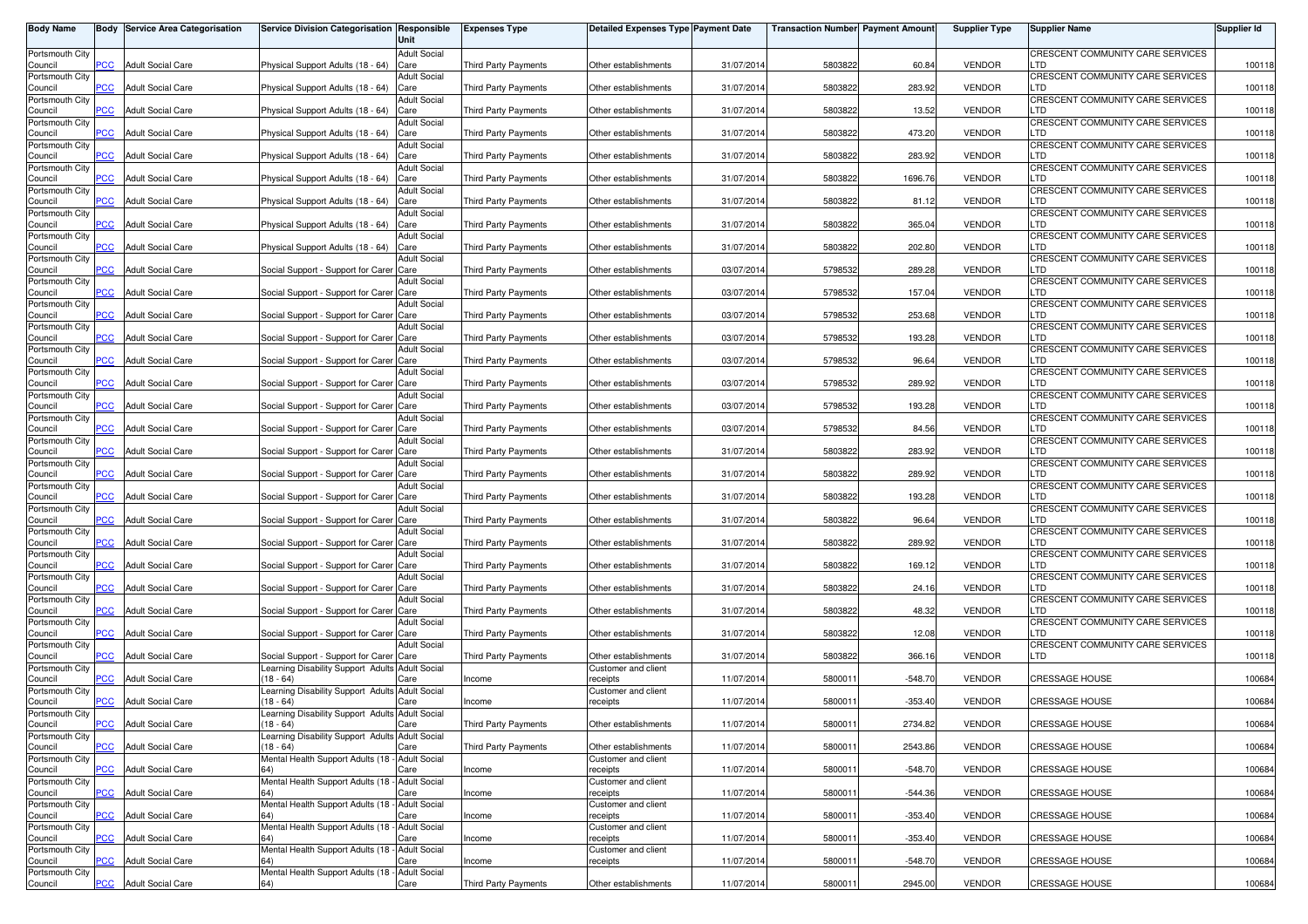| <b>Body Name</b>           | Body           | <b>Service Area Categorisation</b> | Service Division Categorisation Responsible                                         | Unit                        | <b>Expenses Type</b>        | <b>Detailed Expenses Type Payment Date</b> |            | <b>Transaction Number Payment Amount</b> |            | <b>Supplier Type</b> | <b>Supplier Name</b>           | <b>Supplier Id</b> |
|----------------------------|----------------|------------------------------------|-------------------------------------------------------------------------------------|-----------------------------|-----------------------------|--------------------------------------------|------------|------------------------------------------|------------|----------------------|--------------------------------|--------------------|
| Portsmouth City            |                |                                    | Mental Health Support Adults (18 - Adult Social                                     |                             |                             |                                            |            |                                          |            |                      |                                |                    |
| Council<br>Portsmouth City | <b>PCC</b>     | <b>Adult Social Care</b>           | Mental Health Support Adults (18 -                                                  | Care<br><b>Adult Social</b> | <b>Third Party Payments</b> | Other establishments                       | 11/07/2014 | 580001                                   | 1551.86    | <b>VENDOR</b>        | CRESSAGE HOUSE                 | 100684             |
| Council                    | <b>PCC</b>     | <b>Adult Social Care</b>           |                                                                                     | Care                        | <b>Third Party Payments</b> | Other establishments                       | 11/07/2014 | 580001                                   | 2435.98    | <b>VENDOR</b>        | CRESSAGE HOUSE                 | 100684             |
| Portsmouth City<br>Council | $\overline{C}$ | <b>Adult Social Care</b>           | Mental Health Support Adults (18 - Adult Social                                     | Care                        | <b>Third Party Payments</b> | Other establishments                       | 11/07/2014 | 580001                                   | 1552.17    | <b>VENDOR</b>        | CRESSAGE HOUSE                 | 100684             |
| Portsmouth City<br>Council | сC             | <b>Adult Social Care</b>           | Mental Health Support Adults (18 -                                                  | <b>Adult Social</b><br>Care | <b>Third Party Payments</b> | Other establishments                       | 11/07/2014 | 580001                                   | 1552.17    | <b>VENDOR</b>        | CRESSAGE HOUSE                 | 100684             |
| Portsmouth City            |                |                                    | Mental Health Support Adults (18 -                                                  | <b>Adult Social</b>         |                             |                                            |            |                                          |            |                      |                                |                    |
| Council<br>Portsmouth City | PCC            | <b>Adult Social Care</b>           | Mental Health Support Adults (18 -                                                  | Care<br><b>Adult Social</b> | <b>Third Party Payments</b> | Other establishments                       | 11/07/201  | 580001                                   | 1552.17    | <b>VENDOR</b>        | CRESSAGE HOUSE                 | 100684             |
| Council                    | PСC            | <b>Adult Social Care</b>           | 64)                                                                                 | Care                        | Third Party Payments        | Other establishments                       | 11/07/2014 | 580001                                   | 2015.00    | <b>VENDOR</b>        | CRESSAGE HOUSE                 | 100684             |
| Portsmouth City<br>Council | PCC.           | <b>Adult Social Care</b>           | Physical Support Adults (18 - 64)                                                   | <b>Adult Social</b><br>Care | Third Party Payments        | Other establishments                       | 11/07/2014 | 580001                                   | 1910.53    | <b>VENDOR</b>        | CRESSAGE HOUSE                 | 100684             |
| Portsmouth City<br>Council | PСC            | <b>Adult Social Care</b>           | Physical Support Older People<br>$(65-74)$                                          | <b>Adult Social</b><br>Care | Third Party Payments        | Other establishments                       | 11/07/2014 | 5800012                                  | $-1175.55$ | <b>VENDOR</b>        | CROSSBIND LTD T/A COSHAM COURT | 101888             |
| Portsmouth City            |                |                                    | Physical Support Older People                                                       | <b>Adult Social</b>         |                             |                                            |            |                                          |            |                      |                                |                    |
| Council<br>Portsmouth City | сc             | <b>Adult Social Care</b>           | $(65-74)$<br>Physical Support Older People                                          | Care<br><b>Adult Social</b> | <b>Third Party Payments</b> | Other establishments                       | 11/07/201  | 5800012                                  | 2025.85    | <b>VENDOR</b>        | CROSSBIND LTD T/A COSHAM COURT | 101888             |
| Council<br>Portsmouth City | $\overline{C}$ | <b>Adult Social Care</b>           | $(65-74)$<br>Physical Support Older People                                          | Care<br><b>Adult Social</b> | <b>Third Party Payments</b> | Other establishments                       | 11/07/201  | 5800012                                  | 2203.17    | <b>VENDOR</b>        | CROSSBIND LTD T/A COSHAM COURT | 101888             |
| Council                    | PСC            | <b>Adult Social Care</b>           | $(65-74)$                                                                           | Care                        | Third Party Payments        | Other establishments                       | 11/07/2014 | 5800012                                  | 2546.65    | <b>VENDOR</b>        | CROSSBIND LTD T/A COSHAM COURT | 101888             |
| Portsmouth City<br>Council | PCC            | <b>Adult Social Care</b>           | Physical Support Older People<br>$(65-74)$                                          | <b>Adult Social</b><br>Care | Third Party Payments        | Other establishments                       | 11/07/2014 | 5800012                                  | 2203.17    | <b>VENDOR</b>        | CROSSBIND LTD T/A COSHAM COURT | 101888             |
| Portsmouth City            |                |                                    | Physical Support Older People                                                       | <b>Adult Social</b>         |                             |                                            |            |                                          |            |                      |                                |                    |
| Council<br>Portsmouth City | PСC            | <b>Adult Social Care</b>           | $(65 - 74)$<br>Physical Support Older People                                        | Care<br><b>Adult Social</b> | <b>Third Party Payments</b> | Other establishments                       | 11/07/201  | 5800012                                  | 2203.17    | <b>VENDOR</b>        | CROSSBIND LTD T/A COSHAM COURT | 101888             |
| Council<br>Portsmouth City | <b>PCC</b>     | <b>Adult Social Care</b>           | $(65-74)$<br>Physical Support Older People                                          | Care<br><b>Adult Social</b> | <b>Third Party Payments</b> | Other establishments                       | 11/07/201  | 5800012                                  | 2203.17    | <b>VENDOR</b>        | CROSSBIND LTD T/A COSHAM COURT | 101888             |
| Council                    | <b>PCC</b>     | <b>Adult Social Care</b>           | $(65-74)$                                                                           | Care                        | Third Party Payments        | Other establishments                       | 11/07/2014 | 5800012                                  | 2051.27    | <b>VENDOR</b>        | CROSSBIND LTD T/A COSHAM COURT | 101888             |
| Portsmouth City<br>Council | <b>PCC</b>     | <b>Adult Social Care</b>           | Physical Support Older People<br>$65 - 74$                                          | <b>Adult Social</b><br>Care | <b>Third Party Payments</b> | Other establishments                       | 11/07/2014 | 5800012                                  | 2203.17    | <b>VENDOR</b>        | CROSSBIND LTD T/A COSHAM COURT | 101888             |
| Portsmouth City            | PCC            | <b>Adult Social Care</b>           | Physical Support Older People<br>$(65-74)$                                          | <b>Adult Social</b>         | Third Party Payments        | Other establishments                       | 11/07/2014 | 5800012                                  | 2429.47    | <b>VENDOR</b>        | CROSSBIND LTD T/A COSHAM COURT | 101888             |
| Council<br>Portsmouth City |                |                                    | Physical Support Older People                                                       | Care<br><b>Adult Social</b> |                             |                                            |            |                                          |            |                      |                                |                    |
| Council<br>Portsmouth City | 'СC            | <b>Adult Social Care</b>           | $(65-74)$<br>Physical Support Older People                                          | Care<br><b>Adult Social</b> | <b>Third Party Payments</b> | Other establishments                       | 11/07/2014 | 5800012                                  | 2203.17    | <b>VENDOR</b>        | CROSSBIND LTD T/A COSHAM COURT | 101888             |
| Council                    | PCC            | <b>Adult Social Care</b>           | $(65-74)$                                                                           | Care                        | <b>Third Party Payments</b> | Other establishments                       | 11/07/201  | 5800012                                  | 1904.64    | <b>VENDOR</b>        | CROSSBIND LTD T/A COSHAM COURT | 101888             |
| Portsmouth City<br>Council | <b>PCC</b>     | <b>Adult Social Care</b>           | Physical Support Older People<br>$(65-74)$                                          | <b>Adult Social</b><br>Care | Third Party Payments        | Other establishments                       | 11/07/2014 | 5800012                                  | 2040.73    | <b>VENDOR</b>        | CROSSBIND LTD T/A COSHAM COURT | 101888             |
| Portsmouth City<br>Council | PCC            | <b>Adult Social Care</b>           | Physical Support Older People<br>$(65-74)$                                          | <b>Adult Social</b><br>Care | Third Party Payments        | Other establishments                       | 11/07/201  | 5800012                                  | 2313.84    | <b>VENDOR</b>        | CROSSBIND LTD T/A COSHAM COURT | 101888             |
| Portsmouth City            |                |                                    |                                                                                     | <b>Adult Social</b>         |                             | ndirect employee                           |            |                                          |            |                      |                                |                    |
| Council<br>Portsmouth City | PСC            | <b>Adult Social Care</b>           | Commissioning & service delivery                                                    | Care<br><b>Adult Social</b> | Employees                   | expenses<br>ndirect employee               | 01/07/2014 | 579776                                   | 700.00     | <b>VENDOR</b>        | DEMENTIA TRAINING COMPANY      | 139196             |
| Council                    | PСC            | <b>Adult Social Care</b>           | Commissioning & service delivery                                                    | Care                        | Employees                   | expenses                                   | 01/07/201  | 579776                                   | 350.00     | <b>VENDOR</b>        | DEMENTIA TRAINING COMPANY      | 139196             |
| Portsmouth City<br>Council | <b>PCC</b>     | <b>Adult Social Care</b>           | Commissioning & service delivery Care                                               | <b>Adult Social</b>         | Employees                   | ndirect employee<br>expenses               | 24/07/2014 | 5802273                                  | 350.00     | <b>VENDOR</b>        | DEMENTIA TRAINING COMPANY      | 139196             |
| Portsmouth City<br>Council | PСC            | <b>Adult Social Care</b>           | Commissioning & service delivery Care                                               | <b>Adult Social</b>         | Employees                   | Indirect employee<br>expenses              | 24/07/2014 | 5802273                                  | 700.00     | <b>VENDOR</b>        | DEMENTIA TRAINING COMPANY      | 139196             |
| Portsmouth City            |                |                                    |                                                                                     | <b>Adult Social</b>         |                             | ndirect employee                           |            |                                          |            |                      |                                |                    |
| Council<br>Portsmouth City | PСC            | <b>Adult Social Care</b>           | Commissioning & service delivery Care                                               | <b>Adult Social</b>         | Employees                   | expenses<br>Indirect employee              | 24/07/2014 | 5802273                                  | 700.00     | <b>VENDOR</b>        | DEMENTIA TRAINING COMPANY      | 139196             |
| Council<br>Portsmouth City | сC             | <b>Adult Social Care</b>           | Commissioning & service delivery<br>Learning Disability Support Adults Adult Social | Care                        | Employees                   | expenses                                   | 24/07/2014 | 5802273                                  | 350.00     | <b>VENDOR</b>        | DEMENTIA TRAINING COMPANY      | 139196             |
| Council                    | <b>PCC</b>     | <b>Adult Social Care</b>           | $(18 - 64)$                                                                         | Care                        | <b>Third Party Payments</b> | Other establishments                       | 23/07/2014 | 580181                                   | $-648.68$  | <b>VENDOR</b>        | DIMENSIONS (UK) LTD            | 134475             |
| Portsmouth City<br>Council | <b>PCC</b>     | <b>Adult Social Care</b>           | earning Disability Support Adults Adult Social<br>$18 - 64$                         | Care                        | Third Party Payments        | Other establishments                       | 23/07/2014 | 580181                                   | $-627.75$  | <b>VENDOR</b>        | DIMENSIONS (UK) LTD            | 134475             |
| Portsmouth City            |                |                                    | Learning Disability Support Adults Adult Social                                     |                             |                             |                                            |            |                                          |            |                      |                                |                    |
| Council<br>Portsmouth City | <b>PCC</b>     | <b>Adult Social Care</b>           | $(18 - 64)$<br>Learning Disability Support Adults Adult Social                      | Care                        | Third Party Payments        | Other establishments                       | 23/07/2014 | 5801811                                  | 8901.43    | <b>VENDOR</b>        | DIMENSIONS (UK) LTD            | 134475             |
| Council<br>Portsmouth City | <b>PCC</b>     | <b>Adult Social Care</b>           | $(18 - 64)$<br>Learning Disability Support Adults Adult Social                      | Care                        | Third Party Payments        | Other establishments                       | 23/07/2014 | 5801811                                  | $-848.29$  | <b>VENDOR</b>        | DIMENSIONS (UK) LTD            | 134475             |
| Council                    | <b>PCC</b>     | <b>Adult Social Care</b>           | $(18 - 64)$                                                                         | Care                        | Third Party Payments        | Other establishments                       | 23/07/2014 | 5801811                                  | 8614.29    | <b>VENDOR</b>        | DIMENSIONS (UK) LTD            | 134475             |
| Portsmouth City<br>Council | PCC            | <b>Adult Social Care</b>           | Learning Disability Support Adults Adult Social<br>$(18 - 64)$                      | Care                        | Third Party Payments        | Other establishments                       | 23/07/2014 | 5801811                                  | 8877.34    | <b>VENDOR</b>        | DIMENSIONS (UK) LTD            | 134475             |
| Portsmouth City<br>Council | PСC            | <b>Adult Social Care</b>           | earning Disability Support Adults Adult Social<br>$18 - 64$                         | Care                        | Third Party Payments        | Other establishments                       | 23/07/2014 | 5801811                                  | $-903.34$  | <b>VENDOR</b>        | DIMENSIONS (UK) LTD            | 134475             |
| Portsmouth City            |                |                                    | Learning Disability Support Adults Adult Social                                     |                             |                             |                                            |            |                                          |            |                      |                                |                    |
| Council<br>Portsmouth City | PCC            | <b>Adult Social Care</b>           | $(18 - 64)$<br>Learning Disability Support Adults Adult Social                      | Care                        | <b>Third Party Payments</b> | Other establishments                       | 23/07/2014 | 5801811                                  | $-874.20$  | <b>VENDOR</b>        | DIMENSIONS (UK) LTD            | 134475             |
| Council                    | <b>PCC</b>     | <b>Adult Social Care</b>           | (18 - 64)                                                                           | Care                        | Third Party Payments        | Other establishments                       | 23/07/2014 | 5801811                                  | 8411.91    | <b>VENDOR</b>        | DIMENSIONS (UK) LTD            | 134475             |
| Portsmouth City<br>Council | <b>PCC</b>     | <b>Adult Social Care</b>           | Learning Disability Support Adults Adult Social<br>$(18 - 64)$                      | Care                        | <b>Third Party Payments</b> | Other establishments                       | 23/07/2014 | 5801811                                  | $-855.98$  | <b>VENDOR</b>        | DIMENSIONS (UK) LTD            | 134475             |
|                            |                |                                    |                                                                                     |                             |                             |                                            |            |                                          |            |                      |                                |                    |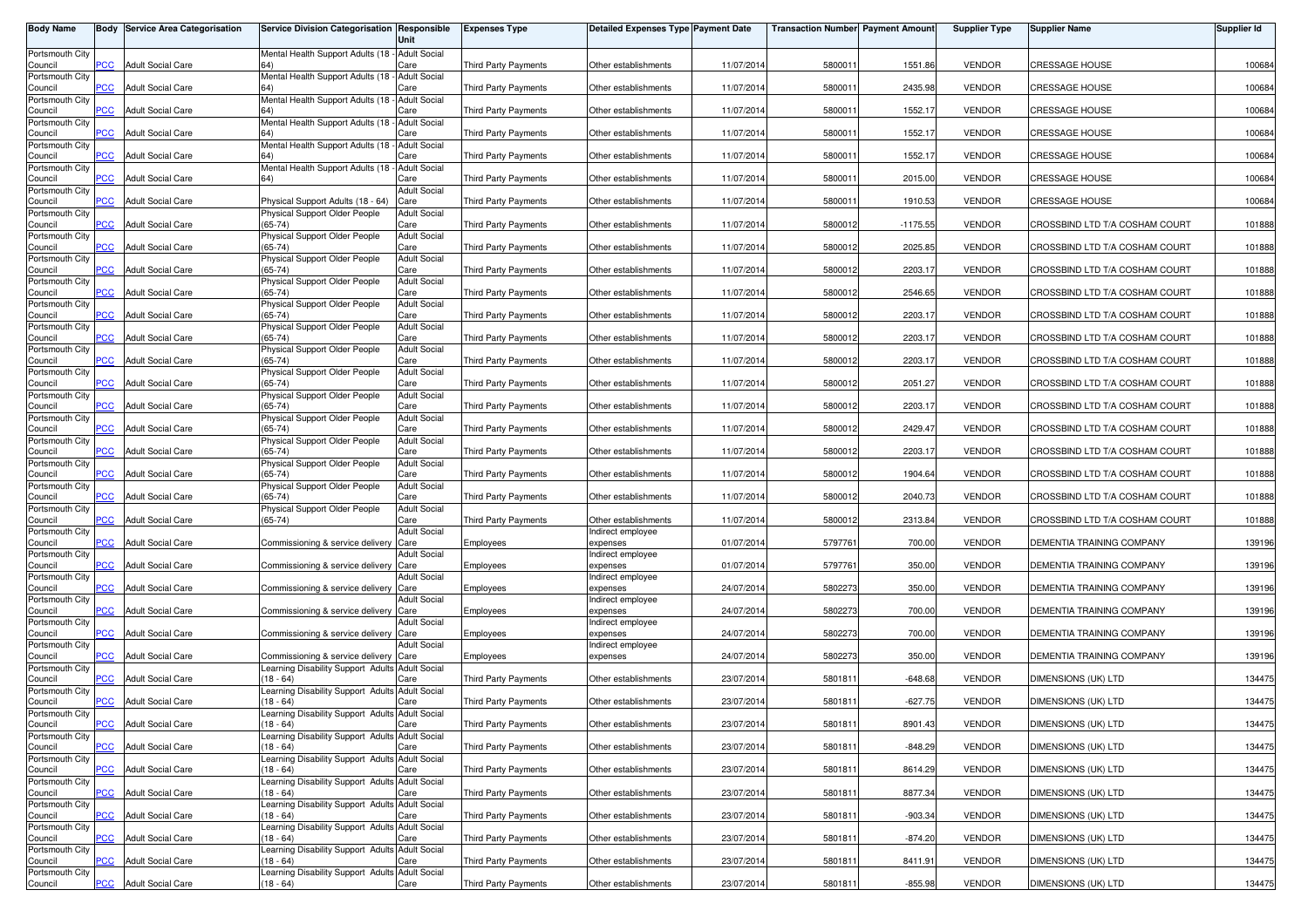| <b>Body Name</b>           |                | <b>Body Service Area Categorisation</b> | Service Division Categorisation Responsible                    | Unit                        | <b>Expenses Type</b>        | Detailed Expenses Type Payment Date |            | <b>Transaction Number Payment Amount</b> |             | <b>Supplier Type</b> | <b>Supplier Name</b>     | <b>Supplier Id</b> |
|----------------------------|----------------|-----------------------------------------|----------------------------------------------------------------|-----------------------------|-----------------------------|-------------------------------------|------------|------------------------------------------|-------------|----------------------|--------------------------|--------------------|
| Portsmouth City            | PCC            | <b>Adult Social Care</b>                | Learning Disability Support Adults Adult Social<br>$(18 - 64)$ |                             |                             |                                     |            |                                          |             |                      |                          |                    |
| Council<br>Portsmouth City |                |                                         | earning Disability Support Adults Adult Social                 | Care                        | Third Party Payments        | Other establishments                | 23/07/2014 | 580181                                   | $-828.36$   | <b>VENDOR</b>        | DIMENSIONS (UK) LTD      | 134475             |
| Council<br>Portsmouth City | <b>PCC</b>     | <b>Adult Social Care</b>                | $18 - 64$<br>Learning Disability Support Adults Adult Social   | Care                        | Third Party Payments        | Other establishments                | 23/07/2014 | 5801811                                  | $-771.55$   | <b>VENDOR</b>        | DIMENSIONS (UK) LTD      | 134475             |
| Council<br>Portsmouth City | $\overline{C}$ | <b>Adult Social Care</b>                | $18 - 64$<br>Learning Disability Support Adults Adult Social   | Care                        | Third Party Payments        | Other establishments                | 23/07/2014 | 580181                                   | $-746.66$   | <b>VENDOR</b>        | DIMENSIONS (UK) LTD      | 134475             |
| Council<br>Portsmouth City | PСC            | <b>Adult Social Care</b>                | $18 - 64$                                                      | Care                        | <b>Third Party Payments</b> | Other establishments                | 23/07/2014 | 580181                                   | 7582.20     | <b>VENDOR</b>        | DIMENSIONS (UK) LTD      | 134475             |
| Council                    | <b>PCC</b>     | <b>Adult Social Care</b>                | Learning Disability Support Adults Adult Social<br>$(18 - 64)$ | Care                        | <b>Third Party Payments</b> | Other establishments                | 23/07/2014 | 580181                                   | 8128.59     | <b>VENDOR</b>        | DIMENSIONS (UK) LTD      | 134475             |
| Portsmouth City<br>Council | PСC            | <b>Adult Social Care</b>                | earning Disability Support Adults Adult Social<br>$(18 - 64)$  | Care                        | Third Party Payments        | Other establishments                | 23/07/2014 | 580181                                   | $-827.15$   | <b>VENDOR</b>        | DIMENSIONS (UK) LTD      | 134475             |
| Portsmouth City<br>Council | <b>PCC</b>     | <b>Adult Social Care</b>                | Learning Disability Support Adults Adult Social<br>$(18 - 64)$ | Care                        | Third Party Payments        | Other establishments                | 23/07/2014 | 5801811                                  | $-800.46$   | <b>VENDOR</b>        | DIMENSIONS (UK) LTD      | 134475             |
| Portsmouth City<br>Council | <b>PCC</b>     | <b>Adult Social Care</b>                | Learning Disability Support Adults Adult Social<br>(18 - 64)   | Care                        | Third Party Payments        | Other establishments                | 23/07/2014 | 5801811                                  | 7310.38     | <b>VENDOR</b>        | DIMENSIONS (UK) LTD      | 134475             |
| Portsmouth City            |                |                                         | Learning Disability Support Adults Adult Social                |                             |                             |                                     |            |                                          |             |                      |                          |                    |
| Council<br>Portsmouth City | <b>PCC</b>     | <b>Adult Social Care</b>                | $18 - 64$<br>earning Disability Support Adults Adult Social    | Care                        | <b>Third Party Payments</b> | Other establishments                | 23/07/2014 | 5801811                                  | $-737.22$   | <b>VENDOR</b>        | DIMENSIONS (UK) LTD      | 134475             |
| Council<br>Portsmouth City | $\overline{C}$ | <b>Adult Social Care</b>                | $18 - 64$<br>earning Disability Support Adults Adult Social    | Care                        | Third Party Payments        | Other establishments                | 23/07/2014 | 5801811                                  | $-713.44$   | <b>VENDOR</b>        | DIMENSIONS (UK) LTD      | 134475             |
| Council<br>Portsmouth City | PCC            | <b>Adult Social Care</b>                | $18 - 64$<br>Learning Disability Support Adults Adult Social   | Care                        | Third Party Payments        | Other establishments                | 23/07/2014 | 5801811                                  | $-885.49$   | <b>VENDOR</b>        | DIMENSIONS (UK) LTD      | 134475             |
| Council                    | PCC            | <b>Adult Social Care</b>                | $(18 - 64)$                                                    | Care                        | <b>Third Party Payments</b> | Other establishments                | 23/07/2014 | 580181                                   | $-856.93$   | <b>VENDOR</b>        | DIMENSIONS (UK) LTD      | 134475             |
| Portsmouth City<br>Council | <b>CC</b>      | <b>Adult Social Care</b>                | Learning Disability Support Adults Adult Social<br>$18 - 64$   | Care                        | Third Party Payments        | Other establishments                | 23/07/2014 | 580181                                   | $-814.79$   | <b>VENDOR</b>        | DIMENSIONS (UK) LTD      | 134475             |
| Portsmouth City<br>Council | PCC            | <b>Adult Social Care</b>                | Learning Disability Support Adults<br>$(18 - 64)$              | <b>Adult Social</b><br>Care | <b>Third Party Payments</b> | Other establishments                | 23/07/2014 | 580181                                   | $-788.51$   | <b>VENDOR</b>        | DIMENSIONS (UK) LTD      | 134475             |
| Portsmouth City<br>Council | PCC            | <b>Adult Social Care</b>                | Learning Disability Support Adults Adult Social<br>$(18 - 64)$ | Care                        | Third Party Payments        | Other establishments                | 23/07/2014 | 580181                                   | $-845.00$   | <b>VENDOR</b>        | DIMENSIONS (UK) LTD      | 134475             |
| Portsmouth City            |                |                                         | Learning Disability Support Adults Adult Social                |                             |                             |                                     |            |                                          |             |                      |                          |                    |
| Council<br>Portsmouth City | PCC            | <b>Adult Social Care</b>                | $(18 - 64)$<br>Learning Disability Support Adults Adult Social | Care                        | Third Party Payments        | Other establishments                | 23/07/2014 | 5801811                                  | $-817.74$   | <b>VENDOR</b>        | DIMENSIONS (UK) LTD      | 134475             |
| Council<br>Portsmouth City | PCC            | <b>Adult Social Care</b>                | $(18 - 64)$<br>earning Disability Support Adults               | Care<br><b>Adult Social</b> | Third Party Payments        | Other establishments                | 23/07/2014 | 5801811                                  | $-798.32$   | <b>VENDOR</b>        | DIMENSIONS (UK) LTD      | 134475             |
| Council<br>Portsmouth City | PСC            | <b>Adult Social Care</b>                | $18 - 64$<br>earning Disability Support Adults Adult Social    | Care                        | <b>Third Party Payments</b> | Other establishments                | 23/07/2014 | 5801811                                  | $-772.56$   | <b>VENDOR</b>        | DIMENSIONS (UK) LTD      | 134475             |
| Council                    | PCC            | <b>Adult Social Care</b>                | $18 - 64$                                                      | Care                        | <b>Third Party Payments</b> | Other establishments                | 23/07/2014 | 580181                                   | 8303.96     | <b>VENDOR</b>        | DIMENSIONS (UK) LTD      | 134475             |
| Portsmouth City<br>Council | <b>PCC</b>     | <b>Adult Social Care</b>                | Learning Disability Support Adults Adult Social<br>(18 - 64)   | Care                        | <b>Third Party Payments</b> | Other establishments                | 23/07/2014 | 580181                                   | 7845.26     | <b>VENDOR</b>        | DIMENSIONS (UK) LTD      | 134475             |
| Portsmouth City<br>Council | PCC            | <b>Adult Social Care</b>                | Learning Disability Support Adults Adult Social<br>$(18 - 64)$ | Care                        | Third Party Payments        | Other establishments                | 23/07/2014 | 580181                                   | 8007.17     | <b>VENDOR</b>        | DIMENSIONS (UK) LTD      | 134475             |
| Portsmouth City<br>Council | PСC            | <b>Adult Social Care</b>                | Learning Disability Support Adults Adult Social<br>$(18 - 64)$ | Care                        | Third Party Payments        | Other establishments                | 23/07/2014 | 580181                                   | 8344.46     | <b>VENDOR</b>        | DIMENSIONS (UK) LTD      | 134475             |
| Portsmouth City            |                |                                         | Learning Disability Support Adults                             | <b>Adult Social</b>         |                             |                                     |            |                                          |             |                      |                          |                    |
| Council<br>Portsmouth City | <b>PCC</b>     | <b>Adult Social Care</b>                | $(18 - 64)$<br>Learning Disability Support Adults Adult Social | Care                        | Third Party Payments        | Other establishments                | 23/07/201  | 580181                                   | $-821.72$   | <b>VENDOR</b>        | DIMENSIONS (UK) LTD      | 134475             |
| Council<br>Portsmouth City | PСC            | <b>Adult Social Care</b>                | $(18 - 64)$<br>Learning Disability Support Adults Adult Social | Care                        | Third Party Payments        | Other establishments                | 23/07/2014 | 580181                                   | $-849.11$   | <b>VENDOR</b>        | DIMENSIONS (UK) LTD      | 134475             |
| Council<br>Portsmouth City | <b>PCC</b>     | <b>Adult Social Care</b>                | $(18 - 64)$<br>Learning Disability Support Adults Adult Social | Care                        | Third Party Payments        | Other establishments                | 23/07/2014 | 5801811                                  | 8701.97     | <b>VENDOR</b>        | DIMENSIONS (UK) LTD      | 134475             |
| Council                    | <b>PCC</b>     | <b>Adult Social Care</b>                | $(18 - 64)$                                                    | Care                        | Third Party Payments        | Other establishments                | 23/07/2014 | 5801811                                  | 7244.91     | <b>VENDOR</b>        | DIMENSIONS (UK) LTD      | 134475             |
| Portsmouth City<br>Council | PСC            | <b>Adult Social Care</b>                | earning Disability Support Adults<br>$18 - 64$                 | <b>Adult Social</b><br>Care | <b>Third Party Payments</b> | Other establishments                | 23/07/201  | 5801811                                  | $-15000.00$ | <b>VENDOR</b>        | DIMENSIONS (UK) LTD      | 134475             |
| Portsmouth City<br>Council | $\overline{C}$ | <b>Adult Social Care</b>                | earning Disability Support Adults Adult Social<br>$18 - 64$    | Care                        | <b>Third Party Payments</b> | Other establishments                | 23/07/2014 | 580181                                   | $-24000.00$ | <b>VENDOR</b>        | DIMENSIONS (UK) LTD      | 134475             |
| Portsmouth City<br>Council | $\overline{C}$ | <b>Adult Social Care</b>                | Learning Disability Support Adults Adult Social<br>$18 - 64$   | Care                        | Income                      | Customer and client<br>receipts     | 11/07/2014 | 5800024                                  | $-353.40$   | <b>VENDOR</b>        | <b>DOLPHIN HOMES LTD</b> | 100745             |
| Portsmouth City            | <b>PCC</b>     | <b>Adult Social Care</b>                | Learning Disability Support Adults Adult Social<br>$(18 - 64)$ |                             |                             | Customer and client                 | 11/07/2014 | 5800026                                  | $-548.70$   | <b>VENDOR</b>        | DOLPHIN HOMES LTD        | 100745             |
| Council<br>Portsmouth City |                |                                         | Learning Disability Support Adults Adult Social                | Care                        | Income                      | receipts<br>Customer and client     |            |                                          |             |                      |                          |                    |
| Council<br>Portsmouth City | $\overline{C}$ | <b>Adult Social Care</b>                | $(18 - 64)$<br>Learning Disability Support Adults Adult Social | Care                        | Income                      | receipts<br>Customer and client     | 11/07/2014 | 5800026                                  | $-353.40$   | <b>VENDOR</b>        | DOLPHIN HOMES LTD        | 100745             |
| Council<br>Portsmouth City | PCC            | <b>Adult Social Care</b>                | $(18 - 64)$<br>Learning Disability Support Adults Adult Social | Care                        | Income                      | receipts                            | 11/07/2014 | 5800026                                  | $-548.70$   | <b>VENDOR</b>        | DOLPHIN HOMES LTD        | 100745             |
| Council                    | PCC            | <b>Adult Social Care</b>                | (18 - 64)<br>Learning Disability Support Adults Adult Social   | Care                        | Third Party Payments        | Other establishments                | 11/07/2014 | 5800024                                  | 6348.80     | <b>VENDOR</b>        | DOLPHIN HOMES LTD        | 100745             |
| Portsmouth City<br>Council | PCC.           | <b>Adult Social Care</b>                | (18 - 64)                                                      | Care                        | Third Party Payments        | Other establishments                | 11/07/2014 | 5800024                                  | 5591.16     | <b>VENDOR</b>        | DOLPHIN HOMES LTD        | 100745             |
| Portsmouth City<br>Council | PCC            | <b>Adult Social Care</b>                | Learning Disability Support Adults Adult Social<br>$18 - 64$   | Care                        | Third Party Payments        | Other establishments                | 11/07/2014 | 5800023                                  | 6022.99     | <b>VENDOR</b>        | <b>DOLPHIN HOMES LTD</b> | 100745             |
| Portsmouth City<br>Council | сC             | <b>Adult Social Care</b>                | Learning Disability Support Adults Adult Social<br>$18 - 64$   | Care                        | Third Party Payments        | Other establishments                | 11/07/2014 | 5800025                                  | 10865.19    | <b>VENDOR</b>        | DOLPHIN HOMES LTD        | 100745             |
| Portsmouth City<br>Council | <b>PCC</b>     | <b>Adult Social Care</b>                | Learning Disability Support Adults Adult Social<br>$(18 - 64)$ | Care                        | Third Party Payments        | Other establishments                | 11/07/2014 | 5800025                                  | 4675.11     | VENDOR               | DOLPHIN HOMES LTD        | 100745             |
|                            |                |                                         |                                                                |                             |                             |                                     |            |                                          |             |                      |                          |                    |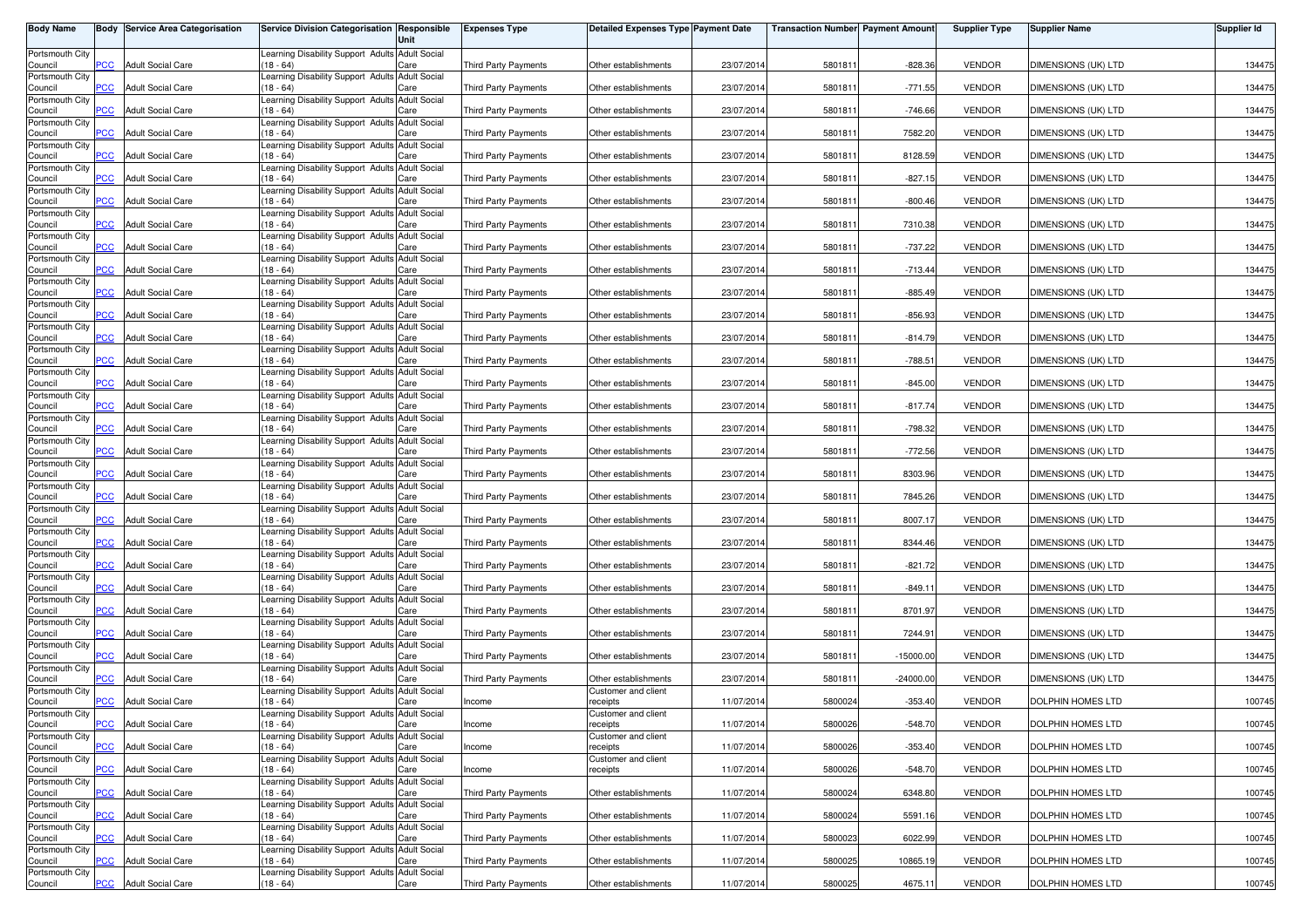| <b>Body Name</b>           |                | <b>Body Service Area Categorisation</b> | Service Division Categorisation Responsible                    | Unit                        | <b>Expenses Type</b>         | <b>Detailed Expenses Type Payment Date</b> |            | <b>Transaction Number Payment Amount</b> |           | <b>Supplier Type</b> | <b>Supplier Name</b>             | <b>Supplier Id</b> |
|----------------------------|----------------|-----------------------------------------|----------------------------------------------------------------|-----------------------------|------------------------------|--------------------------------------------|------------|------------------------------------------|-----------|----------------------|----------------------------------|--------------------|
| Portsmouth City            |                |                                         | Learning Disability Support Adults Adult Social                |                             |                              |                                            |            |                                          |           |                      |                                  |                    |
| Council                    | <b>PCC</b>     | <b>Adult Social Care</b>                | $(18 - 64)$                                                    | Care                        | <b>Third Party Payments</b>  | Other establishments                       | 11/07/2014 | 5800026                                  | 5217.61   | <b>VENDOR</b>        | DOLPHIN HOMES LTD                | 100745             |
| Portsmouth City<br>Council | <b>CC</b>      | <b>Adult Social Care</b>                | Learning Disability Support Adults Adult Social<br>$18 - 64$   | Care                        | Third Party Payments         | Other establishments                       | 11/07/2014 | 5800026                                  | 5061.99   | <b>VENDOR</b>        | DOLPHIN HOMES LTD                | 100745             |
| Portsmouth City            |                |                                         | Learning Disability Support Adults Adult Social                |                             |                              |                                            |            |                                          |           |                      |                                  |                    |
| Council                    | PCC            | <b>Adult Social Care</b>                | $(18 - 64)$                                                    | Care                        | Third Party Payments         | Other establishments                       | 11/07/201  | 5800026                                  | 4784.23   | <b>VENDOR</b>        | DOLPHIN HOMES LTD                | 100745             |
| Portsmouth City<br>Council | <b>PCC</b>     | <b>Adult Social Care</b>                | Learning Disability Support Adults Adult Social<br>$18 - 64$   | Care                        | <b>Third Party Payments</b>  | Other establishments                       | 11/07/201  | 5800026                                  | 5217.61   | <b>VENDOR</b>        | DOLPHIN HOMES LTD                | 100745             |
| Portsmouth City            |                |                                         | Learning Disability Support Adults Adult Social                |                             |                              |                                            |            |                                          |           |                      |                                  |                    |
| Council<br>Portsmouth City | PCC            | <b>Adult Social Care</b>                | $(18 - 64)$<br>Mental Health Support Adults (18 - Adult Social | Care                        | Third Party Payments         | Other establishments                       | 11/07/201  | 5800025                                  | 885.71    | <b>VENDOR</b>        | DOLPHIN HOMES LTD                | 100745             |
| Council                    | PCC            | <b>Adult Social Care</b>                |                                                                | Care                        | Third Party Payments         | Other establishments                       | 16/07/201  | 5800579                                  | 7007.61   | <b>VENDOR</b>        | DOWNHAM LODGE                    | 102138             |
| Portsmouth City<br>Council | $\overline{C}$ | <b>Adult Social Care</b>                | Physical Support Adults (18 - 64)                              | <b>Adult Social</b><br>Care | Third Party Payments         | Other establishments                       | 16/07/201  | 5800579                                  | 3947.31   | <b>VENDOR</b>        | DOWNHAM LODGE                    | 102138             |
| Portsmouth City            |                |                                         |                                                                | <b>Adult Social</b>         |                              |                                            |            |                                          |           |                      |                                  |                    |
| Council<br>Portsmouth City | PCC            | <b>Adult Social Care</b>                | Physical Support Adults (18 - 64)                              | Care<br><b>Adult Social</b> | Third Party Payments         | Other establishments                       | 16/07/2014 | 5800579                                  | 3947.31   | <b>VENDOR</b>        | DOWNHAM LODGE                    | 102138             |
| Council                    | °СС            | <b>Adult Social Care</b>                | Physical Support Adults (18 - 64)                              | Care                        | <b>Third Party Payments</b>  | Other establishments                       | 16/07/201  | 5800579                                  | 3947.31   | <b>VENDOR</b>        | DOWNHAM LODGE                    | 102138             |
| Portsmouth City<br>Council | PCC            | <b>Adult Social Care</b>                | Physical Support Adults (18 - 64)                              | <b>Adult Social</b><br>Care | Third Party Payments         | Other establishments                       | 16/07/201  | 5800579                                  | 3947.31   | <b>VENDOR</b>        | DOWNHAM LODGE                    | 102138             |
| Portsmouth City            |                |                                         |                                                                | <b>Adult Social</b>         |                              |                                            |            |                                          |           |                      |                                  |                    |
| Council                    | PСC            | Adult Social Care                       | Physical Support Adults (18 - 64)                              | Care                        | Third Party Payments         | Other establishments                       | 16/07/201  | 5800579                                  | 3502.01   | <b>VENDOR</b>        | <b>DOWNHAM LODGE</b>             | 102138             |
| Portsmouth City<br>Council | PCC            | <b>Adult Social Care</b>                | Physical Support Adults (18 - 64)                              | Adult Social<br>Care        | Third Party Payments         | Other establishments                       | 16/07/201  | 5800579                                  | 344.65    | <b>VENDOR</b>        | DOWNHAM LODGE                    | 102138             |
| Portsmouth City            |                |                                         |                                                                | <b>Adult Social</b>         |                              |                                            |            |                                          |           |                      |                                  |                    |
| Council<br>Portsmouth City | PCC            | <b>Housing Services</b>                 | <b>Supporting People</b>                                       | Care<br><b>Adult Social</b> | Third Party Payments         | Other establishments                       | 01/07/201  | 5797765                                  | 2252.08   | <b>VENDOR</b>        | E C ROBERTS CENTRE               | 100474             |
| Council                    | PCC            | <b>Housing Services</b>                 | <b>Supporting People</b>                                       | Care                        | Third Party Payments         | Other establishments                       | 01/07/201  | 5797765                                  | 3859.55   | <b>VENDOR</b>        | E C ROBERTS CENTRE               | 100474             |
| Portsmouth City<br>Council | PCC            | <b>Housing Services</b>                 | <b>Supporting People</b>                                       | <b>Adult Social</b><br>Care | Third Party Payments         | Other establishments                       | 01/07/2014 | 5797765                                  | 4791.76   | <b>VENDOR</b>        | E C ROBERTS CENTRE               | 100474             |
| Portsmouth City            |                |                                         |                                                                | <b>Adult Social</b>         |                              |                                            |            |                                          |           |                      |                                  |                    |
| Council<br>Portsmouth City | <b>CC</b>      | <b>Housing Services</b>                 | <b>Supporting People</b>                                       | Care<br><b>Adult Social</b> | <b>Third Party Payments</b>  | Other establishments                       | 29/07/2014 | 5803159                                  | 2070.00   | <b>VENDOR</b>        | E C ROBERTS CENTRE               | 100474             |
| Council                    | PCC            | <b>Housing Services</b>                 | <b>Supporting People</b>                                       | Care                        | Third Party Payments         | Other establishments                       | 29/07/2014 | 5803159                                  | 3685.50   | <b>VENDOR</b>        | E C ROBERTS CENTRE               | 100474             |
| Portsmouth City<br>Council | ۲CC            | <b>Housing Services</b>                 | <b>Supporting People</b>                                       | <b>Adult Social</b><br>Care | Third Party Payments         | Other establishments                       | 29/07/201  | 5803159                                  | 3692.64   | <b>VENDOR</b>        | E C ROBERTS CENTRE               | 100474             |
| Portsmouth City            |                |                                         |                                                                | <b>Adult Social</b>         |                              |                                            |            |                                          |           |                      |                                  |                    |
| Council                    | PCC            | Planning services                       | Community Development                                          | Care                        | Supplies and Services        | Grants and subscriptions                   | 01/07/201  | 5797766                                  | 10000.00  | <b>VENDOR</b>        | E C ROBERTS CENTRE               | 100474             |
| Portsmouth City<br>Council | <b>PCC</b>     | <b>Adult Social Care</b>                | Learning Disability Support Adults Adult Social<br>$(18 - 64)$ | Care                        | Third Party Payments         | Other establishments                       | 04/07/201  | 5798767                                  | 266.09    | <b>VENDOR</b>        | <b>ENABLE ABILITY</b>            | 104288             |
| Portsmouth City            |                |                                         | Learning Disability Support Adults Adult Social                |                             |                              |                                            |            |                                          |           |                      |                                  |                    |
| Council<br>Portsmouth City | PCC            | <b>Adult Social Care</b>                | $(18 - 64)$<br>Learning Disability Support Adults Adult Social | Care                        | Third Party Payments         | Other establishments                       | 04/07/201  | 5798767                                  | 51.92     | <b>VENDOR</b>        | <b>ENABLE ABILITY</b>            | 104288             |
| Council                    | PCC            | <b>Adult Social Care</b>                | (18 - 64)                                                      | Care                        | Third Party Payments         | Other establishments                       | 04/07/201  | 5798767                                  | 155.76    | <b>VENDOR</b>        | <b>ENABLE ABILITY</b>            | 104288             |
| Portsmouth City<br>Council | PCC            | <b>Adult Social Care</b>                | Learning Disability Support Adults Adult Social<br>$(18 - 64)$ | Care                        | Third Party Payments         | Other establishments                       | 04/07/201  | 5798767                                  | 110.33    | <b>VENDOR</b>        | <b>ENABLE ABILITY</b>            | 104288             |
| Portsmouth City            |                |                                         | Learning Disability Support Adults Adult Social                |                             |                              |                                            |            |                                          |           |                      |                                  |                    |
| Council<br>Portsmouth City | PCC            | <b>Adult Social Care</b>                | (18 - 64)<br>Mental Health Support Older                       | Care<br><b>Adult Social</b> | Third Party Payments         | Other establishments                       | 04/07/2014 | 5798767                                  | 115.51    | <b>VENDOR</b>        | <b>ENABLE ABILITY</b>            | 104288             |
| Council                    | сC             | <b>Adult Social Care</b>                | People (65 - 74)                                               | Care                        | <b>Third Party Payments</b>  | Other establishments                       | 04/07/2014 | 5798767                                  | 142.79    | <b>VENDOR</b>        | <b>ENABLE ABILITY</b>            | 104288             |
| Portsmouth City<br>Council | $\overline{C}$ | <b>Adult Social Care</b>                | Physical Support Adults (18 - 64)                              | <b>Adult Social</b><br>Care | Premises-Related Expenditure | Rents                                      | 03/07/2014 | 5798541                                  | 5750.00   | <b>VENDOR</b>        | <b>ENABLE ABILITY</b>            | 104288             |
| Portsmouth City            |                |                                         |                                                                | <b>Adult Social</b>         |                              | Repairs, alterations and                   |            |                                          |           |                      |                                  |                    |
| Council                    | <b>CC</b>      | <b>Adult Social Care</b>                | Physical Support Adults (18 - 64)                              | Care                        | Premises-Related Expenditure | maintenance of buildings                   | 11/07/201  | 5800040                                  | 8129.16   | <b>COMPANY</b>       | <b>ENSIGN HIGHWAYS LTD</b>       | 116063             |
| Portsmouth City<br>Council | PCC            | <b>Adult Social Care</b>                | Social Support - Substance<br>misuse support                   | <b>Adult Social</b><br>Care | Third Party Payments         | Other establishments                       | 18/07/201  | 5801267                                  | 967.30    | <b>VENDOR</b>        | EXCHANGE SUPPLIES LIMITED        | 120396             |
| Portsmouth City            |                |                                         | Social Support - Substance                                     | <b>Adult Social</b>         |                              |                                            |            |                                          |           |                      |                                  |                    |
| Council<br>Portsmouth City | PCC            | <b>Adult Social Care</b>                | misuse support                                                 | Care<br><b>Adult Social</b> | <b>Third Party Payments</b>  | Other establishments                       | 25/07/2014 | 5802601                                  | 1935.90   | <b>VENDOR</b>        | <b>EXCHANGE SUPPLIES LIMITED</b> | 120396             |
| Council                    | <b>PCC</b>     | <b>Adult Social Care</b>                | Physical Support Adults (18 - 64) Care                         |                             | Third Party Payments         | Other establishments                       | 11/07/2014 | 5800045                                  | 2856.65   | <b>VENDOR</b>        | FIELDGATE NURSING HOME           | 101789             |
| Portsmouth City<br>Council | PCC            | <b>Adult Social Care</b>                | Physical Support Older People<br>$(65-74)$                     | <b>Adult Social</b><br>Care | Third Party Payments         | Other establishments                       | 11/07/2014 | 5800045                                  | 2203.17   | <b>VENDOR</b>        | FIELDGATE NURSING HOME           | 101789             |
| Portsmouth City            |                |                                         | Physical Support Older People                                  | <b>Adult Social</b>         |                              |                                            |            |                                          |           |                      |                                  |                    |
| Council<br>Portsmouth City | PCC            | <b>Adult Social Care</b>                | $(65-74)$<br>Physical Support Older People                     | Care<br><b>Adult Social</b> | Third Party Payments         | Other establishments                       | 11/07/2014 | 5800045                                  | 2429.47   | <b>VENDOR</b>        | FIELDGATE NURSING HOME           | 101789             |
| Council                    | <b>PCC</b>     | <b>Adult Social Care</b>                | $(65-74)$                                                      | Care                        | Third Party Payments         | Other establishments                       | 11/07/2014 | 5800045                                  | 2203.17   | <b>VENDOR</b>        | FIELDGATE NURSING HOME           | 101789             |
| Portsmouth City            | сC             |                                         | Physical Support Older People<br>$(65-74)$                     | <b>Adult Social</b>         |                              | Equipment, furniture and                   |            |                                          |           |                      | GOMPELS HEALTHCARE LIMITED       |                    |
| Council<br>Portsmouth City |                | <b>Adult Social Care</b>                | Physical Support Older People                                  | Care<br><b>Adult Social</b> | Supplies and Services        | materials<br>Equipment, furniture and      | 04/07/2014 | 5798789                                  | 118.16    | <b>VENDOR</b>        |                                  | 117878             |
| Council                    | PCC            | <b>Adult Social Care</b>                | $(65-74)$                                                      | Care                        | Supplies and Services        | materials                                  | 04/07/2014 | 5798789                                  | 275.12    | <b>VENDOR</b>        | GOMPELS HEALTHCARE LIMITED       | 117878             |
| Portsmouth City<br>Council | <b>PCC</b>     | <b>Adult Social Care</b>                | Physical Support Older People<br>$(65-74)$                     | <b>Adult Social</b><br>Care | Supplies and Services        | Equipment, furniture and<br>materials      | 04/07/2014 | 5798789                                  | 175.00    | <b>VENDOR</b>        | GOMPELS HEALTHCARE LIMITED       | 117878             |
| Portsmouth City            |                |                                         | Learning Disability Support Adults Adult Social                |                             |                              | Customer and client                        |            |                                          |           |                      |                                  |                    |
| Council                    | PCC            | <b>Adult Social Care</b>                | $(18 - 64)$                                                    | Care                        | Income                       | receipts                                   | 11/07/2014 | 5800058                                  | $-353.40$ | <b>VENDOR</b>        | <b>GRETTON HOMES</b>             | 118044             |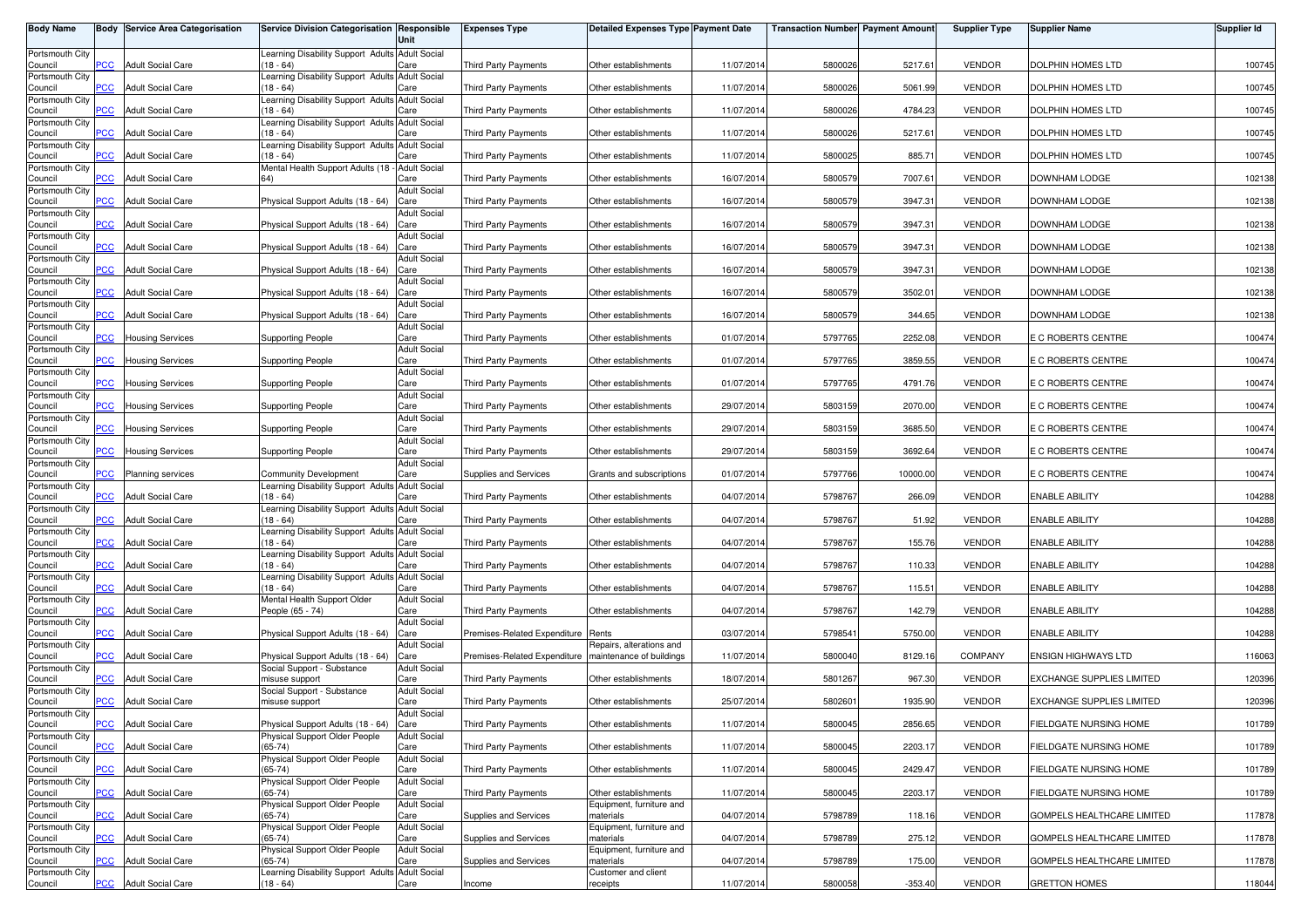| <b>Body Name</b>           | Body           | <b>Service Area Categorisation</b> | <b>Service Division Categorisation Responsible</b>             |                             | <b>Expenses Type</b>         | <b>Detailed Expenses Type Payment Date</b>          |            | <b>Transaction Numberl Payment Amount</b> |          | <b>Supplier Type</b>            | <b>Supplier Name</b>               | <b>Supplier Id</b> |
|----------------------------|----------------|------------------------------------|----------------------------------------------------------------|-----------------------------|------------------------------|-----------------------------------------------------|------------|-------------------------------------------|----------|---------------------------------|------------------------------------|--------------------|
|                            |                |                                    |                                                                | Unit                        |                              |                                                     |            |                                           |          |                                 |                                    |                    |
| Portsmouth City            |                |                                    | Learning Disability Support Adults Adult Social                |                             |                              |                                                     |            |                                           |          |                                 |                                    |                    |
| Council                    | PCC            | <b>Adult Social Care</b>           | $18 - 64$                                                      | Care                        | <b>Third Party Payments</b>  | Other establishments                                | 11/07/2014 | 5800058                                   | 7868.73  | <b>VENDOR</b>                   | <b>GRETTON HOMES</b>               | 118044             |
| Portsmouth City<br>Council | <b>PCC</b>     | <b>Housing Services</b>            | <b>Supporting People</b>                                       | <b>Adult Social</b><br>Care | Third Party Payments         | Other establishments                                | 01/07/2014 | 5797779                                   | 16440.00 | <b>VENDOR</b>                   | GUINNESS CARE AND SUPPORT          | 126537             |
| Portsmouth City            |                |                                    |                                                                | <b>Adult Social</b>         |                              |                                                     |            |                                           |          |                                 |                                    |                    |
| Council                    | <b>PCC</b>     | <b>Housing Services</b>            | <b>Supporting People</b>                                       | Care                        | Third Party Payments         | Other establishments                                | 29/07/2014 | 5803166                                   | 16440.00 | <b>VENDOR</b>                   | GUINNESS CARE AND SUPPORT          | 126537             |
| Portsmouth City            |                |                                    | Physical Support Older People                                  | <b>Adult Social</b>         |                              | Cleaning and domestic                               |            |                                           |          | OTHER LOCAL                     |                                    |                    |
| Council                    | PСC            | Adult Social Care                  | $(65-74)$                                                      | Care                        | Premises-Related Expenditure | supplies                                            | 04/07/2014 | 5798794                                   | 12.30    | <b>AUTHORITY</b>                | HAMPSHIRE COUNTY COUNCIL           | 100030             |
| Portsmouth City<br>Council | $\overline{C}$ | <b>Adult Social Care</b>           | Physical Support Older People<br>$(65-74)$                     | <b>Adult Social</b><br>Care | Premises-Related Expenditure | Cleaning and domestic<br>supplies                   | 04/07/201  | 5798794                                   | 22.76    | OTHER LOCAL<br><b>AUTHORITY</b> | HAMPSHIRE COUNTY COUNCIL           | 100030             |
| Portsmouth City            |                |                                    | Physical Support Older People                                  | <b>Adult Social</b>         |                              | Cleaning and domestic                               |            |                                           |          | OTHER LOCAL                     |                                    |                    |
| Council                    | <b>PCC</b>     | <b>Adult Social Care</b>           | $(65-74)$                                                      | Care                        | Premises-Related Expenditure | supplies                                            | 04/07/2014 | 5798794                                   | 28.46    | <b>AUTHORITY</b>                | HAMPSHIRE COUNTY COUNCIL           | 100030             |
| Portsmouth City            |                |                                    | Physical Support Older People                                  | <b>Adult Social</b>         |                              |                                                     |            |                                           |          | OTHER LOCAL                     |                                    |                    |
| Council                    | <b>PCC</b>     | <b>Adult Social Care</b>           | $(65-74)$                                                      | Care                        | Premises-Related Expenditure | <b>Fixtures and fittings</b>                        | 02/07/2014 | 5798296                                   | 11.20    | <b>AUTHORITY</b>                | HAMPSHIRE COUNTY COUNCIL           | 100030             |
| Portsmouth City            |                |                                    | Physical Support Older People                                  | <b>Adult Social</b>         |                              | Equipment, furniture and                            |            |                                           |          | OTHER LOCAL                     |                                    |                    |
| Council<br>Portsmouth City | PСC            | <b>Adult Social Care</b>           | $(65-74)$                                                      | Care<br><b>Adult Social</b> | Supplies and Services        | materials<br>Equipment, furniture and               | 04/07/2014 | 5798794                                   | 1.67     | <b>AUTHORITY</b><br>OTHER LOCAL | HAMPSHIRE COUNTY COUNCIL           | 100030             |
| Council                    | PCC.           | <b>Adult Social Care</b>           | Physical Support Older People<br>$(65-74)$                     | Care                        | Supplies and Services        | materials                                           | 04/07/201  | 5798794                                   | 20.40    | <b>AUTHORITY</b>                | HAMPSHIRE COUNTY COUNCIL           | 100030             |
| Portsmouth City            |                |                                    | Physical Support Older People                                  | <b>Adult Social</b>         |                              | Printing, stationery and                            |            |                                           |          | OTHER LOCAL                     |                                    |                    |
| Council                    | PCC            | <b>Adult Social Care</b>           | $(65-74)$                                                      | Care                        | Supplies and Services        | general office expenses                             | 02/07/2014 | 5798296                                   | 0.66     | <b>AUTHORITY</b>                | HAMPSHIRE COUNTY COUNCIL           | 100030             |
| Portsmouth City            |                |                                    | Physical Support Older People                                  | <b>Adult Social</b>         |                              | Printing, stationery and                            |            |                                           |          | OTHER LOCAL                     |                                    |                    |
| Council                    | сC             | <b>Adult Social Care</b>           | $(65-74)$                                                      | Care                        | <b>Supplies and Services</b> | general office expenses                             | 02/07/2014 | 5798296                                   | 0.80     | <b>AUTHORITY</b>                | HAMPSHIRE COUNTY COUNCIL           | 100030             |
| Portsmouth City<br>Council | PCC            | <b>Adult Social Care</b>           | Physical Support Older People<br>$(65-74)$                     | <b>Adult Social</b><br>Care | <b>Supplies and Services</b> | Printing, stationery and<br>general office expenses | 02/07/201  | 5798296                                   | 11.48    | OTHER LOCAL<br><b>AUTHORITY</b> | HAMPSHIRE COUNTY COUNCIL           | 100030             |
| Portsmouth City            |                |                                    | Physical Support Older People                                  | <b>Adult Social</b>         |                              | Printing, stationery and                            |            |                                           |          | <b>OTHER LOCAL</b>              |                                    |                    |
| Council                    | PСC            | <b>Adult Social Care</b>           | $(65-74)$                                                      | Care                        | Supplies and Services        | general office expenses                             | 02/07/201  | 5798296                                   | 39.09    | <b>AUTHORITY</b>                | HAMPSHIRE COUNTY COUNCIL           | 100030             |
| Portsmouth City            |                |                                    | Physical Support Older People                                  | <b>Adult Social</b>         |                              | Printing, stationery and                            |            |                                           |          | OTHER LOCAL                     |                                    |                    |
| Council                    | PCC            | <b>Adult Social Care</b>           | $(65-74)$                                                      | Care                        | Supplies and Services        | general office expenses                             | 02/07/201  | 5798296                                   | 6.12     | <b>AUTHORITY</b>                | HAMPSHIRE COUNTY COUNCIL           | 100030             |
| Portsmouth City            | PСC            | <b>Adult Social Care</b>           | Physical Support Older People<br>$(65 - 74)$                   | <b>Adult Social</b><br>Care | Supplies and Services        | Printing, stationery and<br>general office expenses | 02/07/2014 | 5798296                                   | 6.14     | OTHER LOCAL<br><b>AUTHORITY</b> | HAMPSHIRE COUNTY COUNCIL           | 100030             |
| Council<br>Portsmouth City |                |                                    | Physical Support Older People                                  | <b>Adult Social</b>         |                              | Printing, stationery and                            |            |                                           |          | OTHER LOCAL                     |                                    |                    |
| Council                    | <b>PCC</b>     | <b>Adult Social Care</b>           | $(65-74)$                                                      | Care                        | Supplies and Services        | general office expenses                             | 02/07/201  | 5798296                                   | 1.74     | <b>AUTHORITY</b>                | HAMPSHIRE COUNTY COUNCIL           | 100030             |
| Portsmouth City            |                |                                    | Physical Support Older People                                  | <b>Adult Social</b>         |                              | Printing, stationery and                            |            |                                           |          | OTHER LOCAL                     |                                    |                    |
| Council                    | PCC            | <b>Adult Social Care</b>           | $(65-74)$                                                      | Care                        | Supplies and Services        | general office expenses                             | 02/07/2014 | 5798296                                   | 2.95     | <b>AUTHORITY</b>                | HAMPSHIRE COUNTY COUNCIL           | 100030             |
| Portsmouth City            |                |                                    | Physical Support Older People                                  | <b>Adult Social</b>         |                              | Printing, stationery and                            |            |                                           |          | OTHER LOCAL                     |                                    |                    |
| Council<br>Portsmouth City | PСC            | <b>Adult Social Care</b>           | $65 - 74$<br>Physical Support Older People                     | Care<br><b>Adult Social</b> | Supplies and Services        | general office expenses<br>Printing, stationery and | 04/07/2014 | 5798794                                   | 51.20    | <b>AUTHORITY</b><br>OTHER LOCAL | HAMPSHIRE COUNTY COUNCIL           | 100030             |
| Council                    | PCC            | <b>Adult Social Care</b>           | $(65-74)$                                                      | Care                        | Supplies and Services        | general office expenses                             | 16/07/201  | 5800880                                   | 2.84     | <b>AUTHORITY</b>                | HAMPSHIRE COUNTY COUNCIL           | 100030             |
| Portsmouth City            |                |                                    | Physical Support Older People                                  | <b>Adult Social</b>         |                              | Printing, stationery and                            |            |                                           |          | OTHER LOCAL                     |                                    |                    |
| Council                    | PСC            | Adult Social Care                  | $(65-74)$                                                      | Care                        | Supplies and Services        | general office expenses                             | 16/07/2014 | 5800880                                   | 2.96     | <b>AUTHORITY</b>                | HAMPSHIRE COUNTY COUNCIL           | 100030             |
| Portsmouth City            |                |                                    | Physical Support Older People                                  | <b>Adult Social</b>         |                              | Printing, stationery and                            |            |                                           |          | OTHER LOCAL                     |                                    |                    |
| Council                    | PСC            | Adult Social Care                  | $(65-74)$                                                      | Care                        | Supplies and Services        | general office expenses                             | 18/07/201  | 5801285                                   | 14.75    | <b>AUTHORITY</b>                | HAMPSHIRE COUNTY COUNCIL           | 100030             |
| Portsmouth City<br>Council | PСC            | <b>Adult Social Care</b>           | Physical Support Older People<br>$(65-74)$                     | <b>Adult Social</b><br>Care | Supplies and Services        | Printing, stationery and<br>general office expenses | 25/07/201  | 5802660                                   | 12.90    | OTHER LOCAL<br><b>AUTHORITY</b> | HAMPSHIRE COUNTY COUNCIL           | 100030             |
| Portsmouth City            |                |                                    | Physical Support Older People                                  | <b>Adult Social</b>         |                              | Printing, stationery and                            |            |                                           |          | OTHER LOCAL                     |                                    |                    |
| Council                    | <b>PCC</b>     | <b>Adult Social Care</b>           | $(65-74)$                                                      | Care                        | Supplies and Services        | general office expenses                             | 25/07/201  | 5802660                                   | 28.90    | <b>AUTHORITY</b>                | HAMPSHIRE COUNTY COUNCIL           | 100030             |
| Portsmouth City            |                |                                    |                                                                | <b>Adult Social</b>         |                              |                                                     |            |                                           |          |                                 |                                    |                    |
| Council                    | PСC            | <b>Adult Social Care</b>           | Physical Support Adults (18 - 64)                              | Care                        | Third Party Payments         | Other establishments                                | 31/07/2014 | 5803866                                   | 3086.67  | <b>VENDOR</b>                   | HAMPSHIRE DEAF ASSOCIATION (SONUS) | 100849             |
| Portsmouth City            |                |                                    | Learning Disability Support Adults                             | <b>Adult Social</b>         |                              |                                                     |            |                                           |          |                                 |                                    |                    |
| Council<br>Portsmouth City | <b>PCC</b>     | <b>Adult Social Care</b>           | $(18 - 64)$<br>Learning Disability Support Adults Adult Social | Care                        | <b>Third Party Payments</b>  | Other establishments                                | 15/07/201  | 580048                                    | 33.80    | <b>VENDOR</b>                   | HANDLE WITH CARE (PORTSMOUTH) LTD  | 100504             |
| Council                    | PCC.           | <b>Adult Social Care</b>           | (18 - 64)                                                      | Care                        | <b>Third Party Payments</b>  | Other establishments                                | 15/07/2014 | 5800483                                   | 54.08    | <b>VENDOR</b>                   | HANDLE WITH CARE (PORTSMOUTH) LTD  | 100504             |
| Portsmouth City            |                |                                    | earning Disability Support Adults                              | <b>Adult Social</b>         |                              |                                                     |            |                                           |          |                                 |                                    |                    |
| Council                    | PСC            | <b>Adult Social Care</b>           | 18 - 64)                                                       | Care                        | Third Party Payments         | Other establishments                                | 15/07/2014 | 5800483                                   | 1703.52  | <b>VENDOR</b>                   | HANDLE WITH CARE (PORTSMOUTH) LTD  | 100504             |
| Portsmouth City            |                |                                    | earning Disability Support Adults                              | <b>Adult Social</b>         |                              |                                                     |            |                                           |          |                                 |                                    |                    |
| Council                    | $\overline{C}$ | <b>Adult Social Care</b>           | $18 - 64$<br>earning Disability Support Adults                 | Care<br><b>Adult Social</b> | <b>Third Party Payments</b>  | Other establishments                                | 16/07/2014 | 5800881                                   | 108.00   | <b>VENDOR</b>                   | HANDLE WITH CARE (PORTSMOUTH) LTD  | 100504             |
| Portsmouth City<br>Council | <b>PCC</b>     | <b>Adult Social Care</b>           | 18 - 64)                                                       | Care                        | <b>Third Party Payments</b>  | Other establishments                                | 16/07/2014 | 580088                                    | 378.56   | <b>VENDOR</b>                   | HANDLE WITH CARE (PORTSMOUTH) LTD  | 100504             |
| Portsmouth City            |                |                                    | Mental Health Support Older                                    | <b>Adult Social</b>         |                              |                                                     |            |                                           |          |                                 |                                    |                    |
| Council                    | <b>PCC</b>     | <b>Adult Social Care</b>           | People (65 - 74)                                               | Care                        | Third Party Payments         | Other establishments                                | 15/07/2014 | 5800483                                   | 6.76     | VENDOR                          | HANDLE WITH CARE (PORTSMOUTH) LTD  | 100504             |
| Portsmouth City            |                |                                    | Mental Health Support Older                                    | <b>Adult Social</b>         |                              |                                                     |            |                                           |          |                                 |                                    |                    |
| Council                    | <b>PCC</b>     | <b>Adult Social Care</b>           | People (65 - 74)                                               | Care                        | Third Party Payments         | Other establishments                                | 15/07/2014 | 5800483                                   | 567.84   | <b>VENDOR</b>                   | HANDLE WITH CARE (PORTSMOUTH) LTD  | 100504             |
| Portsmouth City<br>Council | PCC            | <b>Adult Social Care</b>           | Mental Health Support Older<br>People (65 - 74)                | <b>Adult Social</b><br>Care | Third Party Payments         | Other establishments                                | 15/07/2014 | 5800483                                   | 81.12    | <b>VENDOR</b>                   | HANDLE WITH CARE (PORTSMOUTH) LTD  | 100504             |
| Portsmouth City            |                |                                    | Mental Health Support Older                                    | <b>Adult Social</b>         |                              |                                                     |            |                                           |          |                                 |                                    |                    |
| Council                    | PСC            | <b>Adult Social Care</b>           | People (65 - 74)                                               | Care                        | Third Party Payments         | Other establishments                                | 16/07/2014 | 5800881                                   | 283.92   | <b>VENDOR</b>                   | HANDLE WITH CARE (PORTSMOUTH) LTD  | 100504             |
| Portsmouth City            |                |                                    | Mental Health Support Older                                    | <b>Adult Social</b>         |                              |                                                     |            |                                           |          |                                 |                                    |                    |
| Council                    | <b>PCC</b>     | <b>Adult Social Care</b>           | People (65 - 74)                                               | Care                        | Third Party Payments         | Other establishments                                | 16/07/2014 | 5800881                                   | 81.12    | <b>VENDOR</b>                   | HANDLE WITH CARE (PORTSMOUTH) LTD  | 100504             |
| Portsmouth City<br>Council | PCC            | <b>Adult Social Care</b>           | Physical Support Adults (18 - 64)                              | <b>Adult Social</b><br>Care | Third Party Payments         | Other establishments                                | 15/07/2014 | 5800483                                   | 378.56   | <b>VENDOR</b>                   | HANDLE WITH CARE (PORTSMOUTH) LTD  | 100504             |
| Portsmouth City            |                |                                    |                                                                | <b>Adult Social</b>         |                              |                                                     |            |                                           |          |                                 |                                    |                    |
| Council                    | PСC            | <b>Adult Social Care</b>           | Physical Support Adults (18 - 64)                              | Care                        | Third Party Payments         | Other establishments                                | 15/07/2014 | 5800483                                   | 54.08    | <b>VENDOR</b>                   | HANDLE WITH CARE (PORTSMOUTH) LTD  | 100504             |
| Portsmouth City            |                |                                    |                                                                | <b>Adult Social</b>         |                              |                                                     |            |                                           |          |                                 |                                    |                    |
| Council                    | <b>PCC</b>     | <b>Adult Social Care</b>           | Physical Support Adults (18 - 64) Care                         |                             | Third Party Payments         | Other establishments                                | 15/07/2014 | 5800483                                   | 283.92   | <b>VENDOR</b>                   | HANDLE WITH CARE (PORTSMOUTH) LTD  | 100504             |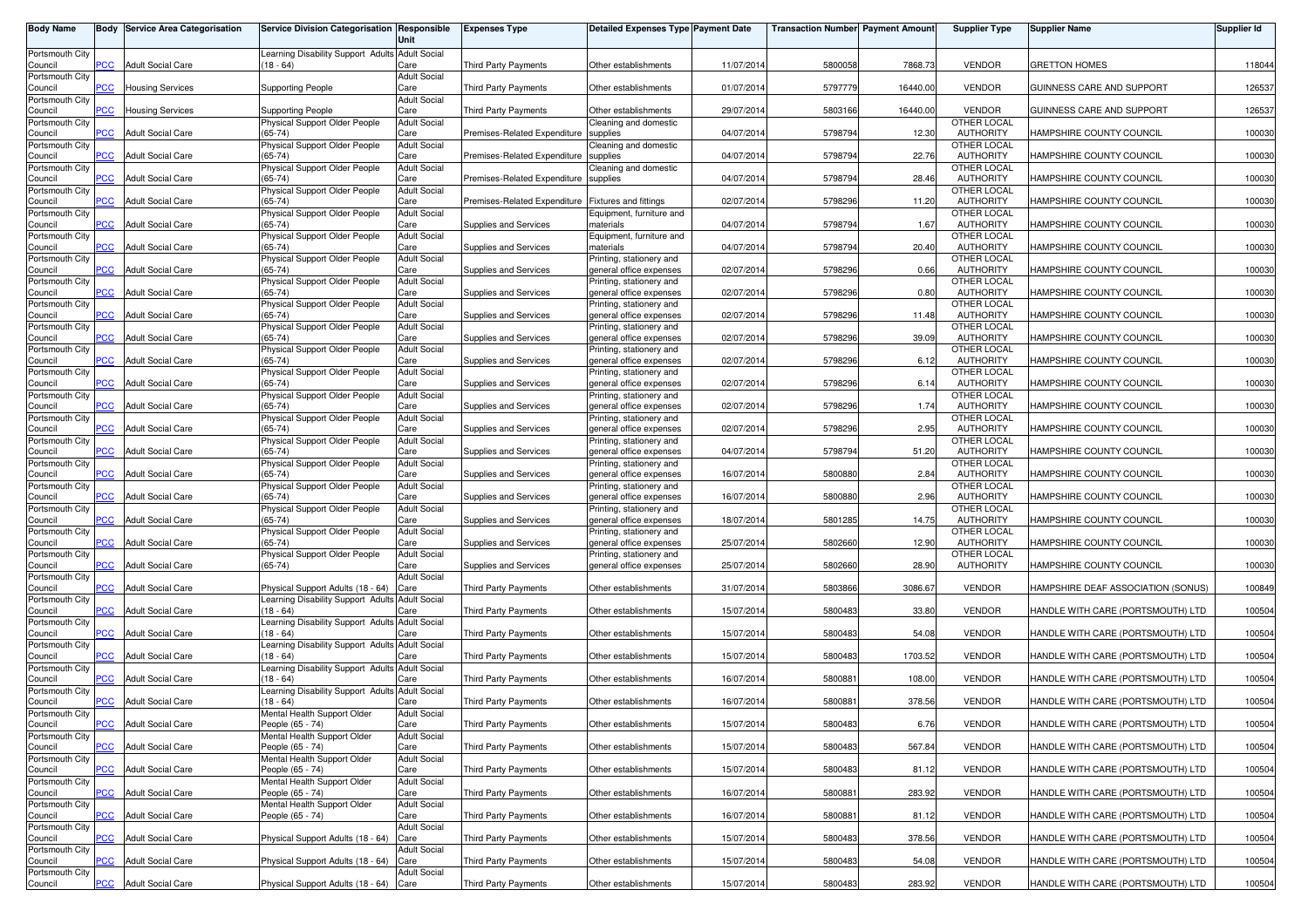| <b>Body Name</b>           | Body           | <b>Service Area Categorisation</b> | <b>Service Division Categorisation Responsible</b> | Unit                        | <b>Expenses Type</b>        | <b>Detailed Expenses Type Payment Date</b> |            | <b>Transaction Number Payment Amount</b> |         | <b>Supplier Type</b> | <b>Supplier Name</b>              | <b>Supplier Id</b> |
|----------------------------|----------------|------------------------------------|----------------------------------------------------|-----------------------------|-----------------------------|--------------------------------------------|------------|------------------------------------------|---------|----------------------|-----------------------------------|--------------------|
| Portsmouth City            |                |                                    |                                                    | <b>Adult Social</b>         |                             |                                            |            |                                          |         |                      |                                   |                    |
| Council<br>Portsmouth City | PСC            | <b>Adult Social Care</b>           | Physical Support Adults (18 - 64)                  | Care<br><b>Adult Social</b> | Third Party Payments        | Other establishments                       | 15/07/2014 | 5800483                                  | 148.72  | <b>VENDOR</b>        | HANDLE WITH CARE (PORTSMOUTH) LTD | 100504             |
| Council                    | <b>PCC</b>     | <b>Adult Social Care</b>           | Physical Support Adults (18 - 64)                  | Care                        | Third Party Payments        | Other establishments                       | 15/07/2014 | 5800483                                  | 473.20  | <b>VENDOR</b>        | HANDLE WITH CARE (PORTSMOUTH) LTD | 100504             |
| Portsmouth City<br>Council | $\overline{C}$ | <b>Adult Social Care</b>           | Physical Support Adults (18 - 64)                  | <b>Adult Social</b><br>Care | <b>Third Party Payments</b> | Other establishments                       | 15/07/2014 | 5800483                                  | 81.12   | <b>VENDOR</b>        | HANDLE WITH CARE (PORTSMOUTH) LTD | 100504             |
| Portsmouth City<br>Council | сC             | <b>Adult Social Care</b>           | Physical Support Adults (18 - 64)                  | <b>Adult Social</b><br>Care | <b>Third Party Payments</b> | Other establishments                       | 15/07/2014 | 5800483                                  | 425.88  | <b>VENDOR</b>        | HANDLE WITH CARE (PORTSMOUTH) LTD | 100504             |
| Portsmouth City            |                |                                    |                                                    | <b>Adult Social</b>         |                             |                                            |            |                                          |         |                      |                                   |                    |
| Council<br>Portsmouth City | $\overline{C}$ | <b>Adult Social Care</b>           | Physical Support Adults (18 - 64)                  | Care<br>Adult Social        | <b>Third Party Payments</b> | Other establishments                       | 15/07/201  | 5800483                                  | 380.88  | <b>VENDOR</b>        | HANDLE WITH CARE (PORTSMOUTH) LTD | 100504             |
| Council                    | PСC            | <b>Adult Social Care</b>           | Physical Support Adults (18 - 64)                  | Care                        | Third Party Payments        | Other establishments                       | 15/07/2014 | 5800483                                  | 189.28  | <b>VENDOR</b>        | HANDLE WITH CARE (PORTSMOUTH) LTD | 100504             |
| Portsmouth City<br>Council | <b>PCC</b>     | <b>Adult Social Care</b>           | Physical Support Adults (18 - 64)                  | <b>Adult Social</b><br>Care | <b>Third Party Payments</b> | Other establishments                       | 15/07/2014 | 5800483                                  | 189.28  | <b>VENDOR</b>        | HANDLE WITH CARE (PORTSMOUTH) LTD | 100504             |
| Portsmouth City<br>Council | <b>PCC</b>     | <b>Adult Social Care</b>           | Physical Support Adults (18 - 64)                  | <b>Adult Social</b><br>Care | <b>Third Party Payments</b> | Other establishments                       | 15/07/2014 | 5800483                                  | 473.20  | <b>VENDOR</b>        | HANDLE WITH CARE (PORTSMOUTH) LTD | 100504             |
| Portsmouth City<br>Council | <b>PCC</b>     | <b>Adult Social Care</b>           | Physical Support Adults (18 - 64)                  | <b>Adult Social</b><br>Care | Third Party Payments        | Other establishments                       | 15/07/2014 | 5800483                                  | 283.92  | <b>VENDOR</b>        | HANDLE WITH CARE (PORTSMOUTH) LTD | 100504             |
| Portsmouth City            |                |                                    |                                                    | <b>Adult Social</b>         |                             |                                            |            |                                          |         |                      |                                   |                    |
| Council<br>Portsmouth City | <b>PCC</b>     | <b>Adult Social Care</b>           | Physical Support Adults (18 - 64)                  | Care<br><b>Adult Social</b> | Third Party Payments        | Other establishments                       | 15/07/2014 | 5800483                                  | 479.94  | <b>VENDOR</b>        | HANDLE WITH CARE (PORTSMOUTH) LTD | 100504             |
| Council<br>Portsmouth City | PCC.           | <b>Adult Social Care</b>           | Physical Support Adults (18 - 64)                  | Care<br><b>Adult Social</b> | <b>Third Party Payments</b> | Other establishments                       | 15/07/2014 | 5800483                                  | 750.36  | <b>VENDOR</b>        | HANDLE WITH CARE (PORTSMOUTH) LTD | 100504             |
| Council                    | PCC            | <b>Adult Social Care</b>           | Physical Support Adults (18 - 64)                  | Care                        | <b>Third Party Payments</b> | Other establishments                       | 15/07/201  | 5800483                                  | 94.64   | <b>VENDOR</b>        | HANDLE WITH CARE (PORTSMOUTH) LTD | 100504             |
| Portsmouth City<br>Council | сC             | <b>Adult Social Care</b>           | Physical Support Adults (18 - 64)                  | <b>Adult Social</b><br>Care | <b>Third Party Payments</b> | Other establishments                       | 15/07/2014 | 5800483                                  | 54.08   | <b>VENDOR</b>        | HANDLE WITH CARE (PORTSMOUTH) LTD | 100504             |
| Portsmouth City<br>Council | PCC.           | <b>Adult Social Care</b>           | Physical Support Adults (18 - 64)                  | <b>Adult Social</b><br>Care | <b>Third Party Payments</b> | Other establishments                       | 15/07/2014 | 5800483                                  | 182.52  | <b>VENDOR</b>        | HANDLE WITH CARE (PORTSMOUTH) LTD | 100504             |
| Portsmouth City<br>Council | PСC            | <b>Adult Social Care</b>           | Physical Support Adults (18 - 64)                  | <b>Adult Social</b><br>Care | <b>Third Party Payments</b> | Other establishments                       | 15/07/2014 | 5800483                                  | 81.12   | <b>VENDOR</b>        | HANDLE WITH CARE (PORTSMOUTH) LTD | 100504             |
| Portsmouth City<br>Council | PCC            | <b>Adult Social Care</b>           | Physical Support Adults (18 - 64)                  | <b>Adult Social</b><br>Care | <b>Third Party Payments</b> | Other establishments                       | 15/07/2014 | 5800483                                  | 189.28  | <b>VENDOR</b>        | HANDLE WITH CARE (PORTSMOUTH) LTD | 100504             |
| Portsmouth City            |                |                                    |                                                    | <b>Adult Social</b>         |                             |                                            |            |                                          |         |                      |                                   |                    |
| Council<br>Portsmouth City | <b>PCC</b>     | <b>Adult Social Care</b>           | Physical Support Adults (18 - 64)                  | Care<br><b>Adult Social</b> | <b>Third Party Payments</b> | Other establishments                       | 15/07/2014 | 5800483                                  | 267.02  | <b>VENDOR</b>        | HANDLE WITH CARE (PORTSMOUTH) LTD | 100504             |
| Council<br>Portsmouth City | PСC            | <b>Adult Social Care</b>           | Physical Support Adults (18 - 64)                  | Care<br><b>Adult Social</b> | Third Party Payments        | Other establishments                       | 15/07/2014 | 5800483                                  | 1512.00 | <b>VENDOR</b>        | HANDLE WITH CARE (PORTSMOUTH) LTD | 100504             |
| Council<br>Portsmouth City | PCC            | <b>Adult Social Care</b>           | Physical Support Adults (18 - 64)                  | Care<br><b>Adult Social</b> | Third Party Payments        | Other establishments                       | 15/07/2014 | 5800483                                  | 381.94  | <b>VENDOR</b>        | HANDLE WITH CARE (PORTSMOUTH) LTD | 100504             |
| Council                    | PСC            | <b>Adult Social Care</b>           | Physical Support Adults (18 - 64)                  | Care                        | <b>Third Party Payments</b> | Other establishments                       | 15/07/201  | 5800483                                  | 473.20  | <b>VENDOR</b>        | HANDLE WITH CARE (PORTSMOUTH) LTD | 100504             |
| Portsmouth City<br>Council | PCC            | <b>Adult Social Care</b>           | Physical Support Adults (18 - 64)                  | <b>Adult Social</b><br>Care | <b>Third Party Payments</b> | Other establishments                       | 15/07/2014 | 5800483                                  | 202.64  | <b>VENDOR</b>        | HANDLE WITH CARE (PORTSMOUTH) LTD | 100504             |
| Portsmouth City<br>Council | PСC            | <b>Adult Social Care</b>           | Physical Support Adults (18 - 64)                  | <b>Adult Social</b><br>Care | <b>Third Party Payments</b> | Other establishments                       | 15/07/2014 | 5800483                                  | 378.56  | <b>VENDOR</b>        | HANDLE WITH CARE (PORTSMOUTH) LTD | 100504             |
| Portsmouth City<br>Council | <b>PCC</b>     | <b>Adult Social Care</b>           | Physical Support Adults (18 - 64)                  | <b>Adult Social</b><br>Care | <b>Third Party Payments</b> | Other establishments                       | 15/07/201  | 5800483                                  | 283.92  | <b>VENDOR</b>        | HANDLE WITH CARE (PORTSMOUTH) LTD | 100504             |
| Portsmouth City<br>Council | PСC            | <b>Adult Social Care</b>           | Physical Support Adults (18 - 64)                  | <b>Adult Social</b><br>Care | Third Party Payments        | Other establishments                       | 15/07/2014 | 5800483                                  | 54.08   | <b>VENDOR</b>        | HANDLE WITH CARE (PORTSMOUTH) LTD | 100504             |
| Portsmouth City            |                |                                    |                                                    | <b>Adult Social</b>         |                             |                                            |            |                                          |         |                      |                                   |                    |
| Council<br>Portsmouth City | <b>PCC</b>     | <b>Adult Social Care</b>           | Physical Support Adults (18 - 64)                  | Care<br><b>Adult Social</b> | Third Party Payments        | Other establishments                       | 15/07/2014 | 5800483                                  | 189.28  | <b>VENDOR</b>        | HANDLE WITH CARE (PORTSMOUTH) LTD | 100504             |
| Council<br>Portsmouth City | <b>PCC</b>     | <b>Adult Social Care</b>           | Physical Support Adults (18 - 64)                  | Care<br><b>Adult Social</b> | Third Party Payments        | Other establishments                       | 15/07/2014 | 5800483                                  | 378.56  | <b>VENDOR</b>        | HANDLE WITH CARE (PORTSMOUTH) LTD | 100504             |
| Council                    | PСC            | <b>Adult Social Care</b>           | Physical Support Adults (18 - 64)                  | Care                        | Third Party Payments        | Other establishments                       | 15/07/2014 | 5800483                                  | 33.80   | <b>VENDOR</b>        | HANDLE WITH CARE (PORTSMOUTH) LTD | 100504             |
| Portsmouth City<br>Council | $\overline{C}$ | <b>Adult Social Care</b>           | Physical Support Adults (18 - 64)                  | <b>Adult Social</b><br>Care | <b>Third Party Payments</b> | Other establishments                       | 15/07/2014 | 5800483                                  | 473.20  | <b>VENDOR</b>        | HANDLE WITH CARE (PORTSMOUTH) LTD | 100504             |
| Portsmouth City<br>Council | $\overline{C}$ | <b>Adult Social Care</b>           | Physical Support Adults (18 - 64)                  | <b>Adult Social</b><br>Care | <b>Third Party Payments</b> | Other establishments                       | 15/07/2014 | 5800483                                  | 33.80   | <b>VENDOR</b>        | HANDLE WITH CARE (PORTSMOUTH) LTD | 100504             |
| Portsmouth City            |                |                                    |                                                    | <b>Adult Social</b>         |                             |                                            |            |                                          |         |                      |                                   |                    |
| Council<br>Portsmouth City | $\overline{C}$ | <b>Adult Social Care</b>           | Physical Support Adults (18 - 64) Care             | <b>Adult Social</b>         | Third Party Payments        | Other establishments                       | 15/07/2014 | 5800483                                  | 473.20  | <b>VENDOR</b>        | HANDLE WITH CARE (PORTSMOUTH) LTD | 100504             |
| Council<br>Portsmouth City | <b>PCC</b>     | <b>Adult Social Care</b>           | Physical Support Adults (18 - 64)                  | Care<br><b>Adult Social</b> | Third Party Payments        | Other establishments                       | 15/07/2014 | 5800483                                  | 300.82  | <b>VENDOR</b>        | HANDLE WITH CARE (PORTSMOUTH) LTD | 100504             |
| Council                    | <b>PCC</b>     | <b>Adult Social Care</b>           | Physical Support Adults (18 - 64) Care             |                             | Third Party Payments        | Other establishments                       | 15/07/2014 | 5800483                                  | 189.28  | <b>VENDOR</b>        | HANDLE WITH CARE (PORTSMOUTH) LTD | 100504             |
| Portsmouth City<br>Council | PCC            | <b>Adult Social Care</b>           | Physical Support Adults (18 - 64) Care             | <b>Adult Social</b>         | Third Party Payments        | Other establishments                       | 15/07/2014 | 5800483                                  | 757.12  | <b>VENDOR</b>        | HANDLE WITH CARE (PORTSMOUTH) LTD | 100504             |
| Portsmouth City<br>Council | PCC            | <b>Adult Social Care</b>           | Physical Support Adults (18 - 64) Care             | <b>Adult Social</b>         | Third Party Payments        | Other establishments                       | 15/07/2014 | 5800483                                  | 1027.52 | <b>VENDOR</b>        | HANDLE WITH CARE (PORTSMOUTH) LTD | 100504             |
| Portsmouth City<br>Council | PCC            | <b>Adult Social Care</b>           | Physical Support Adults (18 - 64) Care             | <b>Adult Social</b>         | Third Party Payments        | Other establishments                       | 15/07/2014 | 5800483                                  | 135.20  | <b>VENDOR</b>        | HANDLE WITH CARE (PORTSMOUTH) LTD | 100504             |
| Portsmouth City            |                |                                    |                                                    | <b>Adult Social</b>         |                             |                                            |            |                                          |         |                      |                                   |                    |
| Council<br>Portsmouth City | сC             | <b>Adult Social Care</b>           | Physical Support Adults (18 - 64)                  | Care<br><b>Adult Social</b> | Third Party Payments        | Other establishments                       | 15/07/2014 | 5800483                                  | 189.28  | <b>VENDOR</b>        | HANDLE WITH CARE (PORTSMOUTH) LTD | 100504             |
| Council                    | <b>PCC</b>     | <b>Adult Social Care</b>           | Physical Support Adults (18 - 64) Care             |                             | Third Party Payments        | Other establishments                       | 15/07/2014 | 5800483                                  | 182.52  | <b>VENDOR</b>        | HANDLE WITH CARE (PORTSMOUTH) LTD | 100504             |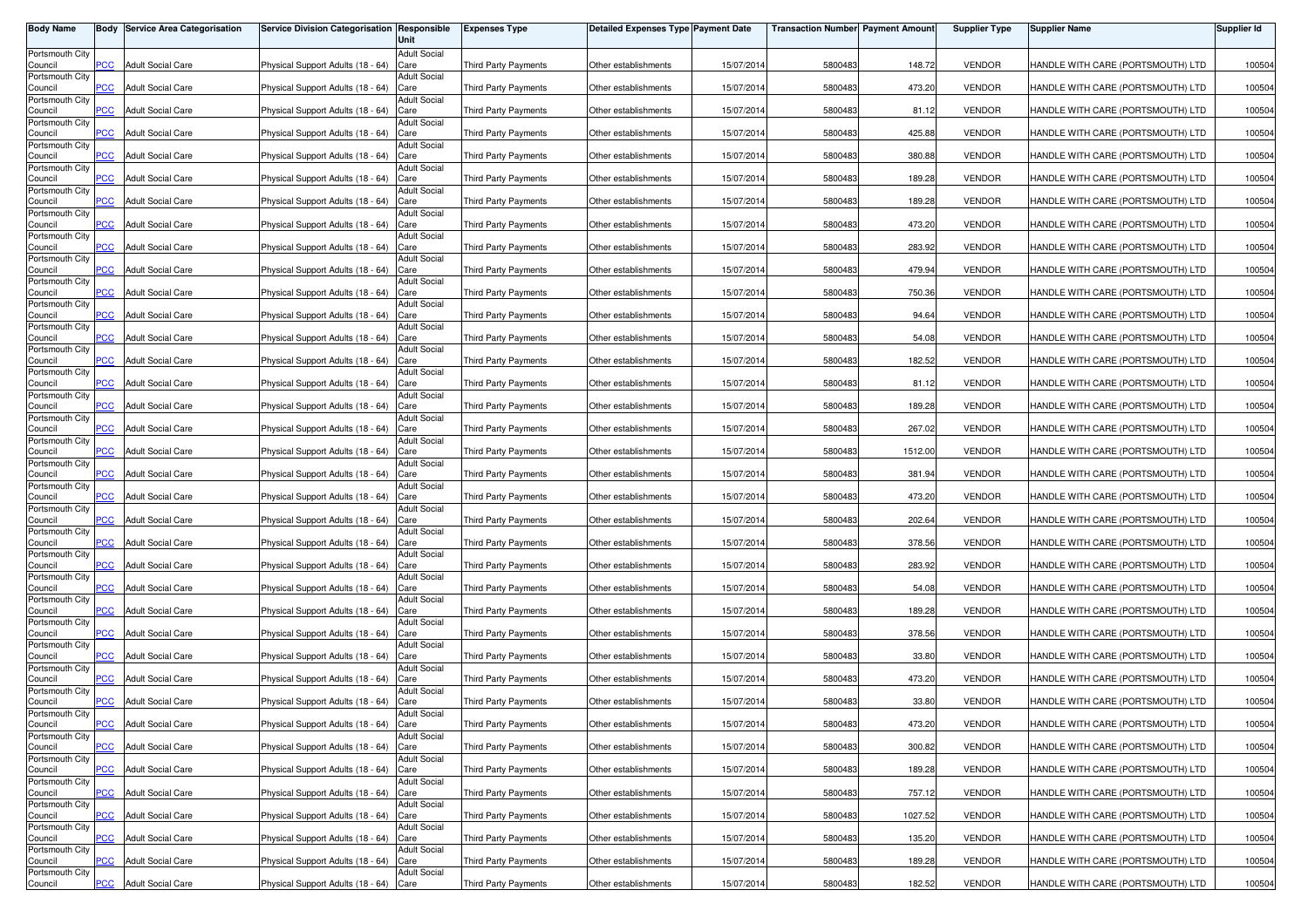| <b>Body Name</b>           | Body           | <b>Service Area Categorisation</b> | <b>Service Division Categorisation Responsible</b> | Unit                        | <b>Expenses Type</b>        | <b>Detailed Expenses Type Payment Date</b> |            | <b>Transaction Number Payment Amount</b> |         | <b>Supplier Type</b> | <b>Supplier Name</b>              | <b>Supplier Id</b> |
|----------------------------|----------------|------------------------------------|----------------------------------------------------|-----------------------------|-----------------------------|--------------------------------------------|------------|------------------------------------------|---------|----------------------|-----------------------------------|--------------------|
| Portsmouth City            |                |                                    |                                                    | <b>Adult Social</b>         |                             |                                            |            |                                          |         |                      |                                   |                    |
| Council<br>Portsmouth City | PСC            | <b>Adult Social Care</b>           | Physical Support Adults (18 - 64)                  | Care<br><b>Adult Social</b> | Third Party Payments        | Other establishments                       | 15/07/2014 | 5800483                                  | 378.56  | <b>VENDOR</b>        | HANDLE WITH CARE (PORTSMOUTH) LTD | 100504             |
| Council                    | <b>PCC</b>     | <b>Adult Social Care</b>           | Physical Support Adults (18 - 64)                  | Care                        | Third Party Payments        | Other establishments                       | 15/07/2014 | 5800483                                  | 378.56  | <b>VENDOR</b>        | HANDLE WITH CARE (PORTSMOUTH) LTD | 100504             |
| Portsmouth City<br>Council | $\overline{C}$ | <b>Adult Social Care</b>           | Physical Support Adults (18 - 64)                  | <b>Adult Social</b><br>Care | Third Party Payments        | Other establishments                       | 15/07/2014 | 5800483                                  | 878.80  | <b>VENDOR</b>        | HANDLE WITH CARE (PORTSMOUTH) LTD | 100504             |
| Portsmouth City<br>Council | сC             | <b>Adult Social Care</b>           | Physical Support Adults (18 - 64)                  | <b>Adult Social</b><br>Care | <b>Third Party Payments</b> | Other establishments                       | 15/07/2014 | 5800483                                  | 189.28  | <b>VENDOR</b>        | HANDLE WITH CARE (PORTSMOUTH) LTD | 100504             |
| Portsmouth City            |                |                                    |                                                    | <b>Adult Social</b>         |                             |                                            |            |                                          |         |                      |                                   |                    |
| Council<br>Portsmouth City | $\overline{C}$ | <b>Adult Social Care</b>           | Physical Support Adults (18 - 64)                  | Care<br>Adult Social        | <b>Third Party Payments</b> | Other establishments                       | 15/07/201  | 5800483                                  | 121.68  | <b>VENDOR</b>        | HANDLE WITH CARE (PORTSMOUTH) LTD | 100504             |
| Council                    | PСC            | <b>Adult Social Care</b>           | Physical Support Adults (18 - 64)                  | Care                        | Third Party Payments        | Other establishments                       | 15/07/2014 | 5800483                                  | 287.30  | <b>VENDOR</b>        | HANDLE WITH CARE (PORTSMOUTH) LTD | 100504             |
| Portsmouth City<br>Council | <b>PCC</b>     | <b>Adult Social Care</b>           | Physical Support Adults (18 - 64)                  | <b>Adult Social</b><br>Care | <b>Third Party Payments</b> | Other establishments                       | 15/07/2014 | 5800483                                  | 189.28  | <b>VENDOR</b>        | HANDLE WITH CARE (PORTSMOUTH) LTD | 100504             |
| Portsmouth City<br>Council | <b>PCC</b>     | <b>Adult Social Care</b>           | Physical Support Adults (18 - 64)                  | <b>Adult Social</b><br>Care | <b>Third Party Payments</b> | Other establishments                       | 15/07/2014 | 5800483                                  | 202.80  | <b>VENDOR</b>        | HANDLE WITH CARE (PORTSMOUTH) LTD | 100504             |
| Portsmouth City<br>Council | <b>PCC</b>     | <b>Adult Social Care</b>           | Physical Support Adults (18 - 64)                  | <b>Adult Social</b><br>Care | Third Party Payments        | Other establishments                       | 15/07/2014 | 5800483                                  | 283.92  | <b>VENDOR</b>        | HANDLE WITH CARE (PORTSMOUTH) LTD | 100504             |
| Portsmouth City            |                |                                    |                                                    | <b>Adult Social</b>         |                             |                                            |            |                                          |         |                      |                                   |                    |
| Council<br>Portsmouth City | <b>PCC</b>     | <b>Adult Social Care</b>           | Physical Support Adults (18 - 64)                  | Care<br><b>Adult Social</b> | Third Party Payments        | Other establishments                       | 15/07/2014 | 5800483                                  | 182.52  | <b>VENDOR</b>        | HANDLE WITH CARE (PORTSMOUTH) LTD | 100504             |
| Council<br>Portsmouth City | PCC.           | <b>Adult Social Care</b>           | Physical Support Adults (18 - 64)                  | Care<br><b>Adult Social</b> | <b>Third Party Payments</b> | Other establishments                       | 15/07/2014 | 5800483                                  | 354.90  | <b>VENDOR</b>        | HANDLE WITH CARE (PORTSMOUTH) LTD | 100504             |
| Council<br>Portsmouth City | PCC            | <b>Adult Social Care</b>           | Physical Support Adults (18 - 64)                  | Care<br><b>Adult Social</b> | <b>Third Party Payments</b> | Other establishments                       | 15/07/201  | 5800483                                  | 162.24  | <b>VENDOR</b>        | HANDLE WITH CARE (PORTSMOUTH) LTD | 100504             |
| Council                    | сC             | <b>Adult Social Care</b>           | Physical Support Adults (18 - 64)                  | Care                        | <b>Third Party Payments</b> | Other establishments                       | 15/07/2014 | 5800483                                  | 1905.20 | <b>VENDOR</b>        | HANDLE WITH CARE (PORTSMOUTH) LTD | 100504             |
| Portsmouth City<br>Council | PCC.           | <b>Adult Social Care</b>           | Physical Support Adults (18 - 64)                  | <b>Adult Social</b><br>Care | <b>Third Party Payments</b> | Other establishments                       | 15/07/2014 | 5800483                                  | 378.56  | <b>VENDOR</b>        | HANDLE WITH CARE (PORTSMOUTH) LTD | 100504             |
| Portsmouth City<br>Council | PСC            | <b>Adult Social Care</b>           | Physical Support Adults (18 - 64)                  | <b>Adult Social</b><br>Care | <b>Third Party Payments</b> | Other establishments                       | 15/07/2014 | 5800483                                  | 121.68  | <b>VENDOR</b>        | HANDLE WITH CARE (PORTSMOUTH) LTD | 100504             |
| Portsmouth City<br>Council | PCC            | <b>Adult Social Care</b>           | Physical Support Adults (18 - 64)                  | <b>Adult Social</b><br>Care | <b>Third Party Payments</b> | Other establishments                       | 15/07/2014 | 5800483                                  | 87.88   | <b>VENDOR</b>        | HANDLE WITH CARE (PORTSMOUTH) LTD | 100504             |
| Portsmouth City            |                |                                    |                                                    | <b>Adult Social</b>         |                             |                                            |            |                                          |         | <b>VENDOR</b>        |                                   |                    |
| Council<br>Portsmouth City | <b>PCC</b>     | <b>Adult Social Care</b>           | Physical Support Adults (18 - 64)                  | Care<br><b>Adult Social</b> | <b>Third Party Payments</b> | Other establishments                       | 15/07/2014 | 5800483                                  | 676.00  |                      | HANDLE WITH CARE (PORTSMOUTH) LTD | 100504             |
| Council<br>Portsmouth City | PСC            | <b>Adult Social Care</b>           | Physical Support Adults (18 - 64)                  | Care<br><b>Adult Social</b> | Third Party Payments        | Other establishments                       | 15/07/2014 | 5800483                                  | 94.50   | <b>VENDOR</b>        | HANDLE WITH CARE (PORTSMOUTH) LTD | 100504             |
| Council                    | PCC            | <b>Adult Social Care</b>           | Physical Support Adults (18 - 64)                  | Care                        | Third Party Payments        | Other establishments                       | 15/07/2014 | 5800483                                  | 209.56  | <b>VENDOR</b>        | HANDLE WITH CARE (PORTSMOUTH) LTD | 100504             |
| Portsmouth City<br>Council | PСC            | <b>Adult Social Care</b>           | Physical Support Adults (18 - 64)                  | <b>Adult Social</b><br>Care | <b>Third Party Payments</b> | Other establishments                       | 15/07/201  | 5800483                                  | 189.28  | <b>VENDOR</b>        | HANDLE WITH CARE (PORTSMOUTH) LTD | 100504             |
| Portsmouth City<br>Council | PCC            | <b>Adult Social Care</b>           | Physical Support Adults (18 - 64)                  | <b>Adult Social</b><br>Care | <b>Third Party Payments</b> | Other establishments                       | 15/07/2014 | 5800483                                  | 67.60   | <b>VENDOR</b>        | HANDLE WITH CARE (PORTSMOUTH) LTD | 100504             |
| Portsmouth City<br>Council | PСC            | <b>Adult Social Care</b>           | Physical Support Adults (18 - 64)                  | <b>Adult Social</b><br>Care | <b>Third Party Payments</b> | Other establishments                       | 15/07/2014 | 5800483                                  | 618.54  | <b>VENDOR</b>        | HANDLE WITH CARE (PORTSMOUTH) LTD | 100504             |
| Portsmouth City<br>Council | <b>PCC</b>     | <b>Adult Social Care</b>           | Physical Support Adults (18 - 64)                  | <b>Adult Social</b><br>Care | <b>Third Party Payments</b> | Other establishments                       | 15/07/201  | 5800483                                  | 256.88  | <b>VENDOR</b>        | HANDLE WITH CARE (PORTSMOUTH) LTD | 100504             |
| Portsmouth City<br>Council | PСC            | <b>Adult Social Care</b>           | Physical Support Adults (18 - 64)                  | <b>Adult Social</b><br>Care | Third Party Payments        | Other establishments                       | 15/07/2014 | 5800483                                  | 378.56  | <b>VENDOR</b>        | HANDLE WITH CARE (PORTSMOUTH) LTD | 100504             |
| Portsmouth City<br>Council | <b>PCC</b>     | <b>Adult Social Care</b>           | Physical Support Adults (18 - 64)                  | <b>Adult Social</b><br>Care | Third Party Payments        | Other establishments                       | 15/07/2014 | 5800483                                  | 189.28  | <b>VENDOR</b>        | HANDLE WITH CARE (PORTSMOUTH) LTD | 100504             |
| Portsmouth City            |                |                                    |                                                    | <b>Adult Social</b>         |                             |                                            |            |                                          |         |                      |                                   |                    |
| Council<br>Portsmouth City | <b>PCC</b>     | <b>Adult Social Care</b>           | Physical Support Adults (18 - 64)                  | Care<br><b>Adult Social</b> | Third Party Payments        | Other establishments                       | 16/07/2014 | 5800881                                  | 81.12   | <b>VENDOR</b>        | HANDLE WITH CARE (PORTSMOUTH) LTD | 100504             |
| Council                    | PСC            | <b>Adult Social Care</b>           | Physical Support Adults (18 - 64)                  | Care                        | Third Party Payments        | Other establishments                       | 16/07/2014 | 5800881                                  | 27.04   | <b>VENDOR</b>        | HANDLE WITH CARE (PORTSMOUTH) LTD | 100504             |
| Portsmouth City<br>Council | $\overline{C}$ | <b>Adult Social Care</b>           | Physical Support Adults (18 - 64)                  | <b>Adult Social</b><br>Care | <b>Third Party Payments</b> | Other establishments                       | 16/07/2014 | 580088                                   | 567.84  | <b>VENDOR</b>        | HANDLE WITH CARE (PORTSMOUTH) LTD | 100504             |
| Portsmouth City<br>Council | $\overline{C}$ | <b>Adult Social Care</b>           | Physical Support Adults (18 - 64)                  | <b>Adult Social</b><br>Care | <b>Third Party Payments</b> | Other establishments                       | 16/07/2014 | 580088                                   | 33.78   | <b>VENDOR</b>        | HANDLE WITH CARE (PORTSMOUTH) LTD | 100504             |
| Portsmouth City            | $\overline{C}$ | <b>Adult Social Care</b>           |                                                    | <b>Adult Social</b>         |                             |                                            |            | 5800881                                  | 554.32  | <b>VENDOR</b>        |                                   |                    |
| Council<br>Portsmouth City |                |                                    | Physical Support Adults (18 - 64) Care             | <b>Adult Social</b>         | Third Party Payments        | Other establishments                       | 16/07/2014 |                                          |         |                      | HANDLE WITH CARE (PORTSMOUTH) LTD | 100504             |
| Council<br>Portsmouth City | <b>PCC</b>     | <b>Adult Social Care</b>           | Physical Support Adults (18 - 64)                  | Care<br><b>Adult Social</b> | Third Party Payments        | Other establishments                       | 16/07/2014 | 5800881                                  | 378.56  | <b>VENDOR</b>        | HANDLE WITH CARE (PORTSMOUTH) LTD | 100504             |
| Council<br>Portsmouth City | <b>PCC</b>     | <b>Adult Social Care</b>           | Physical Support Adults (18 - 64) Care             | <b>Adult Social</b>         | Third Party Payments        | Other establishments                       | 16/07/2014 | 5800881                                  | 483.34  | <b>VENDOR</b>        | HANDLE WITH CARE (PORTSMOUTH) LTD | 100504             |
| Council                    | PCC            | <b>Adult Social Care</b>           | Physical Support Adults (18 - 64) Care             |                             | Third Party Payments        | Other establishments                       | 16/07/2014 | 5800881                                  | 57.46   | <b>VENDOR</b>        | HANDLE WITH CARE (PORTSMOUTH) LTD | 100504             |
| Portsmouth City<br>Council | PCC            | <b>Adult Social Care</b>           | Physical Support Adults (18 - 64) Care             | <b>Adult Social</b>         | Third Party Payments        | Other establishments                       | 16/07/2014 | 5800881                                  | 189.28  | <b>VENDOR</b>        | HANDLE WITH CARE (PORTSMOUTH) LTD | 100504             |
| Portsmouth City<br>Council | PCC            | <b>Adult Social Care</b>           | Physical Support Adults (18 - 64) Care             | <b>Adult Social</b>         | Third Party Payments        | Other establishments                       | 16/07/2014 | 5800881                                  | 74.36   | <b>VENDOR</b>        | HANDLE WITH CARE (PORTSMOUTH) LTD | 100504             |
| Portsmouth City            |                |                                    |                                                    | <b>Adult Social</b>         |                             |                                            |            |                                          |         |                      |                                   |                    |
| Council<br>Portsmouth City | сC             | <b>Adult Social Care</b>           | Physical Support Adults (18 - 64)                  | Care<br><b>Adult Social</b> | Third Party Payments        | Other establishments                       | 16/07/2014 | 5800881                                  | 405.60  | <b>VENDOR</b>        | HANDLE WITH CARE (PORTSMOUTH) LTD | 100504             |
| Council                    | <b>PCC</b>     | <b>Adult Social Care</b>           | Physical Support Adults (18 - 64) Care             |                             | Third Party Payments        | Other establishments                       | 16/07/2014 | 5800881                                  | 189.28  | <b>VENDOR</b>        | HANDLE WITH CARE (PORTSMOUTH) LTD | 100504             |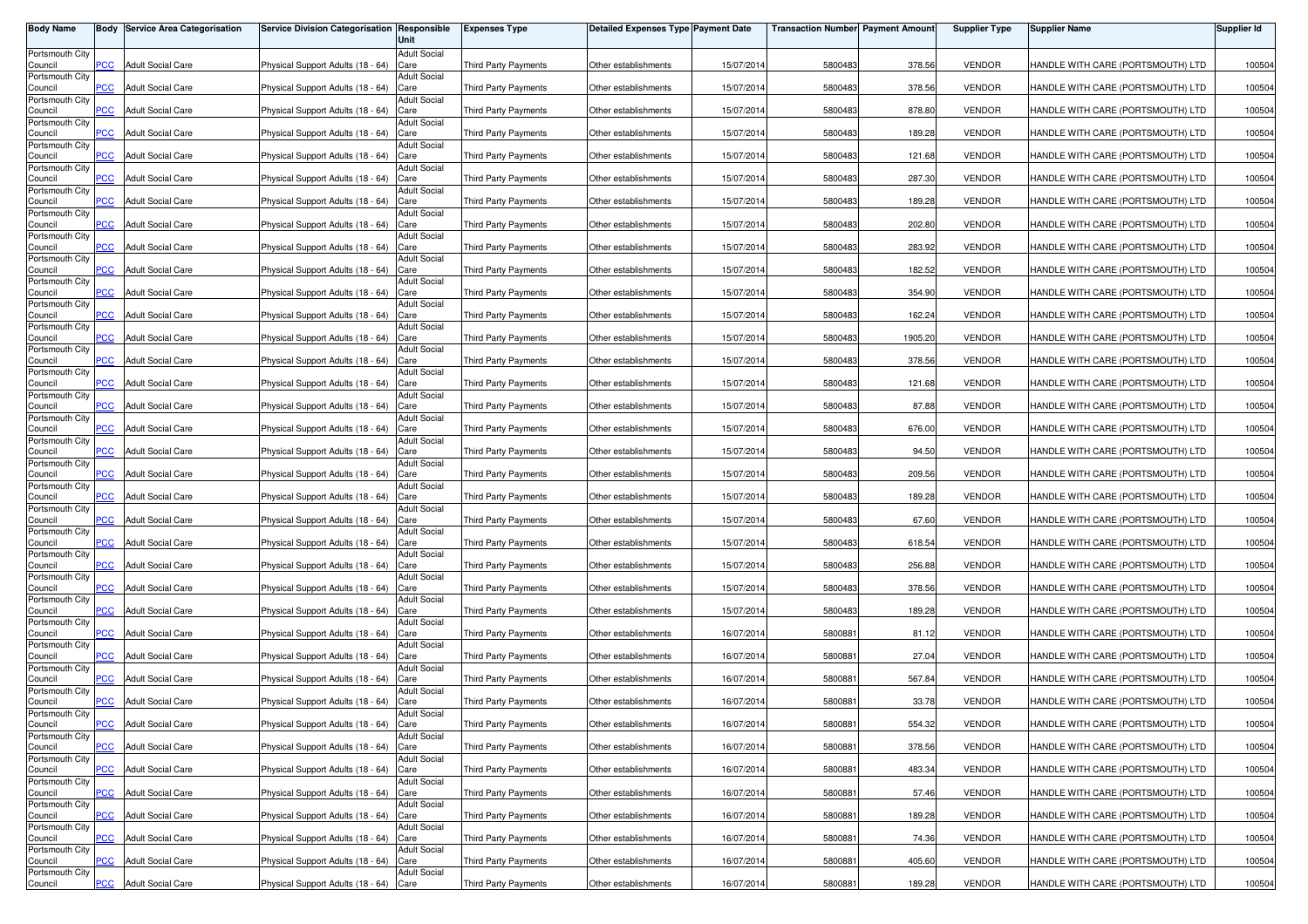| <b>Body Name</b>           | Body           | <b>Service Area Categorisation</b> | <b>Service Division Categorisation Responsible</b> | Unit                        | <b>Expenses Type</b>        | <b>Detailed Expenses Type Payment Date</b> |            | <b>Transaction Number Payment Amount</b> |        | <b>Supplier Type</b> | <b>Supplier Name</b>              | <b>Supplier Id</b> |
|----------------------------|----------------|------------------------------------|----------------------------------------------------|-----------------------------|-----------------------------|--------------------------------------------|------------|------------------------------------------|--------|----------------------|-----------------------------------|--------------------|
| Portsmouth City            |                |                                    |                                                    | <b>Adult Social</b>         |                             |                                            |            |                                          |        |                      |                                   |                    |
| Council<br>Portsmouth City | PСC            | <b>Adult Social Care</b>           | Physical Support Adults (18 - 64)                  | Care<br><b>Adult Social</b> | Third Party Payments        | Other establishments                       | 16/07/2014 | 5800881                                  | 594.72 | <b>VENDOR</b>        | HANDLE WITH CARE (PORTSMOUTH) LTD | 100504             |
| Council                    | <b>PCC</b>     | <b>Adult Social Care</b>           | Physical Support Adults (18 - 64)                  | Care                        | Third Party Payments        | Other establishments                       | 16/07/2014 | 5800881                                  | 189.28 | <b>VENDOR</b>        | HANDLE WITH CARE (PORTSMOUTH) LTD | 100504             |
| Portsmouth City<br>Council | $\overline{C}$ | <b>Adult Social Care</b>           | Physical Support Adults (18 - 64)                  | <b>Adult Social</b><br>Care | <b>Third Party Payments</b> | Other establishments                       | 16/07/2014 | 580088                                   | 189.28 | <b>VENDOR</b>        | HANDLE WITH CARE (PORTSMOUTH) LTD | 100504             |
| Portsmouth City<br>Council | сC             | <b>Adult Social Care</b>           | Physical Support Adults (18 - 64)                  | <b>Adult Social</b><br>Care | <b>Third Party Payments</b> | Other establishments                       | 16/07/2014 | 580088                                   | 486.64 | <b>VENDOR</b>        | HANDLE WITH CARE (PORTSMOUTH) LTD | 100504             |
| Portsmouth City            |                |                                    |                                                    | <b>Adult Social</b>         |                             |                                            |            |                                          |        |                      |                                   |                    |
| Council<br>Portsmouth City | $\overline{C}$ | <b>Adult Social Care</b>           | Physical Support Adults (18 - 64)                  | Care<br>Adult Social        | <b>Third Party Payments</b> | Other establishments                       | 16/07/2014 | 580088                                   | 267.02 | <b>VENDOR</b>        | HANDLE WITH CARE (PORTSMOUTH) LTD | 100504             |
| Council                    | PСC            | <b>Adult Social Care</b>           | Physical Support Adults (18 - 64)                  | Care                        | Third Party Payments        | Other establishments                       | 16/07/2014 | 5800881                                  | 189.28 | <b>VENDOR</b>        | HANDLE WITH CARE (PORTSMOUTH) LTD | 100504             |
| Portsmouth City<br>Council | <b>PCC</b>     | <b>Adult Social Care</b>           | Physical Support Adults (18 - 64)                  | <b>Adult Social</b><br>Care | <b>Third Party Payments</b> | Other establishments                       | 16/07/2014 | 5800881                                  | 94.64  | <b>VENDOR</b>        | HANDLE WITH CARE (PORTSMOUTH) LTD | 100504             |
| Portsmouth City<br>Council | <b>PCC</b>     | <b>Adult Social Care</b>           | Physical Support Adults (18 - 64)                  | <b>Adult Social</b><br>Care | <b>Third Party Payments</b> | Other establishments                       | 16/07/2014 | 5800881                                  | 283.92 | <b>VENDOR</b>        | HANDLE WITH CARE (PORTSMOUTH) LTD | 100504             |
| Portsmouth City            | $\overline{C}$ | <b>Adult Social Care</b>           |                                                    | <b>Adult Social</b><br>Care | Third Party Payments        |                                            | 16/07/2014 | 5800881                                  | 6.76   | <b>VENDOR</b>        | HANDLE WITH CARE (PORTSMOUTH) LTD | 100504             |
| Council<br>Portsmouth City |                |                                    | Physical Support Adults (18 - 64)                  | <b>Adult Social</b>         |                             | Other establishments                       |            |                                          |        |                      |                                   |                    |
| Council<br>Portsmouth City | <b>PCC</b>     | <b>Adult Social Care</b>           | Physical Support Adults (18 - 64)                  | Care<br><b>Adult Social</b> | Third Party Payments        | Other establishments                       | 16/07/2014 | 5800881                                  | 473.20 | <b>VENDOR</b>        | HANDLE WITH CARE (PORTSMOUTH) LTD | 100504             |
| Council                    | PCC.           | <b>Adult Social Care</b>           | Physical Support Adults (18 - 64)                  | Care<br><b>Adult Social</b> | <b>Third Party Payments</b> | Other establishments                       | 16/07/2014 | 5800881                                  | 473.20 | <b>VENDOR</b>        | HANDLE WITH CARE (PORTSMOUTH) LTD | 100504             |
| Portsmouth City<br>Council | PCC            | <b>Adult Social Care</b>           | Physical Support Adults (18 - 64)                  | Care                        | <b>Third Party Payments</b> | Other establishments                       | 16/07/201  | 580088                                   | 429.26 | <b>VENDOR</b>        | HANDLE WITH CARE (PORTSMOUTH) LTD | 100504             |
| Portsmouth City<br>Council | сC             | <b>Adult Social Care</b>           | Physical Support Adults (18 - 64)                  | <b>Adult Social</b><br>Care | <b>Third Party Payments</b> | Other establishments                       | 16/07/2014 | 5800881                                  | 189.28 | <b>VENDOR</b>        | HANDLE WITH CARE (PORTSMOUTH) LTD | 100504             |
| Portsmouth City<br>Council | PCC.           | <b>Adult Social Care</b>           | Physical Support Adults (18 - 64)                  | <b>Adult Social</b><br>Care | <b>Third Party Payments</b> | Other establishments                       | 16/07/2014 | 5800881                                  | 135.20 | <b>VENDOR</b>        | HANDLE WITH CARE (PORTSMOUTH) LTD | 100504             |
| Portsmouth City<br>Council | PСC            | <b>Adult Social Care</b>           | Physical Support Adults (18 - 64)                  | <b>Adult Social</b><br>Care | <b>Third Party Payments</b> | Other establishments                       | 16/07/2014 | 5800881                                  | 317.72 | <b>VENDOR</b>        | HANDLE WITH CARE (PORTSMOUTH) LTD | 100504             |
| Portsmouth City            |                |                                    |                                                    | <b>Adult Social</b>         |                             |                                            |            |                                          |        |                      |                                   |                    |
| Council<br>Portsmouth City | PCC            | <b>Adult Social Care</b>           | Physical Support Adults (18 - 64)                  | Care<br><b>Adult Social</b> | <b>Third Party Payments</b> | Other establishments                       | 16/07/2014 | 5800881                                  | 452.92 | <b>VENDOR</b>        | HANDLE WITH CARE (PORTSMOUTH) LTD | 100504             |
| Council<br>Portsmouth City | <b>PCC</b>     | <b>Adult Social Care</b>           | Physical Support Adults (18 - 64)                  | Care<br><b>Adult Social</b> | <b>Third Party Payments</b> | Other establishments                       | 16/07/2014 | 5800881                                  | 138.58 | <b>VENDOR</b>        | HANDLE WITH CARE (PORTSMOUTH) LTD | 100504             |
| Council                    | PСC            | <b>Adult Social Care</b>           | Physical Support Adults (18 - 64)                  | Care                        | Third Party Payments        | Other establishments                       | 16/07/2014 | 5800881                                  | 283.92 | <b>VENDOR</b>        | HANDLE WITH CARE (PORTSMOUTH) LTD | 100504             |
| Portsmouth City<br>Council | PCC            | <b>Adult Social Care</b>           | Physical Support Adults (18 - 64)                  | <b>Adult Social</b><br>Care | <b>Third Party Payments</b> | Other establishments                       | 16/07/2014 | 580088                                   | 27.04  | <b>VENDOR</b>        | HANDLE WITH CARE (PORTSMOUTH) LTD | 100504             |
| Portsmouth City<br>Council | PСC            | <b>Adult Social Care</b>           | Physical Support Adults (18 - 64)                  | <b>Adult Social</b><br>Care | <b>Third Party Payments</b> | Other establishments                       | 16/07/201  | 580088                                   | 567.84 | <b>VENDOR</b>        | HANDLE WITH CARE (PORTSMOUTH) LTD | 100504             |
| Portsmouth City<br>Council | PCC            | <b>Adult Social Care</b>           | Physical Support Adults (18 - 64)                  | <b>Adult Social</b><br>Care | <b>Third Party Payments</b> | Other establishments                       | 16/07/2014 | 5800881                                  | 283.92 | <b>VENDOR</b>        | HANDLE WITH CARE (PORTSMOUTH) LTD | 100504             |
| Portsmouth City<br>Council | PСC            | <b>Adult Social Care</b>           | Physical Support Adults (18 - 64)                  | <b>Adult Social</b><br>Care | <b>Third Party Payments</b> | Other establishments                       | 16/07/2014 | 5800881                                  | 598.26 | <b>VENDOR</b>        | HANDLE WITH CARE (PORTSMOUTH) LTD | 100504             |
| Portsmouth City<br>Council | <b>PCC</b>     | <b>Adult Social Care</b>           | Physical Support Adults (18 - 64)                  | <b>Adult Social</b><br>Care | <b>Third Party Payments</b> | Other establishments                       | 16/07/201  | 5800881                                  | 81.12  | <b>VENDOR</b>        | HANDLE WITH CARE (PORTSMOUTH) LTD | 100504             |
| Portsmouth City<br>Council | PСC            | <b>Adult Social Care</b>           | Physical Support Adults (18 - 64)                  | <b>Adult Social</b><br>Care | Third Party Payments        | Other establishments                       | 16/07/2014 | 5800881                                  | 283.92 | <b>VENDOR</b>        | HANDLE WITH CARE (PORTSMOUTH) LTD | 100504             |
| Portsmouth City            |                |                                    |                                                    | <b>Adult Social</b>         |                             |                                            |            |                                          |        |                      |                                   |                    |
| Council<br>Portsmouth City | <b>PCC</b>     | <b>Adult Social Care</b>           | Physical Support Adults (18 - 64)                  | Care<br><b>Adult Social</b> | Third Party Payments        | Other establishments                       | 16/07/2014 | 5800881                                  | 283.92 | <b>VENDOR</b>        | HANDLE WITH CARE (PORTSMOUTH) LTD | 100504             |
| Council                    | <b>PCC</b>     | <b>Adult Social Care</b>           | Physical Support Adults (18 - 64)                  | Care                        | Third Party Payments        | Other establishments                       | 16/07/2014 | 5800881                                  | 189.28 | <b>VENDOR</b>        | HANDLE WITH CARE (PORTSMOUTH) LTD | 100504             |
| Portsmouth City<br>Council | PСC            | <b>Adult Social Care</b>           | Physical Support Adults (18 - 64)                  | <b>Adult Social</b><br>Care | Third Party Payments        | Other establishments                       | 16/07/2014 | 5800881                                  | 283.92 | <b>VENDOR</b>        | HANDLE WITH CARE (PORTSMOUTH) LTD | 100504             |
| Portsmouth City<br>Council | $\overline{C}$ | <b>Adult Social Care</b>           | Physical Support Adults (18 - 64)                  | <b>Adult Social</b><br>Care | <b>Third Party Payments</b> | Other establishments                       | 16/07/2014 | 580088                                   | 81.12  | <b>VENDOR</b>        | HANDLE WITH CARE (PORTSMOUTH) LTD | 100504             |
| Portsmouth City            |                |                                    |                                                    | <b>Adult Social</b>         |                             |                                            |            |                                          |        |                      |                                   |                    |
| Council<br>Portsmouth City | $\overline{C}$ | <b>Adult Social Care</b>           | Physical Support Adults (18 - 64)                  | Care<br><b>Adult Social</b> | <b>Third Party Payments</b> | Other establishments                       | 16/07/2014 | 580088                                   | 40.56  | <b>VENDOR</b>        | HANDLE WITH CARE (PORTSMOUTH) LTD | 100504             |
| Council<br>Portsmouth City | $\overline{C}$ | <b>Adult Social Care</b>           | Physical Support Adults (18 - 64) Care             | <b>Adult Social</b>         | Third Party Payments        | Other establishments                       | 16/07/2014 | 5800881                                  | 253.50 | <b>VENDOR</b>        | HANDLE WITH CARE (PORTSMOUTH) LTD | 100504             |
| Council                    | <b>PCC</b>     | <b>Adult Social Care</b>           | Physical Support Adults (18 - 64)                  | Care                        | Third Party Payments        | Other establishments                       | 16/07/2014 | 5800881                                  | 277.16 | <b>VENDOR</b>        | HANDLE WITH CARE (PORTSMOUTH) LTD | 100504             |
| Portsmouth City<br>Council | <b>PCC</b>     | <b>Adult Social Care</b>           | Physical Support Adults (18 - 64) Care             | <b>Adult Social</b>         | Third Party Payments        | Other establishments                       | 16/07/2014 | 5800881                                  | 270.40 | <b>VENDOR</b>        | HANDLE WITH CARE (PORTSMOUTH) LTD | 100504             |
| Portsmouth City<br>Council | PCC            | <b>Adult Social Care</b>           | Physical Support Adults (18 - 64) Care             | <b>Adult Social</b>         | Third Party Payments        | Other establishments                       | 16/07/2014 | 5800881                                  | 398.84 | <b>VENDOR</b>        | HANDLE WITH CARE (PORTSMOUTH) LTD | 100504             |
| Portsmouth City            |                |                                    |                                                    | <b>Adult Social</b>         |                             |                                            |            |                                          |        |                      |                                   |                    |
| Council<br>Portsmouth City | PCC            | <b>Adult Social Care</b>           | Physical Support Adults (18 - 64) Care             | <b>Adult Social</b>         | Third Party Payments        | Other establishments                       | 16/07/2014 | 5800881                                  | 236.60 | <b>VENDOR</b>        | HANDLE WITH CARE (PORTSMOUTH) LTD | 100504             |
| Council<br>Portsmouth City | PCC            | <b>Adult Social Care</b>           | Physical Support Adults (18 - 64) Care             | <b>Adult Social</b>         | Third Party Payments        | Other establishments                       | 16/07/2014 | 5800881                                  | 189.28 | <b>VENDOR</b>        | HANDLE WITH CARE (PORTSMOUTH) LTD | 100504             |
| Council                    | сC             | <b>Adult Social Care</b>           | Physical Support Adults (18 - 64)                  | Care                        | Third Party Payments        | Other establishments                       | 16/07/2014 | 5800881                                  | 182.52 | <b>VENDOR</b>        | HANDLE WITH CARE (PORTSMOUTH) LTD | 100504             |
| Portsmouth City<br>Council | <b>PCC</b>     | <b>Adult Social Care</b>           | Physical Support Adults (18 - 64) Care             | <b>Adult Social</b>         | Third Party Payments        | Other establishments                       | 16/07/2014 | 5800881                                  | 94.64  | <b>VENDOR</b>        | HANDLE WITH CARE (PORTSMOUTH) LTD | 100504             |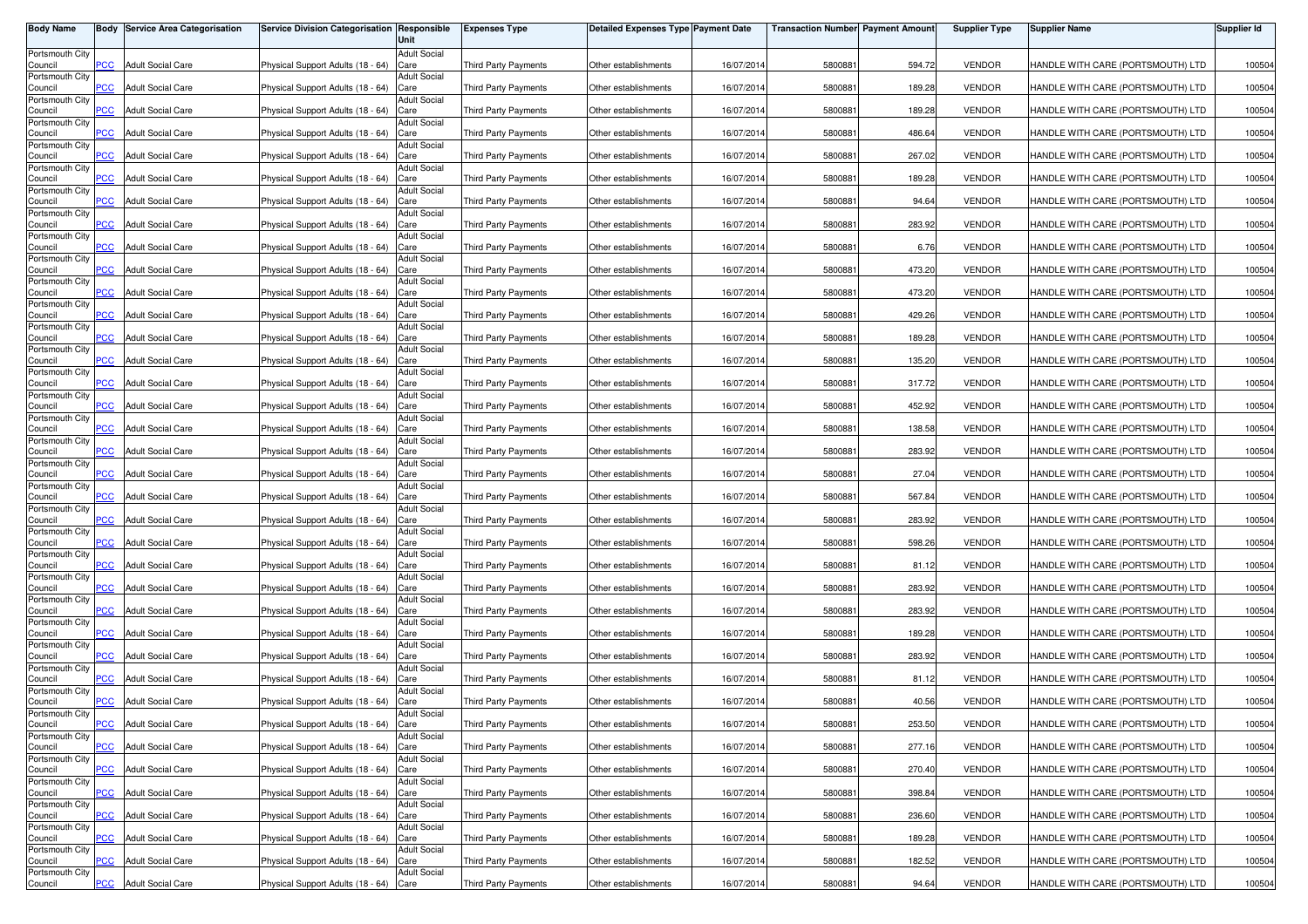| <b>Body Name</b>           | Body           | <b>Service Area Categorisation</b> | <b>Service Division Categorisation Responsible</b> | Unit                        | <b>Expenses Type</b>        | <b>Detailed Expenses Type Payment Date</b> |            | <b>Transaction Number Payment Amount</b> |         | <b>Supplier Type</b> | <b>Supplier Name</b>              | <b>Supplier Id</b> |
|----------------------------|----------------|------------------------------------|----------------------------------------------------|-----------------------------|-----------------------------|--------------------------------------------|------------|------------------------------------------|---------|----------------------|-----------------------------------|--------------------|
| Portsmouth City            |                |                                    |                                                    | <b>Adult Social</b>         |                             |                                            |            |                                          |         |                      |                                   |                    |
| Council<br>Portsmouth City | PСC            | <b>Adult Social Care</b>           | Physical Support Adults (18 - 64)                  | Care<br><b>Adult Social</b> | Third Party Payments        | Other establishments                       | 16/07/2014 | 5800881                                  | 567.84  | <b>VENDOR</b>        | HANDLE WITH CARE (PORTSMOUTH) LTD | 100504             |
| Council                    | <b>PCC</b>     | <b>Adult Social Care</b>           | Physical Support Adults (18 - 64)                  | Care                        | Third Party Payments        | Other establishments                       | 16/07/2014 | 5800881                                  | 209.56  | <b>VENDOR</b>        | HANDLE WITH CARE (PORTSMOUTH) LTD | 100504             |
| Portsmouth City<br>Council | <b>PCC</b>     | <b>Adult Social Care</b>           | Physical Support Adults (18 - 64)                  | <b>Adult Social</b><br>Care | <b>Third Party Payments</b> | Other establishments                       | 16/07/2014 | 580088                                   | 378.56  | <b>VENDOR</b>        | HANDLE WITH CARE (PORTSMOUTH) LTD | 100504             |
| Portsmouth City<br>Council | сc             | <b>Adult Social Care</b>           | Physical Support Adults (18 - 64)                  | <b>Adult Social</b><br>Care | <b>Third Party Payments</b> | Other establishments                       | 16/07/2014 | 580088                                   | 81.12   | <b>VENDOR</b>        | HANDLE WITH CARE (PORTSMOUTH) LTD | 100504             |
| Portsmouth City            |                |                                    |                                                    | <b>Adult Social</b>         |                             |                                            |            |                                          |         |                      |                                   |                    |
| Council<br>Portsmouth City | $\overline{C}$ | <b>Adult Social Care</b>           | Physical Support Adults (18 - 64)                  | Care<br>Adult Social        | <b>Third Party Payments</b> | Other establishments                       | 16/07/2014 | 580088                                   | 283.92  | <b>VENDOR</b>        | HANDLE WITH CARE (PORTSMOUTH) LTD | 100504             |
| Council                    | PСC            | <b>Adult Social Care</b>           | Physical Support Adults (18 - 64)                  | Care                        | Third Party Payments        | Other establishments                       | 16/07/2014 | 5800881                                  | 1040.48 | <b>VENDOR</b>        | HANDLE WITH CARE (PORTSMOUTH) LTD | 100504             |
| Portsmouth City<br>Council | <b>PCC</b>     | <b>Adult Social Care</b>           | Physical Support Adults (18 - 64)                  | <b>Adult Social</b><br>Care | <b>Third Party Payments</b> | Other establishments                       | 16/07/2014 | 5800881                                  | 378.56  | <b>VENDOR</b>        | HANDLE WITH CARE (PORTSMOUTH) LTD | 100504             |
| Portsmouth City<br>Council | <b>PCC</b>     | <b>Adult Social Care</b>           | Physical Support Adults (18 - 64)                  | <b>Adult Social</b><br>Care | <b>Third Party Payments</b> | Other establishments                       | 16/07/2014 | 5800881                                  | 189.28  | <b>VENDOR</b>        | HANDLE WITH CARE (PORTSMOUTH) LTD | 100504             |
| Portsmouth City            | $\overline{C}$ | <b>Adult Social Care</b>           |                                                    | <b>Adult Social</b><br>Care | Third Party Payments        |                                            | 16/07/2014 | 5800881                                  | 81.12   | <b>VENDOR</b>        | HANDLE WITH CARE (PORTSMOUTH) LTD | 100504             |
| Council<br>Portsmouth City |                |                                    | Physical Support Adults (18 - 64)                  | <b>Adult Social</b>         |                             | Other establishments                       |            |                                          |         |                      |                                   |                    |
| Council<br>Portsmouth City | <b>PCC</b>     | <b>Adult Social Care</b>           | Physical Support Adults (18 - 64)                  | Care<br><b>Adult Social</b> | Third Party Payments        | Other establishments                       | 16/07/2014 | 5800881                                  | 148.72  | <b>VENDOR</b>        | HANDLE WITH CARE (PORTSMOUTH) LTD | 100504             |
| Council                    | PCC.           | <b>Adult Social Care</b>           | Physical Support Adults (18 - 64)                  | Care<br><b>Adult Social</b> | <b>Third Party Payments</b> | Other establishments                       | 16/07/2014 | 580088                                   | 202.80  | <b>VENDOR</b>        | HANDLE WITH CARE (PORTSMOUTH) LTD | 100504             |
| Portsmouth City<br>Council | PCC            | <b>Adult Social Care</b>           | Physical Support Adults (18 - 64)                  | Care                        | <b>Third Party Payments</b> | Other establishments                       | 16/07/201  | 580088                                   | 202.80  | <b>VENDOR</b>        | HANDLE WITH CARE (PORTSMOUTH) LTD | 100504             |
| Portsmouth City<br>Council | сC             | <b>Adult Social Care</b>           | Physical Support Adults (18 - 64)                  | <b>Adult Social</b><br>Care | <b>Third Party Payments</b> | Other establishments                       | 16/07/2014 | 580088                                   | 567.84  | <b>VENDOR</b>        | HANDLE WITH CARE (PORTSMOUTH) LTD | 100504             |
| Portsmouth City<br>Council | PCC.           | <b>Adult Social Care</b>           | Physical Support Adults (18 - 64)                  | <b>Adult Social</b><br>Care | <b>Third Party Payments</b> | Other establishments                       | 16/07/2014 | 5800881                                  | 412.36  | <b>VENDOR</b>        | HANDLE WITH CARE (PORTSMOUTH) LTD | 100504             |
| Portsmouth City            | PСC            | <b>Adult Social Care</b>           | Physical Support Adults (18 - 64)                  | <b>Adult Social</b><br>Care | <b>Third Party Payments</b> | Other establishments                       | 16/07/2014 | 5800881                                  | 202.80  | <b>VENDOR</b>        | HANDLE WITH CARE (PORTSMOUTH) LTD | 100504             |
| Council<br>Portsmouth City |                |                                    |                                                    | <b>Adult Social</b>         |                             |                                            |            |                                          |         |                      |                                   |                    |
| Council<br>Portsmouth City | PCC            | <b>Adult Social Care</b>           | Physical Support Adults (18 - 64)                  | Care<br><b>Adult Social</b> | <b>Third Party Payments</b> | Other establishments                       | 16/07/2014 | 5800881                                  | 189.28  | <b>VENDOR</b>        | HANDLE WITH CARE (PORTSMOUTH) LTD | 100504             |
| Council<br>Portsmouth City | <b>PCC</b>     | <b>Adult Social Care</b>           | Physical Support Adults (18 - 64)                  | Care<br><b>Adult Social</b> | <b>Third Party Payments</b> | Other establishments                       | 16/07/2014 | 5800881                                  | 70.98   | <b>VENDOR</b>        | HANDLE WITH CARE (PORTSMOUTH) LTD | 100504             |
| Council                    | PСC            | <b>Adult Social Care</b>           | Physical Support Adults (18 - 64)                  | Care                        | Third Party Payments        | Other establishments                       | 16/07/2014 | 5800881                                  | 1135.68 | <b>VENDOR</b>        | HANDLE WITH CARE (PORTSMOUTH) LTD | 100504             |
| Portsmouth City<br>Council | PCC            | <b>Adult Social Care</b>           | Physical Support Adults (18 - 64)                  | <b>Adult Social</b><br>Care | <b>Third Party Payments</b> | Other establishments                       | 16/07/2014 | 580088                                   | 54.00   | <b>VENDOR</b>        | HANDLE WITH CARE (PORTSMOUTH) LTD | 100504             |
| Portsmouth City<br>Council | PСC            | <b>Adult Social Care</b>           | Physical Support Adults (18 - 64)                  | <b>Adult Social</b><br>Care | <b>Third Party Payments</b> | Other establishments                       | 16/07/201  | 580088                                   | 567.84  | <b>VENDOR</b>        | HANDLE WITH CARE (PORTSMOUTH) LTD | 100504             |
| Portsmouth City<br>Council | PCC            | <b>Adult Social Care</b>           | Physical Support Adults (18 - 64)                  | <b>Adult Social</b><br>Care | <b>Third Party Payments</b> | Other establishments                       | 16/07/2014 | 5800881                                  | 411.52  | <b>VENDOR</b>        | HANDLE WITH CARE (PORTSMOUTH) LTD | 100504             |
| Portsmouth City<br>Council | PСC            | <b>Adult Social Care</b>           | Physical Support Adults (18 - 64)                  | <b>Adult Social</b><br>Care | <b>Third Party Payments</b> | Other establishments                       | 16/07/2014 | 580088                                   | 189.28  | <b>VENDOR</b>        | HANDLE WITH CARE (PORTSMOUTH) LTD | 100504             |
| Portsmouth City            | <b>PCC</b>     | <b>Adult Social Care</b>           | Physical Support Adults (18 - 64)                  | <b>Adult Social</b><br>Care | <b>Third Party Payments</b> | Other establishments                       | 16/07/201  | 5800881                                  | 946.40  | <b>VENDOR</b>        | HANDLE WITH CARE (PORTSMOUTH) LTD | 100504             |
| Council<br>Portsmouth City |                |                                    |                                                    | <b>Adult Social</b>         |                             |                                            |            |                                          |         |                      |                                   |                    |
| Council<br>Portsmouth City | PСC            | <b>Adult Social Care</b>           | Physical Support Adults (18 - 64)                  | Care<br><b>Adult Social</b> | Third Party Payments        | Other establishments                       | 16/07/2014 | 5800881                                  | 574.60  | <b>VENDOR</b>        | HANDLE WITH CARE (PORTSMOUTH) LTD | 100504             |
| Council                    | <b>PCC</b>     | <b>Adult Social Care</b>           | Physical Support Adults (18 - 64)                  | Care                        | Third Party Payments        | Other establishments                       | 16/07/2014 | 5800881                                  | 243.20  | <b>VENDOR</b>        | HANDLE WITH CARE (PORTSMOUTH) LTD | 100504             |
| Portsmouth City<br>Council | <b>PCC</b>     | <b>Adult Social Care</b>           | Physical Support Adults (18 - 64)                  | <b>Adult Social</b><br>Care | Third Party Payments        | Other establishments                       | 16/07/2014 | 5800881                                  | 40.56   | <b>VENDOR</b>        | HANDLE WITH CARE (PORTSMOUTH) LTD | 100504             |
| Portsmouth City<br>Council | PСC            | <b>Adult Social Care</b>           | Physical Support Adults (18 - 64)                  | <b>Adult Social</b><br>Care | Third Party Payments        | Other establishments                       | 16/07/2014 | 5800881                                  | 13.52   | <b>VENDOR</b>        | HANDLE WITH CARE (PORTSMOUTH) LTD | 100504             |
| Portsmouth City            |                |                                    |                                                    | <b>Adult Social</b>         |                             |                                            |            |                                          |         |                      |                                   |                    |
| Council<br>Portsmouth City | $\overline{C}$ | <b>Adult Social Care</b>           | Physical Support Adults (18 - 64)                  | Care<br><b>Adult Social</b> | <b>Third Party Payments</b> | Other establishments                       | 16/07/2014 | 580088                                   | 371.80  | <b>VENDOR</b>        | HANDLE WITH CARE (PORTSMOUTH) LTD | 100504             |
| Council<br>Portsmouth City | $\overline{C}$ | <b>Adult Social Care</b>           | Physical Support Adults (18 - 64)                  | Care                        | <b>Third Party Payments</b> | Other establishments                       | 16/07/2014 | 580088                                   | 189.28  | <b>VENDOR</b>        | HANDLE WITH CARE (PORTSMOUTH) LTD | 100504             |
| Council                    | $\overline{C}$ | <b>Adult Social Care</b>           | Physical Support Adults (18 - 64) Care             | <b>Adult Social</b>         | Third Party Payments        | Other establishments                       | 16/07/2014 | 5800881                                  | 128.44  | <b>VENDOR</b>        | HANDLE WITH CARE (PORTSMOUTH) LTD | 100504             |
| Portsmouth City<br>Council | <b>PCC</b>     | <b>Adult Social Care</b>           | Physical Support Adults (18 - 64)                  | <b>Adult Social</b><br>Care | Third Party Payments        | Other establishments                       | 16/07/2014 | 5800881                                  | 473.20  | <b>VENDOR</b>        | HANDLE WITH CARE (PORTSMOUTH) LTD | 100504             |
| Portsmouth City<br>Council | <b>PCC</b>     | <b>Adult Social Care</b>           | Physical Support Adults (18 - 64) Care             | <b>Adult Social</b>         | Third Party Payments        | Other establishments                       | 16/07/2014 | 5800881                                  | 946.40  | <b>VENDOR</b>        | HANDLE WITH CARE (PORTSMOUTH) LTD | 100504             |
| Portsmouth City            |                |                                    |                                                    | <b>Adult Social</b>         |                             |                                            |            |                                          |         |                      |                                   |                    |
| Council<br>Portsmouth City | PCC            | <b>Adult Social Care</b>           | Physical Support Adults (18 - 64) Care             | <b>Adult Social</b>         | Third Party Payments        | Other establishments                       | 17/07/2014 | 5801063                                  | 405.60  | <b>VENDOR</b>        | HANDLE WITH CARE (PORTSMOUTH) LTD | 100504             |
| Council<br>Portsmouth City | PCC            | <b>Adult Social Care</b>           | Physical Support Adults (18 - 64) Care             | <b>Adult Social</b>         | Third Party Payments        | Other establishments                       | 17/07/2014 | 5801063                                  | 1296.22 | <b>VENDOR</b>        | HANDLE WITH CARE (PORTSMOUTH) LTD | 100504             |
| Council                    | PCC            | <b>Adult Social Care</b>           | Physical Support Adults (18 - 64) Care             |                             | Third Party Payments        | Other establishments                       | 17/07/2014 | 5801063                                  | 1040.16 | <b>VENDOR</b>        | HANDLE WITH CARE (PORTSMOUTH) LTD | 100504             |
| Portsmouth City<br>Council | сC             | <b>Adult Social Care</b>           | Physical Support Adults (18 - 64)                  | <b>Adult Social</b><br>Care | Third Party Payments        | Other establishments                       | 17/07/2014 | 5801063                                  | 202.04  | <b>VENDOR</b>        | HANDLE WITH CARE (PORTSMOUTH) LTD | 100504             |
| Portsmouth City<br>Council | <b>PCC</b>     | <b>Adult Social Care</b>           | Physical Support Adults (18 - 64) Care             | <b>Adult Social</b>         | Third Party Payments        | Other establishments                       | 17/07/2014 | 5801063                                  | 392.08  | <b>VENDOR</b>        | HANDLE WITH CARE (PORTSMOUTH) LTD | 100504             |
|                            |                |                                    |                                                    |                             |                             |                                            |            |                                          |         |                      |                                   |                    |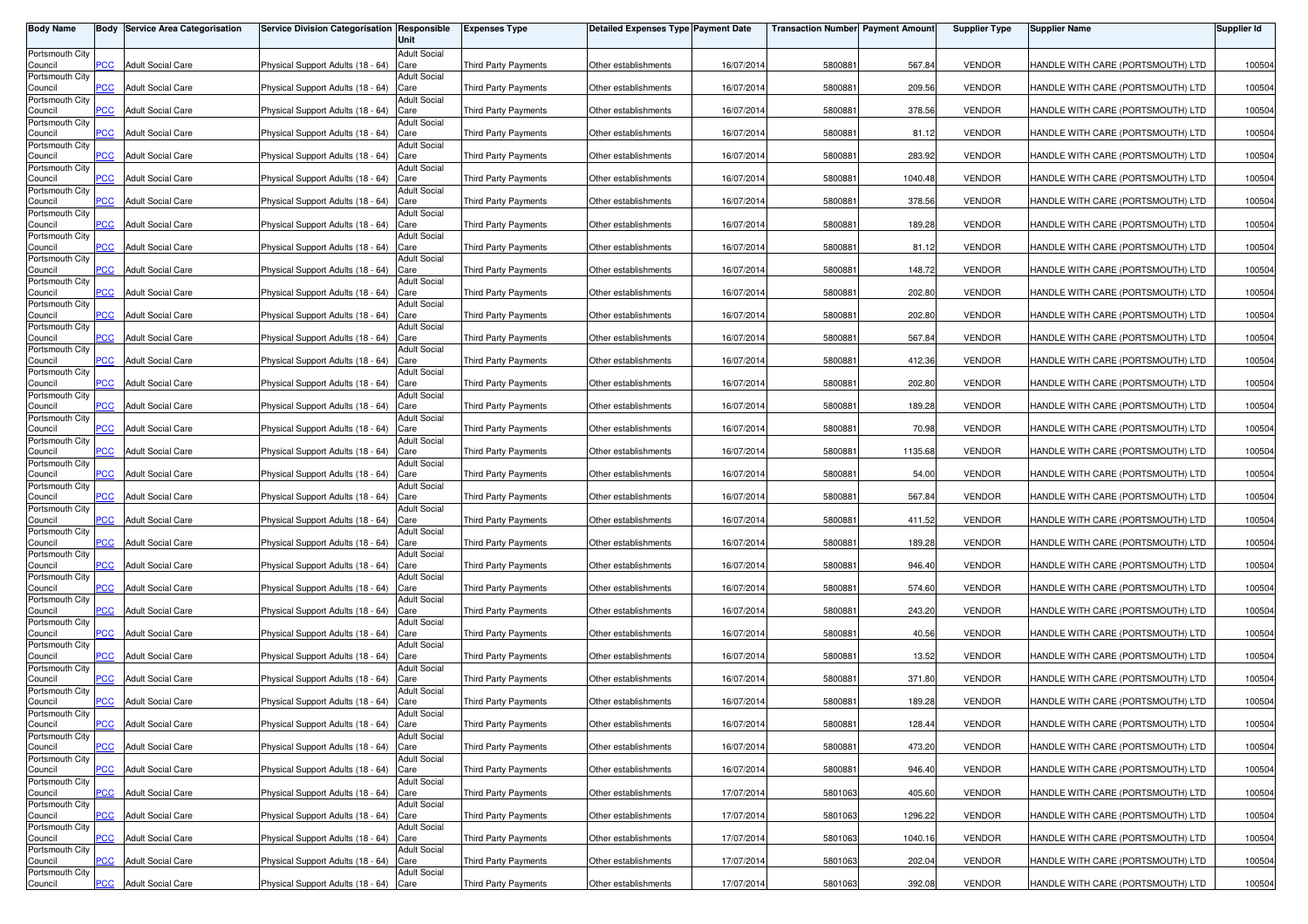| <b>Body Name</b>           |                | <b>Body Service Area Categorisation</b> | Service Division Categorisation Responsible | Unit                        | <b>Expenses Type</b>        | <b>Detailed Expenses Type Payment Date</b> |            | <b>Transaction Number Payment Amount</b> |          | <b>Supplier Type</b> | <b>Supplier Name</b>              | <b>Supplier Id</b> |
|----------------------------|----------------|-----------------------------------------|---------------------------------------------|-----------------------------|-----------------------------|--------------------------------------------|------------|------------------------------------------|----------|----------------------|-----------------------------------|--------------------|
| Portsmouth City            |                |                                         |                                             | <b>Adult Social</b>         |                             |                                            |            |                                          |          |                      |                                   |                    |
| Council<br>Portsmouth City | PCC            | <b>Adult Social Care</b>                | Physical Support Adults (18 - 64)           | Care<br><b>Adult Social</b> | Third Party Payments        | Other establishments                       | 17/07/2014 | 5801063                                  | 283.92   | <b>VENDOR</b>        | HANDLE WITH CARE (PORTSMOUTH) LTD | 100504             |
| Council                    | <b>PCC</b>     | <b>Adult Social Care</b>                | Physical Support Adults (18 - 64)           | Care                        | <b>Third Party Payments</b> | Other establishments                       | 31/07/2014 | 5803868                                  | 329.09   | <b>VENDOR</b>        | HANDLE WITH CARE (PORTSMOUTH) LTD | 100504             |
| Portsmouth City<br>Council | $\overline{C}$ | <b>Adult Social Care</b>                | Physical Support Adults (18 - 64)           | <b>Adult Social</b><br>Care | <b>Third Party Payments</b> | Other establishments                       | 31/07/2014 | 5803868                                  | 89.75    | <b>VENDOR</b>        | HANDLE WITH CARE (PORTSMOUTH) LTD | 100504             |
| Portsmouth City            |                |                                         |                                             | <b>Adult Social</b>         |                             |                                            |            |                                          |          |                      |                                   |                    |
| Council<br>Portsmouth City | сc             | <b>Adult Social Care</b>                | Physical Support Adults (18 - 64)           | Care<br><b>Adult Social</b> | <b>Third Party Payments</b> | Other establishments                       | 31/07/2014 | 5803868                                  | 101.28   | <b>VENDOR</b>        | HANDLE WITH CARE (PORTSMOUTH) LTD | 100504             |
| Council                    | <b>PCC</b>     | <b>Adult Social Care</b>                | Physical Support Adults (18 - 64)           | Care                        | <b>Third Party Payments</b> | Other establishments                       | 31/07/2014 | 5803868                                  | 371.36   | <b>VENDOR</b>        | HANDLE WITH CARE (PORTSMOUTH) LTD | 100504             |
| Portsmouth City            |                |                                         |                                             | <b>Adult Social</b>         |                             |                                            |            |                                          |          | <b>VENDOR</b>        |                                   |                    |
| Council<br>Portsmouth City | PСC            | <b>Adult Social Care</b>                | Social Support - Support for Carer Care     | <b>Adult Social</b>         | Third Party Payments        | Other establishments                       | 15/07/2014 | 5800483                                  | 289.92   |                      | HANDLE WITH CARE (PORTSMOUTH) LTD | 100504             |
| Council                    | <b>PCC</b>     | <b>Adult Social Care</b>                | Social Support - Support for Carer Care     |                             | <b>Third Party Payments</b> | Other establishments                       | 15/07/2014 | 5800483                                  | 120.80   | <b>VENDOR</b>        | HANDLE WITH CARE (PORTSMOUTH) LTD | 100504             |
| Portsmouth City<br>Council | <b>PCC</b>     | <b>Adult Social Care</b>                | Social Support - Support for Carer Care     | <b>Adult Social</b>         | <b>Third Party Payments</b> | Other establishments                       | 15/07/2014 | 5800483                                  | 27.88    | <b>VENDOR</b>        | HANDLE WITH CARE (PORTSMOUTH) LTD | 100504             |
| Portsmouth City            |                |                                         |                                             | <b>Adult Social</b>         |                             |                                            |            |                                          |          |                      |                                   |                    |
| Council<br>Portsmouth City | <b>PCC</b>     | <b>Adult Social Care</b>                | Social Support - Support for Carer Care     | <b>Adult Social</b>         | Third Party Payments        | Other establishments                       | 15/07/2014 | 5800483                                  | 48.32    | <b>VENDOR</b>        | HANDLE WITH CARE (PORTSMOUTH) LTD | 100504             |
| Council                    | <b>PCC</b>     | <b>Adult Social Care</b>                | Social Support - Support for Carer Care     |                             | Third Party Payments        | Other establishments                       | 15/07/2014 | 5800483                                  | 30.20    | <b>VENDOR</b>        | HANDLE WITH CARE (PORTSMOUTH) LTD | 100504             |
| Portsmouth City<br>Council | PCC            | <b>Adult Social Care</b>                | Social Support - Support for Carer Care     | <b>Adult Social</b>         | <b>Third Party Payments</b> | Other establishments                       | 15/07/2014 | 5800483                                  | 422.80   | <b>VENDOR</b>        | HANDLE WITH CARE (PORTSMOUTH) LTD | 100504             |
| Portsmouth City            |                |                                         |                                             | <b>Adult Social</b>         |                             |                                            |            |                                          |          |                      |                                   |                    |
| Council<br>Portsmouth City | PCC            | <b>Adult Social Care</b>                | Social Support - Support for Carer Care     | <b>Adult Social</b>         | <b>Third Party Payments</b> | Other establishments                       | 15/07/201  | 5800483                                  | 253.68   | <b>VENDOR</b>        | HANDLE WITH CARE (PORTSMOUTH) LTD | 100504             |
| Council                    | сC             | <b>Adult Social Care</b>                | Social Support - Support for Carer Care     |                             | <b>Third Party Payments</b> | Other establishments                       | 16/07/2014 | 580088                                   | 138.20   | <b>VENDOR</b>        | HANDLE WITH CARE (PORTSMOUTH) LTD | 100504             |
| Portsmouth City<br>Council | PСC            | <b>Adult Social Care</b>                | Social Support - Support for Carer Care     | <b>Adult Social</b>         | Third Party Payments        | Other establishments                       | 16/07/201  | 5800881                                  | 289.92   | <b>VENDOR</b>        | HANDLE WITH CARE (PORTSMOUTH) LTD | 100504             |
| Portsmouth City            |                |                                         |                                             | <b>Adult Social</b>         |                             |                                            |            |                                          |          |                      |                                   |                    |
| Council<br>Portsmouth City | PCC            | <b>Adult Social Care</b>                | Social Support - Support for Carer Care     | <b>Adult Social</b>         | <b>Third Party Payments</b> | Other establishments                       | 16/07/2014 | 5800881                                  | 217.44   | <b>VENDOR</b>        | HANDLE WITH CARE (PORTSMOUTH) LTD | 100504             |
| Council                    | PCC            | <b>Adult Social Care</b>                | Social Support - Support for Carer Care     |                             | <b>Third Party Payments</b> | Other establishments                       | 16/07/2014 | 5800881                                  | 289.92   | <b>VENDOR</b>        | HANDLE WITH CARE (PORTSMOUTH) LTD | 100504             |
| Portsmouth City            |                |                                         |                                             | <b>Adult Social</b>         |                             |                                            |            |                                          |          | <b>VENDOR</b>        |                                   |                    |
| Council<br>Portsmouth City | PCC            | <b>Adult Social Care</b>                | Social Support - Support for Carer Care     | <b>Adult Social</b>         | <b>Third Party Payments</b> | Other establishments<br>Communications and | 17/07/2014 | 5801063                                  | 13.50    |                      | HANDLE WITH CARE (PORTSMOUTH) LTD | 100504             |
| Council                    | PСC            | <b>Adult Social Care</b>                | Social Care Activities                      | Care                        | Supplies and Services       | computing                                  | 09/07/2014 | 5799561                                  | 270.00   | <b>VENDOR</b>        | HANDS FREE COMPUTING LTD          | 108027             |
| Portsmouth City<br>Council | PCC            | <b>Adult Social Care</b>                | Social Care Activities                      | <b>Adult Social</b><br>Care | Supplies and Services       | Communications and<br>computing            | 09/07/2014 | 5799561                                  | 345.00   | <b>VENDOR</b>        | HANDS FREE COMPUTING LTD          | 108027             |
| Portsmouth City            |                |                                         |                                             | <b>Adult Social</b>         |                             |                                            |            |                                          |          |                      | HEADWAY PORTSMOUTH AND SOUTH      |                    |
| Council<br>Portsmouth City | <b>PCC</b>     | <b>Adult Social Care</b>                | Commissioning & service delivery            | Care<br><b>Adult Social</b> | <b>Third Party Payments</b> | Other establishments                       | 22/07/201  | 5801672                                  | 4995.72  | <b>VENDOR</b>        | <b>EAST HAMPSHIRE</b>             | 103075             |
| Council                    | PCC            | <b>Adult Social Care</b>                | Physical Support Adults (18 - 64)           | Care                        | <b>Third Party Payments</b> | Other establishments                       | 04/07/2014 | 579880                                   | 1898.57  | <b>VENDOR</b>        | HEALTHCARE HOMES LTD              | 139072             |
| Portsmouth City<br>Council | PСC            | <b>Adult Social Care</b>                | Physical Support Adults (18 - 64)           | <b>Adult Social</b><br>Care | Third Party Payments        | Other establishments                       | 11/07/2014 | 5800068                                  | 1961.86  | <b>VENDOR</b>        | HEALTHCARE HOMES LTD              | 139072             |
| Portsmouth City            |                |                                         |                                             | <b>Adult Social</b>         |                             |                                            |            |                                          |          |                      |                                   |                    |
| Council<br>Portsmouth City | <b>PCC</b>     | <b>Housing Services</b>                 | <b>Supporting People</b>                    | Care<br><b>Adult Social</b> | Third Party Payments        | Other establishments                       | 01/07/201  | 5797787                                  | 15941.12 | <b>VENDOR</b>        | HOME GROUP LTD                    | 102009             |
| Council                    | PСC            | <b>Housing Services</b>                 | <b>Supporting People</b>                    | Care                        | Third Party Payments        | Other establishments                       | 01/07/2014 | 5797787                                  | 4799.20  | <b>VENDOR</b>        | HOME GROUP LTD                    | 102009             |
| Portsmouth City<br>Council | <b>PCC</b>     | <b>Housing Services</b>                 | <b>Supporting People</b>                    | <b>Adult Social</b><br>Care | Third Party Payments        | Other establishments                       | 29/07/2014 | 5803171                                  | 15941.12 | <b>VENDOR</b>        | HOME GROUP LTD                    | 102009             |
| Portsmouth City            |                |                                         |                                             | <b>Adult Social</b>         |                             |                                            |            |                                          |          |                      |                                   |                    |
| Council<br>Portsmouth City | <b>PCC</b>     | <b>Housing Services</b>                 | <b>Supporting People</b>                    | Care<br><b>Adult Social</b> | Third Party Payments        | Other establishments                       | 29/07/2014 | 5803171                                  | 4799.20  | <b>VENDOR</b>        | HOME GROUP LTD                    | 102009             |
| Council                    | PСC            | <b>Adult Social Care</b>                | Physical Support Adults (18 - 64)           | Care                        | Third Party Payments        | Other establishments                       | 23/07/2014 | 5802111                                  | 2181.58  | <b>VENDOR</b>        | HOME OF COMFORT NURSING HOME      | 100880             |
| Portsmouth City            | $\overline{C}$ | <b>Adult Social Care</b>                | Physical Support Older People               | <b>Adult Social</b>         |                             | Other establishments                       |            | 5800074                                  |          | <b>VENDOR</b>        | HOME OF COMFORT NURSING HOME      |                    |
| Council<br>Portsmouth City |                |                                         | $(65-74)$<br>Physical Support Older People  | Care<br><b>Adult Social</b> | Third Party Payments        |                                            | 11/07/2014 |                                          | 2759.00  |                      |                                   | 100880             |
| Council                    | $\overline{C}$ | <b>Adult Social Care</b>                | $(65-74)$                                   | Care                        | <b>Third Party Payments</b> | Other establishments                       | 11/07/2014 | 580007                                   | 2203.17  | <b>VENDOR</b>        | HOME OF COMFORT NURSING HOME      | 100880             |
| Portsmouth City<br>Council | $\overline{C}$ | <b>Adult Social Care</b>                | Physical Support Older People<br>$(65-74)$  | <b>Adult Social</b><br>Care | Third Party Payments        | Other establishments                       | 11/07/2014 | 5800074                                  | 2203.17  | <b>VENDOR</b>        | HOME OF COMFORT NURSING HOME      | 100880             |
| Portsmouth City            |                |                                         | Physical Support Older People               | <b>Adult Social</b>         |                             |                                            |            |                                          |          |                      |                                   |                    |
| Council<br>Portsmouth City | <b>PCC</b>     | <b>Adult Social Care</b>                | $(65-74)$<br>Physical Support Older People  | Care<br><b>Adult Social</b> | Third Party Payments        | Other establishments                       | 11/07/2014 | 5800074                                  | 2203.17  | <b>VENDOR</b>        | HOME OF COMFORT NURSING HOME      | 100880             |
| Council                    | PCC            | <b>Adult Social Care</b>                | $(65-74)$                                   | Care                        | Third Party Payments        | Other establishments                       | 11/07/2014 | 5800074                                  | 2203.17  | <b>VENDOR</b>        | HOME OF COMFORT NURSING HOME      | 100880             |
| Portsmouth City<br>Council | PCC            | <b>Adult Social Care</b>                | Physical Support Older People<br>$(65-74)$  | <b>Adult Social</b><br>Care | Third Party Payments        | Other establishments                       | 11/07/2014 | 5800074                                  | 2203.17  | <b>VENDOR</b>        | HOME OF COMFORT NURSING HOME      | 100880             |
| Portsmouth City            |                |                                         | Physical Support Older People               | <b>Adult Social</b>         |                             |                                            |            |                                          |          |                      |                                   |                    |
| Council<br>Portsmouth City | PCC.           | <b>Adult Social Care</b>                | $(65-74)$<br>Physical Support Older People  | Care<br><b>Adult Social</b> | Third Party Payments        | Other establishments                       | 11/07/2014 | 5800074                                  | 2203.17  | <b>VENDOR</b>        | HOME OF COMFORT NURSING HOME      | 100880             |
| Council                    | PCC            | <b>Adult Social Care</b>                | $(65-74)$                                   | Care                        | Third Party Payments        | Other establishments                       | 11/07/2014 | 5800074                                  | 2203.17  | <b>VENDOR</b>        | HOME OF COMFORT NURSING HOME      | 100880             |
| Portsmouth City<br>Council | сC             | <b>Adult Social Care</b>                | Physical Support Older People<br>$(65-74)$  | <b>Adult Social</b><br>Care | Third Party Payments        | Other establishments                       | 11/07/2014 | 5800074                                  | 1137.12  | <b>VENDOR</b>        | HOME OF COMFORT NURSING HOME      | 100880             |
| Portsmouth City            |                |                                         |                                             | <b>Adult Social</b>         |                             |                                            |            |                                          |          |                      |                                   |                    |
| Council                    | <b>PCC</b>     | <b>Adult Social Care</b>                | Physical Support Adults (18 - 64) Care      |                             | Third Party Payments        | Other establishments                       | 11/07/2014 | 5800077                                  | 725.00   | <b>VENDOR</b>        | HOUSING 21                        | 108428             |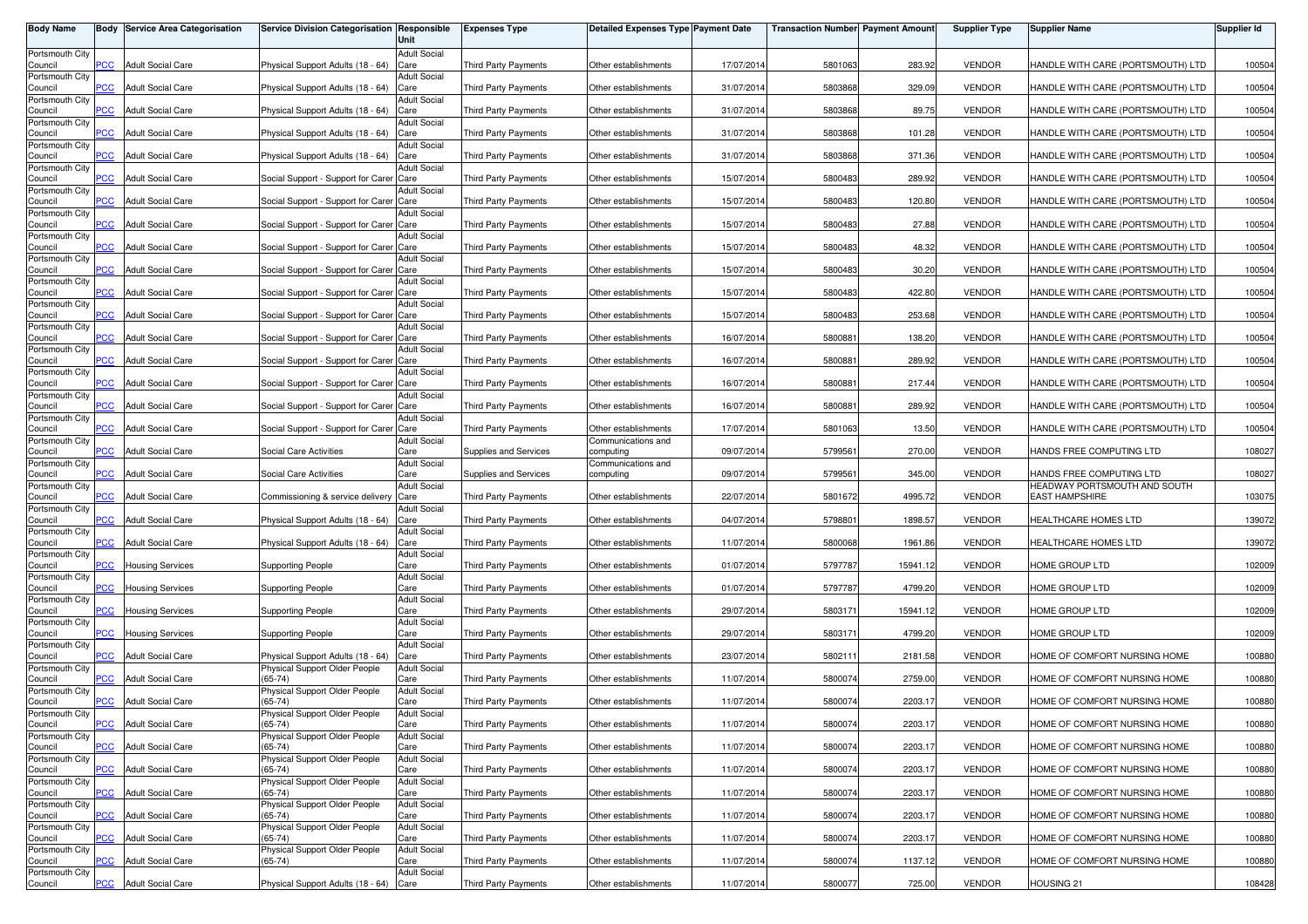| <b>Body Name</b>           |                | <b>Body Service Area Categorisation</b> | Service Division Categorisation Responsible                                               | Unit                        | <b>Expenses Type</b>                                    | <b>Detailed Expenses Type Payment Date</b>           |            | <b>Transaction Number</b> Payment Amoun |            | <b>Supplier Type</b> | <b>Supplier Name</b>                                               | Supplier Id |
|----------------------------|----------------|-----------------------------------------|-------------------------------------------------------------------------------------------|-----------------------------|---------------------------------------------------------|------------------------------------------------------|------------|-----------------------------------------|------------|----------------------|--------------------------------------------------------------------|-------------|
| Portsmouth City            |                |                                         | Learning Disability Support Adults Adult Social                                           |                             |                                                         |                                                      |            |                                         |            |                      | HUMBERSIDE INDEPENDENT CARE                                        |             |
| Council                    | PCC            | <b>Adult Social Care</b>                | $18 - 64$                                                                                 | Care<br><b>Adult Social</b> | Third Party Payments                                    | Other establishments                                 | 11/07/201  | 5800078                                 | 2961.90    | <b>VENDOR</b>        | ASSOCIATION LTD                                                    | 112272      |
| Portsmouth City<br>Council | <b>PCC</b>     | <b>Adult Social Care</b>                | Physical Support Adults (18 - 64)                                                         | Care                        | <b>Third Party Payments</b>                             | Other establishments                                 | 11/07/2014 | 5800079                                 | 2134.35    | <b>VENDOR</b>        | HUNTERS LODGE CARE HOME LTD                                        | 111137      |
| Portsmouth City            |                |                                         | Social Support - Substance                                                                | <b>Adult Social</b>         |                                                         |                                                      |            |                                         |            |                      |                                                                    |             |
| Council<br>Portsmouth City | $\overline{C}$ | <b>Adult Social Care</b>                | misuse support<br>Learning Disability Support Adults Adult Social                         | Care                        | <b>Third Party Payments</b>                             | Other establishments                                 | 04/07/2014 | 5798807                                 | 24400.00   | <b>VENDOR</b>        | ILLY COMPUTER SYSTEMS                                              | 137998      |
| Council                    | PСC            | <b>Adult Social Care</b>                | $18 - 64$                                                                                 | Care                        | Third Party Payments                                    | Other establishments                                 | 23/07/201  | 5802115                                 | 2085.76    | <b>VENDOR</b>        | <b>INCLUSION HOUSING CIC</b>                                       | 132185      |
| Portsmouth City<br>Council | $\overline{C}$ | <b>Adult Social Care</b>                | Learning Disability Support Adults Adult Social<br>$18 - 64$                              | Care                        | Third Party Payments                                    | Other establishments                                 | 23/07/201  | 5802115                                 | 2085.76    | <b>VENDOR</b>        | <b>INCLUSION HOUSING CIC</b>                                       | 132185      |
| Portsmouth City            |                |                                         |                                                                                           | <b>Adult Social</b>         |                                                         | Repairs, alterations and                             |            |                                         |            |                      | <b>INTERSERVE FACILITIES MANAGEMENT</b>                            |             |
| Council<br>Portsmouth City | PСC            | <b>Adult Social Care</b>                | Physical Support Adults (18 - 64)                                                         | Care<br><b>Adult Social</b> | Premises-Related Expenditure                            | maintenance of buildings<br>Repairs, alterations and | 30/07/201  | 5803619                                 | $-2093.58$ | COMPANY              | LTD<br>INTERSERVE FACILITIES MANAGEMENT                            | 109522      |
| Council                    | $\overline{C}$ | <b>Adult Social Care</b>                | Physical Support Adults (18 - 64)                                                         | Care                        | Premises-Related Expenditure                            | maintenance of buildings                             | 30/07/201  | 5803619                                 | 1978.90    | COMPANY              | LTD                                                                | 109522      |
| Portsmouth City<br>Council | <b>PCC</b>     | <b>Adult Social Care</b>                | Physical Support Adults (18 - 64)                                                         | <b>Adult Social</b><br>Care | Supplies and Services                                   | Communications and<br>computing                      | 30/07/201  | 5803619                                 | 114.68     | COMPANY              | INTERSERVE FACILITIES MANAGEMENT<br>LTD                            | 109522      |
| Portsmouth City            |                |                                         |                                                                                           | <b>Adult Social</b>         |                                                         | Communications and                                   |            |                                         |            |                      | INTERSERVE FACILITIES MANAGEMENT                                   |             |
| Council<br>Portsmouth City | <b>PCC</b>     | <b>Adult Social Care</b>                | Physical Support Adults (18 - 64)<br>Social Support - Substance                           | Care<br><b>Adult Social</b> | Supplies and Services                                   | computing                                            | 30/07/201  | 5803619                                 | 124.96     | COMPANY              | ∟TD                                                                | 109522      |
| Council                    | <b>PCC</b>     | <b>Adult Social Care</b>                | misuse support                                                                            | Care                        | Third Party Payments                                    | Other establishments                                 | 04/07/201  | 5798811                                 | 48.00      | <b>VENDOR</b>        | ISAMBARD BRUNEL CENTRE LTD                                         | 116267      |
| Portsmouth City<br>Council | <b>PCC</b>     | Other                                   | Suspense and Capital Schemes                                                              | <b>Adult Social</b><br>Care | Premises-Related Expenditure                            | Repairs, alterations and<br>maintenance of buildings | 30/07/2014 | 5803622                                 | 875.00     | COMPANY              | ISS FACILITY SERVICES LANDSCAPING                                  | 134017      |
| Portsmouth City            |                |                                         | Social Support - Substance                                                                | <b>Adult Social</b>         |                                                         |                                                      |            |                                         |            |                      |                                                                    |             |
| Council<br>Portsmouth City | PCC            | <b>Adult Social Care</b>                | misuse support                                                                            | Care<br><b>Adult Social</b> | Third Party Payments                                    | Other establishments                                 | 01/07/201  | 5797797                                 | 1667.00    | <b>VENDOR</b>        | JM COUNSELLING SERVICES                                            | 108077      |
| Council                    | ۲CС            | <b>Adult Social Care</b>                | Physical Support Adults (18 - 64)                                                         | Care                        | Premises-Related Expenditure                            | Rents                                                | 09/07/201  | 5799575                                 | 684.48     | <b>VENDOR</b>        | IOHN POUNDS COMMUNITY TRUST                                        | 117193      |
| Portsmouth City<br>Council | PCC            | <b>Adult Social Care</b>                | Physical Support Older People<br>$(65-74)$                                                | <b>Adult Social</b><br>Care | <b>Third Party Payments</b>                             | Other establishments                                 | 11/07/201  | 5800099                                 | 1887.90    | <b>VENDOR</b>        | KITNOCKS SPECIALIST CARE LTD                                       | 100938      |
| Portsmouth City            |                |                                         |                                                                                           | <b>Adult Social</b>         |                                                         | Repairs, alterations and                             |            |                                         |            |                      |                                                                    |             |
| Council<br>Portsmouth City | PСC            | <b>Adult Social Care</b>                | Commissioning & service delivery                                                          | Care<br><b>Adult Social</b> | Premises-Related Expenditure                            | maintenance of buildings<br>Repairs, alterations and | 03/07/2014 | 5798562                                 | 140.42     | <b>COMPANY</b>       | <b>KKA MAINTENANCE LTD</b>                                         | 135386      |
| Council                    | PCC            | <b>Adult Social Care</b>                | Commissioning & service delivery                                                          | Care                        | Premises-Related Expenditure                            | maintenance of buildings                             | 03/07/201  | 5798562                                 | 35.00      | COMPANY              | <b>KKA MAINTENANCE LTD</b>                                         | 135386      |
| Portsmouth City<br>Council | PCC            | <b>Adult Social Care</b>                | Commissioning & service delivery Care                                                     | <b>Adult Social</b>         | Premises-Related Expenditure                            | Repairs, alterations and<br>maintenance of buildings | 03/07/201  | 5798562                                 | 97.20      | COMPANY              | KKA MAINTENANCE LTD                                                | 135386      |
| Portsmouth City            |                |                                         |                                                                                           | <b>Adult Social</b>         |                                                         | Repairs, alterations and                             |            |                                         |            |                      |                                                                    |             |
| Council<br>Portsmouth City | PСC            | <b>Adult Social Care</b>                | Commissioning & service delivery                                                          | Care<br><b>Adult Social</b> | Premises-Related Expenditure                            | maintenance of buildings<br>Repairs, alterations and | 11/07/201  | 5800101                                 | 204.46     | <b>COMPANY</b>       | KKA MAINTENANCE LTD                                                | 135386      |
| Council                    | PCC            | <b>Adult Social Care</b>                | Commissioning & service delivery                                                          | Care                        | Premises-Related Expenditure                            | maintenance of buildings                             | 18/07/201  | 5801316                                 | 133.91     | <b>COMPANY</b>       | KKA MAINTENANCE LTD                                                | 135386      |
| Portsmouth City<br>Council | PСC            | <b>Adult Social Care</b>                | Commissioning & service delivery                                                          | <b>Adult Social</b><br>Care | Premises-Related Expenditure                            | Repairs, alterations and<br>maintenance of buildings | 18/07/201  | 5801316                                 | 157.37     | <b>COMPANY</b>       | KKA MAINTENANCE LTD                                                | 135386      |
| Portsmouth City            |                |                                         |                                                                                           | <b>Adult Social</b>         |                                                         | Repairs, alterations and                             |            |                                         |            |                      |                                                                    |             |
| Council<br>Portsmouth City | PCC            | <b>Adult Social Care</b>                | Commissioning & service delivery Care                                                     | <b>Adult Social</b>         | Premises-Related Expenditure                            | maintenance of buildings                             | 18/07/201  | 5801316                                 | 35.00      | COMPANY              | KKA MAINTENANCE LTD                                                | 135386      |
| Council                    | PСC            | <b>Adult Social Care</b>                | Commissioning & service delivery                                                          | Care                        | Premises-Related Expenditure                            | Repairs, alterations and<br>maintenance of buildings | 18/07/201  | 5801316                                 | 35.00      | COMPANY              | KKA MAINTENANCE LTD                                                | 135386      |
| Portsmouth City<br>Council | $\overline{C}$ | <b>Adult Social Care</b>                | Commissioning & service delivery                                                          | <b>Adult Social</b><br>Care | Premises-Related Expenditure                            | Repairs, alterations and<br>maintenance of buildings | 18/07/201  | 5801316                                 | 35.00      | <b>COMPANY</b>       | KKA MAINTENANCE LTD                                                | 135386      |
| Portsmouth City            |                |                                         |                                                                                           | <b>Adult Social</b>         |                                                         | Repairs, alterations and                             |            |                                         |            |                      |                                                                    |             |
| Council                    | PСC            | <b>Adult Social Care</b>                | Commissioning & service delivery                                                          | Care<br><b>Adult Social</b> | Premises-Related Expenditure                            | maintenance of buildings                             | 18/07/2014 | 5801316                                 | 35.00      | <b>COMPANY</b>       | <b>KKA MAINTENANCE LTD</b>                                         | 135386      |
| Portsmouth City<br>Council | <b>PCC</b>     | <b>Adult Social Care</b>                | Commissioning & service delivery                                                          | Care                        | Premises-Related Expenditure                            | Repairs, alterations and<br>maintenance of buildings | 30/07/201  | 5803632                                 | 120.37     | <b>COMPANY</b>       | <b>KKA MAINTENANCE LTD</b>                                         | 135386      |
| Portsmouth City            | <b>PCC</b>     |                                         | Commissioning & service delivery Care                                                     | <b>Adult Social</b>         |                                                         | Repairs, alterations and                             |            |                                         |            | <b>COMPANY</b>       |                                                                    | 135386      |
| Council<br>Portsmouth City |                | <b>Adult Social Care</b>                |                                                                                           | <b>Adult Social</b>         | Premises-Related Expenditure                            | maintenance of buildings<br>Repairs, alterations and | 30/07/201  | 5803632                                 | 175.42     |                      | KKA MAINTENANCE LTD                                                |             |
| Council                    | PСC            | <b>Adult Social Care</b>                | Commissioning & service delivery                                                          | Care                        | Premises-Related Expenditure                            | maintenance of buildings                             | 30/07/201  | 5803632                                 | 35.00      | <b>COMPANY</b>       | <b>KKA MAINTENANCE LTD</b>                                         | 135386      |
| Portsmouth City<br>Council | $\overline{C}$ | <b>Adult Social Care</b>                | Commissioning & service delivery                                                          | <b>Adult Social</b><br>Care | Premises-Related Expenditure                            | Repairs, alterations and<br>maintenance of buildings | 30/07/201  | 5803632                                 | 35.00      | <b>COMPANY</b>       | KKA MAINTENANCE LTD                                                | 135386      |
| Portsmouth City            | $\overline{C}$ | <b>Adult Social Care</b>                |                                                                                           | <b>Adult Social</b>         |                                                         | Repairs, alterations and                             | 30/07/201  |                                         |            | <b>COMPANY</b>       | <b>KKA MAINTENANCE LTD</b>                                         |             |
| Council<br>Portsmouth City |                |                                         | Commissioning & service delivery                                                          | Care<br>Adult Social        | Premises-Related Expenditure                            | maintenance of buildings<br>Repairs, alterations and |            | 5803632                                 | 35.00      |                      |                                                                    | 135386      |
| Council                    | <b>PCC</b>     | <b>Adult Social Care</b>                | Commissioning & service delivery Care                                                     |                             | Premises-Related Expenditure   maintenance of buildings |                                                      | 30/07/2014 | 5803632                                 | 54.99      | COMPANY              | KKA MAINTENANCE LTD                                                | 135386      |
| Portsmouth City<br>Council | $\overline{C}$ | <b>Adult Social Care</b>                | Physical Support Adults (18 - 64) Care                                                    | <b>Adult Social</b>         | Premises-Related Expenditure                            | Repairs, alterations and<br>maintenance of buildings | 21/07/2014 | 5801519                                 | 1920.00    | COMPANY              | <b>KKA MAINTENANCE LTD</b>                                         | 135386      |
| Portsmouth City            |                |                                         |                                                                                           | <b>Adult Social</b>         |                                                         | Repairs, alterations and                             |            |                                         |            |                      |                                                                    |             |
| Council<br>Portsmouth City | PCC            | <b>Adult Social Care</b>                | Physical Support Adults (18 - 64) Care<br>Learning Disability Support Adults Adult Social |                             | Premises-Related Expenditure                            | maintenance of buildings                             | 21/07/2014 | 5801519                                 | 1360.00    | <b>COMPANY</b>       | KKA MAINTENANCE LTD                                                | 135386      |
| Council                    | PCC            | <b>Adult Social Care</b>                | (18 - 64)                                                                                 | Care                        | Third Party Payments                                    | Other establishments                                 | 11/07/2014 | 5800103                                 | 7126.80    | <b>VENDOR</b>        | L'ARCHE UK                                                         | 100949      |
| Portsmouth City<br>Council | PCC.           | <b>Adult Social Care</b>                | Physical Support Older People<br>(65-74)                                                  | <b>Adult Social</b><br>Care | Third Party Payments                                    | Other establishments                                 | 11/07/2014 | 5800106                                 | 2203.17    | <b>VENDOR</b>        | LATHAM LODGE (CARING HOMES)                                        | 102337      |
| Portsmouth City            |                |                                         |                                                                                           | <b>Adult Social</b>         |                                                         |                                                      |            |                                         |            |                      |                                                                    |             |
| Council<br>Portsmouth City | PCC            | Planning services                       | <b>Community Development</b><br>Learning Disability Support Adults Adult Social           | Care                        | Supplies and Services                                   | Grants and subscriptions                             | 01/07/2014 | 5797799                                 | 9970.00    | <b>VENDOR</b>        | LEARNING LINKS (SOUTHERN) LTD<br>LINGLAND INTERPRETERS-TRANSLATORS | 100954      |
| Council                    | сC             | <b>Adult Social Care</b>                | $18 - 64$<br>Learning Disability Support Adults Adult Social                              | Care                        | Third Party Payments                                    | Other establishments                                 | 11/07/2014 | 5800107                                 | 56.02      | <b>VENDOR</b>        | ∟TD                                                                | 107675      |
| Portsmouth City<br>Council | <b>PCC</b>     | <b>Adult Social Care</b>                | $(18 - 64)$                                                                               | Care                        | Third Party Payments                                    | Other establishments                                 | 11/07/2014 | 5800109                                 | 1795.83    | <b>VENDOR</b>        | LIVING PLUS HEALTH CARE LIMITED                                    | 100198      |
|                            |                |                                         |                                                                                           |                             |                                                         |                                                      |            |                                         |            |                      |                                                                    |             |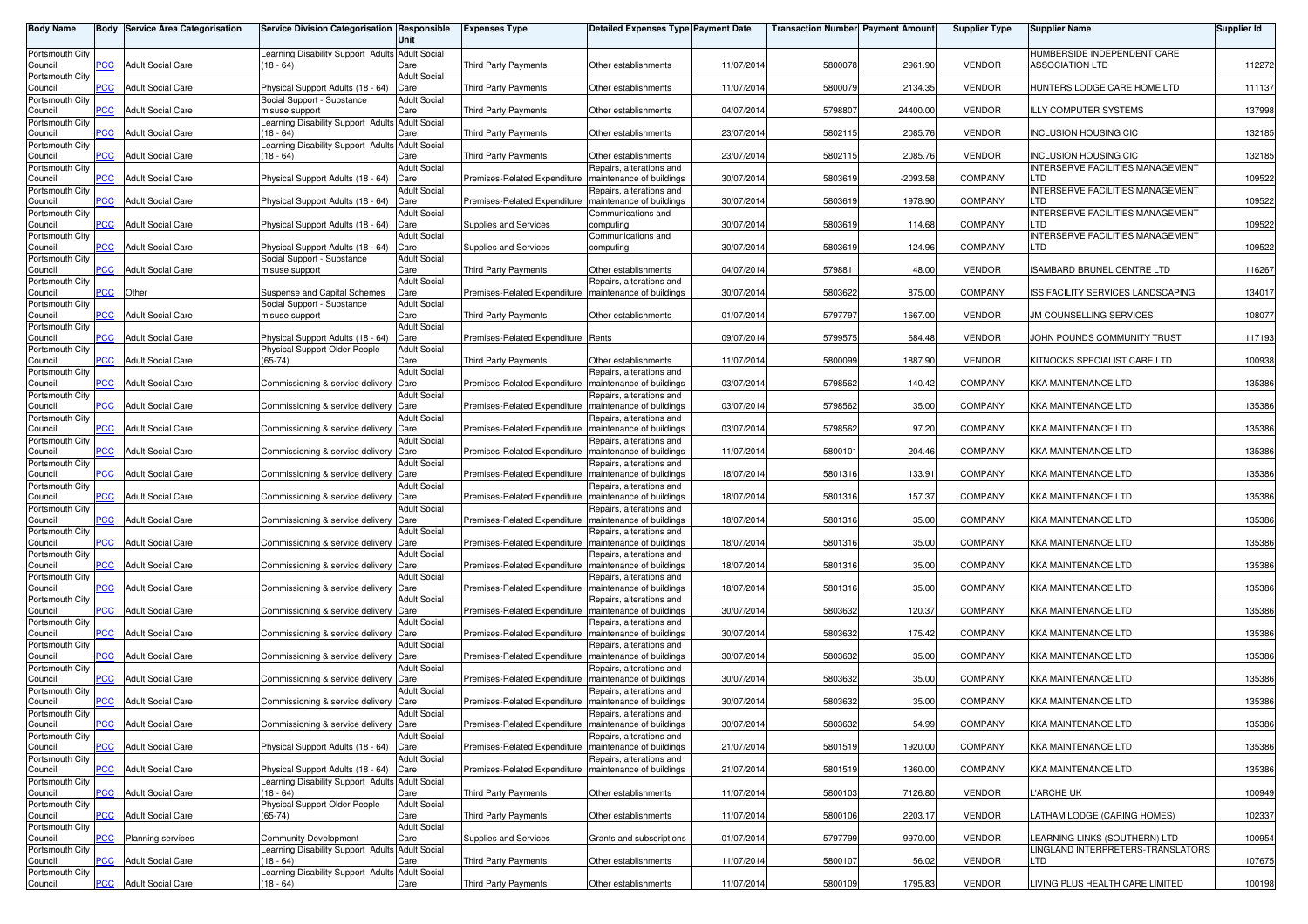| <b>Body Name</b>           | Body           | <b>Service Area Categorisation</b> | Service Division Categorisation Responsible                        | Unit                        | <b>Expenses Type</b>        | <b>Detailed Expenses Type Payment Date</b> |            | <b>Transaction Number Payment Amount</b> |         | <b>Supplier Type</b> | <b>Supplier Name</b>                                             | <b>Supplier Id</b> |
|----------------------------|----------------|------------------------------------|--------------------------------------------------------------------|-----------------------------|-----------------------------|--------------------------------------------|------------|------------------------------------------|---------|----------------------|------------------------------------------------------------------|--------------------|
| Portsmouth City            |                |                                    |                                                                    | <b>Adult Social</b>         |                             |                                            |            |                                          |         |                      |                                                                  |                    |
| Council                    | PСC            | <b>Adult Social Care</b>           | Physical Support Adults (18 - 64)                                  | Care                        | <b>Third Party Payments</b> | Other establishments                       | 04/07/2014 | 5798840                                  | 710.70  | <b>VENDOR</b>        | LIVING PLUS HEALTH CARE LIMITED                                  | 100198             |
| Portsmouth City<br>Council | <b>PCC</b>     | <b>Adult Social Care</b>           | Physical Support Adults (18 - 64)                                  | <b>Adult Social</b><br>Care | Third Party Payments        | Other establishments                       | 04/07/2014 | 5798840                                  | 2132.10 | <b>VENDOR</b>        | LIVING PLUS HEALTH CARE LIMITED                                  | 100198             |
| Portsmouth City            |                |                                    |                                                                    | <b>Adult Social</b>         |                             |                                            |            |                                          |         |                      | LIVING PLUS HEALTH CARE LIMITED                                  |                    |
| Council<br>Portsmouth City | $\overline{C}$ | <b>Adult Social Care</b>           | Physical Support Adults (18 - 64)                                  | Care<br><b>Adult Social</b> | <b>Third Party Payments</b> | Other establishments                       | 11/07/2014 | 5800109                                  | 2006.01 | <b>VENDOR</b>        |                                                                  | 100198             |
| Council                    | сC             | <b>Adult Social Care</b>           | Physical Support Adults (18 - 64)                                  | Care                        | <b>Third Party Payments</b> | Other establishments                       | 11/07/2014 | 5800109                                  | 1779.71 | <b>VENDOR</b>        | LIVING PLUS HEALTH CARE LIMITED                                  | 100198             |
| Portsmouth City<br>Council | <b>PCC</b>     | <b>Adult Social Care</b>           | Physical Support Adults (18 - 64)                                  | <b>Adult Social</b><br>Care | Third Party Payments        | Other establishments                       | 11/07/201  | 5800109                                  | 2006.01 | <b>VENDOR</b>        | LIVING PLUS HEALTH CARE LIMITED                                  | 100198             |
| Portsmouth City            |                |                                    |                                                                    | <b>Adult Social</b>         |                             |                                            |            |                                          |         |                      |                                                                  |                    |
| Council<br>Portsmouth City | <b>PCC</b>     | <b>Adult Social Care</b>           | Physical Support Adults (18 - 64)                                  | Care<br><b>Adult Social</b> | Third Party Payments        | Other establishments                       | 11/07/2014 | 5800109                                  | 2006.01 | <b>VENDOR</b>        | LIVING PLUS HEALTH CARE LIMITED                                  | 100198             |
| Council                    | PCC.           | <b>Adult Social Care</b>           | Physical Support Adults (18 - 64)                                  | Care                        | Third Party Payments        | Other establishments                       | 11/07/2014 | 5800109                                  | 1579.76 | <b>VENDOR</b>        | LIVING PLUS HEALTH CARE LIMITED                                  | 100198             |
| Portsmouth City<br>Council | PСC            | <b>Adult Social Care</b>           | Physical Support Adults (18 - 64)                                  | <b>Adult Social</b><br>Care | Third Party Payments        | Other establishments                       | 11/07/2014 | 5800109                                  | 71.07   | <b>VENDOR</b>        | LIVING PLUS HEALTH CARE LIMITED                                  | 100198             |
| Portsmouth City            |                |                                    |                                                                    | <b>Adult Social</b>         |                             |                                            |            |                                          |         |                      |                                                                  |                    |
| Council<br>Portsmouth City | сc             | <b>Adult Social Care</b>           | Physical Support Adults (18 - 64)<br>Physical Support Older People | Care<br><b>Adult Social</b> | <b>Third Party Payments</b> | Other establishments                       | 23/07/2014 | 5802133                                  | 1279.26 | <b>VENDOR</b>        | LIVING PLUS HEALTH CARE LIMITED                                  | 100198             |
| Council                    | $\overline{C}$ | <b>Adult Social Care</b>           | $(65-74)$                                                          | Care                        | <b>Third Party Payments</b> | Other establishments                       | 11/07/2014 | 5800109                                  | 2429.47 | <b>VENDOR</b>        | LIVING PLUS HEALTH CARE LIMITED                                  | 100198             |
| Portsmouth City<br>Council | PCC            | <b>Adult Social Care</b>           | Physical Support Older People<br>$(65-74)$                         | <b>Adult Social</b><br>Care | Third Party Payments        | Other establishments                       | 11/07/2014 | 5800109                                  | 2203.17 | <b>VENDOR</b>        | LIVING PLUS HEALTH CARE LIMITED                                  | 100198             |
| Portsmouth City            |                |                                    | Physical Support Older People                                      | <b>Adult Social</b>         |                             |                                            |            |                                          |         |                      |                                                                  |                    |
| Council<br>Portsmouth City | PCC            | <b>Adult Social Care</b>           | $(65-74)$<br>Physical Support Older People                         | Care<br><b>Adult Social</b> | Third Party Payments        | Other establishments                       | 11/07/2014 | 5800109                                  | 2098.39 | <b>VENDOR</b>        | LIVING PLUS HEALTH CARE LIMITED                                  | 100198             |
| Council                    | PСC            | <b>Adult Social Care</b>           | $(65 - 74)$                                                        | Care                        | Third Party Payments        | Other establishments                       | 11/07/2014 | 5800109                                  | 2098.39 | <b>VENDOR</b>        | LIVING PLUS HEALTH CARE LIMITED                                  | 100198             |
| Portsmouth City<br>Council | PCC            | <b>Adult Social Care</b>           | Physical Support Older People<br>$(65-74)$                         | <b>Adult Social</b><br>Care | Third Party Payments        | Other establishments                       | 11/07/201  | 5800109                                  | 3094.39 | <b>VENDOR</b>        | LIVING PLUS HEALTH CARE LIMITED                                  | 100198             |
| Portsmouth City            |                | <b>Adult Social Care</b>           | Physical Support Older People                                      | <b>Adult Social</b>         |                             |                                            |            |                                          |         |                      |                                                                  |                    |
| Council<br>Portsmouth City | <b>PCC</b>     |                                    | $(65-74)$<br>Physical Support Older People                         | Care<br><b>Adult Social</b> | Third Party Payments        | Other establishments                       | 11/07/2014 | 5800109                                  | 2429.47 | <b>VENDOR</b>        | LIVING PLUS HEALTH CARE LIMITED                                  | 100198             |
| Council<br>Portsmouth City | <b>PCC</b>     | <b>Adult Social Care</b>           | $(65-74)$<br>Physical Support Older People                         | Care<br><b>Adult Social</b> | <b>Third Party Payments</b> | Other establishments                       | 11/07/2014 | 5800109                                  | 2203.17 | <b>VENDOR</b>        | LIVING PLUS HEALTH CARE LIMITED                                  | 100198             |
| Council                    | PCC            | <b>Adult Social Care</b>           | $(65-74)$                                                          | Care                        | Third Party Payments        | Other establishments                       | 11/07/2014 | 5800109                                  | 2203.17 | <b>VENDOR</b>        | LIVING PLUS HEALTH CARE LIMITED                                  | 100198             |
| Portsmouth City<br>Council | сC             | Adult Social Care                  | Physical Support Older People<br>$(65-74)$                         | <b>Adult Social</b><br>Care | <b>Third Party Payments</b> | Other establishments                       | 11/07/2014 | 5800109                                  | 2098.39 | <b>VENDOR</b>        | LIVING PLUS HEALTH CARE LIMITED                                  | 100198             |
| Portsmouth City            |                |                                    | Physical Support Older People                                      | <b>Adult Social</b>         |                             |                                            |            |                                          |         |                      |                                                                  |                    |
| Council<br>Portsmouth City | PCC            | <b>Adult Social Care</b>           | $(65-74)$<br>Physical Support Older People                         | Care<br><b>Adult Social</b> | Third Party Payments        | Other establishments                       | 11/07/201  | 5800109                                  | 2203.17 | <b>VENDOR</b>        | LIVING PLUS HEALTH CARE LIMITED                                  | 100198             |
| Council                    | PСC            | <b>Adult Social Care</b>           | $(65-74)$                                                          | Care                        | <b>Third Party Payments</b> | Other establishments                       | 11/07/2014 | 5800109                                  | 2429.47 | <b>VENDOR</b>        | LIVING PLUS HEALTH CARE LIMITED                                  | 100198             |
| Portsmouth City<br>Council | PCC            | <b>Adult Social Care</b>           | Physical Support Older People<br>$(65-74)$                         | <b>Adult Social</b><br>Care | <b>Third Party Payments</b> | Other establishments                       | 11/07/201  | 5800109                                  | 1784.98 | <b>VENDOR</b>        | LIVING PLUS HEALTH CARE LIMITED                                  | 100198             |
| Portsmouth City            |                |                                    | Physical Support Older People                                      | <b>Adult Social</b>         |                             |                                            |            |                                          |         |                      |                                                                  |                    |
| Council<br>Portsmouth City | PСC            | <b>Adult Social Care</b>           | $(65-74)$<br>Physical Support Older People                         | Care<br><b>Adult Social</b> | Third Party Payments        | Other establishments                       | 11/07/2014 | 5800109                                  | 2429.47 | <b>VENDOR</b>        | LIVING PLUS HEALTH CARE LIMITED                                  | 100198             |
| Council                    | PСC            | <b>Adult Social Care</b>           | $(65-74)$                                                          | Care                        | Third Party Payments        | Other establishments                       | 11/07/201  | 5800109                                  | 2429.47 | <b>VENDOR</b>        | LIVING PLUS HEALTH CARE LIMITED                                  | 100198             |
| Portsmouth City<br>Council | <b>PCC</b>     | <b>Adult Social Care</b>           | Physical Support Older People<br>$(65-74)$                         | <b>Adult Social</b><br>Care | Third Party Payments        | Other establishments                       | 11/07/2014 | 5800109                                  | 2098.39 | <b>VENDOR</b>        | LIVING PLUS HEALTH CARE LIMITED                                  | 100198             |
| Portsmouth City            |                |                                    | Physical Support Older People                                      | <b>Adult Social</b>         |                             |                                            |            |                                          |         |                      |                                                                  |                    |
| Council<br>Portsmouth City | PCC.           | <b>Adult Social Care</b>           | $(65-74)$<br>Physical Support Older People                         | Care<br><b>Adult Social</b> | <b>Third Party Payments</b> | Other establishments                       | 11/07/2014 | 5800109                                  | 2098.39 | <b>VENDOR</b>        | LIVING PLUS HEALTH CARE LIMITED                                  | 100198             |
| Council                    | <b>PCC</b>     | <b>Adult Social Care</b>           | $(65-74)$                                                          | Care                        | Third Party Payments        | Other establishments                       | 11/07/2014 | 5800109                                  | 2203.17 | <b>VENDOR</b>        | LIVING PLUS HEALTH CARE LIMITED                                  | 100198             |
| Portsmouth City<br>Council | сC             | Adult Social Care                  | Physical Support Older People<br>$(65-74)$                         | <b>Adult Social</b><br>Care | Third Party Payments        | Other establishments                       | 14/07/2014 | 5800360                                  | 2429.47 | <b>VENDOR</b>        | LIVING PLUS HEALTH CARE LIMITED                                  | 100198             |
| Portsmouth City            |                |                                    | Physical Support Older People                                      | <b>Adult Social</b>         |                             |                                            |            |                                          |         |                      |                                                                  |                    |
| Council<br>Portsmouth City | <b>PCC</b>     | <b>Adult Social Care</b>           | $(65-74)$<br>Physical Support Older People                         | Care<br><b>Adult Social</b> | Third Party Payments        | Other establishments                       | 17/07/2014 | 5801080                                  | 2203.17 | <b>VENDOR</b>        | LIVING PLUS HEALTH CARE LIMITED                                  | 100198             |
| Council                    | <b>PCC</b>     | <b>Adult Social Care</b>           | $(65-74)$                                                          | Care                        | <b>Third Party Payments</b> | Other establishments                       | 24/07/2014 | 5802307                                  | 270.76  | <b>VENDOR</b>        | LIVING PLUS HEALTH CARE LIMITED                                  | 100198             |
| Portsmouth City<br>Council | <b>PCC</b>     | <b>Adult Social Care</b>           | Physical Support Older People<br>$(65-74)$                         | <b>Adult Social</b><br>Care | Third Party Payments        | Other establishments                       | 24/07/2014 | 5802307                                  | 2098.39 | <b>VENDOR</b>        | LIVING PLUS HEALTH CARE LIMITED                                  | 100198             |
| Portsmouth City            |                |                                    | Physical Support Older People                                      | <b>Adult Social</b>         |                             |                                            |            |                                          |         |                      |                                                                  |                    |
| Council<br>Portsmouth City | <b>PCC</b>     | <b>Adult Social Care</b>           | $(65-74)$<br>Physical Support Older People                         | Care<br><b>Adult Social</b> | Third Party Payments        | Other establishments                       | 24/07/2014 | 5802307                                  | 2132.10 | <b>VENDOR</b>        | LIVING PLUS HEALTH CARE LIMITED                                  | 100198             |
| Council                    | <b>PCC</b>     | <b>Adult Social Care</b>           | $(65-74)$                                                          | Care                        | Third Party Payments        | Other establishments                       | 24/07/2014 | 5802307                                  | 2203.17 | <b>VENDOR</b>        | LIVING PLUS HEALTH CARE LIMITED                                  | 100198             |
| Portsmouth City<br>Council | PCC            | <b>Adult Social Care</b>           | Physical Support Older People<br>$(65-74)$                         | <b>Adult Social</b><br>Care | Third Party Payments        | Other establishments                       | 24/07/2014 | 5802307                                  | 142.14  | <b>VENDOR</b>        | LIVING PLUS HEALTH CARE LIMITED                                  | 100198             |
| Portsmouth City            |                |                                    | Physical Support Older People                                      | <b>Adult Social</b>         |                             |                                            |            |                                          |         |                      |                                                                  |                    |
| Council<br>Portsmouth City | PСC            | <b>Adult Social Care</b>           | $(65-74)$                                                          | Care<br><b>Adult Social</b> | Third Party Payments        | Other establishments                       | 31/07/2014 | 5803896                                  | 1253.92 | <b>VENDOR</b>        | LIVING PLUS HEALTH CARE LIMITED<br>LONDON RESIDENTIAL HEALTHCARE | 100198             |
| Council                    | PCC            | <b>Adult Social Care</b>           | Physical Support Adults (18 - 64)                                  | Care                        | Third Party Payments        | Other establishments                       | 11/07/2014 | 5800112                                  | 2006.01 | <b>VENDOR</b>        | LIMITED                                                          | 100584             |
| Portsmouth City<br>Council | PСC            | <b>Adult Social Care</b>           | Physical Support Adults (18 - 64) Care                             | <b>Adult Social</b>         | Third Party Payments        | Other establishments                       | 11/07/2014 | 5800123                                  | 2006.01 | <b>VENDOR</b>        | MEADOW HOUSE RESIDENTIAL HOME                                    | 100122             |
| Portsmouth City<br>Council | <b>PCC</b>     | <b>Adult Social Care</b>           | Physical Support Adults (18 - 64) Care                             | <b>Adult Social</b>         | Third Party Payments        | Other establishments                       | 11/07/2014 | 5800123                                  | 2006.01 | <b>VENDOR</b>        | MEADOW HOUSE RESIDENTIAL HOME                                    | 100122             |
|                            |                |                                    |                                                                    |                             |                             |                                            |            |                                          |         |                      |                                                                  |                    |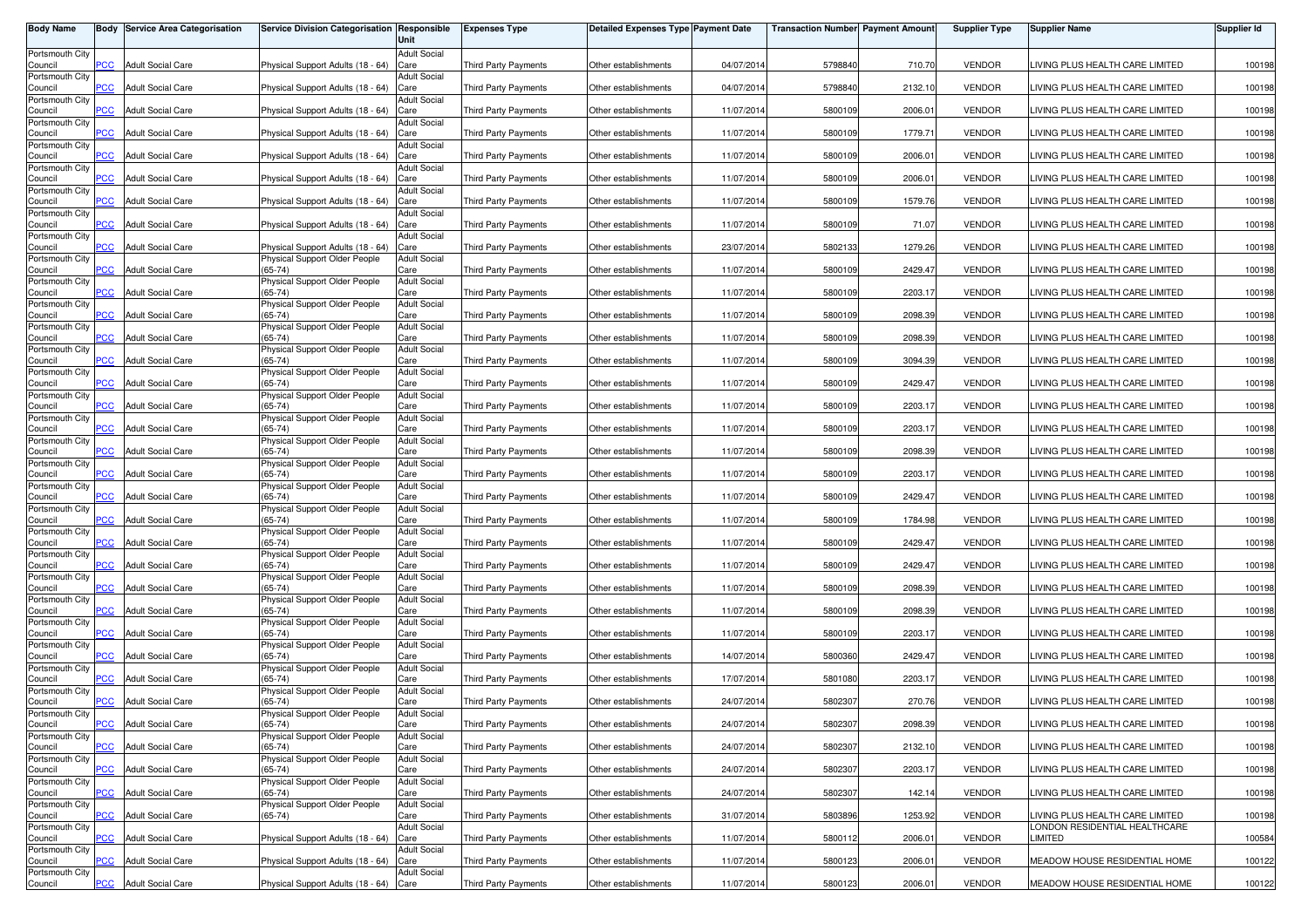| <b>Body Name</b>           | Body           | <b>Service Area Categorisation</b> | Service Division Categorisation Responsible | Unit                        | <b>Expenses Type</b>        | <b>Detailed Expenses Type Payment Date</b> |            | <b>Transaction Number Payment Amount</b> |           | <b>Supplier Type</b> | <b>Supplier Name</b>                             | <b>Supplier Id</b> |
|----------------------------|----------------|------------------------------------|---------------------------------------------|-----------------------------|-----------------------------|--------------------------------------------|------------|------------------------------------------|-----------|----------------------|--------------------------------------------------|--------------------|
| Portsmouth City            |                |                                    |                                             | <b>Adult Social</b>         |                             |                                            |            |                                          |           |                      |                                                  |                    |
| Council                    | <b>PCC</b>     | <b>Adult Social Care</b>           | Physical Support Adults (18 - 64)           | Care                        | <b>Third Party Payments</b> | Other establishments                       | 11/07/2014 | 5800123                                  | 2006.01   | <b>VENDOR</b>        | MEADOW HOUSE RESIDENTIAL HOME                    | 100122             |
| Portsmouth City<br>Council | <b>PCC</b>     | <b>Adult Social Care</b>           | Physical Support Adults (18 - 64)           | <b>Adult Social</b><br>Care | <b>Third Party Payments</b> | Other establishments                       | 11/07/2014 | 5800123                                  | 2006.01   | <b>VENDOR</b>        | MEADOW HOUSE RESIDENTIAL HOME                    | 100122             |
| Portsmouth City            |                |                                    |                                             | <b>Adult Social</b>         |                             |                                            |            |                                          |           |                      |                                                  |                    |
| Council                    | $\overline{C}$ | <b>Adult Social Care</b>           | Physical Support Adults (18 - 64)           | Care                        | Third Party Payments        | Other establishments                       | 11/07/2014 | 5800123                                  | 2006.01   | <b>VENDOR</b>        | MEADOW HOUSE RESIDENTIAL HOME                    | 100122             |
| Portsmouth City<br>Council | сC             | <b>Adult Social Care</b>           | Physical Support Adults (18 - 64)           | <b>Adult Social</b><br>Care | Third Party Payments        | Other establishments                       | 11/07/2014 | 5800123                                  | 2006.01   | <b>VENDOR</b>        | MEADOW HOUSE RESIDENTIAL HOME                    | 100122             |
| Portsmouth City            |                |                                    |                                             | <b>Adult Social</b>         |                             |                                            |            |                                          |           |                      |                                                  |                    |
| Council<br>Portsmouth City | PCC            | <b>Adult Social Care</b>           | Physical Support Adults (18 - 64)           | Care<br><b>Adult Social</b> | <b>Third Party Payments</b> | Other establishments                       | 11/07/201  | 5800123                                  | 2006.01   | <b>VENDOR</b>        | MEADOW HOUSE RESIDENTIAL HOME                    | 100122             |
| Council                    | <b>PCC</b>     | <b>Adult Social Care</b>           | Physical Support Adults (18 - 64)           | Care                        | Third Party Payments        | Other establishments                       | 11/07/2014 | 5800123                                  | 2006.01   | <b>VENDOR</b>        | MEADOW HOUSE RESIDENTIAL HOME                    | 100122             |
| Portsmouth City<br>Council | PCC.           | <b>Adult Social Care</b>           | Physical Support Adults (18 - 64)           | <b>Adult Social</b><br>Care | Third Party Payments        | Other establishments                       | 11/07/2014 | 5800123                                  | 2006.01   | <b>VENDOR</b>        | MEADOW HOUSE RESIDENTIAL HOME                    | 100122             |
| Portsmouth City            |                |                                    |                                             | <b>Adult Social</b>         |                             |                                            |            |                                          |           |                      |                                                  |                    |
| Council<br>Portsmouth City | PСC            | <b>Adult Social Care</b>           | Physical Support Adults (18 - 64)           | Care<br><b>Adult Social</b> | Third Party Payments        | Other establishments                       | 11/07/2014 | 5800123                                  | 2006.01   | <b>VENDOR</b>        | MEADOW HOUSE RESIDENTIAL HOME                    | 100122             |
| Council                    | сc             | <b>Adult Social Care</b>           | Physical Support Adults (18 - 64)           | Care                        | <b>Third Party Payments</b> | Other establishments                       | 11/07/2014 | 5800123                                  | 1779.71   | <b>VENDOR</b>        | MEADOW HOUSE RESIDENTIAL HOME                    | 100122             |
| Portsmouth City<br>Council | $\overline{C}$ | <b>Adult Social Care</b>           | Physical Support Adults (18 - 64)           | <b>Adult Social</b><br>Care | <b>Third Party Payments</b> | Other establishments                       | 11/07/2014 | 5800123                                  | 1966.02   | <b>VENDOR</b>        | MEADOW HOUSE RESIDENTIAL HOME                    | 100122             |
| Portsmouth City            |                |                                    |                                             | <b>Adult Social</b>         |                             |                                            |            |                                          |           |                      |                                                  |                    |
| Council<br>Portsmouth City | PСC            | <b>Adult Social Care</b>           | Physical Support Adults (18 - 64)           | Care<br>Adult Social        | Third Party Payments        | Other establishments                       | 23/07/2014 | 5802140                                  | 841.23    | <b>VENDOR</b>        | MEADOW HOUSE RESIDENTIAL HOME                    | 100122             |
| Council                    | PCC            | <b>Adult Social Care</b>           | Physical Support Adults (18 - 64)           | Care                        | Third Party Payments        | Other establishments                       | 23/07/2014 | 5802140                                  | 2006.01   | <b>VENDOR</b>        | MEADOW HOUSE RESIDENTIAL HOME                    | 100122             |
| Portsmouth City            | PСC            | <b>Adult Social Care</b>           | Physical Support Adults (18 - 64)           | <b>Adult Social</b><br>Care | Third Party Payments        | Other establishments                       | 03/07/2014 | 5798572                                  | 715.42    | <b>VENDOR</b>        | <b>MEARS CARE LTD</b>                            | 103745             |
| Council<br>Portsmouth City |                |                                    |                                             | <b>Adult Social</b>         |                             |                                            |            |                                          |           |                      |                                                  |                    |
| Council                    | <b>PCC</b>     | <b>Adult Social Care</b>           | Physical Support Adults (18 - 64)           | Care                        | Third Party Payments        | Other establishments                       | 03/07/201  | 5798572                                  | 283.64    | <b>VENDOR</b>        | MEARS CARE LTD                                   | 103745             |
| Portsmouth City<br>Council | PCC            | <b>Adult Social Care</b>           | Physical Support Adults (18 - 64)           | <b>Adult Social</b><br>Care | Third Party Payments        | Other establishments                       | 03/07/2014 | 5798572                                  | 135.00    | <b>VENDOR</b>        | <b>MEARS CARE LTD</b>                            | 103745             |
| Portsmouth City            |                |                                    |                                             | <b>Adult Social</b>         |                             |                                            |            |                                          |           |                      |                                                  |                    |
| Council<br>Portsmouth City | <b>PCC</b>     | <b>Adult Social Care</b>           | Physical Support Adults (18 - 64)           | Care<br><b>Adult Social</b> | <b>Third Party Payments</b> | Other establishments                       | 03/07/2014 | 5798572                                  | 703.04    | <b>VENDOR</b>        | <b>MEARS CARE LTD</b>                            | 103745             |
| Council                    | PCC            | <b>Adult Social Care</b>           | Physical Support Adults (18 - 64)           | Care                        | <b>Third Party Payments</b> | Other establishments                       | 03/07/2014 | 5798572                                  | 78.68     | <b>VENDOR</b>        | <b>MEARS CARE LTD</b>                            | 103745             |
| Portsmouth City<br>Council | сC             | Adult Social Care                  | Physical Support Adults (18 - 64)           | <b>Adult Social</b><br>Care | <b>Third Party Payments</b> | Other establishments                       | 25/07/2014 | 5802773                                  | 944.72    | <b>VENDOR</b>        | <b>MEARS CARE LTD</b>                            | 103745             |
| Portsmouth City            |                |                                    |                                             | <b>Adult Social</b>         |                             |                                            |            |                                          |           |                      |                                                  |                    |
| Council<br>Portsmouth City | PCC            | <b>Adult Social Care</b>           | Physical Support Adults (18 - 64)           | Care<br><b>Adult Social</b> | <b>Third Party Payments</b> | Other establishments                       | 25/07/201  | 5802773                                  | 283.64    | <b>VENDOR</b>        | MEARS CARE LTD                                   | 103745             |
| Council                    | PCC            | <b>Adult Social Care</b>           | Physical Support Adults (18 - 64)           | Care                        | <b>Third Party Payments</b> | Other establishments                       | 25/07/2014 | 5802773                                  | 567.28    | <b>VENDOR</b>        | <b>MEARS CARE LTD</b>                            | 103745             |
| Portsmouth City<br>Council | PCC            | <b>Adult Social Care</b>           | Physical Support Adults (18 - 64)           | <b>Adult Social</b><br>Care | <b>Third Party Payments</b> | Other establishments                       | 25/07/201  | 5802773                                  | 135.00    | <b>VENDOR</b>        | MEARS CARE LTD                                   | 103745             |
| Portsmouth City            |                |                                    |                                             | <b>Adult Social</b>         |                             |                                            |            |                                          |           |                      |                                                  |                    |
| Council<br>Portsmouth City | PСC            | <b>Adult Social Care</b>           | Physical Support Adults (18 - 64)           | Care<br><b>Adult Social</b> | Third Party Payments        | Other establishments                       | 25/07/2014 | 5802773                                  | 703.04    | <b>VENDOR</b>        | <b>MEARS CARE LTD</b>                            | 103745             |
| Council                    | PСC            | <b>Adult Social Care</b>           | Physical Support Adults (18 - 64)           | Care                        | Third Party Payments        | Other establishments                       | 25/07/201  | 5802773                                  | 78.68     | <b>VENDOR</b>        | MEARS CARE LTD                                   | 103745             |
| Portsmouth City<br>Council | <b>PCC</b>     | <b>Adult Social Care</b>           | Physical Support Adults (18 - 64)           | <b>Adult Social</b><br>Care | Third Party Payments        | Other establishments                       | 17/07/2014 | 5801086                                  | 1779.71   | <b>VENDOR</b>        | MERLEWOOD NURSING & RESIDENTIAL<br>HOME          | 103346             |
| Portsmouth City            |                |                                    | Assistive Equipment &                       | <b>Adult Social</b>         |                             |                                            |            |                                          |           |                      |                                                  |                    |
| Council<br>Portsmouth City | PCC.           | <b>Adult Social Care</b>           | <b>Fechnology</b><br>Assistive Equipment &  | Care<br><b>Adult Social</b> | <b>Third Party Payments</b> | Other establishments                       | 04/07/2014 | 5798862                                  | 110598.93 | <b>VENDOR</b>        | MILLBROOK HEALTHCARE                             | 138225             |
| Council                    | <b>PCC</b>     | <b>Adult Social Care</b>           | <b>Technology</b>                           | Care                        | Third Party Payments        | Other establishments                       | 09/07/2014 | 5799604                                  | 35122.46  | <b>VENDOR</b>        | MILLBROOK HEALTHCARE                             | 138225             |
| Portsmouth City            | сC             | <b>Adult Social Care</b>           |                                             | <b>Adult Social</b>         |                             | Direct employee                            | 04/07/2014 |                                          |           | <b>VENDOR</b>        | MORECARE SUPPORT SERVICES LTD                    |                    |
| Council<br>Portsmouth City |                |                                    | Commissioning & service delivery            | Care<br><b>Adult Social</b> | Employees                   | expenses<br>Direct employee                |            | 5798866                                  | 1121.13   |                      |                                                  | 103464             |
| Council                    | <b>PCC</b>     | <b>Adult Social Care</b>           | Commissioning & service delivery            | Care                        | Employees                   | expenses                                   | 14/07/2014 | 5800363                                  | 712.60    | <b>VENDOR</b>        | MORECARE SUPPORT SERVICES LTD                    | 103464             |
| Portsmouth City<br>Council | <b>PCC</b>     | <b>Adult Social Care</b>           | Commissioning & service delivery            | <b>Adult Social</b><br>Care | Employees                   | Direct employee<br>expenses                | 21/07/2014 | 5801529                                  | 722.65    | <b>VENDOR</b>        | MORECARE SUPPORT SERVICES LTD                    | 103464             |
| Portsmouth City            |                |                                    | Physical Support Older People               | <b>Adult Social</b>         |                             | Direct employee                            |            |                                          |           |                      |                                                  |                    |
| Council<br>Portsmouth City | <b>PCC</b>     | <b>Adult Social Care</b>           | $(65-74)$<br>Physical Support Older People  | Care<br><b>Adult Social</b> | Employees                   | expenses<br>Direct employee                | 07/07/2014 | 5799100                                  | 130.66    | <b>VENDOR</b>        | MORECARE SUPPORT SERVICES LTD                    | 103464             |
| Council                    | <b>PCC</b>     | <b>Adult Social Care</b>           | $(65-74)$                                   | Care                        | Employees                   | expenses                                   | 07/07/2014 | 5799100                                  | 493.29    | <b>VENDOR</b>        | MORECARE SUPPORT SERVICES LTD                    | 103464             |
| Portsmouth City<br>Council | PCC            | <b>Adult Social Care</b>           | Physical Support Older People<br>$(65-74)$  | <b>Adult Social</b><br>Care | Employees                   | Direct employee<br>expenses                | 14/07/2014 | 5800363                                  | 342.24    | <b>VENDOR</b>        | MORECARE SUPPORT SERVICES LTD                    | 103464             |
| Portsmouth City            |                |                                    | Physical Support Older People               | <b>Adult Social</b>         |                             | Direct employee                            |            |                                          |           |                      |                                                  |                    |
| Council<br>Portsmouth City | PCC            | <b>Adult Social Care</b>           | $(65-74)$<br>Physical Support Older People  | Care<br><b>Adult Social</b> | Employees                   | expenses<br>Direct employee                | 14/07/2014 | 5800363                                  | 1329.31   | <b>VENDOR</b>        | MORECARE SUPPORT SERVICES LTD                    | 103464             |
| Council                    | PСC            | <b>Adult Social Care</b>           | $(65-74)$                                   | Care                        | Employees                   | expenses                                   | 21/07/2014 | 5801529                                  | 197.88    | <b>VENDOR</b>        | MORECARE SUPPORT SERVICES LTD                    | 103464             |
| Portsmouth City<br>Council | PCC            | <b>Adult Social Care</b>           | Physical Support Older People<br>$(65-74)$  | <b>Adult Social</b><br>Care | Employees                   | Direct employee<br>expenses                | 21/07/2014 | 5801529                                  | 830.29    | <b>VENDOR</b>        | MORECARE SUPPORT SERVICES LTD                    | 103464             |
| Portsmouth City            |                |                                    |                                             | <b>Adult Social</b>         |                             |                                            |            |                                          |           |                      |                                                  |                    |
| Council<br>Portsmouth City | сC             | <b>Planning services</b>           | Community Development                       | Care<br><b>Adult Social</b> | Supplies and Services       | Grants and subscriptions                   | 01/07/2014 | 579781                                   | 9000.00   | <b>VENDOR</b>        | MOTIVE8 SOUTH<br>NORTHGATE INFORMATION SOLUTIONS | 101638             |
| Council                    | PCC            | <b>Adult Social Care</b>           | Commissioning & service delivery Care       |                             | Supplies and Services       | Services                                   | 17/07/2014 | 5801093                                  | 750.00    | <b>VENDOR</b>        | <b>GROUPUK LTD</b>                               | 114063             |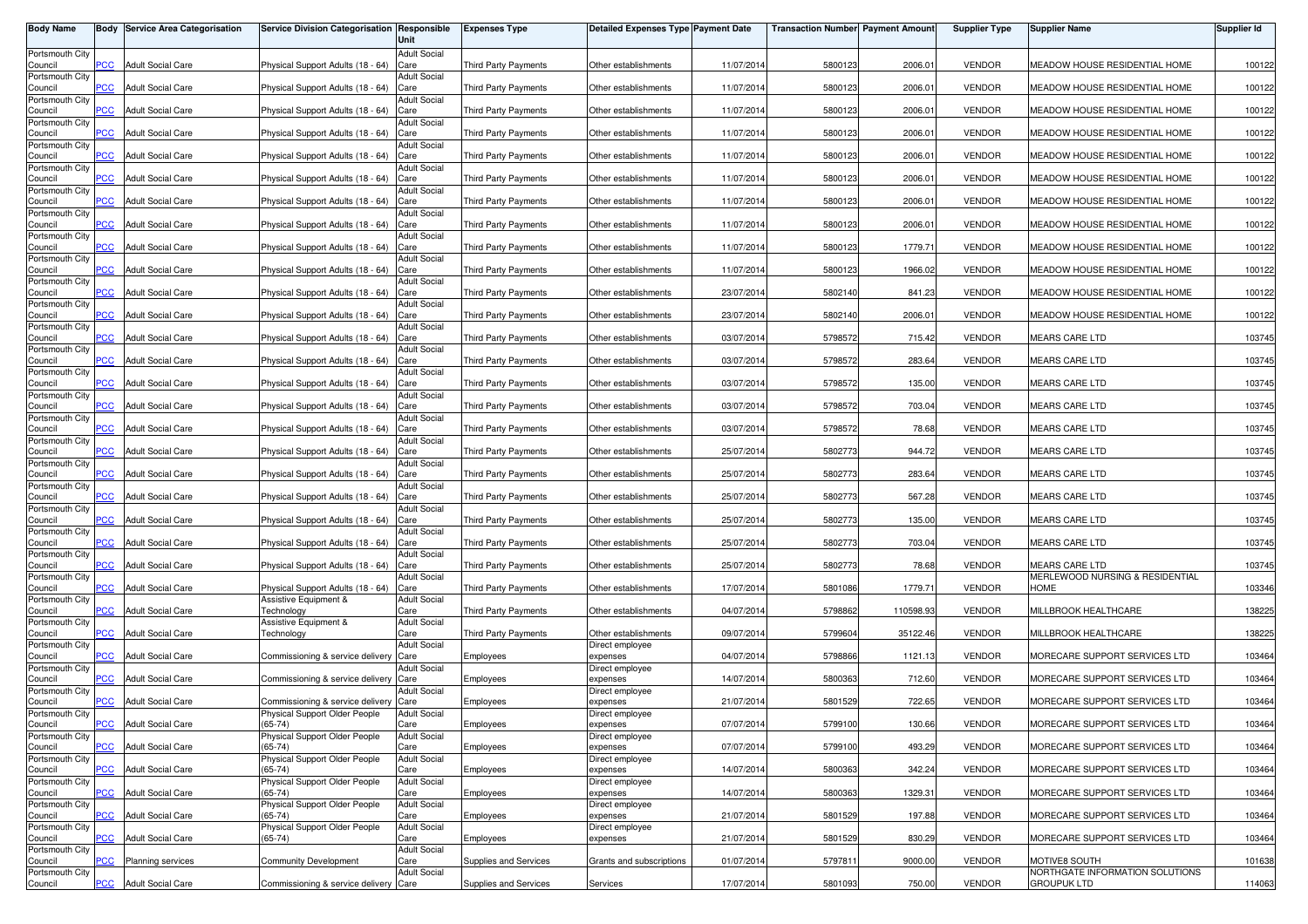| <b>Body Name</b>           |                | <b>Body Service Area Categorisation</b> | Service Division Categorisation Responsible                        | Unit                        | <b>Expenses Type</b>                      | Detailed Expenses Type Payment Date   |            | <b>Transaction Number Payment Amount</b> |           | <b>Supplier Type</b> | <b>Supplier Name</b>                           | <b>Supplier Id</b> |
|----------------------------|----------------|-----------------------------------------|--------------------------------------------------------------------|-----------------------------|-------------------------------------------|---------------------------------------|------------|------------------------------------------|-----------|----------------------|------------------------------------------------|--------------------|
| Portsmouth City<br>Council | <b>PCC</b>     | Other                                   | Suspense and Capital Schemes                                       | <b>Adult Social</b><br>Care | Supplies and Services                     | Communications and<br>computing       | 03/07/2014 | 5798584                                  | 1300.00   | <b>VENDOR</b>        | NORTHGATE INFORMATION SOLUTIONS<br>GROUPUK LTD | 114063             |
| Portsmouth City<br>Council | $\overline{C}$ | <b>Adult Social Care</b>                | Commissioning & service delivery                                   | <b>Adult Social</b><br>Care | Premises-Related Expenditure Energy costs |                                       | 04/07/2014 | 5798879                                  | 309.18    | <b>VENDOR</b>        | <b>NPOWER</b>                                  | 104871             |
| Portsmouth City<br>Council | <b>PCC</b>     | <b>Adult Social Care</b>                | earning Disability Support Adults Adult Social<br>$18 - 64$        | Care                        | Premises-Related Expenditure Energy costs |                                       | 04/07/2014 | 5798879                                  | 1391.75   | <b>VENDOR</b>        | <b>NPOWER</b>                                  | 104871             |
| Portsmouth City<br>Council | сC             | <b>Adult Social Care</b>                | Physical Support Adults (18 - 64)                                  | <b>Adult Social</b><br>Care | Premises-Related Expenditure Energy costs |                                       | 04/07/2014 | 5798879                                  | 1184.07   | <b>VENDOR</b>        | <b>NPOWER</b>                                  | 104871             |
| Portsmouth City            |                |                                         |                                                                    | <b>Adult Social</b>         |                                           |                                       |            |                                          |           |                      |                                                |                    |
| Council<br>Portsmouth City | PСC            | <b>Adult Social Care</b>                | Physical Support Adults (18 - 64)                                  | Care<br><b>Adult Social</b> | Premises-Related Expenditure Energy costs |                                       | 04/07/2014 | 5798879                                  | 494.42    | <b>VENDOR</b>        | NPOWER                                         | 104871             |
| Council<br>Portsmouth City | PСC            | <b>Adult Social Care</b>                | Physical Support Adults (18 - 64)                                  | Care<br><b>Adult Social</b> | Premises-Related Expenditure Energy costs |                                       | 04/07/2014 | 5798879                                  | 509.07    | <b>VENDOR</b>        | <b>NPOWER</b>                                  | 104871             |
| Council<br>Portsmouth City | <b>PCC</b>     | <b>Adult Social Care</b>                | Physical Support Adults (18 - 64)<br>Physical Support Older People | Care<br><b>Adult Social</b> | Premises-Related Expenditure Energy costs |                                       | 04/07/2014 | 5798879                                  | 889.92    | <b>VENDOR</b>        | <b>NPOWER</b>                                  | 104871             |
| Council<br>Portsmouth City | <b>PCC</b>     | <b>Adult Social Care</b>                | $(65-74)$                                                          | Care<br><b>Adult Social</b> | Premises-Related Expenditure Energy costs |                                       | 04/07/2014 | 5798879                                  | 1244.80   | <b>VENDOR</b>        | <b>NPOWER</b>                                  | 104871             |
| Council                    | <b>PCC</b>     | <b>Adult Social Care</b>                | Physical Support Older People<br>$65 - 74$                         | Care                        | Premises-Related Expenditure Energy costs |                                       | 04/07/2014 | 5798879                                  | 1730.24   | <b>VENDOR</b>        | <b>NPOWER</b>                                  | 104871             |
| Portsmouth City<br>Council | $\overline{C}$ | <b>Adult Social Care</b>                | Physical Support Older People<br>$(65-74)$                         | <b>Adult Social</b><br>Care | Premises-Related Expenditure Energy costs |                                       | 04/07/2014 | 5798879                                  | 645.90    | <b>VENDOR</b>        | NPOWER                                         | 104871             |
| Portsmouth City<br>Council | PСC            | <b>Adult Social Care</b>                | earning Disability Support Adults Adult Social<br>$18 - 64$        | Care                        | Premises-Related Expenditure              | Cleaning and domestic<br>supplies     | 04/07/2014 | 5798880                                  | 4710.95   | <b>VENDOR</b>        | <b>NVIRO LTD</b>                               | 124507             |
| Portsmouth City<br>Council | PCC            | <b>Adult Social Care</b>                | Physical Support Adults (18 - 64)                                  | <b>Adult Social</b><br>Care | Premises-Related Expenditure              | Cleaning and domestic<br>supplies     | 30/07/2014 | 5803652                                  | 31.50     | <b>VENDOR</b>        | <b>NVIRO LTD</b>                               | 124507             |
| Portsmouth City<br>Council | сC             | <b>Adult Social Care</b>                | Physical Support Adults (18 - 64)                                  | <b>Adult Social</b><br>Care | Premises-Related Expenditure              | Cleaning and domestic<br>supplies     | 04/07/2014 | 5798880                                  | 204.00    | <b>VENDOR</b>        | <b>NVIRO LTD</b>                               | 124507             |
| Portsmouth City            | PCC            |                                         |                                                                    | <b>Adult Social</b>         | Premises-Related Expenditure              | Cleaning and domestic                 |            |                                          |           |                      |                                                |                    |
| Council<br>Portsmouth City |                | <b>Adult Social Care</b>                | Physical Support Adults (18 - 64)                                  | Care<br><b>Adult Social</b> |                                           | supplies<br>Cleaning and domestic     | 04/07/201  | 5798880                                  | 48.00     | <b>VENDOR</b>        | <b>NVIRO LTD</b>                               | 124507             |
| Council<br>Portsmouth City | PСC            | <b>Adult Social Care</b>                | Physical Support Adults (18 - 64)                                  | Care<br><b>Adult Social</b> | Premises-Related Expenditure              | supplies<br>Cleaning and domestic     | 04/07/2014 | 5798880                                  | $-204.00$ | <b>VENDOR</b>        | <b>NVIRO LTD</b>                               | 124507             |
| Council<br>Portsmouth City | PCC            | <b>Adult Social Care</b>                | Physical Support Adults (18 - 64)                                  | Care<br><b>Adult Social</b> | Premises-Related Expenditure              | supplies<br>Cleaning and domestic     | 04/07/2014 | 5798880                                  | 1029.58   | <b>VENDOR</b>        | <b>NVIRO LTD</b>                               | 124507             |
| Council<br>Portsmouth City | PCC            | <b>Adult Social Care</b>                | Physical Support Adults (18 - 64)                                  | Care<br><b>Adult Social</b> | Premises-Related Expenditure              | supplies<br>Cleaning and domestic     | 04/07/2014 | 5798880                                  | 1010.51   | <b>VENDOR</b>        | <b>NVIRO LTD</b>                               | 124507             |
| Council                    | сC             | <b>Adult Social Care</b>                | Physical Support Adults (18 - 64)                                  | Care                        | Premises-Related Expenditure              | supplies                              | 09/07/201  | 5799610                                  | 1010.73   | <b>VENDOR</b>        | <b>NVIRO LTD</b>                               | 124507             |
| Portsmouth City<br>Council | PCC            | <b>Adult Social Care</b>                | Physical Support Adults (18 - 64)                                  | <b>Adult Social</b><br>Care | Premises-Related Expenditure              | Cleaning and domestic<br>supplies     | 09/07/2014 | 5799610                                  | 528.38    | <b>VENDOR</b>        | <b>NVIRO LTD</b>                               | 124507             |
| Portsmouth City<br>Council | <b>PCC</b>     | <b>Adult Social Care</b>                | <b>Social Care Activities</b>                                      | <b>Adult Social</b><br>Care | Premises-Related Expenditure              | Cleaning and domestic<br>supplies     | 10/07/2014 | 5799804                                  | 432.42    | <b>VENDOR</b>        | <b>NVIRO LTD</b>                               | 124507             |
| Portsmouth City<br>Council | PCC            | <b>Adult Social Care</b>                | Social Care Activities                                             | <b>Adult Social</b><br>Care | Premises-Related Expenditure              | Cleaning and domestic<br>supplies     | 10/07/2014 | 5799804                                  | 52.00     | <b>VENDOR</b>        | <b>NVIRO LTD</b>                               | 124507             |
| Portsmouth City<br>Council | сC             | <b>Adult Social Care</b>                | Social Support - Substance<br>misuse support                       | <b>Adult Social</b><br>Care | Premises-Related Expenditure              | Cleaning and domestic<br>supplies     | 11/07/201  | 5800139                                  | 849.20    | <b>VENDOR</b>        | <b>NVIRO LTD</b>                               | 124507             |
| Portsmouth City<br>Council | PСC            | <b>Adult Social Care</b>                | Commissioning & service delivery                                   | <b>Adult Social</b><br>Care | Premises-Related Expenditure              | Rents                                 | 11/07/201  | 5800140                                  | 225.00    | <b>VENDOR</b>        | OASIS THE VENUE                                | 109112             |
| Portsmouth City            |                |                                         |                                                                    | <b>Adult Social</b>         |                                           |                                       |            |                                          |           | <b>VENDOR</b>        | OASIS THE VENUE                                |                    |
| Council<br>Portsmouth City | PСC            | <b>Adult Social Care</b>                | Commissioning & service delivery                                   | Care<br><b>Adult Social</b> | Premises-Related Expenditure              | Rents<br>Equipment, furniture and     | 25/07/2014 | 5802808                                  | 200.00    |                      |                                                | 109112             |
| Council<br>Portsmouth City | <b>PCC</b>     | <b>Adult Social Care</b>                | Commissioning & service delivery                                   | Care<br><b>Adult Social</b> | Supplies and Services                     | materials<br>Equipment, furniture and | 10/07/2014 | 5799807                                  | 70.00     | <b>COMPANY</b>       | OCS GROUP UK LIMITED T/A CANNON                | 101502             |
| Council<br>Portsmouth City | <b>PCC</b>     | <b>Adult Social Care</b>                | Physical Support Adults (18 - 64)<br>Assistive Equipment &         | Care<br><b>Adult Social</b> | Supplies and Services                     | materials<br>Equipment, furniture and | 10/07/2014 | 5799807                                  | 20.00     | COMPANY              | OCS GROUP UK LIMITED T/A CANNON                | 101502             |
| Council<br>Portsmouth City | PСC            | <b>Adult Social Care</b>                | echnology<br>Assistive Equipment &                                 | Care<br><b>Adult Social</b> | Supplies and Services                     | naterials<br>Equipment, furniture and | 25/07/201  | 5802814                                  | 84.38     | <b>VENDOR</b>        | OPTIMA LOW VISION SERVICES LTD                 | 104132             |
| Council                    | $\overline{C}$ | <b>Adult Social Care</b>                | Technology                                                         | Care                        | <b>Supplies and Services</b>              | naterials                             | 25/07/2014 | 5802814                                  | 184.17    | <b>VENDOR</b>        | OPTIMA LOW VISION SERVICES LTD                 | 104132             |
| Portsmouth City<br>Council | <b>PCC</b>     | <b>Adult Social Care</b>                | Assistive Equipment &<br>Technology                                | <b>Adult Social</b><br>Care | Supplies and Services                     | Equipment, furniture and<br>materials | 25/07/2014 | 580281                                   | 405.36    | <b>VENDOR</b>        | OPTIMA LOW VISION SERVICES LTD                 | 104132             |
| Portsmouth City<br>Council | <b>PCC</b>     | <b>Adult Social Care</b>                | Learning Disability Support Adults Adult Social<br>$(18 - 64)$     | Care                        | <b>Third Party Payments</b>               | Other establishments                  | 04/07/2014 | 5798884                                  | 464.19    | <b>VENDOR</b>        | OPTIONS DAY SERVICE LTD                        | 107273             |
| Portsmouth City<br>Council | <b>PCC</b>     | <b>Adult Social Care</b>                | Learning Disability Support Adults Adult Social<br>$(18 - 64)$     | Care                        | Third Party Payments                      | Other establishments                  | 04/07/2014 | 5798884                                  | 144.00    | <b>VENDOR</b>        | OPTIONS DAY SERVICE LTD                        | 107273             |
| Portsmouth City<br>Council | <b>PCC</b>     | <b>Adult Social Care</b>                | Learning Disability Support Adults Adult Social<br>$(18 - 64)$     | Care                        | Third Party Payments                      | Other establishments                  | 04/07/2014 | 5798884                                  | 560.32    | <b>VENDOR</b>        | OPTIONS DAY SERVICE LTD                        | 107273             |
| Portsmouth City            |                |                                         | Learning Disability Support Adults Adult Social                    |                             |                                           |                                       |            |                                          |           |                      |                                                |                    |
| Council<br>Portsmouth City | <b>PCC</b>     | <b>Adult Social Care</b>                | (18 - 64)<br>Learning Disability Support Adults Adult Social       | Care                        | Third Party Payments                      | Other establishments                  | 04/07/2014 | 5798884                                  | 185.40    | VENDOR               | OPTIONS DAY SERVICE LTD                        | 107273             |
| Council<br>Portsmouth City | PCC.           | <b>Adult Social Care</b>                | (18 - 64)<br>Learning Disability Support Adults Adult Social       | Care                        | Third Party Payments                      | Other establishments                  | 04/07/2014 | 5798884                                  | 164.80    | <b>VENDOR</b>        | OPTIONS DAY SERVICE LTD                        | 107273             |
| Council<br>Portsmouth City | PCC            | <b>Adult Social Care</b>                | $(18 - 64)$<br>Learning Disability Support Adults Adult Social     | Care                        | Third Party Payments                      | Other establishments                  | 04/07/2014 | 5798884                                  | 1297.80   | <b>VENDOR</b>        | OPTIONS DAY SERVICE LTD                        | 107273             |
| Council<br>Portsmouth City | сC             | <b>Adult Social Care</b>                | $18 - 64$<br>Learning Disability Support Adults Adult Social       | Care                        | Third Party Payments                      | Other establishments                  | 04/07/2014 | 5798884                                  | 392.31    | <b>VENDOR</b>        | OPTIONS DAY SERVICE LTD                        | 107273             |
| Council                    | <b>PCC</b>     | <b>Adult Social Care</b>                | $(18 - 64)$                                                        | Care                        | <b>Third Party Payments</b>               | Other establishments                  | 04/07/2014 | 5798884                                  | 415.64    | VENDOR               | OPTIONS DAY SERVICE LTD                        | 107273             |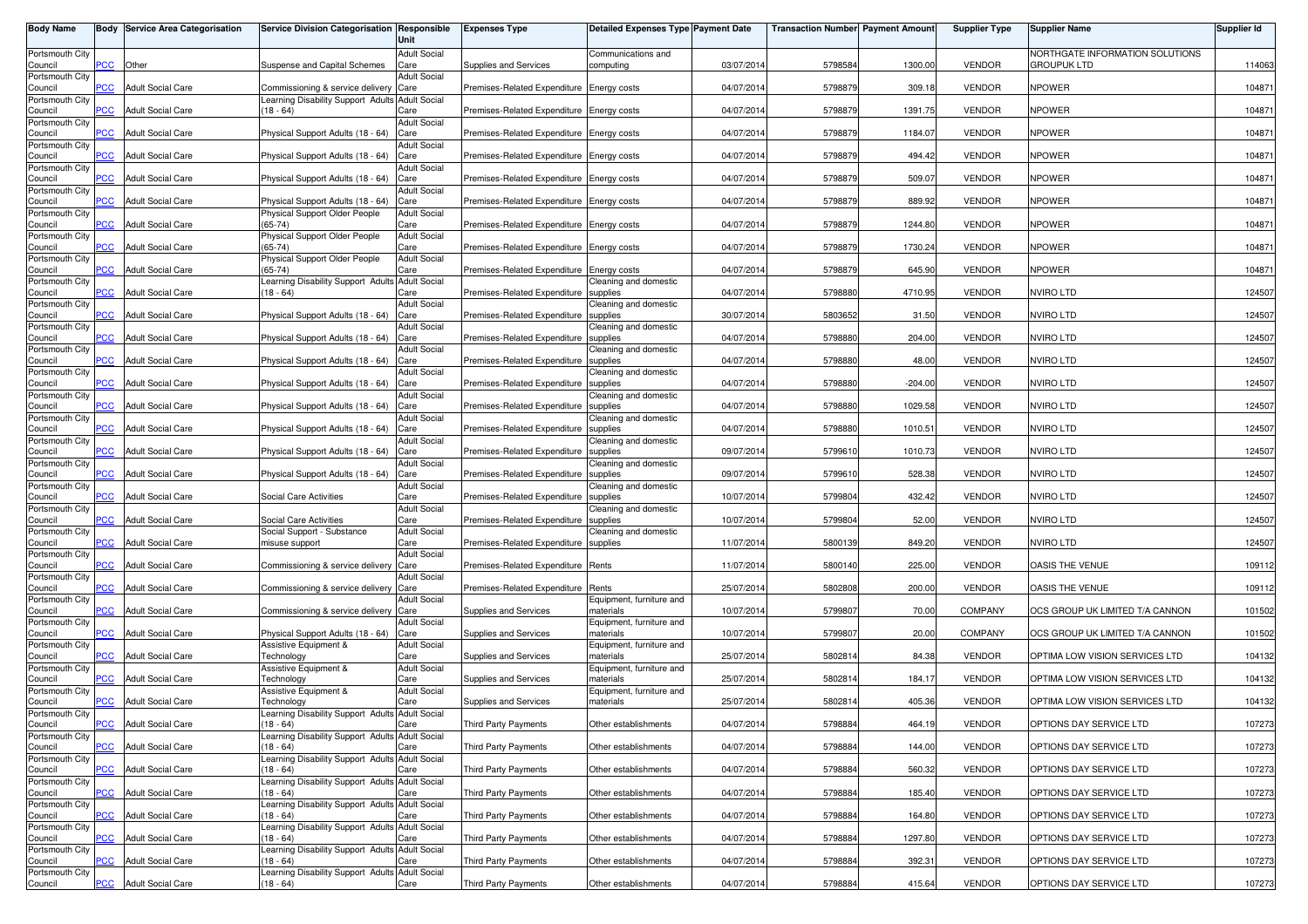| <b>Body Name</b>           |                | <b>Body Service Area Categorisation</b> | Service Division Categorisation Responsible                        | Unit                        | <b>Expenses Type</b>        | Detailed Expenses Type Payment Date                |            | <b>Transaction Number Payment Amount</b> |           | <b>Supplier Type</b> | <b>Supplier Name</b>              | <b>Supplier Id</b> |
|----------------------------|----------------|-----------------------------------------|--------------------------------------------------------------------|-----------------------------|-----------------------------|----------------------------------------------------|------------|------------------------------------------|-----------|----------------------|-----------------------------------|--------------------|
| Portsmouth City            |                | <b>Adult Social Care</b>                | Social Support - Substance                                         | <b>Adult Social</b>         |                             |                                                    |            |                                          |           |                      |                                   |                    |
| Council<br>Portsmouth City | PCC            |                                         | misuse support<br>Social Support - Substance                       | Care<br><b>Adult Social</b> | Third Party Payments        | Other establishments                               | 11/07/2014 | 5800144                                  | 600.00    | <b>VENDOR</b>        | ORION MEDICAL SUPPLIES LTD        | 138484             |
| Council<br>Portsmouth City | <b>PCC</b>     | <b>Adult Social Care</b>                | misuse support<br>earning Disability Support Adults Adult Social   | Care                        | Third Party Payments        | Other establishments<br><b>Customer and client</b> | 11/07/2014 | 5800144                                  | 1443.00   | <b>VENDOR</b>        | ORION MEDICAL SUPPLIES LTD        | 138484             |
| Council<br>Portsmouth City | $\overline{C}$ | <b>Adult Social Care</b>                | $18 - 64$<br>Learning Disability Support Adults Adult Social       | Care                        | ncome                       | receipts<br>Customer and client                    | 11/07/2014 | 5800147                                  | $-353.40$ | <b>VENDOR</b>        | PATHWAYS SUPPORT                  | 101069             |
| Council                    | сC             | <b>Adult Social Care</b>                | $18 - 64$                                                          | Care                        | ncome                       | receipts                                           | 11/07/2014 | 5800147                                  | $-388.12$ | <b>VENDOR</b>        | PATHWAYS SUPPORT                  | 101069             |
| Portsmouth City<br>Council | <b>PCC</b>     | <b>Adult Social Care</b>                | Learning Disability Support Adults Adult Social<br>$(18 - 64)$     | Care                        | Income                      | Customer and client<br>receipts                    | 11/07/2014 | 5800147                                  | $-353.40$ | <b>VENDOR</b>        | PATHWAYS SUPPORT                  | 101069             |
| Portsmouth City<br>Council | PСC            | <b>Adult Social Care</b>                | earning Disability Support Adults Adult Social<br>$(18 - 64)$      | Care                        | Income                      | Customer and client<br>receipts                    | 11/07/2014 | 5800147                                  | $-353.40$ | <b>VENDOR</b>        | PATHWAYS SUPPORT                  | 101069             |
| Portsmouth City            |                |                                         | Learning Disability Support Adults Adult Social                    |                             |                             | Customer and client                                |            |                                          |           |                      |                                   |                    |
| Council<br>Portsmouth City | <b>PCC</b>     | <b>Adult Social Care</b>                | $(18 - 64)$<br>Learning Disability Support Adults Adult Social     | Care                        | Income                      | receipts<br>Customer and client                    | 11/07/2014 | 5800147                                  | $-401.45$ | <b>VENDOR</b>        | PATHWAYS SUPPORT                  | 101069             |
| Council<br>Portsmouth City | <b>PCC</b>     | <b>Adult Social Care</b>                | $(18 - 64)$<br>Learning Disability Support Adults Adult Social     | Care                        | Income                      | receipts                                           | 11/07/2014 | 5800147                                  | $-353.40$ | <b>VENDOR</b>        | PATHWAYS SUPPORT                  | 101069             |
| Council                    | <b>PCC</b>     | <b>Adult Social Care</b>                | $18 - 64$                                                          | Care                        | <b>Third Party Payments</b> | Other establishments                               | 11/07/2014 | 5800147                                  | 1883.25   | <b>VENDOR</b>        | PATHWAYS SUPPORT                  | 101069             |
| Portsmouth City<br>Council | <b>PCC</b>     | <b>Adult Social Care</b>                | earning Disability Support Adults Adult Social<br>$18 - 64$        | Care                        | Third Party Payments        | Other establishments                               | 11/07/2014 | 5800147                                  | 2471.63   | <b>VENDOR</b>        | PATHWAYS SUPPORT                  | 101069             |
| Portsmouth City<br>Council | PCC            | <b>Adult Social Care</b>                | earning Disability Support Adults Adult Social<br>$18 - 64$        | Care                        | Third Party Payments        | Other establishments                               | 11/07/2014 | 5800147                                  | 2305.16   | <b>VENDOR</b>        | PATHWAYS SUPPORT                  | 101069             |
| Portsmouth City<br>Council | PCC            | <b>Adult Social Care</b>                | Learning Disability Support Adults Adult Social<br>$(18 - 64)$     | Care                        | <b>Third Party Payments</b> | Other establishments                               | 11/07/2014 | 5800147                                  | 2440.32   | <b>VENDOR</b>        | PATHWAYS SUPPORT                  | 101069             |
| Portsmouth City            |                |                                         | Learning Disability Support Adults Adult Social                    |                             |                             |                                                    |            |                                          |           |                      |                                   |                    |
| Council<br>Portsmouth City | <b>CC</b>      | <b>Adult Social Care</b>                | $(18 - 64)$<br>Learning Disability Support Adults                  | Care<br><b>Adult Social</b> | Third Party Payments        | Other establishments                               | 11/07/2014 | 5800147                                  | 1805.75   | <b>VENDOR</b>        | PATHWAYS SUPPORT                  | 101069             |
| Council<br>Portsmouth City | PCC            | <b>Adult Social Care</b>                | $(18 - 64)$<br>Learning Disability Support Adults Adult Social     | Care                        | <b>Third Party Payments</b> | Other establishments                               | 11/07/201  | 5800147                                  | 4489.42   | <b>VENDOR</b>        | PATHWAYS SUPPORT                  | 101069             |
| Council                    | PCC            | <b>Adult Social Care</b>                | $(18 - 64)$                                                        | Care                        | Third Party Payments        | Other establishments                               | 11/07/2014 | 5800147                                  | 2537.04   | <b>VENDOR</b>        | PATHWAYS SUPPORT                  | 101069             |
| Portsmouth City<br>Council | PCC            | <b>Adult Social Care</b>                | Learning Disability Support Adults Adult Social<br>$(18 - 64)$     | Care                        | Third Party Payments        | Other establishments                               | 11/07/2014 | 5800147                                  | 722.40    | <b>VENDOR</b>        | PATHWAYS SUPPORT                  | 101069             |
| Portsmouth City<br>Council | <b>PCC</b>     | <b>Adult Social Care</b>                | Learning Disability Support Adults Adult Social<br>$(18 - 64)$     | Care                        | Third Party Payments        | Other establishments                               | 11/07/2014 | 5800147                                  | 481.60    | <b>VENDOR</b>        | PATHWAYS SUPPORT                  | 101069             |
| Portsmouth City            |                |                                         | earning Disability Support Adults                                  | <b>Adult Social</b>         |                             |                                                    |            |                                          |           |                      |                                   |                    |
| Council<br>Portsmouth City | PСC            | <b>Adult Social Care</b>                | $18 - 64$<br>earning Disability Support Adults Adult Social        | Care                        | <b>Third Party Payments</b> | Other establishments                               | 11/07/201  | 5800147                                  | 481.60    | <b>VENDOR</b>        | PATHWAYS SUPPORT                  | 101069             |
| Council<br>Portsmouth City | PCC            | <b>Adult Social Care</b>                | $18 - 64$<br>Learning Disability Support Adults Adult Social       | Care                        | <b>Third Party Payments</b> | Other establishments                               | 11/07/2014 | 5800147                                  | 1193.64   | <b>VENDOR</b>        | PATHWAYS SUPPORT                  | 101069             |
| Council                    | <b>PCC</b>     | <b>Adult Social Care</b>                | (18 - 64)                                                          | Care                        | <b>Third Party Payments</b> | Other establishments                               | 11/07/2014 | 5800147                                  | 48.73     | <b>VENDOR</b>        | PATHWAYS SUPPORT                  | 101069             |
| Portsmouth City<br>Council | PCC            | <b>Adult Social Care</b>                | Learning Disability Support Adults Adult Social<br>$(18 - 64)$     | Care                        | Third Party Payments        | Other establishments                               | 11/07/2014 | 5800147                                  | 963.20    | <b>VENDOR</b>        | PATHWAYS SUPPORT                  | 101069             |
| Portsmouth City<br>Council | PСC            | <b>Adult Social Care</b>                | Learning Disability Support Adults Adult Social<br>$(18 - 64)$     | Care                        | Third Party Payments        | Other establishments                               | 11/07/201  | 5800147                                  | 1155.84   | <b>VENDOR</b>        | PATHWAYS SUPPORT                  | 101069             |
| Portsmouth City<br>Council | PСC            | <b>Adult Social Care</b>                | Learning Disability Support Adults<br>$(18 - 64)$                  | <b>Adult Social</b><br>Care | <b>Third Party Payments</b> | Other establishments                               | 11/07/201  | 5800147                                  | 54.88     | <b>VENDOR</b>        | PATHWAYS SUPPORT                  | 101069             |
| Portsmouth City            |                |                                         | Learning Disability Support Adults Adult Social                    |                             |                             |                                                    |            |                                          |           |                      |                                   |                    |
| Council<br>Portsmouth City | PСC            | <b>Adult Social Care</b>                | $(18 - 64)$<br>Learning Disability Support Adults Adult Social     | Care                        | Third Party Payments        | Other establishments                               | 11/07/2014 | 5800147                                  | 1083.60   | <b>VENDOR</b>        | PATHWAYS SUPPORT                  | 101069             |
| Council<br>Portsmouth City | <b>PCC</b>     | <b>Adult Social Care</b>                | $(18 - 64)$<br>Learning Disability Support Adults Adult Social     | Care                        | Third Party Payments        | Other establishments                               | 11/07/2014 | 5800147                                  | 337.12    | <b>VENDOR</b>        | PATHWAYS SUPPORT                  | 101069             |
| Council                    | <b>PCC</b>     | <b>Adult Social Care</b>                | $(18 - 64)$                                                        | Care                        | <b>Third Party Payments</b> | Other establishments                               | 11/07/2014 | 5800147                                  | 288.96    | <b>VENDOR</b>        | PATHWAYS SUPPORT                  | 101069             |
| Portsmouth City<br>Council | PСC            | <b>Adult Social Care</b>                | earning Disability Support Adults<br>$18 - 64$                     | <b>Adult Social</b><br>Care | <b>Third Party Payments</b> | Other establishments                               | 11/07/201  | 5800147                                  | 1386.62   | <b>VENDOR</b>        | PATHWAYS SUPPORT                  | 101069             |
| Portsmouth City<br>Council | $\overline{C}$ | <b>Adult Social Care</b>                | earning Disability Support Adults Adult Social<br>$18 - 64$        | Care                        | <b>Third Party Payments</b> | Other establishments                               | 11/07/2014 | 5800147                                  | 54.88     | <b>VENDOR</b>        | PATHWAYS SUPPORT                  | 101069             |
| Portsmouth City            |                |                                         | Learning Disability Support Adults Adult Social                    |                             |                             |                                                    |            |                                          |           |                      |                                   |                    |
| Council<br>Portsmouth City | $\overline{C}$ | <b>Adult Social Care</b>                | $18 - 64$<br>Learning Disability Support Adults Adult Social       | Care                        | Third Party Payments        | Other establishments                               | 11/07/2014 | 5800147                                  | 915.04    | <b>VENDOR</b>        | PATHWAYS SUPPORT                  | 101069             |
| Council<br>Portsmouth City | <b>PCC</b>     | <b>Adult Social Care</b>                | $(18 - 64)$<br>Learning Disability Support Adults Adult Social     | Care                        | Third Party Payments        | Other establishments                               | 11/07/2014 | 5800147                                  | 54.88     | <b>VENDOR</b>        | PATHWAYS SUPPORT                  | 101069             |
| Council<br>Portsmouth City | $\overline{C}$ | <b>Adult Social Care</b>                | $(18 - 64)$                                                        | Care                        | Third Party Payments        | Other establishments                               | 11/07/2014 | 5800147                                  | 915.04    | <b>VENDOR</b>        | PATHWAYS SUPPORT                  | 101069             |
| Council                    | PCC            | <b>Adult Social Care</b>                | Physical Support Adults (18 - 64) Care                             | <b>Adult Social</b>         | Third Party Payments        | Other establishments                               | 18/07/2014 | 5801350                                  | 7501.11   | <b>VENDOR</b>        | PEARTREE HOUSE REHABILITATION LTD | 107000             |
| Portsmouth City<br>Council | PCC            | <b>Adult Social Care</b>                | Physical Support Adults (18 - 64) Care                             | <b>Adult Social</b>         | Third Party Payments        | Other establishments                               | 11/07/2014 | 5800153                                  | 2006.01   | <b>VENDOR</b>        | PENDLEBURY CARE HOMES LIMITED     | 124531             |
| Portsmouth City<br>Council | PCC.           | <b>Adult Social Care</b>                | Learning Disability Support Adults Adult Social<br>(18 - 64)       | Care                        | Income                      | Customer and client<br>receipts                    | 23/07/2014 | 5802161                                  | $-401.45$ | <b>VENDOR</b>        | PHOENIX LEARNING AND CARE LIMITED | 103197             |
| Portsmouth City            |                |                                         | Learning Disability Support Adults Adult Social                    |                             |                             |                                                    |            |                                          |           |                      |                                   |                    |
| Council<br>Portsmouth City | PCC            | <b>Adult Social Care</b>                | $(18 - 64)$                                                        | Care<br><b>Adult Social</b> | <b>Third Party Payments</b> | Other establishments<br>Equipment, furniture and   | 23/07/2014 | 5802161                                  | 3488.12   | <b>VENDOR</b>        | PHOENIX LEARNING AND CARE LIMITED | 103197             |
| Council<br>Portsmouth City | сC             | <b>Adult Social Care</b>                | Physical Support Adults (18 - 64)<br>Physical Support Older People | Care<br><b>Adult Social</b> | Supplies and Services       | materials<br>Equipment, furniture and              | 30/07/2014 | 5803665                                  | 72.80     | <b>COMPANY</b>       | PHS GROUP LTD                     | 100082             |
| Council                    | <b>PCC</b>     | <b>Adult Social Care</b>                | $(65-74)$                                                          | Care                        | Supplies and Services       | materials                                          | 08/07/2014 | 5799197                                  | 846.63    | <b>COMPANY</b>       | PHS GROUP LTD                     | 100082             |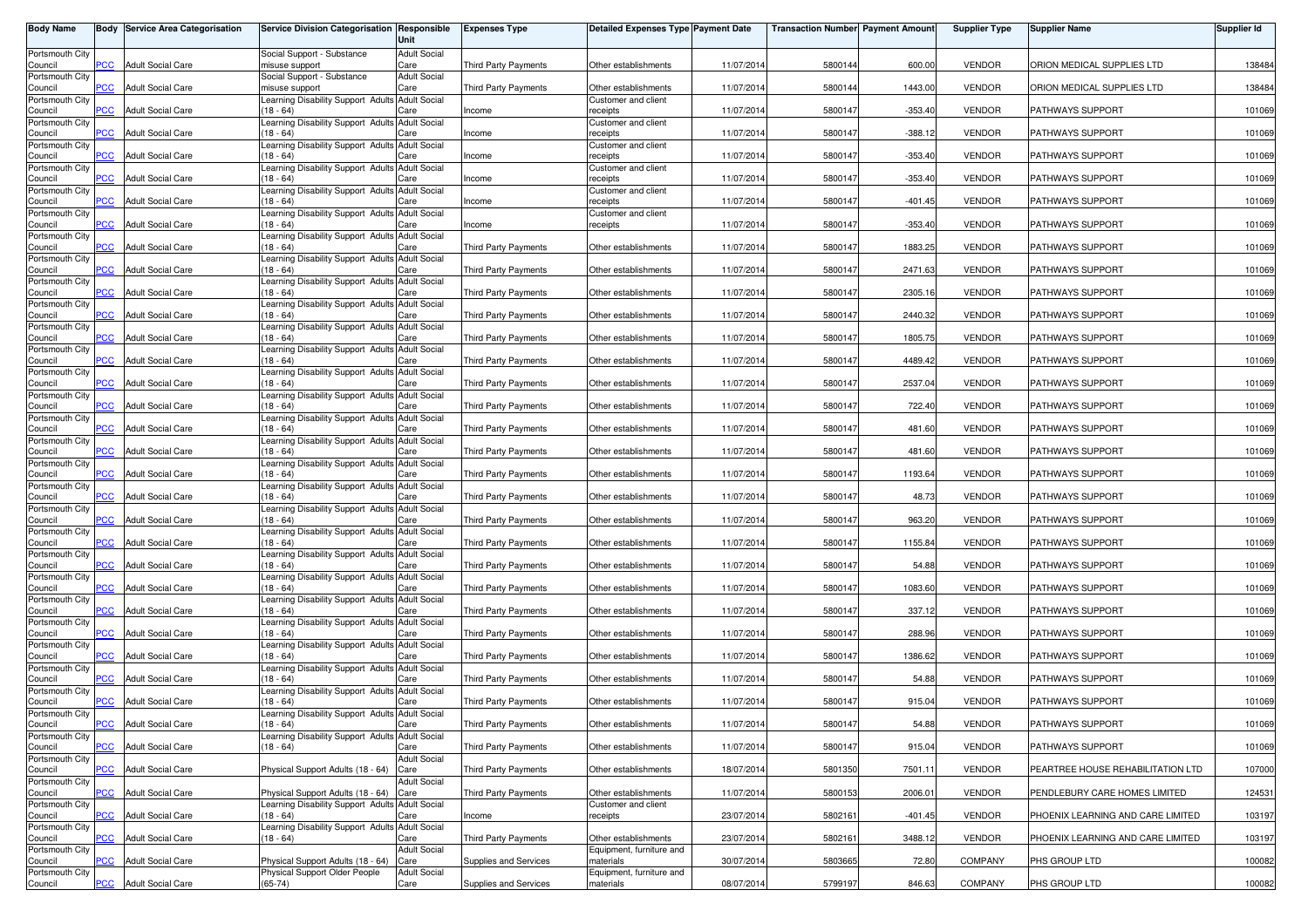| <b>Body Name</b>           | Body           | <b>Service Area Categorisation</b> | Service Division Categorisation Responsible     | Unit                        | <b>Expenses Type</b>                          | <b>Detailed Expenses Type Payment Date</b> |            | <b>Transaction Number Payment Amount</b> |          | <b>Supplier Type</b> | <b>Supplier Name</b>                                           | <b>Supplier Id</b> |
|----------------------------|----------------|------------------------------------|-------------------------------------------------|-----------------------------|-----------------------------------------------|--------------------------------------------|------------|------------------------------------------|----------|----------------------|----------------------------------------------------------------|--------------------|
| Portsmouth City            |                |                                    |                                                 | <b>Adult Social</b>         |                                               |                                            |            |                                          |          |                      |                                                                |                    |
| Council                    | <b>PCC</b>     | <b>Adult Social Care</b>           | Physical Support Adults (18 - 64)               | Care                        | <b>Third Party Payments</b>                   | Other establishments                       | 16/07/2014 | 5800939                                  | 2006.01  | <b>VENDOR</b>        | PORTSDOWN ESTATES LIMITED                                      | 100939             |
| Portsmouth City<br>Council | <b>PCC</b>     | <b>Adult Social Care</b>           | Physical Support Adults (18 - 64)               | <b>Adult Social</b><br>Care | <b>Third Party Payments</b>                   | Other establishments                       | 16/07/2014 | 5800939                                  | 2006.01  | <b>VENDOR</b>        | PORTSDOWN ESTATES LIMITED                                      | 100939             |
| Portsmouth City            |                |                                    |                                                 | <b>Adult Social</b>         |                                               |                                            |            |                                          |          |                      |                                                                |                    |
| Council<br>Portsmouth City | $\overline{C}$ | <b>Adult Social Care</b>           | Physical Support Adults (18 - 64)               | Care<br><b>Adult Social</b> | Third Party Payments                          | Other establishments                       | 16/07/2014 | 5800939                                  | 2550.00  | <b>VENDOR</b>        | PORTSDOWN ESTATES LIMITED                                      | 100939             |
| Council                    | сC             | <b>Adult Social Care</b>           | Physical Support Adults (18 - 64)               | Care                        | Third Party Payments                          | Other establishments                       | 16/07/2014 | 5800939                                  | 2267.34  | <b>VENDOR</b>        | PORTSDOWN ESTATES LIMITED                                      | 100939             |
| Portsmouth City            |                |                                    |                                                 | <b>Adult Social</b>         |                                               |                                            |            |                                          |          |                      |                                                                |                    |
| Council<br>Portsmouth City | PСC            | <b>Adult Social Care</b>           | Physical Support Adults (18 - 64)               | Care<br><b>Adult Social</b> | <b>Third Party Payments</b>                   | Other establishments                       | 16/07/201  | 5800939                                  | 2006.01  | <b>VENDOR</b>        | PORTSDOWN ESTATES LIMITED                                      | 100939             |
| Council                    | PСC            | <b>Adult Social Care</b>           | Physical Support Adults (18 - 64)               | Care                        | Third Party Payments                          | Other establishments                       | 16/07/2014 | 5800939                                  | 1902.16  | <b>VENDOR</b>        | PORTSDOWN ESTATES LIMITED                                      | 100939             |
| Portsmouth City            | PCC.           | <b>Adult Social Care</b>           | Physical Support Adults (18 - 64)               | <b>Adult Social</b><br>Care |                                               | Other establishments                       | 16/07/2014 | 5800939                                  | 2006.01  | <b>VENDOR</b>        |                                                                | 100939             |
| Council<br>Portsmouth City |                |                                    |                                                 | <b>Adult Social</b>         | Third Party Payments                          |                                            |            |                                          |          |                      | PORTSDOWN ESTATES LIMITED                                      |                    |
| Council                    | PСC            | <b>Adult Social Care</b>           | Physical Support Adults (18 - 64)               | Care                        | Third Party Payments                          | Other establishments                       | 16/07/2014 | 5800939                                  | 2214.33  | <b>VENDOR</b>        | PORTSDOWN ESTATES LIMITED                                      | 100939             |
| Portsmouth City<br>Council | сc             | <b>Adult Social Care</b>           | Physical Support Adults (18 - 64)               | <b>Adult Social</b><br>Care | <b>Third Party Payments</b>                   | Other establishments                       | 16/07/2014 | 5800939                                  | 2657.32  | <b>VENDOR</b>        | PORTSDOWN ESTATES LIMITED                                      | 100939             |
| Portsmouth City            |                |                                    |                                                 | <b>Adult Social</b>         |                                               |                                            |            |                                          |          |                      |                                                                |                    |
| Council<br>Portsmouth City | $\overline{C}$ | <b>Adult Social Care</b>           | Physical Support Adults (18 - 64)               | Care<br><b>Adult Social</b> | <b>Third Party Payments</b>                   | Other establishments                       | 16/07/2014 | 5800939                                  | 2006.01  | <b>VENDOR</b>        | PORTSDOWN ESTATES LIMITED                                      | 100939             |
| Council                    | PСC            | <b>Adult Social Care</b>           | Physical Support Adults (18 - 64)               | Care                        | Third Party Payments                          | Other establishments                       | 16/07/2014 | 5800939                                  | 2006.01  | <b>VENDOR</b>        | PORTSDOWN ESTATES LIMITED                                      | 100939             |
| Portsmouth City            |                |                                    |                                                 | <b>Adult Social</b>         |                                               |                                            |            |                                          |          |                      |                                                                |                    |
| Council<br>Portsmouth City | PCC            | <b>Adult Social Care</b>           | Physical Support Adults (18 - 64)               | Care<br><b>Adult Social</b> | Third Party Payments                          | Other establishments                       | 16/07/2014 | 5800939                                  | 1779.71  | <b>VENDOR</b>        | PORTSDOWN ESTATES LIMITED                                      | 100939             |
| Council                    | PСC            | Planning services                  | <b>Community Development</b>                    | Care                        | Supplies and Services                         | Grants and subscriptions                   | 01/07/201  | 5797825                                  | 6254.50  | <b>VENDOR</b>        | PORTSMOUTH & DISTRICT RELATE                                   | 101909             |
| Portsmouth City<br>Council | <b>PCC</b>     | <b>Planning services</b>           | <b>Community Development</b>                    | <b>Adult Social</b><br>Care | Supplies and Services                         | Grants and subscriptions                   | 01/07/201  | 5797826                                  | 22916.25 | <b>VENDOR</b>        | PORTSMOUTH AREA RAPE CRISIS<br><b>SERVICE</b>                  | 102491             |
| Portsmouth City            |                |                                    |                                                 | <b>Adult Social</b>         |                                               |                                            |            |                                          |          |                      | PORTSMOUTH AREA RAPE CRISIS                                    |                    |
| Council                    | <b>PCC</b>     | <b>Planning services</b>           | <b>Community Development</b>                    | Care                        | Supplies and Services                         | Grants and subscriptions                   | 01/07/2014 | 5797826                                  | 4550.00  | <b>VENDOR</b>        | <b>SERVICE</b>                                                 | 102491             |
| Portsmouth City<br>Council | PСC            | <b>Housing Services</b>            | <b>Supporting People</b>                        | <b>Adult Social</b><br>Care | <b>Third Party Payments</b>                   | Other establishments                       | 01/07/2014 | 5797827                                  | 15394.93 | <b>VENDOR</b>        | PORTSMOUTH CHURCHES HOUSING<br><b>ASSOCIATION LTD</b>          | 102490             |
| Portsmouth City            |                |                                    |                                                 | <b>Adult Social</b>         |                                               |                                            |            |                                          |          |                      | PORTSMOUTH CHURCHES HOUSING                                    |                    |
| Council                    | PСC            | <b>Housing Services</b>            | <b>Supporting People</b>                        | Care<br><b>Adult Social</b> | Third Party Payments                          | Other establishments                       | 01/07/2014 | 5797827                                  | 6895.18  | <b>VENDOR</b>        | <b>ASSOCIATION LTD</b><br>PORTSMOUTH CHURCHES HOUSING          | 102490             |
| Portsmouth City<br>Council | 'СC            | Housing Services                   | <b>Supporting People</b>                        | Care                        | Third Party Payments                          | Other establishments                       | 29/07/2014 | 5803202                                  | 15394.93 | <b>VENDOR</b>        | <b>ASSOCIATION LTD</b>                                         | 102490             |
| Portsmouth City            |                |                                    |                                                 | <b>Adult Social</b>         |                                               |                                            |            |                                          |          |                      | PORTSMOUTH CHURCHES HOUSING                                    |                    |
| Council<br>Portsmouth City | PCC            | <b>Housing Services</b>            | <b>Supporting People</b>                        | Care<br><b>Adult Social</b> | Third Party Payments                          | Other establishments                       | 29/07/201  | 5803202                                  | 6895.18  | <b>VENDOR</b>        | ASSOCIATION LTD                                                | 102490             |
| Council                    | <b>PCC</b>     | Planning services                  | <b>Community Development</b>                    | Care                        | Supplies and Services                         | Grants and subscriptions                   | 01/07/2014 | 5797828                                  | 5460.00  | <b>VENDOR</b>        | PORTSMOUTH CITIZENS ADVICE BUREAU                              | 104582             |
| Portsmouth City            | PCC            |                                    |                                                 | <b>Adult Social</b>         |                                               | Indirect employee                          |            |                                          |          |                      |                                                                |                    |
| Council<br>Portsmouth City |                | <b>Adult Social Care</b>           | Commissioning & service delivery                | Care<br><b>Adult Social</b> | Employees                                     | expenses                                   | 18/07/201  | 5801354                                  | 759.70   | <b>VENDOR</b>        | PORTSMOUTH COMMUNICATIONS LTD                                  | 106039             |
| Council                    | PСC            | Planning services                  | <b>Community Development</b>                    | Care                        | Supplies and Services                         | Grants and subscriptions                   | 01/07/2014 | 5797829                                  | 8287.50  | <b>VENDOR</b>        | PORTSMOUTH COUNSELLING SERVICE                                 | 104892             |
| Portsmouth City<br>Council | <b>PCC</b>     | <b>Planning services</b>           | <b>Community Development</b>                    | <b>Adult Social</b><br>Care | Supplies and Services                         | Grants and subscriptions                   | 01/07/201  | 5797829                                  | 5785.00  | <b>VENDOR</b>        | PORTSMOUTH COUNSELLING SERVICE                                 | 104892             |
| Portsmouth City            |                |                                    | Learning Disability Support Adults Adult Social |                             |                                               |                                            |            |                                          |          |                      |                                                                |                    |
| Council                    | <b>PCC</b>     | <b>Adult Social Care</b>           | (18 - 64)                                       | Care                        | Premises-Related Expenditure Water Services   |                                            | 31/07/2014 | 5803923                                  | 619.35   | <b>VENDOR</b>        | PORTSMOUTH WATER LTD                                           | 100253             |
| Portsmouth City<br>Council | PCC.           | <b>Adult Social Care</b>           | Physical Support Adults (18 - 64)               | <b>Adult Social</b><br>Care | Premises-Related Expenditure Water Services   |                                            | 04/07/2014 | 5798908                                  | 150.71   | <b>VENDOR</b>        | PORTSMOUTH WATER LTD                                           | 100253             |
| Portsmouth City            |                |                                    |                                                 | <b>Adult Social</b>         |                                               |                                            |            |                                          |          |                      |                                                                |                    |
| Council<br>Portsmouth City | <b>PCC</b>     | <b>Adult Social Care</b>           | Physical Support Adults (18 - 64)               | Care<br><b>Adult Social</b> | Premises-Related Expenditure Water Services   |                                            | 16/07/2014 | 5800943                                  | 113.69   | <b>VENDOR</b>        | PORTSMOUTH WATER LTD                                           | 100253             |
| Council                    | сC             | <b>Adult Social Care</b>           | <b>Social Care Activities</b>                   | Care                        | Premises-Related Expenditure   Water Services |                                            | 09/07/2014 | 5799628                                  | 75.49    | <b>VENDOR</b>        | PORTSMOUTH WATER LTD                                           | 100253             |
| Portsmouth City            | <b>PCC</b>     | <b>Adult Social Care</b>           | Physical Support Adults (18 - 64)               | <b>Adult Social</b>         |                                               |                                            | 18/07/2014 | 5801359                                  | 4500.00  |                      |                                                                |                    |
| Council<br>Portsmouth City |                |                                    | Assistive Equipment &                           | Care<br><b>Adult Social</b> | Third Party Payments                          | Other establishments                       |            |                                          |          | <b>VENDOR</b>        | PREPAID FINANCIAL SERVICES<br>PRISM MEDICAL UK LTD T/A LIFTECH | 137139             |
| Council                    | <b>PCC</b>     | <b>Adult Social Care</b>           | Technology                                      | Care                        | <b>Third Party Payments</b>                   | Other establishments                       | 30/07/2014 | 5803673                                  | 1842.00  | <b>COMPANY</b>       | SYSTEMS & TEST VALLEY MOBILITY                                 | 100964             |
| Portsmouth City<br>Council | <b>PCC</b>     | <b>Adult Social Care</b>           | Mental Health Support Adults (18 - Adult Social | Care                        | Third Party Payments                          | Other establishments                       | 11/07/2014 | 5800177                                  | 1695.08  | <b>VENDOR</b>        | QUALITY CARE MANAGEMENT LTD                                    | 101970             |
| Portsmouth City            |                |                                    | Mental Health Support Adults (18 - Adult Social |                             |                                               |                                            |            |                                          |          |                      |                                                                |                    |
| Council                    | <b>PCC</b>     | <b>Adult Social Care</b>           | 64)                                             | Care<br><b>Adult Social</b> | Third Party Payments                          | Other establishments                       | 11/07/2014 | 5800177                                  | 2054.68  | <b>VENDOR</b>        | QUALITY CARE MANAGEMENT LTD                                    | 101970             |
| Portsmouth City<br>Council | <b>PCC</b>     | <b>Adult Social Care</b>           | Physical Support Adults (18 - 64) Care          |                             | Third Party Payments                          | Other establishments                       | 11/07/2014 | 5800177                                  | 1779.71  | <b>VENDOR</b>        | QUALITY CARE MANAGEMENT LTD                                    | 101970             |
| Portsmouth City            |                |                                    |                                                 | <b>Adult Social</b>         |                                               |                                            |            |                                          |          |                      |                                                                |                    |
| Council<br>Portsmouth City | PCC            | <b>Adult Social Care</b>           | Physical Support Adults (18 - 64) Care          | <b>Adult Social</b>         | Third Party Payments                          | Other establishments                       | 14/07/2014 | 5800376                                  | 2006.01  | <b>VENDOR</b>        | QUALITY CARE MANAGEMENT LTD                                    | 101970             |
| Council                    | PСC            | <b>Adult Social Care</b>           | Physical Support Adults (18 - 64) Care          |                             | Third Party Payments                          | Other establishments                       | 29/07/2014 | 5803206                                  | 1018.81  | <b>VENDOR</b>        | QUALITY CARE MANAGEMENT LTD                                    | 101970             |
| Portsmouth City            | PCC            | <b>Adult Social Care</b>           | Physical Support Adults (18 - 64) Care          | <b>Adult Social</b>         | Third Party Payments                          |                                            | 31/07/2014 | 5803925                                  | 1779.71  | <b>VENDOR</b>        | QUALITY CARE MANAGEMENT LTD                                    | 101970             |
| Council<br>Portsmouth City |                |                                    | Physical Support Older People                   | <b>Adult Social</b>         |                                               | Other establishments                       |            |                                          |          |                      |                                                                |                    |
| Council                    | сC             | <b>Adult Social Care</b>           | $(65-74)$                                       | Care                        | Third Party Payments                          | Other establishments                       | 11/07/2014 | 5800177                                  | 2429.47  | <b>VENDOR</b>        | QUALITY CARE MANAGEMENT LTD                                    | 101970             |
| Portsmouth City<br>Council | <b>PCC</b>     | <b>Adult Social Care</b>           | Physical Support Older People<br>$(65-74)$      | <b>Adult Social</b><br>Care | <b>Third Party Payments</b>                   | Other establishments                       | 11/07/2014 | 5800177                                  | 2203.17  | <b>VENDOR</b>        | QUALITY CARE MANAGEMENT LTD                                    | 101970             |
|                            |                |                                    |                                                 |                             |                                               |                                            |            |                                          |          |                      |                                                                |                    |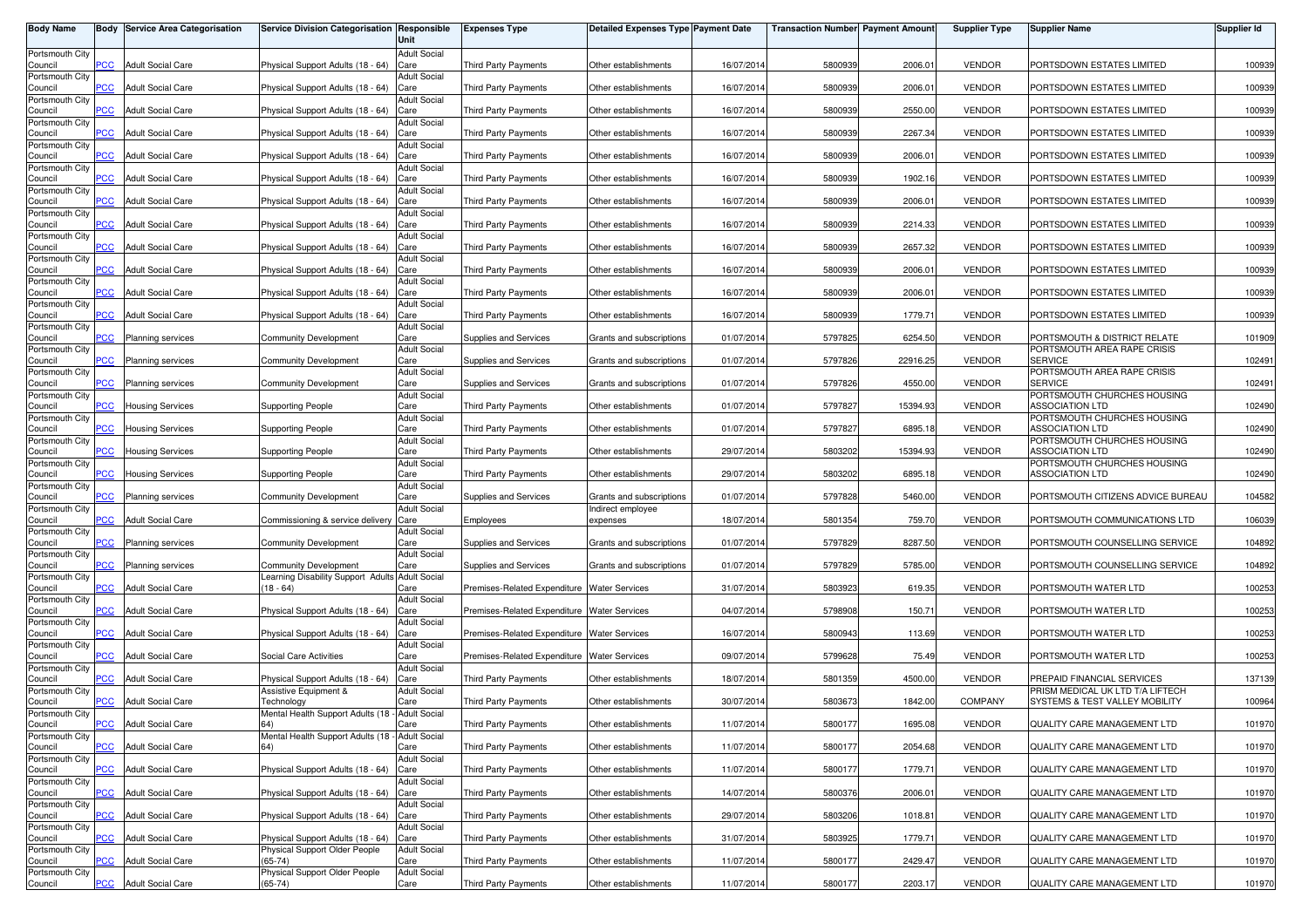| <b>Body Name</b>           | Body           | <b>Service Area Categorisation</b> | Service Division Categorisation Responsible                  | Unit                        | <b>Expenses Type</b>        | <b>Detailed Expenses Type Payment Date</b> |            | <b>Transaction Number Payment Amoun</b> |            | <b>Supplier Type</b> | <b>Supplier Name</b>          | Supplier Id |
|----------------------------|----------------|------------------------------------|--------------------------------------------------------------|-----------------------------|-----------------------------|--------------------------------------------|------------|-----------------------------------------|------------|----------------------|-------------------------------|-------------|
| Portsmouth City<br>Council | <b>PCC</b>     | <b>Adult Social Care</b>           | Physical Support Older People<br>$(65 - 74)$                 | <b>Adult Social</b><br>Care | <b>Third Party Payments</b> | Other establishments                       | 11/07/201  | 5800177                                 | 1514.97    | <b>VENDOR</b>        | QUALITY CARE MANAGEMENT LTD   | 101970      |
| Portsmouth City            |                |                                    | Physical Support Older People                                | <b>Adult Social</b>         |                             |                                            |            |                                         |            |                      |                               |             |
| Council<br>Portsmouth City | $\overline{C}$ | <b>Adult Social Care</b>           | $65 - 74$<br>Physical Support Older People                   | Care<br><b>Adult Social</b> | <b>Third Party Payments</b> | Other establishments                       | 11/07/2014 | 5800177                                 | 2429.47    | <b>VENDOR</b>        | QUALITY CARE MANAGEMENT LTD   | 101970      |
| Council<br>Portsmouth City | $\overline{C}$ | <b>Adult Social Care</b>           | $(65 - 74)$<br>Physical Support Older People                 | Care<br><b>Adult Social</b> | <b>Third Party Payments</b> | Other establishments                       | 11/07/201  | 5800177                                 | 2429.47    | <b>VENDOR</b>        | QUALITY CARE MANAGEMENT LTD   | 101970      |
| Council                    | <b>PCC</b>     | <b>Adult Social Care</b>           | $(65-74)$                                                    | Care                        | <b>Third Party Payments</b> | Other establishments                       | 11/07/201  | 5800177                                 | 2429.47    | <b>VENDOR</b>        | QUALITY CARE MANAGEMENT LTD   | 101970      |
| Portsmouth City<br>Council | PCC            | <b>Adult Social Care</b>           | Physical Support Older People<br>$(65-74)$                   | <b>Adult Social</b><br>Care | <b>Third Party Payments</b> | Other establishments                       | 11/07/201  | 5800177                                 | 2635.00    | <b>VENDOR</b>        | QUALITY CARE MANAGEMENT LTD   | 101970      |
| Portsmouth City<br>Council | PСC            | <b>Adult Social Care</b>           | Physical Support Older People<br>$(65-74)$                   | <b>Adult Social</b><br>Care | <b>Third Party Payments</b> | Other establishments                       | 11/07/201  | 5800177                                 | 2429.47    | <b>VENDOR</b>        | QUALITY CARE MANAGEMENT LTD   | 101970      |
| Portsmouth City            | PCC.           | <b>Adult Social Care</b>           | Physical Support Older People<br>$(65-74)$                   | <b>Adult Social</b><br>Care |                             | Other establishments                       | 11/07/201  | 5800177                                 | 2429.47    | <b>VENDOR</b>        |                               | 101970      |
| Council<br>Portsmouth City |                |                                    | Physical Support Older People                                | <b>Adult Social</b>         | Third Party Payments        |                                            |            |                                         |            |                      | QUALITY CARE MANAGEMENT LTD   |             |
| Council<br>Portsmouth City | PCC            | <b>Adult Social Care</b>           | $65 - 74$<br>Physical Support Older People                   | Care<br><b>Adult Social</b> | <b>Third Party Payments</b> | Other establishments                       | 11/07/201  | 5800177                                 | 2429.47    | <b>VENDOR</b>        | QUALITY CARE MANAGEMENT LTD   | 101970      |
| Council<br>Portsmouth City | сC             | <b>Adult Social Care</b>           | $(65-74)$<br>Physical Support Older People                   | Care<br><b>Adult Social</b> | <b>Third Party Payments</b> | Other establishments                       | 11/07/201  | 5800177                                 | $-6191.23$ | <b>VENDOR</b>        | QUALITY CARE MANAGEMENT LTD   | 101970      |
| Council                    | $\overline{C}$ | <b>Adult Social Care</b>           | $(65-74)$                                                    | Care                        | <b>Third Party Payments</b> | Other establishments                       | 11/07/201  | 5800177                                 | 8620.70    | <b>VENDOR</b>        | QUALITY CARE MANAGEMENT LTD   | 101970      |
| Portsmouth City<br>Council | PCC            | <b>Adult Social Care</b>           | Physical Support Older People<br>$(65-74)$                   | <b>Adult Social</b><br>Care | <b>Third Party Payments</b> | Other establishments                       | 11/07/201  | 5800177                                 | 2429.47    | <b>VENDOR</b>        | QUALITY CARE MANAGEMENT LTD   | 101970      |
| Portsmouth City<br>Council | PCC            | <b>Adult Social Care</b>           | Physical Support Older People<br>$(65-74)$                   | <b>Adult Social</b><br>Care | Third Party Payments        | Other establishments                       | 15/07/201  | 5800499                                 | 391.85     | <b>VENDOR</b>        | QUALITY CARE MANAGEMENT LTD   | 101970      |
| Portsmouth City<br>Council | PСC            | <b>Adult Social Care</b>           | Physical Support Older People<br>$(65-74)$                   | <b>Adult Social</b><br>Care | Third Party Payments        | Other establishments                       | 15/07/201  | 5800499                                 | 2429.47    | <b>VENDOR</b>        | QUALITY CARE MANAGEMENT LTD   | 101970      |
| Portsmouth City            |                |                                    | Physical Support Older People                                | <b>Adult Social</b>         |                             |                                            |            |                                         |            |                      |                               |             |
| Council<br>Portsmouth City | PCC            | <b>Adult Social Care</b>           | $(65-74)$<br>Learning Disability Support Adults Adult Social | Care                        | <b>Third Party Payments</b> | Other establishments                       | 23/07/201  | 5802168                                 | 2272.73    | <b>VENDOR</b>        | QUALITY CARE MANAGEMENT LTD   | 101970      |
| Council<br>Portsmouth City | <b>PCC</b>     | <b>Adult Social Care</b>           | $18 - 64$<br>earning Disability Support Adults Adult Social  | Care                        | Third Party Payments        | Other establishments                       | 18/07/201  | 5801364                                 | $-27.00$   | <b>VENDOR</b>        | RADIAN SUPPORT                | 135211      |
| Council<br>Portsmouth City | <b>PCC</b>     | <b>Adult Social Care</b>           | $18 - 64$<br>earning Disability Support Adults               | Care<br><b>Adult Social</b> | <b>Third Party Payments</b> | Other establishments                       | 24/07/201  | 5802356                                 | 121.50     | <b>VENDOR</b>        | RADIAN SUPPORT                | 135211      |
| Council                    | PCC            | <b>Adult Social Care</b>           | $18 - 64$                                                    | Care                        | <b>Third Party Payments</b> | Other establishments                       | 24/07/201  | 5802356                                 | 162.00     | <b>VENDOR</b>        | RADIAN SUPPORT                | 135211      |
| Portsmouth City<br>Council | ۲CС            | <b>Adult Social Care</b>           | earning Disability Support Adults<br>$18 - 64$               | <b>Adult Social</b><br>Care | <b>Third Party Payments</b> | Other establishments                       | 24/07/201  | 5802356                                 | 162.00     | <b>VENDOR</b>        | <b>RADIAN SUPPORT</b>         | 135211      |
| Portsmouth City<br>Council | PCC            | <b>Adult Social Care</b>           | Learning Disability Support Adults<br>$18 - 64$              | <b>Adult Social</b><br>Care | <b>Third Party Payments</b> | Other establishments                       | 24/07/201  | 5802356                                 | 162.00     | <b>VENDOR</b>        | <b>RADIAN SUPPORT</b>         | 135211      |
| Portsmouth City            | PCC            | <b>Adult Social Care</b>           | Learning Disability Support Adults Adult Social<br>$18 - 64$ | Care                        | <b>Third Party Payments</b> | Other establishments                       | 24/07/201  | 5802356                                 | 33052.8    | <b>VENDOR</b>        | RADIAN SUPPORT                | 135211      |
| Council<br>Portsmouth City |                |                                    |                                                              | <b>Adult Social</b>         |                             | Direct employee                            |            |                                         |            |                      |                               |             |
| Council<br>Portsmouth City | PCC            | <b>Adult Social Care</b>           | Physical Support Adults (18 - 64)                            | Care<br><b>Adult Social</b> | Employees                   | expenses<br>Direct employee                | 17/07/201  | 5801108                                 | 92.37      | <b>VENDOR</b>        | RANDSTAD CARE LIMITED         | 104245      |
| Council<br>Portsmouth City | PСC            | <b>Adult Social Care</b>           | Physical Support Adults (18 - 64)                            | Care<br><b>Adult Social</b> | Employees                   | expenses<br>Direct employee                | 17/07/201  | 5801108                                 | 92.37      | <b>VENDOR</b>        | RANDSTAD CARE LIMITED         | 104245      |
| Council                    | PСC            | <b>Adult Social Care</b>           | Physical Support Adults (18 - 64)                            | Care                        | Employees                   | expenses                                   | 17/07/201  | 5801108                                 | 63.95      | <b>VENDOR</b>        | RANDSTAD CARE LIMITED         | 104245      |
| Portsmouth City<br>Council | <b>PCC</b>     | <b>Adult Social Care</b>           | Physical Support Adults (18 - 64)                            | <b>Adult Social</b><br>Care | Employees                   | Direct employee<br>expenses                | 17/07/201  | 5801108                                 | 369.46     | <b>VENDOR</b>        | RANDSTAD CARE LIMITED         | 104245      |
| Portsmouth City<br>Council | <b>PCC</b>     | <b>Adult Social Care</b>           | Social Care Activities                                       | <b>Adult Social</b><br>Care | Employees                   | Direct employee<br>expenses                | 15/07/201  | 5800500                                 | 864.07     | <b>VENDOR</b>        | RANDSTAD CARE LIMITED         | 104245      |
| Portsmouth City            | $\overline{C}$ | <b>Adult Social Care</b>           | Social Care Activities                                       | <b>Adult Social</b><br>Care |                             | Direct employee<br>expenses                | 15/07/201  | 5800500                                 | 1083.73    | <b>VENDOR</b>        | RANDSTAD CARE LIMITED         | 104245      |
| Council<br>Portsmouth City |                |                                    |                                                              | <b>Adult Social</b>         | Employees                   | Direct employee                            |            |                                         |            |                      |                               |             |
| Council<br>Portsmouth City | ۲CС            | <b>Adult Social Care</b>           | Social Care Activities                                       | Care<br><b>Adult Social</b> | Employees                   | expenses<br>Direct employee                | 16/07/201  | 5800952                                 | 1083.73    | <b>VENDOR</b>        | RANDSTAD CARE LIMITED         | 104245      |
| Council<br>Portsmouth City | $\overline{C}$ | <b>Adult Social Care</b>           | Social Care Activities                                       | Care<br><b>Adult Social</b> | Employees                   | expenses<br>Direct employee                | 16/07/201  | 5800952                                 | 864.06     | <b>VENDOR</b>        | RANDSTAD CARE LIMITED         | 104245      |
| Council                    | <b>PCC</b>     | <b>Adult Social Care</b>           | Social Care Activities                                       | Care                        | Employees                   | expenses                                   | 16/07/2014 | 5800952                                 | 227.36     | <b>VENDOR</b>        | RANDSTAD CARE LIMITED         | 104245      |
| Portsmouth City<br>Council | <b>PCC</b>     | <b>Adult Social Care</b>           | Social Care Activities                                       | <b>Adult Social</b><br>Care | Employees                   | Direct employee<br>expenses                | 16/07/2014 | 5800952                                 | 659.03     | <b>VENDOR</b>        | RANDSTAD CARE LIMITED         | 104245      |
| Portsmouth City<br>Council | <b>PCC</b>     | <b>Adult Social Care</b>           | Social Care Activities                                       | <b>Adult Social</b><br>Care | Employees                   | Direct employee<br>expenses                | 29/07/2014 | 5803207                                 | 1083.73    | <b>VENDOR</b>        | RANDSTAD CARE LIMITED         | 104245      |
| Portsmouth City<br>Council | PCC            | <b>Adult Social Care</b>           | Commissioning & service delivery Care                        | <b>Adult Social</b>         | Employees                   | Indirect employee<br>expenses              | 04/07/2014 | 5798925                                 | 700.00     | <b>VENDOR</b>        | REDACTIVE MEDIA SALES LIMITED | 113792      |
| Portsmouth City            |                |                                    |                                                              | <b>Adult Social</b>         |                             |                                            |            |                                         |            |                      |                               |             |
| Council<br>Portsmouth City | PCC            | <b>Adult Social Care</b>           | Commissioning & service delivery Care                        | <b>Adult Social</b>         | Third Party Payments        | Other establishments                       | 24/07/2014 | 5802360                                 | 39187.50   | <b>VENDOR</b>        | RICHMOND FELLOWSHIP           | 102529      |
| Council<br>Portsmouth City | PСC            | <b>Housing Services</b>            | <b>Supporting People</b>                                     | Care<br><b>Adult Social</b> | <b>Third Party Payments</b> | Other establishments                       | 01/07/2014 | 5797839                                 | 394.17     | <b>VENDOR</b>        | RICHMOND FELLOWSHIP           | 102529      |
| Council                    | PCC            | <b>Housing Services</b>            | <b>Supporting People</b>                                     | Care                        | Third Party Payments        | Other establishments                       | 01/07/2014 | 5797839                                 | 4087.60    | <b>VENDOR</b>        | RICHMOND FELLOWSHIP           | 102529      |
| Portsmouth City<br>Council | <b>PCC</b>     | <b>Housing Services</b>            | <b>Supporting People</b>                                     | <b>Adult Social</b><br>Care | <b>Third Party Payments</b> | Other establishments                       | 01/07/2014 | 5797839                                 | 80.40      | <b>VENDOR</b>        | RICHMOND FELLOWSHIP           | 102529      |
| Portsmouth City<br>Council | PCC            | <b>Housing Services</b>            | <b>Supporting People</b>                                     | <b>Adult Social</b><br>Care | <b>Third Party Payments</b> | Other establishments                       | 01/07/2014 | 5797839                                 | 885.99     | <b>VENDOR</b>        | RICHMOND FELLOWSHIP           | 102529      |
|                            |                |                                    |                                                              |                             |                             |                                            |            |                                         |            |                      |                               |             |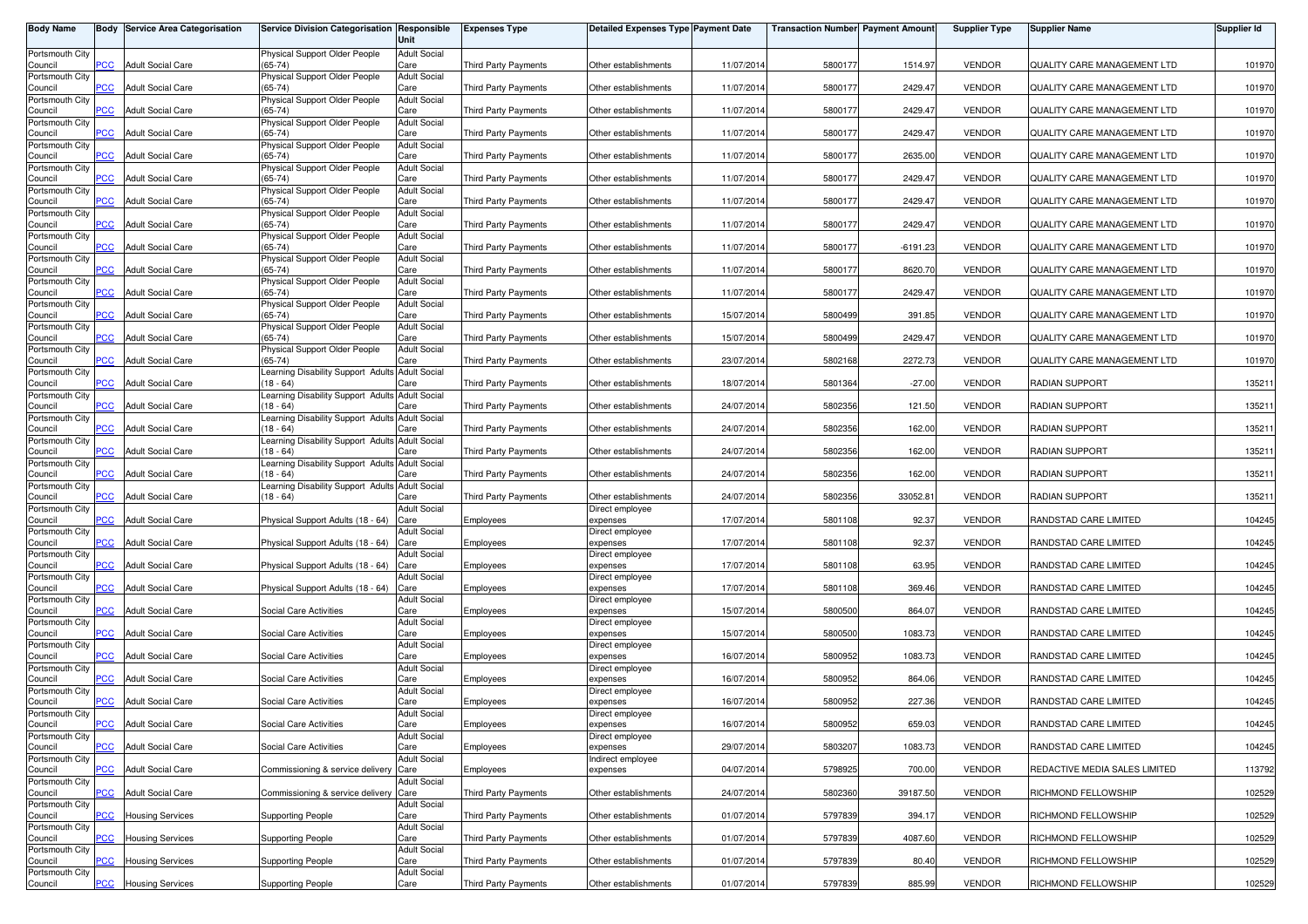| <b>Body Name</b>           |                | <b>Body Service Area Categorisation</b> | Service Division Categorisation Responsible                                          | Unit                        | <b>Expenses Type</b>        | <b>Detailed Expenses Type Payment Date</b>  |            | <b>Transaction Number Payment Amount</b> |           | <b>Supplier Type</b> | <b>Supplier Name</b>                             | Supplier Id |
|----------------------------|----------------|-----------------------------------------|--------------------------------------------------------------------------------------|-----------------------------|-----------------------------|---------------------------------------------|------------|------------------------------------------|-----------|----------------------|--------------------------------------------------|-------------|
| Portsmouth City            |                |                                         |                                                                                      | <b>Adult Social</b>         |                             |                                             |            |                                          |           |                      |                                                  |             |
| Council<br>Portsmouth City | PCC            | <b>Housing Services</b>                 | Supporting People                                                                    | Care<br><b>Adult Social</b> | Third Party Payments        | Other establishments                        | 29/07/2014 | 5803208                                  | 1839.44   | <b>VENDOR</b>        | RICHMOND FELLOWSHIP                              | 102529      |
| Council                    | $\overline{C}$ | <b>Housing Services</b>                 | <b>Supporting People</b>                                                             | Care                        | Third Party Payments        | Other establishments                        | 29/07/2014 | 5803208                                  | 19075.48  | <b>VENDOR</b>        | RICHMOND FELLOWSHIP                              | 102529      |
| Portsmouth City<br>Council | <b>PCC</b>     | <b>Housing Services</b>                 | <b>Supporting People</b>                                                             | <b>Adult Social</b><br>Care | <b>Third Party Payments</b> | Other establishments                        | 29/07/2014 | 5803208                                  | 392.43    | <b>VENDOR</b>        | RICHMOND FELLOWSHIP                              | 102529      |
| Portsmouth City            | PСC            |                                         |                                                                                      | <b>Adult Social</b><br>Care | <b>Third Party Payments</b> |                                             | 29/07/2014 |                                          | 4134.60   | <b>VENDOR</b>        | RICHMOND FELLOWSHIP                              |             |
| Council<br>Portsmouth City |                | <b>Housing Services</b>                 | <b>Supporting People</b>                                                             | <b>Adult Social</b>         |                             | Other establishments                        |            | 5803208                                  |           |                      |                                                  | 102529      |
| Council<br>Portsmouth City | <b>PCC</b>     | <b>Housing Services</b>                 | <b>Supporting People</b>                                                             | Care<br><b>Adult Social</b> | Third Party Payments        | Other establishments                        | 29/07/2014 | 5803208                                  | 4278.90   | <b>VENDOR</b>        | RICHMOND FELLOWSHIP                              | 102529      |
| Council                    | PСC            | <b>Housing Services</b>                 | <b>Supporting People</b>                                                             | Care                        | Third Party Payments        | Other establishments                        | 29/07/2014 | 5803208                                  | 7701.90   | <b>VENDOR</b>        | RICHMOND FELLOWSHIP                              | 102529      |
| Portsmouth City<br>Council | $\overline{C}$ | <b>Adult Social Care</b>                | Assistive Equipment &<br>Technology                                                  | <b>Adult Social</b><br>Care | Supplies and Services       | Equipment, furniture and<br>materials       | 17/07/2014 | 5801111                                  | 1117.26   | <b>VENDOR</b>        | RNID SOUND ADVANTAGE                             | 102847      |
| Portsmouth City            |                |                                         | Mental Health Support Adults (18 - Adult Social                                      |                             |                             |                                             |            |                                          |           |                      |                                                  |             |
| Council<br>Portsmouth City | <b>PCC</b>     | <b>Adult Social Care</b>                | 64)                                                                                  | Care<br><b>Adult Social</b> | Third Party Payments        | Other establishments                        | 11/07/2014 | 5800186                                  | 2406.84   | <b>VENDOR</b>        | <b>PURBECK HOUSE</b><br>ROYAL MASONIC BENEVOLENT | 137783      |
| Council                    | PСC            | <b>Adult Social Care</b>                | Physical Support Adults (18 - 64)                                                    | Care                        | Third Party Payments        | Other establishments                        | 31/07/2014 | 5803934                                  | 11376.55  | <b>VENDOR</b>        | <b>INSTITUTION</b>                               | 121293      |
| Portsmouth City<br>Council | <b>PCC</b>     | <b>Adult Social Care</b>                | Physical Support Adults (18 - 64)                                                    | <b>Adult Social</b><br>Care | Third Party Payments        | Other establishments                        | 31/07/2014 | 5803934                                  | 3875.53   | <b>VENDOR</b>        | ROYAL MASONIC BENEVOLENT<br><b>INSTITUTION</b>   | 121293      |
| Portsmouth City            |                |                                         |                                                                                      | <b>Adult Social</b>         |                             |                                             |            |                                          |           |                      | ROYAL MASONIC BENEVOLENT                         |             |
| Council<br>Portsmouth City | PCC            | <b>Adult Social Care</b>                | Physical Support Adults (18 - 64)<br>Learning Disability Support Adults Adult Social | Care                        | Third Party Payments        | Other establishments<br>Customer and client | 31/07/2014 | 5803934                                  | 3382.12   | <b>VENDOR</b>        | <b>INSTITUTION</b>                               | 121293      |
| Council                    | PCC            | <b>Adult Social Care</b>                | (18 - 64)                                                                            | Care                        | Income                      | receipts                                    | 15/07/201  | 5800503                                  | $-353.40$ | <b>VENDOR</b>        | ROYAL MENCAP SOCIETY                             | 102744      |
| Portsmouth City<br>Council | <b>CC</b>      | <b>Adult Social Care</b>                | Learning Disability Support Adults Adult Social<br>$18 - 64$                         | Care                        | Income                      | Customer and client<br>receipts             | 15/07/2014 | 5800503                                  | $-353.40$ | <b>VENDOR</b>        | ROYAL MENCAP SOCIETY                             | 102744      |
| Portsmouth City<br>Council | PCC            | <b>Adult Social Care</b>                | Learning Disability Support Adults<br>$(18 - 64)$                                    | <b>Adult Social</b><br>Care | Income                      | Customer and client<br>receipts             | 15/07/2014 | 5800503                                  | $-548.70$ | <b>VENDOR</b>        | ROYAL MENCAP SOCIETY                             | 102744      |
| Portsmouth City            |                |                                         | Learning Disability Support Adults Adult Social                                      |                             |                             | Customer and client                         |            |                                          |           |                      |                                                  |             |
| Council<br>Portsmouth City | PCC            | <b>Adult Social Care</b>                | $18 - 64$<br>Learning Disability Support Adults Adult Social                         | Care                        | Income                      | receipts                                    | 15/07/2014 | 5800503                                  | $-353.40$ | <b>VENDOR</b>        | ROYAL MENCAP SOCIETY                             | 102744      |
| Council                    | PCC            | <b>Adult Social Care</b>                | $18 - 64$                                                                            | Care                        | <b>Third Party Payments</b> | Other establishments                        | 11/07/2014 | 5800189                                  | 232.00    | <b>VENDOR</b>        | ROYAL MENCAP SOCIETY                             | 102744      |
| Portsmouth City<br>Council | PCC            | <b>Adult Social Care</b>                | Learning Disability Support Adults Adult Social<br>$(18 - 64)$                       | Care                        | Third Party Payments        | Other establishments                        | 11/07/2014 | 5800189                                  | 464.00    | <b>VENDOR</b>        | ROYAL MENCAP SOCIETY                             | 102744      |
| Portsmouth City            |                |                                         | earning Disability Support Adults                                                    | <b>Adult Social</b>         |                             |                                             |            |                                          |           |                      |                                                  |             |
| Council<br>Portsmouth City | PСC            | <b>Adult Social Care</b>                | $18 - 64$<br>earning Disability Support Adults Adult Social                          | Care                        | <b>Third Party Payments</b> | Other establishments                        | 11/07/2014 | 5800189                                  | 232.00    | <b>VENDOR</b>        | ROYAL MENCAP SOCIETY                             | 102744      |
| Council                    | PCC            | <b>Adult Social Care</b>                | $18 - 64$                                                                            | Care                        | Third Party Payments        | Other establishments                        | 11/07/2014 | 5800189                                  | 348.00    | <b>VENDOR</b>        | ROYAL MENCAP SOCIETY                             | 102744      |
| Portsmouth City<br>Council | PCC            | <b>Adult Social Care</b>                | Learning Disability Support Adults Adult Social<br>$18 - 64$                         | Care                        | <b>Third Party Payments</b> | Other establishments                        | 11/07/201  | 5800189                                  | 73.00     | <b>VENDOR</b>        | ROYAL MENCAP SOCIETY                             | 102744      |
| Portsmouth City            | PCC            | <b>Adult Social Care</b>                | Learning Disability Support Adults Adult Social<br>$(18 - 64)$                       | Care                        | Third Party Payments        |                                             | 11/07/2014 | 5800189                                  | 116.80    | <b>VENDOR</b>        | ROYAL MENCAP SOCIETY                             | 102744      |
| Council<br>Portsmouth City |                |                                         | Learning Disability Support Adults Adult Social                                      |                             |                             | Other establishments                        |            |                                          |           |                      |                                                  |             |
| Council<br>Portsmouth City | PСC            | <b>Adult Social Care</b>                | $18 - 64$<br>Learning Disability Support Adults                                      | Care<br><b>Adult Social</b> | Third Party Payments        | Other establishments                        | 11/07/2014 | 5800189                                  | 870.00    | <b>VENDOR</b>        | ROYAL MENCAP SOCIETY                             | 102744      |
| Council                    | PСC            | <b>Adult Social Care</b>                | $(18 - 64)$                                                                          | Care                        | Third Party Payments        | Other establishments                        | 11/07/2014 | 5800189                                  | 348.00    | <b>VENDOR</b>        | ROYAL MENCAP SOCIETY                             | 102744      |
| Portsmouth City<br>Council | PСC            | <b>Adult Social Care</b>                | Learning Disability Support Adults Adult Social<br>$18 - 64$                         | Care                        | Third Party Payments        | Other establishments                        | 11/07/2014 | 5800189                                  | 174.00    | <b>VENDOR</b>        | ROYAL MENCAP SOCIETY                             | 102744      |
| Portsmouth City            |                |                                         | Learning Disability Support Adults Adult Social                                      |                             |                             |                                             |            |                                          |           |                      |                                                  |             |
| Council<br>Portsmouth City | <b>PCC</b>     | <b>Adult Social Care</b>                | $18 - 64$<br>Learning Disability Support Adults Adult Social                         | Care                        | Third Party Payments        | Other establishments                        | 11/07/2014 | 5800189                                  | 232.00    | <b>VENDOR</b>        | ROYAL MENCAP SOCIETY                             | 102744      |
| Council                    | <b>PCC</b>     | <b>Adult Social Care</b>                | $18 - 64$                                                                            | Care                        | Third Party Payments        | Other establishments                        | 11/07/2014 | 5800189                                  | 812.00    | <b>VENDOR</b>        | ROYAL MENCAP SOCIETY                             | 102744      |
| Portsmouth City<br>Council | PСC            | <b>Adult Social Care</b>                | earning Disability Support Adults<br>$18 - 64$                                       | <b>Adult Social</b><br>Care | Third Party Payments        | Other establishments                        | 11/07/2014 | 5800189                                  | 424.00    | <b>VENDOR</b>        | ROYAL MENCAP SOCIETY                             | 102744      |
| Portsmouth City            | $\overline{C}$ | <b>Adult Social Care</b>                | earning Disability Support Adults Adult Social<br>$18 - 64$                          |                             | <b>Third Party Payments</b> |                                             |            |                                          |           |                      |                                                  | 102744      |
| Council<br>Portsmouth City |                |                                         | Learning Disability Support Adults Adult Social                                      | Care                        |                             | Other establishments                        | 11/07/2014 | 5800189                                  | 1218.00   | <b>VENDOR</b>        | ROYAL MENCAP SOCIETY                             |             |
| Council<br>Portsmouth City | $\overline{C}$ | <b>Adult Social Care</b>                | $18 - 64$<br>Learning Disability Support Adults Adult Social                         | Care                        | <b>Third Party Payments</b> | Other establishments                        | 11/07/2014 | 5800189                                  | 290.00    | <b>VENDOR</b>        | ROYAL MENCAP SOCIETY                             | 102744      |
| Council                    | <b>PCC</b>     | <b>Adult Social Care</b>                | $(18 - 64)$                                                                          | Care                        | Third Party Payments        | Other establishments                        | 11/07/2014 | 5800189                                  | 232.00    | <b>VENDOR</b>        | ROYAL MENCAP SOCIETY                             | 102744      |
| Portsmouth City<br>Council | <b>PCC</b>     | <b>Adult Social Care</b>                | Learning Disability Support Adults Adult Social<br>$(18 - 64)$                       | Care                        | <b>Third Party Payments</b> | Other establishments                        | 11/07/2014 | 5800189                                  | 580.00    | <b>VENDOR</b>        | ROYAL MENCAP SOCIETY                             | 102744      |
| Portsmouth City            |                |                                         | Learning Disability Support Adults Adult Social                                      |                             |                             |                                             |            |                                          |           |                      |                                                  |             |
| Council<br>Portsmouth City | <b>PCC</b>     | <b>Adult Social Care</b>                | $(18 - 64)$<br>Learning Disability Support Adults Adult Social                       | Care                        | Third Party Payments        | Other establishments                        | 11/07/2014 | 5800189                                  | 406.00    | <b>VENDOR</b>        | ROYAL MENCAP SOCIETY                             | 102744      |
| Council                    | <b>PCC</b>     | <b>Adult Social Care</b>                | (18 - 64)                                                                            | Care                        | Third Party Payments        | Other establishments                        | 11/07/2014 | 5800189                                  | 464.00    | <b>VENDOR</b>        | ROYAL MENCAP SOCIETY                             | 102744      |
| Portsmouth City<br>Council | PCC.           | <b>Adult Social Care</b>                | Learning Disability Support Adults Adult Social<br>(18 - 64)                         | Care                        | Third Party Payments        | Other establishments                        | 15/07/2014 | 5800503                                  | 2429.78   | <b>VENDOR</b>        | ROYAL MENCAP SOCIETY                             | 102744      |
| Portsmouth City            |                |                                         | Learning Disability Support Adults Adult Social                                      |                             |                             |                                             |            |                                          |           |                      |                                                  |             |
| Council<br>Portsmouth City | PCC            | <b>Adult Social Care</b>                | $18 - 64$<br>Learning Disability Support Adults Adult Social                         | Care                        | Third Party Payments        | Other establishments                        | 15/07/2014 | 5800503                                  | 2429.78   | <b>VENDOR</b>        | ROYAL MENCAP SOCIETY                             | 102744      |
| Council<br>Portsmouth City | сC             | <b>Adult Social Care</b>                | $18 - 64$<br>Learning Disability Support Adults Adult Social                         | Care                        | Third Party Payments        | Other establishments                        | 15/07/2014 | 5800503                                  | 2429.78   | <b>VENDOR</b>        | ROYAL MENCAP SOCIETY                             | 102744      |
| Council                    | <b>PCC</b>     | <b>Adult Social Care</b>                | $(18 - 64)$                                                                          | Care                        | Third Party Payments        | Other establishments                        | 15/07/2014 | 5800503                                  | 2429.47   | <b>VENDOR</b>        | ROYAL MENCAP SOCIETY                             | 102744      |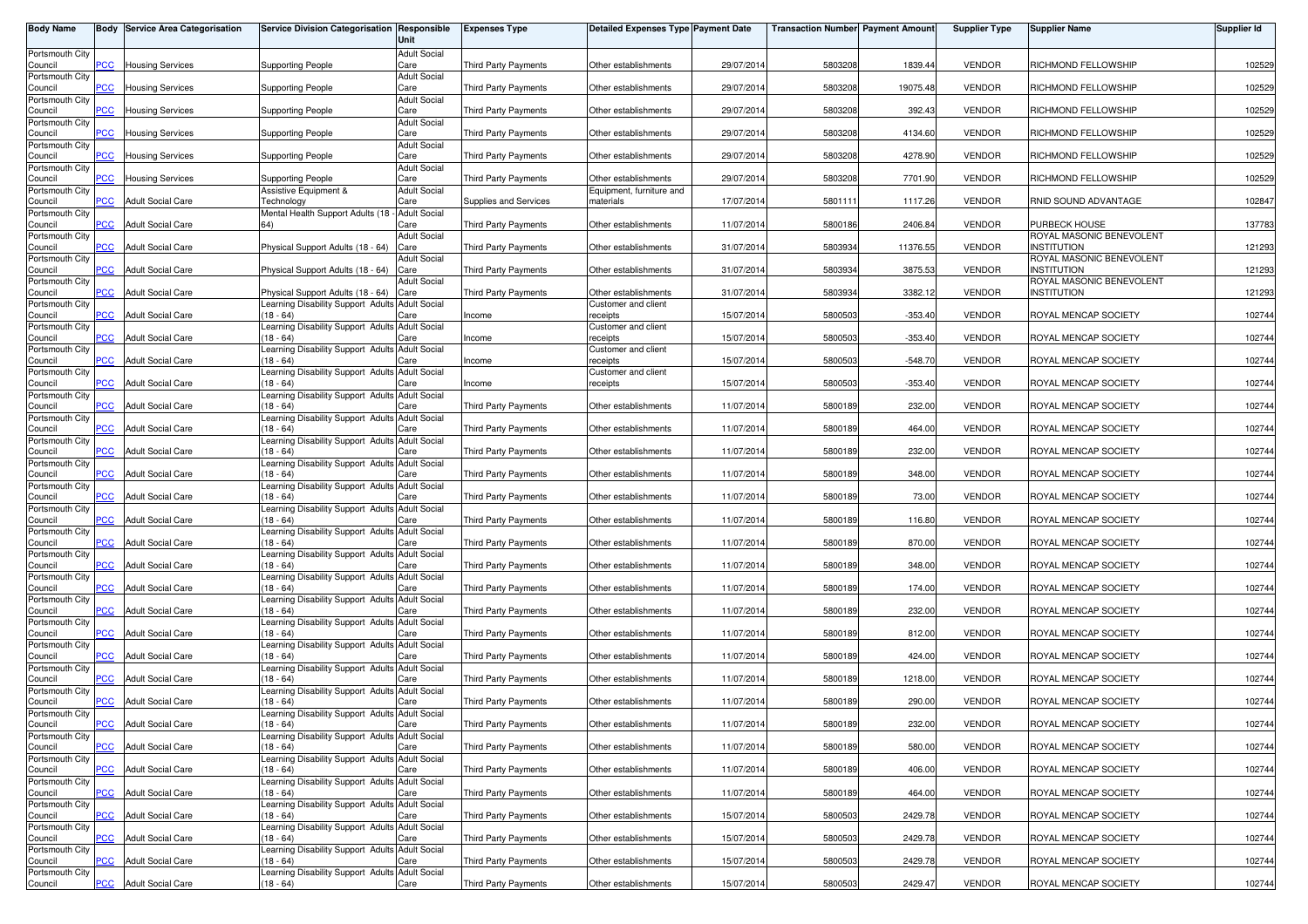| <b>Body Name</b>           |                | <b>Body Service Area Categorisation</b> | Service Division Categorisation Responsible                    | Unit                        | <b>Expenses Type</b>        | <b>Detailed Expenses Type Payment Date</b> |            | <b>Transaction Number Payment Amount</b> |             | <b>Supplier Type</b> | <b>Supplier Name</b>                   | <b>Supplier Id</b> |
|----------------------------|----------------|-----------------------------------------|----------------------------------------------------------------|-----------------------------|-----------------------------|--------------------------------------------|------------|------------------------------------------|-------------|----------------------|----------------------------------------|--------------------|
| Portsmouth City            |                |                                         | Learning Disability Support Adults Adult Social                |                             |                             |                                            |            |                                          |             |                      |                                        |                    |
| Council                    | <b>PCC</b>     | <b>Adult Social Care</b>                | $(18 - 64)$                                                    | Care                        | <b>Third Party Payments</b> | Other establishments                       | 15/07/2014 | 5800503                                  | 2429.78     | <b>VENDOR</b>        | ROYAL MENCAP SOCIETY                   | 102744             |
| Portsmouth City<br>Council | $\overline{C}$ | <b>Adult Social Care</b>                | Learning Disability Support Adults Adult Social<br>$18 - 64$   | Care                        | <b>Third Party Payments</b> | Other establishments                       | 17/07/2014 | 5801114                                  | 535.92      | <b>VENDOR</b>        | ROYAL MENCAP SOCIETY                   | 102744             |
| Portsmouth City            |                |                                         | Learning Disability Support Adults Adult Social                |                             |                             |                                            |            |                                          |             |                      |                                        |                    |
| Council<br>Portsmouth City | PCC            | <b>Adult Social Care</b>                | (18 - 64)<br>Learning Disability Support Adults                | Care<br><b>Adult Social</b> | <b>Third Party Payments</b> | Other establishments                       | 17/07/2014 | 5801114                                  | 535.92      | <b>VENDOR</b>        | ROYAL MENCAP SOCIETY                   | 102744             |
| Council                    | <b>PCC</b>     | <b>Adult Social Care</b>                | $18 - 64$                                                      | Care                        | <b>Third Party Payments</b> | Other establishments                       | 17/07/2014 | 5801114                                  | 5693.13     | <b>VENDOR</b>        | ROYAL MENCAP SOCIETY                   | 102744             |
| Portsmouth City<br>Council | PCC            | <b>Adult Social Care</b>                | Learning Disability Support Adults<br>$(18 - 64)$              | <b>Adult Social</b><br>Care | <b>Third Party Payments</b> | Other establishments                       | 17/07/2014 | 5801114                                  | 5693.13     | <b>VENDOR</b>        | ROYAL MENCAP SOCIETY                   | 102744             |
| Portsmouth City            |                |                                         | Learning Disability Support Adults Adult Social                |                             |                             |                                            |            |                                          |             |                      |                                        |                    |
| Council<br>Portsmouth City | PCC            | <b>Adult Social Care</b>                | $(18 - 64)$<br>Learning Disability Support Adults Adult Social | Care                        | Third Party Payments        | Other establishments                       | 11/07/2014 | 5800189                                  | 203.00      | <b>VENDOR</b>        | ROYAL MENCAP SOCIETY                   | 102744             |
| Council                    | PСC            | <b>Adult Social Care</b>                | $(18 - 64)$                                                    | Care                        | <b>Third Party Payments</b> | Other establishments                       | 11/07/2014 | 5800189                                  | 116.00      | <b>VENDOR</b>        | ROYAL MENCAP SOCIETY                   | 102744             |
| Portsmouth City<br>Council | <b>PCC</b>     | <b>Adult Social Care</b>                | Learning Disability Support Adults Adult Social<br>$(18 - 64)$ | Care                        | <b>Third Party Payments</b> | Other establishments                       | 11/07/2014 | 5800189                                  | 203.00      | <b>VENDOR</b>        | ROYAL MENCAP SOCIETY                   | 102744             |
| Portsmouth City            |                |                                         |                                                                | <b>Adult Social</b>         |                             |                                            |            |                                          |             |                      |                                        |                    |
| Council<br>Portsmouth City | сC             | <b>Adult Social Care</b>                | Commissioning & service delivery                               | Care<br><b>Adult Social</b> | <b>Third Party Payments</b> | Other establishments                       | 04/07/2014 | 5798947                                  | 19332.00    | <b>VENDOR</b>        | ROYAL VOLUNTARY SERVICE                | 102588             |
| Council                    | PCC            | <b>Adult Social Care</b>                | Commissioning & service delivery                               | Care                        | <b>Third Party Payments</b> | Other establishments                       | 04/07/2014 | 5798947                                  | $-19800.00$ | <b>VENDOR</b>        | ROYAL VOLUNTARY SERVICE                | 102588             |
| Portsmouth City<br>Council | <b>PCC</b>     | Adult Social Care                       | Commissioning & service delivery                               | <b>Adult Social</b><br>Care | <b>Third Party Payments</b> | Other establishments                       | 04/07/2014 | 5798947                                  | 468.00      | <b>VENDOR</b>        | ROYAL VOLUNTARY SERVICE                | 102588             |
| Portsmouth City<br>Council | PCC            | <b>Adult Social Care</b>                | Commissioning & service delivery Care                          | Adult Social                | Third Party Payments        | Other establishments                       | 18/07/2014 | 5801377                                  | 939.65      | <b>VENDOR</b>        | ROYAL VOLUNTARY SERVICE                | 102588             |
| Portsmouth City            |                |                                         |                                                                | <b>Adult Social</b>         |                             | Customer and client                        |            |                                          |             |                      |                                        |                    |
| Council<br>Portsmouth City | PСC            | <b>Adult Social Care</b>                | Physical Support Adults (18 - 64)                              | Care<br><b>Adult Social</b> | Income                      | receipts                                   | 11/07/2014 | 5800191                                  | $-548.70$   | <b>VENDOR</b>        | SAFFRONLAND HOMES/BONHOMIE             | 101882             |
| Council                    | <b>PCC</b>     | <b>Adult Social Care</b>                | Physical Support Adults (18 - 64)                              | Care                        | <b>Third Party Payments</b> | Other establishments                       | 11/07/2014 | 5800191                                  | 2350.73     | <b>VENDOR</b>        | SAFFRONLAND HOMES/BONHOMIE             | 101882             |
| Portsmouth City<br>Council | PCC            | <b>Adult Social Care</b>                | Assistive Equipment &<br>Technology                            | <b>Adult Social</b><br>Care | Supplies and Services       | Equipment, furniture and<br>materials      | 16/07/2014 | 5800962                                  | 424.90      | <b>VENDOR</b>        | SARABEC LIMITED                        | 106768             |
| Portsmouth City            |                |                                         | Learning Disability Support Adults Adult Social                |                             |                             |                                            |            |                                          |             |                      |                                        |                    |
| Council<br>Portsmouth City | <b>PCC</b>     | <b>Adult Social Care</b>                | $18 - 64$<br>Learning Disability Support Adults Adult Social   | Care                        | <b>Third Party Payments</b> | Other establishments                       | 03/07/2014 | 5798604                                  | 265.00      | <b>VENDOR</b>        | SCA COMMUNITY CARE SERVICES LTD        | 100155             |
| Council                    | PCC            | <b>Adult Social Care</b>                | $(18 - 64)$                                                    | Care                        | <b>Third Party Payments</b> | Other establishments                       | 03/07/2014 | 5798604                                  | 132.60      | <b>VENDOR</b>        | SCA COMMUNITY CARE SERVICES LTD        | 100155             |
| Portsmouth City<br>Council | сC             | <b>Adult Social Care</b>                | Learning Disability Support Adults Adult Social<br>$18 - 64$   | Care                        | <b>Third Party Payments</b> | Other establishments                       | 28/07/2014 | 5803099                                  | 265.00      | <b>VENDOR</b>        | SCA COMMUNITY CARE SERVICES LTD        | 100155             |
| Portsmouth City            |                |                                         | Learning Disability Support Adults Adult Social                |                             |                             |                                            |            |                                          |             |                      |                                        |                    |
| Council<br>Portsmouth City | PCC            | <b>Adult Social Care</b>                | (18 - 64)<br>Learning Disability Support Adults Adult Social   | Care                        | <b>Third Party Payments</b> | Other establishments                       | 03/07/2014 | 5798604                                  | 212.00      | <b>VENDOR</b>        | SCA COMMUNITY CARE SERVICES LTD        | 100155             |
| Council                    | PСC            | <b>Adult Social Care</b>                | (18 - 64)                                                      | Care                        | <b>Third Party Payments</b> | Other establishments                       | 03/07/2014 | 5798604                                  | 212.00      | <b>VENDOR</b>        | SCA COMMUNITY CARE SERVICES LTD        | 100155             |
| Portsmouth City<br>Council | PCC            | <b>Adult Social Care</b>                | Learning Disability Support Adults Adult Social<br>$(18 - 64)$ | Care                        | Third Party Payments        | Other establishments                       | 03/07/2014 | 5798604                                  | 185.50      | <b>VENDOR</b>        | SCA COMMUNITY CARE SERVICES LTD        | 100155             |
| Portsmouth City<br>Council | PCC            | <b>Adult Social Care</b>                | Learning Disability Support Adults Adult Social<br>$(18 - 64)$ | Care                        | <b>Third Party Payments</b> | Other establishments                       | 03/07/2014 | 5798604                                  | 26.50       | <b>VENDOR</b>        | SCA COMMUNITY CARE SERVICES LTD        | 100155             |
| Portsmouth City            |                |                                         | Learning Disability Support Adults Adult Social                |                             |                             |                                            |            |                                          |             |                      |                                        |                    |
| Council<br>Portsmouth City | $\overline{C}$ | <b>Adult Social Care</b>                | $(18 - 64)$<br>Learning Disability Support Adults Adult Social | Care                        | <b>Third Party Payments</b> | Other establishments                       | 03/07/2014 | 5798604                                  | 159.00      | <b>VENDOR</b>        | SCA COMMUNITY CARE SERVICES LTD        | 100155             |
| Council                    | PCC            | <b>Adult Social Care</b>                | $(18 - 64)$                                                    | Care                        | Third Party Payments        | Other establishments                       | 03/07/2014 | 5798604                                  | 119.25      | <b>VENDOR</b>        | SCA COMMUNITY CARE SERVICES LTD        | 100155             |
| Portsmouth City<br>Council | сC             | <b>Adult Social Care</b>                | Learning Disability Support Adults Adult Social<br>$(18 - 64)$ | Care                        | <b>Third Party Payments</b> | Other establishments                       | 03/07/2014 | 5798604                                  | 265.00      | <b>VENDOR</b>        | SCA COMMUNITY CARE SERVICES LTD        | 100155             |
| Portsmouth City            |                |                                         | Learning Disability Support Adults Adult Social                |                             |                             |                                            |            |                                          |             |                      |                                        |                    |
| Council<br>Portsmouth City | $\overline{C}$ | <b>Adult Social Care</b>                | $(18 - 64)$<br>Learning Disability Support Adults Adult Social | Care                        | <b>Third Party Payments</b> | Other establishments                       | 03/07/2014 | 5798604                                  | 79.50       | <b>VENDOR</b>        | SCA COMMUNITY CARE SERVICES LTD        | 100155             |
| Council                    | <b>CC</b>      | <b>Adult Social Care</b>                | $18 - 64$                                                      | Care                        | <b>Third Party Payments</b> | Other establishments                       | 03/07/2014 | 5798604                                  | 265.04      | <b>VENDOR</b>        | SCA COMMUNITY CARE SERVICES LTD        | 100155             |
| Portsmouth City<br>Council | PCC            | <b>Adult Social Care</b>                | Learning Disability Support Adults Adult Social<br>$(18 - 64)$ | Care                        | <b>Third Party Payments</b> | Other establishments                       | 03/07/2014 | 5798604                                  | 159.00      | <b>VENDOR</b>        | SCA COMMUNITY CARE SERVICES LTD        | 100155             |
| Portsmouth City            | PCC            | <b>Adult Social Care</b>                | Learning Disability Support Adults Adult Social<br>18 - 64)    |                             | <b>Third Party Payments</b> |                                            | 03/07/2014 | 5798604                                  | 318.00      | <b>VENDOR</b>        | SCA COMMUNITY CARE SERVICES LTD        | 100155             |
| Council<br>Portsmouth City |                |                                         | Learning Disability Support Adults Adult Social                | Care                        |                             | Other establishments                       |            |                                          |             |                      |                                        |                    |
| Council<br>Portsmouth City | <b>PCC</b>     | <b>Adult Social Care</b>                | $(18 - 64)$<br>Learning Disability Support Adults Adult Social | Care                        | Third Party Payments        | Other establishments                       | 03/07/2014 | 5798604                                  | 311.42      | <b>VENDOR</b>        | SCA COMMUNITY CARE SERVICES LTD        | 100155             |
| Council                    | PCC            | <b>Adult Social Care</b>                | $(18 - 64)$                                                    | Care                        | Third Party Payments        | Other establishments                       | 03/07/2014 | 5798604                                  | 26.50       | <b>VENDOR</b>        | SCA COMMUNITY CARE SERVICES LTD        | 100155             |
| Portsmouth City<br>Council | PCC            | <b>Adult Social Care</b>                | Learning Disability Support Adults Adult Social<br>$(18 - 64)$ | Care                        | Third Party Payments        | Other establishments                       | 03/07/2014 | 5798604                                  | 106.00      | <b>VENDOR</b>        | SCA COMMUNITY CARE SERVICES LTD        | 100155             |
| Portsmouth City            |                |                                         | Learning Disability Support Adults Adult Social                |                             |                             |                                            |            |                                          |             |                      |                                        |                    |
| Council<br>Portsmouth City | PCC            | <b>Adult Social Care</b>                | $(18 - 64)$<br>Learning Disability Support Adults Adult Social | Care                        | Third Party Payments        | Other establishments                       | 28/07/2014 | 5803099                                  | 159.00      | <b>VENDOR</b>        | SCA COMMUNITY CARE SERVICES LTD        | 100155             |
| Council                    | PСC            | <b>Adult Social Care</b>                | $(18 - 64)$                                                    | Care                        | <b>Third Party Payments</b> | Other establishments                       | 28/07/2014 | 5803099                                  | 212.00      | <b>VENDOR</b>        | SCA COMMUNITY CARE SERVICES LTD        | 100155             |
| Portsmouth City<br>Council | PCC            | <b>Adult Social Care</b>                | Learning Disability Support Adults Adult Social<br>(18 - 64)   | Care                        | Third Party Payments        | Other establishments                       | 28/07/2014 | 5803099                                  | 212.00      | <b>VENDOR</b>        | SCA COMMUNITY CARE SERVICES LTD        | 100155             |
| Portsmouth City            |                |                                         | Learning Disability Support Adults Adult Social                |                             |                             |                                            |            |                                          |             |                      |                                        |                    |
| Council<br>Portsmouth City | <b>CC</b>      | <b>Adult Social Care</b>                | $(18 - 64)$<br>Learning Disability Support Adults Adult Social | Care                        | <b>Third Party Payments</b> | Other establishments                       | 28/07/2014 | 5803099                                  | 13.25       | <b>VENDOR</b>        | <b>SCA COMMUNITY CARE SERVICES LTD</b> | 100155             |
| Council                    | PCC            | <b>Adult Social Care</b>                | $(18 - 64)$                                                    | Care                        | <b>Third Party Payments</b> | Other establishments                       | 28/07/2014 | 5803099                                  | 159.00      | <b>VENDOR</b>        | SCA COMMUNITY CARE SERVICES LTD        | 100155             |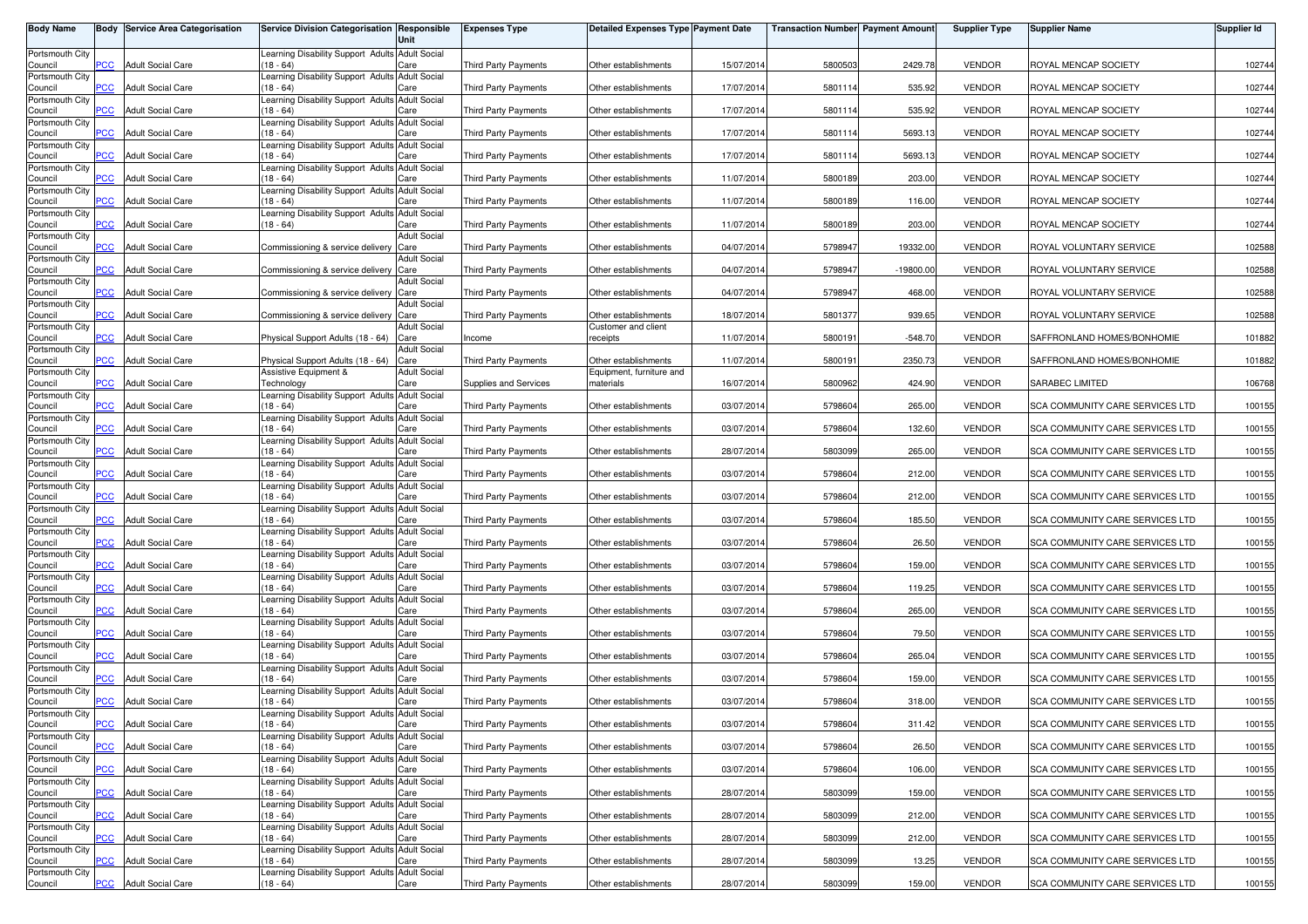| <b>Body Name</b>           |                | <b>Body Service Area Categorisation</b> | Service Division Categorisation Responsible                        | Unit                        | <b>Expenses Type</b>        | Detailed Expenses Type Payment Date |            | <b>Transaction Number Payment Amount</b> |           | <b>Supplier Type</b> | <b>Supplier Name</b>            | <b>Supplier Id</b> |
|----------------------------|----------------|-----------------------------------------|--------------------------------------------------------------------|-----------------------------|-----------------------------|-------------------------------------|------------|------------------------------------------|-----------|----------------------|---------------------------------|--------------------|
| Portsmouth City<br>Council | PCC            | <b>Adult Social Care</b>                | Learning Disability Support Adults Adult Social<br>$(18 - 64)$     | Care                        | <b>Third Party Payments</b> | Other establishments                | 28/07/2014 | 5803099                                  | 159.00    | <b>VENDOR</b>        | SCA COMMUNITY CARE SERVICES LTD | 100155             |
| Portsmouth City            |                |                                         | earning Disability Support Adults Adult Social                     |                             |                             |                                     |            |                                          |           |                      |                                 |                    |
| Council<br>Portsmouth City | <b>PCC</b>     | <b>Adult Social Care</b>                | $18 - 64$<br>Learning Disability Support Adults Adult Social       | Care                        | <b>Third Party Payments</b> | Other establishments                | 28/07/2014 | 5803099                                  | 238.50    | <b>VENDOR</b>        | SCA COMMUNITY CARE SERVICES LTD | 100155             |
| Council<br>Portsmouth City | $\overline{C}$ | <b>Adult Social Care</b>                | $18 - 64$<br>Learning Disability Support Adults Adult Social       | Care                        | <b>Third Party Payments</b> | Other establishments                | 28/07/2014 | 5803099                                  | 106.00    | <b>VENDOR</b>        | SCA COMMUNITY CARE SERVICES LTD | 100155             |
| Council<br>Portsmouth City | сC             | <b>Adult Social Care</b>                | $18 - 64$<br>Learning Disability Support Adults Adult Social       | Care                        | Third Party Payments        | Other establishments                | 28/07/2014 | 5803099                                  | 265.04    | <b>VENDOR</b>        | SCA COMMUNITY CARE SERVICES LTD | 100155             |
| Council<br>Portsmouth City | <b>PCC</b>     | <b>Adult Social Care</b>                | $(18 - 64)$<br>earning Disability Support Adults Adult Social      | Care                        | <b>Third Party Payments</b> | Other establishments                | 28/07/2014 | 5803099                                  | 119.25    | <b>VENDOR</b>        | SCA COMMUNITY CARE SERVICES LTD | 100155             |
| Council<br>Portsmouth City | PСC            | <b>Adult Social Care</b>                | $(18 - 64)$<br>Learning Disability Support Adults Adult Social     | Care                        | Third Party Payments        | Other establishments                | 28/07/2014 | 5803099                                  | 318.00    | <b>VENDOR</b>        | SCA COMMUNITY CARE SERVICES LTD | 100155             |
| Council                    | <b>PCC</b>     | <b>Adult Social Care</b>                | $(18 - 64)$                                                        | Care                        | Third Party Payments        | Other establishments                | 28/07/2014 | 5803099                                  | 245.17    | <b>VENDOR</b>        | SCA COMMUNITY CARE SERVICES LTD | 100155             |
| Portsmouth City<br>Council | <b>PCC</b>     | <b>Adult Social Care</b>                | Learning Disability Support Adults Adult Social<br>(18 - 64)       | Care                        | Third Party Payments        | Other establishments                | 28/07/2014 | 5803099                                  | 106.00    | <b>VENDOR</b>        | SCA COMMUNITY CARE SERVICES LTD | 100155             |
| Portsmouth City<br>Council | <b>PCC</b>     | <b>Adult Social Care</b>                | Mental Health Support Adults (18 -                                 | <b>Adult Social</b><br>Care | ncome                       | Customer and client<br>receipts     | 11/07/2014 | 5800198                                  | $-353.40$ | <b>VENDOR</b>        | SEABROOK HOUSE LIMITED          | 101783             |
| Portsmouth City<br>Council | <b>PCC</b>     | <b>Adult Social Care</b>                | Mental Health Support Adults (18 - Adult Social                    | Care                        | Third Party Payments        | Other establishments                | 11/07/2014 | 5800198                                  | 250.00    | <b>VENDOR</b>        | SEABROOK HOUSE LIMITED          | 101783             |
| Portsmouth City<br>Council | PСC            | <b>Adult Social Care</b>                | Mental Health Support Adults (18 -                                 | <b>Adult Social</b><br>Care | Third Party Payments        | Other establishments                | 11/07/2014 | 5800198                                  | 2303.61   | <b>VENDOR</b>        | SEABROOK HOUSE LIMITED          | 101783             |
| Portsmouth City<br>Council | PCC            | <b>Adult Social Care</b>                | Commissioning & service delivery                                   | <b>Adult Social</b><br>Care | Third Party Payments        | Other establishments                | 04/07/2014 | 5798954                                  | 18199.58  | <b>VENDOR</b>        | <b>SEAP</b>                     | 123363             |
| Portsmouth City            |                |                                         |                                                                    | <b>Adult Social</b>         |                             |                                     |            |                                          |           |                      |                                 |                    |
| Council<br>Portsmouth City | сC             | <b>Adult Social Care</b>                | Physical Support Adults (18 - 64)                                  | Care<br><b>Adult Social</b> | <b>Third Party Payments</b> | Other establishments                | 11/07/2014 | 580020                                   | 1711.51   | <b>VENDOR</b>        | SERINCOURT LTD                  | 101244             |
| Council<br>Portsmouth City | PCC            | <b>Adult Social Care</b>                | Physical Support Adults (18 - 64)<br>Physical Support Older People | Care<br><b>Adult Social</b> | <b>Third Party Payments</b> | Other establishments                | 11/07/201  | 580020                                   | 2976.00   | <b>VENDOR</b>        | SERINCOURT LTD                  | 101244             |
| Council<br>Portsmouth City | PCC            | <b>Adult Social Care</b>                | $(65-74)$<br>Physical Support Older People                         | Care<br><b>Adult Social</b> | <b>Third Party Payments</b> | Other establishments                | 11/07/2014 | 580020                                   | 1978.11   | <b>VENDOR</b>        | SERINCOURT LTD                  | 101244             |
| Council<br>Portsmouth City | PCC            | <b>Adult Social Care</b>                | $(65-74)$                                                          | Care<br><b>Adult Social</b> | <b>Third Party Payments</b> | Other establishments                | 11/07/2014 | 5800201                                  | 2086.30   | <b>VENDOR</b>        | SERINCOURT LTD                  | 101244             |
| Council                    | PCC            | <b>Adult Social Care</b>                | Physical Support Adults (18 - 64)                                  | Care                        | Third Party Payments        | Other establishments                | 11/07/2014 | 5800203                                  | 78039.82  | <b>VENDOR</b>        | SEVACARE (UK) LTD               | 136163             |
| Portsmouth City<br>Council | PСC            | <b>Adult Social Care</b>                | Physical Support Adults (18 - 64)                                  | <b>Adult Social</b><br>Care | <b>Third Party Payments</b> | Other establishments                | 11/07/2014 | 5800203                                  | 27696.42  | <b>VENDOR</b>        | SEVACARE (UK) LTD               | 136163             |
| Portsmouth City<br>Council | PCC            | <b>Adult Social Care</b>                | Physical Support Adults (18 - 64)                                  | <b>Adult Social</b><br>Care | <b>Third Party Payments</b> | Other establishments                | 11/07/2014 | 5800203                                  | 297.00    | <b>VENDOR</b>        | SEVACARE (UK) LTD               | 136163             |
| Portsmouth City<br>Council | <b>PCC</b>     | <b>Adult Social Care</b>                | Physical Support Adults (18 - 64)                                  | <b>Adult Social</b><br>Care | Third Party Payments        | Other establishments                | 11/07/2014 | 5800203                                  | $-13.50$  | <b>VENDOR</b>        | SEVACARE (UK) LTD               | 136163             |
| Portsmouth City<br>Council | PCC            | <b>Adult Social Care</b>                | Physical Support Adults (18 - 64)                                  | <b>Adult Social</b><br>Care | Third Party Payments        | Other establishments                | 11/07/2014 | 5800203                                  | $-13.50$  | <b>VENDOR</b>        | SEVACARE (UK) LTD               | 136163             |
| Portsmouth City<br>Council | PСC            | <b>Adult Social Care</b>                | Physical Support Adults (18 - 64)                                  | <b>Adult Social</b><br>Care | Third Party Payments        | Other establishments                | 14/07/2014 | 5800387                                  | 418.50    | <b>VENDOR</b>        | SEVACARE (UK) LTD               | 136163             |
| Portsmouth City            |                |                                         |                                                                    | <b>Adult Social</b>         |                             |                                     |            |                                          |           |                      |                                 |                    |
| Council<br>Portsmouth City | PСC            | <b>Adult Social Care</b>                | Physical Support Adults (18 - 64)                                  | Care<br><b>Adult Social</b> | <b>Third Party Payments</b> | Other establishments                | 18/07/201  | 5801389                                  | 108.00    | <b>VENDOR</b>        | SEVACARE (UK) LTD               | 136163             |
| Council<br>Portsmouth City | PСC            | <b>Adult Social Care</b>                | Physical Support Adults (18 - 64)                                  | Care<br><b>Adult Social</b> | Third Party Payments        | Other establishments                | 18/07/2014 | 5801389                                  | 81.00     | <b>VENDOR</b>        | SEVACARE (UK) LTD               | 136163             |
| Council<br>Portsmouth City | <b>PCC</b>     | <b>Adult Social Care</b>                | Physical Support Adults (18 - 64)                                  | Care<br><b>Adult Social</b> | Third Party Payments        | Other establishments                | 18/07/2014 | 5801389                                  | 189.00    | <b>VENDOR</b>        | SEVACARE (UK) LTD               | 136163             |
| Council<br>Portsmouth City | <b>PCC</b>     | <b>Adult Social Care</b>                | Physical Support Adults (18 - 64)                                  | Care<br><b>Adult Social</b> | Third Party Payments        | Other establishments                | 18/07/2014 | 5801389                                  | 276.75    | <b>VENDOR</b>        | SEVACARE (UK) LTD               | 136163             |
| Council                    | PСC            | <b>Adult Social Care</b>                | Physical Support Adults (18 - 64)                                  | Care                        | <b>Third Party Payments</b> | Other establishments                | 18/07/2014 | 5801389                                  | $-70.88$  | <b>VENDOR</b>        | SEVACARE (UK) LTD               | 136163             |
| Portsmouth City<br>Council | $\overline{C}$ | <b>Adult Social Care</b>                | Physical Support Adults (18 - 64)                                  | <b>Adult Social</b><br>Care | Third Party Payments        | Other establishments                | 18/07/2014 | 5801389                                  | 1701.00   | <b>VENDOR</b>        | SEVACARE (UK) LTD               | 136163             |
| Portsmouth City<br>Council | $\overline{C}$ | <b>Adult Social Care</b>                | Physical Support Adults (18 - 64)                                  | <b>Adult Social</b><br>Care | <b>Third Party Payments</b> | Other establishments                | 18/07/2014 | 5801389                                  | 418.50    | <b>VENDOR</b>        | SEVACARE (UK) LTD               | 136163             |
| Portsmouth City<br>Council | <b>PCC</b>     | <b>Adult Social Care</b>                | Physical Support Adults (18 - 64) Care                             | <b>Adult Social</b>         | <b>Third Party Payments</b> | Other establishments                | 18/07/2014 | 5801389                                  | 64.13     | <b>VENDOR</b>        | SEVACARE (UK) LTD               | 136163             |
| Portsmouth City<br>Council | <b>PCC</b>     | <b>Adult Social Care</b>                | Physical Support Adults (18 - 64) Care                             | <b>Adult Social</b>         | Third Party Payments        | Other establishments                | 18/07/2014 | 5801389                                  | 283.50    | <b>VENDOR</b>        | SEVACARE (UK) LTD               | 136163             |
| Portsmouth City<br>Council | <b>PCC</b>     | <b>Adult Social Care</b>                | Physical Support Adults (18 - 64) Care                             | <b>Adult Social</b>         | Third Party Payments        | Other establishments                | 18/07/2014 | 5801389                                  | 283.50    | <b>VENDOR</b>        | SEVACARE (UK) LTD               | 136163             |
| Portsmouth City            |                |                                         | Physical Support Adults (18 - 64) Care                             | <b>Adult Social</b>         |                             |                                     |            |                                          |           |                      |                                 |                    |
| Council<br>Portsmouth City | <b>PCC</b>     | <b>Adult Social Care</b>                |                                                                    | <b>Adult Social</b>         | Third Party Payments        | Other establishments                | 18/07/2014 | 5801389                                  | 567.00    | VENDOR               | SEVACARE (UK) LTD               | 136163             |
| Council<br>Portsmouth City | PCC            | <b>Adult Social Care</b>                | Physical Support Adults (18 - 64) Care                             | <b>Adult Social</b>         | <b>Third Party Payments</b> | Other establishments                | 18/07/2014 | 5801389                                  | 217.44    | <b>VENDOR</b>        | SEVACARE (UK) LTD               | 136163             |
| Council<br>Portsmouth City | PCC            | <b>Adult Social Care</b>                | Physical Support Adults (18 - 64) Care                             | <b>Adult Social</b>         | Third Party Payments        | Other establishments                | 18/07/2014 | 5801389                                  | 283.50    | <b>VENDOR</b>        | SEVACARE (UK) LTD               | 136163             |
| Council<br>Portsmouth City | сC             | <b>Adult Social Care</b>                | Physical Support Adults (18 - 64) Care                             | <b>Adult Social</b>         | Third Party Payments        | Other establishments                | 18/07/2014 | 5801389                                  | 283.50    | <b>VENDOR</b>        | SEVACARE (UK) LTD               | 136163             |
| Council                    | <b>PCC</b>     | <b>Adult Social Care</b>                | Physical Support Adults (18 - 64) Care                             |                             | <b>Third Party Payments</b> | Other establishments                | 18/07/2014 | 5801389                                  | 10.13     | VENDOR               | SEVACARE (UK) LTD               | 136163             |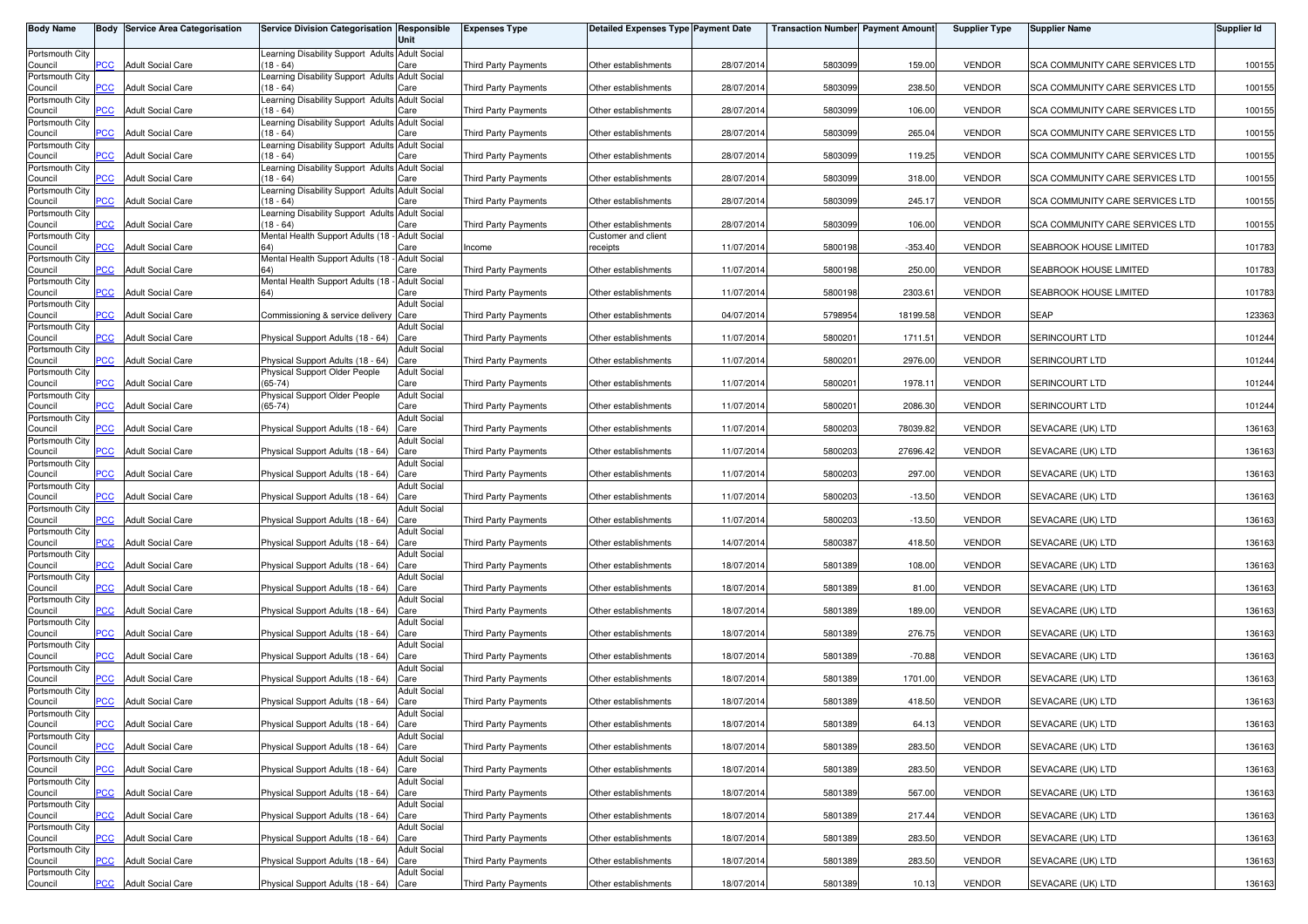| <b>Body Name</b>           |                | <b>Body Service Area Categorisation</b> | Service Division Categorisation Responsible | Unit                        | <b>Expenses Type</b>        | <b>Detailed Expenses Type Payment Date</b> |            | <b>Transaction Number Payment Amount</b> |         | <b>Supplier Type</b> | <b>Supplier Name</b> | <b>Supplier Id</b> |
|----------------------------|----------------|-----------------------------------------|---------------------------------------------|-----------------------------|-----------------------------|--------------------------------------------|------------|------------------------------------------|---------|----------------------|----------------------|--------------------|
| Portsmouth City            |                |                                         |                                             | <b>Adult Social</b>         |                             |                                            |            |                                          |         |                      |                      |                    |
| Council                    | <b>PCC</b>     | <b>Adult Social Care</b>                | Physical Support Adults (18 - 64)           | Care                        | <b>Third Party Payments</b> | Other establishments                       | 18/07/2014 | 5801389                                  | 128.25  | <b>VENDOR</b>        | SEVACARE (UK) LTD    | 136163             |
| Portsmouth City<br>Council | <b>PCC</b>     | <b>Adult Social Care</b>                | Physical Support Adults (18 - 64) Care      | <b>Adult Social</b>         | <b>Third Party Payments</b> | Other establishments                       | 18/07/2014 | 5801389                                  | 108.00  | <b>VENDOR</b>        | SEVACARE (UK) LTD    | 136163             |
| Portsmouth City            |                |                                         |                                             | <b>Adult Social</b>         |                             |                                            |            |                                          |         |                      |                      |                    |
| Council<br>Portsmouth City | $\overline{C}$ | <b>Adult Social Care</b>                | Physical Support Adults (18 - 64)           | Care<br><b>Adult Social</b> | Third Party Payments        | Other establishments                       | 18/07/2014 | 5801389                                  | 1512.00 | <b>VENDOR</b>        | SEVACARE (UK) LTD    | 136163             |
| Council                    | сC             | <b>Adult Social Care</b>                | Physical Support Adults (18 - 64)           | Care                        | Third Party Payments        | Other establishments                       | 18/07/2014 | 5801389                                  | 273.38  | <b>VENDOR</b>        | SEVACARE (UK) LTD    | 136163             |
| Portsmouth City<br>Council | <b>PCC</b>     | <b>Adult Social Care</b>                | Physical Support Adults (18 - 64)           | <b>Adult Social</b><br>Care | <b>Third Party Payments</b> | Other establishments                       | 18/07/201  | 5801389                                  | 283.50  | <b>VENDOR</b>        | SEVACARE (UK) LTD    | 136163             |
| Portsmouth City            |                | <b>Adult Social Care</b>                |                                             | <b>Adult Social</b>         | <b>Third Party Payments</b> |                                            |            |                                          |         | <b>VENDOR</b>        | SEVACARE (UK) LTD    |                    |
| Council<br>Portsmouth City | <b>PCC</b>     |                                         | Physical Support Adults (18 - 64)           | Care<br><b>Adult Social</b> |                             | Other establishments                       | 18/07/2014 | 5801389                                  | 189.00  |                      |                      | 136163             |
| Council<br>Portsmouth City | $\overline{C}$ | <b>Adult Social Care</b>                | Physical Support Adults (18 - 64)           | Care<br><b>Adult Social</b> | Third Party Payments        | Other establishments                       | 18/07/2014 | 5801389                                  | 276.75  | <b>VENDOR</b>        | SEVACARE (UK) LTD    | 136163             |
| Council                    | PСC            | <b>Adult Social Care</b>                | Physical Support Adults (18 - 64)           | Care                        | Third Party Payments        | Other establishments                       | 18/07/2014 | 5801389                                  | 283.50  | <b>VENDOR</b>        | SEVACARE (UK) LTD    | 136163             |
| Portsmouth City<br>Council | сC             | <b>Adult Social Care</b>                | Physical Support Adults (18 - 64)           | <b>Adult Social</b><br>Care | <b>Third Party Payments</b> | Other establishments                       | 18/07/2014 | 5801389                                  | 823.50  | <b>VENDOR</b>        | SEVACARE (UK) LTD    | 136163             |
| Portsmouth City            | $\overline{C}$ | <b>Adult Social Care</b>                |                                             | <b>Adult Social</b>         |                             |                                            | 18/07/2014 |                                          |         | <b>VENDOR</b>        |                      |                    |
| Council<br>Portsmouth City |                |                                         | Physical Support Adults (18 - 64)           | Care<br><b>Adult Social</b> | <b>Third Party Payments</b> | Other establishments                       |            | 5801389                                  | 1512.00 |                      | SEVACARE (UK) LTD    | 136163             |
| Council<br>Portsmouth City | PCC            | <b>Adult Social Care</b>                | Physical Support Adults (18 - 64)           | Care<br>Adult Social        | Third Party Payments        | Other establishments                       | 18/07/2014 | 5801389                                  | 1512.00 | <b>VENDOR</b>        | SEVACARE (UK) LTD    | 136163             |
| Council                    | PCC            | <b>Adult Social Care</b>                | Physical Support Adults (18 - 64)           | Care                        | Third Party Payments        | Other establishments                       | 18/07/2014 | 5801389                                  | 189.00  | <b>VENDOR</b>        | SEVACARE (UK) LTD    | 136163             |
| Portsmouth City<br>Council | PСC            | <b>Adult Social Care</b>                | Physical Support Adults (18 - 64)           | <b>Adult Social</b><br>Care | Third Party Payments        | Other establishments                       | 18/07/2014 | 5801389                                  | 378.00  | <b>VENDOR</b>        | SEVACARE (UK) LTD    | 136163             |
| Portsmouth City<br>Council | PCC            | <b>Adult Social Care</b>                | Physical Support Adults (18 - 64)           | <b>Adult Social</b><br>Care | Third Party Payments        | Other establishments                       | 18/07/201  | 5801389                                  | 189.00  | <b>VENDOR</b>        | SEVACARE (UK) LTD    | 136163             |
| Portsmouth City            |                |                                         |                                             | <b>Adult Social</b>         |                             |                                            |            |                                          |         |                      |                      |                    |
| Council<br>Portsmouth City | PCC            | <b>Adult Social Care</b>                | Physical Support Adults (18 - 64)           | Care<br><b>Adult Social</b> | Third Party Payments        | Other establishments                       | 18/07/2014 | 5801389                                  | 378.00  | <b>VENDOR</b>        | SEVACARE (UK) LTD    | 136163             |
| Council                    | <b>PCC</b>     | <b>Adult Social Care</b>                | Physical Support Adults (18 - 64)           | Care                        | <b>Third Party Payments</b> | Other establishments                       | 18/07/2014 | 5801389                                  | 1606.50 | <b>VENDOR</b>        | SEVACARE (UK) LTD    | 136163             |
| Portsmouth City<br>Council | PCC            | <b>Adult Social Care</b>                | Physical Support Adults (18 - 64)           | <b>Adult Social</b><br>Care | <b>Third Party Payments</b> | Other establishments                       | 18/07/2014 | 5801389                                  | 40.50   | <b>VENDOR</b>        | SEVACARE (UK) LTD    | 136163             |
| Portsmouth City<br>Council | сC             | Adult Social Care                       | Physical Support Adults (18 - 64)           | <b>Adult Social</b><br>Care | Third Party Payments        | Other establishments                       | 18/07/2014 | 5801389                                  | 135.00  | <b>VENDOR</b>        | SEVACARE (UK) LTD    | 136163             |
| Portsmouth City            |                |                                         |                                             | <b>Adult Social</b>         |                             |                                            |            |                                          |         |                      |                      |                    |
| Council<br>Portsmouth City | PCC            | <b>Adult Social Care</b>                | Physical Support Adults (18 - 64)           | Care<br><b>Adult Social</b> | <b>Third Party Payments</b> | Other establishments                       | 18/07/2014 | 5801389                                  | 459.00  | <b>VENDOR</b>        | SEVACARE (UK) LTD    | 136163             |
| Council<br>Portsmouth City | PСC            | <b>Adult Social Care</b>                | Physical Support Adults (18 - 64)           | Care<br>Adult Social        | <b>Third Party Payments</b> | Other establishments                       | 18/07/2014 | 5801389                                  | 270.00  | <b>VENDOR</b>        | SEVACARE (UK) LTD    | 136163             |
| Council                    | PCC            | <b>Adult Social Care</b>                | Physical Support Adults (18 - 64)           | Care                        | Third Party Payments        | Other establishments                       | 18/07/201  | 5801389                                  | 263.25  | <b>VENDOR</b>        | SEVACARE (UK) LTD    | 136163             |
| Portsmouth City<br>Council | PСC            | <b>Adult Social Care</b>                | Physical Support Adults (18 - 64)           | <b>Adult Social</b><br>Care | Third Party Payments        | Other establishments                       | 18/07/2014 | 5801389                                  | 10.13   | <b>VENDOR</b>        | SEVACARE (UK) LTD    | 136163             |
| Portsmouth City            |                |                                         |                                             | <b>Adult Social</b>         |                             |                                            |            |                                          |         |                      |                      |                    |
| Council<br>Portsmouth City | PСC            | <b>Adult Social Care</b>                | Physical Support Adults (18 - 64)           | Care<br><b>Adult Social</b> | Third Party Payments        | Other establishments                       | 18/07/201  | 5801389                                  | 163.42  | <b>VENDOR</b>        | SEVACARE (UK) LTD    | 136163             |
| Council<br>Portsmouth City | <b>PCC</b>     | <b>Adult Social Care</b>                | Physical Support Adults (18 - 64)           | Care<br><b>Adult Social</b> | Third Party Payments        | Other establishments                       | 18/07/2014 | 5801389                                  | 138.38  | <b>VENDOR</b>        | SEVACARE (UK) LTD    | 136163             |
| Council                    | PCC.           | <b>Adult Social Care</b>                | Physical Support Adults (18 - 64) Care      |                             | <b>Third Party Payments</b> | Other establishments                       | 18/07/2014 | 5801389                                  | 378.00  | <b>VENDOR</b>        | SEVACARE (UK) LTD    | 136163             |
| Portsmouth City<br>Council | <b>PCC</b>     | <b>Adult Social Care</b>                | Physical Support Adults (18 - 64)           | <b>Adult Social</b><br>Care | Third Party Payments        | Other establishments                       | 18/07/2014 | 5801389                                  | 141.75  | <b>VENDOR</b>        | SEVACARE (UK) LTD    | 136163             |
| Portsmouth City            | PСC            | <b>Adult Social Care</b>                | Physical Support Adults (18 - 64)           | <b>Adult Social</b><br>Care | <b>Third Party Payments</b> | Other establishments                       | 18/07/2014 | 5801389                                  | 283.50  | <b>VENDOR</b>        | SEVACARE (UK) LTD    | 136163             |
| Council<br>Portsmouth City |                |                                         |                                             | <b>Adult Social</b>         |                             |                                            |            |                                          |         |                      |                      |                    |
| Council<br>Portsmouth City | <b>PCC</b>     | <b>Adult Social Care</b>                | Physical Support Adults (18 - 64)           | Care<br><b>Adult Social</b> | Third Party Payments        | Other establishments                       | 18/07/2014 | 5801389                                  | 135.00  | <b>VENDOR</b>        | SEVACARE (UK) LTD    | 136163             |
| Council                    | <b>PCC</b>     | <b>Adult Social Care</b>                | Physical Support Adults (18 - 64)           | Care                        | <b>Third Party Payments</b> | Other establishments                       | 18/07/2014 | 5801389                                  | 283.50  | <b>VENDOR</b>        | SEVACARE (UK) LTD    | 136163             |
| Portsmouth City<br>Council | <b>PCC</b>     | <b>Adult Social Care</b>                | Physical Support Adults (18 - 64) Care      | <b>Adult Social</b>         | Third Party Payments        | Other establishments                       | 18/07/2014 | 5801389                                  | 270.00  | <b>VENDOR</b>        | SEVACARE (UK) LTD    | 136163             |
| Portsmouth City<br>Council | <b>PCC</b>     | <b>Adult Social Care</b>                | Physical Support Adults (18 - 64) Care      | <b>Adult Social</b>         | Third Party Payments        | Other establishments                       | 18/07/2014 | 5801389                                  | 9.72    | <b>VENDOR</b>        | SEVACARE (UK) LTD    | 136163             |
| Portsmouth City            |                |                                         |                                             | <b>Adult Social</b>         |                             |                                            |            |                                          |         |                      |                      |                    |
| Council<br>Portsmouth City | <b>PCC</b>     | <b>Adult Social Care</b>                | Physical Support Adults (18 - 64) Care      | <b>Adult Social</b>         | Third Party Payments        | Other establishments                       | 18/07/2014 | 5801389                                  | 1377.00 | <b>VENDOR</b>        | SEVACARE (UK) LTD    | 136163             |
| Council                    | PCC            | <b>Adult Social Care</b>                | Physical Support Adults (18 - 64) Care      |                             | Third Party Payments        | Other establishments                       | 18/07/2014 | 5801389                                  | 1701.00 | <b>VENDOR</b>        | SEVACARE (UK) LTD    | 136163             |
| Portsmouth City<br>Council | PСC            | <b>Adult Social Care</b>                | Physical Support Adults (18 - 64) Care      | <b>Adult Social</b>         | Third Party Payments        | Other establishments                       | 18/07/2014 | 5801389                                  | 1701.00 | <b>VENDOR</b>        | SEVACARE (UK) LTD    | 136163             |
| Portsmouth City<br>Council | PCC            | <b>Adult Social Care</b>                | Physical Support Adults (18 - 64) Care      | <b>Adult Social</b>         | Third Party Payments        | Other establishments                       | 18/07/2014 | 5801389                                  | 67.50   | <b>VENDOR</b>        | SEVACARE (UK) LTD    | 136163             |
| Portsmouth City            |                |                                         |                                             | <b>Adult Social</b>         |                             |                                            |            |                                          |         |                      |                      |                    |
| Council<br>Portsmouth City | PСC            | <b>Adult Social Care</b>                | Physical Support Adults (18 - 64) Care      | <b>Adult Social</b>         | <b>Third Party Payments</b> | Other establishments                       | 18/07/2014 | 5801389                                  | 189.00  | <b>VENDOR</b>        | SEVACARE (UK) LTD    | 136163             |
| Council                    | <b>PCC</b>     | <b>Adult Social Care</b>                | Physical Support Adults (18 - 64) Care      |                             | Third Party Payments        | Other establishments                       | 18/07/2014 | 5801389                                  | 317.25  | <b>VENDOR</b>        | SEVACARE (UK) LTD    | 136163             |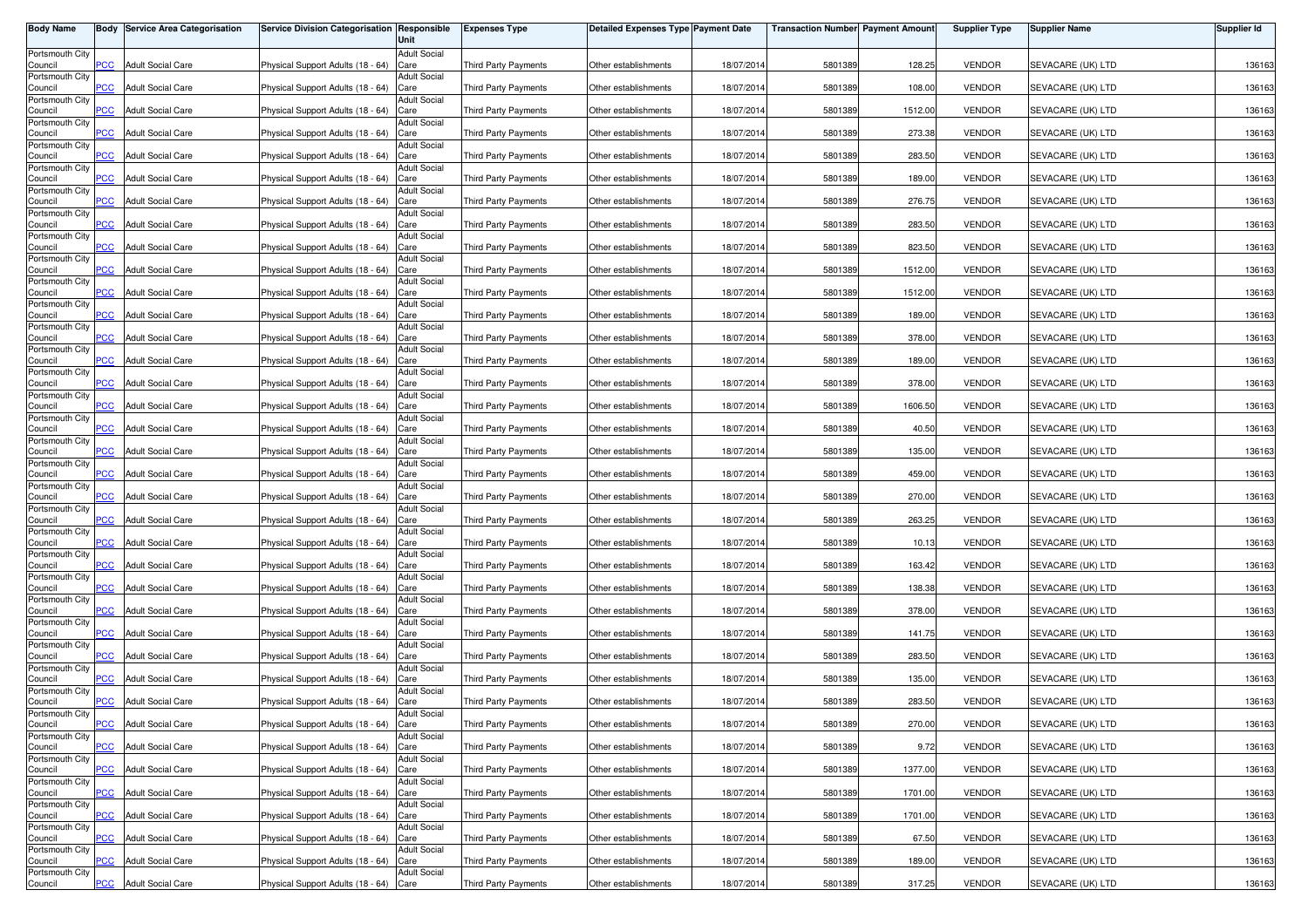| <b>Body Name</b>           |                | <b>Body Service Area Categorisation</b> | Service Division Categorisation Responsible | Unit                        | <b>Expenses Type</b>        | <b>Detailed Expenses Type Payment Date</b> |            | <b>Transaction Number Payment Amount</b> |         | <b>Supplier Type</b> | <b>Supplier Name</b> | <b>Supplier Id</b> |
|----------------------------|----------------|-----------------------------------------|---------------------------------------------|-----------------------------|-----------------------------|--------------------------------------------|------------|------------------------------------------|---------|----------------------|----------------------|--------------------|
| Portsmouth City            |                |                                         |                                             | <b>Adult Social</b>         |                             |                                            |            |                                          |         |                      |                      |                    |
| Council                    | <b>PCC</b>     | <b>Adult Social Care</b>                | Physical Support Adults (18 - 64)           | Care                        | <b>Third Party Payments</b> | Other establishments                       | 18/07/2014 | 5801389                                  | 250.08  | <b>VENDOR</b>        | SEVACARE (UK) LTD    | 136163             |
| Portsmouth City<br>Council | <b>PCC</b>     | <b>Adult Social Care</b>                | Physical Support Adults (18 - 64) Care      | <b>Adult Social</b>         | <b>Third Party Payments</b> | Other establishments                       | 18/07/2014 | 5801389                                  | 762.75  | <b>VENDOR</b>        | SEVACARE (UK) LTD    | 136163             |
| Portsmouth City            |                |                                         |                                             | <b>Adult Social</b>         |                             |                                            |            |                                          |         |                      |                      |                    |
| Council<br>Portsmouth City | $\overline{C}$ | <b>Adult Social Care</b>                | Physical Support Adults (18 - 64)           | Care<br><b>Adult Social</b> | Third Party Payments        | Other establishments                       | 18/07/2014 | 5801389                                  | 303.75  | <b>VENDOR</b>        | SEVACARE (UK) LTD    | 136163             |
| Council                    | сC             | <b>Adult Social Care</b>                | Physical Support Adults (18 - 64)           | Care                        | Third Party Payments        | Other establishments                       | 18/07/2014 | 5801389                                  | 378.00  | <b>VENDOR</b>        | SEVACARE (UK) LTD    | 136163             |
| Portsmouth City<br>Council | <b>PCC</b>     | <b>Adult Social Care</b>                | Physical Support Adults (18 - 64)           | <b>Adult Social</b><br>Care | <b>Third Party Payments</b> | Other establishments                       | 18/07/201  | 5801389                                  | 830.25  | <b>VENDOR</b>        | SEVACARE (UK) LTD    | 136163             |
| Portsmouth City            |                | <b>Adult Social Care</b>                |                                             | <b>Adult Social</b>         | <b>Third Party Payments</b> |                                            |            |                                          |         | <b>VENDOR</b>        | SEVACARE (UK) LTD    |                    |
| Council<br>Portsmouth City | <b>PCC</b>     |                                         | Physical Support Adults (18 - 64)           | Care<br><b>Adult Social</b> |                             | Other establishments                       | 18/07/2014 | 5801389                                  | 81.00   |                      |                      | 136163             |
| Council<br>Portsmouth City | $\overline{C}$ | <b>Adult Social Care</b>                | Physical Support Adults (18 - 64)           | Care<br><b>Adult Social</b> | Third Party Payments        | Other establishments                       | 18/07/2014 | 5801389                                  | 315.84  | <b>VENDOR</b>        | SEVACARE (UK) LTD    | 136163             |
| Council                    | PСC            | <b>Adult Social Care</b>                | Physical Support Adults (18 - 64)           | Care                        | Third Party Payments        | Other establishments                       | 18/07/2014 | 5801389                                  | 8.16    | <b>VENDOR</b>        | SEVACARE (UK) LTD    | 136163             |
| Portsmouth City<br>Council | сC             | <b>Adult Social Care</b>                | Physical Support Adults (18 - 64)           | <b>Adult Social</b><br>Care | <b>Third Party Payments</b> | Other establishments                       | 18/07/2014 | 5801389                                  | 749.25  | <b>VENDOR</b>        | SEVACARE (UK) LTD    | 136163             |
| Portsmouth City            | $\overline{C}$ | <b>Adult Social Care</b>                |                                             | <b>Adult Social</b>         |                             |                                            | 18/07/2014 |                                          |         | <b>VENDOR</b>        |                      |                    |
| Council<br>Portsmouth City |                |                                         | Physical Support Adults (18 - 64)           | Care<br><b>Adult Social</b> | <b>Third Party Payments</b> | Other establishments                       |            | 5801389                                  | 114.75  |                      | SEVACARE (UK) LTD    | 136163             |
| Council<br>Portsmouth City | PCC            | <b>Adult Social Care</b>                | Physical Support Adults (18 - 64)           | Care<br>Adult Social        | Third Party Payments        | Other establishments                       | 18/07/2014 | 5801389                                  | 378.00  | <b>VENDOR</b>        | SEVACARE (UK) LTD    | 136163             |
| Council                    | PCC            | <b>Adult Social Care</b>                | Physical Support Adults (18 - 64)           | Care                        | Third Party Payments        | Other establishments                       | 18/07/2014 | 5801389                                  | 2011.50 | <b>VENDOR</b>        | SEVACARE (UK) LTD    | 136163             |
| Portsmouth City<br>Council | PСC            | <b>Adult Social Care</b>                | Physical Support Adults (18 - 64)           | <b>Adult Social</b><br>Care | Third Party Payments        | Other establishments                       | 18/07/2014 | 5801389                                  | 182.25  | <b>VENDOR</b>        | SEVACARE (UK) LTD    | 136163             |
| Portsmouth City<br>Council | PCC            | <b>Adult Social Care</b>                | Physical Support Adults (18 - 64)           | <b>Adult Social</b><br>Care | Third Party Payments        | Other establishments                       | 18/07/201  | 5801389                                  | 472.50  | <b>VENDOR</b>        | SEVACARE (UK) LTD    | 136163             |
| Portsmouth City            |                |                                         |                                             | <b>Adult Social</b>         |                             |                                            |            |                                          |         |                      |                      |                    |
| Council<br>Portsmouth City | PCC            | <b>Adult Social Care</b>                | Physical Support Adults (18 - 64)           | Care<br><b>Adult Social</b> | Third Party Payments        | Other establishments                       | 18/07/2014 | 5801389                                  | 1512.00 | <b>VENDOR</b>        | SEVACARE (UK) LTD    | 136163             |
| Council                    | <b>PCC</b>     | <b>Adult Social Care</b>                | Physical Support Adults (18 - 64)           | Care                        | <b>Third Party Payments</b> | Other establishments                       | 18/07/2014 | 5801389                                  | 162.00  | <b>VENDOR</b>        | SEVACARE (UK) LTD    | 136163             |
| Portsmouth City<br>Council | PCC            | <b>Adult Social Care</b>                | Physical Support Adults (18 - 64)           | <b>Adult Social</b><br>Care | <b>Third Party Payments</b> | Other establishments                       | 18/07/2014 | 5801389                                  | 283.50  | <b>VENDOR</b>        | SEVACARE (UK) LTD    | 136163             |
| Portsmouth City<br>Council | сC             | Adult Social Care                       | Physical Support Adults (18 - 64)           | <b>Adult Social</b><br>Care | Third Party Payments        | Other establishments                       | 18/07/2014 | 5801389                                  | 189.00  | <b>VENDOR</b>        | SEVACARE (UK) LTD    | 136163             |
| Portsmouth City            |                |                                         |                                             | <b>Adult Social</b>         |                             |                                            |            |                                          |         |                      |                      |                    |
| Council<br>Portsmouth City | PCC            | <b>Adult Social Care</b>                | Physical Support Adults (18 - 64)           | Care<br><b>Adult Social</b> | <b>Third Party Payments</b> | Other establishments                       | 18/07/2014 | 5801389                                  | 189.00  | <b>VENDOR</b>        | SEVACARE (UK) LTD    | 136163             |
| Council<br>Portsmouth City | PСC            | <b>Adult Social Care</b>                | Physical Support Adults (18 - 64)           | Care<br>Adult Social        | <b>Third Party Payments</b> | Other establishments                       | 18/07/2014 | 5801389                                  | 81.00   | <b>VENDOR</b>        | SEVACARE (UK) LTD    | 136163             |
| Council                    | PCC            | <b>Adult Social Care</b>                | Physical Support Adults (18 - 64)           | Care                        | Third Party Payments        | Other establishments                       | 18/07/201  | 5801389                                  | 486.00  | <b>VENDOR</b>        | SEVACARE (UK) LTD    | 136163             |
| Portsmouth City<br>Council | PСC            | <b>Adult Social Care</b>                | Physical Support Adults (18 - 64)           | <b>Adult Social</b><br>Care | Third Party Payments        | Other establishments                       | 18/07/2014 | 5801389                                  | 378.00  | <b>VENDOR</b>        | SEVACARE (UK) LTD    | 136163             |
| Portsmouth City            |                |                                         |                                             | <b>Adult Social</b>         |                             |                                            |            |                                          |         |                      |                      |                    |
| Council<br>Portsmouth City | PСC            | <b>Adult Social Care</b>                | Physical Support Adults (18 - 64)           | Care<br><b>Adult Social</b> | Third Party Payments        | Other establishments                       | 18/07/201  | 5801389                                  | 189.00  | <b>VENDOR</b>        | SEVACARE (UK) LTD    | 136163             |
| Council<br>Portsmouth City | <b>PCC</b>     | <b>Adult Social Care</b>                | Physical Support Adults (18 - 64)           | Care<br><b>Adult Social</b> | Third Party Payments        | Other establishments                       | 18/07/2014 | 5801389                                  | 91.13   | <b>VENDOR</b>        | SEVACARE (UK) LTD    | 136163             |
| Council                    | PCC.           | <b>Adult Social Care</b>                | Physical Support Adults (18 - 64) Care      |                             | <b>Third Party Payments</b> | Other establishments                       | 18/07/2014 | 5801389                                  | 135.20  | <b>VENDOR</b>        | SEVACARE (UK) LTD    | 136163             |
| Portsmouth City<br>Council | <b>PCC</b>     | <b>Adult Social Care</b>                | Physical Support Adults (18 - 64)           | <b>Adult Social</b><br>Care | Third Party Payments        | Other establishments                       | 18/07/2014 | 5801389                                  | 189.00  | <b>VENDOR</b>        | SEVACARE (UK) LTD    | 136163             |
| Portsmouth City            | PСC            | <b>Adult Social Care</b>                | Physical Support Adults (18 - 64)           | <b>Adult Social</b><br>Care | <b>Third Party Payments</b> | Other establishments                       | 18/07/2014 | 5801389                                  | 283.50  | <b>VENDOR</b>        | SEVACARE (UK) LTD    | 136163             |
| Council<br>Portsmouth City |                |                                         |                                             | <b>Adult Social</b>         |                             |                                            |            |                                          |         |                      |                      |                    |
| Council<br>Portsmouth City | <b>PCC</b>     | <b>Adult Social Care</b>                | Physical Support Adults (18 - 64)           | Care<br><b>Adult Social</b> | Third Party Payments        | Other establishments                       | 18/07/2014 | 5801389                                  | 101.25  | <b>VENDOR</b>        | SEVACARE (UK) LTD    | 136163             |
| Council                    | <b>PCC</b>     | <b>Adult Social Care</b>                | Physical Support Adults (18 - 64)           | Care                        | <b>Third Party Payments</b> | Other establishments                       | 18/07/2014 | 5801389                                  | 756.00  | <b>VENDOR</b>        | SEVACARE (UK) LTD    | 136163             |
| Portsmouth City<br>Council | <b>PCC</b>     | <b>Adult Social Care</b>                | Physical Support Adults (18 - 64) Care      | <b>Adult Social</b>         | Third Party Payments        | Other establishments                       | 18/07/2014 | 5801389                                  | 81.00   | <b>VENDOR</b>        | SEVACARE (UK) LTD    | 136163             |
| Portsmouth City<br>Council | <b>PCC</b>     | <b>Adult Social Care</b>                | Physical Support Adults (18 - 64) Care      | <b>Adult Social</b>         | Third Party Payments        | Other establishments                       | 18/07/2014 | 5801389                                  | 472.50  | <b>VENDOR</b>        | SEVACARE (UK) LTD    | 136163             |
| Portsmouth City            |                |                                         |                                             | <b>Adult Social</b>         |                             |                                            |            |                                          |         |                      |                      |                    |
| Council<br>Portsmouth City | <b>PCC</b>     | <b>Adult Social Care</b>                | Physical Support Adults (18 - 64) Care      | <b>Adult Social</b>         | Third Party Payments        | Other establishments                       | 18/07/2014 | 5801389                                  | 81.00   | <b>VENDOR</b>        | SEVACARE (UK) LTD    | 136163             |
| Council                    | PCC            | <b>Adult Social Care</b>                | Physical Support Adults (18 - 64) Care      |                             | Third Party Payments        | Other establishments                       | 18/07/2014 | 5801389                                  | 189.00  | <b>VENDOR</b>        | SEVACARE (UK) LTD    | 136163             |
| Portsmouth City<br>Council | PСC            | <b>Adult Social Care</b>                | Physical Support Adults (18 - 64) Care      | <b>Adult Social</b>         | Third Party Payments        | Other establishments                       | 18/07/2014 | 5801389                                  | 283.50  | <b>VENDOR</b>        | SEVACARE (UK) LTD    | 136163             |
| Portsmouth City<br>Council | PCC            | <b>Adult Social Care</b>                | Physical Support Adults (18 - 64) Care      | <b>Adult Social</b>         | Third Party Payments        | Other establishments                       | 18/07/2014 | 5801389                                  | 371.25  | <b>VENDOR</b>        | SEVACARE (UK) LTD    | 136163             |
| Portsmouth City            |                |                                         |                                             | <b>Adult Social</b>         |                             |                                            |            |                                          |         |                      |                      |                    |
| Council<br>Portsmouth City | PСC            | <b>Adult Social Care</b>                | Physical Support Adults (18 - 64) Care      | <b>Adult Social</b>         | <b>Third Party Payments</b> | Other establishments                       | 18/07/2014 | 5801389                                  | 182.25  | <b>VENDOR</b>        | SEVACARE (UK) LTD    | 136163             |
| Council                    | <b>PCC</b>     | <b>Adult Social Care</b>                | Physical Support Adults (18 - 64) Care      |                             | Third Party Payments        | Other establishments                       | 28/07/2014 | 5803100                                  | 1890.00 | <b>VENDOR</b>        | SEVACARE (UK) LTD    | 136163             |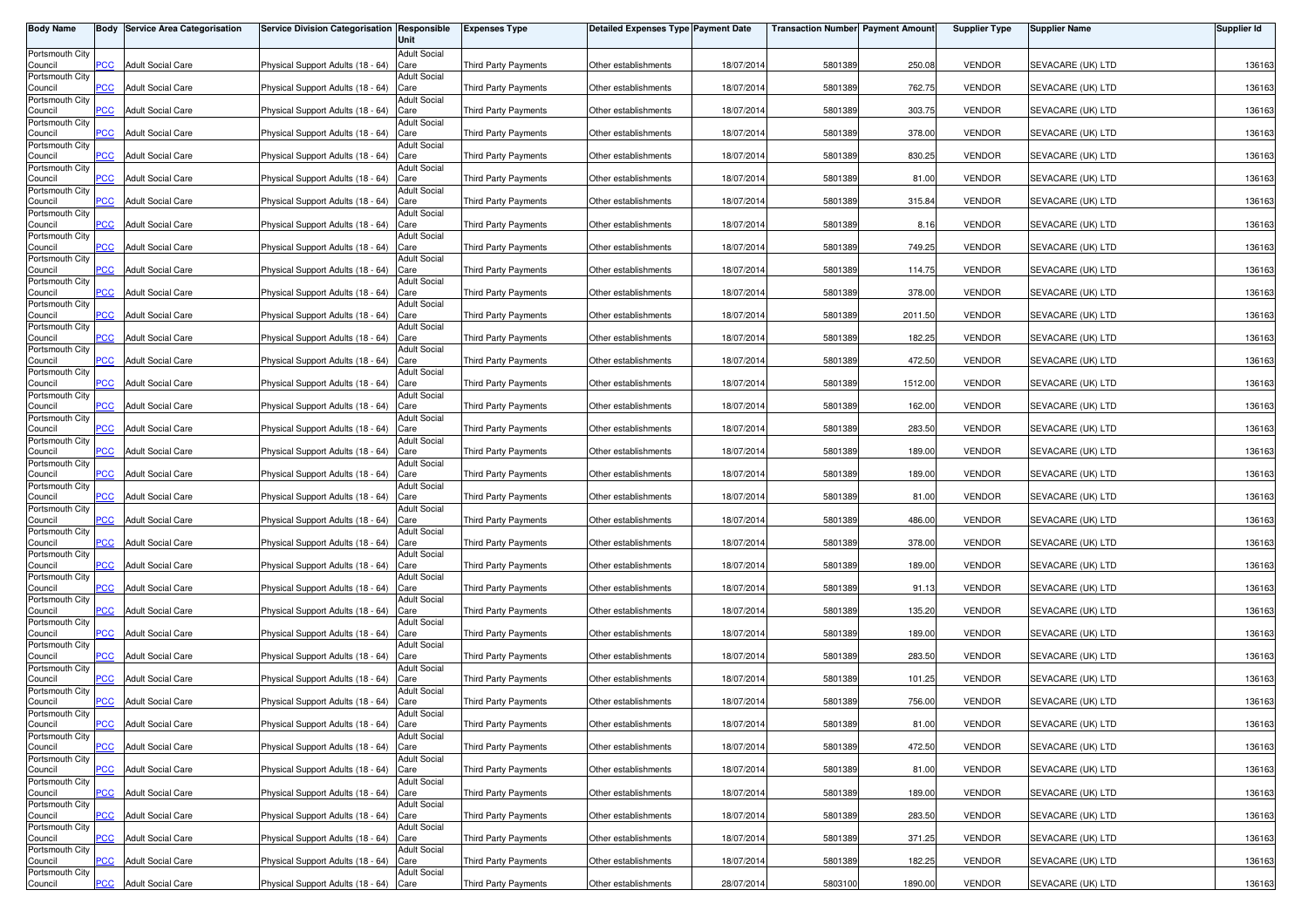| Body Name                  |            | <b>Body Service Area Categorisation</b> | Service Division Categorisation Responsible            | Unit                        | <b>Expenses Type</b>                  | <b>Detailed Expenses Type Payment Date</b>    |            | <b>Transaction Number Payment Amount</b> |         | <b>Supplier Type</b> | <b>Supplier Name</b>                      | <b>Supplier Id</b> |
|----------------------------|------------|-----------------------------------------|--------------------------------------------------------|-----------------------------|---------------------------------------|-----------------------------------------------|------------|------------------------------------------|---------|----------------------|-------------------------------------------|--------------------|
| Portsmouth City            | <b>PCC</b> | <b>Adult Social Care</b>                | Physical Support Adults (18 - 64)                      | <b>Adult Social</b>         | <b>Third Party Payments</b>           | Other establishments                          | 28/07/201  | 5803100                                  | 195.75  | <b>VENDOR</b>        | SEVACARE (UK) LTD                         | 136163             |
| Council<br>Portsmouth City |            |                                         |                                                        | Care<br><b>Adult Social</b> |                                       |                                               |            |                                          |         |                      |                                           |                    |
| Council<br>Portsmouth City | <b>PCC</b> | <b>Adult Social Care</b>                | Physical Support Adults (18 - 64) Care                 | <b>Adult Social</b>         | <b>Third Party Payments</b>           | Other establishments                          | 28/07/201  | 5803100                                  | 148.50  | <b>VENDOR</b>        | SEVACARE (UK) LTD                         | 136163             |
| Council                    | <b>PCC</b> | <b>Adult Social Care</b>                | Social Support - Support for Carer Care                |                             | Third Party Payments                  | Other establishments                          | 18/07/201  | 5801389                                  | 72.88   | <b>VENDOR</b>        | SEVACARE (UK) LTD                         | 136163             |
| Portsmouth City<br>Council | PCC        | <b>Adult Social Care</b>                | Social Support - Support for Carer Care                | <b>Adult Social</b>         | <b>Third Party Payments</b>           | Other establishments                          | 18/07/201  | 5801389                                  | 227.42  | <b>VENDOR</b>        | SEVACARE (UK) LTD                         | 136163             |
| Portsmouth City<br>Council | <b>PCC</b> | <b>Adult Social Care</b>                | Social Support - Support for Carer Care                | <b>Adult Social</b>         | <b>Third Party Payments</b>           | Other establishments                          | 18/07/201  | 5801389                                  | 259.36  | <b>VENDOR</b>        | SEVACARE (UK) LTD                         | 136163             |
| Portsmouth City            |            |                                         |                                                        | <b>Adult Social</b>         |                                       |                                               |            |                                          |         |                      |                                           |                    |
| Council<br>Portsmouth City | <b>PCC</b> | <b>Adult Social Care</b>                | Social Support - Support for Carer Care                | <b>Adult Social</b>         | Third Party Payments                  | Other establishments                          | 18/07/201  | 5801389                                  | 12.08   | <b>VENDOR</b>        | SEVACARE (UK) LTD                         | 136163             |
| Council<br>Portsmouth City | <b>PCC</b> | <b>Adult Social Care</b>                | Social Support - Support for Carer Care                | <b>Adult Social</b>         | Third Party Payments                  | Other establishments                          | 18/07/201  | 5801389                                  | 289.92  | <b>VENDOR</b>        | SEVACARE (UK) LTD                         | 136163             |
| Council                    | <b>PCC</b> | <b>Adult Social Care</b>                | Social Support - Support for Carer Care                |                             | Third Party Payments                  | Other establishments                          | 18/07/201  | 5801389                                  | 289.92  | <b>VENDOR</b>        | SEVACARE (UK) LTD                         | 136163             |
| Portsmouth City<br>Council | PСC        | <b>Adult Social Care</b>                | Social Support - Support for Carer Care                | <b>Adult Social</b>         | <b>Third Party Payments</b>           | Other establishments                          | 18/07/201  | 5801389                                  | 163.93  | <b>VENDOR</b>        | SEVACARE (UK) LTD                         | 136163             |
| Portsmouth City<br>Council | <b>PCC</b> | <b>Adult Social Care</b>                | Social Support - Support for Carer Care                | <b>Adult Social</b>         | <b>Third Party Payments</b>           | Other establishments                          | 18/07/201  | 5801389                                  | 24.16   | <b>VENDOR</b>        | SEVACARE (UK) LTD                         | 136163             |
| Portsmouth City            |            |                                         |                                                        | <b>Adult Social</b>         |                                       |                                               |            |                                          |         |                      |                                           |                    |
| Council<br>Portsmouth City | PCC        | <b>Adult Social Care</b>                | Social Support - Support for Carer Care                | Adult Social                | <b>Third Party Payments</b>           | Other establishments                          | 18/07/201  | 5801389                                  | 57.50   | <b>VENDOR</b>        | SEVACARE (UK) LTD                         | 136163             |
| Council<br>Portsmouth City | <b>PCC</b> | <b>Adult Social Care</b>                | Social Support - Support for Carer Care                | <b>Adult Social</b>         | Third Party Payments                  | Other establishments                          | 18/07/201  | 5801389                                  | 218.44  | <b>VENDOR</b>        | SEVACARE (UK) LTD                         | 136163             |
| Council                    | <b>PCC</b> | <b>Adult Social Care</b>                | Social Support - Support for Carer Care                |                             | <b>Third Party Payments</b>           | Other establishments                          | 18/07/201  | 5801389                                  | 154.54  | <b>VENDOR</b>        | SEVACARE (UK) LTD                         | 136163             |
| Portsmouth City<br>Council | <b>PCC</b> | <b>Adult Social Care</b>                | Physical Support Older People<br>$(65-74)$             | <b>Adult Social</b><br>Care | Supplies and Services                 | Equipment, furniture and<br>materials         | 09/07/201  | 5799648                                  | 26.29   | <b>VENDOR</b>        | SHARP BUSINESS SYSTEMS UK PLC             | 127472             |
| Portsmouth City<br>Council | <b>PCC</b> | <b>Adult Social Care</b>                | Mental Health Support Adults (18 - Adult Social<br>64) | Care                        | Third Party Payments                  | Other establishments                          | 09/07/2014 | 5799650                                  | 1878.84 | <b>VENDOR</b>        | <b>SIGNHEALTH</b>                         | 138957             |
| Portsmouth City            |            |                                         | Mental Health Support Adults (18 - Adult Social        |                             |                                       |                                               |            |                                          |         |                      |                                           |                    |
| Council<br>Portsmouth City | PCC        | <b>Adult Social Care</b>                | Mental Health Support Adults (18 - Adult Social        | Care                        | <b>Third Party Payments</b>           | Other establishments                          | 09/07/201  | 5799650                                  | 2505.12 | <b>VENDOR</b>        | SIGNHEALTH                                | 138957             |
| Council<br>Portsmouth City | <b>PCC</b> | <b>Adult Social Care</b>                | Mental Health Support Adults (18 - Adult Social        | Care                        | Third Party Payments                  | Other establishments                          | 09/07/201  | 5799650                                  | 2415.65 | <b>VENDOR</b>        | SIGNHEALTH                                | 138957             |
| Council                    | ۲CС        | <b>Adult Social Care</b>                |                                                        | Care                        | <b>Third Party Payments</b>           | Other establishments                          | 09/07/201  | 5799650                                  | 89.47   | <b>VENDOR</b>        | <b>SIGNHEALTH</b>                         | 138957             |
| Portsmouth City<br>Council | <b>PCC</b> | <b>Adult Social Care</b>                | Mental Health Support Adults (18 - Adult Social        | Care                        | Third Party Payments                  | Other establishments                          | 09/07/201  | 5799650                                  | 2505.12 | <b>VENDOR</b>        | SIGNHEALTH                                | 138957             |
| Portsmouth City<br>Council | PCC        | <b>Adult Social Care</b>                | Mental Health Support Adults (18 - Adult Social        | Care                        | Third Party Payments                  | Other establishments                          | 09/07/201  | 5799650                                  | 2505.12 | <b>VENDOR</b>        | <b>SIGNHEALTH</b>                         | 138957             |
| Portsmouth City            |            |                                         | Mental Health Support Adults (18 - Adult Social        |                             |                                       |                                               |            |                                          |         |                      |                                           |                    |
| Council<br>Portsmouth City | <b>PCC</b> | <b>Adult Social Care</b>                | 64)                                                    | Care<br><b>Adult Social</b> | Third Party Payments                  | Other establishments                          | 11/07/201  | 5800207                                  | 2505.12 | <b>VENDOR</b>        | SIGNHEALTH                                | 138957             |
| Council<br>Portsmouth City | <b>PCC</b> | <b>Adult Social Care</b>                | Physical Support Adults (18 - 64)                      | Care<br><b>Adult Social</b> | <b>Third Party Payments</b>           | Other establishments                          | 03/07/201  | 5798609                                  | 94.64   | <b>VENDOR</b>        | SISTERLY CARE LTD                         | 126324             |
| Council                    | <b>PCC</b> | <b>Adult Social Care</b>                | Physical Support Adults (18 - 64) Care                 |                             | <b>Third Party Payments</b>           | Other establishments                          | 03/07/201  | 5798609                                  | 297.16  | <b>VENDOR</b>        | SISTERLY CARE LTD                         | 126324             |
| Portsmouth City<br>Council | <b>PCC</b> | <b>Adult Social Care</b>                | Physical Support Adults (18 - 64) Care                 | <b>Adult Social</b>         | Third Party Payments                  | Other establishments                          | 03/07/2014 | 5798609                                  | 155.25  | <b>VENDOR</b>        | SISTERLY CARE LTD                         | 126324             |
| Portsmouth City<br>Council | PCC        | <b>Adult Social Care</b>                | Physical Support Adults (18 - 64) Care                 | <b>Adult Social</b>         | <b>Third Party Payments</b>           | Other establishments                          | 31/07/201  | 5803948                                  | 94.64   | <b>VENDOR</b>        | SISTERLY CARE LTD                         | 126324             |
| Portsmouth City            |            |                                         |                                                        | <b>Adult Social</b>         |                                       |                                               |            |                                          |         |                      |                                           |                    |
| Council<br>Portsmouth City | <b>PCC</b> | <b>Adult Social Care</b>                | Physical Support Adults (18 - 64) Care                 | <b>Adult Social</b>         | Third Party Payments                  | Other establishments                          | 31/07/201  | 5803948                                  | 297.16  | <b>VENDOR</b>        | SISTERLY CARE LTD                         | 126324             |
| Council<br>Portsmouth City | PСC        | <b>Adult Social Care</b>                | Physical Support Adults (18 - 64) Care                 | <b>Adult Social</b>         | <b>Third Party Payments</b>           | Other establishments<br>Cleaning and domestic | 31/07/201  | 5803948                                  | 229.52  | <b>VENDOR</b>        | SISTERLY CARE LTD                         | 126324             |
| Council                    | <b>PCC</b> | <b>Adult Social Care</b>                | Physical Support Adults (18 - 64)                      | Care                        | Premises-Related Expenditure supplies |                                               | 30/07/201  | 5803696                                  | 144.77  | <b>VENDOR</b>        | <b>SITA UK LTD</b>                        | 102673             |
| Portsmouth City<br>Council | <b>PCC</b> | <b>Adult Social Care</b>                | Physical Support Older People<br>$(65-74)$             | <b>Adult Social</b><br>Care | Supplies and Services                 | Catering                                      | 18/07/2014 | 5801395                                  | 31.27   | <b>VENDOR</b>        | SOLENT BUTCHERS LIMITED                   | 103813             |
| Portsmouth City<br>Council |            | <b>PCC</b> Adult Social Care            | Physical Support Older People<br>$(65-74)$             | <b>Adult Social</b><br>Care | Supplies and Services                 | Catering                                      | 18/07/2014 | 5801395                                  | 85.95   | <b>VENDOR</b>        | SOLENT BUTCHERS LIMITED                   | 103813             |
| Portsmouth City            |            |                                         | Physical Support Older People                          | <b>Adult Social</b>         |                                       |                                               |            |                                          |         |                      |                                           |                    |
| Council<br>Portsmouth City | <b>PCC</b> | <b>Adult Social Care</b>                | $(65-74)$<br>Physical Support Older People             | Care<br><b>Adult Social</b> | Supplies and Services                 | Catering                                      | 18/07/2014 | 5801395                                  | 182.71  | <b>VENDOR</b>        | <b>SOLENT BUTCHERS LIMITED</b>            | 103813             |
| Council<br>Portsmouth City | <b>PCC</b> | <b>Adult Social Care</b>                | $(65-74)$<br>Physical Support Older People             | Care<br><b>Adult Social</b> | Supplies and Services                 | Catering                                      | 18/07/2014 | 5801395                                  | 156.62  | <b>VENDOR</b>        | SOLENT BUTCHERS LIMITED                   | 103813             |
| Council                    | <b>PCC</b> | <b>Adult Social Care</b>                | $(65-74)$                                              | Care                        | Supplies and Services                 | Catering                                      | 18/07/2014 | 5801395                                  | 55.09   | <b>VENDOR</b>        | SOLENT BUTCHERS LIMITED                   | 103813             |
| Portsmouth City<br>Council | <b>PCC</b> | <b>Adult Social Care</b>                | Commissioning & service delivery Care                  | <b>Adult Social</b>         | Third Party Payments                  | Other establishments                          | 04/07/2014 | 5798973                                  |         |                      | 1995.00 GOVERNMENT DEPT SOLENT NHS TRUST  | 107630             |
| Portsmouth City<br>Council | <b>PCC</b> | <b>Adult Social Care</b>                | Commissioning & service delivery Care                  | <b>Adult Social</b>         | Third Party Payments                  | Other establishments                          | 11/07/201  | 5800223                                  |         |                      | 8110.58 GOVERNMENT DEPT SOLENT NHS TRUST  | 107630             |
| Portsmouth City            |            |                                         |                                                        | <b>Adult Social</b>         |                                       |                                               |            |                                          |         |                      |                                           |                    |
| Council<br>Portsmouth City | PCC        | <b>Adult Social Care</b>                | Commissioning & service delivery Care                  | <b>Adult Social</b>         | Third Party Payments                  | Other establishments                          | 15/07/2014 | 5800507                                  |         |                      | 1596.00 GOVERNMENT DEPT SOLENT NHS TRUST  | 107630             |
| Council                    | <b>PCC</b> | <b>Adult Social Care</b>                | Commissioning & service delivery Care                  |                             | <b>Third Party Payments</b>           | Other establishments                          | 25/07/2014 | 5802918                                  |         |                      | 22554.00 GOVERNMENT DEPT SOLENT NHS TRUST | 107630             |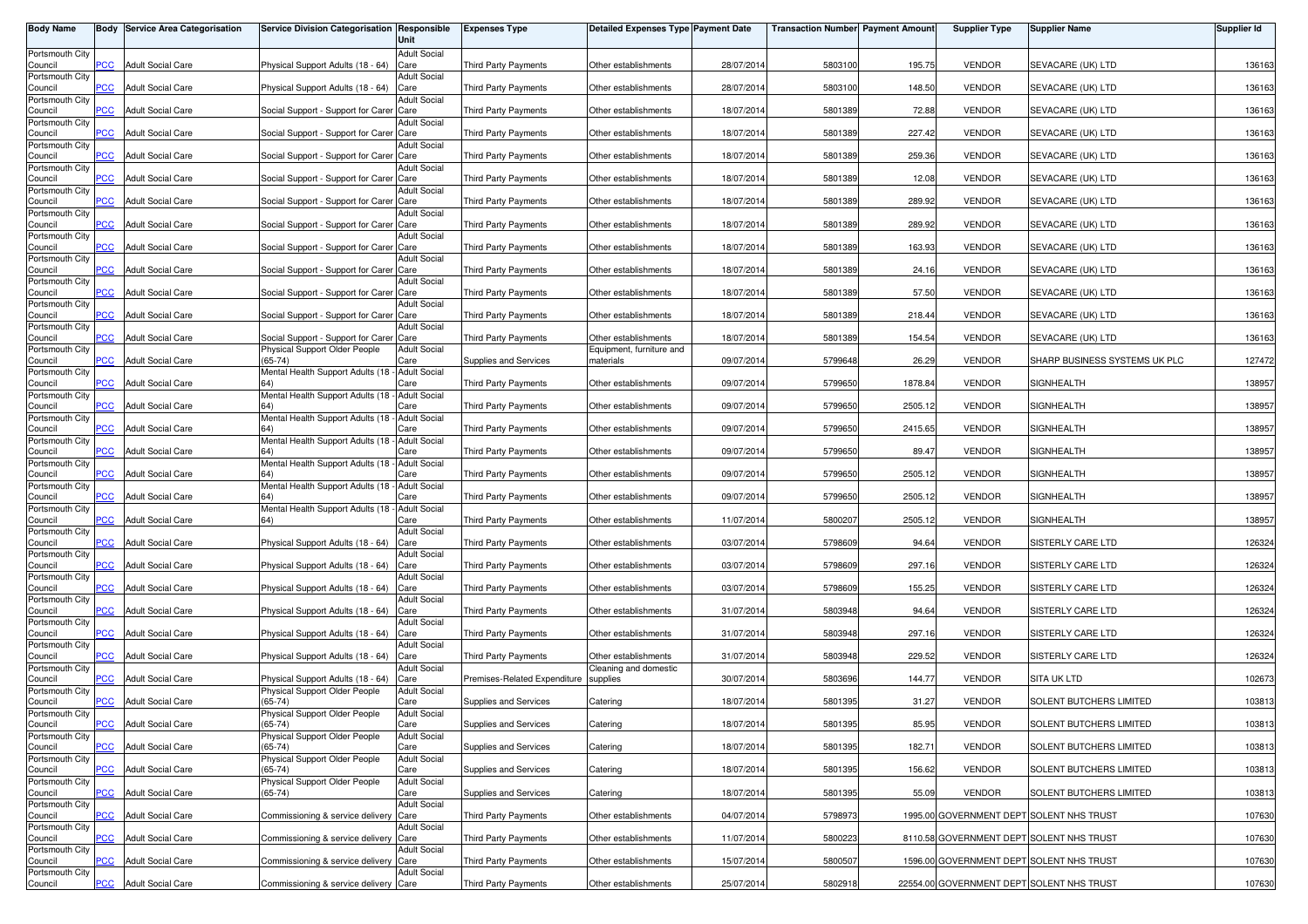| <b>Body Name</b>           | Body           | <b>Service Area Categorisation</b> | Service Division Categorisation Responsible                                    | Unit                        | <b>Expenses Type</b>        | <b>Detailed Expenses Type Payment Date</b>             |            | <b>Transaction Number Payment Amount</b> |            | <b>Supplier Type</b>                       | <b>Supplier Name</b>                                              | <b>Supplier Id</b> |
|----------------------------|----------------|------------------------------------|--------------------------------------------------------------------------------|-----------------------------|-----------------------------|--------------------------------------------------------|------------|------------------------------------------|------------|--------------------------------------------|-------------------------------------------------------------------|--------------------|
| Portsmouth City            |                |                                    |                                                                                | <b>Adult Social</b>         |                             |                                                        |            |                                          |            |                                            |                                                                   |                    |
| Council                    | <b>PCC</b>     | <b>Adult Social Care</b>           | Commissioning & service delivery                                               | Care                        | <b>Third Party Payments</b> | Other establishments                                   | 30/07/2014 | 580370                                   |            | 1902.00 GOVERNMENT DEPT SOLENT NHS TRUST   |                                                                   | 107630             |
| Portsmouth City            |                |                                    |                                                                                | <b>Adult Social</b>         |                             | Direct employee                                        |            |                                          |            |                                            |                                                                   |                    |
| Council<br>Portsmouth City | <b>PCC</b>     | <b>Adult Social Care</b>           | Physical Support Adults (18 - 64)                                              | Care<br><b>Adult Social</b> | Employees                   | expenses                                               | 01/07/2014 | 5797858                                  |            | 1286.71 GOVERNMENT DEPT SOLENT NHS TRUST   |                                                                   | 107630             |
| Council                    | $\overline{C}$ | <b>Adult Social Care</b>           | Physical Support Adults (18 - 64)                                              | Care                        | Supplies and Services       | Expenses                                               | 01/07/2014 | 5797858                                  |            | 4568.00 GOVERNMENT DEPT SOLENT NHS TRUST   |                                                                   | 107630             |
| Portsmouth City<br>Council | <b>CC</b>      | <b>Adult Social Care</b>           | Physical Support Adults (18 - 64)                                              | <b>Adult Social</b><br>Care | Supplies and Services       | Miscellaneous expenses                                 | 01/07/2014 | 5797858                                  |            | 2377.30 GOVERNMENT DEPT SOLENT NHS TRUST   |                                                                   | 107630             |
| Portsmouth City            |                |                                    | Social Support - Substance                                                     | <b>Adult Social</b>         |                             |                                                        |            |                                          |            |                                            |                                                                   |                    |
| Council                    | PCC            | <b>Adult Social Care</b>           | misuse support                                                                 | Care                        | <b>Third Party Payments</b> | Other establishments                                   | 25/07/201  | 580291                                   |            | 182232.00 GOVERNMENT DEPT SOLENT NHS TRUST |                                                                   | 107630             |
| Portsmouth City<br>Council | PСC            | <b>Adult Social Care</b>           | Commissioning & service delivery                                               | <b>Adult Social</b><br>Care | Supplies and Services       | Printing, stationery and<br>general office expenses    | 04/07/2014 | 5798974                                  | 463.75     | <b>VENDOR</b>                              | SOLUTIONS FOR HEALTH AND SOCIAL<br>CARE                           | 102861             |
| Portsmouth City            |                |                                    | Learning Disability Support Adults Adult Social                                |                             |                             |                                                        |            |                                          |            |                                            |                                                                   |                    |
| Council<br>Portsmouth City | $\overline{C}$ | <b>Adult Social Care</b>           | (18 - 64)<br>Learning Disability Support Adults Adult Social                   | Care                        | Third Party Payments        | Other establishments                                   | 11/07/2014 | 5800224                                  | 4394.56    | <b>VENDOR</b>                              | SOUTH AFRICA LODGE                                                | 101841             |
| Council                    | PСC            | <b>Adult Social Care</b>           | $(18 - 64)$                                                                    | Care                        | Third Party Payments        | Other establishments                                   | 11/07/2014 | 5800224                                  | 3764.33    | <b>VENDOR</b>                              | SOUTH AFRICA LODGE                                                | 101841             |
| Portsmouth City<br>Council | сC             | <b>Adult Social Care</b>           | earning Disability Support Adults<br>$18 - 64$                                 | <b>Adult Social</b><br>Care | <b>Third Party Payments</b> | Other establishments                                   | 11/07/201  | 5800224                                  | 3725.58    | <b>VENDOR</b>                              | SOUTH AFRICA LODGE                                                | 101841             |
| Portsmouth City            |                |                                    | earning Disability Support Adults Adult Social                                 |                             |                             |                                                        |            |                                          |            |                                            |                                                                   |                    |
| Council                    | $\overline{C}$ | <b>Adult Social Care</b>           | $18 - 64$                                                                      | Care                        | <b>Third Party Payments</b> | Other establishments                                   | 11/07/2014 | 5800224                                  | 3282.90    | <b>VENDOR</b>                              | SOUTH AFRICA LODGE                                                | 101841             |
| Portsmouth City<br>Council | PСC            | <b>Adult Social Care</b>           | Physical Support Older People<br>$(65-74)$                                     | <b>Adult Social</b><br>Care | Third Party Payments        | Other establishments                                   | 11/07/2014 | 5800224                                  | $-2040.08$ | <b>VENDOR</b>                              | SOUTH AFRICA LODGE                                                | 101841             |
| Portsmouth City            |                |                                    | Physical Support Older People                                                  | <b>Adult Social</b>         |                             |                                                        |            |                                          |            |                                            |                                                                   |                    |
| Council<br>Portsmouth City | PCC            | <b>Adult Social Care</b>           | $(65-74)$<br>Physical Support Older People                                     | Care<br><b>Adult Social</b> | Third Party Payments        | Other establishments                                   | 11/07/2014 | 5800224                                  | 3115.81    | <b>VENDOR</b>                              | SOUTH AFRICA LODGE                                                | 101841             |
| Council                    | PСC            | <b>Adult Social Care</b>           | $(65 - 74)$                                                                    | Care                        | Third Party Payments        | Other establishments                                   | 11/07/201  | 5800224                                  | 2900.98    | <b>VENDOR</b>                              | SOUTH AFRICA LODGE                                                | 101841             |
| Portsmouth City<br>Council | <b>PCC</b>     | <b>Adult Social Care</b>           | Physical Support Older People<br>$(65-74)$                                     | <b>Adult Social</b><br>Care | <b>Third Party Payments</b> | Other establishments                                   | 11/07/201  | 5800224                                  | 3300.26    | <b>VENDOR</b>                              | SOUTH AFRICA LODGE                                                | 101841             |
| Portsmouth City            |                |                                    | Physical Support Older People                                                  | <b>Adult Social</b>         |                             |                                                        |            |                                          |            |                                            |                                                                   |                    |
| Council                    | <b>PCC</b>     | <b>Adult Social Care</b>           | (65-74)                                                                        | Care                        | Third Party Payments        | Other establishments                                   | 24/07/2014 | 5802380                                  | 242.80     | <b>VENDOR</b>                              | SOUTH AFRICA LODGE                                                | 101841             |
| Portsmouth City<br>Council | PСC            | <b>Adult Social Care</b>           | Physical Support Older People<br>$(65-74)$                                     | <b>Adult Social</b><br>Care | <b>Third Party Payments</b> | Other establishments                                   | 24/07/2014 | 5802380                                  | 1882.01    | <b>VENDOR</b>                              | SOUTH AFRICA LODGE                                                | 101841             |
| Portsmouth City            |                |                                    |                                                                                | <b>Adult Social</b>         |                             |                                                        |            |                                          |            |                                            |                                                                   |                    |
| Council<br>Portsmouth City | PСC            | Planning services                  | <b>Community Development</b><br>earning Disability Support Adults Adult Social | Care                        | Supplies and Services       | Grants and subscriptions<br><b>Customer and client</b> | 01/07/2014 | 5797859                                  | 9850.00    | <b>VENDOR</b>                              | SOUTHERN DOMESTIC ABUSE SERVICE<br>SOUTHERN HEALTH NHS FOUNDATION | 121103             |
| Council                    | 'СC            | <b>Adult Social Care</b>           | $18 - 64$                                                                      | Care                        | ncome                       | receipts                                               | 02/07/2014 | 5798422                                  |            | -353.40 HEALTH AUTHORITY TRUST             |                                                                   | 107636             |
| Portsmouth City<br>Council | PCC            | <b>Adult Social Care</b>           | Learning Disability Support Adults Adult Social<br>$(18 - 64)$                 | Care                        | ncome                       | Customer and client<br>receipts                        | 02/07/2014 | 5798422                                  |            | -353.40 HEALTH AUTHORITY TRUST             | SOUTHERN HEALTH NHS FOUNDATION                                    | 107636             |
| Portsmouth City            |                |                                    | Learning Disability Support Adults Adult Social                                |                             |                             | Customer and client                                    |            |                                          |            |                                            | SOUTHERN HEALTH NHS FOUNDATION                                    |                    |
| Council                    | <b>PCC</b>     | <b>Adult Social Care</b>           | (18 - 64)                                                                      | Care                        | Income                      | receipts                                               | 30/07/2014 | 5803703                                  |            | -342.00 HEALTH AUTHORITY                   | <b>TRUST</b>                                                      | 107636             |
| Portsmouth City<br>Council | PCC            | <b>Adult Social Care</b>           | Learning Disability Support Adults Adult Social<br>$(18 - 64)$                 | Care                        | Income                      | Customer and client<br>receipts                        | 30/07/201  | 5803703                                  |            | -342.00 HEALTH AUTHORITY TRUST             | SOUTHERN HEALTH NHS FOUNDATION                                    | 107636             |
| Portsmouth City            |                |                                    | earning Disability Support Adults Adult Social                                 |                             |                             |                                                        |            |                                          |            |                                            | SOUTHERN HEALTH NHS FOUNDATION                                    |                    |
| Council<br>Portsmouth City | PСC            | <b>Adult Social Care</b>           | $(18 - 64)$<br>Learning Disability Support Adults                              | Care<br><b>Adult Social</b> | Third Party Payments        | Other establishments                                   | 02/07/2014 | 5798422                                  |            | 4565.37 HEALTH AUTHORIT                    | <b>TRUST</b><br>SOUTHERN HEALTH NHS FOUNDATION                    | 107636             |
| Council                    | PСC            | <b>Adult Social Care</b>           | $(18 - 64)$                                                                    | Care                        | <b>Third Party Payments</b> | Other establishments                                   | 02/07/201  | 5798422                                  |            | 4716.96 HEALTH AUTHORITY TRUST             |                                                                   | 107636             |
| Portsmouth City            |                |                                    | Learning Disability Support Adults Adult Social                                |                             |                             |                                                        |            |                                          |            |                                            | SOUTHERN HEALTH NHS FOUNDATION                                    |                    |
| Council<br>Portsmouth City | <b>PCC</b>     | <b>Adult Social Care</b>           | (18 - 64)<br>earning Disability Support Adults Adult Social                    | Care                        | Third Party Payments        | Other establishments                                   | 24/07/2014 | 5802382                                  |            | 1445.22 HEALTH AUTHORITY TRUST             | SOUTHERN HEALTH NHS FOUNDATION                                    | 107636             |
| Council                    | PCC.           | <b>Adult Social Care</b>           | $18 - 64$                                                                      | Care                        | <b>Third Party Payments</b> | Other establishments                                   | 24/07/2014 | 5802382                                  |            | 7386.68 HEALTH AUTHORITY TRUST             |                                                                   | 107636             |
| Portsmouth City<br>Council | <b>PCC</b>     | <b>Adult Social Care</b>           | earning Disability Support Adults Adult Social<br>$18 - 64$                    | Care                        | <b>Third Party Payments</b> | Other establishments                                   | 30/07/2014 | 5803703                                  |            | 5854.80 HEALTH AUTHORITY TRUST             | SOUTHERN HEALTH NHS FOUNDATION                                    | 107636             |
| Portsmouth City            |                |                                    | earning Disability Support Adults Adult Social                                 |                             |                             |                                                        |            |                                          |            |                                            | SOUTHERN HEALTH NHS FOUNDATION                                    |                    |
| Council<br>Portsmouth City | сC             | <b>Adult Social Care</b>           | $18 - 64$<br>Learning Disability Support Adults Adult Social                   | Care                        | <b>Third Party Payments</b> | Other establishments                                   | 30/07/2014 | 5803703                                  |            | 6586.20 HEALTH AUTHORITY TRUST             | SOUTHERN HEALTH NHS FOUNDATION                                    | 107636             |
| Council                    | <b>PCC</b>     | <b>Adult Social Care</b>           | $(18 - 64)$                                                                    | Care                        | <b>Third Party Payments</b> | Other establishments                                   | 30/07/2014 | 5803703                                  |            | 5854.80 HEALTH AUTHORITY TRUST             |                                                                   | 107636             |
| Portsmouth City            |                |                                    | earning Disability Support Adults Adult Social                                 |                             |                             |                                                        |            |                                          |            |                                            | SOUTHERN HEALTH NHS FOUNDATION                                    |                    |
| Council<br>Portsmouth City | <b>PCC</b>     | <b>Adult Social Care</b>           | $18 - 64$<br>Learning Disability Support Adults Adult Social                   | Care                        | <b>Third Party Payments</b> | Other establishments                                   | 30/07/2014 | 5803703                                  |            | 4819.20 HEALTH AUTHORITY                   | <b>TRUST</b><br>SOUTHERN HEALTH NHS FOUNDATION                    | 107636             |
| Council                    | <b>PCC</b>     | <b>Adult Social Care</b>           | $(18 - 64)$                                                                    | Care                        | Third Party Payments        | Other establishments                                   | 30/07/2014 | 5803703                                  |            | 3854.70 HEALTH AUTHORITY TRUST             |                                                                   | 107636             |
| Portsmouth City<br>Council | <b>PCC</b>     | <b>Adult Social Care</b>           | Learning Disability Support Adults Adult Social<br>(18 - 64)                   | Care                        | Third Party Payments        | Other establishments                                   | 30/07/2014 | 5803703                                  |            | 3854.70 HEALTH AUTHORITY TRUST             | SOUTHERN HEALTH NHS FOUNDATION                                    | 107636             |
| Portsmouth City            |                |                                    | Learning Disability Support Adults Adult Social                                |                             |                             |                                                        |            |                                          |            |                                            | SOUTHERN HEALTH NHS FOUNDATION                                    |                    |
| Council<br>Portsmouth City | <b>PCC</b>     | <b>Adult Social Care</b>           | (18 - 64)<br>Learning Disability Support Adults Adult Social                   | Care                        | Third Party Payments        | Other establishments                                   | 30/07/2014 | 5803703                                  |            | 6745.80 HEALTH AUTHORITY TRUST             | SOUTHERN HEALTH NHS FOUNDATION                                    | 107636             |
| Council                    | PCC            | <b>Adult Social Care</b>           | (18 - 64)                                                                      | Care                        | Third Party Payments        | Other establishments                                   | 30/07/2014 | 5803703                                  |            | 5699.10 HEALTH AUTHORITY TRUST             |                                                                   | 107636             |
| Portsmouth City            |                |                                    | earning Disability Support Adults Adult Social                                 |                             |                             |                                                        |            |                                          |            |                                            | SOUTHERN HEALTH NHS FOUNDATION                                    |                    |
| Council<br>Portsmouth City | PСC            | <b>Adult Social Care</b>           | $18 - 64$<br>Learning Disability Support Adults Adult Social                   | Care                        | Third Party Payments        | Other establishments                                   | 30/07/2014 | 5803703                                  |            | 4418.10 HEALTH AUTHORITY TRUST             | SOUTHERN HEALTH NHS FOUNDATION                                    | 107636             |
| Council                    | PCC            | <b>Adult Social Care</b>           | $(18 - 64)$                                                                    | Care                        | <b>Third Party Payments</b> | Other establishments                                   | 30/07/2014 | 5803703                                  |            | 4564.80 HEALTH AUTHORITY TRUST             |                                                                   | 107636             |
| Portsmouth City<br>Council | PСC            | <b>Adult Social Care</b>           | Learning Disability Support Adults Adult Social<br>(18 - 64)                   | Care                        | Third Party Payments        | Other establishments                                   | 30/07/2014 | 5803703                                  |            | 4734.30 HEALTH AUTHORITY TRUST             | SOUTHERN HEALTH NHS FOUNDATION                                    | 107636             |
| Portsmouth City            |                |                                    | Learning Disability Support Adults Adult Social                                |                             |                             |                                                        |            |                                          |            |                                            | SOUTHERN HEALTH NHS FOUNDATION                                    |                    |
| Council                    | PCC            | <b>Adult Social Care</b>           | $(18 - 64)$                                                                    | Care                        | <b>Third Party Payments</b> | Other establishments                                   | 30/07/2014 | 5803703                                  |            | 4819.80 HEALTH AUTHORITY TRUST             |                                                                   | 107636             |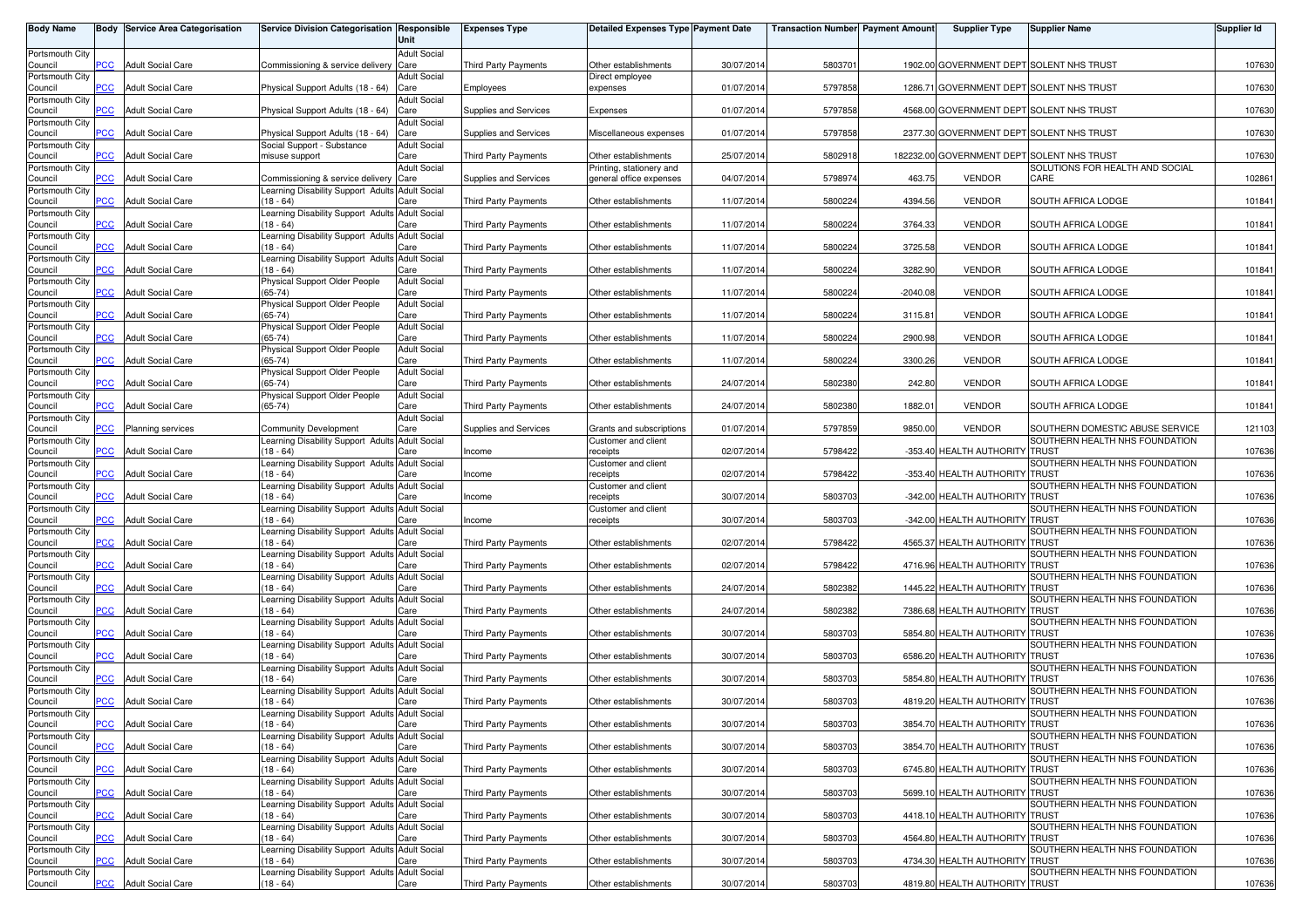| <b>Body Name</b>           |                | <b>Body Service Area Categorisation</b> | Service Division Categorisation Responsible                        | Unit                        | <b>Expenses Type</b>                          | <b>Detailed Expenses Type Payment Date</b> |            | <b>Transaction Number Payment Amount</b> |            | <b>Supplier Type</b>           | <b>Supplier Name</b>                                         | <b>Supplier Id</b> |
|----------------------------|----------------|-----------------------------------------|--------------------------------------------------------------------|-----------------------------|-----------------------------------------------|--------------------------------------------|------------|------------------------------------------|------------|--------------------------------|--------------------------------------------------------------|--------------------|
| Portsmouth City            |                |                                         | Learning Disability Support Adults Adult Social                    |                             |                                               |                                            |            |                                          |            |                                | SOUTHERN HEALTH NHS FOUNDATION                               |                    |
| Council<br>Portsmouth City | PСC            | <b>Adult Social Care</b>                | (18 - 64)<br>Learning Disability Support Adults Adult Social       | Care                        | Third Party Payments                          | Other establishments                       | 30/07/2014 | 5803703                                  |            | 5850.00 HEALTH AUTHORITY TRUST | SOUTHERN HEALTH NHS FOUNDATION                               | 107636             |
| Council                    | <b>PCC</b>     | <b>Adult Social Care</b>                | $18 - 64$                                                          | Care                        | Third Party Payments                          | Other establishments                       | 30/07/2014 | 5803703                                  |            | 9715.50 HEALTH AUTHORITY TRUST |                                                              | 107636             |
| Portsmouth City<br>Council | PСC            | <b>Adult Social Care</b>                | Learning Disability Support Adults Adult Social<br>$(18 - 64)$     | Care                        | Third Party Payments                          | Other establishments                       | 30/07/2014 | 5803703                                  |            | 4817.40 HEALTH AUTHORITY TRUST | SOUTHERN HEALTH NHS FOUNDATION                               | 107636             |
| Portsmouth City<br>Council |                | <b>Adult Social Care</b>                | earning Disability Support Adults Adult Social<br>$(18 - 64)$      | Care                        | Third Party Payments                          | Other establishments                       | 03/07/2014 | 5798614                                  |            | 1734.00 HEALTH AUTHORITY       | SOUTHERN HEALTH NHS FOUNDATION<br>'ITRUST                    | 107636             |
| Portsmouth City            |                |                                         | Learning Disability Support Adults Adult Social                    |                             |                                               |                                            |            |                                          |            |                                | SOUTHERN HEALTH NHS FOUNDATION                               |                    |
| Council<br>Portsmouth City | PCC.           | <b>Adult Social Care</b>                | $(18 - 64)$<br>Learning Disability Support Adults Adult Social     | Care                        | Third Party Payments                          | Other establishments                       | 24/07/2014 | 5802382                                  |            | 289.00 HEALTH AUTHORITY TRUST  | SOUTHERN HEALTH NHS FOUNDATION                               | 107636             |
| Council                    | <b>PCC</b>     | <b>Adult Social Care</b>                | (18 - 64)                                                          | Care                        | Third Party Payments                          | Other establishments                       | 24/07/2014 | 5802382                                  |            | 867.00 HEALTH AUTHORITY TRUST  |                                                              | 107636             |
| Portsmouth City<br>Council | $\overline{C}$ | <b>Adult Social Care</b>                | earning Disability Support Adults Adult Social<br>$18 - 64$        | Care                        | Premises-Related Expenditure Water Services   |                                            | 31/07/2014 | 5803952                                  | 38.29      | <b>VENDOR</b>                  | SOUTHERN WATER                                               | 100254             |
| Portsmouth City<br>Council | <b>PCC</b>     | <b>Adult Social Care</b>                | earning Disability Support Adults Adult Social<br>$18 - 64$        | Care                        | Premises-Related Expenditure Water Services   |                                            | 31/07/2014 | 5803952                                  | 1793.82    | <b>VENDOR</b>                  | SOUTHERN WATER                                               | 100254             |
| Portsmouth City<br>Council | сC             | <b>Adult Social Care</b>                | Physical Support Adults (18 - 64)                                  | <b>Adult Social</b><br>Care | Premises-Related Expenditure   Water Services |                                            | 09/07/2014 | 5799660                                  | 203.02     | <b>VENDOR</b>                  | SOUTHERN WATER                                               | 100254             |
| Portsmouth City            |                |                                         |                                                                    | <b>Adult Social</b>         |                                               |                                            |            |                                          |            |                                |                                                              |                    |
| Council<br>Portsmouth City | PСC            | <b>Adult Social Care</b>                | Physical Support Adults (18 - 64)<br>Physical Support Older People | Care<br><b>Adult Social</b> | Premises-Related Expenditure Water Services   |                                            | 16/07/2014 | 5800978                                  | 460.47     | <b>VENDOR</b>                  | SOUTHERN WATER                                               | 100254             |
| Council                    | <b>CC</b>      | <b>Adult Social Care</b>                | $(65-74)$                                                          | Care<br><b>Adult Social</b> | Premises-Related Expenditure Water Services   |                                            | 09/07/2014 | 5799660                                  | 1764.96    | <b>VENDOR</b>                  | SOUTHERN WATER<br>SOUTHERN WINDOW & GENERAL                  | 100254             |
| Portsmouth City<br>Council | PСC            | <b>Adult Social Care</b>                | Physical Support Adults (18 - 64)                                  | Care                        | Premises-Related Expenditure                  | Cleaning and domestic<br>supplies          | 09/07/201  | 5799661                                  | 72.00      | <b>VENDOR</b>                  | CLEANING COMPANY LIMITED                                     | 101218             |
| Portsmouth City<br>Council | PСC            | <b>Adult Social Care</b>                | Physical Support Older People<br>$(65 - 74)$                       | <b>Adult Social</b><br>Care | Premises-Related Expenditure                  | Cleaning and domestic<br>supplies          | 09/07/2014 | 579966                                   | 77.00      | <b>VENDOR</b>                  | SOUTHERN WINDOW & GENERAL<br>CLEANING COMPANY LIMITED        | 101218             |
| Portsmouth City            |                |                                         | Physical Support Older People                                      | <b>Adult Social</b>         |                                               | Cleaning and domestic                      |            |                                          |            |                                | SOUTHERN WINDOW & GENERAL                                    |                    |
| Council<br>Portsmouth City | <b>PCC</b>     | <b>Adult Social Care</b>                | $(65-74)$<br>Physical Support Older People                         | Care<br><b>Adult Social</b> | Premises-Related Expenditure                  | supplies                                   | 09/07/201  | 579966                                   | 55.00      | <b>VENDOR</b>                  | CLEANING COMPANY LIMITED                                     | 101218             |
| Council<br>Portsmouth City | PCC            | <b>Adult Social Care</b>                | $(65-74)$<br>earning Disability Support Adults                     | Care<br><b>Adult Social</b> | <b>Third Party Payments</b>                   | Other establishments                       | 11/07/2014 | 278886                                   | 2268.27    | <b>VENDOR</b>                  | SOUTHLANDS NURSING HOME<br>ST RONANS NURSING AND RESIDENTIAL | 101219             |
| Council                    | PСC            | <b>Adult Social Care</b>                | $18 - 64$                                                          | Care                        | <b>Third Party Payments</b>                   | Other establishments                       | 11/07/2014 | 5800233                                  | 1993.00    | <b>VENDOR</b>                  | <b>CARE HOME</b>                                             | 100125             |
| Portsmouth City<br>Council | PCC            | <b>Adult Social Care</b>                | earning Disability Support Adults Adult Social<br>$18 - 64$        | Care                        | Third Party Payments                          | Other establishments                       | 11/07/2014 | 5800233                                  | 2429.00    | <b>VENDOR</b>                  | ST RONANS NURSING AND RESIDENTIAL<br>CARE HOME               | 100125             |
| Portsmouth City<br>Council | PСC            | <b>Adult Social Care</b>                | Physical Support Adults (18 - 64)                                  | <b>Adult Social</b><br>Care | Third Party Payments                          | Other establishments                       | 11/07/2014 | 580023                                   | $-1066.05$ | <b>VENDOR</b>                  | ST RONANS NURSING AND RESIDENTIAL<br><b>CARE HOME</b>        | 100125             |
| Portsmouth City            | <b>PCC</b>     | <b>Adult Social Care</b>                |                                                                    | <b>Adult Social</b>         |                                               |                                            |            | 5800233                                  |            | <b>VENDOR</b>                  | ST RONANS NURSING AND RESIDENTIAL<br>CARE HOME               |                    |
| Council<br>Portsmouth City |                |                                         | Physical Support Adults (18 - 64)                                  | Care<br><b>Adult Social</b> | Third Party Payments                          | Other establishments                       | 11/07/201  |                                          | $-1279.26$ |                                | ST RONANS NURSING AND RESIDENTIAL                            | 100125             |
| Council<br>Portsmouth City | PСC            | <b>Adult Social Care</b>                | Physical Support Adults (18 - 64)                                  | Care<br>Adult Social        | Third Party Payments                          | Other establishments                       | 11/07/201  | 5800233                                  | 2006.01    | <b>VENDOR</b>                  | <b>CARE HOME</b><br>ST RONANS NURSING AND RESIDENTIAL        | 100125             |
| Council                    | PCC            | <b>Adult Social Care</b>                | Physical Support Adults (18 - 64)                                  | Care                        | Third Party Payments                          | Other establishments                       | 11/07/201  | 5800233                                  | 2006.01    | <b>VENDOR</b>                  | CARE HOME                                                    | 100125             |
| Portsmouth City<br>Council | PСC            | <b>Adult Social Care</b>                | Physical Support Adults (18 - 64)                                  | <b>Adult Social</b><br>Care | Third Party Payments                          | Other establishments                       | 11/07/2014 | 580023                                   | 2006.01    | <b>VENDOR</b>                  | ST RONANS NURSING AND RESIDENTIAL<br>CARE HOME               | 100125             |
| Portsmouth City<br>Council | <b>PCC</b>     | <b>Adult Social Care</b>                | Physical Support Adults (18 - 64)                                  | <b>Adult Social</b><br>Care | Third Party Payments                          | Other establishments                       | 11/07/201  | 5800233                                  | 1779.71    | <b>VENDOR</b>                  | ST RONANS NURSING AND RESIDENTIAL<br>CARE HOME               | 100125             |
| Portsmouth City<br>Council | <b>PCC</b>     | <b>Adult Social Care</b>                | Physical Support Adults (18 - 64)                                  | <b>Adult Social</b><br>Care | Third Party Payments                          | Other establishments                       | 11/07/2014 | 5800233                                  | 1779.71    | <b>VENDOR</b>                  | ST RONANS NURSING AND RESIDENTIAL<br>CARE HOME               | 100125             |
| Portsmouth City            |                |                                         |                                                                    | <b>Adult Social</b>         |                                               |                                            |            |                                          |            |                                | ST RONANS NURSING AND RESIDENTIAL                            |                    |
| Council<br>Portsmouth City | <b>PCC</b>     | <b>Adult Social Care</b>                | Physical Support Adults (18 - 64)                                  | Care<br><b>Adult Social</b> | <b>Third Party Payments</b>                   | Other establishments                       | 11/07/2014 | 5800233                                  | 1779.71    | <b>VENDOR</b>                  | <b>CARE HOME</b><br>ST RONANS NURSING AND RESIDENTIAL        | 100125             |
| Council<br>Portsmouth City | <b>PCC</b>     | <b>Adult Social Care</b>                | Physical Support Adults (18 - 64)                                  | Care<br><b>Adult Social</b> | Third Party Payments                          | Other establishments                       | 11/07/2014 | 5800233                                  | 1780.00    | <b>VENDOR</b>                  | <b>CARE HOME</b><br>ST RONANS NURSING AND RESIDENTIAL        | 100125             |
| Council                    |                | <b>Adult Social Care</b>                | Physical Support Adults (18 - 64)                                  | Care                        | Third Party Payments                          | Other establishments                       | 11/07/2014 | 580023                                   | 2006.01    | <b>VENDOR</b>                  | <b>CARE HOME</b>                                             | 100125             |
| Portsmouth City<br>Council | PCC            | <b>Adult Social Care</b>                | Physical Support Adults (18 - 64)                                  | <b>Adult Social</b><br>Care | Third Party Payments                          | Other establishments                       | 11/07/201  | 5800233                                  | 2006.01    | <b>VENDOR</b>                  | ST RONANS NURSING AND RESIDENTIAL<br>CARE HOME               | 100125             |
| Portsmouth City            |                |                                         |                                                                    | Adult Social                |                                               |                                            |            |                                          |            |                                | ST RONANS NURSING AND RESIDENTIAL                            |                    |
| Council<br>Portsmouth City | PСC            | <b>Adult Social Care</b>                | Physical Support Adults (18 - 64)                                  | Care<br><b>Adult Social</b> | <b>Third Party Payments</b>                   | Other establishments                       | 11/07/2014 | 5800233                                  | 2006.01    | <b>VENDOR</b>                  | CARE HOME<br>ST RONANS NURSING AND RESIDENTIAL               | 100125             |
| Council<br>Portsmouth City |                | <b>PCC</b> Adult Social Care            | Physical Support Adults (18 - 64) Care                             | <b>Adult Social</b>         | Third Party Payments                          | Other establishments                       | 11/07/2014 | 5800233                                  | 258.84     | VENDOR                         | CARE HOME<br>ST RONANS NURSING AND RESIDENTIAL               | 100125             |
| Council                    | <u>PCC</u>     | <b>Adult Social Care</b>                | Physical Support Adults (18 - 64) Care                             |                             | Third Party Payments                          | Other establishments                       | 11/07/2014 | 5800233                                  | 1941.30    | <b>VENDOR</b>                  | CARE HOME                                                    | 100125             |
| Portsmouth City<br>Council | PCC            | <b>Adult Social Care</b>                | Physical Support Adults (18 - 64) Care                             | <b>Adult Social</b>         | Third Party Payments                          | Other establishments                       | 11/07/2014 | 5800233                                  | 2006.01    | <b>VENDOR</b>                  | ST RONANS NURSING AND RESIDENTIAL<br>CARE HOME               | 100125             |
| Portsmouth City<br>Council | PCC            | <b>Adult Social Care</b>                | Physical Support Adults (18 - 64) Care                             | <b>Adult Social</b>         | Third Party Payments                          | Other establishments                       | 15/07/2014 | 5800509                                  | 1747.17    | <b>VENDOR</b>                  | ST RONANS NURSING AND RESIDENTIAL<br>CARE HOME               | 100125             |
| Portsmouth City            |                |                                         |                                                                    | <b>Adult Social</b>         |                                               |                                            |            |                                          |            |                                | ST RONANS NURSING AND RESIDENTIAL                            |                    |
| Council<br>Portsmouth City | PСC            | <b>Adult Social Care</b>                | Physical Support Adults (18 - 64) Care                             | <b>Adult Social</b>         | Third Party Payments                          | Other establishments                       | 16/07/2014 | 5800980                                  | 368.82     | <b>VENDOR</b>                  | CARE HOME<br>ST RONANS NURSING AND RESIDENTIAL               | 100125             |
| Council                    | PCC            | <b>Adult Social Care</b>                | Physical Support Adults (18 - 64)                                  | Care                        | Third Party Payments                          | Other establishments                       | 31/07/2014 | 5803955                                  | 2070.72    | <b>VENDOR</b>                  | CARE HOME<br>ST RONANS NURSING AND RESIDENTIAL               | 100125             |
| Portsmouth City<br>Council | <b>CC</b>      | <b>Adult Social Care</b>                | Physical Support Older People<br>$(65-74)$                         | <b>Adult Social</b><br>Care | Third Party Payments                          | Other establishments                       | 11/07/2014 | 5800233                                  | -1959.25   | <b>VENDOR</b>                  | CARE HOME                                                    | 100125             |
| Portsmouth City<br>Council | <b>PCC</b>     | <b>Adult Social Care</b>                | Physical Support Older People<br>$(65-74)$                         | <b>Adult Social</b><br>Care | Third Party Payments                          | Other establishments                       | 11/07/2014 | 5800233                                  | $-391.85$  | VENDOR                         | ST RONANS NURSING AND RESIDENTIAL<br><b>CARE HOME</b>        | 100125             |
|                            |                |                                         |                                                                    |                             |                                               |                                            |            |                                          |            |                                |                                                              |                    |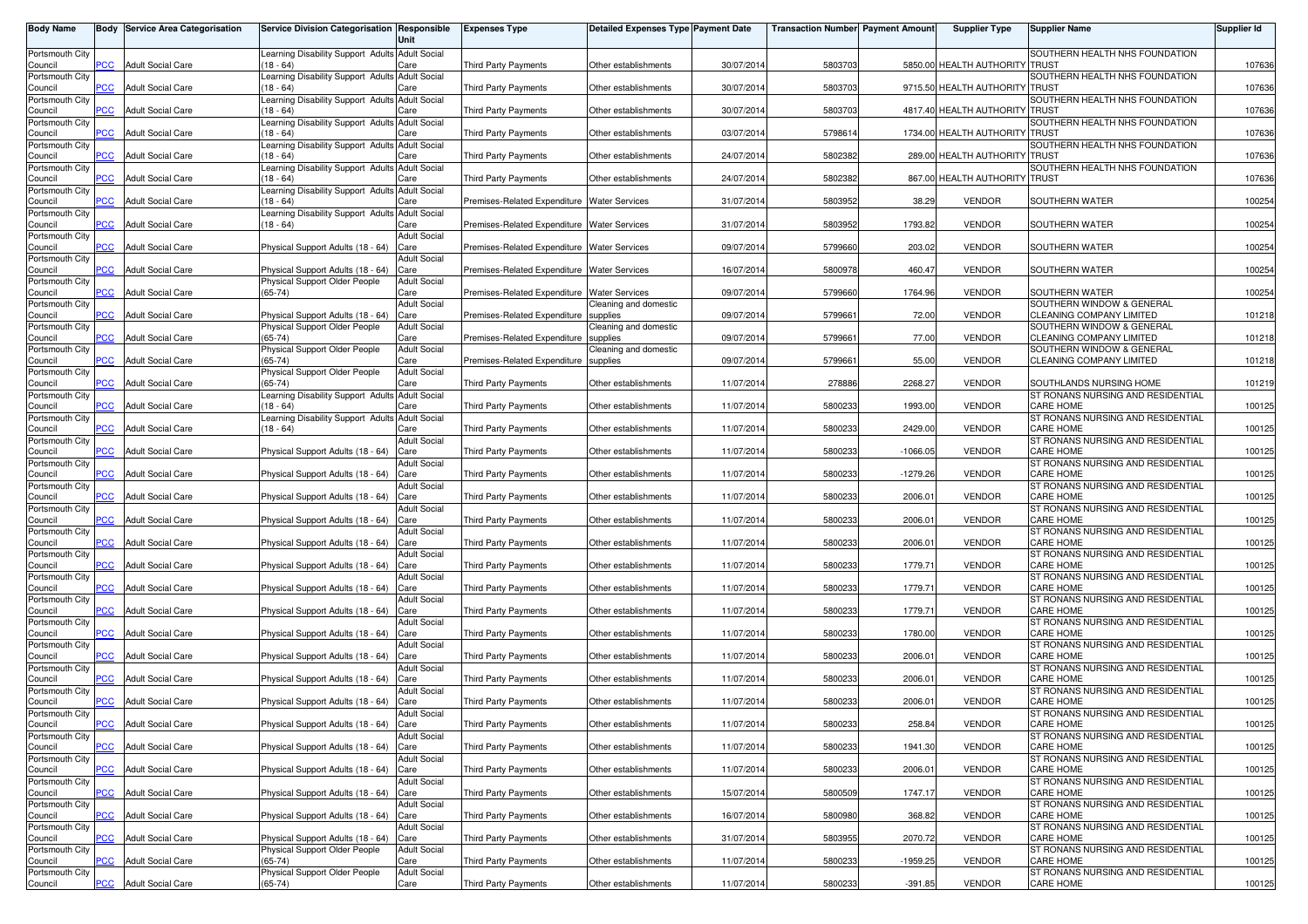| <b>Body Name</b>           |            | <b>Body Service Area Categorisation</b> | Service Division Categorisation Responsible                                         | Unit                        | <b>Expenses Type</b>        | <b>Detailed Expenses Type Payment Date</b> |            | <b>Transaction Number Payment Amount</b> |          | <b>Supplier Type</b> | <b>Supplier Name</b>                                  | Supplier Id |
|----------------------------|------------|-----------------------------------------|-------------------------------------------------------------------------------------|-----------------------------|-----------------------------|--------------------------------------------|------------|------------------------------------------|----------|----------------------|-------------------------------------------------------|-------------|
| Portsmouth City            |            |                                         | Physical Support Older People                                                       | <b>Adult Social</b>         |                             |                                            |            |                                          |          |                      | ST RONANS NURSING AND RESIDENTIAL                     |             |
| Council<br>Portsmouth City | PCC        | <b>Adult Social Care</b>                | $(65 - 74)$<br>Physical Support Older People                                        | Care<br><b>Adult Social</b> | <b>Third Party Payments</b> | Other establishments                       | 11/07/2014 | 5800233                                  | $-78.37$ | <b>VENDOR</b>        | CARE HOME<br>ST RONANS NURSING AND RESIDENTIAL        | 100125      |
| Council<br>Portsmouth City | <b>CC</b>  | Adult Social Care                       | $(65-74)$<br>Physical Support Older People                                          | Care<br><b>Adult Social</b> | <b>Third Party Payments</b> | Other establishments                       | 11/07/2014 | 5800233                                  | 2429.00  | <b>VENDOR</b>        | <b>CARE HOME</b><br>ST RONANS NURSING AND RESIDENTIAL | 100125      |
| Council                    | <b>PCC</b> | <b>Adult Social Care</b>                | $(65 - 74)$                                                                         | Care                        | Third Party Payments        | Other establishments                       | 11/07/201  | 5800233                                  | 2203.17  | <b>VENDOR</b>        | <b>CARE HOME</b>                                      | 100125      |
| Portsmouth City<br>Council |            | <b>Adult Social Care</b>                | Physical Support Older People<br>$(65-74)$                                          | <b>Adult Social</b><br>Care | <b>Third Party Payments</b> | Other establishments                       | 11/07/201  | 5800233                                  | 3255.93  | <b>VENDOR</b>        | ST RONANS NURSING AND RESIDENTIAL<br>CARE HOME        | 100125      |
| Portsmouth City            |            |                                         | Physical Support Older People                                                       | <b>Adult Social</b>         |                             |                                            |            |                                          |          |                      | ST RONANS NURSING AND RESIDENTIAL                     |             |
| Council<br>Portsmouth City | PCC        | <b>Adult Social Care</b>                | $(65-74)$<br>Physical Support Older People                                          | Care<br><b>Adult Social</b> | <b>Third Party Payments</b> | Other establishments                       | 11/07/201  | 5800233                                  | 2203.17  | <b>VENDOR</b>        | CARE HOME<br>ST RONANS NURSING AND RESIDENTIAL        | 100125      |
| Council                    | <b>PCC</b> | <b>Adult Social Care</b>                | $(65 - 74)$                                                                         | Care                        | Third Party Payments        | Other establishments                       | 11/07/2014 | 5800233                                  | 2429.00  | <b>VENDOR</b>        | <b>CARE HOME</b>                                      | 100125      |
| Portsmouth City<br>Council | <b>PCC</b> | Adult Social Care                       | Physical Support Older People<br>$(65-74)$                                          | <b>Adult Social</b><br>Care | <b>Third Party Payments</b> | Other establishments                       | 11/07/2014 | 5800233                                  | 3255.93  | <b>VENDOR</b>        | ST RONANS NURSING AND RESIDENTIAL<br><b>CARE HOME</b> | 100125      |
| Portsmouth City<br>Council | <b>PCC</b> | <b>Adult Social Care</b>                | Physical Support Older People<br>$(65-74)$                                          | <b>Adult Social</b><br>Care | <b>Third Party Payments</b> | Other establishments                       | 11/07/2014 | 5800233                                  | 2429.00  | <b>VENDOR</b>        | ST RONANS NURSING AND RESIDENTIAL<br>CARE HOME        | 100125      |
| Portsmouth City            |            |                                         | Physical Support Older People                                                       | <b>Adult Social</b>         |                             |                                            |            |                                          |          |                      | ST RONANS NURSING AND RESIDENTIAL                     |             |
| Council<br>Portsmouth City | PСC        | <b>Adult Social Care</b>                | $(65 - 74)$<br>Physical Support Older People                                        | Care<br><b>Adult Social</b> | <b>Third Party Payments</b> | Other establishments                       | 11/07/201  | 5800233                                  | 2203.17  | <b>VENDOR</b>        | <b>CARE HOME</b><br>ST RONANS NURSING AND RESIDENTIAL | 100125      |
| Council                    | <b>PCC</b> | <b>Adult Social Care</b>                | $(65-74)$                                                                           | Care                        | <b>Third Party Payments</b> | Other establishments                       | 11/07/201  | 5800233                                  | 2429.00  | <b>VENDOR</b>        | <b>CARE HOME</b>                                      | 100125      |
| Portsmouth City<br>Council | сC         | Adult Social Care                       | Physical Support Older People<br>$(65-74)$                                          | <b>Adult Social</b><br>Care | <b>Third Party Payments</b> | Other establishments                       | 15/07/201  | 5800509                                  | 2351.10  | <b>VENDOR</b>        | ST RONANS NURSING AND RESIDENTIAL<br><b>CARE HOME</b> | 100125      |
| Portsmouth City<br>Council | PCC        | <b>Adult Social Care</b>                | Physical Support Older People<br>$(65-74)$                                          | <b>Adult Social</b><br>Care | Third Party Payments        | Other establishments                       | 16/07/201  | 5800980                                  | 2429.47  | <b>VENDOR</b>        | ST RONANS NURSING AND RESIDENTIAL<br>CARE HOME        | 100125      |
| Portsmouth City            |            |                                         |                                                                                     | <b>Adult Social</b>         |                             | Indirect employee                          |            |                                          |          |                      |                                                       |             |
| Council<br>Portsmouth City | PCC        | <b>Adult Social Care</b>                | Commissioning & service delivery                                                    | Care<br><b>Adult Social</b> | Employees                   | expenses<br>ndirect employee               | 09/07/2014 | 5799664                                  | 450.00   | <b>VENDOR</b>        | ST THOMAS TRAINING LTD                                | 136248      |
| Council                    | <b>PCC</b> | <b>Adult Social Care</b>                | Commissioning & service delivery                                                    | Care                        | Employees                   | expenses                                   | 09/07/201  | 5799664                                  | 450.00   | <b>VENDOR</b>        | ST THOMAS TRAINING LTD                                | 136248      |
| Portsmouth City<br>Council | <b>PCC</b> | Adult Social Care                       | Commissioning & service delivery                                                    | <b>Adult Social</b><br>Care | Employees                   | ndirect employee<br>expenses               | 09/07/2014 | 5799664                                  | 450.00   | <b>VENDOR</b>        | ST THOMAS TRAINING LTD                                | 136248      |
| Portsmouth City<br>Council | PCC        | Adult Social Care                       | Physical Support Adults (18 - 64)                                                   | <b>Adult Social</b><br>Care | Third Party Payments        | Other establishments                       | 11/07/2014 | 5800235                                  | 2006.01  | <b>VENDOR</b>        | ST VINCENT CARE HOMES LTD                             | 101774      |
| Portsmouth City            |            |                                         |                                                                                     | <b>Adult Social</b>         |                             |                                            |            |                                          |          |                      |                                                       |             |
| Council<br>Portsmouth City | <b>PCC</b> | <b>Adult Social Care</b>                | Physical Support Adults (18 - 64)                                                   | Care<br><b>Adult Social</b> | <b>Third Party Payments</b> | Other establishments                       | 11/07/2014 | 5800235                                  | 2006.01  | <b>VENDOR</b>        | ST VINCENT CARE HOMES LTD                             | 101774      |
| Council                    | сC         | Adult Social Care                       | Physical Support Adults (18 - 64) Care                                              |                             | Third Party Payments        | Other establishments                       | 11/07/201  | 5800235                                  | 1779.71  | <b>VENDOR</b>        | ST VINCENT CARE HOMES LTD                             | 101774      |
| Portsmouth City<br>Council | <b>PCC</b> | <b>Adult Social Care</b>                | Physical Support Adults (18 - 64)                                                   | <b>Adult Social</b><br>Care | <b>Third Party Payments</b> | Other establishments                       | 11/07/201  | 5800235                                  | 2314.15  | <b>VENDOR</b>        | ST VINCENT CARE HOMES LTD                             | 101774      |
| Portsmouth City<br>Council | <b>PCC</b> | <b>Adult Social Care</b>                | Physical Support Adults (18 - 64)                                                   | <b>Adult Social</b><br>Care | <b>Third Party Payments</b> | Other establishments                       | 11/07/201  | 5800235                                  | 1240.00  | <b>VENDOR</b>        | ST VINCENT CARE HOMES LTD                             | 101774      |
| Portsmouth City            |            |                                         |                                                                                     | Adult Social                |                             |                                            |            |                                          |          |                      |                                                       |             |
| Council<br>Portsmouth City | <b>PCC</b> | <b>Adult Social Care</b>                | Physical Support Adults (18 - 64)                                                   | Care<br><b>Adult Social</b> | <b>Third Party Payments</b> | Other establishments                       | 11/07/201  | 5800235                                  | 1779.71  | <b>VENDOR</b>        | ST VINCENT CARE HOMES LTD                             | 101774      |
| Council                    | <b>PCC</b> | <b>Adult Social Care</b>                | Physical Support Adults (18 - 64)                                                   | Care                        | <b>Third Party Payments</b> | Other establishments                       | 11/07/2014 | 5800235                                  | 3444.74  | <b>VENDOR</b>        | ST VINCENT CARE HOMES LTD                             | 101774      |
| Portsmouth City<br>Council | <b>PCC</b> | <b>Adult Social Care</b>                | Physical Support Adults (18 - 64)                                                   | <b>Adult Social</b><br>Care | Third Party Payments        | Other establishments                       | 11/07/201  | 5800235                                  | 2006.0   | <b>VENDOR</b>        | ST VINCENT CARE HOMES LTD                             | 101774      |
| Portsmouth City<br>Council | <b>PCC</b> | <b>Adult Social Care</b>                | Physical Support Adults (18 - 64)                                                   | <b>Adult Social</b><br>Care | Third Party Payments        | Other establishments                       | 11/07/2014 | 5800235                                  | 2006.01  | <b>VENDOR</b>        | ST VINCENT CARE HOMES LTD                             | 101774      |
| Portsmouth City            |            |                                         |                                                                                     | <b>Adult Social</b>         |                             |                                            |            |                                          |          |                      |                                                       |             |
| Council<br>Portsmouth City | PCC        | Adult Social Care                       | Physical Support Adults (18 - 64)                                                   | Care<br><b>Adult Social</b> | <b>Third Party Payments</b> | Other establishments<br>Direct employee    | 11/07/2014 | 5800235                                  | 837.55   | <b>VENDOR</b>        | ST VINCENT CARE HOMES LTD                             | 101774      |
| Council                    | <b>PCC</b> | <b>Adult Social Care</b>                | Commissioning & service delivery Care                                               |                             | Employees                   | expenses                                   | 09/07/2014 | 5799665                                  | 73.15    | <b>VENDOR</b>        | STAFF 2000 LIMITED                                    | 116613      |
| Portsmouth City<br>Council | сC         | Adult Social Care                       | Commissioning & service delivery                                                    | <b>Adult Social</b><br>Care | Employees                   | Direct employee<br>expenses                | 16/07/2014 | 5800982                                  | 340.46   | <b>VENDOR</b>        | STAFF 2000 LIMITED                                    | 116613      |
| Portsmouth City<br>Council | <b>PCC</b> | <b>Adult Social Care</b>                | Commissioning & service delivery                                                    | <b>Adult Social</b><br>Care | Employees                   | Direct employee<br>expenses                | 23/07/201  | 5802191                                  | 1266.51  | <b>VENDOR</b>        | STAFF 2000 LIMITED                                    | 116613      |
| Portsmouth City            |            |                                         |                                                                                     | <b>Adult Social</b>         |                             | Direct employee                            |            |                                          |          |                      |                                                       |             |
| Council<br>Portsmouth City | <b>PCC</b> | <b>Adult Social Care</b>                | Commissioning & service delivery<br>Learning Disability Support Adults Adult Social | Care                        | Employees                   | expenses<br>Direct employee                | 30/07/2014 | 5803708                                  | 153.30   | <b>VENDOR</b>        | STAFF 2000 LIMITED                                    | 116613      |
| Council                    | <b>PCC</b> | <b>Adult Social Care</b>                | $(18 - 64)$                                                                         | Care                        | Employees                   | expenses                                   | 02/07/2014 | 5798429                                  | 501.61   | <b>VENDOR</b>        | STAFF 2000 LIMITED                                    | 116613      |
| Portsmouth City<br>Council | <b>PCC</b> | <b>Adult Social Care</b>                | Learning Disability Support Adults Adult Social<br>$(18 - 64)$                      | Care                        | Employees                   | Direct employee<br>expenses                | 03/07/2014 | 5798617                                  | 164.26   | <b>VENDOR</b>        | STAFF 2000 LIMITED                                    | 116613      |
| Portsmouth City<br>Council | <b>PCC</b> | <b>Adult Social Care</b>                | Physical Support Adults (18 - 64) Care                                              | <b>Adult Social</b>         | Employees                   | Direct employee<br>expenses                | 02/07/2014 | 5798429                                  | 663.58   | <b>VENDOR</b>        | STAFF 2000 LIMITED                                    | 116613      |
| Portsmouth City            |            |                                         |                                                                                     | <b>Adult Social</b>         |                             | Direct employee                            |            |                                          |          |                      |                                                       |             |
| Council<br>Portsmouth City | <b>PCC</b> | <b>Adult Social Care</b>                | Physical Support Adults (18 - 64) Care                                              | <b>Adult Social</b>         | Employees                   | expenses<br>Direct employee                | 03/07/2014 | 5798617                                  | 35.07    | <b>VENDOR</b>        | STAFF 2000 LIMITED                                    | 116613      |
| Council                    | PCC        | <b>Adult Social Care</b>                | Physical Support Adults (18 - 64) Care                                              |                             | Employees                   | expenses                                   | 03/07/2014 | 5798617                                  | 864.25   | <b>VENDOR</b>        | STAFF 2000 LIMITED                                    | 116613      |
| Portsmouth City<br>Council | <b>PCC</b> | <b>Adult Social Care</b>                | Physical Support Adults (18 - 64) Care                                              | <b>Adult Social</b>         | Employees                   | Direct employee<br>expenses                | 04/07/2014 | 5798992                                  | 1248.08  | <b>VENDOR</b>        | STAFF 2000 LIMITED                                    | 116613      |
| Portsmouth City<br>Council | PСC        | <b>Adult Social Care</b>                | Physical Support Adults (18 - 64) Care                                              | <b>Adult Social</b>         | Employees                   | Direct employee<br>expenses                | 09/07/2014 | 5799665                                  | 485.93   | <b>VENDOR</b>        | STAFF 2000 LIMITED                                    | 116613      |
| Portsmouth City            |            |                                         |                                                                                     | <b>Adult Social</b>         |                             | Direct employee                            |            |                                          |          |                      |                                                       |             |
| Council                    | <b>PCC</b> | <b>Adult Social Care</b>                | Physical Support Adults (18 - 64) Care                                              |                             | Employees                   | expenses                                   | 09/07/2014 | 5799665                                  | 271.71   | VENDOR               | STAFF 2000 LIMITED                                    | 116613      |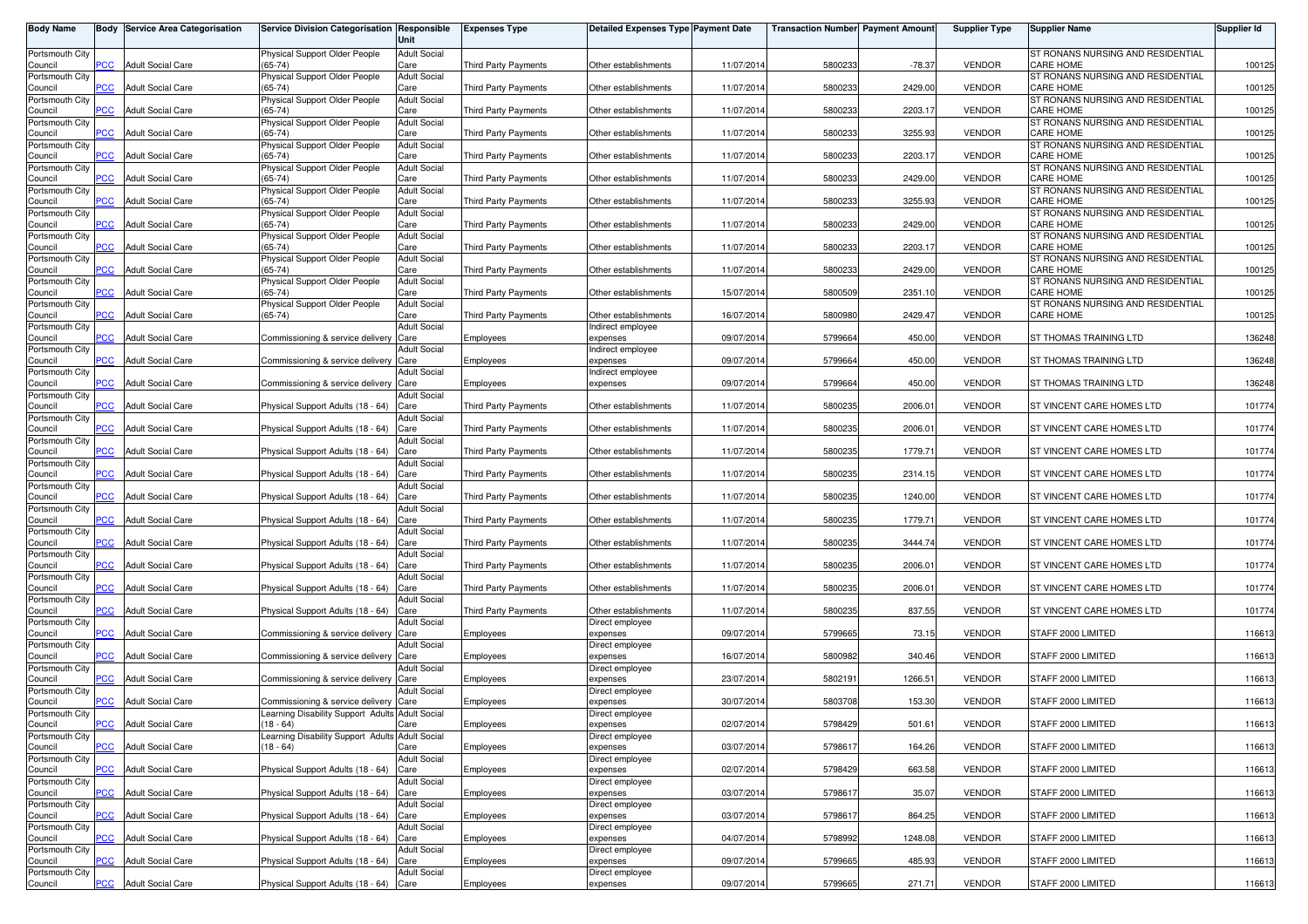| <b>Body Name</b>           |                | <b>Body Service Area Categorisation</b> | Service Division Categorisation Responsible                    | Unit                        | <b>Expenses Type</b>         | Detailed Expenses Type Payment Date |            | <b>Transaction Number Payment Amount</b> |           | <b>Supplier Type</b> | <b>Supplier Name</b>                  | <b>Supplier Id</b> |
|----------------------------|----------------|-----------------------------------------|----------------------------------------------------------------|-----------------------------|------------------------------|-------------------------------------|------------|------------------------------------------|-----------|----------------------|---------------------------------------|--------------------|
| Portsmouth City            |                |                                         |                                                                | <b>Adult Social</b>         |                              | Direct employee                     |            |                                          |           |                      |                                       |                    |
| Council                    | <b>CC</b>      | <b>Adult Social Care</b>                | Physical Support Adults (18 - 64)                              | Care<br><b>Adult Social</b> | Employees                    | expenses                            | 09/07/2014 | 5799665                                  | 67.93     | <b>VENDOR</b>        | STAFF 2000 LIMITED                    | 116613             |
| Portsmouth City<br>Council | <b>CC</b>      | <b>Adult Social Care</b>                | Physical Support Adults (18 - 64)                              | Care                        | Employees                    | Direct employee<br>expenses         | 10/07/2014 | 5799864                                  | 513.83    | <b>VENDOR</b>        | STAFF 2000 LIMITED                    | 116613             |
| Portsmouth City            | <b>PCC</b>     | <b>Adult Social Care</b>                |                                                                | <b>Adult Social</b>         |                              | Direct employee                     |            |                                          | 339.63    |                      | STAFF 2000 LIMITED                    |                    |
| Council<br>Portsmouth City |                |                                         | Physical Support Adults (18 - 64)                              | Care<br><b>Adult Social</b> | Employees                    | expenses<br>Direct employee         | 17/07/2014 | 5801126                                  |           | <b>VENDOR</b>        |                                       | 116613             |
| Council                    | <b>CC</b>      | <b>Adult Social Care</b>                | Physical Support Adults (18 - 64)                              | Care                        | Employees                    | expenses                            | 17/07/2014 | 5801126                                  | 716.15    | <b>VENDOR</b>        | STAFF 2000 LIMITED                    | 116613             |
| Portsmouth City<br>Council | PCC            | <b>Adult Social Care</b>                | Physical Support Adults (18 - 64)                              | <b>Adult Social</b><br>Care | Employees                    | Direct employee<br>expenses         | 17/07/2014 | 5801126                                  | 67.93     | <b>VENDOR</b>        | STAFF 2000 LIMITED                    | 116613             |
| Portsmouth City            |                |                                         |                                                                | <b>Adult Social</b>         |                              | Direct employee                     |            |                                          |           |                      |                                       |                    |
| Council<br>Portsmouth City | <b>PCC</b>     | <b>Adult Social Care</b>                | Physical Support Adults (18 - 64)                              | Care<br><b>Adult Social</b> | Employees                    | expenses<br>Direct employee         | 23/07/2014 | 5802191                                  | 339.63    | <b>VENDOR</b>        | STAFF 2000 LIMITED                    | 116613             |
| Council                    | $\overline{C}$ | <b>Adult Social Care</b>                | Physical Support Adults (18 - 64)                              | Care                        | Employees                    | expenses                            | 23/07/2014 | 5802191                                  | 67.93     | <b>VENDOR</b>        | STAFF 2000 LIMITED                    | 116613             |
| Portsmouth City<br>Council | <b>PCC</b>     | <b>Adult Social Care</b>                | Physical Support Adults (18 - 64)                              | <b>Adult Social</b><br>Care | Employees                    | Direct employee<br>expenses         | 23/07/2014 | 5802191                                  | 203.78    | <b>VENDOR</b>        | STAFF 2000 LIMITED                    | 116613             |
| Portsmouth City            |                |                                         |                                                                | <b>Adult Social</b>         |                              | Direct employee                     |            |                                          |           |                      |                                       |                    |
| Council<br>Portsmouth City | <b>CC</b>      | <b>Adult Social Care</b>                | Physical Support Adults (18 - 64)                              | Care<br><b>Adult Social</b> | Employees                    | expenses<br>Direct employee         | 24/07/2014 | 5802390                                  | 808.65    | <b>VENDOR</b>        | STAFF 2000 LIMITED                    | 116613             |
| Council                    | $\overline{C}$ | <b>Adult Social Care</b>                | Physical Support Adults (18 - 64)                              | Care                        | Employees                    | expenses                            | 29/07/2014 | 5803219                                  | 785.53    | <b>VENDOR</b>        | STAFF 2000 LIMITED                    | 116613             |
| Portsmouth City<br>Council | <b>CC</b>      | <b>Adult Social Care</b>                | Physical Support Adults (18 - 64)                              | <b>Adult Social</b><br>Care | Employees                    | Direct employee<br>expenses         | 30/07/2014 | 5803708                                  | 475.48    | <b>VENDOR</b>        | STAFF 2000 LIMITED                    | 116613             |
| Portsmouth City            |                |                                         | Physical Support Older People                                  | <b>Adult Social</b>         |                              | Direct employee                     |            |                                          |           |                      |                                       |                    |
| Council<br>Portsmouth City | PCC            | <b>Adult Social Care</b>                | $(65 - 74)$<br>Physical Support Older People                   | Care<br><b>Adult Social</b> | Employees                    | expenses<br>Direct employee         | 04/07/2014 | 5798992                                  | 1027.23   | <b>VENDOR</b>        | STAFF 2000 LIMITED                    | 116613             |
| Council                    | PCC            | <b>Adult Social Care</b>                | $(65-74)$                                                      | Care                        | Employees                    | expenses                            | 04/07/2014 | 5798992                                  | 364.86    | <b>VENDOR</b>        | STAFF 2000 LIMITED                    | 116613             |
| Portsmouth City<br>Council | PCC            | <b>Adult Social Care</b>                | Physical Support Older People<br>$(65-74)$                     | <b>Adult Social</b><br>Care | Employees                    | Direct employee<br>expenses         | 09/07/201  | 5799665                                  | 1764.53   | <b>VENDOR</b>        | STAFF 2000 LIMITED                    | 116613             |
| Portsmouth City            |                |                                         | Physical Support Older People                                  | <b>Adult Social</b>         |                              | Direct employee                     |            |                                          |           |                      |                                       |                    |
| Council<br>Portsmouth City | PCC            | <b>Adult Social Care</b>                | $(65-74)$<br>Physical Support Older People                     | Care<br><b>Adult Social</b> | Employees                    | expenses<br>Direct employee         | 09/07/2014 | 5799665                                  | 903.42    | <b>VENDOR</b>        | STAFF 2000 LIMITED                    | 116613             |
| Council                    | PCC            | <b>Adult Social Care</b>                | $(65-74)$                                                      | Care                        | Employees                    | expenses                            | 16/07/2014 | 5800982                                  | 1314.91   | <b>VENDOR</b>        | STAFF 2000 LIMITED                    | 116613             |
| Portsmouth City<br>Council | <b>PCC</b>     | <b>Adult Social Care</b>                | Physical Support Older People<br>$(65-74)$                     | <b>Adult Social</b><br>Care | Employees                    | Direct employee<br>expenses         | 16/07/2014 | 5800982                                  | 339.63    | <b>VENDOR</b>        | STAFF 2000 LIMITED                    | 116613             |
| Portsmouth City            |                |                                         | Physical Support Older People                                  | <b>Adult Social</b>         |                              | Direct employee                     |            |                                          |           |                      |                                       |                    |
| Council<br>Portsmouth City | <b>CC</b>      | <b>Adult Social Care</b>                | $(65-74)$<br>Physical Support Older People                     | Care<br><b>Adult Social</b> | Employees                    | expenses<br>Direct employee         | 23/07/2014 | 5802191                                  | 2153.05   | <b>VENDOR</b>        | STAFF 2000 LIMITED                    | 116613             |
| Council                    | PCC            | <b>Adult Social Care</b>                | $(65-74)$                                                      | Care                        | Employees                    | expenses                            | 23/07/2014 | 5802191                                  | 313.11    | <b>VENDOR</b>        | STAFF 2000 LIMITED                    | 116613             |
| Portsmouth City<br>Council | сC             | <b>Adult Social Care</b>                | Physical Support Older People<br>$(65-74)$                     | <b>Adult Social</b><br>Care | Employees                    | Direct employee<br>expenses         | 30/07/2014 | 5803708                                  | 2006.41   | <b>VENDOR</b>        | STAFF 2000 LIMITED                    | 116613             |
| Portsmouth City            |                |                                         | Physical Support Older People<br>$(65 - 74)$                   | <b>Adult Social</b>         |                              | Direct employee                     |            |                                          |           |                      | STAFF 2000 LIMITED                    |                    |
| Council<br>Portsmouth City | PCC            | <b>Adult Social Care</b>                |                                                                | Care<br><b>Adult Social</b> | Employees                    | expenses                            | 30/07/2014 | 5803708                                  | 67.93     | <b>VENDOR</b>        | STAMSHAW & TIPNER COMMUNITY           | 116613             |
| Council                    | PСC            | <b>Adult Social Care</b>                | Physical Support Adults (18 - 64)                              | Care                        | Premises-Related Expenditure | Rents                               | 14/07/201  | 580039                                   | 1275.00   | <b>VENDOR</b>        | CENTRE                                | 108330             |
| Portsmouth City<br>Council | PCC            | <b>Adult Social Care</b>                | Physical Support Adults (18 - 64)                              | <b>Adult Social</b><br>Care | Premises-Related Expenditure | Rents                               | 14/07/201  | 5800395                                  | 45.00     | <b>VENDOR</b>        | STAMSHAW & TIPNER COMMUNITY<br>CENTRE | 108330             |
| Portsmouth City            |                |                                         | Learning Disability Support Adults Adult Social                |                             |                              | Customer and client                 |            |                                          |           |                      |                                       |                    |
| Council<br>Portsmouth City | PCC            | <b>Adult Social Care</b>                | $(18 - 64)$<br>Learning Disability Support Adults Adult Social | Care                        | Income                       | receipts<br>Customer and client     | 17/07/2014 | 5801128                                  | $-548.70$ | <b>VENDOR</b>        | <b>SUMMERLANDS</b>                    | 101775             |
| Council                    | $\overline{C}$ | <b>Adult Social Care</b>                | $(18 - 64)$                                                    | Care                        | Income                       | receipts                            | 17/07/2014 | 5801128                                  | $-439.58$ | <b>VENDOR</b>        | <b>SUMMERLANDS</b>                    | 101775             |
| Portsmouth City<br>Council | PCC            | <b>Adult Social Care</b>                | Learning Disability Support Adults Adult Social<br>$(18 - 64)$ | Care                        | <b>Third Party Payments</b>  | Other establishments                | 11/07/2014 | 5800242                                  | 2602.40   | <b>VENDOR</b>        | <b>SUMMERLANDS</b>                    | 101775             |
| Portsmouth City            |                |                                         | earning Disability Support Adults                              | <b>Adult Social</b>         |                              |                                     |            |                                          |           |                      |                                       |                    |
| Council<br>Portsmouth City | <b>CC</b>      | <b>Adult Social Care</b>                | $18 - 64$<br>Learning Disability Support Adults Adult Social   | Care                        | <b>Third Party Payments</b>  | Other establishments                | 17/07/201  | 5801128                                  | 2016.86   | <b>VENDOR</b>        | <b>SUMMERLANDS</b>                    | 101775             |
| Council                    | PCC            | <b>Adult Social Care</b>                | $(18 - 64)$                                                    | Care                        | <b>Third Party Payments</b>  | Other establishments                | 17/07/2014 | 5801128                                  | 2016.86   | <b>VENDOR</b>        | <b>SUMMERLANDS</b>                    | 101775             |
| Portsmouth City<br>Council | <b>PCC</b>     | <b>Adult Social Care</b>                | Learning Disability Support Adults Adult Social<br>$(18 - 64)$ | Care                        | <b>Third Party Payments</b>  | Other establishments                | 17/07/2014 | 5801128                                  | 2016.86   | <b>VENDOR</b>        | <b>SUMMERLANDS</b>                    | 101775             |
| Portsmouth City            |                |                                         | Learning Disability Support Adults Adult Social                |                             |                              |                                     |            |                                          |           |                      |                                       |                    |
| Council<br>Portsmouth City | <b>PCC</b>     | <b>Adult Social Care</b>                | $(18 - 64)$<br>Learning Disability Support Adults Adult Social | Care                        | Third Party Payments         | Other establishments                | 17/07/2014 | 5801128                                  | 2915.24   | <b>VENDOR</b>        | SUMMERLANDS                           | 101775             |
| Council                    | <b>PCC</b>     | <b>Adult Social Care</b>                | $(18 - 64)$                                                    | Care                        | Third Party Payments         | Other establishments                | 17/07/2014 | 5801128                                  | 2016.86   | <b>VENDOR</b>        | <b>SUMMERLANDS</b>                    | 101775             |
| Portsmouth City<br>Council | PCC            | <b>Adult Social Care</b>                | Learning Disability Support Adults Adult Social<br>$(18 - 64)$ | Care                        | <b>Third Party Payments</b>  | Other establishments                | 17/07/2014 | 5801128                                  | 2016.86   | <b>VENDOR</b>        | <b>SUMMERLANDS</b>                    | 101775             |
| Portsmouth City            |                | <b>Adult Social Care</b>                | Learning Disability Support Adults Adult Social                |                             |                              |                                     |            |                                          |           |                      |                                       |                    |
| Council<br>Portsmouth City | PCC            |                                         | $(18 - 64)$<br>Learning Disability Support Adults Adult Social | Care                        | Third Party Payments         | Other establishments                | 17/07/2014 | 5801128                                  | 2016.86   | <b>VENDOR</b>        | SUMMERLANDS                           | 101775             |
| Council                    | сC             | <b>Adult Social Care</b>                | (18 - 64)                                                      | Care                        | <b>Third Party Payments</b>  | Other establishments                | 17/07/2014 | 5801128                                  | 2016.86   | <b>VENDOR</b>        | SUMMERLANDS                           | 101775             |
| Portsmouth City<br>Council | PCC            | <b>Adult Social Care</b>                | Learning Disability Support Adults Adult Social<br>$(18 - 64)$ | Care                        | Third Party Payments         | Other establishments                | 17/07/2014 | 5801128                                  | 2016.86   | <b>VENDOR</b>        | SUMMERLANDS                           | 101775             |
| Portsmouth City            | <b>CC</b>      |                                         | Learning Disability Support Adults Adult Social                |                             |                              |                                     |            |                                          |           |                      | <b>SUMMERLANDS</b>                    |                    |
| Council<br>Portsmouth City |                | <b>Adult Social Care</b>                | $18 - 64$<br>Learning Disability Support Adults Adult Social   | Care                        | Third Party Payments         | Other establishments                | 17/07/2014 | 5801128                                  | 2016.86   | <b>VENDOR</b>        |                                       | 101775             |
| Council                    | PCC            | <b>Adult Social Care</b>                | $(18 - 64)$                                                    | Care                        | Third Party Payments         | Other establishments                | 17/07/2014 | 5801128                                  | 2016.86   | <b>VENDOR</b>        | <b>SUMMERLANDS</b>                    | 101775             |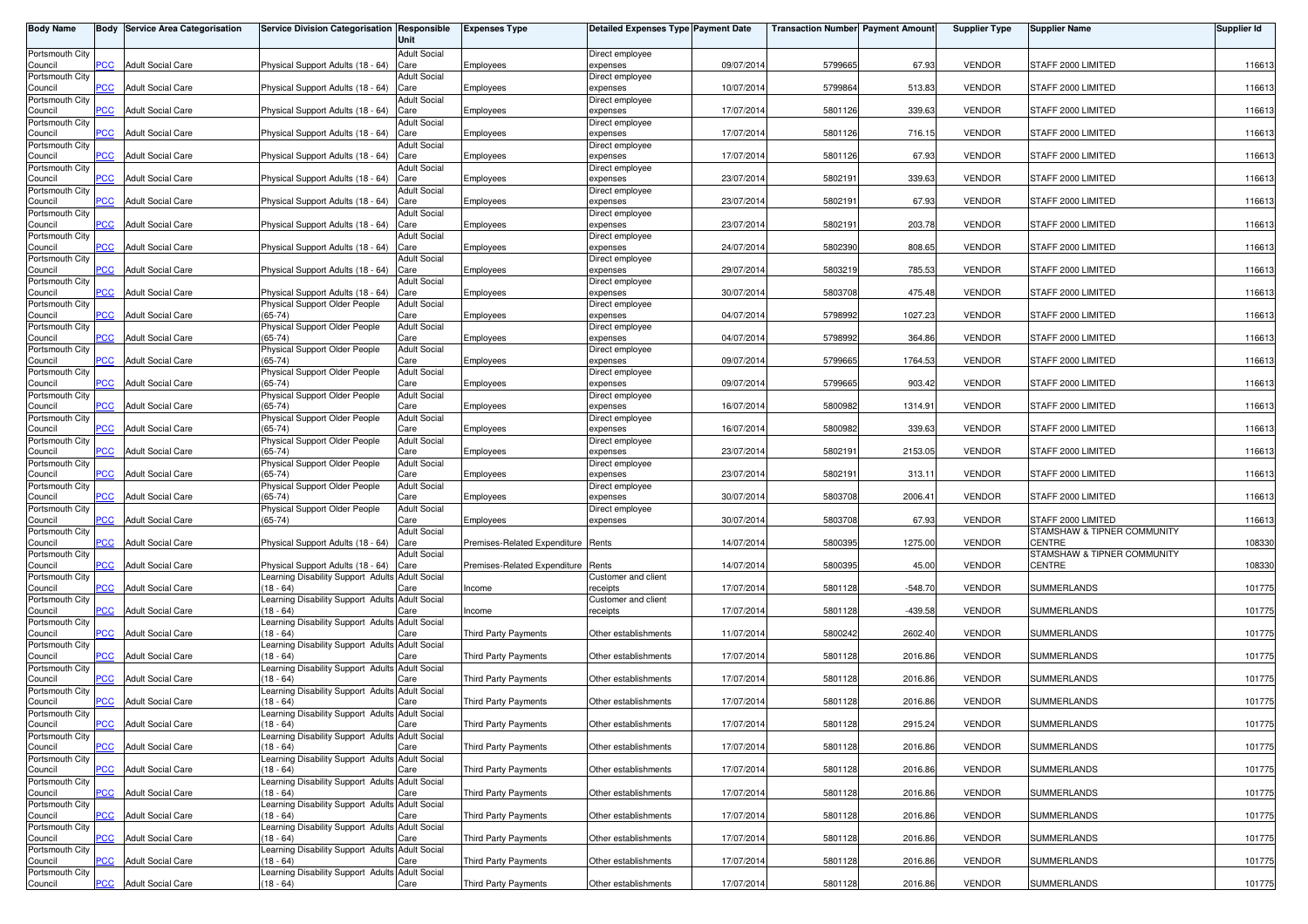| <b>Body Name</b>           |                | <b>Body Service Area Categorisation</b> | Service Division Categorisation Responsible                    | Unit                        | <b>Expenses Type</b>         | <b>Detailed Expenses Type Payment Date</b>          |            | <b>Transaction Number Payment Amount</b> |           | <b>Supplier Type</b> | <b>Supplier Name</b>                                        | Supplier Id |
|----------------------------|----------------|-----------------------------------------|----------------------------------------------------------------|-----------------------------|------------------------------|-----------------------------------------------------|------------|------------------------------------------|-----------|----------------------|-------------------------------------------------------------|-------------|
| Portsmouth City<br>Council | <b>PCC</b>     | <b>Adult Social Care</b>                | Learning Disability Support Adults Adult Social<br>$(18 - 64)$ | Care                        | <b>Third Party Payments</b>  | Other establishments                                | 17/07/201  | 5801128                                  | 2016.86   | <b>VENDOR</b>        | SUMMERLANDS                                                 | 101775      |
| Portsmouth City<br>Council | <b>PCC</b>     | <b>Adult Social Care</b>                | earning Disability Support Adults<br>$18 - 64$                 | <b>Adult Social</b><br>Care | <b>Third Party Payments</b>  | Other establishments                                | 17/07/2014 | 5801128                                  | 2016.86   | <b>VENDOR</b>        | <b>SUMMERLANDS</b>                                          | 101775      |
| Portsmouth City<br>Council | <b>PCC</b>     | <b>Adult Social Care</b>                | Learning Disability Support Adults Adult Social<br>$18 - 64$   | Care                        | <b>Third Party Payments</b>  | Other establishments                                | 17/07/2014 | 5801128                                  | 2016.86   | <b>VENDOR</b>        | <b>SUMMERLANDS</b>                                          | 101775      |
| Portsmouth City<br>Council | сC             | <b>Adult Social Care</b>                | Learning Disability Support Adults Adult Social<br>$18 - 64$   | Care                        | <b>Third Party Payments</b>  | Other establishments                                | 17/07/2014 | 5801128                                  | 2778.84   | <b>VENDOR</b>        | <b>SUMMERLANDS</b>                                          | 101775      |
| Portsmouth City            |                |                                         | Learning Disability Support Adults Adult Social                |                             |                              |                                                     |            |                                          |           |                      |                                                             |             |
| Council<br>Portsmouth City | PСC            | <b>Adult Social Care</b>                | $(18 - 64)$                                                    | Care<br><b>Adult Social</b> | <b>Third Party Payments</b>  | Other establishments<br>Customer and client         | 17/07/2014 | 5801128                                  | 2313.84   | <b>VENDOR</b>        | <b>SUMMERLANDS</b>                                          | 101775      |
| Council                    | PСC            | <b>Adult Social Care</b>                | Physical Support Adults (18 - 64)                              | Care                        | Income                       | receipts                                            | 17/07/2014 | 5801128                                  | $-548.70$ | <b>VENDOR</b>        | <b>SUMMERLANDS</b>                                          | 101775      |
| Portsmouth City<br>Council | PCC            | <b>Adult Social Care</b>                | Physical Support Adults (18 - 64)                              | <b>Adult Social</b><br>Care | <b>Third Party Payments</b>  | Other establishments                                | 17/07/201  | 5801128                                  | 1905.57   | <b>VENDOR</b>        | <b>SUMMERLANDS</b>                                          | 101775      |
| Portsmouth City<br>Council | <b>PCC</b>     | <b>Adult Social Care</b>                | Physical Support Adults (18 - 64)                              | <b>Adult Social</b><br>Care | Third Party Payments         | Other establishments                                | 17/07/2014 | 5801128                                  | 1926.03   | <b>VENDOR</b>        | <b>SUMMERLANDS</b>                                          | 101775      |
| Portsmouth City<br>Council | PСC            | <b>Adult Social Care</b>                | Physical Support Adults (18 - 64)                              | <b>Adult Social</b><br>Care | <b>Third Party Payments</b>  | Other establishments                                | 17/07/2014 | 5801128                                  | 1864.65   | <b>VENDOR</b>        | <b>SUMMERLANDS</b>                                          | 101775      |
| Portsmouth City<br>Council | $\overline{C}$ | <b>Adult Social Care</b>                | Physical Support Adults (18 - 64)                              | <b>Adult Social</b><br>Care | Third Party Payments         | Other establishments                                | 17/07/201  | 5801128                                  | 2116.37   | <b>VENDOR</b>        | <b>SUMMERLANDS</b>                                          | 101775      |
| Portsmouth City            |                |                                         | Physical Support Older People                                  | <b>Adult Social</b>         |                              | Printing, stationery and                            |            |                                          |           |                      |                                                             |             |
| Council<br>Portsmouth City | PCC            | <b>Adult Social Care</b>                | $(65-74)$<br>Physical Support Older People                     | Care<br><b>Adult Social</b> | <b>Supplies and Services</b> | general office expenses<br>Printing, stationery and | 21/07/2014 | 5801555                                  | 0.56      | <b>VENDOR</b>        | SUPPLIES TEAM LIMITED                                       | 103101      |
| Council<br>Portsmouth City | PCC            | <b>Adult Social Care</b>                | $(65-74)$<br>Physical Support Older People                     | Care<br><b>Adult Social</b> | Supplies and Services        | general office expenses<br>Printing, stationery and | 21/07/2014 | 5801555                                  | 0.94      | <b>VENDOR</b>        | SUPPLIES TEAM LIMITED                                       | 103101      |
| Council                    | <b>CC</b>      | <b>Adult Social Care</b>                | $(65-74)$                                                      | Care                        | Supplies and Services        | general office expenses                             | 21/07/2014 | 5801555                                  | 15.96     | <b>VENDOR</b>        | SUPPLIES TEAM LIMITED<br>SUSSEX AUTISTIC COMMUNITY TRUST    | 103101      |
| Portsmouth City<br>Council | PCC            | <b>Adult Social Care</b>                | Learning Disability Support Adults<br>$(18 - 64)$              | <b>Adult Social</b><br>Care | Income                       | Customer and client<br>receipts                     | 15/07/201  | 5800513                                  | $-239.32$ | <b>VENDOR</b>        | CARE SERVICES LTD                                           | 119343      |
| Portsmouth City<br>Council | PCC            | <b>Adult Social Care</b>                | Learning Disability Support Adults Adult Social<br>$(18 - 64)$ | Care                        | Income                       | Customer and client<br>receipts                     | 23/07/2014 | 5802192                                  | $-231.60$ | <b>VENDOR</b>        | SUSSEX AUTISTIC COMMUNITY TRUST<br>CARE SERVICES LTD        | 119343      |
| Portsmouth City<br>Council | PCC            | <b>Adult Social Care</b>                | Learning Disability Support Adults Adult Social<br>$(18 - 64)$ | Care                        | ncome                        | Customer and client<br>receipts                     | 23/07/2014 | 5802192                                  | $-239.32$ | <b>VENDOR</b>        | SUSSEX AUTISTIC COMMUNITY TRUST<br>CARE SERVICES LTD        | 119343      |
| Portsmouth City            |                |                                         | Learning Disability Support Adults Adult Social                |                             |                              |                                                     |            |                                          |           |                      | SUSSEX AUTISTIC COMMUNITY TRUST                             |             |
| Council<br>Portsmouth City | <b>PCC</b>     | <b>Adult Social Care</b>                | $(18 - 64)$<br>earning Disability Support Adults               | Care<br><b>Adult Social</b> | Third Party Payments         | Other establishments                                | 15/07/2014 | 5800513                                  | 9259.08   | <b>VENDOR</b>        | <b>CARE SERVICES LTD</b><br>SUSSEX AUTISTIC COMMUNITY TRUST | 119343      |
| Council<br>Portsmouth City | сC             | <b>Adult Social Care</b>                | $18 - 64$<br>Learning Disability Support Adults Adult Social   | Care                        | <b>Third Party Payments</b>  | Other establishments                                | 23/07/2014 | 5802192                                  | 8960.40   | <b>VENDOR</b>        | <b>CARE SERVICES LTD</b><br>SUSSEX AUTISTIC COMMUNITY TRUST | 119343      |
| Council                    | PCC            | <b>Adult Social Care</b>                | $18 - 64$                                                      | Care                        | <b>Third Party Payments</b>  | Other establishments                                | 23/07/201  | 5802192                                  | 9259.08   | <b>VENDOR</b>        | <b>CARE SERVICES LTD</b>                                    | 119343      |
| Portsmouth City<br>Council | PСC            | <b>Adult Social Care</b>                | Physical Support Adults (18 - 64)                              | <b>Adult Social</b><br>Care | <b>Third Party Payments</b>  | Other establishments                                | 11/07/2014 | 5800247                                  | 2006.01   | <b>VENDOR</b>        | SUSSEX TRAINING SERVICES LIMITED                            | 118376      |
| Portsmouth City<br>Council | PCC            | <b>Adult Social Care</b>                | Commissioning & service delivery Care                          | <b>Adult Social</b>         | Supplies and Services        | Communications and<br>computing                     | 09/07/2014 | 579967                                   | 2.91      | <b>VENDOR</b>        | T MOBILE (UK) LIMITED                                       | 100085      |
| Portsmouth City<br>Council | сC             | <b>Adult Social Care</b>                | Commissioning & service delivery                               | <b>Adult Social</b><br>Care | Supplies and Services        | Communications and<br>computing                     | 09/07/201  | 579967                                   | 26.11     | <b>VENDOR</b>        | <b>T MOBILE (UK) LIMITED</b>                                | 100085      |
| Portsmouth City            |                |                                         |                                                                | <b>Adult Social</b>         |                              | Communications and                                  |            |                                          |           |                      |                                                             |             |
| Council<br>Portsmouth City | PСC            | <b>Adult Social Care</b>                | Physical Support Adults (18 - 64)                              | Care<br><b>Adult Social</b> | Supplies and Services        | computing<br>Communications and                     | 09/07/201  | 579967                                   | 0.54      | <b>VENDOR</b>        | MOBILE (UK) LIMITED                                         | 100085      |
| Council<br>Portsmouth City | PСC            | <b>Adult Social Care</b>                | Physical Support Adults (18 - 64)                              | Care<br><b>Adult Social</b> | Supplies and Services        | computing<br>Communications and                     | 09/07/2014 | 579967                                   | 0.09      | <b>VENDOR</b>        | <b>T MOBILE (UK) LIMITED</b>                                | 100085      |
| Council                    | <b>PCC</b>     | <b>Adult Social Care</b>                | Physical Support Adults (18 - 64)                              | Care                        | Supplies and Services        | computing                                           | 11/07/2014 | 5800249                                  | 14.61     | <b>VENDOR</b>        | MOBILE (UK) LIMITED                                         | 100085      |
| Portsmouth City<br>Council | <b>PCC</b>     | <b>Adult Social Care</b>                | Social Care Activities                                         | <b>Adult Social</b><br>Care | Supplies and Services        | Communications and<br>computing                     | 09/07/2014 | 579967                                   | 8.94      | <b>VENDOR</b>        | T MOBILE (UK) LIMITED                                       | 100085      |
| Portsmouth City<br>Council | PСC            | <b>Adult Social Care</b>                | Social Care Activities                                         | <b>Adult Social</b><br>Care | <b>Supplies and Services</b> | Communications and<br>computing                     | 09/07/201  | 579967                                   | 75.60     | <b>VENDOR</b>        | T MOBILE (UK) LIMITED                                       | 100085      |
| Portsmouth City<br>Council | $\overline{C}$ | <b>Adult Social Care</b>                | Social Care Activities                                         | <b>Adult Social</b><br>Care | Supplies and Services        | Communications and<br>computing                     | 09/07/2014 | 579967                                   | 84.17     | <b>VENDOR</b>        | <b>T MOBILE (UK) LIMITED</b>                                | 100085      |
| Portsmouth City            |                |                                         | Social Support - Substance                                     | <b>Adult Social</b>         |                              | Communications and                                  |            |                                          |           |                      |                                                             |             |
| Council<br>Portsmouth City | $\overline{C}$ | <b>Adult Social Care</b>                | misuse support                                                 | Care<br><b>Adult Social</b> | Supplies and Services        | computing<br>Communications and                     | 11/07/2014 | 5800249                                  | 126.89    | <b>VENDOR</b>        | T MOBILE (UK) LIMITED                                       | 100085      |
| Council                    | <b>PCC</b>     | <b>Adult Social Care</b>                | Social Support - Support for Carer Care                        |                             | Supplies and Services        | computing                                           | 09/07/2014 | 5799671                                  | 11.37     | <b>VENDOR</b>        | T MOBILE (UK) LIMITED                                       | 100085      |
| Portsmouth City<br>Council | $\overline{C}$ | <b>Adult Social Care</b>                | Commissioning & service delivery Care                          | <b>Adult Social</b>         | Third Party Payments         | Other establishments                                | 17/07/2014 | 5801130                                  | 4000.00   | <b>VENDOR</b>        | TELEHEALTH SOLUTIONS LTD                                    | 138798      |
| Portsmouth City<br>Council | PCC            | <b>Adult Social Care</b>                | Learning Disability Support Adults Adult Social<br>$(18 - 64)$ | Care                        | Third Party Payments         | Other establishments                                | 07/07/2014 | 5799131                                  | 712.75    | <b>VENDOR</b>        | THE ALDINGBOURNE TRUST                                      | 123215      |
| Portsmouth City            | PCC            | <b>Adult Social Care</b>                | Learning Disability Support Adults Adult Social<br>(18 - 64)   |                             |                              |                                                     |            |                                          |           |                      | THE ALDINGBOURNE TRUST                                      | 123215      |
| Council<br>Portsmouth City |                |                                         | Learning Disability Support Adults Adult Social                | Care                        | Third Party Payments         | Other establishments                                | 11/07/2014 | 5800253                                  | 1960.60   | VENDOR               |                                                             |             |
| Council<br>Portsmouth City | PCC.           | <b>Adult Social Care</b>                | (18 - 64)<br>Learning Disability Support Adults Adult Social   | Care                        | Third Party Payments         | Other establishments                                | 07/07/2014 | 5799132                                  | 388.52    | <b>VENDOR</b>        | THE GRACE EYRE FOUNDATION                                   | 102175      |
| Council<br>Portsmouth City | PCC            | <b>Adult Social Care</b>                | $(18 - 64)$<br>Learning Disability Support Adults Adult Social | Care                        | <b>Third Party Payments</b>  | Other establishments                                | 07/07/2014 | 5799132                                  | 388.52    | <b>VENDOR</b>        | THE GRACE EYRE FOUNDATION                                   | 102175      |
| Council                    | сC             | <b>Adult Social Care</b>                | $18 - 64$                                                      | Care                        | Third Party Payments         | Other establishments                                | 25/07/2014 | 5802962                                  | 388.52    | <b>VENDOR</b>        | THE GRACE EYRE FOUNDATION                                   | 102175      |
| Portsmouth City<br>Council | <b>PCC</b>     | <b>Adult Social Care</b>                | Physical Support Older People<br>$(85+)$                       | <b>Adult Social</b><br>Care | Third Party Payments         | Other establishments                                | 07/07/2014 | 5799132                                  | 516.21    | <b>VENDOR</b>        | THE GRACE EYRE FOUNDATION                                   | 102175      |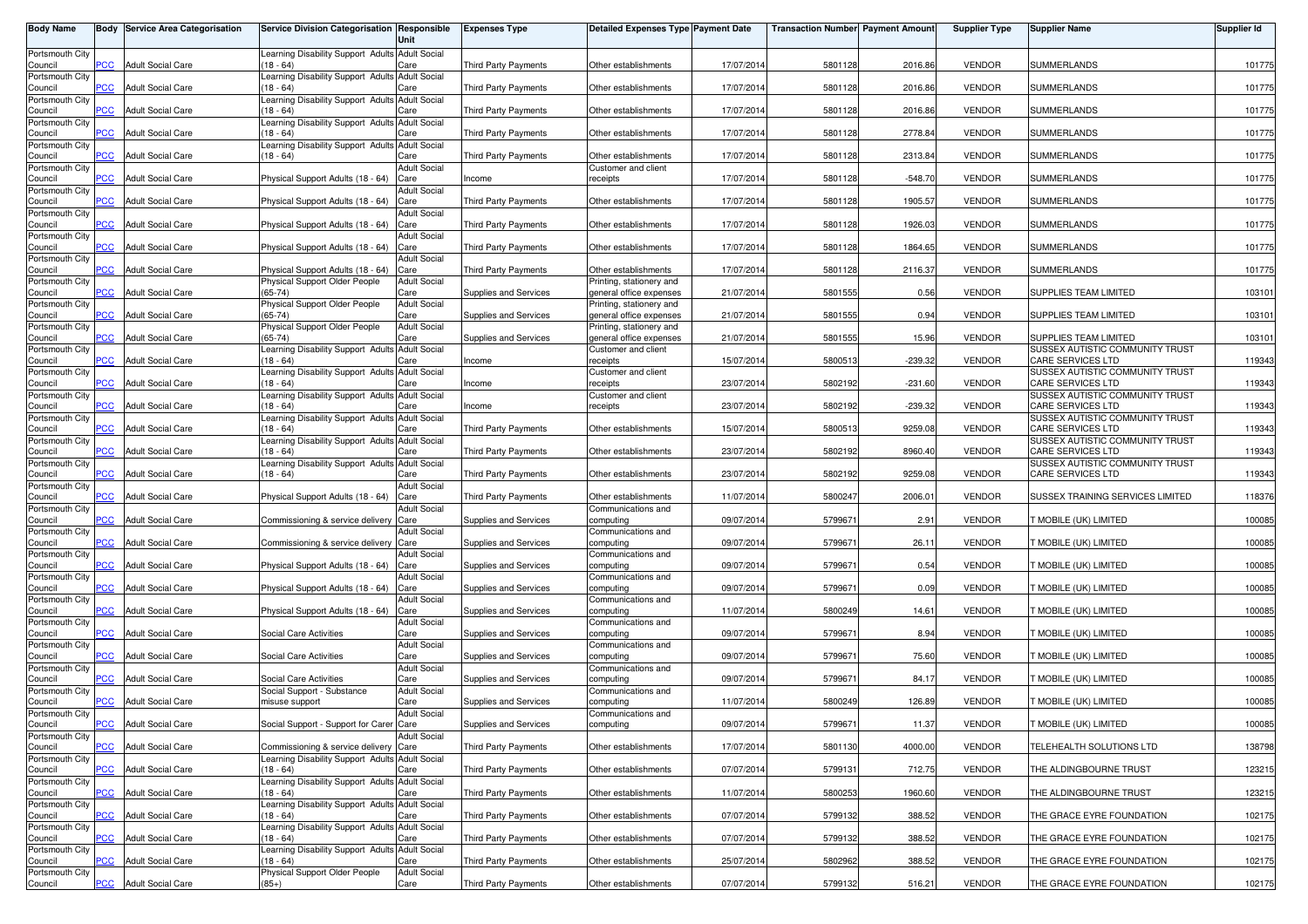| <b>Body Name</b>           |                | <b>Body Service Area Categorisation</b> | Service Division Categorisation Responsible                    | Unit                        | <b>Expenses Type</b>        | <b>Detailed Expenses Type Payment Date</b> |            | Transaction Number Payment Amount |         | <b>Supplier Type</b> | <b>Supplier Name</b>                                                  | <b>Supplier Id</b> |
|----------------------------|----------------|-----------------------------------------|----------------------------------------------------------------|-----------------------------|-----------------------------|--------------------------------------------|------------|-----------------------------------|---------|----------------------|-----------------------------------------------------------------------|--------------------|
| Portsmouth City            |                |                                         | Physical Support Older People                                  | <b>Adult Social</b>         |                             |                                            |            |                                   |         |                      |                                                                       |                    |
| Council<br>Portsmouth City | <b>CC</b>      | <b>Adult Social Care</b>                | $(85+)$<br>Physical Support Older People                       | Care<br><b>Adult Social</b> | <b>Third Party Payments</b> | Other establishments                       | 07/07/2014 | 5799132                           | 516.21  | <b>VENDOR</b>        | THE GRACE EYRE FOUNDATION                                             | 102175             |
| Council                    | <b>PCC</b>     | <b>Adult Social Care</b>                | $(85+)$                                                        | Care                        | <b>Third Party Payments</b> | Other establishments                       | 25/07/2014 | 5802962                           | 516.21  | <b>VENDOR</b>        | THE GRACE EYRE FOUNDATION                                             | 102175             |
| Portsmouth City<br>Council | <b>PCC</b>     | <b>Adult Social Care</b>                | Physical Support Adults (18 - 64)                              | <b>Adult Social</b><br>Care | Third Party Payments        | Other establishments                       | 11/07/2014 | 5800254                           | 2006.01 | <b>VENDOR</b>        | THE HAVEN REST HOME                                                   | 101874             |
| Portsmouth City            |                |                                         |                                                                | Adult Social                |                             |                                            |            |                                   |         |                      |                                                                       |                    |
| Council<br>Portsmouth City | PCC            | <b>Adult Social Care</b>                | Physical Support Adults (18 - 64)                              | Care<br><b>Adult Social</b> | <b>Third Party Payments</b> | Other establishments                       | 11/07/2014 | 5800254                           | 2006.01 | <b>VENDOR</b>        | THE HAVEN REST HOME                                                   | 101874             |
| Council                    | PCC            | <b>Adult Social Care</b>                | Physical Support Adults (18 - 64)                              | Care                        | <b>Third Party Payments</b> | Other establishments                       | 11/07/2014 | 5800254                           | 2006.01 | <b>VENDOR</b>        | THE HAVEN REST HOME                                                   | 101874             |
| Portsmouth City<br>Council | PCC            | <b>Adult Social Care</b>                | Physical Support Adults (18 - 64)                              | <b>Adult Social</b><br>Care | <b>Third Party Payments</b> | Other establishments                       | 11/07/2014 | 5800254                           | 2143.34 | <b>VENDOR</b>        | THE HAVEN REST HOME                                                   | 101874             |
| Portsmouth City            |                |                                         |                                                                | <b>Adult Social</b>         |                             |                                            |            |                                   |         |                      |                                                                       |                    |
| Council<br>Portsmouth City | <b>CC</b>      | <b>Adult Social Care</b>                | Physical Support Adults (18 - 64)                              | Care<br><b>Adult Social</b> | Third Party Payments        | Other establishments                       | 11/07/2014 | 5800254                           | 2006.01 | <b>VENDOR</b>        | THE HAVEN REST HOME                                                   | 101874             |
| Council                    | PCC            | <b>Adult Social Care</b>                | Physical Support Adults (18 - 64)                              | Care                        | Third Party Payments        | Other establishments                       | 11/07/2014 | 5800254                           | 2006.01 | <b>VENDOR</b>        | THE HAVEN REST HOME                                                   | 101874             |
| Portsmouth City<br>Council | $\overline{C}$ | <b>Adult Social Care</b>                | Learning Disability Support Adults Adult Social<br>$18 - 64$   | Care                        | <b>Third Party Payments</b> | Other establishments                       | 14/07/2014 | 5800401                           | 562.20  | <b>VENDOR</b>        | THE NEW BLENDWORTH CENTRE                                             | 101829             |
| Portsmouth City            |                |                                         | Learning Disability Support Adults Adult Social                |                             |                             |                                            |            |                                   |         |                      |                                                                       |                    |
| Council<br>Portsmouth City | PCC            | <b>Adult Social Care</b>                | $18 - 64$<br>Learning Disability Support Adults Adult Social   | Care                        | <b>Third Party Payments</b> | Other establishments                       | 03/07/2014 | 5798630                           | 1560.00 | <b>VENDOR</b>        | THE OUT OF TOWN CENTRE                                                | 133198             |
| Council                    | PCC            | <b>Adult Social Care</b>                | $18 - 64$                                                      | Care                        | <b>Third Party Payments</b> | Other establishments                       | 03/07/2014 | 5798630                           | 2580.00 | <b>VENDOR</b>        | THE OUT OF TOWN CENTRE                                                | 133198             |
| Portsmouth City<br>Council | PCC            | <b>Adult Social Care</b>                | Learning Disability Support Adults Adult Social<br>$(18 - 64)$ | Care                        | <b>Third Party Payments</b> | Other establishments                       | 03/07/2014 | 5798630                           | 637.50  | <b>VENDOR</b>        | THE OUT OF TOWN CENTRE                                                | 133198             |
|                            |                |                                         |                                                                |                             |                             |                                            |            |                                   |         |                      | THE PORTSMOUTH SITTING SERVICE AND<br>COMMUNITY CARE SERVICES LTD T/A |                    |
| Portsmouth City<br>Council | PCC            | <b>Adult Social Care</b>                | Mental Health Support Older<br>People (65 - 74)                | <b>Adult Social</b><br>Care | <b>Third Party Payments</b> | Other establishments                       | 11/07/2014 | 5800256                           | 81.12   | <b>VENDOR</b>        | <b>ASSURED CARE</b>                                                   | 100201             |
|                            |                |                                         |                                                                |                             |                             |                                            |            |                                   |         |                      | THE PORTSMOUTH SITTING SERVICE AND                                    |                    |
| Portsmouth City<br>Council | PCC            | <b>Adult Social Care</b>                | Physical Support Adults (18 - 64) Care                         | <b>Adult Social</b>         | Third Party Payments        | Other establishments                       | 11/07/2014 | 5800256                           | 81.12   | <b>VENDOR</b>        | COMMUNITY CARE SERVICES LTD T/A<br><b>ASSURED CARE</b>                | 100201             |
|                            |                |                                         |                                                                |                             |                             |                                            |            |                                   |         |                      | THE PORTSMOUTH SITTING SERVICE AND                                    |                    |
| Portsmouth City<br>Council | PCC            | <b>Adult Social Care</b>                | Physical Support Adults (18 - 64)                              | Adult Social<br>Care        | <b>Third Party Payments</b> | Other establishments                       | 11/07/201  | 5800256                           | 317.72  | <b>VENDOR</b>        | COMMUNITY CARE SERVICES LTD T/A<br>ASSURED CARE                       | 100201             |
|                            |                |                                         |                                                                | <b>Adult Social</b>         |                             |                                            |            |                                   |         |                      | THE PORTSMOUTH SITTING SERVICE AND<br>COMMUNITY CARE SERVICES LTD T/A |                    |
| Portsmouth City<br>Council | PСC            | <b>Adult Social Care</b>                | Physical Support Adults (18 - 64) Care                         |                             | <b>Third Party Payments</b> | Other establishments                       | 11/07/2014 | 5800256                           | 946.40  | <b>VENDOR</b>        | ASSURED CARE                                                          | 100201             |
|                            |                |                                         |                                                                | <b>Adult Social</b>         |                             |                                            |            |                                   |         |                      | THE PORTSMOUTH SITTING SERVICE AND<br>COMMUNITY CARE SERVICES LTD T/A |                    |
| Portsmouth City<br>Council | PCC            | <b>Adult Social Care</b>                | Physical Support Adults (18 - 64)                              | Care                        | Third Party Payments        | Other establishments                       | 11/07/2014 | 5800256                           | 567.84  | <b>VENDOR</b>        | ASSURED CARE                                                          | 100201             |
| Portsmouth City            |                |                                         |                                                                | Adult Social                |                             |                                            |            |                                   |         |                      | THE PORTSMOUTH SITTING SERVICE AND<br>COMMUNITY CARE SERVICES LTD T/A |                    |
| Council                    | PCC            | <b>Adult Social Care</b>                | Physical Support Adults (18 - 64)                              | Care                        | Third Party Payments        | Other establishments                       | 11/07/2014 | 5800256                           | 189.28  | <b>VENDOR</b>        | ASSURED CARE                                                          | 100201             |
| Portsmouth City            |                |                                         |                                                                | <b>Adult Social</b>         |                             |                                            |            |                                   |         |                      | THE PORTSMOUTH SITTING SERVICE AND<br>COMMUNITY CARE SERVICES LTD T/A |                    |
| Council                    | PCC            | <b>Adult Social Care</b>                | Physical Support Adults (18 - 64) Care                         |                             | <b>Third Party Payments</b> | Other establishments                       | 11/07/2014 | 5800256                           | 283.92  | <b>VENDOR</b>        | ASSURED CARE                                                          | 100201             |
| Portsmouth City            |                |                                         |                                                                | <b>Adult Social</b>         |                             |                                            |            |                                   |         |                      | THE PORTSMOUTH SITTING SERVICE AND<br>COMMUNITY CARE SERVICES LTD T/A |                    |
| Council                    | PCC            | <b>Adult Social Care</b>                | Physical Support Adults (18 - 64) Care                         |                             | Third Party Payments        | Other establishments                       | 11/07/2014 | 5800256                           | 321.10  | <b>VENDOR</b>        | <b>ASSURED CARE</b>                                                   | 100201             |
| Portsmouth City            |                |                                         |                                                                | <b>Adult Social</b>         |                             |                                            |            |                                   |         |                      | THE PORTSMOUTH SITTING SERVICE AND<br>COMMUNITY CARE SERVICES LTD T/A |                    |
| Council                    | PCC            | <b>Adult Social Care</b>                | Physical Support Adults (18 - 64) Care                         |                             | <b>Third Party Payments</b> | Other establishments                       | 11/07/201  | 5800256                           | 189.28  | <b>VENDOR</b>        | <b>ASSURED CARE</b>                                                   | 100201             |
| Portsmouth City            |                |                                         |                                                                | <b>Adult Social</b>         |                             |                                            |            |                                   |         |                      | THE PORTSMOUTH SITTING SERVICE AND<br>COMMUNITY CARE SERVICES LTD T/A |                    |
| Council                    | $\overline{C}$ | <b>Adult Social Care</b>                | Physical Support Adults (18 - 64)                              | Care                        | Third Party Payments        | Other establishments                       | 11/07/2014 | 5800256                           | 635.44  | <b>VENDOR</b>        | ASSURED CARE                                                          | 100201             |
| Portsmouth City            |                |                                         |                                                                | <b>Adult Social</b>         |                             |                                            |            |                                   |         |                      | THE PORTSMOUTH SITTING SERVICE AND<br>COMMUNITY CARE SERVICES LTD T/A |                    |
| Council                    | PCC            | <b>Adult Social Care</b>                | Physical Support Adults (18 - 64)                              | Care                        | <b>Third Party Payments</b> | Other establishments                       | 11/07/2014 | 5800256                           | 289.92  | <b>VENDOR</b>        | <b>ASSURED CARE</b>                                                   | 100201             |
| Portsmouth City            |                |                                         |                                                                | <b>Adult Social</b>         |                             |                                            |            |                                   |         |                      | THE PORTSMOUTH SITTING SERVICE AND<br>COMMUNITY CARE SERVICES LTD T/A |                    |
| Council                    |                | <b>PCC</b> Adult Social Care            | Physical Support Adults (18 - 64) Care                         |                             | <b>Third Party Payments</b> | Other establishments                       | 11/07/2014 | 5800256                           | 94.64   | <b>VENDOR</b>        | <b>ASSURED CARE</b>                                                   | 100201             |
| Portsmouth City            |                |                                         |                                                                | <b>Adult Social</b>         |                             |                                            |            |                                   |         |                      | THE PORTSMOUTH SITTING SERVICE AND<br>COMMUNITY CARE SERVICES LTD T/A |                    |
| Council                    | PСC            | <b>Adult Social Care</b>                | Physical Support Adults (18 - 64) Care                         |                             | Third Party Payments        | Other establishments                       | 11/07/2014 | 5800256                           | 378.56  | <b>VENDOR</b>        | <b>ASSURED CARE</b>                                                   | 100201             |
| Portsmouth City            |                |                                         |                                                                | <b>Adult Social</b>         |                             |                                            |            |                                   |         |                      | THE PORTSMOUTH SITTING SERVICE AND<br>COMMUNITY CARE SERVICES LTD T/A |                    |
| Council                    | PCC            | <b>Adult Social Care</b>                | Physical Support Adults (18 - 64) Care                         |                             | <b>Third Party Payments</b> | Other establishments                       | 11/07/2014 | 5800256                           | 91.26   | <b>VENDOR</b>        | ASSURED CARE                                                          | 100201             |
| Portsmouth City            |                |                                         |                                                                | <b>Adult Social</b>         |                             |                                            |            |                                   |         |                      | THE PORTSMOUTH SITTING SERVICE AND<br>COMMUNITY CARE SERVICES LTD T/A |                    |
| Council                    |                | <b>PCC</b> Adult Social Care            | Physical Support Adults (18 - 64) Care                         |                             | Third Party Payments        | Other establishments                       | 11/07/2014 | 5800256                           | 189.28  | <b>VENDOR</b>        | ASSURED CARE                                                          | 100201             |
| Portsmouth City            |                |                                         |                                                                | <b>Adult Social</b>         |                             |                                            |            |                                   |         |                      | THE PORTSMOUTH SITTING SERVICE AND<br>COMMUNITY CARE SERVICES LTD T/A |                    |
| Council                    |                | <b>PCC</b> Adult Social Care            | Physical Support Adults (18 - 64) Care                         |                             | Third Party Payments        | Other establishments                       | 11/07/2014 | 5800256                           | 283.92  | VENDOR               | <b>ASSURED CARE</b>                                                   | 100201             |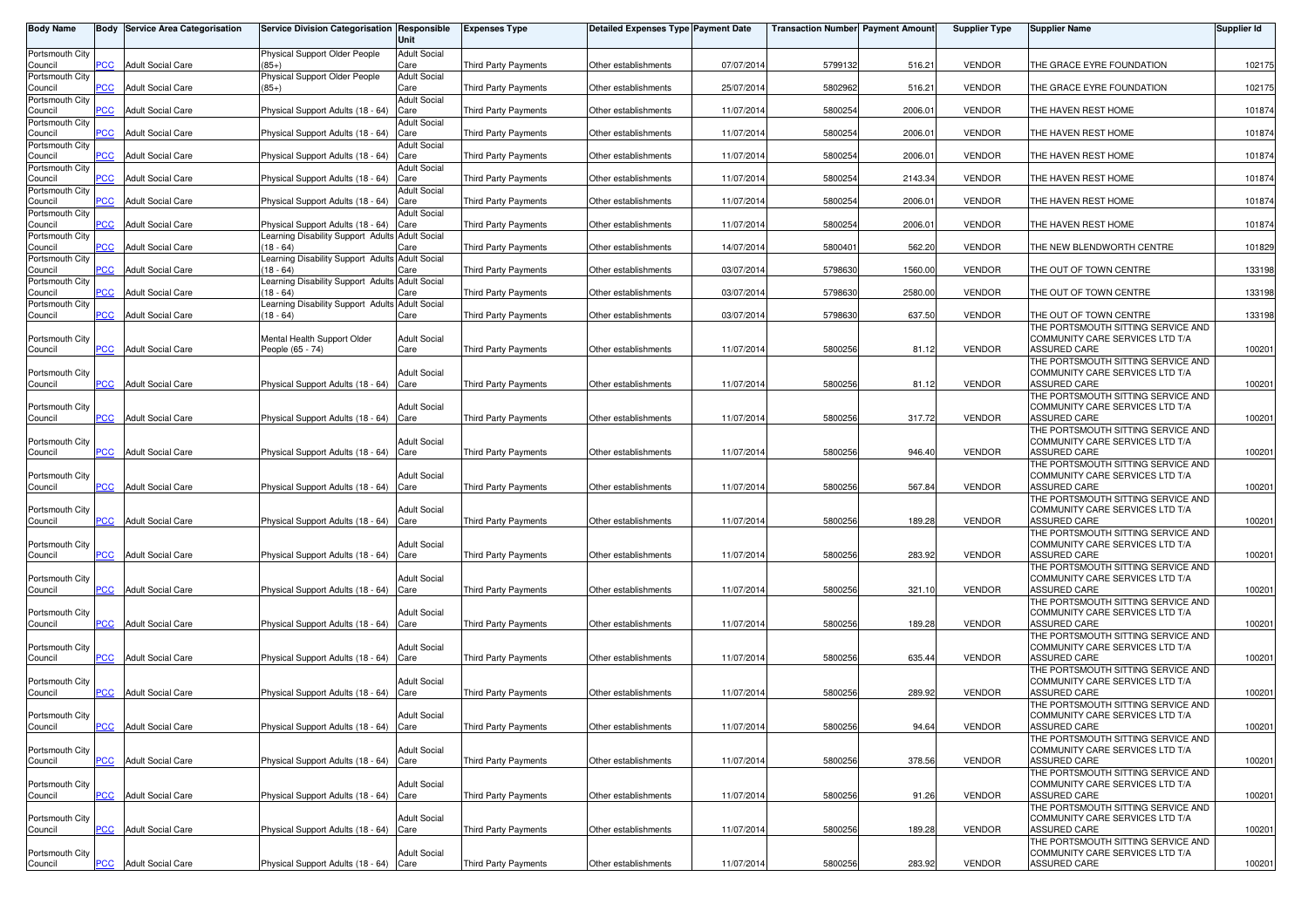| <b>Body Name</b>           |            | <b>Body Service Area Categorisation</b> | Service Division Categorisation Responsible | Unit                        | <b>Expenses Type</b>        | Detailed Expenses Type Payment Date |            | <b>Transaction Number</b> Payment Amount |         | <b>Supplier Type</b> | <b>Supplier Name</b>                                                  | Supplier Id |
|----------------------------|------------|-----------------------------------------|---------------------------------------------|-----------------------------|-----------------------------|-------------------------------------|------------|------------------------------------------|---------|----------------------|-----------------------------------------------------------------------|-------------|
|                            |            |                                         |                                             |                             |                             |                                     |            |                                          |         |                      | THE PORTSMOUTH SITTING SERVICE AND                                    |             |
| Portsmouth City<br>Council | PCC        | <b>Adult Social Care</b>                | Physical Support Adults (18 - 64)           | <b>Adult Social</b><br>Care | <b>Third Party Payments</b> | Other establishments                | 11/07/2014 | 5800256                                  | 500.24  | <b>VENDOR</b>        | COMMUNITY CARE SERVICES LTD T/A<br>ASSURED CARE                       | 100201      |
|                            |            |                                         |                                             |                             |                             |                                     |            |                                          |         |                      | THE PORTSMOUTH SITTING SERVICE AND                                    |             |
| Portsmouth City            |            |                                         |                                             | <b>Adult Social</b>         |                             |                                     |            |                                          |         |                      | COMMUNITY CARE SERVICES LTD T/A                                       |             |
| Council                    | PCC        | <b>Adult Social Care</b>                | Physical Support Adults (18 - 64) Care      |                             | <b>Third Party Payments</b> | Other establishments                | 11/07/2014 | 5800256                                  | 1679.86 | <b>VENDOR</b>        | ASSURED CARE                                                          | 100201      |
| Portsmouth City            |            |                                         |                                             | Adult Social                |                             |                                     |            |                                          |         |                      | THE PORTSMOUTH SITTING SERVICE AND<br>COMMUNITY CARE SERVICES LTD T/A |             |
| Council                    | PCC        | <b>Adult Social Care</b>                | Physical Support Adults (18 - 64)           | Care                        | Third Party Payments        | Other establishments                | 11/07/2014 | 5800256                                  | 273.78  | <b>VENDOR</b>        | ASSURED CARE                                                          | 100201      |
|                            |            |                                         |                                             |                             |                             |                                     |            |                                          |         |                      | THE PORTSMOUTH SITTING SERVICE AND                                    |             |
| Portsmouth City            |            |                                         |                                             | <b>Adult Social</b>         |                             |                                     |            |                                          |         |                      | COMMUNITY CARE SERVICES LTD T/A                                       |             |
| Council                    | PCC        | <b>Adult Social Care</b>                | Physical Support Adults (18 - 64)           | Care                        | <b>Third Party Payments</b> | Other establishments                | 11/07/2014 | 5800256                                  | 189.28  | <b>VENDOR</b>        | ASSURED CARE<br>THE PORTSMOUTH SITTING SERVICE AND                    | 100201      |
| Portsmouth City            |            |                                         |                                             | <b>Adult Social</b>         |                             |                                     |            |                                          |         |                      | COMMUNITY CARE SERVICES LTD T/A                                       |             |
| Council                    | PCC        | <b>Adult Social Care</b>                | Physical Support Adults (18 - 64)           | Care                        | <b>Third Party Payments</b> | Other establishments                | 11/07/201  | 5800256                                  | 378.56  | <b>VENDOR</b>        | ASSURED CARE                                                          | 100201      |
|                            |            |                                         |                                             |                             |                             |                                     |            |                                          |         |                      | THE PORTSMOUTH SITTING SERVICE AND                                    |             |
| Portsmouth City<br>Council | PCC        | <b>Adult Social Care</b>                | Physical Support Adults (18 - 64)           | Adult Social<br>Care        | <b>Third Party Payments</b> | Other establishments                | 11/07/2014 | 5800256                                  | 753.74  | <b>VENDOR</b>        | COMMUNITY CARE SERVICES LTD T/A<br>ASSURED CARE                       | 100201      |
|                            |            |                                         |                                             |                             |                             |                                     |            |                                          |         |                      | THE PORTSMOUTH SITTING SERVICE AND                                    |             |
| Portsmouth City            |            |                                         |                                             | <b>Adult Social</b>         |                             |                                     |            |                                          |         |                      | COMMUNITY CARE SERVICES LTD T/A                                       |             |
| Council                    | <b>PCC</b> | <b>Adult Social Care</b>                | Physical Support Adults (18 - 64)           | Care                        | Third Party Payments        | Other establishments                | 11/07/2014 | 5800256                                  | 283.92  | <b>VENDOR</b>        | ASSURED CARE                                                          | 100201      |
| Portsmouth City            |            |                                         |                                             | <b>Adult Social</b>         |                             |                                     |            |                                          |         |                      | THE PORTSMOUTH SITTING SERVICE AND<br>COMMUNITY CARE SERVICES LTD T/A |             |
| Council                    | <b>PCC</b> | <b>Adult Social Care</b>                | Physical Support Adults (18 - 64)           | Care                        | Third Party Payments        | Other establishments                | 11/07/2014 | 5800256                                  | 287.30  | <b>VENDOR</b>        | ASSURED CARE                                                          | 100201      |
|                            |            |                                         |                                             |                             |                             |                                     |            |                                          |         |                      | THE PORTSMOUTH SITTING SERVICE AND                                    |             |
| Portsmouth City            |            |                                         |                                             | <b>Adult Social</b>         |                             |                                     |            |                                          |         |                      | COMMUNITY CARE SERVICES LTD T/A                                       |             |
| Council                    | PСC        | <b>Adult Social Care</b>                | Physical Support Adults (18 - 64)           | Care                        | <b>Third Party Payments</b> | Other establishments                | 11/07/2014 | 5800256                                  | 81.12   | <b>VENDOR</b>        | ASSURED CARE<br>THE PORTSMOUTH SITTING SERVICE AND                    | 100201      |
| Portsmouth City            |            |                                         |                                             | Adult Social                |                             |                                     |            |                                          |         |                      | COMMUNITY CARE SERVICES LTD T/A                                       |             |
| Council                    | PCC        | <b>Adult Social Care</b>                | Physical Support Adults (18 - 64)           | Care                        | Third Party Payments        | Other establishments                | 11/07/2014 | 5800256                                  | 189.28  | <b>VENDOR</b>        | ASSURED CARE                                                          | 100201      |
|                            |            |                                         |                                             |                             |                             |                                     |            |                                          |         |                      | THE PORTSMOUTH SITTING SERVICE AND                                    |             |
| Portsmouth City<br>Council | PCC        | <b>Adult Social Care</b>                | Physical Support Adults (18 - 64)           | <b>Adult Social</b><br>Care | Third Party Payments        | Other establishments                | 11/07/201  | 5800256                                  | 283.92  | <b>VENDOR</b>        | COMMUNITY CARE SERVICES LTD T/A<br>ASSURED CARE                       | 100201      |
|                            |            |                                         |                                             |                             |                             |                                     |            |                                          |         |                      | THE PORTSMOUTH SITTING SERVICE AND                                    |             |
| Portsmouth City            |            |                                         |                                             | <b>Adult Social</b>         |                             |                                     |            |                                          |         |                      | COMMUNITY CARE SERVICES LTD T/A                                       |             |
| Council                    | <b>PCC</b> | <b>Adult Social Care</b>                | Physical Support Adults (18 - 64)           | Care                        | Third Party Payments        | Other establishments                | 11/07/2014 | 5800256                                  | 226.08  | <b>VENDOR</b>        | <b>ASSURED CARE</b>                                                   | 100201      |
| Portsmouth City            |            |                                         |                                             | <b>Adult Social</b>         |                             |                                     |            |                                          |         |                      | THE PORTSMOUTH SITTING SERVICE AND<br>COMMUNITY CARE SERVICES LTD T/A |             |
| Council                    | <b>PCC</b> | <b>Adult Social Care</b>                | Physical Support Adults (18 - 64)           | Care                        | Third Party Payments        | Other establishments                | 11/07/2014 | 5800256                                  | 263.64  | <b>VENDOR</b>        | ASSURED CARE                                                          | 100201      |
|                            |            |                                         |                                             |                             |                             |                                     |            |                                          |         |                      | THE PORTSMOUTH SITTING SERVICE AND                                    |             |
| Portsmouth City            |            |                                         |                                             | Adult Social                |                             |                                     |            |                                          |         |                      | COMMUNITY CARE SERVICES LTD T/A                                       |             |
| Council                    | <b>PCC</b> | <b>Adult Social Care</b>                | Physical Support Adults (18 - 64)           | Care                        | <b>Third Party Payments</b> | Other establishments                | 11/07/2014 | 5800256                                  | 196.04  | <b>VENDOR</b>        | ASSURED CARE<br>THE PORTSMOUTH SITTING SERVICE AND                    | 100201      |
| Portsmouth City            |            |                                         |                                             | <b>Adult Social</b>         |                             |                                     |            |                                          |         |                      | COMMUNITY CARE SERVICES LTD T/A                                       |             |
| Council                    | PCC        | <b>Adult Social Care</b>                | Physical Support Adults (18 - 64)           | Care                        | Third Party Payments        | Other establishments                | 11/07/2014 | 5800256                                  | 189.28  | <b>VENDOR</b>        | ASSURED CARE                                                          | 100201      |
|                            |            |                                         |                                             |                             |                             |                                     |            |                                          |         |                      | THE PORTSMOUTH SITTING SERVICE AND                                    |             |
| Portsmouth City<br>Council | <b>PCC</b> | <b>Adult Social Care</b>                | Physical Support Adults (18 - 64)           | <b>Adult Social</b><br>Care | Third Party Payments        | Other establishments                | 11/07/2014 | 5800256                                  | 108.72  | <b>VENDOR</b>        | COMMUNITY CARE SERVICES LTD T/A<br>ASSURED CARE                       | 100201      |
|                            |            |                                         |                                             |                             |                             |                                     |            |                                          |         |                      | THE PORTSMOUTH SITTING SERVICE AND                                    |             |
| Portsmouth City            |            |                                         |                                             | <b>Adult Social</b>         |                             |                                     |            |                                          |         |                      | COMMUNITY CARE SERVICES LTD T/A                                       |             |
| Council                    | <b>PCC</b> | <b>Adult Social Care</b>                | Physical Support Adults (18 - 64)           | Care                        | <b>Third Party Payments</b> | Other establishments                | 11/07/2014 | 5800256                                  | 72.48   | <b>VENDOR</b>        | ASSURED CARE                                                          | 100201      |
| Portsmouth City            |            |                                         |                                             | Adult Social                |                             |                                     |            |                                          |         |                      | THE PORTSMOUTH SITTING SERVICE AND<br>COMMUNITY CARE SERVICES LTD T/A |             |
| Council                    | <b>PCC</b> | <b>Adult Social Care</b>                | Social Support - Support for Carer Care     |                             | <b>Third Party Payments</b> | Other establishments                | 11/07/201  | 5800256                                  | 289.92  | <b>VENDOR</b>        | ASSURED CARE                                                          | 100201      |
|                            |            |                                         |                                             |                             |                             |                                     |            |                                          |         |                      | THE PORTSMOUTH SITTING SERVICE AND                                    |             |
| Portsmouth City<br>Council | PCC        | <b>Adult Social Care</b>                | Social Support - Support for Carer Care     | <b>Adult Social</b>         | <b>Third Party Payments</b> | Other establishments                | 11/07/201  | 5800256                                  | 289.92  | <b>VENDOR</b>        | COMMUNITY CARE SERVICES LTD T/A<br>ASSURED CARE                       | 100201      |
|                            |            |                                         |                                             |                             |                             |                                     |            |                                          |         |                      | THE PORTSMOUTH SITTING SERVICE AND                                    |             |
| Portsmouth City            |            |                                         |                                             | <b>Adult Social</b>         |                             |                                     |            |                                          |         |                      | COMMUNITY CARE SERVICES LTD T/A                                       |             |
| Council                    | <b>PCC</b> | <b>Adult Social Care</b>                | Social Support - Support for Carer Care     |                             | Third Party Payments        | Other establishments                | 11/07/2014 | 5800256                                  | 289.92  | <b>VENDOR</b>        | <b>ASSURED CARE</b>                                                   | 100201      |
|                            |            |                                         |                                             | <b>Adult Social</b>         |                             |                                     |            |                                          |         |                      | THE PORTSMOUTH SITTING SERVICE AND<br>COMMUNITY CARE SERVICES LTD T/A |             |
| Portsmouth City<br>Council | PCC        | <b>Adult Social Care</b>                | Social Support - Support for Carer Care     |                             | Third Party Payments        | Other establishments                | 11/07/2014 | 5800256                                  | 193.28  | <b>VENDOR</b>        | ASSURED CARE                                                          | 100201      |
|                            |            |                                         |                                             |                             |                             |                                     |            |                                          |         |                      | THE PORTSMOUTH SITTING SERVICE AND                                    |             |
| Portsmouth City            |            |                                         |                                             | <b>Adult Social</b>         |                             |                                     |            |                                          |         |                      | COMMUNITY CARE SERVICES LTD T/A                                       |             |
| Council                    | <b>PCC</b> | <b>Adult Social Care</b>                | Social Support - Support for Carer Care     |                             | Third Party Payments        | Other establishments                | 11/07/2014 | 5800256                                  | 144.96  | <b>VENDOR</b>        | ASSURED CARE<br>THE PORTSMOUTH SITTING SERVICE AND                    | 100201      |
| Portsmouth City            |            |                                         |                                             | <b>Adult Social</b>         |                             |                                     |            |                                          |         |                      | COMMUNITY CARE SERVICES LTD T/A                                       |             |
| Council                    | PCC        | <b>Adult Social Care</b>                | Social Support - Support for Carer Care     |                             | <b>Third Party Payments</b> | Other establishments                | 11/07/2014 | 5800256                                  | 36.24   | <b>VENDOR</b>        | ASSURED CARE                                                          | 100201      |
|                            |            |                                         |                                             |                             |                             |                                     |            |                                          |         |                      | THE PORTSMOUTH SITTING SERVICE AND                                    |             |
| Portsmouth City<br>Council |            | <b>PCC</b> Adult Social Care            | Social Support - Support for Carer Care     | <b>Adult Social</b>         | Third Party Payments        | Other establishments                | 11/07/2014 | 5800256                                  | 289.92  | VENDOR               | COMMUNITY CARE SERVICES LTD T/A<br>ASSURED CARE                       | 100201      |
|                            |            |                                         |                                             |                             |                             |                                     |            |                                          |         |                      |                                                                       |             |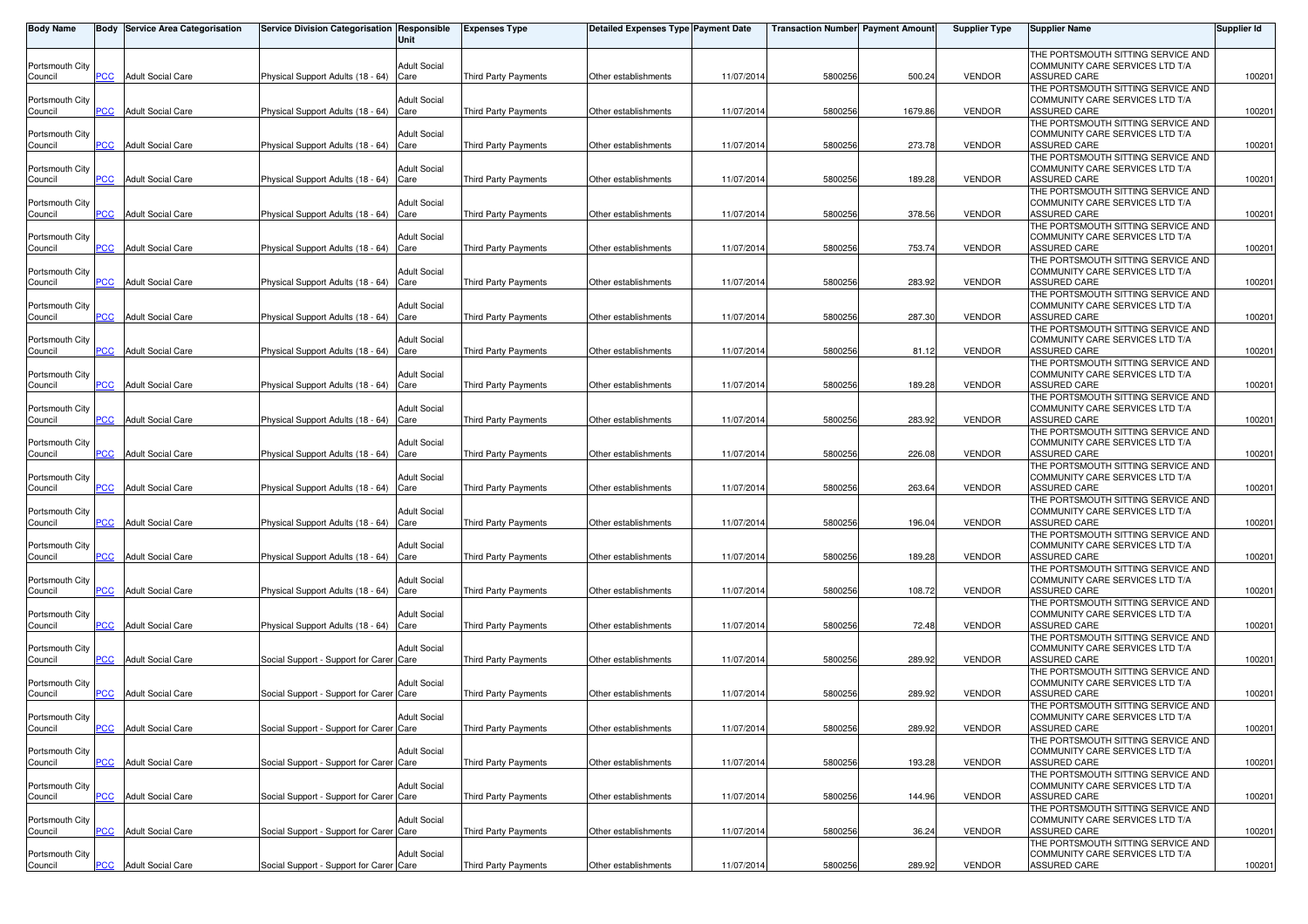| <b>Body Name</b>           |            | <b>Body Service Area Categorisation</b> | Service Division Categorisation Responsible | Unit                        | <b>Expenses Type</b>        | Detailed Expenses Type Payment Date |            | <b>Transaction Number Payment Amount</b> |          | <b>Supplier Type</b> | <b>Supplier Name</b>                                                  | Supplier Id |
|----------------------------|------------|-----------------------------------------|---------------------------------------------|-----------------------------|-----------------------------|-------------------------------------|------------|------------------------------------------|----------|----------------------|-----------------------------------------------------------------------|-------------|
|                            |            |                                         |                                             |                             |                             |                                     |            |                                          |          |                      | THE PORTSMOUTH SITTING SERVICE AND                                    |             |
| Portsmouth City<br>Council | PCC.       | <b>Adult Social Care</b>                | Social Support - Support for Carer Care     | Adult Social                | <b>Third Party Payments</b> | Other establishments                | 11/07/2014 | 5800256                                  | 362.40   | <b>VENDOR</b>        | COMMUNITY CARE SERVICES LTD T/A<br>ASSURED CARE                       | 100201      |
|                            |            |                                         |                                             |                             |                             |                                     |            |                                          |          |                      | THE PORTSMOUTH SITTING SERVICE AND                                    |             |
| Portsmouth City            |            |                                         |                                             | <b>Adult Social</b>         |                             |                                     |            |                                          |          |                      | COMMUNITY CARE SERVICES LTD T/A                                       |             |
| Council                    | <b>PCC</b> | <b>Adult Social Care</b>                | Social Support - Support for Carer Care     |                             | <b>Third Party Payments</b> | Other establishments                | 11/07/2014 | 5800256                                  | 144.96   | <b>VENDOR</b>        | ASSURED CARE                                                          | 100201      |
| Portsmouth City            |            |                                         |                                             | <b>Adult Social</b>         |                             |                                     |            |                                          |          |                      | THE PORTSMOUTH SITTING SERVICE AND<br>COMMUNITY CARE SERVICES LTD T/A |             |
| Council                    | сC         | <b>Adult Social Care</b>                | Social Support - Support for Carer Care     |                             | Third Party Payments        | Other establishments                | 11/07/2014 | 5800256                                  | 386.56   | <b>VENDOR</b>        | ASSURED CARE                                                          | 100201      |
|                            |            |                                         |                                             |                             |                             |                                     |            |                                          |          |                      | THE PORTSMOUTH SITTING SERVICE AND                                    |             |
| Portsmouth City            |            |                                         |                                             | <b>Adult Social</b>         |                             |                                     |            |                                          |          | <b>VENDOR</b>        | COMMUNITY CARE SERVICES LTD T/A                                       |             |
| Council                    | PCC        | <b>Adult Social Care</b>                | Social Support - Support for Carer Care     |                             | Third Party Payments        | Other establishments                | 11/07/2014 | 5800256                                  | 326.16   |                      | ASSURED CARE<br>THE PORTSMOUTH SITTING SERVICE AND                    | 100201      |
| Portsmouth City            |            |                                         |                                             | Adult Social                |                             |                                     |            |                                          |          |                      | COMMUNITY CARE SERVICES LTD T/A                                       |             |
| Council                    | PСC        | <b>Adult Social Care</b>                | Social Support - Support for Carer Care     |                             | <b>Third Party Payments</b> | Other establishments                | 11/07/2014 | 5800256                                  | 175.16   | <b>VENDOR</b>        | ASSURED CARE                                                          | 100201      |
| Portsmouth City            |            |                                         |                                             | Adult Social                |                             |                                     |            |                                          |          |                      | THE PORTSMOUTH SITTING SERVICE AND<br>COMMUNITY CARE SERVICES LTD T/A |             |
| Council                    | сC         | <b>Adult Social Care</b>                | Social Support - Support for Carer Care     |                             | Third Party Payments        | Other establishments                | 11/07/2014 | 5800256                                  | 217.44   | <b>VENDOR</b>        | ASSURED CARE                                                          | 100201      |
|                            |            |                                         |                                             |                             |                             |                                     |            |                                          |          |                      | THE PORTSMOUTH SITTING SERVICE AND                                    |             |
| Portsmouth City            | <b>PCC</b> | <b>Adult Social Care</b>                |                                             | <b>Adult Social</b>         |                             |                                     |            |                                          | 289.92   |                      | COMMUNITY CARE SERVICES LTD T/A                                       |             |
| Council                    |            |                                         | Social Support - Support for Carer Care     |                             | Third Party Payments        | Other establishments                | 11/07/2014 | 5800256                                  |          | <b>VENDOR</b>        | ASSURED CARE<br>THE PORTSMOUTH SITTING SERVICE AND                    | 100201      |
| Portsmouth City            |            |                                         |                                             | <b>Adult Social</b>         |                             |                                     |            |                                          |          |                      | COMMUNITY CARE SERVICES LTD T/A                                       |             |
| Council                    | PСC        | <b>Adult Social Care</b>                | Social Support - Support for Carer Care     |                             | <b>Third Party Payments</b> | Other establishments                | 11/07/2014 | 5800256                                  | 193.28   | <b>VENDOR</b>        | ASSURED CARE                                                          | 100201      |
| Portsmouth City            |            |                                         |                                             | Adult Social                |                             |                                     |            |                                          |          |                      | THE PORTSMOUTH SITTING SERVICE AND<br>COMMUNITY CARE SERVICES LTD T/A |             |
| Council                    | сC         | <b>Adult Social Care</b>                | Social Support - Support for Carer Care     |                             | Third Party Payments        | Other establishments                | 11/07/2014 | 5800256                                  | 265.76   | <b>VENDOR</b>        | ASSURED CARE                                                          | 100201      |
|                            |            |                                         |                                             |                             |                             |                                     |            |                                          |          |                      | THE PORTSMOUTH SITTING SERVICE AND                                    |             |
| Portsmouth City            |            |                                         |                                             | <b>Adult Social</b>         |                             |                                     |            |                                          |          |                      | COMMUNITY CARE SERVICES LTD T/A                                       |             |
| Council                    | PСC        | <b>Adult Social Care</b>                | Social Support - Support for Carer Care     |                             | Third Party Payments        | Other establishments                | 11/07/2014 | 5800256                                  | 289.92   | <b>VENDOR</b>        | <b>ASSURED CARE</b><br>THE PORTSMOUTH SITTING SERVICE AND             | 100201      |
| Portsmouth City            |            |                                         |                                             | <b>Adult Social</b>         |                             |                                     |            |                                          |          |                      | COMMUNITY CARE SERVICES LTD T/A                                       |             |
| Council                    | PСC        | <b>Adult Social Care</b>                | Social Support - Support for Carer Care     |                             | <b>Third Party Payments</b> | Other establishments                | 11/07/2014 | 5800256                                  | 60.40    | <b>VENDOR</b>        | ASSURED CARE                                                          | 100201      |
|                            |            |                                         |                                             |                             |                             |                                     |            |                                          |          |                      | THE PORTSMOUTH SITTING SERVICE AND                                    |             |
| Portsmouth City<br>Council | сC         | <b>Adult Social Care</b>                | Social Support - Support for Carer Care     | Adult Social                | Third Party Payments        | Other establishments                | 11/07/2014 | 5800256                                  | 253.68   | <b>VENDOR</b>        | COMMUNITY CARE SERVICES LTD T/A<br><b>ASSURED CARE</b>                | 100201      |
|                            |            |                                         |                                             |                             |                             |                                     |            |                                          |          |                      | THE PORTSMOUTH SITTING SERVICE AND                                    |             |
| Portsmouth City            |            |                                         |                                             | <b>Adult Social</b>         |                             |                                     |            |                                          |          |                      | COMMUNITY CARE SERVICES LTD T/A                                       |             |
| Council                    | PCC        | <b>Adult Social Care</b>                | Social Support - Support for Carer Care     |                             | Third Party Payments        | Other establishments                | 11/07/2014 | 5800256                                  | 169.12   | <b>VENDOR</b>        | ASSURED CARE                                                          | 100201      |
| Portsmouth City            |            |                                         |                                             | <b>Adult Social</b>         |                             |                                     |            |                                          |          |                      | THE PORTSMOUTH SITTING SERVICE AND<br>COMMUNITY CARE SERVICES LTD T/A |             |
| Council                    | <b>PCC</b> | <b>Adult Social Care</b>                | Social Support - Support for Carer Care     |                             | <b>Third Party Payments</b> | Other establishments                | 11/07/2014 | 5800256                                  | 289.92   | <b>VENDOR</b>        | ASSURED CARE                                                          | 100201      |
|                            |            |                                         |                                             |                             |                             |                                     |            |                                          |          |                      | THE PORTSMOUTH SITTING SERVICE AND                                    |             |
| Portsmouth City<br>Council | PCC.       | <b>Adult Social Care</b>                | Social Support - Support for Carer Care     | <b>Adult Social</b>         | <b>Third Party Payments</b> | Other establishments                | 11/07/2014 | 5800256                                  | 241.60   | <b>VENDOR</b>        | COMMUNITY CARE SERVICES LTD T/A<br>ASSURED CARE                       | 100201      |
|                            |            |                                         |                                             |                             |                             |                                     |            |                                          |          |                      | THE PORTSMOUTH SITTING SERVICE AND                                    |             |
| Portsmouth City            |            |                                         |                                             | Adult Social                |                             |                                     |            |                                          |          |                      | COMMUNITY CARE SERVICES LTD T/A                                       |             |
| Council                    | <b>PCC</b> | <b>Adult Social Care</b>                | Social Support - Support for Carer Care     |                             | <b>Third Party Payments</b> | Other establishments                | 11/07/2014 | 5800256                                  | 301.44   | <b>VENDOR</b>        | ASSURED CARE                                                          | 100201      |
| Portsmouth City            |            |                                         |                                             | <b>Adult Social</b>         |                             |                                     |            |                                          |          |                      | THE PORTSMOUTH SITTING SERVICE AND<br>COMMUNITY CARE SERVICES LTD T/A |             |
| Council                    | PСC        | <b>Adult Social Care</b>                | Social Support - Support for Carer Care     |                             | Third Party Payments        | Other establishments                | 11/07/2014 | 5800256                                  | 229.52   | <b>VENDOR</b>        | <b>ASSURED CARE</b>                                                   | 100201      |
|                            |            |                                         |                                             |                             |                             |                                     |            |                                          |          |                      | THE PORTSMOUTH SITTING SERVICE AND                                    |             |
| Portsmouth City<br>Council | PСC        | <b>Adult Social Care</b>                | Social Support - Support for Carer Care     | <b>Adult Social</b>         | <b>Third Party Payments</b> | Other establishments                | 11/07/2014 | 5800256                                  | 289.92   | <b>VENDOR</b>        | COMMUNITY CARE SERVICES LTD T/A<br>ASSURED CARE                       | 100201      |
|                            |            |                                         |                                             |                             |                             |                                     |            |                                          |          |                      | THE PORTSMOUTH SITTING SERVICE AND                                    |             |
| Portsmouth City            |            |                                         |                                             | <b>Adult Social</b>         |                             |                                     |            |                                          |          |                      | COMMUNITY CARE SERVICES LTD T/A                                       |             |
| Council                    | <b>PCC</b> | <b>Adult Social Care</b>                | Social Support - Support for Carer          | Care                        | <b>Third Party Payments</b> | Other establishments                | 11/07/2014 | 5800256                                  | 289.92   | <b>VENDOR</b>        | <b>ASSURED CARE</b>                                                   | 100201      |
| Portsmouth City            |            |                                         |                                             | <b>Adult Social</b>         |                             |                                     |            |                                          |          |                      | THE PORTSMOUTH SITTING SERVICE AND<br>COMMUNITY CARE SERVICES LTD T/A |             |
| Council                    | <b>PCC</b> | <b>Adult Social Care</b>                | Social Support - Support for Carer Care     |                             | Third Party Payments        | Other establishments                | 11/07/2014 | 5800256                                  | 289.92   | <b>VENDOR</b>        | <b>ASSURED CARE</b>                                                   | 100201      |
|                            |            |                                         |                                             |                             |                             |                                     |            |                                          |          |                      | THE PORTSMOUTH SITTING SERVICE AND                                    |             |
| Portsmouth City            | PСC        | <b>Adult Social Care</b>                | Social Support - Support for Carer Care     | <b>Adult Social</b>         | <b>Third Party Payments</b> | Other establishments                | 11/07/2014 | 5800256                                  | 96.64    | <b>VENDOR</b>        | COMMUNITY CARE SERVICES LTD T/A<br>ASSURED CARE                       | 100201      |
| Council                    |            |                                         |                                             |                             |                             |                                     |            |                                          |          |                      | THE PORTSMOUTH SITTING SERVICE AND                                    |             |
| Portsmouth City            |            |                                         |                                             | <b>Adult Social</b>         |                             |                                     |            |                                          |          |                      | COMMUNITY CARE SERVICES LTD T/A                                       |             |
| Council                    | PСC        | <b>Adult Social Care</b>                | Social Support - Support for Carer Care     |                             | <b>Third Party Payments</b> | Other establishments                | 11/07/2014 | 5800256                                  | 144.96   | <b>VENDOR</b>        | ASSURED CARE                                                          | 100201      |
| Portsmouth City            |            |                                         |                                             | <b>Adult Social</b>         |                             |                                     |            |                                          |          |                      | THE PORTSMOUTH SITTING SERVICE AND<br>COMMUNITY CARE SERVICES LTD T/A |             |
| Council                    | PCC        | <b>Adult Social Care</b>                | Social Support - Support for Carer Care     |                             | Third Party Payments        | Other establishments                | 11/07/2014 | 5800256                                  | 241.60   | <b>VENDOR</b>        | ASSURED CARE                                                          | 100201      |
|                            |            |                                         |                                             |                             |                             |                                     |            |                                          |          |                      | THE PORTSMOUTH SITTING SERVICE AND                                    |             |
| Portsmouth City            |            |                                         | Support with Memory and                     | <b>Adult Social</b>         |                             |                                     |            |                                          |          |                      | COMMUNITY CARE SERVICES LTD T/A                                       |             |
| Council<br>Portsmouth City | <b>PCC</b> | <b>Adult Social Care</b>                | Cognition Adults (18 - 64)                  | Care<br><b>Adult Social</b> | Third Party Payments        | Other establishments                | 11/07/2014 | 5800256                                  | 598.26   | <b>VENDOR</b>        | ASSURED CARE                                                          | 100201      |
| Council                    | <b>PCC</b> | <b>Adult Social Care</b>                | Commissioning & service delivery Care       |                             | Third Party Payments        | Other establishments                | 16/07/2014 | 5800993                                  | 24500.00 | <b>VENDOR</b>        | THE SALVATION ARMY                                                    | 103359      |
|                            |            |                                         |                                             |                             |                             |                                     |            |                                          |          |                      |                                                                       |             |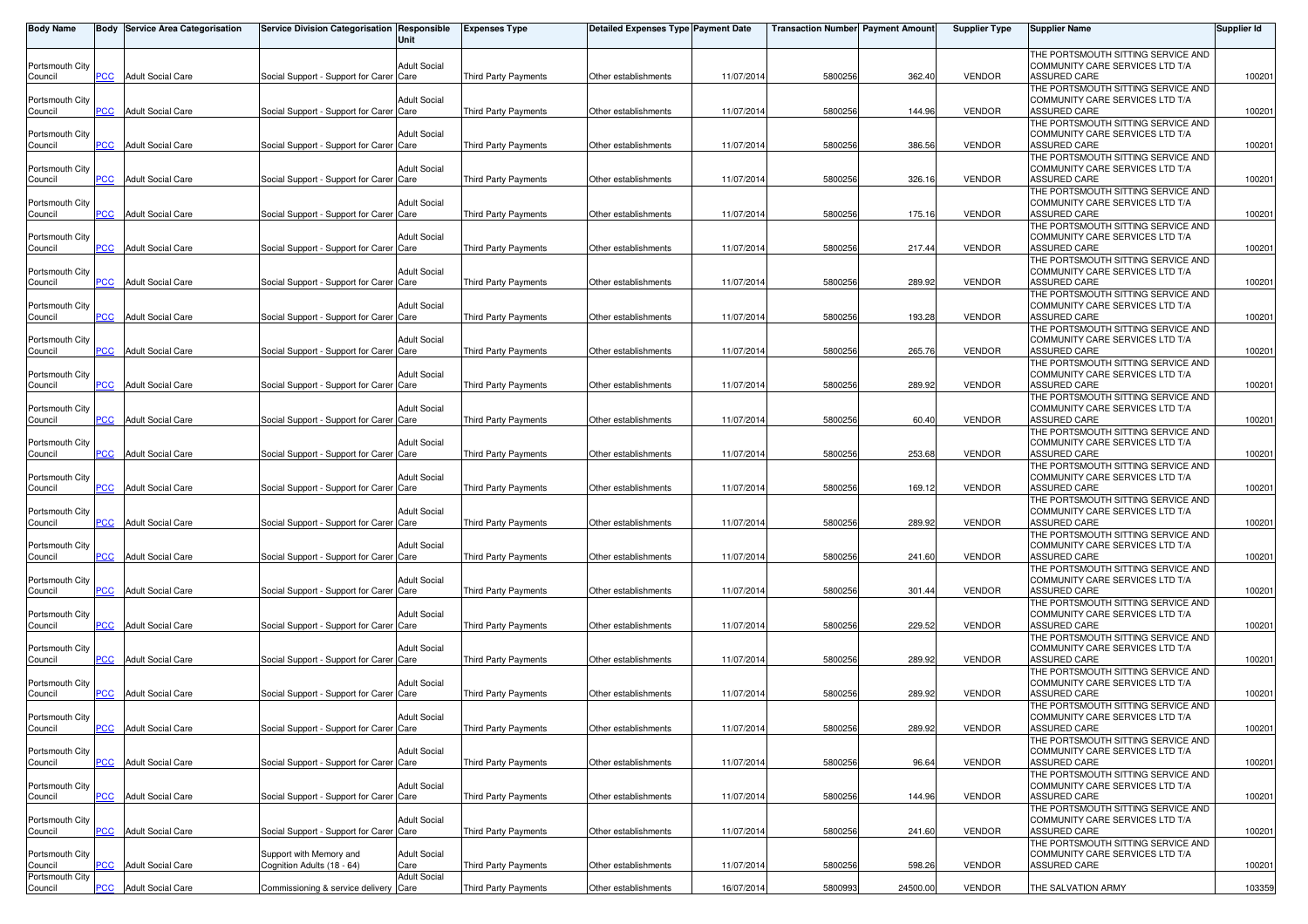| <b>Body Name</b>           |            | <b>Body Service Area Categorisation</b> | Service Division Categorisation Responsible  | Unit                        | <b>Expenses Type</b>        | <b>Detailed Expenses Type Payment Date</b> |            | <b>Transaction Number Payment Amount</b> |          | <b>Supplier Type</b> | <b>Supplier Name</b>           | <b>Supplier Id</b> |
|----------------------------|------------|-----------------------------------------|----------------------------------------------|-----------------------------|-----------------------------|--------------------------------------------|------------|------------------------------------------|----------|----------------------|--------------------------------|--------------------|
| Portsmouth City<br>Council | <b>PCC</b> | <b>Housing Services</b>                 | <b>Supporting People</b>                     | <b>Adult Social</b><br>Care | <b>Third Party Payments</b> | Other establishments                       | 01/07/201  | 5797870                                  | 1006.08  | <b>VENDOR</b>        | THE SALVATION ARMY             | 103359             |
| Portsmouth City            |            |                                         |                                              | <b>Adult Social</b>         |                             |                                            | 01/07/201  |                                          |          |                      | THE SALVATION ARMY             |                    |
| Council<br>Portsmouth City | PCC        | <b>Housing Services</b>                 | <b>Supporting People</b>                     | Care<br><b>Adult Social</b> | Third Party Payments        | Other establishments                       |            | 5797870                                  | 1601.92  | <b>VENDOR</b>        |                                | 103359             |
| Council<br>Portsmouth City | <b>PCC</b> | <b>Housing Services</b>                 | <b>Supporting People</b>                     | Care<br><b>Adult Social</b> | <b>Third Party Payments</b> | Other establishments                       | 01/07/201  | 5797870                                  | 2403.64  | <b>VENDOR</b>        | THE SALVATION ARMY             | 103359             |
| Council<br>Portsmouth City | PСC        | Housing Services                        | Supporting People                            | Care<br><b>Adult Social</b> | <b>Third Party Payments</b> | Other establishments                       | 01/07/201  | 5797870                                  | 5802.24  | <b>VENDOR</b>        | THE SALVATION ARMY             | 103359             |
| Council<br>Portsmouth City | <b>PCC</b> | <b>Housing Services</b>                 | Supporting People                            | Care<br><b>Adult Social</b> | <b>Third Party Payments</b> | Other establishments                       | 01/07/201  | 5797870                                  | 6981.72  | <b>VENDOR</b>        | THE SALVATION ARMY             | 103359             |
| Council                    | <b>PCC</b> | <b>Housing Services</b>                 | <b>Supporting People</b>                     | Care                        | Third Party Payments        | Other establishments                       | 01/07/201  | 5797870                                  | 7934.64  | <b>VENDOR</b>        | THE SALVATION ARMY             | 103359             |
| Portsmouth City<br>Council | PCC        | <b>Housing Services</b>                 | <b>Supporting People</b>                     | <b>Adult Social</b><br>Care | Third Party Payments        | Other establishments                       | 01/07/201  | 5797870                                  | 8680.18  | <b>VENDOR</b>        | THE SALVATION ARMY             | 103359             |
| Portsmouth City<br>Council | PCC        | <b>Housing Services</b>                 | <b>Supporting People</b>                     | <b>Adult Social</b><br>Care | Third Party Payments        | Other establishments                       | 01/07/201  | 5797870                                  | 9404.00  | <b>VENDOR</b>        | THE SALVATION ARMY             | 103359             |
| Portsmouth City<br>Council | PСC        | <b>Housing Services</b>                 | <b>Supporting People</b>                     | <b>Adult Social</b><br>Care | <b>Third Party Payments</b> | Other establishments                       | 29/07/201  | 5803222                                  | 1006.08  | <b>VENDOR</b>        | THE SALVATION ARMY             | 103359             |
| Portsmouth City            |            |                                         |                                              | <b>Adult Social</b>         |                             |                                            |            |                                          |          |                      |                                |                    |
| Council<br>Portsmouth City | <b>PCC</b> | <b>Housing Services</b>                 | <b>Supporting People</b>                     | Care<br><b>Adult Social</b> | <b>Third Party Payments</b> | Other establishments                       | 29/07/201  | 5803222                                  | 1601.92  | <b>VENDOR</b>        | THE SALVATION ARMY             | 103359             |
| Council<br>Portsmouth City | PСC        | Housing Services                        | Supporting People                            | Care<br><b>Adult Social</b> | <b>Third Party Payments</b> | Other establishments                       | 29/07/201  | 5803222                                  | 2403.64  | <b>VENDOR</b>        | THE SALVATION ARMY             | 103359             |
| Council<br>Portsmouth City | <b>PCC</b> | <b>Housing Services</b>                 | Supporting People                            | Care<br><b>Adult Social</b> | Third Party Payments        | Other establishments                       | 29/07/201  | 5803222                                  | 5802.24  | <b>VENDOR</b>        | THE SALVATION ARMY             | 103359             |
| Council<br>Portsmouth City | <b>PCC</b> | <b>Housing Services</b>                 | Supporting People                            | Care<br><b>Adult Social</b> | Third Party Payments        | Other establishments                       | 29/07/201  | 5803222                                  | 6981.72  | <b>VENDOR</b>        | THE SALVATION ARMY             | 103359             |
| Council                    | <b>PCC</b> | <b>Housing Services</b>                 | Supporting People                            | Care                        | <b>Third Party Payments</b> | Other establishments                       | 29/07/201  | 5803222                                  | 7934.64  | <b>VENDOR</b>        | THE SALVATION ARMY             | 103359             |
| Portsmouth City<br>Council | <b>PCC</b> | <b>Housing Services</b>                 | <b>Supporting People</b>                     | <b>Adult Social</b><br>Care | Third Party Payments        | Other establishments                       | 29/07/201  | 5803222                                  | 8075.20  | <b>VENDOR</b>        | THE SALVATION ARMY             | 103359             |
| Portsmouth City<br>Council | PCC        | <b>Housing Services</b>                 | <b>Supporting People</b>                     | <b>Adult Social</b><br>Care | <b>Third Party Payments</b> | Other establishments                       | 29/07/201  | 5803222                                  | 9404.00  | <b>VENDOR</b>        | THE SALVATION ARMY             | 103359             |
| Portsmouth City<br>Council | <b>PCC</b> | <b>Adult Social Care</b>                | Physical Support Adults (18 - 64) Care       | <b>Adult Social</b>         | Third Party Payments        | Other establishments                       | 11/07/201  | 5800259                                  | 2210.30  | <b>VENDOR</b>        | THE SHELLEY (WORTHING) LIMITED | 125598             |
| Portsmouth City            |            |                                         | Social Support - Substance                   | <b>Adult Social</b>         |                             |                                            |            |                                          |          |                      |                                |                    |
| Council<br>Portsmouth City | °СС        | Adult Social Care                       | misuse support<br>Social Support - Substance | Care<br><b>Adult Social</b> | <b>Third Party Payments</b> | Other establishments                       | 31/07/201  | 5803964                                  | 71750.00 | <b>VENDOR</b>        | THE SOCIETY OF ST JAMES        | 101272             |
| Council<br>Portsmouth City | <b>PCC</b> | <b>Adult Social Care</b>                | misuse support                               | Care<br><b>Adult Social</b> | Third Party Payments        | Other establishments                       | 31/07/201  | 5803964                                  | 37500.00 | <b>VENDOR</b>        | THE SOCIETY OF ST JAMES        | 101272             |
| Council<br>Portsmouth City | PCC        | Housing Services                        | Supporting People                            | Care<br><b>Adult Social</b> | <b>Third Party Payments</b> | Other establishments                       | 01/07/201  | 579787                                   | 11672.40 | <b>VENDOR</b>        | THE SOCIETY OF ST JAMES        | 101272             |
| Council                    | PCC        | <b>Housing Services</b>                 | Supporting People                            | Care                        | Third Party Payments        | Other establishments                       | 01/07/201  | 579787                                   | 1273.12  | <b>VENDOR</b>        | THE SOCIETY OF ST JAMES        | 101272             |
| Portsmouth City<br>Council | <b>PCC</b> | <b>Housing Services</b>                 | <b>Supporting People</b>                     | <b>Adult Social</b><br>Care | Third Party Payments        | Other establishments                       | 01/07/201  | 579787                                   | 1515.60  | <b>VENDOR</b>        | THE SOCIETY OF ST JAMES        | 101272             |
| Portsmouth City<br>Council | <b>PCC</b> | <b>Housing Services</b>                 | Supporting People                            | <b>Adult Social</b><br>Care | Third Party Payments        | Other establishments                       | 01/07/201  | 579787                                   | 1812.32  | <b>VENDOR</b>        | THE SOCIETY OF ST JAMES        | 101272             |
| Portsmouth City<br>Council | <b>PCC</b> | <b>Housing Services</b>                 | <b>Supporting People</b>                     | <b>Adult Social</b><br>Care | Third Party Payments        | Other establishments                       | 01/07/2014 | 579787                                   | 23560.76 | <b>VENDOR</b>        | THE SOCIETY OF ST JAMES        | 101272             |
| Portsmouth City<br>Council | PCC        | <b>Housing Services</b>                 | <b>Supporting People</b>                     | <b>Adult Social</b><br>Care | Third Party Payments        | Other establishments                       | 01/07/201  | 579787                                   | 3566.32  | <b>VENDOR</b>        | THE SOCIETY OF ST JAMES        | 101272             |
| Portsmouth City            |            |                                         |                                              | <b>Adult Social</b>         |                             |                                            |            |                                          |          |                      |                                |                    |
| Council<br>Portsmouth City | <b>PCC</b> | <b>Housing Services</b>                 | <b>Supporting People</b>                     | Care<br><b>Adult Social</b> | Third Party Payments        | Other establishments                       | 01/07/201  | 579787                                   | 4328.28  | <b>VENDOR</b>        | THE SOCIETY OF ST JAMES        | 101272             |
| Council<br>Portsmouth City | ۲CC        | Housing Services                        | <b>Supporting People</b>                     | Care<br><b>Adult Social</b> | <b>Third Party Payments</b> | Other establishments                       | 01/07/201  | 5797871                                  | 4742.16  | <b>VENDOR</b>        | THE SOCIETY OF ST JAMES        | 101272             |
| Council<br>Portsmouth City | <b>PCC</b> | <b>Housing Services</b>                 | <b>Supporting People</b>                     | Care<br><b>Adult Social</b> | Third Party Payments        | Other establishments                       | 01/07/201  | 579787                                   | 4837.99  | <b>VENDOR</b>        | THE SOCIETY OF ST JAMES        | 101272             |
| Council<br>Portsmouth City | <b>PCC</b> | <b>Housing Services</b>                 | Supporting People                            | Care<br><b>Adult Social</b> | Third Party Payments        | Other establishments                       | 29/07/2014 | 5803223                                  | 11672.40 | <b>VENDOR</b>        | THE SOCIETY OF ST JAMES        | 101272             |
| Council                    |            | <b>Housing Services</b>                 | <b>Supporting People</b>                     | Care                        | Third Party Payments        | Other establishments                       | 29/07/2014 | 5803223                                  | 1515.60  | <b>VENDOR</b>        | THE SOCIETY OF ST JAMES        | 101272             |
| Portsmouth City<br>Council | <b>PCC</b> | <b>Housing Services</b>                 | <b>Supporting People</b>                     | <b>Adult Social</b><br>Care | Third Party Payments        | Other establishments                       | 29/07/2014 | 5803223                                  | 1812.32  | <b>VENDOR</b>        | THE SOCIETY OF ST JAMES        | 101272             |
| Portsmouth City<br>Council | <b>PCC</b> | <b>Housing Services</b>                 | <b>Supporting People</b>                     | <b>Adult Social</b><br>Care | Third Party Payments        | Other establishments                       | 29/07/2014 | 5803223                                  | 1925.00  | <b>VENDOR</b>        | THE SOCIETY OF ST JAMES        | 101272             |
| Portsmouth City<br>Council | <b>PCC</b> | <b>Housing Services</b>                 | <b>Supporting People</b>                     | <b>Adult Social</b><br>Care | Third Party Payments        | Other establishments                       | 29/07/2014 | 5803223                                  | 23560.76 | <b>VENDOR</b>        | THE SOCIETY OF ST JAMES        | 101272             |
| Portsmouth City            |            |                                         | Supporting People                            | <b>Adult Social</b>         |                             |                                            |            |                                          |          |                      |                                |                    |
| Council<br>Portsmouth City | PCC        | <b>Housing Services</b>                 |                                              | Care<br><b>Adult Social</b> | Third Party Payments        | Other establishments                       | 29/07/201  | 5803223                                  | 3566.32  | <b>VENDOR</b>        | THE SOCIETY OF ST JAMES        | 101272             |
| Council<br>Portsmouth City | <b>PCC</b> | <b>Housing Services</b>                 | <b>Supporting People</b>                     | Care<br><b>Adult Social</b> | <b>Third Party Payments</b> | Other establishments                       | 29/07/201  | 5803223                                  | 4328.28  | <b>VENDOR</b>        | THE SOCIETY OF ST JAMES        | 101272             |
| Council<br>Portsmouth City | PСC        | <b>Housing Services</b>                 | <b>Supporting People</b>                     | Care<br><b>Adult Social</b> | Third Party Payments        | Other establishments                       | 29/07/2014 | 5803223                                  | 7170.22  | <b>VENDOR</b>        | THE SOCIETY OF ST JAMES        | 101272             |
| Council                    | <b>PCC</b> | <b>Housing Services</b>                 | <b>Supporting People</b>                     | Care                        | <b>Third Party Payments</b> | Other establishments                       | 29/07/2014 | 5803223                                  | 7315.00  | <b>VENDOR</b>        | THE SOCIETY OF ST JAMES        | 101272             |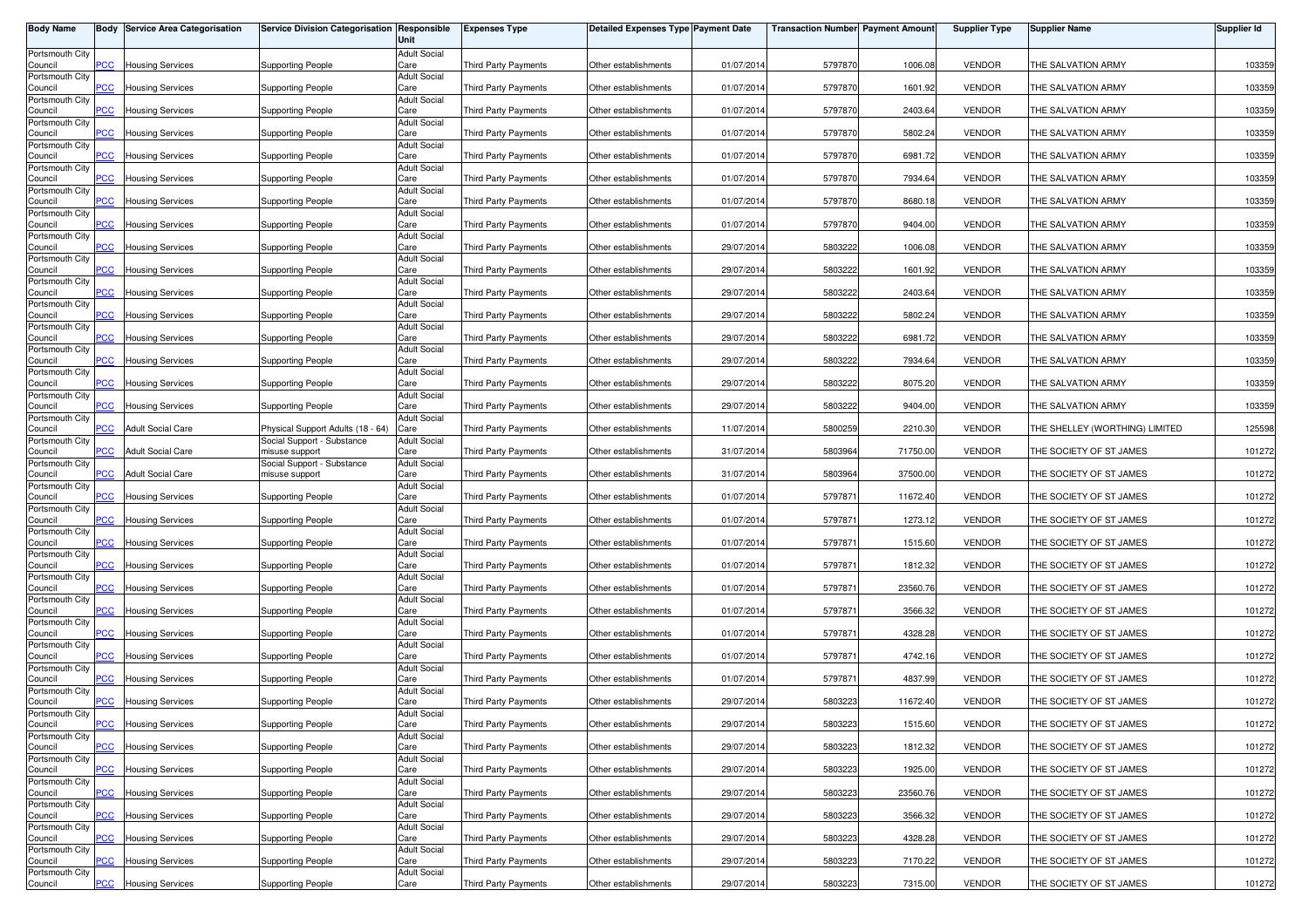| <b>Body Name</b>           |                | <b>Body Service Area Categorisation</b> | Service Division Categorisation Responsible                    | Unit                        | <b>Expenses Type</b>        | Detailed Expenses Type Payment Date |            | <b>Transaction Number</b> Payment Amount |           | <b>Supplier Type</b> | <b>Supplier Name</b>                | <b>Supplier Id</b> |
|----------------------------|----------------|-----------------------------------------|----------------------------------------------------------------|-----------------------------|-----------------------------|-------------------------------------|------------|------------------------------------------|-----------|----------------------|-------------------------------------|--------------------|
| Portsmouth City            |                |                                         | Learning Disability Support Adults Adult Social                |                             |                             | Customer and client                 |            |                                          |           |                      |                                     |                    |
| Council<br>Portsmouth City | <b>PCC</b>     | <b>Adult Social Care</b>                | $(18 - 64)$<br>earning Disability Support Adults Adult Social  | Care                        | Income                      | receipts                            | 10/07/2014 | 5799876                                  | $-342.00$ | <b>VENDOR</b>        | THE STABLE FAMILY HOME TRUST        | 101887             |
| Council                    | <b>CC</b>      | <b>Adult Social Care</b>                | $18 - 64$                                                      | Care                        | <b>Third Party Payments</b> | Other establishments                | 10/07/2014 | 5799876                                  | 2250.00   | <b>VENDOR</b>        | THE STABLE FAMILY HOME TRUST        | 101887             |
| Portsmouth City<br>Council | $\overline{C}$ | <b>Adult Social Care</b>                | Learning Disability Support Adults Adult Social<br>$18 - 64$   | Care                        | <b>Third Party Payments</b> | Other establishments                | 10/07/2014 | 5799876                                  | 589.68    | <b>VENDOR</b>        | THE STABLE FAMILY HOME TRUST        | 101887             |
| Portsmouth City<br>Council | <b>CC</b>      | <b>Adult Social Care</b>                | Learning Disability Support Adults Adult Social<br>$18 - 64$   | Care                        | <b>Third Party Payments</b> | Other establishments                | 10/07/2014 | 5799876                                  | 866.67    | <b>VENDOR</b>        | THE STABLE FAMILY HOME TRUST        | 101887             |
| Portsmouth City<br>Council | PCC            | <b>Adult Social Care</b>                | Mental Health Support Adults (18 - Adult Social                | Care                        | Income                      | Customer and client                 | 14/07/2014 | 5800404                                  | $-353.40$ | <b>VENDOR</b>        | THE WANSBECK LIMITED                | 101869             |
| Portsmouth City            |                |                                         | Mental Health Support Adults (18 - Adult Social                |                             |                             | receipts<br>Customer and client     |            |                                          |           |                      |                                     |                    |
| Council<br>Portsmouth City | <b>PCC</b>     | <b>Adult Social Care</b>                | Mental Health Support Adults (18 - Adult Social                | Care                        | Income                      | receipts<br>Customer and client     | 14/07/2014 | 5800404                                  | $-401.45$ | <b>VENDOR</b>        | THE WANSBECK LIMITED                | 101869             |
| Council                    | PCC            | <b>Adult Social Care</b>                |                                                                | Care                        | Income                      | receipts                            | 15/07/2014 | 5800519                                  | $-401.45$ | <b>VENDOR</b>        | THE WANSBECK LIMITED                | 101869             |
| Portsmouth City<br>Council | <b>PCC</b>     | <b>Adult Social Care</b>                | Mental Health Support Adults (18 - Adult Social<br>64)         | Care                        | Third Party Payments        | Other establishments                | 11/07/2014 | 5800260                                  | 209.30    | <b>VENDOR</b>        | THE WANSBECK LIMITED                | 101869             |
| Portsmouth City<br>Council | сC             | <b>Adult Social Care</b>                | Mental Health Support Adults (18 - Adult Social                | Care                        | <b>Third Party Payments</b> | Other establishments                | 11/07/2014 | 5800260                                  | 210.21    | <b>VENDOR</b>        | THE WANSBECK LIMITED                | 101869             |
| Portsmouth City            |                |                                         | Mental Health Support Adults (18 - Adult Social                |                             |                             |                                     |            |                                          |           |                      |                                     |                    |
| Council<br>Portsmouth City | PCC            | <b>Adult Social Care</b>                | Mental Health Support Adults (18 - Adult Social                | Care                        | <b>Third Party Payments</b> | Other establishments                | 11/07/2014 | 5800260                                  | 1780.33   | <b>VENDOR</b>        | THE WANSBECK LIMITED                | 101869             |
| Council<br>Portsmouth City | <b>CC</b>      | <b>Adult Social Care</b>                | Mental Health Support Adults (18 - Adult Social                | Care                        | <b>Third Party Payments</b> | Other establishments                | 11/07/2014 | 5800260                                  | 1908.98   | <b>VENDOR</b>        | THE WANSBECK LIMITED                | 101869             |
| Council                    | PCC            | <b>Adult Social Care</b>                |                                                                | Care<br><b>Adult Social</b> | <b>Third Party Payments</b> | Other establishments                | 11/07/2014 | 5800260                                  | 1815.98   | <b>VENDOR</b>        | THE WANSBECK LIMITED                | 101869             |
| Portsmouth City<br>Council | PCC            | <b>Adult Social Care</b>                | Mental Health Support Adults (18 -                             | Care                        | <b>Third Party Payments</b> | Other establishments                | 11/07/2014 | 5800260                                  | 1733.52   | <b>VENDOR</b>        | THE WANSBECK LIMITED                | 101869             |
| Portsmouth City<br>Council | PCC            | <b>Adult Social Care</b>                | Mental Health Support Adults (18 -                             | <b>Adult Social</b><br>Care | <b>Third Party Payments</b> | Other establishments                | 14/07/201  | 5800404                                  | 1596.19   | <b>VENDOR</b>        | THE WANSBECK LIMITED                | 101869             |
| Portsmouth City<br>Council | PCC            | <b>Adult Social Care</b>                | Mental Health Support Adults (18 - Adult Social                | Care                        | Third Party Payments        | Other establishments                | 14/07/2014 | 5800404                                  | 1576.66   | <b>VENDOR</b>        | THE WANSBECK LIMITED                | 101869             |
| Portsmouth City            |                |                                         | Mental Health Support Adults (18 - Adult Social                |                             |                             |                                     |            |                                          |           |                      |                                     |                    |
| Council<br>Portsmouth City | PCC            | <b>Adult Social Care</b>                | 64)<br>Mental Health Support Adults (18 - Adult Social         | Care                        | <b>Third Party Payments</b> | Other establishments                | 15/07/2014 | 5800519                                  | 1576.66   | <b>VENDOR</b>        | THE WANSBECK LIMITED                | 101869             |
| Council<br>Portsmouth City | <b>PCC</b>     | <b>Adult Social Care</b>                | 64)                                                            | Care<br><b>Adult Social</b> | <b>Third Party Payments</b> | Other establishments                | 11/07/2014 | 5800261                                  | 1533.26   | <b>VENDOR</b>        | THE WHITE HOUSE (CURDRIDGE) LIMITED | 131612             |
| Council                    | сC             | <b>Adult Social Care</b>                | Physical Support Adults (18 - 64)                              | Care                        | <b>Third Party Payments</b> | Other establishments                | 11/07/2014 | 5800261                                  | 3985.98   | <b>VENDOR</b>        | THE WHITE HOUSE (CURDRIDGE) LIMITED | 131612             |
| Portsmouth City<br>Council | PCC            | <b>Adult Social Care</b>                | Mental Health Support Adults (18 - Adult Social                | Care                        | Income                      | Customer and client<br>receipts     | 11/07/2014 | 5800262                                  | $-353.40$ | <b>VENDOR</b>        | THE YOU TRUST                       | 101215             |
| Portsmouth City<br>Council | <b>PCC</b>     | <b>Adult Social Care</b>                | Mental Health Support Adults (18 - Adult Social                | Care                        | Third Party Payments        | Other establishments                | 11/07/2014 | 5800262                                  | 1872.09   | <b>VENDOR</b>        | THE YOU TRUST                       | 101215             |
| Portsmouth City            |                |                                         | Mental Health Support Adults (18 - Adult Social                |                             |                             |                                     |            |                                          |           |                      |                                     |                    |
| Council<br>Portsmouth City | PCC            | <b>Adult Social Care</b>                | (64)<br>Mental Health Support Adults (18 - Adult Social        | Care                        | Third Party Payments        | Other establishments                | 11/07/2014 | 5800262                                  | 1638.04   | <b>VENDOR</b>        | THE YOU TRUST                       | 101215             |
| Council<br>Portsmouth City | PСC            | <b>Adult Social Care</b>                | Mental Health Support Adults (18 -                             | Care<br><b>Adult Social</b> | <b>Third Party Payments</b> | Other establishments                | 11/07/2014 | 5800262                                  | 1872.09   | <b>VENDOR</b>        | THE YOU TRUST                       | 101215             |
| Council                    | PCC            | <b>Adult Social Care</b>                | 64)                                                            | Care                        | <b>Third Party Payments</b> | Other establishments                | 11/07/201  | 5800262                                  | 1638.04   | <b>VENDOR</b>        | THE YOU TRUST                       | 101215             |
| Portsmouth City<br>Council | PCC            | <b>Adult Social Care</b>                | Mental Health Support Adults (18 - Adult Social                | Care                        | Third Party Payments        | Other establishments                | 11/07/2014 | 5800262                                  | 1872.40   | <b>VENDOR</b>        | THE YOU TRUST                       | 101215             |
| Portsmouth City            |                |                                         | Mental Health Support Adults (18 - Adult Social                |                             |                             |                                     |            |                                          |           | <b>VENDOR</b>        |                                     |                    |
| Council<br>Portsmouth City | PCC            | <b>Adult Social Care</b>                | 64)<br>Mental Health Support Adults (18 - Adult Social         | Care                        | <b>Third Party Payments</b> | Other establishments                | 11/07/2014 | 5800262                                  | 1872.40   |                      | THE YOU TRUST                       | 101215             |
| Council<br>Portsmouth City | PCC            | <b>Adult Social Care</b>                | Mental Health Support Adults (18                               | Care<br><b>Adult Social</b> | Third Party Payments        | Other establishments                | 11/07/2014 | 5800262                                  | 1872.09   | <b>VENDOR</b>        | THE YOU TRUST                       | 101215             |
| Council                    | сC             | <b>Adult Social Care</b>                |                                                                | Care                        | <b>Third Party Payments</b> | Other establishments                | 11/07/2014 | 5800262                                  | 1638.04   | <b>VENDOR</b>        | THE YOU TRUST                       | 101215             |
| Portsmouth City<br>Council | PCC            | <b>Adult Social Care</b>                | Mental Health Support Adults (18 - Adult Social                | Care                        | <b>Third Party Payments</b> | Other establishments                | 11/07/2014 | 5800262                                  | 1872.40   | <b>VENDOR</b>        | THE YOU TRUST                       | 101215             |
| Portsmouth City<br>Council | $\overline{C}$ | <b>Adult Social Care</b>                | Mental Health Support Adults (18 - Adult Social                | Care                        | Third Party Payments        | Other establishments                | 11/07/2014 | 5800262                                  | 1872.09   | <b>VENDOR</b>        | THE YOU TRUST                       | 101215             |
| Portsmouth City            |                |                                         | Mental Health Support Adults (18 - Adult Social                |                             |                             |                                     |            |                                          |           |                      |                                     |                    |
| Council<br>Portsmouth City | <u>PCC</u>     | <b>Adult Social Care</b>                | (64<br>Mental Health Support Adults (18 - Adult Social         | Care                        | Third Party Payments        | Other establishments                | 11/07/2014 | 5800262                                  | 1638.04   | <b>VENDOR</b>        | THE YOU TRUST                       | 101215             |
| Council                    | <b>PCC</b>     | <b>Adult Social Care</b>                | 64)                                                            | Care                        | <b>Third Party Payments</b> | Other establishments                | 11/07/2014 | 5800262                                  | 1638.04   | <b>VENDOR</b>        | THE YOU TRUST                       | 101215             |
| Portsmouth City<br>Council | PCC            | <b>Adult Social Care</b>                | Mental Health Support Adults (18 - Adult Social<br>64)         | Care                        | Third Party Payments        | Other establishments                | 11/07/2014 | 5800262                                  | 1638.04   | <b>VENDOR</b>        | THE YOU TRUST                       | 101215             |
| Portsmouth City<br>Council | PCC            | <b>Adult Social Care</b>                | Mental Health Support Adults (18 - Adult Social<br>64)         | Care                        | Third Party Payments        | Other establishments                | 11/07/2014 | 5800262                                  | 1638.04   | <b>VENDOR</b>        | THE YOU TRUST                       | 101215             |
| Portsmouth City            |                |                                         | Mental Health Support Adults (18 - Adult Social                |                             |                             |                                     |            |                                          |           |                      |                                     |                    |
| Council<br>Portsmouth City | сC             | <b>Adult Social Care</b>                | Mental Health Support Adults (18 - Adult Social                | Care                        | <b>Third Party Payments</b> | Other establishments                | 11/07/2014 | 5800262                                  | 1638.04   | <b>VENDOR</b>        | THE YOU TRUST                       | 101215             |
| Council<br>Portsmouth City | PCC            | <b>Adult Social Care</b>                | <b>64</b> )<br>Mental Health Support Adults (18 - Adult Social | Care                        | Third Party Payments        | Other establishments                | 11/07/2014 | 5800262                                  | 1872.09   | <b>VENDOR</b>        | THE YOU TRUST                       | 101215             |
| Council                    | <b>CC</b>      | <b>Adult Social Care</b>                |                                                                | Care                        | Third Party Payments        | Other establishments                | 11/07/2014 | 5800262                                  | 1872.40   | <b>VENDOR</b>        | THE YOU TRUST                       | 101215             |
| Portsmouth City<br>Council | PCC            | <b>Adult Social Care</b>                | Mental Health Support Adults (18 - Adult Social<br>64)         | Care                        | Third Party Payments        | Other establishments                | 23/07/2014 | 5802198                                  | 906.00    | <b>VENDOR</b>        | THE YOU TRUST                       | 101215             |
|                            |                |                                         |                                                                |                             |                             |                                     |            |                                          |           |                      |                                     |                    |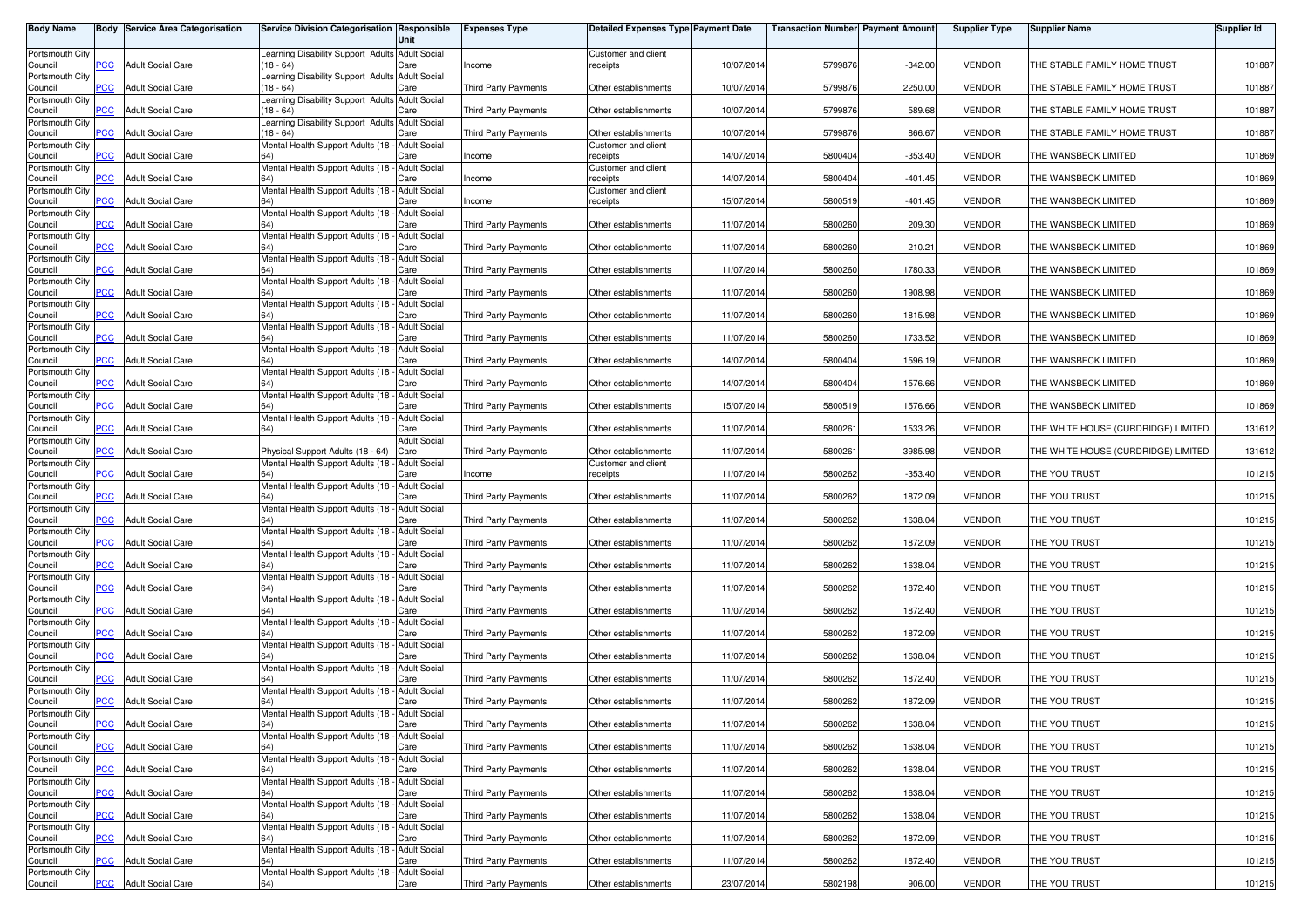| <b>Body Name</b>           |            | <b>Body Service Area Categorisation</b> | Service Division Categorisation Responsible                                              | Unit                        | <b>Expenses Type</b>                      | Detailed Expenses Type Payment Date |            | <b>Transaction Number Payment Amount</b> |           | <b>Supplier Type</b> | <b>Supplier Name</b>           | <b>Supplier Id</b> |
|----------------------------|------------|-----------------------------------------|------------------------------------------------------------------------------------------|-----------------------------|-------------------------------------------|-------------------------------------|------------|------------------------------------------|-----------|----------------------|--------------------------------|--------------------|
| Portsmouth City<br>Council | <b>PCC</b> | <b>Adult Social Care</b>                | Mental Health Support Adults (18 - Adult Social                                          | Care                        | Third Party Payments                      | Other establishments                | 23/07/201  | 5802198                                  | 1872.40   | <b>VENDOR</b>        | THE YOU TRUST                  | 101215             |
| Portsmouth City            |            |                                         |                                                                                          | <b>Adult Social</b>         |                                           |                                     |            |                                          |           |                      |                                |                    |
| Council<br>Portsmouth City | PCC        | <b>Housing Services</b>                 | <b>Supporting People</b>                                                                 | Care<br><b>Adult Social</b> | Third Party Payments                      | Other establishments                | 01/07/201  | 5797873                                  | 12610.84  | <b>VENDOR</b>        | THE YOU TRUST                  | 101215             |
| Council<br>Portsmouth City | <b>PCC</b> | <b>Housing Services</b>                 | <b>Supporting People</b>                                                                 | Care<br><b>Adult Social</b> | <b>Third Party Payments</b>               | Other establishments                | 01/07/201  | 5797873                                  | 2449.95   | <b>VENDOR</b>        | THE YOU TRUST                  | 101215             |
| Council<br>Portsmouth City |            | <b>Housing Services</b>                 | Supporting People                                                                        | Care<br><b>Adult Social</b> | <b>Third Party Payments</b>               | Other establishments                | 29/07/201  | 5803224                                  | 11433.12  | <b>VENDOR</b>        | THE YOU TRUST                  | 101215             |
| Council                    | <b>PCC</b> | <b>Housing Services</b>                 | Supporting People                                                                        | Care                        | <b>Third Party Payments</b>               | Other establishments                | 29/07/201  | 5803224                                  | 12610.84  | <b>VENDOR</b>        | THE YOU TRUST                  | 101215             |
| Portsmouth City<br>Council | <b>PCC</b> | Planning services                       | Community Development                                                                    | <b>Adult Social</b><br>Care | Supplies and Services                     | Grants and subscriptions            | 01/07/201  | 5797874                                  | 25000.00  | <b>VENDOR</b>        | THE YOU TRUST                  | 101215             |
| Portsmouth City<br>Council | <b>PCC</b> | <b>Adult Social Care</b>                | Mental Health Support Adults (18 - Adult Social<br>64)                                   | Care                        | <b>Third Party Payments</b>               | Other establishments                | 01/07/201  | 5797875                                  | 2880.00   | <b>VENDOR</b>        | TOGETHER WORKING FOR WELLBEING | 131714             |
| Portsmouth City<br>Council | <b>PCC</b> | <b>Adult Social Care</b>                | Commissioning & service delivery Care                                                    | <b>Adult Social</b>         | Premises-Related Expenditure Energy costs |                                     | 02/07/201  | 5798457                                  | 263.07    | <b>VENDOR</b>        | TOTAL GAS & POWER LTD          | 133467             |
| Portsmouth City            | <b>PCC</b> | <b>Adult Social Care</b>                |                                                                                          | <b>Adult Social</b>         |                                           |                                     |            |                                          | 177.34    | <b>VENDOR</b>        | TOTAL GAS & POWER LTD          |                    |
| Council<br>Portsmouth City |            |                                         | Commissioning & service delivery Care<br>Learning Disability Support Adults Adult Social |                             | Premises-Related Expenditure Energy costs |                                     | 31/07/201  | 5803967                                  |           |                      |                                | 133467             |
| Council<br>Portsmouth City | <b>PCC</b> | <b>Adult Social Care</b>                | $(18 - 64)$<br>Learning Disability Support Adults Adult Social                           | Care                        | Premises-Related Expenditure Energy costs |                                     | 02/07/201  | 5798457                                  | 550.52    | <b>VENDOR</b>        | TOTAL GAS & POWER LTD          | 133467             |
| Council<br>Portsmouth City | PCC        | Adult Social Care                       | $(18 - 64)$                                                                              | Care<br><b>Adult Social</b> | Premises-Related Expenditure Energy costs |                                     | 31/07/201  | 5803967                                  | 203.94    | <b>VENDOR</b>        | TOTAL GAS & POWER LTD          | 133467             |
| Council<br>Portsmouth City | <b>PCC</b> | <b>Adult Social Care</b>                | Physical Support Adults (18 - 64) Care                                                   | <b>Adult Social</b>         | Premises-Related Expenditure Energy costs |                                     | 02/07/201  | 5798457                                  | 1066.89   | <b>VENDOR</b>        | TOTAL GAS & POWER LTD          | 133467             |
| Council                    | PСC        | <b>Adult Social Care</b>                | Physical Support Adults (18 - 64)                                                        | Care                        | Premises-Related Expenditure Energy costs |                                     | 02/07/201  | 5798457                                  | 131.56    | <b>VENDOR</b>        | TOTAL GAS & POWER LTD          | 133467             |
| Portsmouth City<br>Council | <b>PCC</b> | <b>Adult Social Care</b>                | Physical Support Adults (18 - 64) Care                                                   | <b>Adult Social</b>         | Premises-Related Expenditure Energy costs |                                     | 02/07/201  | 5798457                                  | 1723.57   | <b>VENDOR</b>        | TOTAL GAS & POWER LTD          | 133467             |
| Portsmouth City<br>Council | <b>PCC</b> | <b>Adult Social Care</b>                | Physical Support Adults (18 - 64) Care                                                   | <b>Adult Social</b>         | Premises-Related Expenditure Energy costs |                                     | 02/07/2014 | 5798457                                  | 228.80    | <b>VENDOR</b>        | TOTAL GAS & POWER LTD          | 133467             |
| Portsmouth City<br>Council | <b>PCC</b> | <b>Adult Social Care</b>                | Physical Support Adults (18 - 64) Care                                                   | <b>Adult Social</b>         | Premises-Related Expenditure Energy costs |                                     | 02/07/201  | 5798457                                  | 274.97    | <b>VENDOR</b>        | TOTAL GAS & POWER LTD          | 133467             |
| Portsmouth City            |            |                                         |                                                                                          | <b>Adult Social</b>         |                                           |                                     |            |                                          |           |                      |                                |                    |
| Council<br>Portsmouth City | <b>PCC</b> | <b>Adult Social Care</b>                | Physical Support Adults (18 - 64) Care                                                   | <b>Adult Social</b>         | Premises-Related Expenditure Energy costs |                                     | 02/07/201  | 5798457                                  | 300.60    | <b>VENDOR</b>        | TOTAL GAS & POWER LTD          | 133467             |
| Council<br>Portsmouth City | PCC        | <b>Adult Social Care</b>                | Physical Support Adults (18 - 64) Care                                                   | <b>Adult Social</b>         | Premises-Related Expenditure Energy costs |                                     | 02/07/201  | 5798457                                  | 35.42     | <b>VENDOR</b>        | TOTAL GAS & POWER LTD          | 133467             |
| Council<br>Portsmouth City | <b>PCC</b> | <b>Adult Social Care</b>                | Physical Support Adults (18 - 64) Care                                                   | <b>Adult Social</b>         | Premises-Related Expenditure Energy costs |                                     | 02/07/201  | 5798457                                  | 94.94     | <b>VENDOR</b>        | TOTAL GAS & POWER LTD          | 133467             |
| Council                    | PCC        | Adult Social Care                       | Physical Support Adults (18 - 64) Care                                                   |                             | Premises-Related Expenditure Energy costs |                                     | 31/07/201  | 5803967                                  | 104.77    | <b>VENDOR</b>        | TOTAL GAS & POWER LTD          | 133467             |
| Portsmouth City<br>Council | <b>PCC</b> | <b>Adult Social Care</b>                | Physical Support Adults (18 - 64) Care                                                   | Adult Social                | Premises-Related Expenditure Energy costs |                                     | 31/07/201  | 5803967                                  | 266.10    | <b>VENDOR</b>        | TOTAL GAS & POWER LTD          | 133467             |
| Portsmouth City<br>Council | PCC        | <b>Adult Social Care</b>                | Physical Support Adults (18 - 64)                                                        | Adult Social<br>Care        | Premises-Related Expenditure Energy costs |                                     | 31/07/201  | 5803967                                  | 35.62     | <b>VENDOR</b>        | TOTAL GAS & POWER LTD          | 133467             |
| Portsmouth City<br>Council | <b>PCC</b> | <b>Adult Social Care</b>                | Physical Support Adults (18 - 64)                                                        | <b>Adult Social</b><br>Care | Premises-Related Expenditure Energy costs |                                     | 31/07/201  | 5803967                                  | 74.75     | <b>VENDOR</b>        | TOTAL GAS & POWER LTD          | 133467             |
| Portsmouth City<br>Council | <b>PCC</b> | <b>Adult Social Care</b>                | Physical Support Adults (18 - 64) Care                                                   | <b>Adult Social</b>         | Premises-Related Expenditure Energy costs |                                     | 31/07/2014 | 5803967                                  | 780.24    | <b>VENDOR</b>        | TOTAL GAS & POWER LTD          | 133467             |
| Portsmouth City            |            |                                         |                                                                                          | <b>Adult Social</b>         |                                           |                                     |            |                                          |           |                      |                                |                    |
| Council<br>Portsmouth City | <b>PCC</b> | <b>Adult Social Care</b>                | Physical Support Adults (18 - 64) Care                                                   | <b>Adult Social</b>         | Premises-Related Expenditure Energy costs |                                     | 31/07/201  | 5803967                                  | 80.03     | <b>VENDOR</b>        | TOTAL GAS & POWER LTD          | 133467             |
| Council<br>Portsmouth City | <b>PCC</b> | <b>Adult Social Care</b>                | Physical Support Adults (18 - 64) Care                                                   | <b>Adult Social</b>         | Premises-Related Expenditure Energy costs |                                     | 31/07/201  | 5803967                                  | 943.41    | <b>VENDOR</b>        | TOTAL GAS & POWER LTD          | 133467             |
| Council<br>Portsmouth City | PCC        | <b>Adult Social Care</b>                | Physical Support Adults (18 - 64)<br>Physical Support Older People                       | Care<br><b>Adult Social</b> | Premises-Related Expenditure Energy costs |                                     | 31/07/201  | 5803967                                  | 96.86     | <b>VENDOR</b>        | TOTAL GAS & POWER LTD          | 133467             |
| Council                    | <b>PCC</b> | <b>Adult Social Care</b>                | $(65-74)$                                                                                | Care                        | Premises-Related Expenditure Energy costs |                                     | 02/07/201  | 5798457                                  | 234.91    | <b>VENDOR</b>        | TOTAL GAS & POWER LTD          | 133467             |
| Portsmouth City<br>Council | <b>PCC</b> | <b>Adult Social Care</b>                | Physical Support Older People<br>$(65-74)$                                               | <b>Adult Social</b><br>Care | Premises-Related Expenditure Energy costs |                                     | 02/07/201  | 5798457                                  | 469.96    | <b>VENDOR</b>        | TOTAL GAS & POWER LTD          | 133467             |
| Portsmouth City<br>Council | <b>PCC</b> | <b>Adult Social Care</b>                | Physical Support Older People<br>$(65-74)$                                               | <b>Adult Social</b><br>Care | Premises-Related Expenditure Energy costs |                                     | 02/07/2014 | 5798457                                  | 774.76    | <b>VENDOR</b>        | TOTAL GAS & POWER LTD          | 133467             |
| Portsmouth City<br>Council | <b>PCC</b> | <b>Adult Social Care</b>                | Physical Support Older People<br>$(65-74)$                                               | <b>Adult Social</b><br>Care | Premises-Related Expenditure Energy costs |                                     | 31/07/2014 | 5803967                                  | 227.80    | <b>VENDOR</b>        | TOTAL GAS & POWER LTD          | 133467             |
| Portsmouth City            |            |                                         | Physical Support Older People                                                            | <b>Adult Social</b>         |                                           |                                     |            |                                          |           |                      |                                |                    |
| Council<br>Portsmouth City | <b>PCC</b> | <b>Adult Social Care</b>                | $(65-74)$<br>Physical Support Older People                                               | Care<br><b>Adult Social</b> | Premises-Related Expenditure Energy costs |                                     | 31/07/2014 | 5803967                                  | 381.59    | <b>VENDOR</b>        | TOTAL GAS & POWER LTD          | 133467             |
| Council<br>Portsmouth City | <b>PCC</b> | <b>Adult Social Care</b>                | $(65-74)$                                                                                | Care<br><b>Adult Social</b> | Premises-Related Expenditure Energy costs |                                     | 31/07/2014 | 5803967                                  | 574.66    | VENDOR               | TOTAL GAS & POWER LTD          | 133467             |
| Council<br>Portsmouth City | <b>PCC</b> | <b>Adult Social Care</b>                | Social Care Activities                                                                   | Care<br><b>Adult Social</b> | Premises-Related Expenditure Energy costs |                                     | 02/07/2014 | 5798457                                  | 51.30     | <b>VENDOR</b>        | TOTAL GAS & POWER LTD          | 133467             |
| Council                    | <b>PCC</b> | <b>Adult Social Care</b>                | Social Care Activities                                                                   | Care                        | Premises-Related Expenditure Energy costs |                                     | 31/07/2014 | 5803967                                  | 40.95     | <b>VENDOR</b>        | TOTAL GAS & POWER LTD          | 133467             |
| Portsmouth City<br>Council | ۲CС        | <b>Adult Social Care</b>                | Learning Disability Support Adults Adult Social<br>(18 - 64)                             | Care                        | Income                                    | Customer and client<br>receipts     | 11/07/201  | 5800266                                  | $-353.40$ | <b>VENDOR</b>        | TRUECARE GROUP LIMITED         | 101049             |
| Portsmouth City<br>Council | <b>PCC</b> | <b>Adult Social Care</b>                | Learning Disability Support Adults Adult Social<br>(18 - 64)                             | Care                        | Third Party Payments                      | Other establishments                | 11/07/2014 | 5800266                                  | 8163.85   | <b>VENDOR</b>        | TRUECARE GROUP LIMITED         | 101049             |
|                            |            |                                         |                                                                                          |                             |                                           |                                     |            |                                          |           |                      |                                |                    |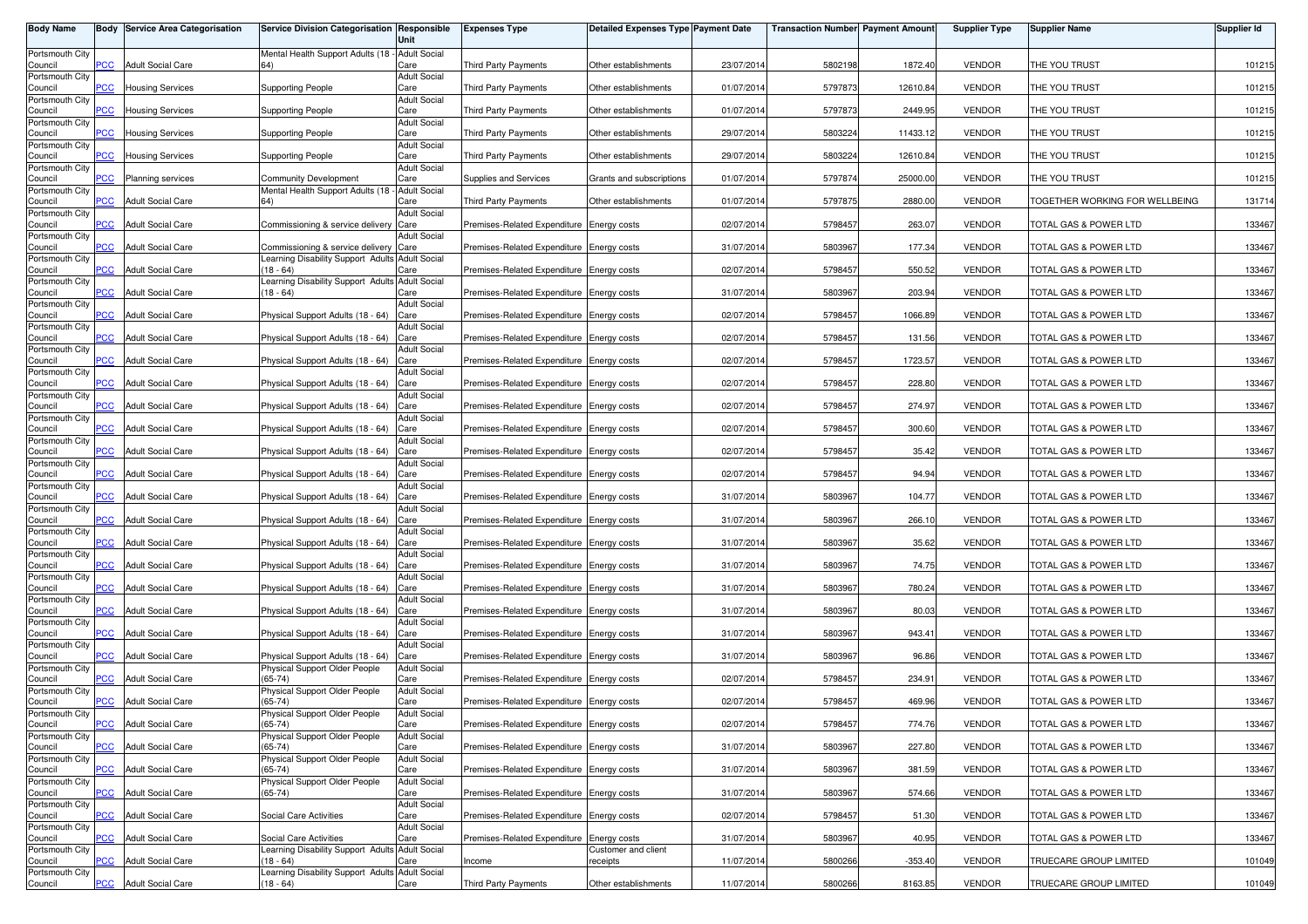| <b>Body Name</b>           |                | <b>Body Service Area Categorisation</b> | <b>Service Division Categorisation Responsible</b>           | Unit                        | <b>Expenses Type</b>        | <b>Detailed Expenses Type Payment Date</b> |            | <b>Transaction Number Payment Amount</b> |           | <b>Supplier Type</b> | <b>Supplier Name</b>                 | <b>Supplier Id</b> |
|----------------------------|----------------|-----------------------------------------|--------------------------------------------------------------|-----------------------------|-----------------------------|--------------------------------------------|------------|------------------------------------------|-----------|----------------------|--------------------------------------|--------------------|
| Portsmouth City            |                |                                         | Learning Disability Support Adults Adult Social              |                             |                             |                                            |            |                                          |           |                      |                                      |                    |
| Council<br>Portsmouth City | <b>PCC</b>     | <b>Adult Social Care</b>                | $18 - 64$<br>Mental Health Support Adults (18 -              | Care<br><b>Adult Social</b> | <b>Third Party Payments</b> | Other establishments                       | 11/07/2014 | 5800266                                  | 5404.63   | <b>VENDOR</b>        | <b><i>TRUECARE GROUP LIMITED</i></b> | 101049             |
| Council                    | <b>PCC</b>     | <b>Adult Social Care</b>                |                                                              | Care                        | <b>Third Party Payments</b> | Other establishments                       | 11/07/2014 | 5800266                                  | 4096.43   | <b>VENDOR</b>        | TRUECARE GROUP LIMITED               | 101049             |
| Portsmouth City<br>Council | $\overline{C}$ | <b>Adult Social Care</b>                | Mental Health Support Adults (18 - Adult Social              | Care                        | <b>Third Party Payments</b> | Other establishments                       | 11/07/2014 | 5800266                                  | 2882.69   | <b>VENDOR</b>        | TRUECARE GROUP LIMITED               | 101049             |
| Portsmouth City            |                |                                         | Mental Health Support Adults (18 -                           | <b>Adult Social</b>         |                             |                                            |            |                                          |           |                      |                                      |                    |
| Council<br>Portsmouth City | <b>PCC</b>     | <b>Adult Social Care</b>                |                                                              | Care<br><b>Adult Social</b> | <b>Third Party Payments</b> | Other establishments                       | 11/07/2014 | 5800266                                  | 3181.04   | <b>VENDOR</b>        | TRUECARE GROUP LIMITED               | 101049             |
| Council<br>Portsmouth City | <b>PCC</b>     | <b>Adult Social Care</b>                | Commissioning & service delivery                             | Care<br><b>Adult Social</b> | Third Party Payments        | Other establishments                       | 04/07/2014 | 5799021                                  | 29523.00  | <b>VENDOR</b>        | TWO SAINTS LTD                       | 102584             |
| Council                    | PСC            | <b>Adult Social Care</b>                | Commissioning & service delivery                             | Care                        | Third Party Payments        | Other establishments                       | 31/07/2014 | 5803973                                  | 46172.43  | <b>VENDOR</b>        | TWO SAINTS LTD                       | 102584             |
| Portsmouth City<br>Council | $\overline{C}$ | <b>Housing Services</b>                 | <b>Supporting People</b>                                     | <b>Adult Social</b><br>Care | Third Party Payments        | Other establishments                       | 01/07/2014 | 5797881                                  | 3832.39   | <b>VENDOR</b>        | <b>TWO SAINTS LTD</b>                | 102584             |
| Portsmouth City<br>Council | PСC            | <b>Housing Services</b>                 | <b>Supporting People</b>                                     | <b>Adult Social</b><br>Care | <b>Third Party Payments</b> | Other establishments                       | 29/07/2014 | 5803230                                  | 3832.39   | <b>VENDOR</b>        | TWO SAINTS LTD                       | 102584             |
| Portsmouth City            |                |                                         | Mental Health Support Adults (18 -                           | <b>Adult Social</b>         |                             |                                            |            |                                          |           |                      |                                      |                    |
| Council<br>Portsmouth City | сc             | <b>Adult Social Care</b>                |                                                              | Care<br><b>Adult Social</b> | Third Party Payments        | Other establishments                       | 11/07/2014 | 5800274                                  | 2234.04   | <b>VENDOR</b>        | VALEWOOD HOUSE CO LTD                | 134534             |
| Council                    | $\overline{C}$ | <b>Adult Social Care</b>                | Commissioning & service delivery                             | Care                        | Third Party Payments        | Other establishments                       | 02/07/2014 | 5798471                                  | 135.20    | <b>VENDOR</b>        | WE CARE HOMECARE LTD                 | 138336             |
| Portsmouth City<br>Council | PCC            | <b>Adult Social Care</b>                | Learning Disability Support Adults Adult Social<br>$18 - 64$ | Care                        | <b>Third Party Payments</b> | Other establishments                       | 02/07/2014 | 5798471                                  | 510.34    | <b>VENDOR</b>        | WE CARE HOMECARE LTD                 | 138336             |
| Portsmouth City<br>Council | PCC            | <b>Adult Social Care</b>                | Learning Disability Support Adults Adult Social<br>$18 - 64$ | Care                        | Third Party Payments        | Other establishments                       | 31/07/2014 | 5803993                                  | 608.40    | <b>VENDOR</b>        | WE CARE HOMECARE LTD                 | 138336             |
| Portsmouth City<br>Council | PСC            | <b>Adult Social Care</b>                | Mental Health Support Older<br>People (65 - 74)              | <b>Adult Social</b><br>Care | <b>Third Party Payments</b> | Other establishments                       | 02/07/2014 | 5798471                                  | 243.36    | <b>VENDOR</b>        | WE CARE HOMECARE LTD                 | 138336             |
| Portsmouth City            |                |                                         | Mental Health Support Older                                  | <b>Adult Social</b>         |                             |                                            |            |                                          |           |                      |                                      |                    |
| Council<br>Portsmouth City | PCC            | <b>Adult Social Care</b>                | People (65 - 74)                                             | Care<br><b>Adult Social</b> | <b>Third Party Payments</b> | Other establishments                       | 31/07/2014 | 580399                                   | $-108.16$ | <b>VENDOR</b>        | WE CARE HOMECARE LTD                 | 138336             |
| Council<br>Portsmouth City | PCC            | <b>Adult Social Care</b>                | Physical Support Adults (18 - 64)                            | Care<br><b>Adult Social</b> | <b>Third Party Payments</b> | Other establishments                       | 02/07/2014 | 5798471                                  | 1112.02   | <b>VENDOR</b>        | WE CARE HOMECARE LTD                 | 138336             |
| Council<br>Portsmouth City | <b>PCC</b>     | <b>Adult Social Care</b>                | Physical Support Adults (18 - 64)                            | Care<br><b>Adult Social</b> | <b>Third Party Payments</b> | Other establishments                       | 02/07/2014 | 5798471                                  | 283.92    | <b>VENDOR</b>        | WE CARE HOMECARE LTD                 | 138336             |
| Council                    | PCC            | <b>Adult Social Care</b>                | Physical Support Adults (18 - 64)                            | Care                        | <b>Third Party Payments</b> | Other establishments                       | 02/07/2014 | 5798471                                  | 256.88    | <b>VENDOR</b>        | WE CARE HOMECARE LTD                 | 138336             |
| Portsmouth City<br>Council | сC             | <b>Adult Social Care</b>                | Physical Support Adults (18 - 64)                            | <b>Adult Social</b><br>Care | Third Party Payments        | Other establishments                       | 02/07/2014 | 5798471                                  | 67.60     | <b>VENDOR</b>        | WE CARE HOMECARE LTD                 | 138336             |
| Portsmouth City<br>Council | PCC            | <b>Adult Social Care</b>                | Physical Support Adults (18 - 64)                            | <b>Adult Social</b><br>Care | <b>Third Party Payments</b> | Other establishments                       | 02/07/2014 | 579847                                   | 189.28    | <b>VENDOR</b>        | WE CARE HOMECARE LTD                 | 138336             |
| Portsmouth City<br>Council | PСC            | <b>Adult Social Care</b>                | Physical Support Adults (18 - 64)                            | <b>Adult Social</b><br>Care | <b>Third Party Payments</b> | Other establishments                       | 02/07/2014 | 5798471                                  | 790.92    | <b>VENDOR</b>        | WE CARE HOMECARE LTD                 | 138336             |
| Portsmouth City<br>Council | PСC            | <b>Adult Social Care</b>                | Physical Support Adults (18 - 64)                            | Adult Social<br>Care        | <b>Third Party Payments</b> | Other establishments                       | 02/07/201  | 5798471                                  | 283.92    | <b>VENDOR</b>        | WE CARE HOMECARE LTD                 | 138336             |
| Portsmouth City            |                |                                         |                                                              | <b>Adult Social</b>         |                             |                                            |            |                                          |           |                      |                                      |                    |
| Council<br>Portsmouth City | PСC            | <b>Adult Social Care</b>                | Physical Support Adults (18 - 64)                            | Care<br><b>Adult Social</b> | Third Party Payments        | Other establishments                       | 02/07/2014 | 5798471                                  | 1514.24   | <b>VENDOR</b>        | WE CARE HOMECARE LTD                 | 138336             |
| Council<br>Portsmouth City | PСC            | <b>Adult Social Care</b>                | Physical Support Adults (18 - 64)                            | Care<br><b>Adult Social</b> | <b>Third Party Payments</b> | Other establishments                       | 02/07/201  | 5798471                                  | 60.84     | <b>VENDOR</b>        | WE CARE HOMECARE LTD                 | 138336             |
| Council                    | <b>PCC</b>     | <b>Adult Social Care</b>                | Physical Support Adults (18 - 64)                            | Care<br><b>Adult Social</b> | <b>Third Party Payments</b> | Other establishments                       | 02/07/2014 | 5798471                                  | 567.84    | <b>VENDOR</b>        | WE CARE HOMECARE LTD                 | 138336             |
| Portsmouth City<br>Council | PCC.           | <b>Adult Social Care</b>                | Physical Support Adults (18 - 64)                            | Care                        | <b>Third Party Payments</b> | Other establishments                       | 02/07/2014 | 5798471                                  | 378.56    | <b>VENDOR</b>        | WE CARE HOMECARE LTD                 | 138336             |
| Portsmouth City<br>Council | <b>PCC</b>     | <b>Adult Social Care</b>                | Physical Support Adults (18 - 64)                            | <b>Adult Social</b><br>Care | Third Party Payments        | Other establishments                       | 02/07/2014 | 5798471                                  | 81.12     | <b>VENDOR</b>        | WE CARE HOMECARE LTD                 | 138336             |
| Portsmouth City<br>Council | сC             | Adult Social Care                       | Physical Support Adults (18 - 64)                            | <b>Adult Social</b><br>Care | Third Party Payments        | Other establishments                       | 02/07/2014 | 5798471                                  | 189.28    | <b>VENDOR</b>        | WE CARE HOMECARE LTD                 | 138336             |
| Portsmouth City            |                |                                         |                                                              | <b>Adult Social</b>         |                             |                                            |            |                                          |           |                      |                                      |                    |
| Council<br>Portsmouth City | <b>PCC</b>     | <b>Adult Social Care</b>                | Physical Support Adults (18 - 64)                            | Care<br><b>Adult Social</b> | <b>Third Party Payments</b> | Other establishments                       | 02/07/2014 | 579847                                   | 216.32    | <b>VENDOR</b>        | WE CARE HOMECARE LTD                 | 138336             |
| Council<br>Portsmouth City | <b>PCC</b>     | <b>Adult Social Care</b>                | Physical Support Adults (18 - 64)                            | Care<br>Adult Social        | <b>Third Party Payments</b> | Other establishments                       | 02/07/2014 | 5798471                                  | 676.00    | <b>VENDOR</b>        | WE CARE HOMECARE LTD                 | 138336             |
| Council                    | <b>PCC</b>     | <b>Adult Social Care</b>                | Physical Support Adults (18 - 64) Care                       |                             | Third Party Payments        | Other establishments                       | 02/07/2014 | 5798471                                  | 378.56    | <b>VENDOR</b>        | WE CARE HOMECARE LTD                 | 138336             |
| Portsmouth City<br>Council | <b>PCC</b>     | <b>Adult Social Care</b>                | Physical Support Adults (18 - 64) Care                       | <b>Adult Social</b>         | Third Party Payments        | Other establishments                       | 02/07/2014 | 5798471                                  | 152.10    | <b>VENDOR</b>        | WE CARE HOMECARE LTD                 | 138336             |
| Portsmouth City<br>Council | <b>PCC</b>     | <b>Adult Social Care</b>                | Physical Support Adults (18 - 64) Care                       | <b>Adult Social</b>         | Third Party Payments        | Other establishments                       | 02/07/2014 | 5798471                                  | 246.74    | <b>VENDOR</b>        | WE CARE HOMECARE LTD                 | 138336             |
| Portsmouth City<br>Council | PCC            | <b>Adult Social Care</b>                | Physical Support Adults (18 - 64) Care                       | <b>Adult Social</b>         | Third Party Payments        | Other establishments                       | 02/07/2014 | 5798471                                  | 354.90    | <b>VENDOR</b>        | WE CARE HOMECARE LTD                 | 138336             |
| Portsmouth City            |                |                                         |                                                              | <b>Adult Social</b>         |                             |                                            |            |                                          |           |                      |                                      |                    |
| Council<br>Portsmouth City | PСC            | <b>Adult Social Care</b>                | Physical Support Adults (18 - 64) Care                       | <b>Adult Social</b>         | Third Party Payments        | Other establishments                       | 02/07/2014 | 5798471                                  | 182.52    | <b>VENDOR</b>        | WE CARE HOMECARE LTD                 | 138336             |
| Council<br>Portsmouth City | PCC            | <b>Adult Social Care</b>                | Physical Support Adults (18 - 64) Care                       | <b>Adult Social</b>         | Third Party Payments        | Other establishments                       | 02/07/2014 | 5798471                                  | 175.76    | <b>VENDOR</b>        | WE CARE HOMECARE LTD                 | 138336             |
| Council<br>Portsmouth City | PСC            | <b>Adult Social Care</b>                | Physical Support Adults (18 - 64)                            | Care<br><b>Adult Social</b> | <b>Third Party Payments</b> | Other establishments                       | 02/07/2014 | 5798471                                  | 223.08    | <b>VENDOR</b>        | WE CARE HOMECARE LTD                 | 138336             |
| Council                    | <b>PCC</b>     | <b>Adult Social Care</b>                | Physical Support Adults (18 - 64) Care                       |                             | Third Party Payments        | Other establishments                       | 02/07/2014 | 5798471                                  | 757.12    | <b>VENDOR</b>        | WE CARE HOMECARE LTD                 | 138336             |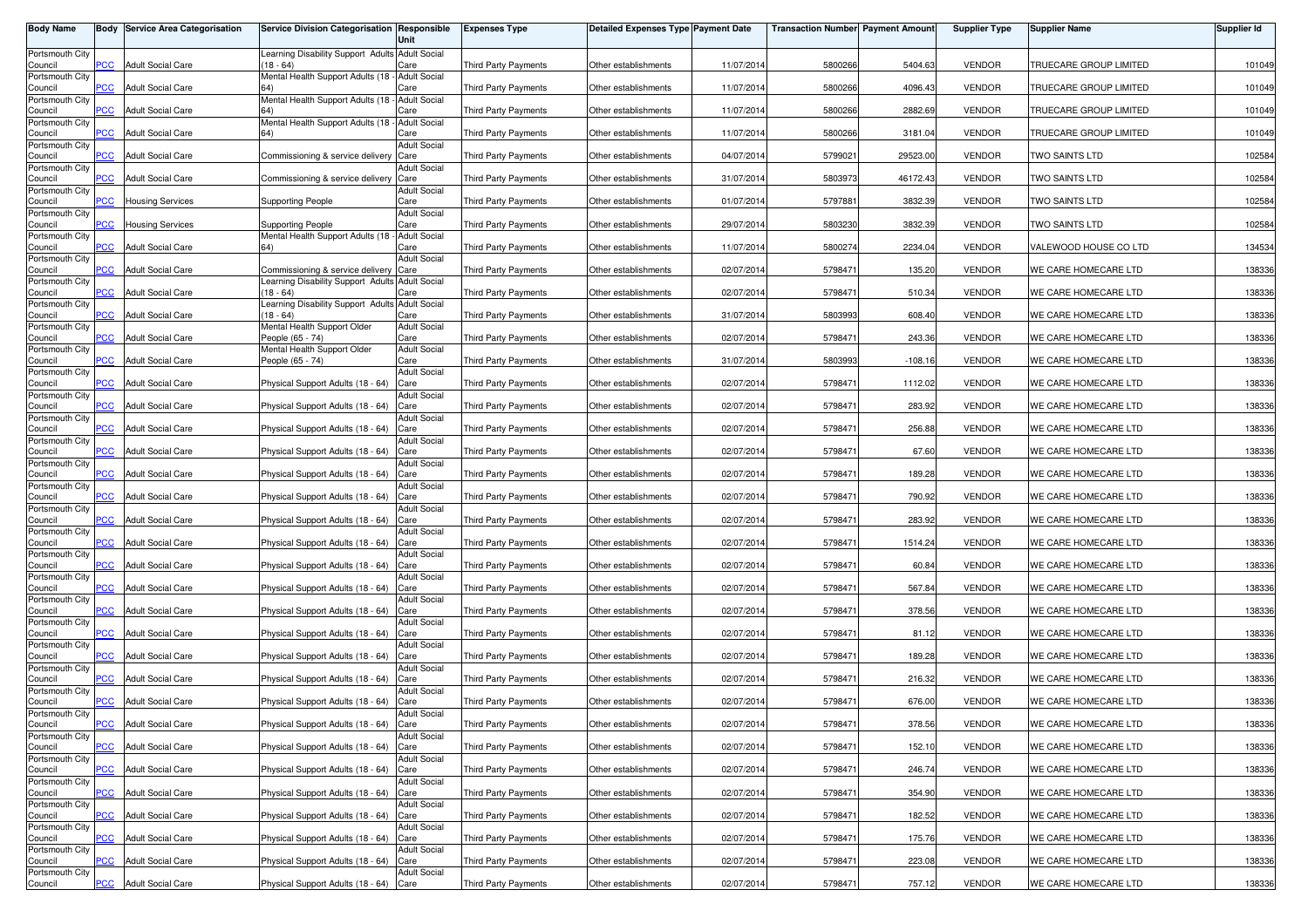| <b>Body Name</b>           |                | <b>Body Service Area Categorisation</b> | Service Division Categorisation Responsible | Unit                        | <b>Expenses Type</b>        | <b>Detailed Expenses Type Payment Date</b> |            | <b>Transaction Number Payment Amount</b> |         | <b>Supplier Type</b> | <b>Supplier Name</b> | <b>Supplier Id</b> |
|----------------------------|----------------|-----------------------------------------|---------------------------------------------|-----------------------------|-----------------------------|--------------------------------------------|------------|------------------------------------------|---------|----------------------|----------------------|--------------------|
| Portsmouth City            |                |                                         |                                             | <b>Adult Social</b>         |                             |                                            |            |                                          |         |                      |                      |                    |
| Council<br>Portsmouth City | PCC            | <b>Adult Social Care</b>                | Physical Support Adults (18 - 64)           | Care<br><b>Adult Social</b> | <b>Third Party Payments</b> | Other establishments                       | 02/07/201  | 5798471                                  | 784.16  | <b>VENDOR</b>        | WE CARE HOMECARE LTD | 138336             |
| Council                    | $\overline{C}$ | <b>Adult Social Care</b>                | Physical Support Adults (18 - 64)           | Care                        | <b>Third Party Payments</b> | Other establishments                       | 02/07/2014 | 5798471                                  | 189.28  | <b>VENDOR</b>        | WE CARE HOMECARE LTD | 138336             |
| Portsmouth City<br>Council | <b>PCC</b>     | <b>Adult Social Care</b>                | Physical Support Adults (18 - 64)           | <b>Adult Social</b><br>Care | <b>Third Party Payments</b> | Other establishments                       | 02/07/201  | 5798471                                  | 179.14  | <b>VENDOR</b>        | WE CARE HOMECARE LTD | 138336             |
| Portsmouth City<br>Council | <b>PCC</b>     | <b>Adult Social Care</b>                | Physical Support Adults (18 - 64)           | <b>Adult Social</b><br>Care | <b>Third Party Payments</b> | Other establishments                       | 02/07/201  | 5798471                                  | 189.28  | <b>VENDOR</b>        | WE CARE HOMECARE LTD | 138336             |
| Portsmouth City            |                |                                         |                                             | <b>Adult Social</b>         |                             |                                            |            |                                          |         |                      |                      |                    |
| Council<br>Portsmouth City | <b>PCC</b>     | <b>Adult Social Care</b>                | Physical Support Adults (18 - 64)           | Care<br><b>Adult Social</b> | <b>Third Party Payments</b> | Other establishments                       | 02/07/201  | 5798471                                  | 47.32   | <b>VENDOR</b>        | WE CARE HOMECARE LTD | 138336             |
| Council<br>Portsmouth City | <b>PCC</b>     | <b>Adult Social Care</b>                | Physical Support Adults (18 - 64)           | Care<br><b>Adult Social</b> | Third Party Payments        | Other establishments                       | 02/07/2014 | 5798471                                  | 81.12   | <b>VENDOR</b>        | WE CARE HOMECARE LTD | 138336             |
| Council                    | PCC            | <b>Adult Social Care</b>                | Physical Support Adults (18 - 64)           | Care                        | Third Party Payments        | Other establishments                       | 02/07/201  | 5798471                                  | 757.12  | <b>VENDOR</b>        | WE CARE HOMECARE LTD | 138336             |
| Portsmouth City<br>Council | <b>PCC</b>     | <b>Adult Social Care</b>                | Physical Support Adults (18 - 64)           | <b>Adult Social</b><br>Care | <b>Third Party Payments</b> | Other establishments                       | 02/07/2014 | 5798471                                  | 283.92  | <b>VENDOR</b>        | WE CARE HOMECARE LTD | 138336             |
| Portsmouth City<br>Council | PCC.           | <b>Adult Social Care</b>                | Physical Support Adults (18 - 64)           | <b>Adult Social</b><br>Care | <b>Third Party Payments</b> | Other establishments                       | 02/07/201  | 5798471                                  | 114.92  | <b>VENDOR</b>        | WE CARE HOMECARE LTD | 138336             |
| Portsmouth City            |                |                                         |                                             | <b>Adult Social</b>         |                             |                                            |            |                                          |         |                      |                      |                    |
| Council<br>Portsmouth City | $\overline{C}$ | <b>Adult Social Care</b>                | Physical Support Adults (18 - 64)           | Care<br><b>Adult Social</b> | <b>Third Party Payments</b> | Other establishments                       | 02/07/2014 | 5798471                                  | 202.80  | <b>VENDOR</b>        | WE CARE HOMECARE LTD | 138336             |
| Council<br>Portsmouth City | PCC            | <b>Adult Social Care</b>                | Physical Support Adults (18 - 64)           | Care<br>Adult Social        | Third Party Payments        | Other establishments                       | 02/07/201  | 5798471                                  | 81.12   | <b>VENDOR</b>        | WE CARE HOMECARE LTD | 138336             |
| Council                    | PCC            | <b>Adult Social Care</b>                | Physical Support Adults (18 - 64)           | Care                        | Third Party Payments        | Other establishments                       | 02/07/201  | 5798471                                  | 189.28  | <b>VENDOR</b>        | WE CARE HOMECARE LTD | 138336             |
| Portsmouth City<br>Council | PСC            | <b>Adult Social Care</b>                | Physical Support Adults (18 - 64)           | <b>Adult Social</b><br>Care | Third Party Payments        | Other establishments                       | 02/07/201  | 5798471                                  | 192.66  | <b>VENDOR</b>        | WE CARE HOMECARE LTD | 138336             |
| Portsmouth City<br>Council | PCC            | <b>Adult Social Care</b>                | Physical Support Adults (18 - 64)           | <b>Adult Social</b><br>Care | <b>Third Party Payments</b> | Other establishments                       | 02/07/201  | 5798471                                  | 473.20  | <b>VENDOR</b>        | WE CARE HOMECARE LTD | 138336             |
| Portsmouth City<br>Council | PCC            | <b>Adult Social Care</b>                | Physical Support Adults (18 - 64)           | <b>Adult Social</b><br>Care | Third Party Payments        | Other establishments                       | 02/07/2014 | 5798471                                  | 283.92  | <b>VENDOR</b>        | WE CARE HOMECARE LTD | 138336             |
| Portsmouth City<br>Council | PCC.           | <b>Adult Social Care</b>                | Physical Support Adults (18 - 64)           | <b>Adult Social</b><br>Care | <b>Third Party Payments</b> | Other establishments                       | 02/07/2014 | 5798471                                  | 1379.04 | <b>VENDOR</b>        | WE CARE HOMECARE LTD | 138336             |
| Portsmouth City            |                |                                         |                                             | <b>Adult Social</b>         |                             |                                            |            |                                          |         |                      |                      |                    |
| Council<br>Portsmouth City | PCC            | <b>Adult Social Care</b>                | Physical Support Adults (18 - 64)           | Care<br><b>Adult Social</b> | <b>Third Party Payments</b> | Other establishments                       | 02/07/201  | 5798471                                  | 135.20  | <b>VENDOR</b>        | WE CARE HOMECARE LTD | 138336             |
| Council<br>Portsmouth City | PСC            | <b>Adult Social Care</b>                | Physical Support Adults (18 - 64)           | Care<br><b>Adult Social</b> | <b>Third Party Payments</b> | Other establishments                       | 02/07/2014 | 5798471                                  | 33.80   | <b>VENDOR</b>        | WE CARE HOMECARE LTD | 138336             |
| Council                    | PCC            | <b>Adult Social Care</b>                | Physical Support Adults (18 - 64)           | Care                        | <b>Third Party Payments</b> | Other establishments                       | 02/07/201  | 5798471                                  | 253.50  | <b>VENDOR</b>        | WE CARE HOMECARE LTD | 138336             |
| Portsmouth City<br>Council | PСC            | <b>Adult Social Care</b>                | Physical Support Adults (18 - 64)           | <b>Adult Social</b><br>Care | <b>Third Party Payments</b> | Other establishments                       | 02/07/201  | 5798471                                  | 317.72  | <b>VENDOR</b>        | WE CARE HOMECARE LTD | 138336             |
| Portsmouth City<br>Council | PСC            | <b>Adult Social Care</b>                | Physical Support Adults (18 - 64)           | Adult Social<br>Care        | <b>Third Party Payments</b> | Other establishments                       | 02/07/201  | 5798471                                  | 310.96  | <b>VENDOR</b>        | WE CARE HOMECARE LTD | 138336             |
| Portsmouth City<br>Council | PСC            | <b>Adult Social Care</b>                | Physical Support Adults (18 - 64)           | <b>Adult Social</b><br>Care | <b>Third Party Payments</b> | Other establishments                       | 02/07/201  | 5798471                                  | 567.84  | <b>VENDOR</b>        | WE CARE HOMECARE LTD | 138336             |
| Portsmouth City<br>Council | PCC.           | <b>Adult Social Care</b>                | Physical Support Adults (18 - 64)           | <b>Adult Social</b><br>Care | Third Party Payments        | Other establishments                       | 02/07/201  | 5798471                                  | 33.80   | <b>VENDOR</b>        | WE CARE HOMECARE LTD | 138336             |
| Portsmouth City<br>Council | PCC            | <b>Adult Social Care</b>                | Physical Support Adults (18 - 64)           | <b>Adult Social</b><br>Care | Third Party Payments        | Other establishments                       | 02/07/2014 | 5798471                                  | 446.16  | <b>VENDOR</b>        | WE CARE HOMECARE LTD | 138336             |
| Portsmouth City            |                |                                         |                                             | <b>Adult Social</b>         |                             |                                            |            |                                          |         |                      |                      |                    |
| Council<br>Portsmouth City | PCC.           | <b>Adult Social Care</b>                | Physical Support Adults (18 - 64)           | Care<br><b>Adult Social</b> | <b>Third Party Payments</b> | Other establishments                       | 02/07/201  | 5798471                                  | 351.52  | <b>VENDOR</b>        | WE CARE HOMECARE LTD | 138336             |
| Council<br>Portsmouth City | $\overline{C}$ | <b>Adult Social Care</b>                | Physical Support Adults (18 - 64)           | Care<br><b>Adult Social</b> | <b>Third Party Payments</b> | Other establishments                       | 02/07/201  | 5798471                                  | 1324.96 | <b>VENDOR</b>        | WE CARE HOMECARE LTD | 138336             |
| Council                    | PСC            | <b>Adult Social Care</b>                | Physical Support Adults (18 - 64)           | Care                        | <b>Third Party Payments</b> | Other establishments                       | 02/07/2014 | 5798471                                  | 567.84  | <b>VENDOR</b>        | WE CARE HOMECARE LTD | 138336             |
| Portsmouth City<br>Council | <b>PCC</b>     | <b>Adult Social Care</b>                | Physical Support Adults (18 - 64)           | <b>Adult Social</b><br>Care | Third Party Payments        | Other establishments                       | 02/07/201  | 5798471                                  | 378.56  | <b>VENDOR</b>        | WE CARE HOMECARE LTD | 138336             |
| Portsmouth City<br>Council | $\overline{C}$ | <b>Adult Social Care</b>                | Physical Support Adults (18 - 64)           | <b>Adult Social</b><br>Care | <b>Third Party Payments</b> | Other establishments                       | 02/07/2014 | 5798471                                  | 1514.24 | <b>VENDOR</b>        | WE CARE HOMECARE LTD | 138336             |
| Portsmouth City            |                |                                         |                                             | Adult Social                |                             |                                            |            |                                          |         |                      |                      |                    |
| Council<br>Portsmouth City | <b>PCC</b>     | <b>Adult Social Care</b>                | Physical Support Adults (18 - 64) Care      | <b>Adult Social</b>         | Third Party Payments        | Other establishments                       | 02/07/2014 | 5798471                                  | 260.26  | <b>VENDOR</b>        | WE CARE HOMECARE LTD | 138336             |
| Council<br>Portsmouth City | <b>PCC</b>     | <b>Adult Social Care</b>                | Physical Support Adults (18 - 64) Care      | <b>Adult Social</b>         | <b>Third Party Payments</b> | Other establishments                       | 02/07/2014 | 5798471                                  | 338.00  | <b>VENDOR</b>        | WE CARE HOMECARE LTD | 138336             |
| Council                    | <b>PCC</b>     | <b>Adult Social Care</b>                | Physical Support Adults (18 - 64) Care      |                             | Third Party Payments        | Other establishments                       | 02/07/2014 | 5798471                                  | 236.60  | <b>VENDOR</b>        | WE CARE HOMECARE LTD | 138336             |
| Portsmouth City<br>Council | PCC            | <b>Adult Social Care</b>                | Physical Support Adults (18 - 64) Care      | <b>Adult Social</b>         | Third Party Payments        | Other establishments                       | 02/07/2014 | 5798471                                  | 94.64   | <b>VENDOR</b>        | WE CARE HOMECARE LTD | 138336             |
| Portsmouth City<br>Council | PСC            | <b>Adult Social Care</b>                | Physical Support Adults (18 - 64) Care      | <b>Adult Social</b>         | <b>Third Party Payments</b> | Other establishments                       | 02/07/2014 | 5798471                                  | 283.92  | <b>VENDOR</b>        | WE CARE HOMECARE LTD | 138336             |
| Portsmouth City<br>Council | PCC            | <b>Adult Social Care</b>                | Physical Support Adults (18 - 64) Care      | <b>Adult Social</b>         | Third Party Payments        | Other establishments                       | 02/07/2014 | 5798471                                  | 392.08  | <b>VENDOR</b>        | WE CARE HOMECARE LTD | 138336             |
| Portsmouth City            |                |                                         |                                             | <b>Adult Social</b>         |                             |                                            |            |                                          |         |                      |                      |                    |
| Council<br>Portsmouth City | PСC            | <b>Adult Social Care</b>                | Physical Support Adults (18 - 64) Care      | <b>Adult Social</b>         | <b>Third Party Payments</b> | Other establishments                       | 02/07/2014 | 5798471                                  | 243.36  | <b>VENDOR</b>        | WE CARE HOMECARE LTD | 138336             |
| Council                    | <b>PCC</b>     | <b>Adult Social Care</b>                | Physical Support Adults (18 - 64) Care      |                             | Third Party Payments        | Other establishments                       | 02/07/2014 | 5798471                                  | 375.18  | <b>VENDOR</b>        | WE CARE HOMECARE LTD | 138336             |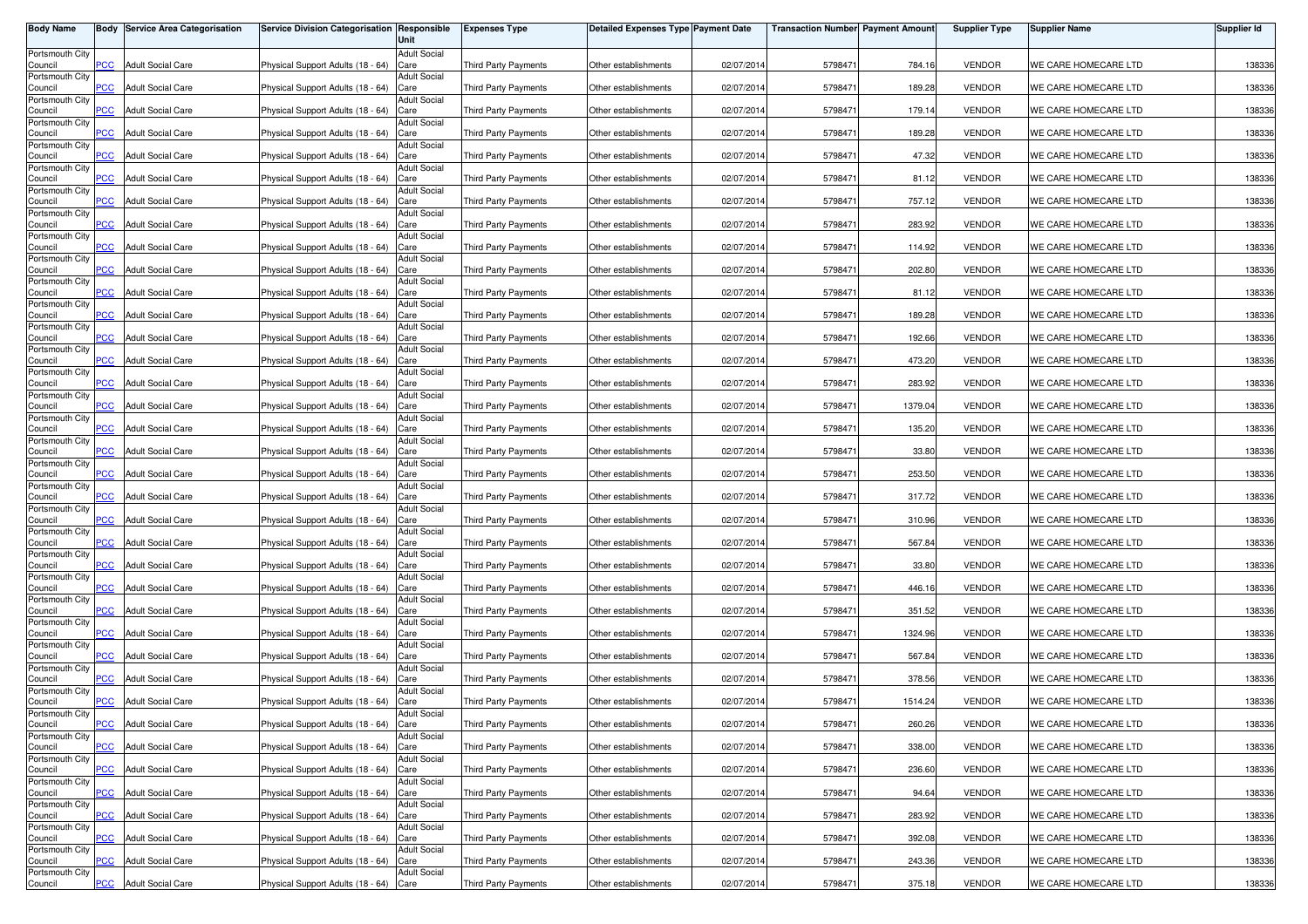| <b>Body Name</b>           |                  | <b>Body Service Area Categorisation</b> | Service Division Categorisation Responsible | Unit                        | <b>Expenses Type</b>        | <b>Detailed Expenses Type Payment Date</b> |            | <b>Transaction Number Payment Amount</b> |         | <b>Supplier Type</b> | <b>Supplier Name</b> | <b>Supplier Id</b> |
|----------------------------|------------------|-----------------------------------------|---------------------------------------------|-----------------------------|-----------------------------|--------------------------------------------|------------|------------------------------------------|---------|----------------------|----------------------|--------------------|
| Portsmouth City            |                  |                                         |                                             | <b>Adult Social</b>         |                             |                                            |            |                                          |         |                      |                      |                    |
| Council                    | PСC              | <b>Adult Social Care</b>                | Physical Support Adults (18 - 64)           | Care                        | Third Party Payments        | Other establishments                       | 02/07/2014 | 5798471                                  | 439.40  | <b>VENDOR</b>        | WE CARE HOMECARE LTD | 138336             |
| Portsmouth City<br>Council | <b>PCC</b>       | <b>Adult Social Care</b>                | Physical Support Adults (18 - 64)           | <b>Adult Social</b><br>Care | <b>Third Party Payments</b> | Other establishments                       | 02/07/2014 | 5798471                                  | 189.28  | <b>VENDOR</b>        | WE CARE HOMECARE LTD | 138336             |
| Portsmouth City            |                  |                                         |                                             | <b>Adult Social</b>         |                             |                                            |            |                                          |         |                      |                      |                    |
| Council<br>Portsmouth City | $\overline{C}$   | <b>Adult Social Care</b>                | Physical Support Adults (18 - 64)           | Care<br><b>Adult Social</b> | <b>Third Party Payments</b> | Other establishments                       | 02/07/2014 | 579847                                   | 378.56  | <b>VENDOR</b>        | WE CARE HOMECARE LTD | 138336             |
| Council                    | PСC              | <b>Adult Social Care</b>                | Physical Support Adults (18 - 64)           | Care                        | <b>Third Party Payments</b> | Other establishments                       | 02/07/2014 | 579847                                   | 757.12  | <b>VENDOR</b>        | WE CARE HOMECARE LTD | 138336             |
| Portsmouth City<br>Council | <b>PCC</b>       | <b>Adult Social Care</b>                | Physical Support Adults (18 - 64)           | <b>Adult Social</b><br>Care | <b>Third Party Payments</b> | Other establishments                       | 02/07/2014 | 5798471                                  | 452.92  | <b>VENDOR</b>        | WE CARE HOMECARE LTD | 138336             |
| Portsmouth City            |                  |                                         |                                             | <b>Adult Social</b>         |                             |                                            |            |                                          |         |                      |                      |                    |
| Council<br>Portsmouth City | PСC              | <b>Adult Social Care</b>                | Physical Support Adults (18 - 64)           | Care<br><b>Adult Social</b> | <b>Third Party Payments</b> | Other establishments                       | 02/07/2014 | 5798471                                  | 459.68  | <b>VENDOR</b>        | WE CARE HOMECARE LTD | 138336             |
| Council                    | $\overline{PCC}$ | <b>Adult Social Care</b>                | Physical Support Adults (18 - 64)           | Care                        | Third Party Payments        | Other establishments                       | 02/07/2014 | 5798471                                  | 135.20  | <b>VENDOR</b>        | WE CARE HOMECARE LTD | 138336             |
| Portsmouth City<br>Council | PCC.             | <b>Adult Social Care</b>                | Physical Support Adults (18 - 64)           | <b>Adult Social</b><br>Care | <b>Third Party Payments</b> | Other establishments                       | 02/07/2014 | 5798471                                  | 564.46  | <b>VENDOR</b>        | WE CARE HOMECARE LTD | 138336             |
| Portsmouth City            |                  |                                         |                                             | <b>Adult Social</b>         |                             |                                            |            |                                          |         |                      |                      |                    |
| Council<br>Portsmouth City | сc               | <b>Adult Social Care</b>                | Physical Support Adults (18 - 64)           | Care<br><b>Adult Social</b> | Third Party Payments        | Other establishments                       | 02/07/2014 | 5798471                                  | 155.48  | <b>VENDOR</b>        | WE CARE HOMECARE LTD | 138336             |
| Council                    | $\overline{C}$   | <b>Adult Social Care</b>                | Physical Support Adults (18 - 64)           | Care                        | <b>Third Party Payments</b> | Other establishments                       | 02/07/2014 | 5798471                                  | 378.56  | <b>VENDOR</b>        | WE CARE HOMECARE LTD | 138336             |
| Portsmouth City<br>Council | PCC              | <b>Adult Social Care</b>                | Physical Support Adults (18 - 64)           | <b>Adult Social</b><br>Care | <b>Third Party Payments</b> | Other establishments                       | 02/07/2014 | 5798471                                  | 162.24  | <b>VENDOR</b>        | WE CARE HOMECARE LTD | 138336             |
| Portsmouth City<br>Council | PCC              | <b>Adult Social Care</b>                |                                             | Adult Social<br>Care        |                             | Other establishments                       | 02/07/2014 | 5798471                                  | 1324.96 | <b>VENDOR</b>        | WE CARE HOMECARE LTD | 138336             |
| Portsmouth City            |                  |                                         | Physical Support Adults (18 - 64)           | Adult Social                | <b>Third Party Payments</b> |                                            |            |                                          |         |                      |                      |                    |
| Council<br>Portsmouth City | PСC              | <b>Adult Social Care</b>                | Physical Support Adults (18 - 64)           | Care<br><b>Adult Social</b> | <b>Third Party Payments</b> | Other establishments                       | 02/07/2014 | 5798471                                  | 283.92  | <b>VENDOR</b>        | WE CARE HOMECARE LTD | 138336             |
| Council                    | PCC              | <b>Adult Social Care</b>                | Physical Support Adults (18 - 64)           | Care                        | <b>Third Party Payments</b> | Other establishments                       | 02/07/2014 | 5798471                                  | 10.14   | <b>VENDOR</b>        | WE CARE HOMECARE LTD | 138336             |
| Portsmouth City<br>Council | PCC              | <b>Adult Social Care</b>                | Physical Support Adults (18 - 64)           | <b>Adult Social</b><br>Care | <b>Third Party Payments</b> | Other establishments                       | 02/07/2014 | 5798471                                  | 47.25   | <b>VENDOR</b>        | WE CARE HOMECARE LTD | 138336             |
| Portsmouth City            |                  |                                         |                                             | <b>Adult Social</b>         |                             |                                            |            |                                          |         |                      |                      |                    |
| Council<br>Portsmouth City | PCC.             | <b>Adult Social Care</b>                | Physical Support Adults (18 - 64)           | Care<br><b>Adult Social</b> | Third Party Payments        | Other establishments                       | 02/07/2014 | 5798471                                  | 256.88  | <b>VENDOR</b>        | WE CARE HOMECARE LTD | 138336             |
| Council                    | PCC              | <b>Adult Social Care</b>                | Physical Support Adults (18 - 64)           | Care                        | Third Party Payments        | Other establishments                       | 02/07/2014 | 5798471                                  | 385.32  | <b>VENDOR</b>        | WE CARE HOMECARE LTD | 138336             |
| Portsmouth City<br>Council | PСC              | <b>Adult Social Care</b>                | Physical Support Adults (18 - 64)           | <b>Adult Social</b><br>Care | Third Party Payments        | Other establishments                       | 02/07/2014 | 5798471                                  | 81.12   | <b>VENDOR</b>        | WE CARE HOMECARE LTD | 138336             |
| Portsmouth City            |                  |                                         |                                             | <b>Adult Social</b>         |                             |                                            |            |                                          |         |                      |                      |                    |
| Council<br>Portsmouth City | PCC              | <b>Adult Social Care</b>                | Physical Support Adults (18 - 64)           | Care<br><b>Adult Social</b> | <b>Third Party Payments</b> | Other establishments                       | 02/07/2014 | 579847                                   | 158.86  | <b>VENDOR</b>        | WE CARE HOMECARE LTD | 138336             |
| Council                    | PСC              | <b>Adult Social Care</b>                | Physical Support Adults (18 - 64)           | Care                        | <b>Third Party Payments</b> | Other establishments                       | 02/07/2014 | 5798471                                  | 1514.24 | <b>VENDOR</b>        | WE CARE HOMECARE LTD | 138336             |
| Portsmouth City<br>Council | PСC              | <b>Adult Social Care</b>                | Physical Support Adults (18 - 64)           | Adult Social<br>Care        | <b>Third Party Payments</b> | Other establishments                       | 02/07/201  | 579847                                   | 60.84   | <b>VENDOR</b>        | WE CARE HOMECARE LTD | 138336             |
| Portsmouth City            |                  | <b>Adult Social Care</b>                | Physical Support Adults (18 - 64)           | <b>Adult Social</b><br>Care | Third Party Payments        | Other establishments                       | 02/07/2014 | 5798471                                  | 757.12  | <b>VENDOR</b>        | WE CARE HOMECARE LTD | 138336             |
| Council<br>Portsmouth City | PСC              |                                         |                                             | <b>Adult Social</b>         |                             |                                            |            |                                          |         |                      |                      |                    |
| Council<br>Portsmouth City | PСC              | <b>Adult Social Care</b>                | Physical Support Adults (18 - 64)           | Care<br><b>Adult Social</b> | <b>Third Party Payments</b> | Other establishments                       | 02/07/201  | 5798471                                  | 138.58  | <b>VENDOR</b>        | WE CARE HOMECARE LTD | 138336             |
| Council                    | <b>PCC</b>       | <b>Adult Social Care</b>                | Physical Support Adults (18 - 64)           | Care                        | <b>Third Party Payments</b> | Other establishments                       | 02/07/2014 | 5798471                                  | 30.42   | <b>VENDOR</b>        | WE CARE HOMECARE LTD | 138336             |
| Portsmouth City<br>Council | PCC.             | <b>Adult Social Care</b>                | Physical Support Adults (18 - 64)           | <b>Adult Social</b><br>Care | Third Party Payments        | Other establishments                       | 02/07/2014 | 5798471                                  | 189.28  | <b>VENDOR</b>        | WE CARE HOMECARE LTD | 138336             |
| Portsmouth City            |                  |                                         |                                             | <b>Adult Social</b>         |                             |                                            |            |                                          |         |                      |                      |                    |
| Council<br>Portsmouth City | <b>PCC</b>       | <b>Adult Social Care</b>                | Physical Support Adults (18 - 64)           | Care<br><b>Adult Social</b> | Third Party Payments        | Other establishments                       | 02/07/2014 | 5798471                                  | 1555.12 | <b>VENDOR</b>        | WE CARE HOMECARE LTD | 138336             |
| Council                    | сC               | <b>Adult Social Care</b>                | Physical Support Adults (18 - 64)           | Care                        | <b>Third Party Payments</b> | Other establishments                       | 02/07/2014 | 5798471                                  | 216.00  | <b>VENDOR</b>        | WE CARE HOMECARE LTD | 138336             |
| Portsmouth City<br>Council | <b>PCC</b>       | <b>Adult Social Care</b>                | Physical Support Adults (18 - 64)           | <b>Adult Social</b><br>Care | <b>Third Party Payments</b> | Other establishments                       | 02/07/2014 | 579847                                   | 233.22  | <b>VENDOR</b>        | WE CARE HOMECARE LTD | 138336             |
| Portsmouth City            |                  |                                         |                                             | <b>Adult Social</b>         |                             |                                            |            |                                          |         |                      |                      |                    |
| Council<br>Portsmouth City | <b>PCC</b>       | <b>Adult Social Care</b>                | Physical Support Adults (18 - 64)           | Care<br>Adult Social        | <b>Third Party Payments</b> | Other establishments                       | 02/07/2014 | 5798471                                  | 47.32   | <b>VENDOR</b>        | WE CARE HOMECARE LTD | 138336             |
| Council                    | <b>PCC</b>       | <b>Adult Social Care</b>                | Physical Support Adults (18 - 64) Care      |                             | Third Party Payments        | Other establishments                       | 02/07/2014 | 5798471                                  | 463.06  | <b>VENDOR</b>        | WE CARE HOMECARE LTD | 138336             |
| Portsmouth City<br>Council | <b>PCC</b>       | <b>Adult Social Care</b>                | Physical Support Adults (18 - 64) Care      | <b>Adult Social</b>         | Third Party Payments        | Other establishments                       | 02/07/2014 | 5798471                                  | 402.22  | <b>VENDOR</b>        | WE CARE HOMECARE LTD | 138336             |
| Portsmouth City            |                  |                                         |                                             | <b>Adult Social</b>         |                             |                                            |            |                                          |         |                      |                      |                    |
| Council<br>Portsmouth City | <b>PCC</b>       | <b>Adult Social Care</b>                | Physical Support Adults (18 - 64) Care      | <b>Adult Social</b>         | Third Party Payments        | Other establishments                       | 02/07/2014 | 5798471                                  | 94.64   | <b>VENDOR</b>        | WE CARE HOMECARE LTD | 138336             |
| Council                    | PCC              | <b>Adult Social Care</b>                | Physical Support Adults (18 - 64) Care      | <b>Adult Social</b>         | Third Party Payments        | Other establishments                       | 02/07/2014 | 5798471                                  | 280.54  | <b>VENDOR</b>        | WE CARE HOMECARE LTD | 138336             |
| Portsmouth City<br>Council | PСC              | <b>Adult Social Care</b>                | Physical Support Adults (18 - 64) Care      |                             | Third Party Payments        | Other establishments                       | 02/07/2014 | 5798471                                  | 280.54  | <b>VENDOR</b>        | WE CARE HOMECARE LTD | 138336             |
| Portsmouth City<br>Council | PCC              | <b>Adult Social Care</b>                | Physical Support Adults (18 - 64) Care      | <b>Adult Social</b>         | Third Party Payments        | Other establishments                       | 02/07/2014 | 5798471                                  | 175.76  | <b>VENDOR</b>        | WE CARE HOMECARE LTD | 138336             |
| Portsmouth City            |                  |                                         |                                             | <b>Adult Social</b>         |                             |                                            |            |                                          |         |                      |                      |                    |
| Council<br>Portsmouth City | PСC              | <b>Adult Social Care</b>                | Physical Support Adults (18 - 64)           | Care<br><b>Adult Social</b> | <b>Third Party Payments</b> | Other establishments                       | 02/07/2014 | 5798471                                  | 283.92  | <b>VENDOR</b>        | WE CARE HOMECARE LTD | 138336             |
| Council                    | <b>PCC</b>       | <b>Adult Social Care</b>                | Physical Support Adults (18 - 64) Care      |                             | Third Party Payments        | Other establishments                       | 02/07/2014 | 5798471                                  | 91.26   | <b>VENDOR</b>        | WE CARE HOMECARE LTD | 138336             |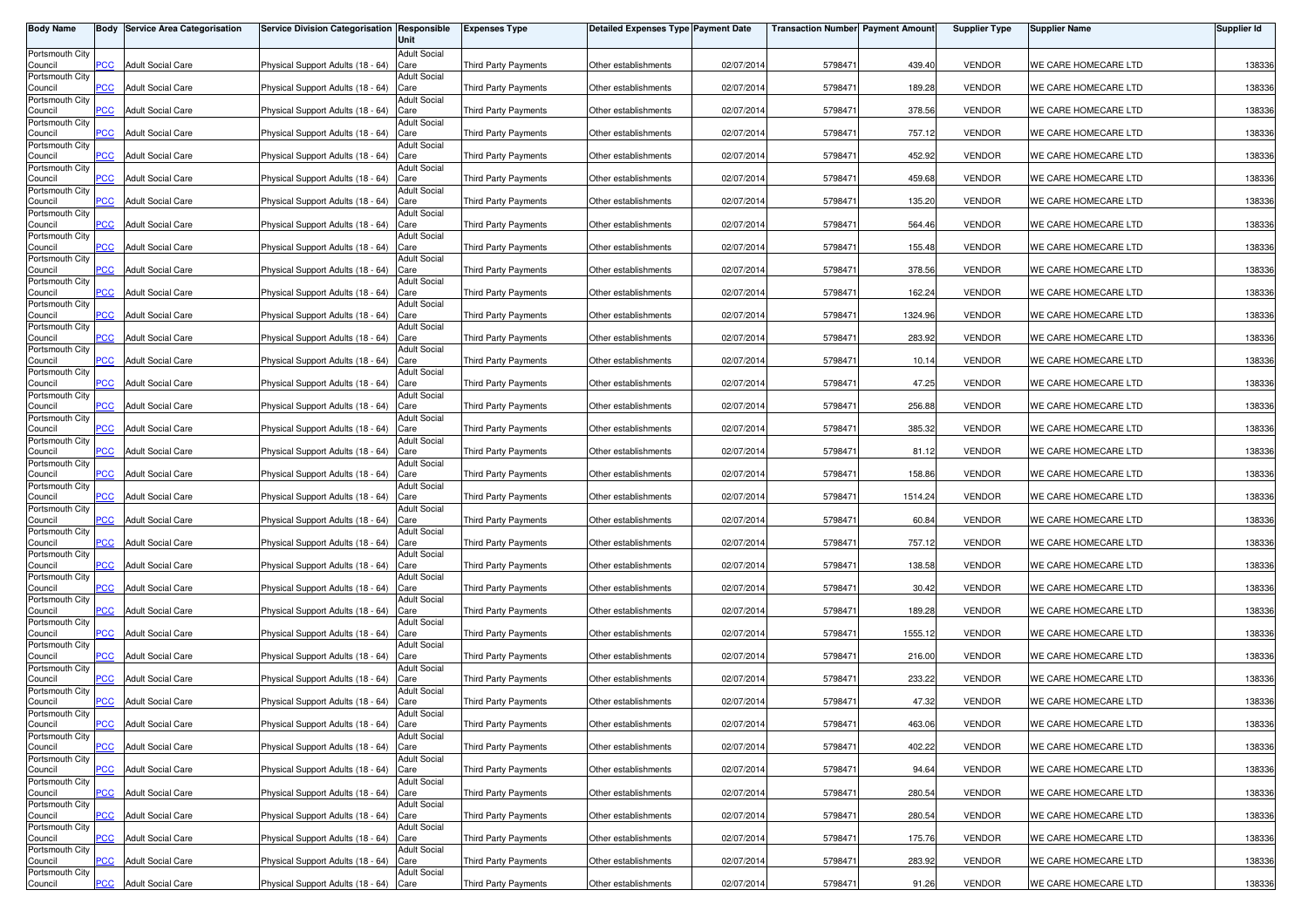| <b>Body Name</b>           |                  | <b>Body Service Area Categorisation</b> | Service Division Categorisation Responsible | Unit                        | <b>Expenses Type</b>        | <b>Detailed Expenses Type Payment Date</b> |            | <b>Transaction Number Payment Amount</b> |         | <b>Supplier Type</b> | <b>Supplier Name</b> | <b>Supplier Id</b> |
|----------------------------|------------------|-----------------------------------------|---------------------------------------------|-----------------------------|-----------------------------|--------------------------------------------|------------|------------------------------------------|---------|----------------------|----------------------|--------------------|
| Portsmouth City            |                  |                                         |                                             | <b>Adult Social</b>         |                             |                                            |            |                                          |         |                      |                      |                    |
| Council                    | PСC              | <b>Adult Social Care</b>                | Physical Support Adults (18 - 64)           | Care                        | Third Party Payments        | Other establishments                       | 02/07/2014 | 5798471                                  | 108.16  | <b>VENDOR</b>        | WE CARE HOMECARE LTD | 138336             |
| Portsmouth City<br>Council | <b>PCC</b>       | <b>Adult Social Care</b>                | Physical Support Adults (18 - 64)           | <b>Adult Social</b><br>Care | <b>Third Party Payments</b> | Other establishments                       | 02/07/2014 | 5798471                                  | 1385.80 | <b>VENDOR</b>        | WE CARE HOMECARE LTD | 138336             |
| Portsmouth City            |                  |                                         |                                             | <b>Adult Social</b>         |                             |                                            |            |                                          |         |                      |                      |                    |
| Council<br>Portsmouth City | $\overline{C}$   | <b>Adult Social Care</b>                | Physical Support Adults (18 - 64)           | Care<br><b>Adult Social</b> | <b>Third Party Payments</b> | Other establishments                       | 02/07/2014 | 579847                                   | 128.44  | <b>VENDOR</b>        | WE CARE HOMECARE LTD | 138336             |
| Council                    | <b>PCC</b>       | <b>Adult Social Care</b>                | Physical Support Adults (18 - 64)           | Care                        | <b>Third Party Payments</b> | Other establishments                       | 02/07/2014 | 579847                                   | 1318.20 | <b>VENDOR</b>        | WE CARE HOMECARE LTD | 138336             |
| Portsmouth City<br>Council | <b>PCC</b>       | <b>Adult Social Care</b>                | Physical Support Adults (18 - 64)           | <b>Adult Social</b><br>Care | <b>Third Party Payments</b> | Other establishments                       | 02/07/2014 | 5798471                                  | 567.84  | <b>VENDOR</b>        | WE CARE HOMECARE LTD | 138336             |
| Portsmouth City            |                  |                                         |                                             | <b>Adult Social</b>         |                             |                                            |            |                                          |         |                      |                      |                    |
| Council<br>Portsmouth City | <b>PCC</b>       | <b>Adult Social Care</b>                | Physical Support Adults (18 - 64)           | Care<br><b>Adult Social</b> | <b>Third Party Payments</b> | Other establishments                       | 02/07/2014 | 5798471                                  | 189.28  | <b>VENDOR</b>        | WE CARE HOMECARE LTD | 138336             |
| Council                    | $\overline{PCC}$ | <b>Adult Social Care</b>                | Physical Support Adults (18 - 64)           | Care                        | Third Party Payments        | Other establishments                       | 02/07/2014 | 5798471                                  | 81.12   | <b>VENDOR</b>        | WE CARE HOMECARE LTD | 138336             |
| Portsmouth City<br>Council | PCC.             | <b>Adult Social Care</b>                | Physical Support Adults (18 - 64)           | <b>Adult Social</b><br>Care | <b>Third Party Payments</b> | Other establishments                       | 02/07/2014 | 5798471                                  | 189.28  | <b>VENDOR</b>        | WE CARE HOMECARE LTD | 138336             |
| Portsmouth City            |                  | <b>Adult Social Care</b>                |                                             | <b>Adult Social</b>         |                             |                                            |            | 5798471                                  | 310.96  | <b>VENDOR</b>        | WE CARE HOMECARE LTD |                    |
| Council<br>Portsmouth City | сc               |                                         | Physical Support Adults (18 - 64)           | Care<br><b>Adult Social</b> | Third Party Payments        | Other establishments                       | 02/07/2014 |                                          |         |                      |                      | 138336             |
| Council<br>Portsmouth City | $\overline{C}$   | <b>Adult Social Care</b>                | Physical Support Adults (18 - 64)           | Care<br><b>Adult Social</b> | <b>Third Party Payments</b> | Other establishments                       | 02/07/2014 | 5798471                                  | 175.76  | <b>VENDOR</b>        | WE CARE HOMECARE LTD | 138336             |
| Council                    | PCC              | <b>Adult Social Care</b>                | Physical Support Adults (18 - 64)           | Care                        | <b>Third Party Payments</b> | Other establishments                       | 02/07/2014 | 5798471                                  | 378.56  | <b>VENDOR</b>        | WE CARE HOMECARE LTD | 138336             |
| Portsmouth City<br>Council | PCC              | <b>Adult Social Care</b>                | Physical Support Adults (18 - 64)           | Adult Social<br>Care        | <b>Third Party Payments</b> | Other establishments                       | 02/07/2014 | 5798471                                  | 202.80  | <b>VENDOR</b>        | WE CARE HOMECARE LTD | 138336             |
| Portsmouth City            |                  |                                         |                                             | Adult Social                |                             |                                            |            |                                          |         |                      |                      |                    |
| Council<br>Portsmouth City | PСC              | <b>Adult Social Care</b>                | Physical Support Adults (18 - 64)           | Care<br><b>Adult Social</b> | <b>Third Party Payments</b> | Other establishments                       | 02/07/2014 | 5798471                                  | 6.76    | <b>VENDOR</b>        | WE CARE HOMECARE LTD | 138336             |
| Council                    | PCC              | <b>Adult Social Care</b>                | Physical Support Adults (18 - 64)           | Care                        | <b>Third Party Payments</b> | Other establishments                       | 02/07/2014 | 5798471                                  | 946.40  | <b>VENDOR</b>        | WE CARE HOMECARE LTD | 138336             |
| Portsmouth City<br>Council | PCC              | <b>Adult Social Care</b>                | Physical Support Adults (18 - 64)           | <b>Adult Social</b><br>Care | <b>Third Party Payments</b> | Other establishments                       | 02/07/2014 | 5798471                                  | 199.42  | <b>VENDOR</b>        | WE CARE HOMECARE LTD | 138336             |
| Portsmouth City            |                  |                                         |                                             | <b>Adult Social</b>         |                             |                                            |            |                                          |         |                      |                      |                    |
| Council<br>Portsmouth City | PCC.             | <b>Adult Social Care</b>                | Physical Support Adults (18 - 64)           | Care<br><b>Adult Social</b> | Third Party Payments        | Other establishments                       | 02/07/2014 | 5798471                                  | 182.52  | <b>VENDOR</b>        | WE CARE HOMECARE LTD | 138336             |
| Council                    | PCC              | <b>Adult Social Care</b>                | Physical Support Adults (18 - 64)           | Care                        | Third Party Payments        | Other establishments                       | 02/07/2014 | 5798471                                  | 169.00  | <b>VENDOR</b>        | WE CARE HOMECARE LTD | 138336             |
| Portsmouth City<br>Council | PСC              | <b>Adult Social Care</b>                | Physical Support Adults (18 - 64)           | <b>Adult Social</b><br>Care | Third Party Payments        | Other establishments                       | 02/07/2014 | 5798471                                  | 648.96  | <b>VENDOR</b>        | WE CARE HOMECARE LTD | 138336             |
| Portsmouth City<br>Council | PCC              | <b>Adult Social Care</b>                | Physical Support Adults (18 - 64)           | <b>Adult Social</b><br>Care | <b>Third Party Payments</b> | Other establishments                       | 02/07/2014 | 579847                                   | 473.20  | <b>VENDOR</b>        | WE CARE HOMECARE LTD | 138336             |
| Portsmouth City            |                  |                                         |                                             | <b>Adult Social</b>         |                             |                                            |            |                                          |         |                      |                      |                    |
| Council<br>Portsmouth City | PСC              | <b>Adult Social Care</b>                | Physical Support Adults (18 - 64)           | Care<br>Adult Social        | <b>Third Party Payments</b> | Other establishments                       | 02/07/2014 | 5798471                                  | 101.40  | <b>VENDOR</b>        | WE CARE HOMECARE LTD | 138336             |
| Council                    | PСC              | <b>Adult Social Care</b>                | Physical Support Adults (18 - 64)           | Care                        | <b>Third Party Payments</b> | Other establishments                       | 02/07/201  | 579847                                   | 567.84  | <b>VENDOR</b>        | WE CARE HOMECARE LTD | 138336             |
| Portsmouth City<br>Council | PСC              | <b>Adult Social Care</b>                | Physical Support Adults (18 - 64)           | <b>Adult Social</b><br>Care | Third Party Payments        | Other establishments                       | 02/07/2014 | 5798471                                  | 385.32  | <b>VENDOR</b>        | WE CARE HOMECARE LTD | 138336             |
| Portsmouth City            |                  |                                         |                                             | <b>Adult Social</b>         |                             |                                            |            |                                          |         |                      |                      |                    |
| Council<br>Portsmouth City | PСC              | <b>Adult Social Care</b>                | Physical Support Adults (18 - 64)           | Care<br><b>Adult Social</b> | <b>Third Party Payments</b> | Other establishments                       | 02/07/201  | 5798471                                  | 378.56  | <b>VENDOR</b>        | WE CARE HOMECARE LTD | 138336             |
| Council                    | <b>PCC</b>       | <b>Adult Social Care</b>                | Physical Support Adults (18 - 64)           | Care                        | <b>Third Party Payments</b> | Other establishments                       | 02/07/2014 | 5798471                                  | 297.44  | <b>VENDOR</b>        | WE CARE HOMECARE LTD | 138336             |
| Portsmouth City<br>Council | PCC.             | <b>Adult Social Care</b>                | Physical Support Adults (18 - 64)           | <b>Adult Social</b><br>Care | Third Party Payments        | Other establishments                       | 02/07/2014 | 5798471                                  | 229.84  | <b>VENDOR</b>        | WE CARE HOMECARE LTD | 138336             |
| Portsmouth City            |                  |                                         |                                             | <b>Adult Social</b>         |                             |                                            |            |                                          |         |                      |                      |                    |
| Council<br>Portsmouth City | <b>PCC</b>       | <b>Adult Social Care</b>                | Physical Support Adults (18 - 64)           | Care<br><b>Adult Social</b> | Third Party Payments        | Other establishments                       | 02/07/2014 | 5798471                                  | 189.28  | <b>VENDOR</b>        | WE CARE HOMECARE LTD | 138336             |
| Council                    | сC               | <b>Adult Social Care</b>                | Physical Support Adults (18 - 64)           | Care                        | <b>Third Party Payments</b> | Other establishments                       | 02/07/2014 | 5798471                                  | 1135.68 | <b>VENDOR</b>        | WE CARE HOMECARE LTD | 138336             |
| Portsmouth City<br>Council | <b>PCC</b>       | <b>Adult Social Care</b>                | Physical Support Adults (18 - 64)           | <b>Adult Social</b><br>Care | <b>Third Party Payments</b> | Other establishments                       | 02/07/2014 | 5798471                                  | 662.48  | <b>VENDOR</b>        | WE CARE HOMECARE LTD | 138336             |
| Portsmouth City<br>Council | <b>PCC</b>       | <b>Adult Social Care</b>                | Physical Support Adults (18 - 64)           | <b>Adult Social</b><br>Care | <b>Third Party Payments</b> | Other establishments                       | 02/07/2014 | 5798471                                  | 471.00  | <b>VENDOR</b>        | WE CARE HOMECARE LTD | 138336             |
| Portsmouth City            |                  |                                         |                                             | Adult Social                |                             |                                            |            |                                          |         |                      |                      |                    |
| Council<br>Portsmouth City | <b>PCC</b>       | <b>Adult Social Care</b>                | Physical Support Adults (18 - 64) Care      | <b>Adult Social</b>         | Third Party Payments        | Other establishments                       | 02/07/2014 | 5798471                                  | 378.56  | <b>VENDOR</b>        | WE CARE HOMECARE LTD | 138336             |
| Council                    | <b>PCC</b>       | <b>Adult Social Care</b>                | Physical Support Adults (18 - 64) Care      |                             | Third Party Payments        | Other establishments                       | 02/07/2014 | 5798471                                  | 1037.66 | <b>VENDOR</b>        | WE CARE HOMECARE LTD | 138336             |
| Portsmouth City<br>Council | <b>PCC</b>       | <b>Adult Social Care</b>                | Physical Support Adults (18 - 64) Care      | <b>Adult Social</b>         | Third Party Payments        | Other establishments                       | 02/07/2014 | 5798471                                  | 135.20  | <b>VENDOR</b>        | WE CARE HOMECARE LTD | 138336             |
| Portsmouth City            |                  |                                         |                                             | <b>Adult Social</b>         |                             |                                            |            |                                          |         |                      |                      |                    |
| Council<br>Portsmouth City | PCC              | <b>Adult Social Care</b>                | Physical Support Adults (18 - 64) Care      | <b>Adult Social</b>         | Third Party Payments        | Other establishments                       | 02/07/2014 | 5798471                                  | 361.66  | <b>VENDOR</b>        | WE CARE HOMECARE LTD | 138336             |
| Council                    | PСC              | <b>Adult Social Care</b>                | Physical Support Adults (18 - 64) Care      |                             | Third Party Payments        | Other establishments                       | 02/07/2014 | 5798471                                  | 74.36   | <b>VENDOR</b>        | WE CARE HOMECARE LTD | 138336             |
| Portsmouth City<br>Council | PCC              | <b>Adult Social Care</b>                | Physical Support Adults (18 - 64) Care      | <b>Adult Social</b>         | Third Party Payments        | Other establishments                       | 02/07/2014 | 5798471                                  | 473.20  | <b>VENDOR</b>        | WE CARE HOMECARE LTD | 138336             |
| Portsmouth City            |                  |                                         |                                             | <b>Adult Social</b>         |                             |                                            |            |                                          |         |                      |                      |                    |
| Council<br>Portsmouth City | PСC              | <b>Adult Social Care</b>                | Physical Support Adults (18 - 64)           | Care<br><b>Adult Social</b> | <b>Third Party Payments</b> | Other establishments                       | 02/07/2014 | 5798471                                  | 304.20  | <b>VENDOR</b>        | WE CARE HOMECARE LTD | 138336             |
| Council                    | <b>PCC</b>       | <b>Adult Social Care</b>                | Physical Support Adults (18 - 64) Care      |                             | Third Party Payments        | Other establishments                       | 02/07/2014 | 5798471                                  | 189.28  | <b>VENDOR</b>        | WE CARE HOMECARE LTD | 138336             |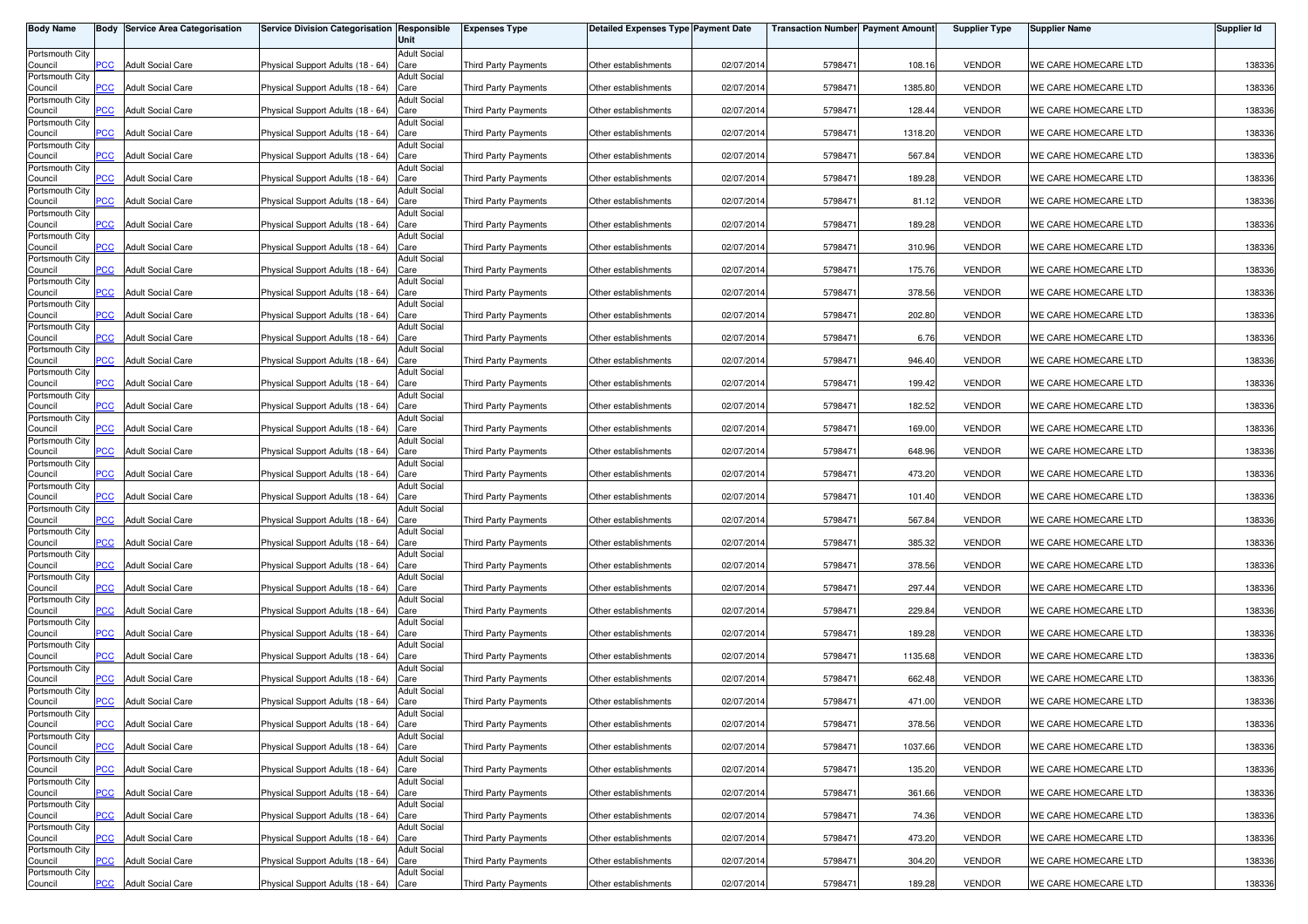| <b>Body Name</b>           |                | <b>Body Service Area Categorisation</b> | Service Division Categorisation Responsible | Unit                        | <b>Expenses Type</b>        | <b>Detailed Expenses Type Payment Date</b> |            | <b>Transaction Number Payment Amount</b> |           | <b>Supplier Type</b> | <b>Supplier Name</b> | Supplier Id |
|----------------------------|----------------|-----------------------------------------|---------------------------------------------|-----------------------------|-----------------------------|--------------------------------------------|------------|------------------------------------------|-----------|----------------------|----------------------|-------------|
| Portsmouth City            |                |                                         |                                             | <b>Adult Social</b>         |                             |                                            |            |                                          |           |                      |                      |             |
| Council<br>Portsmouth City | PCC            | <b>Adult Social Care</b>                | Physical Support Adults (18 - 64)           | Care<br><b>Adult Social</b> | <b>Third Party Payments</b> | Other establishments                       | 02/07/201  | 5798471                                  | 57.46     | <b>VENDOR</b>        | WE CARE HOMECARE LTD | 138336      |
| Council<br>Portsmouth City | $\overline{C}$ | <b>Adult Social Care</b>                | Physical Support Adults (18 - 64)           | Care<br><b>Adult Social</b> | Third Party Payments        | Other establishments                       | 09/07/2014 | 5799692                                  | 141.96    | <b>VENDOR</b>        | WE CARE HOMECARE LTD | 138336      |
| Council                    | <b>PCC</b>     | <b>Adult Social Care</b>                | Physical Support Adults (18 - 64)           | Care                        | <b>Third Party Payments</b> | Other establishments                       | 09/07/201  | 5799692                                  | 223.08    | <b>VENDOR</b>        | WE CARE HOMECARE LTD | 138336      |
| Portsmouth City<br>Council | <b>PCC</b>     | <b>Adult Social Care</b>                | Physical Support Adults (18 - 64)           | <b>Adult Social</b><br>Care | <b>Third Party Payments</b> | Other establishments                       | 09/07/201  | 5799692                                  | $-20.28$  | <b>VENDOR</b>        | WE CARE HOMECARE LTD | 138336      |
| Portsmouth City<br>Council | <b>PCC</b>     | <b>Adult Social Care</b>                | Physical Support Adults (18 - 64)           | <b>Adult Social</b><br>Care | <b>Third Party Payments</b> | Other establishments                       | 09/07/201  | 5799692                                  | 875.84    | <b>VENDOR</b>        | WE CARE HOMECARE LTD | 138336      |
| Portsmouth City            |                |                                         |                                             | <b>Adult Social</b>         |                             |                                            |            |                                          |           |                      |                      |             |
| Council<br>Portsmouth City | <b>PCC</b>     | <b>Adult Social Care</b>                | Physical Support Adults (18 - 64)           | Care<br><b>Adult Social</b> | Third Party Payments        | Other establishments                       | 09/07/2014 | 5799692                                  | $-25.20$  | <b>VENDOR</b>        | WE CARE HOMECARE LTD | 138336      |
| Council<br>Portsmouth City | PCC            | <b>Adult Social Care</b>                | Physical Support Adults (18 - 64)           | Care<br><b>Adult Social</b> | Third Party Payments        | Other establishments                       | 09/07/201  | 5799692                                  | 1429.16   | <b>VENDOR</b>        | WE CARE HOMECARE LTD | 138336      |
| Council<br>Portsmouth City | <b>PCC</b>     | <b>Adult Social Care</b>                | Physical Support Adults (18 - 64)           | Care<br><b>Adult Social</b> | <b>Third Party Payments</b> | Other establishments                       | 09/07/2014 | 5799692                                  | 85.08     | <b>VENDOR</b>        | WE CARE HOMECARE LTD | 138336      |
| Council                    | PCC.           | <b>Adult Social Care</b>                | Physical Support Adults (18 - 64)           | Care                        | <b>Third Party Payments</b> | Other establishments                       | 23/07/201  | 5802212                                  | 447.16    | <b>VENDOR</b>        | WE CARE HOMECARE LTD | 138336      |
| Portsmouth City<br>Council | $\overline{C}$ | <b>Adult Social Care</b>                | Physical Support Adults (18 - 64)           | <b>Adult Social</b><br>Care | <b>Third Party Payments</b> | Other establishments                       | 23/07/201  | 5802212                                  | 688.52    | <b>VENDOR</b>        | WE CARE HOMECARE LTD | 138336      |
| Portsmouth City<br>Council | PCC            | <b>Adult Social Care</b>                | Physical Support Adults (18 - 64)           | <b>Adult Social</b><br>Care | Third Party Payments        | Other establishments                       | 31/07/201  | 5803993                                  | 189.28    | <b>VENDOR</b>        | WE CARE HOMECARE LTD | 138336      |
| Portsmouth City<br>Council | PCC            | <b>Adult Social Care</b>                | Physical Support Adults (18 - 64)           | Adult Social<br>Care        | Third Party Payments        | Other establishments                       | 31/07/201  | 5803993                                  | 503.62    | <b>VENDOR</b>        | WE CARE HOMECARE LTD | 138336      |
| Portsmouth City            |                |                                         |                                             | <b>Adult Social</b>         |                             |                                            |            |                                          |           |                      |                      |             |
| Council<br>Portsmouth City | PСC            | <b>Adult Social Care</b>                | Physical Support Adults (18 - 64)           | Care<br><b>Adult Social</b> | Third Party Payments        | Other establishments                       | 31/07/201  | 5803993                                  | 608.40    | <b>VENDOR</b>        | WE CARE HOMECARE LTD | 138336      |
| Council<br>Portsmouth City | PCC            | <b>Adult Social Care</b>                | Physical Support Adults (18 - 64)           | Care<br><b>Adult Social</b> | <b>Third Party Payments</b> | Other establishments                       | 31/07/201  | 5803993                                  | 283.92    | <b>VENDOR</b>        | WE CARE HOMECARE LTD | 138336      |
| Council<br>Portsmouth City | PCC            | <b>Adult Social Care</b>                | Physical Support Adults (18 - 64)           | Care<br><b>Adult Social</b> | Third Party Payments        | Other establishments                       | 31/07/2014 | 5803993                                  | 1095.12   | <b>VENDOR</b>        | WE CARE HOMECARE LTD | 138336      |
| Council<br>Portsmouth City | PCC.           | <b>Adult Social Care</b>                | Physical Support Adults (18 - 64)           | Care<br><b>Adult Social</b> | <b>Third Party Payments</b> | Other establishments                       | 31/07/2014 | 5803993                                  | 283.92    | <b>VENDOR</b>        | WE CARE HOMECARE LTD | 138336      |
| Council                    | PCC            | <b>Adult Social Care</b>                | Physical Support Adults (18 - 64)           | Care                        | <b>Third Party Payments</b> | Other establishments                       | 31/07/201  | 5803993                                  | 189.28    | <b>VENDOR</b>        | WE CARE HOMECARE LTD | 138336      |
| Portsmouth City<br>Council | PСC            | <b>Adult Social Care</b>                | Physical Support Adults (18 - 64)           | <b>Adult Social</b><br>Care | <b>Third Party Payments</b> | Other establishments                       | 31/07/2014 | 5803993                                  | 189.28    | <b>VENDOR</b>        | WE CARE HOMECARE LTD | 138336      |
| Portsmouth City<br>Council | PCC            | <b>Adult Social Care</b>                | Physical Support Adults (18 - 64)           | <b>Adult Social</b><br>Care | <b>Third Party Payments</b> | Other establishments                       | 31/07/201  | 5803993                                  | 774.02    | <b>VENDOR</b>        | WE CARE HOMECARE LTD | 138336      |
| Portsmouth City<br>Council | PСC            | <b>Adult Social Care</b>                | Physical Support Adults (18 - 64)           | <b>Adult Social</b><br>Care | <b>Third Party Payments</b> | Other establishments                       | 31/07/201  | 5803993                                  | 483.34    | <b>VENDOR</b>        | WE CARE HOMECARE LTD | 138336      |
| Portsmouth City<br>Council | PСC            | <b>Adult Social Care</b>                | Physical Support Adults (18 - 64)           | Adult Social<br>Care        | <b>Third Party Payments</b> | Other establishments                       | 31/07/201  | 5803993                                  | 135.20    | <b>VENDOR</b>        | WE CARE HOMECARE LTD | 138336      |
| Portsmouth City            |                |                                         |                                             | <b>Adult Social</b>         |                             |                                            |            |                                          |           |                      |                      |             |
| Council<br>Portsmouth City | PСC            | <b>Adult Social Care</b>                | Physical Support Adults (18 - 64)           | Care<br><b>Adult Social</b> | <b>Third Party Payments</b> | Other establishments                       | 31/07/201  | 5803993                                  | 283.92    | <b>VENDOR</b>        | WE CARE HOMECARE LTD | 138336      |
| Council<br>Portsmouth City | PCC.           | <b>Adult Social Care</b>                | Physical Support Adults (18 - 64)           | Care<br><b>Adult Social</b> | Third Party Payments        | Other establishments                       | 31/07/201  | 5803993                                  | 1514.24   | <b>VENDOR</b>        | WE CARE HOMECARE LTD | 138336      |
| Council<br>Portsmouth City | PCC            | <b>Adult Social Care</b>                | Physical Support Adults (18 - 64)           | Care<br><b>Adult Social</b> | Third Party Payments        | Other establishments                       | 31/07/2014 | 5803993                                  | 108.16    | <b>VENDOR</b>        | WE CARE HOMECARE LTD | 138336      |
| Council                    | PCC.           | <b>Adult Social Care</b>                | Physical Support Adults (18 - 64)           | Care                        | <b>Third Party Payments</b> | Other establishments                       | 31/07/201  | 5803993                                  | 351.52    | <b>VENDOR</b>        | WE CARE HOMECARE LTD | 138336      |
| Portsmouth City<br>Council | $\overline{C}$ | <b>Adult Social Care</b>                | Physical Support Adults (18 - 64)           | <b>Adult Social</b><br>Care | <b>Third Party Payments</b> | Other establishments                       | 31/07/2014 | 5803993                                  | 243.36    | <b>VENDOR</b>        | WE CARE HOMECARE LTD | 138336      |
| Portsmouth City<br>Council | PСC            | <b>Adult Social Care</b>                | Physical Support Adults (18 - 64)           | <b>Adult Social</b><br>Care | <b>Third Party Payments</b> | Other establishments                       | 31/07/2014 | 5803993                                  | 182.52    | <b>VENDOR</b>        | WE CARE HOMECARE LTD | 138336      |
| Portsmouth City<br>Council | <b>PCC</b>     | <b>Adult Social Care</b>                | Physical Support Adults (18 - 64)           | <b>Adult Social</b><br>Care | Third Party Payments        | Other establishments                       | 31/07/201  | 5803993                                  | 216.32    | <b>VENDOR</b>        | WE CARE HOMECARE LTD | 138336      |
| Portsmouth City            |                |                                         |                                             | <b>Adult Social</b>         |                             |                                            |            |                                          |           |                      |                      |             |
| Council<br>Portsmouth City | $\overline{C}$ | <b>Adult Social Care</b>                | Physical Support Adults (18 - 64)           | Care<br>Adult Social        | <b>Third Party Payments</b> | Other establishments                       | 31/07/2014 | 5803993                                  | 1122.16   | <b>VENDOR</b>        | WE CARE HOMECARE LTD | 138336      |
| Council<br>Portsmouth City | <b>PCC</b>     | <b>Adult Social Care</b>                | Physical Support Adults (18 - 64) Care      | <b>Adult Social</b>         | Third Party Payments        | Other establishments                       | 31/07/2014 | 5803993                                  | 378.56    | <b>VENDOR</b>        | WE CARE HOMECARE LTD | 138336      |
| Council<br>Portsmouth City | <b>PCC</b>     | <b>Adult Social Care</b>                | Physical Support Adults (18 - 64) Care      | <b>Adult Social</b>         | <b>Third Party Payments</b> | Other establishments                       | 31/07/2014 | 5803993                                  | 135.20    | <b>VENDOR</b>        | WE CARE HOMECARE LTD | 138336      |
| Council                    | <b>PCC</b>     | <b>Adult Social Care</b>                | Physical Support Adults (18 - 64) Care      |                             | Third Party Payments        | Other establishments                       | 31/07/2014 | 5803993                                  | 283.92    | <b>VENDOR</b>        | WE CARE HOMECARE LTD | 138336      |
| Portsmouth City<br>Council | PCC            | <b>Adult Social Care</b>                | Physical Support Adults (18 - 64) Care      | <b>Adult Social</b>         | Third Party Payments        | Other establishments                       | 31/07/2014 | 5803993                                  | 946.40    | <b>VENDOR</b>        | WE CARE HOMECARE LTD | 138336      |
| Portsmouth City<br>Council | PСC            | <b>Adult Social Care</b>                | Physical Support Adults (18 - 64) Care      | <b>Adult Social</b>         | <b>Third Party Payments</b> | Other establishments                       | 31/07/2014 | 5803993                                  | $-378.56$ | <b>VENDOR</b>        | WE CARE HOMECARE LTD | 138336      |
| Portsmouth City<br>Council | PCC            | <b>Adult Social Care</b>                | Physical Support Adults (18 - 64) Care      | <b>Adult Social</b>         | Third Party Payments        | Other establishments                       | 31/07/2014 | 5803993                                  | 473.20    | <b>VENDOR</b>        | WE CARE HOMECARE LTD | 138336      |
| Portsmouth City<br>Council | PСC            | <b>Adult Social Care</b>                | Physical Support Adults (18 - 64) Care      | <b>Adult Social</b>         | <b>Third Party Payments</b> | Other establishments                       | 31/07/2014 | 5803993                                  | 192.66    | <b>VENDOR</b>        | WE CARE HOMECARE LTD | 138336      |
| Portsmouth City            |                |                                         |                                             | <b>Adult Social</b>         |                             |                                            |            |                                          |           |                      |                      |             |
| Council                    | <b>PCC</b>     | <b>Adult Social Care</b>                | Physical Support Adults (18 - 64) Care      |                             | Third Party Payments        | Other establishments                       | 31/07/2014 | 5803993                                  | 148.72    | <b>VENDOR</b>        | WE CARE HOMECARE LTD | 138336      |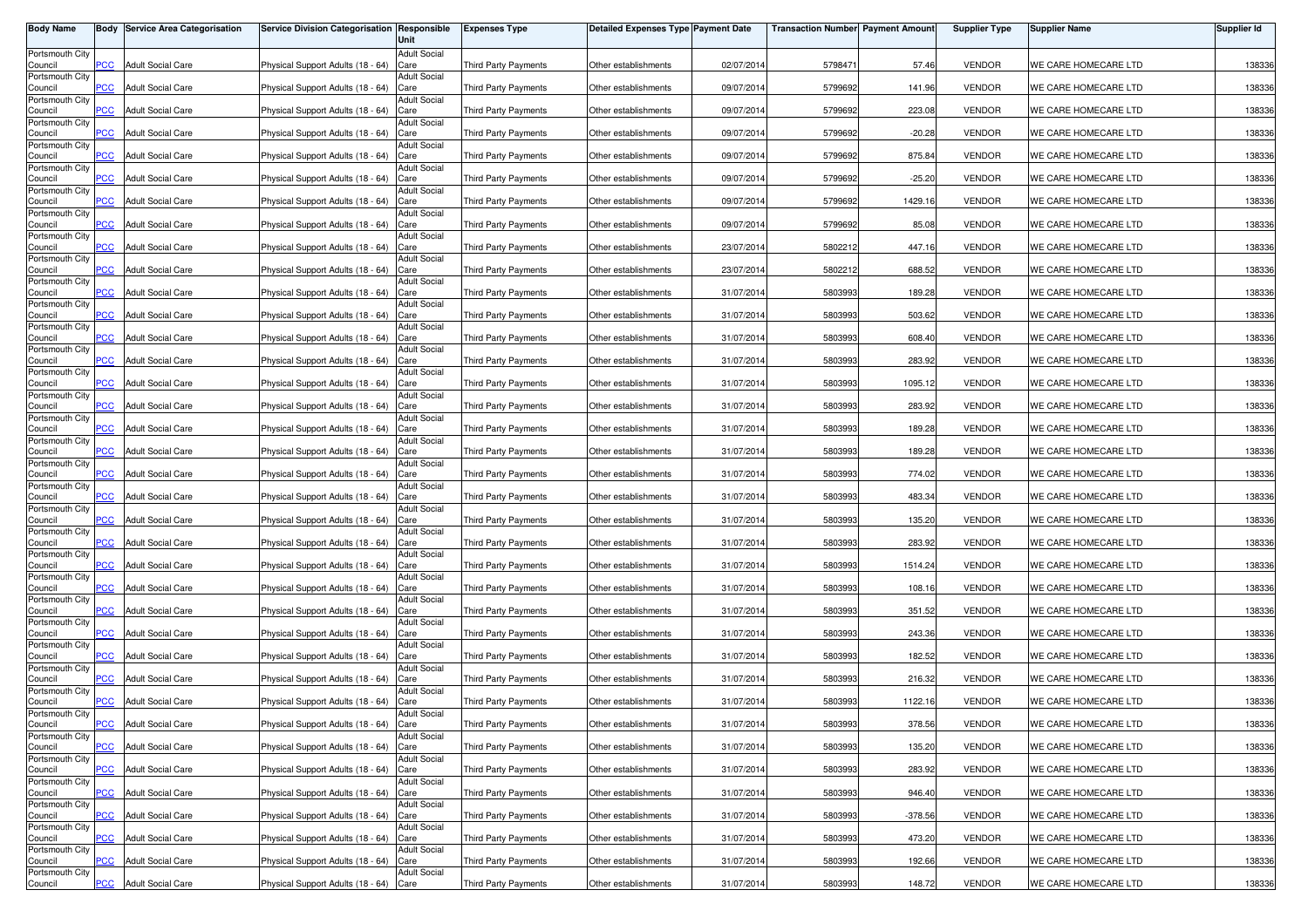| <b>Body Name</b>           |                | <b>Body Service Area Categorisation</b> | Service Division Categorisation Responsible | Unit                        | <b>Expenses Type</b>        | <b>Detailed Expenses Type Payment Date</b> |            | <b>Transaction Number Payment Amount</b> |         | <b>Supplier Type</b> | <b>Supplier Name</b> | Supplier Id |
|----------------------------|----------------|-----------------------------------------|---------------------------------------------|-----------------------------|-----------------------------|--------------------------------------------|------------|------------------------------------------|---------|----------------------|----------------------|-------------|
| Portsmouth City            |                |                                         |                                             | <b>Adult Social</b>         |                             |                                            |            |                                          |         |                      |                      |             |
| Council<br>Portsmouth City | PCC            | <b>Adult Social Care</b>                | Physical Support Adults (18 - 64)           | Care<br><b>Adult Social</b> | <b>Third Party Payments</b> | Other establishments                       | 31/07/2014 | 5803993                                  | 338.00  | <b>VENDOR</b>        | WE CARE HOMECARE LTD | 138336      |
| Council<br>Portsmouth City | $\overline{C}$ | <b>Adult Social Care</b>                | Physical Support Adults (18 - 64)           | Care<br><b>Adult Social</b> | Third Party Payments        | Other establishments                       | 31/07/2014 | 5803993                                  | 648.96  | <b>VENDOR</b>        | WE CARE HOMECARE LTD | 138336      |
| Council                    | <b>PCC</b>     | <b>Adult Social Care</b>                | Physical Support Adults (18 - 64)           | Care                        | <b>Third Party Payments</b> | Other establishments                       | 31/07/201  | 5803993                                  | 189.28  | <b>VENDOR</b>        | WE CARE HOMECARE LTD | 138336      |
| Portsmouth City<br>Council | <b>PCC</b>     | <b>Adult Social Care</b>                | Physical Support Adults (18 - 64)           | <b>Adult Social</b><br>Care | Third Party Payments        | Other establishments                       | 31/07/201  | 5803993                                  | 121.68  | <b>VENDOR</b>        | WE CARE HOMECARE LTD | 138336      |
| Portsmouth City<br>Council | <b>PCC</b>     | <b>Adult Social Care</b>                | Physical Support Adults (18 - 64)           | <b>Adult Social</b><br>Care | <b>Third Party Payments</b> | Other establishments                       | 31/07/201  | 5803993                                  | 229.84  | <b>VENDOR</b>        | WE CARE HOMECARE LTD | 138336      |
| Portsmouth City            |                |                                         |                                             | <b>Adult Social</b>         |                             |                                            |            |                                          |         |                      |                      |             |
| Council<br>Portsmouth City | <b>PCC</b>     | <b>Adult Social Care</b>                | Physical Support Adults (18 - 64)           | Care<br><b>Adult Social</b> | Third Party Payments        | Other establishments                       | 31/07/2014 | 5803993                                  | 175.76  | <b>VENDOR</b>        | WE CARE HOMECARE LTD | 138336      |
| Council<br>Portsmouth City | PCC            | <b>Adult Social Care</b>                | Physical Support Adults (18 - 64)           | Care<br><b>Adult Social</b> | Third Party Payments        | Other establishments                       | 31/07/201  | 5803993                                  | 567.84  | <b>VENDOR</b>        | WE CARE HOMECARE LTD | 138336      |
| Council<br>Portsmouth City | <b>PCC</b>     | <b>Adult Social Care</b>                | Physical Support Adults (18 - 64)           | Care<br><b>Adult Social</b> | <b>Third Party Payments</b> | Other establishments                       | 31/07/2014 | 5803993                                  | 804.44  | <b>VENDOR</b>        | WE CARE HOMECARE LTD | 138336      |
| Council                    | PCC.           | <b>Adult Social Care</b>                | Physical Support Adults (18 - 64)           | Care                        | <b>Third Party Payments</b> | Other establishments                       | 31/07/201  | 5803993                                  | 283.92  | <b>VENDOR</b>        | WE CARE HOMECARE LTD | 138336      |
| Portsmouth City<br>Council | $\overline{C}$ | <b>Adult Social Care</b>                | Physical Support Adults (18 - 64)           | <b>Adult Social</b><br>Care | <b>Third Party Payments</b> | Other establishments                       | 31/07/2014 | 5803993                                  | 540.80  | <b>VENDOR</b>        | WE CARE HOMECARE LTD | 138336      |
| Portsmouth City<br>Council | PCC            | <b>Adult Social Care</b>                | Physical Support Adults (18 - 64)           | <b>Adult Social</b><br>Care | Third Party Payments        | Other establishments                       | 31/07/201  | 5803993                                  | 189.28  | <b>VENDOR</b>        | WE CARE HOMECARE LTD | 138336      |
| Portsmouth City<br>Council | PCC            | <b>Adult Social Care</b>                | Physical Support Adults (18 - 64)           | Adult Social<br>Care        | Third Party Payments        | Other establishments                       | 31/07/201  | 5803993                                  | 189.28  | <b>VENDOR</b>        | WE CARE HOMECARE LTD | 138336      |
| Portsmouth City<br>Council | PСC            | <b>Adult Social Care</b>                | Physical Support Adults (18 - 64)           | <b>Adult Social</b><br>Care | Third Party Payments        | Other establishments                       | 31/07/201  | 5803993                                  | 158.86  | <b>VENDOR</b>        | WE CARE HOMECARE LTD | 138336      |
| Portsmouth City            |                |                                         |                                             | <b>Adult Social</b>         |                             |                                            |            |                                          |         |                      |                      |             |
| Council<br>Portsmouth City | PCC            | <b>Adult Social Care</b>                | Physical Support Adults (18 - 64)           | Care<br><b>Adult Social</b> | <b>Third Party Payments</b> | Other establishments                       | 31/07/201  | 5803993                                  | 473.20  | <b>VENDOR</b>        | WE CARE HOMECARE LTD | 138336      |
| Council<br>Portsmouth City | PCC            | <b>Adult Social Care</b>                | Physical Support Adults (18 - 64)           | Care<br><b>Adult Social</b> | Third Party Payments        | Other establishments                       | 31/07/2014 | 5803993                                  | 283.92  | <b>VENDOR</b>        | WE CARE HOMECARE LTD | 138336      |
| Council<br>Portsmouth City | PCC.           | <b>Adult Social Care</b>                | Physical Support Adults (18 - 64)           | Care<br><b>Adult Social</b> | <b>Third Party Payments</b> | Other establishments                       | 31/07/2014 | 5803993                                  | 1379.04 | <b>VENDOR</b>        | WE CARE HOMECARE LTD | 138336      |
| Council<br>Portsmouth City | PCC            | <b>Adult Social Care</b>                | Physical Support Adults (18 - 64)           | Care<br><b>Adult Social</b> | <b>Third Party Payments</b> | Other establishments                       | 31/07/2014 | 5803993                                  | 135.20  | <b>VENDOR</b>        | WE CARE HOMECARE LTD | 138336      |
| Council                    | PСC            | <b>Adult Social Care</b>                | Physical Support Adults (18 - 64)           | Care                        | <b>Third Party Payments</b> | Other establishments                       | 31/07/2014 | 5803993                                  | 27.04   | <b>VENDOR</b>        | WE CARE HOMECARE LTD | 138336      |
| Portsmouth City<br>Council | PCC            | <b>Adult Social Care</b>                | Physical Support Adults (18 - 64)           | <b>Adult Social</b><br>Care | <b>Third Party Payments</b> | Other establishments                       | 31/07/201  | 5803993                                  | 77.74   | <b>VENDOR</b>        | WE CARE HOMECARE LTD | 138336      |
| Portsmouth City<br>Council | PСC            | <b>Adult Social Care</b>                | Physical Support Adults (18 - 64)           | <b>Adult Social</b><br>Care | <b>Third Party Payments</b> | Other establishments                       | 31/07/201  | 5803993                                  | 256.88  | <b>VENDOR</b>        | WE CARE HOMECARE LTD | 138336      |
| Portsmouth City<br>Council | PСC            | <b>Adult Social Care</b>                | Physical Support Adults (18 - 64)           | Adult Social<br>Care        | <b>Third Party Payments</b> | Other establishments                       | 31/07/201  | 5803993                                  | 310.96  | <b>VENDOR</b>        | WE CARE HOMECARE LTD | 138336      |
| Portsmouth City<br>Council | PСC            | <b>Adult Social Care</b>                | Physical Support Adults (18 - 64)           | <b>Adult Social</b><br>Care | <b>Third Party Payments</b> | Other establishments                       | 31/07/201  | 5803993                                  | 567.84  | <b>VENDOR</b>        | WE CARE HOMECARE LTD | 138336      |
| Portsmouth City<br>Council | PCC.           | <b>Adult Social Care</b>                | Physical Support Adults (18 - 64)           | <b>Adult Social</b><br>Care | Third Party Payments        | Other establishments                       | 31/07/201  | 5803993                                  | 699.66  | <b>VENDOR</b>        | WE CARE HOMECARE LTD | 138336      |
| Portsmouth City            | PCC            | <b>Adult Social Care</b>                |                                             | <b>Adult Social</b><br>Care |                             | Other establishments                       | 31/07/2014 | 5803993                                  | 304.20  | <b>VENDOR</b>        | WE CARE HOMECARE LTD |             |
| Council<br>Portsmouth City |                |                                         | Physical Support Adults (18 - 64)           | <b>Adult Social</b>         | Third Party Payments        |                                            |            |                                          |         |                      |                      | 138336      |
| Council<br>Portsmouth City | PCC.           | <b>Adult Social Care</b>                | Physical Support Adults (18 - 64)           | Care<br><b>Adult Social</b> | <b>Third Party Payments</b> | Other establishments                       | 31/07/2014 | 5803993                                  | 351.52  | <b>VENDOR</b>        | WE CARE HOMECARE LTD | 138336      |
| Council                    | $\overline{C}$ | <b>Adult Social Care</b>                | Physical Support Adults (18 - 64)           | Care                        | <b>Third Party Payments</b> | Other establishments                       | 31/07/2014 | 5803993                                  | 378.94  | <b>VENDOR</b>        | WE CARE HOMECARE LTD | 138336      |
| Portsmouth City<br>Council | PСC            | <b>Adult Social Care</b>                | Physical Support Adults (18 - 64)           | <b>Adult Social</b><br>Care | <b>Third Party Payments</b> | Other establishments                       | 31/07/2014 | 5803993                                  | 922.36  | <b>VENDOR</b>        | WE CARE HOMECARE LTD | 138336      |
| Portsmouth City<br>Council | <b>PCC</b>     | <b>Adult Social Care</b>                | Physical Support Adults (18 - 64)           | <b>Adult Social</b><br>Care | Third Party Payments        | Other establishments                       | 31/07/201  | 5803993                                  | 567.84  | <b>VENDOR</b>        | WE CARE HOMECARE LTD | 138336      |
| Portsmouth City<br>Council | PCC            | <b>Adult Social Care</b>                | Physical Support Adults (18 - 64)           | <b>Adult Social</b><br>Care | <b>Third Party Payments</b> | Other establishments                       | 31/07/2014 | 5803993                                  | 378.56  | <b>VENDOR</b>        | WE CARE HOMECARE LTD | 138336      |
| Portsmouth City<br>Council | <b>PCC</b>     | <b>Adult Social Care</b>                | Physical Support Adults (18 - 64) Care      | Adult Social                | Third Party Payments        | Other establishments                       | 31/07/2014 | 5803993                                  | 378.56  | <b>VENDOR</b>        | WE CARE HOMECARE LTD | 138336      |
| Portsmouth City<br>Council | <b>PCC</b>     | <b>Adult Social Care</b>                | Physical Support Adults (18 - 64) Care      | <b>Adult Social</b>         | Third Party Payments        | Other establishments                       | 31/07/2014 | 5803993                                  | 338.00  | <b>VENDOR</b>        | WE CARE HOMECARE LTD | 138336      |
| Portsmouth City            |                |                                         |                                             | <b>Adult Social</b>         |                             |                                            |            |                                          |         |                      |                      |             |
| Council<br>Portsmouth City | <b>PCC</b>     | <b>Adult Social Care</b>                | Physical Support Adults (18 - 64) Care      | <b>Adult Social</b>         | Third Party Payments        | Other establishments                       | 31/07/2014 | 5803993                                  | 189.28  | <b>VENDOR</b>        | WE CARE HOMECARE LTD | 138336      |
| Council<br>Portsmouth City | PCC            | <b>Adult Social Care</b>                | Physical Support Adults (18 - 64) Care      | <b>Adult Social</b>         | Third Party Payments        | Other establishments                       | 31/07/2014 | 5803993                                  | 94.64   | <b>VENDOR</b>        | WE CARE HOMECARE LTD | 138336      |
| Council<br>Portsmouth City | PСC            | <b>Adult Social Care</b>                | Physical Support Adults (18 - 64) Care      | <b>Adult Social</b>         | <b>Third Party Payments</b> | Other establishments                       | 31/07/2014 | 5803993                                  | 283.92  | <b>VENDOR</b>        | WE CARE HOMECARE LTD | 138336      |
| Council<br>Portsmouth City | PCC            | <b>Adult Social Care</b>                | Physical Support Adults (18 - 64) Care      | <b>Adult Social</b>         | Third Party Payments        | Other establishments                       | 31/07/2014 | 5803993                                  | 283.92  | <b>VENDOR</b>        | WE CARE HOMECARE LTD | 138336      |
| Council                    | PСC            | <b>Adult Social Care</b>                | Physical Support Adults (18 - 64) Care      |                             | <b>Third Party Payments</b> | Other establishments                       | 31/07/2014 | 5803993                                  | 371.80  | <b>VENDOR</b>        | WE CARE HOMECARE LTD | 138336      |
| Portsmouth City<br>Council | <b>PCC</b>     | <b>Adult Social Care</b>                | Physical Support Adults (18 - 64) Care      | <b>Adult Social</b>         | Third Party Payments        | Other establishments                       | 31/07/2014 | 5803993                                  | 351.52  | <b>VENDOR</b>        | WE CARE HOMECARE LTD | 138336      |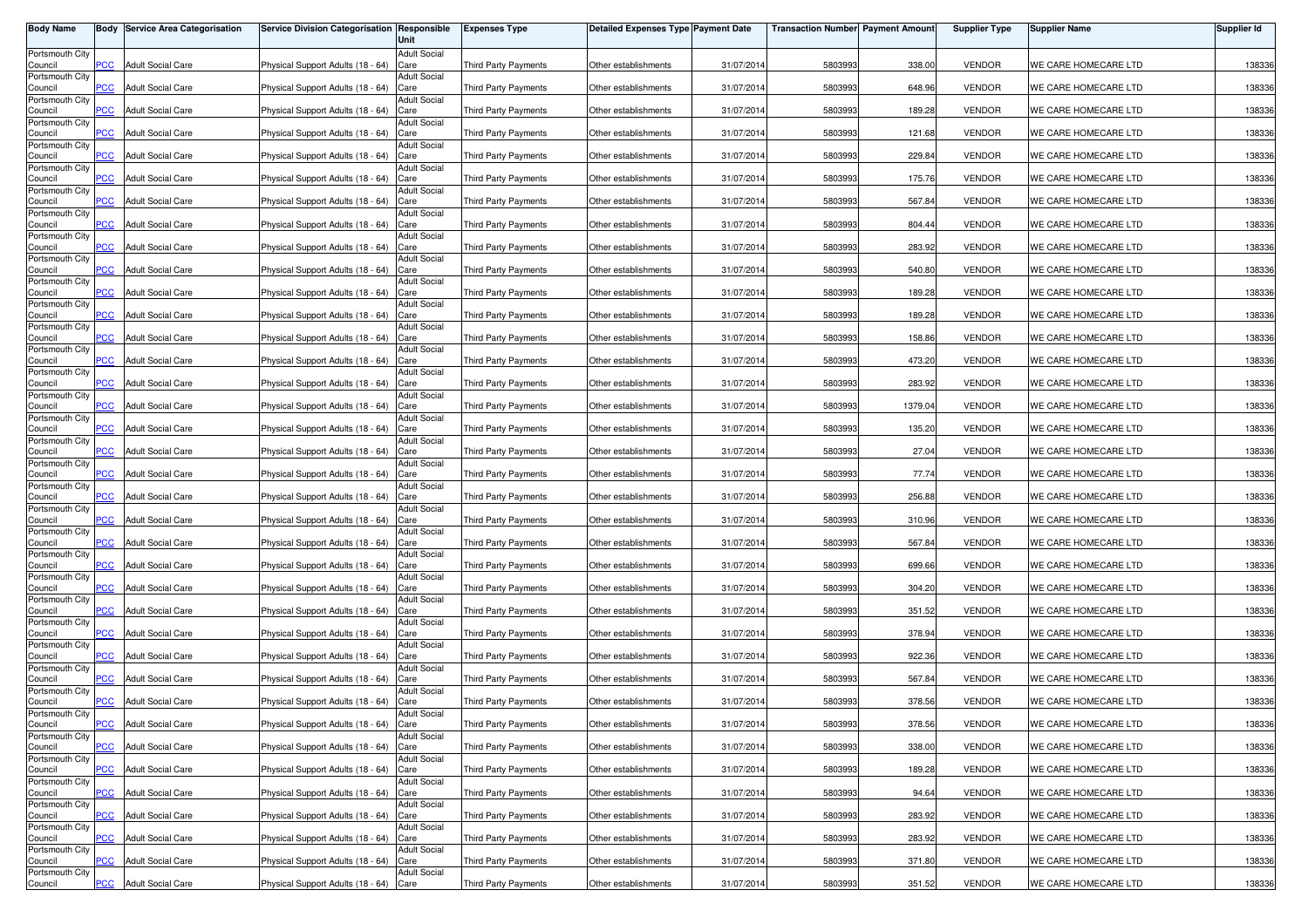| <b>Body Name</b>           |                         | <b>Body Service Area Categorisation</b> | Service Division Categorisation Responsible | Unit                        | <b>Expenses Type</b>        | <b>Detailed Expenses Type Payment Date</b> |            | <b>Transaction Number Payment Amount</b> |         | <b>Supplier Type</b> | <b>Supplier Name</b> | <b>Supplier Id</b> |
|----------------------------|-------------------------|-----------------------------------------|---------------------------------------------|-----------------------------|-----------------------------|--------------------------------------------|------------|------------------------------------------|---------|----------------------|----------------------|--------------------|
| Portsmouth City            |                         |                                         |                                             | <b>Adult Social</b>         |                             |                                            |            |                                          |         |                      |                      |                    |
| Council                    | PСC                     | <b>Adult Social Care</b>                | Physical Support Adults (18 - 64)           | Care                        | Third Party Payments        | Other establishments                       | 31/07/2014 | 5803993                                  | 189.28  | <b>VENDOR</b>        | WE CARE HOMECARE LTD | 138336             |
| Portsmouth City<br>Council | $\overline{C}$          | <b>Adult Social Care</b>                | Physical Support Adults (18 - 64)           | <b>Adult Social</b><br>Care | <b>Third Party Payments</b> | Other establishments                       | 31/07/2014 | 5803993                                  | 567.84  | <b>VENDOR</b>        | WE CARE HOMECARE LTD | 138336             |
| Portsmouth City            |                         |                                         |                                             | <b>Adult Social</b>         |                             |                                            |            |                                          |         |                      |                      |                    |
| Council<br>Portsmouth City | $\overline{C}$          | <b>Adult Social Care</b>                | Physical Support Adults (18 - 64)           | Care<br><b>Adult Social</b> | <b>Third Party Payments</b> | Other establishments                       | 31/07/2014 | 5803993                                  | 47.32   | <b>VENDOR</b>        | WE CARE HOMECARE LTD | 138336             |
| Council                    | PСC                     | <b>Adult Social Care</b>                | Physical Support Adults (18 - 64)           | Care                        | <b>Third Party Payments</b> | Other establishments                       | 31/07/2014 | 5803993                                  | 378.56  | <b>VENDOR</b>        | WE CARE HOMECARE LTD | 138336             |
| Portsmouth City<br>Council | <b>PCC</b>              | <b>Adult Social Care</b>                | Physical Support Adults (18 - 64)           | <b>Adult Social</b><br>Care | <b>Third Party Payments</b> | Other establishments                       | 31/07/2014 | 5803993                                  | 757.12  | <b>VENDOR</b>        | WE CARE HOMECARE LTD | 138336             |
| Portsmouth City            |                         |                                         |                                             | <b>Adult Social</b>         |                             |                                            |            |                                          |         |                      |                      |                    |
| Council<br>Portsmouth City | PСC                     | <b>Adult Social Care</b>                | Physical Support Adults (18 - 64)           | Care<br><b>Adult Social</b> | <b>Third Party Payments</b> | Other establishments                       | 31/07/2014 | 5803993                                  | 256.88  | <b>VENDOR</b>        | WE CARE HOMECARE LTD | 138336             |
| Council                    | $\overline{\text{PCC}}$ | <b>Adult Social Care</b>                | Physical Support Adults (18 - 64)           | Care                        | Third Party Payments        | Other establishments                       | 31/07/2014 | 5803993                                  | 459.68  | <b>VENDOR</b>        | WE CARE HOMECARE LTD | 138336             |
| Portsmouth City<br>Council | PCC.                    | <b>Adult Social Care</b>                | Physical Support Adults (18 - 64)           | <b>Adult Social</b><br>Care | <b>Third Party Payments</b> | Other establishments                       | 31/07/2014 | 5803993                                  | 378.56  | <b>VENDOR</b>        | WE CARE HOMECARE LTD | 138336             |
| Portsmouth City            |                         |                                         |                                             | <b>Adult Social</b>         |                             |                                            |            |                                          |         |                      |                      |                    |
| Council<br>Portsmouth City | сc                      | <b>Adult Social Care</b>                | Physical Support Adults (18 - 64)           | Care<br><b>Adult Social</b> | Third Party Payments        | Other establishments                       | 31/07/2014 | 5803993                                  | 101.40  | <b>VENDOR</b>        | WE CARE HOMECARE LTD | 138336             |
| Council<br>Portsmouth City | $\overline{C}$          | <b>Adult Social Care</b>                | Physical Support Adults (18 - 64)           | Care<br><b>Adult Social</b> | Third Party Payments        | Other establishments                       | 31/07/2014 | 5803993                                  | 567.84  | <b>VENDOR</b>        | WE CARE HOMECARE LTD | 138336             |
| Council                    | PCC                     | <b>Adult Social Care</b>                | Physical Support Adults (18 - 64)           | Care                        | <b>Third Party Payments</b> | Other establishments                       | 31/07/2014 | 5803993                                  | 242.99  | <b>VENDOR</b>        | WE CARE HOMECARE LTD | 138336             |
| Portsmouth City<br>Council | PCC                     | <b>Adult Social Care</b>                | Physical Support Adults (18 - 64)           | Adult Social<br>Care        | Third Party Payments        | Other establishments                       | 31/07/2014 | 5803993                                  | 378.56  | <b>VENDOR</b>        | WE CARE HOMECARE LTD | 138336             |
| Portsmouth City            |                         |                                         |                                             | Adult Social                |                             |                                            |            |                                          |         |                      |                      |                    |
| Council<br>Portsmouth City | PСC                     | <b>Adult Social Care</b>                | Physical Support Adults (18 - 64)           | Care<br><b>Adult Social</b> | <b>Third Party Payments</b> | Other establishments                       | 31/07/2014 | 5803993                                  | 162.00  | <b>VENDOR</b>        | WE CARE HOMECARE LTD | 138336             |
| Council                    | PCC                     | <b>Adult Social Care</b>                | Physical Support Adults (18 - 64)           | Care                        | <b>Third Party Payments</b> | Other establishments                       | 31/07/2014 | 580399                                   | 64.22   | <b>VENDOR</b>        | WE CARE HOMECARE LTD | 138336             |
| Portsmouth City<br>Council | PCC                     | <b>Adult Social Care</b>                | Physical Support Adults (18 - 64)           | <b>Adult Social</b><br>Care | <b>Third Party Payments</b> | Other establishments                       | 31/07/2014 | 5803993                                  | 1189.76 | <b>VENDOR</b>        | WE CARE HOMECARE LTD | 138336             |
| Portsmouth City            |                         |                                         |                                             | <b>Adult Social</b>         |                             |                                            |            |                                          |         |                      |                      |                    |
| Council<br>Portsmouth City | PCC.                    | <b>Adult Social Care</b>                | Physical Support Adults (18 - 64)           | Care<br><b>Adult Social</b> | <b>Third Party Payments</b> | Other establishments                       | 31/07/2014 | 5803993                                  | 81.12   | <b>VENDOR</b>        | WE CARE HOMECARE LTD | 138336             |
| Council                    | PCC                     | <b>Adult Social Care</b>                | Physical Support Adults (18 - 64)           | Care                        | Third Party Payments        | Other establishments                       | 31/07/2014 | 5803993                                  | 1514.24 | <b>VENDOR</b>        | WE CARE HOMECARE LTD | 138336             |
| Portsmouth City<br>Council | PСC                     | <b>Adult Social Care</b>                | Physical Support Adults (18 - 64)           | <b>Adult Social</b><br>Care | Third Party Payments        | Other establishments                       | 31/07/2014 | 5803993                                  | 189.28  | <b>VENDOR</b>        | WE CARE HOMECARE LTD | 138336             |
| Portsmouth City<br>Council | PCC                     | <b>Adult Social Care</b>                | Physical Support Adults (18 - 64)           | <b>Adult Social</b><br>Care | <b>Third Party Payments</b> | Other establishments                       | 31/07/2014 | 5803993                                  | 753.74  | <b>VENDOR</b>        | WE CARE HOMECARE LTD | 138336             |
| Portsmouth City            |                         |                                         |                                             | <b>Adult Social</b>         |                             |                                            |            |                                          |         |                      |                      |                    |
| Council                    | PСC                     | <b>Adult Social Care</b>                | Physical Support Adults (18 - 64)           | Care                        | <b>Third Party Payments</b> | Other establishments                       | 31/07/2014 | 5803993                                  | 378.56  | <b>VENDOR</b>        | WE CARE HOMECARE LTD | 138336             |
| Portsmouth City<br>Council | PСC                     | <b>Adult Social Care</b>                | Physical Support Adults (18 - 64)           | Adult Social<br>Care        | <b>Third Party Payments</b> | Other establishments                       | 31/07/201  | 5803993                                  | 13.52   | <b>VENDOR</b>        | WE CARE HOMECARE LTD | 138336             |
| Portsmouth City<br>Council | PСC                     | <b>Adult Social Care</b>                | Physical Support Adults (18 - 64)           | <b>Adult Social</b><br>Care | <b>Third Party Payments</b> | Other establishments                       | 31/07/2014 | 5803993                                  | 135.20  | <b>VENDOR</b>        | WE CARE HOMECARE LTD | 138336             |
| Portsmouth City            |                         |                                         |                                             | <b>Adult Social</b>         |                             |                                            |            |                                          |         |                      |                      |                    |
| Council<br>Portsmouth City | PСC                     | <b>Adult Social Care</b>                | Physical Support Adults (18 - 64)           | Care<br><b>Adult Social</b> | <b>Third Party Payments</b> | Other establishments                       | 31/07/2014 | 5803993                                  | 1514.24 | <b>VENDOR</b>        | WE CARE HOMECARE LTD | 138336             |
| Council                    | <b>PCC</b>              | <b>Adult Social Care</b>                | Physical Support Adults (18 - 64)           | Care                        | <b>Third Party Payments</b> | Other establishments                       | 31/07/2014 | 5803993                                  | 189.28  | <b>VENDOR</b>        | WE CARE HOMECARE LTD | 138336             |
| Portsmouth City<br>Council | PCC.                    | <b>Adult Social Care</b>                | Physical Support Adults (18 - 64)           | <b>Adult Social</b><br>Care | Third Party Payments        | Other establishments                       | 31/07/2014 | 5803993                                  | 1554.80 | <b>VENDOR</b>        | WE CARE HOMECARE LTD | 138336             |
| Portsmouth City            |                         |                                         |                                             | <b>Adult Social</b>         |                             |                                            |            |                                          |         |                      |                      |                    |
| Council<br>Portsmouth City | $\overline{C}$          | <b>Adult Social Care</b>                | Physical Support Adults (18 - 64)           | Care<br><b>Adult Social</b> | Third Party Payments        | Other establishments                       | 31/07/2014 | 5803993                                  | 182.52  | <b>VENDOR</b>        | WE CARE HOMECARE LTD | 138336             |
| Council                    | сC                      | <b>Adult Social Care</b>                | Physical Support Adults (18 - 64)           | Care                        | Third Party Payments        | Other establishments                       | 31/07/2014 | 5803993                                  | 540.80  | <b>VENDOR</b>        | WE CARE HOMECARE LTD | 138336             |
| Portsmouth City<br>Council | <b>PCC</b>              | <b>Adult Social Care</b>                | Physical Support Adults (18 - 64)           | <b>Adult Social</b><br>Care | <b>Third Party Payments</b> | Other establishments                       | 31/07/2014 | 5803993                                  | 189.28  | <b>VENDOR</b>        | WE CARE HOMECARE LTD | 138336             |
| Portsmouth City            | <b>PCC</b>              |                                         | Physical Support Adults (18 - 64)           | <b>Adult Social</b>         | <b>Third Party Payments</b> |                                            |            |                                          |         |                      |                      |                    |
| Council<br>Portsmouth City |                         | <b>Adult Social Care</b>                |                                             | Care<br>Adult Social        |                             | Other establishments                       | 31/07/2014 | 5803993                                  | 344.76  | <b>VENDOR</b>        | WE CARE HOMECARE LTD | 138336             |
| Council<br>Portsmouth City | <b>PCC</b>              | <b>Adult Social Care</b>                | Physical Support Adults (18 - 64) Care      | <b>Adult Social</b>         | Third Party Payments        | Other establishments                       | 31/07/2014 | 5803993                                  | 378.56  | <b>VENDOR</b>        | WE CARE HOMECARE LTD | 138336             |
| Council                    | <b>PCC</b>              | <b>Adult Social Care</b>                | Physical Support Adults (18 - 64) Care      |                             | Third Party Payments        | Other establishments                       | 31/07/2014 | 5803993                                  | 94.64   | <b>VENDOR</b>        | WE CARE HOMECARE LTD | 138336             |
| Portsmouth City<br>Council | <b>PCC</b>              | <b>Adult Social Care</b>                | Physical Support Adults (18 - 64) Care      | <b>Adult Social</b>         | Third Party Payments        | Other establishments                       | 31/07/2014 | 5803993                                  | 283.92  | <b>VENDOR</b>        | WE CARE HOMECARE LTD | 138336             |
| Portsmouth City            |                         |                                         |                                             | <b>Adult Social</b>         |                             |                                            |            |                                          |         |                      |                      |                    |
| Council<br>Portsmouth City | PCC                     | <b>Adult Social Care</b>                | Physical Support Adults (18 - 64) Care      | <b>Adult Social</b>         | Third Party Payments        | Other establishments                       | 31/07/2014 | 5803993                                  | 267.02  | <b>VENDOR</b>        | WE CARE HOMECARE LTD | 138336             |
| Council                    | PСC                     | <b>Adult Social Care</b>                | Physical Support Adults (18 - 64) Care      |                             | Third Party Payments        | Other establishments                       | 31/07/2014 | 5803993                                  | 175.76  | <b>VENDOR</b>        | WE CARE HOMECARE LTD | 138336             |
| Portsmouth City<br>Council | PCC                     | <b>Adult Social Care</b>                | Physical Support Adults (18 - 64) Care      | <b>Adult Social</b>         | Third Party Payments        | Other establishments                       | 31/07/2014 | 5803993                                  | 202.80  | <b>VENDOR</b>        | WE CARE HOMECARE LTD | 138336             |
| Portsmouth City            |                         |                                         |                                             | <b>Adult Social</b>         |                             |                                            |            |                                          |         |                      |                      |                    |
| Council<br>Portsmouth City | PСC                     | <b>Adult Social Care</b>                | Physical Support Adults (18 - 64)           | Care<br><b>Adult Social</b> | <b>Third Party Payments</b> | Other establishments                       | 31/07/2014 | 5803993                                  | 81.12   | <b>VENDOR</b>        | WE CARE HOMECARE LTD | 138336             |
| Council                    | <b>PCC</b>              | <b>Adult Social Care</b>                | Physical Support Adults (18 - 64) Care      |                             | Third Party Payments        | Other establishments                       | 31/07/2014 | 5803993                                  | 1392.56 | <b>VENDOR</b>        | WE CARE HOMECARE LTD | 138336             |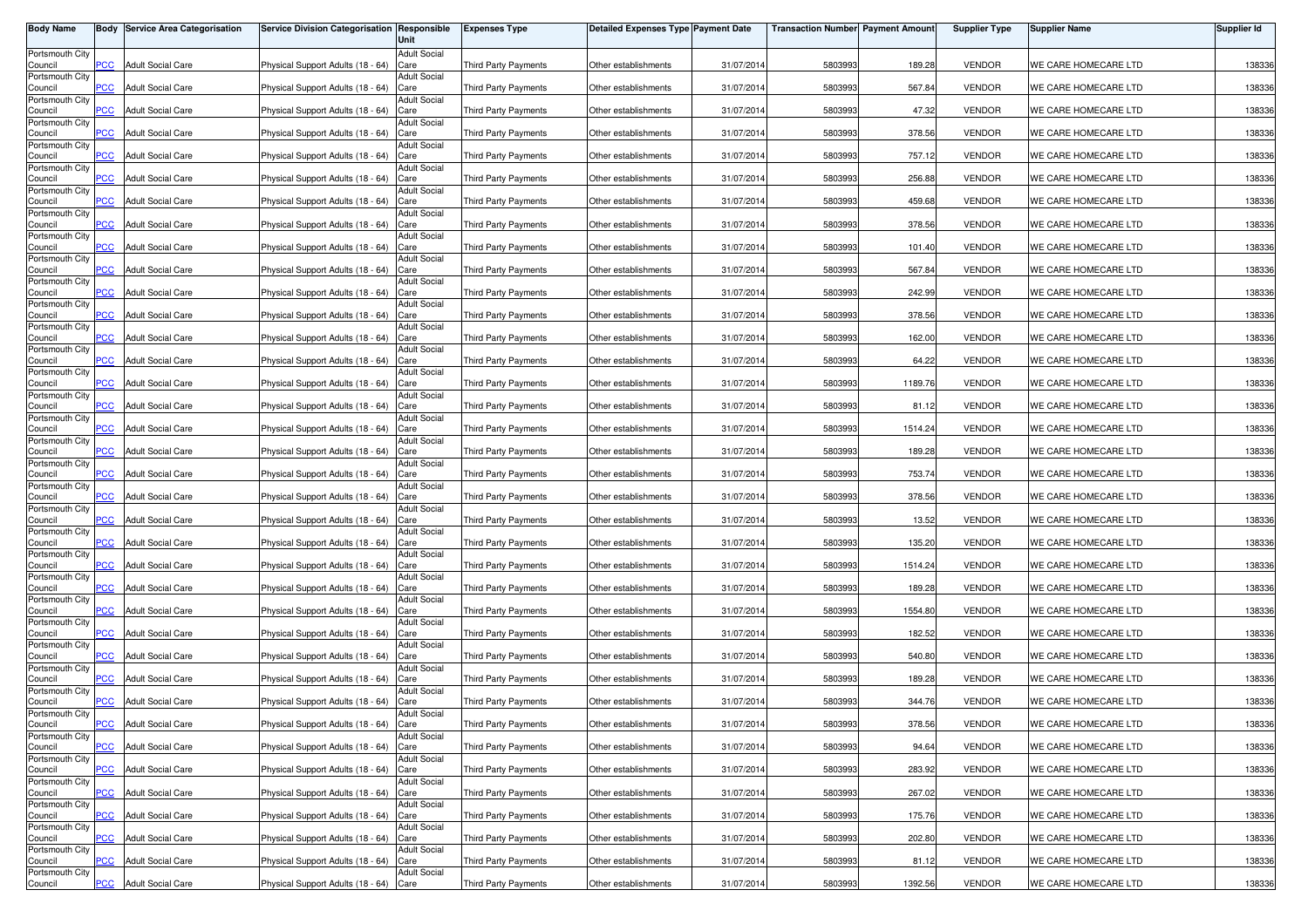| <b>Body Name</b>           |                | <b>Body Service Area Categorisation</b> | Service Division Categorisation Responsible | Unit                        | <b>Expenses Type</b>        | <b>Detailed Expenses Type Payment Date</b> |            | <b>Transaction Number Payment Amount</b> |         | <b>Supplier Type</b> | <b>Supplier Name</b> | Supplier Id |
|----------------------------|----------------|-----------------------------------------|---------------------------------------------|-----------------------------|-----------------------------|--------------------------------------------|------------|------------------------------------------|---------|----------------------|----------------------|-------------|
| Portsmouth City            |                |                                         |                                             | <b>Adult Social</b>         |                             |                                            |            |                                          |         |                      |                      |             |
| Council<br>Portsmouth City | PCC            | <b>Adult Social Care</b>                | Physical Support Adults (18 - 64)           | Care<br><b>Adult Social</b> | Third Party Payments        | Other establishments                       | 31/07/2014 | 5803993                                  | 135.20  | <b>VENDOR</b>        | WE CARE HOMECARE LTD | 138336      |
| Council<br>Portsmouth City | $\overline{C}$ | <b>Adult Social Care</b>                | Physical Support Adults (18 - 64)           | Care<br><b>Adult Social</b> | Third Party Payments        | Other establishments                       | 31/07/2014 | 5803993                                  | 851.76  | <b>VENDOR</b>        | WE CARE HOMECARE LTD | 138336      |
| Council                    | <b>PCC</b>     | <b>Adult Social Care</b>                | Physical Support Adults (18 - 64)           | Care                        | <b>Third Party Payments</b> | Other establishments                       | 31/07/201  | 5803993                                  | 1304.68 | <b>VENDOR</b>        | WE CARE HOMECARE LTD | 138336      |
| Portsmouth City<br>Council | <b>PCC</b>     | <b>Adult Social Care</b>                | Physical Support Adults (18 - 64)           | <b>Adult Social</b><br>Care | Third Party Payments        | Other establishments                       | 31/07/201  | 5803993                                  | 973.44  | <b>VENDOR</b>        | WE CARE HOMECARE LTD | 138336      |
| Portsmouth City<br>Council | <b>PCC</b>     | <b>Adult Social Care</b>                | Physical Support Adults (18 - 64)           | <b>Adult Social</b><br>Care | <b>Third Party Payments</b> | Other establishments                       | 31/07/201  | 5803993                                  | 567.84  | <b>VENDOR</b>        | WE CARE HOMECARE LTD | 138336      |
| Portsmouth City            |                |                                         |                                             | <b>Adult Social</b>         |                             |                                            |            |                                          |         |                      |                      |             |
| Council<br>Portsmouth City | <b>PCC</b>     | <b>Adult Social Care</b>                | Physical Support Adults (18 - 64)           | Care<br><b>Adult Social</b> | Third Party Payments        | Other establishments                       | 31/07/2014 | 5803993                                  | 189.28  | <b>VENDOR</b>        | WE CARE HOMECARE LTD | 138336      |
| Council<br>Portsmouth City | PCC            | <b>Adult Social Care</b>                | Physical Support Adults (18 - 64)           | Care<br><b>Adult Social</b> | Third Party Payments        | Other establishments                       | 31/07/2014 | 5803993                                  | 135.20  | <b>VENDOR</b>        | WE CARE HOMECARE LTD | 138336      |
| Council<br>Portsmouth City | <b>PCC</b>     | <b>Adult Social Care</b>                | Physical Support Adults (18 - 64)           | Care<br><b>Adult Social</b> | <b>Third Party Payments</b> | Other establishments                       | 31/07/2014 | 5803993                                  | 74.36   | <b>VENDOR</b>        | WE CARE HOMECARE LTD | 138336      |
| Council                    | PCC.           | <b>Adult Social Care</b>                | Physical Support Adults (18 - 64)           | Care                        | <b>Third Party Payments</b> | Other establishments                       | 31/07/201  | 5803993                                  | 189.28  | <b>VENDOR</b>        | WE CARE HOMECARE LTD | 138336      |
| Portsmouth City<br>Council | $\overline{C}$ | <b>Adult Social Care</b>                | Physical Support Adults (18 - 64)           | <b>Adult Social</b><br>Care | Third Party Payments        | Other establishments                       | 31/07/2014 | 5803993                                  | 175.76  | <b>VENDOR</b>        | WE CARE HOMECARE LTD | 138336      |
| Portsmouth City<br>Council | PCC            | <b>Adult Social Care</b>                | Physical Support Adults (18 - 64)           | <b>Adult Social</b><br>Care | Third Party Payments        | Other establishments                       | 31/07/201  | 5803993                                  | 378.56  | <b>VENDOR</b>        | WE CARE HOMECARE LTD | 138336      |
| Portsmouth City<br>Council | PCC            | <b>Adult Social Care</b>                | Physical Support Adults (18 - 64)           | Adult Social<br>Care        | Third Party Payments        | Other establishments                       | 31/07/201  | 5803993                                  | 283.92  | <b>VENDOR</b>        | WE CARE HOMECARE LTD | 138336      |
| Portsmouth City            | PСC            | <b>Adult Social Care</b>                |                                             | <b>Adult Social</b>         |                             |                                            |            |                                          |         | <b>VENDOR</b>        | WE CARE HOMECARE LTD |             |
| Council<br>Portsmouth City |                |                                         | Physical Support Adults (18 - 64)           | Care<br><b>Adult Social</b> | Third Party Payments        | Other establishments                       | 31/07/201  | 5803993                                  | 155.48  |                      |                      | 138336      |
| Council<br>Portsmouth City | PCC            | <b>Adult Social Care</b>                | Physical Support Adults (18 - 64)           | Care<br><b>Adult Social</b> | <b>Third Party Payments</b> | Other establishments                       | 31/07/201  | 5803993                                  | 946.40  | <b>VENDOR</b>        | WE CARE HOMECARE LTD | 138336      |
| Council<br>Portsmouth City | PCC            | <b>Adult Social Care</b>                | Physical Support Adults (18 - 64)           | Care<br><b>Adult Social</b> | Third Party Payments        | Other establishments                       | 31/07/2014 | 5803993                                  | 196.04  | <b>VENDOR</b>        | WE CARE HOMECARE LTD | 138336      |
| Council<br>Portsmouth City | PCC.           | <b>Adult Social Care</b>                | Physical Support Adults (18 - 64)           | Care<br><b>Adult Social</b> | <b>Third Party Payments</b> | Other establishments                       | 31/07/2014 | 5803993                                  | 182.52  | <b>VENDOR</b>        | WE CARE HOMECARE LTD | 138336      |
| Council                    | PCC            | <b>Adult Social Care</b>                | Physical Support Adults (18 - 64)           | Care                        | Third Party Payments        | Other establishments                       | 31/07/201  | 5803993                                  | 155.48  | <b>VENDOR</b>        | WE CARE HOMECARE LTD | 138336      |
| Portsmouth City<br>Council | PСC            | <b>Adult Social Care</b>                | Physical Support Adults (18 - 64)           | <b>Adult Social</b><br>Care | <b>Third Party Payments</b> | Other establishments                       | 31/07/2014 | 5803993                                  | 283.92  | <b>VENDOR</b>        | WE CARE HOMECARE LTD | 138336      |
| Portsmouth City<br>Council | PCC            | <b>Adult Social Care</b>                | Physical Support Adults (18 - 64)           | <b>Adult Social</b><br>Care | <b>Third Party Payments</b> | Other establishments                       | 31/07/201  | 5803993                                  | 567.84  | <b>VENDOR</b>        | WE CARE HOMECARE LTD | 138336      |
| Portsmouth City<br>Council | PСC            | <b>Adult Social Care</b>                | Physical Support Adults (18 - 64)           | <b>Adult Social</b><br>Care | <b>Third Party Payments</b> | Other establishments                       | 31/07/201  | 5803993                                  | 314.34  | <b>VENDOR</b>        | WE CARE HOMECARE LTD | 138336      |
| Portsmouth City<br>Council | PСC            | <b>Adult Social Care</b>                | Physical Support Adults (18 - 64)           | Adult Social<br>Care        | <b>Third Party Payments</b> | Other establishments                       | 31/07/201  | 5803993                                  | 283.92  | <b>VENDOR</b>        | WE CARE HOMECARE LTD | 138336      |
| Portsmouth City            |                |                                         |                                             | <b>Adult Social</b>         |                             |                                            |            |                                          |         |                      |                      |             |
| Council<br>Portsmouth City | PСC            | <b>Adult Social Care</b>                | Physical Support Adults (18 - 64)           | Care<br><b>Adult Social</b> | Third Party Payments        | Other establishments                       | 31/07/201  | 5803993                                  | 114.92  | <b>VENDOR</b>        | WE CARE HOMECARE LTD | 138336      |
| Council<br>Portsmouth City | PCC.           | <b>Adult Social Care</b>                | Physical Support Adults (18 - 64)           | Care<br><b>Adult Social</b> | Third Party Payments        | Other establishments                       | 31/07/201  | 5803993                                  | 297.4   | <b>VENDOR</b>        | WE CARE HOMECARE LTD | 138336      |
| Council<br>Portsmouth City | PCC            | <b>Adult Social Care</b>                | Physical Support Adults (18 - 64)           | Care<br><b>Adult Social</b> | Third Party Payments        | Other establishments                       | 31/07/2014 | 5803993                                  | 229.84  | <b>VENDOR</b>        | WE CARE HOMECARE LTD | 138336      |
| Council                    | PCC.           | <b>Adult Social Care</b>                | Physical Support Adults (18 - 64)           | Care                        | <b>Third Party Payments</b> | Other establishments                       | 31/07/2014 | 5803993                                  | 283.92  | <b>VENDOR</b>        | WE CARE HOMECARE LTD | 138336      |
| Portsmouth City<br>Council | $\overline{C}$ | <b>Adult Social Care</b>                | Physical Support Adults (18 - 64)           | <b>Adult Social</b><br>Care | Third Party Payments        | Other establishments                       | 31/07/2014 | 5803993                                  | 141.96  | <b>VENDOR</b>        | WE CARE HOMECARE LTD | 138336      |
| Portsmouth City<br>Council | PСC            | <b>Adult Social Care</b>                | Physical Support Adults (18 - 64)           | <b>Adult Social</b><br>Care | <b>Third Party Payments</b> | Other establishments                       | 31/07/2014 | 5803993                                  | 611.78  | <b>VENDOR</b>        | WE CARE HOMECARE LTD | 138336      |
| Portsmouth City<br>Council | <b>PCC</b>     | <b>Adult Social Care</b>                | Physical Support Adults (18 - 64)           | <b>Adult Social</b><br>Care | Third Party Payments        | Other establishments                       | 31/07/201  | 5803993                                  | 662.48  | <b>VENDOR</b>        | WE CARE HOMECARE LTD | 138336      |
| Portsmouth City            |                |                                         |                                             | <b>Adult Social</b>         |                             |                                            |            |                                          |         |                      |                      |             |
| Council<br>Portsmouth City | PCC            | <b>Adult Social Care</b>                | Physical Support Adults (18 - 64)           | Care<br>Adult Social        | <b>Third Party Payments</b> | Other establishments                       | 31/07/2014 | 5803993                                  | 114.92  | <b>VENDOR</b>        | WE CARE HOMECARE LTD | 138336      |
| Council<br>Portsmouth City | <b>PCC</b>     | <b>Adult Social Care</b>                | Physical Support Adults (18 - 64) Care      | <b>Adult Social</b>         | Third Party Payments        | Other establishments                       | 31/07/2014 | 5803993                                  | 98.02   | <b>VENDOR</b>        | WE CARE HOMECARE LTD | 138336      |
| Council                    | <b>PCC</b>     | <b>Adult Social Care</b>                | Physical Support Adults (18 - 64) Care      |                             | Third Party Payments        | Other establishments                       | 31/07/2014 | 5803993                                  | 1037.66 | <b>VENDOR</b>        | WE CARE HOMECARE LTD | 138336      |
| Portsmouth City<br>Council | <b>PCC</b>     | <b>Adult Social Care</b>                | Physical Support Adults (18 - 64) Care      | <b>Adult Social</b>         | Third Party Payments        | Other establishments                       | 31/07/2014 | 5803993                                  | 378.56  | <b>VENDOR</b>        | WE CARE HOMECARE LTD | 138336      |
| Portsmouth City<br>Council | PCC            | <b>Adult Social Care</b>                | Physical Support Adults (18 - 64) Care      | <b>Adult Social</b>         | Third Party Payments        | Other establishments                       | 31/07/2014 | 5803993                                  | 40.56   | <b>VENDOR</b>        | WE CARE HOMECARE LTD | 138336      |
| Portsmouth City<br>Council | PСC            | <b>Adult Social Care</b>                | Physical Support Adults (18 - 64) Care      | <b>Adult Social</b>         | <b>Third Party Payments</b> | Other establishments                       | 31/07/2014 | 5803993                                  | 202.80  | <b>VENDOR</b>        | WE CARE HOMECARE LTD | 138336      |
| Portsmouth City<br>Council | PCC            | <b>Adult Social Care</b>                | Physical Support Adults (18 - 64) Care      | <b>Adult Social</b>         | Third Party Payments        | Other establishments                       | 31/07/2014 | 5803993                                  | 135.20  | <b>VENDOR</b>        | WE CARE HOMECARE LTD | 138336      |
| Portsmouth City            |                |                                         |                                             | <b>Adult Social</b>         |                             |                                            |            |                                          |         |                      |                      |             |
| Council<br>Portsmouth City | PСC            | <b>Adult Social Care</b>                | Physical Support Adults (18 - 64) Care      | <b>Adult Social</b>         | <b>Third Party Payments</b> | Other establishments                       | 31/07/2014 | 5803993                                  | 473.20  | <b>VENDOR</b>        | WE CARE HOMECARE LTD | 138336      |
| Council                    | <b>PCC</b>     | <b>Adult Social Care</b>                | Physical Support Adults (18 - 64) Care      |                             | Third Party Payments        | Other establishments                       | 31/07/2014 | 5803993                                  | 662.48  | <b>VENDOR</b>        | WE CARE HOMECARE LTD | 138336      |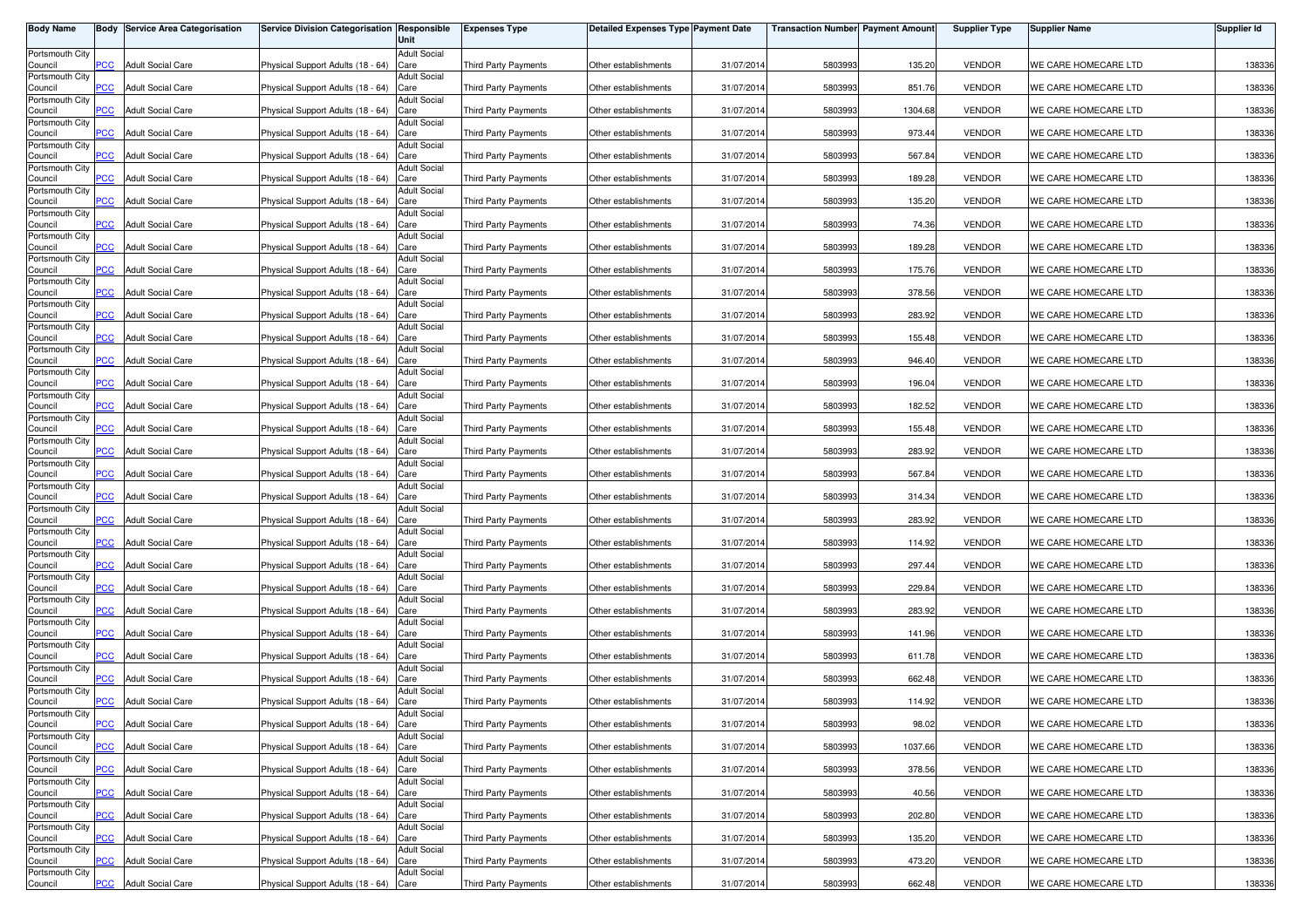| <b>Body Name</b>           |                         | <b>Body Service Area Categorisation</b> | Service Division Categorisation Responsible | Unit                        | <b>Expenses Type</b>        | <b>Detailed Expenses Type Payment Date</b> |            | <b>Transaction Number Payment Amount</b> |           | <b>Supplier Type</b> | <b>Supplier Name</b> | <b>Supplier Id</b> |
|----------------------------|-------------------------|-----------------------------------------|---------------------------------------------|-----------------------------|-----------------------------|--------------------------------------------|------------|------------------------------------------|-----------|----------------------|----------------------|--------------------|
| Portsmouth City            |                         |                                         |                                             | <b>Adult Social</b>         |                             |                                            |            |                                          |           |                      |                      |                    |
| Council                    | PСC                     | <b>Adult Social Care</b>                | Physical Support Adults (18 - 64)           | Care                        | Third Party Payments        | Other establishments                       | 31/07/2014 | 5803993                                  | 280.54    | <b>VENDOR</b>        | WE CARE HOMECARE LTD | 138336             |
| Portsmouth City<br>Council | $\overline{C}$          | <b>Adult Social Care</b>                | Physical Support Adults (18 - 64)           | <b>Adult Social</b><br>Care | <b>Third Party Payments</b> | Other establishments                       | 31/07/2014 | 5803993                                  | 892.32    | <b>VENDOR</b>        | WE CARE HOMECARE LTD | 138336             |
| Portsmouth City            |                         |                                         |                                             | <b>Adult Social</b>         |                             |                                            |            |                                          |           |                      |                      |                    |
| Council<br>Portsmouth City | $\overline{C}$          | <b>Adult Social Care</b>                | Physical Support Adults (18 - 64)           | Care<br><b>Adult Social</b> | <b>Third Party Payments</b> | Other establishments                       | 31/07/2014 | 5803993                                  | $-108.16$ | <b>VENDOR</b>        | WE CARE HOMECARE LTD | 138336             |
| Council                    | PСC                     | <b>Adult Social Care</b>                | Physical Support Adults (18 - 64)           | Care                        | <b>Third Party Payments</b> | Other establishments                       | 31/07/2014 | 5803993                                  | 2271.36   | <b>VENDOR</b>        | WE CARE HOMECARE LTD | 138336             |
| Portsmouth City<br>Council | <b>PCC</b>              | <b>Adult Social Care</b>                | Physical Support Adults (18 - 64)           | <b>Adult Social</b><br>Care | <b>Third Party Payments</b> | Other establishments                       | 31/07/2014 | 5803993                                  | $-946.40$ | <b>VENDOR</b>        | WE CARE HOMECARE LTD | 138336             |
| Portsmouth City            |                         |                                         |                                             | <b>Adult Social</b>         |                             |                                            |            |                                          |           |                      |                      |                    |
| Council<br>Portsmouth City | PСC                     | <b>Adult Social Care</b>                | Physical Support Adults (18 - 64)           | Care<br><b>Adult Social</b> | <b>Third Party Payments</b> | Other establishments                       | 31/07/2014 | 5803993                                  | 446.16    | <b>VENDOR</b>        | WE CARE HOMECARE LTD | 138336             |
| Council                    | $\overline{\text{PCC}}$ | <b>Adult Social Care</b>                | Physical Support Adults (18 - 64)           | Care                        | Third Party Payments        | Other establishments                       | 31/07/2014 | 5803993                                  | $-54.08$  | <b>VENDOR</b>        | WE CARE HOMECARE LTD | 138336             |
| Portsmouth City<br>Council | PCC.                    | <b>Adult Social Care</b>                | Physical Support Adults (18 - 64)           | <b>Adult Social</b><br>Care | <b>Third Party Payments</b> | Other establishments                       | 31/07/2014 | 5803993                                  | 351.52    | <b>VENDOR</b>        | WE CARE HOMECARE LTD | 138336             |
| Portsmouth City            |                         |                                         |                                             | <b>Adult Social</b>         |                             |                                            |            |                                          |           |                      |                      |                    |
| Council<br>Portsmouth City | сc                      | <b>Adult Social Care</b>                | Physical Support Adults (18 - 64)           | Care<br><b>Adult Social</b> | Third Party Payments        | Other establishments                       | 31/07/2014 | 5803993                                  | $-108.16$ | <b>VENDOR</b>        | WE CARE HOMECARE LTD | 138336             |
| Council                    | $\overline{C}$          | <b>Adult Social Care</b>                | Physical Support Adults (18 - 64)           | Care                        | Third Party Payments        | Other establishments                       | 31/07/2014 | 5803993                                  | 1544.66   | <b>VENDOR</b>        | WE CARE HOMECARE LTD | 138336             |
| Portsmouth City<br>Council | PCC                     | <b>Adult Social Care</b>                | Physical Support Adults (18 - 64)           | <b>Adult Social</b><br>Care | <b>Third Party Payments</b> | Other establishments                       | 31/07/2014 | 5803993                                  | $-40.56$  | <b>VENDOR</b>        | WE CARE HOMECARE LTD | 138336             |
| Portsmouth City            |                         |                                         |                                             | Adult Social                |                             |                                            |            |                                          |           |                      |                      |                    |
| Council<br>Portsmouth City | PCC                     | <b>Adult Social Care</b>                | Physical Support Adults (18 - 64)           | Care<br>Adult Social        | Third Party Payments        | Other establishments                       | 31/07/2014 | 5803993                                  | 1135.68   | <b>VENDOR</b>        | WE CARE HOMECARE LTD | 138336             |
| Council                    | PСC                     | <b>Adult Social Care</b>                | Physical Support Adults (18 - 64)           | Care                        | <b>Third Party Payments</b> | Other establishments                       | 31/07/2014 | 5803993                                  | $-378.56$ | <b>VENDOR</b>        | WE CARE HOMECARE LTD | 138336             |
| Portsmouth City<br>Council | PCC                     | <b>Adult Social Care</b>                | Physical Support Adults (18 - 64)           | <b>Adult Social</b><br>Care | <b>Third Party Payments</b> | Other establishments                       | 31/07/2014 | 580399                                   | 419.12    | <b>VENDOR</b>        | WE CARE HOMECARE LTD | 138336             |
| Portsmouth City            |                         |                                         |                                             | <b>Adult Social</b>         |                             |                                            |            |                                          |           |                      |                      |                    |
| Council<br>Portsmouth City | PCC                     | <b>Adult Social Care</b>                | Physical Support Adults (18 - 64)           | Care<br><b>Adult Social</b> | <b>Third Party Payments</b> | Other establishments                       | 31/07/2014 | 5803993                                  | $-108.16$ | <b>VENDOR</b>        | WE CARE HOMECARE LTD | 138336             |
| Council<br>Portsmouth City | PCC.                    | <b>Adult Social Care</b>                | Physical Support Adults (18 - 64)           | Care                        | <b>Third Party Payments</b> | Other establishments                       | 31/07/2014 | 5803993                                  | 1041.04   | <b>VENDOR</b>        | WE CARE HOMECARE LTD | 138336             |
| Council                    | PCC                     | <b>Adult Social Care</b>                | Physical Support Adults (18 - 64)           | <b>Adult Social</b><br>Care | Third Party Payments        | Other establishments                       | 31/07/2014 | 5803993                                  | $-378.56$ | <b>VENDOR</b>        | WE CARE HOMECARE LTD | 138336             |
| Portsmouth City<br>Council | PСC                     | <b>Adult Social Care</b>                | Physical Support Adults (18 - 64)           | <b>Adult Social</b><br>Care | Third Party Payments        | Other establishments                       | 31/07/2014 | 5803993                                  | 696.28    | <b>VENDOR</b>        | WE CARE HOMECARE LTD | 138336             |
| Portsmouth City            |                         |                                         |                                             | <b>Adult Social</b>         |                             |                                            |            |                                          |           |                      |                      |                    |
| Council<br>Portsmouth City | PCC                     | <b>Adult Social Care</b>                | Physical Support Adults (18 - 64)           | Care<br><b>Adult Social</b> | <b>Third Party Payments</b> | Other establishments                       | 31/07/2014 | 5803993                                  | $-216.32$ | <b>VENDOR</b>        | WE CARE HOMECARE LTD | 138336             |
| Council                    | PСC                     | <b>Adult Social Care</b>                | Physical Support Adults (18 - 64)           | Care                        | <b>Third Party Payments</b> | Other establishments                       | 31/07/2014 | 5803993                                  | 1175.88   | <b>VENDOR</b>        | WE CARE HOMECARE LTD | 138336             |
| Portsmouth City<br>Council | PСC                     | <b>Adult Social Care</b>                | Physical Support Adults (18 - 64)           | Adult Social<br>Care        | <b>Third Party Payments</b> | Other establishments                       | 31/07/201  | 5803993                                  | $-270.40$ | <b>VENDOR</b>        | WE CARE HOMECARE LTD | 138336             |
| Portsmouth City            |                         |                                         |                                             | <b>Adult Social</b>         |                             |                                            |            |                                          |           |                      |                      |                    |
| Council<br>Portsmouth City | PСC                     | <b>Adult Social Care</b>                | Physical Support Adults (18 - 64)           | Care<br><b>Adult Social</b> | <b>Third Party Payments</b> | Other establishments                       | 31/07/2014 | 5803993                                  | 236.60    | <b>VENDOR</b>        | WE CARE HOMECARE LTD | 138336             |
| Council                    | PСC                     | <b>Adult Social Care</b>                | Physical Support Adults (18 - 64)           | Care                        | <b>Third Party Payments</b> | Other establishments                       | 31/07/2014 | 580399                                   | 331.24    | <b>VENDOR</b>        | WE CARE HOMECARE LTD | 138336             |
| Portsmouth City<br>Council | <b>PCC</b>              | <b>Adult Social Care</b>                | Physical Support Adults (18 - 64)           | <b>Adult Social</b><br>Care | <b>Third Party Payments</b> | Other establishments                       | 31/07/2014 | 5803993                                  | 13.52     | <b>VENDOR</b>        | WE CARE HOMECARE LTD | 138336             |
| Portsmouth City            |                         |                                         |                                             | <b>Adult Social</b>         |                             |                                            |            |                                          |           |                      |                      |                    |
| Council<br>Portsmouth City | PCC.                    | <b>Adult Social Care</b>                | Physical Support Adults (18 - 64)           | Care<br><b>Adult Social</b> | Third Party Payments        | Other establishments                       | 31/07/2014 | 5803993                                  | 60.84     | <b>VENDOR</b>        | WE CARE HOMECARE LTD | 138336             |
| Council                    | $\overline{C}$          | <b>Adult Social Care</b>                | Social Support - Support for Carer Care     |                             | Third Party Payments        | Other establishments                       | 02/07/2014 | 5798471                                  | 27.04     | <b>VENDOR</b>        | WE CARE HOMECARE LTD | 138336             |
| Portsmouth City<br>Council | сC                      | <b>Adult Social Care</b>                | Social Support - Support for Carer Care     | <b>Adult Social</b>         | Third Party Payments        | Other establishments                       | 02/07/2014 | 5798471                                  | 48.32     | <b>VENDOR</b>        | WE CARE HOMECARE LTD | 138336             |
| Portsmouth City            |                         |                                         |                                             | <b>Adult Social</b>         |                             |                                            |            |                                          |           |                      |                      |                    |
| Council<br>Portsmouth City | <b>PCC</b>              | <b>Adult Social Care</b>                | Social Support - Support for Carer Care     | <b>Adult Social</b>         | <b>Third Party Payments</b> | Other establishments                       | 02/07/2014 | 579847                                   | 289.92    | <b>VENDOR</b>        | WE CARE HOMECARE LTD | 138336             |
| Council                    | <b>PCC</b>              | <b>Adult Social Care</b>                | Social Support - Support for Carer Care     |                             | <b>Third Party Payments</b> | Other establishments                       | 02/07/2014 | 5798471                                  | 181.20    | <b>VENDOR</b>        | WE CARE HOMECARE LTD | 138336             |
| Portsmouth City<br>Council | <b>PCC</b>              | <b>Adult Social Care</b>                | Social Support - Support for Carer Care     | Adult Social                | Third Party Payments        | Other establishments                       | 02/07/2014 | 5798471                                  | 241.60    | <b>VENDOR</b>        | WE CARE HOMECARE LTD | 138336             |
| Portsmouth City            |                         |                                         |                                             | <b>Adult Social</b>         |                             |                                            |            |                                          |           |                      |                      |                    |
| Council<br>Portsmouth City | <b>PCC</b>              | <b>Adult Social Care</b>                | Social Support - Support for Carer Care     | <b>Adult Social</b>         | Third Party Payments        | Other establishments                       | 02/07/2014 | 5798471                                  | 289.92    | <b>VENDOR</b>        | WE CARE HOMECARE LTD | 138336             |
| Council                    | <b>PCC</b>              | <b>Adult Social Care</b>                | Social Support - Support for Carer Care     |                             | Third Party Payments        | Other establishments                       | 02/07/2014 | 5798471                                  | 144.96    | <b>VENDOR</b>        | WE CARE HOMECARE LTD | 138336             |
| Portsmouth City<br>Council | PCC                     | <b>Adult Social Care</b>                | Social Support - Support for Carer Care     | <b>Adult Social</b>         | Third Party Payments        | Other establishments                       | 02/07/2014 | 5798471                                  | 291.36    | <b>VENDOR</b>        | WE CARE HOMECARE LTD | 138336             |
| Portsmouth City            | PСC                     | <b>Adult Social Care</b>                | Social Support - Support for Carer Care     | <b>Adult Social</b>         | Third Party Payments        | Other establishments                       | 02/07/2014 | 5798471                                  | 289.92    | <b>VENDOR</b>        | WE CARE HOMECARE LTD | 138336             |
| Council<br>Portsmouth City |                         |                                         |                                             | <b>Adult Social</b>         |                             |                                            |            |                                          |           |                      |                      |                    |
| Council<br>Portsmouth City | PCC                     | <b>Adult Social Care</b>                | Social Support - Support for Carer Care     | <b>Adult Social</b>         | Third Party Payments        | Other establishments                       | 02/07/2014 | 5798471                                  | 144.96    | <b>VENDOR</b>        | WE CARE HOMECARE LTD | 138336             |
| Council                    | PСC                     | <b>Adult Social Care</b>                | Social Support - Support for Carer Care     |                             | <b>Third Party Payments</b> | Other establishments                       | 02/07/2014 | 5798471                                  | 289.92    | <b>VENDOR</b>        | WE CARE HOMECARE LTD | 138336             |
| Portsmouth City<br>Council | <b>PCC</b>              | <b>Adult Social Care</b>                | Social Support - Support for Carer Care     | <b>Adult Social</b>         | <b>Third Party Payments</b> | Other establishments                       | 02/07/2014 | 5798471                                  | 298.56    | <b>VENDOR</b>        | WE CARE HOMECARE LTD | 138336             |
|                            |                         |                                         |                                             |                             |                             |                                            |            |                                          |           |                      |                      |                    |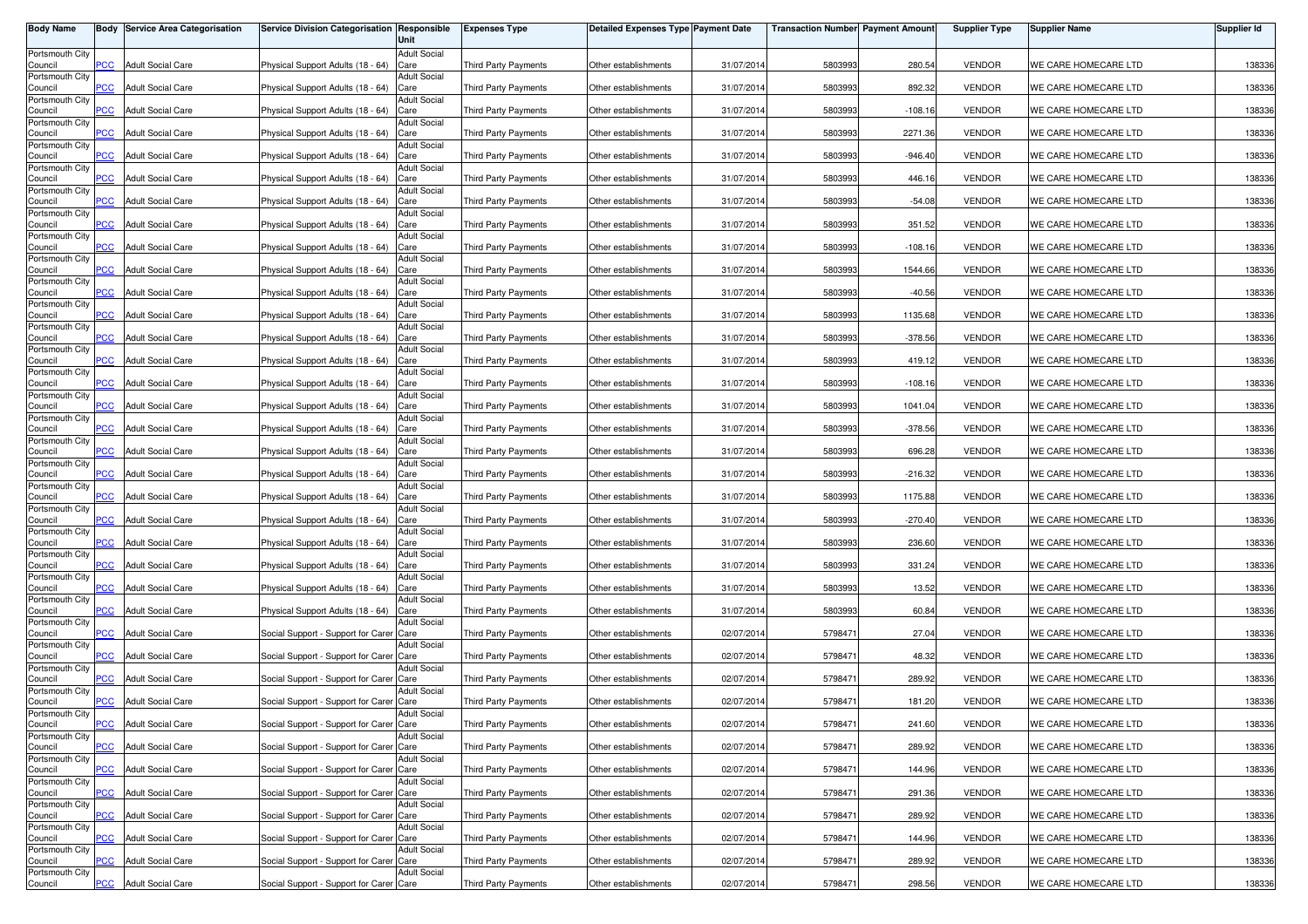| <b>Body Name</b>           |                | <b>Body Service Area Categorisation</b> | Service Division Categorisation Responsible                                               | Unit                        | <b>Expenses Type</b>        | <b>Detailed Expenses Type Payment Date</b>  |            | <b>Transaction Number Payment Amount</b> |           | <b>Supplier Type</b>            | <b>Supplier Name</b>       | <b>Supplier Id</b> |
|----------------------------|----------------|-----------------------------------------|-------------------------------------------------------------------------------------------|-----------------------------|-----------------------------|---------------------------------------------|------------|------------------------------------------|-----------|---------------------------------|----------------------------|--------------------|
| Portsmouth City            |                |                                         |                                                                                           | <b>Adult Social</b>         |                             |                                             |            |                                          |           |                                 |                            |                    |
| Council                    | PCC            | <b>Adult Social Care</b>                | Social Support - Support for Carer Care                                                   |                             | Third Party Payments        | Other establishments                        | 02/07/2014 | 5798471                                  | 41.06     | <b>VENDOR</b>                   | WE CARE HOMECARE LTD       | 138336             |
| Portsmouth City<br>Council | $\overline{C}$ | <b>Adult Social Care</b>                | Social Support - Support for Carer Care                                                   | <b>Adult Social</b>         | <b>Third Party Payments</b> | Other establishments                        | 02/07/2014 | 5798471                                  | 265.76    | <b>VENDOR</b>                   | WE CARE HOMECARE LTD       | 138336             |
| Portsmouth City            |                |                                         |                                                                                           | <b>Adult Social</b>         |                             |                                             |            |                                          |           |                                 |                            |                    |
| Council<br>Portsmouth City | $\overline{C}$ | <b>Adult Social Care</b>                | Social Support - Support for Carer Care                                                   | <b>Adult Social</b>         | <b>Third Party Payments</b> | Other establishments                        | 02/07/2014 | 579847                                   | 122.80    | <b>VENDOR</b>                   | WE CARE HOMECARE LTD       | 138336             |
| Council                    | PСC            | <b>Adult Social Care</b>                | Social Support - Support for Carer Care                                                   |                             | Third Party Payments        | Other establishments                        | 04/07/2014 | 5799041                                  | $-243.04$ | <b>VENDOR</b>                   | WE CARE HOMECARE LTD       | 138336             |
| Portsmouth City            |                |                                         |                                                                                           | <b>Adult Social</b>         |                             |                                             |            |                                          |           |                                 |                            |                    |
| Council<br>Portsmouth City | PСC            | <b>Adult Social Care</b>                | Social Support - Support for Carer Care                                                   | <b>Adult Social</b>         | <b>Third Party Payments</b> | Other establishments                        | 09/07/2014 | 5799692                                  | 36.24     | <b>VENDOR</b>                   | WE CARE HOMECARE LTD       | 138336             |
| Council                    | PСC            | <b>Adult Social Care</b>                | Social Support - Support for Carer Care                                                   |                             | Third Party Payments        | Other establishments                        | 31/07/2014 | 5803993                                  | 72.48     | <b>VENDOR</b>                   | WE CARE HOMECARE LTD       | 138336             |
| Portsmouth City<br>Council | PCC⊹           | <b>Adult Social Care</b>                | Social Support - Support for Carer Care                                                   | <b>Adult Social</b>         | <b>Third Party Payments</b> | Other establishments                        | 31/07/2014 | 5803993                                  | 24.16     | <b>VENDOR</b>                   | WE CARE HOMECARE LTD       | 138336             |
| Portsmouth City            |                |                                         |                                                                                           | <b>Adult Social</b>         |                             |                                             |            |                                          |           |                                 |                            |                    |
| Council                    | PCC.           | <b>Adult Social Care</b>                | Social Support - Support for Carer Care                                                   |                             | <b>Third Party Payments</b> | Other establishments                        | 31/07/2014 | 5803993                                  | 96.64     | <b>VENDOR</b>                   | WE CARE HOMECARE LTD       | 138336             |
| Portsmouth City<br>Council | сc             | <b>Adult Social Care</b>                | Social Support - Support for Carer Care                                                   | <b>Adult Social</b>         | Third Party Payments        | Other establishments                        | 31/07/2014 | 5803993                                  | 434.88    | <b>VENDOR</b>                   | WE CARE HOMECARE LTD       | 138336             |
| Portsmouth City            |                |                                         |                                                                                           | <b>Adult Social</b>         |                             |                                             |            |                                          |           |                                 |                            |                    |
| Council<br>Portsmouth City | $\overline{C}$ | <b>Adult Social Care</b>                | Social Support - Support for Carer Care                                                   | <b>Adult Social</b>         | Third Party Payments        | Other establishments                        | 31/07/2014 | 5803993                                  | 36.24     | <b>VENDOR</b>                   | WE CARE HOMECARE LTD       | 138336             |
| Council                    | PCC            | <b>Adult Social Care</b>                | Social Support - Support for Carer Care                                                   |                             | <b>Third Party Payments</b> | Other establishments                        | 31/07/2014 | 5803993                                  | 81.12     | <b>VENDOR</b>                   | WE CARE HOMECARE LTD       | 138336             |
| Portsmouth City<br>Council | PCC            | <b>Adult Social Care</b>                | Social Support - Support for Carer Care                                                   | Adult Social                | <b>Third Party Payments</b> | Other establishments                        | 31/07/2014 | 5803993                                  | 253.68    | <b>VENDOR</b>                   | WE CARE HOMECARE LTD       | 138336             |
| Portsmouth City            |                |                                         |                                                                                           | <b>Adult Social</b>         |                             |                                             |            |                                          |           |                                 |                            |                    |
| Council                    | PСC            | <b>Adult Social Care</b>                | Social Support - Support for Carer Care                                                   |                             | Third Party Payments        | Other establishments                        | 31/07/2014 | 5803993                                  | 289.92    | <b>VENDOR</b>                   | WE CARE HOMECARE LTD       | 138336             |
| Portsmouth City<br>Council | PCC            | <b>Adult Social Care</b>                | Social Support - Support for Carer Care                                                   | <b>Adult Social</b>         | <b>Third Party Payments</b> | Other establishments                        | 31/07/2014 | 5803993                                  | 144.96    | <b>VENDOR</b>                   | WE CARE HOMECARE LTD       | 138336             |
| Portsmouth City            |                |                                         |                                                                                           | <b>Adult Social</b>         |                             |                                             |            |                                          |           |                                 |                            |                    |
| Council<br>Portsmouth City | PCC            | <b>Adult Social Care</b>                | Social Support - Support for Carer Care                                                   | <b>Adult Social</b>         | <b>Third Party Payments</b> | Other establishments                        | 31/07/2014 | 5803993                                  | 289.92    | <b>VENDOR</b>                   | WE CARE HOMECARE LTD       | 138336             |
| Council                    | <b>PCC</b>     | <b>Adult Social Care</b>                | Social Support - Support for Carer Care                                                   |                             | Third Party Payments        | Other establishments                        | 31/07/2014 | 5803993                                  | 289.92    | <b>VENDOR</b>                   | WE CARE HOMECARE LTD       | 138336             |
| Portsmouth City<br>Council | PCC            | <b>Adult Social Care</b>                | Social Support - Support for Carer Care                                                   | <b>Adult Social</b>         | <b>Third Party Payments</b> | Other establishments                        | 31/07/2014 | 5803993                                  | 72.48     | <b>VENDOR</b>                   | WE CARE HOMECARE LTD       | 138336             |
| Portsmouth City            |                |                                         |                                                                                           | <b>Adult Social</b>         |                             |                                             |            |                                          |           |                                 |                            |                    |
| Council<br>Portsmouth City | PСC            | <b>Adult Social Care</b>                | Social Support - Support for Carer Care                                                   | <b>Adult Social</b>         | Third Party Payments        | Other establishments                        | 31/07/2014 | 5803993                                  | 290.16    | <b>VENDOR</b>                   | WE CARE HOMECARE LTD       | 138336             |
| Council                    | PCC            | <b>Adult Social Care</b>                | Social Support - Support for Carer Care                                                   |                             | <b>Third Party Payments</b> | Other establishments                        | 31/07/2014 | 5803993                                  | 277.84    | <b>VENDOR</b>                   | WE CARE HOMECARE LTD       | 138336             |
| Portsmouth City            | PСC            | <b>Adult Social Care</b>                | Social Support - Support for Carer Care                                                   | <b>Adult Social</b>         | <b>Third Party Payments</b> | Other establishments                        | 31/07/2014 | 5803993                                  | 19.84     | <b>VENDOR</b>                   | WE CARE HOMECARE LTD       | 138336             |
| Council<br>Portsmouth City |                |                                         |                                                                                           | Adult Social                |                             |                                             |            |                                          |           |                                 |                            |                    |
| Council                    | PСC            | <b>Adult Social Care</b>                | Social Support - Support for Carer Care                                                   |                             | <b>Third Party Payments</b> | Other establishments                        | 31/07/201  | 5803993                                  | 39.26     | <b>VENDOR</b>                   | WE CARE HOMECARE LTD       | 138336             |
| Portsmouth City<br>Council | PСC            | <b>Adult Social Care</b>                | Social Support - Support for Carer Care                                                   | <b>Adult Social</b>         | Third Party Payments        | Other establishments                        | 31/07/2014 | 5803993                                  | 48.32     | <b>VENDOR</b>                   | WE CARE HOMECARE LTD       | 138336             |
| Portsmouth City            |                |                                         |                                                                                           | <b>Adult Social</b>         |                             |                                             |            |                                          |           |                                 |                            |                    |
| Council<br>Portsmouth City | PСC            | <b>Adult Social Care</b>                | Social Support - Support for Carer Care                                                   | <b>Adult Social</b>         | <b>Third Party Payments</b> | Other establishments                        | 31/07/2014 | 580399                                   | 217.44    | <b>VENDOR</b>                   | WE CARE HOMECARE LTD       | 138336             |
| Council                    | <b>PCC</b>     | <b>Adult Social Care</b>                | Social Support - Support for Carer Care                                                   |                             | <b>Third Party Payments</b> | Other establishments                        | 31/07/2014 | 5803993                                  | 274.40    | <b>VENDOR</b>                   | WE CARE HOMECARE LTD       | 138336             |
| Portsmouth City<br>Council | PCC.           | <b>Adult Social Care</b>                | Social Support - Support for Carer Care                                                   | <b>Adult Social</b>         | Third Party Payments        | Other establishments                        | 31/07/2014 | 5803993                                  | 108.72    | <b>VENDOR</b>                   | WE CARE HOMECARE LTD       | 138336             |
| Portsmouth City            |                |                                         |                                                                                           | <b>Adult Social</b>         |                             |                                             |            |                                          |           |                                 |                            |                    |
| Council                    | $\overline{C}$ | <b>Adult Social Care</b>                | Social Support - Support for Carer Care                                                   |                             | Third Party Payments        | Other establishments                        | 31/07/2014 | 5803993                                  | 241.60    | <b>VENDOR</b>                   | WE CARE HOMECARE LTD       | 138336             |
| Portsmouth City<br>Council | PСC            | <b>Adult Social Care</b>                | Mental Health Support Adults (18 - Adult Social                                           | Care                        | Third Party Payments        | Other establishments                        | 02/07/2014 | 5798472                                  | 2635.00   | <b>VENDOR</b>                   | <b>WELLINGTON SUPPORT</b>  | 139359             |
| Portsmouth City            |                |                                         | Mental Health Support Adults (18 - Adult Social                                           |                             |                             |                                             |            |                                          |           |                                 |                            |                    |
| Council<br>Portsmouth City | <b>PCC</b>     | <b>Adult Social Care</b>                | Mental Health Support Adults (18 -                                                        | Care<br><b>Adult Social</b> | Third Party Payments        | Other establishments                        | 02/07/2014 | 5798472                                  | 3230.00   | <b>VENDOR</b>                   | WELLINGTON SUPPORT         | 139359             |
| Council                    | <b>PCC</b>     | <b>Adult Social Care</b>                |                                                                                           | Care                        | <b>Third Party Payments</b> | Other establishments                        | 11/07/2014 | 5800286                                  | 2635.00   | <b>VENDOR</b>                   | <b>WELLINGTON SUPPORT</b>  | 139359             |
| Portsmouth City<br>Council | <b>PCC</b>     | <b>Adult Social Care</b>                | Physical Support Adults (18 - 64) Care                                                    | <b>Adult Social</b>         | Income                      | Customer and client<br>receipts             | 17/07/2014 | 5801153                                  | -20814.20 | OTHER LOCAL<br><b>AUTHORITY</b> | WEST SUSSEX COUNTY COUNCIL | 101480             |
| Portsmouth City            |                |                                         |                                                                                           | <b>Adult Social</b>         |                             |                                             |            |                                          |           | OTHER LOCAL                     |                            |                    |
| Council                    | <b>PCC</b>     | <b>Adult Social Care</b>                | Physical Support Adults (18 - 64) Care<br>Mental Health Support Adults (18 - Adult Social |                             | Third Party Payments        | Other establishments                        | 17/07/2014 | 5801153                                  | 53634.26  | AUTHORITY                       | WEST SUSSEX COUNTY COUNCIL | 101480             |
| Portsmouth City<br>Council | <b>PCC</b>     | <b>Adult Social Care</b>                | 64)                                                                                       | Care                        | Income                      | Customer and client<br>receipts             | 11/07/2014 | 5800293                                  | $-439.58$ | <b>VENDOR</b>                   | WINSCOMBE CARE HOME LTD    | 134481             |
| Portsmouth City            |                |                                         | Mental Health Support Adults (18 - Adult Social                                           |                             |                             |                                             |            |                                          |           |                                 |                            |                    |
| Council<br>Portsmouth City | PCC            | <b>Adult Social Care</b>                | 64)                                                                                       | Care<br><b>Adult Social</b> | Third Party Payments        | Other establishments<br>Customer and client | 11/07/2014 | 5800293                                  | 2657.32   | <b>VENDOR</b>                   | WINSCOMBE CARE HOME LTD    | 134481             |
| Council                    | PСC            | <b>Adult Social Care</b>                | Physical Support Adults (18 - 64)                                                         | Care                        | Income                      | receipts                                    | 11/07/2014 | 5800293                                  | $-353.40$ | <b>VENDOR</b>                   | WINSCOMBE CARE HOME LTD    | 134481             |
| Portsmouth City<br>Council | PCC            | <b>Adult Social Care</b>                | Physical Support Adults (18 - 64) Care                                                    | <b>Adult Social</b>         | <b>Third Party Payments</b> | Other establishments                        | 11/07/2014 | 5800293                                  | 2123.33   | <b>VENDOR</b>                   | WINSCOMBE CARE HOME LTD    | 134481             |
| Portsmouth City            |                |                                         |                                                                                           | <b>Adult Social</b>         |                             |                                             |            |                                          |           |                                 |                            |                    |
| Council<br>Portsmouth City | <b>PCC</b>     | <b>Adult Social Care</b>                | Physical Support Adults (18 - 64)                                                         | Care<br><b>Adult Social</b> | <b>Third Party Payments</b> | Other establishments                        | 11/07/2014 | 5800293                                  | 2236.96   | <b>VENDOR</b>                   | WINSCOMBE CARE HOME LTD    | 134481             |
| Council                    | <b>PCC</b>     | <b>Adult Social Care</b>                | Physical Support Adults (18 - 64) Care                                                    |                             | Third Party Payments        | Other establishments                        | 11/07/2014 | 5800293                                  | 2042.28   | <b>VENDOR</b>                   | WINSCOMBE CARE HOME LTD    | 134481             |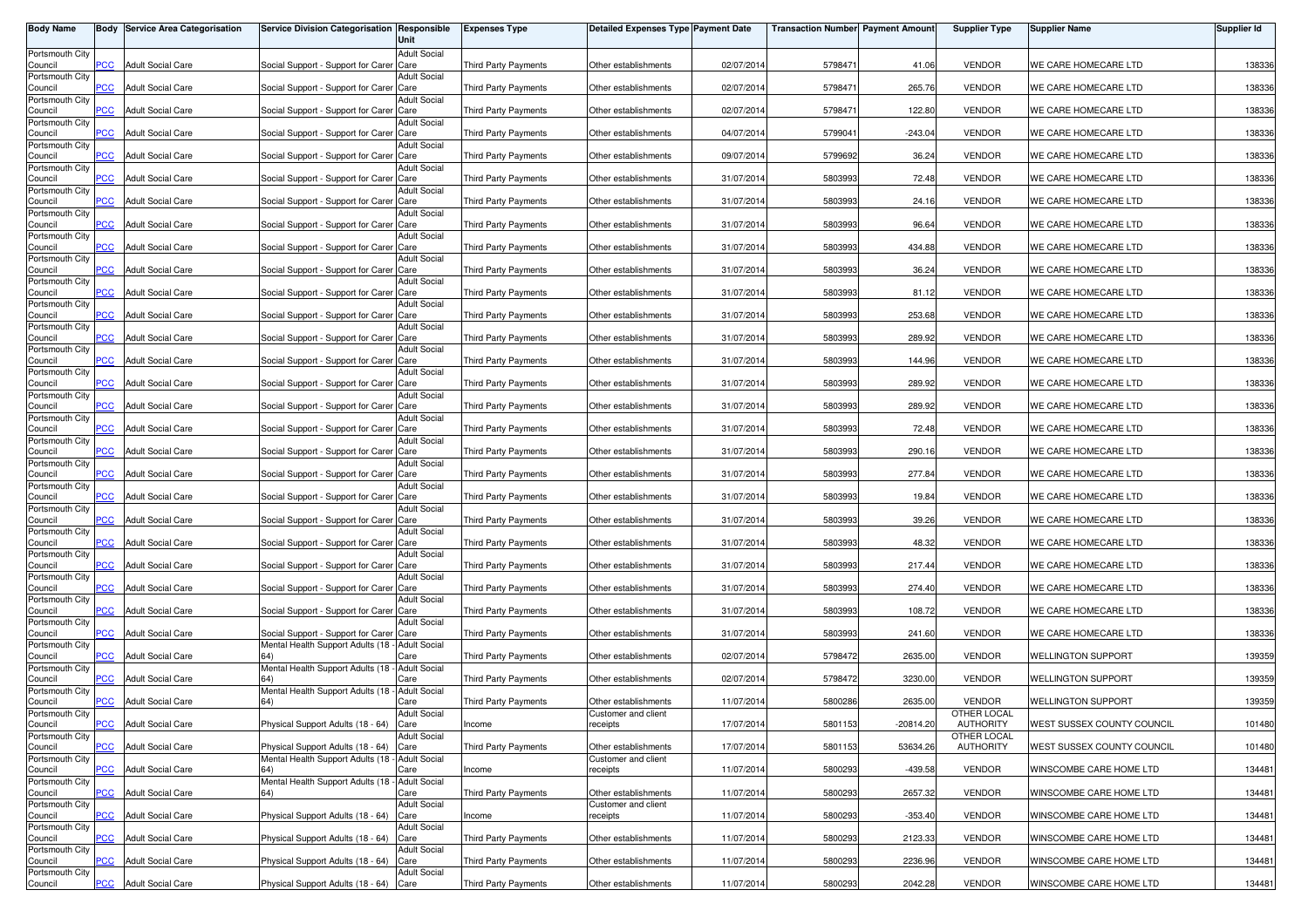| <b>Body Name</b>           |                | <b>Body Service Area Categorisation</b> | Service Division Categorisation Responsible                    | Unit                            | <b>Expenses Type</b>                         | <b>Detailed Expenses Type Payment Date</b> |            | <b>Transaction Number Payment Amount</b> |           | <b>Supplier Type</b> | <b>Supplier Name</b>                                 | <b>Supplier Id</b> |
|----------------------------|----------------|-----------------------------------------|----------------------------------------------------------------|---------------------------------|----------------------------------------------|--------------------------------------------|------------|------------------------------------------|-----------|----------------------|------------------------------------------------------|--------------------|
| Portsmouth City            |                |                                         |                                                                | <b>Adult Social</b>             |                                              |                                            |            |                                          |           |                      |                                                      |                    |
| Council                    | <b>PCC</b>     | <b>Adult Social Care</b>                | Physical Support Adults (18 - 64)                              | Care                            | <b>Third Party Payments</b>                  | Other establishments                       | 11/07/2014 | 5800293                                  | 2669.10   | <b>VENDOR</b>        | WINSCOMBE CARE HOME LTD                              | 134481             |
| Portsmouth City<br>Council | <b>PCC</b>     | <b>Adult Social Care</b>                | Physical Support Adults (18 - 64) Care                         | <b>Adult Social</b>             | Third Party Payments                         | Other establishments                       | 11/07/2014 | 5800293                                  | 2042.28   | <b>VENDOR</b>        | WINSCOMBE CARE HOME LTD                              | 134481             |
| Portsmouth City            |                |                                         |                                                                | <b>Adult Social</b>             |                                              |                                            |            |                                          |           |                      |                                                      |                    |
| Council<br>Portsmouth City | $\overline{C}$ | <b>Adult Social Care</b>                | Physical Support Adults (18 - 64)                              | Care<br><b>Adult Social</b>     | <b>Third Party Payments</b>                  | Other establishments                       | 11/07/2014 | 5800293                                  | 2143.96   | <b>VENDOR</b>        | WINSCOMBE CARE HOME LTD                              | 134481             |
| Council                    | сC             | <b>Adult Social Care</b>                | Physical Support Adults (18 - 64)                              | Care                            | <b>Third Party Payments</b>                  | Other establishments                       | 14/07/2014 | 5800410                                  | 2174.03   | <b>VENDOR</b>        | WINSCOMBE CARE HOME LTD                              | 134481             |
| Portsmouth City            |                |                                         | Learning Disability Support Adults Adult Social                |                                 |                                              | Customer and client                        |            |                                          |           |                      |                                                      |                    |
| Council<br>Portsmouth City | $\overline{C}$ | <b>Adult Social Care</b>                | $(18 - 64)$<br>Learning Disability Support Adults Adult Social | Care                            | Income                                       | receipts<br>Customer and client            | 02/07/2014 | 5798479                                  | $-548.70$ | <b>VENDOR</b>        | Z & M CARE LTD                                       | 103871             |
| Council                    | <b>PCC</b>     | <b>Adult Social Care</b>                | (18 - 64)                                                      | Care                            | Income                                       | receipts                                   | 11/07/2014 | 5800295                                  | $-548.70$ | <b>VENDOR</b>        | Z & M CARE LTD                                       | 103871             |
| Portsmouth City<br>Council | $\overline{C}$ | <b>Adult Social Care</b>                | Learning Disability Support Adults Adult Social<br>(18 - 64)   | Care                            | <b>Third Party Payments</b>                  | Other establishments                       | 02/07/2014 | 5798479                                  | 1833.34   | <b>VENDOR</b>        | Z & M CARE LTD                                       | 103871             |
| Portsmouth City            |                |                                         | Learning Disability Support Adults Adult Social                |                                 |                                              |                                            |            |                                          |           |                      |                                                      |                    |
| Council<br>Portsmouth City | PСC            | <b>Adult Social Care</b>                | (18 - 64)                                                      | Care                            | Third Party Payments                         | Other establishments                       | 11/07/2014 | 5800295                                  | 1833.34   | <b>VENDOR</b>        | Z & M CARE LTD<br>ASSOCIATION OF DIRECTORS OF SOCIAL | 103871             |
| Council                    | сc             | Corporate and Democratic Core           | Corporate Management                                           |                                 | Chief Executive Supplies and Services        | Grants and subscriptions                   | 11/07/2014 | 5799928                                  | 1661.00   | <b>VENDOR</b>        | <b>SERVICES</b>                                      | 105297             |
| Portsmouth City            |                |                                         | Democratic Representation and                                  |                                 |                                              |                                            |            |                                          |           |                      |                                                      |                    |
| Council<br>Portsmouth City | $\overline{C}$ | Corporate and Democratic Core           | Management<br>Democratic Representation and                    |                                 | Chief Executive Supplies and Services        | Miscellaneous expenses                     | 03/07/2014 | 5798592                                  | 499.50    | <b>COMPANY</b>       | PHS GROUP LTD                                        | 100082             |
| Council                    | PCC            | Corporate and Democratic Core           | Management                                                     |                                 | <b>Chief Executive Supplies and Services</b> | Miscellaneous expenses                     | 03/07/2014 | 5798592                                  | 499.50    | COMPANY              | PHS GROUP LTD                                        | 100082             |
| Portsmouth City<br>Council | PCC            | Corporate and Democratic Core           | Democratic Representation and<br>Management                    |                                 | <b>Chief Executive Supplies and Services</b> | Miscellaneous expenses                     | 04/07/2014 | 5798899                                  | 499.50    | <b>COMPANY</b>       | PHS GROUP LTD                                        | 100082             |
| Portsmouth City            |                |                                         |                                                                |                                 |                                              | Communications and                         |            |                                          |           |                      |                                                      |                    |
| Council                    | PСC            | Corporate and Democratic Core           | Corporate Management                                           | Children's                      | Chief Executive Supplies and Services        | computing                                  | 09/07/2014 | 579967                                   | 5.07      | <b>VENDOR</b>        | T MOBILE (UK) LIMITED                                | 100085             |
| Portsmouth City            |                | Children's and Education                |                                                                | social care and                 |                                              |                                            |            |                                          |           |                      |                                                      |                    |
| Council                    | PCC            | Services                                | Children Looked After                                          | safeguarding                    | Supplies and Services                        | Catering                                   | 04/07/2014 | 5798648                                  | 6.90      | <b>VENDOR</b>        | A G AXTON & SONS (WHOLESALE) LTD                     | 101358             |
| Portsmouth City            |                | Children's and Education                |                                                                | Children's<br>social care and   |                                              |                                            |            |                                          |           |                      |                                                      |                    |
| Council                    | <u>PCC</u>     | Services                                | Children Looked After                                          | safeguarding                    | Supplies and Services                        | Catering                                   | 04/07/201  | 5798648                                  | 4.90      | <b>VENDOR</b>        | A G AXTON & SONS (WHOLESALE) LTD                     | 101358             |
| Portsmouth City            |                | Children's and Education                |                                                                | Children's<br>social care and   |                                              |                                            |            |                                          |           |                      |                                                      |                    |
| Council                    | PСC            | Services                                | Children Looked After                                          | safeguarding                    | Supplies and Services                        | Catering                                   | 04/07/2014 | 5798648                                  | 5.52      | <b>VENDOR</b>        | A G AXTON & SONS (WHOLESALE) LTD                     | 101358             |
| Portsmouth City            |                |                                         |                                                                | Children's                      |                                              |                                            |            |                                          |           |                      |                                                      |                    |
| Council                    | <b>PCC</b>     | Children's and Education<br>Services    | Children Looked After                                          | social care and<br>safeguarding | Supplies and Services                        | Catering                                   | 04/07/2014 | 5798648                                  | 6.90      | <b>VENDOR</b>        | A G AXTON & SONS (WHOLESALE) LTD                     | 101358             |
|                            |                |                                         |                                                                | Children's                      |                                              |                                            |            |                                          |           |                      |                                                      |                    |
| Portsmouth City<br>Council | <b>PCC</b>     | Children's and Education<br>Services    | Children Looked After                                          | social care and<br>safeguarding | Supplies and Services                        | Catering                                   | 18/07/201  | 580116                                   | 6.90      | <b>VENDOR</b>        | A G AXTON & SONS (WHOLESALE) LTD                     | 101358             |
|                            |                |                                         |                                                                | Children's                      |                                              |                                            |            |                                          |           |                      |                                                      |                    |
| Portsmouth City<br>Council | PCC            | Children's and Education<br>Services    | Children Looked After                                          | social care and<br>safeguarding | Supplies and Services                        | Catering                                   | 18/07/2014 | 5801161                                  | 6.90      | <b>VENDOR</b>        | A G AXTON & SONS (WHOLESALE) LTD                     | 101358             |
|                            |                |                                         |                                                                | Children's                      |                                              |                                            |            |                                          |           |                      |                                                      |                    |
| Portsmouth City            |                | Children's and Education                |                                                                | social care and                 |                                              |                                            |            |                                          |           |                      |                                                      |                    |
| Council                    | PCC.           | Services                                | Children Looked After                                          | safeguarding<br>Children's      | Supplies and Services                        | Catering                                   | 30/07/2014 | 580323                                   | 5.52      | <b>VENDOR</b>        | A G AXTON & SONS (WHOLESALE) LTD                     | 101358             |
| Portsmouth City            |                | Children's and Education                |                                                                | social care and                 |                                              |                                            |            |                                          |           |                      |                                                      |                    |
| Council                    | <b>PCC</b>     | Services                                | Children Looked After                                          | safeguarding<br>Children's      | Third Party Payments                         | Other establishments                       | 09/07/2014 | 579921                                   | 3377.14   | <b>VENDOR</b>        | <b>ACTION FOR CHILDREN</b>                           | 108885             |
| Portsmouth City            |                | Children's and Education                |                                                                | social care and                 |                                              |                                            |            |                                          |           |                      |                                                      |                    |
| Council                    | PСC            | Services                                | Children Looked After                                          | safeguarding<br>Children's      | <b>Third Party Payments</b>                  | Other establishments                       | 09/07/2014 | 5799217                                  | 3377.14   | <b>VENDOR</b>        | <b>ACTION FOR CHILDREN</b>                           | 108885             |
| Portsmouth City            |                | Children's and Education                |                                                                | social care and                 |                                              |                                            |            |                                          |           |                      |                                                      |                    |
| Council                    | <b>PCC</b>     | Services                                | Children Looked After                                          | safeguarding                    | Third Party Payments                         | Other establishments                       | 28/07/2014 | 5803027                                  | 13728.66  | <b>VENDOR</b>        | <b>ACTIVE8 CARE LTD</b>                              | 135663             |
| Portsmouth City            |                | Children's and Education                |                                                                | Children's<br>social care and   |                                              |                                            |            |                                          |           |                      |                                                      |                    |
| Council                    | <b>PCC</b>     | Services                                | Children Looked After                                          | safeguarding                    | Supplies and Services                        | Miscellaneous expenses                     | 10/07/2014 | 5799702                                  | 550.00    | <b>VENDOR</b>        | <b>ADOPTION UK</b>                                   | 100524             |
| Portsmouth City            |                | Children's and Education                |                                                                | Children's<br>social care and   |                                              |                                            |            |                                          |           |                      |                                                      |                    |
| Council                    | <u>CC</u>      | Services                                | Children Looked After                                          | safeguarding                    | Supplies and Services                        | Miscellaneous expenses                     | 10/07/2014 | 5799702                                  | 550.00    | <b>VENDOR</b>        | <b>ADOPTION UK</b>                                   | 100524             |
| Portsmouth City            |                | Children's and Education                | Other children looked after                                    | Children's<br>social care and   |                                              |                                            |            |                                          |           |                      |                                                      |                    |
| Council                    | <b>PCC</b>     | Services                                | services                                                       | safeguarding                    | Third Party Payments                         | Other establishments                       | 15/07/2014 | 5800413                                  | 350.28    | VENDOR               | APPLETREE SUPPORT LTD                                | 126285             |
|                            |                |                                         |                                                                | Children's                      |                                              |                                            |            |                                          |           |                      |                                                      |                    |
| Portsmouth City<br>Council | <b>PCC</b>     | Children's and Education<br>Services    | Other children looked after<br>services                        | social care and<br>safeguarding | <b>Third Party Payments</b>                  | Other establishments                       | 15/07/2014 | 580041                                   | 200.16    | <b>VENDOR</b>        | APPLETREE SUPPORT LTD                                | 126285             |
|                            |                |                                         |                                                                | Children's                      |                                              |                                            |            |                                          |           |                      |                                                      |                    |
| Portsmouth City<br>Council | PСC            | Children's and Education<br>Services    | Other children looked after<br>services                        | social care and<br>safeguarding | <b>Third Party Payments</b>                  | Other establishments                       | 15/07/2014 | 5800413                                  | 216.24    | <b>VENDOR</b>        | APPLETREE SUPPORT LTD                                | 126285             |
|                            |                |                                         |                                                                | Children's                      |                                              |                                            |            |                                          |           |                      |                                                      |                    |
| Portsmouth City<br>Council | <b>PCC</b>     | Children's and Education<br>Services    | Other children looked after<br>services                        | social care and<br>safeguarding | Third Party Payments                         | Other establishments                       | 15/07/2014 | 5800413                                  | 725.58    | <b>VENDOR</b>        | APPLETREE SUPPORT LTD                                | 126285             |
|                            |                |                                         |                                                                |                                 |                                              |                                            |            |                                          |           |                      |                                                      |                    |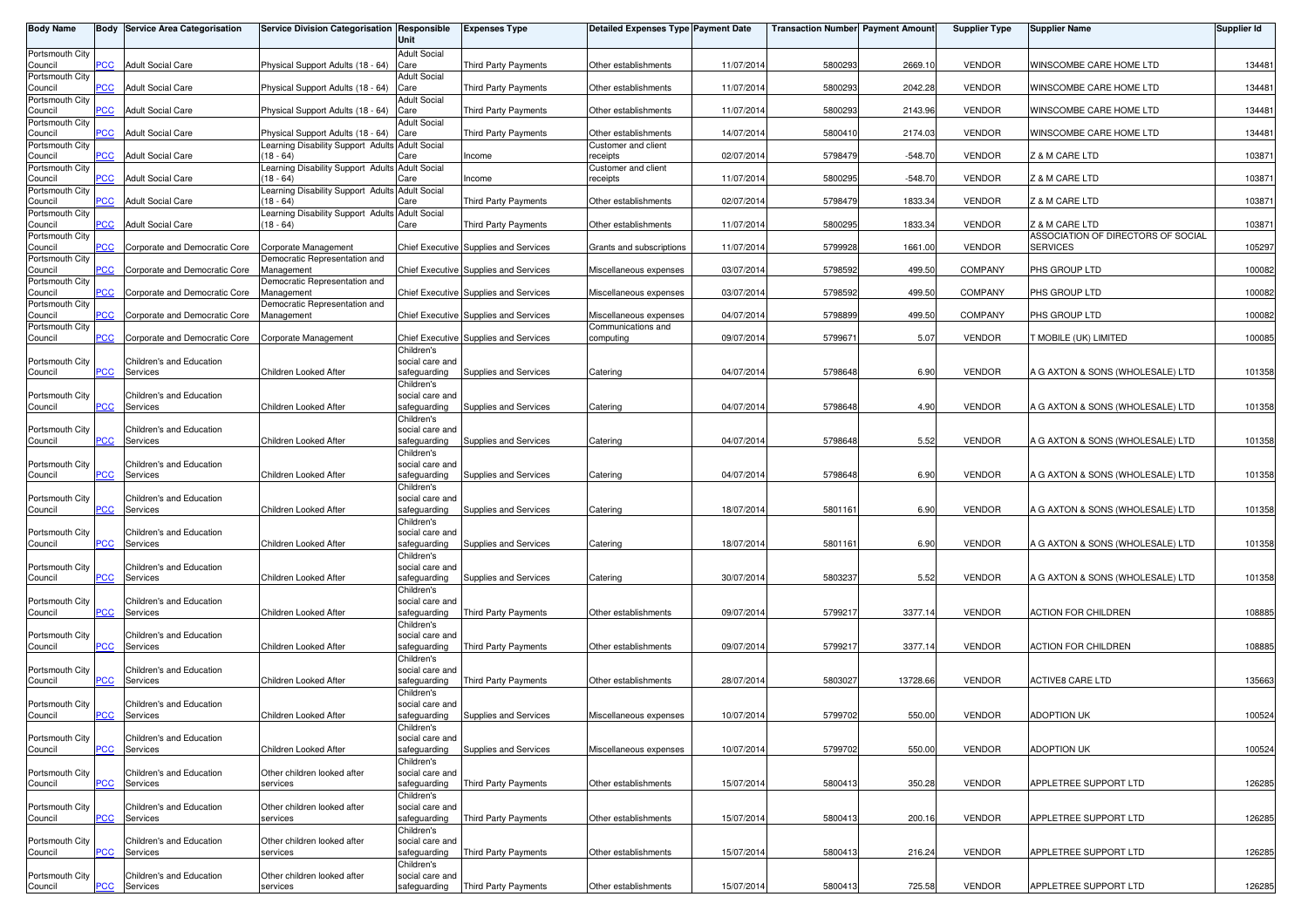| <b>Body Name</b>           |                | <b>Body Service Area Categorisation</b> | Service Division Categorisation Responsible                         | Unit                            | <b>Expenses Type</b>                                 | <b>Detailed Expenses Type Payment Date</b> |            | <b>Transaction Number Payment Amount</b> |         | <b>Supplier Type</b> | <b>Supplier Name</b>         | <b>Supplier Id</b> |
|----------------------------|----------------|-----------------------------------------|---------------------------------------------------------------------|---------------------------------|------------------------------------------------------|--------------------------------------------|------------|------------------------------------------|---------|----------------------|------------------------------|--------------------|
|                            |                |                                         |                                                                     | Children's                      |                                                      |                                            |            |                                          |         |                      |                              |                    |
| Portsmouth City<br>Council | PCC            | Children's and Education<br>Services    | Other children looked after<br>services                             | social care and<br>safeguarding | <b>Third Party Payments</b>                          | Other establishments                       | 15/07/2014 | 5800413                                  | 250.20  | <b>VENDOR</b>        | APPLETREE SUPPORT LTD        | 126285             |
|                            |                |                                         |                                                                     | Children's                      |                                                      |                                            |            |                                          |         |                      |                              |                    |
| Portsmouth City            |                | Children's and Education                |                                                                     | social care and                 |                                                      |                                            |            |                                          |         |                      |                              |                    |
| Council                    | PCC            | Services                                | Children Looked After                                               | safeguarding                    | Transport-Related Expenditure Direct transport costs |                                            | 04/07/2014 | 579866                                   | 12.00   | <b>VENDOR</b>        | <b>AQUA CARS LIMITED</b>     | 100011             |
|                            |                |                                         |                                                                     | Children's                      |                                                      |                                            |            |                                          |         |                      |                              |                    |
| Portsmouth City<br>Council | <b>PCC</b>     | Children's and Education<br>Services    | Children Looked After                                               | social care and<br>safeguarding | Transport-Related Expenditure Direct transport costs |                                            | 04/07/2014 | 5798663                                  | 1328.00 | <b>VENDOR</b>        | AQUA CARS LIMITED            | 100011             |
|                            |                |                                         |                                                                     | Children's                      |                                                      |                                            |            |                                          |         |                      |                              |                    |
| Portsmouth City            |                | Children's and Education                |                                                                     | social care and                 |                                                      |                                            |            |                                          |         |                      |                              |                    |
| Council                    | PCC            | Services                                | Children Looked After                                               | safeguarding                    | Transport-Related Expenditure Direct transport costs |                                            | 04/07/2014 | 5798663                                  | 3994.70 | <b>VENDOR</b>        | <b>AQUA CARS LIMITED</b>     | 100011             |
|                            |                |                                         |                                                                     | Children's                      |                                                      |                                            |            |                                          |         |                      |                              |                    |
| Portsmouth City<br>Council | PCC            | Children's and Education<br>Services    | Children Looked After                                               | social care and<br>safeguarding | Transport-Related Expenditure Direct transport costs |                                            | 04/07/201  | 5798663                                  | 35.60   | <b>VENDOR</b>        | <b>AQUA CARS LIMITED</b>     | 100011             |
|                            |                |                                         |                                                                     | Children's                      |                                                      |                                            |            |                                          |         |                      |                              |                    |
| Portsmouth City            |                | Children's and Education                |                                                                     | social care and                 |                                                      |                                            |            |                                          |         |                      |                              |                    |
| Council                    | $\overline{C}$ | Services                                | Children Looked After                                               | safeguarding                    | Transport-Related Expenditure Direct transport costs |                                            | 04/07/2014 | 5798663                                  | 888.30  | <b>VENDOR</b>        | <b>AQUA CARS LIMITED</b>     | 100011             |
|                            |                |                                         |                                                                     | Children's                      |                                                      |                                            |            |                                          |         |                      |                              |                    |
| Portsmouth City<br>Council | PCC            | Children's and Education<br>Services    | Safeguarding Children and Young social care and<br>Peoples Services | safeguarding                    | Transport-Related Expenditure Direct transport costs |                                            | 04/07/2014 | 5798663                                  | 107.70  | <b>VENDOR</b>        | <b>AQUA CARS LIMITED</b>     | 100011             |
|                            |                |                                         |                                                                     | Children's                      |                                                      |                                            |            |                                          |         |                      |                              |                    |
| Portsmouth City            |                | Children's and Education                |                                                                     | social care and                 |                                                      |                                            |            |                                          |         |                      |                              |                    |
| Council                    | <b>PCC</b>     | Services                                | Children Looked After                                               | safeguarding                    | Third Party Payments                                 | Other establishments                       | 09/07/2014 | 5799225                                  | 520.00  | <b>VENDOR</b>        | <b>AQUISITIVE</b>            | 139451             |
|                            |                |                                         |                                                                     | Children's                      |                                                      |                                            |            |                                          |         |                      |                              |                    |
| Portsmouth City<br>Council | сC             | Children's and Education<br>Services    | Children Looked After                                               | social care and<br>safeguarding | Third Party Payments                                 | Other establishments                       | 09/07/2014 | 5799227                                  | 520.00  | <b>VENDOR</b>        | <b>AQUISITIVE</b>            | 139451             |
|                            |                |                                         |                                                                     | Children's                      |                                                      |                                            |            |                                          |         |                      |                              |                    |
| Portsmouth City            |                | Children's and Education                |                                                                     | social care and                 |                                                      | Equipment, furniture and                   |            |                                          |         |                      |                              |                    |
| Council                    | PCC            | Services                                | Children Looked After                                               | safeguarding                    | Supplies and Services                                | materials                                  | 03/07/2014 | 5798496                                  | 814.00  | <b>COMPANY</b>       | <b>ARJOHUNTLEIGH</b>         | 101045             |
|                            |                |                                         |                                                                     | Children's                      |                                                      |                                            |            |                                          |         |                      |                              |                    |
| Portsmouth City<br>Council | PCC            | Children's and Education<br>Services    | Children Looked After                                               | social care and<br>safeguarding | Supplies and Services                                | Equipment, furniture and<br>materials      | 03/07/2014 | 5798496                                  | 695.00  | COMPANY              | ARJOHUNTLEIGH                | 101045             |
|                            |                |                                         |                                                                     | Children's                      |                                                      |                                            |            |                                          |         |                      |                              |                    |
| Portsmouth City            |                | Children's and Education                |                                                                     | social care and                 |                                                      |                                            |            |                                          |         |                      |                              |                    |
| Council                    | сC             | Services                                | Children Looked After                                               | safeguarding                    | Third Party Payments                                 | Other establishments                       | 01/07/2014 | 579772                                   | 3250.66 | <b>VENDOR</b>        | ASPHALEIA LIMITED            | 137346             |
|                            |                |                                         |                                                                     | Children's                      |                                                      |                                            |            |                                          |         |                      |                              |                    |
| Portsmouth City<br>Council | PCC            | Children's and Education<br>Services    | Children Looked After                                               | social care and<br>safeguarding | Third Party Payments                                 | Other establishments                       | 01/07/2014 | 579772                                   | 3250.66 | <b>VENDOR</b>        | ASPHALEIA LIMITED            | 137346             |
|                            |                |                                         |                                                                     | Children's                      |                                                      |                                            |            |                                          |         |                      |                              |                    |
| Portsmouth City            |                | Children's and Education                |                                                                     | social care and                 |                                                      |                                            |            |                                          |         |                      |                              |                    |
| Council                    | PCC            | Services                                | Children Looked After                                               | safeguarding                    | <b>Third Party Payments</b>                          | Other establishments                       | 31/07/2014 | 5803759                                  | 3145.80 | <b>VENDOR</b>        | ASPHALEIA LIMITED            | 137346             |
|                            |                |                                         |                                                                     | Children's                      |                                                      |                                            |            |                                          |         |                      |                              |                    |
| Portsmouth City<br>Council | $\overline{C}$ | Children's and Education<br>Services    | Children Looked After                                               | social care and<br>safeguarding | Third Party Payments                                 | Other establishments                       | 31/07/2014 | 5803759                                  | 3145.80 | <b>VENDOR</b>        | ASPHALEIA LIMITED            | 137346             |
|                            |                |                                         |                                                                     | Children's                      |                                                      |                                            |            |                                          |         |                      |                              |                    |
| Portsmouth City            |                | Children's and Education                |                                                                     | social care and                 |                                                      |                                            |            |                                          |         |                      |                              |                    |
| Council                    | PCC            | Services                                | Children Looked After                                               | safeguarding                    | Third Party Payments                                 | Other establishments                       | 31/07/2014 | 5803759                                  | 1309.68 | <b>VENDOR</b>        | <b>ASPHALEIA LIMITED</b>     | 137346             |
|                            |                |                                         |                                                                     | Children's                      |                                                      |                                            |            |                                          |         |                      |                              |                    |
| Portsmouth City<br>Council | PCC            | Children's and Education<br>Services    | <b>Family Support Services</b>                                      | social care and<br>safeguarding | Third Party Payments                                 | Other establishments                       | 11/07/2014 | 5799936                                  | 599.00  | <b>VENDOR</b>        | <b>BES REHABLTD</b>          | 139393             |
|                            |                |                                         |                                                                     | Children's                      |                                                      |                                            |            |                                          |         |                      |                              |                    |
| Portsmouth City            |                | Children's and Education                |                                                                     | social care and                 |                                                      |                                            |            |                                          |         |                      |                              |                    |
| Council                    | PСC            | Services                                | Children Looked After                                               | safeguarding                    | Third Party Payments                                 | Other establishments                       | 30/07/2014 | 279253                                   | 3361.50 | <b>VENDOR</b>        | BARNARDO SERVICES LTD        | 107155             |
|                            |                |                                         |                                                                     | Children's                      |                                                      |                                            |            |                                          |         |                      |                              |                    |
| Portsmouth City<br>Council | PCC            | Children's and Education<br>Services    | Children Looked After                                               | social care and<br>safeguarding | Third Party Payments                                 | Other establishments                       | 30/07/2014 | 279253                                   | 3473.55 | <b>VENDOR</b>        | BARNARDO SERVICES LTD        | 107155             |
|                            |                |                                         |                                                                     | Children's                      |                                                      |                                            |            |                                          |         |                      |                              |                    |
| Portsmouth City            |                | Children's and Education                |                                                                     | social care and                 |                                                      |                                            |            |                                          |         |                      |                              |                    |
| Council                    |                | <b>PCC</b> Services                     | Children Looked After                                               | safeguarding                    | <b>Third Party Payments</b>                          | Other establishments                       | 30/07/2014 | 279253                                   | 3361.50 | <b>VENDOR</b>        | BARNARDO SERVICES LTD        | 107155             |
|                            |                |                                         |                                                                     | Children's                      |                                                      |                                            |            |                                          |         |                      |                              |                    |
| Portsmouth City<br>Council | PCC            | Children's and Education<br>Services    | Children Looked After                                               | social care and<br>safeguarding | <b>Third Party Payments</b>                          | Other establishments                       | 30/07/2014 | 279253                                   | 4252.50 | <b>VENDOR</b>        | BARNARDO SERVICES LTD        | 107155             |
|                            |                |                                         |                                                                     | Children's                      |                                                      |                                            |            |                                          |         |                      |                              |                    |
| Portsmouth City            |                | Children's and Education                |                                                                     | social care and                 |                                                      |                                            |            |                                          |         |                      |                              |                    |
| Council                    | PСC            | Services                                | Children Looked After                                               | safeguarding                    | Third Party Payments                                 | Other establishments                       | 30/07/2014 | 279253                                   | 4394.25 | <b>VENDOR</b>        | <b>BARNARDO SERVICES LTD</b> | 107155             |
|                            |                |                                         |                                                                     | Children's                      |                                                      |                                            |            |                                          |         |                      |                              |                    |
| Portsmouth City<br>Council | PCC            | Children's and Education<br>Services    | Children Looked After                                               | social care and<br>safeguarding | Third Party Payments                                 | Other establishments                       | 30/07/2014 | 279253                                   | 4252.50 | <b>VENDOR</b>        | BARNARDO SERVICES LTD        | 107155             |
|                            |                |                                         |                                                                     | Children's                      |                                                      |                                            |            |                                          |         |                      |                              |                    |
| Portsmouth City            |                | Children's and Education                |                                                                     | social care and                 |                                                      |                                            |            |                                          |         |                      |                              |                    |
| Council                    | <u>PCC</u>     | Services                                | <b>Family Support Services</b>                                      | safeguarding                    | Third Party Payments                                 | Other establishments                       | 29/07/2014 | 5803138                                  | 550.00  | <b>VENDOR</b>        | BOXALL ASSETTS LIMITED       | 136707             |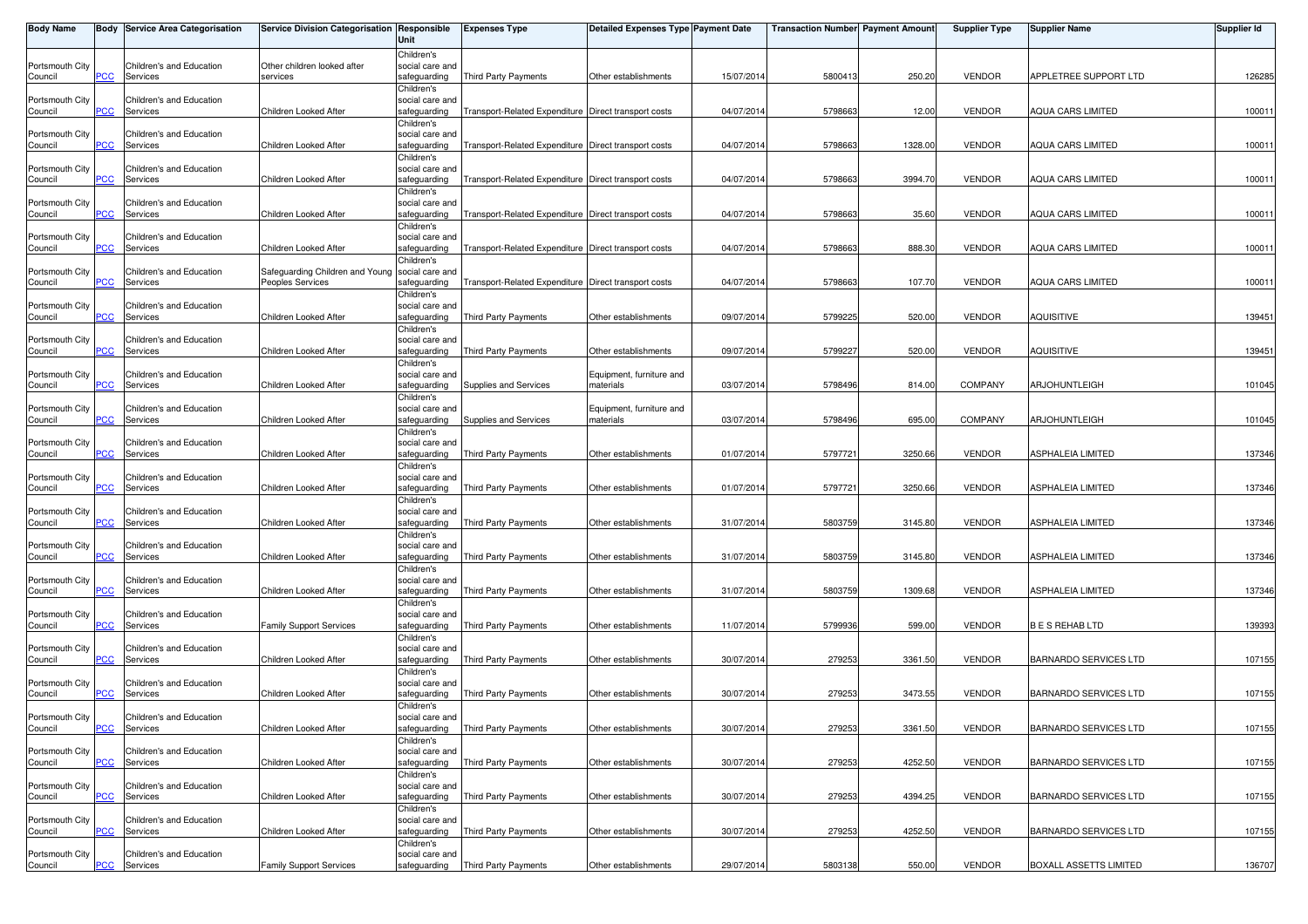| Body Name                  |            | <b>Body Service Area Categorisation</b>     | Service Division Categorisation Responsible | Unit                                                        | <b>Expenses Type</b>                  | <b>Detailed Expenses Type Payment Date</b>           |            | <b>Transaction Number Payment Amount</b> |          | <b>Supplier Type</b> | Supplier Name                                     | <b>Supplier Id</b> |
|----------------------------|------------|---------------------------------------------|---------------------------------------------|-------------------------------------------------------------|---------------------------------------|------------------------------------------------------|------------|------------------------------------------|----------|----------------------|---------------------------------------------------|--------------------|
| Portsmouth City<br>Council | PСC        | Children's and Education<br>Services        | Children Looked After                       | Children's<br>social care and<br>safeguarding               | Supplies and Services                 | Grants and subscriptions                             | 10/07/2014 | 5799726                                  | 4060.27  | <b>VENDOR</b>        | BRITISH ASSOCIATION FOR ADOPTION<br>AND FOSTERING | 102021             |
| Portsmouth City<br>Council | <b>PCC</b> | Children's and Education<br><b>Services</b> | Children Looked After                       | Children's<br>social care and<br>safeguarding               | Supplies and Services                 | Communications and<br>computing                      | 21/07/2014 | 5801458                                  | 52.05    | <b>COMPANY</b>       | <b>BRITISH TELECOMMUNICATIONS PLC</b>             | 100132             |
| Portsmouth City<br>Council | PСC        | Children's and Education<br>Services        | Children Looked After                       | Children's<br>social care and<br>safeguarding               | Supplies and Services                 | Communications and<br>computing                      | 21/07/2014 | 5801458                                  | 60.39    | <b>COMPANY</b>       | <b>BRITISH TELECOMMUNICATIONS PLC</b>             | 100132             |
| Portsmouth City<br>Council | PСC        | Children's and Education<br>Services        | Children Looked After                       | Children's<br>social care and<br>safeguarding               | Third Party Payments                  | Other establishments                                 | 09/07/2014 | 5799245                                  | 3320.48  | <b>VENDOR</b>        | CABRINI CHILDREN'S SOCIETY                        | 121858             |
| Portsmouth City<br>Council | <u>PCC</u> | Children's and Education<br>Services        | Children Looked After                       | Children's<br>social care and<br>safeguarding               | Third Party Payments                  | Other establishments                                 | 09/07/201  | 5799245                                  | 3320.48  | <b>VENDOR</b>        | CABRINI CHILDREN'S SOCIETY                        | 121858             |
| Portsmouth City<br>Council | <u>PCC</u> | Children's and Education<br>Services        | Children Looked After                       | Children's<br>social care and<br>safeguarding               | Third Party Payments                  | Other establishments                                 | 09/07/2014 | 5799245                                  | 3683.22  | <b>VENDOR</b>        | CABRINI CHILDREN'S SOCIETY                        | 121858             |
| Portsmouth City<br>Council | <b>PCC</b> | Children's and Education<br>Services        | Children Looked After                       | Children's<br>social care and<br>safeguarding               | Third Party Payments                  | Other establishments                                 | 31/07/2014 | 5803775                                  | 3431.16  | <b>VENDOR</b>        | CABRINI CHILDREN'S SOCIETY                        | 121858             |
| Portsmouth City<br>Council | PCC        | Children's and Education<br>Services        | Children Looked After                       | Children's<br>social care and<br>safeguarding               | Third Party Payments                  | Other establishments                                 | 04/07/2014 | 5798710                                  | 1659.66  | <b>VENDOR</b>        | CARE FIRST SERVICES LTD                           | 138431             |
| Portsmouth City<br>Council | PСC        | Children's and Education<br>Services        | Children Looked After                       | Children's<br>social care and<br>safeguarding               | <b>Third Party Payments</b>           | Other establishments                                 | 04/07/2014 | 5798710                                  | 2916.26  | <b>VENDOR</b>        | CARE FIRST SERVICES LTD                           | 138431             |
| Portsmouth City<br>Council | <b>PCC</b> | Children's and Education<br>Services        | Children Looked After                       | Children's<br>social care and<br>safeguarding               | Third Party Payments                  | Other establishments                                 | 04/07/2014 | 5798710                                  | 2110.86  | <b>VENDOR</b>        | CARE FIRST SERVICES LTD                           | 138431             |
| Portsmouth City<br>Council | PCC        | Children's and Education<br>Services        | Children Looked After                       | Children's<br>social care and<br>safeguarding               | Third Party Payments                  | Other establishments                                 | 04/07/2014 | 5798710                                  | 1659.66  | <b>VENDOR</b>        | CARE FIRST SERVICES LTD                           | 138431             |
| Portsmouth City<br>Council | сC         | Children's and Education<br>Services        | Children Looked After                       | Children's<br>social care and<br>safeguarding<br>Children's | Third Party Payments                  | Other establishments                                 | 16/07/2014 | 5800556                                  | 2464.08  | <b>VENDOR</b>        | CARE FIRST SERVICES LTD                           | 138431             |
| Portsmouth City<br>Council | PCC.       | Children's and Education<br>Services        | Children Looked After                       | social care and<br>safeguarding                             | Third Party Payments                  | Other establishments                                 | 31/07/2014 | 5803778                                  | 1611.80  | <b>VENDOR</b>        | CARE FIRST SERVICES LTD                           | 138431             |
| Portsmouth City<br>Council | <u>PCC</u> | Children's and Education<br>Services        | Children Looked After                       | Children's<br>social care and<br>safeguarding<br>Children's | Third Party Payments                  | Other establishments                                 | 31/07/2014 | 5803778                                  | 2674.42  | <b>VENDOR</b>        | CARE FIRST SERVICES LTD                           | 138431             |
| Portsmouth City<br>Council | сC         | Children's and Education<br>Services        | Children Looked After                       | social care and<br>safeguarding<br>Children's               | Third Party Payments                  | Other establishments                                 | 31/07/2014 | 5803778                                  | 1611.80  | <b>VENDOR</b>        | CARE FIRST SERVICES LTD                           | 138431             |
| Portsmouth City<br>Council | PCC        | Children's and Education<br>Services        | Children Looked After                       | social care and<br>safeguarding<br>Children's               | Third Party Payments                  | Other establishments                                 | 31/07/2014 | 5803780                                  | 15942.99 | <b>VENDOR</b>        | CHANNELS & CHOICES                                | 136940             |
| Portsmouth City<br>Council | PCC        | Children's and Education<br>Services        | Children Looked After                       | social care and<br>safeguarding<br>Children's               | Third Party Payments                  | Other establishments                                 | 25/07/2014 | 5802508                                  | 13200.00 | <b>VENDOR</b>        | <b>CHILD FIRST</b>                                | 109352             |
| Portsmouth City<br>Council | PСC        | Children's and Education<br>Services        | Children Looked After                       | social care and<br>safeguarding<br>Children's               | Third Party Payments                  | Other establishments                                 | 25/07/2014 | 5802508                                  | 1800.00  | <b>VENDOR</b>        | <b>CHILD FIRST</b>                                | 109352             |
| Portsmouth City<br>Council | PCC        | Children's and Education<br>Services        | Children Looked After                       | social care and<br>safeguarding<br>Children's               | Supplies and Services                 | Equipment, furniture and<br>materials                | 10/07/2014 | 5799734                                  | 2014.04  | <b>VENDOR</b>        | CHRISTIE INTRUDER ALARMS LIMITED<br>(CIA)         | 100068             |
| Portsmouth City<br>Council | <b>PCC</b> | Children's and Education<br>Services        | Children Looked After                       | social care and<br>safeguarding<br>Children's               | Supplies and Services                 | Equipment, furniture and<br>materials                | 10/07/2014 | 5799734                                  | 185.00   | <b>VENDOR</b>        | CHRISTIE INTRUDER ALARMS LIMITED<br>(CIA)         | 100068             |
| Portsmouth City<br>Council | PCC        | Children's and Education<br>Services        | <b>Family Support Services</b>              | social care and<br>safeguarding<br>Children's               | Premises-Related Expenditure          | Repairs, alterations and<br>maintenance of buildings | 04/07/2014 | 5798720                                  | 66.32    | <b>VENDOR</b>        | CHURCHES FIRE SECURITY LIMITED                    | 100131             |
| Portsmouth City<br>Council | CC         | Children's and Education<br>Services        | Children Looked After                       | social care and<br>safeguarding<br>Children's               | Premises-Related Expenditure supplies | Cleaning and domestic                                | 18/07/2014 | 5801218                                  | 27.80    | <b>VENDOR</b>        | <b>CJS PORTSMOUTH LTD</b>                         | 100139             |
| Portsmouth City<br>Council | PСC        | Children's and Education<br>Services        | Children Looked After                       | social care and<br>safeguarding<br>Children's               | Premises-Related Expenditure supplies | Cleaning and domestic                                | 18/07/2014 | 5801218                                  | 48.88    | <b>VENDOR</b>        | <b>CJS PORTSMOUTH LTD</b>                         | 100139             |
| Portsmouth City<br>Council | <b>PCC</b> | Children's and Education<br>Services        | <b>Family Support Services</b>              | social care and<br>safeguarding                             | Supplies and Services                 | Equipment, furniture and<br>materials                | 21/07/2014 | 5801468                                  | 1.00     | <b>VENDOR</b>        | CLARES OFFICE SUPPLIES LIMITED                    | 100141             |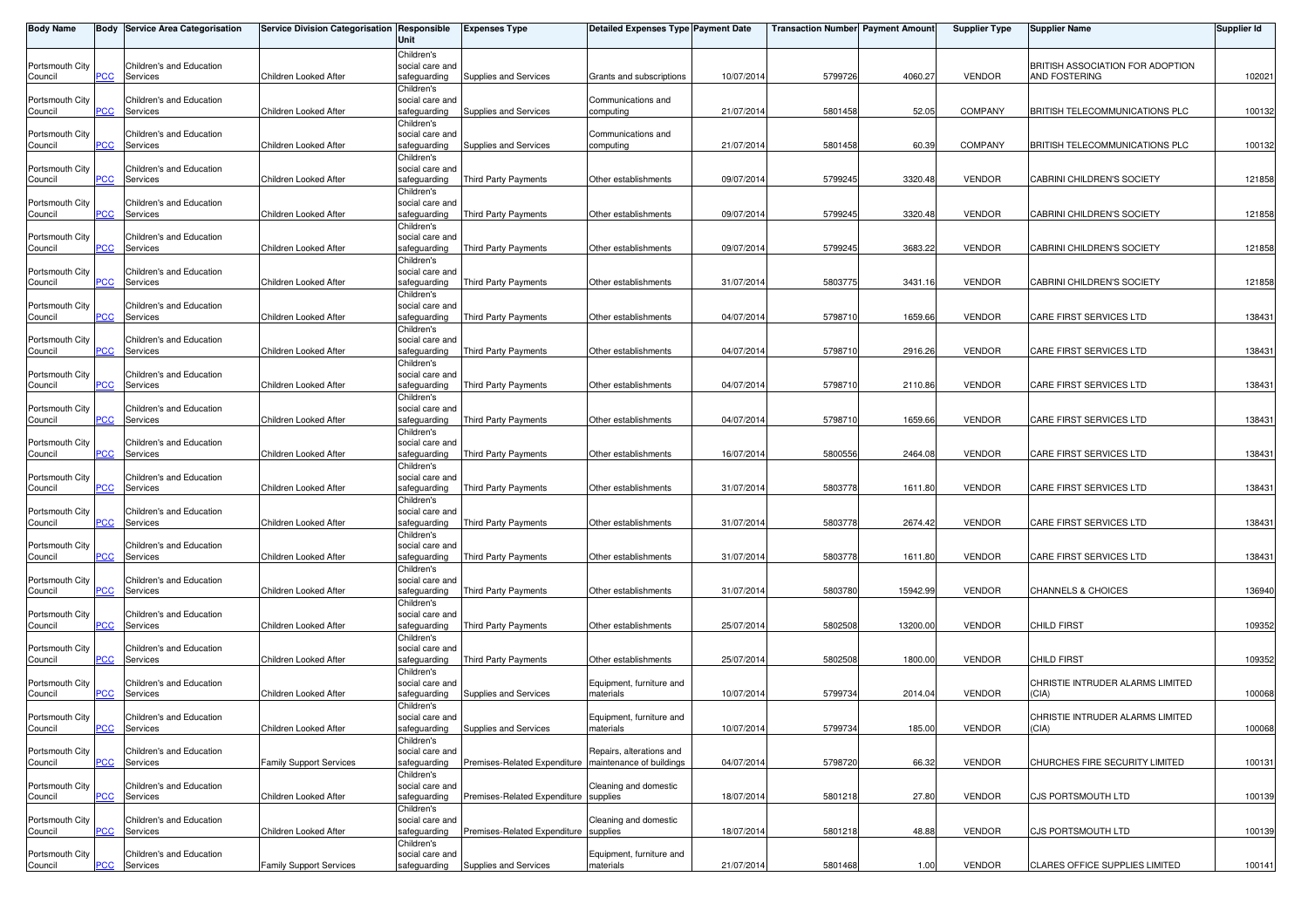| <b>Body Name</b>           |                | <b>Body Service Area Categorisation</b> | Service Division Categorisation Responsible | Unit                                          | <b>Expenses Type</b>        | Detailed Expenses Type Payment Date   |            | Transaction Number  Payment Amount |          | <b>Supplier Type</b> | <b>Supplier Name</b>                                                  | <b>Supplier Id</b> |
|----------------------------|----------------|-----------------------------------------|---------------------------------------------|-----------------------------------------------|-----------------------------|---------------------------------------|------------|------------------------------------|----------|----------------------|-----------------------------------------------------------------------|--------------------|
| Portsmouth City<br>Council | <b>PCC</b>     | Children's and Education<br>Services    | <b>Family Support Services</b>              | Children's<br>social care and<br>safeguarding | Supplies and Services       | Equipment, furniture and<br>materials | 21/07/2014 | 5801468                            | 175.40   | <b>VENDOR</b>        | CLARES OFFICE SUPPLIES LIMITED                                        | 100141             |
| Portsmouth City<br>Council | PCC            | Children's and Education<br>Services    | <b>Family Support Services</b>              | Children's<br>social care and<br>safeguarding | Supplies and Services       | Equipment, furniture and<br>materials | 21/07/201  | 5801468                            | 371.40   | <b>VENDOR</b>        | <b>CLARES OFFICE SUPPLIES LIMITED</b>                                 | 100141             |
| Portsmouth City<br>Council | PСC            | Children's and Education<br>Services    | Children Looked After                       | Children's<br>social care and<br>safequarding | Supplies and Services       | Miscellaneous expenses                | 10/07/201  | 5799775                            | 7500.00  | SOLETRADER           | <b>IGLOO FILMS</b>                                                    | 137096             |
| Portsmouth City<br>Council | <b>PCC</b>     | Children's and Education<br>Services    | Children Looked After                       | Children's<br>social care and<br>safeguarding | Supplies and Services       | Services                              | 02/07/2014 | 5798316                            | 851.10   | <b>VENDOR</b>        | JENNIE DIX CONSULTANT                                                 | 138045             |
| Portsmouth City<br>Council | <b>PCC</b>     | Children's and Education<br>Services    | Children Looked After                       | Children's<br>social care and<br>safeguarding | Supplies and Services       | Services                              | 04/07/201  | 5798743                            | 914.40   | SOLETRADER           | Classified as 'personal data' (under the Data<br>Protection Act 1998) | 135712             |
| Portsmouth City<br>Council | $\overline{C}$ | Children's and Education<br>Services    | Children Looked After                       | Children's<br>social care and<br>safeguarding | Supplies and Services       | Services                              | 30/07/2014 | 580328                             | 1002.50  | SOLETRADER           | Classified as 'personal data' (under the Data<br>Protection Act 1998) | 135712             |
| Portsmouth City<br>Council | PCC⊹           | Children's and Education<br>Services    | Children Looked After                       | Children's<br>social care and<br>safeguarding | Third Party Payments        | Other establishments                  | 02/07/2014 | 579791                             | 1870.00  | <b>VENDOR</b>        | ARC CHILDREN'S HOMES LTD                                              | 137069             |
| Portsmouth City<br>Council | <b>PCC</b>     | Children's and Education<br>Services    | Children Looked After                       | Children's<br>social care and<br>safeguarding | <b>Third Party Payments</b> | Other establishments                  | 02/07/201  | 579791                             | 11671.34 | <b>VENDOR</b>        | ARC CHILDREN'S HOMES LTD                                              | 137069             |
| Portsmouth City<br>Council | сC             | Children's and Education<br>Services    | Children Looked After                       | Children's<br>social care and<br>safeguarding | <b>Third Party Payments</b> | Other establishments                  | 09/07/2014 | 5799274                            | 684.60   | <b>VENDOR</b>        | FIRST WESSEX (PORTSMOUTH FOYER<br>LTD)                                | 101693             |
| Portsmouth City<br>Council | <b>PCC</b>     | Children's and Education<br>Services    | Children Looked After                       | Children's<br>social care and<br>safeguarding | Third Party Payments        | Other establishments                  | 10/07/201  | 5799782                            | 200.00   | SOLETRADER           | Classified as 'personal data' (under the Data<br>Protection Act 1998) | 138621             |
| Portsmouth City<br>Council | PCC            | Children's and Education<br>Services    | Children Looked After                       | Children's<br>social care and<br>safeguarding | Third Party Payments        | Other establishments                  | 10/07/201  | 5799782                            | 492.00   | SOLETRADER           | Classified as 'personal data' (under the Data<br>Protection Act 1998) | 138621             |
| Portsmouth City<br>Council | сC             | Children's and Education<br>Services    | Children Looked After                       | Children's<br>social care and<br>safeguarding | Third Party Payments        | Other establishments                  | 11/07/2014 | 5800251                            | 565.92   | <b>VENDOR</b>        | TEAM MEDICAL SOUTHAMPTON LIMITED                                      | 137769             |
| Portsmouth City<br>Council | PСC            | Children's and Education<br>Services    | Children Looked After                       | Children's<br>social care and<br>safeguarding | Third Party Payments        | Other establishments                  | 11/07/2014 | 580025                             | 424.44   | <b>VENDOR</b>        | TEAM MEDICAL SOUTHAMPTON LIMITED                                      | 137769             |
| Portsmouth City<br>Council | <b>PCC</b>     | Children's and Education<br>Services    | Children Looked After                       | Children's<br>social care and<br>safeguarding | <b>Third Party Payments</b> | Other establishments                  | 14/07/2014 | 580039                             | 424.44   | <b>VENDOR</b>        | TEAM MEDICAL SOUTHAMPTON LIMITED                                      | 137769             |
| Portsmouth City<br>Council | <u>CC</u>      | Children's and Education<br>Services    | Children Looked After                       | Children's<br>social care and<br>safeguarding | Third Party Payments        | Other establishments                  | 14/07/2014 | 5800398                            | $-14.58$ | <b>VENDOR</b>        | TEAM MEDICAL SOUTHAMPTON LIMITED                                      | 137769             |
| Portsmouth City<br>Council | <b>PCC</b>     | Children's and Education<br>Services    | Children Looked After                       | Children's<br>social care and<br>safeguarding | Third Party Payments        | Other establishments                  | 16/07/2014 | 5800568                            | 3286.10  | <b>VENDOR</b>        | CORE ASSETS GROUP                                                     | 103324             |
| Portsmouth City<br>Council | $\overline{C}$ | Children's and Education<br>Services    | Children Looked After                       | Children's<br>social care and<br>safeguarding | Third Party Payments        | Other establishments                  | 17/07/201  | 580103                             | 3246.35  | <b>VENDOR</b>        | CORE ASSETS GROUP                                                     | 103324             |
| Portsmouth City<br>Council | PСC            | Children's and Education<br>Services    | Children Looked After                       | Children's<br>social care and<br>safeguarding | Third Party Payments        | Other establishments                  | 17/07/201  | 5801039                            | 3381.70  | <b>VENDOR</b>        | CORE ASSETS GROUP                                                     | 103324             |
| Portsmouth City<br>Council | PСC            | Children's and Education<br>Services    | Children Looked After                       | Children's<br>social care and<br>safeguarding | <b>Third Party Payments</b> | Other establishments                  | 17/07/201  | 5801039                            | 3381.70  | <b>VENDOR</b>        | CORE ASSETS GROUP                                                     | 103324             |
| Portsmouth City<br>Council | <b>PCC</b>     | Children's and Education<br>Services    | Children Looked After                       | Children's<br>social care and<br>safeguarding | <b>Third Party Payments</b> | Other establishments                  | 17/07/2014 | 5801039                            | 3180.10  | <b>VENDOR</b>        | <b>CORE ASSETS GROUP</b>                                              | 103324             |
| Portsmouth City<br>Council | PСC            | Children's and Education<br>Services    | Children Looked After                       | Children's<br>social care and<br>safeguarding | Third Party Payments        | Other establishments                  | 18/07/2014 | 5801313                            | 227.08   | <b>VENDOR</b>        | <b>KEYS GROUP</b>                                                     | 135953             |
| Portsmouth City<br>Council | <b>CC</b>      | Children's and Education<br>Services    | Children Looked After                       | Children's<br>social care and<br>safeguarding | Third Party Payments        | Other establishments                  | 18/07/2014 | 5801313                            | 2797.80  | <b>VENDOR</b>        | <b>KEYS GROUP</b>                                                     | 135953             |
| Portsmouth City<br>Council | PСC            | Children's and Education<br>Services    | Children Looked After                       | Children's<br>social care and<br>safeguarding | Third Party Payments        | Other establishments                  | 21/07/2014 | 5801557                            | 565.92   | <b>VENDOR</b>        | TEAM MEDICAL SOUTHAMPTON LIMITED                                      | 137769             |
| Portsmouth City<br>Council | <b>PCC</b>     | Children's and Education<br>Services    | Children Looked After                       | Children's<br>social care and<br>safeguarding | <b>Third Party Payments</b> | Other establishments                  | 24/07/2014 | 5802410                            | 8768.08  | <b>VENDOR</b>        | <b>VOYAGE CARE</b>                                                    | 134653             |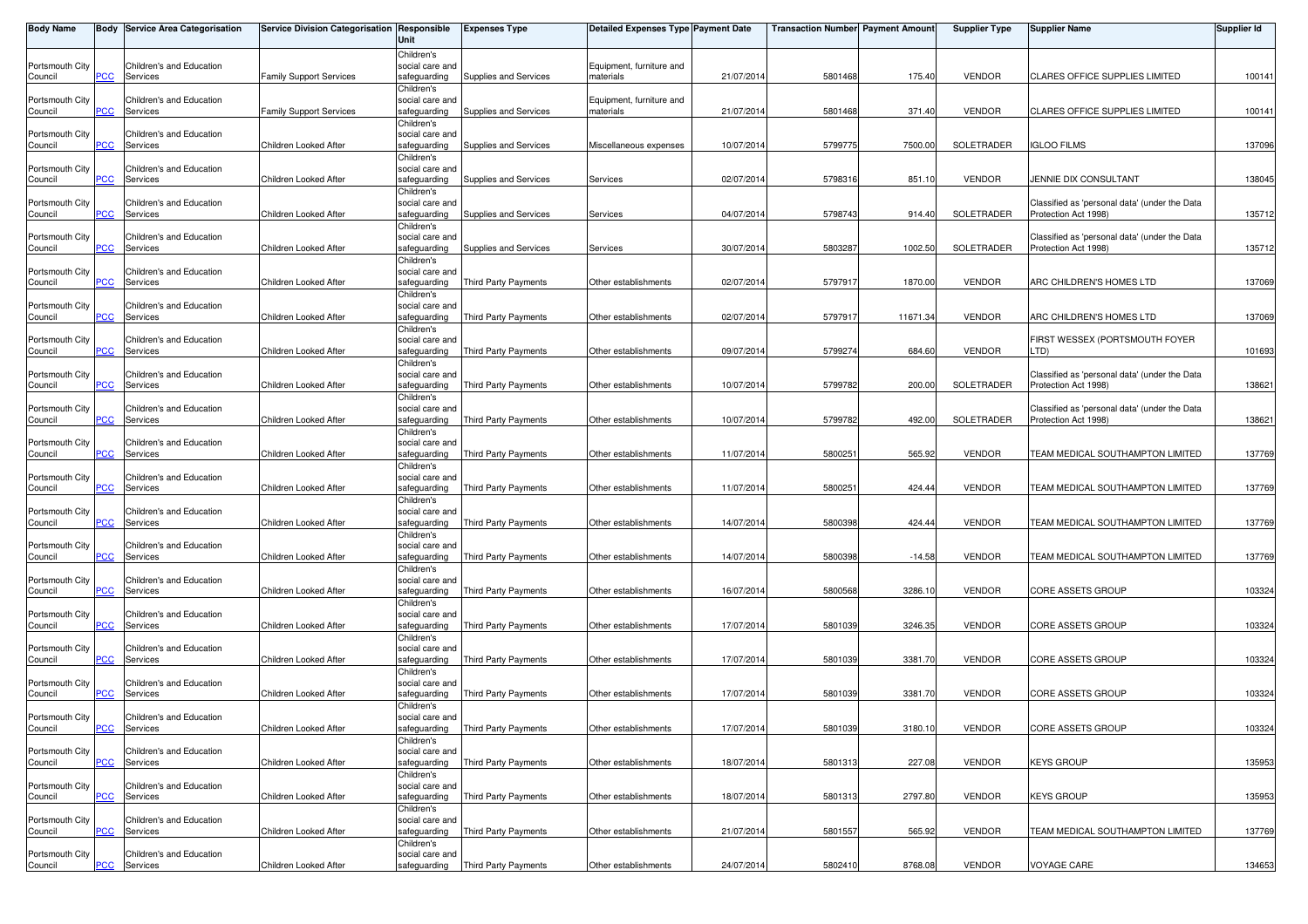| Body Name                  |            | <b>Body Service Area Categorisation</b> | Service Division Categorisation Responsible                         | Unit                                          | <b>Expenses Type</b>                           | Detailed Expenses Type Payment Date |            | Transaction Number  Payment Amount |          | <b>Supplier Type</b> | <b>Supplier Name</b>                                 | Supplier Id |
|----------------------------|------------|-----------------------------------------|---------------------------------------------------------------------|-----------------------------------------------|------------------------------------------------|-------------------------------------|------------|------------------------------------|----------|----------------------|------------------------------------------------------|-------------|
| Portsmouth City<br>Council | PСC        | Children's and Education<br>Services    | Children Looked After                                               | Children's<br>social care and<br>safeguarding | <b>Third Party Payments</b>                    | Other establishments                | 25/07/2014 | 5802528                            | 3180.10  | <b>VENDOR</b>        | <b>CORE ASSETS GROUP</b>                             | 103324      |
| Portsmouth City<br>Council | PCC        | Children's and Education<br>Services    | Children Looked After                                               | Children's<br>social care and<br>safeguarding | Third Party Payments                           | Other establishments                | 28/07/201  | 5803111                            | 565.92   | <b>VENDOR</b>        | TEAM MEDICAL SOUTHAMPTON LIMITED                     | 137769      |
| Portsmouth City<br>Council | PСC        | Children's and Education<br>Services    | Children Looked After                                               | Children's<br>social care and<br>safeguarding | Third Party Payments                           | Other establishments                | 30/07/2014 | 5803250                            | 11314.20 | <b>VENDOR</b>        | ARC CHILDREN'S HOMES LTD                             | 137069      |
| Portsmouth City<br>Council | PСC        | Children's and Education<br>Services    | Children Looked After                                               | Children's<br>social care and<br>safeguarding | Third Party Payments                           | Other establishments                | 30/07/201  | 5803250                            | 2310.00  | <b>VENDOR</b>        | ARC CHILDREN'S HOMES LTD                             | 137069      |
| Portsmouth City<br>Council | <u>PCC</u> | Children's and Education<br>Services    | Children Looked After                                               | Children's<br>social care and<br>safeguarding | <b>Third Party Payments</b>                    | Other establishments                | 30/07/201  | 580327                             | 1290.24  | <b>VENDOR</b>        | CHRISTIAN ALLIANCE HOUSING<br><b>ASSOCIATION LTD</b> | 135658      |
| Portsmouth City<br>Council | PСC        | Children's and Education<br>Services    | Children Looked After                                               | Children's<br>social care and<br>safeguarding | <b>Third Party Payments</b>                    | Other establishments                | 30/07/2014 | 5803277                            | 45.09    | <b>VENDOR</b>        | CHRISTIAN ALLIANCE HOUSING<br>ASSOCIATION LTD        | 135658      |
| Portsmouth City<br>Council | <u>PCC</u> | Children's and Education<br>Services    | Children Looked After                                               | Children's<br>social care and<br>safeguarding | Third Party Payments                           | Other establishments                | 30/07/2014 | 5803277                            | 922.59   | <b>VENDOR</b>        | CHRISTIAN ALLIANCE HOUSING<br><b>ASSOCIATION LTD</b> | 135658      |
| Portsmouth City<br>Council | <b>PCC</b> | Children's and Education<br>Services    | Children Looked After                                               | Children's<br>social care and<br>safeguarding | Third Party Payments                           | Other establishments                | 30/07/201  | 5803277                            | 5614.01  | <b>VENDOR</b>        | CHRISTIAN ALLIANCE HOUSING<br><b>ASSOCIATION LTD</b> | 135658      |
| Portsmouth City<br>Council | PСC        | Children's and Education<br>Services    | Children Looked After                                               | Children's<br>social care and<br>safeguarding | <b>Third Party Payments</b>                    | Other establishments                | 31/07/201  | 5803889                            | 245.70   | <b>VENDOR</b>        | <b>KEYS GROUP</b>                                    | 135953      |
| Portsmouth City<br>Council | PCC.       | Children's and Education<br>Services    | Children Looked After                                               | Children's<br>social care and<br>safeguarding | Third Party Payments                           | Other establishments                | 31/07/201  | 5803889                            | 2164.20  | <b>VENDOR</b>        | <b>KEYS GROUP</b>                                    | 135953      |
| Portsmouth City<br>Council | PCC        | Children's and Education<br>Services    | <b>Family Support Services</b>                                      | Children's<br>social care and<br>safeguarding | <b>Third Party Payments</b>                    | Other establishments                | 11/07/201  | 580025                             | 56.12    | <b>VENDOR</b>        | TEAM MEDICAL SOUTHAMPTON LIMITED                     | 137769      |
| Portsmouth City<br>Council | сC         | Children's and Education<br>Services    | <b>Family Support Services</b>                                      | Children's<br>social care and<br>safeguarding | <b>Third Party Payments</b>                    | Other establishments                | 11/07/2014 | 580025                             | 56.12    | <b>VENDOR</b>        | TEAM MEDICAL SOUTHAMPTON LIMITED                     | 137769      |
| Portsmouth City<br>Council | PСC        | Children's and Education<br>Services    | <b>Family Support Services</b>                                      | Children's<br>social care and<br>safeguarding | Third Party Payments                           | Other establishments                | 14/07/2014 | 5800398                            | 56.12    | <b>VENDOR</b>        | TEAM MEDICAL SOUTHAMPTON LIMITED                     | 137769      |
| Portsmouth City<br>Council | <b>PCC</b> | Children's and Education<br>Services    | <b>Family Support Services</b>                                      | Children's<br>social care and<br>safeguarding | Third Party Payments                           | Other establishments                | 21/07/201  | 580155                             | 56.12    | <b>VENDOR</b>        | TEAM MEDICAL SOUTHAMPTON LIMITED                     | 137769      |
| Portsmouth City<br>Council | сC         | Children's and Education<br>Services    | <b>Family Support Services</b>                                      | Children's<br>social care and<br>safeguarding | <b>Third Party Payments</b>                    | Other establishments                | 28/07/2014 | 5803111                            | 56.12    | <b>VENDOR</b>        | TEAM MEDICAL SOUTHAMPTON LIMITED                     | 137769      |
| Portsmouth City<br>Council | PСC        | Children's and Education<br>Services    | <b>Family Support Services</b>                                      | Children's<br>social care and<br>safeguarding | Third Party Payments                           | Private contractors                 | 02/07/2014 | 5798372                            | 1043.95  | <b>COMPANY</b>       | PHS GROUP LTD                                        | 100082      |
| Portsmouth City<br>Council | PСC        | Children's and Education<br>Services    | Other children looked after<br>services                             | Children's<br>social care and<br>safeguarding | <b>Third Party Payments</b>                    | Other establishments                | 11/07/201  | 580025                             | 2943.43  | <b>VENDOR</b>        | TEAM MEDICAL SOUTHAMPTON LIMITED                     | 137769      |
| Portsmouth City<br>Council | °СС        | Children's and Education<br>Services    | Other children looked after<br>services                             | Children's<br>social care and<br>safeguarding | Third Party Payments                           | Other establishments                | 11/07/201  | 580025                             | 2152.80  | <b>VENDOR</b>        | TEAM MEDICAL SOUTHAMPTON LIMITED                     | 137769      |
| Portsmouth City<br>Council | PСC        | Children's and Education<br>Services    | Other children looked after<br>services                             | Children's<br>social care and<br>safeguarding | Third Party Payments                           | Other establishments                | 14/07/201  | 580039                             | 2697.28  | <b>VENDOR</b>        | TEAM MEDICAL SOUTHAMPTON LIMITED                     | 137769      |
| Portsmouth City<br>Council | <b>PCC</b> | Children's and Education<br>Services    | Other children looked after<br>services                             | Children's<br>social care and<br>safeguarding | <b>Third Party Payments</b>                    | Other establishments                | 15/07/2014 | 5800433                            | 192.66   | <b>VENDOR</b>        | COMMUNITY ANGELS LTD                                 | 139111      |
| Portsmouth City<br>Council | PСC        | Children's and Education<br>Services    | Other children looked after<br>services                             | Children's<br>social care and<br>safeguarding | Third Party Payments                           | Other establishments                | 21/07/2014 | 580155                             | 2530.40  | <b>VENDOR</b>        | TEAM MEDICAL SOUTHAMPTON LIMITED                     | 137769      |
| Portsmouth City<br>Council | PСC        | Children's and Education<br>Services    | Other children looked after<br>services                             | Children's<br>social care and<br>safeguarding | Third Party Payments                           | Other establishments                | 28/07/2014 | 5803111                            | 2797.79  | <b>VENDOR</b>        | TEAM MEDICAL SOUTHAMPTON LIMITED                     | 137769      |
| Portsmouth City<br>Council | PСC        | Children's and Education<br>Services    | Safeguarding Children and Young social care and<br>Peoples Services | Children's<br>safeguarding                    | Supplies and Services                          | Catering                            | 25/07/2014 | 580297                             | 117.50   | <b>VENDOR</b>        | THE THINKING SCHOOLS TRUST                           | 138464      |
| Portsmouth City<br>Council | <u>PCC</u> | Children's and Education<br>Services    | Safeguarding Children and Young<br>Peoples Services                 | Children's<br>social care and<br>safequarding | Transport-Related Expenditure Public transport |                                     | 11/07/2014 | 5799932                            | 911.10   | <b>VENDOR</b>        | <b>ATOC LTD</b>                                      | 103839      |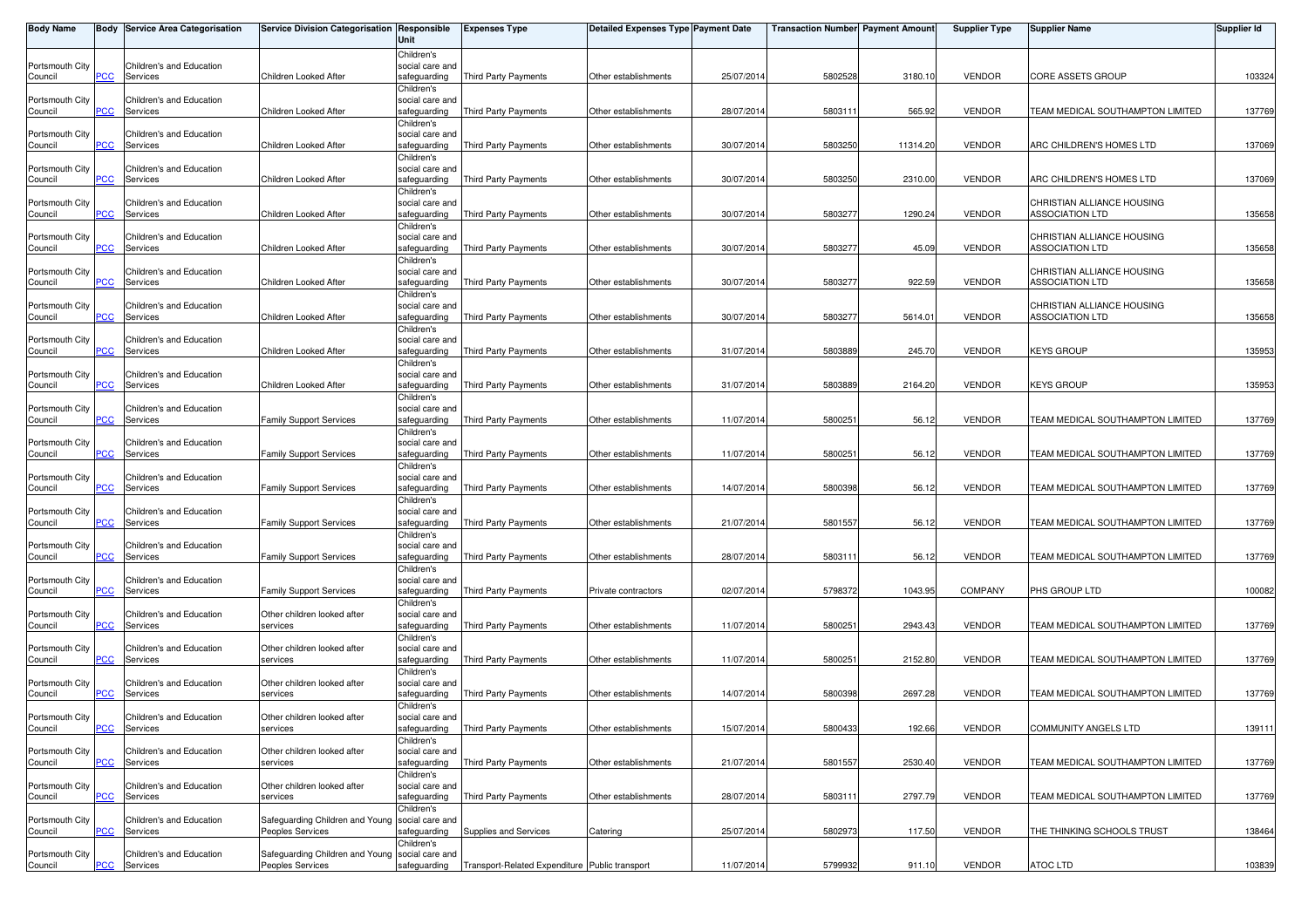| <b>Body Name</b>           |                | <b>Body Service Area Categorisation</b> | Service Division Categorisation   Responsible | Unit                            | <b>Expenses Type</b>               | Detailed Expenses Type Payment Date |            | Transaction Number Payment Amount |         | <b>Supplier Type</b> | Supplier Name                     | Supplier Id |
|----------------------------|----------------|-----------------------------------------|-----------------------------------------------|---------------------------------|------------------------------------|-------------------------------------|------------|-----------------------------------|---------|----------------------|-----------------------------------|-------------|
|                            |                |                                         |                                               | Children's                      |                                    |                                     |            |                                   |         |                      |                                   |             |
| Portsmouth City            |                | Children's and Education                |                                               | social care and                 |                                    | Indirect employee                   |            |                                   |         |                      |                                   |             |
| Council                    | PCC            | Services                                | Youth Justice                                 | safeguarding                    | Employees                          | expenses                            | 09/07/201  | 5799593                           | 1200.00 | <b>VENDOR</b>        | <b>MARK ALLEN GROUP</b>           | 110759      |
| Portsmouth City            |                | Children's and Education                |                                               | Children's<br>social care and   |                                    |                                     |            |                                   |         |                      |                                   |             |
| Council                    | PCC            | Services                                | Children Looked After                         | safeguarding                    | Premises-Related Expenditure Rents |                                     | 04/07/201  | 5798725                           | 2475.50 | <b>VENDOR</b>        | <b>CLEVER STUDENTS LETS LTD</b>   | 137022      |
|                            |                |                                         |                                               | Children's                      |                                    |                                     |            |                                   |         |                      |                                   |             |
| Portsmouth City            |                | Children's and Education                |                                               | social care and                 |                                    |                                     |            |                                   |         |                      |                                   |             |
| Council                    | PCC            | Services                                | Children Looked After                         | safeguarding                    | <b>Third Party Payments</b>        | Other establishments                | 23/07/2014 | 5801790                           | 725.52  | <b>VENDOR</b>        | CORNERWAYS FOSTERING SERVICES LTD | 137115      |
| Portsmouth City            |                | Children's and Education                |                                               | Children's<br>social care and   |                                    |                                     |            |                                   |         |                      |                                   |             |
| Council                    | PCC            | Services                                | Children Looked After                         | safeguarding                    | Third Party Payments               | Other establishments                | 23/07/201  | 5801790                           | 725.52  | <b>VENDOR</b>        | CORNERWAYS FOSTERING SERVICES LTD | 137115      |
|                            |                |                                         |                                               | Children's                      |                                    |                                     |            |                                   |         |                      |                                   |             |
| Portsmouth City            |                | Children's and Education                |                                               | social care and                 |                                    |                                     |            |                                   |         |                      |                                   |             |
| Council                    | $\overline{C}$ | Services                                | Children Looked After                         | safeguarding                    | Third Party Payments               | Other establishments                | 23/07/201  | 5801790                           | 3748.52 | <b>VENDOR</b>        | CORNERWAYS FOSTERING SERVICES LTD | 137115      |
|                            |                |                                         |                                               | Children's                      |                                    |                                     |            |                                   |         |                      |                                   |             |
| Portsmouth City<br>Council | PCC            | Children's and Education<br>Services    | Children Looked After                         | social care and<br>safeguarding | <b>Third Party Payments</b>        | Other establishments                | 23/07/201  | 5801790                           | 3748.52 | <b>VENDOR</b>        | CORNERWAYS FOSTERING SERVICES LTD | 137115      |
|                            |                |                                         |                                               | Children's                      |                                    |                                     |            |                                   |         |                      |                                   |             |
| Portsmouth City            |                | Children's and Education                | Other children looked after                   | social care and                 |                                    |                                     |            |                                   |         |                      |                                   |             |
| Council                    | PCC            | Services                                | services                                      | safeguarding                    | Third Party Payments               | Other establishments                | 04/07/2014 | 5798757                           | 1735.18 | <b>VENDOR</b>        | E C ROBERTS CENTRE                | 100474      |
|                            |                |                                         |                                               | Children's                      |                                    |                                     |            |                                   |         |                      |                                   |             |
| Portsmouth City            |                | Children's and Education                | Other children looked after                   | social care and                 |                                    |                                     |            |                                   |         |                      |                                   |             |
| Council                    | <b>PCC</b>     | Services                                | services                                      | safeguarding<br>Children's      | Third Party Payments               | Other establishments                | 16/07/201  | 5800580                           | 1384.88 | <b>VENDOR</b>        | E C ROBERTS CENTRE                | 100474      |
| Portsmouth City            |                | Children's and Education                | Other children looked after                   | social care and                 |                                    |                                     |            |                                   |         |                      |                                   |             |
| Council                    | PСC            | Services                                | services                                      | safeguarding                    | Third Party Payments               | Other establishments                | 18/07/201  | 5801258                           | 3750.00 | <b>VENDOR</b>        | E C ROBERTS CENTRE                | 100474      |
|                            |                |                                         |                                               | Children's                      |                                    |                                     |            |                                   |         |                      |                                   |             |
| Portsmouth City            |                | Children's and Education                |                                               | social care and                 |                                    |                                     |            |                                   |         |                      |                                   |             |
| Council                    | <b>PCC</b>     | Services                                | <b>Family Support Services</b>                | safeguarding<br>Children's      | Third Party Payments               | Other establishments                | 04/07/201  | 5798761                           | 15.00   | <b>VENDOR</b>        | EASY CARE SYSTEMS LIMITED         | 108899      |
| Portsmouth City            |                | Children's and Education                |                                               | social care and                 |                                    |                                     |            |                                   |         |                      |                                   |             |
| Council                    | PCC            | Services                                | <b>Family Support Services</b>                | safeguarding                    | <b>Third Party Payments</b>        | Other establishments                | 04/07/201  | 579876                            | 797.00  | <b>VENDOR</b>        | EASY CARE SYSTEMS LIMITED         | 108899      |
|                            |                |                                         |                                               | Children's                      |                                    |                                     |            |                                   |         |                      |                                   |             |
| Portsmouth City            |                | Children's and Education                |                                               | social care and                 |                                    |                                     |            |                                   |         |                      |                                   |             |
| Council                    | сC             | Services                                | <b>Family Support Services</b>                | safeguarding                    | Third Party Payments               | Other establishments                | 18/07/201  | 5801259                           | 2163.00 | <b>VENDOR</b>        | EASY CARE SYSTEMS LIMITED         | 108899      |
| Portsmouth City            |                | Children's and Education                |                                               | Children's<br>social care and   |                                    |                                     |            |                                   |         |                      |                                   |             |
| Council                    | PCC            | Services                                | Children Looked After                         | safeguarding                    | Third Party Payments               | Other establishments                | 02/07/201  | 5798007                           | 158.16  | <b>VENDOR</b>        | <b>ENABLE ABILITY</b>             | 104288      |
|                            |                |                                         |                                               | Children's                      |                                    |                                     |            |                                   |         |                      |                                   |             |
| Portsmouth City            |                | Children's and Education                |                                               | social care and                 |                                    |                                     |            |                                   |         |                      |                                   |             |
| Council                    | PCC            | Services                                | Children Looked After                         | safeguarding                    | <b>Third Party Payments</b>        | Other establishments                | 04/07/201  | 5798767                           | 250.42  | <b>VENDOR</b>        | <b>ENABLE ABILITY</b>             | 104288      |
|                            |                |                                         |                                               | Children's                      |                                    |                                     |            |                                   |         |                      |                                   |             |
| Portsmouth City<br>Council | $\overline{C}$ | Children's and Education<br>Services    | <b>Family Support Services</b>                | social care and<br>safeguarding | Third Party Payments               | Other establishments                | 02/07/2014 | 5798007                           | 2230.42 | <b>VENDOR</b>        | <b>ENABLE ABILITY</b>             | 104288      |
|                            |                |                                         |                                               | Children's                      |                                    |                                     |            |                                   |         |                      |                                   |             |
| Portsmouth City            |                | Children's and Education                |                                               | social care and                 |                                    |                                     |            |                                   |         |                      |                                   |             |
| Council                    | PCC            | Services                                | <b>Family Support Services</b>                | safeguarding                    | Third Party Payments               | Other establishments                | 02/07/201  | 5798007                           | 527.20  | <b>VENDOR</b>        | <b>ENABLE ABILITY</b>             | 104288      |
|                            |                |                                         |                                               | Children's                      |                                    |                                     |            |                                   |         |                      |                                   |             |
| Portsmouth City<br>Council | PCC            | Children's and Education<br>Services    | <b>Family Support Services</b>                | social care and<br>safeguarding | <b>Third Party Payments</b>        | Other establishments                | 02/07/201  | 5798007                           | 435.22  | <b>VENDOR</b>        | <b>ENABLE ABILITY</b>             | 104288      |
|                            |                |                                         |                                               | Children's                      |                                    |                                     |            |                                   |         |                      |                                   |             |
| Portsmouth City            |                | Children's and Education                |                                               | social care and                 |                                    |                                     |            |                                   |         |                      |                                   |             |
| Council                    | сC             | Services                                | <b>Family Support Services</b>                | safeguarding                    | Third Party Payments               | Other establishments                | 02/07/201  | 5798007                           | 435.22  | <b>VENDOR</b>        | <b>ENABLE ABILITY</b>             | 104288      |
|                            |                |                                         |                                               | Children's                      |                                    |                                     |            |                                   |         |                      |                                   |             |
| Portsmouth City            | PCC            | Children's and Education<br>Services    |                                               | social care and                 |                                    | Other establishments                | 30/07/201  | 5803300                           | 210.88  | <b>VENDOR</b>        | <b>ENABLE ABILITY</b>             | 104288      |
| Council                    |                |                                         | <b>Family Support Services</b>                | safeguarding<br>Children's      | Third Party Payments               |                                     |            |                                   |         |                      |                                   |             |
| Portsmouth City            |                | Children's and Education                | Other children looked after                   | social care and                 |                                    |                                     |            |                                   |         |                      |                                   |             |
| Council                    |                | <b>PCC</b> Services                     | services                                      | safeguarding                    | <b>Third Party Payments</b>        | Other establishments                | 02/07/2014 | 5798007                           | 158.16  | <b>VENDOR</b>        | <b>ENABLE ABILITY</b>             | 104288      |
|                            |                |                                         |                                               | Children's                      |                                    |                                     |            |                                   |         |                      |                                   |             |
| Portsmouth City            |                | Children's and Education                | Other children looked after                   | social care and                 |                                    |                                     |            |                                   |         |                      |                                   |             |
| Council                    | PСC            | Services                                | services                                      | safeguarding                    | Third Party Payments               | Other establishments                | 02/07/201  | 5798007                           | 184.52  | <b>VENDOR</b>        | <b>ENABLE ABILITY</b>             | 104288      |
| Portsmouth City            |                | Children's and Education                | Other children looked after                   | Children's<br>social care and   |                                    |                                     |            |                                   |         |                      |                                   |             |
| Council                    | PCC            | Services                                | services                                      | safeguarding                    | Third Party Payments               | Other establishments                | 02/07/201  | 5798007                           | 197.70  | <b>VENDOR</b>        | <b>ENABLE ABILITY</b>             | 104288      |
|                            |                |                                         |                                               | Children's                      |                                    |                                     |            |                                   |         |                      |                                   |             |
| Portsmouth City            |                | Children's and Education                | Other children looked after                   | social care and                 |                                    |                                     |            |                                   |         |                      |                                   |             |
| Council                    | PCC            | Services                                | services                                      | safeguarding                    | Third Party Payments               | Other establishments                | 02/07/201  | 5798007                           | 217.47  | <b>VENDOR</b>        | <b>ENABLE ABILITY</b>             | 104288      |
| Portsmouth City            |                | Children's and Education                | Other children looked after                   | Children's                      |                                    |                                     |            |                                   |         |                      |                                   |             |
| Council                    | <u>PCC</u>     | Services                                | services                                      | social care and<br>safeguarding | Third Party Payments               | Other establishments                | 02/07/2014 | 5798007                           | 237.24  | <b>VENDOR</b>        | <b>ENABLE ABILITY</b>             | 104288      |
|                            |                |                                         |                                               |                                 |                                    |                                     |            |                                   |         |                      |                                   |             |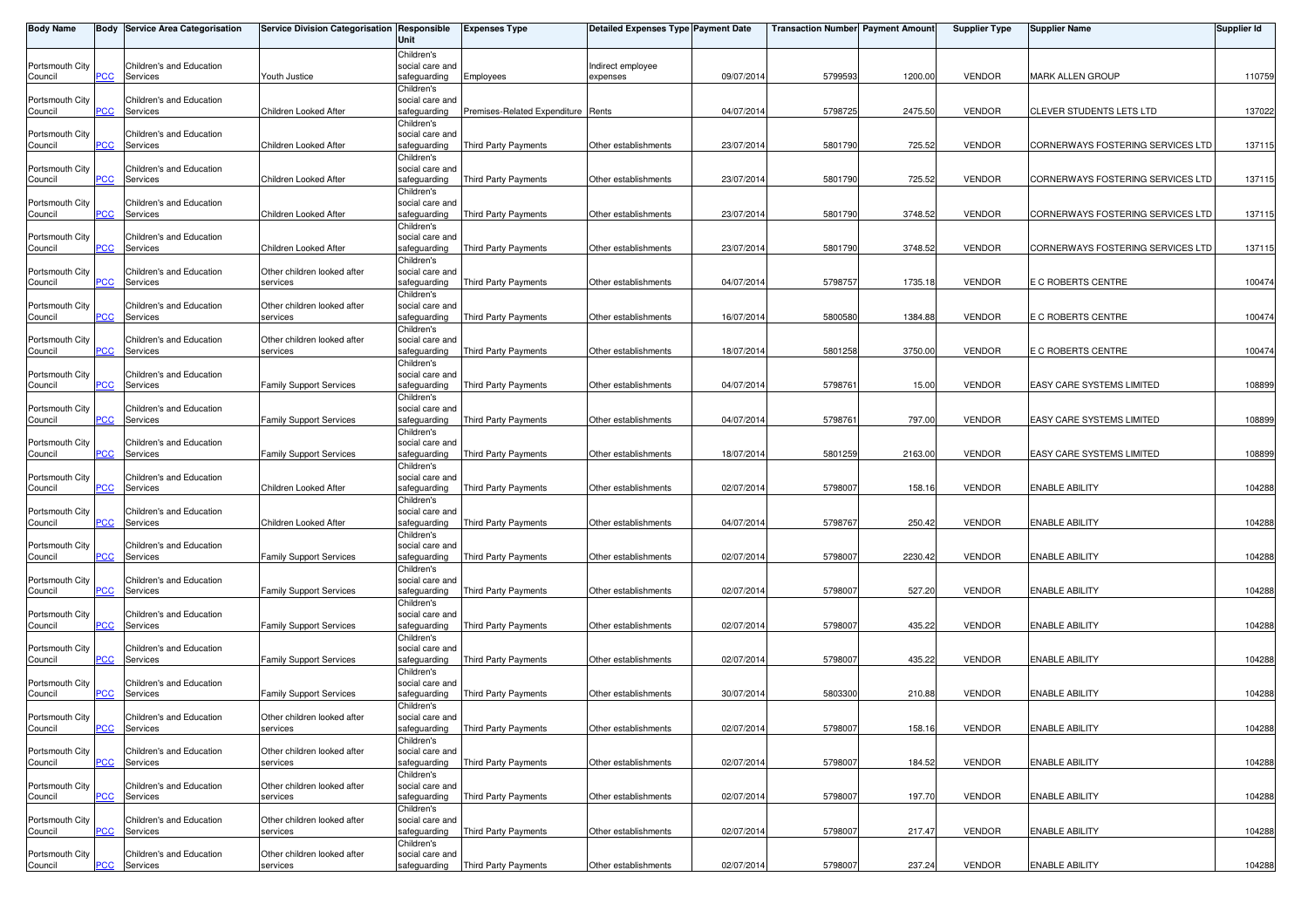| <b>Body Name</b> |                | Body Service Area Categorisation | Service Division Categorisation Responsible | Unit                            | <b>Expenses Type</b>        | Detailed Expenses Type Payment Date |            | Transaction Number  Payment Amount |        | <b>Supplier Type</b> | Supplier Name         | <b>Supplier Id</b> |
|------------------|----------------|----------------------------------|---------------------------------------------|---------------------------------|-----------------------------|-------------------------------------|------------|------------------------------------|--------|----------------------|-----------------------|--------------------|
|                  |                |                                  |                                             | Children's                      |                             |                                     |            |                                    |        |                      |                       |                    |
| Portsmouth City  |                | Children's and Education         | Other children looked after                 | social care and                 |                             |                                     |            |                                    |        |                      |                       |                    |
| Council          | PCC            | Services                         | services                                    | safeguarding                    | Third Party Payments        | Other establishments                | 02/07/201  | 5798007                            | 237.24 | <b>VENDOR</b>        | <b>ENABLE ABILITY</b> | 104288             |
|                  |                |                                  |                                             | Children's                      |                             |                                     |            |                                    |        |                      |                       |                    |
| Portsmouth City  |                | Children's and Education         | Other children looked after                 | social care and                 |                             |                                     |            |                                    |        |                      |                       |                    |
| Council          | PCC            | Services                         | services                                    | safeguarding                    | Third Party Payments        | Other establishments                | 02/07/201  | 5798007                            | 243.83 | <b>VENDOR</b>        | <b>ENABLE ABILITY</b> | 104288             |
|                  |                |                                  |                                             | Children's                      |                             |                                     |            |                                    |        |                      |                       |                    |
| Portsmouth City  |                | Children's and Education         | Other children looked after                 | social care and                 |                             |                                     |            |                                    |        |                      |                       |                    |
| Council          | <b>PCC</b>     | Services                         | services                                    | safeguarding                    | Third Party Payments        | Other establishments                | 02/07/2014 | 5798007                            | 316.32 | <b>VENDOR</b>        | <b>ENABLE ABILITY</b> | 104288             |
|                  |                |                                  |                                             | Children's                      |                             |                                     |            |                                    |        |                      |                       |                    |
| Portsmouth City  |                | Children's and Education         | Other children looked after                 | social care and                 |                             |                                     |            |                                    |        |                      |                       |                    |
| Council          | PCC            | Services                         | services                                    | safeguarding                    | <b>Third Party Payments</b> | Other establishments                | 02/07/201  | 5798007                            | 342.68 | <b>VENDOR</b>        | <b>ENABLE ABILITY</b> | 104288             |
|                  |                |                                  |                                             | Children's                      |                             |                                     |            |                                    |        |                      |                       |                    |
| Portsmouth City  |                | Children's and Education         | Other children looked after                 | social care and                 |                             |                                     |            |                                    |        |                      |                       |                    |
| Council          | PCC            | Services                         | services                                    | safeguarding                    | <b>Third Party Payments</b> | Other establishments                | 02/07/201  | 5798007                            | 369.04 | <b>VENDOR</b>        | <b>ENABLE ABILITY</b> | 104288             |
|                  |                |                                  |                                             | Children's                      |                             |                                     |            |                                    |        |                      |                       |                    |
| Portsmouth City  |                | Children's and Education         | Other children looked after                 | social care and                 |                             |                                     |            |                                    |        |                      |                       |                    |
| Council          | $\overline{C}$ | Services                         | services                                    | safeguarding                    | Third Party Payments        | Other establishments                | 02/07/201  | 5798007                            | 384.86 | <b>VENDOR</b>        | <b>ENABLE ABILITY</b> | 104288             |
|                  |                |                                  |                                             | Children's                      |                             |                                     |            |                                    |        |                      |                       |                    |
| Portsmouth City  |                | Children's and Education         | Other children looked after                 | social care and                 |                             |                                     |            |                                    |        |                      |                       |                    |
| Council          | PCC            | Services                         | services                                    | safeguarding                    | Third Party Payments        | Other establishments                | 02/07/201  | 5798007                            | 474.48 | <b>VENDOR</b>        | <b>ENABLE ABILITY</b> | 104288             |
|                  |                |                                  |                                             | Children's                      |                             |                                     |            |                                    |        |                      |                       |                    |
| Portsmouth City  |                | Children's and Education         | Other children looked after                 | social care and                 |                             |                                     |            |                                    |        |                      |                       |                    |
| Council          | PCC            | Services                         | services                                    | safeguarding                    | <b>Third Party Payments</b> | Other establishments                | 02/07/201  | 5798007                            | 487.66 | <b>VENDOR</b>        | <b>ENABLE ABILITY</b> | 104288             |
|                  |                |                                  |                                             | Children's                      |                             |                                     |            |                                    |        |                      |                       |                    |
| Portsmouth City  |                | Children's and Education         | Other children looked after                 | social care and                 |                             |                                     |            |                                    |        |                      |                       |                    |
| Council          | сC             | Services                         | services                                    | safeguarding                    | Third Party Payments        | Other establishments                | 02/07/201  | 5798007                            | 511.38 | <b>VENDOR</b>        | <b>ENABLE ABILITY</b> | 104288             |
|                  |                |                                  |                                             | Children's                      |                             |                                     |            |                                    |        |                      |                       |                    |
| Portsmouth City  |                | Children's and Education         | Other children looked after                 | social care and                 |                             |                                     |            |                                    |        |                      |                       |                    |
| Council          | PCC            | Services                         | services                                    | safeguarding                    | Third Party Payments        | Other establishments                | 02/07/201  | 5798007                            | 614.96 | <b>VENDOR</b>        | <b>ENABLE ABILITY</b> | 104288             |
|                  |                |                                  |                                             | Children's                      |                             |                                     |            |                                    |        |                      |                       |                    |
| Portsmouth City  |                | Children's and Education         | Other children looked after                 | social care and                 |                             |                                     |            |                                    |        |                      |                       |                    |
| Council          | PCC            | Services                         | services                                    | safeguarding                    | <b>Third Party Payments</b> | Other establishments                | 30/07/201  | 5803300                            | 158.16 | <b>VENDOR</b>        | <b>ENABLE ABILITY</b> | 104288             |
|                  |                |                                  |                                             | Children's                      |                             |                                     |            |                                    |        |                      |                       |                    |
| Portsmouth City  |                | Children's and Education         | Other children looked after                 | social care and                 |                             |                                     |            |                                    |        |                      |                       |                    |
| Council          | сC             | Services                         | services                                    | safeguarding                    | Third Party Payments        | Other establishments                | 30/07/201  | 5803300                            | 210.88 | <b>VENDOR</b>        | <b>ENABLE ABILITY</b> | 104288             |
|                  |                |                                  |                                             | Children's                      |                             |                                     |            |                                    |        |                      |                       |                    |
| Portsmouth City  |                | Children's and Education         | Other children looked after                 | social care and                 |                             |                                     |            |                                    |        |                      |                       |                    |
| Council          | PCC            | Services                         | services                                    | safeguarding                    | Third Party Payments        | Other establishments                | 30/07/201  | 5803300                            | 237.24 | <b>VENDOR</b>        | <b>ENABLE ABILITY</b> | 104288             |
|                  |                |                                  |                                             | Children's                      |                             |                                     |            |                                    |        |                      |                       |                    |
| Portsmouth City  |                | Children's and Education         | Other children looked after                 | social care and                 |                             |                                     |            |                                    |        |                      |                       |                    |
| Council          | PCC            | Services                         | services                                    | safeguarding                    | <b>Third Party Payments</b> | Other establishments                | 30/07/201  | 5803300                            | 276.00 | <b>VENDOR</b>        | <b>ENABLE ABILITY</b> | 104288             |
|                  |                |                                  |                                             | Children's                      |                             |                                     |            |                                    |        |                      |                       |                    |
| Portsmouth City  |                | Children's and Education         | Other children looked after                 | social care and                 |                             |                                     |            |                                    |        |                      |                       |                    |
| Council          | $\overline{C}$ | Services                         | services                                    | safeguarding                    | Third Party Payments        | Other establishments                | 30/07/201  | 5803300                            | 276.78 | <b>VENDOR</b>        | <b>ENABLE ABILITY</b> | 104288             |
|                  |                |                                  |                                             | Children's                      |                             |                                     |            |                                    |        |                      |                       |                    |
| Portsmouth City  |                | Children's and Education         | Other children looked after                 | social care and                 |                             |                                     |            |                                    |        |                      |                       |                    |
| Council          | PCC            | Services                         | services                                    | safeguarding                    | <b>Third Party Payments</b> | Other establishments                | 30/07/201  | 5803300                            | 296.55 | <b>VENDOR</b>        | <b>ENABLE ABILITY</b> | 104288             |
|                  |                |                                  |                                             | Children's                      |                             |                                     |            |                                    |        |                      |                       |                    |
| Portsmouth City  |                | Children's and Education         | Other children looked after                 | social care and                 |                             |                                     |            |                                    |        |                      |                       |                    |
| Council          | <b>PCC</b>     | Services                         | services                                    | safeguarding                    | <b>Third Party Payments</b> | Other establishments                | 30/07/201  | 5803300                            | 296.55 | <b>VENDOR</b>        | <b>ENABLE ABILITY</b> | 104288             |
|                  |                |                                  |                                             | Children's                      |                             |                                     |            |                                    |        |                      |                       |                    |
| Portsmouth City  |                | Children's and Education         | Other children looked after                 | social care and                 |                             |                                     |            |                                    |        |                      |                       |                    |
| Council          | PСC            | Services                         | services                                    | safeguarding                    | Third Party Payments        | Other establishments                | 30/07/201  | 5803300                            | 296.55 | <b>VENDOR</b>        | <b>ENABLE ABILITY</b> | 104288             |
|                  |                |                                  |                                             | Children's                      |                             |                                     |            |                                    |        |                      |                       |                    |
| Portsmouth City  |                | Children's and Education         | Other children looked after                 | social care and                 |                             |                                     |            |                                    |        |                      |                       |                    |
| Council          | PСC            | Services                         | services                                    | safeguarding                    | Third Party Payments        | Other establishments                | 30/07/201  | 5803300                            | 336.09 | <b>VENDOR</b>        | <b>ENABLE ABILITY</b> | 104288             |
|                  |                |                                  |                                             | Children's                      |                             |                                     |            |                                    |        |                      |                       |                    |
| Portsmouth City  |                | Children's and Education         | Other children looked after                 | social care and                 |                             |                                     |            |                                    |        |                      |                       |                    |
| Council          |                | <b>PCC</b> Services              | services                                    | safeguarding                    | Third Party Payments        | Other establishments                | 30/07/2014 | 5803300                            | 355.86 | <b>VENDOR</b>        | <b>ENABLE ABILITY</b> | 104288             |
|                  |                |                                  |                                             | Children's                      |                             |                                     |            |                                    |        |                      |                       |                    |
| Portsmouth City  |                | Children's and Education         | Other children looked after                 |                                 |                             |                                     |            |                                    |        |                      |                       |                    |
| Council          | PCC            | Services                         | services                                    | social care and<br>safeguarding | Third Party Payments        | Other establishments                | 30/07/201  | 5803300                            | 395.40 | <b>VENDOR</b>        | <b>ENABLE ABILITY</b> | 104288             |
|                  |                |                                  |                                             |                                 |                             |                                     |            |                                    |        |                      |                       |                    |
|                  |                |                                  |                                             | Children's                      |                             |                                     |            |                                    |        |                      |                       |                    |
| Portsmouth City  | PСC            | Children's and Education         | Other children looked after                 | social care and                 | Third Party Payments        | Other establishments                | 30/07/2014 | 5803300                            | 59.31  | <b>VENDOR</b>        | <b>ENABLE ABILITY</b> | 104288             |
| Council          |                | Services                         | services                                    | safeguarding                    |                             |                                     |            |                                    |        |                      |                       |                    |
|                  |                |                                  |                                             | Children's                      |                             |                                     |            |                                    |        |                      |                       |                    |
| Portsmouth City  |                | Children's and Education         | Other children looked after                 | social care and                 |                             |                                     |            |                                    |        |                      |                       |                    |
| Council          | PСC            | Services                         | services                                    | safeguarding                    | Third Party Payments        | Other establishments                | 30/07/201  | 5803300                            | 79.08  | <b>VENDOR</b>        | <b>ENABLE ABILITY</b> | 104288             |
|                  |                |                                  |                                             | Children's                      |                             |                                     |            |                                    |        |                      |                       |                    |
| Portsmouth City  |                | Children's and Education         | Other children looked after                 | social care and                 |                             |                                     |            |                                    |        |                      |                       |                    |
| Council          | <u>PCC</u>     | Services                         | services                                    | safeguarding                    | Third Party Payments        | Other establishments                | 30/07/2014 | 5803300                            | 79.08  | <b>VENDOR</b>        | <b>ENABLE ABILITY</b> | 104288             |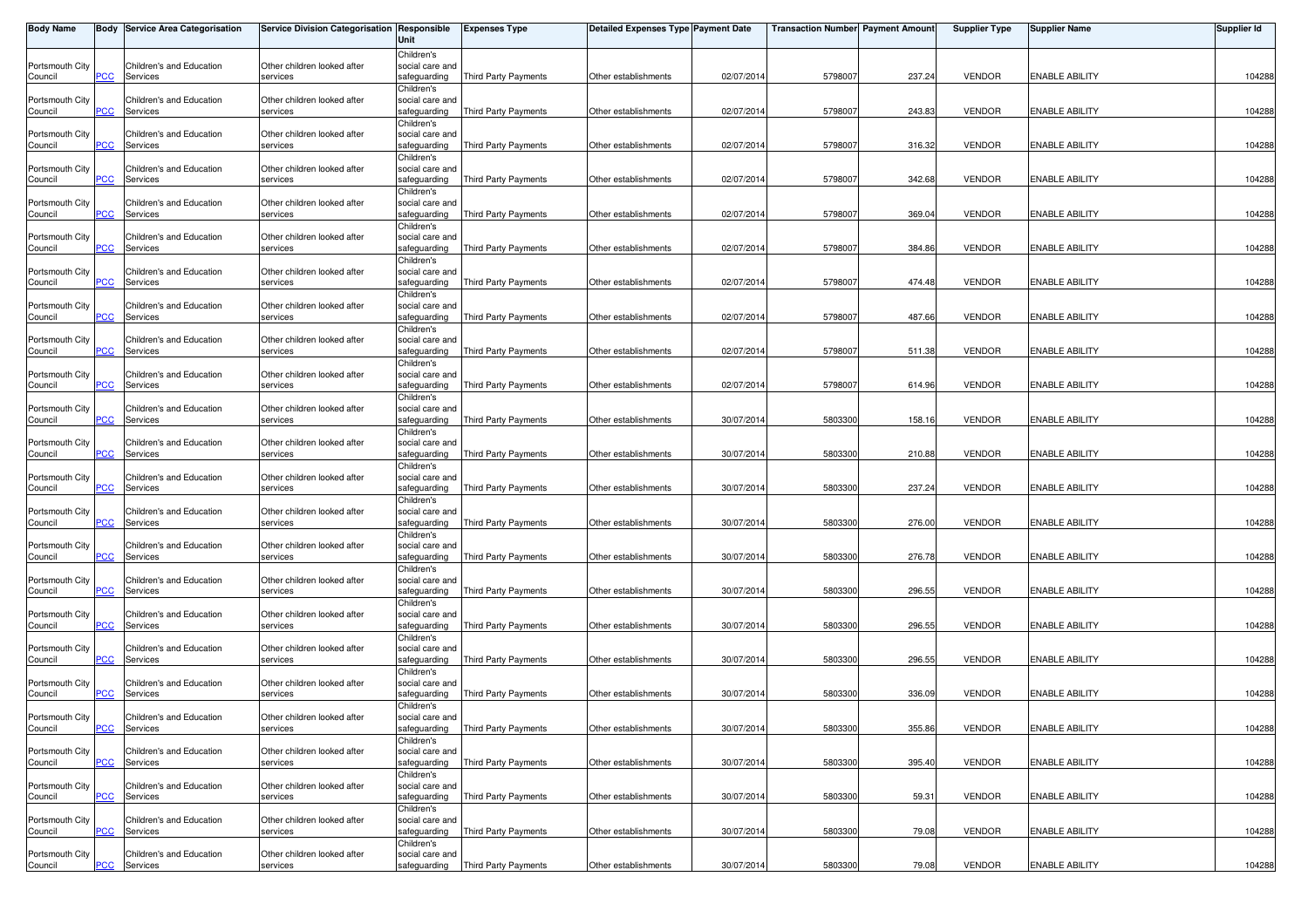| Body Name                  |            | <b>Body Service Area Categorisation</b> | Service Division Categorisation   Responsible       | Unit                                          | <b>Expenses Type</b>        | <b>Detailed Expenses Type Payment Date</b> |            | <b>Transaction Number</b> Payment Amount |          | <b>Supplier Type</b> | <b>Supplier Name</b>           | Supplier Id |
|----------------------------|------------|-----------------------------------------|-----------------------------------------------------|-----------------------------------------------|-----------------------------|--------------------------------------------|------------|------------------------------------------|----------|----------------------|--------------------------------|-------------|
| Portsmouth City<br>Council | PСC        | Children's and Education<br>Services    | Safeguarding Children and Young<br>Peoples Services | Children's<br>social care and<br>safeguarding | <b>Third Party Payments</b> | Other establishments                       | 30/07/2014 | 5803300                                  | 12011.50 | <b>VENDOR</b>        | <b>ENABLE ABILITY</b>          | 104288      |
| Portsmouth City<br>Council | PСC        | Children's and Education<br>Services    | Children Looked After                               | Children's<br>social care and<br>safeguarding | <b>Third Party Payments</b> | Other establishments                       | 18/07/2014 | 5801269                                  | 3342.90  | <b>VENDOR</b>        | FAIRWAYS CARE (UK) LTD         | 111915      |
| Portsmouth City<br>Council | PСC        | Children's and Education<br>Services    | Children Looked After                               | Children's<br>social care and<br>safeguarding | <b>Third Party Payments</b> | Other establishments                       | 09/07/2014 | 5799268                                  | 3066.30  | <b>VENDOR</b>        | FAMILIES FOSTERING LIMITED     | 103601      |
| Portsmouth City<br>Council | PСC        | Children's and Education<br>Services    | Children Looked After                               | Children's<br>social care and<br>safeguarding | Third Party Payments        | Other establishments                       | 09/07/2014 | 5799268                                  | 2881.50  | <b>VENDOR</b>        | FAMILIES FOSTERING LIMITED     | 103601      |
| Portsmouth City<br>Council | <b>PCC</b> | Children's and Education<br>Services    | Children Looked After                               | Children's<br>social care and<br>safeguarding | <b>Third Party Payments</b> | Other establishments                       | 09/07/2014 | 5799268                                  | 2989.20  | <b>VENDOR</b>        | FAMILIES FOSTERING LIMITED     | 103601      |
| Portsmouth City<br>Council | PСC        | Children's and Education<br>Services    | Children Looked After                               | Children's<br>social care and<br>safeguarding | <b>Third Party Payments</b> | Other establishments                       | 09/07/2014 | 5799268                                  | 3407.10  | <b>VENDOR</b>        | FAMILIES FOSTERING LIMITED     | 103601      |
| Portsmouth City<br>Council | <b>PCC</b> | Children's and Education<br>Services    | Children Looked After                               | Children's<br>social care and<br>safeguarding | Third Party Payments        | Other establishments                       | 03/07/2014 | 5798543                                  | 2988.00  | <b>VENDOR</b>        | FAMILYPLACEMENT.COM LIMITED    | 137231      |
| Portsmouth City<br>Council | <b>PCC</b> | Children's and Education<br>Services    | Children Looked After                               | Children's<br>social care and<br>safeguarding | Third Party Payments        | Other establishments                       | 17/07/2014 | 5801053                                  | 1826.00  | <b>VENDOR</b>        | FAMILYPLACEMENT.COM LIMITED    | 137231      |
| Portsmouth City<br>Council | сC         | Children's and Education<br>Services    | Children Looked After                               | Children's<br>social care and<br>safeguarding | Third Party Payments        | Other establishments                       | 17/07/2014 | 5801053                                  | 4648.00  | <b>VENDOR</b>        | FAMILYPLACEMENT.COM LIMITED    | 137231      |
| Portsmouth City<br>Council | сC         | Children's and Education<br>Services    | Children Looked After                               | Children's<br>social care and<br>safeguarding | <b>Third Party Payments</b> | Other establishments                       | 31/07/2014 | 5803852                                  | 4871.34  | <b>VENDOR</b>        | FIVE RIVERS CHILD CARE LIMITED | 106901      |
| Portsmouth City<br>Council | PCC        | Children's and Education<br>Services    | Children Looked After                               | Children's<br>social care and<br>safeguarding | <b>Third Party Payments</b> | Other establishments                       | 31/07/2014 | 5803852                                  | 3470.91  | <b>VENDOR</b>        | FIVE RIVERS CHILD CARE LIMITED | 106901      |
| Portsmouth City<br>Council | сC         | Children's and Education<br>Services    | Children Looked After                               | Children's<br>social care and<br>safeguarding | <b>Third Party Payments</b> | Other establishments                       | 31/07/2014 | 5803852                                  | 3470.92  | <b>VENDOR</b>        | FIVE RIVERS CHILD CARE LIMITED | 106901      |
| Portsmouth City<br>Council | PСC        | Children's and Education<br>Services    | Children Looked After                               | Children's<br>social care and<br>safeguarding | Third Party Payments        | Other establishments                       | 31/07/2014 | 5803852                                  | 3689.00  | <b>VENDOR</b>        | FIVE RIVERS CHILD CARE LIMITED | 106901      |
| Portsmouth City<br>Council | <b>PCC</b> | Children's and Education<br>Services    | Children Looked After                               | Children's<br>social care and<br>safeguarding | Third Party Payments        | Other establishments                       | 31/07/2014 | 5803852                                  | 3689.00  | <b>VENDOR</b>        | FIVE RIVERS CHILD CARE LIMITED | 106901      |
| Portsmouth City<br>Council | сc         | Children's and Education<br>Services    | Safeguarding Children and Young<br>Peoples Services | Children's<br>social care and<br>safeguarding | Supplies and Services       | Miscellaneous expenses                     | 25/07/2014 | 5802616                                  | 267.00   | <b>VENDOR</b>        | FORGET-ME-NOT                  | 100089      |
| Portsmouth City<br>Council | PСC        | Children's and Education<br>Services    | Safeguarding Children and Young<br>Peoples Services | Children's<br>social care and<br>safeguarding | Supplies and Services       | Miscellaneous expenses                     | 25/07/2014 | 5802616                                  | 267.00   | <b>VENDOR</b>        | FORGET-ME-NOT                  | 100089      |
| Portsmouth City<br>Council | PСC        | Children's and Education<br>Services    | Children Looked After                               | Children's<br>social care and<br>safeguarding | Third Party Payments        | Other establishments                       | 04/07/2014 | 5798783                                  | 3411.00  | <b>VENDOR</b>        | FOSTERING OUTCOMES             | 135173      |
| Portsmouth City<br>Council | сC         | Children's and Education<br>Services    | Children Looked After                               | Children's<br>social care and<br>safeguarding | <b>Third Party Payments</b> | Other establishments                       | 15/07/2014 | 5800475                                  | 3005.53  | <b>VENDOR</b>        | FOSTERING SOLUTIONS            | 100525      |
| Portsmouth City<br>Council | PСC        | Children's and Education<br>Services    | Children Looked After                               | Children's<br>social care and<br>safequarding | Third Party Payments        | Other establishments                       | 18/07/2014 | 5801277                                  | 3059.21  | <b>VENDOR</b>        | FOSTERING SOLUTIONS            | 100525      |
| Portsmouth City<br>Council | <b>PCC</b> | Children's and Education<br>Services    | Children Looked After                               | Children's<br>social care and<br>safeguarding | Third Party Payments        | Other establishments                       | 18/07/2014 | 5801277                                  | 1733.55  | <b>VENDOR</b>        | FOSTERING SOLUTIONS            | 100525      |
| Portsmouth City<br>Council | PСC        | Children's and Education<br>Services    | Children Looked After                               | Children's<br>social care and<br>safeguarding | <b>Third Party Payments</b> | Other establishments                       | 18/07/2014 | 5801277                                  | 1325.66  | <b>VENDOR</b>        | FOSTERING SOLUTIONS            | 100525      |
| Portsmouth City<br>Council | PСC        | Children's and Education<br>Services    | Children Looked After                               | Children's<br>social care and<br>safeguarding | <b>Third Party Payments</b> | Other establishments                       | 18/07/2014 | 5801277                                  | 3059.21  | <b>VENDOR</b>        | FOSTERING SOLUTIONS            | 100525      |
| Portsmouth City<br>Council | PСC        | Children's and Education<br>Services    | Children Looked After                               | Children's<br>social care and<br>safeguarding | <b>Third Party Payments</b> | Other establishments                       | 18/07/2014 | 5801277                                  | 3059.21  | <b>VENDOR</b>        | FOSTERING SOLUTIONS            | 100525      |
| Portsmouth City<br>Council | <b>PCC</b> | Children's and Education<br>Services    | Children Looked After                               | Children's<br>social care and<br>safeguarding | Third Party Payments        | Other establishments                       | 18/07/2014 | 5801277                                  | 2898.19  | <b>VENDOR</b>        | <b>FOSTERING SOLUTIONS</b>     | 100525      |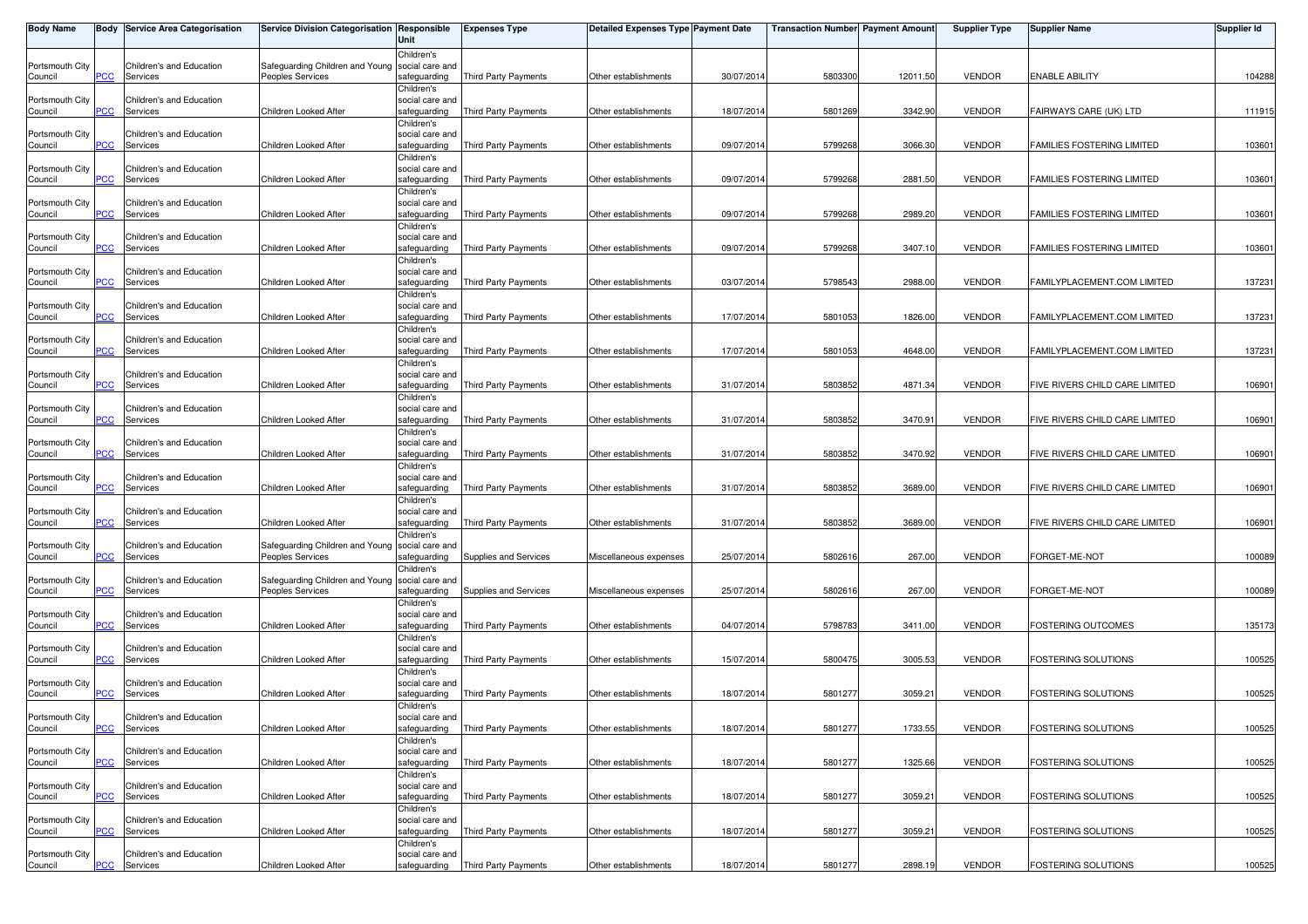| <b>Body Name</b>           |                | <b>Body Service Area Categorisation</b> | Service Division Categorisation Responsible     | Unit                            | <b>Expenses Type</b>                  | Detailed Expenses Type Payment Date |            | Transaction Number Payment Amount |         | <b>Supplier Type</b>            | <b>Supplier Name</b>        | Supplier Id |
|----------------------------|----------------|-----------------------------------------|-------------------------------------------------|---------------------------------|---------------------------------------|-------------------------------------|------------|-----------------------------------|---------|---------------------------------|-----------------------------|-------------|
|                            |                | Children's and Education                |                                                 | Children's                      |                                       |                                     |            |                                   |         |                                 |                             |             |
| Portsmouth City<br>Council | PCC            | Services                                | Children Looked After                           | social care and<br>safeguarding | Third Party Payments                  | Other establishments                | 18/07/2014 | 5801277                           | 3220.22 | <b>VENDOR</b>                   | FOSTERING SOLUTIONS         | 100525      |
|                            |                |                                         |                                                 | Children's                      |                                       |                                     |            |                                   |         |                                 |                             |             |
| Portsmouth City<br>Council | PCC            | Children's and Education<br>Services    | Children Looked After                           | social care and<br>safeguarding | <b>Third Party Payments</b>           | Other establishments                | 18/07/2014 | 5801277                           | 3059.21 | <b>VENDOR</b>                   | FOSTERING SOLUTIONS         | 100525      |
|                            |                |                                         |                                                 | Children's                      |                                       |                                     |            |                                   |         |                                 |                             |             |
| Portsmouth City<br>Council | PCC            | Children's and Education<br>Services    | Children Looked After                           | social care and<br>safeguarding | Third Party Payments                  | Other establishments                | 18/07/2014 | 5801277                           | 2548.33 | <b>VENDOR</b>                   | FOSTERING SOLUTIONS         | 100525      |
|                            |                |                                         |                                                 | Children's                      |                                       |                                     |            |                                   |         |                                 |                             |             |
| Portsmouth City            |                | Children's and Education                |                                                 | social care and                 |                                       |                                     |            |                                   |         |                                 | FOSTERING SOLUTIONS         |             |
| Council                    | PCC            | Services                                | Children Looked After                           | safeguarding<br>Children's      | Third Party Payments                  | Other establishments                | 18/07/2014 | 5801277                           | 3059.21 | <b>VENDOR</b>                   |                             | 100525      |
| Portsmouth City            |                | Children's and Education                |                                                 | social care and                 |                                       |                                     |            |                                   |         |                                 |                             |             |
| Council                    | $\overline{C}$ | Services                                | Children Looked After                           | safeguarding<br>Children's      | Third Party Payments                  | Other establishments                | 18/07/2014 | 5801277                           | 3059.21 | <b>VENDOR</b>                   | FOSTERING SOLUTIONS         | 100525      |
| Portsmouth City            |                | Children's and Education                |                                                 | social care and                 |                                       |                                     |            |                                   |         |                                 |                             |             |
| Council                    | PCC            | Services                                | Children Looked After                           | safeguarding                    | <b>Third Party Payments</b>           | Other establishments                | 18/07/2014 | 5801277                           | 3220.22 | <b>VENDOR</b>                   | <b>FOSTERING SOLUTIONS</b>  | 100525      |
| Portsmouth City            |                | Children's and Education                |                                                 | Children's<br>social care and   |                                       |                                     |            |                                   |         |                                 |                             |             |
| Council                    | PCC            | Services                                | Children Looked After                           | safeguarding                    | Third Party Payments                  | Other establishments                | 18/07/2014 | 5801277                           | 3059.21 | <b>VENDOR</b>                   | <b>FOSTERING SOLUTIONS</b>  | 100525      |
| Portsmouth City            |                | Children's and Education                |                                                 | Children's<br>social care and   |                                       |                                     |            |                                   |         |                                 |                             |             |
| Council                    | <b>PCC</b>     | Services                                | Children Looked After                           | safeguarding                    | Third Party Payments                  | Other establishments                | 18/07/2014 | 5801277                           | 2898.19 | <b>VENDOR</b>                   | <b>FOSTERING SOLUTIONS</b>  | 100525      |
|                            |                |                                         |                                                 | Children's                      |                                       |                                     |            |                                   |         |                                 |                             |             |
| Portsmouth City<br>Council | PСC            | Children's and Education<br>Services    | Children Looked After                           | social care and<br>safeguarding | <b>Third Party Payments</b>           | Other establishments                | 18/07/2014 | 5801277                           | 3059.21 | <b>VENDOR</b>                   | FOSTERING SOLUTIONS         | 100525      |
|                            |                |                                         |                                                 | Children's                      |                                       |                                     |            |                                   |         |                                 |                             |             |
| Portsmouth City            | <b>PCC</b>     | Children's and Education                |                                                 | social care and                 |                                       |                                     | 18/07/2014 | 5801277                           | 2898.19 | <b>VENDOR</b>                   | FOSTERING SOLUTIONS         | 100525      |
| Council                    |                | Services                                | Children Looked After                           | safeguarding<br>Children's      | Third Party Payments                  | Other establishments                |            |                                   |         |                                 |                             |             |
| Portsmouth City            |                | Children's and Education                |                                                 | social care and                 |                                       |                                     |            |                                   |         |                                 |                             |             |
| Council                    | PCC            | Services                                | Children Looked After                           | safeguarding<br>Children's      | Third Party Payments                  | Other establishments                | 18/07/201  | 5801277                           | 3059.21 | <b>VENDOR</b>                   | FOSTERING SOLUTIONS         | 100525      |
| Portsmouth City            |                | Children's and Education                |                                                 | social care and                 |                                       |                                     |            |                                   |         |                                 |                             |             |
| Council                    | сC             | Services                                | Children Looked After                           | safeguarding                    | Third Party Payments                  | Other establishments                | 18/07/2014 | 5801277                           | 3059.21 | <b>VENDOR</b>                   | FOSTERING SOLUTIONS         | 100525      |
| Portsmouth City            |                | Children's and Education                |                                                 | Children's<br>social care and   |                                       |                                     |            |                                   |         |                                 |                             |             |
| Council                    | PCC            | Services                                | Children Looked After                           | safeguarding                    | Third Party Payments                  | Other establishments                | 18/07/2014 | 5801277                           | 3059.21 | <b>VENDOR</b>                   | <b>FOSTERING SOLUTIONS</b>  | 100525      |
|                            |                |                                         |                                                 | Children's                      |                                       |                                     |            |                                   |         |                                 |                             |             |
| Portsmouth City<br>Council | PCC            | Children's and Education<br>Services    | Children Looked After                           | social care and<br>safeguarding | Third Party Payments                  | Other establishments                | 18/07/2014 | 5801277                           | 3059.21 | <b>VENDOR</b>                   | <b>FOSTERING SOLUTIONS</b>  | 100525      |
|                            |                |                                         |                                                 | Children's                      |                                       |                                     |            |                                   |         |                                 |                             |             |
| Portsmouth City<br>Council | $\overline{C}$ | Children's and Education<br>Services    | Children Looked After                           | social care and<br>safeguarding | <b>Third Party Payments</b>           | Other establishments                | 18/07/2014 | 5801277                           | 3220.22 | <b>VENDOR</b>                   | FOSTERING SOLUTIONS         | 100525      |
|                            |                |                                         |                                                 | Children's                      |                                       |                                     |            |                                   |         |                                 |                             |             |
| Portsmouth City            | PCC            | Children's and Education<br>Services    | Children Looked After                           | social care and                 |                                       | Other establishments                | 18/07/2014 | 5801277                           | 1395.43 | <b>VENDOR</b>                   | FOSTERING SOLUTIONS         | 100525      |
| Council                    |                |                                         |                                                 | safeguarding<br>Children's      | Third Party Payments                  |                                     |            |                                   |         |                                 |                             |             |
| Portsmouth City            |                | Children's and Education                | Safeguarding Children and Young Social care and |                                 |                                       |                                     |            |                                   |         |                                 |                             |             |
| Council                    | $\overline{C}$ | Services                                | <b>Peoples Services</b>                         | safeguarding<br>Children's      | Third Party Payments                  | Private contractors                 | 30/07/2014 | 5803594                           | 2700.00 | <b>VENDOR</b>                   | FREELINK CONSULTING LIMITED | 123534      |
| Portsmouth City            |                | Children's and Education                | Safeguarding Children and Young social care and |                                 |                                       |                                     |            |                                   |         |                                 |                             |             |
| Council                    | сC             | Services                                | Peoples Services                                | safeguarding                    | <b>Third Party Payments</b>           | Private contractors                 | 30/07/2014 | 5803594                           | 500.00  | <b>VENDOR</b>                   | FREELINK CONSULTING LIMITED | 123534      |
| Portsmouth City            |                | Children's and Education                | Safeguarding Children and Young social care and | Children's                      |                                       |                                     |            |                                   |         |                                 |                             |             |
| Council                    | PCC            | Services                                | <b>Peoples Services</b>                         | safeguarding                    | Third Party Payments                  | Private contractors                 | 30/07/2014 | 5803594                           | 1900.00 | <b>VENDOR</b>                   | FREELINK CONSULTING LIMITED | 123534      |
| Portsmouth City            |                | Children's and Education                |                                                 | Children's<br>social care and   |                                       | Cleaning and domestic               |            |                                   |         | OTHER LOCAL                     |                             |             |
| Council                    |                | <b>PCC</b> Services                     | Children Looked After                           | safeguarding                    | Premises-Related Expenditure supplies |                                     | 24/07/2014 | 5802290                           | 10.28   | AUTHORITY                       | HAMPSHIRE COUNTY COUNCIL    | 100030      |
|                            |                |                                         |                                                 | Children's                      |                                       |                                     |            |                                   |         |                                 |                             |             |
| Portsmouth City<br>Council | <b>PCC</b>     | Children's and Education<br>Services    | Children Looked After                           | social care and<br>safeguarding | Premises-Related Expenditure          | Cleaning and domestic<br>supplies   | 24/07/2014 | 5802290                           | 11.22   | OTHER LOCAL<br><b>AUTHORITY</b> | HAMPSHIRE COUNTY COUNCIL    | 100030      |
|                            |                |                                         |                                                 | Children's                      |                                       |                                     |            |                                   |         |                                 |                             |             |
| Portsmouth City<br>Council | PCC            | Children's and Education<br>Services    | Children Looked After                           | social care and<br>safeguarding | Premises-Related Expenditure supplies | Cleaning and domestic               | 24/07/2014 | 5802290                           | 13.38   | OTHER LOCAL<br><b>AUTHORITY</b> | HAMPSHIRE COUNTY COUNCIL    | 100030      |
|                            |                |                                         |                                                 | Children's                      |                                       |                                     |            |                                   |         |                                 |                             |             |
| Portsmouth City            |                | Children's and Education                |                                                 | social care and                 |                                       | Cleaning and domestic               |            |                                   |         | OTHER LOCAL                     |                             |             |
| Council                    | PCC            | Services                                | Children Looked After                           | safeguarding<br>Children's      | Premises-Related Expenditure supplies |                                     | 24/07/2014 | 580229                            | 15.18   | <b>AUTHORITY</b>                | HAMPSHIRE COUNTY COUNCIL    | 100030      |
| Portsmouth City            |                | Children's and Education                |                                                 | social care and                 |                                       | Cleaning and domestic               |            |                                   |         | OTHER LOCAL                     |                             |             |
| Council                    | PCC            | Services                                | Children Looked After                           | safeguarding                    | Premises-Related Expenditure supplies |                                     | 24/07/2014 | 5802290                           | 19.86   | AUTHORITY                       | HAMPSHIRE COUNTY COUNCIL    | 100030      |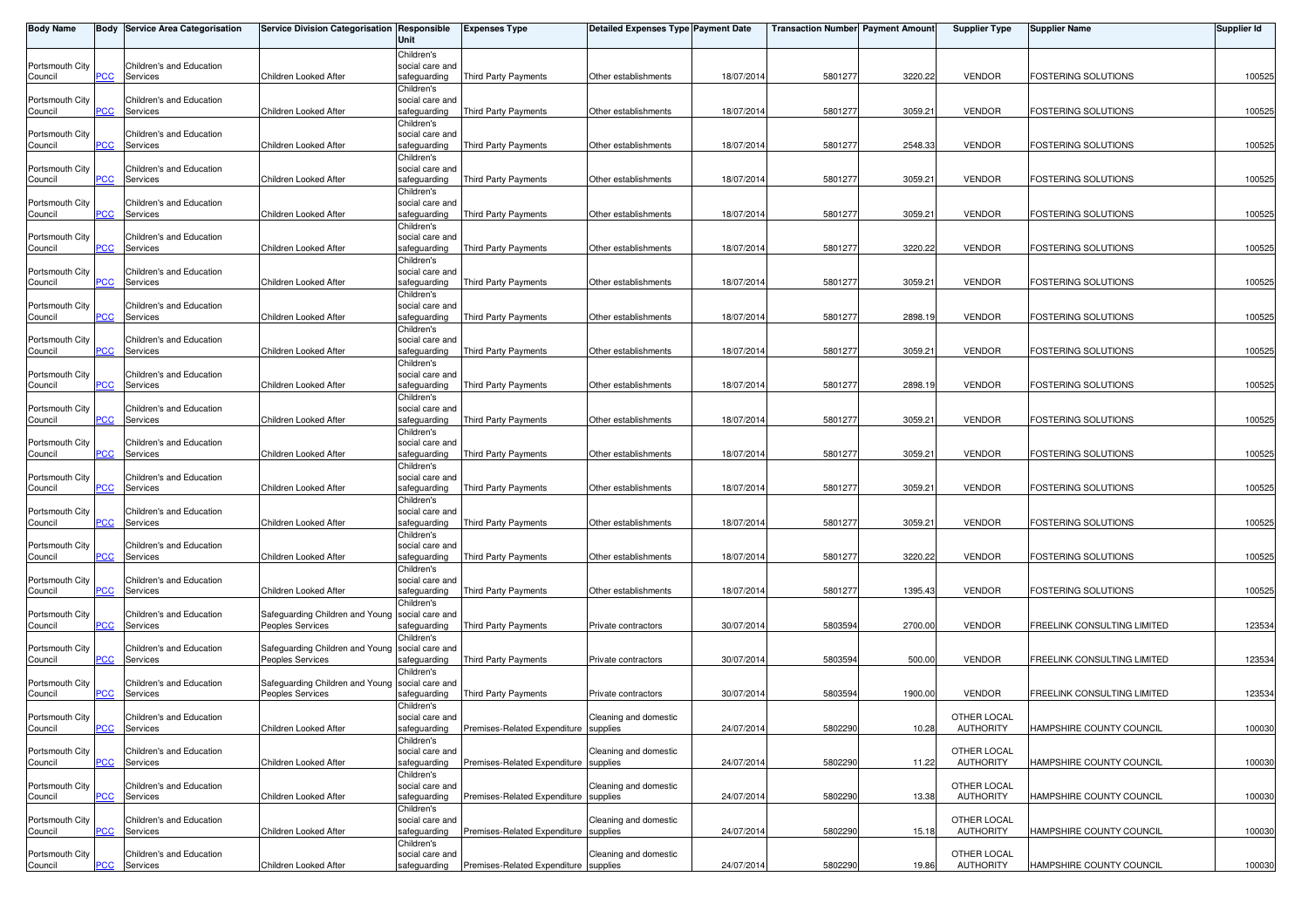| Body Name                  |            | <b>Body Service Area Categorisation</b> | Service Division Categorisation Responsible                         | Unit                                          | <b>Expenses Type</b>                                    | <b>Detailed Expenses Type Payment Date</b>           |            | <b>Transaction Number  Payment Amount </b> |          | <b>Supplier Type</b>            | <b>Supplier Name</b>                              | <b>Supplier Id</b> |
|----------------------------|------------|-----------------------------------------|---------------------------------------------------------------------|-----------------------------------------------|---------------------------------------------------------|------------------------------------------------------|------------|--------------------------------------------|----------|---------------------------------|---------------------------------------------------|--------------------|
| Portsmouth City<br>Council | PСC        | Children's and Education<br>Services    | Children Looked After                                               | Children's<br>social care and<br>safeguarding | Premises-Related Expenditure supplies                   | Cleaning and domestic                                | 24/07/2014 | 5802290                                    | 5.14     | OTHER LOCAL<br><b>AUTHORITY</b> | HAMPSHIRE COUNTY COUNCIL                          | 100030             |
| Portsmouth City<br>Council | PСC        | Children's and Education<br>Services    | Children Looked After                                               | Children's<br>social care and<br>safeguarding | Premises-Related Expenditure supplies                   | Cleaning and domestic                                | 24/07/201  | 580229                                     | 5.14     | OTHER LOCAL<br><b>AUTHORITY</b> | HAMPSHIRE COUNTY COUNCIL                          | 100030             |
| Portsmouth City<br>Council | ۲CC        | Children's and Education<br>Services    | Children Looked After                                               | Children's<br>social care and<br>safeguarding | Supplies and Services                                   | Equipment, furniture and<br>materials                | 24/07/201  | 5802290                                    | 1.66     | OTHER LOCAL<br><b>AUTHORITY</b> | HAMPSHIRE COUNTY COUNCIL                          | 100030             |
| Portsmouth City<br>Council | <b>PCC</b> | Children's and Education<br>Services    | Children Looked After                                               | Children's<br>social care and<br>safeguarding | Supplies and Services                                   | Equipment, furniture and<br>materials                | 24/07/201  | 5802290                                    | 1.70     | OTHER LOCAL<br><b>AUTHORITY</b> | HAMPSHIRE COUNTY COUNCIL                          | 100030             |
| Portsmouth City<br>Council | <b>PCC</b> | Children's and Education<br>Services    | Children Looked After                                               | Children's<br>social care and<br>safeguarding | Supplies and Services                                   | Equipment, furniture and<br>materials                | 24/07/201  | 5802290                                    | 17.58    | OTHER LOCAL<br><b>AUTHORITY</b> | HAMPSHIRE COUNTY COUNCIL                          | 100030             |
| Portsmouth City<br>Council | <b>CC</b>  | Children's and Education<br>Services    | Children Looked After                                               | Children's<br>social care and<br>safeguarding | Supplies and Services                                   | Printing, stationery and<br>general office expenses  | 24/07/2014 | 5802290                                    | 48.30    | OTHER LOCAL<br><b>AUTHORITY</b> | HAMPSHIRE COUNTY COUNCIL                          | 100030             |
| Portsmouth City<br>Council | PCC.       | Children's and Education<br>Services    | Youth Justice                                                       | Children's<br>social care and<br>safeguarding | Third Party Payments                                    | Other establishments                                 | 04/07/201  | 5798796                                    | 11470.84 | <b>VENDOR</b>                   | HAMPSHIRE PROBATION TRUST                         | 134316             |
| Portsmouth City<br>Council | <b>PCC</b> | Children's and Education<br>Services    | Youth Justice                                                       | Children's<br>social care and<br>safeguarding | Third Party Payments                                    | Other establishments                                 | 04/07/201  | 5798796                                    | 11497.37 | <b>VENDOR</b>                   | HAMPSHIRE PROBATION TRUST                         | 134316             |
| Portsmouth City<br>Council | °СС        | Children's and Education<br>Services    | Children Looked After                                               | Children's<br>social care and<br>safeguarding | <b>Third Party Payments</b>                             | Other establishments                                 | 08/07/201  | 5799179                                    | 3214.29  | <b>VENDOR</b>                   | HILLCREST CARE LTD                                | 117913             |
| Portsmouth City<br>Council | PСC        | Children's and Education<br>Services    | Children Looked After                                               | Children's<br>social care and<br>safeguarding | Third Party Payments                                    | Other establishments                                 | 10/07/201  | 5799772                                    | 3557.14  | <b>VENDOR</b>                   | HILLCREST CARE LTD                                | 117913             |
| Portsmouth City<br>Council | PСC        | Children's and Education<br>Services    | Children Looked After                                               | Children's<br>social care and<br>safeguarding | Third Party Payments                                    | Other establishments                                 | 31/07/201  | 5803875                                    | 15291.86 | <b>VENDOR</b>                   | HILLCREST CARE LTD                                | 117913             |
| Portsmouth City<br>Council | сC         | Children's and Education<br>Services    | Children Looked After                                               | Children's<br>social care and<br>safeguarding | Third Party Payments                                    | Other establishments                                 | 31/07/2014 | 5803875                                    | 13285.71 | <b>VENDOR</b>                   | HILLCREST CARE LTD                                | 117913             |
| Portsmouth City<br>Council | PСC        | Children's and Education<br>Services    | <b>Family Support Services</b>                                      | Children's<br>social care and<br>safeguarding | Transport-Related Expenditure Public transport          |                                                      | 30/07/201  | 580361                                     | 315.00   | <b>VENDOR</b>                   | HOVERTRAVEL LTD                                   | 105535             |
| Portsmouth City<br>Council | PСC        | Children's and Education<br>Services    | <b>Family Support Services</b>                                      | Children's<br>social care and<br>safeguarding | Transport-Related Expenditure Public transport          |                                                      | 30/07/201  | 580361                                     | 35.00    | <b>VENDOR</b>                   | HOVERTRAVEL LTD                                   | 105535             |
| Portsmouth City<br>Council | <u>CC</u>  | Children's and Education<br>Services    | Other children looked after<br>services                             | Children's<br>social care and<br>safeguarding | Transport-Related Expenditure Public transport          |                                                      | 30/07/2014 | 580361                                     | 17.50    | <b>VENDOR</b>                   | HOVERTRAVEL LTD                                   | 105535             |
| Portsmouth City<br>Council | <b>PCC</b> | Children's and Education<br>Services    | Other children looked after<br>services                             | Children's<br>social care and<br>safeguarding | Transport-Related Expenditure Public transport          |                                                      | 30/07/201  | 5803612                                    | 192.50   | <b>VENDOR</b>                   | HOVERTRAVEL LTD                                   | 105535             |
| Portsmouth City<br>Council | <b>PCC</b> | Children's and Education<br>Services    | Other children looked after<br>services                             | Children's<br>social care and<br>safeguarding | Transport-Related Expenditure Public transport          |                                                      | 30/07/201  | 580361                                     | 63.00    | <b>VENDOR</b>                   | HOVERTRAVEL LTD                                   | 105535             |
| Portsmouth City<br>Council | PСC        | Children's and Education<br>Services    | Safeguarding Children and Young<br>Peoples Services                 | Children's<br>social care and<br>safeguarding | Transport-Related Expenditure Public transport          |                                                      | 30/07/201  | 580361                                     | 17.50    | <b>VENDOR</b>                   | HOVERTRAVEL LTD                                   | 105535             |
| Portsmouth City<br>Council | PСC        | Children's and Education<br>Services    | Safeguarding Children and Young social care and<br>Peoples Services | Children's<br>safeguarding                    | Transport-Related Expenditure Public transport          |                                                      | 30/07/201  | 580361                                     | 35.00    | <b>VENDOR</b>                   | HOVERTRAVEL LTD                                   | 105535             |
| Portsmouth City<br>Council | <b>PCC</b> | Children's and Education<br>Services    | Safeguarding Children and Young social care and<br>Peoples Services | Children's<br>safeguarding                    | Employees                                               | Indirect employee<br>expenses                        | 18/07/2014 | 5801303                                    | 850.00   | <b>VENDOR</b>                   | IN TRAC TRAINING & CONSULTANCY<br><b>SERVICES</b> | 102268             |
| Portsmouth City<br>Council | PСC        | Children's and Education<br>Services    | Children Looked After                                               | Children's<br>social care and<br>safeguarding | Supplies and Services                                   | Miscellaneous expenses                               | 11/07/2014 | 5800089                                    | 350.00   | <b>VENDOR</b>                   | JOHNSTON PUBLISHING LTD                           | 100088             |
| Portsmouth City<br>Council | PСC        | Children's and Education<br>Services    | Children Looked After                                               | Children's<br>social care and<br>safeguarding | Third Party Payments                                    | Other establishments                                 | 04/07/2014 | 5798823                                    | 2914.00  | <b>VENDOR</b>                   | <b>KEY2 FUTURES LTD</b>                           | 138450             |
| Portsmouth City<br>Council | PСC        | Children's and Education<br>Services    | Children Looked After                                               | Children's<br>social care and<br>safeguarding | Premises-Related Expenditure                            | Repairs, alterations and<br>maintenance of buildings | 03/07/2014 | 5798562                                    | 35.00    | COMPANY                         | KKA MAINTENANCE LTD                               | 135386             |
| Portsmouth City<br>Council | <b>PCC</b> | Children's and Education<br>Services    | Children Looked After                                               | Children's<br>social care and<br>safeguarding | Premises-Related Expenditure   maintenance of buildings | Repairs, alterations and                             | 03/07/2014 | 5798562                                    | 35.00    | COMPANY                         | KKA MAINTENANCE LTD                               | 135386             |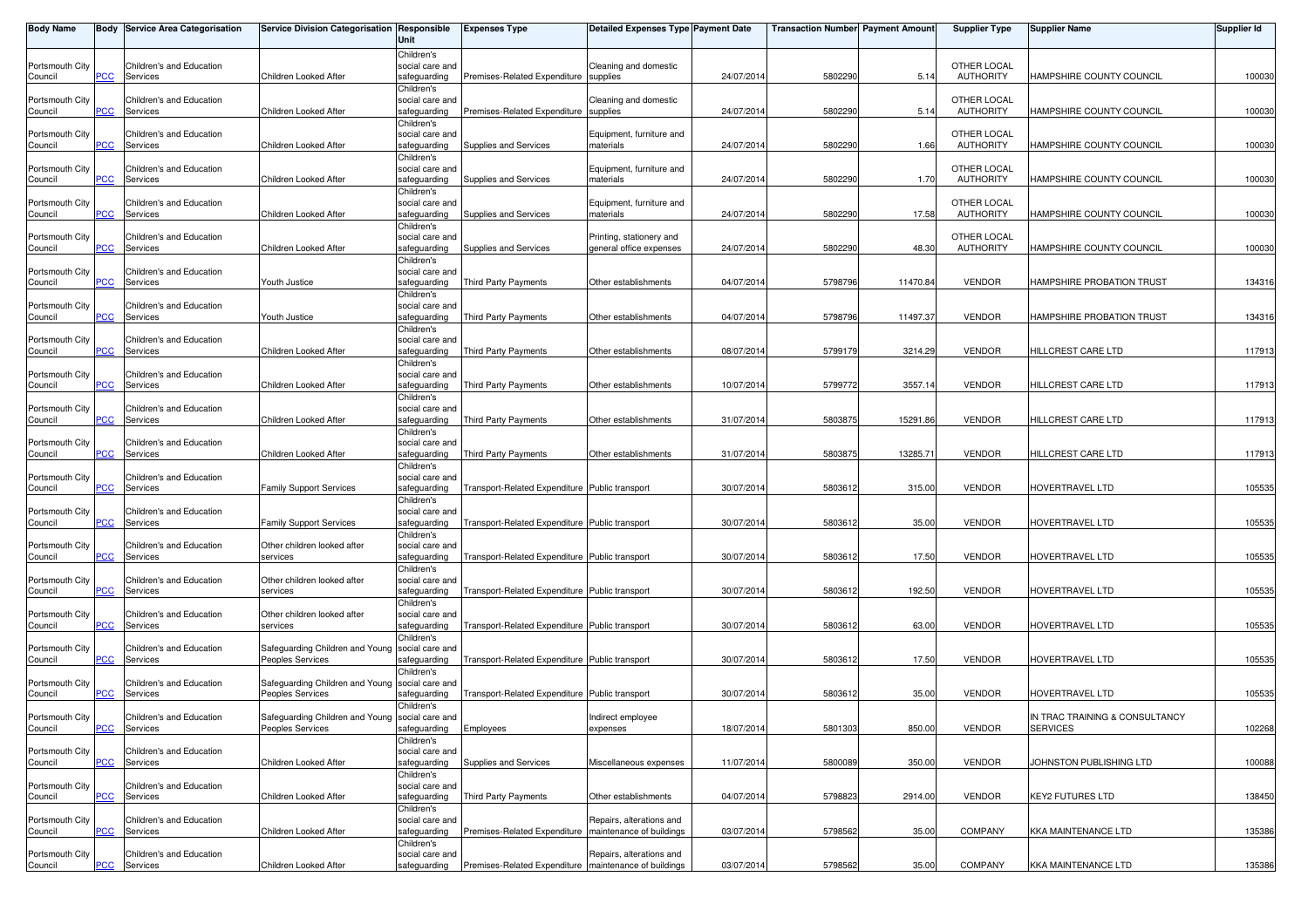| <b>Body Name</b>           |                       | <b>Body Service Area Categorisation</b>         | Service Division Categorisation Responsible | Unit                                                        | <b>Expenses Type</b>                                    | <b>Detailed Expenses Type Payment Date</b>           |            | <b>Transaction Number Payment Amount</b> |         | <b>Supplier Type</b> | <b>Supplier Name</b>                            | <b>Supplier Id</b> |
|----------------------------|-----------------------|-------------------------------------------------|---------------------------------------------|-------------------------------------------------------------|---------------------------------------------------------|------------------------------------------------------|------------|------------------------------------------|---------|----------------------|-------------------------------------------------|--------------------|
| Portsmouth City<br>Council | PСC                   | Children's and Education<br>Services            | Children Looked After                       | Children's<br>social care and<br>safeguarding               | Premises-Related Expenditure                            | Repairs, alterations and<br>maintenance of buildings | 03/07/2014 | 5798562                                  | 35.00   | <b>COMPANY</b>       | KKA MAINTENANCE LTD                             | 135386             |
| Portsmouth City<br>Council | <b>PCC</b>            | Children's and Education<br>Services            | Children Looked After                       | Children's<br>social care and<br>safeguarding               | Premises-Related Expenditure                            | Repairs, alterations and<br>maintenance of buildings | 03/07/201  | 5798562                                  | 50.84   | <b>COMPANY</b>       | <b>KKA MAINTENANCE LTD</b>                      | 135386             |
| Portsmouth City<br>Council | ۲CС                   | Children's and Education<br>Services            | Children Looked After                       | Children's<br>social care and<br>safeguarding               | Premises-Related Expenditure                            | Repairs, alterations and<br>maintenance of buildings | 11/07/2014 | 5800101                                  | 35.00   | <b>COMPANY</b>       | KKA MAINTENANCE LTD                             | 135386             |
| Portsmouth City<br>Council | PCC.                  | Children's and Education<br>Services            | Children Looked After                       | Children's<br>social care and<br>safeguarding               | Premises-Related Expenditure   maintenance of buildings | Repairs, alterations and                             | 11/07/2014 | 5800101                                  | 52.50   | <b>COMPANY</b>       | <b>KKA MAINTENANCE LTD</b>                      | 135386             |
| Portsmouth City<br>Council | $\overline{C}$        | Children's and Education<br>Services            | Children Looked After                       | Children's<br>social care and<br>safeguarding               | Premises-Related Expenditure                            | Repairs, alterations and<br>maintenance of buildings | 18/07/201  | 5801316                                  | 35.00   | <b>COMPANY</b>       | KKA MAINTENANCE LTD                             | 135386             |
| Portsmouth City<br>Council | <b>CC</b>             | Children's and Education<br>Services            | Children Looked After                       | Children's<br>social care and<br>safeguarding               | Premises-Related Expenditure                            | Repairs, alterations and<br>maintenance of buildings | 18/07/2014 | 5801316                                  | 35.00   | <b>COMPANY</b>       | KKA MAINTENANCE LTD                             | 135386             |
| Portsmouth City<br>Council | PСC                   | Children's and Education<br>Services            | Children Looked After                       | Children's<br>social care and<br>safeguarding               | Premises-Related Expenditure   maintenance of buildings | Repairs, alterations and                             | 18/07/2014 | 5801316                                  | 75.00   | <b>COMPANY</b>       | <b>KKA MAINTENANCE LTD</b>                      | 135386             |
| Portsmouth City<br>Council | PСC                   | Children's and Education<br>Services            | Children Looked After                       | Children's<br>social care and<br>safeguarding               | Premises-Related Expenditure                            | Repairs, alterations and<br>maintenance of buildings | 30/07/201  | 5803632                                  | 35.00   | <b>COMPANY</b>       | <b>KKA MAINTENANCE LTD</b>                      | 135386             |
| Portsmouth City<br>Council | °СС                   | Children's and Education<br>Services            | Children Looked After                       | Children's<br>social care and<br>safeguarding               | Premises-Related Expenditure                            | Repairs, alterations and<br>maintenance of buildings | 30/07/2014 | 5803632                                  | 35.00   | <b>COMPANY</b>       | KKA MAINTENANCE LTD                             | 135386             |
| Portsmouth City<br>Council | PСC                   | Children's and Education<br>Services            | <b>Family Support Services</b>              | Children's<br>social care and<br>safeguarding<br>Children's | Premises-Related Expenditure   maintenance of buildings | Repairs, alterations and                             | 03/07/201  | 5798562                                  | 35.00   | <b>COMPANY</b>       | <b>KKA MAINTENANCE LTD</b>                      | 135386             |
| Portsmouth City<br>Council | PСC                   | Children's and Education<br>Services            | <b>Family Support Services</b>              | social care and<br>safequarding<br>Children's               | <b>Third Party Payments</b>                             | Other establishments                                 | 23/07/201  | 5802130                                  | 8150.75 | <b>COMPANY</b>       | . DEVINE AND CO LIMITED                         | 111002             |
| Portsmouth City<br>Council | °СС                   | Children's and Education<br>Services            | Asylum seekers                              | social care and<br>safeguarding<br>Children's               | Supplies and Services                                   | Services                                             | 11/07/2014 | 5800107                                  | 69.18   | <b>VENDOR</b>        | LINGLAND INTERPRETERS-TRANSLATORS<br>LTD        | 107675             |
| Portsmouth City<br>Council | PСC                   | Children's and Education<br>Services            | Children Looked After                       | social care and<br>safeguarding<br>Children's               | Supplies and Services                                   | Services                                             | 11/07/2014 | 5800107                                  | 59.00   | <b>VENDOR</b>        | LINGLAND INTERPRETERS-TRANSLATORS<br>LTD        | 107675             |
| Portsmouth City<br>Council | $\overline{C}$        | Children's and Education<br>Services            | Children Looked After                       | social care and<br>safeguarding<br>Children's               | Supplies and Services                                   | Services                                             | 11/07/2014 | 5800107                                  | 72.45   | <b>VENDOR</b>        | LINGLAND INTERPRETERS-TRANSLATORS<br>LTD        | 107675             |
| Portsmouth City<br>Council | PCC.                  | Children's and Education<br>Services            | Children Looked After                       | social care and<br>safeguarding<br>Children's               | Supplies and Services                                   | Services                                             | 11/07/201  | 5800107                                  | 97.60   | <b>VENDOR</b>        | LINGLAND INTERPRETERS-TRANSLATORS<br>LTD        | 107675             |
| Portsmouth City<br>Council | ۲CС                   | Children's and Education<br>Services            | Children Looked After                       | social care and<br>safeguarding<br>Children's               | Supplies and Services                                   | Services                                             | 11/07/2014 | 5800107                                  | 55.60   | <b>VENDOR</b>        | LINGLAND INTERPRETERS-TRANSLATORS<br>LTD        | 107675             |
| Portsmouth City<br>Council | <b>PCC</b>            | Children's and Education<br>Services            | Children Looked After                       | social care and<br>safeguarding<br>Children's               | Supplies and Services                                   | Services                                             | 17/07/2014 | 5801079                                  | 867.48  | <b>VENDOR</b>        | LINGLAND INTERPRETERS-TRANSLATORS<br>LTD        | 107675             |
| Portsmouth City<br>Council | $\overline{\text{c}}$ | Children's and Education<br>Services            | Children Looked After                       | social care and<br>safeguarding<br>Children's               | Supplies and Services                                   | Services                                             | 25/07/201  | 5802733                                  | 181.20  | <b>VENDOR</b>        | LINGLAND INTERPRETERS-TRANSLATORS<br>LTD        | 107675             |
| Portsmouth City<br>Council | <b>PCC</b>            | Children's and Education<br>Services            | <b>Family Support Services</b>              | social care and<br>safeguarding<br>Children's               | Supplies and Services                                   | Services                                             | 11/07/2014 | 5800107                                  | 113.00  | <b>VENDOR</b>        | LINGLAND INTERPRETERS-TRANSLATORS<br>LTD        | 107675             |
| Portsmouth City<br>Council |                       | Children's and Education<br><b>PCC</b> Services | <b>Family Support Services</b>              | social care and<br>safeguarding<br>Children's               | Supplies and Services                                   | Services                                             | 11/07/2014 | 5800107                                  | 99.00   | <b>VENDOR</b>        | LINGLAND INTERPRETERS-TRANSLATORS<br>LTD        | 107675             |
| Portsmouth City<br>Council | PСC                   | Children's and Education<br>Services            | <b>Family Support Services</b>              | social care and<br>safeguarding<br>Children's               | Supplies and Services                                   | Services                                             | 11/07/201  | 5800107                                  | 110.76  | <b>VENDOR</b>        | LINGLAND INTERPRETERS-TRANSLATORS<br>LTD        | 107675             |
| Portsmouth City<br>Council | PСC                   | Children's and Education<br>Services            | <b>Family Support Services</b>              | social care and<br>safeguarding<br>Children's               | Supplies and Services                                   | Services                                             | 11/07/2014 | 5800107                                  | 111.18  | <b>VENDOR</b>        | LINGLAND INTERPRETERS-TRANSLATORS<br>LTD        | 107675             |
| Portsmouth City<br>Council | PСC                   | Children's and Education<br>Services            | <b>Family Support Services</b>              | social care and<br>safeguarding<br>Children's               | Supplies and Services                                   | Services                                             | 11/07/2014 | 5800107                                  | 58.51   | <b>VENDOR</b>        | LINGLAND INTERPRETERS-TRANSLATORS<br>LTD        | 107675             |
| Portsmouth City<br>Council | <b>PCC</b>            | Children's and Education<br>Services            | <b>Family Support Services</b>              | social care and<br>safeguarding                             | Supplies and Services                                   | Services                                             | 23/07/2014 | 5802132                                  | 67.38   | <b>VENDOR</b>        | LINGLAND INTERPRETERS-TRANSLATORS<br><b>LTD</b> | 107675             |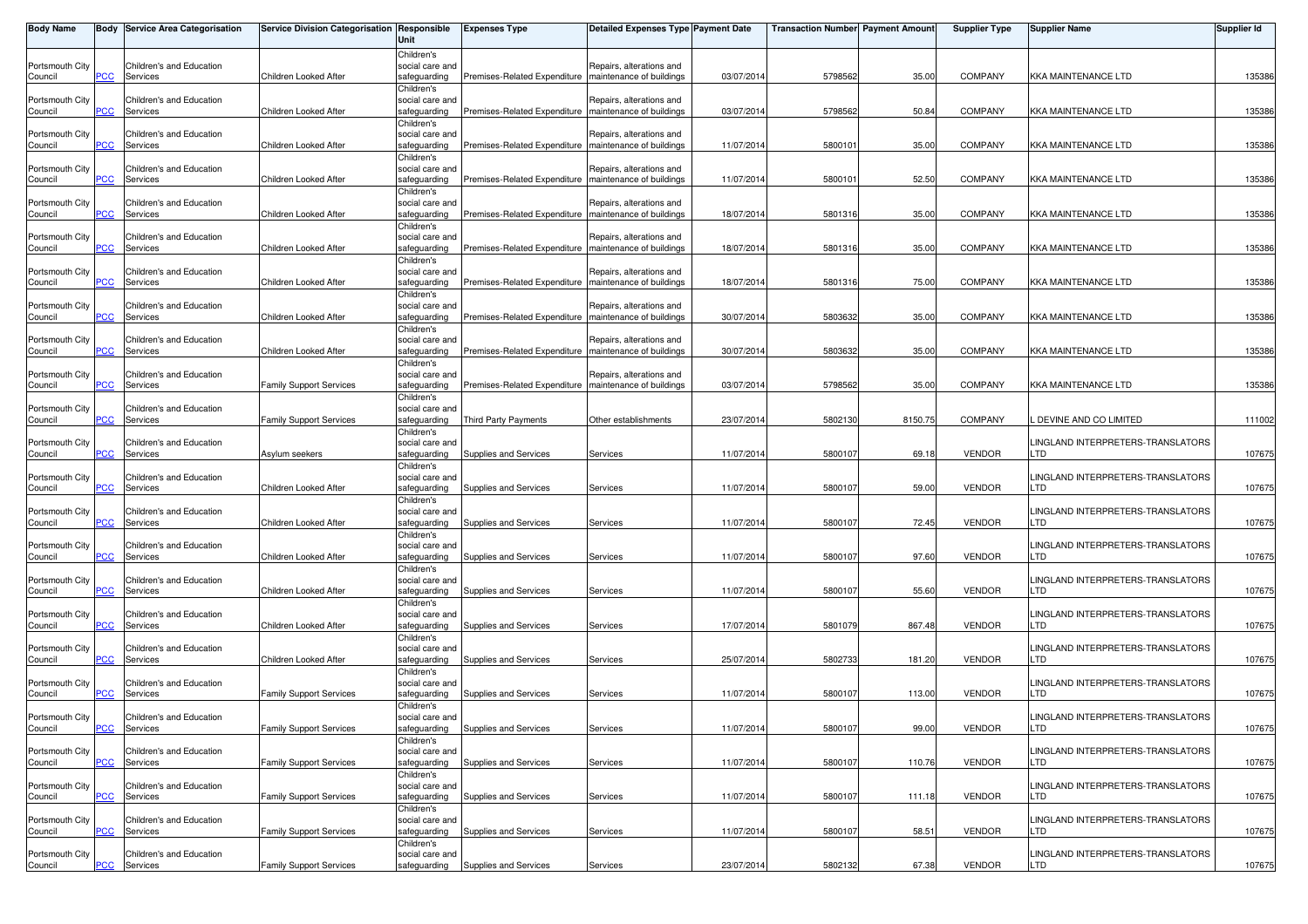| <b>Body Name</b>           |                | <b>Body Service Area Categorisation</b>         | Service Division Categorisation Responsible | Unit                                          | <b>Expenses Type</b>              | <b>Detailed Expenses Type Payment Date</b> |            | <b>Transaction Number Payment Amount</b> |          | <b>Supplier Type</b>            | <b>Supplier Name</b>                            | Supplier Id |
|----------------------------|----------------|-------------------------------------------------|---------------------------------------------|-----------------------------------------------|-----------------------------------|--------------------------------------------|------------|------------------------------------------|----------|---------------------------------|-------------------------------------------------|-------------|
| Portsmouth City<br>Council | PСC            | Children's and Education<br>Services            | <b>Family Support Services</b>              | Children's<br>social care and<br>safeguarding | Supplies and Services             | Services                                   | 23/07/2014 | 5802132                                  | 66.38    | <b>VENDOR</b>                   | LINGLAND INTERPRETERS-TRANSLATORS<br>.TD        | 107675      |
| Portsmouth City<br>Council | <b>PCC</b>     | Children's and Education<br>Services            | <b>Family Support Services</b>              | Children's<br>social care and<br>safeguarding | Supplies and Services             | Services                                   | 23/07/2014 | 5802132                                  | 83.70    | <b>VENDOR</b>                   | LINGLAND INTERPRETERS-TRANSLATORS<br>LTD        | 107675      |
| Portsmouth City<br>Council | сC             | Children's and Education<br>Services            | <b>Family Support Services</b>              | Children's<br>social care and<br>safeguarding | Supplies and Services             | Services                                   | 23/07/2014 | 5802132                                  | 40.00    | <b>VENDOR</b>                   | LINGLAND INTERPRETERS-TRANSLATORS<br>LTD        | 107675      |
| Portsmouth City<br>Council | PCC            | Children's and Education<br>Services            | <b>Family Support Services</b>              | Children's<br>social care and<br>safeguarding | Supplies and Services             | Services                                   | 23/07/2014 | 5802132                                  | 40.00    | <b>VENDOR</b>                   | LINGLAND INTERPRETERS-TRANSLATORS<br>LTD        | 107675      |
| Portsmouth City<br>Council | $\overline{C}$ | Children's and Education<br>Services            | <b>Family Support Services</b>              | Children's<br>social care and<br>safeguarding | Supplies and Services             | Services                                   | 23/07/2014 | 5802132                                  | 20.00    | <b>VENDOR</b>                   | LINGLAND INTERPRETERS-TRANSLATORS<br>LTD        | 107675      |
| Portsmouth City<br>Council | <b>CC</b>      | Children's and Education<br>Services            | <b>Family Support Services</b>              | Children's<br>social care and<br>safeguarding | Supplies and Services             | Services                                   | 23/07/2014 | 5802132                                  | 79.00    | <b>VENDOR</b>                   | LINGLAND INTERPRETERS-TRANSLATORS<br>LTD        | 107675      |
| Portsmouth City<br>Council | PСC            | Children's and Education<br>Services            | <b>Family Support Services</b>              | Children's<br>social care and<br>safeguarding | Supplies and Services             | Services                                   | 23/07/2014 | 5802132                                  | 81.60    | <b>VENDOR</b>                   | LINGLAND INTERPRETERS-TRANSLATORS<br>LTD        | 107675      |
| Portsmouth City<br>Council | PСC            | Children's and Education<br>Services            | <b>Family Support Services</b>              | Children's<br>social care and<br>safeguarding | Supplies and Services             | Services                                   | 23/07/2014 | 5802132                                  | 83.70    | <b>VENDOR</b>                   | LINGLAND INTERPRETERS-TRANSLATORS<br>LTD        | 107675      |
| Portsmouth City<br>Council | сC             | Children's and Education<br>Services            | <b>Family Support Services</b>              | Children's<br>social care and<br>safeguarding | Supplies and Services             | Services                                   | 23/07/2014 | 5802132                                  | 81.60    | <b>VENDOR</b>                   | LINGLAND INTERPRETERS-TRANSLATORS<br>LTD        | 107675      |
| Portsmouth City<br>Council | PСC            | Children's and Education<br>Services            | <b>Family Support Services</b>              | Children's<br>social care and<br>safeguarding | Supplies and Services             | Services                                   | 23/07/2014 | 5802132                                  | 80.60    | <b>VENDOR</b>                   | LINGLAND INTERPRETERS-TRANSLATORS<br><b>LTD</b> | 107675      |
| Portsmouth City<br>Council | PСC            | Children's and Education<br>Services            | <b>Family Support Services</b>              | Children's<br>social care and<br>safeguarding | Supplies and Services             | Services                                   | 23/07/2014 | 5802132                                  | 64.00    | <b>VENDOR</b>                   | LINGLAND INTERPRETERS-TRANSLATORS<br>LTD        | 107675      |
| Portsmouth City<br>Council | 'CC            | Children's and Education<br>Services            | <b>Family Support Services</b>              | Children's<br>social care and<br>safeguarding | Supplies and Services             | Services                                   | 23/07/2014 | 5802132                                  | 20.00    | <b>VENDOR</b>                   | LINGLAND INTERPRETERS-TRANSLATORS<br>.TD        | 107675      |
| Portsmouth City<br>Council | PСC            | Children's and Education<br>Services            | <b>Family Support Services</b>              | Children's<br>social care and<br>safeguarding | Supplies and Services             | Services                                   | 25/07/2014 | 5802733                                  | 864.00   | <b>VENDOR</b>                   | LINGLAND INTERPRETERS-TRANSLATORS<br>LTD.       | 107675      |
| Portsmouth City<br>Council | <b>PCC</b>     | Children's and Education<br>Services            | <b>Family Support Services</b>              | Children's<br>social care and<br>safeguarding | Supplies and Services             | Services                                   | 25/07/2014 | 580273                                   | 159.00   | <b>VENDOR</b>                   | LINGLAND INTERPRETERS-TRANSLATORS<br>LTD        | 107675      |
| Portsmouth City<br>Council | PСC            | Children's and Education<br>Services            | <b>Family Support Services</b>              | Children's<br>social care and<br>safeguarding | <b>Third Party Payments</b>       | Other establishments                       | 25/07/2014 | 5802733                                  | 35.00    | VENDOR                          | LINGLAND INTERPRETERS-TRANSLATORS<br>LTD        | 107675      |
| Portsmouth City<br>Council | сC             | Children's and Education<br>Services            | <b>Family Support Services</b>              | Children's<br>social care and<br>safeguarding | Third Party Payments              | Other establishments                       | 25/07/2014 | 5802733                                  | 46.44    | <b>VENDOR</b>                   | LINGLAND INTERPRETERS-TRANSLATORS<br>LTD        | 107675      |
| Portsmouth City<br>Council | PCC.           | Children's and Education<br>Services            | <b>Family Support Services</b>              | Children's<br>social care and<br>safeguarding | Third Party Payments              | Other establishments                       | 25/07/2014 | 5802733                                  | 74.41    | <b>VENDOR</b>                   | LINGLAND INTERPRETERS-TRANSLATORS<br>LTD.       | 107675      |
| Portsmouth City<br>Council | PСC            | Children's and Education<br>Services            | Children Looked After                       | Children's<br>social care and<br>safeguarding | <b>Third Party Payments</b>       | Other local authorities                    | 10/07/2014 | 278866                                   | 4461.33  | OTHER LOCAL<br><b>AUTHORITY</b> | <b>MEDWAY COUNCIL</b>                           | 107414      |
| Portsmouth City<br>Council | <b>PCC</b>     | Children's and Education<br>Services            | Services for Young People                   | Children's<br>social care and<br>safeguarding | Third Party Payments              | Private contractors                        | 28/07/2014 | 5803083                                  | 14166.67 | <b>VENDOR</b>                   | MOTIVE8 SOUTH                                   | 101638      |
| Portsmouth City<br>Council |                | Children's and Education<br><b>PCC</b> Services | Children Looked After                       | Children's<br>social care and<br>safeguarding | Third Party Payments              | Other establishments                       | 23/07/2014 | 5802144                                  | 3256.20  | <b>VENDOR</b>                   | NATIONAL FOSTERING AGENCY LTD                   | 126839      |
| Portsmouth City<br>Council | PСC            | Children's and Education<br>Services            | Children Looked After                       | Children's<br>social care and<br>safeguarding | Third Party Payments              | Other establishments                       | 23/07/2014 | 5802144                                  | 3188.1   | <b>VENDOR</b>                   | NATIONAL FOSTERING AGENCY LTD                   | 126839      |
| Portsmouth City<br>Council | PСC            | Children's and Education<br>Services            | Children Looked After                       | Children's<br>social care and<br>safeguarding | Third Party Payments              | Other establishments                       | 23/07/2014 | 5802144                                  | 3023.70  | <b>VENDOR</b>                   | NATIONAL FOSTERING AGENCY LTD                   | 126839      |
| Portsmouth City<br>Council | PСC            | Children's and Education<br>Services            | Children Looked After                       | Children's<br>social care and<br>safeguarding | Third Party Payments              | Other establishments                       | 23/07/2014 | 5802144                                  | 3188.10  | <b>VENDOR</b>                   | NATIONAL FOSTERING AGENCY LTD                   | 126839      |
| Portsmouth City<br>Council | <b>PCC</b>     | Children's and Education<br>Services            | Children Looked After                       | Children's<br>social care and                 | safequarding Third Party Payments | Other establishments                       | 23/07/2014 | 5802144                                  | 3158.70  | <b>VENDOR</b>                   | NATIONAL FOSTERING AGENCY LTD                   | 126839      |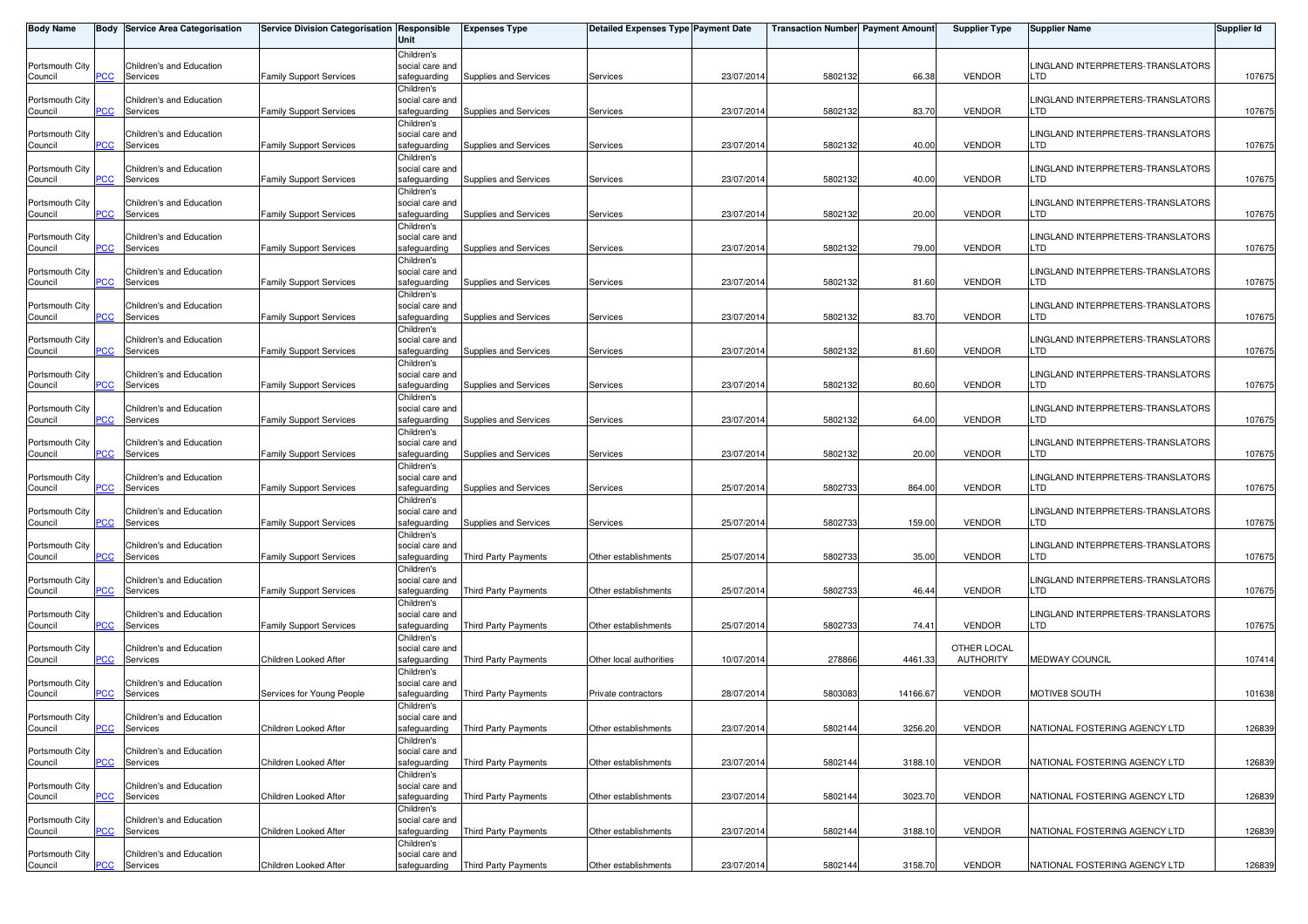| <b>Body Name</b>           |                | <b>Body Service Area Categorisation</b>         | Service Division Categorisation Responsible         | Unit                                                        | <b>Expenses Type</b>                          | <b>Detailed Expenses Type Payment Date</b> |            | <b>Transaction Number Payment Amount</b> |          | <b>Supplier Type</b>                     | <b>Supplier Name</b>                     | <b>Supplier Id</b> |
|----------------------------|----------------|-------------------------------------------------|-----------------------------------------------------|-------------------------------------------------------------|-----------------------------------------------|--------------------------------------------|------------|------------------------------------------|----------|------------------------------------------|------------------------------------------|--------------------|
| Portsmouth City<br>Council | PСC            | Children's and Education<br>Services            | Safeguarding Children and Young<br>Peoples Services | Children's<br>social care and<br>safeguarding               | Third Party Payments                          | Other establishments                       | 25/07/2014 | 5802799                                  | 15764.25 | <b>VENDOR</b>                            | NO LIMITS (SOUTH) LTD                    | 136378             |
| Portsmouth City<br>Council | PCC            | Children's and Education<br>Services            | Children Looked After                               | Children's<br>social care and<br>safeguarding               | Premises-Related Expenditure Energy costs     |                                            | 04/07/2014 | 579887                                   | 443.51   | <b>VENDOR</b>                            | <b>NPOWER</b>                            | 104871             |
| Portsmouth City<br>Council | сC             | Children's and Education<br>Services            | Children Looked After                               | Children's<br>social care and<br>safeguarding               | Premises-Related Expenditure supplies         | Cleaning and domestic                      | 10/07/2014 | 5799804                                  | 649.59   | <b>VENDOR</b>                            | <b>NVIRO LTD</b>                         | 124507             |
| Portsmouth City<br>Council | <b>PCC</b>     | Children's and Education<br>Services            | Children Looked After                               | Children's<br>social care and<br>safeguarding               | Premises-Related Expenditure supplies         | Cleaning and domestic                      | 10/07/2014 | 5799804                                  | 649.59   | <b>VENDOR</b>                            | <b>NVIRO LTD</b>                         | 124507             |
| Portsmouth City<br>Council | $\overline{C}$ | Children's and Education<br>Services            | Children Looked After                               | Children's<br>social care and<br>safeguarding               | Premises-Related Expenditure supplies         | Cleaning and domestic                      | 10/07/2014 | 5799804                                  | 649.59   | <b>VENDOR</b>                            | <b>NVIRO LTD</b>                         | 124507             |
| Portsmouth City<br>Council | <b>CC</b>      | Children's and Education<br>Services            | Children Looked After                               | Children's<br>social care and<br>safeguarding               | Premises-Related Expenditure supplies         | Cleaning and domestic                      | 10/07/2014 | 5799807                                  | 6.24     | <b>COMPANY</b>                           | OCS GROUP UK LIMITED T/A CANNON          | 101502             |
| Portsmouth City<br>Council | PСC            | Children's and Education<br>Services            | Children Looked After                               | Children's<br>social care and<br>safeguarding               | Supplies and Services                         | Services                                   | 09/07/2014 | 5799615                                  | 6670.00  | <b>VENDOR</b>                            | PARIS SMITH LLP                          | 122304             |
| Portsmouth City<br>Council | PСC            | Children's and Education<br>Services            | Children Looked After                               | Children's<br>social care and<br>safeguarding               | Supplies and Services                         | Equipment, furniture and<br>materials      | 02/07/2014 | 579837                                   | 20.00    | <b>COMPANY</b>                           | PHS GROUP LTD                            | 100082             |
| Portsmouth City<br>Council | сC             | Children's and Education<br>Services            | Children Looked After                               | Children's<br>social care and<br>safeguarding               | Supplies and Services                         | Miscellaneous expenses                     | 02/07/2014 | 5798373                                  | 132.00   | <b>COMPANY</b>                           | PHS GROUP LTD                            | 100082             |
| Portsmouth City<br>Council | PСC            | Children's and Education<br>Services            | Children Looked After                               | Children's<br>social care and<br>safeguarding               | Premises-Related Expenditure Water Services   |                                            | 07/07/2014 | 5799109                                  | 160.61   | <b>VENDOR</b>                            | PORTSMOUTH WATER LTD                     | 100253             |
| Portsmouth City<br>Council | PСC            | Children's and Education<br>Services            | Children Looked After                               | Children's<br>social care and<br>safeguarding               | Premises-Related Expenditure   Water Services |                                            | 10/07/2014 | 579982                                   | 32.81    | <b>VENDOR</b>                            | PORTSMOUTH WATER LTD                     | 100253             |
| Portsmouth City<br>Council | сC             | Children's and Education<br>Services            | <b>Family Support Services</b>                      | Children's<br>social care and<br>safeguarding               | Premises-Related Expenditure Water Services   |                                            | 08/07/2014 | 5799198                                  | 92.50    | <b>VENDOR</b>                            | PORTSMOUTH WATER LTD                     | 100253             |
| Portsmouth City<br>Council | PСC            | Children's and Education<br>Services            | Children Looked After                               | Children's<br>social care and<br>safeguarding               | Employees                                     | Direct employee<br>expenses                | 17/07/2014 | 5801108                                  | 454.72   | <b>VENDOR</b>                            | RANDSTAD CARE LIMITED                    | 104245             |
| Portsmouth City<br>Council | <b>PCC</b>     | Children's and Education<br>Services            | Children Looked After                               | Children's<br>social care and<br>safeguarding               | Employees                                     | Direct employee<br>expenses                | 31/07/2014 | 5803926                                  | 227.36   | <b>VENDOR</b>                            | RANDSTAD CARE LIMITED                    | 104245             |
| Portsmouth City<br>Council | PСC            | Children's and Education<br>Services            | Other children looked after<br>services             | Children's<br>social care and<br>safeguarding               | Supplies and Services                         | Communications and<br>computing            | 31/07/2014 | 5803928                                  | 9500.00  | <b>VENDOR</b>                            | REED BUSINESS INFORMATION LTD            | 101712             |
| Portsmouth City<br>Council | сC             | Children's and Education<br>Services            | Children Looked After                               | Children's<br>social care and<br>safeguarding               | <b>Third Party Payments</b>                   | Other establishments                       | 17/07/2014 | 5801116                                  | 1200.00  | <b>VENDOR</b>                            | SEAVIEW ESTATES LTD                      | 120219             |
| Portsmouth City<br>Council | <b>PCC</b>     | Children's and Education<br>Services            | <b>Family Support Services</b>                      | Children's<br>social care and<br>safeguarding<br>Children's | Premises-Related Expenditure supplies         | Cleaning and domestic                      | 30/07/2014 | 5803696                                  | 16.57    | <b>VENDOR</b>                            | <b>SITA UK LTD</b>                       | 102673             |
| Portsmouth City<br>Council | PСC            | Children's and Education<br>Services            | Children Looked After                               | social care and<br>safeguarding<br>Children's               | Third Party Payments                          | Other establishments                       | 25/07/2014 | 580291                                   |          | 1129.73 GOVERNMENT DEPT SOLENT NHS TRUST |                                          | 107630             |
| Portsmouth City<br>Council | <b>PCC</b>     | Children's and Education<br>Services            | Children Looked After                               | social care and<br>safeguarding<br>Children's               | Third Party Payments                          | Other establishments                       | 25/07/2014 | 5802918                                  |          |                                          | 1467.43 GOVERNMENT DEPT SOLENT NHS TRUST | 107630             |
| Portsmouth City<br>Council |                | Children's and Education<br><b>PCC</b> Services | Children Looked After                               | social care and<br>safeguarding<br>Children's               | Third Party Payments                          | Other establishments                       | 25/07/2014 | 5802918                                  |          | 1045.95 GOVERNMENT DEPT SOLENT NHS TRUST |                                          | 107630             |
| Portsmouth City<br>Council | PСC            | Children's and Education<br>Services            | <b>Family Support Services</b>                      | social care and<br>safeguarding<br>Children's               | <b>Third Party Payments</b>                   | Other establishments                       | 25/07/2014 | 580291                                   |          | 277.60 GOVERNMENT DEPT SOLENT NHS TRUST  |                                          | 107630             |
| Portsmouth City<br>Council | PСC            | Children's and Education<br>Services            | <b>Family Support Services</b>                      | social care and<br>safequarding<br>Children's               | Third Party Payments                          | Other establishments                       | 25/07/2014 | 5802918                                  |          | 138.80 GOVERNMENT DEPT SOLENT NHS TRUST  |                                          | 107630             |
| Portsmouth City<br>Council | PСC            | Children's and Education<br>Services            | Other children looked after<br>services             | social care and<br>safeguarding<br>Children's               | Third Party Payments                          | Other establishments                       | 25/07/2014 | 5802918                                  |          |                                          | 468.45 GOVERNMENT DEPT SOLENT NHS TRUST  | 107630             |
| Portsmouth City<br>Council | <b>PCC</b>     | Children's and Education<br>Services            | Other children looked after<br>services             | social care and                                             | safeguarding Third Party Payments             | Other establishments                       | 25/07/2014 | 5802918                                  |          |                                          | 47.96 GOVERNMENT DEPT SOLENT NHS TRUST   | 107630             |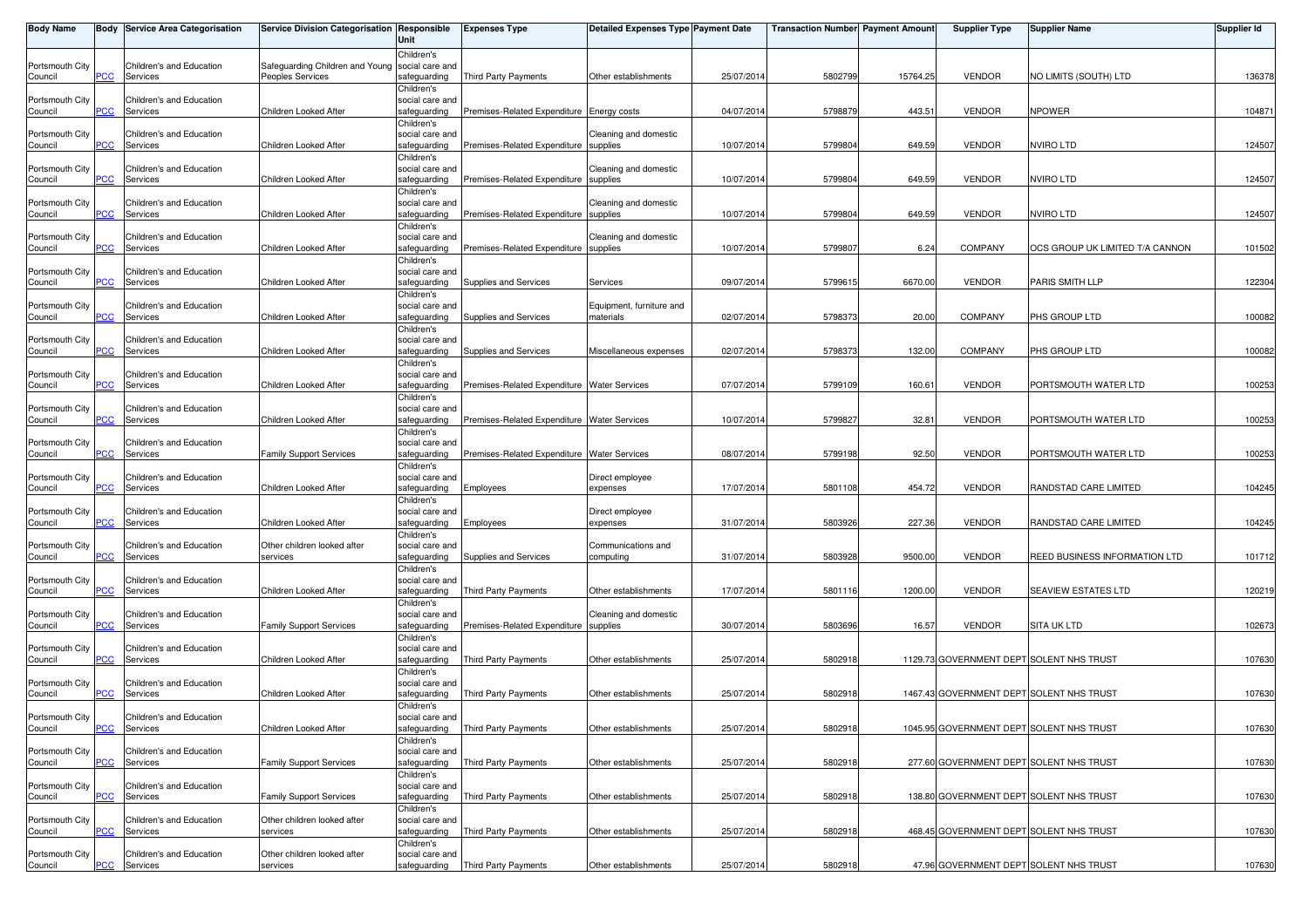| <b>Body Name</b>           |            | Body Service Area Categorisation            | Service Division Categorisation Responsible | Unit                            | <b>Expenses Type</b>        | <b>Detailed Expenses Type Payment Date</b> |            | <b>Transaction Number</b> Payment Amount | <b>Supplier Type</b>                     | Supplier Name | Supplier Id |
|----------------------------|------------|---------------------------------------------|---------------------------------------------|---------------------------------|-----------------------------|--------------------------------------------|------------|------------------------------------------|------------------------------------------|---------------|-------------|
|                            |            |                                             |                                             | Children's                      |                             |                                            |            |                                          |                                          |               |             |
| Portsmouth City            |            | Children's and Education                    | Other children looked after                 | social care and                 |                             |                                            |            |                                          |                                          |               |             |
| Council                    | PСC        | Services                                    | services                                    | safeguarding<br>Children's      | Third Party Payments        | Other establishments                       | 25/07/2014 | 5802918                                  | 495.96 GOVERNMENT DEPT SOLENT NHS TRUST  |               | 107630      |
| Portsmouth City            |            | Children's and Education                    | Other children looked after                 | social care and                 |                             |                                            |            |                                          |                                          |               |             |
| Council                    | PCC        | Services                                    | services                                    | safeguarding                    | Third Party Payments        | Other establishments                       | 25/07/201  | 5802918                                  | 167.86 GOVERNMENT DEPT SOLENT NHS TRUST  |               | 107630      |
|                            |            |                                             |                                             | Children's                      |                             |                                            |            |                                          |                                          |               |             |
| Portsmouth City            | PСC        | Children's and Education<br>Services        | Other children looked after                 | social care and                 |                             |                                            | 25/07/2014 | 5802918                                  | 364.35 GOVERNMENT DEPT SOLENT NHS TRUST  |               | 107630      |
| Council                    |            |                                             | services                                    | safeguarding<br>Children's      | Third Party Payments        | Other establishments                       |            |                                          |                                          |               |             |
| Portsmouth City            |            | Children's and Education                    | Other children looked after                 | social care and                 |                             |                                            |            |                                          |                                          |               |             |
| Council                    | PCC        | Services                                    | services                                    | safeguarding                    | Third Party Payments        | Other establishments                       | 25/07/201  | 5802918                                  | 523.47 GOVERNMENT DEPT SOLENT NHS TRUST  |               | 107630      |
|                            |            |                                             |                                             | Children's                      |                             |                                            |            |                                          |                                          |               |             |
| Portsmouth City            |            | Children's and Education                    | Other children looked after                 | social care and                 |                             |                                            |            |                                          |                                          |               |             |
| Council                    | PCC        | Services                                    | services                                    | safeguarding                    | Third Party Payments        | Other establishments                       | 25/07/201  | 580291                                   | 537.85 GOVERNMENT DEPT SOLENT NHS TRUST  |               | 107630      |
| Portsmouth City            |            | Children's and Education                    | Other children looked after                 | Children's<br>social care and   |                             |                                            |            |                                          |                                          |               |             |
| Council                    | <b>CC</b>  | Services                                    | services                                    | safeguarding                    | Third Party Payments        | Other establishments                       | 25/07/2014 | 5802918                                  | 326.55 GOVERNMENT DEPT SOLENT NHS TRUST  |               | 107630      |
|                            |            |                                             |                                             | Children's                      |                             |                                            |            |                                          |                                          |               |             |
| Portsmouth City            |            | Children's and Education                    | Other children looked after                 | social care and                 |                             |                                            |            |                                          |                                          |               |             |
| Council                    | PСC        | Services                                    | services                                    | safeguarding                    | Third Party Payments        | Other establishments                       | 25/07/2014 | 580291                                   | 34.70 GOVERNMENT DEPT SOLENT NHS TRUST   |               | 107630      |
|                            |            |                                             |                                             | Children's                      |                             |                                            |            |                                          |                                          |               |             |
| Portsmouth City<br>Council | <b>PCC</b> | Children's and Education<br>Services        | Other children looked after<br>services     | social care and<br>safeguarding | <b>Third Party Payments</b> | Other establishments                       | 25/07/201  | 5802918                                  | 69.40 GOVERNMENT DEPT SOLENT NHS TRUST   |               | 107630      |
|                            |            |                                             |                                             | Children's                      |                             |                                            |            |                                          |                                          |               |             |
| Portsmouth City            |            | Children's and Education                    | Other children looked after                 | social care and                 |                             |                                            |            |                                          |                                          |               |             |
| Council                    | °СС        | Services                                    | services                                    | safeguarding                    | <b>Third Party Payments</b> | Other establishments                       | 25/07/2014 | 5802918                                  | 734.64 GOVERNMENT DEPT SOLENT NHS TRUST  |               | 107630      |
|                            |            |                                             |                                             | Children's                      |                             |                                            |            |                                          |                                          |               |             |
| Portsmouth City            | PСC        | Children's and Education<br><b>Services</b> | Other children looked after<br>services     | social care and                 |                             |                                            | 25/07/2014 |                                          |                                          |               |             |
| Council                    |            |                                             |                                             | safeguarding<br>Children's      | Third Party Payments        | Other establishments                       |            | 580291                                   | 34.70 GOVERNMENT DEPT SOLENT NHS TRUST   |               | 107630      |
| Portsmouth City            |            | Children's and Education                    | Other children looked after                 | social care and                 |                             |                                            |            |                                          |                                          |               |             |
| Council                    | PCC        | Services                                    | services                                    | safeguarding                    | <b>Third Party Payments</b> | Other establishments                       | 25/07/201  | 580291                                   | 367.32 GOVERNMENT DEPT SOLENT NHS TRUST  |               | 107630      |
|                            |            |                                             |                                             | Children's                      |                             |                                            |            |                                          |                                          |               |             |
| Portsmouth City            |            | Children's and Education                    | Other children looked after                 | social care and                 |                             |                                            |            |                                          |                                          |               |             |
| Council                    | сC         | Services                                    | services                                    | safeguarding                    | Third Party Payments        | Other establishments                       | 25/07/201  | 580291                                   | 95.92 GOVERNMENT DEPT SOLENT NHS TRUST   |               | 107630      |
| Portsmouth City            |            | Children's and Education                    | Other children looked after                 | Children's<br>social care and   |                             |                                            |            |                                          |                                          |               |             |
| Council                    | PСC        | Services                                    | services                                    | safeguarding                    | Third Party Payments        | Other establishments                       | 25/07/2014 | 5802918                                  | 4867.77 GOVERNMENT DEPT SOLENT NHS TRUST |               | 107630      |
|                            |            |                                             |                                             | Children's                      |                             |                                            |            |                                          |                                          |               |             |
| Portsmouth City            |            | Children's and Education                    | Other children looked after                 | social care and                 |                             |                                            |            |                                          |                                          |               |             |
| Council                    | <b>PCC</b> | Services                                    | services                                    | safeguarding                    | <b>Third Party Payments</b> | Other establishments                       | 25/07/2014 | 5802918                                  | 3261.97 GOVERNMENT DEPT SOLENT NHS TRUST |               | 107630      |
|                            |            |                                             |                                             | Children's                      |                             |                                            |            |                                          |                                          |               |             |
| Portsmouth City<br>Council | <u>PCC</u> | Children's and Education<br>Services        | Other children looked after<br>services     | social care and<br>safeguarding | Third Party Payments        | Other establishments                       | 25/07/201  | 5802918                                  | 2815.52 GOVERNMENT DEPT SOLENT NHS TRUST |               | 107630      |
|                            |            |                                             |                                             | Children's                      |                             |                                            |            |                                          |                                          |               |             |
| Portsmouth City            |            | Children's and Education                    | Other children looked after                 | social care and                 |                             |                                            |            |                                          |                                          |               |             |
| Council                    | сC         | Services                                    | services                                    | safeguarding                    | Third Party Payments        | Other establishments                       | 29/07/2014 | 580321                                   | 110.84 GOVERNMENT DEPT SOLENT NHS TRUST  |               | 107630      |
|                            |            |                                             |                                             | Children's                      |                             |                                            |            |                                          |                                          |               |             |
| Portsmouth City            |            | Children's and Education                    | Other children looked after                 | social care and                 |                             |                                            |            |                                          |                                          |               |             |
| Council                    | PСC        | Services                                    | services                                    | safeguarding                    | Third Party Payments        | Other establishments                       | 29/07/2014 | 5803216                                  | 134.84 GOVERNMENT DEPT SOLENT NHS TRUST  |               | 107630      |
| Portsmouth City            |            | Children's and Education                    | Other children looked after                 | Children's<br>social care and   |                             |                                            |            |                                          |                                          |               |             |
| Council                    | PСC        | Services                                    | services                                    | safeguarding                    | <b>Third Party Payments</b> | Other establishments                       | 29/07/201  | 580321                                   | 275.49 GOVERNMENT DEPT SOLENT NHS TRUST  |               | 107630      |
|                            |            |                                             |                                             | Children's                      |                             |                                            |            |                                          |                                          |               |             |
| Portsmouth City            |            | Children's and Education                    | Other children looked after                 | social care and                 |                             |                                            |            |                                          |                                          |               |             |
| Council                    | PСC        | Services                                    | services                                    | safequarding                    | Third Party Payments        | Other establishments                       | 29/07/201  | 580321                                   | 517.66 GOVERNMENT DEPT SOLENT NHS TRUST  |               | 107630      |
|                            |            |                                             |                                             | Children's                      |                             |                                            |            |                                          |                                          |               |             |
| Portsmouth City<br>Council | <b>PCC</b> | Children's and Education<br>Services        | Other children looked after<br>services     | social care and<br>safequarding | Third Party Payments        | Other establishments                       | 29/07/2014 | 5803216                                  | 143.88 GOVERNMENT DEPT SOLENT NHS TRUST  |               | 107630      |
|                            |            |                                             |                                             | Children's                      |                             |                                            |            |                                          |                                          |               |             |
| Portsmouth City            |            | Children's and Education                    | Other children looked after                 | social care and                 |                             |                                            |            |                                          |                                          |               |             |
| Council                    | PCC        | Services                                    | services                                    | safeguarding                    | Third Party Payments        | Other establishments                       | 29/07/201  | 580321                                   | 277.60 GOVERNMENT DEPT SOLENT NHS TRUST  |               | 107630      |
|                            |            |                                             |                                             | Children's                      |                             |                                            |            |                                          |                                          |               |             |
| Portsmouth City            |            | Children's and Education                    | Other children looked after                 | social care and                 |                             |                                            |            |                                          |                                          |               |             |
| Council                    | PСC        | Services                                    | services                                    | safeguarding<br>Children's      | <b>Third Party Payments</b> | Other establishments                       | 29/07/2014 | 5803216                                  | 347.00 GOVERNMENT DEPT SOLENT NHS TRUST  |               | 107630      |
| Portsmouth City            |            | Children's and Education                    | Other children looked after                 | social care and                 |                             |                                            |            |                                          |                                          |               |             |
| Council                    | PCC        | Services                                    | services                                    | safeguarding                    | Third Party Payments        | Other establishments                       | 29/07/2014 | 5803216                                  | 734.64 GOVERNMENT DEPT SOLENT NHS TRUST  |               | 107630      |
|                            |            |                                             |                                             | Children's                      |                             |                                            |            |                                          |                                          |               |             |
| Portsmouth City            |            | Children's and Education                    | Other children looked after                 | social care and                 |                             |                                            |            |                                          |                                          |               |             |
| Council                    | <b>PCC</b> | Services                                    | services                                    | safeguarding                    | Third Party Payments        | Other establishments                       | 29/07/2014 | 5803216                                  | 191.84 GOVERNMENT DEPT SOLENT NHS TRUST  |               | 107630      |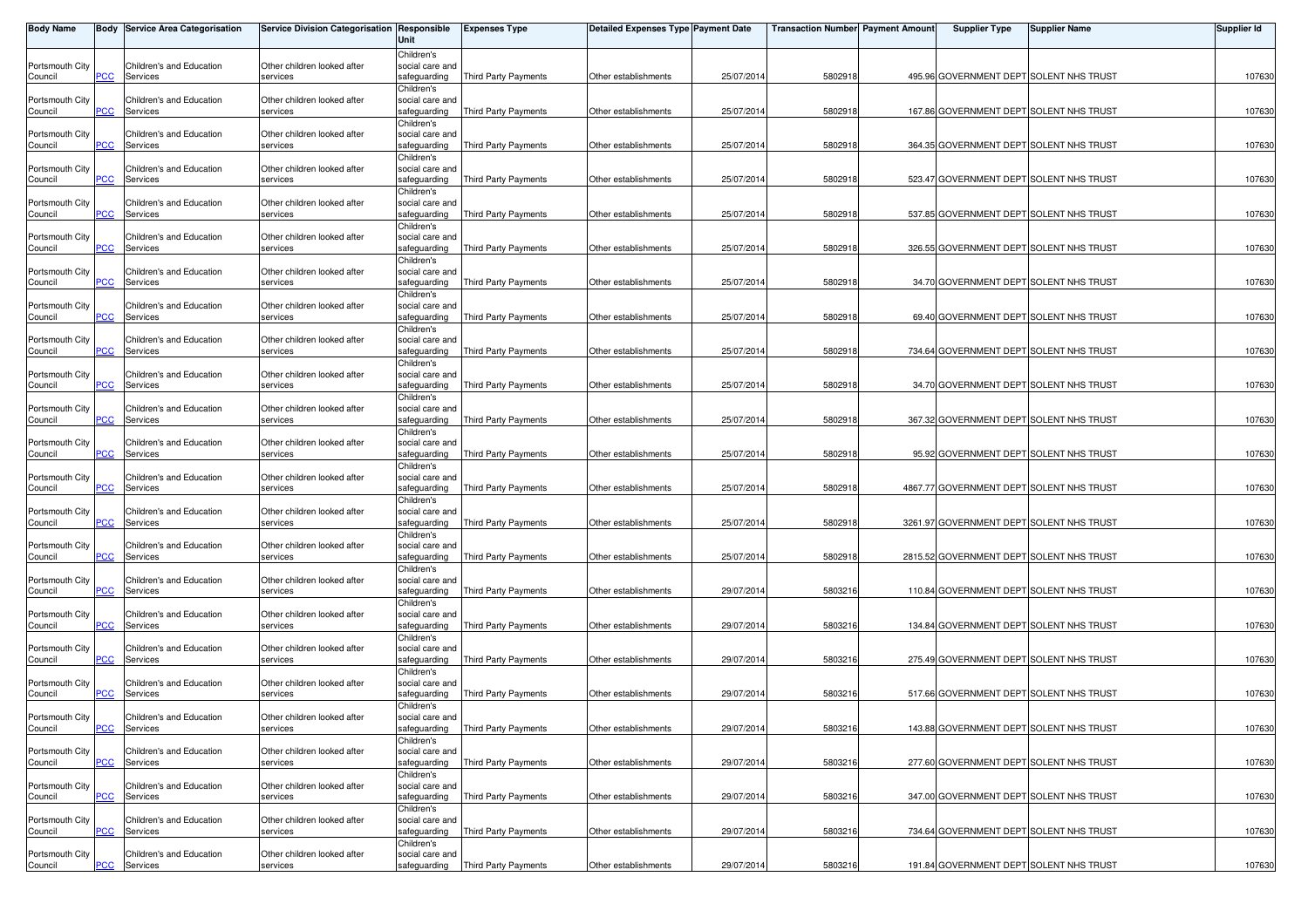| <b>Body Name</b> |                | Body Service Area Categorisation | Service Division Categorisation Responsible                         | Unit                          | <b>Expenses Type</b>                        | Detailed Expenses Type Payment Date |            | <b>Transaction Numberl Payment Amount</b> |         | <b>Supplier Type</b>                      | Supplier Name                     | <b>Supplier Id</b> |
|------------------|----------------|----------------------------------|---------------------------------------------------------------------|-------------------------------|---------------------------------------------|-------------------------------------|------------|-------------------------------------------|---------|-------------------------------------------|-----------------------------------|--------------------|
|                  |                |                                  |                                                                     | Children's                    |                                             |                                     |            |                                           |         |                                           |                                   |                    |
| Portsmouth City  |                | Children's and Education         | Other children looked after                                         | social care and               |                                             |                                     |            |                                           |         |                                           |                                   |                    |
| Council          | PCC            | Services                         | services                                                            | safeguarding                  | Third Party Payments                        | Other establishments                | 29/07/201  | 5803216                                   |         | 347.00 GOVERNMENT DEPT SOLENT NHS TRUST   |                                   | 107630             |
|                  |                |                                  |                                                                     | Children's                    |                                             |                                     |            |                                           |         |                                           |                                   |                    |
| Portsmouth City  |                | Children's and Education         | Other children looked after                                         | social care and               |                                             |                                     |            |                                           |         |                                           |                                   |                    |
| Council          | PCC            | Services                         | services                                                            | safeguarding                  | Third Party Payments                        | Other establishments                | 29/07/201  | 5803216                                   |         | 555.20 GOVERNMENT DEPT SOLENT NHS TRUST   |                                   | 107630             |
|                  |                |                                  |                                                                     | Children's                    |                                             |                                     |            |                                           |         |                                           |                                   |                    |
| Portsmouth City  |                | Children's and Education         | Other children looked after                                         | social care and               |                                             |                                     |            |                                           |         |                                           |                                   |                    |
| Council          | PСC            | Services                         | services                                                            | safeguarding                  | <b>Third Party Payments</b>                 | Other establishments                | 29/07/201  | 5803216                                   |         | 734.64 GOVERNMENT DEPT SOLENT NHS TRUST   |                                   | 107630             |
|                  |                |                                  |                                                                     | Children's                    |                                             |                                     |            |                                           |         |                                           |                                   |                    |
| Portsmouth City  |                | Children's and Education         | Other children looked after                                         | social care and               |                                             |                                     |            |                                           |         |                                           |                                   |                    |
| Council          | PCC            | Services                         | services                                                            | safeguarding                  | Third Party Payments                        | Other establishments                | 29/07/201  | 5803216                                   |         | 936.90 GOVERNMENT DEPT SOLENT NHS TRUST   |                                   | 107630             |
|                  |                |                                  |                                                                     | Children's                    |                                             |                                     |            |                                           |         |                                           |                                   |                    |
| Portsmouth City  |                | Children's and Education         | Other children looked after                                         | social care and               |                                             |                                     |            |                                           |         |                                           |                                   |                    |
| Council          | PCC            | Services                         | services                                                            | safeguarding                  | <b>Third Party Payments</b>                 | Other establishments                | 29/07/201  | 5803216                                   |         | -119.90 GOVERNMENT DEPT SOLENT NHS TRUST  |                                   | 107630             |
|                  |                |                                  |                                                                     | Children's                    |                                             |                                     |            |                                           |         |                                           |                                   |                    |
| Portsmouth City  |                | Children's and Education         | Other children looked after                                         | social care and               |                                             |                                     |            |                                           |         |                                           |                                   |                    |
| Council          | $\overline{C}$ | Services                         | services                                                            | safeguarding                  | Third Party Payments                        | Other establishments                | 29/07/201  | 5803216                                   |         | -71.94 GOVERNMENT DEPT SOLENT NHS TRUST   |                                   | 107630             |
|                  |                |                                  |                                                                     | Children's                    |                                             |                                     |            |                                           |         |                                           |                                   |                    |
| Portsmouth City  |                | Children's and Education         | Safeguarding Children and Young social care and                     |                               |                                             |                                     |            |                                           |         |                                           |                                   |                    |
| Council          | PCC            | Services                         | Peoples Services                                                    | safeguarding                  | Supplies and Services                       | Miscellaneous expenses              | 25/07/201  | 5802918                                   |         | 13.42 GOVERNMENT DEPT SOLENT NHS TRUST    |                                   | 107630             |
|                  |                |                                  |                                                                     | Children's                    |                                             |                                     |            |                                           |         |                                           |                                   |                    |
| Portsmouth City  |                | Children's and Education         | Safeguarding Children and Young social care and                     |                               |                                             |                                     |            |                                           |         |                                           |                                   |                    |
| Council          | PCC            | Services                         | Peoples Services                                                    | safeguarding                  | <b>Third Party Payments</b>                 | Private contractors                 | 30/07/201  | 580370                                    |         | 58035.00 GOVERNMENT DEPT SOLENT NHS TRUST |                                   | 107630             |
|                  |                |                                  |                                                                     | Children's                    |                                             |                                     |            |                                           |         |                                           |                                   |                    |
| Portsmouth City  |                | <b>Children's and Education</b>  |                                                                     | social care and               |                                             |                                     |            |                                           |         |                                           |                                   |                    |
| Council          | сC             | Services                         | Children Looked After                                               | safeguarding                  | Premises-Related Expenditure Water Services |                                     | 10/07/201  | 5799860                                   | 158.68  | <b>VENDOR</b>                             | SOUTHERN WATER                    | 100254             |
|                  |                |                                  |                                                                     | Children's                    |                                             |                                     |            |                                           |         |                                           |                                   |                    |
| Portsmouth City  | PCC            | Children's and Education         |                                                                     | social care and               |                                             |                                     |            |                                           | 289.49  | <b>VENDOR</b>                             | SOUTHERN WATER                    |                    |
| Council          |                | Services                         | <b>Family Support Services</b>                                      | safeguarding                  | Premises-Related Expenditure Water Services |                                     | 10/07/201  | 5799860                                   |         |                                           |                                   | 100254             |
| Portsmouth City  |                | Children's and Education         |                                                                     | Children's<br>social care and |                                             |                                     |            |                                           |         |                                           | SWAAY CHILD & ADOLESCENT SERVICES |                    |
| Council          | PCC            | Services                         | Children Looked After                                               | safeguarding                  | <b>Third Party Payments</b>                 | Other local authorities             | 11/07/201  | 5800248                                   | 1751.40 | <b>VENDOR</b>                             | _TD                               | 138584             |
|                  |                |                                  |                                                                     | Children's                    |                                             |                                     |            |                                           |         |                                           |                                   |                    |
| Portsmouth City  |                | Children's and Education         |                                                                     | social care and               |                                             | Communications and                  |            |                                           |         |                                           |                                   |                    |
| Council          | сC             | Services                         | Children Looked After                                               | safeguarding                  | <b>Supplies and Services</b>                | computing                           | 09/07/201  | 5799671                                   | 6.85    | <b>VENDOR</b>                             | <b>T MOBILE (UK) LIMITED</b>      | 100085             |
|                  |                |                                  |                                                                     | Children's                    |                                             |                                     |            |                                           |         |                                           |                                   |                    |
| Portsmouth City  |                | Children's and Education         |                                                                     | social care and               |                                             | Communications and                  |            |                                           |         |                                           |                                   |                    |
| Council          | PCC            | Services                         | Children Looked After                                               | safeguarding                  | Supplies and Services                       | computing                           | 09/07/201  | 5799671                                   | 64.79   | <b>VENDOR</b>                             | <b>T MOBILE (UK) LIMITED</b>      | 100085             |
|                  |                |                                  |                                                                     | Children's                    |                                             |                                     |            |                                           |         |                                           |                                   |                    |
| Portsmouth City  |                | Children's and Education         |                                                                     | social care and               |                                             | Communications and                  |            |                                           |         |                                           |                                   |                    |
| Council          | PCC            | Services                         | <b>Family Support Services</b>                                      | safeguarding                  | Supplies and Services                       | computing                           | 16/07/201  | 5800987                                   | 92.71   | <b>VENDOR</b>                             | T MOBILE (UK) LIMITED             | 100085             |
|                  |                |                                  |                                                                     | Children's                    |                                             |                                     |            |                                           |         |                                           |                                   |                    |
| Portsmouth City  |                | Children's and Education         |                                                                     | social care and               |                                             | Communications and                  |            |                                           |         |                                           |                                   |                    |
| Council          | $\overline{C}$ | Services                         | <b>Family Support Services</b>                                      | safeguarding                  | Supplies and Services                       | computing                           | 16/07/201  | 5800987                                   | 84.80   | <b>VENDOR</b>                             | 「MOBILE (UK) LIMITED              | 100085             |
|                  |                |                                  |                                                                     | Children's                    |                                             |                                     |            |                                           |         |                                           |                                   |                    |
| Portsmouth City  |                | Children's and Education         |                                                                     | social care and               |                                             | Communications and                  |            |                                           |         |                                           |                                   |                    |
| Council          | PCC            | Services                         | <b>Family Support Services</b>                                      | safeguarding                  | Supplies and Services                       | computing                           | 16/07/201  | 5800987                                   | 78.22   | <b>VENDOR</b>                             | T MOBILE (UK) LIMITED             | 100085             |
|                  |                |                                  |                                                                     | Children's                    |                                             |                                     |            |                                           |         |                                           |                                   |                    |
| Portsmouth City  |                | Children's and Education         |                                                                     | social care and               |                                             | Communications and                  |            |                                           |         |                                           |                                   |                    |
| Council          | <b>PCC</b>     | Services                         | <b>Family Support Services</b>                                      | safeguarding                  | Supplies and Services                       | computing                           | 16/07/201  | 580098                                    | 2.60    | <b>VENDOR</b>                             | T MOBILE (UK) LIMITED             | 100085             |
|                  |                |                                  |                                                                     | Children's                    |                                             |                                     |            |                                           |         |                                           |                                   |                    |
| Portsmouth City  |                | Children's and Education         |                                                                     | social care and               |                                             | Communications and                  |            |                                           |         |                                           |                                   |                    |
| Council          | PСC            | Services                         | <b>Family Support Services</b>                                      | safeguarding                  | Supplies and Services                       | computing                           | 16/07/201  | 5800987                                   | 93.57   | <b>VENDOR</b>                             | 「MOBILE (UK) LIMITED              | 100085             |
|                  |                |                                  |                                                                     | Children's                    |                                             |                                     |            |                                           |         |                                           |                                   |                    |
| Portsmouth City  |                | Children's and Education         |                                                                     | social care and               |                                             | Communications and                  |            |                                           |         |                                           |                                   |                    |
| Council          | <b>PCC</b>     | Services                         | <b>Family Support Services</b>                                      | safeguarding                  | Supplies and Services                       | computing                           | 16/07/201  | 5800987                                   | 63.87   | <b>VENDOR</b>                             | T MOBILE (UK) LIMITED             | 100085             |
|                  |                |                                  |                                                                     | Children's                    |                                             |                                     |            |                                           |         |                                           |                                   |                    |
| Portsmouth City  |                | Children's and Education         |                                                                     | social care and               |                                             | Communications and                  |            |                                           |         |                                           |                                   |                    |
| Council          |                | <b>PCC</b> Services              | <b>Family Support Services</b>                                      | safeguarding                  | Supplies and Services                       | computing                           | 16/07/2014 | 5800987                                   | 86.87   | <b>VENDOR</b>                             | T MOBILE (UK) LIMITED             | 100085             |
|                  |                |                                  |                                                                     | Children's                    |                                             |                                     |            |                                           |         |                                           |                                   |                    |
| Portsmouth City  |                | Children's and Education         | Safeguarding Children and Young social care and                     |                               |                                             | Communications and                  |            |                                           |         |                                           |                                   |                    |
| Council          | PCC            | Services                         | Peoples Services                                                    | safeguarding                  | Supplies and Services                       | computing                           | 16/07/201  | 5800987                                   | 183.08  | <b>VENDOR</b>                             | <b>T MOBILE (UK) LIMITED</b>      | 100085             |
|                  |                |                                  |                                                                     | Children's                    |                                             |                                     |            |                                           |         |                                           |                                   |                    |
| Portsmouth City  |                | Children's and Education         | Safeguarding Children and Young social care and                     |                               |                                             | Communications and                  |            |                                           |         |                                           |                                   |                    |
| Council          | PСC            | Services                         | Peoples Services                                                    | safeguarding                  | Supplies and Services                       | computing                           | 16/07/201  | 5800987                                   | 11.29   | <b>VENDOR</b>                             | T MOBILE (UK) LIMITED             | 100085             |
|                  |                |                                  |                                                                     | Children's                    |                                             |                                     |            |                                           |         |                                           |                                   |                    |
| Portsmouth City  |                | Children's and Education         | Safeguarding Children and Young social care and                     |                               |                                             | Communications and                  |            |                                           |         |                                           |                                   |                    |
| Council          | PCC            | Services                         | Peoples Services                                                    | safeguarding                  | Supplies and Services                       | computing                           | 16/07/201  | 5800987                                   | 0.22    | <b>VENDOR</b>                             | T MOBILE (UK) LIMITED             | 100085             |
|                  |                |                                  |                                                                     | Children's                    |                                             |                                     |            |                                           |         |                                           |                                   |                    |
| Portsmouth City  | <b>PCC</b>     | Children's and Education         | Safeguarding Children and Young social care and<br>Peoples Services |                               |                                             | Direct employee                     |            |                                           | 4400.00 | <b>VENDOR</b>                             | <b>TESSA BAILEY LTD</b>           |                    |
| Council          |                | Services                         |                                                                     | safeguarding                  | Employees                                   | expenses                            | 04/07/2014 | 5799005                                   |         |                                           |                                   | 138755             |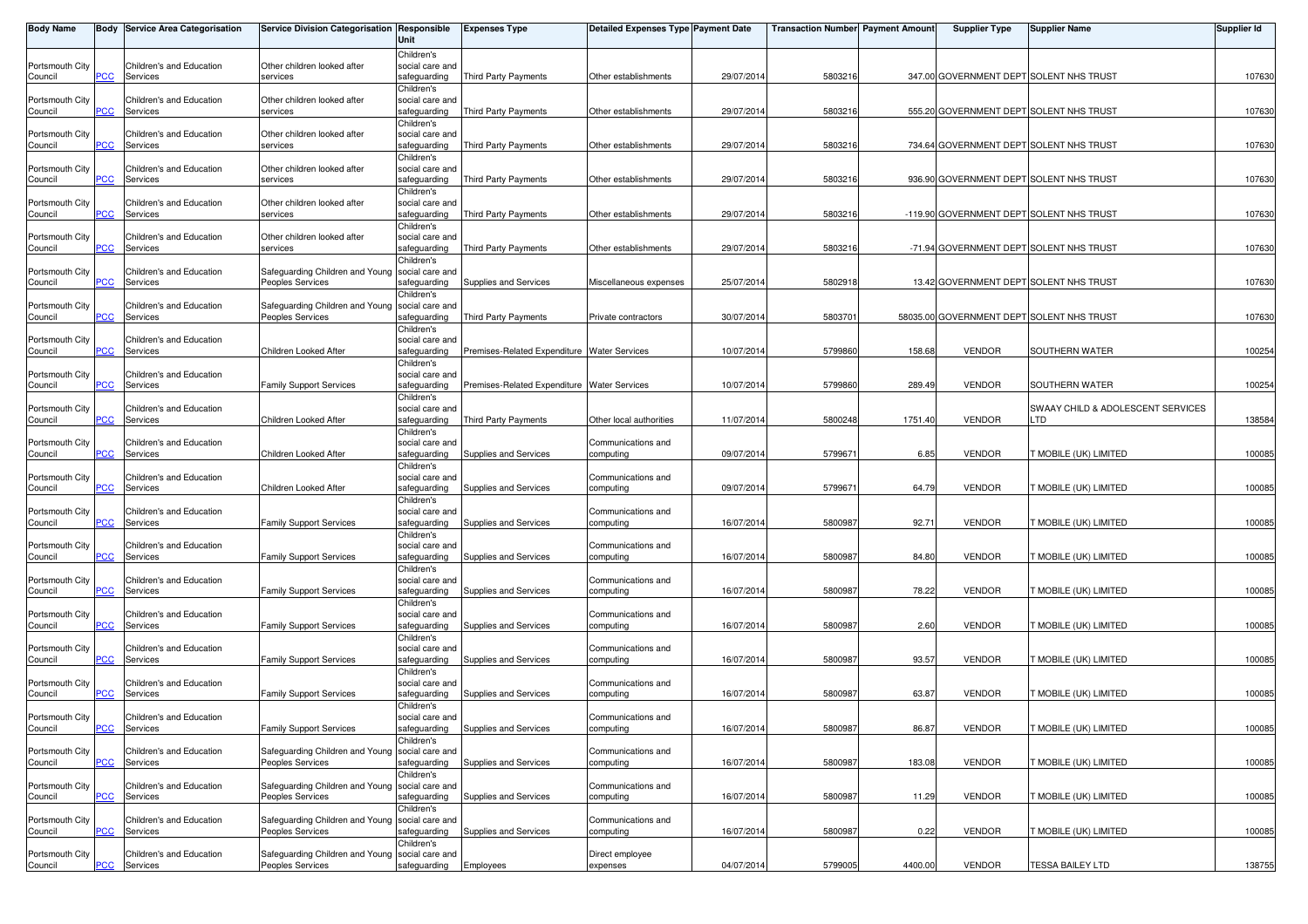| Body Name                  |                  | <b>Body Service Area Categorisation</b> | Service Division Categorisation   Responsible       | Unit                                                        | <b>Expenses Type</b>                      | <b>Detailed Expenses Type Payment Date</b> |            | <b>Transaction Number</b> Payment Amount |          | <b>Supplier Type</b> | <b>Supplier Name</b>                         | Supplier Id |
|----------------------------|------------------|-----------------------------------------|-----------------------------------------------------|-------------------------------------------------------------|-------------------------------------------|--------------------------------------------|------------|------------------------------------------|----------|----------------------|----------------------------------------------|-------------|
| Portsmouth City<br>Council | PСC              | Children's and Education<br>Services    | Safeguarding Children and Young<br>Peoples Services | Children's<br>social care and<br>safeguarding               | Employees                                 | Direct employee<br>expenses                | 30/07/2014 | 5803720                                  | 2640.00  | <b>VENDOR</b>        | <b>TESSA BAILEY LTD</b>                      | 138755      |
| Portsmouth City<br>Council | PСC              | Children's and Education<br>Services    | Youth Justice                                       | Children's<br>social care and<br>safeguarding               | Third Party Payments                      | Other establishments                       | 23/07/201  | 5802194                                  | 2220.00  | <b>VENDOR</b>        | THE APPROPRIATE ADULT SERVICE LTD            | 136843      |
| Portsmouth City<br>Council | PСC              | Children's and Education<br>Services    | Youth Justice                                       | Children's<br>social care and<br>safeguarding               | Third Party Payments                      | Other establishments                       | 23/07/201  | 5802194                                  | 1630.00  | <b>VENDOR</b>        | THE APPROPRIATE ADULT SERVICE LTD            | 136843      |
| Portsmouth City<br>Council | PСC              | Children's and Education<br>Services    | Children Looked After                               | Children's<br>social care and<br>safeguarding               | Third Party Payments                      | Other establishments                       | 03/07/201  | 5798626                                  | 914.24   | <b>VENDOR</b>        | THE FOSTER CARE AGENCY                       | 139319      |
| Portsmouth City<br>Council | <b>PCC</b>       | Children's and Education<br>Services    | Children Looked After                               | Children's<br>social care and<br>safeguarding               | Premises-Related Expenditure Energy costs |                                            | 02/07/201  | 579845                                   | 108.89   | <b>VENDOR</b>        | TOTAL GAS & POWER LTD                        | 133467      |
| Portsmouth City<br>Council | PСC              | Children's and Education<br>Services    | Children Looked After                               | Children's<br>social care and<br>safequarding               | Premises-Related Expenditure Energy costs |                                            | 02/07/2014 | 579845                                   | 164.73   | <b>VENDOR</b>        | TOTAL GAS & POWER LTD                        | 133467      |
| Portsmouth City<br>Council | <b>PCC</b>       | Children's and Education<br>Services    | Children Looked After                               | Children's<br>social care and<br>safeguarding               | Premises-Related Expenditure Energy costs |                                            | 02/07/2014 | 5798457                                  | 169.04   | <b>VENDOR</b>        | TOTAL GAS & POWER LTD                        | 133467      |
| Portsmouth City<br>Council | <b>PCC</b>       | Children's and Education<br>Services    | Children Looked After                               | Children's<br>social care and<br>safeguarding               | Premises-Related Expenditure Energy costs |                                            | 02/07/201  | 579845                                   | 213.77   | <b>VENDOR</b>        | TOTAL GAS & POWER LTD                        | 133467      |
| Portsmouth City<br>Council | сC               | Children's and Education<br>Services    | Children Looked After                               | Children's<br>social care and<br>safeguarding               | Premises-Related Expenditure Energy costs |                                            | 02/07/201  | 579845                                   | 401.44   | <b>VENDOR</b>        | TOTAL GAS & POWER LTD                        | 133467      |
| Portsmouth City<br>Council | PСC              | Children's and Education<br>Services    | Children Looked After                               | Children's<br>social care and<br>safeguarding               | Premises-Related Expenditure Energy costs |                                            | 02/07/201  | 579845                                   | 60.71    | <b>VENDOR</b>        | TOTAL GAS & POWER LTD                        | 133467      |
| Portsmouth City<br>Council | PCC              | Children's and Education<br>Services    | Children Looked After                               | Children's<br>social care and<br>safeguarding               | Premises-Related Expenditure Energy costs |                                            | 31/07/201  | 580396                                   | 125.52   | <b>VENDOR</b>        | TOTAL GAS & POWER LTD                        | 133467      |
| Portsmouth City<br>Council | сC               | Children's and Education<br>Services    | Children Looked After                               | Children's<br>social care and<br>safeguarding               | Premises-Related Expenditure Energy costs |                                            | 31/07/2014 | 580396                                   | 132.03   | <b>VENDOR</b>        | TOTAL GAS & POWER LTD                        | 133467      |
| Portsmouth City<br>Council | PCC.             | Children's and Education<br>Services    | Children Looked After                               | Children's<br>social care and<br>safeguarding               | Premises-Related Expenditure Energy costs |                                            | 31/07/2014 | 580396                                   | 153.85   | <b>VENDOR</b>        | TOTAL GAS & POWER LTD                        | 133467      |
| Portsmouth City<br>Council | <b>PCC</b>       | Children's and Education<br>Services    | Children Looked After                               | Children's<br>social care and<br>safeguarding               | Premises-Related Expenditure Energy costs |                                            | 31/07/201  | 580396                                   | 259.68   | <b>VENDOR</b>        | TOTAL GAS & POWER LTD                        | 133467      |
| Portsmouth City<br>Council | сC               | Children's and Education<br>Services    | Children Looked After                               | Children's<br>social care and<br>safeguarding               | Premises-Related Expenditure Energy costs |                                            | 31/07/2014 | 5803967                                  | 37.72    | <b>VENDOR</b>        | TOTAL GAS & POWER LTD                        | 133467      |
| Portsmouth City<br>Council | PСC              | Children's and Education<br>Services    | Children Looked After                               | Children's<br>social care and<br>safeguarding               | Premises-Related Expenditure Energy costs |                                            | 31/07/2014 | 580396                                   | 72.47    | <b>VENDOR</b>        | TOTAL GAS & POWER LTD                        | 133467      |
| Portsmouth City<br>Council | PСC              | Children's and Education<br>Services    | <b>Family Support Services</b>                      | Children's<br>social care and<br>safeguarding               | Premises-Related Expenditure Energy costs |                                            | 02/07/201  | 579845                                   | 330.35   | <b>VENDOR</b>        | TOTAL GAS & POWER LTD                        | 133467      |
| Portsmouth City<br>Council | °СС              | Children's and Education<br>Services    | <b>Family Support Services</b>                      | Children's<br>social care and<br>safeguarding               | Premises-Related Expenditure Energy costs |                                            | 31/07/201  | 580396                                   | 121.03   | <b>VENDOR</b>        | TOTAL GAS & POWER LTD                        | 133467      |
| Portsmouth City<br>Council | PСC              | Children's and Education<br>Services    | Safeguarding Children and Young<br>Peoples Services | Children's<br>social care and<br>safeguarding<br>Children's | Employees                                 | Indirect employee<br>expenses              | 10/07/201  | 579988                                   | 768.90   | <b>VENDOR</b>        | VANILLA FREELANCE LIMITED                    | 131283      |
| Portsmouth City<br>Council | <b>PCC</b>       | Children's and Education<br>Services    | Children Looked After                               | social care and<br>safeguarding<br>Children's               | Premises-Related Expenditure supplies     | Cleaning and domestic                      | 11/07/2014 | 5800276                                  | 41.34    | <b>COMPANY</b>       | <b>VEOLIA ES LIMITED</b>                     | 102466      |
| Portsmouth City<br>Council | PСC              | Children's and Education<br>Services    | <b>Family Support Services</b>                      | social care and<br>safeguarding<br>Children's               | Premises-Related Expenditure              | Cleaning and domestic<br>supplies          | 11/07/2014 | 5800276                                  | 95.18    | COMPANY              | <b>VEOLIA ES LIMITED</b>                     | 102466      |
| Portsmouth City<br>Council | PСC              | Children's and Education<br>Services    | <b>Family Support Services</b>                      | social care and<br>safeguarding<br>Children's               | Premises-Related Expenditure supplies     | Cleaning and domestic                      | 30/07/2014 | 5803733                                  | 115.85   | COMPANY              | <b>VEOLIA ES LIMITED</b>                     | 102466      |
| Portsmouth City<br>Council | PСC              | Children's and Education<br>Services    | Youth Justice                                       | social care and<br>safeguarding<br>Children's               | Third Party Payments                      | Other establishments                       | 09/07/2014 | 5799698                                  | 2370.00  | <b>VENDOR</b>        | YOUTH JUSTICE BOARD FOR ENGLAND<br>AND WALES | 108920      |
| Portsmouth City<br>Council | $\overline{PCC}$ | Children's and Education<br>Services    | Youth Justice                                       | social care and<br>safeguarding                             | Third Party Payments                      | Other establishments                       | 09/07/2014 | 5799698                                  | 17430.00 | <b>VENDOR</b>        | YOUTH JUSTICE BOARD FOR ENGLAND<br>AND WALES | 108920      |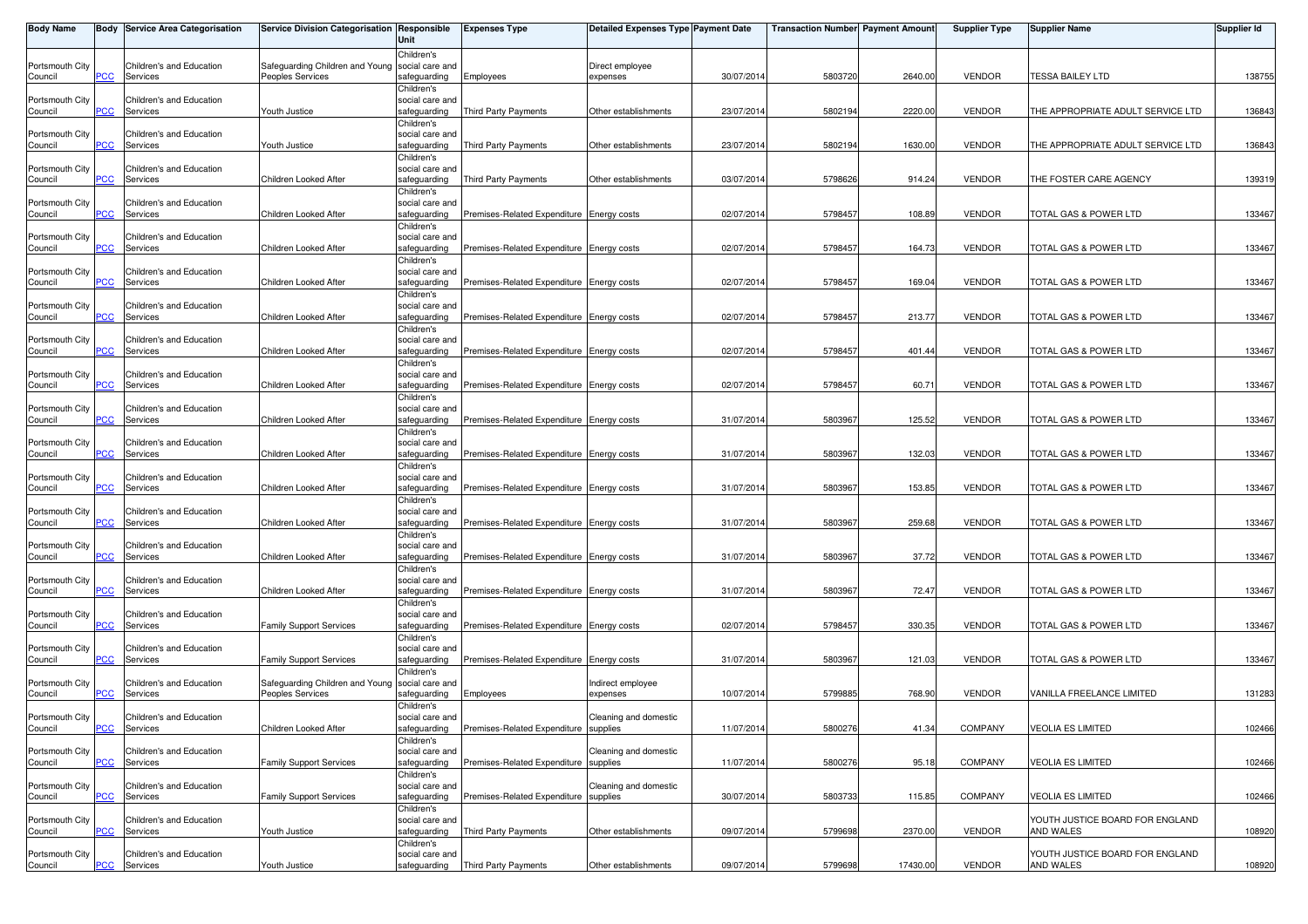| Body Name                  | Body           | <b>Service Area Categorisation</b>   | Service Division Categorisation Responsible | Unit                        | <b>Expenses Type</b>                  | <b>Detailed Expenses Type Payment Date</b> |            | <b>Transaction Number Payment Amount</b> |          | <b>Supplier Type</b> | <b>Supplier Name</b>                       | <b>Supplier Id</b> |
|----------------------------|----------------|--------------------------------------|---------------------------------------------|-----------------------------|---------------------------------------|--------------------------------------------|------------|------------------------------------------|----------|----------------------|--------------------------------------------|--------------------|
|                            |                |                                      |                                             | Children's                  |                                       |                                            |            |                                          |          |                      |                                            |                    |
| Portsmouth City            |                | Children's and Education             |                                             | social care and             |                                       |                                            |            |                                          |          |                      | YOUTH JUSTICE BOARD FOR ENGLAND            |                    |
| Council                    | PCC            | Services                             | Youth Justice                               | safeguarding<br>Children's  | <b>Third Party Payments</b>           | Other establishments                       | 28/07/2014 | 5803118                                  | 1896.00  | <b>VENDOR</b>        | AND WALES                                  | 108920             |
| Portsmouth City            |                | Children's and Education             |                                             | social care and             |                                       |                                            |            |                                          |          |                      | YOUTH JUSTICE BOARD FOR ENGLAND            |                    |
| Council                    | PCC            | Services                             | Youth Justice                               | safeguarding                | Third Party Payments                  | Other establishments                       | 28/07/2014 | 5803118                                  | 12638.00 | <b>VENDOR</b>        | AND WALES                                  | 108920             |
|                            |                |                                      |                                             | Children's                  |                                       |                                            |            |                                          |          |                      |                                            |                    |
| Portsmouth City            |                | Children's and Education             |                                             | social care and             |                                       |                                            |            |                                          |          |                      | YOUTH JUSTICE BOARD FOR ENGLAND            |                    |
| Council                    | PСC            | Services                             | Youth Justice                               | safeguarding                | Third Party Payments                  | Other establishments                       | 28/07/2014 | 5803118                                  | 3634.00  | <b>VENDOR</b>        | AND WALES                                  | 108920             |
|                            |                |                                      |                                             | City<br>Development         |                                       |                                            |            |                                          |          |                      |                                            |                    |
| Portsmouth City            |                |                                      |                                             | and Cultural                |                                       | Cleaning and domestic                      |            |                                          |          |                      | 1ST CHOICE HIGH LEVEL CLEANING &           |                    |
| Council                    | $\overline{C}$ | Cultural and related Services        | <b>Library Service</b>                      | Services                    | Premises-Related Expenditure          | supplies                                   | 31/07/2014 | 5803746                                  | 33.03    | <b>VENDOR</b>        | MAINTENANCE LIMITED                        | 101385             |
|                            |                |                                      |                                             | City                        |                                       |                                            |            |                                          |          |                      |                                            |                    |
| Portsmouth City            |                |                                      |                                             | Development<br>and Cultural |                                       | Cleaning and domestic                      |            |                                          |          |                      | 1ST CHOICE HIGH LEVEL CLEANING &           |                    |
| Council                    | PСC            | Cultural and related Services        | <b>Library Service</b>                      | Services                    | Premises-Related Expenditure supplies |                                            | 31/07/2014 | 5803746                                  | 59.43    | <b>VENDOR</b>        | <b>MAINTENANCE LIMITED</b>                 | 101385             |
|                            |                |                                      |                                             | City                        |                                       |                                            |            |                                          |          |                      |                                            |                    |
|                            |                |                                      |                                             | Development                 |                                       |                                            |            |                                          |          |                      |                                            |                    |
| Portsmouth City            | <b>PCC</b>     |                                      |                                             | and Cultural                |                                       | Cleaning and domestic                      |            |                                          |          |                      | 1ST CHOICE HIGH LEVEL CLEANING &           |                    |
| Council                    |                | Cultural and related Services        | <b>Library Service</b>                      | Services<br>City            | Premises-Related Expenditure supplies |                                            | 31/07/2014 | 5803746                                  | 66.00    | <b>VENDOR</b>        | MAINTENANCE LIMITED                        | 101385             |
|                            |                |                                      |                                             | Development                 |                                       |                                            |            |                                          |          |                      |                                            |                    |
| Portsmouth City            |                |                                      |                                             | and Cultural                |                                       | Cleaning and domestic                      |            |                                          |          |                      | 1ST CHOICE HIGH LEVEL CLEANING &           |                    |
| Council                    | $\overline{C}$ | Cultural and related Services        | Library Service                             | Services                    | Premises-Related Expenditure supplies |                                            | 31/07/2014 | 5803746                                  | 68.10    | <b>VENDOR</b>        | MAINTENANCE LIMITED                        | 101385             |
|                            |                |                                      |                                             | City                        |                                       |                                            |            |                                          |          |                      |                                            |                    |
| Portsmouth City            |                |                                      |                                             | Development<br>and Cultural |                                       | Cleaning and domestic                      |            |                                          |          |                      | 1ST CHOICE HIGH LEVEL CLEANING &           |                    |
| Council                    | <b>PCC</b>     | Cultural and related Services        | <b>Library Service</b>                      | Services                    | Premises-Related Expenditure          | supplies                                   | 31/07/2014 | 5803746                                  | 79.24    | <b>VENDOR</b>        | MAINTENANCE LIMITED                        | 101385             |
|                            |                |                                      |                                             | City                        |                                       |                                            |            |                                          |          |                      |                                            |                    |
|                            |                |                                      |                                             | Development                 |                                       |                                            |            |                                          |          |                      |                                            |                    |
| Portsmouth City            | $\overline{C}$ |                                      |                                             | and Cultural<br>Services    |                                       |                                            | 03/07/2014 | 5798483                                  | 2363.54  | <b>VENDOR</b>        | <b>ABOUT PRESENTATION LTD</b>              | 125875             |
| Council                    |                | Cultural and related Services        | Culture and Heritage                        | City                        | <b>Third Party Payments</b>           | Private contractors                        |            |                                          |          |                      |                                            |                    |
|                            |                |                                      |                                             | Development                 |                                       |                                            |            |                                          |          |                      |                                            |                    |
| Portsmouth City            |                |                                      |                                             | and Cultural                |                                       | Repairs, alterations and                   |            |                                          |          |                      |                                            |                    |
| Council                    | <b>PCC</b>     | Cultural and related Services        | Culture and Heritage                        | Services                    | Premises-Related Expenditure          | maintenance of buildings                   | 14/07/2014 | 5800298                                  | 1401.40  | <b>COMPANY</b>       | ADT FIRE AND SECURITY                      | 100386             |
|                            |                |                                      |                                             | City<br>Development         |                                       |                                            |            |                                          |          |                      |                                            |                    |
| Portsmouth City            |                |                                      |                                             | and Cultural                |                                       | Repairs, alterations and                   |            |                                          |          |                      |                                            |                    |
| Council                    | PCC            | Cultural and related Services        | Culture and Heritage                        | Services                    | Premises-Related Expenditure          | maintenance of buildings                   | 14/07/201  | 5800298                                  | 200.00   | <b>COMPANY</b>       | ADT FIRE AND SECURITY                      | 100386             |
|                            |                |                                      |                                             | City                        |                                       |                                            |            |                                          |          |                      |                                            |                    |
|                            |                |                                      |                                             | Development                 |                                       |                                            |            |                                          |          |                      |                                            |                    |
| Portsmouth City<br>Council | $\overline{C}$ | Cultural and related Services        | Culture and Heritage                        | and Cultural<br>Services    | Supplies and Services                 | Equipment, furniture and<br>materials      | 04/07/2014 | 5798653                                  | 18.00    | <b>VENDOR</b>        | ALISON GARDINER DESIGNS LTD                | 112010             |
|                            |                |                                      |                                             | City                        |                                       |                                            |            |                                          |          |                      |                                            |                    |
|                            |                |                                      |                                             | Development                 |                                       |                                            |            |                                          |          |                      |                                            |                    |
| Portsmouth City            |                |                                      |                                             | and Cultural                |                                       | Equipment, furniture and                   |            |                                          |          |                      |                                            |                    |
| Council                    | PCC            | Cultural and related Services        | <b>Culture and Heritage</b>                 | Services                    | Supplies and Services                 | materials                                  | 04/07/2014 | 5798653                                  | 715.00   | <b>VENDOR</b>        | ALISON GARDINER DESIGNS LTD                | 112010             |
|                            |                |                                      |                                             | City<br>Development         |                                       |                                            |            |                                          |          |                      |                                            |                    |
| Portsmouth City            |                |                                      |                                             | and Cultural                |                                       |                                            |            |                                          |          |                      |                                            |                    |
| Council                    | PСC            | <b>Cultural and related Services</b> | Culture and Heritage                        | Services                    | <b>Third Party Payments</b>           | Private contractors                        | 18/07/2014 | 5801176                                  | 750.00   | <b>VENDOR</b>        | ARTY2                                      | 139310             |
|                            |                |                                      |                                             | City                        |                                       |                                            |            |                                          |          |                      |                                            |                    |
| Portsmouth City            |                |                                      |                                             | Development<br>and Cultural |                                       | Equipment, furniture and                   |            |                                          |          |                      | ASKEWS & HOLTS LIBRARY SERVICES            |                    |
| Council                    | <b>PCC</b>     | Cultural and related Services        | <b>Library Service</b>                      | Services                    | Supplies and Services                 | materials                                  | 03/07/2014 | 5798498                                  | 18.44    | <b>VENDOR</b>        | LIMITED                                    | 100128             |
|                            |                |                                      |                                             | City                        |                                       |                                            |            |                                          |          |                      |                                            |                    |
|                            |                |                                      |                                             | Development                 |                                       |                                            |            |                                          |          |                      |                                            |                    |
| Portsmouth City            |                |                                      |                                             | and Cultural                |                                       | Equipment, furniture and                   |            |                                          |          |                      | ASKEWS & HOLTS LIBRARY SERVICES            |                    |
| Council                    | <b>PCC</b>     | Cultural and related Services        | <b>Library Service</b>                      | Services<br>City            | Supplies and Services                 | materials                                  | 03/07/2014 | 5798498                                  | 56.48    | <b>VENDOR</b>        | LIMITED                                    | 100128             |
|                            |                |                                      |                                             | Development                 |                                       |                                            |            |                                          |          |                      |                                            |                    |
| Portsmouth City            |                |                                      |                                             | and Cultural                |                                       | Equipment, furniture and                   |            |                                          |          |                      | ASKEWS & HOLTS LIBRARY SERVICES            |                    |
| Council                    | PCC            | Cultural and related Services        | Library Service                             | Services                    | Supplies and Services                 | materials                                  | 03/07/2014 | 5798498                                  | 11.11    | <b>VENDOR</b>        | LIMITED                                    | 100128             |
|                            |                |                                      |                                             | City                        |                                       |                                            |            |                                          |          |                      |                                            |                    |
| Portsmouth City            |                |                                      |                                             | Development<br>and Cultural |                                       | Equipment, furniture and                   |            |                                          |          |                      | ASKEWS & HOLTS LIBRARY SERVICES            |                    |
| Council                    | <b>PCC</b>     | Cultural and related Services        | <b>Library Service</b>                      | Services                    | Supplies and Services                 | materials                                  | 03/07/2014 | 5798498                                  | 43.22    | <b>VENDOR</b>        | <b>LIMITED</b>                             | 100128             |
|                            |                |                                      |                                             | City                        |                                       |                                            |            |                                          |          |                      |                                            |                    |
|                            |                |                                      |                                             | Development                 |                                       |                                            |            |                                          |          |                      |                                            |                    |
| Portsmouth City<br>Council | <b>PCC</b>     | Cultural and related Services        | <b>Library Service</b>                      | and Cultural<br>Services    | Supplies and Services                 | Equipment, furniture and<br>materials      | 03/07/2014 | 5798498                                  | 11.64    | VENDOR               | ASKEWS & HOLTS LIBRARY SERVICES<br>LIMITED | 100128             |
|                            |                |                                      |                                             |                             |                                       |                                            |            |                                          |          |                      |                                            |                    |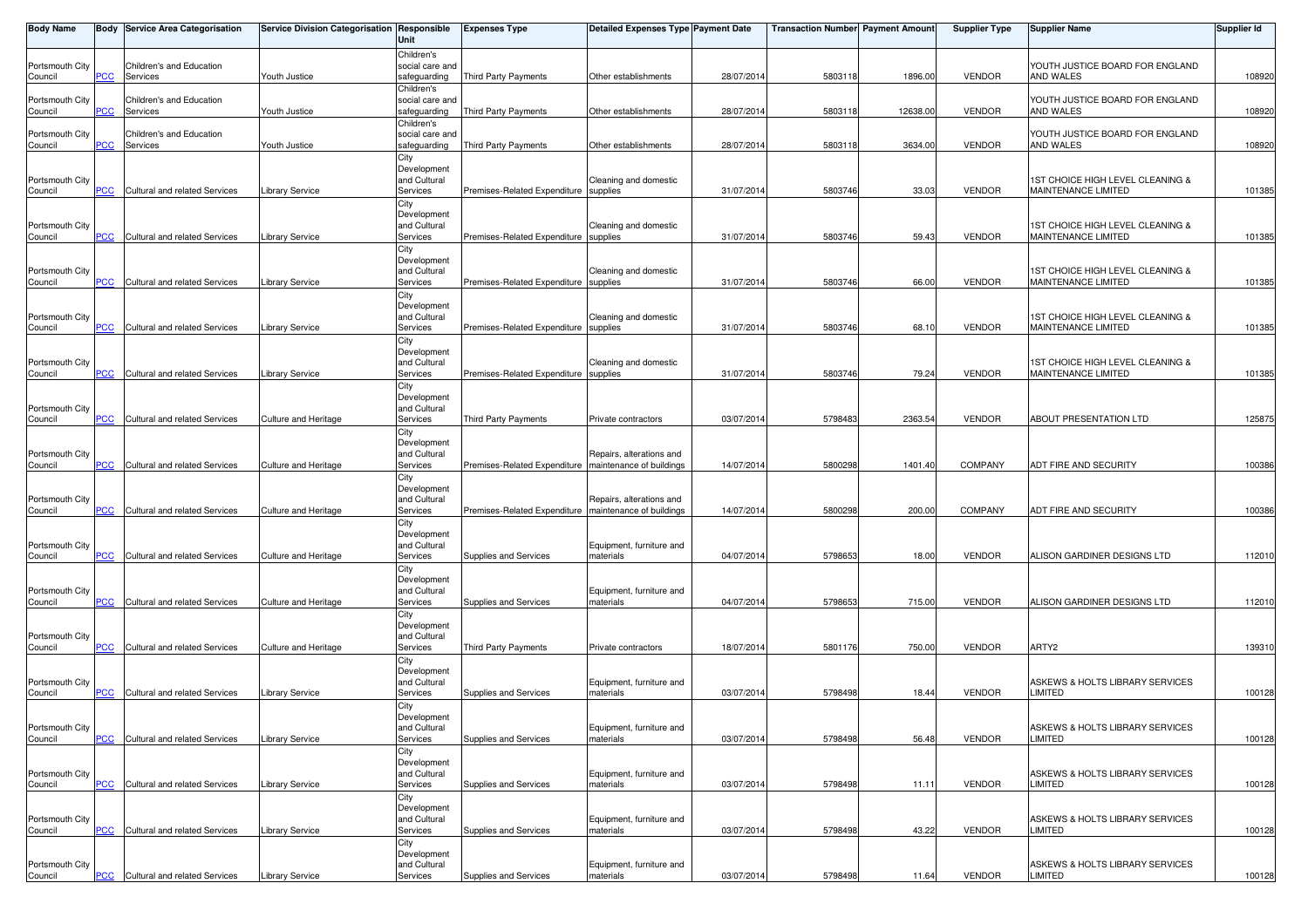| <b>Body Name</b> |                | <b>Body Service Area Categorisation</b> | Service Division Categorisation Responsible | Unit                        | <b>Expenses Type</b>  | <b>Detailed Expenses Type Payment Date</b> |            | <b>Transaction Number Payment Amount</b> |        | <b>Supplier Type</b> | <b>Supplier Name</b>            | Supplier Id |
|------------------|----------------|-----------------------------------------|---------------------------------------------|-----------------------------|-----------------------|--------------------------------------------|------------|------------------------------------------|--------|----------------------|---------------------------------|-------------|
|                  |                |                                         |                                             | City                        |                       |                                            |            |                                          |        |                      |                                 |             |
| Portsmouth City  |                |                                         |                                             | Development<br>and Cultural |                       | Equipment, furniture and                   |            |                                          |        |                      | ASKEWS & HOLTS LIBRARY SERVICES |             |
| Council          | PCC            | Cultural and related Services           | <b>Library Service</b>                      | Services                    | Supplies and Services | materials                                  | 03/07/201  | 5798498                                  | 4.35   | <b>VENDOR</b>        | LIMITED                         | 100128      |
|                  |                |                                         |                                             | City                        |                       |                                            |            |                                          |        |                      |                                 |             |
| Portsmouth City  |                |                                         |                                             | Development<br>and Cultural |                       | Equipment, furniture and                   |            |                                          |        |                      | ASKEWS & HOLTS LIBRARY SERVICES |             |
| Council          | <b>PCC</b>     | Cultural and related Services           | <b>Library Service</b>                      | Services                    | Supplies and Services | materials                                  | 03/07/201  | 5798498                                  | 164.09 | VENDOR               | LIMITED                         | 100128      |
|                  |                |                                         |                                             | City                        |                       |                                            |            |                                          |        |                      |                                 |             |
| Portsmouth City  |                |                                         |                                             | Development<br>and Cultural |                       | Equipment, furniture and                   |            |                                          |        |                      | ASKEWS & HOLTS LIBRARY SERVICES |             |
| Council          | PCC            | Cultural and related Services           | Library Service                             | Services                    | Supplies and Services | materials                                  | 03/07/201  | 5798498                                  | 108.65 | <b>VENDOR</b>        | LIMITED                         | 100128      |
|                  |                |                                         |                                             | City                        |                       |                                            |            |                                          |        |                      |                                 |             |
| Portsmouth City  |                |                                         |                                             | Development<br>and Cultural |                       | Equipment, furniture and                   |            |                                          |        |                      | ASKEWS & HOLTS LIBRARY SERVICES |             |
| Council          | <b>PCC</b>     | Cultural and related Services           | <b>Library Service</b>                      | Services                    | Supplies and Services | materials                                  | 03/07/201  | 5798498                                  | 196.28 | VENDOR               | LIMITED                         | 100128      |
|                  |                |                                         |                                             | City                        |                       |                                            |            |                                          |        |                      |                                 |             |
| Portsmouth City  |                |                                         |                                             | Development<br>and Cultural |                       | Equipment, furniture and                   |            |                                          |        |                      | ASKEWS & HOLTS LIBRARY SERVICES |             |
| Council          | PCC            | Cultural and related Services           | <b>Library Service</b>                      | Services                    | Supplies and Services | materials                                  | 03/07/201  | 5798498                                  | 3.99   | <b>VENDOR</b>        | <b>LIMITED</b>                  | 100128      |
|                  |                |                                         |                                             | City                        |                       |                                            |            |                                          |        |                      |                                 |             |
| Portsmouth City  |                |                                         |                                             | Development<br>and Cultural |                       | Equipment, furniture and                   |            |                                          |        |                      | ASKEWS & HOLTS LIBRARY SERVICES |             |
| Council          | <b>PCC</b>     | Cultural and related Services           | <b>Library Service</b>                      | Services                    | Supplies and Services | materials                                  | 03/07/201  | 5798498                                  | 228.13 | <b>VENDOR</b>        | <b>LIMITED</b>                  | 100128      |
|                  |                |                                         |                                             | City                        |                       |                                            |            |                                          |        |                      |                                 |             |
| Portsmouth City  |                |                                         |                                             | Development<br>and Cultural |                       | Equipment, furniture and                   |            |                                          |        |                      | ASKEWS & HOLTS LIBRARY SERVICES |             |
| Council          | <b>PCC</b>     | Cultural and related Services           | Library Service                             | Services                    | Supplies and Services | materials                                  | 03/07/201  | 5798498                                  | 29.20  | <b>VENDOR</b>        | LIMITED                         | 100128      |
|                  |                |                                         |                                             | City                        |                       |                                            |            |                                          |        |                      |                                 |             |
| Portsmouth City  |                |                                         |                                             | Development<br>and Cultural |                       | Equipment, furniture and                   |            |                                          |        |                      | ASKEWS & HOLTS LIBRARY SERVICES |             |
| Council          | <u>PCC</u>     | Cultural and related Services           | Library Service                             | Services                    | Supplies and Services | materials                                  | 04/07/201  | 5798669                                  | 204.60 | <b>VENDOR</b>        | LIMITED                         | 100128      |
|                  |                |                                         |                                             | City                        |                       |                                            |            |                                          |        |                      |                                 |             |
| Portsmouth City  |                |                                         |                                             | Development<br>and Cultural |                       | Equipment, furniture and                   |            |                                          |        |                      | ASKEWS & HOLTS LIBRARY SERVICES |             |
| Council          | PCC            | Cultural and related Services           | Library Service                             | Services                    | Supplies and Services | materials                                  | 04/07/201  | 5798669                                  | 282.58 | <b>VENDOR</b>        | LIMITED                         | 100128      |
|                  |                |                                         |                                             | City                        |                       |                                            |            |                                          |        |                      |                                 |             |
| Portsmouth City  |                |                                         |                                             | Development<br>and Cultural |                       | Equipment, furniture and                   |            |                                          |        |                      | ASKEWS & HOLTS LIBRARY SERVICES |             |
| Council          | $\overline{C}$ | Cultural and related Services           | <b>Library Service</b>                      | Services                    | Supplies and Services | materials                                  | 04/07/201  | 5798669                                  | 13.57  | <b>VENDOR</b>        | LIMITED                         | 100128      |
|                  |                |                                         |                                             | City<br>Development         |                       |                                            |            |                                          |        |                      |                                 |             |
| Portsmouth City  |                |                                         |                                             | and Cultural                |                       | Equipment, furniture and                   |            |                                          |        |                      | ASKEWS & HOLTS LIBRARY SERVICES |             |
| Council          | PCC            | Cultural and related Services           | <b>Library Service</b>                      | Services                    | Supplies and Services | materials                                  | 04/07/201  | 5798669                                  | 254.65 | <b>VENDOR</b>        | LIMITED                         | 100128      |
|                  |                |                                         |                                             | City<br>Development         |                       |                                            |            |                                          |        |                      |                                 |             |
| Portsmouth City  |                |                                         |                                             | and Cultural                |                       | Equipment, furniture and                   |            |                                          |        |                      | ASKEWS & HOLTS LIBRARY SERVICES |             |
| Council          | PCC            | Cultural and related Services           | <b>Library Service</b>                      | Services                    | Supplies and Services | materials                                  | 04/07/201  | 5798669                                  | 44.70  | <b>VENDOR</b>        | <b>LIMITED</b>                  | 100128      |
|                  |                |                                         |                                             | City<br>Development         |                       |                                            |            |                                          |        |                      |                                 |             |
| Portsmouth City  |                |                                         |                                             | and Cultural                |                       | Equipment, furniture and                   |            |                                          |        |                      | ASKEWS & HOLTS LIBRARY SERVICES |             |
| Council          | <b>PCC</b>     | Cultural and related Services           | Library Service                             | Services                    | Supplies and Services | materials                                  | 04/07/201  | 5798669                                  | 50.40  | <b>VENDOR</b>        | LIMITED                         | 100128      |
|                  |                |                                         |                                             | City<br>Development         |                       |                                            |            |                                          |        |                      |                                 |             |
| Portsmouth City  |                |                                         |                                             | and Cultural                |                       | Equipment, furniture and                   |            |                                          |        |                      | ASKEWS & HOLTS LIBRARY SERVICES |             |
| Council          | <b>PCC</b>     | Cultural and related Services           | <b>Library Service</b>                      | Services                    | Supplies and Services | materials                                  | 04/07/201  | 5798669                                  | 4.79   | VENDOR               | LIMITED                         | 100128      |
|                  |                |                                         |                                             | City<br>Development         |                       |                                            |            |                                          |        |                      |                                 |             |
| Portsmouth City  |                |                                         |                                             | and Cultural                |                       | Equipment, furniture and                   |            |                                          |        |                      | ASKEWS & HOLTS LIBRARY SERVICES |             |
| Council          | <b>PCC</b>     | Cultural and related Services           | <b>Library Service</b>                      | Services<br>City            | Supplies and Services | materials                                  | 04/07/2014 | 5798669                                  | 596.59 | VENDOR               | LIMITED                         | 100128      |
|                  |                |                                         |                                             | Development                 |                       |                                            |            |                                          |        |                      |                                 |             |
| Portsmouth City  |                |                                         |                                             | and Cultural                |                       | Equipment, furniture and                   |            |                                          |        |                      | ASKEWS & HOLTS LIBRARY SERVICES |             |
| Council          | PCC            | Cultural and related Services           | <b>Library Service</b>                      | Services<br>City            | Supplies and Services | materials                                  | 04/07/201  | 5798669                                  | 6.27   | <b>VENDOR</b>        | <b>LIMITED</b>                  | 100128      |
|                  |                |                                         |                                             | Development                 |                       |                                            |            |                                          |        |                      |                                 |             |
| Portsmouth City  |                |                                         |                                             | and Cultural                |                       | Equipment, furniture and                   |            |                                          |        |                      | ASKEWS & HOLTS LIBRARY SERVICES |             |
| Council          | PCC            | Cultural and related Services           | <b>Library Service</b>                      | Services<br>City            | Supplies and Services | materials                                  | 10/07/201  | 579971                                   | 11.64  | VENDOR               | LIMITED                         | 100128      |
|                  |                |                                         |                                             | Development                 |                       |                                            |            |                                          |        |                      |                                 |             |
| Portsmouth City  |                |                                         |                                             | and Cultural                |                       | Equipment, furniture and                   |            |                                          |        |                      | ASKEWS & HOLTS LIBRARY SERVICES |             |
| Council          | <b>PCC</b>     | Cultural and related Services           | <b>Library Service</b>                      | Services                    | Supplies and Services | materials                                  | 10/07/2014 | 579971                                   | 533.85 | VENDOR               | LIMITED                         | 100128      |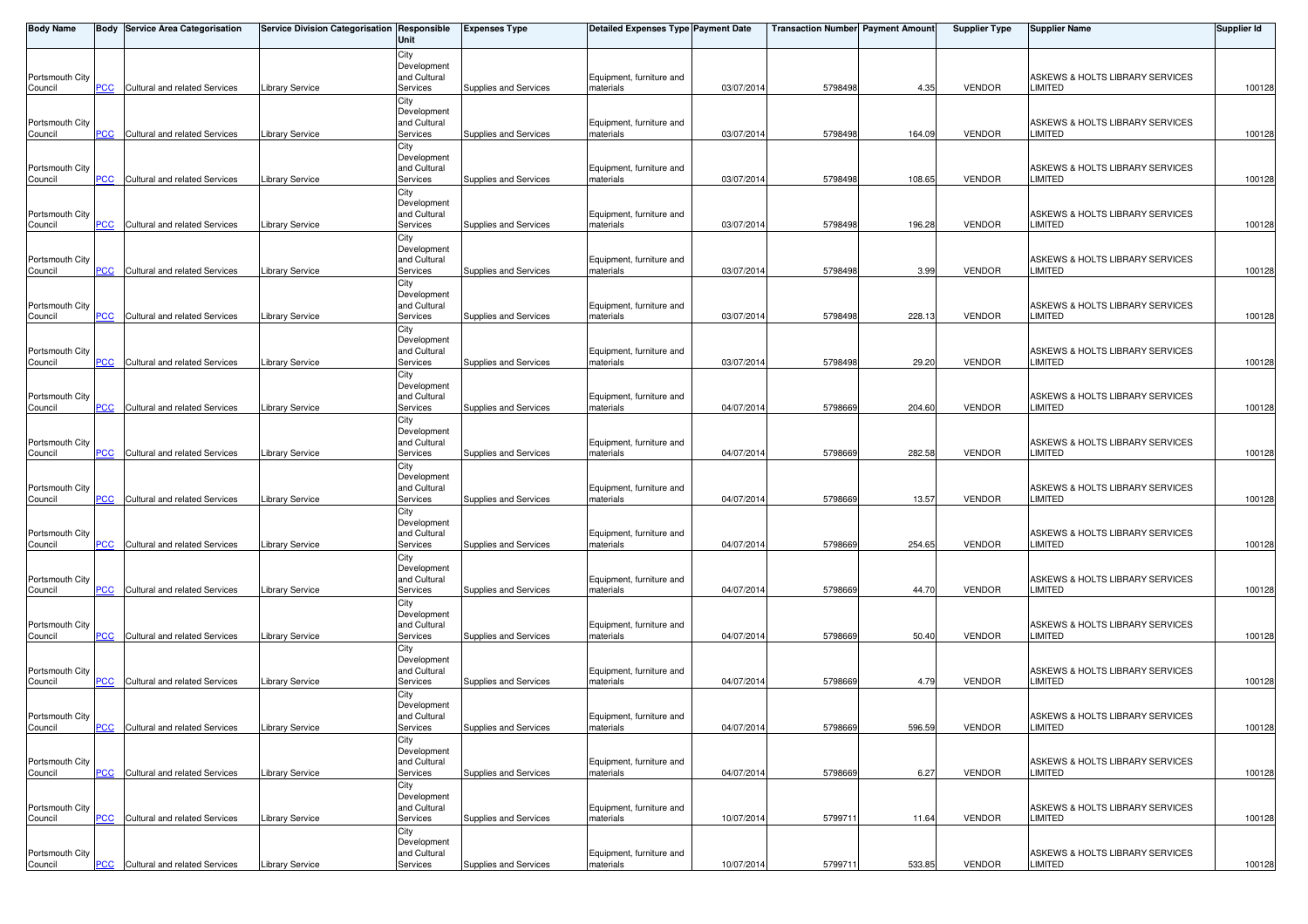| <b>Body Name</b>           |            | <b>Body Service Area Categorisation</b> | Service Division Categorisation Responsible | Unit                        | <b>Expenses Type</b>  | <b>Detailed Expenses Type Payment Date</b> |            | <b>Transaction Number Payment Amount</b> |        | <b>Supplier Type</b> | Supplier Name                                     | Supplier Id |
|----------------------------|------------|-----------------------------------------|---------------------------------------------|-----------------------------|-----------------------|--------------------------------------------|------------|------------------------------------------|--------|----------------------|---------------------------------------------------|-------------|
|                            |            |                                         |                                             | City                        |                       |                                            |            |                                          |        |                      |                                                   |             |
| Portsmouth City            |            |                                         |                                             | Development<br>and Cultural |                       | Equipment, furniture and                   |            |                                          |        |                      | ASKEWS & HOLTS LIBRARY SERVICES                   |             |
| Council                    | PCC        | Cultural and related Services           | <b>Library Service</b>                      | Services                    | Supplies and Services | materials                                  | 10/07/201  | 579971                                   | 383.16 | <b>VENDOR</b>        | LIMITED                                           | 100128      |
|                            |            |                                         |                                             | City                        |                       |                                            |            |                                          |        |                      |                                                   |             |
|                            |            |                                         |                                             | Development<br>and Cultural |                       |                                            |            |                                          |        |                      | ASKEWS & HOLTS LIBRARY SERVICES                   |             |
| Portsmouth City<br>Council | <b>PCC</b> | Cultural and related Services           | <b>Library Service</b>                      | Services                    | Supplies and Services | Equipment, furniture and<br>materials      | 10/07/201  | 579971                                   | 31.48  | <b>VENDOR</b>        | LIMITED                                           | 100128      |
|                            |            |                                         |                                             | City                        |                       |                                            |            |                                          |        |                      |                                                   |             |
|                            |            |                                         |                                             | Development                 |                       |                                            |            |                                          |        |                      |                                                   |             |
| Portsmouth City<br>Council | PCC        | Cultural and related Services           | Library Service                             | and Cultural<br>Services    | Supplies and Services | Equipment, furniture and<br>materials      | 10/07/201  | 579971                                   | 4.79   | <b>VENDOR</b>        | ASKEWS & HOLTS LIBRARY SERVICES<br><b>LIMITED</b> | 100128      |
|                            |            |                                         |                                             | City                        |                       |                                            |            |                                          |        |                      |                                                   |             |
|                            |            |                                         |                                             | Development                 |                       |                                            |            |                                          |        |                      |                                                   |             |
| Portsmouth City<br>Council | <b>PCC</b> | Cultural and related Services           | <b>Library Service</b>                      | and Cultural<br>Services    | Supplies and Services | Equipment, furniture and<br>materials      | 10/07/201  | 579971                                   | 184.58 | <b>VENDOR</b>        | ASKEWS & HOLTS LIBRARY SERVICES<br>LIMITED        | 100128      |
|                            |            |                                         |                                             | City                        |                       |                                            |            |                                          |        |                      |                                                   |             |
|                            |            |                                         |                                             | Development                 |                       |                                            |            |                                          |        |                      |                                                   |             |
| Portsmouth City            | PCC        | Cultural and related Services           | Library Service                             | and Cultural<br>Services    | Supplies and Services | Equipment, furniture and<br>materials      | 10/07/201  | 579971                                   | 62.35  | <b>VENDOR</b>        | ASKEWS & HOLTS LIBRARY SERVICES<br>LIMITED        | 100128      |
| Council                    |            |                                         |                                             | City                        |                       |                                            |            |                                          |        |                      |                                                   |             |
|                            |            |                                         |                                             | Development                 |                       |                                            |            |                                          |        |                      |                                                   |             |
| Portsmouth City            | <b>PCC</b> | Cultural and related Services           | Library Service                             | and Cultural<br>Services    | Supplies and Services | Equipment, furniture and<br>materials      | 10/07/201  | 579971                                   | 416.97 | <b>VENDOR</b>        | ASKEWS & HOLTS LIBRARY SERVICES<br>LIMITED        | 100128      |
| Council                    |            |                                         |                                             | City                        |                       |                                            |            |                                          |        |                      |                                                   |             |
|                            |            |                                         |                                             | Development                 |                       |                                            |            |                                          |        |                      |                                                   |             |
| Portsmouth City<br>Council | PCC        | Cultural and related Services           | Library Service                             | and Cultural<br>Services    | Supplies and Services | Equipment, furniture and<br>materials      | 10/07/201  | 579971                                   | 28.74  | <b>VENDOR</b>        | ASKEWS & HOLTS LIBRARY SERVICES<br>LIMITED        | 100128      |
|                            |            |                                         |                                             | City                        |                       |                                            |            |                                          |        |                      |                                                   |             |
|                            |            |                                         |                                             | Development                 |                       |                                            |            |                                          |        |                      |                                                   |             |
| Portsmouth City            | <u>PCC</u> | Cultural and related Services           | Library Service                             | and Cultural<br>Services    | Supplies and Services | Equipment, furniture and<br>materials      | 10/07/201  | 579971                                   | 8.78   | <b>VENDOR</b>        | ASKEWS & HOLTS LIBRARY SERVICES<br>LIMITED        | 100128      |
| Council                    |            |                                         |                                             | City                        |                       |                                            |            |                                          |        |                      |                                                   |             |
|                            |            |                                         |                                             | Development                 |                       |                                            |            |                                          |        |                      |                                                   |             |
| Portsmouth City<br>Council | PCC        | Cultural and related Services           | Library Service                             | and Cultural<br>Services    | Supplies and Services | Equipment, furniture and<br>materials      | 10/07/201  | 579971                                   | 250.56 | <b>VENDOR</b>        | ASKEWS & HOLTS LIBRARY SERVICES<br>LIMITED        | 100128      |
|                            |            |                                         |                                             | City                        |                       |                                            |            |                                          |        |                      |                                                   |             |
|                            |            |                                         |                                             | Development                 |                       |                                            |            |                                          |        |                      |                                                   |             |
| Portsmouth City<br>Council | PCC        | Cultural and related Services           | <b>Library Service</b>                      | and Cultural<br>Services    | Supplies and Services | Equipment, furniture and<br>materials      | 10/07/201  | 579971                                   | 155.80 | <b>VENDOR</b>        | ASKEWS & HOLTS LIBRARY SERVICES<br>LIMITED        | 100128      |
|                            |            |                                         |                                             | City                        |                       |                                            |            |                                          |        |                      |                                                   |             |
|                            |            |                                         |                                             | Development                 |                       |                                            |            |                                          |        |                      |                                                   |             |
| Portsmouth City<br>Council | PCC        | Cultural and related Services           | Library Service                             | and Cultural<br>Services    | Supplies and Services | Equipment, furniture and<br>materials      | 10/07/201  | 579971                                   | 401.97 | VENDOR               | ASKEWS & HOLTS LIBRARY SERVICES<br>LIMITED        | 100128      |
|                            |            |                                         |                                             | City                        |                       |                                            |            |                                          |        |                      |                                                   |             |
|                            |            |                                         |                                             | Development                 |                       |                                            |            |                                          |        |                      |                                                   |             |
| Portsmouth City<br>Council | PCC        | Cultural and related Services           | <b>Library Service</b>                      | and Cultural<br>Services    | Supplies and Services | Equipment, furniture and<br>materials      | 10/07/201  | 579971                                   | 292.61 | <b>VENDOR</b>        | ASKEWS & HOLTS LIBRARY SERVICES<br>LIMITED        | 100128      |
|                            |            |                                         |                                             | City                        |                       |                                            |            |                                          |        |                      |                                                   |             |
|                            |            |                                         |                                             | Development                 |                       |                                            |            |                                          |        |                      |                                                   |             |
| Portsmouth City<br>Council | <b>PCC</b> | Cultural and related Services           | Library Service                             | and Cultural<br>Services    | Supplies and Services | Equipment, furniture and<br>materials      | 11/07/201  | 5799926                                  | 505.24 | <b>VENDOR</b>        | ASKEWS & HOLTS LIBRARY SERVICES<br>LIMITED        | 100128      |
|                            |            |                                         |                                             | City                        |                       |                                            |            |                                          |        |                      |                                                   |             |
|                            |            |                                         |                                             | Development                 |                       |                                            |            |                                          |        |                      | ASKEWS & HOLTS LIBRARY SERVICES                   |             |
| Portsmouth City<br>Council | PCC        | Cultural and related Services           | <b>Library Service</b>                      | and Cultural<br>Services    | Supplies and Services | Equipment, furniture and<br>materials      | 11/07/201  | 5799926                                  | 65.64  | <b>VENDOR</b>        | LIMITED                                           | 100128      |
|                            |            |                                         |                                             | City                        |                       |                                            |            |                                          |        |                      |                                                   |             |
|                            |            |                                         |                                             | Development                 |                       |                                            |            |                                          |        |                      |                                                   |             |
| Portsmouth City<br>Council | $PCC$      | <b>Cultural and related Services</b>    | <b>Library Service</b>                      | and Cultural<br>Services    | Supplies and Services | Equipment, furniture and<br>materials      | 11/07/2014 | 5799926                                  | 209.93 | VENDOR               | ASKEWS & HOLTS LIBRARY SERVICES<br>LIMITED        | 100128      |
|                            |            |                                         |                                             | City                        |                       |                                            |            |                                          |        |                      |                                                   |             |
| Portsmouth City            |            |                                         |                                             | Development<br>and Cultural |                       | Equipment, furniture and                   |            |                                          |        |                      | ASKEWS & HOLTS LIBRARY SERVICES                   |             |
| Council                    | <b>PCC</b> | Cultural and related Services           | <b>Library Service</b>                      | Services                    | Supplies and Services | materials                                  | 11/07/2014 | 5799926                                  | 4.79   | VENDOR               | <b>LIMITED</b>                                    | 100128      |
|                            |            |                                         |                                             | City                        |                       |                                            |            |                                          |        |                      |                                                   |             |
| Portsmouth City            |            |                                         |                                             | Development<br>and Cultural |                       | Equipment, furniture and                   |            |                                          |        |                      | ASKEWS & HOLTS LIBRARY SERVICES                   |             |
| Council                    | PCC        | Cultural and related Services           | <b>Library Service</b>                      | Services                    | Supplies and Services | materials                                  | 11/07/201  | 5799926                                  | 4.79   | VENDOR               | <b>LIMITED</b>                                    | 100128      |
|                            |            |                                         |                                             | City                        |                       |                                            |            |                                          |        |                      |                                                   |             |
| Portsmouth City            |            |                                         |                                             | Development<br>and Cultural |                       | Equipment, furniture and                   |            |                                          |        |                      | ASKEWS & HOLTS LIBRARY SERVICES                   |             |
| Council                    | <u>PCC</u> | Cultural and related Services           | <b>Library Service</b>                      | Services                    | Supplies and Services | materials                                  | 11/07/2014 | 5799926                                  | 475.01 | VENDOR               | LIMITED                                           | 100128      |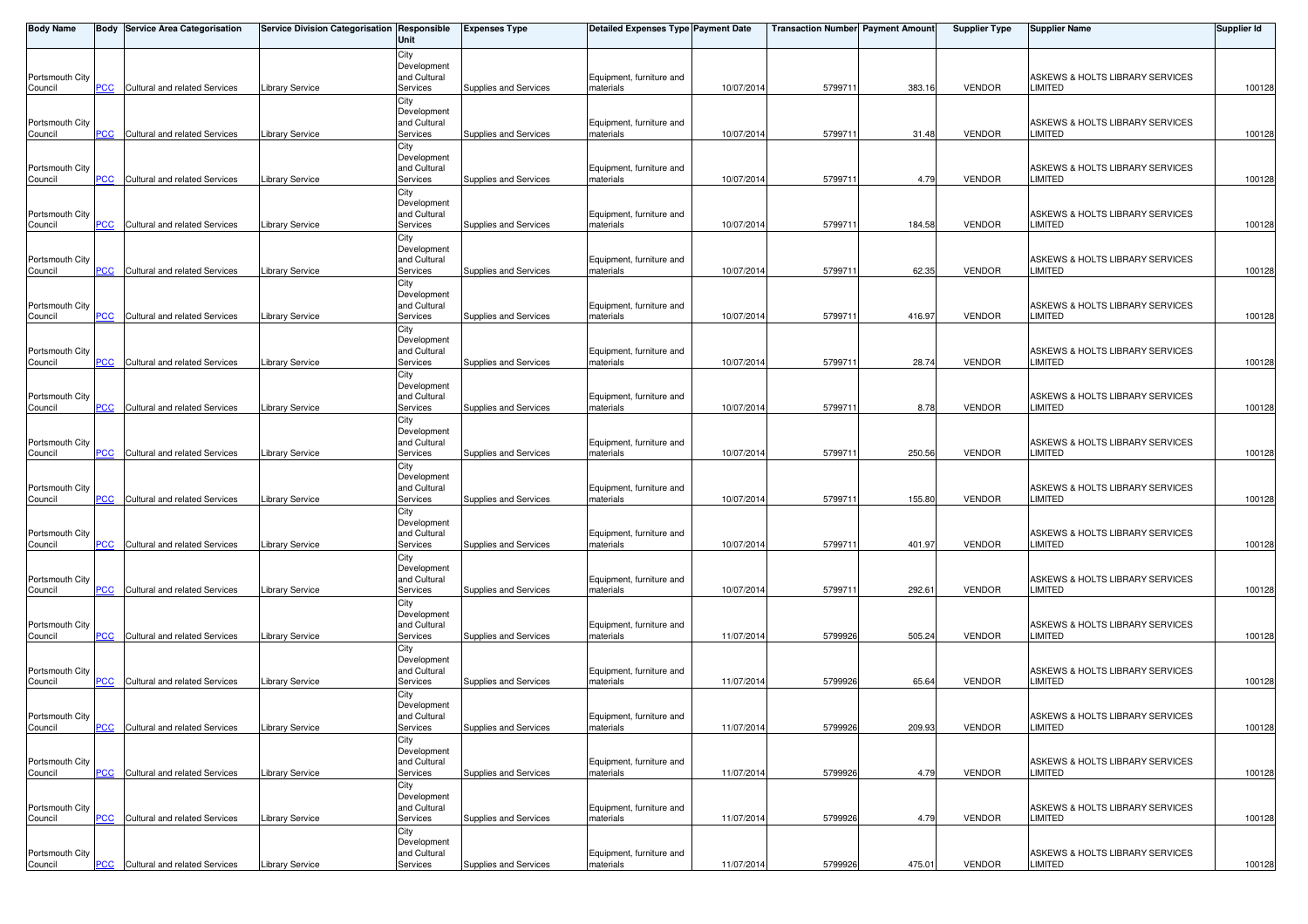| <b>Body Name</b>           |            | <b>Body Service Area Categorisation</b> | Service Division Categorisation Responsible | Unit                        | <b>Expenses Type</b>  | <b>Detailed Expenses Type Payment Date</b> |            | <b>Transaction Number Payment Amount</b> |        | <b>Supplier Type</b> | Supplier Name                                     | Supplier Id |
|----------------------------|------------|-----------------------------------------|---------------------------------------------|-----------------------------|-----------------------|--------------------------------------------|------------|------------------------------------------|--------|----------------------|---------------------------------------------------|-------------|
|                            |            |                                         |                                             | City                        |                       |                                            |            |                                          |        |                      |                                                   |             |
| Portsmouth City            |            |                                         |                                             | Development<br>and Cultural |                       | Equipment, furniture and                   |            |                                          |        |                      | ASKEWS & HOLTS LIBRARY SERVICES                   |             |
| Council                    | PCC        | Cultural and related Services           | <b>Library Service</b>                      | Services                    | Supplies and Services | materials                                  | 11/07/201  | 5799926                                  | 57.72  | <b>VENDOR</b>        | LIMITED                                           | 100128      |
|                            |            |                                         |                                             | City                        |                       |                                            |            |                                          |        |                      |                                                   |             |
|                            |            |                                         |                                             | Development<br>and Cultural |                       |                                            |            |                                          |        |                      | ASKEWS & HOLTS LIBRARY SERVICES                   |             |
| Portsmouth City<br>Council | <b>PCC</b> | Cultural and related Services           | <b>Library Service</b>                      | Services                    | Supplies and Services | Equipment, furniture and<br>materials      | 11/07/201  | 5799926                                  | 141.97 | <b>VENDOR</b>        | LIMITED                                           | 100128      |
|                            |            |                                         |                                             | City                        |                       |                                            |            |                                          |        |                      |                                                   |             |
|                            |            |                                         |                                             | Development                 |                       |                                            |            |                                          |        |                      |                                                   |             |
| Portsmouth City<br>Council | PCC        | Cultural and related Services           | Library Service                             | and Cultural<br>Services    | Supplies and Services | Equipment, furniture and<br>materials      | 11/07/201  | 5799926                                  | 599.49 | <b>VENDOR</b>        | ASKEWS & HOLTS LIBRARY SERVICES<br><b>LIMITED</b> | 100128      |
|                            |            |                                         |                                             | City                        |                       |                                            |            |                                          |        |                      |                                                   |             |
|                            |            |                                         |                                             | Development                 |                       |                                            |            |                                          |        |                      |                                                   |             |
| Portsmouth City<br>Council | <b>PCC</b> | Cultural and related Services           | <b>Library Service</b>                      | and Cultural<br>Services    | Supplies and Services | Equipment, furniture and<br>materials      | 11/07/201  | 5799926                                  | 19.95  | <b>VENDOR</b>        | ASKEWS & HOLTS LIBRARY SERVICES<br>LIMITED        | 100128      |
|                            |            |                                         |                                             | City                        |                       |                                            |            |                                          |        |                      |                                                   |             |
|                            |            |                                         |                                             | Development                 |                       |                                            |            |                                          |        |                      |                                                   |             |
| Portsmouth City<br>Council | PCC        | Cultural and related Services           | Library Service                             | and Cultural<br>Services    | Supplies and Services | Equipment, furniture and<br>materials      | 11/07/201  | 5799926                                  | 321.15 | <b>VENDOR</b>        | ASKEWS & HOLTS LIBRARY SERVICES<br>LIMITED        | 100128      |
|                            |            |                                         |                                             | City                        |                       |                                            |            |                                          |        |                      |                                                   |             |
|                            |            |                                         |                                             | Development                 |                       |                                            |            |                                          |        |                      |                                                   |             |
| Portsmouth City<br>Council | <b>PCC</b> | Cultural and related Services           | Library Service                             | and Cultural<br>Services    | Supplies and Services | Equipment, furniture and<br>materials      | 11/07/201  | 5799926                                  | 102.49 | <b>VENDOR</b>        | ASKEWS & HOLTS LIBRARY SERVICES<br>LIMITED        | 100128      |
|                            |            |                                         |                                             | City                        |                       |                                            |            |                                          |        |                      |                                                   |             |
|                            |            |                                         |                                             | Development                 |                       |                                            |            |                                          |        |                      |                                                   |             |
| Portsmouth City<br>Council | PCC        | Cultural and related Services           | Library Service                             | and Cultural<br>Services    | Supplies and Services | Equipment, furniture and<br>materials      | 11/07/201  | 5799926                                  | 79.42  | <b>VENDOR</b>        | ASKEWS & HOLTS LIBRARY SERVICES<br>LIMITED        | 100128      |
|                            |            |                                         |                                             | City                        |                       |                                            |            |                                          |        |                      |                                                   |             |
|                            |            |                                         |                                             | Development                 |                       |                                            |            |                                          |        |                      |                                                   |             |
| Portsmouth City<br>Council | <u>PCC</u> | Cultural and related Services           | Library Service                             | and Cultural<br>Services    | Supplies and Services | Equipment, furniture and<br>materials      | 11/07/201  | 5799926                                  | 331.92 | <b>VENDOR</b>        | ASKEWS & HOLTS LIBRARY SERVICES<br>LIMITED        | 100128      |
|                            |            |                                         |                                             | City                        |                       |                                            |            |                                          |        |                      |                                                   |             |
|                            |            |                                         |                                             | Development                 |                       |                                            |            |                                          |        |                      |                                                   |             |
| Portsmouth City<br>Council | PCC        | Cultural and related Services           | Library Service                             | and Cultural<br>Services    | Supplies and Services | Equipment, furniture and<br>materials      | 11/07/201  | 5799926                                  | 122.40 | <b>VENDOR</b>        | ASKEWS & HOLTS LIBRARY SERVICES<br>LIMITED        | 100128      |
|                            |            |                                         |                                             | City                        |                       |                                            |            |                                          |        |                      |                                                   |             |
|                            |            |                                         |                                             | Development                 |                       |                                            |            |                                          |        |                      |                                                   |             |
| Portsmouth City<br>Council | PCC        | Cultural and related Services           | Library Service                             | and Cultural<br>Services    | Supplies and Services | Equipment, furniture and<br>materials      | 11/07/201  | 5799926                                  | 14.92  | <b>VENDOR</b>        | ASKEWS & HOLTS LIBRARY SERVICES<br>LIMITED        | 100128      |
|                            |            |                                         |                                             | City                        |                       |                                            |            |                                          |        |                      |                                                   |             |
|                            |            |                                         |                                             | Development<br>and Cultural |                       |                                            |            |                                          |        |                      |                                                   |             |
| Portsmouth City<br>Council | PCC        | Cultural and related Services           | Library Service                             | Services                    | Supplies and Services | Equipment, furniture and<br>materials      | 11/07/201  | 5799926                                  | 56.45  | VENDOR               | ASKEWS & HOLTS LIBRARY SERVICES<br>LIMITED        | 100128      |
|                            |            |                                         |                                             | City                        |                       |                                            |            |                                          |        |                      |                                                   |             |
|                            |            |                                         |                                             | Development<br>and Cultural |                       |                                            |            |                                          |        |                      |                                                   |             |
| Portsmouth City<br>Council | PCC        | Cultural and related Services           | <b>Library Service</b>                      | Services                    | Supplies and Services | Equipment, furniture and<br>materials      | 11/07/201  | 5799926                                  | 13.94  | <b>VENDOR</b>        | ASKEWS & HOLTS LIBRARY SERVICES<br>LIMITED        | 100128      |
|                            |            |                                         |                                             | City                        |                       |                                            |            |                                          |        |                      |                                                   |             |
| Portsmouth City            |            |                                         |                                             | Development<br>and Cultural |                       | Equipment, furniture and                   |            |                                          |        |                      | ASKEWS & HOLTS LIBRARY SERVICES                   |             |
| Council                    | <b>PCC</b> | Cultural and related Services           | Library Service                             | Services                    | Supplies and Services | materials                                  | 16/07/201  | 5800542                                  | 884.48 | <b>VENDOR</b>        | LIMITED                                           | 100128      |
|                            |            |                                         |                                             | City                        |                       |                                            |            |                                          |        |                      |                                                   |             |
| Portsmouth City            |            |                                         |                                             | Development<br>and Cultural |                       | Equipment, furniture and                   |            |                                          |        |                      | ASKEWS & HOLTS LIBRARY SERVICES                   |             |
| Council                    | PCC        | Cultural and related Services           | <b>Library Service</b>                      | Services                    | Supplies and Services | materials                                  | 18/07/201  | 5801177                                  | 119.26 | <b>VENDOR</b>        | LIMITED                                           | 100128      |
|                            |            |                                         |                                             | City                        |                       |                                            |            |                                          |        |                      |                                                   |             |
| Portsmouth City            |            |                                         |                                             | Development<br>and Cultural |                       | Equipment, furniture and                   |            |                                          |        |                      | ASKEWS & HOLTS LIBRARY SERVICES                   |             |
| Council                    | $PCC$      | <b>Cultural and related Services</b>    | <b>Library Service</b>                      | Services                    | Supplies and Services | materials                                  | 18/07/2014 | 5801177                                  | 4.52   | VENDOR               | LIMITED                                           | 100128      |
|                            |            |                                         |                                             | City<br>Development         |                       |                                            |            |                                          |        |                      |                                                   |             |
| Portsmouth City            |            |                                         |                                             | and Cultural                |                       | Equipment, furniture and                   |            |                                          |        |                      | ASKEWS & HOLTS LIBRARY SERVICES                   |             |
| Council                    | <b>PCC</b> | Cultural and related Services           | <b>Library Service</b>                      | Services                    | Supplies and Services | materials                                  | 18/07/2014 | 5801177                                  | 497.19 | VENDOR               | <b>LIMITED</b>                                    | 100128      |
|                            |            |                                         |                                             | City<br>Development         |                       |                                            |            |                                          |        |                      |                                                   |             |
| Portsmouth City            |            |                                         |                                             | and Cultural                |                       | Equipment, furniture and                   |            |                                          |        |                      | ASKEWS & HOLTS LIBRARY SERVICES                   |             |
| Council                    | PCC        | Cultural and related Services           | <b>Library Service</b>                      | Services                    | Supplies and Services | materials                                  | 18/07/201  | 5801177                                  | 43.47  | VENDOR               | <b>LIMITED</b>                                    | 100128      |
|                            |            |                                         |                                             | City<br>Development         |                       |                                            |            |                                          |        |                      |                                                   |             |
| Portsmouth City            |            |                                         |                                             | and Cultural                |                       | Equipment, furniture and                   |            |                                          |        |                      | ASKEWS & HOLTS LIBRARY SERVICES                   |             |
| Council                    | <u>PCC</u> | Cultural and related Services           | <b>Library Service</b>                      | Services                    | Supplies and Services | materials                                  | 18/07/2014 | 5801177                                  | 44.03  | VENDOR               | LIMITED                                           | 100128      |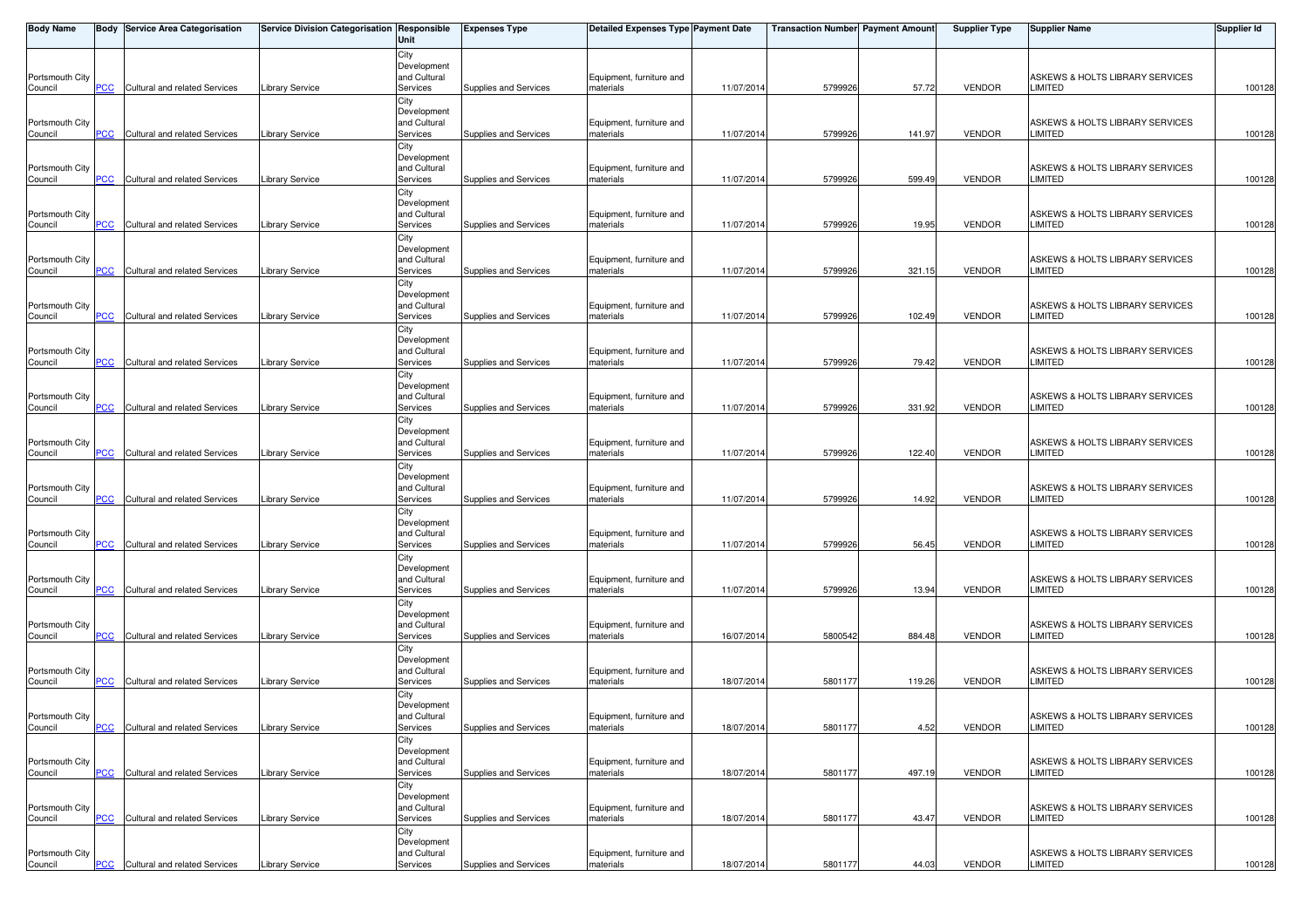| <b>Body Name</b>           |            | <b>Body Service Area Categorisation</b> | Service Division Categorisation Responsible | Unit                        | <b>Expenses Type</b>  | <b>Detailed Expenses Type Payment Date</b> |            | <b>Transaction Number Payment Amount</b> |         | <b>Supplier Type</b> | <b>Supplier Name</b>                              | Supplier Id |
|----------------------------|------------|-----------------------------------------|---------------------------------------------|-----------------------------|-----------------------|--------------------------------------------|------------|------------------------------------------|---------|----------------------|---------------------------------------------------|-------------|
|                            |            |                                         |                                             | City                        |                       |                                            |            |                                          |         |                      |                                                   |             |
| Portsmouth City            |            |                                         |                                             | Development<br>and Cultural |                       | Equipment, furniture and                   |            |                                          |         |                      | ASKEWS & HOLTS LIBRARY SERVICES                   |             |
| Council                    | PCC        | Cultural and related Services           | <b>Library Service</b>                      | Services                    | Supplies and Services | materials                                  | 18/07/201  | 5801177                                  | 370.76  | <b>VENDOR</b>        | LIMITED                                           | 100128      |
|                            |            |                                         |                                             | City                        |                       |                                            |            |                                          |         |                      |                                                   |             |
|                            |            |                                         |                                             | Development<br>and Cultural |                       |                                            |            |                                          |         |                      | ASKEWS & HOLTS LIBRARY SERVICES                   |             |
| Portsmouth City<br>Council | <b>PCC</b> | Cultural and related Services           | <b>Library Service</b>                      | Services                    | Supplies and Services | Equipment, furniture and<br>materials      | 18/07/201  | 5801177                                  | 370.78  | <b>VENDOR</b>        | LIMITED                                           | 100128      |
|                            |            |                                         |                                             | City                        |                       |                                            |            |                                          |         |                      |                                                   |             |
|                            |            |                                         |                                             | Development                 |                       |                                            |            |                                          |         |                      |                                                   |             |
| Portsmouth City<br>Council | PCC        | Cultural and related Services           | Library Service                             | and Cultural<br>Services    | Supplies and Services | Equipment, furniture and<br>materials      | 18/07/201  | 5801177                                  | 44.24   | <b>VENDOR</b>        | ASKEWS & HOLTS LIBRARY SERVICES<br><b>LIMITED</b> | 100128      |
|                            |            |                                         |                                             | City                        |                       |                                            |            |                                          |         |                      |                                                   |             |
|                            |            |                                         |                                             | Development                 |                       |                                            |            |                                          |         |                      |                                                   |             |
| Portsmouth City<br>Council | <b>PCC</b> | Cultural and related Services           | <b>Library Service</b>                      | and Cultural<br>Services    | Supplies and Services | Equipment, furniture and<br>materials      | 18/07/201  | 5801177                                  | 62.26   | <b>VENDOR</b>        | ASKEWS & HOLTS LIBRARY SERVICES<br>LIMITED        | 100128      |
|                            |            |                                         |                                             | City                        |                       |                                            |            |                                          |         |                      |                                                   |             |
|                            |            |                                         |                                             | Development                 |                       |                                            |            |                                          |         |                      |                                                   |             |
| Portsmouth City<br>Council | PCC        | Cultural and related Services           | Library Service                             | and Cultural<br>Services    | Supplies and Services | Equipment, furniture and<br>materials      | 18/07/201  | 5801177                                  | 7.64    | <b>VENDOR</b>        | ASKEWS & HOLTS LIBRARY SERVICES<br>LIMITED        | 100128      |
|                            |            |                                         |                                             | City                        |                       |                                            |            |                                          |         |                      |                                                   |             |
|                            |            |                                         |                                             | Development                 |                       |                                            |            |                                          |         |                      |                                                   |             |
| Portsmouth City<br>Council | <b>PCC</b> | Cultural and related Services           | Library Service                             | and Cultural<br>Services    | Supplies and Services | Equipment, furniture and<br>materials      | 18/07/201  | 5801177                                  | 120.19  | <b>VENDOR</b>        | ASKEWS & HOLTS LIBRARY SERVICES<br>LIMITED        | 100128      |
|                            |            |                                         |                                             | City                        |                       |                                            |            |                                          |         |                      |                                                   |             |
|                            |            |                                         |                                             | Development                 |                       |                                            |            |                                          |         |                      |                                                   |             |
| Portsmouth City<br>Council | PCC        | Cultural and related Services           | Library Service                             | and Cultural<br>Services    | Supplies and Services | Equipment, furniture and<br>materials      | 18/07/201  | 580117                                   | 306.05  | <b>VENDOR</b>        | ASKEWS & HOLTS LIBRARY SERVICES<br>LIMITED        | 100128      |
|                            |            |                                         |                                             | City                        |                       |                                            |            |                                          |         |                      |                                                   |             |
|                            |            |                                         |                                             | Development                 |                       |                                            |            |                                          |         |                      |                                                   |             |
| Portsmouth City<br>Council | <u>PCC</u> | Cultural and related Services           | Library Service                             | and Cultural<br>Services    | Supplies and Services | Equipment, furniture and<br>materials      | 18/07/201  | 5801177                                  | 132.95  | <b>VENDOR</b>        | ASKEWS & HOLTS LIBRARY SERVICES<br>LIMITED        | 100128      |
|                            |            |                                         |                                             | City                        |                       |                                            |            |                                          |         |                      |                                                   |             |
|                            |            |                                         |                                             | Development                 |                       |                                            |            |                                          |         |                      |                                                   |             |
| Portsmouth City<br>Council | PCC        | Cultural and related Services           | Library Service                             | and Cultural<br>Services    | Supplies and Services | Equipment, furniture and<br>materials      | 18/07/201  | 5801177                                  | 7.64    | <b>VENDOR</b>        | ASKEWS & HOLTS LIBRARY SERVICES<br>LIMITED        | 100128      |
|                            |            |                                         |                                             | City                        |                       |                                            |            |                                          |         |                      |                                                   |             |
|                            |            |                                         |                                             | Development                 |                       |                                            |            |                                          |         |                      |                                                   |             |
| Portsmouth City<br>Council | PCC        | Cultural and related Services           | Library Service                             | and Cultural<br>Services    | Supplies and Services | Equipment, furniture and<br>materials      | 18/07/201  | 5801177                                  | 7.64    | <b>VENDOR</b>        | ASKEWS & HOLTS LIBRARY SERVICES<br>LIMITED        | 100128      |
|                            |            |                                         |                                             | City                        |                       |                                            |            |                                          |         |                      |                                                   |             |
|                            |            |                                         |                                             | Development<br>and Cultural |                       |                                            |            |                                          |         |                      |                                                   |             |
| Portsmouth City<br>Council | PCC        | Cultural and related Services           | Library Service                             | Services                    | Supplies and Services | Equipment, furniture and<br>materials      | 18/07/201  | 5801177                                  | 26.01   | VENDOR               | ASKEWS & HOLTS LIBRARY SERVICES<br>LIMITED        | 100128      |
|                            |            |                                         |                                             | City                        |                       |                                            |            |                                          |         |                      |                                                   |             |
|                            |            |                                         |                                             | Development<br>and Cultural |                       |                                            |            |                                          |         |                      |                                                   |             |
| Portsmouth City<br>Council | PCC        | Cultural and related Services           | <b>Library Service</b>                      | Services                    | Supplies and Services | Equipment, furniture and<br>materials      | 18/07/201  | 5801177                                  | 70.96   | <b>VENDOR</b>        | ASKEWS & HOLTS LIBRARY SERVICES<br>LIMITED        | 100128      |
|                            |            |                                         |                                             | City                        |                       |                                            |            |                                          |         |                      |                                                   |             |
| Portsmouth City            |            |                                         |                                             | Development<br>and Cultural |                       | Equipment, furniture and                   |            |                                          |         |                      | ASKEWS & HOLTS LIBRARY SERVICES                   |             |
| Council                    | <b>PCC</b> | Cultural and related Services           | Library Service                             | Services                    | Supplies and Services | materials                                  | 18/07/201  | 5801177                                  | $-4.79$ | <b>VENDOR</b>        | LIMITED                                           | 100128      |
|                            |            |                                         |                                             | City                        |                       |                                            |            |                                          |         |                      |                                                   |             |
| Portsmouth City            |            |                                         |                                             | Development<br>and Cultural |                       | Equipment, furniture and                   |            |                                          |         |                      | ASKEWS & HOLTS LIBRARY SERVICES                   |             |
| Council                    | PCC        | Cultural and related Services           | <b>Library Service</b>                      | Services                    | Supplies and Services | materials                                  | 23/07/201  | 5801765                                  | 948.57  | <b>VENDOR</b>        | LIMITED                                           | 100128      |
|                            |            |                                         |                                             | City                        |                       |                                            |            |                                          |         |                      |                                                   |             |
| Portsmouth City            |            |                                         |                                             | Development<br>and Cultural |                       | Equipment, furniture and                   |            |                                          |         |                      | ASKEWS & HOLTS LIBRARY SERVICES                   |             |
| Council                    | $PCC$      | <b>Cultural and related Services</b>    | <b>Library Service</b>                      | Services                    | Supplies and Services | materials                                  | 23/07/2014 | 5801765                                  | 46.88   | VENDOR               | LIMITED                                           | 100128      |
|                            |            |                                         |                                             | City                        |                       |                                            |            |                                          |         |                      |                                                   |             |
| Portsmouth City            |            |                                         |                                             | Development<br>and Cultural |                       | Equipment, furniture and                   |            |                                          |         |                      | ASKEWS & HOLTS LIBRARY SERVICES                   |             |
| Council                    | <b>PCC</b> | Cultural and related Services           | <b>Library Service</b>                      | Services                    | Supplies and Services | materials                                  | 24/07/2014 | 5802229                                  | 13.44   | VENDOR               | <b>LIMITED</b>                                    | 100128      |
|                            |            |                                         |                                             | City                        |                       |                                            |            |                                          |         |                      |                                                   |             |
| Portsmouth City            |            |                                         |                                             | Development<br>and Cultural |                       | Equipment, furniture and                   |            |                                          |         |                      | ASKEWS & HOLTS LIBRARY SERVICES                   |             |
| Council                    | PCC        | Cultural and related Services           | <b>Library Service</b>                      | Services                    | Supplies and Services | materials                                  | 24/07/201  | 5802229                                  | 38.38   | VENDOR               | <b>LIMITED</b>                                    | 100128      |
|                            |            |                                         |                                             | City<br>Development         |                       |                                            |            |                                          |         |                      |                                                   |             |
| Portsmouth City            |            |                                         |                                             | and Cultural                |                       | Equipment, furniture and                   |            |                                          |         |                      | ASKEWS & HOLTS LIBRARY SERVICES                   |             |
| Council                    | <u>PCC</u> | Cultural and related Services           | <b>Library Service</b>                      | Services                    | Supplies and Services | materials                                  | 24/07/2014 | 5802229                                  | 78.84   | VENDOR               | LIMITED                                           | 100128      |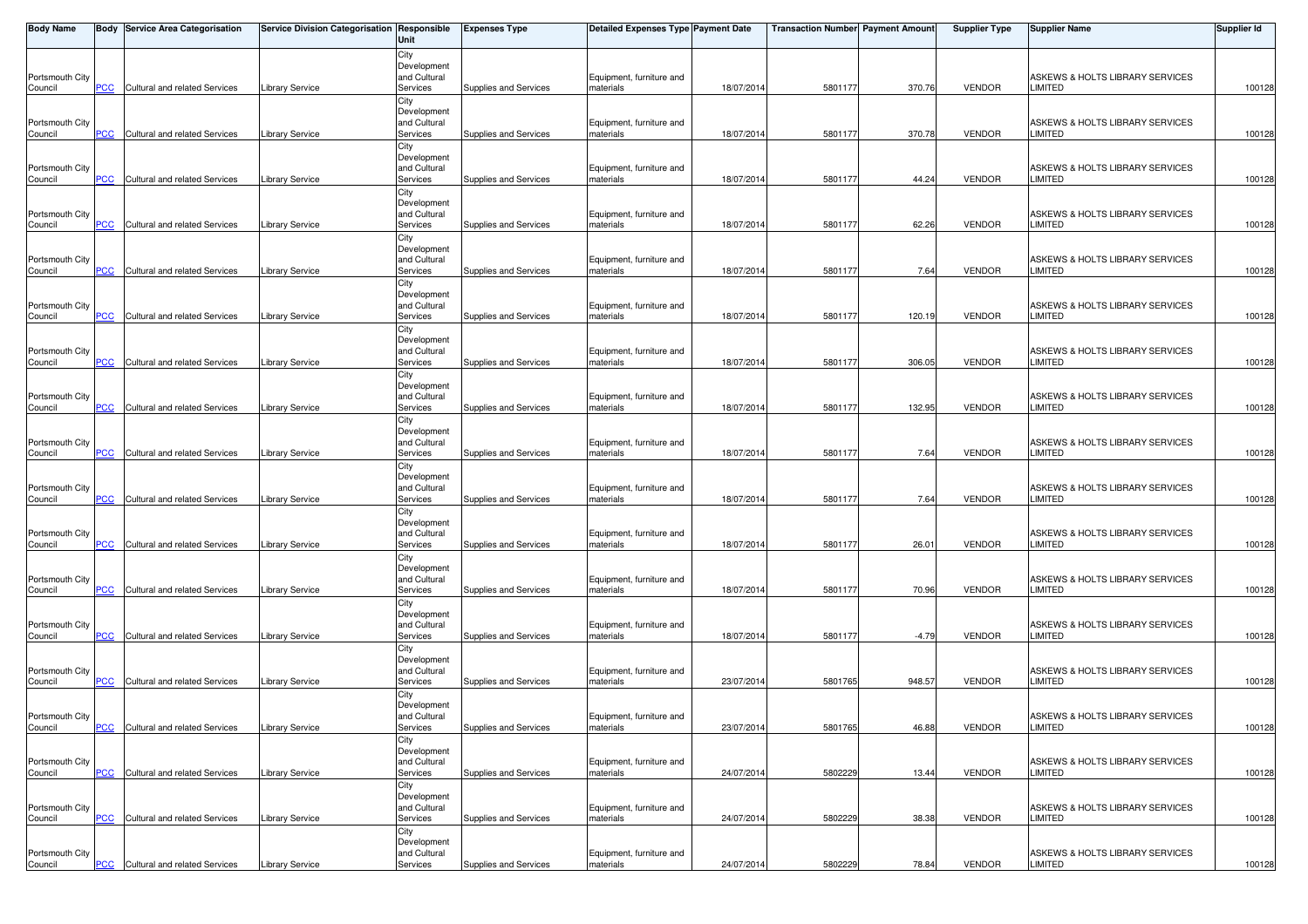| <b>Body Name</b>           |            | <b>Body Service Area Categorisation</b> | Service Division Categorisation Responsible | Unit                        | <b>Expenses Type</b>  | <b>Detailed Expenses Type Payment Date</b> |            | <b>Transaction Number Payment Amount</b> |         | <b>Supplier Type</b> | <b>Supplier Name</b>                              | Supplier Id |
|----------------------------|------------|-----------------------------------------|---------------------------------------------|-----------------------------|-----------------------|--------------------------------------------|------------|------------------------------------------|---------|----------------------|---------------------------------------------------|-------------|
|                            |            |                                         |                                             | City                        |                       |                                            |            |                                          |         |                      |                                                   |             |
| Portsmouth City            |            |                                         |                                             | Development<br>and Cultural |                       | Equipment, furniture and                   |            |                                          |         |                      | ASKEWS & HOLTS LIBRARY SERVICES                   |             |
| Council                    | PCC        | Cultural and related Services           | <b>Library Service</b>                      | Services                    | Supplies and Services | materials                                  | 24/07/201  | 5802229                                  | 196.39  | <b>VENDOR</b>        | LIMITED                                           | 100128      |
|                            |            |                                         |                                             | City                        |                       |                                            |            |                                          |         |                      |                                                   |             |
|                            |            |                                         |                                             | Development                 |                       |                                            |            |                                          |         |                      |                                                   |             |
| Portsmouth City<br>Council | <b>PCC</b> | Cultural and related Services           | <b>Library Service</b>                      | and Cultural<br>Services    | Supplies and Services | Equipment, furniture and<br>materials      | 24/07/201  | 5802229                                  | 24.75   | <b>VENDOR</b>        | ASKEWS & HOLTS LIBRARY SERVICES<br>LIMITED        | 100128      |
|                            |            |                                         |                                             | City                        |                       |                                            |            |                                          |         |                      |                                                   |             |
|                            |            |                                         |                                             | Development                 |                       |                                            |            |                                          |         |                      |                                                   |             |
| Portsmouth City            | PCC        | Cultural and related Services           | Library Service                             | and Cultural<br>Services    | Supplies and Services | Equipment, furniture and<br>materials      | 24/07/201  | 5802229                                  | 20.23   | <b>VENDOR</b>        | ASKEWS & HOLTS LIBRARY SERVICES<br><b>LIMITED</b> | 100128      |
| Council                    |            |                                         |                                             | City                        |                       |                                            |            |                                          |         |                      |                                                   |             |
|                            |            |                                         |                                             | Development                 |                       |                                            |            |                                          |         |                      |                                                   |             |
| Portsmouth City            |            | Cultural and related Services           |                                             | and Cultural                |                       | Equipment, furniture and                   |            |                                          |         |                      | ASKEWS & HOLTS LIBRARY SERVICES                   |             |
| Council                    | <b>PCC</b> |                                         | <b>Library Service</b>                      | Services<br>City            | Supplies and Services | materials                                  | 24/07/201  | 5802229                                  | 43.88   | <b>VENDOR</b>        | LIMITED                                           | 100128      |
|                            |            |                                         |                                             | Development                 |                       |                                            |            |                                          |         |                      |                                                   |             |
| Portsmouth City            |            |                                         |                                             | and Cultural                |                       | Equipment, furniture and                   |            |                                          |         |                      | ASKEWS & HOLTS LIBRARY SERVICES                   |             |
| Council                    | PCC        | Cultural and related Services           | Library Service                             | Services                    | Supplies and Services | materials                                  | 24/07/201  | 5802229                                  | 6.43    | <b>VENDOR</b>        | <b>LIMITED</b>                                    | 100128      |
|                            |            |                                         |                                             | City<br>Development         |                       |                                            |            |                                          |         |                      |                                                   |             |
| Portsmouth City            |            |                                         |                                             | and Cultural                |                       | Equipment, furniture and                   |            |                                          |         |                      | ASKEWS & HOLTS LIBRARY SERVICES                   |             |
| Council                    | <b>PCC</b> | Cultural and related Services           | Library Service                             | Services                    | Supplies and Services | materials                                  | 24/07/201  | 5802229                                  | 67.11   | <b>VENDOR</b>        | LIMITED                                           | 100128      |
|                            |            |                                         |                                             | City<br>Development         |                       |                                            |            |                                          |         |                      |                                                   |             |
| Portsmouth City            |            |                                         |                                             | and Cultural                |                       | Equipment, furniture and                   |            |                                          |         |                      | ASKEWS & HOLTS LIBRARY SERVICES                   |             |
| Council                    | PCC        | Cultural and related Services           | Library Service                             | Services                    | Supplies and Services | materials                                  | 24/07/201  | 580222                                   | 191.92  | <b>VENDOR</b>        | LIMITED                                           | 100128      |
|                            |            |                                         |                                             | City                        |                       |                                            |            |                                          |         |                      |                                                   |             |
| Portsmouth City            |            |                                         |                                             | Development<br>and Cultural |                       | Equipment, furniture and                   |            |                                          |         |                      | ASKEWS & HOLTS LIBRARY SERVICES                   |             |
| Council                    | <u>PCC</u> | Cultural and related Services           | Library Service                             | Services                    | Supplies and Services | materials                                  | 24/07/201  | 5802229                                  | 173.85  | <b>VENDOR</b>        | LIMITED                                           | 100128      |
|                            |            |                                         |                                             | City                        |                       |                                            |            |                                          |         |                      |                                                   |             |
| Portsmouth City            |            |                                         |                                             | Development<br>and Cultural |                       | Equipment, furniture and                   |            |                                          |         |                      | ASKEWS & HOLTS LIBRARY SERVICES                   |             |
| Council                    | PCC        | Cultural and related Services           | Library Service                             | Services                    | Supplies and Services | materials                                  | 24/07/201  | 5802229                                  | 14.92   | <b>VENDOR</b>        | LIMITED                                           | 100128      |
|                            |            |                                         |                                             | City                        |                       |                                            |            |                                          |         |                      |                                                   |             |
|                            |            |                                         |                                             | Development                 |                       |                                            |            |                                          |         |                      |                                                   |             |
| Portsmouth City<br>Council | PCC        | Cultural and related Services           | <b>Library Service</b>                      | and Cultural<br>Services    | Supplies and Services | Equipment, furniture and<br>materials      | 24/07/201  | 5802229                                  | 271.76  | <b>VENDOR</b>        | ASKEWS & HOLTS LIBRARY SERVICES<br>LIMITED        | 100128      |
|                            |            |                                         |                                             | City                        |                       |                                            |            |                                          |         |                      |                                                   |             |
|                            |            |                                         |                                             | Development                 |                       |                                            |            |                                          |         |                      |                                                   |             |
| Portsmouth City<br>Council | PCC        | Cultural and related Services           | Library Service                             | and Cultural<br>Services    | Supplies and Services | Equipment, furniture and<br>materials      | 24/07/201  | 5802229                                  | 57.41   | VENDOR               | ASKEWS & HOLTS LIBRARY SERVICES<br>LIMITED        | 100128      |
|                            |            |                                         |                                             | City                        |                       |                                            |            |                                          |         |                      |                                                   |             |
|                            |            |                                         |                                             | Development                 |                       |                                            |            |                                          |         |                      |                                                   |             |
| Portsmouth City<br>Council | PCC        | Cultural and related Services           | <b>Library Service</b>                      | and Cultural<br>Services    | Supplies and Services | Equipment, furniture and<br>materials      | 24/07/201  | 5802229                                  | 192.05  | <b>VENDOR</b>        | ASKEWS & HOLTS LIBRARY SERVICES<br>LIMITED        | 100128      |
|                            |            |                                         |                                             | City                        |                       |                                            |            |                                          |         |                      |                                                   |             |
|                            |            |                                         |                                             | Development                 |                       |                                            |            |                                          |         |                      |                                                   |             |
| Portsmouth City            |            | Cultural and related Services           |                                             | and Cultural<br>Services    | Supplies and Services | Equipment, furniture and                   |            | 5802229                                  |         | <b>VENDOR</b>        | ASKEWS & HOLTS LIBRARY SERVICES<br>LIMITED        |             |
| Council                    | <b>PCC</b> |                                         | Library Service                             | City                        |                       | materials                                  | 24/07/201  |                                          | 11.06   |                      |                                                   | 100128      |
|                            |            |                                         |                                             | Development                 |                       |                                            |            |                                          |         |                      |                                                   |             |
| Portsmouth City            |            |                                         |                                             | and Cultural                |                       | Equipment, furniture and<br>materials      |            |                                          | 4.79    | <b>VENDOR</b>        | ASKEWS & HOLTS LIBRARY SERVICES<br>LIMITED        |             |
| Council                    | PCC        | Cultural and related Services           | <b>Library Service</b>                      | Services<br>City            | Supplies and Services |                                            | 24/07/201  | 5802229                                  |         |                      |                                                   | 100128      |
|                            |            |                                         |                                             | Development                 |                       |                                            |            |                                          |         |                      |                                                   |             |
| Portsmouth City            |            |                                         |                                             | and Cultural                |                       | Equipment, furniture and                   |            |                                          |         |                      | ASKEWS & HOLTS LIBRARY SERVICES                   |             |
| Council                    | $PCC$      | <b>Cultural and related Services</b>    | <b>Library Service</b>                      | Services<br>City            | Supplies and Services | materials                                  | 24/07/2014 | 5802229                                  | 25.43   | VENDOR               | LIMITED                                           | 100128      |
|                            |            |                                         |                                             | Development                 |                       |                                            |            |                                          |         |                      |                                                   |             |
| Portsmouth City            |            |                                         |                                             | and Cultural                |                       | Equipment, furniture and                   |            |                                          |         |                      | ASKEWS & HOLTS LIBRARY SERVICES                   |             |
| Council                    | <b>PCC</b> | Cultural and related Services           | <b>Library Service</b>                      | Services                    | Supplies and Services | materials                                  | 24/07/2014 | 5802229                                  | 33.42   | VENDOR               | <b>LIMITED</b>                                    | 100128      |
|                            |            |                                         |                                             | City<br>Development         |                       |                                            |            |                                          |         |                      |                                                   |             |
| Portsmouth City            |            |                                         |                                             | and Cultural                |                       | Equipment, furniture and                   |            |                                          |         |                      | ASKEWS & HOLTS LIBRARY SERVICES                   |             |
| Council                    | PCC        | Cultural and related Services           | <b>Library Service</b>                      | Services                    | Supplies and Services | materials                                  | 24/07/201  | 5802229                                  | 569.53  | VENDOR               | <b>LIMITED</b>                                    | 100128      |
|                            |            |                                         |                                             | City<br>Development         |                       |                                            |            |                                          |         |                      |                                                   |             |
| Portsmouth City            |            |                                         |                                             | and Cultural                |                       | Equipment, furniture and                   |            |                                          |         |                      | ASKEWS & HOLTS LIBRARY SERVICES                   |             |
| Council                    | <u>PCC</u> | Cultural and related Services           | <b>Library Service</b>                      | Services                    | Supplies and Services | materials                                  | 30/07/2014 | 5803252                                  | 1347.06 | VENDOR               | LIMITED                                           | 100128      |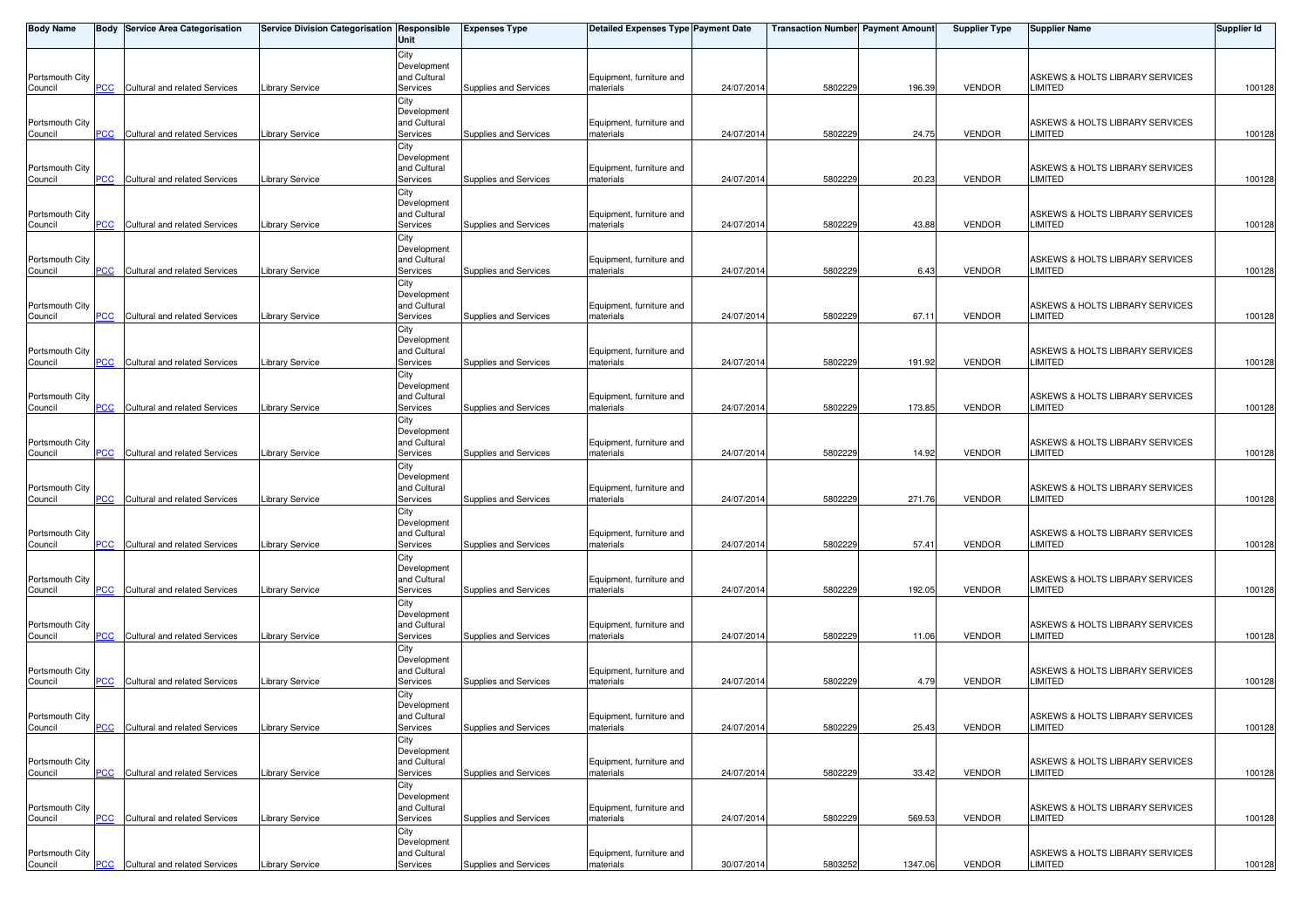| <b>Body Name</b>           |            | <b>Body Service Area Categorisation</b> | Service Division Categorisation Responsible | Unit                        | <b>Expenses Type</b>  | <b>Detailed Expenses Type Payment Date</b> |            | <b>Transaction Number Payment Amount</b> |        | <b>Supplier Type</b> | <b>Supplier Name</b>                              | Supplier Id |
|----------------------------|------------|-----------------------------------------|---------------------------------------------|-----------------------------|-----------------------|--------------------------------------------|------------|------------------------------------------|--------|----------------------|---------------------------------------------------|-------------|
|                            |            |                                         |                                             | City                        |                       |                                            |            |                                          |        |                      |                                                   |             |
| Portsmouth City            |            |                                         |                                             | Development<br>and Cultural |                       | Equipment, furniture and                   |            |                                          |        |                      | ASKEWS & HOLTS LIBRARY SERVICES                   |             |
| Council                    | PCC        | Cultural and related Services           | <b>Library Service</b>                      | Services                    | Supplies and Services | materials                                  | 31/07/201  | 5803758                                  | 604.95 | <b>VENDOR</b>        | LIMITED                                           | 100128      |
|                            |            |                                         |                                             | City                        |                       |                                            |            |                                          |        |                      |                                                   |             |
|                            |            |                                         |                                             | Development<br>and Cultural |                       |                                            |            |                                          |        |                      | ASKEWS & HOLTS LIBRARY SERVICES                   |             |
| Portsmouth City<br>Council | <b>PCC</b> | Cultural and related Services           | <b>Library Service</b>                      | Services                    | Supplies and Services | Equipment, furniture and<br>materials      | 31/07/201  | 5803758                                  | 159.91 | <b>VENDOR</b>        | LIMITED                                           | 100128      |
|                            |            |                                         |                                             | City                        |                       |                                            |            |                                          |        |                      |                                                   |             |
|                            |            |                                         |                                             | Development                 |                       |                                            |            |                                          |        |                      |                                                   |             |
| Portsmouth City<br>Council | PCC        | Cultural and related Services           | Library Service                             | and Cultural<br>Services    | Supplies and Services | Equipment, furniture and<br>materials      | 31/07/201  | 5803758                                  | 23.00  | <b>VENDOR</b>        | ASKEWS & HOLTS LIBRARY SERVICES<br><b>LIMITED</b> | 100128      |
|                            |            |                                         |                                             | City                        |                       |                                            |            |                                          |        |                      |                                                   |             |
|                            |            |                                         |                                             | Development                 |                       |                                            |            |                                          |        |                      |                                                   |             |
| Portsmouth City<br>Council | <b>PCC</b> | Cultural and related Services           | <b>Library Service</b>                      | and Cultural<br>Services    | Supplies and Services | Equipment, furniture and<br>materials      | 31/07/201  | 5803758                                  | 322.73 | <b>VENDOR</b>        | ASKEWS & HOLTS LIBRARY SERVICES<br>LIMITED        | 100128      |
|                            |            |                                         |                                             | City                        |                       |                                            |            |                                          |        |                      |                                                   |             |
|                            |            |                                         |                                             | Development                 |                       |                                            |            |                                          |        |                      |                                                   |             |
| Portsmouth City<br>Council | PCC        | Cultural and related Services           | Library Service                             | and Cultural<br>Services    | Supplies and Services | Equipment, furniture and<br>materials      | 31/07/201  | 5803758                                  | 155.35 | <b>VENDOR</b>        | ASKEWS & HOLTS LIBRARY SERVICES<br>LIMITED        | 100128      |
|                            |            |                                         |                                             | City                        |                       |                                            |            |                                          |        |                      |                                                   |             |
|                            |            |                                         |                                             | Development                 |                       |                                            |            |                                          |        |                      |                                                   |             |
| Portsmouth City<br>Council | <b>PCC</b> | Cultural and related Services           | Library Service                             | and Cultural<br>Services    | Supplies and Services | Equipment, furniture and<br>materials      | 31/07/201  | 5803758                                  | 142.73 | <b>VENDOR</b>        | ASKEWS & HOLTS LIBRARY SERVICES<br>LIMITED        | 100128      |
|                            |            |                                         |                                             | City                        |                       |                                            |            |                                          |        |                      |                                                   |             |
|                            |            |                                         |                                             | Development                 |                       |                                            |            |                                          |        |                      |                                                   |             |
| Portsmouth City<br>Council | PCC        | Cultural and related Services           | Library Service                             | and Cultural<br>Services    | Supplies and Services | Equipment, furniture and<br>materials      | 31/07/201  | 580375                                   | 61.84  | <b>VENDOR</b>        | ASKEWS & HOLTS LIBRARY SERVICES<br>LIMITED        | 100128      |
|                            |            |                                         |                                             | City                        |                       |                                            |            |                                          |        |                      |                                                   |             |
|                            |            |                                         |                                             | Development                 |                       |                                            |            |                                          |        |                      |                                                   |             |
| Portsmouth City<br>Council | <u>PCC</u> | Cultural and related Services           | Library Service                             | and Cultural<br>Services    | Supplies and Services | Equipment, furniture and<br>materials      | 31/07/201  | 5803758                                  | 212.09 | <b>VENDOR</b>        | ASKEWS & HOLTS LIBRARY SERVICES<br>LIMITED        | 100128      |
|                            |            |                                         |                                             | City                        |                       |                                            |            |                                          |        |                      |                                                   |             |
|                            |            |                                         |                                             | Development                 |                       |                                            |            |                                          |        |                      |                                                   |             |
| Portsmouth City<br>Council | PCC        | Cultural and related Services           | Library Service                             | and Cultural<br>Services    | Supplies and Services | Equipment, furniture and<br>materials      | 31/07/201  | 5803758                                  | 300.75 | <b>VENDOR</b>        | ASKEWS & HOLTS LIBRARY SERVICES<br>LIMITED        | 100128      |
|                            |            |                                         |                                             | City                        |                       |                                            |            |                                          |        |                      |                                                   |             |
|                            |            |                                         |                                             | Development                 |                       |                                            |            |                                          |        |                      |                                                   |             |
| Portsmouth City<br>Council | PCC        | Cultural and related Services           | Library Service                             | and Cultural<br>Services    | Supplies and Services | Equipment, furniture and<br>materials      | 31/07/201  | 5803758                                  | 11.64  | <b>VENDOR</b>        | ASKEWS & HOLTS LIBRARY SERVICES<br>LIMITED        | 100128      |
|                            |            |                                         |                                             | City                        |                       |                                            |            |                                          |        |                      |                                                   |             |
|                            |            |                                         |                                             | Development<br>and Cultural |                       |                                            |            |                                          |        |                      |                                                   |             |
| Portsmouth City<br>Council | PCC        | Cultural and related Services           | Library Service                             | Services                    | Supplies and Services | Equipment, furniture and<br>materials      | 31/07/201  | 5803758                                  | 52.21  | VENDOR               | ASKEWS & HOLTS LIBRARY SERVICES<br>LIMITED        | 100128      |
|                            |            |                                         |                                             | City                        |                       |                                            |            |                                          |        |                      |                                                   |             |
|                            |            |                                         |                                             | Development<br>and Cultural |                       |                                            |            |                                          |        |                      |                                                   |             |
| Portsmouth City<br>Council | PCC        | Cultural and related Services           | <b>Library Service</b>                      | Services                    | Supplies and Services | Equipment, furniture and<br>materials      | 31/07/201  | 5803758                                  | 98.62  | <b>VENDOR</b>        | ASKEWS & HOLTS LIBRARY SERVICES<br>LIMITED        | 100128      |
|                            |            |                                         |                                             | City                        |                       |                                            |            |                                          |        |                      |                                                   |             |
| Portsmouth City            |            |                                         |                                             | Development<br>and Cultural |                       | Equipment, furniture and                   |            |                                          |        |                      | ASKEWS & HOLTS LIBRARY SERVICES                   |             |
| Council                    | <b>PCC</b> | Cultural and related Services           | Library Service                             | Services                    | Supplies and Services | materials                                  | 31/07/201  | 5803758                                  | 89.29  | <b>VENDOR</b>        | LIMITED                                           | 100128      |
|                            |            |                                         |                                             | City                        |                       |                                            |            |                                          |        |                      |                                                   |             |
| Portsmouth City            |            |                                         |                                             | Development<br>and Cultural |                       | Equipment, furniture and                   |            |                                          |        |                      | ASKEWS & HOLTS LIBRARY SERVICES                   |             |
| Council                    | PCC        | Cultural and related Services           | <b>Library Service</b>                      | Services                    | Supplies and Services | materials                                  | 31/07/201  | 5803758                                  | 41.56  | <b>VENDOR</b>        | LIMITED                                           | 100128      |
|                            |            |                                         |                                             | City                        |                       |                                            |            |                                          |        |                      |                                                   |             |
| Portsmouth City            |            |                                         |                                             | Development<br>and Cultural |                       | Equipment, furniture and                   |            |                                          |        |                      | ASKEWS & HOLTS LIBRARY SERVICES                   |             |
| Council                    | $PCC$      | <b>Cultural and related Services</b>    | <b>Library Service</b>                      | Services                    | Supplies and Services | materials                                  | 31/07/2014 | 5803758                                  | 30.00  | VENDOR               | LIMITED                                           | 100128      |
|                            |            |                                         |                                             | City                        |                       |                                            |            |                                          |        |                      |                                                   |             |
| Portsmouth City            |            |                                         |                                             | Development<br>and Cultural |                       | Equipment, furniture and                   |            |                                          |        |                      | ASKEWS & HOLTS LIBRARY SERVICES                   |             |
| Council                    | <b>PCC</b> | Cultural and related Services           | <b>Library Service</b>                      | Services                    | Supplies and Services | materials                                  | 31/07/2014 | 5803758                                  | 31.71  | <b>VENDOR</b>        | <b>LIMITED</b>                                    | 100128      |
|                            |            |                                         |                                             | City<br>Development         |                       |                                            |            |                                          |        |                      |                                                   |             |
| Portsmouth City            |            |                                         |                                             | and Cultural                |                       | Equipment, furniture and                   |            |                                          |        |                      | ASKEWS & HOLTS LIBRARY SERVICES                   |             |
| Council                    | PCC        | Cultural and related Services           | <b>Library Service</b>                      | Services                    | Supplies and Services | materials                                  | 31/07/201  | 5803758                                  | 80.57  | <b>VENDOR</b>        | <b>LIMITED</b>                                    | 100128      |
|                            |            |                                         |                                             | City<br>Development         |                       |                                            |            |                                          |        |                      |                                                   |             |
| Portsmouth City            |            |                                         |                                             | and Cultural                |                       | Equipment, furniture and                   |            |                                          |        |                      | ASKEWS & HOLTS LIBRARY SERVICES                   |             |
| Council                    | <u>PCC</u> | Cultural and related Services           | <b>Library Service</b>                      | Services                    | Supplies and Services | materials                                  | 31/07/2014 | 5803758                                  | 381.09 | <b>VENDOR</b>        | LIMITED                                           | 100128      |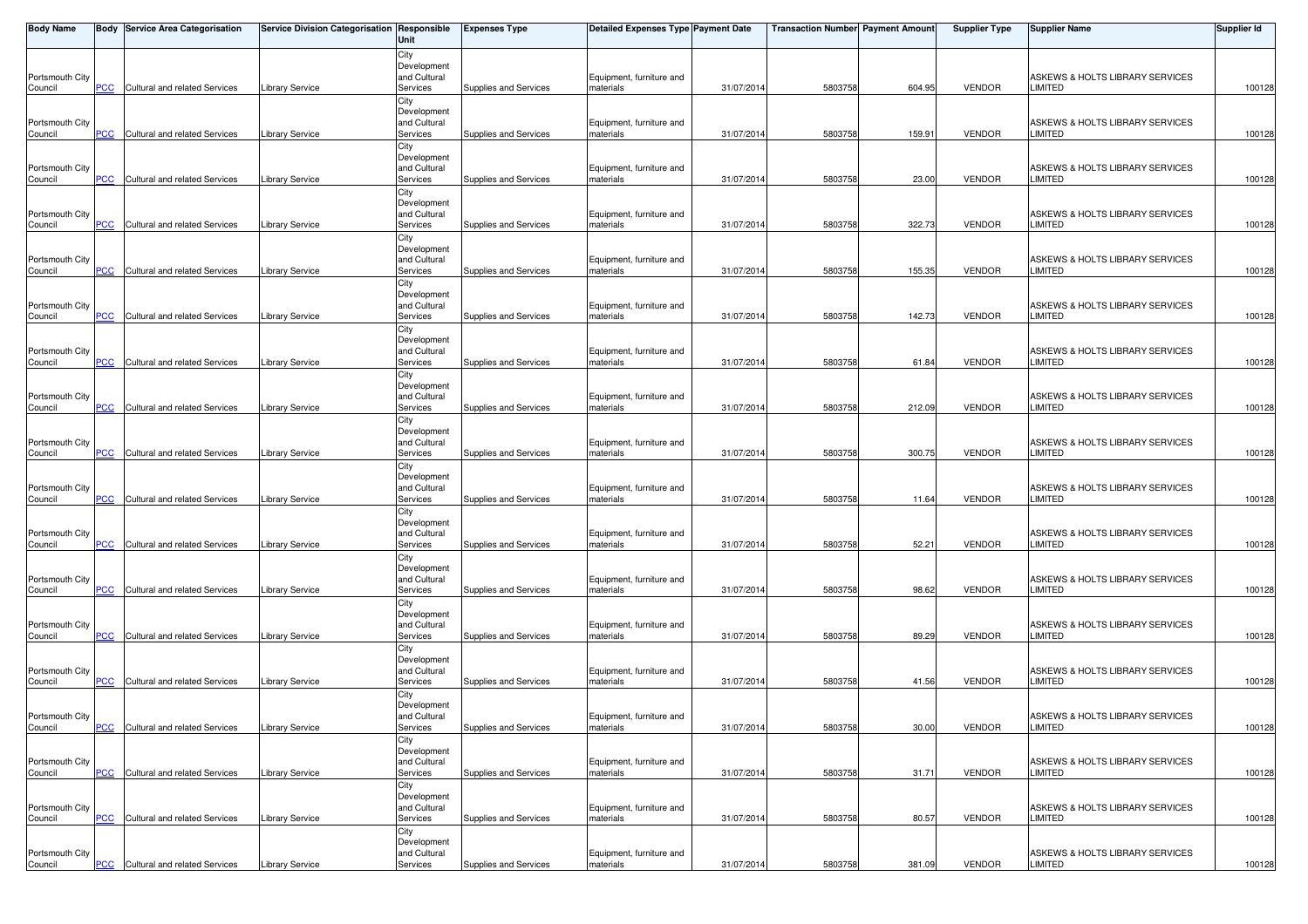| <b>Body Name</b>           |            | <b>Body Service Area Categorisation</b> | Service Division Categorisation Responsible | Unit                        | <b>Expenses Type</b>               | <b>Detailed Expenses Type Payment Date</b>          |            | <b>Transaction Number Payment Amount</b> |          | <b>Supplier Type</b> | <b>Supplier Name</b>                  | <b>Supplier Id</b> |
|----------------------------|------------|-----------------------------------------|---------------------------------------------|-----------------------------|------------------------------------|-----------------------------------------------------|------------|------------------------------------------|----------|----------------------|---------------------------------------|--------------------|
|                            |            |                                         |                                             | City                        |                                    |                                                     |            |                                          |          |                      |                                       |                    |
| Portsmouth City            |            |                                         |                                             | Development<br>and Cultural |                                    |                                                     |            |                                          |          |                      |                                       |                    |
| Council                    | PСC        | Cultural and related Services           | Culture and Heritage                        | Services                    | <b>Third Party Payments</b>        | Private contractors                                 | 18/07/2014 | 5801187                                  | 260.00   | <b>COMPANY</b>       | <b>BARHILL PLANT LTD</b>              | 100355             |
|                            |            |                                         |                                             | City                        |                                    |                                                     |            |                                          |          |                      |                                       |                    |
| Portsmouth City            |            |                                         |                                             | Development<br>and Cultural |                                    |                                                     |            |                                          |          |                      |                                       |                    |
| Council                    | <b>PCC</b> | Cultural and related Services           | Culture and Heritage                        | Services                    | Third Party Payments               | Private contractors                                 | 18/07/2014 | 5801187                                  | 90.00    | <b>COMPANY</b>       | <b>BARHILL PLANT LTD</b>              | 100355             |
|                            |            |                                         |                                             | City<br>Development         |                                    |                                                     |            |                                          |          |                      |                                       |                    |
| Portsmouth City            |            |                                         |                                             | and Cultural                |                                    | Grounds maintenance                                 |            |                                          |          |                      |                                       |                    |
| Council                    | <b>PCC</b> | Cultural and related Services           | Recreation and Sport                        | Services                    | Premises-Related Expenditure costs |                                                     | 18/07/2014 | 5801187                                  | 155.96   | <b>COMPANY</b>       | <b>BARHILL PLANT LTD</b>              | 100355             |
|                            |            |                                         |                                             | City<br>Development         |                                    |                                                     |            |                                          |          |                      |                                       |                    |
| Portsmouth City            |            |                                         |                                             | and Cultural                |                                    | Grounds maintenance                                 |            |                                          |          |                      |                                       |                    |
| Council                    | <b>PCC</b> | Cultural and related Services           | Recreation and Sport                        | Services<br>City            | Premises-Related Expenditure costs |                                                     | 18/07/2014 | 5801187                                  | 42.76    | COMPANY              | <b>BARHILL PLANT LTD</b>              | 100355             |
|                            |            |                                         |                                             | Development                 |                                    |                                                     |            |                                          |          |                      |                                       |                    |
| Portsmouth City            |            |                                         |                                             | and Cultural                |                                    | Grounds maintenance                                 |            |                                          |          |                      |                                       |                    |
| Council                    | PCC        | Cultural and related Services           | Recreation and Sport                        | Services<br>City            | Premises-Related Expenditure costs |                                                     | 18/07/2014 | 5801187                                  | 42.76    | <b>COMPANY</b>       | <b>BARHILL PLANT LTD</b>              | 100355             |
|                            |            |                                         |                                             | Development                 |                                    |                                                     |            |                                          |          |                      |                                       |                    |
| Portsmouth City<br>Council | <b>PCC</b> | Cultural and related Services           | <b>Recreation and Sport</b>                 | and Cultural<br>Services    | <b>Third Party Payments</b>        | Private contractors                                 | 18/07/2014 | 5801187                                  | 500.00   | <b>COMPANY</b>       | <b>BARHILL PLANT LTD</b>              | 100355             |
|                            |            |                                         |                                             | City                        |                                    |                                                     |            |                                          |          |                      |                                       |                    |
|                            |            |                                         |                                             | Development                 |                                    |                                                     |            |                                          |          |                      |                                       |                    |
| Portsmouth City<br>Council | PCC        | Planning services                       | <b>Business support</b>                     | and Cultural<br>Services    | Supplies and Services              | Communications and<br>computing                     | 31/07/2014 | 5803767                                  | 660.00   | <b>VENDOR</b>        | BLUESKY INTERNATIONAL LTD             | 128678             |
|                            |            |                                         |                                             | City                        |                                    |                                                     |            |                                          |          |                      |                                       |                    |
| Portsmouth City            |            |                                         |                                             | Development<br>and Cultural |                                    |                                                     |            |                                          |          |                      |                                       |                    |
| Council                    | <b>PCC</b> | Cultural and related Services           | <b>Culture and Heritage</b>                 | Services                    | Third Party Payments               | Private contractors                                 | 31/07/2014 | 5803768                                  | 1186.25  | <b>VENDOR</b>        | <b>BOARHUNT GROUP LTD</b>             | 103726             |
|                            |            |                                         |                                             | City                        |                                    |                                                     |            |                                          |          |                      |                                       |                    |
| Portsmouth City            |            |                                         |                                             | Development<br>and Cultural |                                    |                                                     |            |                                          |          |                      | BOND SECURITY CONSULTANTS LTD T/A     |                    |
| Council                    | PCC        | Other                                   | Suspense and Capital Schemes                | Services                    | Third Party Payments               | Private contractors                                 | 04/07/2014 | 579869                                   | 100.00   | <b>VENDOR</b>        | <b>BOND SECURITY</b>                  | 134905             |
|                            |            |                                         |                                             | City                        |                                    |                                                     |            |                                          |          |                      |                                       |                    |
| Portsmouth City            |            |                                         |                                             | Development<br>and Cultural |                                    |                                                     |            |                                          |          |                      | BOND SECURITY CONSULTANTS LTD T/A     |                    |
| Council                    | <b>PCC</b> | Other                                   | Suspense and Capital Schemes                | Services                    | Third Party Payments               | Private contractors                                 | 04/07/2014 | 579869                                   | 350.00   | <b>VENDOR</b>        | <b>BOND SECURITY</b>                  | 134905             |
|                            |            |                                         |                                             | City<br>Development         |                                    |                                                     |            |                                          |          |                      |                                       |                    |
| Portsmouth City            |            |                                         |                                             | and Cultural                |                                    |                                                     |            |                                          |          |                      | BOND SECURITY CONSULTANTS LTD T/A     |                    |
| Council                    | PCC        | Other                                   | Suspense and Capital Schemes                | Services                    | <b>Third Party Payments</b>        | Private contractors                                 | 04/07/2014 | 579869                                   | 50.00    | <b>VENDOR</b>        | <b>BOND SECURITY</b>                  | 134905             |
|                            |            |                                         |                                             | City<br>Development         |                                    |                                                     |            |                                          |          |                      |                                       |                    |
| Portsmouth City            |            |                                         |                                             | and Cultural                |                                    | Equipment, furniture and                            |            |                                          |          |                      |                                       |                    |
| Council                    | PСC        | Cultural and related Services           | Culture and Heritage                        | Services<br>City            | Supplies and Services              | materials                                           | 10/07/2014 | 579972                                   | 847.65   | <b>VENDOR</b>        | <b>BOOKS 2 VESSELS LIMITED</b>        | 135701             |
|                            |            |                                         |                                             | Development                 |                                    |                                                     |            |                                          |          |                      |                                       |                    |
| Portsmouth City<br>Council | <b>PCC</b> | Cultural and related Services           | Culture and Heritage                        | and Cultural<br>Services    | Supplies and Services              | Printing, stationery and<br>general office expenses | 10/07/2014 | 5799722                                  | 430.00   | <b>VENDOR</b>        | <b>BORDER DIGITAL LTD</b>             | 126738             |
|                            |            |                                         |                                             | City                        |                                    |                                                     |            |                                          |          |                      |                                       |                    |
|                            |            |                                         |                                             | Development                 |                                    |                                                     |            |                                          |          |                      |                                       |                    |
| Portsmouth City<br>Council | <b>PCC</b> | Cultural and related Services           | Culture and Heritage                        | and Cultural<br>Services    | Supplies and Services              | Grants and subscriptions                            | 31/07/2014 | 5803770                                  | 13950.00 | <b>VENDOR</b>        | BOURNEMOUTH SYMPHONY ORCHESTRA        | 106710             |
|                            |            |                                         |                                             | City                        |                                    |                                                     |            |                                          |          |                      |                                       |                    |
|                            |            |                                         |                                             | Development                 |                                    |                                                     |            |                                          |          |                      |                                       |                    |
| Portsmouth City<br>Council | <b>PCC</b> | Cultural and related Services           | Culture and Heritage                        | and Cultural<br>Services    | Supplies and Services              | Grants and subscriptions                            | 31/07/2014 | 5803770                                  | 13950.00 | <b>VENDOR</b>        | BOURNEMOUTH SYMPHONY ORCHESTRA        | 106710             |
|                            |            |                                         |                                             | City                        |                                    |                                                     |            |                                          |          |                      |                                       |                    |
| Portsmouth City            |            |                                         |                                             | Development<br>and Cultural |                                    |                                                     |            |                                          |          |                      |                                       |                    |
| Council                    | PCC        | Cultural and related Services           | Culture and Heritage                        | Services                    | <b>Third Party Payments</b>        | Private contractors                                 | 02/07/2014 | 5797929                                  | 50.00    | <b>VENDOR</b>        | BOURNEMOUTH SYMPHONY ORCHESTRA        | 106710             |
|                            |            |                                         |                                             | City                        |                                    |                                                     |            |                                          |          |                      |                                       |                    |
| Portsmouth City            |            |                                         |                                             | Development<br>and Cultural |                                    |                                                     |            |                                          |          |                      |                                       |                    |
| Council                    | <b>PCC</b> | Cultural and related Services           | Culture and Heritage                        | Services                    | Third Party Payments               | Private contractors                                 | 02/07/2014 | 5797929                                  | 9950.00  | <b>VENDOR</b>        | <b>BOURNEMOUTH SYMPHONY ORCHESTRA</b> | 106710             |
|                            |            |                                         |                                             | City<br>Development         |                                    |                                                     |            |                                          |          |                      |                                       |                    |
| Portsmouth City            |            |                                         |                                             | and Cultural                |                                    |                                                     |            |                                          |          |                      |                                       |                    |
| Council                    | <u>PCC</u> | Cultural and related Services           | Culture and Heritage                        | Services                    | Third Party Payments               | Private contractors                                 | 11/07/2014 | 5799954                                  | 12100.00 | <b>VENDOR</b>        | BOURNEMOUTH SYMPHONY ORCHESTRA        | 106710             |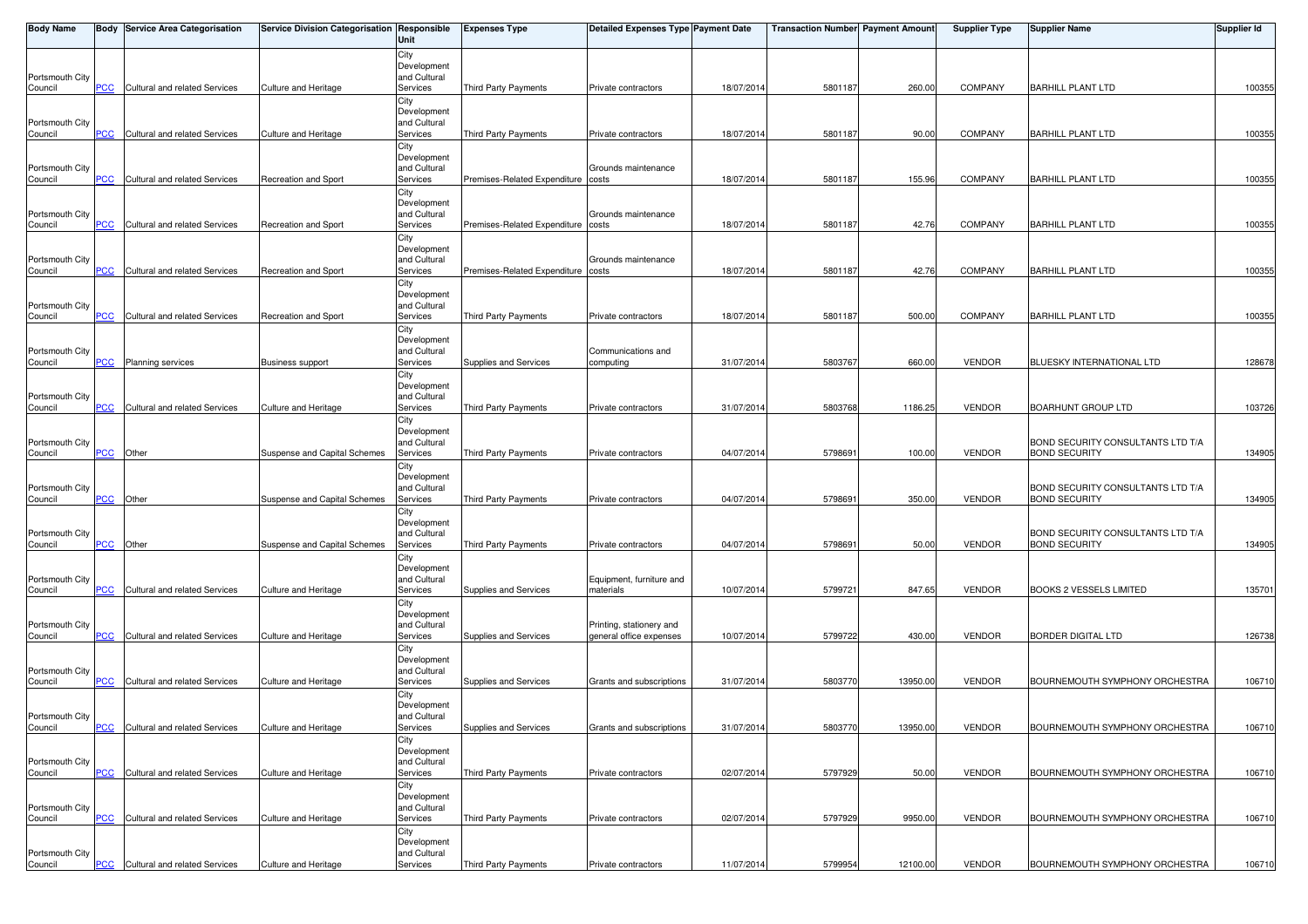| <b>Body Name</b>           |                | <b>Body Service Area Categorisation</b> | Service Division Categorisation Responsible | Unit                        | <b>Expenses Type</b>                               | <b>Detailed Expenses Type Payment Date</b> |            | <b>Transaction Number Payment Amount</b> |          | <b>Supplier Type</b> | <b>Supplier Name</b>                      | <b>Supplier Id</b> |
|----------------------------|----------------|-----------------------------------------|---------------------------------------------|-----------------------------|----------------------------------------------------|--------------------------------------------|------------|------------------------------------------|----------|----------------------|-------------------------------------------|--------------------|
|                            |                |                                         |                                             | City                        |                                                    |                                            |            |                                          |          |                      |                                           |                    |
| Portsmouth City            |                |                                         |                                             | Development<br>and Cultural |                                                    |                                            |            |                                          |          |                      |                                           |                    |
| Council                    | PCC            | Cultural and related Services           | Culture and Heritage                        | Services                    | <b>Third Party Payments</b>                        | Private contractors                        | 11/07/201  | 5799954                                  | 17800.00 | <b>VENDOR</b>        | BOURNEMOUTH SYMPHONY ORCHESTRA            | 106710             |
|                            |                |                                         |                                             | City                        |                                                    |                                            |            |                                          |          |                      |                                           |                    |
| Portsmouth City            |                |                                         |                                             | Development<br>and Cultural |                                                    | Direct employee                            |            |                                          |          |                      |                                           |                    |
| Council                    | <b>PCC</b>     | Planning services                       | <b>Building Control</b>                     | Services                    | Employees                                          | expenses                                   | 02/07/201  | 579793                                   | 102.60   | <b>VENDOR</b>        | BRG INTERIM SOLUTIONS LTD                 | 138478             |
|                            |                |                                         |                                             | City<br>Development         |                                                    |                                            |            |                                          |          |                      |                                           |                    |
| Portsmouth City            |                |                                         |                                             | and Cultural                |                                                    | Direct employee                            |            |                                          |          |                      |                                           |                    |
| Council                    | <b>PCC</b>     | <b>Planning services</b>                | <b>Building Control</b>                     | Services                    | Employees                                          | expenses                                   | 02/07/201  | 579793                                   | 2765.00  | <b>VENDOR</b>        | BRG INTERIM SOLUTIONS LTD                 | 138478             |
|                            |                |                                         |                                             | City<br>Development         |                                                    |                                            |            |                                          |          |                      |                                           |                    |
| Portsmouth City            |                |                                         |                                             | and Cultural                |                                                    | Direct employee                            |            |                                          |          |                      |                                           |                    |
| Council                    | <b>PCC</b>     | <b>Planning services</b>                | <b>Building Control</b>                     | Services                    | Employees                                          | expenses                                   | 30/07/201  | 5803263                                  | 123.30   | <b>VENDOR</b>        | BRG INTERIM SOLUTIONS LTD                 | 138478             |
|                            |                |                                         |                                             | City<br>Development         |                                                    |                                            |            |                                          |          |                      |                                           |                    |
| Portsmouth City            |                |                                         |                                             | and Cultural                |                                                    | Direct employee                            |            |                                          |          |                      |                                           |                    |
| Council                    | PCC            | <b>Planning services</b>                | <b>Building Control</b>                     | Services<br>City            | Employees                                          | expenses                                   | 30/07/201  | 5803263                                  | 2765.00  | <b>VENDOR</b>        | BRG INTERIM SOLUTIONS LTD                 | 138478             |
|                            |                |                                         |                                             | Development                 |                                                    |                                            |            |                                          |          |                      |                                           |                    |
| Portsmouth City            | <b>PCC</b>     | <b>Planning services</b>                | <b>Building Control</b>                     | and Cultural<br>Services    |                                                    | Direct employee<br>expenses                | 31/07/201  | 580377                                   | 1400.00  | <b>VENDOR</b>        | BRG INTERIM SOLUTIONS LTD                 | 138478             |
| Council                    |                |                                         |                                             | City                        | Employees                                          |                                            |            |                                          |          |                      |                                           |                    |
|                            |                |                                         |                                             | Development                 |                                                    |                                            |            |                                          |          |                      |                                           |                    |
| Portsmouth City<br>Council | <b>PCC</b>     | Other                                   | Suspense and Capital Schemes                | and Cultural<br>Services    | Premises-Related Expenditure costs                 | Grounds maintenance                        | 10/07/201  | 579972                                   | 15971.1  | <b>COMPANY</b>       | BRIGHSTONE LANDSCAPING LTD                | 134206             |
|                            |                |                                         |                                             | City                        |                                                    |                                            |            |                                          |          |                      |                                           |                    |
|                            |                |                                         |                                             | Development                 |                                                    |                                            |            |                                          |          |                      |                                           |                    |
| Portsmouth City<br>Council | <b>PCC</b>     | Cultural and related Services           | <b>Culture and Heritage</b>                 | and Cultural<br>Services    | Supplies and Services                              | Communications and<br>computing            | 17/07/201  | 5801022                                  | 75.79    | <b>COMPANY</b>       | BRITISH TELECOMMUNICATIONS PLC            | 100132             |
|                            |                |                                         |                                             | City                        |                                                    |                                            |            |                                          |          |                      |                                           |                    |
| Portsmouth City            |                |                                         |                                             | Development<br>and Cultural |                                                    | Communications and                         |            |                                          |          |                      |                                           |                    |
| Council                    | PCC            | Cultural and related Services           | Culture and Heritage                        | Services                    | Supplies and Services                              | computing                                  | 21/07/201  | 5801458                                  | 47.02    | <b>COMPANY</b>       | BRITISH TELECOMMUNICATIONS PLC            | 100132             |
|                            |                |                                         |                                             | City                        |                                                    |                                            |            |                                          |          |                      |                                           |                    |
| Portsmouth City            |                |                                         |                                             | Development<br>and Cultural |                                                    | Communications and                         |            |                                          |          |                      |                                           |                    |
| Council                    | $\overline{C}$ | Cultural and related Services           | Culture and Heritage                        | Services                    | Supplies and Services                              | computing                                  | 31/07/201  | 5803774                                  | 47.37    | <b>COMPANY</b>       | BRITISH TELECOMMUNICATIONS PLC            | 100132             |
|                            |                |                                         |                                             | City<br>Development         |                                                    |                                            |            |                                          |          |                      |                                           |                    |
| Portsmouth City            |                |                                         |                                             | and Cultural                |                                                    | Communications and                         |            |                                          |          |                      |                                           |                    |
| Council                    | PCC            | Cultural and related Services           | <b>Recreation and Sport</b>                 | Services                    | Supplies and Services                              | computing                                  | 16/07/201  | 5800553                                  | 38.83    | <b>COMPANY</b>       | BRITISH TELECOMMUNICATIONS PLC            | 100132             |
|                            |                |                                         |                                             | City<br>Development         |                                                    |                                            |            |                                          |          |                      |                                           |                    |
| Portsmouth City            |                |                                         |                                             | and Cultural                |                                                    | Communications and                         |            |                                          |          |                      |                                           |                    |
| Council                    | PCC            | Cultural and related Services           | <b>Recreation and Sport</b>                 | Services                    | Supplies and Services                              | computing                                  | 28/07/201  | 5803048                                  | 46.89    | <b>COMPANY</b>       | BRITISH TELECOMMUNICATIONS PLC            | 100132             |
|                            |                |                                         |                                             | City<br>Development         |                                                    |                                            |            |                                          |          |                      |                                           |                    |
| Portsmouth City            |                |                                         |                                             | and Cultural                |                                                    | Communications and                         |            |                                          |          |                      |                                           |                    |
| Council                    | <b>PCC</b>     | Cultural and related Services           | Recreation and Sport                        | Services<br>City            | Supplies and Services                              | computing                                  | 28/07/201  | 5803048                                  | 13.50    | <b>COMPANY</b>       | BRITISH TELECOMMUNICATIONS PLC            | 100132             |
|                            |                |                                         |                                             | Development                 |                                                    |                                            |            |                                          |          |                      |                                           |                    |
| Portsmouth City            | <b>PCC</b>     | Cultural and related Services           | <b>Recreation and Sport</b>                 | and Cultural<br>Services    | Supplies and Services                              | Communications and<br>computing            | 28/07/201  | 5803048                                  | $-22.41$ | COMPANY              | BRITISH TELECOMMUNICATIONS PLC            | 100132             |
| Council                    |                |                                         |                                             | City                        |                                                    |                                            |            |                                          |          |                      |                                           |                    |
|                            |                |                                         |                                             | Development                 |                                                    |                                            |            |                                          |          |                      |                                           |                    |
| Portsmouth City<br>Council | <b>PCC</b>     | Cultural and related Services           | <b>Library Service</b>                      | and Cultural<br>Services    | Premises-Related Expenditure Fixtures and fittings |                                            | 01/07/2014 | 5797740                                  | 227.00   | <b>VENDOR</b>        | CHRISTIE INTRUDER ALARMS LIMITED<br>(CIA) | 100068             |
|                            |                |                                         |                                             | City                        |                                                    |                                            |            |                                          |          |                      |                                           |                    |
|                            |                |                                         |                                             | Development                 |                                                    |                                            |            |                                          |          |                      |                                           |                    |
| Portsmouth City<br>Council | PCC            | <b>Planning services</b>                | Development Control                         | and Cultural<br>Services    | Supplies and Services                              | Communications and<br>computing            | 17/07/201  | 5801028                                  | 259.99   | <b>VENDOR</b>        | <b>CIVICA SERVICES LIMITED</b>            | 101225             |
|                            |                |                                         |                                             | City                        |                                                    |                                            |            |                                          |          |                      |                                           |                    |
| Portsmouth City            |                |                                         |                                             | Development<br>and Cultural |                                                    | Equipment, furniture and                   |            |                                          |          |                      |                                           |                    |
| Council                    | PCC            | Cultural and related Services           | Culture and Heritage                        | Services                    | Supplies and Services                              | materials                                  | 16/07/201  | 5800559                                  | 10.16    | <b>VENDOR</b>        | CJS PORTSMOUTH LTD                        | 100139             |
|                            |                |                                         |                                             | City                        |                                                    |                                            |            |                                          |          |                      |                                           |                    |
| Portsmouth City            |                |                                         |                                             | Development<br>and Cultural |                                                    | Equipment, furniture and                   |            |                                          |          |                      |                                           |                    |
| Council                    | <b>PCC</b>     | Cultural and related Services           | Culture and Heritage                        | Services                    | Supplies and Services                              | materials                                  | 16/07/2014 | 5800559                                  | 29.46    | VENDOR               | CJS PORTSMOUTH LTD                        | 100139             |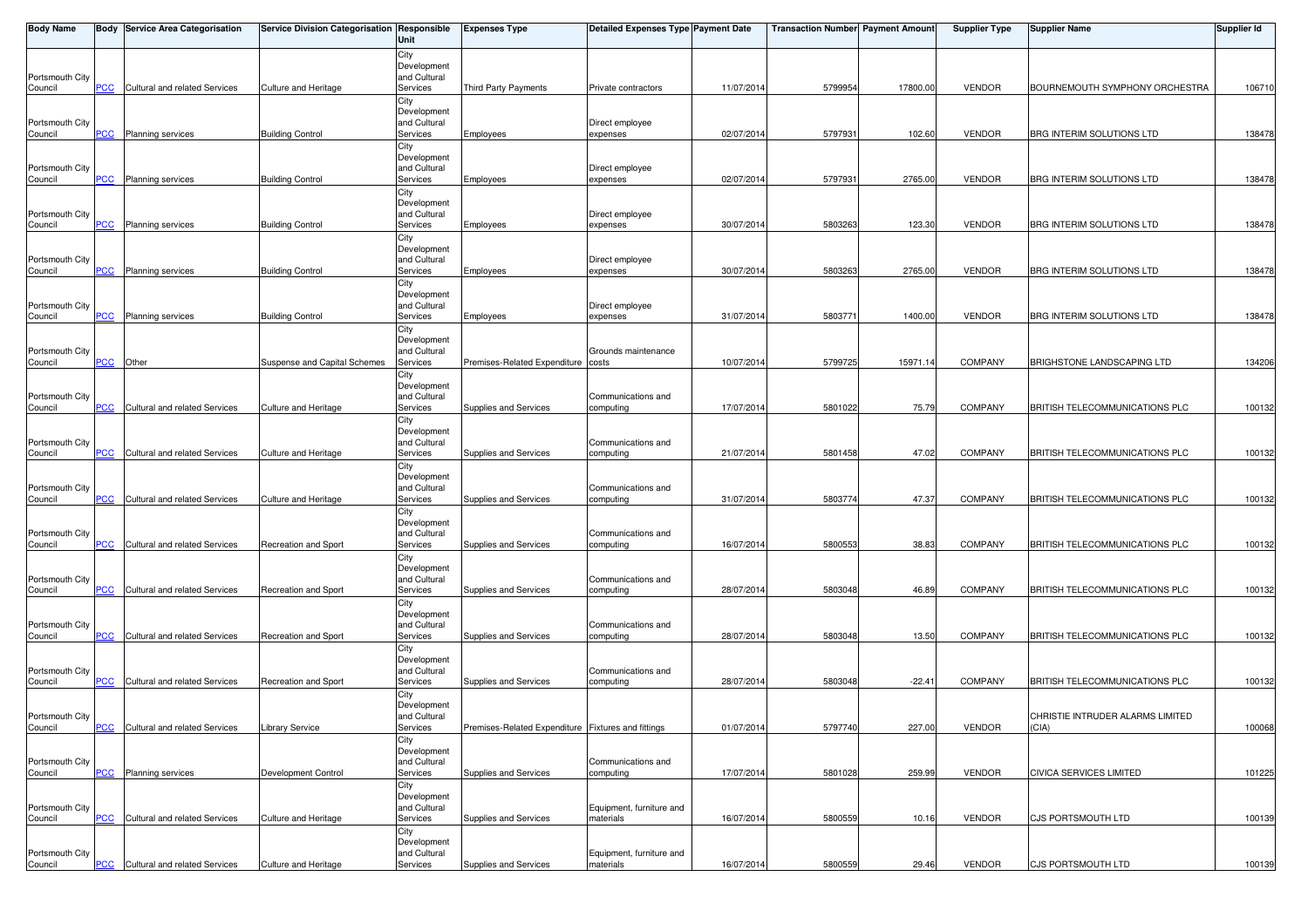| <b>Body Name</b>           |                           | <b>Body Service Area Categorisation</b> | Service Division Categorisation Responsible | Unit                        | <b>Expenses Type</b>                      | <b>Detailed Expenses Type Payment Date</b>           |            | <b>Transaction Number Payment Amount</b> |         | <b>Supplier Type</b> | <b>Supplier Name</b>             | <b>Supplier Id</b> |
|----------------------------|---------------------------|-----------------------------------------|---------------------------------------------|-----------------------------|-------------------------------------------|------------------------------------------------------|------------|------------------------------------------|---------|----------------------|----------------------------------|--------------------|
|                            |                           |                                         |                                             | City                        |                                           |                                                      |            |                                          |         |                      |                                  |                    |
| Portsmouth City            |                           |                                         |                                             | Development<br>and Cultural |                                           | Equipment, furniture and                             |            |                                          |         |                      |                                  |                    |
| Council                    | PСC                       | Cultural and related Services           | Culture and Heritage                        | Services                    | Supplies and Services                     | materials                                            | 16/07/201  | 580055                                   | 3.50    | <b>VENDOR</b>        | <b>CJS PORTSMOUTH LTD</b>        | 100139             |
|                            |                           |                                         |                                             | City<br>Development         |                                           |                                                      |            |                                          |         |                      |                                  |                    |
| Portsmouth City            |                           |                                         |                                             | and Cultural                |                                           | Equipment, furniture and                             |            |                                          |         |                      |                                  |                    |
| Council                    | <b>PCC</b>                | Cultural and related Services           | <b>Culture and Heritage</b>                 | Services<br>City            | Supplies and Services                     | materials                                            | 16/07/2014 | 5800559                                  | 45.24   | <b>VENDOR</b>        | <b>CJS PORTSMOUTH LTD</b>        | 100139             |
|                            |                           |                                         |                                             | Development                 |                                           |                                                      |            |                                          |         |                      |                                  |                    |
| Portsmouth City<br>Council | <u>PCC</u>                | Cultural and related Services           | <b>Culture and Heritage</b>                 | and Cultural<br>Services    | Supplies and Services                     | Equipment, furniture and<br>materials                | 16/07/201  | 580055                                   | 5.54    | <b>VENDOR</b>        | <b>CJS PORTSMOUTH LTD</b>        | 100139             |
|                            |                           |                                         |                                             | City                        |                                           |                                                      |            |                                          |         |                      |                                  |                    |
| Portsmouth City            |                           |                                         |                                             | Development<br>and Cultural |                                           | Equipment, furniture and                             |            |                                          |         |                      |                                  |                    |
| Council                    | <b>PCC</b>                | Cultural and related Services           | <b>Culture and Heritage</b>                 | Services                    | Supplies and Services                     | materials                                            | 16/07/2014 | 580055                                   | 8.70    | <b>VENDOR</b>        | <b>CJS PORTSMOUTH LTD</b>        | 100139             |
|                            |                           |                                         |                                             | City<br>Development         |                                           |                                                      |            |                                          |         |                      |                                  |                    |
| Portsmouth City            |                           |                                         | Allocation of Management &                  | and Cultural                |                                           |                                                      |            |                                          |         |                      |                                  |                    |
| Council                    | PCC                       | Cultural and related Services           | Admin                                       | Services<br>City            | Supplies and Services                     | Miscellaneous expenses                               | 17/07/201  | 5801157                                  | 1625.00 | <b>VENDOR</b>        | <b>WISE WORDS</b>                | 126209             |
|                            |                           |                                         |                                             | Development                 |                                           |                                                      |            |                                          |         |                      |                                  |                    |
| Portsmouth City<br>Council | <b>PCC</b>                | Cultural and related Services           | <b>Culture and Heritage</b>                 | and Cultural<br>Services    | Premises-Related Expenditure Energy costs |                                                      | 03/07/201  | 579860                                   | 22.16   | <b>COMPANY</b>       | SCOTTISH AND SOUTHERN ENERGY PLC | 100303             |
|                            |                           |                                         |                                             | City                        |                                           |                                                      |            |                                          |         |                      |                                  |                    |
| Portsmouth City            |                           |                                         |                                             | Development<br>and Cultural |                                           |                                                      |            |                                          |         |                      |                                  |                    |
| Council                    | <b>PCC</b>                | Cultural and related Services           | Culture and Heritage                        | Services                    | Premises-Related Expenditure Energy costs |                                                      | 03/07/201  | 579860                                   | 417.97  | <b>COMPANY</b>       | SCOTTISH AND SOUTHERN ENERGY PLC | 100303             |
|                            |                           |                                         |                                             | City<br>Development         |                                           |                                                      |            |                                          |         |                      |                                  |                    |
| Portsmouth City            |                           |                                         |                                             | and Cultural                |                                           |                                                      |            |                                          |         |                      |                                  |                    |
| Council                    | <b>PCC</b>                | Cultural and related Services           | <b>Culture and Heritage</b>                 | Services                    | Premises-Related Expenditure Energy costs |                                                      | 03/07/201  | 579860                                   | 604.09  | <b>COMPANY</b>       | SCOTTISH AND SOUTHERN ENERGY PLC | 100303             |
|                            |                           |                                         |                                             | City<br>Development         |                                           |                                                      |            |                                          |         |                      |                                  |                    |
| Portsmouth City            | PСC                       |                                         |                                             | and Cultural<br>Services    | Premises-Related Expenditure              | Repairs, alterations and<br>maintenance of buildings | 07/07/201  | 5799102                                  | 690.00  | SOLETRADER           | PAINTLYNE                        | 100171             |
| Council                    |                           | Cultural and related Services           | Culture and Heritage                        | City                        |                                           |                                                      |            |                                          |         |                      |                                  |                    |
|                            |                           |                                         |                                             | Development                 |                                           |                                                      |            |                                          |         |                      |                                  |                    |
| Portsmouth City<br>Council | PCC                       | Cultural and related Services           | <b>Culture and Heritage</b>                 | and Cultural<br>Services    | Supplies and Services                     | Miscellaneous expenses                               | 30/07/2014 | 5803734                                  | 100.00  | <b>VENDOR</b>        | VERSION ONE COMMUNICATIONS       | 115542             |
|                            |                           |                                         |                                             | City                        |                                           |                                                      |            |                                          |         |                      |                                  |                    |
| Portsmouth City            |                           |                                         |                                             | Development<br>and Cultural |                                           |                                                      |            |                                          |         |                      |                                  |                    |
| Council                    | PCC                       | Cultural and related Services           | Culture and Heritage                        | Services                    | Supplies and Services                     | Miscellaneous expenses                               | 30/07/201  | 5803734                                  | 105.00  | <b>VENDOR</b>        | VERSION ONE COMMUNICATIONS       | 115542             |
|                            |                           |                                         |                                             | City<br>Development         |                                           |                                                      |            |                                          |         |                      |                                  |                    |
| Portsmouth City            |                           |                                         |                                             | and Cultural                |                                           |                                                      |            |                                          |         |                      |                                  |                    |
| Council                    | PCC                       | Cultural and related Services           | Culture and Heritage                        | Services<br>City            | Supplies and Services                     | Miscellaneous expenses                               | 30/07/201  | 580373                                   | 120.00  | <b>VENDOR</b>        | VERSION ONE COMMUNICATIONS       | 115542             |
|                            |                           |                                         |                                             | Development                 |                                           |                                                      |            |                                          |         |                      |                                  |                    |
| Portsmouth City<br>Council | <b>PCC</b>                | Cultural and related Services           | Culture and Heritage                        | and Cultural<br>Services    | Supplies and Services                     | Miscellaneous expenses                               | 30/07/2014 | 5803734                                  | 275.00  | <b>VENDOR</b>        | VERSION ONE COMMUNICATIONS       | 115542             |
|                            |                           |                                         |                                             | City                        |                                           |                                                      |            |                                          |         |                      |                                  |                    |
| Portsmouth City            |                           |                                         |                                             | Development<br>and Cultural |                                           |                                                      |            |                                          |         |                      |                                  |                    |
| Council                    | <b>PCC</b>                | Cultural and related Services           | <b>Culture and Heritage</b>                 | Services                    | Supplies and Services                     | Miscellaneous expenses                               | 30/07/2014 | 5803734                                  | 350.00  | <b>VENDOR</b>        | VERSION ONE COMMUNICATIONS       | 115542             |
|                            |                           |                                         |                                             | City<br>Development         |                                           |                                                      |            |                                          |         |                      |                                  |                    |
| Portsmouth City            |                           |                                         |                                             | and Cultural                |                                           |                                                      |            |                                          |         |                      |                                  |                    |
| Council                    | <b>PCC</b>                | Cultural and related Services           | Culture and Heritage                        | Services<br>City            | Supplies and Services                     | Miscellaneous expenses                               | 30/07/2014 | 5803734                                  | 525.00  | <b>VENDOR</b>        | VERSION ONE COMMUNICATIONS       | 115542             |
|                            |                           |                                         |                                             | Development                 |                                           |                                                      |            |                                          |         |                      |                                  |                    |
| Portsmouth City<br>Council | PCC                       | Cultural and related Services           | <b>Culture and Heritage</b>                 | and Cultural<br>Services    | Supplies and Services                     | Miscellaneous expenses                               | 30/07/201  | 5803734                                  | 70.00   | <b>VENDOR</b>        | VERSION ONE COMMUNICATIONS       | 115542             |
|                            |                           |                                         |                                             | City                        |                                           |                                                      |            |                                          |         |                      |                                  |                    |
| Portsmouth City            |                           |                                         |                                             | Development<br>and Cultural |                                           |                                                      |            |                                          |         |                      |                                  |                    |
| Council                    | <b>PCC</b>                | Cultural and related Services           | <b>Culture and Heritage</b>                 | Services                    | Supplies and Services                     | Miscellaneous expenses                               | 30/07/201  | 580373                                   | 70.00   | <b>VENDOR</b>        | VERSION ONE COMMUNICATIONS       | 115542             |
|                            |                           |                                         |                                             | City<br>Development         |                                           |                                                      |            |                                          |         |                      |                                  |                    |
| Portsmouth City            |                           |                                         |                                             | and Cultural                |                                           |                                                      |            |                                          |         |                      |                                  |                    |
| Council                    | $\overline{\mathsf{PCC}}$ | Cultural and related Services           | Culture and Heritage                        | Services                    | Supplies and Services                     | Miscellaneous expenses                               | 30/07/2014 | 5803734                                  | 70.00   | VENDOR               | VERSION ONE COMMUNICATIONS       | 115542             |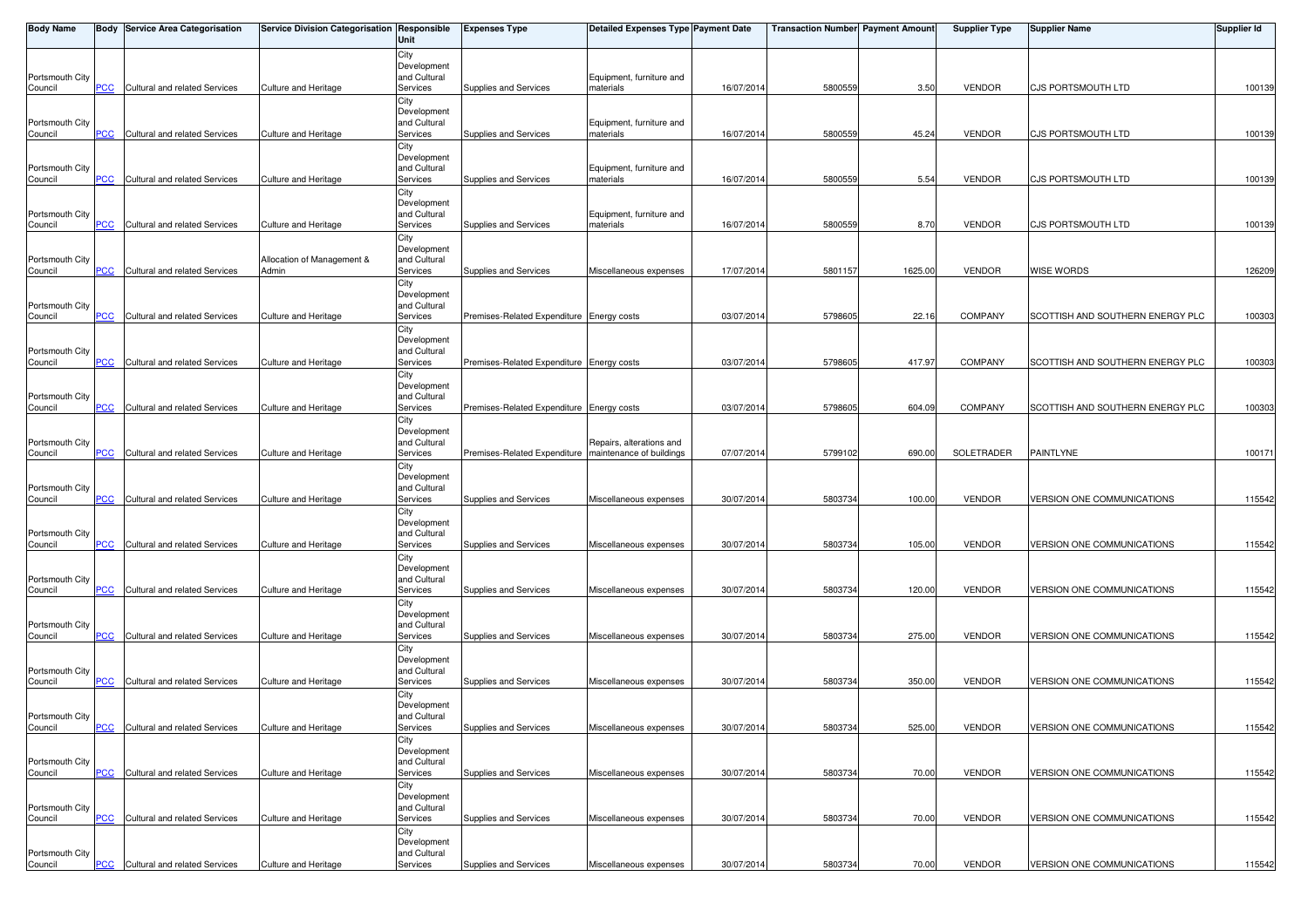| <b>Body Name</b>           |                | <b>Body Service Area Categorisation</b> | Service Division Categorisation Responsible | Unit                        | <b>Expenses Type</b>                      | <b>Detailed Expenses Type Payment Date</b> |            | <b>Transaction Number Payment Amount</b> |           | <b>Supplier Type</b> | <b>Supplier Name</b>              | <b>Supplier Id</b> |
|----------------------------|----------------|-----------------------------------------|---------------------------------------------|-----------------------------|-------------------------------------------|--------------------------------------------|------------|------------------------------------------|-----------|----------------------|-----------------------------------|--------------------|
|                            |                |                                         |                                             | City                        |                                           |                                            |            |                                          |           |                      |                                   |                    |
| Portsmouth City            |                |                                         |                                             | Development<br>and Cultural |                                           |                                            |            |                                          |           |                      |                                   |                    |
| Council                    | PСC            | Cultural and related Services           | Culture and Heritage                        | Services                    | Supplies and Services                     | Miscellaneous expenses                     | 30/07/2014 | 5803734                                  | 70.00     | <b>VENDOR</b>        | <b>VERSION ONE COMMUNICATIONS</b> | 115542             |
|                            |                |                                         |                                             | City<br>Development         |                                           |                                            |            |                                          |           |                      |                                   |                    |
| Portsmouth City            |                |                                         |                                             | and Cultural                |                                           |                                            |            |                                          |           |                      |                                   |                    |
| Council                    | <b>PCC</b>     | Cultural and related Services           | Culture and Heritage                        | Services<br>City            | Supplies and Services                     | Miscellaneous expenses                     | 30/07/2014 | 5803734                                  | 70.00     | <b>VENDOR</b>        | VERSION ONE COMMUNICATIONS        | 115542             |
|                            |                |                                         |                                             | Development                 |                                           |                                            |            |                                          |           |                      |                                   |                    |
| Portsmouth City<br>Council | <b>PCC</b>     | Cultural and related Services           | Culture and Heritage                        | and Cultural<br>Services    | Third Party Payments                      | Private contractors                        | 17/07/201  | 5801072                                  | 1050.00   | SOLETRADER           | <b>KELSEY CONSULTING</b>          | 136552             |
|                            |                |                                         |                                             | City                        |                                           |                                            |            |                                          |           |                      |                                   |                    |
| Portsmouth City            |                |                                         |                                             | Development<br>and Cultural |                                           |                                            |            |                                          |           |                      |                                   |                    |
| Council                    | <b>PCC</b>     | Cultural and related Services           | Culture and Heritage                        | Services                    | Third Party Payments                      | Private contractors                        | 18/07/2014 | 5801402                                  | 560.00    | <b>VENDOR</b>        | SPLODGE DESIGNS                   | 120430             |
|                            |                |                                         |                                             | City<br>Development         |                                           |                                            |            |                                          |           |                      |                                   |                    |
| Portsmouth City            |                |                                         |                                             | and Cultural                |                                           |                                            |            |                                          |           |                      |                                   |                    |
| Council                    | PCC            | Cultural and related Services           | Culture and Heritage                        | Services                    | Third Party Payments                      | Private contractors                        | 18/07/201  | 5801160                                  | 202.50    | <b>VENDOR</b>        | 131 DESIGN LIMITED                | 128779             |
|                            |                |                                         |                                             | City<br>Development         |                                           |                                            |            |                                          |           |                      |                                   |                    |
| Portsmouth City            |                |                                         |                                             | and Cultural                |                                           |                                            |            |                                          |           |                      |                                   |                    |
| Council                    | <b>PCC</b>     | Cultural and related Services           | Culture and Heritage                        | Services<br>City            | Third Party Payments                      | Private contractors                        | 18/07/2014 | 5801160                                  | 600.00    | <b>VENDOR</b>        | 131 DESIGN LIMITED                | 128779             |
|                            |                |                                         |                                             | Development                 |                                           |                                            |            |                                          |           |                      |                                   |                    |
| Portsmouth City<br>Council | <b>PCC</b>     | Cultural and related Services           | <b>Culture and Heritage</b>                 | and Cultural<br>Services    | Third Party Payments                      | Private contractors                        | 18/07/201  | 5801160                                  | 937.50    | <b>VENDOR</b>        | 131 DESIGN LIMITED                | 128779             |
|                            |                |                                         |                                             | City                        |                                           |                                            |            |                                          |           |                      |                                   |                    |
| Portsmouth City            |                |                                         |                                             | Development<br>and Cultural |                                           |                                            |            |                                          |           |                      |                                   |                    |
| Council                    | <u>PCC</u>     | Cultural and related Services           | <b>Library Service</b>                      | Services                    | Premises-Related Expenditure Rents        |                                            | 01/07/201  | 5797897                                  | 25000.00  | <b>VENDOR</b>        | <b>WORKMAN LLP</b>                | 134174             |
|                            |                |                                         |                                             | City<br>Development         |                                           |                                            |            |                                          |           |                      |                                   |                    |
| Portsmouth City            |                |                                         |                                             | and Cultural                |                                           | Equipment, furniture and                   |            |                                          |           |                      |                                   |                    |
| Council                    | PCC            | Cultural and related Services           | Library Service                             | Services<br>City            | Supplies and Services                     | materials                                  | 04/07/201  | 278805                                   | 4132.00   | <b>VENDOR</b>        | <b>OXFORD UNIVERSITY</b>          | 109021             |
|                            |                |                                         |                                             | Development                 |                                           |                                            |            |                                          |           |                      |                                   |                    |
| Portsmouth City<br>Council | $\overline{C}$ | Cultural and related Services           | <b>Recreation and Sport</b>                 | and Cultural<br>Services    | Premises-Related Expenditure Energy costs |                                            | 03/07/2014 | 5798605                                  | 100.78    | <b>COMPANY</b>       | SCOTTISH AND SOUTHERN ENERGY PLC  | 100303             |
|                            |                |                                         |                                             | City                        |                                           |                                            |            |                                          |           |                      |                                   |                    |
| Portsmouth City            |                |                                         |                                             | Development<br>and Cultural |                                           |                                            |            |                                          |           |                      |                                   |                    |
| Council                    | PCC            | Cultural and related Services           | Recreation and Sport                        | Services                    | Premises-Related Expenditure Energy costs |                                            | 03/07/2014 | 5798605                                  | 101.82    | <b>COMPANY</b>       | SCOTTISH AND SOUTHERN ENERGY PLC  | 100303             |
|                            |                |                                         |                                             | City<br>Development         |                                           |                                            |            |                                          |           |                      |                                   |                    |
| Portsmouth City            |                |                                         |                                             | and Cultural                |                                           |                                            |            |                                          |           |                      |                                   |                    |
| Council                    | PСC            | Cultural and related Services           | Recreation and Sport                        | Services                    | Premises-Related Expenditure Energy costs |                                            | 03/07/2014 | 5798605                                  | 102.67    | <b>COMPANY</b>       | SCOTTISH AND SOUTHERN ENERGY PLC  | 100303             |
|                            |                |                                         |                                             | City<br>Development         |                                           |                                            |            |                                          |           |                      |                                   |                    |
| Portsmouth City<br>Council | <b>PCC</b>     | Cultural and related Services           | <b>Recreation and Sport</b>                 | and Cultural<br>Services    | Premises-Related Expenditure Energy costs |                                            | 03/07/2014 | 5798605                                  | 107.49    | <b>COMPANY</b>       | SCOTTISH AND SOUTHERN ENERGY PLC  | 100303             |
|                            |                |                                         |                                             | City                        |                                           |                                            |            |                                          |           |                      |                                   |                    |
|                            |                |                                         |                                             | Development                 |                                           |                                            |            |                                          |           |                      |                                   |                    |
| Portsmouth City<br>Council | <b>PCC</b>     | Cultural and related Services           | Recreation and Sport                        | and Cultural<br>Services    | Premises-Related Expenditure Energy costs |                                            | 03/07/2014 | 5798605                                  | 117.88    | COMPANY              | SCOTTISH AND SOUTHERN ENERGY PLC  | 100303             |
|                            |                |                                         |                                             | City                        |                                           |                                            |            |                                          |           |                      |                                   |                    |
| Portsmouth City            |                |                                         |                                             | Development<br>and Cultural |                                           |                                            |            |                                          |           |                      |                                   |                    |
| Council                    | <b>PCC</b>     | Cultural and related Services           | Recreation and Sport                        | Services                    | Premises-Related Expenditure Energy costs |                                            | 03/07/2014 | 5798605                                  | $-154.55$ | <b>COMPANY</b>       | SCOTTISH AND SOUTHERN ENERGY PLC  | 100303             |
|                            |                |                                         |                                             | City<br>Development         |                                           |                                            |            |                                          |           |                      |                                   |                    |
| Portsmouth City            |                |                                         |                                             | and Cultural                |                                           |                                            |            |                                          |           |                      |                                   |                    |
| Council                    | PCC            | Cultural and related Services           | <b>Recreation and Sport</b>                 | Services<br>City            | Premises-Related Expenditure Energy costs |                                            | 03/07/2014 | 5798605                                  | $-159.18$ | COMPANY              | SCOTTISH AND SOUTHERN ENERGY PLC  | 100303             |
|                            |                |                                         |                                             | Development                 |                                           |                                            |            |                                          |           |                      |                                   |                    |
| Portsmouth City<br>Council | PCC            | Cultural and related Services           | Recreation and Sport                        | and Cultural<br>Services    | Premises-Related Expenditure Energy costs |                                            | 03/07/201  | 5798605                                  | $-160.79$ | <b>COMPANY</b>       | SCOTTISH AND SOUTHERN ENERGY PLC  | 100303             |
|                            |                |                                         |                                             | City                        |                                           |                                            |            |                                          |           |                      |                                   |                    |
| Portsmouth City            |                |                                         |                                             | Development<br>and Cultural |                                           |                                            |            |                                          |           |                      |                                   |                    |
| Council                    | <b>PCC</b>     | Cultural and related Services           | Recreation and Sport                        | Services                    | Premises-Related Expenditure Energy costs |                                            | 03/07/2014 | 5798605                                  | 259.80    | <b>COMPANY</b>       | SCOTTISH AND SOUTHERN ENERGY PLC  | 100303             |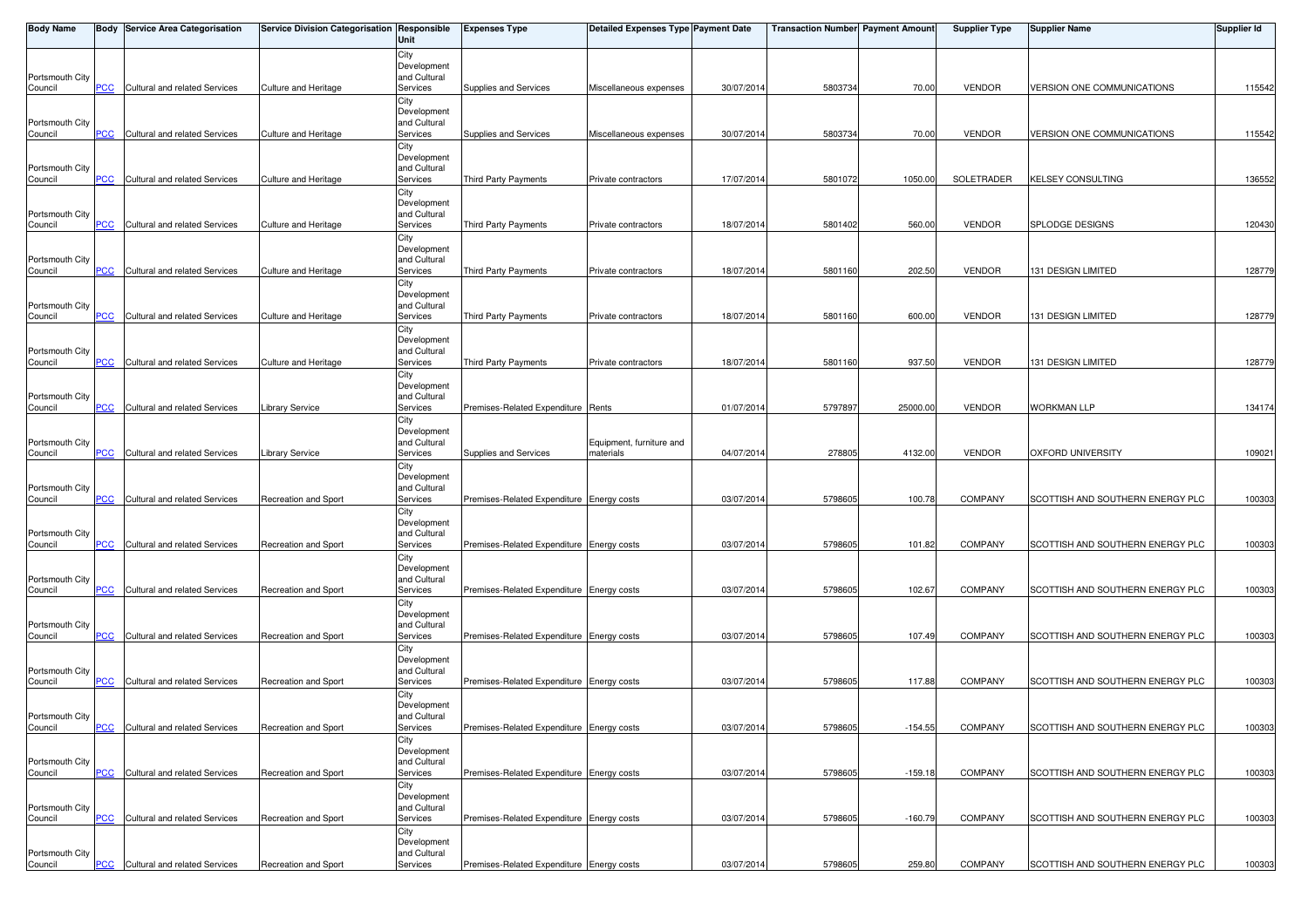| <b>Body Name</b>           |                           | <b>Body Service Area Categorisation</b> | Service Division Categorisation Responsible | Unit                        | <b>Expenses Type</b>                                    | <b>Detailed Expenses Type Payment Date</b> |            | <b>Transaction Number Payment Amount</b> |          | <b>Supplier Type</b> | <b>Supplier Name</b>                          | <b>Supplier Id</b> |
|----------------------------|---------------------------|-----------------------------------------|---------------------------------------------|-----------------------------|---------------------------------------------------------|--------------------------------------------|------------|------------------------------------------|----------|----------------------|-----------------------------------------------|--------------------|
|                            |                           |                                         |                                             | City                        |                                                         |                                            |            |                                          |          |                      |                                               |                    |
| Portsmouth City            |                           |                                         |                                             | Development<br>and Cultural |                                                         |                                            |            |                                          |          |                      |                                               |                    |
| Council                    | PСC                       | Cultural and related Services           | Recreation and Sport                        | Services                    | Premises-Related Expenditure Energy costs               |                                            | 03/07/2014 | 5798605                                  | 34.40    | <b>COMPANY</b>       | SCOTTISH AND SOUTHERN ENERGY PLC              | 100303             |
|                            |                           |                                         |                                             | City                        |                                                         |                                            |            |                                          |          |                      |                                               |                    |
| Portsmouth City            |                           |                                         |                                             | Development<br>and Cultural |                                                         |                                            |            |                                          |          |                      |                                               |                    |
| Council                    | <b>PCC</b>                | Cultural and related Services           | <b>Recreation and Sport</b>                 | Services                    | Premises-Related Expenditure Energy costs               |                                            | 03/07/2014 | 5798605                                  | 81.86    | <b>COMPANY</b>       | SCOTTISH AND SOUTHERN ENERGY PLC              | 100303             |
|                            |                           |                                         |                                             | City                        |                                                         |                                            |            |                                          |          |                      |                                               |                    |
| Portsmouth City            |                           |                                         |                                             | Development<br>and Cultural |                                                         |                                            |            |                                          |          |                      |                                               |                    |
| Council                    | <b>PCC</b>                | Cultural and related Services           | Tourism                                     | Services                    | Third Party Payments                                    | Private contractors                        | 09/07/2014 | 5799682                                  | 500.00   | <b>VENDOR</b>        | <b>TOURISM SOUTH EAST</b>                     | 106123             |
|                            |                           |                                         |                                             | City                        |                                                         |                                            |            |                                          |          |                      |                                               |                    |
| Portsmouth City            |                           |                                         |                                             | Development<br>and Cultural |                                                         | Grounds maintenance                        |            |                                          |          |                      |                                               |                    |
| Council                    | <b>PCC</b>                | Other                                   | Suspense and Capital Schemes                | Services                    | Premises-Related Expenditure costs                      |                                            | 11/07/2014 | 5800038                                  | 71562.31 | <b>COMPANY</b>       | <b>ENGLISH LANDSCAPES LIMITED</b>             | 106080             |
|                            |                           |                                         |                                             | City<br>Development         |                                                         |                                            |            |                                          |          |                      |                                               |                    |
| Portsmouth City            |                           |                                         |                                             | and Cultural                |                                                         | Grounds maintenance                        |            |                                          |          |                      |                                               |                    |
| Council                    | $\overline{\mathsf{PCC}}$ | Other                                   | Suspense and Capital Schemes                | Services                    | Premises-Related Expenditure costs                      |                                            | 11/07/2014 | 5800038                                  | 20416.92 | <b>COMPANY</b>       | <b>ENGLISH LANDSCAPES LIMITED</b>             | 106080             |
|                            |                           |                                         |                                             | City<br>Development         |                                                         |                                            |            |                                          |          |                      |                                               |                    |
| Portsmouth City            |                           |                                         |                                             | and Cultural                |                                                         | Grounds maintenance                        |            |                                          |          |                      |                                               |                    |
| Council                    | <u>PCC</u>                | Other                                   | Suspense and Capital Schemes                | Services                    | Premises-Related Expenditure costs                      |                                            | 11/07/2014 | 5800038                                  | 40291.20 | <b>COMPANY</b>       | <b>ENGLISH LANDSCAPES LIMITED</b>             | 106080             |
|                            |                           |                                         |                                             | City<br>Development         |                                                         |                                            |            |                                          |          |                      |                                               |                    |
| Portsmouth City            |                           |                                         |                                             | and Cultural                |                                                         | Indirect employee                          |            |                                          |          |                      | Classified as 'personal data' (under the Data |                    |
| Council                    | <b>PCC</b>                | Planning services                       | Development Control                         | Services                    | Employees                                               | expenses                                   | 22/07/2014 | 279108                                   | 500.00   | SOLETRADER           | Protection Act 1998)                          | 111838             |
|                            |                           |                                         |                                             | City<br>Development         |                                                         |                                            |            |                                          |          |                      |                                               |                    |
| Portsmouth City            |                           |                                         |                                             | and Cultural                |                                                         | Repairs, alterations and                   |            |                                          |          |                      |                                               |                    |
| Council                    | <b>PCC</b>                | Cultural and related Services           | Recreation and Sport                        | Services<br>City            | Premises-Related Expenditure   maintenance of buildings |                                            | 24/07/2014 | 5802250                                  | 3118.35  | <b>COMPANY</b>       | <b>COLAS LTD</b>                              | 100298             |
|                            |                           |                                         |                                             | Development                 |                                                         |                                            |            |                                          |          |                      |                                               |                    |
| Portsmouth City            |                           |                                         |                                             | and Cultural                |                                                         | Repairs, alterations and                   |            |                                          |          |                      |                                               |                    |
| Council                    | PCC                       | Cultural and related Services           | Recreation and Sport                        | Services<br>City            | Premises-Related Expenditure   maintenance of buildings |                                            | 24/07/2014 | 5802250                                  | 385.61   | COMPANY              | <b>COLAS LTD</b>                              | 100298             |
|                            |                           |                                         |                                             | Development                 |                                                         |                                            |            |                                          |          |                      |                                               |                    |
| Portsmouth City<br>Council | <b>PCC</b>                | Cultural and related Services           | Culture and Heritage                        | and Cultural<br>Services    | Third Party Payments                                    | Private contractors                        | 08/07/2014 | 5799164                                  | 585.00   | <b>VENDOR</b>        | <b>CONVENIENT HIRE LTD</b>                    | 100656             |
|                            |                           |                                         |                                             | City                        |                                                         |                                            |            |                                          |          |                      |                                               |                    |
|                            |                           |                                         |                                             | Development                 |                                                         |                                            |            |                                          |          |                      |                                               |                    |
| Portsmouth City<br>Council | PСC                       | Cultural and related Services           | Culture and Heritage                        | and Cultural<br>Services    | <b>Third Party Payments</b>                             | Private contractors                        | 08/07/2014 | 5799164                                  | 485.00   | <b>VENDOR</b>        | <b>CONVENIENT HIRE LTD</b>                    | 100656             |
|                            |                           |                                         |                                             | City                        |                                                         |                                            |            |                                          |          |                      |                                               |                    |
|                            |                           |                                         |                                             | Development                 |                                                         |                                            |            |                                          |          |                      |                                               |                    |
| Portsmouth City<br>Council | PСC                       | Cultural and related Services           | Culture and Heritage                        | and Cultural<br>Services    | Third Party Payments                                    | Private contractors                        | 08/07/2014 | 5799164                                  | 6757.00  | <b>VENDOR</b>        | <b>CONVENIENT HIRE LTD</b>                    | 100656             |
|                            |                           |                                         |                                             | City                        |                                                         |                                            |            |                                          |          |                      |                                               |                    |
| Portsmouth City            |                           |                                         |                                             | Development<br>and Cultural |                                                         |                                            |            |                                          |          |                      |                                               |                    |
| Council                    | <b>PCC</b>                | Cultural and related Services           | Culture and Heritage                        | Services                    | Third Party Payments                                    | Private contractors                        | 08/07/2014 | 5799164                                  | 4561.00  | <b>VENDOR</b>        | <b>CONVENIENT HIRE LTD</b>                    | 100656             |
|                            |                           |                                         |                                             | City                        |                                                         |                                            |            |                                          |          |                      |                                               |                    |
| Portsmouth City            |                           |                                         |                                             | Development<br>and Cultural |                                                         |                                            |            |                                          |          |                      |                                               |                    |
| Council                    | <b>PCC</b>                | Cultural and related Services           | Culture and Heritage                        | Services                    | Third Party Payments                                    | Private contractors                        | 08/07/2014 | 5799164                                  | 154.20   | <b>VENDOR</b>        | CONVENIENT HIRE LTD                           | 100656             |
|                            |                           |                                         |                                             | City                        |                                                         |                                            |            |                                          |          |                      |                                               |                    |
| Portsmouth City            |                           |                                         |                                             | Development<br>and Cultural |                                                         |                                            |            |                                          |          |                      |                                               |                    |
| Council                    | <b>PCC</b>                | Cultural and related Services           | Recreation and Sport                        | Services                    | Supplies and Services                                   | Miscellaneous expenses                     | 29/07/2014 | 5803154                                  | 75.00    | <b>VENDOR</b>        | <b>DB MAX LIMITED</b>                         | 137815             |
|                            |                           |                                         |                                             | City<br>Development         |                                                         |                                            |            |                                          |          |                      |                                               |                    |
| Portsmouth City            |                           |                                         |                                             | and Cultural                |                                                         |                                            |            |                                          |          |                      |                                               |                    |
| Council                    | PCC                       | Cultural and related Services           | Recreation and Sport                        | Services                    | Third Party Payments                                    | Private contractors                        | 29/07/2014 | 5803154                                  | 1137.00  | <b>VENDOR</b>        | DB MAX LIMITED                                | 137815             |
|                            |                           |                                         |                                             | City<br>Development         |                                                         |                                            |            |                                          |          |                      |                                               |                    |
| Portsmouth City            |                           |                                         |                                             | and Cultural                |                                                         |                                            |            |                                          |          |                      |                                               |                    |
| Council                    | PCC                       | Planning services                       | <b>Business support</b>                     | Services                    | Supplies and Services                                   | Services                                   | 16/07/2014 | 5800577                                  | 1500.00  | <b>VENDOR</b>        | DEYTON BELL LTD                               | 139148             |
|                            |                           |                                         |                                             | City<br>Development         |                                                         |                                            |            |                                          |          |                      |                                               |                    |
| Portsmouth City            |                           |                                         |                                             | and Cultural                |                                                         | Cleaning and domestic                      |            |                                          |          |                      |                                               |                    |
| Council                    | <u>PCC</u>                | Cultural and related Services           | Recreation and Sport                        | Services                    | Premises-Related Expenditure supplies                   |                                            | 10/07/2014 | 5799760                                  | 573.36   | COMPANY              | ENGLISH LANDSCAPES LIMITED                    | 106080             |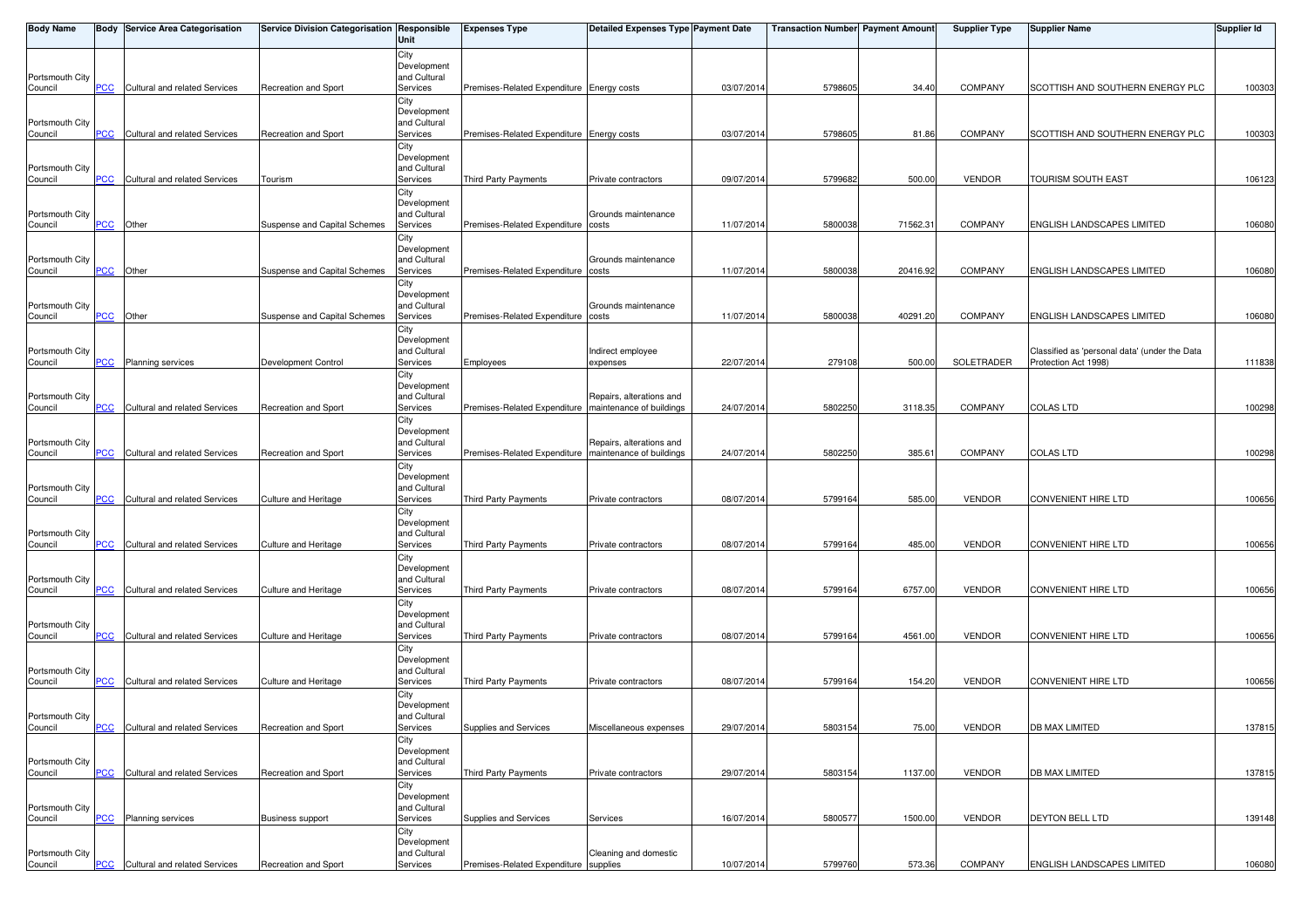| <b>Body Name</b>           |            | <b>Body Service Area Categorisation</b> | Service Division Categorisation Responsible | Unit                        | <b>Expenses Type</b>                                    | <b>Detailed Expenses Type Payment Date</b> |            | <b>Transaction Number Payment Amount</b> |          | <b>Supplier Type</b> | <b>Supplier Name</b>                 | <b>Supplier Id</b> |
|----------------------------|------------|-----------------------------------------|---------------------------------------------|-----------------------------|---------------------------------------------------------|--------------------------------------------|------------|------------------------------------------|----------|----------------------|--------------------------------------|--------------------|
|                            |            |                                         |                                             | City                        |                                                         |                                            |            |                                          |          |                      |                                      |                    |
| Portsmouth City            |            |                                         |                                             | Development<br>and Cultural |                                                         | Grounds maintenance                        |            |                                          |          |                      |                                      |                    |
| Council                    | PСC        | <b>Cultural and related Services</b>    | Culture and Heritage                        | Services                    | Premises-Related Expenditure costs                      |                                            | 16/07/2014 | 5800588                                  | 930.37   | <b>COMPANY</b>       | <b>ENSIGN HIGHWAYS LTD</b>           | 116063             |
|                            |            |                                         |                                             | City<br>Development         |                                                         |                                            |            |                                          |          |                      |                                      |                    |
| Portsmouth City            |            |                                         |                                             | and Cultural                |                                                         | Equipment, furniture and                   |            |                                          |          |                      |                                      |                    |
| Council                    | PCC        | Cultural and related Services           | Culture and Heritage                        | Services                    | Supplies and Services                                   | materials                                  | 04/07/2014 | 5798770                                  | 565.12   | <b>VENDOR</b>        | <b>FARRAH'S OF HARROGATE</b>         | 136281             |
|                            |            |                                         |                                             | City<br>Development         |                                                         |                                            |            |                                          |          |                      |                                      |                    |
| Portsmouth City            |            |                                         |                                             | and Cultural                |                                                         |                                            |            |                                          |          |                      |                                      |                    |
| Council                    | <b>PCC</b> | Cultural and related Services           | Culture and Heritage                        | Services                    | Third Party Payments                                    | Private contractors                        | 17/07/2014 | 5801054                                  | 1960.00  | <b>VENDOR</b>        | FENCE HIRE (SOUTHERN) LTD            | 109084             |
|                            |            |                                         |                                             | City<br>Development         |                                                         |                                            |            |                                          |          |                      |                                      |                    |
| Portsmouth City            |            |                                         |                                             | and Cultural                |                                                         |                                            |            |                                          |          |                      |                                      |                    |
| Council                    | <b>PCC</b> | Cultural and related Services           | Culture and Heritage                        | Services<br>City            | Third Party Payments                                    | Private contractors                        | 09/07/2014 | 579927                                   | 1049.00  | <b>VENDOR</b>        | FILMBANK DISTRIBUTORS LTD            | 110960             |
|                            |            |                                         |                                             | Development                 |                                                         |                                            |            |                                          |          |                      |                                      |                    |
| Portsmouth City            |            |                                         |                                             | and Cultural                |                                                         | Equipment, furniture and                   |            |                                          |          |                      |                                      |                    |
| Council                    | PСC        | Cultural and related Services           | Culture and Heritage                        | Services<br>City            | Supplies and Services                                   | materials                                  | 07/07/2014 | 5799085                                  | 1210.00  | <b>VENDOR</b>        | G A WEDDERBURN AND CO LTD            | 100241             |
|                            |            |                                         |                                             | Development                 |                                                         |                                            |            |                                          |          |                      |                                      |                    |
| Portsmouth City<br>Council | <b>PCC</b> | Cultural and related Services           | Culture and Heritage                        | and Cultural<br>Services    | Supplies and Services                                   | Equipment, furniture and<br>materials      | 10/07/2014 | 5799763                                  | 812.00   | <b>VENDOR</b>        | G A WEDDERBURN AND CO LTD            | 100241             |
|                            |            |                                         |                                             | City                        |                                                         |                                            |            |                                          |          |                      |                                      |                    |
|                            |            |                                         |                                             | Development                 |                                                         |                                            |            |                                          |          |                      |                                      |                    |
| Portsmouth City<br>Council | <b>PCC</b> | Cultural and related Services           | Recreation and Sport                        | and Cultural<br>Services    | Supplies and Services                                   | Services                                   | 21/07/2014 | 5801502                                  | 3043.05  | <b>VENDOR</b>        | <b>GLOBAL RADIO SERVICES LIMITED</b> | 105043             |
|                            |            |                                         |                                             | City                        |                                                         |                                            |            |                                          |          |                      |                                      |                    |
| Portsmouth City            |            |                                         |                                             | Development<br>and Cultural |                                                         |                                            |            |                                          |          | OTHER LOCAL          |                                      |                    |
| Council                    | <b>PCC</b> | Cultural and related Services           | Tourism                                     | Services                    | Third Party Payments                                    | Private contractors                        | 09/07/2014 | 5799555                                  | 650.00   | <b>AUTHORITY</b>     | GOSPORT BOROUGH COUNCIL              | 101877             |
|                            |            |                                         |                                             | City                        |                                                         |                                            |            |                                          |          |                      |                                      |                    |
| Portsmouth City            |            |                                         |                                             | Development<br>and Cultural |                                                         |                                            |            |                                          |          |                      | HAMPSHIRE AND ISLE OF WIGHT WILDLIFE |                    |
| Council                    | PCC        | Cultural and related Services           | Open Spaces                                 | Services                    | Supplies and Services                                   | Grants and subscriptions                   | 17/07/2014 | 27899                                    | 4000.00  | <b>VENDOR</b>        | <b>TRUST</b>                         | 108661             |
|                            |            |                                         |                                             | City                        |                                                         |                                            |            |                                          |          |                      |                                      |                    |
| Portsmouth City            |            |                                         |                                             | Development<br>and Cultural |                                                         | Equipment, furniture and                   |            |                                          |          | OTHER LOCAL          |                                      |                    |
| Council                    | <b>PCC</b> | Cultural and related Services           | Library Service                             | Services                    | Supplies and Services                                   | materials                                  | 16/07/2014 | 5800880                                  | 300.00   | <b>AUTHORITY</b>     | HAMPSHIRE COUNTY COUNCIL             | 100030             |
|                            |            |                                         |                                             | City<br>Development         |                                                         |                                            |            |                                          |          |                      |                                      |                    |
| Portsmouth City            |            |                                         |                                             | and Cultural                |                                                         | Printing, stationery and                   |            |                                          |          | OTHER LOCAL          |                                      |                    |
| Council                    | PCC        | <b>Planning services</b>                | <b>Building Control</b>                     | Services                    | Supplies and Services                                   | general office expenses                    | 23/07/2014 | 5802106                                  | 19.18    | <b>AUTHORITY</b>     | HAMPSHIRE COUNTY COUNCIL             | 100030             |
|                            |            |                                         |                                             | City<br>Development         |                                                         |                                            |            |                                          |          |                      |                                      |                    |
| Portsmouth City            |            |                                         |                                             | and Cultural                |                                                         | Repairs, alterations and                   |            |                                          |          |                      |                                      |                    |
| Council                    | PСC        | Cultural and related Services           | Recreation and Sport                        | Services                    | Premises-Related Expenditure   maintenance of buildings |                                            | 30/07/2014 | 5803614                                  | 1753.97  | <b>COMPANY</b>       | ICE ELECTRICAL CONTRACTORS           | 122613             |
|                            |            |                                         |                                             | City<br>Development         |                                                         |                                            |            |                                          |          |                      |                                      |                    |
| Portsmouth City            |            | Cultural and related Services           |                                             | and Cultural                |                                                         |                                            |            |                                          |          |                      |                                      |                    |
| Council                    | <b>PCC</b> |                                         | Culture and Heritage                        | Services<br>City            | Third Party Payments                                    | Private contractors                        | 10/07/2014 | 5799776                                  | 7999.50  | <b>VENDOR</b>        | IME LTD T/A BIG SCREEN MEDIA         | 139272             |
|                            |            |                                         |                                             | Development                 |                                                         |                                            |            |                                          |          |                      |                                      |                    |
| Portsmouth City<br>Council | <b>PCC</b> | Other                                   | Suspense and Capital Schemes                | and Cultural<br>Services    | Premises-Related Expenditure costs                      | Grounds maintenance                        | 31/07/2014 | 5803885                                  | 8351.73  | <b>COMPANY</b>       | ISS FACILITY SERVICES LANDSCAPING    | 134017             |
|                            |            |                                         |                                             | City                        |                                                         |                                            |            |                                          |          |                      |                                      |                    |
|                            |            |                                         |                                             | Development                 |                                                         |                                            |            |                                          |          |                      |                                      |                    |
| Portsmouth City<br>Council | PCC Other  |                                         | Suspense and Capital Schemes                | and Cultural<br>Services    | Premises-Related Expenditure costs                      | Grounds maintenance                        | 31/07/2014 | 5803885                                  | 32067.55 | COMPANY              | ISS FACILITY SERVICES LANDSCAPING    | 134017             |
|                            |            |                                         |                                             | City                        |                                                         |                                            |            |                                          |          |                      |                                      |                    |
|                            |            |                                         |                                             | Development                 |                                                         |                                            |            |                                          |          |                      |                                      |                    |
| Portsmouth City<br>Council | <b>PCC</b> | Cultural and related Services           | Recreation and Sport                        | and Cultural<br>Services    | Premises-Related Expenditure Rents                      |                                            | 09/07/2014 | 5799575                                  | 111.20   | <b>VENDOR</b>        | JOHN POUNDS COMMUNITY TRUST          | 117193             |
|                            |            |                                         |                                             | City                        |                                                         |                                            |            |                                          |          |                      |                                      |                    |
| Portsmouth City            |            |                                         |                                             | Development<br>and Cultural |                                                         |                                            |            |                                          |          |                      |                                      |                    |
| Council                    | <b>PCC</b> | Cultural and related Services           | Tourism                                     | Services                    | Third Party Payments                                    | Private contractors                        | 03/07/2014 | 5798559                                  | 500.00   | <b>VENDOR</b>        | JOHNSTON PUBLISHING LTD              | 100088             |
|                            |            |                                         |                                             | City                        |                                                         |                                            |            |                                          |          |                      |                                      |                    |
| Portsmouth City            |            |                                         |                                             | Development<br>and Cultural |                                                         |                                            |            |                                          |          |                      |                                      |                    |
| Council                    | <u>PCC</u> | Planning services                       | Development Control                         | Services                    | Supplies and Services                                   | Miscellaneous expenses                     | 04/07/2014 | 5798818                                  | 127.23   | <b>VENDOR</b>        | JOHNSTON PUBLISHING LTD              | 100088             |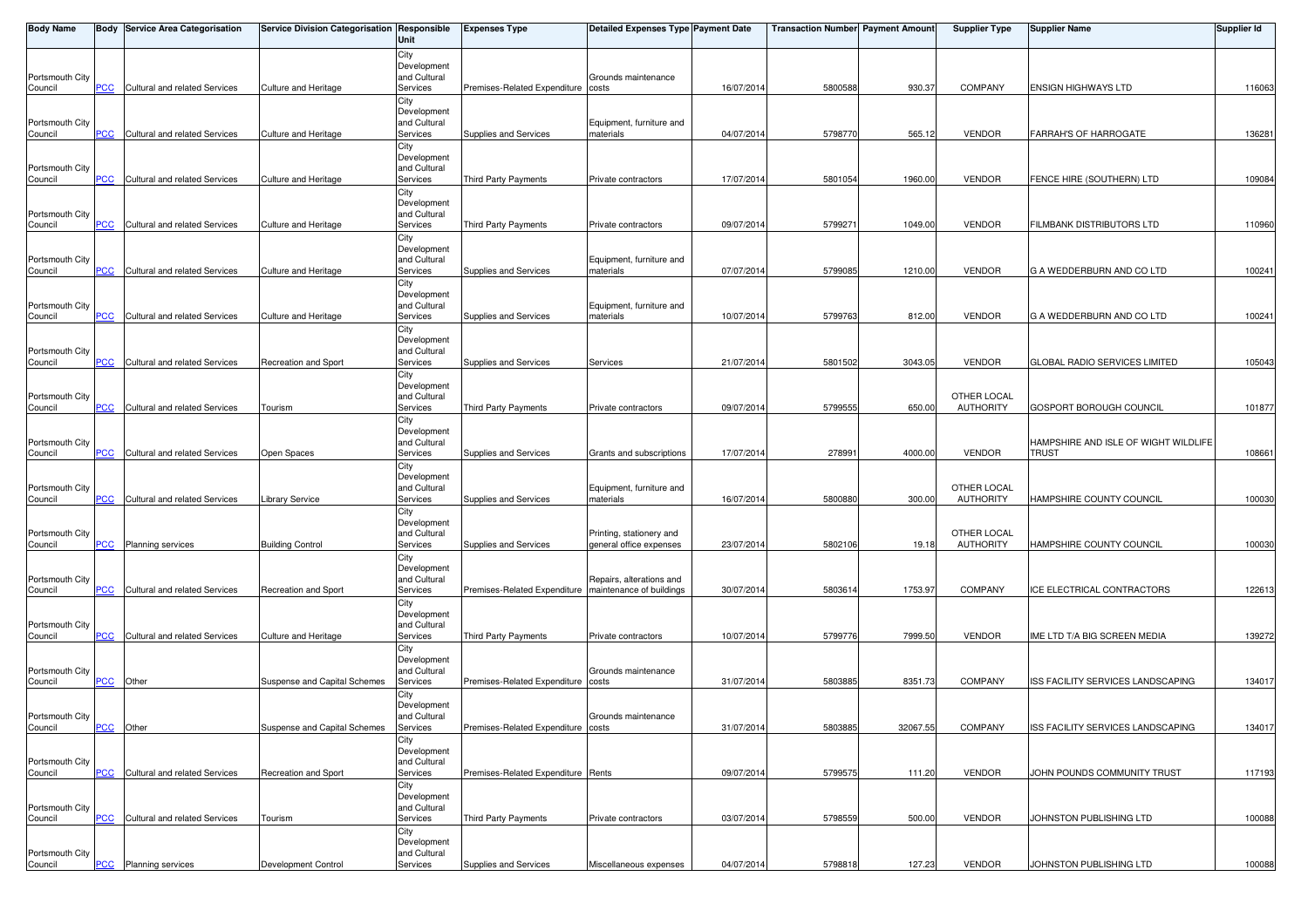| <b>Body Name</b>           |                | <b>Body Service Area Categorisation</b> | Service Division Categorisation Responsible | Unit                        | <b>Expenses Type</b>                                    | <b>Detailed Expenses Type Payment Date</b> |            | <b>Transaction Number Payment Amount</b> |         | <b>Supplier Type</b> | Supplier Name                | <b>Supplier Id</b> |
|----------------------------|----------------|-----------------------------------------|---------------------------------------------|-----------------------------|---------------------------------------------------------|--------------------------------------------|------------|------------------------------------------|---------|----------------------|------------------------------|--------------------|
|                            |                |                                         |                                             | City                        |                                                         |                                            |            |                                          |         |                      |                              |                    |
| Portsmouth City            |                |                                         |                                             | Development<br>and Cultural |                                                         |                                            |            |                                          |         |                      |                              |                    |
| Council                    | <b>PCC</b>     | <b>Planning services</b>                | Development Control                         | Services                    | Supplies and Services                                   | Miscellaneous expenses                     | 11/07/2014 | 5800089                                  | 174.94  | <b>VENDOR</b>        | JOHNSTON PUBLISHING LTD      | 100088             |
|                            |                |                                         |                                             | City<br>Development         |                                                         |                                            |            |                                          |         |                      |                              |                    |
| Portsmouth City            |                |                                         |                                             | and Cultural                |                                                         |                                            |            |                                          |         |                      |                              |                    |
| Council                    | <b>PCC</b>     | Cultural and related Services           | Culture and Heritage                        | Services                    | Third Party Payments                                    | Private contractors                        | 11/07/2014 | 5800090                                  | 1000.00 | <b>VENDOR</b>        | JOJO PRODUCTIONS LTD         | 139351             |
|                            |                |                                         |                                             | City<br>Development         |                                                         |                                            |            |                                          |         |                      |                              |                    |
| Portsmouth City            |                |                                         |                                             | and Cultural                |                                                         |                                            |            |                                          |         |                      |                              |                    |
| Council                    | <b>PCC</b>     | Cultural and related Services           | Culture and Heritage                        | Services<br>City            | Third Party Payments                                    | Private contractors                        | 11/07/2014 | 5800092                                  | 3890.20 | <b>VENDOR</b>        | JONGORS (HANTS & DORSET LTD) | 103821             |
|                            |                |                                         |                                             | Development                 |                                                         |                                            |            |                                          |         |                      |                              |                    |
| Portsmouth City<br>Council | <b>PCC</b>     | Cultural and related Services           | Culture and Heritage                        | and Cultural<br>Services    | Supplies and Services                                   | Equipment, furniture and<br>materials      | 31/07/2014 | 5803888                                  | 83.76   | <b>VENDOR</b>        | <b>KEYCRAFT</b>              | 109180             |
|                            |                |                                         |                                             | City                        |                                                         |                                            |            |                                          |         |                      |                              |                    |
|                            |                |                                         |                                             | Development                 |                                                         |                                            |            |                                          |         |                      |                              |                    |
| Portsmouth City<br>Council | <b>PCC</b>     | Cultural and related Services           | Culture and Heritage                        | and Cultural<br>Services    | Supplies and Services                                   | Equipment, furniture and<br>materials      | 31/07/2014 | 580388                                   | 759.13  | <b>VENDOR</b>        | <b>KEYCRAFT</b>              | 109180             |
|                            |                |                                         |                                             | City                        |                                                         |                                            |            |                                          |         |                      |                              |                    |
| Portsmouth City            |                |                                         |                                             | Development<br>and Cultural |                                                         | Repairs, alterations and                   |            |                                          |         |                      |                              |                    |
| Council                    | <b>PCC</b>     | Cultural and related Services           | Culture and Heritage                        | Services                    | Premises-Related Expenditure   maintenance of buildings |                                            | 03/07/2014 | 5798563                                  | 284.85  | <b>COMPANY</b>       | <b>KKA MAINTENANCE LTD</b>   | 135386             |
|                            |                |                                         |                                             | City                        |                                                         |                                            |            |                                          |         |                      |                              |                    |
| Portsmouth City            |                |                                         |                                             | Development<br>and Cultural |                                                         | Repairs, alterations and                   |            |                                          |         |                      |                              |                    |
| Council                    | <b>PCC</b>     | Cultural and related Services           | <b>Culture and Heritage</b>                 | Services                    | Premises-Related Expenditure   maintenance of buildings |                                            | 10/07/2014 | 579978                                   | 485.00  | <b>COMPANY</b>       | <b>KKA MAINTENANCE LTD</b>   | 135386             |
|                            |                |                                         |                                             | City<br>Development         |                                                         |                                            |            |                                          |         |                      |                              |                    |
| Portsmouth City            |                |                                         |                                             | and Cultural                |                                                         | Repairs, alterations and                   |            |                                          |         |                      |                              |                    |
| Council                    | <b>PCC</b>     | Cultural and related Services           | Culture and Heritage                        | Services<br>City            | Premises-Related Expenditure   maintenance of buildings |                                            | 11/07/2014 | 580010                                   | 135.00  | <b>COMPANY</b>       | <b>KKA MAINTENANCE LTD</b>   | 135386             |
|                            |                |                                         |                                             | Development                 |                                                         |                                            |            |                                          |         |                      |                              |                    |
| Portsmouth City<br>Council | PCC            | Cultural and related Services           | Culture and Heritage                        | and Cultural<br>Services    | Premises-Related Expenditure   maintenance of buildings | Repairs, alterations and                   | 11/07/2014 | 5800101                                  | 210.00  | <b>COMPANY</b>       | <b>KKA MAINTENANCE LTD</b>   | 135386             |
|                            |                |                                         |                                             | City                        |                                                         |                                            |            |                                          |         |                      |                              |                    |
|                            |                |                                         |                                             | Development                 |                                                         |                                            |            |                                          |         |                      |                              |                    |
| Portsmouth City<br>Council | $\overline{C}$ | Cultural and related Services           | Culture and Heritage                        | and Cultural<br>Services    | Premises-Related Expenditure   maintenance of buildings | Repairs, alterations and                   | 11/07/2014 | 5800101                                  | 35.00   | <b>COMPANY</b>       | <b>KKA MAINTENANCE LTD</b>   | 135386             |
|                            |                |                                         |                                             | City                        |                                                         |                                            |            |                                          |         |                      |                              |                    |
| Portsmouth City            |                |                                         |                                             | Development<br>and Cultural |                                                         | Repairs, alterations and                   |            |                                          |         |                      |                              |                    |
| Council                    | PCC            | Cultural and related Services           | Culture and Heritage                        | Services                    | Premises-Related Expenditure   maintenance of buildings |                                            | 11/07/2014 | 5800101                                  | 54.49   | <b>COMPANY</b>       | <b>KKA MAINTENANCE LTD</b>   | 135386             |
|                            |                |                                         |                                             | City                        |                                                         |                                            |            |                                          |         |                      |                              |                    |
| Portsmouth City            |                |                                         |                                             | Development<br>and Cultural |                                                         | Repairs, alterations and                   |            |                                          |         |                      |                              |                    |
| Council                    | PCC            | Cultural and related Services           | Culture and Heritage                        | Services                    | Premises-Related Expenditure   maintenance of buildings |                                            | 30/07/2014 | 5803632                                  | 35.00   | <b>COMPANY</b>       | <b>KKA MAINTENANCE LTD</b>   | 135386             |
|                            |                |                                         |                                             | City<br>Development         |                                                         |                                            |            |                                          |         |                      |                              |                    |
| Portsmouth City            |                |                                         |                                             | and Cultural                |                                                         | Repairs, alterations and                   |            |                                          |         |                      |                              |                    |
| Council                    | PCC            | Cultural and related Services           | Culture and Heritage                        | Services<br>City            | Premises-Related Expenditure   maintenance of buildings |                                            | 30/07/2014 | 5803632                                  | 35.00   | COMPANY              | <b>KKA MAINTENANCE LTD</b>   | 135386             |
|                            |                |                                         |                                             | Development                 |                                                         |                                            |            |                                          |         |                      |                              |                    |
| Portsmouth City<br>Council | <b>PCC</b>     | Cultural and related Services           | <b>Library Service</b>                      | and Cultural<br>Services    | Premises-Related Expenditure   maintenance of buildings | Repairs, alterations and                   | 03/07/2014 | 5798562                                  | 35.00   | <b>COMPANY</b>       | <b>KKA MAINTENANCE LTD</b>   | 135386             |
|                            |                |                                         |                                             | City                        |                                                         |                                            |            |                                          |         |                      |                              |                    |
|                            |                |                                         |                                             | Development                 |                                                         |                                            |            |                                          |         |                      |                              |                    |
| Portsmouth City<br>Council | $PCC$          | Cultural and related Services           | <b>Library Service</b>                      | and Cultural<br>Services    | Premises-Related Expenditure   maintenance of buildings | Repairs, alterations and                   | 03/07/2014 | 5798562                                  | 35.00   | <b>COMPANY</b>       | <b>KKA MAINTENANCE LTD</b>   | 135386             |
|                            |                |                                         |                                             | City                        |                                                         |                                            |            |                                          |         |                      |                              |                    |
| Portsmouth City            |                |                                         |                                             | Development<br>and Cultural |                                                         | Repairs, alterations and                   |            |                                          |         |                      |                              |                    |
| Council                    | <b>PCC</b>     | Cultural and related Services           | <b>Library Service</b>                      | Services                    | Premises-Related Expenditure   maintenance of buildings |                                            | 18/07/2014 | 5801316                                  | 149.73  | COMPANY              | <b>KKA MAINTENANCE LTD</b>   | 135386             |
|                            |                |                                         |                                             | City                        |                                                         |                                            |            |                                          |         |                      |                              |                    |
| Portsmouth City            |                |                                         |                                             | Development<br>and Cultural |                                                         | Repairs, alterations and                   |            |                                          |         |                      |                              |                    |
| Council                    | <u>PCC</u>     | Cultural and related Services           | Library Service                             | Services                    | Premises-Related Expenditure   maintenance of buildings |                                            | 18/07/2014 | 5801316                                  | 35.00   | <b>COMPANY</b>       | <b>KKA MAINTENANCE LTD</b>   | 135386             |
|                            |                |                                         |                                             | City<br>Development         |                                                         |                                            |            |                                          |         |                      |                              |                    |
| Portsmouth City            |                |                                         |                                             | and Cultural                |                                                         | Repairs, alterations and                   |            |                                          |         |                      |                              |                    |
| Council                    | <b>PCC</b>     | Cultural and related Services           | <b>Library Service</b>                      | Services                    | Premises-Related Expenditure   maintenance of buildings |                                            | 18/07/2014 | 5801316                                  | 98.97   | COMPANY              | <b>KKA MAINTENANCE LTD</b>   | 135386             |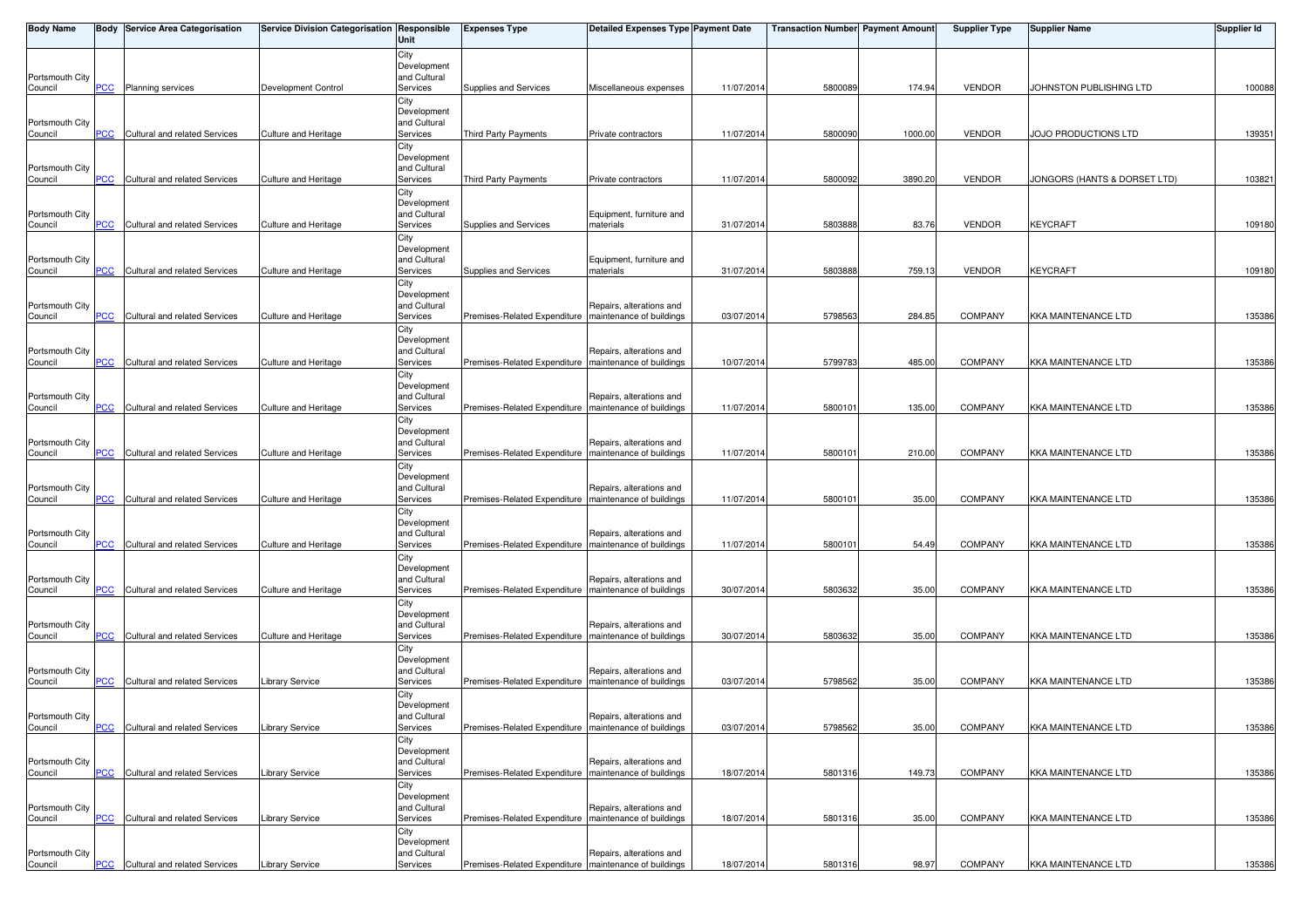| <b>Body Name</b> |                           | <b>Body Service Area Categorisation</b> | Service Division Categorisation Responsible | Unit                        | <b>Expenses Type</b>                                    | <b>Detailed Expenses Type Payment Date</b> |            | <b>Transaction Number Payment Amount</b> |          | <b>Supplier Type</b> | <b>Supplier Name</b>       | <b>Supplier Id</b> |
|------------------|---------------------------|-----------------------------------------|---------------------------------------------|-----------------------------|---------------------------------------------------------|--------------------------------------------|------------|------------------------------------------|----------|----------------------|----------------------------|--------------------|
|                  |                           |                                         |                                             | City                        |                                                         |                                            |            |                                          |          |                      |                            |                    |
| Portsmouth City  |                           |                                         |                                             | Development<br>and Cultural |                                                         | Repairs, alterations and                   |            |                                          |          |                      |                            |                    |
| Council          | <b>PCC</b>                | Cultural and related Services           | Library Service                             | Services                    | Premises-Related Expenditure   maintenance of buildings |                                            | 30/07/2014 | 5803632                                  | 120.00   | <b>COMPANY</b>       | <b>KKA MAINTENANCE LTD</b> | 135386             |
|                  |                           |                                         |                                             | City                        |                                                         |                                            |            |                                          |          |                      |                            |                    |
| Portsmouth City  |                           |                                         |                                             | Development<br>and Cultural |                                                         | Repairs, alterations and                   |            |                                          |          |                      |                            |                    |
| Council          | <b>PCC</b>                | Cultural and related Services           | <b>Library Service</b>                      | Services                    | Premises-Related Expenditure   maintenance of buildings |                                            | 30/07/2014 | 5803632                                  | 35.00    | <b>COMPANY</b>       | <b>KKA MAINTENANCE LTD</b> | 135386             |
|                  |                           |                                         |                                             | City                        |                                                         |                                            |            |                                          |          |                      |                            |                    |
| Portsmouth City  |                           |                                         |                                             | Development<br>and Cultural |                                                         | Repairs, alterations and                   |            |                                          |          |                      |                            |                    |
| Council          | <b>PCC</b>                | Cultural and related Services           | Recreation and Sport                        | Services                    | Premises-Related Expenditure   maintenance of buildings |                                            | 03/07/2014 | 5798562                                  | 35.00    | <b>COMPANY</b>       | <b>KKA MAINTENANCE LTD</b> | 135386             |
|                  |                           |                                         |                                             | City                        |                                                         |                                            |            |                                          |          |                      |                            |                    |
| Portsmouth City  |                           |                                         |                                             | Development<br>and Cultural |                                                         | Repairs, alterations and                   |            |                                          |          |                      |                            |                    |
| Council          | <b>PCC</b>                | Other                                   | Suspense and Capital Schemes                | Services                    | Premises-Related Expenditure   maintenance of buildings |                                            | 17/07/2014 | 5801073                                  | 160.00   | <b>COMPANY</b>       | <b>KKA MAINTENANCE LTD</b> | 135386             |
|                  |                           |                                         |                                             | City                        |                                                         |                                            |            |                                          |          |                      |                            |                    |
| Portsmouth City  |                           |                                         |                                             | Development<br>and Cultural |                                                         |                                            |            |                                          |          |                      |                            |                    |
| Council          | $\overline{\mathsf{PCC}}$ | <b>Planning services</b>                | <b>Building Control</b>                     | Services                    | Third Party Payments                                    | Other agencies                             | 18/07/2014 | 5801316                                  | 198.00   | <b>COMPANY</b>       | <b>KKA MAINTENANCE LTD</b> | 135386             |
|                  |                           |                                         |                                             | City                        |                                                         |                                            |            |                                          |          |                      |                            |                    |
| Portsmouth City  |                           | Environmental and regulatory            |                                             | Development<br>and Cultural |                                                         |                                            |            |                                          |          |                      |                            |                    |
| Council          | <b>PCC</b>                | services                                | <b>Regulatory Services</b>                  | Services                    | <b>Third Party Payments</b>                             | Private contractors                        | 25/07/2014 | 5802723                                  | 3060.00  | <b>VENDOR</b>        | LAKE ENVIRONMENTAL LTD     | 138354             |
|                  |                           |                                         |                                             | City                        |                                                         |                                            |            |                                          |          |                      |                            |                    |
| Portsmouth City  |                           |                                         |                                             | Development<br>and Cultural |                                                         |                                            |            |                                          |          |                      |                            |                    |
| Council          | <b>PCC</b>                | Cultural and related Services           | <b>Culture and Heritage</b>                 | Services                    | Third Party Payments                                    | Private contractors                        | 07/07/2014 | 5799095                                  | 524.70   | <b>VENDOR</b>        | LEWIS MARQUEES LTD         | 100481             |
|                  |                           |                                         |                                             | City                        |                                                         |                                            |            |                                          |          |                      |                            |                    |
| Portsmouth City  |                           |                                         |                                             | Development<br>and Cultural |                                                         |                                            |            |                                          |          |                      |                            |                    |
| Council          | <b>PCC</b>                | Cultural and related Services           | Culture and Heritage                        | Services                    | Third Party Payments                                    | Private contractors                        | 07/07/2014 | 579909                                   | 240.00   | <b>VENDOR</b>        | LEWIS MARQUEES LTD         | 100481             |
|                  |                           |                                         |                                             | City                        |                                                         |                                            |            |                                          |          |                      |                            |                    |
| Portsmouth City  |                           |                                         |                                             | Development<br>and Cultural |                                                         |                                            |            |                                          |          |                      |                            |                    |
| Council          | PCC                       | Cultural and related Services           | Culture and Heritage                        | Services                    | Third Party Payments                                    | Private contractors                        | 08/07/2014 | 5799185                                  | 12556.00 | <b>VENDOR</b>        | LEWIS MARQUEES LTD         | 100481             |
|                  |                           |                                         |                                             | City                        |                                                         |                                            |            |                                          |          |                      |                            |                    |
| Portsmouth City  |                           |                                         |                                             | Development<br>and Cultural |                                                         |                                            |            |                                          |          |                      |                            |                    |
| Council          | <b>PCC</b>                | Cultural and related Services           | Culture and Heritage                        | Services                    | Third Party Payments                                    | Private contractors                        | 09/07/2014 | 5799584                                  | 2140.00  | <b>VENDOR</b>        | LEWIS MARQUEES LTD         | 100481             |
|                  |                           |                                         |                                             | City                        |                                                         |                                            |            |                                          |          |                      |                            |                    |
| Portsmouth City  |                           |                                         |                                             | Development<br>and Cultural |                                                         |                                            |            |                                          |          |                      |                            |                    |
| Council          | PCC                       | <b>Planning services</b>                | <b>Business support</b>                     | Services                    | Supplies and Services                                   | Services                                   | 29/07/2014 | 5803178                                  | 1335.50  | <b>VENDOR</b>        | <b>LEWIS SILKIN LLP</b>    | 137880             |
|                  |                           |                                         |                                             | City                        |                                                         |                                            |            |                                          |          |                      |                            |                    |
| Portsmouth City  |                           |                                         |                                             | Development<br>and Cultural |                                                         | Equipment, furniture and                   |            |                                          |          |                      |                            |                    |
| Council          | PCC                       | Cultural and related Services           | Recreation and Sport                        | Services                    | Supplies and Services                                   | materials                                  | 24/07/2014 | 580231                                   | 105.00   | <b>VENDOR</b>        | LUMISPHERE PRODUCTS LTD    | 100203             |
|                  |                           |                                         |                                             | City                        |                                                         |                                            |            |                                          |          |                      |                            |                    |
| Portsmouth City  |                           |                                         |                                             | Development<br>and Cultural |                                                         | Equipment, furniture and                   |            |                                          |          |                      |                            |                    |
| Council          | <b>PCC</b>                | Cultural and related Services           | <b>Recreation and Sport</b>                 | Services                    | Supplies and Services                                   | materials                                  | 24/07/2014 | 5802310                                  | 42.50    | <b>VENDOR</b>        | LUMISPHERE PRODUCTS LTD    | 100203             |
|                  |                           |                                         |                                             | City<br>Development         |                                                         |                                            |            |                                          |          |                      |                            |                    |
| Portsmouth City  |                           |                                         |                                             | and Cultural                |                                                         | Equipment, furniture and                   |            |                                          |          |                      |                            |                    |
| Council          | <b>PCC</b>                | Cultural and related Services           | Recreation and Sport                        | Services                    | Supplies and Services                                   | materials                                  | 24/07/2014 | 5802310                                  | 42.50    | <b>VENDOR</b>        | LUMISPHERE PRODUCTS LTD    | 100203             |
|                  |                           |                                         |                                             | City<br>Development         |                                                         |                                            |            |                                          |          |                      |                            |                    |
| Portsmouth City  |                           |                                         |                                             | and Cultural                |                                                         | Equipment, furniture and                   |            |                                          |          |                      |                            |                    |
| Council          | <b>PCC</b>                | Cultural and related Services           | Recreation and Sport                        | Services                    | Supplies and Services                                   | materials                                  | 24/07/2014 | 5802310                                  | 197.05   | <b>VENDOR</b>        | LUMISPHERE PRODUCTS LTD    | 100203             |
|                  |                           |                                         |                                             | City<br>Development         |                                                         |                                            |            |                                          |          |                      |                            |                    |
| Portsmouth City  |                           |                                         |                                             | and Cultural                |                                                         | Equipment, furniture and                   |            |                                          |          |                      |                            |                    |
| Council          | PCC                       | Cultural and related Services           | Recreation and Sport                        | Services                    | Supplies and Services                                   | materials                                  | 24/07/2014 | 5802310                                  | 229.40   | <b>VENDOR</b>        | LUMISPHERE PRODUCTS LTD    | 100203             |
|                  |                           |                                         |                                             | City<br>Development         |                                                         |                                            |            |                                          |          |                      |                            |                    |
| Portsmouth City  |                           |                                         |                                             | and Cultural                |                                                         | Equipment, furniture and                   |            |                                          |          |                      |                            |                    |
| Council          | PCC                       | Cultural and related Services           | Recreation and Sport                        | Services                    | Supplies and Services                                   | materials                                  | 24/07/2014 | 580231                                   | 237.05   | <b>VENDOR</b>        | LUMISPHERE PRODUCTS LTD    | 100203             |
|                  |                           |                                         |                                             | City<br>Development         |                                                         |                                            |            |                                          |          |                      |                            |                    |
| Portsmouth City  |                           |                                         |                                             | and Cultural                |                                                         | Printing, stationery and                   |            |                                          |          |                      |                            |                    |
| Council          | <u>PCC</u>                | Cultural and related Services           | Recreation and Sport                        | Services                    | Supplies and Services                                   | general office expenses                    | 24/07/2014 | 5802310                                  | 25.00    | <b>VENDOR</b>        | LUMISPHERE PRODUCTS LTD    | 100203             |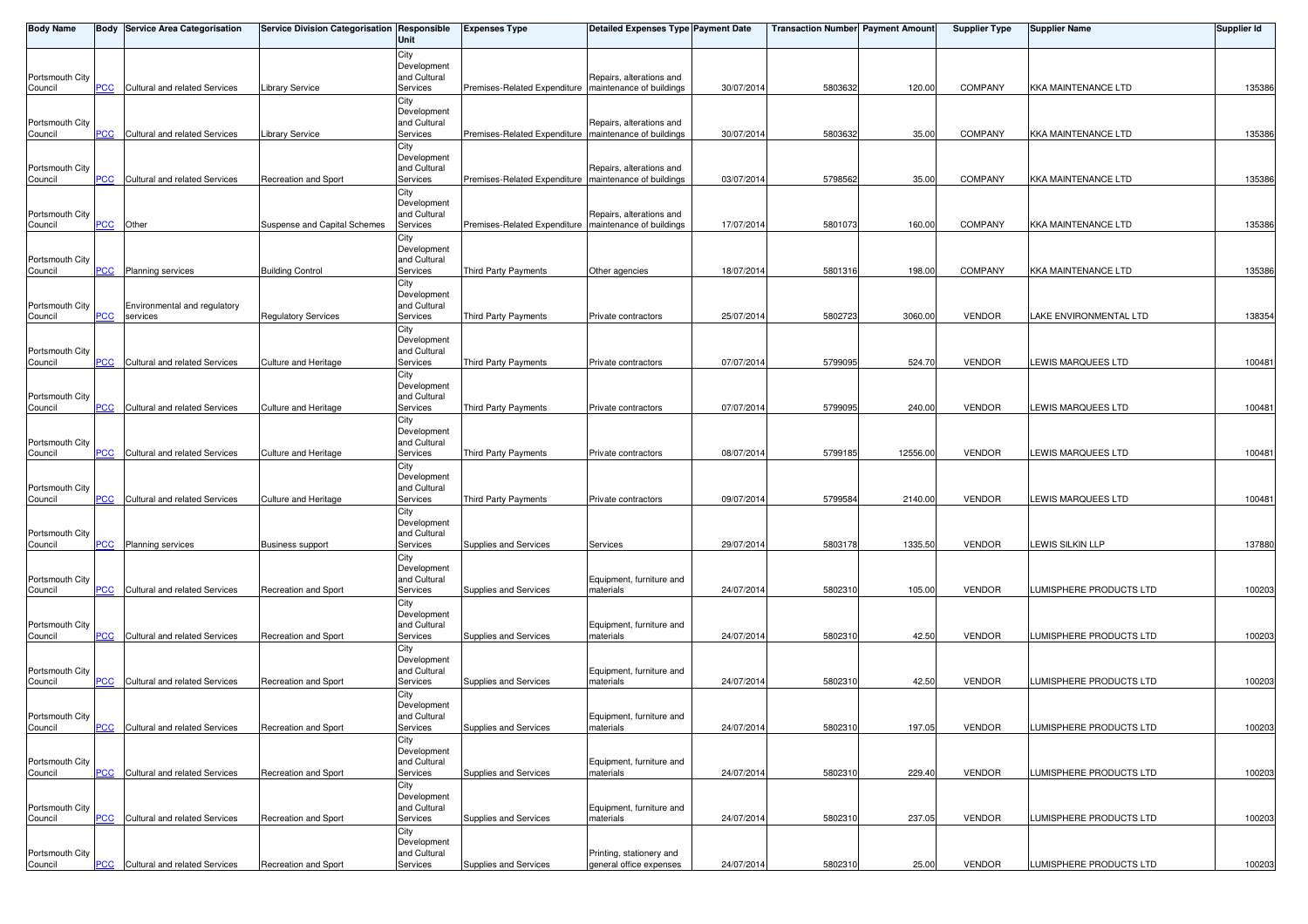| <b>Body Name</b>           |                           | <b>Body Service Area Categorisation</b> | Service Division Categorisation Responsible | Unit                        | <b>Expenses Type</b>        | Detailed Expenses Type Payment Date |            | <b>Transaction Number Payment Amount</b> |         | <b>Supplier Type</b> | <b>Supplier Name</b>      | <b>Supplier Id</b> |
|----------------------------|---------------------------|-----------------------------------------|---------------------------------------------|-----------------------------|-----------------------------|-------------------------------------|------------|------------------------------------------|---------|----------------------|---------------------------|--------------------|
|                            |                           |                                         |                                             | City                        |                             |                                     |            |                                          |         |                      |                           |                    |
| Portsmouth City            |                           |                                         |                                             | Development<br>and Cultural |                             |                                     |            |                                          |         |                      |                           |                    |
| Council                    | PСC                       | Cultural and related Services           | <b>Culture and Heritage</b>                 | Services                    | <b>Third Party Payments</b> | Private contractors                 | 10/07/2014 | 5799793                                  | 2500.00 | <b>VENDOR</b>        | <b>M G EVENT SERVICES</b> | 127021             |
|                            |                           |                                         |                                             | City<br>Development         |                             |                                     |            |                                          |         |                      |                           |                    |
| Portsmouth City            |                           |                                         |                                             | and Cultural                |                             |                                     |            |                                          |         |                      |                           |                    |
| Council                    | <b>PCC</b>                | Cultural and related Services           | <b>Culture and Heritage</b>                 | Services                    | Third Party Payments        | Private contractors                 | 10/07/2014 | 5799793                                  | 60.00   | <b>VENDOR</b>        | <b>M G EVENT SERVICES</b> | 127021             |
|                            |                           |                                         |                                             | City<br>Development         |                             |                                     |            |                                          |         |                      |                           |                    |
| Portsmouth City            |                           |                                         |                                             | and Cultural                |                             |                                     |            |                                          |         |                      |                           |                    |
| Council                    | <u>PCC</u>                | Cultural and related Services           | <b>Culture and Heritage</b>                 | Services<br>City            | Third Party Payments        | Private contractors                 | 10/07/201  | 579979                                   | 1904.00 | <b>VENDOR</b>        | M G EVENT SERVICES        | 127021             |
|                            |                           |                                         |                                             | Development                 |                             |                                     |            |                                          |         |                      |                           |                    |
| Portsmouth City<br>Council | <b>PCC</b>                | <b>Cultural and related Services</b>    | <b>Culture and Heritage</b>                 | and Cultural<br>Services    | Third Party Payments        | Private contractors                 | 10/07/2014 | 5799793                                  | 28.00   | <b>VENDOR</b>        | <b>M G EVENT SERVICES</b> | 127021             |
|                            |                           |                                         |                                             | City                        |                             |                                     |            |                                          |         |                      |                           |                    |
| Portsmouth City            |                           |                                         |                                             | Development<br>and Cultural |                             |                                     |            |                                          |         |                      |                           |                    |
| Council                    | PCC                       | Cultural and related Services           | <b>Culture and Heritage</b>                 | Services                    | Third Party Payments        | Private contractors                 | 10/07/201  | 5799793                                  | 4494.00 | <b>VENDOR</b>        | <b>M G EVENT SERVICES</b> | 127021             |
|                            |                           |                                         |                                             | City                        |                             |                                     |            |                                          |         |                      |                           |                    |
| Portsmouth City            |                           |                                         |                                             | Development<br>and Cultural |                             |                                     |            |                                          |         |                      |                           |                    |
| Council                    | <b>PCC</b>                | Cultural and related Services           | <b>Recreation and Sport</b>                 | Services                    | <b>Third Party Payments</b> | Private contractors                 | 30/07/201  | 580363                                   | 1156.00 | <b>VENDOR</b>        | M G EVENT SERVICES        | 127021             |
|                            |                           |                                         |                                             | City<br>Development         |                             |                                     |            |                                          |         |                      |                           |                    |
| Portsmouth City            |                           |                                         |                                             | and Cultural                |                             |                                     |            |                                          |         |                      |                           |                    |
| Council                    | <b>PCC</b>                | Cultural and related Services           | Culture and Heritage                        | Services<br>City            | Third Party Payments        | Private contractors                 | 10/07/201  | 5799794                                  | 5000.00 | <b>VENDOR</b>        | M G SECURITY SERVICES     | 100471             |
|                            |                           |                                         |                                             | Development                 |                             |                                     |            |                                          |         |                      |                           |                    |
| Portsmouth City            |                           |                                         | <b>Culture and Heritage</b>                 | and Cultural                |                             | Private contractors                 | 10/07/201  | 5799794                                  | 57.50   | <b>VENDOR</b>        | M G SECURITY SERVICES     | 100471             |
| Council                    | <b>PCC</b>                | Cultural and related Services           |                                             | Services<br>City            | Third Party Payments        |                                     |            |                                          |         |                      |                           |                    |
|                            |                           |                                         |                                             | Development                 |                             |                                     |            |                                          |         |                      |                           |                    |
| Portsmouth City<br>Council | PCC                       | Cultural and related Services           | Culture and Heritage                        | and Cultural<br>Services    | Third Party Payments        | Private contractors                 | 10/07/201  | 5799794                                  | 4828.00 | <b>VENDOR</b>        | M G SECURITY SERVICES     | 100471             |
|                            |                           |                                         |                                             | City                        |                             |                                     |            |                                          |         |                      |                           |                    |
| Portsmouth City            |                           |                                         |                                             | Development<br>and Cultural |                             |                                     |            |                                          |         |                      |                           |                    |
| Council                    | $\overline{C}$            | Cultural and related Services           | <b>Culture and Heritage</b>                 | Services                    | Third Party Payments        | Private contractors                 | 10/07/2014 | 5799794                                  | 5389.00 | <b>VENDOR</b>        | M G SECURITY SERVICES     | 100471             |
|                            |                           |                                         |                                             | City                        |                             |                                     |            |                                          |         |                      |                           |                    |
| Portsmouth City            |                           |                                         |                                             | Development<br>and Cultural |                             |                                     |            |                                          |         |                      |                           |                    |
| Council                    | PCC                       | Cultural and related Services           | Culture and Heritage                        | Services                    | <b>Third Party Payments</b> | Private contractors                 | 10/07/2014 | 5799794                                  | 1836.00 | <b>VENDOR</b>        | M G SECURITY SERVICES     | 100471             |
|                            |                           |                                         |                                             | City<br>Development         |                             |                                     |            |                                          |         |                      |                           |                    |
| Portsmouth City            |                           |                                         |                                             | and Cultural                |                             |                                     |            |                                          |         |                      |                           |                    |
| Council                    | PCC                       | Cultural and related Services           | Culture and Heritage                        | Services<br>City            | Third Party Payments        | Private contractors                 | 10/07/201  | 5799794                                  | 1411.00 | <b>VENDOR</b>        | M G SECURITY SERVICES     | 100471             |
|                            |                           |                                         |                                             | Development                 |                             |                                     |            |                                          |         |                      |                           |                    |
| Portsmouth City<br>Council | <b>PCC</b>                | Cultural and related Services           | Culture and Heritage                        | and Cultural<br>Services    | Third Party Payments        | Private contractors                 | 10/07/2014 | 5799794                                  | 1836.00 | <b>VENDOR</b>        | M G SECURITY SERVICES     | 100471             |
|                            |                           |                                         |                                             | City                        |                             |                                     |            |                                          |         |                      |                           |                    |
| Portsmouth City            |                           |                                         |                                             | Development<br>and Cultural |                             |                                     |            |                                          |         |                      |                           |                    |
| Council                    | <b>PCC</b>                | Cultural and related Services           | <b>Culture and Heritage</b>                 | Services                    | Third Party Payments        | Private contractors                 | 11/07/2014 | 5800117                                  | 103.50  | <b>VENDOR</b>        | M G SECURITY SERVICES     | 100471             |
|                            |                           |                                         |                                             | City                        |                             |                                     |            |                                          |         |                      |                           |                    |
| Portsmouth City            |                           |                                         |                                             | Development<br>and Cultural |                             |                                     |            |                                          |         |                      |                           |                    |
| Council                    | <b>PCC</b>                | Cultural and related Services           | <b>Culture and Heritage</b>                 | Services                    | Third Party Payments        | Private contractors                 | 11/07/2014 | 5800117                                  | 411.00  | <b>VENDOR</b>        | M G SECURITY SERVICES     | 100471             |
|                            |                           |                                         |                                             | City<br>Development         |                             |                                     |            |                                          |         |                      |                           |                    |
| Portsmouth City            |                           |                                         |                                             | and Cultural                |                             |                                     |            |                                          |         |                      |                           |                    |
| Council                    | PCC                       | Cultural and related Services           | <b>Culture and Heritage</b>                 | Services                    | Third Party Payments        | Private contractors                 | 11/07/2014 | 580011                                   | 72.00   | <b>VENDOR</b>        | M G SECURITY SERVICES     | 100471             |
|                            |                           |                                         |                                             | City<br>Development         |                             |                                     |            |                                          |         |                      |                           |                    |
| Portsmouth City            | <b>PCC</b>                | Cultural and related Services           | Recreation and Sport                        | and Cultural<br>Services    |                             |                                     |            |                                          | 2380.00 | <b>VENDOR</b>        |                           | 100471             |
| Council                    |                           |                                         |                                             | City                        | Third Party Payments        | Private contractors                 | 02/07/201  | 5798329                                  |         |                      | M G SECURITY SERVICES     |                    |
|                            |                           |                                         |                                             | Development                 |                             |                                     |            |                                          |         |                      |                           |                    |
| Portsmouth City<br>Council | $\overline{\mathsf{PCC}}$ | Cultural and related Services           | Recreation and Sport                        | and Cultural<br>Services    | Third Party Payments        | Private contractors                 | 09/07/2014 | 5799589                                  | 2142.00 | <b>VENDOR</b>        | M G SECURITY SERVICES     | 100471             |
|                            |                           |                                         |                                             |                             |                             |                                     |            |                                          |         |                      |                           |                    |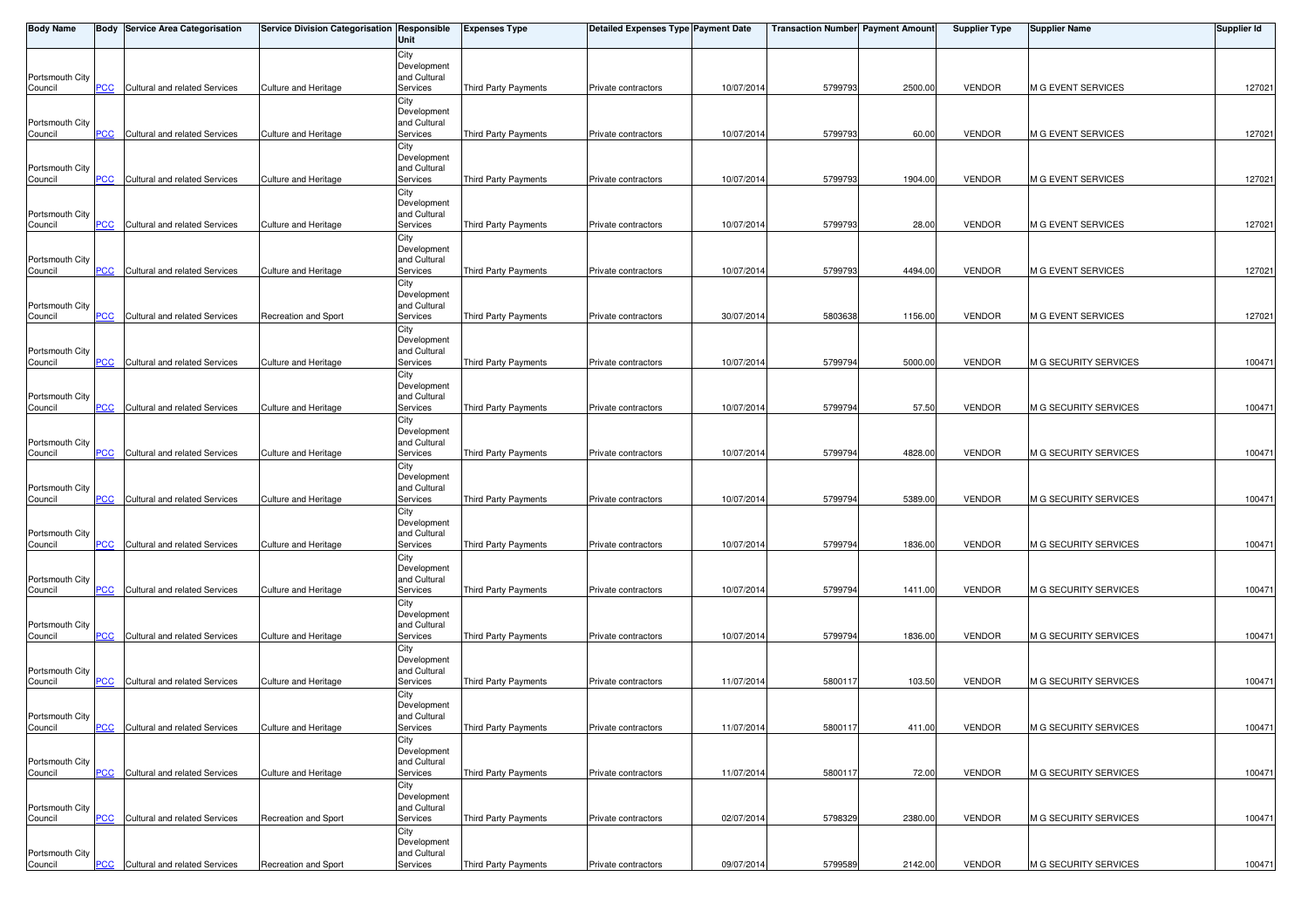| <b>Body Name</b>           |                | <b>Body Service Area Categorisation</b> | Service Division Categorisation Responsible | Unit                        | <b>Expenses Type</b>                                    | <b>Detailed Expenses Type Payment Date</b> |            | <b>Transaction Number Payment Amount</b> |         | <b>Supplier Type</b> | <b>Supplier Name</b>                           | Supplier Id |
|----------------------------|----------------|-----------------------------------------|---------------------------------------------|-----------------------------|---------------------------------------------------------|--------------------------------------------|------------|------------------------------------------|---------|----------------------|------------------------------------------------|-------------|
|                            |                |                                         |                                             | City<br>Development         |                                                         |                                            |            |                                          |         |                      |                                                |             |
| Portsmouth City            |                |                                         |                                             | and Cultural                |                                                         |                                            |            |                                          |         |                      |                                                |             |
| Council                    | PСC            | <b>Cultural and related Services</b>    | Recreation and Sport                        | Services                    | <b>Third Party Payments</b>                             | Private contractors                        | 17/07/2014 | 5801083                                  | 2142.00 | <b>VENDOR</b>        | M G SECURITY SERVICES                          | 10047       |
|                            |                |                                         |                                             | City<br>Development         |                                                         |                                            |            |                                          |         |                      |                                                |             |
| Portsmouth City<br>Council | PCC            | Cultural and related Services           | Recreation and Sport                        | and Cultural<br>Services    | Third Party Payments                                    | Private contractors                        | 23/07/2014 | 5802136                                  | 2142.00 | <b>VENDOR</b>        | M G SECURITY SERVICES                          | 100471      |
|                            |                |                                         |                                             | City                        |                                                         |                                            |            |                                          |         |                      |                                                |             |
|                            |                |                                         |                                             | Development<br>and Cultural |                                                         |                                            |            |                                          |         |                      |                                                |             |
| Portsmouth City<br>Council | <u>PCC</u>     | Cultural and related Services           | Recreation and Sport                        | Services                    | Employees                                               | Indirect employee<br>expenses              | 09/07/2014 | 5799600                                  | 450.00  | <b>VENDOR</b>        | <b>MCG TRAINING</b>                            | 137327      |
|                            |                |                                         |                                             | City                        |                                                         |                                            |            |                                          |         |                      |                                                |             |
| Portsmouth City            |                |                                         |                                             | Development<br>and Cultural |                                                         |                                            |            |                                          |         |                      |                                                |             |
| Council                    | PCC            | Cultural and related Services           | Culture and Heritage                        | Services                    | Supplies and Services                                   | Miscellaneous expenses                     | 22/07/2014 | 5801683                                  | 4250.00 | <b>VENDOR</b>        | MEDIAOLOGY LIMITED                             | 139275      |
|                            |                |                                         |                                             | City<br>Development         |                                                         |                                            |            |                                          |         |                      |                                                |             |
| Portsmouth City            |                | Environmental and regulatory            | <b>Regulatory Services</b>                  | and Cultural<br>Services    |                                                         |                                            | 21/07/2014 | 5801527                                  | 1651.97 | <b>VENDOR</b>        | MG IMAGING LTD T/A MERCURY GRAPHICS            | 135930      |
| Council                    | $\overline{C}$ | services                                |                                             | City                        | Third Party Payments                                    | Private contractors                        |            |                                          |         |                      |                                                |             |
|                            |                |                                         |                                             | Development                 |                                                         |                                            |            |                                          |         |                      |                                                |             |
| Portsmouth City<br>Council | <u>PCC</u>     | Cultural and related Services           | Culture and Heritage                        | and Cultural<br>Services    | Supplies and Services                                   | Miscellaneous expenses                     | 10/07/2014 | 5799798                                  | 5875.00 | <b>VENDOR</b>        | MIDNIGHT MASQUERADE CATERING LTD               | 135085      |
|                            |                |                                         |                                             | City                        |                                                         |                                            |            |                                          |         |                      |                                                |             |
| Portsmouth City            |                |                                         |                                             | Development<br>and Cultural |                                                         |                                            |            |                                          |         |                      |                                                |             |
| Council                    | PCC            | Cultural and related Services           | Culture and Heritage                        | Services                    | Supplies and Services                                   | Miscellaneous expenses                     | 04/07/201  | 5798863                                  | 2535.00 | <b>VENDOR</b>        | MILLSTREAM PRODUCTIONS LIMITED                 | 13597       |
|                            |                |                                         |                                             | City<br>Development         |                                                         |                                            |            |                                          |         |                      |                                                |             |
| Portsmouth City            |                |                                         |                                             | and Cultural                |                                                         |                                            |            |                                          |         |                      | NEW THEATRE ROYAL TRUSTEES                     |             |
| Council                    | <u>PCC</u>     | Cultural and related Services           | Culture and Heritage                        | Services<br>City            | Third Party Payments                                    | Private contractors                        | 11/07/2014 | 5800130                                  | 1000.00 | VENDOR               | (PORTSMOUTH) LTD                               | 101037      |
|                            |                |                                         |                                             | Development                 |                                                         |                                            |            |                                          |         |                      |                                                |             |
| Portsmouth City<br>Council | <b>PCC</b>     | Cultural and related Services           | <b>Culture and Heritage</b>                 | and Cultural<br>Services    | Third Party Payments                                    | Private contractors                        | 11/07/2014 | 5800130                                  | 1000.00 | <b>VENDOR</b>        | NEW THEATRE ROYAL TRUSTEES<br>(PORTSMOUTH) LTD | 101037      |
|                            |                |                                         |                                             | City                        |                                                         |                                            |            |                                          |         |                      |                                                |             |
| Portsmouth City            |                |                                         |                                             | Development<br>and Cultural |                                                         | Repairs, alterations and                   |            |                                          |         |                      | NORDIC PARK T/A PORTABLE                       |             |
| Council                    | $\overline{C}$ | Other                                   | Suspense and Capital Schemes                | Services                    | Premises-Related Expenditure   maintenance of buildings |                                            | 11/07/2014 | 5800135                                  | 1700.00 | <b>VENDOR</b>        | PARTITIONING COMPANY                           | 117033      |
|                            |                |                                         |                                             | City<br>Development         |                                                         |                                            |            |                                          |         |                      |                                                |             |
| Portsmouth City            |                |                                         |                                             | and Cultural                |                                                         |                                            |            |                                          |         |                      |                                                |             |
| Council                    | PCC            | Cultural and related Services           | Culture and Heritage                        | Services<br>City            | Premises-Related Expenditure Energy costs               |                                            | 04/07/2014 | 5798879                                  | 1417.24 | <b>VENDOR</b>        | <b>NPOWER</b>                                  | 104871      |
|                            |                |                                         |                                             | Development                 |                                                         |                                            |            |                                          |         |                      |                                                |             |
| Portsmouth City<br>Council | PСC            | Cultural and related Services           | Culture and Heritage                        | and Cultural<br>Services    | Premises-Related Expenditure Energy costs               |                                            | 04/07/2014 | 5798879                                  | 1724.23 | <b>VENDOR</b>        | <b>NPOWER</b>                                  | 10487       |
|                            |                |                                         |                                             | City                        |                                                         |                                            |            |                                          |         |                      |                                                |             |
| Portsmouth City            |                |                                         |                                             | Development<br>and Cultural |                                                         |                                            |            |                                          |         |                      |                                                |             |
| Council                    | <b>PCC</b>     | Cultural and related Services           | Culture and Heritage                        | Services                    | Premises-Related Expenditure Energy costs               |                                            | 04/07/2014 | 5798879                                  | 302.08  | VENDOR               | <b>NPOWER</b>                                  | 10487       |
|                            |                |                                         |                                             | City<br>Development         |                                                         |                                            |            |                                          |         |                      |                                                |             |
| Portsmouth City            |                |                                         |                                             | and Cultural                |                                                         |                                            |            |                                          |         |                      |                                                |             |
| Council                    | PCC            | Cultural and related Services           | Culture and Heritage                        | Services<br>City            | Premises-Related Expenditure Energy costs               |                                            | 04/07/2014 | 5798879                                  | 913.91  | <b>VENDOR</b>        | <b>NPOWER</b>                                  | 104871      |
|                            |                |                                         |                                             | Development                 |                                                         |                                            |            |                                          |         |                      |                                                |             |
| Portsmouth City<br>Council | <b>PCC</b>     | Cultural and related Services           | Library Service                             | and Cultural<br>Services    | Premises-Related Expenditure Energy costs               |                                            | 04/07/2014 | 5798879                                  | 268.43  | <b>VENDOR</b>        | <b>NPOWER</b>                                  | 104871      |
|                            |                |                                         |                                             | City                        |                                                         |                                            |            |                                          |         |                      |                                                |             |
| Portsmouth City            |                |                                         |                                             | Development<br>and Cultural |                                                         |                                            |            |                                          |         |                      |                                                |             |
| Council                    | PCC            | Cultural and related Services           | <b>Library Service</b>                      | Services                    | Premises-Related Expenditure Energy costs               |                                            | 04/07/2014 | 5798879                                  | 6355.72 | <b>VENDOR</b>        | <b>NPOWER</b>                                  | 104871      |
|                            |                |                                         |                                             | City<br>Development         |                                                         |                                            |            |                                          |         |                      |                                                |             |
| Portsmouth City            |                |                                         |                                             | and Cultural                |                                                         |                                            |            |                                          |         |                      |                                                |             |
| Council                    | PCC            | Cultural and related Services           | Library Service                             | Services<br>City            | Premises-Related Expenditure Energy costs               |                                            | 04/07/2014 | 5798879                                  | 963.53  | VENDOR               | <b>NPOWER</b>                                  | 104871      |
|                            |                |                                         |                                             | Development                 |                                                         |                                            |            |                                          |         |                      |                                                |             |
| Portsmouth City<br>Council | $PCC$          | Cultural and related Services           | Recreation and Sport                        | and Cultural<br>Services    | Premises-Related Expenditure Energy costs               |                                            | 04/07/2014 | 5798879                                  | 307.35  | VENDOR               | <b>NPOWER</b>                                  | 104871      |
|                            |                |                                         |                                             |                             |                                                         |                                            |            |                                          |         |                      |                                                |             |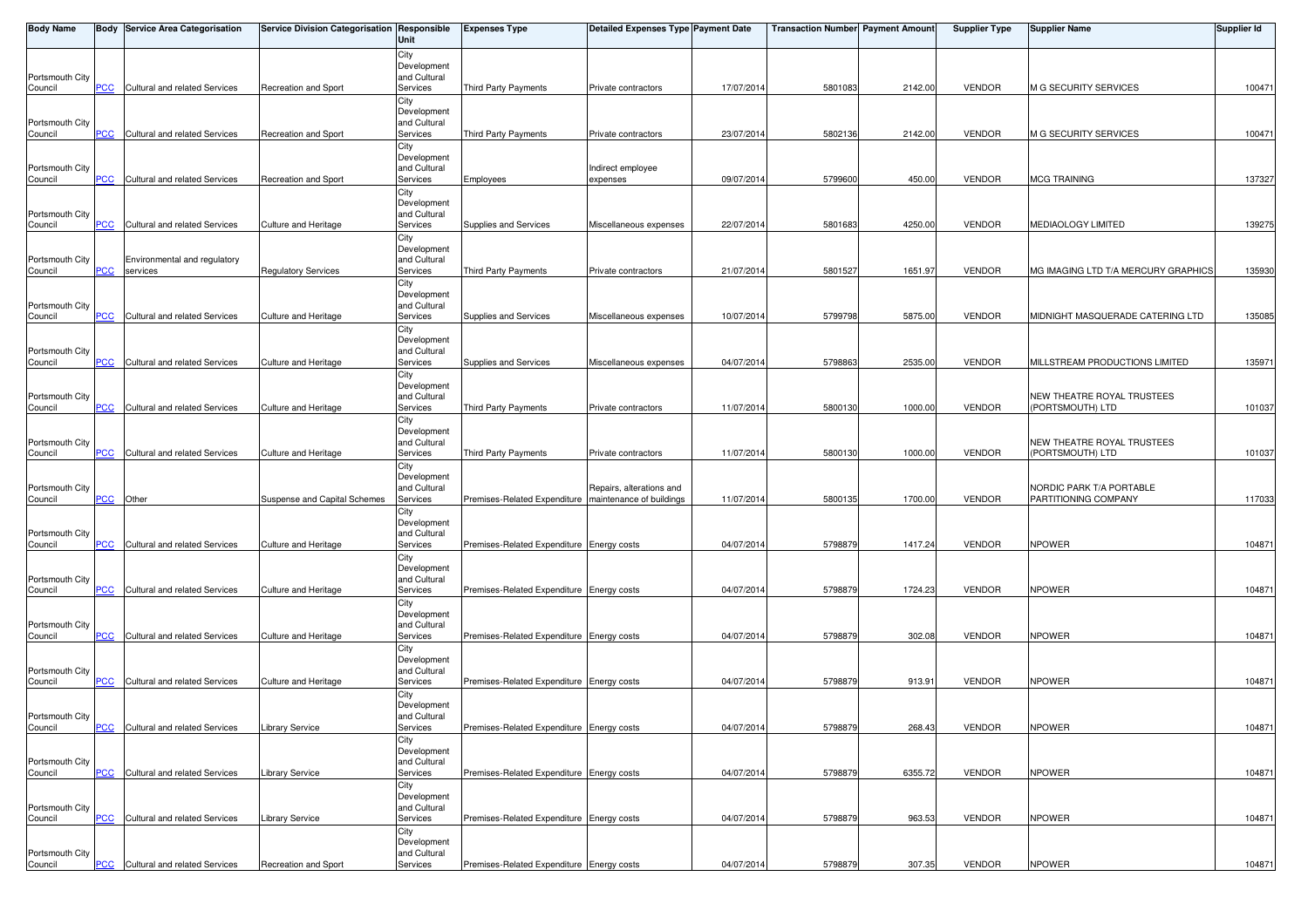| <b>Body Name</b>           |            | <b>Body Service Area Categorisation</b> | Service Division Categorisation Responsible | Unit                        | <b>Expenses Type</b>                        | <b>Detailed Expenses Type Payment Date</b> |            | <b>Transaction Number Payment Amount</b> |           | <b>Supplier Type</b> | <b>Supplier Name</b>             | <b>Supplier Id</b> |
|----------------------------|------------|-----------------------------------------|---------------------------------------------|-----------------------------|---------------------------------------------|--------------------------------------------|------------|------------------------------------------|-----------|----------------------|----------------------------------|--------------------|
|                            |            |                                         |                                             | City                        |                                             |                                            |            |                                          |           |                      |                                  |                    |
| Portsmouth City            |            |                                         |                                             | Development<br>and Cultural |                                             | Cleaning and domestic                      |            |                                          |           |                      |                                  |                    |
| Council                    | <b>PCC</b> | Cultural and related Services           | Library Service                             | Services                    | Premises-Related Expenditure supplies       |                                            | 10/07/2014 | 5799804                                  | 212.61    | <b>VENDOR</b>        | <b>NVIRO LTD</b>                 | 124507             |
|                            |            |                                         |                                             | City                        |                                             |                                            |            |                                          |           |                      |                                  |                    |
| Portsmouth City            |            |                                         |                                             | Development<br>and Cultural |                                             | Cleaning and domestic                      |            |                                          |           |                      |                                  |                    |
| Council                    | PCC        | Cultural and related Services           | Library Service                             | Services                    | Premises-Related Expenditure supplies       |                                            | 10/07/2014 | 5799804                                  | 254.68    | <b>VENDOR</b>        | <b>NVIRO LTD</b>                 | 124507             |
|                            |            |                                         |                                             | City<br>Development         |                                             |                                            |            |                                          |           |                      |                                  |                    |
| Portsmouth City            |            |                                         |                                             | and Cultural                |                                             | Cleaning and domestic                      |            |                                          |           |                      |                                  |                    |
| Council                    | <u>PCC</u> | Cultural and related Services           | Library Service                             | Services                    | Premises-Related Expenditure supplies       |                                            | 10/07/2014 | 5799804                                  | 254.72    | <b>VENDOR</b>        | <b>NVIRO LTD</b>                 | 124507             |
|                            |            |                                         |                                             | City<br>Development         |                                             |                                            |            |                                          |           |                      |                                  |                    |
| Portsmouth City            |            |                                         |                                             | and Cultural                |                                             | Cleaning and domestic                      |            |                                          |           |                      |                                  |                    |
| Council                    | <b>PCC</b> | Cultural and related Services           | Library Service                             | Services<br>City            | Premises-Related Expenditure supplies       |                                            | 10/07/2014 | 5799804                                  | 386.01    | <b>VENDOR</b>        | <b>NVIRO LTD</b>                 | 124507             |
|                            |            |                                         |                                             | Development                 |                                             |                                            |            |                                          |           |                      |                                  |                    |
| Portsmouth City            |            |                                         |                                             | and Cultural                |                                             | Cleaning and domestic                      |            |                                          |           |                      |                                  |                    |
| Council                    | PCC        | Cultural and related Services           | Library Service                             | Services<br>City            | Premises-Related Expenditure supplies       |                                            | 10/07/2014 | 579980                                   | 710.93    | <b>VENDOR</b>        | <b>NVIRO LTD</b>                 | 124507             |
|                            |            |                                         |                                             | Development                 |                                             |                                            |            |                                          |           |                      |                                  |                    |
| Portsmouth City<br>Council | <u>PCC</u> | Cultural and related Services           | Library Service                             | and Cultural<br>Services    | Premises-Related Expenditure supplies       | Cleaning and domestic                      | 10/07/2014 | 5799804                                  | 832.15    | <b>VENDOR</b>        | <b>NVIRO LTD</b>                 | 124507             |
|                            |            |                                         |                                             | City                        |                                             |                                            |            |                                          |           |                      |                                  |                    |
|                            |            |                                         |                                             | Development                 |                                             |                                            |            |                                          |           |                      |                                  |                    |
| Portsmouth City<br>Council | <b>PCC</b> | Cultural and related Services           | Library Service                             | and Cultural<br>Services    | Premises-Related Expenditure supplies       | Cleaning and domestic                      | 10/07/2014 | 579980                                   | 89.86     | <b>VENDOR</b>        | <b>NVIRO LTD</b>                 | 124507             |
|                            |            |                                         |                                             | City                        |                                             |                                            |            |                                          |           |                      |                                  |                    |
|                            |            |                                         |                                             | Development<br>and Cultural |                                             |                                            |            |                                          |           |                      |                                  |                    |
| Portsmouth City<br>Council | <u>PCC</u> | Cultural and related Services           | <b>Library Service</b>                      | Services                    | Premises-Related Expenditure supplies       | Cleaning and domestic                      | 10/07/2014 | 5799804                                  | 89.86     | <b>VENDOR</b>        | <b>NVIRO LTD</b>                 | 124507             |
|                            |            |                                         |                                             | City                        |                                             |                                            |            |                                          |           |                      |                                  |                    |
| Portsmouth City            |            |                                         |                                             | Development<br>and Cultural |                                             |                                            |            |                                          |           |                      |                                  |                    |
| Council                    | <b>PCC</b> | Cultural and related Services           | Recreation and Sport                        | Services                    | <b>Third Party Payments</b>                 | Private contractors                        | 11/07/2014 | 5800142                                  | 162.50    | <b>VENDOR</b>        | OLIVER LANDPOWER LTD             | 139227             |
|                            |            |                                         |                                             | City                        |                                             |                                            |            |                                          |           |                      |                                  |                    |
| Portsmouth City            |            |                                         |                                             | Development<br>and Cultural |                                             |                                            |            |                                          |           |                      |                                  |                    |
| Council                    | PCC        | Cultural and related Services           | Recreation and Sport                        | Services                    | Third Party Payments                        | Private contractors                        | 11/07/2014 | 5800142                                  | 280.00    | <b>VENDOR</b>        | OLIVER LANDPOWER LTD             | 139227             |
|                            |            |                                         |                                             | City<br>Development         |                                             |                                            |            |                                          |           |                      |                                  |                    |
| Portsmouth City            |            |                                         |                                             | and Cultural                |                                             |                                            |            |                                          |           |                      |                                  |                    |
| Council                    | PCC        | Cultural and related Services           | Recreation and Sport                        | Services                    | Third Party Payments                        | Private contractors                        | 11/07/2014 | 5800142                                  | 300.00    | <b>VENDOR</b>        | OLIVER LANDPOWER LTD             | 139227             |
|                            |            |                                         |                                             | City<br>Development         |                                             |                                            |            |                                          |           |                      |                                  |                    |
| Portsmouth City            |            |                                         |                                             | and Cultural                |                                             |                                            |            |                                          |           |                      |                                  |                    |
| Council                    | PCC        | Cultural and related Services           | Recreation and Sport                        | Services<br>City            | <b>Third Party Payments</b>                 | Private contractors                        | 11/07/2014 | 5800142                                  | 345.00    | <b>VENDOR</b>        | OLIVER LANDPOWER LTD             | 139227             |
|                            |            |                                         |                                             | Development                 |                                             |                                            |            |                                          |           |                      |                                  |                    |
| Portsmouth City<br>Council | <b>PCC</b> | Cultural and related Services           | Recreation and Sport                        | and Cultural<br>Services    | Supplies and Services                       | Grants and subscriptions                   | 18/07/2014 | 5801341                                  | 6875.00   | <b>VENDOR</b>        | PAULSGROVE COMMUNITY ASSOCIATION | 101063             |
|                            |            |                                         |                                             | City                        |                                             |                                            |            |                                          |           |                      |                                  |                    |
|                            |            |                                         |                                             | Development                 |                                             |                                            |            |                                          |           |                      |                                  |                    |
| Portsmouth City<br>Council | <b>PCC</b> | Cultural and related Services           | Library Service                             | and Cultural<br>Services    | Supplies and Services                       | Miscellaneous expenses                     | 04/07/2014 | 5798892                                  | $-160.16$ | <b>VENDOR</b>        | PERFORMING RIGHT SOCIETY LTD     | 107218             |
|                            |            |                                         |                                             | City                        |                                             |                                            |            |                                          |           |                      |                                  |                    |
| Portsmouth City            |            |                                         |                                             | Development                 |                                             |                                            |            |                                          |           |                      | POMPEY FOUNDATION TRADING        |                    |
| Council                    | <b>PCC</b> | Cultural and related Services           | Culture and Heritage                        | and Cultural<br>Services    | Third Party Payments                        | Private contractors                        | 10/07/2014 | 5799824                                  | 7566.47   | <b>VENDOR</b>        | <b>COMPANY LIMITED</b>           | 124876             |
|                            |            |                                         |                                             | City                        |                                             |                                            |            |                                          |           |                      |                                  |                    |
| Portsmouth City            |            |                                         |                                             | Development<br>and Cultural |                                             | Equipment, furniture and                   |            |                                          |           |                      |                                  |                    |
| Council                    | <b>PCC</b> | Cultural and related Services           | Tourism                                     | Services                    | Supplies and Services                       | materials                                  | 02/07/2014 | 5798379                                  | 3364.34   | <b>VENDOR</b>        | PORTSMOUTH HISTORIC DOCKYARD     | 100795             |
|                            |            |                                         |                                             | City                        |                                             |                                            |            |                                          |           |                      |                                  |                    |
| Portsmouth City            |            |                                         |                                             | Development<br>and Cultural |                                             |                                            |            |                                          |           |                      |                                  |                    |
| Council                    | PCC        | Cultural and related Services           | Culture and Heritage                        | Services                    | Premises-Related Expenditure Water Services |                                            | 31/07/2014 | 5803923                                  | 116.84    | <b>VENDOR</b>        | PORTSMOUTH WATER LTD             | 100253             |
|                            |            |                                         |                                             | City<br>Development         |                                             |                                            |            |                                          |           |                      |                                  |                    |
| Portsmouth City            |            |                                         |                                             | and Cultural                |                                             |                                            |            |                                          |           |                      |                                  |                    |
| Council                    | <b>PCC</b> | Cultural and related Services           | Culture and Heritage                        | Services                    | Premises-Related Expenditure Water Services |                                            | 31/07/2014 | 5803923                                  | 75.15     | <b>VENDOR</b>        | PORTSMOUTH WATER LTD             | 100253             |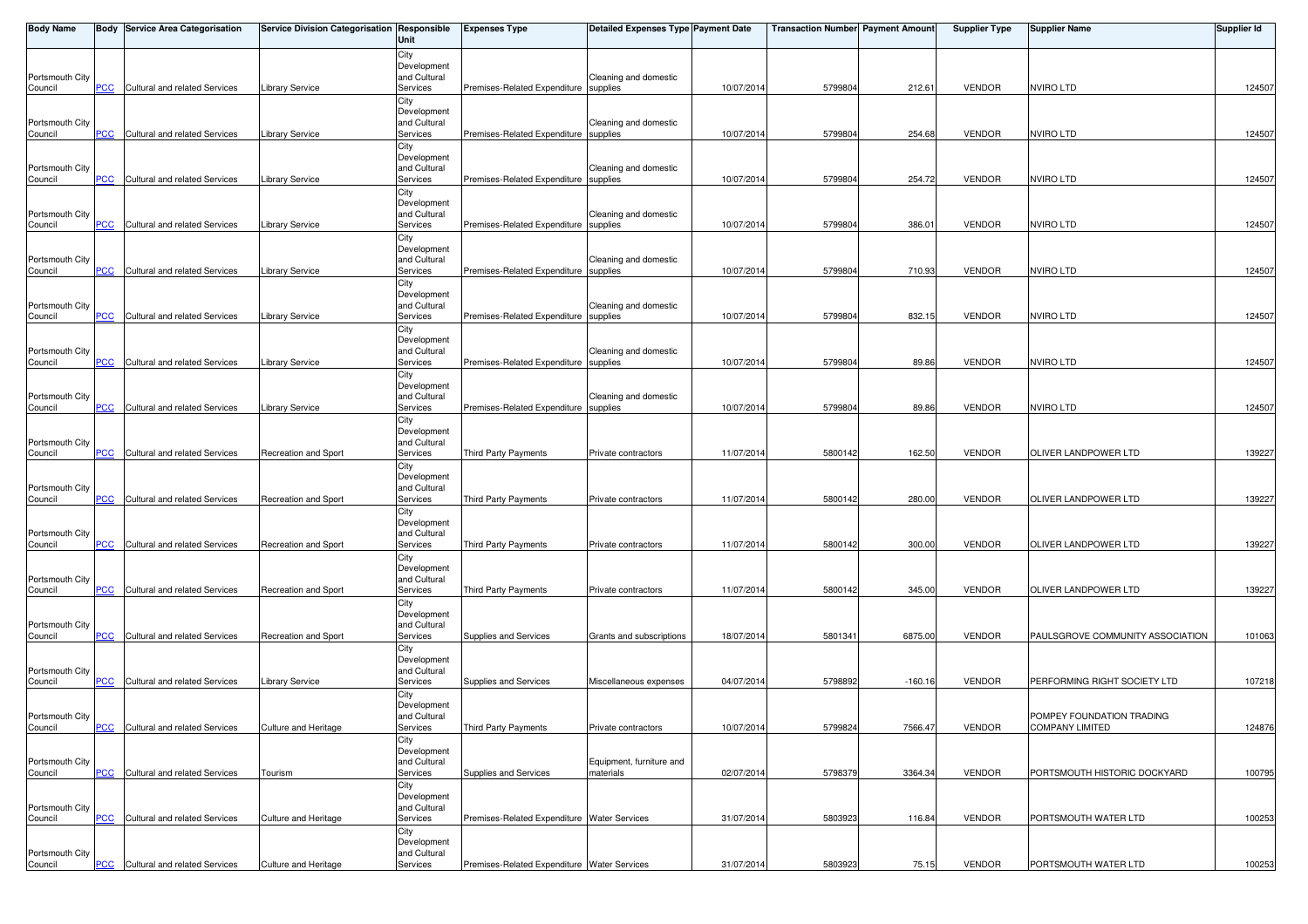| <b>Body Name</b>           |            | <b>Body Service Area Categorisation</b> | Service Division Categorisation Responsible | Unit                        | <b>Expenses Type</b>                        | <b>Detailed Expenses Type Payment Date</b> |            | <b>Transaction Number Payment Amount</b> |         | <b>Supplier Type</b> | <b>Supplier Name</b>                                  | <b>Supplier Id</b> |
|----------------------------|------------|-----------------------------------------|---------------------------------------------|-----------------------------|---------------------------------------------|--------------------------------------------|------------|------------------------------------------|---------|----------------------|-------------------------------------------------------|--------------------|
|                            |            |                                         |                                             | City                        |                                             |                                            |            |                                          |         |                      |                                                       |                    |
| Portsmouth City            |            |                                         |                                             | Development<br>and Cultural |                                             |                                            |            |                                          |         |                      |                                                       |                    |
| Council                    | PСC        | Cultural and related Services           | Library Service                             | Services                    | Premises-Related Expenditure Water Services |                                            | 11/07/2014 | 5800165                                  | 35.01   | <b>VENDOR</b>        | PORTSMOUTH WATER LTD                                  | 100253             |
|                            |            |                                         |                                             | City<br>Development         |                                             |                                            |            |                                          |         |                      |                                                       |                    |
| Portsmouth City            |            |                                         |                                             | and Cultural                |                                             |                                            |            |                                          |         |                      |                                                       |                    |
| Council                    | PCC        | Cultural and related Services           | Library Service                             | Services                    | Premises-Related Expenditure Water Services |                                            | 28/07/2014 | 5803092                                  | 595.04  | <b>VENDOR</b>        | PORTSMOUTH WATER LTD                                  | 100253             |
|                            |            |                                         |                                             | City<br>Development         |                                             |                                            |            |                                          |         |                      |                                                       |                    |
| Portsmouth City            |            |                                         |                                             | and Cultural                |                                             | Printing, stationery and                   |            |                                          |         |                      |                                                       |                    |
| Council                    | <b>PCC</b> | Cultural and related Services           | Tourism                                     | Services                    | Supplies and Services                       | general office expenses                    | 29/07/201  | 5803210                                  | 68.51   | <b>VENDOR</b>        | <b>ROYAL MAIL</b>                                     | 100182             |
|                            |            |                                         |                                             | City<br>Development         |                                             |                                            |            |                                          |         |                      |                                                       |                    |
| Portsmouth City            |            |                                         |                                             | and Cultural                |                                             | Printing, stationery and                   |            |                                          |         |                      |                                                       |                    |
| Council                    | <b>PCC</b> | Cultural and related Services           | Tourism                                     | Services<br>City            | Supplies and Services                       | general office expenses                    | 29/07/201  | 5803210                                  | 1304.47 | <b>VENDOR</b>        | <b>ROYAL MAIL</b>                                     | 100182             |
|                            |            |                                         |                                             | Development                 |                                             |                                            |            |                                          |         |                      |                                                       |                    |
| Portsmouth City<br>Council | PCC        | Cultural and related Services           | <b>Culture and Heritage</b>                 | and Cultural<br>Services    | Third Party Payments                        | Private contractors                        | 22/07/201  | 279104                                   | 3690.00 | <b>VENDOR</b>        | ROYAL MARINES ASSOCIATION CONCERT<br><b>BAND</b>      | 139408             |
|                            |            |                                         |                                             | City                        |                                             |                                            |            |                                          |         |                      |                                                       |                    |
|                            |            |                                         |                                             | Development                 |                                             |                                            |            |                                          |         |                      |                                                       |                    |
| Portsmouth City<br>Council | <b>PCC</b> | Cultural and related Services           | <b>Recreation and Sport</b>                 | and Cultural<br>Services    | Third Party Payments                        | Private contractors                        | 17/07/201  | 5801115                                  | 750.00  | <b>VENDOR</b>        | <b>SAFELOCKSMITHS</b>                                 | 139241             |
|                            |            |                                         |                                             | City                        |                                             |                                            |            |                                          |         |                      |                                                       |                    |
| Portsmouth City            |            |                                         |                                             | Development<br>and Cultural |                                             | Equipment, furniture and                   |            |                                          |         |                      |                                                       |                    |
| Council                    | <b>PCC</b> | Cultural and related Services           | Culture and Heritage                        | Services                    | Supplies and Services                       | materials                                  | 07/07/201  | 5799120                                  | 599.64  | <b>VENDOR</b>        | <b>SDL IMPORTS LTD</b>                                | 101235             |
|                            |            |                                         |                                             | City                        |                                             |                                            |            |                                          |         |                      |                                                       |                    |
| Portsmouth City            |            |                                         |                                             | Development<br>and Cultural |                                             | Cleaning and domestic                      |            |                                          |         |                      |                                                       |                    |
| Council                    | <u>PCC</u> | Cultural and related Services           | <b>Culture and Heritage</b>                 | Services                    | Premises-Related Expenditure supplies       |                                            | 04/07/201  | 5798965                                  | 137.89  | <b>VENDOR</b>        | <b>SITA UK LTD</b>                                    | 102673             |
|                            |            |                                         |                                             | City<br>Development         |                                             |                                            |            |                                          |         |                      |                                                       |                    |
| Portsmouth City            |            |                                         |                                             | and Cultural                |                                             | Cleaning and domestic                      |            |                                          |         |                      |                                                       |                    |
| Council                    | PCC.       | Cultural and related Services           | <b>Culture and Heritage</b>                 | Services                    | Premises-Related Expenditure supplies       |                                            | 04/07/201  | 5798965                                  | 86.13   | <b>VENDOR</b>        | <b>SITA UK LTD</b>                                    | 102673             |
|                            |            |                                         |                                             | City<br>Development         |                                             |                                            |            |                                          |         |                      |                                                       |                    |
| Portsmouth City            |            |                                         |                                             | and Cultural                |                                             | Cleaning and domestic                      |            |                                          |         |                      |                                                       |                    |
| Council                    | <b>PCC</b> | Cultural and related Services           | <b>Recreation and Sport</b>                 | Services<br>City            | Premises-Related Expenditure supplies       |                                            | 04/07/2014 | 5798965                                  | 58.64   | <b>VENDOR</b>        | <b>SITA UK LTD</b>                                    | 102673             |
|                            |            |                                         |                                             | Development                 |                                             |                                            |            |                                          |         |                      |                                                       |                    |
| Portsmouth City            | PCC        |                                         |                                             | and Cultural                |                                             | Equipment, furniture and                   |            |                                          |         |                      |                                                       |                    |
| Council                    |            | Cultural and related Services           | Culture and Heritage                        | Services<br>City            | Supplies and Services                       | materials                                  | 09/07/2014 | 5799654                                  | 920.63  | <b>VENDOR</b>        | SMUDGE                                                | 117397             |
|                            |            |                                         |                                             | Development                 |                                             |                                            |            |                                          |         |                      |                                                       |                    |
| Portsmouth City<br>Council | PСC        | Cultural and related Services           | Culture and Heritage                        | and Cultural<br>Services    | Premises-Related Expenditure Water Services |                                            | 18/07/201  | 5801400                                  | 182.95  | <b>VENDOR</b>        | SOUTHERN WATER                                        | 100254             |
|                            |            |                                         |                                             | City                        |                                             |                                            |            |                                          |         |                      |                                                       |                    |
| Portsmouth City            |            |                                         |                                             | Development<br>and Cultural |                                             |                                            |            |                                          |         |                      |                                                       |                    |
| Council                    | <b>PCC</b> | Cultural and related Services           | Library Service                             | Services                    | Premises-Related Expenditure Water Services |                                            | 04/07/2014 | 5798981                                  | 126.58  | <b>VENDOR</b>        | SOUTHERN WATER                                        | 100254             |
|                            |            |                                         |                                             | City                        |                                             |                                            |            |                                          |         |                      |                                                       |                    |
| Portsmouth City            |            |                                         |                                             | Development<br>and Cultural |                                             | Cleaning and domestic                      |            |                                          |         |                      | SOUTHERN WINDOW & GENERAL                             |                    |
| Council                    | <b>PCC</b> | Cultural and related Services           | <b>Culture and Heritage</b>                 | Services                    | Premises-Related Expenditure supplies       |                                            | 09/07/2014 | 5799661                                  | 10.00   | <b>VENDOR</b>        | CLEANING COMPANY LIMITED                              | 101218             |
|                            |            |                                         |                                             | City<br>Development         |                                             |                                            |            |                                          |         |                      |                                                       |                    |
| Portsmouth City            |            |                                         |                                             | and Cultural                |                                             | Cleaning and domestic                      |            |                                          |         |                      | SOUTHERN WINDOW & GENERAL                             |                    |
| Council                    | <b>PCC</b> | Cultural and related Services           | Culture and Heritage                        | Services                    | Premises-Related Expenditure supplies       |                                            | 09/07/2014 | 5799661                                  | 25.00   | <b>VENDOR</b>        | CLEANING COMPANY LIMITED                              | 101218             |
|                            |            |                                         |                                             | City<br>Development         |                                             |                                            |            |                                          |         |                      |                                                       |                    |
| Portsmouth City            |            |                                         |                                             | and Cultural                |                                             | Cleaning and domestic                      |            |                                          |         |                      | SOUTHERN WINDOW & GENERAL                             |                    |
| Council                    | PCC        | Cultural and related Services           | Culture and Heritage                        | Services<br>City            | Premises-Related Expenditure supplies       |                                            | 09/07/2014 | 579966                                   | 25.00   | <b>VENDOR</b>        | CLEANING COMPANY LIMITED                              | 101218             |
|                            |            |                                         |                                             | Development                 |                                             |                                            |            |                                          |         |                      |                                                       |                    |
| Portsmouth City<br>Council | PCC        | Cultural and related Services           | Culture and Heritage                        | and Cultural<br>Services    | Premises-Related Expenditure                | Cleaning and domestic<br>supplies          | 09/07/201  | 5799661                                  | 37.00   | <b>VENDOR</b>        | SOUTHERN WINDOW & GENERAL<br>CLEANING COMPANY LIMITED | 101218             |
|                            |            |                                         |                                             | City                        |                                             |                                            |            |                                          |         |                      |                                                       |                    |
|                            |            |                                         |                                             | Development                 |                                             |                                            |            |                                          |         |                      |                                                       |                    |
| Portsmouth City<br>Council | <b>PCC</b> | Cultural and related Services           | Culture and Heritage                        | and Cultural<br>Services    | Premises-Related Expenditure supplies       | Cleaning and domestic                      | 09/07/2014 | 5799661                                  | 51.82   | VENDOR               | SOUTHERN WINDOW & GENERAL<br>CLEANING COMPANY LIMITED | 101218             |
|                            |            |                                         |                                             |                             |                                             |                                            |            |                                          |         |                      |                                                       |                    |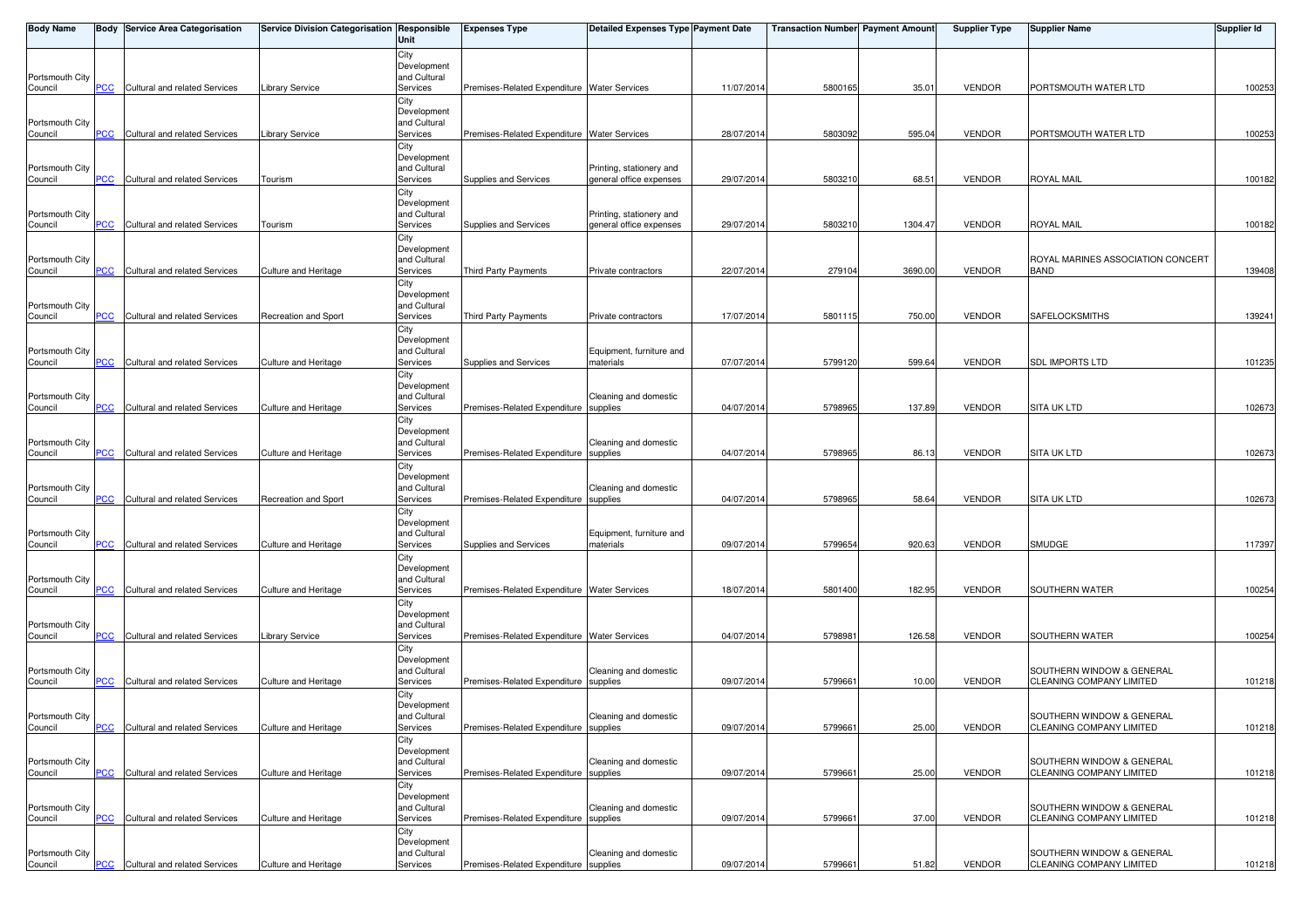| Body Name                  |                | <b>Body Service Area Categorisation</b> | Service Division Categorisation Responsible | Unit                        | <b>Expenses Type</b>                  | <b>Detailed Expenses Type Payment Date</b>          |            | <b>Transaction Number Payment Amount</b> |          | <b>Supplier Type</b> | <b>Supplier Name</b>               | Supplier Id |
|----------------------------|----------------|-----------------------------------------|---------------------------------------------|-----------------------------|---------------------------------------|-----------------------------------------------------|------------|------------------------------------------|----------|----------------------|------------------------------------|-------------|
|                            |                |                                         |                                             | City                        |                                       |                                                     |            |                                          |          |                      |                                    |             |
| Portsmouth City            |                |                                         |                                             | Development<br>and Cultural |                                       | Cleaning and domestic                               |            |                                          |          |                      | SOUTHERN WINDOW & GENERAL          |             |
| Council                    | PСC            | Cultural and related Services           | Recreation and Sport                        | Services                    | Premises-Related Expenditure supplies |                                                     | 09/07/2014 | 579966                                   | 3.10     | <b>VENDOR</b>        | CLEANING COMPANY LIMITED           | 101218      |
|                            |                |                                         |                                             | City                        |                                       |                                                     |            |                                          |          |                      |                                    |             |
| Portsmouth City            |                |                                         |                                             | Development<br>and Cultural |                                       |                                                     |            |                                          |          |                      |                                    |             |
| Council                    | <b>PCC</b>     | Cultural and related Services           | Culture and Heritage                        | Services                    | Third Party Payments                  | Private contractors                                 | 14/07/2014 | 5800394                                  | 1444.80  | <b>VENDOR</b>        | <b>ST JOHN AMBULANCE</b>           | 101265      |
|                            |                |                                         |                                             | City                        |                                       |                                                     |            |                                          |          |                      |                                    |             |
| Portsmouth City            |                |                                         |                                             | Development<br>and Cultural |                                       |                                                     |            |                                          |          |                      |                                    |             |
| Council                    | <b>PCC</b>     | Cultural and related Services           | Culture and Heritage                        | Services                    | Third Party Payments                  | Private contractors                                 | 28/07/2014 | 5803108                                  | 23572.00 | <b>VENDOR</b>        | <b>ST JOHN AMBULANCE</b>           | 101265      |
|                            |                |                                         |                                             | City                        |                                       |                                                     |            |                                          |          |                      |                                    |             |
| Portsmouth City            |                |                                         |                                             | Development<br>and Cultural |                                       |                                                     |            |                                          |          |                      |                                    |             |
| Council                    | <b>PCC</b>     | Cultural and related Services           | Recreation and Sport                        | Services                    | Supplies and Services                 | Grants and subscriptions                            | 16/07/2014 | 580098                                   | 1750.00  | <b>VENDOR</b>        | STACEY COMMUNITY ASSOCIATION       | 102694      |
|                            |                |                                         |                                             | City                        |                                       |                                                     |            |                                          |          |                      |                                    |             |
| Portsmouth City            |                |                                         |                                             | Development<br>and Cultural |                                       |                                                     |            |                                          |          |                      |                                    |             |
| Council                    | PCC            | Cultural and related Services           | Recreation and Sport                        | Services                    | Supplies and Services                 | Printing, stationery and<br>general office expenses | 11/07/201  | 580024                                   | 8.95     | <b>VENDOR</b>        | STRIDES AHEAD LTD T/A WINNING WAYS | 139213      |
|                            |                |                                         |                                             | City                        |                                       |                                                     |            |                                          |          |                      |                                    |             |
| Portsmouth City            |                |                                         |                                             | Development<br>and Cultural |                                       |                                                     |            |                                          |          |                      |                                    |             |
| Council                    | <b>PCC</b>     | Cultural and related Services           | Recreation and Sport                        | Services                    | Third Party Payments                  | Private contractors                                 | 11/07/2014 | 580024                                   | 625.00   | <b>VENDOR</b>        | STRIDES AHEAD LTD T/A WINNING WAYS | 139213      |
|                            |                |                                         |                                             | City                        |                                       |                                                     |            |                                          |          |                      |                                    |             |
|                            |                |                                         |                                             | Development                 |                                       | Printing, stationery and                            |            |                                          |          |                      |                                    |             |
| Portsmouth City<br>Council | <b>PCC</b>     | Cultural and related Services           | <b>Culture and Heritage</b>                 | and Cultural<br>Services    | Supplies and Services                 | general office expenses                             | 07/07/201  | 5799129                                  | 31.50    | <b>VENDOR</b>        | <b>STUDIO 6</b>                    | 108123      |
|                            |                |                                         |                                             | City                        |                                       |                                                     |            |                                          |          |                      |                                    |             |
|                            |                |                                         |                                             | Development                 |                                       |                                                     |            |                                          |          |                      |                                    |             |
| Portsmouth City<br>Council | <u>PCC</u>     | Cultural and related Services           | Culture and Heritage                        | and Cultural<br>Services    | Supplies and Services                 | Printing, stationery and<br>general office expenses | 07/07/2014 | 5799129                                  | 692.42   | <b>VENDOR</b>        | STUDIO 6                           | 108123      |
|                            |                |                                         |                                             | City                        |                                       |                                                     |            |                                          |          |                      |                                    |             |
|                            |                |                                         |                                             | Development                 |                                       |                                                     |            |                                          |          |                      |                                    |             |
| Portsmouth City<br>Council | PСC            | <b>Planning services</b>                | Business support                            | and Cultural<br>Services    | Supplies and Services                 | Miscellaneous expenses                              | 28/07/2014 | 5803110                                  | 1765.00  | <b>VENDOR</b>        | <b>SUNNYFIELDS</b>                 | 124465      |
|                            |                |                                         |                                             | City                        |                                       |                                                     |            |                                          |          |                      |                                    |             |
|                            |                |                                         |                                             | Development                 |                                       |                                                     |            |                                          |          |                      |                                    |             |
| Portsmouth City<br>Council | $\overline{C}$ | Cultural and related Services           | Allocation of Management &<br>Admin         | and Cultural<br>Services    | Supplies and Services                 | Printing, stationery and<br>general office expenses | 04/07/2014 | 5798999                                  | 8.64     | <b>VENDOR</b>        | SUPPLIES TEAM LIMITED              | 103101      |
|                            |                |                                         |                                             | City                        |                                       |                                                     |            |                                          |          |                      |                                    |             |
|                            |                |                                         |                                             | Development                 |                                       |                                                     |            |                                          |          |                      |                                    |             |
| Portsmouth City<br>Council | PCC            | Cultural and related Services           | Library Service                             | and Cultural<br>Services    | Supplies and Services                 | Printing, stationery and<br>general office expenses | 04/07/2014 | 5798999                                  | 1.00     | <b>VENDOR</b>        | SUPPLIES TEAM LIMITED              | 103101      |
|                            |                |                                         |                                             | City                        |                                       |                                                     |            |                                          |          |                      |                                    |             |
|                            |                |                                         |                                             | Development                 |                                       |                                                     |            |                                          |          |                      |                                    |             |
| Portsmouth City<br>Council | PСC            | Cultural and related Services           | <b>Library Service</b>                      | and Cultural<br>Services    | Supplies and Services                 | Printing, stationery and<br>general office expenses | 04/07/2014 | 5798999                                  | 6.00     | <b>VENDOR</b>        | SUPPLIES TEAM LIMITED              | 103101      |
|                            |                |                                         |                                             | City                        |                                       |                                                     |            |                                          |          |                      |                                    |             |
|                            |                |                                         |                                             | Development                 |                                       |                                                     |            |                                          |          |                      |                                    |             |
| Portsmouth City<br>Council | PCC            | Cultural and related Services           | Library Service                             | and Cultural<br>Services    | Supplies and Services                 | Printing, stationery and<br>general office expenses | 16/07/2014 | 5800986                                  | 166.38   | <b>VENDOR</b>        | <b>SUPPLIES TEAM LIMITED</b>       | 103101      |
|                            |                |                                         |                                             | City                        |                                       |                                                     |            |                                          |          |                      |                                    |             |
|                            |                |                                         |                                             | Development                 |                                       |                                                     |            |                                          |          |                      |                                    |             |
| Portsmouth City<br>Council | PCC            | Cultural and related Services           | Library Service                             | and Cultural<br>Services    | Supplies and Services                 | Printing, stationery and<br>general office expenses | 16/07/2014 | 5800986                                  | $-46.38$ | <b>VENDOR</b>        | SUPPLIES TEAM LIMITED              | 103101      |
|                            |                |                                         |                                             | City                        |                                       |                                                     |            |                                          |          |                      |                                    |             |
|                            |                |                                         |                                             | Development                 |                                       |                                                     |            |                                          |          |                      |                                    |             |
| Portsmouth City            | $PCC$          | Cultural and related Services           |                                             | and Cultural<br>Services    |                                       | Printing, stationery and<br>general office expenses | 24/07/2014 | 5802393                                  | 2.65     |                      | SUPPLIES TEAM LIMITED              | 103101      |
| Council                    |                |                                         | <b>Library Service</b>                      | City                        | Supplies and Services                 |                                                     |            |                                          |          | <b>VENDOR</b>        |                                    |             |
|                            |                |                                         |                                             | Development                 |                                       |                                                     |            |                                          |          |                      |                                    |             |
| Portsmouth City<br>Council | <b>PCC</b>     | Cultural and related Services           |                                             | and Cultural<br>Services    |                                       | Printing, stationery and<br>general office expenses | 24/07/2014 | 5802393                                  | 2.99     | <b>VENDOR</b>        | SUPPLIES TEAM LIMITED              | 103101      |
|                            |                |                                         | <b>Library Service</b>                      | City                        | Supplies and Services                 |                                                     |            |                                          |          |                      |                                    |             |
|                            |                |                                         |                                             | Development                 |                                       |                                                     |            |                                          |          |                      |                                    |             |
| Portsmouth City<br>Council |                | Planning services                       | Development Control                         | and Cultural<br>Services    | Supplies and Services                 | Printing, stationery and<br>general office expenses | 24/07/2014 | 5802393                                  | 30.74    | <b>VENDOR</b>        | SUPPLIES TEAM LIMITED              | 103101      |
|                            | <u>PCC</u>     |                                         |                                             | City                        |                                       |                                                     |            |                                          |          |                      |                                    |             |
|                            |                |                                         |                                             | Development                 |                                       |                                                     |            |                                          |          |                      |                                    |             |
| Portsmouth City            |                |                                         |                                             | and Cultural                |                                       | Printing, stationery and                            |            |                                          |          |                      |                                    |             |
| Council                    | <u>PCC</u>     | <b>Planning services</b>                | Development Control                         | Services                    | Supplies and Services                 | general office expenses                             | 24/07/2014 | 5802393                                  | 6.50     | <b>VENDOR</b>        | SUPPLIES TEAM LIMITED              | 103101      |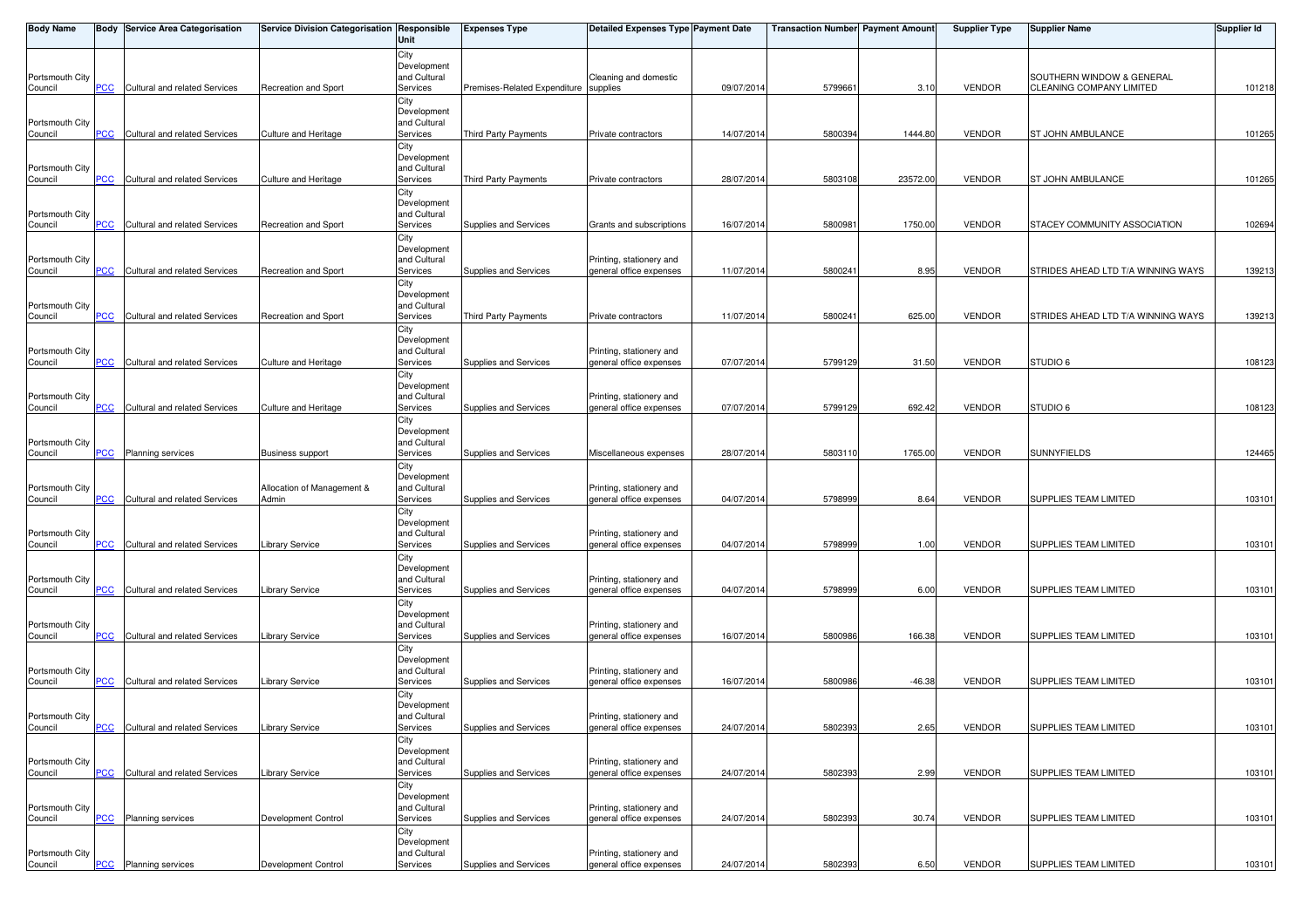| <b>Body Name</b>           |                | <b>Body Service Area Categorisation</b> | Service Division Categorisation Responsible | Unit                        | <b>Expenses Type</b>                                 | <b>Detailed Expenses Type Payment Date</b> |            | <b>Transaction Number Payment Amount</b> |          | <b>Supplier Type</b> | <b>Supplier Name</b>                                | <b>Supplier Id</b> |
|----------------------------|----------------|-----------------------------------------|---------------------------------------------|-----------------------------|------------------------------------------------------|--------------------------------------------|------------|------------------------------------------|----------|----------------------|-----------------------------------------------------|--------------------|
|                            |                |                                         |                                             | City                        |                                                      |                                            |            |                                          |          |                      |                                                     |                    |
| Portsmouth City            |                |                                         |                                             | Development<br>and Cultural |                                                      |                                            |            |                                          |          |                      |                                                     |                    |
| Council                    | PCC            | Other                                   | Suspense and Capital Schemes                | Services                    | Premises-Related Expenditure Fixtures and fittings   |                                            | 03/07/2014 | 5798623                                  | 140.50   | <b>COMPANY</b>       | T COLEBORN AND SON LTD                              | 103986             |
|                            |                |                                         |                                             | City<br>Development         |                                                      |                                            |            |                                          |          |                      |                                                     |                    |
| Portsmouth City<br>Council | <b>PCC</b>     | Other                                   | Suspense and Capital Schemes                | and Cultural<br>Services    | Premises-Related Expenditure costs                   | Grounds maintenance                        | 03/07/2014 | 5798623                                  | 1135.00  | <b>COMPANY</b>       | T COLEBORN AND SON LTD                              | 103986             |
|                            |                |                                         |                                             | City                        |                                                      |                                            |            |                                          |          |                      |                                                     |                    |
| Portsmouth City            |                |                                         |                                             | Development<br>and Cultural |                                                      | Communications and                         |            |                                          |          |                      |                                                     |                    |
| Council                    | <b>PCC</b>     | <b>Planning services</b>                | <b>Building Control</b>                     | Services                    | Supplies and Services                                | computing                                  | 11/07/2014 | 580024                                   | 10.83    | <b>VENDOR</b>        | T MOBILE (UK) LIMITED                               | 100085             |
|                            |                |                                         |                                             | City<br>Development         |                                                      |                                            |            |                                          |          |                      |                                                     |                    |
| Portsmouth City            |                |                                         |                                             | and Cultural                |                                                      |                                            |            |                                          |          |                      |                                                     |                    |
| Council                    | <b>PCC</b>     | Cultural and related Services           | <b>Culture and Heritage</b>                 | Services<br>City            | Supplies and Services                                | Grants and subscriptions                   | 25/07/2014 | 5802965                                  | 39600.00 | <b>VENDOR</b>        | THE KINGS THEATRE TRUST LIMITED                     | 108776             |
|                            |                |                                         |                                             | Development                 |                                                      |                                            |            |                                          |          |                      |                                                     |                    |
| Portsmouth City<br>Council | PCC            | Cultural and related Services           | Tourism                                     | and Cultural<br>Services    | Supplies and Services                                | Equipment, furniture and<br>materials      | 14/07/201  | 5800400                                  | 1123.65  | <b>VENDOR</b>        | THE MAYFLOWER THEATRE TRUST LTD                     | 103840             |
|                            |                |                                         |                                             | City                        |                                                      |                                            |            |                                          |          |                      |                                                     |                    |
| Portsmouth City            |                |                                         |                                             | Development<br>and Cultural |                                                      |                                            |            |                                          |          |                      |                                                     |                    |
| Council                    | <b>PCC</b>     | Cultural and related Services           | Culture and Heritage                        | Services<br>City            | Supplies and Services                                | Grants and subscriptions                   | 18/07/201  | 5801423                                  | 7200.00  | <b>VENDOR</b>        | THE PETER ASHLEY ACTIVITY CENTRES                   | 101337             |
|                            |                |                                         |                                             | Development                 |                                                      |                                            |            |                                          |          |                      |                                                     |                    |
| Portsmouth City<br>Council | <b>PCC</b>     | Cultural and related Services           | Library Service                             | and Cultural<br>Services    | Supplies and Services                                | Equipment, furniture and<br>materials      | 18/07/201  | 5801426                                  | 6100.63  | <b>VENDOR</b>        | THOMSON REUTERS (PROFESSIONAL) UK<br><b>LIMITED</b> | 100413             |
|                            |                |                                         |                                             | City                        |                                                      |                                            |            |                                          |          |                      |                                                     |                    |
| Portsmouth City            |                |                                         |                                             | Development<br>and Cultural |                                                      |                                            |            |                                          |          |                      |                                                     |                    |
| Council                    | $PCC$          | Other                                   | Suspense and Capital Schemes                | Services                    | Transport-Related Expenditure Direct transport costs |                                            | 29/07/201  | 580322                                   | 65843.75 | <b>VENDOR</b>        | TORTON BODIES LTD                                   | 138768             |
|                            |                |                                         |                                             | City<br>Development         |                                                      |                                            |            |                                          |          |                      |                                                     |                    |
| Portsmouth City<br>Council | PCC            | Cultural and related Services           | Culture and Heritage                        | and Cultural<br>Services    | Premises-Related Expenditure Energy costs            |                                            | 02/07/2014 | 5798457                                  | 356.02   | <b>VENDOR</b>        | TOTAL GAS & POWER LTD                               | 133467             |
|                            |                |                                         |                                             | City                        |                                                      |                                            |            |                                          |          |                      |                                                     |                    |
| Portsmouth City            |                |                                         |                                             | Development<br>and Cultural |                                                      |                                            |            |                                          |          |                      |                                                     |                    |
| Council                    | $\overline{C}$ | Cultural and related Services           | <b>Culture and Heritage</b>                 | Services                    | Premises-Related Expenditure Energy costs            |                                            | 02/07/2014 | 5798457                                  | 8.06     | <b>VENDOR</b>        | TOTAL GAS & POWER LTD                               | 133467             |
|                            |                |                                         |                                             | City<br>Development         |                                                      |                                            |            |                                          |          |                      |                                                     |                    |
| Portsmouth City            |                |                                         |                                             | and Cultural                |                                                      |                                            |            |                                          |          |                      |                                                     |                    |
| Council                    | PCC            | Cultural and related Services           | Culture and Heritage                        | Services<br>City            | Premises-Related Expenditure Energy costs            |                                            | 02/07/2014 | 5798457                                  | 850.41   | <b>VENDOR</b>        | TOTAL GAS & POWER LTD                               | 133467             |
|                            |                |                                         |                                             | Development                 |                                                      |                                            |            |                                          |          |                      |                                                     |                    |
| Portsmouth City<br>Council | PCC            | Cultural and related Services           | Culture and Heritage                        | and Cultural<br>Services    | Premises-Related Expenditure Energy costs            |                                            | 31/07/201  | 5803967                                  | 136.58   | <b>VENDOR</b>        | TOTAL GAS & POWER LTD                               | 133467             |
|                            |                |                                         |                                             | City<br>Development         |                                                      |                                            |            |                                          |          |                      |                                                     |                    |
| Portsmouth City            |                |                                         |                                             | and Cultural                |                                                      |                                            |            |                                          |          |                      |                                                     |                    |
| Council                    | <b>PCC</b>     | Cultural and related Services           | Culture and Heritage                        | Services<br>City            | Premises-Related Expenditure Energy costs            |                                            | 31/07/2014 | 5803967                                  | 247.71   | <b>VENDOR</b>        | TOTAL GAS & POWER LTD                               | 133467             |
|                            |                |                                         |                                             | Development                 |                                                      |                                            |            |                                          |          |                      |                                                     |                    |
| Portsmouth City<br>Council | <b>PCC</b>     | Cultural and related Services           | <b>Culture and Heritage</b>                 | and Cultural<br>Services    | Premises-Related Expenditure Energy costs            |                                            | 31/07/2014 | 5803967                                  | 7.80     | <b>VENDOR</b>        | TOTAL GAS & POWER LTD                               | 133467             |
|                            |                |                                         |                                             | City                        |                                                      |                                            |            |                                          |          |                      |                                                     |                    |
| Portsmouth City            |                |                                         |                                             | Development<br>and Cultural |                                                      |                                            |            |                                          |          |                      |                                                     |                    |
| Council                    | <b>PCC</b>     | Cultural and related Services           | <b>Library Service</b>                      | Services                    | Premises-Related Expenditure Energy costs            |                                            | 02/07/2014 | 5798457                                  | 11.26    | <b>VENDOR</b>        | TOTAL GAS & POWER LTD                               | 133467             |
|                            |                |                                         |                                             | City<br>Development         |                                                      |                                            |            |                                          |          |                      |                                                     |                    |
| Portsmouth City<br>Council | PCC            | Cultural and related Services           | <b>Library Service</b>                      | and Cultural<br>Services    | Premises-Related Expenditure Energy costs            |                                            | 02/07/2014 | 579845                                   | 1613.27  | <b>VENDOR</b>        | TOTAL GAS & POWER LTD                               | 133467             |
|                            |                |                                         |                                             | City                        |                                                      |                                            |            |                                          |          |                      |                                                     |                    |
| Portsmouth City            |                |                                         |                                             | Development<br>and Cultural |                                                      |                                            |            |                                          |          |                      |                                                     |                    |
| Council                    | <b>PCC</b>     | Cultural and related Services           | <b>Library Service</b>                      | Services                    | Premises-Related Expenditure Energy costs            |                                            | 02/07/201  | 5798457                                  | 186.29   | <b>VENDOR</b>        | TOTAL GAS & POWER LTD                               | 133467             |
|                            |                |                                         |                                             | City<br>Development         |                                                      |                                            |            |                                          |          |                      |                                                     |                    |
| Portsmouth City            |                |                                         |                                             | and Cultural                |                                                      |                                            |            |                                          |          |                      |                                                     |                    |
| Council                    | <b>PCC</b>     | Cultural and related Services           | <b>Library Service</b>                      | Services                    | Premises-Related Expenditure Energy costs            |                                            | 02/07/2014 | 5798457                                  | 26.44    | <b>VENDOR</b>        | TOTAL GAS & POWER LTD                               | 133467             |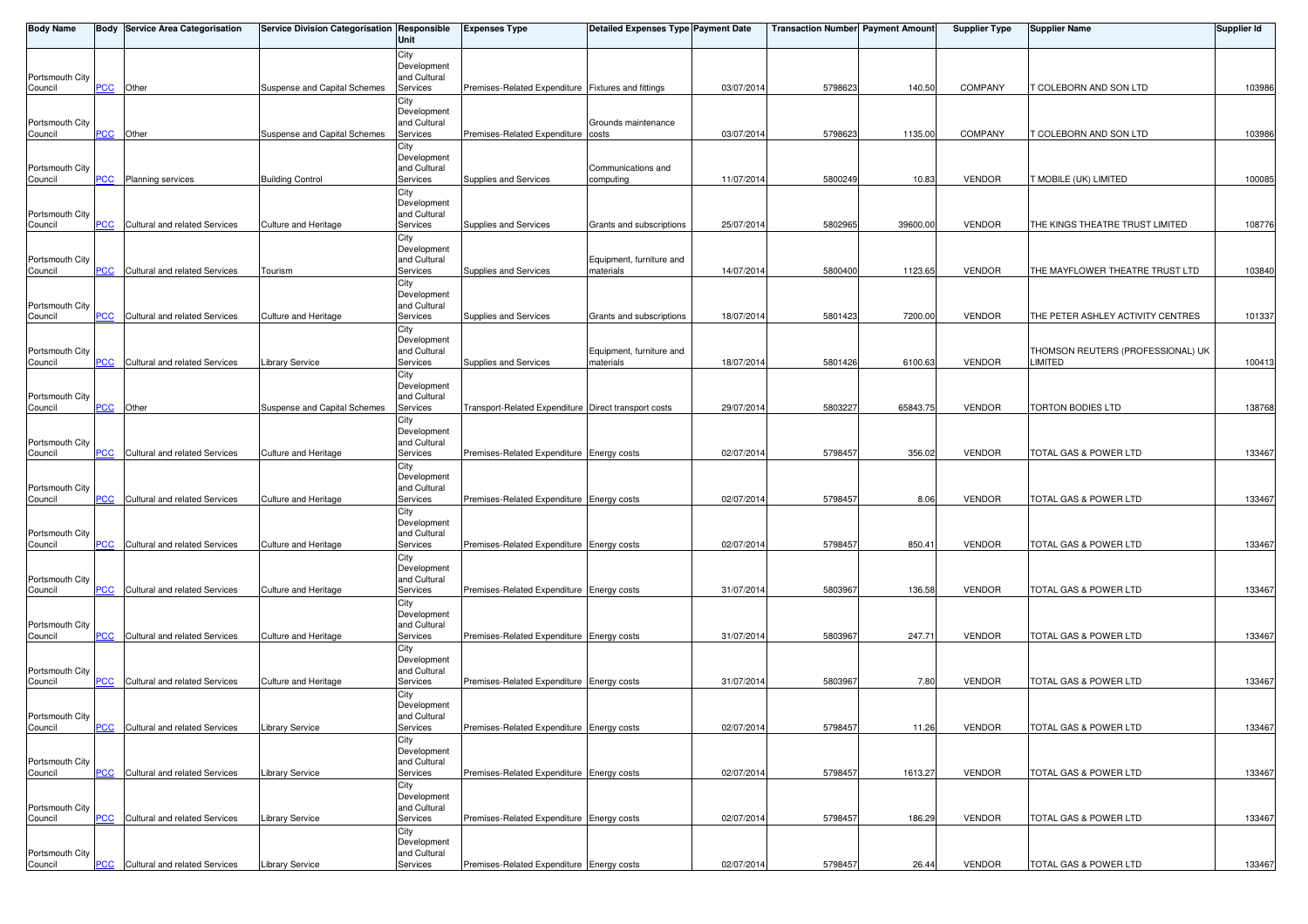| <b>Body Name</b>           |            | <b>Body Service Area Categorisation</b> | Service Division Categorisation Responsible | Unit                        | <b>Expenses Type</b>                      | Detailed Expenses Type Payment Date |            | <b>Transaction Number Payment Amount</b> |            | <b>Supplier Type</b> | <b>Supplier Name</b>            | <b>Supplier Id</b> |
|----------------------------|------------|-----------------------------------------|---------------------------------------------|-----------------------------|-------------------------------------------|-------------------------------------|------------|------------------------------------------|------------|----------------------|---------------------------------|--------------------|
|                            |            |                                         |                                             | City                        |                                           |                                     |            |                                          |            |                      |                                 |                    |
| Portsmouth City            |            |                                         |                                             | Development<br>and Cultural |                                           |                                     |            |                                          |            |                      |                                 |                    |
| Council                    | PCC        | Cultural and related Services           | <b>Library Service</b>                      | Services                    | Premises-Related Expenditure Energy costs |                                     | 02/07/2014 | 5798457                                  | 97.74      | <b>VENDOR</b>        | TOTAL GAS & POWER LTD           | 133467             |
|                            |            |                                         |                                             | City                        |                                           |                                     |            |                                          |            |                      |                                 |                    |
| Portsmouth City            |            |                                         |                                             | Development<br>and Cultural |                                           |                                     |            |                                          |            |                      |                                 |                    |
| Council                    | <b>PCC</b> | Cultural and related Services           | <b>Library Service</b>                      | Services                    | Premises-Related Expenditure Energy costs |                                     | 31/07/2014 | 5803967                                  | 10.96      | <b>VENDOR</b>        | TOTAL GAS & POWER LTD           | 133467             |
|                            |            |                                         |                                             | City                        |                                           |                                     |            |                                          |            |                      |                                 |                    |
| Portsmouth City            |            |                                         |                                             | Development<br>and Cultural |                                           |                                     |            |                                          |            |                      |                                 |                    |
| Council                    | <b>PCC</b> | Cultural and related Services           | Library Service                             | Services                    | Premises-Related Expenditure Energy costs |                                     | 31/07/2014 | 580396                                   | 121.26     | <b>VENDOR</b>        | TOTAL GAS & POWER LTD           | 133467             |
|                            |            |                                         |                                             | City                        |                                           |                                     |            |                                          |            |                      |                                 |                    |
| Portsmouth City            |            |                                         |                                             | Development<br>and Cultural |                                           |                                     |            |                                          |            |                      |                                 |                    |
| Council                    | <b>PCC</b> | Cultural and related Services           | Library Service                             | Services                    | Premises-Related Expenditure Energy costs |                                     | 31/07/2014 | 5803967                                  | $-1613.27$ | <b>VENDOR</b>        | TOTAL GAS & POWER LTD           | 133467             |
|                            |            |                                         |                                             | City<br>Development         |                                           |                                     |            |                                          |            |                      |                                 |                    |
| Portsmouth City            |            |                                         |                                             | and Cultural                |                                           |                                     |            |                                          |            |                      |                                 |                    |
| Council                    | PCC        | Cultural and related Services           | <b>Library Service</b>                      | Services                    | Premises-Related Expenditure Energy costs |                                     | 31/07/2014 | 5803967                                  | 2196.29    | <b>VENDOR</b>        | TOTAL GAS & POWER LTD           | 133467             |
|                            |            |                                         |                                             | City<br>Development         |                                           |                                     |            |                                          |            |                      |                                 |                    |
| Portsmouth City            |            |                                         |                                             | and Cultural                |                                           |                                     |            |                                          |            |                      |                                 |                    |
| Council                    | <b>PCC</b> | Cultural and related Services           | <b>Library Service</b>                      | Services                    | Premises-Related Expenditure Energy costs |                                     | 31/07/2014 | 580396                                   | 25.38      | <b>VENDOR</b>        | TOTAL GAS & POWER LTD           | 133467             |
|                            |            |                                         |                                             | City<br>Development         |                                           |                                     |            |                                          |            |                      |                                 |                    |
| Portsmouth City            |            |                                         |                                             | and Cultural                |                                           |                                     |            |                                          |            |                      |                                 |                    |
| Council                    | <b>PCC</b> | Cultural and related Services           | Library Service                             | Services                    | Premises-Related Expenditure Energy costs |                                     | 31/07/2014 | 5803967                                  | 63.55      | <b>VENDOR</b>        | TOTAL GAS & POWER LTD           | 133467             |
|                            |            |                                         |                                             | City<br>Development         |                                           |                                     |            |                                          |            |                      |                                 |                    |
| Portsmouth City            |            |                                         |                                             | and Cultural                |                                           |                                     |            |                                          |            |                      |                                 |                    |
| Council                    | <b>PCC</b> | Cultural and related Services           | Recreation and Sport                        | Services                    | Premises-Related Expenditure Energy costs |                                     | 02/07/2014 | 5798457                                  | 101.94     | <b>VENDOR</b>        | TOTAL GAS & POWER LTD           | 133467             |
|                            |            |                                         |                                             | City<br>Development         |                                           |                                     |            |                                          |            |                      |                                 |                    |
| Portsmouth City            |            |                                         |                                             | and Cultural                |                                           |                                     |            |                                          |            |                      |                                 |                    |
| Council                    | PCC        | Cultural and related Services           | Recreation and Sport                        | Services<br>City            | Premises-Related Expenditure Energy costs |                                     | 31/07/2014 | 5803967                                  | 53.33      | <b>VENDOR</b>        | TOTAL GAS & POWER LTD           | 133467             |
|                            |            |                                         |                                             | Development                 |                                           |                                     |            |                                          |            |                      |                                 |                    |
| Portsmouth City            |            |                                         |                                             | and Cultural                |                                           |                                     |            |                                          |            |                      |                                 |                    |
| Council                    | <b>PCC</b> | Cultural and related Services           | Culture and Heritage                        | Services<br>City            | Third Party Payments                      | Private contractors                 | 10/07/2014 | 579988                                   | 1400.00    | <b>VENDOR</b>        | <b>TRAC LTD</b>                 | 136604             |
|                            |            |                                         |                                             | Development                 |                                           |                                     |            |                                          |            |                      |                                 |                    |
| Portsmouth City            | PCC        | Cultural and related Services           |                                             | and Cultural                | Premises-Related Expenditure supplies     | Cleaning and domestic               |            |                                          |            | <b>COMPANY</b>       |                                 | 102466             |
| Council                    |            |                                         | Library Service                             | Services<br>City            |                                           |                                     | 11/07/2014 | 5800277                                  | 260.13     |                      | <b>VEOLIA ES LIMITED</b>        |                    |
|                            |            |                                         |                                             | Development                 |                                           |                                     |            |                                          |            |                      |                                 |                    |
| Portsmouth City<br>Council | PCC        | Cultural and related Services           | <b>Library Service</b>                      | and Cultural<br>Services    | Premises-Related Expenditure supplies     | Cleaning and domestic               | 11/07/2014 | 5800277                                  | 53.20      | <b>COMPANY</b>       | <b>VEOLIA ES LIMITED</b>        | 102466             |
|                            |            |                                         |                                             | City                        |                                           |                                     |            |                                          |            |                      |                                 |                    |
|                            |            |                                         |                                             | Development                 |                                           |                                     |            |                                          |            |                      |                                 |                    |
| Portsmouth City<br>Council | <b>PCC</b> | Cultural and related Services           | Library Service                             | and Cultural<br>Services    | Premises-Related Expenditure supplies     | Cleaning and domestic               | 11/07/2014 | 5800277                                  | 80.04      | <b>COMPANY</b>       | <b>VEOLIA ES LIMITED</b>        | 102466             |
|                            |            |                                         |                                             | City                        |                                           |                                     |            |                                          |            |                      |                                 |                    |
| Portsmouth City            |            |                                         |                                             | Development<br>and Cultural |                                           |                                     |            |                                          |            |                      |                                 |                    |
| Council                    | <b>PCC</b> | Cultural and related Services           | Culture and Heritage                        | Services                    | Third Party Payments                      | Private contractors                 | 02/07/2014 | 5798468                                  | 4880.00    | <b>VENDOR</b>        | VISION HIRE LTD                 | 139307             |
|                            |            |                                         |                                             | City                        |                                           |                                     |            |                                          |            |                      |                                 |                    |
| Portsmouth City            |            |                                         |                                             | Development<br>and Cultural |                                           |                                     |            |                                          |            |                      |                                 |                    |
| Council                    | <b>PCC</b> | Cultural and related Services           | Tourism                                     | Services                    | Third Party Payments                      | Private contractors                 | 25/07/2014 | 5802993                                  | 150.00     | <b>VENDOR</b>        | VISION TRAVEL INTERNATIONAL LTD | 101646             |
|                            |            |                                         |                                             | City                        |                                           |                                     |            |                                          |            |                      |                                 |                    |
| Portsmouth City            |            |                                         |                                             | Development<br>and Cultural |                                           | Equipment, furniture and            |            |                                          |            |                      |                                 |                    |
| Council                    | <b>PCC</b> | Cultural and related Services           | <b>Library Service</b>                      | Services                    | Supplies and Services                     | materials                           | 03/07/2014 | 579864                                   | 2025.00    | <b>VENDOR</b>        | <b>W F HOWES LTD</b>            | 101764             |
|                            |            |                                         |                                             | City                        |                                           |                                     |            |                                          |            |                      |                                 |                    |
| Portsmouth City            |            |                                         |                                             | Development<br>and Cultural |                                           | Equipment, furniture and            |            |                                          |            |                      |                                 |                    |
| Council                    | PCC        | Cultural and related Services           | Library Service                             | Services                    | Supplies and Services                     | materials                           | 25/07/2014 | 5802995                                  | 2448.00    | <b>VENDOR</b>        | W F HOWES LTD                   | 101764             |
|                            |            |                                         |                                             | City<br>Development         |                                           |                                     |            |                                          |            |                      |                                 |                    |
| Portsmouth City            |            |                                         |                                             | and Cultural                |                                           | Equipment, furniture and            |            |                                          |            |                      |                                 |                    |
| Council                    | <u>PCC</u> | Cultural and related Services           | Library Service                             | Services                    | Supplies and Services                     | materials                           | 25/07/2014 | 5802995                                  | 2682.00    | <b>VENDOR</b>        | <b>W F HOWES LTD</b>            | 101764             |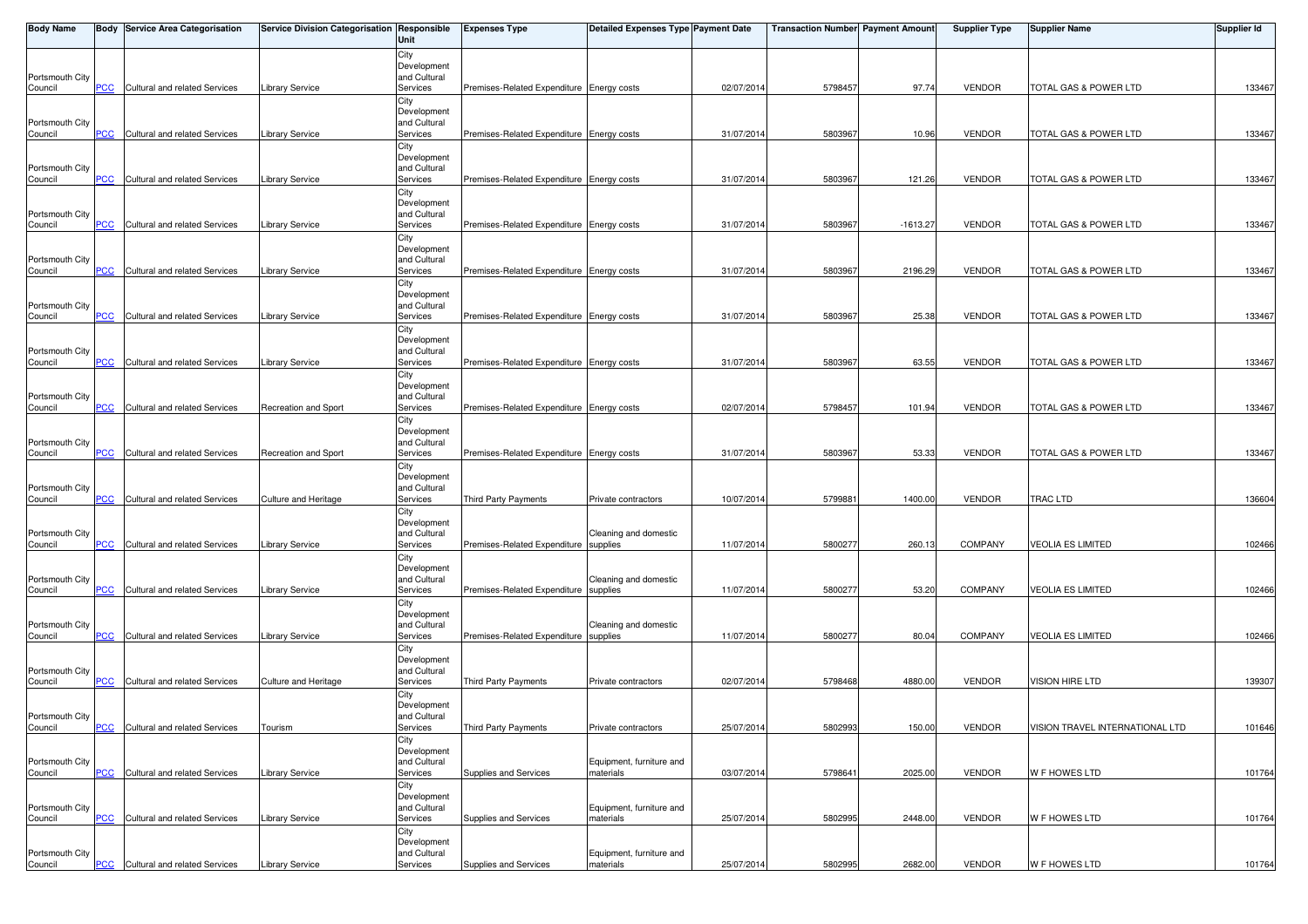| <b>Body Name</b>           |                | <b>Body Service Area Categorisation</b> | Service Division Categorisation Responsible | Unit                           | <b>Expenses Type</b>  | Detailed Expenses Type Payment Date   |            | Transaction Number Payment Amount |         | <b>Supplier Type</b> | <b>Supplier Name</b>              | <b>Supplier Id</b> |
|----------------------------|----------------|-----------------------------------------|---------------------------------------------|--------------------------------|-----------------------|---------------------------------------|------------|-----------------------------------|---------|----------------------|-----------------------------------|--------------------|
|                            |                |                                         |                                             | City                           |                       |                                       |            |                                   |         |                      |                                   |                    |
|                            |                |                                         |                                             | Development                    |                       |                                       |            |                                   |         |                      |                                   |                    |
| Portsmouth City<br>Council | $\overline{C}$ | Cultural and related Services           | <b>Library Service</b>                      | and Cultural<br>Services       | Supplies and Services | Equipment, furniture and<br>materials | 25/07/2014 | 580299                            | 371.20  | <b>VENDOR</b>        | <b>W F HOWES LTD</b>              | 101764             |
|                            |                |                                         |                                             | City                           |                       |                                       |            |                                   |         |                      |                                   |                    |
|                            |                |                                         |                                             | Development                    |                       |                                       |            |                                   |         |                      |                                   |                    |
| Portsmouth City            |                |                                         |                                             | and Cultural                   |                       | Equipment, furniture and              |            |                                   |         |                      |                                   |                    |
| Council                    | <b>PCC</b>     | Cultural and related Services           | <b>Library Service</b>                      | Services                       | Supplies and Services | materials                             | 25/07/2014 | 5802995                           | 187.20  | <b>VENDOR</b>        | W F HOWES LTD                     | 101764             |
|                            |                |                                         |                                             | City                           |                       |                                       |            |                                   |         |                      |                                   |                    |
| Portsmouth City            |                |                                         |                                             | Development<br>and Cultural    |                       | Equipment, furniture and              |            |                                   |         |                      |                                   |                    |
| Council                    | <b>PCC</b>     | Cultural and related Services           | <b>Library Service</b>                      | Services                       | Supplies and Services | materials                             | 25/07/2014 | 580299                            | 50.25   | <b>VENDOR</b>        | W F HOWES LTD                     | 101764             |
|                            |                |                                         |                                             | City                           |                       |                                       |            |                                   |         |                      |                                   |                    |
|                            |                |                                         |                                             | Development                    |                       |                                       |            |                                   |         |                      |                                   |                    |
| Portsmouth City            |                |                                         |                                             | and Cultural                   |                       | Equipment, furniture and              |            |                                   |         |                      |                                   |                    |
| Council                    | <b>PCC</b>     | Cultural and related Services           | Culture and Heritage                        | Services                       | Supplies and Services | materials                             | 09/07/2014 | 579969                            | 12.50   | <b>VENDOR</b>        | W J NIGH & SONS LTD               | 118215             |
|                            |                |                                         |                                             | City                           |                       |                                       |            |                                   |         |                      |                                   |                    |
| Portsmouth City            |                |                                         |                                             | Development<br>and Cultural    |                       | Equipment, furniture and              |            |                                   |         |                      |                                   |                    |
| Council                    | PCC            | Cultural and related Services           | Culture and Heritage                        | Services                       | Supplies and Services | materials                             | 09/07/2014 | 579969                            | 407.07  | <b>VENDOR</b>        | W J NIGH & SONS LTD               | 118215             |
|                            |                |                                         |                                             | City                           |                       |                                       |            |                                   |         |                      |                                   |                    |
|                            |                |                                         |                                             | Development                    |                       |                                       |            |                                   |         |                      |                                   |                    |
| Portsmouth City            |                |                                         |                                             | and Cultural                   |                       | Equipment, furniture and              |            |                                   |         |                      |                                   |                    |
| Council                    | <b>PCC</b>     | Cultural and related Services           | Culture and Heritage                        | Services                       | Supplies and Services | materials                             | 09/07/2014 | 579969                            | 118.45  | <b>VENDOR</b>        | W J NIGH & SONS LTD               | 118215             |
|                            |                |                                         |                                             | City                           |                       |                                       |            |                                   |         |                      |                                   |                    |
| Portsmouth City            |                |                                         |                                             | Development<br>and Cultural    |                       | Equipment, furniture and              |            |                                   |         |                      |                                   |                    |
| Council                    | <b>PCC</b>     | Cultural and related Services           | Culture and Heritage                        | Services                       | Supplies and Services | materials                             | 16/07/2014 | 5801003                           | 45.60   | <b>VENDOR</b>        | W J NIGH & SONS LTD               | 118215             |
|                            |                |                                         |                                             | City                           |                       |                                       |            |                                   |         |                      |                                   |                    |
|                            |                |                                         |                                             | Development                    |                       |                                       |            |                                   |         |                      |                                   |                    |
| Portsmouth City            |                |                                         |                                             | and Cultural                   |                       | Equipment, furniture and              |            |                                   |         |                      |                                   |                    |
| Council                    | <b>PCC</b>     | Cultural and related Services           | Culture and Heritage                        | Services                       | Supplies and Services | materials                             | 16/07/2014 | 5801003                           | 559.90  | <b>VENDOR</b>        | W J NIGH & SONS LTD               | 118215             |
|                            |                |                                         |                                             | City<br>Development            |                       |                                       |            |                                   |         |                      |                                   |                    |
| Portsmouth City            |                | Environmental and regulatory            |                                             | and Cultural                   |                       |                                       |            |                                   |         |                      |                                   |                    |
| Council                    | PCC            | services                                | Regulatory Services                         | Services                       | Third Party Payments  | Private contractors                   | 09/07/2014 | 5799602                           | 1651.97 | <b>VENDOR</b>        | X MERCURY GRAPHICS                | 106153             |
|                            |                |                                         |                                             | City                           |                       |                                       |            |                                   |         |                      |                                   |                    |
|                            |                |                                         |                                             | Development                    |                       |                                       |            |                                   |         |                      |                                   |                    |
| Portsmouth City<br>Council | <b>PCC</b>     | Cultural and related Services           | Culture and Heritage                        | and Cultural<br>Services       | Supplies and Services | Equipment, furniture and<br>materials | 02/07/2014 | 5798476                           | 588.30  | <b>VENDOR</b>        | XPRESSIONS 4U LIMITED             | 137197             |
|                            |                |                                         |                                             | City                           |                       |                                       |            |                                   |         |                      |                                   |                    |
|                            |                |                                         |                                             | Development                    |                       |                                       |            |                                   |         |                      |                                   |                    |
| Portsmouth City            |                |                                         |                                             | and Cultural                   |                       | Equipment, furniture and              |            |                                   |         |                      |                                   |                    |
| Council                    | PCC            | Cultural and related Services           | Culture and Heritage                        | Services                       | Supplies and Services | materials                             | 02/07/2014 | 5798476                           | 127.32  | <b>VENDOR</b>        | XPRESSIONS 4U LIMITED             | 137197             |
|                            |                |                                         |                                             | City                           |                       |                                       |            |                                   |         |                      |                                   |                    |
|                            |                |                                         |                                             | Development<br>and Cultural    |                       |                                       |            |                                   |         |                      |                                   |                    |
| Portsmouth City<br>Council | PCC            | Cultural and related Services           | Tourism                                     | Services                       | Third Party Payments  | Private contractors                   | 18/07/2014 | 5801448                           | 9350.00 | <b>VENDOR</b>        | YOUGOV PLC                        | 139276             |
|                            |                |                                         |                                             | Corporate                      |                       |                                       |            |                                   |         |                      |                                   |                    |
|                            |                |                                         |                                             | Assets,                        |                       |                                       |            |                                   |         |                      |                                   |                    |
| Portsmouth City            |                | Environmental and regulatory            |                                             | <b>Business and</b>            |                       | Equipment, furniture and              |            |                                   |         |                      |                                   |                    |
| Council                    | <b>PCC</b>     | services                                | <b>Regulatory Services</b>                  | Standards                      | Supplies and Services | materials                             | 04/07/2014 | 5798647                           | 11.90   | <b>VENDOR</b>        | <b>2CL COMMUNICATIONS LIMITED</b> | 108831             |
|                            |                |                                         |                                             | Corporate                      |                       |                                       |            |                                   |         |                      |                                   |                    |
| Portsmouth City            |                | Environmental and regulatory            |                                             | Assets,<br><b>Business and</b> |                       | Equipment, furniture and              |            |                                   |         |                      |                                   |                    |
| Council                    | <b>PCC</b>     | services                                | <b>Regulatory Services</b>                  | Standards                      | Supplies and Services | materials                             | 04/07/2014 | 5798647                           | 125.00  | <b>VENDOR</b>        | <b>2CL COMMUNICATIONS LIMITED</b> | 108831             |
|                            |                |                                         |                                             | Corporate                      |                       |                                       |            |                                   |         |                      |                                   |                    |
|                            |                |                                         |                                             | Assets,                        |                       |                                       |            |                                   |         |                      |                                   |                    |
| Portsmouth City            |                | Environmental and regulatory            |                                             | Business and                   |                       | Equipment, furniture and              |            |                                   |         |                      |                                   |                    |
| Council                    | <b>PCC</b>     | services                                | <b>Regulatory Services</b>                  | Standards                      | Supplies and Services | materials                             | 04/07/2014 | 5798647                           | 155.00  | <b>VENDOR</b>        | <b>2CL COMMUNICATIONS LIMITED</b> | 108831             |
|                            |                |                                         |                                             | Corporate<br>Assets,           |                       |                                       |            |                                   |         |                      |                                   |                    |
| Portsmouth City            |                | Environmental and regulatory            |                                             | <b>Business and</b>            |                       | Equipment, furniture and              |            |                                   |         |                      |                                   |                    |
| Council                    | PCC            | services                                | <b>Regulatory Services</b>                  | Standards                      | Supplies and Services | materials                             | 04/07/2014 | 5798647                           | 1598.00 | <b>VENDOR</b>        | <b>2CL COMMUNICATIONS LIMITED</b> | 108831             |
|                            |                |                                         |                                             | Corporate                      |                       |                                       |            |                                   |         |                      |                                   |                    |
|                            |                |                                         |                                             | Assets,                        |                       |                                       |            |                                   |         |                      |                                   |                    |
| Portsmouth City            |                | Environmental and regulatory            |                                             | <b>Business and</b>            | Supplies and Services | Equipment, furniture and              |            |                                   |         |                      | <b>2CL COMMUNICATIONS LIMITED</b> |                    |
| Council                    | PCC            | services                                | <b>Regulatory Services</b>                  | Standards                      |                       | materials                             | 04/07/2014 | 5798647                           | 379.95  | <b>VENDOR</b>        |                                   | 108831             |
|                            |                |                                         |                                             | Corporate<br>Assets,           |                       |                                       |            |                                   |         |                      |                                   |                    |
| Portsmouth City            |                | Environmental and regulatory            |                                             | Business and                   |                       | Equipment, furniture and              |            |                                   |         |                      |                                   |                    |
| Council                    | <u>PCC</u>     | services                                | <b>Regulatory Services</b>                  | Standards                      | Supplies and Services | materials                             | 04/07/2014 | 5798647                           | 38.00   | <b>VENDOR</b>        | <b>2CL COMMUNICATIONS LIMITED</b> | 108831             |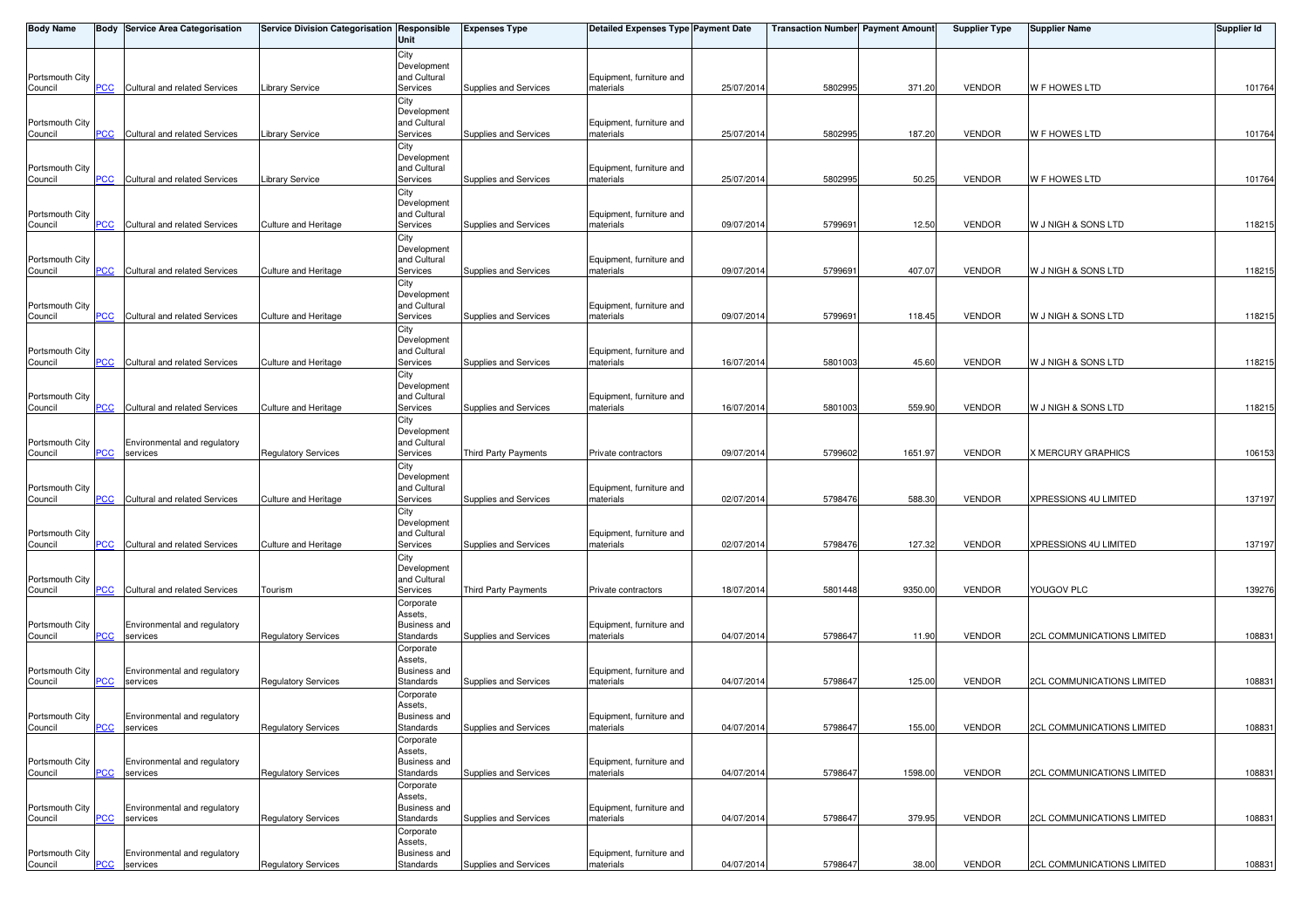| <b>Body Name</b>           |                           | Body Service Area Categorisation         | Service Division Categorisation Responsible | Unit                             | <b>Expenses Type</b>                  | Detailed Expenses Type Payment Date   |            | Transaction Number Payment Amount |         | <b>Supplier Type</b> | Supplier Name                     | <b>Supplier Id</b> |
|----------------------------|---------------------------|------------------------------------------|---------------------------------------------|----------------------------------|---------------------------------------|---------------------------------------|------------|-----------------------------------|---------|----------------------|-----------------------------------|--------------------|
|                            |                           |                                          |                                             | Corporate                        |                                       |                                       |            |                                   |         |                      |                                   |                    |
| Portsmouth City            |                           | Environmental and regulatory             |                                             | Assets,<br><b>Business and</b>   |                                       | Equipment, furniture and              |            |                                   |         |                      |                                   |                    |
| Council                    | <b>PCC</b>                | services                                 | <b>Regulatory Services</b>                  | Standards                        | Supplies and Services                 | materials                             | 04/07/2014 | 5798647                           | 7.90    | <b>VENDOR</b>        | <b>2CL COMMUNICATIONS LIMITED</b> | 108831             |
|                            |                           |                                          |                                             | Corporate                        |                                       |                                       |            |                                   |         |                      |                                   |                    |
| Portsmouth City            |                           | Environmental and regulatory             |                                             | Assets,<br><b>Business and</b>   |                                       | Equipment, furniture and              |            |                                   |         |                      |                                   |                    |
| Council                    | <b>PCC</b>                | services                                 | <b>Regulatory Services</b>                  | Standards                        | Supplies and Services                 | materials                             | 04/07/2014 | 5798647                           | 7.90    | <b>VENDOR</b>        | <b>2CL COMMUNICATIONS LIMITED</b> | 108831             |
|                            |                           |                                          |                                             | Corporate                        |                                       |                                       |            |                                   |         |                      |                                   |                    |
|                            |                           |                                          |                                             | Assets,                          |                                       |                                       |            |                                   |         |                      |                                   |                    |
| Portsmouth City<br>Council | <b>PCC</b>                | Environmental and regulatory<br>services | <b>Regulatory Services</b>                  | <b>Business and</b><br>Standards | Supplies and Services                 | Equipment, furniture and<br>materials | 04/07/201  | 5798647                           | 7.90    | <b>VENDOR</b>        | <b>2CL COMMUNICATIONS LIMITED</b> | 108831             |
|                            |                           |                                          |                                             | Corporate                        |                                       |                                       |            |                                   |         |                      |                                   |                    |
|                            |                           |                                          |                                             | Assets,                          |                                       |                                       |            |                                   |         |                      |                                   |                    |
| Portsmouth City<br>Council | <b>PCC</b>                | Environmental and regulatory<br>services | <b>Regulatory Services</b>                  | <b>Business and</b><br>Standards | Supplies and Services                 | Equipment, furniture and<br>materials | 04/07/2014 | 579864                            | 71.60   | <b>VENDOR</b>        | <b>2CL COMMUNICATIONS LIMITED</b> | 108831             |
|                            |                           |                                          |                                             | Corporate                        |                                       |                                       |            |                                   |         |                      |                                   |                    |
|                            |                           |                                          |                                             | Assets,                          |                                       |                                       |            |                                   |         |                      |                                   |                    |
| Portsmouth City<br>Council | PCC                       | Environmental and regulatory<br>services | <b>Regulatory Services</b>                  | <b>Business and</b><br>Standards | Supplies and Services                 | Equipment, furniture and<br>materials | 04/07/201  | 579864                            | 960.00  | <b>VENDOR</b>        | <b>2CL COMMUNICATIONS LIMITED</b> | 108831             |
|                            |                           |                                          |                                             | Corporate                        |                                       |                                       |            |                                   |         |                      |                                   |                    |
|                            |                           |                                          |                                             | Assets,                          |                                       |                                       |            |                                   |         |                      |                                   |                    |
| Portsmouth City<br>Council | <b>PCC</b>                | Environmental and regulatory<br>services | <b>Regulatory Services</b>                  | <b>Business and</b><br>Standards | Supplies and Services                 | Equipment, furniture and<br>materials | 04/07/201  | 579864                            | 986.85  | <b>VENDOR</b>        | <b>2CL COMMUNICATIONS LIMITED</b> | 108831             |
|                            |                           |                                          |                                             | Corporate                        |                                       |                                       |            |                                   |         |                      |                                   |                    |
|                            |                           |                                          |                                             | Assets,                          |                                       |                                       |            |                                   |         |                      |                                   |                    |
| Portsmouth City<br>Council | <b>PCC</b>                | <b>Planning services</b>                 | <b>Business support</b>                     | <b>Business and</b><br>Standards | Supplies and Services                 | Equipment, furniture and<br>materials | 03/07/201  | 579849                            | 405.00  | <b>VENDOR</b>        | <b>ASD LTD</b>                    | 104859             |
|                            |                           |                                          |                                             | Corporate                        |                                       |                                       |            |                                   |         |                      |                                   |                    |
|                            |                           |                                          |                                             | Assets,                          |                                       |                                       |            |                                   |         |                      |                                   |                    |
| Portsmouth City            | $\overline{\mathsf{PCC}}$ | <b>Planning services</b>                 | <b>Business support</b>                     | <b>Business and</b><br>Standards | Supplies and Services                 | Equipment, furniture and<br>materials | 03/07/2014 | 5798497                           | 493.60  | <b>VENDOR</b>        | <b>ASD LTD</b>                    | 104859             |
| Council                    |                           |                                          |                                             | Corporate                        |                                       |                                       |            |                                   |         |                      |                                   |                    |
|                            |                           |                                          |                                             | Assets,                          |                                       |                                       |            |                                   |         |                      |                                   |                    |
| Portsmouth City            | PCC                       |                                          |                                             | <b>Business and</b><br>Standards |                                       | Equipment, furniture and<br>materials | 21/07/2014 | 5801454                           | 1188.00 | <b>VENDOR</b>        | ASD LTD                           | 104859             |
| Council                    |                           | <b>Planning services</b>                 | <b>Business support</b>                     | Corporate                        | Supplies and Services                 |                                       |            |                                   |         |                      |                                   |                    |
|                            |                           |                                          |                                             | Assets,                          |                                       |                                       |            |                                   |         |                      |                                   |                    |
| Portsmouth City            |                           |                                          |                                             | <b>Business and</b>              |                                       | Equipment, furniture and              |            |                                   |         |                      |                                   |                    |
| Council                    | <u>PCC </u>               | <b>Planning services</b>                 | <b>Business support</b>                     | Standards<br>Corporate           | Supplies and Services                 | materials                             | 28/07/2014 | 5803038                           | 792.00  | <b>VENDOR</b>        | ASD LTD                           | 104859             |
|                            |                           |                                          |                                             | Assets,                          |                                       |                                       |            |                                   |         |                      |                                   |                    |
| Portsmouth City            |                           | Environmental and regulatory             |                                             | <b>Business and</b>              |                                       |                                       |            |                                   |         |                      | ASSOCIATION OF PORT HEALTH        |                    |
| Council                    | PCC                       | services                                 | <b>Regulatory Services</b>                  | Standards<br>Corporate           | Supplies and Services                 | Grants and subscriptions              | 28/07/2014 | 5803039                           | 1000.00 | <b>VENDOR</b>        | <b>AUTHORITIES</b>                | 106033             |
|                            |                           |                                          |                                             | Assets,                          |                                       |                                       |            |                                   |         |                      |                                   |                    |
| Portsmouth City            |                           |                                          |                                             | <b>Business and</b>              |                                       | Cleaning and domestic                 |            |                                   |         |                      |                                   |                    |
| Council                    | PCC                       | <b>Planning services</b>                 | <b>Business support</b>                     | Standards                        | Premises-Related Expenditure          | supplies                              | 10/07/2014 | 5799717                           | 536.69  | <b>VENDOR</b>        | <b>BERENDSEN UK LIMITED</b>       | 101566             |
|                            |                           |                                          |                                             | Corporate<br>Assets,             |                                       |                                       |            |                                   |         |                      |                                   |                    |
| Portsmouth City            |                           |                                          |                                             | <b>Business and</b>              |                                       | Cleaning and domestic                 |            |                                   |         |                      |                                   |                    |
| Council                    | <b>PCC</b>                | <b>Planning services</b>                 | <b>Business support</b>                     | Standards                        | Premises-Related Expenditure supplies |                                       | 10/07/2014 | 579971                            | 80.00   | <b>VENDOR</b>        | <b>BERENDSEN UK LIMITED</b>       | 101566             |
|                            |                           |                                          |                                             | Corporate<br>Assets,             |                                       |                                       |            |                                   |         |                      |                                   |                    |
| Portsmouth City            |                           |                                          |                                             | <b>Business and</b>              |                                       | Communications and                    |            |                                   |         |                      |                                   |                    |
| Council                    | <b>PCC</b>                | <b>Housing Services</b>                  | <b>Housing Strategy</b>                     | Standards                        | Supplies and Services                 | computing                             | 16/07/2014 | 5800553                           | 46.89   | <b>COMPANY</b>       | BRITISH TELECOMMUNICATIONS PLC    | 100132             |
|                            |                           |                                          |                                             | Corporate<br>Assets,             |                                       |                                       |            |                                   |         |                      |                                   |                    |
| Portsmouth City            |                           | Environmental and regulatory             |                                             | <b>Business and</b>              |                                       | Equipment, furniture and              |            |                                   |         |                      |                                   |                    |
| Council                    |                           | PCC services                             | <b>Regulatory Services</b>                  | Standards                        | Supplies and Services                 | materials                             | 04/07/2014 | 5798707                           | 782.25  | <b>VENDOR</b>        | CAMPBELL ASSOCIATES               | 113572             |
|                            |                           |                                          |                                             | Corporate<br>Assets,             |                                       |                                       |            |                                   |         |                      |                                   |                    |
| Portsmouth City            |                           |                                          |                                             | <b>Business and</b>              |                                       |                                       |            |                                   |         |                      |                                   |                    |
| Council                    | <b>PCC</b>                | Planning services                        | <b>Business support</b>                     | Standards                        | Third Party Payments                  | Private contractors                   | 04/07/201  | 5798720                           | 101.12  | <b>VENDOR</b>        | CHURCHES FIRE SECURITY LIMITED    | 100131             |
|                            |                           |                                          |                                             | Corporate                        |                                       |                                       |            |                                   |         |                      |                                   |                    |
| Portsmouth City            |                           |                                          |                                             | Assets,<br><b>Business and</b>   |                                       |                                       |            |                                   |         |                      |                                   |                    |
| Council                    | <b>PCC</b>                | Planning services                        | <b>Business support</b>                     | Standards                        | Third Party Payments                  | Private contractors                   | 04/07/201  | 5798720                           | 179.80  | <b>VENDOR</b>        | CHURCHES FIRE SECURITY LIMITED    | 100131             |
|                            |                           |                                          |                                             | Corporate                        |                                       |                                       |            |                                   |         |                      |                                   |                    |
| Portsmouth City            |                           |                                          |                                             | Assets,<br><b>Business and</b>   |                                       |                                       |            |                                   |         |                      |                                   |                    |
| Council                    | $PCC$                     | Planning services                        | <b>Business support</b>                     | Standards                        | Third Party Payments                  | Private contractors                   | 04/07/2014 | 5798720                           | 197.34  | <b>VENDOR</b>        | CHURCHES FIRE SECURITY LIMITED    | 100131             |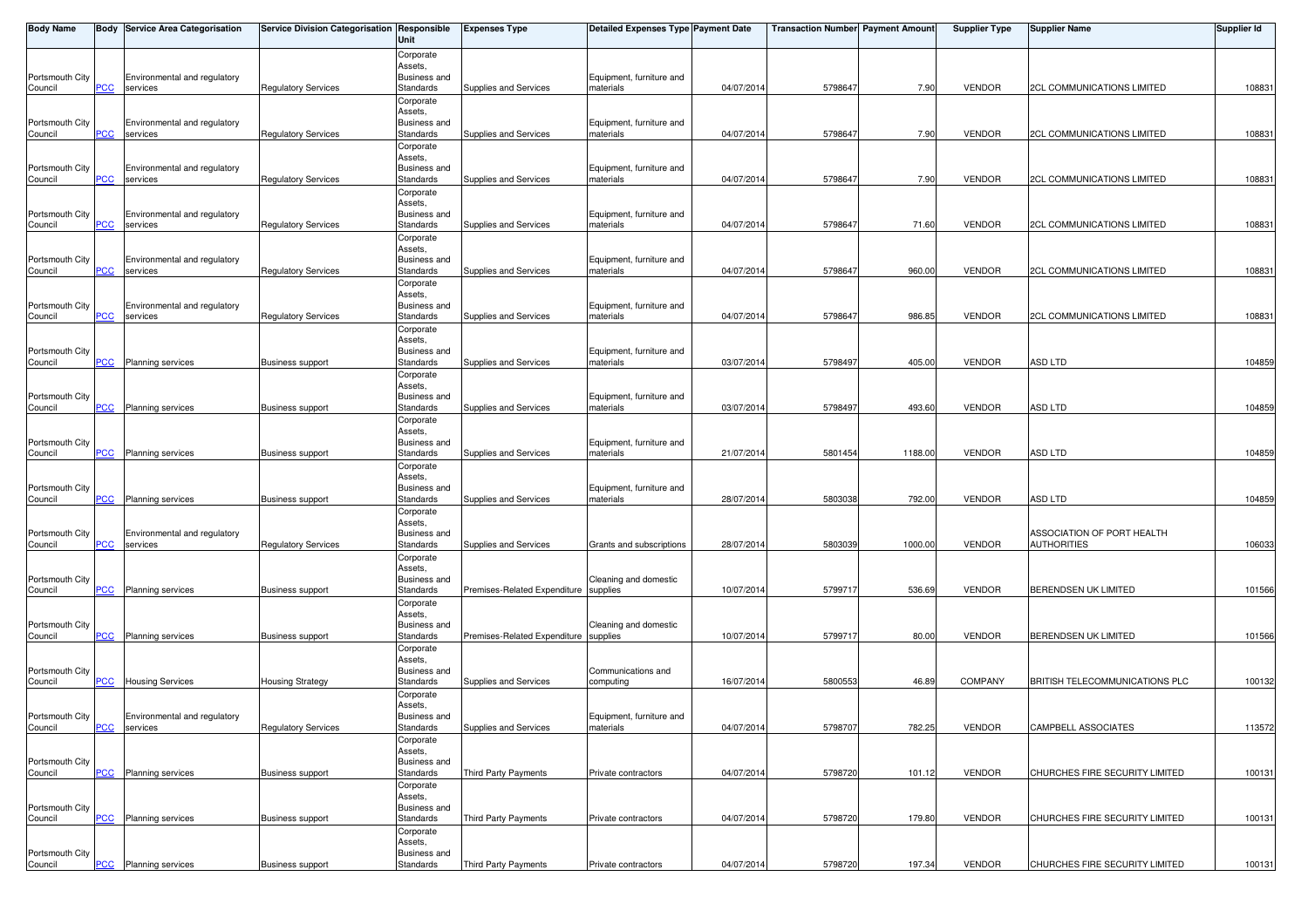| <b>Body Name</b>           |                           | <b>Body Service Area Categorisation</b>                | Service Division Categorisation Responsible | Unit                      | <b>Expenses Type</b>                      | <b>Detailed Expenses Type Payment Date</b> |            | <b>Transaction Number Payment Amount</b> |          | <b>Supplier Type</b>            | Supplier Name                                                         | Supplier Id |
|----------------------------|---------------------------|--------------------------------------------------------|---------------------------------------------|---------------------------|-------------------------------------------|--------------------------------------------|------------|------------------------------------------|----------|---------------------------------|-----------------------------------------------------------------------|-------------|
|                            |                           |                                                        |                                             | Corporate                 |                                           |                                            |            |                                          |          |                                 |                                                                       |             |
| Portsmouth City            |                           |                                                        |                                             | Assets,                   |                                           |                                            |            |                                          |          |                                 |                                                                       |             |
| Council                    | PCC                       | <b>Planning services</b>                               | <b>Business support</b>                     | Business and<br>Standards | Third Party Payments                      | Private contractors                        | 04/07/201  | 5798720                                  | 2.53     | <b>VENDOR</b>                   | CHURCHES FIRE SECURITY LIMITED                                        | 100131      |
|                            |                           |                                                        |                                             | Corporate                 |                                           |                                            |            |                                          |          |                                 |                                                                       |             |
|                            |                           |                                                        |                                             | Assets,                   |                                           |                                            |            |                                          |          |                                 |                                                                       |             |
| Portsmouth City<br>Council | <b>PCC</b>                | Planning services                                      | <b>Business support</b>                     | Business and<br>Standards | Third Party Payments                      | Private contractors                        | 04/07/201  | 5798720                                  | 3.09     | <b>VENDOR</b>                   | CHURCHES FIRE SECURITY LIMITED                                        | 100131      |
|                            |                           |                                                        |                                             | Corporate                 |                                           |                                            |            |                                          |          |                                 |                                                                       |             |
|                            |                           |                                                        |                                             | Assets,                   |                                           |                                            |            |                                          |          |                                 |                                                                       |             |
| Portsmouth City            | PCC                       | Planning services                                      | <b>Business support</b>                     | Business and<br>Standards |                                           | Private contractors                        | 04/07/201  | 5798720                                  | 3.13     | <b>VENDOR</b>                   | CHURCHES FIRE SECURITY LIMITED                                        | 100131      |
| Council                    |                           |                                                        |                                             | Corporate                 | Third Party Payments                      |                                            |            |                                          |          |                                 |                                                                       |             |
|                            |                           |                                                        |                                             | Assets.                   |                                           |                                            |            |                                          |          |                                 |                                                                       |             |
| Portsmouth City            |                           |                                                        |                                             | Business and              |                                           |                                            |            |                                          |          |                                 |                                                                       |             |
| Council                    | PCC                       | <b>Planning services</b>                               | <b>Business support</b>                     | Standards<br>Corporate    | Third Party Payments                      | Private contractors                        | 04/07/201  | 5798720                                  | 7.21     | <b>VENDOR</b>                   | CHURCHES FIRE SECURITY LIMITED                                        | 100131      |
|                            |                           |                                                        |                                             | Assets,                   |                                           |                                            |            |                                          |          |                                 |                                                                       |             |
| Portsmouth City            |                           |                                                        |                                             | Business and              |                                           | Cleaning and domestic                      |            |                                          |          |                                 |                                                                       |             |
| Council                    | PСC                       | <b>Planning services</b>                               | <b>Business support</b>                     | Standards                 | Premises-Related Expenditure              | supplies                                   | 04/07/201  | 5798724                                  | 111.65   | <b>VENDOR</b>                   | CJS PORTSMOUTH LTD                                                    | 100139      |
|                            |                           |                                                        |                                             | Corporate<br>Assets,      |                                           |                                            |            |                                          |          |                                 |                                                                       |             |
| Portsmouth City            |                           |                                                        |                                             | Business and              |                                           | Cleaning and domestic                      |            |                                          |          |                                 |                                                                       |             |
| Council                    | <b>PCC</b>                | <b>Planning services</b>                               | <b>Business support</b>                     | Standards                 | Premises-Related Expenditure supplies     |                                            | 18/07/201  | 580121                                   | 137.56   | <b>VENDOR</b>                   | <b>CJS PORTSMOUTH LTD</b>                                             | 100139      |
|                            |                           |                                                        |                                             | Corporate                 |                                           |                                            |            |                                          |          |                                 |                                                                       |             |
| Portsmouth City            |                           | Children's and Education                               | Other Education and Community               | Assets,<br>Business and   |                                           | Printing, stationery and                   |            |                                          |          |                                 |                                                                       |             |
| Council                    | PCC                       | Services                                               | <b>Budget</b>                               | Standards                 | Supplies and Services                     | general office expenses                    | 02/07/201  | 5798396                                  | 7.09     | <b>VENDOR</b>                   | ROYAL MAIL                                                            | 100182      |
|                            |                           |                                                        |                                             | Corporate                 |                                           |                                            |            |                                          |          |                                 |                                                                       |             |
| Portsmouth City            |                           | Children's and Education                               | Other Education and Community               | Assets,<br>Business and   |                                           | Printing, stationery and                   |            |                                          |          |                                 |                                                                       |             |
| Council                    | <u>PCC</u>                | Services                                               | <b>Budget</b>                               | Standards                 | Supplies and Services                     | general office expenses                    | 02/07/201  | 5798396                                  | $-7.09$  | <b>VENDOR</b>                   | <b>ROYAL MAIL</b>                                                     | 100182      |
|                            |                           |                                                        |                                             | Corporate                 |                                           |                                            |            |                                          |          |                                 |                                                                       |             |
| Portsmouth City            |                           |                                                        |                                             | Assets.<br>Business and   |                                           |                                            |            |                                          |          |                                 |                                                                       |             |
| Council                    | PСC                       | Costs below Net Cost of Services Other Operating Costs |                                             | Standards                 | Premises-Related Expenditure Energy costs |                                            | 03/07/201  | 5798605                                  | 621.26   | <b>COMPANY</b>                  | SCOTTISH AND SOUTHERN ENERGY PLC                                      | 100303      |
|                            |                           |                                                        |                                             | Corporate                 |                                           |                                            |            |                                          |          |                                 |                                                                       |             |
|                            |                           |                                                        |                                             | Assets,                   |                                           |                                            |            |                                          |          |                                 |                                                                       |             |
| Portsmouth City<br>Council | $\overline{C}$            | Costs below Net Cost of Services Other Operating Costs |                                             | Business and<br>Standards | Premises-Related Expenditure Energy costs |                                            | 03/07/201  | 579860                                   | 91.79    | <b>COMPANY</b>                  | SCOTTISH AND SOUTHERN ENERGY PLC                                      | 100303      |
|                            |                           |                                                        |                                             | Corporate                 |                                           |                                            |            |                                          |          |                                 |                                                                       |             |
|                            |                           |                                                        |                                             | Assets,                   |                                           |                                            |            |                                          |          |                                 |                                                                       |             |
| Portsmouth City<br>Council | PCC                       | Environmental and regulatory<br>services               | <b>Regulatory Services</b>                  | Business and<br>Standards | <b>Employees</b>                          | Indirect employee<br>expenses              | 30/07/201  | 5803603                                  | 16348.87 | OTHER LOCAL<br><b>AUTHORITY</b> | HAMPSHIRE COUNTY COUNCIL                                              | 100030      |
|                            |                           |                                                        |                                             | Corporate                 |                                           |                                            |            |                                          |          |                                 |                                                                       |             |
|                            |                           |                                                        |                                             | Assets.                   |                                           |                                            |            |                                          |          |                                 |                                                                       |             |
| Portsmouth City            | PCC                       | Environmental and regulatory                           |                                             | Business and              | Supplies and Services                     | Services                                   | 11/07/201  | 5800019                                  | 750.00   | SOLETRADER                      | Classified as 'personal data' (under the Data<br>Protection Act 1998) | 137133      |
| Council                    |                           | services                                               | <b>Regulatory Services</b>                  | Standards<br>Corporate    |                                           |                                            |            |                                          |          |                                 |                                                                       |             |
|                            |                           |                                                        |                                             | Assets,                   |                                           |                                            |            |                                          |          |                                 |                                                                       |             |
| Portsmouth City            |                           |                                                        |                                             | Business and              |                                           | Equipment, furniture and                   |            |                                          |          |                                 |                                                                       |             |
| Council                    | <b>PCC</b>                | <b>Housing Services</b>                                | <b>Housing Strategy</b>                     | Standards<br>Corporate    | Supplies and Services                     | materials                                  | 09/07/201  | 5799248                                  | 726.00   | <b>COMPANY</b>                  | CHUBB SYSTEMS LIMITED                                                 | 100363      |
|                            |                           |                                                        |                                             | Assets.                   |                                           |                                            |            |                                          |          |                                 |                                                                       |             |
| Portsmouth City            |                           |                                                        |                                             | Business and              |                                           | Equipment, furniture and                   |            |                                          |          |                                 |                                                                       |             |
| Council                    | PCC                       | <b>Housing Services</b>                                | <b>Housing Strategy</b>                     | Standards                 | Supplies and Services                     | materials                                  | 21/07/201  | 5801464                                  | 392.00   | <b>COMPANY</b>                  | CHUBB SYSTEMS LIMITED                                                 | 100363      |
|                            |                           |                                                        |                                             | Corporate<br>Assets,      |                                           |                                            |            |                                          |          |                                 |                                                                       |             |
| Portsmouth City            |                           |                                                        |                                             | Business and              |                                           | Equipment, furniture and                   |            |                                          |          |                                 |                                                                       |             |
| Council                    |                           | <b>PCC</b> Housing Services                            | <b>Housing Strategy</b>                     | Standards                 | Supplies and Services                     | materials                                  | 21/07/2014 | 5801464                                  | 830.00   | <b>COMPANY</b>                  | CHUBB SYSTEMS LIMITED                                                 | 100363      |
|                            |                           |                                                        |                                             | Corporate<br>Assets,      |                                           |                                            |            |                                          |          |                                 |                                                                       |             |
| Portsmouth City            |                           |                                                        |                                             | <b>Business and</b>       |                                           |                                            |            |                                          |          |                                 | YOUNG AND YOUNG BUILDING SERVICES                                     |             |
| Council                    | <b>PCC</b>                | Other                                                  | Suspense and Capital Schemes                | Standards                 | Supplies and Services                     | Grants and subscriptions                   | 02/07/2014 | 5798478                                  | 5503.74  | COMPANY                         | LTD                                                                   | 104996      |
|                            |                           |                                                        |                                             | Corporate<br>Assets,      |                                           |                                            |            |                                          |          |                                 |                                                                       |             |
| Portsmouth City            |                           |                                                        |                                             | Business and              |                                           |                                            |            |                                          |          |                                 |                                                                       |             |
| Council                    | PCC                       | Other                                                  | Suspense and Capital Schemes                | Standards                 | Supplies and Services                     | Grants and subscriptions                   | 02/07/201  | 5798323                                  | 4306.40  | SOLETRADER                      | <b>KJS PLUMBING</b>                                                   | 113590      |
|                            |                           |                                                        |                                             | Corporate                 |                                           |                                            |            |                                          |          |                                 |                                                                       |             |
| Portsmouth City            |                           |                                                        |                                             | Assets,<br>Business and   |                                           |                                            |            |                                          |          |                                 |                                                                       |             |
| Council                    | $\overline{\mathsf{PCC}}$ | Other                                                  | Suspense and Capital Schemes                | Standards                 | Supplies and Services                     | Grants and subscriptions                   | 09/07/2014 | 5799581                                  | 5169.52  | SOLETRADER                      | <b>KJS PLUMBING</b>                                                   | 113590      |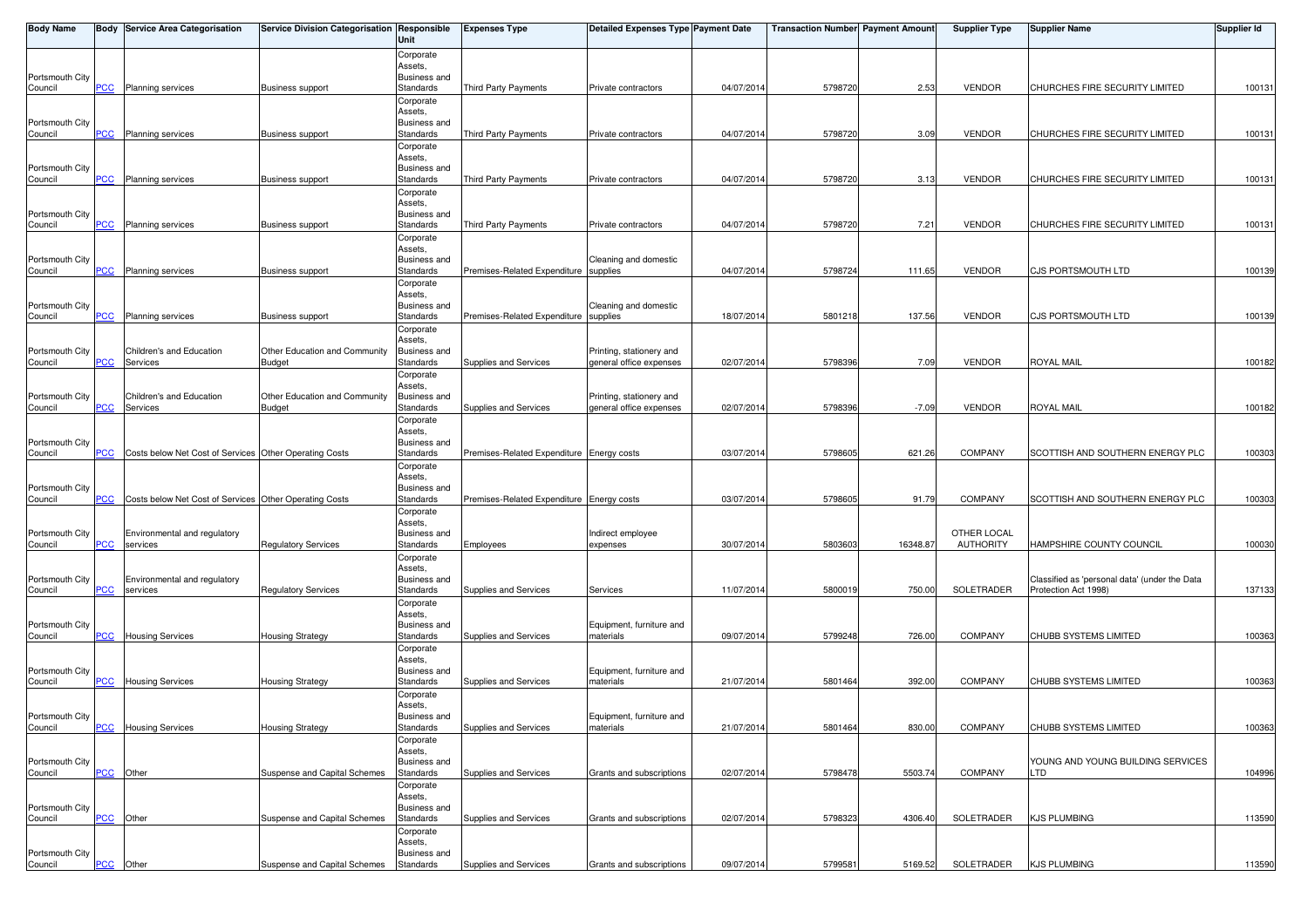| <b>Body Name</b>           |                  | <b>Body Service Area Categorisation</b>                | Service Division Categorisation Responsible | Unit                             | <b>Expenses Type</b>                                    | <b>Detailed Expenses Type Payment Date</b>           |            | <b>Transaction Number Payment Amount</b> |           | <b>Supplier Type</b> | <b>Supplier Name</b>                               | <b>Supplier Id</b> |
|----------------------------|------------------|--------------------------------------------------------|---------------------------------------------|----------------------------------|---------------------------------------------------------|------------------------------------------------------|------------|------------------------------------------|-----------|----------------------|----------------------------------------------------|--------------------|
|                            |                  |                                                        |                                             | Corporate                        |                                                         |                                                      |            |                                          |           |                      |                                                    |                    |
| Portsmouth City            |                  |                                                        |                                             | Assets,<br>Business and          |                                                         |                                                      |            |                                          |           |                      | ABSOLUT INSTALLATION AND                           |                    |
| Council                    | <b>PCC</b>       | Other                                                  | Suspense and Capital Schemes                | Standards                        | Supplies and Services                                   | Grants and subscriptions                             | 09/07/2014 | 5799214                                  | 3911.35   | PARTNERSHIP          | <b>MAINTENANCE</b>                                 | 114522             |
|                            |                  |                                                        |                                             | Corporate                        |                                                         |                                                      |            |                                          |           |                      |                                                    |                    |
| Portsmouth City            |                  |                                                        |                                             | Assets,<br>Business and          |                                                         |                                                      |            |                                          |           |                      | FIRST WESSEX (PORTSMOUTH HOUSING                   |                    |
| Council                    | <b>PCC</b>       | Other                                                  | Suspense and Capital Schemes                | Standards                        | Supplies and Services                                   | Grants and subscriptions                             | 17/07/2014 | 5801055                                  | 100000.00 | <b>VENDOR</b>        | <b>ASSOCIATON LIMITED)</b>                         | 101692             |
|                            |                  |                                                        |                                             | Corporate                        |                                                         |                                                      |            |                                          |           |                      |                                                    |                    |
|                            |                  |                                                        |                                             | Assets,                          |                                                         |                                                      |            |                                          |           |                      |                                                    |                    |
| Portsmouth City<br>Council | <u>PCC</u>       | Other                                                  | Suspense and Capital Schemes                | Business and<br>Standards        | Supplies and Services                                   | Grants and subscriptions                             | 23/07/2014 | 5802216                                  | 2431.70   | <b>COMPANY</b>       | YOUNG AND YOUNG BUILDING SERVICES<br>LTD           | 104996             |
|                            |                  |                                                        |                                             | Corporate                        |                                                         |                                                      |            |                                          |           |                      |                                                    |                    |
|                            |                  |                                                        |                                             | Assets,                          |                                                         |                                                      |            |                                          |           |                      |                                                    |                    |
| Portsmouth City<br>Council | <b>PCC</b>       | Other                                                  | Suspense and Capital Schemes                | <b>Business and</b><br>Standards | Supplies and Services                                   | Grants and subscriptions                             | 30/07/2014 | 580363                                   | 3446.00   | SOLETRADER           | <b>KJS PLUMBING</b>                                | 113590             |
|                            |                  |                                                        |                                             | Corporate                        |                                                         |                                                      |            |                                          |           |                      |                                                    |                    |
|                            |                  |                                                        |                                             | Assets,                          |                                                         |                                                      |            |                                          |           |                      |                                                    |                    |
| Portsmouth City<br>Council | <b>PCC</b>       | <b>Planning services</b>                               | <b>Business support</b>                     | Business and<br>Standards        | Premises-Related Expenditure                            | Repairs, alterations and<br>maintenance of buildings | 04/07/2014 | 579884                                   | 150.00    | SOLETRADER           | M J RITCHIE DECOR AND GUTTERING<br><b>SERVICES</b> | 126505             |
|                            |                  |                                                        |                                             | Corporate                        |                                                         |                                                      |            |                                          |           |                      |                                                    |                    |
|                            |                  |                                                        |                                             | Assets,                          |                                                         |                                                      |            |                                          |           |                      |                                                    |                    |
| Portsmouth City<br>Council | <b>PCC</b>       | Planning services                                      | <b>Business support</b>                     | Business and<br>Standards        | Premises-Related Expenditure   maintenance of buildings | Repairs, alterations and                             | 04/07/2014 | 5798845                                  | 980.00    | SOLETRADER           | M J RITCHIE DECOR AND GUTTERING<br><b>SERVICES</b> | 126505             |
|                            |                  |                                                        |                                             | Corporate                        |                                                         |                                                      |            |                                          |           |                      |                                                    |                    |
|                            |                  |                                                        |                                             | Assets.                          |                                                         |                                                      |            |                                          |           |                      |                                                    |                    |
| Portsmouth City<br>Council | <b>PCC</b>       | <b>Planning services</b>                               | <b>Business support</b>                     | Business and<br>Standards        | Premises-Related Expenditure   maintenance of buildings | Repairs, alterations and                             | 04/07/201  | 579884                                   | 140.00    | SOLETRADER           | M J RITCHIE DECOR AND GUTTERING<br><b>SERVICES</b> | 126505             |
|                            |                  |                                                        |                                             | Corporate                        |                                                         |                                                      |            |                                          |           |                      |                                                    |                    |
|                            |                  |                                                        |                                             | Assets,                          |                                                         |                                                      |            |                                          |           |                      |                                                    |                    |
| Portsmouth City<br>Council | <b>PCC</b>       | <b>Planning services</b>                               | <b>Business support</b>                     | Business and<br>Standards        | Premises-Related Expenditure   maintenance of buildings | Repairs, alterations and                             | 04/07/2014 | 5798845                                  | 60.00     | SOLETRADER           | M J RITCHIE DECOR AND GUTTERING<br><b>SERVICES</b> | 126505             |
|                            |                  |                                                        |                                             | Corporate                        |                                                         |                                                      |            |                                          |           |                      |                                                    |                    |
|                            |                  |                                                        |                                             | Assets.                          |                                                         |                                                      |            |                                          |           |                      |                                                    |                    |
| Portsmouth City<br>Council | PCC              | <b>Planning services</b>                               | Business support                            | <b>Business and</b><br>Standards | Supplies and Services                                   | Equipment, furniture and<br>materials                | 17/07/2014 | 5801009                                  | 20.00     | <b>VENDOR</b>        | AALCO METALS LIMITED                               | 128821             |
|                            |                  |                                                        |                                             | Corporate                        |                                                         |                                                      |            |                                          |           |                      |                                                    |                    |
|                            |                  |                                                        |                                             | Assets,                          |                                                         |                                                      |            |                                          |           |                      |                                                    |                    |
| Portsmouth City            |                  |                                                        |                                             | <b>Business and</b>              |                                                         | Equipment, furniture and                             |            |                                          |           |                      |                                                    |                    |
| Council                    | $\overline{PCC}$ | <b>Planning services</b>                               | <b>Business support</b>                     | Standards<br>Corporate           | Supplies and Services                                   | materials                                            | 17/07/2014 | 5801009                                  | 575.00    | <b>VENDOR</b>        | AALCO METALS LIMITED                               | 128821             |
|                            |                  |                                                        |                                             | Assets,                          |                                                         |                                                      |            |                                          |           |                      |                                                    |                    |
| Portsmouth City            | PCC              |                                                        |                                             | <b>Business and</b>              |                                                         |                                                      | 04/07/2014 | 5798787                                  | 956.10    | SOLETRADER           | GILL HEIGHINGTON TRAINING SERVICES                 | 138883             |
| Council                    |                  | Planning services                                      | <b>Business support</b>                     | Standards<br>Corporate           | Third Party Payments                                    | Private contractors                                  |            |                                          |           |                      |                                                    |                    |
|                            |                  |                                                        |                                             | Assets,                          |                                                         |                                                      |            |                                          |           |                      |                                                    |                    |
| Portsmouth City            |                  |                                                        |                                             | <b>Business and</b>              | Premises-Related Expenditure   maintenance of buildings | Repairs, alterations and                             |            |                                          |           | <b>COMPANY</b>       | CORRIGENDA LIMITED T/A CHURCHES                    |                    |
| Council                    | PCC              | Costs below Net Cost of Services Other Operating Costs |                                             | Standards<br>Corporate           |                                                         |                                                      | 04/07/2014 | 5798733                                  | 161.98    |                      |                                                    | 102100             |
|                            |                  |                                                        |                                             | Assets,                          |                                                         |                                                      |            |                                          |           |                      |                                                    |                    |
| Portsmouth City            |                  |                                                        |                                             | Business and                     |                                                         | Repairs, alterations and                             |            |                                          |           | <b>COMPANY</b>       |                                                    |                    |
| Council                    | PCC              | Costs below Net Cost of Services Other Operating Costs |                                             | Standards<br>Corporate           | Premises-Related Expenditure   maintenance of buildings |                                                      | 04/07/2014 | 5798733                                  | 7.71      |                      | CORRIGENDA LIMITED T/A CHURCHES                    | 102100             |
|                            |                  |                                                        |                                             | Assets,                          |                                                         |                                                      |            |                                          |           |                      |                                                    |                    |
| Portsmouth City            |                  |                                                        |                                             | <b>Business and</b>              |                                                         | Repairs, alterations and                             |            |                                          |           |                      | CORRIGENDA LIMITED T/A CHURCHES                    |                    |
| Council                    | <b>PCC</b>       | Costs below Net Cost of Services Other Operating Costs |                                             | Standards<br>Corporate           | Premises-Related Expenditure   maintenance of buildings |                                                      | 04/07/2014 | 5798733                                  | 7.71      | <b>COMPANY</b>       |                                                    | 102100             |
|                            |                  |                                                        |                                             | Assets,                          |                                                         |                                                      |            |                                          |           |                      |                                                    |                    |
| Portsmouth City            |                  |                                                        |                                             | Business and                     |                                                         | Repairs, alterations and                             |            |                                          |           |                      |                                                    |                    |
| Council                    | <b>PCC</b>       | Costs below Net Cost of Services Other Operating Costs |                                             | Standards<br>Corporate           | Premises-Related Expenditure   maintenance of buildings |                                                      | 09/07/2014 | 5799257                                  | 667.58    | <b>COMPANY</b>       | CORRIGENDA LIMITED T/A CHURCHES                    | 102100             |
|                            |                  |                                                        |                                             | Assets,                          |                                                         |                                                      |            |                                          |           |                      |                                                    |                    |
| Portsmouth City            |                  |                                                        |                                             | <b>Business and</b>              |                                                         | Repairs, alterations and                             |            |                                          |           |                      |                                                    |                    |
| Council                    | <b>PCC</b>       | Costs below Net Cost of Services Other Operating Costs |                                             | Standards                        | Premises-Related Expenditure   maintenance of buildings |                                                      | 17/07/2014 | 580104                                   | 2.60      | <b>COMPANY</b>       | CORRIGENDA LIMITED T/A CHURCHES                    | 102100             |
|                            |                  |                                                        |                                             | Corporate<br>Assets,             |                                                         |                                                      |            |                                          |           |                      |                                                    |                    |
| Portsmouth City            |                  |                                                        |                                             | <b>Business and</b>              |                                                         | Repairs, alterations and                             |            |                                          |           |                      |                                                    |                    |
| Council                    | <u>PCC</u>       | Costs below Net Cost of Services Other Operating Costs |                                             | Standards                        | Premises-Related Expenditure   maintenance of buildings |                                                      | 17/07/2014 | 5801041                                  | 46.74     | <b>COMPANY</b>       | CORRIGENDA LIMITED T/A CHURCHES                    | 102100             |
|                            |                  |                                                        |                                             | Corporate<br>Assets,             |                                                         |                                                      |            |                                          |           |                      |                                                    |                    |
| Portsmouth City            |                  |                                                        |                                             | Business and                     |                                                         | Repairs, alterations and                             |            |                                          |           |                      |                                                    |                    |
| Council                    | <b>PCC</b>       | Costs below Net Cost of Services Other Operating Costs |                                             | Standards                        | Premises-Related Expenditure   maintenance of buildings |                                                      | 17/07/2014 | 5801041                                  | 54.54     | <b>COMPANY</b>       | CORRIGENDA LIMITED T/A CHURCHES                    | 102100             |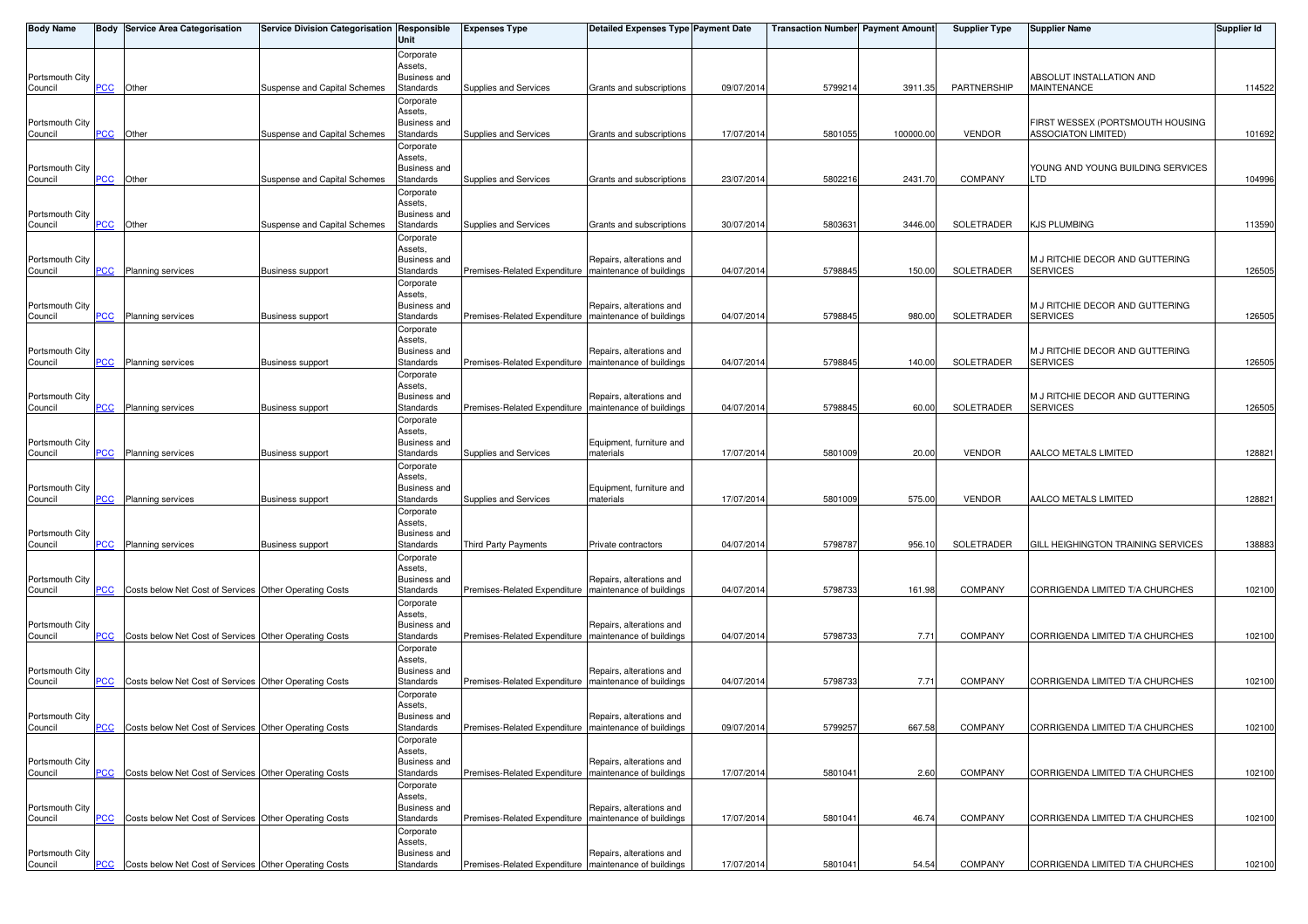| <b>Body Name</b>           |                | <b>Body Service Area Categorisation</b>                | Service Division Categorisation Responsible | Unit                           | <b>Expenses Type</b>                                    | <b>Detailed Expenses Type Payment Date</b> |            | <b>Transaction Number Payment Amount</b> |          | <b>Supplier Type</b> | <b>Supplier Name</b>            | Supplier Id |
|----------------------------|----------------|--------------------------------------------------------|---------------------------------------------|--------------------------------|---------------------------------------------------------|--------------------------------------------|------------|------------------------------------------|----------|----------------------|---------------------------------|-------------|
|                            |                |                                                        |                                             | Corporate                      |                                                         |                                            |            |                                          |          |                      |                                 |             |
| Portsmouth City            |                |                                                        |                                             | Assets,<br>Business and        |                                                         | Repairs, alterations and                   |            |                                          |          |                      |                                 |             |
| Council                    | PСC            | Costs below Net Cost of Services Other Operating Costs |                                             | Standards                      | Premises-Related Expenditure                            | maintenance of buildings                   | 17/07/201  | 580104                                   | 54.54    | <b>COMPANY</b>       | CORRIGENDA LIMITED T/A CHURCHES | 102100      |
|                            |                |                                                        |                                             | Corporate<br>Assets.           |                                                         |                                            |            |                                          |          |                      |                                 |             |
| Portsmouth City            |                |                                                        |                                             | Business and                   |                                                         | Repairs, alterations and                   |            |                                          |          |                      |                                 |             |
| Council                    | PCC            | Other                                                  | Suspense and Capital Schemes                | Standards<br>Corporate         | Premises-Related Expenditure   maintenance of buildings |                                            | 25/07/201  | 5802530                                  | 22603.00 | <b>COMPANY</b>       | CORRIGENDA LIMITED T/A CHURCHES | 102100      |
|                            |                |                                                        |                                             | Assets,                        |                                                         |                                            |            |                                          |          |                      |                                 |             |
| Portsmouth City<br>Council | PCC            | Other                                                  | Suspense and Capital Schemes                | Business and<br>Standards      | Premises-Related Expenditure   maintenance of buildings | Repairs, alterations and                   | 25/07/201  | 5802530                                  | 23052.00 | <b>COMPANY</b>       | CORRIGENDA LIMITED T/A CHURCHES | 102100      |
|                            |                |                                                        |                                             | Corporate                      |                                                         |                                            |            |                                          |          |                      |                                 |             |
| Portsmouth City            |                | Environmental and regulatory                           |                                             | Assets,<br>Business and        |                                                         | Equipment, furniture and                   |            |                                          |          |                      |                                 |             |
| Council                    | <b>PCC</b>     | services                                               | <b>Regulatory Services</b>                  | Standards                      | Supplies and Services                                   | materials                                  | 28/07/201  | 5803060                                  | 653.00   | <b>VENDOR</b>        | DIGITAL ID LIMITED              | 130924      |
|                            |                |                                                        |                                             | Corporate                      |                                                         |                                            |            |                                          |          |                      |                                 |             |
| Portsmouth City            |                | Environmental and regulatory                           |                                             | Assets,<br>Business and        |                                                         | Equipment, furniture and                   |            |                                          |          |                      |                                 |             |
| Council                    | PCC            | services                                               | <b>Regulatory Services</b>                  | Standards                      | Supplies and Services                                   | materials                                  | 28/07/201  | 5803060                                  | 104.85   | <b>VENDOR</b>        | DIGITAL ID LIMITED              | 130924      |
|                            |                |                                                        |                                             | Corporate<br>Assets,           |                                                         |                                            |            |                                          |          |                      |                                 |             |
| Portsmouth City            |                | Environmental and regulatory                           |                                             | Business and                   |                                                         | Printing, stationery and                   |            |                                          |          |                      |                                 |             |
| Council                    | <b>PCC</b>     | services                                               | <b>Regulatory Services</b>                  | Standards<br>Corporate         | Supplies and Services                                   | general office expenses                    | 28/07/201  | 5803060                                  | 8.50     | <b>VENDOR</b>        | <b>DIGITAL ID LIMITED</b>       | 130924      |
|                            |                |                                                        |                                             | Assets.                        |                                                         |                                            |            |                                          |          |                      |                                 |             |
| Portsmouth City<br>Council | <b>PCC</b>     | Costs below Net Cost of Services Other Operating Costs |                                             | Business and<br>Standards      | Supplies and Services                                   | Services                                   | 17/07/201  | 5801049                                  | 7000.00  | <b>VENDOR</b>        | DTZ DEBENHAM TIE LEUNG          | 106150      |
|                            |                |                                                        |                                             | Corporate                      |                                                         |                                            |            |                                          |          |                      |                                 |             |
| Portsmouth City            |                |                                                        |                                             | Assets,<br><b>Business and</b> |                                                         | Repairs, alterations and                   |            |                                          |          |                      |                                 |             |
| Council                    | <u>PCC</u>     | Costs below Net Cost of Services Other Operating Costs |                                             | Standards                      | Premises-Related Expenditure   maintenance of buildings |                                            | 23/07/201  | 580181                                   | 408.62   | <b>COMPANY</b>       | ENSIGN HIGHWAYS LTD             | 116063      |
|                            |                |                                                        |                                             | Corporate<br>Assets,           |                                                         |                                            |            |                                          |          |                      |                                 |             |
| Portsmouth City            |                |                                                        |                                             | <b>Business and</b>            |                                                         | Repairs, alterations and                   |            |                                          |          |                      |                                 |             |
| Council                    | PСC            | Costs below Net Cost of Services Other Operating Costs |                                             | Standards                      | Premises-Related Expenditure   maintenance of buildings |                                            | 08/07/201  | 579917                                   | 2705.29  | <b>COMPANY</b>       | <b>ENSIGN HIGHWAYS LTD</b>      | 116063      |
|                            |                |                                                        |                                             | Corporate<br>Assets.           |                                                         |                                            |            |                                          |          |                      |                                 |             |
| Portsmouth City            |                |                                                        |                                             | Business and                   |                                                         | Repairs, alterations and                   |            |                                          |          |                      |                                 |             |
| Council                    | $\overline{C}$ | Costs below Net Cost of Services Other Operating Costs |                                             | Standards<br>Corporate         | Premises-Related Expenditure   maintenance of buildings |                                            | 16/07/201  | 5800588                                  | 210.82   | <b>COMPANY</b>       | ENSIGN HIGHWAYS LTD             | 116063      |
|                            |                |                                                        |                                             | Assets,                        |                                                         |                                            |            |                                          |          |                      |                                 |             |
| Portsmouth City<br>Council | PCC            | Costs below Net Cost of Services Other Operating Costs |                                             | Business and<br>Standards      | Premises-Related Expenditure   maintenance of buildings | Repairs, alterations and                   | 16/07/201  | 5800588                                  | 210.86   | <b>COMPANY</b>       | <b>ENSIGN HIGHWAYS LTD</b>      | 116063      |
|                            |                |                                                        |                                             | Corporate                      |                                                         |                                            |            |                                          |          |                      |                                 |             |
| Portsmouth City            |                |                                                        |                                             | Assets,<br>Business and        |                                                         | Repairs, alterations and                   |            |                                          |          |                      |                                 |             |
| Council                    | PCC            | Costs below Net Cost of Services Other Operating Costs |                                             | Standards                      | Premises-Related Expenditure   maintenance of buildings |                                            | 16/07/201  | 5800588                                  | 27.29    | <b>COMPANY</b>       | <b>ENSIGN HIGHWAYS LTD</b>      | 116063      |
|                            |                |                                                        |                                             | Corporate<br>Assets,           |                                                         |                                            |            |                                          |          |                      |                                 |             |
| Portsmouth City            |                |                                                        |                                             | Business and                   |                                                         | Repairs, alterations and                   |            |                                          |          |                      |                                 |             |
| Council                    | <b>PCC</b>     | Costs below Net Cost of Services Other Operating Costs |                                             | Standards<br>Corporate         | Premises-Related Expenditure   maintenance of buildings |                                            | 16/07/201  | 5800588                                  | 273.26   | <b>COMPANY</b>       | <b>ENSIGN HIGHWAYS LTD</b>      | 116063      |
|                            |                |                                                        |                                             | Assets,                        |                                                         |                                            |            |                                          |          |                      |                                 |             |
| Portsmouth City            | <b>PCC</b>     | Costs below Net Cost of Services Other Operating Costs |                                             | Business and<br>Standards      | Premises-Related Expenditure   maintenance of buildings | Repairs, alterations and                   | 16/07/201  | 5800588                                  | 36.36    | COMPANY              | <b>ENSIGN HIGHWAYS LTD</b>      | 116063      |
| Council                    |                |                                                        |                                             | Corporate                      |                                                         |                                            |            |                                          |          |                      |                                 |             |
|                            |                |                                                        |                                             | Assets.                        |                                                         |                                            |            |                                          |          |                      |                                 |             |
| Portsmouth City<br>Council | <b>PCC</b>     | Costs below Net Cost of Services Other Operating Costs |                                             | Business and<br>Standards      | Premises-Related Expenditure   maintenance of buildings | Repairs, alterations and                   | 16/07/2014 | 5800588                                  | 47.11    | <b>COMPANY</b>       | ENSIGN HIGHWAYS LTD             | 116063      |
|                            |                |                                                        |                                             | Corporate                      |                                                         |                                            |            |                                          |          |                      |                                 |             |
| Portsmouth City            |                |                                                        |                                             | Assets,<br>Business and        |                                                         | Repairs, alterations and                   |            |                                          |          |                      |                                 |             |
| Council                    | PCC            | Costs below Net Cost of Services Other Operating Costs |                                             | Standards                      | Premises-Related Expenditure   maintenance of buildings |                                            | 16/07/201  | 5800588                                  | 57.86    | <b>COMPANY</b>       | <b>ENSIGN HIGHWAYS LTD</b>      | 116063      |
|                            |                |                                                        |                                             | Corporate<br>Assets,           |                                                         |                                            |            |                                          |          |                      |                                 |             |
| Portsmouth City            |                |                                                        |                                             | Business and                   |                                                         | Repairs, alterations and                   |            |                                          |          |                      |                                 |             |
| Council                    | PCC            | Costs below Net Cost of Services Other Operating Costs |                                             | Standards<br>Corporate         | Premises-Related Expenditure   maintenance of buildings |                                            | 16/07/201  | 5800588                                  | 76.05    | <b>COMPANY</b>       | <b>ENSIGN HIGHWAYS LTD</b>      | 116063      |
|                            |                |                                                        |                                             | Assets,                        |                                                         |                                            |            |                                          |          |                      |                                 |             |
| Portsmouth City<br>Council | <b>PCC</b>     | Costs below Net Cost of Services Other Operating Costs |                                             | Business and<br>Standards      | Premises-Related Expenditure   maintenance of buildings | Repairs, alterations and                   | 23/07/201  | 5801817                                  | 195.50   | COMPANY              | <b>ENSIGN HIGHWAYS LTD</b>      | 116063      |
|                            |                |                                                        |                                             |                                |                                                         |                                            |            |                                          |          |                      |                                 |             |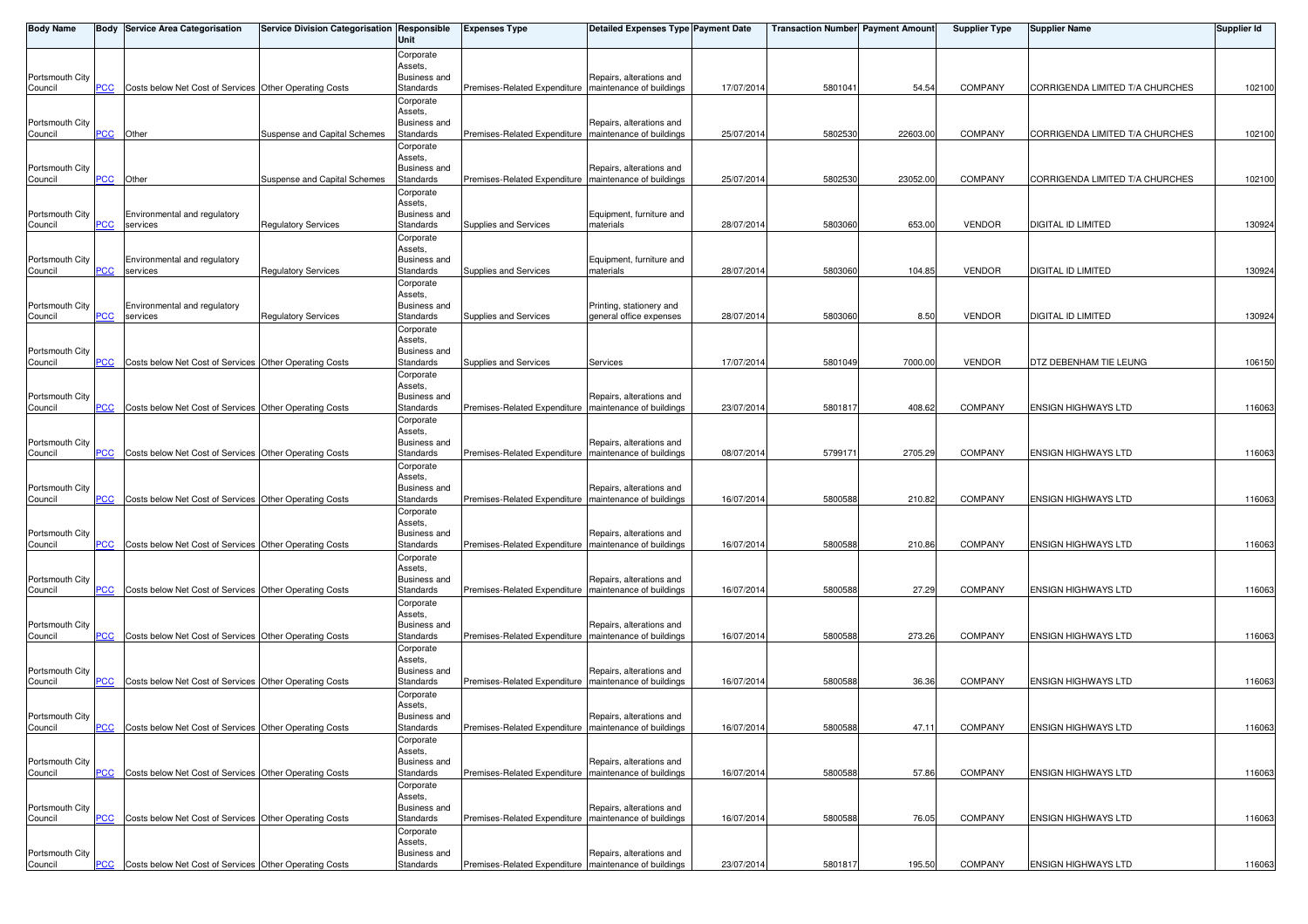| <b>Body Name</b>           |            | <b>Body Service Area Categorisation</b>                | Service Division Categorisation Responsible | Unit                      | <b>Expenses Type</b>                                    | <b>Detailed Expenses Type Payment Date</b>           |            | <b>Transaction Number Payment Amount</b> |         | <b>Supplier Type</b> | <b>Supplier Name</b>         | <b>Supplier Id</b> |
|----------------------------|------------|--------------------------------------------------------|---------------------------------------------|---------------------------|---------------------------------------------------------|------------------------------------------------------|------------|------------------------------------------|---------|----------------------|------------------------------|--------------------|
|                            |            |                                                        |                                             | Corporate                 |                                                         |                                                      |            |                                          |         |                      |                              |                    |
| Portsmouth City            |            |                                                        |                                             | Assets,<br>Business and   |                                                         | Repairs, alterations and                             |            |                                          |         |                      |                              |                    |
| Council                    | <b>PCC</b> | Costs below Net Cost of Services Other Operating Costs |                                             | Standards                 | Premises-Related Expenditure   maintenance of buildings |                                                      | 23/07/2014 | 5801817                                  | 2011.24 | <b>COMPANY</b>       | <b>ENSIGN HIGHWAYS LTD</b>   | 116063             |
|                            |            |                                                        |                                             | Corporate<br>Assets,      |                                                         |                                                      |            |                                          |         |                      |                              |                    |
| Portsmouth City            |            |                                                        |                                             | Business and              |                                                         | Repairs, alterations and                             |            |                                          |         |                      |                              |                    |
| Council                    | <b>PCC</b> | Costs below Net Cost of Services Other Operating Costs |                                             | Standards                 | Premises-Related Expenditure   maintenance of buildings |                                                      | 23/07/2014 | 5801817                                  | 390.50  | <b>COMPANY</b>       | <b>ENSIGN HIGHWAYS LTD</b>   | 116063             |
|                            |            |                                                        |                                             | Corporate<br>Assets,      |                                                         |                                                      |            |                                          |         |                      |                              |                    |
| Portsmouth City            |            |                                                        |                                             | Business and              |                                                         | Repairs, alterations and                             |            |                                          |         |                      |                              |                    |
| Council                    | PСC        | Costs below Net Cost of Services Other Operating Costs |                                             | Standards                 | Premises-Related Expenditure   maintenance of buildings |                                                      | 30/07/201  | 580330                                   | 493.98  | <b>COMPANY</b>       | <b>ENSIGN HIGHWAYS LTD</b>   | 116063             |
|                            |            |                                                        |                                             | Corporate<br>Assets,      |                                                         |                                                      |            |                                          |         |                      |                              |                    |
| Portsmouth City            |            |                                                        |                                             | Business and              |                                                         | Repairs, alterations and                             |            |                                          |         |                      |                              |                    |
| Council                    | <b>PCC</b> | Costs below Net Cost of Services Other Operating Costs |                                             | Standards<br>Corporate    | Premises-Related Expenditure   maintenance of buildings |                                                      | 30/07/2014 | 580330                                   | 495.10  | <b>COMPANY</b>       | <b>ENSIGN HIGHWAYS LTD</b>   | 116063             |
|                            |            |                                                        |                                             | Assets,                   |                                                         |                                                      |            |                                          |         |                      |                              |                    |
| Portsmouth City<br>Council | PСC        | Costs below Net Cost of Services Other Operating Costs |                                             | Business and<br>Standards | Premises-Related Expenditure                            | Repairs, alterations and<br>maintenance of buildings | 18/07/201  | 5801283                                  | 10.40   | <b>VENDOR</b>        | GRAHAM ASSET MANAGEMENT LTD  | 134967             |
|                            |            |                                                        |                                             | Corporate                 |                                                         |                                                      |            |                                          |         |                      |                              |                    |
|                            |            |                                                        |                                             | Assets,                   |                                                         |                                                      |            |                                          |         |                      |                              |                    |
| Portsmouth City<br>Council | <b>PCC</b> | Costs below Net Cost of Services Other Operating Costs |                                             | Business and<br>Standards | Premises-Related Expenditure   maintenance of buildings | Repairs, alterations and                             | 18/07/201  | 5801283                                  | 21.27   | <b>VENDOR</b>        | GRAHAM ASSET MANAGEMENT LTD  | 134967             |
|                            |            |                                                        |                                             | Corporate                 |                                                         |                                                      |            |                                          |         |                      |                              |                    |
| Portsmouth City            |            |                                                        |                                             | Assets,<br>Business and   |                                                         |                                                      |            |                                          |         |                      |                              |                    |
| Council                    | PCC        | Other                                                  | Suspense and Capital Schemes                | Standards                 | Supplies and Services                                   | Grants and subscriptions                             | 09/07/201  | 5799566                                  | 3663.99 | <b>VENDOR</b>        | HIGHBURY FIRST CLASS GLAZING | 100870             |
|                            |            |                                                        |                                             | Corporate                 |                                                         |                                                      |            |                                          |         |                      |                              |                    |
| Portsmouth City            |            |                                                        |                                             | Assets,<br>Business and   |                                                         |                                                      |            |                                          |         |                      |                              |                    |
| Council                    | <b>PCC</b> | <b>Planning services</b>                               | <b>Business support</b>                     | Standards                 | Supplies and Services                                   | Miscellaneous expenses                               | 18/07/201  | 5801308                                  | 50.00   | <b>VENDOR</b>        | JOHNSTON PUBLISHING LTD      | 100088             |
|                            |            |                                                        |                                             | Corporate<br>Assets.      |                                                         |                                                      |            |                                          |         |                      |                              |                    |
| Portsmouth City            |            |                                                        |                                             | Business and              |                                                         |                                                      |            |                                          |         |                      |                              |                    |
| Council                    | PCC        | Other                                                  | Suspense and Capital Schemes                | Standards                 | Supplies and Services                                   | Grants and subscriptions                             | 16/07/201  | 5800892                                  | 3463.35 | <b>VENDOR</b>        | KEMP BUILDERS                | 135362             |
|                            |            |                                                        |                                             | Corporate<br>Assets,      |                                                         |                                                      |            |                                          |         |                      |                              |                    |
| Portsmouth City            |            |                                                        |                                             | Business and              |                                                         | Repairs, alterations and                             |            |                                          |         |                      |                              |                    |
| Council                    | <u>PCC</u> | Costs below Net Cost of Services Other Operating Costs |                                             | Standards<br>Corporate    | Premises-Related Expenditure   maintenance of buildings |                                                      | 11/07/2014 | 580010                                   | 35.00   | <b>COMPANY</b>       | <b>KKA MAINTENANCE LTD</b>   | 135386             |
|                            |            |                                                        |                                             | Assets,                   |                                                         |                                                      |            |                                          |         |                      |                              |                    |
| Portsmouth City            | PCC        |                                                        |                                             | Business and              |                                                         | Repairs, alterations and                             |            |                                          | 35.00   |                      |                              | 135386             |
| Council                    |            | Costs below Net Cost of Services Other Operating Costs |                                             | Standards<br>Corporate    | Premises-Related Expenditure   maintenance of buildings |                                                      | 11/07/2014 | 5800101                                  |         | COMPANY              | <b>KKA MAINTENANCE LTD</b>   |                    |
|                            |            |                                                        |                                             | Assets.                   |                                                         |                                                      |            |                                          |         |                      |                              |                    |
| Portsmouth City<br>Council | PCC        | Costs below Net Cost of Services Other Operating Costs |                                             | Business and<br>Standards | Premises-Related Expenditure   maintenance of buildings | Repairs, alterations and                             | 18/07/2014 | 5801315                                  | 235.00  | <b>COMPANY</b>       | <b>KKA MAINTENANCE LTD</b>   | 135386             |
|                            |            |                                                        |                                             | Corporate                 |                                                         |                                                      |            |                                          |         |                      |                              |                    |
| Portsmouth City            |            |                                                        |                                             | Assets,<br>Business and   |                                                         | Repairs, alterations and                             |            |                                          |         |                      |                              |                    |
| Council                    | <b>PCC</b> | Costs below Net Cost of Services Other Operating Costs |                                             | Standards                 | Premises-Related Expenditure   maintenance of buildings |                                                      | 30/07/2014 | 5803632                                  | 35.00   | COMPANY              | <b>KKA MAINTENANCE LTD</b>   | 135386             |
|                            |            |                                                        |                                             | Corporate                 |                                                         |                                                      |            |                                          |         |                      |                              |                    |
| Portsmouth City            |            |                                                        |                                             | Assets,<br>Business and   |                                                         | Repairs, alterations and                             |            |                                          |         |                      |                              |                    |
| Council                    | <b>PCC</b> | Costs below Net Cost of Services Other Operating Costs |                                             | Standards                 | Premises-Related Expenditure   maintenance of buildings |                                                      | 30/07/2014 | 5803632                                  | 76.56   | <b>COMPANY</b>       | <b>KKA MAINTENANCE LTD</b>   | 135386             |
|                            |            |                                                        |                                             | Corporate<br>Assets,      |                                                         |                                                      |            |                                          |         |                      |                              |                    |
| Portsmouth City            |            |                                                        |                                             | Business and              |                                                         | Repairs, alterations and                             |            |                                          |         |                      |                              |                    |
| Council                    | PCC Other  |                                                        | Suspense and Capital Schemes                | Standards                 | Premises-Related Expenditure   maintenance of buildings |                                                      | 02/07/2014 | 5798325                                  | 7990.69 | <b>COMPANY</b>       | <b>KKA MAINTENANCE LTD</b>   | 135386             |
|                            |            |                                                        |                                             | Corporate<br>Assets,      |                                                         |                                                      |            |                                          |         |                      |                              |                    |
| Portsmouth City            |            |                                                        |                                             | Business and              |                                                         | Repairs, alterations and                             |            |                                          |         |                      |                              |                    |
| Council                    | <b>PCC</b> | Other                                                  | Suspense and Capital Schemes                | Standards<br>Corporate    | Premises-Related Expenditure   maintenance of buildings |                                                      | 18/07/201  | 5801315                                  | 3943.20 | COMPANY              | <b>KKA MAINTENANCE LTD</b>   | 135386             |
|                            |            |                                                        |                                             | Assets,                   |                                                         |                                                      |            |                                          |         |                      |                              |                    |
| Portsmouth City<br>Council |            | <b>Planning services</b>                               | <b>Business support</b>                     | Business and<br>Standards | Premises-Related Expenditure                            | Repairs, alterations and<br>maintenance of buildings | 25/07/201  | 580272                                   | 2500.00 | <b>COMPANY</b>       | <b>KKA MAINTENANCE LTD</b>   | 135386             |
|                            | <u>PCC</u> |                                                        |                                             | Corporate                 |                                                         |                                                      |            |                                          |         |                      |                              |                    |
|                            |            |                                                        |                                             | Assets,                   |                                                         |                                                      |            |                                          |         |                      |                              |                    |
| Portsmouth City<br>Council | <u>PCC</u> | <b>Planning services</b>                               | <b>Business support</b>                     | Business and<br>Standards | Premises-Related Expenditure   maintenance of buildings | Repairs, alterations and                             | 25/07/2014 | 5802721                                  | 250.00  | COMPANY              | <b>KKA MAINTENANCE LTD</b>   | 135386             |
|                            |            |                                                        |                                             |                           |                                                         |                                                      |            |                                          |         |                      |                              |                    |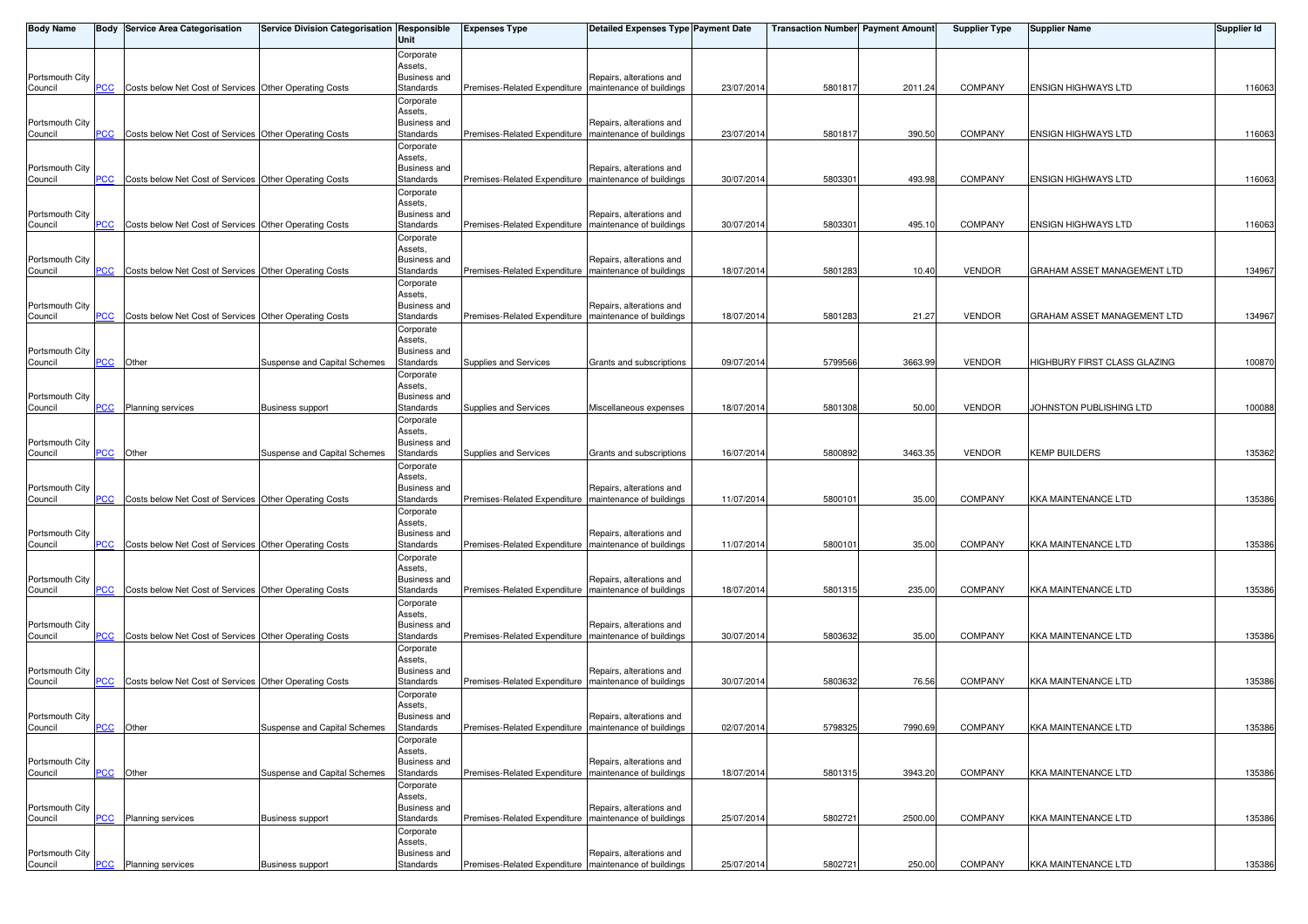| <b>Body Name</b>           |                           | <b>Body Service Area Categorisation</b>                | Service Division Categorisation Responsible    | Unit                             | <b>Expenses Type</b>                      | <b>Detailed Expenses Type Payment Date</b> |            | <b>Transaction Number Payment Amount</b> |           | <b>Supplier Type</b> | <b>Supplier Name</b>                 | <b>Supplier Id</b> |
|----------------------------|---------------------------|--------------------------------------------------------|------------------------------------------------|----------------------------------|-------------------------------------------|--------------------------------------------|------------|------------------------------------------|-----------|----------------------|--------------------------------------|--------------------|
|                            |                           |                                                        |                                                | Corporate                        |                                           |                                            |            |                                          |           |                      |                                      |                    |
| Portsmouth City            |                           |                                                        |                                                | Assets,<br>Business and          |                                           |                                            |            |                                          |           |                      |                                      |                    |
| Council                    | $\overline{C}$            | Other                                                  | Suspense and Capital Schemes                   | Standards                        | Supplies and Services                     | Grants and subscriptions                   | 16/07/2014 | 5800899                                  | 2286.00   | <b>COMPANY</b>       | <b>LIFETIME CONSTRUCTION LIMITED</b> | 102349             |
|                            |                           |                                                        |                                                | Corporate                        |                                           |                                            |            |                                          |           |                      |                                      |                    |
| Portsmouth City            |                           |                                                        |                                                | Assets.<br>Business and          |                                           |                                            |            |                                          |           |                      |                                      |                    |
| Council                    | PCC                       | Other                                                  | Suspense and Capital Schemes                   | Standards                        | Supplies and Services                     | Grants and subscriptions                   | 09/07/2014 | 5799585                                  | 1070.00   | <b>COMPANY</b>       | LIFTECH SYSTEMS (SE) LIMITED         | 116761             |
|                            |                           |                                                        |                                                | Corporate<br>Assets,             |                                           |                                            |            |                                          |           |                      |                                      |                    |
| Portsmouth City            |                           |                                                        |                                                | Business and                     |                                           |                                            |            |                                          |           |                      |                                      |                    |
| Council                    | <u>PCC</u>                | Other                                                  | Suspense and Capital Schemes                   | Standards                        | Supplies and Services                     | Grants and subscriptions                   | 09/07/201  | 5799585                                  | 1618.40   | <b>COMPANY</b>       | <b>LIFTECH SYSTEMS (SE) LIMITED</b>  | 116761             |
|                            |                           |                                                        |                                                | Corporate<br>Assets,             |                                           |                                            |            |                                          |           |                      |                                      |                    |
| Portsmouth City            |                           |                                                        |                                                | Business and                     |                                           |                                            |            |                                          |           |                      |                                      |                    |
| Council                    | <b>PCC</b>                | Other                                                  | Suspense and Capital Schemes                   | Standards                        | Supplies and Services                     | Grants and subscriptions                   | 16/07/201  | 5800900                                  | 2049.60   | <b>COMPANY</b>       | <b>LIFTECH SYSTEMS (SE) LIMITED</b>  | 116761             |
|                            |                           |                                                        |                                                | Corporate<br>Assets,             |                                           |                                            |            |                                          |           |                      |                                      |                    |
| Portsmouth City            |                           |                                                        |                                                | Business and                     |                                           |                                            |            |                                          |           |                      |                                      |                    |
| Council                    | $\overline{C}$            | Other                                                  | Suspense and Capital Schemes                   | Standards<br>Corporate           | Supplies and Services                     | Grants and subscriptions                   | 23/07/201  | 580213                                   | 1153.60   | <b>COMPANY</b>       | LIFTECH SYSTEMS (SE) LIMITED         | 116761             |
|                            |                           |                                                        |                                                | Assets,                          |                                           |                                            |            |                                          |           |                      |                                      |                    |
| Portsmouth City<br>Council | $\overline{\mathsf{PCC}}$ | Planning services                                      | <b>Business support</b>                        | Business and<br>Standards        | Supplies and Services                     | Equipment, furniture and<br>materials      | 17/07/201  | 5801087                                  | $-287.60$ | <b>VENDOR</b>        | METAMARK (UK) LTD                    | 104573             |
|                            |                           |                                                        |                                                | Corporate                        |                                           |                                            |            |                                          |           |                      |                                      |                    |
|                            |                           |                                                        |                                                | Assets.                          |                                           |                                            |            |                                          |           |                      |                                      |                    |
| Portsmouth City<br>Council | <b>PCC</b>                | Planning services                                      | <b>Business support</b>                        | Business and<br>Standards        | Supplies and Services                     | Equipment, furniture and<br>materials      | 17/07/201  | 5801087                                  | 1019.70   | <b>VENDOR</b>        | METAMARK (UK) LTD                    | 104573             |
|                            |                           |                                                        |                                                | Corporate                        |                                           |                                            |            |                                          |           |                      |                                      |                    |
|                            |                           |                                                        |                                                | Assets,                          |                                           |                                            |            |                                          |           |                      |                                      |                    |
| Portsmouth City<br>Council | <u>PCC</u>                | <b>Planning services</b>                               | <b>Business support</b>                        | <b>Business and</b><br>Standards | Supplies and Services                     | Equipment, furniture and<br>materials      | 17/07/201  | 5801087                                  | $-2.70$   | <b>VENDOR</b>        | METAMARK (UK) LTD                    | 104573             |
|                            |                           |                                                        |                                                | Corporate                        |                                           |                                            |            |                                          |           |                      |                                      |                    |
| Portsmouth City            |                           |                                                        |                                                | Assets,<br><b>Business and</b>   |                                           | Equipment, furniture and                   |            |                                          |           |                      |                                      |                    |
| Council                    | $\overline{C}$            | Planning services                                      | <b>Business support</b>                        | Standards                        | Supplies and Services                     | materials                                  | 17/07/201  | 5801087                                  | 807.10    | <b>VENDOR</b>        | METAMARK (UK) LTD                    | 104573             |
|                            |                           |                                                        |                                                | Corporate                        |                                           |                                            |            |                                          |           |                      |                                      |                    |
| Portsmouth City            |                           |                                                        |                                                | Assets.<br>Business and          |                                           | Equipment, furniture and                   |            |                                          |           |                      |                                      |                    |
| Council                    | $\overline{C}$            | <b>Planning services</b>                               | <b>Business support</b>                        | Standards                        | Supplies and Services                     | materials                                  | 17/07/2014 | 5801087                                  | 372.80    | <b>VENDOR</b>        | METAMARK (UK) LTD                    | 104573             |
|                            |                           |                                                        |                                                | Corporate<br>Assets,             |                                           |                                            |            |                                          |           |                      |                                      |                    |
| Portsmouth City            |                           |                                                        |                                                | Business and                     |                                           | Equipment, furniture and                   |            |                                          |           |                      |                                      |                    |
| Council                    | PCC                       | <b>Planning services</b>                               | <b>Business support</b>                        | Standards                        | Supplies and Services                     | materials                                  | 17/07/2014 | 5801087                                  | 80.40     | <b>VENDOR</b>        | METAMARK (UK) LTD                    | 104573             |
|                            |                           |                                                        |                                                | Corporate<br>Assets,             |                                           |                                            |            |                                          |           |                      |                                      |                    |
| Portsmouth City            |                           |                                                        |                                                | Business and                     |                                           | Equipment, furniture and                   |            |                                          |           |                      |                                      |                    |
| Council                    | PСC                       | Planning services                                      | <b>Business support</b>                        | Standards<br>Corporate           | Supplies and Services                     | materials                                  | 30/07/2014 | 5803643                                  | 132.00    | <b>VENDOR</b>        | METAMARK (UK) LTD                    | 104573             |
|                            |                           |                                                        |                                                | Assets,                          |                                           |                                            |            |                                          |           |                      |                                      |                    |
| Portsmouth City            |                           |                                                        |                                                | Business and                     |                                           | Equipment, furniture and                   |            |                                          |           |                      |                                      |                    |
| Council                    | <b>PCC</b>                | Planning services                                      | <b>Business support</b>                        | Standards<br>Corporate           | Supplies and Services                     | materials                                  | 30/07/2014 | 5803643                                  | 134.65    | <b>VENDOR</b>        | METAMARK (UK) LTD                    | 104573             |
|                            |                           |                                                        |                                                | Assets,                          |                                           |                                            |            |                                          |           |                      |                                      |                    |
| Portsmouth City<br>Council | <b>PCC</b>                | Planning services                                      | <b>Business support</b>                        | Business and<br>Standards        | Supplies and Services                     | Equipment, furniture and<br>materials      | 30/07/2014 | 5803643                                  | 287.60    | <b>VENDOR</b>        | METAMARK (UK) LTD                    | 104573             |
|                            |                           |                                                        |                                                | Corporate                        |                                           |                                            |            |                                          |           |                      |                                      |                    |
|                            |                           |                                                        |                                                | Assets,                          |                                           |                                            |            |                                          |           |                      |                                      |                    |
| Portsmouth City<br>Council | <b>PCC</b>                | Costs below Net Cost of Services Other Operating Costs |                                                | Business and<br>Standards        | Supplies and Services                     | Services                                   | 11/07/2014 | 5800128                                  | 1992.45   | <b>VENDOR</b>        | NABARRO LLP                          | 112129             |
|                            |                           |                                                        |                                                | Corporate                        |                                           |                                            |            |                                          |           |                      |                                      |                    |
|                            |                           |                                                        |                                                | Assets,                          |                                           |                                            |            |                                          |           |                      |                                      |                    |
| Portsmouth City<br>Council | PCC                       | Children's and Education<br>Services                   | Other Education and Community<br><b>Budget</b> | <b>Business and</b><br>Standards | Premises-Related Expenditure Energy costs |                                            | 04/07/2014 | 5798879                                  | 202.98    | <b>VENDOR</b>        | <b>NPOWER</b>                        | 104871             |
|                            |                           |                                                        |                                                | Corporate                        |                                           |                                            |            |                                          |           |                      |                                      |                    |
| Portsmouth City            |                           |                                                        |                                                | Assets,<br>Business and          |                                           |                                            |            |                                          |           |                      |                                      |                    |
| Council                    | PCC                       | Costs below Net Cost of Services Other Operating Costs |                                                | Standards                        | Premises-Related Expenditure Energy costs |                                            | 04/07/201  | 5798879                                  | 123.62    | <b>VENDOR</b>        | <b>NPOWER</b>                        | 104871             |
|                            |                           |                                                        |                                                | Corporate                        |                                           |                                            |            |                                          |           |                      |                                      |                    |
| Portsmouth City            |                           |                                                        |                                                | Assets,<br>Business and          |                                           |                                            |            |                                          |           |                      |                                      |                    |
| Council                    | <b>PCC</b>                | Costs below Net Cost of Services Other Operating Costs |                                                | Standards                        | Premises-Related Expenditure Energy costs |                                            | 04/07/2014 | 5798879                                  | 466.19    | VENDOR               | <b>NPOWER</b>                        | 104871             |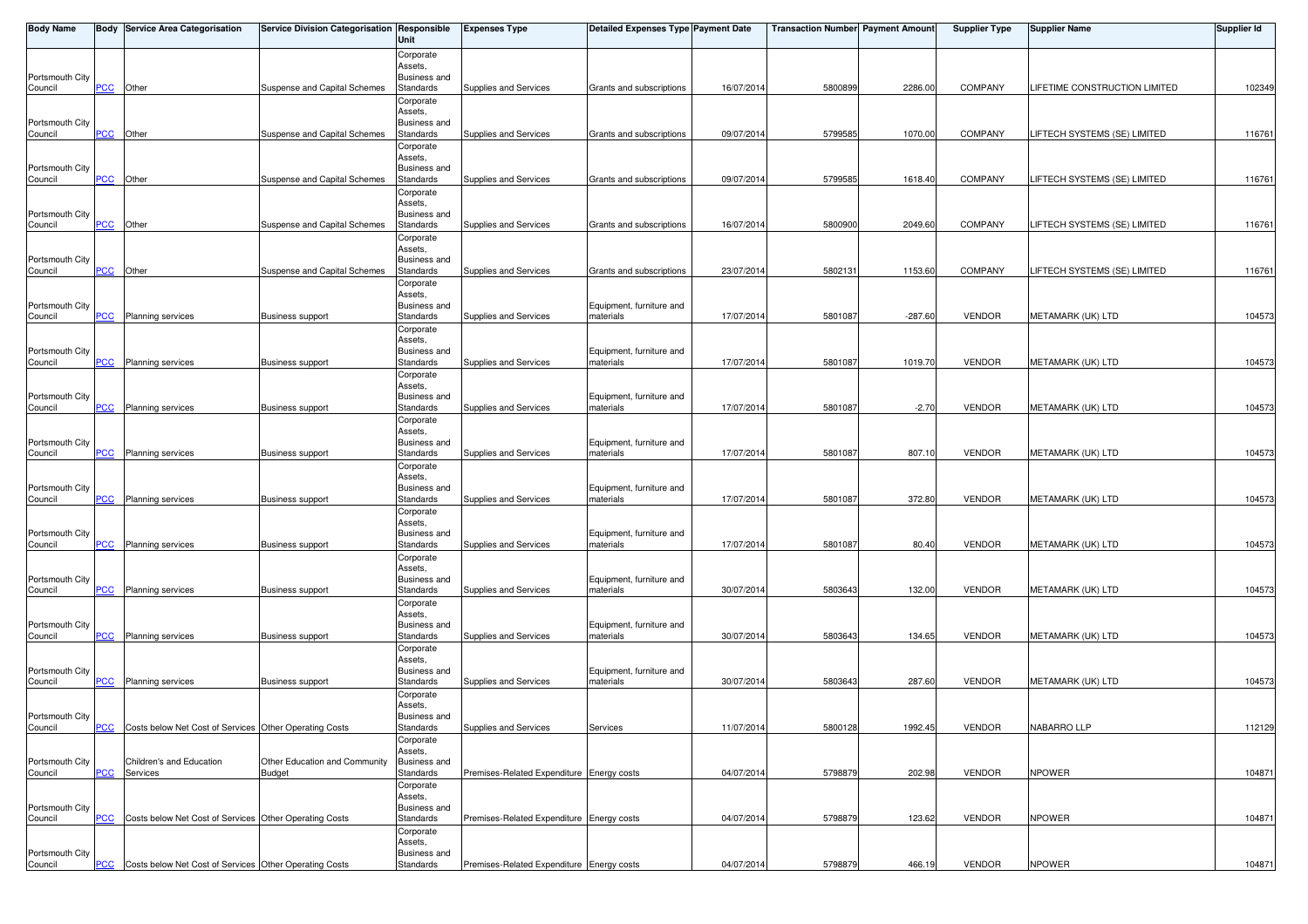| <b>Body Name</b>           |                | <b>Body Service Area Categorisation</b>                | Service Division Categorisation Responsible | Unit                             | <b>Expenses Type</b>                                    | <b>Detailed Expenses Type Payment Date</b> |            | <b>Transaction Number Payment Amount</b> |           | <b>Supplier Type</b> | <b>Supplier Name</b>            | <b>Supplier Id</b> |
|----------------------------|----------------|--------------------------------------------------------|---------------------------------------------|----------------------------------|---------------------------------------------------------|--------------------------------------------|------------|------------------------------------------|-----------|----------------------|---------------------------------|--------------------|
|                            |                |                                                        |                                             | Corporate                        |                                                         |                                            |            |                                          |           |                      |                                 |                    |
|                            |                |                                                        |                                             | Assets,                          |                                                         |                                            |            |                                          |           |                      |                                 |                    |
| Portsmouth City<br>Council | PСC            | <b>Planning services</b>                               | <b>Business support</b>                     | Business and<br>Standards        | Premises-Related Expenditure Energy costs               |                                            | 04/07/2014 | 5798879                                  | 2507.19   | <b>VENDOR</b>        | <b>NPOWER</b>                   | 104871             |
|                            |                |                                                        |                                             | Corporate                        |                                                         |                                            |            |                                          |           |                      |                                 |                    |
|                            |                |                                                        |                                             | Assets.                          |                                                         |                                            |            |                                          |           |                      |                                 |                    |
| Portsmouth City<br>Council | PCC            | Planning services                                      | <b>Business support</b>                     | <b>Business and</b><br>Standards | Premises-Related Expenditure Energy costs               |                                            | 04/07/2014 | 5798879                                  | 2609.21   | <b>VENDOR</b>        | <b>NPOWER</b>                   | 104871             |
|                            |                |                                                        |                                             | Corporate                        |                                                         |                                            |            |                                          |           |                      |                                 |                    |
|                            |                |                                                        |                                             | Assets,                          |                                                         |                                            |            |                                          |           |                      |                                 |                    |
| Portsmouth City<br>Council | <b>PCC</b>     | <b>Planning services</b>                               | <b>Business support</b>                     | <b>Business and</b><br>Standards | Premises-Related Expenditure Energy costs               |                                            | 04/07/2014 | 579887                                   | 502.77    | <b>VENDOR</b>        | <b>NPOWER</b>                   | 104871             |
|                            |                |                                                        |                                             | Corporate                        |                                                         |                                            |            |                                          |           |                      |                                 |                    |
|                            |                |                                                        |                                             | Assets,                          |                                                         |                                            |            |                                          |           |                      |                                 |                    |
| Portsmouth City<br>Council | <b>PCC</b>     | <b>Planning services</b>                               | <b>Business support</b>                     | <b>Business and</b><br>Standards | Premises-Related Expenditure Energy costs               |                                            | 04/07/2014 | 5798879                                  | 864.63    | <b>VENDOR</b>        | <b>NPOWER</b>                   | 104871             |
|                            |                |                                                        |                                             | Corporate                        |                                                         |                                            |            |                                          |           |                      |                                 |                    |
| Portsmouth City            |                | Children's and Education                               | Other Education and Community               | Assets,<br>Business and          |                                                         | Cleaning and domestic                      |            |                                          |           |                      |                                 |                    |
| Council                    | <u>PCC</u>     | Services                                               | <b>Budget</b>                               | Standards                        | Premises-Related Expenditure                            | supplies                                   | 04/07/2014 | 5798880                                  | 632.92    | <b>VENDOR</b>        | <b>NVIRO LTD</b>                | 124507             |
|                            |                |                                                        |                                             | Corporate                        |                                                         |                                            |            |                                          |           |                      |                                 |                    |
| Portsmouth City            |                | Children's and Education                               | Other Education and Community               | Assets,<br>Business and          |                                                         | Cleaning and domestic                      |            |                                          |           |                      |                                 |                    |
| Council                    | <b>PCC</b>     | Services                                               | <b>Budget</b>                               | Standards                        | Premises-Related Expenditure supplies                   |                                            | 04/07/2014 | 5798880                                  | 632.92    | <b>VENDOR</b>        | <b>NVIRO LTD</b>                | 124507             |
|                            |                |                                                        |                                             | Corporate                        |                                                         |                                            |            |                                          |           |                      |                                 |                    |
| Portsmouth City            |                |                                                        |                                             | Assets,<br>Business and          |                                                         |                                            |            |                                          |           |                      | PB CONSTRUCTION AND DEVELOPMENT |                    |
| Council                    | PCC            | <b>Housing Services</b>                                | Private Sector Housing Renewal              | Standards                        | Supplies and Services                                   | Grants and subscriptions                   | 02/07/201  | 579835                                   | $-180.00$ | <b>COMPANY</b>       | LTD                             | 114534             |
|                            |                |                                                        |                                             | Corporate                        |                                                         |                                            |            |                                          |           |                      |                                 |                    |
| Portsmouth City            |                |                                                        |                                             | Assets,<br>Business and          |                                                         |                                            |            |                                          |           |                      | PB CONSTRUCTION AND DEVELOPMENT |                    |
| Council                    | <b>PCC</b>     | Other                                                  | Suspense and Capital Schemes                | Standards                        | Supplies and Services                                   | Grants and subscriptions                   | 02/07/2014 | 579835                                   | 8580.32   | <b>COMPANY</b>       | LTD                             | 114534             |
|                            |                |                                                        |                                             | Corporate                        |                                                         |                                            |            |                                          |           |                      |                                 |                    |
| Portsmouth City            |                | Children's and Education                               | Other Education and Community               | Assets,<br><b>Business and</b>   |                                                         |                                            |            |                                          |           |                      |                                 |                    |
| Council                    | PСC            | Services                                               | <b>Budget</b>                               | Standards                        | Third Party Payments                                    | Private contractors                        | 25/07/2014 | 5802843                                  | 501.08    | COMPANY              | PHS GROUP LTD                   | 100082             |
|                            |                |                                                        |                                             | Corporate                        |                                                         |                                            |            |                                          |           |                      |                                 |                    |
| Portsmouth City            |                |                                                        |                                             | Assets,<br><b>Business and</b>   |                                                         | Cleaning and domestic                      |            |                                          |           |                      |                                 |                    |
| Council                    | <b>PCC</b>     | Costs below Net Cost of Services Other Operating Costs |                                             | Standards                        | Premises-Related Expenditure supplies                   |                                            | 04/07/2014 | 5798900                                  | 692.40    | <b>COMPANY</b>       | PHS GROUP LTD                   | 100082             |
|                            |                |                                                        |                                             | Corporate                        |                                                         |                                            |            |                                          |           |                      |                                 |                    |
| Portsmouth City            |                |                                                        |                                             | Assets,<br>Business and          |                                                         | Equipment, furniture and                   |            |                                          |           |                      |                                 |                    |
| Council                    | PCC            | Other                                                  | Suspense and Capital Schemes                | Standards                        | Supplies and Services                                   | materials                                  | 16/07/2014 | 5800940                                  | 3931.00   | <b>VENDOR</b>        | PORTSDOWN OFFICE LTD            | 100059             |
|                            |                |                                                        |                                             | Corporate                        |                                                         |                                            |            |                                          |           |                      |                                 |                    |
| Portsmouth City            |                |                                                        |                                             | Assets,<br>Business and          |                                                         | Repairs, alterations and                   |            |                                          |           |                      |                                 |                    |
| Council                    | PСC            | Other                                                  | Suspense and Capital Schemes                | Standards                        | Premises-Related Expenditure   maintenance of buildings |                                            | 30/07/2014 | 5803668                                  | 220.00    | <b>VENDOR</b>        | PORTSMOUTH COMMUNICATIONS LTD   | 106039             |
|                            |                |                                                        |                                             | Corporate                        |                                                         |                                            |            |                                          |           |                      |                                 |                    |
| Portsmouth City            |                |                                                        |                                             | Assets,<br>Business and          |                                                         | Repairs, alterations and                   |            |                                          |           |                      |                                 |                    |
| Council                    | $\overline{C}$ | Other                                                  | Suspense and Capital Schemes                | Standards                        | Premises-Related Expenditure   maintenance of buildings |                                            | 30/07/2014 | 5803668                                  | 4886.05   | <b>VENDOR</b>        | PORTSMOUTH COMMUNICATIONS LTD   | 106039             |
|                            |                |                                                        |                                             | Corporate                        |                                                         |                                            |            |                                          |           |                      |                                 |                    |
| Portsmouth City            |                |                                                        |                                             | Assets,<br><b>Business and</b>   |                                                         | Repairs, alterations and                   |            |                                          |           |                      |                                 |                    |
| Council                    | <b>PCC</b>     | Other                                                  | Suspense and Capital Schemes                | Standards                        | Premises-Related Expenditure   maintenance of buildings |                                            | 30/07/2014 | 5803668                                  | 459.20    | <b>VENDOR</b>        | PORTSMOUTH COMMUNICATIONS LTD   | 106039             |
|                            |                |                                                        |                                             | Corporate<br>Assets.             |                                                         |                                            |            |                                          |           |                      |                                 |                    |
| Portsmouth City            |                |                                                        |                                             | Business and                     |                                                         |                                            |            |                                          |           |                      |                                 |                    |
| Council                    | <b>PCC</b>     | Costs below Net Cost of Services Other Operating Costs |                                             | Standards                        | Premises-Related Expenditure Water Services             |                                            | 14/07/2014 | 5800374                                  | 38.20     | <b>VENDOR</b>        | PORTSMOUTH WATER LTD            | 100253             |
|                            |                |                                                        |                                             | Corporate<br>Assets,             |                                                         |                                            |            |                                          |           |                      |                                 |                    |
| Portsmouth City            |                |                                                        |                                             | <b>Business and</b>              |                                                         |                                            |            |                                          |           |                      |                                 |                    |
| Council                    | PCC            | Planning services                                      | <b>Business support</b>                     | Standards                        | Premises-Related Expenditure Water Services             |                                            | 10/07/2014 | 579982                                   | 284.69    | <b>VENDOR</b>        | PORTSMOUTH WATER LTD            | 100253             |
|                            |                |                                                        |                                             | Corporate<br>Assets,             |                                                         |                                            |            |                                          |           |                      |                                 |                    |
| Portsmouth City            |                |                                                        |                                             | Business and                     |                                                         |                                            |            |                                          |           |                      |                                 |                    |
| Council                    | PCC            | Planning services                                      | <b>Business support</b>                     | Standards                        | Premises-Related Expenditure Water Services             |                                            | 21/07/2014 | 5801538                                  | 144.73    | <b>VENDOR</b>        | PORTSMOUTH WATER LTD            | 100253             |
|                            |                |                                                        |                                             | Corporate<br>Assets,             |                                                         |                                            |            |                                          |           |                      |                                 |                    |
| Portsmouth City            |                |                                                        |                                             | <b>Business and</b>              |                                                         | Repairs, alterations and                   |            |                                          |           |                      |                                 |                    |
| Council                    | <u>PCC</u>     | Costs below Net Cost of Services Other Operating Costs |                                             | Standards                        | Premises-Related Expenditure   maintenance of buildings |                                            | 10/07/2014 | 5799828                                  | 1.00      | COMPANY              | PREMIER ROOFING CONTRACTORS LTD | 130381             |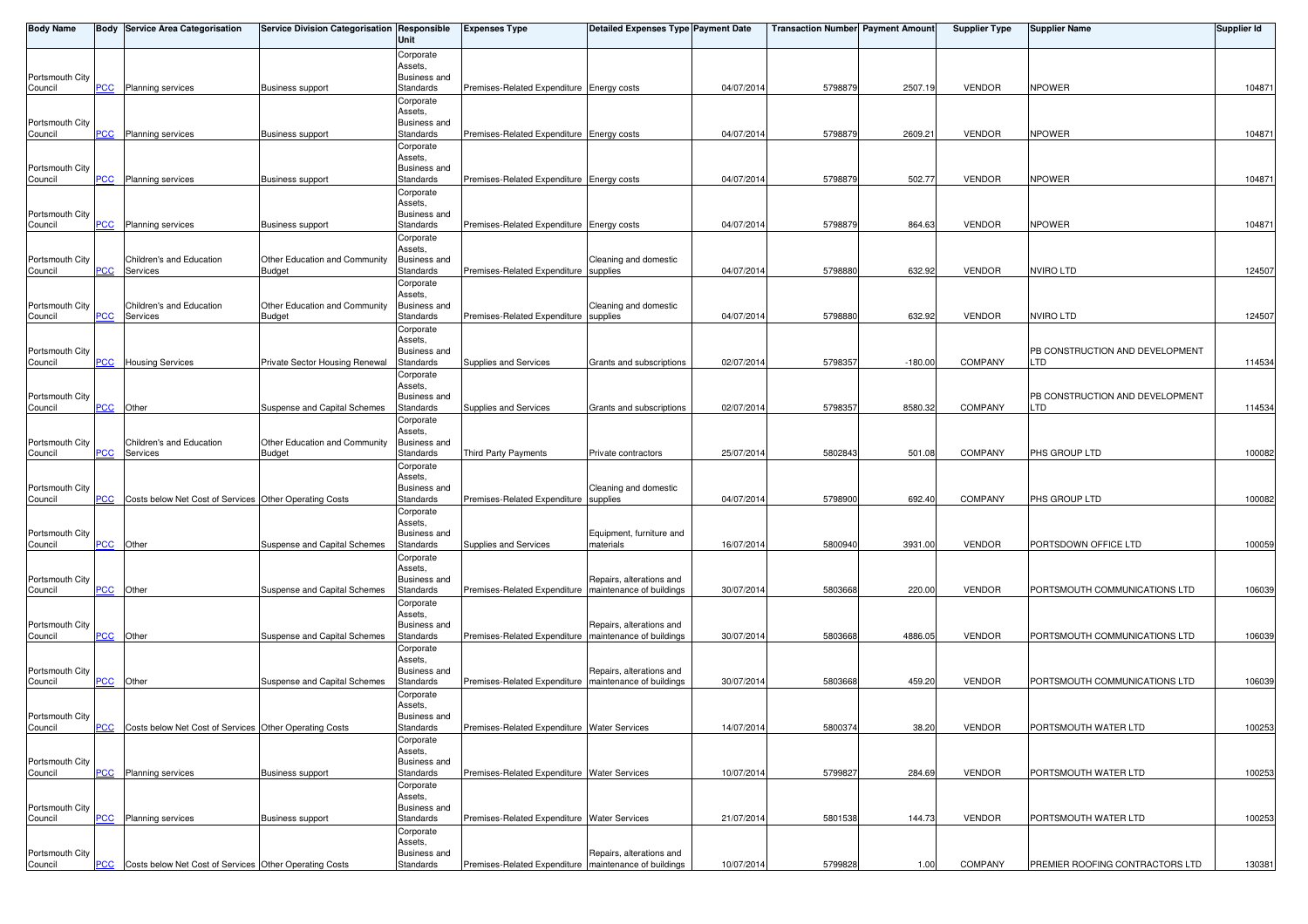| Body Name                  |                | <b>Body Service Area Categorisation</b>                | Service Division Categorisation Responsible | Unit                      | <b>Expenses Type</b>                      | <b>Detailed Expenses Type Payment Date</b>          |            | <b>Transaction Number Payment Amount</b> |         | <b>Supplier Type</b> | <b>Supplier Name</b>                | <b>Supplier Id</b> |
|----------------------------|----------------|--------------------------------------------------------|---------------------------------------------|---------------------------|-------------------------------------------|-----------------------------------------------------|------------|------------------------------------------|---------|----------------------|-------------------------------------|--------------------|
|                            |                |                                                        |                                             | Corporate                 |                                           |                                                     |            |                                          |         |                      |                                     |                    |
| Portsmouth City            |                |                                                        |                                             | Assets,<br>Business and   |                                           | Repairs, alterations and                            |            |                                          |         |                      |                                     |                    |
| Council                    | <u> PCC</u>    | Costs below Net Cost of Services Other Operating Costs |                                             | Standards                 | Premises-Related Expenditure              | maintenance of buildings                            | 10/07/2014 | 5799828                                  | 5694.00 | COMPANY              | PREMIER ROOFING CONTRACTORS LTD     | 130381             |
|                            |                |                                                        |                                             | Corporate<br>Assets,      |                                           |                                                     |            |                                          |         |                      |                                     |                    |
| Portsmouth City            |                |                                                        |                                             | Business and              |                                           |                                                     |            |                                          |         |                      | PRISM MEDICAL UK LTD T/A LIFTECH    |                    |
| Council                    | <b>PCC</b>     | Other                                                  | Suspense and Capital Schemes                | Standards                 | Supplies and Services                     | Grants and subscriptions                            | 23/07/201  | 5802167                                  | 8820.00 | <b>COMPANY</b>       | SYSTEMS & TEST VALLEY MOBILITY      | 100964             |
|                            |                |                                                        |                                             | Corporate<br>Assets,      |                                           |                                                     |            |                                          |         |                      |                                     |                    |
| Portsmouth City            |                |                                                        |                                             | Business and              |                                           | Equipment, furniture and                            |            |                                          |         |                      |                                     |                    |
| Council                    | PСC            | Planning services                                      | <b>Business support</b>                     | Standards                 | Supplies and Services                     | materials                                           | 28/07/201  | 5803096                                  | 0.17    | <b>VENDOR</b>        | ROBERT HORNE GROUP                  | 106904             |
|                            |                |                                                        |                                             | Corporate<br>Assets,      |                                           |                                                     |            |                                          |         |                      |                                     |                    |
| Portsmouth City            |                |                                                        |                                             | Business and              |                                           | Equipment, furniture and                            |            |                                          |         |                      |                                     |                    |
| Council                    | <b>PCC</b>     | Planning services                                      | <b>Business support</b>                     | Standards<br>Corporate    | Supplies and Services                     | materials                                           | 28/07/201  | 5803096                                  | 348.30  | <b>VENDOR</b>        | ROBERT HORNE GROUP                  | 106904             |
|                            |                |                                                        |                                             | Assets,                   |                                           |                                                     |            |                                          |         |                      |                                     |                    |
| Portsmouth City<br>Council | $\overline{C}$ | <b>Planning services</b>                               | <b>Business support</b>                     | Business and<br>Standards | Supplies and Services                     | Equipment, furniture and<br>materials               | 28/07/201  | 5803096                                  | 532.70  | <b>VENDOR</b>        | ROBERT HORNE GROUP                  | 106904             |
|                            |                |                                                        |                                             | Corporate                 |                                           |                                                     |            |                                          |         |                      |                                     |                    |
|                            |                |                                                        |                                             | Assets,                   |                                           |                                                     |            |                                          |         |                      |                                     |                    |
| Portsmouth City<br>Council | <b>PCC</b>     | <b>Planning services</b>                               | <b>Business support</b>                     | Business and<br>Standards | Supplies and Services                     | Printing, stationery and<br>general office expenses | 24/07/201  | 5802362                                  | 787.00  | <b>VENDOR</b>        | <b>ROYAL MAIL</b>                   | 100182             |
|                            |                |                                                        |                                             | Corporate                 |                                           |                                                     |            |                                          |         |                      |                                     |                    |
| Portsmouth City            |                |                                                        |                                             | Assets,<br>Business and   |                                           |                                                     |            |                                          |         |                      |                                     |                    |
| Council                    | PCC            | Costs below Net Cost of Services Other Operating Costs |                                             | Standards                 | Premises-Related Expenditure Energy costs |                                                     | 18/07/201  | 5801384                                  | 31.05   | <b>COMPANY</b>       | SCOTTISH AND SOUTHERN ENERGY PLC    | 100303             |
|                            |                |                                                        |                                             | Corporate                 |                                           |                                                     |            |                                          |         |                      |                                     |                    |
| Portsmouth City            |                |                                                        |                                             | Assets,<br>Business and   |                                           |                                                     |            |                                          |         |                      |                                     |                    |
| Council                    | <b>PCC</b>     | <b>Planning services</b>                               | <b>Business support</b>                     | Standards                 | Premises-Related Expenditure Energy costs |                                                     | 18/07/201  | 5801384                                  | 494.44  | <b>COMPANY</b>       | SCOTTISH AND SOUTHERN ENERGY PLC    | 100303             |
|                            |                |                                                        |                                             | Corporate<br>Assets.      |                                           |                                                     |            |                                          |         |                      |                                     |                    |
| Portsmouth City            |                | Environmental and regulatory                           |                                             | Business and              |                                           |                                                     |            |                                          |         |                      |                                     |                    |
| Council                    | PСC            | services                                               | <b>Regulatory Services</b>                  | Standards                 | Supplies and Services                     | Services                                            | 04/07/201  | 5798955                                  | 2492.11 | <b>VENDOR</b>        | SECURITAS SECURITY SERVICES LIMITED | 101733             |
|                            |                |                                                        |                                             | Corporate<br>Assets,      |                                           |                                                     |            |                                          |         |                      |                                     |                    |
| Portsmouth City            |                |                                                        |                                             | Business and              |                                           | Equipment, furniture and                            |            |                                          |         |                      |                                     |                    |
| Council                    | <u>PCC</u>     | Planning services                                      | <b>Business support</b>                     | Standards<br>Corporate    | Supplies and Services                     | materials                                           | 30/07/2014 | 5803694                                  | 552.60  | <b>VENDOR</b>        | SIGNSCAPE SYSTEMS LTD               | 121501             |
|                            |                |                                                        |                                             | Assets,                   |                                           |                                                     |            |                                          |         |                      |                                     |                    |
| Portsmouth City            | PСC            | Children's and Education                               | Other Education and Community               | Business and              |                                           | Cleaning and domestic                               |            | 5799653                                  | 58.64   |                      |                                     | 102673             |
| Council                    |                | Services                                               | <b>Budget</b>                               | Standards<br>Corporate    | Premises-Related Expenditure supplies     |                                                     | 09/07/2014 |                                          |         | <b>VENDOR</b>        | <b>SITA UK LTD</b>                  |                    |
|                            |                |                                                        |                                             | Assets.                   |                                           |                                                     |            |                                          |         |                      |                                     |                    |
| Portsmouth City<br>Council | PСC            | Children's and Education<br>Services                   | Other Education and Community<br>Budget     | Business and<br>Standards | Premises-Related Expenditure supplies     | Cleaning and domestic                               | 09/07/2014 | 5799653                                  | 27.49   | <b>VENDOR</b>        | <b>SITA UK LTD</b>                  | 102673             |
|                            |                |                                                        |                                             | Corporate                 |                                           |                                                     |            |                                          |         |                      |                                     |                    |
| Portsmouth City            |                |                                                        |                                             | Assets,<br>Business and   |                                           | Cleaning and domestic                               |            |                                          |         |                      |                                     |                    |
| Council                    | <b>PCC</b>     | <b>Planning services</b>                               | <b>Business support</b>                     | Standards                 | Premises-Related Expenditure supplies     |                                                     | 04/07/201  | 5798965                                  | 578.80  | VENDOR               | <b>SITA UK LTD</b>                  | 102673             |
|                            |                |                                                        |                                             | Corporate                 |                                           |                                                     |            |                                          |         |                      |                                     |                    |
| Portsmouth City            |                |                                                        |                                             | Assets.<br>Business and   |                                           | Cleaning and domestic                               |            |                                          |         |                      |                                     |                    |
| Council                    | PCC            | <b>Planning services</b>                               | <b>Business support</b>                     | Standards                 | Premises-Related Expenditure supplies     |                                                     | 04/07/2014 | 5798965                                  | 434.31  | <b>VENDOR</b>        | <b>SITA UK LTD</b>                  | 102673             |
|                            |                |                                                        |                                             | Corporate<br>Assets,      |                                           |                                                     |            |                                          |         |                      |                                     |                    |
| Portsmouth City            |                |                                                        |                                             | Business and              |                                           | Cleaning and domestic                               |            |                                          |         |                      |                                     |                    |
| Council                    | $PCC$          | Planning services                                      | <b>Business support</b>                     | Standards                 | Premises-Related Expenditure supplies     |                                                     | 09/07/2014 | 5799653                                  | 196.14  | <b>VENDOR</b>        | <b>SITA UK LTD</b>                  | 102673             |
|                            |                |                                                        |                                             | Corporate<br>Assets,      |                                           |                                                     |            |                                          |         |                      |                                     |                    |
| Portsmouth City            |                |                                                        |                                             | <b>Business and</b>       |                                           | Cleaning and domestic                               |            |                                          |         |                      |                                     |                    |
| Council                    | <b>PCC</b>     | Planning services                                      | <b>Business support</b>                     | Standards<br>Corporate    | Premises-Related Expenditure supplies     |                                                     | 09/07/201  | 5799653                                  | 312.59  | <b>VENDOR</b>        | <b>SITA UK LTD</b>                  | 102673             |
|                            |                |                                                        |                                             | Assets,                   |                                           |                                                     |            |                                          |         |                      |                                     |                    |
| Portsmouth City<br>Council | <u>PCC</u>     | Planning services                                      | <b>Business support</b>                     | Business and<br>Standards | Premises-Related Expenditure              | Cleaning and domestic<br>supplies                   | 09/07/201  | 5799653                                  | 468.89  | <b>VENDOR</b>        | <b>SITA UK LTD</b>                  | 102673             |
|                            |                |                                                        |                                             | Corporate                 |                                           |                                                     |            |                                          |         |                      |                                     |                    |
|                            |                |                                                        |                                             | Assets,                   |                                           |                                                     |            |                                          |         |                      |                                     |                    |
| Portsmouth City<br>Council | <u>PCC</u>     | <b>Planning services</b>                               | <b>Business support</b>                     | Business and<br>Standards | Premises-Related Expenditure supplies     | Cleaning and domestic                               | 09/07/2014 | 5799653                                  | 122.59  | <b>VENDOR</b>        | <b>SITA UK LTD</b>                  | 102673             |
|                            |                |                                                        |                                             |                           |                                           |                                                     |            |                                          |         |                      |                                     |                    |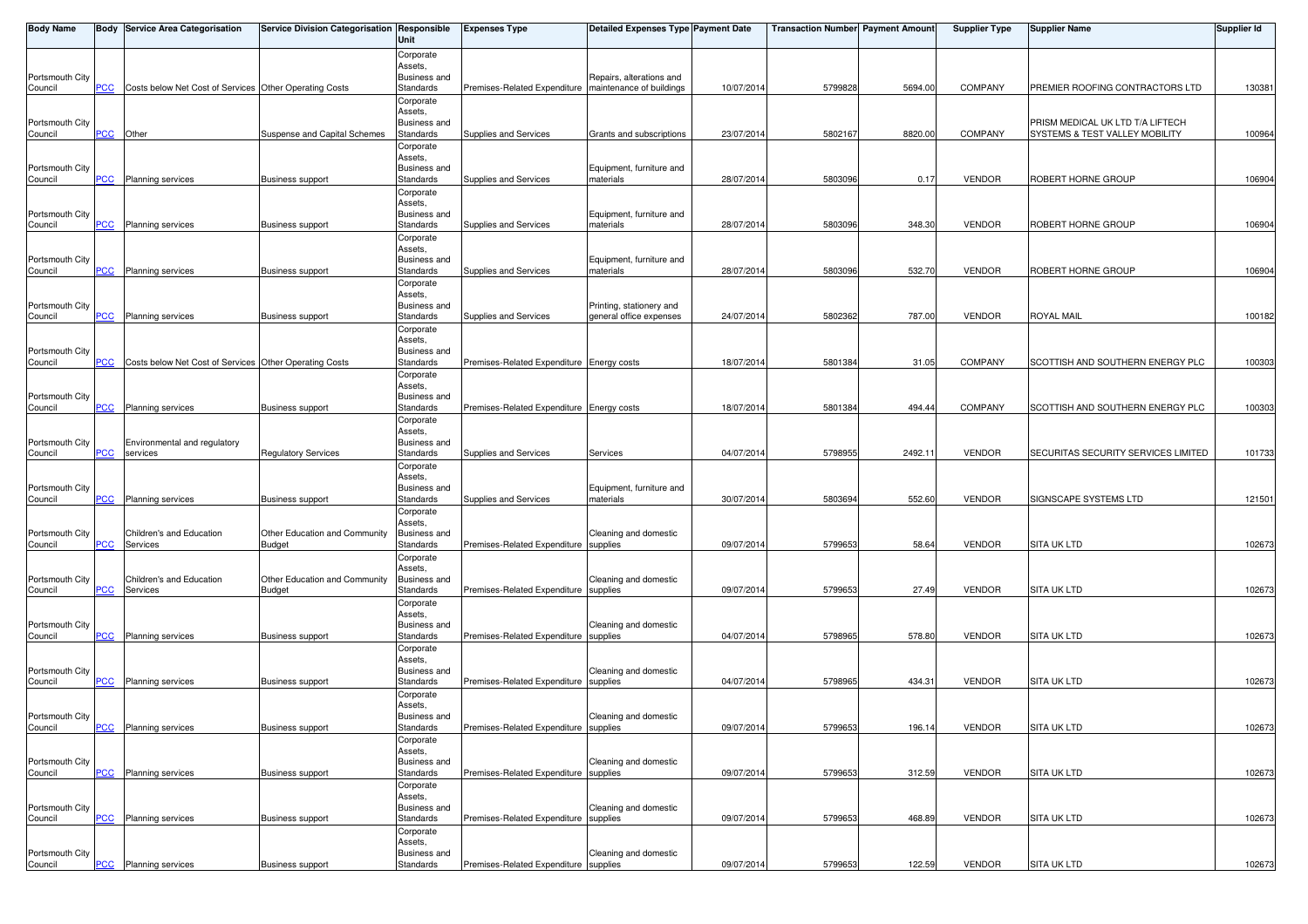| <b>Body Name</b> |                           | <b>Body Service Area Categorisation</b>                | Service Division Categorisation Responsible | Unit                           | <b>Expenses Type</b>                        | Detailed Expenses Type Payment Date |            | <b>Transaction Number Payment Amount</b> |           | <b>Supplier Type</b> | <b>Supplier Name</b>    | <b>Supplier Id</b> |
|------------------|---------------------------|--------------------------------------------------------|---------------------------------------------|--------------------------------|---------------------------------------------|-------------------------------------|------------|------------------------------------------|-----------|----------------------|-------------------------|--------------------|
|                  |                           |                                                        |                                             | Corporate                      |                                             |                                     |            |                                          |           |                      |                         |                    |
| Portsmouth City  |                           |                                                        |                                             | Assets,<br><b>Business and</b> |                                             | Cleaning and domestic               |            |                                          |           |                      |                         |                    |
| Council          | PCC                       | <b>Planning services</b>                               | <b>Business support</b>                     | Standards                      | Premises-Related Expenditure                | supplies                            | 09/07/2014 | 579965                                   | 219.94    | <b>VENDOR</b>        | <b>SITA UK LTD</b>      | 102673             |
|                  |                           |                                                        |                                             | Corporate                      |                                             |                                     |            |                                          |           |                      |                         |                    |
| Portsmouth City  |                           |                                                        |                                             | Assets,<br><b>Business and</b> |                                             | Cleaning and domestic               |            |                                          |           |                      |                         |                    |
| Council          | <b>PCC</b>                | <b>Planning services</b>                               | <b>Business support</b>                     | Standards                      | Premises-Related Expenditure supplies       |                                     | 09/07/2014 | 5799653                                  | 822.64    | <b>VENDOR</b>        | <b>SITA UK LTD</b>      | 102673             |
|                  |                           |                                                        |                                             | Corporate                      |                                             |                                     |            |                                          |           |                      |                         |                    |
| Portsmouth City  |                           |                                                        |                                             | Assets,<br><b>Business and</b> |                                             | Cleaning and domestic               |            |                                          |           |                      |                         |                    |
| Council          | <b>PCC</b>                | <b>Planning services</b>                               | <b>Business support</b>                     | Standards                      | Premises-Related Expenditure supplies       |                                     | 09/07/2014 | 579965                                   | 1758.33   | <b>VENDOR</b>        | <b>SITA UK LTD</b>      | 102673             |
|                  |                           |                                                        |                                             | Corporate                      |                                             |                                     |            |                                          |           |                      |                         |                    |
| Portsmouth City  |                           |                                                        |                                             | Assets,<br>Business and        |                                             | Cleaning and domestic               |            |                                          |           |                      |                         |                    |
| Council          | <b>PCC</b>                | <b>Planning services</b>                               | <b>Business support</b>                     | Standards                      | Premises-Related Expenditure supplies       |                                     | 09/07/2014 | 5799653                                  | 219.94    | <b>VENDOR</b>        | <b>SITA UK LTD</b>      | 102673             |
|                  |                           |                                                        |                                             | Corporate                      |                                             |                                     |            |                                          |           |                      |                         |                    |
| Portsmouth City  |                           |                                                        |                                             | Assets,<br><b>Business and</b> |                                             | Cleaning and domestic               |            |                                          |           |                      |                         |                    |
| Council          | <u>PCC</u>                | <b>Planning services</b>                               | <b>Business support</b>                     | Standards                      | Premises-Related Expenditure                | supplies                            | 22/07/201  | 5801723                                  | 434.31    | <b>VENDOR</b>        | <b>SITA UK LTD</b>      | 102673             |
|                  |                           |                                                        |                                             | Corporate                      |                                             |                                     |            |                                          |           |                      |                         |                    |
| Portsmouth City  |                           |                                                        |                                             | Assets,<br>Business and        |                                             |                                     |            |                                          |           |                      |                         |                    |
| Council          | <b>PCC</b>                | <b>Planning services</b>                               | <b>Business support</b>                     | Standards                      | Third Party Payments                        | Private contractors                 | 04/07/201  | 579896                                   | 1170.00   | <b>VENDOR</b>        | <b>SITA UK LTD</b>      | 102673             |
|                  |                           |                                                        |                                             | Corporate                      |                                             |                                     |            |                                          |           |                      |                         |                    |
| Portsmouth City  |                           |                                                        |                                             | Assets,<br><b>Business and</b> |                                             |                                     |            |                                          |           |                      |                         |                    |
| Council          | <b>PCC</b>                | Planning services                                      | <b>Business support</b>                     | Standards                      | Third Party Payments                        | Private contractors                 | 09/07/201  | 579965                                   | 1004.25   | <b>VENDOR</b>        | <b>SITA UK LTD</b>      | 102673             |
|                  |                           |                                                        |                                             | Corporate<br>Assets,           |                                             |                                     |            |                                          |           |                      |                         |                    |
| Portsmouth City  |                           |                                                        |                                             | <b>Business and</b>            |                                             | Repairs, alterations and            |            |                                          |           |                      |                         |                    |
| Council          | <u>PCC</u>                | <b>Planning services</b>                               | <b>Business support</b>                     | Standards                      | Premises-Related Expenditure                | maintenance of buildings            | 04/07/201  | 579897                                   | 595.00    | <b>VENDOR</b>        | SOLENT FIRE PROTECTION  | 108350             |
|                  |                           |                                                        |                                             | Corporate<br>Assets,           |                                             |                                     |            |                                          |           |                      |                         |                    |
| Portsmouth City  |                           |                                                        |                                             | <b>Business and</b>            |                                             |                                     |            |                                          |           |                      |                         |                    |
| Council          | PCC                       | Planning services                                      | <b>Business support</b>                     | Standards                      | Third Party Payments                        | Private contractors                 | 10/07/201  | 5799858                                  | 959.29    | <b>VENDOR</b>        | SOS WORLDWIDE LTD       | 137277             |
|                  |                           |                                                        |                                             | Corporate<br>Assets,           |                                             |                                     |            |                                          |           |                      |                         |                    |
| Portsmouth City  |                           |                                                        |                                             | <b>Business and</b>            |                                             | Equipment, furniture and            |            |                                          |           |                      |                         |                    |
| Council          | PCC                       | <b>Housing Services</b>                                | <b>Housing Strategy</b>                     | Standards                      | Supplies and Services                       | materials                           | 24/07/2014 | 5802384                                  | 2012.50   | <b>VENDOR</b>        | SOUTHERN STRONGHOLD LTD | 103730             |
|                  |                           |                                                        |                                             | Corporate<br>Assets,           |                                             |                                     |            |                                          |           |                      |                         |                    |
| Portsmouth City  |                           |                                                        |                                             | <b>Business and</b>            |                                             | Equipment, furniture and            |            |                                          |           |                      |                         |                    |
| Council          | PCC                       | <b>Housing Services</b>                                | Housing Strategy                            | Standards                      | Supplies and Services                       | materials                           | 24/07/2014 | 5802384                                  | 2012.50   | <b>VENDOR</b>        | SOUTHERN STRONGHOLD LTD | 103730             |
|                  |                           |                                                        |                                             | Corporate<br>Assets,           |                                             |                                     |            |                                          |           |                      |                         |                    |
| Portsmouth City  |                           |                                                        |                                             | <b>Business and</b>            |                                             | Equipment, furniture and            |            |                                          |           |                      |                         |                    |
| Council          | PCC                       | <b>Housing Services</b>                                | <b>Housing Strategy</b>                     | Standards                      | Supplies and Services                       | materials                           | 24/07/201  | 5802384                                  | 396.00    | <b>VENDOR</b>        | SOUTHERN STRONGHOLD LTD | 103730             |
|                  |                           |                                                        |                                             | Corporate<br>Assets,           |                                             |                                     |            |                                          |           |                      |                         |                    |
| Portsmouth City  |                           |                                                        |                                             | <b>Business and</b>            |                                             | Equipment, furniture and            |            |                                          |           |                      |                         |                    |
| Council          | <b>PCC</b>                | <b>Housing Services</b>                                | <b>Housing Strategy</b>                     | Standards                      | Supplies and Services                       | materials                           | 24/07/2014 | 5802384                                  | 396.00    | <b>VENDOR</b>        | SOUTHERN STRONGHOLD LTD | 103730             |
|                  |                           |                                                        |                                             | Corporate<br>Assets,           |                                             |                                     |            |                                          |           |                      |                         |                    |
| Portsmouth City  |                           |                                                        |                                             | Business and                   |                                             |                                     |            |                                          |           |                      |                         |                    |
| Council          | <b>PCC</b>                | Costs below Net Cost of Services Other Operating Costs |                                             | Standards                      | Premises-Related Expenditure Water Services |                                     | 10/07/2014 | 5799860                                  | $-195.79$ | <b>VENDOR</b>        | SOUTHERN WATER          | 100254             |
|                  |                           |                                                        |                                             | Corporate<br>Assets,           |                                             |                                     |            |                                          |           |                      |                         |                    |
| Portsmouth City  |                           |                                                        |                                             | <b>Business and</b>            |                                             |                                     |            |                                          |           |                      |                         |                    |
| Council          | <b>PCC</b>                | Costs below Net Cost of Services Other Operating Costs |                                             | Standards                      | Premises-Related Expenditure Water Services |                                     | 24/07/2014 | 5802385                                  | 480.64    | <b>VENDOR</b>        | <b>SOUTHERN WATER</b>   | 100254             |
|                  |                           |                                                        |                                             | Corporate<br>Assets,           |                                             |                                     |            |                                          |           |                      |                         |                    |
| Portsmouth City  |                           |                                                        |                                             | <b>Business and</b>            |                                             | Equipment, furniture and            |            |                                          |           |                      |                         |                    |
| Council          | PCC                       | Planning services                                      | <b>Business support</b>                     | Standards                      | Supplies and Services                       | materials                           | 10/07/2014 | 579986                                   | 713.34    | <b>VENDOR</b>        | SPANDEX LIMITED         | 100163             |
|                  |                           |                                                        |                                             | Corporate<br>Assets,           |                                             |                                     |            |                                          |           |                      |                         |                    |
| Portsmouth City  |                           |                                                        |                                             | Business and                   |                                             | Equipment, furniture and            |            |                                          |           |                      |                         |                    |
| Council          | PCC                       | Planning services                                      | <b>Business support</b>                     | Standards<br>Corporate         | Supplies and Services                       | materials                           | 10/07/201  | 5799862                                  | 784.66    | <b>VENDOR</b>        | SPANDEX LIMITED         | 100163             |
|                  |                           |                                                        |                                             | Assets,                        |                                             |                                     |            |                                          |           |                      |                         |                    |
| Portsmouth City  |                           |                                                        |                                             | <b>Business and</b>            |                                             | Equipment, furniture and            |            |                                          |           |                      |                         |                    |
| Council          | $\overline{\mathsf{PCC}}$ | Planning services                                      | <b>Business support</b>                     | Standards                      | Supplies and Services                       | materials                           | 07/07/2014 | 5799127                                  | 1.39      | <b>VENDOR</b>        | SPANDEX LIMITED         | 100163             |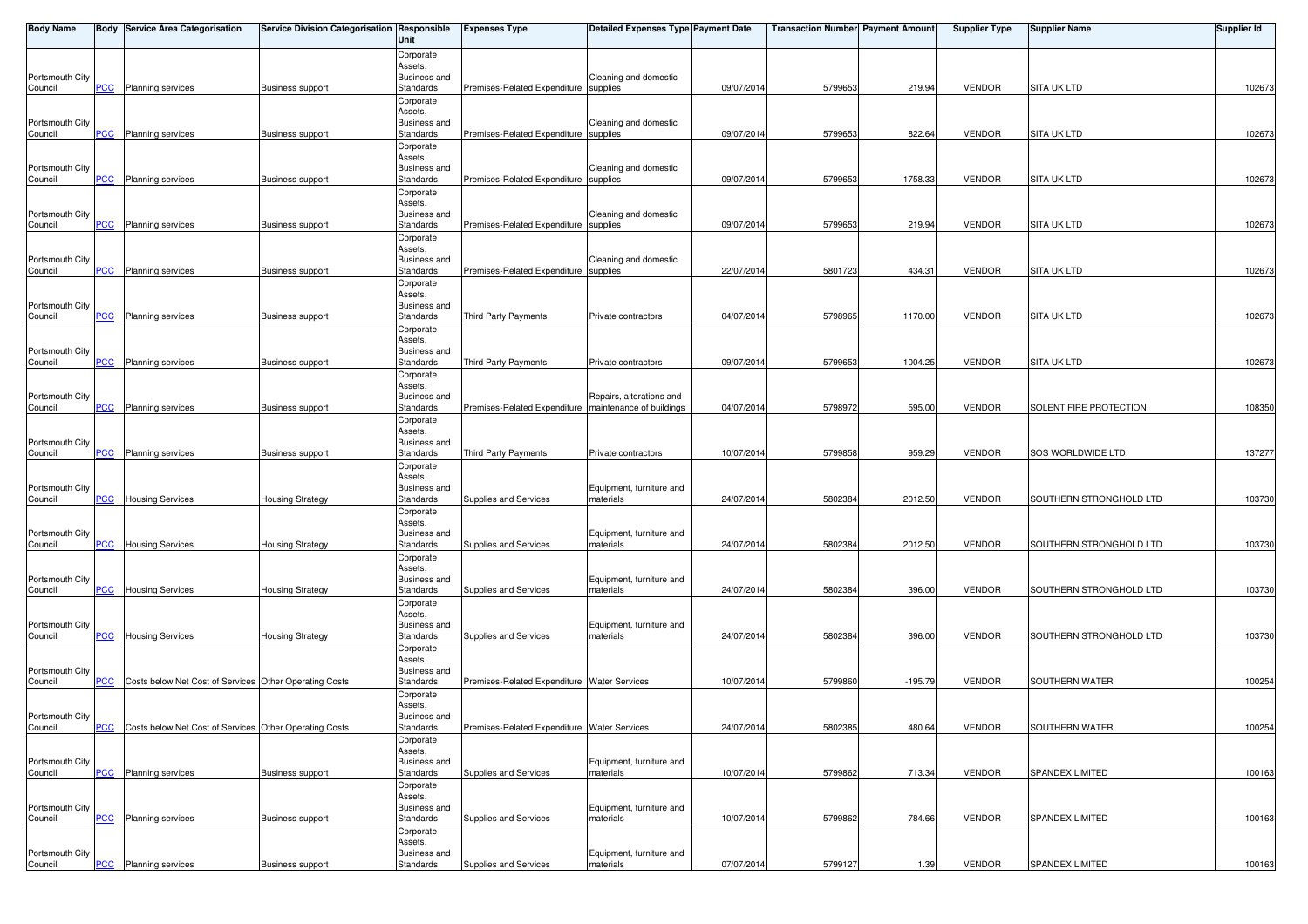| <b>Body Name</b>           |                           | <b>Body Service Area Categorisation</b>  | Service Division Categorisation Responsible | Unit                             | <b>Expenses Type</b>  | Detailed Expenses Type Payment Date   |            | <b>Transaction Number Payment Amount</b> |         | <b>Supplier Type</b> | <b>Supplier Name</b>   | <b>Supplier Id</b> |
|----------------------------|---------------------------|------------------------------------------|---------------------------------------------|----------------------------------|-----------------------|---------------------------------------|------------|------------------------------------------|---------|----------------------|------------------------|--------------------|
|                            |                           |                                          |                                             | Corporate                        |                       |                                       |            |                                          |         |                      |                        |                    |
| Portsmouth City            |                           |                                          |                                             | Assets,<br><b>Business and</b>   |                       | Equipment, furniture and              |            |                                          |         |                      |                        |                    |
| Council                    | $\overline{C}$            | <b>Planning services</b>                 | <b>Business support</b>                     | Standards                        | Supplies and Services | materials                             | 07/07/2014 | 5799127                                  | 127.20  | <b>VENDOR</b>        | <b>SPANDEX LIMITED</b> | 100163             |
|                            |                           |                                          |                                             | Corporate                        |                       |                                       |            |                                          |         |                      |                        |                    |
|                            |                           |                                          |                                             | Assets.                          |                       |                                       |            |                                          |         |                      |                        |                    |
| Portsmouth City            |                           |                                          |                                             | <b>Business and</b>              | Supplies and Services | Equipment, furniture and              |            |                                          |         |                      |                        |                    |
| Council                    | <b>PCC</b>                | Planning services                        | <b>Business support</b>                     | Standards                        |                       | materials                             | 07/07/2014 | 5799127                                  | 127.20  | <b>VENDOR</b>        | <b>SPANDEX LIMITED</b> | 100163             |
|                            |                           |                                          |                                             | Corporate<br>Assets,             |                       |                                       |            |                                          |         |                      |                        |                    |
| Portsmouth City            |                           |                                          |                                             | <b>Business and</b>              |                       | Equipment, furniture and              |            |                                          |         |                      |                        |                    |
| Council                    | <b>PCC</b>                | <b>Planning services</b>                 | <b>Business support</b>                     | Standards                        | Supplies and Services | materials                             | 07/07/2014 | 5799127                                  | 18.65   | <b>VENDOR</b>        | <b>SPANDEX LIMITED</b> | 100163             |
|                            |                           |                                          |                                             | Corporate                        |                       |                                       |            |                                          |         |                      |                        |                    |
| Portsmouth City            |                           |                                          |                                             | Assets,<br><b>Business and</b>   |                       | Equipment, furniture and              |            |                                          |         |                      |                        |                    |
| Council                    | <b>PCC</b>                | Planning services                        | <b>Business support</b>                     | Standards                        | Supplies and Services | materials                             | 07/07/2014 | 5799127                                  | 301.24  | <b>VENDOR</b>        | <b>SPANDEX LIMITED</b> | 100163             |
|                            |                           |                                          |                                             | Corporate                        |                       |                                       |            |                                          |         |                      |                        |                    |
|                            |                           |                                          |                                             | Assets,                          |                       |                                       |            |                                          |         |                      |                        |                    |
| Portsmouth City            |                           |                                          |                                             | <b>Business and</b>              |                       | Equipment, furniture and              |            |                                          |         |                      |                        |                    |
| Council                    | $\overline{\mathsf{PCC}}$ | <b>Planning services</b>                 | <b>Business support</b>                     | Standards                        | Supplies and Services | materials                             | 07/07/2014 | 5799127                                  | 31.80   | <b>VENDOR</b>        | <b>SPANDEX LIMITED</b> | 100163             |
|                            |                           |                                          |                                             | Corporate<br>Assets,             |                       |                                       |            |                                          |         |                      |                        |                    |
| Portsmouth City            |                           |                                          |                                             | Business and                     |                       | Equipment, furniture and              |            |                                          |         |                      |                        |                    |
| Council                    | <b>PCC</b>                | Planning services                        | <b>Business support</b>                     | Standards                        | Supplies and Services | materials                             | 07/07/2014 | 5799127                                  | 418.34  | <b>VENDOR</b>        | <b>SPANDEX LIMITED</b> | 100163             |
|                            |                           |                                          |                                             | Corporate                        |                       |                                       |            |                                          |         |                      |                        |                    |
|                            |                           |                                          |                                             | Assets,<br><b>Business and</b>   |                       |                                       |            |                                          |         |                      |                        |                    |
| Portsmouth City<br>Council | <b>PCC</b>                | Planning services                        | <b>Business support</b>                     | Standards                        | Supplies and Services | Equipment, furniture and<br>materials | 07/07/2014 | 5799127                                  | 56.58   | <b>VENDOR</b>        | <b>SPANDEX LIMITED</b> | 100163             |
|                            |                           |                                          |                                             | Corporate                        |                       |                                       |            |                                          |         |                      |                        |                    |
|                            |                           |                                          |                                             | Assets,                          |                       |                                       |            |                                          |         |                      |                        |                    |
| Portsmouth City            |                           |                                          |                                             | Business and                     |                       | Equipment, furniture and              |            |                                          |         |                      |                        |                    |
| Council                    | <b>PCC</b>                | <b>Planning services</b>                 | <b>Business support</b>                     | Standards                        | Supplies and Services | materials                             | 07/07/2014 | 5799127                                  | 63.60   | <b>VENDOR</b>        | <b>SPANDEX LIMITED</b> | 100163             |
|                            |                           |                                          |                                             | Corporate<br>Assets,             |                       |                                       |            |                                          |         |                      |                        |                    |
| Portsmouth City            |                           |                                          |                                             | <b>Business and</b>              |                       | Equipment, furniture and              |            |                                          |         |                      |                        |                    |
| Council                    | PCC                       | <b>Planning services</b>                 | Business support                            | Standards                        | Supplies and Services | materials                             | 07/07/2014 | 5799127                                  | 70.74   | <b>VENDOR</b>        | SPANDEX LIMITED        | 100163             |
|                            |                           |                                          |                                             | Corporate                        |                       |                                       |            |                                          |         |                      |                        |                    |
|                            |                           |                                          |                                             | Assets,                          |                       |                                       |            |                                          |         |                      |                        |                    |
| Portsmouth City<br>Council | <b>PCC</b>                | Planning services                        | Business support                            | <b>Business and</b><br>Standards | Supplies and Services | Equipment, furniture and<br>materials | 25/07/2014 | 5802924                                  | 1.39    | <b>VENDOR</b>        | <b>SPANDEX LIMITED</b> | 100163             |
|                            |                           |                                          |                                             | Corporate                        |                       |                                       |            |                                          |         |                      |                        |                    |
|                            |                           |                                          |                                             | Assets,                          |                       |                                       |            |                                          |         |                      |                        |                    |
| Portsmouth City            |                           |                                          |                                             | <b>Business and</b>              |                       | Equipment, furniture and              |            |                                          |         |                      |                        |                    |
| Council                    | PCC                       | <b>Planning services</b>                 | <b>Business support</b>                     | Standards                        | Supplies and Services | materials                             | 25/07/2014 | 5802924                                  | 212.22  | <b>VENDOR</b>        | <b>SPANDEX LIMITED</b> | 100163             |
|                            |                           |                                          |                                             | Corporate<br>Assets,             |                       |                                       |            |                                          |         |                      |                        |                    |
| Portsmouth City            |                           |                                          |                                             | Business and                     |                       | Equipment, furniture and              |            |                                          |         |                      |                        |                    |
| Council                    | PCC                       | Planning services                        | <b>Business support</b>                     | Standards                        | Supplies and Services | materials                             | 25/07/2014 | 5802924                                  | 280.00  | <b>VENDOR</b>        | <b>SPANDEX LIMITED</b> | 100163             |
|                            |                           |                                          |                                             | Corporate                        |                       |                                       |            |                                          |         |                      |                        |                    |
|                            |                           |                                          |                                             | Assets,                          |                       |                                       |            |                                          |         |                      |                        |                    |
| Portsmouth City<br>Council | <b>PCC</b>                | Planning services                        | <b>Business support</b>                     | <b>Business and</b><br>Standards | Supplies and Services | Equipment, furniture and<br>materials | 25/07/2014 | 5802924                                  | 64.00   | <b>VENDOR</b>        | <b>SPANDEX LIMITED</b> | 100163             |
|                            |                           |                                          |                                             | Corporate                        |                       |                                       |            |                                          |         |                      |                        |                    |
|                            |                           |                                          |                                             | Assets,                          |                       |                                       |            |                                          |         |                      |                        |                    |
| Portsmouth City            |                           |                                          |                                             | Business and                     |                       | Equipment, furniture and              |            |                                          |         |                      |                        |                    |
| Council                    | <b>PCC</b>                | Planning services                        | <b>Business support</b>                     | Standards                        | Supplies and Services | materials                             | 25/07/2014 | 580292                                   | 70.74   | <b>VENDOR</b>        | SPANDEX LIMITED        | 100163             |
|                            |                           |                                          |                                             | Corporate<br>Assets.             |                       |                                       |            |                                          |         |                      |                        |                    |
| Portsmouth City            |                           | Children's and Education                 | Other Education and Community               | <b>Business and</b>              |                       |                                       |            |                                          |         |                      |                        |                    |
| Council                    | $PCC$                     | Services                                 | <b>Budget</b>                               | Standards                        | Third Party Payments  | Private contractors                   | 10/07/2014 | 278870                                   | 4004.00 | <b>VENDOR</b>        | <b>ST MARKS CHURCH</b> | 110217             |
|                            |                           |                                          |                                             | Corporate                        |                       |                                       |            |                                          |         |                      |                        |                    |
|                            |                           |                                          |                                             | Assets,                          |                       |                                       |            |                                          |         |                      |                        |                    |
| Portsmouth City<br>Council | PCC                       | Environmental and regulatory<br>services | <b>Regulatory Services</b>                  | <b>Business and</b><br>Standards | Supplies and Services | Communications and<br>computing       | 09/07/2014 | 579967                                   | 10.82   | <b>VENDOR</b>        | T MOBILE (UK) LIMITED  | 100085             |
|                            |                           |                                          |                                             | Corporate                        |                       |                                       |            |                                          |         |                      |                        |                    |
|                            |                           |                                          |                                             | Assets,                          |                       |                                       |            |                                          |         |                      |                        |                    |
| Portsmouth City            |                           | Environmental and regulatory             |                                             | <b>Business and</b>              |                       | Communications and                    |            |                                          |         |                      |                        |                    |
| Council                    | PCC                       | services                                 | <b>Regulatory Services</b>                  | Standards                        | Supplies and Services | computing                             | 14/07/2014 | 580039                                   | 9.08    | <b>VENDOR</b>        | T MOBILE (UK) LIMITED  | 100085             |
|                            |                           |                                          |                                             | Corporate<br>Assets,             |                       |                                       |            |                                          |         |                      |                        |                    |
| Portsmouth City            |                           | Environmental and regulatory             |                                             | Business and                     |                       | Communications and                    |            |                                          |         |                      |                        |                    |
| Council                    | <u>PCC</u>                | services                                 | <b>Regulatory Services</b>                  | Standards                        | Supplies and Services | computing                             | 14/07/2014 | 5800397                                  | 3.87    | VENDOR               | T MOBILE (UK) LIMITED  | 100085             |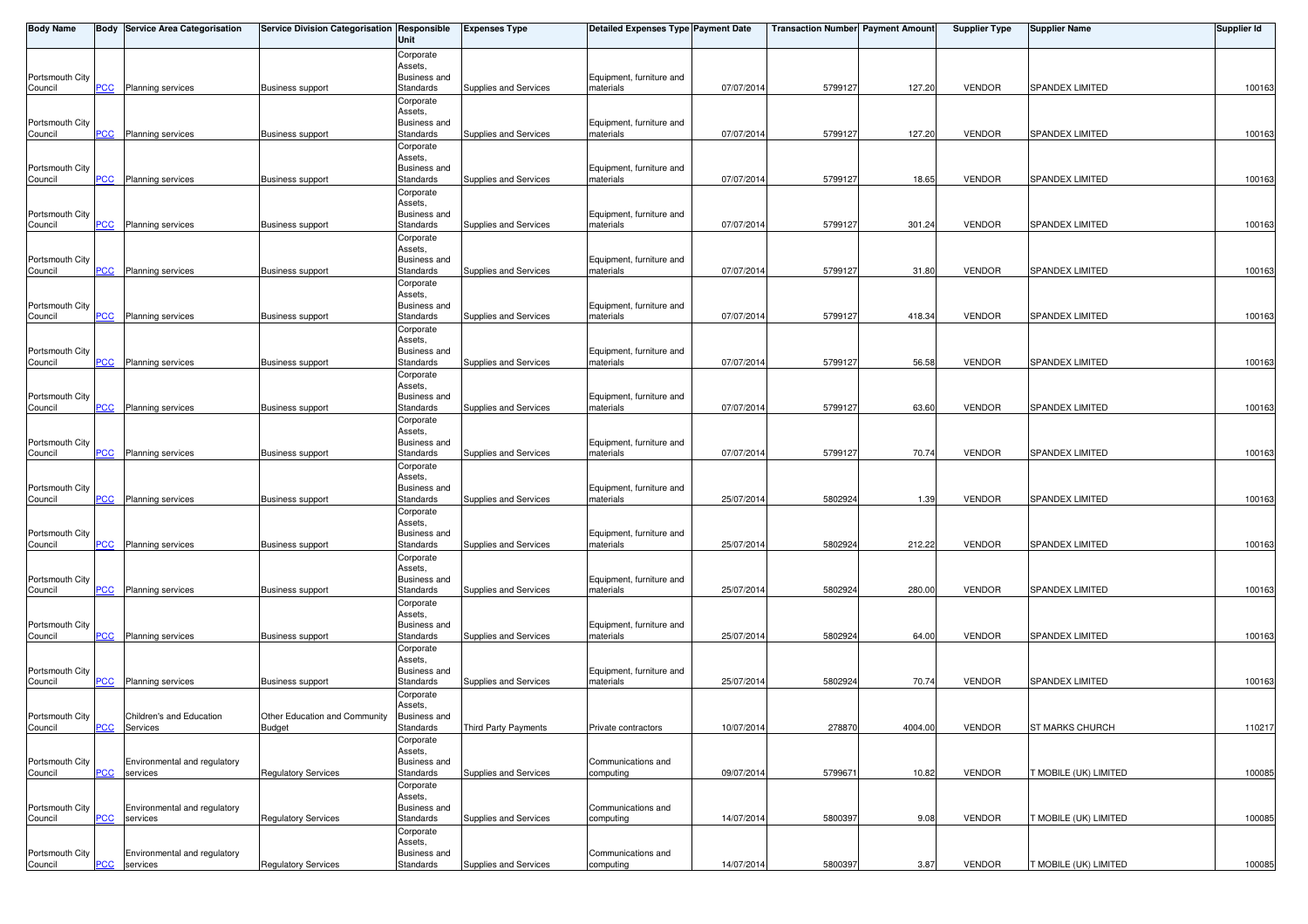| <b>Body Name</b>           |            | <b>Body Service Area Categorisation</b>                    | Service Division Categorisation Responsible | Unit                             | <b>Expenses Type</b>                      | <b>Detailed Expenses Type Payment Date</b> |            | <b>Transaction Number Payment Amount</b> |           | <b>Supplier Type</b> | Supplier Name         | <b>Supplier Id</b> |
|----------------------------|------------|------------------------------------------------------------|---------------------------------------------|----------------------------------|-------------------------------------------|--------------------------------------------|------------|------------------------------------------|-----------|----------------------|-----------------------|--------------------|
|                            |            |                                                            |                                             | Corporate                        |                                           |                                            |            |                                          |           |                      |                       |                    |
|                            |            |                                                            |                                             | Assets,                          |                                           |                                            |            |                                          |           |                      |                       |                    |
| Portsmouth City<br>Council | PCC        | <b>Housing Services</b>                                    | <b>Housing Strategy</b>                     | <b>Business and</b><br>Standards | Supplies and Services                     | Communications and<br>computing            | 09/07/201  | 579967                                   | 45.05     | <b>VENDOR</b>        | T MOBILE (UK) LIMITED | 100085             |
|                            |            |                                                            |                                             | Corporate                        |                                           |                                            |            |                                          |           |                      |                       |                    |
|                            |            |                                                            |                                             | Assets,                          |                                           |                                            |            |                                          |           |                      |                       |                    |
| Portsmouth City<br>Council | <b>PCC</b> | <b>Housing Services</b>                                    | <b>Housing Strategy</b>                     | <b>Business and</b><br>Standards | Supplies and Services                     | Communications and<br>computing            | 11/07/2014 | 5800249                                  | 14.27     | <b>VENDOR</b>        | T MOBILE (UK) LIMITED | 100085             |
|                            |            |                                                            |                                             | Corporate                        |                                           |                                            |            |                                          |           |                      |                       |                    |
|                            |            |                                                            |                                             | Assets,                          |                                           |                                            |            |                                          |           |                      |                       |                    |
| Portsmouth City<br>Council | <b>PCC</b> | <b>Housing Services</b>                                    | <b>Housing Strategy</b>                     | <b>Business and</b><br>Standards | Supplies and Services                     | Communications and<br>computing            | 16/07/201  | 580098                                   | 14.52     | <b>VENDOR</b>        | T MOBILE (UK) LIMITED | 100085             |
|                            |            |                                                            |                                             | Corporate                        |                                           |                                            |            |                                          |           |                      |                       |                    |
|                            |            |                                                            |                                             | Assets,                          |                                           |                                            |            |                                          |           |                      |                       |                    |
| Portsmouth City<br>Council | <b>PCC</b> | Planning services                                          | <b>Business support</b>                     | <b>Business and</b><br>Standards | Supplies and Services                     | Communications and<br>computing            | 09/07/2014 | 579967                                   | 0.11      | <b>VENDOR</b>        | T MOBILE (UK) LIMITED | 100085             |
|                            |            |                                                            |                                             | Corporate                        |                                           |                                            |            |                                          |           |                      |                       |                    |
|                            |            |                                                            |                                             | Assets,                          |                                           |                                            |            |                                          |           |                      |                       |                    |
| Portsmouth City<br>Council | PCC        | <b>Planning services</b>                                   | <b>Business support</b>                     | <b>Business and</b><br>Standards | Supplies and Services                     | Communications and<br>computing            | 09/07/201  | 579967                                   | 0.40      | <b>VENDOR</b>        | T MOBILE (UK) LIMITED | 100085             |
|                            |            |                                                            |                                             | Corporate                        |                                           |                                            |            |                                          |           |                      |                       |                    |
|                            |            |                                                            |                                             | Assets,                          |                                           |                                            |            |                                          |           |                      |                       |                    |
| Portsmouth City<br>Council | <b>PCC</b> | Support Service / Transparency<br><b>Costs Unallocated</b> | AMS                                         | <b>Business and</b><br>Standards | Supplies and Services                     | Communications and<br>computing            | 09/07/201  | 579967                                   | 51.82     | <b>VENDOR</b>        | T MOBILE (UK) LIMITED | 100085             |
|                            |            |                                                            |                                             | Corporate                        |                                           |                                            |            |                                          |           |                      |                       |                    |
|                            |            |                                                            |                                             | Assets,                          |                                           |                                            |            |                                          |           |                      |                       |                    |
| Portsmouth City<br>Council | <b>PCC</b> | Costs below Net Cost of Services Other Operating Costs     |                                             | <b>Business and</b><br>Standards | Premises-Related Expenditure Rents        |                                            | 08/07/201  | 579920                                   | 2819.86   | <b>VENDOR</b>        | THE CROWN ESTATE      | 106170             |
|                            |            |                                                            |                                             | Corporate                        |                                           |                                            |            |                                          |           |                      |                       |                    |
|                            |            |                                                            |                                             | Assets,                          |                                           |                                            |            |                                          |           |                      |                       |                    |
| Portsmouth City<br>Council | <u>PCC</u> | Costs below Net Cost of Services Other Operating Costs     |                                             | <b>Business and</b><br>Standards | Premises-Related Expenditure Rents        |                                            | 16/07/201  | 5800990                                  | 2372.46   | <b>VENDOR</b>        | THE CROWN ESTATE      | 106170             |
|                            |            |                                                            |                                             | Corporate                        |                                           |                                            |            |                                          |           |                      |                       |                    |
| Portsmouth City            |            | Children's and Education                                   | Other Education and Community               | Assets,<br><b>Business and</b>   |                                           |                                            |            |                                          |           |                      |                       |                    |
| Council                    | PCC        | Services                                                   | <b>Budget</b>                               | Standards                        | Premises-Related Expenditure Energy costs |                                            | 02/07/2014 | 5798457                                  | 139.38    | <b>VENDOR</b>        | TOTAL GAS & POWER LTD | 133467             |
|                            |            |                                                            |                                             | Corporate                        |                                           |                                            |            |                                          |           |                      |                       |                    |
|                            |            | Children's and Education                                   |                                             | Assets,                          |                                           |                                            |            |                                          |           |                      |                       |                    |
| Portsmouth City<br>Council | PCC        | Services                                                   | Other Education and Community<br>Budget     | <b>Business and</b><br>Standards | Premises-Related Expenditure Energy costs |                                            | 31/07/2014 | 580396                                   | 114.09    | <b>VENDOR</b>        | TOTAL GAS & POWER LTD | 133467             |
|                            |            |                                                            |                                             | Corporate                        |                                           |                                            |            |                                          |           |                      |                       |                    |
|                            |            |                                                            |                                             | Assets,<br><b>Business and</b>   |                                           |                                            |            |                                          |           |                      |                       |                    |
| Portsmouth City<br>Council | PCC        | Costs below Net Cost of Services Other Operating Costs     |                                             | Standards                        | Premises-Related Expenditure Energy costs |                                            | 02/07/2014 | 5798457                                  | 248.43    | <b>VENDOR</b>        | TOTAL GAS & POWER LTD | 133467             |
|                            |            |                                                            |                                             | Corporate                        |                                           |                                            |            |                                          |           |                      |                       |                    |
|                            |            |                                                            |                                             | Assets,<br><b>Business and</b>   |                                           |                                            |            |                                          |           |                      |                       |                    |
| Portsmouth City<br>Council | PCC        | Costs below Net Cost of Services Other Operating Costs     |                                             | Standards                        | Premises-Related Expenditure Energy costs |                                            | 02/07/2014 | 5798457                                  | 58.59     | <b>VENDOR</b>        | TOTAL GAS & POWER LTD | 133467             |
|                            |            |                                                            |                                             | Corporate                        |                                           |                                            |            |                                          |           |                      |                       |                    |
| Portsmouth City            |            |                                                            |                                             | Assets,<br><b>Business and</b>   |                                           |                                            |            |                                          |           |                      |                       |                    |
| Council                    | <b>PCC</b> | Costs below Net Cost of Services Other Operating Costs     |                                             | Standards                        | Premises-Related Expenditure Energy costs |                                            | 02/07/2014 | 5798457                                  | 8.06      | <b>VENDOR</b>        | TOTAL GAS & POWER LTD | 133467             |
|                            |            |                                                            |                                             | Corporate                        |                                           |                                            |            |                                          |           |                      |                       |                    |
| Portsmouth City            |            |                                                            |                                             | Assets,<br><b>Business and</b>   |                                           |                                            |            |                                          |           |                      |                       |                    |
| Council                    | PCC        | Costs below Net Cost of Services Other Operating Costs     |                                             | Standards                        | Premises-Related Expenditure Energy costs |                                            | 31/07/2014 | 5803967                                  | $-248.43$ | <b>VENDOR</b>        | TOTAL GAS & POWER LTD | 133467             |
|                            |            |                                                            |                                             | Corporate                        |                                           |                                            |            |                                          |           |                      |                       |                    |
| Portsmouth City            |            |                                                            |                                             | Assets,<br><b>Business and</b>   |                                           |                                            |            |                                          |           |                      |                       |                    |
| Council                    | $PCC$      | Costs below Net Cost of Services Other Operating Costs     |                                             | Standards                        | Premises-Related Expenditure Energy costs |                                            | 31/07/2014 | 5803967                                  | $-397.50$ | <b>VENDOR</b>        | TOTAL GAS & POWER LTD | 133467             |
|                            |            |                                                            |                                             | Corporate                        |                                           |                                            |            |                                          |           |                      |                       |                    |
| Portsmouth City            |            |                                                            |                                             | Assets,<br><b>Business and</b>   |                                           |                                            |            |                                          |           |                      |                       |                    |
| Council                    | <b>PCC</b> | Costs below Net Cost of Services Other Operating Costs     |                                             | Standards                        | Premises-Related Expenditure Energy costs |                                            | 31/07/201  | 580396                                   | 455.02    | <b>VENDOR</b>        | TOTAL GAS & POWER LTD | 133467             |
|                            |            |                                                            |                                             | Corporate                        |                                           |                                            |            |                                          |           |                      |                       |                    |
| Portsmouth City            |            |                                                            |                                             | Assets,<br><b>Business and</b>   |                                           |                                            |            |                                          |           |                      |                       |                    |
| Council                    | PCC        | Costs below Net Cost of Services Other Operating Costs     |                                             | Standards                        | Premises-Related Expenditure Energy costs |                                            | 31/07/201  | 5803967                                  | 56.70     | <b>VENDOR</b>        | TOTAL GAS & POWER LTD | 133467             |
|                            |            |                                                            |                                             | Corporate                        |                                           |                                            |            |                                          |           |                      |                       |                    |
| Portsmouth City            |            |                                                            |                                             | Assets,<br><b>Business and</b>   |                                           |                                            |            |                                          |           |                      |                       |                    |
| Council                    | <b>PCC</b> | Costs below Net Cost of Services Other Operating Costs     |                                             | Standards                        | Premises-Related Expenditure Energy costs |                                            | 31/07/2014 | 5803967                                  | 8.08      | VENDOR               | TOTAL GAS & POWER LTD | 133467             |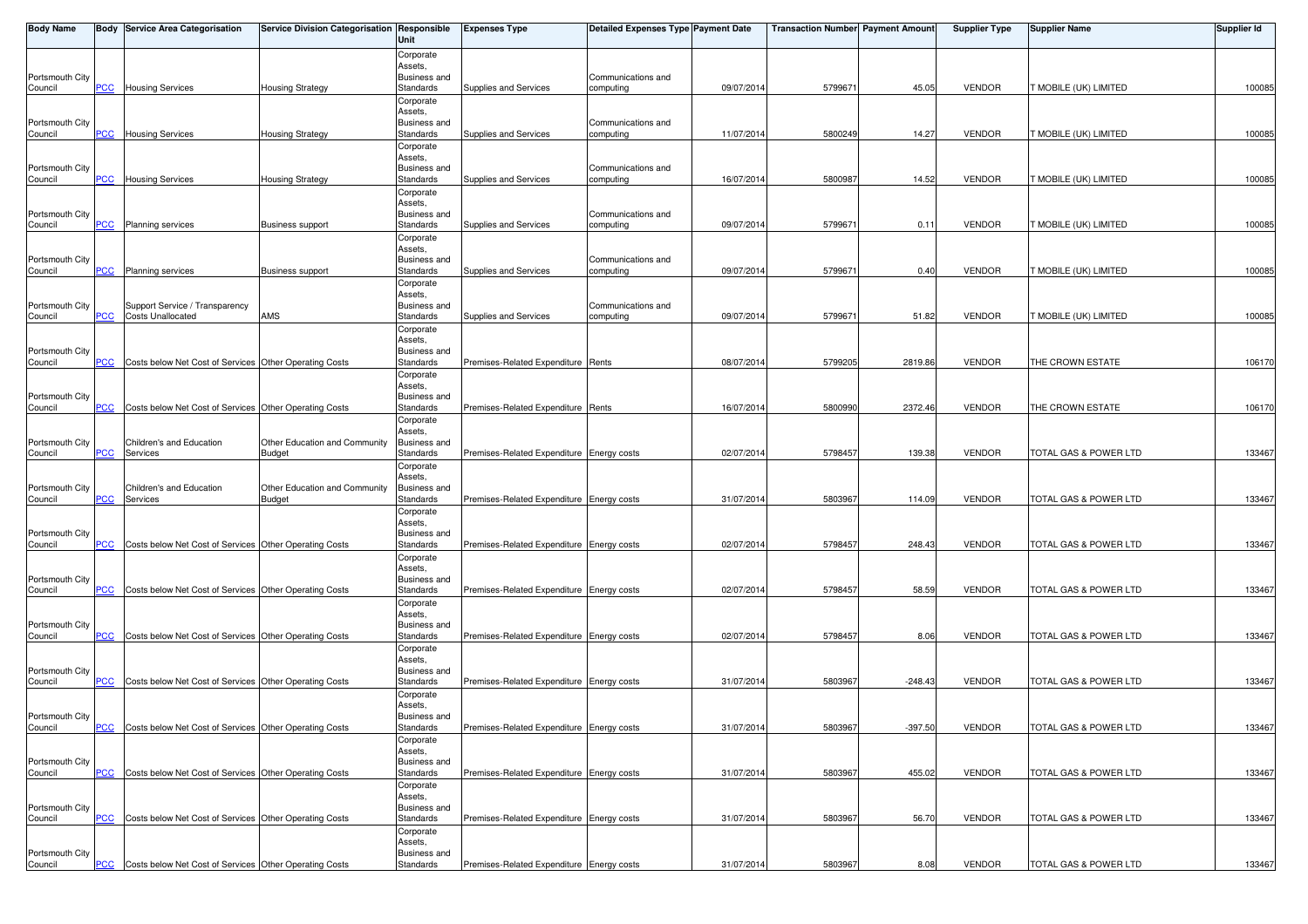| <b>Body Name</b>           |            | <b>Body Service Area Categorisation</b>                | Service Division Categorisation Responsible | Unit                             | <b>Expenses Type</b>                                    | <b>Detailed Expenses Type Payment Date</b> |            | <b>Transaction Number Payment Amount</b> |          | <b>Supplier Type</b> | <b>Supplier Name</b>              | <b>Supplier Id</b> |
|----------------------------|------------|--------------------------------------------------------|---------------------------------------------|----------------------------------|---------------------------------------------------------|--------------------------------------------|------------|------------------------------------------|----------|----------------------|-----------------------------------|--------------------|
|                            |            |                                                        |                                             | Corporate                        |                                                         |                                            |            |                                          |          |                      |                                   |                    |
|                            |            |                                                        |                                             | Assets,                          |                                                         |                                            |            |                                          |          |                      |                                   |                    |
| Portsmouth City<br>Council | <b>PCC</b> | <b>Planning services</b>                               | <b>Business support</b>                     | <b>Business and</b><br>Standards | Premises-Related Expenditure Energy costs               |                                            | 02/07/2014 | 5798457                                  | 1061.61  | <b>VENDOR</b>        | TOTAL GAS & POWER LTD             | 133467             |
|                            |            |                                                        |                                             | Corporate                        |                                                         |                                            |            |                                          |          |                      |                                   |                    |
|                            |            |                                                        |                                             | Assets,                          |                                                         |                                            |            |                                          |          |                      |                                   |                    |
| Portsmouth City<br>Council | <b>PCC</b> | Planning services                                      | <b>Business support</b>                     | <b>Business and</b><br>Standards | Premises-Related Expenditure Energy costs               |                                            | 02/07/2014 | 5798457                                  | 521.77   | <b>VENDOR</b>        | TOTAL GAS & POWER LTD             | 133467             |
|                            |            |                                                        |                                             | Corporate                        |                                                         |                                            |            |                                          |          |                      |                                   |                    |
|                            |            |                                                        |                                             | Assets,                          |                                                         |                                            |            |                                          |          |                      |                                   |                    |
| Portsmouth City<br>Council | <b>PCC</b> | <b>Planning services</b>                               | <b>Business support</b>                     | <b>Business and</b><br>Standards | Premises-Related Expenditure Energy costs               |                                            | 02/07/2014 | 5798457                                  | 917.31   | <b>VENDOR</b>        | TOTAL GAS & POWER LTD             | 133467             |
|                            |            |                                                        |                                             | Corporate                        |                                                         |                                            |            |                                          |          |                      |                                   |                    |
|                            |            |                                                        |                                             | Assets,                          |                                                         |                                            |            |                                          |          |                      |                                   |                    |
| Portsmouth City<br>Council | <b>PCC</b> | Planning services                                      | <b>Business support</b>                     | <b>Business and</b><br>Standards | Premises-Related Expenditure Energy costs               |                                            | 31/07/2014 | 5803967                                  | 232.50   | <b>VENDOR</b>        | TOTAL GAS & POWER LTD             | 133467             |
|                            |            |                                                        |                                             | Corporate                        |                                                         |                                            |            |                                          |          |                      |                                   |                    |
|                            |            |                                                        |                                             | Assets,                          |                                                         |                                            |            |                                          |          |                      |                                   |                    |
| Portsmouth City<br>Council | <b>PCC</b> | Planning services                                      | <b>Business support</b>                     | <b>Business and</b><br>Standards | Premises-Related Expenditure Energy costs               |                                            | 31/07/2014 | 5803967                                  | 541.83   | <b>VENDOR</b>        | TOTAL GAS & POWER LTD             | 133467             |
|                            |            |                                                        |                                             | Corporate                        |                                                         |                                            |            |                                          |          |                      |                                   |                    |
|                            |            |                                                        |                                             | Assets,                          |                                                         |                                            |            |                                          |          |                      |                                   |                    |
| Portsmouth City<br>Council | <u>PCC</u> | <b>Planning services</b>                               | <b>Business support</b>                     | Business and<br>Standards        | Premises-Related Expenditure Energy costs               |                                            | 31/07/2014 | 580396                                   | 606.48   | <b>VENDOR</b>        | TOTAL GAS & POWER LTD             | 133467             |
|                            |            |                                                        |                                             | Corporate                        |                                                         |                                            |            |                                          |          |                      |                                   |                    |
|                            |            |                                                        |                                             | Assets,                          |                                                         |                                            |            |                                          |          |                      |                                   |                    |
| Portsmouth City<br>Council | <b>PCC</b> | Environmental and regulatory<br>services               | <b>Regulatory Services</b>                  | <b>Business and</b><br>Standards | Third Party Payments                                    | Private contractors                        | 02/07/2014 | 5798460                                  | 275.00   | <b>VENDOR</b>        | TUV PRODUCT SERVICES LTD          | 127083             |
|                            |            |                                                        |                                             | Corporate                        |                                                         |                                            |            |                                          |          |                      |                                   |                    |
|                            |            |                                                        |                                             | Assets,                          |                                                         |                                            |            |                                          |          |                      |                                   |                    |
| Portsmouth City<br>Council | <u>PCC</u> | Environmental and regulatory<br>services               | Regulatory Services                         | <b>Business and</b><br>Standards | Third Party Payments                                    | Private contractors                        | 02/07/2014 | 5798460                                  | 550.00   | <b>VENDOR</b>        | TUV PRODUCT SERVICES LTD          | 127083             |
|                            |            |                                                        |                                             | Corporate                        |                                                         |                                            |            |                                          |          |                      |                                   |                    |
|                            |            |                                                        |                                             | Assets,                          |                                                         |                                            |            |                                          |          |                      |                                   |                    |
| Portsmouth City<br>Council | PCC        | <b>Planning services</b>                               | <b>Business support</b>                     | <b>Business and</b><br>Standards | Supplies and Services                                   | Equipment, furniture and<br>materials      | 04/07/2014 | 5799024                                  | 1237.50  | <b>VENDOR</b>        | ULTIMA DISPLAYS LIMITED           | 139207             |
|                            |            |                                                        |                                             | Corporate                        |                                                         |                                            |            |                                          |          |                      |                                   |                    |
|                            |            |                                                        |                                             | Assets,                          |                                                         |                                            |            |                                          |          |                      |                                   |                    |
| Portsmouth City<br>Council | <b>PCC</b> | <b>Planning services</b>                               | Business support                            | <b>Business and</b><br>Standards | Supplies and Services                                   | Equipment, furniture and<br>materials      | 04/07/2014 | 5799024                                  | 47.00    | <b>VENDOR</b>        | ULTIMA DISPLAYS LIMITED           | 139207             |
|                            |            |                                                        |                                             | Corporate                        |                                                         |                                            |            |                                          |          |                      |                                   |                    |
|                            |            |                                                        |                                             | Assets,                          |                                                         |                                            |            |                                          |          |                      |                                   |                    |
| Portsmouth City<br>Council | PCC        | Other                                                  | Suspense and Capital Schemes                | Business and<br>Standards        | Premises-Related Expenditure   maintenance of buildings | Repairs, alterations and                   | 03/07/2014 | 5798637                                  | 0.01     | <b>COMPANY</b>       | VALE BUILDERS SOUTHERN LTD        | 108299             |
|                            |            |                                                        |                                             | Corporate                        |                                                         |                                            |            |                                          |          |                      |                                   |                    |
|                            |            |                                                        |                                             | Assets,                          |                                                         |                                            |            |                                          |          |                      |                                   |                    |
| Portsmouth City<br>Council | <u>PCC</u> | Other                                                  | Suspense and Capital Schemes                | Business and<br>Standards        | Premises-Related Expenditure   maintenance of buildings | Repairs, alterations and                   | 03/07/2014 | 579863                                   | 0.01     | <b>COMPANY</b>       | VALE BUILDERS SOUTHERN LTD        | 108299             |
|                            |            |                                                        |                                             | Corporate                        |                                                         |                                            |            |                                          |          |                      |                                   |                    |
|                            |            |                                                        |                                             | Assets,                          |                                                         |                                            |            |                                          |          |                      |                                   |                    |
| Portsmouth City<br>Council | <b>PCC</b> | Other                                                  | Suspense and Capital Schemes                | Business and<br>Standards        | Premises-Related Expenditure   maintenance of buildings | Repairs, alterations and                   | 03/07/2014 | 5798637                                  | 12145.04 | <b>COMPANY</b>       | VALE BUILDERS SOUTHERN LTD        | 108299             |
|                            |            |                                                        |                                             | Corporate                        |                                                         |                                            |            |                                          |          |                      |                                   |                    |
|                            |            |                                                        |                                             | Assets,                          |                                                         |                                            |            |                                          |          |                      |                                   |                    |
| Portsmouth City<br>Council | PCC        | Other                                                  | Suspense and Capital Schemes                | <b>Business and</b><br>Standards | Premises-Related Expenditure   maintenance of buildings | Repairs, alterations and                   | 28/07/2014 | 5803115                                  | 5233.46  | COMPANY              | VALE BUILDERS SOUTHERN LTD        | 108299             |
|                            |            |                                                        |                                             | Corporate                        |                                                         |                                            |            |                                          |          |                      |                                   |                    |
|                            |            |                                                        |                                             | Assets,                          |                                                         |                                            |            |                                          |          |                      |                                   |                    |
| Portsmouth City<br>Council | <b>PCC</b> | Planning services                                      | <b>Business support</b>                     | Business and<br>Standards        | Supplies and Services                                   | Communications and<br>computing            | 16/07/2014 | 5801001                                  | 29.50    | COMPANY              | <b>VIRGIN MEDIA LIMITED</b>       | 100224             |
|                            |            |                                                        |                                             | Corporate                        |                                                         |                                            |            |                                          |          |                      |                                   |                    |
|                            |            |                                                        |                                             | Assets,                          |                                                         |                                            |            |                                          |          |                      |                                   |                    |
| Portsmouth City<br>Council | PCC        | Planning services                                      | <b>Business support</b>                     | <b>Business and</b><br>Standards | Supplies and Services                                   | Communications and<br>computing            | 16/07/2014 | 580100                                   | 29.50    | COMPANY              | <b>VIRGIN MEDIA LIMITED</b>       | 100224             |
|                            |            |                                                        |                                             | Corporate                        |                                                         |                                            |            |                                          |          |                      |                                   |                    |
|                            |            |                                                        |                                             | Assets,                          |                                                         |                                            |            |                                          |          |                      |                                   |                    |
| Portsmouth City<br>Council | PCC        | Costs below Net Cost of Services Other Operating Costs |                                             | Business and<br>Standards        | Supplies and Services                                   | Services                                   | 30/07/2014 | 5803739                                  | 300.00   | <b>VENDOR</b>        | <b>WESSEX ARCHAEOLOGY LIMITED</b> | 139366             |
|                            |            |                                                        |                                             | Corporate                        |                                                         |                                            |            |                                          |          |                      |                                   |                    |
|                            |            |                                                        |                                             | Assets,                          |                                                         |                                            |            |                                          |          |                      |                                   |                    |
| Portsmouth City<br>Council | <u>PCC</u> | Planning services                                      | <b>Business support</b>                     | <b>Business and</b><br>Standards | Supplies and Services                                   | Communications and<br>computing            | 23/07/2014 | 5802215                                  | 560.00   | VENDOR               | <b>XMA LTD</b>                    | 100009             |
|                            |            |                                                        |                                             |                                  |                                                         |                                            |            |                                          |          |                      |                                   |                    |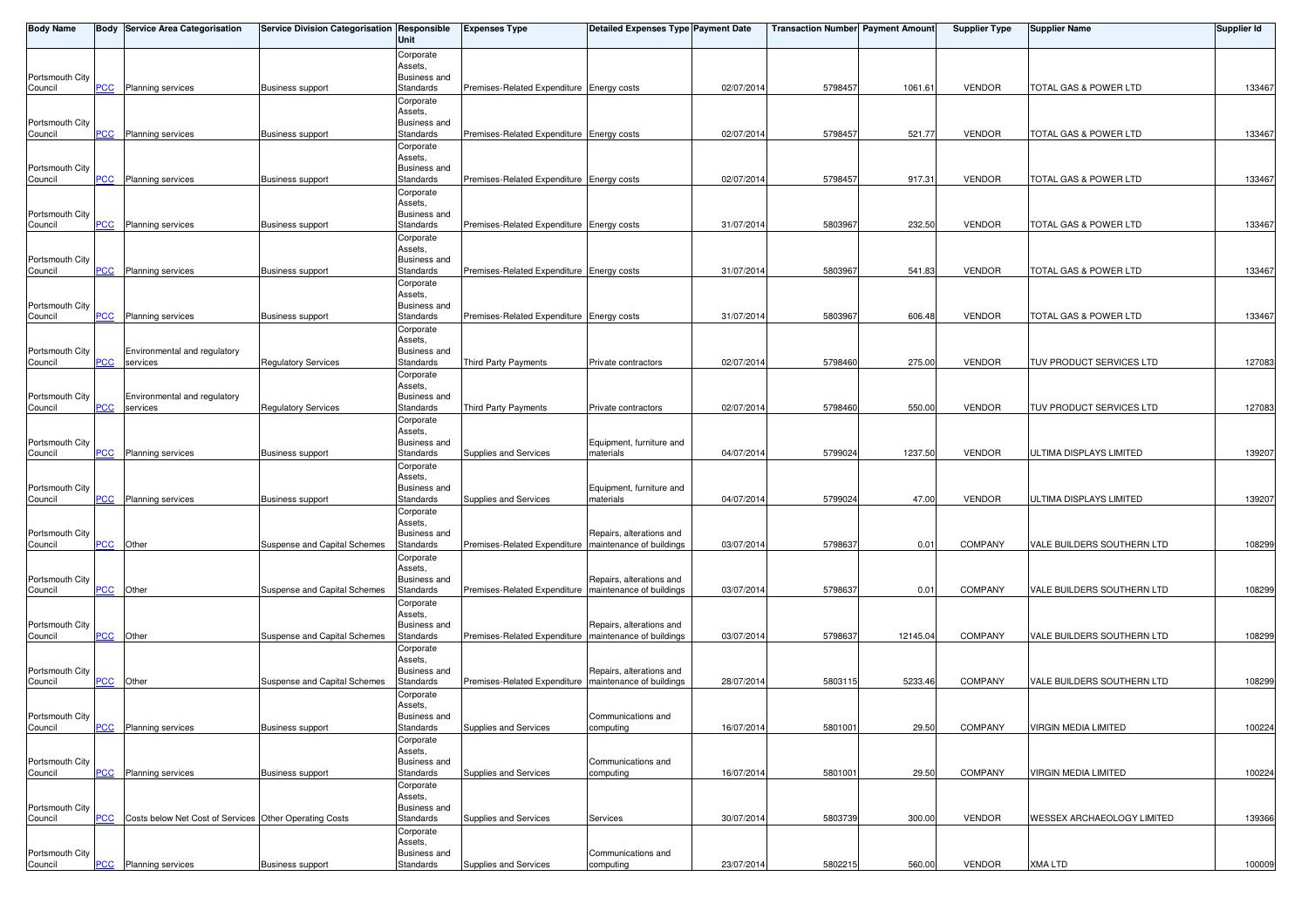| <b>Body Name</b>           |            | <b>Body Service Area Categorisation</b>                    | Service Division Categorisation Responsible   | Unit                                                 | <b>Expenses Type</b>                           | <b>Detailed Expenses Type Payment Date</b>           |            | <b>Transaction Number Payment Amount</b> |          | <b>Supplier Type</b> | <b>Supplier Name</b>             | <b>Supplier Id</b> |
|----------------------------|------------|------------------------------------------------------------|-----------------------------------------------|------------------------------------------------------|------------------------------------------------|------------------------------------------------------|------------|------------------------------------------|----------|----------------------|----------------------------------|--------------------|
|                            |            |                                                            |                                               | Customer,<br>Community and                           |                                                |                                                      |            |                                          |          |                      |                                  |                    |
| Portsmouth City<br>Council | <b>PCC</b> | Corporate and Democratic Core                              | Democratic Representation and<br>Management   | Democratic<br>Services                               | Transport-Related Expenditure Public transport |                                                      | 04/07/201  | 579866                                   | 93.80    | <b>VENDOR</b>        | <b>AQUA CARS LIMITED</b>         | 100011             |
|                            |            |                                                            |                                               | Customer,<br>Community and                           |                                                |                                                      |            |                                          |          |                      |                                  |                    |
| Portsmouth City<br>Council | <b>PCC</b> | Corporate and Democratic Core Corporate Management         |                                               | Democratic<br>Services                               | Supplies and Services                          | Miscellaneous expenses                               | 11/07/201  | 5799940                                  | 1008.00  | <b>VENDOR</b>        | <b>BAY MEDIA LIMITED</b>         | 125900             |
| Portsmouth City            |            |                                                            |                                               | Customer,<br>Community and<br>Democratic             |                                                |                                                      |            |                                          |          |                      |                                  |                    |
| Council                    | PCC        | Corporate and Democratic Core Corporate Management         |                                               | Services                                             | Supplies and Services                          | Catering                                             | 09/07/201  | 579923                                   | 82.76    | <b>VENDOR</b>        | BFS GROUP LTD T/A 3663           | 100106             |
| Portsmouth City<br>Council | PСC        | Corporate and Democratic Core Corporate Management         |                                               | Customer,<br>Community and<br>Democratic<br>Services | Supplies and Services                          | Catering                                             | 11/07/201  | 5799946                                  | $-18.51$ | <b>VENDOR</b>        | BFS GROUP LTD T/A 3663           | 100106             |
| Portsmouth City<br>Council | <b>PCC</b> | Corporate and Democratic Core Corporate Management         |                                               | Customer,<br>Community and<br>Democratic<br>Services | Supplies and Services                          | Catering                                             | 11/07/2014 | 5799946                                  | 152.33   | <b>VENDOR</b>        | BFS GROUP LTD T/A 3663           | 100106             |
| Portsmouth City            |            |                                                            |                                               | Customer,<br>Community and<br>Democratic             |                                                |                                                      |            |                                          |          |                      |                                  |                    |
| Council                    | PCC.       | Corporate and Democratic Core Corporate Management         |                                               | Services                                             | Supplies and Services                          | Catering                                             | 18/07/2014 | 5801191                                  | 135.87   | <b>VENDOR</b>        | BFS GROUP LTD T/A 3663           | 100106             |
| Portsmouth City<br>Council | PСC        | Corporate and Democratic Core Corporate Management         |                                               | Customer,<br>Community and<br>Democratic<br>Services | Supplies and Services                          | Catering                                             | 25/07/2014 | 5802466                                  | 151.29   | <b>VENDOR</b>        | BFS GROUP LTD T/A 3663           | 100106             |
| Portsmouth City            |            |                                                            |                                               | Customer,<br>Community and<br>Democratic             |                                                |                                                      |            |                                          |          |                      |                                  |                    |
| Council                    | PCC        | Corporate and Democratic Core Corporate Management         |                                               | Services                                             | Supplies and Services                          | Catering                                             | 30/07/201  | 5803258                                  | 10.41    | <b>VENDOR</b>        | BFS GROUP LTD T/A 3663           | 100106             |
| Portsmouth City<br>Council | <b>PCC</b> | Support Service / Transparency<br><b>Costs Unallocated</b> | Media                                         | Customer,<br>Community and<br>Democratic<br>Services | Supplies and Services                          | Communications and<br>computing                      | 11/07/2014 | 5799966                                  | 3657.50  | <b>VENDOR</b>        | CAPITA BUSINESS SERVICES LIMITED | 100205             |
| Portsmouth City<br>Council | PCC        | Corporate and Democratic Core Corporate Management         |                                               | Customer,<br>Community and<br>Democratic<br>Services | Premises-Related Expenditure                   | Repairs, alterations and<br>maintenance of buildings | 10/07/2014 | 5799742                                  | 84.50    | <b>COMPANY</b>       | CORRIGENDA LIMITED T/A CHURCHES  | 102100             |
| Portsmouth City            |            |                                                            | Registration of Births, Deaths and Democratic | Customer,<br>Community and                           |                                                | Printing, stationery and                             |            |                                          |          |                      |                                  |                    |
| Council                    | <b>PCC</b> | <b>Central Services</b>                                    | Marriages                                     | Services                                             | Supplies and Services                          | general office expenses                              | 04/07/2014 | 5798756                                  | 505.00   | <b>VENDOR</b>        | DX NETWORK SERVICES LIMITED      | 100136             |
| Portsmouth City<br>Council | <b>PCC</b> | <b>Central Services</b>                                    | Elections                                     | Customer.<br>Community and<br>Democratic<br>Services | Third Party Payments                           | Private contractors                                  | 04/07/2014 | 5798784                                  | 6015.00  | <b>VENDOR</b>        | G T MARKETING SERVICES LTD       | 106220             |
| Portsmouth City            |            |                                                            |                                               | Customer,<br>Community and<br>Democratic             |                                                |                                                      |            |                                          |          |                      |                                  |                    |
| Council                    | PCC        | Other                                                      | Suspense and Capital Schemes                  | Services                                             | Third Party Payments                           | Private contractors                                  | 04/07/2014 | 5798784                                  | 1203.00  | VENDOR               | G T MARKETING SERVICES LTD       | 106220             |
| Portsmouth City            |            |                                                            |                                               | Customer,<br>Community and<br>Democratic             |                                                |                                                      |            |                                          |          |                      |                                  |                    |
| Council                    | PCC        | Other                                                      | Suspense and Capital Schemes                  | Services                                             | Third Party Payments                           | Private contractors                                  | 04/07/2014 | 5798784                                  | 6015.00  | <b>VENDOR</b>        | G T MARKETING SERVICES LTD       | 106220             |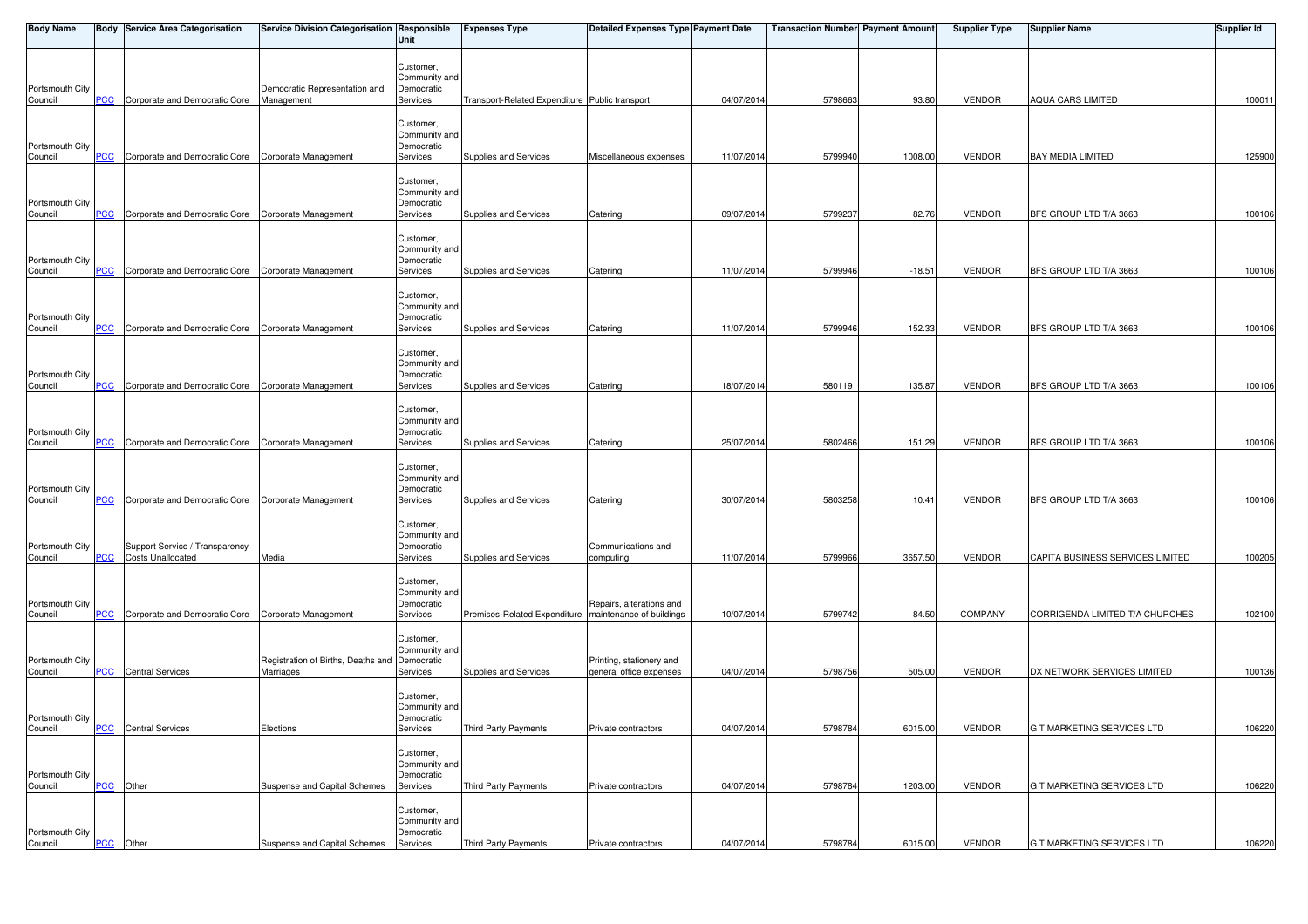| <b>Body Name</b>           |            | <b>Body Service Area Categorisation</b>                    | Service Division Categorisation Responsible                | Unit                                                 | <b>Expenses Type</b>                      | <b>Detailed Expenses Type Payment Date</b>          |            | <b>Transaction Number Payment Amount</b> |          | <b>Supplier Type</b> | <b>Supplier Name</b>            | <b>Supplier Id</b> |
|----------------------------|------------|------------------------------------------------------------|------------------------------------------------------------|------------------------------------------------------|-------------------------------------------|-----------------------------------------------------|------------|------------------------------------------|----------|----------------------|---------------------------------|--------------------|
| Portsmouth City            |            |                                                            |                                                            | Customer,<br>Community and<br>Democratic             |                                           | Printing, stationery and                            |            |                                          |          |                      |                                 |                    |
| Council                    | <b>PCC</b> | Corporate and Democratic Core Corporate Management         |                                                            | Services                                             | Supplies and Services                     | general office expenses                             | 04/07/201  | 5798802                                  | 12491.00 | <b>VENDOR</b>        | <b>HOLBROOKS PRINTERS LTD</b>   | 100893             |
| Portsmouth City<br>Council | <b>PCC</b> | Planning services                                          | <b>Community Development</b>                               | Customer,<br>Community and<br>Democratic<br>Services | Supplies and Services                     | Miscellaneous expenses                              | 03/07/201  | 5798564                                  | 8329.72  | <b>VENDOR</b>        | LEARNING LINKS (SOUTHERN) LTD   | 100954             |
| Portsmouth City<br>Council | <b>PCC</b> | Planning services                                          | Community Development                                      | Customer,<br>Community and<br>Democratic<br>Services | Supplies and Services                     | Miscellaneous expenses                              | 03/07/201  | 5798564                                  | 4164.86  | <b>VENDOR</b>        | LEARNING LINKS (SOUTHERN) LTD   | 100954             |
| Portsmouth City<br>Council | PCC        | <b>Planning services</b>                                   | <b>Community Development</b>                               | Customer,<br>Community and<br>Democratic<br>Services | Supplies and Services                     | Miscellaneous expenses                              | 30/07/201  | 5803635                                  | 8329.72  | <b>VENDOR</b>        | LEARNING LINKS (SOUTHERN) LTD   | 100954             |
|                            |            |                                                            |                                                            |                                                      |                                           |                                                     |            |                                          |          |                      |                                 |                    |
| Portsmouth City<br>Council | PCC        | Planning services                                          | <b>Community Development</b>                               | Customer,<br>Community and<br>Democratic<br>Services | Supplies and Services                     | Miscellaneous expenses                              | 30/07/201  | 5803635                                  | 4164.86  | <b>VENDOR</b>        | LEARNING LINKS (SOUTHERN) LTD   | 100954             |
| Portsmouth City<br>Council | PCC.       | <b>Central Services</b>                                    | Registration of Births, Deaths and Democratic<br>Marriages | Customer,<br>Community and<br>Services               | Premises-Related Expenditure Energy costs |                                                     | 04/07/2014 | 5798879                                  | 327.46   | <b>VENDOR</b>        | <b>NPOWER</b>                   | 104871             |
|                            |            |                                                            |                                                            |                                                      |                                           |                                                     |            |                                          |          |                      |                                 |                    |
| Portsmouth City<br>Council | PСC        | Corporate and Democratic Core                              | Democratic Representation and<br>Management                | Customer,<br>Community and<br>Democratic<br>Services | Supplies and Services                     | Miscellaneous expenses                              | 04/07/2014 | 5798905                                  | 1866.29  | <b>VENDOR</b>        | PORTSMOUTH CULTURAL TRUST       | 134492             |
| Portsmouth City<br>Council | PCC        | Corporate and Democratic Core                              | Democratic Representation and<br>Management                | Customer,<br>Community and<br>Democratic<br>Services | Supplies and Services                     | Miscellaneous expenses                              | 04/07/201  | 5798905                                  | 158.33   | VENDOR               | PORTSMOUTH CULTURAL TRUST       | 134492             |
| Portsmouth City<br>Council | <b>PCC</b> | Corporate and Democratic Core Corporate Management         |                                                            | Customer,<br>Community and<br>Democratic<br>Services | Supplies and Services                     | Printing, stationery and<br>general office expenses | 29/07/201  | 5803204                                  | 7134.09  | <b>VENDOR</b>        | PRODUCT DEVELOPMENT CORPORATION | 134173             |
| Portsmouth City<br>Council |            | <b>PCC</b> Central Services                                | Registration of Births, Deaths and<br>Marriages            | Customer,<br>Community and<br>Democratic<br>Services | Premises-Related Expenditure costs        | Grounds maintenance                                 | 25/07/2014 | 5802927                                  | 629.00   | <b>VENDOR</b>        | SPENCE & PUTTOCK LIMITED        | 10721              |
| Portsmouth City<br>Council |            | <b>PCC</b> Central Services                                | Registration of Births, Deaths and Democratic<br>Marriages | Customer,<br>Community and<br>Services               | Supplies and Services                     | Communications and<br>computing                     | 09/07/2014 | 5799671                                  | 0.12     | <b>VENDOR</b>        | T MOBILE (UK) LIMITED           | 100085             |
|                            |            |                                                            |                                                            | Customer,<br>Community and                           |                                           |                                                     |            |                                          |          |                      |                                 |                    |
| Portsmouth City<br>Council | <b>PCC</b> | Corporate and Democratic Core Management                   | Democratic Representation and                              | Democratic<br>Services                               | Supplies and Services                     | Communications and<br>computing                     | 11/07/2014 | 5800249                                  | 98.60    | VENDOR               | T MOBILE (UK) LIMITED           | 100085             |
| Portsmouth City<br>Council | PCC        | Support Service / Transparency<br><b>Costs Unallocated</b> | AMS                                                        | Customer,<br>Community and<br>Democratic<br>Services | Supplies and Services                     | Communications and<br>computing                     | 09/07/2014 | 5799671                                  | 1.49     | VENDOR               | T MOBILE (UK) LIMITED           | 100085             |
| Portsmouth City            |            | Support Service / Transparency                             |                                                            | Customer,<br>Community and<br>Democratic             |                                           | Communications and                                  |            |                                          |          |                      |                                 |                    |
| Council                    | <b>PCC</b> | <b>Costs Unallocated</b>                                   | AMS                                                        | Services                                             | Supplies and Services                     | computing                                           | 14/07/2014 | 5800397                                  | 1.58     | VENDOR               | T MOBILE (UK) LIMITED           | 100085             |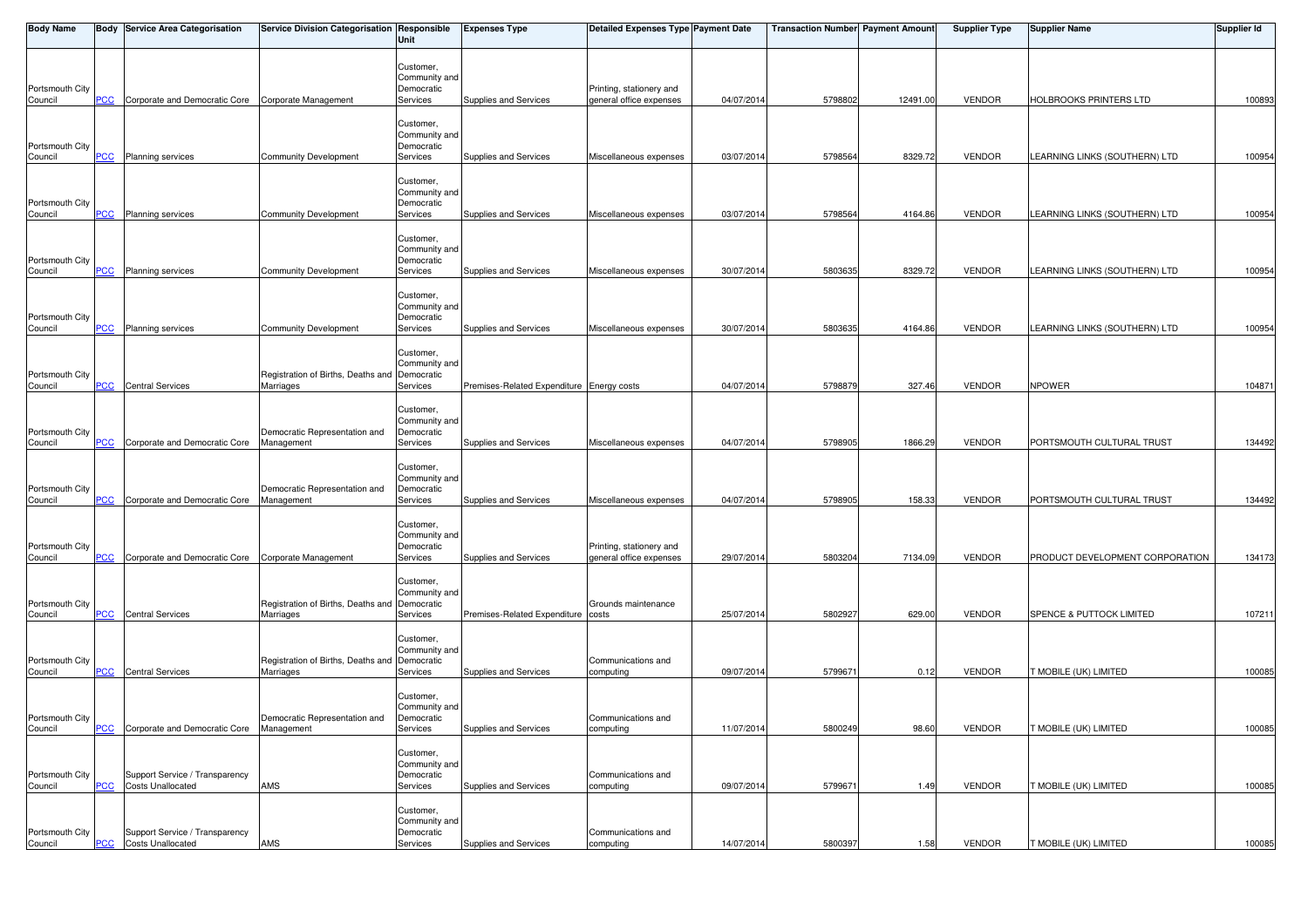| <b>Body Name</b>           |            | <b>Body Service Area Categorisation</b>                       | Service Division Categorisation Responsible                | Unit                                                 | <b>Expenses Type</b>                      | <b>Detailed Expenses Type Payment Date</b>          |            | Transaction Number Payment Amount |         | <b>Supplier Type</b> | Supplier Name            | <b>Supplier Id</b> |
|----------------------------|------------|---------------------------------------------------------------|------------------------------------------------------------|------------------------------------------------------|-------------------------------------------|-----------------------------------------------------|------------|-----------------------------------|---------|----------------------|--------------------------|--------------------|
| Portsmouth City            |            |                                                               | Registration of Births, Deaths and Democratic              | Customer,<br>Community and                           |                                           |                                                     |            |                                   |         |                      |                          |                    |
| Council                    | PCC        | <b>Central Services</b>                                       | Marriages                                                  | Services                                             | Premises-Related Expenditure Energy costs |                                                     | 02/07/201  | 5798457                           | 282.09  | <b>VENDOR</b>        | TOTAL GAS & POWER LTD    | 133467             |
| Portsmouth City<br>Council | PCC        | <b>Central Services</b>                                       | Registration of Births, Deaths and Democratic<br>Marriages | Customer,<br>Community and<br>Services               | Premises-Related Expenditure Energy costs |                                                     | 31/07/201  | 5803967                           | 61.20   | <b>VENDOR</b>        | TOTAL GAS & POWER LTD    | 133467             |
| Portsmouth City<br>Council | °СС        | Corporate and Democratic Core Corporate Management            |                                                            | Customer,<br>Community and<br>Democratic<br>Services | Supplies and Services                     | Communications and<br>computing                     | 15/07/201  | 5800520                           | 1532.00 | <b>VENDOR</b>        | TRIBAL EDUCATION LIMITED | 107788             |
| Portsmouth City<br>Council | PCC        | Corporate and Democratic Core Corporate Management            |                                                            | Customer,<br>Community and<br>Democratic<br>Services | Supplies and Services                     | Communications and<br>computing                     | 15/07/201  | 5800520                           | 765.00  | <b>VENDOR</b>        | TRIBAL EDUCATION LIMITED | 107788             |
| Portsmouth City<br>Council | PCC        | Corporate and Democratic Core Corporate Management            |                                                            | Customer,<br>Community and<br>Democratic<br>Services | Supplies and Services                     | Printing, stationery and<br>general office expenses | 18/07/2014 | 5801431                           | 60.00   | <b>VENDOR</b>        | UNIVERSITY OF PORTSMOUTH | 100269             |
| Portsmouth City<br>Council | сC         | Corporate and Democratic Core Corporate Management            |                                                            | Customer,<br>Community and<br>Democratic<br>Services | Supplies and Services                     | Printing, stationery and<br>general office expenses | 18/07/2014 | 5801431                           | 1375.00 | <b>VENDOR</b>        | UNIVERSITY OF PORTSMOUTH | 100269             |
| Portsmouth City<br>Council | PСC        | Corporate and Democratic Core Corporate Management            |                                                            | Customer,<br>Community and<br>Democratic<br>Services | Supplies and Services                     | Printing, stationery and<br>general office expenses | 18/07/2014 | 5801431                           | 605.55  | <b>VENDOR</b>        | UNIVERSITY OF PORTSMOUTH | 100269             |
| Portsmouth City<br>Council | PCC        | Corporate and Democratic Core Corporate Management            |                                                            | Customer,<br>Community and<br>Democratic<br>Services | Supplies and Services                     | Printing, stationery and<br>general office expenses | 18/07/201  | 5801431                           | 75.00   | <b>VENDOR</b>        | UNIVERSITY OF PORTSMOUTH | 100269             |
| Portsmouth City<br>Council | PCC        | Corporate and Democratic Core Corporate Management            |                                                            | Customer,<br>Community and<br>Democratic<br>Services | Supplies and Services                     | Printing, stationery and<br>general office expenses | 18/07/201  | 5801431                           | 240.00  | <b>VENDOR</b>        | UNIVERSITY OF PORTSMOUTH | 100269             |
| Portsmouth City<br>Council |            | <b>PCC</b> Corporate and Democratic Core Corporate Management |                                                            | Customer,<br>Community and<br>Democratic<br>Services | Supplies and Services                     | Printing, stationery and<br>general office expenses | 18/07/2014 | 5801431                           | 384.30  | <b>VENDOR</b>        | UNIVERSITY OF PORTSMOUTH | 100269             |
| Portsmouth City<br>Council | PCC        | Corporate and Democratic Core Corporate Management            |                                                            | Customer,<br>Community and<br>Democratic<br>Services | Supplies and Services                     | Printing, stationery and<br>general office expenses | 18/07/2014 | 5801431                           | 39.00   | VENDOR               | UNIVERSITY OF PORTSMOUTH | 100269             |
| Portsmouth City<br>Council | <b>PCC</b> | Corporate and Democratic Core Corporate Management            |                                                            | Customer,<br>Community and<br>Democratic<br>Services | Supplies and Services                     | Printing, stationery and<br>general office expenses | 18/07/2014 | 5801431                           | 123.54  | VENDOR               | UNIVERSITY OF PORTSMOUTH | 100269             |
| Portsmouth City<br>Council | <b>CC</b>  | Corporate and Democratic Core Corporate Management            |                                                            | Customer,<br>Community and<br>Democratic<br>Services | Supplies and Services                     | Printing, stationery and<br>general office expenses | 18/07/2014 | 5801431                           | 187.50  | <b>VENDOR</b>        | UNIVERSITY OF PORTSMOUTH | 100269             |
| Portsmouth City<br>Council | PCC        | Corporate and Democratic Core Corporate Management            |                                                            | Customer,<br>Community and<br>Democratic<br>Services | Supplies and Services                     | Printing, stationery and<br>general office expenses | 18/07/2014 | 5801431                           | 15.75   | <b>VENDOR</b>        | UNIVERSITY OF PORTSMOUTH | 100269             |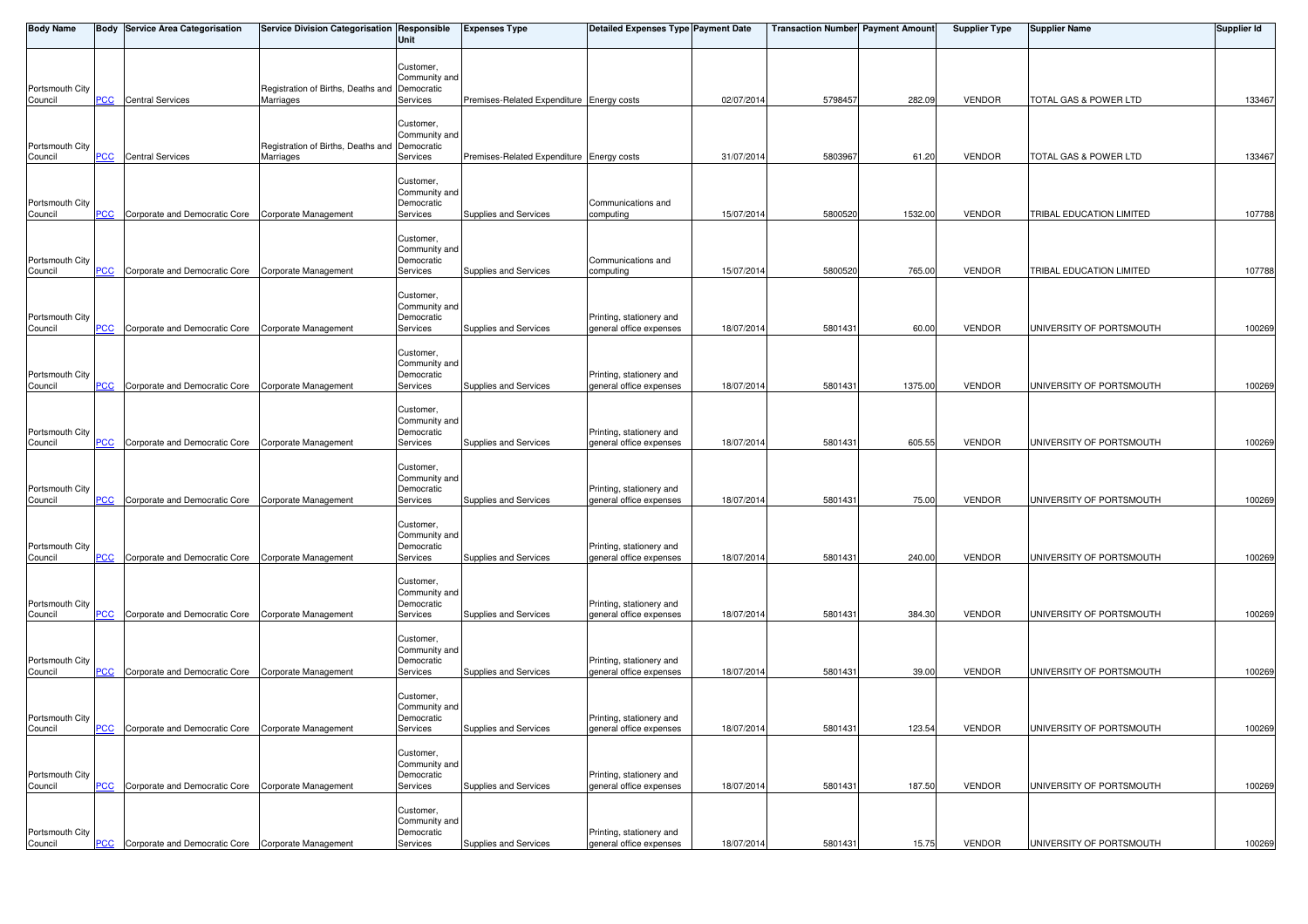| <b>Body Name</b>           |            | <b>Body Service Area Categorisation</b>            | Service Division Categorisation Responsible | Unit                                                 | <b>Expenses Type</b>  | <b>Detailed Expenses Type Payment Date</b>          |            | <b>Transaction Number Payment Amount</b> |        | <b>Supplier Type</b> | <b>Supplier Name</b>     | <b>Supplier Id</b> |
|----------------------------|------------|----------------------------------------------------|---------------------------------------------|------------------------------------------------------|-----------------------|-----------------------------------------------------|------------|------------------------------------------|--------|----------------------|--------------------------|--------------------|
| Portsmouth City            |            |                                                    |                                             | Customer,<br>Community and<br>Democratic             |                       | Printing, stationery and                            |            |                                          |        |                      |                          |                    |
| Council                    | <b>PCC</b> | Corporate and Democratic Core Corporate Management |                                             | Services                                             | Supplies and Services | general office expenses                             | 18/07/201  | 5801431                                  | 92.50  | <b>VENDOR</b>        | UNIVERSITY OF PORTSMOUTH | 100269             |
| Portsmouth City<br>Council | <b>PCC</b> | Corporate and Democratic Core Corporate Management |                                             | Customer,<br>Community and<br>Democratic<br>Services | Supplies and Services | Printing, stationery and<br>general office expenses | 18/07/201  | 580143                                   | 287.90 | <b>VENDOR</b>        | UNIVERSITY OF PORTSMOUTH | 100269             |
| Portsmouth City<br>Council | PCC        | Corporate and Democratic Core Corporate Management |                                             | Customer,<br>Community and<br>Democratic<br>Services | Supplies and Services | Printing, stationery and<br>general office expenses | 18/07/201  | 5801431                                  | 125.00 | <b>VENDOR</b>        | UNIVERSITY OF PORTSMOUTH | 100269             |
| Portsmouth City            | PCC        | Corporate and Democratic Core                      | Corporate Management                        | Customer,<br>Community and<br>Democratic<br>Services | Supplies and Services | Printing, stationery and<br>general office expenses | 18/07/201  | 5801431                                  | 360.60 | <b>VENDOR</b>        | UNIVERSITY OF PORTSMOUTH | 100269             |
| Council                    |            |                                                    |                                             |                                                      |                       |                                                     |            |                                          |        |                      |                          |                    |
| Portsmouth City<br>Council | <u>PCC</u> | Corporate and Democratic Core Corporate Management |                                             | Customer,<br>Community and<br>Democratic<br>Services | Supplies and Services | Printing, stationery and<br>general office expenses | 18/07/201  | 5801431                                  | 159.50 | <b>VENDOR</b>        | UNIVERSITY OF PORTSMOUTH | 100269             |
| Portsmouth City<br>Council | PCC        | Corporate and Democratic Core                      | Corporate Management                        | Customer,<br>Community and<br>Democratic<br>Services | Supplies and Services | Printing, stationery and<br>general office expenses | 18/07/2014 | 5801431                                  | 55.68  | <b>VENDOR</b>        | UNIVERSITY OF PORTSMOUTH | 100269             |
| Portsmouth City<br>Council | PСC        | Corporate and Democratic Core Corporate Management |                                             | Customer,<br>Community and<br>Democratic<br>Services | Supplies and Services | Printing, stationery and<br>general office expenses | 18/07/2014 | 5801431                                  | 120.00 | <b>VENDOR</b>        | UNIVERSITY OF PORTSMOUTH | 100269             |
| Portsmouth City<br>Council | <b>PCC</b> | Corporate and Democratic Core Corporate Management |                                             | Customer,<br>Community and<br>Democratic<br>Services | Supplies and Services | Printing, stationery and<br>general office expenses | 18/07/201  | 5801431                                  | 200.00 | VENDOR               | UNIVERSITY OF PORTSMOUTH | 100269             |
| Portsmouth City<br>Council | <b>PCC</b> | Corporate and Democratic Core Corporate Management |                                             | Customer,<br>Community and<br>Democratic<br>Services | Supplies and Services | Printing, stationery and<br>general office expenses | 18/07/201  | 5801431                                  | 49.50  | <b>VENDOR</b>        | UNIVERSITY OF PORTSMOUTH | 100269             |
| Portsmouth City<br>Council | <b>PCC</b> | Corporate and Democratic Core Corporate Management |                                             | Customer,<br>Community and<br>Democratic<br>Services | Supplies and Services | Printing, stationery and<br>general office expenses | 18/07/2014 | 5801431                                  | 89.00  | <b>VENDOR</b>        | UNIVERSITY OF PORTSMOUTH | 100269             |
| Portsmouth City            |            |                                                    |                                             | Customer,<br>Community and<br>Democratic             |                       | Printing, stationery and<br>general office expenses |            |                                          |        |                      |                          |                    |
| Council                    | <b>PCC</b> | Corporate and Democratic Core Corporate Management |                                             | Services                                             | Supplies and Services |                                                     | 18/07/2014 | 5801431                                  | 62.50  | <b>VENDOR</b>        | UNIVERSITY OF PORTSMOUTH | 100269             |
| Portsmouth City<br>Council | <b>PCC</b> | Corporate and Democratic Core Corporate Management |                                             | Customer,<br>Community and<br>Democratic<br>Services | Supplies and Services | Printing, stationery and<br>general office expenses | 18/07/2014 | 5801431                                  | 240.00 | VENDOR               | UNIVERSITY OF PORTSMOUTH | 100269             |
| Portsmouth City<br>Council | <b>PCC</b> | Corporate and Democratic Core Corporate Management |                                             | Customer,<br>Community and<br>Democratic<br>Services | Supplies and Services | Printing, stationery and<br>general office expenses | 18/07/2014 | 5801431                                  | 270.60 | VENDOR               | UNIVERSITY OF PORTSMOUTH | 100269             |
| Portsmouth City<br>Council | PCC        | Corporate and Democratic Core Corporate Management |                                             | Customer,<br>Community and<br>Democratic<br>Services | Supplies and Services | Printing, stationery and<br>general office expenses | 18/07/2014 | 5801431                                  | 63.00  | <b>VENDOR</b>        | UNIVERSITY OF PORTSMOUTH | 100269             |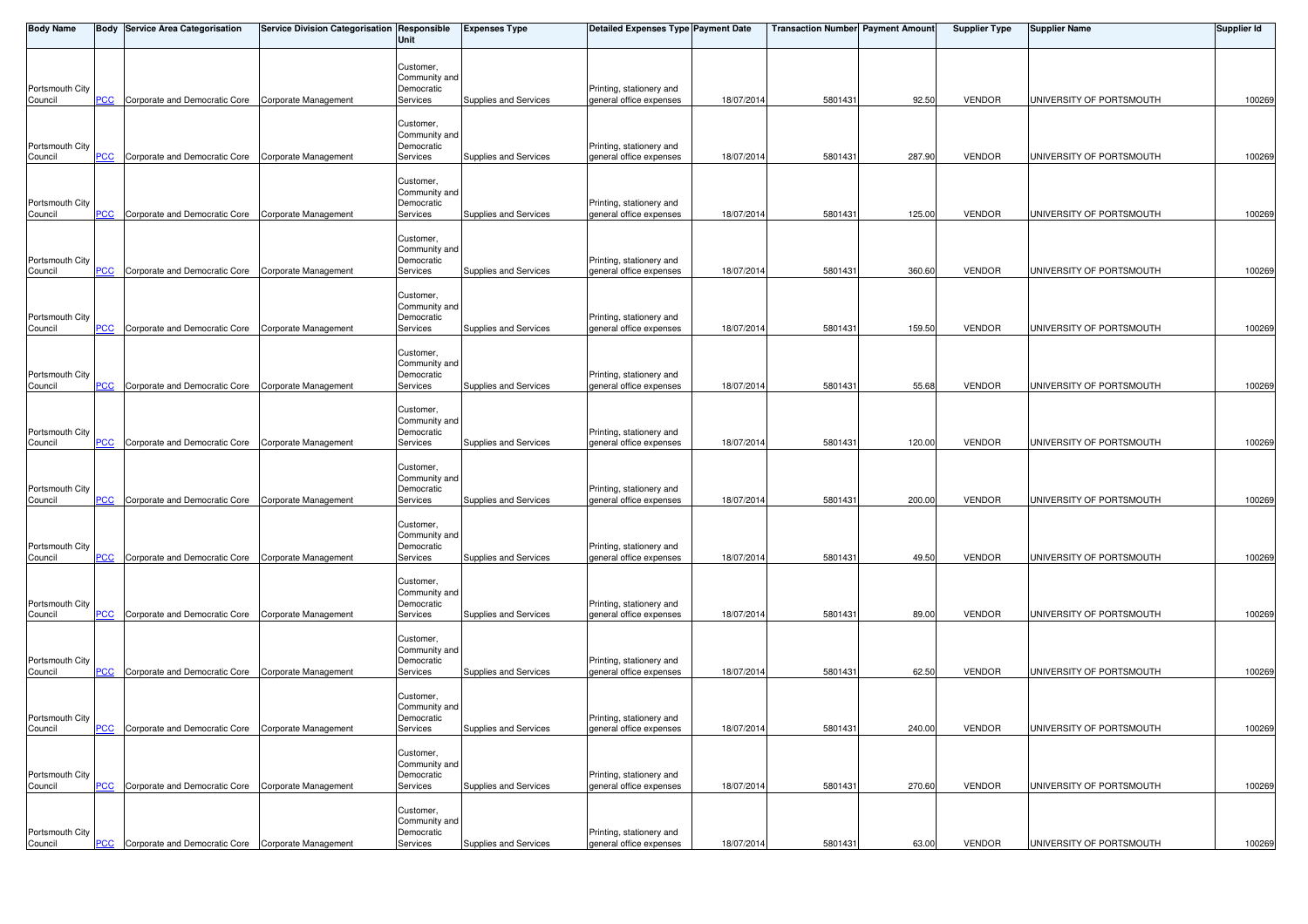| <b>Body Name</b>           |            | <b>Body Service Area Categorisation</b>            | Service Division Categorisation Responsible | Unit                                                 | <b>Expenses Type</b>  | <b>Detailed Expenses Type Payment Date</b>          |            | <b>Transaction Number Payment Amount</b> |         | <b>Supplier Type</b> | <b>Supplier Name</b>     | <b>Supplier Id</b> |
|----------------------------|------------|----------------------------------------------------|---------------------------------------------|------------------------------------------------------|-----------------------|-----------------------------------------------------|------------|------------------------------------------|---------|----------------------|--------------------------|--------------------|
| Portsmouth City            |            |                                                    |                                             | Customer,<br>Community and<br>Democratic             |                       | Printing, stationery and                            |            |                                          |         |                      |                          |                    |
| Council                    | <b>PCC</b> | Corporate and Democratic Core Corporate Management |                                             | Services                                             | Supplies and Services | general office expenses                             | 18/07/201  | 5801431                                  | 120.00  | <b>VENDOR</b>        | UNIVERSITY OF PORTSMOUTH | 100269             |
| Portsmouth City<br>Council | <b>PCC</b> | Corporate and Democratic Core                      | Corporate Management                        | Customer,<br>Community and<br>Democratic<br>Services | Supplies and Services | Printing, stationery and<br>general office expenses | 18/07/201  | 580143                                   | 180.00  | <b>VENDOR</b>        | UNIVERSITY OF PORTSMOUTH | 100269             |
| Portsmouth City<br>Council | PCC        | Corporate and Democratic Core Corporate Management |                                             | Customer,<br>Community and<br>Democratic<br>Services | Supplies and Services | Printing, stationery and<br>general office expenses | 18/07/201  | 5801431                                  | 955.90  | <b>VENDOR</b>        | UNIVERSITY OF PORTSMOUTH | 100269             |
| Portsmouth City            | PCC        | Corporate and Democratic Core                      | Corporate Management                        | Customer,<br>Community and<br>Democratic<br>Services | Supplies and Services | Printing, stationery and<br>general office expenses | 18/07/201  | 5801431                                  | 3818.10 | <b>VENDOR</b>        | UNIVERSITY OF PORTSMOUTH | 100269             |
| Council                    |            |                                                    |                                             |                                                      |                       |                                                     |            |                                          |         |                      |                          |                    |
| Portsmouth City<br>Council | <u>PCC</u> | Corporate and Democratic Core Corporate Management |                                             | Customer,<br>Community and<br>Democratic<br>Services | Supplies and Services | Printing, stationery and<br>general office expenses | 18/07/201  | 5801431                                  | 11.50   | <b>VENDOR</b>        | UNIVERSITY OF PORTSMOUTH | 100269             |
| Portsmouth City<br>Council | PCC        | Corporate and Democratic Core                      | Corporate Management                        | Customer,<br>Community and<br>Democratic<br>Services | Supplies and Services | Printing, stationery and<br>general office expenses | 18/07/2014 | 5801431                                  | 229.90  | <b>VENDOR</b>        | UNIVERSITY OF PORTSMOUTH | 100269             |
| Portsmouth City<br>Council | PСC        | Corporate and Democratic Core Corporate Management |                                             | Customer,<br>Community and<br>Democratic<br>Services | Supplies and Services | Printing, stationery and<br>general office expenses | 18/07/2014 | 5801431                                  | 103.80  | <b>VENDOR</b>        | UNIVERSITY OF PORTSMOUTH | 100269             |
| Portsmouth City<br>Council | <b>PCC</b> | Corporate and Democratic Core Corporate Management |                                             | Customer,<br>Community and<br>Democratic<br>Services | Supplies and Services | Printing, stationery and<br>general office expenses | 18/07/201  | 5801431                                  | 45.00   | VENDOR               | UNIVERSITY OF PORTSMOUTH | 100269             |
| Portsmouth City<br>Council | <b>PCC</b> | Corporate and Democratic Core Corporate Management |                                             | Customer,<br>Community and<br>Democratic<br>Services | Supplies and Services | Printing, stationery and<br>general office expenses | 18/07/201  | 5801431                                  | 88.20   | <b>VENDOR</b>        | UNIVERSITY OF PORTSMOUTH | 100269             |
| Portsmouth City<br>Council | <b>PCC</b> | Corporate and Democratic Core Corporate Management |                                             | Customer,<br>Community and<br>Democratic<br>Services | Supplies and Services | Printing, stationery and<br>general office expenses | 18/07/2014 | 5801431                                  | 379.50  | <b>VENDOR</b>        | UNIVERSITY OF PORTSMOUTH | 100269             |
| Portsmouth City<br>Council | <b>PCC</b> | Corporate and Democratic Core Corporate Management |                                             | Customer,<br>Community and<br>Democratic<br>Services | Supplies and Services | Printing, stationery and<br>general office expenses | 18/07/2014 | 5801431                                  | 356.40  | <b>VENDOR</b>        | UNIVERSITY OF PORTSMOUTH | 100269             |
|                            |            |                                                    |                                             |                                                      |                       |                                                     |            |                                          |         |                      |                          |                    |
| Portsmouth City<br>Council | <b>PCC</b> | Corporate and Democratic Core Corporate Management |                                             | Customer,<br>Community and<br>Democratic<br>Services | Supplies and Services | Printing, stationery and<br>general office expenses | 18/07/2014 | 5801431                                  | 187.00  | VENDOR               | UNIVERSITY OF PORTSMOUTH | 100269             |
| Portsmouth City<br>Council | <b>PCC</b> | Corporate and Democratic Core Corporate Management |                                             | Customer,<br>Community and<br>Democratic<br>Services | Supplies and Services | Printing, stationery and<br>general office expenses | 18/07/2014 | 5801431                                  | 112.50  | VENDOR               | UNIVERSITY OF PORTSMOUTH | 100269             |
| Portsmouth City<br>Council | PCC        | Corporate and Democratic Core Corporate Management |                                             | Customer,<br>Community and<br>Democratic<br>Services | Supplies and Services | Printing, stationery and<br>general office expenses | 18/07/2014 | 5801431                                  | 938.00  | <b>VENDOR</b>        | UNIVERSITY OF PORTSMOUTH | 100269             |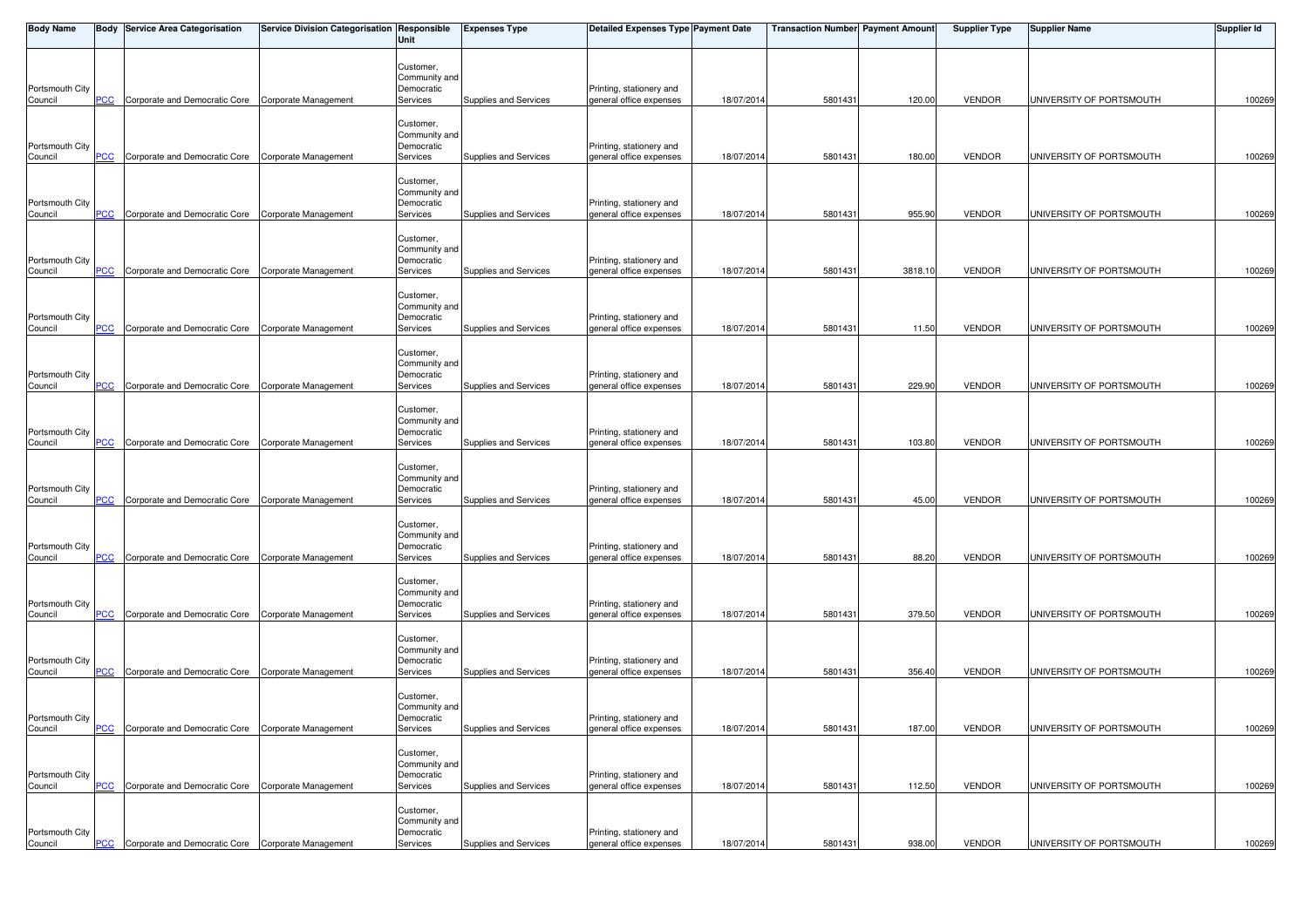| <b>Body Name</b>           |            | <b>Body Service Area Categorisation</b> | Service Division Categorisation Responsible | Unit                        | <b>Expenses Type</b>                                               | <b>Detailed Expenses Type Payment Date</b>           |            | <b>Transaction Number Payment Amount</b> |           | <b>Supplier Type</b> | <b>Supplier Name</b>                          | <b>Supplier Id</b> |
|----------------------------|------------|-----------------------------------------|---------------------------------------------|-----------------------------|--------------------------------------------------------------------|------------------------------------------------------|------------|------------------------------------------|-----------|----------------------|-----------------------------------------------|--------------------|
|                            |            |                                         |                                             |                             |                                                                    |                                                      |            |                                          |           |                      |                                               |                    |
|                            |            |                                         |                                             | Customer,<br>Community and  |                                                                    |                                                      |            |                                          |           |                      |                                               |                    |
| Portsmouth City            |            |                                         | Registration of Births, Deaths and          | Democratic                  |                                                                    | Cleaning and domestic                                |            |                                          |           |                      |                                               |                    |
| Council                    | <b>PCC</b> | <b>Central Services</b>                 | Marriages                                   | Services                    | Premises-Related Expenditure supplies                              |                                                      | 11/07/2014 | 5800276                                  | 95.18     | <b>COMPANY</b>       | <b>VEOLIA ES LIMITED</b>                      | 102466             |
|                            |            |                                         |                                             | Customer,                   |                                                                    |                                                      |            |                                          |           |                      |                                               |                    |
|                            |            |                                         |                                             | Community and               |                                                                    |                                                      |            |                                          |           |                      |                                               |                    |
| Portsmouth City<br>Council | <b>PCC</b> | Corporate and Democratic Core           | Corporate Management                        | Democratic<br>Services      | Supplies and Services                                              | Communications and<br>computing                      | 23/07/2014 | 580221                                   | 1010.17   | <b>VENDOR</b>        | <b>XMA LTD</b>                                | 100009             |
|                            |            |                                         |                                             |                             |                                                                    |                                                      |            |                                          |           |                      |                                               |                    |
|                            |            |                                         |                                             | Customer,                   |                                                                    |                                                      |            |                                          |           |                      |                                               |                    |
| Portsmouth City            |            |                                         |                                             | Community and<br>Democratic |                                                                    | Communications and                                   |            |                                          |           |                      |                                               |                    |
| Council                    | PCC        | Corporate and Democratic Core           | Corporate Management                        | Services                    | Supplies and Services                                              | computing                                            | 23/07/2014 | 580221                                   | 1473.78   | <b>VENDOR</b>        | <b>XMA LTD</b>                                | 100009             |
| Portsmouth City            |            | Children's and Education                | Other children looked after                 | Education and<br>Strategic  |                                                                    | Repairs, alterations and                             |            |                                          |           |                      |                                               |                    |
| Council                    | PCC.       | Services                                | services                                    |                             | Commissioning Premises-Related Expenditure                         | maintenance of buildings                             | 08/07/2014 | 5799146                                  | 142950.00 | <b>COMPANY</b>       | AMIRI CONSTRUCTION LTD                        | 138873             |
|                            |            |                                         |                                             | Education and               |                                                                    |                                                      |            |                                          |           |                      |                                               |                    |
| Portsmouth City<br>Council | PСC        | Children's and Education<br>Services    | Sure Start and Early Years                  | Strategic                   | Commissioning Transport-Related Expenditure Direct transport costs |                                                      | 04/07/2014 | 5798663                                  | 30.50     | <b>VENDOR</b>        | <b>AQUA CARS LIMITED</b>                      | 100011             |
|                            |            |                                         |                                             | Education and               |                                                                    |                                                      |            |                                          |           |                      |                                               |                    |
| Portsmouth City<br>Council | <u>PCC</u> | Children's and Education<br>Services    | Asylum seekers                              | Strategic                   | Commissioning Supplies and Services                                | Catering                                             | 04/07/2014 | 5798664                                  | 239.40    | <b>VENDOR</b>        | <b>AQUAID SOUTHCOAST</b>                      | 101969             |
|                            |            |                                         |                                             | Education and               |                                                                    |                                                      |            |                                          |           |                      |                                               |                    |
| Portsmouth City            |            | Children's and Education                |                                             | Strategic                   |                                                                    |                                                      |            |                                          |           |                      |                                               |                    |
| Council                    | PCC        | Services                                | Special Schools                             | Education and               | Commissioning Third Party Payments                                 | Private contractors                                  | 07/07/2014 | 5799053                                  | 75876.67  | <b>VENDOR</b>        | ARAN HALL SCHOOL LIMITED                      | 136984             |
| Portsmouth City            |            | Children's and Education                |                                             | Strategic                   |                                                                    |                                                      |            |                                          |           |                      |                                               |                    |
| Council                    | PСC        | Services                                | Special Schools                             | Commissioning               | <b>Third Party Payments</b>                                        | Other establishments                                 | 31/07/2014 | 5803762                                  | 37003.25  | <b>VENDOR</b>        | <b>AUTISM WESSEX</b>                          | 138249             |
| Portsmouth City            |            | Children's and Education                |                                             | Education and<br>Strategic  |                                                                    |                                                      |            |                                          |           |                      |                                               |                    |
| Council                    | <b>PCC</b> | Services                                | Early Years                                 |                             | Commissioning Third Party Payments                                 | Other establishments                                 | 04/07/2014 | 5798683                                  | 3993.98   | <b>VENDOR</b>        | BINSTEED CHILDCARE SERVICES LTD               | 101908             |
| Portsmouth City            |            | Children's and Education                |                                             | Education and<br>Strategic  |                                                                    | Communications and                                   |            |                                          |           |                      |                                               |                    |
| Council                    | <u>PCC</u> | Services                                | Sure Start and Early Years                  |                             | Commissioning Supplies and Services                                | computing                                            | 04/07/201  | 579869                                   | 36.05     | <b>COMPANY</b>       | BRITISH TELECOMMUNICATIONS PLC                | 100132             |
|                            |            |                                         |                                             | Education and               |                                                                    |                                                      |            |                                          |           |                      |                                               |                    |
| Portsmouth City<br>Council | PСC        | Children's and Education<br>Services    | Sure Start and Early Years                  | Strategic                   | Commissioning Supplies and Services                                | Communications and<br>computing                      | 21/07/2014 | 5801458                                  | 36.05     | <b>COMPANY</b>       | <b>BRITISH TELECOMMUNICATIONS PLC</b>         | 100132             |
|                            |            |                                         |                                             | Education and               |                                                                    |                                                      |            |                                          |           |                      |                                               |                    |
| Portsmouth City<br>Council | PCC        | Children's and Education<br>Services    | Sure Start and Early Years                  | Strategic                   | Commissioning Supplies and Services                                | Communications and<br>computing                      | 09/07/2014 | 5799242                                  | 37.89     | <b>COMPANY</b>       | <b>BRITISH TELECOMMUNICATIONS PLC</b>         | 100132             |
|                            |            |                                         |                                             | Education and               |                                                                    |                                                      |            |                                          |           |                      |                                               |                    |
| Portsmouth City            |            | Children's and Education                |                                             | Strategic                   |                                                                    | Communications and                                   |            |                                          |           |                      |                                               |                    |
| Council                    | PCC        | Services                                | Sure Start and Early Years                  | Education and               | Commissioning Supplies and Services                                | computing                                            | 09/07/2014 | 5799242                                  | 9.00      | <b>COMPANY</b>       | BRITISH TELECOMMUNICATIONS PLC                | 100132             |
| Portsmouth City            |            | Children's and Education                |                                             | Strategic                   |                                                                    |                                                      |            |                                          |           |                      |                                               |                    |
| Council                    | PСC        | Services                                | Early Years                                 | Education and               | Commissioning Third Party Payments                                 | Other establishments                                 | 04/07/2014 | 579870                                   | 1658.70   | <b>VENDOR</b>        | BRUNEL-MEREDITH PRESCHOOL                     | 102036             |
| Portsmouth City            |            | Children's and Education                |                                             | Strategic                   |                                                                    |                                                      |            |                                          |           |                      |                                               |                    |
| Council                    | <b>PCC</b> | Services                                | Early Years                                 |                             | Commissioning Third Party Payments                                 | Other establishments                                 | 03/07/2014 | 5798512                                  | 17023.50  | <b>VENDOR</b>        | BUNNY WARREN PRE SCHOOL NURSERY               | 102042             |
| Portsmouth City            |            | Children's and Education                |                                             | Education and<br>Strategic  |                                                                    |                                                      |            |                                          |           |                      |                                               |                    |
| Council                    | <u>PCC</u> | Services                                | Early Years                                 |                             | Commissioning Third Party Payments                                 | Other establishments                                 | 04/07/201  | 5798705                                  | 892.40    | <b>VENDOR</b>        | <b>BUSY BEE PRE SCHOOL</b>                    | 138791             |
| Portsmouth City            |            | Children's and Education                |                                             | Education and               |                                                                    |                                                      |            |                                          |           |                      |                                               |                    |
| Council                    | <b>PCC</b> | Services                                | Early Years                                 | Strategic                   | Commissioning Third Party Payments                                 | Other establishments                                 | 04/07/2014 | 5798712                                  | 3201.00   | <b>VENDOR</b>        | CAROUSEL NURSERY SCHOOL (HILSEA)              | 100602             |
|                            |            |                                         |                                             | Education and               |                                                                    |                                                      |            |                                          |           |                      |                                               |                    |
| Portsmouth City<br>Council | PCC        | Children's and Education<br>Services    | Services for Young People                   | Strategic                   | Commissioning Premises-Related Expenditure Fixtures and fittings   |                                                      | 24/07/2014 | 5802246                                  | 2065.91   | <b>VENDOR</b>        | CHRISTIE INTRUDER ALARMS LIMITED<br>(CIA)     | 100068             |
|                            |            |                                         |                                             | Education and               |                                                                    |                                                      |            |                                          |           |                      |                                               |                    |
| Portsmouth City            |            | Children's and Education                |                                             | Strategic                   |                                                                    | Repairs, alterations and<br>maintenance of buildings |            |                                          |           |                      |                                               |                    |
| Council                    | <u>PCC</u> | Services                                | Sure Start and Early Years                  | Education and               | Commissioning Premises-Related Expenditure                         |                                                      | 04/07/201  | 5798720                                  | 78.39     | <b>VENDOR</b>        | CHURCHES FIRE SECURITY LIMITED                | 100131             |
| Portsmouth City            |            | Children's and Education                |                                             | Strategic                   |                                                                    |                                                      |            |                                          |           |                      | Classified as 'personal data' (under the Data |                    |
| Council                    | эсс        | Services                                | Early Years                                 | Education and               | Commissioning Third Party Payments                                 | Other establishments                                 | 04/07/2014 | 5798752                                  | 1244.10   | SOLETRADER           | Protection Act 1998)                          | 138375             |
| Portsmouth City            |            | Children's and Education                |                                             | Strategic                   |                                                                    |                                                      |            |                                          |           |                      | ANDERSON AND BRETT LIMITED T/A                |                    |
| Council                    | <b>PCC</b> | Services                                | Early Years                                 |                             | Commissioning Third Party Payments                                 | Other establishments                                 | 04/07/2014 | 5798659                                  | 4074.00   | <b>VENDOR</b>        | ALPHABET CORNER                               | 101955             |
| Portsmouth City            |            | Children's and Education                |                                             | Education and<br>Strategic  |                                                                    |                                                      |            |                                          |           |                      |                                               |                    |
| Council                    | PCC        | Services                                | Early Years                                 |                             | Commissioning Third Party Payments                                 | Other establishments                                 | 04/07/2014 | 5798667                                  | 4728.75   | <b>VENDOR</b>        | ARK SCHOOLS                                   | 130178             |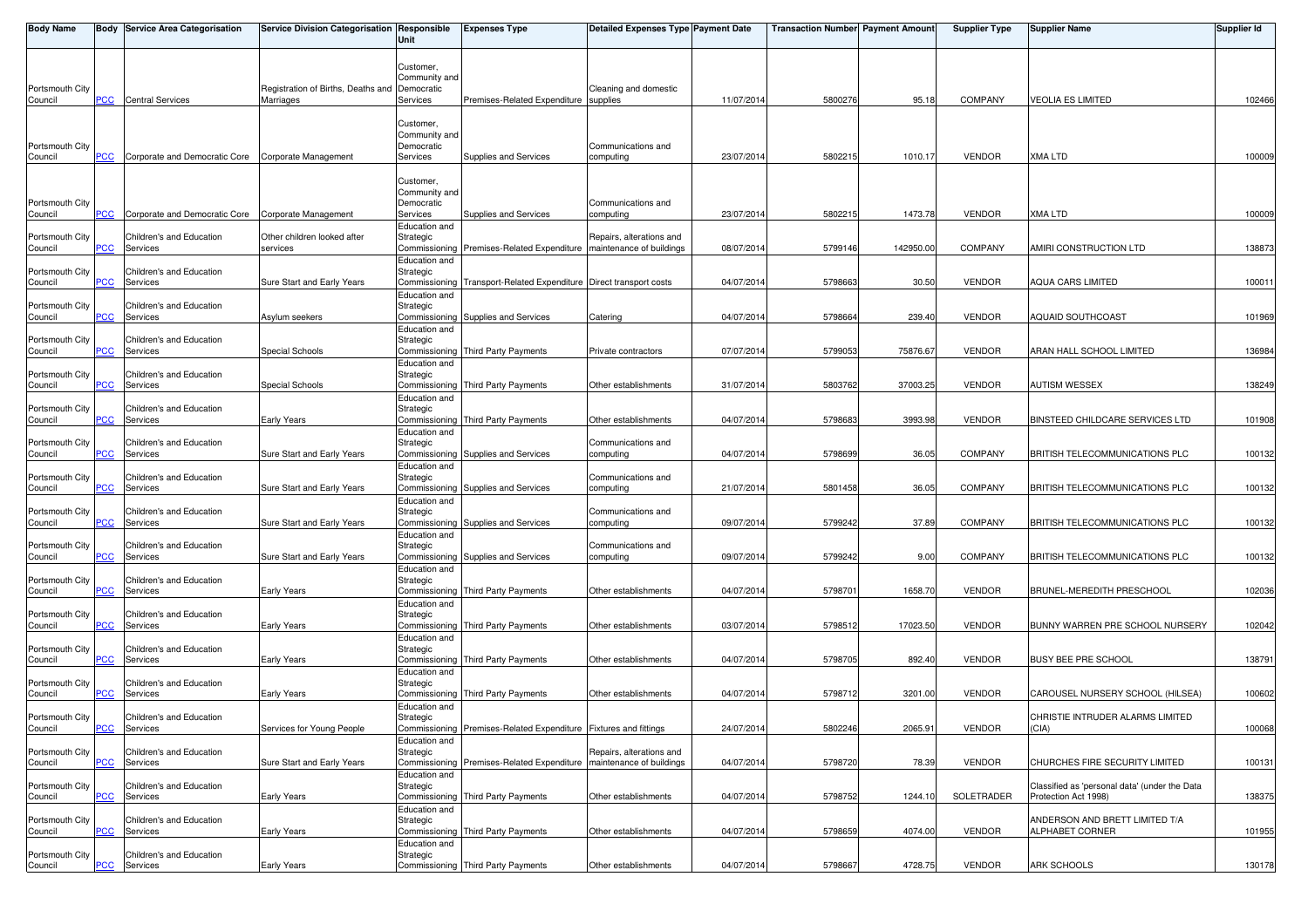| <b>Body Name</b>           |                | <b>Body Service Area Categorisation</b> | Service Division Categorisation   Responsible | Unit                                        | <b>Expenses Type</b>                                 | Detailed Expenses Type Payment Date |            | <b>Transaction Number  Payment Amount </b> |           | <b>Supplier Type</b> | <b>Supplier Name</b>                                 | Supplier Id |
|----------------------------|----------------|-----------------------------------------|-----------------------------------------------|---------------------------------------------|------------------------------------------------------|-------------------------------------|------------|--------------------------------------------|-----------|----------------------|------------------------------------------------------|-------------|
| Portsmouth City            |                | <b>Children's and Education</b>         |                                               | Education and<br>Strategic                  |                                                      |                                     |            |                                            |           |                      | BUSY BEES NURSERIES<br>IMITED/LEAPFROG DAY NURSERIES |             |
| Council                    | PСC            | Services                                | <b>Early Years</b>                            |                                             | Commissioning Third Party Payments                   | Other establishments                | 04/07/201  | 5798706                                    | 509.25    | <b>VENDOR</b>        | IMITED                                               | 103295      |
| Portsmouth City<br>Council | PCC            | Children's and Education<br>Services    | <b>Early Years</b>                            | Education and<br>Strategic<br>Commissioning | Third Party Payments                                 | Other establishments                | 04/07/201  | 579878                                     | 630.50    | <b>VENDOR</b>        | FIRST STEPS NURSERY @ ROKO<br>(PORTSMOUTH)           | 126420      |
|                            |                |                                         |                                               | Education and                               |                                                      |                                     |            |                                            |           |                      |                                                      |             |
| Portsmouth City<br>Council | PСC            | Children's and Education<br>Services    | <b>Early Years</b>                            | Strategic                                   | Commissioning Third Party Payments                   | Other establishments                | 04/07/201  | 5798995                                    | 800.25    | <b>VENDOR</b>        | STEPPING STONES NURSERY SCHOOL                       | 127371      |
|                            |                |                                         |                                               | Education and                               |                                                      |                                     |            |                                            |           |                      |                                                      |             |
| Portsmouth City<br>Council | PCC            | Children's and Education<br>Services    | Management and Support<br>Services            | Strategic<br>Commissioning Employees        |                                                      | Indirect employee<br>expenses       | 31/07/201  | 5803929                                    | 1534.04   | <b>VENDOR</b>        | RIGHT MANAGEMENT CONSULTANTS LTD                     | 122070      |
|                            |                |                                         |                                               | Education and                               |                                                      |                                     |            |                                            |           |                      |                                                      |             |
| Portsmouth City<br>Council | <b>PCC</b>     | Children's and Education<br>Services    | Management and Support<br>Services            | Strategic<br>Commissioning Employees        |                                                      | Indirect employee<br>expenses       | 31/07/201  | 5803929                                    | 247.42    | <b>VENDOR</b>        | RIGHT MANAGEMENT CONSULTANTS LTD                     | 122070      |
|                            |                |                                         |                                               | Education and                               |                                                      |                                     |            |                                            |           |                      |                                                      |             |
| Portsmouth City            |                | Children's and Education                | Management and Support                        | Strategic                                   |                                                      | Indirect employee                   |            |                                            |           |                      |                                                      |             |
| Council                    | PCC            | Services                                | Services                                      | Commissioning Employees                     |                                                      | expenses                            | 31/07/201  | 5803929                                    | 692.79    | <b>VENDOR</b>        | RIGHT MANAGEMENT CONSULTANTS LTD                     | 122070      |
|                            |                |                                         |                                               | Education and                               |                                                      |                                     |            |                                            |           |                      |                                                      |             |
| Portsmouth City            |                | Children's and Education                | Management and Support                        | Strategic                                   |                                                      |                                     |            |                                            |           |                      |                                                      |             |
| Council                    | PCC            | Services                                | Services                                      |                                             | Commissioning Third Party Payments                   | Other establishments                | 01/07/201  | 5797856                                    | 6108.00   | <b>VENDOR</b>        | SOLENT ACADEMIES TRUST                               | 138071      |
|                            |                |                                         |                                               | Education and                               |                                                      |                                     |            |                                            |           |                      |                                                      |             |
| Portsmouth City<br>Council | <b>PCC</b>     | Children's and Education                | Management and Support<br>Services            | Strategic                                   |                                                      | Other establishments                | 01/07/201  | 5797720                                    | 5834.28   | <b>VENDOR</b>        | <b>ARK SCHOOLS</b>                                   | 130178      |
|                            |                | Services                                |                                               | Education and                               | Commissioning Third Party Payments                   |                                     |            |                                            |           |                      |                                                      |             |
| Portsmouth City            |                | Children's and Education                | Management and Support                        | Strategic                                   |                                                      |                                     |            |                                            |           |                      |                                                      |             |
| Council                    | PСC            | Services                                | Services                                      |                                             | Commissioning Third Party Payments                   | Other establishments                | 01/07/201  | 5797884                                    | 1000.38   | <b>VENDOR</b>        | UNITED LEARNING TRUST                                | 137910      |
|                            |                |                                         |                                               | Education and                               |                                                      |                                     |            |                                            |           |                      |                                                      |             |
| Portsmouth City            |                | Children's and Education                | Management and Support                        | Strategic                                   |                                                      |                                     |            |                                            |           |                      |                                                      |             |
| Council                    | PСC            | Services                                | Services                                      |                                             | Commissioning Third Party Payments                   | Other establishments                | 01/07/201  | 5797872                                    | 2533.80   | <b>VENDOR</b>        | THE THINKING SCHOOLS TRUST                           | 138464      |
|                            |                |                                         |                                               | Education and                               |                                                      |                                     |            |                                            |           |                      |                                                      |             |
| Portsmouth City            |                | Children's and Education                | Management and Support                        | Strategic                                   |                                                      |                                     |            |                                            |           |                      |                                                      |             |
| Council                    | PCC            | Services                                | Services                                      | Commissioning                               | Transport-Related Expenditure Direct transport costs |                                     | 25/07/201  | 580241                                     | 1509.38   | <b>VENDOR</b>        | AA BUSINESS SERVICES                                 | 104276      |
| Portsmouth City            |                | Children's and Education                | Management and Support                        | Education and<br>Strategic                  |                                                      |                                     |            |                                            |           |                      |                                                      |             |
| Council                    | CC             | Services                                | Services                                      | Commissioning                               | Transport-Related Expenditure Direct transport costs |                                     | 25/07/201  | 5802417                                    | 1725.00   | <b>VENDOR</b>        | AA BUSINESS SERVICES                                 | 104276      |
|                            |                |                                         |                                               | Education and                               |                                                      |                                     |            |                                            |           |                      |                                                      |             |
| Portsmouth City            |                | Children's and Education                | Management and Support                        | Strategic                                   |                                                      |                                     |            |                                            |           |                      |                                                      |             |
| Council                    | PCC            | Services                                | Services                                      | Commissioning                               | Transport-Related Expenditure Direct transport costs |                                     | 25/07/201  | 5802417                                    | 203.99    | <b>VENDOR</b>        | AA BUSINESS SERVICES                                 | 104276      |
|                            |                |                                         |                                               | Education and                               |                                                      |                                     |            |                                            |           |                      |                                                      |             |
| Portsmouth City            |                | Children's and Education                | Management and Support                        | Strategic                                   |                                                      |                                     |            |                                            |           |                      |                                                      |             |
| Council                    | PCC            | Services                                | Services                                      | Commissioning                               | Transport-Related Expenditure Direct transport costs |                                     | 25/07/201  | 580241                                     | 4096.88   | <b>VENDOR</b>        | AA BUSINESS SERVICES                                 | 104276      |
|                            |                |                                         |                                               | Education and                               |                                                      |                                     |            |                                            |           |                      |                                                      |             |
| Portsmouth City<br>Council | $\overline{C}$ | Children's and Education<br>Services    | Management and Support<br>Services            | Strategic<br>Commissioning                  | Transport-Related Expenditure Direct transport costs |                                     | 25/07/201  | 5802417                                    | $-431.26$ | <b>VENDOR</b>        | AA BUSINESS SERVICES                                 | 104276      |
|                            |                |                                         |                                               | Education and                               |                                                      |                                     |            |                                            |           |                      |                                                      |             |
| Portsmouth City            |                | Children's and Education                | Other children looked after                   | Strategic                                   |                                                      | Equipment, furniture and            |            |                                            |           |                      |                                                      |             |
| Council                    | PCC            | Services                                | services                                      |                                             | Commissioning Supplies and Services                  | materials                           | 29/07/201  | 580313                                     | 6349.52   | <b>VENDOR</b>        | ARK SCHOOLS                                          | 130178      |
|                            |                |                                         |                                               | Education and                               |                                                      |                                     |            |                                            |           |                      |                                                      |             |
| Portsmouth City            |                | Children's and Education                |                                               | Strategic                                   |                                                      |                                     |            |                                            |           |                      |                                                      |             |
| Council                    | <b>PCC</b>     | Services                                | Special Schools                               |                                             | Commissioning Third Party Payments                   | Other establishments                | 01/07/201  | 5797856                                    | 102490.00 | <b>VENDOR</b>        | <b>SOLENT ACADEMIES TRUST</b>                        | 138071      |
|                            |                |                                         |                                               | Education and                               |                                                      |                                     |            |                                            |           |                      |                                                      |             |
| Portsmouth City            |                | Children's and Education                |                                               | Strategic                                   |                                                      |                                     |            |                                            |           |                      |                                                      |             |
| Council                    | сC             | Services                                | Special Schools                               | Commissioning<br>Education and              | <b>Third Party Payments</b>                          | Other establishments                | 01/07/201  | 5797856                                    | 5472.00   | VENDOR               | SOLENT ACADEMIES TRUST                               | 138071      |
| Portsmouth City            |                | Children's and Education                |                                               | Strategic                                   |                                                      |                                     |            |                                            |           |                      |                                                      |             |
| Council                    | PCC            | Services                                | <b>Special Schools</b>                        |                                             | Commissioning Third Party Payments                   | Other establishments                | 01/07/201  | 5797857                                    | 55644.00  | <b>VENDOR</b>        | SOLENT ACADEMIES TRUST                               | 138071      |
|                            |                |                                         |                                               | Education and                               |                                                      |                                     |            |                                            |           |                      |                                                      |             |
| Portsmouth City            |                | Children's and Education                |                                               | Strategic                                   |                                                      |                                     |            |                                            |           |                      |                                                      |             |
| Council                    | <b>PCC</b>     | Services                                | Special Schools                               |                                             | Commissioning Third Party Payments                   | Other establishments                | 01/07/2014 | 5797857                                    | 5700.00   | <b>VENDOR</b>        | SOLENT ACADEMIES TRUST                               | 138071      |
|                            |                |                                         |                                               | Education and                               |                                                      |                                     |            |                                            |           |                      |                                                      |             |
| Portsmouth City            |                | Children's and Education                |                                               | Strategic                                   |                                                      | Direct employee                     |            |                                            |           |                      |                                                      |             |
| Council                    | <b>PCC</b>     | Services                                | Sure Start and Early Years                    | Commissioning Employees                     |                                                      | expenses                            | 10/07/201  | 5799852                                    | 42.00     | <b>VENDOR</b>        | SIMPLY SUPPLY LTD                                    | 130304      |
| Portsmouth City            |                | Children's and Education                |                                               | Education and<br>Strategic                  |                                                      | Direct employee                     |            |                                            |           |                      |                                                      |             |
| Council                    | PCC            | Services                                | Sure Start and Early Years                    | Commissioning Employees                     |                                                      | expenses                            | 10/07/201  | 5799852                                    | 36.00     | <b>VENDOR</b>        | SIMPLY SUPPLY LTD                                    | 130304      |
|                            |                |                                         |                                               | Education and                               |                                                      |                                     |            |                                            |           |                      |                                                      |             |
| Portsmouth City            |                | Children's and Education                |                                               | Strategic                                   |                                                      | Direct employee                     |            |                                            |           |                      |                                                      |             |
| Council                    | PCC            | Services                                | Sure Start and Early Years                    | Commissioning Employees                     |                                                      | expenses                            | 10/07/201  | 5799852                                    | 27.00     | <b>VENDOR</b>        | SIMPLY SUPPLY LTD                                    | 130304      |
|                            |                |                                         |                                               | Education and                               |                                                      |                                     |            |                                            |           |                      |                                                      |             |
| Portsmouth City            |                | Children's and Education                |                                               | Strategic                                   |                                                      | Direct employee                     |            |                                            |           |                      |                                                      |             |
| Council                    | PCC            | Services                                | Sure Start and Early Years                    | Commissioning Employees                     |                                                      | expenses                            | 10/07/2014 | 5799852                                    | 18.00     | <b>VENDOR</b>        | SIMPLY SUPPLY LTD                                    | 130304      |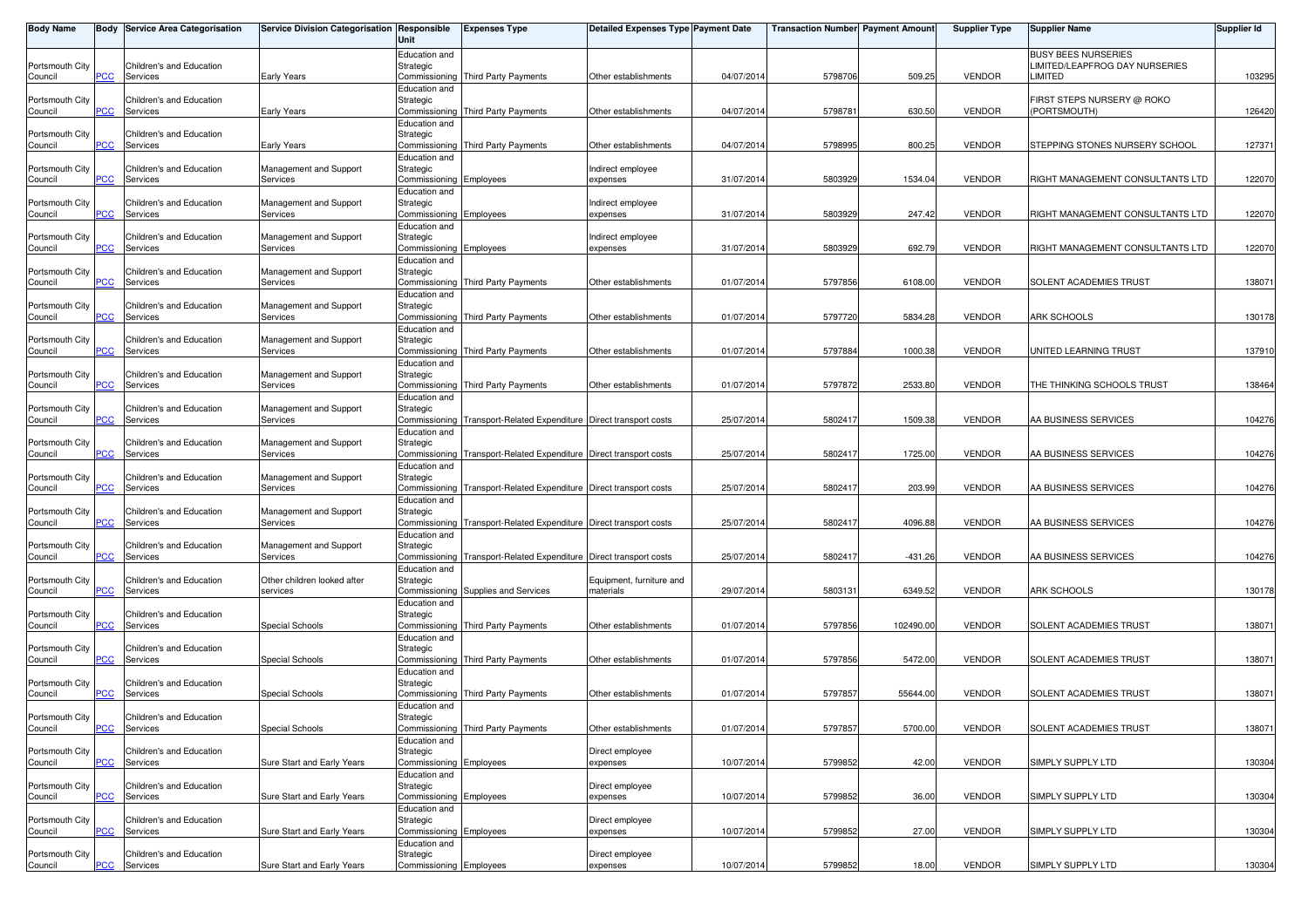| <b>Body Name</b>           |                | Body Service Area Categorisation                | Service Division Categorisation Responsible | Unit                                                  | <b>Expenses Type</b>                                                  | <b>Detailed Expenses Type Payment Date</b>           |            | <b>Transaction Number</b> Payment Amount |          | <b>Supplier Type</b>         | <b>Supplier Name</b>                                              | <b>Supplier Id</b> |
|----------------------------|----------------|-------------------------------------------------|---------------------------------------------|-------------------------------------------------------|-----------------------------------------------------------------------|------------------------------------------------------|------------|------------------------------------------|----------|------------------------------|-------------------------------------------------------------------|--------------------|
| Portsmouth City<br>Council | PCC            | Children's and Education<br>Services            | Sure Start and Early Years                  | Education and<br>Strategic<br>Commissioning Employees |                                                                       | Direct employee<br>expenses                          | 18/07/2014 | 5801392                                  | 36.00    | <b>VENDOR</b>                | SIMPLY SUPPLY LTD                                                 | 130304             |
| Portsmouth City<br>Council | PCC            | Children's and Education<br>Services            | Sure Start and Early Years                  | Education and<br>Strategic<br>Commissioning Employees |                                                                       | Direct employee<br>expenses                          | 18/07/2014 | 580139                                   | 6.00     | <b>VENDOR</b>                | SIMPLY SUPPLY LTD                                                 | 130304             |
| Portsmouth City<br>Council | PСC            | Children's and Education<br>Services            | Sure Start and Early Years                  | Education and<br>Strategic<br>Commissioning Employees |                                                                       | Direct employee<br>expenses                          | 18/07/2014 | 5801392                                  | 18.00    | <b>VENDOR</b>                | SIMPLY SUPPLY LTD                                                 | 130304             |
| Portsmouth City            | PCC            | Children's and Education                        |                                             | Education and<br>Strategic                            |                                                                       | Direct employee                                      | 18/07/2014 | 5801392                                  | 18.00    | <b>VENDOR</b>                |                                                                   |                    |
| Council<br>Portsmouth City |                | Services<br>Children's and Education            | Sure Start and Early Years                  | Commissioning Employees<br>Education and<br>Strategic |                                                                       | expenses<br>Direct employee                          |            |                                          |          |                              | SIMPLY SUPPLY LTD                                                 | 130304             |
| Council<br>Portsmouth City | PCC            | Services<br>Children's and Education            | Sure Start and Early Years                  | Commissioning Employees<br>Education and<br>Strategic |                                                                       | expenses<br>Direct employee                          | 18/07/201  | 5801392                                  | 9.00     | <b>VENDOR</b>                | SIMPLY SUPPLY LTD                                                 | 130304             |
| Council<br>Portsmouth City | $\overline{C}$ | Services<br>Children's and Education            | Sure Start and Early Years                  | Commissioning Employees<br>Education and<br>Strategic |                                                                       | expenses<br>Indirect employee                        | 31/07/2014 | 5803947                                  | 48.00    | <b>VENDOR</b><br>OTHER LOCAL | SIMPLY SUPPLY LTD                                                 | 130304             |
| Council<br>Portsmouth City | PCC            | Services<br>Children's and Education            | Sure Start and Early Years                  | Commissioning Employees<br>Education and<br>Strategic |                                                                       | expenses<br>Indirect employee                        | 30/07/2014 | 5803603                                  | 5769.79  | <b>AUTHORITY</b>             | HAMPSHIRE COUNTY COUNCIL                                          | 100030             |
| Council<br>Portsmouth City | <b>PCC</b>     | Services<br>Children's and Education            | Sure Start and Early Years                  | Commissioning Employees<br>Education and<br>Strategic |                                                                       | expenses<br>Indirect employee                        | 10/07/2014 | 5799789                                  | 1090.83  | <b>VENDOR</b>                | LRG HOLDINGS LTD<br>Classified as 'personal data' (under the Data | 100479             |
| Council                    | сC             | Services<br>Children's and Education            | Sure Start and Early Years                  | Commissioning Employees<br>Education and<br>Strategic |                                                                       | expenses                                             | 18/07/2014 | 5801256                                  | 1300.00  | SOLETRADER                   | Protection Act 1998)                                              | 122035             |
| Portsmouth City<br>Council | PCC            | Services                                        | Sure Start and Early Years                  | Education and                                         | Commissioning Supplies and Services                                   | Miscellaneous expenses                               | 10/07/2014 | 5799852                                  | 30.00    | <b>VENDOR</b>                | SIMPLY SUPPLY LTD                                                 | 130304             |
| Portsmouth City<br>Council | PCC            | Children's and Education<br>Services            | Sure Start and Early Years                  | Strategic<br>Education and                            | Commissioning Supplies and Services                                   | Miscellaneous expenses                               | 10/07/201  | 579985                                   | 72.00    | <b>VENDOR</b>                | SIMPLY SUPPLY LTD                                                 | 130304             |
| Portsmouth City<br>Council | сC             | Children's and Education<br>Services            | Sure Start and Early Years                  | Strategic<br>Education and                            | Commissioning Supplies and Services                                   | Miscellaneous expenses                               | 10/07/2014 | 5799852                                  | 27.00    | <b>VENDOR</b>                | SIMPLY SUPPLY LTD                                                 | 130304             |
| Portsmouth City<br>Council | PCC            | Children's and Education<br>Services            | Sure Start and Early Years                  | Strategic<br>Education and                            | Commissioning Supplies and Services                                   | Miscellaneous expenses                               | 18/07/2014 | 5801392                                  | 36.00    | <b>VENDOR</b>                | SIMPLY SUPPLY LTD                                                 | 130304             |
| Portsmouth City<br>Council | PCC            | Children's and Education<br>Services            | Sure Start and Early Years                  | Strategic<br>Education and                            | Commissioning Supplies and Services                                   | Miscellaneous expenses                               | 31/07/2014 | 580394                                   | 36.00    | <b>VENDOR</b>                | SIMPLY SUPPLY LTD                                                 | 130304             |
| Portsmouth City<br>Council | $\overline{C}$ | Children's and Education<br>Services            | Sure Start and Early Years                  | Strategic<br>Education and                            | Commissioning Supplies and Services                                   | Miscellaneous expenses                               | 31/07/2014 | 5803947                                  | 30.00    | <b>VENDOR</b>                | SIMPLY SUPPLY LTD                                                 | 130304             |
| Portsmouth City<br>Council | PCC            | Children's and Education<br>Services            | Sure Start and Early Years                  | Strategic                                             | Commissioning Supplies and Services                                   | Miscellaneous expenses                               | 31/07/2014 | 5803947                                  | 69.00    | <b>VENDOR</b>                | SIMPLY SUPPLY LTD                                                 | 130304             |
| Portsmouth City<br>Council | PCC            | Children's and Education<br>Services            | Sure Start and Early Years                  | Education and<br>Strategic                            | Commissioning Supplies and Services                                   | Communications and<br>computing                      | 11/07/2014 | 579999                                   | 81.42    | <b>VENDOR</b>                | COMMUNICATIONS SOUTH NETWORK<br><b>SERVICES</b>                   | 137179             |
| Portsmouth City<br>Council | PСC            | Children's and Education<br>Services            | Sure Start and Early Years                  | Education and<br>Strategic                            | Commissioning Supplies and Services                                   | Communications and<br>computing                      | 11/07/2014 | 5799993                                  | 83.24    | <b>VENDOR</b>                | COMMUNICATIONS SOUTH NETWORK<br><b>SERVICES</b>                   | 137179             |
| Portsmouth City<br>Council | <b>PCC</b>     | Children's and Education<br>Services            | Other children looked after<br>services     | Education and<br>Strategic                            | Commissioning Third Party Payments                                    | Private contractors                                  | 10/07/2014 | 5799743                                  | 78770.49 | <b>COMPANY</b>               | CORRIGENDA LIMITED T/A CHURCHES                                   | 102100             |
| Portsmouth City<br>Council |                | Children's and Education<br><b>PCC</b> Services | Other children looked after<br>services     | Education and<br>Strategic                            | Commissioning Third Party Payments                                    | Private contractors                                  | 24/07/2014 | 5802257                                  | 20250.00 | <b>COMPANY</b>               | CORRIGENDA LIMITED T/A CHURCHES                                   | 102100             |
| Portsmouth City<br>Council | PCC            | Children's and Education<br>Services            | Other children looked after<br>services     | Education and<br>Strategic                            | Commissioning Premises-Related Expenditure                            | Repairs, alterations and<br>maintenance of buildings | 02/07/2014 | 5797992                                  | 1.00     | COMPANY                      | D KELLEHER FLOORING LTD                                           | 100717             |
| Portsmouth City<br>Council | PСC            | Children's and Education<br>Services            | Other children looked after<br>services     | Education and<br>Strategic                            | Commissioning Premises-Related Expenditure                            | Repairs, alterations and<br>maintenance of buildings | 02/07/2014 | 5797992                                  | 2770.00  | COMPANY                      | D KELLEHER FLOORING LTD                                           | 100717             |
| Portsmouth City<br>Council | PCC            | Children's and Education<br>Services            | Other children looked after<br>services     | Education and<br>Strategic                            | Commissioning Premises-Related Expenditure   maintenance of buildings | Repairs, alterations and                             | 02/07/2014 | 5797993                                  | $-96.43$ | COMPANY                      | D M HABENS (THE BUILDER) LTD                                      | 100718             |
| Portsmouth City<br>Council | <u>PCC</u>     | Children's and Education<br>Services            | Other children looked after<br>services     | Education and<br>Strategic                            | Commissioning Premises-Related Expenditure   maintenance of buildings | Repairs, alterations and                             | 04/07/2014 | 5798748                                  | 93497.00 | COMPANY                      | D M HABENS (THE BUILDER) LTD                                      | 100718             |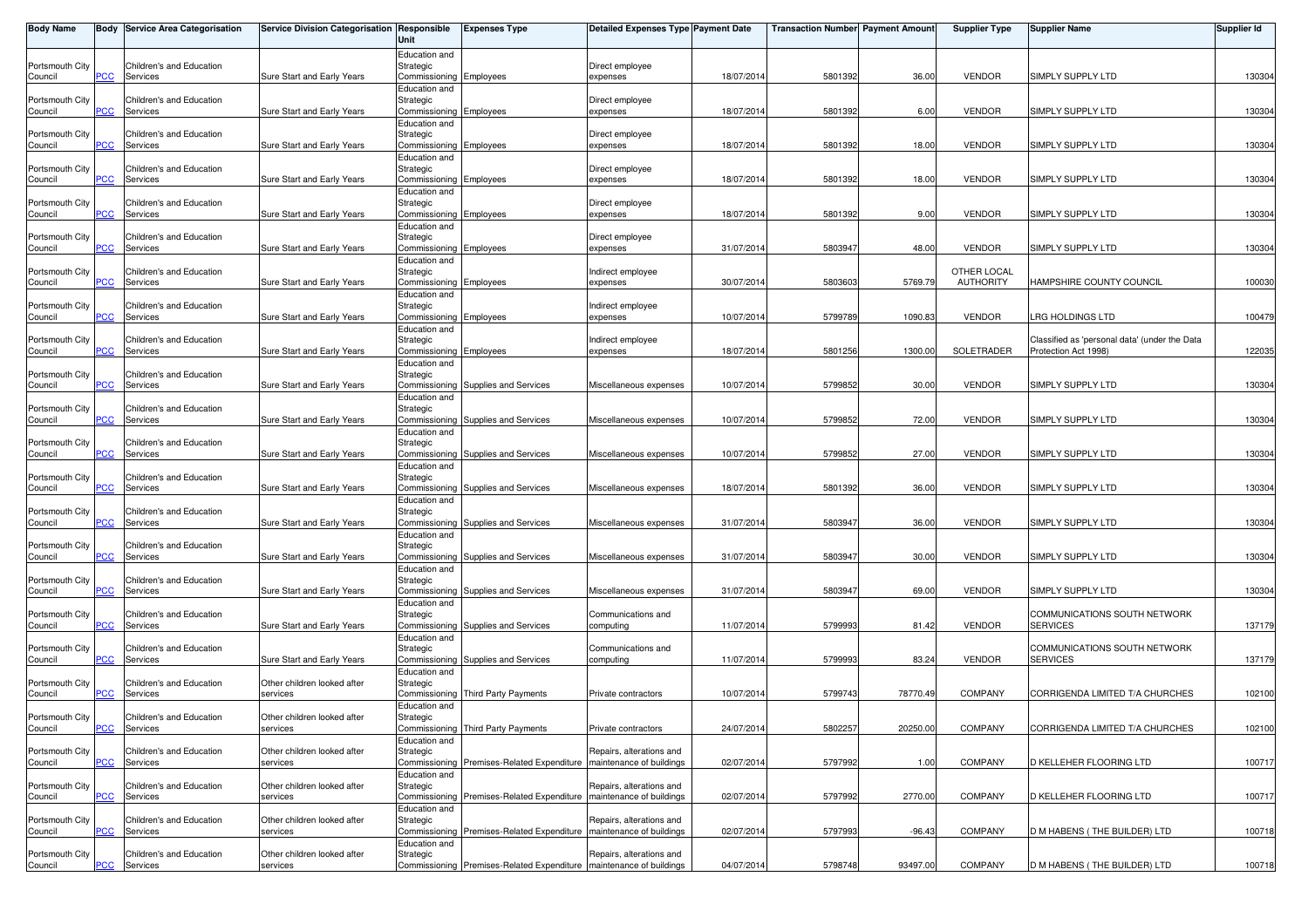| <b>Body Name</b>           |            | <b>Body Service Area Categorisation</b> | Service Division Categorisation Responsible               | Unit                       | <b>Expenses Type</b>                             | <b>Detailed Expenses Type Payment Date</b>      |            | <b>Transaction Number</b> Payment Amount |          | <b>Supplier Type</b>         | <b>Supplier Name</b>            | <b>Supplier Id</b> |
|----------------------------|------------|-----------------------------------------|-----------------------------------------------------------|----------------------------|--------------------------------------------------|-------------------------------------------------|------------|------------------------------------------|----------|------------------------------|---------------------------------|--------------------|
| Portsmouth City<br>Council | <b>PCC</b> | Children's and Education<br>Services    | Other children looked after<br>services                   | Education and<br>Strategic | Commissioning Third Party Payments               | Private contractors                             | 02/07/2014 | 5797993                                  | 79828.00 | <b>COMPANY</b>               | D M HABENS (THE BUILDER) LTD    | 100718             |
| Portsmouth City<br>Council | PCC        | Children's and Education<br>Services    | Other children looked after<br>services                   | Education and<br>Strategic | Commissioning Third Party Payments               | Private contractors                             | 31/07/2014 | 5803824                                  | 73783.00 | <b>COMPANY</b>               | D M HABENS (THE BUILDER) LTD    | 100718             |
| Portsmouth City<br>Council | PСC        | Children's and Education<br>Services    | Management and Support<br>Services                        | Education and<br>Strategic | Commissioning Third Party Payments               | Other establishments                            | 14/07/2014 | 5800340                                  | 7216.00  | <b>VENDOR</b>                | DISCLOSURE AND BARRING SERVICE  | 100755             |
| Portsmouth City<br>Council | <b>PCC</b> | Children's and Education<br>Services    | Early Years                                               | Education and<br>Strategic | Commissioning Third Party Payments               | Other establishments                            | 29/07/2014 | 5803155                                  | 1091.25  | <b>VENDOR</b>                | DOLLS HOUSE NURSERY             | 123846             |
| Portsmouth City<br>Council | <b>PCC</b> | Children's and Education<br>Services    | <b>Early Years</b>                                        | Education and<br>Strategic | Commissioning Third Party Payments               | Other establishments                            | 04/07/2014 | 5798757                                  | 873.00   | <b>VENDOR</b>                | E C ROBERTS CENTRE              | 100474             |
| Portsmouth City            | <b>CC</b>  | Children's and Education<br>Services    | <b>Early Years</b>                                        | Education and<br>Strategic | Commissioning Third Party Payments               | Other establishments                            | 29/07/2014 | 5803158                                  | 873.00   | <b>VENDOR</b>                | E C ROBERTS CENTRE              | 100474             |
| Council<br>Portsmouth City |            | Children's and Education                |                                                           | Education and<br>Strategic |                                                  |                                                 |            |                                          |          |                              |                                 |                    |
| Council<br>Portsmouth City | PCC.       | Services<br>Children's and Education    | Sure Start and Early Years                                | Education and<br>Strategic | Commissioning Premises-Related Expenditure Rents |                                                 | 07/07/2014 | 278819                                   | 270.00   | <b>VENDOR</b>                | <b>EASTNEY METHODIST CHURCH</b> | 109772             |
| Council<br>Portsmouth City | <b>PCC</b> | Services<br>Children's and Education    | Sure Start and Early Years                                | Education and<br>Strategic | Commissioning Premises-Related Expenditure Rents |                                                 | 07/07/2014 | 27881                                    | 270.00   | <b>VENDOR</b>                | <b>EASTNEY METHODIST CHURCH</b> | 109772             |
| Council<br>Portsmouth City | сC         | Services<br>Children's and Education    | Sure Start and Early Years                                | Education and<br>Strategic | Commissioning Third Party Payments               | Other establishments                            | 30/07/2014 | 5803300                                  | 270.00   | <b>VENDOR</b>                | <b>ENABLE ABILITY</b>           | 104288             |
| Council<br>Portsmouth City | PСC        | Services<br>Children's and Education    | Sure Start and Early Years                                | Education and<br>Strategic | Commissioning Third Party Payments               | Private contractors                             | 04/07/2014 | 5798767                                  | 3616.00  | <b>VENDOR</b>                | <b>ENABLE ABILITY</b>           | 104288             |
| Council<br>Portsmouth City | PСC        | Services<br>Children's and Education    | Sure Start and Early Years                                | Education and<br>Strategic | Commissioning Third Party Payments               | Private contractors                             | 04/07/2014 | 5798767                                  | 10345.00 | <b>VENDOR</b>                | <b>ENABLE ABILITY</b>           | 104288             |
| Council<br>Portsmouth City | сC         | Services<br>Children's and Education    | Sure Start and Early Years                                | Education and<br>Strategic | Commissioning Third Party Payments               | Private contractors                             | 04/07/2014 | 5798767                                  | 2917.67  | <b>VENDOR</b>                | <b>ENABLE ABILITY</b>           | 104288             |
| Council<br>Portsmouth City | PСC        | Services<br>Children's and Education    | Sure Start and Early Years                                | Education and<br>Strategic | Commissioning Third Party Payments               | Private contractors                             | 25/07/2014 | 580259                                   | 1666.66  | <b>VENDOR</b>                | <b>ENABLE ABILITY</b>           | 104288             |
| Council<br>Portsmouth City | PСC        | Services<br>Children's and Education    | Sure Start and Early Years                                | Education and<br>Strategic | Commissioning Third Party Payments               | Private contractors                             | 30/07/2014 | 5803300                                  | 2917.67  | <b>VENDOR</b>                | <b>ENABLE ABILITY</b>           | 104288             |
| Council<br>Portsmouth City | <u>'CC</u> | Services<br>Children's and Education    | Sure Start and Early Years                                | Education and<br>Strategic | Commissioning Third Party Payments               | Private contractors                             | 30/07/2014 | 5803300                                  | 33775.00 | <b>VENDOR</b>                | <b>ENABLE ABILITY</b>           | 104288             |
| Council<br>Portsmouth City | <b>PCC</b> | Services<br>Children's and Education    | Sure Start and Early Years<br>Other children looked after | Education and<br>Strategic | Commissioning Third Party Payments               | Private contractors<br>Repairs, alterations and | 30/07/2014 | 5803300                                  | 52330.00 | <b>VENDOR</b>                | <b>ENABLE ABILITY</b>           | 104288             |
| Council<br>Portsmouth City | <b>PCC</b> | Services<br>Children's and Education    | services                                                  | Education and<br>Strategic | Commissioning Premises-Related Expenditure       | maintenance of buildings                        | 09/07/2014 | 5799270                                  | 4275.00  | <b>COMPANY</b>               | FELTHAM CONSTRUCTION LIMITED    | 136930             |
| Council<br>Portsmouth City | PСC        | Services<br>Children's and Education    | Early Years                                               | Education and<br>Strategic | Commissioning Third Party Payments               | Other establishments                            | 29/07/2014 | 5803165                                  | 582.00   | <b>VENDOR</b><br>OTHER LOCAL | GOLDSMITH DAY NURSERY           | 100819             |
| Council<br>Portsmouth City | PСC        | Services<br>Children's and Education    | <b>Special Schools</b>                                    | Education and<br>Strategic | Commissioning Third Party Payments               | Other establishments                            | 11/07/2014 | 580006                                   | 465.12   | <b>AUTHORITY</b>             | HAMPSHIRE COUNTY COUNCIL        | 100030             |
| Council<br>Portsmouth City | <b>PCC</b> | Services<br>Children's and Education    | <b>Early Years</b>                                        | Education and<br>Strategic | Commissioning Third Party Payments               | Other establishments                            | 29/07/2014 | 5803168                                  | 800.25   | <b>VENDOR</b>                | <b>HAVEN NURSERY</b>            | 102238             |
| Council<br>Portsmouth City | PСC        | Services<br>Children's and Education    | Sure Start and Early Years                                | Education and<br>Strategic | Commissioning Third Party Payments               | Private contractors                             | 29/07/2014 | 5803170                                  | 2600.00  | <b>VENDOR</b>                | HEATHER REID ASSOCIATES LTD     | 135048             |
| Council                    | <b>CC</b>  | Services<br>Children's and Education    | Special Schools<br>Other children looked after            | Education and<br>Strategic | Commissioning Third Party Payments               | Private contractors                             | 17/07/2014 | 5801065                                  | 1481.36  | <b>VENDOR</b>                | HILLCREST CARE LTD              | 117913             |
| Portsmouth City<br>Council | PСC        | Services                                | services                                                  | Education and              | Commissioning Premises-Related Expenditure costs | Grounds maintenance                             | 02/07/2014 | 5798306                                  | 450.00   | <b>VENDOR</b>                | HILLIER NURSERIES LTD           | 100871             |
| Portsmouth City<br>Council | <b>PCC</b> | Children's and Education<br>Services    | Sure Start and Early Years                                | Strategic                  | Commissioning Third Party Payments               | Private contractors                             | 09/07/2014 | 5799567                                  | 3162.08  | <b>VENDOR</b>                | HOME - START PORTSMOUTH         | 100881             |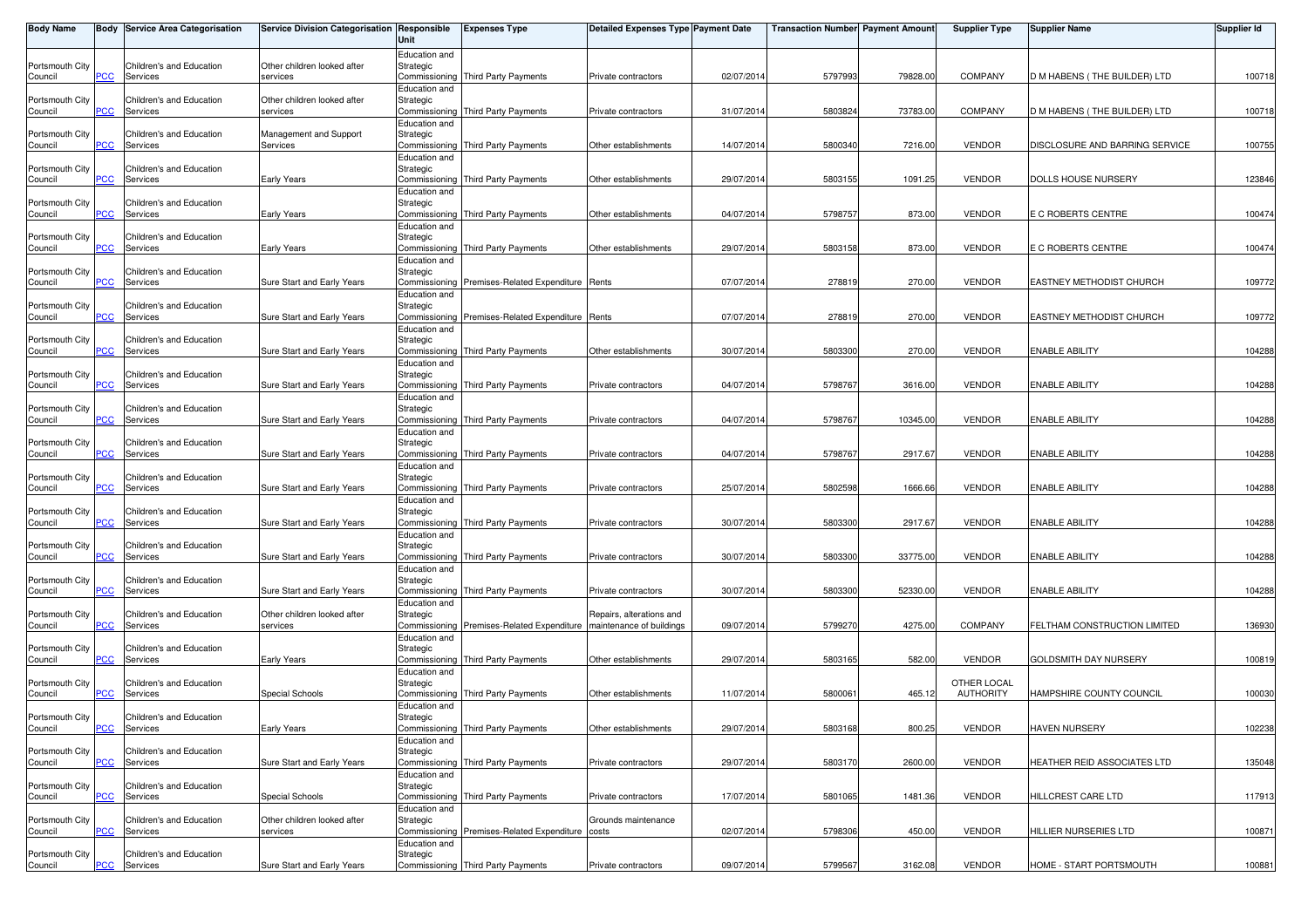| <b>Body Name</b>           |            | <b>Body Service Area Categorisation</b> | Service Division Categorisation Responsible | Unit                       | <b>Expenses Type</b>                                                | <b>Detailed Expenses Type Payment Date</b>           |            | <b>Transaction Number</b> Payment Amount |          | <b>Supplier Type</b> | <b>Supplier Name</b>                           | <b>Supplier Id</b> |
|----------------------------|------------|-----------------------------------------|---------------------------------------------|----------------------------|---------------------------------------------------------------------|------------------------------------------------------|------------|------------------------------------------|----------|----------------------|------------------------------------------------|--------------------|
| Portsmouth City<br>Council | PСC        | Children's and Education<br>Services    | Sure Start and Early Years                  | Education and<br>Strategic | Commissioning Third Party Payments                                  | Private contractors                                  | 09/07/2014 | 5799567                                  | 2222.22  | <b>VENDOR</b>        | HOME - START PORTSMOUTH                        | 100881             |
| Portsmouth City<br>Council | PСC        | Children's and Education<br>Services    | Sure Start and Early Years                  | Education and<br>Strategic | Commissioning Third Party Payments                                  | Private contractors                                  | 09/07/2014 | 5799567                                  | 2222.22  | <b>VENDOR</b>        | HOME - START PORTSMOUTH                        | 100881             |
| Portsmouth City<br>Council | сC         | Children's and Education<br>Services    | Sure Start and Early Years                  | Education and<br>Strategic | Commissioning Third Party Payments                                  | Private contractors                                  | 09/07/2014 | 579956                                   | 10000.00 | <b>VENDOR</b>        | HOME - START PORTSMOUTH                        | 100881             |
| Portsmouth City<br>Council | PСC        | Children's and Education<br>Services    | Sure Start and Early Years                  | Education and<br>Strategic | Commissioning Third Party Payments                                  | Private contractors                                  | 09/07/2014 | 579956                                   | 10000.00 | <b>VENDOR</b>        | HOME - START PORTSMOUTH                        | 100881             |
| Portsmouth City<br>Council | <b>PCC</b> | Children's and Education<br>Services    | <b>Special Schools</b>                      | Education and<br>Strategic | Commissioning Third Party Payments                                  | Private contractors                                  | 01/07/2014 | 5797788                                  | 4360.50  | <b>VENDOR</b>        | HORIZON CARE AND EDUCATION GROUP               | 138535             |
| Portsmouth City<br>Council | <b>CC</b>  | Children's and Education<br>Services    | Special Schools                             | Education and<br>Strategic | Commissioning Third Party Payments                                  | Private contractors                                  | 31/07/2014 | 5803878                                  | 4153.35  | <b>VENDOR</b>        | HORIZON CARE AND EDUCATION GROUP               | 138535             |
| Portsmouth City<br>Council | PCC.       | Children's and Education<br>Services    | Sure Start and Early Years                  | Education and<br>Strategic | Commissioning Premises-Related Expenditure supplies                 | Cleaning and domestic                                | 07/07/2014 | 5799088                                  | 574.34   | <b>COMPANY</b>       | INTERSERVE FACILITIES MANAGEMENT<br>LTD        | 109522             |
| Portsmouth City<br>Council | <b>PCC</b> | Children's and Education<br>Services    | Sure Start and Early Years                  | Education and<br>Strategic | Commissioning Premises-Related Expenditure supplies                 | Cleaning and domestic                                | 07/07/2014 | 5799088                                  | 574.34   | <b>COMPANY</b>       | INTERSERVE FACILITIES MANAGEMENT<br>LTD        | 109522             |
| Portsmouth City<br>Council | сC         | Children's and Education<br>Services    | Sure Start and Early Years                  | Education and<br>Strategic | Commissioning Premises-Related Expenditure                          | Cleaning and domestic<br>supplies                    | 30/07/2014 | 5803620                                  | 519.95   | <b>COMPANY</b>       | INTERSERVE FACILITIES MANAGEMENT<br>LTD        | 109522             |
| Portsmouth City<br>Council | PСC        | Children's and Education<br>Services    | Sure Start and Early Years                  | Education and<br>Strategic | Commissioning Premises-Related Expenditure supplies                 | Cleaning and domestic                                | 30/07/2014 | 580361                                   | 574.34   | <b>COMPANY</b>       | <b>INTERSERVE FACILITIES MANAGEMENT</b><br>.TD | 109522             |
| Portsmouth City<br>Council | PСC        | Children's and Education<br>Services    | Early Years                                 | Education and<br>Strategic | Commissioning Third Party Payments                                  | Other establishments                                 | 04/07/2014 | 579881                                   | 523.80   | <b>VENDOR</b>        | ISAMBARD BRUNEL CENTRE LTD                     | 116267             |
| Portsmouth City<br>Council | сC         | Children's and Education<br>Services    | Special Schools                             | Education and<br>Strategic | Commissioning Third Party Payments                                  | Private contractors                                  | 30/07/2014 | 580362                                   | 2096.25  | <b>VENDOR</b>        | <b>IIGSAW CABAS SCHOOL</b>                     | 136468             |
| Portsmouth City<br>Council | PСC        | Children's and Education<br>Services    | Other children looked after<br>services     | Education and<br>Strategic | Commissioning Premises-Related Expenditure                          | Repairs, alterations and<br>maintenance of buildings | 01/07/2014 | 5797798                                  | 6448.60  | <b>COMPANY</b>       | <b>KKA MAINTENANCE LTD</b>                     | 135386             |
| Portsmouth City<br>Council | PСC        | Children's and Education<br>Services    | Other children looked after<br>services     | Education and<br>Strategic | Commissioning Premises-Related Expenditure                          | Repairs, alterations and<br>maintenance of buildings | 04/07/2014 | 5798826                                  | 7798.20  | <b>COMPANY</b>       | <b>KKA MAINTENANCE LTD</b>                     | 135386             |
| Portsmouth City<br>Council | <u>'CC</u> | Children's and Education<br>Services    | Other children looked after<br>services     | Education and<br>Strategic | Commissioning Premises-Related Expenditure                          | Repairs, alterations and<br>maintenance of buildings | 17/07/2014 | 5801073                                  | 1320.16  | <b>COMPANY</b>       | <b>KKA MAINTENANCE LTD</b>                     | 135386             |
| Portsmouth City<br>Council | <b>PCC</b> | Children's and Education<br>Services    | Other children looked after<br>services     | Education and<br>Strategic | Commissioning Premises-Related Expenditure maintenance of buildings | Repairs, alterations and                             | 25/07/2014 | 580272                                   | 18990.00 | <b>COMPANY</b>       | <b>KKA MAINTENANCE LTD</b>                     | 135386             |
| Portsmouth City<br>Council | <b>PCC</b> | Children's and Education<br>Services    | Sure Start and Early Years                  | Education and<br>Strategic | Commissioning Premises-Related Expenditure maintenance of buildings | Repairs, alterations and                             | 03/07/2014 | 579856                                   | 35.00    | <b>COMPANY</b>       | <b>KKA MAINTENANCE LTD</b>                     | 135386             |
| Portsmouth City<br>Council | PСC        | Children's and Education<br>Services    | Sure Start and Early Years                  | Education and<br>Strategic | Commissioning Premises-Related Expenditure                          | Repairs, alterations and<br>maintenance of buildings | 03/07/2014 | 5798562                                  | 35.00    | <b>COMPANY</b>       | <b>KKA MAINTENANCE LTD</b>                     | 135386             |
| Portsmouth City<br>Council | PСC        | Children's and Education<br>Services    | Sure Start and Early Years                  | Education and<br>Strategic | Commissioning Premises-Related Expenditure                          | Repairs, alterations and<br>maintenance of buildings | 03/07/2014 | 5798562                                  | 35.00    | <b>COMPANY</b>       | <b>KKA MAINTENANCE LTD</b>                     | 135386             |
| Portsmouth City<br>Council | <b>PCC</b> | Children's and Education<br>Services    | Sure Start and Early Years                  | Education and<br>Strategic | Commissioning Premises-Related Expenditure maintenance of buildings | Repairs, alterations and                             | 11/07/2014 | 5800101                                  | 54.23    | <b>COMPANY</b>       | KKA MAINTENANCE LTD                            | 135386             |
| Portsmouth City<br>Council | PСC        | Children's and Education<br>Services    | Other children looked after<br>services     | Education and<br>Strategic | Commissioning Premises-Related Expenditure                          | Repairs, alterations and<br>maintenance of buildings | 25/07/2014 | 5802724                                  | 6652.26  | <b>COMPANY</b>       | LAKEHOUSE CONTRACTS LTD                        | 125872             |
| Portsmouth City<br>Council | сC         | Children's and Education<br>Services    | <b>Early Years</b>                          | Education and<br>Strategic | Commissioning Third Party Payments                                  | Other establishments                                 | 04/07/2014 | 579883                                   | 6329.25  | <b>VENDOR</b>        | LEAPFROG NEIGHBOURHOOD NURSERY                 | 102341             |
| Portsmouth City<br>Council | PСC        | Children's and Education<br>Services    | <b>Early Years</b>                          | Education and<br>Strategic | Commissioning Third Party Payments                                  | Other establishments                                 | 04/07/2014 | 5798832                                  | 533.50   | <b>VENDOR</b>        | LEAPFROG NEIGHBOURHOOD NURSERY                 | 102341             |
| Portsmouth City<br>Council | <u>PCC</u> | Children's and Education<br>Services    | <b>Early Years</b>                          | Education and<br>Strategic | Commissioning Third Party Payments                                  | Other establishments                                 | 29/07/2014 | 5803176                                  | 582.00   | <b>VENDOR</b>        | LEAPFROG NEIGHBOURHOOD NURSERY                 | 102341             |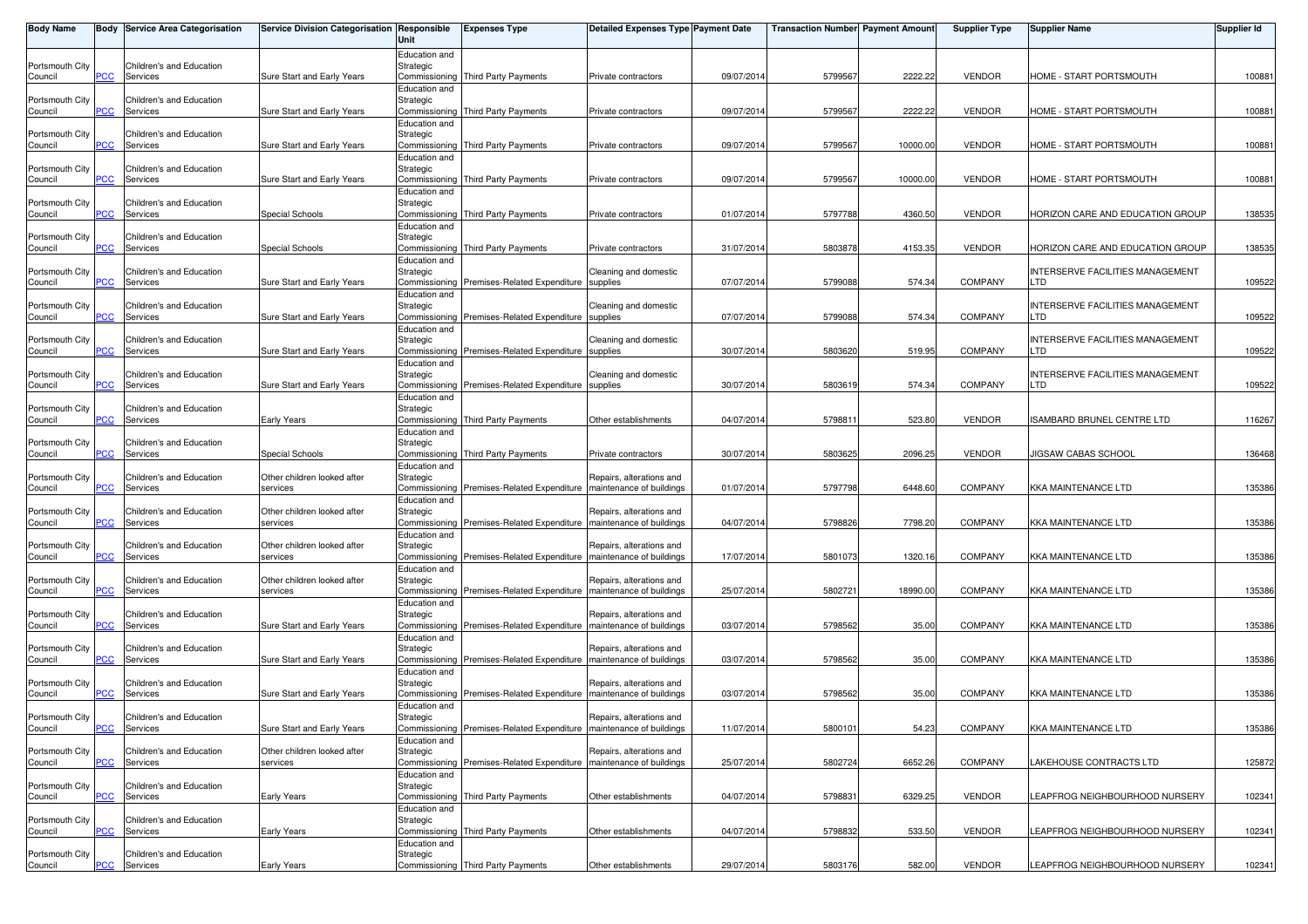| Body Name                             |            | <b>Body Service Area Categorisation</b>          | Service Division Categorisation   Responsible                         | Unit                       | <b>Expenses Type</b>                                                                       | Detailed Expenses Type Payment Date                  |                          | <b>Transaction Number</b> Payment Amount |                    | <b>Supplier Type</b>           | <b>Supplier Name</b>                 | Supplier Id      |
|---------------------------------------|------------|--------------------------------------------------|-----------------------------------------------------------------------|----------------------------|--------------------------------------------------------------------------------------------|------------------------------------------------------|--------------------------|------------------------------------------|--------------------|--------------------------------|--------------------------------------|------------------|
| Portsmouth City<br>Council            | PСC        | Children's and Education<br>Services             | Early Years                                                           | Education and<br>Strategic | Commissioning Third Party Payments                                                         | Other establishments                                 | 04/07/2014               | 579883                                   | 10214.10           | <b>VENDOR</b>                  | LITTLE BOUNDERS PLAYGROUP            | 103297           |
| Portsmouth City<br>Council            | PСC        | Children's and Education<br>Services             | Early Years                                                           | Education and<br>Strategic | Commissioning Third Party Payments                                                         | Other establishments                                 | 29/07/2014               | 5803180                                  | 722.65             | <b>VENDOR</b>                  | ITTLE LEARNERS DAYCARE LIMITED.      | 115266           |
| Portsmouth City<br>Council            | PСC        | Children's and Education<br>Services             | Management and Support<br>Services                                    | Education and<br>Strategic | Commissioning Third Party Payments                                                         | Other establishments                                 | 01/07/2014               | 5797806                                  | 1333.75            | <b>VENDOR</b>                  | YNDHURST JUNIOR SCHOOL (ACADEMY)     | 137821           |
| Portsmouth City<br>Council            | PСC        | Children's and Education<br>Services             | Early Years                                                           | Education and<br>Strategic | Commissioning Third Party Payments                                                         | Other establishments                                 | 29/07/2014               | 5803183                                  | 1105.80            | <b>VENDOR</b>                  | MANOR HOUSE NURSERY                  | 103296           |
| Portsmouth City<br>Council            | <u>PCC</u> | Children's and Education<br>Services             | <b>Early Years</b>                                                    | Education and<br>Strategic | Commissioning Third Party Payments                                                         | Other establishments                                 | 29/07/2014               | 5803186                                  | 1828.45            | <b>VENDOR</b>                  | MONEYFIELDS PRE -SCHOOL              | 101019           |
| Portsmouth City<br>Council            | PСC        | Children's and Education<br>Services             | Early Years                                                           | Education and<br>Strategic | Commissioning Third Party Payments                                                         | Other establishments                                 | 04/07/2014               | 5798873                                  | 873.00             | <b>VENDOR</b>                  | NAVAL UNDER FIVES (EASTERN AREA)     | 101066           |
| Portsmouth City<br>Council            | <b>PCC</b> | Children's and Education<br>Services             | Other children looked after<br>services                               | Education and<br>Strategic | Commissioning Supplies and Services                                                        | Catering                                             | 18/07/2014               | 5801330                                  | 418.00             | <b>VENDOR</b>                  | NORSEMAN DIRECT LTD                  | 113021           |
| Portsmouth City<br>Council            | <b>PCC</b> | Children's and Education<br>Services             | Other children looked after<br>services                               | Education and<br>Strategic | Commissioning Supplies and Services                                                        | Catering                                             | 24/07/2014               | 5802322                                  | 418.00             | <b>VENDOR</b>                  | NORSEMAN DIRECT LTD                  | 113021           |
| Portsmouth City<br>Council            | сC         | Children's and Education<br>Services             | Sure Start and Early Years                                            | Education and<br>Strategic | Commissioning Premises-Related Expenditure Energy costs                                    |                                                      | 04/07/2014               | 5798879                                  | 278.66             | <b>VENDOR</b>                  | <b>NPOWER</b>                        | 104871           |
| Portsmouth City                       |            | Children's and Education                         |                                                                       | Education and<br>Strategic |                                                                                            |                                                      |                          |                                          |                    |                                |                                      |                  |
| Council<br>Portsmouth City            | PСC        | Services<br>Children's and Education             | Sure Start and Early Years                                            | Education and<br>Strategic | Commissioning Premises-Related Expenditure Energy costs                                    | Cleaning and domestic                                | 04/07/2014               | 579887                                   | 42.47              | <b>VENDOR</b>                  | <b>NPOWER</b>                        | 104871           |
| Council<br>Portsmouth City            | PCC        | Services<br>Children's and Education             | Services for Young People                                             | Education and<br>Strategic | Commissioning Premises-Related Expenditure supplies                                        | Cleaning and domestic                                | 04/07/2014               | 5798880                                  | 366.41             | <b>VENDOR</b>                  | <b>NVIRO LTD</b>                     | 124507           |
| Council<br>Portsmouth City            | сC         | Services<br>Children's and Education             | Sure Start and Early Years                                            | Education and<br>Strategic | Commissioning Premises-Related Expenditure supplies                                        | Cleaning and domestic                                | 07/07/2014               | 579910                                   | 1083.13            | <b>VENDOR</b>                  | <b>NVIRO LTD</b>                     | 124507           |
| Council<br>Portsmouth City            | PСC        | Services<br>Children's and Education             | Sure Start and Early Years                                            | Education and<br>Strategic | Commissioning Premises-Related Expenditure supplies                                        | Cleaning and domestic                                | 07/07/2014               | 579910                                   | 27.88              | <b>VENDOR</b>                  | <b>NVIRO LTD</b>                     | 124507           |
| Council<br>Portsmouth City            | <b>PCC</b> | Services<br>Children's and Education             | Sure Start and Early Years                                            | Education and<br>Strategic | Commissioning Premises-Related Expenditure supplies                                        | Cleaning and domestic                                | 07/07/2014               | 579910                                   | 1083.13<br>1083.13 | <b>VENDOR</b><br><b>VENDOR</b> | <b>NVIRO LTD</b><br><b>NVIRO LTD</b> | 124507           |
| Council<br>Portsmouth City<br>Council | сc<br>PСC  | Services<br>Children's and Education<br>Services | Sure Start and Early Years<br>Other children looked after<br>services | Education and<br>Strategic | Commissioning Premises-Related Expenditure supplies<br>Commissioning Supplies and Services | Equipment, furniture and<br>materials                | 08/07/2014<br>11/07/2014 | 5799191<br>5800156                       | 3120.00            | <b>VENDOR</b>                  | PETERS LTD                           | 124507<br>101710 |
| Portsmouth City<br>Council            | PСC        | Children's and Education<br>Services             | Other children looked after<br>services                               | Education and<br>Strategic | Commissioning Premises-Related Expenditure                                                 | Repairs, alterations and<br>maintenance of buildings | 16/07/2014               | 580093                                   | 2180.00            | <b>VENDOR</b>                  | PORTAKABIN LTD                       | 103355           |
| Portsmouth City<br>Council            | сC         | Children's and Education<br>Services             | Management and Support<br>Services                                    | Education and<br>Strategic | Commissioning Supplies and Services                                                        | Miscellaneous expenses                               | 25/07/2014               | 580285                                   | 75.38              | <b>VENDOR</b>                  | PORTSMOUTH CULTURAL TRUST            | 134492           |
| Portsmouth City<br>Council            | PСC        | Children's and Education<br>Services             | Sure Start and Early Years                                            | Education and<br>Strategic | Commissioning Third Party Payments                                                         | Private contractors                                  | 04/07/2014               | 579891                                   | 19580.50           | <b>VENDOR</b>                  | PRE SCHOOL LEARNING ALLIANCE         | 100850           |
| Portsmouth City<br>Council            | <b>PCC</b> | Children's and Education<br>Services             | <b>Early Years</b>                                                    | Education and<br>Strategic | Commissioning Third Party Payments                                                         | Other establishments                                 | 04/07/2014               | 5798920                                  | 654.75             | <b>VENDOR</b>                  | RAINBOW CORNER NURSERY SCHOOL        | 102795           |
| Portsmouth City<br>Council            | PСC        | Children's and Education<br>Services             | Children Looked After                                                 | Education and<br>Strategic | Commissioning Third Party Payments                                                         | Other establishments                                 | 23/07/2014               | 580217                                   | 950.00             | <b>VENDOR</b>                  | RELEASING POTENTIAL LTD              | 104490           |
| Portsmouth City<br>Council            | PСC        | Children's and Education<br>Services             | Other children looked after<br>services                               | Education and<br>Strategic | Commissioning Premises-Related Expenditure                                                 | Repairs, alterations and<br>maintenance of buildings | 01/07/2014               | 5797854                                  | 177333.00          | <b>COMPANY</b>                 | SERVACCOMM REDHALL LIMITED           | 138928           |
| Portsmouth City<br>Council            | PСC        | Children's and Education<br>Services             | Early Years                                                           | Education and<br>Strategic | Commissioning Third Party Payments                                                         | Other establishments                                 | 04/07/2014               | 5798958                                  | 1168.95            | <b>VENDOR</b>                  | SHADWELL PLAYBOX                     | 101250           |
| Portsmouth City                       | <u>PCC</u> | Children's and Education<br>Services             | Services for Young People                                             | Education and<br>Strategic | Commissioning Premises-Related Expenditure supplies                                        | Cleaning and domestic                                | 30/07/2014               | 5803696                                  | 65.95              | <b>VENDOR</b>                  |                                      | 102673           |
| Council                               |            |                                                  |                                                                       |                            |                                                                                            |                                                      |                          |                                          |                    |                                | <b>SITA UK LTD</b>                   |                  |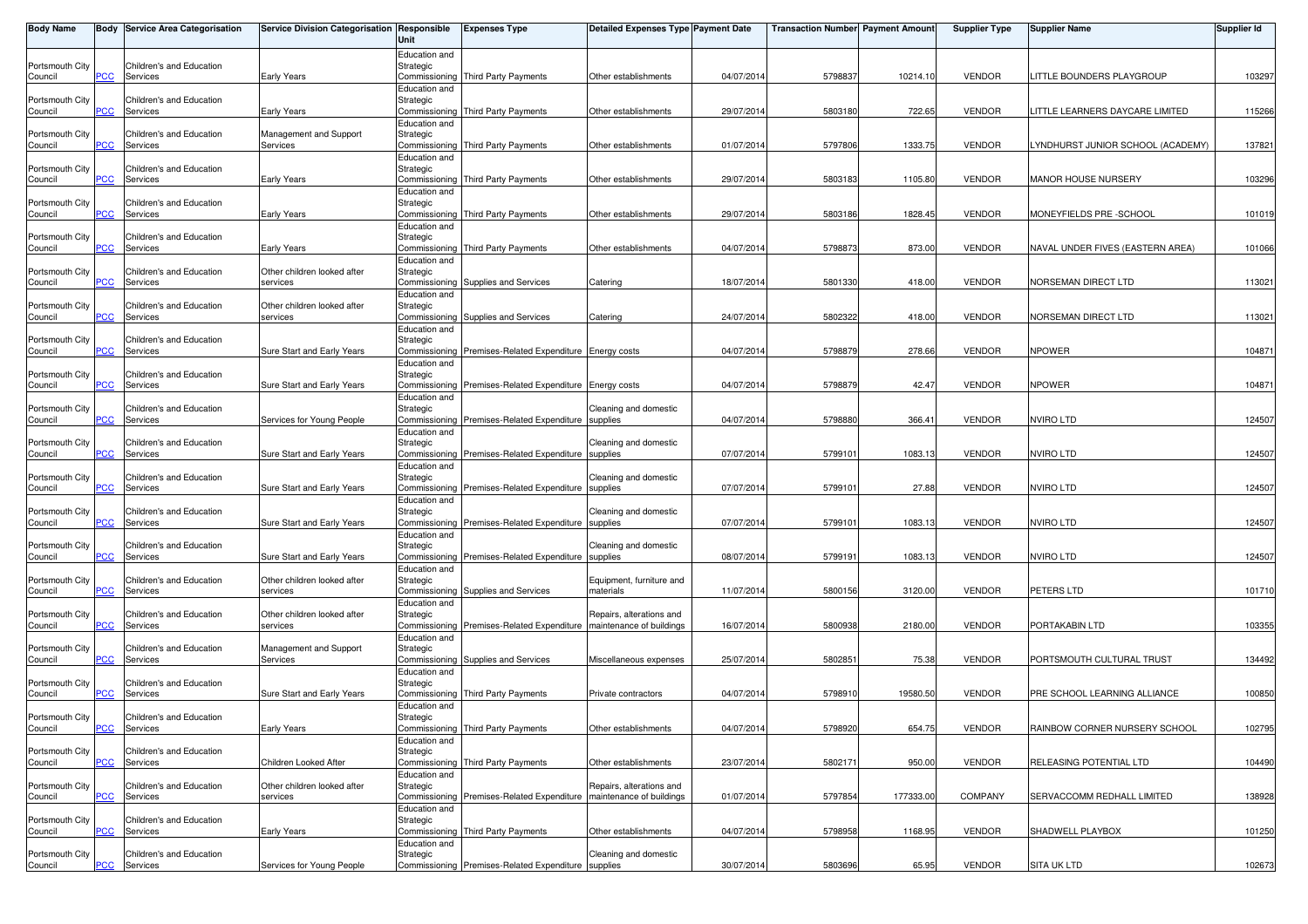| <b>Body Name</b>           |            | <b>Body Service Area Categorisation</b> | Service Division Categorisation Responsible | Unit                                                  | <b>Expenses Type</b>                                    | Detailed Expenses Type Payment Date   |            | <b>Transaction Number</b> Payment Amount |           | <b>Supplier Type</b>                      | <b>Supplier Name</b>                                         | <b>Supplier Id</b> |
|----------------------------|------------|-----------------------------------------|---------------------------------------------|-------------------------------------------------------|---------------------------------------------------------|---------------------------------------|------------|------------------------------------------|-----------|-------------------------------------------|--------------------------------------------------------------|--------------------|
| Portsmouth City<br>Council | PСC        | Children's and Education<br>Services    | Sure Start and Early Years                  | Education and<br>Strategic                            | Commissioning Premises-Related Expenditure supplies     | Cleaning and domestic                 | 07/07/2014 | 5799125                                  | 138.46    | <b>VENDOR</b>                             | <b>SITA UK LTD</b>                                           | 102673             |
| Portsmouth City<br>Council | PCC        | Children's and Education<br>Services    | Sure Start and Early Years                  | Education and<br>Strategic                            | Commissioning Premises-Related Expenditure supplies     | Cleaning and domestic                 | 07/07/2014 | 5799125                                  | 144.77    | <b>VENDOR</b>                             | <b>SITA UK LTD</b>                                           | 102673             |
| Portsmouth City<br>Council | PСC        | Children's and Education<br>Services    | Sure Start and Early Years                  | Education and<br>Strategic                            | Commissioning Premises-Related Expenditure supplies     | Cleaning and domestic                 | 07/07/2014 | 5799125                                  | 71.64     | <b>VENDOR</b>                             | <b>SITA UK LTD</b>                                           | 102673             |
| Portsmouth City<br>Council | <b>PCC</b> | Children's and Education<br>Services    | Management and Support<br>Services          | Education and<br>Strategic<br>Commissioning Employees |                                                         | Indirect employee<br>expenses         | 02/07/2014 | 579841                                   |           |                                           | 560.00 GOVERNMENT DEPT SOLENT NHS TRUST                      | 107630             |
| Portsmouth City<br>Council | <b>PCC</b> | Children's and Education<br>Services    | Sure Start and Early Years                  | Education and<br>Strategic                            | Commissioning Third Party Payments                      | Private contractors                   | 21/07/2014 | 5801550                                  |           | 5880.00 GOVERNMENT DEPT SOLENT NHS TRUST  |                                                              | 107630             |
| Portsmouth City<br>Council | <b>CC</b>  | Children's and Education<br>Services    | Sure Start and Early Years                  | Education and<br>Strategic                            | Commissioning Third Party Payments                      | Private contractors                   | 30/07/2014 | 580370                                   |           | 25899.00 GOVERNMENT DEPT SOLENT NHS TRUST |                                                              | 107630             |
| Portsmouth City<br>Council | PCC.       | Children's and Education<br>Services    | Sure Start and Early Years                  | Education and<br>Strategic                            | Commissioning Third Party Payments                      | Private contractors                   | 30/07/2014 | 580370                                   |           | 25500.00 GOVERNMENT DEPT SOLENT NHS TRUST |                                                              | 107630             |
| Portsmouth City<br>Council | <b>PCC</b> | Children's and Education<br>Services    | Early Years                                 | Education and<br>Strategic                            | Commissioning Third Party Payments                      | Other establishments                  | 04/07/2014 | 5798990                                  | 1003.95   | <b>VENDOR</b>                             | <b>ST JUDES NURSERY SCHOOL</b>                               | 103373             |
| Portsmouth City<br>Council | сC         | Children's and Education<br>Services    | Other children looked after<br>services     | Education and<br>Strategic                            | Commissioning Supplies and Services                     | Services                              | 11/07/2014 | 5800243                                  | 1770.00   | <b>VENDOR</b>                             | <b>SUMO SERVICES LTD</b>                                     | 138436             |
| Portsmouth City<br>Council | PСC        | Children's and Education<br>Services    | Asylum seekers                              | Education and<br>Strategic                            | Commissioning Supplies and Services                     | Communications and<br>computing       | 09/07/2014 | 579967                                   | 3.47      | <b>VENDOR</b>                             | <b>FMOBILE (UK) LIMITED</b>                                  | 100085             |
| Portsmouth City<br>Council | PCC        | Children's and Education<br>Services    | Services for Young People                   | Education and<br>Strategic                            | Commissioning Supplies and Services                     | Communications and<br>computing       | 16/07/2014 | 580098                                   | 30.57     | <b>VENDOR</b>                             | <b>FMOBILE (UK) LIMITED</b>                                  | 100085             |
| Portsmouth City<br>Council | сC         | Children's and Education<br>Services    | Sure Start and Early Years                  | Education and<br>Strategic                            | Commissioning Supplies and Services                     | Equipment, furniture and<br>materials | 18/07/2014 | 5801414                                  | 468.60    | <b>VENDOR</b>                             | TEACHERBOARDS (1985) LTD                                     | 100465             |
| Portsmouth City<br>Council | PСC        | Children's and Education<br>Services    | Sure Start and Early Years                  | Education and<br>Strategic                            | Commissioning Supplies and Services                     | Equipment, furniture and<br>materials | 02/07/2014 | 5798442                                  | 1449.61   | <b>VENDOR</b>                             | THE ALARMING CO LTD                                          | 101350             |
| Portsmouth City<br>Council | PСC        | Children's and Education<br>Services    | Services for Young People                   | Education and<br>Strategic                            | Commissioning Third Party Payments                      | Other establishments                  | 17/07/2014 | 5801132                                  | 1230.00   | <b>VENDOR</b>                             | THE AWARD SCHEME LTD                                         | 101351             |
| Portsmouth City<br>Council | <u>'CC</u> | Children's and Education<br>Services    | Management and Support<br>Services          | Education and<br>Strategic                            | Commissioning Third Party Payments                      | Other establishments                  | 01/07/2014 | 5797869                                  | 9277.64   | <b>VENDOR</b>                             | THE SALTERNS ACADEMY TRUST T/A<br>ADMIRAL LORD NELSON SCHOOL | 139204             |
| Portsmouth City<br>Council | <b>PCC</b> | Children's and Education<br>Services    | <b>Early Years</b>                          | Education and<br>Strategic                            | Commissioning Third Party Payments                      | Other establishments                  | 29/07/2014 | 580322                                   | 582.00    | <b>VENDOR</b>                             | TOP TOTS DAY NURSERY                                         | 122165             |
| Portsmouth City<br>Council | <b>PCC</b> | Children's and Education<br>Services    | Early Years                                 | Education and<br>Strategic                            | Commissioning Third Party Payments                      | Other establishments                  | 04/07/2014 | 579901                                   | 2691.75   | <b>VENDOR</b>                             | TOPS DAY NURSERY LIMITED                                     | 113770             |
| Portsmouth City<br>Council | PСC        | Children's and Education<br>Services    | <b>Early Years</b>                          | Education and<br>Strategic                            | Commissioning Third Party Payments                      | Other establishments                  | 29/07/2014 | 5803226                                  | 1576.25   | <b>VENDOR</b>                             | TOPS DAY NURSERY LIMITED                                     | 113770             |
| Portsmouth City<br>Council | PСC        | Children's and Education<br>Services    | Management and Support<br>Services          | Education and<br>Strategic                            | Commissioning Premises-Related Expenditure Energy costs |                                       | 02/07/2014 | 5798457                                  | 36.21     | <b>VENDOR</b>                             | TOTAL GAS & POWER LTD                                        | 133467             |
| Portsmouth City<br>Council | <b>PCC</b> | Children's and Education<br>Services    | Management and Support<br>Services          | Education and<br>Strategic                            | Commissioning Premises-Related Expenditure Energy costs |                                       | 02/07/2014 | 5798457                                  | $-971.75$ | VENDOR                                    | TOTAL GAS & POWER LTD                                        | 133467             |
| Portsmouth City<br>Council | PСC        | Children's and Education<br>Services    | Sure Start and Early Years                  | Education and<br>Strategic                            | Commissioning Premises-Related Expenditure Energy costs |                                       | 02/07/2014 | 5798457                                  | 291.32    | <b>VENDOR</b>                             | TOTAL GAS & POWER LTD                                        | 133467             |
| Portsmouth City<br>Council | PСC        | Children's and Education<br>Services    | Sure Start and Early Years                  | Education and<br>Strategic                            | Commissioning Premises-Related Expenditure Energy costs |                                       | 02/07/2014 | 5798457                                  | 60.50     | <b>VENDOR</b>                             | TOTAL GAS & POWER LTD                                        | 133467             |
| Portsmouth City<br>Council | PСC        | Children's and Education<br>Services    | Sure Start and Early Years                  | Education and<br>Strategic                            | Commissioning Premises-Related Expenditure Energy costs |                                       | 02/07/2014 | 5798457                                  | 79.76     | <b>VENDOR</b>                             | TOTAL GAS & POWER LTD                                        | 133467             |
| Portsmouth City<br>Council | <b>PCC</b> | Children's and Education<br>Services    | Sure Start and Early Years                  | Education and<br>Strategic                            | Commissioning Premises-Related Expenditure Energy costs |                                       | 03/07/2014 | 5798632                                  | 698.94    | <b>VENDOR</b>                             | TOTAL GAS & POWER LTD                                        | 133467             |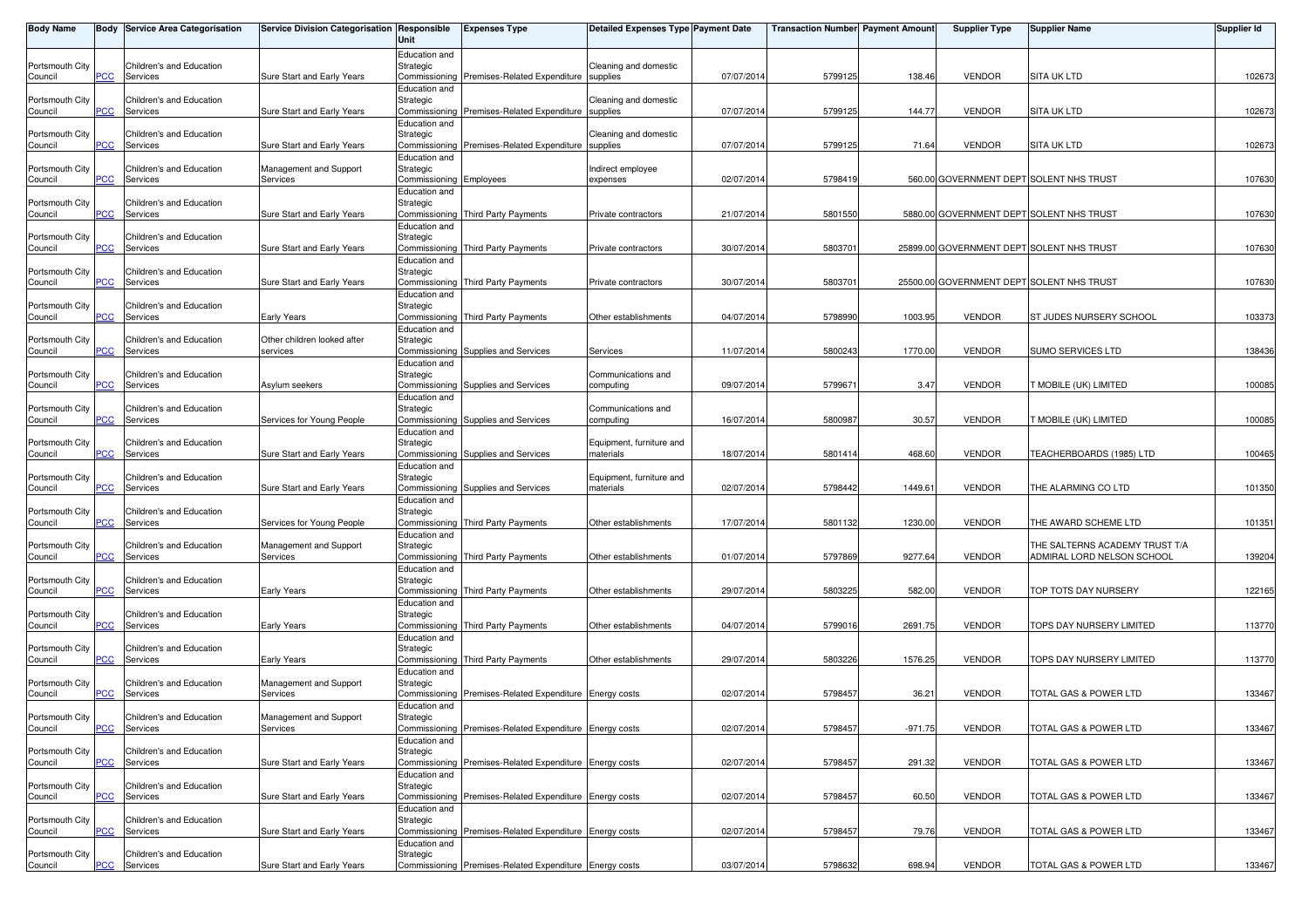| <b>Body Name</b>                              |                         | Body Service Area Categorisation                                | Service Division Categorisation Responsible               | Unit                                        | <b>Expenses Type</b>                                                             | <b>Detailed Expenses Type Payment Date</b>                                       |                          | <b>Transaction Number</b> Payment Amount |                     | <b>Supplier Type</b>           | <b>Supplier Name</b>                                           | <b>Supplier Id</b> |
|-----------------------------------------------|-------------------------|-----------------------------------------------------------------|-----------------------------------------------------------|---------------------------------------------|----------------------------------------------------------------------------------|----------------------------------------------------------------------------------|--------------------------|------------------------------------------|---------------------|--------------------------------|----------------------------------------------------------------|--------------------|
| Portsmouth City<br>Council                    | PCC                     | Children's and Education<br>Services                            | Sure Start and Early Years                                | Education and<br>Strategic                  | Commissioning Premises-Related Expenditure Energy costs                          |                                                                                  | 31/07/2014               | 5803967                                  | 226.04              | <b>VENDOR</b>                  | TOTAL GAS & POWER LTD                                          | 133467             |
| Portsmouth City<br>Council                    | PCC                     | Children's and Education<br>Services                            | Sure Start and Early Years                                | Education and<br>Strategic<br>Commissioning | Premises-Related Expenditure Energy costs                                        |                                                                                  | 31/07/2014               | 580396                                   | 43.58               | <b>VENDOR</b>                  | TOTAL GAS & POWER LTD                                          | 133467             |
| Portsmouth City<br>Council                    | PСC                     | Children's and Education<br>Services                            | Sure Start and Early Years                                | Education and<br>Strategic                  | Commissioning Premises-Related Expenditure Energy costs                          |                                                                                  | 31/07/2014               | 580396                                   | 48.49               | <b>VENDOR</b>                  | TOTAL GAS & POWER LTD                                          | 133467             |
| Portsmouth City<br>Council                    | PCC                     | Children's and Education<br>Services                            | Sure Start and Early Years                                | Education and<br>Strategic                  | Commissioning Supplies and Services                                              | Equipment, furniture and<br>materials                                            | 04/07/2014               | 579901                                   | 199.90              | <b>VENDOR</b>                  | TTS GROUP LTD                                                  | 104903             |
| Portsmouth City<br>Council                    | PCC                     | Children's and Education<br>Services                            | Sure Start and Early Years                                | Education and<br>Strategic                  | Commissioning Supplies and Services                                              | Equipment, furniture and<br>materials                                            | 04/07/201                | 579901                                   | 199.90              | <b>VENDOR</b>                  | TTS GROUP LTD                                                  | 104903             |
| Portsmouth City<br>Council                    | $\overline{C}$          | Children's and Education<br>Services                            | Sure Start and Early Years                                | Education and<br>Strategic                  | Commissioning Supplies and Services                                              | Equipment, furniture and<br>materials                                            | 04/07/2014               | 5799019                                  | 199.90              | <b>VENDOR</b>                  | TTS GROUP LTD                                                  | 104903             |
| Portsmouth City<br>Council                    | PCC                     | Children's and Education<br>Services                            | Sure Start and Early Years                                | Education and<br>Strategic                  | Commissioning Supplies and Services                                              | Equipment, furniture and<br>materials                                            | 04/07/2014               | 579901                                   | 199.90              | <b>VENDOR</b>                  | TTS GROUP LTD                                                  | 104903             |
| Portsmouth City<br>Council                    | PCC                     | Children's and Education<br>Services                            | Sure Start and Early Years                                | Education and<br>Strategic                  | Commissioning Supplies and Services                                              | Equipment, furniture and<br>materials                                            | 04/07/2014               | 579901                                   | 199.90              | <b>VENDOR</b>                  | TTS GROUP LTD                                                  | 104903             |
| Portsmouth City<br>Council                    | сC                      | Children's and Education<br>Services                            | Sure Start and Early Years                                | Education and<br>Strategic                  | Commissioning Supplies and Services                                              | Equipment, furniture and<br>materials                                            | 04/07/2014               | 5799019                                  | 199.90              | <b>VENDOR</b>                  | TTS GROUP LTD                                                  | 104903             |
| Portsmouth City<br>Council                    | PCC                     | Children's and Education<br>Services                            | Sure Start and Early Years                                | Education and<br>Strategic                  | Commissioning Supplies and Services                                              | Equipment, furniture and<br>materials                                            | 11/07/2014               | 5800268                                  | 169.90              | <b>VENDOR</b>                  | TTS GROUP LTD                                                  | 104903             |
| Portsmouth City<br>Council                    | PCC                     | Children's and Education<br>Services                            | Sure Start and Early Years                                | Education and<br>Strategic<br>Education and | Commissioning Supplies and Services                                              | Equipment, furniture and<br>materials                                            | 11/07/201                | 5800268                                  | 169.90              | <b>VENDOR</b>                  | TTS GROUP LTD                                                  | 104903             |
| Portsmouth City<br>Council                    | сC                      | Children's and Education<br>Services                            | Sure Start and Early Years                                | Strategic<br>Education and                  | Commissioning Supplies and Services                                              | Equipment, furniture and<br>materials                                            | 11/07/2014               | 5800268                                  | 169.90              | <b>VENDOR</b>                  | ITS GROUP LTD                                                  | 104903             |
| Portsmouth City<br>Council                    | PCC                     | Children's and Education<br>Services                            | Sure Start and Early Years                                | Strategic<br>Education and                  | Commissioning Supplies and Services                                              | Equipment, furniture and<br>materials                                            | 11/07/2014               | 5800268                                  | 169.90              | <b>VENDOR</b>                  | TTS GROUP LTD                                                  | 104903             |
| Portsmouth City<br>Council                    | PCC                     | Children's and Education<br>Services                            | Management and Support<br>Services                        | Strategic<br>Education and                  | Commissioning Third Party Payments                                               | Other establishments                                                             | 01/07/2014               | 579788                                   | 667.00              | <b>VENDOR</b>                  | UNITED LEARNING TRUST                                          | 137910             |
| Portsmouth City<br>Council                    | $\overline{C}$          | Children's and Education<br>Services                            | Management and Support<br>Services                        | Strategic<br>Education and                  | Commissioning Third Party Payments                                               | Other establishments                                                             | 01/07/2014               | 5797885                                  | 5879.52             | <b>VENDOR</b>                  | UNIVERSITY OF CHICHESTER ACADEMY<br>TRUST                      | 138859             |
| Portsmouth City<br>Council                    | PCC                     | Children's and Education<br>Services                            | <b>Early Years</b>                                        | Strategic<br>Education and                  | Commissioning Third Party Payments                                               | Other establishments                                                             | 04/07/2014               | 5799044                                  | 1091.25             | <b>VENDOR</b>                  | <b>WESTOVER PRE SCHOOL</b>                                     | 103383             |
| Portsmouth City<br>Council                    | PCC                     | Children's and Education<br>Services                            | Other children looked after<br>services                   | Strategic<br>Education and                  | Commissioning Premises-Related Expenditure                                       | Repairs, alterations and<br>maintenance of buildings                             | 28/07/2014               | 5803117                                  | 40130.00            | <b>COMPANY</b>                 | WILDING BUTLER CONSTRUCTION LTD                                | 137015             |
| Portsmouth City<br>Council                    | PСC                     | Children's and Education<br>Services                            | <b>Early Years</b>                                        | Strategic<br>Education and                  | Commissioning Third Party Payments                                               | Other establishments                                                             | 04/07/2014               | 5799048                                  | 1818.75             | <b>VENDOR</b>                  | YMCA FAIRTHORNE GROUP                                          | 101744             |
| Portsmouth City<br>Council<br>Portsmouth City | <b>PCC</b>              | Children's and Education<br>Services                            | <b>Early Years</b>                                        | Strategic                                   | Commissioning Third Party Payments                                               | Other establishments                                                             | 04/07/2014               | 5799048                                  | 14.55               | <b>VENDOR</b>                  | YMCA FAIRTHORNE GROUP                                          | 101744             |
| Council<br>Portsmouth City<br>Council         | PCC                     | <b>PCC</b> Other Services<br><b>Other Services</b>              | <b>Other Services</b><br><b>Other Services</b>            | Finance<br>Finance                          | Supplies and Services<br>Supplies and Services                                   | Services<br>Services                                                             | 21/07/2014<br>28/07/2014 | 5801450<br>5803025                       | 6006.60<br>12804.04 | <b>VENDOR</b><br><b>VENDOR</b> | 5CL LTD T/A ELEVEN<br>5CL LTD T/A ELEVEN                       | 139073<br>139073   |
| Portsmouth City<br>Council<br>Portsmouth City | $\overline{C}$          | Other                                                           | Suspense and Capital Schemes                              | Finance                                     | Premises-Related Expenditure                                                     | Repairs, alterations and<br>maintenance of buildings<br>Repairs, alterations and | 02/07/2014               | 5797902                                  | 1195.00             | <b>VENDOR</b>                  | ACE SAFE COMPANY LIMITED                                       | 119495             |
| Council<br>Portsmouth City<br>Council         | $\overline{C}$<br>сC    | <b>Other Services</b><br>Corporate and Democratic Core          | <b>Other Services</b><br>Corporate Management             | Finance<br>Finance                          | Premises-Related Expenditure<br>Supplies and Services                            | maintenance of buildings<br>Services                                             | 03/07/2014<br>11/07/2014 | 5798484<br>5799953                       | 17947.89<br>1227.60 | COMPANY<br><b>VENDOR</b>       | ADT FIRE AND SECURITY<br>BOTTOMLINE TECHNOLOGIES EUROPE<br>LTD | 100386<br>101178   |
| Portsmouth City<br>Council<br>Portsmouth City | <b>PCC</b>              | Corporate and Democratic Core<br>Support Service / Transparency | Corporate Management                                      | Finance                                     | Supplies and Services                                                            | Services                                                                         | 31/07/2014               | 5803769                                  | 3500.00             | VENDOR                         | BOTTOMLINE TECHNOLOGIES EUROPE<br>LTD.                         | 101178             |
| Council<br>Portsmouth City<br>Council         | <u>CC</u><br><b>PCC</b> | Costs Unallocated<br>Other                                      | <b>Financial Services</b><br>Suspense and Capital Schemes | Finance<br>Finance                          | Supplies and Services<br>Premises-Related Expenditure   maintenance of buildings | Miscellaneous expenses<br>Repairs, alterations and                               | 18/07/2014<br>01/07/2014 | 5801206<br>5797739                       | 927.90<br>4200.00   | <b>VENDOR</b><br>COMPANY       | CAPITA BUSINESS SERVICES LIMITED<br>CHICHESTER STONEWORKS LTD  | 100205<br>139274   |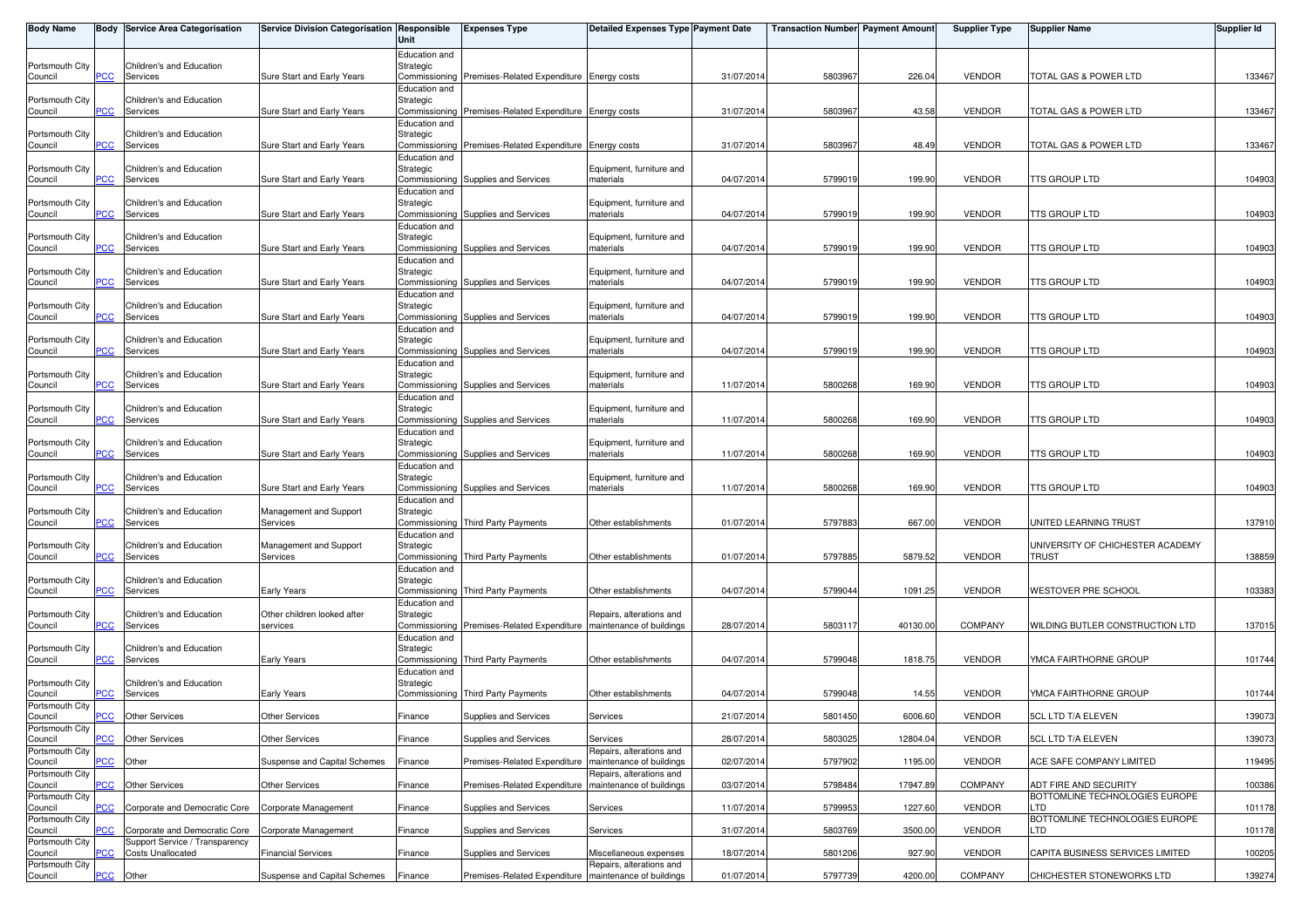| <b>Body Name</b>           |                | <b>Body Service Area Categorisation</b>                    | Service Division Categorisation Responsible | <b>Unit</b>                     | <b>Expenses Type</b>         | <b>Detailed Expenses Type Payment Date</b>           |            | <b>Transaction Number Payment Amount</b> |            | <b>Supplier Type</b> | <b>Supplier Name</b>                                 | <b>Supplier Id</b> |
|----------------------------|----------------|------------------------------------------------------------|---------------------------------------------|---------------------------------|------------------------------|------------------------------------------------------|------------|------------------------------------------|------------|----------------------|------------------------------------------------------|--------------------|
| Portsmouth City            |                |                                                            |                                             |                                 |                              |                                                      |            |                                          |            |                      |                                                      |                    |
| Council                    | $\overline{C}$ | Other                                                      | Suspense and Capital Schemes                | Finance                         | Premises-Related Expenditure | Repairs, alterations and<br>maintenance of buildings | 01/07/2014 | 5797739                                  | 840.00     | COMPANY              | CHICHESTER STONEWORKS LTD                            | 139274             |
| Portsmouth City            |                |                                                            |                                             |                                 |                              |                                                      |            |                                          |            |                      | CITY OF PORTSMOUTH PRESERVED                         |                    |
| Council<br>Portsmouth City | $\overline{C}$ | <b>Other Services</b><br>Support Service / Transparency    | <b>Other Services</b>                       | Finance                         | Supplies and Services        | Grants and subscriptions<br>Communications and       | 09/07/2014 | 5799249                                  | 2950.00    | <b>VENDOR</b>        | TRANSPORT DEPOT                                      | 106092             |
| Council                    | PСC            | <b>Costs Unallocated</b>                                   | <b>Financial Services</b>                   | Finance                         | Supplies and Services        | computing                                            | 17/07/2014 | 5801028                                  | 259.99     | <b>VENDOR</b>        | CIVICA SERVICES LIMITED                              | 101225             |
| Portsmouth City            |                |                                                            |                                             |                                 |                              | Indirect employee                                    |            |                                          |            |                      |                                                      |                    |
| Council<br>Portsmouth City | PСC            | Other                                                      | Suspense and Capital Schemes                | Finance                         | Employees                    | expenses<br>Communications and                       | 04/07/2014 | 5798723                                  | 3400.00    | <b>VENDOR</b>        | <b>CIVICA UK LTD</b>                                 | 104001             |
| Council                    | <b>PCC</b>     | Other                                                      | Suspense and Capital Schemes                | Finance                         | Supplies and Services        | computing                                            | 04/07/201  | 5798723                                  | 3182.40    | <b>VENDOR</b>        | <b>CIVICA UK LTD</b>                                 | 104001             |
| Portsmouth City            |                | Support Service / Transparency                             |                                             |                                 |                              | Communications and                                   |            |                                          |            |                      |                                                      |                    |
| Council<br>Portsmouth City | PСC            | <b>Costs Unallocated</b><br>Support Service / Transparency | <b>Financial Services</b>                   | Finance                         | Supplies and Services        | computing<br>Printing, stationery and                | 04/07/2014 | 5798723                                  | 340.00     | <b>VENDOR</b>        | <b>CIVICA UK LTD</b>                                 | 104001             |
| Council                    | PCC            | <b>Costs Unallocated</b>                                   | <b>Financial Services</b>                   | Finance                         | Supplies and Services        | general office expenses                              | 30/07/2014 | 5803679                                  | 246.05     | <b>VENDOR</b>        | <b>ROYAL MAIL</b>                                    | 100182             |
| Portsmouth City            |                | Support Service / Transparency                             |                                             |                                 |                              | Direct employee                                      |            |                                          | 2278.50    | <b>VENDOR</b>        |                                                      |                    |
| Council<br>Portsmouth City | $\overline{C}$ | <b>Costs Unallocated</b><br>Support Service / Transparency | <b>Financial Services</b>                   | Finance                         | Employees                    | expenses<br>Direct employee                          | 07/07/2014 | 5799072                                  |            |                      | CMA FINANCIAL RECRUITMENT LTD                        | 101372             |
| Council                    | PСC            | <b>Costs Unallocated</b>                                   | <b>Financial Services</b>                   | Finance                         | Employees                    | expenses                                             | 24/07/2014 | 5802249                                  | 4125.20    | <b>VENDOR</b>        | CMA FINANCIAL RECRUITMENT LTD                        | 101372             |
| Portsmouth City            | PСC            | Support Service / Transparency<br><b>Costs Unallocated</b> | <b>Financial Services</b>                   | Finance                         |                              | Direct employee                                      | 30/07/2014 | 580328                                   | 102.90     | <b>VENDOR</b>        | CMA FINANCIAL RECRUITMENT LTD                        | 101372             |
| Council<br>Portsmouth City |                | Support Service / Transparency                             |                                             |                                 | Employees                    | expenses<br>Direct employee                          |            |                                          |            |                      |                                                      |                    |
| Council                    | PСC            | <b>Costs Unallocated</b>                                   | <b>Financial Services</b>                   | Finance                         | Employees                    | expenses                                             | 30/07/2014 | 5803281                                  | 1077.07    | <b>VENDOR</b>        | CMA FINANCIAL RECRUITMENT LTD                        | 101372             |
| Portsmouth City<br>Council | PСC            | Support Service / Transparency<br><b>Costs Unallocated</b> | <b>Financial Services</b>                   | Finance                         | Employees                    | Direct employee<br>expenses                          | 30/07/2014 | 5803281                                  | 1084.66    | <b>VENDOR</b>        | CMA FINANCIAL RECRUITMENT LTD                        | 101372             |
| Portsmouth City            |                | Support Service / Transparency                             |                                             |                                 |                              | Direct employee                                      |            |                                          |            |                      |                                                      |                    |
| Council                    | PСC            | <b>Costs Unallocated</b>                                   | <b>Financial Services</b>                   | Finance                         | Employees                    | expenses                                             | 30/07/2014 | 5803281                                  | 675.07     | <b>VENDOR</b>        | CMA FINANCIAL RECRUITMENT LTD                        | 101372             |
| Portsmouth City<br>Council | PCC            | Support Service / Transparency<br><b>Costs Unallocated</b> | <b>Financial Services</b>                   | Finance                         | Employees                    | Direct employee<br>expenses                          | 30/07/2014 | 580328                                   | 895.03     | <b>VENDOR</b>        | CMA FINANCIAL RECRUITMENT LTD                        | 101372             |
| Portsmouth City            |                |                                                            |                                             |                                 |                              | Communications and                                   |            |                                          |            |                      |                                                      |                    |
| Council                    | PCC            | Other                                                      | Suspense and Capital Schemes                | Finance                         | Supplies and Services        | computing                                            | 24/07/2014 | 5802270                                  | 2880.00    | <b>VENDOR</b>        | <b>DALTON MAAG LIMITED</b>                           | 139279             |
| Portsmouth City<br>Council | PСC            | Support Service / Transparency<br><b>Costs Unallocated</b> | <b>Financial Services</b>                   | Finance                         | <b>Employees</b>             | Direct employee<br>expenses                          | 14/07/2014 | 5800341                                  | 17000.00   | <b>VENDOR</b>        | E-RESOLVE LIMITED                                    | 138879             |
| Portsmouth City            |                | Support Service / Transparency                             |                                             |                                 |                              | Customer and client                                  |            |                                          |            |                      |                                                      |                    |
| Council                    | PCC            | <b>Costs Unallocated</b>                                   | <b>Financial Services</b>                   | Finance                         | Income                       | receipts                                             | 31/07/2014 | 5803860                                  | $-22.77$   | <b>VENDOR</b>        | GMB NATIONAL ADMINISTRATION UNIT                     | 107070             |
| Portsmouth City<br>Council | <b>PCC</b>     | <b>Other Services</b>                                      | <b>Other Services</b>                       | Finance                         | Premises-Related Expenditure | Repairs, alterations and<br>maintenance of buildings | 24/07/2014 | 5802305                                  | 2500.00    | <b>COMPANY</b>       | <b>KKA MAINTENANCE LTD</b>                           | 135386             |
| Portsmouth City            |                |                                                            |                                             |                                 |                              | Repairs, alterations and                             |            |                                          |            |                      |                                                      |                    |
| Council                    | PCC            | <b>Other Services</b>                                      | Other Services                              | Finance                         | Premises-Related Expenditure | maintenance of buildings                             | 25/07/201  | 5802721                                  | 2500.00    | COMPANY              | <b>KKA MAINTENANCE LTD</b>                           | 135386             |
| Portsmouth City<br>Council | PСC            | <b>Other Services</b>                                      | <b>Other Services</b>                       | Finance                         | Supplies and Services        | Services                                             | 29/07/2014 | 5803178                                  | 215.00     | <b>VENDOR</b>        | LEWIS SILKIN LLP                                     | 137880             |
| Portsmouth City            |                | Support Service / Transparency                             |                                             |                                 |                              | Direct employee                                      |            |                                          |            |                      | MICHAEL PAGE INTERNATIONAL                           |                    |
| Council                    | PСC            | <b>Costs Unallocated</b>                                   | <b>Financial Services</b>                   | Finance                         | Employees                    | expenses                                             | 16/07/201  | 5800912                                  | 1648.50    | <b>VENDOR</b>        | RECRUITMENT LIMITED                                  | 113585             |
| Portsmouth City<br>Council | PСC            | Support Service / Transparency<br><b>Costs Unallocated</b> | <b>Financial Services</b>                   | Finance                         | Employees                    | Direct employee<br>expenses                          | 21/07/2014 | 5801528                                  | 2667.00    | <b>VENDOR</b>        | MICHAEL PAGE INTERNATIONAL<br>RECRUITMENT LIMITED    | 113585             |
| Portsmouth City            |                |                                                            |                                             |                                 |                              | Communications and                                   |            |                                          |            |                      | NORTHGATE INFORMATION SOLUTIONS                      |                    |
| Council                    | PСC            | Other                                                      | Suspense and Capital Schemes                | Finance                         | Supplies and Services        | computing                                            | 18/07/201  | 5801331                                  | 2000.0     | <b>VENDOR</b>        | <b>GROUPUK LTD</b>                                   | 114063             |
| Portsmouth City<br>Council | PСC            | Support Service / Transparency<br><b>Costs Unallocated</b> | <b>Financial Services</b>                   | Finance                         | Supplies and Services        | Communications and<br>computing                      | 16/07/2014 | 5800927                                  | 161414.49  | <b>VENDOR</b>        | ORACLE CORPORATION UK LTD                            | 100470             |
| Portsmouth City            |                | Support Service / Transparency                             |                                             |                                 |                              | Indirect employee                                    |            |                                          |            |                      |                                                      |                    |
| Council                    | <b>PCC</b>     | <b>Costs Unallocated</b>                                   | <b>Financial Services</b>                   | Finance                         | Employees                    | expenses                                             | 03/07/2014 | 5798619                                  | 0.19       | <b>VENDOR</b>        | STRADIA LTD                                          | 139064             |
| Portsmouth City<br>Council | $\overline{C}$ | Support Service / Transparency<br><b>Costs Unallocated</b> | <b>Financial Services</b>                   | Finance                         | Employees                    | Indirect employee<br>expenses                        | 03/07/2014 | 5798619                                  | 1300.00    | <b>VENDOR</b>        | STRADIA LTD                                          | 139064             |
| Portsmouth City            |                | Support Service / Transparency                             |                                             |                                 |                              | Customer and client                                  |            |                                          |            |                      |                                                      |                    |
| Council                    | <b>PCC</b>     | <b>Costs Unallocated</b>                                   | Financial Services                          | Finance                         | Income                       | eceipts<br>Customer and client                       | 09/07/2014 | 5799678                                  | $-4858.05$ | <b>VENDOR</b>        | THE HAVEN REST HOME<br>TRANSPORT AND GENERAL WORKERS | 101874             |
| Portsmouth City<br>Council | PСC            | Support Service / Transparency<br><b>Costs Unallocated</b> | <b>Financial Services</b>                   | Finance                         | Income                       | eceipts                                              | 31/07/2014 | 5803969                                  | $-119.48$  | <b>VENDOR</b>        | UNION                                                | 100072             |
| Portsmouth City            |                | Support Service / Transparency                             |                                             |                                 |                              | Customer and client                                  |            |                                          |            |                      |                                                      |                    |
| Council<br>Portsmouth City | PСC            | <b>Costs Unallocated</b>                                   | <b>Financial Services</b>                   | Finance                         | Income                       | receipts<br>Communications and                       | 31/07/2014 | 5803986                                  | $-11.98$   | <b>VENDOR</b>        | <b>UNISON</b>                                        | 100210             |
| Council                    | <b>PCC</b>     | Other                                                      | Suspense and Capital Schemes                | Finance                         | Supplies and Services        | computing                                            | 30/07/2014 | 5803744                                  | 25380.00   | <b>VENDOR</b>        | <b>ZENGENTI LTD</b>                                  | 137960             |
| Portsmouth City            |                | Environmental and regulatory                               | Community Safety (Safety                    | Health, Safety                  |                              |                                                      |            |                                          |            |                      | Classified as 'personal data' (under the Data        |                    |
| Council<br>Portsmouth City | PСC            | services<br>Environmental and regulatory                   | Services)                                   | and Licensing<br>Health, Safety | Supplies and Services        | Miscellaneous expenses                               | 09/07/2014 | 5799212                                  | 230.23     | <b>VENDOR</b>        | Protection Act 1998)                                 | 104559             |
| Council                    | PСC            | services                                                   | <b>Regulatory Services</b>                  | and Licensing                   | Third Party Payments         | Private contractors                                  | 04/07/2014 | 5798650                                  | 257.50     | <b>VENDOR</b>        | <b>ADAMS MOREY LTD</b>                               | 100446             |
| Portsmouth City            |                | Environmental and regulatory                               |                                             | Health, Safety                  |                              |                                                      |            |                                          |            |                      |                                                      |                    |
| Council<br>Portsmouth City | PСC            | services<br>Environmental and regulatory                   | <b>Regulatory Services</b>                  | and Licensing<br>Health, Safety | Third Party Payments         | Private contractors                                  | 04/07/2014 | 5798650                                  | 352.00     | <b>VENDOR</b>        | ADAMS MOREY LTD                                      | 100446             |
| Council                    | PСC            | services                                                   | <b>Regulatory Services</b>                  | and Licensing                   | <b>Third Party Payments</b>  | Private contractors                                  | 08/07/2014 | 5799144                                  | 360.50     | <b>VENDOR</b>        | ADAMS MOREY LTD                                      | 100446             |
| Portsmouth City            |                | Environmental and regulatory                               |                                             | Health, Safety                  |                              |                                                      |            |                                          |            |                      |                                                      |                    |
| Council<br>Portsmouth City | PСC            | services<br>Environmental and regulatory                   | <b>Regulatory Services</b>                  | and Licensing<br>Health, Safety | Third Party Payments         | Private contractors                                  | 08/07/2014 | 5799144                                  | 880.00     | <b>VENDOR</b>        | ADAMS MOREY LTD                                      | 100446             |
| Council                    | °СС            | services                                                   | <b>Regulatory Services</b>                  | and Licensing                   | <b>Third Party Payments</b>  | Private contractors                                  | 10/07/2014 | 5799701                                  | 154.50     | <b>VENDOR</b>        | <b>ADAMS MOREY LTD</b>                               | 100446             |
| Portsmouth City            |                | Environmental and regulatory                               |                                             | Health, Safety                  |                              |                                                      |            |                                          |            |                      |                                                      |                    |
| Council                    | PCC            | services                                                   | <b>Regulatory Services</b>                  | and Licensing                   | <b>Third Party Payments</b>  | Private contractors                                  | 10/07/2014 | 5799701                                  | 704.00     | <b>VENDOR</b>        | ADAMS MOREY LTD                                      | 100446             |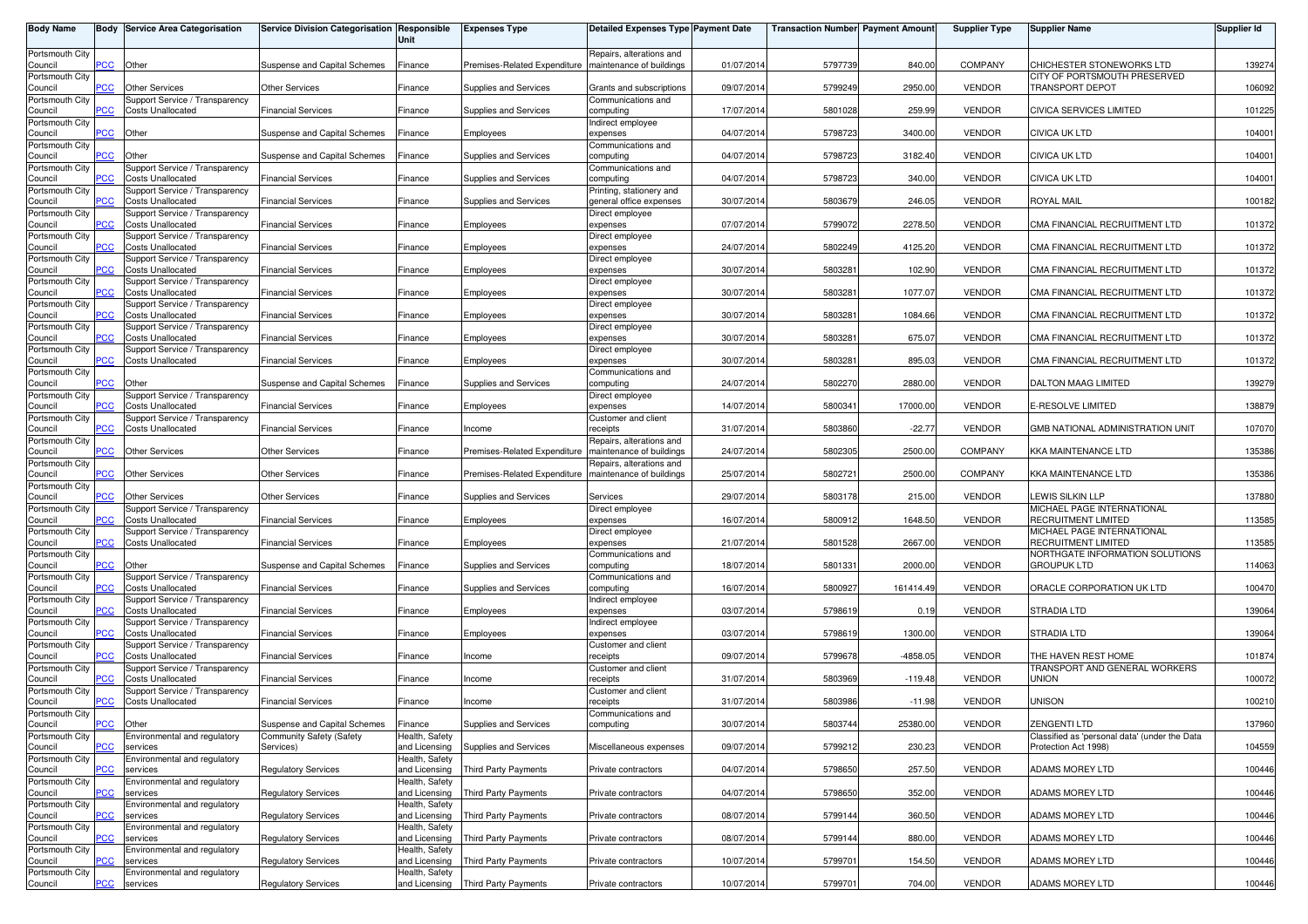| <b>Body Name</b>           |                | <b>Body Service Area Categorisation</b>                    | <b>Service Division Categorisation Responsible</b> | Unit                            | <b>Expenses Type</b>                                    | <b>Detailed Expenses Type Payment Date</b>          |            | <b>Transaction Number Payment Amount</b> |          | <b>Supplier Type</b> | Supplier Name                                                           | Supplier Id |
|----------------------------|----------------|------------------------------------------------------------|----------------------------------------------------|---------------------------------|---------------------------------------------------------|-----------------------------------------------------|------------|------------------------------------------|----------|----------------------|-------------------------------------------------------------------------|-------------|
| Portsmouth City<br>Council | сC             | Environmental and regulatory<br>services                   | <b>Regulatory Services</b>                         | Health, Safety<br>and Licensing | Third Party Payments                                    | Private contractors                                 | 18/07/2014 | 5801162                                  | 412.00   | <b>VENDOR</b>        | <b>ADAMS MOREY LTD</b>                                                  | 100446      |
| Portsmouth City            |                | Environmental and regulatory                               |                                                    | Health, Safety                  |                                                         |                                                     |            |                                          |          |                      |                                                                         |             |
| Council<br>Portsmouth City | <u>'CC</u>     | services<br>Environmental and regulatory                   | <b>Regulatory Services</b>                         | and Licensing<br>Health, Safety | Third Party Payments                                    | Private contractors                                 | 18/07/2014 | 5801162                                  | 704.00   | <b>VENDOR</b>        | <b>ADAMS MOREY LTD</b>                                                  | 100446      |
| Council<br>Portsmouth City | ۲CC            | services<br>Environmental and regulatory                   | Regulatory Services                                | and Licensing<br>Health, Safety | <b>Third Party Payments</b>                             | Private contractors                                 | 25/07/201  | 5802422                                  | 412.00   | <b>VENDOR</b>        | <b>ADAMS MOREY LTD</b>                                                  | 100446      |
| Council<br>Portsmouth City | ٥СC            | services                                                   | <b>Regulatory Services</b>                         | and Licensing<br>Health, Safety | <b>Third Party Payments</b>                             | Private contractors                                 | 25/07/201  | 5802422                                  | 660.00   | <b>VENDOR</b>        | <b>ADAMS MOREY LTD</b><br>Classified as 'personal data' (under the Data | 100446      |
| Council                    | CC             | <b>Public Health</b>                                       | Miscellaneous Public Services                      | and Licensing                   | Third Party Payments                                    | Other establishments                                | 10/07/201  | 5799785                                  | 18000.00 | SOLETRADER           | Protection Act 1998)                                                    | 137278      |
| Portsmouth City<br>Council | °СС            | Environmental and regulatory<br>services                   | Community Safety (Crime<br>Reduction)              | Health, Safety<br>and Licensing | Supplies and Services                                   | Miscellaneous expenses                              | 14/07/201  | 5800345                                  | 2861.00  | <b>VENDOR</b>        | EXTERION MEDIA (UK) LIMITED                                             | 101462      |
| Portsmouth City<br>Council | <b>CC</b>      | Environmental and regulatory<br>services                   | Community Safety (CCTV)                            | Health, Safety<br>and Licensing | <b>Third Party Payments</b>                             | Private contractors                                 | 04/07/201  | 5798774                                  | 4227.08  | <b>COMPANY</b>       | FCF PLC T/A T M SECURITY                                                | 136113      |
| Portsmouth City<br>Council | ٥СC            | Environmental and regulatory<br>services                   | Community Safety (CCTV)                            | Health, Safety<br>and Licensing | Third Party Payments                                    | Private contractors                                 | 16/07/201  | 5800591                                  | 2488.62  | <b>COMPANY</b>       | FCF PLC T/A T M SECURITY                                                | 136113      |
| Portsmouth City            |                |                                                            |                                                    | Health, Safety                  |                                                         |                                                     |            |                                          |          |                      |                                                                         |             |
| Council<br>Portsmouth City | °СС            | <b>Public Health</b>                                       | Miscellaneous Public Services                      | and Licensing<br>Health, Safety | Premises-Related Expenditure Rents                      |                                                     | 24/07/2014 | 279183                                   | 452.00   | <b>VENDOR</b>        | <b>GUINESS HERMITAGE</b>                                                | 128538      |
| Council<br>Portsmouth City | $\overline{C}$ | <b>Public Health</b>                                       | Miscellaneous Public Services                      | and Licensing<br>Health, Safety | Premises-Related Expenditure Rents                      |                                                     | 24/07/2014 | 279183                                   | 11.50    | <b>VENDOR</b>        | <b>GUINESS HERMITAGE</b>                                                | 128538      |
| Council<br>Portsmouth City | сC             | <b>Public Health</b><br>Environmental and regulatory       | Miscellaneous Public Services                      | and Licensing<br>Health, Safety | <b>Third Party Payments</b>                             | Other establishments                                | 02/07/2014 | 5798304                                  | 1800.00  | <b>VENDOR</b>        | HIGHBURY COLLEGE                                                        | 100153      |
| Council                    | ۲CC            | services                                                   | Community Safety (CCTV)                            | and Licensing                   | <b>Third Party Payments</b>                             | Private contractors                                 | 11/07/201  | 5800096                                  | 18118.12 | <b>VENDOR</b>        | KEYLINE CHARTERED SECURITY                                              | 138243      |
| Portsmouth City<br>Council | ۲CC            | Environmental and regulatory<br>services                   | Community Safety (Crime<br>Reduction)              | Health, Safety<br>and Licensing | <b>Third Party Payments</b>                             | Other establishments                                | 25/07/201  | 5802786                                  | 13000.00 | <b>VENDOR</b>        | MOTIVE8 SOUTH                                                           | 101638      |
| Portsmouth City<br>Council | <b>PCC</b>     | <b>Public Health</b>                                       | Substance Misuse                                   | Health, Safety<br>and Licensing | Supplies and Services                                   | Grants and subscriptions                            | 25/07/201  | 5802808                                  | 15000.00 | <b>VENDOR</b>        | OASIS THE VENUE                                                         | 109112      |
| Portsmouth City<br>Council | PСC            | <b>Public Health</b>                                       | Miscellaneous Public Services                      | Health, Safety<br>and Licensing | Supplies and Services                                   | Equipment, furniture and<br>materials               | 25/07/201  | 5802879                                  | 1905.00  | <b>VENDOR</b>        | S JONES CONTAINER SERVICES LTD                                          | 131801      |
| Portsmouth City            |                |                                                            |                                                    | Health, Safety                  |                                                         |                                                     |            |                                          |          |                      |                                                                         |             |
| Council<br>Portsmouth City | PСC            | <b>Public Health</b>                                       | Substance Misuse                                   | and Licensing<br>Health, Safety | <b>Third Party Payments</b>                             | Private contractors<br>Printing, stationery and     | 04/07/2014 | 5798977                                  | 4141.74  | <b>VENDOR</b>        | SOUTH CENTRAL AMBULANCE SERVICES                                        | 100843      |
| Council<br>Portsmouth City | сC             | <b>Public Health</b>                                       | Miscellaneous Public Services                      | and Licensing<br>Health, Safety | Supplies and Services                                   | general office expenses<br>Printing, stationery and | 30/07/2014 | 5803713                                  | 55.44    | <b>VENDOR</b>        | SUPPLIES TEAM LIMITED                                                   | 103101      |
| Council<br>Portsmouth City | °СС            | <b>Public Health</b>                                       | Miscellaneous Public Services                      | and Licensing<br>Health, Safety | Supplies and Services                                   | general office expenses<br>Communications and       | 30/07/201  | 5803713                                  | 98.44    | <b>VENDOR</b>        | SUPPLIES TEAM LIMITED                                                   | 103101      |
| Council                    | PСC            | <b>Central Services</b>                                    | <b>Emergency Planning</b>                          | and Licensing                   | Supplies and Services                                   | computing                                           | 11/07/201  | 5800249                                  | 2.37     | <b>VENDOR</b>        | T MOBILE (UK) LIMITED                                                   | 100085      |
| Portsmouth City<br>Council | сC             | <b>Central Services</b>                                    | <b>Emergency Planning</b>                          | Health, Safety<br>and Licensing | Supplies and Services                                   | Communications and<br>computing                     | 11/07/201  | 5800249                                  | 3.28     | <b>VENDOR</b>        | T MOBILE (UK) LIMITED                                                   | 100085      |
| Portsmouth City<br>Council | сC             | Environmental and regulatory<br>services                   | Community Safety (CCTV)                            | Health, Safety<br>and Licensing | Supplies and Services                                   | Communications and<br>computing                     | 09/07/201  | 579967                                   | 6.62     | <b>VENDOR</b>        | T MOBILE (UK) LIMITED                                                   | 100085      |
| Portsmouth City<br>Council | ۲CC            | Environmental and regulatory<br>services                   | Community Safety (Safety<br>Services)              | Health, Safety<br>and Licensing | Supplies and Services                                   | Communications and<br>computing                     | 09/07/201  | 579967                                   | 7.93     | <b>VENDOR</b>        | MOBILE (UK) LIMITED                                                     | 100085      |
| Portsmouth City            |                |                                                            |                                                    | Health, Safety                  |                                                         | Communications and                                  |            |                                          |          |                      |                                                                         |             |
| Council<br>Portsmouth City | <b>PCC</b>     | <b>Public Health</b>                                       | Miscellaneous Public Services                      | and Licensing<br>Health, Safety | Supplies and Services                                   | computing                                           | 11/07/201  | 5800249                                  | 26.32    | <b>VENDOR</b>        | <b>T MOBILE (UK) LIMITED</b>                                            | 100085      |
| Council<br>Portsmouth City | PСC            | <b>Public Health</b>                                       | Miscellaneous Public Services                      | and Licensing<br>Health, Safety | Third Party Payments                                    | Other establishments                                | 31/07/2014 | 5803996                                  | 2531.37  | <b>VENDOR</b>        | WHOLE SCHOOL MEALS LTD                                                  | 136221      |
| Council                    | PCC.           | <b>Public Health</b>                                       | Miscellaneous Public Services                      | and Licensing<br>Housing and    | Supplies and Services                                   | Services                                            | 01/07/2014 | 5797896                                  | 5250.00  | <b>VENDOR</b>        | WOMENS WISDOM LIMITED                                                   | 125301      |
| Portsmouth City            |                | Support Service / Transparency                             |                                                    | Property                        |                                                         | Cleaning and domestic                               |            |                                          |          |                      | 1ST CHOICE HIGH LEVEL CLEANING &                                        |             |
| Council                    | ۲CC            | <b>Costs Unallocated</b>                                   | AMS                                                | Services<br>Housing and         | Premises-Related Expenditure                            | supplies                                            | 02/07/201  | 5797898                                  | 1774.50  | <b>VENDOR</b>        | MAINTENANCE LIMITED                                                     | 101385      |
| Portsmouth City<br>Council | PСC            | Support Service / Transparency<br><b>Costs Unallocated</b> | AMS                                                | Property<br>Services            | Premises-Related Expenditure                            | Cleaning and domestic<br>supplies                   | 31/07/201  | 5803746                                  | 988.00   | <b>VENDOR</b>        | 1ST CHOICE HIGH LEVEL CLEANING &<br>MAINTENANCE LIMITED                 | 101385      |
| Portsmouth City            |                | Support Service / Transparency                             |                                                    | Housing and<br>Property         |                                                         | Repairs, alterations and                            |            |                                          |          |                      | 1ST CHOICE HIGH LEVEL CLEANING &                                        |             |
| Council                    | PCC            | <b>Costs Unallocated</b>                                   | LLM                                                | Services                        | Premises-Related Expenditure   maintenance of buildings |                                                     | 16/07/2014 | 5800527                                  | 791.00   | <b>VENDOR</b>        | MAINTENANCE LIMITED                                                     | 101385      |
| Portsmouth City            |                |                                                            |                                                    | Housing and<br>Property         |                                                         | Repairs, alterations and                            |            |                                          |          |                      | A PURKISS BUILDING AND DECORATING                                       |             |
| Council                    | PСC            | Housing Revenue Account                                    | Repairs and Maintenance                            | Services<br>Housing and         | Premises-Related Expenditure   maintenance of buildings |                                                     | 25/07/2014 | 5802415                                  | 4205.00  | COMPANY              | LTD                                                                     | 100338      |
| Portsmouth City<br>Council | PСC            | Housing Revenue Account                                    | Repairs and Maintenance                            | Property<br>Services            | Premises-Related Expenditure   maintenance of buildings | Repairs, alterations and                            | 25/07/201  | 5802415                                  | 1062.45  | COMPANY              | A PURKISS BUILDING AND DECORATING<br>_TD                                | 100338      |
|                            |                |                                                            |                                                    | Housing and                     |                                                         |                                                     |            |                                          |          |                      |                                                                         |             |
| Portsmouth City<br>Council | PCC            | Housing Revenue Account                                    | Repairs and Maintenance                            | Property<br>Services            | Supplies and Services                                   | Miscellaneous expenses                              | 25/07/2014 | 5802416                                  | 250.00   | <b>VENDOR</b>        | A VAN PORTSMOUTH LIMITED                                                | 138694      |
| Portsmouth City            |                |                                                            |                                                    | Housing and<br>Property         |                                                         |                                                     |            |                                          |          |                      |                                                                         |             |
| Council                    | PСC            | Housing Revenue Account                                    | Supervision and Management                         | Services                        | Supplies and Services                                   | Grants and subscriptions                            | 25/07/2014 | 5802416                                  | 275.00   | <b>VENDOR</b>        | A VAN PORTSMOUTH LIMITED                                                | 138694      |
| Portsmouth City            |                |                                                            |                                                    | Housing and<br>Property         |                                                         |                                                     |            |                                          |          |                      |                                                                         |             |
| Council                    | $\overline{C}$ | <b>Housing Services</b>                                    | Homelessness                                       | Services                        | Third Party Payments                                    | Private contractors                                 | 25/07/2014 | 5802416                                  | 175.00   | <b>VENDOR</b>        | A VAN PORTSMOUTH LIMITED                                                | 138694      |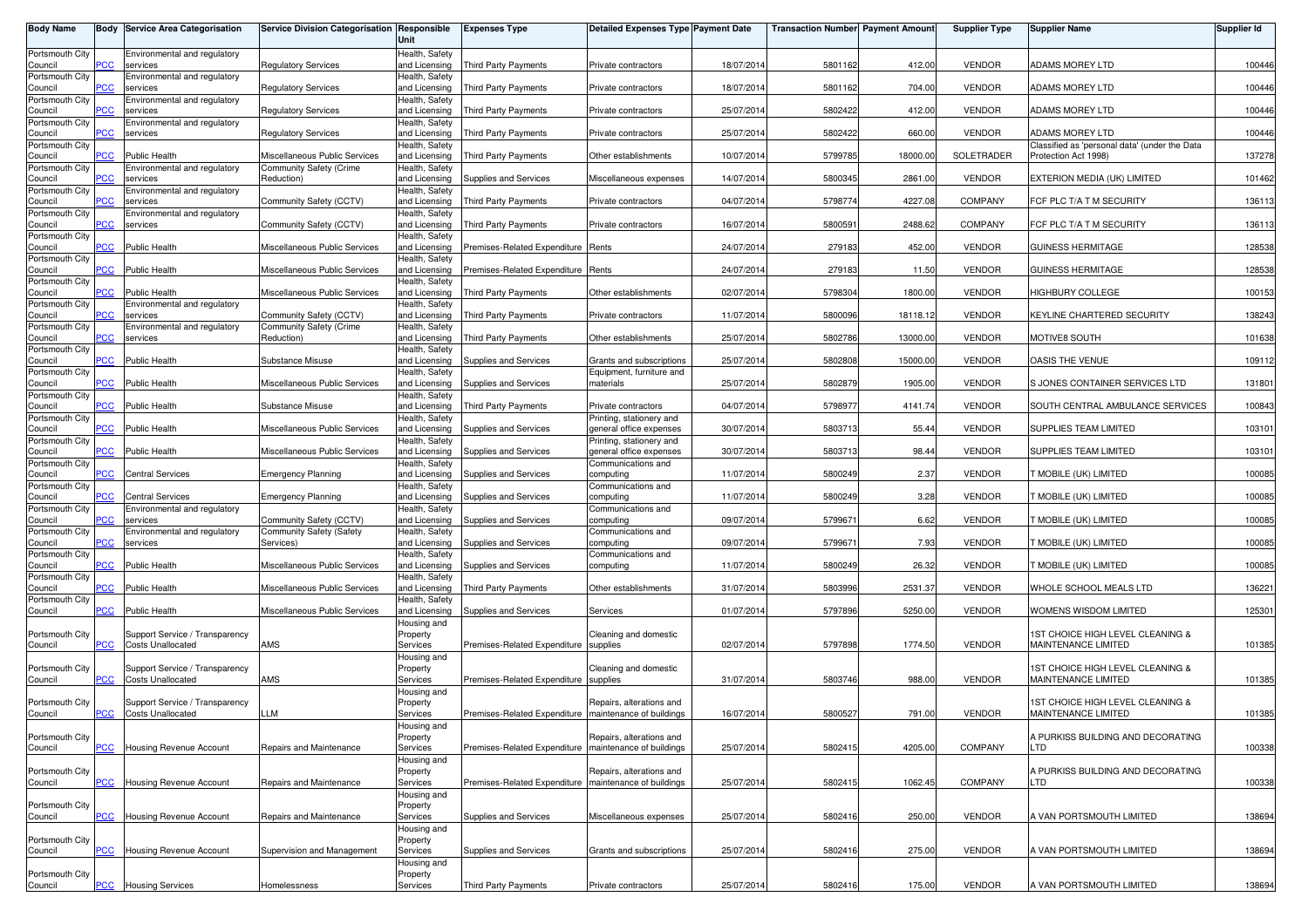| <b>Body Name</b>           |                 | Body Service Area Categorisation                           | Service Division Categorisation Responsible | Unit                                | <b>Expenses Type</b>                                    | <b>Detailed Expenses Type Payment Date</b>           |            | <b>Transaction Number</b> Payment Amount |         | <b>Supplier Type</b> | <b>Supplier Name</b>                                    | <b>Supplier Id</b> |
|----------------------------|-----------------|------------------------------------------------------------|---------------------------------------------|-------------------------------------|---------------------------------------------------------|------------------------------------------------------|------------|------------------------------------------|---------|----------------------|---------------------------------------------------------|--------------------|
| Portsmouth City<br>Council | PCC             | Support Service / Transparency<br><b>Costs Unallocated</b> | AMS                                         | Housing and<br>Property<br>Services | Employees                                               | Indirect employee<br>expenses                        | 25/07/2014 | 5802419                                  | 900.00  | <b>VENDOR</b>        | ABP ASSOCIATES LIMITED                                  | 135122             |
|                            |                 |                                                            |                                             | Housing and                         |                                                         |                                                      |            |                                          |         |                      |                                                         |                    |
| Portsmouth City<br>Council | PCC             | Housing Revenue Account                                    | Repairs and Maintenance                     | Property<br>Services                | Premises-Related Expenditure                            | Repairs, alterations and<br>maintenance of buildings | 24/07/2014 | 580221                                   | 85.00   | <b>VENDOR</b>        | AC WALLBRIDGE & CO LTD                                  | 106407             |
| Portsmouth City            | <b>PCC</b>      |                                                            |                                             | Housing and<br>Property             |                                                         | Repairs, alterations and<br>maintenance of buildings |            |                                          | 2065.00 | <b>VENDOR</b>        |                                                         |                    |
| Council                    |                 | <b>Housing Revenue Account</b>                             | Repairs and Maintenance                     | Services<br>Housing and             | Premises-Related Expenditure                            |                                                      | 24/07/2014 | 5802218                                  |         |                      | AC WALLBRIDGE & CO LTD                                  | 106407             |
| Portsmouth City<br>Council | PCC             | <b>Housing Revenue Account</b>                             | Repairs and Maintenance                     | Property<br>Services                | Premises-Related Expenditure   maintenance of buildings | Repairs, alterations and                             | 24/07/2014 | 5802218                                  | 1160.00 | <b>VENDOR</b>        | AC WALLBRIDGE & CO LTD                                  | 106407             |
|                            |                 |                                                            |                                             | Housing and                         |                                                         |                                                      |            |                                          |         |                      |                                                         |                    |
| Portsmouth City            | PCC             | <b>Housing Revenue Account</b>                             | Repairs and Maintenance                     | Property                            |                                                         | Repairs, alterations and<br>maintenance of buildings | 24/07/201  | 580221                                   | 130.58  | <b>VENDOR</b>        | ACCESS LOCKSMITHS LTD T/A ACCESS<br><b>KEY AND LOCK</b> | 100255             |
| Council                    |                 |                                                            |                                             | Services<br>Housing and             | Premises-Related Expenditure                            |                                                      |            |                                          |         |                      |                                                         |                    |
| Portsmouth City            |                 |                                                            |                                             | Property                            |                                                         |                                                      |            |                                          |         |                      | ACCESS LOCKSMITHS LTD T/A ACCESS                        |                    |
| Council                    | $\overline{C}$  | Housing Revenue Account                                    | Supervision and Management                  | Services                            | <b>Third Party Payments</b>                             | Private contractors                                  | 24/07/2014 | 5802219                                  | 1321.60 | <b>VENDOR</b>        | <b>KEY AND LOCK</b>                                     | 100255             |
| Portsmouth City            |                 |                                                            |                                             | Housing and<br>Property             |                                                         |                                                      |            |                                          |         |                      | ACCESS LOCKSMITHS LTD T/A ACCESS                        |                    |
| Council                    | PCC             | Housing Revenue Account                                    | Supervision and Management                  | Services                            | Third Party Payments                                    | Private contractors                                  | 24/07/2014 | 5802219                                  | 32.37   | <b>VENDOR</b>        | <b>KEY AND LOCK</b>                                     | 100255             |
|                            |                 |                                                            |                                             | Housing and                         |                                                         |                                                      |            |                                          |         |                      |                                                         |                    |
| Portsmouth City            |                 | Support Service / Transparency                             |                                             | Property                            |                                                         | Repairs, alterations and                             |            |                                          |         |                      | ACCESS LOCKSMITHS LTD T/A ACCESS                        |                    |
| Council                    | <b>PCC</b>      | <b>Costs Unallocated</b>                                   | AMS                                         | Services<br>Housing and             | Premises-Related Expenditure                            | maintenance of buildings                             | 24/07/2014 | 580221                                   | 6.95    | <b>VENDOR</b>        | <b>KEY AND LOCK</b>                                     | 100255             |
| Portsmouth City            |                 |                                                            |                                             | Property                            |                                                         | Communications and                                   |            |                                          |         |                      |                                                         |                    |
| Council                    | сC              | Housing Revenue Account                                    | Other                                       | Services                            | Supplies and Services                                   | computing                                            | 30/07/2014 | 5803241                                  | 190.00  | <b>VENDOR</b>        | ADRIS LTD                                               | 106525             |
| Portsmouth City            |                 |                                                            |                                             | Housing and<br>Property             |                                                         | Communications and                                   |            |                                          |         |                      |                                                         |                    |
| Council                    | PCC             | Housing Revenue Account                                    | Other                                       | Services                            | Supplies and Services                                   | computing                                            | 30/07/2014 | 5803241                                  | 1000.00 | <b>VENDOR</b>        | <b>ADRIS LTD</b>                                        | 106525             |
|                            |                 |                                                            |                                             | Housing and                         |                                                         |                                                      |            |                                          |         |                      |                                                         |                    |
| Portsmouth City            |                 |                                                            |                                             | Property                            |                                                         | Communications and                                   |            |                                          |         |                      |                                                         |                    |
| Council                    | PCC             | <b>Housing Revenue Account</b>                             | Other                                       | Services<br>Housing and             | Supplies and Services                                   | computing                                            | 30/07/2014 | 580324                                   | 170.00  | <b>VENDOR</b>        | ADRIS LTD                                               | 106525             |
| Portsmouth City            |                 |                                                            |                                             | Property                            |                                                         | Communications and                                   |            |                                          |         |                      |                                                         |                    |
| Council                    | PСC             | <b>Housing Revenue Account</b>                             | Other                                       | Services                            | Supplies and Services                                   | computing                                            | 30/07/2014 | 5803241                                  | 1025.00 | <b>VENDOR</b>        | ADRIS LTD                                               | 106525             |
|                            |                 |                                                            |                                             | Housing and                         |                                                         |                                                      |            |                                          |         |                      |                                                         |                    |
| Portsmouth City<br>Council | PCC             | Housing Revenue Account                                    | Repairs and Maintenance                     | Property<br>Services                | Premises-Related Expenditure                            | Repairs, alterations and<br>maintenance of buildings | 04/07/2014 | 579865                                   | 204.02  | <b>COMPANY</b>       | ADT FIRE AND SECURITY                                   | 100386             |
|                            |                 |                                                            |                                             | Housing and                         |                                                         |                                                      |            |                                          |         |                      |                                                         |                    |
| Portsmouth City            |                 |                                                            |                                             | Property                            |                                                         | Repairs, alterations and                             |            |                                          |         |                      |                                                         |                    |
| Council                    | PCC             | Housing Revenue Account                                    | Repairs and Maintenance                     | Services                            | Premises-Related Expenditure                            | maintenance of buildings                             | 04/07/2014 | 579865                                   | 268.44  | <b>COMPANY</b>       | ADT FIRE AND SECURITY                                   | 100386             |
| Portsmouth City            |                 |                                                            |                                             | Housing and<br>Property             |                                                         | Repairs, alterations and                             |            |                                          |         |                      |                                                         |                    |
| Council                    | $\overline{C}$  | Housing Revenue Account                                    | Repairs and Maintenance                     | Services                            | Premises-Related Expenditure                            | maintenance of buildings                             | 01/07/2014 | 5797712                                  | 5250.00 | <b>VENDOR</b>        | ADVANCED CONTROL SYSTEMS (UK) LTD                       | 108313             |
|                            |                 |                                                            |                                             | Housing and                         |                                                         |                                                      |            |                                          |         |                      |                                                         |                    |
| Portsmouth City<br>Council | PCC             | Housing Revenue Account                                    | Repairs and Maintenance                     | Property<br>Services                | Premises-Related Expenditure                            | Repairs, alterations and<br>maintenance of buildings | 03/07/2014 | 5798485                                  | 140.30  | <b>VENDOR</b>        | ADVANCED CONTROL SYSTEMS (UK) LTD                       | 108313             |
|                            |                 |                                                            |                                             | Housing and                         |                                                         |                                                      |            |                                          |         |                      |                                                         |                    |
| Portsmouth City            |                 |                                                            |                                             | Property                            |                                                         | Repairs, alterations and                             |            |                                          |         |                      |                                                         |                    |
| Council                    | PCC             | Housing Revenue Account                                    | Repairs and Maintenance                     | Services                            | Premises-Related Expenditure                            | maintenance of buildings                             | 03/07/2014 | 579848                                   | 3877.24 | <b>VENDOR</b>        | ADVANCED CONTROL SYSTEMS (UK) LTD                       | 108313             |
| Portsmouth City            |                 |                                                            |                                             | Housing and<br>Property             |                                                         | Repairs, alterations and                             |            |                                          |         |                      |                                                         |                    |
| Council                    | $\overline{CC}$ | Housing Revenue Account                                    | Repairs and Maintenance                     | Services                            | Premises-Related Expenditure                            | maintenance of buildings                             | 03/07/2014 | 5798485                                  | 1042.00 | <b>VENDOR</b>        | ADVANCED CONTROL SYSTEMS (UK) LTD                       | 108313             |
|                            |                 |                                                            |                                             | Housing and                         |                                                         |                                                      |            |                                          |         |                      |                                                         |                    |
| Portsmouth City<br>Council | PСC             | <b>Housing Services</b>                                    | Other Welfare Services                      | Property<br>Services                | Premises-Related Expenditure                            | Repairs, alterations and<br>maintenance of buildings | 10/07/2014 | 5799705                                  | 2646.68 | <b>VENDOR</b>        | AGILITY ECO SERVICES LTD                                | 138540             |
|                            |                 |                                                            |                                             | Housing and                         |                                                         |                                                      |            |                                          |         |                      |                                                         |                    |
| Portsmouth City            |                 |                                                            |                                             | Property                            |                                                         | Repairs, alterations and                             |            |                                          |         |                      |                                                         |                    |
| Council                    | <b>PCC</b>      | <b>Housing Services</b>                                    | <b>Other Welfare Services</b>               | Services                            | Premises-Related Expenditure   maintenance of buildings |                                                      | 10/07/2014 | 5799705                                  | 4028.75 | <b>VENDOR</b>        | AGILITY ECO SERVICES LTD                                | 138540             |
| Portsmouth City            |                 |                                                            |                                             | Housing and<br>Property             |                                                         | Repairs, alterations and                             |            |                                          |         |                      |                                                         |                    |
| Council                    | PCC             | <b>Housing Revenue Account</b>                             | Repairs and Maintenance                     | Services                            | Premises-Related Expenditure                            | maintenance of buildings                             | 09/07/2014 | 579922                                   | 100.00  | COMPANY              | ALLSOP AND FRANCIS LIMITED                              | 118132             |
|                            |                 |                                                            |                                             | Housing and                         |                                                         |                                                      |            |                                          |         |                      |                                                         |                    |
| Portsmouth City<br>Council | PCC             | Housing Revenue Account                                    | Repairs and Maintenance                     | Property<br>Services                | Premises-Related Expenditure                            | Repairs, alterations and<br>maintenance of buildings | 09/07/2014 | 579922                                   | 262.00  | COMPANY              | ALLSOP AND FRANCIS LIMITED                              | 118132             |
|                            |                 |                                                            |                                             | Housing and                         |                                                         |                                                      |            |                                          |         |                      |                                                         |                    |
| Portsmouth City            |                 |                                                            |                                             | Property                            |                                                         | Repairs, alterations and                             |            |                                          |         |                      |                                                         |                    |
| Council                    | PCC             | <b>Housing Revenue Account</b>                             | Repairs and Maintenance                     | Services                            | Premises-Related Expenditure   maintenance of buildings |                                                      | 09/07/2014 | 5799221                                  | 322.00  | COMPANY              | ALLSOP AND FRANCIS LIMITED                              | 118132             |
| Portsmouth City            |                 |                                                            |                                             | Housing and<br>Property             |                                                         | Repairs, alterations and                             |            |                                          |         |                      |                                                         |                    |
| Council                    | <u>PCC</u>      | <b>Housing Revenue Account</b>                             | Repairs and Maintenance                     | Services                            | Premises-Related Expenditure   maintenance of buildings |                                                      | 09/07/2014 | 5799221                                  | 100.00  | COMPANY              | ALLSOP AND FRANCIS LIMITED                              | 118132             |
|                            |                 |                                                            |                                             |                                     |                                                         |                                                      |            |                                          |         |                      |                                                         |                    |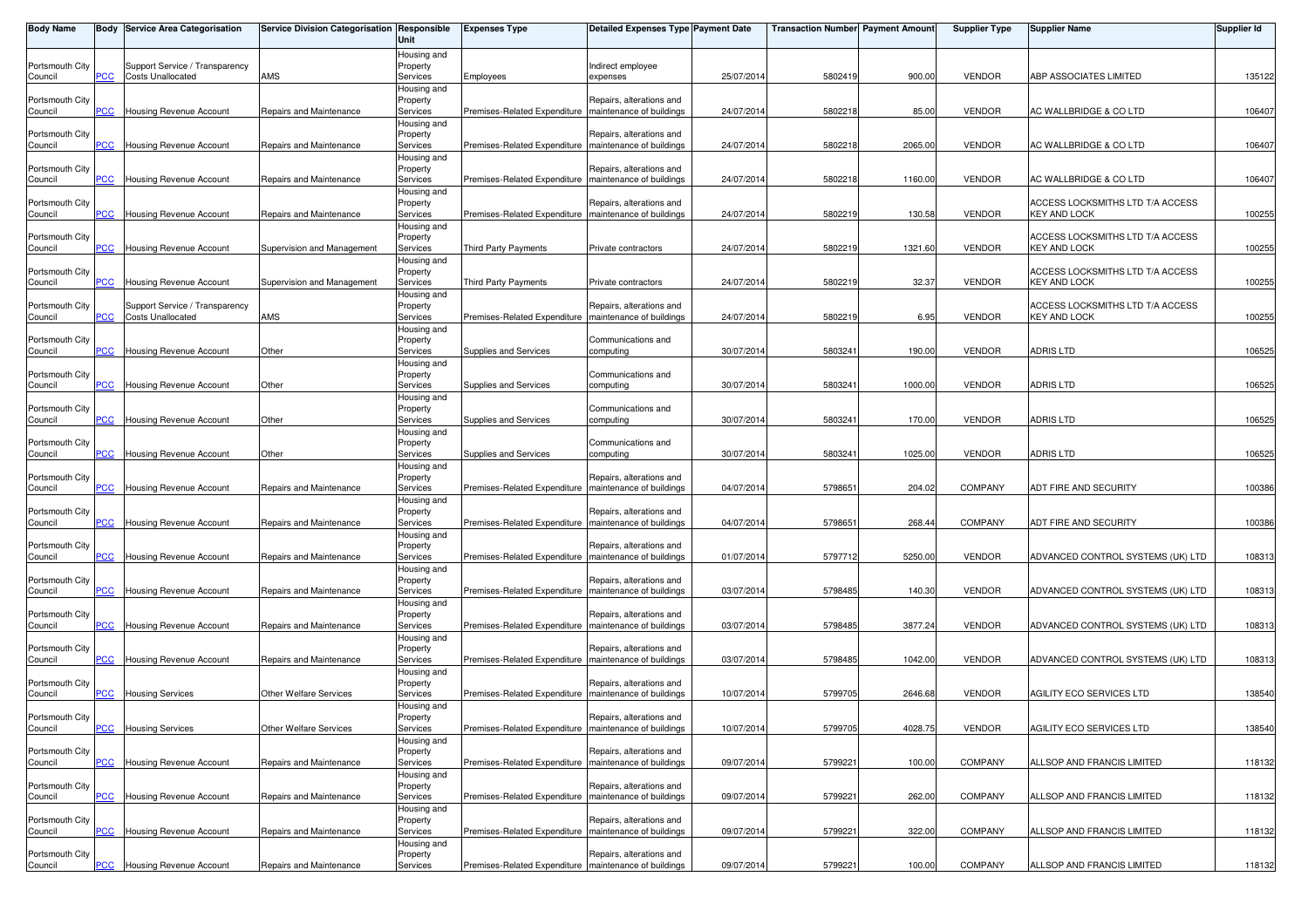| <b>Body Name</b>           |                | Body Service Area Categorisation | Service Division Categorisation Responsible | Unit                    | <b>Expenses Type</b>                                    | <b>Detailed Expenses Type Payment Date</b>           |            | <b>Transaction Number Payment Amount</b> |         | <b>Supplier Type</b> | <b>Supplier Name</b>       | <b>Supplier Id</b> |
|----------------------------|----------------|----------------------------------|---------------------------------------------|-------------------------|---------------------------------------------------------|------------------------------------------------------|------------|------------------------------------------|---------|----------------------|----------------------------|--------------------|
|                            |                |                                  |                                             | Housing and             |                                                         |                                                      |            |                                          |         |                      |                            |                    |
| Portsmouth City<br>Council | PCC            | Housing Revenue Account          | Repairs and Maintenance                     | Property<br>Services    | Premises-Related Expenditure                            | Repairs, alterations and<br>maintenance of buildings | 16/07/2014 | 5800532                                  | 229.86  | <b>COMPANY</b>       | ALLSOP AND FRANCIS LIMITED | 118132             |
|                            |                |                                  |                                             | Housing and             |                                                         |                                                      |            |                                          |         |                      |                            |                    |
| Portsmouth City            |                |                                  |                                             | Property                |                                                         | Repairs, alterations and                             |            |                                          |         |                      |                            |                    |
| Council                    | PCC            | Housing Revenue Account          | Repairs and Maintenance                     | Services<br>Housing and | Premises-Related Expenditure                            | maintenance of buildings                             | 16/07/2014 | 5800532                                  | 100.00  | <b>COMPANY</b>       | ALLSOP AND FRANCIS LIMITED | 118132             |
| Portsmouth City            |                |                                  |                                             | Property                |                                                         | Repairs, alterations and                             |            |                                          |         |                      |                            |                    |
| Council                    | <b>PCC</b>     | Housing Revenue Account          | Repairs and Maintenance                     | Services                | Premises-Related Expenditure                            | maintenance of buildings                             | 16/07/2014 | 5800532                                  | 100.00  | <b>COMPANY</b>       | ALLSOP AND FRANCIS LIMITED | 118132             |
| Portsmouth City            |                |                                  |                                             | Housing and             |                                                         | Repairs, alterations and                             |            |                                          |         |                      |                            |                    |
| Council                    | PCC            | Housing Revenue Account          | Repairs and Maintenance                     | Property<br>Services    | Premises-Related Expenditure   maintenance of buildings |                                                      | 23/07/2014 | 5801754                                  | 125.00  | <b>COMPANY</b>       | ALLSOP AND FRANCIS LIMITED | 118132             |
|                            |                |                                  |                                             | Housing and             |                                                         |                                                      |            |                                          |         |                      |                            |                    |
| Portsmouth City            | PCC            |                                  |                                             | Property                | Premises-Related Expenditure                            | Repairs, alterations and<br>maintenance of buildings | 25/07/2014 |                                          | 232.82  |                      |                            |                    |
| Council                    |                | Housing Revenue Account          | Repairs and Maintenance                     | Services<br>Housing and |                                                         |                                                      |            | 5802428                                  |         | COMPANY              | ALLSOP AND FRANCIS LIMITED | 118132             |
| Portsmouth City            |                |                                  |                                             | Property                |                                                         | Repairs, alterations and                             |            |                                          |         |                      |                            |                    |
| Council                    | $\overline{C}$ | Housing Revenue Account          | Repairs and Maintenance                     | Services                | Premises-Related Expenditure                            | maintenance of buildings                             | 25/07/2014 | 5802428                                  | 45.00   | <b>COMPANY</b>       | ALLSOP AND FRANCIS LIMITED | 118132             |
| Portsmouth City            |                |                                  |                                             | Housing and<br>Property |                                                         | Repairs, alterations and                             |            |                                          |         |                      |                            |                    |
| Council                    | PCC            | <b>Housing Revenue Account</b>   | Repairs and Maintenance                     | Services                | Premises-Related Expenditure                            | maintenance of buildings                             | 25/07/2014 | 5802428                                  | 100.00  | <b>COMPANY</b>       | ALLSOP AND FRANCIS LIMITED | 118132             |
|                            |                |                                  |                                             | Housing and             |                                                         |                                                      |            |                                          |         |                      |                            |                    |
| Portsmouth City<br>Council | <b>PCC</b>     | Housing Revenue Account          | Repairs and Maintenance                     | Property<br>Services    | Premises-Related Expenditure                            | Repairs, alterations and<br>maintenance of buildings | 30/07/2014 | 5803244                                  | 133.00  | <b>COMPANY</b>       | ALLSOP AND FRANCIS LIMITED | 118132             |
|                            |                |                                  |                                             | Housing and             |                                                         |                                                      |            |                                          |         |                      |                            |                    |
| Portsmouth City            |                |                                  |                                             | Property                |                                                         | Repairs, alterations and                             |            |                                          |         |                      |                            |                    |
| Council                    | PСC            | Housing Revenue Account          | Repairs and Maintenance                     | Services                | Premises-Related Expenditure                            | maintenance of buildings                             | 30/07/2014 | 5803244                                  | 62.50   | <b>COMPANY</b>       | ALLSOP AND FRANCIS LIMITED | 118132             |
| Portsmouth City            |                |                                  |                                             | Housing and<br>Property |                                                         | Repairs, alterations and                             |            |                                          |         |                      |                            |                    |
| Council                    | PCC            | Housing Revenue Account          | Repairs and Maintenance                     | Services                | Premises-Related Expenditure                            | maintenance of buildings                             | 30/07/2014 | 5803244                                  | 309.00  | <b>COMPANY</b>       | ALLSOP AND FRANCIS LIMITED | 118132             |
|                            |                |                                  |                                             | Housing and             |                                                         | Repairs, alterations and                             |            |                                          |         |                      |                            |                    |
| Portsmouth City<br>Council | PCC            | <b>Housing Revenue Account</b>   | Repairs and Maintenance                     | Property<br>Services    | Premises-Related Expenditure                            | maintenance of buildings                             | 30/07/2014 | 5803244                                  | 111.01  | <b>COMPANY</b>       | ALLSOP AND FRANCIS LIMITED | 118132             |
|                            |                |                                  |                                             | Housing and             |                                                         |                                                      |            |                                          |         |                      |                            |                    |
| Portsmouth City            | сC             |                                  | Repairs and Maintenance                     | Property                |                                                         | Repairs, alterations and                             | 30/07/2014 | 5803244                                  | 142.50  | <b>COMPANY</b>       | ALLSOP AND FRANCIS LIMITED | 118132             |
| Council                    |                | Housing Revenue Account          |                                             | Services<br>Housing and | Premises-Related Expenditure                            | maintenance of buildings                             |            |                                          |         |                      |                            |                    |
| Portsmouth City            |                | Support Service / Transparency   |                                             | Property                |                                                         | Communications and                                   |            |                                          |         |                      |                            |                    |
| Council                    | PCC            | <b>Costs Unallocated</b>         | AMS                                         | Services                | Supplies and Services                                   | computing                                            | 15/07/2014 | 5800412                                  | 5900.00 | <b>VENDOR</b>        | AMTECH GROUP LIMITED       | 128734             |
| Portsmouth City            |                |                                  |                                             | Housing and<br>Property |                                                         | Cleaning and domestic                                |            |                                          |         |                      |                            |                    |
| Council                    | PCC            | Housing Revenue Account          | <b>Special Services</b>                     | Services                | Premises-Related Expenditure supplies                   |                                                      | 11/07/2014 | 579991                                   | 12.80   | <b>VENDOR</b>        | <b>APETITO LTD</b>         | 100127             |
|                            |                |                                  |                                             | Housing and             |                                                         |                                                      |            |                                          |         |                      |                            |                    |
| Portsmouth City<br>Council | <b>PCC</b>     | Housing Revenue Account          | <b>Special Services</b>                     | Property<br>Services    | Premises-Related Expenditure supplies                   | Cleaning and domestic                                | 11/07/2014 | 579991                                   | 23.05   | <b>VENDOR</b>        | <b>APETITO LTD</b>         | 100127             |
|                            |                |                                  |                                             | Housing and             |                                                         |                                                      |            |                                          |         |                      |                            |                    |
| Portsmouth City            |                |                                  |                                             | Property                |                                                         | Cleaning and domestic                                |            |                                          |         |                      |                            |                    |
| Council                    | PCC            | Housing Revenue Account          | <b>Special Services</b>                     | Services<br>Housing and | Premises-Related Expenditure supplies                   |                                                      | 11/07/2014 | 5799917                                  | 26.72   | <b>VENDOR</b>        | <b>APETITO LTD</b>         | 100127             |
| Portsmouth City            |                |                                  |                                             | Property                |                                                         | Cleaning and domestic                                |            |                                          |         |                      |                            |                    |
| Council                    | PCC            | Housing Revenue Account          | <b>Special Services</b>                     | Services                | Premises-Related Expenditure supplies                   |                                                      | 11/07/2014 | 579991                                   | 27.02   | <b>VENDOR</b>        | <b>APETITO LTD</b>         | 100127             |
| Portsmouth City            |                |                                  |                                             | Housing and             |                                                         | Cleaning and domestic                                |            |                                          |         |                      |                            |                    |
| Council                    | <b>PCC</b>     | Housing Revenue Account          | <b>Special Services</b>                     | Property<br>Services    | Premises-Related Expenditure                            | supplies                                             | 11/07/2014 | 579991                                   | 28.52   | <b>VENDOR</b>        | APETITO LTD                | 100127             |
|                            |                |                                  |                                             | Housing and             |                                                         |                                                      |            |                                          |         |                      |                            |                    |
| Portsmouth City            | PCC            | Housing Revenue Account          | <b>Special Services</b>                     | Property<br>Services    | Premises-Related Expenditure                            | Cleaning and domestic<br>supplies                    | 11/07/2014 | 5799917                                  | 29.26   | <b>VENDOR</b>        | APETITO LTD                | 100127             |
| Council                    |                |                                  |                                             | Housing and             |                                                         |                                                      |            |                                          |         |                      |                            |                    |
| Portsmouth City            |                |                                  |                                             | Property                |                                                         | Cleaning and domestic                                |            |                                          |         |                      |                            |                    |
| Council                    | <b>PCC</b>     | <b>Housing Revenue Account</b>   | <b>Special Services</b>                     | Services                | Premises-Related Expenditure supplies                   |                                                      | 11/07/2014 | 5799917                                  | 37.03   | <b>VENDOR</b>        | APETITO LTD                | 100127             |
| Portsmouth City            |                |                                  |                                             | Housing and<br>Property |                                                         | Cleaning and domestic                                |            |                                          |         |                      |                            |                    |
| Council                    | PCC            | Housing Revenue Account          | <b>Special Services</b>                     | Services                | Premises-Related Expenditure                            | supplies                                             | 11/07/2014 | 579991                                   | 6.73    | <b>VENDOR</b>        | <b>APETITO LTD</b>         | 100127             |
|                            |                |                                  |                                             | Housing and             |                                                         |                                                      |            |                                          |         |                      |                            |                    |
| Portsmouth City<br>Council | PCC            | Housing Revenue Account          | <b>Special Services</b>                     | Property<br>Services    | Premises-Related Expenditure                            | Cleaning and domestic<br>supplies                    | 11/07/2014 | 579991                                   | 7.52    | <b>VENDOR</b>        | <b>APETITO LTD</b>         | 100127             |
|                            |                |                                  |                                             | Housing and             |                                                         |                                                      |            |                                          |         |                      |                            |                    |
| Portsmouth City            |                |                                  |                                             | Property                |                                                         | Cleaning and domestic                                |            |                                          |         |                      |                            |                    |
| Council                    | PCC            | Housing Revenue Account          | <b>Special Services</b>                     | Services<br>Housing and | Premises-Related Expenditure supplies                   |                                                      | 11/07/2014 | 579991                                   | 7.67    | <b>VENDOR</b>        | <b>APETITO LTD</b>         | 100127             |
| Portsmouth City            |                |                                  |                                             | Property                |                                                         | Cleaning and domestic                                |            |                                          |         |                      |                            |                    |
| Council                    | PCC            | <b>Housing Revenue Account</b>   | <b>Special Services</b>                     | Services                | Premises-Related Expenditure supplies                   |                                                      | 11/07/2014 | 5799917                                  | 7.67    | <b>VENDOR</b>        | <b>APETITO LTD</b>         | 100127             |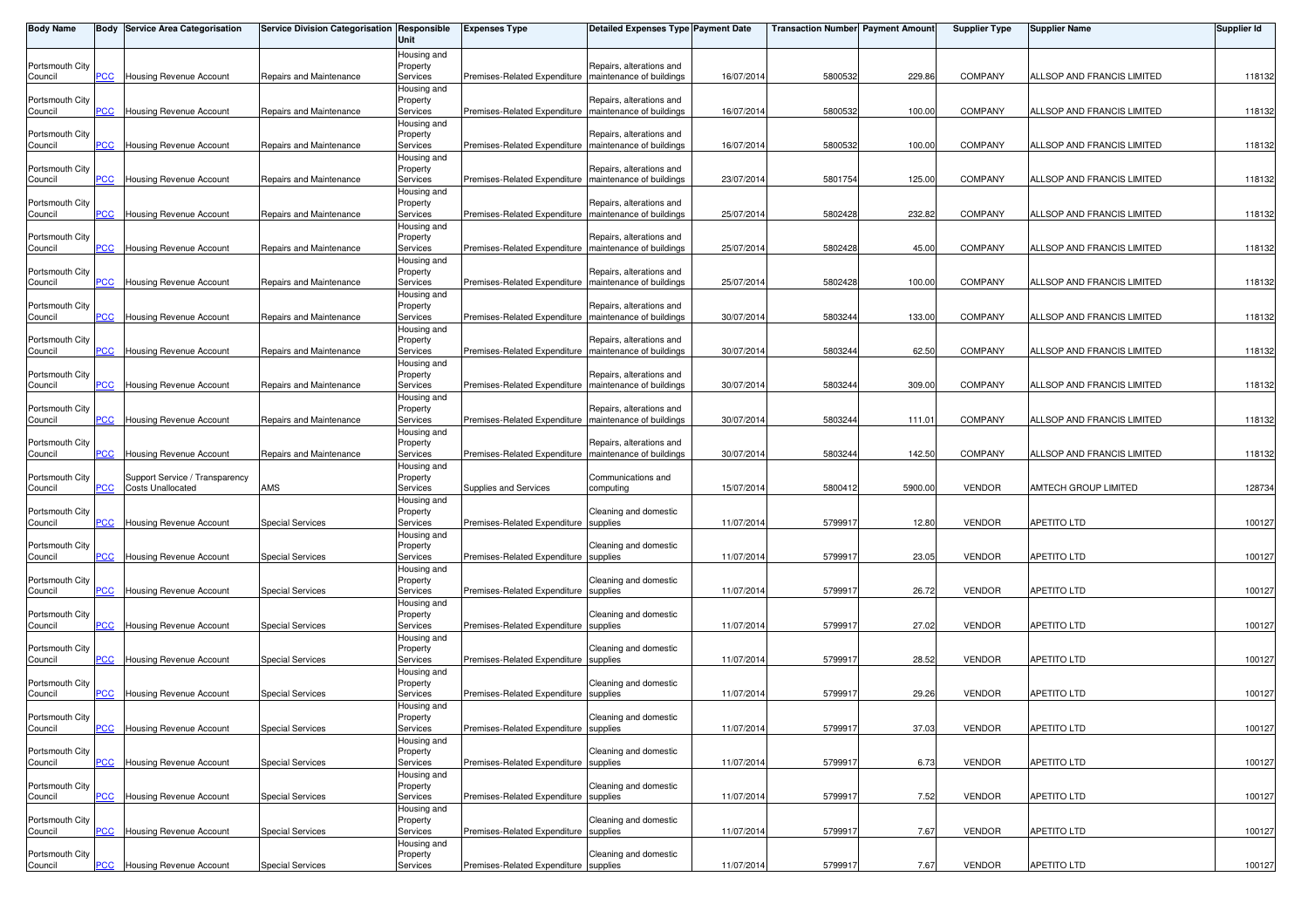| <b>Body Name</b>           |                | <b>Body Service Area Categorisation</b> | <b>Service Division Categorisation Responsible</b> | Unit                                | <b>Expenses Type</b>                  | Detailed Expenses Type Payment Date |            | <b>Transaction Number Payment Amount</b> |       | <b>Supplier Type</b> | <b>Supplier Name</b> | <b>Supplier Id</b> |
|----------------------------|----------------|-----------------------------------------|----------------------------------------------------|-------------------------------------|---------------------------------------|-------------------------------------|------------|------------------------------------------|-------|----------------------|----------------------|--------------------|
| Portsmouth City<br>Council | $\overline{C}$ | Housing Revenue Account                 | <b>Special Services</b>                            | Housing and<br>Property<br>Services | Premises-Related Expenditure supplies | Cleaning and domestic               | 11/07/2014 | 579991                                   | 7.67  | <b>VENDOR</b>        | <b>APETITO LTD</b>   | 100127             |
| Portsmouth City<br>Council | <b>PCC</b>     | <b>Housing Revenue Account</b>          | <b>Special Services</b>                            | Housing and<br>Property<br>Services | Premises-Related Expenditure supplies | Cleaning and domestic               | 11/07/2014 | 579991                                   | 7.79  | <b>VENDOR</b>        | <b>APETITO LTD</b>   | 100127             |
| Portsmouth City<br>Council | <b>PCC</b>     | Housing Revenue Account                 | <b>Special Services</b>                            | Housing and<br>Property<br>Services | Supplies and Services                 | Catering                            | 04/07/2014 | 5798660                                  | 11.55 | <b>VENDOR</b>        | <b>APETITO LTD</b>   | 100127             |
| Portsmouth City            |                |                                         |                                                    | Housing and<br>Property             |                                       |                                     |            |                                          |       |                      |                      |                    |
| Council<br>Portsmouth City | PCC            | Housing Revenue Account                 | <b>Special Services</b>                            | Services<br>Housing and<br>Property | Supplies and Services                 | Catering                            | 04/07/2014 | 5798660                                  | 20.95 | <b>VENDOR</b>        | APETITO LTD          | 100127             |
| Council<br>Portsmouth City | <b>PCC</b>     | Housing Revenue Account                 | <b>Special Services</b>                            | Services<br>Housing and<br>Property | Supplies and Services                 | Catering                            | 04/07/201  | 5798660                                  | 25.67 | <b>VENDOR</b>        | <b>APETITO LTD</b>   | 100127             |
| Council<br>Portsmouth City | $\overline{C}$ | Housing Revenue Account                 | <b>Special Services</b>                            | Services<br>Housing and<br>Property | Supplies and Services                 | Catering                            | 04/07/2014 | 5798660                                  | 26.11 | <b>VENDOR</b>        | <b>APETITO LTD</b>   | 100127             |
| Council                    | <b>PCC</b>     | Housing Revenue Account                 | <b>Special Services</b>                            | Services<br>Housing and             | Supplies and Services                 | Catering                            | 04/07/2014 | 5798660                                  | 26.88 | <b>VENDOR</b>        | <b>APETITO LTD</b>   | 100127             |
| Portsmouth City<br>Council | <b>PCC</b>     | Housing Revenue Account                 | <b>Special Services</b>                            | Property<br>Services<br>Housing and | Supplies and Services                 | Catering                            | 04/07/2014 | 5798660                                  | 28.52 | <b>VENDOR</b>        | <b>APETITO LTD</b>   | 100127             |
| Portsmouth City<br>Council | PСC            | Housing Revenue Account                 | <b>Special Services</b>                            | Property<br>Services<br>Housing and | Supplies and Services                 | Catering                            | 04/07/2014 | 5798660                                  | 3.85  | <b>VENDOR</b>        | <b>APETITO LTD</b>   | 100127             |
| Portsmouth City<br>Council | <b>PCC</b>     | Housing Revenue Account                 | <b>Special Services</b>                            | Property<br>Services<br>Housing and | Supplies and Services                 | Catering                            | 04/07/2014 | 5798660                                  | 7.67  | <b>VENDOR</b>        | APETITO LTD          | 100127             |
| Portsmouth City<br>Council | PCC            | Housing Revenue Account                 | <b>Special Services</b>                            | Property<br>Services<br>Housing and | Supplies and Services                 | Catering                            | 04/07/201  | 579866                                   | 7.67  | <b>VENDOR</b>        | APETITO LTD          | 100127             |
| Portsmouth City<br>Council | <b>PCC</b>     | Housing Revenue Account                 | <b>Special Services</b>                            | Property<br>Services<br>Housing and | Supplies and Services                 | Catering                            | 04/07/2014 | 5798660                                  | 7.67  | <b>VENDOR</b>        | <b>APETITO LTD</b>   | 100127             |
| Portsmouth City<br>Council | <b>PCC</b>     | Housing Revenue Account                 | <b>Special Services</b>                            | Property<br>Services                | Supplies and Services                 | Catering                            | 04/07/2014 | 5798660                                  | 7.67  | <b>VENDOR</b>        | <b>APETITO LTD</b>   | 100127             |
| Portsmouth City<br>Council | <b>PCC</b>     | Housing Revenue Account                 | <b>Special Services</b>                            | Housing and<br>Property<br>Services | Supplies and Services                 | Catering                            | 04/07/2014 | 579866                                   | 7.67  | <b>VENDOR</b>        | <b>APETITO LTD</b>   | 100127             |
| Portsmouth City<br>Council | $\overline{C}$ | Housing Revenue Account                 | <b>Special Services</b>                            | Housing and<br>Property<br>Services | Supplies and Services                 | Catering                            | 04/07/2014 | 5798660                                  | 7.70  | VENDOR               | <b>APETITO LTD</b>   | 100127             |
| Portsmouth City<br>Council | <b>PCC</b>     | Housing Revenue Account                 | <b>Special Services</b>                            | Housing and<br>Property<br>Services | Supplies and Services                 | Catering                            | 04/07/2014 | 5798660                                  | 9.34  | <b>VENDOR</b>        | <b>APETITO LTD</b>   | 100127             |
| Portsmouth City<br>Council | $\overline{C}$ | Housing Revenue Account                 | <b>Special Services</b>                            | Housing and<br>Property<br>Services | Supplies and Services                 | Catering                            | 04/07/2014 | 579866                                   | 12.80 | <b>VENDOR</b>        | APETITO LTD          | 100127             |
| Portsmouth City<br>Council | $\overline{C}$ | Housing Revenue Account                 | <b>Special Services</b>                            | Housing and<br>Property<br>Services | Supplies and Services                 | Catering                            | 04/07/2014 | 5798660                                  | 12.80 | <b>VENDOR</b>        | APETITO LTD          | 100127             |
| Portsmouth City<br>Council | <b>PCC</b>     | <b>Housing Revenue Account</b>          | <b>Special Services</b>                            | Housing and<br>Property<br>Services | Supplies and Services                 | Catering                            | 04/07/2014 | 5798660                                  | 15.58 | <b>VENDOR</b>        | APETITO LTD          | 100127             |
| Portsmouth City<br>Council | <b>PCC</b>     | <b>Housing Revenue Account</b>          | <b>Special Services</b>                            | Housing and<br>Property<br>Services | Supplies and Services                 | Catering                            | 04/07/2014 | 5798660                                  | 25.81 | <b>VENDOR</b>        | APETITO LTD          | 100127             |
| Portsmouth City            |                |                                         |                                                    | Housing and<br>Property             |                                       |                                     |            |                                          |       |                      |                      |                    |
| Council<br>Portsmouth City | PCC            | Housing Revenue Account                 | <b>Special Services</b>                            | Services<br>Housing and<br>Property | Supplies and Services                 | Catering                            | 04/07/2014 | 5798660                                  | 6.73  | <b>VENDOR</b>        | APETITO LTD          | 100127             |
| Council<br>Portsmouth City | <b>PCC</b>     | Housing Revenue Account                 | <b>Special Services</b>                            | Services<br>Housing and<br>Property | Supplies and Services                 | Catering                            | 04/07/2014 | 5798660                                  | 7.13  | <b>VENDOR</b>        | <b>APETITO LTD</b>   | 100127             |
| Council<br>Portsmouth City | PCC            | Housing Revenue Account                 | <b>Special Services</b>                            | Services<br>Housing and<br>Property | Supplies and Services                 | Catering                            | 04/07/2014 | 5798660                                  | 7.67  | <b>VENDOR</b>        | APETITO LTD          | 100127             |
| Council                    | <b>PCC</b>     | Housing Revenue Account                 | <b>Special Services</b>                            | Services                            | Supplies and Services                 | Catering                            | 04/07/2014 | 5798660                                  | 7.67  | <b>VENDOR</b>        | <b>APETITO LTD</b>   | 100127             |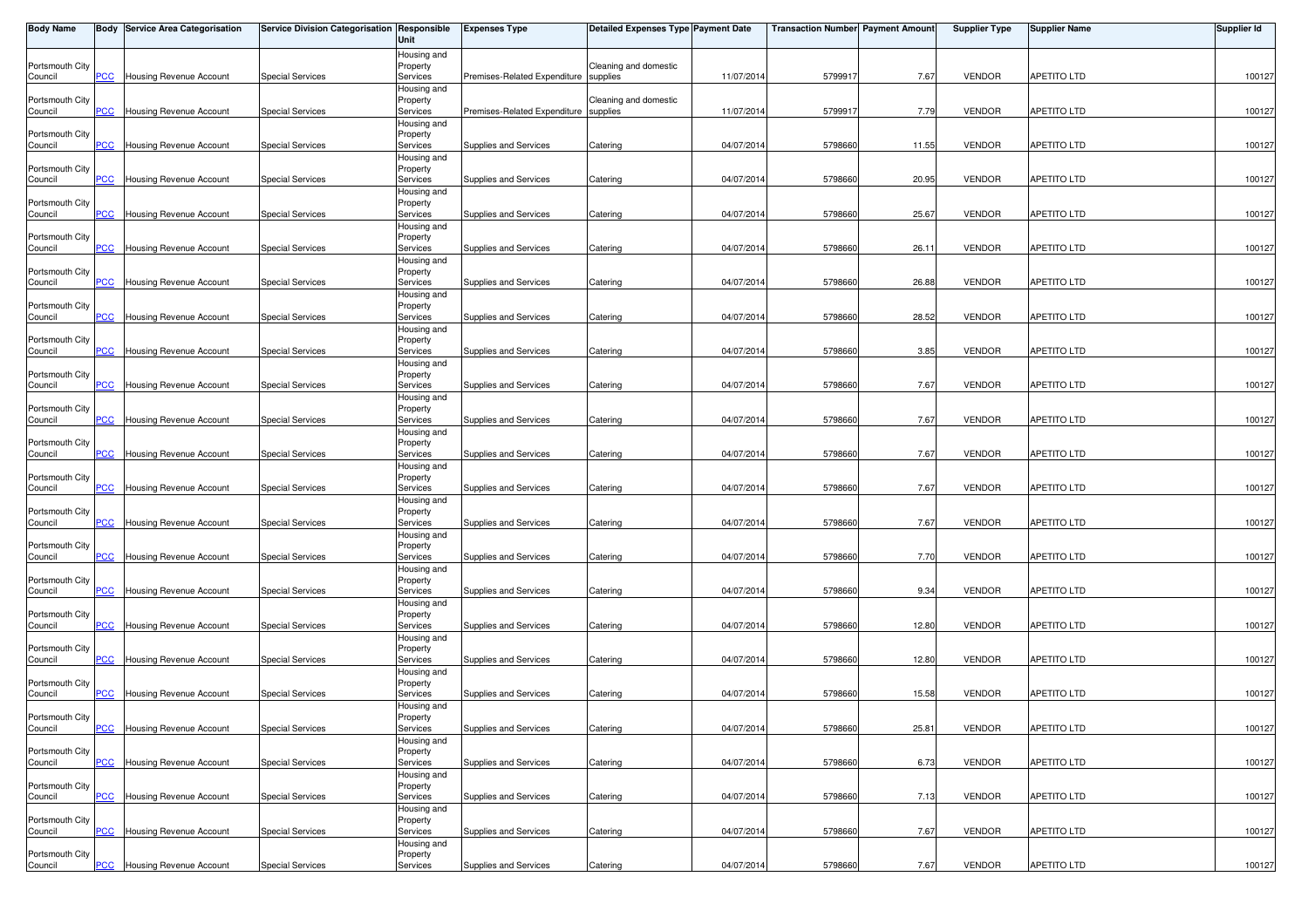| <b>Body Name</b>           |                           | <b>Body Service Area Categorisation</b> | Service Division Categorisation Responsible | Unit                    | <b>Expenses Type</b>  | Detailed Expenses Type Payment Date |            | <b>Transaction Number Payment Amount</b> |       | <b>Supplier Type</b> | <b>Supplier Name</b> | <b>Supplier Id</b> |
|----------------------------|---------------------------|-----------------------------------------|---------------------------------------------|-------------------------|-----------------------|-------------------------------------|------------|------------------------------------------|-------|----------------------|----------------------|--------------------|
|                            |                           |                                         |                                             | Housing and             |                       |                                     |            |                                          |       |                      |                      |                    |
| Portsmouth City<br>Council | PCC                       | Housing Revenue Account                 | <b>Special Services</b>                     | Property<br>Services    | Supplies and Services | Catering                            | 04/07/2014 | 5798660                                  | 8.53  | <b>VENDOR</b>        | <b>APETITO LTD</b>   | 100127             |
|                            |                           |                                         |                                             | Housing and             |                       |                                     |            |                                          |       |                      |                      |                    |
| Portsmouth City            |                           |                                         |                                             | Property                |                       |                                     |            |                                          |       |                      |                      |                    |
| Council                    | <b>PCC</b>                | <b>Housing Revenue Account</b>          | <b>Special Services</b>                     | Services                | Supplies and Services | Catering                            | 04/07/2014 | 5798660                                  | 10.99 | <b>VENDOR</b>        | <b>APETITO LTD</b>   | 100127             |
| Portsmouth City            |                           |                                         |                                             | Housing and<br>Property |                       |                                     |            |                                          |       |                      |                      |                    |
| Council                    | PCC                       | Housing Revenue Account                 | <b>Special Services</b>                     | Services                | Supplies and Services | Catering                            | 04/07/2014 | 5798660                                  | 13.04 | <b>VENDOR</b>        | <b>APETITO LTD</b>   | 100127             |
|                            |                           |                                         |                                             | Housing and             |                       |                                     |            |                                          |       |                      |                      |                    |
| Portsmouth City<br>Council | <b>PCC</b>                | Housing Revenue Account                 | <b>Special Services</b>                     | Property<br>Services    | Supplies and Services | Catering                            | 04/07/2014 | 5798660                                  | 26.61 | <b>VENDOR</b>        | <b>APETITO LTD</b>   | 100127             |
|                            |                           |                                         |                                             | Housing and             |                       |                                     |            |                                          |       |                      |                      |                    |
| Portsmouth City            |                           |                                         |                                             | Property                |                       |                                     |            |                                          |       |                      |                      |                    |
| Council                    | <b>PCC</b>                | <b>Housing Revenue Account</b>          | <b>Special Services</b>                     | Services<br>Housing and | Supplies and Services | Catering                            | 04/07/2014 | 5798660                                  | 28.55 | <b>VENDOR</b>        | <b>APETITO LTD</b>   | 100127             |
| Portsmouth City            |                           |                                         |                                             | Property                |                       |                                     |            |                                          |       |                      |                      |                    |
| Council                    | PCC                       | Housing Revenue Account                 | <b>Special Services</b>                     | Services                | Supplies and Services | Catering                            | 04/07/2014 | 5798660                                  | 28.74 | <b>VENDOR</b>        | <b>APETITO LTD</b>   | 100127             |
| Portsmouth City            |                           |                                         |                                             | Housing and<br>Property |                       |                                     |            |                                          |       |                      |                      |                    |
| Council                    | <b>PCC</b>                | Housing Revenue Account                 | <b>Special Services</b>                     | Services                | Supplies and Services | Catering                            | 04/07/2014 | 5798660                                  | 30.67 | <b>VENDOR</b>        | <b>APETITO LTD</b>   | 100127             |
|                            |                           |                                         |                                             | Housing and             |                       |                                     |            |                                          |       |                      |                      |                    |
| Portsmouth City            | <u>PCC</u>                |                                         | <b>Special Services</b>                     | Property                |                       |                                     | 04/07/2014 | 5798660                                  | 30.80 | <b>VENDOR</b>        | <b>APETITO LTD</b>   |                    |
| Council                    |                           | Housing Revenue Account                 |                                             | Services<br>Housing and | Supplies and Services | Catering                            |            |                                          |       |                      |                      | 100127             |
| Portsmouth City            |                           |                                         |                                             | Property                |                       |                                     |            |                                          |       |                      |                      |                    |
| Council                    | PCC                       | Housing Revenue Account                 | <b>Special Services</b>                     | Services                | Supplies and Services | Catering                            | 04/07/2014 | 5798660                                  | 39.57 | <b>VENDOR</b>        | <b>APETITO LTD</b>   | 100127             |
| Portsmouth City            |                           |                                         |                                             | Housing and<br>Property |                       |                                     |            |                                          |       |                      |                      |                    |
| Council                    | PCC                       | Housing Revenue Account                 | <b>Special Services</b>                     | Services                | Supplies and Services | Catering                            | 04/07/2014 | 5798660                                  | 6.73  | <b>VENDOR</b>        | <b>APETITO LTD</b>   | 100127             |
|                            |                           |                                         |                                             | Housing and             |                       |                                     |            |                                          |       |                      |                      |                    |
| Portsmouth City            | PCC                       | Housing Revenue Account                 | <b>Special Services</b>                     | Property<br>Services    | Supplies and Services | Catering                            | 04/07/2014 | 579866                                   | 7.67  | <b>VENDOR</b>        | <b>APETITO LTD</b>   | 100127             |
| Council                    |                           |                                         |                                             | Housing and             |                       |                                     |            |                                          |       |                      |                      |                    |
| Portsmouth City            |                           |                                         |                                             | Property                |                       |                                     |            |                                          |       |                      |                      |                    |
| Council                    | PСC                       | Housing Revenue Account                 | <b>Special Services</b>                     | Services                | Supplies and Services | Catering                            | 04/07/2014 | 5798660                                  | 7.67  | <b>VENDOR</b>        | <b>APETITO LTD</b>   | 100127             |
| Portsmouth City            |                           |                                         |                                             | Housing and<br>Property |                       |                                     |            |                                          |       |                      |                      |                    |
| Council                    | PCC                       | Housing Revenue Account                 | <b>Special Services</b>                     | Services                | Supplies and Services | Catering                            | 04/07/2014 | 5798660                                  | 7.67  | <b>VENDOR</b>        | <b>APETITO LTD</b>   | 100127             |
|                            |                           |                                         |                                             | Housing and             |                       |                                     |            |                                          |       |                      |                      |                    |
| Portsmouth City            | <b>PCC</b>                | Housing Revenue Account                 | <b>Special Services</b>                     | Property                | Supplies and Services |                                     | 04/07/2014 | 5798660                                  | 7.67  | <b>VENDOR</b>        | <b>APETITO LTD</b>   | 100127             |
| Council                    |                           |                                         |                                             | Services<br>Housing and |                       | Catering                            |            |                                          |       |                      |                      |                    |
| Portsmouth City            |                           |                                         |                                             | Property                |                       |                                     |            |                                          |       |                      |                      |                    |
| Council                    | PCC                       | Housing Revenue Account                 | <b>Special Services</b>                     | Services                | Supplies and Services | Catering                            | 04/07/2014 | 5798660                                  | 7.79  | <b>VENDOR</b>        | <b>APETITO LTD</b>   | 100127             |
| Portsmouth City            |                           |                                         |                                             | Housing and<br>Property |                       |                                     |            |                                          |       |                      |                      |                    |
| Council                    | <b>PCC</b>                | Housing Revenue Account                 | <b>Special Services</b>                     | Services                | Supplies and Services | Catering                            | 04/07/2014 | 5798660                                  | 8.66  | <b>VENDOR</b>        | APETITO LTD          | 100127             |
|                            |                           |                                         |                                             | Housing and             |                       |                                     |            |                                          |       |                      |                      |                    |
| Portsmouth City            | $\overline{\mathsf{PCC}}$ | Housing Revenue Account                 | <b>Special Services</b>                     | Property<br>Services    | Supplies and Services | Catering                            | 04/07/2014 | 5798660                                  | 26.11 | <b>VENDOR</b>        | APETITO LTD          | 100127             |
| Council                    |                           |                                         |                                             | Housing and             |                       |                                     |            |                                          |       |                      |                      |                    |
| Portsmouth City            |                           |                                         |                                             | Property                |                       |                                     |            |                                          |       |                      |                      |                    |
| Council                    | <b>PCC</b>                | <b>Housing Revenue Account</b>          | <b>Special Services</b>                     | Services                | Supplies and Services | Catering                            | 04/07/2014 | 5798660                                  | 26.61 | <b>VENDOR</b>        | APETITO LTD          | 100127             |
| Portsmouth City            |                           |                                         |                                             | Housing and<br>Property |                       |                                     |            |                                          |       |                      |                      |                    |
| Council                    | PCC                       | <b>Housing Revenue Account</b>          | <b>Special Services</b>                     | Services                | Supplies and Services | Catering                            | 04/07/2014 | 5798660                                  | 39.57 | <b>VENDOR</b>        | APETITO LTD          | 100127             |
|                            |                           |                                         |                                             | Housing and             |                       |                                     |            |                                          |       |                      |                      |                    |
| Portsmouth City            |                           | <b>PCC</b> Housing Revenue Account      | <b>Special Services</b>                     | Property<br>Services    |                       | Catering                            | 04/07/2014 | 5798660                                  | 6.73  | <b>VENDOR</b>        | <b>APETITO LTD</b>   | 100127             |
| Council                    |                           |                                         |                                             | Housing and             | Supplies and Services |                                     |            |                                          |       |                      |                      |                    |
| Portsmouth City            |                           |                                         |                                             | Property                |                       |                                     |            |                                          |       |                      |                      |                    |
| Council                    | PCC                       | Housing Revenue Account                 | <b>Special Services</b>                     | Services                | Supplies and Services | Catering                            | 04/07/2014 | 579866                                   | 7.13  | <b>VENDOR</b>        | APETITO LTD          | 100127             |
| Portsmouth City            |                           |                                         |                                             | Housing and<br>Property |                       |                                     |            |                                          |       |                      |                      |                    |
| Council                    | PCC                       | Housing Revenue Account                 | <b>Special Services</b>                     | Services                | Supplies and Services | Catering                            | 04/07/2014 | 5798660                                  | 7.52  | <b>VENDOR</b>        | <b>APETITO LTD</b>   | 100127             |
|                            |                           |                                         |                                             | Housing and             |                       |                                     |            |                                          |       |                      |                      |                    |
| Portsmouth City            | PCC                       | Housing Revenue Account                 | <b>Special Services</b>                     | Property                | Supplies and Services |                                     | 04/07/2014 | 5798660                                  | 7.67  | <b>VENDOR</b>        | APETITO LTD          | 100127             |
| Council                    |                           |                                         |                                             | Services<br>Housing and |                       | Catering                            |            |                                          |       |                      |                      |                    |
| Portsmouth City            |                           |                                         |                                             | Property                |                       |                                     |            |                                          |       |                      |                      |                    |
| Council                    |                           | <b>PCC</b> Housing Revenue Account      | <b>Special Services</b>                     | Services                | Supplies and Services | Catering                            | 04/07/2014 | 5798660                                  | 7.67  | <b>VENDOR</b>        | <b>APETITO LTD</b>   | 100127             |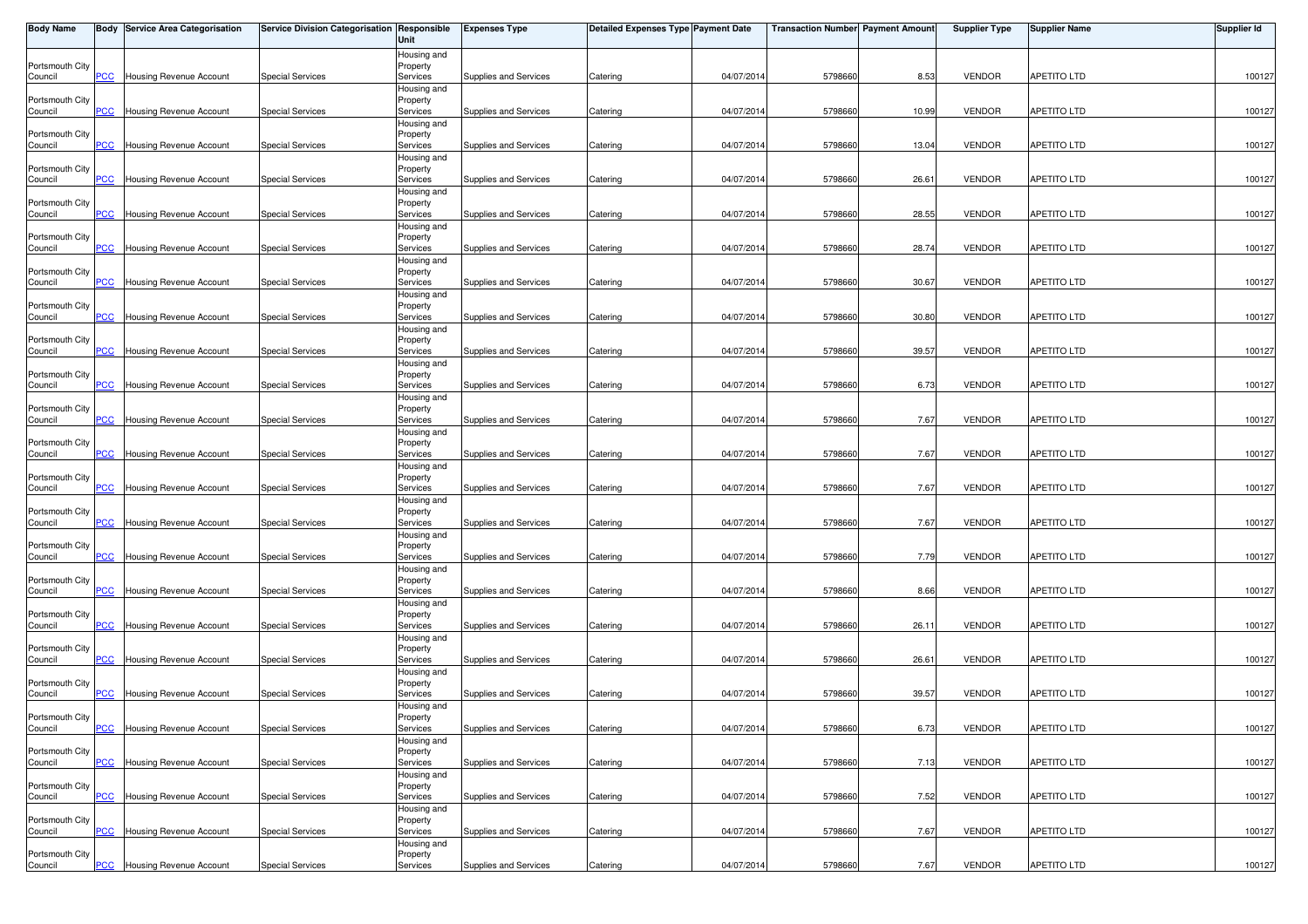| <b>Body Name</b>           |                           | <b>Body Service Area Categorisation</b> | Service Division Categorisation Responsible | Unit                    | <b>Expenses Type</b>  | Detailed Expenses Type Payment Date |            | <b>Transaction Number Payment Amount</b> |       | <b>Supplier Type</b> | <b>Supplier Name</b> | <b>Supplier Id</b> |
|----------------------------|---------------------------|-----------------------------------------|---------------------------------------------|-------------------------|-----------------------|-------------------------------------|------------|------------------------------------------|-------|----------------------|----------------------|--------------------|
|                            |                           |                                         |                                             | Housing and             |                       |                                     |            |                                          |       |                      |                      |                    |
| Portsmouth City<br>Council | PCC                       | Housing Revenue Account                 | <b>Special Services</b>                     | Property<br>Services    | Supplies and Services | Catering                            | 04/07/2014 | 5798660                                  | 7.67  | <b>VENDOR</b>        | <b>APETITO LTD</b>   | 100127             |
|                            |                           |                                         |                                             | Housing and             |                       |                                     |            |                                          |       |                      |                      |                    |
| Portsmouth City            |                           |                                         |                                             | Property                |                       |                                     |            |                                          |       |                      |                      |                    |
| Council                    | <b>PCC</b>                | <b>Housing Revenue Account</b>          | <b>Special Services</b>                     | Services                | Supplies and Services | Catering                            | 04/07/2014 | 5798660                                  | 7.67  | <b>VENDOR</b>        | <b>APETITO LTD</b>   | 100127             |
| Portsmouth City            |                           |                                         |                                             | Housing and<br>Property |                       |                                     |            |                                          |       |                      |                      |                    |
| Council                    | PCC                       | Housing Revenue Account                 | <b>Special Services</b>                     | Services                | Supplies and Services | Catering                            | 04/07/2014 | 5798660                                  | 10.56 | <b>VENDOR</b>        | <b>APETITO LTD</b>   | 100127             |
|                            |                           |                                         |                                             | Housing and             |                       |                                     |            |                                          |       |                      |                      |                    |
| Portsmouth City<br>Council | <b>PCC</b>                | Housing Revenue Account                 | <b>Special Services</b>                     | Property<br>Services    | Supplies and Services | Catering                            | 04/07/2014 | 5798660                                  | 12.80 | <b>VENDOR</b>        | <b>APETITO LTD</b>   | 100127             |
|                            |                           |                                         |                                             | Housing and             |                       |                                     |            |                                          |       |                      |                      |                    |
| Portsmouth City            |                           |                                         |                                             | Property                |                       |                                     |            |                                          |       |                      |                      |                    |
| Council                    | <b>PCC</b>                | Housing Revenue Account                 | <b>Special Services</b>                     | Services<br>Housing and | Supplies and Services | Catering                            | 04/07/2014 | 5798660                                  | 12.80 | <b>VENDOR</b>        | <b>APETITO LTD</b>   | 100127             |
| Portsmouth City            |                           |                                         |                                             | Property                |                       |                                     |            |                                          |       |                      |                      |                    |
| Council                    | PCC                       | Housing Revenue Account                 | <b>Special Services</b>                     | Services                | Supplies and Services | Catering                            | 04/07/2014 | 5798660                                  | 14.79 | <b>VENDOR</b>        | <b>APETITO LTD</b>   | 100127             |
| Portsmouth City            |                           |                                         |                                             | Housing and<br>Property |                       |                                     |            |                                          |       |                      |                      |                    |
| Council                    | <b>PCC</b>                | Housing Revenue Account                 | <b>Special Services</b>                     | Services                | Supplies and Services | Catering                            | 04/07/2014 | 5798660                                  | 15.34 | <b>VENDOR</b>        | <b>APETITO LTD</b>   | 100127             |
|                            |                           |                                         |                                             | Housing and             |                       |                                     |            |                                          |       |                      |                      |                    |
| Portsmouth City            | <u>PCC</u>                |                                         | <b>Special Services</b>                     | Property                |                       |                                     | 04/07/2014 | 5798660                                  |       | <b>VENDOR</b>        | <b>APETITO LTD</b>   |                    |
| Council                    |                           | Housing Revenue Account                 |                                             | Services<br>Housing and | Supplies and Services | Catering                            |            |                                          | 19.13 |                      |                      | 100127             |
| Portsmouth City            |                           |                                         |                                             | Property                |                       |                                     |            |                                          |       |                      |                      |                    |
| Council                    | PCC                       | Housing Revenue Account                 | <b>Special Services</b>                     | Services                | Supplies and Services | Catering                            | 04/07/2014 | 5798660                                  | 22.15 | <b>VENDOR</b>        | <b>APETITO LTD</b>   | 100127             |
| Portsmouth City            |                           |                                         |                                             | Housing and<br>Property |                       |                                     |            |                                          |       |                      |                      |                    |
| Council                    | PCC                       | Housing Revenue Account                 | <b>Special Services</b>                     | Services                | Supplies and Services | Catering                            | 04/07/2014 | 5798660                                  | 23.27 | <b>VENDOR</b>        | APETITO LTD          | 100127             |
|                            |                           |                                         |                                             | Housing and             |                       |                                     |            |                                          |       |                      |                      |                    |
| Portsmouth City            | PCC                       | Housing Revenue Account                 | <b>Special Services</b>                     | Property<br>Services    | Supplies and Services | Catering                            | 04/07/2014 | 579866                                   | 24.24 | <b>VENDOR</b>        | <b>APETITO LTD</b>   | 100127             |
| Council                    |                           |                                         |                                             | Housing and             |                       |                                     |            |                                          |       |                      |                      |                    |
| Portsmouth City            |                           |                                         |                                             | Property                |                       |                                     |            |                                          |       |                      |                      |                    |
| Council                    | PСC                       | Housing Revenue Account                 | <b>Special Services</b>                     | Services                | Supplies and Services | Catering                            | 04/07/2014 | 5798660                                  | 24.29 | <b>VENDOR</b>        | <b>APETITO LTD</b>   | 100127             |
| Portsmouth City            |                           |                                         |                                             | Housing and<br>Property |                       |                                     |            |                                          |       |                      |                      |                    |
| Council                    | PCC                       | Housing Revenue Account                 | <b>Special Services</b>                     | Services                | Supplies and Services | Catering                            | 04/07/2014 | 5798660                                  | 25.34 | <b>VENDOR</b>        | <b>APETITO LTD</b>   | 100127             |
|                            |                           |                                         |                                             | Housing and             |                       |                                     |            |                                          |       |                      |                      |                    |
| Portsmouth City            | <b>PCC</b>                | Housing Revenue Account                 | <b>Special Services</b>                     | Property                | Supplies and Services |                                     | 04/07/2014 | 5798660                                  | 25.80 | <b>VENDOR</b>        | <b>APETITO LTD</b>   | 100127             |
| Council                    |                           |                                         |                                             | Services<br>Housing and |                       | Catering                            |            |                                          |       |                      |                      |                    |
| Portsmouth City            |                           |                                         |                                             | Property                |                       |                                     |            |                                          |       |                      |                      |                    |
| Council                    | PCC                       | Housing Revenue Account                 | <b>Special Services</b>                     | Services                | Supplies and Services | Catering                            | 04/07/2014 | 5798660                                  | 25.81 | <b>VENDOR</b>        | <b>APETITO LTD</b>   | 100127             |
| Portsmouth City            |                           |                                         |                                             | Housing and<br>Property |                       |                                     |            |                                          |       |                      |                      |                    |
| Council                    | <b>PCC</b>                | Housing Revenue Account                 | <b>Special Services</b>                     | Services                | Supplies and Services | Catering                            | 04/07/2014 | 5798660                                  | 26.11 | <b>VENDOR</b>        | APETITO LTD          | 100127             |
|                            |                           |                                         |                                             | Housing and             |                       |                                     |            |                                          |       |                      |                      |                    |
| Portsmouth City            | $\overline{\mathsf{PCC}}$ | Housing Revenue Account                 | <b>Special Services</b>                     | Property<br>Services    | Supplies and Services | Catering                            | 04/07/2014 | 5798660                                  | 27.02 | <b>VENDOR</b>        | APETITO LTD          | 100127             |
| Council                    |                           |                                         |                                             | Housing and             |                       |                                     |            |                                          |       |                      |                      |                    |
| Portsmouth City            |                           |                                         |                                             | Property                |                       |                                     |            |                                          |       |                      |                      |                    |
| Council                    | <b>PCC</b>                | <b>Housing Revenue Account</b>          | <b>Special Services</b>                     | Services                | Supplies and Services | Catering                            | 04/07/2014 | 5798660                                  | 27.56 | <b>VENDOR</b>        | APETITO LTD          | 100127             |
| Portsmouth City            |                           |                                         |                                             | Housing and<br>Property |                       |                                     |            |                                          |       |                      |                      |                    |
| Council                    | PCC                       | <b>Housing Revenue Account</b>          | <b>Special Services</b>                     | Services                | Supplies and Services | Catering                            | 04/07/2014 | 5798660                                  | 29.26 | <b>VENDOR</b>        | APETITO LTD          | 100127             |
|                            |                           |                                         |                                             | Housing and             |                       |                                     |            |                                          |       |                      |                      |                    |
| Portsmouth City            |                           | <b>PCC</b> Housing Revenue Account      | <b>Special Services</b>                     | Property                |                       |                                     | 04/07/2014 |                                          | 37.03 | <b>VENDOR</b>        | <b>APETITO LTD</b>   | 100127             |
| Council                    |                           |                                         |                                             | Services<br>Housing and | Supplies and Services | Catering                            |            | 5798660                                  |       |                      |                      |                    |
| Portsmouth City            |                           |                                         |                                             | Property                |                       |                                     |            |                                          |       |                      |                      |                    |
| Council                    | PCC                       | Housing Revenue Account                 | <b>Special Services</b>                     | Services                | Supplies and Services | Catering                            | 04/07/2014 | 579866                                   | 7.29  | <b>VENDOR</b>        | APETITO LTD          | 100127             |
| Portsmouth City            |                           |                                         |                                             | Housing and             |                       |                                     |            |                                          |       |                      |                      |                    |
| Council                    | PCC                       | Housing Revenue Account                 | <b>Special Services</b>                     | Property<br>Services    | Supplies and Services | Catering                            | 04/07/2014 | 5798660                                  | 7.52  | <b>VENDOR</b>        | <b>APETITO LTD</b>   | 100127             |
|                            |                           |                                         |                                             | Housing and             |                       |                                     |            |                                          |       |                      |                      |                    |
| Portsmouth City            |                           |                                         | <b>Special Services</b>                     | Property                |                       |                                     |            |                                          |       |                      |                      |                    |
| Council                    | PCC                       | Housing Revenue Account                 |                                             | Services<br>Housing and | Supplies and Services | Catering                            | 04/07/2014 | 5798660                                  | 7.52  | <b>VENDOR</b>        | APETITO LTD          | 100127             |
| Portsmouth City            |                           |                                         |                                             | Property                |                       |                                     |            |                                          |       |                      |                      |                    |
| Council                    |                           | <b>PCC</b> Housing Revenue Account      | <b>Special Services</b>                     | Services                | Supplies and Services | Catering                            | 04/07/2014 | 5798660                                  | 7.67  | <b>VENDOR</b>        | <b>APETITO LTD</b>   | 100127             |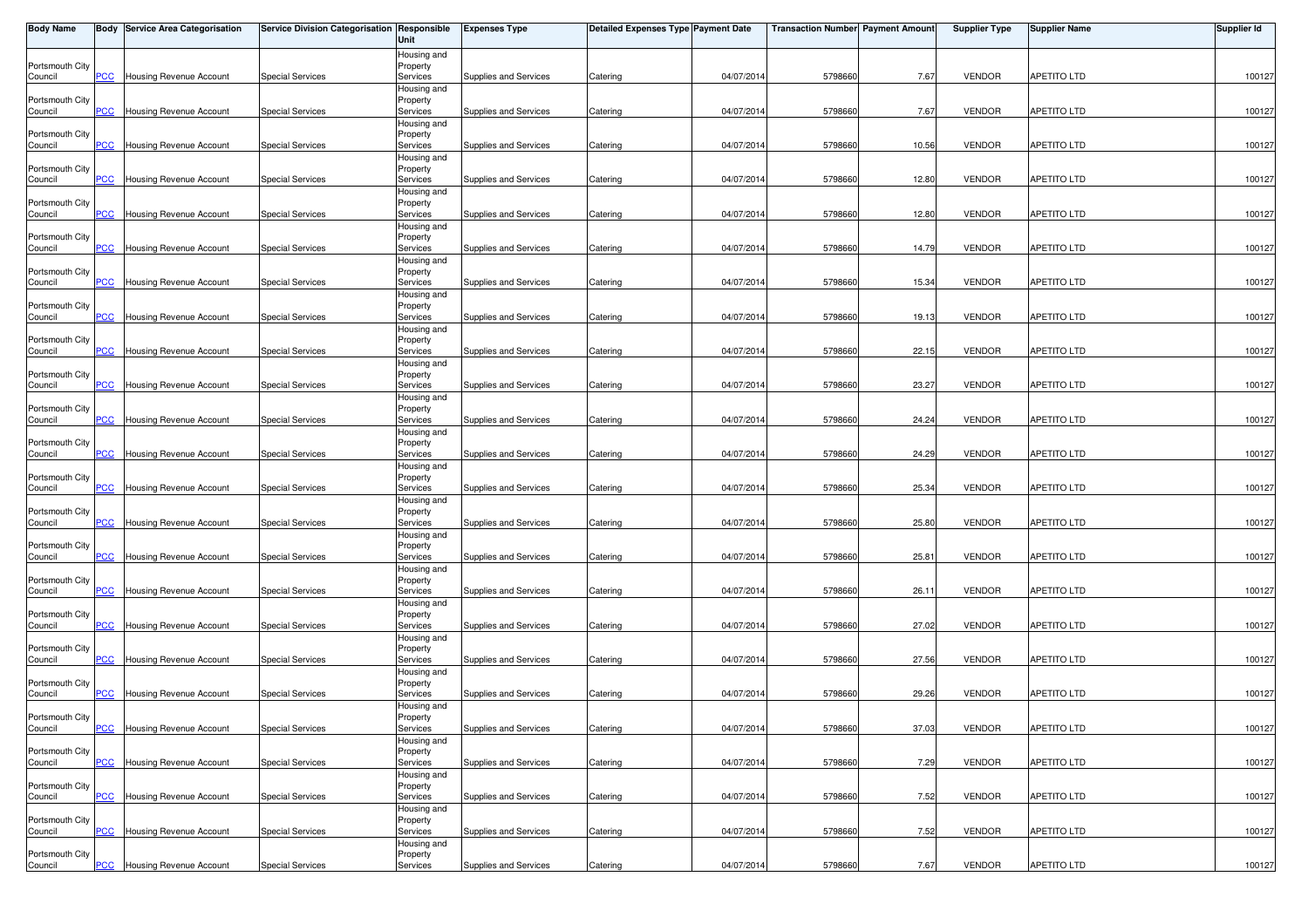| <b>Body Name</b>           |                           | <b>Body Service Area Categorisation</b> | Service Division Categorisation Responsible | Unit                    | <b>Expenses Type</b>  | Detailed Expenses Type Payment Date |            | <b>Transaction Number Payment Amount</b> |       | <b>Supplier Type</b> | <b>Supplier Name</b> | <b>Supplier Id</b> |
|----------------------------|---------------------------|-----------------------------------------|---------------------------------------------|-------------------------|-----------------------|-------------------------------------|------------|------------------------------------------|-------|----------------------|----------------------|--------------------|
|                            |                           |                                         |                                             | Housing and             |                       |                                     |            |                                          |       |                      |                      |                    |
| Portsmouth City<br>Council | PCC                       | Housing Revenue Account                 | <b>Special Services</b>                     | Property<br>Services    | Supplies and Services | Catering                            | 04/07/2014 | 5798660                                  | 7.67  | <b>VENDOR</b>        | <b>APETITO LTD</b>   | 100127             |
|                            |                           |                                         |                                             | Housing and             |                       |                                     |            |                                          |       |                      |                      |                    |
| Portsmouth City            |                           |                                         |                                             | Property                |                       |                                     |            |                                          |       |                      |                      |                    |
| Council                    | <b>PCC</b>                | <b>Housing Revenue Account</b>          | <b>Special Services</b>                     | Services                | Supplies and Services | Catering                            | 04/07/2014 | 5798660                                  | 7.67  | <b>VENDOR</b>        | <b>APETITO LTD</b>   | 100127             |
| Portsmouth City            |                           |                                         |                                             | Housing and<br>Property |                       |                                     |            |                                          |       |                      |                      |                    |
| Council                    | PCC                       | Housing Revenue Account                 | <b>Special Services</b>                     | Services                | Supplies and Services | Catering                            | 04/07/2014 | 5798660                                  | 7.67  | <b>VENDOR</b>        | <b>APETITO LTD</b>   | 100127             |
|                            |                           |                                         |                                             | Housing and             |                       |                                     |            |                                          |       |                      |                      |                    |
| Portsmouth City<br>Council | <b>PCC</b>                | Housing Revenue Account                 | <b>Special Services</b>                     | Property<br>Services    | Supplies and Services | Catering                            | 04/07/2014 | 5798660                                  | 7.67  | <b>VENDOR</b>        | <b>APETITO LTD</b>   | 100127             |
|                            |                           |                                         |                                             | Housing and             |                       |                                     |            |                                          |       |                      |                      |                    |
| Portsmouth City            |                           |                                         |                                             | Property                |                       |                                     |            |                                          |       |                      |                      |                    |
| Council                    | <b>PCC</b>                | <b>Housing Revenue Account</b>          | <b>Special Services</b>                     | Services<br>Housing and | Supplies and Services | Catering                            | 04/07/2014 | 5798660                                  | 7.67  | <b>VENDOR</b>        | <b>APETITO LTD</b>   | 100127             |
| Portsmouth City            |                           |                                         |                                             | Property                |                       |                                     |            |                                          |       |                      |                      |                    |
| Council                    | PCC                       | Housing Revenue Account                 | <b>Special Services</b>                     | Services                | Supplies and Services | Catering                            | 04/07/2014 | 5798660                                  | 7.67  | <b>VENDOR</b>        | <b>APETITO LTD</b>   | 100127             |
| Portsmouth City            |                           |                                         |                                             | Housing and<br>Property |                       |                                     |            |                                          |       |                      |                      |                    |
| Council                    | <b>PCC</b>                | Housing Revenue Account                 | <b>Special Services</b>                     | Services                | Supplies and Services | Catering                            | 04/07/2014 | 5798660                                  | 7.79  | <b>VENDOR</b>        | <b>APETITO LTD</b>   | 100127             |
|                            |                           |                                         |                                             | Housing and             |                       |                                     |            |                                          |       |                      |                      |                    |
| Portsmouth City            | <u>PCC</u>                |                                         | <b>Special Services</b>                     | Property                |                       |                                     | 04/07/2014 | 5798660                                  | 8.05  | <b>VENDOR</b>        | <b>APETITO LTD</b>   |                    |
| Council                    |                           | Housing Revenue Account                 |                                             | Services<br>Housing and | Supplies and Services | Catering                            |            |                                          |       |                      |                      | 100127             |
| Portsmouth City            |                           |                                         |                                             | Property                |                       |                                     |            |                                          |       |                      |                      |                    |
| Council                    | PCC                       | Housing Revenue Account                 | <b>Special Services</b>                     | Services                | Supplies and Services | Catering                            | 04/07/2014 | 5798660                                  | 8.53  | <b>VENDOR</b>        | <b>APETITO LTD</b>   | 100127             |
| Portsmouth City            |                           |                                         |                                             | Housing and<br>Property |                       |                                     |            |                                          |       |                      |                      |                    |
| Council                    | PCC                       | Housing Revenue Account                 | <b>Special Services</b>                     | Services                | Supplies and Services | Catering                            | 04/07/2014 | 5798660                                  | 8.53  | <b>VENDOR</b>        | APETITO LTD          | 100127             |
|                            |                           |                                         |                                             | Housing and             |                       |                                     |            |                                          |       |                      |                      |                    |
| Portsmouth City            | PCC                       | Housing Revenue Account                 | Special Services                            | Property<br>Services    | Supplies and Services | Catering                            | 04/07/2014 | 579866                                   | 10.99 | <b>VENDOR</b>        | <b>APETITO LTD</b>   | 100127             |
| Council                    |                           |                                         |                                             | Housing and             |                       |                                     |            |                                          |       |                      |                      |                    |
| Portsmouth City            |                           |                                         |                                             | Property                |                       |                                     |            |                                          |       |                      |                      |                    |
| Council                    | PСC                       | Housing Revenue Account                 | Special Services                            | Services                | Supplies and Services | Catering                            | 04/07/2014 | 5798660                                  | 26.11 | <b>VENDOR</b>        | <b>APETITO LTD</b>   | 100127             |
| Portsmouth City            |                           |                                         |                                             | Housing and<br>Property |                       |                                     |            |                                          |       |                      |                      |                    |
| Council                    | PCC                       | Housing Revenue Account                 | <b>Special Services</b>                     | Services                | Supplies and Services | Catering                            | 04/07/2014 | 5798660                                  | 27.02 | <b>VENDOR</b>        | <b>APETITO LTD</b>   | 100127             |
|                            |                           |                                         |                                             | Housing and             |                       |                                     |            |                                          |       |                      |                      |                    |
| Portsmouth City            | <b>PCC</b>                | Housing Revenue Account                 | <b>Special Services</b>                     | Property                | Supplies and Services |                                     | 04/07/2014 | 5798660                                  | 28.22 | <b>VENDOR</b>        | <b>APETITO LTD</b>   | 100127             |
| Council                    |                           |                                         |                                             | Services<br>Housing and |                       | Catering                            |            |                                          |       |                      |                      |                    |
| Portsmouth City            |                           |                                         |                                             | Property                |                       |                                     |            |                                          |       |                      |                      |                    |
| Council                    | PCC                       | Housing Revenue Account                 | <b>Special Services</b>                     | Services                | Supplies and Services | Catering                            | 04/07/2014 | 5798660                                  | 39.57 | <b>VENDOR</b>        | <b>APETITO LTD</b>   | 100127             |
| Portsmouth City            |                           |                                         |                                             | Housing and<br>Property |                       |                                     |            |                                          |       |                      |                      |                    |
| Council                    | <b>PCC</b>                | Housing Revenue Account                 | <b>Special Services</b>                     | Services                | Supplies and Services | Catering                            | 04/07/2014 | 5798660                                  | 7.67  | <b>VENDOR</b>        | APETITO LTD          | 100127             |
|                            |                           |                                         |                                             | Housing and             |                       |                                     |            |                                          |       |                      |                      |                    |
| Portsmouth City            | $\overline{\mathsf{PCC}}$ | Housing Revenue Account                 | <b>Special Services</b>                     | Property<br>Services    | Supplies and Services | Catering                            | 04/07/2014 | 5798660                                  | 7.67  | <b>VENDOR</b>        | APETITO LTD          | 100127             |
| Council                    |                           |                                         |                                             | Housing and             |                       |                                     |            |                                          |       |                      |                      |                    |
| Portsmouth City            |                           |                                         |                                             | Property                |                       |                                     |            |                                          |       |                      |                      |                    |
| Council                    | <b>PCC</b>                | <b>Housing Revenue Account</b>          | <b>Special Services</b>                     | Services                | Supplies and Services | Catering                            | 04/07/2014 | 5798660                                  | 7.67  | <b>VENDOR</b>        | APETITO LTD          | 100127             |
| Portsmouth City            |                           |                                         |                                             | Housing and<br>Property |                       |                                     |            |                                          |       |                      |                      |                    |
| Council                    | PCC                       | <b>Housing Revenue Account</b>          | <b>Special Services</b>                     | Services                | Supplies and Services | Catering                            | 04/07/2014 | 5798660                                  | 7.67  | <b>VENDOR</b>        | APETITO LTD          | 100127             |
|                            |                           |                                         |                                             | Housing and             |                       |                                     |            |                                          |       |                      |                      |                    |
| Portsmouth City            |                           | <b>PCC</b> Housing Revenue Account      | <b>Special Services</b>                     | Property                |                       |                                     | 04/07/2014 |                                          | 8.05  | <b>VENDOR</b>        | <b>APETITO LTD</b>   | 100127             |
| Council                    |                           |                                         |                                             | Services<br>Housing and | Supplies and Services | Catering                            |            | 5798660                                  |       |                      |                      |                    |
| Portsmouth City            |                           |                                         |                                             | Property                |                       |                                     |            |                                          |       |                      |                      |                    |
| Council                    | PCC                       | Housing Revenue Account                 | <b>Special Services</b>                     | Services                | Supplies and Services | Catering                            | 04/07/2014 | 579866                                   | 8.53  | <b>VENDOR</b>        | APETITO LTD          | 100127             |
| Portsmouth City            |                           |                                         |                                             | Housing and             |                       |                                     |            |                                          |       |                      |                      |                    |
| Council                    | PCC                       | Housing Revenue Account                 | <b>Special Services</b>                     | Property<br>Services    | Supplies and Services | Catering                            | 11/07/2014 | 5799917                                  | 19.43 | <b>VENDOR</b>        | <b>APETITO LTD</b>   | 100127             |
|                            |                           |                                         |                                             | Housing and             |                       |                                     |            |                                          |       |                      |                      |                    |
| Portsmouth City            |                           |                                         | <b>Special Services</b>                     | Property                |                       |                                     |            |                                          |       |                      |                      |                    |
| Council                    | PCC                       | Housing Revenue Account                 |                                             | Services<br>Housing and | Supplies and Services | Catering                            | 11/07/2014 | 579991                                   | 22.15 | <b>VENDOR</b>        | APETITO LTD          | 100127             |
| Portsmouth City            |                           |                                         |                                             | Property                |                       |                                     |            |                                          |       |                      |                      |                    |
| Council                    |                           | <b>PCC</b> Housing Revenue Account      | <b>Special Services</b>                     | Services                | Supplies and Services | Catering                            | 11/07/2014 | 5799917                                  | 23.05 | <b>VENDOR</b>        | <b>APETITO LTD</b>   | 100127             |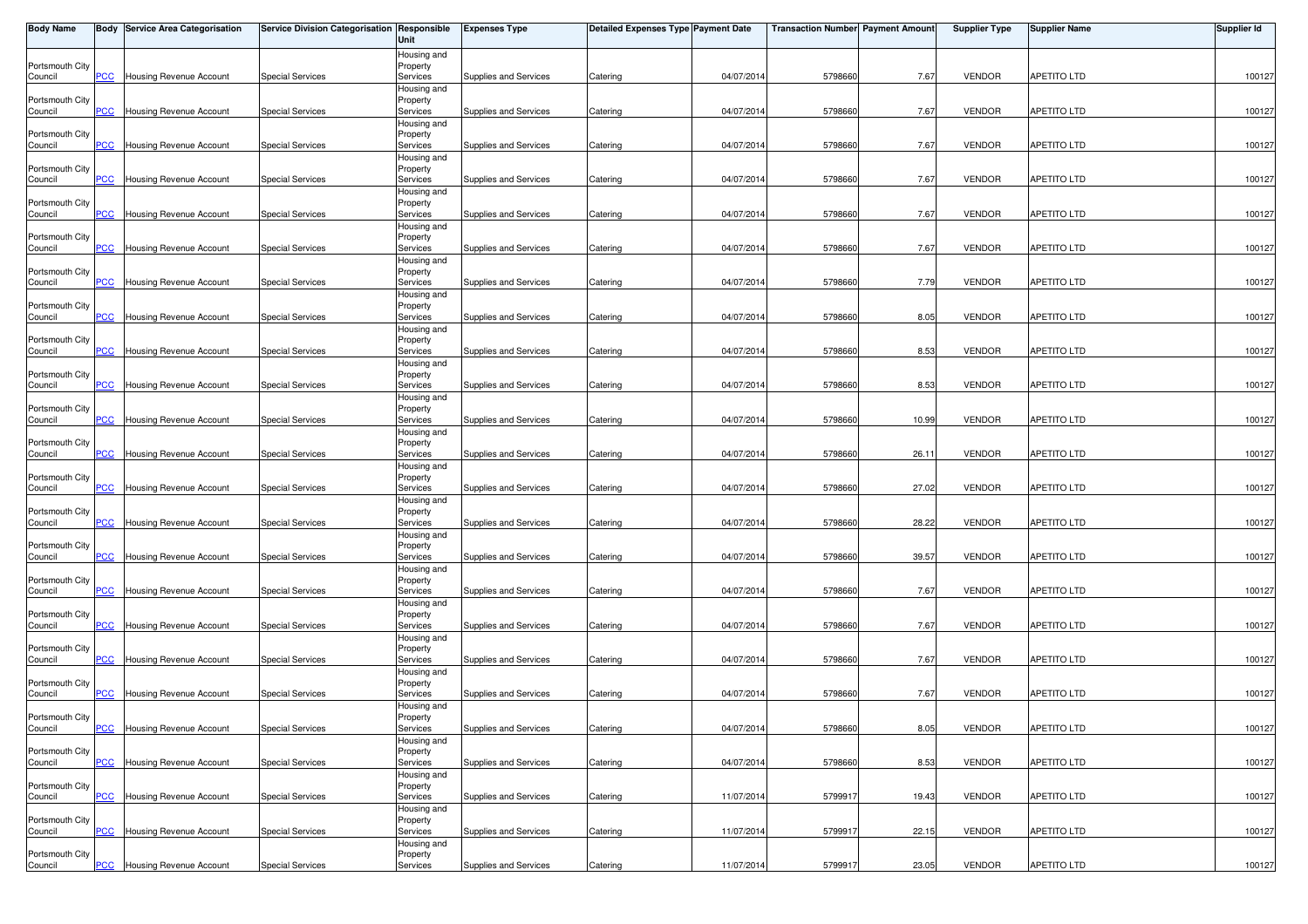| <b>Body Name</b>           |                           | <b>Body Service Area Categorisation</b> | Service Division Categorisation Responsible | Unit                    | <b>Expenses Type</b>  | Detailed Expenses Type Payment Date |            | Transaction Number Payment Amount |       | <b>Supplier Type</b> | <b>Supplier Name</b> | Supplier Id |
|----------------------------|---------------------------|-----------------------------------------|---------------------------------------------|-------------------------|-----------------------|-------------------------------------|------------|-----------------------------------|-------|----------------------|----------------------|-------------|
|                            |                           |                                         |                                             | Housing and             |                       |                                     |            |                                   |       |                      |                      |             |
| Portsmouth City<br>Council | PCC                       | <b>Housing Revenue Account</b>          | <b>Special Services</b>                     | Property<br>Services    | Supplies and Services | Catering                            | 11/07/2014 | 5799917                           | 23.67 | <b>VENDOR</b>        | <b>APETITO LTD</b>   | 100127      |
|                            |                           |                                         |                                             | Housing and             |                       |                                     |            |                                   |       |                      |                      |             |
| Portsmouth City            |                           |                                         |                                             | Property                |                       |                                     |            |                                   |       |                      |                      |             |
| Council                    |                           | <b>PCC</b> Housing Revenue Account      | <b>Special Services</b>                     | Services<br>Housing and | Supplies and Services | Catering                            | 11/07/2014 | 579991                            | 25.34 | <b>VENDOR</b>        | <b>APETITO LTD</b>   | 100127      |
| Portsmouth City            |                           |                                         |                                             | Property                |                       |                                     |            |                                   |       |                      |                      |             |
| Council                    | PCC                       | <b>Housing Revenue Account</b>          | <b>Special Services</b>                     | Services                | Supplies and Services | Catering                            | 11/07/2014 | 579991                            | 26.11 | <b>VENDOR</b>        | <b>APETITO LTD</b>   | 100127      |
| Portsmouth City            |                           |                                         |                                             | Housing and<br>Property |                       |                                     |            |                                   |       |                      |                      |             |
| Council                    | PCC                       | Housing Revenue Account                 | <b>Special Services</b>                     | Services                | Supplies and Services | Catering                            | 11/07/2014 | 579991                            | 28.52 | <b>VENDOR</b>        | APETITO LTD          | 100127      |
|                            |                           |                                         |                                             | Housing and             |                       |                                     |            |                                   |       |                      |                      |             |
| Portsmouth City            | $\overline{\mathsf{PCC}}$ | Housing Revenue Account                 | <b>Special Services</b>                     | Property<br>Services    | Supplies and Services | Catering                            | 11/07/2014 | 579991                            | 37.03 | <b>VENDOR</b>        | <b>APETITO LTD</b>   | 100127      |
| Council                    |                           |                                         |                                             | Housing and             |                       |                                     |            |                                   |       |                      |                      |             |
| Portsmouth City            |                           |                                         |                                             | Property                |                       |                                     |            |                                   |       |                      |                      |             |
| Council                    | PCC                       | Housing Revenue Account                 | <b>Special Services</b>                     | Services                | Supplies and Services | Catering                            | 11/07/2014 | 5799917                           | 7.67  | <b>VENDOR</b>        | <b>APETITO LTD</b>   | 100127      |
| Portsmouth City            |                           |                                         |                                             | Housing and<br>Property |                       |                                     |            |                                   |       |                      |                      |             |
| Council                    | <b>PCC</b>                | Housing Revenue Account                 | <b>Special Services</b>                     | Services                | Supplies and Services | Catering                            | 11/07/2014 | 579991                            | 7.67  | <b>VENDOR</b>        | <b>APETITO LTD</b>   | 100127      |
|                            |                           |                                         |                                             | Housing and             |                       |                                     |            |                                   |       |                      |                      |             |
| Portsmouth City<br>Council | <b>PCC</b>                | Housing Revenue Account                 | <b>Special Services</b>                     | Property<br>Services    | Supplies and Services | Catering                            | 11/07/2014 | 579991                            | 7.67  | <b>VENDOR</b>        | <b>APETITO LTD</b>   | 100127      |
|                            |                           |                                         |                                             | Housing and             |                       |                                     |            |                                   |       |                      |                      |             |
| Portsmouth City            |                           |                                         |                                             | Property                |                       |                                     |            |                                   |       |                      |                      |             |
| Council                    | <b>PCC</b>                | <b>Housing Revenue Account</b>          | <b>Special Services</b>                     | Services                | Supplies and Services | Catering                            | 11/07/2014 | 579991                            | 7.67  | <b>VENDOR</b>        | APETITO LTD          | 100127      |
| Portsmouth City            |                           |                                         |                                             | Housing and<br>Property |                       |                                     |            |                                   |       |                      |                      |             |
| Council                    | <b>PCC</b>                | Housing Revenue Account                 | <b>Special Services</b>                     | Services                | Supplies and Services | Catering                            | 11/07/2014 | 579991                            | 7.67  | <b>VENDOR</b>        | APETITO LTD          | 100127      |
|                            |                           |                                         |                                             | Housing and             |                       |                                     |            |                                   |       |                      |                      |             |
| Portsmouth City<br>Council | PCC                       | Housing Revenue Account                 | <b>Special Services</b>                     | Property<br>Services    | Supplies and Services | Catering                            | 11/07/2014 | 579991                            | 8.53  | <b>VENDOR</b>        | <b>APETITO LTD</b>   | 100127      |
|                            |                           |                                         |                                             | Housing and             |                       |                                     |            |                                   |       |                      |                      |             |
| Portsmouth City            |                           |                                         |                                             | Property                |                       |                                     |            |                                   |       |                      |                      |             |
| Council                    | PCC                       | Housing Revenue Account                 | <b>Special Services</b>                     | Services                | Supplies and Services | Catering                            | 11/07/2014 | 5799917                           | 14.04 | <b>VENDOR</b>        | <b>APETITO LTD</b>   | 100127      |
| Portsmouth City            |                           |                                         |                                             | Housing and<br>Property |                       |                                     |            |                                   |       |                      |                      |             |
| Council                    | <b>PCC</b>                | Housing Revenue Account                 | <b>Special Services</b>                     | Services                | Supplies and Services | Catering                            | 11/07/2014 | 579991                            | 22.44 | <b>VENDOR</b>        | <b>APETITO LTD</b>   | 100127      |
|                            |                           |                                         |                                             | Housing and             |                       |                                     |            |                                   |       |                      |                      |             |
| Portsmouth City<br>Council | <u>PCC</u>                | Housing Revenue Account                 | <b>Special Services</b>                     | Property<br>Services    | Supplies and Services | Catering                            | 11/07/2014 | 579991                            | 23.05 | <b>VENDOR</b>        | <b>APETITO LTD</b>   | 100127      |
|                            |                           |                                         |                                             | Housing and             |                       |                                     |            |                                   |       |                      |                      |             |
| Portsmouth City            |                           |                                         |                                             | Property                |                       |                                     |            |                                   |       |                      |                      |             |
| Council                    | PCC                       | Housing Revenue Account                 | <b>Special Services</b>                     | Services                | Supplies and Services | Catering                            | 11/07/2014 | 579991                            | 25.80 | <b>VENDOR</b>        | <b>APETITO LTD</b>   | 100127      |
| Portsmouth City            |                           |                                         |                                             | Housing and<br>Property |                       |                                     |            |                                   |       |                      |                      |             |
| Council                    | <b>PCC</b>                | Housing Revenue Account                 | <b>Special Services</b>                     | Services                | Supplies and Services | Catering                            | 11/07/2014 | 5799917                           | 26.11 | <b>VENDOR</b>        | <b>APETITO LTD</b>   | 100127      |
|                            |                           |                                         |                                             | Housing and             |                       |                                     |            |                                   |       |                      |                      |             |
| Portsmouth City<br>Council | <u>PCC</u>                | <b>Housing Revenue Account</b>          | <b>Special Services</b>                     | Property<br>Services    | Supplies and Services | Catering                            | 11/07/2014 | 579991                            | 26.12 | <b>VENDOR</b>        | APETITO LTD          | 100127      |
|                            |                           |                                         |                                             | Housing and             |                       |                                     |            |                                   |       |                      |                      |             |
| Portsmouth City            |                           |                                         |                                             | Property                |                       |                                     |            |                                   |       |                      |                      |             |
| Council                    | $\overline{C}$            | Housing Revenue Account                 | <b>Special Services</b>                     | Services                | Supplies and Services | Catering                            | 11/07/2014 | 579991                            | 26.71 | <b>VENDOR</b>        | APETITO LTD          | 100127      |
| Portsmouth City            |                           |                                         |                                             | Housing and<br>Property |                       |                                     |            |                                   |       |                      |                      |             |
| Council                    | PCC                       | Housing Revenue Account                 | Special Services                            | Services                | Supplies and Services | Catering                            | 11/07/2014 | 579991                            | 27.02 | <b>VENDOR</b>        | APETITO LTD          | 100127      |
|                            |                           |                                         |                                             | Housing and             |                       |                                     |            |                                   |       |                      |                      |             |
| Portsmouth City<br>Council | <b>PCC</b>                | <b>Housing Revenue Account</b>          | <b>Special Services</b>                     | Property<br>Services    | Supplies and Services | Catering                            | 11/07/2014 | 5799917                           | 7.13  | <b>VENDOR</b>        | APETITO LTD          | 100127      |
|                            |                           |                                         |                                             | Housing and             |                       |                                     |            |                                   |       |                      |                      |             |
| Portsmouth City            |                           |                                         |                                             | Property                |                       |                                     |            |                                   |       |                      |                      |             |
| Council                    | PCC                       | Housing Revenue Account                 | <b>Special Services</b>                     | Services                | Supplies and Services | Catering                            | 11/07/2014 | 5799917                           | 7.67  | <b>VENDOR</b>        | <b>APETITO LTD</b>   | 100127      |
| Portsmouth City            |                           |                                         |                                             | Housing and<br>Property |                       |                                     |            |                                   |       |                      |                      |             |
| Council                    | PCC                       | Housing Revenue Account                 | <b>Special Services</b>                     | Services                | Supplies and Services | Catering                            | 11/07/2014 | 5799917                           | 7.67  | <b>VENDOR</b>        | <b>APETITO LTD</b>   | 100127      |
|                            |                           |                                         |                                             | Housing and             |                       |                                     |            |                                   |       |                      |                      |             |
| Portsmouth City<br>Council | PCC                       | Housing Revenue Account                 | <b>Special Services</b>                     | Property<br>Services    | Supplies and Services | Catering                            | 11/07/2014 | 5799917                           | 7.67  | <b>VENDOR</b>        | APETITO LTD          | 100127      |
|                            |                           |                                         |                                             | Housing and             |                       |                                     |            |                                   |       |                      |                      |             |
| Portsmouth City            |                           |                                         |                                             | Property                |                       |                                     |            |                                   |       |                      |                      |             |
| Council                    |                           | <b>PCC</b> Housing Revenue Account      | <b>Special Services</b>                     | Services                | Supplies and Services | Catering                            | 11/07/2014 | 5799917                           | 7.79  | VENDOR               | <b>APETITO LTD</b>   | 100127      |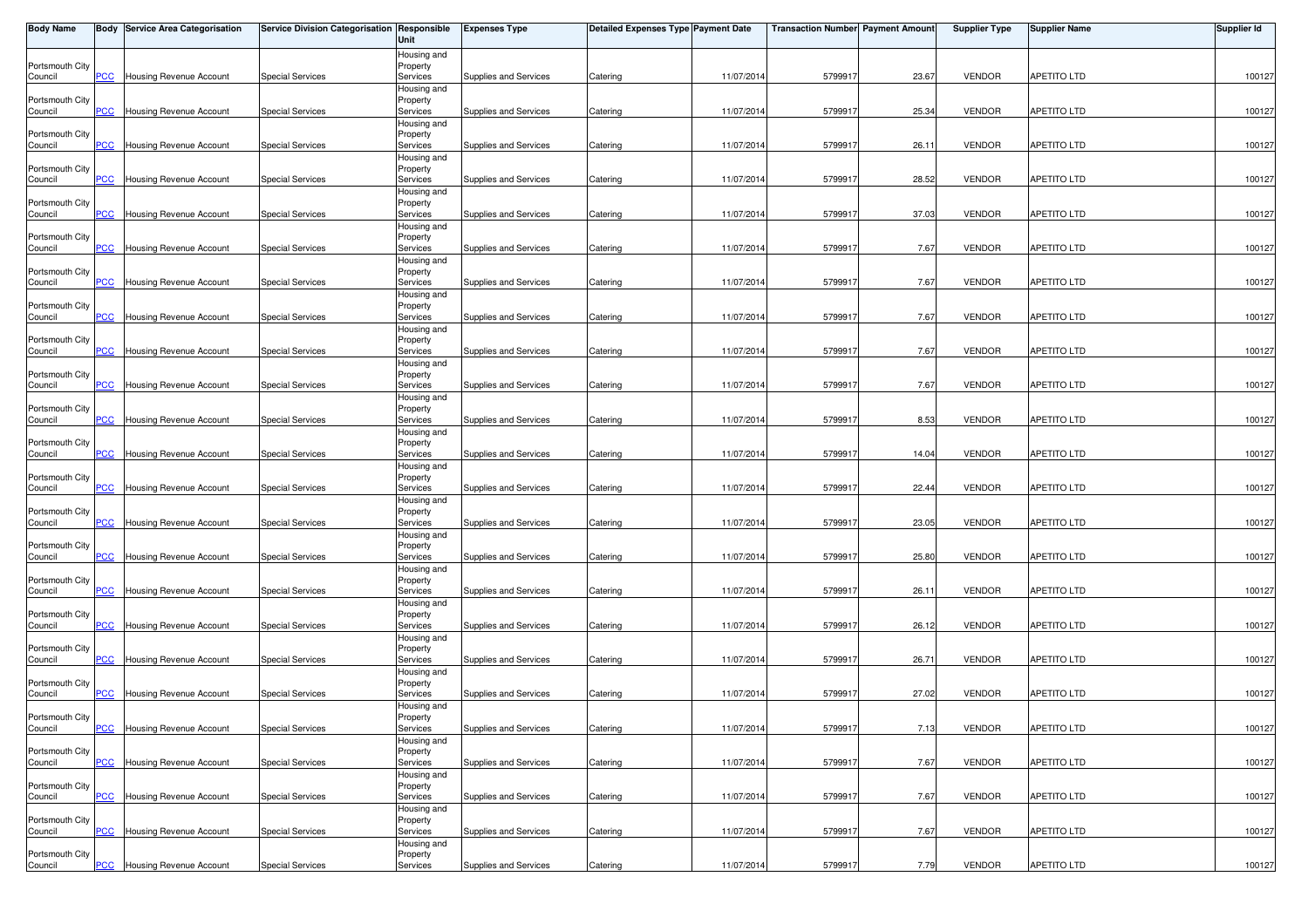| <b>Body Name</b>           |                           | <b>Body Service Area Categorisation</b> | Service Division Categorisation Responsible | Unit                    | <b>Expenses Type</b>  | Detailed Expenses Type Payment Date |            | <b>Transaction Number Payment Amount</b> |       | <b>Supplier Type</b> | <b>Supplier Name</b> | <b>Supplier Id</b> |
|----------------------------|---------------------------|-----------------------------------------|---------------------------------------------|-------------------------|-----------------------|-------------------------------------|------------|------------------------------------------|-------|----------------------|----------------------|--------------------|
|                            |                           |                                         |                                             | Housing and             |                       |                                     |            |                                          |       |                      |                      |                    |
| Portsmouth City<br>Council | PCC                       | Housing Revenue Account                 | <b>Special Services</b>                     | Property<br>Services    | Supplies and Services | Catering                            | 11/07/2014 | 579991                                   | 10.99 | <b>VENDOR</b>        | <b>APETITO LTD</b>   | 100127             |
|                            |                           |                                         |                                             | Housing and             |                       |                                     |            |                                          |       |                      |                      |                    |
| Portsmouth City            |                           |                                         |                                             | Property                |                       |                                     |            |                                          |       |                      |                      |                    |
| Council                    | <b>PCC</b>                | <b>Housing Revenue Account</b>          | <b>Special Services</b>                     | Services<br>Housing and | Supplies and Services | Catering                            | 11/07/2014 | 579991                                   | 10.99 | <b>VENDOR</b>        | <b>APETITO LTD</b>   | 100127             |
| Portsmouth City            |                           |                                         |                                             | Property                |                       |                                     |            |                                          |       |                      |                      |                    |
| Council                    | PCC                       | Housing Revenue Account                 | <b>Special Services</b>                     | Services                | Supplies and Services | Catering                            | 11/07/2014 | 5799917                                  | 12.80 | <b>VENDOR</b>        | <b>APETITO LTD</b>   | 100127             |
|                            |                           |                                         |                                             | Housing and             |                       |                                     |            |                                          |       |                      |                      |                    |
| Portsmouth City<br>Council | <b>PCC</b>                | Housing Revenue Account                 | <b>Special Services</b>                     | Property<br>Services    | Supplies and Services | Catering                            | 11/07/2014 | 579991                                   | 12.80 | <b>VENDOR</b>        | <b>APETITO LTD</b>   | 100127             |
|                            |                           |                                         |                                             | Housing and             |                       |                                     |            |                                          |       |                      |                      |                    |
| Portsmouth City            |                           |                                         |                                             | Property                |                       |                                     |            |                                          |       |                      |                      |                    |
| Council                    | <b>PCC</b>                | <b>Housing Revenue Account</b>          | <b>Special Services</b>                     | Services<br>Housing and | Supplies and Services | Catering                            | 11/07/2014 | 579991                                   | 12.80 | <b>VENDOR</b>        | <b>APETITO LTD</b>   | 100127             |
| Portsmouth City            |                           |                                         |                                             | Property                |                       |                                     |            |                                          |       |                      |                      |                    |
| Council                    | PCC                       | Housing Revenue Account                 | <b>Special Services</b>                     | Services                | Supplies and Services | Catering                            | 11/07/2014 | 5799917                                  | 19.13 | <b>VENDOR</b>        | <b>APETITO LTD</b>   | 100127             |
| Portsmouth City            |                           |                                         |                                             | Housing and<br>Property |                       |                                     |            |                                          |       |                      |                      |                    |
| Council                    | <b>PCC</b>                | Housing Revenue Account                 | <b>Special Services</b>                     | Services                | Supplies and Services | Catering                            | 11/07/2014 | 579991                                   | 19.43 | <b>VENDOR</b>        | <b>APETITO LTD</b>   | 100127             |
|                            |                           |                                         |                                             | Housing and             |                       |                                     |            |                                          |       |                      |                      |                    |
| Portsmouth City            | <b>PCC</b>                |                                         | <b>Special Services</b>                     | Property                |                       |                                     | 11/07/2014 | 579991                                   | 23.67 | <b>VENDOR</b>        | <b>APETITO LTD</b>   |                    |
| Council                    |                           | Housing Revenue Account                 |                                             | Services<br>Housing and | Supplies and Services | Catering                            |            |                                          |       |                      |                      | 100127             |
| Portsmouth City            |                           |                                         |                                             | Property                |                       |                                     |            |                                          |       |                      |                      |                    |
| Council                    | PCC                       | Housing Revenue Account                 | <b>Special Services</b>                     | Services                | Supplies and Services | Catering                            | 11/07/2014 | 579991                                   | 24.29 | <b>VENDOR</b>        | <b>APETITO LTD</b>   | 100127             |
| Portsmouth City            |                           |                                         |                                             | Housing and<br>Property |                       |                                     |            |                                          |       |                      |                      |                    |
| Council                    | PCC                       | Housing Revenue Account                 | <b>Special Services</b>                     | Services                | Supplies and Services | Catering                            | 11/07/2014 | 579991                                   | 24.89 | <b>VENDOR</b>        | <b>APETITO LTD</b>   | 100127             |
|                            |                           |                                         |                                             | Housing and             |                       |                                     |            |                                          |       |                      |                      |                    |
| Portsmouth City            | PCC                       | Housing Revenue Account                 | Special Services                            | Property<br>Services    | Supplies and Services | Catering                            | 11/07/2014 | 579991                                   | 25.67 | <b>VENDOR</b>        | <b>APETITO LTD</b>   | 100127             |
| Council                    |                           |                                         |                                             | Housing and             |                       |                                     |            |                                          |       |                      |                      |                    |
| Portsmouth City            |                           |                                         |                                             | Property                |                       |                                     |            |                                          |       |                      |                      |                    |
| Council                    | PСC                       | Housing Revenue Account                 | Special Services                            | Services                | Supplies and Services | Catering                            | 11/07/2014 | 579991                                   | 26.11 | <b>VENDOR</b>        | <b>APETITO LTD</b>   | 100127             |
| Portsmouth City            |                           |                                         |                                             | Housing and<br>Property |                       |                                     |            |                                          |       |                      |                      |                    |
| Council                    | PCC                       | Housing Revenue Account                 | <b>Special Services</b>                     | Services                | Supplies and Services | Catering                            | 11/07/2014 | 579991                                   | 26.61 | <b>VENDOR</b>        | <b>APETITO LTD</b>   | 100127             |
|                            |                           |                                         |                                             | Housing and             |                       |                                     |            |                                          |       |                      |                      |                    |
| Portsmouth City            | <b>PCC</b>                | Housing Revenue Account                 | <b>Special Services</b>                     | Property                | Supplies and Services |                                     | 11/07/2014 | 579991                                   | 26.72 | <b>VENDOR</b>        | <b>APETITO LTD</b>   | 100127             |
| Council                    |                           |                                         |                                             | Services<br>Housing and |                       | Catering                            |            |                                          |       |                      |                      |                    |
| Portsmouth City            |                           |                                         |                                             | Property                |                       |                                     |            |                                          |       |                      |                      |                    |
| Council                    | PCC                       | Housing Revenue Account                 | <b>Special Services</b>                     | Services                | Supplies and Services | Catering                            | 11/07/2014 | 579991                                   | 28.52 | <b>VENDOR</b>        | <b>APETITO LTD</b>   | 100127             |
| Portsmouth City            |                           |                                         |                                             | Housing and<br>Property |                       |                                     |            |                                          |       |                      |                      |                    |
| Council                    | <b>PCC</b>                | Housing Revenue Account                 | <b>Special Services</b>                     | Services                | Supplies and Services | Catering                            | 11/07/2014 | 5799917                                  | 36.30 | <b>VENDOR</b>        | APETITO LTD          | 100127             |
|                            |                           |                                         |                                             | Housing and             |                       |                                     |            |                                          |       |                      |                      |                    |
| Portsmouth City            | $\overline{\mathsf{PCC}}$ | Housing Revenue Account                 | <b>Special Services</b>                     | Property<br>Services    | Supplies and Services | Catering                            | 11/07/2014 | 5799917                                  | 39.57 | <b>VENDOR</b>        | APETITO LTD          | 100127             |
| Council                    |                           |                                         |                                             | Housing and             |                       |                                     |            |                                          |       |                      |                      |                    |
| Portsmouth City            |                           |                                         |                                             | Property                |                       |                                     |            |                                          |       |                      |                      |                    |
| Council                    | <b>PCC</b>                | <b>Housing Revenue Account</b>          | <b>Special Services</b>                     | Services                | Supplies and Services | Catering                            | 11/07/2014 | 579991                                   | 6.73  | <b>VENDOR</b>        | APETITO LTD          | 100127             |
| Portsmouth City            |                           |                                         |                                             | Housing and<br>Property |                       |                                     |            |                                          |       |                      |                      |                    |
| Council                    | PCC                       | <b>Housing Revenue Account</b>          | <b>Special Services</b>                     | Services                | Supplies and Services | Catering                            | 11/07/2014 | 5799917                                  | 7.13  | <b>VENDOR</b>        | APETITO LTD          | 100127             |
|                            |                           |                                         |                                             | Housing and             |                       |                                     |            |                                          |       |                      |                      |                    |
| Portsmouth City            |                           | <b>PCC</b> Housing Revenue Account      | <b>Special Services</b>                     | Property                |                       |                                     |            |                                          |       | <b>VENDOR</b>        | <b>APETITO LTD</b>   | 100127             |
| Council                    |                           |                                         |                                             | Services<br>Housing and | Supplies and Services | Catering                            | 11/07/2014 | 5799917                                  | 7.52  |                      |                      |                    |
| Portsmouth City            |                           |                                         |                                             | Property                |                       |                                     |            |                                          |       |                      |                      |                    |
| Council                    | PCC                       | Housing Revenue Account                 | <b>Special Services</b>                     | Services                | Supplies and Services | Catering                            | 11/07/2014 | 579991                                   | 7.52  | <b>VENDOR</b>        | APETITO LTD          | 100127             |
| Portsmouth City            |                           |                                         |                                             | Housing and             |                       |                                     |            |                                          |       |                      |                      |                    |
| Council                    | PCC                       | Housing Revenue Account                 | <b>Special Services</b>                     | Property<br>Services    | Supplies and Services | Catering                            | 11/07/2014 | 5799917                                  | 7.67  | <b>VENDOR</b>        | <b>APETITO LTD</b>   | 100127             |
|                            |                           |                                         |                                             | Housing and             |                       |                                     |            |                                          |       |                      |                      |                    |
| Portsmouth City            |                           |                                         | <b>Special Services</b>                     | Property                |                       |                                     |            |                                          |       |                      |                      |                    |
| Council                    | PCC                       | Housing Revenue Account                 |                                             | Services<br>Housing and | Supplies and Services | Catering                            | 11/07/2014 | 579991                                   | 7.67  | <b>VENDOR</b>        | APETITO LTD          | 100127             |
| Portsmouth City            |                           |                                         |                                             | Property                |                       |                                     |            |                                          |       |                      |                      |                    |
| Council                    |                           | <b>PCC</b> Housing Revenue Account      | <b>Special Services</b>                     | Services                | Supplies and Services | Catering                            | 11/07/2014 | 5799917                                  | 7.67  | <b>VENDOR</b>        | <b>APETITO LTD</b>   | 100127             |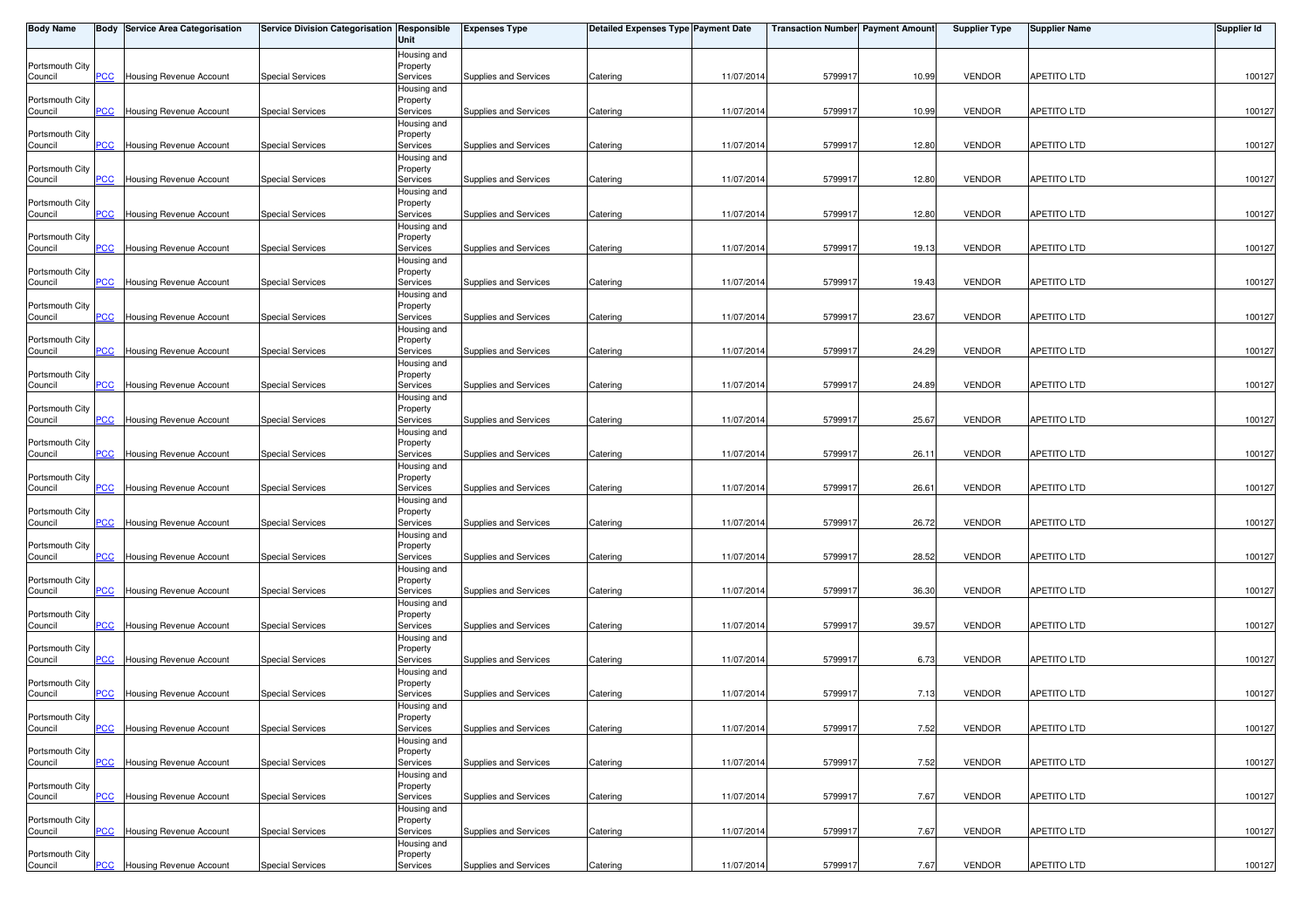| <b>Body Name</b>           |                           | <b>Body Service Area Categorisation</b> | Service Division Categorisation Responsible | Unit                    | <b>Expenses Type</b>  | Detailed Expenses Type Payment Date |            | <b>Transaction Number Payment Amount</b> |       | <b>Supplier Type</b> | <b>Supplier Name</b> | <b>Supplier Id</b> |
|----------------------------|---------------------------|-----------------------------------------|---------------------------------------------|-------------------------|-----------------------|-------------------------------------|------------|------------------------------------------|-------|----------------------|----------------------|--------------------|
|                            |                           |                                         |                                             | Housing and             |                       |                                     |            |                                          |       |                      |                      |                    |
| Portsmouth City<br>Council | PCC                       | Housing Revenue Account                 | <b>Special Services</b>                     | Property<br>Services    | Supplies and Services | Catering                            | 11/07/2014 | 579991                                   | 7.67  | <b>VENDOR</b>        | <b>APETITO LTD</b>   | 100127             |
|                            |                           |                                         |                                             | Housing and             |                       |                                     |            |                                          |       |                      |                      |                    |
| Portsmouth City            |                           |                                         |                                             | Property                |                       |                                     |            |                                          |       |                      |                      |                    |
| Council                    | <b>PCC</b>                | <b>Housing Revenue Account</b>          | <b>Special Services</b>                     | Services<br>Housing and | Supplies and Services | Catering                            | 11/07/2014 | 579991                                   | 7.79  | <b>VENDOR</b>        | <b>APETITO LTD</b>   | 100127             |
| Portsmouth City            |                           |                                         |                                             | Property                |                       |                                     |            |                                          |       |                      |                      |                    |
| Council                    | PCC                       | Housing Revenue Account                 | <b>Special Services</b>                     | Services                | Supplies and Services | Catering                            | 11/07/2014 | 5799917                                  | 8.53  | <b>VENDOR</b>        | <b>APETITO LTD</b>   | 100127             |
|                            |                           |                                         |                                             | Housing and             |                       |                                     |            |                                          |       |                      |                      |                    |
| Portsmouth City<br>Council | <b>PCC</b>                | Housing Revenue Account                 | <b>Special Services</b>                     | Property<br>Services    | Supplies and Services | Catering                            | 11/07/2014 | 579991                                   | 12.80 | <b>VENDOR</b>        | <b>APETITO LTD</b>   | 100127             |
|                            |                           |                                         |                                             | Housing and             |                       |                                     |            |                                          |       |                      |                      |                    |
| Portsmouth City            |                           |                                         |                                             | Property                |                       |                                     |            |                                          |       |                      |                      |                    |
| Council                    | <b>PCC</b>                | Housing Revenue Account                 | <b>Special Services</b>                     | Services<br>Housing and | Supplies and Services | Catering                            | 11/07/2014 | 579991                                   | 14.79 | <b>VENDOR</b>        | <b>APETITO LTD</b>   | 100127             |
| Portsmouth City            |                           |                                         |                                             | Property                |                       |                                     |            |                                          |       |                      |                      |                    |
| Council                    | PCC                       | Housing Revenue Account                 | <b>Special Services</b>                     | Services                | Supplies and Services | Catering                            | 11/07/2014 | 5799917                                  | 14.79 | <b>VENDOR</b>        | <b>APETITO LTD</b>   | 100127             |
| Portsmouth City            |                           |                                         |                                             | Housing and<br>Property |                       |                                     |            |                                          |       |                      |                      |                    |
| Council                    | <b>PCC</b>                | Housing Revenue Account                 | <b>Special Services</b>                     | Services                | Supplies and Services | Catering                            | 11/07/2014 | 579991                                   | 23.27 | <b>VENDOR</b>        | <b>APETITO LTD</b>   | 100127             |
|                            |                           |                                         |                                             | Housing and             |                       |                                     |            |                                          |       |                      |                      |                    |
| Portsmouth City            | <b>PCC</b>                |                                         | <b>Special Services</b>                     | Property                |                       |                                     | 11/07/2014 | 579991                                   | 23.87 | <b>VENDOR</b>        | <b>APETITO LTD</b>   |                    |
| Council                    |                           | Housing Revenue Account                 |                                             | Services<br>Housing and | Supplies and Services | Catering                            |            |                                          |       |                      |                      | 100127             |
| Portsmouth City            |                           |                                         |                                             | Property                |                       |                                     |            |                                          |       |                      |                      |                    |
| Council                    | PCC                       | Housing Revenue Account                 | <b>Special Services</b>                     | Services                | Supplies and Services | Catering                            | 11/07/2014 | 579991                                   | 26.11 | <b>VENDOR</b>        | <b>APETITO LTD</b>   | 100127             |
| Portsmouth City            |                           |                                         |                                             | Housing and<br>Property |                       |                                     |            |                                          |       |                      |                      |                    |
| Council                    | PCC                       | Housing Revenue Account                 | <b>Special Services</b>                     | Services                | Supplies and Services | Catering                            | 11/07/2014 | 579991                                   | 27.02 | <b>VENDOR</b>        | <b>APETITO LTD</b>   | 100127             |
|                            |                           |                                         |                                             | Housing and             |                       |                                     |            |                                          |       |                      |                      |                    |
| Portsmouth City            | PCC                       | Housing Revenue Account                 | <b>Special Services</b>                     | Property<br>Services    | Supplies and Services | Catering                            | 11/07/2014 | 579991                                   | 36.30 | <b>VENDOR</b>        | <b>APETITO LTD</b>   | 100127             |
| Council                    |                           |                                         |                                             | Housing and             |                       |                                     |            |                                          |       |                      |                      |                    |
| Portsmouth City            |                           |                                         |                                             | Property                |                       |                                     |            |                                          |       |                      |                      |                    |
| Council                    | PСC                       | Housing Revenue Account                 | Special Services                            | Services                | Supplies and Services | Catering                            | 11/07/2014 | 579991                                   | 38.50 | <b>VENDOR</b>        | <b>APETITO LTD</b>   | 100127             |
| Portsmouth City            |                           |                                         |                                             | Housing and<br>Property |                       |                                     |            |                                          |       |                      |                      |                    |
| Council                    | PCC                       | Housing Revenue Account                 | <b>Special Services</b>                     | Services                | Supplies and Services | Catering                            | 11/07/2014 | 579991                                   | 6.73  | <b>VENDOR</b>        | <b>APETITO LTD</b>   | 100127             |
|                            |                           |                                         |                                             | Housing and             |                       |                                     |            |                                          |       |                      |                      |                    |
| Portsmouth City            | <b>PCC</b>                |                                         |                                             | Property                |                       |                                     |            |                                          |       |                      | <b>APETITO LTD</b>   |                    |
| Council                    |                           | Housing Revenue Account                 | <b>Special Services</b>                     | Services<br>Housing and | Supplies and Services | Catering                            | 11/07/2014 | 579991                                   | 7.67  | <b>VENDOR</b>        |                      | 100127             |
| Portsmouth City            |                           |                                         |                                             | Property                |                       |                                     |            |                                          |       |                      |                      |                    |
| Council                    | PCC                       | Housing Revenue Account                 | <b>Special Services</b>                     | Services                | Supplies and Services | Catering                            | 11/07/2014 | 579991                                   | 7.67  | <b>VENDOR</b>        | <b>APETITO LTD</b>   | 100127             |
| Portsmouth City            |                           |                                         |                                             | Housing and<br>Property |                       |                                     |            |                                          |       |                      |                      |                    |
| Council                    | <b>PCC</b>                | Housing Revenue Account                 | <b>Special Services</b>                     | Services                | Supplies and Services | Catering                            | 11/07/2014 | 5799917                                  | 8.05  | <b>VENDOR</b>        | APETITO LTD          | 100127             |
|                            |                           |                                         |                                             | Housing and             |                       |                                     |            |                                          |       |                      |                      |                    |
| Portsmouth City            | $\overline{\mathsf{PCC}}$ | Housing Revenue Account                 | <b>Special Services</b>                     | Property<br>Services    | Supplies and Services | Catering                            | 18/07/2014 | 5801171                                  | 10.99 | <b>VENDOR</b>        | APETITO LTD          | 100127             |
| Council                    |                           |                                         |                                             | Housing and             |                       |                                     |            |                                          |       |                      |                      |                    |
| Portsmouth City            |                           |                                         |                                             | Property                |                       |                                     |            |                                          |       |                      |                      |                    |
| Council                    | <b>PCC</b>                | <b>Housing Revenue Account</b>          | <b>Special Services</b>                     | Services                | Supplies and Services | Catering                            | 18/07/2014 | 5801171                                  | 10.99 | <b>VENDOR</b>        | APETITO LTD          | 100127             |
| Portsmouth City            |                           |                                         |                                             | Housing and<br>Property |                       |                                     |            |                                          |       |                      |                      |                    |
| Council                    | PCC                       | <b>Housing Revenue Account</b>          | <b>Special Services</b>                     | Services                | Supplies and Services | Catering                            | 18/07/2014 | 5801171                                  | 12.80 | <b>VENDOR</b>        | APETITO LTD          | 100127             |
|                            |                           |                                         |                                             | Housing and             |                       |                                     |            |                                          |       |                      |                      |                    |
| Portsmouth City<br>Council |                           | <b>PCC</b> Housing Revenue Account      | <b>Special Services</b>                     | Property<br>Services    | Supplies and Services | Catering                            | 18/07/2014 | 5801171                                  | 19.13 | <b>VENDOR</b>        | <b>APETITO LTD</b>   | 100127             |
|                            |                           |                                         |                                             | Housing and             |                       |                                     |            |                                          |       |                      |                      |                    |
| Portsmouth City            |                           |                                         |                                             | Property                |                       |                                     |            |                                          |       |                      |                      |                    |
| Council                    | PCC                       | Housing Revenue Account                 | <b>Special Services</b>                     | Services                | Supplies and Services | Catering                            | 18/07/2014 | 580117                                   | 21.86 | <b>VENDOR</b>        | APETITO LTD          | 100127             |
| Portsmouth City            |                           |                                         |                                             | Housing and<br>Property |                       |                                     |            |                                          |       |                      |                      |                    |
| Council                    | PCC                       | Housing Revenue Account                 | <b>Special Services</b>                     | Services                | Supplies and Services | Catering                            | 18/07/2014 | 5801171                                  | 22.15 | <b>VENDOR</b>        | <b>APETITO LTD</b>   | 100127             |
|                            |                           |                                         |                                             | Housing and             |                       |                                     |            |                                          |       |                      |                      |                    |
| Portsmouth City            | PCC                       | Housing Revenue Account                 | <b>Special Services</b>                     | Property                | Supplies and Services |                                     | 18/07/2014 | 5801171                                  | 24.29 | <b>VENDOR</b>        | APETITO LTD          | 100127             |
| Council                    |                           |                                         |                                             | Services<br>Housing and |                       | Catering                            |            |                                          |       |                      |                      |                    |
| Portsmouth City            |                           |                                         |                                             | Property                |                       |                                     |            |                                          |       |                      |                      |                    |
| Council                    |                           | <b>PCC</b> Housing Revenue Account      | <b>Special Services</b>                     | Services                | Supplies and Services | Catering                            | 18/07/2014 | 5801171                                  | 30.80 | <b>VENDOR</b>        | <b>APETITO LTD</b>   | 100127             |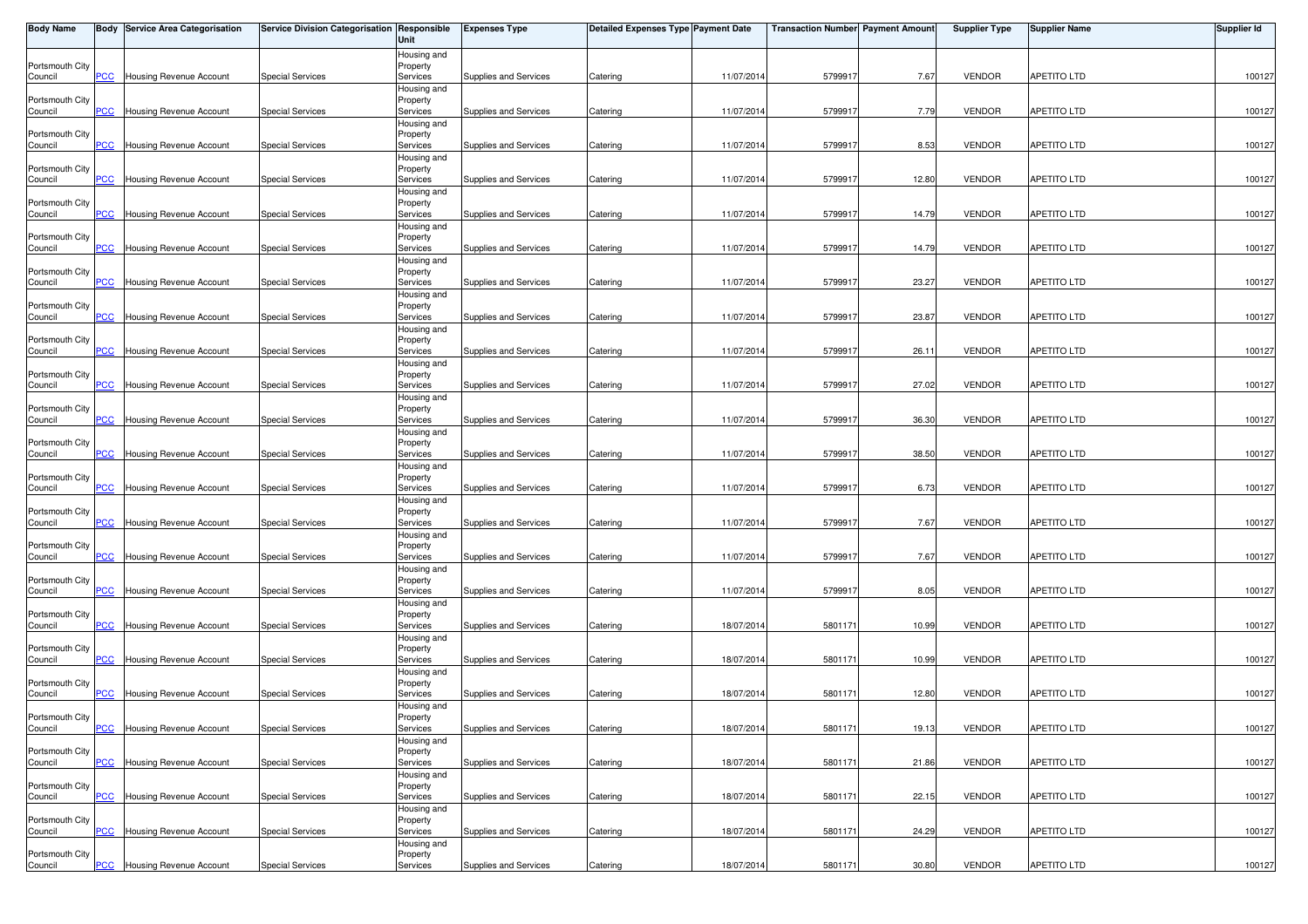| <b>Body Name</b>           |                | <b>Body Service Area Categorisation</b> | <b>Service Division Categorisation Responsible</b> | Unit                                | <b>Expenses Type</b>  | <b>Detailed Expenses Type Payment Date</b> |            | <b>Transaction Number Payment Amount</b> |       | <b>Supplier Type</b> | <b>Supplier Name</b> | <b>Supplier Id</b> |
|----------------------------|----------------|-----------------------------------------|----------------------------------------------------|-------------------------------------|-----------------------|--------------------------------------------|------------|------------------------------------------|-------|----------------------|----------------------|--------------------|
| Portsmouth City<br>Council | $\overline{C}$ | Housing Revenue Account                 | <b>Special Services</b>                            | Housing and<br>Property<br>Services | Supplies and Services | Catering                                   | 18/07/2014 | 5801171                                  | 37.03 | <b>VENDOR</b>        | <b>APETITO LTD</b>   | 100127             |
|                            |                |                                         |                                                    | Housing and                         |                       |                                            |            |                                          |       |                      |                      |                    |
| Portsmouth City<br>Council | <b>PCC</b>     | <b>Housing Revenue Account</b>          | <b>Special Services</b>                            | Property<br>Services                | Supplies and Services | Catering                                   | 18/07/201  | 5801171                                  | 39.57 | <b>VENDOR</b>        | <b>APETITO LTD</b>   | 100127             |
| Portsmouth City            |                |                                         |                                                    | Housing and<br>Property             |                       |                                            |            |                                          |       |                      |                      |                    |
| Council                    | <b>PCC</b>     | Housing Revenue Account                 | <b>Special Services</b>                            | Services<br>Housing and             | Supplies and Services | Catering                                   | 18/07/2014 | 5801171                                  | 7.13  | <b>VENDOR</b>        | <b>APETITO LTD</b>   | 100127             |
| Portsmouth City<br>Council | $\overline{C}$ | Housing Revenue Account                 | <b>Special Services</b>                            | Property<br>Services                | Supplies and Services | Catering                                   | 18/07/2014 | 5801171                                  | 7.52  | <b>VENDOR</b>        | APETITO LTD          | 100127             |
|                            |                |                                         |                                                    | Housing and                         |                       |                                            |            |                                          |       |                      |                      |                    |
| Portsmouth City<br>Council | <b>PCC</b>     | Housing Revenue Account                 | <b>Special Services</b>                            | Property<br>Services                | Supplies and Services | Catering                                   | 18/07/201  | 5801171                                  | 7.67  | <b>VENDOR</b>        | <b>APETITO LTD</b>   | 100127             |
| Portsmouth City            |                |                                         |                                                    | Housing and<br>Property             |                       |                                            |            |                                          |       |                      |                      |                    |
| Council                    | $\overline{C}$ | Housing Revenue Account                 | <b>Special Services</b>                            | Services                            | Supplies and Services | Catering                                   | 18/07/2014 | 5801171                                  | 7.67  | <b>VENDOR</b>        | <b>APETITO LTD</b>   | 100127             |
| Portsmouth City            |                |                                         |                                                    | Housing and<br>Property             |                       |                                            |            |                                          |       |                      |                      |                    |
| Council                    | <b>PCC</b>     | Housing Revenue Account                 | <b>Special Services</b>                            | Services                            | Supplies and Services | Catering                                   | 18/07/2014 | 5801171                                  | 7.67  | <b>VENDOR</b>        | <b>APETITO LTD</b>   | 100127             |
| Portsmouth City            |                |                                         |                                                    | Housing and<br>Property             |                       |                                            |            |                                          |       |                      |                      |                    |
| Council                    | <b>PCC</b>     | Housing Revenue Account                 | <b>Special Services</b>                            | Services                            | Supplies and Services | Catering                                   | 18/07/201  | 5801171                                  | 7.79  | <b>VENDOR</b>        | <b>APETITO LTD</b>   | 100127             |
| Portsmouth City            |                |                                         |                                                    | Housing and<br>Property             |                       |                                            |            |                                          |       |                      |                      |                    |
| Council                    | PСC            | Housing Revenue Account                 | <b>Special Services</b>                            | Services                            | Supplies and Services | Catering                                   | 18/07/2014 | 5801171                                  | 10.99 | <b>VENDOR</b>        | <b>APETITO LTD</b>   | 100127             |
| Portsmouth City            |                |                                         |                                                    | Housing and<br>Property             |                       |                                            |            |                                          |       |                      |                      |                    |
| Council                    | <b>PCC</b>     | Housing Revenue Account                 | <b>Special Services</b>                            | Services                            | Supplies and Services | Catering                                   | 18/07/2014 | 5801171                                  | 10.99 | <b>VENDOR</b>        | APETITO LTD          | 100127             |
| Portsmouth City            |                |                                         |                                                    | Housing and<br>Property             |                       |                                            |            |                                          |       |                      |                      |                    |
| Council                    | <b>PCC</b>     | <b>Housing Revenue Account</b>          | <b>Special Services</b>                            | Services                            | Supplies and Services | Catering                                   | 18/07/201  | 5801171                                  | 19.13 | <b>VENDOR</b>        | APETITO LTD          | 100127             |
| Portsmouth City            |                |                                         |                                                    | Housing and<br>Property             |                       |                                            |            |                                          |       |                      |                      |                    |
| Council                    | <b>PCC</b>     | Housing Revenue Account                 | <b>Special Services</b>                            | Services                            | Supplies and Services | Catering                                   | 18/07/2014 | 5801171                                  | 22.15 | <b>VENDOR</b>        | <b>APETITO LTD</b>   | 100127             |
| Portsmouth City            |                |                                         |                                                    | Housing and<br>Property             |                       |                                            |            |                                          |       |                      |                      |                    |
| Council                    | PCC            | Housing Revenue Account                 | <b>Special Services</b>                            | Services                            | Supplies and Services | Catering                                   | 18/07/2014 | 5801171                                  | 24.24 | <b>VENDOR</b>        | <b>APETITO LTD</b>   | 100127             |
| Portsmouth City            |                |                                         |                                                    | Housing and<br>Property             |                       |                                            |            |                                          |       |                      |                      |                    |
| Council                    | <b>PCC</b>     | Housing Revenue Account                 | <b>Special Services</b>                            | Services                            | Supplies and Services | Catering                                   | 18/07/2014 | 5801171                                  | 29.26 | <b>VENDOR</b>        | APETITO LTD          | 100127             |
| Portsmouth City            |                |                                         |                                                    | Housing and<br>Property             |                       |                                            |            |                                          |       |                      |                      |                    |
| Council                    | $\overline{C}$ | Housing Revenue Account                 | <b>Special Services</b>                            | Services                            | Supplies and Services | Catering                                   | 18/07/2014 | 5801171                                  | 3.85  | <b>VENDOR</b>        | APETITO LTD          | 100127             |
| Portsmouth City            |                |                                         |                                                    | Housing and<br>Property             |                       |                                            |            |                                          |       |                      |                      |                    |
| Council                    | <b>PCC</b>     | Housing Revenue Account                 | <b>Special Services</b>                            | Services                            | Supplies and Services | Catering                                   | 18/07/2014 | 5801171                                  | 3.85  | <b>VENDOR</b>        | APETITO LTD          | 100127             |
| Portsmouth City            |                |                                         |                                                    | Housing and<br>Property             |                       |                                            |            |                                          |       |                      |                      |                    |
| Council                    | <u>PCC</u>     | Housing Revenue Account                 | <b>Special Services</b>                            | Services                            | Supplies and Services | Catering                                   | 18/07/2014 | 5801171                                  | 39.57 | <b>VENDOR</b>        | APETITO LTD          | 100127             |
| Portsmouth City            |                |                                         |                                                    | Housing and<br>Property             |                       |                                            |            |                                          |       |                      |                      |                    |
| Council                    | $\overline{C}$ | Housing Revenue Account                 | <b>Special Services</b>                            | Services                            | Supplies and Services | Catering                                   | 18/07/201  | 5801171                                  | 7.67  | <b>VENDOR</b>        | APETITO LTD          | 100127             |
| Portsmouth City            |                |                                         |                                                    | Housing and<br>Property             |                       |                                            |            |                                          |       |                      |                      |                    |
| Council                    | PCC            | <b>Housing Revenue Account</b>          | <b>Special Services</b>                            | Services                            | Supplies and Services | Catering                                   | 18/07/2014 | 5801171                                  | 7.67  | <b>VENDOR</b>        | APETITO LTD          | 100127             |
| Portsmouth City            |                |                                         |                                                    | Housing and<br>Property             |                       |                                            |            |                                          |       |                      |                      |                    |
| Council                    | <b>PCC</b>     | <b>Housing Revenue Account</b>          | <b>Special Services</b>                            | Services                            | Supplies and Services | Catering                                   | 18/07/2014 | 5801171                                  | 7.67  | <b>VENDOR</b>        | APETITO LTD          | 100127             |
| Portsmouth City            |                |                                         |                                                    | Housing and<br>Property             |                       |                                            |            |                                          |       |                      |                      |                    |
| Council                    | PCC            | Housing Revenue Account                 | <b>Special Services</b>                            | Services                            | Supplies and Services | Catering                                   | 18/07/2014 | 5801171                                  | 7.67  | <b>VENDOR</b>        | <b>APETITO LTD</b>   | 100127             |
| Portsmouth City            |                |                                         |                                                    | Housing and<br>Property             |                       |                                            |            |                                          |       |                      |                      |                    |
| Council                    | <b>PCC</b>     | <b>Housing Revenue Account</b>          | <b>Special Services</b>                            | Services                            | Supplies and Services | Catering                                   | 18/07/2014 | 5801171                                  | 7.70  | <b>VENDOR</b>        | <b>APETITO LTD</b>   | 100127             |
| Portsmouth City            |                |                                         |                                                    | Housing and<br>Property             |                       |                                            |            |                                          |       |                      |                      |                    |
| Council                    | PCC            | Housing Revenue Account                 | <b>Special Services</b>                            | Services                            | Supplies and Services | Catering                                   | 18/07/2014 | 5801171                                  | 9.60  | <b>VENDOR</b>        | APETITO LTD          | 100127             |
| Portsmouth City            |                |                                         |                                                    | Housing and<br>Property             |                       |                                            |            |                                          |       |                      |                      |                    |
| Council                    | <b>PCC</b>     | Housing Revenue Account                 | <b>Special Services</b>                            | Services                            | Supplies and Services | Catering                                   | 18/07/2014 | 5801171                                  | 10.56 | <b>VENDOR</b>        | <b>APETITO LTD</b>   | 100127             |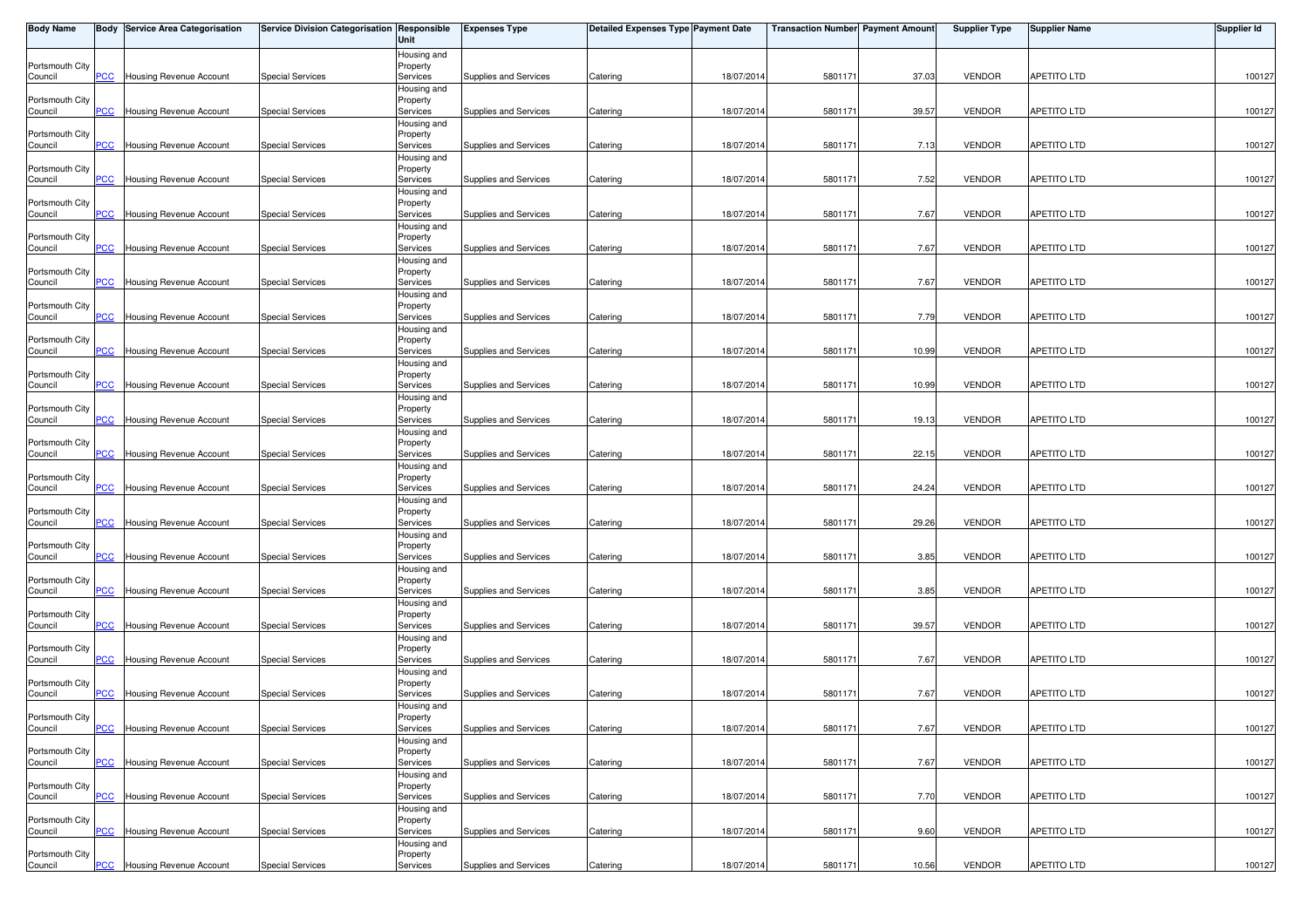| <b>Body Name</b>           |                           | <b>Body Service Area Categorisation</b> | Service Division Categorisation Responsible | Unit                    | <b>Expenses Type</b>  | Detailed Expenses Type Payment Date |            | <b>Transaction Number Payment Amount</b> |       | <b>Supplier Type</b> | <b>Supplier Name</b> | <b>Supplier Id</b> |
|----------------------------|---------------------------|-----------------------------------------|---------------------------------------------|-------------------------|-----------------------|-------------------------------------|------------|------------------------------------------|-------|----------------------|----------------------|--------------------|
|                            |                           |                                         |                                             | Housing and             |                       |                                     |            |                                          |       |                      |                      |                    |
| Portsmouth City<br>Council | PCC                       | Housing Revenue Account                 | <b>Special Services</b>                     | Property<br>Services    | Supplies and Services | Catering                            | 18/07/2014 | 5801171                                  | 10.99 | <b>VENDOR</b>        | <b>APETITO LTD</b>   | 100127             |
|                            |                           |                                         |                                             | Housing and             |                       |                                     |            |                                          |       |                      |                      |                    |
| Portsmouth City            |                           |                                         |                                             | Property                |                       |                                     |            |                                          |       |                      |                      |                    |
| Council                    | <b>PCC</b>                | <b>Housing Revenue Account</b>          | <b>Special Services</b>                     | Services                | Supplies and Services | Catering                            | 18/07/2014 | 5801171                                  | 12.80 | <b>VENDOR</b>        | <b>APETITO LTD</b>   | 100127             |
| Portsmouth City            |                           |                                         |                                             | Housing and<br>Property |                       |                                     |            |                                          |       |                      |                      |                    |
| Council                    | PCC                       | Housing Revenue Account                 | <b>Special Services</b>                     | Services                | Supplies and Services | Catering                            | 18/07/2014 | 5801171                                  | 14.79 | <b>VENDOR</b>        | <b>APETITO LTD</b>   | 100127             |
|                            |                           |                                         |                                             | Housing and             |                       |                                     |            |                                          |       |                      |                      |                    |
| Portsmouth City<br>Council | <b>PCC</b>                | Housing Revenue Account                 | <b>Special Services</b>                     | Property<br>Services    | Supplies and Services | Catering                            | 18/07/2014 | 5801171                                  | 19.13 | <b>VENDOR</b>        | <b>APETITO LTD</b>   | 100127             |
|                            |                           |                                         |                                             | Housing and             |                       |                                     |            |                                          |       |                      |                      |                    |
| Portsmouth City            |                           |                                         |                                             | Property                |                       |                                     |            |                                          |       |                      |                      |                    |
| Council                    | <b>PCC</b>                | Housing Revenue Account                 | <b>Special Services</b>                     | Services<br>Housing and | Supplies and Services | Catering                            | 18/07/2014 | 580117                                   | 22.44 | <b>VENDOR</b>        | <b>APETITO LTD</b>   | 100127             |
| Portsmouth City            |                           |                                         |                                             | Property                |                       |                                     |            |                                          |       |                      |                      |                    |
| Council                    | PCC                       | Housing Revenue Account                 | <b>Special Services</b>                     | Services                | Supplies and Services | Catering                            | 18/07/2014 | 5801171                                  | 25.80 | <b>VENDOR</b>        | <b>APETITO LTD</b>   | 100127             |
| Portsmouth City            |                           |                                         |                                             | Housing and<br>Property |                       |                                     |            |                                          |       |                      |                      |                    |
| Council                    | <b>PCC</b>                | Housing Revenue Account                 | <b>Special Services</b>                     | Services                | Supplies and Services | Catering                            | 18/07/2014 | 5801171                                  | 26.71 | <b>VENDOR</b>        | <b>APETITO LTD</b>   | 100127             |
|                            |                           |                                         |                                             | Housing and             |                       |                                     |            |                                          |       |                      |                      |                    |
| Portsmouth City            |                           |                                         |                                             | Property                |                       |                                     |            |                                          |       |                      |                      |                    |
| Council                    | <b>PCC</b>                | Housing Revenue Account                 | <b>Special Services</b>                     | Services<br>Housing and | Supplies and Services | Catering                            | 18/07/2014 | 580117                                   | 28.74 | <b>VENDOR</b>        | <b>APETITO LTD</b>   | 100127             |
| Portsmouth City            |                           |                                         |                                             | Property                |                       |                                     |            |                                          |       |                      |                      |                    |
| Council                    | PCC                       | Housing Revenue Account                 | <b>Special Services</b>                     | Services                | Supplies and Services | Catering                            | 18/07/2014 | 5801171                                  | 30.67 | <b>VENDOR</b>        | <b>APETITO LTD</b>   | 100127             |
| Portsmouth City            |                           |                                         |                                             | Housing and             |                       |                                     |            |                                          |       |                      |                      |                    |
| Council                    | PCC                       | Housing Revenue Account                 | <b>Special Services</b>                     | Property<br>Services    | Supplies and Services | Catering                            | 18/07/2014 | 5801171                                  | 36.30 | <b>VENDOR</b>        | APETITO LTD          | 100127             |
|                            |                           |                                         |                                             | Housing and             |                       |                                     |            |                                          |       |                      |                      |                    |
| Portsmouth City            |                           |                                         |                                             | Property                |                       |                                     |            |                                          |       |                      |                      |                    |
| Council                    | PCC                       | Housing Revenue Account                 | <b>Special Services</b>                     | Services<br>Housing and | Supplies and Services | Catering                            | 18/07/2014 | 580117                                   | 39.57 | <b>VENDOR</b>        | APETITO LTD          | 100127             |
| Portsmouth City            |                           |                                         |                                             | Property                |                       |                                     |            |                                          |       |                      |                      |                    |
| Council                    | PСC                       | Housing Revenue Account                 | Special Services                            | Services                | Supplies and Services | Catering                            | 18/07/2014 | 5801171                                  | 6.73  | <b>VENDOR</b>        | <b>APETITO LTD</b>   | 100127             |
|                            |                           |                                         |                                             | Housing and             |                       |                                     |            |                                          |       |                      |                      |                    |
| Portsmouth City<br>Council | PCC                       | Housing Revenue Account                 | <b>Special Services</b>                     | Property<br>Services    | Supplies and Services | Catering                            | 18/07/2014 | 5801171                                  | 7.13  | <b>VENDOR</b>        | <b>APETITO LTD</b>   | 100127             |
|                            |                           |                                         |                                             | Housing and             |                       |                                     |            |                                          |       |                      |                      |                    |
| Portsmouth City            |                           |                                         |                                             | Property                |                       |                                     |            |                                          |       |                      |                      |                    |
| Council                    | <b>PCC</b>                | Housing Revenue Account                 | <b>Special Services</b>                     | Services                | Supplies and Services | Catering                            | 18/07/2014 | 5801171                                  | 7.67  | <b>VENDOR</b>        | <b>APETITO LTD</b>   | 100127             |
| Portsmouth City            |                           |                                         |                                             | Housing and<br>Property |                       |                                     |            |                                          |       |                      |                      |                    |
| Council                    | PCC                       | Housing Revenue Account                 | <b>Special Services</b>                     | Services                | Supplies and Services | Catering                            | 18/07/2014 | 5801171                                  | 7.67  | <b>VENDOR</b>        | <b>APETITO LTD</b>   | 100127             |
|                            |                           |                                         |                                             | Housing and             |                       |                                     |            |                                          |       |                      |                      |                    |
| Portsmouth City<br>Council | <b>PCC</b>                | Housing Revenue Account                 | <b>Special Services</b>                     | Property<br>Services    | Supplies and Services | Catering                            | 18/07/2014 | 5801171                                  | 8.53  | <b>VENDOR</b>        | APETITO LTD          | 100127             |
|                            |                           |                                         |                                             | Housing and             |                       |                                     |            |                                          |       |                      |                      |                    |
| Portsmouth City            |                           |                                         |                                             | Property                |                       |                                     |            |                                          |       |                      |                      |                    |
| Council                    | $\overline{\mathsf{PCC}}$ | Housing Revenue Account                 | <b>Special Services</b>                     | Services                | Supplies and Services | Catering                            | 18/07/2014 | 5801171                                  | 10.99 | <b>VENDOR</b>        | APETITO LTD          | 100127             |
| Portsmouth City            |                           |                                         |                                             | Housing and<br>Property |                       |                                     |            |                                          |       |                      |                      |                    |
| Council                    | <b>PCC</b>                | <b>Housing Revenue Account</b>          | <b>Special Services</b>                     | Services                | Supplies and Services | Catering                            | 18/07/2014 | 5801171                                  | 19.13 | <b>VENDOR</b>        | APETITO LTD          | 100127             |
|                            |                           |                                         |                                             | Housing and             |                       |                                     |            |                                          |       |                      |                      |                    |
| Portsmouth City<br>Council | PCC                       | <b>Housing Revenue Account</b>          | <b>Special Services</b>                     | Property<br>Services    | Supplies and Services | Catering                            | 18/07/2014 | 5801171                                  | 24.29 | <b>VENDOR</b>        | APETITO LTD          | 100127             |
|                            |                           |                                         |                                             | Housing and             |                       |                                     |            |                                          |       |                      |                      |                    |
| Portsmouth City            |                           |                                         |                                             | Property                |                       |                                     |            |                                          |       |                      |                      |                    |
| Council                    |                           | <b>PCC</b> Housing Revenue Account      | <b>Special Services</b>                     | Services                | Supplies and Services | Catering                            | 18/07/2014 | 5801171                                  | 25.80 | <b>VENDOR</b>        | <b>APETITO LTD</b>   | 100127             |
| Portsmouth City            |                           |                                         |                                             | Housing and<br>Property |                       |                                     |            |                                          |       |                      |                      |                    |
| Council                    | PCC                       | Housing Revenue Account                 | <b>Special Services</b>                     | Services                | Supplies and Services | Catering                            | 18/07/2014 | 580117                                   | 26.12 | <b>VENDOR</b>        | APETITO LTD          | 100127             |
|                            |                           |                                         |                                             | Housing and             |                       |                                     |            |                                          |       |                      |                      |                    |
| Portsmouth City<br>Council | PCC                       | Housing Revenue Account                 | <b>Special Services</b>                     | Property<br>Services    | Supplies and Services | Catering                            | 18/07/2014 | 5801171                                  | 26.72 | <b>VENDOR</b>        | <b>APETITO LTD</b>   | 100127             |
|                            |                           |                                         |                                             | Housing and             |                       |                                     |            |                                          |       |                      |                      |                    |
| Portsmouth City            |                           |                                         |                                             | Property                |                       |                                     |            |                                          |       |                      |                      |                    |
| Council                    | PCC                       | Housing Revenue Account                 | <b>Special Services</b>                     | Services                | Supplies and Services | Catering                            | 18/07/2014 | 5801171                                  | 29.26 | <b>VENDOR</b>        | APETITO LTD          | 100127             |
| Portsmouth City            |                           |                                         |                                             | Housing and<br>Property |                       |                                     |            |                                          |       |                      |                      |                    |
| Council                    |                           | <b>PCC</b> Housing Revenue Account      | <b>Special Services</b>                     | Services                | Supplies and Services | Catering                            | 18/07/2014 | 5801171                                  | 37.03 | <b>VENDOR</b>        | <b>APETITO LTD</b>   | 100127             |
|                            |                           |                                         |                                             |                         |                       |                                     |            |                                          |       |                      |                      |                    |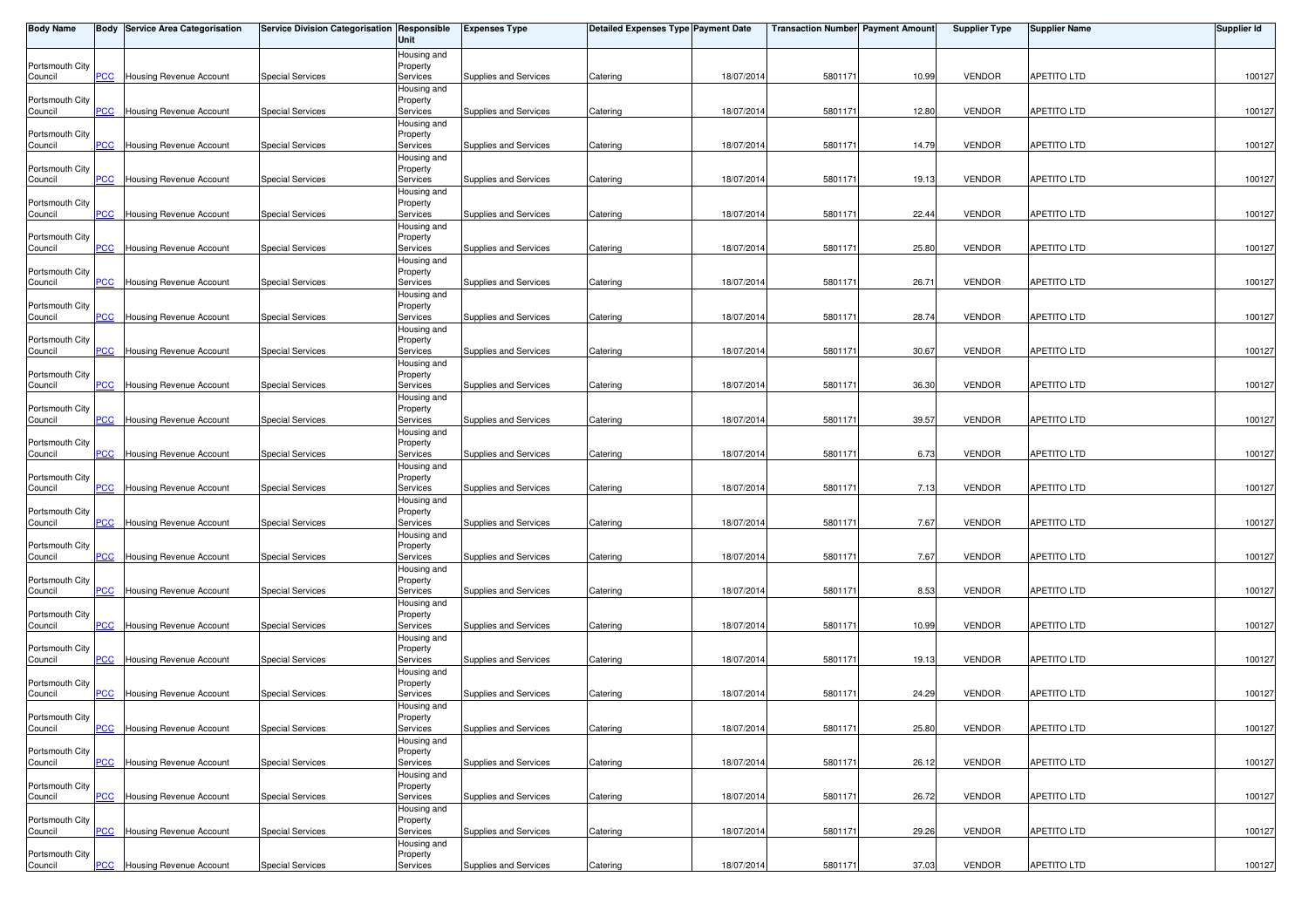| <b>Body Name</b>           |                           | <b>Body Service Area Categorisation</b> | Service Division Categorisation Responsible | Unit                    | <b>Expenses Type</b>                                 | Detailed Expenses Type Payment Date |            | <b>Transaction Number Payment Amount</b> |       | <b>Supplier Type</b> | <b>Supplier Name</b> | <b>Supplier Id</b> |
|----------------------------|---------------------------|-----------------------------------------|---------------------------------------------|-------------------------|------------------------------------------------------|-------------------------------------|------------|------------------------------------------|-------|----------------------|----------------------|--------------------|
|                            |                           |                                         |                                             | Housing and             |                                                      |                                     |            |                                          |       |                      |                      |                    |
| Portsmouth City<br>Council | PCC                       | Housing Revenue Account                 | <b>Special Services</b>                     | Property<br>Services    | Supplies and Services                                | Catering                            | 18/07/2014 | 5801171                                  | 7.67  | <b>VENDOR</b>        | <b>APETITO LTD</b>   | 100127             |
|                            |                           |                                         |                                             | Housing and             |                                                      |                                     |            |                                          |       |                      |                      |                    |
| Portsmouth City            |                           |                                         |                                             | Property                |                                                      |                                     |            |                                          |       |                      |                      |                    |
| Council                    | <b>PCC</b>                | <b>Housing Revenue Account</b>          | <b>Special Services</b>                     | Services                | Supplies and Services                                | Catering                            | 18/07/2014 | 580117                                   | 7.67  | <b>VENDOR</b>        | <b>APETITO LTD</b>   | 100127             |
| Portsmouth City            |                           |                                         |                                             | Housing and<br>Property |                                                      |                                     |            |                                          |       |                      |                      |                    |
| Council                    | PCC                       | Housing Revenue Account                 | <b>Special Services</b>                     | Services                | Supplies and Services                                | Catering                            | 18/07/2014 | 5801171                                  | 7.67  | <b>VENDOR</b>        | <b>APETITO LTD</b>   | 100127             |
|                            |                           |                                         |                                             | Housing and             |                                                      |                                     |            |                                          |       |                      |                      |                    |
| Portsmouth City<br>Council | <b>PCC</b>                | Housing Revenue Account                 | <b>Special Services</b>                     | Property<br>Services    | Supplies and Services                                | Catering                            | 18/07/2014 | 5801171                                  | 7.67  | <b>VENDOR</b>        | <b>APETITO LTD</b>   | 100127             |
|                            |                           |                                         |                                             | Housing and             |                                                      |                                     |            |                                          |       |                      |                      |                    |
| Portsmouth City            |                           |                                         |                                             | Property                |                                                      |                                     |            |                                          |       |                      |                      |                    |
| Council                    | <b>PCC</b>                | <b>Housing Revenue Account</b>          | <b>Special Services</b>                     | Services<br>Housing and | Supplies and Services                                | Catering                            | 18/07/2014 | 580117                                   | 7.67  | <b>VENDOR</b>        | <b>APETITO LTD</b>   | 100127             |
| Portsmouth City            |                           |                                         |                                             | Property                |                                                      |                                     |            |                                          |       |                      |                      |                    |
| Council                    | PCC                       | Housing Revenue Account                 | <b>Special Services</b>                     | Services                | Supplies and Services                                | Catering                            | 18/07/2014 | 5801171                                  | 20.95 | <b>VENDOR</b>        | <b>APETITO LTD</b>   | 100127             |
| Portsmouth City            |                           |                                         |                                             | Housing and<br>Property |                                                      |                                     |            |                                          |       |                      |                      |                    |
| Council                    | <b>PCC</b>                | Housing Revenue Account                 | <b>Special Services</b>                     | Services                | Supplies and Services                                | Catering                            | 18/07/2014 | 5801171                                  | 25.34 | <b>VENDOR</b>        | <b>APETITO LTD</b>   | 100127             |
|                            |                           |                                         |                                             | Housing and             |                                                      |                                     |            |                                          |       |                      |                      |                    |
| Portsmouth City            | <b>PCC</b>                |                                         | <b>Special Services</b>                     | Property                |                                                      |                                     | 18/07/2014 | 580117                                   | 26.71 | <b>VENDOR</b>        | <b>APETITO LTD</b>   |                    |
| Council                    |                           | Housing Revenue Account                 |                                             | Services<br>Housing and | Supplies and Services                                | Catering                            |            |                                          |       |                      |                      | 100127             |
| Portsmouth City            |                           |                                         |                                             | Property                |                                                      |                                     |            |                                          |       |                      |                      |                    |
| Council                    | PCC                       | Housing Revenue Account                 | <b>Special Services</b>                     | Services                | Supplies and Services                                | Catering                            | 18/07/2014 | 5801171                                  | 27.02 | <b>VENDOR</b>        | <b>APETITO LTD</b>   | 100127             |
| Portsmouth City            |                           |                                         |                                             | Housing and<br>Property |                                                      |                                     |            |                                          |       |                      |                      |                    |
| Council                    | PCC                       | Housing Revenue Account                 | <b>Special Services</b>                     | Services                | Supplies and Services                                | Catering                            | 18/07/2014 | 5801171                                  | 28.55 | <b>VENDOR</b>        | <b>APETITO LTD</b>   | 100127             |
|                            |                           |                                         |                                             | Housing and             |                                                      |                                     |            |                                          |       |                      |                      |                    |
| Portsmouth City            | PCC                       | Housing Revenue Account                 | <b>Special Services</b>                     | Property<br>Services    | Supplies and Services                                | Catering                            | 18/07/2014 | 580117                                   | 29.26 | <b>VENDOR</b>        | <b>APETITO LTD</b>   | 100127             |
| Council                    |                           |                                         |                                             | Housing and             |                                                      |                                     |            |                                          |       |                      |                      |                    |
| Portsmouth City            |                           |                                         |                                             | Property                |                                                      |                                     |            |                                          |       |                      |                      |                    |
| Council                    | PСC                       | Housing Revenue Account                 | Special Services                            | Services                | Supplies and Services                                | Catering                            | 18/07/2014 | 5801171                                  | 29.58 | <b>VENDOR</b>        | <b>APETITO LTD</b>   | 100127             |
| Portsmouth City            |                           |                                         |                                             | Housing and<br>Property |                                                      |                                     |            |                                          |       |                      |                      |                    |
| Council                    | PCC                       | Housing Revenue Account                 | <b>Special Services</b>                     | Services                | Supplies and Services                                | Catering                            | 18/07/2014 | 5801171                                  | 37.03 | <b>VENDOR</b>        | <b>APETITO LTD</b>   | 100127             |
|                            |                           |                                         |                                             | Housing and             |                                                      |                                     |            |                                          |       |                      |                      |                    |
| Portsmouth City            | <b>PCC</b>                | Housing Revenue Account                 | <b>Special Services</b>                     | Property                | Supplies and Services                                |                                     | 18/07/2014 | 5801171                                  | 39.57 | <b>VENDOR</b>        | <b>APETITO LTD</b>   | 100127             |
| Council                    |                           |                                         |                                             | Services<br>Housing and |                                                      | Catering                            |            |                                          |       |                      |                      |                    |
| Portsmouth City            |                           |                                         |                                             | Property                |                                                      |                                     |            |                                          |       |                      |                      |                    |
| Council                    | PCC                       | Housing Revenue Account                 | <b>Special Services</b>                     | Services                | Supplies and Services                                | Catering                            | 18/07/2014 | 5801171                                  | 6.73  | <b>VENDOR</b>        | <b>APETITO LTD</b>   | 100127             |
| Portsmouth City            |                           |                                         |                                             | Housing and<br>Property |                                                      |                                     |            |                                          |       |                      |                      |                    |
| Council                    | <b>PCC</b>                | Housing Revenue Account                 | <b>Special Services</b>                     | Services                | Supplies and Services                                | Catering                            | 18/07/2014 | 5801171                                  | 7.13  | <b>VENDOR</b>        | APETITO LTD          | 100127             |
|                            |                           |                                         |                                             | Housing and             |                                                      |                                     |            |                                          |       |                      |                      |                    |
| Portsmouth City<br>Council | $\overline{\mathsf{PCC}}$ | Housing Revenue Account                 | <b>Special Services</b>                     | Property<br>Services    | Supplies and Services                                | Catering                            | 18/07/2014 | 5801171                                  | 7.67  | <b>VENDOR</b>        | APETITO LTD          | 100127             |
|                            |                           |                                         |                                             | Housing and             |                                                      |                                     |            |                                          |       |                      |                      |                    |
| Portsmouth City            |                           |                                         |                                             | Property                |                                                      |                                     |            |                                          |       |                      |                      |                    |
| Council                    | <b>PCC</b>                | <b>Housing Revenue Account</b>          | <b>Special Services</b>                     | Services                | Supplies and Services                                | Catering                            | 18/07/2014 | 5801171                                  | 7.67  | <b>VENDOR</b>        | APETITO LTD          | 100127             |
| Portsmouth City            |                           |                                         |                                             | Housing and<br>Property |                                                      |                                     |            |                                          |       |                      |                      |                    |
| Council                    | PCC                       | <b>Housing Revenue Account</b>          | <b>Special Services</b>                     | Services                | Supplies and Services                                | Catering                            | 18/07/2014 | 5801171                                  | 7.67  | <b>VENDOR</b>        | APETITO LTD          | 100127             |
|                            |                           |                                         |                                             | Housing and             |                                                      |                                     |            |                                          |       |                      |                      |                    |
| Portsmouth City<br>Council |                           | <b>PCC</b> Housing Revenue Account      | <b>Special Services</b>                     | Property<br>Services    | Supplies and Services                                | Catering                            | 18/07/2014 | 5801171                                  | 7.67  | <b>VENDOR</b>        | <b>APETITO LTD</b>   | 100127             |
|                            |                           |                                         |                                             | Housing and             |                                                      |                                     |            |                                          |       |                      |                      |                    |
| Portsmouth City            |                           |                                         |                                             | Property                |                                                      |                                     |            |                                          |       |                      |                      |                    |
| Council                    | PCC                       | Housing Revenue Account                 | <b>Special Services</b>                     | Services                | Supplies and Services                                | Catering                            | 18/07/2014 | 580117                                   | 7.67  | <b>VENDOR</b>        | APETITO LTD          | 100127             |
| Portsmouth City            |                           |                                         |                                             | Housing and<br>Property |                                                      |                                     |            |                                          |       |                      |                      |                    |
| Council                    | PCC                       | Housing Revenue Account                 | <b>Special Services</b>                     | Services                | Supplies and Services                                | Catering                            | 18/07/2014 | 5801171                                  | 7.67  | <b>VENDOR</b>        | <b>APETITO LTD</b>   | 100127             |
|                            |                           |                                         |                                             | Housing and             |                                                      |                                     |            |                                          |       |                      |                      |                    |
| Portsmouth City<br>Council | PCC                       | Housing Revenue Account                 | <b>Special Services</b>                     | Property<br>Services    | Supplies and Services                                | Catering                            | 18/07/2014 | 5801171                                  | 8.53  | <b>VENDOR</b>        | APETITO LTD          | 100127             |
|                            |                           |                                         |                                             | Housing and             |                                                      |                                     |            |                                          |       |                      |                      |                    |
| Portsmouth City            |                           |                                         |                                             | Property                |                                                      |                                     |            |                                          |       |                      |                      |                    |
| Council                    |                           | <b>PCC</b> Housing Revenue Account      | Supervision and Management                  | Services                | Transport-Related Expenditure Direct transport costs |                                     | 04/07/2014 | 5798663                                  | 4.00  | <b>VENDOR</b>        | AQUA CARS LIMITED    | 100011             |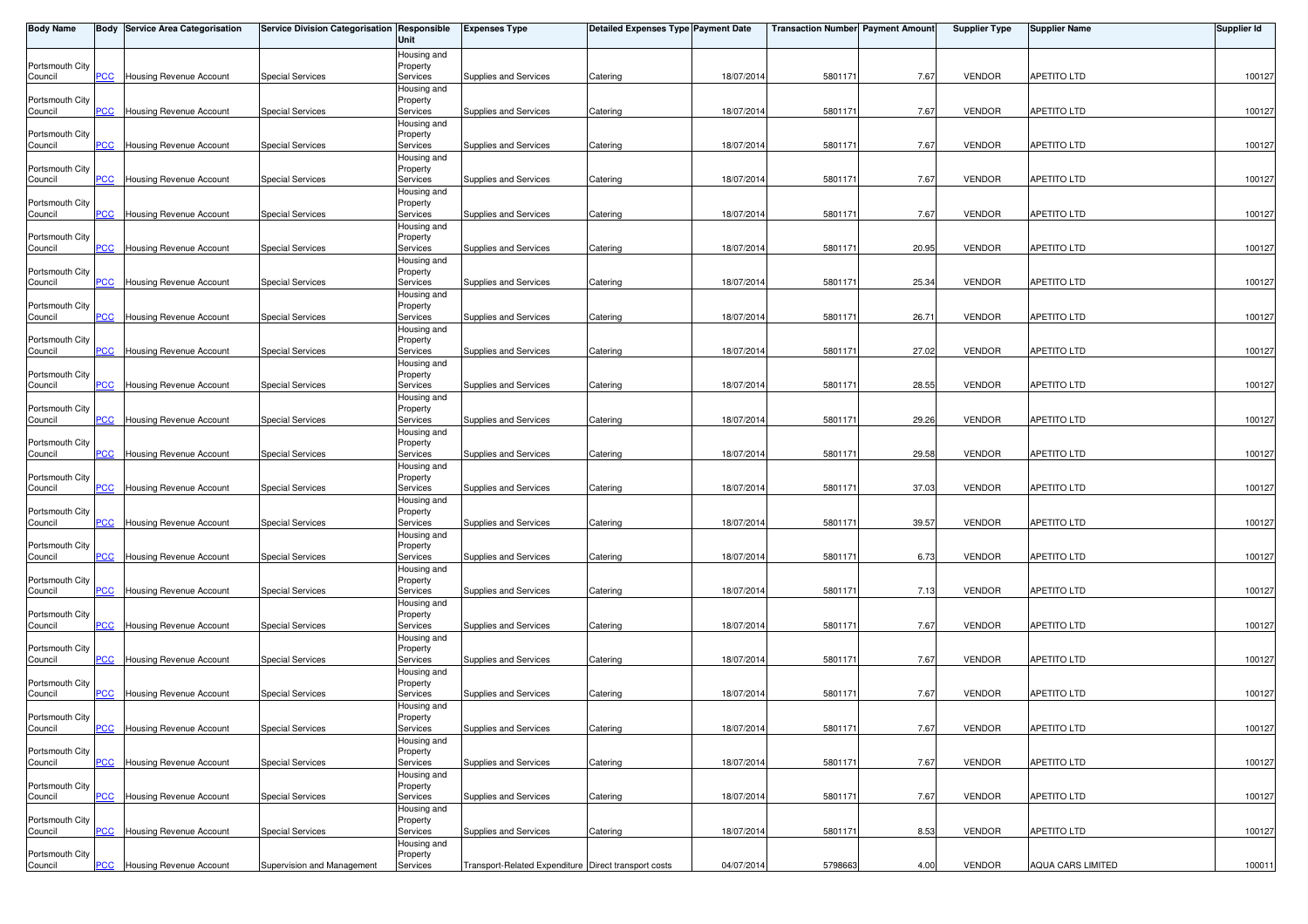| <b>Body Name</b>           |                | <b>Body Service Area Categorisation</b> | Service Division Categorisation Responsible | Unit                                | <b>Expenses Type</b>                                    | <b>Detailed Expenses Type Payment Date</b>           |            | <b>Transaction Number</b> Payment Amount |          | <b>Supplier Type</b> | <b>Supplier Name</b>         | <b>Supplier Id</b> |
|----------------------------|----------------|-----------------------------------------|---------------------------------------------|-------------------------------------|---------------------------------------------------------|------------------------------------------------------|------------|------------------------------------------|----------|----------------------|------------------------------|--------------------|
| Portsmouth City<br>Council | PCC            | Housing Revenue Account                 | <b>Special Services</b>                     | Housing and<br>Property<br>Services | Third Party Payments                                    | Private contractors                                  | 04/07/2014 | 5798665                                  | 53.94    | <b>VENDOR</b>        | <b>AQUALICITY LTD</b>        | 119038             |
|                            |                |                                         |                                             | Housing and                         |                                                         |                                                      |            |                                          |          |                      |                              |                    |
| Portsmouth City<br>Council | PCC            | <b>Housing Revenue Account</b>          | Supervision and Management                  | Property<br>Services                | Premises-Related Expenditure supplies                   | Cleaning and domestic                                | 04/07/2014 | 5798665                                  | 153.66   | <b>VENDOR</b>        | <b>AQUALICITY LTD</b>        | 119038             |
|                            |                |                                         |                                             | Housing and                         |                                                         |                                                      |            |                                          |          |                      |                              |                    |
| Portsmouth City<br>Council | PСC            | <b>Housing Revenue Account</b>          | Supervision and Management                  | Property<br>Services                | <b>Third Party Payments</b>                             | Private contractors                                  | 04/07/2014 | 5798665                                  | 55.00    | <b>VENDOR</b>        | <b>AQUALICITY LTD</b>        | 119038             |
|                            |                |                                         |                                             | Housing and                         |                                                         |                                                      |            |                                          |          |                      |                              |                    |
| Portsmouth City<br>Council | PСC            | <b>Housing Revenue Account</b>          | Supervision and Management                  | Property<br>Services                | Third Party Payments                                    | Private contractors                                  | 04/07/2014 | 579866                                   | 84.51    | <b>VENDOR</b>        | <b>AQUALICITY LTD</b>        | 119038             |
|                            |                |                                         |                                             | Housing and                         |                                                         |                                                      |            |                                          |          |                      |                              |                    |
| Portsmouth City            |                |                                         |                                             | Property                            |                                                         | Repairs, alterations and                             |            |                                          |          |                      |                              |                    |
| Council                    | <b>PCC</b>     | Housing Revenue Account                 | Repairs and Maintenance                     | Services<br>Housing and             | Premises-Related Expenditure                            | maintenance of buildings                             | 16/07/2014 | 5800540                                  | 47916.10 | <b>COMPANY</b>       | ARCHITECTURAL DECORATORS LTD | 137126             |
| Portsmouth City            |                |                                         |                                             | Property                            |                                                         | Repairs, alterations and                             |            |                                          |          |                      |                              |                    |
| Council                    | $\overline{C}$ | Housing Revenue Account                 | Repairs and Maintenance                     | Services                            | Premises-Related Expenditure                            | maintenance of buildings                             | 03/07/2014 | 579850                                   | 304.79   | <b>COMPANY</b>       | AXIS ELEVATORS LTD           | 131244             |
| Portsmouth City            |                |                                         |                                             | Housing and<br>Property             |                                                         | Repairs, alterations and                             |            |                                          |          |                      |                              |                    |
| Council                    | PСC            | Housing Revenue Account                 | Repairs and Maintenance                     | Services                            | Premises-Related Expenditure   maintenance of buildings |                                                      | 03/07/2014 | 579850                                   | 10.64    | <b>COMPANY</b>       | AXIS ELEVATORS LTD           | 131244             |
| Portsmouth City            |                |                                         |                                             | Housing and<br>Property             |                                                         | Repairs, alterations and                             |            |                                          |          |                      |                              |                    |
| Council                    | <b>PCC</b>     | Housing Revenue Account                 | Repairs and Maintenance                     | Services                            | Premises-Related Expenditure                            | maintenance of buildings                             | 03/07/2014 | 579850                                   | 42.54    | <b>COMPANY</b>       | AXIS ELEVATORS LTD           | 131244             |
|                            |                |                                         |                                             | Housing and                         |                                                         |                                                      |            |                                          |          |                      |                              |                    |
| Portsmouth City<br>Council | сC             | Housing Revenue Account                 | Repairs and Maintenance                     | Property<br>Services                | Premises-Related Expenditure                            | Repairs, alterations and<br>maintenance of buildings | 03/07/2014 | 579850                                   | 42.54    | <b>COMPANY</b>       | AXIS ELEVATORS LTD           | 131244             |
|                            |                |                                         |                                             | Housing and                         |                                                         |                                                      |            |                                          |          |                      |                              |                    |
| Portsmouth City<br>Council | PCC            | Housing Revenue Account                 | Repairs and Maintenance                     | Property<br>Services                | Premises-Related Expenditure   maintenance of buildings | Repairs, alterations and                             | 03/07/2014 | 579850                                   | 42.54    | <b>COMPANY</b>       | AXIS ELEVATORS LTD           | 131244             |
|                            |                |                                         |                                             | Housing and                         |                                                         |                                                      |            |                                          |          |                      |                              |                    |
| Portsmouth City            |                |                                         |                                             | Property                            |                                                         | Repairs, alterations and                             |            |                                          |          |                      |                              |                    |
| Council                    | PСC            | Housing Revenue Account                 | Repairs and Maintenance                     | Services<br>Housing and             | Premises-Related Expenditure                            | maintenance of buildings                             | 03/07/2014 | 579850                                   | 63.81    | <b>COMPANY</b>       | AXIS ELEVATORS LTD           | 131244             |
| Portsmouth City            |                |                                         |                                             | Property                            |                                                         | Repairs, alterations and                             |            |                                          |          |                      |                              |                    |
| Council                    | сC             | Housing Revenue Account                 | Repairs and Maintenance                     | Services                            | Premises-Related Expenditure                            | maintenance of buildings                             | 03/07/2014 | 579850                                   | 63.81    | <b>COMPANY</b>       | AXIS ELEVATORS LTD           | 131244             |
| Portsmouth City            |                |                                         |                                             | Housing and<br>Property             |                                                         | Repairs, alterations and                             |            |                                          |          |                      |                              |                    |
| Council                    | PCC            | Housing Revenue Account                 | Repairs and Maintenance                     | Services                            | Premises-Related Expenditure                            | maintenance of buildings                             | 03/07/2014 | 579850                                   | 74.45    | <b>COMPANY</b>       | AXIS ELEVATORS LTD           | 131244             |
| Portsmouth City            |                |                                         |                                             | Housing and<br>Property             |                                                         | Repairs, alterations and                             |            |                                          |          |                      |                              |                    |
| Council                    | <b>PCC</b>     | Housing Revenue Account                 | Repairs and Maintenance                     | Services                            | Premises-Related Expenditure   maintenance of buildings |                                                      | 03/07/2014 | 579850                                   | 85.08    | <b>COMPANY</b>       | AXIS ELEVATORS LTD           | 131244             |
|                            |                |                                         |                                             | Housing and                         |                                                         |                                                      |            |                                          |          |                      |                              |                    |
| Portsmouth City<br>Council | <u>PCC</u>     | Housing Revenue Account                 | Repairs and Maintenance                     | Property<br>Services                | Premises-Related Expenditure                            | Repairs, alterations and<br>maintenance of buildings | 03/07/2014 | 579850                                   | 127.62   | <b>COMPANY</b>       | AXIS ELEVATORS LTD           | 131244             |
|                            |                |                                         |                                             | Housing and                         |                                                         |                                                      |            |                                          |          |                      |                              |                    |
| Portsmouth City<br>Council | <b>PCC</b>     | Housing Revenue Account                 | Repairs and Maintenance                     | Property<br>Services                | Premises-Related Expenditure   maintenance of buildings | Repairs, alterations and                             | 03/07/2014 | 579850                                   | 21.27    | <b>COMPANY</b>       | AXIS ELEVATORS LTD           | 131244             |
|                            |                |                                         |                                             | Housing and                         |                                                         |                                                      |            |                                          |          |                      |                              |                    |
| Portsmouth City            |                |                                         |                                             | Property                            |                                                         | Repairs, alterations and                             |            |                                          |          |                      |                              |                    |
| Council                    | <u>PCC</u>     | Housing Revenue Account                 | Repairs and Maintenance                     | Services<br>Housing and             | Premises-Related Expenditure   maintenance of buildings |                                                      | 03/07/2014 | 579850                                   | 21.27    | <b>COMPANY</b>       | AXIS ELEVATORS LTD           | 131244             |
| Portsmouth City            |                |                                         |                                             | Property                            |                                                         | Repairs, alterations and                             |            |                                          |          |                      |                              |                    |
| Council                    | <u>PCC</u>     | <b>Housing Revenue Account</b>          | Repairs and Maintenance                     | Services                            | Premises-Related Expenditure                            | maintenance of buildings                             | 03/07/2014 | 579850                                   | 42.54    | <b>COMPANY</b>       | AXIS ELEVATORS LTD           | 131244             |
| Portsmouth City            |                |                                         |                                             | Housing and<br>Property             |                                                         | Repairs, alterations and                             |            |                                          |          |                      |                              |                    |
| Council                    | PСC            | Housing Revenue Account                 | Repairs and Maintenance                     | Services                            | Premises-Related Expenditure                            | maintenance of buildings                             | 03/07/2014 | 579850                                   | 42.54    | <b>COMPANY</b>       | AXIS ELEVATORS LTD           | 131244             |
| Portsmouth City            |                |                                         |                                             | Housing and<br>Property             |                                                         | Repairs, alterations and                             |            |                                          |          |                      |                              |                    |
| Council                    | <b>PCC</b>     | <b>Housing Revenue Account</b>          | Repairs and Maintenance                     | Services                            | Premises-Related Expenditure   maintenance of buildings |                                                      | 03/07/2014 | 5798501                                  | 42.54    | <b>COMPANY</b>       | AXIS ELEVATORS LTD           | 131244             |
|                            |                |                                         |                                             | Housing and                         |                                                         |                                                      |            |                                          |          |                      |                              |                    |
| Portsmouth City<br>Council | PСC            | Housing Revenue Account                 | Repairs and Maintenance                     | Property<br>Services                | Premises-Related Expenditure                            | Repairs, alterations and<br>maintenance of buildings | 03/07/2014 | 579850                                   | 53.18    | <b>COMPANY</b>       | AXIS ELEVATORS LTD           | 131244             |
|                            |                |                                         |                                             | Housing and                         |                                                         |                                                      |            |                                          |          |                      |                              |                    |
| Portsmouth City<br>Council | <b>PCC</b>     | Housing Revenue Account                 | Repairs and Maintenance                     | Property<br>Services                | Premises-Related Expenditure                            | Repairs, alterations and<br>maintenance of buildings | 03/07/2014 | 579850                                   | 63.81    | <b>COMPANY</b>       | AXIS ELEVATORS LTD           | 131244             |
|                            |                |                                         |                                             | Housing and                         |                                                         |                                                      |            |                                          |          |                      |                              |                    |
| Portsmouth City            |                |                                         |                                             | Property                            |                                                         | Repairs, alterations and                             |            |                                          |          |                      |                              |                    |
| Council                    | PCC            | <b>Housing Revenue Account</b>          | Repairs and Maintenance                     | Services<br>Housing and             | Premises-Related Expenditure maintenance of buildings   |                                                      | 03/07/2014 | 5798501                                  | 2894.73  | <b>COMPANY</b>       | AXIS ELEVATORS LTD           | 131244             |
| Portsmouth City            |                |                                         |                                             | Property                            |                                                         | Repairs, alterations and                             |            |                                          |          |                      |                              |                    |
| Council                    | $PCC$          | Housing Revenue Account                 | Repairs and Maintenance                     | Services                            | Premises-Related Expenditure   maintenance of buildings |                                                      | 03/07/2014 | 5798500                                  | 1416.36  | <b>COMPANY</b>       | AXIS ELEVATORS LTD           | 131244             |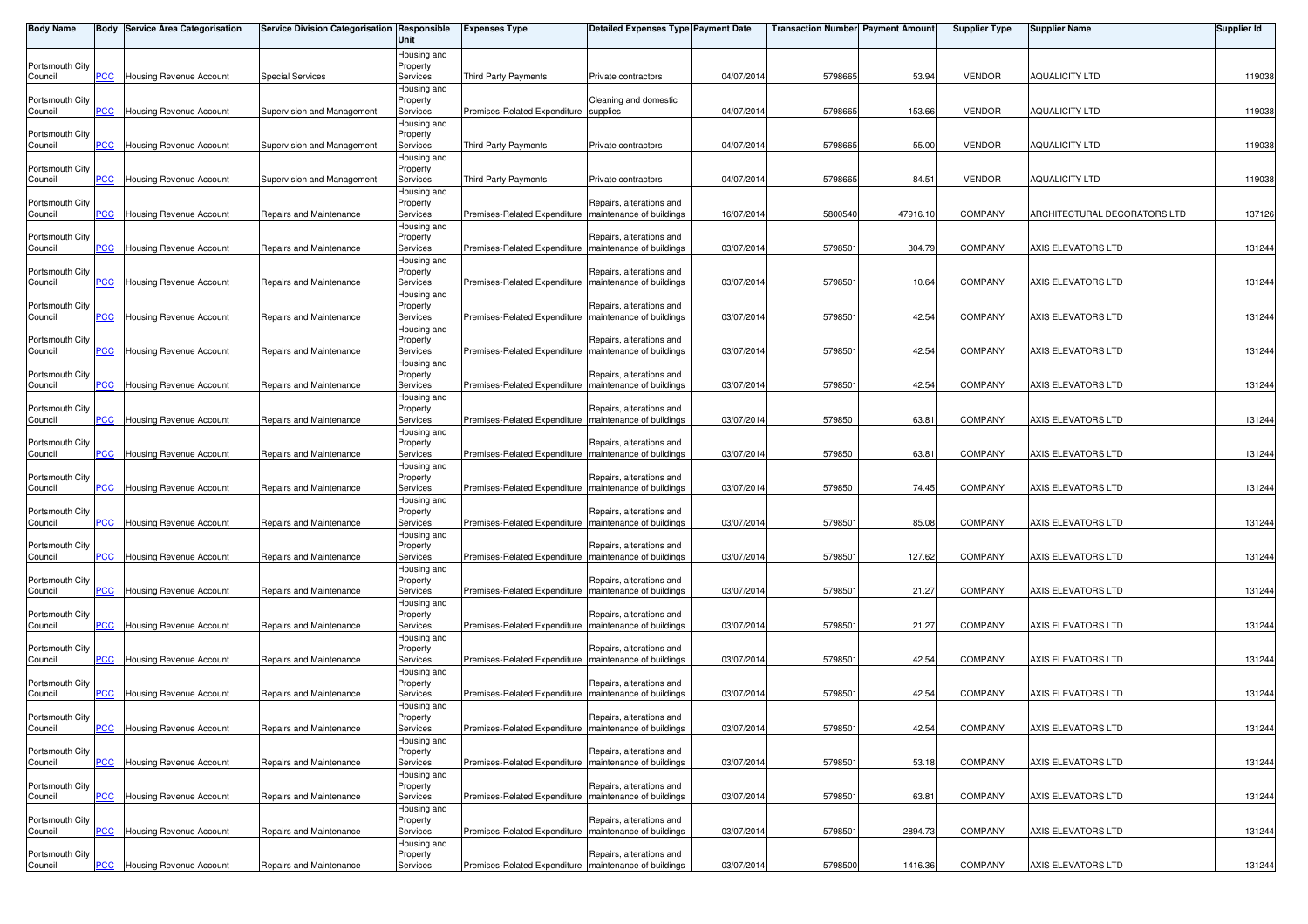| <b>Body Name</b>           |                | Body Service Area Categorisation | Service Division Categorisation Responsible | Unit                    | <b>Expenses Type</b>                                    | <b>Detailed Expenses Type Payment Date</b>           |            | <b>Transaction Number Payment Amount</b> |         | <b>Supplier Type</b> | <b>Supplier Name</b> | <b>Supplier Id</b> |
|----------------------------|----------------|----------------------------------|---------------------------------------------|-------------------------|---------------------------------------------------------|------------------------------------------------------|------------|------------------------------------------|---------|----------------------|----------------------|--------------------|
| Portsmouth City            |                |                                  |                                             | Housing and             |                                                         |                                                      |            |                                          |         |                      |                      |                    |
| Council                    | PCC            | <b>Housing Revenue Account</b>   | Repairs and Maintenance                     | Property<br>Services    | Premises-Related Expenditure   maintenance of buildings | Repairs, alterations and                             | 03/07/2014 | 5798500                                  | 255.24  | <b>COMPANY</b>       | AXIS ELEVATORS LTD   | 131244             |
|                            |                |                                  |                                             | Housing and             |                                                         |                                                      |            |                                          |         |                      |                      |                    |
| Portsmouth City<br>Council | PCC            | Housing Revenue Account          | Repairs and Maintenance                     | Property<br>Services    | Premises-Related Expenditure   maintenance of buildings | Repairs, alterations and                             | 03/07/2014 | 5798500                                  | 42.54   | <b>COMPANY</b>       | AXIS ELEVATORS LTD   | 131244             |
|                            |                |                                  |                                             | Housing and             |                                                         |                                                      |            |                                          |         |                      |                      |                    |
| Portsmouth City            |                |                                  |                                             | Property                |                                                         | Repairs, alterations and                             |            |                                          |         |                      |                      |                    |
| Council                    | PCC            | Housing Revenue Account          | Repairs and Maintenance                     | Services                | Premises-Related Expenditure                            | maintenance of buildings                             | 03/07/2014 | 5798500                                  | 42.54   | <b>COMPANY</b>       | AXIS ELEVATORS LTD   | 131244             |
| Portsmouth City            |                |                                  |                                             | Housing and<br>Property |                                                         | Repairs, alterations and                             |            |                                          |         |                      |                      |                    |
| Council                    | PCC            | Housing Revenue Account          | Repairs and Maintenance                     | Services                | Premises-Related Expenditure   maintenance of buildings |                                                      | 03/07/2014 | 5798500                                  | 531.75  | <b>COMPANY</b>       | AXIS ELEVATORS LTD   | 131244             |
|                            |                |                                  |                                             | Housing and             |                                                         | Repairs, alterations and                             |            |                                          |         |                      |                      |                    |
| Portsmouth City<br>Council | PCC            | Housing Revenue Account          | Repairs and Maintenance                     | Property<br>Services    | Premises-Related Expenditure                            | maintenance of buildings                             | 03/07/2014 | 5798500                                  | 63.81   | <b>COMPANY</b>       | AXIS ELEVATORS LTD   | 131244             |
|                            |                |                                  |                                             | Housing and             |                                                         |                                                      |            |                                          |         |                      |                      |                    |
| Portsmouth City            | $\overline{C}$ |                                  | Repairs and Maintenance                     | Property                | Premises-Related Expenditure                            | Repairs, alterations and                             | 03/07/2014 |                                          | 63.81   | <b>COMPANY</b>       | AXIS ELEVATORS LTD   | 131244             |
| Council                    |                | Housing Revenue Account          |                                             | Services<br>Housing and |                                                         | maintenance of buildings                             |            | 5798500                                  |         |                      |                      |                    |
| Portsmouth City            |                |                                  |                                             | Property                |                                                         | Repairs, alterations and                             |            |                                          |         |                      |                      |                    |
| Council                    | PCC            | Housing Revenue Account          | Repairs and Maintenance                     | Services                | Premises-Related Expenditure   maintenance of buildings |                                                      | 03/07/2014 | 5798500                                  | 85.08   | <b>COMPANY</b>       | AXIS ELEVATORS LTD   | 131244             |
| Portsmouth City            |                |                                  |                                             | Housing and<br>Property |                                                         | Repairs, alterations and                             |            |                                          |         |                      |                      |                    |
| Council                    | <b>PCC</b>     | <b>Housing Revenue Account</b>   | Repairs and Maintenance                     | Services                | Premises-Related Expenditure                            | maintenance of buildings                             | 14/07/2014 | 580031                                   | 1442.84 | COMPANY              | AXIS ELEVATORS LTD   | 131244             |
|                            |                |                                  |                                             | Housing and             |                                                         |                                                      |            |                                          |         |                      |                      |                    |
| Portsmouth City<br>Council | $\overline{C}$ | Housing Revenue Account          | Repairs and Maintenance                     | Property<br>Services    | Premises-Related Expenditure                            | Repairs, alterations and<br>maintenance of buildings | 14/07/2014 | 580031                                   | 185.54  | <b>COMPANY</b>       | AXIS ELEVATORS LTD   | 131244             |
|                            |                |                                  |                                             | Housing and             |                                                         |                                                      |            |                                          |         |                      |                      |                    |
| Portsmouth City            |                |                                  |                                             | Property                |                                                         | Repairs, alterations and                             |            |                                          |         |                      |                      |                    |
| Council                    | PCC            | Housing Revenue Account          | Repairs and Maintenance                     | Services<br>Housing and | Premises-Related Expenditure   maintenance of buildings |                                                      | 14/07/2014 | 580031                                   | 550.00  | <b>COMPANY</b>       | AXIS ELEVATORS LTD   | 131244             |
| Portsmouth City            |                |                                  |                                             | Property                |                                                         | Repairs, alterations and                             |            |                                          |         |                      |                      |                    |
| Council                    | PCC            | <b>Housing Revenue Account</b>   | Repairs and Maintenance                     | Services                | Premises-Related Expenditure                            | maintenance of buildings                             | 18/07/2014 | 5801184                                  | 106.35  | COMPANY              | AXIS ELEVATORS LTD   | 131244             |
| Portsmouth City            |                |                                  |                                             | Housing and<br>Property |                                                         | Repairs, alterations and                             |            |                                          |         |                      |                      |                    |
| Council                    | PСC            | <b>Housing Revenue Account</b>   | Repairs and Maintenance                     | Services                | Premises-Related Expenditure                            | maintenance of buildings                             | 18/07/2014 | 5801184                                  | 21.27   | <b>COMPANY</b>       | AXIS ELEVATORS LTD   | 131244             |
|                            |                |                                  |                                             | Housing and             |                                                         |                                                      |            |                                          |         |                      |                      |                    |
| Portsmouth City<br>Council | PCC            | Housing Revenue Account          | Repairs and Maintenance                     | Property<br>Services    | Premises-Related Expenditure                            | Repairs, alterations and<br>maintenance of buildings | 18/07/2014 | 5801184                                  | 21.27   | <b>COMPANY</b>       | AXIS ELEVATORS LTD   | 131244             |
|                            |                |                                  |                                             | Housing and             |                                                         |                                                      |            |                                          |         |                      |                      |                    |
| Portsmouth City            |                |                                  |                                             | Property                |                                                         | Repairs, alterations and                             |            |                                          |         |                      |                      |                    |
| Council                    | <b>PCC</b>     | Housing Revenue Account          | Repairs and Maintenance                     | Services                | Premises-Related Expenditure   maintenance of buildings |                                                      | 18/07/2014 | 5801184                                  | 42.54   | COMPANY              | AXIS ELEVATORS LTD   | 131244             |
| Portsmouth City            |                |                                  |                                             | Housing and<br>Property |                                                         | Repairs, alterations and                             |            |                                          |         |                      |                      |                    |
| Council                    | PCC            | Housing Revenue Account          | Repairs and Maintenance                     | Services                | Premises-Related Expenditure                            | maintenance of buildings                             | 18/07/2014 | 5801184                                  | 42.54   | <b>COMPANY</b>       | AXIS ELEVATORS LTD   | 131244             |
|                            |                |                                  |                                             | Housing and             |                                                         |                                                      |            |                                          |         |                      |                      |                    |
| Portsmouth City<br>Council | <u>PCC</u>     | Housing Revenue Account          | Repairs and Maintenance                     | Property<br>Services    | Premises-Related Expenditure   maintenance of buildings | Repairs, alterations and                             | 18/07/2014 | 5801184                                  | 42.54   | <b>COMPANY</b>       | AXIS ELEVATORS LTD   | 131244             |
|                            |                |                                  |                                             | Housing and             |                                                         |                                                      |            |                                          |         |                      |                      |                    |
| Portsmouth City            |                |                                  |                                             | Property                |                                                         | Repairs, alterations and                             |            |                                          |         |                      |                      |                    |
| Council                    | PCC            | Housing Revenue Account          | Repairs and Maintenance                     | Services<br>Housing and | Premises-Related Expenditure   maintenance of buildings |                                                      | 18/07/2014 | 5801184                                  | 47.86   | <b>COMPANY</b>       | AXIS ELEVATORS LTD   | 131244             |
| Portsmouth City            |                |                                  |                                             | Property                |                                                         | Repairs, alterations and                             |            |                                          |         |                      |                      |                    |
| Council                    | $\overline{C}$ | Housing Revenue Account          | Repairs and Maintenance                     | Services                | Premises-Related Expenditure                            | maintenance of buildings                             | 18/07/2014 | 5801184                                  | 53.18   | COMPANY              | AXIS ELEVATORS LTD   | 131244             |
| Portsmouth City            |                |                                  |                                             | Housing and<br>Property |                                                         | Repairs, alterations and                             |            |                                          |         |                      |                      |                    |
| Council                    | PCC            | Housing Revenue Account          | Repairs and Maintenance                     | Services                | Premises-Related Expenditure                            | maintenance of buildings                             | 18/07/2014 | 5801184                                  | 85.08   | <b>COMPANY</b>       | AXIS ELEVATORS LTD   | 131244             |
|                            |                |                                  |                                             | Housing and             |                                                         |                                                      |            |                                          |         |                      |                      |                    |
| Portsmouth City<br>Council | PCC            | <b>Housing Revenue Account</b>   | Repairs and Maintenance                     | Property<br>Services    | Premises-Related Expenditure   maintenance of buildings | Repairs, alterations and                             | 24/07/2014 | 5802230                                  | 21.27   | <b>COMPANY</b>       | AXIS ELEVATORS LTD   | 131244             |
|                            |                |                                  |                                             | Housing and             |                                                         |                                                      |            |                                          |         |                      |                      |                    |
| Portsmouth City            |                |                                  |                                             | Property                |                                                         | Repairs, alterations and                             |            |                                          |         |                      |                      |                    |
| Council                    | PCC            | Housing Revenue Account          | Repairs and Maintenance                     | Services<br>Housing and | Premises-Related Expenditure   maintenance of buildings |                                                      | 24/07/2014 | 580223                                   | 42.54   | COMPANY              | AXIS ELEVATORS LTD   | 131244             |
| Portsmouth City            |                |                                  |                                             | Property                |                                                         | Repairs, alterations and                             |            |                                          |         |                      |                      |                    |
| Council                    | PCC            | Housing Revenue Account          | Repairs and Maintenance                     | Services                | Premises-Related Expenditure                            | maintenance of buildings                             | 24/07/2014 | 5802230                                  | 42.54   | COMPANY              | AXIS ELEVATORS LTD   | 131244             |
| Portsmouth City            |                |                                  |                                             | Housing and             |                                                         | Repairs, alterations and                             |            |                                          |         |                      |                      |                    |
| Council                    | PCC            | <b>Housing Revenue Account</b>   | Repairs and Maintenance                     | Property<br>Services    | Premises-Related Expenditure   maintenance of buildings |                                                      | 24/07/2014 | 5802230                                  | 85.08   | COMPANY              | AXIS ELEVATORS LTD   | 131244             |
|                            |                |                                  |                                             | Housing and             |                                                         |                                                      |            |                                          |         |                      |                      |                    |
| Portsmouth City            |                |                                  |                                             | Property                |                                                         | Repairs, alterations and                             |            |                                          |         |                      |                      |                    |
| Council                    | <u>PCC</u>     | <b>Housing Revenue Account</b>   | Repairs and Maintenance                     | Services                | Premises-Related Expenditure   maintenance of buildings |                                                      | 24/07/2014 | 5802230                                  | 85.08   | COMPANY              | AXIS ELEVATORS LTD   | 131244             |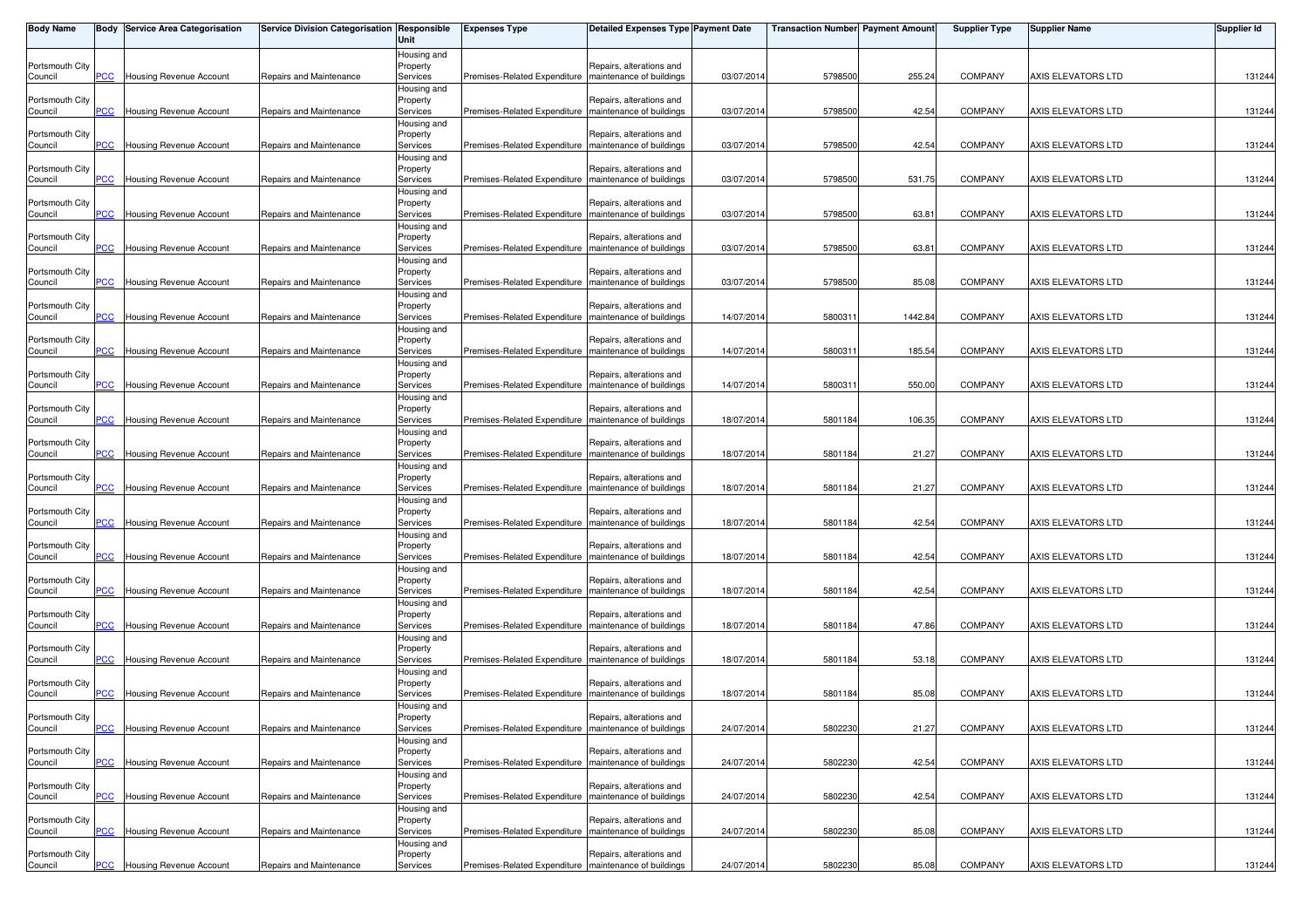| <b>Body Name</b>           |                | Body Service Area Categorisation | Service Division Categorisation Responsible | Unit                    | <b>Expenses Type</b>                                    | <b>Detailed Expenses Type Payment Date</b>           |            | <b>Transaction Number Payment Amount</b> |        | <b>Supplier Type</b> | <b>Supplier Name</b> | <b>Supplier Id</b> |
|----------------------------|----------------|----------------------------------|---------------------------------------------|-------------------------|---------------------------------------------------------|------------------------------------------------------|------------|------------------------------------------|--------|----------------------|----------------------|--------------------|
| Portsmouth City            |                |                                  |                                             | Housing and<br>Property |                                                         | Repairs, alterations and                             |            |                                          |        |                      |                      |                    |
| Council                    | PCC            | <b>Housing Revenue Account</b>   | Repairs and Maintenance                     | Services                | Premises-Related Expenditure   maintenance of buildings |                                                      | 24/07/2014 | 5802230                                  | 95.72  | <b>COMPANY</b>       | AXIS ELEVATORS LTD   | 131244             |
| Portsmouth City            |                |                                  |                                             | Housing and<br>Property |                                                         | Repairs, alterations and                             |            |                                          |        |                      |                      |                    |
| Council                    | <b>PCC</b>     | Housing Revenue Account          | Repairs and Maintenance                     | Services                | Premises-Related Expenditure   maintenance of buildings |                                                      | 24/07/2014 | 580223                                   | 95.72  | <b>COMPANY</b>       | AXIS ELEVATORS LTD   | 131244             |
| Portsmouth City            |                |                                  |                                             | Housing and             |                                                         | Repairs, alterations and                             |            |                                          |        |                      |                      |                    |
| Council                    | PCC            | Housing Revenue Account          | Repairs and Maintenance                     | Property<br>Services    | Premises-Related Expenditure                            | maintenance of buildings                             | 24/07/2014 | 580223                                   | 148.89 | <b>COMPANY</b>       | AXIS ELEVATORS LTD   | 131244             |
|                            |                |                                  |                                             | Housing and             |                                                         |                                                      |            |                                          |        |                      |                      |                    |
| Portsmouth City<br>Council | PCC            | Housing Revenue Account          | Repairs and Maintenance                     | Property<br>Services    | Premises-Related Expenditure   maintenance of buildings | Repairs, alterations and                             | 24/07/2014 | 580223                                   | 21.27  | <b>COMPANY</b>       | AXIS ELEVATORS LTD   | 131244             |
|                            |                |                                  |                                             | Housing and             |                                                         |                                                      |            |                                          |        |                      |                      |                    |
| Portsmouth City<br>Council | PCC            | Housing Revenue Account          | Repairs and Maintenance                     | Property<br>Services    | Premises-Related Expenditure                            | Repairs, alterations and<br>maintenance of buildings | 24/07/2014 | 580223                                   | 31.91  | <b>COMPANY</b>       | AXIS ELEVATORS LTD   | 131244             |
|                            |                |                                  |                                             | Housing and             |                                                         |                                                      |            |                                          |        |                      |                      |                    |
| Portsmouth City<br>Council | $\overline{C}$ | <b>Housing Revenue Account</b>   | Repairs and Maintenance                     | Property<br>Services    | Premises-Related Expenditure                            | Repairs, alterations and<br>maintenance of buildings | 24/07/2014 | 580223                                   | 85.08  | <b>COMPANY</b>       | AXIS ELEVATORS LTD   | 131244             |
|                            |                |                                  |                                             | Housing and             |                                                         |                                                      |            |                                          |        |                      |                      |                    |
| Portsmouth City<br>Council | PCC            | Housing Revenue Account          | Repairs and Maintenance                     | Property<br>Services    | Premises-Related Expenditure   maintenance of buildings | Repairs, alterations and                             | 24/07/2014 | 580223                                   | 170.16 | <b>COMPANY</b>       | AXIS ELEVATORS LTD   | 131244             |
|                            |                |                                  |                                             | Housing and             |                                                         |                                                      |            |                                          |        |                      |                      |                    |
| Portsmouth City            | <b>PCC</b>     |                                  |                                             | Property                |                                                         | Repairs, alterations and<br>maintenance of buildings | 24/07/2014 | 5802230                                  | 42.54  | COMPANY              | AXIS ELEVATORS LTD   |                    |
| Council                    |                | <b>Housing Revenue Account</b>   | Repairs and Maintenance                     | Services<br>Housing and | Premises-Related Expenditure                            |                                                      |            |                                          |        |                      |                      | 131244             |
| Portsmouth City            |                |                                  |                                             | Property                |                                                         | Repairs, alterations and                             |            |                                          |        |                      |                      |                    |
| Council                    | $\overline{C}$ | Housing Revenue Account          | Repairs and Maintenance                     | Services<br>Housing and | Premises-Related Expenditure                            | maintenance of buildings                             | 24/07/2014 | 5802230                                  | 42.54  | <b>COMPANY</b>       | AXIS ELEVATORS LTD   | 131244             |
| Portsmouth City            |                |                                  |                                             | Property                |                                                         | Repairs, alterations and                             |            |                                          |        |                      |                      |                    |
| Council                    | PCC            | Housing Revenue Account          | Repairs and Maintenance                     | Services<br>Housing and | Premises-Related Expenditure   maintenance of buildings |                                                      | 24/07/2014 | 580223                                   | 42.54  | <b>COMPANY</b>       | AXIS ELEVATORS LTD   | 131244             |
| Portsmouth City            |                |                                  |                                             | Property                |                                                         | Repairs, alterations and                             |            |                                          |        |                      |                      |                    |
| Council                    | PCC            | <b>Housing Revenue Account</b>   | Repairs and Maintenance                     | Services<br>Housing and | Premises-Related Expenditure                            | maintenance of buildings                             | 24/07/2014 | 580223                                   | 53.18  | COMPANY              | AXIS ELEVATORS LTD   | 131244             |
| Portsmouth City            |                |                                  |                                             | Property                |                                                         | Repairs, alterations and                             |            |                                          |        |                      |                      |                    |
| Council                    | PСC            | <b>Housing Revenue Account</b>   | Repairs and Maintenance                     | Services                | Premises-Related Expenditure                            | maintenance of buildings                             | 24/07/2014 | 5802230                                  | 63.81  | <b>COMPANY</b>       | AXIS ELEVATORS LTD   | 131244             |
| Portsmouth City            |                |                                  |                                             | Housing and<br>Property |                                                         | Repairs, alterations and                             |            |                                          |        |                      |                      |                    |
| Council                    | PCC            | Housing Revenue Account          | Repairs and Maintenance                     | Services                | Premises-Related Expenditure                            | maintenance of buildings                             | 24/07/2014 | 580223                                   | 85.08  | <b>COMPANY</b>       | AXIS ELEVATORS LTD   | 131244             |
| Portsmouth City            |                |                                  |                                             | Housing and<br>Property |                                                         | Repairs, alterations and                             |            |                                          |        |                      |                      |                    |
| Council                    | <b>PCC</b>     | Housing Revenue Account          | Repairs and Maintenance                     | Services                | Premises-Related Expenditure   maintenance of buildings |                                                      | 24/07/2014 | 580223                                   | 10.64  | COMPANY              | AXIS ELEVATORS LTD   | 131244             |
| Portsmouth City            |                |                                  |                                             | Housing and<br>Property |                                                         | Repairs, alterations and                             |            |                                          |        |                      |                      |                    |
| Council                    | PCC            | Housing Revenue Account          | Repairs and Maintenance                     | Services                | Premises-Related Expenditure                            | maintenance of buildings                             | 24/07/2014 | 5802230                                  | 207.39 | <b>COMPANY</b>       | AXIS ELEVATORS LTD   | 131244             |
| Portsmouth City            |                |                                  |                                             | Housing and<br>Property |                                                         | Repairs, alterations and                             |            |                                          |        |                      |                      |                    |
| Council                    | <u>PCC</u>     | Housing Revenue Account          | Repairs and Maintenance                     | Services                | Premises-Related Expenditure   maintenance of buildings |                                                      | 24/07/2014 | 5802230                                  | 265.88 | <b>COMPANY</b>       | AXIS ELEVATORS LTD   | 131244             |
| Portsmouth City            |                |                                  |                                             | Housing and             |                                                         |                                                      |            |                                          |        |                      |                      |                    |
| Council                    | PCC            | Housing Revenue Account          | Repairs and Maintenance                     | Property<br>Services    | Premises-Related Expenditure   maintenance of buildings | Repairs, alterations and                             | 24/07/2014 | 580223                                   | 31.91  | <b>COMPANY</b>       | AXIS ELEVATORS LTD   | 131244             |
|                            |                |                                  |                                             | Housing and             |                                                         |                                                      |            |                                          |        |                      |                      |                    |
| Portsmouth City<br>Council | $\overline{C}$ | Housing Revenue Account          | Repairs and Maintenance                     | Property<br>Services    | Premises-Related Expenditure                            | Repairs, alterations and<br>maintenance of buildings | 24/07/2014 | 5802230                                  | 31.91  | COMPANY              | AXIS ELEVATORS LTD   | 131244             |
|                            |                |                                  |                                             | Housing and             |                                                         |                                                      |            |                                          |        |                      |                      |                    |
| Portsmouth City<br>Council | PCC            | Housing Revenue Account          | Repairs and Maintenance                     | Property<br>Services    | Premises-Related Expenditure                            | Repairs, alterations and<br>maintenance of buildings | 24/07/2014 | 5802230                                  | 42.54  | <b>COMPANY</b>       | AXIS ELEVATORS LTD   | 131244             |
|                            |                |                                  |                                             | Housing and             |                                                         |                                                      |            |                                          |        |                      |                      |                    |
| Portsmouth City<br>Council | PCC            | <b>Housing Revenue Account</b>   | Repairs and Maintenance                     | Property<br>Services    | Premises-Related Expenditure   maintenance of buildings | Repairs, alterations and                             | 24/07/2014 | 5802230                                  | 63.81  | <b>COMPANY</b>       | AXIS ELEVATORS LTD   | 131244             |
|                            |                |                                  |                                             | Housing and             |                                                         |                                                      |            |                                          |        |                      |                      |                    |
| Portsmouth City<br>Council | PCC            | Housing Revenue Account          | Repairs and Maintenance                     | Property<br>Services    | Premises-Related Expenditure   maintenance of buildings | Repairs, alterations and                             | 24/07/2014 | 580223                                   | 106.35 | COMPANY              | AXIS ELEVATORS LTD   | 131244             |
|                            |                |                                  |                                             | Housing and             |                                                         |                                                      |            |                                          |        |                      |                      |                    |
| Portsmouth City            | PCC            | Housing Revenue Account          | Repairs and Maintenance                     | Property<br>Services    | Premises-Related Expenditure                            | Repairs, alterations and<br>maintenance of buildings | 24/07/2014 | 5802230                                  |        | COMPANY              | AXIS ELEVATORS LTD   |                    |
| Council                    |                |                                  |                                             | Housing and             |                                                         |                                                      |            |                                          | 31.91  |                      |                      | 131244             |
| Portsmouth City            |                |                                  |                                             | Property                |                                                         | Repairs, alterations and                             |            |                                          |        |                      |                      |                    |
| Council                    | PCC            | <b>Housing Revenue Account</b>   | Repairs and Maintenance                     | Services<br>Housing and | Premises-Related Expenditure   maintenance of buildings |                                                      | 24/07/2014 | 5802230                                  | 42.54  | COMPANY              | AXIS ELEVATORS LTD   | 131244             |
| Portsmouth City            |                |                                  |                                             | Property                |                                                         | Repairs, alterations and                             |            |                                          |        |                      |                      |                    |
| Council                    | <u>PCC</u>     | <b>Housing Revenue Account</b>   | Repairs and Maintenance                     | Services                | Premises-Related Expenditure   maintenance of buildings |                                                      | 24/07/2014 | 5802230                                  | 42.54  | COMPANY              | AXIS ELEVATORS LTD   | 131244             |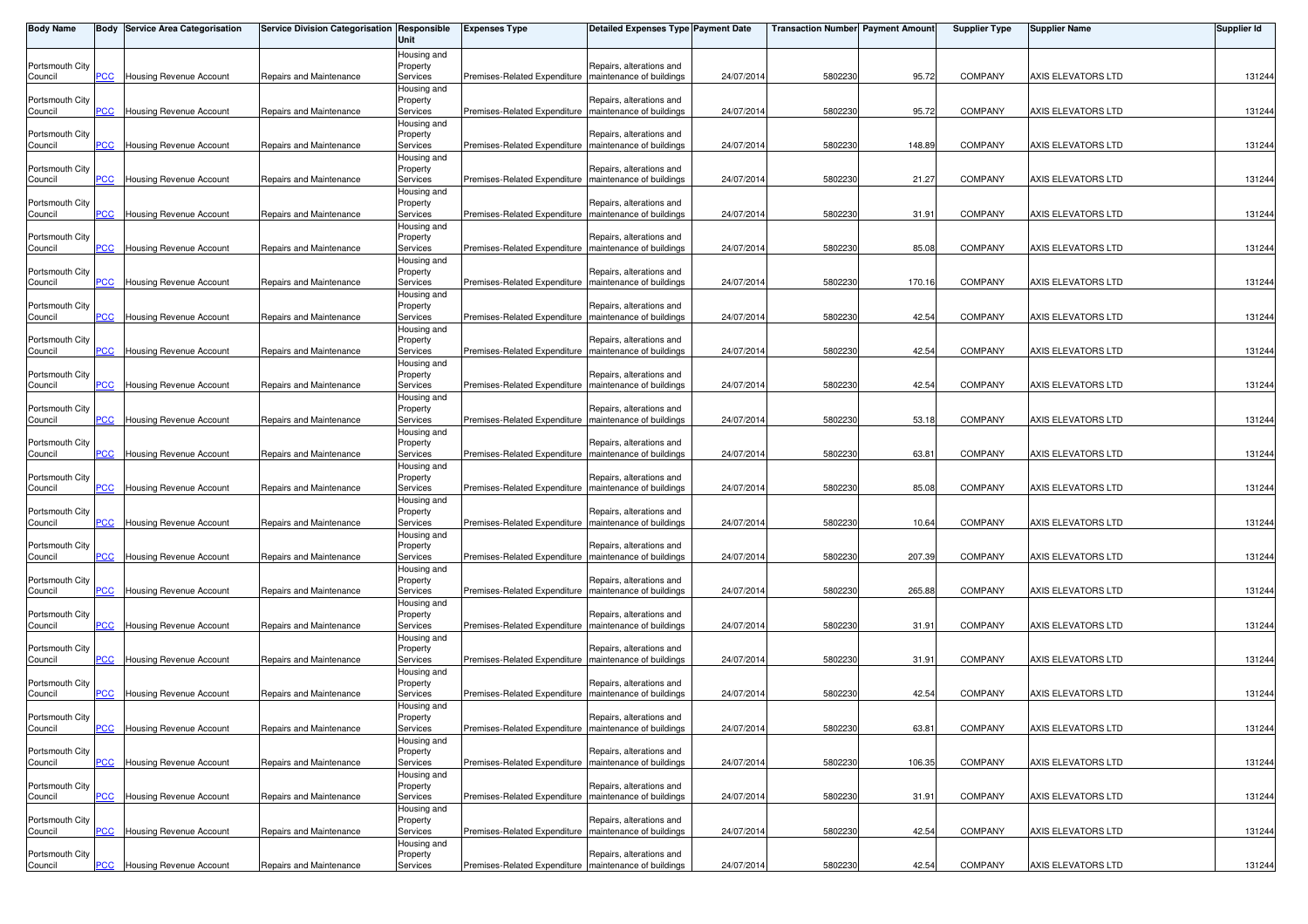| <b>Body Name</b>           |                | Body Service Area Categorisation | Service Division Categorisation Responsible | Unit                    | <b>Expenses Type</b>                                    | <b>Detailed Expenses Type Payment Date</b>           |            | <b>Transaction Number Payment Amount</b> |          | <b>Supplier Type</b> | <b>Supplier Name</b>        | <b>Supplier Id</b> |
|----------------------------|----------------|----------------------------------|---------------------------------------------|-------------------------|---------------------------------------------------------|------------------------------------------------------|------------|------------------------------------------|----------|----------------------|-----------------------------|--------------------|
|                            |                |                                  |                                             | Housing and             |                                                         |                                                      |            |                                          |          |                      |                             |                    |
| Portsmouth City<br>Council | PCC            | Housing Revenue Account          | Repairs and Maintenance                     | Property<br>Services    | Premises-Related Expenditure                            | Repairs, alterations and<br>maintenance of buildings | 24/07/2014 | 5802230                                  | 42.54    | <b>COMPANY</b>       | AXIS ELEVATORS LTD          | 131244             |
|                            |                |                                  |                                             | Housing and             |                                                         |                                                      |            |                                          |          |                      |                             |                    |
| Portsmouth City            |                |                                  |                                             | Property                |                                                         | Repairs, alterations and                             |            |                                          |          |                      |                             |                    |
| Council                    | PCC            | Housing Revenue Account          | Repairs and Maintenance                     | Services                | Premises-Related Expenditure   maintenance of buildings |                                                      | 24/07/2014 | 5802230                                  | 63.81    | <b>COMPANY</b>       | AXIS ELEVATORS LTD          | 131244             |
| Portsmouth City            |                |                                  |                                             | Housing and<br>Property |                                                         | Repairs, alterations and                             |            |                                          |          |                      |                             |                    |
| Council                    | <b>PCC</b>     | Housing Revenue Account          | Repairs and Maintenance                     | Services                | Premises-Related Expenditure                            | maintenance of buildings                             | 24/07/2014 | 5802230                                  | 63.81    | <b>COMPANY</b>       | AXIS ELEVATORS LTD          | 131244             |
|                            |                |                                  |                                             | Housing and             |                                                         |                                                      |            |                                          |          |                      |                             |                    |
| Portsmouth City<br>Council | PCC            | Housing Revenue Account          | Repairs and Maintenance                     | Property<br>Services    | Premises-Related Expenditure   maintenance of buildings | Repairs, alterations and                             | 24/07/2014 | 580223                                   | 74.45    | <b>COMPANY</b>       | AXIS ELEVATORS LTD          | 131244             |
|                            |                |                                  |                                             | Housing and             |                                                         |                                                      |            |                                          |          |                      |                             |                    |
| Portsmouth City            |                |                                  |                                             | Property                |                                                         | Repairs, alterations and                             |            |                                          |          |                      |                             |                    |
| Council                    | PCC            | Housing Revenue Account          | Repairs and Maintenance                     | Services<br>Housing and | Premises-Related Expenditure                            | maintenance of buildings                             | 24/07/2014 | 5802230                                  | 85.08    | COMPANY              | AXIS ELEVATORS LTD          | 131244             |
| Portsmouth City            |                |                                  |                                             | Property                |                                                         | Repairs, alterations and                             |            |                                          |          |                      |                             |                    |
| Council                    | $\overline{C}$ | Housing Revenue Account          | Repairs and Maintenance                     | Services                | Premises-Related Expenditure                            | maintenance of buildings                             | 28/07/2014 | 5803040                                  | 107.75   | <b>COMPANY</b>       | AXIS ELEVATORS LTD          | 131244             |
|                            |                |                                  |                                             | Housing and             |                                                         |                                                      |            |                                          |          |                      |                             |                    |
| Portsmouth City<br>Council | PCC            | <b>Housing Revenue Account</b>   | Repairs and Maintenance                     | Property<br>Services    | Premises-Related Expenditure                            | Repairs, alterations and<br>maintenance of buildings | 28/07/2014 | 5803040                                  | 21.27    | <b>COMPANY</b>       | AXIS ELEVATORS LTD          | 131244             |
|                            |                |                                  |                                             | Housing and             |                                                         |                                                      |            |                                          |          |                      |                             |                    |
| Portsmouth City            |                |                                  |                                             | Property                |                                                         | Repairs, alterations and                             |            |                                          |          |                      |                             |                    |
| Council                    | <b>PCC</b>     | Housing Revenue Account          | Repairs and Maintenance                     | Services<br>Housing and | Premises-Related Expenditure                            | maintenance of buildings                             | 28/07/2014 | 5803040                                  | 303.60   | <b>COMPANY</b>       | AXIS ELEVATORS LTD          | 131244             |
| Portsmouth City            |                |                                  |                                             | Property                |                                                         | Repairs, alterations and                             |            |                                          |          |                      |                             |                    |
| Council                    | PСC            | Housing Revenue Account          | Repairs and Maintenance                     | Services                | Premises-Related Expenditure                            | maintenance of buildings                             | 28/07/2014 | 5803040                                  | 42.54    | <b>COMPANY</b>       | AXIS ELEVATORS LTD          | 131244             |
| Portsmouth City            |                |                                  |                                             | Housing and<br>Property |                                                         | Repairs, alterations and                             |            |                                          |          |                      |                             |                    |
| Council                    | PCC            | Housing Revenue Account          | Repairs and Maintenance                     | Services                | Premises-Related Expenditure                            | maintenance of buildings                             | 28/07/2014 | 5803040                                  | 42.54    | <b>COMPANY</b>       | AXIS ELEVATORS LTD          | 131244             |
|                            |                |                                  |                                             | Housing and             |                                                         |                                                      |            |                                          |          |                      |                             |                    |
| Portsmouth City            | PCC            | <b>Housing Revenue Account</b>   | Repairs and Maintenance                     | Property<br>Services    | Premises-Related Expenditure                            | Repairs, alterations and<br>maintenance of buildings | 28/07/2014 | 5803040                                  | 42.54    | <b>COMPANY</b>       | AXIS ELEVATORS LTD          | 131244             |
| Council                    |                |                                  |                                             | Housing and             |                                                         |                                                      |            |                                          |          |                      |                             |                    |
| Portsmouth City            |                |                                  |                                             | Property                |                                                         | Repairs, alterations and                             |            |                                          |          |                      |                             |                    |
| Council                    | PСC            | Housing Revenue Account          | Repairs and Maintenance                     | Services                | Premises-Related Expenditure                            | maintenance of buildings                             | 28/07/2014 | 5803040                                  | 425.40   | <b>COMPANY</b>       | AXIS ELEVATORS LTD          | 131244             |
| Portsmouth City            |                |                                  |                                             | Housing and<br>Property |                                                         | Repairs, alterations and                             |            |                                          |          |                      |                             |                    |
| Council                    | PCC            | <b>Housing Revenue Account</b>   | Repairs and Maintenance                     | Services                | Premises-Related Expenditure                            | maintenance of buildings                             | 28/07/2014 | 5803040                                  | 489.21   | <b>COMPANY</b>       | AXIS ELEVATORS LTD          | 131244             |
|                            |                |                                  |                                             | Housing and             |                                                         |                                                      |            |                                          |          |                      |                             |                    |
| Portsmouth City<br>Council | PCC            | Housing Revenue Account          | Repairs and Maintenance                     | Property<br>Services    | Premises-Related Expenditure                            | Repairs, alterations and<br>maintenance of buildings | 28/07/2014 | 5803040                                  | 85.08    | <b>COMPANY</b>       | AXIS ELEVATORS LTD          | 131244             |
|                            |                |                                  |                                             | Housing and             |                                                         |                                                      |            |                                          |          |                      |                             |                    |
| Portsmouth City            |                |                                  |                                             | Property                |                                                         | Repairs, alterations and                             |            |                                          |          |                      |                             |                    |
| Council                    | PCC            | Housing Revenue Account          | Repairs and Maintenance                     | Services                | Premises-Related Expenditure                            | maintenance of buildings                             | 28/07/2014 | 5803040                                  | 85.08    | <b>COMPANY</b>       | AXIS ELEVATORS LTD          | 131244             |
| Portsmouth City            |                |                                  |                                             | Housing and<br>Property |                                                         | Repairs, alterations and                             |            |                                          |          |                      |                             |                    |
| Council                    | PCC            | Housing Revenue Account          | Repairs and Maintenance                     | Services                | Premises-Related Expenditure                            | maintenance of buildings                             | 28/07/2014 | 5803040                                  | 85.08    | <b>COMPANY</b>       | AXIS ELEVATORS LTD          | 131244             |
|                            |                |                                  |                                             | Housing and             |                                                         |                                                      |            |                                          |          |                      |                             |                    |
| Portsmouth City<br>Council | PCC            | Housing Revenue Account          | Repairs and Maintenance                     | Property<br>Services    | <b>Third Party Payments</b>                             | Private contractors                                  | 03/07/2014 | 579850                                   | 341.32   | <b>COMPANY</b>       | AXIS ELEVATORS LTD          | 131244             |
|                            |                |                                  |                                             | Housing and             |                                                         |                                                      |            |                                          |          |                      |                             |                    |
| Portsmouth City            |                |                                  |                                             | Property                |                                                         | Repairs, alterations and                             |            |                                          |          |                      |                             |                    |
| Council                    | <b>PCC</b>     | <b>Housing Services</b>          | <b>Other Welfare Services</b>               | Services<br>Housing and | Premises-Related Expenditure                            | maintenance of buildings                             | 03/07/2014 | 579850                                   | 10.64    | COMPANY              | AXIS ELEVATORS LTD          | 131244             |
| Portsmouth City            |                |                                  |                                             | Property                |                                                         | Repairs, alterations and                             |            |                                          |          |                      |                             |                    |
| Council                    | PCC            | <b>Housing Services</b>          | <b>Other Welfare Services</b>               | Services                | Premises-Related Expenditure                            | maintenance of buildings                             | 03/07/2014 | 5798501                                  | 21.26    | COMPANY              | AXIS ELEVATORS LTD          | 131244             |
| Portsmouth City            |                |                                  |                                             | Housing and<br>Property |                                                         | Repairs, alterations and                             |            |                                          |          |                      |                             |                    |
| Council                    |                | <b>PCC</b> Housing Services      | <b>Other Welfare Services</b>               | Services                | Premises-Related Expenditure   maintenance of buildings |                                                      | 03/07/2014 | 5798501                                  | 21.27    | <b>COMPANY</b>       | AXIS ELEVATORS LTD          | 131244             |
|                            |                |                                  |                                             | Housing and             |                                                         |                                                      |            |                                          |          |                      |                             |                    |
| Portsmouth City            | PCC            | <b>Housing Services</b>          | Other Welfare Services                      | Property<br>Services    | Premises-Related Expenditure                            | Repairs, alterations and<br>maintenance of buildings | 03/07/2014 | 579850                                   | 21.27    | COMPANY              | AXIS ELEVATORS LTD          | 131244             |
| Council                    |                |                                  |                                             | Housing and             |                                                         |                                                      |            |                                          |          |                      |                             |                    |
| Portsmouth City            |                |                                  |                                             | Property                |                                                         | Repairs, alterations and                             |            |                                          |          |                      |                             |                    |
| Council                    | PCC            | <b>Housing Services</b>          | Other Welfare Services                      | Services                | Premises-Related Expenditure                            | maintenance of buildings                             | 03/07/2014 | 579850                                   | 42.54    | COMPANY              | AXIS ELEVATORS LTD          | 131244             |
| Portsmouth City            |                |                                  |                                             | Housing and<br>Property |                                                         | Repairs, alterations and                             |            |                                          |          |                      |                             |                    |
| Council                    | PCC            | <b>Housing Services</b>          | Other Welfare Services                      | Services                | Premises-Related Expenditure   maintenance of buildings |                                                      | 03/07/2014 | 579850                                   | 53.18    | COMPANY              | AXIS ELEVATORS LTD          | 131244             |
|                            |                |                                  |                                             | Housing and             |                                                         |                                                      |            |                                          |          |                      |                             |                    |
| Portsmouth City<br>Council | $PCC$          | <b>Housing Revenue Account</b>   | Other                                       | Property<br>Services    | Third Party Payments                                    | Private contractors                                  | 29/07/2014 | 5803134                                  | 76748.24 | COMPANY              | <b>BAM CONSTRUCTION LTD</b> | 134004             |
|                            |                |                                  |                                             |                         |                                                         |                                                      |            |                                          |          |                      |                             |                    |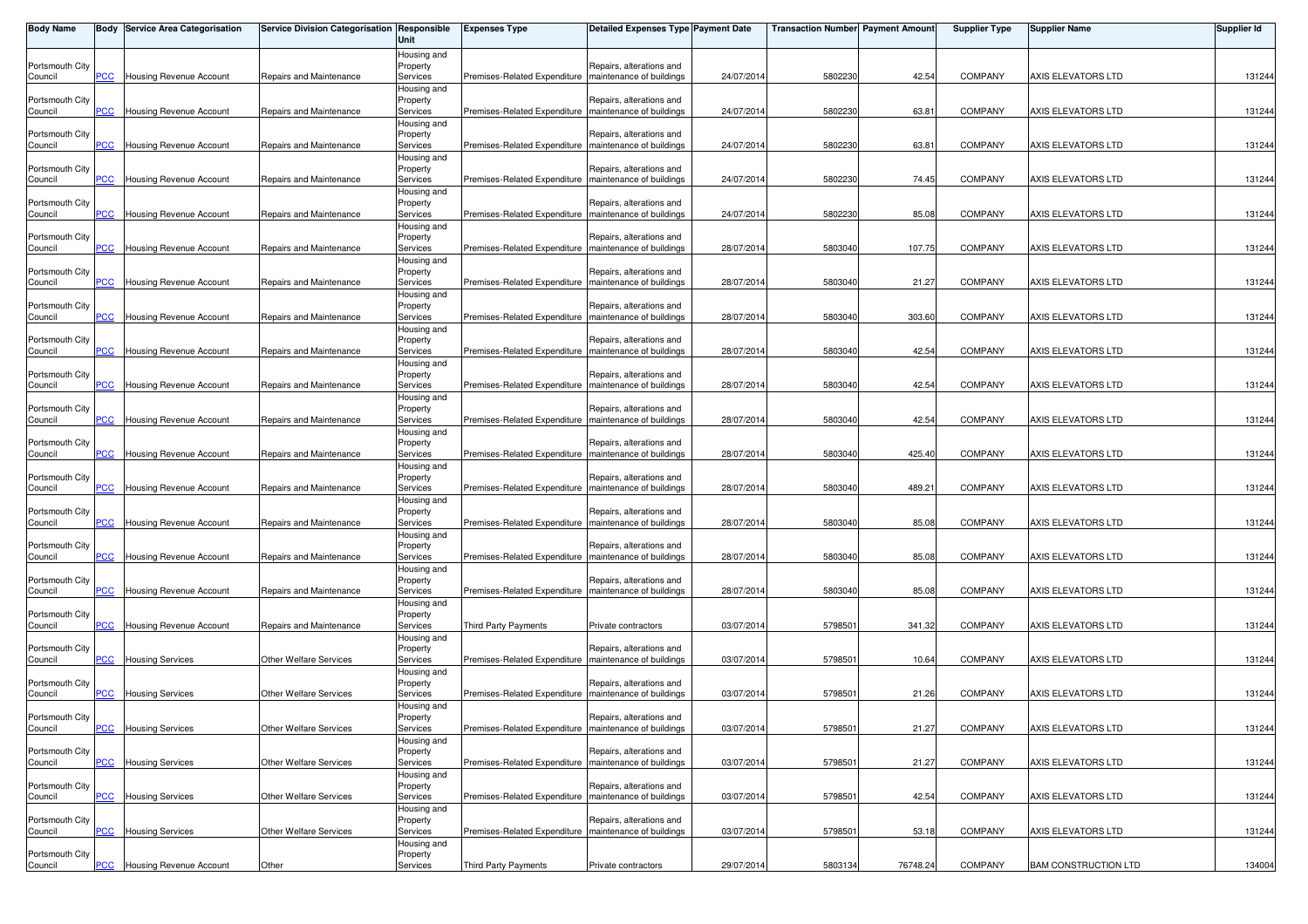| <b>Body Name</b>           |                | <b>Body Service Area Categorisation</b> | Service Division Categorisation Responsible | Unit                    | <b>Expenses Type</b>               | Detailed Expenses Type Payment Date                  |            | <b>Transaction Number</b> Payment Amount |          | <b>Supplier Type</b> | Supplier Name                         | <b>Supplier Id</b> |
|----------------------------|----------------|-----------------------------------------|---------------------------------------------|-------------------------|------------------------------------|------------------------------------------------------|------------|------------------------------------------|----------|----------------------|---------------------------------------|--------------------|
| Portsmouth City            |                |                                         |                                             | Housing and             |                                    |                                                      |            |                                          |          |                      |                                       |                    |
| Council                    | PCC            | <b>Housing Services</b>                 | Homelessness                                | Property<br>Services    | Supplies and Services              | Grants and subscriptions                             | 28/07/201  | 5803042                                  | 1390.00  | <b>VENDOR</b>        | <b>BEALS</b>                          | 112737             |
|                            |                |                                         |                                             | Housing and             |                                    |                                                      |            |                                          |          |                      |                                       |                    |
| Portsmouth City<br>Council | PCC            | <b>Housing Revenue Account</b>          | Repairs and Maintenance                     | Property<br>Services    | Premises-Related Expenditure       | Repairs, alterations and<br>maintenance of buildings | 28/07/201  | 5803043                                  | 45836.18 | <b>COMPANY</b>       | BELL DECORATING GROUP LIMITED         | 136897             |
|                            |                |                                         |                                             | Housing and             |                                    |                                                      |            |                                          |          |                      |                                       |                    |
| Portsmouth City            |                |                                         |                                             | Property                |                                    |                                                      |            |                                          |          |                      |                                       |                    |
| Council                    | PCC            | Other                                   | Suspense and Capital Schemes                | Services<br>Housing and | Premises-Related Expenditure Rents |                                                      | 04/07/2014 | 5798688                                  | 36187.50 | <b>VENDOR</b>        | <b>BLAIR ESTATES LTD</b>              | 100576             |
| Portsmouth City            |                |                                         |                                             | Property                |                                    | Communications and                                   |            |                                          |          |                      |                                       |                    |
| Council                    | PCC            | <b>Housing Revenue Account</b>          | Repairs and Maintenance                     | Services                | Supplies and Services              | computing                                            | 31/07/201  | 5803767                                  | 330.00   | <b>VENDOR</b>        | BLUESKY INTERNATIONAL LTD             | 128678             |
| Portsmouth City            |                | Support Service / Transparency          |                                             | Housing and<br>Property |                                    | Repairs, alterations and                             |            |                                          |          |                      |                                       |                    |
| Council                    | PCC            | <b>Costs Unallocated</b>                | AMS                                         | Services                | Premises-Related Expenditure       | maintenance of buildings                             | 10/07/201  | 5799720                                  | 465.00   | <b>VENDOR</b>        | <b>BONWYKE LTD</b>                    | 102008             |
|                            |                |                                         |                                             | Housing and             |                                    | Communications and                                   |            |                                          |          |                      |                                       |                    |
| Portsmouth City<br>Council | PCC            | <b>Housing Revenue Account</b>          | Repairs and Maintenance                     | Property<br>Services    | Supplies and Services              | computing                                            | 09/07/201  | 5799242                                  | 46.89    | <b>COMPANY</b>       | BRITISH TELECOMMUNICATIONS PLC        | 100132             |
|                            |                |                                         |                                             | Housing and             |                                    |                                                      |            |                                          |          |                      |                                       |                    |
| Portsmouth City<br>Council | PCC            | <b>Housing Revenue Account</b>          | Repairs and Maintenance                     | Property<br>Services    | Supplies and Services              | Communications and<br>computing                      | 17/07/2014 | 5801022                                  | 155.71   | <b>COMPANY</b>       | BRITISH TELECOMMUNICATIONS PLC        | 100132             |
|                            |                |                                         |                                             | Housing and             |                                    |                                                      |            |                                          |          |                      |                                       |                    |
| Portsmouth City            |                |                                         |                                             | Property                |                                    | Communications and                                   |            |                                          |          |                      |                                       |                    |
| Council                    | <b>PCC</b>     | <b>Housing Revenue Account</b>          | Repairs and Maintenance                     | Services                | Supplies and Services              | computing                                            | 17/07/201  | 5801022                                  | 94.80    | <b>COMPANY</b>       | BRITISH TELECOMMUNICATIONS PLC        | 100132             |
| Portsmouth City            |                |                                         |                                             | Housing and<br>Property |                                    | Communications and                                   |            |                                          |          |                      |                                       |                    |
| Council                    | $\overline{C}$ | <b>Housing Revenue Account</b>          | Repairs and Maintenance                     | Services                | Supplies and Services              | computing                                            | 17/07/201  | 5801022                                  | 94.80    | <b>COMPANY</b>       | BRITISH TELECOMMUNICATIONS PLC        | 100132             |
| Portsmouth City            |                |                                         |                                             | Housing and<br>Property |                                    | Communications and                                   |            |                                          |          |                      |                                       |                    |
| Council                    | PCC            | Housing Revenue Account                 | Repairs and Maintenance                     | Services                | Supplies and Services              | computing                                            | 21/07/201  | 5801458                                  | 94.80    | <b>COMPANY</b>       | BRITISH TELECOMMUNICATIONS PLC        | 100132             |
|                            |                |                                         |                                             | Housing and             |                                    |                                                      |            |                                          |          |                      |                                       |                    |
| Portsmouth City<br>Council | PCC            | <b>Housing Revenue Account</b>          | Repairs and Maintenance                     | Property<br>Services    | Supplies and Services              | Communications and<br>computing                      | 21/07/201  | 5801458                                  | 94.80    | <b>COMPANY</b>       | BRITISH TELECOMMUNICATIONS PLC        | 100132             |
|                            |                |                                         |                                             | Housing and             |                                    |                                                      |            |                                          |          |                      |                                       |                    |
| Portsmouth City            |                |                                         |                                             | Property                |                                    | Communications and                                   |            |                                          |          |                      |                                       |                    |
| Council                    | PСC            | <b>Housing Revenue Account</b>          | Repairs and Maintenance                     | Services<br>Housing and | Supplies and Services              | computing                                            | 21/07/201  | 5801458                                  | 94.80    | <b>COMPANY</b>       | BRITISH TELECOMMUNICATIONS PLC        | 100132             |
| Portsmouth City            |                |                                         |                                             | Property                |                                    | Communications and                                   |            |                                          |          |                      |                                       |                    |
| Council                    | PCC            | <b>Housing Revenue Account</b>          | Repairs and Maintenance                     | Services                | Supplies and Services              | computing                                            | 21/07/201  | 5801458                                  | 128.11   | <b>COMPANY</b>       | BRITISH TELECOMMUNICATIONS PLC        | 100132             |
| Portsmouth City            |                |                                         |                                             | Housing and<br>Property |                                    | Communications and                                   |            |                                          |          |                      |                                       |                    |
| Council                    | <b>PCC</b>     | <b>Housing Revenue Account</b>          | Repairs and Maintenance                     | Services                | Supplies and Services              | computing                                            | 23/07/201  | 5801776                                  | 94.80    | <b>COMPANY</b>       | BRITISH TELECOMMUNICATIONS PLC        | 100132             |
|                            |                |                                         |                                             | Housing and             |                                    |                                                      |            |                                          |          |                      |                                       |                    |
| Portsmouth City<br>Council | PCC            | Housing Revenue Account                 | Repairs and Maintenance                     | Property<br>Services    | Supplies and Services              | Communications and<br>computing                      | 24/07/201  | 5802238                                  | 126.54   | <b>COMPANY</b>       | BRITISH TELECOMMUNICATIONS PLC        | 100132             |
|                            |                |                                         |                                             | Housing and             |                                    |                                                      |            |                                          |          |                      |                                       |                    |
| Portsmouth City<br>Council | <u>PCC</u>     | Housing Revenue Account                 | Repairs and Maintenance                     | Property<br>Services    | Supplies and Services              | Communications and<br>computing                      | 24/07/201  | 5802238                                  | 94.80    | <b>COMPANY</b>       | BRITISH TELECOMMUNICATIONS PLC        | 100132             |
|                            |                |                                         |                                             | Housing and             |                                    |                                                      |            |                                          |          |                      |                                       |                    |
| Portsmouth City            |                |                                         |                                             | Property                |                                    | Communications and                                   |            |                                          |          |                      |                                       |                    |
| Council                    | PCC            | Housing Revenue Account                 | Repairs and Maintenance                     | Services<br>Housing and | Supplies and Services              | computing                                            | 24/07/201  | 580223                                   | 94.80    | <b>COMPANY</b>       | BRITISH TELECOMMUNICATIONS PLC        | 100132             |
| Portsmouth City            |                |                                         |                                             | Property                |                                    | Communications and                                   |            |                                          |          |                      |                                       |                    |
| Council                    | $\overline{C}$ | Housing Revenue Account                 | Repairs and Maintenance                     | Services                | Supplies and Services              | computing                                            | 24/07/201  | 5802238                                  | 94.80    | <b>COMPANY</b>       | BRITISH TELECOMMUNICATIONS PLC        | 100132             |
| Portsmouth City            |                |                                         |                                             | Housing and<br>Property |                                    | Communications and                                   |            |                                          |          |                      |                                       |                    |
| Council                    | PСC            | <b>Housing Revenue Account</b>          | <b>Special Services</b>                     | Services                | Supplies and Services              | computing                                            | 09/07/201  | 5799242                                  | 59.10    | <b>COMPANY</b>       | BRITISH TELECOMMUNICATIONS PLC        | 100132             |
|                            |                |                                         |                                             | Housing and             |                                    |                                                      |            |                                          |          |                      |                                       |                    |
| Portsmouth City<br>Council | <b>PCC</b>     | <b>Housing Revenue Account</b>          | <b>Special Services</b>                     | Property<br>Services    | Supplies and Services              | Communications and<br>computing                      | 09/07/2014 | 5799242                                  | 46.89    | <b>COMPANY</b>       | <b>BRITISH TELECOMMUNICATIONS PLC</b> | 100132             |
|                            |                |                                         |                                             | Housing and             |                                    |                                                      |            |                                          |          |                      |                                       |                    |
| Portsmouth City            | PCC            |                                         | <b>Special Services</b>                     | Property                |                                    | Communications and                                   | 09/07/201  | 5799242                                  | 90.27    | <b>COMPANY</b>       | BRITISH TELECOMMUNICATIONS PLC        | 100132             |
| Council                    |                | Housing Revenue Account                 |                                             | Services<br>Housing and | Supplies and Services              | computing                                            |            |                                          |          |                      |                                       |                    |
| Portsmouth City            |                |                                         |                                             | Property                |                                    | Communications and                                   |            |                                          |          |                      |                                       |                    |
| Council                    | PCC            | Housing Revenue Account                 | <b>Special Services</b>                     | Services<br>Housing and | Supplies and Services              | computing                                            | 09/07/2014 | 5799242                                  | 91.49    | <b>COMPANY</b>       | BRITISH TELECOMMUNICATIONS PLC        | 100132             |
| Portsmouth City            |                |                                         |                                             | Property                |                                    | Communications and                                   |            |                                          |          |                      |                                       |                    |
| Council                    | PCC            | <b>Housing Revenue Account</b>          | <b>Special Services</b>                     | Services                | Supplies and Services              | computing                                            | 09/07/2014 | 5799242                                  | 94.80    | <b>COMPANY</b>       | BRITISH TELECOMMUNICATIONS PLC        | 100132             |
| Portsmouth City            |                |                                         |                                             | Housing and<br>Property |                                    | Communications and                                   |            |                                          |          |                      |                                       |                    |
| Council                    | <u>PCC</u>     | Housing Revenue Account                 | <b>Special Services</b>                     | Services                | Supplies and Services              | computing                                            | 09/07/2014 | 5799242                                  | 94.80    | COMPANY              | BRITISH TELECOMMUNICATIONS PLC        | 100132             |
|                            |                |                                         |                                             |                         |                                    |                                                      |            |                                          |          |                      |                                       |                    |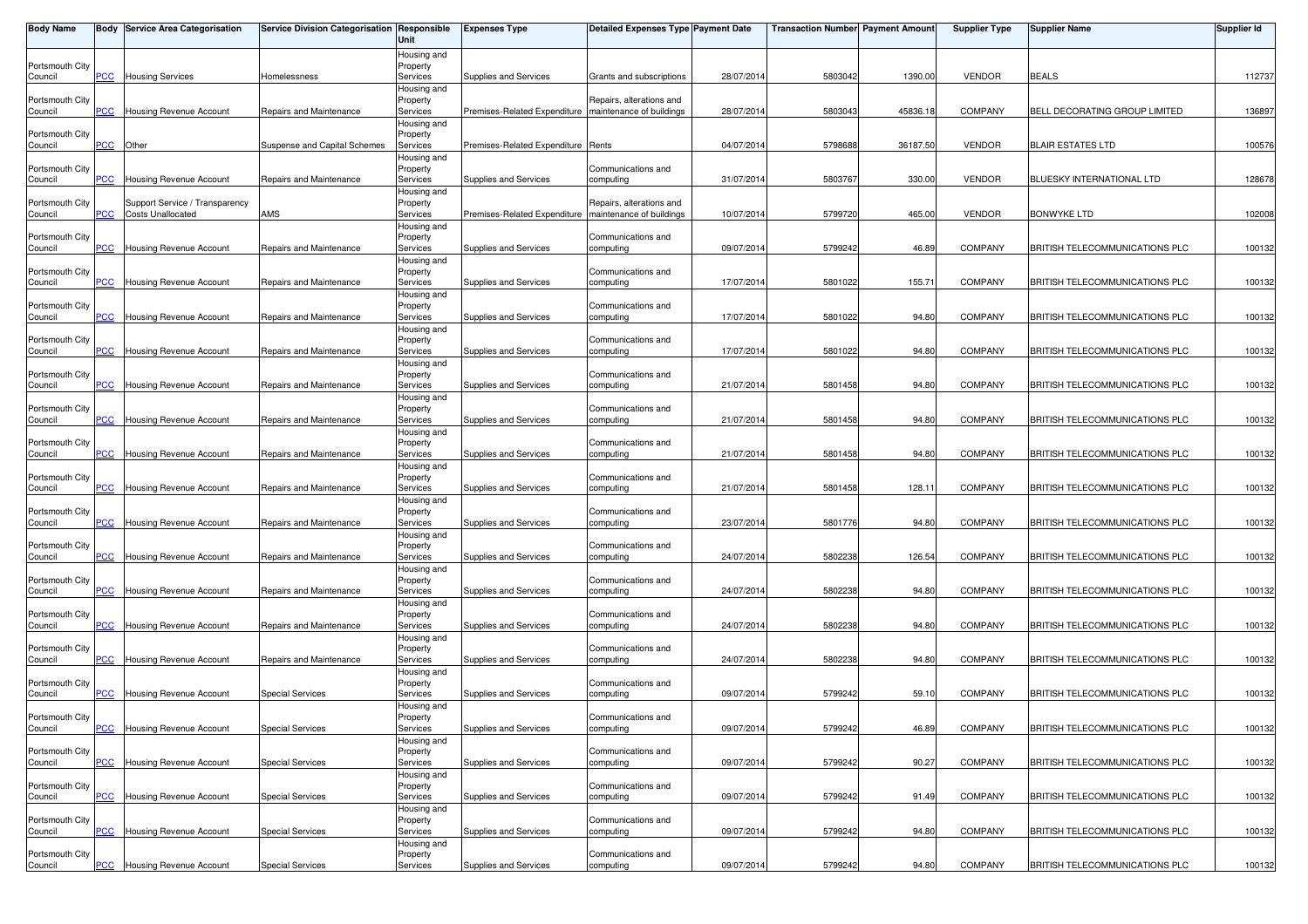| <b>Body Name</b>           |                         | <b>Body Service Area Categorisation</b> | Service Division Categorisation Responsible | Unit                    | <b>Expenses Type</b>  | Detailed Expenses Type Payment Date |            | <b>Transaction Number Payment Amount</b> |        | <b>Supplier Type</b> | Supplier Name                         | Supplier Id |
|----------------------------|-------------------------|-----------------------------------------|---------------------------------------------|-------------------------|-----------------------|-------------------------------------|------------|------------------------------------------|--------|----------------------|---------------------------------------|-------------|
|                            |                         |                                         |                                             | Housing and             |                       |                                     |            |                                          |        |                      |                                       |             |
| Portsmouth City<br>Council | PCC                     | <b>Housing Revenue Account</b>          | <b>Special Services</b>                     | Property<br>Services    | Supplies and Services | Communications and<br>computing     | 09/07/2014 | 5799242                                  | 81.62  | <b>COMPANY</b>       | <b>BRITISH TELECOMMUNICATIONS PLC</b> | 100132      |
|                            |                         |                                         |                                             | Housing and             |                       |                                     |            |                                          |        |                      |                                       |             |
| Portsmouth City            |                         |                                         |                                             | Property                |                       | Communications and                  |            |                                          |        |                      |                                       |             |
| Council                    | <b>PCC</b>              | <b>Housing Revenue Account</b>          | <b>Special Services</b>                     | Services                | Supplies and Services | computing                           | 14/07/201  | 580031                                   | 85.63  | <b>COMPANY</b>       | BRITISH TELECOMMUNICATIONS PLC        | 100132      |
| Portsmouth City            |                         |                                         |                                             | Housing and<br>Property |                       | Communications and                  |            |                                          |        |                      |                                       |             |
| Council                    | PСC                     | Housing Revenue Account                 | <b>Special Services</b>                     | Services                | Supplies and Services | computing                           | 16/07/201  | 5800553                                  | 46.89  | <b>COMPANY</b>       | BRITISH TELECOMMUNICATIONS PLC        | 100132      |
|                            |                         |                                         |                                             | Housing and             |                       |                                     |            |                                          |        |                      |                                       |             |
| Portsmouth City            |                         |                                         |                                             | Property                |                       | Communications and                  |            |                                          |        |                      |                                       |             |
| Council                    | PCC                     | Housing Revenue Account                 | <b>Special Services</b>                     | Services                | Supplies and Services | computing                           | 16/07/201  | 5800553                                  | 46.89  | <b>COMPANY</b>       | BRITISH TELECOMMUNICATIONS PLC        | 100132      |
| Portsmouth City            |                         |                                         |                                             | Housing and<br>Property |                       | Communications and                  |            |                                          |        |                      |                                       |             |
| Council                    | <u>PCC</u>              | <b>Housing Revenue Account</b>          | <b>Special Services</b>                     | Services                | Supplies and Services | computing                           | 16/07/201  | 5800553                                  | 46.89  | COMPANY              | BRITISH TELECOMMUNICATIONS PLC        | 100132      |
|                            |                         |                                         |                                             | Housing and             |                       |                                     |            |                                          |        |                      |                                       |             |
| Portsmouth City<br>Council | $\overline{C}$          | Housing Revenue Account                 | <b>Special Services</b>                     | Property<br>Services    | Supplies and Services | Communications and<br>computing     | 16/07/201  | 5800553                                  | 100.47 | <b>COMPANY</b>       | BRITISH TELECOMMUNICATIONS PLC        | 100132      |
|                            |                         |                                         |                                             | Housing and             |                       |                                     |            |                                          |        |                      |                                       |             |
| Portsmouth City            |                         |                                         |                                             | Property                |                       | Communications and                  |            |                                          |        |                      |                                       |             |
| Council                    | $\overline{C}$          | Housing Revenue Account                 | <b>Special Services</b>                     | Services                | Supplies and Services | computing                           | 16/07/201  | 5800553                                  | 106.73 | <b>COMPANY</b>       | BRITISH TELECOMMUNICATIONS PLC        | 100132      |
| Portsmouth City            |                         |                                         |                                             | Housing and             |                       | Communications and                  |            |                                          |        |                      |                                       |             |
| Council                    | <b>PCC</b>              | Housing Revenue Account                 | <b>Special Services</b>                     | Property<br>Services    | Supplies and Services | computing                           | 16/07/201  | 5800553                                  | 68.48  | <b>COMPANY</b>       | <b>BRITISH TELECOMMUNICATIONS PLC</b> | 100132      |
|                            |                         |                                         |                                             | Housing and             |                       |                                     |            |                                          |        |                      |                                       |             |
| Portsmouth City            |                         |                                         |                                             | Property                |                       | Communications and                  |            |                                          |        |                      |                                       |             |
| Council                    | PСC                     | <b>Housing Revenue Account</b>          | <b>Special Services</b>                     | Services                | Supplies and Services | computing                           | 16/07/201  | 5800553                                  | 64.40  | <b>COMPANY</b>       | BRITISH TELECOMMUNICATIONS PLC        | 100132      |
| Portsmouth City            |                         |                                         |                                             | Housing and<br>Property |                       | Communications and                  |            |                                          |        |                      |                                       |             |
| Council                    | PCC                     | Housing Revenue Account                 | <b>Special Services</b>                     | Services                | Supplies and Services | computing                           | 16/07/201  | 5800553                                  | 61.37  | <b>COMPANY</b>       | BRITISH TELECOMMUNICATIONS PLC        | 100132      |
|                            |                         |                                         |                                             | Housing and             |                       |                                     |            |                                          |        |                      |                                       |             |
| Portsmouth City            | PCC                     |                                         |                                             | Property                |                       | Communications and                  | 16/07/201  | 5800553                                  | 46.89  | COMPANY              | BRITISH TELECOMMUNICATIONS PLC        |             |
| Council                    |                         | <b>Housing Revenue Account</b>          | <b>Special Services</b>                     | Services<br>Housing and | Supplies and Services | computing                           |            |                                          |        |                      |                                       | 100132      |
| Portsmouth City            |                         |                                         |                                             | Property                |                       | Communications and                  |            |                                          |        |                      |                                       |             |
| Council                    | <b>PCC</b>              | <b>Housing Revenue Account</b>          | <b>Special Services</b>                     | Services                | Supplies and Services | computing                           | 16/07/201  | 5800553                                  | 74.10  | <b>COMPANY</b>       | BRITISH TELECOMMUNICATIONS PLC        | 100132      |
|                            |                         |                                         |                                             | Housing and             |                       |                                     |            |                                          |        |                      |                                       |             |
| Portsmouth City<br>Council | PCC                     | Housing Revenue Account                 | <b>Special Services</b>                     | Property<br>Services    | Supplies and Services | Communications and<br>computing     | 16/07/201  | 5800553                                  | 47.37  | <b>COMPANY</b>       | BRITISH TELECOMMUNICATIONS PLC        | 100132      |
|                            |                         |                                         |                                             | Housing and             |                       |                                     |            |                                          |        |                      |                                       |             |
| Portsmouth City            |                         |                                         |                                             | Property                |                       | Communications and                  |            |                                          |        |                      |                                       |             |
| Council                    | $\overline{C}$          | <b>Housing Revenue Account</b>          | <b>Special Services</b>                     | Services                | Supplies and Services | computing                           | 16/07/201  | 580055                                   | 75.12  | <b>COMPANY</b>       | BRITISH TELECOMMUNICATIONS PLC        | 100132      |
| Portsmouth City            |                         |                                         |                                             | Housing and<br>Property |                       | Communications and                  |            |                                          |        |                      |                                       |             |
| Council                    | $\overline{\text{PCC}}$ | <b>Housing Revenue Account</b>          | <b>Special Services</b>                     | Services                | Supplies and Services | computing                           | 16/07/201  | 5800553                                  | 71.63  | <b>COMPANY</b>       | BRITISH TELECOMMUNICATIONS PLC        | 100132      |
|                            |                         |                                         |                                             | Housing and             |                       |                                     |            |                                          |        |                      |                                       |             |
| Portsmouth City            |                         |                                         |                                             | Property                |                       | Communications and                  |            |                                          |        |                      |                                       |             |
| Council                    | <b>PCC</b>              | Housing Revenue Account                 | <b>Special Services</b>                     | Services<br>Housing and | Supplies and Services | computing                           | 16/07/2014 | 5800553                                  | 57.63  | <b>COMPANY</b>       | <b>BRITISH TELECOMMUNICATIONS PLC</b> | 100132      |
| Portsmouth City            |                         |                                         |                                             | Property                |                       | Communications and                  |            |                                          |        |                      |                                       |             |
| Council                    | PCC                     | <b>Housing Revenue Account</b>          | <b>Special Services</b>                     | Services                | Supplies and Services | computing                           | 16/07/201  | 5800553                                  | 66.19  | <b>COMPANY</b>       | BRITISH TELECOMMUNICATIONS PLC        | 100132      |
|                            |                         |                                         |                                             | Housing and             |                       |                                     |            |                                          |        |                      |                                       |             |
| Portsmouth City<br>Council | $\overline{PCC}$        | <b>Housing Revenue Account</b>          | <b>Special Services</b>                     | Property<br>Services    | Supplies and Services | Communications and<br>computing     | 16/07/201  | 5800553                                  | 46.89  | <b>COMPANY</b>       | BRITISH TELECOMMUNICATIONS PLC        | 100132      |
|                            |                         |                                         |                                             | Housing and             |                       |                                     |            |                                          |        |                      |                                       |             |
| Portsmouth City            |                         |                                         |                                             | Property                |                       | Communications and                  |            |                                          |        |                      |                                       |             |
| Council                    | PCC                     | <b>Housing Revenue Account</b>          | <b>Special Services</b>                     | Services                | Supplies and Services | computing                           | 16/07/201  | 5800553                                  | 46.89  | <b>COMPANY</b>       | <b>BRITISH TELECOMMUNICATIONS PLC</b> | 100132      |
| Portsmouth City            |                         |                                         |                                             | Housing and<br>Property |                       | Communications and                  |            |                                          |        |                      |                                       |             |
| Council                    | <b>PCC</b>              | <b>Housing Revenue Account</b>          | <b>Special Services</b>                     | Services                | Supplies and Services | computing                           | 16/07/2014 | 5800553                                  | 57.48  | <b>COMPANY</b>       | BRITISH TELECOMMUNICATIONS PLC        | 100132      |
|                            |                         |                                         |                                             | Housing and             |                       |                                     |            |                                          |        |                      |                                       |             |
| Portsmouth City            |                         |                                         |                                             | Property                |                       | Communications and                  |            |                                          |        |                      |                                       |             |
| Council                    | PCC                     | <b>Housing Revenue Account</b>          | <b>Special Services</b>                     | Services<br>Housing and | Supplies and Services | computing                           | 16/07/201  | 580055                                   | 46.89  | <b>COMPANY</b>       | BRITISH TELECOMMUNICATIONS PLC        | 100132      |
| Portsmouth City            |                         |                                         |                                             | Property                |                       | Communications and                  |            |                                          |        |                      |                                       |             |
| Council                    | PСC                     | Housing Revenue Account                 | <b>Special Services</b>                     | Services                | Supplies and Services | computing                           | 16/07/2014 | 5800553                                  | 47.27  | <b>COMPANY</b>       | <b>BRITISH TELECOMMUNICATIONS PLC</b> | 100132      |
|                            |                         |                                         |                                             | Housing and             |                       |                                     |            |                                          |        |                      |                                       |             |
| Portsmouth City<br>Council | PCC                     | <b>Housing Revenue Account</b>          | <b>Special Services</b>                     | Property<br>Services    | Supplies and Services | Communications and<br>computing     | 16/07/2014 | 5800553                                  | 46.89  | <b>COMPANY</b>       | BRITISH TELECOMMUNICATIONS PLC        | 100132      |
|                            |                         |                                         |                                             | Housing and             |                       |                                     |            |                                          |        |                      |                                       |             |
| Portsmouth City            |                         |                                         |                                             | Property                |                       | Communications and                  |            |                                          |        |                      |                                       |             |
| Council                    | <b>PCC</b>              | <b>Housing Revenue Account</b>          | <b>Special Services</b>                     | Services                | Supplies and Services | computing                           | 17/07/2014 | 5801022                                  | 102.97 | <b>COMPANY</b>       | <b>BRITISH TELECOMMUNICATIONS PLC</b> | 100132      |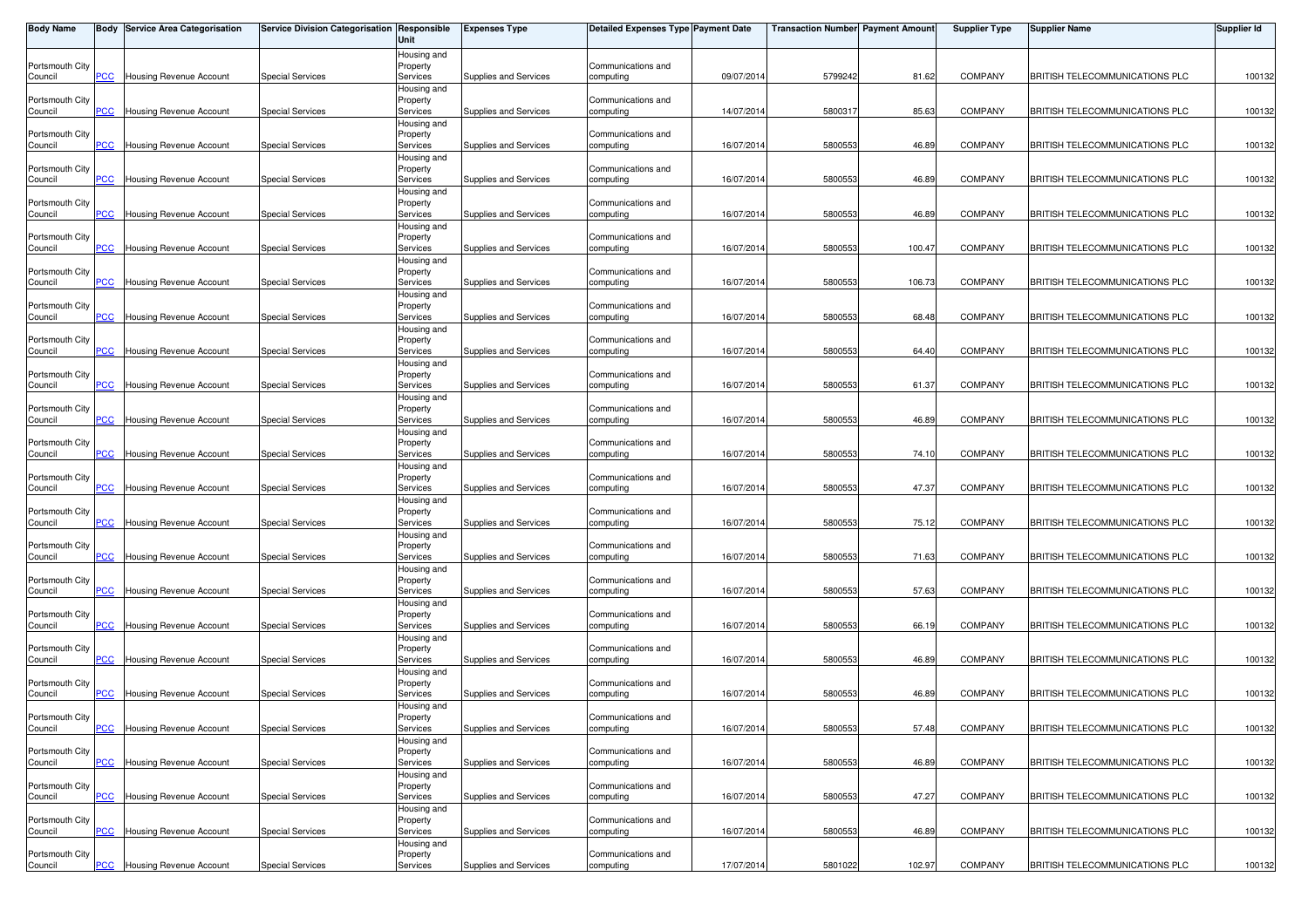| <b>Body Name</b>           |                | Body Service Area Categorisation | Service Division Categorisation Responsible | Unit                    | <b>Expenses Type</b>  | <b>Detailed Expenses Type Payment Date</b> |            | <b>Transaction Number Payment Amount</b> |        | <b>Supplier Type</b> | <b>Supplier Name</b>           | <b>Supplier Id</b> |
|----------------------------|----------------|----------------------------------|---------------------------------------------|-------------------------|-----------------------|--------------------------------------------|------------|------------------------------------------|--------|----------------------|--------------------------------|--------------------|
|                            |                |                                  |                                             | Housing and             |                       |                                            |            |                                          |        |                      |                                |                    |
| Portsmouth City<br>Council | PCC            | Housing Revenue Account          | <b>Special Services</b>                     | Property<br>Services    | Supplies and Services | Communications and<br>computing            | 17/07/2014 | 5801022                                  | 47.64  | <b>COMPANY</b>       | BRITISH TELECOMMUNICATIONS PLC | 100132             |
|                            |                |                                  |                                             | Housing and             |                       |                                            |            |                                          |        |                      |                                |                    |
| Portsmouth City            |                |                                  |                                             | Property                |                       | Communications and                         |            |                                          |        |                      |                                |                    |
| Council                    | PCC            | <b>Housing Revenue Account</b>   | <b>Special Services</b>                     | Services                | Supplies and Services | computing                                  | 17/07/201  | 5801022                                  | 46.89  | <b>COMPANY</b>       | BRITISH TELECOMMUNICATIONS PLC | 100132             |
| Portsmouth City            |                |                                  |                                             | Housing and<br>Property |                       | Communications and                         |            |                                          |        |                      |                                |                    |
| Council                    | PCC            | Housing Revenue Account          | <b>Special Services</b>                     | Services                | Supplies and Services | computing                                  | 17/07/2014 | 5801022                                  | 66.00  | <b>COMPANY</b>       | BRITISH TELECOMMUNICATIONS PLC | 100132             |
|                            |                |                                  |                                             | Housing and             |                       |                                            |            |                                          |        |                      |                                |                    |
| Portsmouth City<br>Council | PCC            | Housing Revenue Account          | <b>Special Services</b>                     | Property<br>Services    | Supplies and Services | Communications and<br>computing            | 17/07/201  | 5801022                                  | 66.00  | <b>COMPANY</b>       | BRITISH TELECOMMUNICATIONS PLC | 100132             |
|                            |                |                                  |                                             | Housing and             |                       |                                            |            |                                          |        |                      |                                |                    |
| Portsmouth City            |                |                                  |                                             | Property                |                       | Communications and                         |            |                                          |        |                      |                                |                    |
| Council                    | PCC            | <b>Housing Revenue Account</b>   | <b>Special Services</b>                     | Services                | Supplies and Services | computing                                  | 17/07/201  | 5801022                                  | 46.89  | <b>COMPANY</b>       | BRITISH TELECOMMUNICATIONS PLC | 100132             |
|                            |                |                                  |                                             | Housing and             |                       |                                            |            |                                          |        |                      |                                |                    |
| Portsmouth City<br>Council | $\overline{C}$ | <b>Housing Revenue Account</b>   | <b>Special Services</b>                     | Property<br>Services    | Supplies and Services | Communications and<br>computing            | 17/07/2014 | 5801022                                  | 46.99  | <b>COMPANY</b>       | BRITISH TELECOMMUNICATIONS PLC | 100132             |
|                            |                |                                  |                                             | Housing and             |                       |                                            |            |                                          |        |                      |                                |                    |
| Portsmouth City            |                |                                  |                                             | Property                |                       | Communications and                         |            |                                          |        |                      |                                |                    |
| Council                    | <b>PCC</b>     | <b>Housing Revenue Account</b>   | <b>Special Services</b>                     | Services                | Supplies and Services | computing                                  | 17/07/2014 | 5801022                                  | 107.72 | <b>COMPANY</b>       | BRITISH TELECOMMUNICATIONS PLC | 100132             |
| Portsmouth City            |                |                                  |                                             | Housing and<br>Property |                       | Communications and                         |            |                                          |        |                      |                                |                    |
| Council                    | <b>PCC</b>     | <b>Housing Revenue Account</b>   | <b>Special Services</b>                     | Services                | Supplies and Services | computing                                  | 21/07/201  | 5801458                                  | 94.80  | <b>COMPANY</b>       | BRITISH TELECOMMUNICATIONS PLC | 100132             |
|                            |                |                                  |                                             | Housing and             |                       |                                            |            |                                          |        |                      |                                |                    |
| Portsmouth City<br>Council | PСC            | <b>Housing Revenue Account</b>   | <b>Special Services</b>                     | Property<br>Services    | Supplies and Services | Communications and<br>computing            | 21/07/201  | 5801458                                  | 138.33 | <b>COMPANY</b>       | BRITISH TELECOMMUNICATIONS PLC | 100132             |
|                            |                |                                  |                                             | Housing and             |                       |                                            |            |                                          |        |                      |                                |                    |
| Portsmouth City            |                |                                  |                                             | Property                |                       | Communications and                         |            |                                          |        |                      |                                |                    |
| Council                    | PCC            | Housing Revenue Account          | <b>Special Services</b>                     | Services                | Supplies and Services | computing                                  | 21/07/201  | 5801458                                  | 94.80  | <b>COMPANY</b>       | BRITISH TELECOMMUNICATIONS PLC | 100132             |
| Portsmouth City            |                |                                  |                                             | Housing and             |                       | Communications and                         |            |                                          |        |                      |                                |                    |
| Council                    | PCC            | <b>Housing Revenue Account</b>   | <b>Special Services</b>                     | Property<br>Services    | Supplies and Services | computing                                  | 21/07/201  | 5801458                                  | 94.80  | <b>COMPANY</b>       | BRITISH TELECOMMUNICATIONS PLC | 100132             |
|                            |                |                                  |                                             | Housing and             |                       |                                            |            |                                          |        |                      |                                |                    |
| Portsmouth City            |                |                                  |                                             | Property                |                       | Communications and                         |            |                                          |        |                      |                                |                    |
| Council                    | PСC            | <b>Housing Revenue Account</b>   | <b>Special Services</b>                     | Services                | Supplies and Services | computing                                  | 21/07/201  | 5801458                                  | 94.80  | <b>COMPANY</b>       | BRITISH TELECOMMUNICATIONS PLC | 100132             |
| Portsmouth City            |                |                                  |                                             | Housing and<br>Property |                       | Communications and                         |            |                                          |        |                      |                                |                    |
| Council                    | PCC            | <b>Housing Revenue Account</b>   | <b>Special Services</b>                     | Services                | Supplies and Services | computing                                  | 21/07/2014 | 5801458                                  | 74.10  | <b>COMPANY</b>       | BRITISH TELECOMMUNICATIONS PLC | 100132             |
|                            |                |                                  |                                             | Housing and             |                       |                                            |            |                                          |        |                      |                                |                    |
| Portsmouth City            |                |                                  |                                             | Property                |                       | Communications and                         |            |                                          |        |                      |                                |                    |
| Council                    | PCC            | <b>Housing Revenue Account</b>   | <b>Special Services</b>                     | Services<br>Housing and | Supplies and Services | computing                                  | 21/07/201  | 5801458                                  | 94.80  | <b>COMPANY</b>       | BRITISH TELECOMMUNICATIONS PLC | 100132             |
| Portsmouth City            |                |                                  |                                             | Property                |                       | Communications and                         |            |                                          |        |                      |                                |                    |
| Council                    | PCC            | Housing Revenue Account          | <b>Special Services</b>                     | Services                | Supplies and Services | computing                                  | 21/07/201  | 5801458                                  | 94.80  | <b>COMPANY</b>       | BRITISH TELECOMMUNICATIONS PLC | 100132             |
|                            |                |                                  |                                             | Housing and             |                       |                                            |            |                                          |        |                      |                                |                    |
| Portsmouth City<br>Council | PCC            | Housing Revenue Account          | <b>Special Services</b>                     | Property<br>Services    | Supplies and Services | Communications and<br>computing            | 21/07/2014 | 5801458                                  | 89.89  | <b>COMPANY</b>       | BRITISH TELECOMMUNICATIONS PLC | 100132             |
|                            |                |                                  |                                             | Housing and             |                       |                                            |            |                                          |        |                      |                                |                    |
| Portsmouth City            |                |                                  |                                             | Property                |                       | Communications and                         |            |                                          |        |                      |                                |                    |
| Council                    | PCC            | <b>Housing Revenue Account</b>   | <b>Special Services</b>                     | Services                | Supplies and Services | computing                                  | 21/07/201  | 5801458                                  | 81.17  | <b>COMPANY</b>       | BRITISH TELECOMMUNICATIONS PLC | 100132             |
| Portsmouth City            |                |                                  |                                             | Housing and<br>Property |                       | Communications and                         |            |                                          |        |                      |                                |                    |
| Council                    | $\overline{C}$ | <b>Housing Revenue Account</b>   | <b>Special Services</b>                     | Services                | Supplies and Services | computing                                  | 21/07/201  | 5801458                                  | 46.89  | <b>COMPANY</b>       | BRITISH TELECOMMUNICATIONS PLC | 100132             |
|                            |                |                                  |                                             | Housing and             |                       |                                            |            |                                          |        |                      |                                |                    |
| Portsmouth City            | PCC            | <b>Housing Revenue Account</b>   |                                             | Property                |                       | Communications and                         |            |                                          | 46.89  | <b>COMPANY</b>       |                                |                    |
| Council                    |                |                                  | <b>Special Services</b>                     | Services<br>Housing and | Supplies and Services | computing                                  | 21/07/201  | 5801458                                  |        |                      | BRITISH TELECOMMUNICATIONS PLC | 100132             |
| Portsmouth City            |                |                                  |                                             | Property                |                       | Communications and                         |            |                                          |        |                      |                                |                    |
| Council                    | <b>PCC</b>     | <b>Housing Revenue Account</b>   | <b>Special Services</b>                     | Services                | Supplies and Services | computing                                  | 21/07/2014 | 5801458                                  | 46.89  | <b>COMPANY</b>       | BRITISH TELECOMMUNICATIONS PLC | 100132             |
|                            |                |                                  |                                             | Housing and             |                       |                                            |            |                                          |        |                      |                                |                    |
| Portsmouth City<br>Council | PCC            | Housing Revenue Account          | <b>Special Services</b>                     | Property<br>Services    | Supplies and Services | Communications and<br>computing            | 21/07/201  | 5801458                                  | 46.89  | <b>COMPANY</b>       | BRITISH TELECOMMUNICATIONS PLC | 100132             |
|                            |                |                                  |                                             | Housing and             |                       |                                            |            |                                          |        |                      |                                |                    |
| Portsmouth City            |                |                                  |                                             | Property                |                       | Communications and                         |            |                                          |        |                      |                                |                    |
| Council                    | PCC            | Housing Revenue Account          | <b>Special Services</b>                     | Services                | Supplies and Services | computing                                  | 21/07/2014 | 5801458                                  | 47.04  | <b>COMPANY</b>       | BRITISH TELECOMMUNICATIONS PLC | 100132             |
| Portsmouth City            |                |                                  |                                             | Housing and<br>Property |                       | Communications and                         |            |                                          |        |                      |                                |                    |
| Council                    | PCC            | Housing Revenue Account          | <b>Special Services</b>                     | Services                | Supplies and Services | computing                                  | 21/07/201  | 5801458                                  | 46.89  | COMPANY              | BRITISH TELECOMMUNICATIONS PLC | 100132             |
|                            |                |                                  |                                             | Housing and             |                       |                                            |            |                                          |        |                      |                                |                    |
| Portsmouth City            |                |                                  |                                             | Property                |                       | Communications and                         |            |                                          |        |                      |                                |                    |
| Council                    | <b>PCC</b>     | <b>Housing Revenue Account</b>   | <b>Special Services</b>                     | Services                | Supplies and Services | computing                                  | 21/07/2014 | 5801458                                  | 46.89  | COMPANY              | BRITISH TELECOMMUNICATIONS PLC | 100132             |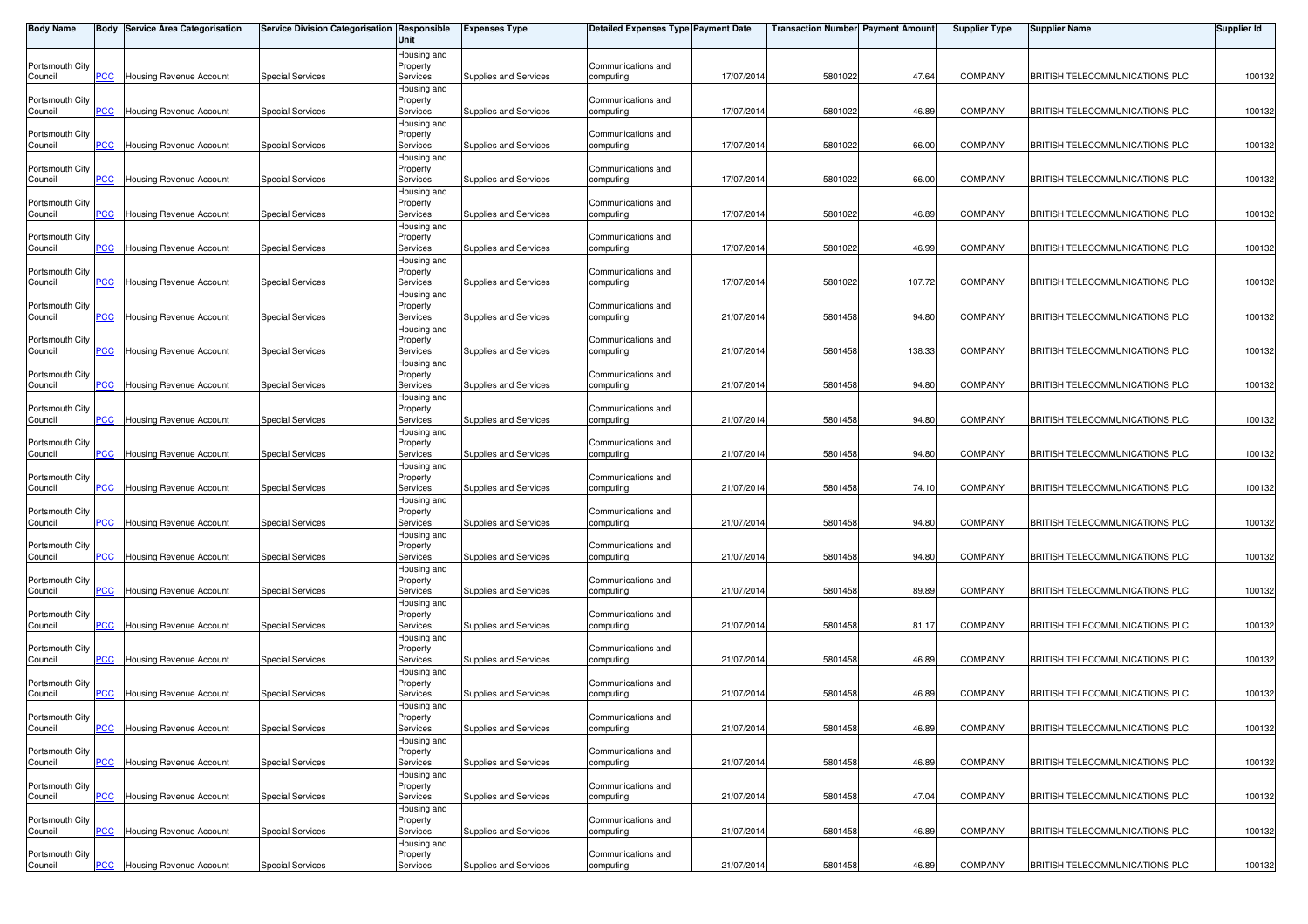| <b>Body Name</b>           |                | Body Service Area Categorisation | Service Division Categorisation Responsible | Unit                    | <b>Expenses Type</b>  | <b>Detailed Expenses Type Payment Date</b> |            | <b>Transaction Number Payment Amount</b> |         | <b>Supplier Type</b> | Supplier Name                  | <b>Supplier Id</b> |
|----------------------------|----------------|----------------------------------|---------------------------------------------|-------------------------|-----------------------|--------------------------------------------|------------|------------------------------------------|---------|----------------------|--------------------------------|--------------------|
|                            |                |                                  |                                             | Housing and             |                       |                                            |            |                                          |         |                      |                                |                    |
| Portsmouth City<br>Council | PCC            | Housing Revenue Account          | <b>Special Services</b>                     | Property<br>Services    | Supplies and Services | Communications and<br>computing            | 23/07/2014 | 5801776                                  | 107.40  | <b>COMPANY</b>       | BRITISH TELECOMMUNICATIONS PLC | 100132             |
|                            |                |                                  |                                             | Housing and             |                       |                                            |            |                                          |         |                      |                                |                    |
| Portsmouth City            | PCC            |                                  | <b>Special Services</b>                     | Property                |                       | Communications and                         | 23/07/201  | 5801776                                  | 56.73   | <b>COMPANY</b>       | BRITISH TELECOMMUNICATIONS PLC | 100132             |
| Council                    |                | <b>Housing Revenue Account</b>   |                                             | Services<br>Housing and | Supplies and Services | computing                                  |            |                                          |         |                      |                                |                    |
| Portsmouth City            |                |                                  |                                             | Property                |                       | Communications and                         |            |                                          |         |                      |                                |                    |
| Council                    | PCC            | Housing Revenue Account          | <b>Special Services</b>                     | Services                | Supplies and Services | computing                                  | 23/07/2014 | 5801776                                  | 44.98   | <b>COMPANY</b>       | BRITISH TELECOMMUNICATIONS PLC | 100132             |
| Portsmouth City            |                |                                  |                                             | Housing and<br>Property |                       | Communications and                         |            |                                          |         |                      |                                |                    |
| Council                    | PCC            | Housing Revenue Account          | <b>Special Services</b>                     | Services                | Supplies and Services | computing                                  | 23/07/201  | 5801776                                  | 74.10   | <b>COMPANY</b>       | BRITISH TELECOMMUNICATIONS PLC | 100132             |
|                            |                |                                  |                                             | Housing and             |                       |                                            |            |                                          |         |                      |                                |                    |
| Portsmouth City<br>Council | PCC            | <b>Housing Revenue Account</b>   | <b>Special Services</b>                     | Property<br>Services    | Supplies and Services | Communications and<br>computing            | 23/07/201  | 5801776                                  | 46.89   | <b>COMPANY</b>       | BRITISH TELECOMMUNICATIONS PLC | 100132             |
|                            |                |                                  |                                             | Housing and             |                       |                                            |            |                                          |         |                      |                                |                    |
| Portsmouth City            |                |                                  |                                             | Property                |                       | Communications and                         |            |                                          |         |                      |                                |                    |
| Council                    | $\overline{C}$ | <b>Housing Revenue Account</b>   | <b>Special Services</b>                     | Services<br>Housing and | Supplies and Services | computing                                  | 23/07/2014 | 5801776                                  | 66.45   | <b>COMPANY</b>       | BRITISH TELECOMMUNICATIONS PLC | 100132             |
| Portsmouth City            |                |                                  |                                             | Property                |                       | Communications and                         |            |                                          |         |                      |                                |                    |
| Council                    | PCC            | <b>Housing Revenue Account</b>   | <b>Special Services</b>                     | Services                | Supplies and Services | computing                                  | 23/07/201  | 5801776                                  | 46.89   | <b>COMPANY</b>       | BRITISH TELECOMMUNICATIONS PLC | 100132             |
| Portsmouth City            |                |                                  |                                             | Housing and             |                       | Communications and                         |            |                                          |         |                      |                                |                    |
| Council                    | <b>PCC</b>     | <b>Housing Revenue Account</b>   | <b>Special Services</b>                     | Property<br>Services    | Supplies and Services | computing                                  | 23/07/201  | 5801776                                  | 65.52   | <b>COMPANY</b>       | BRITISH TELECOMMUNICATIONS PLC | 100132             |
|                            |                |                                  |                                             | Housing and             |                       |                                            |            |                                          |         |                      |                                |                    |
| Portsmouth City            |                |                                  |                                             | Property                |                       | Communications and                         |            |                                          | 74.10   | <b>COMPANY</b>       |                                |                    |
| Council                    | PСC            | <b>Housing Revenue Account</b>   | <b>Special Services</b>                     | Services<br>Housing and | Supplies and Services | computing                                  | 23/07/201  | 5801776                                  |         |                      | BRITISH TELECOMMUNICATIONS PLC | 100132             |
| Portsmouth City            |                |                                  |                                             | Property                |                       | Communications and                         |            |                                          |         |                      |                                |                    |
| Council                    | PCC            | Housing Revenue Account          | <b>Special Services</b>                     | Services                | Supplies and Services | computing                                  | 24/07/201  | 5802238                                  | 352.05  | <b>COMPANY</b>       | BRITISH TELECOMMUNICATIONS PLC | 100132             |
| Portsmouth City            |                |                                  |                                             | Housing and<br>Property |                       | Communications and                         |            |                                          |         |                      |                                |                    |
| Council                    | PCC            | <b>Housing Revenue Account</b>   | <b>Special Services</b>                     | Services                | Supplies and Services | computing                                  | 31/07/201  | 580377                                   | 458.79  | <b>COMPANY</b>       | BRITISH TELECOMMUNICATIONS PLC | 100132             |
|                            |                |                                  |                                             | Housing and             |                       |                                            |            |                                          |         |                      |                                |                    |
| Portsmouth City<br>Council | PСC            | <b>Housing Revenue Account</b>   | Supervision and Management                  | Property<br>Services    | Supplies and Services | Communications and<br>computing            | 21/07/201  | 5801458                                  | 166.74  | <b>COMPANY</b>       | BRITISH TELECOMMUNICATIONS PLC | 100132             |
|                            |                |                                  |                                             | Housing and             |                       |                                            |            |                                          |         |                      |                                |                    |
| Portsmouth City            |                |                                  |                                             | Property                |                       | Communications and                         |            |                                          |         |                      |                                |                    |
| Council                    | PCC            | <b>Housing Revenue Account</b>   | Supervision and Management                  | Services                | Supplies and Services | computing                                  | 09/07/201  | 5799242                                  | 46.89   | <b>COMPANY</b>       | BRITISH TELECOMMUNICATIONS PLC | 100132             |
| Portsmouth City            |                |                                  |                                             | Housing and<br>Property |                       | Communications and                         |            |                                          |         |                      |                                |                    |
| Council                    | PCC            | <b>Housing Revenue Account</b>   | Supervision and Management                  | Services                | Supplies and Services | computing                                  | 09/07/201  | 5799242                                  | 12.04   | <b>COMPANY</b>       | BRITISH TELECOMMUNICATIONS PLC | 100132             |
|                            |                |                                  |                                             | Housing and             |                       |                                            |            |                                          |         |                      |                                |                    |
| Portsmouth City<br>Council | PCC            | Housing Revenue Account          | Supervision and Management                  | Property<br>Services    | Supplies and Services | Communications and<br>computing            | 16/07/201  | 5800553                                  | 46.89   | <b>COMPANY</b>       | BRITISH TELECOMMUNICATIONS PLC | 100132             |
|                            |                |                                  |                                             | Housing and             |                       |                                            |            |                                          |         |                      |                                |                    |
| Portsmouth City            |                |                                  |                                             | Property                |                       | Communications and                         |            |                                          |         |                      |                                |                    |
| Council                    | PCC            | Housing Revenue Account          | Supervision and Management                  | Services<br>Housing and | Supplies and Services | computing                                  | 21/07/2014 | 5801458                                  | 46.89   | <b>COMPANY</b>       | BRITISH TELECOMMUNICATIONS PLC | 100132             |
| Portsmouth City            |                |                                  |                                             | Property                |                       | Communications and                         |            |                                          |         |                      |                                |                    |
| Council                    | PCC            | <b>Housing Revenue Account</b>   | Supervision and Management                  | Services                | Supplies and Services | computing                                  | 21/07/201  | 5801458                                  | 94.80   | <b>COMPANY</b>       | BRITISH TELECOMMUNICATIONS PLC | 100132             |
| Portsmouth City            |                |                                  |                                             | Housing and<br>Property |                       | Communications and                         |            |                                          |         |                      |                                |                    |
| Council                    | $\overline{C}$ | <b>Housing Revenue Account</b>   | Supervision and Management                  | Services                | Supplies and Services | computing                                  | 21/07/201  | 5801458                                  | 46.89   | <b>COMPANY</b>       | BRITISH TELECOMMUNICATIONS PLC | 100132             |
|                            |                |                                  |                                             | Housing and             |                       |                                            |            |                                          |         |                      |                                |                    |
| Portsmouth City<br>Council | PCC            | <b>Housing Revenue Account</b>   | Supervision and Management                  | Property<br>Services    | Supplies and Services | Communications and<br>computing            | 23/07/201  | 5801776                                  | 46.89   | <b>COMPANY</b>       | BRITISH TELECOMMUNICATIONS PLC | 100132             |
|                            |                |                                  |                                             | Housing and             |                       |                                            |            |                                          |         |                      |                                |                    |
| Portsmouth City            |                |                                  |                                             | Property                |                       | Communications and                         |            |                                          |         |                      |                                |                    |
| Council                    | <b>PCC</b>     | <b>Housing Revenue Account</b>   | Supervision and Management                  | Services                | Supplies and Services | computing                                  | 23/07/2014 | 5801776                                  | 46.89   | <b>COMPANY</b>       | BRITISH TELECOMMUNICATIONS PLC | 100132             |
| Portsmouth City            |                |                                  |                                             | Housing and<br>Property |                       | Communications and                         |            |                                          |         |                      |                                |                    |
| Council                    | PCC            | Housing Revenue Account          | Supervision and Management                  | Services                | Supplies and Services | computing                                  | 30/07/201  | 5803266                                  | 153.73  | <b>COMPANY</b>       | BRITISH TELECOMMUNICATIONS PLC | 100132             |
|                            |                |                                  |                                             | Housing and             |                       |                                            |            |                                          |         |                      |                                |                    |
| Portsmouth City<br>Council | PCC            | Housing Revenue Account          | Supervision and Management                  | Property<br>Services    | Supplies and Services | Communications and<br>computing            | 31/07/2014 | 580377                                   | 632.34  | <b>COMPANY</b>       | BRITISH TELECOMMUNICATIONS PLC | 100132             |
|                            |                |                                  |                                             | Housing and             |                       |                                            |            |                                          |         |                      |                                |                    |
| Portsmouth City            |                |                                  |                                             | Property                |                       |                                            |            |                                          |         |                      |                                |                    |
| Council                    | PCC            | Housing Revenue Account          | <b>Special Services</b>                     | Services<br>Housing and | Third Party Payments  | Private contractors                        | 31/07/201  | 5803779                                  | 1947.90 | <b>VENDOR</b>        | CARING FOR YOU LIMITED         | 100116             |
| Portsmouth City            |                |                                  |                                             | Property                |                       | Equipment, furniture and                   |            |                                          |         |                      |                                |                    |
| Council                    | <b>PCC</b>     | <b>Housing Revenue Account</b>   | <b>Special Services</b>                     | Services                | Supplies and Services | materials                                  | 09/07/201  | 5799246                                  | 825.00  | <b>VENDOR</b>        | CARTERS OF SWANWICK LTD        | 101541             |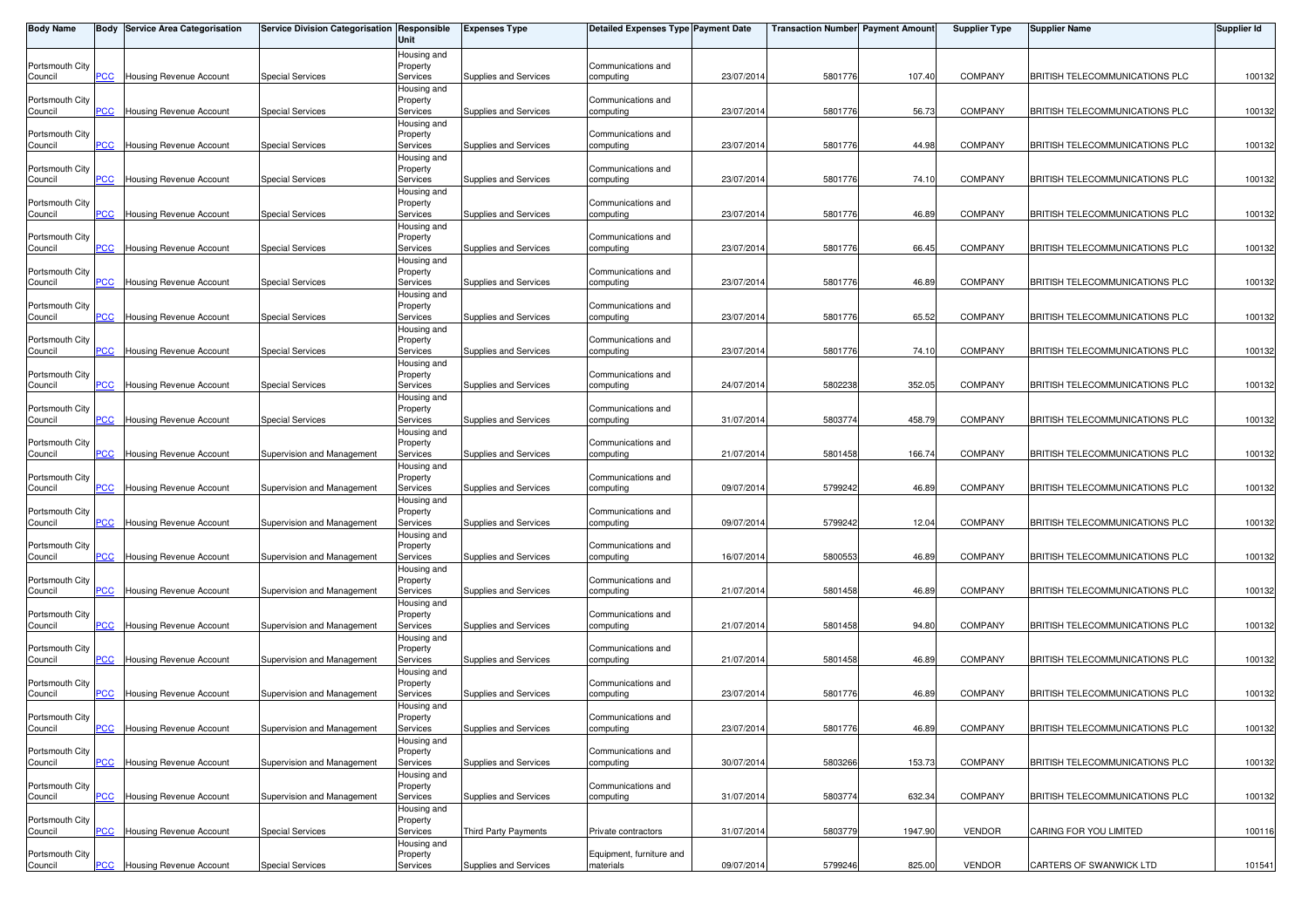| <b>Body Name</b>           |                | Body Service Area Categorisation                           | Service Division Categorisation Responsible | Unit                                | <b>Expenses Type</b>                                    | <b>Detailed Expenses Type Payment Date</b>           |            | <b>Transaction Number Payment Amount</b> |         | <b>Supplier Type</b> | <b>Supplier Name</b>                      | <b>Supplier Id</b> |
|----------------------------|----------------|------------------------------------------------------------|---------------------------------------------|-------------------------------------|---------------------------------------------------------|------------------------------------------------------|------------|------------------------------------------|---------|----------------------|-------------------------------------------|--------------------|
| Portsmouth City            |                |                                                            |                                             | Housing and<br>Property             |                                                         | Equipment, furniture and                             |            |                                          |         |                      |                                           |                    |
| Council                    | PCC            | Housing Revenue Account                                    | <b>Special Services</b>                     | Services<br>Housing and             | Supplies and Services                                   | materials                                            | 18/07/2014 | 5801209                                  | 1395.00 | <b>VENDOR</b>        | CARTERS OF SWANWICK LTD                   | 101541             |
| Portsmouth City<br>Council | PCC            | Housing Revenue Account                                    | Repairs and Maintenance                     | Property<br>Services                | Premises-Related Expenditure                            | Repairs, alterations and<br>maintenance of buildings | 18/07/2014 | 5801214                                  | 430.00  | <b>VENDOR</b>        | CHRISTIE INTRUDER ALARMS LIMITED<br>(CIA) | 100068             |
| Portsmouth City<br>Council | PСC            | Housing Revenue Account                                    | Repairs and Maintenance                     | Housing and<br>Property<br>Services | Premises-Related Expenditure                            | Repairs, alterations and<br>maintenance of buildings | 18/07/2014 | 5801214                                  | 117.10  | <b>VENDOR</b>        | CHRISTIE INTRUDER ALARMS LIMITED<br>(CIA) | 100068             |
|                            |                |                                                            |                                             | Housing and                         |                                                         |                                                      |            |                                          |         |                      |                                           |                    |
| Portsmouth City<br>Council | PCC            | Housing Revenue Account                                    | Repairs and Maintenance                     | Property<br>Services                | Premises-Related Expenditure   maintenance of buildings | Repairs, alterations and                             | 18/07/2014 | 5801214                                  | 227.97  | <b>VENDOR</b>        | CHRISTIE INTRUDER ALARMS LIMITED<br>(CIA) | 100068             |
|                            |                |                                                            |                                             | Housing and                         |                                                         |                                                      |            |                                          |         |                      |                                           |                    |
| Portsmouth City<br>Council | PCC            | Housing Revenue Account                                    | Repairs and Maintenance                     | Property<br>Services                | Premises-Related Expenditure                            | Repairs, alterations and<br>maintenance of buildings | 18/07/2014 | 580121                                   | 289.00  | <b>VENDOR</b>        | CHRISTIE INTRUDER ALARMS LIMITED<br>(CIA) | 100068             |
|                            |                |                                                            |                                             | Housing and                         |                                                         |                                                      |            |                                          |         |                      |                                           |                    |
| Portsmouth City            |                |                                                            |                                             | Property                            |                                                         | Repairs, alterations and<br>maintenance of buildings |            |                                          | 181.33  |                      | CHRISTIE INTRUDER ALARMS LIMITED          |                    |
| Council                    | $\overline{C}$ | Housing Revenue Account                                    | Repairs and Maintenance                     | Services<br>Housing and             | Premises-Related Expenditure                            |                                                      | 18/07/2014 | 5801214                                  |         | <b>VENDOR</b>        | (CIA)                                     | 100068             |
| Portsmouth City            |                | Support Service / Transparency                             |                                             | Property                            |                                                         | Repairs, alterations and                             |            |                                          |         |                      | CHRISTIE INTRUDER ALARMS LIMITED          |                    |
| Council                    | PCC            | <b>Costs Unallocated</b>                                   | AMS                                         | Services                            | Premises-Related Expenditure                            | maintenance of buildings                             | 10/07/2014 | 5799734                                  | 627.34  | <b>VENDOR</b>        | (CIA)                                     | 100068             |
| Portsmouth City            |                | Support Service / Transparency                             |                                             | Housing and<br>Property             |                                                         | Repairs, alterations and                             |            |                                          |         |                      | CHRISTIE INTRUDER ALARMS LIMITED          |                    |
| Council                    | PCC            | <b>Costs Unallocated</b>                                   | AMS                                         | Services                            | Premises-Related Expenditure                            | maintenance of buildings                             | 24/07/2014 | 5802246                                  | 215.25  | <b>VENDOR</b>        | (CIA)                                     | 100068             |
|                            |                |                                                            |                                             | Housing and                         |                                                         |                                                      |            |                                          |         |                      |                                           |                    |
| Portsmouth City<br>Council | сC             | Support Service / Transparency<br><b>Costs Unallocated</b> | LLM                                         | Property<br>Services                | Premises-Related Expenditure                            | Repairs, alterations and<br>maintenance of buildings | 02/07/2014 | 5797947                                  | 1026.00 | <b>VENDOR</b>        | CHRISTIE INTRUDER ALARMS LIMITED<br>(CIA) | 100068             |
|                            |                |                                                            |                                             | Housing and                         |                                                         |                                                      |            |                                          |         |                      |                                           |                    |
| Portsmouth City            |                | Support Service / Transparency                             |                                             | Property                            |                                                         | Repairs, alterations and                             |            |                                          |         |                      | CHRISTIE INTRUDER ALARMS LIMITED          |                    |
| Council                    | PCC            | <b>Costs Unallocated</b>                                   | LLM                                         | Services                            | Premises-Related Expenditure                            | maintenance of buildings                             | 02/07/2014 | 5797947                                  | 397.00  | <b>VENDOR</b>        | (CIA)                                     | 100068             |
| Portsmouth City            |                | Support Service / Transparency                             |                                             | Housing and<br>Property             |                                                         | Repairs, alterations and                             |            |                                          |         |                      | CHRISTIE INTRUDER ALARMS LIMITED          |                    |
| Council                    | PCC            | <b>Costs Unallocated</b>                                   | LLM                                         | Services                            | Premises-Related Expenditure                            | maintenance of buildings                             | 11/07/2014 | 579998                                   | 258.16  | <b>VENDOR</b>        | (CIA)                                     | 100068             |
|                            |                |                                                            |                                             | Housing and                         |                                                         |                                                      |            |                                          |         |                      |                                           |                    |
| Portsmouth City<br>Council | сC             | Housing Revenue Account                                    | Repairs and Maintenance                     | Property<br>Services                | Premises-Related Expenditure                            | Repairs, alterations and<br>maintenance of buildings | 03/07/2014 | 579852                                   | 63.87   | <b>VENDOR</b>        | CHURCHES FIRE SECURITY LIMITED            | 100131             |
|                            |                |                                                            |                                             | Housing and                         |                                                         |                                                      |            |                                          |         |                      |                                           |                    |
| Portsmouth City            |                |                                                            |                                             | Property                            |                                                         | Repairs, alterations and                             |            |                                          |         |                      |                                           |                    |
| Council                    | PCC            | <b>Housing Revenue Account</b>                             | Repairs and Maintenance                     | Services<br>Housing and             | Premises-Related Expenditure                            | maintenance of buildings                             | 03/07/2014 | 5798520                                  | 5.14    | <b>VENDOR</b>        | CHURCHES FIRE SECURITY LIMITED            | 100131             |
| Portsmouth City            |                |                                                            |                                             | Property                            |                                                         | Repairs, alterations and                             |            |                                          |         |                      |                                           |                    |
| Council                    | PCC            | Housing Revenue Account                                    | Repairs and Maintenance                     | Services                            | Premises-Related Expenditure                            | maintenance of buildings                             | 03/07/2014 | 5798520                                  | 61.67   | <b>VENDOR</b>        | CHURCHES FIRE SECURITY LIMITED            | 100131             |
|                            |                |                                                            |                                             | Housing and                         |                                                         |                                                      |            |                                          |         |                      |                                           |                    |
| Portsmouth City<br>Council | PCC            | Housing Revenue Account                                    | Repairs and Maintenance                     | Property<br>Services                | Premises-Related Expenditure                            | Repairs, alterations and<br>maintenance of buildings | 03/07/2014 | 5798520                                  | 215.20  | <b>VENDOR</b>        | CHURCHES FIRE SECURITY LIMITED            | 100131             |
|                            |                |                                                            |                                             | Housing and                         |                                                         |                                                      |            |                                          |         |                      |                                           |                    |
| Portsmouth City            |                |                                                            |                                             | Property                            |                                                         | Repairs, alterations and                             |            |                                          |         |                      |                                           |                    |
| Council                    | PCC            | Housing Revenue Account                                    | Repairs and Maintenance                     | Services<br>Housing and             | Premises-Related Expenditure                            | maintenance of buildings                             | 03/07/2014 | 5798520                                  | 156.17  | <b>VENDOR</b>        | CHURCHES FIRE SECURITY LIMITED            | 100131             |
| Portsmouth City            |                |                                                            |                                             | Property                            |                                                         | Repairs, alterations and                             |            |                                          |         |                      |                                           |                    |
| Council                    | PCC            | Housing Revenue Account                                    | Repairs and Maintenance                     | Services                            | Premises-Related Expenditure   maintenance of buildings |                                                      | 03/07/2014 | 5798520                                  | 171.92  | <b>VENDOR</b>        | CHURCHES FIRE SECURITY LIMITED            | 100131             |
| Portsmouth City            |                |                                                            |                                             | Housing and<br>Property             |                                                         | Repairs, alterations and                             |            |                                          |         |                      |                                           |                    |
| Council                    | PСC            | <b>Housing Revenue Account</b>                             | Repairs and Maintenance                     | Services                            | Premises-Related Expenditure                            | maintenance of buildings                             | 03/07/201  | 579852                                   | 360.30  | <b>VENDOR</b>        | CHURCHES FIRE SECURITY LIMITED            | 100131             |
|                            |                |                                                            |                                             | Housing and                         |                                                         |                                                      |            |                                          |         |                      |                                           |                    |
| Portsmouth City<br>Council | PCC            | Housing Revenue Account                                    | Repairs and Maintenance                     | Property<br>Services                | Premises-Related Expenditure                            | Repairs, alterations and<br>maintenance of buildings | 03/07/2014 | 5798520                                  | 1047.97 | <b>VENDOR</b>        | CHURCHES FIRE SECURITY LIMITED            | 100131             |
|                            |                |                                                            |                                             | Housing and                         |                                                         |                                                      |            |                                          |         |                      |                                           |                    |
| Portsmouth City            |                |                                                            |                                             | Property                            |                                                         | Repairs, alterations and                             |            |                                          |         |                      |                                           |                    |
| Council                    | <b>PCC</b>     | <b>Housing Revenue Account</b>                             | Repairs and Maintenance                     | Services                            | Premises-Related Expenditure   maintenance of buildings |                                                      | 03/07/2014 | 5798520                                  | 528.96  | <b>VENDOR</b>        | CHURCHES FIRE SECURITY LIMITED            | 100131             |
| Portsmouth City            |                |                                                            |                                             | Housing and<br>Property             |                                                         | Repairs, alterations and                             |            |                                          |         |                      |                                           |                    |
| Council                    | PCC            | Housing Revenue Account                                    | Repairs and Maintenance                     | Services                            | Premises-Related Expenditure                            | maintenance of buildings                             | 03/07/2014 | 579852                                   | 515.90  | <b>VENDOR</b>        | CHURCHES FIRE SECURITY LIMITED            | 100131             |
|                            |                |                                                            |                                             | Housing and                         |                                                         |                                                      |            |                                          |         |                      |                                           |                    |
| Portsmouth City<br>Council | PСC            | Housing Revenue Account                                    | Repairs and Maintenance                     | Property<br>Services                | Premises-Related Expenditure                            | Repairs, alterations and<br>maintenance of buildings | 03/07/2014 | 5798520                                  | 69.26   | <b>VENDOR</b>        | CHURCHES FIRE SECURITY LIMITED            | 100131             |
|                            |                |                                                            |                                             | Housing and                         |                                                         |                                                      |            |                                          |         |                      |                                           |                    |
| Portsmouth City            |                | Support Service / Transparency                             |                                             | Property                            |                                                         | Repairs, alterations and                             |            |                                          |         |                      |                                           |                    |
| Council                    | PCC            | <b>Costs Unallocated</b>                                   | AMS                                         | Services<br>Housing and             | Premises-Related Expenditure   maintenance of buildings |                                                      | 04/07/2014 | 5798720                                  | 310.00  | <b>VENDOR</b>        | CHURCHES FIRE SECURITY LIMITED            | 100131             |
| Portsmouth City            |                | Support Service / Transparency                             |                                             | Property                            |                                                         | Repairs, alterations and                             |            |                                          |         |                      |                                           |                    |
| Council                    | <b>PCC</b>     | <b>Costs Unallocated</b>                                   | LLM                                         | Services                            | Premises-Related Expenditure   maintenance of buildings |                                                      | 04/07/2014 | 5798720                                  | 354.00  | <b>VENDOR</b>        | CHURCHES FIRE SECURITY LIMITED            | 100131             |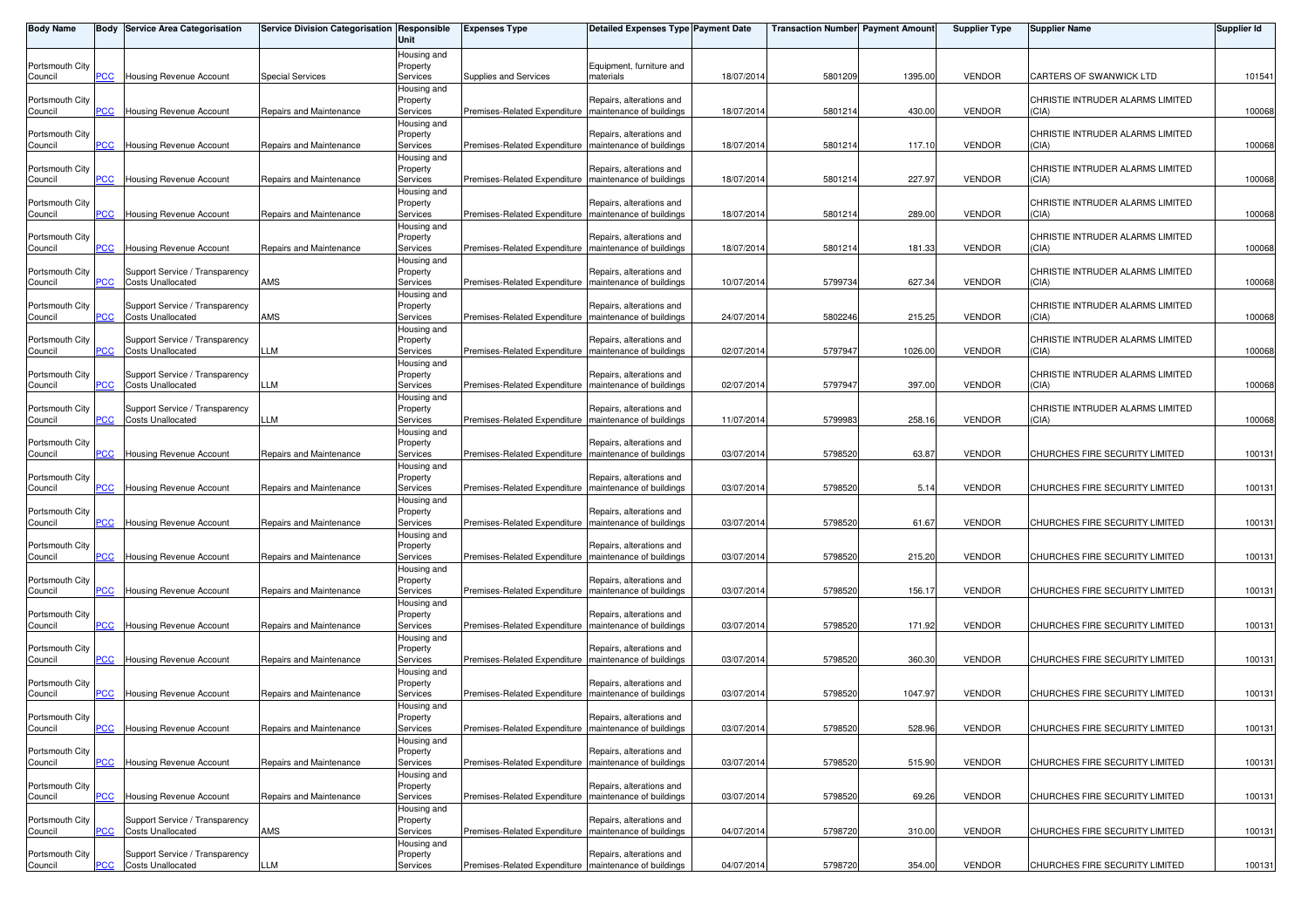| <b>Body Name</b>           |                | <b>Body Service Area Categorisation</b>                    | Service Division Categorisation Responsible | Unit                                | <b>Expenses Type</b>                  | <b>Detailed Expenses Type Payment Date</b>           |            | <b>Transaction Number Payment Amount</b> |         | <b>Supplier Type</b> | <b>Supplier Name</b>           | <b>Supplier Id</b> |
|----------------------------|----------------|------------------------------------------------------------|---------------------------------------------|-------------------------------------|---------------------------------------|------------------------------------------------------|------------|------------------------------------------|---------|----------------------|--------------------------------|--------------------|
| Portsmouth City<br>Council | PCC            | Support Service / Transparency<br><b>Costs Unallocated</b> | LLM                                         | Housing and<br>Property<br>Services | Premises-Related Expenditure          | Repairs, alterations and<br>maintenance of buildings | 04/07/2014 | 5798720                                  | 571.75  | <b>VENDOR</b>        | CHURCHES FIRE SECURITY LIMITED | 100131             |
| Portsmouth City<br>Council | PCC            | <b>Housing Services</b>                                    | <b>Housing Strategy</b>                     | Housing and<br>Property<br>Services | Supplies and Services                 | Communications and<br>computing                      | 04/07/2014 | 5798723                                  | 3277.60 | <b>VENDOR</b>        | <b>CIVICA UK LTD</b>           | 104001             |
| Portsmouth City<br>Council | <b>PCC</b>     | Housing Revenue Account                                    | <b>Special Services</b>                     | Housing and<br>Property<br>Services | Premises-Related Expenditure supplies | Cleaning and domestic                                | 03/07/2014 | 5798522                                  | 1.71    | <b>VENDOR</b>        | CJS PORTSMOUTH LTD             | 100139             |
| Portsmouth City            | PCC            |                                                            |                                             | Housing and<br>Property             |                                       | Cleaning and domestic                                | 03/07/2014 | 5798522                                  |         | <b>VENDOR</b>        |                                |                    |
| Council<br>Portsmouth City |                | Housing Revenue Account                                    | <b>Special Services</b>                     | Services<br>Housing and<br>Property | Premises-Related Expenditure supplies | Cleaning and domestic                                |            |                                          | 11.28   |                      | CJS PORTSMOUTH LTD             | 100139             |
| Council<br>Portsmouth City | PCC            | Housing Revenue Account                                    | <b>Special Services</b>                     | Services<br>Housing and<br>Property | Premises-Related Expenditure supplies | Cleaning and domestic                                | 03/07/2014 | 5798522                                  | 119.68  | <b>VENDOR</b>        | CJS PORTSMOUTH LTD             | 100139             |
| Council<br>Portsmouth City | $\overline{C}$ | <b>Housing Revenue Account</b>                             | <b>Special Services</b>                     | Services<br>Housing and<br>Property | Premises-Related Expenditure supplies | Cleaning and domestic                                | 03/07/2014 | 5798522                                  | 13.00   | <b>VENDOR</b>        | CJS PORTSMOUTH LTD             | 100139             |
| Council<br>Portsmouth City | PCC            | <b>Housing Revenue Account</b>                             | <b>Special Services</b>                     | Services<br>Housing and<br>Property | Premises-Related Expenditure supplies | Cleaning and domestic                                | 03/07/2014 | 5798522                                  | 13.20   | <b>VENDOR</b>        | CJS PORTSMOUTH LTD             | 100139             |
| Council<br>Portsmouth City | <b>PCC</b>     | Housing Revenue Account                                    | <b>Special Services</b>                     | Services<br>Housing and<br>Property | Premises-Related Expenditure supplies | Cleaning and domestic                                | 03/07/2014 | 579852                                   | 17.25   | <b>VENDOR</b>        | CJS PORTSMOUTH LTD             | 100139             |
| Council<br>Portsmouth City | PСC            | Housing Revenue Account                                    | <b>Special Services</b>                     | Services<br>Housing and<br>Property | Premises-Related Expenditure supplies | Cleaning and domestic                                | 03/07/2014 | 5798522                                  | 20.76   | <b>VENDOR</b>        | CJS PORTSMOUTH LTD             | 100139             |
| Council<br>Portsmouth City | PCC            | <b>Housing Revenue Account</b>                             | <b>Special Services</b>                     | Services<br>Housing and<br>Property | Premises-Related Expenditure supplies | Cleaning and domestic                                | 03/07/2014 | 579852                                   | 27.80   | <b>VENDOR</b>        | CJS PORTSMOUTH LTD             | 100139             |
| Council<br>Portsmouth City | PCC            | <b>Housing Revenue Account</b>                             | <b>Special Services</b>                     | Services<br>Housing and<br>Property | Premises-Related Expenditure supplies | Cleaning and domestic                                | 03/07/2014 | 579852                                   | 28.80   | <b>VENDOR</b>        | CJS PORTSMOUTH LTD             | 100139             |
| Council<br>Portsmouth City | сC             | <b>Housing Revenue Account</b>                             | <b>Special Services</b>                     | Services<br>Housing and<br>Property | Premises-Related Expenditure supplies | Cleaning and domestic                                | 03/07/2014 | 5798522                                  | 29.58   | <b>VENDOR</b>        | CJS PORTSMOUTH LTD             | 100139             |
| Council<br>Portsmouth City | PCC            | <b>Housing Revenue Account</b>                             | <b>Special Services</b>                     | Services<br>Housing and<br>Property | Premises-Related Expenditure supplies | Cleaning and domestic                                | 03/07/2014 | 5798522                                  | 30.00   | <b>VENDOR</b>        | CJS PORTSMOUTH LTD             | 100139             |
| Council<br>Portsmouth City | PCC            | Housing Revenue Account                                    | <b>Special Services</b>                     | Services<br>Housing and<br>Property | Premises-Related Expenditure supplies | Cleaning and domestic                                | 03/07/2014 | 5798522                                  | 34.50   | <b>VENDOR</b>        | CJS PORTSMOUTH LTD             | 100139             |
| Council<br>Portsmouth City | <b>PCC</b>     | <b>Housing Revenue Account</b>                             | <b>Special Services</b>                     | Services<br>Housing and<br>Property | Premises-Related Expenditure supplies | Cleaning and domestic                                | 03/07/2014 | 5798522                                  | 34.50   | <b>VENDOR</b>        | <b>CJS PORTSMOUTH LTD</b>      | 100139             |
| Council<br>Portsmouth City | PCC            | Housing Revenue Account                                    | <b>Special Services</b>                     | Services<br>Housing and<br>Property | Premises-Related Expenditure supplies | Cleaning and domestic                                | 03/07/2014 | 5798522                                  | 36.88   | <b>VENDOR</b>        | CJS PORTSMOUTH LTD             | 100139             |
| Council<br>Portsmouth City | PCC            | Housing Revenue Account                                    | <b>Special Services</b>                     | Services<br>Housing and<br>Property | Premises-Related Expenditure supplies | Cleaning and domestic                                | 03/07/2014 | 5798522                                  | 42.60   | <b>VENDOR</b>        | <b>CJS PORTSMOUTH LTD</b>      | 100139             |
| Council<br>Portsmouth City | <b>PCC</b>     | <b>Housing Revenue Account</b>                             | <b>Special Services</b>                     | Services<br>Housing and<br>Property | Premises-Related Expenditure          | supplies<br>Cleaning and domestic                    | 03/07/2014 | 579852                                   | 43.68   | <b>VENDOR</b>        | CJS PORTSMOUTH LTD             | 100139             |
| Council<br>Portsmouth City | PCC            | Housing Revenue Account                                    | <b>Special Services</b>                     | Services<br>Housing and<br>Property | Premises-Related Expenditure          | supplies<br>Cleaning and domestic                    | 03/07/2014 | 5798522                                  | 44.76   | <b>VENDOR</b>        | CJS PORTSMOUTH LTD             | 100139             |
| Council<br>Portsmouth City | <b>PCC</b>     | <b>Housing Revenue Account</b>                             | <b>Special Services</b>                     | Services<br>Housing and<br>Property | Premises-Related Expenditure supplies | Cleaning and domestic                                | 03/07/2014 | 5798522                                  | 52.50   | <b>VENDOR</b>        | CJS PORTSMOUTH LTD             | 100139             |
| Council                    | PCC            | Housing Revenue Account                                    | <b>Special Services</b>                     | Services<br>Housing and             | Premises-Related Expenditure          | supplies                                             | 03/07/2014 | 579852                                   | 69.80   | <b>VENDOR</b>        | CJS PORTSMOUTH LTD             | 100139             |
| Portsmouth City<br>Council | PCC            | Housing Revenue Account                                    | <b>Special Services</b>                     | Property<br>Services<br>Housing and | Premises-Related Expenditure          | Cleaning and domestic<br>supplies                    | 03/07/2014 | 5798522                                  | 76.00   | <b>VENDOR</b>        | CJS PORTSMOUTH LTD             | 100139             |
| Portsmouth City<br>Council | PCC            | <b>Housing Revenue Account</b>                             | <b>Special Services</b>                     | Property<br>Services<br>Housing and | Premises-Related Expenditure supplies | Cleaning and domestic                                | 03/07/2014 | 579852                                   | 24.50   | <b>VENDOR</b>        | CJS PORTSMOUTH LTD             | 100139             |
| Portsmouth City<br>Council | $PCC$          | <b>Housing Revenue Account</b>                             | <b>Special Services</b>                     | Property<br>Services                | Premises-Related Expenditure supplies | Cleaning and domestic                                | 04/07/2014 | 5798724                                  | 10.50   | <b>VENDOR</b>        | CJS PORTSMOUTH LTD             | 100139             |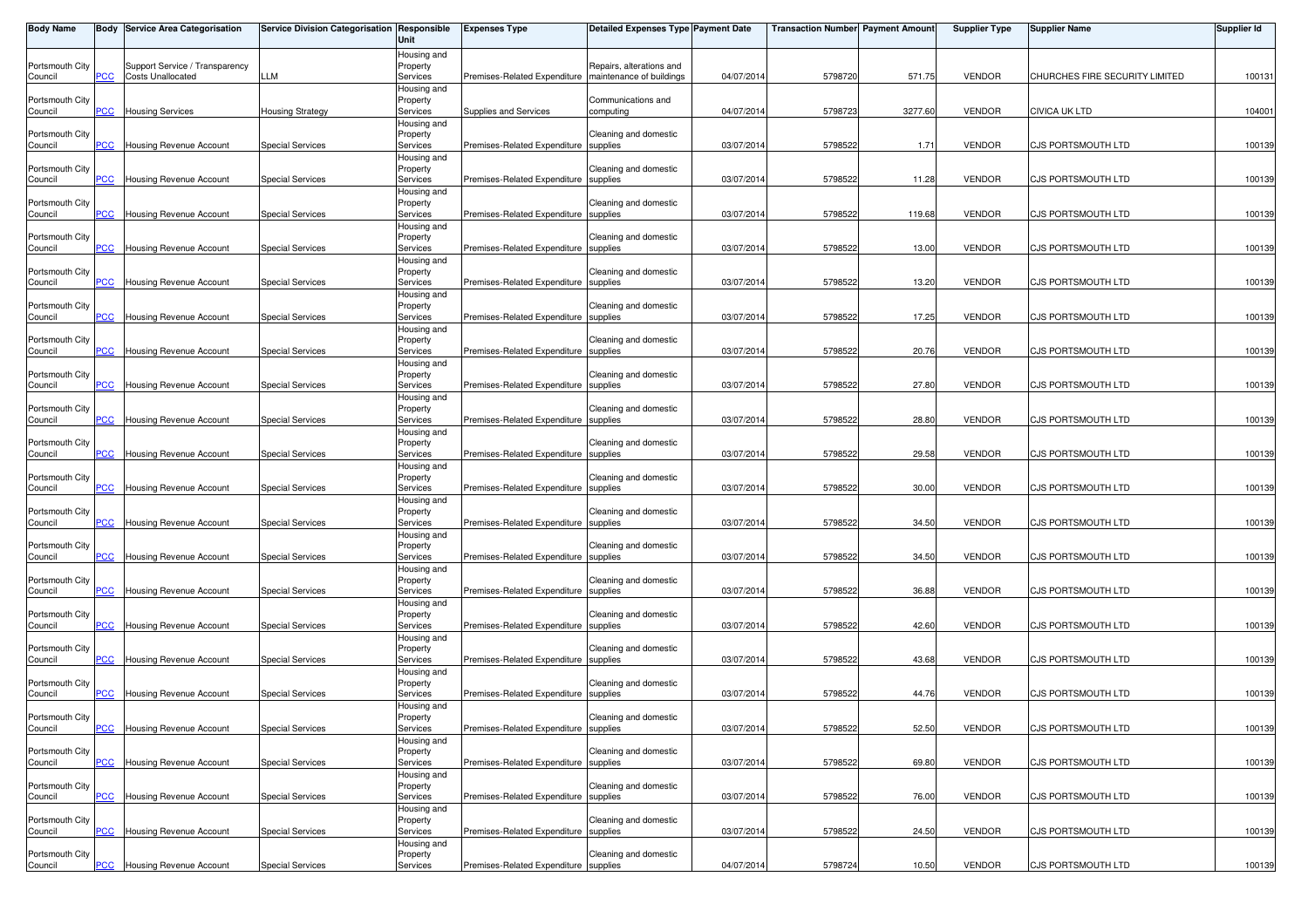| <b>Body Name</b>           |                | <b>Body Service Area Categorisation</b> | Service Division Categorisation Responsible | Unit                                | <b>Expenses Type</b>                  | Detailed Expenses Type Payment Date |            | <b>Transaction Number Payment Amount</b> |        | <b>Supplier Type</b> | <b>Supplier Name</b>      | Supplier Id |
|----------------------------|----------------|-----------------------------------------|---------------------------------------------|-------------------------------------|---------------------------------------|-------------------------------------|------------|------------------------------------------|--------|----------------------|---------------------------|-------------|
| Portsmouth City<br>Council | PCC.           | Housing Revenue Account                 | <b>Special Services</b>                     | Housing and<br>Property<br>Services | Premises-Related Expenditure supplies | Cleaning and domestic               | 04/07/2014 | 5798724                                  | 10.50  | <b>VENDOR</b>        | CJS PORTSMOUTH LTD        | 100139      |
| Portsmouth City<br>Council | <b>PCC</b>     | Housing Revenue Account                 | <b>Special Services</b>                     | Housing and<br>Property<br>Services | Premises-Related Expenditure supplies | Cleaning and domestic               | 04/07/201  | 5798724                                  | 10.50  | <b>VENDOR</b>        | CJS PORTSMOUTH LTD        | 100139      |
| Portsmouth City<br>Council | CC             | Housing Revenue Account                 | <b>Special Services</b>                     | Housing and<br>Property<br>Services | Premises-Related Expenditure supplies | Cleaning and domestic               | 04/07/2014 | 5798724                                  | 10.50  | <b>VENDOR</b>        | CJS PORTSMOUTH LTD        | 100139      |
| Portsmouth City<br>Council | PCC            | Housing Revenue Account                 | <b>Special Services</b>                     | Housing and<br>Property<br>Services | Premises-Related Expenditure supplies | Cleaning and domestic               | 04/07/2014 | 5798724                                  | 149.60 | <b>VENDOR</b>        | CJS PORTSMOUTH LTD        | 100139      |
| Portsmouth City<br>Council | <b>PCC</b>     | Housing Revenue Account                 | <b>Special Services</b>                     | Housing and<br>Property<br>Services | Premises-Related Expenditure supplies | Cleaning and domestic               | 04/07/201  | 5798724                                  | 213.00 | <b>VENDOR</b>        | CJS PORTSMOUTH LTD        | 100139      |
| Portsmouth City            |                |                                         |                                             | Housing and<br>Property             | Premises-Related Expenditure supplies | Cleaning and domestic               |            |                                          |        |                      |                           |             |
| Council<br>Portsmouth City | <b>CC</b>      | Housing Revenue Account                 | <b>Special Services</b>                     | Services<br>Housing and<br>Property |                                       | Cleaning and domestic               | 04/07/2014 | 5798724                                  | 29.97  | <b>VENDOR</b>        | CJS PORTSMOUTH LTD        | 100139      |
| Council<br>Portsmouth City | PСC            | <b>Housing Revenue Account</b>          | <b>Special Services</b>                     | Services<br>Housing and<br>Property | Premises-Related Expenditure supplies | Cleaning and domestic               | 04/07/2014 | 5798724                                  | 32.40  | <b>VENDOR</b>        | CJS PORTSMOUTH LTD        | 100139      |
| Council<br>Portsmouth City | <b>PCC</b>     | <b>Housing Revenue Account</b>          | <b>Special Services</b>                     | Services<br>Housing and<br>Property | Premises-Related Expenditure supplies | Cleaning and domestic               | 04/07/2014 | 5798724                                  | 47.90  | <b>VENDOR</b>        | CJS PORTSMOUTH LTD        | 100139      |
| Council<br>Portsmouth City | сC             | Housing Revenue Account                 | <b>Special Services</b>                     | Services<br>Housing and<br>Property | Premises-Related Expenditure          | supplies<br>Cleaning and domestic   | 04/07/2014 | 5798724                                  | 53.60  | <b>VENDOR</b>        | CJS PORTSMOUTH LTD        | 100139      |
| Council<br>Portsmouth City | PСC            | Housing Revenue Account                 | <b>Special Services</b>                     | Services<br>Housing and<br>Property | Premises-Related Expenditure supplies | Cleaning and domestic               | 04/07/2014 | 5798724                                  | 56.80  | <b>VENDOR</b>        | CJS PORTSMOUTH LTD        | 100139      |
| Council<br>Portsmouth City | PCC            | <b>Housing Revenue Account</b>          | <b>Special Services</b>                     | Services<br>Housing and<br>Property | Premises-Related Expenditure supplies | Cleaning and domestic               | 04/07/201  | 5798724                                  | 58.40  | <b>VENDOR</b>        | CJS PORTSMOUTH LTD        | 100139      |
| Council<br>Portsmouth City | <b>PCC</b>     | Housing Revenue Account                 | <b>Special Services</b>                     | Services<br>Housing and<br>Property | Premises-Related Expenditure supplies | Cleaning and domestic               | 04/07/2014 | 5798724                                  | 58.60  | <b>VENDOR</b>        | CJS PORTSMOUTH LTD        | 100139      |
| Council                    | PСC            | Housing Revenue Account                 | <b>Special Services</b>                     | Services<br>Housing and             | Premises-Related Expenditure supplies |                                     | 04/07/2014 | 5798724                                  | 72.60  | <b>VENDOR</b>        | CJS PORTSMOUTH LTD        | 100139      |
| Portsmouth City<br>Council | $\overline{C}$ | Housing Revenue Account                 | <b>Special Services</b>                     | Property<br>Services<br>Housing and | Premises-Related Expenditure supplies | Cleaning and domestic               | 04/07/2014 | 5798724                                  | 29.70  | <b>VENDOR</b>        | CJS PORTSMOUTH LTD        | 100139      |
| Portsmouth City<br>Council | <b>PCC</b>     | <b>Housing Revenue Account</b>          | <b>Special Services</b>                     | Property<br>Services<br>Housing and | Premises-Related Expenditure          | Cleaning and domestic<br>supplies   | 04/07/201  | 5798724                                  | 119.68 | <b>VENDOR</b>        | <b>CJS PORTSMOUTH LTD</b> | 100139      |
| Portsmouth City<br>Council | PСC            | Housing Revenue Account                 | <b>Special Services</b>                     | Property<br>Services<br>Housing and | Premises-Related Expenditure supplies | Cleaning and domestic               | 04/07/2014 | 5798724                                  | 36.90  | <b>VENDOR</b>        | CJS PORTSMOUTH LTD        | 100139      |
| Portsmouth City<br>Council | $\overline{C}$ | Housing Revenue Account                 | <b>Special Services</b>                     | Property<br>Services<br>Housing and | Premises-Related Expenditure supplies | Cleaning and domestic               | 04/07/2014 | 5798724                                  | 46.50  | <b>VENDOR</b>        | CJS PORTSMOUTH LTD        | 100139      |
| Portsmouth City<br>Council | <b>PCC</b>     | Housing Revenue Account                 | <b>Special Services</b>                     | Property<br>Services<br>Housing and | Premises-Related Expenditure          | Cleaning and domestic<br>supplies   | 04/07/201  | 5798724                                  | 59.88  | <b>VENDOR</b>        | CJS PORTSMOUTH LTD        | 100139      |
| Portsmouth City<br>Council | PCC            | Housing Revenue Account                 | <b>Special Services</b>                     | Property<br>Services<br>Housing and | Premises-Related Expenditure          | Cleaning and domestic<br>supplies   | 04/07/2014 | 5798724                                  | 74.56  | <b>VENDOR</b>        | CJS PORTSMOUTH LTD        | 100139      |
| Portsmouth City<br>Council | <b>PCC</b>     | <b>Housing Revenue Account</b>          | <b>Special Services</b>                     | Property<br>Services<br>Housing and | Premises-Related Expenditure supplies | Cleaning and domestic               | 11/07/2014 | 5799986                                  | 10.47  | <b>VENDOR</b>        | CJS PORTSMOUTH LTD        | 100139      |
| Portsmouth City<br>Council | PСC            | Housing Revenue Account                 | <b>Special Services</b>                     | Property<br>Services<br>Housing and | Premises-Related Expenditure          | Cleaning and domestic<br>supplies   | 11/07/201  | 579998                                   | 11.96  | <b>VENDOR</b>        | CJS PORTSMOUTH LTD        | 100139      |
| Portsmouth City<br>Council | PСC            | Housing Revenue Account                 | <b>Special Services</b>                     | Property<br>Services                | Premises-Related Expenditure          | Cleaning and domestic<br>supplies   | 11/07/2014 | 579998                                   | 13.20  | <b>VENDOR</b>        | CJS PORTSMOUTH LTD        | 100139      |
| Portsmouth City<br>Council | PСC            | Housing Revenue Account                 | <b>Special Services</b>                     | Housing and<br>Property<br>Services | Premises-Related Expenditure supplies | Cleaning and domestic               | 11/07/2014 | 5799986                                  | 2.05   | <b>VENDOR</b>        | CJS PORTSMOUTH LTD        | 100139      |
| Portsmouth City<br>Council | <b>PCC</b>     | <b>Housing Revenue Account</b>          | <b>Special Services</b>                     | Housing and<br>Property<br>Services | Premises-Related Expenditure supplies | Cleaning and domestic               | 11/07/2014 | 5799986                                  | 67.76  | <b>VENDOR</b>        | CJS PORTSMOUTH LTD        | 100139      |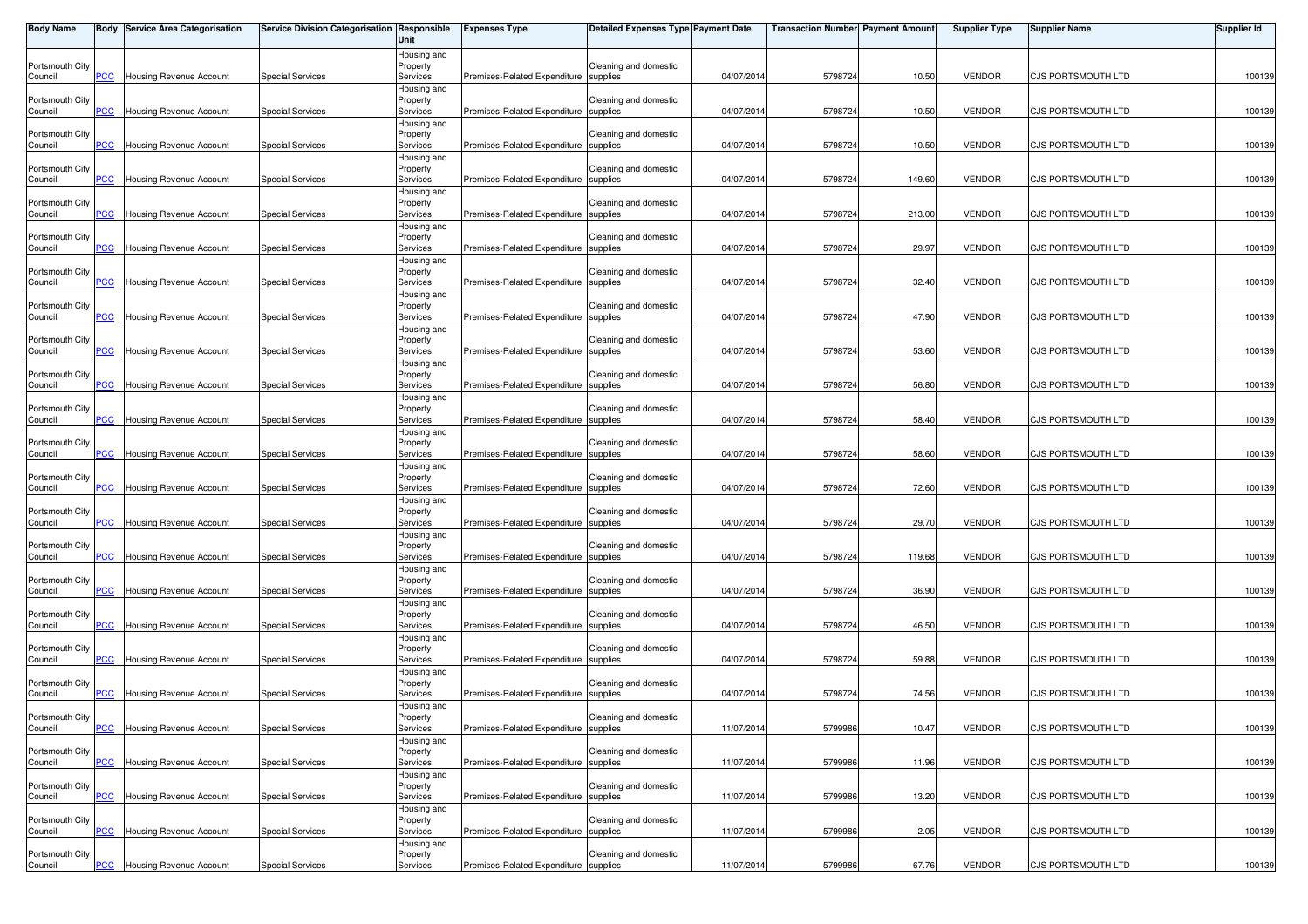| <b>Body Name</b>           |                | <b>Body Service Area Categorisation</b> | Service Division Categorisation Responsible | Unit                                | <b>Expenses Type</b>                  | Detailed Expenses Type Payment Date |            | <b>Transaction Number Payment Amount</b> |        | <b>Supplier Type</b> | <b>Supplier Name</b>      | Supplier Id |
|----------------------------|----------------|-----------------------------------------|---------------------------------------------|-------------------------------------|---------------------------------------|-------------------------------------|------------|------------------------------------------|--------|----------------------|---------------------------|-------------|
| Portsmouth City<br>Council | PCC.           | Housing Revenue Account                 | <b>Special Services</b>                     | Housing and<br>Property<br>Services | Premises-Related Expenditure supplies | Cleaning and domestic               | 11/07/2014 | 5799986                                  | 26.32  | <b>VENDOR</b>        | CJS PORTSMOUTH LTD        | 100139      |
| Portsmouth City<br>Council | <b>PCC</b>     | Housing Revenue Account                 | <b>Special Services</b>                     | Housing and<br>Property<br>Services | Premises-Related Expenditure supplies | Cleaning and domestic               | 11/07/201  | 5799986                                  | 20.65  | <b>VENDOR</b>        | CJS PORTSMOUTH LTD        | 100139      |
| Portsmouth City<br>Council | CC             | Housing Revenue Account                 | <b>Special Services</b>                     | Housing and<br>Property<br>Services | Premises-Related Expenditure supplies | Cleaning and domestic               | 11/07/2014 | 5799986                                  | 9.69   | <b>VENDOR</b>        | CJS PORTSMOUTH LTD        | 100139      |
| Portsmouth City<br>Council | PCC            | Housing Revenue Account                 | <b>Special Services</b>                     | Housing and<br>Property<br>Services | Premises-Related Expenditure supplies | Cleaning and domestic               | 11/07/2014 | 5799986                                  | 5.52   | <b>VENDOR</b>        | CJS PORTSMOUTH LTD        | 100139      |
| Portsmouth City<br>Council | <b>PCC</b>     | Housing Revenue Account                 | <b>Special Services</b>                     | Housing and<br>Property<br>Services | Premises-Related Expenditure supplies | Cleaning and domestic               | 11/07/201  | 5799986                                  | 6.40   | <b>VENDOR</b>        | CJS PORTSMOUTH LTD        | 100139      |
| Portsmouth City            |                |                                         |                                             | Housing and<br>Property             | Premises-Related Expenditure supplies | Cleaning and domestic               |            |                                          |        |                      |                           |             |
| Council<br>Portsmouth City | $\overline{C}$ | Housing Revenue Account                 | <b>Special Services</b>                     | Services<br>Housing and<br>Property |                                       | Cleaning and domestic               | 17/07/2014 | 5801030                                  | 10.56  | <b>VENDOR</b>        | CJS PORTSMOUTH LTD        | 100139      |
| Council<br>Portsmouth City | PСC            | <b>Housing Revenue Account</b>          | <b>Special Services</b>                     | Services<br>Housing and<br>Property | Premises-Related Expenditure supplies | Cleaning and domestic               | 17/07/2014 | 5801030                                  | 3.40   | <b>VENDOR</b>        | CJS PORTSMOUTH LTD        | 100139      |
| Council<br>Portsmouth City | <b>PCC</b>     | <b>Housing Revenue Account</b>          | <b>Special Services</b>                     | Services<br>Housing and<br>Property | Premises-Related Expenditure supplies | Cleaning and domestic               | 17/07/2014 | 5801030                                  | 6.40   | <b>VENDOR</b>        | CJS PORTSMOUTH LTD        | 100139      |
| Council<br>Portsmouth City | сC             | Housing Revenue Account                 | <b>Special Services</b>                     | Services<br>Housing and<br>Property | Premises-Related Expenditure          | supplies<br>Cleaning and domestic   | 17/07/2014 | 5801030                                  | 6.72   | <b>VENDOR</b>        | CJS PORTSMOUTH LTD        | 100139      |
| Council<br>Portsmouth City | PСC            | Housing Revenue Account                 | <b>Special Services</b>                     | Services<br>Housing and<br>Property | Premises-Related Expenditure supplies | Cleaning and domestic               | 17/07/2014 | 580103                                   | 9.30   | <b>VENDOR</b>        | CJS PORTSMOUTH LTD        | 100139      |
| Council<br>Portsmouth City | PCC            | <b>Housing Revenue Account</b>          | <b>Special Services</b>                     | Services<br>Housing and<br>Property | Premises-Related Expenditure supplies | Cleaning and domestic               | 17/07/201  | 5801030                                  | 2.24   | <b>VENDOR</b>        | CJS PORTSMOUTH LTD        | 100139      |
| Council<br>Portsmouth City | $\overline{C}$ | Housing Revenue Account                 | <b>Special Services</b>                     | Services<br>Housing and<br>Property | Premises-Related Expenditure supplies | Cleaning and domestic               | 17/07/2014 | 5801030                                  | 9.50   | <b>VENDOR</b>        | CJS PORTSMOUTH LTD        | 100139      |
| Council                    | PСC            | Housing Revenue Account                 | <b>Special Services</b>                     | Services<br>Housing and             | Premises-Related Expenditure supplies |                                     | 18/07/2014 | 5801218                                  | 4.10   | <b>VENDOR</b>        | CJS PORTSMOUTH LTD        | 100139      |
| Portsmouth City<br>Council | $\overline{C}$ | Housing Revenue Account                 | <b>Special Services</b>                     | Property<br>Services<br>Housing and | Premises-Related Expenditure supplies | Cleaning and domestic               | 24/07/2014 | 5802248                                  | 10.04  | <b>VENDOR</b>        | CJS PORTSMOUTH LTD        | 100139      |
| Portsmouth City<br>Council | <b>PCC</b>     | <b>Housing Revenue Account</b>          | <b>Special Services</b>                     | Property<br>Services<br>Housing and | Premises-Related Expenditure          | Cleaning and domestic<br>supplies   | 24/07/201  | 5802248                                  | 10.38  | <b>VENDOR</b>        | <b>CJS PORTSMOUTH LTD</b> | 100139      |
| Portsmouth City<br>Council | PСC            | Housing Revenue Account                 | <b>Special Services</b>                     | Property<br>Services<br>Housing and | Premises-Related Expenditure supplies | Cleaning and domestic               | 24/07/2014 | 5802248                                  | 16.02  | <b>VENDOR</b>        | CJS PORTSMOUTH LTD        | 100139      |
| Portsmouth City<br>Council | $\overline{C}$ | Housing Revenue Account                 | <b>Special Services</b>                     | Property<br>Services<br>Housing and | Premises-Related Expenditure supplies | Cleaning and domestic               | 24/07/2014 | 5802248                                  | 22.86  | <b>VENDOR</b>        | CJS PORTSMOUTH LTD        | 100139      |
| Portsmouth City<br>Council | <b>PCC</b>     | Housing Revenue Account                 | <b>Special Services</b>                     | Property<br>Services<br>Housing and | Premises-Related Expenditure          | Cleaning and domestic<br>supplies   | 24/07/201  | 5802248                                  | 24.00  | <b>VENDOR</b>        | CJS PORTSMOUTH LTD        | 100139      |
| Portsmouth City<br>Council | PCC            | Housing Revenue Account                 | <b>Special Services</b>                     | Property<br>Services<br>Housing and | Premises-Related Expenditure          | Cleaning and domestic<br>supplies   | 24/07/2014 | 5802248                                  | 32.76  | <b>VENDOR</b>        | CJS PORTSMOUTH LTD        | 100139      |
| Portsmouth City<br>Council | <b>PCC</b>     | <b>Housing Revenue Account</b>          | <b>Special Services</b>                     | Property<br>Services<br>Housing and | Premises-Related Expenditure supplies | Cleaning and domestic               | 24/07/2014 | 5802248                                  | 4.90   | <b>VENDOR</b>        | CJS PORTSMOUTH LTD        | 100139      |
| Portsmouth City<br>Council | PСC            | Housing Revenue Account                 | <b>Special Services</b>                     | Property<br>Services<br>Housing and | Premises-Related Expenditure          | Cleaning and domestic<br>supplies   | 24/07/201  | 5802248                                  | 5.61   | <b>VENDOR</b>        | CJS PORTSMOUTH LTD        | 100139      |
| Portsmouth City<br>Council | PСC            | Housing Revenue Account                 | <b>Special Services</b>                     | Property<br>Services                | Premises-Related Expenditure          | Cleaning and domestic<br>supplies   | 24/07/2014 | 5802248                                  | 56.97  | <b>VENDOR</b>        | CJS PORTSMOUTH LTD        | 100139      |
| Portsmouth City<br>Council | PСC            | Housing Revenue Account                 | <b>Special Services</b>                     | Housing and<br>Property<br>Services | Premises-Related Expenditure supplies | Cleaning and domestic               | 24/07/2014 | 5802248                                  | 12.60  | <b>VENDOR</b>        | CJS PORTSMOUTH LTD        | 100139      |
| Portsmouth City<br>Council | <b>PCC</b>     | <b>Housing Revenue Account</b>          | <b>Special Services</b>                     | Housing and<br>Property<br>Services | Premises-Related Expenditure supplies | Cleaning and domestic               | 24/07/2014 | 5802248                                  | 136.53 | <b>VENDOR</b>        | CJS PORTSMOUTH LTD        | 100139      |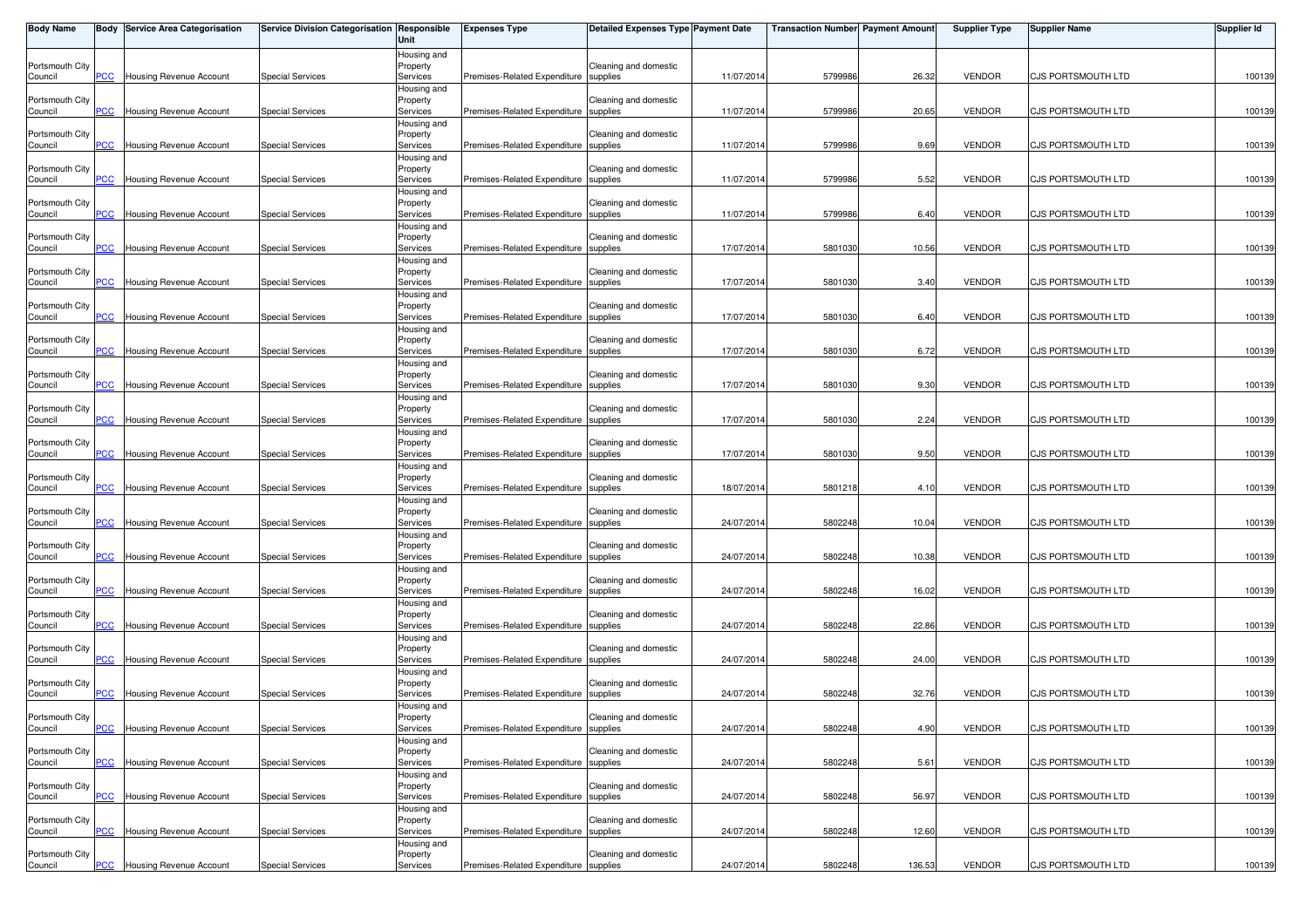| <b>Body Name</b>           |                | <b>Body Service Area Categorisation</b> | Service Division Categorisation Responsible | Unit                                               | <b>Expenses Type</b>                  | Detailed Expenses Type Payment Date |            | <b>Transaction Number Payment Amount</b> |       | <b>Supplier Type</b> | <b>Supplier Name</b>      | Supplier Id |
|----------------------------|----------------|-----------------------------------------|---------------------------------------------|----------------------------------------------------|---------------------------------------|-------------------------------------|------------|------------------------------------------|-------|----------------------|---------------------------|-------------|
| Portsmouth City<br>Council | PCC.           | Housing Revenue Account                 | <b>Special Services</b>                     | Housing and<br>Property<br>Services                | Premises-Related Expenditure supplies | Cleaning and domestic               | 24/07/2014 | 5802248                                  | 21.68 | <b>VENDOR</b>        | CJS PORTSMOUTH LTD        | 100139      |
| Portsmouth City<br>Council | <b>PCC</b>     | Housing Revenue Account                 | <b>Special Services</b>                     | Housing and<br>Property<br>Services                | Premises-Related Expenditure supplies | Cleaning and domestic               | 24/07/201  | 5802248                                  | 26.49 | <b>VENDOR</b>        | CJS PORTSMOUTH LTD        | 100139      |
| Portsmouth City<br>Council | CC             | Housing Revenue Account                 | <b>Special Services</b>                     | Housing and<br>Property<br>Services                | Premises-Related Expenditure supplies | Cleaning and domestic               | 24/07/2014 | 5802248                                  | 29.40 | <b>VENDOR</b>        | CJS PORTSMOUTH LTD        | 100139      |
| Portsmouth City<br>Council | PCC            | Housing Revenue Account                 | <b>Special Services</b>                     | Housing and<br>Property<br>Services                | Premises-Related Expenditure supplies | Cleaning and domestic               | 24/07/2014 | 5802248                                  | 36.08 | <b>VENDOR</b>        | CJS PORTSMOUTH LTD        | 100139      |
| Portsmouth City<br>Council | <b>PCC</b>     | Housing Revenue Account                 | <b>Special Services</b>                     | Housing and<br>Property<br>Services                | Premises-Related Expenditure supplies | Cleaning and domestic               | 24/07/201  | 5802248                                  | 38.00 | <b>VENDOR</b>        | CJS PORTSMOUTH LTD        | 100139      |
| Portsmouth City<br>Council | $\overline{C}$ | Housing Revenue Account                 | <b>Special Services</b>                     | Housing and<br>Property<br>Services                | Premises-Related Expenditure supplies | Cleaning and domestic               | 24/07/2014 | 5802248                                  | 39.92 | <b>VENDOR</b>        | CJS PORTSMOUTH LTD        | 100139      |
| Portsmouth City<br>Council | PСC            | <b>Housing Revenue Account</b>          | <b>Special Services</b>                     | Housing and<br>Property<br>Services                | Premises-Related Expenditure supplies | Cleaning and domestic               | 24/07/2014 | 5802248                                  | 41.88 | <b>VENDOR</b>        | CJS PORTSMOUTH LTD        | 100139      |
| Portsmouth City<br>Council | <b>PCC</b>     | <b>Housing Revenue Account</b>          | <b>Special Services</b>                     | Housing and<br>Property<br>Services                | Premises-Related Expenditure supplies | Cleaning and domestic               | 24/07/2014 | 5802248                                  | 42.00 | <b>VENDOR</b>        | CJS PORTSMOUTH LTD        | 100139      |
| Portsmouth City<br>Council | сC             | Housing Revenue Account                 | <b>Special Services</b>                     | Housing and<br>Property<br>Services                | Premises-Related Expenditure          | Cleaning and domestic<br>supplies   | 24/07/2014 | 5802248                                  | 43.68 | <b>VENDOR</b>        | CJS PORTSMOUTH LTD        | 100139      |
| Portsmouth City<br>Council | PСC            | Housing Revenue Account                 | <b>Special Services</b>                     | Housing and<br>Property<br>Services                | Premises-Related Expenditure supplies | Cleaning and domestic               | 24/07/2014 | 5802248                                  | 44.76 | <b>VENDOR</b>        | CJS PORTSMOUTH LTD        | 100139      |
| Portsmouth City<br>Council | PCC            | <b>Housing Revenue Account</b>          | <b>Special Services</b>                     | Housing and<br>Property<br>Services                | Premises-Related Expenditure supplies | Cleaning and domestic               | 24/07/201  | 5802248                                  | 47.00 | <b>VENDOR</b>        | CJS PORTSMOUTH LTD        | 100139      |
| Portsmouth City<br>Council | <b>PCC</b>     | Housing Revenue Account                 | <b>Special Services</b>                     | Housing and<br>Property<br>Services                | Premises-Related Expenditure supplies | Cleaning and domestic               | 24/07/2014 | 5802248                                  | 5.28  | <b>VENDOR</b>        | CJS PORTSMOUTH LTD        | 100139      |
| Portsmouth City<br>Council | PСC            | Housing Revenue Account                 | <b>Special Services</b>                     | Housing and<br>Property<br>Services                | Premises-Related Expenditure supplies | Cleaning and domestic               | 24/07/2014 | 5802248                                  | 5.75  | <b>VENDOR</b>        | CJS PORTSMOUTH LTD        | 100139      |
| Portsmouth City<br>Council | $\overline{C}$ | Housing Revenue Account                 | <b>Special Services</b>                     | Housing and<br>Property<br>Services                | Premises-Related Expenditure supplies | Cleaning and domestic               | 24/07/2014 | 5802248                                  | 5.75  | <b>VENDOR</b>        | CJS PORTSMOUTH LTD        | 100139      |
| Portsmouth City<br>Council | <b>PCC</b>     | <b>Housing Revenue Account</b>          | <b>Special Services</b>                     | Housing and<br>Property<br>Services                | Premises-Related Expenditure          | Cleaning and domestic<br>supplies   | 24/07/201  | 5802248                                  | 53.44 | <b>VENDOR</b>        | <b>CJS PORTSMOUTH LTD</b> | 100139      |
| Portsmouth City<br>Council | PСC            | Housing Revenue Account                 | <b>Special Services</b>                     | Housing and<br>Property<br>Services                | Premises-Related Expenditure supplies | Cleaning and domestic               | 24/07/2014 | 5802248                                  | 60.00 | <b>VENDOR</b>        | CJS PORTSMOUTH LTD        | 100139      |
| Portsmouth City<br>Council | $\overline{C}$ | Housing Revenue Account                 | <b>Special Services</b>                     | Housing and<br>Property<br>Services                | Premises-Related Expenditure supplies | Cleaning and domestic               | 24/07/2014 | 5802248                                  | 7.80  | <b>VENDOR</b>        | CJS PORTSMOUTH LTD        | 100139      |
| Portsmouth City<br>Council | <b>PCC</b>     | Housing Revenue Account                 | <b>Special Services</b>                     | Housing and<br>Property<br>Services                | Premises-Related Expenditure          | Cleaning and domestic<br>supplies   | 24/07/201  | 5802248                                  | 8.40  | <b>VENDOR</b>        | CJS PORTSMOUTH LTD        | 100139      |
| Portsmouth City<br>Council | PCC            | Housing Revenue Account                 | <b>Special Services</b>                     | Housing and<br>Property<br>Services<br>Housing and | Premises-Related Expenditure          | Cleaning and domestic<br>supplies   | 24/07/2014 | 5802248                                  | 8.40  | <b>VENDOR</b>        | CJS PORTSMOUTH LTD        | 100139      |
| Portsmouth City<br>Council | <b>PCC</b>     | <b>Housing Revenue Account</b>          | <b>Special Services</b>                     | Property<br>Services<br>Housing and                | Premises-Related Expenditure supplies | Cleaning and domestic               | 24/07/2014 | 5802248                                  | 8.40  | <b>VENDOR</b>        | CJS PORTSMOUTH LTD        | 100139      |
| Portsmouth City<br>Council | PСC            | Housing Revenue Account                 | <b>Special Services</b>                     | Property<br>Services<br>Housing and                | Premises-Related Expenditure          | Cleaning and domestic<br>supplies   | 24/07/201  | 5802248                                  | 8.40  | <b>VENDOR</b>        | CJS PORTSMOUTH LTD        | 100139      |
| Portsmouth City<br>Council | PСC            | Housing Revenue Account                 | <b>Special Services</b>                     | Property<br>Services<br>Housing and                | Premises-Related Expenditure          | Cleaning and domestic<br>supplies   | 24/07/2014 | 5802248                                  | 89.76 | <b>VENDOR</b>        | CJS PORTSMOUTH LTD        | 100139      |
| Portsmouth City<br>Council | PСC            | Housing Revenue Account                 | <b>Special Services</b>                     | Property<br>Services<br>Housing and                | Premises-Related Expenditure supplies | Cleaning and domestic               | 24/07/2014 | 5802248                                  | 19.20 | <b>VENDOR</b>        | CJS PORTSMOUTH LTD        | 100139      |
| Portsmouth City<br>Council | <b>PCC</b>     | <b>Housing Revenue Account</b>          | <b>Special Services</b>                     | Property<br>Services                               | Premises-Related Expenditure supplies | Cleaning and domestic               | 24/07/2014 | 5802248                                  | 14.80 | <b>VENDOR</b>        | CJS PORTSMOUTH LTD        | 100139      |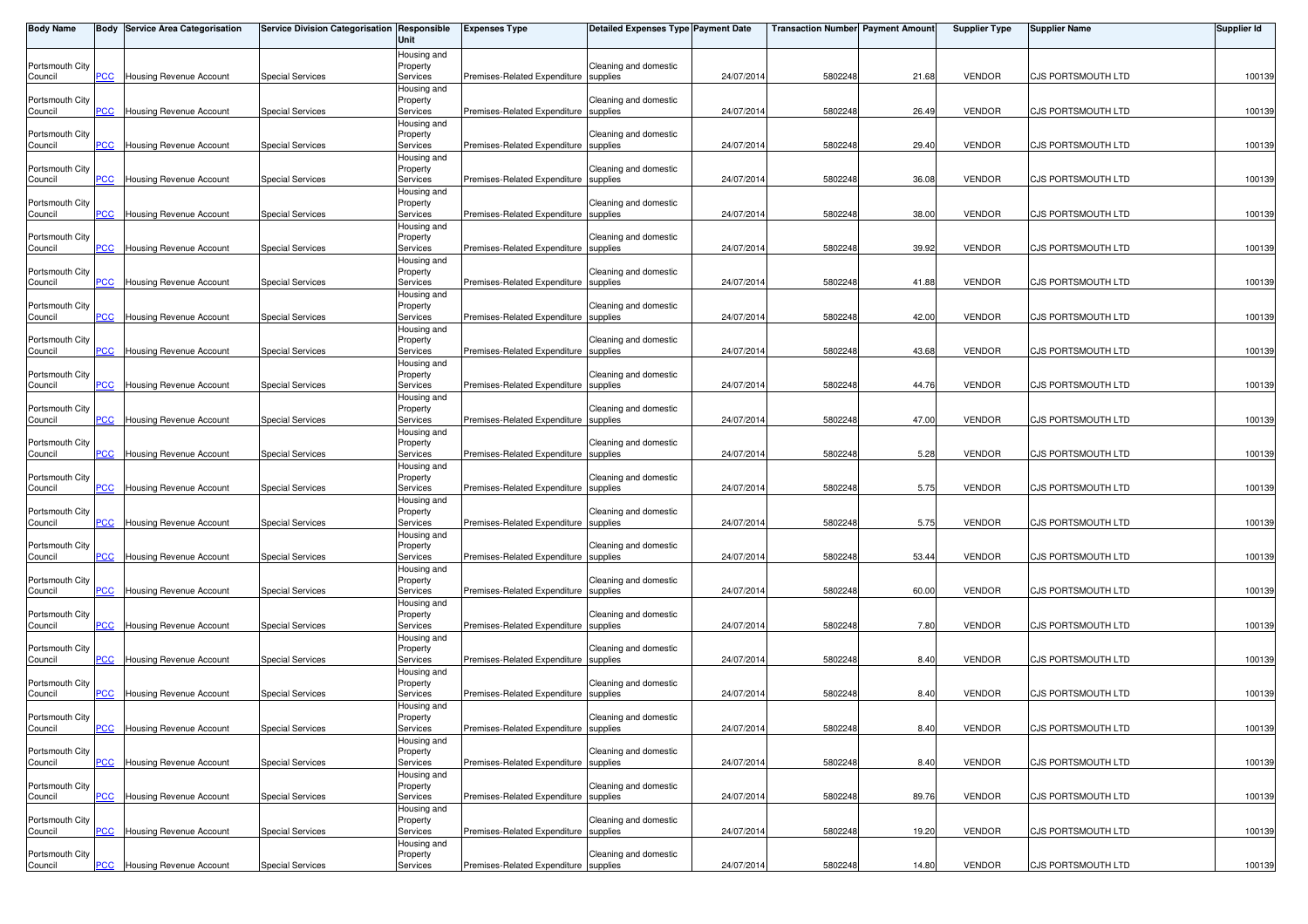| <b>Body Name</b>           |                | <b>Body Service Area Categorisation</b> | Service Division Categorisation Responsible | Unit                                | <b>Expenses Type</b>                  | <b>Detailed Expenses Type Payment Date</b> |            | <b>Transaction Number Payment Amount</b> |          | <b>Supplier Type</b> | <b>Supplier Name</b>      | Supplier Id |
|----------------------------|----------------|-----------------------------------------|---------------------------------------------|-------------------------------------|---------------------------------------|--------------------------------------------|------------|------------------------------------------|----------|----------------------|---------------------------|-------------|
| Portsmouth City<br>Council | PCC.           | Housing Revenue Account                 | <b>Special Services</b>                     | Housing and<br>Property<br>Services | Premises-Related Expenditure supplies | Cleaning and domestic                      | 24/07/2014 | 5802248                                  | 17.94    | <b>VENDOR</b>        | CJS PORTSMOUTH LTD        | 100139      |
| Portsmouth City<br>Council | <b>PCC</b>     | Housing Revenue Account                 | <b>Special Services</b>                     | Housing and<br>Property<br>Services | Premises-Related Expenditure supplies | Cleaning and domestic                      | 24/07/201  | 5802248                                  | 12.60    | <b>VENDOR</b>        | CJS PORTSMOUTH LTD        | 100139      |
| Portsmouth City<br>Council | CC             | Housing Revenue Account                 | <b>Special Services</b>                     | Housing and<br>Property<br>Services | Premises-Related Expenditure supplies | Cleaning and domestic                      | 24/07/2014 | 5802248                                  | 14.20    | <b>VENDOR</b>        | CJS PORTSMOUTH LTD        | 100139      |
| Portsmouth City<br>Council | PCC            | Housing Revenue Account                 | <b>Special Services</b>                     | Housing and<br>Property<br>Services | Premises-Related Expenditure supplies | Cleaning and domestic                      | 24/07/2014 | 5802248                                  | 147.20   | <b>VENDOR</b>        | CJS PORTSMOUTH LTD        | 100139      |
| Portsmouth City<br>Council | <b>PCC</b>     | Housing Revenue Account                 | <b>Special Services</b>                     | Housing and<br>Property<br>Services | Premises-Related Expenditure supplies | Cleaning and domestic                      | 24/07/201  | 5802248                                  | 17.86    | <b>VENDOR</b>        | CJS PORTSMOUTH LTD        | 100139      |
| Portsmouth City            |                |                                         |                                             | Housing and<br>Property             |                                       | Cleaning and domestic                      |            |                                          |          |                      |                           |             |
| Council<br>Portsmouth City | $\overline{C}$ | Housing Revenue Account                 | <b>Special Services</b>                     | Services<br>Housing and<br>Property | Premises-Related Expenditure supplies | Cleaning and domestic                      | 24/07/2014 | 5802248                                  | 18.40    | <b>VENDOR</b>        | CJS PORTSMOUTH LTD        | 100139      |
| Council<br>Portsmouth City | PСC            | <b>Housing Revenue Account</b>          | <b>Special Services</b>                     | Services<br>Housing and<br>Property | Premises-Related Expenditure supplies | Cleaning and domestic                      | 24/07/2014 | 5802248                                  | 2.77     | <b>VENDOR</b>        | CJS PORTSMOUTH LTD        | 100139      |
| Council<br>Portsmouth City | <b>PCC</b>     | <b>Housing Revenue Account</b>          | <b>Special Services</b>                     | Services<br>Housing and<br>Property | Premises-Related Expenditure supplies | Cleaning and domestic                      | 24/07/2014 | 5802248                                  | 22.02    | <b>VENDOR</b>        | CJS PORTSMOUTH LTD        | 100139      |
| Council<br>Portsmouth City | сC             | Housing Revenue Account                 | <b>Special Services</b>                     | Services<br>Housing and<br>Property | Premises-Related Expenditure          | supplies<br>Cleaning and domestic          | 24/07/2014 | 5802248                                  | 4.20     | <b>VENDOR</b>        | CJS PORTSMOUTH LTD        | 100139      |
| Council<br>Portsmouth City | PСC            | Housing Revenue Account                 | <b>Special Services</b>                     | Services<br>Housing and<br>Property | Premises-Related Expenditure supplies | Cleaning and domestic                      | 24/07/2014 | 5802248                                  | 4.20     | <b>VENDOR</b>        | CJS PORTSMOUTH LTD        | 100139      |
| Council<br>Portsmouth City | PCC            | <b>Housing Revenue Account</b>          | <b>Special Services</b>                     | Services<br>Housing and<br>Property | Premises-Related Expenditure supplies | Cleaning and domestic                      | 24/07/201  | 5802248                                  | 51.25    | <b>VENDOR</b>        | CJS PORTSMOUTH LTD        | 100139      |
| Council<br>Portsmouth City | <b>PCC</b>     | Housing Revenue Account                 | <b>Special Services</b>                     | Services<br>Housing and<br>Property | Premises-Related Expenditure supplies | Cleaning and domestic                      | 24/07/2014 | 5802248                                  | 54.95    | <b>VENDOR</b>        | CJS PORTSMOUTH LTD        | 100139      |
| Council                    | PСC            | Housing Revenue Account                 | <b>Special Services</b>                     | Services<br>Housing and             | Premises-Related Expenditure supplies |                                            | 24/07/2014 | 5802248                                  | 6.30     | <b>VENDOR</b>        | CJS PORTSMOUTH LTD        | 100139      |
| Portsmouth City<br>Council | $\overline{C}$ | Housing Revenue Account                 | <b>Special Services</b>                     | Property<br>Services<br>Housing and | Premises-Related Expenditure supplies | Cleaning and domestic                      | 24/07/2014 | 5802248                                  | 6.30     | <b>VENDOR</b>        | CJS PORTSMOUTH LTD        | 100139      |
| Portsmouth City<br>Council | <b>PCC</b>     | <b>Housing Revenue Account</b>          | <b>Special Services</b>                     | Property<br>Services<br>Housing and | Premises-Related Expenditure          | Cleaning and domestic<br>supplies          | 24/07/201  | 5802248                                  | 6.80     | <b>VENDOR</b>        | <b>CJS PORTSMOUTH LTD</b> | 100139      |
| Portsmouth City<br>Council | PСC            | Housing Revenue Account                 | <b>Special Services</b>                     | Property<br>Services<br>Housing and | Premises-Related Expenditure supplies | Cleaning and domestic                      | 24/07/2014 | 5802248                                  | 6.95     | <b>VENDOR</b>        | CJS PORTSMOUTH LTD        | 100139      |
| Portsmouth City<br>Council | $\overline{C}$ | Housing Revenue Account                 | <b>Special Services</b>                     | Property<br>Services<br>Housing and | Premises-Related Expenditure supplies | Cleaning and domestic                      | 24/07/2014 | 5802248                                  | 7.00     | <b>VENDOR</b>        | CJS PORTSMOUTH LTD        | 100139      |
| Portsmouth City<br>Council | <b>PCC</b>     | Housing Revenue Account                 | <b>Special Services</b>                     | Property<br>Services<br>Housing and | Premises-Related Expenditure          | Cleaning and domestic<br>supplies          | 24/07/201  | 5802248                                  | $-18.20$ | <b>VENDOR</b>        | CJS PORTSMOUTH LTD        | 100139      |
| Portsmouth City<br>Council | PCC            | Housing Revenue Account                 | <b>Special Services</b>                     | Property<br>Services<br>Housing and | Premises-Related Expenditure          | Cleaning and domestic<br>supplies          | 25/07/2014 | 5802516                                  | 21.56    | <b>VENDOR</b>        | CJS PORTSMOUTH LTD        | 100139      |
| Portsmouth City<br>Council | <b>PCC</b>     | <b>Housing Revenue Account</b>          | <b>Special Services</b>                     | Property<br>Services<br>Housing and | Premises-Related Expenditure supplies | Cleaning and domestic                      | 25/07/2014 | 5802516                                  | 66.06    | <b>VENDOR</b>        | CJS PORTSMOUTH LTD        | 100139      |
| Portsmouth City<br>Council | PСC            | Housing Revenue Account                 | <b>Special Services</b>                     | Property<br>Services<br>Housing and | Premises-Related Expenditure          | Cleaning and domestic<br>supplies          | 30/07/201  | 580328                                   | 196.47   | <b>VENDOR</b>        | CJS PORTSMOUTH LTD        | 100139      |
| Portsmouth City<br>Council | PСC            | Housing Revenue Account                 | <b>Special Services</b>                     | Property<br>Services                | Premises-Related Expenditure          | Cleaning and domestic<br>supplies          | 30/07/2014 | 580328                                   | 10.34    | <b>VENDOR</b>        | CJS PORTSMOUTH LTD        | 100139      |
| Portsmouth City<br>Council | PСC            | Housing Revenue Account                 | <b>Special Services</b>                     | Housing and<br>Property<br>Services | Premises-Related Expenditure supplies | Cleaning and domestic                      | 30/07/2014 | 580328                                   | 11.50    | <b>VENDOR</b>        | CJS PORTSMOUTH LTD        | 100139      |
| Portsmouth City<br>Council | <b>PCC</b>     | <b>Housing Revenue Account</b>          | <b>Special Services</b>                     | Housing and<br>Property<br>Services | Premises-Related Expenditure supplies | Cleaning and domestic                      | 30/07/2014 | 5803280                                  | 17.25    | <b>VENDOR</b>        | CJS PORTSMOUTH LTD        | 100139      |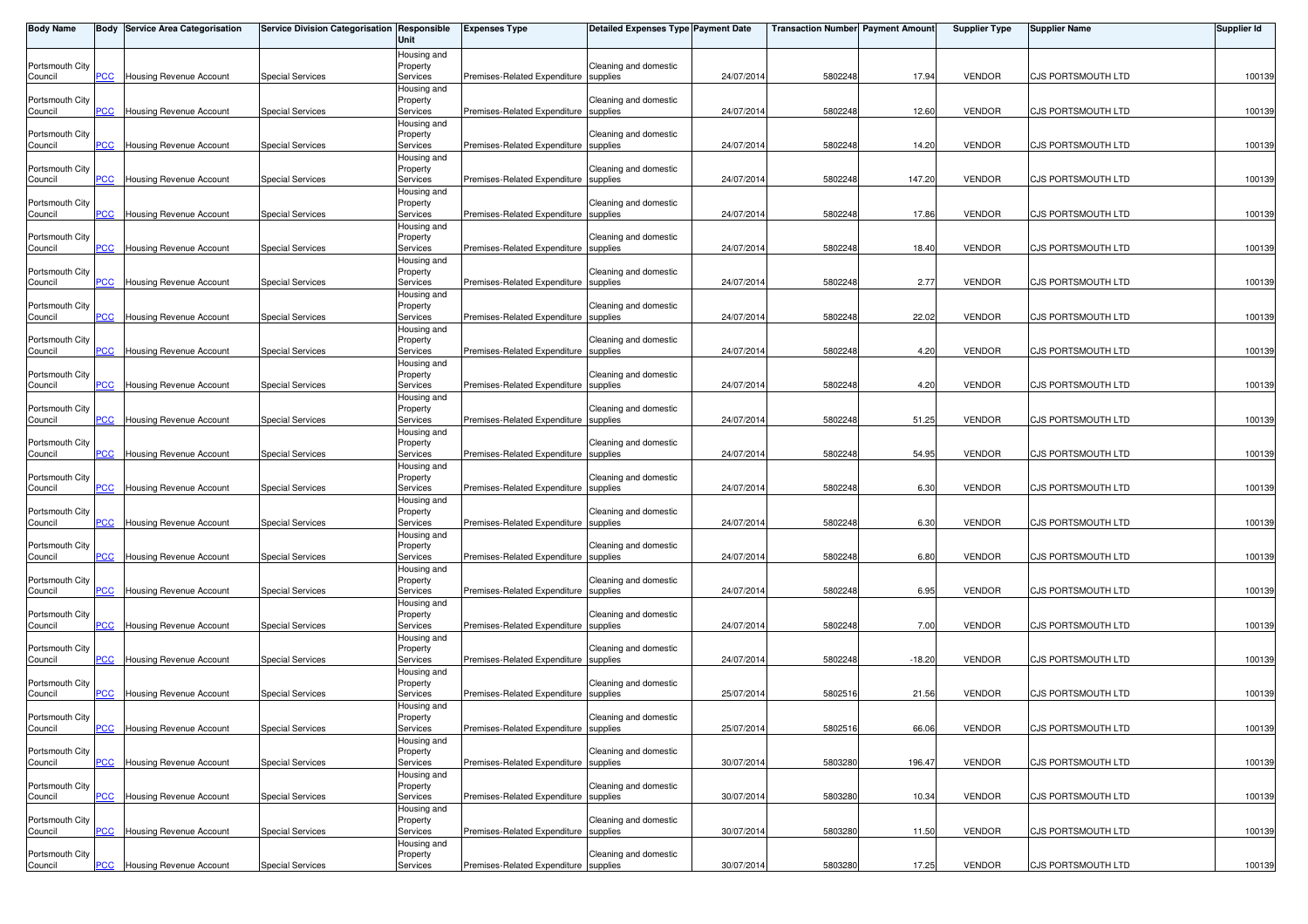| <b>Body Name</b>           |                | <b>Body Service Area Categorisation</b> | Service Division Categorisation Responsible | Unit                                | <b>Expenses Type</b>                  | <b>Detailed Expenses Type Payment Date</b> |            | <b>Transaction Number Payment Amount</b> |         | <b>Supplier Type</b> | <b>Supplier Name</b>      | Supplier Id |
|----------------------------|----------------|-----------------------------------------|---------------------------------------------|-------------------------------------|---------------------------------------|--------------------------------------------|------------|------------------------------------------|---------|----------------------|---------------------------|-------------|
| Portsmouth City<br>Council | PCC.           | Housing Revenue Account                 | <b>Special Services</b>                     | Housing and<br>Property<br>Services | Premises-Related Expenditure supplies | Cleaning and domestic                      | 30/07/2014 | 5803280                                  | 17.25   | <b>VENDOR</b>        | CJS PORTSMOUTH LTD        | 100139      |
| Portsmouth City<br>Council | <b>PCC</b>     | <b>Housing Revenue Account</b>          | <b>Special Services</b>                     | Housing and<br>Property<br>Services | Premises-Related Expenditure supplies | Cleaning and domestic                      | 30/07/201  | 5803280                                  | 23.55   | <b>VENDOR</b>        | CJS PORTSMOUTH LTD        | 100139      |
| Portsmouth City<br>Council | <b>PCC</b>     | Housing Revenue Account                 | <b>Special Services</b>                     | Housing and<br>Property<br>Services | Premises-Related Expenditure supplies | Cleaning and domestic                      | 30/07/2014 | 5803280                                  | $-7.80$ | <b>VENDOR</b>        | CJS PORTSMOUTH LTD        | 100139      |
| Portsmouth City<br>Council | <b>PCC</b>     | Housing Revenue Account                 | <b>Special Services</b>                     | Housing and<br>Property<br>Services | Premises-Related Expenditure supplies | Cleaning and domestic                      | 30/07/2014 | 5803280                                  | 77.52   | <b>VENDOR</b>        | CJS PORTSMOUTH LTD        | 100139      |
| Portsmouth City<br>Council | <b>PCC</b>     | Housing Revenue Account                 | <b>Special Services</b>                     | Housing and<br>Property<br>Services | Premises-Related Expenditure supplies | Cleaning and domestic                      | 30/07/201  | 5803280                                  | 9.28    | <b>VENDOR</b>        | CJS PORTSMOUTH LTD        | 100139      |
| Portsmouth City            |                |                                         |                                             | Housing and<br>Property             |                                       |                                            |            |                                          |         |                      |                           |             |
| Council<br>Portsmouth City | $\overline{C}$ | Housing Revenue Account                 | <b>Special Services</b>                     | Services<br>Housing and<br>Property | Supplies and Services                 | Catering                                   | 14/07/2014 | 5800324                                  | 1.40    | <b>VENDOR</b>        | CJS PORTSMOUTH LTD        | 100139      |
| Council<br>Portsmouth City | PCC.           | Housing Revenue Account                 | <b>Special Services</b>                     | Services<br>Housing and<br>Property | Supplies and Services                 | Catering                                   | 14/07/2014 | 5800324                                  | 10.50   | <b>VENDOR</b>        | CJS PORTSMOUTH LTD        | 100139      |
| Council<br>Portsmouth City | <b>PCC</b>     | Housing Revenue Account                 | <b>Special Services</b>                     | Services<br>Housing and<br>Property | Supplies and Services                 | Catering                                   | 14/07/2014 | 580032                                   | 106.68  | <b>VENDOR</b>        | CJS PORTSMOUTH LTD        | 100139      |
| Council<br>Portsmouth City | сC             | Housing Revenue Account                 | <b>Special Services</b>                     | Services<br>Housing and<br>Property | Supplies and Services                 | Catering                                   | 14/07/2014 | 5800324                                  | 14.13   | <b>VENDOR</b>        | CJS PORTSMOUTH LTD        | 100139      |
| Council<br>Portsmouth City | PСC            | Housing Revenue Account                 | <b>Special Services</b>                     | Services<br>Housing and<br>Property | Supplies and Services                 | Catering                                   | 14/07/201  | 5800324                                  | 14.70   | <b>VENDOR</b>        | CJS PORTSMOUTH LTD        | 100139      |
| Council<br>Portsmouth City | PCC            | Housing Revenue Account                 | <b>Special Services</b>                     | Services<br>Housing and<br>Property | Supplies and Services                 | Catering                                   | 14/07/201  | 580032                                   | 15.42   | <b>VENDOR</b>        | CJS PORTSMOUTH LTD        | 100139      |
| Council                    | $\overline{C}$ | Housing Revenue Account                 | <b>Special Services</b>                     | Services<br>Housing and             | Supplies and Services                 | Catering                                   | 14/07/2014 | 5800324                                  | 15.72   | <b>VENDOR</b>        | CJS PORTSMOUTH LTD        | 100139      |
| Portsmouth City<br>Council | <b>PCC</b>     | Housing Revenue Account                 | <b>Special Services</b>                     | Property<br>Services<br>Housing and | Supplies and Services                 | Catering                                   | 14/07/2014 | 5800324                                  | 17.70   | <b>VENDOR</b>        | CJS PORTSMOUTH LTD        | 100139      |
| Portsmouth City<br>Council | <b>PCC</b>     | Housing Revenue Account                 | <b>Special Services</b>                     | Property<br>Services<br>Housing and | Supplies and Services                 | Catering                                   | 14/07/2014 | 580032                                   | 17.94   | <b>VENDOR</b>        | CJS PORTSMOUTH LTD        | 100139      |
| Portsmouth City<br>Council | $\overline{C}$ | Housing Revenue Account                 | <b>Special Services</b>                     | Property<br>Services<br>Housing and | Supplies and Services                 | Catering                                   | 14/07/201  | 5800324                                  | 2.22    | <b>VENDOR</b>        | <b>CJS PORTSMOUTH LTD</b> | 100139      |
| Portsmouth City<br>Council | <b>PCC</b>     | Housing Revenue Account                 | <b>Special Services</b>                     | Property<br>Services<br>Housing and | Supplies and Services                 | Catering                                   | 14/07/2014 | 5800324                                  | 21.75   | <b>VENDOR</b>        | CJS PORTSMOUTH LTD        | 100139      |
| Portsmouth City<br>Council | $\overline{C}$ | Housing Revenue Account                 | <b>Special Services</b>                     | Property<br>Services<br>Housing and | Supplies and Services                 | Catering                                   | 14/07/2014 | 5800324                                  | 22.44   | <b>VENDOR</b>        | CJS PORTSMOUTH LTD        | 100139      |
| Portsmouth City<br>Council | $\overline{C}$ | Housing Revenue Account                 | <b>Special Services</b>                     | Property<br>Services<br>Housing and | Supplies and Services                 | Catering                                   | 14/07/201  | 580032                                   | 22.50   | <b>VENDOR</b>        | CJS PORTSMOUTH LTD        | 100139      |
| Portsmouth City<br>Council | PCC            | Housing Revenue Account                 | <b>Special Services</b>                     | Property<br>Services<br>Housing and | Supplies and Services                 | Catering                                   | 14/07/2014 | 5800324                                  | 22.62   | <b>VENDOR</b>        | CJS PORTSMOUTH LTD        | 100139      |
| Portsmouth City<br>Council | <b>PCC</b>     | <b>Housing Revenue Account</b>          | <b>Special Services</b>                     | Property<br>Services                | Supplies and Services                 | Catering                                   | 14/07/2014 | 5800324                                  | 22.62   | <b>VENDOR</b>        | CJS PORTSMOUTH LTD        | 100139      |
| Portsmouth City<br>Council | PCC            | Housing Revenue Account                 | <b>Special Services</b>                     | Housing and<br>Property<br>Services | Supplies and Services                 | Catering                                   | 14/07/201  | 580032                                   | 22.62   | <b>VENDOR</b>        | CJS PORTSMOUTH LTD        | 100139      |
| Portsmouth City<br>Council | PСC            | Housing Revenue Account                 | <b>Special Services</b>                     | Housing and<br>Property<br>Services | Supplies and Services                 | Catering                                   | 14/07/2014 | 5800324                                  | 22.62   | <b>VENDOR</b>        | CJS PORTSMOUTH LTD        | 100139      |
| Portsmouth City<br>Council | PCC            | Housing Revenue Account                 | <b>Special Services</b>                     | Housing and<br>Property<br>Services | Supplies and Services                 | Catering                                   | 14/07/2014 | 580032                                   | 22.62   | <b>VENDOR</b>        | CJS PORTSMOUTH LTD        | 100139      |
| Portsmouth City<br>Council | <b>PCC</b>     | <b>Housing Revenue Account</b>          | <b>Special Services</b>                     | Housing and<br>Property<br>Services | Supplies and Services                 | Catering                                   | 14/07/2014 | 5800324                                  | 22.62   | <b>VENDOR</b>        | CJS PORTSMOUTH LTD        | 100139      |
|                            |                |                                         |                                             |                                     |                                       |                                            |            |                                          |         |                      |                           |             |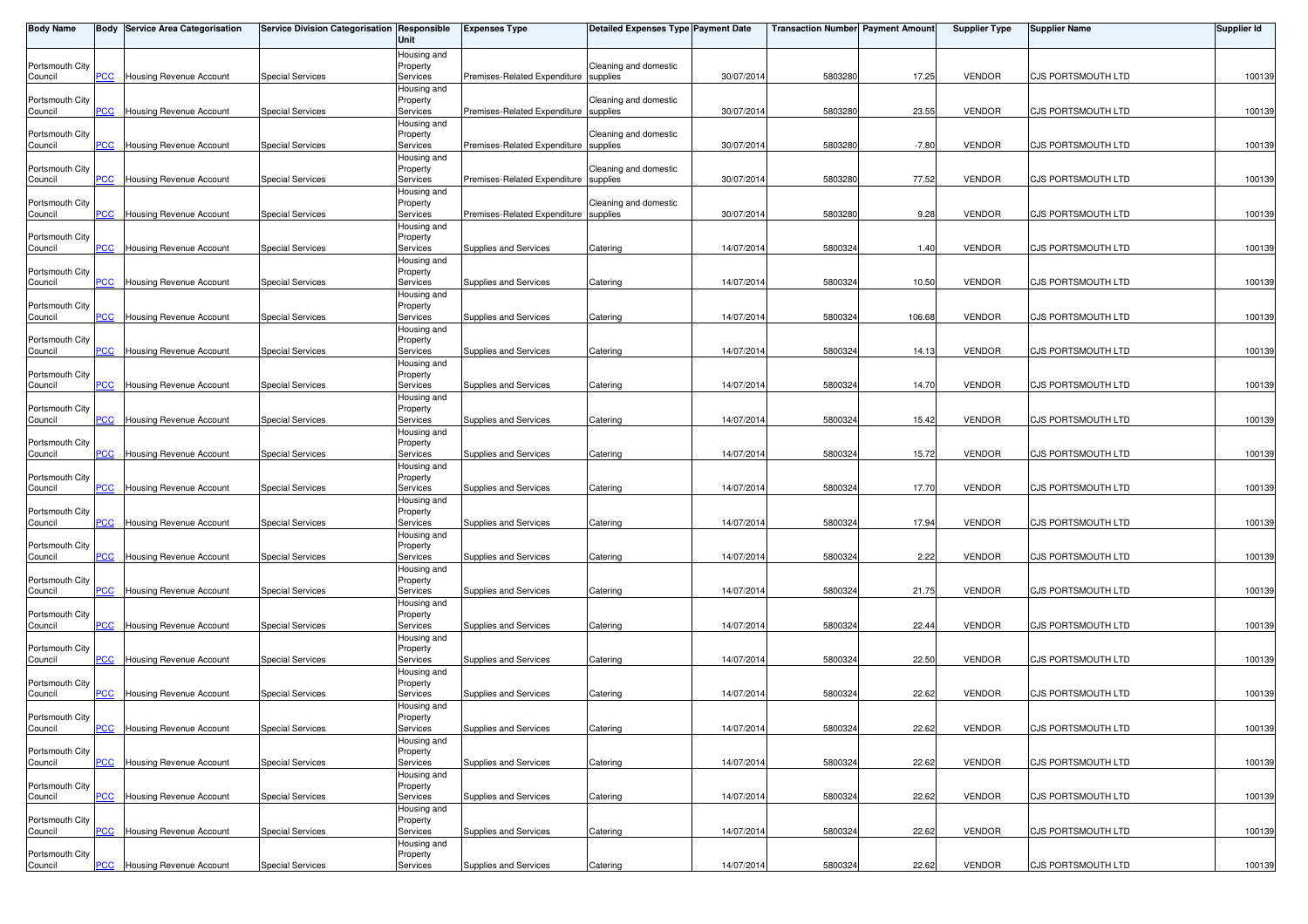| <b>Body Name</b>           |                | <b>Body Service Area Categorisation</b> | Service Division Categorisation Responsible | Unit                    | <b>Expenses Type</b>                      | <b>Detailed Expenses Type Payment Date</b> |            | <b>Transaction Number Payment Amount</b> |           | <b>Supplier Type</b> | <b>Supplier Name</b>             | <b>Supplier Id</b> |
|----------------------------|----------------|-----------------------------------------|---------------------------------------------|-------------------------|-------------------------------------------|--------------------------------------------|------------|------------------------------------------|-----------|----------------------|----------------------------------|--------------------|
|                            |                |                                         |                                             | Housing and             |                                           |                                            |            |                                          |           |                      |                                  |                    |
| Portsmouth City<br>Council | PCC            | Housing Revenue Account                 | <b>Special Services</b>                     | Property<br>Services    | Supplies and Services                     | Catering                                   | 14/07/2014 | 5800324                                  | 22.86     | <b>VENDOR</b>        | CJS PORTSMOUTH LTD               | 100139             |
|                            |                |                                         |                                             | Housing and             |                                           |                                            |            |                                          |           |                      |                                  |                    |
| Portsmouth City            |                |                                         |                                             | Property                |                                           |                                            |            |                                          |           |                      |                                  |                    |
| Council                    | PCC            | <b>Housing Revenue Account</b>          | <b>Special Services</b>                     | Services                | Supplies and Services                     | Catering                                   | 14/07/2014 | 5800324                                  | 24.55     | <b>VENDOR</b>        | CJS PORTSMOUTH LTD               | 100139             |
| Portsmouth City            |                |                                         |                                             | Housing and<br>Property |                                           |                                            |            |                                          |           |                      |                                  |                    |
| Council                    | <b>PCC</b>     | Housing Revenue Account                 | <b>Special Services</b>                     | Services                | Supplies and Services                     | Catering                                   | 14/07/2014 | 5800324                                  | 29.60     | <b>VENDOR</b>        | CJS PORTSMOUTH LTD               | 100139             |
|                            |                |                                         |                                             | Housing and             |                                           |                                            |            |                                          |           |                      |                                  |                    |
| Portsmouth City            |                |                                         |                                             | Property                |                                           |                                            |            |                                          |           |                      |                                  |                    |
| Council                    | PCC            | Housing Revenue Account                 | <b>Special Services</b>                     | Services<br>Housing and | Supplies and Services                     | Catering                                   | 14/07/2014 | 5800324                                  | 29.60     | <b>VENDOR</b>        | CJS PORTSMOUTH LTD               | 100139             |
| Portsmouth City            |                |                                         |                                             | Property                |                                           |                                            |            |                                          |           |                      |                                  |                    |
| Council                    | <b>PCC</b>     | Housing Revenue Account                 | <b>Special Services</b>                     | Services                | Supplies and Services                     | Catering                                   | 14/07/2014 | 580032                                   | 30.40     | <b>VENDOR</b>        | CJS PORTSMOUTH LTD               | 100139             |
|                            |                |                                         |                                             | Housing and             |                                           |                                            |            |                                          |           |                      |                                  |                    |
| Portsmouth City            |                |                                         |                                             | Property                |                                           |                                            |            |                                          | 33.12     | <b>VENDOR</b>        |                                  |                    |
| Council                    | $\overline{C}$ | <b>Housing Revenue Account</b>          | <b>Special Services</b>                     | Services<br>Housing and | Supplies and Services                     | Catering                                   | 14/07/2014 | 5800324                                  |           |                      | CJS PORTSMOUTH LTD               | 100139             |
| Portsmouth City            |                |                                         |                                             | Property                |                                           |                                            |            |                                          |           |                      |                                  |                    |
| Council                    | PCC            | <b>Housing Revenue Account</b>          | <b>Special Services</b>                     | Services                | Supplies and Services                     | Catering                                   | 14/07/2014 | 5800324                                  | 35.45     | <b>VENDOR</b>        | CJS PORTSMOUTH LTD               | 100139             |
|                            |                |                                         |                                             | Housing and             |                                           |                                            |            |                                          |           |                      |                                  |                    |
| Portsmouth City<br>Council | <u>PCC</u>     | Housing Revenue Account                 | <b>Special Services</b>                     | Property<br>Services    | Supplies and Services                     | Catering                                   | 14/07/2014 | 580032                                   | 37.86     | <b>VENDOR</b>        | CJS PORTSMOUTH LTD               | 100139             |
|                            |                |                                         |                                             | Housing and             |                                           |                                            |            |                                          |           |                      |                                  |                    |
| Portsmouth City            |                |                                         |                                             | Property                |                                           |                                            |            |                                          |           |                      |                                  |                    |
| Council                    | PСC            | <b>Housing Revenue Account</b>          | <b>Special Services</b>                     | Services                | Supplies and Services                     | Catering                                   | 14/07/2014 | 5800324                                  | 4.20      | <b>VENDOR</b>        | CJS PORTSMOUTH LTD               | 100139             |
|                            |                |                                         |                                             | Housing and             |                                           |                                            |            |                                          |           |                      |                                  |                    |
| Portsmouth City<br>Council | PCC            | Housing Revenue Account                 | <b>Special Services</b>                     | Property<br>Services    | Supplies and Services                     | Catering                                   | 14/07/2014 | 5800324                                  | 5.95      | <b>VENDOR</b>        | CJS PORTSMOUTH LTD               | 100139             |
|                            |                |                                         |                                             | Housing and             |                                           |                                            |            |                                          |           |                      |                                  |                    |
| Portsmouth City            |                |                                         |                                             | Property                |                                           |                                            |            |                                          |           |                      |                                  |                    |
| Council                    | PCC            | Housing Revenue Account                 | <b>Special Services</b>                     | Services                | Supplies and Services                     | Catering                                   | 14/07/2014 | 580032                                   | 6.08      | <b>VENDOR</b>        | CJS PORTSMOUTH LTD               | 100139             |
|                            |                |                                         |                                             | Housing and             |                                           |                                            |            |                                          |           |                      |                                  |                    |
| Portsmouth City<br>Council | PСC            | <b>Housing Revenue Account</b>          | <b>Special Services</b>                     | Property<br>Services    | Supplies and Services                     | Catering                                   | 14/07/2014 | 580032                                   | 70.92     | <b>VENDOR</b>        | CJS PORTSMOUTH LTD               | 100139             |
|                            |                |                                         |                                             | Housing and             |                                           |                                            |            |                                          |           |                      |                                  |                    |
| Portsmouth City            |                |                                         |                                             | Property                |                                           |                                            |            |                                          |           |                      |                                  |                    |
| Council                    | PCC            | <b>Housing Revenue Account</b>          | <b>Special Services</b>                     | Services                | Supplies and Services                     | Catering                                   | 14/07/2014 | 5800324                                  | 9.30      | <b>VENDOR</b>        | CJS PORTSMOUTH LTD               | 100139             |
|                            |                |                                         |                                             | Housing and             |                                           |                                            |            |                                          |           |                      |                                  |                    |
| Portsmouth City<br>Council | PCC            | Housing Revenue Account                 | Other                                       | Property<br>Services    | Supplies and Services                     | Services                                   | 09/07/2014 | 5799596                                  | 1635.00   | <b>VENDOR</b>        | MARY NIGHTINGALE ASSOCIATES LTD  | 135901             |
|                            |                |                                         |                                             | Housing and             |                                           |                                            |            |                                          |           |                      |                                  |                    |
| Portsmouth City            |                |                                         | Rents, Rates, Taxes and Other               | Property                |                                           |                                            |            |                                          |           |                      |                                  |                    |
| Council                    | <b>PCC</b>     | Housing Revenue Account                 | Charges                                     | Services                | Premises-Related Expenditure Energy costs |                                            | 03/07/2014 | 5798605                                  | 106.67    | COMPANY              | SCOTTISH AND SOUTHERN ENERGY PLC | 100303             |
|                            |                |                                         |                                             | Housing and             |                                           |                                            |            |                                          |           |                      |                                  |                    |
| Portsmouth City<br>Council | <b>PCC</b>     | Housing Revenue Account                 | Rents, Rates, Taxes and Other<br>Charges    | Property<br>Services    | Premises-Related Expenditure Energy costs |                                            | 03/07/2014 | 5798605                                  | 108.04    | <b>COMPANY</b>       | SCOTTISH AND SOUTHERN ENERGY PLC | 100303             |
|                            |                |                                         |                                             | Housing and             |                                           |                                            |            |                                          |           |                      |                                  |                    |
| Portsmouth City            |                |                                         | Rents, Rates, Taxes and Other               | Property                |                                           |                                            |            |                                          |           |                      |                                  |                    |
| Council                    | <b>PCC</b>     | Housing Revenue Account                 | Charges                                     | Services                | Premises-Related Expenditure Energy costs |                                            | 03/07/2014 | 5798605                                  | 294.45    | <b>COMPANY</b>       | SCOTTISH AND SOUTHERN ENERGY PLC | 100303             |
| Portsmouth City            |                |                                         | Rents, Rates, Taxes and Other               | Housing and<br>Property |                                           |                                            |            |                                          |           |                      |                                  |                    |
| Council                    | <b>PCC</b>     | <b>Housing Revenue Account</b>          | Charges                                     | Services                | Premises-Related Expenditure Energy costs |                                            | 03/07/2014 | 5798605                                  | $-333.43$ | <b>COMPANY</b>       | SCOTTISH AND SOUTHERN ENERGY PLC | 100303             |
|                            |                |                                         |                                             | Housing and             |                                           |                                            |            |                                          |           |                      |                                  |                    |
| Portsmouth City            |                |                                         | Rents, Rates, Taxes and Other               | Property                |                                           |                                            |            |                                          |           |                      |                                  |                    |
| Council                    | PCC            | Housing Revenue Account                 | Charges                                     | Services                | Premises-Related Expenditure Energy costs |                                            | 03/07/2014 | 5798605                                  | 55.65     | <b>COMPANY</b>       | SCOTTISH AND SOUTHERN ENERGY PLC | 100303             |
| Portsmouth City            |                |                                         | Rents, Rates, Taxes and Other               | Housing and<br>Property |                                           |                                            |            |                                          |           |                      |                                  |                    |
| Council                    | <b>PCC</b>     | <b>Housing Revenue Account</b>          | Charges                                     | Services                | Premises-Related Expenditure Energy costs |                                            | 03/07/2014 | 5798605                                  | $-566.42$ | <b>COMPANY</b>       | SCOTTISH AND SOUTHERN ENERGY PLC | 100303             |
|                            |                |                                         |                                             | Housing and             |                                           |                                            |            |                                          |           |                      |                                  |                    |
| Portsmouth City            |                |                                         | Rents, Rates, Taxes and Other               | Property                |                                           |                                            |            |                                          |           |                      |                                  |                    |
| Council                    | PCC            | Housing Revenue Account                 | Charges                                     | Services                | Premises-Related Expenditure Energy costs |                                            | 03/07/2014 | 579860                                   | $-654.73$ | COMPANY              | SCOTTISH AND SOUTHERN ENERGY PLC | 100303             |
| Portsmouth City            |                |                                         | Rents, Rates, Taxes and Other               | Housing and<br>Property |                                           |                                            |            |                                          |           |                      |                                  |                    |
| Council                    | PCC            | Housing Revenue Account                 | Charges                                     | Services                | Premises-Related Expenditure Energy costs |                                            | 03/07/2014 | 5798605                                  | $-717.84$ | <b>COMPANY</b>       | SCOTTISH AND SOUTHERN ENERGY PLC | 100303             |
|                            |                |                                         |                                             | Housing and             |                                           |                                            |            |                                          |           |                      |                                  |                    |
| Portsmouth City            |                |                                         | Rents, Rates, Taxes and Other               | Property                |                                           |                                            |            |                                          |           |                      |                                  |                    |
| Council                    | PCC            | Housing Revenue Account                 | Charges                                     | Services                | Premises-Related Expenditure Energy costs |                                            | 03/07/2014 | 5798605                                  | 87.08     | COMPANY              | SCOTTISH AND SOUTHERN ENERGY PLC | 100303             |
| Portsmouth City            |                |                                         | Rents, Rates, Taxes and Other               | Housing and<br>Property |                                           |                                            |            |                                          |           |                      |                                  |                    |
| Council                    |                | <b>PCC</b> Housing Revenue Account      | Charges                                     | Services                | Premises-Related Expenditure Energy costs |                                            | 03/07/2014 | 5798605                                  | 98.31     | COMPANY              | SCOTTISH AND SOUTHERN ENERGY PLC | 100303             |
|                            |                |                                         |                                             |                         |                                           |                                            |            |                                          |           |                      |                                  |                    |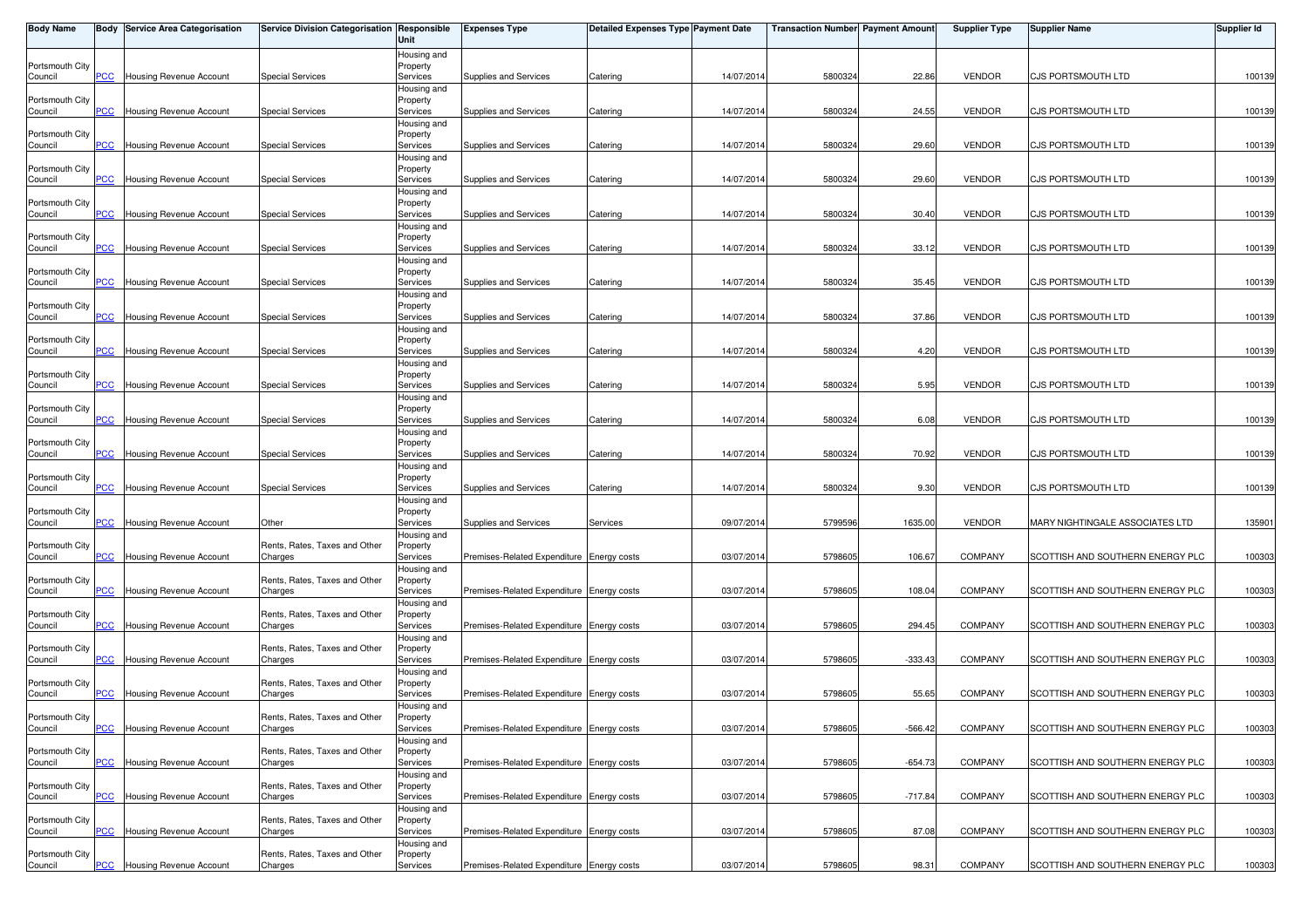| <b>Body Name</b>           |                          | <b>Body Service Area Categorisation</b> | Service Division Categorisation Responsible | Unit                    | <b>Expenses Type</b>                                    | <b>Detailed Expenses Type Payment Date</b> |            | <b>Transaction Number Payment Amount</b> |         | <b>Supplier Type</b> | <b>Supplier Name</b>             | <b>Supplier Id</b> |
|----------------------------|--------------------------|-----------------------------------------|---------------------------------------------|-------------------------|---------------------------------------------------------|--------------------------------------------|------------|------------------------------------------|---------|----------------------|----------------------------------|--------------------|
|                            |                          |                                         |                                             | Housing and             |                                                         |                                            |            |                                          |         |                      |                                  |                    |
| Portsmouth City            |                          |                                         |                                             | Property                |                                                         |                                            |            |                                          |         |                      |                                  |                    |
| Council                    | <b>PCC</b>               | <b>Housing Revenue Account</b>          | Repairs and Maintenance                     | Services<br>Housing and | Premises-Related Expenditure Energy costs               |                                            | 03/07/2014 | 5798605                                  | 1627.22 | <b>COMPANY</b>       | SCOTTISH AND SOUTHERN ENERGY PLC | 100303             |
| Portsmouth City            |                          |                                         |                                             | Property                |                                                         |                                            |            |                                          |         |                      |                                  |                    |
| Council                    | <b>PCC</b>               | <b>Housing Revenue Account</b>          | Repairs and Maintenance                     | Services                | Premises-Related Expenditure Energy costs               |                                            | 03/07/2014 | 5798605                                  | 283.66  | <b>COMPANY</b>       | SCOTTISH AND SOUTHERN ENERGY PLC | 100303             |
|                            |                          |                                         |                                             | Housing and             |                                                         |                                            |            |                                          |         |                      |                                  |                    |
| Portsmouth City            |                          |                                         |                                             | Property                |                                                         | Repairs, alterations and                   |            |                                          |         |                      |                                  |                    |
| Council                    | PСC                      | <b>Housing Revenue Account</b>          | Repairs and Maintenance                     | Services                | Premises-Related Expenditure   maintenance of buildings |                                            | 04/07/2014 | 278808                                   | 77.35   | <b>VENDOR</b>        | REXEL UK LTD                     | 108956             |
| Portsmouth City            |                          |                                         |                                             | Housing and<br>Property |                                                         | Repairs, alterations and                   |            |                                          |         |                      |                                  |                    |
| Council                    | PСC                      | Housing Revenue Account                 | Repairs and Maintenance                     | Services                | Premises-Related Expenditure   maintenance of buildings |                                            | 04/07/201  | 278808                                   | 29.92   | <b>VENDOR</b>        | <b>REXEL UK LTD</b>              | 108956             |
|                            |                          |                                         |                                             | Housing and             |                                                         |                                            |            |                                          |         |                      |                                  |                    |
| Portsmouth City            |                          |                                         |                                             | Property                |                                                         | Repairs, alterations and                   |            |                                          |         |                      |                                  |                    |
| Council                    | <b>PCC</b>               | <b>Housing Revenue Account</b>          | Repairs and Maintenance                     | Services                | Premises-Related Expenditure   maintenance of buildings |                                            | 04/07/201  | 278808                                   | 1271.60 | <b>VENDOR</b>        | <b>REXEL UK LTD</b>              | 108956             |
| Portsmouth City            |                          |                                         |                                             | Housing and<br>Property |                                                         | Repairs, alterations and                   |            |                                          |         |                      |                                  |                    |
| Council                    | $\overline{C}$           | <b>Housing Revenue Account</b>          | Repairs and Maintenance                     | Services                | Premises-Related Expenditure                            | maintenance of buildings                   | 04/07/201  | 278808                                   | 476.00  | <b>VENDOR</b>        | REXEL UK LTD                     | 108956             |
|                            |                          |                                         |                                             | Housing and             |                                                         |                                            |            |                                          |         |                      |                                  |                    |
| Portsmouth City            |                          |                                         |                                             | Property                |                                                         |                                            |            |                                          |         |                      | SOUTHERN GLASS SERVICES (HANTS)  |                    |
| Council                    | PСC                      | Housing Revenue Account                 | Repairs and Maintenance                     | Services                | Supplies and Services                                   | Services                                   | 14/07/2014 | 5800392                                  | 1250.00 | <b>COMPANY</b>       | _TD                              | 139113             |
| Portsmouth City            |                          |                                         |                                             | Housing and<br>Property |                                                         | Cleaning and domestic                      |            |                                          |         |                      |                                  |                    |
| Council                    | <b>PCC</b>               | Housing Revenue Account                 | <b>Special Services</b>                     | Services                | Premises-Related Expenditure supplies                   |                                            | 25/07/201  | 5802497                                  | 374.68  | <b>VENDOR</b>        | CARTER & FARADAY ASSOCIATES      | 132083             |
|                            |                          |                                         |                                             | Housing and             |                                                         |                                            |            |                                          |         |                      |                                  |                    |
| Portsmouth City            |                          |                                         |                                             | Property                |                                                         | Cleaning and domestic                      |            |                                          |         |                      |                                  |                    |
| Council                    | <b>PCC</b>               | <b>Housing Revenue Account</b>          | <b>Special Services</b>                     | Services                | Premises-Related Expenditure supplies                   |                                            | 25/07/201  | 5802497                                  | 374.68  | <b>VENDOR</b>        | CARTER & FARADAY ASSOCIATES      | 132083             |
| Portsmouth City            |                          |                                         |                                             | Housing and<br>Property |                                                         | Cleaning and domestic                      |            |                                          |         |                      |                                  |                    |
| Council                    | PСC                      | Housing Revenue Account                 | <b>Special Services</b>                     | Services                | Premises-Related Expenditure supplies                   |                                            | 25/07/2014 | 5802497                                  | 394.40  | <b>VENDOR</b>        | CARTER & FARADAY ASSOCIATES      | 132083             |
|                            |                          |                                         |                                             | Housing and             |                                                         |                                            |            |                                          |         |                      |                                  |                    |
| Portsmouth City            |                          |                                         |                                             | Property                |                                                         | Cleaning and domestic                      |            |                                          |         |                      |                                  |                    |
| Council                    | PСC                      | Housing Revenue Account                 | <b>Special Services</b>                     | Services                | Premises-Related Expenditure supplies                   |                                            | 25/07/201  | 5802497                                  | 305.66  | <b>VENDOR</b>        | CARTER & FARADAY ASSOCIATES      | 132083             |
|                            |                          |                                         |                                             | Housing and             |                                                         |                                            |            |                                          |         |                      |                                  |                    |
| Portsmouth City<br>Council | PСC                      | <b>Housing Revenue Account</b>          | <b>Special Services</b>                     | Property<br>Services    | Premises-Related Expenditure Energy costs               |                                            | 03/07/201  | 5798605                                  | 101.82  | <b>COMPANY</b>       | SCOTTISH AND SOUTHERN ENERGY PLC | 100303             |
|                            |                          |                                         |                                             | Housing and             |                                                         |                                            |            |                                          |         |                      |                                  |                    |
| Portsmouth City            |                          |                                         |                                             | Property                |                                                         |                                            |            |                                          |         |                      |                                  |                    |
| Council                    | <b>PCC</b>               | Housing Revenue Account                 | <b>Special Services</b>                     | Services                | Premises-Related Expenditure Energy costs               |                                            | 03/07/2014 | 5798605                                  | 102.32  | <b>COMPANY</b>       | SCOTTISH AND SOUTHERN ENERGY PLC | 100303             |
|                            |                          |                                         |                                             | Housing and             |                                                         |                                            |            |                                          |         |                      |                                  |                    |
| Portsmouth City<br>Council | $\overline{\text{p}}$ CC | Housing Revenue Account                 | <b>Special Services</b>                     | Property<br>Services    | Premises-Related Expenditure Energy costs               |                                            | 03/07/2014 | 5798605                                  | 104.56  | <b>COMPANY</b>       | SCOTTISH AND SOUTHERN ENERGY PLC | 100303             |
|                            |                          |                                         |                                             | Housing and             |                                                         |                                            |            |                                          |         |                      |                                  |                    |
| Portsmouth City            |                          |                                         |                                             | Property                |                                                         |                                            |            |                                          |         |                      |                                  |                    |
| Council                    | PCC                      | Housing Revenue Account                 | <b>Special Services</b>                     | Services                | Premises-Related Expenditure Energy costs               |                                            | 03/07/201  | 5798605                                  | 1068.80 | <b>COMPANY</b>       | SCOTTISH AND SOUTHERN ENERGY PLC | 100303             |
|                            |                          |                                         |                                             | Housing and             |                                                         |                                            |            |                                          |         |                      |                                  |                    |
| Portsmouth City<br>Council | PСC                      | Housing Revenue Account                 | <b>Special Services</b>                     | Property<br>Services    | Premises-Related Expenditure Energy costs               |                                            | 03/07/2014 | 5798605                                  | 108.25  | <b>COMPANY</b>       | SCOTTISH AND SOUTHERN ENERGY PLC | 100303             |
|                            |                          |                                         |                                             | Housing and             |                                                         |                                            |            |                                          |         |                      |                                  |                    |
| Portsmouth City            |                          |                                         |                                             | Property                |                                                         |                                            |            |                                          |         |                      |                                  |                    |
| Council                    | <b>PCC</b>               | Housing Revenue Account                 | <b>Special Services</b>                     | Services                | Premises-Related Expenditure Energy costs               |                                            | 03/07/2014 | 5798605                                  | 110.80  | <b>COMPANY</b>       | SCOTTISH AND SOUTHERN ENERGY PLC | 100303             |
|                            |                          |                                         |                                             | Housing and             |                                                         |                                            |            |                                          |         |                      |                                  |                    |
| Portsmouth City<br>Council | <u>PCC</u>               | <b>Housing Revenue Account</b>          | <b>Special Services</b>                     | Property<br>Services    | Premises-Related Expenditure Energy costs               |                                            | 03/07/201  | 5798605                                  | 115.19  | <b>COMPANY</b>       | SCOTTISH AND SOUTHERN ENERGY PLC | 100303             |
|                            |                          |                                         |                                             | Housing and             |                                                         |                                            |            |                                          |         |                      |                                  |                    |
| Portsmouth City            |                          |                                         |                                             | Property                |                                                         |                                            |            |                                          |         |                      |                                  |                    |
| Council                    | <b>PCC</b>               | <b>Housing Revenue Account</b>          | <b>Special Services</b>                     | Services                | Premises-Related Expenditure Energy costs               |                                            | 03/07/201  | 5798605                                  | 118.64  | <b>COMPANY</b>       | SCOTTISH AND SOUTHERN ENERGY PLC | 100303             |
|                            |                          |                                         |                                             | Housing and             |                                                         |                                            |            |                                          |         |                      |                                  |                    |
| Portsmouth City<br>Council | <b>PCC</b>               | <b>Housing Revenue Account</b>          | <b>Special Services</b>                     | Property<br>Services    | Premises-Related Expenditure Energy costs               |                                            | 03/07/2014 | 5798605                                  | 123.65  | <b>COMPANY</b>       | SCOTTISH AND SOUTHERN ENERGY PLC | 100303             |
|                            |                          |                                         |                                             | Housing and             |                                                         |                                            |            |                                          |         |                      |                                  |                    |
| Portsmouth City            |                          |                                         |                                             | Property                |                                                         |                                            |            |                                          |         |                      |                                  |                    |
| Council                    | PCC                      | <b>Housing Revenue Account</b>          | <b>Special Services</b>                     | Services                | Premises-Related Expenditure Energy costs               |                                            | 03/07/201  | 5798605                                  | 14.80   | <b>COMPANY</b>       | SCOTTISH AND SOUTHERN ENERGY PLC | 100303             |
|                            |                          |                                         |                                             | Housing and             |                                                         |                                            |            |                                          |         |                      |                                  |                    |
| Portsmouth City            |                          | <b>Housing Revenue Account</b>          | <b>Special Services</b>                     | Property                |                                                         |                                            |            |                                          |         | <b>COMPANY</b>       |                                  |                    |
| Council                    | сC                       |                                         |                                             | Services<br>Housing and | Premises-Related Expenditure Energy costs               |                                            | 03/07/2014 | 5798605                                  | 14.80   |                      | SCOTTISH AND SOUTHERN ENERGY PLC | 100303             |
| Portsmouth City            |                          |                                         |                                             | Property                |                                                         |                                            |            |                                          |         |                      |                                  |                    |
| Council                    | <b>PCC</b>               | Housing Revenue Account                 | <b>Special Services</b>                     | Services                | Premises-Related Expenditure Energy costs               |                                            | 03/07/2014 | 5798605                                  | 154.08  | <b>COMPANY</b>       | SCOTTISH AND SOUTHERN ENERGY PLC | 100303             |
|                            |                          |                                         |                                             | Housing and             |                                                         |                                            |            |                                          |         |                      |                                  |                    |
| Portsmouth City            |                          |                                         |                                             | Property                |                                                         |                                            |            |                                          |         |                      |                                  |                    |
| Council                    | <b>PCC</b>               | Housing Revenue Account                 | <b>Special Services</b>                     | Services                | Premises-Related Expenditure Energy costs               |                                            | 03/07/2014 | 5798605                                  | 155.59  | COMPANY              | SCOTTISH AND SOUTHERN ENERGY PLC | 100303             |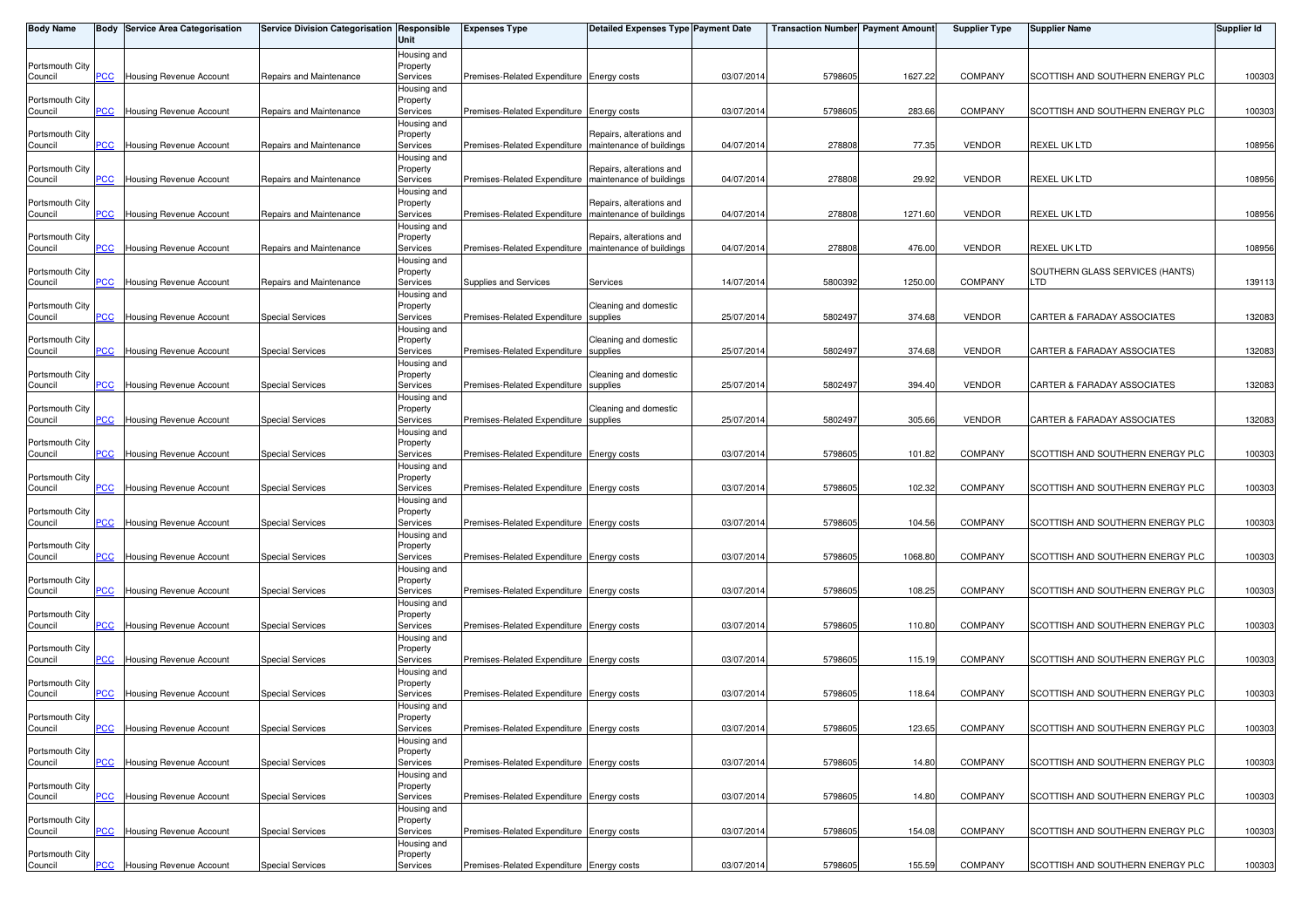| <b>Body Name</b>           |                         | <b>Body Service Area Categorisation</b> | Service Division Categorisation Responsible | Unit                    | <b>Expenses Type</b>                      | <b>Detailed Expenses Type Payment Date</b> |            | <b>Transaction Number Payment Amount</b> |            | <b>Supplier Type</b> | Supplier Name                    | <b>Supplier Id</b> |
|----------------------------|-------------------------|-----------------------------------------|---------------------------------------------|-------------------------|-------------------------------------------|--------------------------------------------|------------|------------------------------------------|------------|----------------------|----------------------------------|--------------------|
|                            |                         |                                         |                                             | Housing and             |                                           |                                            |            |                                          |            |                      |                                  |                    |
| Portsmouth City<br>Council | PCC                     | <b>Housing Revenue Account</b>          | <b>Special Services</b>                     | Property<br>Services    | Premises-Related Expenditure Energy costs |                                            | 03/07/2014 | 5798605                                  | 160.79     | <b>COMPANY</b>       | SCOTTISH AND SOUTHERN ENERGY PLC | 100303             |
|                            |                         |                                         |                                             | Housing and             |                                           |                                            |            |                                          |            |                      |                                  |                    |
| Portsmouth City            |                         |                                         |                                             | Property                |                                           |                                            |            |                                          |            |                      |                                  |                    |
| Council                    | <b>PCC</b>              | <b>Housing Revenue Account</b>          | <b>Special Services</b>                     | Services                | Premises-Related Expenditure Energy costs |                                            | 03/07/201  | 5798605                                  | 162.30     | <b>COMPANY</b>       | SCOTTISH AND SOUTHERN ENERGY PLC | 100303             |
| Portsmouth City            |                         |                                         |                                             | Housing and<br>Property |                                           |                                            |            |                                          |            |                      |                                  |                    |
| Council                    | PСC                     | Housing Revenue Account                 | <b>Special Services</b>                     | Services                | Premises-Related Expenditure Energy costs |                                            | 03/07/2014 | 5798605                                  | 162.30     | <b>COMPANY</b>       | SCOTTISH AND SOUTHERN ENERGY PLC | 100303             |
|                            |                         |                                         |                                             | Housing and             |                                           |                                            |            |                                          |            |                      |                                  |                    |
| Portsmouth City            |                         |                                         |                                             | Property                |                                           |                                            |            | 5798605                                  | 164.81     | <b>COMPANY</b>       | SCOTTISH AND SOUTHERN ENERGY PLC |                    |
| Council                    | PCC                     | Housing Revenue Account                 | <b>Special Services</b>                     | Services<br>Housing and | Premises-Related Expenditure Energy costs |                                            | 03/07/201  |                                          |            |                      |                                  | 100303             |
| Portsmouth City            |                         |                                         |                                             | Property                |                                           |                                            |            |                                          |            |                      |                                  |                    |
| Council                    | $\overline{C}$          | <b>Housing Revenue Account</b>          | <b>Special Services</b>                     | Services                | Premises-Related Expenditure Energy costs |                                            | 03/07/201  | 5798605                                  | $-1696.56$ | COMPANY              | SCOTTISH AND SOUTHERN ENERGY PLC | 100303             |
| Portsmouth City            |                         |                                         |                                             | Housing and<br>Property |                                           |                                            |            |                                          |            |                      |                                  |                    |
| Council                    | $\overline{C}$          | Housing Revenue Account                 | <b>Special Services</b>                     | Services                | Premises-Related Expenditure Energy costs |                                            | 03/07/201  | 5798605                                  | 17.53      | <b>COMPANY</b>       | SCOTTISH AND SOUTHERN ENERGY PLC | 100303             |
|                            |                         |                                         |                                             | Housing and             |                                           |                                            |            |                                          |            |                      |                                  |                    |
| Portsmouth City            |                         |                                         |                                             | Property                |                                           |                                            |            |                                          |            |                      |                                  |                    |
| Council                    | PCC                     | Housing Revenue Account                 | <b>Special Services</b>                     | Services<br>Housing and | Premises-Related Expenditure Energy costs |                                            | 03/07/201  | 5798605                                  | 17.90      | <b>COMPANY</b>       | SCOTTISH AND SOUTHERN ENERGY PLC | 100303             |
| Portsmouth City            |                         |                                         |                                             | Property                |                                           |                                            |            |                                          |            |                      |                                  |                    |
| Council                    | $\overline{C}$          | <b>Housing Revenue Account</b>          | <b>Special Services</b>                     | Services                | Premises-Related Expenditure Energy costs |                                            | 03/07/2014 | 5798605                                  | 171.75     | <b>COMPANY</b>       | SCOTTISH AND SOUTHERN ENERGY PLC | 100303             |
|                            |                         |                                         |                                             | Housing and             |                                           |                                            |            |                                          |            |                      |                                  |                    |
| Portsmouth City<br>Council | PСC                     | Housing Revenue Account                 | <b>Special Services</b>                     | Property<br>Services    | Premises-Related Expenditure Energy costs |                                            | 03/07/201  | 5798605                                  | 186.59     | <b>COMPANY</b>       | SCOTTISH AND SOUTHERN ENERGY PLC | 100303             |
|                            |                         |                                         |                                             | Housing and             |                                           |                                            |            |                                          |            |                      |                                  |                    |
| Portsmouth City            |                         |                                         |                                             | Property                |                                           |                                            |            |                                          |            |                      |                                  |                    |
| Council                    | PСC                     | Housing Revenue Account                 | <b>Special Services</b>                     | Services<br>Housing and | Premises-Related Expenditure Energy costs |                                            | 03/07/201  | 5798605                                  | 209.45     | <b>COMPANY</b>       | SCOTTISH AND SOUTHERN ENERGY PLC | 100303             |
| Portsmouth City            |                         |                                         |                                             | Property                |                                           |                                            |            |                                          |            |                      |                                  |                    |
| Council                    | PСC                     | <b>Housing Revenue Account</b>          | <b>Special Services</b>                     | Services                | Premises-Related Expenditure Energy costs |                                            | 03/07/201  | 5798605                                  | $-211.10$  | <b>COMPANY</b>       | SCOTTISH AND SOUTHERN ENERGY PLC | 100303             |
|                            |                         |                                         |                                             | Housing and             |                                           |                                            |            |                                          |            |                      |                                  |                    |
| Portsmouth City<br>Council | $\overline{\text{c}}$   | <b>Housing Revenue Account</b>          | <b>Special Services</b>                     | Property<br>Services    | Premises-Related Expenditure Energy costs |                                            | 03/07/201  | 5798605                                  | 212.86     | <b>COMPANY</b>       | SCOTTISH AND SOUTHERN ENERGY PLC | 100303             |
|                            |                         |                                         |                                             | Housing and             |                                           |                                            |            |                                          |            |                      |                                  |                    |
| Portsmouth City            |                         |                                         |                                             | Property                |                                           |                                            |            |                                          |            |                      |                                  |                    |
| Council                    | PCC.                    | Housing Revenue Account                 | <b>Special Services</b>                     | Services                | Premises-Related Expenditure Energy costs |                                            | 03/07/201  | 5798605                                  | 214.27     | <b>COMPANY</b>       | SCOTTISH AND SOUTHERN ENERGY PLC | 100303             |
| Portsmouth City            |                         |                                         |                                             | Housing and<br>Property |                                           |                                            |            |                                          |            |                      |                                  |                    |
| Council                    | $\overline{C}$          | Housing Revenue Account                 | <b>Special Services</b>                     | Services                | Premises-Related Expenditure Energy costs |                                            | 03/07/201  | 5798605                                  | 22.34      | <b>COMPANY</b>       | SCOTTISH AND SOUTHERN ENERGY PLC | 100303             |
|                            |                         |                                         |                                             | Housing and             |                                           |                                            |            |                                          |            |                      |                                  |                    |
| Portsmouth City<br>Council | $\overline{PCC}$        | Housing Revenue Account                 | <b>Special Services</b>                     | Property<br>Services    | Premises-Related Expenditure Energy costs |                                            | 03/07/201  | 5798605                                  | 22.34      | <b>COMPANY</b>       | SCOTTISH AND SOUTHERN ENERGY PLC | 100303             |
|                            |                         |                                         |                                             | Housing and             |                                           |                                            |            |                                          |            |                      |                                  |                    |
| Portsmouth City            |                         |                                         |                                             | Property                |                                           |                                            |            |                                          |            |                      |                                  |                    |
| Council                    | <b>PCC</b>              | Housing Revenue Account                 | <b>Special Services</b>                     | Services                | Premises-Related Expenditure Energy costs |                                            | 03/07/2014 | 5798605                                  | 231.47     | <b>COMPANY</b>       | SCOTTISH AND SOUTHERN ENERGY PLC | 100303             |
| Portsmouth City            |                         |                                         |                                             | Housing and<br>Property |                                           |                                            |            |                                          |            |                      |                                  |                    |
| Council                    | $\overline{\text{PCC}}$ | <b>Housing Revenue Account</b>          | <b>Special Services</b>                     | Services                | Premises-Related Expenditure Energy costs |                                            | 03/07/201  | 5798605                                  | 237.52     | <b>COMPANY</b>       | SCOTTISH AND SOUTHERN ENERGY PLC | 100303             |
|                            |                         |                                         |                                             | Housing and             |                                           |                                            |            |                                          |            |                      |                                  |                    |
| Portsmouth City<br>Council | $\overline{C}$          | <b>Housing Revenue Account</b>          | <b>Special Services</b>                     | Property<br>Services    | Premises-Related Expenditure Energy costs |                                            | 03/07/201  | 5798605                                  | 260.48     | <b>COMPANY</b>       | SCOTTISH AND SOUTHERN ENERGY PLC | 100303             |
|                            |                         |                                         |                                             | Housing and             |                                           |                                            |            |                                          |            |                      |                                  |                    |
| Portsmouth City            |                         |                                         |                                             | Property                |                                           |                                            |            |                                          |            |                      |                                  |                    |
| Council                    | PСC                     | <b>Housing Revenue Account</b>          | <b>Special Services</b>                     | Services                | Premises-Related Expenditure Energy costs |                                            | 03/07/201  | 5798605                                  | 264.36     | <b>COMPANY</b>       | SCOTTISH AND SOUTHERN ENERGY PLC | 100303             |
| Portsmouth City            |                         |                                         |                                             | Housing and<br>Property |                                           |                                            |            |                                          |            |                      |                                  |                    |
| Council                    | <b>PCC</b>              | <b>Housing Revenue Account</b>          | <b>Special Services</b>                     | Services                | Premises-Related Expenditure Energy costs |                                            | 03/07/2014 | 5798605                                  | 270.60     | <b>COMPANY</b>       | SCOTTISH AND SOUTHERN ENERGY PLC | 100303             |
|                            |                         |                                         |                                             | Housing and             |                                           |                                            |            |                                          |            |                      |                                  |                    |
| Portsmouth City<br>Council | PCC                     | <b>Housing Revenue Account</b>          | <b>Special Services</b>                     | Property<br>Services    | Premises-Related Expenditure Energy costs |                                            | 03/07/201  | 5798605                                  | 271.07     | <b>COMPANY</b>       | SCOTTISH AND SOUTHERN ENERGY PLC | 100303             |
|                            |                         |                                         |                                             | Housing and             |                                           |                                            |            |                                          |            |                      |                                  |                    |
| Portsmouth City            |                         |                                         |                                             | Property                |                                           |                                            |            |                                          |            |                      |                                  |                    |
| Council                    | PСC                     | Housing Revenue Account                 | <b>Special Services</b>                     | Services                | Premises-Related Expenditure Energy costs |                                            | 03/07/2014 | 5798605                                  | 281.84     | COMPANY              | SCOTTISH AND SOUTHERN ENERGY PLC | 100303             |
| Portsmouth City            |                         |                                         |                                             | Housing and<br>Property |                                           |                                            |            |                                          |            |                      |                                  |                    |
| Council                    | PCC                     | <b>Housing Revenue Account</b>          | <b>Special Services</b>                     | Services                | Premises-Related Expenditure Energy costs |                                            | 03/07/2014 | 5798605                                  | 286.19     | <b>COMPANY</b>       | SCOTTISH AND SOUTHERN ENERGY PLC | 100303             |
|                            |                         |                                         |                                             | Housing and             |                                           |                                            |            |                                          |            |                      |                                  |                    |
| Portsmouth City<br>Council | <b>PCC</b>              | <b>Housing Revenue Account</b>          | <b>Special Services</b>                     | Property<br>Services    | Premises-Related Expenditure Energy costs |                                            | 03/07/2014 | 5798605                                  | 286.38     | <b>COMPANY</b>       | SCOTTISH AND SOUTHERN ENERGY PLC | 100303             |
|                            |                         |                                         |                                             |                         |                                           |                                            |            |                                          |            |                      |                                  |                    |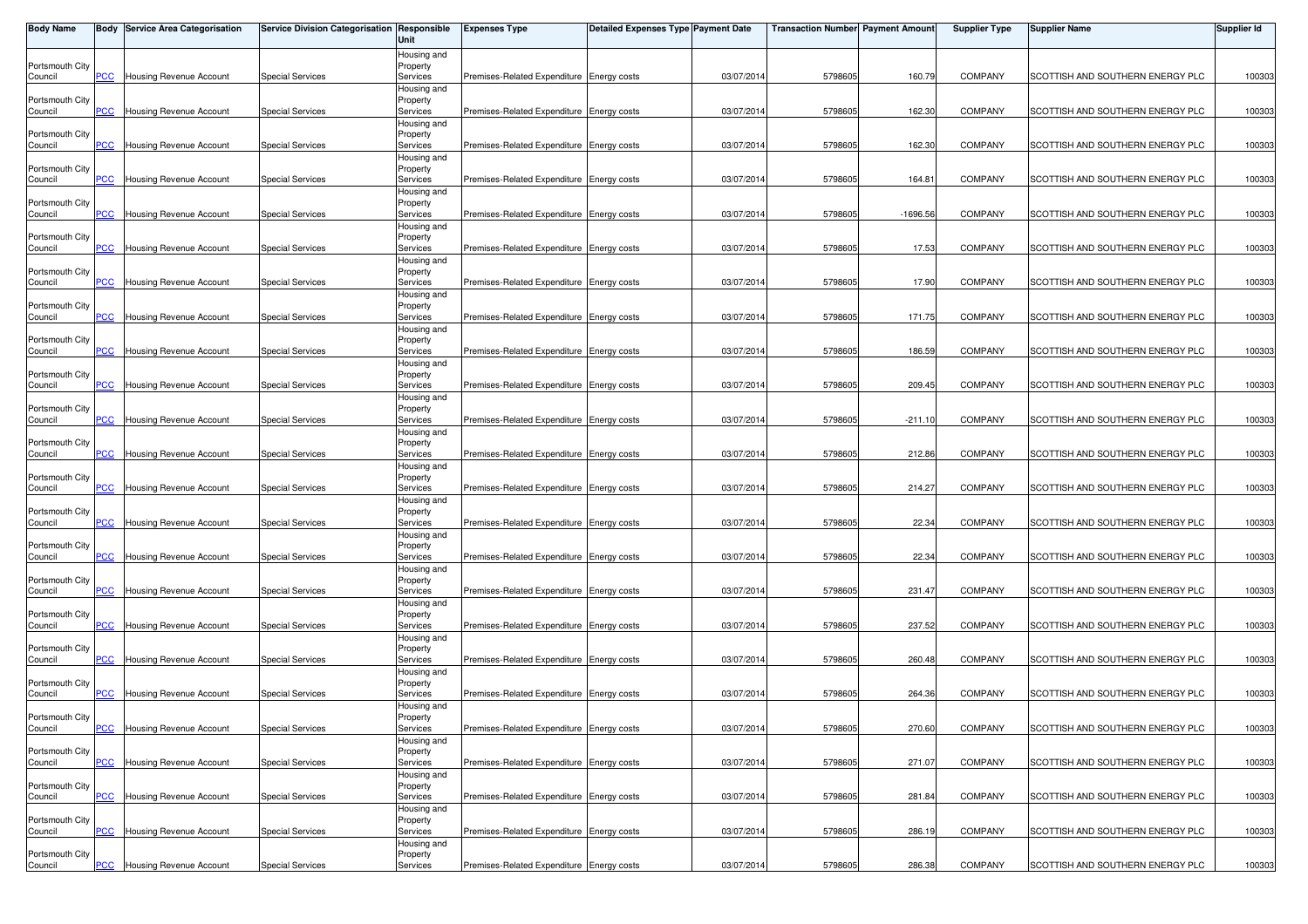| <b>Body Name</b>           |                         | <b>Body Service Area Categorisation</b> | Service Division Categorisation Responsible | Unit                    | <b>Expenses Type</b>                      | <b>Detailed Expenses Type Payment Date</b> |            | <b>Transaction Number Payment Amount</b> |           | <b>Supplier Type</b> | Supplier Name                    | <b>Supplier Id</b> |
|----------------------------|-------------------------|-----------------------------------------|---------------------------------------------|-------------------------|-------------------------------------------|--------------------------------------------|------------|------------------------------------------|-----------|----------------------|----------------------------------|--------------------|
|                            |                         |                                         |                                             | Housing and             |                                           |                                            |            |                                          |           |                      |                                  |                    |
| Portsmouth City<br>Council | PCC                     | <b>Housing Revenue Account</b>          | <b>Special Services</b>                     | Property<br>Services    | Premises-Related Expenditure Energy costs |                                            | 03/07/2014 | 5798605                                  | 286.89    | <b>COMPANY</b>       | SCOTTISH AND SOUTHERN ENERGY PLC | 100303             |
|                            |                         |                                         |                                             | Housing and             |                                           |                                            |            |                                          |           |                      |                                  |                    |
| Portsmouth City            |                         |                                         |                                             | Property                |                                           |                                            |            |                                          |           |                      |                                  |                    |
| Council                    | <b>PCC</b>              | <b>Housing Revenue Account</b>          | <b>Special Services</b>                     | Services                | Premises-Related Expenditure Energy costs |                                            | 03/07/201  | 5798605                                  | 296.49    | <b>COMPANY</b>       | SCOTTISH AND SOUTHERN ENERGY PLC | 100303             |
| Portsmouth City            |                         |                                         |                                             | Housing and<br>Property |                                           |                                            |            |                                          |           |                      |                                  |                    |
| Council                    | PСC                     | Housing Revenue Account                 | <b>Special Services</b>                     | Services                | Premises-Related Expenditure Energy costs |                                            | 03/07/2014 | 5798605                                  | 296.59    | <b>COMPANY</b>       | SCOTTISH AND SOUTHERN ENERGY PLC | 100303             |
|                            |                         |                                         |                                             | Housing and             |                                           |                                            |            |                                          |           |                      |                                  |                    |
| Portsmouth City            |                         |                                         |                                             | Property                |                                           |                                            |            | 5798605                                  | 30.19     | <b>COMPANY</b>       | SCOTTISH AND SOUTHERN ENERGY PLC |                    |
| Council                    | PCC                     | Housing Revenue Account                 | <b>Special Services</b>                     | Services<br>Housing and | Premises-Related Expenditure Energy costs |                                            | 03/07/201  |                                          |           |                      |                                  | 100303             |
| Portsmouth City            |                         |                                         |                                             | Property                |                                           |                                            |            |                                          |           |                      |                                  |                    |
| Council                    | $\overline{C}$          | <b>Housing Revenue Account</b>          | <b>Special Services</b>                     | Services                | Premises-Related Expenditure Energy costs |                                            | 03/07/201  | 5798605                                  | 30.85     | <b>COMPANY</b>       | SCOTTISH AND SOUTHERN ENERGY PLC | 100303             |
| Portsmouth City            |                         |                                         |                                             | Housing and<br>Property |                                           |                                            |            |                                          |           |                      |                                  |                    |
| Council                    | $\overline{C}$          | Housing Revenue Account                 | <b>Special Services</b>                     | Services                | Premises-Related Expenditure Energy costs |                                            | 03/07/201  | 5798605                                  | 30.85     | <b>COMPANY</b>       | SCOTTISH AND SOUTHERN ENERGY PLC | 100303             |
|                            |                         |                                         |                                             | Housing and             |                                           |                                            |            |                                          |           |                      |                                  |                    |
| Portsmouth City            |                         |                                         |                                             | Property                |                                           |                                            |            |                                          |           |                      |                                  |                    |
| Council                    | PCC                     | Housing Revenue Account                 | <b>Special Services</b>                     | Services<br>Housing and | Premises-Related Expenditure Energy costs |                                            | 03/07/201  | 5798605                                  | 301.97    | <b>COMPANY</b>       | SCOTTISH AND SOUTHERN ENERGY PLC | 100303             |
| Portsmouth City            |                         |                                         |                                             | Property                |                                           |                                            |            |                                          |           |                      |                                  |                    |
| Council                    | $\overline{C}$          | <b>Housing Revenue Account</b>          | <b>Special Services</b>                     | Services                | Premises-Related Expenditure Energy costs |                                            | 03/07/2014 | 5798605                                  | 302.79    | <b>COMPANY</b>       | SCOTTISH AND SOUTHERN ENERGY PLC | 100303             |
|                            |                         |                                         |                                             | Housing and             |                                           |                                            |            |                                          |           |                      |                                  |                    |
| Portsmouth City<br>Council | PСC                     | Housing Revenue Account                 | <b>Special Services</b>                     | Property<br>Services    | Premises-Related Expenditure Energy costs |                                            | 03/07/201  | 5798605                                  | 303.06    | <b>COMPANY</b>       | SCOTTISH AND SOUTHERN ENERGY PLC | 100303             |
|                            |                         |                                         |                                             | Housing and             |                                           |                                            |            |                                          |           |                      |                                  |                    |
| Portsmouth City            |                         |                                         |                                             | Property                |                                           |                                            |            |                                          |           |                      |                                  |                    |
| Council                    | PСC                     | Housing Revenue Account                 | <b>Special Services</b>                     | Services<br>Housing and | Premises-Related Expenditure Energy costs |                                            | 03/07/201  | 5798605                                  | $-304.70$ | <b>COMPANY</b>       | SCOTTISH AND SOUTHERN ENERGY PLC | 100303             |
| Portsmouth City            |                         |                                         |                                             | Property                |                                           |                                            |            |                                          |           |                      |                                  |                    |
| Council                    | PСC                     | <b>Housing Revenue Account</b>          | <b>Special Services</b>                     | Services                | Premises-Related Expenditure Energy costs |                                            | 03/07/201  | 5798605                                  | 311.23    | <b>COMPANY</b>       | SCOTTISH AND SOUTHERN ENERGY PLC | 100303             |
|                            |                         |                                         |                                             | Housing and             |                                           |                                            |            |                                          |           |                      |                                  |                    |
| Portsmouth City<br>Council | $\overline{\text{c}}$   | <b>Housing Revenue Account</b>          | <b>Special Services</b>                     | Property<br>Services    | Premises-Related Expenditure Energy costs |                                            | 03/07/201  | 5798605                                  | 318.51    | <b>COMPANY</b>       | SCOTTISH AND SOUTHERN ENERGY PLC | 100303             |
|                            |                         |                                         |                                             | Housing and             |                                           |                                            |            |                                          |           |                      |                                  |                    |
| Portsmouth City            |                         |                                         |                                             | Property                |                                           |                                            |            |                                          |           |                      |                                  |                    |
| Council                    | PCC                     | Housing Revenue Account                 | <b>Special Services</b>                     | Services                | Premises-Related Expenditure Energy costs |                                            | 03/07/201  | 5798605                                  | 318.69    | <b>COMPANY</b>       | SCOTTISH AND SOUTHERN ENERGY PLC | 100303             |
| Portsmouth City            |                         |                                         |                                             | Housing and<br>Property |                                           |                                            |            |                                          |           |                      |                                  |                    |
| Council                    | $\overline{C}$          | Housing Revenue Account                 | <b>Special Services</b>                     | Services                | Premises-Related Expenditure Energy costs |                                            | 03/07/201  | 5798605                                  | 324.99    | <b>COMPANY</b>       | SCOTTISH AND SOUTHERN ENERGY PLC | 100303             |
|                            |                         |                                         |                                             | Housing and             |                                           |                                            |            |                                          |           |                      |                                  |                    |
| Portsmouth City<br>Council | $\overline{PCC}$        | Housing Revenue Account                 | <b>Special Services</b>                     | Property<br>Services    | Premises-Related Expenditure Energy costs |                                            | 03/07/201  | 5798605                                  | 33.01     | <b>COMPANY</b>       | SCOTTISH AND SOUTHERN ENERGY PLC | 100303             |
|                            |                         |                                         |                                             | Housing and             |                                           |                                            |            |                                          |           |                      |                                  |                    |
| Portsmouth City            |                         |                                         |                                             | Property                |                                           |                                            |            |                                          |           |                      |                                  |                    |
| Council                    | <b>PCC</b>              | Housing Revenue Account                 | <b>Special Services</b>                     | Services                | Premises-Related Expenditure Energy costs |                                            | 03/07/2014 | 5798605                                  | 330.51    | <b>COMPANY</b>       | SCOTTISH AND SOUTHERN ENERGY PLC | 100303             |
| Portsmouth City            |                         |                                         |                                             | Housing and<br>Property |                                           |                                            |            |                                          |           |                      |                                  |                    |
| Council                    | $\overline{\text{PCC}}$ | <b>Housing Revenue Account</b>          | <b>Special Services</b>                     | Services                | Premises-Related Expenditure Energy costs |                                            | 03/07/201  | 5798605                                  | 34.19     | <b>COMPANY</b>       | SCOTTISH AND SOUTHERN ENERGY PLC | 100303             |
|                            |                         |                                         |                                             | Housing and             |                                           |                                            |            |                                          |           |                      |                                  |                    |
| Portsmouth City<br>Council | $\overline{C}$          | <b>Housing Revenue Account</b>          | <b>Special Services</b>                     | Property<br>Services    | Premises-Related Expenditure Energy costs |                                            | 03/07/201  | 5798605                                  | 343.55    | <b>COMPANY</b>       | SCOTTISH AND SOUTHERN ENERGY PLC | 100303             |
|                            |                         |                                         |                                             | Housing and             |                                           |                                            |            |                                          |           |                      |                                  |                    |
| Portsmouth City            |                         |                                         |                                             | Property                |                                           |                                            |            |                                          |           |                      |                                  |                    |
| Council                    | PCC                     | <b>Housing Revenue Account</b>          | <b>Special Services</b>                     | Services                | Premises-Related Expenditure Energy costs |                                            | 03/07/201  | 5798605                                  | 351.87    | <b>COMPANY</b>       | SCOTTISH AND SOUTHERN ENERGY PLC | 100303             |
| Portsmouth City            |                         |                                         |                                             | Housing and<br>Property |                                           |                                            |            |                                          |           |                      |                                  |                    |
| Council                    | <b>PCC</b>              | <b>Housing Revenue Account</b>          | <b>Special Services</b>                     | Services                | Premises-Related Expenditure Energy costs |                                            | 03/07/2014 | 5798605                                  | 36.52     | <b>COMPANY</b>       | SCOTTISH AND SOUTHERN ENERGY PLC | 100303             |
|                            |                         |                                         |                                             | Housing and             |                                           |                                            |            |                                          |           |                      |                                  |                    |
| Portsmouth City<br>Council | PCC                     | <b>Housing Revenue Account</b>          | <b>Special Services</b>                     | Property<br>Services    | Premises-Related Expenditure Energy costs |                                            | 03/07/201  | 5798605                                  | 369.1     | <b>COMPANY</b>       | SCOTTISH AND SOUTHERN ENERGY PLC | 100303             |
|                            |                         |                                         |                                             | Housing and             |                                           |                                            |            |                                          |           |                      |                                  |                    |
| Portsmouth City            |                         |                                         |                                             | Property                |                                           |                                            |            |                                          |           |                      |                                  |                    |
| Council                    | PСC                     | Housing Revenue Account                 | <b>Special Services</b>                     | Services                | Premises-Related Expenditure Energy costs |                                            | 03/07/2014 | 5798605                                  | 385.22    | COMPANY              | SCOTTISH AND SOUTHERN ENERGY PLC | 100303             |
| Portsmouth City            |                         |                                         |                                             | Housing and<br>Property |                                           |                                            |            |                                          |           |                      |                                  |                    |
| Council                    | PCC                     | Housing Revenue Account                 | <b>Special Services</b>                     | Services                | Premises-Related Expenditure Energy costs |                                            | 03/07/2014 | 5798605                                  | $-395.76$ | <b>COMPANY</b>       | SCOTTISH AND SOUTHERN ENERGY PLC | 100303             |
|                            |                         |                                         |                                             | Housing and             |                                           |                                            |            |                                          |           |                      |                                  |                    |
| Portsmouth City<br>Council | <b>PCC</b>              | <b>Housing Revenue Account</b>          | <b>Special Services</b>                     | Property<br>Services    | Premises-Related Expenditure Energy costs |                                            | 03/07/2014 | 5798605                                  | $-398.16$ | <b>COMPANY</b>       | SCOTTISH AND SOUTHERN ENERGY PLC | 100303             |
|                            |                         |                                         |                                             |                         |                                           |                                            |            |                                          |           |                      |                                  |                    |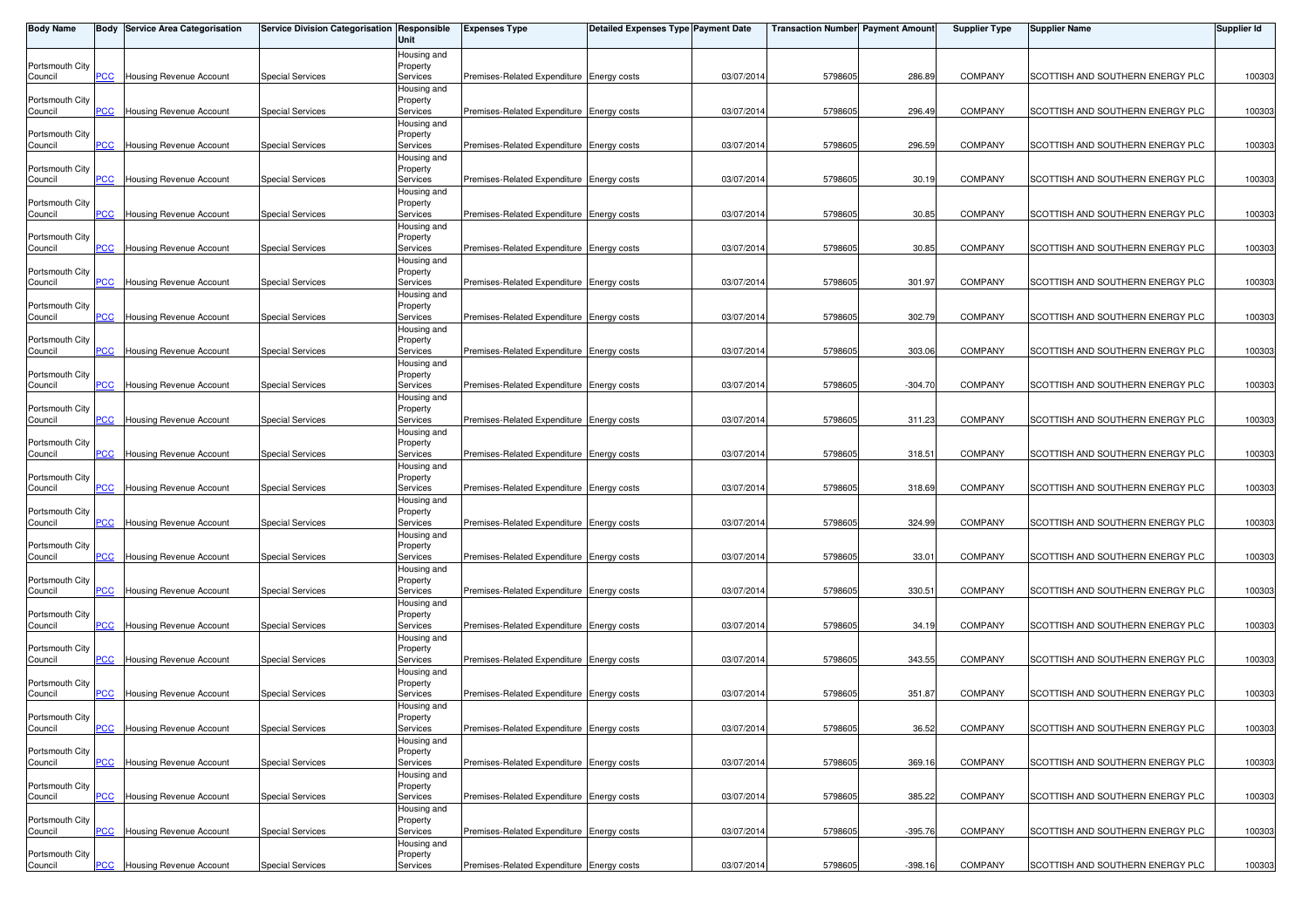| <b>Body Name</b>           |                         | <b>Body Service Area Categorisation</b> | Service Division Categorisation Responsible | Unit                    | <b>Expenses Type</b>                      | <b>Detailed Expenses Type Payment Date</b> |            | <b>Transaction Number Payment Amount</b> |           | <b>Supplier Type</b> | Supplier Name                    | <b>Supplier Id</b> |
|----------------------------|-------------------------|-----------------------------------------|---------------------------------------------|-------------------------|-------------------------------------------|--------------------------------------------|------------|------------------------------------------|-----------|----------------------|----------------------------------|--------------------|
|                            |                         |                                         |                                             | Housing and             |                                           |                                            |            |                                          |           |                      |                                  |                    |
| Portsmouth City<br>Council | PCC                     | <b>Housing Revenue Account</b>          | <b>Special Services</b>                     | Property<br>Services    | Premises-Related Expenditure Energy costs |                                            | 03/07/2014 | 5798605                                  | 40.02     | <b>COMPANY</b>       | SCOTTISH AND SOUTHERN ENERGY PLC | 100303             |
|                            |                         |                                         |                                             | Housing and             |                                           |                                            |            |                                          |           |                      |                                  |                    |
| Portsmouth City            |                         |                                         |                                             | Property                |                                           |                                            |            |                                          |           |                      |                                  |                    |
| Council                    | <b>PCC</b>              | <b>Housing Revenue Account</b>          | <b>Special Services</b>                     | Services                | Premises-Related Expenditure Energy costs |                                            | 03/07/201  | 5798605                                  | 40.45     | <b>COMPANY</b>       | SCOTTISH AND SOUTHERN ENERGY PLC | 100303             |
| Portsmouth City            |                         |                                         |                                             | Housing and<br>Property |                                           |                                            |            |                                          |           |                      |                                  |                    |
| Council                    | PСC                     | Housing Revenue Account                 | <b>Special Services</b>                     | Services                | Premises-Related Expenditure Energy costs |                                            | 03/07/2014 | 5798605                                  | 405.83    | <b>COMPANY</b>       | SCOTTISH AND SOUTHERN ENERGY PLC | 100303             |
|                            |                         |                                         |                                             | Housing and             |                                           |                                            |            |                                          |           |                      |                                  |                    |
| Portsmouth City            |                         |                                         |                                             | Property                | Premises-Related Expenditure Energy costs |                                            |            | 5798605                                  | $-411.58$ | <b>COMPANY</b>       | SCOTTISH AND SOUTHERN ENERGY PLC |                    |
| Council                    | PCC                     | Housing Revenue Account                 | <b>Special Services</b>                     | Services<br>Housing and |                                           |                                            | 03/07/201  |                                          |           |                      |                                  | 100303             |
| Portsmouth City            |                         |                                         |                                             | Property                |                                           |                                            |            |                                          |           |                      |                                  |                    |
| Council                    | $\overline{C}$          | <b>Housing Revenue Account</b>          | <b>Special Services</b>                     | Services                | Premises-Related Expenditure Energy costs |                                            | 03/07/201  | 5798605                                  | 42.66     | <b>COMPANY</b>       | SCOTTISH AND SOUTHERN ENERGY PLC | 100303             |
| Portsmouth City            |                         |                                         |                                             | Housing and<br>Property |                                           |                                            |            |                                          |           |                      |                                  |                    |
| Council                    | $\overline{C}$          | <b>Housing Revenue Account</b>          | <b>Special Services</b>                     | Services                | Premises-Related Expenditure Energy costs |                                            | 03/07/201  | 5798605                                  | 42.95     | <b>COMPANY</b>       | SCOTTISH AND SOUTHERN ENERGY PLC | 100303             |
|                            |                         |                                         |                                             | Housing and             |                                           |                                            |            |                                          |           |                      |                                  |                    |
| Portsmouth City            |                         |                                         |                                             | Property                |                                           |                                            |            |                                          |           |                      |                                  |                    |
| Council                    | PCC                     | Housing Revenue Account                 | <b>Special Services</b>                     | Services<br>Housing and | Premises-Related Expenditure Energy costs |                                            | 03/07/201  | 5798605                                  | $-424.96$ | <b>COMPANY</b>       | SCOTTISH AND SOUTHERN ENERGY PLC | 100303             |
| Portsmouth City            |                         |                                         |                                             | Property                |                                           |                                            |            |                                          |           |                      |                                  |                    |
| Council                    | $\overline{C}$          | <b>Housing Revenue Account</b>          | <b>Special Services</b>                     | Services                | Premises-Related Expenditure Energy costs |                                            | 03/07/2014 | 5798605                                  | 425.01    | <b>COMPANY</b>       | SCOTTISH AND SOUTHERN ENERGY PLC | 100303             |
|                            |                         |                                         |                                             | Housing and             |                                           |                                            |            |                                          |           |                      |                                  |                    |
| Portsmouth City<br>Council | PСC                     | Housing Revenue Account                 | <b>Special Services</b>                     | Property<br>Services    | Premises-Related Expenditure Energy costs |                                            | 03/07/201  | 5798605                                  | $-425.17$ | <b>COMPANY</b>       | SCOTTISH AND SOUTHERN ENERGY PLC | 100303             |
|                            |                         |                                         |                                             | Housing and             |                                           |                                            |            |                                          |           |                      |                                  |                    |
| Portsmouth City            |                         |                                         |                                             | Property                |                                           |                                            |            |                                          |           |                      |                                  |                    |
| Council                    | PСC                     | Housing Revenue Account                 | <b>Special Services</b>                     | Services<br>Housing and | Premises-Related Expenditure Energy costs |                                            | 03/07/201  | 5798605                                  | 437.86    | <b>COMPANY</b>       | SCOTTISH AND SOUTHERN ENERGY PLC | 100303             |
| Portsmouth City            |                         |                                         |                                             | Property                |                                           |                                            |            |                                          |           |                      |                                  |                    |
| Council                    | PСC                     | <b>Housing Revenue Account</b>          | <b>Special Services</b>                     | Services                | Premises-Related Expenditure Energy costs |                                            | 03/07/201  | 5798605                                  | 445.14    | COMPANY              | SCOTTISH AND SOUTHERN ENERGY PLC | 100303             |
|                            |                         |                                         |                                             | Housing and             |                                           |                                            |            |                                          |           |                      |                                  |                    |
| Portsmouth City<br>Council | $\overline{\text{c}}$   | <b>Housing Revenue Account</b>          | <b>Special Services</b>                     | Property<br>Services    | Premises-Related Expenditure Energy costs |                                            | 03/07/201  | 5798605                                  | 45.88     | <b>COMPANY</b>       | SCOTTISH AND SOUTHERN ENERGY PLC | 100303             |
|                            |                         |                                         |                                             | Housing and             |                                           |                                            |            |                                          |           |                      |                                  |                    |
| Portsmouth City            |                         |                                         |                                             | Property                |                                           |                                            |            |                                          |           |                      |                                  |                    |
| Council                    | PCC                     | Housing Revenue Account                 | <b>Special Services</b>                     | Services                | Premises-Related Expenditure Energy costs |                                            | 03/07/201  | 5798605                                  | 46.82     | <b>COMPANY</b>       | SCOTTISH AND SOUTHERN ENERGY PLC | 100303             |
| Portsmouth City            |                         |                                         |                                             | Housing and<br>Property |                                           |                                            |            |                                          |           |                      |                                  |                    |
| Council                    | $\overline{C}$          | Housing Revenue Account                 | <b>Special Services</b>                     | Services                | Premises-Related Expenditure Energy costs |                                            | 03/07/201  | 5798605                                  | 47.67     | <b>COMPANY</b>       | SCOTTISH AND SOUTHERN ENERGY PLC | 100303             |
|                            |                         |                                         |                                             | Housing and             |                                           |                                            |            |                                          |           |                      |                                  |                    |
| Portsmouth City<br>Council | $\overline{PCC}$        | Housing Revenue Account                 | <b>Special Services</b>                     | Property<br>Services    | Premises-Related Expenditure Energy costs |                                            | 03/07/201  | 5798605                                  | 471.22    | <b>COMPANY</b>       | SCOTTISH AND SOUTHERN ENERGY PLC | 100303             |
|                            |                         |                                         |                                             | Housing and             |                                           |                                            |            |                                          |           |                      |                                  |                    |
| Portsmouth City            |                         |                                         |                                             | Property                |                                           |                                            |            |                                          |           |                      |                                  |                    |
| Council                    | <b>PCC</b>              | Housing Revenue Account                 | <b>Special Services</b>                     | Services                | Premises-Related Expenditure Energy costs |                                            | 03/07/2014 | 5798605                                  | 48.90     | <b>COMPANY</b>       | SCOTTISH AND SOUTHERN ENERGY PLC | 100303             |
| Portsmouth City            |                         |                                         |                                             | Housing and<br>Property |                                           |                                            |            |                                          |           |                      |                                  |                    |
| Council                    | $\overline{\text{PCC}}$ | <b>Housing Revenue Account</b>          | <b>Special Services</b>                     | Services                | Premises-Related Expenditure Energy costs |                                            | 03/07/201  | 5798605                                  | 50.51     | <b>COMPANY</b>       | SCOTTISH AND SOUTHERN ENERGY PLC | 100303             |
|                            |                         |                                         |                                             | Housing and             |                                           |                                            |            |                                          |           |                      |                                  |                    |
| Portsmouth City<br>Council | $\overline{C}$          | <b>Housing Revenue Account</b>          | <b>Special Services</b>                     | Property<br>Services    | Premises-Related Expenditure Energy costs |                                            | 03/07/201  | 5798605                                  | 50.85     | <b>COMPANY</b>       | SCOTTISH AND SOUTHERN ENERGY PLC | 100303             |
|                            |                         |                                         |                                             | Housing and             |                                           |                                            |            |                                          |           |                      |                                  |                    |
| Portsmouth City            |                         |                                         |                                             | Property                |                                           |                                            |            |                                          |           |                      |                                  |                    |
| Council                    | PCC                     | <b>Housing Revenue Account</b>          | <b>Special Services</b>                     | Services                | Premises-Related Expenditure Energy costs |                                            | 03/07/201  | 5798605                                  | 507.82    | <b>COMPANY</b>       | SCOTTISH AND SOUTHERN ENERGY PLC | 100303             |
| Portsmouth City            |                         |                                         |                                             | Housing and<br>Property |                                           |                                            |            |                                          |           |                      |                                  |                    |
| Council                    | <b>PCC</b>              | <b>Housing Revenue Account</b>          | <b>Special Services</b>                     | Services                | Premises-Related Expenditure Energy costs |                                            | 03/07/2014 | 5798605                                  | 52.47     | <b>COMPANY</b>       | SCOTTISH AND SOUTHERN ENERGY PLC | 100303             |
|                            |                         |                                         |                                             | Housing and             |                                           |                                            |            |                                          |           |                      |                                  |                    |
| Portsmouth City<br>Council | PCC                     | <b>Housing Revenue Account</b>          | <b>Special Services</b>                     | Property<br>Services    | Premises-Related Expenditure Energy costs |                                            | 03/07/201  | 5798605                                  | 523.07    | <b>COMPANY</b>       | SCOTTISH AND SOUTHERN ENERGY PLC | 100303             |
|                            |                         |                                         |                                             | Housing and             |                                           |                                            |            |                                          |           |                      |                                  |                    |
| Portsmouth City            |                         |                                         |                                             | Property                |                                           |                                            |            |                                          |           |                      |                                  |                    |
| Council                    | PСC                     | Housing Revenue Account                 | <b>Special Services</b>                     | Services                | Premises-Related Expenditure Energy costs |                                            | 03/07/2014 | 5798605                                  | 531.61    | <b>COMPANY</b>       | SCOTTISH AND SOUTHERN ENERGY PLC | 100303             |
| Portsmouth City            |                         |                                         |                                             | Housing and<br>Property |                                           |                                            |            |                                          |           |                      |                                  |                    |
| Council                    | PCC                     | <b>Housing Revenue Account</b>          | <b>Special Services</b>                     | Services                | Premises-Related Expenditure Energy costs |                                            | 03/07/2014 | 5798605                                  | 58.73     | <b>COMPANY</b>       | SCOTTISH AND SOUTHERN ENERGY PLC | 100303             |
|                            |                         |                                         |                                             | Housing and             |                                           |                                            |            |                                          |           |                      |                                  |                    |
| Portsmouth City<br>Council | <b>PCC</b>              | <b>Housing Revenue Account</b>          | <b>Special Services</b>                     | Property<br>Services    | Premises-Related Expenditure Energy costs |                                            | 03/07/2014 | 5798605                                  | 59.20     | <b>COMPANY</b>       | SCOTTISH AND SOUTHERN ENERGY PLC | 100303             |
|                            |                         |                                         |                                             |                         |                                           |                                            |            |                                          |           |                      |                                  |                    |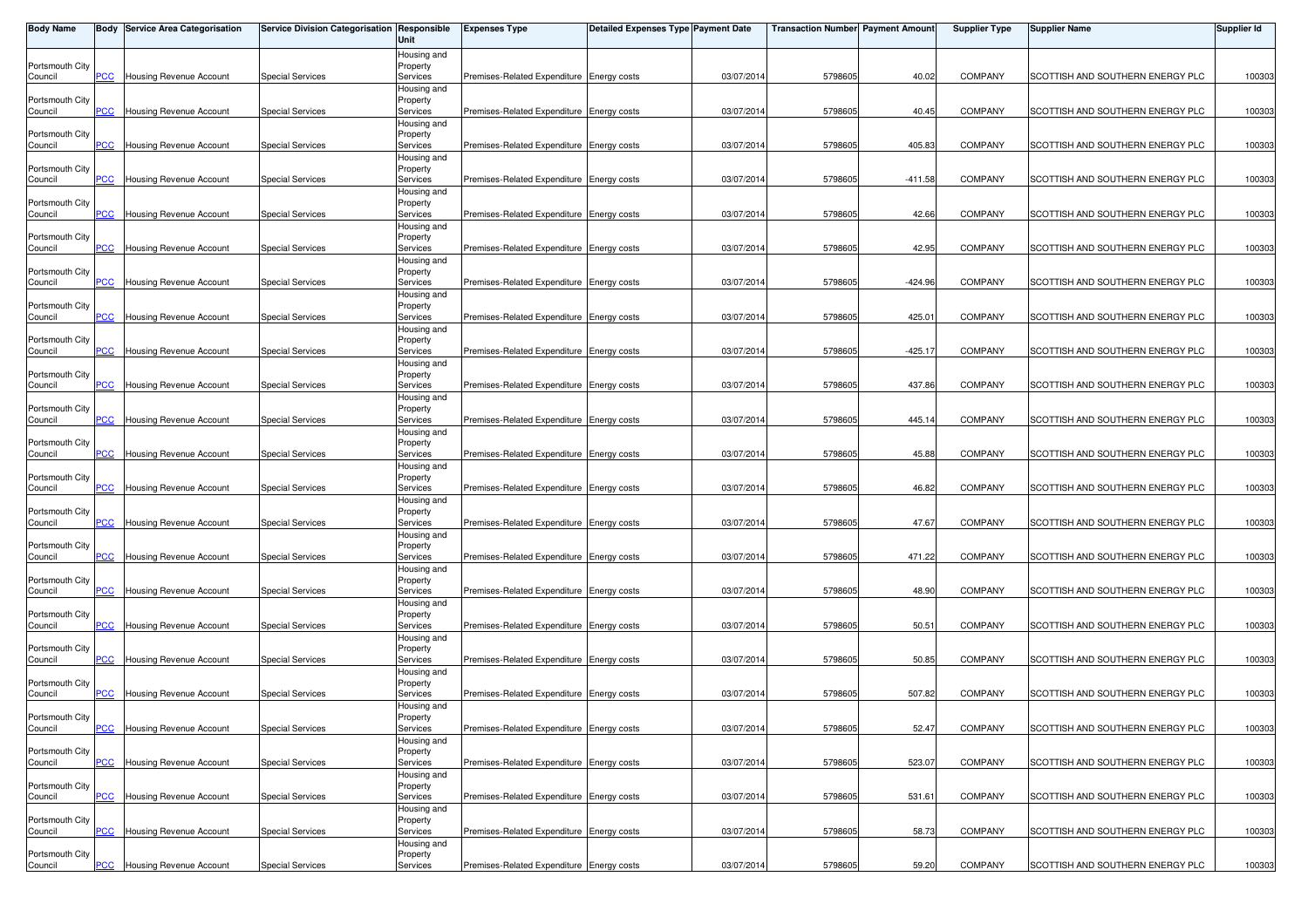| <b>Body Name</b>           |                       | <b>Body Service Area Categorisation</b> | Service Division Categorisation Responsible | Unit                    | <b>Expenses Type</b>                      | <b>Detailed Expenses Type Payment Date</b> |            | <b>Transaction Number</b> Payment Amount |          | <b>Supplier Type</b> | Supplier Name                    | <b>Supplier Id</b> |
|----------------------------|-----------------------|-----------------------------------------|---------------------------------------------|-------------------------|-------------------------------------------|--------------------------------------------|------------|------------------------------------------|----------|----------------------|----------------------------------|--------------------|
|                            |                       |                                         |                                             | Housing and             |                                           |                                            |            |                                          |          |                      |                                  |                    |
| Portsmouth City            |                       |                                         |                                             | Property                |                                           |                                            |            |                                          |          |                      | SCOTTISH AND SOUTHERN ENERGY PLC |                    |
| Council                    | PCC                   | Housing Revenue Account                 | <b>Special Services</b>                     | Services<br>Housing and | Premises-Related Expenditure Energy costs |                                            | 03/07/2014 | 5798605                                  | 59.29    | <b>COMPANY</b>       |                                  | 100303             |
| Portsmouth City            |                       |                                         |                                             | Property                |                                           |                                            |            |                                          |          |                      |                                  |                    |
| Council                    | <b>PCC</b>            | <b>Housing Revenue Account</b>          | <b>Special Services</b>                     | Services                | Premises-Related Expenditure Energy costs |                                            | 03/07/201  | 5798605                                  | 59.96    | <b>COMPANY</b>       | SCOTTISH AND SOUTHERN ENERGY PLC | 100303             |
|                            |                       |                                         |                                             | Housing and             |                                           |                                            |            |                                          |          |                      |                                  |                    |
| Portsmouth City            |                       |                                         |                                             | Property                |                                           |                                            |            |                                          |          |                      |                                  |                    |
| Council                    | PСC                   | Housing Revenue Account                 | <b>Special Services</b>                     | Services                | Premises-Related Expenditure Energy costs |                                            | 03/07/2014 | 5798605                                  | 60.24    | <b>COMPANY</b>       | SCOTTISH AND SOUTHERN ENERGY PLC | 100303             |
| Portsmouth City            |                       |                                         |                                             | Housing and<br>Property |                                           |                                            |            |                                          |          |                      |                                  |                    |
| Council                    | PСC                   | <b>Housing Revenue Account</b>          | <b>Special Services</b>                     | Services                | Premises-Related Expenditure Energy costs |                                            | 03/07/201  | 5798605                                  | 63.55    | <b>COMPANY</b>       | SCOTTISH AND SOUTHERN ENERGY PLC | 100303             |
|                            |                       |                                         |                                             | Housing and             |                                           |                                            |            |                                          |          |                      |                                  |                    |
| Portsmouth City            |                       |                                         |                                             | Property                |                                           |                                            |            |                                          |          |                      |                                  |                    |
| Council                    | $\overline{C}$        | <b>Housing Revenue Account</b>          | <b>Special Services</b>                     | Services                | Premises-Related Expenditure Energy costs |                                            | 03/07/201  | 5798605                                  | 64.02    | <b>COMPANY</b>       | SCOTTISH AND SOUTHERN ENERGY PLC | 100303             |
| Portsmouth City            |                       |                                         |                                             | Housing and             |                                           |                                            |            |                                          |          |                      |                                  |                    |
| Council                    | $\overline{C}$        | Housing Revenue Account                 | <b>Special Services</b>                     | Property<br>Services    | Premises-Related Expenditure Energy costs |                                            | 03/07/2014 | 5798605                                  | 64.30    | <b>COMPANY</b>       | SCOTTISH AND SOUTHERN ENERGY PLC | 100303             |
|                            |                       |                                         |                                             | Housing and             |                                           |                                            |            |                                          |          |                      |                                  |                    |
| Portsmouth City            |                       |                                         |                                             | Property                |                                           |                                            |            |                                          |          |                      |                                  |                    |
| Council                    | <b>PCC</b>            | Housing Revenue Account                 | <b>Special Services</b>                     | Services                | Premises-Related Expenditure Energy costs |                                            | 03/07/2014 | 5798605                                  | 64.40    | <b>COMPANY</b>       | SCOTTISH AND SOUTHERN ENERGY PLC | 100303             |
|                            |                       |                                         |                                             | Housing and             |                                           |                                            |            |                                          |          |                      |                                  |                    |
| Portsmouth City<br>Council | <b>PCC</b>            | Housing Revenue Account                 | <b>Special Services</b>                     | Property<br>Services    | Premises-Related Expenditure Energy costs |                                            | 03/07/2014 | 5798605                                  | 662.02   | <b>COMPANY</b>       | SCOTTISH AND SOUTHERN ENERGY PLC | 100303             |
|                            |                       |                                         |                                             | Housing and             |                                           |                                            |            |                                          |          |                      |                                  |                    |
| Portsmouth City            |                       |                                         |                                             | Property                |                                           |                                            |            |                                          |          |                      |                                  |                    |
| Council                    | PСC                   | Housing Revenue Account                 | <b>Special Services</b>                     | Services                | Premises-Related Expenditure Energy costs |                                            | 03/07/201  | 5798605                                  | 68.56    | <b>COMPANY</b>       | SCOTTISH AND SOUTHERN ENERGY PLC | 100303             |
|                            |                       |                                         |                                             | Housing and             |                                           |                                            |            |                                          |          |                      |                                  |                    |
| Portsmouth City            |                       |                                         |                                             | Property                | Premises-Related Expenditure Energy costs |                                            |            |                                          |          |                      |                                  |                    |
| Council                    | PCC                   | Housing Revenue Account                 | <b>Special Services</b>                     | Services<br>Housing and |                                           |                                            | 03/07/2014 | 5798605                                  | 68.93    | <b>COMPANY</b>       | SCOTTISH AND SOUTHERN ENERGY PLC | 100303             |
| Portsmouth City            |                       |                                         |                                             | Property                |                                           |                                            |            |                                          |          |                      |                                  |                    |
| Council                    | $\overline{C}$        | <b>Housing Revenue Account</b>          | <b>Special Services</b>                     | Services                | Premises-Related Expenditure Energy costs |                                            | 03/07/201  | 5798605                                  | 69.59    | <b>COMPANY</b>       | SCOTTISH AND SOUTHERN ENERGY PLC | 100303             |
|                            |                       |                                         |                                             | Housing and             |                                           |                                            |            |                                          |          |                      |                                  |                    |
| Portsmouth City            |                       |                                         |                                             | Property                |                                           |                                            |            |                                          |          |                      |                                  |                    |
| Council                    | PСC                   | <b>Housing Revenue Account</b>          | <b>Special Services</b>                     | Services                | Premises-Related Expenditure Energy costs |                                            | 03/07/2014 | 5798605                                  | 70.63    | <b>COMPANY</b>       | SCOTTISH AND SOUTHERN ENERGY PLC | 100303             |
| Portsmouth City            |                       |                                         |                                             | Housing and<br>Property |                                           |                                            |            |                                          |          |                      |                                  |                    |
| Council                    | PCC                   | <b>Housing Revenue Account</b>          | <b>Special Services</b>                     | Services                | Premises-Related Expenditure Energy costs |                                            | 03/07/201  | 5798605                                  | 70.73    | <b>COMPANY</b>       | SCOTTISH AND SOUTHERN ENERGY PLC | 100303             |
|                            |                       |                                         |                                             | Housing and             |                                           |                                            |            |                                          |          |                      |                                  |                    |
| Portsmouth City            |                       |                                         |                                             | Property                |                                           |                                            |            |                                          |          |                      |                                  |                    |
| Council                    | <b>PCC</b>            | Housing Revenue Account                 | Special Services                            | Services                | Premises-Related Expenditure Energy costs |                                            | 03/07/201  | 5798605                                  | 70.92    | <b>COMPANY</b>       | SCOTTISH AND SOUTHERN ENERGY PLC | 100303             |
|                            |                       |                                         |                                             | Housing and             |                                           |                                            |            |                                          |          |                      |                                  |                    |
| Portsmouth City<br>Council | $\overline{C}$        | Housing Revenue Account                 | <b>Special Services</b>                     | Property<br>Services    | Premises-Related Expenditure Energy costs |                                            | 03/07/2014 | 5798605                                  | 71.39    | <b>COMPANY</b>       | SCOTTISH AND SOUTHERN ENERGY PLC | 100303             |
|                            |                       |                                         |                                             | Housing and             |                                           |                                            |            |                                          |          |                      |                                  |                    |
| Portsmouth City            |                       |                                         |                                             | Property                |                                           |                                            |            |                                          |          |                      |                                  |                    |
| Council                    | <b>PCC</b>            | Housing Revenue Account                 | <b>Special Services</b>                     | Services                | Premises-Related Expenditure Energy costs |                                            | 03/07/2014 | 5798605                                  | $-71.46$ | <b>COMPANY</b>       | SCOTTISH AND SOUTHERN ENERGY PLC | 100303             |
|                            |                       |                                         |                                             | Housing and             |                                           |                                            |            |                                          |          |                      |                                  |                    |
| Portsmouth City<br>Council | <u>PCC</u>            | Housing Revenue Account                 | <b>Special Services</b>                     | Property<br>Services    | Premises-Related Expenditure Energy costs |                                            | 03/07/201  | 5798605                                  | 71.48    | <b>COMPANY</b>       | SCOTTISH AND SOUTHERN ENERGY PLC | 100303             |
|                            |                       |                                         |                                             | Housing and             |                                           |                                            |            |                                          |          |                      |                                  |                    |
| Portsmouth City            |                       |                                         |                                             | Property                |                                           |                                            |            |                                          |          |                      |                                  |                    |
| Council                    | $\overline{\text{C}}$ | <b>Housing Revenue Account</b>          | <b>Special Services</b>                     | Services                | Premises-Related Expenditure Energy costs |                                            | 03/07/201  | 5798605                                  | 73.47    | <b>COMPANY</b>       | SCOTTISH AND SOUTHERN ENERGY PLC | 100303             |
|                            |                       |                                         |                                             | Housing and             |                                           |                                            |            |                                          |          |                      |                                  |                    |
| Portsmouth City            |                       |                                         |                                             | Property                |                                           |                                            |            |                                          |          |                      |                                  |                    |
| Council                    | PCC.                  | <b>Housing Revenue Account</b>          | <b>Special Services</b>                     | Services<br>Housing and | Premises-Related Expenditure Energy costs |                                            | 03/07/201  | 5798605                                  | 75.26    | <b>COMPANY</b>       | SCOTTISH AND SOUTHERN ENERGY PLC | 100303             |
| Portsmouth City            |                       |                                         |                                             | Property                |                                           |                                            |            |                                          |          |                      |                                  |                    |
| Council                    | <b>PCC</b>            | Housing Revenue Account                 | <b>Special Services</b>                     | Services                | Premises-Related Expenditure Energy costs |                                            | 03/07/2014 | 5798605                                  | 76.40    | <b>COMPANY</b>       | SCOTTISH AND SOUTHERN ENERGY PLC | 100303             |
|                            |                       |                                         |                                             | Housing and             |                                           |                                            |            |                                          |          |                      |                                  |                    |
| Portsmouth City            |                       |                                         |                                             | Property                |                                           |                                            |            |                                          |          |                      |                                  |                    |
| Council                    | PСC                   | Housing Revenue Account                 | <b>Special Services</b>                     | Services                | Premises-Related Expenditure Energy costs |                                            | 03/07/201  | 5798605                                  | 76.68    | <b>COMPANY</b>       | SCOTTISH AND SOUTHERN ENERGY PLC | 100303             |
| Portsmouth City            |                       |                                         |                                             | Housing and<br>Property |                                           |                                            |            |                                          |          |                      |                                  |                    |
| Council                    | PСC                   | Housing Revenue Account                 | <b>Special Services</b>                     | Services                | Premises-Related Expenditure Energy costs |                                            | 03/07/2014 | 5798605                                  | 81.17    | COMPANY              | SCOTTISH AND SOUTHERN ENERGY PLC | 100303             |
|                            |                       |                                         |                                             | Housing and             |                                           |                                            |            |                                          |          |                      |                                  |                    |
| Portsmouth City            |                       |                                         |                                             | Property                |                                           |                                            |            |                                          |          |                      |                                  |                    |
| Council                    | $\overline{C}$        | <b>Housing Revenue Account</b>          | <b>Special Services</b>                     | Services                | Premises-Related Expenditure Energy costs |                                            | 03/07/2014 | 5798605                                  | 829.94   | <b>COMPANY</b>       | SCOTTISH AND SOUTHERN ENERGY PLC | 100303             |
|                            |                       |                                         |                                             | Housing and             |                                           |                                            |            |                                          |          |                      |                                  |                    |
| Portsmouth City<br>Council | <u>PCC</u>            | Housing Revenue Account                 | <b>Special Services</b>                     | Property<br>Services    | Premises-Related Expenditure Energy costs |                                            | 03/07/2014 | 5798605                                  | 88.78    | <b>COMPANY</b>       | SCOTTISH AND SOUTHERN ENERGY PLC | 100303             |
|                            |                       |                                         |                                             |                         |                                           |                                            |            |                                          |          |                      |                                  |                    |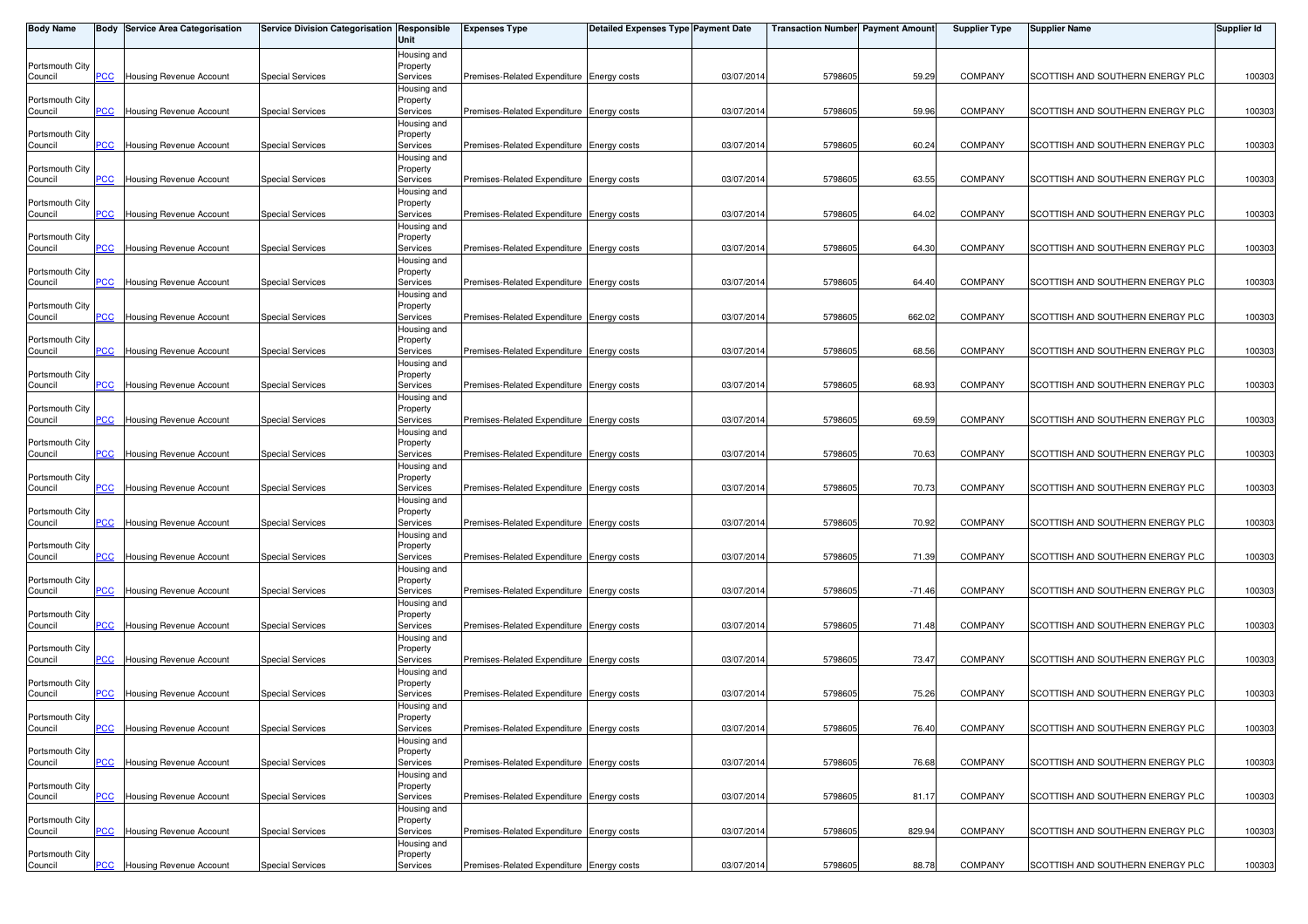| <b>Body Name</b>           |                | <b>Body Service Area Categorisation</b> | Service Division Categorisation Responsible | Unit                    | <b>Expenses Type</b>                           | <b>Detailed Expenses Type Payment Date</b> |            | <b>Transaction Number Payment Amount</b> |          | <b>Supplier Type</b> | Supplier Name                                                         | Supplier Id |
|----------------------------|----------------|-----------------------------------------|---------------------------------------------|-------------------------|------------------------------------------------|--------------------------------------------|------------|------------------------------------------|----------|----------------------|-----------------------------------------------------------------------|-------------|
|                            |                |                                         |                                             | Housing and             |                                                |                                            |            |                                          |          |                      |                                                                       |             |
| Portsmouth City<br>Council | PCC            | <b>Housing Revenue Account</b>          | <b>Special Services</b>                     | Property<br>Services    | Premises-Related Expenditure Energy costs      |                                            | 03/07/201  | 5798605                                  | 89.06    | <b>COMPANY</b>       | SCOTTISH AND SOUTHERN ENERGY PLC                                      | 100303      |
|                            |                |                                         |                                             | Housing and             |                                                |                                            |            |                                          |          |                      |                                                                       |             |
| Portsmouth City            |                |                                         |                                             | Property                |                                                |                                            |            |                                          |          |                      |                                                                       |             |
| Council                    | <b>PCC</b>     | <b>Housing Revenue Account</b>          | <b>Special Services</b>                     | Services                | Premises-Related Expenditure Energy costs      |                                            | 03/07/201  | 5798605                                  | 91.05    | <b>COMPANY</b>       | SCOTTISH AND SOUTHERN ENERGY PLC                                      | 100303      |
| Portsmouth City            |                |                                         |                                             | Housing and<br>Property |                                                |                                            |            |                                          |          |                      |                                                                       |             |
| Council                    | PСC            | Housing Revenue Account                 | <b>Special Services</b>                     | Services                | Premises-Related Expenditure Energy costs      |                                            | 03/07/201  | 5798605                                  | $-92.56$ | <b>COMPANY</b>       | SCOTTISH AND SOUTHERN ENERGY PLC                                      | 100303      |
|                            |                |                                         |                                             | Housing and             |                                                |                                            |            |                                          |          |                      |                                                                       |             |
| Portsmouth City            |                |                                         |                                             | Property                |                                                |                                            |            |                                          |          |                      |                                                                       |             |
| Council                    | PСC            | Housing Revenue Account                 | <b>Special Services</b>                     | Services                | Premises-Related Expenditure Energy costs      |                                            | 03/07/201  | 5798605                                  | 92.75    | <b>COMPANY</b>       | SCOTTISH AND SOUTHERN ENERGY PLC                                      | 100303      |
| Portsmouth City            |                |                                         |                                             | Housing and<br>Property |                                                |                                            |            |                                          |          |                      |                                                                       |             |
| Council                    | $\overline{C}$ | <b>Housing Revenue Account</b>          | <b>Special Services</b>                     | Services                | Premises-Related Expenditure Energy costs      |                                            | 03/07/201  | 5798605                                  | 93.60    | COMPANY              | SCOTTISH AND SOUTHERN ENERGY PLC                                      | 100303      |
|                            |                |                                         |                                             | Housing and             |                                                |                                            |            |                                          |          |                      |                                                                       |             |
| Portsmouth City            | <u>CC</u>      | Housing Revenue Account                 | <b>Special Services</b>                     | Property                | Premises-Related Expenditure Energy costs      |                                            | 03/07/201  | 5798605                                  | 94.73    | <b>COMPANY</b>       | SCOTTISH AND SOUTHERN ENERGY PLC                                      | 100303      |
| Council                    |                |                                         |                                             | Services<br>Housing and |                                                |                                            |            |                                          |          |                      |                                                                       |             |
| Portsmouth City            |                |                                         |                                             | Property                |                                                |                                            |            |                                          |          |                      |                                                                       |             |
| Council                    | PCC            | Housing Revenue Account                 | <b>Special Services</b>                     | Services                | Premises-Related Expenditure Energy costs      |                                            | 03/07/201  | 5798605                                  | 97.85    | <b>COMPANY</b>       | SCOTTISH AND SOUTHERN ENERGY PLC                                      | 100303      |
|                            |                |                                         |                                             | Housing and             |                                                |                                            |            |                                          |          |                      |                                                                       |             |
| Portsmouth City<br>Council | $\overline{C}$ | Housing Revenue Account                 | <b>Special Services</b>                     | Property<br>Services    | Transport-Related Expenditure operating leases | Contract hire and                          | 02/07/201  | 579832                                   | 49.45    | <b>VENDOR</b>        | LLOYDS TSB GROUP                                                      | 107554      |
|                            |                |                                         |                                             | Housing and             |                                                |                                            |            |                                          |          |                      |                                                                       |             |
| Portsmouth City            |                |                                         |                                             | Property                |                                                | Contract hire and                          |            |                                          |          |                      |                                                                       |             |
| Council                    | сC             | Housing Revenue Account                 | <b>Special Services</b>                     | Services                | Transport-Related Expenditure operating leases |                                            | 02/07/201  | 579832                                   | 375.99   | <b>VENDOR</b>        | LOYDS TSB GROUP.                                                      | 107554      |
| Portsmouth City            |                |                                         |                                             | Housing and<br>Property |                                                | Contract hire and                          |            |                                          |          |                      |                                                                       |             |
| Council                    | PСC            | Housing Revenue Account                 | <b>Special Services</b>                     | Services                | Transport-Related Expenditure operating leases |                                            | 02/07/201  | 579832                                   | 623.08   | <b>VENDOR</b>        | LOYDS TSB GROUP                                                       | 107554      |
|                            |                |                                         |                                             | Housing and             |                                                |                                            |            |                                          |          |                      |                                                                       |             |
| Portsmouth City            |                |                                         |                                             | Property                |                                                | Contract hire and                          |            |                                          |          |                      |                                                                       |             |
| Council                    | PCC            | Housing Revenue Account                 | <b>Special Services</b>                     | Services                | Transport-Related Expenditure operating leases |                                            | 02/07/201  | 579832                                   | 655.00   | <b>VENDOR</b>        | LLOYDS TSB GROUP                                                      | 107554      |
| Portsmouth City            |                |                                         |                                             | Housing and<br>Property |                                                |                                            |            |                                          |          |                      |                                                                       |             |
| Council                    | PСC            | Housing Revenue Account                 | Supervision and Management                  | Services                | Premises-Related Expenditure Energy costs      |                                            | 03/07/201  | 5798605                                  | 21.66    | <b>COMPANY</b>       | SCOTTISH AND SOUTHERN ENERGY PLC                                      | 100303      |
|                            |                |                                         |                                             | Housing and             |                                                |                                            |            |                                          |          |                      |                                                                       |             |
| Portsmouth City            | PCC.           | Housing Revenue Account                 |                                             | Property<br>Services    | Premises-Related Expenditure Energy costs      |                                            | 03/07/201  | 5798605                                  | 270.33   | <b>COMPANY</b>       | SCOTTISH AND SOUTHERN ENERGY PLC                                      |             |
| Council                    |                |                                         | Supervision and Management                  | Housing and             |                                                |                                            |            |                                          |          |                      |                                                                       | 100303      |
| Portsmouth City            |                |                                         |                                             | Property                |                                                |                                            |            |                                          |          |                      | Classified as 'personal data' (under the Data                         |             |
| Council                    | $\overline{C}$ | <b>Housing Services</b>                 | Homelessness                                | Services                | Premises-Related Expenditure Rents             |                                            | 04/07/201  | 579867                                   | 1800.00  | SOLETRADER           | Protection Act 1998)                                                  | 114289      |
|                            |                |                                         |                                             | Housing and             |                                                |                                            |            |                                          |          |                      |                                                                       |             |
| Portsmouth City<br>Council | PСC            | <b>Housing Services</b>                 | Homelessness                                | Property<br>Services    | Premises-Related Expenditure Rents             |                                            | 04/07/201  | 5799039                                  | 734.58   | SOLETRADER           | Classified as 'personal data' (under the Data<br>Protection Act 1998) | 114778      |
|                            |                |                                         |                                             | Housing and             |                                                |                                            |            |                                          |          |                      |                                                                       |             |
| Portsmouth City            |                |                                         |                                             | Property                |                                                |                                            |            |                                          |          |                      |                                                                       |             |
| Council                    | <b>PCC</b>     | <b>Housing Services</b>                 | Homelessness                                | Services                | Supplies and Services                          | Grants and subscriptions                   | 21/07/2014 | 5801462                                  | 1625.00  | <b>VENDOR</b>        | CHANGING PLACES (LANDLORDS A/C70)                                     | 118845      |
| Portsmouth City            |                |                                         |                                             | Housing and<br>Property |                                                |                                            |            |                                          |          |                      |                                                                       |             |
| Council                    | $\overline{C}$ | <b>Housing Services</b>                 | Homelessness                                | Services                | <b>Third Party Payments</b>                    | Private contractors                        | 04/07/201  | 5798782                                  | 261.00   | SOLETRADER           | FITZGERALD J (ABACUS GUEST HOUSE)                                     | 116607      |
|                            |                |                                         |                                             | Housing and             |                                                |                                            |            |                                          |          |                      |                                                                       |             |
| Portsmouth City            |                |                                         |                                             | Property                |                                                |                                            |            |                                          |          |                      |                                                                       |             |
| Council                    | PCC            | <b>Housing Services</b>                 | Homelessness                                | Services<br>Housing and | Third Party Payments                           | Private contractors                        | 04/07/201  | 5798782                                  | 116.00   | SOLETRADER           | FITZGERALD J (ABACUS GUEST HOUSE)                                     | 116607      |
| Portsmouth City            |                |                                         |                                             | Property                |                                                |                                            |            |                                          |          |                      |                                                                       |             |
| Council                    | PСC            | <b>Housing Services</b>                 | Homelessness                                | Services                | Third Party Payments                           | Private contractors                        | 04/07/201  | 5798782                                  | 87.00    | SOLETRADER           | FITZGERALD J (ABACUS GUEST HOUSE)                                     | 116607      |
|                            |                |                                         |                                             | Housing and             |                                                |                                            |            |                                          |          |                      |                                                                       |             |
| Portsmouth City<br>Council | <b>PCC</b>     | <b>Housing Services</b>                 | Homelessness                                | Property<br>Services    | Third Party Payments                           | Private contractors                        | 04/07/2014 | 5798782                                  | 580.00   | SOLETRADER           | FITZGERALD J (ABACUS GUEST HOUSE)                                     | 116607      |
|                            |                |                                         |                                             | Housing and             |                                                |                                            |            |                                          |          |                      |                                                                       |             |
| Portsmouth City            |                |                                         |                                             | Property                |                                                |                                            |            |                                          |          |                      |                                                                       |             |
| Council                    | <b>PCC</b>     | <b>Housing Services</b>                 | Homelessness                                | Services                | Third Party Payments                           | Private contractors                        | 04/07/201  | 5798782                                  | 29.00    | SOLETRADER           | FITZGERALD J (ABACUS GUEST HOUSE)                                     | 116607      |
|                            |                |                                         |                                             | Housing and             |                                                |                                            |            |                                          |          |                      |                                                                       |             |
| Portsmouth City<br>Council | PСC            | <b>Housing Services</b>                 | Homelessness                                | Property<br>Services    | Third Party Payments                           | Private contractors                        | 04/07/2014 | 5798782                                  | 899.00   | SOLETRADER           | FITZGERALD J (ABACUS GUEST HOUSE)                                     | 116607      |
|                            |                |                                         |                                             | Housing and             |                                                |                                            |            |                                          |          |                      |                                                                       |             |
| Portsmouth City            |                |                                         |                                             | Property                |                                                |                                            |            |                                          |          |                      |                                                                       |             |
| Council                    | PCC            | <b>Housing Services</b>                 | Homelessness                                | Services                | Third Party Payments                           | Private contractors                        | 04/07/2014 | 5798782                                  | 165.00   | SOLETRADER           | FITZGERALD J (ABACUS GUEST HOUSE)                                     | 116607      |
| Portsmouth City            |                |                                         |                                             | Housing and<br>Property |                                                |                                            |            |                                          |          |                      |                                                                       |             |
| Council                    | <b>PCC</b>     | <b>Housing Services</b>                 | Homelessness                                | Services                | Third Party Payments                           | Private contractors                        | 04/07/2014 | 5798782                                  | 348.00   | SOLETRADER           | FITZGERALD J (ABACUS GUEST HOUSE)                                     | 116607      |
|                            |                |                                         |                                             |                         |                                                |                                            |            |                                          |          |                      |                                                                       |             |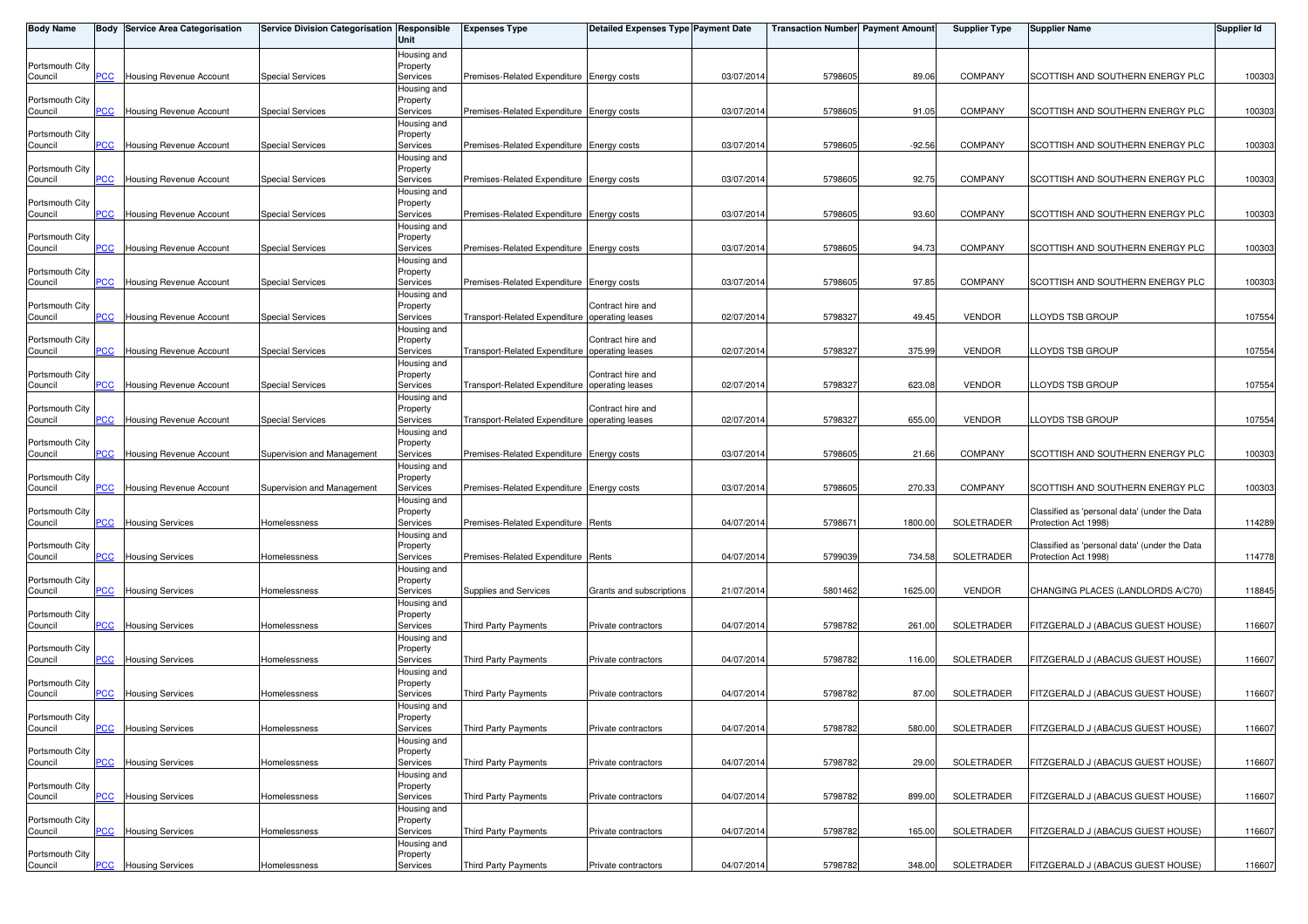| <b>Body Name</b>           |                         | <b>Body Service Area Categorisation</b>             | Service Division Categorisation Responsible | Unit                    | <b>Expenses Type</b>               | <b>Detailed Expenses Type Payment Date</b>          |            | <b>Transaction Number Payment Amount</b> |          | <b>Supplier Type</b> | <b>Supplier Name</b>                                                  | Supplier Id |
|----------------------------|-------------------------|-----------------------------------------------------|---------------------------------------------|-------------------------|------------------------------------|-----------------------------------------------------|------------|------------------------------------------|----------|----------------------|-----------------------------------------------------------------------|-------------|
|                            |                         |                                                     |                                             | Housing and             |                                    |                                                     |            |                                          |          |                      |                                                                       |             |
| Portsmouth City            |                         |                                                     |                                             | Property                |                                    |                                                     |            |                                          |          |                      | FITZGERALD J (ABACUS GUEST HOUSE)                                     |             |
| Council                    | PCC                     | <b>Housing Services</b>                             | Homelessness                                | Services<br>Housing and | Third Party Payments               | Private contractors                                 | 04/07/201  | 5798782                                  | 232.00   | SOLETRADER           |                                                                       | 116607      |
| Portsmouth City            |                         |                                                     |                                             | Property                |                                    |                                                     |            |                                          |          |                      |                                                                       |             |
| Council                    | <b>PCC</b>              | <b>Housing Services</b>                             | Homelessness                                | Services                | Third Party Payments               | Private contractors                                 | 18/07/201  | 5801276                                  | 145.00   | SOLETRADER           | FITZGERALD J (ABACUS GUEST HOUSE)                                     | 116607      |
|                            |                         |                                                     |                                             | Housing and             |                                    |                                                     |            |                                          |          |                      |                                                                       |             |
| Portsmouth City<br>Council | PСC                     | <b>Housing Services</b>                             | Homelessness                                | Property<br>Services    | Third Party Payments               | Private contractors                                 | 18/07/201  | 5801276                                  | 203.00   | SOLETRADER           | FITZGERALD J (ABACUS GUEST HOUSE)                                     | 116607      |
|                            |                         |                                                     |                                             | Housing and             |                                    |                                                     |            |                                          |          |                      |                                                                       |             |
| Portsmouth City            |                         |                                                     |                                             | Property                |                                    |                                                     |            |                                          |          |                      |                                                                       |             |
| Council                    | PCC                     | <b>Housing Services</b>                             | Homelessness                                | Services                | Third Party Payments               | Private contractors                                 | 18/07/201  | 5801276                                  | 319.00   | SOLETRADER           | FITZGERALD J (ABACUS GUEST HOUSE)                                     | 116607      |
|                            |                         |                                                     |                                             | Housing and             |                                    |                                                     |            |                                          |          |                      |                                                                       |             |
| Portsmouth City<br>Council | <u>PCC</u>              | <b>Housing Services</b>                             | Homelessness                                | Property<br>Services    | Third Party Payments               | Private contractors                                 | 18/07/201  | 5801276                                  | 319.00   | SOLETRADER           | FITZGERALD J (ABACUS GUEST HOUSE)                                     | 116607      |
|                            |                         |                                                     |                                             | Housing and             |                                    |                                                     |            |                                          |          |                      |                                                                       |             |
| Portsmouth City            |                         |                                                     |                                             | Property                |                                    |                                                     |            |                                          |          |                      |                                                                       |             |
| Council                    | $\overline{C}$          | <b>Housing Services</b>                             | Homelessness                                | Services                | Third Party Payments               | Private contractors                                 | 18/07/201  | 5801276                                  | 29.00    | SOLETRADER           | FITZGERALD J (ABACUS GUEST HOUSE)                                     | 116607      |
|                            |                         |                                                     |                                             | Housing and             |                                    |                                                     |            |                                          |          |                      |                                                                       |             |
| Portsmouth City<br>Council | $\overline{C}$          | <b>Housing Services</b>                             | Homelessness                                | Property<br>Services    | Third Party Payments               | Private contractors                                 | 18/07/201  | 5801276                                  | 29.00    | SOLETRADER           | FITZGERALD J (ABACUS GUEST HOUSE)                                     | 116607      |
|                            |                         |                                                     |                                             | Housing and             |                                    |                                                     |            |                                          |          |                      |                                                                       |             |
| Portsmouth City            |                         |                                                     |                                             | Property                |                                    |                                                     |            |                                          |          |                      |                                                                       |             |
| Council                    | $\overline{C}$          | <b>Housing Services</b>                             | Homelessness                                | Services                | Third Party Payments               | Private contractors                                 | 18/07/201  | 5801276                                  | 29.00    | SOLETRADER           | FITZGERALD J (ABACUS GUEST HOUSE)                                     | 116607      |
| Portsmouth City            |                         |                                                     |                                             | Housing and<br>Property |                                    |                                                     |            |                                          |          |                      |                                                                       |             |
| Council                    | PСC                     | <b>Housing Services</b>                             | Homelessness                                | Services                | Third Party Payments               | Private contractors                                 | 18/07/201  | 5801276                                  | 29.00    | SOLETRADER           | FITZGERALD J (ABACUS GUEST HOUSE)                                     | 116607      |
|                            |                         |                                                     |                                             | Housing and             |                                    |                                                     |            |                                          |          |                      |                                                                       |             |
| Portsmouth City            |                         |                                                     |                                             | Property                |                                    |                                                     |            |                                          |          |                      |                                                                       |             |
| Council                    | PCC                     | <b>Housing Services</b>                             | Homelessness                                | Services                | Third Party Payments               | Private contractors                                 | 18/07/201  | 5801276                                  | 87.00    | SOLETRADER           | FITZGERALD J (ABACUS GUEST HOUSE)                                     | 116607      |
| Portsmouth City            |                         |                                                     |                                             | Housing and<br>Property |                                    |                                                     |            |                                          |          |                      |                                                                       |             |
| Council                    | $\overline{C}$          | <b>Housing Services</b>                             | Homelessness                                | Services                | Third Party Payments               | Private contractors                                 | 18/07/201  | 5801276                                  | 90.00    | SOLETRADER           | FITZGERALD J (ABACUS GUEST HOUSE)                                     | 116607      |
|                            |                         |                                                     |                                             | Housing and             |                                    |                                                     |            |                                          |          |                      |                                                                       |             |
| Portsmouth City            |                         |                                                     |                                             | Property                |                                    |                                                     |            |                                          |          |                      |                                                                       |             |
| Council                    | <b>PCC</b>              | <b>Housing Services</b>                             | Homelessness                                | Services                | Third Party Payments               | Private contractors                                 | 18/07/201  | 5801276                                  | 58.00    | SOLETRADER           | FITZGERALD J (ABACUS GUEST HOUSE)                                     | 116607      |
| Portsmouth City            |                         |                                                     |                                             | Housing and<br>Property |                                    |                                                     |            |                                          |          |                      |                                                                       |             |
| Council                    | PCC                     | <b>Housing Services</b>                             | Homelessness                                | Services                | Third Party Payments               | Private contractors                                 | 18/07/201  | 5801276                                  | 90.00    | SOLETRADER           | FITZGERALD J (ABACUS GUEST HOUSE)                                     | 116607      |
|                            |                         |                                                     |                                             | Housing and             |                                    |                                                     |            |                                          |          |                      |                                                                       |             |
| Portsmouth City            |                         |                                                     |                                             | Property                |                                    |                                                     |            |                                          |          |                      |                                                                       |             |
| Council                    | $\overline{C}$          | <b>Housing Services</b>                             | Homelessness                                | Services<br>Housing and | Third Party Payments               | Private contractors                                 | 18/07/201  | 5801276                                  | 29.00    | SOLETRADER           | FITZGERALD J (ABACUS GUEST HOUSE)                                     | 116607      |
| Portsmouth City            |                         |                                                     |                                             | Property                |                                    |                                                     |            |                                          |          |                      |                                                                       |             |
| Council                    | $\overline{\text{PCC}}$ | <b>Housing Services</b>                             | Homelessness                                | Services                | Third Party Payments               | Private contractors                                 | 18/07/201  | 5801276                                  | 29.00    | SOLETRADER           | FITZGERALD J (ABACUS GUEST HOUSE)                                     | 116607      |
|                            |                         |                                                     |                                             | Housing and             |                                    |                                                     |            |                                          |          |                      |                                                                       |             |
| Portsmouth City<br>Council | $\overline{C}$          |                                                     |                                             | Property<br>Services    | Third Party Payments               | Private contractors                                 | 18/07/2014 | 5801276                                  | 145.00   | SOLETRADER           | FITZGERALD J (ABACUS GUEST HOUSE)                                     | 116607      |
|                            |                         | <b>Housing Services</b>                             | Homelessness                                | Housing and             |                                    |                                                     |            |                                          |          |                      |                                                                       |             |
| Portsmouth City            |                         |                                                     |                                             | Property                |                                    |                                                     |            |                                          |          |                      |                                                                       |             |
| Council                    | PCC                     | <b>Housing Services</b>                             | <b>Housing Strategy</b>                     | Services                | Supplies and Services              | Services                                            | 01/07/201  | 5797778                                  | 3000.00  | SOLETRADER           | GRASSO A (COLLEGE CHAMBERS)                                           | 137594      |
|                            |                         |                                                     |                                             | Housing and             |                                    |                                                     |            |                                          |          |                      |                                                                       |             |
| Portsmouth City<br>Council | PCC                     | Other                                               | Suspense and Capital Schemes                | Property<br>Services    | Premises-Related Expenditure Rents |                                                     | 28/07/201  | 5803059                                  | 2066.67  | SOLETRADER           | Classified as 'personal data' (under the Data<br>Protection Act 1998) | 134470      |
|                            |                         |                                                     |                                             | Housing and             |                                    |                                                     |            |                                          |          |                      |                                                                       |             |
| Portsmouth City            |                         |                                                     |                                             | Property                |                                    | Printing, stationery and                            |            |                                          |          |                      |                                                                       |             |
| Council                    | <b>PCC</b>              | Other                                               | Suspense and Capital Schemes                | Services                | Supplies and Services              | general office expenses                             | 04/07/201  | 579887                                   | 20000.00 | <b>VENDOR</b>        | <b>NEOPOST</b>                                                        | 102893      |
|                            |                         |                                                     |                                             | Housing and             |                                    |                                                     |            |                                          |          |                      |                                                                       |             |
| Portsmouth City<br>Council | PCC Other               |                                                     | Suspense and Capital Schemes                | Property<br>Services    | Supplies and Services              | Printing, stationery and<br>general office expenses | 29/07/2014 | 5803189                                  | 20000.00 | <b>VENDOR</b>        | <b>NEOPOST</b>                                                        | 102893      |
|                            |                         |                                                     |                                             | Housing and             |                                    |                                                     |            |                                          |          |                      |                                                                       |             |
| Portsmouth City            |                         | Support Service / Transparency                      |                                             | Property                |                                    | Direct employee                                     |            |                                          |          |                      |                                                                       |             |
| Council                    | PСC                     | <b>Costs Unallocated</b>                            | AMS                                         | Services                | Employees                          | expenses                                            | 02/07/201  | 579794                                   | 1242.31  | <b>VENDOR</b>        | CAPITA BUSINESS SERVICES LIMITED                                      | 100205      |
|                            |                         |                                                     |                                             | Housing and             |                                    |                                                     |            |                                          |          |                      |                                                                       |             |
| Portsmouth City<br>Council | PСC                     | Support Service / Transparency<br>Costs Unallocated | AMS                                         | Property<br>Services    | Employees                          | Direct employee<br>expenses                         | 02/07/2014 | 5797941                                  | 1051.19  | VENDOR               | CAPITA BUSINESS SERVICES LIMITED                                      | 100205      |
|                            |                         |                                                     |                                             | Housing and             |                                    |                                                     |            |                                          |          |                      |                                                                       |             |
| Portsmouth City            |                         | Support Service / Transparency                      |                                             | Property                |                                    | Direct employee                                     |            |                                          |          |                      |                                                                       |             |
| Council                    | PСC                     | <b>Costs Unallocated</b>                            | AMS                                         | Services                | Employees                          | expenses                                            | 11/07/201  | 5799967                                  | 799.25   | <b>VENDOR</b>        | CAPITA BUSINESS SERVICES LIMITED                                      | 100205      |
| Portsmouth City            |                         | Support Service / Transparency                      |                                             | Housing and<br>Property |                                    | Direct employee                                     |            |                                          |          |                      |                                                                       |             |
| Council                    | <b>PCC</b>              | <b>Costs Unallocated</b>                            | AMS                                         | Services                | Employees                          | expenses                                            | 24/07/201  | 5802242                                  | 1042.50  | <b>VENDOR</b>        | CAPITA BUSINESS SERVICES LIMITED                                      | 100205      |
|                            |                         |                                                     |                                             |                         |                                    |                                                     |            |                                          |          |                      |                                                                       |             |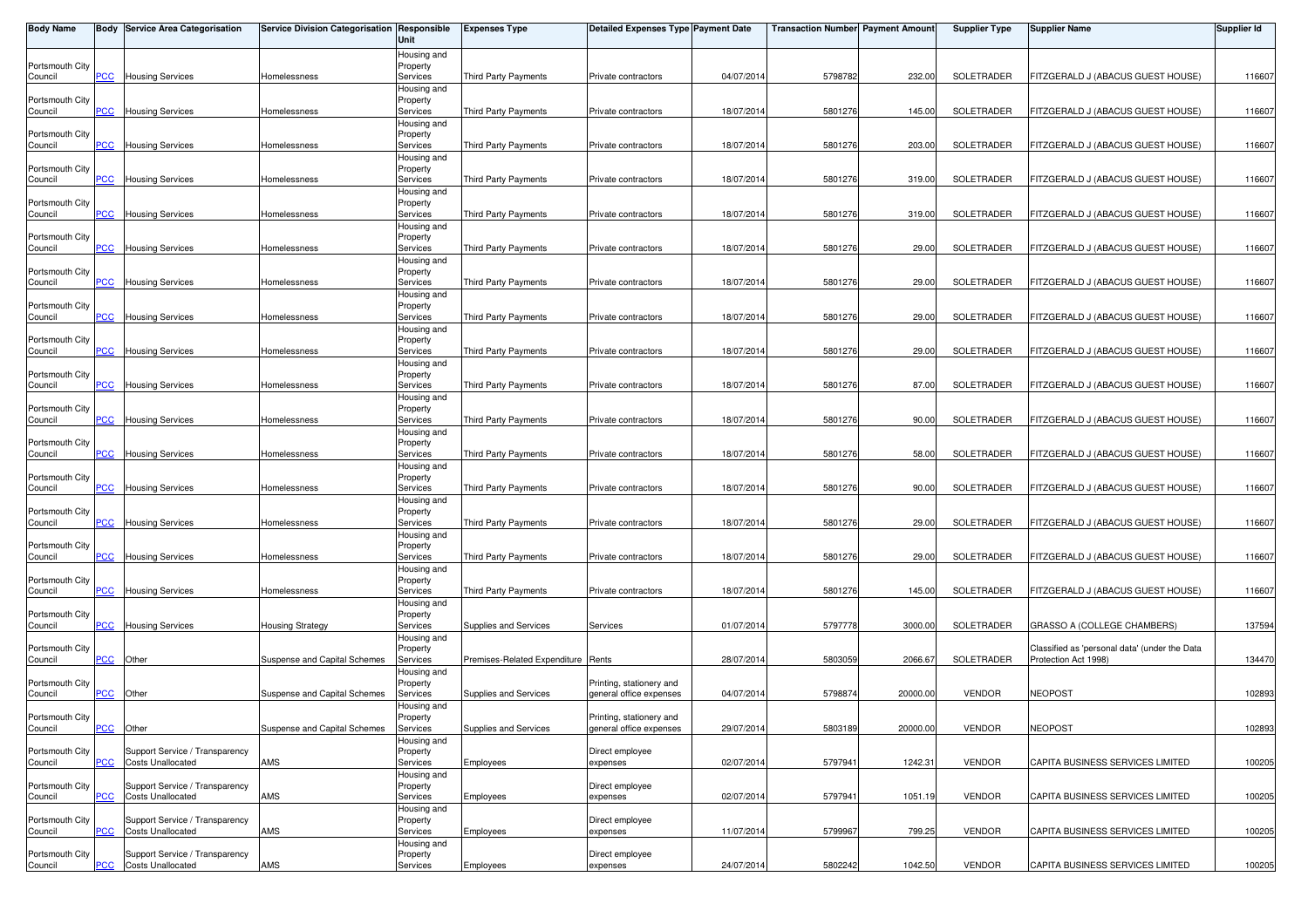| <b>Body Name</b>           |                | Body Service Area Categorisation                           | Service Division Categorisation Responsible | Unit                                | <b>Expenses Type</b>                                    | Detailed Expenses Type Payment Date                  |            | <b>Transaction Number</b> Payment Amount |         | <b>Supplier Type</b> | <b>Supplier Name</b>                              | <b>Supplier Id</b> |
|----------------------------|----------------|------------------------------------------------------------|---------------------------------------------|-------------------------------------|---------------------------------------------------------|------------------------------------------------------|------------|------------------------------------------|---------|----------------------|---------------------------------------------------|--------------------|
| Portsmouth City<br>Council | °СС            | Support Service / Transparency<br><b>Costs Unallocated</b> | AMS                                         | Housing and<br>Property<br>Services | Employees                                               | Direct employee<br>expenses                          | 25/07/201  | 5802492                                  | 1190.19 | <b>VENDOR</b>        | CAPITA BUSINESS SERVICES LIMITED                  | 100205             |
| Portsmouth City<br>Council | PCC            | Support Service / Transparency<br><b>Costs Unallocated</b> | AMS                                         | lousing and<br>Property<br>Services | Premises-Related Expenditure                            | Repairs, alterations and<br>maintenance of buildings | 11/07/201  | 5800146                                  | 1832.43 | SOLETRADER           | PAINTLYNE                                         | 100171             |
| Portsmouth City<br>Council |                | Support Service / Transparency<br><b>Costs Unallocated</b> | AMS                                         | Housing and<br>Property<br>Services | Premises-Related Expenditure                            | Repairs, alterations and<br>maintenance of buildings | 24/07/201  | 5802332                                  | 568.29  | SOLETRADER           | PAINTLYNE                                         | 100171             |
| Portsmouth City<br>Council | сC             | Support Service / Transparency<br><b>Costs Unallocated</b> | AMS                                         | Housing and<br>Property<br>Services | Transport-Related Expenditure Direct transport costs    |                                                      | 10/07/201  | 5799834                                  | 928.50  | <b>VENDOR</b>        | RIDGEWAY LTD                                      | 104780             |
| Portsmouth City<br>Council |                | Support Service / Transparency<br><b>Costs Unallocated</b> | LLM                                         | Housing and<br>Property<br>Services | Premises-Related Expenditure                            | Repairs, alterations and<br>maintenance of buildings | 30/07/201  | 5803626                                  | 2989.03 | <b>COMPANY</b>       | JOEDAN MANUFACTURING UK LTD                       | 139326             |
| Portsmouth City<br>Council | $\overline{C}$ | Housing Revenue Account                                    | Repairs and Maintenance                     | Housing and<br>Property<br>Services | Premises-Related Expenditure                            | Repairs, alterations and<br>maintenance of buildings | 09/07/2014 | 5799254                                  | 2454.76 | <b>COMPANY</b>       | COMMERCIAL FACILITIES ENGINEERS LTD               | 137673             |
| Portsmouth City<br>Council | PСC            | <b>Housing Services</b>                                    | <b>Housing Strategy</b>                     | Housing and<br>Property<br>Services | Supplies and Services                                   | Communications and<br>computing                      | 11/07/201  | 5799993                                  | 80.68   | <b>VENDOR</b>        | COMMUNICATIONS SOUTH NETWORK<br>SERVICES          | 137179             |
| Portsmouth City<br>Council | PСC            | <b>Housing Services</b>                                    | <b>Housing Strategy</b>                     | Housing and<br>Property<br>Services | Supplies and Services                                   | Communications and<br>computing                      | 11/07/201  | 5799993                                  | 41.93   | <b>VENDOR</b>        | COMMUNICATIONS SOUTH NETWORK<br><b>SERVICES</b>   | 137179             |
| Portsmouth City<br>Council | сC             | <b>Housing Revenue Account</b>                             | Repairs and Maintenance                     | Housing and<br>Property<br>Services | Premises-Related Expenditure                            | Repairs, alterations and<br>maintenance of buildings | 24/07/2014 | 5802255                                  | 59.23   | <b>COMPANY</b>       | COMPREHENSIVE ELEVATOR SERVICES<br>LIMITED        | 134354             |
| Portsmouth City<br>Council | PCC            | Other                                                      | Suspense and Capital Schemes                | Housing and<br>Property<br>Services | Premises-Related Expenditure   maintenance of buildings | Repairs, alterations and                             | 18/07/201  | 5801226                                  | 244.38  | <b>COMPANY</b>       | COMPREHENSIVE ELEVATOR SERVICES<br>LIMITED        | 134354             |
| Portsmouth City<br>Council | PСC            | Support Service / Transparency<br><b>Costs Unallocated</b> | LM                                          | lousing and<br>Property<br>Services | Premises-Related Expenditure                            | Repairs, alterations and<br>maintenance of buildings | 03/07/201  | 5798527                                  | 188.53  | COMPANY              | COMPREHENSIVE ELEVATOR SERVICES<br>LIMITED        | 134354             |
| Portsmouth City<br>Council | CС             | Support Service / Transparency<br><b>Costs Unallocated</b> | LM.                                         | Housing and<br>Property<br>Services | Premises-Related Expenditure                            | Repairs, alterations and<br>maintenance of buildings | 03/07/201  | 5798527                                  | 50.62   | COMPANY              | COMPREHENSIVE ELEVATOR SERVICES<br>LIMITED        | 134354             |
| Portsmouth City<br>Council | PСC            | Support Service / Transparency<br><b>Costs Unallocated</b> | LM                                          | Housing and<br>Property<br>Services | Premises-Related Expenditure   maintenance of buildings | Repairs, alterations and                             | 18/07/2014 | 5801226                                  | 284.28  | <b>COMPANY</b>       | COMPREHENSIVE ELEVATOR SERVICES<br>LIMITED        | 134354             |
| Portsmouth City<br>Council | PCC            | Support Service / Transparency<br><b>Costs Unallocated</b> | LLM                                         | Housing and<br>Property<br>Services | Premises-Related Expenditure                            | Repairs, alterations and<br>maintenance of buildings | 24/07/201  | 5802255                                  | 118.43  | COMPANY              | COMPREHENSIVE ELEVATOR SERVICES<br>LIMITED        | 134354             |
| Portsmouth City<br>Council | <u>'CC</u>     | Support Service / Transparency<br><b>Costs Unallocated</b> | LM.                                         | lousing and<br>Property<br>Services | Premises-Related Expenditure                            | Repairs, alterations and<br>maintenance of buildings | 24/07/201  | 5802255                                  | 118.46  | COMPANY              | COMPREHENSIVE ELEVATOR SERVICES<br>LIMITED        | 134354             |
| Portsmouth City<br>Council |                | Support Service / Transparency<br><b>Costs Unallocated</b> | LM.                                         | Housing and<br>Property<br>Services | Premises-Related Expenditure   maintenance of buildings | Repairs, alterations and                             | 24/07/201  | 5802255                                  | 118.46  | <b>COMPANY</b>       | COMPREHENSIVE ELEVATOR SERVICES<br>LIMITED        | 134354             |
| Portsmouth City<br>Council |                | Support Service / Transparency<br><b>Costs Unallocated</b> | LLM                                         | Housing and<br>Property<br>Services | Premises-Related Expenditure                            | Repairs, alterations and<br>maintenance of buildings | 24/07/201  | 5802255                                  | 134.62  | COMPANY              | COMPREHENSIVE ELEVATOR SERVICES<br>LIMITED        | 134354             |
| Portsmouth City<br>Council | °СС            | Support Service / Transparency<br><b>Costs Unallocated</b> | LLM                                         | Housing and<br>Property<br>Services | Premises-Related Expenditure                            | Repairs, alterations and<br>maintenance of buildings | 24/07/201  | 5802255                                  | 320.40  | COMPANY              | COMPREHENSIVE ELEVATOR SERVICES<br><b>LIMITED</b> | 134354             |
| Portsmouth City<br>Council |                | Support Service / Transparency<br><b>Costs Unallocated</b> | LM.                                         | Housing and<br>Property<br>Services | Premises-Related Expenditure                            | Repairs, alterations and<br>maintenance of buildings | 24/07/201  | 5802255                                  | 336.55  | COMPANY              | COMPREHENSIVE ELEVATOR SERVICES<br>LIMITED        | 134354             |
| Portsmouth City<br>Council | <b>PCC</b>     | Support Service / Transparency<br><b>Costs Unallocated</b> | LLM                                         | Housing and<br>Property<br>Services | Premises-Related Expenditure   maintenance of buildings | Repairs, alterations and                             | 24/07/2014 | 5802255                                  | 336.55  | COMPANY              | COMPREHENSIVE ELEVATOR SERVICES<br>LIMITED        | 134354             |
| Portsmouth City<br>Council | PCC            | Support Service / Transparency<br><b>Costs Unallocated</b> | LLM                                         | Housing and<br>Property<br>Services | Premises-Related Expenditure                            | Repairs, alterations and<br>maintenance of buildings | 24/07/201  | 5802255                                  | 51.16   | COMPANY              | COMPREHENSIVE ELEVATOR SERVICES<br><b>LIMITED</b> | 134354             |
| Portsmouth City<br>Council | <b>CC</b>      | Support Service / Transparency<br><b>Costs Unallocated</b> | LLM                                         | Housing and<br>Property<br>Services | Premises-Related Expenditure                            | Repairs, alterations and<br>maintenance of buildings | 24/07/201  | 5802255                                  | 51.16   | COMPANY              | COMPREHENSIVE ELEVATOR SERVICES<br>LIMITED        | 134354             |
| Portsmouth City<br>Council | сC             | Support Service / Transparency<br><b>Costs Unallocated</b> | LLM                                         | Housing and<br>Property<br>Services | Premises-Related Expenditure   maintenance of buildings | Repairs, alterations and                             | 24/07/201  | 5802255                                  | 59.23   | COMPANY              | <b>COMPREHENSIVE ELEVATOR SERVICES</b><br>LIMITED | 134354             |
| Portsmouth City<br>Council | <u>PCC</u>     | Support Service / Transparency<br><b>Costs Unallocated</b> | LLM                                         | Housing and<br>Property<br>Services | Premises-Related Expenditure   maintenance of buildings | Repairs, alterations and                             | 24/07/2014 | 5802255                                  | 59.23   | COMPANY              | COMPREHENSIVE ELEVATOR SERVICES<br>LIMITED        | 134354             |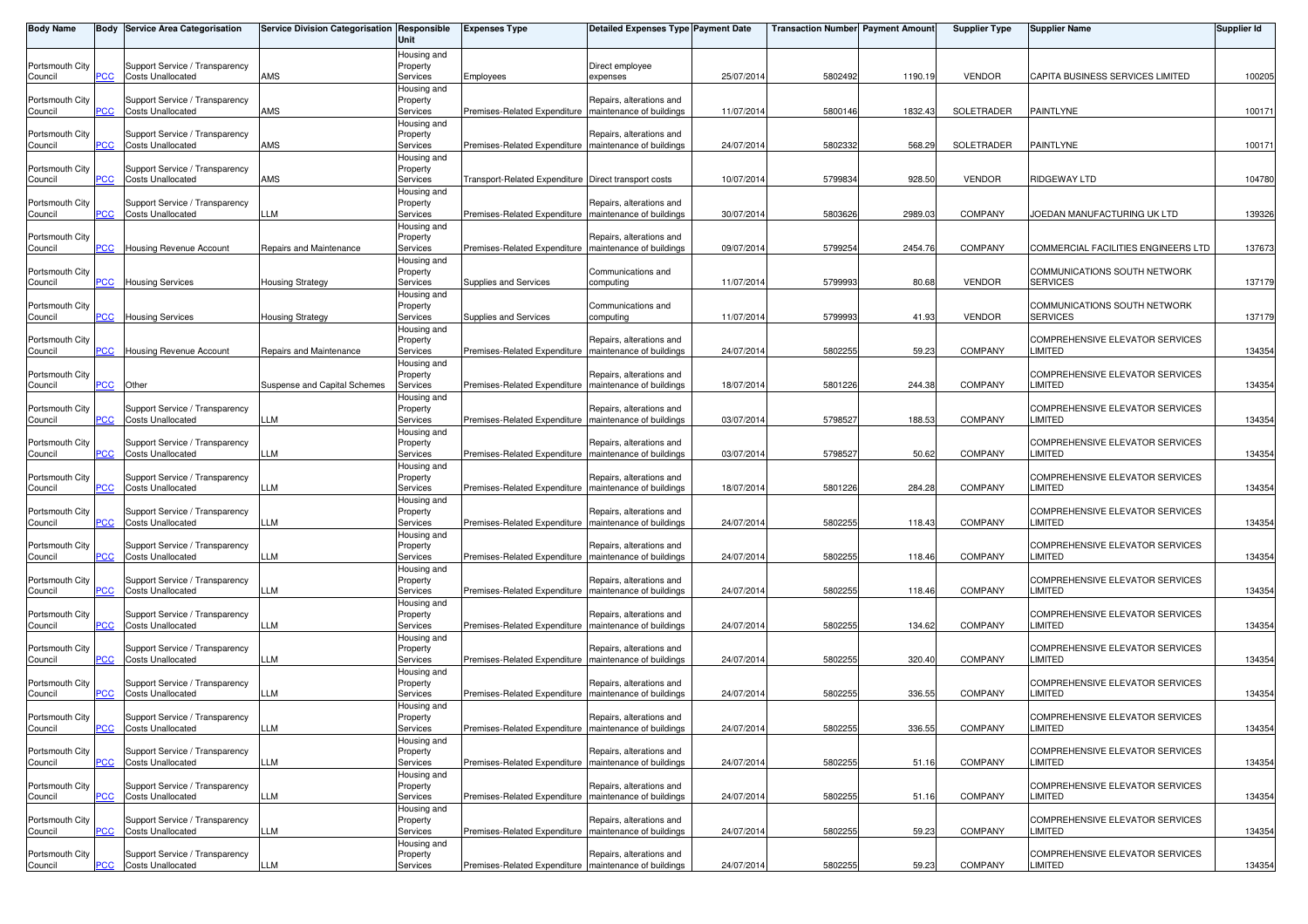| <b>Body Name</b>           |            | <b>Body Service Area Categorisation</b>                    | Service Division Categorisation Responsible | Unit                                | <b>Expenses Type</b>                                    | <b>Detailed Expenses Type Payment Date</b>           |            | <b>Transaction Number</b> Payment Amount |            | <b>Supplier Type</b> | <b>Supplier Name</b>                                    | <b>Supplier Id</b> |
|----------------------------|------------|------------------------------------------------------------|---------------------------------------------|-------------------------------------|---------------------------------------------------------|------------------------------------------------------|------------|------------------------------------------|------------|----------------------|---------------------------------------------------------|--------------------|
| Portsmouth City<br>Council | PСC        | Support Service / Transparency<br><b>Costs Unallocated</b> | LLM                                         | Housing and<br>Property<br>Services | Premises-Related Expenditure   maintenance of buildings | Repairs, alterations and                             | 24/07/2014 | 5802255                                  | 59.23      | <b>COMPANY</b>       | COMPREHENSIVE ELEVATOR SERVICES<br>LIMITED              | 134354             |
| Portsmouth City<br>Council | PСC        | Support Service / Transparency<br><b>Costs Unallocated</b> | LLM                                         | Housing and<br>Property<br>Services | Premises-Related Expenditure                            | Repairs, alterations and<br>maintenance of buildings | 24/07/2014 | 580225                                   | 59.23      | <b>COMPANY</b>       | COMPREHENSIVE ELEVATOR SERVICES<br>LIMITED              | 134354             |
| Portsmouth City<br>Council | сC         | Support Service / Transparency<br><b>Costs Unallocated</b> | LLM                                         | Housing and<br>Property<br>Services | Premises-Related Expenditure                            | Repairs, alterations and<br>maintenance of buildings | 24/07/2014 | 580225                                   | 59.23      | <b>COMPANY</b>       | <b>COMPREHENSIVE ELEVATOR SERVICES</b><br>LIMITED       | 134354             |
| Portsmouth City<br>Council | PСC        | Support Service / Transparency<br><b>Costs Unallocated</b> | LLM                                         | Housing and<br>Property<br>Services | Premises-Related Expenditure   maintenance of buildings | Repairs, alterations and                             | 24/07/2014 | 580225                                   | 67.31      | <b>COMPANY</b>       | <b>COMPREHENSIVE ELEVATOR SERVICES</b><br><b>IMITED</b> | 134354             |
| Portsmouth City<br>Council | <b>PCC</b> | Support Service / Transparency<br><b>Costs Unallocated</b> | LLM                                         | Housing and<br>Property<br>Services | Premises-Related Expenditure                            | Repairs, alterations and<br>maintenance of buildings | 24/07/2014 | 5802255                                  | 67.31      | <b>COMPANY</b>       | <b>COMPREHENSIVE ELEVATOR SERVICES</b><br>LIMITED       | 134354             |
| Portsmouth City<br>Council | <b>PCC</b> | Support Service / Transparency<br><b>Costs Unallocated</b> | AMS                                         | Housing and<br>Property<br>Services | Supplies and Services                                   | Communications and<br>computing                      | 04/07/2014 | 579873                                   | 522.00     | <b>VENDOR</b>        | COMPUTER AND DESIGN SERVICES<br>LIMITED                 | 117809             |
| Portsmouth City<br>Council | PСC        | Housing Revenue Account                                    | Repairs and Maintenance                     | Housing and<br>Property<br>Services | Premises-Related Expenditure                            | Repairs, alterations and<br>maintenance of buildings | 01/07/2014 | 5797750                                  | 1186049.95 | <b>COMPANY</b>       | COMSERV (UK) LIMITED                                    | 120542             |
| Portsmouth City<br>Council | <b>PCC</b> | Housing Revenue Account                                    | Repairs and Maintenance                     | Housing and<br>Property<br>Services | Premises-Related Expenditure                            | Repairs, alterations and<br>maintenance of buildings | 29/07/2014 | 5803147                                  | 975263.71  | <b>COMPANY</b>       | COMSERV (UK) LIMITED                                    | 120542             |
| Portsmouth City<br>Council | сC         | Support Service / Transparency<br><b>Costs Unallocated</b> | AMS                                         | Housing and<br>Property<br>Services | Supplies and Services                                   | Communications and<br>computing                      | 07/07/2014 | 5799073                                  | 5000.00    | <b>VENDOR</b>        | CONCERTO SUPPORT SERVICES LTD                           | 129010             |
| Portsmouth City<br>Council | PСC        | Support Service / Transparency<br><b>Costs Unallocated</b> | AMS                                         | Housing and<br>Property<br>Services | Premises-Related Expenditure   maintenance of buildings | Repairs, alterations and                             | 24/07/2014 | 5802256                                  | 2293.38    | <b>COMPANY</b>       | CORE BUILDING SERVICES LIMITED                          | 116923             |
| Portsmouth City            | <b>PCC</b> |                                                            |                                             | Housing and<br>Property             |                                                         |                                                      |            |                                          | 99.63      | <b>COMPANY</b>       | CORRIGENDA LIMITED T/A CHURCHES                         |                    |
| Council<br>Portsmouth City |            | Other                                                      | Suspense and Capital Schemes                | Services<br>Housing and<br>Property | Premises-Related Expenditure Fixtures and fittings      |                                                      | 10/07/2014 | 5799742                                  |            |                      |                                                         | 102100             |
| Council<br>Portsmouth City | сC         | Other                                                      | Suspense and Capital Schemes                | Services<br>Housing and<br>Property | Premises-Related Expenditure Fixtures and fittings      | Repairs, alterations and                             | 18/07/2014 | 580123                                   | 92.15      | <b>COMPANY</b>       | CORRIGENDA LIMITED T/A CHURCHES                         | 102100             |
| Council<br>Portsmouth City | PСC        | Other<br>Support Service / Transparency                    | Suspense and Capital Schemes                | Services<br>Housing and<br>Property | Premises-Related Expenditure                            | maintenance of buildings<br>Repairs, alterations and | 10/07/2014 | 5799743                                  | 828.00     | <b>COMPANY</b>       | CORRIGENDA LIMITED T/A CHURCHES                         | 102100             |
| Council<br>Portsmouth City | PСC        | <b>Costs Unallocated</b><br>Support Service / Transparency | <b>AMS</b>                                  | Services<br>Housing and<br>Property | Premises-Related Expenditure   maintenance of buildings | Repairs, alterations and                             | 10/07/2014 | 5799743                                  | 414.00     | <b>COMPANY</b>       | CORRIGENDA LIMITED T/A CHURCHES                         | 102100             |
| Council<br>Portsmouth City | <u>'CC</u> | <b>Costs Unallocated</b><br>Support Service / Transparency | LM                                          | Services<br>Housing and<br>Property | Premises-Related Expenditure                            | maintenance of buildings<br>Repairs, alterations and | 04/07/2014 | 5798734                                  | 210.00     | <b>COMPANY</b>       | CORRIGENDA LIMITED T/A CHURCHES                         | 102100             |
| Council<br>Portsmouth City | <b>PCC</b> | <b>Costs Unallocated</b><br>Support Service / Transparency | LLM                                         | Services<br>Housing and<br>Property | Premises-Related Expenditure   maintenance of buildings | Repairs, alterations and                             | 04/07/2014 | 5798733                                  | 173.56     | <b>COMPANY</b>       | CORRIGENDA LIMITED T/A CHURCHES                         | 102100             |
| Council<br>Portsmouth City | <b>PCC</b> | <b>Costs Unallocated</b><br>Support Service / Transparency | LLM                                         | Services<br>Housing and<br>Property | Premises-Related Expenditure   maintenance of buildings | Repairs, alterations and                             | 04/07/2014 | 579873                                   | 41.14      | <b>COMPANY</b>       | CORRIGENDA LIMITED T/A CHURCHES                         | 102100             |
| Council<br>Portsmouth City | PСC        | <b>Costs Unallocated</b><br>Support Service / Transparency | LLM                                         | Services<br>Housing and<br>Property | Premises-Related Expenditure                            | maintenance of buildings<br>Repairs, alterations and | 04/07/2014 | 5798733                                  | 52.71      | <b>COMPANY</b>       | CORRIGENDA LIMITED T/A CHURCHES                         | 102100             |
| Council<br>Portsmouth City | PСC        | <b>Costs Unallocated</b><br>Support Service / Transparency | LLM                                         | Services<br>Housing and<br>Property | Premises-Related Expenditure                            | maintenance of buildings<br>Repairs, alterations and | 04/07/2014 | 5798733                                  | 46.28      | <b>COMPANY</b>       | CORRIGENDA LIMITED T/A CHURCHES                         | 102100             |
| Council<br>Portsmouth City | <b>PCC</b> | <b>Costs Unallocated</b><br>Support Service / Transparency | LLM                                         | Services<br>Housing and<br>Property | Premises-Related Expenditure   maintenance of buildings | Repairs, alterations and                             | 04/07/2014 | 5798734                                  | 18.00      | <b>COMPANY</b>       | CORRIGENDA LIMITED T/A CHURCHES                         | 102100             |
| Council<br>Portsmouth City | PСC        | <b>Costs Unallocated</b><br>Support Service / Transparency | LLM                                         | Services<br>Housing and<br>Property | Premises-Related Expenditure                            | maintenance of buildings<br>Repairs, alterations and | 04/07/2014 | 5798734                                  | 18.00      | <b>COMPANY</b>       | CORRIGENDA LIMITED T/A CHURCHES                         | 102100             |
| Council<br>Portsmouth City | PСC        | <b>Costs Unallocated</b><br>Support Service / Transparency | LLM                                         | Services<br>Housing and<br>Property | Premises-Related Expenditure                            | maintenance of buildings<br>Repairs, alterations and | 04/07/2014 | 5798734                                  | 219.84     | <b>COMPANY</b>       | CORRIGENDA LIMITED T/A CHURCHES                         | 102100             |
| Council<br>Portsmouth City | PСC        | <b>Costs Unallocated</b><br>Support Service / Transparency | LLM                                         | Services<br>Housing and<br>Property | Premises-Related Expenditure   maintenance of buildings | Repairs, alterations and                             | 04/07/2014 | 5798734                                  | 385.68     | <b>COMPANY</b>       | CORRIGENDA LIMITED T/A CHURCHES                         | 102100             |
| Council                    | <b>PCC</b> | <b>Costs Unallocated</b>                                   | <b>LLM</b>                                  | Services                            | Premises-Related Expenditure   maintenance of buildings |                                                      | 04/07/2014 | 5798734                                  | 185.13     | <b>COMPANY</b>       | CORRIGENDA LIMITED T/A CHURCHES                         | 102100             |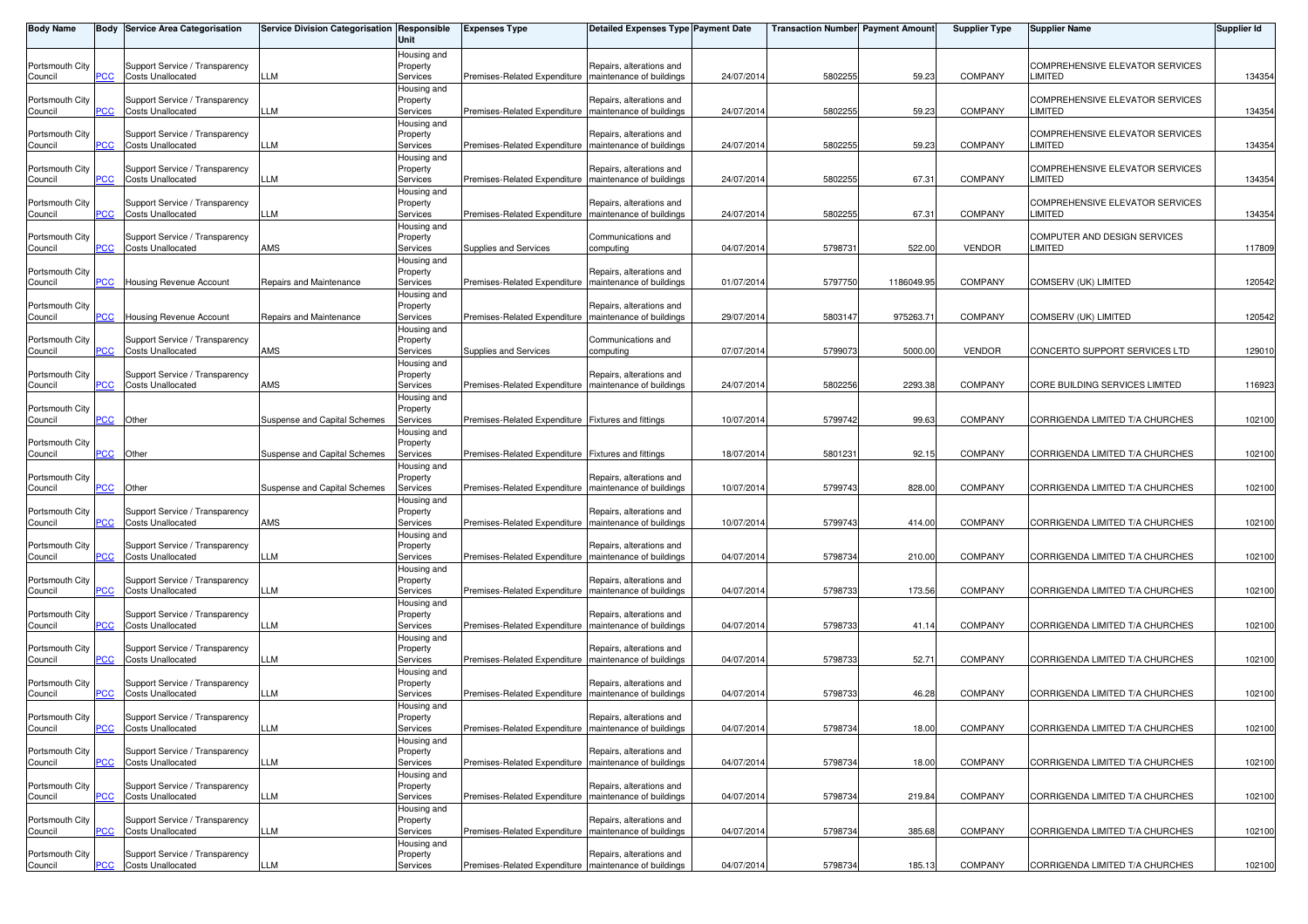| <b>Body Name</b>           |            | <b>Body Service Area Categorisation</b>                    | Service Division Categorisation Responsible | Unit                    | <b>Expenses Type</b>                                    | <b>Detailed Expenses Type Payment Date</b>           |            | <b>Transaction Number Payment Amount</b> |         | <b>Supplier Type</b> | <b>Supplier Name</b>            | <b>Supplier Id</b> |
|----------------------------|------------|------------------------------------------------------------|---------------------------------------------|-------------------------|---------------------------------------------------------|------------------------------------------------------|------------|------------------------------------------|---------|----------------------|---------------------------------|--------------------|
|                            |            |                                                            |                                             | Housing and             |                                                         |                                                      |            |                                          |         |                      |                                 |                    |
| Portsmouth City<br>Council | PСC        | Support Service / Transparency<br><b>Costs Unallocated</b> | LLM                                         | Property<br>Services    | Premises-Related Expenditure maintenance of buildings   | Repairs, alterations and                             | 04/07/2014 | 5798734                                  | 7.71    | <b>COMPANY</b>       | CORRIGENDA LIMITED T/A CHURCHES | 102100             |
|                            |            |                                                            |                                             | Housing and             |                                                         |                                                      |            |                                          |         |                      |                                 |                    |
| Portsmouth City            |            | Support Service / Transparency                             |                                             | Property                |                                                         | Repairs, alterations and                             |            |                                          |         |                      |                                 |                    |
| Council                    | PCC        | <b>Costs Unallocated</b>                                   | LLM                                         | Services                | Premises-Related Expenditure                            | maintenance of buildings                             | 04/07/2014 | 5798733                                  | 86.00   | <b>COMPANY</b>       | CORRIGENDA LIMITED T/A CHURCHES | 102100             |
| Portsmouth City            |            | Support Service / Transparency                             |                                             | Housing and<br>Property |                                                         | Repairs, alterations and                             |            |                                          |         |                      |                                 |                    |
| Council                    |            | <b>Costs Unallocated</b>                                   | LLM                                         | Services                | Premises-Related Expenditure   maintenance of buildings |                                                      | 04/07/2014 | 5798733                                  | 123.02  | <b>COMPANY</b>       | CORRIGENDA LIMITED T/A CHURCHES | 102100             |
|                            |            |                                                            |                                             | Housing and             |                                                         |                                                      |            |                                          |         |                      |                                 |                    |
| Portsmouth City            |            | Support Service / Transparency                             |                                             | Property                |                                                         | Repairs, alterations and                             |            |                                          |         |                      |                                 |                    |
| Council                    | сC         | <b>Costs Unallocated</b>                                   | LLM                                         | Services<br>Housing and | Premises-Related Expenditure   maintenance of buildings |                                                      | 04/07/2014 | 5798733                                  | 1033.47 | COMPANY              | CORRIGENDA LIMITED T/A CHURCHES | 102100             |
| Portsmouth City            |            | Support Service / Transparency                             |                                             | Property                |                                                         | Repairs, alterations and                             |            |                                          |         |                      |                                 |                    |
| Council                    | <u>PCC</u> | <b>Costs Unallocated</b>                                   | LM                                          | Services                | Premises-Related Expenditure                            | maintenance of buildings                             | 04/07/2014 | 5798733                                  | 49.50   | <b>COMPANY</b>       | CORRIGENDA LIMITED T/A CHURCHES | 102100             |
|                            |            |                                                            |                                             | Housing and             |                                                         |                                                      |            |                                          |         |                      |                                 |                    |
| Portsmouth City<br>Council | <u>'CC</u> | Support Service / Transparency<br><b>Costs Unallocated</b> | LM.                                         | Property<br>Services    | Premises-Related Expenditure   maintenance of buildings | Repairs, alterations and                             | 04/07/2014 | 5798733                                  | 131.25  | <b>COMPANY</b>       | CORRIGENDA LIMITED T/A CHURCHES | 102100             |
|                            |            |                                                            |                                             | Housing and             |                                                         |                                                      |            |                                          |         |                      |                                 |                    |
| Portsmouth City            |            | Support Service / Transparency                             |                                             | Property                |                                                         | Repairs, alterations and                             |            |                                          |         |                      |                                 |                    |
| Council                    | PCC        | <b>Costs Unallocated</b>                                   | LLM                                         | Services                | Premises-Related Expenditure   maintenance of buildings |                                                      | 04/07/2014 | 5798733                                  | 1629.32 | <b>COMPANY</b>       | CORRIGENDA LIMITED T/A CHURCHES | 102100             |
|                            |            |                                                            |                                             | Housing and             |                                                         |                                                      |            |                                          |         |                      |                                 |                    |
| Portsmouth City<br>Council | PCC        | Support Service / Transparency<br><b>Costs Unallocated</b> | LLM                                         | Property<br>Services    | Premises-Related Expenditure   maintenance of buildings | Repairs, alterations and                             | 04/07/2014 | 5798733                                  | 210.00  | COMPANY              | CORRIGENDA LIMITED T/A CHURCHES | 102100             |
|                            |            |                                                            |                                             | Housing and             |                                                         |                                                      |            |                                          |         |                      |                                 |                    |
| Portsmouth City            |            | Support Service / Transparency                             |                                             | Property                |                                                         | Repairs, alterations and                             |            |                                          |         |                      |                                 |                    |
| Council                    |            | <b>Costs Unallocated</b>                                   | LM                                          | Services                | Premises-Related Expenditure                            | maintenance of buildings                             | 04/07/2014 | 5798733                                  | 323.59  | <b>COMPANY</b>       | CORRIGENDA LIMITED T/A CHURCHES | 102100             |
|                            |            |                                                            |                                             | Housing and             |                                                         |                                                      |            |                                          |         |                      |                                 |                    |
| Portsmouth City<br>Council | PCC        | Support Service / Transparency<br><b>Costs Unallocated</b> | LLM                                         | Property<br>Services    | Premises-Related Expenditure   maintenance of buildings | Repairs, alterations and                             | 04/07/2014 | 5798733                                  | 395.54  | <b>COMPANY</b>       | CORRIGENDA LIMITED T/A CHURCHES | 102100             |
|                            |            |                                                            |                                             | Housing and             |                                                         |                                                      |            |                                          |         |                      |                                 |                    |
| Portsmouth City            |            | Support Service / Transparency                             |                                             | Property                |                                                         | Repairs, alterations and                             |            |                                          |         |                      |                                 |                    |
| Council                    | PCC        | <b>Costs Unallocated</b>                                   | LLM                                         | Services                | Premises-Related Expenditure   maintenance of buildings |                                                      | 04/07/2014 | 5798733                                  | 452.65  | COMPANY              | CORRIGENDA LIMITED T/A CHURCHES | 102100             |
|                            |            |                                                            |                                             | Housing and             |                                                         |                                                      |            |                                          |         |                      |                                 |                    |
| Portsmouth City<br>Council | сc         | Support Service / Transparency<br><b>Costs Unallocated</b> | LM                                          | Property<br>Services    | Premises-Related Expenditure maintenance of buildings   | Repairs, alterations and                             | 04/07/2014 | 5798733                                  | 49.50   | <b>COMPANY</b>       | CORRIGENDA LIMITED T/A CHURCHES | 102100             |
|                            |            |                                                            |                                             | Housing and             |                                                         |                                                      |            |                                          |         |                      |                                 |                    |
| Portsmouth City            |            | Support Service / Transparency                             |                                             | Property                |                                                         | Repairs, alterations and                             |            |                                          |         |                      |                                 |                    |
| Council                    | PCC        | <b>Costs Unallocated</b>                                   | LLM                                         | Services                | Premises-Related Expenditure   maintenance of buildings |                                                      | 04/07/2014 | 5798733                                  | 49.50   | <b>COMPANY</b>       | CORRIGENDA LIMITED T/A CHURCHES | 102100             |
|                            |            |                                                            |                                             | Housing and             |                                                         |                                                      |            |                                          |         |                      |                                 |                    |
| Portsmouth City<br>Council | PCC        | Support Service / Transparency<br><b>Costs Unallocated</b> | LLM                                         | Property<br>Services    | Premises-Related Expenditure   maintenance of buildings | Repairs, alterations and                             | 04/07/2014 | 5798733                                  | 570.00  | <b>COMPANY</b>       | CORRIGENDA LIMITED T/A CHURCHES | 102100             |
|                            |            |                                                            |                                             | Housing and             |                                                         |                                                      |            |                                          |         |                      |                                 |                    |
| Portsmouth City            |            | Support Service / Transparency                             |                                             | Property                |                                                         | Repairs, alterations and                             |            |                                          |         |                      |                                 |                    |
| Council                    | сc         | <b>Costs Unallocated</b>                                   | LM                                          | Services                | Premises-Related Expenditure maintenance of buildings   |                                                      | 04/07/2014 | 5798733                                  | 93.25   | <b>COMPANY</b>       | CORRIGENDA LIMITED T/A CHURCHES | 102100             |
|                            |            |                                                            |                                             | Housing and             |                                                         |                                                      |            |                                          |         |                      |                                 |                    |
| Portsmouth City<br>Council |            | Support Service / Transparency<br><b>Costs Unallocated</b> | LLM                                         | Property<br>Services    | Premises-Related Expenditure   maintenance of buildings | Repairs, alterations and                             | 04/07/2014 | 5798733                                  | 10.28   | <b>COMPANY</b>       | CORRIGENDA LIMITED T/A CHURCHES | 102100             |
|                            |            |                                                            |                                             | Housing and             |                                                         |                                                      |            |                                          |         |                      |                                 |                    |
| Portsmouth City            |            | Support Service / Transparency                             |                                             | Property                |                                                         | Repairs, alterations and                             |            |                                          |         |                      |                                 |                    |
| Council                    | <u>PCC</u> | <b>Costs Unallocated</b>                                   | LLM                                         | Services                | Premises-Related Expenditure   maintenance of buildings |                                                      | 04/07/2014 | 5798733                                  | 123.42  | <b>COMPANY</b>       | CORRIGENDA LIMITED T/A CHURCHES | 102100             |
|                            |            |                                                            |                                             | Housing and             |                                                         |                                                      |            |                                          |         |                      |                                 |                    |
| Portsmouth City<br>Council | PCC.       | Support Service / Transparency<br><b>Costs Unallocated</b> | LLM                                         | Property<br>Services    | Premises-Related Expenditure                            | Repairs, alterations and<br>maintenance of buildings | 04/07/2014 | 5798733                                  | 138.84  | <b>COMPANY</b>       | CORRIGENDA LIMITED T/A CHURCHES | 102100             |
|                            |            |                                                            |                                             | Housing and             |                                                         |                                                      |            |                                          |         |                      |                                 |                    |
| Portsmouth City            |            | Support Service / Transparency                             |                                             | Property                |                                                         | Repairs, alterations and                             |            |                                          |         |                      |                                 |                    |
| Council                    | PСC        | <b>Costs Unallocated</b>                                   | LLM                                         | Services                | Premises-Related Expenditure   maintenance of buildings |                                                      | 04/07/2014 | 5798733                                  | 15.42   | <b>COMPANY</b>       | CORRIGENDA LIMITED T/A CHURCHES | 102100             |
|                            |            |                                                            |                                             | Housing and             |                                                         |                                                      |            |                                          |         |                      |                                 |                    |
| Portsmouth City<br>Council | <b>PCC</b> | Support Service / Transparency<br><b>Costs Unallocated</b> | LLM                                         | Property<br>Services    | Premises-Related Expenditure   maintenance of buildings | Repairs, alterations and                             | 04/07/2014 | 5798733                                  | 20.56   | <b>COMPANY</b>       | CORRIGENDA LIMITED T/A CHURCHES | 102100             |
|                            |            |                                                            |                                             | Housing and             |                                                         |                                                      |            |                                          |         |                      |                                 |                    |
| Portsmouth City            |            | Support Service / Transparency                             |                                             | Property                |                                                         | Repairs, alterations and                             |            |                                          |         |                      |                                 |                    |
| Council                    | PCC        | <b>Costs Unallocated</b>                                   | LLM                                         | Services                | Premises-Related Expenditure                            | maintenance of buildings                             | 04/07/2014 | 5798733                                  | 11.57   | <b>COMPANY</b>       | CORRIGENDA LIMITED T/A CHURCHES | 102100             |
|                            |            |                                                            |                                             | Housing and             |                                                         | Repairs, alterations and                             |            |                                          |         |                      |                                 |                    |
| Portsmouth City<br>Council | ۲CС        | Support Service / Transparency<br><b>Costs Unallocated</b> | LLM                                         | Property<br>Services    | Premises-Related Expenditure                            | maintenance of buildings                             | 04/07/2014 | 5798733                                  | 2.57    | COMPANY              | CORRIGENDA LIMITED T/A CHURCHES | 102100             |
|                            |            |                                                            |                                             | Housing and             |                                                         |                                                      |            |                                          |         |                      |                                 |                    |
| Portsmouth City            |            | Support Service / Transparency                             |                                             | Property                |                                                         | Repairs, alterations and                             |            |                                          |         |                      |                                 |                    |
| Council                    | PCC        | <b>Costs Unallocated</b>                                   | LLM                                         | Services                | Premises-Related Expenditure   maintenance of buildings |                                                      | 04/07/2014 | 5798733                                  | 30.85   | <b>COMPANY</b>       | CORRIGENDA LIMITED T/A CHURCHES | 102100             |
| Portsmouth City            |            | Support Service / Transparency                             |                                             | Housing and             |                                                         | Repairs, alterations and                             |            |                                          |         |                      |                                 |                    |
| Council                    | <b>PCC</b> | <b>Costs Unallocated</b>                                   | LLM                                         | Property<br>Services    | Premises-Related Expenditure   maintenance of buildings |                                                      | 04/07/2014 | 5798733                                  | 46.28   | <b>COMPANY</b>       | CORRIGENDA LIMITED T/A CHURCHES | 102100             |
|                            |            |                                                            |                                             |                         |                                                         |                                                      |            |                                          |         |                      |                                 |                    |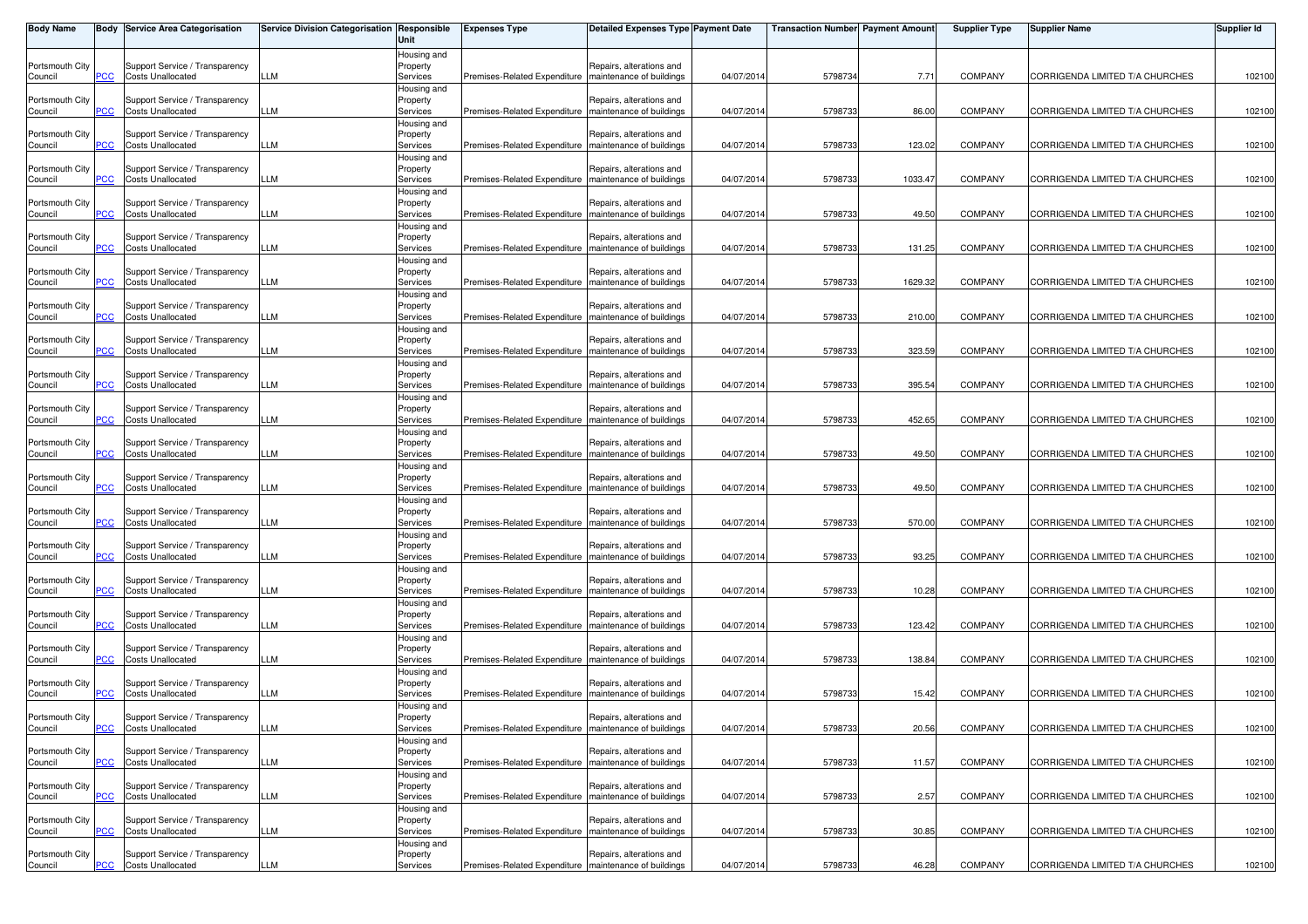| <b>Body Name</b>           |            | <b>Body Service Area Categorisation</b>                    | Service Division Categorisation Responsible | Unit                                               | <b>Expenses Type</b>                                    | Detailed Expenses Type Payment Date                  |            | <b>Transaction Number Payment Amount</b> |        | <b>Supplier Type</b> | <b>Supplier Name</b>            | <b>Supplier Id</b> |
|----------------------------|------------|------------------------------------------------------------|---------------------------------------------|----------------------------------------------------|---------------------------------------------------------|------------------------------------------------------|------------|------------------------------------------|--------|----------------------|---------------------------------|--------------------|
| Portsmouth City<br>Council | PСC        | Support Service / Transparency<br><b>Costs Unallocated</b> | LLM                                         | Housing and<br>Property<br>Services                | Premises-Related Expenditure   maintenance of buildings | Repairs, alterations and                             | 04/07/2014 | 5798733                                  | 192.84 | <b>COMPANY</b>       | CORRIGENDA LIMITED T/A CHURCHES | 102100             |
| Portsmouth City<br>Council | PCC        | Support Service / Transparency<br><b>Costs Unallocated</b> | LLM                                         | Housing and<br>Property<br>Services                | Premises-Related Expenditure   maintenance of buildings | Repairs, alterations and                             | 04/07/2014 | 5798733                                  | 5.14   | <b>COMPANY</b>       | CORRIGENDA LIMITED T/A CHURCHES | 102100             |
| Portsmouth City<br>Council |            | Support Service / Transparency<br><b>Costs Unallocated</b> | LM.                                         | Housing and<br>Property<br>Services                | Premises-Related Expenditure   maintenance of buildings | Repairs, alterations and                             | 04/07/2014 | 5798733                                  | 57.85  | <b>COMPANY</b>       | CORRIGENDA LIMITED T/A CHURCHES | 102100             |
| Portsmouth City<br>Council | PСC        | Support Service / Transparency<br><b>Costs Unallocated</b> | LLM                                         | Housing and<br>Property<br>Services                | Premises-Related Expenditure Imaintenance of buildings  | Repairs, alterations and                             | 04/07/2014 | 5798733                                  | 7.72   | <b>COMPANY</b>       | CORRIGENDA LIMITED T/A CHURCHES | 102100             |
| Portsmouth City<br>Council | PСC        | Support Service / Transparency<br><b>Costs Unallocated</b> | LLM                                         | Housing and<br>Property<br>Services                | Premises-Related Expenditure                            | Repairs, alterations and<br>maintenance of buildings | 04/07/2014 | 5798733                                  | 15.42  | <b>COMPANY</b>       | CORRIGENDA LIMITED T/A CHURCHES | 102100             |
| Portsmouth City<br>Council | сc         | Support Service / Transparency<br><b>Costs Unallocated</b> | LM                                          | Housing and<br>Property<br>Services                | Premises-Related Expenditure   maintenance of buildings | Repairs, alterations and                             | 04/07/2014 | 5798733                                  | 15.43  | <b>COMPANY</b>       | CORRIGENDA LIMITED T/A CHURCHES | 102100             |
| Portsmouth City<br>Council | PСC        | Support Service / Transparency<br><b>Costs Unallocated</b> | LLM                                         | Housing and<br>Property<br>Services                | Premises-Related Expenditure   maintenance of buildings | Repairs, alterations and                             | 04/07/2014 | 5798733                                  | 20.56  | <b>COMPANY</b>       | CORRIGENDA LIMITED T/A CHURCHES | 102100             |
| Portsmouth City<br>Council | PCC        | Support Service / Transparency<br><b>Costs Unallocated</b> | LLM                                         | Housing and<br>Property<br>Services                | Premises-Related Expenditure   maintenance of buildings | Repairs, alterations and                             | 04/07/2014 | 5798733                                  | 46.28  | <b>COMPANY</b>       | CORRIGENDA LIMITED T/A CHURCHES | 102100             |
| Portsmouth City<br>Council | cс         | Support Service / Transparency<br><b>Costs Unallocated</b> | LM                                          | Housing and<br>Property<br>Services                | Premises-Related Expenditure                            | Repairs, alterations and<br>maintenance of buildings | 04/07/2014 | 5798733                                  | 56.57  | <b>COMPANY</b>       | CORRIGENDA LIMITED T/A CHURCHES | 102100             |
| Portsmouth City<br>Council |            | Support Service / Transparency<br><b>Costs Unallocated</b> | LLM                                         | Housing and<br>Property<br>Services                | Premises-Related Expenditure   maintenance of buildings | Repairs, alterations and                             | 04/07/2014 | 5798733                                  | 61.71  | <b>COMPANY</b>       | CORRIGENDA LIMITED T/A CHURCHES | 102100             |
| Portsmouth City<br>Council | PCC        | Support Service / Transparency<br><b>Costs Unallocated</b> | LLM                                         | Housing and<br>Property<br>Services                | Premises-Related Expenditure   maintenance of buildings | Repairs, alterations and                             | 04/07/2014 | 5798733                                  | 7.71   | <b>COMPANY</b>       | CORRIGENDA LIMITED T/A CHURCHES | 102100             |
| Portsmouth City<br>Council | CС         | Support Service / Transparency<br><b>Costs Unallocated</b> | LM                                          | Housing and<br>Property<br>Services                | Premises-Related Expenditure                            | Repairs, alterations and<br>maintenance of buildings | 04/07/2014 | 5798733                                  | 92.56  | <b>COMPANY</b>       | CORRIGENDA LIMITED T/A CHURCHES | 102100             |
| Portsmouth City<br>Council | PСC        | Support Service / Transparency<br><b>Costs Unallocated</b> | LLM                                         | Housing and<br>Property<br>Services                | Premises-Related Expenditure   maintenance of buildings | Repairs, alterations and                             | 04/07/2014 | 5798733                                  | 10.28  | <b>COMPANY</b>       | CORRIGENDA LIMITED T/A CHURCHES | 102100             |
| Portsmouth City<br>Council | <u>PCC</u> | Support Service / Transparency<br><b>Costs Unallocated</b> | LLM                                         | Housing and<br>Property<br>Services                | Premises-Related Expenditure   maintenance of buildings | Repairs, alterations and                             | 04/07/2014 | 5798733                                  | 52.71  | <b>COMPANY</b>       | CORRIGENDA LIMITED T/A CHURCHES | 102100             |
| Portsmouth City<br>Council | PСC        | Support Service / Transparency<br><b>Costs Unallocated</b> | LLM                                         | Housing and<br>Property<br>Services                | Premises-Related Expenditure   maintenance of buildings | Repairs, alterations and                             | 04/07/2014 | 5798733                                  | 92.56  | <b>COMPANY</b>       | CORRIGENDA LIMITED T/A CHURCHES | 102100             |
| Portsmouth City<br>Council |            | Support Service / Transparency<br><b>Costs Unallocated</b> | LLM                                         | Housing and<br>Property<br>Services                | Premises-Related Expenditure   maintenance of buildings | Repairs, alterations and                             | 09/07/2014 | 5799257                                  | 113.50 | <b>COMPANY</b>       | CORRIGENDA LIMITED T/A CHURCHES | 102100             |
| Portsmouth City<br>Council | ۲CC        | Support Service / Transparency<br><b>Costs Unallocated</b> | LLM                                         | Housing and<br>Property<br>Services                | Premises-Related Expenditure   maintenance of buildings | Repairs, alterations and                             | 09/07/2014 | 5799257                                  | 130.57 | <b>COMPANY</b>       | CORRIGENDA LIMITED T/A CHURCHES | 102100             |
| Portsmouth City<br>Council | PCC        | Support Service / Transparency<br><b>Costs Unallocated</b> | LM                                          | Housing and<br>Property<br>Services                | Premises-Related Expenditure                            | Repairs, alterations and<br>maintenance of buildings | 09/07/2014 | 5799257                                  | 188.05 | <b>COMPANY</b>       | CORRIGENDA LIMITED T/A CHURCHES | 102100             |
| Portsmouth City<br>Council | ۲CС        | Support Service / Transparency<br><b>Costs Unallocated</b> | LM                                          | Housing and<br>Property<br>Services<br>Housing and | Premises-Related Expenditure                            | Repairs, alterations and<br>maintenance of buildings | 09/07/2014 | 5799257                                  | 396.00 | <b>COMPANY</b>       | CORRIGENDA LIMITED T/A CHURCHES | 102100             |
| Portsmouth City<br>Council | <b>PCC</b> | Support Service / Transparency<br><b>Costs Unallocated</b> | LLM                                         | Property<br>Services<br>Housing and                | Premises-Related Expenditure   maintenance of buildings | Repairs, alterations and                             | 09/07/2014 | 5799257                                  | 459.92 | <b>COMPANY</b>       | CORRIGENDA LIMITED T/A CHURCHES | 102100             |
| Portsmouth City<br>Council | PCC        | Support Service / Transparency<br><b>Costs Unallocated</b> | LLM                                         | Property<br>Services<br>Housing and                | Premises-Related Expenditure                            | Repairs, alterations and<br>maintenance of buildings | 09/07/2014 | 5799257                                  | 49.50  | <b>COMPANY</b>       | CORRIGENDA LIMITED T/A CHURCHES | 102100             |
| Portsmouth City<br>Council | ۲CС        | Support Service / Transparency<br><b>Costs Unallocated</b> | LLM                                         | Property<br>Services<br>Housing and                | Premises-Related Expenditure                            | Repairs, alterations and<br>maintenance of buildings | 09/07/2014 | 5799257                                  | 49.50  | <b>COMPANY</b>       | CORRIGENDA LIMITED T/A CHURCHES | 102100             |
| Portsmouth City<br>Council | PСC        | Support Service / Transparency<br><b>Costs Unallocated</b> | LLM                                         | Property<br>Services<br>Housing and                | Premises-Related Expenditure   maintenance of buildings | Repairs, alterations and                             | 09/07/2014 | 5799257                                  | 60.06  | <b>COMPANY</b>       | CORRIGENDA LIMITED T/A CHURCHES | 102100             |
| Portsmouth City<br>Council | <b>PCC</b> | Support Service / Transparency<br><b>Costs Unallocated</b> | LLM                                         | Property<br>Services                               | Premises-Related Expenditure   maintenance of buildings | Repairs, alterations and                             | 09/07/2014 | 5799257                                  | 795.00 | <b>COMPANY</b>       | CORRIGENDA LIMITED T/A CHURCHES | 102100             |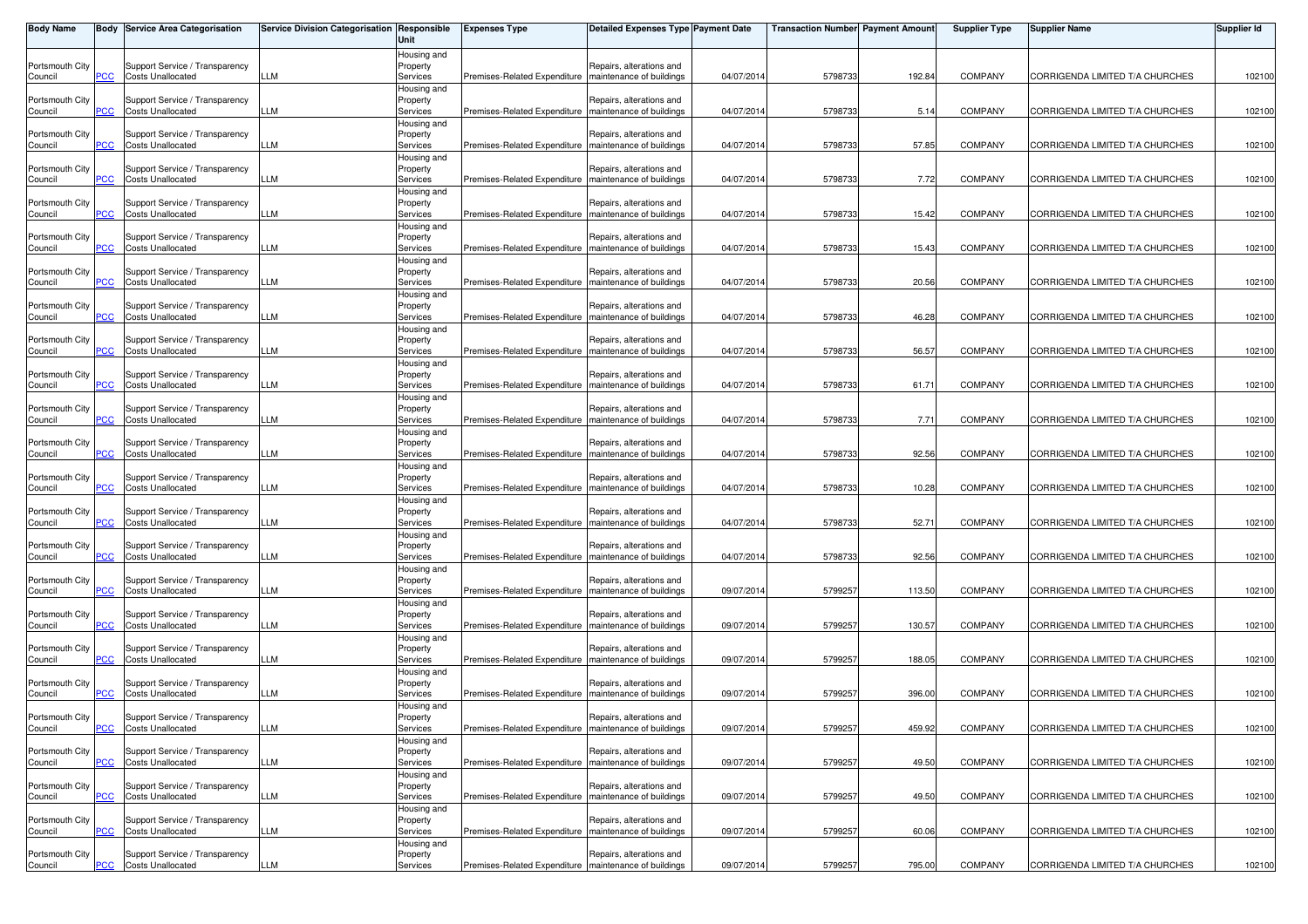| <b>Body Name</b>           |            | <b>Body Service Area Categorisation</b>                    | Service Division Categorisation Responsible | Unit                    | <b>Expenses Type</b>                                    | <b>Detailed Expenses Type Payment Date</b> |            | <b>Transaction Number Payment Amount</b> |         | <b>Supplier Type</b> | <b>Supplier Name</b>            | Supplier Id |
|----------------------------|------------|------------------------------------------------------------|---------------------------------------------|-------------------------|---------------------------------------------------------|--------------------------------------------|------------|------------------------------------------|---------|----------------------|---------------------------------|-------------|
|                            |            |                                                            |                                             | Housing and             |                                                         |                                            |            |                                          |         |                      |                                 |             |
| Portsmouth City<br>Council | PСC        | Support Service / Transparency<br><b>Costs Unallocated</b> | LLM                                         | Property<br>Services    | Premises-Related Expenditure maintenance of buildings   | Repairs, alterations and                   | 09/07/2014 | 5799257                                  | 1.00    | <b>COMPANY</b>       | CORRIGENDA LIMITED T/A CHURCHES | 102100      |
|                            |            |                                                            |                                             | Housing and             |                                                         |                                            |            |                                          |         |                      |                                 |             |
| Portsmouth City            |            | Support Service / Transparency                             |                                             | Property                |                                                         | Repairs, alterations and                   |            |                                          |         |                      |                                 |             |
| Council                    | PCC        | <b>Costs Unallocated</b>                                   | LLM                                         | Services                | Premises-Related Expenditure                            | maintenance of buildings                   | 09/07/2014 | 5799257                                  | 108.04  | <b>COMPANY</b>       | CORRIGENDA LIMITED T/A CHURCHES | 102100      |
| Portsmouth City            |            | Support Service / Transparency                             |                                             | Housing and<br>Property |                                                         | Repairs, alterations and                   |            |                                          |         |                      |                                 |             |
| Council                    |            | <b>Costs Unallocated</b>                                   | LLM                                         | Services                | Premises-Related Expenditure   maintenance of buildings |                                            | 09/07/2014 | 5799257                                  | 1524.00 | <b>COMPANY</b>       | CORRIGENDA LIMITED T/A CHURCHES | 102100      |
|                            |            |                                                            |                                             | Housing and             |                                                         |                                            |            |                                          |         |                      |                                 |             |
| Portsmouth City            |            | Support Service / Transparency                             |                                             | Property                |                                                         | Repairs, alterations and                   |            |                                          |         |                      |                                 |             |
| Council                    | сC         | <b>Costs Unallocated</b>                                   | LLM                                         | Services<br>Housing and | Premises-Related Expenditure   maintenance of buildings |                                            | 09/07/2014 | 5799257                                  | 175.00  | COMPANY              | CORRIGENDA LIMITED T/A CHURCHES | 102100      |
| Portsmouth City            |            | Support Service / Transparency                             |                                             | Property                |                                                         | Repairs, alterations and                   |            |                                          |         |                      |                                 |             |
| Council                    | <u>PCC</u> | <b>Costs Unallocated</b>                                   | LM                                          | Services                | Premises-Related Expenditure                            | maintenance of buildings                   | 09/07/2014 | 5799257                                  | 283.95  | <b>COMPANY</b>       | CORRIGENDA LIMITED T/A CHURCHES | 102100      |
|                            |            |                                                            |                                             | Housing and             |                                                         |                                            |            |                                          |         |                      |                                 |             |
| Portsmouth City<br>Council | <u>'CC</u> | Support Service / Transparency<br><b>Costs Unallocated</b> | LM.                                         | Property<br>Services    | Premises-Related Expenditure   maintenance of buildings | Repairs, alterations and                   | 09/07/2014 | 5799257                                  | 297.50  | <b>COMPANY</b>       | CORRIGENDA LIMITED T/A CHURCHES | 102100      |
|                            |            |                                                            |                                             | Housing and             |                                                         |                                            |            |                                          |         |                      |                                 |             |
| Portsmouth City            |            | Support Service / Transparency                             |                                             | Property                |                                                         | Repairs, alterations and                   |            |                                          |         |                      |                                 |             |
| Council                    | PCC        | <b>Costs Unallocated</b>                                   | LLM                                         | Services                | Premises-Related Expenditure   maintenance of buildings |                                            | 09/07/2014 | 5799257                                  | 396.76  | <b>COMPANY</b>       | CORRIGENDA LIMITED T/A CHURCHES | 102100      |
|                            |            |                                                            |                                             | Housing and             |                                                         |                                            |            |                                          |         |                      |                                 |             |
| Portsmouth City<br>Council | PCC        | Support Service / Transparency<br><b>Costs Unallocated</b> | LLM                                         | Property<br>Services    | Premises-Related Expenditure   maintenance of buildings | Repairs, alterations and                   | 09/07/2014 | 5799257                                  | 49.50   | <b>COMPANY</b>       | CORRIGENDA LIMITED T/A CHURCHES | 102100      |
|                            |            |                                                            |                                             | Housing and             |                                                         |                                            |            |                                          |         |                      |                                 |             |
| Portsmouth City            |            | Support Service / Transparency                             |                                             | Property                |                                                         | Repairs, alterations and                   |            |                                          |         |                      |                                 |             |
| Council                    |            | <b>Costs Unallocated</b>                                   | LM                                          | Services                | Premises-Related Expenditure                            | maintenance of buildings                   | 09/07/2014 | 5799257                                  | 49.50   | <b>COMPANY</b>       | CORRIGENDA LIMITED T/A CHURCHES | 102100      |
|                            |            |                                                            |                                             | Housing and             |                                                         |                                            |            |                                          |         |                      |                                 |             |
| Portsmouth City<br>Council | PCC        | Support Service / Transparency<br><b>Costs Unallocated</b> | LLM                                         | Property<br>Services    | Premises-Related Expenditure   maintenance of buildings | Repairs, alterations and                   | 09/07/2014 | 5799257                                  | 49.50   | <b>COMPANY</b>       | CORRIGENDA LIMITED T/A CHURCHES | 102100      |
|                            |            |                                                            |                                             | Housing and             |                                                         |                                            |            |                                          |         |                      |                                 |             |
| Portsmouth City            |            | Support Service / Transparency                             |                                             | Property                |                                                         | Repairs, alterations and                   |            |                                          |         |                      |                                 |             |
| Council                    | PCC        | <b>Costs Unallocated</b>                                   | LLM                                         | Services                | Premises-Related Expenditure   maintenance of buildings |                                            | 09/07/2014 | 5799257                                  | 84.50   | <b>COMPANY</b>       | CORRIGENDA LIMITED T/A CHURCHES | 102100      |
|                            |            |                                                            |                                             | Housing and             |                                                         |                                            |            |                                          |         |                      |                                 |             |
| Portsmouth City<br>Council | сc         | Support Service / Transparency<br><b>Costs Unallocated</b> | LM                                          | Property<br>Services    | Premises-Related Expenditure   maintenance of buildings | Repairs, alterations and                   | 10/07/2014 | 5799743                                  | 5628.10 | <b>COMPANY</b>       | CORRIGENDA LIMITED T/A CHURCHES | 102100      |
|                            |            |                                                            |                                             | Housing and             |                                                         |                                            |            |                                          |         |                      |                                 |             |
| Portsmouth City            |            | Support Service / Transparency                             |                                             | Property                |                                                         | Repairs, alterations and                   |            |                                          |         |                      |                                 |             |
| Council                    | PCC        | <b>Costs Unallocated</b>                                   | LLM                                         | Services                | Premises-Related Expenditure   maintenance of buildings |                                            | 10/07/2014 | 5799743                                  | 3813.01 | <b>COMPANY</b>       | CORRIGENDA LIMITED T/A CHURCHES | 102100      |
| Portsmouth City            |            | Support Service / Transparency                             |                                             | Housing and             |                                                         | Repairs, alterations and                   |            |                                          |         |                      |                                 |             |
| Council                    | PCC        | <b>Costs Unallocated</b>                                   | LLM                                         | Property<br>Services    | Premises-Related Expenditure   maintenance of buildings |                                            | 10/07/2014 | 5799743                                  | 1.00    | <b>COMPANY</b>       | CORRIGENDA LIMITED T/A CHURCHES | 102100      |
|                            |            |                                                            |                                             | Housing and             |                                                         |                                            |            |                                          |         |                      |                                 |             |
| Portsmouth City            |            | Support Service / Transparency                             |                                             | Property                |                                                         | Repairs, alterations and                   |            |                                          |         |                      |                                 |             |
| Council                    | сc         | <b>Costs Unallocated</b>                                   | LM                                          | Services                | Premises-Related Expenditure maintenance of buildings   |                                            | 10/07/2014 | 5799743                                  | 2340.50 | <b>COMPANY</b>       | CORRIGENDA LIMITED T/A CHURCHES | 102100      |
| Portsmouth City            |            | Support Service / Transparency                             |                                             | Housing and<br>Property |                                                         | Repairs, alterations and                   |            |                                          |         |                      |                                 |             |
| Council                    |            | <b>Costs Unallocated</b>                                   | LLM                                         | Services                | Premises-Related Expenditure   maintenance of buildings |                                            | 10/07/2014 | 5799743                                  | 1770.00 | <b>COMPANY</b>       | CORRIGENDA LIMITED T/A CHURCHES | 102100      |
|                            |            |                                                            |                                             | Housing and             |                                                         |                                            |            |                                          |         |                      |                                 |             |
| Portsmouth City            |            | Support Service / Transparency                             |                                             | Property                |                                                         | Repairs, alterations and                   |            |                                          |         |                      |                                 |             |
| Council                    | <u>PCC</u> | <b>Costs Unallocated</b>                                   | LLM                                         | Services                | Premises-Related Expenditure   maintenance of buildings |                                            | 10/07/2014 | 5799743                                  | 322.00  | <b>COMPANY</b>       | CORRIGENDA LIMITED T/A CHURCHES | 102100      |
| Portsmouth City            |            | Support Service / Transparency                             |                                             | Housing and<br>Property |                                                         | Repairs, alterations and                   |            |                                          |         |                      |                                 |             |
| Council                    | PCC.       | <b>Costs Unallocated</b>                                   | LLM                                         | Services                | Premises-Related Expenditure                            | maintenance of buildings                   | 10/07/2014 | 5799743                                  | 322.00  | <b>COMPANY</b>       | CORRIGENDA LIMITED T/A CHURCHES | 102100      |
|                            |            |                                                            |                                             | Housing and             |                                                         |                                            |            |                                          |         |                      |                                 |             |
| Portsmouth City            |            | Support Service / Transparency                             |                                             | Property                |                                                         | Repairs, alterations and                   |            |                                          |         |                      |                                 |             |
| Council                    | PСC        | <b>Costs Unallocated</b>                                   | LLM                                         | Services<br>Housing and | Premises-Related Expenditure   maintenance of buildings |                                            | 10/07/2014 | 5799743                                  | 644.00  | <b>COMPANY</b>       | CORRIGENDA LIMITED T/A CHURCHES | 102100      |
| Portsmouth City            |            | Support Service / Transparency                             |                                             | Property                |                                                         | Repairs, alterations and                   |            |                                          |         |                      |                                 |             |
| Council                    | <b>PCC</b> | <b>Costs Unallocated</b>                                   | LLM                                         | Services                | Premises-Related Expenditure   maintenance of buildings |                                            | 10/07/2014 | 5799743                                  | 322.00  | <b>COMPANY</b>       | CORRIGENDA LIMITED T/A CHURCHES | 102100      |
|                            |            |                                                            |                                             | Housing and             |                                                         |                                            |            |                                          |         |                      |                                 |             |
| Portsmouth City            |            | Support Service / Transparency                             |                                             | Property                |                                                         | Repairs, alterations and                   |            |                                          |         |                      |                                 |             |
| Council                    | PCC        | <b>Costs Unallocated</b>                                   | LLM                                         | Services<br>Housing and | Premises-Related Expenditure                            | maintenance of buildings                   | 10/07/2014 | 5799743                                  | 322.00  | <b>COMPANY</b>       | CORRIGENDA LIMITED T/A CHURCHES | 102100      |
| Portsmouth City            |            | Support Service / Transparency                             |                                             | Property                |                                                         | Repairs, alterations and                   |            |                                          |         |                      |                                 |             |
| Council                    | ۲CС        | <b>Costs Unallocated</b>                                   | LLM                                         | Services                | Premises-Related Expenditure                            | maintenance of buildings                   | 10/07/2014 | 5799743                                  | 4416.05 | COMPANY              | CORRIGENDA LIMITED T/A CHURCHES | 102100      |
|                            |            |                                                            |                                             | Housing and             |                                                         |                                            |            |                                          |         |                      |                                 |             |
| Portsmouth City            |            | Support Service / Transparency                             |                                             | Property                |                                                         | Repairs, alterations and                   |            |                                          |         |                      |                                 |             |
| Council                    | PCC        | <b>Costs Unallocated</b>                                   | LLM                                         | Services<br>Housing and | Premises-Related Expenditure   maintenance of buildings |                                            | 10/07/2014 | 5799743                                  | 3600.00 | <b>COMPANY</b>       | CORRIGENDA LIMITED T/A CHURCHES | 102100      |
| Portsmouth City            |            | Support Service / Transparency                             |                                             | Property                |                                                         | Repairs, alterations and                   |            |                                          |         |                      |                                 |             |
| Council                    | <b>PCC</b> | <b>Costs Unallocated</b>                                   | LLM                                         | Services                | Premises-Related Expenditure   maintenance of buildings |                                            | 10/07/2014 | 5799743                                  | 414.00  | <b>COMPANY</b>       | CORRIGENDA LIMITED T/A CHURCHES | 102100      |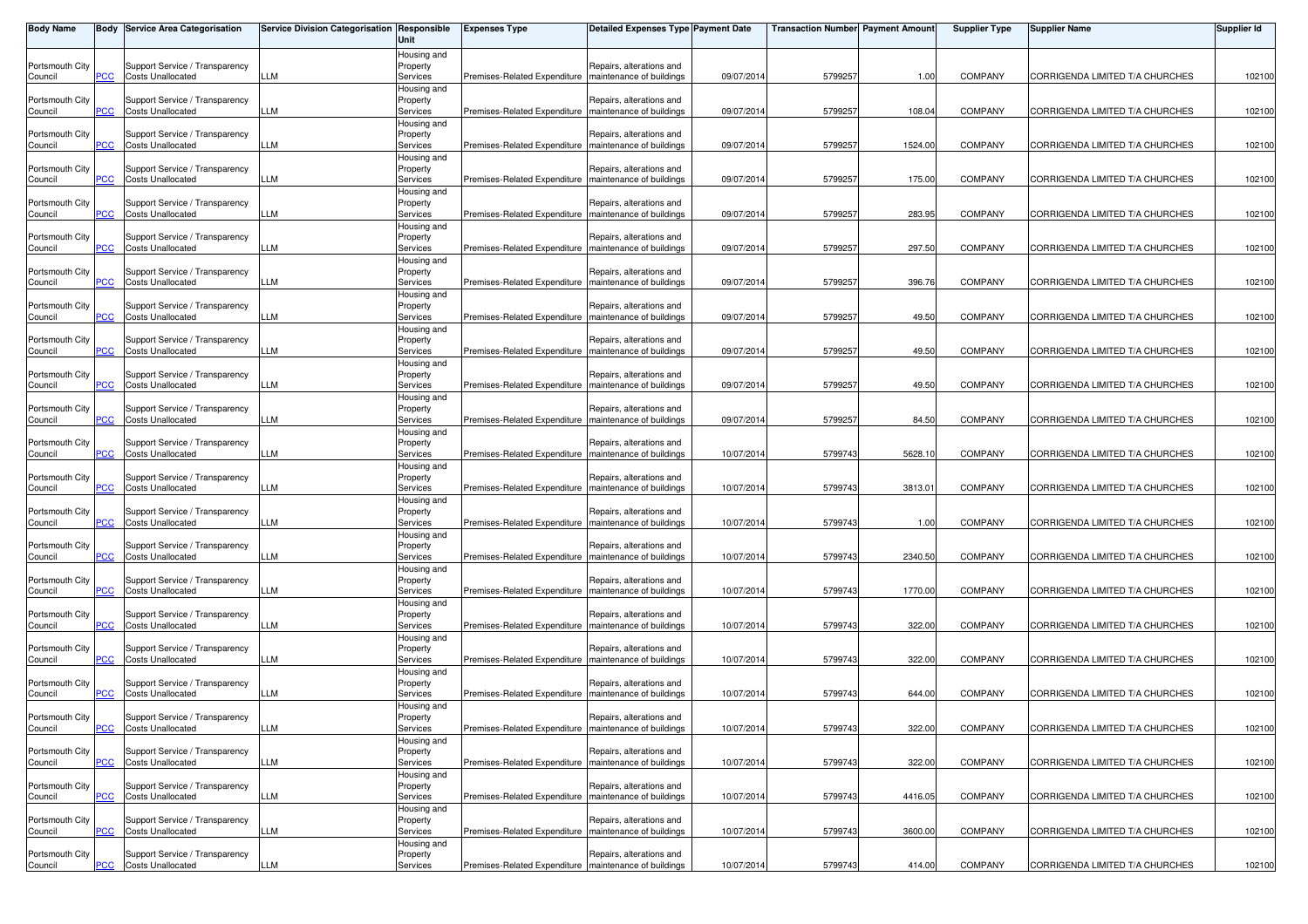| <b>Body Name</b>           |            | <b>Body Service Area Categorisation</b>                    | Service Division Categorisation Responsible | Unit                    | <b>Expenses Type</b>                                    | <b>Detailed Expenses Type Payment Date</b>           |            | <b>Transaction Number Payment Amount</b> |          | <b>Supplier Type</b> | <b>Supplier Name</b>            | Supplier Id |
|----------------------------|------------|------------------------------------------------------------|---------------------------------------------|-------------------------|---------------------------------------------------------|------------------------------------------------------|------------|------------------------------------------|----------|----------------------|---------------------------------|-------------|
|                            |            |                                                            |                                             | Housing and             |                                                         |                                                      |            |                                          |          |                      |                                 |             |
| Portsmouth City<br>Council | PСC        | Support Service / Transparency<br><b>Costs Unallocated</b> | LLM                                         | Property<br>Services    | Premises-Related Expenditure   maintenance of buildings | Repairs, alterations and                             | 10/07/2014 | 5799743                                  | 414.00   | <b>COMPANY</b>       | CORRIGENDA LIMITED T/A CHURCHES | 102100      |
|                            |            |                                                            |                                             | Housing and             |                                                         |                                                      |            |                                          |          |                      |                                 |             |
| Portsmouth City<br>Council | PCC        | Support Service / Transparency<br><b>Costs Unallocated</b> | LLM                                         | Property<br>Services    | Premises-Related Expenditure                            | Repairs, alterations and<br>maintenance of buildings | 10/07/2014 | 5799743                                  | 414.00   | <b>COMPANY</b>       | CORRIGENDA LIMITED T/A CHURCHES | 102100      |
|                            |            |                                                            |                                             | Housing and             |                                                         |                                                      |            |                                          |          |                      |                                 |             |
| Portsmouth City            |            | Support Service / Transparency                             |                                             | Property                |                                                         | Repairs, alterations and                             |            |                                          |          |                      |                                 |             |
| Council                    |            | <b>Costs Unallocated</b>                                   | LLM                                         | Services                | Premises-Related Expenditure   maintenance of buildings |                                                      | 11/07/2014 | 580000                                   | 736.01   | <b>COMPANY</b>       | CORRIGENDA LIMITED T/A CHURCHES | 102100      |
| Portsmouth City            |            | Support Service / Transparency                             |                                             | Housing and<br>Property |                                                         | Repairs, alterations and                             |            |                                          |          |                      |                                 |             |
| Council                    | сC         | <b>Costs Unallocated</b>                                   | LLM                                         | Services                | Premises-Related Expenditure   maintenance of buildings |                                                      | 16/07/2014 | 5800569                                  | 564.91   | COMPANY              | CORRIGENDA LIMITED T/A CHURCHES | 102100      |
|                            |            |                                                            |                                             | Housing and             |                                                         |                                                      |            |                                          |          |                      |                                 |             |
| Portsmouth City<br>Council | <u>PCC</u> | Support Service / Transparency<br><b>Costs Unallocated</b> | LM                                          | Property<br>Services    | Premises-Related Expenditure                            | Repairs, alterations and<br>maintenance of buildings | 16/07/2014 | 5800569                                  | $-35.00$ | <b>COMPANY</b>       | CORRIGENDA LIMITED T/A CHURCHES | 102100      |
|                            |            |                                                            |                                             | Housing and             |                                                         |                                                      |            |                                          |          |                      |                                 |             |
| Portsmouth City            |            | Support Service / Transparency                             | LM.                                         | Property                |                                                         | Repairs, alterations and                             |            |                                          |          |                      |                                 |             |
| Council                    | <u>'CC</u> | <b>Costs Unallocated</b>                                   |                                             | Services<br>Housing and | Premises-Related Expenditure   maintenance of buildings |                                                      | 17/07/2014 | 5801041                                  | 35.00    | <b>COMPANY</b>       | CORRIGENDA LIMITED T/A CHURCHES | 102100      |
| Portsmouth City            |            | Support Service / Transparency                             |                                             | Property                |                                                         | Repairs, alterations and                             |            |                                          |          |                      |                                 |             |
| Council                    | PCC        | <b>Costs Unallocated</b>                                   | LLM                                         | Services                | Premises-Related Expenditure   maintenance of buildings |                                                      | 17/07/2014 | 5801041                                  | 46.74    | <b>COMPANY</b>       | CORRIGENDA LIMITED T/A CHURCHES | 102100      |
| Portsmouth City            |            | Support Service / Transparency                             |                                             | Housing and<br>Property |                                                         | Repairs, alterations and                             |            |                                          |          |                      |                                 |             |
| Council                    | PCC        | <b>Costs Unallocated</b>                                   | LLM                                         | Services                | Premises-Related Expenditure   maintenance of buildings |                                                      | 17/07/2014 | 580104                                   | 54.54    | <b>COMPANY</b>       | CORRIGENDA LIMITED T/A CHURCHES | 102100      |
|                            |            |                                                            |                                             | Housing and             |                                                         |                                                      |            |                                          |          |                      |                                 |             |
| Portsmouth City<br>Council |            | Support Service / Transparency<br><b>Costs Unallocated</b> | LM                                          | Property<br>Services    | Premises-Related Expenditure                            | Repairs, alterations and<br>maintenance of buildings | 17/07/2014 | 5801041                                  | 10.39    | <b>COMPANY</b>       | CORRIGENDA LIMITED T/A CHURCHES | 102100      |
|                            |            |                                                            |                                             | Housing and             |                                                         |                                                      |            |                                          |          |                      |                                 |             |
| Portsmouth City            |            | Support Service / Transparency                             |                                             | Property                |                                                         | Repairs, alterations and                             |            |                                          |          |                      |                                 |             |
| Council                    | PCC        | <b>Costs Unallocated</b>                                   | LLM                                         | Services<br>Housing and | Premises-Related Expenditure   maintenance of buildings |                                                      | 17/07/2014 | 5801041                                  | 114.26   | <b>COMPANY</b>       | CORRIGENDA LIMITED T/A CHURCHES | 102100      |
| Portsmouth City            |            | Support Service / Transparency                             |                                             | Property                |                                                         | Repairs, alterations and                             |            |                                          |          |                      |                                 |             |
| Council                    | PCC        | <b>Costs Unallocated</b>                                   | LLM                                         | Services                | Premises-Related Expenditure   maintenance of buildings |                                                      | 17/07/2014 | 580104                                   | 31.16    | COMPANY              | CORRIGENDA LIMITED T/A CHURCHES | 102100      |
|                            |            |                                                            |                                             | Housing and             |                                                         |                                                      |            |                                          |          |                      |                                 |             |
| Portsmouth City<br>Council | сc         | Support Service / Transparency<br><b>Costs Unallocated</b> | LM                                          | Property<br>Services    | Premises-Related Expenditure   maintenance of buildings | Repairs, alterations and                             | 17/07/2014 | 5801041                                  | 54.54    | <b>COMPANY</b>       | CORRIGENDA LIMITED T/A CHURCHES | 102100      |
|                            |            |                                                            |                                             | Housing and             |                                                         |                                                      |            |                                          |          |                      |                                 |             |
| Portsmouth City            |            | Support Service / Transparency                             |                                             | Property                |                                                         | Repairs, alterations and                             |            |                                          |          |                      |                                 |             |
| Council                    | PCC        | <b>Costs Unallocated</b>                                   | LLM                                         | Services<br>Housing and | Premises-Related Expenditure   maintenance of buildings |                                                      | 17/07/2014 | 5801041                                  | 58.43    | <b>COMPANY</b>       | CORRIGENDA LIMITED T/A CHURCHES | 102100      |
| Portsmouth City            |            | Support Service / Transparency                             |                                             | Property                |                                                         | Repairs, alterations and                             |            |                                          |          |                      |                                 |             |
| Council                    | PCC        | <b>Costs Unallocated</b>                                   | LLM                                         | Services                | Premises-Related Expenditure   maintenance of buildings |                                                      | 17/07/2014 | 5801041                                  | 101.28   | <b>COMPANY</b>       | CORRIGENDA LIMITED T/A CHURCHES | 102100      |
| Portsmouth City            |            | Support Service / Transparency                             |                                             | Housing and<br>Property |                                                         | Repairs, alterations and                             |            |                                          |          |                      |                                 |             |
| Council                    | сc         | <b>Costs Unallocated</b>                                   | LM                                          | Services                | Premises-Related Expenditure   maintenance of buildings |                                                      | 17/07/2014 | 5801041                                  | 124.65   | <b>COMPANY</b>       | CORRIGENDA LIMITED T/A CHURCHES | 102100      |
|                            |            |                                                            |                                             | Housing and             |                                                         |                                                      |            |                                          |          |                      |                                 |             |
| Portsmouth City            |            | Support Service / Transparency<br><b>Costs Unallocated</b> | LLM                                         | Property<br>Services    | Premises-Related Expenditure   maintenance of buildings | Repairs, alterations and                             | 17/07/2014 | 5801041                                  | 31.16    | <b>COMPANY</b>       | CORRIGENDA LIMITED T/A CHURCHES | 102100      |
| Council                    |            |                                                            |                                             | Housing and             |                                                         |                                                      |            |                                          |          |                      |                                 |             |
| Portsmouth City            |            | Support Service / Transparency                             |                                             | Property                |                                                         | Repairs, alterations and                             |            |                                          |          |                      |                                 |             |
| Council                    | PСC        | <b>Costs Unallocated</b>                                   | LLM                                         | Services                | Premises-Related Expenditure maintenance of buildings   |                                                      | 17/07/2014 | 5801041                                  | 46.74    | <b>COMPANY</b>       | CORRIGENDA LIMITED T/A CHURCHES | 102100      |
| Portsmouth City            |            | Support Service / Transparency                             |                                             | Housing and<br>Property |                                                         | Repairs, alterations and                             |            |                                          |          |                      |                                 |             |
| Council                    | PCC.       | <b>Costs Unallocated</b>                                   | LLM                                         | Services                | Premises-Related Expenditure                            | maintenance of buildings                             | 17/07/2014 | 5801041                                  | 54.54    | <b>COMPANY</b>       | CORRIGENDA LIMITED T/A CHURCHES | 102100      |
|                            |            |                                                            |                                             | Housing and             |                                                         |                                                      |            |                                          |          |                      |                                 |             |
| Portsmouth City<br>Council | PСC        | Support Service / Transparency<br><b>Costs Unallocated</b> | LLM                                         | Property<br>Services    | Premises-Related Expenditure   maintenance of buildings | Repairs, alterations and                             | 17/07/2014 | 5801041                                  | 7.79     | <b>COMPANY</b>       | CORRIGENDA LIMITED T/A CHURCHES | 102100      |
|                            |            |                                                            |                                             | Housing and             |                                                         |                                                      |            |                                          |          |                      |                                 |             |
| Portsmouth City            |            | Support Service / Transparency                             |                                             | Property                |                                                         | Repairs, alterations and                             |            |                                          |          |                      |                                 |             |
| Council                    | <b>PCC</b> | <b>Costs Unallocated</b>                                   | LLM                                         | Services<br>Housing and | Premises-Related Expenditure   maintenance of buildings |                                                      | 17/07/2014 | 5801041                                  | 105.17   | <b>COMPANY</b>       | CORRIGENDA LIMITED T/A CHURCHES | 102100      |
| Portsmouth City            |            | Support Service / Transparency                             |                                             | Property                |                                                         | Repairs, alterations and                             |            |                                          |          |                      |                                 |             |
| Council                    | PCC        | <b>Costs Unallocated</b>                                   | LLM                                         | Services                | Premises-Related Expenditure                            | maintenance of buildings                             | 17/07/2014 | 5801041                                  | 2.60     | <b>COMPANY</b>       | CORRIGENDA LIMITED T/A CHURCHES | 102100      |
|                            |            |                                                            |                                             | Housing and             |                                                         | Repairs, alterations and                             |            |                                          |          |                      |                                 |             |
| Portsmouth City<br>Council | ۲CС        | Support Service / Transparency<br><b>Costs Unallocated</b> | LLM                                         | Property<br>Services    | Premises-Related Expenditure                            | maintenance of buildings                             | 17/07/2014 | 5801041                                  | 54.54    | COMPANY              | CORRIGENDA LIMITED T/A CHURCHES | 102100      |
|                            |            |                                                            |                                             | Housing and             |                                                         |                                                      |            |                                          |          |                      |                                 |             |
| Portsmouth City            |            | Support Service / Transparency                             |                                             | Property                |                                                         | Repairs, alterations and                             |            |                                          |          |                      |                                 |             |
| Council                    | PCC        | <b>Costs Unallocated</b>                                   | LLM                                         | Services<br>Housing and | Premises-Related Expenditure   maintenance of buildings |                                                      | 17/07/2014 | 5801041                                  | 58.43    | <b>COMPANY</b>       | CORRIGENDA LIMITED T/A CHURCHES | 102100      |
| Portsmouth City            |            | Support Service / Transparency                             |                                             | Property                |                                                         | Repairs, alterations and                             |            |                                          |          |                      |                                 |             |
| Council                    | <b>PCC</b> | <b>Costs Unallocated</b>                                   | LLM                                         | Services                | Premises-Related Expenditure   maintenance of buildings |                                                      | 17/07/2014 | 5801041                                  | 132.44   | <b>COMPANY</b>       | CORRIGENDA LIMITED T/A CHURCHES | 102100      |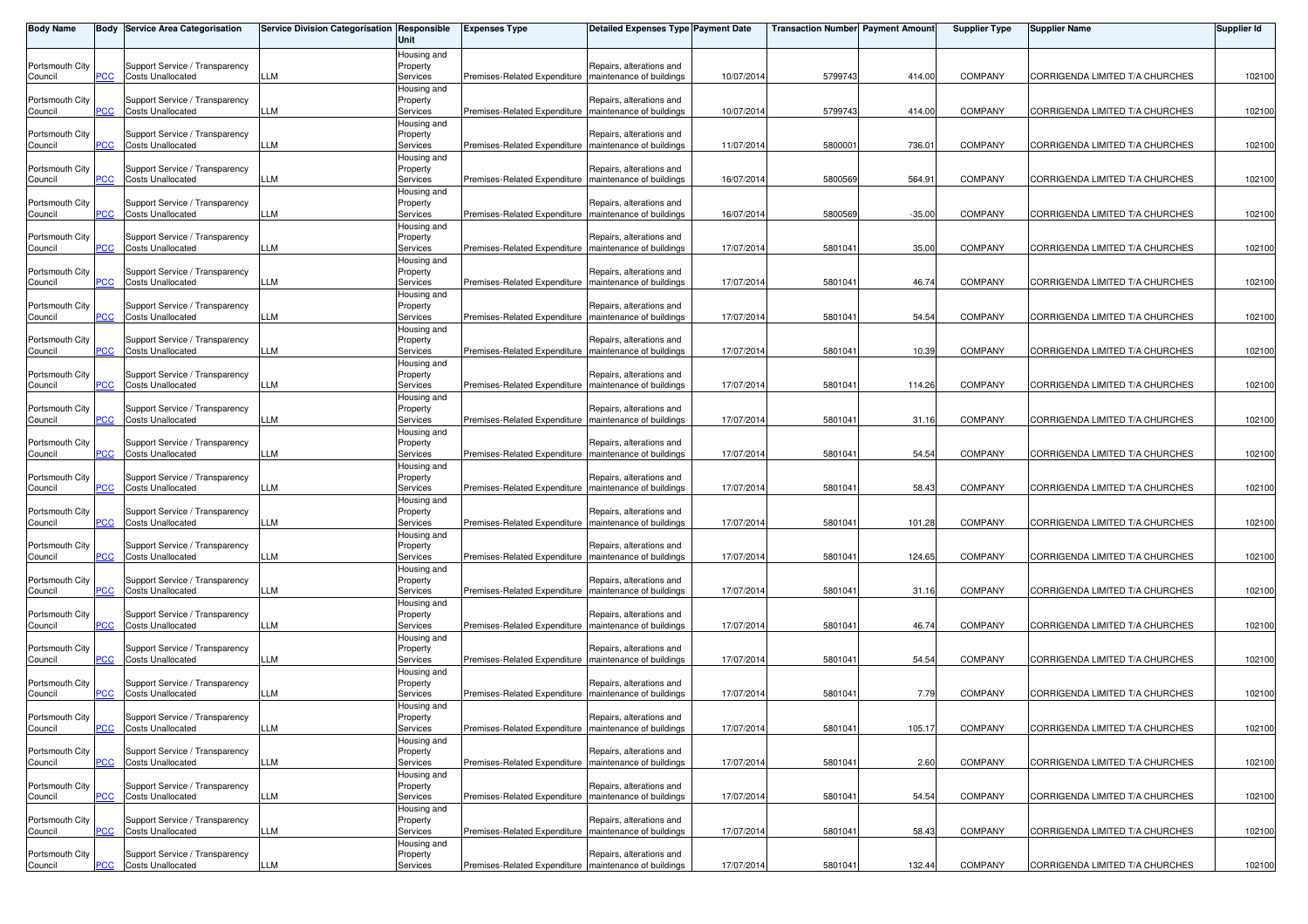| <b>Body Name</b>           |            | <b>Body Service Area Categorisation</b>                    | Service Division Categorisation Responsible | Unit                                               | <b>Expenses Type</b>                                    | Detailed Expenses Type Payment Date                  |            | <b>Transaction Number Payment Amount</b> |        | <b>Supplier Type</b> | <b>Supplier Name</b>            | Supplier Id |
|----------------------------|------------|------------------------------------------------------------|---------------------------------------------|----------------------------------------------------|---------------------------------------------------------|------------------------------------------------------|------------|------------------------------------------|--------|----------------------|---------------------------------|-------------|
| Portsmouth City<br>Council | PСC        | Support Service / Transparency<br><b>Costs Unallocated</b> | LLM                                         | Housing and<br>Property<br>Services                | Premises-Related Expenditure   maintenance of buildings | Repairs, alterations and                             | 17/07/2014 | 5801041                                  | 38.95  | <b>COMPANY</b>       | CORRIGENDA LIMITED T/A CHURCHES | 102100      |
| Portsmouth City<br>Council | PCC        | Support Service / Transparency<br><b>Costs Unallocated</b> | LLM                                         | Housing and<br>Property<br>Services                | Premises-Related Expenditure   maintenance of buildings | Repairs, alterations and                             | 17/07/2014 | 580104                                   | 5.19   | <b>COMPANY</b>       | CORRIGENDA LIMITED T/A CHURCHES | 102100      |
| Portsmouth City<br>Council |            | Support Service / Transparency<br><b>Costs Unallocated</b> | LM.                                         | Housing and<br>Property<br>Services                | Premises-Related Expenditure   maintenance of buildings | Repairs, alterations and                             | 17/07/2014 | 5801041                                  | 54.54  | <b>COMPANY</b>       | CORRIGENDA LIMITED T/A CHURCHES | 102100      |
| Portsmouth City<br>Council | PСC        | Support Service / Transparency<br><b>Costs Unallocated</b> | LLM                                         | Housing and<br>Property<br>Services                | Premises-Related Expenditure Imaintenance of buildings  | Repairs, alterations and                             | 17/07/2014 | 5801041                                  | 58.43  | <b>COMPANY</b>       | CORRIGENDA LIMITED T/A CHURCHES | 102100      |
| Portsmouth City<br>Council | PСC        | Support Service / Transparency<br><b>Costs Unallocated</b> | LLM                                         | Housing and<br>Property<br>Services                | Premises-Related Expenditure                            | Repairs, alterations and<br>maintenance of buildings | 17/07/2014 | 580104                                   | 62.33  | COMPANY              | CORRIGENDA LIMITED T/A CHURCHES | 102100      |
| Portsmouth City<br>Council | сc         | Support Service / Transparency<br><b>Costs Unallocated</b> | LM                                          | Housing and<br>Property<br>Services                | Premises-Related Expenditure   maintenance of buildings | Repairs, alterations and                             | 17/07/2014 | 5801041                                  | 115.70 | <b>COMPANY</b>       | CORRIGENDA LIMITED T/A CHURCHES | 102100      |
| Portsmouth City<br>Council | PСC        | Support Service / Transparency<br><b>Costs Unallocated</b> | LLM                                         | Housing and<br>Property<br>Services                | Premises-Related Expenditure   maintenance of buildings | Repairs, alterations and                             | 17/07/2014 | 5801041                                  | 12.85  | <b>COMPANY</b>       | CORRIGENDA LIMITED T/A CHURCHES | 102100      |
| Portsmouth City<br>Council | PCC        | Support Service / Transparency<br><b>Costs Unallocated</b> | LLM                                         | Housing and<br>Property<br>Services                | Premises-Related Expenditure   maintenance of buildings | Repairs, alterations and                             | 17/07/2014 | 5801041                                  | 14.15  | <b>COMPANY</b>       | CORRIGENDA LIMITED T/A CHURCHES | 102100      |
| Portsmouth City<br>Council | cс         | Support Service / Transparency<br><b>Costs Unallocated</b> | LM                                          | Housing and<br>Property<br>Services                | Premises-Related Expenditure                            | Repairs, alterations and<br>maintenance of buildings | 17/07/2014 | 5801041                                  | 2.60   | <b>COMPANY</b>       | CORRIGENDA LIMITED T/A CHURCHES | 102100      |
| Portsmouth City<br>Council |            | Support Service / Transparency<br><b>Costs Unallocated</b> | LLM                                         | Housing and<br>Property<br>Services                | Premises-Related Expenditure maintenance of buildings   | Repairs, alterations and                             | 17/07/2014 | 5801041                                  | 46.74  | <b>COMPANY</b>       | CORRIGENDA LIMITED T/A CHURCHES | 102100      |
| Portsmouth City<br>Council | PCC        | Support Service / Transparency<br><b>Costs Unallocated</b> | LLM                                         | Housing and<br>Property<br>Services                | Premises-Related Expenditure   maintenance of buildings | Repairs, alterations and                             | 17/07/2014 | 580104                                   | 54.54  | <b>COMPANY</b>       | CORRIGENDA LIMITED T/A CHURCHES | 102100      |
| Portsmouth City<br>Council | CС         | Support Service / Transparency<br><b>Costs Unallocated</b> | LM                                          | Housing and<br>Property<br>Services                | Premises-Related Expenditure                            | Repairs, alterations and<br>maintenance of buildings | 17/07/2014 | 5801041                                  | 62.33  | <b>COMPANY</b>       | CORRIGENDA LIMITED T/A CHURCHES | 102100      |
| Portsmouth City<br>Council | PСC        | Support Service / Transparency<br><b>Costs Unallocated</b> | LLM                                         | Housing and<br>Property<br>Services                | Premises-Related Expenditure   maintenance of buildings | Repairs, alterations and                             | 17/07/2014 | 5801041                                  | 62.33  | <b>COMPANY</b>       | CORRIGENDA LIMITED T/A CHURCHES | 102100      |
| Portsmouth City<br>Council | <u>PCC</u> | Support Service / Transparency<br><b>Costs Unallocated</b> | LLM                                         | Housing and<br>Property<br>Services                | Premises-Related Expenditure   maintenance of buildings | Repairs, alterations and                             | 17/07/2014 | 5801041                                  | 71.41  | <b>COMPANY</b>       | CORRIGENDA LIMITED T/A CHURCHES | 102100      |
| Portsmouth City<br>Council | PСC        | Support Service / Transparency<br><b>Costs Unallocated</b> | LLM                                         | Housing and<br>Property<br>Services                | Premises-Related Expenditure   maintenance of buildings | Repairs, alterations and                             | 17/07/2014 | 5801041                                  | 10.39  | <b>COMPANY</b>       | CORRIGENDA LIMITED T/A CHURCHES | 102100      |
| Portsmouth City<br>Council |            | Support Service / Transparency<br><b>Costs Unallocated</b> | LLM                                         | Housing and<br>Property<br>Services                | Premises-Related Expenditure   maintenance of buildings | Repairs, alterations and                             | 17/07/2014 | 5801041                                  | 54.54  | <b>COMPANY</b>       | CORRIGENDA LIMITED T/A CHURCHES | 102100      |
| Portsmouth City<br>Council | ۲CC        | Support Service / Transparency<br><b>Costs Unallocated</b> | LLM                                         | Housing and<br>Property<br>Services                | Premises-Related Expenditure   maintenance of buildings | Repairs, alterations and                             | 17/07/2014 | 5801041                                  | 74.01  | <b>COMPANY</b>       | CORRIGENDA LIMITED T/A CHURCHES | 102100      |
| Portsmouth City<br>Council | PCC        | Support Service / Transparency<br><b>Costs Unallocated</b> | LM                                          | Housing and<br>Property<br>Services                | Premises-Related Expenditure                            | Repairs, alterations and<br>maintenance of buildings | 17/07/2014 | 5801041                                  | 93.49  | <b>COMPANY</b>       | CORRIGENDA LIMITED T/A CHURCHES | 102100      |
| Portsmouth City<br>Council | ۲CС        | Support Service / Transparency<br><b>Costs Unallocated</b> | LM                                          | Housing and<br>Property<br>Services<br>Housing and | Premises-Related Expenditure                            | Repairs, alterations and<br>maintenance of buildings | 17/07/2014 | 5801041                                  | 140.23 | <b>COMPANY</b>       | CORRIGENDA LIMITED T/A CHURCHES | 102100      |
| Portsmouth City<br>Council | <b>PCC</b> | Support Service / Transparency<br><b>Costs Unallocated</b> | LLM                                         | Property<br>Services<br>Housing and                | Premises-Related Expenditure   maintenance of buildings | Repairs, alterations and                             | 17/07/2014 | 5801041                                  | 5.19   | COMPANY              | CORRIGENDA LIMITED T/A CHURCHES | 102100      |
| Portsmouth City<br>Council | PCC        | Support Service / Transparency<br><b>Costs Unallocated</b> | LLM                                         | Property<br>Services                               | Premises-Related Expenditure                            | Repairs, alterations and<br>maintenance of buildings | 17/07/2014 | 580104                                   | 54.54  | <b>COMPANY</b>       | CORRIGENDA LIMITED T/A CHURCHES | 102100      |
| Portsmouth City<br>Council | ۲CС        | Support Service / Transparency<br><b>Costs Unallocated</b> | LLM                                         | Housing and<br>Property<br>Services<br>Housing and | Premises-Related Expenditure                            | Repairs, alterations and<br>maintenance of buildings | 17/07/2014 | 5801041                                  | 58.43  | <b>COMPANY</b>       | CORRIGENDA LIMITED T/A CHURCHES | 102100      |
| Portsmouth City<br>Council | PСC        | Support Service / Transparency<br><b>Costs Unallocated</b> | LLM                                         | Property<br>Services                               | Premises-Related Expenditure   maintenance of buildings | Repairs, alterations and                             | 17/07/2014 | 5801041                                  | 62.33  | <b>COMPANY</b>       | CORRIGENDA LIMITED T/A CHURCHES | 102100      |
| Portsmouth City<br>Council | <b>PCC</b> | Support Service / Transparency<br><b>Costs Unallocated</b> | LLM                                         | Housing and<br>Property<br>Services                | Premises-Related Expenditure   maintenance of buildings | Repairs, alterations and                             | 17/07/2014 | 5801041                                  | 70.12  | COMPANY              | CORRIGENDA LIMITED T/A CHURCHES | 102100      |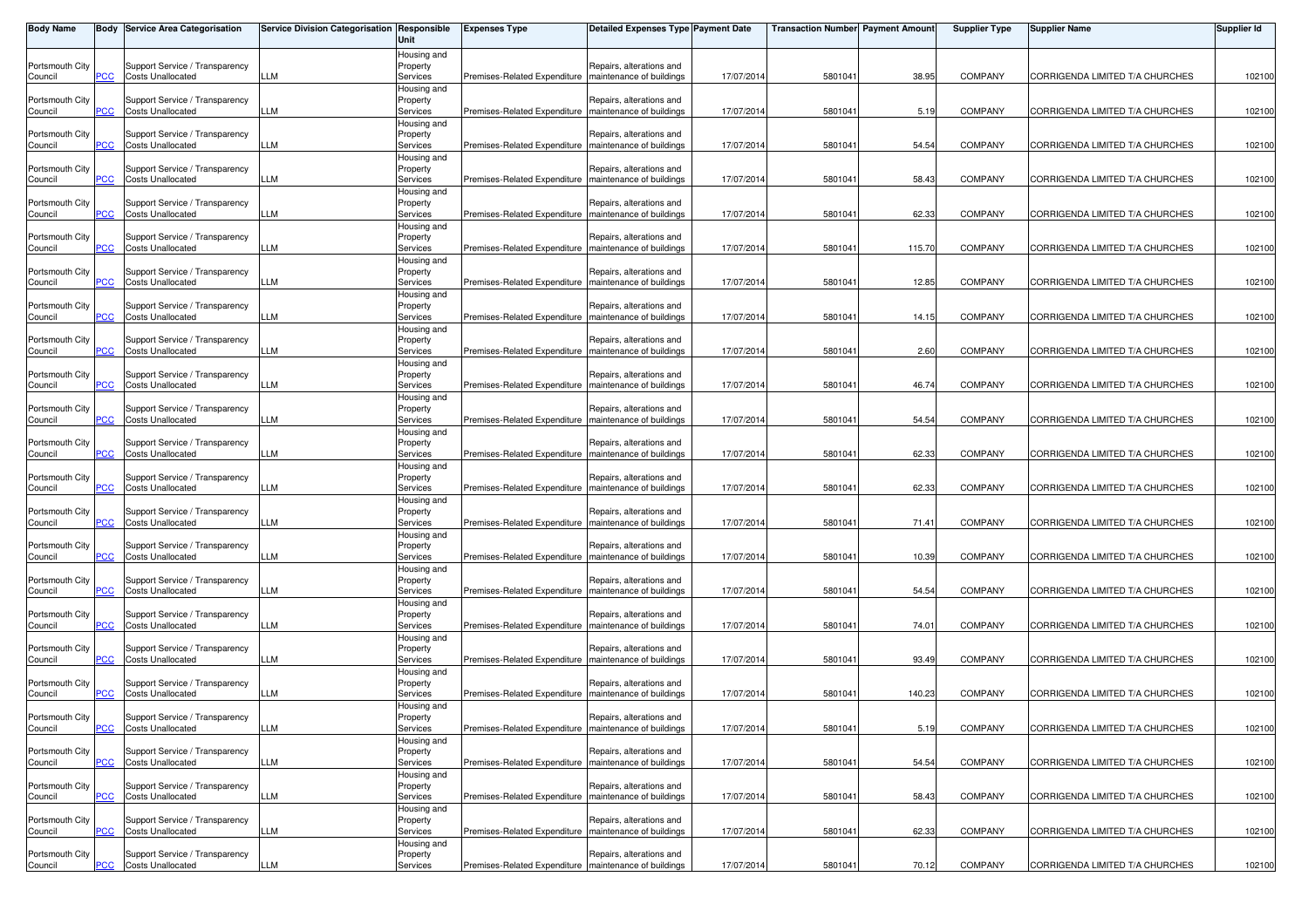| <b>Body Name</b>           |            | <b>Body Service Area Categorisation</b>                    | Service Division Categorisation Responsible | Unit                    | <b>Expenses Type</b>                                    | <b>Detailed Expenses Type Payment Date</b> |            | <b>Transaction Number Payment Amount</b> |         | <b>Supplier Type</b> | <b>Supplier Name</b>            | Supplier Id |
|----------------------------|------------|------------------------------------------------------------|---------------------------------------------|-------------------------|---------------------------------------------------------|--------------------------------------------|------------|------------------------------------------|---------|----------------------|---------------------------------|-------------|
|                            |            |                                                            |                                             | Housing and             |                                                         |                                            |            |                                          |         |                      |                                 |             |
| Portsmouth City<br>Council | PСC        | Support Service / Transparency<br><b>Costs Unallocated</b> | LLM                                         | Property<br>Services    | Premises-Related Expenditure   maintenance of buildings | Repairs, alterations and                   | 17/07/2014 | 5801041                                  | 74.01   | <b>COMPANY</b>       | CORRIGENDA LIMITED T/A CHURCHES | 102100      |
|                            |            |                                                            |                                             | Housing and             |                                                         |                                            |            |                                          |         |                      |                                 |             |
| Portsmouth City            |            | Support Service / Transparency                             |                                             | Property                |                                                         | Repairs, alterations and                   |            |                                          |         |                      |                                 |             |
| Council                    | PCC        | <b>Costs Unallocated</b>                                   | LLM                                         | Services<br>Housing and | Premises-Related Expenditure                            | maintenance of buildings                   | 17/07/2014 | 5801041                                  | 179.19  | <b>COMPANY</b>       | CORRIGENDA LIMITED T/A CHURCHES | 102100      |
| Portsmouth City            |            | Support Service / Transparency                             |                                             | Property                |                                                         | Repairs, alterations and                   |            |                                          |         |                      |                                 |             |
| Council                    |            | <b>Costs Unallocated</b>                                   | LLM                                         | Services                | Premises-Related Expenditure   maintenance of buildings |                                            | 17/07/2014 | 5801041                                  | 5.19    | <b>COMPANY</b>       | CORRIGENDA LIMITED T/A CHURCHES | 102100      |
| Portsmouth City            |            | Support Service / Transparency                             |                                             | Housing and<br>Property |                                                         | Repairs, alterations and                   |            |                                          |         |                      |                                 |             |
| Council                    | сC         | <b>Costs Unallocated</b>                                   | LLM                                         | Services                | Premises-Related Expenditure   maintenance of buildings |                                            | 17/07/2014 | 5801041                                  | 54.54   | COMPANY              | CORRIGENDA LIMITED T/A CHURCHES | 102100      |
|                            |            |                                                            |                                             | Housing and             |                                                         |                                            |            |                                          |         |                      |                                 |             |
| Portsmouth City            |            | Support Service / Transparency<br><b>Costs Unallocated</b> | LM                                          | Property                |                                                         | Repairs, alterations and                   |            |                                          |         | <b>COMPANY</b>       |                                 |             |
| Council                    | <u>PCC</u> |                                                            |                                             | Services<br>Housing and | Premises-Related Expenditure                            | maintenance of buildings                   | 17/07/2014 | 580104                                   | 62.33   |                      | CORRIGENDA LIMITED T/A CHURCHES | 102100      |
| Portsmouth City            |            | Support Service / Transparency                             |                                             | Property                |                                                         | Repairs, alterations and                   |            |                                          |         |                      |                                 |             |
| Council                    | <u>'CC</u> | <b>Costs Unallocated</b>                                   | LM.                                         | Services                | Premises-Related Expenditure   maintenance of buildings |                                            | 17/07/2014 | 5801041                                  | 93.49   | <b>COMPANY</b>       | CORRIGENDA LIMITED T/A CHURCHES | 102100      |
| Portsmouth City            |            | Support Service / Transparency                             |                                             | Housing and<br>Property |                                                         | Repairs, alterations and                   |            |                                          |         |                      |                                 |             |
| Council                    | PCC        | <b>Costs Unallocated</b>                                   | LLM                                         | Services                | Premises-Related Expenditure   maintenance of buildings |                                            | 17/07/2014 | 5801041                                  | 2.60    | <b>COMPANY</b>       | CORRIGENDA LIMITED T/A CHURCHES | 102100      |
|                            |            |                                                            |                                             | Housing and             |                                                         |                                            |            |                                          |         |                      |                                 |             |
| Portsmouth City<br>Council | PCC        | Support Service / Transparency<br><b>Costs Unallocated</b> | LLM                                         | Property                | Premises-Related Expenditure   maintenance of buildings | Repairs, alterations and                   | 17/07/2014 | 580104                                   | 46.74   | COMPANY              |                                 |             |
|                            |            |                                                            |                                             | Services<br>Housing and |                                                         |                                            |            |                                          |         |                      | CORRIGENDA LIMITED T/A CHURCHES | 102100      |
| Portsmouth City            |            | Support Service / Transparency                             |                                             | Property                |                                                         | Repairs, alterations and                   |            |                                          |         |                      |                                 |             |
| Council                    |            | <b>Costs Unallocated</b>                                   | LM                                          | Services                | Premises-Related Expenditure                            | maintenance of buildings                   | 17/07/2014 | 5801041                                  | 46.74   | <b>COMPANY</b>       | CORRIGENDA LIMITED T/A CHURCHES | 102100      |
| Portsmouth City            |            | Support Service / Transparency                             |                                             | Housing and<br>Property |                                                         | Repairs, alterations and                   |            |                                          |         |                      |                                 |             |
| Council                    | PCC        | <b>Costs Unallocated</b>                                   | LLM                                         | Services                | Premises-Related Expenditure   maintenance of buildings |                                            | 17/07/2014 | 5801041                                  | 46.74   | <b>COMPANY</b>       | CORRIGENDA LIMITED T/A CHURCHES | 102100      |
|                            |            |                                                            |                                             | Housing and             |                                                         |                                            |            |                                          |         |                      |                                 |             |
| Portsmouth City            | PCC        | Support Service / Transparency<br><b>Costs Unallocated</b> | LLM                                         | Property                |                                                         | Repairs, alterations and                   |            |                                          | 46.74   |                      |                                 |             |
| Council                    |            |                                                            |                                             | Services<br>Housing and | Premises-Related Expenditure   maintenance of buildings |                                            | 17/07/2014 | 580104                                   |         | COMPANY              | CORRIGENDA LIMITED T/A CHURCHES | 102100      |
| Portsmouth City            |            | Support Service / Transparency                             |                                             | Property                |                                                         | Repairs, alterations and                   |            |                                          |         |                      |                                 |             |
| Council                    | сc         | <b>Costs Unallocated</b>                                   | LM                                          | Services                | Premises-Related Expenditure   maintenance of buildings |                                            | 17/07/2014 | 5801041                                  | 54.54   | <b>COMPANY</b>       | CORRIGENDA LIMITED T/A CHURCHES | 102100      |
| Portsmouth City            |            | Support Service / Transparency                             |                                             | Housing and<br>Property |                                                         | Repairs, alterations and                   |            |                                          |         |                      |                                 |             |
| Council                    | PCC        | <b>Costs Unallocated</b>                                   | LLM                                         | Services                | Premises-Related Expenditure   maintenance of buildings |                                            | 17/07/2014 | 5801041                                  | 67.51   | <b>COMPANY</b>       | CORRIGENDA LIMITED T/A CHURCHES | 102100      |
|                            |            |                                                            |                                             | Housing and             |                                                         |                                            |            |                                          |         |                      |                                 |             |
| Portsmouth City            |            | Support Service / Transparency                             | LLM                                         | Property                | Premises-Related Expenditure   maintenance of buildings | Repairs, alterations and                   |            |                                          |         | <b>COMPANY</b>       |                                 |             |
| Council                    | PCC        | <b>Costs Unallocated</b>                                   |                                             | Services<br>Housing and |                                                         |                                            | 17/07/2014 | 5801041                                  | 109.07  |                      | CORRIGENDA LIMITED T/A CHURCHES | 102100      |
| Portsmouth City            |            | Support Service / Transparency                             |                                             | Property                |                                                         | Repairs, alterations and                   |            |                                          |         |                      |                                 |             |
| Council                    | сc         | <b>Costs Unallocated</b>                                   | LM                                          | Services                | Premises-Related Expenditure   maintenance of buildings |                                            | 17/07/2014 | 5801041                                  | 132.44  | <b>COMPANY</b>       | CORRIGENDA LIMITED T/A CHURCHES | 102100      |
| Portsmouth City            |            | Support Service / Transparency                             |                                             | Housing and<br>Property |                                                         | Repairs, alterations and                   |            |                                          |         |                      |                                 |             |
| Council                    |            | <b>Costs Unallocated</b>                                   | LLM                                         | Services                | Premises-Related Expenditure   maintenance of buildings |                                            | 17/07/2014 | 5801041                                  | 18.18   | <b>COMPANY</b>       | CORRIGENDA LIMITED T/A CHURCHES | 102100      |
|                            |            |                                                            |                                             | Housing and             |                                                         |                                            |            |                                          |         |                      |                                 |             |
| Portsmouth City<br>Council | PСC        | Support Service / Transparency<br><b>Costs Unallocated</b> | LLM                                         | Property<br>Services    | Premises-Related Expenditure maintenance of buildings   | Repairs, alterations and                   | 17/07/2014 | 5801041                                  | 183.08  | <b>COMPANY</b>       | CORRIGENDA LIMITED T/A CHURCHES | 102100      |
|                            |            |                                                            |                                             | Housing and             |                                                         |                                            |            |                                          |         |                      |                                 |             |
| Portsmouth City            |            | Support Service / Transparency                             |                                             | Property                |                                                         | Repairs, alterations and                   |            |                                          |         |                      |                                 |             |
| Council                    | PCC.       | <b>Costs Unallocated</b>                                   | LLM                                         | Services                | Premises-Related Expenditure                            | maintenance of buildings                   | 17/07/2014 | 5801041                                  | 186.97  | <b>COMPANY</b>       | CORRIGENDA LIMITED T/A CHURCHES | 102100      |
| Portsmouth City            |            | Support Service / Transparency                             |                                             | Housing and<br>Property |                                                         | Repairs, alterations and                   |            |                                          |         |                      |                                 |             |
| Council                    | PСC        | <b>Costs Unallocated</b>                                   | LLM                                         | Services                | Premises-Related Expenditure   maintenance of buildings |                                            | 17/07/2014 | 5801041                                  | 249.30  | <b>COMPANY</b>       | CORRIGENDA LIMITED T/A CHURCHES | 102100      |
|                            |            |                                                            |                                             | Housing and             |                                                         |                                            |            |                                          |         |                      |                                 |             |
| Portsmouth City<br>Council | <b>PCC</b> | Support Service / Transparency<br><b>Costs Unallocated</b> | LLM                                         | Property<br>Services    | Premises-Related Expenditure   maintenance of buildings | Repairs, alterations and                   | 17/07/2014 | 5801041                                  | 31.16   | <b>COMPANY</b>       | CORRIGENDA LIMITED T/A CHURCHES | 102100      |
|                            |            |                                                            |                                             | Housing and             |                                                         |                                            |            |                                          |         |                      |                                 |             |
| Portsmouth City            |            | Support Service / Transparency                             |                                             | Property                |                                                         | Repairs, alterations and                   |            |                                          |         |                      |                                 |             |
| Council                    | PCC        | <b>Costs Unallocated</b>                                   | LLM                                         | Services                | Premises-Related Expenditure                            | maintenance of buildings                   | 17/07/2014 | 5801041                                  | 1224.21 | <b>COMPANY</b>       | CORRIGENDA LIMITED T/A CHURCHES | 102100      |
| Portsmouth City            |            | Support Service / Transparency                             |                                             | Housing and<br>Property |                                                         | Repairs, alterations and                   |            |                                          |         |                      |                                 |             |
| Council                    | ۲CС        | <b>Costs Unallocated</b>                                   | LLM                                         | Services                | Premises-Related Expenditure                            | maintenance of buildings                   | 17/07/2014 | 5801041                                  | 15.58   | COMPANY              | CORRIGENDA LIMITED T/A CHURCHES | 102100      |
|                            |            |                                                            |                                             | Housing and             |                                                         |                                            |            |                                          |         |                      |                                 |             |
| Portsmouth City<br>Council | PCC        | Support Service / Transparency<br><b>Costs Unallocated</b> | LLM                                         | Property<br>Services    | Premises-Related Expenditure   maintenance of buildings | Repairs, alterations and                   | 17/07/2014 | 5801041                                  | 46.74   | <b>COMPANY</b>       | CORRIGENDA LIMITED T/A CHURCHES | 102100      |
|                            |            |                                                            |                                             | Housing and             |                                                         |                                            |            |                                          |         |                      |                                 |             |
| Portsmouth City            |            | Support Service / Transparency                             |                                             | Property                |                                                         | Repairs, alterations and                   |            |                                          |         |                      |                                 |             |
| Council                    | <b>PCC</b> | <b>Costs Unallocated</b>                                   | LLM                                         | Services                | Premises-Related Expenditure   maintenance of buildings |                                            | 17/07/2014 | 5801041                                  | 5.19    | COMPANY              | CORRIGENDA LIMITED T/A CHURCHES | 102100      |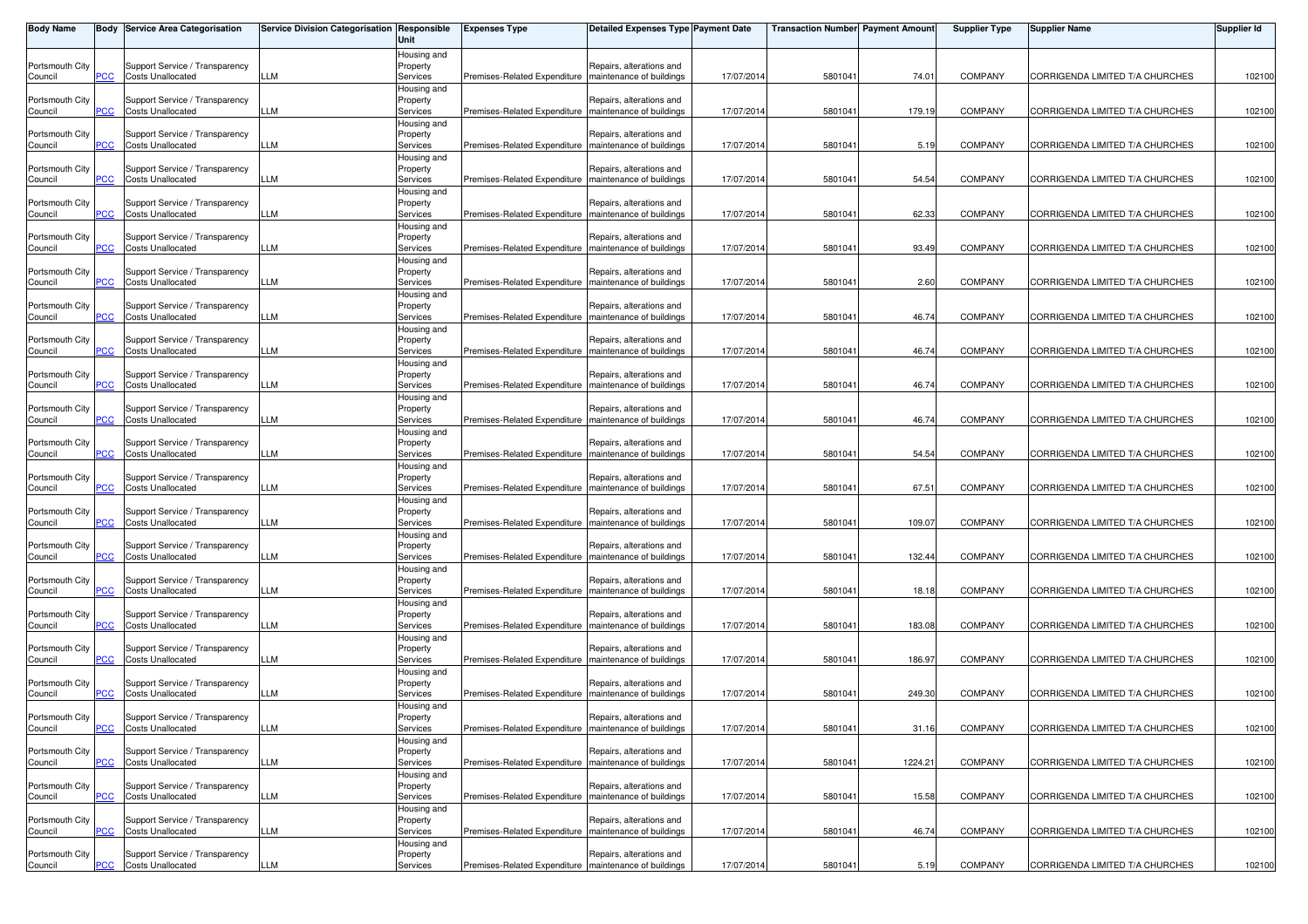| <b>Body Name</b>           |            | <b>Body Service Area Categorisation</b>                    | <b>Service Division Categorisation Responsible</b> | Unit                                | <b>Expenses Type</b>                                    | <b>Detailed Expenses Type Payment Date</b>           |            | <b>Transaction Number Payment Amount</b> |         | <b>Supplier Type</b> | <b>Supplier Name</b>            | Supplier Id |
|----------------------------|------------|------------------------------------------------------------|----------------------------------------------------|-------------------------------------|---------------------------------------------------------|------------------------------------------------------|------------|------------------------------------------|---------|----------------------|---------------------------------|-------------|
| Portsmouth City<br>Council | сC         | Support Service / Transparency<br><b>Costs Unallocated</b> | LLM                                                | Housing and<br>Property<br>Services | Premises-Related Expenditure                            | Repairs, alterations and<br>maintenance of buildings | 17/07/2014 | 580104                                   | 54.54   | <b>COMPANY</b>       | CORRIGENDA LIMITED T/A CHURCHES | 102100      |
| Portsmouth City<br>Council | PCC        | Support Service / Transparency<br><b>Costs Unallocated</b> | LLM                                                | Housing and<br>Property<br>Services | Premises-Related Expenditure                            | Repairs, alterations and<br>maintenance of buildings | 17/07/201  | 580104                                   | 63.62   | <b>COMPANY</b>       | CORRIGENDA LIMITED T/A CHURCHES | 102100      |
| Portsmouth City<br>Council |            | Support Service / Transparency<br><b>Costs Unallocated</b> | LLM                                                | Housing and<br>Property<br>Services | Premises-Related Expenditure                            | Repairs, alterations and<br>maintenance of buildings | 17/07/2014 | 580104                                   | 14.15   | <b>COMPANY</b>       | CORRIGENDA LIMITED T/A CHURCHES | 102100      |
| Portsmouth City<br>Council | PCC        | Support Service / Transparency<br><b>Costs Unallocated</b> | LLM                                                | Housing and<br>Property<br>Services | Premises-Related Expenditure   maintenance of buildings | Repairs, alterations and                             | 17/07/2014 | 580104                                   | 5.14    | <b>COMPANY</b>       | CORRIGENDA LIMITED T/A CHURCHES | 102100      |
| Portsmouth City<br>Council | PСC        | Support Service / Transparency<br><b>Costs Unallocated</b> | LLM                                                | Housing and<br>Property<br>Services | Premises-Related Expenditure                            | Repairs, alterations and<br>maintenance of buildings | 17/07/201  | 580104                                   | 57.85   | <b>COMPANY</b>       | CORRIGENDA LIMITED T/A CHURCHES | 102100      |
| Portsmouth City<br>Council |            | Support Service / Transparency<br><b>Costs Unallocated</b> | LM.                                                | Housing and<br>Property<br>Services | Premises-Related Expenditure                            | Repairs, alterations and<br>maintenance of buildings | 17/07/2014 | 580104                                   | 208.26  | <b>COMPANY</b>       | CORRIGENDA LIMITED T/A CHURCHES | 102100      |
| Portsmouth City<br>Council | PСC        | Support Service / Transparency<br><b>Costs Unallocated</b> | LLM                                                | Housing and<br>Property<br>Services | Premises-Related Expenditure                            | Repairs, alterations and<br>maintenance of buildings | 17/07/2014 | 5801041                                  | 36.00   | <b>COMPANY</b>       | CORRIGENDA LIMITED T/A CHURCHES | 102100      |
| Portsmouth City<br>Council | PСC        | Support Service / Transparency<br><b>Costs Unallocated</b> | LLM                                                | Housing and<br>Property<br>Services | Premises-Related Expenditure                            | Repairs, alterations and<br>maintenance of buildings | 17/07/2014 | 580104                                   | 470.53  | <b>COMPANY</b>       | CORRIGENDA LIMITED T/A CHURCHES | 102100      |
| Portsmouth City<br>Council |            | Support Service / Transparency<br><b>Costs Unallocated</b> | LM.                                                | Housing and<br>Property<br>Services | Premises-Related Expenditure                            | Repairs, alterations and<br>maintenance of buildings | 17/07/201  | 580104                                   | 7.71    | <b>COMPANY</b>       | CORRIGENDA LIMITED T/A CHURCHES | 102100      |
| Portsmouth City<br>Council |            | Support Service / Transparency<br><b>Costs Unallocated</b> | LLM                                                | Housing and<br>Property<br>Services | Premises-Related Expenditure                            | Repairs, alterations and<br>maintenance of buildings | 18/07/2014 | 580123                                   | 52.50   | <b>COMPANY</b>       | CORRIGENDA LIMITED T/A CHURCHES | 102100      |
| Portsmouth City            |            | Support Service / Transparency<br><b>Costs Unallocated</b> | LLM                                                | Housing and<br>Property<br>Services | Premises-Related Expenditure                            | Repairs, alterations and                             |            |                                          | 123.42  | <b>COMPANY</b>       |                                 |             |
| Council<br>Portsmouth City | PCC        | Support Service / Transparency                             |                                                    | Housing and<br>Property             |                                                         | maintenance of buildings<br>Repairs, alterations and | 23/07/201  | 580179                                   |         |                      | CORRIGENDA LIMITED T/A CHURCHES | 102100      |
| Council<br>Portsmouth City | сC         | <b>Costs Unallocated</b><br>Support Service / Transparency | LM.                                                | Services<br>Housing and<br>Property | Premises-Related Expenditure                            | maintenance of buildings<br>Repairs, alterations and | 23/07/2014 | 580179                                   | 138.84  | <b>COMPANY</b>       | CORRIGENDA LIMITED T/A CHURCHES | 102100      |
| Council<br>Portsmouth City | PСC        | <b>Costs Unallocated</b><br>Support Service / Transparency | LLM                                                | Services<br>Housing and<br>Property | Premises-Related Expenditure                            | maintenance of buildings<br>Repairs, alterations and | 23/07/2014 | 580179                                   | 2.57    | <b>COMPANY</b>       | CORRIGENDA LIMITED T/A CHURCHES | 102100      |
| Council<br>Portsmouth City | <u>PCC</u> | <b>Costs Unallocated</b><br>Support Service / Transparency | LLM                                                | Services<br>Housing and<br>Property | Premises-Related Expenditure   maintenance of buildings | Repairs, alterations and                             | 23/07/2014 | 580179                                   | 239.12  | <b>COMPANY</b>       | CORRIGENDA LIMITED T/A CHURCHES | 102100      |
| Council<br>Portsmouth City | PСC        | <b>Costs Unallocated</b><br>Support Service / Transparency | LLM                                                | Services<br>Housing and<br>Property | Premises-Related Expenditure                            | maintenance of buildings<br>Repairs, alterations and | 23/07/2014 | 580179                                   | 30.85   | <b>COMPANY</b>       | CORRIGENDA LIMITED T/A CHURCHES | 102100      |
| Council<br>Portsmouth City |            | <b>Costs Unallocated</b><br>Support Service / Transparency | LLM                                                | Services<br>Housing and<br>Property | Premises-Related Expenditure                            | maintenance of buildings<br>Repairs, alterations and | 25/07/2014 | 5802529                                  | 148.47  | <b>COMPANY</b>       | CORRIGENDA LIMITED T/A CHURCHES | 102100      |
| Council<br>Portsmouth City | сC         | <b>Costs Unallocated</b><br>Support Service / Transparency | LLM                                                | Services<br>Housing and<br>Property | Premises-Related Expenditure   maintenance of buildings | Repairs, alterations and                             | 25/07/2014 | 5802529                                  | 529.00  | <b>COMPANY</b>       | CORRIGENDA LIMITED T/A CHURCHES | 102100      |
| Council<br>Portsmouth City | PCC        | <b>Costs Unallocated</b><br>Support Service / Transparency | LLM                                                | Services<br>Housing and<br>Property | Premises-Related Expenditure                            | maintenance of buildings<br>Repairs, alterations and | 25/07/201  | 5802529                                  | 966.00  | <b>COMPANY</b>       | CORRIGENDA LIMITED T/A CHURCHES | 102100      |
| Council<br>Portsmouth City | сC         | <b>Costs Unallocated</b>                                   | LLM                                                | Services<br>Housing and<br>Property | Premises-Related Expenditure                            | maintenance of buildings                             | 25/07/2014 | 5802529                                  | 598.00  | COMPANY              | CORRIGENDA LIMITED T/A CHURCHES | 102100      |
| Council<br>Portsmouth City | <b>PCC</b> | Housing Revenue Account<br>Support Service / Transparency  | Other                                              | Services<br>Housing and<br>Property | Supplies and Services                                   | Services<br>Equipment, furniture and                 | 23/07/2014 | 5801793                                  | 2074.29 | VENDOR               | <b>COSTAR UK LIMITED</b>        | 124316      |
| Council<br>Portsmouth City | <b>PCC</b> | <b>Costs Unallocated</b><br>Support Service / Transparency | AMS                                                | Services<br>Housing and<br>Property | Supplies and Services                                   | materials<br>Equipment, furniture and                | 04/07/201  | 5798746                                  | 984.57  | <b>VENDOR</b>        | <b>CUSTOM BLINDS LTD</b>        | 113446      |
| Council<br>Portsmouth City | PСC        | <b>Costs Unallocated</b><br>Support Service / Transparency | AMS                                                | Services<br>Housing and<br>Property | Supplies and Services                                   | materials<br>Repairs, alterations and                | 25/07/2014 | 5802567                                  | 1153.45 | <b>VENDOR</b>        | <b>CUSTOM BLINDS LTD</b>        | 113446      |
| Council<br>Portsmouth City | PCC        | <b>Costs Unallocated</b><br>Support Service / Transparency | AMS                                                | Services<br>Housing and<br>Property | Premises-Related Expenditure                            | maintenance of buildings<br>Repairs, alterations and | 30/07/2014 | 580329                                   | 1378.00 | <b>COMPANY</b>       | D KELLEHER FLOORING LTD         | 100717      |
| Council                    | <b>PCC</b> | <b>Costs Unallocated</b>                                   | AMS                                                | Services                            | Premises-Related Expenditure Imaintenance of buildings  |                                                      | 30/07/2014 | 580329                                   | 251.92  | <b>COMPANY</b>       | <b>D KELLEHER FLOORING LTD</b>  | 100717      |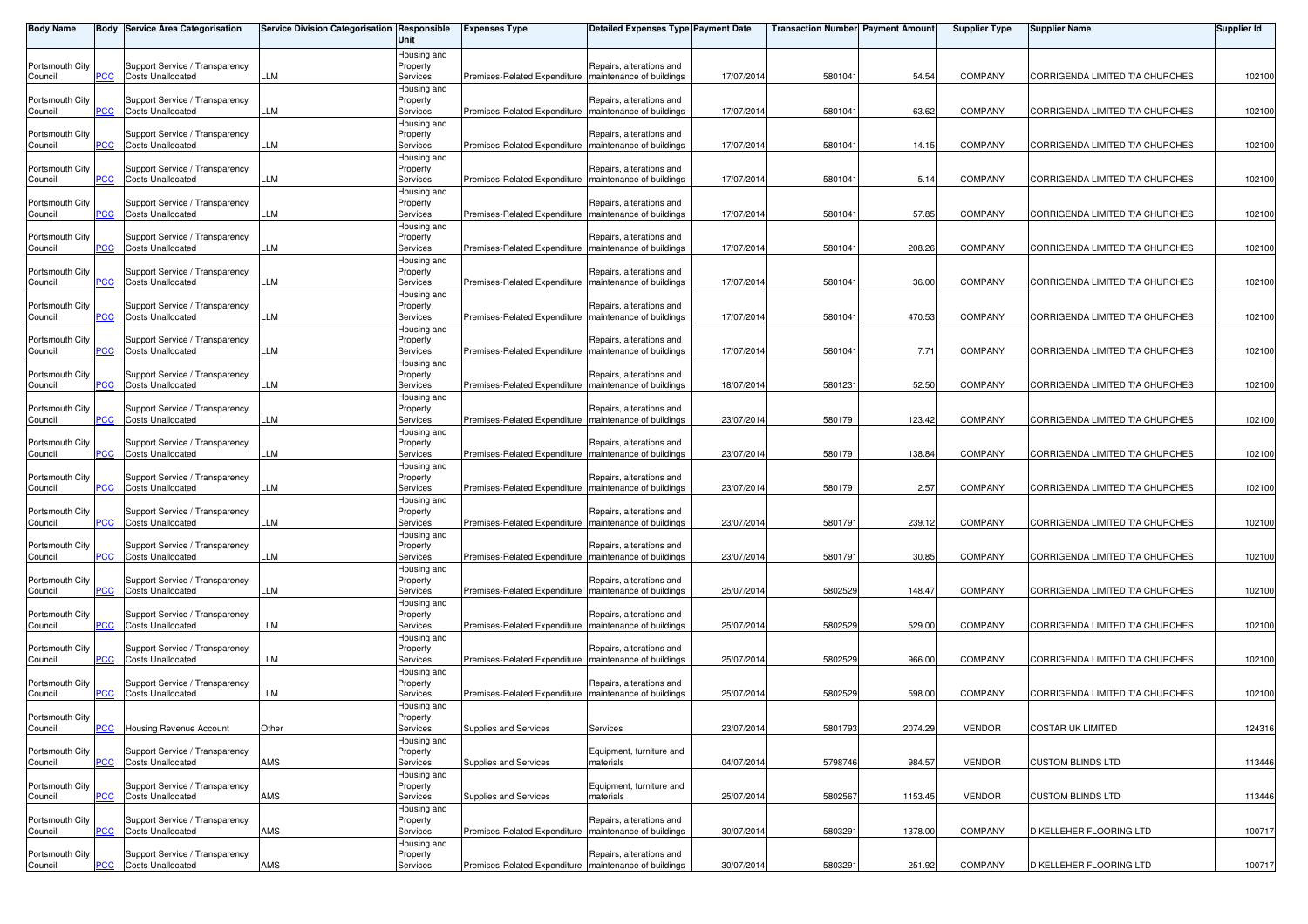| <b>Body Name</b>           |                 | Body Service Area Categorisation                           | Service Division Categorisation Responsible | Unit                    | <b>Expenses Type</b>                                    | <b>Detailed Expenses Type Payment Date</b>           |            | <b>Transaction Number</b> Payment Amount |            | <b>Supplier Type</b> | <b>Supplier Name</b>        | <b>Supplier Id</b> |
|----------------------------|-----------------|------------------------------------------------------------|---------------------------------------------|-------------------------|---------------------------------------------------------|------------------------------------------------------|------------|------------------------------------------|------------|----------------------|-----------------------------|--------------------|
|                            |                 |                                                            |                                             | Housing and             |                                                         |                                                      |            |                                          |            |                      |                             |                    |
| Portsmouth City<br>Council | PCC             | <b>Housing Services</b>                                    | Homelessness                                | Property<br>Services    | Supplies and Services                                   | Grants and subscriptions                             | 18/07/2014 | 5801258                                  | 6246.00    | <b>VENDOR</b>        | E C ROBERTS CENTRE          | 100474             |
|                            |                 |                                                            |                                             | Housing and             |                                                         |                                                      |            |                                          |            |                      |                             |                    |
| Portsmouth City            | PCC             | <b>Housing Services</b>                                    | Homelessness                                | Property                | Supplies and Services                                   | Grants and subscriptions                             | 18/07/2014 | 5801258                                  | $-6246.00$ | <b>VENDOR</b>        | E C ROBERTS CENTRE          | 100474             |
| Council                    |                 |                                                            |                                             | Services<br>Housing and |                                                         |                                                      |            |                                          |            |                      |                             |                    |
| Portsmouth City            |                 |                                                            |                                             | Property                |                                                         |                                                      |            |                                          |            |                      |                             |                    |
| Council                    | <b>PCC</b>      | <b>Housing Services</b>                                    | Homelessness                                | Services                | <b>Transfer Payments</b>                                | Other                                                | 03/07/2014 | 579853                                   | 24156.60   | <b>VENDOR</b>        | E C ROBERTS CENTRE          | 100474             |
| Portsmouth City            |                 |                                                            |                                             | Housing and<br>Property |                                                         | Repairs, alterations and                             |            |                                          |            |                      |                             |                    |
| Council                    | PCC             | Housing Revenue Account                                    | <b>Special Services</b>                     | Services                | Premises-Related Expenditure   maintenance of buildings |                                                      | 23/07/2014 | 580181                                   | 2035.20    | <b>COMPANY</b>       | <b>ENSIGN HIGHWAYS LTD</b>  | 116063             |
|                            |                 |                                                            |                                             | Housing and             |                                                         |                                                      |            |                                          |            |                      |                             |                    |
| Portsmouth City<br>Council | PCC             | Support Service / Transparency<br><b>Costs Unallocated</b> | LLM                                         | Property<br>Services    | Premises-Related Expenditure                            | Repairs, alterations and<br>maintenance of buildings | 23/07/201  | 580181                                   | 72.48      | <b>COMPANY</b>       | <b>ENSIGN HIGHWAYS LTD</b>  | 116063             |
|                            |                 |                                                            |                                             | Housing and             |                                                         |                                                      |            |                                          |            |                      |                             |                    |
| Portsmouth City            |                 |                                                            |                                             | Property                |                                                         | Direct employee                                      |            |                                          |            |                      |                             |                    |
| Council                    | $\overline{C}$  | Housing Revenue Account                                    | Repairs and Maintenance                     | Services<br>Housing and | Employees                                               | expenses                                             | 04/07/2014 | 5798773                                  | 3957.00    | <b>COMPANY</b>       | FCF PLC T/A T M SECURITY    | 136113             |
| Portsmouth City            |                 |                                                            |                                             | Property                |                                                         | Direct employee                                      |            |                                          |            |                      |                             |                    |
| Council                    | PCC             | Housing Revenue Account                                    | Repairs and Maintenance                     | Services                | Employees                                               | expenses                                             | 04/07/2014 | 5798773                                  | 2843.99    | <b>COMPANY</b>       | FCF PLC T/A T M SECURITY    | 136113             |
|                            |                 |                                                            |                                             | Housing and             |                                                         |                                                      |            |                                          |            |                      |                             |                    |
| Portsmouth City<br>Council | <b>PCC</b>      | <b>Housing Revenue Account</b>                             | Repairs and Maintenance                     | Property<br>Services    | Employees                                               | Direct employee<br>expenses                          | 16/07/2014 | 5800590                                  | 12028.35   | COMPANY              | FCF PLC T/A T M SECURITY    | 136113             |
|                            |                 |                                                            |                                             | Housing and             |                                                         |                                                      |            |                                          |            |                      |                             |                    |
| Portsmouth City            |                 |                                                            |                                             | Property                |                                                         | Direct employee                                      |            |                                          |            |                      |                             |                    |
| Council                    | $\overline{C}$  | Housing Revenue Account                                    | Repairs and Maintenance                     | Services<br>Housing and | Employees                                               | expenses                                             | 16/07/2014 | 5800590                                  | 447.98     | <b>COMPANY</b>       | FCF PLC T/A T M SECURITY    | 136113             |
| Portsmouth City            |                 |                                                            |                                             | Property                |                                                         | Direct employee                                      |            |                                          |            |                      |                             |                    |
| Council                    | PCC             | Housing Revenue Account                                    | Repairs and Maintenance                     | Services                | Employees                                               | expenses                                             | 16/07/2014 | 580059                                   | 450.36     | <b>COMPANY</b>       | FCF PLC T/A T M SECURITY    | 136113             |
| Portsmouth City            |                 |                                                            |                                             | Housing and<br>Property |                                                         | Direct employee                                      |            |                                          |            |                      |                             |                    |
| Council                    | PCC             | <b>Housing Revenue Account</b>                             | Repairs and Maintenance                     | Services                | Employees                                               | expenses                                             | 23/07/2014 | 580181                                   | 2281.25    | COMPANY              | FCF PLC T/A T M SECURITY    | 136113             |
|                            |                 |                                                            |                                             | Housing and             |                                                         |                                                      |            |                                          |            |                      |                             |                    |
| Portsmouth City<br>Council | PСC             | <b>Housing Revenue Account</b>                             | Repairs and Maintenance                     | Property<br>Services    | Employees                                               | Direct employee<br>expenses                          | 31/07/2014 | 5803848                                  | 2281.25    | <b>COMPANY</b>       | FCF PLC T/A T M SECURITY    | 136113             |
|                            |                 |                                                            |                                             | Housing and             |                                                         |                                                      |            |                                          |            |                      |                             |                    |
| Portsmouth City            |                 |                                                            |                                             | Property                |                                                         | Indirect employee                                    |            |                                          |            |                      |                             |                    |
| Council                    | PCC             | Housing Revenue Account                                    | Supervision and Management                  | Services                | Employees                                               | expenses                                             | 07/07/2014 | 5799084                                  | 899.00     | <b>VENDOR</b>        | FUTURE TRAINING COLLEGE LTD | 136650             |
| Portsmouth City            |                 |                                                            |                                             | Housing and<br>Property |                                                         |                                                      |            |                                          |            |                      |                             |                    |
| Council                    | PCC             | Housing Revenue Account                                    | <b>Special Services</b>                     | Services                | Supplies and Services                                   | Expenses                                             | 25/07/2014 | 5802643                                  | 1748.30    | <b>VENDOR</b>        | GOALS UK CIC                | 125701             |
|                            |                 |                                                            |                                             | Housing and             |                                                         |                                                      |            |                                          |            |                      |                             |                    |
| Portsmouth City<br>Council | PCC             | Housing Revenue Account                                    | Repairs and Maintenance                     | Property<br>Services    | Premises-Related Expenditure Fixtures and fittings      |                                                      | 18/07/2014 | 5801283                                  | 179.00     | <b>VENDOR</b>        | GRAHAM ASSET MANAGEMENT LTD | 134967             |
|                            |                 |                                                            |                                             | Housing and             |                                                         |                                                      |            |                                          |            |                      |                             |                    |
| Portsmouth City            |                 |                                                            |                                             | Property                |                                                         | Repairs, alterations and                             |            |                                          |            |                      |                             |                    |
| Council                    | PCC             | Housing Revenue Account                                    | Repairs and Maintenance                     | Services                | Premises-Related Expenditure   maintenance of buildings |                                                      | 18/07/2014 | 5801283                                  | 41.48      | <b>VENDOR</b>        | GRAHAM ASSET MANAGEMENT LTD | 134967             |
| Portsmouth City            |                 |                                                            |                                             | Housing and<br>Property |                                                         |                                                      |            |                                          |            |                      |                             |                    |
| Council                    | <u>PCC</u>      | Other                                                      | Suspense and Capital Schemes                | Services                | Premises-Related Expenditure Fixtures and fittings      |                                                      | 18/07/2014 | 580128                                   | 35.00      | <b>VENDOR</b>        | GRAHAM ASSET MANAGEMENT LTD | 134967             |
|                            |                 |                                                            |                                             | Housing and             |                                                         |                                                      |            |                                          |            |                      |                             |                    |
| Portsmouth City<br>Council | $\overline{CC}$ | Other                                                      | Suspense and Capital Schemes                | Property<br>Services    | Premises-Related Expenditure                            | Repairs, alterations and<br>maintenance of buildings | 18/07/2014 | 5801283                                  | 105.00     | <b>VENDOR</b>        | GRAHAM ASSET MANAGEMENT LTD | 134967             |
|                            |                 |                                                            |                                             | Housing and             |                                                         |                                                      |            |                                          |            |                      |                             |                    |
| Portsmouth City            | <b>PCC</b>      | Support Service / Transparency                             |                                             | Property                | Premises-Related Expenditure                            | Repairs, alterations and                             |            |                                          |            |                      |                             |                    |
| Council                    |                 | <b>Costs Unallocated</b>                                   | LLM                                         | Services<br>Housing and |                                                         | maintenance of buildings                             | 01/07/2014 | 5797777                                  | 540.33     | <b>VENDOR</b>        | GRAHAM ASSET MANAGEMENT LTD | 134967             |
| Portsmouth City            |                 | Support Service / Transparency                             |                                             | Property                |                                                         | Repairs, alterations and                             |            |                                          |            |                      |                             |                    |
| Council                    | <b>PCC</b>      | <b>Costs Unallocated</b>                                   | LLM                                         | Services                | Premises-Related Expenditure   maintenance of buildings |                                                      | 01/07/2014 | 5797777                                  | 2185.97    | <b>VENDOR</b>        | GRAHAM ASSET MANAGEMENT LTD | 134967             |
| Portsmouth City            |                 | Support Service / Transparency                             |                                             | Housing and<br>Property |                                                         | Repairs, alterations and                             |            |                                          |            |                      |                             |                    |
| Council                    | PCC             | <b>Costs Unallocated</b>                                   | LLM                                         | Services                | Premises-Related Expenditure                            | maintenance of buildings                             | 01/07/2014 | 5797777                                  | 1663.25    | <b>VENDOR</b>        | GRAHAM ASSET MANAGEMENT LTD | 134967             |
|                            |                 |                                                            |                                             | Housing and             |                                                         |                                                      |            |                                          |            |                      |                             |                    |
| Portsmouth City<br>Council | PСC             | Support Service / Transparency<br>Costs Unallocated        | LLM                                         | Property<br>Services    | Premises-Related Expenditure                            | Repairs, alterations and<br>maintenance of buildings | 01/07/2014 | 5797777                                  | 48.21      | <b>VENDOR</b>        | GRAHAM ASSET MANAGEMENT LTD | 134967             |
|                            |                 |                                                            |                                             | Housing and             |                                                         |                                                      |            |                                          |            |                      |                             |                    |
| Portsmouth City            |                 | Support Service / Transparency                             |                                             | Property                |                                                         | Repairs, alterations and                             |            |                                          |            |                      |                             |                    |
| Council                    | PCC             | <b>Costs Unallocated</b>                                   | LLM                                         | Services                | Premises-Related Expenditure   maintenance of buildings |                                                      | 01/07/2014 | 5797777                                  | 147.26     | <b>VENDOR</b>        | GRAHAM ASSET MANAGEMENT LTD | 134967             |
| Portsmouth City            |                 | Support Service / Transparency                             |                                             | Housing and<br>Property |                                                         | Repairs, alterations and                             |            |                                          |            |                      |                             |                    |
| Council                    | <b>PCC</b>      | <b>Costs Unallocated</b>                                   | <b>LLM</b>                                  | Services                | Premises-Related Expenditure   maintenance of buildings |                                                      | 01/07/2014 | 5797777                                  | $-140.76$  | <b>VENDOR</b>        | GRAHAM ASSET MANAGEMENT LTD | 134967             |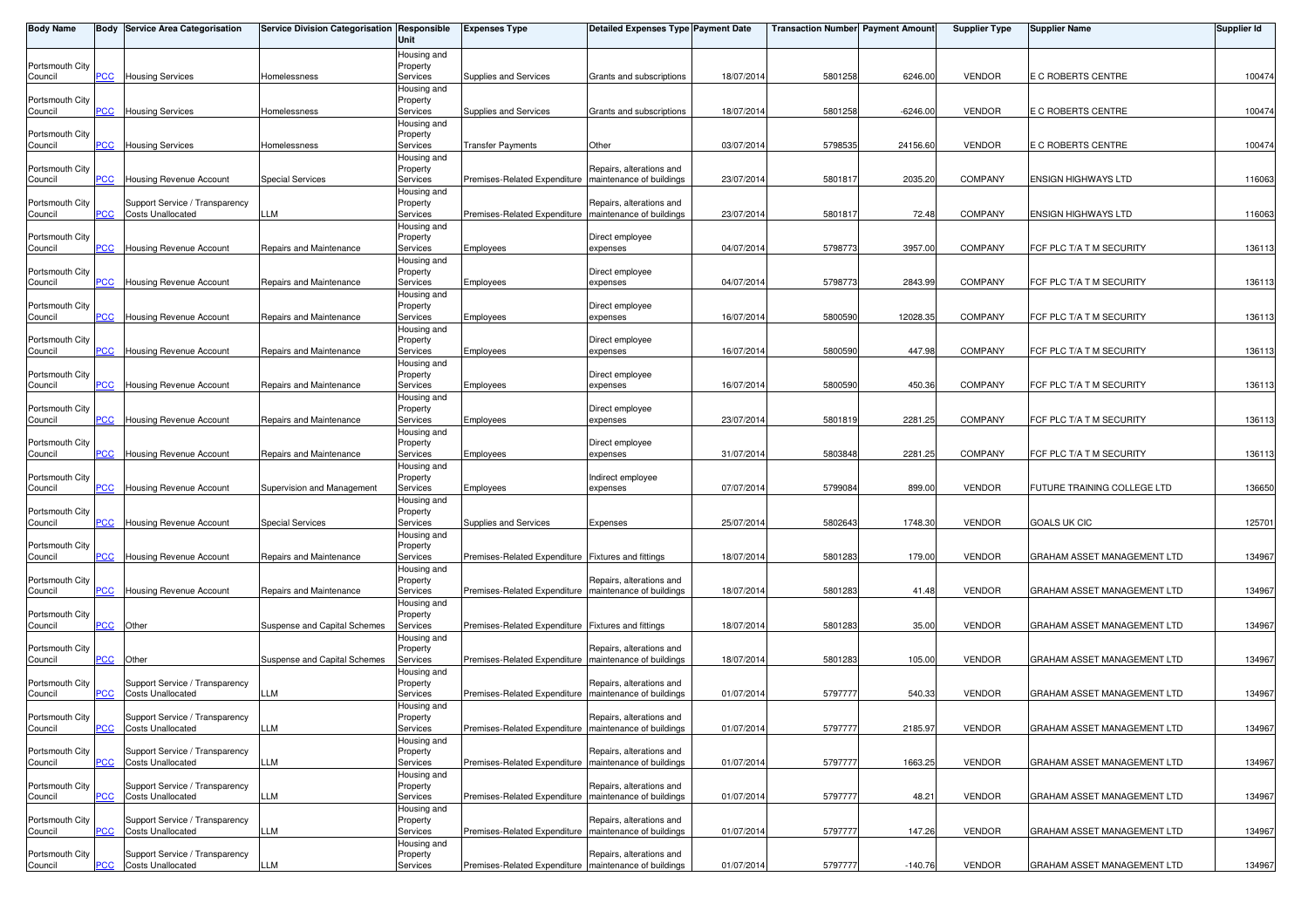| <b>Body Name</b>           |            | <b>Body Service Area Categorisation</b>                    | Service Division Categorisation Responsible | Unit                                | <b>Expenses Type</b>                                    | <b>Detailed Expenses Type Payment Date</b>           |            | <b>Transaction Number</b> Payment Amount |           | <b>Supplier Type</b> | <b>Supplier Name</b>        | <b>Supplier Id</b> |
|----------------------------|------------|------------------------------------------------------------|---------------------------------------------|-------------------------------------|---------------------------------------------------------|------------------------------------------------------|------------|------------------------------------------|-----------|----------------------|-----------------------------|--------------------|
| Portsmouth City<br>Council | сC         | Support Service / Transparency<br><b>Costs Unallocated</b> | LLM                                         | Housing and<br>Property<br>Services | Premises-Related Expenditure   maintenance of buildings | Repairs, alterations and                             | 01/07/2014 | 5797777                                  | $-641.15$ | <b>VENDOR</b>        | GRAHAM ASSET MANAGEMENT LTD | 134967             |
| Portsmouth City<br>Council | PCC        | Support Service / Transparency<br><b>Costs Unallocated</b> | LLM                                         | Housing and<br>Property<br>Services | Premises-Related Expenditure                            | Repairs, alterations and<br>maintenance of buildings | 02/07/201  | 5798292                                  | 1072.50   | <b>VENDOR</b>        | GRAHAM ASSET MANAGEMENT LTD | 134967             |
| Portsmouth City<br>Council |            | Support Service / Transparency<br><b>Costs Unallocated</b> | LLM                                         | Housing and<br>Property<br>Services | Premises-Related Expenditure                            | Repairs, alterations and<br>maintenance of buildings | 02/07/2014 | 5798292                                  | 1067.68   | <b>VENDOR</b>        | GRAHAM ASSET MANAGEMENT LTD | 134967             |
| Portsmouth City<br>Council | сC         | Support Service / Transparency<br><b>Costs Unallocated</b> | LLM                                         | Housing and<br>Property<br>Services | Premises-Related Expenditure                            | Repairs, alterations and<br>maintenance of buildings | 02/07/2014 | 5798292                                  | 751.61    | <b>VENDOR</b>        | GRAHAM ASSET MANAGEMENT LTD | 134967             |
| Portsmouth City<br>Council |            | Support Service / Transparency<br><b>Costs Unallocated</b> | LLM                                         | Housing and<br>Property<br>Services | Premises-Related Expenditure                            | Repairs, alterations and<br>maintenance of buildings | 02/07/201  | 5798292                                  | 852.41    | <b>VENDOR</b>        | GRAHAM ASSET MANAGEMENT LTD | 134967             |
| Portsmouth City<br>Council | <u>'CC</u> | Support Service / Transparency<br><b>Costs Unallocated</b> | LLM                                         | Housing and<br>Property<br>Services | Premises-Related Expenditure                            | Repairs, alterations and<br>maintenance of buildings | 02/07/2014 | 5798292                                  | 207.27    | <b>VENDOR</b>        | GRAHAM ASSET MANAGEMENT LTD | 134967             |
| Portsmouth City<br>Council | PCC        | Support Service / Transparency<br><b>Costs Unallocated</b> | LLM                                         | Housing and<br>Property<br>Services | Premises-Related Expenditure   maintenance of buildings | Repairs, alterations and                             | 02/07/2014 | 5798292                                  | $-175.00$ | <b>VENDOR</b>        | GRAHAM ASSET MANAGEMENT LTD | 134967             |
| Portsmouth City<br>Council | PСC        | Support Service / Transparency<br><b>Costs Unallocated</b> | <b>LLM</b>                                  | Housing and<br>Property<br>Services | Premises-Related Expenditure                            | Repairs, alterations and<br>maintenance of buildings | 18/07/2014 | 5801283                                  | 1.00      | <b>VENDOR</b>        | GRAHAM ASSET MANAGEMENT LTD | 134967             |
| Portsmouth City<br>Council | °СС        | Support Service / Transparency<br><b>Costs Unallocated</b> | LLM                                         | Housing and<br>Property<br>Services | Premises-Related Expenditure                            | Repairs, alterations and<br>maintenance of buildings | 18/07/2014 | 5801283                                  | 1.00      | <b>VENDOR</b>        | GRAHAM ASSET MANAGEMENT LTD | 134967             |
| Portsmouth City            | PCC        | Support Service / Transparency<br><b>Costs Unallocated</b> | LLM                                         | Housing and<br>Property<br>Services |                                                         | Repairs, alterations and                             | 18/07/2014 |                                          | 1.00      | <b>VENDOR</b>        | GRAHAM ASSET MANAGEMENT LTD | 134967             |
| Council<br>Portsmouth City |            | Support Service / Transparency<br><b>Costs Unallocated</b> |                                             | Housing and<br>Property             | Premises-Related Expenditure   maintenance of buildings | Repairs, alterations and<br>maintenance of buildings |            | 5801283                                  |           |                      |                             |                    |
| Council<br>Portsmouth City | PСC        | Support Service / Transparency                             | LLM                                         | Services<br>Housing and<br>Property | Premises-Related Expenditure                            | Repairs, alterations and                             | 18/07/201  | 5801283                                  | 1.67      | <b>VENDOR</b>        | GRAHAM ASSET MANAGEMENT LTD | 134967             |
| Council<br>Portsmouth City | сc         | <b>Costs Unallocated</b><br>Support Service / Transparency | LM.                                         | Services<br>Housing and<br>Property | Premises-Related Expenditure                            | maintenance of buildings<br>Repairs, alterations and | 18/07/2014 | 5801283                                  | 10.00     | <b>VENDOR</b>        | GRAHAM ASSET MANAGEMENT LTD | 134967             |
| Council<br>Portsmouth City | PСC        | <b>Costs Unallocated</b><br>Support Service / Transparency | LLM                                         | Services<br>Housing and<br>Property | Premises-Related Expenditure                            | maintenance of buildings<br>Repairs, alterations and | 18/07/2014 | 5801283                                  | 10.40     | <b>VENDOR</b>        | GRAHAM ASSET MANAGEMENT LTD | 134967             |
| Council<br>Portsmouth City | PCC        | <b>Costs Unallocated</b><br>Support Service / Transparency | <b>LLM</b>                                  | Services<br>Housing and<br>Property | Premises-Related Expenditure                            | maintenance of buildings<br>Repairs, alterations and | 18/07/2014 | 5801283                                  | 10.87     | <b>VENDOR</b>        | GRAHAM ASSET MANAGEMENT LTD | 134967             |
| Council<br>Portsmouth City | сc         | <b>Costs Unallocated</b><br>Support Service / Transparency | LLM                                         | Services<br>Housing and<br>Property | Premises-Related Expenditure                            | maintenance of buildings<br>Repairs, alterations and | 18/07/2014 | 5801283                                  | 11.30     | <b>VENDOR</b>        | GRAHAM ASSET MANAGEMENT LTD | 134967             |
| Council<br>Portsmouth City |            | <b>Costs Unallocated</b><br>Support Service / Transparency | LLM                                         | Services<br>Housing and<br>Property | Premises-Related Expenditure   maintenance of buildings | Repairs, alterations and                             | 18/07/2014 | 5801283                                  | 11.40     | <b>VENDOR</b>        | GRAHAM ASSET MANAGEMENT LTD | 134967             |
| Council<br>Portsmouth City | <u>PCC</u> | <b>Costs Unallocated</b><br>Support Service / Transparency | LLM                                         | Services<br>Housing and<br>Property | Premises-Related Expenditure                            | maintenance of buildings<br>Repairs, alterations and | 18/07/2014 | 5801283                                  | 11.46     | <b>VENDOR</b>        | GRAHAM ASSET MANAGEMENT LTD | 134967             |
| Council<br>Portsmouth City | PСC        | <b>Costs Unallocated</b><br>Support Service / Transparency | LLM                                         | Services<br>Housing and<br>Property | Premises-Related Expenditure                            | maintenance of buildings<br>Repairs, alterations and | 18/07/2014 | 5801283                                  | 110.23    | <b>VENDOR</b>        | GRAHAM ASSET MANAGEMENT LTD | 134967             |
| Council<br>Portsmouth City | PСC        | <b>Costs Unallocated</b><br>Support Service / Transparency | LLM                                         | Services<br>Housing and<br>Property | Premises-Related Expenditure   maintenance of buildings | Repairs, alterations and                             | 18/07/2014 | 5801283                                  | 12.13     | <b>VENDOR</b>        | GRAHAM ASSET MANAGEMENT LTD | 134967             |
| Council<br>Portsmouth City | <b>PCC</b> | <b>Costs Unallocated</b><br>Support Service / Transparency | LLM                                         | Services<br>Housing and<br>Property | Premises-Related Expenditure   maintenance of buildings | Repairs, alterations and                             | 18/07/2014 | 5801283                                  | 12.20     | <b>VENDOR</b>        | GRAHAM ASSET MANAGEMENT LTD | 134967             |
| Council<br>Portsmouth City | PCC        | <b>Costs Unallocated</b><br>Support Service / Transparency | LLM                                         | Services<br>Housing and<br>Property | Premises-Related Expenditure                            | maintenance of buildings<br>Repairs, alterations and | 18/07/2014 | 5801283                                  | 12.87     | <b>VENDOR</b>        | GRAHAM ASSET MANAGEMENT LTD | 134967             |
| Council<br>Portsmouth City | ۲CС        | <b>Costs Unallocated</b><br>Support Service / Transparency | <b>LLM</b>                                  | Services<br>Housing and<br>Property | Premises-Related Expenditure                            | maintenance of buildings<br>Repairs, alterations and | 18/07/2014 | 5801283                                  | 12.99     | <b>VENDOR</b>        | GRAHAM ASSET MANAGEMENT LTD | 134967             |
| Council<br>Portsmouth City | PСC        | <b>Costs Unallocated</b><br>Support Service / Transparency | LLM                                         | Services<br>Housing and<br>Property | Premises-Related Expenditure                            | maintenance of buildings<br>Repairs, alterations and | 18/07/2014 | 5801283                                  | 129.54    | <b>VENDOR</b>        | GRAHAM ASSET MANAGEMENT LTD | 134967             |
| Council                    | <b>PCC</b> | <b>Costs Unallocated</b>                                   | <b>LLM</b>                                  | Services                            | Premises-Related Expenditure   maintenance of buildings |                                                      | 18/07/2014 | 5801283                                  | 13.07     | <b>VENDOR</b>        | GRAHAM ASSET MANAGEMENT LTD | 134967             |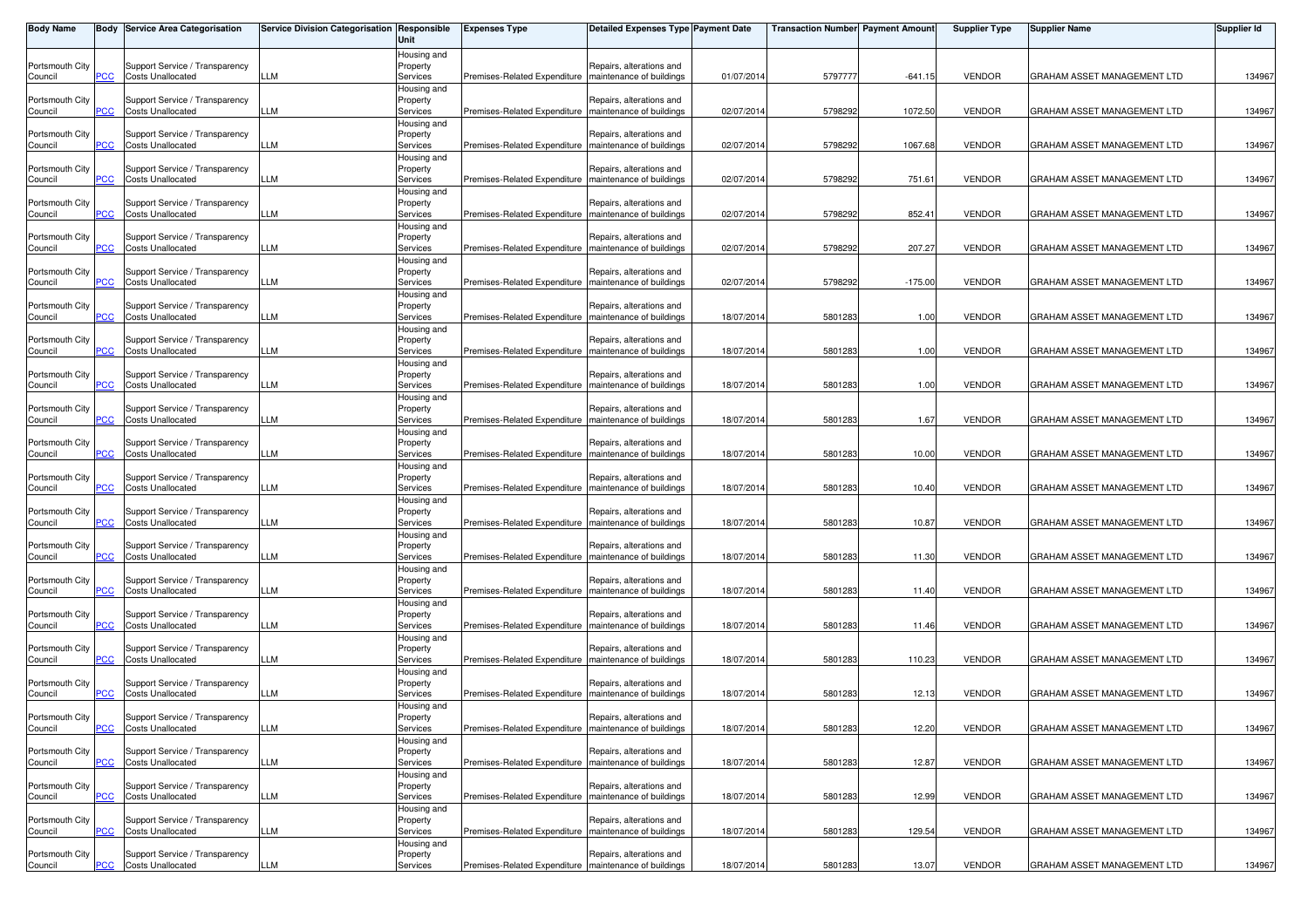| <b>Body Name</b>           |            | <b>Body Service Area Categorisation</b>                    | Service Division Categorisation Responsible | Unit                                | <b>Expenses Type</b>                                    | <b>Detailed Expenses Type Payment Date</b>           |            | <b>Transaction Number Payment Amount</b> |        | <b>Supplier Type</b> | <b>Supplier Name</b>        | <b>Supplier Id</b> |
|----------------------------|------------|------------------------------------------------------------|---------------------------------------------|-------------------------------------|---------------------------------------------------------|------------------------------------------------------|------------|------------------------------------------|--------|----------------------|-----------------------------|--------------------|
| Portsmouth City<br>Council | сC         | Support Service / Transparency<br><b>Costs Unallocated</b> | LLM                                         | Housing and<br>Property<br>Services | Premises-Related Expenditure   maintenance of buildings | Repairs, alterations and                             | 18/07/2014 | 5801283                                  | 13.47  | <b>VENDOR</b>        | GRAHAM ASSET MANAGEMENT LTD | 134967             |
| Portsmouth City<br>Council | PCC        | Support Service / Transparency<br><b>Costs Unallocated</b> | LLM                                         | Housing and<br>Property<br>Services | Premises-Related Expenditure                            | Repairs, alterations and<br>maintenance of buildings | 18/07/201  | 5801283                                  | 17.73  | <b>VENDOR</b>        | GRAHAM ASSET MANAGEMENT LTD | 134967             |
| Portsmouth City<br>Council |            | Support Service / Transparency<br><b>Costs Unallocated</b> | LLM                                         | Housing and<br>Property<br>Services | Premises-Related Expenditure                            | Repairs, alterations and<br>maintenance of buildings | 18/07/2014 | 5801283                                  | 18.00  | <b>VENDOR</b>        | GRAHAM ASSET MANAGEMENT LTD | 134967             |
| Portsmouth City<br>Council | сC         | Support Service / Transparency<br><b>Costs Unallocated</b> | LLM                                         | Housing and<br>Property<br>Services | Premises-Related Expenditure                            | Repairs, alterations and<br>maintenance of buildings | 18/07/2014 | 5801283                                  | 18.33  | <b>VENDOR</b>        | GRAHAM ASSET MANAGEMENT LTD | 134967             |
| Portsmouth City<br>Council |            | Support Service / Transparency<br><b>Costs Unallocated</b> | LLM                                         | Housing and<br>Property<br>Services | Premises-Related Expenditure                            | Repairs, alterations and<br>maintenance of buildings | 18/07/201  | 5801283                                  | 18.40  | <b>VENDOR</b>        | GRAHAM ASSET MANAGEMENT LTD | 134967             |
| Portsmouth City<br>Council | <u>'CC</u> | Support Service / Transparency<br><b>Costs Unallocated</b> | LLM                                         | Housing and<br>Property<br>Services | Premises-Related Expenditure                            | Repairs, alterations and<br>maintenance of buildings | 18/07/2014 | 5801283                                  | 186.07 | <b>VENDOR</b>        | GRAHAM ASSET MANAGEMENT LTD | 134967             |
| Portsmouth City<br>Council | PCC        | Support Service / Transparency<br><b>Costs Unallocated</b> | LLM                                         | Housing and<br>Property<br>Services | Premises-Related Expenditure   maintenance of buildings | Repairs, alterations and                             | 18/07/2014 | 5801283                                  | 19.62  | <b>VENDOR</b>        | GRAHAM ASSET MANAGEMENT LTD | 134967             |
| Portsmouth City<br>Council | PCC        | Support Service / Transparency<br><b>Costs Unallocated</b> | <b>LLM</b>                                  | Housing and<br>Property<br>Services | Premises-Related Expenditure                            | Repairs, alterations and<br>maintenance of buildings | 18/07/2014 | 5801283                                  | 19.63  | <b>VENDOR</b>        | GRAHAM ASSET MANAGEMENT LTD | 134967             |
| Portsmouth City<br>Council | °СС        | Support Service / Transparency<br><b>Costs Unallocated</b> | LLM                                         | Housing and<br>Property<br>Services | Premises-Related Expenditure                            | Repairs, alterations and<br>maintenance of buildings | 18/07/2014 | 5801283                                  | 19.63  | <b>VENDOR</b>        | GRAHAM ASSET MANAGEMENT LTD | 134967             |
| Portsmouth City            | PCC        | Support Service / Transparency<br><b>Costs Unallocated</b> | LLM                                         | Housing and<br>Property<br>Services |                                                         | Repairs, alterations and                             | 18/07/2014 |                                          | 193.40 | <b>VENDOR</b>        | GRAHAM ASSET MANAGEMENT LTD | 134967             |
| Council<br>Portsmouth City |            | Support Service / Transparency<br><b>Costs Unallocated</b> |                                             | Housing and<br>Property             | Premises-Related Expenditure   maintenance of buildings | Repairs, alterations and<br>maintenance of buildings |            | 5801283                                  |        |                      |                             |                    |
| Council<br>Portsmouth City | PСC        | Support Service / Transparency                             | LLM                                         | Services<br>Housing and<br>Property | Premises-Related Expenditure                            | Repairs, alterations and                             | 18/07/201  | 5801283                                  | 2.00   | <b>VENDOR</b>        | GRAHAM ASSET MANAGEMENT LTD | 134967             |
| Council<br>Portsmouth City | сc         | <b>Costs Unallocated</b><br>Support Service / Transparency | LM.                                         | Services<br>Housing and<br>Property | Premises-Related Expenditure                            | maintenance of buildings<br>Repairs, alterations and | 18/07/2014 | 5801283                                  | 2.00   | <b>VENDOR</b>        | GRAHAM ASSET MANAGEMENT LTD | 134967             |
| Council<br>Portsmouth City | PСC        | <b>Costs Unallocated</b><br>Support Service / Transparency | LLM                                         | Services<br>Housing and<br>Property | Premises-Related Expenditure                            | maintenance of buildings<br>Repairs, alterations and | 18/07/2014 | 5801283                                  | 2.00   | <b>VENDOR</b>        | GRAHAM ASSET MANAGEMENT LTD | 134967             |
| Council<br>Portsmouth City | PCC        | <b>Costs Unallocated</b><br>Support Service / Transparency | <b>LLM</b>                                  | Services<br>Housing and<br>Property | Premises-Related Expenditure   maintenance of buildings | Repairs, alterations and                             | 18/07/2014 | 5801283                                  | 2.00   | <b>VENDOR</b>        | GRAHAM ASSET MANAGEMENT LTD | 134967             |
| Council<br>Portsmouth City | сc         | <b>Costs Unallocated</b><br>Support Service / Transparency | LLM                                         | Services<br>Housing and<br>Property | Premises-Related Expenditure                            | maintenance of buildings<br>Repairs, alterations and | 18/07/2014 | 5801283                                  | 2.00   | <b>VENDOR</b>        | GRAHAM ASSET MANAGEMENT LTD | 134967             |
| Council<br>Portsmouth City |            | <b>Costs Unallocated</b><br>Support Service / Transparency | LLM                                         | Services<br>Housing and<br>Property | Premises-Related Expenditure   maintenance of buildings | Repairs, alterations and                             | 18/07/2014 | 5801283                                  | 2.00   | <b>VENDOR</b>        | GRAHAM ASSET MANAGEMENT LTD | 134967             |
| Council<br>Portsmouth City | <u>PCC</u> | <b>Costs Unallocated</b><br>Support Service / Transparency | LLM                                         | Services<br>Housing and<br>Property | Premises-Related Expenditure                            | maintenance of buildings<br>Repairs, alterations and | 18/07/2014 | 5801283                                  | 2.00   | <b>VENDOR</b>        | GRAHAM ASSET MANAGEMENT LTD | 134967             |
| Council<br>Portsmouth City | PСC        | <b>Costs Unallocated</b><br>Support Service / Transparency | LLM                                         | Services<br>Housing and<br>Property | Premises-Related Expenditure                            | maintenance of buildings<br>Repairs, alterations and | 18/07/2014 | 5801283                                  | 2.00   | <b>VENDOR</b>        | GRAHAM ASSET MANAGEMENT LTD | 134967             |
| Council<br>Portsmouth City |            | <b>Costs Unallocated</b><br>Support Service / Transparency | LLM                                         | Services<br>Housing and<br>Property | Premises-Related Expenditure   maintenance of buildings | Repairs, alterations and                             | 18/07/2014 | 5801283                                  | 2.33   | <b>VENDOR</b>        | GRAHAM ASSET MANAGEMENT LTD | 134967             |
| Council<br>Portsmouth City | <b>PCC</b> | <b>Costs Unallocated</b><br>Support Service / Transparency | LLM                                         | Services<br>Housing and<br>Property | Premises-Related Expenditure   maintenance of buildings | Repairs, alterations and                             | 18/07/2014 | 5801283                                  | 2.67   | <b>VENDOR</b>        | GRAHAM ASSET MANAGEMENT LTD | 134967             |
| Council<br>Portsmouth City | PCC        | <b>Costs Unallocated</b><br>Support Service / Transparency | LLM                                         | Services<br>Housing and<br>Property | Premises-Related Expenditure                            | maintenance of buildings<br>Repairs, alterations and | 18/07/2014 | 5801283                                  | 20.13  | <b>VENDOR</b>        | GRAHAM ASSET MANAGEMENT LTD | 134967             |
| Council<br>Portsmouth City | ۲CС        | <b>Costs Unallocated</b><br>Support Service / Transparency | <b>LLM</b>                                  | Services<br>Housing and<br>Property | Premises-Related Expenditure                            | maintenance of buildings<br>Repairs, alterations and | 18/07/2014 | 5801283                                  | 20.60  | <b>VENDOR</b>        | GRAHAM ASSET MANAGEMENT LTD | 134967             |
| Council<br>Portsmouth City | PСC        | <b>Costs Unallocated</b><br>Support Service / Transparency | LLM                                         | Services<br>Housing and<br>Property | Premises-Related Expenditure                            | maintenance of buildings<br>Repairs, alterations and | 18/07/2014 | 5801283                                  | 20.69  | <b>VENDOR</b>        | GRAHAM ASSET MANAGEMENT LTD | 134967             |
| Council                    | <b>PCC</b> | <b>Costs Unallocated</b>                                   | <b>LLM</b>                                  | Services                            | Premises-Related Expenditure   maintenance of buildings |                                                      | 18/07/2014 | 5801283                                  | 21.20  | <b>VENDOR</b>        | GRAHAM ASSET MANAGEMENT LTD | 134967             |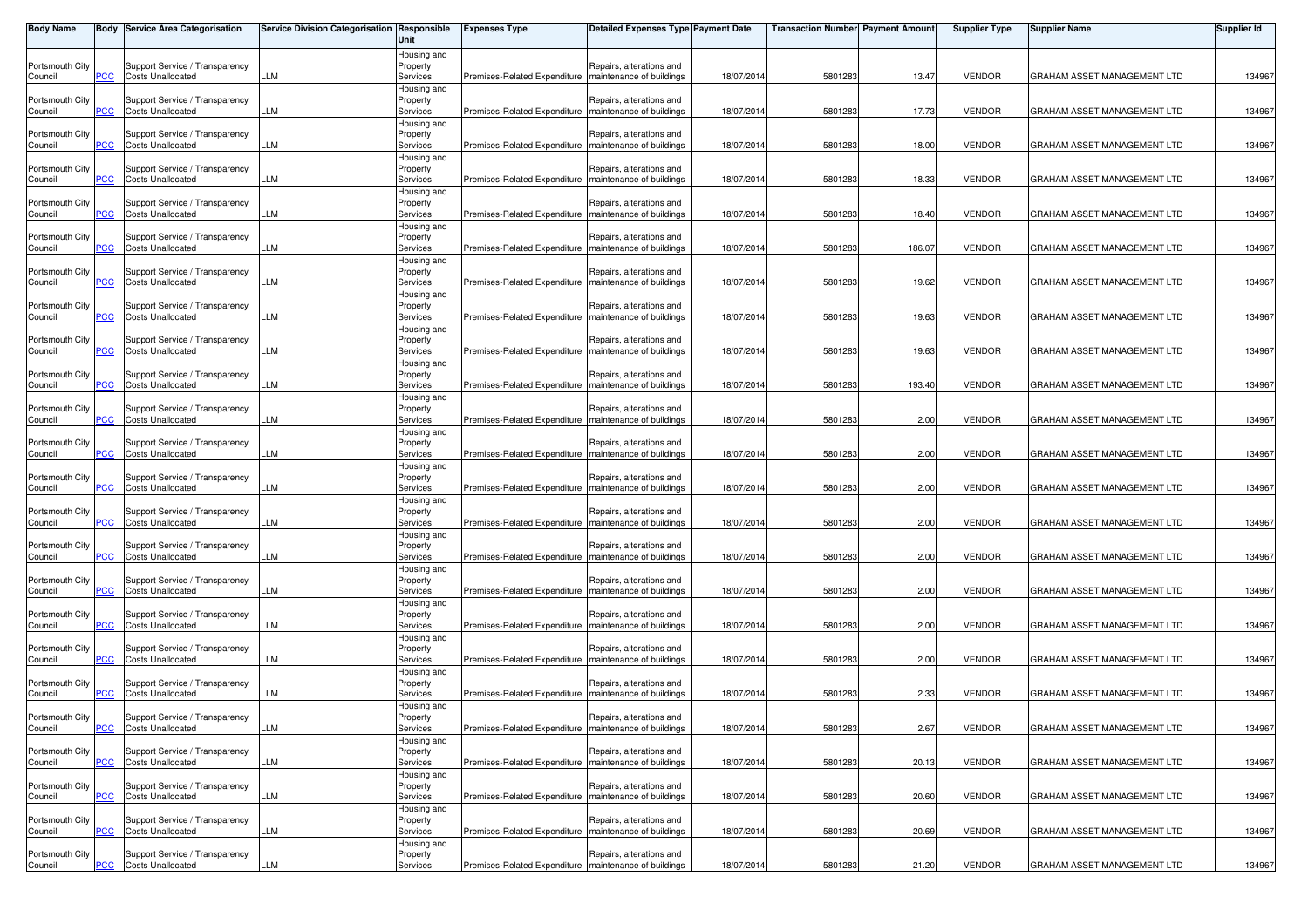| <b>Body Name</b>           |            | <b>Body Service Area Categorisation</b>                    | Service Division Categorisation Responsible | Unit                                | <b>Expenses Type</b>                                    | <b>Detailed Expenses Type Payment Date</b>           |            | <b>Transaction Number Payment Amount</b> |       | <b>Supplier Type</b> | <b>Supplier Name</b>        | <b>Supplier Id</b> |
|----------------------------|------------|------------------------------------------------------------|---------------------------------------------|-------------------------------------|---------------------------------------------------------|------------------------------------------------------|------------|------------------------------------------|-------|----------------------|-----------------------------|--------------------|
| Portsmouth City<br>Council | сC         | Support Service / Transparency<br><b>Costs Unallocated</b> | LLM                                         | Housing and<br>Property<br>Services | Premises-Related Expenditure   maintenance of buildings | Repairs, alterations and                             | 18/07/2014 | 5801283                                  | 21.20 | <b>VENDOR</b>        | GRAHAM ASSET MANAGEMENT LTD | 134967             |
| Portsmouth City<br>Council | PCC        | Support Service / Transparency<br><b>Costs Unallocated</b> | LLM                                         | Housing and<br>Property<br>Services | Premises-Related Expenditure                            | Repairs, alterations and<br>maintenance of buildings | 18/07/201  | 5801283                                  | 21.20 | <b>VENDOR</b>        | GRAHAM ASSET MANAGEMENT LTD | 134967             |
| Portsmouth City<br>Council |            | Support Service / Transparency<br><b>Costs Unallocated</b> | LLM                                         | Housing and<br>Property<br>Services | Premises-Related Expenditure                            | Repairs, alterations and<br>maintenance of buildings | 18/07/2014 | 5801283                                  | 21.33 | <b>VENDOR</b>        | GRAHAM ASSET MANAGEMENT LTD | 134967             |
| Portsmouth City<br>Council | сC         | Support Service / Transparency<br><b>Costs Unallocated</b> | LLM                                         | Housing and<br>Property<br>Services | Premises-Related Expenditure                            | Repairs, alterations and<br>maintenance of buildings | 18/07/2014 | 5801283                                  | 23.07 | <b>VENDOR</b>        | GRAHAM ASSET MANAGEMENT LTD | 134967             |
| Portsmouth City<br>Council |            | Support Service / Transparency<br><b>Costs Unallocated</b> | LLM                                         | Housing and<br>Property<br>Services | Premises-Related Expenditure                            | Repairs, alterations and<br>maintenance of buildings | 18/07/201  | 5801283                                  | 23.11 | <b>VENDOR</b>        | GRAHAM ASSET MANAGEMENT LTD | 134967             |
| Portsmouth City<br>Council | <u>'CC</u> | Support Service / Transparency<br><b>Costs Unallocated</b> | LLM                                         | Housing and<br>Property<br>Services | Premises-Related Expenditure                            | Repairs, alterations and<br>maintenance of buildings | 18/07/2014 | 5801283                                  | 23.40 | <b>VENDOR</b>        | GRAHAM ASSET MANAGEMENT LTD | 134967             |
| Portsmouth City<br>Council | PCC        | Support Service / Transparency<br><b>Costs Unallocated</b> | LLM                                         | Housing and<br>Property<br>Services | Premises-Related Expenditure   maintenance of buildings | Repairs, alterations and                             | 18/07/2014 | 5801283                                  | 23.50 | <b>VENDOR</b>        | GRAHAM ASSET MANAGEMENT LTD | 134967             |
| Portsmouth City<br>Council | PСC        | Support Service / Transparency<br><b>Costs Unallocated</b> | <b>LLM</b>                                  | Housing and<br>Property<br>Services | Premises-Related Expenditure                            | Repairs, alterations and<br>maintenance of buildings | 18/07/2014 | 5801283                                  | 27.22 | <b>VENDOR</b>        | GRAHAM ASSET MANAGEMENT LTD | 134967             |
| Portsmouth City<br>Council | °СС        | Support Service / Transparency<br><b>Costs Unallocated</b> | LLM                                         | Housing and<br>Property<br>Services | Premises-Related Expenditure                            | Repairs, alterations and<br>maintenance of buildings | 18/07/2014 | 5801283                                  | 27.80 | <b>VENDOR</b>        | GRAHAM ASSET MANAGEMENT LTD | 134967             |
| Portsmouth City<br>Council | PCC        | Support Service / Transparency<br><b>Costs Unallocated</b> | LLM                                         | Housing and<br>Property<br>Services | Premises-Related Expenditure   maintenance of buildings | Repairs, alterations and                             | 18/07/2014 | 5801283                                  | 27.89 | <b>VENDOR</b>        | GRAHAM ASSET MANAGEMENT LTD | 134967             |
| Portsmouth City<br>Council | PСC        | Support Service / Transparency<br><b>Costs Unallocated</b> | LLM                                         | Housing and<br>Property<br>Services | Premises-Related Expenditure                            | Repairs, alterations and<br>maintenance of buildings | 18/07/201  | 5801283                                  | 28.80 | <b>VENDOR</b>        | GRAHAM ASSET MANAGEMENT LTD | 134967             |
| Portsmouth City            |            | Support Service / Transparency<br><b>Costs Unallocated</b> | LM.                                         | Housing and<br>Property             |                                                         | Repairs, alterations and                             | 18/07/2014 |                                          | 29.00 | <b>VENDOR</b>        |                             |                    |
| Council<br>Portsmouth City | сc         | Support Service / Transparency                             |                                             | Services<br>Housing and<br>Property | Premises-Related Expenditure                            | maintenance of buildings<br>Repairs, alterations and |            | 5801283                                  |       |                      | GRAHAM ASSET MANAGEMENT LTD | 134967             |
| Council<br>Portsmouth City | PСC        | <b>Costs Unallocated</b><br>Support Service / Transparency | LLM                                         | Services<br>Housing and<br>Property | Premises-Related Expenditure                            | maintenance of buildings<br>Repairs, alterations and | 18/07/2014 | 5801283                                  | 29.83 | <b>VENDOR</b>        | GRAHAM ASSET MANAGEMENT LTD | 134967             |
| Council<br>Portsmouth City | PCC        | <b>Costs Unallocated</b><br>Support Service / Transparency | <b>LLM</b>                                  | Services<br>Housing and<br>Property | Premises-Related Expenditure   maintenance of buildings | Repairs, alterations and                             | 18/07/2014 | 5801283                                  | 3.00  | <b>VENDOR</b>        | GRAHAM ASSET MANAGEMENT LTD | 134967             |
| Council<br>Portsmouth City | сc         | <b>Costs Unallocated</b><br>Support Service / Transparency | LLM                                         | Services<br>Housing and<br>Property | Premises-Related Expenditure                            | maintenance of buildings<br>Repairs, alterations and | 18/07/2014 | 5801283                                  | 3.00  | <b>VENDOR</b>        | GRAHAM ASSET MANAGEMENT LTD | 134967             |
| Council<br>Portsmouth City |            | <b>Costs Unallocated</b><br>Support Service / Transparency | LLM                                         | Services<br>Housing and<br>Property | Premises-Related Expenditure   maintenance of buildings | Repairs, alterations and                             | 18/07/2014 | 5801283                                  | 3.00  | <b>VENDOR</b>        | GRAHAM ASSET MANAGEMENT LTD | 134967             |
| Council<br>Portsmouth City | <u>PCC</u> | <b>Costs Unallocated</b><br>Support Service / Transparency | LLM                                         | Services<br>Housing and<br>Property | Premises-Related Expenditure                            | maintenance of buildings<br>Repairs, alterations and | 18/07/2014 | 5801283                                  | 3.00  | <b>VENDOR</b>        | GRAHAM ASSET MANAGEMENT LTD | 134967             |
| Council<br>Portsmouth City | PСC        | <b>Costs Unallocated</b><br>Support Service / Transparency | LLM                                         | Services<br>Housing and<br>Property | Premises-Related Expenditure                            | maintenance of buildings<br>Repairs, alterations and | 18/07/2014 | 5801283                                  | 3.00  | <b>VENDOR</b>        | GRAHAM ASSET MANAGEMENT LTD | 134967             |
| Council<br>Portsmouth City |            | <b>Costs Unallocated</b><br>Support Service / Transparency | LLM                                         | Services<br>Housing and<br>Property | Premises-Related Expenditure   maintenance of buildings | Repairs, alterations and                             | 18/07/2014 | 5801283                                  | 3.67  | <b>VENDOR</b>        | GRAHAM ASSET MANAGEMENT LTD | 134967             |
| Council<br>Portsmouth City | <b>PCC</b> | <b>Costs Unallocated</b><br>Support Service / Transparency | LLM                                         | Services<br>Housing and<br>Property | Premises-Related Expenditure   maintenance of buildings | Repairs, alterations and                             | 18/07/2014 | 5801283                                  | 30.33 | <b>VENDOR</b>        | GRAHAM ASSET MANAGEMENT LTD | 134967             |
| Council<br>Portsmouth City | PCC        | <b>Costs Unallocated</b><br>Support Service / Transparency | LLM                                         | Services<br>Housing and<br>Property | Premises-Related Expenditure                            | maintenance of buildings<br>Repairs, alterations and | 18/07/2014 | 5801283                                  | 32.48 | <b>VENDOR</b>        | GRAHAM ASSET MANAGEMENT LTD | 134967             |
| Council<br>Portsmouth City | ۲CС        | <b>Costs Unallocated</b><br>Support Service / Transparency | <b>LLM</b>                                  | Services<br>Housing and<br>Property | Premises-Related Expenditure                            | maintenance of buildings<br>Repairs, alterations and | 18/07/2014 | 5801283                                  | 33.64 | <b>VENDOR</b>        | GRAHAM ASSET MANAGEMENT LTD | 134967             |
| Council<br>Portsmouth City | PСC        | <b>Costs Unallocated</b><br>Support Service / Transparency | LLM                                         | Services<br>Housing and<br>Property | Premises-Related Expenditure                            | maintenance of buildings<br>Repairs, alterations and | 18/07/2014 | 5801283                                  | 36.03 | <b>VENDOR</b>        | GRAHAM ASSET MANAGEMENT LTD | 134967             |
| Council                    | <b>PCC</b> | <b>Costs Unallocated</b>                                   | <b>LLM</b>                                  | Services                            | Premises-Related Expenditure   maintenance of buildings |                                                      | 18/07/2014 | 5801283                                  | 36.63 | <b>VENDOR</b>        | GRAHAM ASSET MANAGEMENT LTD | 134967             |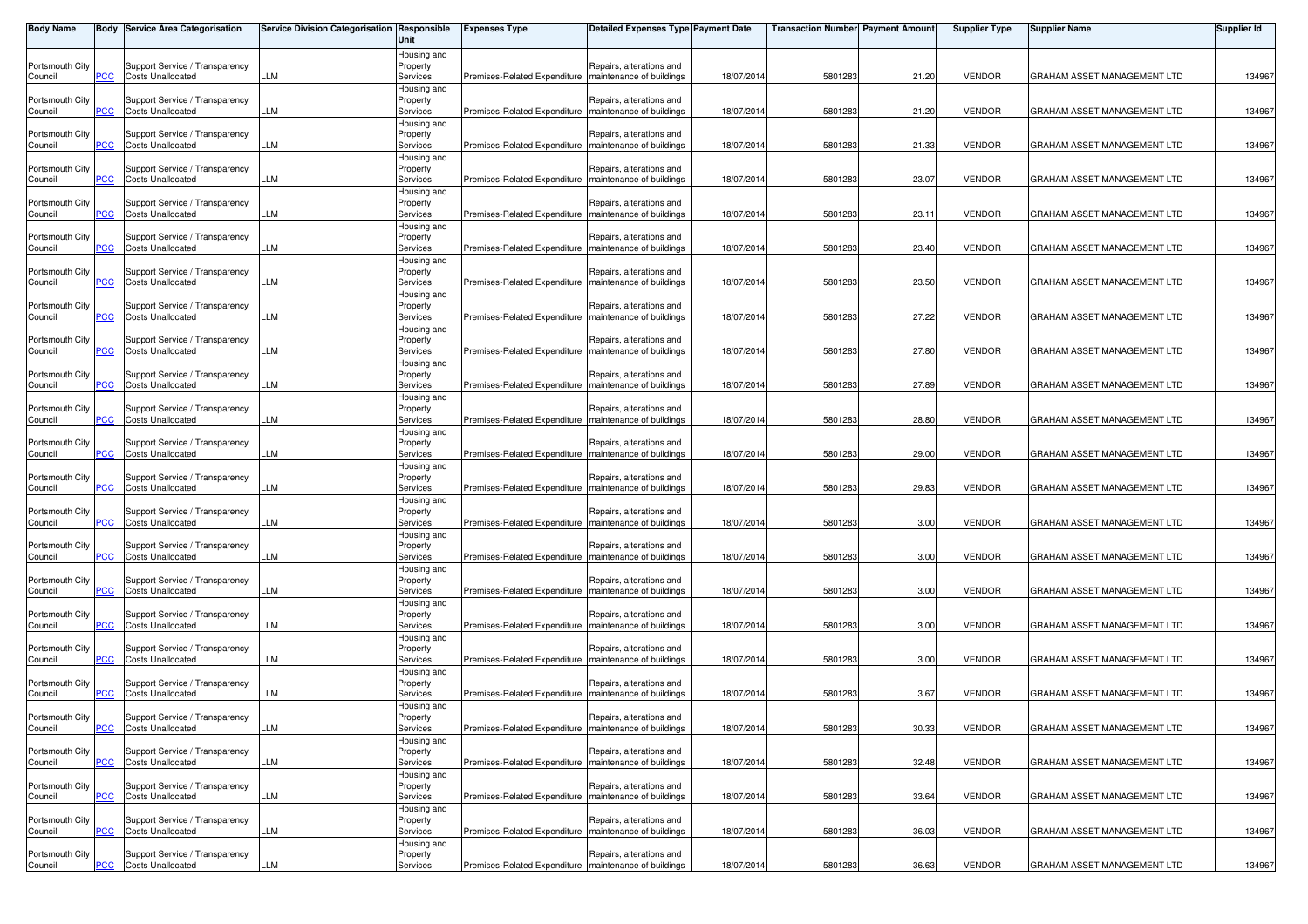| <b>Body Name</b>           |            | <b>Body Service Area Categorisation</b>                    | Service Division Categorisation Responsible | Unit                                | <b>Expenses Type</b>                                    | <b>Detailed Expenses Type Payment Date</b>           |            | <b>Transaction Number Payment Amount</b> |       | <b>Supplier Type</b> | <b>Supplier Name</b>        | <b>Supplier Id</b> |
|----------------------------|------------|------------------------------------------------------------|---------------------------------------------|-------------------------------------|---------------------------------------------------------|------------------------------------------------------|------------|------------------------------------------|-------|----------------------|-----------------------------|--------------------|
| Portsmouth City<br>Council | сC         | Support Service / Transparency<br><b>Costs Unallocated</b> | LLM                                         | Housing and<br>Property<br>Services | Premises-Related Expenditure   maintenance of buildings | Repairs, alterations and                             | 18/07/2014 | 5801283                                  | 37.20 | <b>VENDOR</b>        | GRAHAM ASSET MANAGEMENT LTD | 134967             |
| Portsmouth City<br>Council | PCC        | Support Service / Transparency<br><b>Costs Unallocated</b> | LLM                                         | Housing and<br>Property<br>Services | Premises-Related Expenditure                            | Repairs, alterations and<br>maintenance of buildings | 18/07/201  | 5801283                                  | 37.37 | <b>VENDOR</b>        | GRAHAM ASSET MANAGEMENT LTD | 134967             |
| Portsmouth City<br>Council |            | Support Service / Transparency<br><b>Costs Unallocated</b> | LLM                                         | Housing and<br>Property<br>Services | Premises-Related Expenditure                            | Repairs, alterations and<br>maintenance of buildings | 18/07/2014 | 5801283                                  | 4.00  | <b>VENDOR</b>        | GRAHAM ASSET MANAGEMENT LTD | 134967             |
| Portsmouth City<br>Council | сC         | Support Service / Transparency<br><b>Costs Unallocated</b> | LLM                                         | Housing and<br>Property<br>Services | Premises-Related Expenditure                            | Repairs, alterations and<br>maintenance of buildings | 18/07/2014 | 5801283                                  | 4.07  | <b>VENDOR</b>        | GRAHAM ASSET MANAGEMENT LTD | 134967             |
| Portsmouth City<br>Council |            | Support Service / Transparency<br><b>Costs Unallocated</b> | LLM                                         | Housing and<br>Property<br>Services | Premises-Related Expenditure                            | Repairs, alterations and<br>maintenance of buildings | 18/07/201  | 5801283                                  | 4.33  | <b>VENDOR</b>        | GRAHAM ASSET MANAGEMENT LTD | 134967             |
| Portsmouth City<br>Council | <u>'CC</u> | Support Service / Transparency<br><b>Costs Unallocated</b> | LLM                                         | Housing and<br>Property<br>Services | Premises-Related Expenditure                            | Repairs, alterations and<br>maintenance of buildings | 18/07/2014 | 5801283                                  | 4.33  | <b>VENDOR</b>        | GRAHAM ASSET MANAGEMENT LTD | 134967             |
| Portsmouth City<br>Council | PCC        | Support Service / Transparency<br><b>Costs Unallocated</b> | LLM                                         | Housing and<br>Property<br>Services | Premises-Related Expenditure   maintenance of buildings | Repairs, alterations and                             | 18/07/2014 | 5801283                                  | 4.67  | <b>VENDOR</b>        | GRAHAM ASSET MANAGEMENT LTD | 134967             |
| Portsmouth City<br>Council | PCC        | Support Service / Transparency<br><b>Costs Unallocated</b> | <b>LLM</b>                                  | Housing and<br>Property<br>Services | Premises-Related Expenditure                            | Repairs, alterations and<br>maintenance of buildings | 18/07/2014 | 5801283                                  | 4.67  | <b>VENDOR</b>        | GRAHAM ASSET MANAGEMENT LTD | 134967             |
| Portsmouth City<br>Council |            | Support Service / Transparency<br><b>Costs Unallocated</b> | LLM                                         | Housing and<br>Property<br>Services | Premises-Related Expenditure                            | Repairs, alterations and<br>maintenance of buildings | 18/07/2014 | 5801283                                  | 40.78 | <b>VENDOR</b>        | GRAHAM ASSET MANAGEMENT LTD | 134967             |
| Portsmouth City            | °СС        | Support Service / Transparency                             |                                             | Housing and<br>Property             |                                                         | Repairs, alterations and                             |            |                                          |       |                      |                             |                    |
| Council<br>Portsmouth City | PCC        | <b>Costs Unallocated</b><br>Support Service / Transparency | LLM                                         | Services<br>Housing and<br>Property | Premises-Related Expenditure   maintenance of buildings | Repairs, alterations and                             | 18/07/2014 | 5801283                                  | 48.65 | <b>VENDOR</b>        | GRAHAM ASSET MANAGEMENT LTD | 134967             |
| Council<br>Portsmouth City | PСC        | <b>Costs Unallocated</b><br>Support Service / Transparency | LLM                                         | Services<br>Housing and<br>Property | Premises-Related Expenditure                            | maintenance of buildings<br>Repairs, alterations and | 18/07/201  | 5801283                                  | 5.00  | <b>VENDOR</b>        | GRAHAM ASSET MANAGEMENT LTD | 134967             |
| Council<br>Portsmouth City | сc         | <b>Costs Unallocated</b><br>Support Service / Transparency | LM.                                         | Services<br>Housing and<br>Property | Premises-Related Expenditure                            | maintenance of buildings<br>Repairs, alterations and | 18/07/2014 | 5801283                                  | 5.67  | <b>VENDOR</b>        | GRAHAM ASSET MANAGEMENT LTD | 134967             |
| Council<br>Portsmouth City | PСC        | <b>Costs Unallocated</b><br>Support Service / Transparency | LLM                                         | Services<br>Housing and<br>Property | Premises-Related Expenditure                            | maintenance of buildings<br>Repairs, alterations and | 18/07/2014 | 5801283                                  | 5.67  | <b>VENDOR</b>        | GRAHAM ASSET MANAGEMENT LTD | 134967             |
| Council<br>Portsmouth City | PCC        | <b>Costs Unallocated</b><br>Support Service / Transparency | <b>LLM</b>                                  | Services<br>Housing and<br>Property | Premises-Related Expenditure   maintenance of buildings | Repairs, alterations and                             | 18/07/2014 | 5801283                                  | 5.67  | <b>VENDOR</b>        | GRAHAM ASSET MANAGEMENT LTD | 134967             |
| Council<br>Portsmouth City | сc         | <b>Costs Unallocated</b><br>Support Service / Transparency | LLM                                         | Services<br>Housing and<br>Property | Premises-Related Expenditure                            | maintenance of buildings<br>Repairs, alterations and | 18/07/2014 | 5801283                                  | 51.09 | <b>VENDOR</b>        | GRAHAM ASSET MANAGEMENT LTD | 134967             |
| Council<br>Portsmouth City |            | <b>Costs Unallocated</b><br>Support Service / Transparency | LLM                                         | Services<br>Housing and<br>Property | Premises-Related Expenditure   maintenance of buildings | Repairs, alterations and                             | 18/07/2014 | 5801283                                  | 53.31 | <b>VENDOR</b>        | GRAHAM ASSET MANAGEMENT LTD | 134967             |
| Council<br>Portsmouth City | <u>PCC</u> | <b>Costs Unallocated</b><br>Support Service / Transparency | LLM                                         | Services<br>Housing and<br>Property | Premises-Related Expenditure                            | maintenance of buildings<br>Repairs, alterations and | 18/07/2014 | 5801283                                  | 6.07  | <b>VENDOR</b>        | GRAHAM ASSET MANAGEMENT LTD | 134967             |
| Council<br>Portsmouth City | PСC        | <b>Costs Unallocated</b><br>Support Service / Transparency | LLM                                         | Services<br>Housing and<br>Property | Premises-Related Expenditure                            | maintenance of buildings<br>Repairs, alterations and | 18/07/2014 | 5801283                                  | 6.47  | <b>VENDOR</b>        | GRAHAM ASSET MANAGEMENT LTD | 134967             |
| Council<br>Portsmouth City | PСC        | <b>Costs Unallocated</b><br>Support Service / Transparency | LLM                                         | Services<br>Housing and<br>Property | Premises-Related Expenditure   maintenance of buildings | Repairs, alterations and                             | 18/07/2014 | 5801283                                  | 63.92 | <b>VENDOR</b>        | GRAHAM ASSET MANAGEMENT LTD | 134967             |
| Council<br>Portsmouth City | <b>PCC</b> | <b>Costs Unallocated</b><br>Support Service / Transparency | LLM                                         | Services<br>Housing and<br>Property | Premises-Related Expenditure   maintenance of buildings | Repairs, alterations and                             | 18/07/2014 | 5801283                                  | 7.00  | <b>VENDOR</b>        | GRAHAM ASSET MANAGEMENT LTD | 134967             |
| Council<br>Portsmouth City | PCC        | <b>Costs Unallocated</b><br>Support Service / Transparency | LLM                                         | Services<br>Housing and<br>Property | Premises-Related Expenditure                            | maintenance of buildings<br>Repairs, alterations and | 18/07/2014 | 5801283                                  | 7.33  | <b>VENDOR</b>        | GRAHAM ASSET MANAGEMENT LTD | 134967             |
| Council<br>Portsmouth City | ۲CС        | <b>Costs Unallocated</b><br>Support Service / Transparency | <b>LLM</b>                                  | Services<br>Housing and<br>Property | Premises-Related Expenditure                            | maintenance of buildings<br>Repairs, alterations and | 18/07/2014 | 5801283                                  | 7.33  | <b>VENDOR</b>        | GRAHAM ASSET MANAGEMENT LTD | 134967             |
| Council<br>Portsmouth City | PСC        | <b>Costs Unallocated</b><br>Support Service / Transparency | LLM                                         | Services<br>Housing and<br>Property | Premises-Related Expenditure                            | maintenance of buildings<br>Repairs, alterations and | 18/07/2014 | 5801283                                  | 7.67  | <b>VENDOR</b>        | GRAHAM ASSET MANAGEMENT LTD | 134967             |
| Council                    | <b>PCC</b> | Costs Unallocated                                          | LLM                                         | Services                            | Premises-Related Expenditure   maintenance of buildings |                                                      | 18/07/2014 | 5801283                                  | 7.67  | <b>VENDOR</b>        | GRAHAM ASSET MANAGEMENT LTD | 134967             |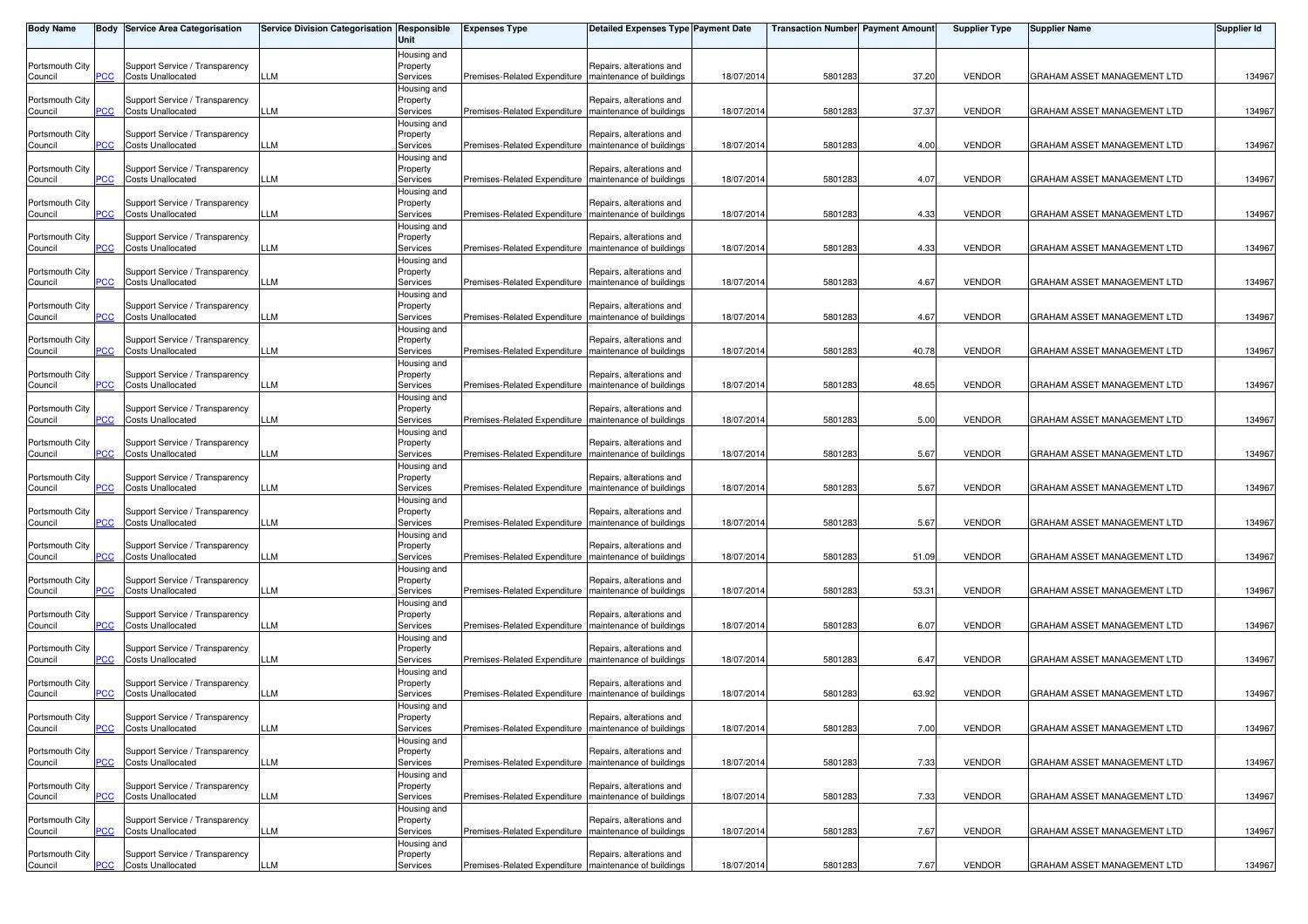| <b>Body Name</b>           |            | <b>Body Service Area Categorisation</b>                    | Service Division Categorisation Responsible | Unit                                | <b>Expenses Type</b>                                    | <b>Detailed Expenses Type Payment Date</b>           |            | <b>Transaction Number Payment Amount</b> |        | <b>Supplier Type</b> | <b>Supplier Name</b>        | <b>Supplier Id</b> |
|----------------------------|------------|------------------------------------------------------------|---------------------------------------------|-------------------------------------|---------------------------------------------------------|------------------------------------------------------|------------|------------------------------------------|--------|----------------------|-----------------------------|--------------------|
| Portsmouth City<br>Council | сC         | Support Service / Transparency<br><b>Costs Unallocated</b> | LLM                                         | Housing and<br>Property<br>Services | Premises-Related Expenditure   maintenance of buildings | Repairs, alterations and                             | 18/07/2014 | 5801283                                  | 7.75   | <b>VENDOR</b>        | GRAHAM ASSET MANAGEMENT LTD | 134967             |
| Portsmouth City<br>Council | PCC        | Support Service / Transparency<br><b>Costs Unallocated</b> | LLM                                         | Housing and<br>Property<br>Services | Premises-Related Expenditure                            | Repairs, alterations and<br>maintenance of buildings | 18/07/201  | 5801283                                  | 7.93   | <b>VENDOR</b>        | GRAHAM ASSET MANAGEMENT LTD | 134967             |
| Portsmouth City<br>Council |            | Support Service / Transparency<br><b>Costs Unallocated</b> | LLM                                         | Housing and<br>Property<br>Services | Premises-Related Expenditure                            | Repairs, alterations and<br>maintenance of buildings | 18/07/2014 | 5801283                                  | 8.00   | <b>VENDOR</b>        | GRAHAM ASSET MANAGEMENT LTD | 134967             |
| Portsmouth City<br>Council | сC         | Support Service / Transparency<br><b>Costs Unallocated</b> | LLM                                         | Housing and<br>Property<br>Services | Premises-Related Expenditure   maintenance of buildings | Repairs, alterations and                             | 18/07/2014 | 5801283                                  | 8.13   | <b>VENDOR</b>        | GRAHAM ASSET MANAGEMENT LTD | 134967             |
| Portsmouth City<br>Council |            | Support Service / Transparency<br><b>Costs Unallocated</b> | LLM                                         | Housing and<br>Property<br>Services | Premises-Related Expenditure                            | Repairs, alterations and<br>maintenance of buildings | 18/07/201  | 5801283                                  | 8.16   | <b>VENDOR</b>        | GRAHAM ASSET MANAGEMENT LTD | 134967             |
| Portsmouth City<br>Council | <u>'CC</u> | Support Service / Transparency<br><b>Costs Unallocated</b> | LLM                                         | Housing and<br>Property<br>Services | Premises-Related Expenditure                            | Repairs, alterations and<br>maintenance of buildings | 18/07/2014 | 5801283                                  | 8.87   | <b>VENDOR</b>        | GRAHAM ASSET MANAGEMENT LTD | 134967             |
| Portsmouth City<br>Council | PCC        | Support Service / Transparency<br><b>Costs Unallocated</b> | LLM                                         | Housing and<br>Property<br>Services | Premises-Related Expenditure   maintenance of buildings | Repairs, alterations and                             | 18/07/2014 | 5801283                                  | 81.36  | <b>VENDOR</b>        | GRAHAM ASSET MANAGEMENT LTD | 134967             |
| Portsmouth City<br>Council | PCC        | Support Service / Transparency<br><b>Costs Unallocated</b> | <b>LLM</b>                                  | Housing and<br>Property<br>Services | Premises-Related Expenditure                            | Repairs, alterations and<br>maintenance of buildings | 18/07/2014 | 5801283                                  | 9.33   | <b>VENDOR</b>        | GRAHAM ASSET MANAGEMENT LTD | 134967             |
| Portsmouth City<br>Council | °СС        | Support Service / Transparency<br><b>Costs Unallocated</b> | LLM                                         | Housing and<br>Property<br>Services | Premises-Related Expenditure                            | Repairs, alterations and<br>maintenance of buildings | 18/07/2014 | 5801283                                  | 9.67   | <b>VENDOR</b>        | GRAHAM ASSET MANAGEMENT LTD | 134967             |
| Portsmouth City<br>Council | PCC        | Support Service / Transparency<br><b>Costs Unallocated</b> | LLM                                         | Housing and<br>Property<br>Services | Premises-Related Expenditure   maintenance of buildings | Repairs, alterations and                             | 18/07/2014 | 5801283                                  | 9.67   | <b>VENDOR</b>        | GRAHAM ASSET MANAGEMENT LTD | 134967             |
| Portsmouth City            | PСC        | Support Service / Transparency<br><b>Costs Unallocated</b> | LLM                                         | Housing and<br>Property<br>Services | Premises-Related Expenditure                            | Repairs, alterations and<br>maintenance of buildings | 18/07/201  | 5801283                                  | 94.35  | <b>VENDOR</b>        | GRAHAM ASSET MANAGEMENT LTD | 134967             |
| Council<br>Portsmouth City |            | Support Service / Transparency                             |                                             | Housing and<br>Property             |                                                         | Repairs, alterations and                             |            |                                          |        |                      |                             |                    |
| Council<br>Portsmouth City | сc         | <b>Costs Unallocated</b><br>Support Service / Transparency | LM.                                         | Services<br>Housing and<br>Property | Premises-Related Expenditure   maintenance of buildings | Repairs, alterations and                             | 18/07/2014 | 5801283                                  | 97.85  | <b>VENDOR</b>        | GRAHAM ASSET MANAGEMENT LTD | 134967             |
| Council<br>Portsmouth City | PСC        | <b>Costs Unallocated</b><br>Support Service / Transparency | LLM                                         | Services<br>Housing and<br>Property | Premises-Related Expenditure                            | maintenance of buildings<br>Repairs, alterations and | 18/07/2014 | 5801283                                  | 11.73  | <b>VENDOR</b>        | GRAHAM ASSET MANAGEMENT LTD | 134967             |
| Council<br>Portsmouth City | PCC        | <b>Costs Unallocated</b><br>Support Service / Transparency | <b>LLM</b>                                  | Services<br>Housing and<br>Property | Premises-Related Expenditure   maintenance of buildings | Repairs, alterations and                             | 18/07/2014 | 5801283                                  | 53.42  | <b>VENDOR</b>        | GRAHAM ASSET MANAGEMENT LTD | 134967             |
| Council<br>Portsmouth City | сc         | <b>Costs Unallocated</b><br>Support Service / Transparency | LLM                                         | Services<br>Housing and<br>Property | Premises-Related Expenditure                            | maintenance of buildings<br>Repairs, alterations and | 18/07/2014 | 5801283                                  | 14.50  | <b>VENDOR</b>        | GRAHAM ASSET MANAGEMENT LTD | 134967             |
| Council<br>Portsmouth City |            | <b>Costs Unallocated</b><br>Support Service / Transparency | LLM                                         | Services<br>Housing and<br>Property | Premises-Related Expenditure   maintenance of buildings | Repairs, alterations and                             | 18/07/2014 | 5801283                                  | 180.00 | <b>VENDOR</b>        | GRAHAM ASSET MANAGEMENT LTD | 134967             |
| Council<br>Portsmouth City | <u>PCC</u> | <b>Costs Unallocated</b><br>Support Service / Transparency | LLM                                         | Services<br>Housing and<br>Property | Premises-Related Expenditure                            | maintenance of buildings<br>Repairs, alterations and | 18/07/2014 | 5801283                                  | 29.00  | <b>VENDOR</b>        | GRAHAM ASSET MANAGEMENT LTD | 134967             |
| Council<br>Portsmouth City | PСC        | <b>Costs Unallocated</b><br>Support Service / Transparency | LLM                                         | Services<br>Housing and<br>Property | Premises-Related Expenditure                            | maintenance of buildings<br>Repairs, alterations and | 18/07/2014 | 5801283                                  | 35.00  | <b>VENDOR</b>        | GRAHAM ASSET MANAGEMENT LTD | 134967             |
| Council<br>Portsmouth City |            | <b>Costs Unallocated</b><br>Support Service / Transparency | LLM                                         | Services<br>Housing and<br>Property | Premises-Related Expenditure   maintenance of buildings | Repairs, alterations and                             | 18/07/2014 | 5801283                                  | 35.00  | <b>VENDOR</b>        | GRAHAM ASSET MANAGEMENT LTD | 134967             |
| Council<br>Portsmouth City | <b>PCC</b> | <b>Costs Unallocated</b><br>Support Service / Transparency | LLM                                         | Services<br>Housing and<br>Property | Premises-Related Expenditure   maintenance of buildings | Repairs, alterations and                             | 18/07/2014 | 5801283                                  | 35.00  | <b>VENDOR</b>        | GRAHAM ASSET MANAGEMENT LTD | 134967             |
| Council<br>Portsmouth City | PCC        | <b>Costs Unallocated</b><br>Support Service / Transparency | LLM                                         | Services<br>Housing and<br>Property | Premises-Related Expenditure                            | maintenance of buildings<br>Repairs, alterations and | 18/07/2014 | 5801283                                  | 35.00  | <b>VENDOR</b>        | GRAHAM ASSET MANAGEMENT LTD | 134967             |
| Council<br>Portsmouth City | ۲CС        | <b>Costs Unallocated</b><br>Support Service / Transparency | <b>LLM</b>                                  | Services<br>Housing and<br>Property | Premises-Related Expenditure                            | maintenance of buildings<br>Repairs, alterations and | 18/07/2014 | 5801283                                  | 35.00  | <b>VENDOR</b>        | GRAHAM ASSET MANAGEMENT LTD | 134967             |
| Council<br>Portsmouth City | PСC        | <b>Costs Unallocated</b><br>Support Service / Transparency | LLM                                         | Services<br>Housing and<br>Property | Premises-Related Expenditure                            | maintenance of buildings<br>Repairs, alterations and | 18/07/2014 | 5801283                                  | 35.00  | <b>VENDOR</b>        | GRAHAM ASSET MANAGEMENT LTD | 134967             |
| Council                    | <b>PCC</b> | <b>Costs Unallocated</b>                                   | <b>LLM</b>                                  | Services                            | Premises-Related Expenditure   maintenance of buildings |                                                      | 18/07/2014 | 5801283                                  | 35.00  | <b>VENDOR</b>        | GRAHAM ASSET MANAGEMENT LTD | 134967             |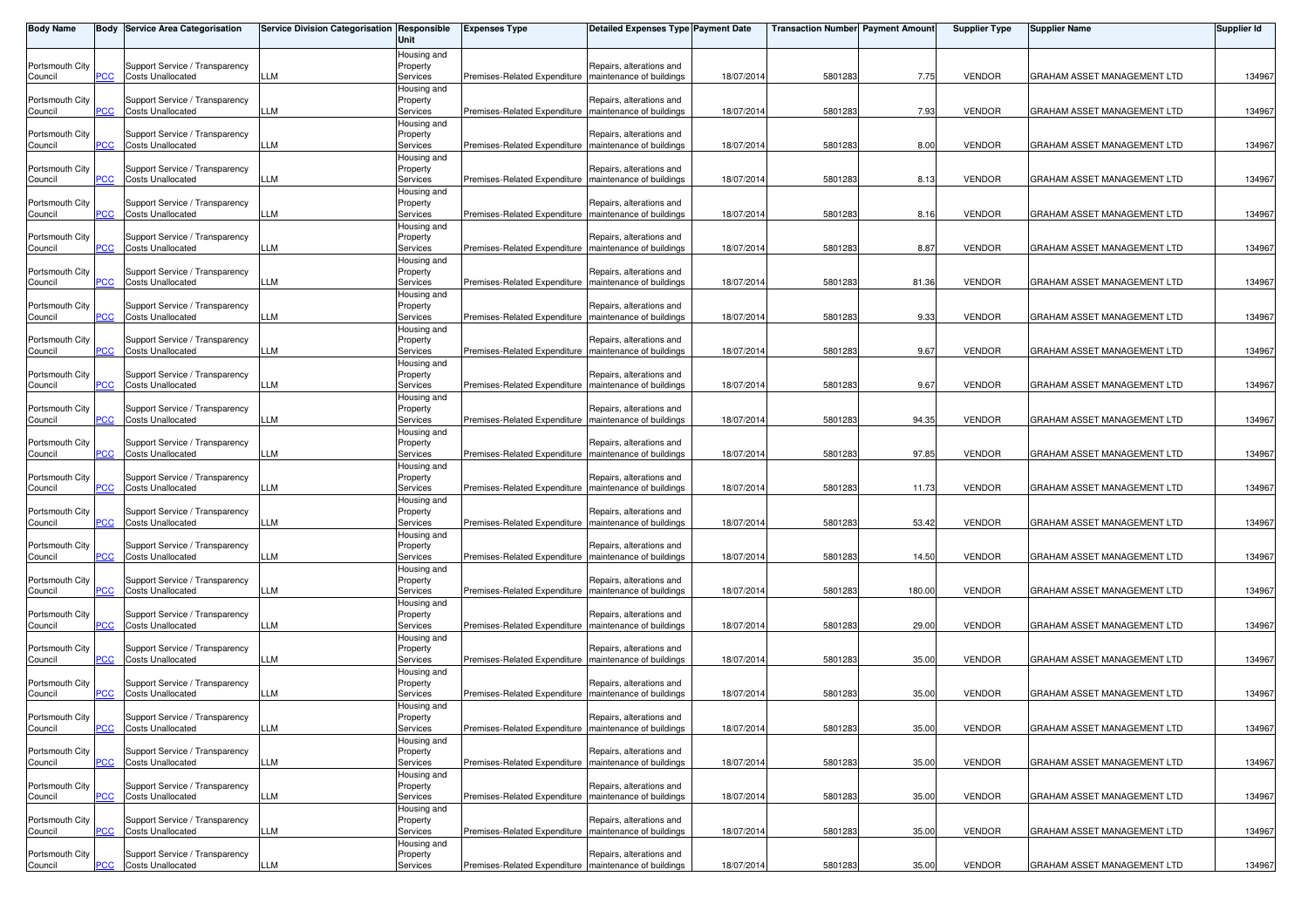| <b>Body Name</b>           |            | <b>Body Service Area Categorisation</b>                    | Service Division Categorisation Responsible | Unit                                | <b>Expenses Type</b>                                    | <b>Detailed Expenses Type Payment Date</b>           |            | <b>Transaction Number Payment Amount</b> |         | <b>Supplier Type</b> | <b>Supplier Name</b>                                    | <b>Supplier Id</b> |
|----------------------------|------------|------------------------------------------------------------|---------------------------------------------|-------------------------------------|---------------------------------------------------------|------------------------------------------------------|------------|------------------------------------------|---------|----------------------|---------------------------------------------------------|--------------------|
| Portsmouth City<br>Council | сC         | Support Service / Transparency<br><b>Costs Unallocated</b> | LM                                          | Housing and<br>Property<br>Services | Premises-Related Expenditure                            | Repairs, alterations and<br>maintenance of buildings | 18/07/201  | 5801283                                  | 35.00   | <b>VENDOR</b>        | GRAHAM ASSET MANAGEMENT LTD                             | 134967             |
| Portsmouth City<br>Council | PCC        | Support Service / Transparency<br><b>Costs Unallocated</b> | LLM                                         | Housing and<br>Property<br>Services | Premises-Related Expenditure   maintenance of buildings | Repairs, alterations and                             | 18/07/201  | 5801283                                  | 35.00   | <b>VENDOR</b>        | GRAHAM ASSET MANAGEMENT LTD                             | 134967             |
| Portsmouth City<br>Council |            | Support Service / Transparency<br><b>Costs Unallocated</b> | LLM                                         | Housing and<br>Property<br>Services | Premises-Related Expenditure                            | Repairs, alterations and<br>maintenance of buildings | 18/07/2014 | 5801283                                  | 35.00   | <b>VENDOR</b>        | GRAHAM ASSET MANAGEMENT LTD                             | 134967             |
| Portsmouth City<br>Council | PСC        | Support Service / Transparency<br><b>Costs Unallocated</b> | LM                                          | Housing and<br>Property<br>Services | Premises-Related Expenditure   maintenance of buildings | Repairs, alterations and                             | 18/07/201  | 5801283                                  | 35.00   | <b>VENDOR</b>        | GRAHAM ASSET MANAGEMENT LTD                             | 134967             |
| Portsmouth City<br>Council | ۲CС        | Support Service / Transparency<br><b>Costs Unallocated</b> | LLM                                         | Housing and<br>Property<br>Services | Premises-Related Expenditure                            | Repairs, alterations and<br>maintenance of buildings | 18/07/201  | 5801283                                  | 35.00   | <b>VENDOR</b>        | GRAHAM ASSET MANAGEMENT LTD                             | 134967             |
| Portsmouth City<br>Council |            | Support Service / Transparency<br><b>Costs Unallocated</b> | LM.                                         | Housing and<br>Property<br>Services | Premises-Related Expenditure                            | Repairs, alterations and<br>maintenance of buildings | 18/07/2014 | 5801283                                  | 35.00   | <b>VENDOR</b>        | GRAHAM ASSET MANAGEMENT LTD                             | 134967             |
| Portsmouth City<br>Council |            | Support Service / Transparency<br><b>Costs Unallocated</b> | LM                                          | Housing and<br>Property<br>Services | Premises-Related Expenditure   maintenance of buildings | Repairs, alterations and                             | 18/07/2014 | 5801283                                  | 35.00   | <b>VENDOR</b>        | GRAHAM ASSET MANAGEMENT LTD                             | 134967             |
| Portsmouth City<br>Council | PCC        | Support Service / Transparency<br><b>Costs Unallocated</b> | LLM                                         | Housing and<br>Property<br>Services | Premises-Related Expenditure                            | Repairs, alterations and<br>maintenance of buildings | 18/07/201  | 5801283                                  | 35.00   | <b>VENDOR</b>        | GRAHAM ASSET MANAGEMENT LTD                             | 134967             |
| Portsmouth City<br>Council | сc         | Support Service / Transparency<br><b>Costs Unallocated</b> | LM                                          | Housing and<br>Property<br>Services | Premises-Related Expenditure                            | Repairs, alterations and<br>maintenance of buildings | 18/07/201  | 5801283                                  | 391.50  | <b>VENDOR</b>        | GRAHAM ASSET MANAGEMENT LTD                             | 134967             |
| Portsmouth City<br>Council | PСC        | Support Service / Transparency<br><b>Costs Unallocated</b> | LLM                                         | Housing and<br>Property<br>Services | Premises-Related Expenditure   maintenance of buildings | Repairs, alterations and                             | 18/07/201  | 5801283                                  | 58.00   | <b>VENDOR</b>        | GRAHAM ASSET MANAGEMENT LTD                             | 134967             |
| Portsmouth City<br>Council | PСC        | Support Service / Transparency<br><b>Costs Unallocated</b> | LLM                                         | Housing and<br>Property<br>Services | Premises-Related Expenditure                            | Repairs, alterations and<br>maintenance of buildings | 18/07/201  | 5801283                                  | 70.00   | <b>VENDOR</b>        | GRAHAM ASSET MANAGEMENT LTD                             | 134967             |
| Portsmouth City<br>Council | сC         | Support Service / Transparency<br><b>Costs Unallocated</b> | LM.                                         | Housing and<br>Property<br>Services | Premises-Related Expenditure                            | Repairs, alterations and<br>maintenance of buildings | 18/07/201  | 5801283                                  | 70.00   | <b>VENDOR</b>        | GRAHAM ASSET MANAGEMENT LTD                             | 134967             |
| Portsmouth City<br>Council | ۲CC        | Support Service / Transparency<br><b>Costs Unallocated</b> | LLM                                         | Housing and<br>Property<br>Services | Premises-Related Expenditure   maintenance of buildings | Repairs, alterations and                             | 18/07/201  | 5801283                                  | 70.00   | <b>VENDOR</b>        | GRAHAM ASSET MANAGEMENT LTD                             | 134967             |
| Portsmouth City<br>Council | <u>PCC</u> | Support Service / Transparency<br><b>Costs Unallocated</b> | LLM                                         | Housing and<br>Property<br>Services | Premises-Related Expenditure                            | Repairs, alterations and<br>maintenance of buildings | 18/07/201  | 5801283                                  | 70.00   | <b>VENDOR</b>        | GRAHAM ASSET MANAGEMENT LTD                             | 134967             |
| Portsmouth City<br>Council | PСC        | Support Service / Transparency<br><b>Costs Unallocated</b> | LM                                          | Housing and<br>Property<br>Services | Premises-Related Expenditure                            | Repairs, alterations and<br>maintenance of buildings | 18/07/201  | 5801283                                  | 70.00   | <b>VENDOR</b>        | GRAHAM ASSET MANAGEMENT LTD                             | 134967             |
| Portsmouth City<br>Council |            | Support Service / Transparency<br><b>Costs Unallocated</b> | LLM                                         | Housing and<br>Property<br>Services | Premises-Related Expenditure                            | Repairs, alterations and<br>maintenance of buildings | 18/07/201  | 5801283                                  | 70.00   | <b>VENDOR</b>        | GRAHAM ASSET MANAGEMENT LTD                             | 134967             |
| Portsmouth City<br>Council | сc         | Support Service / Transparency<br><b>Costs Unallocated</b> | LM                                          | Housing and<br>Property<br>Services | Premises-Related Expenditure   maintenance of buildings | Repairs, alterations and                             | 18/07/201  | 5801283                                  | 72.50   | <b>VENDOR</b>        | GRAHAM ASSET MANAGEMENT LTD                             | 134967             |
| Portsmouth City<br>Council | PСC        | Support Service / Transparency<br><b>Costs Unallocated</b> | LM.                                         | Housing and<br>Property<br>Services | Premises-Related Expenditure                            | Repairs, alterations and<br>maintenance of buildings | 30/07/201  | 5803598                                  | 624.98  | <b>VENDOR</b>        | GRAHAM ASSET MANAGEMENT LTD                             | 134967             |
| Portsmouth City<br>Council | сC         | <b>Housing Revenue Account</b>                             | <b>Special Services</b>                     | Housing and<br>Property<br>Services | Premises-Related Expenditure                            | Grounds maintenance<br>costs                         | 31/07/201  | 580386                                   | 1498.68 | <b>VENDOR</b>        | <b>GRISTWOOD &amp; TOMS (TREE)</b><br>CONTRACTORS) LTD) | 100831             |
| Portsmouth City<br>Council | PCC        | <b>Housing Revenue Account</b>                             | Special Services                            | Housing and<br>Property<br>Services | Premises-Related Expenditure costs                      | Grounds maintenance                                  | 31/07/2014 | 5803861                                  | 1630.93 | <b>VENDOR</b>        | GRISTWOOD & TOMS (TREE<br>CONTRACTORS) LTD)             | 100831             |
| Portsmouth City<br>Council | PCC        | Housing Revenue Account                                    | <b>Special Services</b>                     | Housing and<br>Property<br>Services | Premises-Related Expenditure                            | Grounds maintenance<br>costs                         | 31/07/201  | 580386                                   | 204.34  | <b>VENDOR</b>        | GRISTWOOD & TOMS (TREE<br>CONTRACTORS) LTD)             | 100831             |
| Portsmouth City<br>Council | ۲CC        | Housing Revenue Account                                    | <b>Special Services</b>                     | Housing and<br>Property<br>Services | Premises-Related Expenditure                            | Grounds maintenance<br>costs                         | 31/07/2014 | 5803861                                  | 228.06  | <b>VENDOR</b>        | GRISTWOOD & TOMS (TREE<br>CONTRACTORS) LTD)             | 100831             |
| Portsmouth City<br>Council | <b>PCC</b> | Housing Revenue Account                                    | <b>Special Services</b>                     | Housing and<br>Property<br>Services | Premises-Related Expenditure costs                      | Grounds maintenance                                  | 31/07/201  | 580386                                   | 64.58   | <b>VENDOR</b>        | GRISTWOOD & TOMS (TREE<br>CONTRACTORS) LTD)             | 100831             |
| Portsmouth City<br>Council | <b>PCC</b> | Housing Revenue Account                                    | <b>Special Services</b>                     | Housing and<br>Property<br>Services | Premises-Related Expenditure costs                      | Grounds maintenance                                  | 31/07/2014 | 5803861                                  | 749.34  | <b>VENDOR</b>        | GRISTWOOD & TOMS (TREE<br>CONTRACTORS) LTD)             | 100831             |
|                            |            |                                                            |                                             |                                     |                                                         |                                                      |            |                                          |         |                      |                                                         |                    |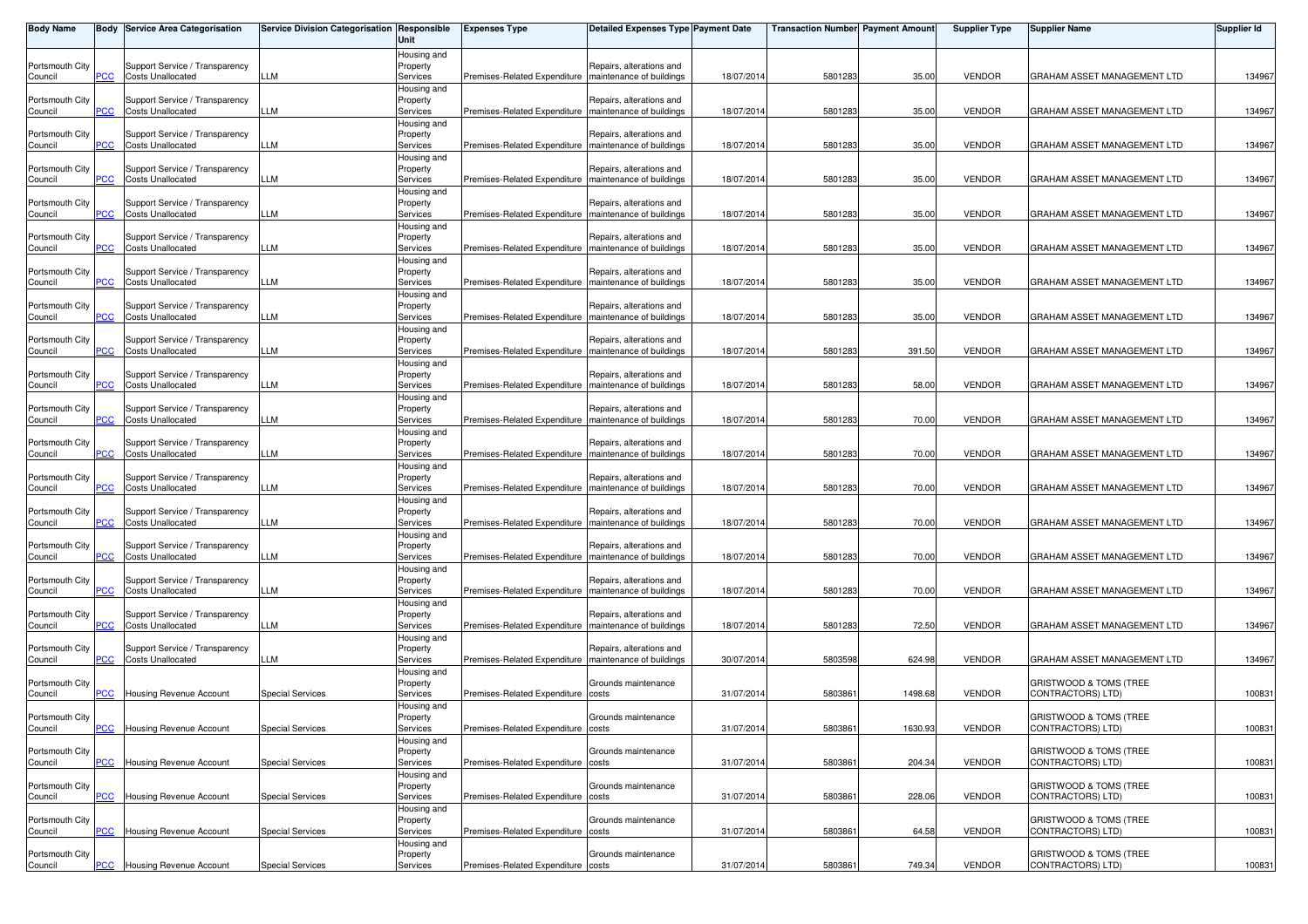| <b>Body Name</b>           |                | <b>Body Service Area Categorisation</b> | Service Division Categorisation Responsible | Unit                                | <b>Expenses Type</b>                                    | <b>Detailed Expenses Type Payment Date</b>           |            | <b>Transaction Number Payment Amount</b> |           | <b>Supplier Type</b>            | <b>Supplier Name</b>                        | <b>Supplier Id</b> |
|----------------------------|----------------|-----------------------------------------|---------------------------------------------|-------------------------------------|---------------------------------------------------------|------------------------------------------------------|------------|------------------------------------------|-----------|---------------------------------|---------------------------------------------|--------------------|
| Portsmouth City<br>Council | PСC            | Housing Revenue Account                 | <b>Special Services</b>                     | Housing and<br>Property<br>Services | Premises-Related Expenditure costs                      | Grounds maintenance                                  | 31/07/2014 | 5803861                                  | 749.34    | <b>VENDOR</b>                   | GRISTWOOD & TOMS (TREE<br>CONTRACTORS) LTD) | 100831             |
| Portsmouth City<br>Council | <b>PCC</b>     | <b>Housing Revenue Account</b>          | <b>Special Services</b>                     | Housing and<br>Property<br>Services | Premises-Related Expenditure costs                      | Grounds maintenance                                  | 31/07/201  | 580386                                   | 749.34    | <b>VENDOR</b>                   | GRISTWOOD & TOMS (TREE<br>CONTRACTORS) LTD) | 100831             |
| Portsmouth City<br>Council | ۲CC            | Housing Revenue Account                 | <b>Special Services</b>                     | Housing and<br>Property<br>Services | Premises-Related Expenditure costs                      | Grounds maintenance                                  | 31/07/2014 | 580386                                   | 749.34    | <b>VENDOR</b>                   | GRISTWOOD & TOMS (TREE<br>CONTRACTORS) LTD) | 100831             |
| Portsmouth City<br>Council | PСC            | <b>Housing Revenue Account</b>          | <b>Special Services</b>                     | Housing and<br>Property<br>Services | Premises-Related Expenditure costs                      | Grounds maintenance                                  | 31/07/201  | 580386                                   | 749.34    | <b>VENDOR</b>                   | GRISTWOOD & TOMS (TREE<br>CONTRACTORS) LTD) | 100831             |
| Portsmouth City<br>Council | <b>PCC</b>     | Housing Revenue Account                 | Repairs and Maintenance                     | Housing and<br>Property<br>Services | Premises-Related Expenditure                            | Repairs, alterations and<br>maintenance of buildings | 16/07/201  | 5800875                                  | 2285.00   | COMPANY                         | <b>GSB FABRICATIONS LIMITED</b>             | 100832             |
| Portsmouth City<br>Council | <b>CC</b>      | Housing Revenue Account                 | Repairs and Maintenance                     | Housing and<br>Property<br>Services | Premises-Related Expenditure                            | Repairs, alterations and<br>maintenance of buildings | 25/07/2014 | 5802656                                  | 1145.00   | <b>COMPANY</b>                  | <b>GSB FABRICATIONS LIMITED</b>             | 100832             |
| Portsmouth City            | PСC            | <b>Housing Revenue Account</b>          |                                             | Housing and<br>Property             | Premises-Related Expenditure                            | Repairs, alterations and<br>maintenance of buildings |            |                                          | 760.00    | <b>COMPANY</b>                  | <b>GSB FABRICATIONS LIMITED</b>             |                    |
| Council<br>Portsmouth City |                |                                         | Repairs and Maintenance                     | Services<br>Housing and<br>Property |                                                         | Repairs, alterations and                             | 25/07/2014 | 5802656                                  |           |                                 |                                             | 100832             |
| Council<br>Portsmouth City | <b>PCC</b>     | Housing Revenue Account                 | Repairs and Maintenance                     | Services<br>Housing and<br>Property | Premises-Related Expenditure   maintenance of buildings | Repairs, alterations and                             | 25/07/201  | 5802656                                  | 168.00    | <b>COMPANY</b>                  | <b>GSB FABRICATIONS LIMITED</b>             | 100832             |
| Council<br>Portsmouth City | сC             | Housing Revenue Account                 | Repairs and Maintenance                     | Services<br>Housing and<br>Property | Premises-Related Expenditure                            | maintenance of buildings<br>Repairs, alterations and | 02/07/2014 | 5798293                                  | 515.00    | <b>VENDOR</b>                   | GULLY HOWARD TECHNICAL LIMITED              | 116127             |
| Council<br>Portsmouth City | PСC            | Housing Revenue Account                 | Repairs and Maintenance                     | Services<br>Housing and<br>Property | Premises-Related Expenditure   maintenance of buildings | Repairs, alterations and                             | 31/07/201  | 580386                                   | 1350.00   | <b>VENDOR</b>                   | GULLY HOWARD TECHNICAL LIMITED              | 116127             |
| Council<br>Portsmouth City | PСC            | Housing Revenue Account                 | Repairs and Maintenance                     | Services<br>Housing and<br>Property | Premises-Related Expenditure                            | maintenance of buildings                             | 31/07/201  | 580386                                   | 3600.00   | <b>VENDOR</b>                   | GULLY HOWARD TECHNICAL LIMITED              | 116127             |
| Council<br>Portsmouth City | сC             | Housing Revenue Account                 | <b>Special Services</b>                     | Services<br>Housing and<br>Property | Third Party Payments                                    | Private contractors                                  | 15/07/2014 | 5800483                                  | 2507.04   | <b>VENDOR</b>                   | HANDLE WITH CARE (PORTSMOUTH) LTD           | 100504             |
| Council                    | PСC            | <b>Housing Revenue Account</b>          | <b>Special Services</b>                     | Services<br>Housing and             | <b>Third Party Payments</b>                             | Private contractors                                  | 16/07/2014 | 5800881                                  | 2465.14   | <b>VENDOR</b>                   | HANDLE WITH CARE (PORTSMOUTH) LTD           | 100504             |
| Portsmouth City<br>Council | $\overline{C}$ | Housing Revenue Account                 | <b>Special Services</b>                     | Property<br>Services<br>Housing and | <b>Third Party Payments</b>                             | Private contractors                                  | 30/07/2014 | 5803606                                  | 1882.19   | <b>VENDOR</b>                   | HANDLE WITH CARE (PORTSMOUTH) LTD           | 100504             |
| Portsmouth City<br>Council | PCC.           | <b>Housing Revenue Account</b>          | <b>Special Services</b>                     | Property<br>Services<br>Housing and | <b>Third Party Payments</b>                             | Private contractors                                  | 30/07/201  | 5803606                                  | 1465.72   | <b>VENDOR</b>                   | HANDLE WITH CARE (PORTSMOUTH) LTD           | 100504             |
| Portsmouth City<br>Council | PСC            | Housing Revenue Account                 | Rents, Rates, Taxes and Other<br>Charges    | Property<br>Services<br>Housing and | Premises-Related Expenditure Rates                      |                                                      | 09/07/2014 | 5799563                                  | 79.20     | OTHER LOCAL<br><b>AUTHORITY</b> | HAVANT BOROUGH COUNCIL                      | 100219             |
| Portsmouth City<br>Council | <b>PCC</b>     | Housing Revenue Account                 | Rents, Rates, Taxes and Other<br>Charges    | Property<br>Services<br>Housing and | Premises-Related Expenditure Rates                      |                                                      | 09/07/2014 | 5799563                                  | $-816.27$ | OTHER LOCAL<br><b>AUTHORITY</b> | HAVANT BOROUGH COUNCIL                      | 100219             |
| Portsmouth City<br>Council | PСC            | Housing Revenue Account                 | Rents, Rates, Taxes and Other<br>Charges    | Property<br>Services<br>Housing and | Premises-Related Expenditure Rates                      |                                                      | 09/07/201  | 5799563                                  | 203.21    | OTHER LOCAL<br><b>AUTHORITY</b> | HAVANT BOROUGH COUNCIL                      | 100219             |
| Portsmouth City<br>Council | PСC            | <b>Housing Revenue Account</b>          | Rents, Rates, Taxes and Other<br>Charges    | Property<br>Services                | Premises-Related Expenditure Rates                      |                                                      | 09/07/201  | 5799563                                  | 106.61    | OTHER LOCAL<br><b>AUTHORITY</b> | HAVANT BOROUGH COUNCIL                      | 100219             |
| Portsmouth City<br>Council | <b>PCC</b>     | <b>Housing Revenue Account</b>          | Rents, Rates, Taxes and Other<br>Charges    | Housing and<br>Property<br>Services | Premises-Related Expenditure Rates                      |                                                      | 09/07/2014 | 5799563                                  | $-321.27$ | OTHER LOCAL<br><b>AUTHORITY</b> | HAVANT BOROUGH COUNCIL                      | 100219             |
| Portsmouth City<br>Council | PCC            | Housing Revenue Account                 | Rents, Rates, Taxes and Other<br>Charges    | Housing and<br>Property<br>Services | Premises-Related Expenditure Rates                      |                                                      | 18/07/201  | 580128                                   | 98.62     | OTHER LOCAL<br><b>AUTHORITY</b> | HAVANT BOROUGH COUNCIL                      | 100219             |
| Portsmouth City<br>Council | PСC            | Housing Revenue Account                 | Rents, Rates, Taxes and Other<br>Charges    | Housing and<br>Property<br>Services | Premises-Related Expenditure Rates                      |                                                      | 18/07/2014 | 5801289                                  | 113.59    | OTHER LOCAL<br><b>AUTHORITY</b> | HAVANT BOROUGH COUNCIL                      | 100219             |
| Portsmouth City<br>Council | PCC            | Housing Revenue Account                 | Rents, Rates, Taxes and Other<br>Charges    | Housing and<br>Property<br>Services | Premises-Related Expenditure Rates                      |                                                      | 18/07/2014 | 5801289                                  | 36.98     | OTHER LOCAL<br><b>AUTHORITY</b> | <b>HAVANT BOROUGH COUNCIL</b>               | 100219             |
| Portsmouth City<br>Council | <b>PCC</b>     | <b>Housing Revenue Account</b>          | Rents, Rates, Taxes and Other<br>Charges    | Housing and<br>Property<br>Services | Premises-Related Expenditure Rates                      |                                                      | 18/07/2014 | 5801289                                  | 387.51    | OTHER LOCAL<br>AUTHORITY        | HAVANT BOROUGH COUNCIL                      | 100219             |
|                            |                |                                         |                                             |                                     |                                                         |                                                      |            |                                          |           |                                 |                                             |                    |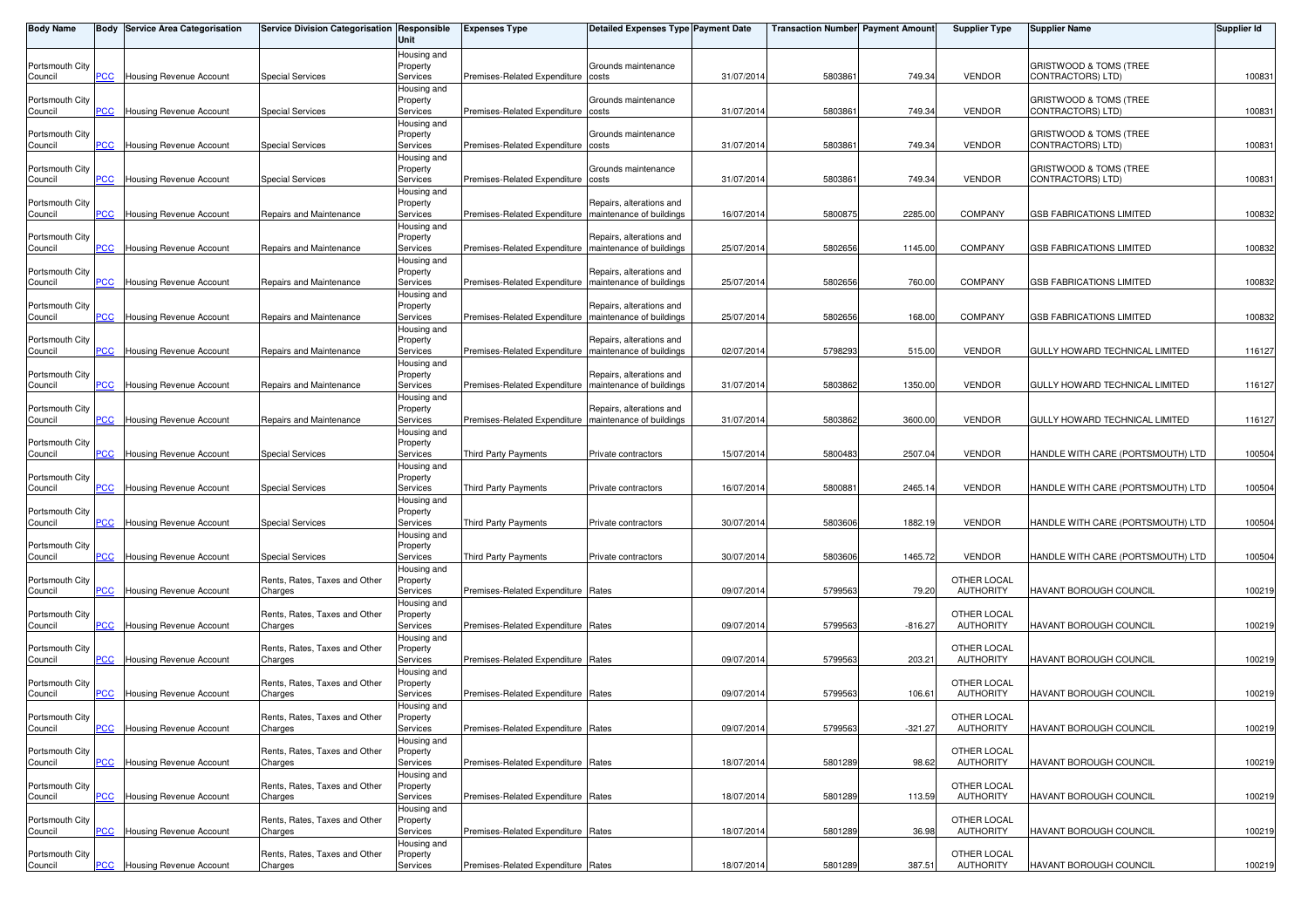| <b>Body Name</b>           |                | Body Service Area Categorisation   | Service Division Categorisation Responsible | Unit                    | <b>Expenses Type</b>               | <b>Detailed Expenses Type Payment Date</b> |            | <b>Transaction Number Payment Amount</b> |           | <b>Supplier Type</b>            | <b>Supplier Name</b>          | <b>Supplier Id</b> |
|----------------------------|----------------|------------------------------------|---------------------------------------------|-------------------------|------------------------------------|--------------------------------------------|------------|------------------------------------------|-----------|---------------------------------|-------------------------------|--------------------|
|                            |                |                                    |                                             | Housing and             |                                    |                                            |            |                                          |           |                                 |                               |                    |
| Portsmouth City<br>Council | PCC            | Housing Revenue Account            | Rents, Rates, Taxes and Other<br>Charges    | Property<br>Services    | Premises-Related Expenditure Rates |                                            | 18/07/2014 | 5801289                                  | 80.13     | OTHER LOCAL<br><b>AUTHORITY</b> | <b>HAVANT BOROUGH COUNCIL</b> | 100219             |
|                            |                |                                    |                                             | Housing and             |                                    |                                            |            |                                          |           |                                 |                               |                    |
| Portsmouth City            |                |                                    | Rents, Rates, Taxes and Other               | Property                |                                    |                                            |            |                                          |           | OTHER LOCAL                     |                               |                    |
| Council                    | PCC            | Housing Revenue Account            | Charges                                     | Services                | Premises-Related Expenditure Rates |                                            | 18/07/2014 | 5801289                                  | 58.12     | <b>AUTHORITY</b>                | HAVANT BOROUGH COUNCIL        | 100219             |
| Portsmouth City            |                |                                    | Rents, Rates, Taxes and Other               | Housing and<br>Property |                                    |                                            |            |                                          |           | OTHER LOCAL                     |                               |                    |
| Council                    | <b>PCC</b>     | Housing Revenue Account            | Charges                                     | Services                | Premises-Related Expenditure Rates |                                            | 18/07/2014 | 5801289                                  | 123.28    | <b>AUTHORITY</b>                | HAVANT BOROUGH COUNCIL        | 100219             |
|                            |                |                                    |                                             | Housing and             |                                    |                                            |            |                                          |           |                                 |                               |                    |
| Portsmouth City            |                |                                    | Rents, Rates, Taxes and Other               | Property                |                                    |                                            |            |                                          |           | OTHER LOCAL                     |                               |                    |
| Council                    | PCC            | Housing Revenue Account            | Charges                                     | Services                | Premises-Related Expenditure Rates |                                            | 18/07/2014 | 5801289                                  | 68.61     | <b>AUTHORITY</b>                | HAVANT BOROUGH COUNCIL        | 100219             |
| Portsmouth City            |                |                                    | Rents, Rates, Taxes and Other               | Housing and<br>Property |                                    |                                            |            |                                          |           | OTHER LOCAL                     |                               |                    |
| Council                    | PCC            | Housing Revenue Account            | Charges                                     | Services                | Premises-Related Expenditure Rates |                                            | 18/07/2014 | 5801289                                  | 105.67    | <b>AUTHORITY</b>                | HAVANT BOROUGH COUNCIL        | 100219             |
|                            |                |                                    |                                             | Housing and             |                                    |                                            |            |                                          |           |                                 |                               |                    |
| Portsmouth City            |                | <b>Housing Revenue Account</b>     | Rents, Rates, Taxes and Other               | Property                | Premises-Related Expenditure Rates |                                            |            |                                          | 64.84     | OTHER LOCAL                     | <b>HAVANT BOROUGH COUNCIL</b> |                    |
| Council                    | $\overline{C}$ |                                    | Charges                                     | Services<br>Housing and |                                    |                                            | 18/07/2014 | 5801289                                  |           | <b>AUTHORITY</b>                |                               | 100219             |
| Portsmouth City            |                |                                    | Rents, Rates, Taxes and Other               | Property                |                                    |                                            |            |                                          |           | OTHER LOCAL                     |                               |                    |
| Council                    | PCC            | Housing Revenue Account            | Charges                                     | Services                | Premises-Related Expenditure Rates |                                            | 18/07/2014 | 5801289                                  | 55.47     | <b>AUTHORITY</b>                | HAVANT BOROUGH COUNCIL        | 100219             |
|                            |                |                                    |                                             | Housing and             |                                    |                                            |            |                                          |           |                                 |                               |                    |
| Portsmouth City            | <b>PCC</b>     |                                    | Rents, Rates, Taxes and Other               | Property                | Premises-Related Expenditure Rates |                                            | 18/07/2014 |                                          | $-142.35$ | OTHER LOCAL<br><b>AUTHORITY</b> | HAVANT BOROUGH COUNCIL        |                    |
| Council                    |                | <b>Housing Revenue Account</b>     | Charges                                     | Services<br>Housing and |                                    |                                            |            | 5801289                                  |           |                                 |                               | 100219             |
| Portsmouth City            |                |                                    | Rents, Rates, Taxes and Other               | Property                |                                    |                                            |            |                                          |           | OTHER LOCAL                     |                               |                    |
| Council                    | PСC            | <b>Housing Revenue Account</b>     | Charges                                     | Services                | Premises-Related Expenditure Rates |                                            | 21/07/2014 | 5801508                                  | 77.19     | <b>AUTHORITY</b>                | <b>HAVANT BOROUGH COUNCIL</b> | 100219             |
|                            |                |                                    |                                             | Housing and             |                                    |                                            |            |                                          |           |                                 |                               |                    |
| Portsmouth City<br>Council | PCC            | Housing Revenue Account            | Rents, Rates, Taxes and Other<br>Charges    | Property<br>Services    | Premises-Related Expenditure Rates |                                            | 21/07/2014 | 5801508                                  | $-18.45$  | OTHER LOCAL<br><b>AUTHORITY</b> | HAVANT BOROUGH COUNCIL        | 100219             |
|                            |                |                                    |                                             | Housing and             |                                    |                                            |            |                                          |           |                                 |                               |                    |
| Portsmouth City            |                |                                    | Rents, Rates, Taxes and Other               | Property                |                                    |                                            |            |                                          |           | OTHER LOCAL                     |                               |                    |
| Council                    | PCC            | <b>Housing Revenue Account</b>     | Charges                                     | Services                | Premises-Related Expenditure Rates |                                            | 21/07/2014 | 5801508                                  | 387.00    | <b>AUTHORITY</b>                | HAVANT BOROUGH COUNCIL        | 100219             |
|                            |                |                                    |                                             | Housing and             |                                    |                                            |            |                                          |           |                                 |                               |                    |
| Portsmouth City<br>Council | сC             | <b>Housing Revenue Account</b>     | Rents, Rates, Taxes and Other<br>Charges    | Property<br>Services    | Premises-Related Expenditure Rates |                                            | 21/07/2014 | 5801508                                  | 102.96    | OTHER LOCAL<br><b>AUTHORITY</b> | HAVANT BOROUGH COUNCIL        | 100219             |
|                            |                |                                    |                                             | Housing and             |                                    |                                            |            |                                          |           |                                 |                               |                    |
| Portsmouth City            |                |                                    | Rents, Rates, Taxes and Other               | Property                |                                    |                                            |            |                                          |           | OTHER LOCAL                     |                               |                    |
| Council                    | PCC            | Housing Revenue Account            | Charges                                     | Services                | Premises-Related Expenditure Rates |                                            | 28/07/2014 | 5803068                                  | 81.84     | <b>AUTHORITY</b>                | HAVANT BOROUGH COUNCIL        | 100219             |
|                            |                |                                    |                                             | Housing and             |                                    |                                            |            |                                          |           |                                 |                               |                    |
| Portsmouth City<br>Council | PCC            | Housing Revenue Account            | Rents, Rates, Taxes and Other<br>Charges    | Property<br>Services    | Premises-Related Expenditure Rates |                                            | 28/07/2014 | 5803068                                  | 81.84     | OTHER LOCAL<br><b>AUTHORITY</b> | HAVANT BOROUGH COUNCIL        | 100219             |
|                            |                |                                    |                                             | Housing and             |                                    |                                            |            |                                          |           |                                 |                               |                    |
| Portsmouth City            |                |                                    | Rents, Rates, Taxes and Other               | Property                |                                    |                                            |            |                                          |           | OTHER LOCAL                     |                               |                    |
| Council                    | <b>PCC</b>     | Housing Revenue Account            | Charges                                     | Services                | Premises-Related Expenditure Rates |                                            | 28/07/2014 | 5803068                                  | 81.84     | <b>AUTHORITY</b>                | HAVANT BOROUGH COUNCIL        | 100219             |
|                            |                |                                    |                                             | Housing and             |                                    |                                            |            |                                          |           |                                 |                               |                    |
| Portsmouth City<br>Council | PCC            | Housing Revenue Account            | Rents, Rates, Taxes and Other<br>Charges    | Property<br>Services    | Premises-Related Expenditure Rates |                                            | 28/07/2014 | 5803068                                  | 81.53     | OTHER LOCAL<br><b>AUTHORITY</b> | <b>HAVANT BOROUGH COUNCIL</b> | 100219             |
|                            |                |                                    |                                             | Housing and             |                                    |                                            |            |                                          |           |                                 |                               |                    |
| Portsmouth City            |                |                                    | Rents, Rates, Taxes and Other               | Property                |                                    |                                            |            |                                          |           | OTHER LOCAL                     |                               |                    |
| Council                    | PCC            | Housing Revenue Account            | Charges                                     | Services                | Premises-Related Expenditure Rates |                                            | 28/07/2014 | 5803068                                  | 81.53     | <b>AUTHORITY</b>                | HAVANT BOROUGH COUNCIL        | 100219             |
| Portsmouth City            |                |                                    |                                             | Housing and             |                                    |                                            |            |                                          |           | OTHER LOCAL                     |                               |                    |
| Council                    | <b>PCC</b>     | <b>Housing Revenue Account</b>     | Rents, Rates, Taxes and Other<br>Charges    | Property<br>Services    | Premises-Related Expenditure Rates |                                            | 28/07/2014 | 5803068                                  | 81.53     | <b>AUTHORITY</b>                | HAVANT BOROUGH COUNCIL        | 100219             |
|                            |                |                                    |                                             | Housing and             |                                    |                                            |            |                                          |           |                                 |                               |                    |
| Portsmouth City            |                |                                    | Rents, Rates, Taxes and Other               | Property                |                                    |                                            |            |                                          |           | OTHER LOCAL                     |                               |                    |
| Council                    | PCC            | Housing Revenue Account            | Charges                                     | Services                | Premises-Related Expenditure Rates |                                            | 28/07/2014 | 5803068                                  | 73.81     | <b>AUTHORITY</b>                | HAVANT BOROUGH COUNCIL        | 100219             |
| Portsmouth City            |                |                                    | Rents, Rates, Taxes and Other               | Housing and<br>Property |                                    |                                            |            |                                          |           | OTHER LOCAL                     |                               |                    |
| Council                    |                | <b>PCC</b> Housing Revenue Account | Charges                                     | Services                | Premises-Related Expenditure Rates |                                            | 28/07/2014 | 5803068                                  | 322.08    | <b>AUTHORITY</b>                | HAVANT BOROUGH COUNCIL        | 100219             |
|                            |                |                                    |                                             | Housing and             |                                    |                                            |            |                                          |           |                                 |                               |                    |
| Portsmouth City            |                |                                    | Rents, Rates, Taxes and Other               | Property                |                                    |                                            |            |                                          |           | OTHER LOCAL                     |                               |                    |
| Council                    | PCC            | Housing Revenue Account            | Charges                                     | Services                | Premises-Related Expenditure Rates |                                            | 28/07/2014 | 580306                                   | 81.84     | <b>AUTHORITY</b>                | HAVANT BOROUGH COUNCIL        | 100219             |
| Portsmouth City            |                |                                    | Rents, Rates, Taxes and Other               | Housing and<br>Property |                                    |                                            |            |                                          |           | OTHER LOCAL                     |                               |                    |
| Council                    | PCC            | Housing Revenue Account            | Charges                                     | Services                | Premises-Related Expenditure Rates |                                            | 28/07/2014 | 5803068                                  | 81.84     | <b>AUTHORITY</b>                | HAVANT BOROUGH COUNCIL        | 100219             |
|                            |                |                                    |                                             | Housing and             |                                    |                                            |            |                                          |           |                                 |                               |                    |
| Portsmouth City            |                |                                    | Rents, Rates, Taxes and Other               | Property                |                                    |                                            |            |                                          |           | OTHER LOCAL                     |                               |                    |
| Council                    | PCC            | Housing Revenue Account            | Charges                                     | Services                | Premises-Related Expenditure Rates |                                            | 28/07/2014 | 5803068                                  | 81.53     | <b>AUTHORITY</b>                | <b>HAVANT BOROUGH COUNCIL</b> | 100219             |
| Portsmouth City            |                |                                    | Rents, Rates, Taxes and Other               | Housing and<br>Property |                                    |                                            |            |                                          |           | OTHER LOCAL                     |                               |                    |
| Council                    |                | <b>PCC</b> Housing Revenue Account | Charges                                     | Services                | Premises-Related Expenditure Rates |                                            | 28/07/2014 | 5803068                                  | 81.53     | AUTHORITY                       | HAVANT BOROUGH COUNCIL        | 100219             |
|                            |                |                                    |                                             |                         |                                    |                                            |            |                                          |           |                                 |                               |                    |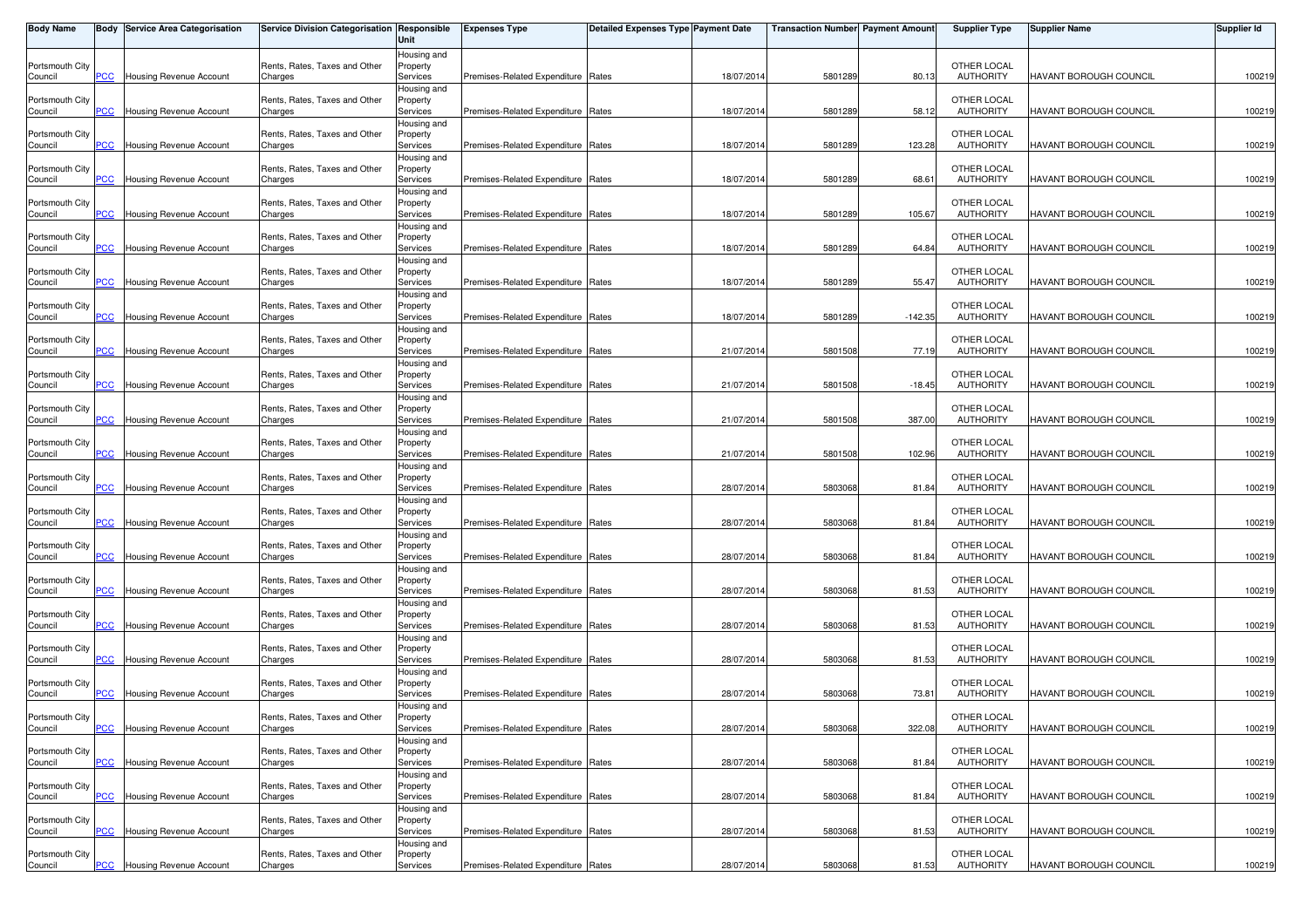| <b>Body Name</b>           |                | <b>Body Service Area Categorisation</b>                    | Service Division Categorisation Responsible | Unit                    | <b>Expenses Type</b>                                    | <b>Detailed Expenses Type Payment Date</b> |            | <b>Transaction Number Payment Amount</b> |         | <b>Supplier Type</b>            | <b>Supplier Name</b>                      | <b>Supplier Id</b> |
|----------------------------|----------------|------------------------------------------------------------|---------------------------------------------|-------------------------|---------------------------------------------------------|--------------------------------------------|------------|------------------------------------------|---------|---------------------------------|-------------------------------------------|--------------------|
|                            |                |                                                            |                                             | Housing and             |                                                         |                                            |            |                                          |         |                                 |                                           |                    |
| Portsmouth City<br>Council | PCC            | Housing Revenue Account                                    | Rents, Rates, Taxes and Other<br>Charges    | Property<br>Services    | Premises-Related Expenditure Rates                      |                                            | 28/07/2014 | 5803068                                  | 102.57  | OTHER LOCAL<br><b>AUTHORITY</b> | <b>HAVANT BOROUGH COUNCIL</b>             | 100219             |
|                            |                |                                                            |                                             | Housing and             |                                                         |                                            |            |                                          |         |                                 |                                           |                    |
| Portsmouth City            |                |                                                            | Rents, Rates, Taxes and Other               | Property                |                                                         |                                            |            |                                          |         | OTHER LOCAL                     |                                           |                    |
| Council                    | PCC            | Housing Revenue Account                                    | Charges                                     | Services<br>Housing and | Premises-Related Expenditure Rates                      |                                            | 28/07/2014 | 5803068                                  | 95.48   | <b>AUTHORITY</b>                | HAVANT BOROUGH COUNCIL                    | 100219             |
| Portsmouth City            |                |                                                            | Rents, Rates, Taxes and Other               | Property                |                                                         |                                            |            |                                          |         | OTHER LOCAL                     |                                           |                    |
| Council                    | <b>PCC</b>     | Housing Revenue Account                                    | Charges                                     | Services                | Premises-Related Expenditure Rates                      |                                            | 31/07/2014 | 580387                                   | 93.13   | <b>AUTHORITY</b>                | HAVANT BOROUGH COUNCIL                    | 100219             |
| Portsmouth City            |                |                                                            | Rents, Rates, Taxes and Other               | Housing and<br>Property |                                                         |                                            |            |                                          |         | OTHER LOCAL                     |                                           |                    |
| Council                    | PCC            | Housing Revenue Account                                    | Charges                                     | Services                | Premises-Related Expenditure Rates                      |                                            | 31/07/2014 | 580387                                   | $-7.91$ | <b>AUTHORITY</b>                | HAVANT BOROUGH COUNCIL                    | 100219             |
|                            |                |                                                            |                                             | Housing and             |                                                         |                                            |            |                                          |         |                                 |                                           |                    |
| Portsmouth City            | PCC            | Housing Revenue Account                                    | Rents, Rates, Taxes and Other               | Property                | Premises-Related Expenditure Rates                      |                                            |            |                                          |         | OTHER LOCAL                     |                                           |                    |
| Council                    |                |                                                            | Charges                                     | Services<br>Housing and |                                                         |                                            | 31/07/2014 | 580387                                   | 613.58  | <b>AUTHORITY</b>                | HAVANT BOROUGH COUNCIL                    | 100219             |
| Portsmouth City            |                |                                                            | Rents, Rates, Taxes and Other               | Property                |                                                         |                                            |            |                                          |         | OTHER LOCAL                     |                                           |                    |
| Council                    | $\overline{C}$ | Housing Revenue Account                                    | Charges                                     | Services                | Premises-Related Expenditure Rates                      |                                            | 31/07/2014 | 580387                                   | 81.84   | <b>AUTHORITY</b>                | HAVANT BOROUGH COUNCIL                    | 100219             |
| Portsmouth City            |                |                                                            | Rents, Rates, Taxes and Other               | Housing and<br>Property |                                                         |                                            |            |                                          |         | OTHER LOCAL                     |                                           |                    |
| Council                    | PCC            | Housing Revenue Account                                    | Charges                                     | Services                | Premises-Related Expenditure Rates                      |                                            | 31/07/2014 | 580387                                   | 81.84   | <b>AUTHORITY</b>                | HAVANT BOROUGH COUNCIL                    | 100219             |
|                            |                |                                                            |                                             | Housing and             |                                                         |                                            |            |                                          |         |                                 |                                           |                    |
| Portsmouth City<br>Council | <b>PCC</b>     | <b>Housing Revenue Account</b>                             | Rents, Rates, Taxes and Other<br>Charges    | Property<br>Services    | Premises-Related Expenditure Rates                      |                                            | 31/07/2014 | 580387                                   | 81.84   | OTHER LOCAL<br><b>AUTHORITY</b> | HAVANT BOROUGH COUNCIL                    | 100219             |
|                            |                |                                                            |                                             | Housing and             |                                                         |                                            |            |                                          |         |                                 |                                           |                    |
| Portsmouth City            |                |                                                            | Rents, Rates, Taxes and Other               | Property                |                                                         |                                            |            |                                          |         | OTHER LOCAL                     |                                           |                    |
| Council                    | PСC            | Housing Revenue Account                                    | Charges                                     | Services                | Premises-Related Expenditure Rates                      |                                            | 31/07/2014 | 580387                                   | 81.84   | <b>AUTHORITY</b>                | <b>HAVANT BOROUGH COUNCIL</b>             | 100219             |
| Portsmouth City            |                |                                                            |                                             | Housing and<br>Property |                                                         |                                            |            |                                          |         | OTHER LOCAL                     |                                           |                    |
| Council                    | PCC            | Housing Revenue Account                                    | Special Services                            | Services                | Premises-Related Expenditure Rates                      |                                            | 21/07/2014 | 5801508                                  | 53.00   | <b>AUTHORITY</b>                | HAVANT BOROUGH COUNCIL                    | 100219             |
|                            |                |                                                            |                                             | Housing and             |                                                         |                                            |            |                                          |         |                                 |                                           |                    |
| Portsmouth City<br>Council | PCC            | <b>Housing Revenue Account</b>                             | <b>Special Services</b>                     | Property<br>Services    | Premises-Related Expenditure Rates                      |                                            | 21/07/2014 | 5801508                                  | 279.00  | OTHER LOCAL<br><b>AUTHORITY</b> | HAVANT BOROUGH COUNCIL                    | 100219             |
|                            |                |                                                            |                                             | Housing and             |                                                         |                                            |            |                                          |         |                                 |                                           |                    |
| Portsmouth City            |                |                                                            |                                             | Property                |                                                         |                                            |            |                                          |         | OTHER LOCAL                     |                                           |                    |
| Council                    | сC             | <b>Housing Revenue Account</b>                             | <b>Special Services</b>                     | Services                | Premises-Related Expenditure Rates                      |                                            | 28/07/2014 | 5803068                                  | 279.00  | <b>AUTHORITY</b>                | HAVANT BOROUGH COUNCIL                    | 100219             |
| Portsmouth City            |                |                                                            |                                             | Housing and<br>Property |                                                         |                                            |            |                                          |         | OTHER LOCAL                     |                                           |                    |
| Council                    | PCC            | <b>Housing Revenue Account</b>                             | Supervision and Management                  | Services                | Premises-Related Expenditure Rates                      |                                            | 21/07/2014 | 5801508                                  | 2988.00 | <b>AUTHORITY</b>                | HAVANT BOROUGH COUNCIL                    | 100219             |
|                            |                |                                                            |                                             | Housing and             |                                                         |                                            |            |                                          |         |                                 |                                           |                    |
| Portsmouth City<br>Council | PCC            | <b>Housing Revenue Account</b>                             | Supervision and Management                  | Property<br>Services    | Premises-Related Expenditure Rates                      |                                            | 21/07/2014 | 5801508                                  | 1048.00 | OTHER LOCAL<br><b>AUTHORITY</b> | HAVANT BOROUGH COUNCIL                    | 100219             |
|                            |                |                                                            |                                             | Housing and             |                                                         |                                            |            |                                          |         |                                 |                                           |                    |
| Portsmouth City            |                |                                                            |                                             | Property                |                                                         |                                            |            |                                          |         | OTHER LOCAL                     |                                           |                    |
| Council                    | <b>PCC</b>     | Housing Revenue Account                                    | Supervision and Management                  | Services                | Premises-Related Expenditure Rates                      |                                            | 28/07/2014 | 5803068                                  | 1048.00 | <b>AUTHORITY</b>                | HAVANT BOROUGH COUNCIL                    | 100219             |
| Portsmouth City            |                |                                                            |                                             | Housing and<br>Property |                                                         |                                            |            |                                          |         | OTHER LOCAL                     |                                           |                    |
| Council                    | PCC            | Housing Revenue Account                                    | Supervision and Management                  | Services                | Premises-Related Expenditure Rates                      |                                            | 28/07/2014 | 5803068                                  | 2988.00 | <b>AUTHORITY</b>                | HAVANT BOROUGH COUNCIL                    | 100219             |
|                            |                |                                                            |                                             | Housing and             |                                                         |                                            |            |                                          |         |                                 |                                           |                    |
| Portsmouth City<br>Council | PCC            | Support Service / Transparency<br><b>Costs Unallocated</b> | AMS                                         | Property<br>Services    | Supplies and Services                                   | Communications and<br>computing            | 30/07/2014 | 580361                                   | 5000.00 | <b>VENDOR</b>                   | INTEGRATED ENVIRONMENTAL<br>SOLUTIONS LTD | 139464             |
|                            |                |                                                            |                                             | Housing and             |                                                         |                                            |            |                                          |         |                                 |                                           |                    |
| Portsmouth City            |                |                                                            |                                             | Property                |                                                         | Repairs, alterations and                   |            |                                          |         |                                 |                                           |                    |
| Council                    | <b>PCC</b>     | Housing Revenue Account                                    | Repairs and Maintenance                     | Services<br>Housing and | Premises-Related Expenditure                            | maintenance of buildings                   | 24/07/2014 | 580230                                   | 2005.00 | COMPANY                         | KKA MAINTENANCE LTD                       | 135386             |
| Portsmouth City            |                |                                                            |                                             | Property                |                                                         | Repairs, alterations and                   |            |                                          |         |                                 |                                           |                    |
| Council                    | PCC            | Housing Revenue Account                                    | <b>Special Services</b>                     | Services                | Premises-Related Expenditure                            | maintenance of buildings                   | 03/07/2014 | 5798563                                  | 454.04  | <b>COMPANY</b>                  | KKA MAINTENANCE LTD                       | 135386             |
| Portsmouth City            |                |                                                            |                                             | Housing and<br>Property |                                                         | Repairs, alterations and                   |            |                                          |         |                                 |                                           |                    |
| Council                    | PCC Other      |                                                            | Suspense and Capital Schemes                | Services                | Premises-Related Expenditure   maintenance of buildings |                                            | 03/07/2014 | 5798562                                  | 74.05   | COMPANY                         | <b>KKA MAINTENANCE LTD</b>                | 135386             |
|                            |                |                                                            |                                             | Housing and             |                                                         |                                            |            |                                          |         |                                 |                                           |                    |
| Portsmouth City            |                |                                                            |                                             | Property                |                                                         | Repairs, alterations and                   |            |                                          |         |                                 |                                           |                    |
| Council                    | PCC            | Other                                                      | Suspense and Capital Schemes                | Services<br>Housing and | Premises-Related Expenditure                            | maintenance of buildings                   | 30/07/2014 | 580363                                   | 110.00  | COMPANY                         | KKA MAINTENANCE LTD                       | 135386             |
| Portsmouth City            |                |                                                            |                                             | Property                |                                                         | Repairs, alterations and                   |            |                                          |         |                                 |                                           |                    |
| Council                    | PCC            | Other                                                      | Suspense and Capital Schemes                | Services                | Premises-Related Expenditure                            | maintenance of buildings                   | 30/07/2014 | 5803632                                  | 165.00  | <b>COMPANY</b>                  | KKA MAINTENANCE LTD                       | 135386             |
| Portsmouth City            |                |                                                            |                                             | Housing and<br>Property |                                                         | Repairs, alterations and                   |            |                                          |         |                                 |                                           |                    |
| Council                    | PCC            | Other                                                      | Suspense and Capital Schemes                | Services                | Premises-Related Expenditure   maintenance of buildings |                                            | 30/07/2014 | 580363                                   | 250.64  | COMPANY                         | KKA MAINTENANCE LTD                       | 135386             |
|                            |                |                                                            |                                             | Housing and             |                                                         |                                            |            |                                          |         |                                 |                                           |                    |
| Portsmouth City            |                |                                                            | Suspense and Capital Schemes                | Property                |                                                         | Repairs, alterations and                   |            |                                          |         |                                 |                                           |                    |
| Council                    | <b>PCC</b>     | Other                                                      |                                             | Services                | Premises-Related Expenditure   maintenance of buildings |                                            | 30/07/2014 | 5803632                                  | 35.00   | COMPANY                         | <b>KKA MAINTENANCE LTD</b>                | 135386             |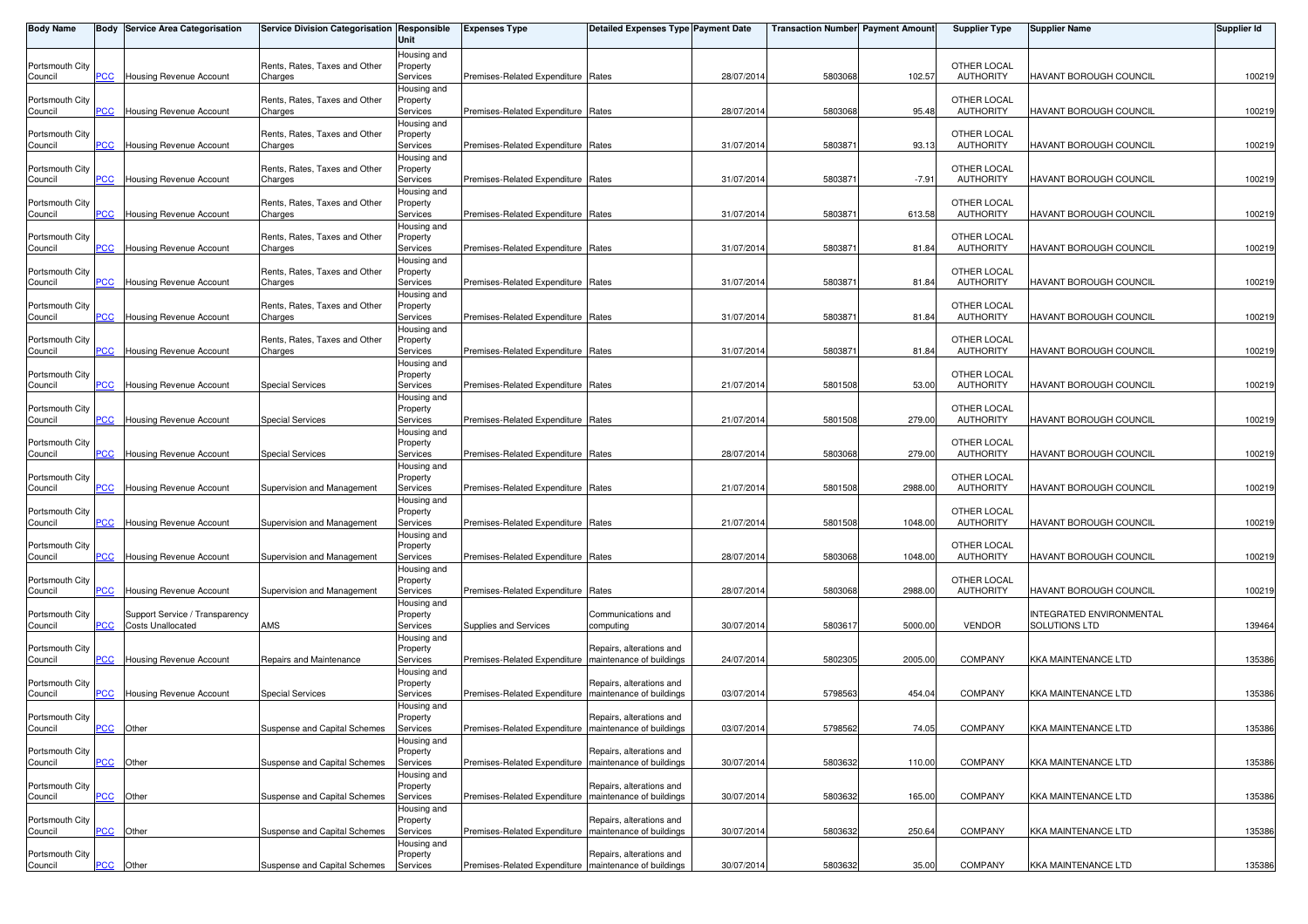| <b>Body Name</b>           |            | <b>Body Service Area Categorisation</b>                    | Service Division Categorisation Responsible | Unit                                | <b>Expenses Type</b>                                    | <b>Detailed Expenses Type Payment Date</b>           |            | <b>Transaction Number</b> Payment Amount |           | <b>Supplier Type</b> | Supplier Name              | <b>Supplier Id</b> |
|----------------------------|------------|------------------------------------------------------------|---------------------------------------------|-------------------------------------|---------------------------------------------------------|------------------------------------------------------|------------|------------------------------------------|-----------|----------------------|----------------------------|--------------------|
| Portsmouth City<br>Council | PСC        | Support Service / Transparency<br><b>Costs Unallocated</b> | AMS                                         | Housing and<br>Property<br>Services | Premises-Related Expenditure   maintenance of buildings | Repairs, alterations and                             | 03/07/2014 | 5798562                                  | 125.00    | <b>COMPANY</b>       | <b>KKA MAINTENANCE LTD</b> | 135386             |
| Portsmouth City<br>Council | PСC        | Support Service / Transparency<br><b>Costs Unallocated</b> | AMS                                         | Housing and<br>Property<br>Services | Premises-Related Expenditure                            | Repairs, alterations and<br>maintenance of buildings | 14/07/2014 | 5800356                                  | $-675.71$ | <b>COMPANY</b>       | <b>KKA MAINTENANCE LTD</b> | 135386             |
| Portsmouth City<br>Council | сC         | Support Service / Transparency<br><b>Costs Unallocated</b> | AMS                                         | Housing and<br>Property<br>Services | Premises-Related Expenditure                            | Repairs, alterations and<br>maintenance of buildings | 14/07/2014 | 5800356                                  | 675.71    | <b>COMPANY</b>       | <b>KKA MAINTENANCE LTD</b> | 135386             |
| Portsmouth City<br>Council | PСC        | Support Service / Transparency<br><b>Costs Unallocated</b> | AMS                                         | Housing and<br>Property<br>Services | Premises-Related Expenditure   maintenance of buildings | Repairs, alterations and                             | 15/07/2014 | 5800486                                  | 1000.00   | <b>COMPANY</b>       | KKA MAINTENANCE LTD        | 135386             |
| Portsmouth City<br>Council | <b>PCC</b> | Support Service / Transparency<br><b>Costs Unallocated</b> | AMS                                         | Housing and<br>Property<br>Services | Premises-Related Expenditure                            | Repairs, alterations and<br>maintenance of buildings | 21/07/2014 | 5801519                                  | 5232.00   | <b>COMPANY</b>       | <b>KKA MAINTENANCE LTD</b> | 135386             |
| Portsmouth City<br>Council | сC         | Support Service / Transparency<br><b>Costs Unallocated</b> | LM.                                         | Housing and<br>Property<br>Services | Premises-Related Expenditure                            | Repairs, alterations and<br>maintenance of buildings | 02/07/2014 | 5798325                                  | 986.30    | <b>COMPANY</b>       | <b>KKA MAINTENANCE LTD</b> | 135386             |
| Portsmouth City<br>Council | PСC        | Support Service / Transparency<br><b>Costs Unallocated</b> | LLM                                         | Housing and<br>Property<br>Services | Premises-Related Expenditure   maintenance of buildings | Repairs, alterations and                             | 02/07/2014 | 5798325                                  | 1999.00   | <b>COMPANY</b>       | <b>KKA MAINTENANCE LTD</b> | 135386             |
| Portsmouth City<br>Council | <u>PCC</u> | Support Service / Transparency<br><b>Costs Unallocated</b> | LLM                                         | Housing and<br>Property<br>Services | Premises-Related Expenditure                            | Repairs, alterations and<br>maintenance of buildings | 02/07/2014 | 5798325                                  | 749.00    | <b>COMPANY</b>       | <b>KKA MAINTENANCE LTD</b> | 135386             |
| Portsmouth City            |            | Support Service / Transparency<br><b>Costs Unallocated</b> |                                             | Housing and<br>Property             |                                                         | Repairs, alterations and                             |            |                                          |           |                      |                            |                    |
| Council<br>Portsmouth City | сC         | Support Service / Transparency                             | LM                                          | Services<br>Housing and<br>Property | Premises-Related Expenditure                            | maintenance of buildings<br>Repairs, alterations and | 03/07/2014 | 5798563                                  | 340.00    | <b>COMPANY</b>       | <b>KKA MAINTENANCE LTD</b> | 135386             |
| Council<br>Portsmouth City | PСC        | <b>Costs Unallocated</b><br>Support Service / Transparency | LLM                                         | Services<br>Housing and<br>Property | Premises-Related Expenditure   maintenance of buildings | Repairs, alterations and                             | 03/07/2014 | 5798563                                  | 1682.60   | <b>COMPANY</b>       | <b>KKA MAINTENANCE LTD</b> | 135386             |
| Council<br>Portsmouth City | PСC        | <b>Costs Unallocated</b><br>Support Service / Transparency | LLM                                         | Services<br>Housing and<br>Property | Premises-Related Expenditure                            | maintenance of buildings<br>Repairs, alterations and | 03/07/2014 | 5798562                                  | 106.15    | <b>COMPANY</b>       | <b>KKA MAINTENANCE LTD</b> | 135386             |
| Council<br>Portsmouth City | сC         | <b>Costs Unallocated</b><br>Support Service / Transparency | LM.                                         | Services<br>Housing and<br>Property | Premises-Related Expenditure                            | maintenance of buildings<br>Repairs, alterations and | 03/07/2014 | 5798562                                  | 123.95    | <b>COMPANY</b>       | KKA MAINTENANCE LTD        | 135386             |
| Council<br>Portsmouth City | PСC        | <b>Costs Unallocated</b><br>Support Service / Transparency | LLM                                         | Services<br>Housing and<br>Property | Premises-Related Expenditure                            | maintenance of buildings<br>Repairs, alterations and | 03/07/2014 | 5798562                                  | 210.00    | <b>COMPANY</b>       | <b>KKA MAINTENANCE LTD</b> | 135386             |
| Council<br>Portsmouth City | PСC        | <b>Costs Unallocated</b><br>Support Service / Transparency | LLM                                         | Services<br>Housing and<br>Property | Premises-Related Expenditure   maintenance of buildings | Repairs, alterations and                             | 03/07/2014 | 5798562                                  | 335.00    | <b>COMPANY</b>       | <b>KKA MAINTENANCE LTD</b> | 135386             |
| Council<br>Portsmouth City | <u>'СС</u> | <b>Costs Unallocated</b><br>Support Service / Transparency | LM                                          | Services<br>Housing and<br>Property | Premises-Related Expenditure                            | maintenance of buildings<br>Repairs, alterations and | 03/07/2014 | 5798562                                  | 35.00     | <b>COMPANY</b>       | <b>KKA MAINTENANCE LTD</b> | 135386             |
| Council<br>Portsmouth City | PСC        | <b>Costs Unallocated</b><br>Support Service / Transparency | LLM                                         | Services<br>Housing and<br>Property | Premises-Related Expenditure   maintenance of buildings | Repairs, alterations and                             | 03/07/2014 | 5798562                                  | 35.00     | <b>COMPANY</b>       | KKA MAINTENANCE LTD        | 135386             |
| Council<br>Portsmouth City | <b>PCC</b> | <b>Costs Unallocated</b><br>Support Service / Transparency | LLM                                         | Services<br>Housing and<br>Property | Premises-Related Expenditure   maintenance of buildings | Repairs, alterations and                             | 03/07/2014 | 579856                                   | $-35.00$  | <b>COMPANY</b>       | <b>KKA MAINTENANCE LTD</b> | 135386             |
| Council<br>Portsmouth City | PСC        | <b>Costs Unallocated</b><br>Support Service / Transparency | LLM                                         | Services<br>Housing and<br>Property | Premises-Related Expenditure                            | maintenance of buildings<br>Repairs, alterations and | 03/07/2014 | 5798562                                  | 35.00     | <b>COMPANY</b>       | KKA MAINTENANCE LTD        | 135386             |
| Council<br>Portsmouth City | PСC        | <b>Costs Unallocated</b><br>Support Service / Transparency | LLM                                         | Services<br>Housing and<br>Property | Premises-Related Expenditure                            | maintenance of buildings<br>Repairs, alterations and | 03/07/2014 | 5798562                                  | 35.00     | <b>COMPANY</b>       | <b>KKA MAINTENANCE LTD</b> | 135386             |
| Council<br>Portsmouth City | <b>PCC</b> | <b>Costs Unallocated</b><br>Support Service / Transparency | LLM                                         | Services<br>Housing and<br>Property | Premises-Related Expenditure   maintenance of buildings | Repairs, alterations and                             | 03/07/2014 | 5798562                                  | 35.00     | <b>COMPANY</b>       | <b>KKA MAINTENANCE LTD</b> | 135386             |
| Council                    | PСC        | <b>Costs Unallocated</b>                                   | LLM                                         | Services<br>Housing and             | Premises-Related Expenditure                            | maintenance of buildings<br>Repairs, alterations and | 03/07/2014 | 5798562                                  | 35.00     | <b>COMPANY</b>       | KKA MAINTENANCE LTD        | 135386             |
| Portsmouth City<br>Council | PСC        | Support Service / Transparency<br><b>Costs Unallocated</b> | LLM                                         | Property<br>Services<br>Housing and | Premises-Related Expenditure                            | maintenance of buildings                             | 03/07/2014 | 5798562                                  | 35.00     | <b>COMPANY</b>       | KKA MAINTENANCE LTD        | 135386             |
| Portsmouth City<br>Council | PСC        | Support Service / Transparency<br><b>Costs Unallocated</b> | LLM                                         | Property<br>Services<br>Housing and | Premises-Related Expenditure   maintenance of buildings | Repairs, alterations and                             | 03/07/2014 | 5798562                                  | 35.00     | <b>COMPANY</b>       | KKA MAINTENANCE LTD        | 135386             |
| Portsmouth City<br>Council | <b>PCC</b> | Support Service / Transparency<br><b>Costs Unallocated</b> | <b>LLM</b>                                  | Property<br>Services                | Premises-Related Expenditure   maintenance of buildings | Repairs, alterations and                             | 03/07/2014 | 5798562                                  | 62.50     | <b>COMPANY</b>       | KKA MAINTENANCE LTD        | 135386             |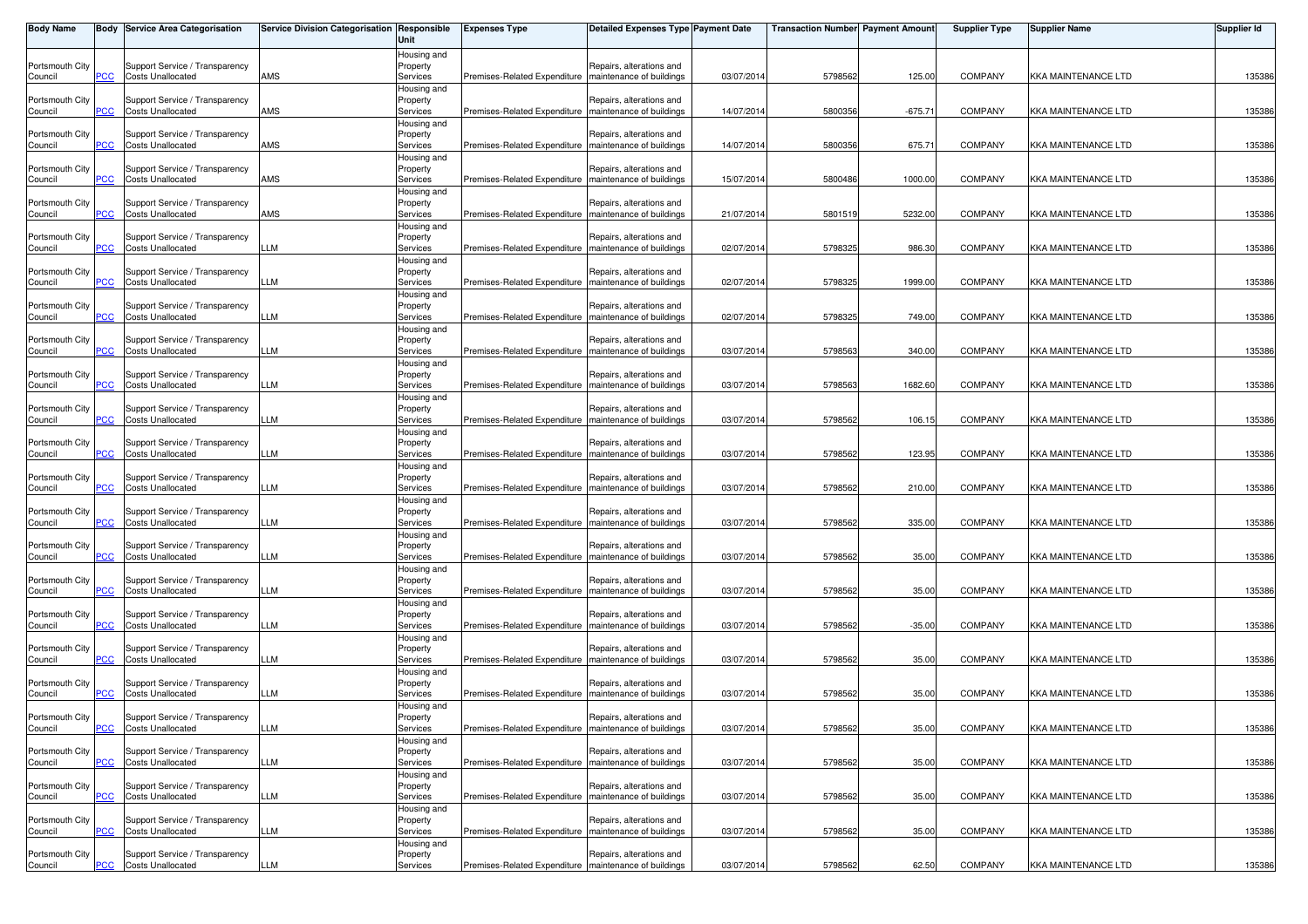| <b>Body Name</b>           |            | <b>Body Service Area Categorisation</b>                    | Service Division Categorisation Responsible | Unit                                | <b>Expenses Type</b>                                    | <b>Detailed Expenses Type Payment Date</b>           |            | <b>Transaction Number</b> Payment Amount |         | <b>Supplier Type</b> | <b>Supplier Name</b>       | <b>Supplier Id</b> |
|----------------------------|------------|------------------------------------------------------------|---------------------------------------------|-------------------------------------|---------------------------------------------------------|------------------------------------------------------|------------|------------------------------------------|---------|----------------------|----------------------------|--------------------|
| Portsmouth City<br>Council | °СС        | Support Service / Transparency<br><b>Costs Unallocated</b> | LM                                          | Housing and<br>Property<br>Services | Premises-Related Expenditure   maintenance of buildings | Repairs, alterations and                             | 03/07/201  | 5798562                                  | 70.00   | <b>COMPANY</b>       | <b>KKA MAINTENANCE LTD</b> | 135386             |
| Portsmouth City<br>Council | <b>PCC</b> | Support Service / Transparency<br><b>Costs Unallocated</b> | LLM                                         | lousing and<br>Property<br>Services | Premises-Related Expenditure                            | Repairs, alterations and<br>maintenance of buildings | 10/07/201  | 5799783                                  | 591.95  | <b>COMPANY</b>       | <b>KKA MAINTENANCE LTD</b> | 135386             |
| Portsmouth City<br>Council |            | Support Service / Transparency<br><b>Costs Unallocated</b> | LLM                                         | Housing and<br>Property<br>Services | Premises-Related Expenditure                            | Repairs, alterations and<br>maintenance of buildings | 10/07/201  | 5799783                                  | 50.00   | <b>COMPANY</b>       | <b>KKA MAINTENANCE LTD</b> | 135386             |
| Portsmouth City<br>Council | сC         | Support Service / Transparency<br><b>Costs Unallocated</b> | LLM                                         | Housing and<br>Property<br>Services | Premises-Related Expenditure   maintenance of buildings | Repairs, alterations and                             | 10/07/201  | 5799783                                  | 1455.00 | <b>COMPANY</b>       | KKA MAINTENANCE LTD        | 135386             |
| Portsmouth City<br>Council |            | Support Service / Transparency<br><b>Costs Unallocated</b> | LLM                                         | Housing and<br>Property<br>Services | Premises-Related Expenditure                            | Repairs, alterations and<br>maintenance of buildings | 10/07/201  | 5799783                                  | 95.00   | <b>COMPANY</b>       | KKA MAINTENANCE LTD        | 135386             |
| Portsmouth City<br>Council | <u>'CC</u> | Support Service / Transparency<br><b>Costs Unallocated</b> | LLM                                         | Housing and<br>Property<br>Services | Premises-Related Expenditure                            | Repairs, alterations and<br>maintenance of buildings | 10/07/2014 | 5799783                                  | 247.50  | <b>COMPANY</b>       | <b>KKA MAINTENANCE LTD</b> | 135386             |
| Portsmouth City<br>Council | PCC.       | Support Service / Transparency<br><b>Costs Unallocated</b> | LLM                                         | Housing and<br>Property<br>Services | Premises-Related Expenditure   maintenance of buildings | Repairs, alterations and                             | 11/07/201  | 5800101                                  | 1431.32 | <b>COMPANY</b>       | <b>KKA MAINTENANCE LTD</b> | 135386             |
| Portsmouth City<br>Council | PСC        | Support Service / Transparency<br><b>Costs Unallocated</b> | LLM                                         | Housing and<br>Property<br>Services | Premises-Related Expenditure                            | Repairs, alterations and<br>maintenance of buildings | 11/07/201  | 5800101                                  | 110.00  | <b>COMPANY</b>       | KKA MAINTENANCE LTD        | 135386             |
| Portsmouth City<br>Council |            | Support Service / Transparency<br><b>Costs Unallocated</b> | LM                                          | Housing and<br>Property<br>Services | Premises-Related Expenditure                            | Repairs, alterations and<br>maintenance of buildings | 11/07/2014 | 5800101                                  | 110.00  | <b>COMPANY</b>       | KKA MAINTENANCE LTD        | 135386             |
| Portsmouth City<br>Council | PCC        | Support Service / Transparency<br><b>Costs Unallocated</b> | LLM                                         | Housing and<br>Property<br>Services | Premises-Related Expenditure   maintenance of buildings | Repairs, alterations and                             | 11/07/201  | 5800101                                  | 120.88  | <b>COMPANY</b>       | <b>KKA MAINTENANCE LTD</b> | 135386             |
| Portsmouth City            | PСC        | Support Service / Transparency<br><b>Costs Unallocated</b> | LLM                                         | Housing and<br>Property<br>Services | Premises-Related Expenditure                            | Repairs, alterations and<br>maintenance of buildings | 11/07/201  | 5800101                                  | 150.00  | COMPANY              | KKA MAINTENANCE LTD        | 135386             |
| Council<br>Portsmouth City |            | Support Service / Transparency                             |                                             | Housing and<br>Property             |                                                         | Repairs, alterations and                             |            |                                          |         |                      |                            |                    |
| Council<br>Portsmouth City | сc         | <b>Costs Unallocated</b><br>Support Service / Transparency | LM.                                         | Services<br>Housing and<br>Property | Premises-Related Expenditure                            | maintenance of buildings<br>Repairs, alterations and | 11/07/201  | 5800101                                  | 219.79  | <b>COMPANY</b>       | KKA MAINTENANCE LTD        | 135386             |
| Council<br>Portsmouth City | PСC        | <b>Costs Unallocated</b><br>Support Service / Transparency | LM                                          | Services<br>Housing and<br>Property | Premises-Related Expenditure   maintenance of buildings | Repairs, alterations and                             | 11/07/2014 | 5800101                                  | 35.00   | <b>COMPANY</b>       | <b>KKA MAINTENANCE LTD</b> | 135386             |
| Council<br>Portsmouth City | PCC        | <b>Costs Unallocated</b><br>Support Service / Transparency | LLM                                         | Services<br>lousing and<br>Property | Premises-Related Expenditure                            | maintenance of buildings<br>Repairs, alterations and | 11/07/201  | 5800101                                  | 35.00   | COMPANY              | <b>KKA MAINTENANCE LTD</b> | 135386             |
| Council<br>Portsmouth City | <u>'CC</u> | <b>Costs Unallocated</b><br>Support Service / Transparency | LM.                                         | Services<br>Housing and<br>Property | Premises-Related Expenditure                            | maintenance of buildings<br>Repairs, alterations and | 11/07/201  | 5800101                                  | 35.00   | <b>COMPANY</b>       | <b>KKA MAINTENANCE LTD</b> | 135386             |
| Council<br>Portsmouth City |            | <b>Costs Unallocated</b><br>Support Service / Transparency | LM.                                         | Services<br>Housing and<br>Property | Premises-Related Expenditure   maintenance of buildings | Repairs, alterations and                             | 11/07/201  | 5800101                                  | 35.00   | <b>COMPANY</b>       | KKA MAINTENANCE LTD        | 135386             |
| Council<br>Portsmouth City |            | <b>Costs Unallocated</b><br>Support Service / Transparency | LLM                                         | Services<br>Housing and<br>Property | Premises-Related Expenditure                            | maintenance of buildings<br>Repairs, alterations and | 11/07/201  | 5800101                                  | 35.00   | COMPANY              | <b>KKA MAINTENANCE LTD</b> | 135386             |
| Council<br>Portsmouth City | °СС        | <b>Costs Unallocated</b><br>Support Service / Transparency | LM.                                         | Services<br>Housing and<br>Property | Premises-Related Expenditure                            | maintenance of buildings<br>Repairs, alterations and | 11/07/201  | 5800101                                  | 35.00   | COMPANY              | KKA MAINTENANCE LTD        | 135386             |
| Council<br>Portsmouth City |            | <b>Costs Unallocated</b><br>Support Service / Transparency | LM.                                         | Services<br>Housing and<br>Property | Premises-Related Expenditure   maintenance of buildings | Repairs, alterations and                             | 11/07/201  | 5800101                                  | 35.00   | <b>COMPANY</b>       | <b>KKA MAINTENANCE LTD</b> | 135386             |
| Council<br>Portsmouth City | <b>PCC</b> | <b>Costs Unallocated</b><br>Support Service / Transparency | LLM                                         | Services<br>Housing and<br>Property | Premises-Related Expenditure   maintenance of buildings | Repairs, alterations and                             | 11/07/2014 | 5800101                                  | 35.00   | <b>COMPANY</b>       | KKA MAINTENANCE LTD        | 135386             |
| Council<br>Portsmouth City | PCC        | <b>Costs Unallocated</b><br>Support Service / Transparency | LLM                                         | Services<br>Housing and<br>Property | Premises-Related Expenditure                            | maintenance of buildings<br>Repairs, alterations and | 11/07/201  | 5800101                                  | 35.00   | COMPANY              | <b>KKA MAINTENANCE LTD</b> | 135386             |
| Council<br>Portsmouth City | <b>CC</b>  | <b>Costs Unallocated</b><br>Support Service / Transparency | LLM                                         | Services<br>Housing and<br>Property | Premises-Related Expenditure                            | maintenance of buildings<br>Repairs, alterations and | 11/07/201  | 5800101                                  | 62.50   | COMPANY              | <b>KKA MAINTENANCE LTD</b> | 135386             |
| Council                    | PСC        | <b>Costs Unallocated</b><br>Support Service / Transparency | LLM                                         | Services<br>Housing and             | Premises-Related Expenditure   maintenance of buildings | Repairs, alterations and                             | 11/07/201  | 5800101                                  | 80.82   | COMPANY              | <b>KKA MAINTENANCE LTD</b> | 135386             |
| Portsmouth City<br>Council | <b>PCC</b> | <b>Costs Unallocated</b>                                   | LLM                                         | Property<br>Services                | Premises-Related Expenditure   maintenance of buildings |                                                      | 11/07/2014 | 5800101                                  | 94.25   | COMPANY              | KKA MAINTENANCE LTD        | 135386             |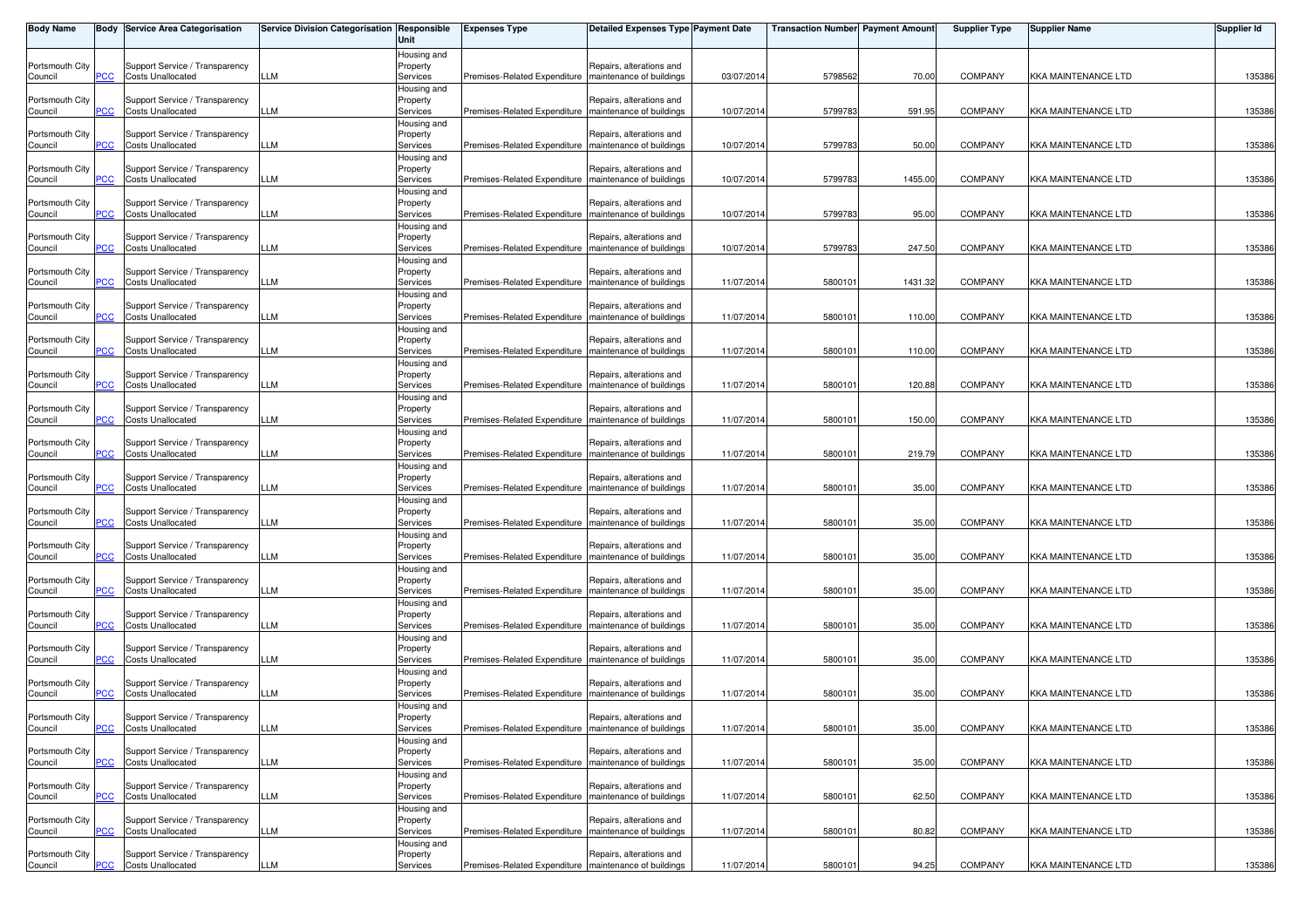| <b>Body Name</b>           |            | <b>Body Service Area Categorisation</b>                    | Service Division Categorisation Responsible | Unit                                | <b>Expenses Type</b>                                    | <b>Detailed Expenses Type Payment Date</b>           |            | <b>Transaction Number</b> Payment Amount |         | <b>Supplier Type</b> | <b>Supplier Name</b>       | <b>Supplier Id</b> |
|----------------------------|------------|------------------------------------------------------------|---------------------------------------------|-------------------------------------|---------------------------------------------------------|------------------------------------------------------|------------|------------------------------------------|---------|----------------------|----------------------------|--------------------|
| Portsmouth City<br>Council | °СС        | Support Service / Transparency<br><b>Costs Unallocated</b> | LM                                          | Housing and<br>Property<br>Services | Premises-Related Expenditure   maintenance of buildings | Repairs, alterations and                             | 11/07/201  | 5800101                                  | 96.74   | <b>COMPANY</b>       | <b>KKA MAINTENANCE LTD</b> | 135386             |
| Portsmouth City<br>Council | <b>PCC</b> | Support Service / Transparency<br><b>Costs Unallocated</b> | LLM                                         | lousing and<br>Property<br>Services | Premises-Related Expenditure                            | Repairs, alterations and<br>maintenance of buildings | 14/07/201  | 5800356                                  | 675.71  | <b>COMPANY</b>       | <b>KKA MAINTENANCE LTD</b> | 135386             |
| Portsmouth City<br>Council |            | Support Service / Transparency<br><b>Costs Unallocated</b> | LLM                                         | Housing and<br>Property<br>Services | Premises-Related Expenditure                            | Repairs, alterations and<br>maintenance of buildings | 14/07/201  | 5800356                                  | 750.00  | <b>COMPANY</b>       | <b>KKA MAINTENANCE LTD</b> | 135386             |
| Portsmouth City<br>Council | сC         | Support Service / Transparency<br><b>Costs Unallocated</b> | LLM                                         | Housing and<br>Property<br>Services | Premises-Related Expenditure   maintenance of buildings | Repairs, alterations and                             | 17/07/201  | 5801073                                  | 687.36  | <b>COMPANY</b>       | <b>KKA MAINTENANCE LTD</b> | 135386             |
| Portsmouth City<br>Council |            | Support Service / Transparency<br><b>Costs Unallocated</b> | LLM                                         | Housing and<br>Property<br>Services | Premises-Related Expenditure                            | Repairs, alterations and<br>maintenance of buildings | 17/07/201  | 5801074                                  | 535.00  | <b>COMPANY</b>       | <b>KKA MAINTENANCE LTD</b> | 135386             |
| Portsmouth City<br>Council | <u>'CC</u> | Support Service / Transparency<br><b>Costs Unallocated</b> | LLM                                         | Housing and<br>Property<br>Services | Premises-Related Expenditure                            | Repairs, alterations and<br>maintenance of buildings | 18/07/2014 | 5801315                                  | 3437.15 | <b>COMPANY</b>       | <b>KKA MAINTENANCE LTD</b> | 135386             |
| Portsmouth City<br>Council | PCC.       | Support Service / Transparency<br><b>Costs Unallocated</b> | LLM                                         | Housing and<br>Property<br>Services | Premises-Related Expenditure   maintenance of buildings | Repairs, alterations and                             | 18/07/201  | 5801316                                  | 102.50  | <b>COMPANY</b>       | <b>KKA MAINTENANCE LTD</b> | 135386             |
| Portsmouth City<br>Council | PСC        | Support Service / Transparency<br><b>Costs Unallocated</b> | LLM                                         | Housing and<br>Property<br>Services | Premises-Related Expenditure                            | Repairs, alterations and<br>maintenance of buildings | 18/07/201  | 5801316                                  | 107.37  | COMPANY              | KKA MAINTENANCE LTD        | 135386             |
| Portsmouth City<br>Council |            | Support Service / Transparency<br><b>Costs Unallocated</b> | LM                                          | Housing and<br>Property<br>Services | Premises-Related Expenditure                            | Repairs, alterations and<br>maintenance of buildings | 18/07/2014 | 5801316                                  | 116.20  | <b>COMPANY</b>       | KKA MAINTENANCE LTD        | 135386             |
| Portsmouth City<br>Council | PCC        | Support Service / Transparency<br><b>Costs Unallocated</b> | LLM                                         | Housing and<br>Property<br>Services | Premises-Related Expenditure   maintenance of buildings | Repairs, alterations and                             | 18/07/201  | 5801316                                  | 116.83  | <b>COMPANY</b>       | <b>KKA MAINTENANCE LTD</b> | 135386             |
| Portsmouth City            |            | Support Service / Transparency                             |                                             | Housing and<br>Property             |                                                         | Repairs, alterations and                             |            |                                          |         |                      |                            |                    |
| Council<br>Portsmouth City | PСC        | <b>Costs Unallocated</b><br>Support Service / Transparency | LLM                                         | Services<br>Housing and<br>Property | Premises-Related Expenditure                            | maintenance of buildings<br>Repairs, alterations and | 18/07/201  | 5801316                                  | 189.35  | COMPANY              | KKA MAINTENANCE LTD        | 135386             |
| Council<br>Portsmouth City | сc         | <b>Costs Unallocated</b><br>Support Service / Transparency | LM.                                         | Services<br>Housing and<br>Property | Premises-Related Expenditure                            | maintenance of buildings<br>Repairs, alterations and | 18/07/201  | 5801316                                  | 35.00   | <b>COMPANY</b>       | KKA MAINTENANCE LTD        | 135386             |
| Council<br>Portsmouth City | PСC        | <b>Costs Unallocated</b><br>Support Service / Transparency | LM                                          | Services<br>Housing and<br>Property | Premises-Related Expenditure   maintenance of buildings | Repairs, alterations and                             | 18/07/2014 | 5801316                                  | 35.00   | <b>COMPANY</b>       | <b>KKA MAINTENANCE LTD</b> | 135386             |
| Council<br>Portsmouth City | PCC        | <b>Costs Unallocated</b><br>Support Service / Transparency | LLM                                         | Services<br>lousing and<br>Property | Premises-Related Expenditure                            | maintenance of buildings<br>Repairs, alterations and | 18/07/201  | 5801316                                  | 35.00   | <b>COMPANY</b>       | <b>KKA MAINTENANCE LTD</b> | 135386             |
| Council<br>Portsmouth City | <u>'CC</u> | <b>Costs Unallocated</b><br>Support Service / Transparency | LM.                                         | Services<br>Housing and<br>Property | Premises-Related Expenditure                            | maintenance of buildings<br>Repairs, alterations and | 18/07/201  | 5801316                                  | 35.00   | <b>COMPANY</b>       | <b>KKA MAINTENANCE LTD</b> | 135386             |
| Council<br>Portsmouth City |            | <b>Costs Unallocated</b><br>Support Service / Transparency | LM.                                         | Services<br>Housing and<br>Property | Premises-Related Expenditure   maintenance of buildings | Repairs, alterations and                             | 18/07/201  | 5801316                                  | 35.00   | <b>COMPANY</b>       | KKA MAINTENANCE LTD        | 135386             |
| Council<br>Portsmouth City |            | <b>Costs Unallocated</b><br>Support Service / Transparency | LLM                                         | Services<br>Housing and<br>Property | Premises-Related Expenditure                            | maintenance of buildings<br>Repairs, alterations and | 18/07/201  | 5801316                                  | 35.00   | COMPANY              | <b>KKA MAINTENANCE LTD</b> | 135386             |
| Council<br>Portsmouth City | °СС        | <b>Costs Unallocated</b><br>Support Service / Transparency | LM.                                         | Services<br>Housing and<br>Property | Premises-Related Expenditure                            | maintenance of buildings<br>Repairs, alterations and | 18/07/201  | 5801316                                  | 35.00   | COMPANY              | <b>KKA MAINTENANCE LTD</b> | 135386             |
| Council<br>Portsmouth City |            | <b>Costs Unallocated</b><br>Support Service / Transparency | LM.                                         | Services<br>Housing and<br>Property | Premises-Related Expenditure   maintenance of buildings | Repairs, alterations and                             | 18/07/201  | 5801316                                  | 35.00   | <b>COMPANY</b>       | <b>KKA MAINTENANCE LTD</b> | 135386             |
| Council<br>Portsmouth City | <b>PCC</b> | <b>Costs Unallocated</b><br>Support Service / Transparency | LLM                                         | Services<br>Housing and<br>Property | Premises-Related Expenditure   maintenance of buildings | Repairs, alterations and                             | 18/07/2014 | 5801316                                  | 35.00   | <b>COMPANY</b>       | KKA MAINTENANCE LTD        | 135386             |
| Council                    | PCC        | <b>Costs Unallocated</b>                                   | LLM                                         | Services<br>Housing and             | Premises-Related Expenditure                            | maintenance of buildings                             | 18/07/201  | 5801316                                  | 35.00   | <b>COMPANY</b>       | KKA MAINTENANCE LTD        | 135386             |
| Portsmouth City<br>Council | <b>CC</b>  | Support Service / Transparency<br><b>Costs Unallocated</b> | LLM                                         | Property<br>Services<br>Housing and | Premises-Related Expenditure                            | Repairs, alterations and<br>maintenance of buildings | 18/07/201  | 5801316                                  | 521.60  | COMPANY              | <b>KKA MAINTENANCE LTD</b> | 135386             |
| Portsmouth City<br>Council | PСC        | Support Service / Transparency<br><b>Costs Unallocated</b> | LLM                                         | Property<br>Services<br>Housing and | Premises-Related Expenditure   maintenance of buildings | Repairs, alterations and                             | 18/07/201  | 5801316                                  | 75.00   | <b>COMPANY</b>       | KKA MAINTENANCE LTD        | 135386             |
| Portsmouth City<br>Council | <b>PCC</b> | Support Service / Transparency<br><b>Costs Unallocated</b> | LLM                                         | Property<br>Services                | Premises-Related Expenditure   maintenance of buildings | Repairs, alterations and                             | 24/07/2014 | 5802305                                  | 1400.00 | <b>COMPANY</b>       | KKA MAINTENANCE LTD        | 135386             |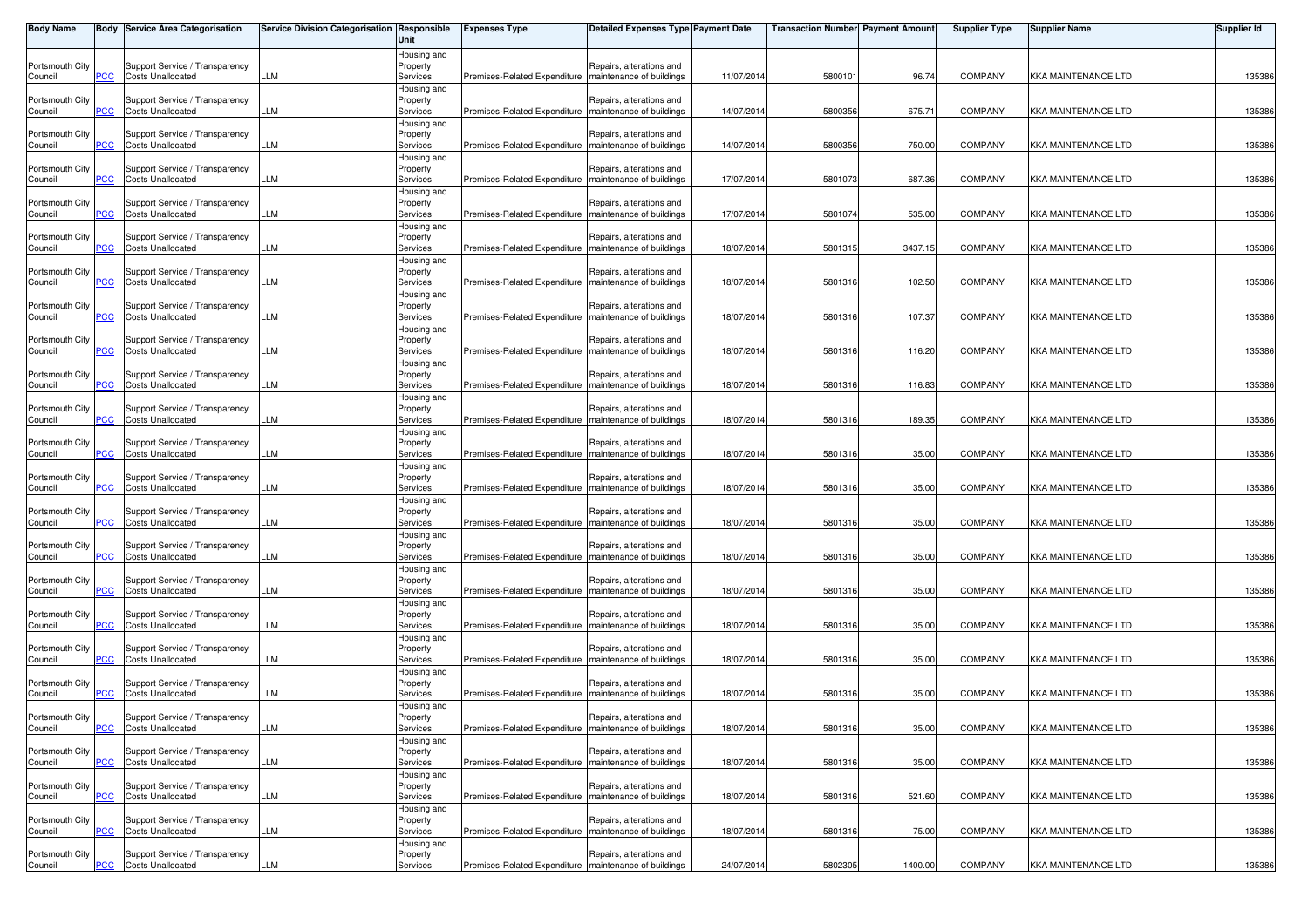| <b>Body Name</b>           |            | <b>Body Service Area Categorisation</b>                    | Service Division Categorisation Responsible | Unit                                | <b>Expenses Type</b>                                    | <b>Detailed Expenses Type Payment Date</b>           |            | <b>Transaction Number</b> Payment Amount |           | <b>Supplier Type</b> | <b>Supplier Name</b>          | <b>Supplier Id</b> |
|----------------------------|------------|------------------------------------------------------------|---------------------------------------------|-------------------------------------|---------------------------------------------------------|------------------------------------------------------|------------|------------------------------------------|-----------|----------------------|-------------------------------|--------------------|
| Portsmouth City<br>Council | PСC        | Support Service / Transparency<br><b>Costs Unallocated</b> | LLM                                         | Housing and<br>Property<br>Services | Premises-Related Expenditure   maintenance of buildings | Repairs, alterations and                             | 24/07/2014 | 5802305                                  | 620.00    | <b>COMPANY</b>       | <b>KKA MAINTENANCE LTD</b>    | 135386             |
| Portsmouth City<br>Council | PСC        | Support Service / Transparency<br><b>Costs Unallocated</b> | LLM                                         | Housing and<br>Property<br>Services | Premises-Related Expenditure                            | Repairs, alterations and<br>maintenance of buildings | 30/07/2014 | 580363                                   | 127.98    | <b>COMPANY</b>       | <b>KKA MAINTENANCE LTD</b>    | 135386             |
| Portsmouth City<br>Council | сC         | Support Service / Transparency<br><b>Costs Unallocated</b> | LLM                                         | Housing and<br>Property<br>Services | Premises-Related Expenditure                            | Repairs, alterations and<br>maintenance of buildings | 30/07/2014 | 5803632                                  | 35.00     | <b>COMPANY</b>       | <b>KKA MAINTENANCE LTD</b>    | 135386             |
| Portsmouth City<br>Council | PСC        | Support Service / Transparency<br><b>Costs Unallocated</b> | LLM                                         | Housing and<br>Property<br>Services | Premises-Related Expenditure   maintenance of buildings | Repairs, alterations and                             | 30/07/2014 | 5803632                                  | 35.00     | <b>COMPANY</b>       | KKA MAINTENANCE LTD           | 135386             |
| Portsmouth City<br>Council | <b>PCC</b> | Support Service / Transparency<br><b>Costs Unallocated</b> | LLM                                         | Housing and<br>Property<br>Services | Premises-Related Expenditure                            | Repairs, alterations and<br>maintenance of buildings | 30/07/2014 | 5803632                                  | 35.00     | <b>COMPANY</b>       | <b>KKA MAINTENANCE LTD</b>    | 135386             |
| Portsmouth City<br>Council | <u>CC</u>  | Support Service / Transparency<br><b>Costs Unallocated</b> | LM                                          | Housing and<br>Property<br>Services | Premises-Related Expenditure                            | Repairs, alterations and<br>maintenance of buildings | 30/07/2014 | 5803632                                  | 35.00     | <b>COMPANY</b>       | <b>KKA MAINTENANCE LTD</b>    | 135386             |
| Portsmouth City<br>Council | PСC        | Support Service / Transparency<br><b>Costs Unallocated</b> | LLM                                         | Housing and<br>Property<br>Services | Premises-Related Expenditure   maintenance of buildings | Repairs, alterations and                             | 30/07/2014 | 5803632                                  | 35.00     | <b>COMPANY</b>       | <b>KKA MAINTENANCE LTD</b>    | 135386             |
| Portsmouth City<br>Council | <u>PCC</u> | Support Service / Transparency<br><b>Costs Unallocated</b> | LLM                                         | Housing and<br>Property<br>Services | Premises-Related Expenditure                            | Repairs, alterations and<br>maintenance of buildings | 30/07/2014 | 5803632                                  | 35.00     | <b>COMPANY</b>       | <b>KKA MAINTENANCE LTD</b>    | 135386             |
| Portsmouth City<br>Council | сC         | Support Service / Transparency<br><b>Costs Unallocated</b> | LM                                          | Housing and<br>Property<br>Services | Premises-Related Expenditure                            | Repairs, alterations and<br>maintenance of buildings | 30/07/2014 | 5803632                                  | 35.00     | <b>COMPANY</b>       | <b>KKA MAINTENANCE LTD</b>    | 135386             |
| Portsmouth City<br>Council | PСC        | Support Service / Transparency<br><b>Costs Unallocated</b> | LLM                                         | Housing and<br>Property<br>Services | Premises-Related Expenditure   maintenance of buildings | Repairs, alterations and                             | 30/07/2014 | 5803632                                  | 35.00     | <b>COMPANY</b>       | <b>KKA MAINTENANCE LTD</b>    | 135386             |
| Portsmouth City<br>Council | PСC        | Support Service / Transparency<br><b>Costs Unallocated</b> | LLM                                         | Housing and<br>Property<br>Services | Premises-Related Expenditure                            | Repairs, alterations and<br>maintenance of buildings | 30/07/2014 | 5803632                                  | 35.00     | <b>COMPANY</b>       | <b>KKA MAINTENANCE LTD</b>    | 135386             |
| Portsmouth City<br>Council | сC         | Support Service / Transparency<br><b>Costs Unallocated</b> | LM.                                         | Housing and<br>Property<br>Services | Premises-Related Expenditure                            | Repairs, alterations and<br>maintenance of buildings | 30/07/2014 | 5803632                                  | 35.00     | <b>COMPANY</b>       | KKA MAINTENANCE LTD           | 135386             |
| Portsmouth City<br>Council | PСC        | Support Service / Transparency<br><b>Costs Unallocated</b> | LLM                                         | Housing and<br>Property<br>Services | Premises-Related Expenditure                            | Repairs, alterations and<br>maintenance of buildings | 30/07/2014 | 580363                                   | 60.00     | <b>COMPANY</b>       | <b>KKA MAINTENANCE LTD</b>    | 135386             |
| Portsmouth City<br>Council | PСC        | Support Service / Transparency<br><b>Costs Unallocated</b> | LLM                                         | Housing and<br>Property<br>Services | Premises-Related Expenditure   maintenance of buildings | Repairs, alterations and                             | 30/07/2014 | 580363                                   | 60.76     | <b>COMPANY</b>       | <b>KKA MAINTENANCE LTD</b>    | 135386             |
| Portsmouth City<br>Council | <u>'CC</u> | Support Service / Transparency<br><b>Costs Unallocated</b> | LM                                          | Housing and<br>Property<br>Services | Premises-Related Expenditure                            | Repairs, alterations and<br>maintenance of buildings | 30/07/2014 | 5803632                                  | 72.04     | <b>COMPANY</b>       | <b>KKA MAINTENANCE LTD</b>    | 135386             |
| Portsmouth City<br>Council | <b>PCC</b> | Housing Revenue Account                                    | Repairs and Maintenance                     | Housing and<br>Property<br>Services | Premises-Related Expenditure   maintenance of buildings | Repairs, alterations and                             | 14/07/2014 | 5800358                                  | 359361.76 | <b>COMPANY</b>       | IBERTY GAS GROUP LIMITED      | 134977             |
| Portsmouth City<br>Council | <u>PCC</u> | Housing Revenue Account                                    | Rents, Rates, Taxes and Other<br>Charges    | Housing and<br>Property<br>Services | Supplies and Services                                   | Miscellaneous expenses                               | 17/07/2014 | 5801078                                  | 542.23    | <b>VENDOR</b>        | LIDL UK GMBH                  | 133340             |
| Portsmouth City<br>Council | PСC        | Support Service / Transparency<br><b>Costs Unallocated</b> | AMS                                         | Housing and<br>Property<br>Services | Premises-Related Expenditure Fixtures and fittings      |                                                      | 04/07/2014 | 5798835                                  | 1858.88   | <b>COMPANY</b>       | LINK LOCKERS LIMITED          | 101444             |
| Portsmouth City<br>Council | PСC        | Housing Revenue Account                                    | Repairs and Maintenance                     | Housing and<br>Property<br>Services | Premises-Related Expenditure                            | Repairs, alterations and<br>maintenance of buildings | 01/07/2014 | 5797812                                  | 15511.56  | <b>COMPANY</b>       | <b>MOUNTJOY LIMITED</b>       | 129869             |
| Portsmouth City<br>Council | <b>PCC</b> | <b>Housing Revenue Account</b>                             | Repairs and Maintenance                     | Housing and<br>Property<br>Services | Premises-Related Expenditure   maintenance of buildings | Repairs, alterations and                             | 28/07/2014 | 5803084                                  | 936546.34 | <b>COMPANY</b>       | <b>MOUNTJOY LIMITED</b>       | 129869             |
| Portsmouth City<br>Council | PСC        | Support Service / Transparency<br><b>Costs Unallocated</b> | AMS                                         | Housing and<br>Property<br>Services | Premises-Related Expenditure                            | Repairs, alterations and<br>maintenance of buildings | 10/07/2014 | 579980                                   | 2268.95   | <b>VENDOR</b>        | NETWORK SECURITY & ALARMS LTD | 129167             |
| Portsmouth City<br>Council | PСC        | Support Service / Transparency<br><b>Costs Unallocated</b> | AMS                                         | Housing and<br>Property<br>Services | Premises-Related Expenditure                            | Repairs, alterations and<br>maintenance of buildings | 16/07/2014 | 5800918                                  | 197.50    | <b>VENDOR</b>        | NETWORK SECURITY & ALARMS LTD | 129167             |
| Portsmouth City<br>Council | PСC        | Support Service / Transparency<br><b>Costs Unallocated</b> | AMS                                         | Housing and<br>Property<br>Services | Premises-Related Expenditure   maintenance of buildings | Repairs, alterations and                             | 16/07/2014 | 5800918                                  | 96.00     | <b>VENDOR</b>        | NETWORK SECURITY & ALARMS LTD | 129167             |
| Portsmouth City<br>Council | <b>PCC</b> | Support Service / Transparency<br><b>Costs Unallocated</b> | AMS                                         | Housing and<br>Property<br>Services | Premises-Related Expenditure   maintenance of buildings | Repairs, alterations and                             | 16/07/2014 | 5800918                                  | 64.00     | <b>VENDOR</b>        | NETWORK SECURITY & ALARMS LTD | 129167             |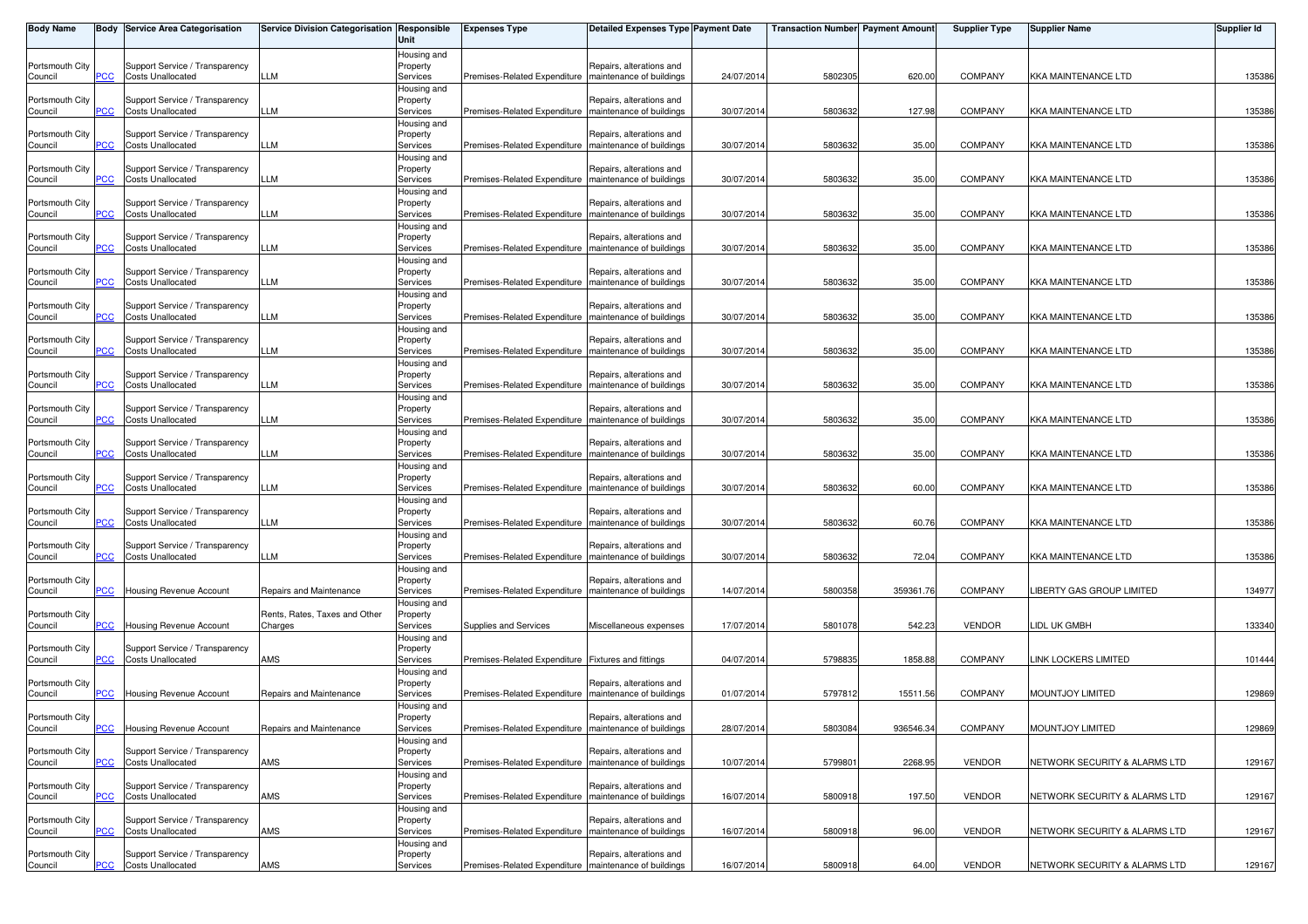| <b>Body Name</b>           |                | <b>Body Service Area Categorisation</b>                    | Service Division Categorisation Responsible | Unit                                | <b>Expenses Type</b>                                    | <b>Detailed Expenses Type Payment Date</b> |            | <b>Transaction Number Payment Amount</b> |         | <b>Supplier Type</b> | <b>Supplier Name</b>          | Supplier Id |
|----------------------------|----------------|------------------------------------------------------------|---------------------------------------------|-------------------------------------|---------------------------------------------------------|--------------------------------------------|------------|------------------------------------------|---------|----------------------|-------------------------------|-------------|
| Portsmouth City<br>Council | PСC            | Support Service / Transparency<br><b>Costs Unallocated</b> | AMS                                         | Housing and<br>Property<br>Services | Premises-Related Expenditure   maintenance of buildings | Repairs, alterations and                   | 16/07/2014 | 5800918                                  | 96.00   | <b>VENDOR</b>        | NETWORK SECURITY & ALARMS LTD | 129167      |
| Portsmouth City<br>Council | <b>PCC</b>     | Support Service / Transparency<br><b>Costs Unallocated</b> | AMS                                         | Housing and<br>Property<br>Services | Premises-Related Expenditure   maintenance of buildings | Repairs, alterations and                   | 16/07/2014 | 580091                                   | 64.00   | <b>VENDOR</b>        | NETWORK SECURITY & ALARMS LTD | 129167      |
| Portsmouth City<br>Council | PСC            | Housing Revenue Account                                    | Other                                       | Housing and<br>Property<br>Services | Premises-Related Expenditure Energy costs               |                                            | 04/07/2014 | 5798879                                  | 390.21  | <b>VENDOR</b>        | <b>NPOWER</b>                 | 104871      |
| Portsmouth City<br>Council | PСC            | Housing Revenue Account                                    | <b>Special Services</b>                     | Housing and<br>Property<br>Services | Premises-Related Expenditure Energy costs               |                                            | 04/07/2014 | 5798879                                  | 1016.64 | <b>VENDOR</b>        | <b>NPOWER</b>                 | 104871      |
| Portsmouth City            | PCC            | Housing Revenue Account                                    | Special Services                            | Housing and<br>Property<br>Services | Premises-Related Expenditure Energy costs               |                                            | 04/07/201  | 5798879                                  | 1087.36 | <b>VENDOR</b>        | <b>NPOWER</b>                 | 104871      |
| Council<br>Portsmouth City |                |                                                            |                                             | Housing and<br>Property             |                                                         |                                            |            |                                          |         |                      |                               |             |
| Council<br>Portsmouth City | $\overline{C}$ | <b>Housing Revenue Account</b>                             | <b>Special Services</b>                     | Services<br>Housing and<br>Property | Premises-Related Expenditure Energy costs               |                                            | 04/07/2014 | 5798879                                  | 12.81   | <b>VENDOR</b>        | <b>NPOWER</b>                 | 104871      |
| Council<br>Portsmouth City | <b>PCC</b>     | Housing Revenue Account                                    | <b>Special Services</b>                     | Services<br>Housing and<br>Property | Premises-Related Expenditure Energy costs               |                                            | 04/07/2014 | 5798879                                  | 1241.69 | <b>VENDOR</b>        | <b>NPOWER</b>                 | 104871      |
| Council<br>Portsmouth City | <b>PCC</b>     | Housing Revenue Account                                    | <b>Special Services</b>                     | Services<br>Housing and<br>Property | Premises-Related Expenditure Energy costs               |                                            | 04/07/2014 | 579887                                   | 13.28   | <b>VENDOR</b>        | <b>NPOWER</b>                 | 104871      |
| Council<br>Portsmouth City | PСC            | <b>Housing Revenue Account</b>                             | Special Services                            | Services<br>Housing and<br>Property | Premises-Related Expenditure Energy costs               |                                            | 04/07/2014 | 5798879                                  | 1301.61 | <b>VENDOR</b>        | <b>NPOWER</b>                 | 104871      |
| Council<br>Portsmouth City | <b>PCC</b>     | Housing Revenue Account                                    | <b>Special Services</b>                     | Services<br>Housing and<br>Property | Premises-Related Expenditure Energy costs               |                                            | 04/07/2014 | 5798879                                  | 1339.92 | <b>VENDOR</b>        | <b>NPOWER</b>                 | 104871      |
| Council<br>Portsmouth City | PCC            | Housing Revenue Account                                    | <b>Special Services</b>                     | Services<br>Housing and<br>Property | Premises-Related Expenditure Energy costs               |                                            | 04/07/201  | 579887                                   | 1363.57 | <b>VENDOR</b>        | <b>NPOWER</b>                 | 104871      |
| Council                    | °СС            | <b>Housing Revenue Account</b>                             | <b>Special Services</b>                     | Services<br>Housing and             | Premises-Related Expenditure Energy costs               |                                            | 04/07/2014 | 5798879                                  | 14.39   | <b>VENDOR</b>        | <b>NPOWER</b>                 | 104871      |
| Portsmouth City<br>Council | PCC            | Housing Revenue Account                                    | <b>Special Services</b>                     | Property<br>Services<br>Housing and | Premises-Related Expenditure Energy costs               |                                            | 04/07/2014 | 579887                                   | 1444.30 | <b>VENDOR</b>        | <b>NPOWER</b>                 | 104871      |
| Portsmouth City<br>Council | <b>PCC</b>     | Housing Revenue Account                                    | <b>Special Services</b>                     | Property<br>Services<br>Housing and | Premises-Related Expenditure Energy costs               |                                            | 04/07/2014 | 579887                                   | 16.67   | <b>VENDOR</b>        | <b>NPOWER</b>                 | 104871      |
| Portsmouth City<br>Council | $\overline{C}$ | Housing Revenue Account                                    | <b>Special Services</b>                     | Property<br>Services<br>Housing and | Premises-Related Expenditure Energy costs               |                                            | 04/07/2014 | 5798879                                  | 164.47  | <b>VENDOR</b>        | <b>NPOWER</b>                 | 104871      |
| Portsmouth City<br>Council | PCC            | Housing Revenue Account                                    | <b>Special Services</b>                     | Property<br>Services<br>Housing and | Premises-Related Expenditure Energy costs               |                                            | 04/07/2014 | 5798879                                  | 2.82    | <b>VENDOR</b>        | <b>NPOWER</b>                 | 104871      |
| Portsmouth City<br>Council | PCC            | Housing Revenue Account                                    | <b>Special Services</b>                     | Property<br>Services<br>Housing and | Premises-Related Expenditure Energy costs               |                                            | 04/07/2014 | 579887                                   | 20.40   | <b>VENDOR</b>        | <b>NPOWER</b>                 | 104871      |
| Portsmouth City<br>Council | $\overline{C}$ | Housing Revenue Account                                    | <b>Special Services</b>                     | Property<br>Services<br>Housing and | Premises-Related Expenditure Energy costs               |                                            | 04/07/2014 | 5798879                                  | 2219.79 | <b>VENDOR</b>        | <b>NPOWER</b>                 | 104871      |
| Portsmouth City<br>Council | PCC            | <b>Housing Revenue Account</b>                             | <b>Special Services</b>                     | Property<br>Services<br>Housing and | Premises-Related Expenditure Energy costs               |                                            | 04/07/2014 | 5798879                                  | 330.24  | <b>VENDOR</b>        | <b>NPOWER</b>                 | 104871      |
| Portsmouth City<br>Council | <b>PCC</b>     | Housing Revenue Account                                    | Special Services                            | Property<br>Services                | Premises-Related Expenditure Energy costs               |                                            | 04/07/2014 | 5798879                                  | 336.82  | <b>VENDOR</b>        | <b>NPOWER</b>                 | 104871      |
| Portsmouth City<br>Council | PCC            | Housing Revenue Account                                    | <b>Special Services</b>                     | Housing and<br>Property<br>Services | Premises-Related Expenditure Energy costs               |                                            | 04/07/2014 | 5798879                                  | 359.01  | VENDOR               | <b>NPOWER</b>                 | 104871      |
| Portsmouth City<br>Council | PСC            | Housing Revenue Account                                    | <b>Special Services</b>                     | Housing and<br>Property<br>Services | Premises-Related Expenditure Energy costs               |                                            | 04/07/2014 | 5798879                                  | 362.01  | <b>VENDOR</b>        | <b>NPOWER</b>                 | 104871      |
| Portsmouth City<br>Council | PCC            | Housing Revenue Account                                    | <b>Special Services</b>                     | Housing and<br>Property<br>Services | Premises-Related Expenditure Energy costs               |                                            | 04/07/2014 | 5798879                                  | 389.80  | <b>VENDOR</b>        | <b>NPOWER</b>                 | 104871      |
| Portsmouth City<br>Council | <b>PCC</b>     | Housing Revenue Account                                    | <b>Special Services</b>                     | Housing and<br>Property<br>Services | Premises-Related Expenditure Energy costs               |                                            | 04/07/2014 | 5798879                                  | 399.61  | VENDOR               | <b>NPOWER</b>                 | 104871      |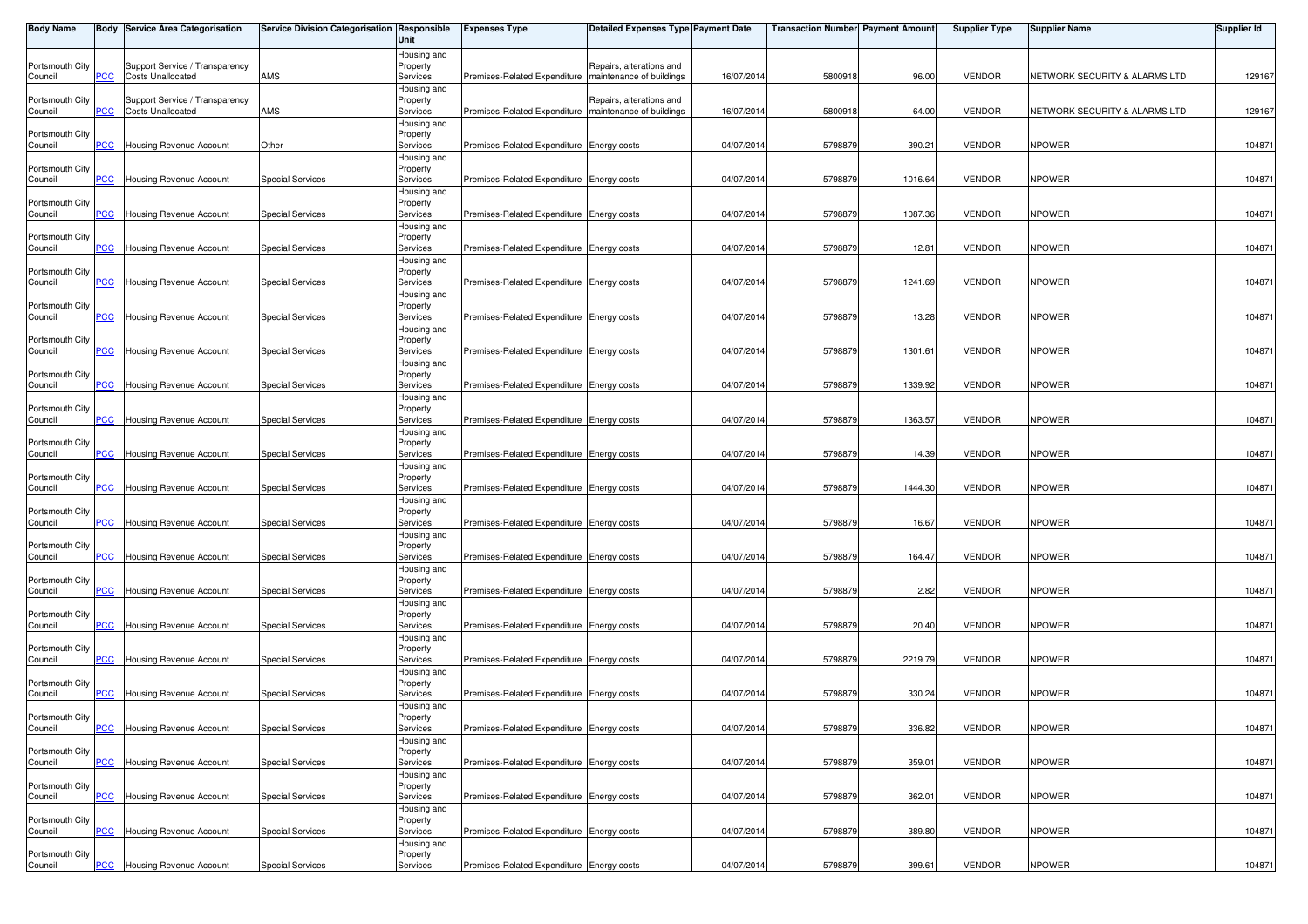| <b>Body Name</b>           |                | <b>Body Service Area Categorisation</b> | Service Division Categorisation Responsible | Unit                    | <b>Expenses Type</b>                      | <b>Detailed Expenses Type Payment Date</b> |            | <b>Transaction Number Payment Amount</b> |         | <b>Supplier Type</b> | <b>Supplier Name</b> | <b>Supplier Id</b> |
|----------------------------|----------------|-----------------------------------------|---------------------------------------------|-------------------------|-------------------------------------------|--------------------------------------------|------------|------------------------------------------|---------|----------------------|----------------------|--------------------|
|                            |                |                                         |                                             | Housing and             |                                           |                                            |            |                                          |         |                      |                      |                    |
| Portsmouth City<br>Council | PCC.           | Housing Revenue Account                 | <b>Special Services</b>                     | Property<br>Services    | Premises-Related Expenditure Energy costs |                                            | 04/07/2014 | 5798879                                  | 407.15  | <b>VENDOR</b>        | <b>NPOWER</b>        | 104871             |
|                            |                |                                         |                                             | Housing and             |                                           |                                            |            |                                          |         |                      |                      |                    |
| Portsmouth City<br>Council | <b>PCC</b>     | <b>Housing Revenue Account</b>          | <b>Special Services</b>                     | Property<br>Services    | Premises-Related Expenditure Energy costs |                                            | 04/07/2014 | 5798879                                  | 427.92  | <b>VENDOR</b>        | <b>NPOWER</b>        | 104871             |
|                            |                |                                         |                                             | Housing and             |                                           |                                            |            |                                          |         |                      |                      |                    |
| Portsmouth City            |                |                                         |                                             | Property                |                                           |                                            |            |                                          |         |                      |                      |                    |
| Council                    | сC             | Housing Revenue Account                 | <b>Special Services</b>                     | Services                | Premises-Related Expenditure Energy costs |                                            | 04/07/2014 | 5798879                                  | 478.02  | <b>VENDOR</b>        | <b>NPOWER</b>        | 104871             |
| Portsmouth City            |                |                                         |                                             | Housing and<br>Property |                                           |                                            |            |                                          |         |                      |                      |                    |
| Council                    | <b>PCC</b>     | Housing Revenue Account                 | <b>Special Services</b>                     | Services                | Premises-Related Expenditure Energy costs |                                            | 04/07/2014 | 579887                                   | 506.74  | <b>VENDOR</b>        | <b>NPOWER</b>        | 104871             |
|                            |                |                                         |                                             | Housing and             |                                           |                                            |            |                                          |         |                      |                      |                    |
| Portsmouth City<br>Council | <b>PCC</b>     | Housing Revenue Account                 | <b>Special Services</b>                     | Property<br>Services    | Premises-Related Expenditure Energy costs |                                            | 04/07/2014 | 5798879                                  | 525.02  | <b>VENDOR</b>        | <b>NPOWER</b>        | 104871             |
|                            |                |                                         |                                             | Housing and             |                                           |                                            |            |                                          |         |                      |                      |                    |
| Portsmouth City            |                |                                         |                                             | Property                |                                           |                                            |            |                                          |         |                      |                      |                    |
| Council                    | $\overline{C}$ | Housing Revenue Account                 | <b>Special Services</b>                     | Services                | Premises-Related Expenditure Energy costs |                                            | 04/07/2014 | 5798879                                  | 532.63  | <b>VENDOR</b>        | <b>NPOWER</b>        | 104871             |
| Portsmouth City            |                |                                         |                                             | Housing and<br>Property |                                           |                                            |            |                                          |         |                      |                      |                    |
| Council                    | PСC            | Housing Revenue Account                 | <b>Special Services</b>                     | Services                | Premises-Related Expenditure Energy costs |                                            | 04/07/2014 | 579887                                   | 543.11  | <b>VENDOR</b>        | <b>NPOWER</b>        | 104871             |
|                            |                |                                         |                                             | Housing and             |                                           |                                            |            |                                          |         |                      |                      |                    |
| Portsmouth City<br>Council | <b>PCC</b>     | Housing Revenue Account                 | <b>Special Services</b>                     | Property<br>Services    | Premises-Related Expenditure Energy costs |                                            | 04/07/2014 | 579887                                   | 630.61  | <b>VENDOR</b>        | <b>NPOWER</b>        | 104871             |
|                            |                |                                         |                                             | Housing and             |                                           |                                            |            |                                          |         |                      |                      |                    |
| Portsmouth City            |                |                                         |                                             | Property                |                                           |                                            |            |                                          |         |                      |                      |                    |
| Council                    | сC             | Housing Revenue Account                 | <b>Special Services</b>                     | Services<br>Housing and | Premises-Related Expenditure Energy costs |                                            | 04/07/2014 | 5798879                                  | 707.50  | <b>VENDOR</b>        | <b>NPOWER</b>        | 104871             |
| Portsmouth City            |                |                                         |                                             | Property                |                                           |                                            |            |                                          |         |                      |                      |                    |
| Council                    | PСC            | Housing Revenue Account                 | <b>Special Services</b>                     | Services                | Premises-Related Expenditure Energy costs |                                            | 04/07/2014 | 579887                                   | 726.38  | <b>VENDOR</b>        | <b>NPOWER</b>        | 104871             |
| Portsmouth City            |                |                                         |                                             | Housing and<br>Property |                                           |                                            |            |                                          |         |                      |                      |                    |
| Council                    | PCC            | Housing Revenue Account                 | <b>Special Services</b>                     | Services                | Premises-Related Expenditure Energy costs |                                            | 04/07/2014 | 5798879                                  | 7321.60 | <b>VENDOR</b>        | <b>NPOWER</b>        | 104871             |
|                            |                |                                         |                                             | Housing and             |                                           |                                            |            |                                          |         |                      |                      |                    |
| Portsmouth City<br>Council | $\overline{C}$ | Housing Revenue Account                 | <b>Special Services</b>                     | Property<br>Services    | Premises-Related Expenditure Energy costs |                                            | 04/07/2014 | 579887                                   | 735.81  | <b>VENDOR</b>        | NPOWER               | 104871             |
|                            |                |                                         |                                             | Housing and             |                                           |                                            |            |                                          |         |                      |                      |                    |
| Portsmouth City            |                |                                         |                                             | Property                |                                           |                                            |            |                                          |         |                      |                      |                    |
| Council                    | PCC.           | <b>Housing Revenue Account</b>          | <b>Special Services</b>                     | Services                | Premises-Related Expenditure Energy costs |                                            | 04/07/2014 | 5798879                                  | 738.88  | <b>VENDOR</b>        | <b>NPOWER</b>        | 104871             |
| Portsmouth City            |                |                                         |                                             | Housing and<br>Property |                                           |                                            |            |                                          |         |                      |                      |                    |
| Council                    | <b>PCC</b>     | Housing Revenue Account                 | <b>Special Services</b>                     | Services                | Premises-Related Expenditure Energy costs |                                            | 04/07/2014 | 5798879                                  | 744.08  | <b>VENDOR</b>        | <b>NPOWER</b>        | 104871             |
|                            |                |                                         |                                             | Housing and             |                                           |                                            |            |                                          |         |                      |                      |                    |
| Portsmouth City<br>Council | PСC            | Housing Revenue Account                 | <b>Special Services</b>                     | Property<br>Services    | Premises-Related Expenditure Energy costs |                                            | 04/07/2014 | 5798879                                  | 755.72  | <b>VENDOR</b>        | <b>NPOWER</b>        | 104871             |
|                            |                |                                         |                                             | Housing and             |                                           |                                            |            |                                          |         |                      |                      |                    |
| Portsmouth City            |                |                                         |                                             | Property                |                                           |                                            |            |                                          |         |                      |                      |                    |
| Council                    | PСC            | Housing Revenue Account                 | <b>Special Services</b>                     | Services<br>Housing and | Premises-Related Expenditure Energy costs |                                            | 04/07/2014 | 5798879                                  | 829.73  | <b>VENDOR</b>        | <b>NPOWER</b>        | 104871             |
| Portsmouth City            |                |                                         |                                             | Property                |                                           |                                            |            |                                          |         |                      |                      |                    |
| Council                    | $\overline{C}$ | Housing Revenue Account                 | <b>Special Services</b>                     | Services                | Premises-Related Expenditure Energy costs |                                            | 04/07/2014 | 5798879                                  | 831.03  | <b>VENDOR</b>        | <b>NPOWER</b>        | 104871             |
| Portsmouth City            |                |                                         |                                             | Housing and<br>Property |                                           |                                            |            |                                          |         |                      |                      |                    |
| Council                    | PCC            | <b>Housing Revenue Account</b>          | <b>Special Services</b>                     | Services                | Premises-Related Expenditure Energy costs |                                            | 04/07/2014 | 579887                                   | 832.40  | <b>VENDOR</b>        | <b>NPOWER</b>        | 104871             |
|                            |                |                                         |                                             | Housing and             |                                           |                                            |            |                                          |         |                      |                      |                    |
| Portsmouth City<br>Council | PCC            | Housing Revenue Account                 | <b>Special Services</b>                     | Property<br>Services    | Premises-Related Expenditure Energy costs |                                            | 04/07/2014 | 5798879                                  | 846.63  | <b>VENDOR</b>        | <b>NPOWER</b>        | 104871             |
|                            |                |                                         |                                             | Housing and             |                                           |                                            |            |                                          |         |                      |                      |                    |
| Portsmouth City            |                |                                         |                                             | Property                |                                           |                                            |            |                                          |         |                      |                      |                    |
| Council                    | <b>PCC</b>     | <b>Housing Revenue Account</b>          | <b>Special Services</b>                     | Services                | Premises-Related Expenditure Energy costs |                                            | 04/07/2014 | 5798879                                  | 882.69  | <b>VENDOR</b>        | <b>NPOWER</b>        | 104871             |
| Portsmouth City            |                |                                         |                                             | Housing and<br>Property |                                           |                                            |            |                                          |         |                      |                      |                    |
| Council                    | PCC            | Housing Revenue Account                 | <b>Special Services</b>                     | Services                | Premises-Related Expenditure Energy costs |                                            | 04/07/2014 | 579887                                   | 912.22  | <b>VENDOR</b>        | <b>NPOWER</b>        | 104871             |
|                            |                |                                         |                                             | Housing and             |                                           |                                            |            |                                          |         |                      |                      |                    |
| Portsmouth City<br>Council | PСC            | Housing Revenue Account                 | <b>Special Services</b>                     | Property<br>Services    | Premises-Related Expenditure Energy costs |                                            | 04/07/2014 | 5798879                                  | 928.97  | <b>VENDOR</b>        | <b>NPOWER</b>        | 104871             |
|                            |                |                                         |                                             | Housing and             |                                           |                                            |            |                                          |         |                      |                      |                    |
| Portsmouth City            |                |                                         |                                             | Property                |                                           |                                            |            |                                          |         |                      |                      |                    |
| Council                    | PCC            | Housing Revenue Account                 | <b>Special Services</b>                     | Services                | Premises-Related Expenditure Energy costs |                                            | 04/07/2014 | 5798879                                  | 956.44  | <b>VENDOR</b>        | <b>NPOWER</b>        | 104871             |
| Portsmouth City            |                |                                         |                                             | Housing and<br>Property |                                           |                                            |            |                                          |         |                      |                      |                    |
| Council                    | <b>PCC</b>     | <b>Housing Revenue Account</b>          | <b>Special Services</b>                     | Services                | Premises-Related Expenditure Energy costs |                                            | 04/07/2014 | 5798879                                  | 985.79  | <b>VENDOR</b>        | <b>NPOWER</b>        | 104871             |
|                            |                |                                         |                                             |                         |                                           |                                            |            |                                          |         |                      |                      |                    |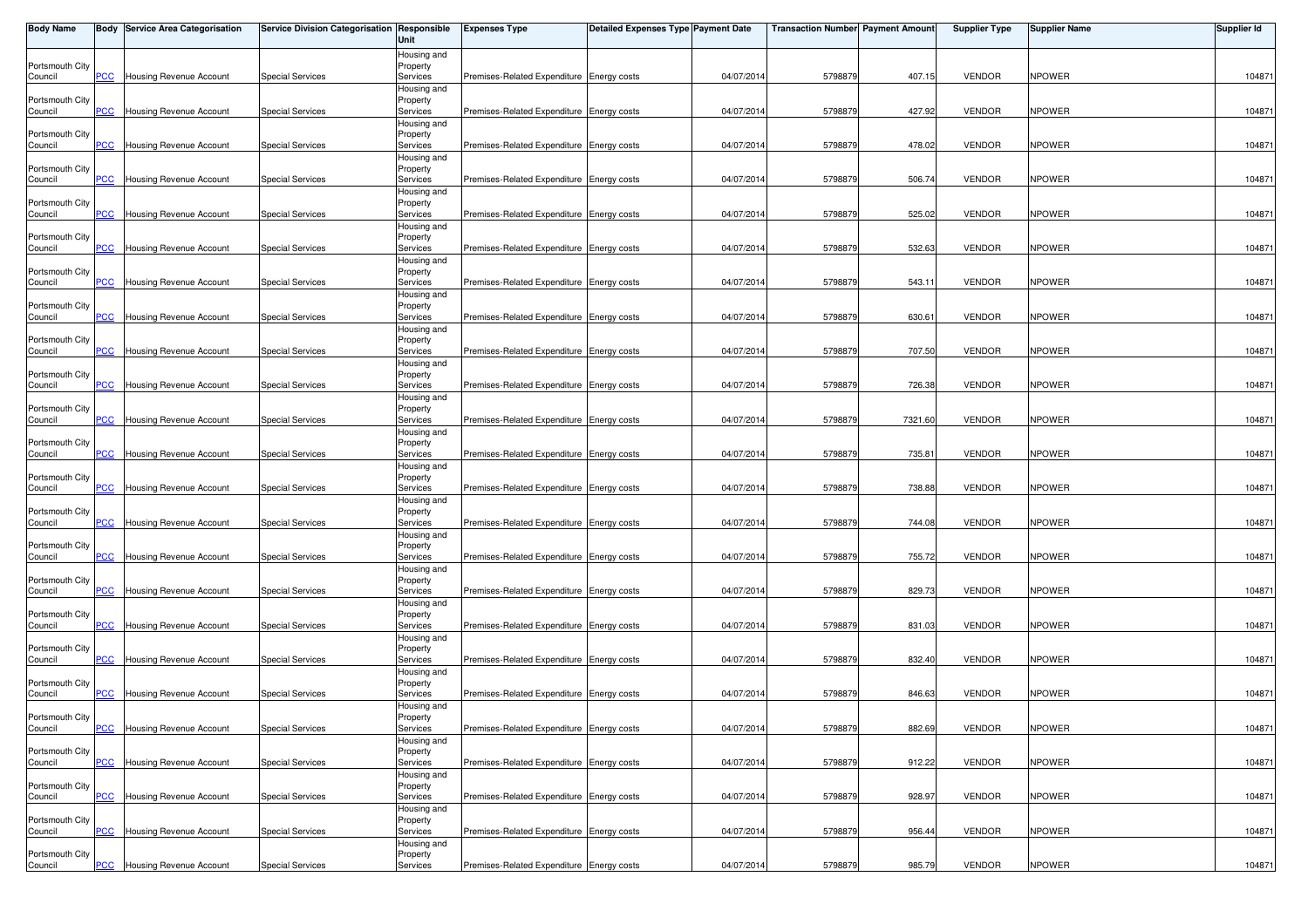| <b>Body Name</b>           |                | Body Service Area Categorisation                           | Service Division Categorisation Responsible | Unit                    | <b>Expenses Type</b>                                    | <b>Detailed Expenses Type Payment Date</b> |            | <b>Transaction Number Payment Amount</b> |          | <b>Supplier Type</b> | <b>Supplier Name</b>               | Supplier Id |
|----------------------------|----------------|------------------------------------------------------------|---------------------------------------------|-------------------------|---------------------------------------------------------|--------------------------------------------|------------|------------------------------------------|----------|----------------------|------------------------------------|-------------|
|                            |                |                                                            |                                             | Housing and             |                                                         |                                            |            |                                          |          |                      |                                    |             |
| Portsmouth City<br>Council | PCC            | Housing Revenue Account                                    | Supervision and Management                  | Property<br>Services    | Premises-Related Expenditure Energy costs               |                                            | 04/07/2014 | 5798879                                  | 1182.35  | <b>VENDOR</b>        | <b>NPOWER</b>                      | 104871      |
|                            |                |                                                            |                                             | Housing and             |                                                         |                                            |            |                                          |          |                      |                                    |             |
| Portsmouth City            |                |                                                            |                                             | Property                |                                                         |                                            |            |                                          |          |                      |                                    |             |
| Council                    | PCC            | <b>Housing Revenue Account</b>                             | Supervision and Management                  | Services                | Premises-Related Expenditure Energy costs               |                                            | 04/07/201  | 5798879                                  | 226.41   | <b>VENDOR</b>        | <b>NPOWER</b>                      | 104871      |
| Portsmouth City            |                |                                                            |                                             | Housing and             |                                                         |                                            |            |                                          |          |                      |                                    |             |
| Council                    | <b>PCC</b>     | Housing Revenue Account                                    | Supervision and Management                  | Property<br>Services    | Premises-Related Expenditure Energy costs               |                                            | 04/07/2014 | 5798879                                  | 293.11   | <b>VENDOR</b>        | <b>NPOWER</b>                      | 104871      |
|                            |                |                                                            |                                             | Housing and             |                                                         |                                            |            |                                          |          |                      |                                    |             |
| Portsmouth City            |                |                                                            |                                             | Property                |                                                         |                                            |            |                                          |          |                      |                                    |             |
| Council                    | PCC            | Housing Revenue Account                                    | Supervision and Management                  | Services                | Premises-Related Expenditure Energy costs               |                                            | 04/07/201  | 5798879                                  | 424.56   | <b>VENDOR</b>        | <b>NPOWER</b>                      | 104871      |
| Portsmouth City            |                |                                                            |                                             | Housing and<br>Property |                                                         |                                            |            |                                          |          |                      |                                    |             |
| Council                    | PCC            | Housing Revenue Account                                    | Supervision and Management                  | Services                | Premises-Related Expenditure Energy costs               |                                            | 04/07/201  | 5798879                                  | 523.12   | <b>VENDOR</b>        | <b>NPOWER</b>                      | 104871      |
|                            |                |                                                            |                                             | Housing and             |                                                         |                                            |            |                                          |          |                      |                                    |             |
| Portsmouth City            |                |                                                            |                                             | Property                |                                                         |                                            |            |                                          |          |                      |                                    |             |
| Council                    | $\overline{C}$ | <b>Housing Revenue Account</b>                             | Supervision and Management                  | Services<br>Housing and | Premises-Related Expenditure Energy costs               |                                            | 04/07/2014 | 5798879                                  | 544.87   | <b>VENDOR</b>        | <b>NPOWER</b>                      | 104871      |
| Portsmouth City            |                |                                                            |                                             | Property                |                                                         |                                            |            |                                          |          |                      |                                    |             |
| Council                    | PCC            | Housing Revenue Account                                    | Supervision and Management                  | Services                | Premises-Related Expenditure Energy costs               |                                            | 04/07/2014 | 5798879                                  | 588.23   | <b>VENDOR</b>        | <b>NPOWER</b>                      | 104871      |
|                            |                |                                                            |                                             | Housing and             |                                                         |                                            |            |                                          |          |                      |                                    |             |
| Portsmouth City<br>Council | <u>PCC</u>     | Support Service / Transparency<br><b>Costs Unallocated</b> | AMS                                         | Property<br>Services    | Premises-Related Expenditure Energy costs               |                                            | 04/07/2014 | 5798879                                  | 28951.97 | <b>VENDOR</b>        | <b>NPOWER</b>                      | 104871      |
|                            |                |                                                            |                                             | Housing and             |                                                         |                                            |            |                                          |          |                      |                                    |             |
| Portsmouth City            |                |                                                            |                                             | Property                |                                                         | Cleaning and domestic                      |            |                                          |          |                      |                                    |             |
| Council                    | CC             | Other                                                      | Suspense and Capital Schemes                | Services                | Premises-Related Expenditure supplies                   |                                            | 11/07/201  | 580014                                   | 754.45   | <b>VENDOR</b>        | OCEAN INTEGRATED SERVICES LIMITED  | 100460      |
| Portsmouth City            |                |                                                            |                                             | Housing and             |                                                         | Cleaning and domestic                      |            |                                          |          |                      |                                    |             |
| Council                    | PCC            | Other                                                      | Suspense and Capital Schemes                | Property<br>Services    | Premises-Related Expenditure supplies                   |                                            | 24/07/2014 | 5802326                                  | 19777.86 | <b>VENDOR</b>        | OCEAN INTEGRATED SERVICES LIMITED  | 100460      |
|                            |                |                                                            |                                             | Housing and             |                                                         |                                            |            |                                          |          |                      |                                    |             |
| Portsmouth City            |                | Support Service / Transparency                             |                                             | Property                |                                                         | Repairs, alterations and                   |            |                                          |          |                      |                                    |             |
| Council                    | <b>PCC</b>     | <b>Costs Unallocated</b>                                   | AMS                                         | Services                | Premises-Related Expenditure Imaintenance of buildings  |                                            | 25/07/201  | 580281                                   | 2235.00  | <b>VENDOR</b>        | OFFIX LIMITED                      | 109475      |
| Portsmouth City            |                |                                                            |                                             | Housing and<br>Property |                                                         |                                            |            |                                          |          |                      |                                    |             |
| Council                    | сC             | <b>Housing Revenue Account</b>                             | <b>Special Services</b>                     | Services                | Third Party Payments                                    | Private contractors                        | 04/07/201  | 5798892                                  | 119.80   | <b>VENDOR</b>        | PERFORMING RIGHT SOCIETY LTD       | 107218      |
|                            |                |                                                            |                                             | Housing and             |                                                         |                                            |            |                                          |          |                      |                                    |             |
| Portsmouth City            |                |                                                            |                                             | Property                |                                                         |                                            |            |                                          |          |                      |                                    |             |
| Council                    | PCC            | <b>Housing Revenue Account</b>                             | <b>Special Services</b>                     | Services<br>Housing and | <b>Third Party Payments</b>                             | Private contractors                        | 04/07/201  | 5798892                                  | 141.32   | <b>VENDOR</b>        | PERFORMING RIGHT SOCIETY LTD       | 107218      |
| Portsmouth City            |                |                                                            |                                             | Property                |                                                         |                                            |            |                                          |          |                      |                                    |             |
| Council                    | PCC            | <b>Housing Revenue Account</b>                             | <b>Special Services</b>                     | Services                | <b>Third Party Payments</b>                             | Private contractors                        | 04/07/2014 | 5798892                                  | 162.84   | <b>VENDOR</b>        | PERFORMING RIGHT SOCIETY LTD       | 107218      |
|                            |                |                                                            |                                             | Housing and             |                                                         |                                            |            |                                          |          |                      |                                    |             |
| Portsmouth City<br>Council | PCC            | Housing Revenue Account                                    | <b>Special Services</b>                     | Property<br>Services    | <b>Third Party Payments</b>                             | Private contractors                        | 04/07/201  | 5798892                                  | 162.84   | <b>VENDOR</b>        | PERFORMING RIGHT SOCIETY LTD       | 107218      |
|                            |                |                                                            |                                             | Housing and             |                                                         |                                            |            |                                          |          |                      |                                    |             |
| Portsmouth City            |                |                                                            |                                             | Property                |                                                         |                                            |            |                                          |          |                      |                                    |             |
| Council                    | PCC            | Housing Revenue Account                                    | <b>Special Services</b>                     | Services                | <b>Third Party Payments</b>                             | Private contractors                        | 04/07/2014 | 5798892                                  | 162.84   | <b>VENDOR</b>        | PERFORMING RIGHT SOCIETY LTD       | 107218      |
|                            |                |                                                            |                                             | Housing and             |                                                         |                                            |            |                                          |          |                      |                                    |             |
| Portsmouth City<br>Council | PCC            | Housing Revenue Account                                    | Special Services                            | Property<br>Services    | Third Party Payments                                    | Private contractors                        | 04/07/2014 | 5798892                                  | 162.84   | <b>VENDOR</b>        | PERFORMING RIGHT SOCIETY LTD       | 107218      |
|                            |                |                                                            |                                             | Housing and             |                                                         |                                            |            |                                          |          |                      |                                    |             |
| Portsmouth City            |                | Support Service / Transparency                             |                                             | Property                |                                                         | Equipment, furniture and                   |            |                                          |          |                      |                                    |             |
| Council                    | PСC            | <b>Costs Unallocated</b>                                   | AMS                                         | Services                | Supplies and Services                                   | materials                                  | 24/07/201  | 5802344                                  | 999.60   | <b>VENDOR</b>        | PORTABLE APPLIANCE SAFETY SERVICES | 125950      |
| Portsmouth City            |                | Support Service / Transparency                             |                                             | Housing and<br>Property |                                                         | Equipment, furniture and                   |            |                                          |          |                      |                                    |             |
| Council                    | PCC            | Costs Unallocated                                          | AMS                                         | Services                | Supplies and Services                                   | materials                                  | 11/07/2014 | 5800161                                  | 910.72   | <b>VENDOR</b>        | PORTSDOWN OFFICE LTD               | 100059      |
|                            |                |                                                            |                                             | Housing and             |                                                         |                                            |            |                                          |          |                      |                                    |             |
| Portsmouth City            |                | Support Service / Transparency                             |                                             | Property                |                                                         | Repairs, alterations and                   |            |                                          |          |                      |                                    |             |
| Council                    |                | <b>PCC</b> Costs Unallocated                               | AMS                                         | Services                | Premises-Related Expenditure   maintenance of buildings |                                            | 04/07/2014 | 5798904                                  | 298.00   | <b>VENDOR</b>        | PORTSMOUTH COMMUNICATIONS LTD      | 106039      |
| Portsmouth City            |                | Support Service / Transparency                             |                                             | Housing and<br>Property |                                                         | Repairs, alterations and                   |            |                                          |          |                      |                                    |             |
| Council                    | PCC            | <b>Costs Unallocated</b>                                   | AMS                                         | Services                | Premises-Related Expenditure   maintenance of buildings |                                            | 04/07/201  | 5798904                                  | 1484.63  | <b>VENDOR</b>        | PORTSMOUTH COMMUNICATIONS LTD      | 106039      |
|                            |                |                                                            |                                             | Housing and             |                                                         |                                            |            |                                          |          |                      |                                    |             |
| Portsmouth City            |                | Support Service / Transparency                             |                                             | Property                |                                                         | Repairs, alterations and                   |            |                                          |          |                      |                                    |             |
| Council                    | PCC            | Costs Unallocated                                          | AMS                                         | Services                | Premises-Related Expenditure                            | maintenance of buildings                   | 22/07/2014 | 5801700                                  | 3198.00  | <b>VENDOR</b>        | PORTSMOUTH COMMUNICATIONS LTD      | 106039      |
| Portsmouth City            |                | Support Service / Transparency                             |                                             | Housing and<br>Property |                                                         | Repairs, alterations and                   |            |                                          |          |                      |                                    |             |
| Council                    | PCC            | <b>Costs Unallocated</b>                                   | AMS                                         | Services                | Premises-Related Expenditure   maintenance of buildings |                                            | 22/07/201  | 5801700                                  | 180.00   | <b>VENDOR</b>        | PORTSMOUTH COMMUNICATIONS LTD      | 106039      |
|                            |                |                                                            |                                             | Housing and             |                                                         |                                            |            |                                          |          |                      |                                    |             |
| Portsmouth City            |                | Support Service / Transparency                             |                                             | Property                |                                                         |                                            |            |                                          |          |                      |                                    |             |
| Council                    | <b>PCC</b>     | <b>Costs Unallocated</b>                                   | AMS                                         | Services                | Third Party Payments                                    | Private contractors                        | 25/07/201  | 5802851                                  | 81000.00 | <b>VENDOR</b>        | PORTSMOUTH CULTURAL TRUST          | 134492      |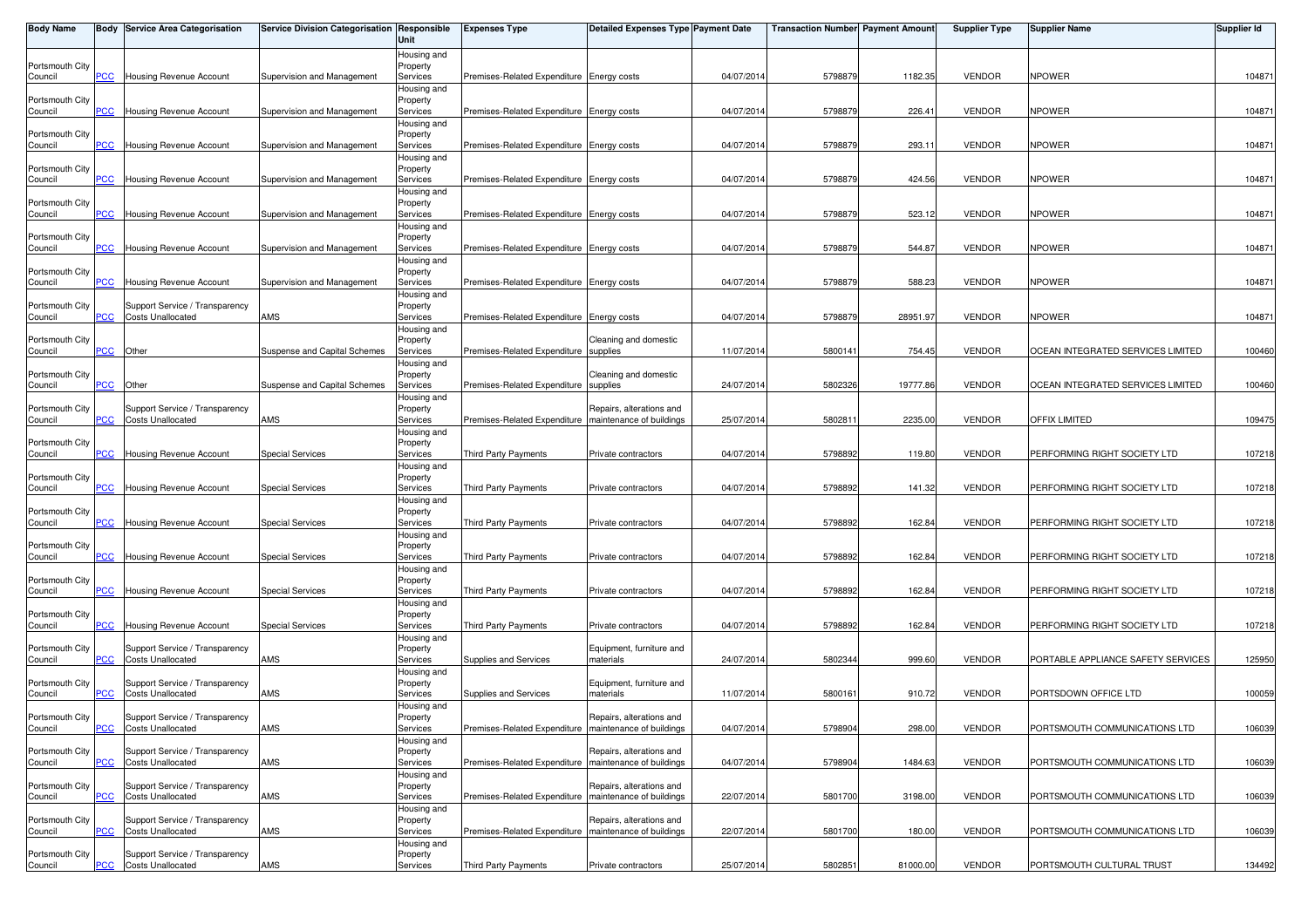| <b>Body Name</b>           |                | Body Service Area Categorisation                       | Service Division Categorisation Responsible | Unit                    | <b>Expenses Type</b>                          | <b>Detailed Expenses Type Payment Date</b> |            | <b>Transaction Number Payment Amount</b> |        | <b>Supplier Type</b> | <b>Supplier Name</b> | <b>Supplier Id</b> |
|----------------------------|----------------|--------------------------------------------------------|---------------------------------------------|-------------------------|-----------------------------------------------|--------------------------------------------|------------|------------------------------------------|--------|----------------------|----------------------|--------------------|
|                            |                |                                                        |                                             | Housing and             |                                               |                                            |            |                                          |        |                      |                      |                    |
| Portsmouth City<br>Council | PCC            | Costs below Net Cost of Services Other Operating Costs |                                             | Property<br>Services    | Premises-Related Expenditure Water Services   |                                            | 07/07/2014 | 5799109                                  | 88.56  | <b>VENDOR</b>        | PORTSMOUTH WATER LTD | 100253             |
|                            |                |                                                        |                                             | Housing and             |                                               |                                            |            |                                          |        |                      |                      |                    |
| Portsmouth City            |                |                                                        | Rents, Rates, Taxes and Other               | Property                |                                               |                                            |            |                                          |        |                      |                      |                    |
| Council                    | <b>PCC</b>     | Housing Revenue Account                                | Charges                                     | Services                | Premises-Related Expenditure Water Services   |                                            | 01/07/2014 | 579783                                   | 72.55  | <b>VENDOR</b>        | PORTSMOUTH WATER LTD | 100253             |
| Portsmouth City            |                |                                                        | Rents, Rates, Taxes and Other               | Housing and<br>Property |                                               |                                            |            |                                          |        |                      |                      |                    |
| Council                    | <b>PCC</b>     | Housing Revenue Account                                | Charges                                     | Services                | Premises-Related Expenditure Water Services   |                                            | 01/07/2014 | 579783                                   | 72.55  | <b>VENDOR</b>        | PORTSMOUTH WATER LTD | 100253             |
|                            |                |                                                        |                                             | Housing and             |                                               |                                            |            |                                          |        |                      |                      |                    |
| Portsmouth City<br>Council | PCC            | Housing Revenue Account                                | Rents, Rates, Taxes and Other<br>Charges    | Property<br>Services    | Premises-Related Expenditure Water Services   |                                            | 01/07/2014 | 579783                                   | 72.55  | <b>VENDOR</b>        | PORTSMOUTH WATER LTD | 100253             |
|                            |                |                                                        |                                             | Housing and             |                                               |                                            |            |                                          |        |                      |                      |                    |
| Portsmouth City            |                |                                                        | Rents, Rates, Taxes and Other               | Property                |                                               |                                            |            |                                          |        |                      |                      |                    |
| Council                    | PCC            | Housing Revenue Account                                | Charges                                     | Services<br>Housing and | Premises-Related Expenditure Water Services   |                                            | 01/07/2014 | 579783                                   | 149.27 | <b>VENDOR</b>        | PORTSMOUTH WATER LTD | 100253             |
| Portsmouth City            |                |                                                        | Rents, Rates, Taxes and Other               | Property                |                                               |                                            |            |                                          |        |                      |                      |                    |
| Council                    | $\overline{C}$ | <b>Housing Revenue Account</b>                         | Charges                                     | Services                | Premises-Related Expenditure Water Services   |                                            | 01/07/2014 | 579783                                   | 107.02 | <b>VENDOR</b>        | PORTSMOUTH WATER LTD | 100253             |
|                            |                |                                                        |                                             | Housing and             |                                               |                                            |            |                                          |        |                      |                      |                    |
| Portsmouth City<br>Council | <b>PCC</b>     | Housing Revenue Account                                | Rents, Rates, Taxes and Other<br>Charges    | Property<br>Services    | Premises-Related Expenditure Water Services   |                                            | 04/07/2014 | 5798908                                  | 103.40 | <b>VENDOR</b>        | PORTSMOUTH WATER LTD | 100253             |
|                            |                |                                                        |                                             | Housing and             |                                               |                                            |            |                                          |        |                      |                      |                    |
| Portsmouth City            |                |                                                        | Rents, Rates, Taxes and Other               | Property                |                                               |                                            |            |                                          |        |                      |                      |                    |
| Council                    | <u>PCC</u>     | <b>Housing Revenue Account</b>                         | Charges                                     | Services<br>Housing and | Premises-Related Expenditure Water Services   |                                            | 07/07/2014 | 5799109                                  | 103.40 | <b>VENDOR</b>        | PORTSMOUTH WATER LTD | 100253             |
| Portsmouth City            |                |                                                        | Rents, Rates, Taxes and Other               | Property                |                                               |                                            |            |                                          |        |                      |                      |                    |
| Council                    | PСC            | <b>Housing Revenue Account</b>                         | Charges                                     | Services                | Premises-Related Expenditure Water Services   |                                            | 08/07/2014 | 5799198                                  | 128.69 | <b>VENDOR</b>        | PORTSMOUTH WATER LTD | 100253             |
|                            |                |                                                        |                                             | Housing and             |                                               |                                            |            |                                          |        |                      |                      |                    |
| Portsmouth City<br>Council | PCC            | Housing Revenue Account                                | Rents, Rates, Taxes and Other<br>Charges    | Property<br>Services    | Premises-Related Expenditure Water Services   |                                            | 08/07/2014 | 5799198                                  | 128.69 | <b>VENDOR</b>        | PORTSMOUTH WATER LTD | 100253             |
|                            |                |                                                        |                                             | Housing and             |                                               |                                            |            |                                          |        |                      |                      |                    |
| Portsmouth City            |                |                                                        | Rents, Rates, Taxes and Other               | Property                |                                               |                                            |            |                                          |        |                      |                      |                    |
| Council                    | PCC            | Housing Revenue Account                                | Charges                                     | Services<br>Housing and | Premises-Related Expenditure Water Services   |                                            | 10/07/2014 | 579982                                   | 182.87 | <b>VENDOR</b>        | PORTSMOUTH WATER LTD | 100253             |
| Portsmouth City            |                |                                                        | Rents, Rates, Taxes and Other               | Property                |                                               |                                            |            |                                          |        |                      |                      |                    |
| Council                    | PСC            | <b>Housing Revenue Account</b>                         | Charges                                     | Services                | Premises-Related Expenditure Water Services   |                                            | 11/07/2014 | 5800165                                  | 46.29  | <b>VENDOR</b>        | PORTSMOUTH WATER LTD | 100253             |
|                            |                |                                                        |                                             | Housing and             |                                               |                                            |            |                                          |        |                      |                      |                    |
| Portsmouth City<br>Council | PCC            | Housing Revenue Account                                | Rents, Rates, Taxes and Other<br>Charges    | Property<br>Services    | Premises-Related Expenditure Water Services   |                                            | 14/07/2014 | 5800374                                  | 363.31 | <b>VENDOR</b>        | PORTSMOUTH WATER LTD | 100253             |
|                            |                |                                                        |                                             | Housing and             |                                               |                                            |            |                                          |        |                      |                      |                    |
| Portsmouth City            |                |                                                        | Rents, Rates, Taxes and Other               | Property                |                                               |                                            |            |                                          |        |                      |                      |                    |
| Council                    | PCC            | Housing Revenue Account                                | Charges                                     | Services<br>Housing and | Premises-Related Expenditure Water Services   |                                            | 14/07/2014 | 5800374                                  | 518.06 | <b>VENDOR</b>        | PORTSMOUTH WATER LTD | 100253             |
| Portsmouth City            |                |                                                        | Rents, Rates, Taxes and Other               | Property                |                                               |                                            |            |                                          |        |                      |                      |                    |
| Council                    | <b>PCC</b>     | Housing Revenue Account                                | Charges                                     | Services                | Premises-Related Expenditure Water Services   |                                            | 14/07/2014 | 5800374                                  | 97.87  | <b>VENDOR</b>        | PORTSMOUTH WATER LTD | 100253             |
|                            |                |                                                        |                                             | Housing and             |                                               |                                            |            |                                          |        |                      |                      |                    |
| Portsmouth City<br>Council | PCC            | Housing Revenue Account                                | Rents, Rates, Taxes and Other<br>Charges    | Property<br>Services    | Premises-Related Expenditure Water Services   |                                            | 31/07/2014 | 5803923                                  | 50.12  | <b>VENDOR</b>        | PORTSMOUTH WATER LTD | 100253             |
|                            |                |                                                        |                                             | Housing and             |                                               |                                            |            |                                          |        |                      |                      |                    |
| Portsmouth City            |                |                                                        |                                             | Property                |                                               |                                            |            |                                          |        |                      |                      |                    |
| Council                    | PCC            | <b>Housing Revenue Account</b>                         | <b>Special Services</b>                     | Services<br>Housing and | Premises-Related Expenditure Water Services   |                                            | 04/07/2014 | 5798908                                  | 11.11  | <b>VENDOR</b>        | PORTSMOUTH WATER LTD | 100253             |
| Portsmouth City            |                |                                                        |                                             | Property                |                                               |                                            |            |                                          |        |                      |                      |                    |
| Council                    | <b>PCC</b>     | Housing Revenue Account                                | <b>Special Services</b>                     | Services                | Premises-Related Expenditure Water Services   |                                            | 07/07/2014 | 5799109                                  | 930.53 | <b>VENDOR</b>        | PORTSMOUTH WATER LTD | 100253             |
| Portsmouth City            |                |                                                        |                                             | Housing and<br>Property |                                               |                                            |            |                                          |        |                      |                      |                    |
| Council                    | PCC            | <b>Housing Revenue Account</b>                         | <b>Special Services</b>                     | Services                | Premises-Related Expenditure Water Services   |                                            | 08/07/2014 | 5799198                                  | 253.76 | <b>VENDOR</b>        | PORTSMOUTH WATER LTD | 100253             |
|                            |                |                                                        |                                             | Housing and             |                                               |                                            |            |                                          |        |                      |                      |                    |
| Portsmouth City            | <b>PCC</b>     | <b>Housing Revenue Account</b>                         | <b>Special Services</b>                     | Property<br>Services    | Premises-Related Expenditure   Water Services |                                            | 14/07/2014 | 5800374                                  | 126.92 | <b>VENDOR</b>        | PORTSMOUTH WATER LTD | 100253             |
| Council                    |                |                                                        |                                             | Housing and             |                                               |                                            |            |                                          |        |                      |                      |                    |
| Portsmouth City            |                |                                                        |                                             | Property                |                                               |                                            |            |                                          |        |                      |                      |                    |
| Council                    | PCC            | Housing Revenue Account                                | <b>Special Services</b>                     | Services                | Premises-Related Expenditure Water Services   |                                            | 14/07/2014 | 580037                                   | 133.72 | <b>VENDOR</b>        | PORTSMOUTH WATER LTD | 100253             |
| Portsmouth City            |                |                                                        |                                             | Housing and<br>Property |                                               |                                            |            |                                          |        |                      |                      |                    |
| Council                    | PCC            | Housing Revenue Account                                | <b>Special Services</b>                     | Services                | Premises-Related Expenditure Water Services   |                                            | 15/07/2014 | 5800498                                  | 68.10  | <b>VENDOR</b>        | PORTSMOUTH WATER LTD | 100253             |
|                            |                |                                                        |                                             | Housing and             |                                               |                                            |            |                                          |        |                      |                      |                    |
| Portsmouth City            | PCC            | Housing Revenue Account                                | Supervision and Management                  | Property<br>Services    | Premises-Related Expenditure Water Services   |                                            | 07/07/2014 | 5799109                                  | 124.68 | <b>VENDOR</b>        | PORTSMOUTH WATER LTD | 100253             |
| Council                    |                |                                                        |                                             | Housing and             |                                               |                                            |            |                                          |        |                      |                      |                    |
| Portsmouth City            |                |                                                        |                                             | Property                |                                               |                                            |            |                                          |        |                      |                      |                    |
| Council                    | $PCC$          | <b>Housing Revenue Account</b>                         | Supervision and Management                  | Services                | Premises-Related Expenditure Water Services   |                                            | 07/07/2014 | 5799109                                  | 103.40 | <b>VENDOR</b>        | PORTSMOUTH WATER LTD | 100253             |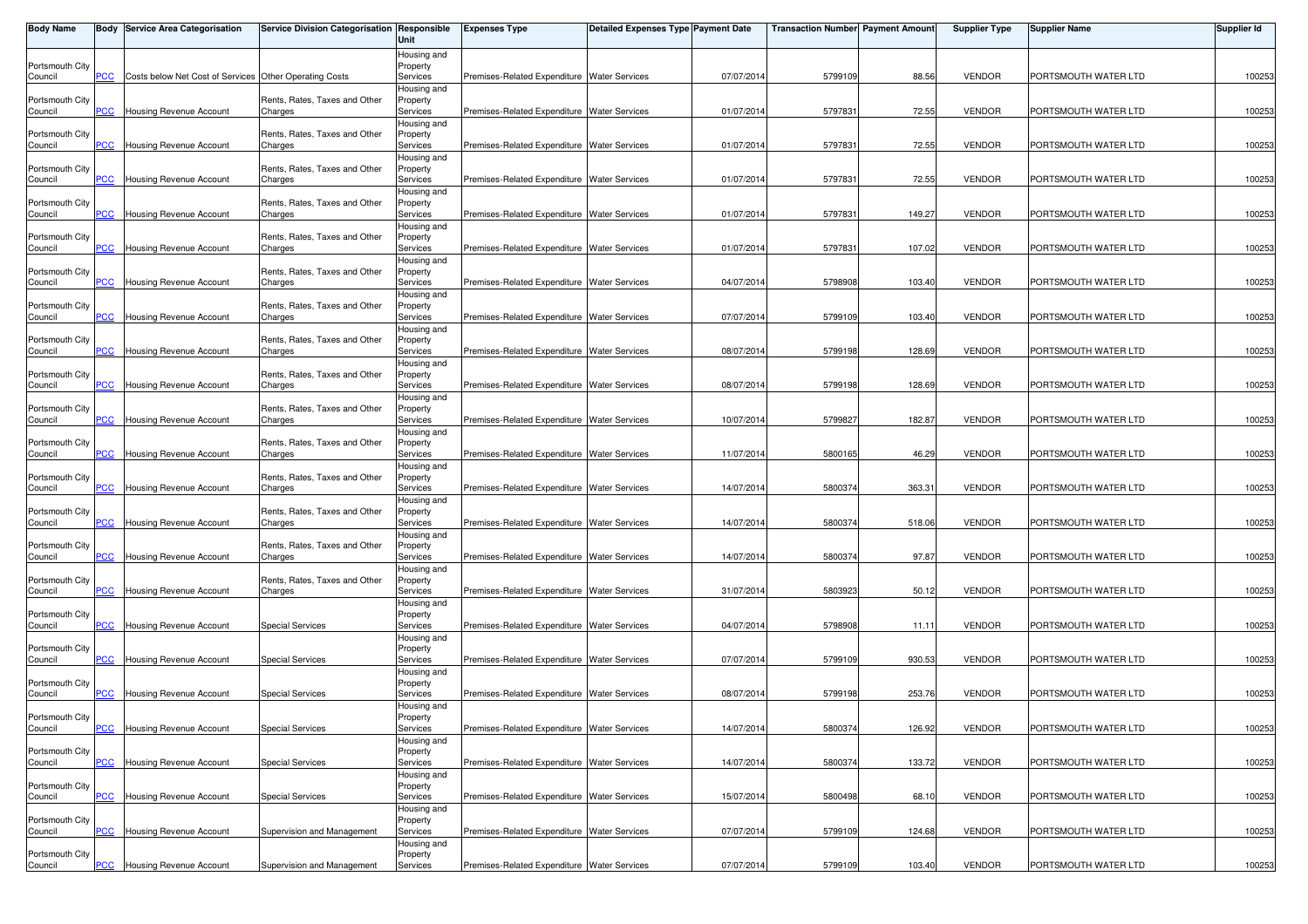| <b>Body Name</b>           |                | <b>Body Service Area Categorisation</b>                    | Service Division Categorisation Responsible | Unit                                | <b>Expenses Type</b>                                    | <b>Detailed Expenses Type Payment Date</b>           |            | <b>Transaction Number</b> Payment Amount |         | <b>Supplier Type</b> | <b>Supplier Name</b>                                               | Supplier Id |
|----------------------------|----------------|------------------------------------------------------------|---------------------------------------------|-------------------------------------|---------------------------------------------------------|------------------------------------------------------|------------|------------------------------------------|---------|----------------------|--------------------------------------------------------------------|-------------|
| Portsmouth City<br>Council | PCC            | <b>Housing Revenue Account</b>                             | Supervision and Management                  | Housing and<br>Property<br>Services | Premises-Related Expenditure Water Services             |                                                      | 11/07/2014 | 5800165                                  | 55.28   | <b>VENDOR</b>        | PORTSMOUTH WATER LTD                                               | 100253      |
| Portsmouth City            |                |                                                            |                                             | Housing and<br>Property             |                                                         |                                                      |            |                                          |         |                      |                                                                    |             |
| Council                    | <b>PCC</b>     | <b>Housing Revenue Account</b>                             | Supervision and Management                  | Services<br>Housing and             | Premises-Related Expenditure Water Services             |                                                      | 11/07/2014 | 5800165                                  | 166.87  | <b>VENDOR</b>        | PORTSMOUTH WATER LTD                                               | 100253      |
| Portsmouth City<br>Council | PСC            | <b>Housing Revenue Account</b>                             | Supervision and Management                  | Property<br>Services                | Premises-Related Expenditure Water Services             |                                                      | 14/07/2014 | 5800374                                  | 22.73   | <b>VENDOR</b>        | PORTSMOUTH WATER LTD                                               | 100253      |
| Portsmouth City            |                |                                                            |                                             | Housing and<br>Property             |                                                         |                                                      |            |                                          |         |                      |                                                                    |             |
| Council                    | PСC            | <b>Housing Revenue Account</b>                             | Supervision and Management                  | Services<br>Housing and             | Premises-Related Expenditure Water Services             |                                                      | 14/07/2014 | 580037                                   | 70.04   | <b>VENDOR</b>        | PORTSMOUTH WATER LTD                                               | 100253      |
| Portsmouth City<br>Council | <b>PCC</b>     | Housing Revenue Account                                    | Supervision and Management                  | Property<br>Services                | Premises-Related Expenditure Water Services             |                                                      | 15/07/2014 | 5800498                                  | 114.33  | <b>VENDOR</b>        | PORTSMOUTH WATER LTD                                               | 100253      |
| Portsmouth City<br>Council | $\overline{C}$ | Other                                                      | Suspense and Capital Schemes                | Housing and<br>Property<br>Services | Premises-Related Expenditure Water Services             |                                                      | 28/07/2014 | 5803092                                  | 686.65  | <b>VENDOR</b>        | PORTSMOUTH WATER LTD                                               | 100253      |
| Portsmouth City            |                | Support Service / Transparency                             |                                             | Housing and<br>Property             |                                                         |                                                      |            |                                          |         |                      |                                                                    |             |
| Council                    | PСC            | <b>Costs Unallocated</b>                                   | AMS                                         | Services<br>Housing and             | Premises-Related Expenditure Water Services             |                                                      | 04/07/2014 | 5798908                                  | 2157.41 | <b>VENDOR</b>        | PORTSMOUTH WATER LTD                                               | 100253      |
| Portsmouth City<br>Council | <b>PCC</b>     | Housing Revenue Account                                    | Supervision and Management                  | Property<br>Services                | <b>Transfer Payments</b>                                | Other                                                | 18/07/2014 | 5801358                                  | 320.00  | <b>VENDOR</b>        | PORTSMOUTH.COM REMOVALS LTD                                        | 137147      |
| Portsmouth City            |                |                                                            |                                             | Housing and<br>Property             |                                                         |                                                      |            |                                          |         |                      |                                                                    |             |
| Council                    | сC             | Housing Revenue Account                                    | Supervision and Management                  | Services<br>Housing and             | <b>Transfer Payments</b>                                | Other                                                | 18/07/2014 | 5801358                                  | 360.00  | <b>VENDOR</b>        | PORTSMOUTH.COM REMOVALS LTD                                        | 137147      |
| Portsmouth City<br>Council | PCC            | Housing Revenue Account                                    | Supervision and Management                  | Property<br>Services                | Transfer Payments                                       | Other                                                | 18/07/2014 | 5801358                                  | 340.00  | <b>VENDOR</b>        | PORTSMOUTH.COM REMOVALS LTD                                        | 137147      |
| Portsmouth City            |                |                                                            |                                             | Housing and<br>Property             |                                                         |                                                      |            |                                          |         |                      |                                                                    |             |
| Council                    | PСC            | Housing Revenue Account                                    | Supervision and Management                  | Services<br>Housing and             | Transfer Payments                                       | Other                                                | 18/07/2014 | 5801358                                  | 320.00  | <b>VENDOR</b>        | PORTSMOUTH.COM REMOVALS LTD                                        | 137147      |
| Portsmouth City<br>Council | сC             | Housing Revenue Account                                    | Repairs and Maintenance                     | Property<br>Services                | Premises-Related Expenditure                            | Repairs, alterations and<br>maintenance of buildings | 23/07/2014 | 5802167                                  | 5472.85 | <b>COMPANY</b>       | PRISM MEDICAL UK LTD T/A LIFTECH<br>SYSTEMS & TEST VALLEY MOBILITY | 100964      |
| Portsmouth City<br>Council | PСC            | Support Service / Transparency<br><b>Costs Unallocated</b> | LLM                                         | Housing and<br>Property<br>Services | Premises-Related Expenditure                            | Repairs, alterations and<br>maintenance of buildings | 04/07/2014 | 579891                                   | 710.00  | <b>COMPANY</b>       | R H INSULATION SERVICES LTD                                        | 101141      |
| Portsmouth City<br>Council | <b>PCC</b>     | <b>Housing Services</b>                                    | Private Sector Housing Renewal              | Housing and<br>Property<br>Services | Supplies and Services                                   | Services                                             | 09/07/2014 | 579963                                   | 519.00  | <b>VENDOR</b>        | <b>RE FORMAT LLP</b>                                               | 131569      |
| Portsmouth City            |                |                                                            |                                             | Housing and<br>Property             |                                                         |                                                      |            |                                          |         |                      |                                                                    |             |
| Council                    | <u>'CC</u>     | <b>Housing Services</b>                                    | Private Sector Housing Renewal              | Services<br>Housing and             | Supplies and Services                                   | Services                                             | 09/07/2014 | 5799635                                  | 816.00  | <b>VENDOR</b>        | RE FORMAT LLP                                                      | 131569      |
| Portsmouth City<br>Council | <b>PCC</b>     | <b>Housing Services</b>                                    | Private Sector Housing Renewal              | Property<br>Services                | Supplies and Services                                   | Services                                             | 10/07/2014 | 5799832                                  | 546.00  | <b>VENDOR</b>        | <b>RE FORMAT LLP</b>                                               | 131569      |
| Portsmouth City<br>Council | <b>PCC</b>     | <b>Housing Services</b>                                    | Private Sector Housing Renewal              | Housing and<br>Property<br>Services | Supplies and Services                                   | Services                                             | 09/07/2014 | 579963                                   | 242.00  | <b>VENDOR</b>        | <b>RE FORMAT LLP</b>                                               | 131569      |
| Portsmouth City<br>Council | <u>PCC</u>     | <b>Housing Services</b>                                    | Private Sector Housing Renewal              | Housing and<br>Property<br>Services | Supplies and Services                                   | Services                                             | 09/07/2014 | 5799635                                  | 1629.00 | <b>VENDOR</b>        | RE FORMAT LLP                                                      | 131569      |
| Portsmouth City<br>Council | PСC            | Housing Revenue Account                                    | Repairs and Maintenance                     | Housing and<br>Property<br>Services | Premises-Related Expenditure                            | Repairs, alterations and<br>maintenance of buildings | 02/07/2014 | 5798390                                  | 2595.00 | <b>VENDOR</b>        | REEF WATER SOLUTIONS LTD                                           | 138346      |
| Portsmouth City<br>Council | <b>PCC</b>     | <b>Housing Revenue Account</b>                             | Repairs and Maintenance                     | Housing and<br>Property<br>Services | Premises-Related Expenditure   maintenance of buildings | Repairs, alterations and                             | 24/07/2014 | 5802359                                  | 3360.00 | <b>VENDOR</b>        | REEF WATER SOLUTIONS LTD                                           | 138346      |
| Portsmouth City<br>Council | PСC            | Housing Revenue Account                                    | Rents, Rates, Taxes and Other<br>Charges    | Housing and<br>Property<br>Services | Premises-Related Expenditure Energy costs               |                                                      | 18/07/2014 | 5801384                                  | 13.25   | <b>COMPANY</b>       | SCOTTISH AND SOUTHERN ENERGY PLC                                   | 100303      |
| Portsmouth City            |                |                                                            |                                             | Housing and<br>Property             |                                                         |                                                      |            |                                          |         |                      |                                                                    |             |
| Council                    | PСC            | Housing Revenue Account                                    | Repairs and Maintenance                     | Services<br>Housing and             | Premises-Related Expenditure Energy costs               |                                                      | 25/07/2014 | 5802890                                  | 14.60   | <b>COMPANY</b>       | SCOTTISH AND SOUTHERN ENERGY PLC                                   | 100303      |
| Portsmouth City<br>Council | PCC            | <b>Housing Revenue Account</b>                             | <b>Special Services</b>                     | Property<br>Services                | Premises-Related Expenditure Energy costs               |                                                      | 18/07/2014 | 5801384                                  | 8412.57 | <b>COMPANY</b>       | SCOTTISH AND SOUTHERN ENERGY PLC                                   | 100303      |
| Portsmouth City            |                |                                                            |                                             | Housing and<br>Property             |                                                         |                                                      |            |                                          |         |                      |                                                                    |             |
| Council                    | $PCC$          | Housing Revenue Account                                    | <b>Special Services</b>                     | Services                            | Premises-Related Expenditure Energy costs               |                                                      | 18/07/2014 | 5801384                                  | 7817.13 | <b>COMPANY</b>       | SCOTTISH AND SOUTHERN ENERGY PLC                                   | 100303      |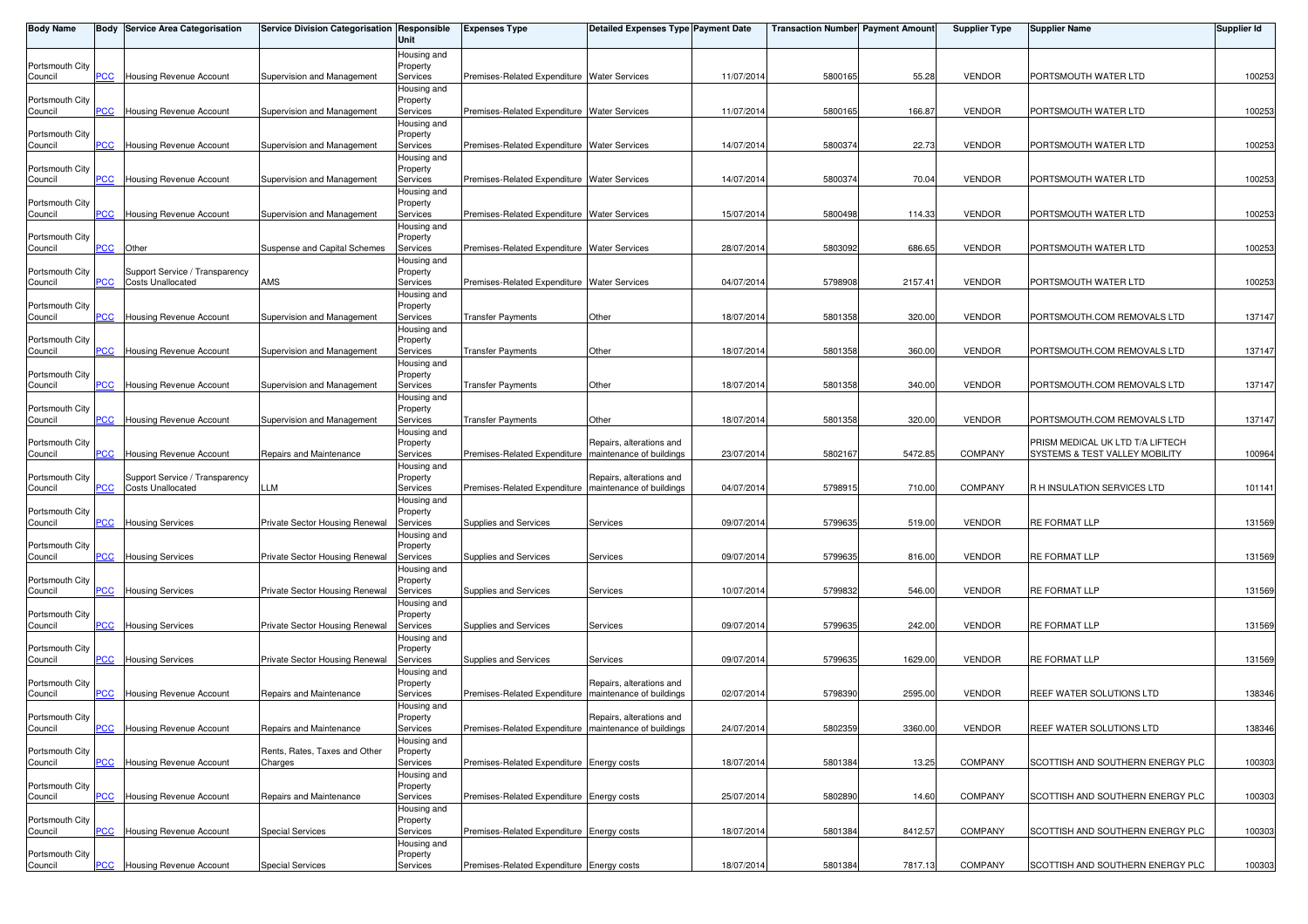| <b>Body Name</b>           |                | <b>Body Service Area Categorisation</b>                    | Service Division Categorisation Responsible | Unit                    | <b>Expenses Type</b>                                    | <b>Detailed Expenses Type Payment Date</b>           |            | <b>Transaction Number</b> Payment Amount |         | <b>Supplier Type</b> | Supplier Name                              | <b>Supplier Id</b> |
|----------------------------|----------------|------------------------------------------------------------|---------------------------------------------|-------------------------|---------------------------------------------------------|------------------------------------------------------|------------|------------------------------------------|---------|----------------------|--------------------------------------------|--------------------|
|                            |                |                                                            |                                             | Housing and             |                                                         |                                                      |            |                                          |         |                      |                                            |                    |
| Portsmouth City<br>Council | PCC            | <b>Housing Revenue Account</b>                             | <b>Special Services</b>                     | Property<br>Services    | Premises-Related Expenditure Energy costs               |                                                      | 18/07/201  | 5801384                                  | 285.00  | <b>COMPANY</b>       | SCOTTISH AND SOUTHERN ENERGY PLC           | 100303             |
|                            |                |                                                            |                                             | Housing and             |                                                         |                                                      |            |                                          |         |                      |                                            |                    |
| Portsmouth City            |                | Housing Revenue Account                                    |                                             | Property                |                                                         |                                                      |            |                                          |         | <b>COMPANY</b>       |                                            |                    |
| Council                    | PCC            |                                                            | Supervision and Management                  | Services<br>Housing and | Premises-Related Expenditure Energy costs               |                                                      | 18/07/201  | 5801384                                  | 68.58   |                      | SCOTTISH AND SOUTHERN ENERGY PLC           | 100303             |
| Portsmouth City            |                |                                                            |                                             | Property                |                                                         |                                                      |            |                                          |         |                      |                                            |                    |
| Council                    | PCC            | <b>Housing Services</b>                                    | Homelessness                                | Services                | Supplies and Services                                   | Grants and subscriptions                             | 31/07/2014 | 580394                                   | 1050.00 | <b>VENDOR</b>        | SEAVIEW ESTATES LTD                        | 120219             |
| Portsmouth City            |                |                                                            |                                             | Housing and<br>Property |                                                         |                                                      |            |                                          |         |                      |                                            |                    |
| Council                    | PCC            | <b>Housing Revenue Account</b>                             | <b>Special Services</b>                     | Services                | Third Party Payments                                    | Private contractors                                  | 29/07/201  | 5803213                                  | 2423.28 | <b>VENDOR</b>        | SEVACARE (UK) LTD                          | 136163             |
|                            |                |                                                            |                                             | Housing and             |                                                         |                                                      |            |                                          |         |                      |                                            |                    |
| Portsmouth City<br>Council | PCC            | <b>Housing Revenue Account</b>                             | <b>Special Services</b>                     | Property<br>Services    | Premises-Related Expenditure                            | Cleaning and domestic<br>supplies                    | 10/07/201  | 5799854                                  | 248.26  | <b>VENDOR</b>        | <b>SITA UK LTD</b>                         | 102673             |
|                            |                |                                                            |                                             | Housing and             |                                                         |                                                      |            |                                          |         |                      |                                            |                    |
| Portsmouth City            |                |                                                            |                                             | Property                |                                                         |                                                      |            |                                          |         |                      |                                            |                    |
| Council                    | $\overline{C}$ | Housing Revenue Account                                    | <b>Special Services</b>                     | Services<br>Housing and | Third Party Payments                                    | Private contractors                                  | 10/07/201  | 5799854                                  | 58.64   | <b>VENDOR</b>        | <b>SITA UK LTD</b>                         | 102673             |
| Portsmouth City            |                |                                                            |                                             | Property                |                                                         |                                                      |            |                                          |         |                      |                                            |                    |
| Council                    | PCC            | Housing Revenue Account                                    | <b>Special Services</b>                     | Services                | Third Party Payments                                    | Private contractors                                  | 10/07/2014 | 5799854                                  | 58.64   | <b>VENDOR</b>        | <b>SITA UK LTD</b>                         | 102673             |
|                            |                |                                                            |                                             | Housing and             |                                                         |                                                      |            |                                          |         |                      |                                            |                    |
| Portsmouth City<br>Council | <b>PCC</b>     | <b>Housing Revenue Account</b>                             | <b>Special Services</b>                     | Property<br>Services    | <b>Third Party Payments</b>                             | Private contractors                                  | 10/07/201  | 5799854                                  | 58.64   | <b>VENDOR</b>        | <b>SITA UK LTD</b>                         | 102673             |
|                            |                |                                                            |                                             | Housing and             |                                                         |                                                      |            |                                          |         |                      |                                            |                    |
| Portsmouth City            |                |                                                            | <b>Special Services</b>                     | Property                | Third Party Payments                                    |                                                      |            |                                          | 58.64   | <b>VENDOR</b>        | <b>SITA UK LTD</b>                         |                    |
| Council                    | $\overline{C}$ | <b>Housing Revenue Account</b>                             |                                             | Services<br>Housing and |                                                         | Private contractors                                  | 10/07/201  | 5799854                                  |         |                      |                                            | 102673             |
| Portsmouth City            |                |                                                            |                                             | Property                |                                                         |                                                      |            |                                          |         |                      |                                            |                    |
| Council                    | PCC            | Housing Revenue Account                                    | <b>Special Services</b>                     | Services                | Third Party Payments                                    | Private contractors                                  | 10/07/201  | 5799854                                  | 117.28  | <b>VENDOR</b>        | SITA UK LTD                                | 102673             |
| Portsmouth City            |                |                                                            |                                             | Housing and<br>Property |                                                         |                                                      |            |                                          |         |                      |                                            |                    |
| Council                    | PCC            | <b>Housing Revenue Account</b>                             | <b>Special Services</b>                     | Services                | Third Party Payments                                    | Private contractors                                  | 10/07/201  | 5799854                                  | 42.96   | <b>VENDOR</b>        | <b>SITA UK LTD</b>                         | 102673             |
|                            |                |                                                            |                                             | Housing and             |                                                         |                                                      |            |                                          |         |                      |                                            |                    |
| Portsmouth City<br>Council | PСC            | <b>Housing Revenue Account</b>                             | Supervision and Management                  | Property<br>Services    | Premises-Related Expenditure                            | Cleaning and domestic<br>supplies                    | 04/07/201  | 5798965                                  | 27.49   | <b>VENDOR</b>        | SITA UK LTD                                | 102673             |
|                            |                |                                                            |                                             | Housing and             |                                                         |                                                      |            |                                          |         |                      |                                            |                    |
| Portsmouth City            |                |                                                            |                                             | Property                |                                                         | Cleaning and domestic                                |            |                                          |         |                      |                                            |                    |
| Council                    | PCC            | <b>Housing Revenue Account</b>                             | Supervision and Management                  | Services                | Premises-Related Expenditure supplies                   |                                                      | 04/07/201  | 5798965                                  | 58.64   | <b>VENDOR</b>        | <b>SITA UK LTD</b>                         | 102673             |
| Portsmouth City            |                |                                                            |                                             | Housing and<br>Property |                                                         | Cleaning and domestic                                |            |                                          |         |                      |                                            |                    |
| Council                    | PCC            | <b>Housing Revenue Account</b>                             | Supervision and Management                  | Services                | Premises-Related Expenditure supplies                   |                                                      | 04/07/201  | 5798965                                  | 44.02   | <b>VENDOR</b>        | <b>SITA UK LTD</b>                         | 102673             |
|                            |                |                                                            |                                             | Housing and             |                                                         |                                                      |            |                                          |         |                      |                                            |                    |
| Portsmouth City<br>Council | $\overline{C}$ | <b>Housing Services</b>                                    | <b>Housing Strategy</b>                     | Property<br>Services    | Third Party Payments                                    | Private contractors                                  | 30/07/201  | 5803696                                  | 69.21   | <b>VENDOR</b>        | <b>SITA UK LTD</b>                         | 102673             |
|                            |                |                                                            |                                             | Housing and             |                                                         |                                                      |            |                                          |         |                      |                                            |                    |
| Portsmouth City            |                |                                                            |                                             | Property                |                                                         |                                                      |            |                                          |         |                      |                                            |                    |
| Council                    | PCC            | <b>Housing Services</b>                                    | <b>Housing Strategy</b>                     | Services<br>Housing and | Third Party Payments                                    | Private contractors                                  | 30/07/201  | 5803696                                  | 69.21   | <b>VENDOR</b>        | <b>SITA UK LTD</b>                         | 102673             |
| Portsmouth City            |                | Support Service / Transparency                             |                                             | Property                |                                                         | Cleaning and domestic                                |            |                                          |         |                      |                                            |                    |
| Council                    | PCC            | <b>Costs Unallocated</b>                                   | AMS                                         | Services                | Premises-Related Expenditure supplies                   |                                                      | 04/07/201  | 5798965                                  | 7.04    | <b>VENDOR</b>        | <b>SITA UK LTD</b>                         | 102673             |
| Portsmouth City            |                | Support Service / Transparency                             |                                             | Housing and<br>Property |                                                         | Cleaning and domestic                                |            |                                          |         |                      |                                            |                    |
| Council                    | $\overline{C}$ | <b>Costs Unallocated</b>                                   | AMS                                         | Services                | Premises-Related Expenditure                            | supplies                                             | 04/07/201  | 5798965                                  | 1186.24 | <b>VENDOR</b>        | <b>SITA UK LTD</b>                         | 102673             |
|                            |                |                                                            |                                             | Housing and             |                                                         |                                                      |            |                                          |         |                      |                                            |                    |
| Portsmouth City<br>Council | <b>PCC</b>     | Support Service / Transparency<br><b>Costs Unallocated</b> | AMS                                         | Property<br>Services    | Premises-Related Expenditure supplies                   | Cleaning and domestic                                | 04/07/201  | 5798965                                  | 217.50  | <b>VENDOR</b>        | <b>SITA UK LTD</b>                         | 102673             |
|                            |                |                                                            |                                             | Housing and             |                                                         |                                                      |            |                                          |         |                      |                                            |                    |
| Portsmouth City            |                |                                                            |                                             | Property                |                                                         | Repairs, alterations and                             |            |                                          |         |                      | SIX DEGREES UNIFIED COMMS (KAM)            |                    |
| Council                    | PCC            | <b>Housing Revenue Account</b>                             | Repairs and Maintenance                     | Services                | Premises-Related Expenditure   maintenance of buildings |                                                      | 11/07/2014 | 5800217                                  | 723.73  | <b>VENDOR</b>        | LIMITED                                    | 137034             |
| Portsmouth City            |                | Support Service / Transparency                             |                                             | Housing and<br>Property |                                                         | Repairs, alterations and                             |            |                                          |         |                      | SIX DEGREES UNIFIED COMMS (KAM)            |                    |
| Council                    | PCC            | <b>Costs Unallocated</b>                                   | LLM                                         | Services                | Premises-Related Expenditure                            | maintenance of buildings                             | 11/07/201  | 580021                                   | 18.66   | <b>VENDOR</b>        | LIMITED                                    | 137034             |
|                            |                |                                                            |                                             | Housing and             |                                                         |                                                      |            |                                          |         |                      |                                            |                    |
| Portsmouth City<br>Council | PСC            | Support Service / Transparency<br>Costs Unallocated        | LLM                                         | Property<br>Services    | Premises-Related Expenditure                            | Repairs, alterations and<br>maintenance of buildings | 11/07/2014 | 5800217                                  | 18.66   | <b>VENDOR</b>        | SIX DEGREES UNIFIED COMMS (KAM)<br>_IMITED | 137034             |
|                            |                |                                                            |                                             | Housing and             |                                                         |                                                      |            |                                          |         |                      |                                            |                    |
| Portsmouth City            |                | Support Service / Transparency                             |                                             | Property                |                                                         | Repairs, alterations and                             |            |                                          |         |                      | SIX DEGREES UNIFIED COMMS (KAM)            |                    |
| Council                    | PCC            | <b>Costs Unallocated</b>                                   | LLM                                         | Services<br>Housing and | Premises-Related Expenditure maintenance of buildings   |                                                      | 11/07/201  | 5800217                                  | 20.16   | <b>VENDOR</b>        | LIMITED                                    | 137034             |
| Portsmouth City            |                | Support Service / Transparency                             |                                             | Property                |                                                         | Repairs, alterations and                             |            |                                          |         |                      | SIX DEGREES UNIFIED COMMS (KAM)            |                    |
| Council                    | <u>PCC</u>     | <b>Costs Unallocated</b>                                   | <b>LLM</b>                                  | Services                | Premises-Related Expenditure   maintenance of buildings |                                                      | 11/07/2014 | 5800217                                  | 20.16   | VENDOR               | <b>LIMITED</b>                             | 137034             |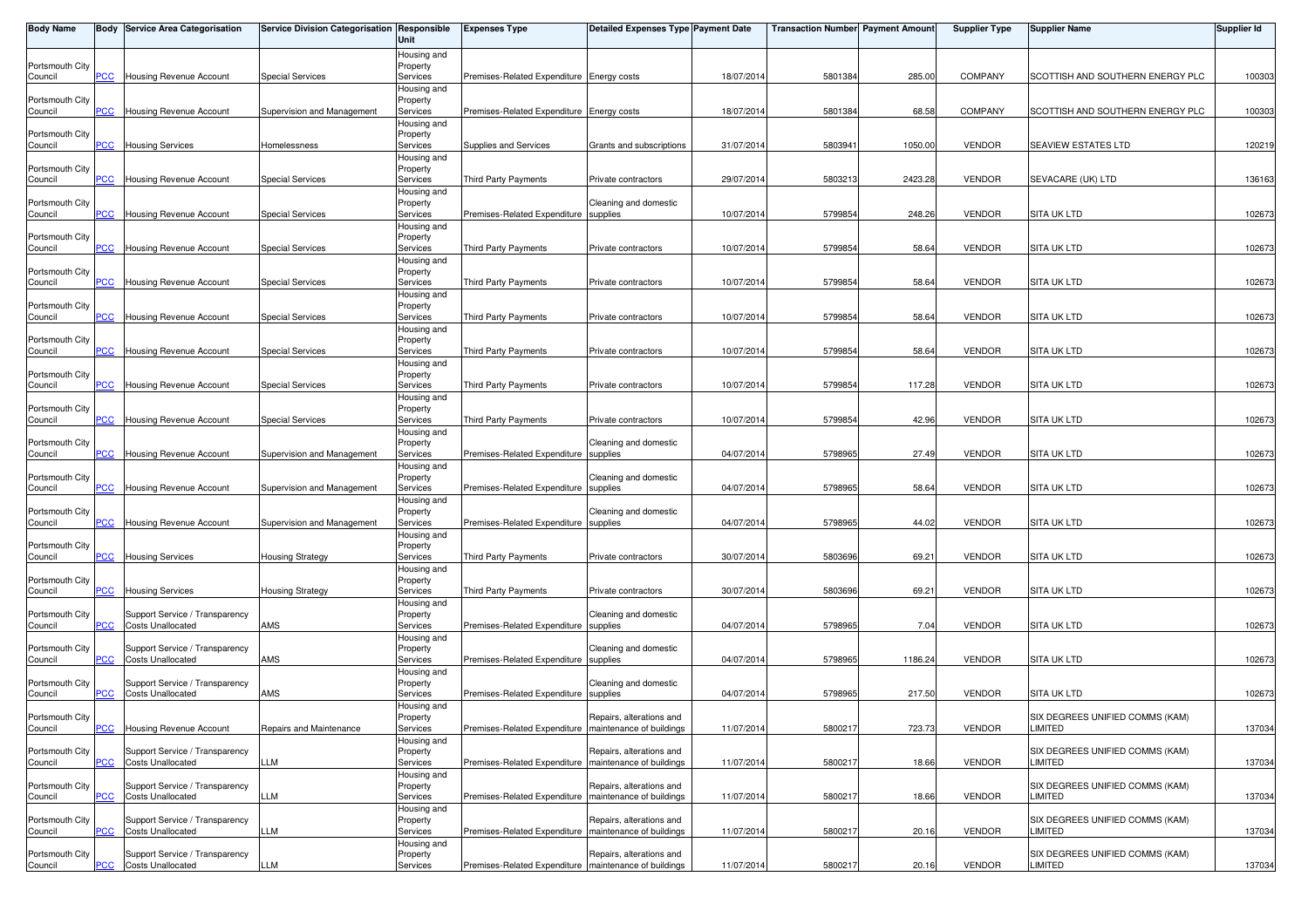| <b>Body Name</b>           |                | <b>Body Service Area Categorisation</b>                    | Service Division Categorisation Responsible | Unit                                | <b>Expenses Type</b>                                    | <b>Detailed Expenses Type Payment Date</b>           |            | <b>Transaction Number Payment Amount</b> |          | <b>Supplier Type</b> | <b>Supplier Name</b>                       | Supplier Id |
|----------------------------|----------------|------------------------------------------------------------|---------------------------------------------|-------------------------------------|---------------------------------------------------------|------------------------------------------------------|------------|------------------------------------------|----------|----------------------|--------------------------------------------|-------------|
| Portsmouth City<br>Council | PCC            | Support Service / Transparency<br><b>Costs Unallocated</b> | LLM                                         | Housing and<br>Property<br>Services | Premises-Related Expenditure                            | Repairs, alterations and<br>maintenance of buildings | 11/07/2014 | 580021                                   | 20.17    | <b>VENDOR</b>        | SIX DEGREES UNIFIED COMMS (KAM)<br>LIMITED | 137034      |
| Portsmouth City<br>Council | PCC            | Support Service / Transparency<br><b>Costs Unallocated</b> | LLM                                         | Housing and<br>Property<br>Services | Premises-Related Expenditure                            | Repairs, alterations and<br>maintenance of buildings | 11/07/2014 | 580021                                   | 20.17    | <b>VENDOR</b>        | SIX DEGREES UNIFIED COMMS (KAM)<br>LIMITED | 137034      |
| Portsmouth City<br>Council | PСC            | Support Service / Transparency<br><b>Costs Unallocated</b> | LLM                                         | Housing and<br>Property<br>Services | Premises-Related Expenditure                            | Repairs, alterations and<br>maintenance of buildings | 11/07/2014 | 580021                                   | 40.33    | <b>VENDOR</b>        | SIX DEGREES UNIFIED COMMS (KAM)<br>LIMITED | 137034      |
| Portsmouth City<br>Council | PCC            | Support Service / Transparency<br><b>Costs Unallocated</b> | LLM                                         | Housing and<br>Property<br>Services | Premises-Related Expenditure   maintenance of buildings | Repairs, alterations and                             | 11/07/2014 | 580021                                   | 57.48    | <b>VENDOR</b>        | SIX DEGREES UNIFIED COMMS (KAM)<br>LIMITED | 137034      |
| Portsmouth City<br>Council | PCC            | Housing Revenue Account                                    | Rents, Rates, Taxes and Other<br>Charges    | Housing and<br>Property<br>Services | Premises-Related Expenditure Water Services             |                                                      | 24/07/2014 | 580238                                   | 278.43   | <b>VENDOR</b>        | SOUTHERN WATER                             | 100254      |
| Portsmouth City<br>Council | $\overline{C}$ | <b>Housing Revenue Account</b>                             | Rents, Rates, Taxes and Other<br>Charges    | Housing and<br>Property<br>Services | Premises-Related Expenditure Water Services             |                                                      | 28/07/2014 | 5803106                                  | 86.63    | <b>VENDOR</b>        | SOUTHERN WATER                             | 100254      |
| Portsmouth City<br>Council | PCC            | Housing Revenue Account                                    | Rents, Rates, Taxes and Other<br>Charges    | Housing and<br>Property<br>Services | Premises-Related Expenditure Water Services             |                                                      | 28/07/2014 | 5803106                                  | 554.95   | <b>VENDOR</b>        | SOUTHERN WATER                             | 100254      |
| Portsmouth City            |                |                                                            | Rents, Rates, Taxes and Other               | Housing and<br>Property             |                                                         |                                                      |            |                                          |          | <b>VENDOR</b>        | SOUTHERN WATER                             |             |
| Council<br>Portsmouth City | <u>PCC</u>     | Housing Revenue Account                                    | Charges                                     | Services<br>Housing and<br>Property | Premises-Related Expenditure Water Services             |                                                      | 31/07/2014 | 580395                                   | 170.50   |                      |                                            | 100254      |
| Council<br>Portsmouth City | PСC            | Housing Revenue Account                                    | Repairs and Maintenance                     | Services<br>Housing and<br>Property | Premises-Related Expenditure Water Services             |                                                      | 29/07/2014 | 5803218                                  | 1.63     | <b>VENDOR</b>        | SOUTHERN WATER                             | 100254      |
| Council<br>Portsmouth City | PCC            | <b>Housing Revenue Account</b>                             | Repairs and Maintenance                     | Services<br>Housing and<br>Property | Premises-Related Expenditure Water Services             |                                                      | 29/07/2014 | 5803218                                  | 1.20     | <b>VENDOR</b>        | SOUTHERN WATER                             | 100254      |
| Council<br>Portsmouth City | PCC            | <b>Housing Revenue Account</b>                             | <b>Special Services</b>                     | Services<br>Housing and<br>Property | Premises-Related Expenditure Water Services             |                                                      | 03/07/2014 | 579861                                   | $-34.56$ | <b>VENDOR</b>        | SOUTHERN WATER                             | 100254      |
| Council<br>Portsmouth City | PСC            | <b>Housing Revenue Account</b>                             | <b>Special Services</b>                     | Services<br>Housing and<br>Property | Premises-Related Expenditure Water Services             |                                                      | 03/07/2014 | 579861                                   | 17.68    | <b>VENDOR</b>        | SOUTHERN WATER                             | 100254      |
| Council<br>Portsmouth City | PCC            | Housing Revenue Account                                    | <b>Special Services</b>                     | Services<br>Housing and<br>Property | Premises-Related Expenditure Water Services             |                                                      | 03/07/2014 | 5798615                                  | 4.48     | <b>VENDOR</b>        | SOUTHERN WATER                             | 100254      |
| Council<br>Portsmouth City | PCC            | Housing Revenue Account                                    | <b>Special Services</b>                     | Services<br>Housing and<br>Property | Premises-Related Expenditure Water Services             |                                                      | 03/07/2014 | 5798615                                  | 2027.39  | <b>VENDOR</b>        | SOUTHERN WATER                             | 100254      |
| Council<br>Portsmouth City | <b>PCC</b>     | Housing Revenue Account                                    | <b>Special Services</b>                     | Services<br>Housing and<br>Property | Premises-Related Expenditure Water Services             |                                                      | 18/07/2014 | 5801400                                  | 271.48   | <b>VENDOR</b>        | SOUTHERN WATER                             | 100254      |
| Council<br>Portsmouth City | PCC            | Housing Revenue Account                                    | <b>Special Services</b>                     | Services<br>Housing and<br>Property | Premises-Related Expenditure Water Services             |                                                      | 18/07/2014 | 5801400                                  | 808.13   | <b>VENDOR</b>        | SOUTHERN WATER                             | 100254      |
| Council<br>Portsmouth City | PCC            | Housing Revenue Account                                    | Special Services                            | Services<br>Housing and<br>Property | Premises-Related Expenditure Water Services             |                                                      | 18/07/2014 | 5801400                                  | 59.89    | <b>VENDOR</b>        | SOUTHERN WATER                             | 100254      |
| Council<br>Portsmouth City | <b>PCC</b>     | Housing Revenue Account                                    | <b>Special Services</b>                     | Services<br>Housing and<br>Property | Premises-Related Expenditure Water Services             |                                                      | 21/07/2014 | 5801554                                  | 199.91   | <b>VENDOR</b>        | SOUTHERN WATER                             | 100254      |
| Council<br>Portsmouth City | PCC            | Housing Revenue Account                                    | <b>Special Services</b>                     | Services<br>Housing and<br>Property | Premises-Related Expenditure Water Services             |                                                      | 22/07/2014 | 5801726                                  | 847.70   | <b>VENDOR</b>        | SOUTHERN WATER                             | 100254      |
| Council<br>Portsmouth City | <b>PCC</b>     | <b>Housing Revenue Account</b>                             | <b>Special Services</b>                     | Services<br>Housing and<br>Property | Premises-Related Expenditure   Water Services           |                                                      | 28/07/2014 | 5803106                                  | 393.36   | <b>VENDOR</b>        | SOUTHERN WATER                             | 100254      |
| Council<br>Portsmouth City | PCC            | Housing Revenue Account                                    | Supervision and Management                  | Services<br>Housing and<br>Property | Premises-Related Expenditure Water Services             |                                                      | 10/07/2014 | 579986                                   | 42.87    | <b>VENDOR</b>        | SOUTHERN WATER                             | 100254      |
| Council<br>Portsmouth City | PCC            | Housing Revenue Account                                    | Supervision and Management                  | Services<br>Housing and<br>Property | Premises-Related Expenditure Water Services             |                                                      | 28/07/2014 | 5803106                                  | 357.70   | <b>VENDOR</b>        | SOUTHERN WATER                             | 100254      |
| Council<br>Portsmouth City | PCC            | Housing Revenue Account                                    | Supervision and Management                  | Services<br>Housing and<br>Property | Premises-Related Expenditure Water Services             |                                                      | 28/07/2014 | 5803106                                  | 187.68   | <b>VENDOR</b>        | SOUTHERN WATER                             | 100254      |
| Council                    |                | <b>PCC</b> Housing Revenue Account                         | Supervision and Management                  | Services                            | Premises-Related Expenditure Water Services             |                                                      | 31/07/2014 | 5803952                                  | 136.45   | <b>VENDOR</b>        | SOUTHERN WATER                             | 100254      |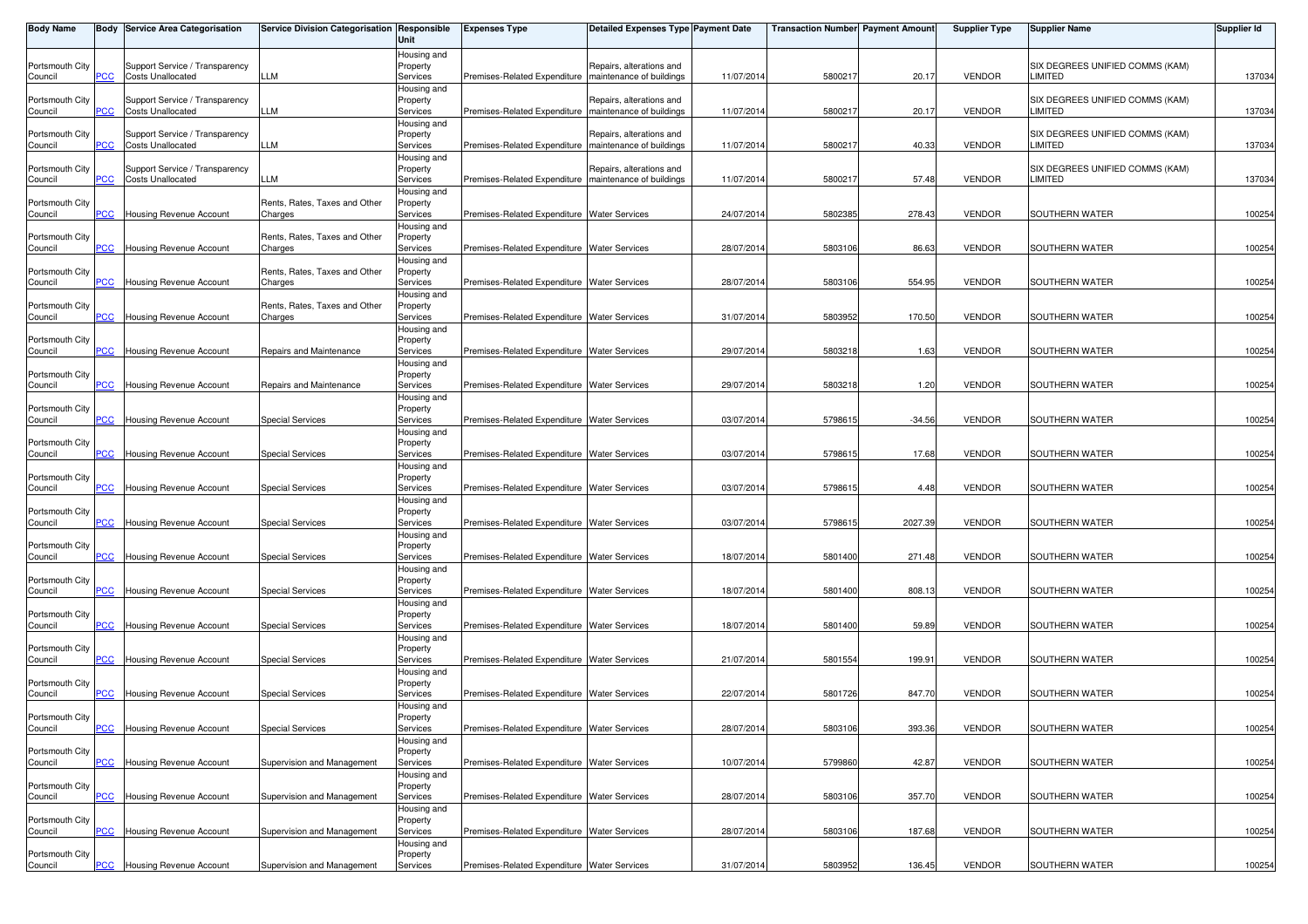| <b>Body Name</b>           |                       | <b>Body Service Area Categorisation</b>                    | Service Division Categorisation Responsible | Unit                    | <b>Expenses Type</b>                                    | <b>Detailed Expenses Type Payment Date</b>           |            | <b>Transaction Number Payment Amount</b> |         | <b>Supplier Type</b> | <b>Supplier Name</b>           | Supplier Id |
|----------------------------|-----------------------|------------------------------------------------------------|---------------------------------------------|-------------------------|---------------------------------------------------------|------------------------------------------------------|------------|------------------------------------------|---------|----------------------|--------------------------------|-------------|
| Portsmouth City            |                       |                                                            |                                             | Housing and<br>Property |                                                         |                                                      |            |                                          |         |                      |                                |             |
| Council                    | PСC                   | Housing Revenue Account                                    | Supervision and Management                  | Services                | Premises-Related Expenditure Water Services             |                                                      | 31/07/2014 | 5803952                                  | 59.88   | <b>VENDOR</b>        | SOUTHERN WATER                 | 100254      |
|                            |                       |                                                            |                                             | Housing and             |                                                         |                                                      |            |                                          |         |                      |                                |             |
| Portsmouth City<br>Council | PCC                   | Support Service / Transparency<br><b>Costs Unallocated</b> | AMS                                         | Property<br>Services    | Premises-Related Expenditure Water Services             |                                                      | 18/07/2014 | 5801400                                  | 2094.57 | <b>VENDOR</b>        | <b>SOUTHERN WATER</b>          | 100254      |
|                            |                       |                                                            |                                             | Housing and             |                                                         |                                                      |            |                                          |         |                      |                                |             |
| Portsmouth City            |                       | Support Service / Transparency                             |                                             | Property                |                                                         |                                                      |            |                                          |         |                      |                                |             |
| Council                    | сC                    | <b>Costs Unallocated</b>                                   | AMS                                         | Services<br>Housing and | Premises-Related Expenditure Water Services             |                                                      | 18/07/2014 | 5801400                                  | 3637.36 | <b>VENDOR</b>        | SOUTHERN WATER                 | 100254      |
| Portsmouth City            |                       |                                                            |                                             | Property                |                                                         | Repairs, alterations and                             |            |                                          |         |                      |                                |             |
| Council                    | PCC                   | Housing Revenue Account                                    | Repairs and Maintenance                     | Services                | Premises-Related Expenditure   maintenance of buildings |                                                      | 04/07/2014 | 5798984                                  | 450.00  | <b>VENDOR</b>        | SPECIALIST COMPUTING LTD       | 116460      |
| Portsmouth City            |                       |                                                            |                                             | Housing and<br>Property |                                                         | Repairs, alterations and                             |            |                                          |         |                      |                                |             |
| Council                    | <b>PCC</b>            | Housing Revenue Account                                    | Repairs and Maintenance                     | Services                | Premises-Related Expenditure                            | maintenance of buildings                             | 04/07/2014 | 5798984                                  | 450.00  | <b>VENDOR</b>        | SPECIALIST COMPUTING LTD       | 116460      |
|                            |                       |                                                            |                                             | Housing and             |                                                         |                                                      |            |                                          |         |                      |                                |             |
| Portsmouth City<br>Council | <b>CC</b>             | Housing Revenue Account                                    | <b>Special Services</b>                     | Property<br>Services    | Supplies and Services                                   | Expenses                                             | 25/07/2014 | 5802926                                  | 578.78  | <b>VENDOR</b>        | SPECTRUM HOUSING GROUP LIMITED | 126916      |
|                            |                       |                                                            |                                             | Housing and             |                                                         |                                                      |            |                                          |         |                      |                                |             |
| Portsmouth City<br>Council | PСC                   | Support Service / Transparency<br><b>Costs Unallocated</b> | LLM                                         | Property<br>Services    | Premises-Related Expenditure                            | Repairs, alterations and<br>maintenance of buildings | 09/07/2014 | 5799663                                  | 981.07  | <b>COMPANY</b>       | SSE CONTRACTING LTD            | 101806      |
|                            |                       |                                                            |                                             | Housing and             |                                                         |                                                      |            |                                          |         |                      |                                |             |
| Portsmouth City            |                       |                                                            |                                             | Property                |                                                         |                                                      |            |                                          |         |                      |                                |             |
| Council                    | <b>PCC</b>            | Housing Revenue Account                                    | Other                                       | Services                | Supplies and Services                                   | Grants and subscriptions                             | 01/07/2014 | 579786                                   | 5017.00 | <b>COMPANY</b>       | STANNAH LIFTS LTD              | 100696      |
| Portsmouth City            |                       |                                                            |                                             | Housing and<br>Property |                                                         |                                                      |            |                                          |         |                      |                                |             |
| Council                    | сC                    | Housing Revenue Account                                    | Other                                       | Services                | Supplies and Services                                   | Grants and subscriptions                             | 30/07/2014 | 5803709                                  | 4958.00 | <b>COMPANY</b>       | STANNAH LIFTS LTD              | 100696      |
| Portsmouth City            |                       |                                                            |                                             | Housing and             |                                                         |                                                      |            |                                          |         |                      |                                |             |
| Council                    | PСC                   | Housing Revenue Account                                    | Repairs and Maintenance                     | Property<br>Services    | Premises-Related Expenditure                            | Repairs, alterations and<br>maintenance of buildings | 30/07/2014 | 5803709                                  | 3752.00 | <b>COMPANY</b>       | STANNAH LIFTS LTD              | 100696      |
|                            |                       |                                                            |                                             | Housing and             |                                                         |                                                      |            |                                          |         |                      |                                |             |
| Portsmouth City<br>Council | PСC                   | <b>Housing Revenue Account</b>                             | Supervision and Management                  | Property<br>Services    | Supplies and Services                                   | Grants and subscriptions                             | 25/07/2014 | 580293                                   | 3649.00 | <b>COMPANY</b>       | STANNAH LIFTS LTD              | 100696      |
|                            |                       |                                                            |                                             | Housing and             |                                                         |                                                      |            |                                          |         |                      |                                |             |
| Portsmouth City            |                       |                                                            |                                             | Property                |                                                         |                                                      |            |                                          |         |                      |                                |             |
| Council                    | $\overline{C}$        | <b>Housing Services</b>                                    | Private Sector Housing Renewal              | Services<br>Housing and | Supplies and Services                                   | Grants and subscriptions                             | 02/07/2014 | 5798430                                  | 988.18  | <b>COMPANY</b>       | STANNAH LIFTS LTD              | 100696      |
| Portsmouth City            |                       |                                                            |                                             | Property                |                                                         |                                                      |            |                                          |         |                      |                                |             |
| Council                    | PСC                   | <b>Housing Services</b>                                    | Private Sector Housing Renewal              | Services                | Supplies and Services                                   | Grants and subscriptions                             | 17/07/2014 | 5801127                                  | 3673.00 | <b>COMPANY</b>       | STANNAH LIFTS LTD              | 100696      |
| Portsmouth City            |                       |                                                            |                                             | Housing and             |                                                         | Cleaning and domestic                                |            |                                          |         |                      |                                |             |
| Council                    | $\overline{C}$        | Housing Revenue Account                                    | <b>Special Services</b>                     | Property<br>Services    | Premises-Related Expenditure supplies                   |                                                      | 30/07/2014 | 5803713                                  | 43.52   | <b>VENDOR</b>        | SUPPLIES TEAM LIMITED          | 103101      |
|                            |                       |                                                            |                                             | Housing and             |                                                         |                                                      |            |                                          |         |                      |                                |             |
| Portsmouth City<br>Council | PCC.                  | Housing Revenue Account                                    | <b>Special Services</b>                     | Property<br>Services    | Premises-Related Expenditure supplies                   | Cleaning and domestic                                | 30/07/2014 | 5803713                                  | 10.88   | <b>VENDOR</b>        | <b>SUPPLIES TEAM LIMITED</b>   | 103101      |
|                            |                       |                                                            |                                             | Housing and             |                                                         |                                                      |            |                                          |         |                      |                                |             |
| Portsmouth City            |                       |                                                            |                                             | Property                |                                                         | Cleaning and domestic                                |            |                                          |         |                      |                                |             |
| Council                    | PСC                   | Housing Revenue Account                                    | <b>Special Services</b>                     | Services<br>Housing and | Premises-Related Expenditure supplies                   |                                                      | 30/07/2014 | 5803713                                  | 145.65  | <b>VENDOR</b>        | SUPPLIES TEAM LIMITED          | 103101      |
| Portsmouth City            |                       |                                                            |                                             | Property                |                                                         | Cleaning and domestic                                |            |                                          |         |                      |                                |             |
| Council                    | <b>PCC</b>            | Housing Revenue Account                                    | <b>Special Services</b>                     | Services                | Premises-Related Expenditure supplies                   |                                                      | 30/07/2014 | 5803713                                  | 22.05   | <b>VENDOR</b>        | SUPPLIES TEAM LIMITED          | 103101      |
| Portsmouth City            |                       |                                                            |                                             | Housing and<br>Property |                                                         | Cleaning and domestic                                |            |                                          |         |                      |                                |             |
| Council                    | $\overline{\text{c}}$ | Housing Revenue Account                                    | <b>Special Services</b>                     | Services                | Premises-Related Expenditure                            | supplies                                             | 30/07/2014 | 5803713                                  | 22.34   | <b>VENDOR</b>        | SUPPLIES TEAM LIMITED          | 103101      |
|                            |                       |                                                            |                                             | Housing and             |                                                         |                                                      |            |                                          |         |                      |                                |             |
| Portsmouth City<br>Council | <b>PCC</b>            | Housing Revenue Account                                    | <b>Special Services</b>                     | Property<br>Services    | Premises-Related Expenditure                            | Cleaning and domestic<br>supplies                    | 30/07/2014 | 5803713                                  | 8.38    | <b>VENDOR</b>        | SUPPLIES TEAM LIMITED          | 103101      |
|                            |                       |                                                            |                                             | Housing and             |                                                         |                                                      |            |                                          |         |                      |                                |             |
| Portsmouth City            |                       |                                                            |                                             | Property                |                                                         | Cleaning and domestic                                |            |                                          |         |                      |                                |             |
| Council                    | <b>PCC</b>            | <b>Housing Revenue Account</b>                             | <b>Special Services</b>                     | Services<br>Housing and | Premises-Related Expenditure supplies                   |                                                      | 30/07/2014 | 5803713                                  | 1.20    | <b>VENDOR</b>        | SUPPLIES TEAM LIMITED          | 103101      |
| Portsmouth City            |                       |                                                            |                                             | Property                |                                                         | Cleaning and domestic                                |            |                                          |         |                      |                                |             |
| Council                    | PСC                   | Housing Revenue Account                                    | <b>Special Services</b>                     | Services                | Premises-Related Expenditure                            | supplies                                             | 30/07/2014 | 580371                                   | 3.60    | <b>VENDOR</b>        | SUPPLIES TEAM LIMITED          | 103101      |
| Portsmouth City            |                       |                                                            |                                             | Housing and<br>Property |                                                         | Cleaning and domestic                                |            |                                          |         |                      |                                |             |
| Council                    | PСC                   | Housing Revenue Account                                    | <b>Special Services</b>                     | Services                | Premises-Related Expenditure                            | supplies                                             | 30/07/2014 | 5803713                                  | 3.60    | <b>VENDOR</b>        | SUPPLIES TEAM LIMITED          | 103101      |
|                            |                       |                                                            |                                             | Housing and             |                                                         |                                                      |            |                                          |         |                      |                                |             |
| Portsmouth City<br>Council | PСC                   | Housing Revenue Account                                    | <b>Special Services</b>                     | Property<br>Services    | Supplies and Services                                   | Printing, stationery and<br>general office expenses  | 04/07/2014 | 5798999                                  | 2.70    | <b>VENDOR</b>        | SUPPLIES TEAM LIMITED          | 103101      |
|                            |                       |                                                            |                                             | Housing and             |                                                         |                                                      |            |                                          |         |                      |                                |             |
| Portsmouth City            |                       |                                                            |                                             | Property                |                                                         | Printing, stationery and                             |            |                                          |         |                      |                                |             |
| Council                    | <b>PCC</b>            | <b>Housing Revenue Account</b>                             | <b>Special Services</b>                     | Services                | Supplies and Services                                   | general office expenses                              | 30/07/2014 | 5803713                                  | 29.50   | <b>VENDOR</b>        | SUPPLIES TEAM LIMITED          | 103101      |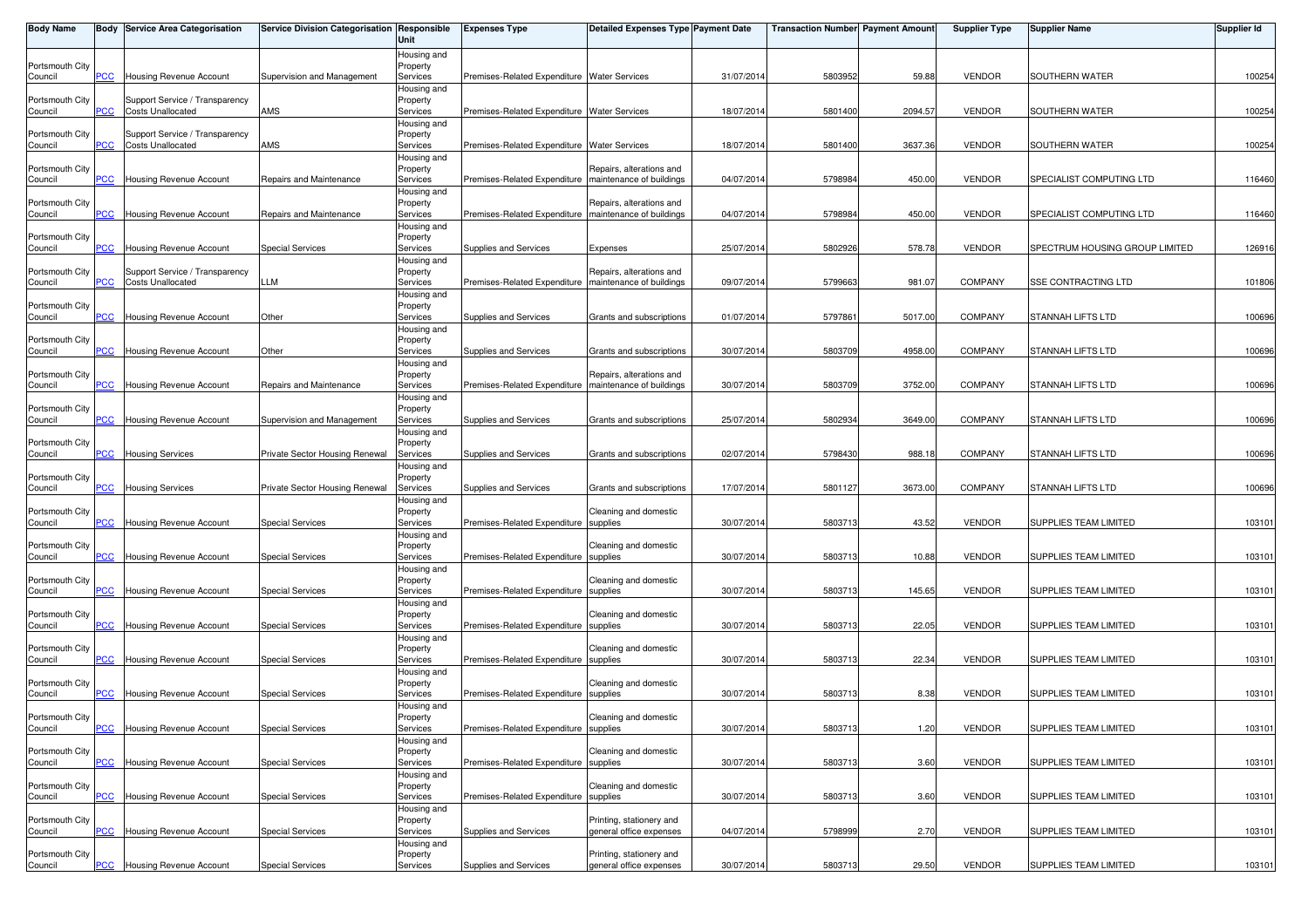| <b>Body Name</b>           |                | <b>Body Service Area Categorisation</b>                    | Service Division Categorisation Responsible | Unit                    | <b>Expenses Type</b>                      | <b>Detailed Expenses Type Payment Date</b>          |            | <b>Transaction Number Payment Amount</b> |         | <b>Supplier Type</b> | <b>Supplier Name</b>         | <b>Supplier Id</b> |
|----------------------------|----------------|------------------------------------------------------------|---------------------------------------------|-------------------------|-------------------------------------------|-----------------------------------------------------|------------|------------------------------------------|---------|----------------------|------------------------------|--------------------|
| Portsmouth City            |                |                                                            |                                             | Housing and<br>Property |                                           | Printing, stationery and                            |            |                                          |         |                      |                              |                    |
| Council                    | PCC            | Housing Revenue Account                                    | <b>Special Services</b>                     | Services                | Supplies and Services                     | general office expenses                             | 30/07/2014 | 5803713                                  | 24.38   | <b>VENDOR</b>        | SUPPLIES TEAM LIMITED        | 103101             |
| Portsmouth City            |                |                                                            |                                             | Housing and<br>Property |                                           | Printing, stationery and                            |            |                                          |         |                      |                              |                    |
| Council                    | PCC            | Housing Revenue Account                                    | <b>Special Services</b>                     | Services<br>Housing and | Supplies and Services                     | general office expenses                             | 30/07/201  | 580371                                   | 37.40   | <b>VENDOR</b>        | SUPPLIES TEAM LIMITED        | 103101             |
| Portsmouth City            | <b>PCC</b>     | Housing Revenue Account                                    | <b>Special Services</b>                     | Property<br>Services    | Supplies and Services                     | Printing, stationery and<br>general office expenses | 30/07/2014 | 5803713                                  | 3.00    | <b>VENDOR</b>        | SUPPLIES TEAM LIMITED        | 103101             |
| Council                    |                |                                                            |                                             | Housing and             |                                           |                                                     |            |                                          |         |                      |                              |                    |
| Portsmouth City<br>Council | PCC            | Housing Revenue Account                                    | Supervision and Management                  | Property<br>Services    | Supplies and Services                     | Communications and<br>computing                     | 09/07/2014 | 579967                                   | 1991.69 | <b>VENDOR</b>        | <b>T MOBILE (UK) LIMITED</b> | 100085             |
|                            |                |                                                            |                                             | Housing and             |                                           |                                                     |            |                                          |         |                      |                              |                    |
| Portsmouth City<br>Council | PCC            | Housing Revenue Account                                    | Supervision and Management                  | Property<br>Services    | Supplies and Services                     | Communications and<br>computing                     | 14/07/201  | 580039                                   | 2265.73 | <b>VENDOR</b>        | <b>T MOBILE (UK) LIMITED</b> | 100085             |
| Portsmouth City            |                |                                                            |                                             | Housing and<br>Property |                                           |                                                     |            |                                          |         |                      |                              |                    |
| Council                    | $\overline{C}$ | <b>Housing Services</b>                                    | Homelessness                                | Services                | <b>Third Party Payments</b>               | Private contractors                                 | 04/07/2014 | 5799010                                  | 35.00   | <b>VENDOR</b>        | THE FERRYMAN GUESTHOUSE      | 131751             |
| Portsmouth City            |                |                                                            |                                             | Housing and<br>Property |                                           |                                                     |            |                                          |         |                      |                              |                    |
| Council                    | PCC            | <b>Housing Services</b>                                    | Homelessness                                | Services                | Third Party Payments                      | Private contractors                                 | 04/07/2014 | 579901                                   | 70.00   | <b>VENDOR</b>        | THE FERRYMAN GUESTHOUSE      | 131751             |
| Portsmouth City            |                |                                                            |                                             | Housing and<br>Property |                                           |                                                     |            |                                          |         |                      |                              |                    |
| Council                    | <u>PCC</u>     | <b>Housing Services</b>                                    | Homelessness                                | Services<br>Housing and | <b>Third Party Payments</b>               | Private contractors                                 | 04/07/2014 | 579901                                   | 420.00  | <b>VENDOR</b>        | THE FERRYMAN GUESTHOUSE      | 131751             |
| Portsmouth City            |                |                                                            |                                             | Property                |                                           |                                                     |            |                                          | 140.00  | <b>VENDOR</b>        |                              |                    |
| Council                    | CC             | <b>Housing Services</b>                                    | Homelessness                                | Services<br>Housing and | Third Party Payments                      | Private contractors                                 | 16/07/2014 | 580099                                   |         |                      | THE FERRYMAN GUESTHOUSE      | 131751             |
| Portsmouth City<br>Council | PCC            | <b>Housing Services</b>                                    | Homelessness                                | Property<br>Services    | Third Party Payments                      | Private contractors                                 | 16/07/2014 | 580099                                   | 120.00  | <b>VENDOR</b>        | THE FERRYMAN GUESTHOUSE      | 131751             |
|                            |                |                                                            |                                             | Housing and             |                                           |                                                     |            |                                          |         |                      |                              |                    |
| Portsmouth City<br>Council | <b>PCC</b>     | <b>Housing Services</b>                                    | Homelessness                                | Property<br>Services    | <b>Third Party Payments</b>               | Private contractors                                 | 16/07/2014 | 580099                                   | 375.00  | <b>VENDOR</b>        | THE FERRYMAN GUESTHOUSE      | 131751             |
| Portsmouth City            |                |                                                            |                                             | Housing and<br>Property |                                           |                                                     |            |                                          |         |                      |                              |                    |
| Council                    | °СС            | <b>Housing Services</b>                                    | Homelessness                                | Services                | <b>Third Party Payments</b>               | Private contractors                                 | 16/07/2014 | 580099                                   | 420.00  | <b>VENDOR</b>        | THE FERRYMAN GUESTHOUSE      | 131751             |
| Portsmouth City            |                |                                                            |                                             | Housing and<br>Property |                                           |                                                     |            |                                          |         |                      |                              |                    |
| Council                    | PCC            | <b>Housing Services</b>                                    | Homelessness                                | Services                | Third Party Payments                      | Private contractors                                 | 18/07/2014 | 5801421                                  | 420.00  | <b>VENDOR</b>        | THE FERRYMAN GUESTHOUSE      | 131751             |
| Portsmouth City            |                |                                                            |                                             | Housing and<br>Property |                                           |                                                     |            |                                          |         |                      |                              |                    |
| Council                    | PCC            | <b>Housing Services</b>                                    | Homelessness                                | Services<br>Housing and | Third Party Payments                      | Private contractors                                 | 25/07/2014 | 5802960                                  | 140.00  | <b>VENDOR</b>        | THE FERRYMAN GUESTHOUSE      | 131751             |
| Portsmouth City            |                |                                                            |                                             | Property                |                                           |                                                     |            |                                          |         |                      |                              |                    |
| Council                    | <b>PCC</b>     | <b>Housing Services</b>                                    | Homelessness                                | Services<br>Housing and | Third Party Payments                      | Private contractors                                 | 25/07/2014 | 5802960                                  | 225.00  | <b>VENDOR</b>        | THE FERRYMAN GUESTHOUSE      | 131751             |
| Portsmouth City<br>Council | PCC            | <b>Housing Services</b>                                    | Homelessness                                | Property<br>Services    | Third Party Payments                      | Private contractors                                 | 25/07/2014 | 5802960                                  | 360.00  | <b>VENDOR</b>        | THE FERRYMAN GUESTHOUSE      | 131751             |
|                            |                |                                                            |                                             | Housing and             |                                           |                                                     |            |                                          |         |                      |                              |                    |
| Portsmouth City<br>Council | PCC            | Support Service / Transparency<br><b>Costs Unallocated</b> | AMS                                         | Property<br>Services    | <b>Third Party Payments</b>               | Private contractors                                 | 30/07/2014 | 5803725                                  | 953.00  | <b>VENDOR</b>        | THE RECYCLED ASSETS COMPANY  | 139365             |
| Portsmouth City            |                |                                                            |                                             | Housing and<br>Property |                                           |                                                     |            |                                          |         |                      |                              |                    |
| Council                    | $\overline{C}$ | <b>Cultural and related Services</b>                       | Open Spaces                                 | Services                | Premises-Related Expenditure Energy costs |                                                     | 02/07/201  | 5798457                                  | 47.80   | <b>VENDOR</b>        | TOTAL GAS & POWER LTD        | 133467             |
| Portsmouth City            |                |                                                            |                                             | Housing and<br>Property |                                           |                                                     |            |                                          |         |                      |                              |                    |
| Council                    | PCC            | Cultural and related Services                              | Open Spaces                                 | Services                | Premises-Related Expenditure Energy costs |                                                     | 31/07/2014 | 5803967                                  | 46.73   | <b>VENDOR</b>        | TOTAL GAS & POWER LTD        | 133467             |
| Portsmouth City            |                |                                                            |                                             | Housing and<br>Property |                                           |                                                     |            |                                          |         |                      |                              |                    |
| Council                    | <b>PCC</b>     | <b>Housing Revenue Account</b>                             | Other                                       | Services<br>Housing and | Premises-Related Expenditure Energy costs |                                                     | 02/07/2014 | 5798457                                  | 117.12  | <b>VENDOR</b>        | TOTAL GAS & POWER LTD        | 133467             |
| Portsmouth City            |                |                                                            |                                             | Property                |                                           |                                                     |            |                                          |         |                      |                              |                    |
| Council                    | PCC            | Housing Revenue Account                                    | Other                                       | Services<br>Housing and | Premises-Related Expenditure Energy costs |                                                     | 02/07/2014 | 5798457                                  | 243.73  | <b>VENDOR</b>        | TOTAL GAS & POWER LTD        | 133467             |
| Portsmouth City<br>Council | PCC            | Housing Revenue Account                                    | Other                                       | Property<br>Services    | Premises-Related Expenditure Energy costs |                                                     | 02/07/2014 | 579845                                   | 247.26  | <b>VENDOR</b>        | TOTAL GAS & POWER LTD        | 133467             |
|                            |                |                                                            |                                             | Housing and             |                                           |                                                     |            |                                          |         |                      |                              |                    |
| Portsmouth City<br>Council | PCC            | Housing Revenue Account                                    | Other                                       | Property<br>Services    | Premises-Related Expenditure Energy costs |                                                     | 02/07/2014 | 5798457                                  | 60.86   | <b>VENDOR</b>        | TOTAL GAS & POWER LTD        | 133467             |
| Portsmouth City            |                |                                                            |                                             | Housing and<br>Property |                                           |                                                     |            |                                          |         |                      |                              |                    |
| Council                    | $PCC$          | <b>Housing Revenue Account</b>                             | Other                                       | Services                | Premises-Related Expenditure Energy costs |                                                     | 02/07/2014 | 5798457                                  | 82.62   | <b>VENDOR</b>        | TOTAL GAS & POWER LTD        | 133467             |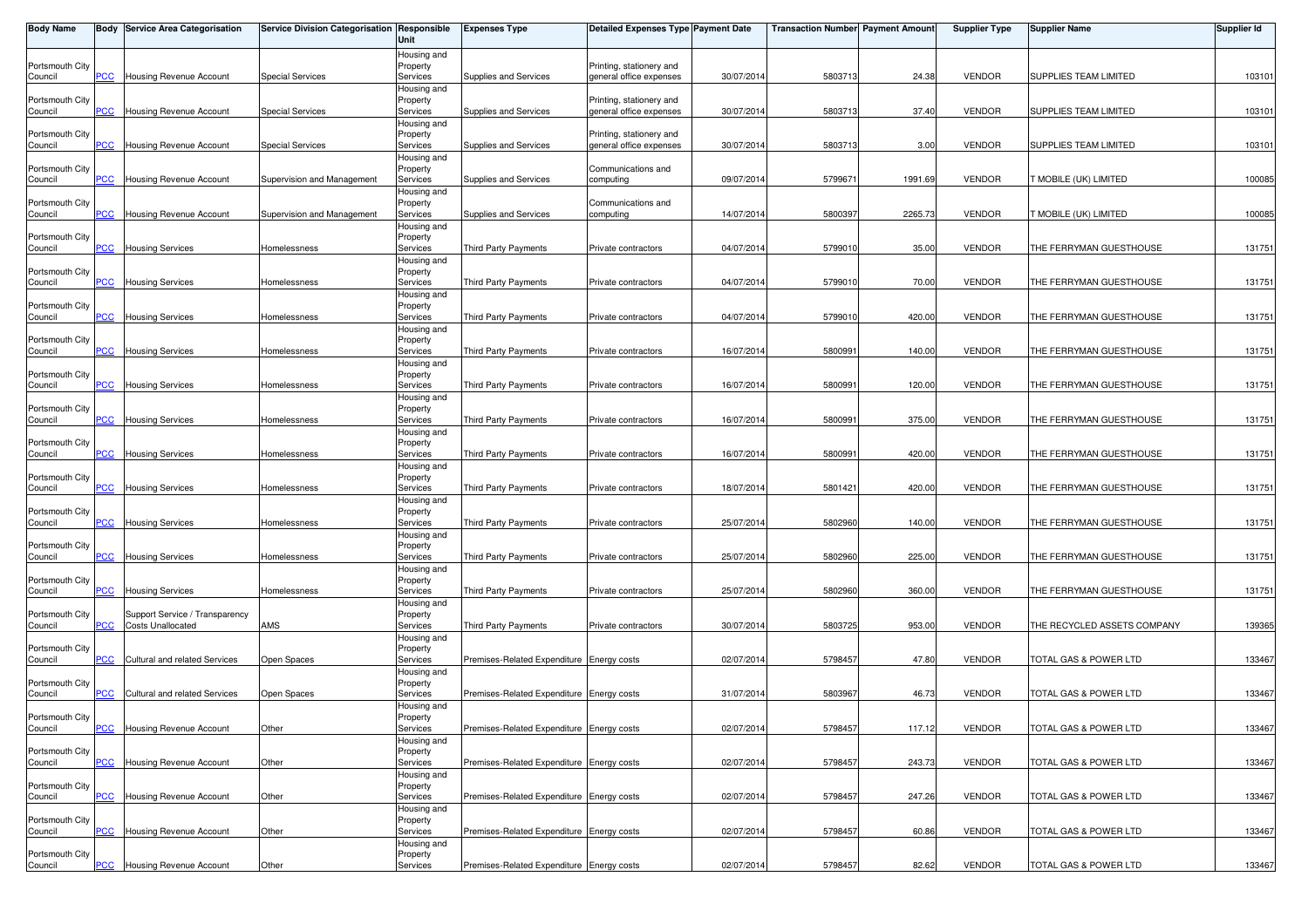| <b>Body Name</b>           |                | <b>Body Service Area Categorisation</b> | Service Division Categorisation Responsible | Unit                                | <b>Expenses Type</b>                      | <b>Detailed Expenses Type Payment Date</b> |            | Transaction Number  Payment Amount |         | <b>Supplier Type</b> | <b>Supplier Name</b>  | Supplier Id |
|----------------------------|----------------|-----------------------------------------|---------------------------------------------|-------------------------------------|-------------------------------------------|--------------------------------------------|------------|------------------------------------|---------|----------------------|-----------------------|-------------|
| Portsmouth City<br>Council | PCC            | Housing Revenue Account                 | Other                                       | Housing and<br>Property<br>Services | Premises-Related Expenditure Energy costs |                                            | 31/07/2014 | 5803967                            | 114.31  | <b>VENDOR</b>        | TOTAL GAS & POWER LTD | 133467      |
|                            |                |                                         |                                             | Housing and                         |                                           |                                            |            |                                    |         |                      |                       |             |
| Portsmouth City<br>Council | <b>PCC</b>     | Housing Revenue Account                 | Other                                       | Property<br>Services                | Premises-Related Expenditure Energy costs |                                            | 31/07/2014 | 580396                             | 219.54  | <b>VENDOR</b>        | TOTAL GAS & POWER LTD | 133467      |
| Portsmouth City            |                |                                         |                                             | Housing and<br>Property             |                                           |                                            |            |                                    |         |                      |                       |             |
| Council                    | PСC            | <b>Housing Revenue Account</b>          | Other                                       | Services<br>Housing and             | Premises-Related Expenditure Energy costs |                                            | 31/07/2014 | 580396                             | 42.81   | <b>VENDOR</b>        | TOTAL GAS & POWER LTD | 133467      |
| Portsmouth City<br>Council | PCC            | Housing Revenue Account                 | Other                                       | Property<br>Services                | Premises-Related Expenditure Energy costs |                                            | 31/07/2014 | 580396                             | 66.56   | <b>VENDOR</b>        | TOTAL GAS & POWER LTD | 133467      |
|                            |                |                                         |                                             | Housing and                         |                                           |                                            |            |                                    |         |                      |                       |             |
| Portsmouth City<br>Council | $\overline{C}$ | Housing Revenue Account                 | Other                                       | Property<br>Services                | Premises-Related Expenditure Energy costs |                                            | 31/07/201  | 5803967                            | 95.83   | <b>VENDOR</b>        | TOTAL GAS & POWER LTD | 133467      |
| Portsmouth City            |                |                                         |                                             | Housing and<br>Property             |                                           |                                            |            |                                    |         |                      |                       |             |
| Council                    | $\overline{C}$ | Housing Revenue Account                 | Repairs and Maintenance                     | Services                            | Premises-Related Expenditure Energy costs |                                            | 02/07/2014 | 5798457                            | 45.48   | <b>VENDOR</b>        | TOTAL GAS & POWER LTD | 133467      |
| Portsmouth City            |                |                                         |                                             | Housing and<br>Property             |                                           |                                            |            |                                    |         |                      |                       |             |
| Council                    | <b>PCC</b>     | Housing Revenue Account                 | Repairs and Maintenance                     | Services                            | Premises-Related Expenditure Energy costs |                                            | 31/07/2014 | 580396                             | 30.23   | <b>VENDOR</b>        | TOTAL GAS & POWER LTD | 133467      |
| Portsmouth City            |                |                                         |                                             | Housing and<br>Property             |                                           |                                            |            |                                    |         |                      |                       |             |
| Council                    | <b>PCC</b>     | Housing Revenue Account                 | <b>Special Services</b>                     | Services                            | Premises-Related Expenditure Energy costs |                                            | 02/07/2014 | 579845                             | 10.23   | <b>VENDOR</b>        | TOTAL GAS & POWER LTD | 133467      |
| Portsmouth City            |                |                                         |                                             | Housing and<br>Property             |                                           |                                            |            |                                    |         |                      |                       |             |
| Council                    | сC             | Housing Revenue Account                 | <b>Special Services</b>                     | Services                            | Premises-Related Expenditure Energy costs |                                            | 02/07/2014 | 5798457                            | 10.54   | <b>VENDOR</b>        | TOTAL GAS & POWER LTD | 133467      |
| Portsmouth City            |                |                                         |                                             | Housing and<br>Property             |                                           |                                            |            |                                    |         |                      |                       |             |
| Council                    | <b>PCC</b>     | Housing Revenue Account                 | <b>Special Services</b>                     | Services                            | Premises-Related Expenditure Energy costs |                                            | 02/07/2014 | 5798457                            | 10.54   | <b>VENDOR</b>        | TOTAL GAS & POWER LTD | 133467      |
| Portsmouth City            |                |                                         |                                             | Housing and<br>Property             |                                           |                                            |            |                                    |         |                      |                       |             |
| Council                    | PCC            | <b>Housing Revenue Account</b>          | <b>Special Services</b>                     | Services                            | Premises-Related Expenditure Energy costs |                                            | 02/07/201  | 579845                             | 10.97   | <b>VENDOR</b>        | TOTAL GAS & POWER LTD | 133467      |
|                            |                |                                         |                                             | Housing and                         |                                           |                                            |            |                                    |         |                      |                       |             |
| Portsmouth City<br>Council | сC             | Housing Revenue Account                 | <b>Special Services</b>                     | Property<br>Services                | Premises-Related Expenditure Energy costs |                                            | 02/07/2014 | 579845                             | 10.97   | <b>VENDOR</b>        | TOTAL GAS & POWER LTD | 133467      |
|                            |                |                                         |                                             | Housing and                         |                                           |                                            |            |                                    |         |                      |                       |             |
| Portsmouth City<br>Council | PCC.           | Housing Revenue Account                 | <b>Special Services</b>                     | Property<br>Services                | Premises-Related Expenditure Energy costs |                                            | 02/07/2014 | 5798457                            | 1013.17 | <b>VENDOR</b>        | TOTAL GAS & POWER LTD | 133467      |
|                            |                |                                         |                                             | Housing and                         |                                           |                                            |            |                                    |         |                      |                       |             |
| Portsmouth City<br>Council | <b>PCC</b>     | Housing Revenue Account                 | <b>Special Services</b>                     | Property<br>Services                | Premises-Related Expenditure Energy costs |                                            | 02/07/2014 | 579845                             | 109.78  | <b>VENDOR</b>        | TOTAL GAS & POWER LTD | 133467      |
|                            |                |                                         |                                             | Housing and                         |                                           |                                            |            |                                    |         |                      |                       |             |
| Portsmouth City<br>Council | <b>CC</b>      | Housing Revenue Account                 | <b>Special Services</b>                     | Property<br>Services                | Premises-Related Expenditure Energy costs |                                            | 02/07/2014 | 5798457                            | 1098.62 | <b>VENDOR</b>        | TOTAL GAS & POWER LTD | 133467      |
|                            |                |                                         |                                             | Housing and                         |                                           |                                            |            |                                    |         |                      |                       |             |
| Portsmouth City<br>Council | <b>PCC</b>     | Housing Revenue Account                 | <b>Special Services</b>                     | Property<br>Services                | Premises-Related Expenditure Energy costs |                                            | 02/07/2014 | 5798457                            | 115.05  | <b>VENDOR</b>        | TOTAL GAS & POWER LTD | 133467      |
|                            |                |                                         |                                             | Housing and                         |                                           |                                            |            |                                    |         |                      |                       |             |
| Portsmouth City<br>Council | <b>PCC</b>     | Housing Revenue Account                 | <b>Special Services</b>                     | Property<br>Services                | Premises-Related Expenditure Energy costs |                                            | 02/07/2014 | 579845                             | 12.40   | <b>VENDOR</b>        | TOTAL GAS & POWER LTD | 133467      |
|                            |                |                                         |                                             | Housing and                         |                                           |                                            |            |                                    |         |                      |                       |             |
| Portsmouth City<br>Council | <u>PCC</u>     | <b>Housing Revenue Account</b>          | <b>Special Services</b>                     | Property<br>Services                | Premises-Related Expenditure Energy costs |                                            | 02/07/201  | 5798457                            | 12.47   | <b>VENDOR</b>        | TOTAL GAS & POWER LTD | 133467      |
|                            |                |                                         |                                             | Housing and                         |                                           |                                            |            |                                    |         |                      |                       |             |
| Portsmouth City<br>Council | PCC.           | Housing Revenue Account                 | <b>Special Services</b>                     | Property<br>Services                | Premises-Related Expenditure Energy costs |                                            | 02/07/201  | 5798457                            | 1204.73 | <b>VENDOR</b>        | TOTAL GAS & POWER LTD | 133467      |
|                            |                |                                         |                                             | Housing and                         |                                           |                                            |            |                                    |         |                      |                       |             |
| Portsmouth City<br>Council | <b>PCC</b>     | <b>Housing Revenue Account</b>          | Special Services                            | Property<br>Services                | Premises-Related Expenditure Energy costs |                                            | 02/07/2014 | 5798457                            | 13.02   | <b>VENDOR</b>        | TOTAL GAS & POWER LTD | 133467      |
|                            |                |                                         |                                             | Housing and                         |                                           |                                            |            |                                    |         |                      |                       |             |
| Portsmouth City<br>Council | PСC            | Housing Revenue Account                 | <b>Special Services</b>                     | Property<br>Services                | Premises-Related Expenditure Energy costs |                                            | 02/07/2014 | 5798457                            | 1314.73 | <b>VENDOR</b>        | TOTAL GAS & POWER LTD | 133467      |
|                            |                |                                         |                                             | Housing and                         |                                           |                                            |            |                                    |         |                      |                       |             |
| Portsmouth City<br>Council | <b>PCC</b>     | Housing Revenue Account                 | <b>Special Services</b>                     | Property<br>Services                | Premises-Related Expenditure Energy costs |                                            | 02/07/2014 | 5798457                            | 1334.39 | <b>VENDOR</b>        | TOTAL GAS & POWER LTD | 133467      |
|                            |                |                                         |                                             | Housing and                         |                                           |                                            |            |                                    |         |                      |                       |             |
| Portsmouth City<br>Council | PCC            | Housing Revenue Account                 | <b>Special Services</b>                     | Property<br>Services                | Premises-Related Expenditure Energy costs |                                            | 02/07/2014 | 5798457                            | 1361.26 | <b>VENDOR</b>        | TOTAL GAS & POWER LTD | 133467      |
|                            |                |                                         |                                             | Housing and                         |                                           |                                            |            |                                    |         |                      |                       |             |
| Portsmouth City<br>Council | $PCC$          | Housing Revenue Account                 | <b>Special Services</b>                     | Property<br>Services                | Premises-Related Expenditure Energy costs |                                            | 02/07/2014 | 5798457                            | 1376.08 | <b>VENDOR</b>        | TOTAL GAS & POWER LTD | 133467      |
|                            |                |                                         |                                             |                                     |                                           |                                            |            |                                    |         |                      |                       |             |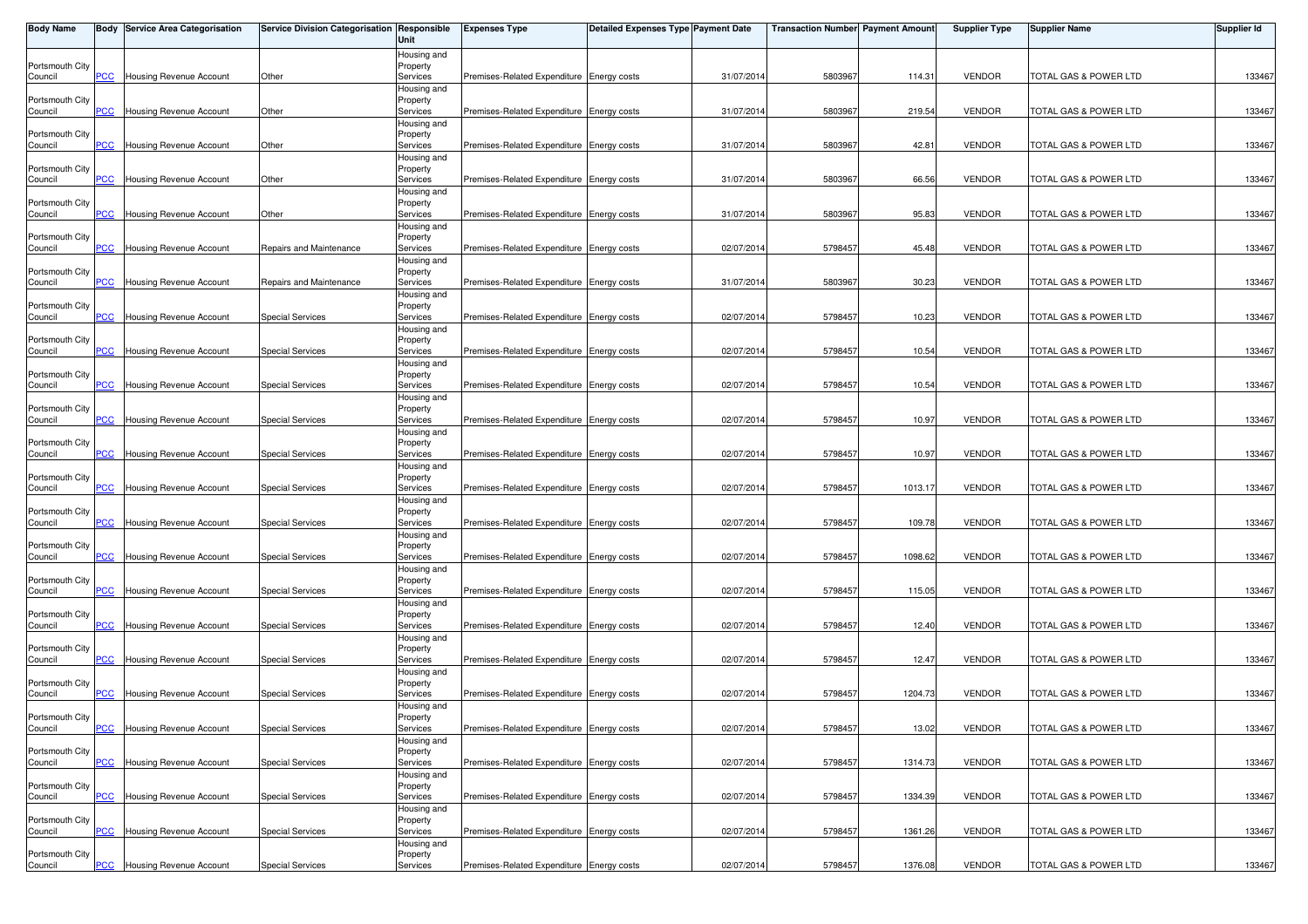| <b>Body Name</b>           |                | <b>Body Service Area Categorisation</b> | Service Division Categorisation Responsible | Unit                                | <b>Expenses Type</b>                      | <b>Detailed Expenses Type Payment Date</b> |            | Transaction Number  Payment Amount |            | <b>Supplier Type</b> | <b>Supplier Name</b>  | Supplier Id |
|----------------------------|----------------|-----------------------------------------|---------------------------------------------|-------------------------------------|-------------------------------------------|--------------------------------------------|------------|------------------------------------|------------|----------------------|-----------------------|-------------|
| Portsmouth City<br>Council | PCC            | Housing Revenue Account                 | <b>Special Services</b>                     | Housing and<br>Property<br>Services | Premises-Related Expenditure Energy costs |                                            | 02/07/2014 | 5798457                            | 14.38      | <b>VENDOR</b>        | TOTAL GAS & POWER LTD | 133467      |
| Portsmouth City<br>Council | <b>PCC</b>     | Housing Revenue Account                 | <b>Special Services</b>                     | Housing and<br>Property<br>Services | Premises-Related Expenditure Energy costs |                                            | 02/07/2014 | 579845                             | 17.50      | <b>VENDOR</b>        | TOTAL GAS & POWER LTD | 133467      |
| Portsmouth City            |                |                                         |                                             | Housing and<br>Property             |                                           |                                            |            |                                    |            |                      |                       |             |
| Council<br>Portsmouth City | PСC            | <b>Housing Revenue Account</b>          | <b>Special Services</b>                     | Services<br>Housing and<br>Property | Premises-Related Expenditure Energy costs |                                            | 02/07/2014 | 579845                             | 21.39      | <b>VENDOR</b>        | TOTAL GAS & POWER LTD | 133467      |
| Council<br>Portsmouth City | PCC            | Housing Revenue Account                 | <b>Special Services</b>                     | Services<br>Housing and<br>Property | Premises-Related Expenditure Energy costs |                                            | 02/07/2014 | 5798457                            | 21006.83   | <b>VENDOR</b>        | TOTAL GAS & POWER LTD | 133467      |
| Council                    | $\overline{C}$ | Housing Revenue Account                 | <b>Special Services</b>                     | Services<br>Housing and             | Premises-Related Expenditure Energy costs |                                            | 02/07/201  | 5798457                            | 2167.20    | <b>VENDOR</b>        | TOTAL GAS & POWER LTD | 133467      |
| Portsmouth City<br>Council | $\overline{C}$ | Housing Revenue Account                 | <b>Special Services</b>                     | Property<br>Services<br>Housing and | Premises-Related Expenditure Energy costs |                                            | 02/07/2014 | 5798457                            | 268.97     | <b>VENDOR</b>        | TOTAL GAS & POWER LTD | 133467      |
| Portsmouth City<br>Council | <b>PCC</b>     | Housing Revenue Account                 | <b>Special Services</b>                     | Property<br>Services<br>Housing and | Premises-Related Expenditure Energy costs |                                            | 02/07/2014 | 5798457                            | 27.42      | <b>VENDOR</b>        | TOTAL GAS & POWER LTD | 133467      |
| Portsmouth City<br>Council | <b>PCC</b>     | Housing Revenue Account                 | <b>Special Services</b>                     | Property<br>Services<br>Housing and | Premises-Related Expenditure Energy costs |                                            | 02/07/2014 | 5798457                            | 303.44     | <b>VENDOR</b>        | TOTAL GAS & POWER LTD | 133467      |
| Portsmouth City<br>Council | сC             | Housing Revenue Account                 | <b>Special Services</b>                     | Property<br>Services                | Premises-Related Expenditure Energy costs |                                            | 02/07/2014 | 5798457                            | 31.35      | <b>VENDOR</b>        | TOTAL GAS & POWER LTD | 133467      |
| Portsmouth City<br>Council | <b>PCC</b>     | Housing Revenue Account                 | <b>Special Services</b>                     | Housing and<br>Property<br>Services | Premises-Related Expenditure Energy costs |                                            | 02/07/201  | 5798457                            | 345.46     | <b>VENDOR</b>        | TOTAL GAS & POWER LTD | 133467      |
| Portsmouth City<br>Council | PCC            | <b>Housing Revenue Account</b>          | <b>Special Services</b>                     | Housing and<br>Property<br>Services | Premises-Related Expenditure Energy costs |                                            | 02/07/201  | 579845                             | $-3597.60$ | <b>VENDOR</b>        | TOTAL GAS & POWER LTD | 133467      |
| Portsmouth City<br>Council | сC             | Housing Revenue Account                 | <b>Special Services</b>                     | Housing and<br>Property<br>Services | Premises-Related Expenditure Energy costs |                                            | 02/07/2014 | 5798457                            | 429.40     | <b>VENDOR</b>        | TOTAL GAS & POWER LTD | 133467      |
| Portsmouth City            |                |                                         |                                             | Housing and<br>Property             |                                           |                                            |            |                                    |            |                      |                       |             |
| Council<br>Portsmouth City | PСC            | Housing Revenue Account                 | <b>Special Services</b>                     | Services<br>Housing and<br>Property | Premises-Related Expenditure Energy costs |                                            | 02/07/2014 | 5798457                            | 566.48     | <b>VENDOR</b>        | TOTAL GAS & POWER LTD | 133467      |
| Council<br>Portsmouth City | <b>PCC</b>     | Housing Revenue Account                 | <b>Special Services</b>                     | Services<br>Housing and<br>Property | Premises-Related Expenditure Energy costs |                                            | 02/07/2014 | 579845                             | 69.09      | <b>VENDOR</b>        | TOTAL GAS & POWER LTD | 133467      |
| Council<br>Portsmouth City | $\overline{C}$ | Housing Revenue Account                 | <b>Special Services</b>                     | Services<br>Housing and<br>Property | Premises-Related Expenditure Energy costs |                                            | 02/07/2014 | 579845                             | 69.80      | <b>VENDOR</b>        | TOTAL GAS & POWER LTD | 133467      |
| Council                    | <b>PCC</b>     | Housing Revenue Account                 | <b>Special Services</b>                     | Services<br>Housing and             | Premises-Related Expenditure Energy costs |                                            | 02/07/2014 | 5798457                            | 73.89      | <b>VENDOR</b>        | TOTAL GAS & POWER LTD | 133467      |
| Portsmouth City<br>Council | <b>PCC</b>     | Housing Revenue Account                 | <b>Special Services</b>                     | Property<br>Services<br>Housing and | Premises-Related Expenditure Energy costs |                                            | 02/07/2014 | 579845                             | 78.48      | <b>VENDOR</b>        | TOTAL GAS & POWER LTD | 133467      |
| Portsmouth City<br>Council | <u>PCC</u>     | <b>Housing Revenue Account</b>          | <b>Special Services</b>                     | Property<br>Services<br>Housing and | Premises-Related Expenditure Energy costs |                                            | 02/07/201  | 5798457                            | 8.34       | <b>VENDOR</b>        | TOTAL GAS & POWER LTD | 133467      |
| Portsmouth City<br>Council | PCC.           | Housing Revenue Account                 | <b>Special Services</b>                     | Property<br>Services<br>Housing and | Premises-Related Expenditure Energy costs |                                            | 02/07/201  | 5798457                            | 8894.89    | <b>VENDOR</b>        | TOTAL GAS & POWER LTD | 133467      |
| Portsmouth City<br>Council | <b>PCC</b>     | <b>Housing Revenue Account</b>          | Special Services                            | Property<br>Services                | Premises-Related Expenditure Energy costs |                                            | 31/07/2014 | 5803967                            | 10.18      | <b>VENDOR</b>        | TOTAL GAS & POWER LTD | 133467      |
| Portsmouth City<br>Council | PСC            | Housing Revenue Account                 | <b>Special Services</b>                     | Housing and<br>Property<br>Services | Premises-Related Expenditure Energy costs |                                            | 31/07/2014 | 580396                             | 10.20      | <b>VENDOR</b>        | TOTAL GAS & POWER LTD | 133467      |
| Portsmouth City<br>Council | <b>PCC</b>     | Housing Revenue Account                 | <b>Special Services</b>                     | Housing and<br>Property<br>Services | Premises-Related Expenditure Energy costs |                                            | 31/07/2014 | 5803967                            | 10.48      | <b>VENDOR</b>        | TOTAL GAS & POWER LTD | 133467      |
| Portsmouth City<br>Council | PCC            | Housing Revenue Account                 | <b>Special Services</b>                     | Housing and<br>Property<br>Services | Premises-Related Expenditure Energy costs |                                            | 31/07/2014 | 5803967                            | 10.68      | <b>VENDOR</b>        | TOTAL GAS & POWER LTD | 133467      |
| Portsmouth City            |                |                                         |                                             | Housing and<br>Property             |                                           |                                            |            |                                    |            |                      |                       |             |
| Council                    | $PCC$          | Housing Revenue Account                 | <b>Special Services</b>                     | Services                            | Premises-Related Expenditure Energy costs |                                            | 31/07/2014 | 5803967                            | 1007.94    | <b>VENDOR</b>        | TOTAL GAS & POWER LTD | 133467      |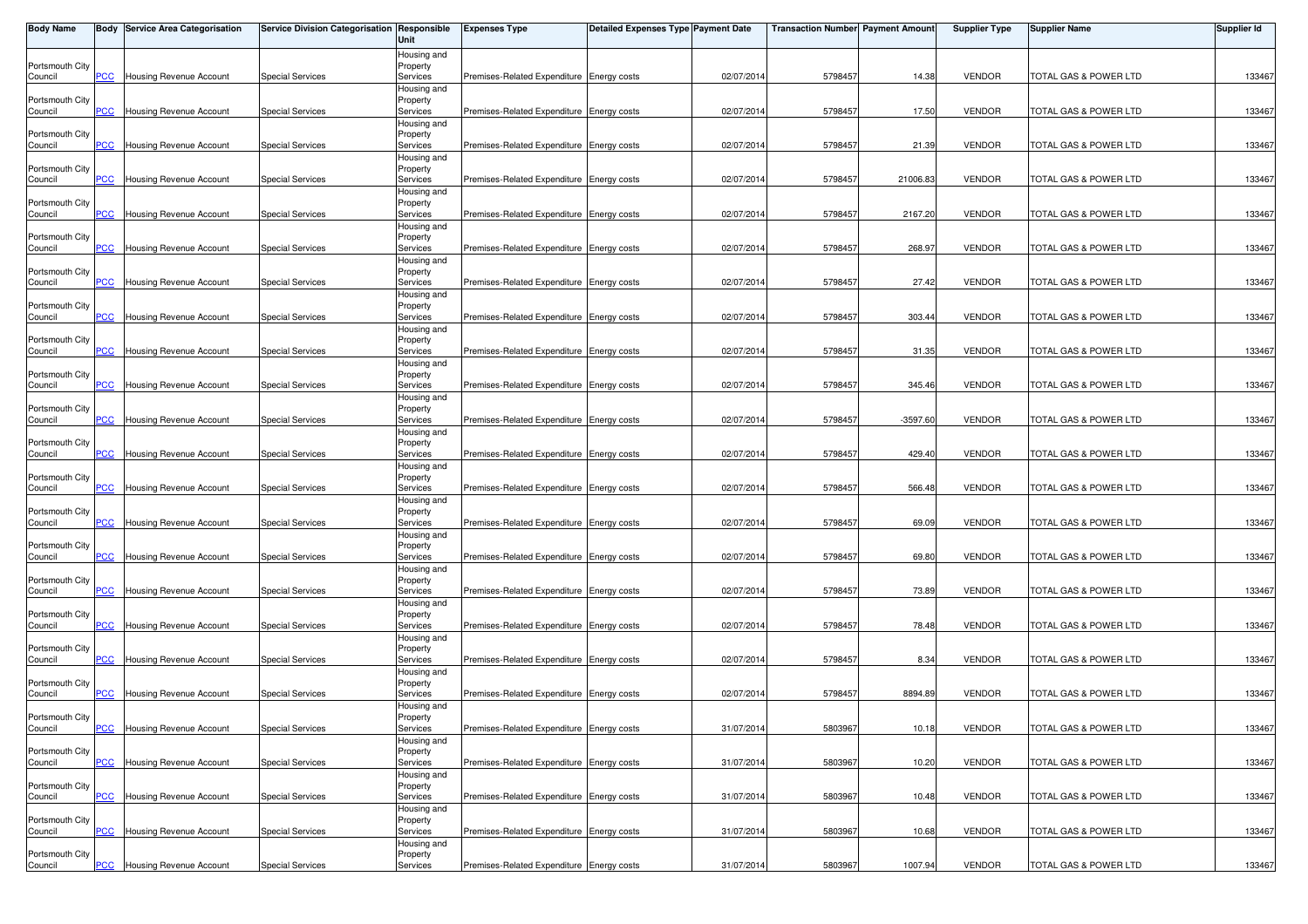| <b>Body Name</b>           |                | <b>Body Service Area Categorisation</b> | Service Division Categorisation Responsible | Unit                                | <b>Expenses Type</b>                      | <b>Detailed Expenses Type Payment Date</b> |            | Transaction Number  Payment Amount |          | <b>Supplier Type</b> | <b>Supplier Name</b>  | Supplier Id |
|----------------------------|----------------|-----------------------------------------|---------------------------------------------|-------------------------------------|-------------------------------------------|--------------------------------------------|------------|------------------------------------|----------|----------------------|-----------------------|-------------|
| Portsmouth City<br>Council | PCC            | Housing Revenue Account                 | <b>Special Services</b>                     | Housing and<br>Property<br>Services | Premises-Related Expenditure Energy costs |                                            | 31/07/2014 | 5803967                            | 11.30    | <b>VENDOR</b>        | TOTAL GAS & POWER LTD | 133467      |
| Portsmouth City<br>Council | <b>PCC</b>     | Housing Revenue Account                 | <b>Special Services</b>                     | Housing and<br>Property<br>Services | Premises-Related Expenditure Energy costs |                                            | 31/07/2014 | 580396                             | 111.78   | <b>VENDOR</b>        | TOTAL GAS & POWER LTD | 133467      |
| Portsmouth City            |                |                                         |                                             | Housing and<br>Property             |                                           |                                            |            |                                    |          |                      |                       |             |
| Council<br>Portsmouth City | PСC            | <b>Housing Revenue Account</b>          | <b>Special Services</b>                     | Services<br>Housing and<br>Property | Premises-Related Expenditure Energy costs |                                            | 31/07/2014 | 580396                             | 11395.09 | <b>VENDOR</b>        | TOTAL GAS & POWER LTD | 133467      |
| Council<br>Portsmouth City | PCC            | Housing Revenue Account                 | <b>Special Services</b>                     | Services<br>Housing and<br>Property | Premises-Related Expenditure Energy costs |                                            | 31/07/2014 | 580396                             | 12.88    | <b>VENDOR</b>        | TOTAL GAS & POWER LTD | 133467      |
| Council                    | $\overline{C}$ | Housing Revenue Account                 | <b>Special Services</b>                     | Services<br>Housing and             | Premises-Related Expenditure Energy costs |                                            | 31/07/201  | 580396                             | 13.13    | <b>VENDOR</b>        | TOTAL GAS & POWER LTD | 133467      |
| Portsmouth City<br>Council | $\overline{C}$ | Housing Revenue Account                 | <b>Special Services</b>                     | Property<br>Services<br>Housing and | Premises-Related Expenditure Energy costs |                                            | 31/07/2014 | 580396                             | 13.98    | <b>VENDOR</b>        | TOTAL GAS & POWER LTD | 133467      |
| Portsmouth City<br>Council | <b>PCC</b>     | Housing Revenue Account                 | <b>Special Services</b>                     | Property<br>Services<br>Housing and | Premises-Related Expenditure Energy costs |                                            | 31/07/2014 | 580396                             | 1363.94  | <b>VENDOR</b>        | TOTAL GAS & POWER LTD | 133467      |
| Portsmouth City<br>Council | <b>PCC</b>     | Housing Revenue Account                 | <b>Special Services</b>                     | Property<br>Services<br>Housing and | Premises-Related Expenditure Energy costs |                                            | 31/07/2014 | 580396                             | 148.81   | <b>VENDOR</b>        | TOTAL GAS & POWER LTD | 133467      |
| Portsmouth City<br>Council | сC             | Housing Revenue Account                 | <b>Special Services</b>                     | Property<br>Services                | Premises-Related Expenditure Energy costs |                                            | 31/07/2014 | 5803967                            | 181.55   | <b>VENDOR</b>        | TOTAL GAS & POWER LTD | 133467      |
| Portsmouth City<br>Council | <b>PCC</b>     | Housing Revenue Account                 | <b>Special Services</b>                     | Housing and<br>Property<br>Services | Premises-Related Expenditure Energy costs |                                            | 31/07/2014 | 580396                             | 20.49    | <b>VENDOR</b>        | TOTAL GAS & POWER LTD | 133467      |
| Portsmouth City<br>Council | PCC            | Housing Revenue Account                 | <b>Special Services</b>                     | Housing and<br>Property<br>Services | Premises-Related Expenditure Energy costs |                                            | 31/07/201  | 580396                             | 22.17    | <b>VENDOR</b>        | TOTAL GAS & POWER LTD | 133467      |
| Portsmouth City<br>Council | сC             | Housing Revenue Account                 | <b>Special Services</b>                     | Housing and<br>Property<br>Services | Premises-Related Expenditure Energy costs |                                            | 31/07/2014 | 5803967                            | 27.11    | <b>VENDOR</b>        | TOTAL GAS & POWER LTD | 133467      |
| Portsmouth City            |                |                                         |                                             | Housing and<br>Property             |                                           |                                            |            |                                    |          |                      |                       |             |
| Council<br>Portsmouth City | PCC.           | Housing Revenue Account                 | <b>Special Services</b>                     | Services<br>Housing and<br>Property | Premises-Related Expenditure Energy costs |                                            | 31/07/2014 | 580396                             | 28.16    | <b>VENDOR</b>        | TOTAL GAS & POWER LTD | 133467      |
| Council<br>Portsmouth City | <b>PCC</b>     | Housing Revenue Account                 | <b>Special Services</b>                     | Services<br>Housing and<br>Property | Premises-Related Expenditure Energy costs |                                            | 31/07/2014 | 580396                             | 286.21   | <b>VENDOR</b>        | TOTAL GAS & POWER LTD | 133467      |
| Council<br>Portsmouth City | $\overline{C}$ | Housing Revenue Account                 | <b>Special Services</b>                     | Services<br>Housing and<br>Property | Premises-Related Expenditure Energy costs |                                            | 31/07/2014 | 580396                             | 289.16   | <b>VENDOR</b>        | TOTAL GAS & POWER LTD | 133467      |
| Council                    | <b>PCC</b>     | Housing Revenue Account                 | <b>Special Services</b>                     | Services<br>Housing and             | Premises-Related Expenditure Energy costs |                                            | 31/07/2014 | 5803967                            | 39.50    | <b>VENDOR</b>        | TOTAL GAS & POWER LTD | 133467      |
| Portsmouth City<br>Council | <b>PCC</b>     | Housing Revenue Account                 | <b>Special Services</b>                     | Property<br>Services<br>Housing and | Premises-Related Expenditure Energy costs |                                            | 31/07/2014 | 580396                             | 409.76   | <b>VENDOR</b>        | TOTAL GAS & POWER LTD | 133467      |
| Portsmouth City<br>Council | $\overline{C}$ | <b>Housing Revenue Account</b>          | <b>Special Services</b>                     | Property<br>Services<br>Housing and | Premises-Related Expenditure Energy costs |                                            | 31/07/201  | 5803967                            | 46.99    | <b>VENDOR</b>        | TOTAL GAS & POWER LTD | 133467      |
| Portsmouth City<br>Council | PCC.           | Housing Revenue Account                 | <b>Special Services</b>                     | Property<br>Services<br>Housing and | Premises-Related Expenditure Energy costs |                                            | 31/07/201  | 5803967                            | 6575.18  | <b>VENDOR</b>        | TOTAL GAS & POWER LTD | 133467      |
| Portsmouth City<br>Council | <b>PCC</b>     | <b>Housing Revenue Account</b>          | Special Services                            | Property<br>Services                | Premises-Related Expenditure Energy costs |                                            | 31/07/2014 | 5803967                            | 7.80     | <b>VENDOR</b>        | TOTAL GAS & POWER LTD | 133467      |
| Portsmouth City<br>Council | PСC            | Housing Revenue Account                 | <b>Special Services</b>                     | Housing and<br>Property<br>Services | Premises-Related Expenditure Energy costs |                                            | 31/07/2014 | 580396                             | 71.99    | <b>VENDOR</b>        | TOTAL GAS & POWER LTD | 133467      |
| Portsmouth City<br>Council | <b>PCC</b>     | Housing Revenue Account                 | <b>Special Services</b>                     | Housing and<br>Property<br>Services | Premises-Related Expenditure Energy costs |                                            | 31/07/2014 | 5803967                            | 762.30   | <b>VENDOR</b>        | TOTAL GAS & POWER LTD | 133467      |
| Portsmouth City<br>Council | PCC            | Housing Revenue Account                 | <b>Special Services</b>                     | Housing and<br>Property<br>Services | Premises-Related Expenditure Energy costs |                                            | 31/07/2014 | 5803967                            | 766.54   | <b>VENDOR</b>        | TOTAL GAS & POWER LTD | 133467      |
| Portsmouth City            |                |                                         |                                             | Housing and<br>Property             |                                           |                                            |            |                                    |          |                      |                       |             |
| Council                    | $PCC$          | Housing Revenue Account                 | <b>Special Services</b>                     | Services                            | Premises-Related Expenditure Energy costs |                                            | 31/07/2014 | 5803967                            | 783.42   | <b>VENDOR</b>        | TOTAL GAS & POWER LTD | 133467      |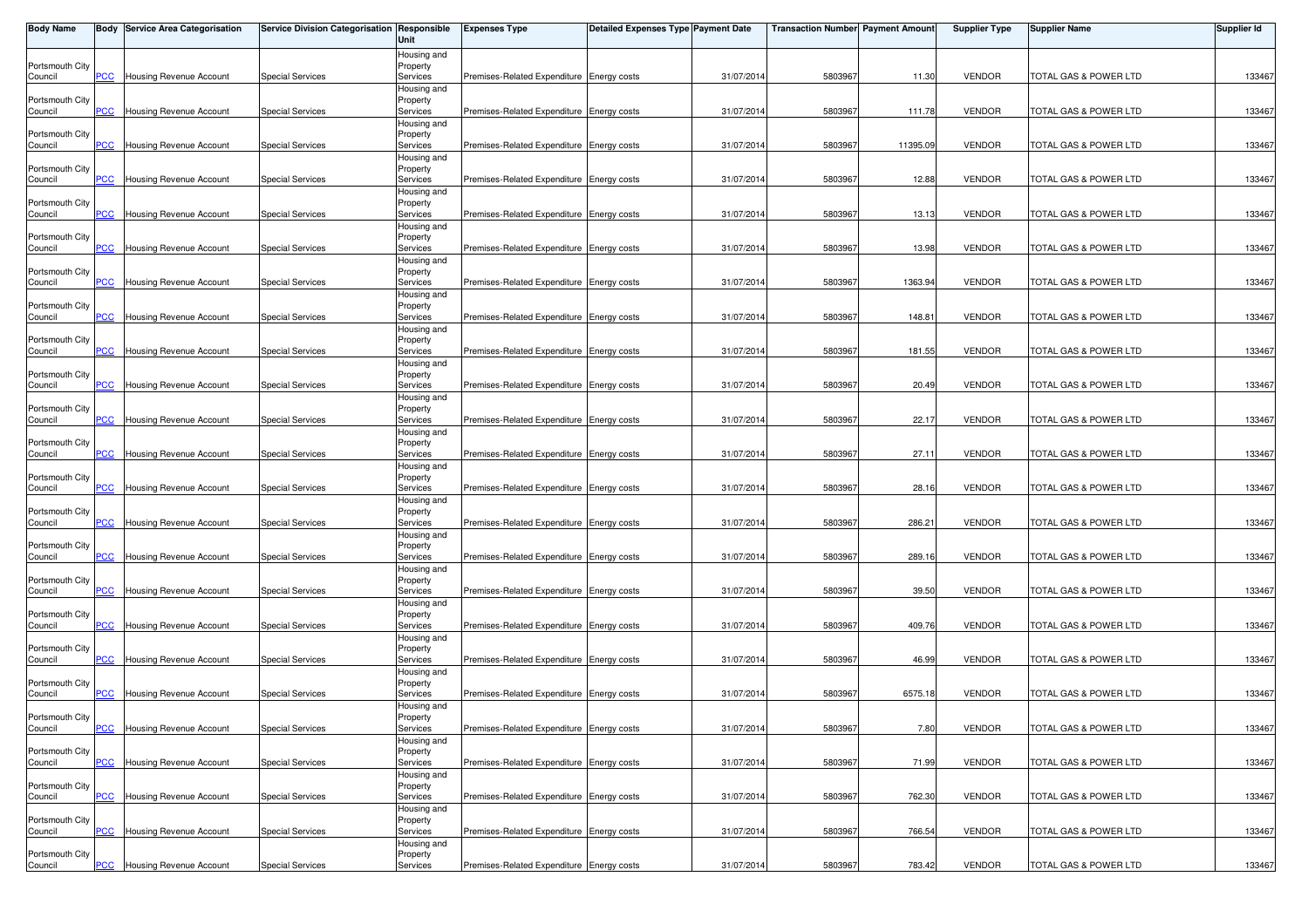| <b>Body Name</b>           |                | Body Service Area Categorisation | Service Division Categorisation Responsible | Unit                    | <b>Expenses Type</b>                      | <b>Detailed Expenses Type Payment Date</b> |            | <b>Transaction Number Payment Amount</b> |            | <b>Supplier Type</b> | <b>Supplier Name</b>  | <b>Supplier Id</b> |
|----------------------------|----------------|----------------------------------|---------------------------------------------|-------------------------|-------------------------------------------|--------------------------------------------|------------|------------------------------------------|------------|----------------------|-----------------------|--------------------|
|                            |                |                                  |                                             | Housing and             |                                           |                                            |            |                                          |            |                      |                       |                    |
| Portsmouth City<br>Council | PCC            | <b>Housing Revenue Account</b>   | Special Services                            | Property<br>Services    | Premises-Related Expenditure Energy costs |                                            | 31/07/2014 | 5803967                                  | 8.98       | <b>VENDOR</b>        | TOTAL GAS & POWER LTD | 133467             |
|                            |                |                                  |                                             | Housing and             |                                           |                                            |            |                                          |            |                      |                       |                    |
| Portsmouth City            |                |                                  |                                             | Property                |                                           |                                            |            |                                          |            |                      |                       |                    |
| Council                    | <b>PCC</b>     | Housing Revenue Account          | <b>Special Services</b>                     | Services<br>Housing and | Premises-Related Expenditure Energy costs |                                            | 31/07/2014 | 580396                                   | 808.45     | <b>VENDOR</b>        | TOTAL GAS & POWER LTD | 133467             |
| Portsmouth City            |                |                                  |                                             | Property                |                                           |                                            |            |                                          |            |                      |                       |                    |
| Council                    | PCC            | <b>Housing Revenue Account</b>   | <b>Special Services</b>                     | Services                | Premises-Related Expenditure Energy costs |                                            | 31/07/2014 | 580396                                   | 91.31      | <b>VENDOR</b>        | TOTAL GAS & POWER LTD | 133467             |
| Portsmouth City            |                |                                  |                                             | Housing and<br>Property |                                           |                                            |            |                                          |            |                      |                       |                    |
| Council                    | PCC            | Housing Revenue Account          | <b>Special Services</b>                     | Services                | Premises-Related Expenditure Energy costs |                                            | 31/07/2014 | 5803967                                  | 980.32     | <b>VENDOR</b>        | TOTAL GAS & POWER LTD | 133467             |
|                            |                |                                  |                                             | Housing and             |                                           |                                            |            |                                          |            |                      |                       |                    |
| Portsmouth City            |                |                                  |                                             | Property                |                                           |                                            |            |                                          |            | <b>VENDOR</b>        |                       |                    |
| Council                    | PCC            | Housing Revenue Account          | Supervision and Management                  | Services<br>Housing and | Premises-Related Expenditure Energy costs |                                            | 02/07/2014 | 5798457                                  | 165.17     |                      | TOTAL GAS & POWER LTD | 133467             |
| Portsmouth City            |                |                                  |                                             | Property                |                                           |                                            |            |                                          |            |                      |                       |                    |
| Council                    | PCC            | Housing Revenue Account          | Supervision and Management                  | Services                | Premises-Related Expenditure Energy costs |                                            | 31/07/2014 | 580396                                   | 104.44     | <b>VENDOR</b>        | TOTAL GAS & POWER LTD | 133467             |
| Portsmouth City            |                |                                  |                                             | Housing and<br>Property |                                           |                                            |            |                                          |            |                      |                       |                    |
| Council                    | PCC            | Housing Revenue Account          | Supervision and Management                  | Services                | Premises-Related Expenditure Energy costs |                                            | 02/07/2014 | 579845                                   | 113.90     | <b>VENDOR</b>        | TOTAL GAS & POWER LTD | 133467             |
|                            |                |                                  |                                             | Housing and             |                                           |                                            |            |                                          |            |                      |                       |                    |
| Portsmouth City            | <b>PCC</b>     |                                  |                                             | Property                |                                           |                                            |            |                                          |            |                      |                       |                    |
| Council                    |                | Housing Revenue Account          | Supervision and Management                  | Services<br>Housing and | Premises-Related Expenditure Energy costs |                                            | 02/07/2014 | 5798457                                  | 174.44     | <b>VENDOR</b>        | TOTAL GAS & POWER LTD | 133467             |
| Portsmouth City            |                |                                  |                                             | Property                |                                           |                                            |            |                                          |            |                      |                       |                    |
| Council                    | $\overline{C}$ | Housing Revenue Account          | Supervision and Management                  | Services                | Premises-Related Expenditure Energy costs |                                            | 02/07/2014 | 5798457                                  | 34.21      | <b>VENDOR</b>        | TOTAL GAS & POWER LTD | 133467             |
| Portsmouth City            |                |                                  |                                             | Housing and<br>Property |                                           |                                            |            |                                          |            |                      |                       |                    |
| Council                    | <b>PCC</b>     | Housing Revenue Account          | Supervision and Management                  | Services                | Premises-Related Expenditure Energy costs |                                            | 02/07/2014 | 5798457                                  | 35.08      | <b>VENDOR</b>        | TOTAL GAS & POWER LTD | 133467             |
|                            |                |                                  |                                             | Housing and             |                                           |                                            |            |                                          |            |                      |                       |                    |
| Portsmouth City            | PCC            |                                  |                                             | Property                |                                           |                                            | 02/07/2014 | 579845                                   | 51.15      | <b>VENDOR</b>        | TOTAL GAS & POWER LTD |                    |
| Council                    |                | <b>Housing Revenue Account</b>   | Supervision and Management                  | Services<br>Housing and | Premises-Related Expenditure Energy costs |                                            |            |                                          |            |                      |                       | 133467             |
| Portsmouth City            |                |                                  |                                             | Property                |                                           |                                            |            |                                          |            |                      |                       |                    |
| Council                    | PСC            | <b>Housing Revenue Account</b>   | Supervision and Management                  | Services                | Premises-Related Expenditure Energy costs |                                            | 02/07/2014 | 5798457                                  | 65.51      | <b>VENDOR</b>        | TOTAL GAS & POWER LTD | 133467             |
| Portsmouth City            |                |                                  |                                             | Housing and<br>Property |                                           |                                            |            |                                          |            |                      |                       |                    |
| Council                    | PCC            | Housing Revenue Account          | Supervision and Management                  | Services                | Premises-Related Expenditure Energy costs |                                            | 02/07/2014 | 5798457                                  | 65.99      | <b>VENDOR</b>        | TOTAL GAS & POWER LTD | 133467             |
|                            |                |                                  |                                             | Housing and             |                                           |                                            |            |                                          |            |                      |                       |                    |
| Portsmouth City            | <b>PCC</b>     |                                  |                                             | Property                |                                           |                                            |            |                                          |            |                      |                       |                    |
| Council                    |                | Housing Revenue Account          | Supervision and Management                  | Services<br>Housing and | Premises-Related Expenditure Energy costs |                                            | 02/07/2014 | 579845                                   | 83.66      | <b>VENDOR</b>        | TOTAL GAS & POWER LTD | 133467             |
| Portsmouth City            |                |                                  |                                             | Property                |                                           |                                            |            |                                          |            |                      |                       |                    |
| Council                    | PCC            | Housing Revenue Account          | Supervision and Management                  | Services                | Premises-Related Expenditure Energy costs |                                            | 31/07/2014 | 5803967                                  | 32.43      | <b>VENDOR</b>        | TOTAL GAS & POWER LTD | 133467             |
| Portsmouth City            |                |                                  |                                             | Housing and<br>Property |                                           |                                            |            |                                          |            |                      |                       |                    |
| Council                    | <u>PCC</u>     | Housing Revenue Account          | Supervision and Management                  | Services                | Premises-Related Expenditure Energy costs |                                            | 31/07/2014 | 5803967                                  | 33.34      | <b>VENDOR</b>        | TOTAL GAS & POWER LTD | 133467             |
|                            |                |                                  |                                             | Housing and             |                                           |                                            |            |                                          |            |                      |                       |                    |
| Portsmouth City            | PCC            | Housing Revenue Account          |                                             | Property                |                                           |                                            | 31/07/2014 | 580396                                   | 33.96      | <b>VENDOR</b>        | TOTAL GAS & POWER LTD | 133467             |
| Council                    |                |                                  | Supervision and Management                  | Services<br>Housing and | Premises-Related Expenditure Energy costs |                                            |            |                                          |            |                      |                       |                    |
| Portsmouth City            |                |                                  |                                             | Property                |                                           |                                            |            |                                          |            |                      |                       |                    |
| Council                    | $\overline{C}$ | Housing Revenue Account          | Supervision and Management                  | Services                | Premises-Related Expenditure Energy costs |                                            | 31/07/2014 | 5803967                                  | 43.11      | <b>VENDOR</b>        | TOTAL GAS & POWER LTD | 133467             |
| Portsmouth City            |                |                                  |                                             | Housing and<br>Property |                                           |                                            |            |                                          |            |                      |                       |                    |
| Council                    | PCC            | Housing Revenue Account          | Supervision and Management                  | Services                | Premises-Related Expenditure Energy costs |                                            | 31/07/2014 | 5803967                                  | 48.09      | <b>VENDOR</b>        | TOTAL GAS & POWER LTD | 133467             |
|                            |                |                                  |                                             | Housing and             |                                           |                                            |            |                                          |            |                      |                       |                    |
| Portsmouth City            | PCC            |                                  | Supervision and Management                  | Property                |                                           |                                            |            |                                          |            |                      |                       |                    |
| Council                    |                | <b>Housing Revenue Account</b>   |                                             | Services<br>Housing and | Premises-Related Expenditure Energy costs |                                            | 31/07/2014 | 5803967                                  | 70.66      | <b>VENDOR</b>        | TOTAL GAS & POWER LTD | 133467             |
| Portsmouth City            |                |                                  |                                             | Property                |                                           |                                            |            |                                          |            |                      |                       |                    |
| Council                    | PCC            | <b>Housing Revenue Account</b>   | Supervision and Management                  | Services                | Premises-Related Expenditure Energy costs |                                            | 31/07/2014 | 580396                                   | 76.20      | <b>VENDOR</b>        | TOTAL GAS & POWER LTD | 133467             |
| Portsmouth City            |                | Support Service / Transparency   |                                             | Housing and<br>Property |                                           |                                            |            |                                          |            |                      |                       |                    |
| Council                    | PСC            | <b>Costs Unallocated</b>         | AMS                                         | Services                | Premises-Related Expenditure Energy costs |                                            | 02/07/2014 | 5798457                                  | 3881.92    | <b>VENDOR</b>        | TOTAL GAS & POWER LTD | 133467             |
|                            |                |                                  |                                             | Housing and             |                                           |                                            |            |                                          |            |                      |                       |                    |
| Portsmouth City            |                | Support Service / Transparency   |                                             | Property                |                                           |                                            |            |                                          |            |                      | TOTAL GAS & POWER LTD |                    |
| Council                    | PCC            | <b>Costs Unallocated</b>         | AMS                                         | Services<br>Housing and | Premises-Related Expenditure Energy costs |                                            | 31/07/2014 | 5803967                                  | $-3881.92$ | <b>VENDOR</b>        |                       | 133467             |
| Portsmouth City            |                | Support Service / Transparency   |                                             | Property                |                                           |                                            |            |                                          |            |                      |                       |                    |
| Council                    | <b>PCC</b>     | <b>Costs Unallocated</b>         | AMS                                         | Services                | Premises-Related Expenditure Energy costs |                                            | 31/07/2014 | 5803967                                  | 5138.13    | <b>VENDOR</b>        | TOTAL GAS & POWER LTD | 133467             |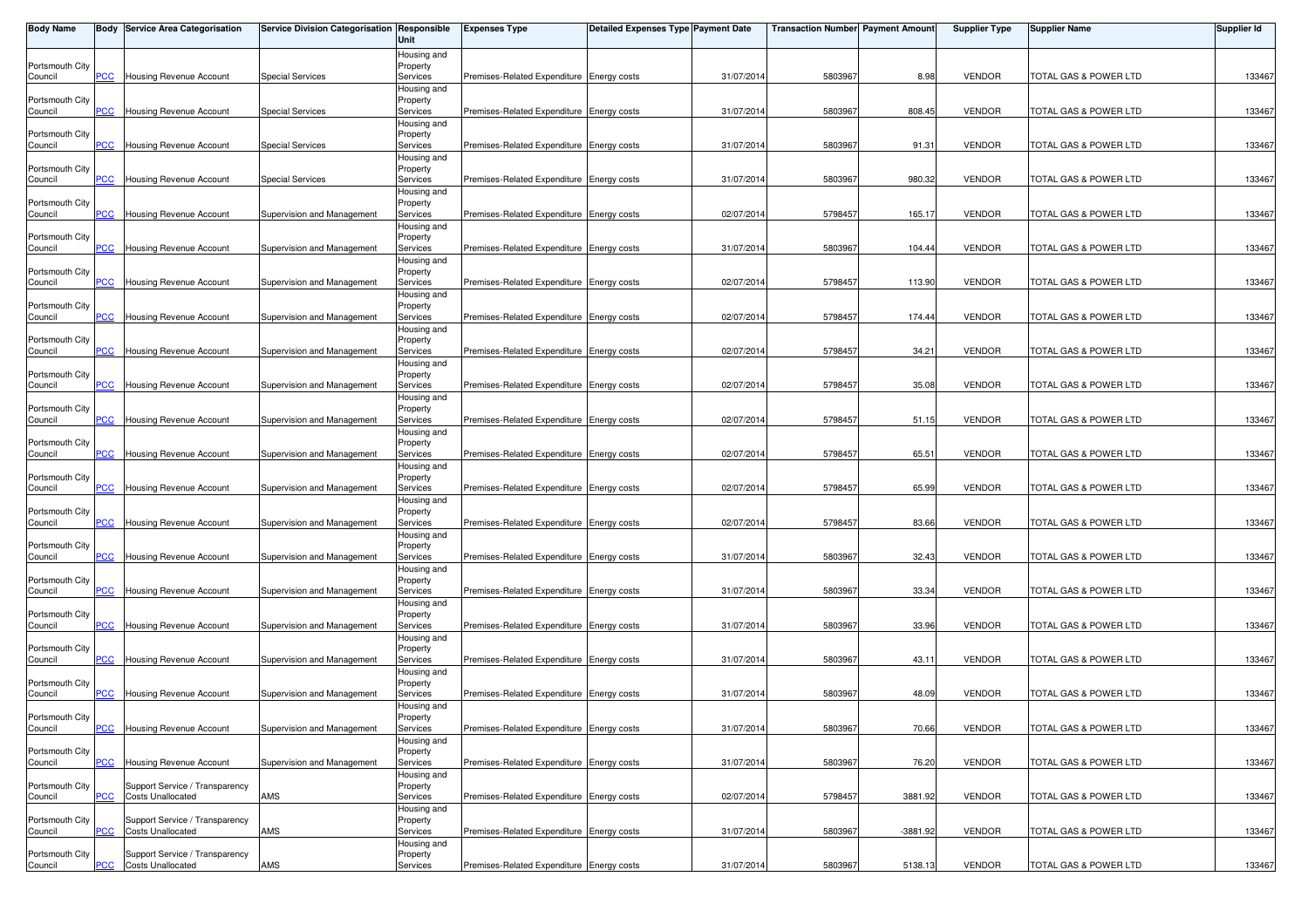| <b>Body Name</b>           |                           | Body Service Area Categorisation                           | Service Division Categorisation Responsible | Unit                                | <b>Expenses Type</b>                                    | <b>Detailed Expenses Type Payment Date</b>           |            | <b>Transaction Number Payment Amount</b> |          | <b>Supplier Type</b> | <b>Supplier Name</b>                         | <b>Supplier Id</b> |
|----------------------------|---------------------------|------------------------------------------------------------|---------------------------------------------|-------------------------------------|---------------------------------------------------------|------------------------------------------------------|------------|------------------------------------------|----------|----------------------|----------------------------------------------|--------------------|
| Portsmouth City<br>Council | PCC                       | <b>Housing Services</b>                                    | Private Sector Housing Renewal              | Housing and<br>Property<br>Services | Supplies and Services                                   | Services                                             | 29/07/2014 | 5803229                                  | 1950.00  | <b>VENDOR</b>        | TURNER & TOWNSEND COST<br>MANAGEMENT LIMITED | 132225             |
| Portsmouth City<br>Council | PCC                       | <b>Housing Services</b>                                    | Private Sector Housing Renewal              | Housing and<br>Property<br>Services | Supplies and Services                                   | Services                                             | 29/07/2014 | 5803229                                  | 1950.00  | <b>VENDOR</b>        | TURNER & TOWNSEND COST<br>MANAGEMENT LIMITED | 132225             |
| Portsmouth City            |                           |                                                            |                                             | Housing and<br>Property             |                                                         | Repairs, alterations and                             |            |                                          |          |                      |                                              |                    |
| Council<br>Portsmouth City | PСC                       | Housing Revenue Account                                    | Other                                       | Services<br>Housing and<br>Property | Premises-Related Expenditure                            | maintenance of buildings<br>Repairs, alterations and | 15/07/2014 | 580052                                   | 847.45   | <b>COMPANY</b>       | UK GAS CONNECTIONS LTD                       | 136835             |
| Council                    | PCC                       | Housing Revenue Account                                    | Repairs and Maintenance                     | Services<br>Housing and             | Premises-Related Expenditure   maintenance of buildings |                                                      | 23/07/2014 | 5802206                                  | 41498.29 | <b>COMPANY</b>       | VALE BUILDERS SOUTHERN LTD                   | 108299             |
| Portsmouth City<br>Council | PCC                       | <b>Housing Revenue Account</b>                             | Repairs and Maintenance                     | Property<br>Services                | Premises-Related Expenditure                            | Repairs, alterations and<br>maintenance of buildings | 29/07/201  | 5803232                                  | 47416.33 | <b>COMPANY</b>       | VALE BUILDERS SOUTHERN LTD                   | 108299             |
| Portsmouth City<br>Council | $\overline{C}$            | <b>Housing Revenue Account</b>                             | <b>Special Services</b>                     | Housing and<br>Property<br>Services | Premises-Related Expenditure supplies                   | Cleaning and domestic                                | 03/07/2014 | 5798638                                  | 2202.23  | <b>COMPANY</b>       | VEOLIA ES LIMITED                            | 102466             |
| Portsmouth City            | PCC                       | <b>Housing Revenue Account</b>                             | Repairs and Maintenance                     | Housing and<br>Property             | Premises-Related Expenditure                            | Repairs, alterations and<br>maintenance of buildings | 01/07/2014 |                                          |          | <b>COMPANY</b>       | VIRGIN MEDIA LIMITED                         | 100224             |
| Council<br>Portsmouth City |                           |                                                            |                                             | Services<br>Housing and<br>Property |                                                         | Repairs, alterations and                             |            | 579789                                   | 1.67     |                      |                                              |                    |
| Council                    | <b>PCC</b>                | Housing Revenue Account                                    | Repairs and Maintenance                     | Services<br>Housing and             | Premises-Related Expenditure                            | maintenance of buildings                             | 01/07/2014 | 5797890                                  | 754.00   | <b>COMPANY</b>       | VIRGIN MEDIA LIMITED                         | 100224             |
| Portsmouth City<br>Council | PСC                       | Support Service / Transparency<br><b>Costs Unallocated</b> | LLM                                         | Property<br>Services<br>Housing and | Premises-Related Expenditure                            | Repairs, alterations and<br>maintenance of buildings | 01/07/2014 | 5797890                                  | 13.00    | <b>COMPANY</b>       | VIRGIN MEDIA LIMITED                         | 100224             |
| Portsmouth City<br>Council | PCC                       | Support Service / Transparency<br><b>Costs Unallocated</b> | <b>LLM</b>                                  | Property<br>Services                | Premises-Related Expenditure                            | Repairs, alterations and<br>maintenance of buildings | 01/07/2014 | 579789                                   | 13.00    | <b>COMPANY</b>       | VIRGIN MEDIA LIMITED                         | 100224             |
| Portsmouth City<br>Council | <b>PCC</b>                | Support Service / Transparency<br><b>Costs Unallocated</b> | LLM                                         | Housing and<br>Property<br>Services | Premises-Related Expenditure                            | Repairs, alterations and<br>maintenance of buildings | 01/07/2014 | 5797890                                  | 13.00    | <b>COMPANY</b>       | VIRGIN MEDIA LIMITED                         | 100224             |
| Portsmouth City            | PСC                       | Support Service / Transparency<br><b>Costs Unallocated</b> | LLM                                         | Housing and<br>Property<br>Services | Premises-Related Expenditure                            | Repairs, alterations and<br>maintenance of buildings | 01/07/2014 | 5797890                                  | 13.00    | <b>COMPANY</b>       | VIRGIN MEDIA LIMITED                         | 100224             |
| Council<br>Portsmouth City |                           | Support Service / Transparency                             |                                             | Housing and<br>Property             |                                                         | Repairs, alterations and                             |            |                                          |          |                      |                                              |                    |
| Council<br>Portsmouth City | PCC                       | <b>Costs Unallocated</b><br>Support Service / Transparency | LLM                                         | Services<br>Housing and<br>Property | Premises-Related Expenditure   maintenance of buildings | Repairs, alterations and                             | 01/07/2014 | 5797890                                  | 13.00    | <b>COMPANY</b>       | VIRGIN MEDIA LIMITED                         | 100224             |
| Council                    | PCC                       | <b>Costs Unallocated</b>                                   | LLM                                         | Services<br>Housing and             | Premises-Related Expenditure                            | maintenance of buildings                             | 01/07/2014 | 5797890                                  | 13.00    | COMPANY              | VIRGIN MEDIA LIMITED                         | 100224             |
| Portsmouth City<br>Council | PСC                       | Support Service / Transparency<br><b>Costs Unallocated</b> | LLM                                         | Property<br>Services<br>Housing and | Premises-Related Expenditure                            | Repairs, alterations and<br>maintenance of buildings | 01/07/2014 | 5797890                                  | 13.00    | COMPANY              | VIRGIN MEDIA LIMITED                         | 100224             |
| Portsmouth City<br>Council | PCC                       | Support Service / Transparency<br><b>Costs Unallocated</b> | LLM                                         | Property<br>Services                | Premises-Related Expenditure                            | Repairs, alterations and<br>maintenance of buildings | 01/07/2014 | 5797890                                  | 26.00    | <b>COMPANY</b>       | VIRGIN MEDIA LIMITED                         | 100224             |
| Portsmouth City<br>Council | PCC                       | Support Service / Transparency<br><b>Costs Unallocated</b> | LLM                                         | Housing and<br>Property<br>Services | Premises-Related Expenditure   maintenance of buildings | Repairs, alterations and                             | 01/07/2014 | 5797890                                  | 39.00    | <b>COMPANY</b>       | VIRGIN MEDIA LIMITED                         | 100224             |
| Portsmouth City<br>Council | $\overline{C}$            | Housing Revenue Account                                    | Repairs and Maintenance                     | Housing and<br>Property<br>Services | Premises-Related Expenditure                            | Repairs, alterations and<br>maintenance of buildings | 09/07/2014 | 5799688                                  | 5218.53  | COMPANY              | VITAL ENERGI UTILITIES LIMITED               | 112610             |
| Portsmouth City<br>Council | PCC                       | <b>Housing Revenue Account</b>                             | <b>Special Services</b>                     | Housing and<br>Property<br>Services | <b>Third Party Payments</b>                             | Private contractors                                  | 04/07/2014 | 579904                                   | 2506.92  | <b>VENDOR</b>        | WE CARE HOMECARE LTD                         | 138336             |
| Portsmouth City            |                           |                                                            |                                             | Housing and<br>Property             |                                                         |                                                      |            |                                          |          |                      |                                              |                    |
| Council<br>Portsmouth City | <b>PCC</b>                | <b>Housing Revenue Account</b>                             | <b>Special Services</b>                     | Services<br>Housing and<br>Property | Third Party Payments                                    | Private contractors                                  | 04/07/2014 | 5799041                                  | 2423.12  | <b>VENDOR</b>        | WE CARE HOMECARE LTD                         | 138336             |
| Council                    | PCC                       | Housing Revenue Account                                    | <b>Special Services</b>                     | Services<br>Housing and             | Third Party Payments                                    | Private contractors                                  | 31/07/2014 | 580399                                   | 2423.12  | <b>VENDOR</b>        | WE CARE HOMECARE LTD                         | 138336             |
| Portsmouth City<br>Council | PCC                       | Housing Revenue Account                                    | <b>Special Services</b>                     | Property<br>Services<br>Housing and | Third Party Payments                                    | Private contractors                                  | 31/07/2014 | 580399                                   | 2423.12  | <b>VENDOR</b>        | WE CARE HOMECARE LTD                         | 138336             |
| Portsmouth City<br>Council | PCC                       | Housing Revenue Account                                    | Other                                       | Property<br>Services                | Premises-Related Expenditure   maintenance of buildings | Repairs, alterations and                             | 17/07/2014 | 5801154                                  | 909.13   | COMPANY              | WHITESCAPE VENTURES LIMITED                  | 136919             |
| Portsmouth City<br>Council | $\overline{\mathsf{PCC}}$ | <b>Housing Revenue Account</b>                             | Repairs and Maintenance                     | Housing and<br>Property<br>Services | Premises-Related Expenditure   maintenance of buildings | Repairs, alterations and                             | 29/07/2014 | 5803234                                  | 35996.78 | COMPANY              | WHITESCAPE VENTURES LIMITED                  | 136919             |
|                            |                           |                                                            |                                             |                                     |                                                         |                                                      |            |                                          |          |                      |                                              |                    |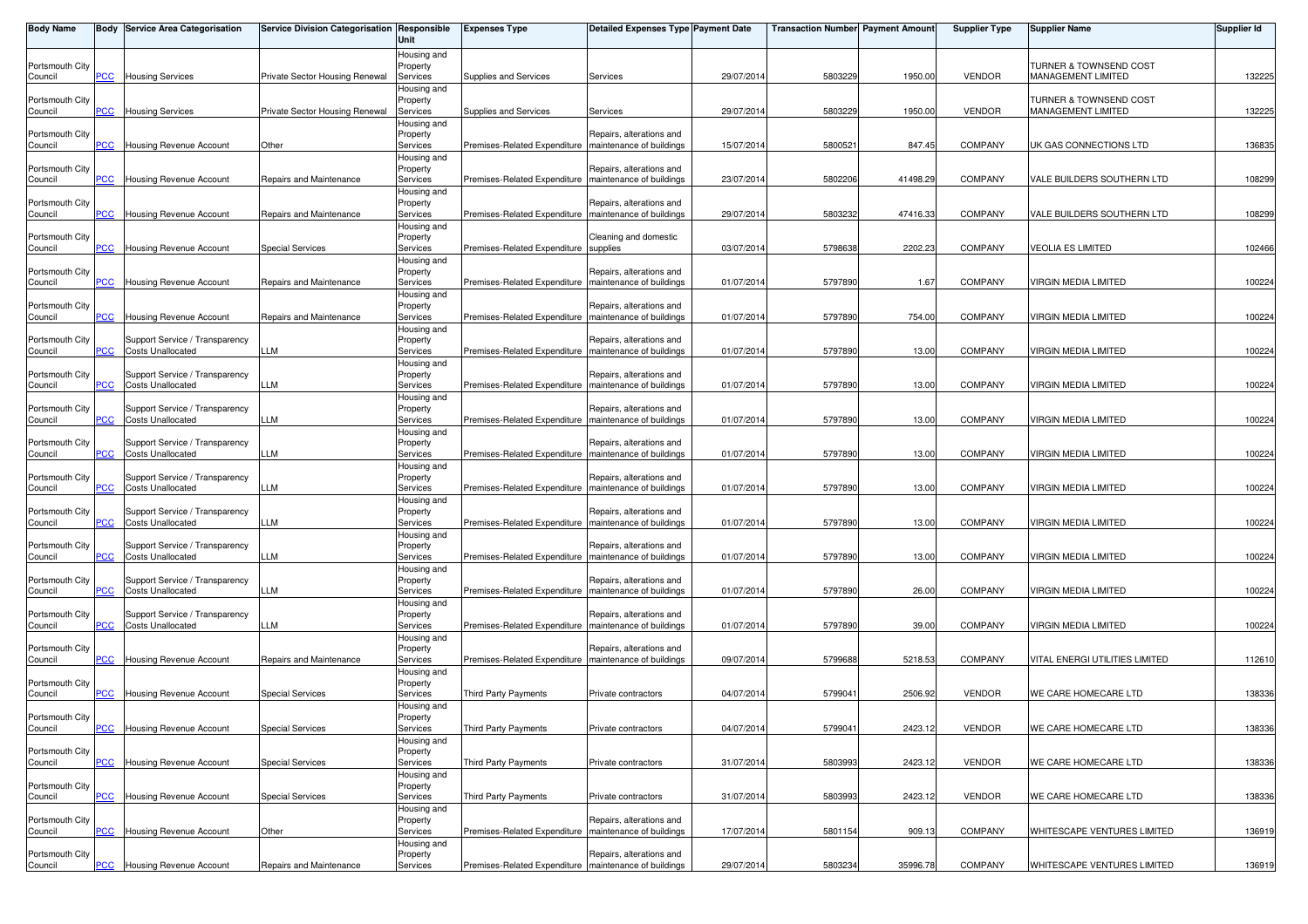| <b>Body Name</b>           |            | <b>Body Service Area Categorisation</b>                    | Service Division Categorisation Responsible | Unit                         | <b>Expenses Type</b>                                   | <b>Detailed Expenses Type Payment Date</b> |            | <b>Transaction Number Payment Amount</b> |         | <b>Supplier Type</b> | <b>Supplier Name</b>                                  | <b>Supplier Id</b> |
|----------------------------|------------|------------------------------------------------------------|---------------------------------------------|------------------------------|--------------------------------------------------------|--------------------------------------------|------------|------------------------------------------|---------|----------------------|-------------------------------------------------------|--------------------|
|                            |            |                                                            |                                             | Housing and                  |                                                        |                                            |            |                                          |         |                      |                                                       |                    |
| Portsmouth City            |            |                                                            |                                             | Property                     |                                                        | Repairs, alterations and                   |            |                                          |         |                      |                                                       |                    |
| Council                    | <b>PCC</b> | <b>Housing Revenue Account</b>                             | Repairs and Maintenance                     | Services<br>Housing and      | Premises-Related Expenditure Imaintenance of buildings |                                            | 17/07/2014 | 5801156                                  | 670.67  | <b>COMPANY</b>       | WINGS TECHNICAL SERVICES LTD                          | 101373             |
| Portsmouth City            |            |                                                            |                                             | Property                     |                                                        | Communications and                         |            |                                          |         |                      |                                                       |                    |
| Council                    | PCC        | <b>Housing Revenue Account</b>                             | Other                                       | Services                     | Supplies and Services                                  | computing                                  | 25/07/201  | 5803020                                  | 1241.30 | <b>VENDOR</b>        | <b>XMA LTD</b>                                        | 100009             |
| Portsmouth City            |            |                                                            |                                             | Housing and<br>Property      |                                                        | Communications and                         |            |                                          |         |                      |                                                       |                    |
| Council                    | сC         | Housing Revenue Account                                    | Other                                       | Services                     | Supplies and Services                                  | computing                                  | 25/07/2014 | 5803020                                  | 242.00  | <b>VENDOR</b>        | XMA LTD                                               | 100009             |
|                            |            |                                                            |                                             | Housing and                  |                                                        |                                            |            |                                          |         |                      |                                                       |                    |
| Portsmouth City            | PСC        | <b>Housing Revenue Account</b>                             |                                             | Property                     |                                                        | Communications and                         |            |                                          | 446.95  |                      | XMA LTD                                               |                    |
| Council<br>Portsmouth City |            | Support Service / Transparency                             | Other                                       | Services<br>HR, Legal and    | Supplies and Services                                  | computing                                  | 25/07/2014 | 5803020                                  |         | <b>VENDOR</b>        |                                                       | 100009             |
| Council                    | PСC        | <b>Costs Unallocated</b>                                   | <b>Financial Services</b>                   | Performance                  | Transport-Related Expenditure Direct transport costs   |                                            | 04/07/2014 | 5798663                                  | 103.70  | <b>VENDOR</b>        | <b>AQUA CARS LIMITED</b>                              | 100011             |
| Portsmouth City            |            | Support Service / Transparency                             |                                             | HR, Legal and                |                                                        | Indirect employee                          |            |                                          |         |                      |                                                       |                    |
| Council<br>Portsmouth City | сC         | <b>Costs Unallocated</b><br>Support Service / Transparency | Legal Services                              | Performance<br>HR, Legal and | Employees                                              | expenses<br>ndirect employee               | 04/07/2014 | 5798728                                  | 1285.00 | <b>VENDOR</b>        | COLLEGE OF LAW SERVICES LIMITED                       | 111289             |
| Council                    |            | <b>Costs Unallocated</b>                                   | egal Services                               | Performance                  | Employees                                              | expenses                                   | 09/07/2014 | 5799253                                  | 1285.00 | <b>VENDOR</b>        | COLLEGE OF LAW SERVICES LIMITED                       | 111289             |
| Portsmouth City            |            | Support Service / Transparency                             |                                             | HR, Legal and                |                                                        | Indirect employee                          |            |                                          |         |                      |                                                       |                    |
| Council<br>Portsmouth City |            | <b>Costs Unallocated</b><br>Support Service / Transparency | Legal Services                              | Performance<br>HR, Legal and | Employees                                              | expenses<br>Indirect employee              | 15/07/2014 | 5800432                                  | 1285.00 | <b>VENDOR</b>        | COLLEGE OF LAW SERVICES LIMITED                       | 111289             |
| Council                    |            | <b>Costs Unallocated</b>                                   | Legal Services                              | Performance                  | Employees                                              | expenses                                   | 18/07/2014 | 5801223                                  | 1285.00 | <b>VENDOR</b>        | COLLEGE OF LAW SERVICES LIMITED                       | 111289             |
| Portsmouth City            |            |                                                            |                                             | HR, Legal and                |                                                        | Indirect employee                          |            |                                          |         |                      |                                                       |                    |
| Council<br>Portsmouth City | <b>CC</b>  | Other<br>Support Service / Transparency                    | Suspense and Capital Schemes                | Performance<br>HR, Legal and | Employees                                              | expenses<br>Communications and             | 14/07/2014 | 5800340                                  | 1512.00 | <b>VENDOR</b>        | DISCLOSURE AND BARRING SERVICE                        | 100755             |
| Council                    |            | <b>Costs Unallocated</b>                                   | Procurement                                 | Performance                  | Supplies and Services                                  | computing                                  | 02/07/2014 | 579831                                   | 7812.50 | <b>VENDOR</b>        | <b>IN-TEND LTD</b>                                    | 121323             |
| Portsmouth City            |            | Support Service / Transparency                             |                                             | HR, Legal and                |                                                        | Indirect employee                          |            |                                          |         |                      |                                                       |                    |
| Council<br>Portsmouth City | PCC        | <b>Costs Unallocated</b><br>Support Service / Transparency | <b>Financial Services</b>                   | Performance<br>HR, Legal and | Employees                                              | expenses<br>Indirect employee              | 11/07/201  | 5800093                                  | 185.00  | <b>VENDOR</b>        | KAPLAN FINANCIAL LIMITED                              | 118874             |
| Council                    |            | <b>Costs Unallocated</b>                                   | <b>Financial Services</b>                   | Performance                  | Employees                                              | expenses                                   | 11/07/2014 | 5800093                                  | 430.83  | <b>VENDOR</b>        | <b>KAPLAN FINANCIAL LIMITED</b>                       | 118874             |
| Portsmouth City            |            | Support Service / Transparency                             |                                             | HR, Legal and                |                                                        | Indirect employee                          |            |                                          |         |                      |                                                       |                    |
| Council<br>Portsmouth City |            | <b>Costs Unallocated</b><br>Support Service / Transparency | <b>Financial Services</b>                   | Performance<br>HR, Legal and | Employees                                              | expenses<br>Indirect employee              | 11/07/2014 | 5800093                                  | 580.00  | <b>VENDOR</b>        | KAPLAN FINANCIAL LIMITED                              | 118874             |
| Council                    | сC         | <b>Costs Unallocated</b>                                   | Procurement                                 | Performance                  | Employees                                              | expenses                                   | 08/07/2014 | 5799202                                  | 1900.00 | <b>VENDOR</b>        | STRADIA LTD                                           | 139064             |
| Portsmouth City            |            | Support Service / Transparency                             |                                             | HR, Legal and                |                                                        | ndirect employee                           |            |                                          |         |                      |                                                       |                    |
| Council<br>Portsmouth City |            | <b>Costs Unallocated</b><br>Support Service / Transparency | Procurement                                 | Performance<br>HR, Legal and | Employees                                              | expenses<br>Indirect employee              | 08/07/2014 | 5799202                                  | 721.89  | <b>VENDOR</b>        | <b>STRADIA LTD</b>                                    | 139064             |
| Council                    |            | <b>Costs Unallocated</b>                                   | Procurement                                 | Performance                  | Employees                                              | expenses                                   | 11/07/2014 | 5800240                                  | 1500.00 | <b>VENDOR</b>        | STRADIA LTD                                           | 139064             |
| Portsmouth City            |            | Support Service / Transparency                             |                                             | HR, Legal and                |                                                        | Indirect employee                          |            |                                          |         |                      |                                                       |                    |
| Council                    |            | <b>Costs Unallocated</b>                                   | Procurement                                 | Performance                  | Employees                                              | expenses                                   | 11/07/2014 | 5800240                                  | 452.90  | <b>VENDOR</b>        | STRADIA LTD                                           | 139064             |
| Portsmouth City<br>Council | CC         | Corporate and Democratic Core                              | Corporate Management                        | HR, Legal and<br>Performance | Supplies and Services                                  | Communications and<br>computing            | 09/07/2014 | 579967                                   | 2.55    | <b>VENDOR</b>        | <b>T MOBILE (UK) LIMITED</b>                          | 100085             |
| Portsmouth City            |            | Support Service / Transparency                             |                                             | HR, Legal and                |                                                        | Communications and                         |            |                                          |         |                      |                                                       |                    |
| Council                    |            | <b>Costs Unallocated</b>                                   | Legal Services                              | Performance                  | Supplies and Services                                  | computing                                  | 09/07/2014 | 579967                                   | 0.44    | <b>VENDOR</b>        | <b><i>F MOBILE (UK) LIMITED</i></b>                   | 100085             |
| Portsmouth City<br>Council |            | Support Service / Transparency<br><b>Costs Unallocated</b> | Legal Services                              | HR, Legal and<br>Performance | Supplies and Services                                  | Grants and subscriptions                   | 09/07/201  | 579968                                   | 7331.50 | <b>VENDOR</b>        | THOMSON REUTERS (PROFESSIONAL) UK<br><b>IMITED</b>    | 100413             |
| Portsmouth City            |            | Support Service / Transparency                             |                                             | Information                  |                                                        | Communications and                         |            |                                          |         |                      |                                                       |                    |
| Council                    |            | <b>Costs Unallocated</b>                                   | <b>Information Services</b>                 | Services                     | Supplies and Services                                  | computing                                  | 16/07/2014 | 5800541                                  | 4570.50 | <b>VENDOR</b>        | ARMADILLO MANAGED SERVICES LTD                        | 116982             |
| Portsmouth City<br>Council | CС         | Support Service / Transparency<br><b>Costs Unallocated</b> | <b>Information Services</b>                 | Information<br>Services      | Supplies and Services                                  | Communications and<br>computing            | 28/07/2014 | 5803048                                  | 9.00    | COMPANY              | BRITISH TELECOMMUNICATIONS PLC                        | 100132             |
| Portsmouth City            |            | Support Service / Transparency                             |                                             | Information                  |                                                        | Communications and                         |            |                                          |         |                      |                                                       |                    |
| Council                    | сC         | <b>Costs Unallocated</b>                                   | <b>Information Services</b>                 | Services<br>Information      | Supplies and Services                                  | computing                                  | 28/07/2014 | 5803048                                  | 99.30   | COMPANY              | BRITISH TELECOMMUNICATIONS PLC                        | 100132             |
| Portsmouth City<br>Council |            | Other                                                      | <b>Balance Sheet</b>                        | Services                     | <b>Balance Sheet</b>                                   | <b>Balance Sheet</b>                       | 21/07/2014 | 5801563                                  | 2250.00 | <b>VENDOR</b>        | <b>TIMICO LIMITED</b>                                 | 108138             |
| Portsmouth City            |            | Support Service / Transparency                             |                                             | Information                  |                                                        | Communications and                         |            |                                          |         |                      |                                                       |                    |
| Council                    |            | <b>Costs Unallocated</b>                                   | <b>Information Services</b>                 | Services                     | Supplies and Services                                  | computing                                  | 04/07/2014 | 5799037                                  | 541.19  | <b>VENDOR</b>        | <b>VODAFONE LTD</b>                                   | 100173             |
| Portsmouth City<br>Council | сC         | Support Service / Transparency<br><b>Costs Unallocated</b> | <b>Information Services</b>                 | Information<br>Services      | Supplies and Services                                  | Communications and<br>computing            | 03/07/2014 | 5798584                                  | 1750.00 | <b>VENDOR</b>        | NORTHGATE INFORMATION SOLUTIONS<br><b>GROUPUK LTD</b> | 114063             |
| Portsmouth City            |            | Support Service / Transparency                             |                                             | Information                  |                                                        | Communications and                         |            |                                          |         |                      | NORTHGATE INFORMATION SOLUTIONS                       |                    |
| Council                    |            | <b>Costs Unallocated</b>                                   | <b>Information Services</b>                 | Services                     | Supplies and Services                                  | computing                                  | 16/07/2014 | 5800920                                  | 1478.40 | <b>VENDOR</b>        | <b>GROUPUK LTD</b><br>NORTHGATE INFORMATION SOLUTIONS | 114063             |
| Portsmouth City<br>Council |            | Support Service / Transparency<br><b>Costs Unallocated</b> | <b>Information Services</b>                 | Information<br>Services      | Supplies and Services                                  | Communications and<br>computing            | 16/07/2014 | 5800920                                  | 280.92  | <b>VENDOR</b>        | <b>GROUPUK LTD</b>                                    | 114063             |
| Portsmouth City            |            | Support Service / Transparency                             |                                             | Information                  |                                                        | Communications and                         |            |                                          |         |                      | NORTHGATE INFORMATION SOLUTIONS                       |                    |
| Council                    | PСC        | <b>Costs Unallocated</b>                                   | <b>Information Services</b>                 | Services                     | Supplies and Services                                  | computing                                  | 25/07/2014 | 5802802                                  | 313.02  | <b>VENDOR</b>        | <b>GROUPUK LTD</b>                                    | 114063             |
| Portsmouth City<br>Council | сC         | Support Service / Transparency<br><b>Costs Unallocated</b> | <b>Information Services</b>                 | Information<br>Services      | Supplies and Services                                  | Communications and<br>computing            | 25/07/2014 | 5802802                                  | 67.98   | <b>VENDOR</b>        | NORTHGATE INFORMATION SOLUTIONS<br><b>GROUPUK LTD</b> | 114063             |
| Portsmouth City            |            | Support Service / Transparency                             |                                             | Information                  |                                                        | Communications and                         |            |                                          |         |                      | NORTHGATE INFORMATION SOLUTIONS                       |                    |
| Council                    |            | <b>Costs Unallocated</b>                                   | <b>Information Services</b>                 | Services                     | Supplies and Services                                  | computing                                  | 25/07/2014 | 5802802                                  | 8201.84 | <b>VENDOR</b>        | <b>GROUPUK LTD</b>                                    | 114063             |
| Portsmouth City<br>Council | °СС        | Support Service / Transparency<br><b>Costs Unallocated</b> | <b>Information Services</b>                 | Information<br>Services      | Supplies and Services                                  | Communications and<br>computing            | 25/07/2014 | 5802802                                  | 8469.17 | <b>VENDOR</b>        | NORTHGATE INFORMATION SOLUTIONS<br><b>GROUPUK LTD</b> | 114063             |
| Portsmouth City            |            |                                                            |                                             | Information                  |                                                        | Indirect employee                          |            |                                          |         |                      |                                                       |                    |
| Council                    | CС         | Other                                                      | <b>Balance Sheet</b>                        | Services                     | Employees                                              | expenses                                   | 04/07/2014 | 5798883                                  | 1267.05 | <b>VENDOR</b>        | OFFICE ANGELS LTD                                     | 100208             |
| Portsmouth City<br>Council | <b>PCC</b> | Other                                                      | <b>Balance Sheet</b>                        | Information<br>Services      | Employees                                              | Indirect employee<br>expenses              | 04/07/2014 | 5798883                                  | 1874.31 | <b>VENDOR</b>        | OFFICE ANGELS LTD                                     | 100208             |
|                            |            |                                                            |                                             |                              |                                                        |                                            |            |                                          |         |                      |                                                       |                    |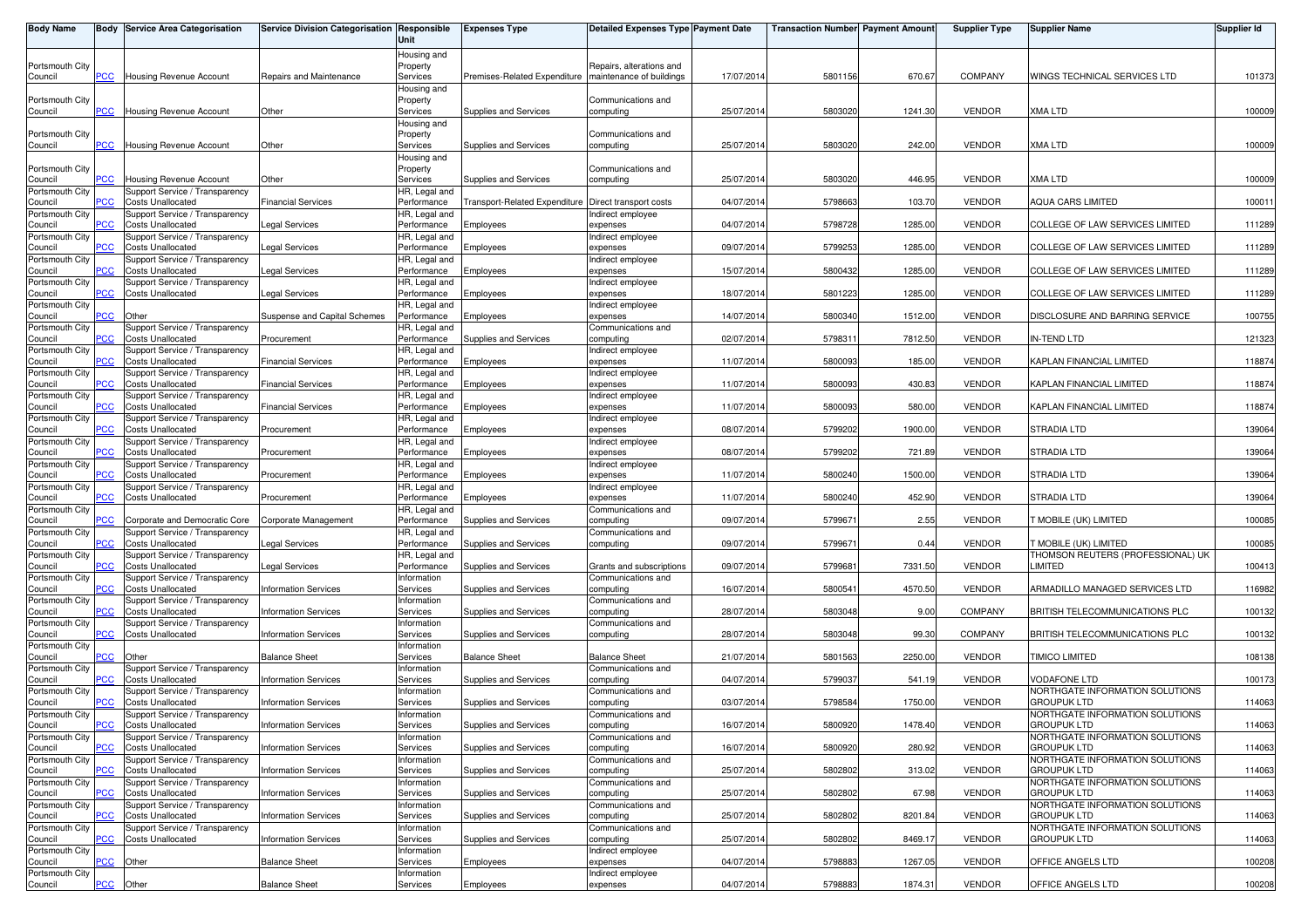| <b>Body Name</b>           |                | <b>Body Service Area Categorisation</b>                    | Service Division Categorisation Responsible | Unit                    | <b>Expenses Type</b>         | Detailed Expenses Type Payment Date |            | <b>Transaction Number Payment Amount</b> |            | <b>Supplier Type</b> | <b>Supplier Name</b>                                  | Supplier Id |
|----------------------------|----------------|------------------------------------------------------------|---------------------------------------------|-------------------------|------------------------------|-------------------------------------|------------|------------------------------------------|------------|----------------------|-------------------------------------------------------|-------------|
| Portsmouth City            | <b>PCC</b>     | Other                                                      | <b>Balance Sheet</b>                        | Information<br>Services | Supplies and Services        | Services                            | 21/07/2014 | 5801539                                  | 3250.00    | <b>VENDOR</b>        | REGIONAL NETWORK SOLUTIONS LTD                        | 139432      |
| Council<br>Portsmouth City |                |                                                            |                                             | Information             |                              |                                     |            |                                          |            |                      |                                                       |             |
| Council<br>Portsmouth City | $\overline{C}$ | Other                                                      | <b>Balance Sheet</b>                        | Services<br>Information | Supplies and Services        | Services                            | 22/07/2014 | 5801706                                  | 1900.00    | <b>VENDOR</b>        | RISUAL LIMITED                                        | 138582      |
| Council<br>Portsmouth City | $\overline{C}$ | Other                                                      | <b>Balance Sheet</b>                        | Services<br>Information | Supplies and Services        | Services                            | 22/07/201  | 5801706                                  | 950.00     | <b>VENDOR</b>        | RISUAL LIMITED                                        | 138582      |
| Council<br>Portsmouth City | <b>CC</b>      | Other                                                      | <b>Balance Sheet</b>                        | Services<br>Information | Supplies and Services        | Services                            | 22/07/201  | 5801706                                  | $-1900.00$ | <b>VENDOR</b>        | RISUAL LIMITED                                        | 138582      |
| Council                    | $\overline{C}$ | Other                                                      | <b>Balance Sheet</b>                        | Services                | <b>Balance Sheet</b>         | <b>Balance Sheet</b>                | 10/07/201  | 5799866                                  | 599.00     | <b>VENDOR</b>        | STREAM NETWORKS LTD                                   | 139449      |
| Portsmouth City<br>Council | °СС            | Support Service / Transparency<br>Costs Unallocated        | <b>Information Services</b>                 | Information<br>Services | Supplies and Services        | Communications and<br>computing     | 09/07/201  | 5799671                                  | 1366.37    | <b>VENDOR</b>        | T MOBILE (UK) LIMITED                                 | 100085      |
| Portsmouth City<br>Council | PCC            | Support Service / Transparency<br>Costs Unallocated        | <b>Information Services</b>                 | Information<br>Services | Supplies and Services        | Communications and<br>computing     | 11/07/201  | 5800249                                  | 9502.56    | <b>VENDOR</b>        | <b>FMOBILE (UK) LIMITED</b>                           | 100085      |
| Portsmouth City<br>Council | PCC            | Support Service / Transparency<br><b>Costs Unallocated</b> | <b>Information Services</b>                 | Information<br>Services | Supplies and Services        | Communications and<br>computing     | 18/07/2014 | 5801438                                  | 6254.14    | COMPANY              | VIRGIN MEDIA LIMITED                                  | 100224      |
| Portsmouth City<br>Council | $\overline{C}$ | Other                                                      | <b>Balance Sheet</b>                        | Information<br>Services | Supplies and Services        | Communications and<br>computing     | 16/07/201  | 5801005                                  | 114.00     | <b>VENDOR</b>        | XMA LTD                                               | 100009      |
| Portsmouth City            |                |                                                            |                                             | Information             |                              | Communications and                  |            |                                          |            |                      |                                                       |             |
| Council<br>Portsmouth City | PCC            | Other                                                      | <b>Balance Sheet</b>                        | Services<br>Information | Supplies and Services        | computing<br>Communications and     | 16/07/201  | 5801005                                  | 1461.36    | <b>VENDOR</b>        | <b>XMA LTD</b>                                        | 100009      |
| Council<br>Portsmouth City | CC             | Other                                                      | <b>Balance Sheet</b>                        | Services<br>Information | Supplies and Services        | computing<br>Communications and     | 16/07/201  | 5801005                                  | 215.76     | <b>VENDOR</b>        | <b>XMA LTD</b>                                        | 100009      |
| Council<br>Portsmouth City | <b>PCC</b>     | Other                                                      | <b>Balance Sheet</b>                        | Services<br>Information | <b>Supplies and Services</b> | computing<br>Communications and     | 16/07/201  | 5801005                                  | 28.12      | <b>VENDOR</b>        | <b>XMA LTD</b>                                        | 100009      |
| Council                    | <b>CC</b>      | Other                                                      | <b>Balance Sheet</b>                        | Services                | Supplies and Services        | computing                           | 23/07/201  | 5802215                                  | 24826.00   | <b>VENDOR</b>        | <b>XMA LTD</b>                                        | 100009      |
| Portsmouth City<br>Council | PCC            | Other                                                      | <b>Balance Sheet</b>                        | Information<br>Services | Supplies and Services        | Communications and<br>computing     | 25/07/201  | 5803020                                  | 6272.50    | <b>VENDOR</b>        | <b>XMA LTD</b>                                        | 100009      |
| Portsmouth City<br>Council | PCC            | Other                                                      | <b>Balance Sheet</b>                        | Information<br>Services | Supplies and Services        | Communications and<br>computing     | 25/07/2014 | 5803020                                  | 215.76     | <b>VENDOR</b>        | <b>XMA LTD</b>                                        | 100009      |
| Portsmouth City<br>Council | PCC            | Corporate and Democratic Core                              | Corporate Management                        | Other                   | Supplies and Services        | Miscellaneous expenses              | 09/07/201  | 5799212                                  | 500.00     | <b>VENDOR</b>        | A & J LAWRENCE                                        | 104559      |
| Portsmouth City            |                |                                                            | Financing, and Investment Income            |                         |                              |                                     |            |                                          |            |                      |                                                       |             |
| Council<br>Portsmouth City | PCC            | Costs below Net Cost of Services & Expenditure             |                                             | Other                   | Income                       | Interest                            | 28/07/2014 | 5803045                                  | $-6456.12$ | <b>VENDOR</b>        | BIFFA MUNICIPAL LTD                                   | 135191      |
| Council<br>Portsmouth City | <b>CC</b>      | Other                                                      | <b>Balance Sheet</b>                        | Other                   | <b>Balance Sheet</b>         | Asset                               | 28/07/201  | 5803045                                  | $-42685.1$ | <b>VENDOR</b>        | BIFFA MUNICIPAL LTD                                   | 135191      |
| Council<br>Portsmouth City | PCC            | Corporate and Democratic Core                              | Corporate Management                        | Other                   | Supplies and Services        | Services                            | 04/07/201  | 278812                                   | 990.00     | SOLETRADER           | TUTT R (PUMP COURT CHAMBERS)                          | 134546      |
| Council                    | <b>CC</b>      | Corporate and Democratic Core                              | Corporate Management                        | Other                   | Supplies and Services        | Services                            | 09/07/201  | 5799595                                  | 10679.00   | <b>VENDOR</b>        | <b>MARSH LIMITED</b>                                  | 123652      |
| Portsmouth City<br>Council | PCC            | Costs below Net Cost of Services Other Operating Costs     |                                             | Other                   | Supplies and Services        | Services                            | 03/07/201  | 5798569                                  | 4230.00    | SOLETRADER           | MANTLE P (MONCKTON CHAMBERS)                          | 138918      |
| Portsmouth City<br>Council | PСC            | Non Distributed Costs                                      | <b>Retirement Benefits</b>                  | Other                   | Employees                    | Indirect employee<br>expenses       | 10/07/201  | 5799871                                  | 1725.22    | <b>VENDOR</b>        | TEACHERS PENSION AGENCY                               | 108240      |
| Portsmouth City<br>Council | $\overline{C}$ | Other                                                      | <b>Balance Sheet</b>                        | Other                   | <b>Balance Sheet</b>         | .iability                           | 18/07/201  | 5801275                                  | 4035.70    | <b>VENDOR</b>        | <b>FIRST</b>                                          | 101168      |
| Portsmouth City<br>Council | $\overline{C}$ | Other                                                      | <b>Balance Sheet</b>                        | Other                   | <b>Balance Sheet</b>         | Liability                           | 25/07/2014 | 5802566                                  | 34285.00   | <b>VENDOR</b>        | CT MCCANN DEVELOPMENTS                                | 119232      |
| Portsmouth City            |                |                                                            |                                             |                         |                              |                                     |            |                                          |            |                      |                                                       |             |
| Council<br>Portsmouth City | $\overline{C}$ | Other                                                      | <b>Balance Sheet</b>                        | Other                   | <b>Balance Sheet</b>         | Liability                           | 30/07/2014 | 5803289                                  | 1400.00    | <b>VENDOR</b>        | CT MCCANN DEVELOPMENTS                                | 119232      |
| Council<br>Portsmouth City | $\overline{C}$ | Other                                                      | <b>Balance Sheet</b>                        | Other                   | <b>Balance Sheet</b>         | Liability                           | 30/07/2014 | 5803289                                  | 2945.00    | <b>VENDOR</b>        | CT MCCANN DEVELOPMENTS                                | 119232      |
| Council<br>Portsmouth City | °СС            | Corporate and Democratic Core                              | Corporate Management                        | Other                   | Supplies and Services        | Services                            | 24/07/201  | 5802268                                  | 1137.00    | <b>VENDOR</b>        | CUNNINGHAM LINDSEY UNITED KINGDOM                     | 113314      |
| Council                    | PCC            | Corporate and Democratic Core                              | Corporate Management                        | Other                   | Supplies and Services        | Miscellaneous expenses              | 31/07/201  | 279311                                   | 4094.62    | <b>VENDOR</b>        | ENTERPRISE RENT A CAR UK LTD                          | 119361      |
| Portsmouth City<br>Council | $\overline{C}$ | Other                                                      | <b>Balance Sheet</b>                        | Other                   | <b>Balance Sheet</b>         | Liability                           | 11/07/201  | 5800101                                  | 11250.00   | COMPANY              | <b>KKA MAINTENANCE LTD</b>                            | 135386      |
| Portsmouth City<br>Council | PCC Other      |                                                            | <b>Balance Sheet</b>                        | Other                   | <b>Balance Sheet</b>         | Liability                           | 24/07/2014 | 5802319                                  | 29400.00   | <b>COMPANY</b>       | NCC ESSEX LTD T/A NATIONAL COLD<br>STORE CONSTRUCTION | 139250      |
| Portsmouth City<br>Council | <b>PCC</b>     | Other                                                      | <b>Balance Sheet</b>                        | Other                   | <b>Balance Sheet</b>         | Liability                           | 04/07/2014 | 5798902                                  | 3064.07    | <b>VENDOR</b>        | PORTAKABIN LTD                                        | 103355      |
| Portsmouth City            |                |                                                            |                                             |                         |                              |                                     |            |                                          |            |                      |                                                       |             |
| Council<br>Portsmouth City | PCC Other      |                                                            | <b>Balance Sheet</b>                        | Other                   | <b>Balance Sheet</b>         | Liability                           | 30/07/2014 | 5803667                                  | 2093.00    | <b>VENDOR</b>        | PORTAKABIN LTD                                        | 103355      |
| Council<br>Portsmouth City | PCC Other      |                                                            | <b>Balance Sheet</b>                        | Other                   | <b>Balance Sheet</b>         | Asset                               | 24/07/2014 | 5802350                                  | 1000.00    | <b>VENDOR</b>        | PRUDENTIAL                                            | 107069      |
| Council<br>Portsmouth City | PCC Other      |                                                            | <b>Balance Sheet</b>                        | Other                   | <b>Balance Sheet</b>         | Asset                               | 24/07/2014 | 5802353                                  | 1000.00    | <b>VENDOR</b>        | PRUDENTIAL                                            | 107069      |
| Council<br>Portsmouth City | PCC Other      |                                                            | <b>Balance Sheet</b>                        | Other                   | <b>Balance Sheet</b>         | Liability                           | 21/07/2014 | 5801540                                  | 0.44       | <b>VENDOR</b>        | <b>ROSS &amp; ROBERTS LIMITED</b>                     | 120552      |
| Council                    | CC             | Other                                                      | <b>Balance Sheet</b>                        | Other                   | <b>Balance Sheet</b>         | Asset                               | 10/07/2014 | 5799875                                  | 3000.00    | <b>VENDOR</b>        | THE KINGS THEATRE TRUST LIMITED                       | 108776      |
| Portsmouth City<br>Council | PCC            | Corporate and Democratic Core                              | Corporate Management                        | Other                   | Supplies and Services        | Miscellaneous expenses              | 15/07/2014 | 5800524                                  | 7000.00    | <b>VENDOR</b>        | <b>VERISONA LIMITED</b>                               | 131289      |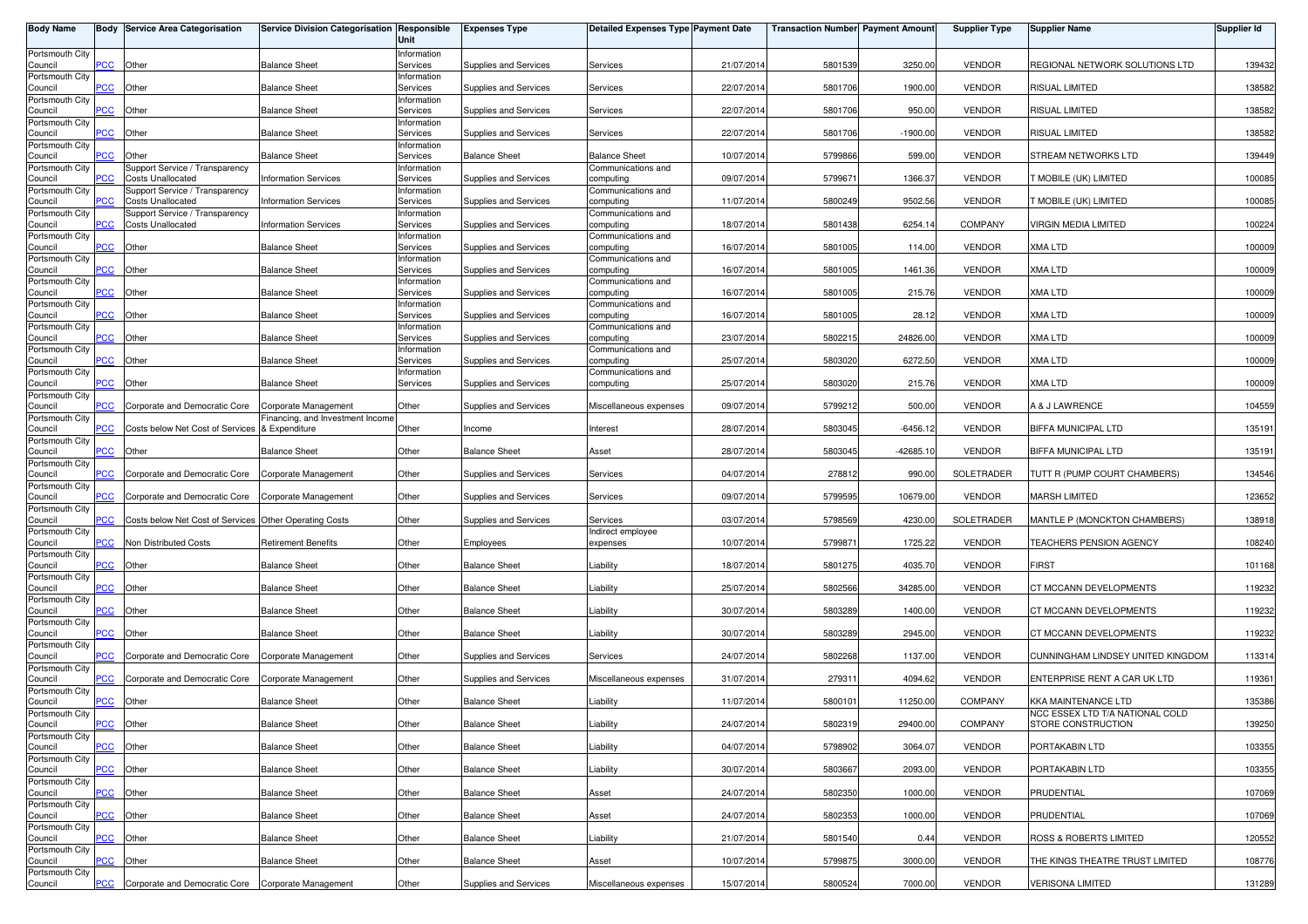| <b>Body Name</b>           |                | <b>Body Service Area Categorisation</b>           | <b>Service Division Categorisation</b>           | Responsible<br>Unit | <b>Expenses Type</b>          | <b>Detailed Expenses Type Payment Date</b>         |            | <b>Transaction Number Payment Amount</b> |          | <b>Supplier Type</b> | <b>Supplier Name</b>              | <b>Supplier Id</b> |
|----------------------------|----------------|---------------------------------------------------|--------------------------------------------------|---------------------|-------------------------------|----------------------------------------------------|------------|------------------------------------------|----------|----------------------|-----------------------------------|--------------------|
| Portsmouth City<br>Council | сC             | Corporate and Democratic Core                     | Corporate Management                             | Other               | Supplies and Services         | Miscellaneous expenses                             | 15/07/2014 | 5800523                                  | 7000.00  | <b>VENDOR</b>        | <b>VERISONA LIMITED</b>           | 131289             |
| Portsmouth City<br>Council | <u>CC</u>      | Other                                             | <b>Balance Sheet</b>                             | Other               | <b>Balance Sheet</b>          | .iability                                          | 25/07/2014 | 5803012                                  | 1659.80  | <b>VENDOR</b>        | <b>WIGHTLINK LIMITED</b>          | 103123             |
| Portsmouth City            |                |                                                   | Airports, Harbours and Toll                      |                     |                               |                                                    |            |                                          |          |                      |                                   |                    |
| Council<br>Portsmouth City | <u>CC</u>      | Highways and Transport Services Facilities        | Airports, Harbours and Toll                      | Port                | Supplies and Services         | Miscellaneous expenses                             | 02/07/2014 | 5797904                                  | 1152.20  | <b>VENDOR</b>        | ADARE INTERNATIONAL LTD           | 138060             |
| Council<br>Portsmouth City |                | <b>Highways and Transport Services</b>            | <b>Facilities</b><br>Airports, Harbours and Toll | Port                | Supplies and Services         | Miscellaneous expenses                             | 02/07/201  | 5797904                                  | 1806.97  | <b>VENDOR</b>        | ADARE INTERNATIONAL LTD           | 138060             |
| Council<br>Portsmouth City | сC             | Highways and Transport Services                   | Facilities<br>Airports, Harbours and Toll        | Port                | Supplies and Services         | Miscellaneous expenses                             | 02/07/201  | 5797904                                  | 616.60   | <b>VENDOR</b>        | ADARE INTERNATIONAL LTD           | 138060             |
| Council<br>Portsmouth City |                | Highways and Transport Services                   | <b>Facilities</b><br>Airports, Harbours and Toll | Port                | Supplies and Services         | Miscellaneous expenses                             | 23/07/201  | 5801749                                  | 124.00   | <b>VENDOR</b>        | ADARE INTERNATIONAL LTD           | 138060             |
| Council                    | <u>CC</u>      | Highways and Transport Services Facilities        |                                                  | Port                | Supplies and Services         | Miscellaneous expenses                             | 23/07/201  | 5801749                                  | 372.00   | <b>VENDOR</b>        | ADARE INTERNATIONAL LTD           | 138060             |
| Portsmouth City<br>Council |                | Highways and Transport Services Facilities        | Airports, Harbours and Toll                      | Port                | Supplies and Services         | Miscellaneous expenses                             | 23/07/201  | 5801749                                  | 50.40    | <b>VENDOR</b>        | ADARE INTERNATIONAL LTD           | 138060             |
| Portsmouth City<br>Council | CC             | Highways and Transport Services Facilities        | irports, Harbours and Toll                       | Port                | Supplies and Services         | Miscellaneous expenses                             | 23/07/201  | 5801749                                  | 500.00   | <b>VENDOR</b>        | ADARE INTERNATIONAL LTD           | 138060             |
| Portsmouth City<br>Council | $\overline{C}$ | Highways and Transport Services Facilities        | Airports, Harbours and Toll                      | Port                | Supplies and Services         | Miscellaneous expenses                             | 23/07/201  | 5801749                                  | 8080.00  | <b>VENDOR</b>        | ADARE INTERNATIONAL LTD           | 138060             |
| Portsmouth City<br>Council |                | <b>Highways and Transport Services</b>            | Airports, Harbours and Toll<br>Facilities        | Port                | Supplies and Services         | Miscellaneous expenses                             | 23/07/2014 | 5801749                                  | 83.50    | <b>VENDOR</b>        | ADARE INTERNATIONAL LTD           | 138060             |
| Portsmouth City            |                |                                                   | Airports, Harbours and Toll                      |                     |                               | Repairs, alterations and                           |            |                                          |          |                      |                                   |                    |
| Council<br>Portsmouth City | <b>PCC</b>     | Highways and Transport Services                   | <b>Facilities</b><br>Airports, Harbours and Toll | Port                | Premises-Related Expenditure  | maintenance of buildings                           | 30/07/201  | 5803243                                  | 5961.00  | <b>VENDOR</b>        | <b>AES LIMITED</b>                | 131914             |
| Council<br>Portsmouth City |                | Highways and Transport Services Facilities        | Airports, Harbours and Toll                      | Port                | <b>Third Party Payments</b>   | Private contractors                                | 02/07/201  | 5797909                                  | 10610.60 | <b>VENDOR</b>        | APCOA PARKING SERVICES UK LIMITED | 108507             |
| Council<br>Portsmouth City | PСC            | Highways and Transport Services Facilities        | Airports, Harbours and Toll                      | Port                | Third Party Payments          | Private contractors                                | 02/07/201  | 5797909                                  | 3019.94  | <b>VENDOR</b>        | APCOA PARKING SERVICES UK LIMITED | 108507             |
| Council<br>Portsmouth City | PСC            | Highways and Transport Services                   | <b>Facilities</b><br>Airports, Harbours and Toll | Port                | Third Party Payments          | Private contractors                                | 02/07/2014 | 5797909                                  | 979.44   | <b>VENDOR</b>        | APCOA PARKING SERVICES UK LIMITED | 108507             |
| Council                    | PСC            | <b>Highways and Transport Services Facilities</b> |                                                  | Port                | <b>Third Party Payments</b>   | Private contractors                                | 16/07/201  | 5800537                                  | 979.44   | <b>VENDOR</b>        | APCOA PARKING SERVICES UK LIMITED | 108507             |
| Portsmouth City<br>Council | 'CC            | Highways and Transport Services Facilities        | Airports, Harbours and Toll                      | Port                | Third Party Payments          | Private contractors                                | 23/07/2014 | 5801759                                  | 157.41   | <b>VENDOR</b>        | APCOA PARKING SERVICES UK LIMITED | 108507             |
| Portsmouth City<br>Council |                | Highways and Transport Services                   | irports, Harbours and Toll<br><b>Facilities</b>  | Port                | Third Party Payments          | Private contractors                                | 23/07/201  | 5801759                                  | 2629.33  | <b>VENDOR</b>        | APCOA PARKING SERVICES UK LIMITED | 108507             |
| Portsmouth City<br>Council | $\overline{C}$ | Highways and Transport Services Facilities        | Airports, Harbours and Toll                      | Port                | Third Party Payments          | Private contractors                                | 23/07/2014 | 5801759                                  | 29.15    | <b>VENDOR</b>        | APCOA PARKING SERVICES UK LIMITED | 108507             |
| Portsmouth City<br>Council |                |                                                   | Airports, Harbours and Toll<br>Facilities        |                     |                               |                                                    | 23/07/201  |                                          | 8080.38  | <b>VENDOR</b>        |                                   |                    |
| Portsmouth City            | сC             | <b>Highways and Transport Services</b>            | Airports, Harbours and Toll                      | Port                | <b>Third Party Payments</b>   | Private contractors<br>Repairs, alterations and    |            | 5801759                                  |          |                      | APCOA PARKING SERVICES UK LIMITED | 108507             |
| Council<br>Portsmouth City | PСC            | Highways and Transport Services Facilities        | Airports, Harbours and Toll                      | Port                | Premises-Related Expenditure  | maintenance of buildings                           | 02/07/201  | 5797920                                  | 787.00   | COMPANY              | ASHTEAD PLANT HIRE COMPANY LTD    | 106426             |
| Council<br>Portsmouth City |                | Highways and Transport Services Facilities        | Airports, Harbours and Toll                      | Port                | Transport-Related Expenditure | Direct transport costs<br>Equipment, furniture and | 16/07/201  | 5800543                                  | 15495.00 | COMPANY              | ASSOCIATED BRITISH PORTS          | 108498             |
| Council<br>Portsmouth City | ۲CC            | Highways and Transport Services Facilities        | irports, Harbours and Toll                       | Port                | Supplies and Services         | materials                                          | 30/07/201  | 5803254                                  | 2042.82  | <b>COMPANY</b>       | AVERY WEIGH-TRONIX                | 107623             |
| Council                    |                | Highways and Transport Services                   | <b>Facilities</b>                                | Port                | Third Party Payments          | Private contractors                                | 02/07/2014 | 5797926                                  | 102.40   | <b>VENDOR</b>        | <b>BAILEYS BUS SERVICE</b>        | 100562             |
| Portsmouth City<br>Council | PСC            | Highways and Transport Services Facilities        | Airports, Harbours and Toll                      | Port                | Third Party Payments          | Private contractors                                | 02/07/201  | 5797926                                  | 102.40   | <b>VENDOR</b>        | <b>BAILEYS BUS SERVICE</b>        | 100562             |
| Portsmouth City<br>Council | сC             | Highways and Transport Services Facilities        | Airports, Harbours and Toll                      | Port                | Third Party Payments          | Private contractors                                | 02/07/2014 | 5797926                                  | 136.19   | <b>VENDOR</b>        | <b>BAILEYS BUS SERVICE</b>        | 100562             |
| Portsmouth City<br>Council |                | <b>Highways and Transport Services</b>            | irports, Harbours and Toll<br><b>Facilities</b>  | Port                | <b>Third Party Payments</b>   | Private contractors                                | 02/07/201  | 5797926                                  | 24940.48 | <b>VENDOR</b>        | <b>BAILEYS BUS SERVICE</b>        | 100562             |
| Portsmouth City<br>Council | $\overline{C}$ | Highways and Transport Services                   | Airports, Harbours and Toll<br>Facilities        | Port                | Third Party Payments          | Private contractors                                | 02/07/2014 | 5797926                                  | 358.40   | <b>VENDOR</b>        | <b>BAILEYS BUS SERVICE</b>        | 100562             |
| Portsmouth City            |                |                                                   | irports, Harbours and Toll                       |                     |                               |                                                    |            |                                          |          |                      |                                   |                    |
| Council<br>Portsmouth City | <b>CC</b>      | <b>Highways and Transport Services</b>            | Facilities<br>Airports, Harbours and Toll        | Port                | <b>Third Party Payments</b>   | Private contractors                                | 02/07/201  | 5797926                                  | 505.83   | <b>VENDOR</b>        | <b>BAILEYS BUS SERVICE</b>        | 100562             |
| Council<br>Portsmouth City |                | Highways and Transport Services Facilities        | Airports, Harbours and Toll                      | Port                | Third Party Payments          | Private contractors                                | 02/07/2014 | 5797926                                  | 632.29   | <b>VENDOR</b>        | <b>BAILEYS BUS SERVICE</b>        | 100562             |
| Council<br>Portsmouth City |                | Highways and Transport Services Facilities        | Airports, Harbours and Toll                      | Port                | Third Party Payments          | Private contractors                                | 02/07/2014 | 5797926                                  | 661.47   | <b>VENDOR</b>        | <b>BAILEYS BUS SERVICE</b>        | 100562             |
| Council<br>Portsmouth City | PCC            | Highways and Transport Services Facilities        | Airports, Harbours and Toll                      | Port                | Third Party Payments          | Private contractors                                | 02/07/2014 | 5797926                                  | 77.82    | <b>VENDOR</b>        | <b>BAILEYS BUS SERVICE</b>        | 100562             |
| Council                    | PСC            | Highways and Transport Services Facilities        |                                                  | Port                | <b>Third Party Payments</b>   | Private contractors                                | 23/07/2014 | 5801770                                  | 107.76   | <b>VENDOR</b>        | <b>BAILEYS BUS SERVICE</b>        | 100562             |
| Portsmouth City<br>Council | CС             | Highways and Transport Services Facilities        | Airports, Harbours and Toll                      | Port                | <b>Third Party Payments</b>   | Private contractors                                | 23/07/2014 | 5801770                                  | 155.64   | <b>VENDOR</b>        | <b>BAILEYS BUS SERVICE</b>        | 100562             |
| Portsmouth City<br>Council | сC             | Highways and Transport Services Facilities        | Airports, Harbours and Toll                      | Port                | Third Party Payments          | Private contractors                                | 23/07/2014 | 5801770                                  | 155.64   | <b>VENDOR</b>        | <b>BAILEYS BUS SERVICE</b>        | 100562             |
| Portsmouth City<br>Council |                | Highways and Transport Services                   | Airports, Harbours and Toll<br><b>Facilities</b> | Port                | Third Party Payments          | Private contractors                                | 23/07/2014 | 5801770                                  | 155.64   | <b>VENDOR</b>        | <b>BAILEYS BUS SERVICE</b>        | 100562             |
| Portsmouth City            | <b>PCC</b>     |                                                   | Airports, Harbours and Toll                      |                     |                               |                                                    |            |                                          |          |                      |                                   |                    |
| Council                    |                | Highways and Transport Services Facilities        |                                                  | Port                | <b>Third Party Payments</b>   | Private contractors                                | 23/07/2014 | 5801770                                  | 307.20   | VENDOR               | <b>BAILEYS BUS SERVICE</b>        | 100562             |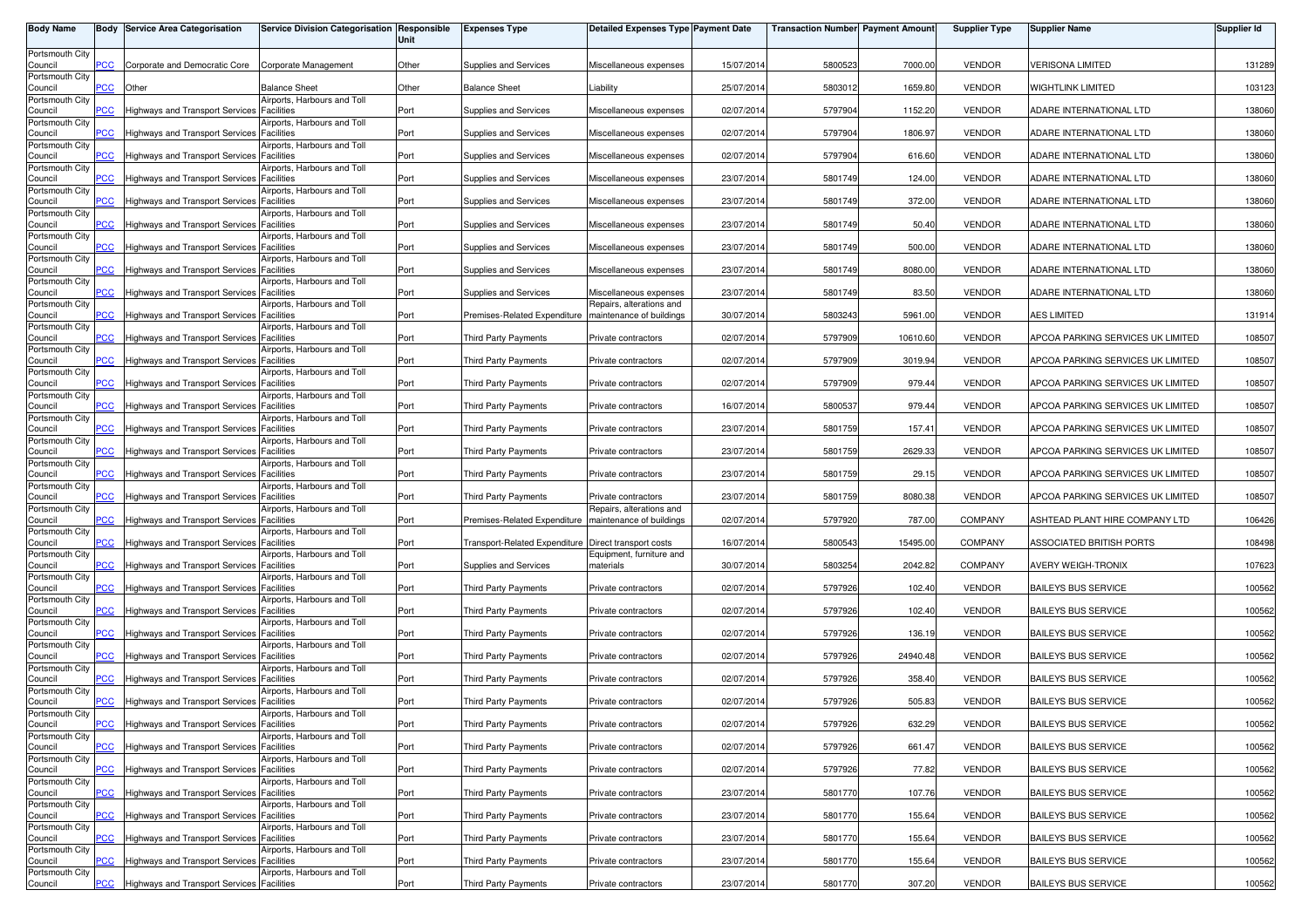| <b>Body Name</b>           |                | <b>Body Service Area Categorisation</b>           | Service Division Categorisation Responsible      | Unit | <b>Expenses Type</b>                                    | <b>Detailed Expenses Type Payment Date</b>           |            | <b>Transaction Number Payment Amount</b> |          | <b>Supplier Type</b> | <b>Supplier Name</b>                       | <b>Supplier Id</b> |
|----------------------------|----------------|---------------------------------------------------|--------------------------------------------------|------|---------------------------------------------------------|------------------------------------------------------|------------|------------------------------------------|----------|----------------------|--------------------------------------------|--------------------|
| Portsmouth City            |                |                                                   | Airports, Harbours and Toll                      |      |                                                         |                                                      |            |                                          |          |                      |                                            |                    |
| Council                    | PСC            | <b>Highways and Transport Services</b>            | Facilities                                       | Port | <b>Third Party Payments</b>                             | Private contractors                                  | 23/07/201  | 5801770                                  | 332.80   | <b>VENDOR</b>        | <b>BAILEYS BUS SERVICE</b>                 | 100562             |
| Portsmouth City<br>Council | <b>PCC</b>     | <b>Highways and Transport Services</b>            | Airports, Harbours and Toll<br>Facilities        | Port | <b>Third Party Payments</b>                             | Private contractors                                  | 23/07/201  | 5801770                                  | 420.00   | <b>VENDOR</b>        | <b>BAILEYS BUS SERVICE</b>                 | 100562             |
| Portsmouth City<br>Council | <b>PCC</b>     | Highways and Transport Services Facilities        | Airports, Harbours and Toll                      | Port | <b>Third Party Payments</b>                             | Private contractors                                  | 23/07/201  | 5801770                                  | 486.38   | <b>VENDOR</b>        | <b>BAILEYS BUS SERVICE</b>                 | 100562             |
| Portsmouth City            |                |                                                   | Airports, Harbours and Toll                      |      |                                                         |                                                      |            |                                          |          |                      |                                            |                    |
| Council<br>Portsmouth City | PСC            | Highways and Transport Services Facilities        | Airports, Harbours and Toll                      | Port | Third Party Payments                                    | Private contractors                                  | 23/07/201  | 5801770                                  | 544.74   | <b>VENDOR</b>        | <b>BAILEYS BUS SERVICE</b>                 | 100562             |
| Council                    | <u>PCC</u>     | Highways and Transport Services Facilities        |                                                  | Port | <b>Third Party Payments</b>                             | Private contractors                                  | 23/07/201  | 5801770                                  | 622.56   | <b>VENDOR</b>        | <b>BAILEYS BUS SERVICE</b>                 | 100562             |
| Portsmouth City<br>Council | <b>PCC</b>     | <b>Highways and Transport Services Facilities</b> | Airports, Harbours and Toll                      | Port | <b>Third Party Payments</b>                             | Private contractors                                  | 23/07/201  | 5801770                                  | 660.00   | <b>VENDOR</b>        | <b>BAILEYS BUS SERVICE</b>                 | 100562             |
| Portsmouth City<br>Council | <u>PCC</u>     | Highways and Transport Services Facilities        | Airports, Harbours and Toll                      | Port | <b>Third Party Payments</b>                             | Private contractors                                  | 23/07/2014 | 5801770                                  | 661.47   | <b>VENDOR</b>        | <b>BAILEYS BUS SERVICE</b>                 | 100562             |
| Portsmouth City            |                |                                                   | Airports, Harbours and Toll                      |      |                                                         |                                                      |            |                                          |          |                      |                                            |                    |
| Council<br>Portsmouth City | <b>PCC</b>     | Highways and Transport Services Facilities        | Airports, Harbours and Toll                      | Port | Third Party Payments                                    | Private contractors                                  | 23/07/2014 | 5801770                                  | 691.20   | <b>VENDOR</b>        | <b>BAILEYS BUS SERVICE</b>                 | 100562             |
| Council<br>Portsmouth City | <u>PCC</u>     | Highways and Transport Services                   | Facilities<br>Airports, Harbours and Toll        | Port | <b>Third Party Payments</b>                             | Private contractors                                  | 23/07/2014 | 5801770                                  | 716.80   | <b>VENDOR</b>        | <b>BAILEYS BUS SERVICE</b>                 | 100562             |
| Council                    | $\overline{C}$ | Highways and Transport Services                   | Facilities                                       | Port | <b>Third Party Payments</b>                             | Private contractors                                  | 30/07/201  | 5803256                                  | 22958.41 | <b>VENDOR</b>        | <b>BAILEYS BUS SERVICE</b>                 | 100562             |
| Portsmouth City<br>Council | PCC            | <b>Highways and Transport Services</b>            | Airports, Harbours and Toll<br>Facilities        | Port | <b>Third Party Payments</b>                             | Private contractors                                  | 30/07/201  | 5803256                                  | 291.83   | <b>VENDOR</b>        | <b>BAILEYS BUS SERVICE</b>                 | 100562             |
| Portsmouth City            | PCC            |                                                   | Airports, Harbours and Toll                      |      |                                                         |                                                      | 30/07/201  | 5803256                                  | 460.80   | <b>VENDOR</b>        | <b>BAILEYS BUS SERVICE</b>                 | 100562             |
| Council<br>Portsmouth City |                | Highways and Transport Services Facilities        | Airports, Harbours and Toll                      | Port | <b>Third Party Payments</b>                             | Private contractors<br>Repairs, alterations and      |            |                                          |          |                      |                                            |                    |
| Council<br>Portsmouth City | PСC            | Highways and Transport Services Facilities        | Airports, Harbours and Toll                      | Port | Premises-Related Expenditure                            | maintenance of buildings<br>Printing, stationery and | 09/07/201  | 579923                                   | 451.00   | <b>COMPANY</b>       | BI FOLD ROLFE LTD                          | 104414             |
| Council                    | PCC            | <b>Highways and Transport Services Facilities</b> |                                                  | Port | Supplies and Services                                   | general office expenses                              | 23/07/201  | 5801775                                  | 1664.00  | <b>VENDOR</b>        | BRITISH STANDARDS INSTITUTION              | 100373             |
| Portsmouth City<br>Council | PCC            | Highways and Transport Services Facilities        | Airports, Harbours and Toll                      | Port | Supplies and Services                                   | Communications and<br>computing                      | 30/07/201  | 5803266                                  | 1139.89  | COMPANY              | BRITISH TELECOMMUNICATIONS PLC             | 100132             |
| Portsmouth City<br>Council | PСC            | Highways and Transport Services Facilities        | Airports, Harbours and Toll                      | Port | Employees                                               | ndirect employee<br>expenses                         | 02/07/201  | 5797935                                  | 3125.00  | <b>VENDOR</b>        | BUSINESS TECHNOLOGY PARTNERS LTD           | 106282             |
| Portsmouth City            |                |                                                   | Airports, Harbours and Toll                      |      |                                                         | Communications and                                   |            |                                          |          |                      |                                            |                    |
| Council<br>Portsmouth City | PCC            | Highways and Transport Services Facilities        | Airports, Harbours and Toll                      | Port | Supplies and Services                                   | computing<br>Communications and                      | 02/07/2014 | 5797935                                  | 5000.00  | <b>VENDOR</b>        | BUSINESS TECHNOLOGY PARTNERS LTD           | 106282             |
| Council<br>Portsmouth City | PСC            | <b>Highways and Transport Services</b>            | Facilities<br>Airports, Harbours and Toll        | Port | Supplies and Services                                   | computing<br>Equipment, furniture and                | 23/07/201  | 5801778                                  | 425.00   | <b>VENDOR</b>        | BUSINESS TECHNOLOGY PARTNERS LTD           | 106282             |
| Council                    | PСC            | <b>Highways and Transport Services</b>            | Facilities                                       | Port | Supplies and Services                                   | materials                                            | 23/07/201  | 5801778                                  | 425.00   | <b>VENDOR</b>        | BUSINESS TECHNOLOGY PARTNERS LTD           | 106282             |
| Portsmouth City<br>Council | PСC            | <b>Highways and Transport Services</b>            | Airports, Harbours and Toll<br>Facilities        | Port | <b>Third Party Payments</b>                             | Private contractors                                  | 23/07/201  | 5801779                                  | 760.00   | <b>VENDOR</b>        | C P LUBRICANTS LTD                         | 100666             |
| Portsmouth City<br>Council | PСC            | Highways and Transport Services Facilities        | Airports, Harbours and Toll                      | Port | Supplies and Services                                   | Communications and<br>computing                      | 30/07/201  | 5803271                                  | 2247.75  | <b>VENDOR</b>        | <b>CARETOWER LTD</b>                       | 111692             |
| Portsmouth City            |                |                                                   | Airports, Harbours and Toll                      |      |                                                         | Communications and                                   |            |                                          |          |                      |                                            |                    |
| Council<br>Portsmouth City | PСC            | Highways and Transport Services Facilities        | Airports, Harbours and Toll                      | Port | Supplies and Services                                   | computing<br>Equipment, furniture and                | 30/07/201  | 580327                                   | 2715.28  | <b>VENDOR</b>        | <b>CARETOWER LTD</b>                       | 111692             |
| Council                    | PСC            | Highways and Transport Services                   | <b>Facilities</b>                                | Port | Supplies and Services                                   | materials                                            | 30/07/201  | 580327                                   | 2172.22  | <b>VENDOR</b>        | CARETOWER LTD                              | 111692             |
| Portsmouth City<br>Council | $\overline{C}$ | Highways and Transport Services Facilities        | Airports, Harbours and Toll                      | Port | Supplies and Services                                   | Equipment, furniture and<br>materials                | 30/07/201  | 5803271                                  | 2247.75  | <b>VENDOR</b>        | <b>CARETOWER LTD</b>                       | 111692             |
| Portsmouth City<br>Council | <u>PCC</u>     | Highways and Transport Services                   | Airports, Harbours and Toll<br><b>Facilities</b> | Port | <b>Third Party Payments</b>                             | Private contractors                                  | 02/07/201  | 5798353                                  | 11175.68 | <b>COMPANY</b>       | OCS GROUP UK LIMITED T/A CANNON            | 101502             |
| Portsmouth City            |                |                                                   | Airports, Harbours and Toll                      |      |                                                         |                                                      |            |                                          |          |                      |                                            |                    |
| Council<br>Portsmouth City | <u>PCC</u>     | Highways and Transport Services Facilities        | Airports, Harbours and Toll                      | Port | Third Party Payments                                    | Private contractors                                  | 02/07/2014 | 5798353                                  | 44702.73 | <b>COMPANY</b>       | OCS GROUP UK LIMITED T/A CANNON            | 101502             |
| Council<br>Portsmouth City | PСC            | <b>Highways and Transport Services</b>            | Facilities<br>Airports, Harbours and Toll        | Port | <b>Third Party Payments</b>                             | Private contractors                                  | 30/07/201  | 5803655                                  | 38864.81 | <b>COMPANY</b>       | OCS GROUP UK LIMITED T/A CANNON            | 101502             |
| Council                    | <b>PCC</b>     | <b>Highways and Transport Services</b>            | Facilities                                       | Port | <b>Third Party Payments</b>                             | Private contractors                                  | 30/07/201  | 5803655                                  | 9716.20  | <b>COMPANY</b>       | OCS GROUP UK LIMITED T/A CANNON            | 101502             |
| Portsmouth City<br>Council | <b>PCC</b>     | <b>Highways and Transport Services</b>            | Airports, Harbours and Toll<br><b>Facilities</b> | Port | Premises-Related Expenditure                            | Repairs, alterations and<br>maintenance of buildings | 03/07/2014 | 5798527                                  | 217.99   | <b>COMPANY</b>       | COMPREHENSIVE ELEVATOR SERVICES<br>LIMITED | 134354             |
| Portsmouth City<br>Council | <b>PCC</b>     | Highways and Transport Services Facilities        | Airports, Harbours and Toll                      | Port | Premises-Related Expenditure   maintenance of buildings | Repairs, alterations and                             | 24/07/2014 | 5802255                                  | 134.62   | COMPANY              | COMPREHENSIVE ELEVATOR SERVICES<br>LIMITED | 134354             |
| Portsmouth City            |                |                                                   | Airports, Harbours and Toll                      |      |                                                         | Repairs, alterations and                             |            |                                          |          |                      | COMPREHENSIVE ELEVATOR SERVICES            |                    |
| Council<br>Portsmouth City | <b>PCC</b>     | <b>Highways and Transport Services Facilities</b> | Airports, Harbours and Toll                      | Port | Premises-Related Expenditure   maintenance of buildings | Repairs, alterations and                             | 24/07/2014 | 5802255                                  | 375.00   | COMPANY              | LIMITED<br>COMPREHENSIVE ELEVATOR SERVICES | 134354             |
| Council<br>Portsmouth City | PCC            | Highways and Transport Services Facilities        | Airports, Harbours and Toll                      | Port | Premises-Related Expenditure                            | maintenance of buildings                             | 24/07/2014 | 5802255                                  | 67.31    | COMPANY              | LIMITED                                    | 134354             |
| Council                    | PСC            | Highways and Transport Services Facilities        |                                                  | Port | Third Party Payments                                    | Private contractors                                  | 23/07/2014 | 5801818                                  | 1334.73  | <b>VENDOR</b>        | EUROMEC CONTRACTS LTD                      | 112932             |
| Portsmouth City<br>Council | PСC            | Highways and Transport Services Facilities        | Airports, Harbours and Toll                      | Port | <b>Third Party Payments</b>                             | Private contractors                                  | 23/07/2014 | 5801818                                  | 148.30   | <b>VENDOR</b>        | EUROMEC CONTRACTS LTD                      | 112932             |
| Portsmouth City<br>Council | PCC            | Highways and Transport Services Facilities        | Airports, Harbours and Toll                      | Port | Premises-Related Expenditure                            | Repairs, alterations and<br>maintenance of buildings | 30/07/2014 | 5803306                                  | 856.91   | <b>VENDOR</b>        | FLAKT WOODS LTD                            | 138643             |
| Portsmouth City            |                |                                                   | Airports, Harbours and Toll                      |      |                                                         |                                                      |            |                                          |          |                      |                                            |                    |
| Council<br>Portsmouth City | PСC            | Highways and Transport Services Facilities        | Airports, Harbours and Toll                      | Port | Supplies and Services                                   | Miscellaneous expenses<br>Repairs, alterations and   | 16/07/201  | 5800597                                  | 515.00   | <b>VENDOR</b>        | FLATFIVE CREATIVE LIMITED                  | 125179             |
| Council                    | <b>PCC</b>     | Highways and Transport Services Facilities        |                                                  | Port | Premises-Related Expenditure   maintenance of buildings |                                                      | 09/07/2014 | 5799552                                  | 567.36   | <b>VENDOR</b>        | <b>G B HYDRAULICS LIMITED</b>              | 122153             |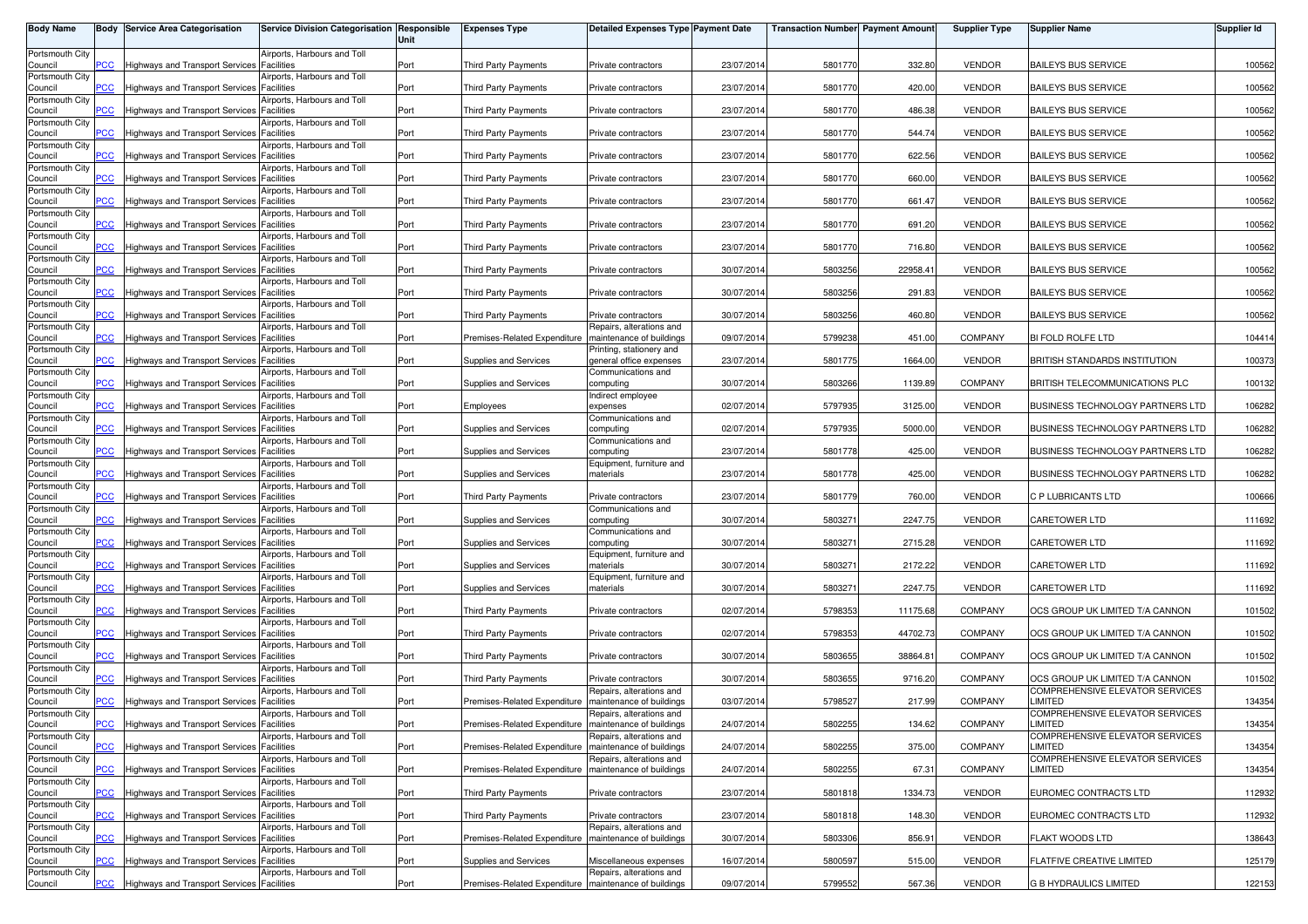| <b>Body Name</b>           |                | <b>Body Service Area Categorisation</b>                         | Service Division Categorisation Responsible            | Unit | <b>Expenses Type</b>                                    | <b>Detailed Expenses Type Payment Date</b>           |            | <b>Transaction Number Payment Amount</b> |          | <b>Supplier Type</b> | <b>Supplier Name</b>        | <b>Supplier Id</b> |
|----------------------------|----------------|-----------------------------------------------------------------|--------------------------------------------------------|------|---------------------------------------------------------|------------------------------------------------------|------------|------------------------------------------|----------|----------------------|-----------------------------|--------------------|
| Portsmouth City<br>Council | сC             | Highways and Transport Services Facilities                      | Airports, Harbours and Toll                            | Port | Premises-Related Expenditure                            | Repairs, alterations and<br>maintenance of buildings | 23/07/2014 | 5802103                                  | 135.00   | <b>COMPANY</b>       | GEZE UK LTD                 | 136439             |
| Portsmouth City<br>Council | CС             | Highways and Transport Services Facilities                      | Airports, Harbours and Toll                            | Port | Premises-Related Expenditure                            | Repairs, alterations and<br>maintenance of buildings | 23/07/201  | 5802103                                  | 135.00   | <b>COMPANY</b>       | GEZE UK LTD                 | 136439             |
| Portsmouth City            |                |                                                                 | Airports, Harbours and Toll                            |      |                                                         | Repairs, alterations and                             |            |                                          |          |                      |                             |                    |
| Council<br>Portsmouth City | сC             | Highways and Transport Services<br>Environmental and regulatory | <b>Facilities</b><br><b>Agricultural and Fisheries</b> | Port | Premises-Related Expenditure                            | maintenance of buildings                             | 23/07/2014 | 5802103                                  | 1580.00  | COMPANY              | GEZE UK LTD                 | 136439             |
| Council<br>Portsmouth City |                | services<br>Environmental and regulatory                        | Services<br><b>Agricultural and Fisheries</b>          | Port | <b>Third Party Payments</b>                             | Private contractors                                  | 09/07/201  | 5799578                                  | 172.23   | <b>VENDOR</b>        | <b>KEN BROWN BOATS LTD</b>  | 100926             |
| Council<br>Portsmouth City |                | services<br>Environmental and regulatory                        | Services<br><b>Agricultural and Fisheries</b>          | Port | Third Party Payments                                    | Private contractors                                  | 09/07/201  | 5799578                                  | 824.40   | <b>VENDOR</b>        | KEN BROWN BOATS LTD         | 100926             |
| Council<br>Portsmouth City |                | services                                                        | Services<br>Airports, Harbours and Toll                | Port | <b>Third Party Payments</b>                             | Private contractors<br>Repairs, alterations and      | 30/07/201  | 5803628                                  | 2746.24  | <b>VENDOR</b>        | KEN BROWN BOATS LTD         | 100926             |
| Council                    | <u>CC</u>      | Highways and Transport Services Facilities                      |                                                        | Port | Premises-Related Expenditure                            | maintenance of buildings                             | 02/07/201  | 5798342                                  | 25184.84 | <b>COMPANY</b>       | MOUNTJOY LIMITED            | 129869             |
| Portsmouth City<br>Council |                | Highways and Transport Services Facilities                      | Airports, Harbours and Toll                            | Port | Premises-Related Expenditure   maintenance of buildings | Repairs, alterations and                             | 16/07/201  | 5800919                                  | 424.00   | <b>VENDOR</b>        | NEXUS FIRE AND SECURITY LTD | 137711             |
| Portsmouth City<br>Council | CС             | Highways and Transport Services Facilities                      | irports, Harbours and Toll                             | Port | Premises-Related Expenditure Energy costs               |                                                      | 04/07/201  | 5798879                                  | 22730.29 | <b>VENDOR</b>        | <b>NPOWER</b>               | 104871             |
| Portsmouth City<br>Council | <u>CC</u>      | Highways and Transport Services Facilities                      | Airports, Harbours and Toll                            | Port | Premises-Related Expenditure                            | Cleaning and domestic<br>supplies                    | 02/07/2014 | 5798351                                  | 2167.00  | <b>VENDOR</b>        | <b>NVIRO LTD</b>            | 124507             |
| Portsmouth City<br>Council |                | <b>Highways and Transport Services</b>                          | Airports, Harbours and Toll<br>Facilities              | Port | Premises-Related Expenditure                            | Cleaning and domestic<br>supplies                    | 02/07/2014 | 5798351                                  | 7307.04  | <b>VENDOR</b>        | NVIRO LTD                   | 124507             |
| Portsmouth City<br>Council | <b>PCC</b>     | Highways and Transport Services                                 | Airports, Harbours and Toll<br><b>Facilities</b>       | Port | Premises-Related Expenditure                            | Cleaning and domestic<br>supplies                    | 02/07/201  | 5798351                                  | 7307.04  | <b>VENDOR</b>        | NVIRO LTD                   | 124507             |
| Portsmouth City            |                |                                                                 | Airports, Harbours and Toll                            |      |                                                         | Indirect employee                                    |            |                                          |          |                      |                             |                    |
| Council<br>Portsmouth City |                | Highways and Transport Services Facilities                      | Airports, Harbours and Toll                            | Port | Employees                                               | expenses<br>Indirect employee                        | 23/07/201  | 5802159                                  | 102.00   | <b>VENDOR</b>        | PETA LTD                    | 101076             |
| Council<br>Portsmouth City | PСC            | Highways and Transport Services Facilities                      | Airports, Harbours and Toll                            | Port | Employees                                               | expenses<br>Indirect employee                        | 23/07/201  | 5802159                                  | 117.00   | <b>VENDOR</b>        | PETA LTD                    | 101076             |
| Council<br>Portsmouth City | °СС            | Highways and Transport Services Facilities                      | Airports, Harbours and Toll                            | Port | Employees                                               | expenses                                             | 23/07/2014 | 5802159                                  | 217.00   | <b>VENDOR</b>        | PETA LTD                    | 101076             |
| Council<br>Portsmouth City | PСC            | Highways and Transport Services Facilities                      | Airports, Harbours and Toll                            | Port | Third Party Payments                                    | Private contractors                                  | 30/07/201  | 5803665                                  | 4036.37  | <b>COMPANY</b>       | PHS GROUP LTD               | 100082             |
| Council                    | 'CC            | Highways and Transport Services Facilities                      |                                                        | Port | Premises-Related Expenditure Water Services             |                                                      | 16/07/201  | 5800943                                  | 149.59   | <b>VENDOR</b>        | PORTSMOUTH WATER LTD        | 100253             |
| Portsmouth City<br>Council |                | Highways and Transport Services Facilities                      | irports, Harbours and Toll                             | Port | Premises-Related Expenditure   Water Services           |                                                      | 16/07/201  | 5800943                                  | 1748.81  | <b>VENDOR</b>        | PORTSMOUTH WATER LTD        | 100253             |
| Portsmouth City<br>Council | $\overline{C}$ | Highways and Transport Services Facilities                      | Airports, Harbours and Toll                            | Port | Premises-Related Expenditure Water Services             |                                                      | 16/07/2014 | 5800943                                  | 18.68    | <b>VENDOR</b>        | PORTSMOUTH WATER LTD        | 100253             |
| Portsmouth City<br>Council | сC             | <b>Highways and Transport Services</b>                          | Airports, Harbours and Toll<br>Facilities              | Port | Premises-Related Expenditure                            | <b>Water Services</b>                                | 16/07/201  | 5800943                                  | 2876.17  | <b>VENDOR</b>        | PORTSMOUTH WATER LTD        | 100253             |
| Portsmouth City<br>Council | PСC            | Highways and Transport Services Facilities                      | Airports, Harbours and Toll                            | Port | Premises-Related Expenditure                            | Repairs, alterations and<br>maintenance of buildings | 30/07/201  | 5803674                                  | 21.00    | <b>VENDOR</b>        | PRO-VISION DISTRIBUTION LTD | 134335             |
| Portsmouth City            |                |                                                                 | Airports, Harbours and Toll                            |      |                                                         | Repairs, alterations and                             |            |                                          |          | <b>VENDOR</b>        |                             |                    |
| Council<br>Portsmouth City |                | Highways and Transport Services Facilities                      | Airports, Harbours and Toll                            | Port | Premises-Related Expenditure                            | maintenance of buildings<br>Repairs, alterations and | 30/07/201  | 5803674                                  | 2127.1   |                      | PRO-VISION DISTRIBUTION LTD | 134335             |
| Council<br>Portsmouth City | ۲CC            | Highways and Transport Services Facilities                      | irports, Harbours and Toll                             | Port | Premises-Related Expenditure                            | maintenance of buildings<br>Repairs, alterations and | 30/07/201  | 5803674                                  | 27.00    | <b>VENDOR</b>        | PRO-VISION DISTRIBUTION LTD | 134335             |
| Council<br>Portsmouth City |                | Highways and Transport Services                                 | <b>Facilities</b><br>Airports, Harbours and Toll       | Port | Premises-Related Expenditure                            | maintenance of buildings<br>Repairs, alterations and | 16/07/201  | 5800955                                  | 7977.00  | <b>COMPANY</b>       | RENTAJET GROUP LIMITED      | 138996             |
| Council<br>Portsmouth City | 'СС            | Highways and Transport Services Facilities                      | Airports, Harbours and Toll                            | Port | Premises-Related Expenditure                            | maintenance of buildings<br>Repairs, alterations and | 02/07/201  | 5798406                                  | 3422.50  | <b>COMPANY</b>       | SCOUR PROTECTION LIMITED    | 128162             |
| Council                    | сC             | Highways and Transport Services Facilities                      |                                                        | Port | Premises-Related Expenditure                            | maintenance of buildings                             | 02/07/201  | 5798406                                  | 63480.00 | COMPANY              | SCOUR PROTECTION LIMITED    | 128162             |
| Portsmouth City<br>Council |                | Highways and Transport Services Construction Projects           | Capital Charges Relating to                            | Port | Third Party Payments                                    | Private contractors                                  | 30/07/201  | 5803689                                  | 35992.39 | <b>COMPANY</b>       | <b>SGC PROJECTS LTD</b>     | 137334             |
| Portsmouth City<br>Council | <b>CC</b>      | Highways and Transport Services                                 | Airports, Harbours and Toll<br><b>Facilities</b>       | Port | Transport-Related Expenditure                           | Direct transport costs                               | 30/07/201  | 5803690                                  | 20817.98 | <b>VENDOR</b>        | SGS UNITED KINGDOM LTD      | 105507             |
| Portsmouth City<br>Council |                | Environmental and regulatory<br>services                        | <b>Agricultural and Fisheries</b><br>Services          | Port | Premises-Related Expenditure                            | Cleaning and domestic<br>supplies                    | 09/07/201  | 5799653                                  | 158.22   | <b>VENDOR</b>        | <b>SITA UK LTD</b>          | 102673             |
| Portsmouth City<br>Council | PCC            | Environmental and regulatory<br>services                        | <b>Agricultural and Fisheries</b><br>Services          | Port | Premises-Related Expenditure supplies                   | Cleaning and domestic                                | 09/07/2014 | 5799653                                  | 35.16    | <b>VENDOR</b>        | SITA UK LTD                 | 102673             |
| Portsmouth City<br>Council |                | Environmental and regulatory<br>services                        | <b>Agricultural and Fisheries</b><br>Services          | Port | Premises-Related Expenditure                            | Cleaning and domestic<br>supplies                    | 09/07/2014 | 5799653                                  | 38.24    | <b>VENDOR</b>        | <b>SITA UK LTD</b>          | 102673             |
| Portsmouth City            |                |                                                                 | Airports, Harbours and Toll                            |      |                                                         | Cleaning and domestic                                |            |                                          |          |                      |                             |                    |
| Council<br>Portsmouth City | PCC            | Highways and Transport Services Facilities                      | Airports, Harbours and Toll                            | Port | Premises-Related Expenditure                            | supplies<br>Cleaning and domestic                    | 09/07/2014 | 5799653                                  | 114.27   | <b>VENDOR</b>        | <b>SITA UK LTD</b>          | 102673             |
| Council<br>Portsmouth City | PСC            | Highways and Transport Services Facilities                      | Airports, Harbours and Toll                            | Port | Premises-Related Expenditure                            | supplies<br>Cleaning and domestic                    | 09/07/2014 | 5799653                                  | 114.27   | <b>VENDOR</b>        | <b>SITA UK LTD</b>          | 102673             |
| Council<br>Portsmouth City | CС             | Highways and Transport Services Facilities                      | Airports, Harbours and Toll                            | Port | Premises-Related Expenditure                            | supplies<br>Cleaning and domestic                    | 09/07/2014 | 5799653                                  | 114.27   | <b>VENDOR</b>        | <b>SITA UK LTD</b>          | 102673             |
| Council<br>Portsmouth City | сC             | Highways and Transport Services Facilities                      | Airports, Harbours and Toll                            | Port | Premises-Related Expenditure                            | supplies<br>Cleaning and domestic                    | 09/07/2014 | 5799653                                  | 19.80    | <b>VENDOR</b>        | <b>SITA UK LTD</b>          | 102673             |
| Council                    |                | Highways and Transport Services                                 | <b>Facilities</b>                                      | Port | Premises-Related Expenditure                            | supplies                                             | 09/07/2014 | 5799653                                  | 19.80    | <b>VENDOR</b>        | <b>SITA UK LTD</b>          | 102673             |
| Portsmouth City<br>Council | <b>PCC</b>     | Highways and Transport Services Facilities                      | Airports, Harbours and Toll                            | Port | Premises-Related Expenditure supplies                   | Cleaning and domestic                                | 09/07/2014 | 5799653                                  | 19.80    | <b>VENDOR</b>        | SITA UK LTD                 | 102673             |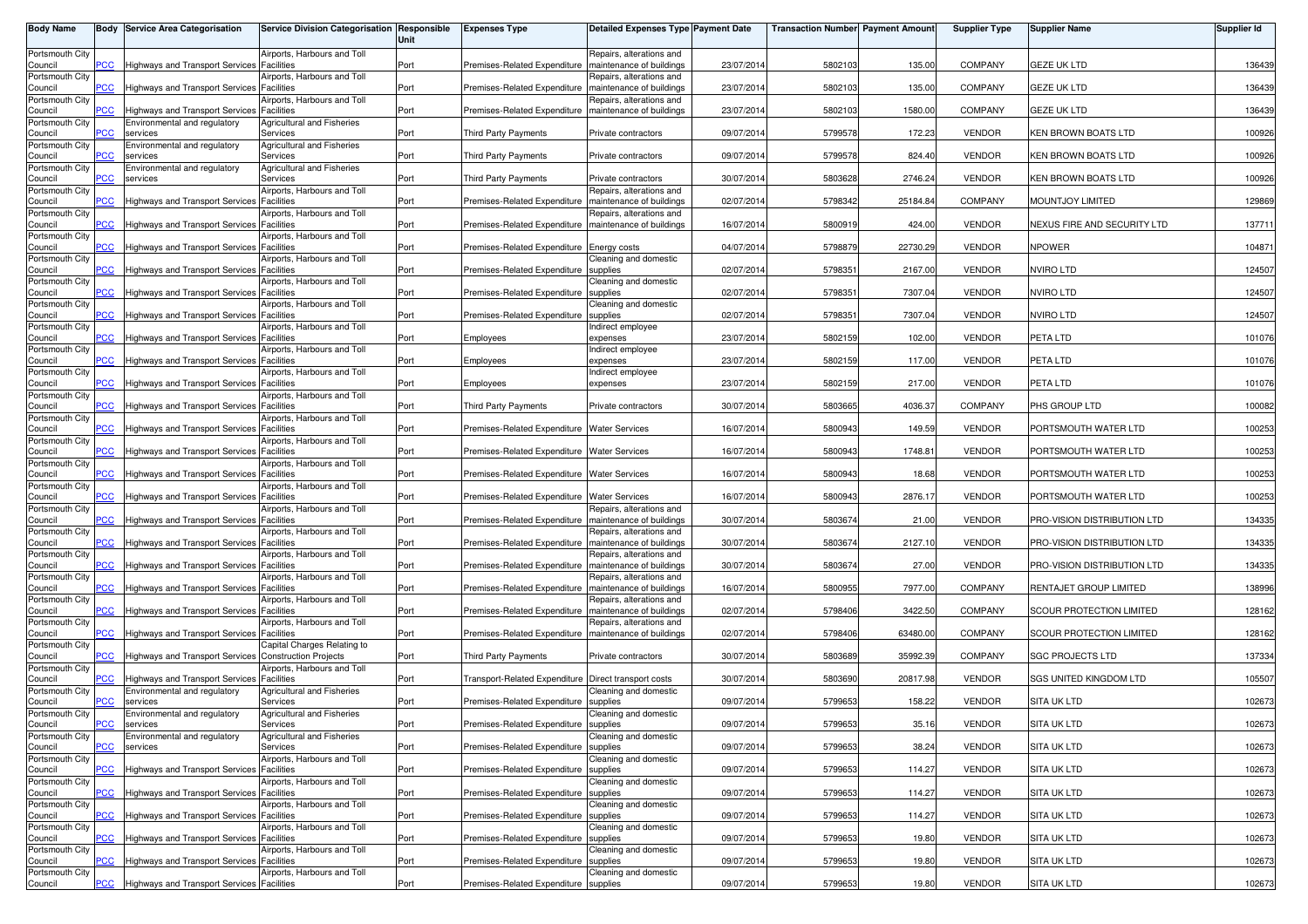| <b>Body Name</b>           |                | <b>Body Service Area Categorisation</b>    | Service Division Categorisation Responsible                  | Unit | <b>Expenses Type</b>                      | <b>Detailed Expenses Type Payment Date</b>           |            | <b>Transaction Number Payment Amount</b> |         | <b>Supplier Type</b> | <b>Supplier Name</b>                                  | <b>Supplier Id</b> |
|----------------------------|----------------|--------------------------------------------|--------------------------------------------------------------|------|-------------------------------------------|------------------------------------------------------|------------|------------------------------------------|---------|----------------------|-------------------------------------------------------|--------------------|
| Portsmouth City            |                |                                            | Airports, Harbours and Toll                                  |      |                                           | Cleaning and domestic                                |            |                                          |         |                      |                                                       |                    |
| Council<br>Portsmouth City | PСC            | <b>Highways and Transport Services</b>     | Facilities<br>Airports, Harbours and Toll                    | Port | Premises-Related Expenditure              | supplies<br>Cleaning and domestic                    | 09/07/2014 | 5799653                                  | 268.90  | <b>VENDOR</b>        | <b>SITA UK LTD</b>                                    | 102673             |
| Council                    | <u>PCC</u>     | Highways and Transport Services            | Facilities                                                   | Port | Premises-Related Expenditure              | supplies                                             | 09/07/2014 | 5799653                                  | 43.50   | <b>VENDOR</b>        | <b>SITA UK LTD</b>                                    | 102673             |
| Portsmouth City<br>Council | PCC            | Highways and Transport Services Facilities | Airports, Harbours and Toll                                  | Port | Premises-Related Expenditure              | Cleaning and domestic<br>supplies                    | 09/07/2014 | 5799653                                  | 45.00   | <b>VENDOR</b>        | <b>SITA UK LTD</b>                                    | 102673             |
| Portsmouth City            |                |                                            | Airports, Harbours and Toll                                  |      |                                           | Cleaning and domestic                                |            |                                          |         |                      |                                                       |                    |
| Council<br>Portsmouth City | PСC            | <b>Highways and Transport Services</b>     | Facilities<br>Airports, Harbours and Toll                    | Port | Premises-Related Expenditure              | supplies<br>Cleaning and domestic                    | 09/07/2014 | 5799653                                  | 457.08  | <b>VENDOR</b>        | <b>SITA UK LTD</b>                                    | 102673             |
| Council                    | PCC            | <b>Highways and Transport Services</b>     | Facilities                                                   | Port | Premises-Related Expenditure              | supplies                                             | 09/07/2014 | 5799653                                  | 53.78   | <b>VENDOR</b>        | <b>SITA UK LTD</b>                                    | 102673             |
| Portsmouth City<br>Council | PCC            | <b>Highways and Transport Services</b>     | Airports, Harbours and Toll<br>Facilities                    | Port | Premises-Related Expenditure              | Cleaning and domestic<br>supplies                    | 09/07/2014 | 5799653                                  | 699.14  | <b>VENDOR</b>        | <b>SITA UK LTD</b>                                    | 102673             |
| Portsmouth City            |                |                                            | Airports, Harbours and Toll                                  |      |                                           | Cleaning and domestic                                |            |                                          |         |                      |                                                       |                    |
| Council<br>Portsmouth City | <u>PCC</u>     | <b>Highways and Transport Services</b>     | Facilities<br>Airports, Harbours and Toll                    | Port | Premises-Related Expenditure              | supplies<br>Cleaning and domestic                    | 09/07/2014 | 5799653                                  | 799.89  | <b>VENDOR</b>        | <b>SITA UK LTD</b>                                    | 102673             |
| Council<br>Portsmouth City | PCC            | Highways and Transport Services            | Facilities                                                   | Port | Premises-Related Expenditure              | supplies                                             | 09/07/2014 | 5799653                                  | 99.00   | <b>VENDOR</b>        | <b>SITA UK LTD</b>                                    | 102673             |
| Council                    | PСC            | Highways and Transport Services            | Airports, Harbours and Toll<br>Facilities                    | Port | Supplies and Services                     | Equipment, furniture and<br>materials                | 09/07/2014 | 5799653                                  | 5698.46 | <b>VENDOR</b>        | SITA UK LTD                                           | 102673             |
| Portsmouth City<br>Council | PCC            | Highways and Transport Services Facilities | Airports, Harbours and Toll                                  | Port | Third Party Payments                      | Private contractors                                  | 02/07/2014 | 5798423                                  | 3007.75 | <b>VENDOR</b>        | SOUTHERN MARITIME SERVICES LIMITED                    | 120765             |
| Portsmouth City            |                |                                            | Airports, Harbours and Toll                                  |      |                                           |                                                      |            |                                          |         |                      |                                                       |                    |
| Council<br>Portsmouth City | PСC            | <b>Highways and Transport Services</b>     | Facilities<br>Airports, Harbours and Toll                    | Port | <b>Third Party Payments</b>               | Private contractors                                  | 09/07/2014 | 5799659                                  | 292.13  | <b>VENDOR</b>        | SOUTHERN MARITIME SERVICES LIMITED                    | 120765             |
| Council                    | PCC            | <b>Highways and Transport Services</b>     | Facilities                                                   | Port | Third Party Payments                      | Private contractors                                  | 09/07/2014 | 5799659                                  | 778.75  | <b>VENDOR</b>        | SOUTHERN MARITIME SERVICES LIMITED                    | 120765             |
| Portsmouth City<br>Council | PСC            | <b>Highways and Transport Services</b>     | Airports, Harbours and Toll<br>Facilities                    | Port | Third Party Payments                      | Private contractors                                  | 16/07/2014 | 5800977                                  | 112.63  | <b>VENDOR</b>        | SOUTHERN MARITIME SERVICES LIMITED                    | 120765             |
| Portsmouth City            |                |                                            | Airports, Harbours and Toll                                  |      |                                           |                                                      |            |                                          |         |                      |                                                       |                    |
| Council<br>Portsmouth City | PCC            | <b>Highways and Transport Services</b>     | Facilities<br>Airports, Harbours and Toll                    | Port | <b>Third Party Payments</b>               | Private contractors                                  | 16/07/2014 | 5800977                                  | 172.25  | <b>VENDOR</b>        | SOUTHERN MARITIME SERVICES LIMITED                    | 120765             |
| Council<br>Portsmouth City | PCC            | <b>Highways and Transport Services</b>     | Facilities<br><b>Nirports, Harbours and Toll</b>             | Port | Third Party Payments                      | Private contractors                                  | 16/07/2014 | 5800977                                  | 198.75  | <b>VENDOR</b>        | SOUTHERN MARITIME SERVICES LIMITED                    | 120765             |
| Council                    | PCC            | Highways and Transport Services            | <sup>=</sup> acilities                                       | Port | <b>Third Party Payments</b>               | Private contractors                                  | 16/07/2014 | 5800977                                  | 2686.75 | <b>VENDOR</b>        | SOUTHERN MARITIME SERVICES LIMITED                    | 120765             |
| Portsmouth City<br>Council | PCC            | Highways and Transport Services Facilities | Airports, Harbours and Toll                                  | Port | <b>Third Party Payments</b>               | Private contractors                                  | 16/07/2014 | 5800977                                  | 2726.50 | <b>VENDOR</b>        | SOUTHERN MARITIME SERVICES LIMITED                    | 120765             |
| Portsmouth City            |                |                                            | Airports, Harbours and Toll                                  |      |                                           |                                                      |            |                                          |         |                      |                                                       |                    |
| Council<br>Portsmouth City | PСC            | <b>Highways and Transport Services</b>     | <sup>=</sup> acilities<br>Airports, Harbours and Toll        | Port | <b>Third Party Payments</b>               | Private contractors                                  | 16/07/2014 | 5800977                                  | 2862.00 | <b>VENDOR</b>        | SOUTHERN MARITIME SERVICES LIMITED                    | 120765             |
| Council                    | PCC            | Highways and Transport Services            | Facilities                                                   | Port | <b>Third Party Payments</b>               | Private contractors                                  | 16/07/2014 | 5800977                                  | 331.25  | <b>VENDOR</b>        | SOUTHERN MARITIME SERVICES LIMITED                    | 120765             |
| Portsmouth City<br>Council | PСC            | <b>Highways and Transport Services</b>     | Airports, Harbours and Toll<br>Facilities                    | Port | Third Party Payments                      | Private contractors                                  | 16/07/2014 | 5800977                                  | 344.50  | <b>VENDOR</b>        | SOUTHERN MARITIME SERVICES LIMITED                    | 120765             |
| Portsmouth City            |                |                                            | Airports, Harbours and Toll                                  |      |                                           |                                                      |            |                                          |         |                      |                                                       |                    |
| Council<br>Portsmouth City | PCC            | Highways and Transport Services            | Facilities<br>Airports, Harbours and Toll                    | Port | Third Party Payments                      | Private contractors                                  | 16/07/2014 | 5800977                                  | 778.75  | <b>VENDOR</b>        | SOUTHERN MARITIME SERVICES LIMITED                    | 120765             |
| Council                    | PСC            | <b>Highways and Transport Services</b>     | Facilities                                                   | Port | <b>Third Party Payments</b>               | Private contractors                                  | 30/07/2014 | 5803704                                  | 2686.75 | <b>VENDOR</b>        | SOUTHERN MARITIME SERVICES LIMITED                    | 120765             |
| Portsmouth City<br>Council | <b>PCC</b>     | <b>Highways and Transport Services</b>     | Airports, Harbours and Toll<br>Facilities                    | Port | Third Party Payments                      | Private contractors                                  | 30/07/2014 | 5803704                                  | 341.50  | <b>VENDOR</b>        | SOUTHERN MARITIME SERVICES LIMITED                    | 120765             |
| Portsmouth City<br>Council | <u>PCC</u>     | <b>Highways and Transport Services</b>     | <b>Nirports, Harbours and Toll</b><br><sup>=</sup> acilities | Port | Premises-Related Expenditure              | Cleaning and domestic<br>supplies                    | 09/07/2014 | 5799661                                  | 15.00   | <b>VENDOR</b>        | SOUTHERN WINDOW & GENERAL<br>CLEANING COMPANY LIMITED | 101218             |
| Portsmouth City            |                |                                            | Airports, Harbours and Toll                                  |      |                                           | Cleaning and domestic                                |            |                                          |         |                      | SOUTHERN WINDOW & GENERAL                             |                    |
| Council<br>Portsmouth City | PCC            | <b>Highways and Transport Services</b>     | Facilities<br>Airports, Harbours and Toll                    | Port | Premises-Related Expenditure              | supplies<br>Cleaning and domestic                    | 09/07/2014 | 5799661                                  | 15.00   | <b>VENDOR</b>        | CLEANING COMPANY LIMITED<br>SOUTHERN WINDOW & GENERAL | 101218             |
| Council                    | PCC            | Highways and Transport Services            | Facilities                                                   | Port | Premises-Related Expenditure              | supplies                                             | 09/07/2014 | 5799661                                  | 787.95  | <b>VENDOR</b>        | CLEANING COMPANY LIMITED                              | 101218             |
| Portsmouth City<br>Council | <u>PCC</u>     | <b>Highways and Transport Services</b>     | irports, Harbours and Toll<br><sup>=</sup> acilities         | Port | Premises-Related Expenditure              | Cleaning and domestic<br>supplies                    | 09/07/2014 | 5799661                                  | 787.95  | <b>VENDOR</b>        | SOUTHERN WINDOW & GENERAL<br>CLEANING COMPANY LIMITED | 101218             |
| Portsmouth City            |                |                                            | Airports, Harbours and Toll                                  |      |                                           | Repairs, alterations and                             |            |                                          |         |                      |                                                       |                    |
| Council<br>Portsmouth City | PCC            | Highways and Transport Services            | Facilities<br>Airports, Harbours and Toll                    | Port | Premises-Related Expenditure              | maintenance of buildings<br>Communications and       | 23/07/2014 | 279148                                   | 1318.00 | <b>VENDOR</b>        | SPX FLUID POWER                                       | 111019             |
| Council<br>Portsmouth City | $\overline{C}$ | <b>Highways and Transport Services</b>     | <sup>=</sup> acilities<br>Airports, Harbours and Toll        | Port | Supplies and Services                     | computing                                            | 09/07/2014 | 5799671                                  | 10.91   | <b>VENDOR</b>        | T MOBILE (UK) LIMITED                                 | 100085             |
| Council                    | <b>PCC</b>     | Highways and Transport Services Facilities |                                                              | Port | Supplies and Services                     | Communications and<br>computing                      | 09/07/2014 | 5799671                                  | 142.17  | <b>VENDOR</b>        | T MOBILE (UK) LIMITED                                 | 100085             |
| Portsmouth City<br>Council | <b>PCC</b>     | Highways and Transport Services Facilities | Airports, Harbours and Toll                                  | Port | Supplies and Services                     | Equipment, furniture and<br>materials                | 09/07/2014 | 5799671                                  | 0.18    | <b>VENDOR</b>        | T MOBILE (UK) LIMITED                                 | 100085             |
| Portsmouth City            |                |                                            | Airports, Harbours and Toll                                  |      |                                           | Equipment, furniture and                             |            |                                          |         |                      |                                                       |                    |
| Council<br>Portsmouth City | <b>PCC</b>     | Highways and Transport Services Facilities | Airports, Harbours and Toll                                  | Port | Supplies and Services                     | materials<br>Repairs, alterations and                | 09/07/2014 | 5799671                                  | 86.34   | <b>VENDOR</b>        | T MOBILE (UK) LIMITED                                 | 100085             |
| Council                    | PCC            | Highways and Transport Services Facilities |                                                              | Port | Premises-Related Expenditure              | maintenance of buildings                             | 02/07/2014 | 5798438                                  | 1541.60 | <b>VENDOR</b>        | TAWNY NURSERY                                         | 136011             |
| Portsmouth City<br>Council | PСC            | Highways and Transport Services Facilities | Airports, Harbours and Toll                                  | Port | Premises-Related Expenditure              | Repairs, alterations and<br>maintenance of buildings | 02/07/2014 | 5798455                                  | 992.50  | <b>COMPANY</b>       | THYSSENKRUPP ELEVATOR UK LIMITED                      | 101307             |
| Portsmouth City            |                | Environmental and regulatory               | <b>Agricultural and Fisheries</b>                            |      |                                           |                                                      |            |                                          |         |                      |                                                       |                    |
| Council<br>Portsmouth City | PCC            | services<br>Environmental and regulatory   | Services<br>Agricultural and Fisheries                       | Port | Premises-Related Expenditure Energy costs |                                                      | 02/07/2014 | 5798457                                  | 340.7   | <b>VENDOR</b>        | TOTAL GAS & POWER LTD                                 | 133467             |
| Council<br>Portsmouth City | °СС            | services<br>Environmental and regulatory   | Services<br><b>Agricultural and Fisheries</b>                | Port | Premises-Related Expenditure Energy costs |                                                      | 02/07/2014 | 5798457                                  | 56.73   | <b>VENDOR</b>        | TOTAL GAS & POWER LTD                                 | 133467             |
| Council                    | <b>PCC</b>     | services                                   | Services                                                     | Port | Premises-Related Expenditure Energy costs |                                                      | 31/07/2014 | 5803967                                  | 41.77   | VENDOR               | TOTAL GAS & POWER LTD                                 | 133467             |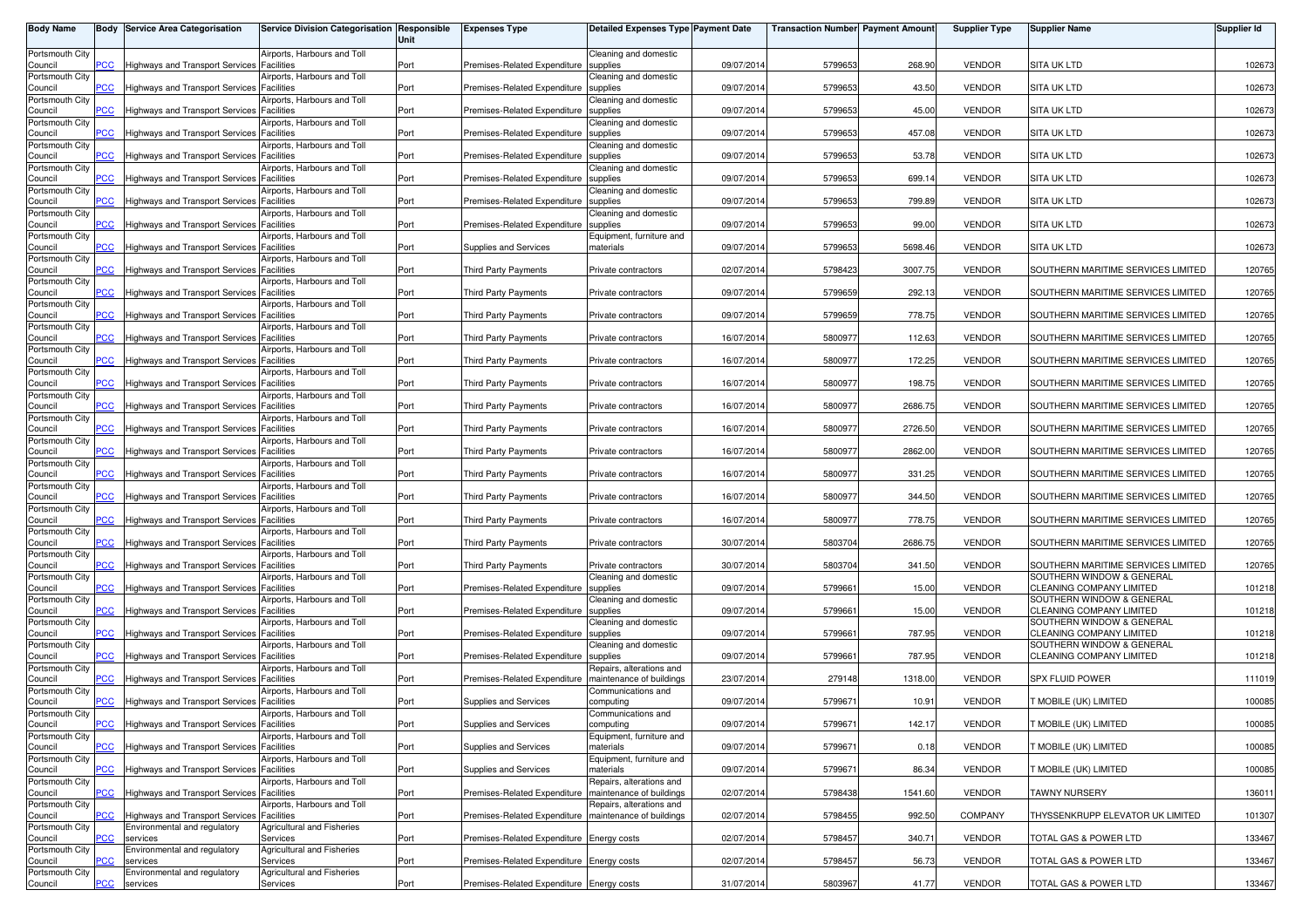| <b>Body Name</b>           |                | <b>Body Service Area Categorisation</b>               | Service Division Categorisation Responsible            | Unit                            | <b>Expenses Type</b>                      | <b>Detailed Expenses Type Payment Date</b>          |            | <b>Transaction Number Payment Amoun</b> |          | <b>Supplier Type</b> | <b>Supplier Name</b>             | <b>Supplier Id</b> |
|----------------------------|----------------|-------------------------------------------------------|--------------------------------------------------------|---------------------------------|-------------------------------------------|-----------------------------------------------------|------------|-----------------------------------------|----------|----------------------|----------------------------------|--------------------|
| Portsmouth City            |                |                                                       | Airports, Harbours and Toll                            |                                 |                                           |                                                     |            |                                         |          |                      |                                  |                    |
| Council<br>Portsmouth City | <b>PCC</b>     | Highways and Transport Services                       | <b>Facilities</b><br>Airports, Harbours and Toll       | Port                            | Premises-Related Expenditure Energy costs |                                                     | 02/07/2014 | 5798457                                 | 1776.53  | <b>VENDOR</b>        | <b>TOTAL GAS &amp; POWER LTD</b> | 133467             |
| Council                    | 'CC            | <b>Highways and Transport Services</b>                | Facilities                                             | Port                            | Premises-Related Expenditure Energy costs |                                                     | 02/07/2014 | 5798457                                 | 365.20   | <b>VENDOR</b>        | TOTAL GAS & POWER LTD            | 133467             |
| Portsmouth City<br>Council | <b>PCC</b>     | Highways and Transport Services                       | Airports, Harbours and Toll<br><b>Facilities</b>       | Port                            | Premises-Related Expenditure Energy costs |                                                     | 02/07/2014 | 5798457                                 | 41.92    | <b>VENDOR</b>        | TOTAL GAS & POWER LTD            | 133467             |
| Portsmouth City<br>Council |                | <b>Highways and Transport Services</b>                | Airports, Harbours and Toll<br><b>Facilities</b>       | Port                            | Premises-Related Expenditure Energy costs |                                                     | 02/07/2014 | 5798457                                 | 71.37    | <b>VENDOR</b>        | TOTAL GAS & POWER LTD            | 133467             |
| Portsmouth City            |                |                                                       | Airports, Harbours and Toll                            |                                 |                                           |                                                     |            |                                         |          |                      |                                  |                    |
| Council<br>Portsmouth City | $\overline{C}$ | Highways and Transport Services                       | <b>Facilities</b><br>Airports, Harbours and Toll       | Port                            | Premises-Related Expenditure Energy costs |                                                     | 02/07/2014 | 5798457                                 | 8.06     | <b>VENDOR</b>        | TOTAL GAS & POWER LTD            | 133467             |
| Council                    | PСC            | <b>Highways and Transport Services</b>                | <b>Facilities</b>                                      | Port                            | Premises-Related Expenditure Energy costs |                                                     | 02/07/2014 | 5798457                                 | 8.06     | <b>VENDOR</b>        | TOTAL GAS & POWER LTD            | 133467             |
| Portsmouth City<br>Council | PСC            | Highways and Transport Services Facilities            | Airports, Harbours and Toll                            | Port                            | Premises-Related Expenditure Energy costs |                                                     | 31/07/2014 | 5803967                                 | 244.94   | <b>VENDOR</b>        | TOTAL GAS & POWER LTD            | 133467             |
| Portsmouth City<br>Council | <b>CC</b>      | Highways and Transport Services Facilities            | Airports, Harbours and Toll                            | Port                            | Premises-Related Expenditure Energy costs |                                                     | 31/07/2014 | 5803967                                 | 29.35    | <b>VENDOR</b>        | TOTAL GAS & POWER LTD            | 133467             |
| Portsmouth City            |                |                                                       | Airports, Harbours and Toll                            |                                 |                                           |                                                     |            |                                         |          |                      |                                  |                    |
| Council<br>Portsmouth City |                | Highways and Transport Services Facilities            | Airports, Harbours and Toll                            | Port                            | Premises-Related Expenditure Energy costs |                                                     | 31/07/2014 | 5803967                                 | 46.60    | <b>VENDOR</b>        | TOTAL GAS & POWER LTD            | 133467             |
| Council<br>Portsmouth City | <b>PCC</b>     | Highways and Transport Services                       | <b>Facilities</b><br>Airports, Harbours and Toll       | Port                            | Premises-Related Expenditure Energy costs |                                                     | 31/07/2014 | 5803967                                 | 668.24   | <b>VENDOR</b>        | TOTAL GAS & POWER LTD            | 133467             |
| Council                    | CС             | <b>Highways and Transport Services</b>                | <b>Facilities</b>                                      | Port                            | Premises-Related Expenditure Energy costs |                                                     | 31/07/2014 | 5803967                                 | 7.80     | <b>VENDOR</b>        | TOTAL GAS & POWER LTD            | 133467             |
| Portsmouth City<br>Council | <b>PCC</b>     | Highways and Transport Services Facilities            | Airports, Harbours and Toll                            | Port                            | Premises-Related Expenditure Energy costs |                                                     | 31/07/2014 | 5803967                                 | 7.80     | <b>VENDOR</b>        | TOTAL GAS & POWER LTD            | 133467             |
| Portsmouth City<br>Council |                | Highways and Transport Services Construction Projects | Capital Charges Relating to                            | Port                            | Supplies and Services                     | Miscellaneous expenses                              | 09/07/2014 | 278863                                  | 4834.00  | <b>VENDOR</b>        | TRANSAS MARINE (UK) LIMITED      | 127707             |
| Portsmouth City            |                |                                                       | Airports, Harbours and Toll                            |                                 |                                           | Communications and                                  |            |                                         |          |                      |                                  |                    |
| Council<br>Portsmouth City | <b>PCC</b>     | Highways and Transport Services Facilities            | Airports, Harbours and Toll                            | Port                            | Supplies and Services                     | computing<br>Equipment, furniture and               | 09/07/2014 | 5799690                                 | 5149.38  | <b>VENDOR</b>        | VOHKUS LTD                       | 125037             |
| Council<br>Portsmouth City | PСC            | Highways and Transport Services Facilities            |                                                        | Port                            | Supplies and Services                     | materials                                           | 09/07/2014 | 5799690                                 | 3089.62  | <b>VENDOR</b>        | <b>VOHKUS LTD</b>                | 125037             |
| Council                    | 'CC            | <b>Public Health</b>                                  | NHS Health Check Programme                             | Public Health                   | Supplies and Services                     | Grants and subscriptions                            | 24/07/2014 | 5802221                                 | 750.00   | <b>VENDOR</b>        | ACTION ON ADDICTION LTD          | 126147             |
| Portsmouth City<br>Council | <b>CC</b>      | <b>Public Health</b>                                  | Obesity                                                | <b>Public Health</b>            | <b>Third Party Payments</b>               | Other establishments                                | 01/07/2014 | 5797727                                 | 18112.04 | <b>VENDOR</b>        | <b>BODYMORPH LTD</b>             | 128590             |
| Portsmouth City            |                |                                                       |                                                        |                                 |                                           |                                                     |            |                                         |          |                      |                                  |                    |
| Council<br>Portsmouth City |                | <b>Public Health</b>                                  | Obesity                                                | Public Health                   | <b>Third Party Payments</b>               | Other establishments                                | 29/07/2014 | 5803137                                 | 18112.00 | <b>VENDOR</b>        | <b>BODYMORPH LTD</b>             | 128590             |
| Council<br>Portsmouth City | <b>PCC</b>     | <b>Public Health</b>                                  | Smoking and Tobacco                                    | <b>Public Health</b>            | Supplies and Services                     | Miscellaneous expenses                              | 22/07/2014 | 5801665                                 | 22.50    | <b>VENDOR</b>        | GASP SMOKE FREE SERVICES LIMITED | 132918             |
| Council                    | CС             | <b>Public Health</b>                                  | Smoking and Tobacco                                    | Public Health                   | Supplies and Services                     | Miscellaneous expenses                              | 22/07/2014 | 5801665                                 | 50.00    | <b>VENDOR</b>        | GASP SMOKE FREE SERVICES LIMITED | 132918             |
| Portsmouth City<br>Council | PСC            | Public Health                                         | Smoking and Tobacco                                    | <b>Public Health</b>            | Supplies and Services                     | Miscellaneous expenses                              | 22/07/2014 | 5801665                                 | 520.00   | <b>VENDOR</b>        | GASP SMOKE FREE SERVICES LIMITED | 132918             |
| Portsmouth City<br>Council | PСC            | <b>Public Health</b>                                  | Smoking and Tobacco                                    | Public Health                   | Supplies and Services                     | Miscellaneous expenses                              | 22/07/2014 | 5801665                                 | 55.00    | <b>VENDOR</b>        | GASP SMOKE FREE SERVICES LIMITED | 132918             |
| Portsmouth City            |                |                                                       |                                                        |                                 |                                           |                                                     |            |                                         |          |                      |                                  |                    |
| Council<br>Portsmouth City | $\overline{C}$ | <b>Public Health</b>                                  | Smoking and Tobacco                                    | Public Health<br>Revenues and   | Supplies and Services                     | Miscellaneous expenses                              | 22/07/2014 | 5801665                                 | 22.50    | <b>VENDOR</b>        | GASP SMOKE FREE SERVICES LIMITED | 132918             |
| Council                    | PСC            | <b>Housing Services</b>                               | Housing Benefits Administration                        | Benefits                        | Supplies and Services                     | Services                                            | 23/07/2014 | 5801751                                 | 850.00   | <b>VENDOR</b>        | AIREY CONSULTANCY SERVICES LTD   | 136928             |
| Portsmouth City<br>Council | 'CC            | <b>Central Services</b>                               | Local Tax Collection                                   | Revenues and<br>Benefits        | Supplies and Services                     | Printing, stationery and<br>general office expenses | 02/07/2014 | 5798396                                 | 17.35    | <b>VENDOR</b>        | <b>ROYAL MAIL</b>                | 100182             |
| Portsmouth City<br>Council | <u>CC</u>      | <b>Central Services</b>                               | Local Tax Collection                                   | Revenues and<br><b>Benefits</b> | Supplies and Services                     | Printing, stationery and<br>general office expenses | 02/07/2014 | 5798396                                 | 1585.63  | <b>VENDOR</b>        | <b>ROYAL MAIL</b>                | 100182             |
| Portsmouth City            | сC             | <b>Central Services</b>                               |                                                        | Revenues and<br><b>Benefits</b> | Supplies and Services                     | Printing, stationery and<br>eneral office expenses  |            |                                         | 800.18   | <b>VENDOR</b>        | ROYAL MAIL                       |                    |
| Council<br>Portsmouth City |                |                                                       | Local Tax Collection                                   | Revenues and                    |                                           | Printing, stationery and                            | 09/07/2014 | 5799639                                 |          |                      |                                  | 100182             |
| Council<br>Portsmouth City | <b>PCC</b>     | <b>Central Services</b>                               | Local Tax Collection                                   | Benefits<br>Revenues and        | Supplies and Services                     | general office expenses<br>Printing, stationery and | 30/07/2014 | 5803679                                 | 90.00    | <b>VENDOR</b>        | <b>ROYAL MAIL</b>                | 100182             |
| Council                    | <b>CC</b>      | <b>Central Services</b>                               | <b>Local Tax Collection</b>                            | Benefits                        | Supplies and Services                     | general office expenses                             | 30/07/2014 | 5803679                                 | 808.03   | <b>VENDOR</b>        | <b>ROYAL MAIL</b>                | 100182             |
| Portsmouth City<br>Council |                | <b>Housing Services</b>                               | Housing Benefits Administration                        | Revenues and<br><b>Benefits</b> | Supplies and Services                     | Printing, stationery and<br>general office expenses | 02/07/2014 | 5798396                                 | 1013.41  | <b>VENDOR</b>        | ROYAL MAIL                       | 100182             |
| Portsmouth City<br>Council | PСC            | <b>Housing Services</b>                               | Housing Benefits Administration                        | Revenues and<br><b>Benefits</b> | Supplies and Services                     | Printing, stationery and<br>general office expenses | 09/07/2014 | 5799639                                 | 1212.45  | <b>VENDOR</b>        | ROYAL MAIL                       | 100182             |
| Portsmouth City            |                |                                                       |                                                        | Revenues and                    |                                           | Printing, stationery and                            |            |                                         |          |                      |                                  |                    |
| Council<br>Portsmouth City | PСC            | <b>Housing Services</b>                               | <b>Housing Benefits Administration</b>                 | Benefits<br>Revenues and        | Supplies and Services                     | general office expenses<br>Communications and       | 30/07/2014 | 5803679                                 | 1027.64  | <b>VENDOR</b>        | ROYAL MAIL                       | 100182             |
| Council<br>Portsmouth City | <b>CC</b>      | <b>Central Services</b>                               | Local Tax Collection<br>Transport Planning, Policy and | <b>Benefits</b><br>ransport and | Supplies and Services                     | computing                                           | 09/07/2014 | 5799671                                 | 4.00     | <b>VENDOR</b>        | <b>FMOBILE (UK) LIMITED</b>      | 100085             |
| Council                    |                | Highways and Transport Services Strategy              |                                                        | Environment                     | Supplies and Services                     | Miscellaneous expenses                              | 11/07/2014 | 5799895                                 | 45.00    | <b>VENDOR</b>        | A3M DESIGNS LIMITED              | 127010             |
| Portsmouth City<br>Council | <b>PCC</b>     | Highways and Transport Services Strategy              | Transport Planning, Policy and                         | Transport and<br>Environment    | Supplies and Services                     | Printing, stationery and<br>general office expenses | 11/07/2014 | 5799895                                 | 1250.00  | <b>VENDOR</b>        | A3M DESIGNS LIMITED              | 127010             |
| Portsmouth City<br>Council | CС             | Highways and Transport Services Strategy              | Fransport Planning, Policy and                         | Transport and<br>Environment    | Supplies and Services                     | Printing, stationery and<br>general office expenses | 11/07/2014 | 5799895                                 | 600.00   | <b>VENDOR</b>        | A3M DESIGNS LIMITED              | 127010             |
| Portsmouth City            |                |                                                       | Fransport Planning, Policy and                         | Transport and                   |                                           | Printing, stationery and                            |            |                                         |          |                      |                                  |                    |
| Council                    | PCC            | Highways and Transport Services Strategy              |                                                        | Environment                     | Supplies and Services                     | general office expenses                             | 11/07/2014 | 5799895                                 | 725.00   | <b>VENDOR</b>        | A3M DESIGNS LIMITED              | 127010             |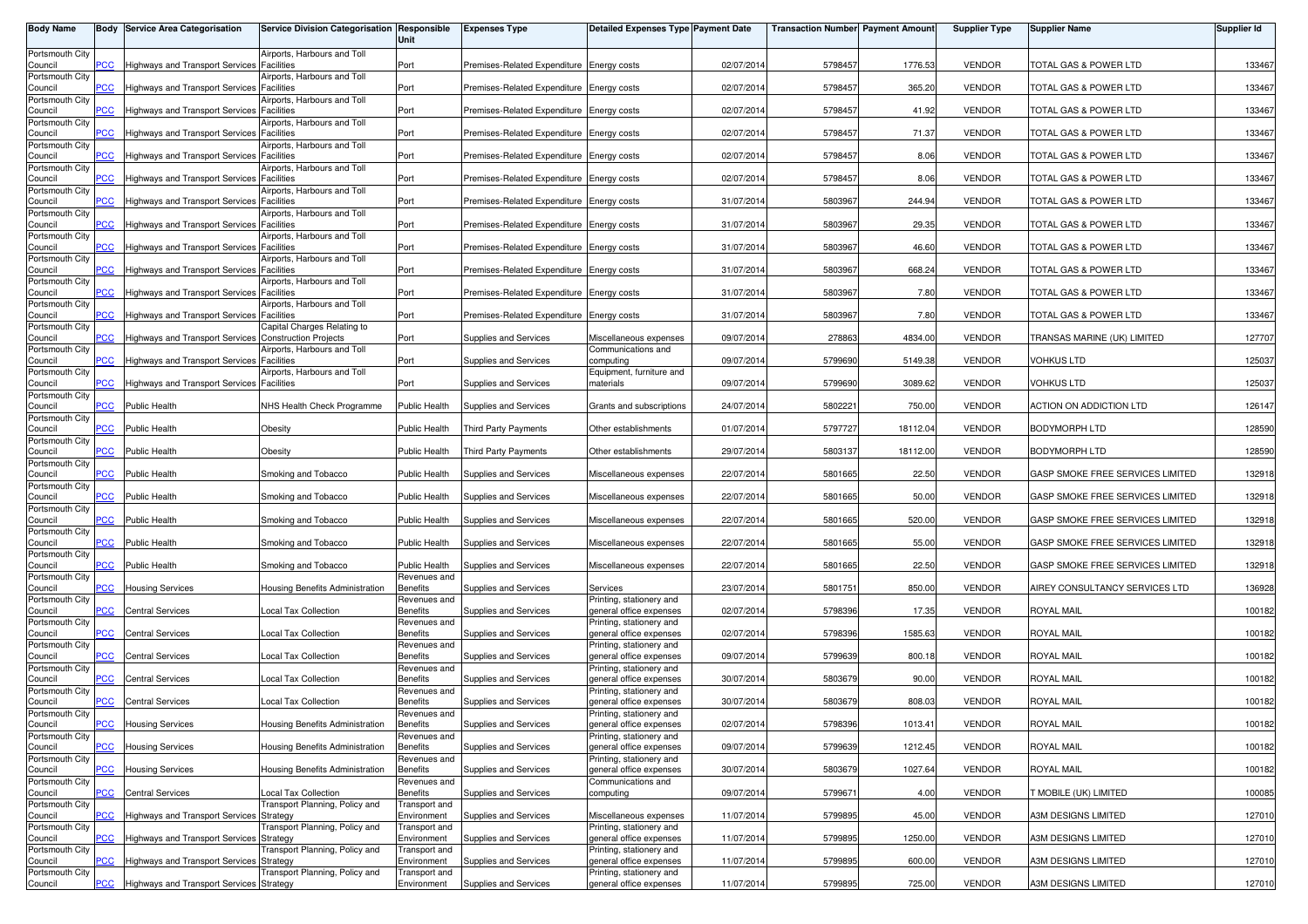| <b>Body Name</b>           |                | <b>Body Service Area Categorisation</b>          | Service Division Categorisation Responsible | Unit                                | <b>Expenses Type</b>                                 | Detailed Expenses Type Payment Date                  |            | <b>Transaction Number</b> Payment Amount |             | <b>Supplier Type</b> | Supplier Name                   | Supplier Id |
|----------------------------|----------------|--------------------------------------------------|---------------------------------------------|-------------------------------------|------------------------------------------------------|------------------------------------------------------|------------|------------------------------------------|-------------|----------------------|---------------------------------|-------------|
| Portsmouth City<br>Council | <b>CC</b>      | <b>Highways and Transport Services</b>           | Transport Planning, Policy and<br>Strategy  | Transport and<br>Environment        | Supplies and Services                                | Printing, stationery and<br>general office expenses  | 11/07/2014 | 5799895                                  | 800.00      | <b>VENDOR</b>        | A3M DESIGNS LIMITED             | 127010      |
| Portsmouth City<br>Council | $\overline{c}$ | <b>Cultural and related Services</b>             | Recreation and Sport                        | Transport and<br>Environment        | Supplies and Services                                | Equipment, furniture and<br>materials                | 30/07/2014 | 279252                                   | 833.33      | <b>VENDOR</b>        | ACADIA TIMBER LTD               | 101938      |
| Portsmouth City            |                |                                                  |                                             | Transport and                       |                                                      |                                                      |            |                                          |             |                      |                                 |             |
| Council<br>Portsmouth City | $\overline{C}$ | <b>Planning services</b>                         | <b>Business support</b>                     | Environment<br>Transport and        | Supplies and Services                                | Services                                             | 11/07/2014 | 5799898                                  | 780.00      | <b>VENDOR</b>        | ADAMS HENDRY CONSULTING LIMITED | 137411      |
| Council<br>Portsmouth City | <b>CC</b>      | Planning services                                | <b>Business support</b>                     | Environment<br>Transport and        | Supplies and Services                                | Services<br>Equipment, furniture and                 | 11/07/2014 | 5799898                                  | 7958.55     | <b>VENDOR</b>        | ADAMS HENDRY CONSULTING LIMITED | 137411      |
| Council<br>Portsmouth City | PCC            | Highways and Transport Services Parking Services |                                             | Environment<br>Transport and        | Supplies and Services                                | materials                                            | 09/07/2014 | 5799218                                  | 1247.44     | COMPANY              | ADT FIRE AND SECURITY           | 100386      |
| Council<br>Portsmouth City | <b>CC</b>      | Other                                            | Suspense and Capital Schemes                | Environment<br>Transport and        | Supplies and Services                                | Services<br>Printing, stationery and                 | 18/07/2014 | 5801165                                  | 22439.00    | <b>VENDOR</b>        | AEDAS ARCHITECTS LTD            | 138908      |
| Council                    | $\overline{C}$ | Highways and Transport Services Parking Services |                                             | Environment                         | Supplies and Services                                | general office expenses                              | 24/07/2014 | 5802222                                  | 567.00      | <b>VENDOR</b>        | AGA PRINT LTD T/A SOLOPRESS.COM | 136826      |
| Portsmouth City<br>Council | PСC            | Highways and Transport Services Strategy         | ransport Planning, Policy and               | <b>Transport</b> and<br>Environment | Transport-Related Expenditure Direct transport costs |                                                      | 02/07/2014 | 5797906                                  | $-0.32$     | <b>VENDOR</b>        | ALLSTAR BUSINESS SOLUTIONS LTD  | 135770      |
| Portsmouth City<br>Council | сC             | <b>Highways and Transport Services</b>           | ransport Planning, Policy and<br>Strategy   | Transport and<br>Environment        | Transport-Related Expenditure Direct transport costs |                                                      | 02/07/2014 | 5797906                                  | 16662.91    | <b>VENDOR</b>        | ALLSTAR BUSINESS SOLUTIONS LTD  | 135770      |
| Portsmouth City<br>Council | $\overline{C}$ | Highways and Transport Services Strategy         | ransport Planning, Policy and               | Transport and<br>Environment        | Fransport-Related Expenditure Direct transport costs |                                                      | 17/07/2014 | 5801013                                  | 298.04      | <b>VENDOR</b>        | ALLSTAR BUSINESS SOLUTIONS LTD  | 135770      |
| Portsmouth City<br>Council | <b>CC</b>      | <b>Highways and Transport Services</b>           | ransport Planning, Policy and<br>Strategy   | Transport and<br>Environment        | Transport-Related Expenditure Direct transport costs |                                                      | 17/07/2014 | 5801013                                  | 216.54      | <b>VENDOR</b>        | ALLSTAR BUSINESS SOLUTIONS LTD  | 135770      |
| Portsmouth City<br>Council | PCC            | Highways and Transport Services Strategy         | Fransport Planning, Policy and              | Transport and<br>Environment        | Fransport-Related Expenditure Direct transport costs |                                                      | 28/07/2014 | 5803029                                  | 16434.51    | <b>VENDOR</b>        | ALLSTAR BUSINESS SOLUTIONS LTD  | 135770      |
| Portsmouth City            |                |                                                  | Fransport Planning, Policy and              | Transport and                       |                                                      | Contract hire and                                    |            |                                          |             |                      |                                 |             |
| Council<br>Portsmouth City | PСC            | Highways and Transport Services                  | Strategy<br>Fransport Planning, Policy and  | Environment<br>Transport and        | Transport-Related Expenditure operating leases       | Contract hire and                                    | 04/07/2014 | 5798655                                  | 10046.40    | <b>VENDOR</b>        | ALPHABET(GB) LIMITED            | 138557      |
| Council<br>Portsmouth City | PCC            | <b>Highways and Transport Services</b>           | Strategy<br>ransport Planning, Policy and   | Environment<br>Transport and        | Fransport-Related Expenditure operating leases       | Contract hire and                                    | 31/07/2014 | 5803753                                  | 2281.07     | <b>VENDOR</b>        | ALPHABET(GB) LIMITED            | 138557      |
| Council<br>Portsmouth City | PCC            | <b>Highways and Transport Services</b>           | Strategy<br>Fransport Planning, Policy and  | Environment<br>Transport and        | Transport-Related Expenditure operating leases       | Contract hire and                                    | 31/07/2014 | 5803753                                  | 2281.07     | <b>VENDOR</b>        | ALPHABET(GB) LIMITED            | 138557      |
| Council                    | PСC            | <b>Highways and Transport Services</b>           | Strategy                                    | Environment                         | Fransport-Related Expenditure   operating leases     |                                                      | 31/07/2014 | 5803753                                  | 2281.07     | <b>VENDOR</b>        | ALPHABET(GB) LIMITED            | 138557      |
| Portsmouth City<br>Council | <b>CC</b>      | <b>Highways and Transport Services Strategy</b>  | ransport Planning, Policy and               | Transport and<br>Environment        | Fransport-Related Expenditure operating leases       | Contract hire and                                    | 31/07/2014 | 5803753                                  | 2511.60     | <b>VENDOR</b>        | ALPHABET(GB) LIMITED            | 138557      |
| Portsmouth City<br>Council | сC             | Environmental and regulatory<br>services         | Flood Defence and Land Drainage Environment | Transport and                       | <b>Third Party Payments</b>                          | Private contractors                                  | 11/07/2014 | 5799916                                  | 8617.28     | <b>VENDOR</b>        | APA CONCRETE REPAIRS            | 138500      |
| Portsmouth City<br>Council | PCC            | Cultural and related Services                    | Open Spaces                                 | Transport and<br>Environment        | Premises-Related Expenditure                         | Repairs, alterations and<br>maintenance of buildings | 23/07/2014 | 5801762                                  | 2576.68     | <b>COMPANY</b>       | <b>AQUADITION LIMITED</b>       | 101808      |
| Portsmouth City<br>Council | <b>CC</b>      | Highways and Transport Services                  | Transport Planning, Policy and<br>Strategy  | Transport and<br>Environment        | Supplies and Services                                | Services                                             | 22/07/2014 | 5801575                                  | 24494.79    | <b>VENDOR</b>        | ATKINS LIMITED                  | 108809      |
| Portsmouth City            | PCC            |                                                  | ransport Planning, Policy and               | Transport and                       |                                                      |                                                      | 25/07/2014 |                                          |             | <b>VENDOR</b>        | ATKINS LIMITED                  |             |
| Council<br>Portsmouth City |                | <b>Highways and Transport Services</b>           | Strategy<br>ransport Planning, Policy and   | Environment<br>Transport and        | Supplies and Services                                | Services                                             |            | 5802447                                  | 1.00        |                      |                                 | 108809      |
| Council<br>Portsmouth City | ۲CC            | Highways and Transport Services                  | Strategy                                    | Environment<br>Transport and        | Supplies and Services                                | Services                                             | 25/07/201  | 5802447                                  | 13882.00    | <b>VENDOR</b>        | ATKINS LIMITED                  | 108809      |
| Council<br>Portsmouth City | PCC            | Other                                            | Suspense and Capital Schemes                | Environment<br><b>Transport</b> and | Supplies and Services                                | Services                                             | 23/07/201  | 5801766                                  | 10237.00    | <b>VENDOR</b>        | ATKINS LIMITED                  | 108809      |
| Council<br>Portsmouth City | $\overline{C}$ | Other                                            | Suspense and Capital Schemes                | Environment<br>Transport and        | Supplies and Services                                | Services                                             | 11/07/2014 | 5799929                                  | 1076.51     | <b>VENDOR</b>        | <b>ATKINS LIMITED</b>           | 108809      |
| Council                    | $\overline{C}$ | Other                                            | Suspense and Capital Schemes                | Environment                         | Supplies and Services                                | Services                                             | 11/07/2014 | 5799929                                  | 1125.83     | <b>VENDOR</b>        | ATKINS LIMITED                  | 108809      |
| Portsmouth City<br>Council | $\overline{C}$ | Other                                            | Suspense and Capital Schemes                | <b>Transport</b> and<br>Environment | Supplies and Services                                | Services                                             | 11/07/2014 | 5799929                                  | 632.64      | <b>VENDOR</b>        | ATKINS LIMITED                  | 108809      |
| Portsmouth City<br>Council | сC             | <b>Planning services</b>                         | <b>Business support</b>                     | Fransport and<br>Environment        | Supplies and Services                                | Services                                             | 23/07/2014 | 5801766                                  | 2032.00     | <b>VENDOR</b>        | ATKINS LIMITED                  | 108809      |
| Portsmouth City<br>Council | PCC            | <b>Planning services</b>                         | <b>Business support</b>                     | Transport and<br>Environment        | Supplies and Services                                | Services                                             | 23/07/2014 | 5801766                                  | 4189.83     | <b>VENDOR</b>        | ATKINS LIMITED                  | 108809      |
| Portsmouth City<br>Council | $\overline{C}$ | Planning services                                | <b>Business support</b>                     | Transport and<br>Environment        | Supplies and Services                                | Services                                             | 30/07/2014 | 5803253                                  | 25205.56    | <b>VENDOR</b>        | <b>ATKINS LIMITED</b>           | 108809      |
| Portsmouth City            |                |                                                  |                                             | Transport and                       |                                                      |                                                      |            |                                          |             |                      |                                 |             |
| Council<br>Portsmouth City | <b>PCC</b>     | <b>Planning services</b>                         | <b>Business support</b>                     | Environment<br>Transport and        | Third Party Payments                                 | Private contractors                                  | 18/07/2014 | 5801180                                  | 1628.43     | <b>VENDOR</b>        | <b>ATKINS LIMITED</b>           | 108809      |
| Council<br>Portsmouth City | PCC            | Planning services                                | <b>Business support</b>                     | Environment<br>Transport and        | <b>Third Party Payments</b>                          | Private contractors                                  | 30/07/2014 | 5803253                                  | 13549.00    | <b>VENDOR</b>        | <b>ATKINS LIMITED</b>           | 108809      |
| Council<br>Portsmouth City | PCC            | <b>Planning services</b>                         | <b>Business support</b>                     | Environment<br>Transport and        | Third Party Payments                                 | Private contractors<br>Repairs, alterations and      | 30/07/2014 | 5803253                                  | $-13549.00$ | <b>VENDOR</b>        | <b>ATKINS LIMITED</b>           | 108809      |
| Council<br>Portsmouth City | PCC            | <b>Cultural and related Services</b>             | Recreation and Sport                        | Environment<br>Transport and        | Premises-Related Expenditure                         | maintenance of buildings<br>Repairs, alterations and | 03/07/2014 | 5798500                                  | 68250.00    | COMPANY              | AXIS ELEVATORS LTD              | 131244      |
| Council                    | сC             | Cultural and related Services                    | Recreation and Sport                        | Environment                         | Premises-Related Expenditure                         | maintenance of buildings                             | 03/07/2014 | 5798500                                  | 56550.00    | COMPANY              | AXIS ELEVATORS LTD              | 131244      |
| Portsmouth City<br>Council | PCC            | Cultural and related Services                    | Recreation and Sport                        | Transport and<br>Environment        | Supplies and Services                                | Services                                             | 04/07/2014 | 5798677                                  | 4000.00     | <b>VENDOR</b>        | <b>BAQUS GROUP PLC</b>          | 134904      |
| Portsmouth City<br>Council | сC             | Cultural and related Services                    | Open Spaces                                 | Transport and<br>Environment        | Premises-Related Expenditure                         | Grounds maintenance<br>costs                         | 18/07/2014 | 5801187                                  | 585.06      | COMPANY              | <b>BARHILL PLANT LTD</b>        | 100355      |
| Portsmouth City<br>Council | PCC            | Cultural and related Services                    | Open Spaces                                 | Transport and<br>Environment        | Premises-Related Expenditure costs                   | Grounds maintenance                                  | 18/07/2014 | 5801187                                  | 3862.44     | COMPANY              | <b>BARHILL PLANT LTD</b>        | 100355      |
|                            |                |                                                  |                                             |                                     |                                                      |                                                      |            |                                          |             |                      |                                 |             |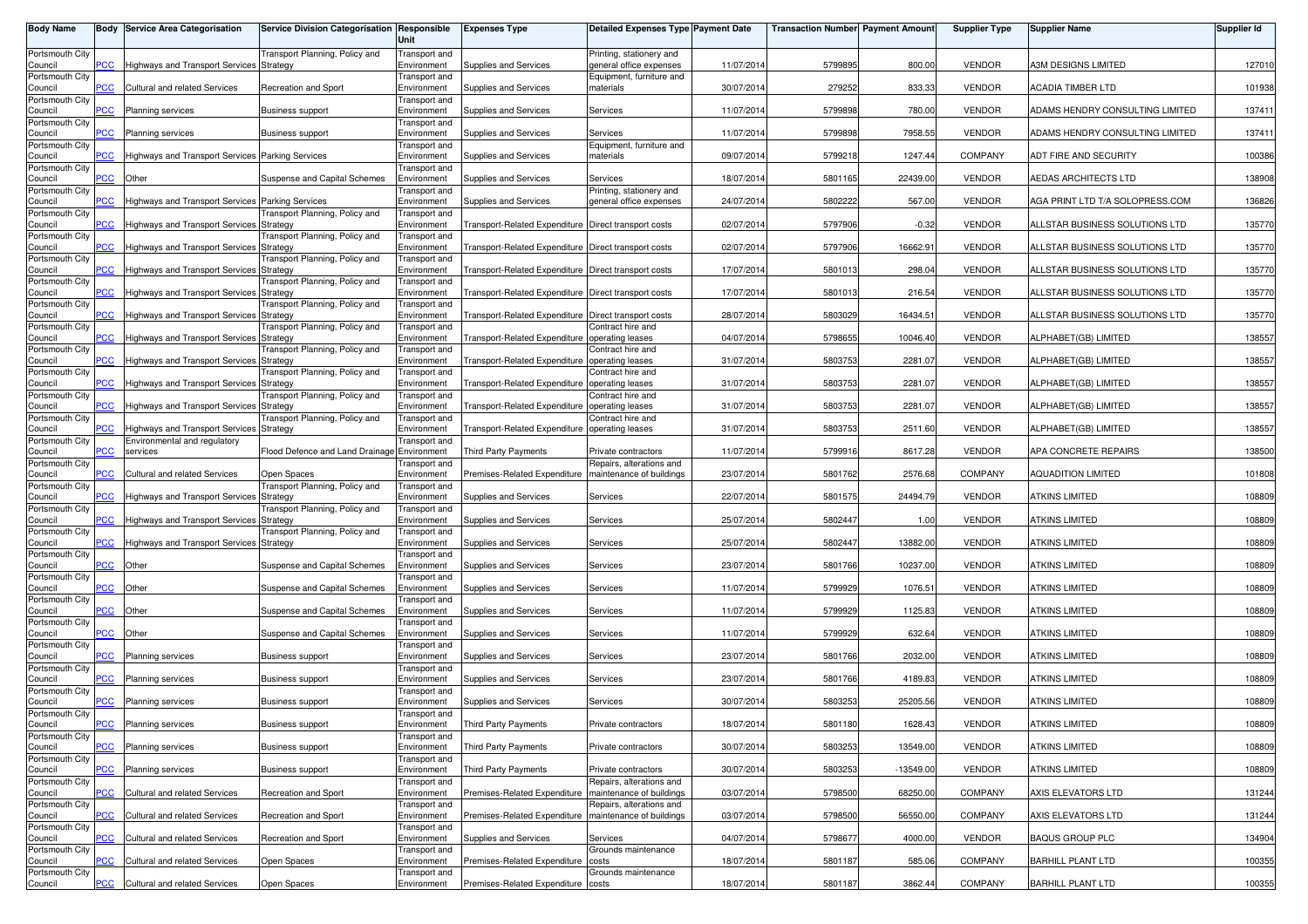| <b>Body Name</b>           |                | <b>Body Service Area Categorisation</b>                         | Service Division Categorisation Responsible         | Unit                         | <b>Expenses Type</b>               | <b>Detailed Expenses Type Payment Date</b>           |            | <b>Transaction Number Payment Amount</b> |           | <b>Supplier Type</b> | <b>Supplier Name</b>               | <b>Supplier Id</b> |
|----------------------------|----------------|-----------------------------------------------------------------|-----------------------------------------------------|------------------------------|------------------------------------|------------------------------------------------------|------------|------------------------------------------|-----------|----------------------|------------------------------------|--------------------|
| Portsmouth City<br>Council | <b>PCC</b>     | <b>Cultural and related Services</b>                            | Open Spaces                                         | Transport and<br>Environment | Premises-Related Expenditure       | Grounds maintenance<br>costs                         | 25/07/2014 | 5802456                                  | 3498.75   | <b>COMPANY</b>       | BARHILL PLANT LTD                  | 100355             |
| Portsmouth City<br>Council | $\overline{C}$ | <b>Cultural and related Services</b>                            | Open Spaces                                         | Transport and<br>Environment | Premises-Related Expenditure       | Repairs, alterations and<br>maintenance of buildings | 04/07/2014 | 5798678                                  | 1432.72   | <b>COMPANY</b>       | BARHILL PLANT LTD                  | 100355             |
| Portsmouth City            |                | Environmental and regulatory                                    | Cemetery, Cremation and                             | Transport and                |                                    |                                                      |            |                                          |           |                      |                                    |                    |
| Council<br>Portsmouth City | <b>CC</b>      | services<br>Environmental and regulatory                        | <b>Mortuary Services</b><br>Cemetery, Cremation and | Environment<br>Transport and | Third Party Payments               | Private contractors                                  | 18/07/2014 | 5801187                                  | 58.96     | COMPANY              | <b>BARHILL PLANT LTD</b>           | 100355             |
| Council<br>Portsmouth City | <b>CC</b>      | services                                                        | <b>Mortuary Services</b>                            | Environment<br>Transport and | Third Party Payments               | Private contractors                                  | 18/07/2014 | 5801187                                  | 25.00     | COMPANY              | <b>BARHILL PLANT LTD</b>           | 100355             |
| Council<br>Portsmouth City | PCC            | Highways and Transport Services<br>Environmental and regulatory | Structural Maintenance                              | Environment<br>Transport and | Supplies and Services              | Services                                             | 15/07/2014 | 5800421                                  | 4103.50   | <b>VENDOR</b>        | BEVAN BRITTAN LLP                  | 108894             |
| Council                    | ۲CC            | services                                                        | <b>Waste Collection</b>                             | Environment                  | Third Party Payments               | Private contractors                                  | 28/07/2014 | 5803045                                  | 250957.58 | <b>VENDOR</b>        | BIFFA MUNICIPAL LTD                | 135191             |
| Portsmouth City<br>Council | PСC            | <b>Cultural and related Services</b>                            | Open Spaces                                         | Transport and<br>Environment | Supplies and Services              | Printing, stationery and<br>general office expenses  | 31/07/2014 | 5803767                                  | 110.00    | <b>VENDOR</b>        | BLUESKY INTERNATIONAL LTD          | 128678             |
| Portsmouth City<br>Council | <b>PCC</b>     | Highways and Transport Services Parking Services                |                                                     | Transport and<br>Environment | Premises-Related Expenditure Rents |                                                      | 31/07/2014 | 5803768                                  | 632.50    | <b>VENDOR</b>        | BOARHUNT GROUP LTD                 | 103726             |
| Portsmouth City<br>Council | °СС            | Highways and Transport Services Parking Services                |                                                     | Transport and<br>Environment | Premises-Related Expenditure Rents |                                                      | 31/07/2014 | 5803768                                  | 632.50    | <b>VENDOR</b>        | BOARHUNT GROUP LTD                 | 103726             |
| Portsmouth City            |                |                                                                 |                                                     | Transport and                |                                    |                                                      |            |                                          |           |                      |                                    |                    |
| Council<br>Portsmouth City | $\overline{C}$ | Highways and Transport Services Parking Services                |                                                     | Environment<br>Transport and | Third Party Payments               | Private contractors<br>Communications and            | 30/07/2014 | 5803260                                  | 845.00    | <b>VENDOR</b>        | <b>BOARHUNT GROUP LTD</b>          | 103726             |
| Council<br>Portsmouth City | <b>PCC</b>     | <b>Cultural and related Services</b>                            | Open Spaces                                         | Environment<br>Transport and | Supplies and Services              | computing<br>Communications and                      | 09/07/2014 | 5799242                                  | 46.89     | COMPANY              | BRITISH TELECOMMUNICATIONS PLC     | 100132             |
| Council<br>Portsmouth City | PCC            | <b>Cultural and related Services</b>                            | Open Spaces                                         | Environment<br>Transport and | Supplies and Services              | computing<br>Communications and                      | 09/07/2014 | 5799242                                  | $-27.79$  | COMPANY              | BRITISH TELECOMMUNICATIONS PLC     | 100132             |
| Council                    | PСC            | Highways and Transport Services Parking Services                |                                                     | Environment                  | Supplies and Services              | computing                                            | 23/07/2014 | 5801776                                  | 87.53     | COMPANY              | BRITISH TELECOMMUNICATIONS PLC     | 100132             |
| Portsmouth City<br>Council | PСC⊹           | Highways and Transport Services Parking Services                |                                                     | Transport and<br>Environment | Supplies and Services              | Communications and<br>computing                      | 30/07/2014 | 5803266                                  | 46.89     | <b>COMPANY</b>       | BRITISH TELECOMMUNICATIONS PLC     | 100132             |
| Portsmouth City<br>Council | PCC            | <b>Highways and Transport Services Safety</b>                   | <b>Traffic Management and Road</b>                  | Transport and<br>Environment | Supplies and Services              | Communications and<br>computing                      | 23/07/2014 | 5801776                                  | 56.96     | <b>COMPANY</b>       | BRITISH TELECOMMUNICATIONS PLC     | 100132             |
| Portsmouth City<br>Council | <b>PCC</b>     | Cultural and related Services                                   | Recreation and Sport                                | Transport and<br>Environment | <b>Third Party Payments</b>        | Private contractors                                  | 28/07/2014 | 5803049                                  | 11754.42  | <b>VENDOR</b>        | <b>BROADWATER LEISURE LIMITED</b>  | 125396             |
| Portsmouth City            | PCC            | Cultural and related Services                                   | <b>Recreation and Sport</b>                         | Transport and<br>Environment | <b>Third Party Payments</b>        | Private contractors                                  | 28/07/2014 | 5803049                                  | 12139.41  | <b>VENDOR</b>        | <b>BROADWATER LEISURE LIMITED</b>  | 125396             |
| Council<br>Portsmouth City |                |                                                                 |                                                     | Transport and                |                                    |                                                      |            |                                          |           |                      |                                    |                    |
| Council<br>Portsmouth City | сC             | <b>Cultural and related Services</b>                            | <b>Recreation and Sport</b>                         | Environment<br>Transport and | <b>Third Party Payments</b>        | Private contractors                                  | 28/07/2014 | 5803049                                  | 208.96    | <b>VENDOR</b>        | <b>BROADWATER LEISURE LIMITED</b>  | 125396             |
| Council<br>Portsmouth City | PCC            | Cultural and related Services                                   | <b>Recreation and Sport</b>                         | Environment<br>Transport and | <b>Third Party Payments</b>        | Private contractors<br>Repairs, alterations and      | 28/07/2014 | 5803049                                  | 2208.95   | <b>VENDOR</b>        | <b>BROADWATER LEISURE LIMITED</b>  | 125396             |
| Council<br>Portsmouth City | <b>PCC</b>     | Other                                                           | Suspense and Capital Schemes                        | Environment                  | Premises-Related Expenditure       | maintenance of buildings                             | 18/07/2014 | 5801201                                  | 4161.00   | <b>VENDOR</b>        | <b>BROOMCO LTD</b>                 | 138787             |
| Council                    | PCC            | Highways and Transport Services Parking Services                |                                                     | Transport and<br>Environment | Supplies and Services              | Equipment, furniture and<br>materials                | 02/07/2014 | 5797938                                  | 12.00     | <b>COMPANY</b>       | CALE BRIPARC LTD                   | 100591             |
| Portsmouth City<br>Council | PСC            | Highways and Transport Services Parking Services                |                                                     | Transport and<br>Environment | Supplies and Services              | Equipment, furniture and<br>materials                | 02/07/2014 | 5797938                                  | 199.40    | <b>COMPANY</b>       | CALE BRIPARC LTD                   | 100591             |
| Portsmouth City<br>Council | PСC            | Highways and Transport Services Parking Services                |                                                     | Transport and<br>Environment | Supplies and Services              | Equipment, furniture and<br>materials                | 02/07/201  | 5797938                                  | 2019.48   | <b>COMPANY</b>       | CALE BRIPARC LTD                   | 100591             |
| Portsmouth City<br>Council | PCC            | Highways and Transport Services Parking Services                |                                                     | Transport and<br>Environment | Supplies and Services              | Equipment, furniture and<br>materials                | 02/07/2014 | 5797938                                  | 3.00      | <b>COMPANY</b>       | CALE BRIPARC LTD                   | 100591             |
| Portsmouth City            |                |                                                                 |                                                     | Transport and                |                                    | Equipment, furniture and                             |            |                                          |           |                      |                                    |                    |
| Council<br>Portsmouth City | °СС            | Highways and Transport Services Parking Services                |                                                     | Environment<br>Transport and | Supplies and Services              | materials<br>Equipment, furniture and                | 02/07/2014 | 5797938                                  | 302.08    | COMPANY              | CALE BRIPARC LTD                   | 100591             |
| Council<br>Portsmouth City | $\overline{C}$ | Highways and Transport Services Parking Services                |                                                     | Environment<br>Transport and | Supplies and Services              | materials<br>Equipment, furniture and                | 02/07/2014 | 5797938                                  | 367.44    | <b>COMPANY</b>       | CALE BRIPARC LTD                   | 100591             |
| Council<br>Portsmouth City | <b>CC</b>      | Highways and Transport Services Parking Services                |                                                     | Environment<br>Transport and | <b>Supplies and Services</b>       | materials<br>Equipment, furniture and                | 02/07/2014 | 5797938                                  | 504.87    | <b>COMPANY</b>       | CALE BRIPARC LTD                   | 100591             |
| Council                    | PCC            | Highways and Transport Services Parking Services                |                                                     | Environment                  | Supplies and Services              | materials                                            | 02/07/2014 | 5797938                                  | 75.52     | <b>COMPANY</b>       | CALE BRIPARC LTD                   | 100591             |
| Portsmouth City<br>Council | PCC            | Highways and Transport Services Parking Services                |                                                     | Transport and<br>Environment | Supplies and Services              | Equipment, furniture and<br>materials                | 02/07/2014 | 5797938                                  | 797.64    | COMPANY              | <b>CALE BRIPARC LTD</b>            | 100591             |
| Portsmouth City<br>Council | <b>PCC</b>     | Highways and Transport Services Parking Services                |                                                     | Transport and<br>Environment | Supplies and Services              | Equipment, furniture and<br>materials                | 02/07/2014 | 5797938                                  | 91.86     | <b>COMPANY</b>       | CALE BRIPARC LTD                   | 100591             |
| Portsmouth City<br>Council | PCC            | Highways and Transport Services Parking Services                |                                                     | Transport and<br>Environment | Supplies and Services              | Equipment, furniture and<br>materials                | 18/07/2014 | 5801204                                  | 16416.00  | COMPANY              | CALE BRIPARC LTD                   | 100591             |
| Portsmouth City            |                |                                                                 |                                                     | Transport and                |                                    | Equipment, furniture and                             |            |                                          |           |                      |                                    |                    |
| Council<br>Portsmouth City | PCC            | Highways and Transport Services Parking Services                |                                                     | Environment<br>Transport and | Supplies and Services              | materials<br>Equipment, furniture and                | 18/07/2014 | 5801204                                  | 2174.40   | COMPANY              | CALE BRIPARC LTD                   | 100591             |
| Council<br>Portsmouth City | <b>PCC</b>     | Highways and Transport Services Parking Services                |                                                     | Environment<br>Transport and | Supplies and Services              | materials<br>Equipment, furniture and                | 18/07/2014 | 5801204                                  | 4104.00   | COMPANY              | CALE BRIPARC LTD                   | 100591             |
| Council<br>Portsmouth City | °СС            | Highways and Transport Services Parking Services                |                                                     | Environment<br>Transport and | Supplies and Services              | materials<br>Equipment, furniture and                | 18/07/2014 | 5801204                                  | 543.60    | <b>COMPANY</b>       | CALE BRIPARC LTD                   | 100591             |
| Council<br>Portsmouth City | PCC            | Cultural and related Services                                   | Open Spaces                                         | Environment<br>Transport and | Supplies and Services              | materials                                            | 30/07/2014 | 5803268                                  | 405.23    | <b>COMPANY</b>       | CAMERON IRRIGATION SYSTEMS LIMITED | 137600             |
| Council                    | <b>CC</b>      | <b>Cultural and related Services</b>                            | Open Spaces                                         | Environment                  | Supplies and Services              | Equipment, furniture and<br>materials                | 30/07/2014 | 5803268                                  | 735.50    | <b>COMPANY</b>       | CAMERON IRRIGATION SYSTEMS LIMITED | 137600             |
| Portsmouth City<br>Council | PCC            | Cultural and related Services                                   | <b>Recreation and Sport</b>                         | Transport and<br>Environment | Supplies and Services              | Equipment, furniture and<br>materials                | 30/07/2014 | 5803268                                  | 166.67    | COMPANY              | CAMERON IRRIGATION SYSTEMS LIMITED | 137600             |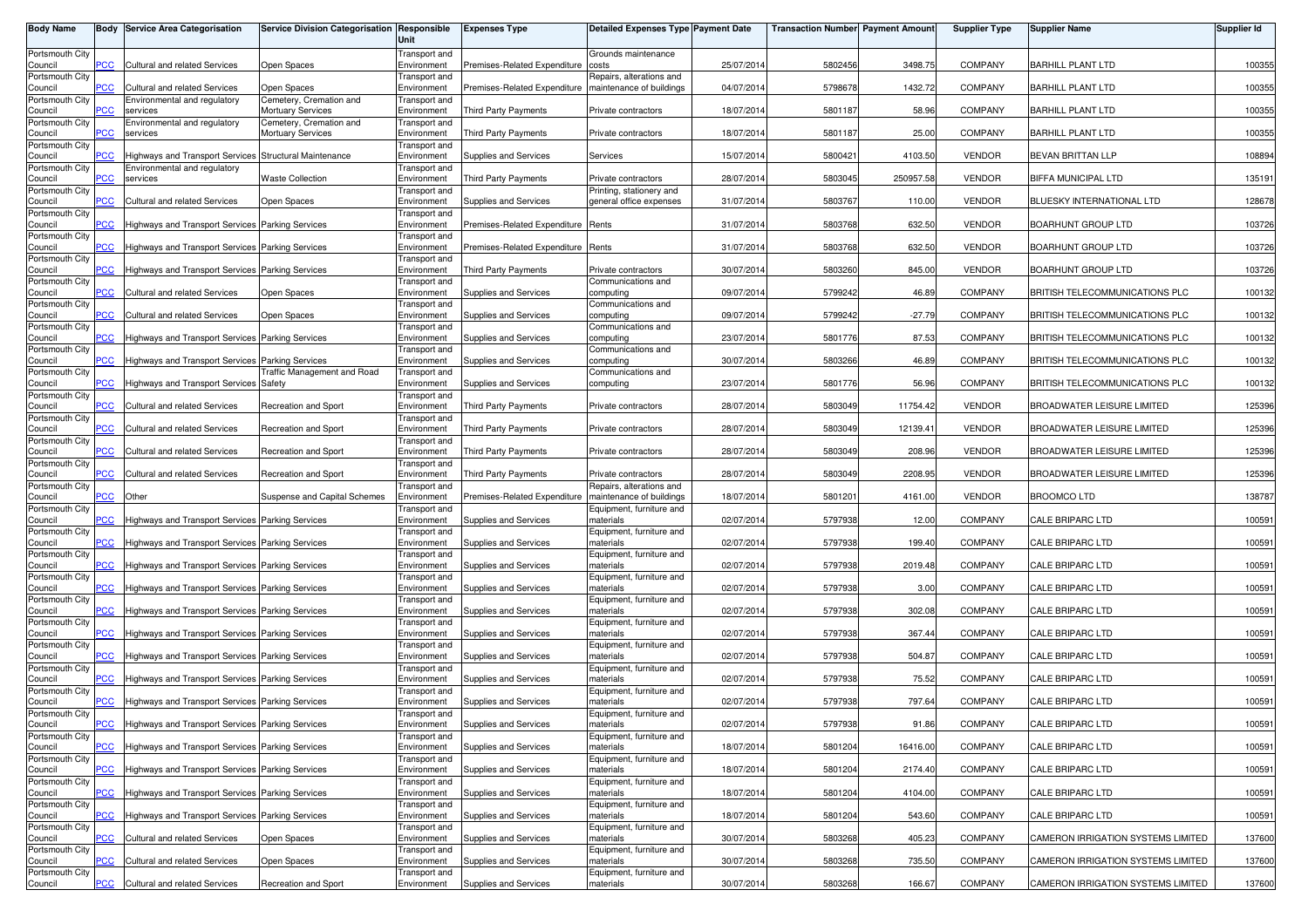| <b>Body Name</b>           |                       | <b>Body Service Area Categorisation</b>          | <b>Service Division Categorisation</b> | Responsible                         | <b>Expenses Type</b>                                    | <b>Detailed Expenses Type Payment Date</b>           |            | <b>Transaction Number Payment Amount</b> |          | <b>Supplier Type</b> | <b>Supplier Name</b>             | <b>Supplier Id</b> |
|----------------------------|-----------------------|--------------------------------------------------|----------------------------------------|-------------------------------------|---------------------------------------------------------|------------------------------------------------------|------------|------------------------------------------|----------|----------------------|----------------------------------|--------------------|
|                            |                       |                                                  |                                        | Unit                                |                                                         |                                                      |            |                                          |          |                      |                                  |                    |
| Portsmouth City            |                       | Environmental and regulatory                     |                                        | Transport and                       |                                                         |                                                      |            |                                          |          |                      |                                  |                    |
| Council                    | сC                    | services                                         | <b>Waste Collection</b>                | Environment                         | Supplies and Services                                   | Miscellaneous expenses                               | 17/07/2014 | 5801026                                  | 935.00   | <b>VENDOR</b>        | CHILLI PROMOTIONAL PRODUCTS LTD  | 138974             |
| Portsmouth City<br>Council | °СС                   | Environmental and regulatory<br>services         | <b>Waste Collection</b>                | Fransport and<br>Environment        | Supplies and Services                                   | Miscellaneous expenses                               | 30/07/2014 | 5803276                                  | 1.00     | <b>VENDOR</b>        | CHILLI PROMOTIONAL PRODUCTS LTD  | 138974             |
| Portsmouth City            |                       | Environmental and regulatory                     |                                        | Transport and                       |                                                         |                                                      |            |                                          |          |                      |                                  |                    |
| Council                    | сC                    | services                                         | <b>Waste Collection</b>                | Environment                         | Supplies and Services                                   | Miscellaneous expenses                               | 30/07/2014 | 5803276                                  | 1030.80  | <b>VENDOR</b>        | CHILLI PROMOTIONAL PRODUCTS LTD  | 138974             |
| Portsmouth City            |                       |                                                  |                                        | Transport and                       |                                                         | Repairs, alterations and                             |            |                                          |          |                      |                                  |                    |
| Council<br>Portsmouth City | сC                    | <b>Cultural and related Services</b>             | Open Spaces                            | Environment<br>Fransport and        | Premises-Related Expenditure                            | maintenance of buildings<br>Repairs, alterations and | 04/07/2014 | 5798720                                  | 20.24    | <b>VENDOR</b>        | CHURCHES FIRE SECURITY LIMITED   | 100131             |
| Council                    | <b>PCC</b>            | Cultural and related Services                    | Open Spaces                            | Environment                         | Premises-Related Expenditure                            | maintenance of buildings                             | 04/07/2014 | 5798720                                  | 10.12    | <b>VENDOR</b>        | CHURCHES FIRE SECURITY LIMITED   | 100131             |
| Portsmouth City            |                       |                                                  |                                        | Transport and                       |                                                         | Repairs, alterations and                             |            |                                          |          |                      |                                  |                    |
| Council                    | <b>CC</b>             | Cultural and related Services                    | Open Spaces                            | Environment                         | Premises-Related Expenditure                            | maintenance of buildings                             | 04/07/2014 | 5798720                                  | 128.12   | <b>VENDOR</b>        | CHURCHES FIRE SECURITY LIMITED   | 100131             |
| Portsmouth City<br>Council | $\overline{C}$        | Cultural and related Services                    | Open Spaces                            | Transport and<br>Environment        | Premises-Related Expenditure                            | Repairs, alterations and<br>maintenance of buildings | 04/07/201  | 5798720                                  | 10.12    | <b>VENDOR</b>        | CHURCHES FIRE SECURITY LIMITED   | 100131             |
| Portsmouth City            |                       |                                                  |                                        | Transport and                       |                                                         | Repairs, alterations and                             |            |                                          |          |                      |                                  |                    |
| Council                    | PСC                   | Cultural and related Services                    | Open Spaces                            | Environment                         | Premises-Related Expenditure                            | maintenance of buildings                             | 04/07/2014 | 5798720                                  | 20.24    | <b>VENDOR</b>        | CHURCHES FIRE SECURITY LIMITED   | 100131             |
| Portsmouth City            |                       |                                                  |                                        | Transport and                       |                                                         | Equipment, furniture and                             |            |                                          |          |                      |                                  |                    |
| Council<br>Portsmouth City | °СС                   | Highways and Transport Services Parking Services |                                        | Environment<br>Fransport and        | Supplies and Services                                   | materials<br>Equipment, furniture and                | 02/07/2014 | 5797950                                  | 13.63    | <b>VENDOR</b>        | <b>CJS PORTSMOUTH LTD</b>        | 100139             |
| Council                    | <u>PCC</u>            | Highways and Transport Services Parking Services |                                        | Environment                         | Supplies and Services                                   | materials                                            | 02/07/2014 | 5797950                                  | 3.41     | <b>VENDOR</b>        | CJS PORTSMOUTH LTD               | 100139             |
| Portsmouth City            |                       |                                                  |                                        | Fransport and                       |                                                         |                                                      |            |                                          |          |                      |                                  |                    |
| Council                    | CC                    | Cultural and related Services                    | Open Spaces                            | Environment                         | Premises-Related Expenditure Energy costs               |                                                      | 03/07/2014 | 5798605                                  | 10.86    | <b>COMPANY</b>       | SCOTTISH AND SOUTHERN ENERGY PLC | 100303             |
| Portsmouth City<br>Council | <b>PCC</b>            | Cultural and related Services                    | Open Spaces                            | Transport and<br>Environment        | Premises-Related Expenditure Energy costs               |                                                      | 03/07/2014 | 5798605                                  | 160.79   | <b>COMPANY</b>       | SCOTTISH AND SOUTHERN ENERGY PLC | 100303             |
| Portsmouth City            |                       |                                                  |                                        | Transport and                       |                                                         |                                                      |            |                                          |          |                      |                                  |                    |
| Council                    | сC                    | Cultural and related Services                    | Open Spaces                            | Environment                         | Premises-Related Expenditure Energy costs               |                                                      | 03/07/2014 | 5798605                                  | 19.42    | <b>COMPANY</b>       | SCOTTISH AND SOUTHERN ENERGY PLC | 100303             |
| Portsmouth City            |                       |                                                  |                                        | <b>Transport</b> and                |                                                         |                                                      |            |                                          |          |                      |                                  |                    |
| Council<br>Portsmouth City | <b>PCC</b>            | Cultural and related Services                    | Open Spaces                            | Environment<br>Transport and        | Premises-Related Expenditure Energy costs               |                                                      | 03/07/2014 | 5798605                                  | 19.42    | COMPANY              | SCOTTISH AND SOUTHERN ENERGY PLC | 100303             |
| Council                    | PСC                   | Cultural and related Services                    | Open Spaces                            | Environment                         | Premises-Related Expenditure Energy costs               |                                                      | 03/07/2014 | 5798605                                  | 19.51    | <b>COMPANY</b>       | SCOTTISH AND SOUTHERN ENERGY PLC | 100303             |
| Portsmouth City            |                       |                                                  |                                        | Transport and                       |                                                         |                                                      |            |                                          |          |                      |                                  |                    |
| Council                    | $\overline{C}$        | Cultural and related Services                    | Open Spaces                            | Environment                         | Premises-Related Expenditure Energy costs               |                                                      | 03/07/2014 | 5798605                                  | 19.51    | <b>COMPANY</b>       | SCOTTISH AND SOUTHERN ENERGY PLC | 100303             |
| Portsmouth City<br>Council | PСC                   | Cultural and related Services                    | Open Spaces                            | <b>Transport</b> and<br>Environment | Premises-Related Expenditure Energy costs               |                                                      | 03/07/2014 | 5798605                                  | 19.51    | <b>COMPANY</b>       | SCOTTISH AND SOUTHERN ENERGY PLC | 100303             |
| Portsmouth City            |                       |                                                  |                                        | Fransport and                       |                                                         |                                                      |            |                                          |          |                      |                                  |                    |
| Council                    | °СС                   | Cultural and related Services                    | Open Spaces                            | Environment                         | Premises-Related Expenditure Energy costs               |                                                      | 03/07/2014 | 5798605                                  | 19.79    | COMPANY              | SCOTTISH AND SOUTHERN ENERGY PLC | 100303             |
| Portsmouth City            |                       |                                                  |                                        | Transport and                       |                                                         |                                                      |            |                                          |          |                      |                                  |                    |
| Council<br>Portsmouth City | <b>PCC</b>            | Cultural and related Services                    | Open Spaces                            | Environment<br>Transport and        | Premises-Related Expenditure Energy costs               |                                                      | 03/07/2014 | 5798605                                  | $-22.01$ | COMPANY              | SCOTTISH AND SOUTHERN ENERGY PLC | 100303             |
| Council                    | сC                    | Cultural and related Services                    | Open Spaces                            | Environment                         | Premises-Related Expenditure Energy costs               |                                                      | 03/07/2014 | 5798605                                  | 22.34    | <b>COMPANY</b>       | SCOTTISH AND SOUTHERN ENERGY PLC | 100303             |
| Portsmouth City            |                       |                                                  |                                        | Fransport and                       |                                                         |                                                      |            |                                          |          |                      |                                  |                    |
| Council                    | <b>PCC</b>            | Cultural and related Services                    | Open Spaces                            | Environment                         | Premises-Related Expenditure Energy costs               |                                                      | 03/07/2014 | 5798605                                  | $-23.67$ | <b>COMPANY</b>       | SCOTTISH AND SOUTHERN ENERGY PLC | 100303             |
| Portsmouth City<br>Council | сC                    | Cultural and related Services                    | Open Spaces                            | Transport and<br>Environment        | Premises-Related Expenditure Energy costs               |                                                      | 03/07/2014 | 5798605                                  | 231.57   | <b>COMPANY</b>       | SCOTTISH AND SOUTHERN ENERGY PLC | 100303             |
| Portsmouth City            |                       |                                                  |                                        | <b>Transport</b> and                |                                                         |                                                      |            |                                          |          |                      |                                  |                    |
| Council                    | <b>PCC</b>            | Cultural and related Services                    | Open Spaces                            | Environment                         | Premises-Related Expenditure Energy costs               |                                                      | 03/07/2014 | 5798605                                  | 28.30    | COMPANY              | SCOTTISH AND SOUTHERN ENERGY PLC | 100303             |
| Portsmouth City            |                       |                                                  |                                        | Transport and                       |                                                         |                                                      |            |                                          |          |                      |                                  |                    |
| Council<br>Portsmouth City | <b>PCC</b>            | Cultural and related Services                    | Open Spaces                            | Environment<br>Transport and        | Premises-Related Expenditure Energy costs               |                                                      | 03/07/2014 | 5798605                                  | $-31.58$ | <b>COMPANY</b>       | SCOTTISH AND SOUTHERN ENERGY PLC | 100303             |
| Council                    | $\overline{\text{C}}$ | Cultural and related Services                    | Open Spaces                            | Environment                         | Premises-Related Expenditure Energy costs               |                                                      | 03/07/2014 | 5798605                                  | $-39.83$ | <b>COMPANY</b>       | SCOTTISH AND SOUTHERN ENERGY PLC | 100303             |
| Portsmouth City            |                       |                                                  |                                        | <b>Transport</b> and                |                                                         |                                                      |            |                                          |          |                      |                                  |                    |
| Council                    | PСC                   | Cultural and related Services                    | Open Spaces                            | Environment                         | Premises-Related Expenditure Energy costs               |                                                      | 03/07/2014 | 5798605                                  | $-40.49$ | <b>COMPANY</b>       | SCOTTISH AND SOUTHERN ENERGY PLC | 100303             |
| Portsmouth City            | °СС                   | Cultural and related Services                    |                                        | Fransport and                       |                                                         |                                                      |            | 5798605                                  | $-41.15$ | COMPANY              |                                  | 100303             |
| Council<br>Portsmouth City |                       |                                                  | Open Spaces                            | Environment<br>Fransport and        | Premises-Related Expenditure Energy costs               |                                                      | 03/07/2014 |                                          |          |                      | SCOTTISH AND SOUTHERN ENERGY PLC |                    |
| Council                    | $\overline{C}$        | Cultural and related Services                    | Open Spaces                            | Environment                         | Premises-Related Expenditure Energy costs               |                                                      | 03/07/2014 | 5798605                                  | $-41.15$ | <b>COMPANY</b>       | SCOTTISH AND SOUTHERN ENERGY PLC | 100303             |
| Portsmouth City            |                       |                                                  |                                        | Fransport and                       |                                                         |                                                      |            |                                          |          |                      |                                  |                    |
| Council                    | $\overline{C}$        | Cultural and related Services                    | Open Spaces                            | Environment                         | Premises-Related Expenditure Energy costs               |                                                      | 03/07/2014 | 5798605                                  | $-41.72$ | <b>COMPANY</b>       | SCOTTISH AND SOUTHERN ENERGY PLC | 100303             |
| Portsmouth City<br>Council | <b>PCC</b>            | Cultural and related Services                    | Open Spaces                            | Transport and<br>Environment        | Premises-Related Expenditure Energy costs               |                                                      | 03/07/2014 | 5798605                                  | 502.30   | COMPANY              | SCOTTISH AND SOUTHERN ENERGY PLC | 100303             |
| Portsmouth City            |                       |                                                  |                                        | <b>Transport</b> and                |                                                         | Grounds maintenance                                  |            |                                          |          |                      | HOLT ALARMS AND ELECTRICAL       |                    |
| Council                    | <b>PCC</b>            | Cultural and related Services                    | Open Spaces                            | Environment                         | Premises-Related Expenditure                            | costs                                                | 04/07/2014 | 5798803                                  | 660.00   | SOLETRADER           | CONTRACTORS                      | 109347             |
| Portsmouth City<br>Council | PСC                   | Cultural and related Services                    | Open Spaces                            | Transport and<br>Environment        | Premises-Related Expenditure costs                      | Grounds maintenance                                  | 25/07/2014 | 5802819                                  | 2480.00  | SOLETRADER           | PAINTLYNE                        | 100171             |
| Portsmouth City            |                       |                                                  |                                        | <b>Transport</b> and                |                                                         | Grounds maintenance                                  |            |                                          |          |                      |                                  |                    |
| Council                    | °СС                   | Cultural and related Services                    | Open Spaces                            | Environment                         | Premises-Related Expenditure                            | costs                                                | 25/07/2014 | 5802976                                  | 1454.80  | SOLETRADER           | <b>TJC FENCING</b>               | 101327             |
| Portsmouth City            |                       | Environmental and regulatory                     | Cemetery, Cremation and                | Transport and                       |                                                         | Repairs, alterations and                             |            |                                          |          |                      |                                  |                    |
| Council<br>Portsmouth City | PCC.                  | services<br>Environmental and regulatory         | <b>Mortuary Services</b>               | Environment<br>Transport and        | Premises-Related Expenditure   maintenance of buildings |                                                      | 04/07/2014 | 5798670                                  | 85.61    | SOLETRADER           | ATKINSONS OF PORTCHESTER         | 100356             |
| Council                    | сC                    | services                                         | <b>Regulatory Services</b>             | Environment                         | Premises-Related Expenditure Energy costs               |                                                      | 03/07/2014 | 5798605                                  | 135.37   | <b>COMPANY</b>       | SCOTTISH AND SOUTHERN ENERGY PLC | 100303             |
| Portsmouth City            |                       | Environmental and regulatory                     |                                        | Transport and                       |                                                         |                                                      |            |                                          |          |                      |                                  |                    |
| Council                    | сC                    | services                                         | <b>Regulatory Services</b>             | Environment                         | Premises-Related Expenditure Energy costs               |                                                      | 03/07/2014 | 5798605                                  | $-18.47$ | <b>COMPANY</b>       | SCOTTISH AND SOUTHERN ENERGY PLC | 100303             |
| Portsmouth City<br>Council | $\overline{C}$        | Environmental and regulatory<br>services         | <b>Regulatory Services</b>             | Transport and<br>Environment        | Premises-Related Expenditure Energy costs               |                                                      | 03/07/2014 | 5798605                                  | 376.63   | COMPANY              | SCOTTISH AND SOUTHERN ENERGY PLC | 100303             |
|                            |                       |                                                  |                                        |                                     |                                                         |                                                      |            |                                          |          |                      |                                  |                    |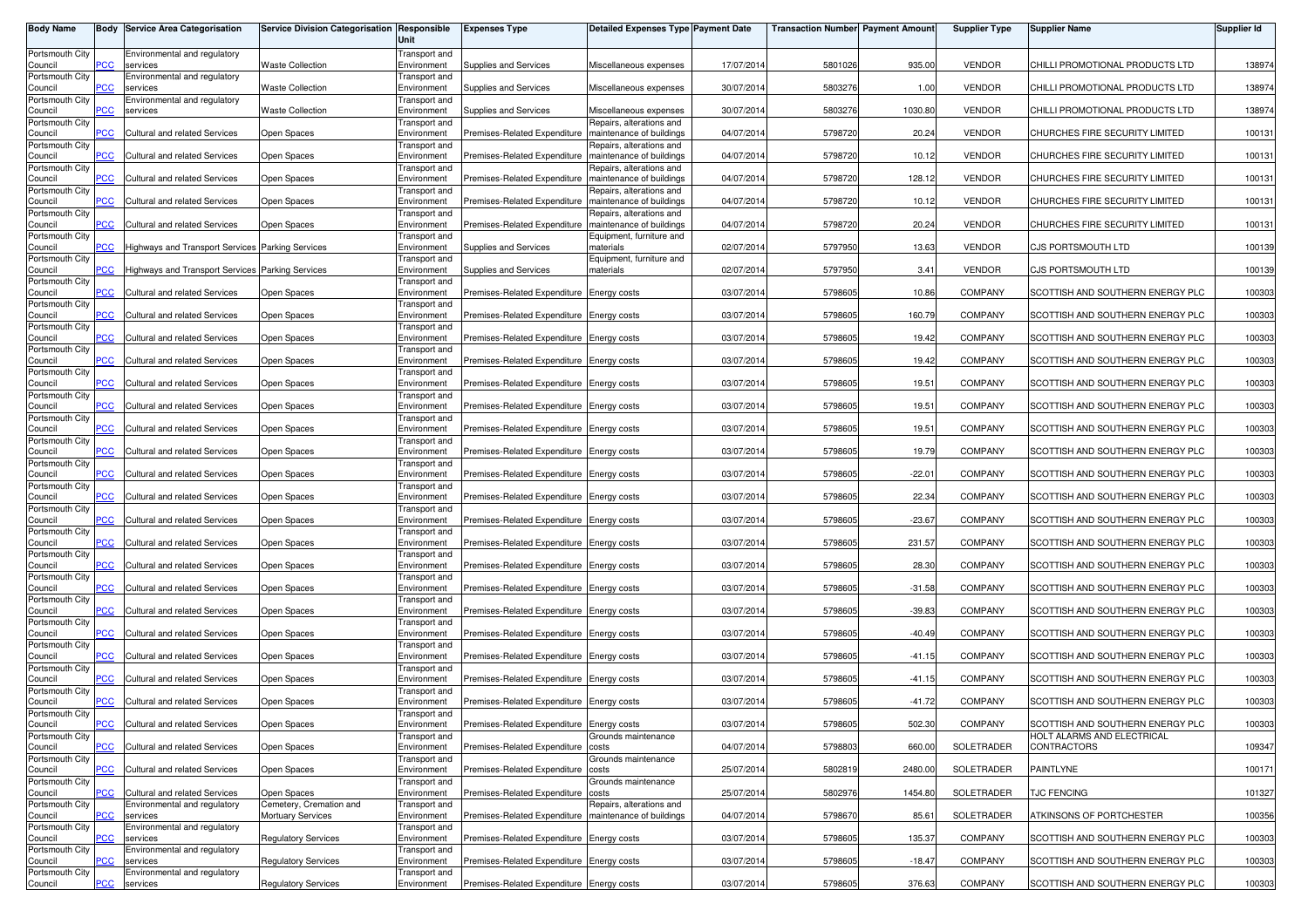| <b>Body Name</b>           |                | <b>Body Service Area Categorisation</b>                | <b>Service Division Categorisation</b>         | Responsible                         | <b>Expenses Type</b>                           | <b>Detailed Expenses Type Payment Date</b>           |            | <b>Transaction Number Payment Amount</b> |           | <b>Supplier Type</b> | <b>Supplier Name</b>                | Supplier Id |
|----------------------------|----------------|--------------------------------------------------------|------------------------------------------------|-------------------------------------|------------------------------------------------|------------------------------------------------------|------------|------------------------------------------|-----------|----------------------|-------------------------------------|-------------|
|                            |                |                                                        |                                                | Unit                                |                                                |                                                      |            |                                          |           |                      |                                     |             |
| Portsmouth City            |                | Environmental and regulatory                           |                                                | Transport and                       |                                                |                                                      |            |                                          |           |                      |                                     |             |
| Council                    | сc             | services                                               | <b>Regulatory Services</b>                     | Environment                         | Premises-Related Expenditure Energy costs      |                                                      | 03/07/2014 | 5798605                                  | 7.98      | <b>COMPANY</b>       | SCOTTISH AND SOUTHERN ENERGY PLC    | 100303      |
| Portsmouth City<br>Council | 'CC            | Environmental and regulatory<br>services               | Waste Collection                               | Fransport and<br>Environment        | Supplies and Services                          | Miscellaneous expenses                               | 18/07/2014 | 279021                                   | 900.00    | <b>VENDOR</b>        | ORD MAYORS APPEAL                   | 109705      |
| Portsmouth City            |                |                                                        | Environment, Safety and Routine                | Transport and                       |                                                |                                                      |            |                                          |           |                      |                                     |             |
| Council                    | <u>CC</u>      | Highways and Transport Services Maintenance            |                                                | Environment                         | Premises-Related Expenditure Energy costs      |                                                      | 02/07/2014 | 5798404                                  | 101.15    | <b>COMPANY</b>       | SCOTTISH AND SOUTHERN ENERGY PLC    | 100303      |
| Portsmouth City            |                |                                                        | <b>Environment, Safety and Routine</b>         | ransport and                        |                                                |                                                      |            |                                          |           |                      |                                     |             |
| Council                    |                | Highways and Transport Services                        | Maintenance                                    | Environment                         | Premises-Related Expenditure Energy costs      |                                                      | 02/07/2014 | 5798404                                  | 101.25    | <b>COMPANY</b>       | SCOTTISH AND SOUTHERN ENERGY PLC    | 100303      |
| Portsmouth City<br>Council | ۲CC            | Highways and Transport Services                        | Environment, Safety and Routine<br>Maintenance | Transport and<br>Environment        | Premises-Related Expenditure Energy costs      |                                                      | 02/07/2014 | 5798404                                  | 108.30    | <b>COMPANY</b>       | SCOTTISH AND SOUTHERN ENERGY PLC    | 100303      |
| Portsmouth City            |                |                                                        | invironment, Safety and Routine                | Transport and                       |                                                |                                                      |            |                                          |           |                      |                                     |             |
| Council                    |                | Highways and Transport Services                        | Maintenance                                    | Environment                         | Premises-Related Expenditure Energy costs      |                                                      | 02/07/2014 | 5798404                                  | 111.41    | <b>COMPANY</b>       | SCOTTISH AND SOUTHERN ENERGY PLC    | 100303      |
| Portsmouth City            |                |                                                        | Environment, Safety and Routine                | Transport and                       |                                                |                                                      |            |                                          |           |                      |                                     |             |
| Council                    | ۲CC            | <b>Highways and Transport Services Maintenance</b>     |                                                | Environment                         | Premises-Related Expenditure Energy costs      |                                                      | 02/07/2014 | 5798404                                  | 117.62    | <b>COMPANY</b>       | SCOTTISH AND SOUTHERN ENERGY PLC    | 100303      |
| Portsmouth City            |                |                                                        | Environment, Safety and Routine                | Transport and                       |                                                |                                                      |            |                                          |           |                      |                                     |             |
| Council<br>Portsmouth City |                | Highways and Transport Services Maintenance            | invironment, Safety and Routine                | Environment<br>Transport and        | Premises-Related Expenditure Energy costs      |                                                      | 02/07/2014 | 5798404                                  | 143.01    | <b>COMPANY</b>       | SCOTTISH AND SOUTHERN ENERGY PLC    | 100303      |
| Council                    | 'СС            | Highways and Transport Services Maintenance            |                                                | Environment                         | Premises-Related Expenditure Energy costs      |                                                      | 02/07/2014 | 5798404                                  | 157.83    | <b>COMPANY</b>       | SCOTTISH AND SOUTHERN ENERGY PLC    | 100303      |
| Portsmouth City            |                |                                                        | invironment, Safety and Routine                | Fransport and                       |                                                |                                                      |            |                                          |           |                      |                                     |             |
| Council                    | сC             | Highways and Transport Services Maintenance            |                                                | Environment                         | Premises-Related Expenditure Energy costs      |                                                      | 02/07/2014 | 5798404                                  | 20.21     | <b>COMPANY</b>       | SCOTTISH AND SOUTHERN ENERGY PLC    | 100303      |
| Portsmouth City            |                |                                                        | nvironment, Safety and Routine:                | ransport and                        |                                                |                                                      |            |                                          |           |                      |                                     |             |
| Council                    | CС             | Highways and Transport Services Maintenance            |                                                | Environment                         | Premises-Related Expenditure Energy costs      |                                                      | 02/07/2014 | 5798404                                  | 24.05     | <b>COMPANY</b>       | SCOTTISH AND SOUTHERN ENERGY PLC    | 100303      |
| Portsmouth City<br>Council | сC             | Highways and Transport Services Maintenance            | <b>Environment, Safety and Routine</b>         | Fransport and<br>Environment        | Premises-Related Expenditure Energy costs      |                                                      | 02/07/2014 | 5798404                                  | 247.37    | <b>COMPANY</b>       | SCOTTISH AND SOUTHERN ENERGY PLC    | 100303      |
| Portsmouth City            |                |                                                        | Environment, Safety and Routine                | Fransport and                       |                                                |                                                      |            |                                          |           |                      |                                     |             |
| Council                    |                | Highways and Transport Services                        | Maintenance                                    | Environment                         | Premises-Related Expenditure Energy costs      |                                                      | 02/07/2014 | 5798404                                  | 256.18    | <b>COMPANY</b>       | SCOTTISH AND SOUTHERN ENERGY PLC    | 100303      |
| Portsmouth City            |                |                                                        | invironment, Safety and Routine                | Transport and                       |                                                |                                                      |            |                                          |           |                      |                                     |             |
| Council                    | сC             | Highways and Transport Services                        | Maintenance                                    | Environment                         | Premises-Related Expenditure Energy costs      |                                                      | 02/07/201  | 5798404                                  | 289.13    | <b>COMPANY</b>       | SCOTTISH AND SOUTHERN ENERGY PLC    | 100303      |
| Portsmouth City            |                |                                                        | Environment, Safety and Routine                | Transport and                       |                                                |                                                      |            |                                          | 289.76    | <b>COMPANY</b>       | SCOTTISH AND SOUTHERN ENERGY PLC    |             |
| Council<br>Portsmouth City | сc             | Highways and Transport Services Maintenance            | invironment, Safety and Routine                | Environment<br>Transport and        | Premises-Related Expenditure Energy costs      |                                                      | 02/07/2014 | 5798404                                  |           |                      |                                     | 100303      |
| Council                    | PСC            | Highways and Transport Services Maintenance            |                                                | Environment                         | Premises-Related Expenditure Energy costs      |                                                      | 02/07/2014 | 5798404                                  | 436.39    | <b>COMPANY</b>       | SCOTTISH AND SOUTHERN ENERGY PLC    | 100303      |
| Portsmouth City            |                |                                                        | invironment, Safety and Routine                | Transport and                       |                                                |                                                      |            |                                          |           |                      |                                     |             |
| Council                    | PСC            | Highways and Transport Services Maintenance            |                                                | Environment                         | Premises-Related Expenditure Energy costs      |                                                      | 02/07/2014 | 5798404                                  | 592.54    | <b>COMPANY</b>       | SCOTTISH AND SOUTHERN ENERGY PLC    | 100303      |
| Portsmouth City            |                |                                                        | invironment, Safety and Routine                | Fransport and                       |                                                |                                                      |            |                                          |           |                      |                                     |             |
| Council<br>Portsmouth City | сC             | Highways and Transport Services                        | Maintenance<br>invironment, Safety and Routine | Environment<br>Fransport and        | Premises-Related Expenditure Energy costs      |                                                      | 02/07/2014 | 5798404                                  | 86.22     | <b>COMPANY</b>       | SCOTTISH AND SOUTHERN ENERGY PLC    | 100303      |
| Council                    | CC             | Highways and Transport Services Maintenance            |                                                | Environment                         | Premises-Related Expenditure Energy costs      |                                                      | 02/07/2014 | 5798404                                  | 86.95     | <b>COMPANY</b>       | SCOTTISH AND SOUTHERN ENERGY PLC    | 100303      |
| Portsmouth City            |                |                                                        | invironment, Safety and Routine                | Transport and                       |                                                |                                                      |            |                                          |           |                      |                                     |             |
| Council                    | сC             | Highways and Transport Services Maintenance            |                                                | Environment                         | Premises-Related Expenditure                   | Energy costs                                         | 02/07/2014 | 5798404                                  | 90.89     | <b>COMPANY</b>       | SCOTTISH AND SOUTHERN ENERGY PLC    | 100303      |
| Portsmouth City            |                |                                                        |                                                | Fransport and                       |                                                | Grounds maintenance                                  |            |                                          |           |                      |                                     |             |
| Council                    | сC             | Highways and Transport Services Parking Services       |                                                | Environment                         | Premises-Related Expenditure                   | costs                                                | 04/07/201  | 5798812                                  | 1100.00   | <b>COMPANY</b>       | JACK COUPE & SONS LTD               | 134605      |
| Portsmouth City<br>Council |                | Highways and Transport Services Parking Services       |                                                | Fransport and<br>Environment        | Premises-Related Expenditure                   | Repairs, alterations and<br>maintenance of buildings | 04/07/201  | 5798812                                  | 250.00    | <b>COMPANY</b>       | JACK COUPE & SONS LTD               | 134605      |
| Portsmouth City            |                |                                                        |                                                | Fransport and                       |                                                | Equipment, furniture and                             |            |                                          |           |                      |                                     |             |
| Council                    | $\overline{C}$ | Highways and Transport Services Parking Services       |                                                | Environment                         | Supplies and Services                          | naterials                                            | 18/07/201  | 279020                                   | 520.00    | <b>VENDOR</b>        | KEITHS WELDING                      | 115976      |
| Portsmouth City            |                |                                                        |                                                | Transport and                       |                                                | Contract hire and                                    |            |                                          |           |                      |                                     |             |
| Council                    |                | Highways and Transport Services Public Transport       |                                                | Environment                         | <b>Transport-Related Expenditure</b>           | operating leases                                     | 02/07/2014 | 5798370                                  | 9750.00   | <b>VENDOR</b>        | PETES AIRLINK LIMITED               | 101081      |
| Portsmouth City            | <u>CC</u>      | Highways and Transport Services Public Transport       |                                                | Fransport and<br>Environment        | Transport-Related Expenditure                  | Contract hire and<br>operating leases                | 04/07/201  | 5798779                                  | 28489.52  | <b>VENDOR</b>        | FIRST                               | 101168      |
| Council<br>Portsmouth City |                |                                                        |                                                | <b>Transport</b> and                |                                                | Contract hire and                                    |            |                                          |           |                      |                                     |             |
| Council                    | 'CC            | Highways and Transport Services Public Transport       |                                                | Environment                         | Transport-Related Expenditure                  | operating leases                                     | 11/07/2014 | 580023                                   | 3889.36   | <b>VENDOR</b>        | STAGECOACH COASTLINE                | 102696      |
| Portsmouth City            |                |                                                        |                                                | Fransport and                       |                                                | Contract hire and                                    |            |                                          |           |                      |                                     |             |
| Council                    | 'CC            | Highways and Transport Services Public Transport       |                                                | Environment                         | Transport-Related Expenditure                  | operating leases                                     | 11/07/2014 | 580023                                   | 5999.31   | <b>VENDOR</b>        | STAGECOACH COASTLINE                | 102696      |
| Portsmouth City<br>Council | <u>CC</u>      | Highways and Transport Services Public Transport       |                                                | Fransport and<br>Environment        | Transport-Related Expenditure operating leases | Contract hire and                                    | 11/07/2014 | 5800237                                  | 4049.75   | <b>VENDOR</b>        | STAGECOACH COASTLINE                | 102696      |
| Portsmouth City            |                |                                                        |                                                | Fransport and                       |                                                |                                                      |            |                                          |           |                      |                                     |             |
| Council                    | <u>CC</u>      | Highways and Transport Services Public Transport       |                                                | Environment                         | Transport-Related Expenditure Public transport |                                                      | 15/07/2014 | 5800474                                  | 225000.00 | <b>VENDOR</b>        | FIRST                               | 101168      |
| Portsmouth City            |                |                                                        |                                                | Transport and                       |                                                |                                                      |            |                                          |           |                      |                                     |             |
| Council                    |                | Highways and Transport Services Public Transport       |                                                | Environment                         | Transport-Related Expenditure Public transport |                                                      | 15/07/2014 | 5800510                                  | 98500.00  | VENDOR               | STAGECOACH COASTLINE                | 102696      |
| Portsmouth City            |                |                                                        | Street Lighting (including energy              | Transport and                       |                                                |                                                      |            |                                          |           |                      |                                     |             |
| Council<br>Portsmouth City |                | Highways and Transport Services costs)                 | Street Lighting (including energy              | Environment<br>Transport and        | Premises-Related Expenditure Energy costs      |                                                      | 03/07/2014 | 5798605                                  | 68.41     | COMPANY              | SCOTTISH AND SOUTHERN ENERGY PLC    | 100303      |
| Council                    | PСC            | Highways and Transport Services costs)                 |                                                | Environment                         | Premises-Related Expenditure Energy costs      |                                                      | 03/07/2014 | 5798605                                  | 68.73     | COMPANY              | SCOTTISH AND SOUTHERN ENERGY PLC    | 100303      |
| Portsmouth City            |                |                                                        |                                                | <b>Transport</b> and                |                                                |                                                      |            |                                          |           |                      |                                     |             |
| Council                    |                | Highways and Transport Services Structural Maintenance |                                                | Environment                         | Premises-Related Expenditure Energy costs      |                                                      | 03/07/2014 | 5798605                                  | 18.94     | <b>COMPANY</b>       | SCOTTISH AND SOUTHERN ENERGY PLC    | 100303      |
| Portsmouth City            |                |                                                        | ransport Planning, Policy and                  | Transport and                       |                                                | Direct employee                                      |            |                                          |           |                      |                                     |             |
| Council<br>Portsmouth City | PСC            | Highways and Transport Services Strategy               | ransport Planning, Policy and                  | Environment<br><b>Transport</b> and | Employees                                      | expenses<br>Direct employee                          | 04/07/2014 | 5798799                                  | 1290.30   | <b>COMPANY</b>       | HAYS SPECIALIST RECRUITMENT LIMITED | 100045      |
| Council                    | сC             | Highways and Transport Services Strategy               |                                                | Environment                         | Employees                                      | expenses                                             | 04/07/2014 | 5798799                                  | 998.25    | <b>COMPANY</b>       | HAYS SPECIALIST RECRUITMENT LIMITED | 100045      |
| Portsmouth City            |                |                                                        | ransport Planning, Policy and                  | Transport and                       |                                                | Direct employee                                      |            |                                          |           |                      |                                     |             |
| Council                    | cс             | Highways and Transport Services Strategy               |                                                | Environment                         | Employees                                      | expenses                                             | 04/07/2014 | 5798799                                  | 1346.40   | COMPANY              | HAYS SPECIALIST RECRUITMENT LIMITED | 100045      |
| Portsmouth City            |                |                                                        | Fransport Planning, Policy and                 | Transport and                       |                                                | Direct employee                                      |            |                                          |           |                      |                                     |             |
| Council                    | <b>PCC</b>     | Highways and Transport Services Strategy               |                                                | Environment                         | Employees                                      | expenses                                             | 04/07/2014 | 5798799                                  | 4.50      | COMPANY              | HAYS SPECIALIST RECRUITMENT LIMITED | 100045      |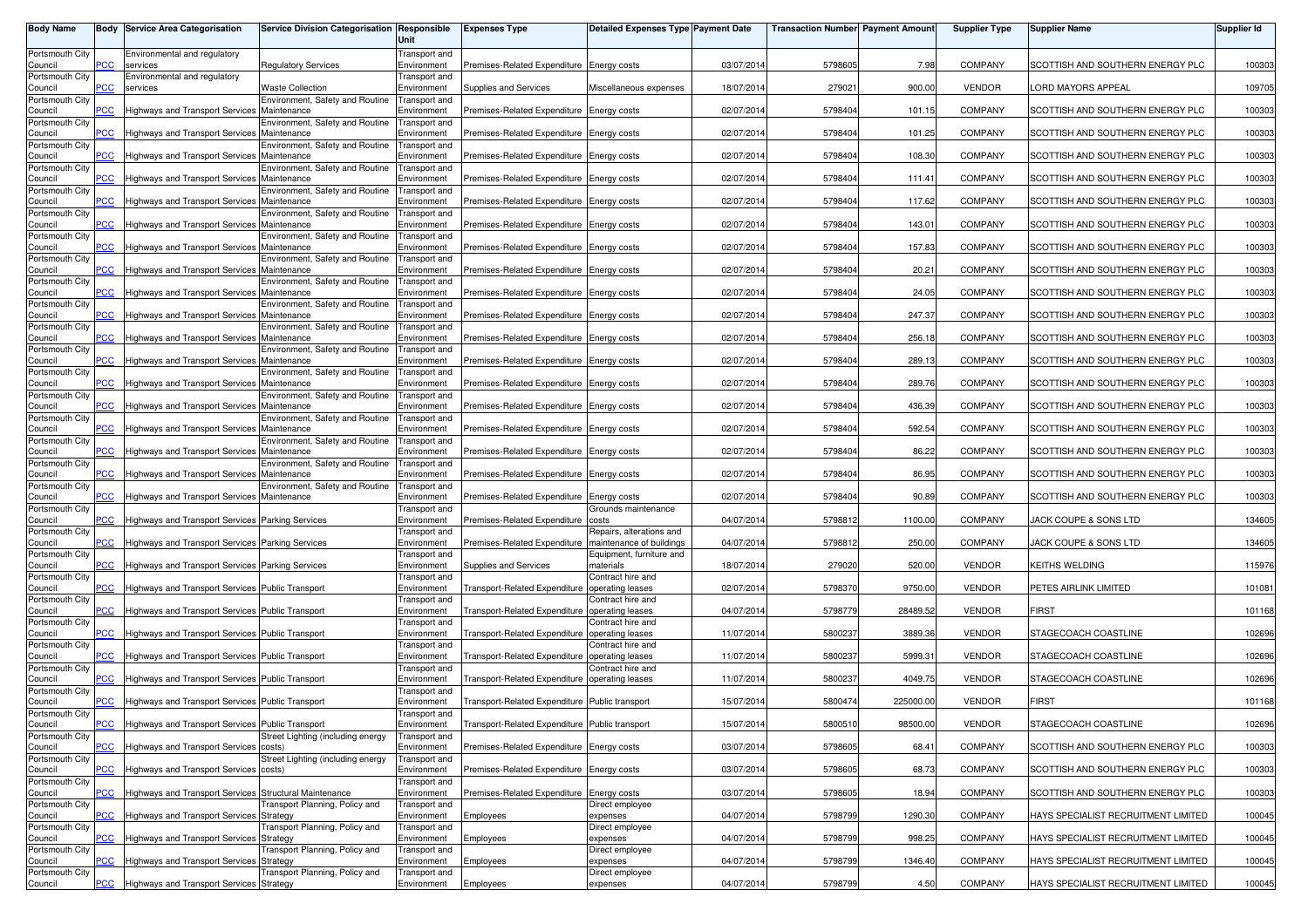| <b>Body Name</b>           |                | <b>Body Service Area Categorisation</b>                                          | <b>Service Division Categorisation</b>      | Responsible<br>Unit                 | <b>Expenses Type</b>                           | Detailed Expenses Type Payment Date                  |            | <b>Transaction Number Payment Amount</b> |            | <b>Supplier Type</b> | <b>Supplier Name</b>                | Supplier Id |
|----------------------------|----------------|----------------------------------------------------------------------------------|---------------------------------------------|-------------------------------------|------------------------------------------------|------------------------------------------------------|------------|------------------------------------------|------------|----------------------|-------------------------------------|-------------|
| Portsmouth City<br>Council | сC             | Highways and Transport Services Strategy                                         | ransport Planning, Policy and               | Transport and<br>Environment        |                                                | Direct employee<br>expenses                          | 04/07/2014 | 5798799                                  | 1250.20    | <b>COMPANY</b>       | HAYS SPECIALIST RECRUITMENT LIMITED | 100045      |
| Portsmouth City            |                |                                                                                  | ransport Planning, Policy and               | Transport and                       | Employees                                      | Direct employee                                      |            |                                          |            |                      |                                     |             |
| Council<br>Portsmouth City | <u>CC</u>      | Highways and Transport Services Strategy                                         | ransport Planning, Policy and               | Environment<br>Transport and        | Employees                                      | expenses<br>Direct employee                          | 11/07/2014 | 5800067                                  | 336.60     | <b>COMPANY</b>       | HAYS SPECIALIST RECRUITMENT LIMITED | 100045      |
| Council<br>Portsmouth City | $\overline{C}$ | Highways and Transport Services Strategy                                         | ransport Planning, Policy and               | Environment<br>Transport and        | Employees                                      | expenses<br>Direct employee                          | 11/07/2014 | 5800067                                  | 1691.75    | <b>COMPANY</b>       | HAYS SPECIALIST RECRUITMENT LIMITED | 100045      |
| Council<br>Portsmouth City |                | <b>Highways and Transport Services Strategy</b>                                  | ransport Planning, Policy and               | Environment<br><b>Transport</b> and | Employees                                      | expenses<br>Direct employee                          | 11/07/2014 | 5800067                                  | 1270.50    | <b>COMPANY</b>       | HAYS SPECIALIST RECRUITMENT LIMITED | 100045      |
| Council                    | <b>CC</b>      | Highways and Transport Services Strategy                                         |                                             | Environment                         | Employees                                      | expenses                                             | 18/07/2014 | 5801293                                  | 1019.90    | <b>COMPANY</b>       | HAYS SPECIALIST RECRUITMENT LIMITED | 100045      |
| Portsmouth City<br>Council | <u>'CC</u>     | <b>Highways and Transport Services</b>                                           | ransport Planning, Policy and<br>Strategy   | Transport and<br>Environment        | Employees                                      | Direct employee<br>expenses                          | 24/07/2014 | 5802293                                  | 1608.20    | COMPANY              | HAYS SPECIALIST RECRUITMENT LIMITED | 100045      |
| Portsmouth City<br>Council | <u>PCC</u>     | Highways and Transport Services Strategy                                         | ransport Planning, Policy and               | Transport and<br>Environment        | Employees                                      | Direct employee<br>expenses                          | 25/07/2014 | 5802676                                  | 484.00     | <b>COMPANY</b>       | HAYS SPECIALIST RECRUITMENT LIMITED | 100045      |
| Portsmouth City<br>Council | <b>CC</b>      | Highways and Transport Services Strategy                                         | ransport Planning, Policy and               | <b>Transport</b> and<br>Environment | Employees                                      | Direct employee<br>expenses                          | 31/07/2014 | 5803873                                  | 1626.90    | <b>COMPANY</b>       | HAYS SPECIALIST RECRUITMENT LIMITED | 100045      |
| Portsmouth City<br>Council | 'CC            | Highways and Transport Services Strategy                                         | ransport Planning, Policy and               | Transport and<br>Environment        | Employees                                      | Direct employee<br>expenses                          | 31/07/201  | 5803873                                  | $-1626.90$ | <b>COMPANY</b>       | HAYS SPECIALIST RECRUITMENT LIMITED | 100045      |
| Portsmouth City<br>Council | $\overline{C}$ |                                                                                  | ransport Planning, Policy and               | Transport and                       |                                                | Direct employee                                      | 31/07/2014 | 5803873                                  | 1626.90    | <b>COMPANY</b>       | HAYS SPECIALIST RECRUITMENT LIMITED | 100045      |
| Portsmouth City            |                | Highways and Transport Services Strategy                                         | ransport Planning, Policy and               | Environment<br>Transport and        | Employees                                      | expenses<br>Indirect employee                        |            |                                          |            |                      |                                     |             |
| Council<br>Portsmouth City | сC             | Highways and Transport Services Strategy                                         | ransport Planning, Policy and               | Environment<br>Transport and        | Employees                                      | expenses<br>Contract hire and                        | 30/07/2014 | 5803272                                  | 845.75     | <b>VENDOR</b>        | CENTAUR COMMUNICATIONS LTD          | 107870      |
| Council<br>Portsmouth City | PCC            | <b>Highways and Transport Services Strategy</b>                                  | ransport Planning, Policy and               | Environment<br>Transport and        | Transport-Related Expenditure                  | operating leases<br>Contract hire and                | 31/07/2014 | 5803897                                  | 1382.00    | <b>VENDOR</b>        | LOYDS TSB GROUP                     | 107554      |
| Council<br>Portsmouth City |                | Highways and Transport Services Strategy                                         | ransport Planning, Policy and               | Environment<br>Transport and        | Transport-Related Expenditure                  | operating leases<br>Contract hire and                | 31/07/2014 | 5803897                                  | $-816.17$  | <b>VENDOR</b>        | LOYDS TSB GROUP                     | 107554      |
| Council<br>Portsmouth City | PСC            | Highways and Transport Services Strategy                                         |                                             | Environment                         | Transport-Related Expenditure operating leases |                                                      | 31/07/201  | 5803897                                  | 514.50     | <b>VENDOR</b>        | LOYDS TSB GROUP                     | 107554      |
| Council                    | PСC            | Highways and Transport Services Strategy                                         | ransport Planning, Policy and               | Transport and<br>Environment        | Transport-Related Expenditure operating leases | Contract hire and                                    | 31/07/2014 | 5803897                                  | 235.77     | <b>VENDOR</b>        | LOYDS TSB GROUP                     | 107554      |
| Portsmouth City<br>Council | PCC            | <b>Highways and Transport Services Strategy</b>                                  | ransport Planning, Policy and               | Transport and<br>Environment        | Transport-Related Expenditure                  | Contract hire and<br>operating leases                | 31/07/2014 | 5803897                                  | $-853.44$  | <b>VENDOR</b>        | LOYDS TSB GROUP                     | 107554      |
| Portsmouth City<br>Council | °СС            | Highways and Transport Services Strategy                                         | ransport Planning, Policy and               | Transport and<br>Environment        | Transport-Related Expenditure operating leases | Contract hire and                                    | 31/07/2014 | 5803897                                  | 346.28     | <b>VENDOR</b>        | <b>LOYDS TSB GROUP</b>              | 107554      |
| Portsmouth City<br>Council |                | Highways and Transport Services Strategy                                         | ransport Planning, Policy and               | Transport and<br>Environment        | Transport-Related Expenditure                  | Contract hire and<br>operating leases                | 31/07/2014 | 5803897                                  | 235.77     | <b>VENDOR</b>        | LOYDS TSB GROUP                     | 107554      |
| Portsmouth City            |                |                                                                                  | ransport Planning, Policy and               | Transport and                       |                                                | Contract hire and                                    | 31/07/2014 |                                          |            | <b>VENDOR</b>        | LOYDS TSB GROUP                     | 107554      |
| Council<br>Portsmouth City | сC             | Highways and Transport Services Strategy                                         |                                             | Environment<br>Transport and        | Transport-Related Expenditure operating leases |                                                      |            | 5803897                                  | 235.77     |                      |                                     |             |
| Council<br>Portsmouth City | сC             | Other                                                                            | Suspense and Capital Schemes                | Environment<br>Transport and        | Third Party Payments                           | Private contractors                                  | 02/07/2014 | 278772                                   | 1016.00    | <b>VENDOR</b>        | SOUTHERN CO-OPERATIVE LIMITED       | 102901      |
| Council<br>Portsmouth City | CC             | Other                                                                            | Suspense and Capital Schemes                | Environment<br>Fransport and        | Third Party Payments                           | Private contractors                                  | 02/07/2014 | 278772                                   | 164.00     | <b>VENDOR</b>        | SOUTHERN CO-OPERATIVE LIMITED       | 102901      |
| Council<br>Portsmouth City |                | Other<br>Environmental and regulatory                                            | Suspense and Capital Schemes                | Environment<br>Fransport anc        | <b>Third Party Payments</b>                    | Private contractors                                  | 18/07/201  | 279040                                   | 1110.00    | <b>VENDOR</b>        | SOUTHERN CO-OPERATIVE LIMITED       | 102901      |
| Council                    | <u>PCC</u>     | services                                                                         | Flood Defence and Land Drainage             | Environment                         | Third Party Payments                           | Private contractors                                  | 10/07/201  | 579974                                   | 1693.79    | <b>COMPANY</b>       | <b>COLAS LTD</b>                    | 100298      |
| Portsmouth City<br>Council | сC             | <b>Cultural and related Services</b>                                             | Recreation and Sport                        | Transport and<br>Environment        | Premises-Related Expenditure                   | Repairs, alterations and<br>maintenance of buildings | 04/07/2014 | 5798733                                  | 5176.85    | <b>COMPANY</b>       | CORRIGENDA LIMITED T/A CHURCHES     | 102100      |
| Portsmouth City<br>Council | °СС            | <b>Cultural and related Services</b>                                             | Recreation and Sport                        | Transport and<br>Environment        | Premises-Related Expenditure                   | Repairs, alterations and<br>maintenance of buildings | 04/07/2014 | 5798733                                  | $-5176.85$ | <b>COMPANY</b>       | CORRIGENDA LIMITED T/A CHURCHES     | 102100      |
| Portsmouth City<br>Council | сC             | Cultural and related Services                                                    | Recreation and Sport                        | Transport and<br>Environment        | Premises-Related Expenditure                   | Repairs, alterations and<br>maintenance of buildings | 11/07/2014 | 580000                                   | 1828.50    | COMPANY              | CORRIGENDA LIMITED T/A CHURCHES     | 102100      |
| Portsmouth City<br>Council |                | Highways and Transport Services Parking Services                                 |                                             | Fransport and<br>Environment        | Third Party Payments                           | Private contractors                                  | 10/07/201  | 5799748                                  | 198.07     | <b>VENDOR</b>        | CREDITCALL LIMITED                  | 131178      |
| Portsmouth City            |                |                                                                                  |                                             | Transport and                       |                                                |                                                      |            |                                          |            |                      |                                     |             |
| Council<br>Portsmouth City | сC             | Highways and Transport Services Parking Services<br>Environmental and regulatory |                                             | Environment<br>Transport and        | <b>Third Party Payments</b>                    | Private contractors                                  | 10/07/2014 | 5799748                                  | 242.09     | <b>VENDOR</b>        | CREDITCALL LIMITED                  | 131178      |
| Council<br>Portsmouth City | сc             | services<br>Environmental and regulatory                                         | Flood Defence and Land Drainage             | Environment<br>Transport and        | <b>Third Party Payments</b>                    | Private contractors                                  | 02/07/2014 | 5797996                                  | 5700.00    | <b>VENDOR</b>        | DENE TECH SERVICES LTD              | 131463      |
| Council<br>Portsmouth City | <b>PCC</b>     | services                                                                         | Flood Defence and Land Drainage Environment | <b>Transport</b> and                | Third Party Payments                           | Private contractors                                  | 31/07/2014 | 5803828                                  | 5700.00    | VENDOR               | DENE TECH SERVICES LTD              | 131463      |
| Council                    | <b>PCC</b>     | Other                                                                            | Suspense and Capital Schemes                | Environment<br><b>Transport</b> and | Supplies and Services                          | Services<br>Grounds maintenance                      | 31/07/2014 | 5803828                                  | 750.00     | <b>VENDOR</b>        | DENE TECH SERVICES LTD              | 131463      |
| Portsmouth City<br>Council | PCC            | Cultural and related Services                                                    | Open Spaces                                 | Environment                         | Premises-Related Expenditure                   | costs                                                | 31/07/2014 | 5803830                                  | 22189.75   | <b>VENDOR</b>        | DOWNS VIEW NURSERIES LTD            | 117766      |
| Portsmouth City<br>Council | PСC            | Cultural and related Services                                                    | Open Spaces                                 | Transport and<br>Environment        | Premises-Related Expenditure costs             | Grounds maintenance                                  | 31/07/2014 | 5803830                                  | 1540.00    | <b>VENDOR</b>        | DOWNS VIEW NURSERIES LTD            | 117766      |
| Portsmouth City<br>Council | CС             | Cultural and related Services                                                    | Open Spaces                                 | Transport and<br>Environment        | Premises-Related Expenditure                   | Grounds maintenance<br>costs                         | 31/07/2014 | 5803830                                  | 5757.22    | <b>VENDOR</b>        | DOWNS VIEW NURSERIES LTD            | 117766      |
| Portsmouth City<br>Council | CC             | Cultural and related Services                                                    | Recreation and Sport                        | Transport and<br>Environment        | Supplies and Services                          | Printing, stationery and<br>general office expenses  | 25/07/2014 | 279212                                   | 545.00     | <b>VENDOR</b>        | EAGLE PRMOTIONS LTD                 | 110316      |
| Portsmouth City            |                |                                                                                  |                                             | <b>Transport</b> and                |                                                | Printing, stationery and                             |            |                                          |            |                      |                                     |             |
| Council<br>Portsmouth City | CС             | Cultural and related Services                                                    | Recreation and Sport                        | Environment<br>Transport and        | Supplies and Services                          | general office expenses<br>Grounds maintenance       | 25/07/2014 | 279212                                   | 44.00      | VENDOR               | <b>EAGLE PRMOTIONS LTD</b>          | 110316      |
| Council                    | <b>PCC</b>     | Cultural and related Services                                                    | Open Spaces                                 | Environment                         | Premises-Related Expenditure costs             |                                                      | 23/07/2014 | 5801817                                  | 1430.07    | <b>COMPANY</b>       | <b>ENSIGN HIGHWAYS LTD</b>          | 116063      |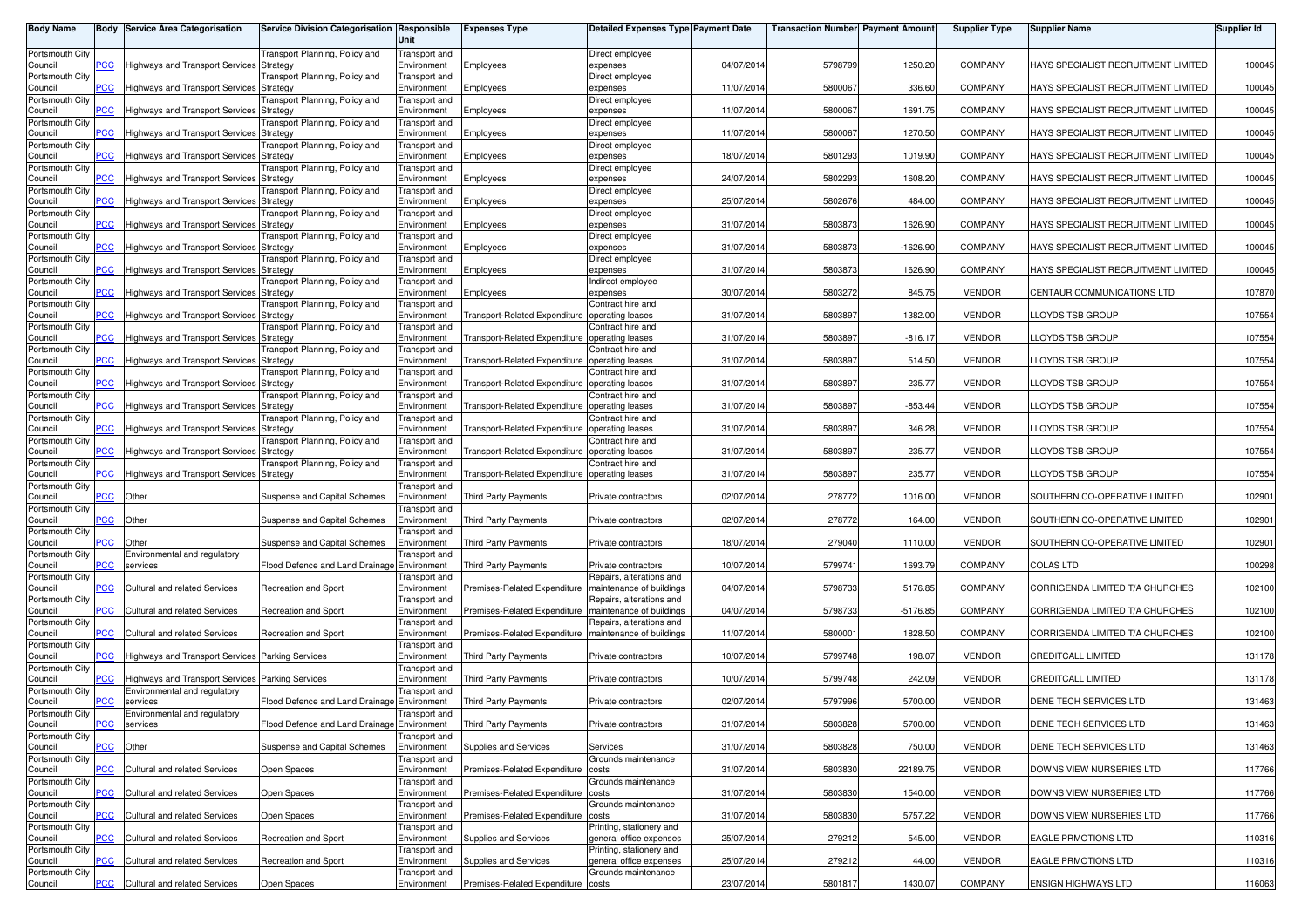| <b>Body Name</b>           |                | <b>Body Service Area Categorisation</b>                                                | Service Division Categorisation Responsible    | Unit                         | <b>Expenses Type</b>                                    | Detailed Expenses Type Payment Date                  |            | <b>Transaction Number Payment Amount</b> |           | <b>Supplier Type</b> | <b>Supplier Name</b>                                   | <b>Supplier Id</b> |
|----------------------------|----------------|----------------------------------------------------------------------------------------|------------------------------------------------|------------------------------|---------------------------------------------------------|------------------------------------------------------|------------|------------------------------------------|-----------|----------------------|--------------------------------------------------------|--------------------|
| Portsmouth City<br>Council | <b>PCC</b>     | <b>Cultural and related Services</b>                                                   | Open Spaces                                    | Transport and<br>Environment | Premises-Related Expenditure                            | Grounds maintenance<br>costs                         | 23/07/2014 | 5801817                                  | 7622.73   | <b>COMPANY</b>       | <b>ENSIGN HIGHWAYS LTD</b>                             | 116063             |
| Portsmouth City            |                |                                                                                        |                                                | Transport and                |                                                         | Grounds maintenance                                  |            |                                          |           |                      |                                                        |                    |
| Council<br>Portsmouth City | $\overline{c}$ | Cultural and related Services                                                          | Open Spaces                                    | Environment<br>Transport and | Premises-Related Expenditure                            | costs<br>Grounds maintenance                         | 30/07/2014 | 5803301                                  | 1063.41   | <b>COMPANY</b>       | ENSIGN HIGHWAYS LTD                                    | 116063             |
| Council<br>Portsmouth City | $\overline{C}$ | Cultural and related Services                                                          | Open Spaces                                    | Environment<br>Transport and | Premises-Related Expenditure                            | costs<br>Repairs, alterations and                    | 30/07/2014 | 580330                                   | 90.00     | <b>COMPANY</b>       | <b>ENSIGN HIGHWAYS LTD</b>                             | 116063             |
| Council<br>Portsmouth City | $\overline{C}$ | <b>Cultural and related Services</b>                                                   | Open Spaces                                    | Environment<br>Transport and | Premises-Related Expenditure                            | maintenance of buildings<br>Repairs, alterations and | 30/07/2014 | 580330                                   | 1966.24   | <b>COMPANY</b>       | <b>ENSIGN HIGHWAYS LTD</b>                             | 116063             |
| Council                    | <b>PCC</b>     | Cultural and related Services                                                          | Open Spaces                                    | Environment                  | Premises-Related Expenditure                            | maintenance of buildings                             | 30/07/2014 | 580330                                   | 638.18    | <b>COMPANY</b>       | ENSIGN HIGHWAYS LTD                                    | 116063             |
| Portsmouth City<br>Council | <b>CC</b>      | Environmental and regulatory<br>services                                               | <b>Waste Collection</b>                        | Transport and<br>Environment | Premises-Related Expenditure                            | Grounds maintenance<br>costs                         | 14/07/2014 | 5800344                                  | 5686.77   | COMPANY              | <b>ENSIGN HIGHWAYS LTD</b>                             | 116063             |
| Portsmouth City<br>Council | $\overline{C}$ | <b>Highways and Transport Services</b>                                                 | Environment, Safety and Routine<br>Maintenance | Transport and<br>Environment | Premises-Related Expenditure                            | Repairs, alterations and<br>maintenance of buildings | 30/07/2014 | 580330                                   | 1585.54   | COMPANY              | ENSIGN HIGHWAYS LTD                                    | 116063             |
| Portsmouth City<br>Council | PСC            | Highways and Transport Services Parking Services                                       |                                                | Transport and<br>Environment | Premises-Related Expenditure                            | Repairs, alterations and<br>maintenance of buildings | 23/07/2014 | 5801817                                  | 855.84    | <b>COMPANY</b>       | <b>ENSIGN HIGHWAYS LTD</b>                             | 116063             |
| Portsmouth City            |                |                                                                                        |                                                | Transport and                |                                                         | Repairs, alterations and                             |            |                                          |           |                      |                                                        |                    |
| Council<br>Portsmouth City | сC             | Highways and Transport Services Parking Services                                       |                                                | Environment<br>Transport and | Premises-Related Expenditure                            | maintenance of buildings                             | 30/07/2014 | 580330                                   | 914.64    | COMPANY              | <b>ENSIGN HIGHWAYS LTD</b>                             | 116063             |
| Council<br>Portsmouth City | $\overline{C}$ | Highways and Transport Services Parking Services                                       | Street Lighting (including energy              | Environment<br>Transport and | Supplies and Services                                   | Miscellaneous expenses<br>Repairs, alterations and   | 30/07/2014 | 5803301                                  | 529.32    | <b>COMPANY</b>       | ENSIGN HIGHWAYS LTD                                    | 116063             |
| Council<br>Portsmouth City | <b>CC</b>      | Highways and Transport Services costs)                                                 | Street Lighting (including energy              | Environment<br>Transport and | Premises-Related Expenditure                            | maintenance of buildings<br>Repairs, alterations and | 23/07/2014 | 5801817                                  | 44.50     | <b>COMPANY</b>       | ENSIGN HIGHWAYS LTD                                    | 116063             |
| Council<br>Portsmouth City | PCC            | Highways and Transport Services costs)                                                 |                                                | Environment                  | Premises-Related Expenditure                            | maintenance of buildings                             | 23/07/2014 | 580181                                   | 71.00     | COMPANY              | ENSIGN HIGHWAYS LTD                                    | 116063             |
| Council                    | PCC            | <b>Highways and Transport Services</b>                                                 | Street Lighting (including energy<br>osts)     | Transport and<br>Environment | Premises-Related Expenditure                            | Repairs, alterations and<br>maintenance of buildings | 23/07/2014 | 5801817                                  | 71.00     | COMPANY              | <b>ENSIGN HIGHWAYS LTD</b>                             | 116063             |
| Portsmouth City<br>Council | PCC            | Highways and Transport Services costs)                                                 | Street Lighting (including energy              | Transport and<br>Environment | Premises-Related Expenditure                            | Repairs, alterations and<br>maintenance of buildings | 30/07/2014 | 580330                                   | 79.50     | <b>COMPANY</b>       | ENSIGN HIGHWAYS LTD                                    | 116063             |
| Portsmouth City<br>Council | PCC            | Highways and Transport Services Structural Maintenance                                 |                                                | Transport and<br>Environment | <b>Third Party Payments</b>                             | Private contractors                                  | 30/07/2014 | 580330                                   | 118.64    | <b>COMPANY</b>       | <b>ENSIGN HIGHWAYS LTD</b>                             | 116063             |
| Portsmouth City<br>Council | <b>PCC</b>     | Other                                                                                  | Suspense and Capital Schemes                   | Transport and<br>Environment | Premises-Related Expenditure                            | Repairs, alterations and<br>maintenance of buildings | 14/07/2014 | 5800344                                  | 2547.27   | COMPANY              | ENSIGN HIGHWAYS LTD                                    | 116063             |
| Portsmouth City            |                |                                                                                        |                                                | Transport and                |                                                         | Repairs, alterations and                             |            |                                          |           |                      |                                                        |                    |
| Council<br>Portsmouth City | <b>CC</b>      | Other                                                                                  | Suspense and Capital Schemes                   | Environment<br>ransport and  | Premises-Related Expenditure                            | maintenance of buildings<br>Repairs, alterations and | 14/07/2014 | 5800344                                  | 129.05    | COMPANY              | <b>ENSIGN HIGHWAYS LTD</b>                             | 116063             |
| Council<br>Portsmouth City | <b>CC</b>      | Other                                                                                  | Suspense and Capital Schemes                   | Environment<br>Transport and | Premises-Related Expenditure                            | maintenance of buildings<br>Repairs, alterations and | 14/07/2014 | 5800344                                  | 266.40    | <b>COMPANY</b>       | <b>ENSIGN HIGHWAYS LTD</b>                             | 116063             |
| Council<br>Portsmouth City | PCC            | Other                                                                                  | Suspense and Capital Schemes                   | Environment<br>Transport and | Premises-Related Expenditure                            | maintenance of buildings<br>Repairs, alterations and | 14/07/2014 | 5800344                                  | 391.25    | <b>COMPANY</b>       | ENSIGN HIGHWAYS LTD                                    | 116063             |
| Council                    | <b>CC</b>      | Other                                                                                  | Suspense and Capital Schemes                   | Environment                  | Premises-Related Expenditure                            | maintenance of buildings                             | 14/07/2014 | 5800344                                  | 415.61    | <b>COMPANY</b>       | <b>ENSIGN HIGHWAYS LTD</b>                             | 116063             |
| Portsmouth City<br>Council | PCC            | Other                                                                                  | Suspense and Capital Schemes                   | Transport and<br>Environment | Premises-Related Expenditure                            | Repairs, alterations and<br>maintenance of buildings | 23/07/2014 | 5801817                                  | 265.44    | COMPANY              | <b>ENSIGN HIGHWAYS LTD</b>                             | 116063             |
| Portsmouth City<br>Council | сC             | Planning services                                                                      | <b>Business support</b>                        | Transport and<br>Environment | <b>Third Party Payments</b>                             | Private contractors                                  | 18/07/2014 | 5801265                                  | 113294.66 | COMPANY              | <b>ENSIGN HIGHWAYS LTD</b>                             | 116063             |
| Portsmouth City<br>Council | PCC            | <b>Planning services</b>                                                               | <b>Business support</b>                        | Transport and<br>Environment | <b>Third Party Payments</b>                             | Private contractors                                  | 22/07/2014 | 5801661                                  | 13213.27  | <b>COMPANY</b>       | ENSIGN HIGHWAYS LTD                                    | 116063             |
| Portsmouth City<br>Council | PCC            | Planning services                                                                      | <b>Business support</b>                        | Transport and<br>Environment | <b>Third Party Payments</b>                             | Private contractors                                  | 22/07/2014 | 5801661                                  | 40452.29  | <b>COMPANY</b>       | <b>ENSIGN HIGHWAYS LTD</b>                             | 116063             |
| Portsmouth City            |                |                                                                                        |                                                | Transport and                |                                                         |                                                      |            |                                          |           |                      |                                                        |                    |
| Council<br>Portsmouth City | PСC            | Costs below Net Cost of Services Other Operating Costs<br>Environmental and regulatory |                                                | Environment<br>Transport and | <b>Transfer Payments</b>                                | Other                                                | 07/07/2014 | 5799081                                  | 35921.00  | <b>VENDOR</b>        | ENVIRONMENT AGENCY                                     | 110963             |
| Council<br>Portsmouth City | $\overline{C}$ | services                                                                               | <b>Climate Change Costs</b>                    | Environment<br>Fransport and | Supplies and Services                                   | Grants and subscriptions                             | 02/07/2014 | 5798009                                  | 1290.00   | <b>VENDOR</b>        | ENVIRONMENT AGENCY                                     | 110963             |
| Council<br>Portsmouth City | ۲CC            | Highways and Transport Services Public Transport                                       |                                                | Environment<br>Transport and | Transport-Related Expenditure Public transport          |                                                      | 09/07/2014 | 5799267                                  | 1248.00   | <b>VENDOR</b>        | <b>EUCLID LTD</b>                                      | 124438             |
| Council                    | PCC            | Other                                                                                  | Suspense and Capital Schemes                   | Environment                  | <b>Third Party Payments</b>                             | Private contractors                                  | 18/07/2014 | 5801279                                  | 10457.24  | <b>COMPANY</b>       | GEOFFREY OSBORNE LTD                                   | 105968             |
| Portsmouth City<br>Council | <b>CC</b>      | Highways and Transport Services Parking Services                                       |                                                | Transport and<br>Environment | Supplies and Services                                   | Equipment, furniture and<br>materials                | 22/07/2014 | 5801666                                  | 1770.36   | <b>COMPANY</b>       | <b>GLASDON UK LTD</b>                                  | 100447             |
| Portsmouth City<br>Council | <b>PCC</b>     | <b>Highways and Transport Services Strategy</b>                                        | Transport Planning, Policy and                 | Transport and<br>Environment | Supplies and Services                                   | Miscellaneous expenses                               | 11/07/2014 | 5800055                                  | 600.00    | <b>VENDOR</b>        | GLOBAL FIRE PRODUCTIONS                                | 136056             |
| Portsmouth City<br>Council | PCC            | Highways and Transport Services Strategy                                               | Transport Planning, Policy and                 | Transport and<br>Environment | Supplies and Services                                   | Miscellaneous expenses                               | 11/07/2014 | 5800055                                  | 600.00    | <b>VENDOR</b>        | GLOBAL FIRE PRODUCTIONS                                | 136056             |
| Portsmouth City            |                |                                                                                        |                                                | Transport and                |                                                         |                                                      |            |                                          |           |                      |                                                        |                    |
| Council<br>Portsmouth City | PCC            | <b>Planning services</b>                                                               | <b>Business support</b>                        | Environment<br>Transport and | <b>Supplies and Services</b>                            | Miscellaneous expenses<br>Repairs, alterations and   | 04/07/2014 | 5798788                                  | 3163.59   | <b>VENDOR</b>        | GLOBAL RADIO SERVICES LIMITED                          | 105043             |
| Council<br>Portsmouth City | PСC            | Highways and Transport Services Parking Services                                       |                                                | Environment<br>Transport and | Premises-Related Expenditure                            | maintenance of buildings<br>Repairs, alterations and | 01/07/2014 | 5797777                                  | $-180.02$ | <b>VENDOR</b>        | GRAHAM ASSET MANAGEMENT LTD                            | 134967             |
| Council<br>Portsmouth City | сC             | Highways and Transport Services Parking Services                                       |                                                | Environment<br>Transport and | Premises-Related Expenditure                            | maintenance of buildings<br>Repairs, alterations and | 18/07/2014 | 5801283                                  | 15.00     | <b>VENDOR</b>        | GRAHAM ASSET MANAGEMENT LTD<br>GRISTWOOD & TOMS (TREE  | 134967             |
| Council<br>Portsmouth City | PCC            | Cultural and related Services                                                          | Open Spaces                                    | Environment<br>Transport and | Premises-Related Expenditure                            | maintenance of buildings                             | 31/07/2014 | 5803861                                  | 8239.12   | <b>VENDOR</b>        | CONTRACTORS) LTD)<br>GRISTWOOD & TOMS (TREE            | 100831             |
| Council                    | сC             | Cultural and related Services                                                          | Open Spaces                                    | Environment                  | Supplies and Services                                   | Expenses                                             | 31/07/2014 | 5803861                                  | 2345.38   | <b>VENDOR</b>        | CONTRACTORS) LTD)                                      | 100831             |
| Portsmouth City<br>Council | PCC            | Highways and Transport Services Maintenance                                            | Environment, Safety and Routine                | Transport and<br>Environment | Premises-Related Expenditure   maintenance of buildings | Repairs, alterations and                             | 31/07/2014 | 5803861                                  | 1314.62   | VENDOR               | <b>GRISTWOOD &amp; TOMS (TREE</b><br>CONTRACTORS) LTD) | 100831             |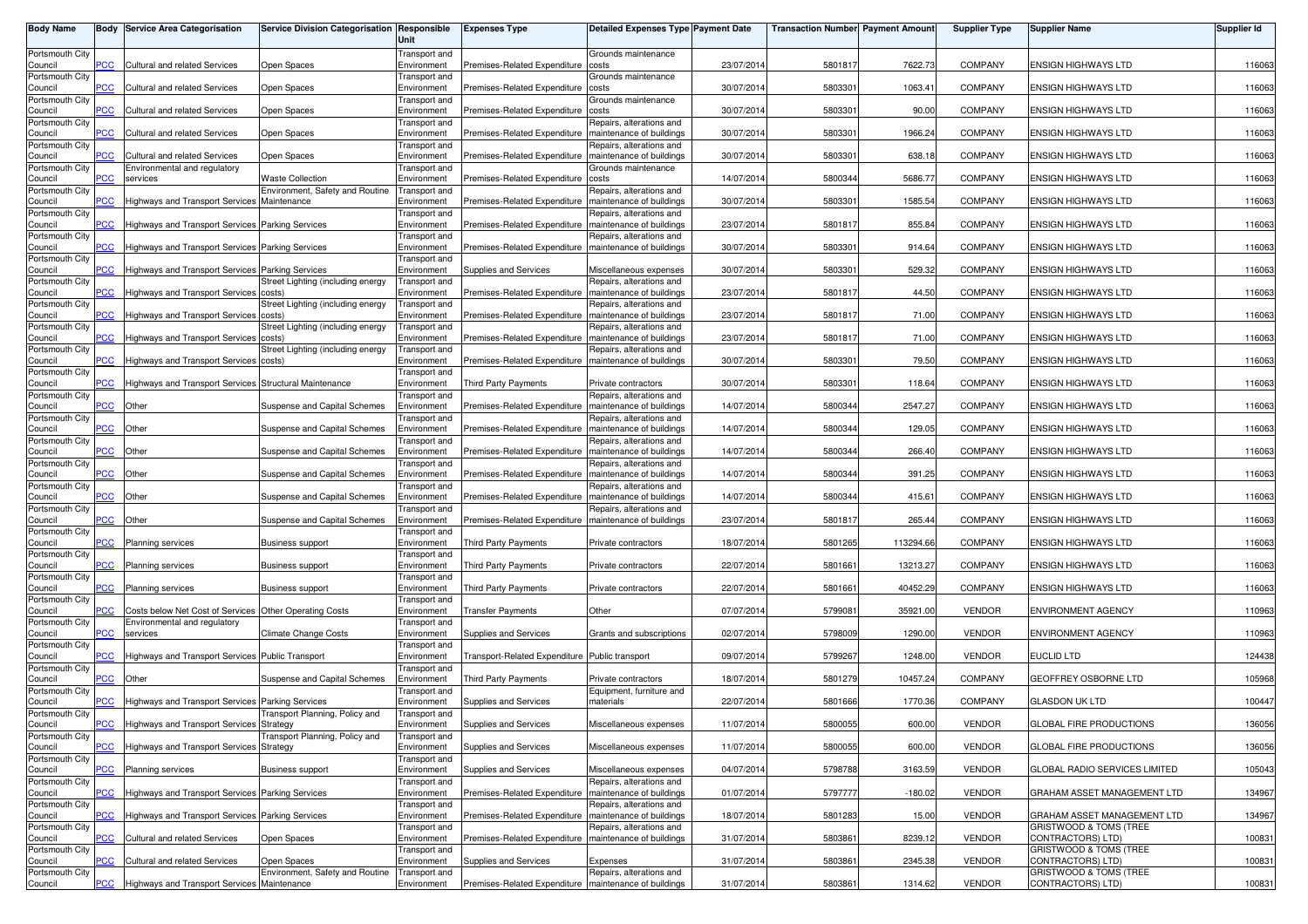| <b>Body Name</b>                              |                 | <b>Body Service Area Categorisation</b>                                  | Service Division Categorisation Responsible    | Unit                                               | <b>Expenses Type</b>                                         | <b>Detailed Expenses Type Payment Date</b>          |                          | <b>Transaction Number Payment Amount</b> |                            | <b>Supplier Type</b>                                  | <b>Supplier Name</b>                                 | <b>Supplier Id</b> |
|-----------------------------------------------|-----------------|--------------------------------------------------------------------------|------------------------------------------------|----------------------------------------------------|--------------------------------------------------------------|-----------------------------------------------------|--------------------------|------------------------------------------|----------------------------|-------------------------------------------------------|------------------------------------------------------|--------------------|
| Portsmouth City<br>Council                    | сc              | Environmental and regulatory<br>services                                 | <b>Regulatory Services</b>                     | Transport and<br>Environment                       | Income                                                       | Other grants<br>reimbursements and<br>contributions | 02/07/2014               | 5798294                                  | 54604.70                   | <b>VENDOR</b>                                         | GUNWHARF QUAYS MANAGEMENT LTD                        | 106548             |
| Portsmouth City<br>Council                    | PСC             | Environmental and regulatory<br>services                                 | <b>Regulatory Services</b>                     | Transport and<br>Environment                       | Income                                                       | Other grants<br>reimbursements and<br>contributions | 09/07/201                | 5799556                                  | 54853.00                   | <b>VENDOR</b>                                         | GUNWHARF QUAYS MANAGEMENT LTD                        | 106548             |
| Portsmouth City<br>Council                    |                 | Environmental and regulatory<br>services                                 | Regulatory Services                            | Transport and<br>Environment                       | Income                                                       | Other grants<br>reimbursements and<br>contributions | 16/07/2014               | 5800876                                  | 59763.95                   | <b>VENDOR</b>                                         | GUNWHARF QUAYS MANAGEMENT LTD                        | 106548             |
| Portsmouth City<br>Council                    | PСC             | Environmental and regulatory<br>services                                 | <b>Regulatory Services</b>                     | Transport and<br>Environment                       | Income                                                       | Other grants<br>reimbursements and<br>contributions | 23/07/2014               | 5802105                                  | 58737.50                   | <b>VENDOR</b>                                         | GUNWHARF QUAYS MANAGEMENT LTD                        | 106548             |
| Portsmouth City<br>Council                    | <u>CC</u>       | Environmental and regulatory<br>services                                 | <b>Regulatory Services</b>                     | Transport and<br>Environment                       | Income                                                       | Other grants<br>reimbursements and<br>contributions | 30/07/2014               | 580360                                   | 62340.75                   | <b>VENDOR</b>                                         | GUNWHARF QUAYS MANAGEMENT LTD                        | 106548             |
| Portsmouth City<br>Council                    | PСC             | Cultural and related Services                                            | <b>Recreation and Sport</b>                    | Transport and<br>Environment                       | Supplies and Services                                        | Miscellaneous expenses                              | 16/07/2014               | 5800880                                  | 87.50                      | OTHER LOCAL<br><b>AUTHORITY</b>                       | HAMPSHIRE COUNTY COUNCIL                             | 100030             |
| Portsmouth City<br>Council<br>Portsmouth City | сc              | Environmental and regulatory<br>services<br>Environmental and regulatory | Regulatory Services                            | Transport and<br>Environment<br>Transport and      | <b>Third Party Payments</b>                                  | Private contractors                                 | 04/07/2014               | 5798794                                  | $-450000.00$               | OTHER LOCAL<br><b>AUTHORITY</b><br><b>OTHER LOCAL</b> | HAMPSHIRE COUNTY COUNCIL                             | 100030             |
| Council<br>Portsmouth City                    | сc              | services<br>Environmental and regulatory                                 | <b>Regulatory Services</b>                     | Environment<br><b>Transport</b> and                | <b>Third Party Payments</b>                                  | Private contractors                                 | 04/07/2014               | 5798794                                  | -450000.00                 | <b>AUTHORITY</b><br>OTHER LOCAL                       | HAMPSHIRE COUNTY COUNCIL                             | 100030             |
| Council<br>Portsmouth City                    | cс              | services<br>Environmental and regulatory                                 | Regulatory Services                            | Environment<br>Transport and                       | Third Party Payments                                         | Private contractors<br>Customer and client          | 30/07/2014               | 5803604                                  | $-450000.00$               | <b>AUTHORITY</b><br>OTHER LOCAL                       | HAMPSHIRE COUNTY COUNCIL                             | 100030             |
| Council<br>Portsmouth City<br>Council         | сc<br>сc        | services<br>Environmental and regulatory<br>services                     | <b>Waste Disposal</b><br><b>Waste Disposal</b> | Environment<br>Transport and<br>Environment        | ncome<br>Income                                              | receipts<br>Customer and client<br>receipts         | 04/07/2014<br>04/07/2014 | 5798794<br>5798794                       | $-66185.52$<br>$-65073.85$ | <b>AUTHORITY</b><br>OTHER LOCAL<br><b>AUTHORITY</b>   | HAMPSHIRE COUNTY COUNCIL<br>HAMPSHIRE COUNTY COUNCIL | 100030<br>100030   |
| Portsmouth City<br>Council                    | PСC             | Environmental and regulatory<br>services                                 | <b>Waste Disposal</b>                          | Transport and<br>Environment                       | Income                                                       | Other grants<br>reimbursements and<br>contributions | 04/07/2014               | 5798794                                  | $-1813.60$                 | OTHER LOCAL<br><b>AUTHORITY</b>                       | HAMPSHIRE COUNTY COUNCIL                             | 100030             |
| Portsmouth City<br>Council                    | PСC             | Environmental and regulatory<br>services                                 | <b>Waste Disposal</b>                          | Transport and<br>Environment                       | Income                                                       | Other grants<br>reimbursements and<br>contributions | 04/07/2014               | 579879                                   | $-5742.04$                 | OTHER LOCAL<br><b>AUTHORITY</b>                       | HAMPSHIRE COUNTY COUNCIL                             | 100030             |
| Portsmouth City<br>Council                    | <u>'CC</u>      | Environmental and regulatory<br>services                                 | <b>Waste Disposal</b>                          | Transport and<br>Environment                       | ncome                                                        | Other grants<br>reimbursements and<br>contributions | 04/07/2014               | 5798794                                  | $-8703.67$                 | OTHER LOCAL<br><b>AUTHORITY</b>                       | HAMPSHIRE COUNTY COUNCIL                             | 100030             |
| Portsmouth City<br>Council                    | сC              | Environmental and regulatory<br>services                                 | <b>Waste Disposal</b>                          | Transport and<br>Environment                       | Income                                                       | Other grants<br>reimbursements and<br>contributions | 04/07/2014               | 5798794                                  | $-3837.06$                 | OTHER LOCAL<br><b>AUTHORITY</b>                       | HAMPSHIRE COUNTY COUNCIL                             | 100030             |
| Portsmouth City<br>Council                    | PСC             | Environmental and regulatory<br>services                                 | <b>Waste Disposal</b>                          | Transport and<br>Environment                       | Income                                                       | Other grants<br>reimbursements and<br>contributions | 04/07/2014               | 5798794                                  | $-397.61$                  | OTHER LOCAL<br><b>AUTHORITY</b>                       | HAMPSHIRE COUNTY COUNCIL                             | 100030             |
| Portsmouth City<br>Council                    | cс              | Environmental and regulatory<br>services                                 | <b>Waste Disposal</b>                          | Transport and<br>Environment                       | Income                                                       | Other grants<br>reimbursements and<br>contributions | 30/07/2014               | 5803604                                  | $-7647.13$                 | OTHER LOCAL<br><b>AUTHORITY</b>                       | HAMPSHIRE COUNTY COUNCIL                             | 100030             |
| Portsmouth City<br>Council                    | сc              | Environmental and regulatory<br>services                                 | <b>Waste Disposal</b>                          | Transport and<br>Environment                       | Premises-Related Expenditure Rents                           |                                                     | 04/07/2014               | 5798794                                  | $-10267.02$                | OTHER LOCAL<br><b>AUTHORITY</b>                       | HAMPSHIRE COUNTY COUNCIL                             | 100030             |
| Portsmouth City<br>Council<br>Portsmouth City | сc              | Environmental and regulatory<br>services<br>Environmental and regulatory | Waste Disposal                                 | Transport and<br>Environment<br>Transport and      | Premises-Related Expenditure                                 | Rents                                               | 04/07/2014               | 5798794                                  | 10267.02                   | OTHER LOCAL<br><b>AUTHORITY</b><br>OTHER LOCAL        | HAMPSHIRE COUNTY COUNCIL                             | 100030             |
| Council<br>Portsmouth City                    | сC              | services<br>Environmental and regulatory                                 | <b>Waste Disposal</b>                          | Environment<br>Transport and                       | Premises-Related Expenditure                                 | Rents                                               | 04/07/2014               | 5798794                                  | $-10267.02$                | <b>AUTHORITY</b><br>OTHER LOCAL                       | HAMPSHIRE COUNTY COUNCIL                             | 100030             |
| Council<br>Portsmouth City<br>Council         | сc<br><u>CC</u> | services<br>Environmental and regulatory<br>services                     | <b>Waste Disposal</b><br><b>Waste Disposal</b> | Environment<br><b>Transport</b> and<br>Environment | Premises-Related Expenditure<br>Premises-Related Expenditure | Rents<br>Rents                                      | 04/07/2014<br>30/07/2014 | 5798794<br>5803604                       | 10267.02<br>$-10267.02$    | <b>AUTHORITY</b><br>OTHER LOCAL<br><b>AUTHORITY</b>   | HAMPSHIRE COUNTY COUNCIL<br>HAMPSHIRE COUNTY COUNCIL | 100030<br>100030   |
| Portsmouth City<br>Council                    |                 | Environmental and regulatory<br>services                                 | <b>Waste Disposal</b>                          | Transport and<br>Environment                       | Premises-Related Expenditure Rents                           |                                                     | 30/07/2014               | 5803604                                  | 10267.02                   | OTHER LOCAL<br><b>AUTHORITY</b>                       | <b>HAMPSHIRE COUNTY COUNCIL</b>                      | 100030             |
| Portsmouth City<br>Council                    | PCC⊹            | Environmental and regulatory<br>services                                 | <b>Waste Disposal</b>                          | Transport and<br>Environment                       | Third Party Payments                                         | Private contractors                                 | 04/07/2014               | 5798794                                  | 14557.66                   | OTHER LOCAL<br><b>AUTHORITY</b>                       | HAMPSHIRE COUNTY COUNCIL                             | 100030             |
| Portsmouth City<br>Council<br>Portsmouth City | сc              | Environmental and regulatory<br>services<br>Environmental and regulatory | <b>Waste Disposal</b>                          | Transport and<br>Environment<br>Transport and      | Third Party Payments                                         | Private contractors                                 | 04/07/2014               | 5798794                                  | 174791.51                  | OTHER LOCAL<br><b>AUTHORITY</b><br>OTHER LOCAL        | HAMPSHIRE COUNTY COUNCIL                             | 100030             |
| Council<br>Portsmouth City                    | сc              | services<br>Environmental and regulatory                                 | <b>Waste Disposal</b>                          | Environment<br>Transport and                       | <b>Third Party Payments</b>                                  | Private contractors                                 | 04/07/2014               | 5798794                                  | 23156.87                   | <b>AUTHORITY</b><br>OTHER LOCAL                       | HAMPSHIRE COUNTY COUNCIL                             | 100030             |
| Council<br>Portsmouth City<br>Council         | сc              | services<br>Environmental and regulatory<br>services                     | <b>Waste Disposal</b><br><b>Waste Disposal</b> | Environment<br>Transport and<br>Environment        | <b>Third Party Payments</b><br>Third Party Payments          | Private contractors<br>Private contractors          | 04/07/2014<br>04/07/2014 | 5798794<br>5798794                       | 348257.75<br>61763.30      | <b>AUTHORITY</b><br>OTHER LOCAL<br><b>AUTHORITY</b>   | HAMPSHIRE COUNTY COUNCIL<br>HAMPSHIRE COUNTY COUNCIL | 100030<br>100030   |
| Portsmouth City<br>Council                    | сC              | Environmental and regulatory<br>services                                 | <b>Waste Disposal</b>                          | Transport and<br>Environment                       | Third Party Payments                                         | Private contractors                                 | 04/07/2014               | 5798794                                  | $-696.43$                  | OTHER LOCAL<br><b>AUTHORITY</b>                       | HAMPSHIRE COUNTY COUNCIL                             | 100030             |
| Portsmouth City<br>Council                    | 'СC             | Environmental and regulatory<br>services                                 | <b>Waste Disposal</b>                          | Transport and<br>Environment                       | <b>Third Party Payments</b>                                  | Private contractors                                 | 04/07/2014               | 5798794                                  | 9680.96                    | OTHER LOCAL<br><b>AUTHORITY</b><br>OTHER LOCAL        | HAMPSHIRE COUNTY COUNCIL                             | 100030             |
| Portsmouth City<br>Council                    | <b>PCC</b>      | Environmental and regulatory<br>services                                 | <b>Waste Disposal</b>                          | Transport and<br>Environment                       | Third Party Payments                                         | Private contractors                                 | 04/07/2014               | 5798794                                  | 13016.75                   | <b>AUTHORITY</b>                                      | HAMPSHIRE COUNTY COUNCIL                             | 100030             |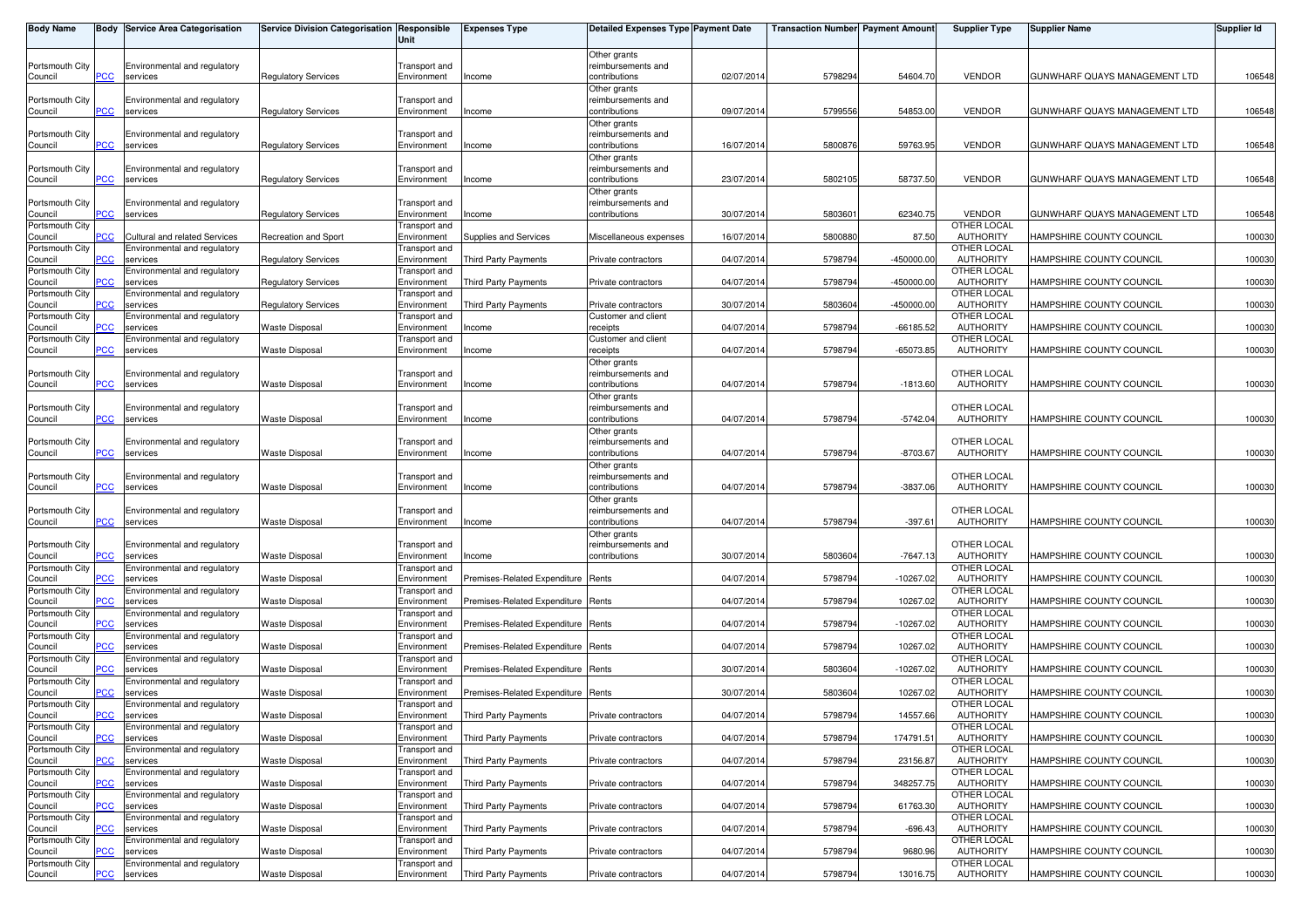| <b>Body Name</b>           |                | <b>Body Service Area Categorisation</b>          | Service Division Categorisation Responsible | Unit                                | <b>Expenses Type</b>        | <b>Detailed Expenses Type Payment Date</b> |            | <b>Transaction Number Payment Amoun</b> |            | <b>Supplier Type</b>            | <b>Supplier Name</b>       | <b>Supplier Id</b> |
|----------------------------|----------------|--------------------------------------------------|---------------------------------------------|-------------------------------------|-----------------------------|--------------------------------------------|------------|-----------------------------------------|------------|---------------------------------|----------------------------|--------------------|
| Portsmouth City            |                | Environmental and regulatory                     |                                             | Transport and                       |                             |                                            |            |                                         |            | OTHER LOCAL                     |                            |                    |
| Council<br>Portsmouth City | PСC            | services<br>Environmental and regulatory         | <b>Waste Disposal</b>                       | Environment<br>Transport and        | <b>Third Party Payments</b> | Private contractors                        | 04/07/2014 | 5798794                                 | 14557.66   | <b>AUTHORITY</b><br>OTHER LOCAL | HAMPSHIRE COUNTY COUNCIL   | 100030             |
| Council                    | <b>PCC</b>     | services                                         | <b>Waste Disposal</b>                       | Environment                         | <b>Third Party Payments</b> | Private contractors                        | 04/07/2014 | 5798794                                 | 165951.2   | <b>AUTHORITY</b>                | HAMPSHIRE COUNTY COUNCIL   | 100030             |
| Portsmouth City<br>Council | PСC            | Environmental and regulatory<br>services         | <b>Waste Disposal</b>                       | Transport and<br>Environment        | <b>Third Party Payments</b> | Private contractors                        | 04/07/201  | 5798794                                 | 327550.55  | OTHER LOCAL<br><b>AUTHORITY</b> | HAMPSHIRE COUNTY COUNCIL   | 100030             |
| Portsmouth City            |                | Environmental and regulatory                     |                                             | Transport and                       |                             |                                            |            |                                         |            | OTHER LOCAL                     |                            |                    |
| Council<br>Portsmouth City | PСC            | services<br>Environmental and regulatory         | <b>Waste Disposal</b>                       | Environment<br>Transport and        | Third Party Payments        | Private contractors                        | 04/07/2014 | 5798794                                 | 53104.73   | <b>AUTHORITY</b><br>OTHER LOCAL | HAMPSHIRE COUNTY COUNCIL   | 100030             |
| Council                    | PСC            | services                                         | <b>Waste Disposal</b>                       | Environment                         | Third Party Payments        | Private contractors                        | 04/07/201  | 5798794                                 | $-896.81$  | <b>AUTHORITY</b>                | HAMPSHIRE COUNTY COUNCIL   | 100030             |
| Portsmouth City<br>Council | PСC            | Environmental and regulatory<br>services         | <b>Waste Disposal</b>                       | Transport and<br>Environment        | <b>Third Party Payments</b> | Private contractors                        | 04/07/2014 | 5798794                                 | $-899.02$  | OTHER LOCAL<br><b>AUTHORITY</b> | HAMPSHIRE COUNTY COUNCIL   | 100030             |
| Portsmouth City            |                | Environmental and regulatory                     |                                             | Transport and                       |                             |                                            |            |                                         |            | OTHER LOCAL                     |                            |                    |
| Council<br>Portsmouth City | PСC            | services<br>Environmental and regulatory         | <b>Waste Disposal</b>                       | Environment<br>Transport and        | Third Party Payments        | Private contractors                        | 30/07/2014 | 5803604                                 | $-1094.55$ | <b>AUTHORITY</b><br>OTHER LOCAL | HAMPSHIRE COUNTY COUNCIL   | 100030             |
| Council                    | $\overline{C}$ | services                                         | <b>Waste Disposal</b>                       | Environment                         | Third Party Payments        | Private contractors                        | 30/07/2014 | 5803604                                 | 12951.67   | <b>AUTHORITY</b>                | HAMPSHIRE COUNTY COUNCIL   | 100030             |
| Portsmouth City<br>Council | ٥С             | Environmental and regulatory<br>services         | <b>Waste Disposal</b>                       | Transport and<br>Environment        | <b>Third Party Payments</b> | Private contractors                        | 30/07/2014 | 5803604                                 | 14557.66   | OTHER LOCAL<br><b>AUTHORITY</b> | HAMPSHIRE COUNTY COUNCIL   | 100030             |
| Portsmouth City            |                | Environmental and regulatory                     |                                             | Transport and                       |                             |                                            |            |                                         |            | OTHER LOCAL                     |                            |                    |
| Council<br>Portsmouth City | PСC            | services<br>Environmental and regulatory         | <b>Waste Disposal</b>                       | Environment<br>Transport and        | <b>Third Party Payments</b> | Private contractors                        | 30/07/2014 | 5803604                                 | 179260.64  | <b>AUTHORITY</b><br>OTHER LOCAL | HAMPSHIRE COUNTY COUNCIL   | 100030             |
| Council                    | PСC            | services                                         | <b>Waste Disposal</b>                       | Environment                         | <b>Third Party Payments</b> | Private contractors                        | 30/07/2014 | 5803604                                 | 327550.5   | <b>AUTHORITY</b>                | HAMPSHIRE COUNTY COUNCIL   | 100030             |
| Portsmouth City<br>Council | PСC            | Environmental and regulatory<br>services         | <b>Waste Disposal</b>                       | Transport and<br>Environment        | <b>Third Party Payments</b> | Private contractors                        | 30/07/2014 | 5803604                                 | 62887.1    | OTHER LOCAL<br><b>AUTHORITY</b> | HAMPSHIRE COUNTY COUNCIL   | 100030             |
| Portsmouth City            |                |                                                  |                                             | ransport and                        |                             |                                            |            |                                         |            |                                 |                            |                    |
| Council<br>Portsmouth City | PСC            | Other                                            | Suspense and Capital Schemes                | Environment<br>ransport and         | Supplies and Services       | Services                                   | 11/07/2014 | 5800063                                 | 13885.90   | <b>VENDOR</b>                   | HASKONINGDHV UK LIMITED    | 109400             |
| Council                    | $\overline{C}$ | Other                                            | <b>Suspense and Capital Schemes</b>         | Environment                         | Supplies and Services       | Services                                   | 11/07/201  | 5800063                                 | 13885.9    | <b>VENDOR</b>                   | HASKONINGDHV UK LIMITED    | 109400             |
| Portsmouth City<br>Council | PСC            | Other                                            | Suspense and Capital Schemes                | ransport and<br>Environment         | Supplies and Services       | Services                                   | 25/07/2014 | 5802671                                 | 17536.76   | <b>VENDOR</b>                   | HASKONINGDHV UK LIMITED    | 109400             |
| Portsmouth City<br>Council | PCC            | Other                                            | Suspense and Capital Schemes                | ransport and<br>Environment         | Supplies and Services       | Services                                   | 25/07/2014 | 5802671                                 | 7797.51    | <b>VENDOR</b>                   | HASKONINGDHV UK LIMITED    | 109400             |
|                            |                |                                                  |                                             |                                     |                             | Other grants                               |            |                                         |            |                                 |                            |                    |
| Portsmouth City<br>Council | PСC            | Environmental and regulatory<br>services         | <b>Regulatory Services</b>                  | Transport and<br>Environment        | Income                      | reimbursements and<br>contributions        | 07/07/2014 | 5799087                                 | 27799.70   | OTHER LOCAL<br><b>AUTHORITY</b> | HAVANT BOROUGH COUNCIL     | 100219             |
|                            |                |                                                  |                                             |                                     |                             | Other grants                               |            |                                         |            |                                 |                            |                    |
| Portsmouth City<br>Council | PСC            | Environmental and regulatory<br>services         | <b>Regulatory Services</b>                  | Transport and<br>Environment        | Income                      | reimbursements and<br>contributions        | 14/07/201  | 5800350                                 | 26702.20   | OTHER LOCAL<br><b>AUTHORITY</b> | HAVANT BOROUGH COUNCIL     | 100219             |
|                            |                |                                                  |                                             |                                     |                             | Other grants                               |            |                                         |            |                                 |                            |                    |
| Portsmouth City<br>Council | PСC            | Environmental and regulatory<br>services         | <b>Regulatory Services</b>                  | Transport and<br>Environment        | Income                      | reimbursements and<br>contributions        | 21/07/201  | 5801509                                 | 29784.40   | OTHER LOCAL<br><b>AUTHORITY</b> | HAVANT BOROUGH COUNCIL     | 100219             |
|                            |                |                                                  |                                             |                                     |                             | Other grants                               |            |                                         |            |                                 |                            |                    |
| Portsmouth City<br>Council | PСC            | Environmental and regulatory<br>services         | <b>Regulatory Services</b>                  | Transport and<br>Environment        | Income                      | reimbursements and<br>contributions        | 28/07/2014 | 5803069                                 | 36120.70   | OTHER LOCAL<br><b>AUTHORITY</b> | HAVANT BOROUGH COUNCIL     | 100219             |
| Portsmouth City            |                | Environmental and regulatory                     |                                             | Transport and                       |                             |                                            |            |                                         |            |                                 |                            |                    |
| Council<br>Portsmouth City | PСC            | services<br>Environmental and regulatory         | <b>Regulatory Services</b>                  | Environment<br>Transport and        | Third Party Payments        | Private contractors                        | 28/07/201  | 5803070                                 | 2500.00    | COMPANY                         | HEALTHMATIC LIMITED        | 137892             |
| Council                    | PСC            | services                                         | <b>Regulatory Services</b>                  | Environment                         | <b>Third Party Payments</b> | Private contractors                        | 28/07/2014 | 5803070                                 | 550.00     | <b>COMPANY</b>                  | <b>HEALTHMATIC LIMITED</b> | 137892             |
| Portsmouth City<br>Council | PCC            | <b>Planning services</b>                         | Business support                            | Transport and<br>Environment        | Supplies and Services       | Services                                   | 23/07/2014 | 5802114                                 | 537.5      | <b>VENDOR</b>                   | IKM CONSULTING LTD         | 133913             |
| Portsmouth City            |                |                                                  |                                             | Transport and                       |                             | Communications and                         |            |                                         |            |                                 |                            |                    |
| Council<br>Portsmouth City | PCC            | Highways and Transport Services Public Transport |                                             | Environment<br><b>Transport</b> and | Supplies and Services       | computing<br>Communications and            | 11/07/2014 | 5800085                                 | 135.00     | <b>VENDOR</b>                   | <b>ITSO LTD</b>            | 136293             |
| Council                    | PСC            | Highways and Transport Services Public Transport |                                             | Environment                         | Supplies and Services       | computing                                  | 11/07/2014 | 5800085                                 | 135.00     | <b>VENDOR</b>                   | <b>ITSO LTD</b>            | 136293             |
| Portsmouth City<br>Council | PCC            | Highways and Transport Services Public Transport |                                             | Transport and<br>Environment        | Supplies and Services       | Communications and<br>computing            | 11/07/2014 | 5800085                                 | 135.00     | <b>VENDOR</b>                   | <b>ITSO LTD</b>            | 136293             |
| Portsmouth City            |                |                                                  |                                             | Transport and                       |                             | Communications and                         |            |                                         |            |                                 |                            |                    |
| Council<br>Portsmouth City | <b>PCC</b>     | Highways and Transport Services Public Transport |                                             | Environment<br>Transport and        | Supplies and Services       | computing<br>Communications and            | 11/07/2014 | 5800085                                 | 135.00     | <b>VENDOR</b>                   | <b>ITSO LTD</b>            | 136293             |
| Council                    | <b>PCC</b>     | Highways and Transport Services Public Transport |                                             | Environment                         | Supplies and Services       | computing                                  | 11/07/2014 | 5800085                                 | 200.00     | <b>VENDOR</b>                   | <b>ITSO LTD</b>            | 136293             |
| Portsmouth City<br>Council | PCC            | Highways and Transport Services Public Transport |                                             | Transport and<br>Environment        | Supplies and Services       | Communications and<br>computing            | 11/07/2014 | 5800085                                 | 275.00     | <b>VENDOR</b>                   | <b>ITSO LTD</b>            | 136293             |
| Portsmouth City            |                |                                                  |                                             | Transport and                       |                             | Communications and                         |            |                                         |            |                                 |                            |                    |
| Council<br>Portsmouth City | PCC            | Highways and Transport Services Public Transport |                                             | Environment<br>Transport and        | Supplies and Services       | computing<br>Communications and            | 11/07/2014 | 5800085                                 | $-33.17$   | <b>VENDOR</b>                   | <b>ITSO LTD</b>            | 136293             |
| Council                    | <b>PCC</b>     | Highways and Transport Services Public Transport |                                             | Environment                         | Supplies and Services       | computing                                  | 11/07/2014 | 5800085                                 | $-43.83$   | <b>VENDOR</b>                   | <b>ITSO LTD</b>            | 136293             |
| Portsmouth City<br>Council | PСC            | Highways and Transport Services Public Transport |                                             | Transport and<br>Environment        | Supplies and Services       | Grants and subscriptions                   | 11/07/2014 | 5800085                                 | 1000.00    | <b>VENDOR</b>                   | <b>ITSO LTD</b>            | 136293             |
| Portsmouth City            | PCC            | Highways and Transport Services Public Transport |                                             | Transport and<br>Environment        | Supplies and Services       | Grants and subscriptions                   | 11/07/2014 | 5800085                                 | $-495.00$  | <b>VENDOR</b>                   | <b>ITSO LTD</b>            | 136293             |
| Council<br>Portsmouth City |                |                                                  |                                             | Transport and                       |                             |                                            |            |                                         |            |                                 |                            |                    |
| Council<br>Portsmouth City | <b>PCC</b>     | Other                                            | Suspense and Capital Schemes                | Environment<br>Transport and        | Supplies and Services       | Grants and subscriptions                   | 11/07/2014 | 5800085                                 | 135.00     | <b>VENDOR</b>                   | <b>ITSO LTD</b>            | 136293             |
| Council                    | $\overline{C}$ | Other                                            | Suspense and Capital Schemes                | Environment                         | Supplies and Services       | Grants and subscriptions                   | 11/07/2014 | 5800085                                 | 135.00     | <b>VENDOR</b>                   | <b>ITSO LTD</b>            | 136293             |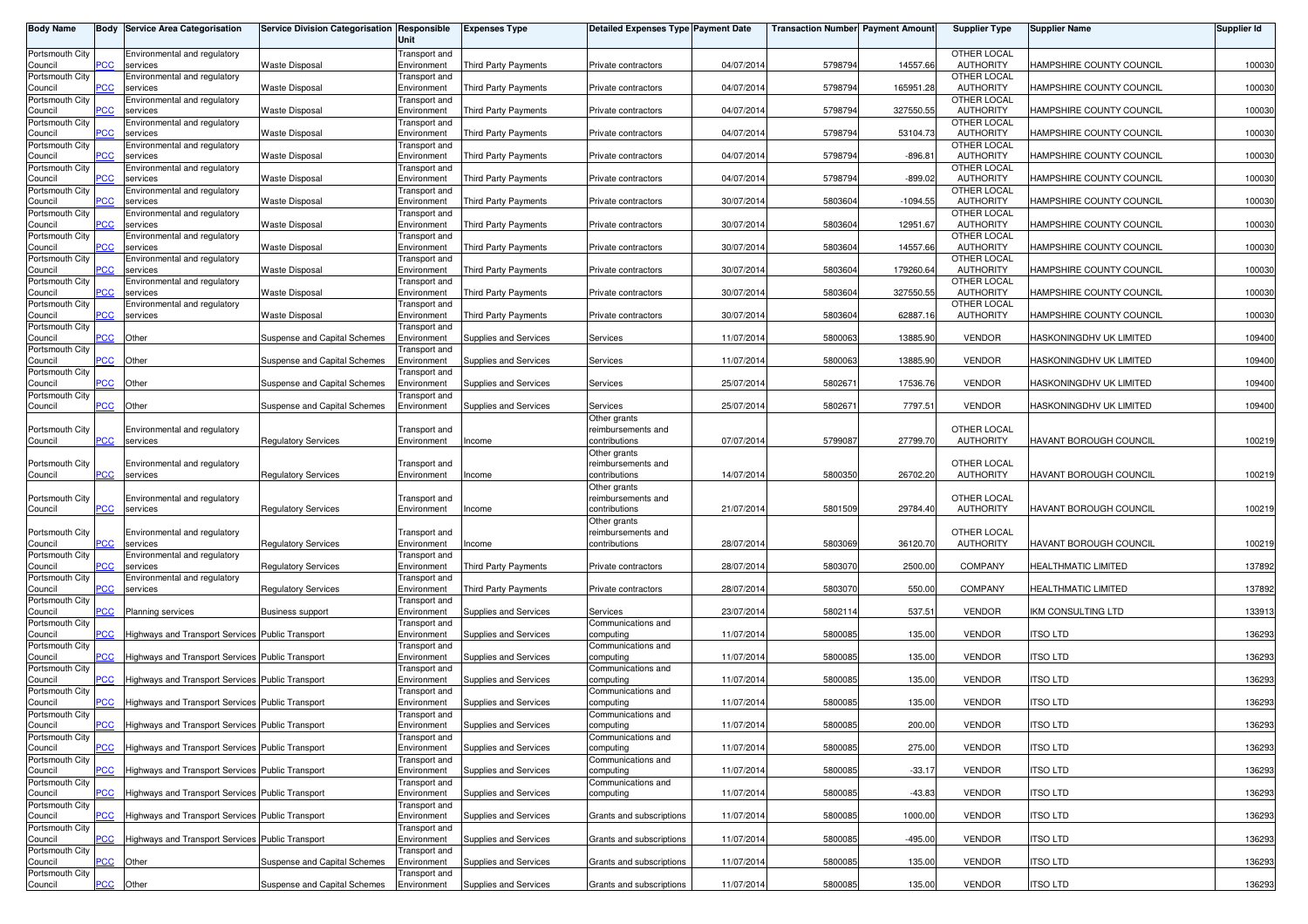| <b>Body Name</b>           |                | <b>Body Service Area Categorisation</b>                 | Service Division Categorisation Responsible                     | Unit                         | <b>Expenses Type</b>                                    | <b>Detailed Expenses Type Payment Date</b>           |            | <b>Transaction Number Payment Amount</b> |            | <b>Supplier Type</b> | <b>Supplier Name</b>                     | Supplier Id |
|----------------------------|----------------|---------------------------------------------------------|-----------------------------------------------------------------|------------------------------|---------------------------------------------------------|------------------------------------------------------|------------|------------------------------------------|------------|----------------------|------------------------------------------|-------------|
| Portsmouth City            |                |                                                         |                                                                 | Transport and                |                                                         |                                                      | 11/07/2014 | 580008                                   | 135.00     | <b>VENDOR</b>        |                                          |             |
| Council<br>Portsmouth City | $\overline{C}$ | Other                                                   | Suspense and Capital Schemes<br>Environment, Safety and Routine | Environment<br>Transport and | Supplies and Services                                   | Grants and subscriptions<br>Repairs, alterations and |            |                                          |            |                      | itso ltd                                 | 136293      |
| Council                    | <b>CC</b>      | Highways and Transport Services Maintenance             |                                                                 | Environment                  | Premises-Related Expenditure                            | maintenance of buildings                             | 23/07/2014 | 5802119                                  | 19850.00   | <b>COMPANY</b>       | <b>J &amp; J CARTER LTD</b>              | 139197      |
| Portsmouth City<br>Council | PCC            | Highways and Transport Services Structural Maintenance  |                                                                 | Transport and<br>Environment | Supplies and Services                                   | Services                                             | 03/07/2014 | 5798558                                  | 24443.63   | <b>VENDOR</b>        | JASMINE CONSULTING (UK) LTD              | 138820      |
| Portsmouth City<br>Council | сC             | Environmental and regulatory<br>services                | <b>Regulatory Services</b>                                      | Transport and<br>Environment | Supplies and Services                                   | Miscellaneous expenses                               | 11/07/2014 | 5800089                                  | 190.85     | <b>VENDOR</b>        | JOHNSTON PUBLISHING LTD                  | 100088      |
| Portsmouth City<br>Council | PCC            | Environmental and regulatory<br>services                | <b>Regulatory Services</b>                                      | Transport and<br>Environment | Supplies and Services                                   | Miscellaneous expenses                               | 18/07/2014 | 5801308                                  | 190.85     | <b>VENDOR</b>        | JOHNSTON PUBLISHING LTD                  | 100088      |
| Portsmouth City            |                | Environmental and regulatory                            |                                                                 | Transport and                |                                                         |                                                      |            |                                          |            |                      |                                          |             |
| Council<br>Portsmouth City | ۲CC            | services                                                | <b>Waste Collection</b>                                         | Environment<br>Transport and | Supplies and Services                                   | Miscellaneous expenses                               | 04/07/2014 | 5798818                                  | 355.00     | <b>VENDOR</b>        | JOHNSTON PUBLISHING LTD                  | 100088      |
| Council<br>Portsmouth City | PСC            | <b>Highways and Transport Services Parking Services</b> |                                                                 | Environment<br>Transport and | Supplies and Services                                   | Miscellaneous expenses                               | 18/07/2014 | 5801308                                  | 620.26     | <b>VENDOR</b>        | JOHNSTON PUBLISHING LTD                  | 100088      |
| Council                    | $\overline{C}$ | Other                                                   | Suspense and Capital Schemes                                    | Environment                  | Supplies and Services                                   | Miscellaneous expenses                               | 18/07/2014 | 5801308                                  | 254.47     | <b>VENDOR</b>        | JOHNSTON PUBLISHING LTD                  | 100088      |
| Portsmouth City<br>Council | сC             | <b>Planning services</b>                                | <b>Business support</b>                                         | Transport and<br>Environment | Supplies and Services                                   | Miscellaneous expenses                               | 11/07/2014 | 5800089                                  | 206.75     | <b>VENDOR</b>        | JOHNSTON PUBLISHING LTD                  | 100088      |
| Portsmouth City            |                |                                                         |                                                                 | Transport and                |                                                         | Grounds maintenance                                  |            |                                          |            |                      | KENDALL BROTHERS (PORTSMOUTH)            |             |
| Council<br>Portsmouth City | PCC            | <b>Cultural and related Services</b>                    | Open Spaces                                                     | Environment<br>Transport and | Premises-Related Expenditure                            | costs<br>Grounds maintenance                         | 14/07/2014 | 5800354                                  | 644.80     | <b>VENDOR</b>        | LIMITED<br>KENDALL BROTHERS (PORTSMOUTH) | 110246      |
| Council                    | <b>PCC</b>     | <b>Cultural and related Services</b>                    | Open Spaces                                                     | Environment                  | Premises-Related Expenditure                            | costs                                                | 18/07/2014 | 5801310                                  | 651.90     | <b>VENDOR</b>        | LIMITED                                  | 110246      |
| Portsmouth City<br>Council | PCC            | <b>Cultural and related Services</b>                    | Open Spaces                                                     | Transport and<br>Environment | Premises-Related Expenditure                            | Repairs, alterations and<br>maintenance of buildings | 01/07/2014 | 5797798                                  | 1.00       | COMPANY              | KKA MAINTENANCE LTD                      | 135386      |
| Portsmouth City            |                | Cultural and related Services                           | Open Spaces                                                     | Transport and                |                                                         | Repairs, alterations and                             |            |                                          |            | COMPANY              |                                          |             |
| Council<br>Portsmouth City | PСC            |                                                         |                                                                 | Environment<br>Transport and | Premises-Related Expenditure                            | maintenance of buildings<br>Repairs, alterations and | 01/07/2014 | 5797798                                  | 5366.36    |                      | <b>KKA MAINTENANCE LTD</b>               | 135386      |
| Council                    | PCC            | Cultural and related Services                           | Open Spaces                                                     | Environment                  | Premises-Related Expenditure                            | maintenance of buildings                             | 03/07/2014 | 5798562                                  | 122.88     | <b>COMPANY</b>       | KKA MAINTENANCE LTD                      | 135386      |
| Portsmouth City<br>Council | PCC            | Cultural and related Services                           | Open Spaces                                                     | Transport and<br>Environment | Premises-Related Expenditure                            | Repairs, alterations and<br>maintenance of buildings | 03/07/2014 | 5798562                                  | 35.00      | <b>COMPANY</b>       | KKA MAINTENANCE LTD                      | 135386      |
| Portsmouth City<br>Council | PСC            | Cultural and related Services                           | Open Spaces                                                     | Transport and<br>Environment | Premises-Related Expenditure                            | Repairs, alterations and<br>maintenance of buildings | 18/07/2014 | 5801316                                  | 35.00      | COMPANY              | KKA MAINTENANCE LTD                      | 135386      |
| Portsmouth City            | PCC            | Cultural and related Services                           | Open Spaces                                                     | Transport and                | Premises-Related Expenditure                            | Repairs, alterations and<br>maintenance of buildings | 24/07/2014 | 5802305                                  | 1796.17    | <b>COMPANY</b>       | KKA MAINTENANCE LTD                      | 135386      |
| Council<br>Portsmouth City |                |                                                         |                                                                 | Environment<br>Transport and |                                                         | Repairs, alterations and                             |            |                                          |            |                      |                                          |             |
| Council<br>Portsmouth City | сC             | <b>Cultural and related Services</b>                    | Open Spaces                                                     | Environment<br>Transport and | Premises-Related Expenditure                            | maintenance of buildings<br>Repairs, alterations and | 30/07/2014 | 5803632                                  | 35.00      | <b>COMPANY</b>       | KKA MAINTENANCE LTD                      | 135386      |
| Council                    | PCC            | <b>Cultural and related Services</b>                    | Open Spaces                                                     | Environment                  | Premises-Related Expenditure                            | maintenance of buildings                             | 30/07/2014 | 5803632                                  | 35.00      | <b>COMPANY</b>       | KKA MAINTENANCE LTD                      | 135386      |
| Portsmouth City<br>Council | $\overline{C}$ | Cultural and related Services                           | Recreation and Sport                                            | Transport and<br>Environment | Premises-Related Expenditure                            | Repairs, alterations and<br>maintenance of buildings | 02/07/2014 | 5798324                                  | $-8513.56$ | COMPANY              | KKA MAINTENANCE LTD                      | 135386      |
| Portsmouth City<br>Council | PCC            | Cultural and related Services                           | Recreation and Sport                                            | Transport and<br>Environment | Premises-Related Expenditure                            | Repairs, alterations and<br>maintenance of buildings | 02/07/2014 | 5798324                                  | 8513.56    | <b>COMPANY</b>       | KKA MAINTENANCE LTD                      | 135386      |
| Portsmouth City<br>Council | PСC            | <b>Cultural and related Services</b>                    | <b>Recreation and Sport</b>                                     | Transport and<br>Environment | Premises-Related Expenditure                            | Repairs, alterations and<br>maintenance of buildings | 02/07/2014 | 5798324                                  | $-5406.24$ | <b>COMPANY</b>       | <b>KKA MAINTENANCE LTD</b>               | 135386      |
| Portsmouth City<br>Council | $\overline{C}$ | <b>Cultural and related Services</b>                    | Recreation and Sport                                            | Transport and<br>Environment | Premises-Related Expenditure                            | Repairs, alterations and<br>maintenance of buildings | 02/07/2014 | 5798324                                  | 5406.24    | <b>COMPANY</b>       | KKA MAINTENANCE LTD                      | 135386      |
| Portsmouth City<br>Council | PCC            | <b>Cultural and related Services</b>                    | <b>Recreation and Sport</b>                                     | Transport and<br>Environment | Premises-Related Expenditure                            | Repairs, alterations and<br>maintenance of buildings | 11/07/2014 | 5800101                                  | 4090.70    | <b>COMPANY</b>       | <b>KKA MAINTENANCE LTD</b>               | 135386      |
| Portsmouth City            | °СС            |                                                         |                                                                 | Transport and                |                                                         | Repairs, alterations and                             | 16/07/2014 |                                          | 1762.56    | <b>COMPANY</b>       |                                          |             |
| Council<br>Portsmouth City |                | Cultural and related Services                           | Recreation and Sport                                            | Environment<br>Transport and | Premises-Related Expenditure                            | maintenance of buildings<br>Repairs, alterations and |            | 5800896                                  |            |                      | KKA MAINTENANCE LTD                      | 135386      |
| Council<br>Portsmouth City | $\overline{C}$ | <b>Cultural and related Services</b>                    | Recreation and Sport                                            | Environment<br>Transport and | Premises-Related Expenditure                            | maintenance of buildings<br>Repairs, alterations and | 16/07/2014 | 5800896                                  | 348.00     | <b>COMPANY</b>       | KKA MAINTENANCE LTD                      | 135386      |
| Council                    | сC             | <b>Cultural and related Services</b>                    | Recreation and Sport                                            | Environment                  | Premises-Related Expenditure                            | maintenance of buildings                             | 16/07/2014 | 5800896                                  | 480.00     | <b>COMPANY</b>       | <b>KKA MAINTENANCE LTD</b>               | 135386      |
| Portsmouth City<br>Council | PCC            | <b>Cultural and related Services</b>                    | <b>Recreation and Sport</b>                                     | Transport and<br>Environment | Premises-Related Expenditure                            | Repairs, alterations and<br>maintenance of buildings | 17/07/2014 | 5801073                                  | 6587.57    | <b>COMPANY</b>       | KKA MAINTENANCE LTD                      | 135386      |
| Portsmouth City            |                |                                                         |                                                                 | Transport and                |                                                         | Repairs, alterations and                             |            |                                          |            |                      |                                          |             |
| Council<br>Portsmouth City | <b>PCC</b>     | Cultural and related Services                           | <b>Recreation and Sport</b>                                     | Environment<br>Transport and | Premises-Related Expenditure                            | maintenance of buildings<br>Repairs, alterations and | 17/07/2014 | 5801073                                  | 3500.00    | COMPANY              | KKA MAINTENANCE LTD                      | 135386      |
| Council                    | <b>PCC</b>     | Cultural and related Services                           | Recreation and Sport                                            | Environment                  | Premises-Related Expenditure maintenance of buildings   |                                                      | 18/07/2014 | 5801315                                  | 5140.80    | <b>COMPANY</b>       | <b>KKA MAINTENANCE LTD</b>               | 135386      |
| Portsmouth City<br>Council | PCC            | Cultural and related Services                           | Recreation and Sport                                            | Transport and<br>Environment | Premises-Related Expenditure   maintenance of buildings | Repairs, alterations and                             | 18/07/2014 | 5801315                                  | 29625.00   | COMPANY              | <b>KKA MAINTENANCE LTD</b>               | 135386      |
| Portsmouth City            | PCC            | Cultural and related Services                           |                                                                 | Transport and                |                                                         | Repairs, alterations and                             |            |                                          | 350.00     | COMPANY              | <b>KKA MAINTENANCE LTD</b>               | 135386      |
| Council<br>Portsmouth City |                |                                                         | Recreation and Sport                                            | Environment<br>Transport and | Premises-Related Expenditure   maintenance of buildings | Repairs, alterations and                             | 18/07/2014 | 5801315                                  |            |                      |                                          |             |
| Council<br>Portsmouth City | PCC            | Cultural and related Services                           | <b>Recreation and Sport</b>                                     | Environment<br>Transport and | Premises-Related Expenditure   maintenance of buildings | Repairs, alterations and                             | 18/07/2014 | 5801315                                  | 950.00     | COMPANY              | KKA MAINTENANCE LTD                      | 135386      |
| Council                    | °СС            | <b>Cultural and related Services</b>                    | Recreation and Sport                                            | Environment                  | Premises-Related Expenditure                            | maintenance of buildings                             | 18/07/2014 | 5801316                                  | 2376.00    | COMPANY              | KKA MAINTENANCE LTD                      | 135386      |
| Portsmouth City<br>Council | PCC            | Cultural and related Services                           | Recreation and Sport                                            | Transport and<br>Environment | Premises-Related Expenditure   maintenance of buildings | Repairs, alterations and                             | 18/07/2014 | 5801316                                  | 4752.00    | COMPANY              | <b>KKA MAINTENANCE LTD</b>               | 135386      |
| Portsmouth City            |                |                                                         |                                                                 | Transport and                |                                                         | Repairs, alterations and                             |            |                                          |            |                      |                                          |             |
| Council<br>Portsmouth City | <b>CC</b>      | <b>Cultural and related Services</b>                    | <b>Recreation and Sport</b>                                     | Environment<br>Transport and | Premises-Related Expenditure                            | maintenance of buildings<br>Repairs, alterations and | 18/07/2014 | 5801316                                  | 120.00     | COMPANY              | <b>KKA MAINTENANCE LTD</b>               | 135386      |
| Council                    | PCC            | Cultural and related Services                           | Recreation and Sport                                            | Environment                  | Premises-Related Expenditure   maintenance of buildings |                                                      | 18/07/2014 | 5801315                                  | 0.01       | COMPANY              | <b>KKA MAINTENANCE LTD</b>               | 135386      |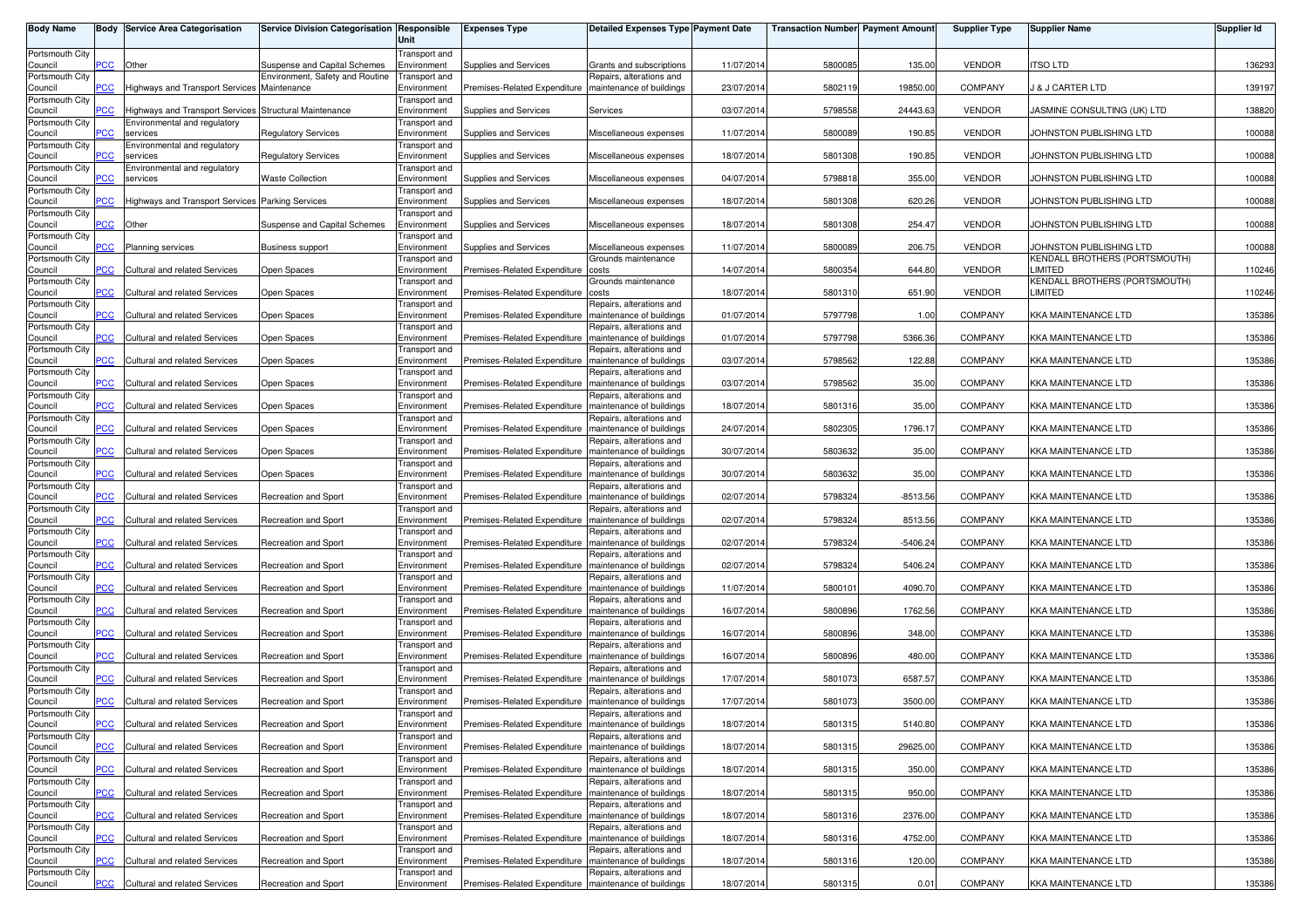| <b>Body Name</b>           |                | <b>Body Service Area Categorisation</b>          | Service Division Categorisation Responsible | Unit                         | <b>Expenses Type</b>                      | Detailed Expenses Type Payment Date                  |            | <b>Transaction Number Payment Amount</b> |          | <b>Supplier Type</b> | Supplier Name                                         | Supplier Id |
|----------------------------|----------------|--------------------------------------------------|---------------------------------------------|------------------------------|-------------------------------------------|------------------------------------------------------|------------|------------------------------------------|----------|----------------------|-------------------------------------------------------|-------------|
| Portsmouth City<br>Council | <b>CC</b>      | <b>Cultural and related Services</b>             | Recreation and Sport                        | Transport and<br>Environment | Premises-Related Expenditure              | Repairs, alterations and<br>maintenance of buildings | 18/07/2014 | 5801315                                  | 91259.99 | <b>COMPANY</b>       | KKA MAINTENANCE LTD                                   | 135386      |
| Portsmouth City<br>Council | <b>CC</b>      | <b>Cultural and related Services</b>             | Recreation and Sport                        | Transport and<br>Environment | Premises-Related Expenditure              | Repairs, alterations and<br>maintenance of buildings | 23/07/2014 | 5802128                                  | 8679.00  | <b>COMPANY</b>       | KKA MAINTENANCE LTD                                   | 135386      |
| Portsmouth City            |                |                                                  |                                             | Transport and                |                                           | Repairs, alterations and                             |            |                                          |          |                      |                                                       |             |
| Council<br>Portsmouth City | $\overline{C}$ | <b>Cultural and related Services</b>             | Recreation and Sport                        | Environment<br>Transport and | Premises-Related Expenditure              | maintenance of buildings                             | 23/07/2014 | 5802129                                  | 2125.00  | <b>COMPANY</b>       | KKA MAINTENANCE LTD                                   | 135386      |
| Council<br>Portsmouth City | <b>CC</b>      | Cultural and related Services                    | <b>Recreation and Sport</b>                 | Environment<br>Transport and | Supplies and Services                     | Services                                             | 02/07/2014 | 5798324                                  | 8513.56  | COMPANY              | <b>KKA MAINTENANCE LTD</b>                            | 135386      |
| Council<br>Portsmouth City | PCC            | <b>Cultural and related Services</b>             | <b>Recreation and Sport</b>                 | Environment                  | Supplies and Services                     | Services                                             | 02/07/2014 | 5798324                                  | 5406.24  | <b>COMPANY</b>       | <b>KKA MAINTENANCE LTD</b>                            | 135386      |
| Council                    | PСC            | Cultural and related Services                    | <b>Recreation and Sport</b>                 | Transport and<br>Environment | Supplies and Services                     | Services                                             | 25/07/2014 | 5802721                                  | 5406.24  | COMPANY              | <b>KKA MAINTENANCE LTD</b>                            | 135386      |
| Portsmouth City<br>Council | <b>PCC</b>     | Environmental and regulatory<br>services         | <b>Regulatory Services</b>                  | Transport and<br>Environment | Premises-Related Expenditure              | Repairs, alterations and<br>maintenance of buildings | 02/07/2014 | 5798325                                  | 8209.39  | <b>COMPANY</b>       | KKA MAINTENANCE LTD                                   | 135386      |
| Portsmouth City<br>Council | ۲CC            | Environmental and regulatory<br>services         | <b>Regulatory Services</b>                  | Transport and<br>Environment | Supplies and Services                     | Services                                             | 28/07/2014 | 5803078                                  | 1870.00  | <b>VENDOR</b>        | LARKSWORTH LIMITED                                    | 137780      |
| Portsmouth City            | сC             |                                                  |                                             | Transport and                |                                           | Customer and client                                  | 03/07/2014 | 5798566                                  | 7718.46  | <b>VENDOR</b>        | Classified as 'personal data' (under the Data         |             |
| Council<br>Portsmouth City |                | Highways and Transport Services Parking Services | ransport Planning, Policy and               | Environment<br>Transport and | Income                                    | receipts                                             |            |                                          |          |                      | Protection Act 1998)                                  | 137124      |
| Council<br>Portsmouth City | $\overline{C}$ | Highways and Transport Services Strategy         | ransport Planning, Policy and               | Environment<br>Transport and | Supplies and Services                     | Miscellaneous expenses                               | 10/07/2014 | 5799786                                  | 125.00   | <b>VENDOR</b>        | LIVE CREATIVE EXPERIENCE LTD                          | 137663      |
| Council<br>Portsmouth City | <b>CC</b>      | <b>Highways and Transport Services</b>           | Strategy<br>Fransport Planning, Policy and  | Environment<br>Transport and | Supplies and Services                     | Miscellaneous expenses                               | 10/07/2014 | 5799786                                  | 1995.00  | <b>VENDOR</b>        | LIVE CREATIVE EXPERIENCE LTD                          | 137663      |
| Council                    | PCC            | Highways and Transport Services Strategy         |                                             | Environment                  | Supplies and Services                     | Miscellaneous expenses                               | 10/07/2014 | 5799786                                  | 400.00   | <b>VENDOR</b>        | LIVE CREATIVE EXPERIENCE LTD                          | 137663      |
| Portsmouth City<br>Council | PСC            | Highways and Transport Services Strategy         | Fransport Planning, Policy and              | Transport and<br>Environment | Supplies and Services                     | Miscellaneous expenses                               | 10/07/2014 | 5799786                                  | 752.00   | <b>VENDOR</b>        | LIVE CREATIVE EXPERIENCE LTD                          | 137663      |
| Portsmouth City<br>Council | PCC            | Highways and Transport Services Parking Services |                                             | Transport and<br>Environment | Premises-Related Expenditure              | Rents                                                | 03/07/201  | 5798579                                  | 6734.53  | <b>VENDOR</b>        | MRP (PORTSMOUTH) LIMITED                              | 128214      |
| Portsmouth City<br>Council | PCC            | Highways and Transport Services Parking Services |                                             | Transport and<br>Environment | Supplies and Services                     | Printing, stationery and<br>general office expenses  | 04/07/2014 | 579887                                   | 319.20   | <b>VENDOR</b>        | NAGELS MULTIGRAPHIC LTD                               | 127814      |
| Portsmouth City            |                |                                                  |                                             | Transport and                |                                           | Printing, stationery and                             |            |                                          |          |                      |                                                       |             |
| Council<br>Portsmouth City | PCC            | Highways and Transport Services Parking Services |                                             | Environment<br>Transport and | Supplies and Services                     | general office expenses<br>Printing, stationery and  | 04/07/2014 | 579887                                   | 545.00   | <b>VENDOR</b>        | NAGELS MULTIGRAPHIC LTD                               | 127814      |
| Council<br>Portsmouth City | <b>PCC</b>     | Highways and Transport Services Parking Services |                                             | Environment<br>Transport and | Supplies and Services                     | general office expenses                              | 04/07/2014 | 579887                                   | 79.80    | <b>VENDOR</b>        | NAGELS MULTIGRAPHIC LTD                               | 127814      |
| Council<br>Portsmouth City | °СС            | <b>Planning services</b>                         | <b>Business support</b>                     | Environment                  | Supplies and Services                     | Miscellaneous expenses                               | 23/07/2014 | 5802145                                  | 652.50   | <b>VENDOR</b>        | NEWSQUEST (SOUTHERN) LIMITED                          | 102453      |
| Council                    | PCC            | <b>Planning services</b>                         | <b>Business support</b>                     | Transport and<br>Environment | Supplies and Services                     | Miscellaneous expenses                               | 23/07/2014 | 5802145                                  | 2139.13  | <b>VENDOR</b>        | NEWSQUEST (SOUTHERN) LIMITED                          | 102453      |
| Portsmouth City<br>Council | сC             | Highways and Transport Services Parking Services |                                             | Transport and<br>Environment | Income                                    | Customer and client<br>eceipts                       | 03/07/2014 | 579858                                   | 1569.40  | <b>VENDOR</b>        | NHS PROPERTY SERVICES LTD                             | 137912      |
| Portsmouth City<br>Council | PCC            | Highways and Transport Services Parking Services |                                             | Transport and<br>Environment | Supplies and Services                     | Printing, stationery and<br>general office expenses  | 04/07/2014 | 5798877                                  | 1067.00  | <b>VENDOR</b>        | NORTHGATE INFORMATION SOLUTIONS<br><b>GROUPUK LTD</b> | 114063      |
| Portsmouth City            |                |                                                  |                                             | Transport and                |                                           |                                                      |            |                                          |          |                      |                                                       |             |
| Council<br>Portsmouth City | PСC            | <b>Cultural and related Services</b>             | Open Spaces                                 | Environment<br>Transport and | Premises-Related Expenditure Energy costs |                                                      | 04/07/201  | 5798879                                  | 130.50   | <b>VENDOR</b>        | <b>NPOWER</b>                                         | 104871      |
| Council<br>Portsmouth City | PCC            | <b>Cultural and related Services</b>             | Open Spaces                                 | Environment<br>Transport and | Premises-Related Expenditure Energy costs |                                                      | 04/07/201  | 5798879                                  | 26.44    | <b>VENDOR</b>        | NPOWER                                                | 104871      |
| Council<br>Portsmouth City | PCC            | Cultural and related Services                    | Open Spaces                                 | Environment<br>Transport and | Premises-Related Expenditure Energy costs |                                                      | 04/07/2014 | 579887                                   | 4.13     | <b>VENDOR</b>        | <b>NPOWER</b>                                         | 104871      |
| Council                    | PСC            | Highways and Transport Services Parking Services |                                             | Environment                  | Premises-Related Expenditure Energy costs |                                                      | 04/07/2014 | 5798879                                  | 1565.67  | <b>VENDOR</b>        | <b>NPOWER</b>                                         | 104871      |
| Portsmouth City<br>Council | $\overline{C}$ | Highways and Transport Services Parking Services |                                             | Transport and<br>Environment | Premises-Related Expenditure Energy costs |                                                      | 04/07/2014 | 5798879                                  | 541.15   | <b>VENDOR</b>        | <b>NPOWER</b>                                         | 104871      |
| Portsmouth City<br>Council | сC             | Highways and Transport Services costs)           | Street Lighting (including energy           | Transport and<br>Environment | Premises-Related Expenditure Energy costs |                                                      | 04/07/2014 | 5798879                                  | 52791.92 | <b>VENDOR</b>        | NPOWER                                                | 104871      |
| Portsmouth City<br>Council | PCC            | <b>Cultural and related Services</b>             | <b>Recreation and Sport</b>                 | Transport and<br>Environment | Supplies and Services                     | Services                                             | 24/07/2014 | 5802330                                  | 3324.00  | <b>COMPANY</b>       | OPUS INTERNATIONAL CONSULTANTS<br>(UK) LTD            | 100765      |
| Portsmouth City            |                |                                                  |                                             | Transport and                |                                           |                                                      |            |                                          |          |                      |                                                       |             |
| Council<br>Portsmouth City | $\overline{C}$ | Cultural and related Services                    | <b>Recreation and Sport</b>                 | Environment<br>Transport and | <b>Third Party Payments</b>               | Private contractors                                  | 25/07/2014 | 279219                                   | 2605.56  | <b>VENDOR</b>        | PARKWOOD COMMUNITY LEISURE                            | 125747      |
| Council<br>Portsmouth City | <b>PCC</b>     | Cultural and related Services                    | Recreation and Sport                        | Environment<br>Transport and | Third Party Payments                      | Private contractors                                  | 29/07/2014 | 5803197                                  | 6192.66  | <b>VENDOR</b>        | PARKWOOD COMMUNITY LEISURE                            | 125747      |
| Council                    | PCC            | Cultural and related Services                    | Recreation and Sport                        | Environment                  | Third Party Payments                      | Private contractors                                  | 29/07/2014 | 5803197                                  | 8439.51  | <b>VENDOR</b>        | PARKWOOD COMMUNITY LEISURE                            | 125747      |
| Portsmouth City<br>Council | PCC            | Cultural and related Services                    | Recreation and Sport                        | Transport and<br>Environment | Third Party Payments                      | Private contractors                                  | 29/07/2014 | 5803197                                  | 861.21   | <b>VENDOR</b>        | PARKWOOD COMMUNITY LEISURE                            | 125747      |
| Portsmouth City<br>Council | PСC            | Highways and Transport Services Safety           | Traffic Management and Road                 | Transport and<br>Environment | Third Party Payments                      | Private contractors                                  | 30/07/2014 | 5803662                                  | 5217.00  | <b>VENDOR</b>        | PEDAL POWER TRAINING                                  | 134659      |
| Portsmouth City<br>Council | сC             | Highways and Transport Services Strategy         | Transport Planning, Policy and              | Transport and<br>Environment | <b>Third Party Payments</b>               | Private contractors                                  | 09/07/2014 | 5799622                                  | 200.00   | <b>VENDOR</b>        | PEDAL POWER TRAINING                                  | 134659      |
| Portsmouth City            |                |                                                  | Transport Planning, Policy and              | Transport and                |                                           |                                                      |            |                                          |          |                      |                                                       |             |
| Council<br>Portsmouth City | <b>PCC</b>     | Highways and Transport Services Strategy         | Fransport Planning, Policy and              | Environment<br>Transport and | <b>Third Party Payments</b>               | Private contractors                                  | 09/07/2014 | 5799622                                  | 440.00   | <b>VENDOR</b>        | PEDAL POWER TRAINING                                  | 134659      |
| Council<br>Portsmouth City | 'СC            | Highways and Transport Services Strategy         | Transport Planning, Policy and              | Environment<br>Transport and | <b>Third Party Payments</b>               | Private contractors                                  | 31/07/2014 | 5803919                                  | 350.00   | <b>VENDOR</b>        | PEDAL POWER TRAINING                                  | 134659      |
| Council                    | PCC            | <b>Highways and Transport Services Strategy</b>  |                                             | Environment                  | Third Party Payments                      | Private contractors                                  | 31/07/2014 | 5803919                                  | 350.00   | <b>VENDOR</b>        | PEDAL POWER TRAINING                                  | 134659      |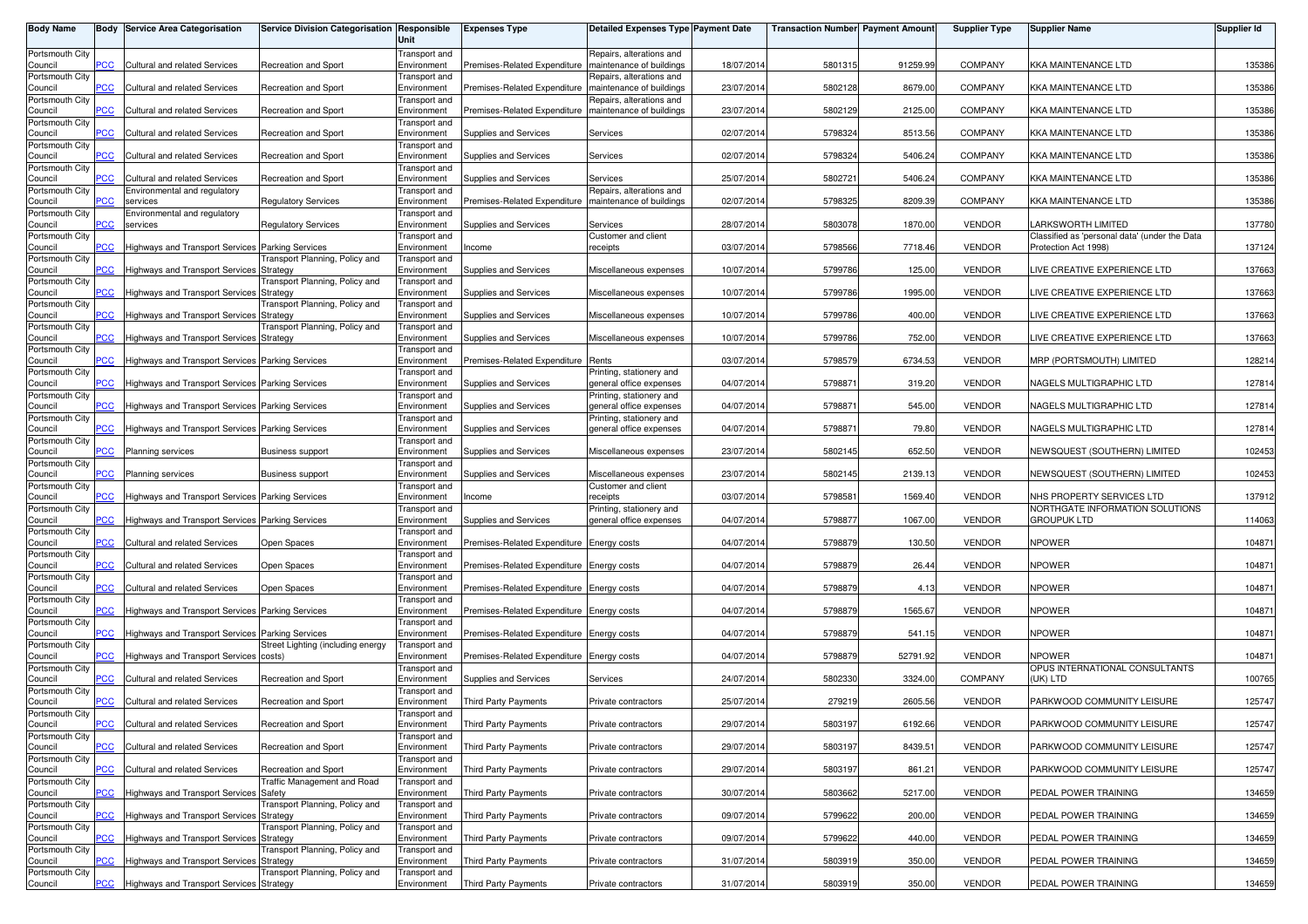| <b>Body Name</b>           |                | <b>Body Service Area Categorisation</b>                       | Service Division Categorisation Responsible     | Unit                                | <b>Expenses Type</b>                          | <b>Detailed Expenses Type Payment Date</b> |            | <b>Transaction Number Payment Amount</b> |            | <b>Supplier Type</b> | <b>Supplier Name</b>       | Supplier Id |
|----------------------------|----------------|---------------------------------------------------------------|-------------------------------------------------|-------------------------------------|-----------------------------------------------|--------------------------------------------|------------|------------------------------------------|------------|----------------------|----------------------------|-------------|
| Portsmouth City            |                |                                                               | Transport Planning, Policy and                  | Transport and                       |                                               |                                            |            |                                          |            |                      |                            |             |
| Council<br>Portsmouth City | <b>PCC</b>     | Highways and Transport Services Strategy                      | ransport Planning, Policy and                   | Environment<br>Transport and        | <b>Third Party Payments</b>                   | Private contractors                        | 31/07/2014 | 5803919                                  | 350.00     | <b>VENDOR</b>        | PEDAL POWER TRAINING       | 134659      |
| Council                    | $\overline{c}$ | <b>Highways and Transport Services</b>                        | Strategy                                        | Environment                         | <b>Third Party Payments</b>                   | Private contractors                        | 31/07/2014 | 5803919                                  | 350.00     | <b>VENDOR</b>        | PEDAL POWER TRAINING       | 134659      |
| Portsmouth City<br>Council | PCC            | <b>Highways and Transport Services</b>                        | Fransport Planning, Policy and<br>Strategy      | Transport and<br>Environment        | Third Party Payments                          | Private contractors                        | 31/07/2014 | 5803919                                  | 350.00     | <b>VENDOR</b>        | PEDAL POWER TRAINING       | 134659      |
| Portsmouth City<br>Council | <b>CC</b>      | lighways and Transport Services                               | Fransport Planning, Policy and<br>Strategy      | Transport and<br>Environment        | Third Party Payments                          | Private contractors                        | 31/07/2014 | 5803919                                  | 350.00     | <b>VENDOR</b>        | PEDAL POWER TRAINING       | 134659      |
| Portsmouth City            |                |                                                               | Fransport Planning, Policy and                  | <b>Transport</b> and                |                                               |                                            |            |                                          |            |                      |                            |             |
| Council<br>Portsmouth City | PCC            | <b>Highways and Transport Services</b>                        | Strategy<br>ransport Planning, Policy and       | Environment<br>Transport and        | <b>Third Party Payments</b>                   | Private contractors                        | 31/07/2014 | 5803919                                  | 700.00     | <b>VENDOR</b>        | PEDAL POWER TRAINING       | 134659      |
| Council                    | $\overline{C}$ | <b>Highways and Transport Services</b>                        | Strategy                                        | Environment                         | Third Party Payments                          | Private contractors                        | 31/07/2014 | 580391                                   | 700.00     | <b>VENDOR</b>        | PEDAL POWER TRAINING       | 134659      |
| Portsmouth City<br>Council | PСC            | <b>Highways and Transport Services</b>                        | ransport Planning, Policy and<br>Strategy       | Transport and<br>Environment        | Third Party Payments                          | Private contractors                        | 31/07/2014 | 5803919                                  | 700.00     | <b>VENDOR</b>        | PEDAL POWER TRAINING       | 134659      |
| Portsmouth City<br>Council | <b>PCC</b>     | <b>Highways and Transport Services</b>                        | ransport Planning, Policy and<br>Strategy       | Transport and<br>Environment        | <b>Third Party Payments</b>                   | Private contractors                        | 31/07/2014 | 5803919                                  | 700.00     | <b>VENDOR</b>        | PEDAL POWER TRAINING       | 134659      |
| Portsmouth City<br>Council | сC             | Highways and Transport Services Strategy                      | ransport Planning, Policy and                   | Transport and<br>Environment        | <b>Third Party Payments</b>                   | Private contractors                        | 31/07/2014 | 5803919                                  | 700.00     | <b>VENDOR</b>        | PEDAL POWER TRAINING       | 134659      |
| Portsmouth City            |                |                                                               | ransport Planning, Policy and                   | Transport and                       |                                               |                                            |            |                                          |            |                      |                            |             |
| Council<br>Portsmouth City | $\overline{C}$ | <b>Highways and Transport Services Strategy</b>               |                                                 | Environment<br>Transport and        | Third Party Payments                          | Private contractors                        | 31/07/2014 | 5803919                                  | 700.00     | <b>VENDOR</b>        | PEDAL POWER TRAINING       | 134659      |
| Council                    | <b>PCC</b>     | <b>Planning services</b>                                      | <b>Business support</b>                         | Environment                         | Supplies and Services                         | Services                                   | 29/07/2014 | 5803199                                  | 23247.26   | <b>VENDOR</b>        | PETER BRETT ASSOCIATES LLP | 124000      |
| Portsmouth City<br>Council | PCC            | <b>Planning services</b>                                      | <b>Business support</b>                         | Transport and<br>Environment        | Supplies and Services                         | Services                                   | 29/07/2014 | 5803199                                  | 3100.00    | <b>VENDOR</b>        | PETER BRETT ASSOCIATES LLP | 124000      |
| Portsmouth City<br>Council | PСC            | Planning services                                             | <b>Business support</b>                         | Transport and<br>Environment        | Supplies and Services                         | Services                                   | 29/07/2014 | 5803199                                  | $-5610.60$ | <b>VENDOR</b>        | PETER BRETT ASSOCIATES LLP | 124000      |
| Portsmouth City<br>Council | PСC⊹           | <b>Cultural and related Services</b>                          | <b>Recreation and Sport</b>                     | Transport and<br>Environment        | <b>Third Party Payments</b>                   | Private contractors                        | 04/07/2014 | 5798906                                  | 3540.00    | <b>VENDOR</b>        | PORTSMOUTH GOLF CENTRE     | 101110      |
| Portsmouth City            |                |                                                               |                                                 | Transport and                       |                                               |                                            |            |                                          |            |                      |                            |             |
| Council<br>Portsmouth City | PCC            | <b>Cultural and related Services</b>                          | Open Spaces                                     | Environment<br>Transport and        | Premises-Related Expenditure Water Services   |                                            | 07/07/2014 | 5799109                                  | 49.06      | <b>VENDOR</b>        | PORTSMOUTH WATER LTD       | 100253      |
| Council<br>Portsmouth City | °СС            | <b>Cultural and related Services</b>                          | Open Spaces                                     | Environment<br>Transport and        | Premises-Related Expenditure   Water Services |                                            | 07/07/2014 | 5799109                                  | 128.70     | <b>VENDOR</b>        | PORTSMOUTH WATER LTD       | 100253      |
| Council<br>Portsmouth City | PCC            | Cultural and related Services                                 | Open Spaces                                     | Environment                         | Premises-Related Expenditure Water Services   |                                            | 07/07/2014 | 5799109                                  | 2260.89    | <b>VENDOR</b>        | PORTSMOUTH WATER LTD       | 100253      |
| Council                    | <b>CC</b>      | <b>Cultural and related Services</b>                          | Open Spaces                                     | Transport and<br>Environment        | Premises-Related Expenditure Water Services   |                                            | 08/07/2014 | 5799198                                  | 521.89     | <b>VENDOR</b>        | PORTSMOUTH WATER LTD       | 100253      |
| Portsmouth City<br>Council | PCC            | <b>Cultural and related Services</b>                          | Open Spaces                                     | Transport and<br>Environment        | Premises-Related Expenditure Water Services   |                                            | 08/07/2014 | 5799198                                  | 95.17      | <b>VENDOR</b>        | PORTSMOUTH WATER LTD       | 100253      |
| Portsmouth City<br>Council | <b>PCC</b>     | Cultural and related Services                                 | Open Spaces                                     | Transport and<br>Environment        | Premises-Related Expenditure   Water Services |                                            | 09/07/2014 | 5799628                                  | 187.70     | <b>VENDOR</b>        | PORTSMOUTH WATER LTD       | 100253      |
| Portsmouth City<br>Council | PCC            | Cultural and related Services                                 | Open Spaces                                     | Transport and<br>Environment        | Premises-Related Expenditure Water Services   |                                            | 09/07/2014 | 5799628                                  | 2508.44    | <b>VENDOR</b>        | PORTSMOUTH WATER LTD       | 100253      |
| Portsmouth City            |                |                                                               |                                                 | Transport and                       |                                               |                                            |            |                                          |            |                      |                            |             |
| Council<br>Portsmouth City | PСC            | <b>Cultural and related Services</b>                          | Open Spaces                                     | Environment<br>Transport and        | Premises-Related Expenditure Water Services   |                                            | 09/07/2014 | 5799628                                  | 76.79      | <b>VENDOR</b>        | PORTSMOUTH WATER LTD       | 100253      |
| Council<br>Portsmouth City | PСC            | <b>Cultural and related Services</b>                          | Open Spaces                                     | Environment                         | Premises-Related Expenditure   Water Services |                                            | 09/07/2014 | 5799628                                  | 519.70     | <b>VENDOR</b>        | PORTSMOUTH WATER LTD       | 100253      |
| Council                    | PСC            | <b>Cultural and related Services</b>                          | Open Spaces                                     | Transport and<br>Environment        | Premises-Related Expenditure Water Services   |                                            | 11/07/2014 | 5800165                                  | 13.68      | <b>VENDOR</b>        | PORTSMOUTH WATER LTD       | 100253      |
| Portsmouth City<br>Council | °СС            | Cultural and related Services                                 | Open Spaces                                     | <b>Transport</b> and<br>Environment | Premises-Related Expenditure   Water Services |                                            | 11/07/2014 | 5800165                                  | 178.82     | <b>VENDOR</b>        | PORTSMOUTH WATER LTD       | 100253      |
| Portsmouth City            | $\overline{C}$ | <b>Cultural and related Services</b>                          | Open Spaces                                     | Transport and<br>Environment        | Premises-Related Expenditure Water Services   |                                            | 11/07/2014 | 5800165                                  | 7.79       | <b>VENDOR</b>        | PORTSMOUTH WATER LTD       | 100253      |
| Council<br>Portsmouth City |                |                                                               |                                                 | Transport and                       |                                               |                                            |            |                                          |            |                      |                            |             |
| Council<br>Portsmouth City | сC             | <b>Cultural and related Services</b>                          | Open Spaces                                     | Environment<br>Transport and        | Premises-Related Expenditure Water Services   |                                            | 11/07/2014 | 5800165                                  | 141.40     | <b>VENDOR</b>        | PORTSMOUTH WATER LTD       | 100253      |
| Council<br>Portsmouth City | PCC            | <b>Cultural and related Services</b>                          | Open Spaces                                     | Environment<br>Transport and        | Premises-Related Expenditure                  | <b>Water Services</b>                      | 14/07/2014 | 5800374                                  | 874.69     | <b>VENDOR</b>        | PORTSMOUTH WATER LTD       | 100253      |
| Council                    | PCC            | Cultural and related Services                                 | Open Spaces                                     | Environment                         | Premises-Related Expenditure Water Services   |                                            | 16/07/2014 | 5800943                                  | 12.35      | <b>VENDOR</b>        | PORTSMOUTH WATER LTD       | 100253      |
| Portsmouth City<br>Council | <b>PCC</b>     | Cultural and related Services                                 | Open Spaces                                     | Transport and<br>Environment        | Premises-Related Expenditure Water Services   |                                            | 16/07/2014 | 5800943                                  | 208.61     | <b>VENDOR</b>        | PORTSMOUTH WATER LTD       | 100253      |
| Portsmouth City<br>Council | PCC            | Cultural and related Services                                 | Open Spaces                                     | Transport and<br>Environment        | Premises-Related Expenditure Water Services   |                                            | 18/07/2014 | 5801357                                  | 123.66     | <b>VENDOR</b>        | PORTSMOUTH WATER LTD       | 100253      |
| Portsmouth City            |                |                                                               |                                                 | Transport and                       |                                               |                                            |            |                                          |            |                      |                            |             |
| Council<br>Portsmouth City | PСC            | Cultural and related Services                                 | Open Spaces                                     | Environment<br>Transport and        | Premises-Related Expenditure Water Services   |                                            | 18/07/2014 | 5801357                                  | 248.08     | <b>VENDOR</b>        | PORTSMOUTH WATER LTD       | 100253      |
| Council<br>Portsmouth City | <b>PCC</b>     | Cultural and related Services<br>Environmental and regulatory | Recreation and Sport<br>Cemetery, Cremation and | Environment<br>Transport and        | Premises-Related Expenditure Water Services   |                                            | 15/07/2014 | 5800498                                  | 178.31     | <b>VENDOR</b>        | PORTSMOUTH WATER LTD       | 100253      |
| Council                    | ۲CC            | services                                                      | <b>Mortuary Services</b>                        | Environment                         | Premises-Related Expenditure Water Services   |                                            | 18/07/2014 | 5801357                                  | 195.06     | <b>VENDOR</b>        | PORTSMOUTH WATER LTD       | 100253      |
| Portsmouth City<br>Council | PCC            | Environmental and regulatory<br>services                      | <b>Regulatory Services</b>                      | Transport and<br>Environment        | Premises-Related Expenditure Water Services   |                                            | 14/07/2014 | 5800374                                  | 255.66     | <b>VENDOR</b>        | PORTSMOUTH WATER LTD       | 100253      |
| Portsmouth City<br>Council | сC             | Highways and Transport Services Parking Services              |                                                 | Transport and<br>Environment        | Premises-Related Expenditure Water Services   |                                            | 14/07/2014 | 5800374                                  | $-28.54$   | <b>VENDOR</b>        | PORTSMOUTH WATER LTD       | 100253      |
| Portsmouth City            |                |                                                               | Street Lighting (including energy               | Transport and                       |                                               |                                            |            |                                          |            |                      |                            |             |
| Council                    | PCC            | Highways and Transport Services costs)                        |                                                 | Environment                         | Premises-Related Expenditure Energy costs     |                                            | 16/07/2014 | 5800944                                  | 3200.00    | <b>VENDOR</b>        | POWER DATA ASSOCIATES LTD  | 135205      |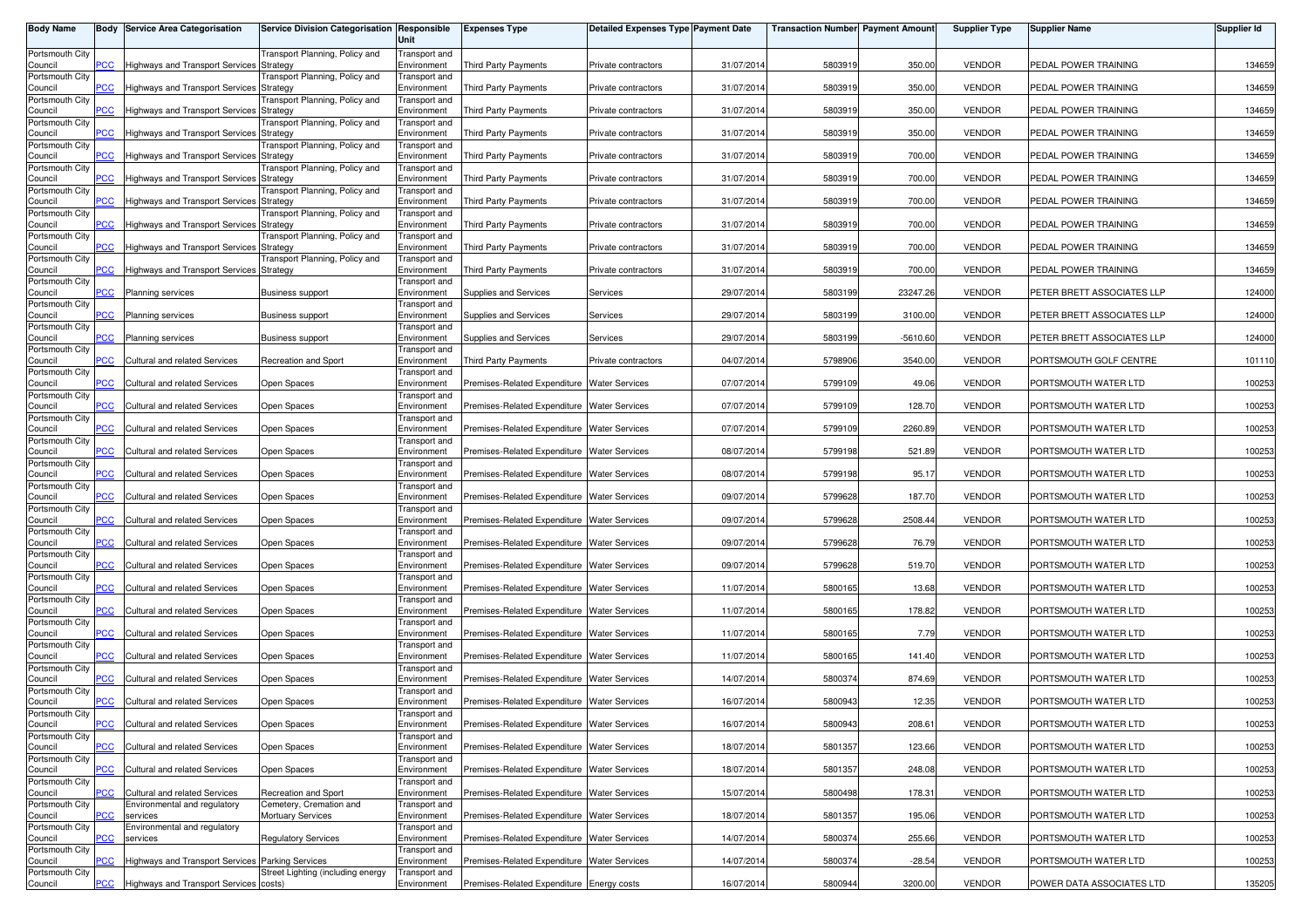| <b>Body Name</b>           |                | <b>Body Service Area Categorisation</b>                 | Service Division Categorisation Responsible    | Unit                                | <b>Expenses Type</b>                      | <b>Detailed Expenses Type Payment Date</b>          |            | <b>Transaction Number Payment Amount</b> |          | <b>Supplier Type</b> | <b>Supplier Name</b>             | <b>Supplier Id</b> |
|----------------------------|----------------|---------------------------------------------------------|------------------------------------------------|-------------------------------------|-------------------------------------------|-----------------------------------------------------|------------|------------------------------------------|----------|----------------------|----------------------------------|--------------------|
| Portsmouth City            |                |                                                         |                                                | Transport and                       |                                           | Equipment, furniture and                            |            |                                          |          |                      |                                  |                    |
| Council<br>Portsmouth City | PСC            | Highways and Transport Services Parking Services        |                                                | Environment<br>Transport and        | Supplies and Services                     | materials<br>Equipment, furniture and               | 02/07/201  | 5798387                                  | 12.86    | <b>VENDOR</b>        | <b>R S COMPONENTS</b>            | 100148             |
| Council                    | <u>CC</u>      | <b>Highways and Transport Services Parking Services</b> |                                                | Environment                         | Supplies and Services                     | naterials                                           | 02/07/201  | 5798387                                  | 3.22     | <b>VENDOR</b>        | <b>R S COMPONENTS</b>            | 100148             |
| Portsmouth City<br>Council | PСC            | Highways and Transport Services Parking Services        |                                                | Transport and<br>Environment        | Supplies and Services                     | Equipment, furniture and<br>materials               | 02/07/201  | 5798387                                  | 187.20   | <b>VENDOR</b>        | <b>R S COMPONENTS</b>            | 100148             |
| Portsmouth City            |                |                                                         |                                                | Transport and                       |                                           | Equipment, furniture and                            |            |                                          |          |                      |                                  |                    |
| Council<br>Portsmouth City |                | Highways and Transport Services Parking Services        |                                                | Environment                         | Supplies and Services                     | materials<br>Equipment, furniture and               | 02/07/201  | 5798387                                  | 748.79   | <b>VENDOR</b>        | <b>R S COMPONENTS</b>            | 100148             |
| Council                    | $\overline{C}$ | Cultural and related Services                           | Recreation and Sport                           | Transport and<br>Environment        | Supplies and Services                     | materials                                           | 04/07/201  | 5798929                                  | 380.00   | <b>VENDOR</b>        | <b>RISING BALLERS</b>            | 122824             |
| Portsmouth City            |                | Cultural and related Services                           |                                                | Transport and                       |                                           |                                                     | 04/07/2014 |                                          | 100.00   | <b>VENDOR</b>        | <b>RISING BALLERS</b>            |                    |
| Council<br>Portsmouth City | PСC            |                                                         | Recreation and Sport                           | Environment<br>Transport and        | Third Party Payments                      | Voluntary associations                              |            | 5798929                                  |          |                      |                                  | 122824             |
| Council                    | 'CC            | Cultural and related Services                           | Recreation and Sport                           | Environment                         | <b>Third Party Payments</b>               | Voluntary associations                              | 04/07/201  | 5798929                                  | 301.00   | <b>VENDOR</b>        | RISING BALLERS                   | 122824             |
| Portsmouth City<br>Council | сC             | Highways and Transport Services Strategy                | Transport Planning, Policy and                 | Transport and<br>Environment        | Third Party Payments                      | Private contractors                                 | 01/07/201  | 5797841                                  | 4444.44  | <b>VENDOR</b>        | ROAD PALS LTD                    | 138837             |
| Portsmouth City            |                | Environmental and regulatory                            |                                                | Transport and                       |                                           |                                                     |            |                                          |          |                      |                                  |                    |
| Council<br>Portsmouth City | сc             | services<br>Environmental and regulatory                | <b>Waste Collection</b>                        | Environment<br>Transport and        | Supplies and Services                     | Miscellaneous expenses                              | 25/07/201  | 580287                                   | 1161.00  | <b>VENDOR</b>        | ROANTREE INCENTIVE MARKETING LTD | 127629             |
| Council                    | сC             | services                                                | <b>Waste Collection</b>                        | Environment                         | Supplies and Services                     | Miscellaneous expenses                              | 25/07/201  | 580287                                   | 465.00   | <b>VENDOR</b>        | ROANTREE INCENTIVE MARKETING LTD | 127629             |
| Portsmouth City<br>Council | сc             | Environmental and regulatory<br>services                | <b>Waste Collection</b>                        | Transport and<br>Environment        | Supplies and Services                     | Miscellaneous expenses                              | 25/07/201  | 580287                                   | 505.00   | <b>VENDOR</b>        | ROANTREE INCENTIVE MARKETING LTD | 127629             |
| Portsmouth City            |                | Environmental and regulatory                            |                                                | Transport and                       |                                           |                                                     |            |                                          |          |                      |                                  |                    |
| Council<br>Portsmouth City | сC             | services                                                | <b>Waste Collection</b>                        | Environment<br>Transport and        | Supplies and Services                     | Miscellaneous expenses                              | 25/07/201  | 580287                                   | 915.00   | <b>VENDOR</b>        | ROANTREE INCENTIVE MARKETING LTD | 127629             |
| Council                    | PСC            | Highways and Transport Services Parking Services        |                                                | Environment                         | <b>Third Party Payments</b>               | Private contractors                                 | 04/07/201  | 5798946                                  | 1233.02  | <b>VENDOR</b>        | ROYAL MARINES MUSEUM LTD         | 102534             |
| Portsmouth City<br>Council | PСC            | Highways and Transport Services Parking Services        |                                                | Transport and<br>Environment        | Third Party Payments                      | Private contractors                                 | 31/07/201  | 5803933                                  | 909.34   | <b>VENDOR</b>        | ROYAL MARINES MUSEUM LTD         | 102534             |
| Portsmouth City            |                |                                                         | Environment, Safety and Routine                | Transport and                       |                                           |                                                     |            |                                          |          |                      |                                  |                    |
| Council<br>Portsmouth City | PCC⊹           | Highways and Transport Services Maintenance             | Environment, Safety and Routine                | Environment<br>Transport and        | Premises-Related Expenditure Energy costs |                                                     | 18/07/2014 | 5801384                                  | 69.95    | <b>COMPANY</b>       | SCOTTISH AND SOUTHERN ENERGY PLC | 100303             |
| Council                    | 'CC            | Highways and Transport Services Maintenance             |                                                | Environment                         | Premises-Related Expenditure Energy costs |                                                     | 18/07/2014 | 5801384                                  | 69.95    | <b>COMPANY</b>       | SCOTTISH AND SOUTHERN ENERGY PLC | 100303             |
| Portsmouth City            |                |                                                         | Environment, Safety and Routine                | Transport and                       |                                           |                                                     |            |                                          |          |                      |                                  |                    |
| Council<br>Portsmouth City | PСC            | Highways and Transport Services Maintenance             | <b>Environment, Safety and Routine</b>         | Environment<br>Transport and        | Premises-Related Expenditure Energy costs |                                                     | 18/07/201  | 5801384                                  | 69.95    | <b>COMPANY</b>       | SCOTTISH AND SOUTHERN ENERGY PLC | 100303             |
| Council                    | сc             | Highways and Transport Services Maintenance             |                                                | Environment                         | Premises-Related Expenditure Energy costs |                                                     | 18/07/201  | 5801384                                  | 69.95    | <b>COMPANY</b>       | SCOTTISH AND SOUTHERN ENERGY PLC | 100303             |
| Portsmouth City<br>Council | $\overline{C}$ | <b>Highways and Transport Services Maintenance</b>      | Environment, Safety and Routine                | Transport and<br>Environment        | Premises-Related Expenditure Energy costs |                                                     | 18/07/201  | 5801384                                  | 4.93     | <b>COMPANY</b>       | SCOTTISH AND SOUTHERN ENERGY PLC | 100303             |
| Portsmouth City            |                |                                                         | Environment, Safety and Routine                | Transport and                       |                                           |                                                     |            |                                          |          |                      |                                  |                    |
| Council<br>Portsmouth City | сC             | <b>Highways and Transport Services</b>                  | Maintenance<br>Environment, Safety and Routine | Environment<br>Transport and        | Premises-Related Expenditure Energy costs |                                                     | 18/07/2014 | 5801384                                  | 22.79    | COMPANY              | SCOTTISH AND SOUTHERN ENERGY PLC | 100303             |
| Council                    | PСC            | Highways and Transport Services Maintenance             |                                                | Environment                         | Premises-Related Expenditure Energy costs |                                                     | 18/07/201  | 5801384                                  | 26.64    | <b>COMPANY</b>       | SCOTTISH AND SOUTHERN ENERGY PLC | 100303             |
| Portsmouth City<br>Council | сc             | <b>Cultural and related Services</b>                    | Recreation and Sport                           | <b>Transport</b> and<br>Environment | Supplies and Services                     | Equipment, furniture and<br>materials               | 02/07/201  | 5798407                                  | 699.58   | <b>VENDOR</b>        | SERIOUS SPORT GROUP LIMITED      | 137922             |
| Portsmouth City            |                |                                                         |                                                | Transport and                       |                                           | Printing, stationery and                            |            |                                          |          |                      |                                  |                    |
| Council<br>Portsmouth City | 'CC            | Cultural and related Services                           | Recreation and Sport                           | Environment<br>Transport and        | Supplies and Services                     | general office expenses<br>Equipment, furniture and | 02/07/201  | 5798407                                  | 4.29     | <b>VENDOR</b>        | SERIOUS SPORT GROUP LIMITED      | 137922             |
| Council                    | PСC            | Highways and Transport Services Parking Services        |                                                | Environment                         | Supplies and Services                     | materials                                           | 16/07/2014 | 278982                                   | 100.00   | <b>VENDOR</b>        | SGI INDUSTRIES LIMITED           | 120358             |
| Portsmouth City<br>Council | 'CC            | <b>Highways and Transport Services Parking Services</b> |                                                | Transport and<br>Environment        | Supplies and Services                     | Equipment, furniture and<br>materials               | 16/07/201  | 278982                                   | 106.45   | <b>VENDOR</b>        | SGI INDUSTRIES LIMITED           | 120358             |
| Portsmouth City            |                |                                                         |                                                | Transport and                       |                                           | Equipment, furniture and                            |            |                                          |          |                      |                                  |                    |
| Council                    | $\overline{C}$ | Highways and Transport Services Parking Services        |                                                | Environment                         | Supplies and Services                     | materials                                           | 16/07/201  | 278982                                   | 115.09   | <b>VENDOR</b>        | SGI INDUSTRIES LIMITED           | 120358             |
| Portsmouth City<br>Council | сc             | Highways and Transport Services Parking Services        |                                                | Transport and<br>Environment        | Supplies and Services                     | Equipment, furniture and<br>materials               | 16/07/201  | 278982                                   | 19.77    | <b>VENDOR</b>        | <b>SGI INDUSTRIES LIMITED</b>    | 120358             |
| Portsmouth City            |                |                                                         |                                                | Transport and                       |                                           | Equipment, furniture and                            |            |                                          |          |                      |                                  |                    |
| Council<br>Portsmouth City | <b>PCC</b>     | <b>Highways and Transport Services Parking Services</b> |                                                | Environment<br>Transport and        | Supplies and Services                     | naterials<br>Equipment, furniture and               | 16/07/201  | 278982                                   | 25.00    | <b>VENDOR</b>        | SGI INDUSTRIES LIMITED           | 120358             |
| Council                    | <b>PCC</b>     | Highways and Transport Services Parking Services        |                                                | Environment                         | Supplies and Services                     | materials                                           | 16/07/2014 | 278982                                   | 26.61    | <b>VENDOR</b>        | SGI INDUSTRIES LIMITED           | 120358             |
| Portsmouth City<br>Council | <b>PCC</b>     | Highways and Transport Services Parking Services        |                                                | Transport and<br>Environment        | Supplies and Services                     | Equipment, furniture and<br>materials               | 16/07/2014 | 278982                                   | 28.77    | <b>VENDOR</b>        | SGI INDUSTRIES LIMITED           | 120358             |
| Portsmouth City            |                |                                                         |                                                | Transport and                       |                                           | Equipment, furniture and                            |            |                                          |          |                      |                                  |                    |
| Council<br>Portsmouth City | <b>PCC</b>     | Highways and Transport Services Parking Services        |                                                | Environment<br>Transport and        | Supplies and Services                     | materials<br>Printing, stationery and               | 16/07/2014 | 278982                                   | 79.08    | <b>VENDOR</b>        | <b>SGI INDUSTRIES LIMITED</b>    | 120358             |
| Council                    | PCC.           | Highways and Transport Services Parking Services        |                                                | Environment                         | Supplies and Services                     | general office expenses                             | 16/07/2014 | 278982                                   | 13.59    | VENDOR               | SGI INDUSTRIES LIMITED           | 120358             |
| Portsmouth City<br>Council | PСC            | Highways and Transport Services Parking Services        |                                                | Transport and<br>Environment        | Supplies and Services                     | Printing, stationery and<br>general office expenses | 16/07/2014 | 278982                                   | 3.40     | <b>VENDOR</b>        | SGI INDUSTRIES LIMITED           | 120358             |
| Portsmouth City            |                |                                                         | <b>Traffic Management and Road</b>             | Transport and                       |                                           | Equipment, furniture and                            |            |                                          |          |                      |                                  |                    |
| Council<br>Portsmouth City | 'CC            | <b>Highways and Transport Services Safety</b>           |                                                | Environment<br>Transport and        | Supplies and Services                     | materials<br>Repairs, alterations and               | 16/07/201  | 5800969                                  | 7179.18  | <b>COMPANY</b>       | SIEMENS PLC                      | 106546             |
| Council                    | $\overline{C}$ | Other                                                   | Suspense and Capital Schemes                   | Environment                         | Premises-Related Expenditure              | maintenance of buildings                            | 04/07/201  | 5798962                                  | 984.80   | <b>COMPANY</b>       | SIEMENS PLC                      | 106546             |
| Portsmouth City<br>Council | сC             | Other                                                   | Suspense and Capital Schemes                   | Transport and<br>Environment        | Supplies and Services                     | Equipment, furniture and<br>materials               | 10/07/2014 | 5799851                                  | 38716.96 | <b>COMPANY</b>       | SIEMENS PLC                      | 106546             |
| Portsmouth City            |                |                                                         |                                                | Transport and                       |                                           |                                                     |            |                                          |          |                      |                                  |                    |
| Council                    | <b>PCC</b>     | Other                                                   | Suspense and Capital Schemes                   | Environment                         | <b>Third Party Payments</b>               | Private contractors                                 | 23/07/2014 | 5802183                                  | 18441.11 | <b>COMPANY</b>       | SIEMENS PLC                      | 106546             |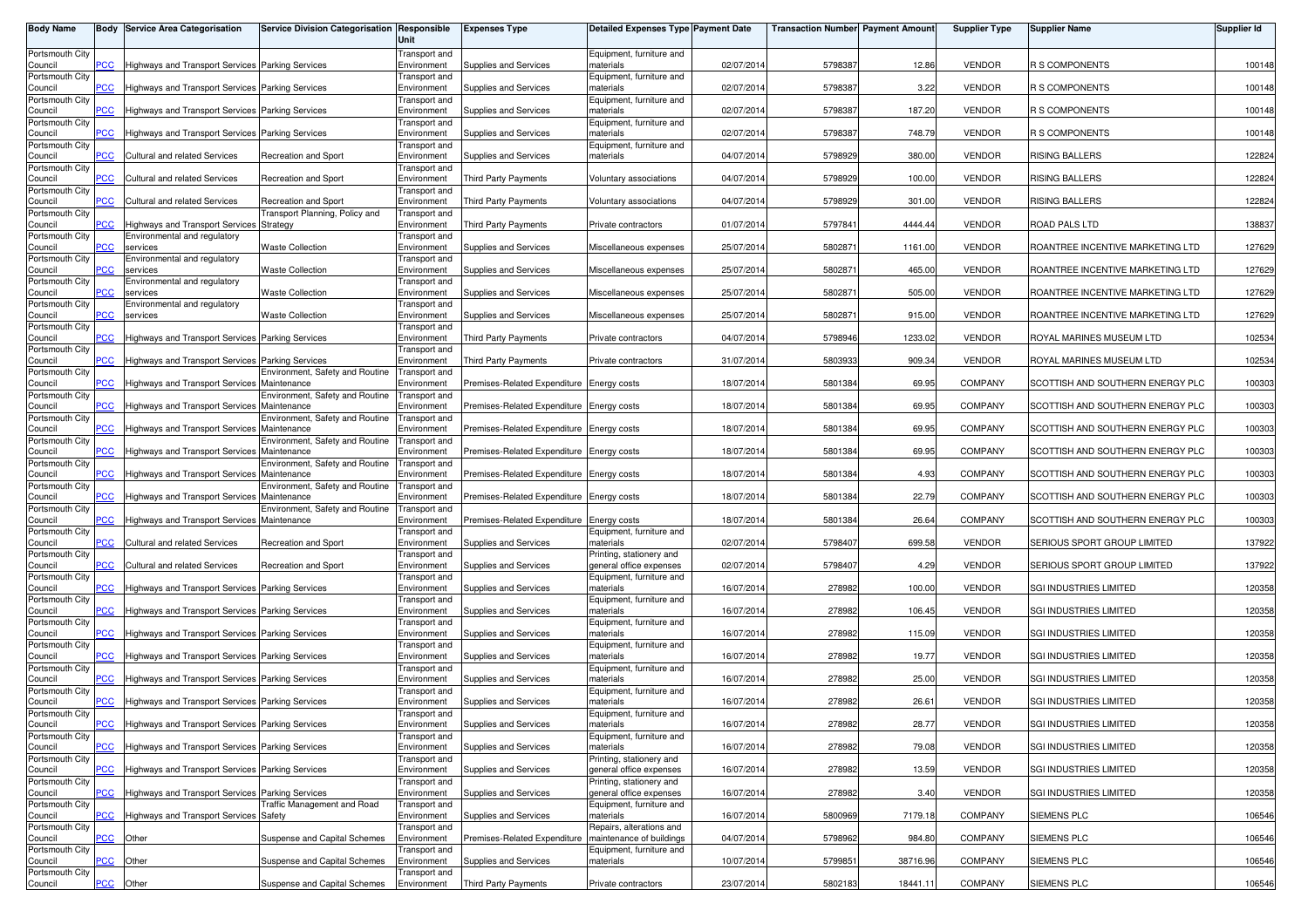| <b>Body Name</b>           |                | <b>Body Service Area Categorisation</b>                 | Service Division Categorisation Responsible | Unit                         | <b>Expenses Type</b>                                  | <b>Detailed Expenses Type Payment Date</b>           |            | <b>Transaction Number Payment Amount</b> |           | <b>Supplier Type</b> | <b>Supplier Name</b>                                                  | Supplier Id |
|----------------------------|----------------|---------------------------------------------------------|---------------------------------------------|------------------------------|-------------------------------------------------------|------------------------------------------------------|------------|------------------------------------------|-----------|----------------------|-----------------------------------------------------------------------|-------------|
| Portsmouth City            |                |                                                         |                                             | Transport and                |                                                       |                                                      |            |                                          |           |                      |                                                                       |             |
| Council<br>Portsmouth City | <b>CC</b>      | Other                                                   | Suspense and Capital Schemes                | Environment<br>Transport and | <b>Third Party Payments</b>                           | Private contractors<br>Repairs, alterations and      | 30/07/2014 | 5803693                                  | 10450.00  | <b>COMPANY</b>       | SIEMENS PLC                                                           | 106546      |
| Council                    | <u>CC</u>      | Highways and Transport Services Parking Services        |                                             | Environment                  | Premises-Related Expenditure                          | maintenance of buildings                             | 17/07/2014 | 5801119                                  | 432.00    | <b>VENDOR</b>        | SIGNPOST SOLUTIONS LTD T/A SIGNFIX                                    | 101205      |
| Portsmouth City            |                |                                                         |                                             | Transport and                |                                                       | Printing, stationery and                             |            |                                          |           |                      |                                                                       |             |
| Council<br>Portsmouth City | PСC            | Highways and Transport Services Parking Services        |                                             | Environment<br>Transport and | Supplies and Services                                 | general office expenses<br>Repairs, alterations and  | 17/07/2014 | 5801119                                  | 12.50     | <b>VENDOR</b>        | SIGNPOST SOLUTIONS LTD T/A SIGNFIX<br>SIX DEGREES UNIFIED COMMS (KAM) | 101205      |
| Council                    | сc             | Cultural and related Services                           | Recreation and Sport                        | Environment                  | Premises-Related Expenditure                          | maintenance of buildings                             | 11/07/2014 | 5800217                                  | 37.32     | <b>VENDOR</b>        | LIMITED                                                               | 137034      |
| Portsmouth City<br>Council | $\overline{C}$ | Cultural and related Services                           | Open Spaces                                 | Transport and<br>Environment | Premises-Related Expenditure Water Services           |                                                      | 14/07/2014 | 5800393                                  | 906.93    | <b>VENDOR</b>        | SOUTHERN WATER                                                        | 100254      |
| Portsmouth City            |                |                                                         |                                             | Transport and                |                                                       |                                                      |            |                                          |           |                      |                                                                       |             |
| Council                    | <u>PCC</u>     | Cultural and related Services                           | Open Spaces                                 | Environment                  | Premises-Related Expenditure Water Services           |                                                      | 18/07/2014 | 5801400                                  | 15.46     | <b>VENDOR</b>        | SOUTHERN WATER                                                        | 100254      |
| Portsmouth City<br>Council | 'CC            | Cultural and related Services                           | Open Spaces                                 | Transport and<br>Environment | Premises-Related Expenditure Water Services           |                                                      | 28/07/2014 | 5803106                                  | 2846.65   | <b>VENDOR</b>        | SOUTHERN WATER                                                        | 100254      |
| Portsmouth City            |                |                                                         |                                             | Transport and                |                                                       |                                                      |            |                                          |           |                      |                                                                       |             |
| Council                    | сC             | Cultural and related Services                           | Open Spaces                                 | Environment                  | Premises-Related Expenditure Water Services           |                                                      | 28/07/2014 | 5803106                                  | 1723.16   | <b>VENDOR</b>        | SOUTHERN WATER                                                        | 100254      |
| Portsmouth City<br>Council | 'CC            | Cultural and related Services                           | Open Spaces                                 | Transport and<br>Environment | Premises-Related Expenditure Water Services           |                                                      | 28/07/2014 | 5803106                                  | 299.78    | <b>VENDOR</b>        | SOUTHERN WATER                                                        | 100254      |
| Portsmouth City            |                |                                                         |                                             | Transport and                |                                                       |                                                      |            |                                          |           |                      |                                                                       |             |
| Council<br>Portsmouth City | <b>PCC</b>     | Cultural and related Services                           | Open Spaces                                 | Environment<br>Transport and | Premises-Related Expenditure Water Services           |                                                      | 28/07/2014 | 5803106                                  | 818.39    | <b>VENDOR</b>        | SOUTHERN WATER                                                        | 100254      |
| Council                    | сC             | Cultural and related Services                           | Open Spaces                                 | Environment                  | Premises-Related Expenditure Water Services           |                                                      | 29/07/2014 | 5803218                                  | 0.76      | <b>VENDOR</b>        | SOUTHERN WATER                                                        | 100254      |
| Portsmouth City            | <b>PCC</b>     | Cultural and related Services                           | Open Spaces                                 | Transport and<br>Environment | Premises-Related Expenditure Water Services           |                                                      | 29/07/2014 | 5803218                                  | 936.31    | <b>VENDOR</b>        | SOUTHERN WATER                                                        | 100254      |
| Council<br>Portsmouth City |                |                                                         |                                             | Transport and                |                                                       |                                                      |            |                                          |           |                      |                                                                       |             |
| Council                    | PСC            | Highways and Transport Services Parking Services        |                                             | Environment                  | Premises-Related Expenditure Water Services           |                                                      | 28/07/2014 | 5803106                                  | $-280.09$ | <b>VENDOR</b>        | SOUTHERN WATER                                                        | 100254      |
| Portsmouth City<br>Council | PСC            | Highways and Transport Services Parking Services        |                                             | Transport and<br>Environment | Premises-Related Expenditure                          | Repairs, alterations and<br>maintenance of buildings | 25/07/2014 | 5802924                                  | 256.00    | <b>VENDOR</b>        | SPANDEX LIMITED                                                       | 100163      |
| Portsmouth City            |                |                                                         |                                             | Transport and                |                                                       | Repairs, alterations and                             |            |                                          |           |                      |                                                                       |             |
| Council                    | PCC.           | Highways and Transport Services Parking Services        |                                             | Environment                  | Premises-Related Expenditure                          | maintenance of buildings                             | 25/07/2014 | 5802924                                  | 294.40    | <b>VENDOR</b>        | <b>SPANDEX LIMITED</b>                                                | 100163      |
| Portsmouth City<br>Council | 'CC            | <b>Highways and Transport Services Parking Services</b> |                                             | Transport and<br>Environment | Premises-Related Expenditure                          | Repairs, alterations and<br>maintenance of buildings | 25/07/2014 | 5802924                                  | 64.00     | <b>VENDOR</b>        | SPANDEX LIMITED                                                       | 100163      |
| Portsmouth City            |                |                                                         |                                             | Transport and                |                                                       | Repairs, alterations and                             |            |                                          |           |                      |                                                                       |             |
| Council<br>Portsmouth City | <b>PCC</b>     | Highways and Transport Services Parking Services        |                                             | Environment<br>Transport and | Premises-Related Expenditure                          | maintenance of buildings<br>Printing, stationery and | 25/07/2014 | 5802924                                  | 73.60     | <b>VENDOR</b>        | SPANDEX LIMITED                                                       | 100163      |
| Council                    | сC             | Highways and Transport Services Parking Services        |                                             | Environment                  | Supplies and Services                                 | general office expenses                              | 25/07/2014 | 5802924                                  | 1.39      | <b>VENDOR</b>        | <b>SPANDEX LIMITED</b>                                                | 100163      |
| Portsmouth City<br>Council | PСC            | Highways and Transport Services Parking Services        |                                             | Transport and<br>Environment | Third Party Payments                                  | Private contractors                                  | 18/07/2014 | 5801404                                  | 1178.22   | <b>VENDOR</b>        | SPUR INFORMATION SOLUTIONS LTD                                        | 113838      |
| Portsmouth City            |                |                                                         |                                             | Transport and                |                                                       |                                                      |            |                                          |           |                      |                                                                       |             |
| Council                    | сC             | Highways and Transport Services Parking Services        |                                             | Environment                  | <b>Third Party Payments</b>                           | Private contractors                                  | 18/07/2014 | 5801404                                  | 159.18    | <b>VENDOR</b>        | SPUR INFORMATION SOLUTIONS LTD                                        | 113838      |
| Portsmouth City<br>Council | PСC            | Highways and Transport Services Parking Services        |                                             | Transport anc<br>Environment | Third Party Payments                                  | Private contractors                                  | 18/07/2014 | 5801404                                  | 2002.98   | <b>VENDOR</b>        | SPUR INFORMATION SOLUTIONS LTD                                        | 113838      |
| Portsmouth City            |                |                                                         |                                             | Transport and                |                                                       |                                                      |            |                                          |           |                      |                                                                       |             |
| Council                    | сc             | Highways and Transport Services Parking Services        |                                             | Environment                  | <b>Third Party Payments</b>                           | Private contractors                                  | 18/07/2014 | 5801404                                  | 23.26     | <b>VENDOR</b>        | SPUR INFORMATION SOLUTIONS LTD                                        | 113838      |
| Portsmouth City<br>Council | 'CC            | Highways and Transport Services Parking Services        |                                             | Transport and<br>Environment | <b>Third Party Payments</b>                           | Private contractors                                  | 18/07/2014 | 5801404                                  | 135.26    | <b>VENDOR</b>        | SPUR INFORMATION SOLUTIONS LTD                                        | 113838      |
| Portsmouth City            |                |                                                         |                                             | Transport and                |                                                       |                                                      |            |                                          |           |                      |                                                                       |             |
| Council<br>Portsmouth City | сC             | Highways and Transport Services Parking Services        |                                             | Environment<br>Transport and | Third Party Payments                                  | Private contractors                                  | 18/07/2014 | 5801404                                  | 16.56     | <b>VENDOR</b>        | SPUR INFORMATION SOLUTIONS LTD                                        | 113838      |
| Council                    | 'CC            | <b>Highways and Transport Services Parking Services</b> |                                             | Environment                  | <b>Third Party Payments</b>                           | Private contractors                                  | 18/07/2014 | 5801404                                  | 1632.72   | <b>VENDOR</b>        | SPUR INFORMATION SOLUTIONS LTD                                        | 113838      |
| Portsmouth City            |                |                                                         |                                             | Transport and                | <b>Third Party Payments</b>                           |                                                      |            |                                          |           |                      |                                                                       |             |
| Council<br>Portsmouth City | <b>PCC</b>     | Highways and Transport Services Parking Services        | ransport Planning, Policy and               | Environment<br>Transport and |                                                       | Private contractors                                  | 18/07/2014 | 5801404                                  | 960.42    | <b>VENDOR</b>        | SPUR INFORMATION SOLUTIONS LTD                                        | 113838      |
| Council                    | сC             | <b>Highways and Transport Services Strategy</b>         |                                             | Environment                  | Supplies and Services                                 | Services                                             | 25/07/2014 | 5802937                                  | 31363.41  | <b>VENDOR</b>        | STEER DAVIES AND GLEAVE LTD                                           | 138395      |
| Portsmouth City<br>Council | <b>PCC</b>     | <b>Highways and Transport Services Safety</b>           | <b>Fraffic Management and Road</b>          | Transport and<br>Environment | Employees                                             | Indirect employee<br>expenses                        | 10/07/2014 | 5799865                                  | 100.79    | <b>VENDOR</b>        | STRADIA LTD                                                           | 139064      |
| Portsmouth City            |                |                                                         | <b>Traffic Management and Road</b>          | Transport and                |                                                       | ndirect employee                                     |            |                                          |           |                      |                                                                       |             |
| Council                    | <u>CC</u>      | <b>Highways and Transport Services Safety</b>           |                                             | Environment                  | Employees                                             | expenses                                             | 10/07/2014 | 5799865                                  | 750.00    | <b>VENDOR</b>        | <b>STRADIA LTD</b>                                                    | 139064      |
| Portsmouth City<br>Council | <b>PCC</b>     | Highways and Transport Services Maintenance             | Environment, Safety and Routine             | Transport and<br>Environment | Premises-Related Expenditure maintenance of buildings | Repairs, alterations and                             | 31/07/2014 | 5803957                                  | 3970.00   | COMPANY              | STRAINSTALL UK LIMITED                                                | 108291      |
| Portsmouth City            |                |                                                         |                                             | Transport and                |                                                       | Grounds maintenance                                  |            |                                          |           |                      |                                                                       |             |
| Council<br>Portsmouth City | $\overline{C}$ | Cultural and related Services                           | Open Spaces                                 | Environment<br>Transport and | Premises-Related Expenditure costs                    | Grounds maintenance                                  | 02/07/2014 | 5798433                                  | 3173.00   | PARTNERSHIP          | STRONGHOLD SECURITY FENCING                                           | 106162      |
| Council                    | PCC.           | Cultural and related Services                           | Open Spaces                                 | Environment                  | Premises-Related Expenditure                          | costs                                                | 02/07/2014 | 5798433                                  | 2332.00   | PARTNERSHIP          | STRONGHOLD SECURITY FENCING                                           | 106162      |
| Portsmouth City            |                |                                                         |                                             | Transport and                |                                                       | Grounds maintenance                                  |            |                                          |           |                      |                                                                       |             |
| Council<br>Portsmouth City | PСC            | Cultural and related Services                           | Open Spaces                                 | Environment<br>Transport and | Premises-Related Expenditure costs                    | Grounds maintenance                                  | 25/07/2014 | 5802943                                  | 300.60    | PARTNERSHIP          | STRONGHOLD SECURITY FENCING                                           | 106162      |
| Council                    | 'CC            | Cultural and related Services                           | Open Spaces                                 | Environment                  | Premises-Related Expenditure                          | costs                                                | 25/07/2014 | 5802943                                  | 1760.00   | PARTNERSHIP          | STRONGHOLD SECURITY FENCING                                           | 106162      |
| Portsmouth City<br>Council | PСC            | Cultural and related Services                           | Open Spaces                                 | Transport and<br>Environment | Premises-Related Expenditure costs                    | Grounds maintenance                                  | 25/07/2014 | 5802943                                  | 747.50    | PARTNERSHIP          | STRONGHOLD SECURITY FENCING                                           | 106162      |
| Portsmouth City            |                |                                                         |                                             | Transport and                |                                                       | Grounds maintenance                                  |            |                                          |           |                      |                                                                       |             |
| Council<br>Portsmouth City | сC             | Cultural and related Services                           | Open Spaces                                 | Environment                  | Premises-Related Expenditure                          | costs<br>Grounds maintenance                         | 29/07/2014 | 5803220                                  | 1165.25   | PARTNERSHIP          | STRONGHOLD SECURITY FENCING                                           | 106162      |
| Council                    | PCC            | Cultural and related Services                           | Open Spaces                                 | Transport and<br>Environment | Premises-Related Expenditure costs                    |                                                      | 30/07/2014 | 5803711                                  | 991.50    | PARTNERSHIP          | STRONGHOLD SECURITY FENCING                                           | 106162      |
|                            |                |                                                         |                                             |                              |                                                       |                                                      |            |                                          |           |                      |                                                                       |             |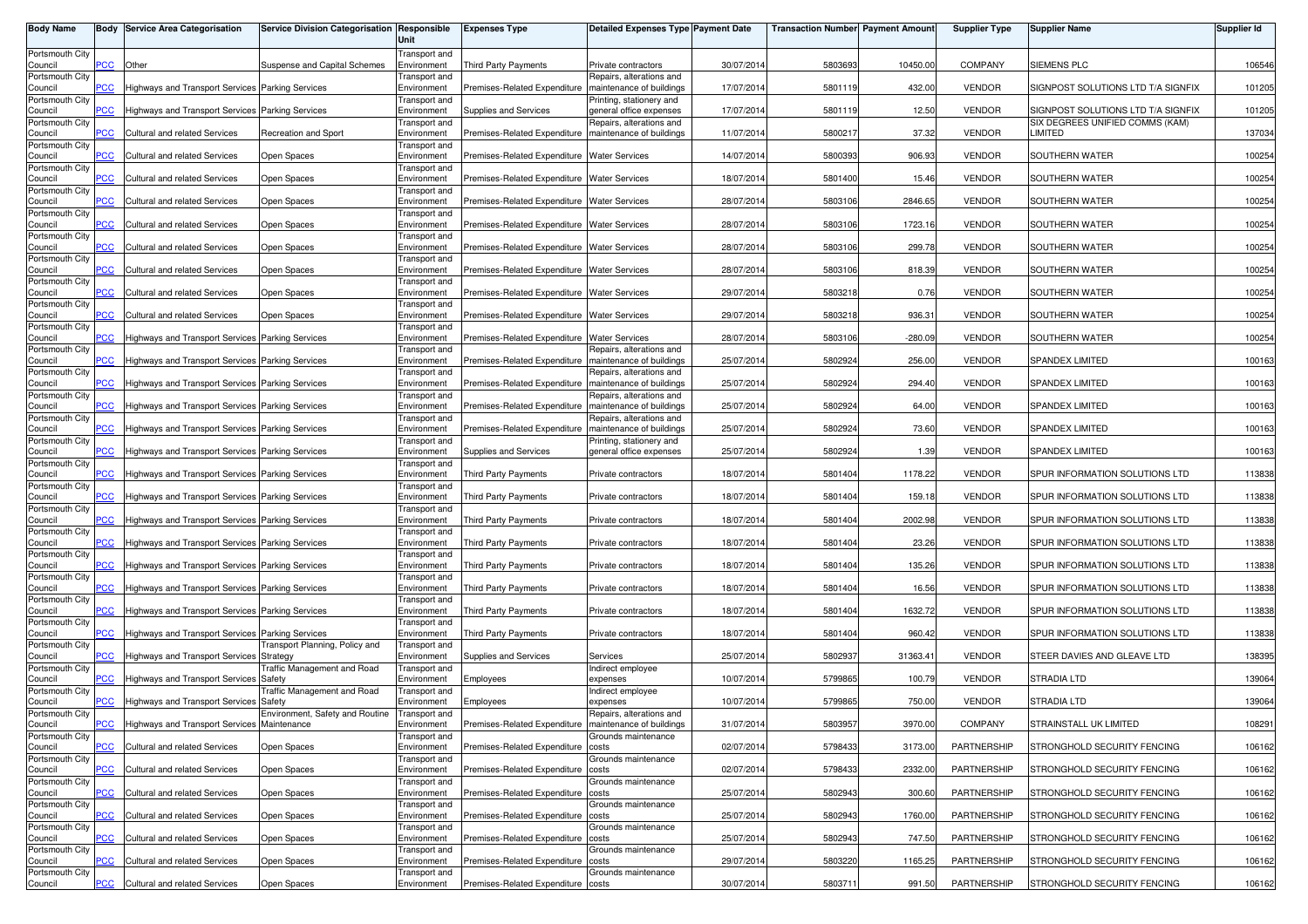| <b>Body Name</b>           |                | <b>Body Service Area Categorisation</b>                              | Service Division Categorisation Responsible            | Unit                                | <b>Expenses Type</b>                      | <b>Detailed Expenses Type Payment Date</b>          |            | <b>Transaction Number Payment Amoun</b> |          | <b>Supplier Type</b> | <b>Supplier Name</b>                                               | Supplier Id |
|----------------------------|----------------|----------------------------------------------------------------------|--------------------------------------------------------|-------------------------------------|-------------------------------------------|-----------------------------------------------------|------------|-----------------------------------------|----------|----------------------|--------------------------------------------------------------------|-------------|
| Portsmouth City<br>Council | PСC            | Cultural and related Services                                        | Open Spaces                                            | Transport and<br>Environment        | Premises-Related Expenditure              | Grounds maintenance<br>costs                        | 30/07/201  | 5803711                                 | 1177.60  | PARTNERSHIP          | STRONGHOLD SECURITY FENCING                                        | 106162      |
| Portsmouth City            |                | Environmental and regulatory                                         |                                                        | Transport and                       |                                           | Printing, stationery and                            |            |                                         |          |                      |                                                                    |             |
| Council<br>Portsmouth City | ۲CC            | services<br>Environmental and regulatory                             | <b>Regulatory Services</b>                             | Environment<br>Transport and        | Supplies and Services                     | general office expenses<br>Printing, stationery and | 30/07/201  | 5803713                                 | 0.50     | <b>VENDOR</b>        | SUPPLIES TEAM LIMITED                                              | 103101      |
| Council<br>Portsmouth City | ۲CС            | services<br>Environmental and regulatory                             | <b>Regulatory Services</b>                             | Environment<br>Transport and        | Supplies and Services                     | general office expenses<br>Printing, stationery and | 30/07/201  | 5803713                                 | 14.00    | <b>VENDOR</b>        | SUPPLIES TEAM LIMITED                                              | 103101      |
| Council                    |                | services                                                             | <b>Regulatory Services</b>                             | Environment                         | Supplies and Services                     | general office expenses                             | 30/07/201  | 5803713                                 | 14.00    | <b>VENDOR</b>        | <b>SUPPLIES TEAM LIMITED</b>                                       | 103101      |
| Portsmouth City<br>Council | ۲CС            | Environmental and regulatory<br>services                             | <b>Regulatory Services</b>                             | Transport and<br>Environment        | Supplies and Services                     | Printing, stationery and<br>general office expenses | 30/07/201  | 5803713                                 | 7.10     | <b>VENDOR</b>        | SUPPLIES TEAM LIMITED                                              | 103101      |
| Portsmouth City<br>Council |                | Environmental and regulatory<br>services                             | <b>Regulatory Services</b>                             | Transport and<br>Environment        | Supplies and Services                     | Printing, stationery and<br>general office expenses | 30/07/201  | 5803713                                 | 7.87     | <b>VENDOR</b>        | SUPPLIES TEAM LIMITED                                              | 103101      |
| Portsmouth City            | <b>PCC</b>     | Environmental and regulatory                                         | <b>Regulatory Services</b>                             | Transport and                       |                                           | Printing, stationery and<br>general office expenses | 30/07/201  | 5803713                                 | 8.45     | <b>VENDOR</b>        | SUPPLIES TEAM LIMITED                                              | 103101      |
| Council<br>Portsmouth City |                | services                                                             | Traffic Management and Road                            | Environment<br>Transport and        | Supplies and Services                     | Printing, stationery and                            |            |                                         |          |                      |                                                                    |             |
| Council<br>Portsmouth City | <b>PCC</b>     | <b>Highways and Transport Services</b>                               | Safety<br>raffic Management and Road                   | Environment<br>Transport and        | Supplies and Services                     | general office expenses<br>Printing, stationery and | 21/07/201  | 5801555                                 | 7.41     | <b>VENDOR</b>        | SUPPLIES TEAM LIMITED                                              | 103101      |
| Council<br>Portsmouth City | PСC            | Highways and Transport Services                                      | Safety<br>raffic Management and Road                   | Environment<br>Transport and        | Supplies and Services                     | general office expenses<br>Printing, stationery and | 21/07/201  | 5801555                                 | 0.62     | <b>VENDOR</b>        | SUPPLIES TEAM LIMITED                                              | 103101      |
| Council                    | <b>PCC</b>     | <b>Highways and Transport Services Safety</b>                        |                                                        | Environment                         | Supplies and Services                     | general office expenses                             | 21/07/201  | 5801555                                 | 21.27    | <b>VENDOR</b>        | SUPPLIES TEAM LIMITED                                              | 103101      |
| Portsmouth City<br>Council | PCC            | Highways and Transport Services Safety                               | raffic Management and Road                             | Transport and<br>Environment        | Supplies and Services                     | Printing, stationery and<br>general office expenses | 21/07/201  | 5801555                                 | 7.42     | <b>VENDOR</b>        | SUPPLIES TEAM LIMITED                                              | 103101      |
| Portsmouth City<br>Council | PCC            | <b>Cultural and related Services</b>                                 | Open Spaces                                            | Transport and<br>Environment        | Supplies and Services                     | Communications and<br>computing                     | 11/07/201  | 5800249                                 | 17.15    | <b>VENDOR</b>        | <b>FMOBILE (UK) LIMITED</b>                                        | 100085      |
| Portsmouth City            |                |                                                                      |                                                        | Transport and                       |                                           | Communications and                                  |            |                                         |          |                      |                                                                    |             |
| Council<br>Portsmouth City | ۲CС            | <b>Cultural and related Services</b>                                 | Open Spaces                                            | Environment<br>Transport and        | Supplies and Services                     | computing<br>Communications and                     | 11/07/201  | 5800249                                 | 22.57    | <b>VENDOR</b>        | MOBILE (UK) LIMITED                                                | 100085      |
| Council<br>Portsmouth City | PСC            | <b>Cultural and related Services</b><br>Environmental and regulatory | <b>Recreation and Sport</b><br>Cemetery, Cremation and | Environment<br><b>Transport</b> and | Supplies and Services                     | computing<br>Communications and                     | 11/07/201  | 5800249                                 | 10.23    | <b>VENDOR</b>        | MOBILE (UK) LIMITED                                                | 100085      |
| Council                    | PСC            | services                                                             | <b>Mortuary Services</b>                               | Environment                         | Supplies and Services                     | computing                                           | 11/07/201  | 5800249                                 | 0.22     | <b>VENDOR</b>        | <b>NOBILE (UK) LIMITED</b>                                         | 100085      |
| Portsmouth City<br>Council | PCC            | <b>Highways and Transport Services</b>                               | <b>Fraffic Management and Road</b><br>Safety           | Transport and<br>Environment        | Supplies and Services                     | Communications and<br>computing                     | 11/07/201  | 5800249                                 | 0.21     | <b>VENDOR</b>        | <b>NOBILE (UK) LIMITED</b>                                         | 100085      |
| Portsmouth City<br>Council | PСC            | <b>Highways and Transport Services Safety</b>                        | raffic Management and Road                             | Transport and<br>Environment        | Supplies and Services                     | Communications and<br>computing                     | 11/07/201  | 5800249                                 | 54.46    | <b>VENDOR</b>        | T MOBILE (UK) LIMITED                                              | 100085      |
| Portsmouth City            |                |                                                                      |                                                        | Transport and                       |                                           |                                                     |            |                                         |          |                      | THE VERY BEST IMPRESSIONS COMPANY                                  |             |
| Council<br>Portsmouth City | сC             | <b>Planning services</b>                                             | <b>Business support</b>                                | Environment<br>Transport and        | <b>Third Party Payments</b>               | Private contractors                                 | 09/07/201  | 5799680                                 | 4650.00  | <b>VENDOR</b>        | LI MITED T/A BEST IMPRESSIONS<br>THE VERY BEST IMPRESSIONS COMPANY | 139105      |
| Council<br>Portsmouth City | PCC            | Planning services                                                    | <b>Business support</b>                                | Environment<br>Transport and        | Third Party Payments                      | Private contractors                                 | 09/07/201  | 5799680                                 | 1425.00  | <b>VENDOR</b>        | LI MITED T/A BEST IMPRESSIONS<br>THE VERY BEST IMPRESSIONS COMPANY | 139105      |
| Council                    | PСC            | <b>Planning services</b>                                             | <b>Business support</b>                                | Environment                         | Third Party Payments                      | Private contractors                                 | 09/07/201  | 5799680                                 | 2030.00  | <b>VENDOR</b>        | LI MITED T/A BEST IMPRESSIONS                                      | 139105      |
| Portsmouth City<br>Council | PCC            | <b>Planning services</b>                                             | <b>Business support</b>                                | Transport and<br>Environment        | Third Party Payments                      | Private contractors                                 | 09/07/201  | 5799680                                 | 4300.00  | <b>VENDOR</b>        | THE VERY BEST IMPRESSIONS COMPANY<br>LI MITED T/A BEST IMPRESSIONS | 139105      |
| Portsmouth City<br>Council | ۲CС            | <b>Planning services</b>                                             | <b>Business support</b>                                | Transport and<br>Environment        | Third Party Payments                      | Private contractors                                 | 09/07/201  | 5799680                                 | 7070.00  | <b>VENDOR</b>        | THE VERY BEST IMPRESSIONS COMPANY<br>LI MITED T/A BEST IMPRESSIONS | 139105      |
| Portsmouth City<br>Council | PСC            | <b>Planning services</b>                                             | <b>Business support</b>                                | Transport and<br>Environment        | Third Party Payments                      | Private contractors                                 | 09/07/201  | 5799680                                 | 1225.00  | <b>VENDOR</b>        | THE VERY BEST IMPRESSIONS COMPANY<br>LI MITED T/A BEST IMPRESSIONS | 139105      |
| Portsmouth City            |                |                                                                      |                                                        | Transport and                       |                                           |                                                     |            |                                         |          |                      | THE VERY BEST IMPRESSIONS COMPANY                                  |             |
| Council<br>Portsmouth City | PСC            | <b>Planning services</b>                                             | <b>Business support</b>                                | Environment<br>Transport and        | <b>Third Party Payments</b>               | Private contractors                                 | 09/07/2014 | 5799680                                 | 1325.00  | <b>VENDOR</b>        | LI MITED T/A BEST IMPRESSIONS<br>THE VERY BEST IMPRESSIONS COMPANY | 139105      |
| Council<br>Portsmouth City | <b>PCC</b>     | <b>Planning services</b>                                             | <b>Business support</b>                                | Environment<br>Transport and        | <b>Third Party Payments</b>               | Private contractors                                 | 09/07/201  | 5799680                                 | 1350.00  | <b>VENDOR</b>        | LI MITED T/A BEST IMPRESSIONS<br>THE VERY BEST IMPRESSIONS COMPANY | 139105      |
| Council                    | <b>PCC</b>     | Planning services                                                    | <b>Business support</b>                                | Environment                         | Third Party Payments                      | Private contractors                                 | 09/07/201  | 5799680                                 | 18200.00 | <b>VENDOR</b>        | <b>I MITED T/A BEST IMPRESSIONS</b>                                | 139105      |
| Portsmouth City<br>Council | сC             | <b>Planning services</b>                                             | <b>Business support</b>                                | Transport and<br>Environment        | <b>Third Party Payments</b>               | Private contractors                                 | 09/07/201  | 5799680                                 | 200.00   | <b>VENDOR</b>        | THE VERY BEST IMPRESSIONS COMPANY<br>LI MITED T/A BEST IMPRESSIONS | 139105      |
| Portsmouth City<br>Council | $\overline{C}$ | Planning services                                                    | <b>Business support</b>                                | Transport and<br>Environment        | Third Party Payments                      | Private contractors                                 | 09/07/201  | 5799680                                 | 510.00   | <b>VENDOR</b>        | THE VERY BEST IMPRESSIONS COMPANY<br>LI MITED T/A BEST IMPRESSIONS | 139105      |
| Portsmouth City            |                |                                                                      |                                                        | Transport and                       |                                           |                                                     |            |                                         |          |                      | THE VERY BEST IMPRESSIONS COMPANY                                  |             |
| Council<br>Portsmouth City | $\overline{C}$ | Planning services                                                    | <b>Business support</b>                                | Environment<br>Transport and        | <b>Third Party Payments</b>               | Private contractors                                 | 09/07/201  | 5799680                                 | 5525.00  | <b>VENDOR</b>        | LI MITED T/A BEST IMPRESSIONS<br>THE VERY BEST IMPRESSIONS COMPANY | 139105      |
| Council<br>Portsmouth City | $\overline{C}$ | Planning services                                                    | <b>Business support</b>                                | Environment<br>Transport and        | Third Party Payments                      | Private contractors                                 | 09/07/2014 | 5799680                                 | 715.00   | <b>VENDOR</b>        | LI MITED T/A BEST IMPRESSIONS<br>THE VERY BEST IMPRESSIONS COMPANY | 139105      |
| Council                    | <b>PCC</b>     | Planning services                                                    | <b>Business support</b>                                | Environment                         | Third Party Payments                      | Private contractors                                 | 09/07/2014 | 5799680                                 | 756.00   | <b>VENDOR</b>        | LI MITED T/A BEST IMPRESSIONS                                      | 139105      |
| Portsmouth City<br>Council | PCC            | <b>Planning services</b>                                             | <b>Business support</b>                                | Transport and<br>Environment        | <b>Third Party Payments</b>               | Private contractors                                 | 09/07/2014 | 5799680                                 | 100.00   | <b>VENDOR</b>        | THE VERY BEST IMPRESSIONS COMPANY<br>LI MITED T/A BEST IMPRESSIONS | 139105      |
| Portsmouth City<br>Council | PCC            | <b>Planning services</b>                                             | <b>Business support</b>                                | Transport and<br>Environment        | Third Party Payments                      | Private contractors                                 | 09/07/2014 | 5799680                                 | 1690.00  | <b>VENDOR</b>        | THE VERY BEST IMPRESSIONS COMPANY<br>LI MITED T/A BEST IMPRESSIONS | 139105      |
| Portsmouth City<br>Council | <b>PCC</b>     | <b>Planning services</b>                                             |                                                        | Transport and<br>Environment        | <b>Third Party Payments</b>               | Private contractors                                 | 09/07/2014 | 5799680                                 | 13.50    | <b>VENDOR</b>        | THE VERY BEST IMPRESSIONS COMPANY<br>LI MITED T/A BEST IMPRESSIONS | 139105      |
| Portsmouth City            |                |                                                                      | <b>Business support</b>                                | Transport and                       |                                           |                                                     |            |                                         |          |                      | THE VERY BEST IMPRESSIONS COMPANY                                  |             |
| Council<br>Portsmouth City | PCC            | Planning services                                                    | <b>Business support</b>                                | Environment<br>Transport and        | <b>Third Party Payments</b>               | Private contractors                                 | 09/07/2014 | 5799680                                 | 150.00   | <b>VENDOR</b>        | LI MITED T/A BEST IMPRESSIONS<br>THE VERY BEST IMPRESSIONS COMPANY | 139105      |
| Council<br>Portsmouth City | ۲CС            | Planning services                                                    | <b>Business support</b>                                | Environment<br>Transport and        | Third Party Payments                      | Private contractors                                 | 09/07/2014 | 5799680                                 | 110.00   | <b>VENDOR</b>        | LI MITED T/A BEST IMPRESSIONS                                      | 139105      |
| Council                    | PCC            | Cultural and related Services                                        | Open Spaces                                            | Environment                         | Premises-Related Expenditure Energy costs |                                                     | 02/07/2014 | 5798457                                 | 162.51   | <b>VENDOR</b>        | TOTAL GAS & POWER LTD                                              | 133467      |